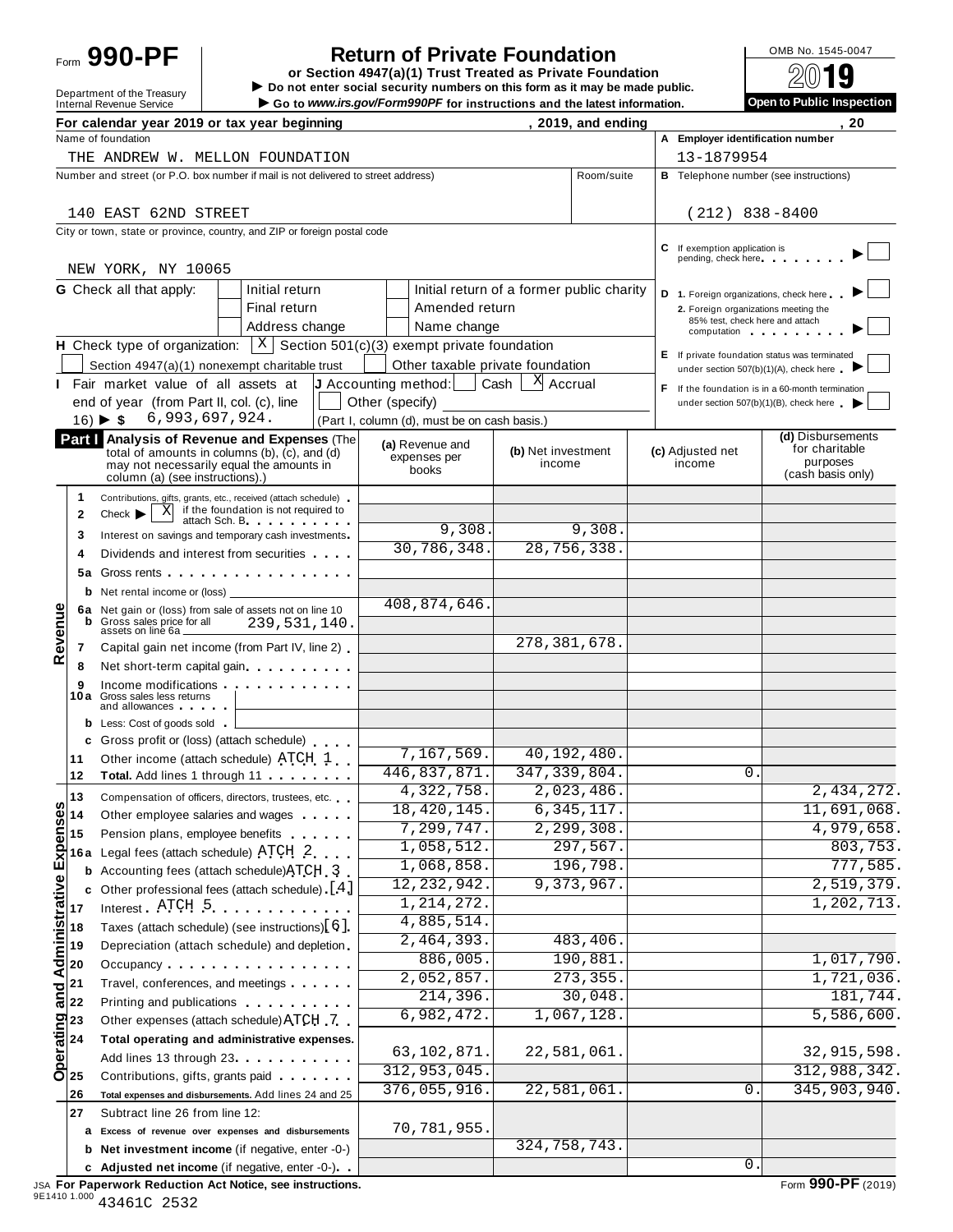|                | THE ANDREW W. MELLON FOUNDATION<br>Form 990-PF (2019)                                                                                                                                                                                |                   |                                 | 13-1879954<br>Page 2  |
|----------------|--------------------------------------------------------------------------------------------------------------------------------------------------------------------------------------------------------------------------------------|-------------------|---------------------------------|-----------------------|
| Part II        | <b>Balance Sheets</b> Attached schedules and amounts in the<br>description column should be for end-of-year                                                                                                                          | Beginning of year | End of year                     |                       |
|                | amounts only. (See instructions.)                                                                                                                                                                                                    | (a) Book Value    | (b) Book Value                  | (c) Fair Market Value |
| 1              | Cash - non-interest-bearing entries and the set of the set of the set of the set of the set of the set of the                                                                                                                        | 5,742,537.        | 8,999,836.                      | 8,999,836.            |
| $\mathbf{2}$   | Savings and temporary cash investments                                                                                                                                                                                               | 323,530,874.      | 443, 973, 289.                  | 443, 973, 289.        |
| 3              | 160,515,119.<br>Accounts receivable > _________                                                                                                                                                                                      |                   |                                 |                       |
|                | Less: allowance for doubtful accounts >                                                                                                                                                                                              | 232,883,145.      | 160, 515, 119.                  | 160, 515, 119.        |
| 4              |                                                                                                                                                                                                                                      |                   |                                 |                       |
|                | Less: allowance for doubtful accounts                                                                                                                                                                                                |                   |                                 |                       |
| 5              | Grants receivable entering the contract of the contract of the contract of the contract of the contract of the                                                                                                                       |                   |                                 |                       |
| 6              | Receivables due from officers, directors, trustees, and other                                                                                                                                                                        |                   |                                 |                       |
|                | disqualified persons (attach schedule) (see instructions)                                                                                                                                                                            |                   |                                 |                       |
| $\overline{7}$ | Other notes and loans receivable (attach schedule) >                                                                                                                                                                                 |                   |                                 |                       |
|                | Less: allowance for doubtful accounts > _________                                                                                                                                                                                    |                   |                                 |                       |
| 8              | Inventories for sale or use.                                                                                                                                                                                                         |                   |                                 |                       |
| 9              |                                                                                                                                                                                                                                      |                   |                                 |                       |
|                | 10a Investments - U.S. and state government obligations (attach schedule) 8                                                                                                                                                          | 252, 724, 121.    | 278, 429, 774.                  | 278, 429, 774.        |
|                | <b>b</b> Investments - corporate stock (attach schedule) ATCH 9                                                                                                                                                                      | 190, 392, 724.    | 259, 757, 763.                  | 259, 757, 763.        |
| c              | Investments - corporate bonds (attach schedule) $\text{ATCH}$ 10                                                                                                                                                                     | 162, 437, 987.    | 164, 159, 283.                  | 164, 159, 283.        |
| 11             | Investments - land, buildings,<br>and equipment: basis<br>Less: accumulated depreciation<br>(attach schedule)                                                                                                                        |                   |                                 |                       |
| 12             | Investments - mortgage loans                                                                                                                                                                                                         |                   |                                 |                       |
| 13             |                                                                                                                                                                                                                                      |                   | $5,356,283,129.$ 5,642,075,462. | 5,642,075,462.        |
| 14             | Land, buildings, and<br>67, 410, 297.<br>equipment: basis                                                                                                                                                                            |                   |                                 | ATCH 12               |
|                | Less: $accumulated depreciation$<br>$\frac{42,030,610}$ .                                                                                                                                                                            | $27,240,001$ .    | 25, 379, 687.                   | 25, 379, 687.         |
| 15             | (attach schedule)<br>Other assets (describe $\blacktriangleright$ _ ATCH $\overline{13}$                                                                                                                                             | 5,372,304.        | 10,407,711.                     | 10,407,711.           |
| 16             | Total assets (to be completed by all filers - see the                                                                                                                                                                                |                   |                                 |                       |
|                | instructions. Also, see page 1, item I)                                                                                                                                                                                              |                   | $6,556,606,822.$ 6,993,697,924. | 6,993,697,924.        |
| 17             | Accounts payable and accrued expenses                                                                                                                                                                                                | 32,552,720.       | 32,080,519.                     |                       |
| 18             | Grants payable                                                                                                                                                                                                                       | 96,551,782.       | 98,554,437.                     |                       |
| 19             | Deferred revenue                                                                                                                                                                                                                     |                   |                                 |                       |
| 20             | Loans from officers, directors, trustees, and other disqualified persons                                                                                                                                                             |                   |                                 |                       |
| 21             | Mortgages and other notes payable (attach schedule)                                                                                                                                                                                  |                   |                                 |                       |
| 22             | ATCH 14<br>Other liabilities (describe >                                                                                                                                                                                             | 44,350,000.       | 44,350,000.                     |                       |
|                |                                                                                                                                                                                                                                      |                   |                                 |                       |
| 23             | Total liabilities (add lines 17 through 22) [10]                                                                                                                                                                                     | 173, 454, 502.    | 174,984,956.                    |                       |
|                | $\blacktriangleright$ $\mathbf{X}$<br>Foundations that follow FASB ASC 958, check here                                                                                                                                               |                   |                                 |                       |
|                | and complete lines 24, 25, 29, and 30.                                                                                                                                                                                               |                   |                                 |                       |
| 24             | Net assets without donor restrictions entitled assets without and contact the set of the set of the set of the                                                                                                                       | 6,383,152,320.    | 6,818,712,968.                  |                       |
| 25             | Net assets with donor restrictions <b>with a set of the set of the set of the set of the set of the set of the set of the set of the set of the set of the set of the set of the set of the set of the set of the set of the set</b> |                   |                                 |                       |
|                | Foundations that do not follow FASB ASC 958, check here $\blacktriangleright$                                                                                                                                                        |                   |                                 |                       |
|                | and complete lines 26 through 30.                                                                                                                                                                                                    |                   |                                 |                       |
| 26             | Capital stock, trust principal, or current funds                                                                                                                                                                                     |                   |                                 |                       |
| 27             | Paid-in or capital surplus, or land, bldg., and equipment fund                                                                                                                                                                       |                   |                                 |                       |
| 28             | Retained earnings, accumulated income, endowment, or other funds                                                                                                                                                                     |                   |                                 |                       |
| 29             | Total net assets or fund balances (see instructions)                                                                                                                                                                                 | 6,383,152,320.    | 6,818,712,968.                  |                       |
| 30             | Total liabilities and net assets/fund balances (see                                                                                                                                                                                  |                   |                                 |                       |
|                |                                                                                                                                                                                                                                      | 6,556,606,822.    | 6,993,697,924.                  |                       |
|                | <b>Part III</b> Analysis of Changes in Net Assets or Fund Balances                                                                                                                                                                   |                   |                                 |                       |
|                | 1 Total net assets or fund balances at beginning of year - Part II, column (a), line 29 (must agree with                                                                                                                             |                   |                                 |                       |
|                | end-of-year figure reported on prior year's return)                                                                                                                                                                                  |                   | 1                               | 6, 383, 152, 320.     |
|                |                                                                                                                                                                                                                                      |                   | $\mathbf{2}$                    | 70,781,955.           |
|                | 3 Other increases not included in line 2 (itemize) > ATCH 15                                                                                                                                                                         |                   | 3                               | 364,882,968.          |
|                |                                                                                                                                                                                                                                      |                   | 4                               | 6,818,817,243.        |
|                | 5 Decreases not included in line 2 (itemize) ><br>ATCH 16                                                                                                                                                                            |                   | 5                               | 104,275.              |
|                | 6 Total net assets or fund balances at end of year (line 4 minus line 5) - Part II, column (b), line 29                                                                                                                              |                   | 6                               | 6,818,712,968.        |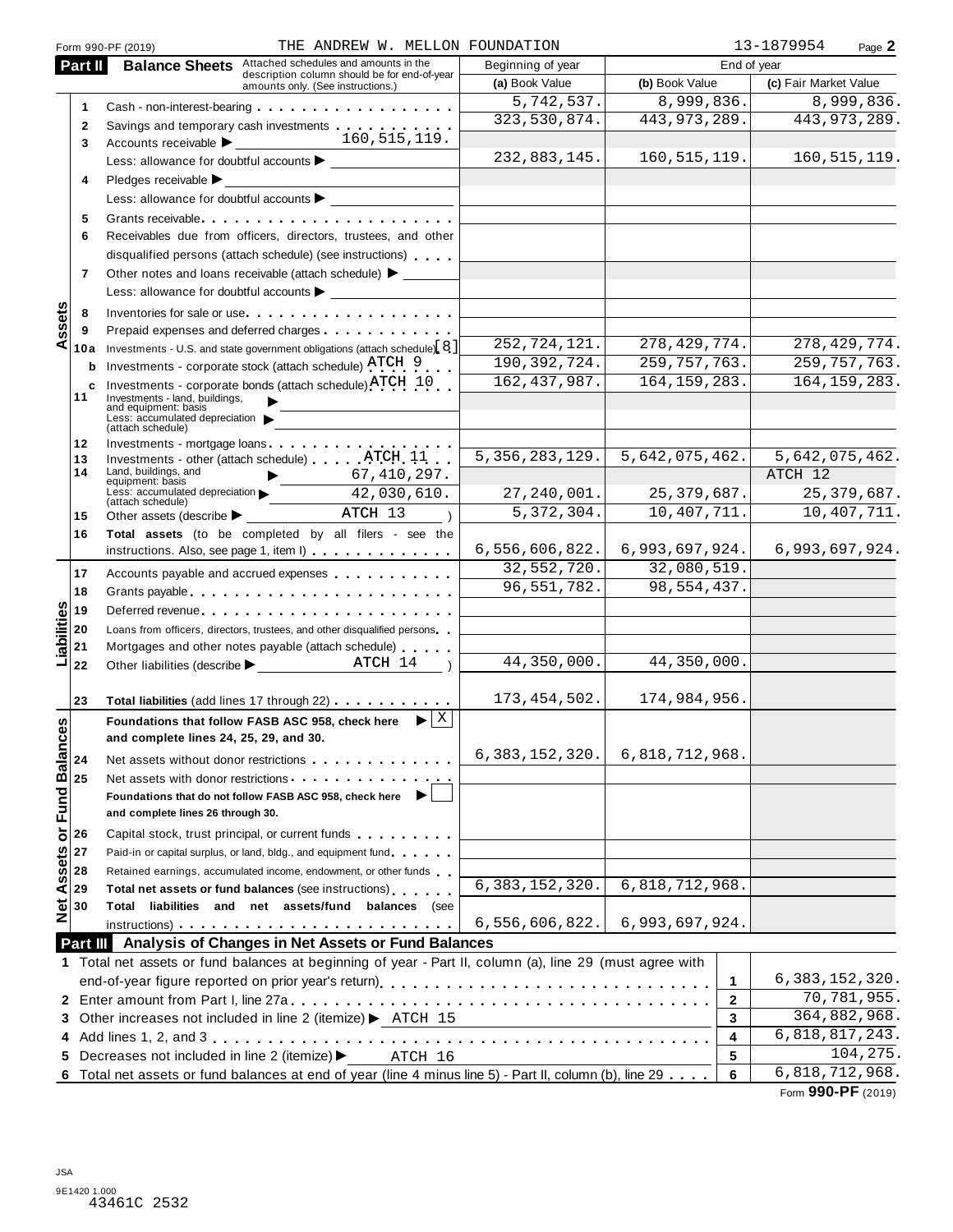| Form 990-PF (2019)                                    |                                                                                                                                              |                                                                                                                 |                                                     |                                                               | Page 3                           |
|-------------------------------------------------------|----------------------------------------------------------------------------------------------------------------------------------------------|-----------------------------------------------------------------------------------------------------------------|-----------------------------------------------------|---------------------------------------------------------------|----------------------------------|
| Part IV                                               | <b>Capital Gains and Losses for Tax on Investment Income</b>                                                                                 |                                                                                                                 |                                                     |                                                               |                                  |
|                                                       | (a) List and describe the kind(s) of property sold (for example, real estate,<br>2-story brick warehouse; or common stock, 200 shs. MLC Co.) |                                                                                                                 | (b) How<br>acquired<br>P - Purchase<br>D - Donation | (c) Date acquired<br>(mo., day, yr.)                          | (d) Date sold<br>(mo., day, yr.) |
| SEE PART IV SCHEDULE<br>1 a                           |                                                                                                                                              |                                                                                                                 |                                                     |                                                               |                                  |
| b                                                     |                                                                                                                                              |                                                                                                                 |                                                     |                                                               |                                  |
| c                                                     |                                                                                                                                              |                                                                                                                 |                                                     |                                                               |                                  |
| d                                                     |                                                                                                                                              |                                                                                                                 |                                                     |                                                               |                                  |
| e                                                     |                                                                                                                                              |                                                                                                                 |                                                     |                                                               |                                  |
| (e) Gross sales price                                 | (f) Depreciation allowed<br>(or allowable)                                                                                                   | (g) Cost or other basis<br>plus expense of sale                                                                 |                                                     | (h) Gain or (loss)<br>$((e)$ plus $(f)$ minus $(g)$ )         |                                  |
| a                                                     |                                                                                                                                              |                                                                                                                 |                                                     |                                                               |                                  |
| b                                                     |                                                                                                                                              |                                                                                                                 |                                                     |                                                               |                                  |
| c                                                     |                                                                                                                                              |                                                                                                                 |                                                     |                                                               |                                  |
| d                                                     |                                                                                                                                              |                                                                                                                 |                                                     |                                                               |                                  |
| e                                                     |                                                                                                                                              |                                                                                                                 |                                                     |                                                               |                                  |
|                                                       | Complete only for assets showing gain in column (h) and owned by the foundation on 12/31/69.                                                 |                                                                                                                 |                                                     | (I) Gains (Col. (h) gain minus                                |                                  |
| (i) FMV as of $12/31/69$                              | (i) Adjusted basis<br>as of 12/31/69                                                                                                         | (k) Excess of col. (i)<br>over col. (j), if any                                                                 |                                                     | col. (k), but not less than -0-) or<br>Losses (from col. (h)) |                                  |
| a                                                     |                                                                                                                                              |                                                                                                                 |                                                     |                                                               |                                  |
| b                                                     |                                                                                                                                              |                                                                                                                 |                                                     |                                                               |                                  |
| c                                                     |                                                                                                                                              |                                                                                                                 |                                                     |                                                               |                                  |
| d                                                     |                                                                                                                                              |                                                                                                                 |                                                     |                                                               |                                  |
| е                                                     |                                                                                                                                              |                                                                                                                 |                                                     |                                                               |                                  |
| Capital gain net income or (net capital loss)<br>2    |                                                                                                                                              | If gain, also enter in Part I, line 7<br>If (loss), enter -0- in Part I, line 7                                 | $\mathbf{2}$                                        |                                                               | 278, 381, 678.                   |
|                                                       | Net short-term capital gain or (loss) as defined in sections 1222(5) and (6):                                                                |                                                                                                                 |                                                     |                                                               |                                  |
|                                                       | If gain, also enter in Part I, line 8, column (c). See instructions. If (loss), enter -0- in                                                 |                                                                                                                 |                                                     |                                                               |                                  |
|                                                       |                                                                                                                                              |                                                                                                                 | 3                                                   |                                                               | 0.                               |
| Part V                                                |                                                                                                                                              | Qualification Under Section 4940(e) for Reduced Tax on Net Investment Income                                    |                                                     |                                                               |                                  |
|                                                       |                                                                                                                                              | (For optional use by domestic private foundations subject to the section 4940(a) tax on net investment income.) |                                                     |                                                               |                                  |
|                                                       |                                                                                                                                              |                                                                                                                 |                                                     |                                                               |                                  |
| If section 4940(d)(2) applies, leave this part blank. |                                                                                                                                              |                                                                                                                 |                                                     |                                                               |                                  |
|                                                       |                                                                                                                                              | Was the foundation liable for the section 4942 tax on the distributable amount of any year in the base period?  |                                                     |                                                               | Yes $\vert X \vert$<br><b>No</b> |
|                                                       | If "Yes," the foundation doesn't qualify under section 4940(e). Do not complete this part.                                                   |                                                                                                                 |                                                     |                                                               |                                  |
| $\mathbf 1$                                           |                                                                                                                                              | Enter the appropriate amount in each column for each year; see the instructions before making any entries.      |                                                     |                                                               |                                  |
| (a)                                                   | $\mathbf{L}$                                                                                                                                 | $\mathbf{A}$                                                                                                    |                                                     | (d)                                                           |                                  |

| (a)<br>Base period years<br>Calendar year (or tax year beginning in) | (b)<br>Adjusted qualifying distributions                                                                                                                                          | (c)<br>Net value of noncharitable-use assets                                                                                         |                | (d)<br>Distribution ratio<br>(col. (b) divided by col. (c)) |
|----------------------------------------------------------------------|-----------------------------------------------------------------------------------------------------------------------------------------------------------------------------------|--------------------------------------------------------------------------------------------------------------------------------------|----------------|-------------------------------------------------------------|
| 2018                                                                 | 341, 375, 794.                                                                                                                                                                    | 6,746,864,705.                                                                                                                       |                | 0.050598                                                    |
| 2017                                                                 | 323, 228, 156.                                                                                                                                                                    | 6,440,988,742.                                                                                                                       |                | 0.050183                                                    |
| 2016                                                                 | 317,037,648.                                                                                                                                                                      | 6,062,138,667.                                                                                                                       |                | 0.052298                                                    |
| 2015                                                                 | 228, 253, 965.                                                                                                                                                                    | 6, 273, 810, 582.                                                                                                                    |                | 0.036382                                                    |
| 2014                                                                 | 256,966,074.                                                                                                                                                                      | 6, 182, 416, 149.                                                                                                                    |                | 0.041564                                                    |
| $\mathbf{2}$                                                         |                                                                                                                                                                                   |                                                                                                                                      | $\mathbf{2}$   | 0.231025                                                    |
| 3                                                                    | Average distribution ratio for the 5-year base period - divide the total on line 2 by 5.0, or by<br>the number of years the foundation has been in existence if less than 5 years |                                                                                                                                      | 3              | 0.046205                                                    |
| 4                                                                    | Enter the net value of noncharitable-use assets for 2019 from Part X, line 5                                                                                                      |                                                                                                                                      | $\overline{4}$ | 6,723,420,282.                                              |
| 5                                                                    |                                                                                                                                                                                   |                                                                                                                                      | 5              | 310,655,634.                                                |
| 6                                                                    |                                                                                                                                                                                   |                                                                                                                                      | 6              | 3, 247, 587.                                                |
| 7                                                                    |                                                                                                                                                                                   |                                                                                                                                      | 7              | 313,903,221.                                                |
| 8                                                                    |                                                                                                                                                                                   | Enter qualifying distributions from Part XII, line 4                                                                                 | 8              | 350,903,940.                                                |
| Part VI instructions.                                                |                                                                                                                                                                                   | If line 8 is equal to or greater than line 7, check the box in Part VI, line 1b, and complete that part using a 1% tax rate. See the |                |                                                             |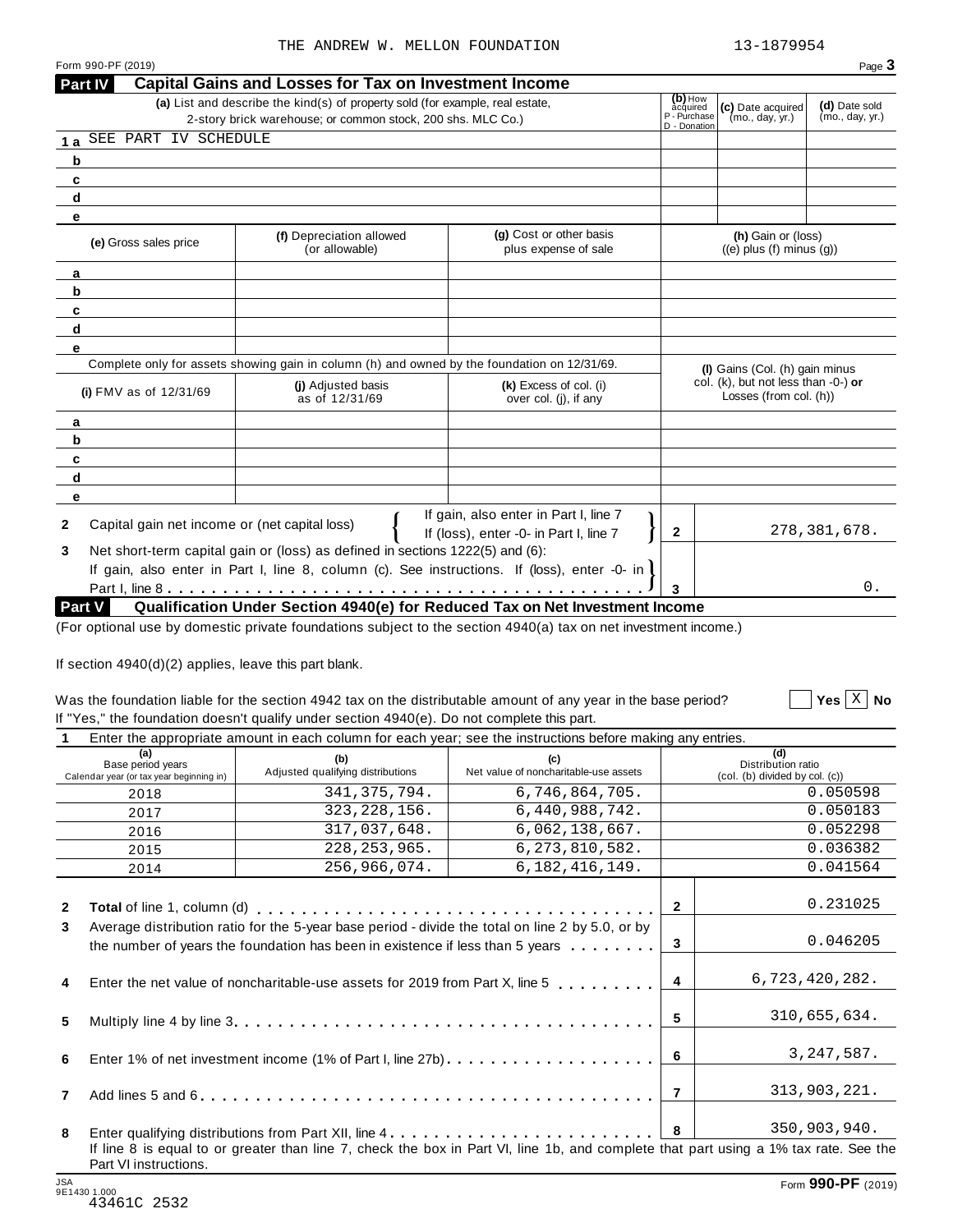| Part VI      | THE ANDREW W. MELLON FOUNDATION<br>13-1879954<br>Form 990-PF (2019)                                                                       |                |              | Page 4 |
|--------------|-------------------------------------------------------------------------------------------------------------------------------------------|----------------|--------------|--------|
|              | Excise Tax Based on Investment Income (Section 4940(a), 4940(b), 4940(e), or 4948 - see instructions)                                     |                |              |        |
|              | 1a Exempt operating foundations described in section $4940(d)(2)$ , check here $\blacktriangleright$ and enter "N/A" on line 1.           |                |              |        |
|              | <b>b</b> Domestic foundations that meet the section 4940(e) requirements in Part V, check<br>$\mathbf{1}$                                 |                | 3, 247, 587. |        |
|              |                                                                                                                                           |                |              |        |
|              | c All other domestic foundations enter 2% of line 27b. Exempt foreign organizations, enter 4% of                                          |                |              |        |
|              |                                                                                                                                           |                |              |        |
| $\mathbf{2}$ | Tax under section 511 (domestic section 4947(a)(1) trusts and taxable foundations only; others, enter -0-)<br>$\mathbf{2}$                |                |              |        |
| 3            | 3                                                                                                                                         |                | 3, 247, 587. |        |
| 4            | 4<br>Subtitle A (income) tax (domestic section 4947(a)(1) trusts and taxable foundations only; others, enter -0-)                         |                |              |        |
| 5            | 5<br>Tax based on investment income. Subtract line 4 from line 3. If zero or less, enter -0-                                              |                | 3, 247, 587. |        |
| 6            | Credits/Payments:                                                                                                                         |                |              |        |
| а            | 7,591,838.<br>6a<br>2019 estimated tax payments and 2018 overpayment credited to 2019                                                     |                |              |        |
| b            | 6b<br>Exempt foreign organizations - tax withheld at source entitled at some results in the computation of the sense                      |                |              |        |
| c            | 6c<br>Tax paid with application for extension of time to file (Form 8868)                                                                 |                |              |        |
| d            | 6d                                                                                                                                        |                |              |        |
| 7            | $\overline{7}$                                                                                                                            |                | 7,591,838.   |        |
| 8            | Enter any <b>penalty</b> for underpayment of estimated tax. Check here $\begin{bmatrix} X \\ \end{bmatrix}$ if Form 2220 is attached<br>8 |                |              |        |
| 9            | 9                                                                                                                                         |                |              |        |
| 10           | 10<br>Overpayment. If line 7 is more than the total of lines 5 and 8, enter the amount overpaid $\blacksquare$                            |                | 4, 344, 251. |        |
| 11           | Enter the amount of line 10 to be: Credited to 2020 estimated tax $\blacktriangleright$ 4, 344, 251. Refunded $\blacktriangleright$ 11    |                |              |        |
|              | <b>Part VII-A</b> Statements Regarding Activities                                                                                         |                |              |        |
|              | 1a During the tax year, did the foundation attempt to influence any national, state, or local legislation or did it                       |                | Yes          | No     |
|              |                                                                                                                                           | 1a             |              | X      |
|              | <b>b</b> Did it spend more than \$100 during the year (either directly or indirectly) for political purposes? See the                     |                |              |        |
|              |                                                                                                                                           | 1b             |              | Χ      |
|              | If the answer is "Yes" to 1a or 1b, attach a detailed description of the activities and copies of any materials                           |                |              |        |
|              | published or distributed by the foundation in connection with the activities.                                                             |                |              |        |
| c            |                                                                                                                                           | 1c             |              | Χ      |
|              | d Enter the amount (if any) of tax on political expenditures (section 4955) imposed during the year:                                      |                |              |        |
|              | (1) On the foundation. $\triangleright$ \$                                                                                                |                |              |        |
|              | Enter the reimbursement (if any) paid by the foundation during the year for political expenditure tax imposed                             |                |              |        |
|              | on foundation managers. $\triangleright$ \$                                                                                               |                |              |        |
| 2            | Has the foundation engaged in any activities that have not previously been reported to the IRS?                                           | 2              |              | Χ      |
|              | If "Yes," attach a detailed description of the activities.                                                                                |                |              |        |
| 3            | Has the foundation made any changes, not previously reported to the IRS, in its governing instrument, articles                            |                |              |        |
|              | of incorporation, or bylaws, or other similar instruments? If "Yes," attach a conformed copy of the changes $ATCH$ 17                     | 3              | X            |        |
| 4a           | Did the foundation have unrelated business gross income of \$1,000 or more during the year?                                               | 4a             | Χ            |        |
| b            |                                                                                                                                           | 4b             | Χ            |        |
| 5            | Was there a liquidation, termination, dissolution, or substantial contraction during the year?<br>                                        | 5              |              | X      |
|              | If "Yes," attach the statement required by General Instruction T.                                                                         |                |              |        |
| 6            | Are the requirements of section 508(e) (relating to sections 4941 through 4945) satisfied either:                                         |                |              |        |
|              | • By language in the governing instrument, or                                                                                             |                |              |        |
|              | • By state legislation that effectively amends the governing instrument so that no mandatory directions that                              |                |              |        |
|              | conflict with the state law remain in the governing instrument?                                                                           | 6              | Χ            |        |
| 7            | Did the foundation have at least \$5,000 in assets at any time during the year? If "Yes," complete Part II, col. (c), and Part XV         | $\overline{7}$ | Χ            |        |
| 8a           | Enter the states to which the foundation reports or with which it is registered. See instructions.                                        |                |              |        |
|              | ΝY                                                                                                                                        |                |              |        |
|              | <b>b</b> If the answer is "Yes" to line 7, has the foundation furnished a copy of Form 990-PF to the Attorney General                     |                |              |        |
|              |                                                                                                                                           | 8b             | Χ            |        |
|              |                                                                                                                                           |                |              |        |
|              | Is the foundation claiming status as a private operating foundation within the meaning of section $4942(j)(3)$ or                         |                |              |        |
|              | 4942(j)(5) for calendar year 2019 or the tax year beginning in 2019? See the instructions for Part XIV. If "Yes,"                         |                |              |        |
| 9            |                                                                                                                                           | 9              |              | Χ      |
| 10           | Did any persons become substantial contributors during the tax year? If "Yes," attach a schedule listing their                            |                |              | Χ      |

| 10 Did any persons become substantial contributors during the tax year? If "Yes," attach a schedule listing their |  |  |  |  |  |  |  |  |
|-------------------------------------------------------------------------------------------------------------------|--|--|--|--|--|--|--|--|
|                                                                                                                   |  |  |  |  |  |  |  |  |
|                                                                                                                   |  |  |  |  |  |  |  |  |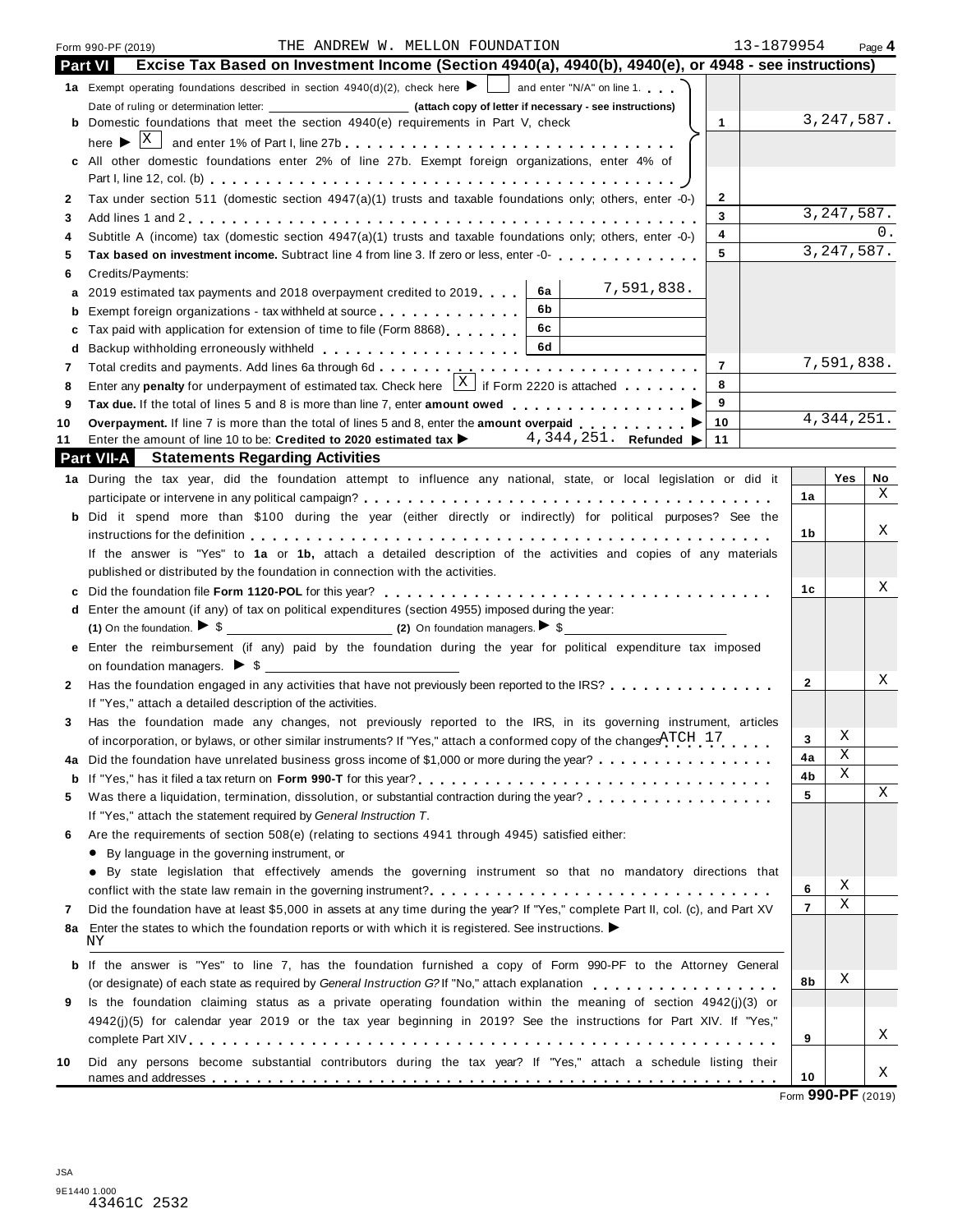|     | Form 990-PF (2019)<br>13-1879954<br>THE ANDREW W. MELLON FOUNDATION                                                                                              |    |            | Page 5    |
|-----|------------------------------------------------------------------------------------------------------------------------------------------------------------------|----|------------|-----------|
|     | <b>Part VII-A</b><br><b>Statements Regarding Activities (continued)</b>                                                                                          |    |            |           |
|     |                                                                                                                                                                  |    | Yes        | No.       |
|     | 11 At any time during the year, did the foundation, directly or indirectly, own a controlled entity within the                                                   |    |            |           |
|     |                                                                                                                                                                  | 11 |            | X         |
|     | 12 Did the foundation make a distribution to a donor advised fund over which the foundation or a disqualified                                                    |    |            |           |
|     | person had advisory privileges? If "Yes," attach statement. See instructions. ATCH 18 ATCH 19                                                                    | 12 | Χ          |           |
|     | 13 Did the foundation comply with the public inspection requirements for its annual returns and exemption application?                                           | 13 | Χ          |           |
|     | WWW.MELLON.ORG<br>Website address $\blacktriangleright$                                                                                                          |    |            |           |
| 14  | The books are in care of $\blacktriangleright$ THOMAS SANDERS, CFO<br>Telephone no. $\triangleright$ 212-838-8400<br><u> 1989 - Johann Barbara, martin a</u>     |    |            |           |
|     | Located at 140 EAST 62ND STREET, NEW YORK, NY<br>$ZIP+4$ $\triangleright$ 10065                                                                                  |    |            |           |
| 15  | Section 4947(a)(1) nonexempt charitable trusts filing Form 990-PF in lieu of Form 1041 - check here                                                              |    |            |           |
|     | $\blacktriangleright$ 15<br>and enter the amount of tax-exempt interest received or accrued during the year $\ldots$ , $\ldots$ , $\ldots$ , $\ldots$ , $\ldots$ |    |            |           |
| 16. | At any time during calendar year 2019, did the foundation have an interest in or a signature or other authority                                                  |    | <b>Yes</b> | <b>No</b> |
|     |                                                                                                                                                                  | 16 | X          |           |
|     | See the instructions for exceptions and filing requirements for FinCEN Form 114. If "Yes," enter the name of                                                     |    |            |           |
|     | the foreign country > SEE GENERAL EXPLANATION                                                                                                                    |    |            |           |
|     | <b>Part VII-B</b><br><b>Statements Regarding Activities for Which Form 4720 May Be Required</b>                                                                  |    |            |           |
|     | File Form 4720 if any item is checked in the "Yes" column, unless an exception applies.                                                                          |    | <b>Yes</b> | No        |
|     | 1a During the year, did the foundation (either directly or indirectly):                                                                                          |    |            |           |
|     | X<br>Yes<br><b>No</b><br>(1) Engage in the sale or exchange, or leasing of property with a disqualified person?                                                  |    |            |           |
|     | (2) Borrow money from, lend money to, or otherwise extend credit to (or accept it from) a                                                                        |    |            |           |
|     | Χ<br>Yes<br>No                                                                                                                                                   |    |            |           |
|     | Χ<br>(3) Furnish goods, services, or facilities to (or accept them from) a disqualified person?<br>Yes<br>No                                                     |    |            |           |
|     | Yes<br>No<br>(4) Pay compensation to, or pay or reimburse the expenses of, a disqualified person?                                                                |    |            |           |
|     | (5) Transfer any income or assets to a disqualified person (or make any of either available for                                                                  |    |            |           |
|     | X<br>Yes<br><b>No</b>                                                                                                                                            |    |            |           |
|     | (6) Agree to pay money or property to a government official? (Exception. Check "No" if the                                                                       |    |            |           |
|     | foundation agreed to make a grant to or to employ the official for a period after                                                                                |    |            |           |
|     | Χ<br>Yes<br>No<br>termination of government service, if terminating within 90 days.)                                                                             |    |            |           |
|     | <b>b</b> If any answer is "Yes" to 1a(1)-(6), did any of the acts fail to qualify under the exceptions described in                                              |    |            | X         |
|     | Regulations section 53.4941(d)-3 or in a current notice regarding disaster assistance? See instructions                                                          | 1b |            |           |
|     | Organizations relying on a current notice regarding disaster assistance, check here                                                                              |    |            |           |
|     | c Did the foundation engage in a prior year in any of the acts described in 1a, other than excepted acts, that                                                   |    |            | X         |
|     | were not corrected before the first day of the tax year beginning in 2019?                                                                                       | 1с |            |           |
|     | 2 Taxes on failure to distribute income (section 4942) (does not apply for years the foundation was a private                                                    |    |            |           |
|     | operating foundation defined in section $4942(j)(3)$ or $4942(j)(5)$ :                                                                                           |    |            |           |
|     | <b>a</b> At the end of tax year 2019, did the foundation have any undistributed income (Part XIII, lines<br>$X$ No<br>Yes                                        |    |            |           |
|     | If "Yes," list the years $\blacktriangleright$                                                                                                                   |    |            |           |
|     | <b>b</b> Are there any years listed in 2a for which the foundation is not applying the provisions of section $4942(a)(2)$                                        |    |            |           |
|     | (relating to incorrect valuation of assets) to the year's undistributed income? (If applying section 4942(a)(2) to                                               |    |            |           |
|     |                                                                                                                                                                  | 2b |            |           |
|     | c If the provisions of section $4942(a)(2)$ are being applied to any of the years listed in 2a, list the years here.                                             |    |            |           |
|     |                                                                                                                                                                  |    |            |           |
|     | 3a Did the foundation hold more than a 2% direct or indirect interest in any business enterprise                                                                 |    |            |           |
|     | $X$ Yes<br>No                                                                                                                                                    |    |            |           |
|     | <b>b</b> If "Yes," did it have excess business holdings in 2019 as a result of (1) any purchase by the foundation or                                             |    |            |           |
|     | disqualified persons after May 26, 1969; (2) the lapse of the 5-year period (or longer period approved by the                                                    |    |            |           |
|     | Commissioner under section $4943(c)(7)$ ) to dispose of holdings acquired by gift or bequest; or (3) the lapse of                                                |    |            |           |
|     | the 10-, 15-, or 20-year first phase holding period? (Use Form 4720, Schedule C, to determine if the                                                             |    |            |           |
|     |                                                                                                                                                                  | 3b |            | Χ         |
|     | 4a Did the foundation invest during the year any amount in a manner that would jeopardize its charitable purposes?                                               | 4a |            | X         |
|     | <b>b</b> Did the foundation make any investment in a prior year (but after December 31, 1969) that could jeopardize its                                          |    |            |           |
|     | charitable purpose that had not been removed from jeopardy before the first day of the tax year beginning in 2019?                                               | 4b |            | Χ         |
|     |                                                                                                                                                                  |    | 0.0000     |           |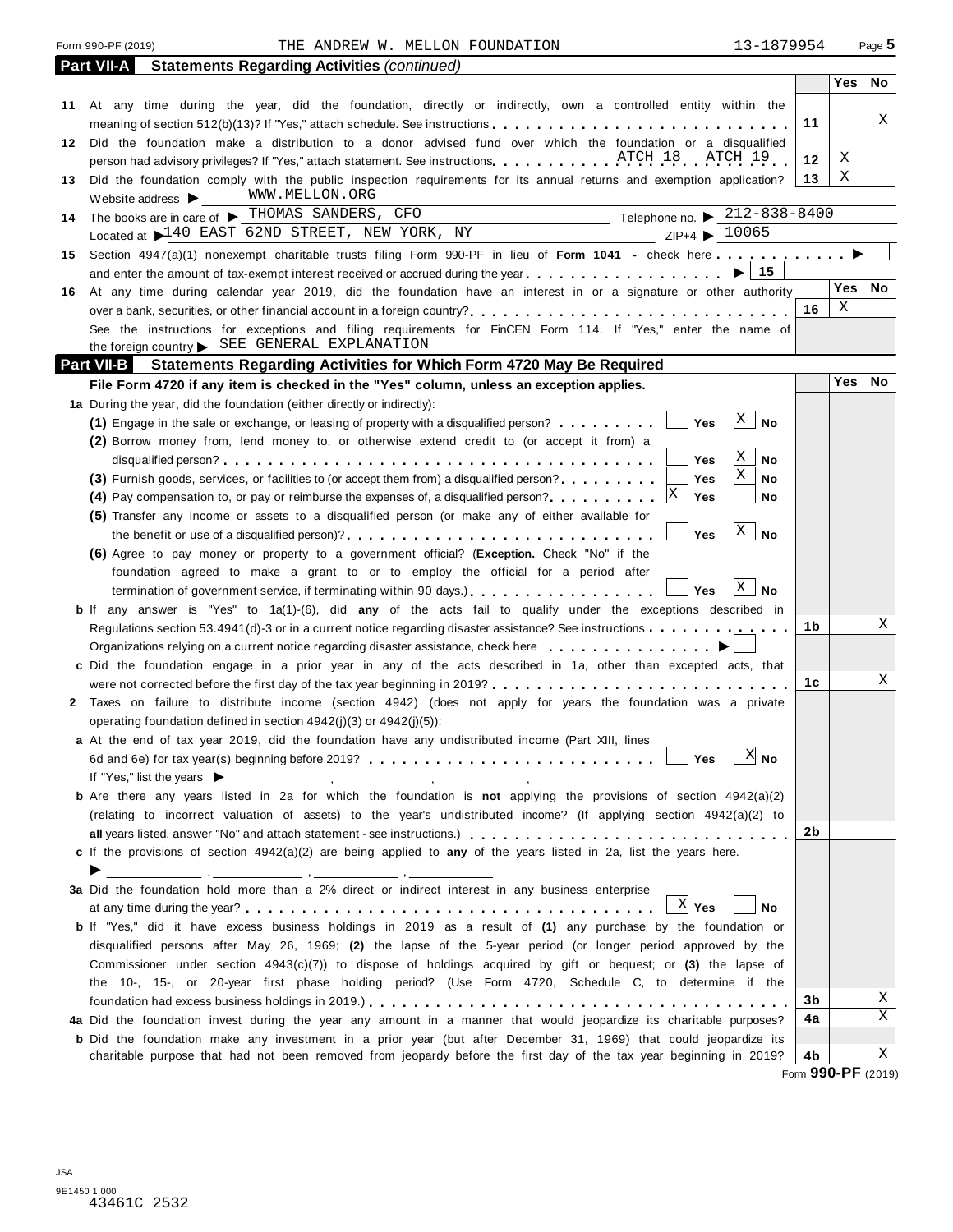|    | THE ANDREW W. MELLON FOUNDATION<br>Form 990-PF (2019)                                                                               | 13-1879954     |                |     | Page $6$  |
|----|-------------------------------------------------------------------------------------------------------------------------------------|----------------|----------------|-----|-----------|
|    | <b>Part VII-B</b><br>Statements Regarding Activities for Which Form 4720 May Be Required (continued)                                |                |                |     |           |
| 5а | During the year, did the foundation pay or incur any amount to:                                                                     |                |                | Yes | <b>No</b> |
|    | Yes<br>(1) Carry on propaganda, or otherwise attempt to influence legislation (section $4945(e)$ )?                                 | X<br><b>No</b> |                |     |           |
|    | (2) Influence the outcome of any specific public election (see section 4955); or to carry on,                                       |                |                |     |           |
|    | <b>Yes</b>                                                                                                                          | $X $ No        |                |     |           |
|    | Yes<br>(3) Provide a grant to an individual for travel, study, or other similar purposes?                                           | $X $ No        |                |     |           |
|    | (4) Provide a grant to an organization other than a charitable, etc., organization described in                                     |                |                |     |           |
|    | $\mathbf{x}$<br><b>Yes</b>                                                                                                          | <b>No</b>      |                |     |           |
|    | (5) Provide for any purpose other than religious, charitable, scientific, literary, or educational                                  |                |                |     |           |
|    | Yes<br>purposes, or for the prevention of cruelty to children or animals?                                                           | X<br><b>No</b> |                |     |           |
| b  | If any answer is "Yes" to 5a(1)-(5), did any of the transactions fail to qualify under the exceptions described in                  |                |                |     |           |
|    | Regulations section 53.4945 or in a current notice regarding disaster assistance? See instructions.                                 |                | 5 <sub>b</sub> |     | X         |
|    |                                                                                                                                     |                |                |     |           |
|    | If the answer is "Yes" to question 5a(4), does the foundation claim exemption from the tax                                          |                |                |     |           |
|    | $X$ Yes                                                                                                                             | No             |                |     |           |
|    | ATCH 20<br>If "Yes," attach the statement required by Regulations section 53.4945-5(d).                                             |                |                |     |           |
| 6a | Did the foundation, during the year, receive any funds, directly or indirectly, to pay premiums                                     |                |                |     |           |
|    | <b>Yes</b>                                                                                                                          | $X$ No         |                |     |           |
| b  | Did the foundation, during the year, pay premiums, directly or indirectly, on a personal benefit contract?                          |                | 6b             |     | X         |
|    | If "Yes" to 6b, file Form 8870.                                                                                                     |                |                |     |           |
| 7а | At any time during the tax year, was the foundation a party to a prohibited tax shelter transaction? $\vert$ Yes                    | $X $ No        |                |     |           |
| b  | If "Yes," did the foundation receive any proceeds or have any net income attributable to the transaction?                           |                | 7b             |     |           |
| 8  | Is the foundation subject to the section 4960 tax on payment(s) of more than \$1,000,000 in                                         |                |                |     |           |
|    | $X$ Yes                                                                                                                             | <b>No</b>      |                |     |           |
|    | Information About Officers, Directors, Trustees, Foundation Managers, Highly Paid Employees,<br><b>Part VIII</b><br>and Contractors |                |                |     |           |

| mar an enterior an eeler of it acteed, and realization managere and then ecompensation eco-mon actional |                                                                 |                                                   |                                                                             |                                          |  |  |  |
|---------------------------------------------------------------------------------------------------------|-----------------------------------------------------------------|---------------------------------------------------|-----------------------------------------------------------------------------|------------------------------------------|--|--|--|
| (a) Name and address                                                                                    | (b) Title, and average<br>hours per week<br>devoted to position | (c) Compensation<br>(If not paid,<br>$enter - 0-$ | (d) Contributions to<br>employee benefit plans<br>and deferred compensation | (e) Expense account,<br>other allowances |  |  |  |
| ATCH 21                                                                                                 |                                                                 | 4, 162, 757.                                      | 346,044.                                                                    | 160,000.                                 |  |  |  |
|                                                                                                         |                                                                 |                                                   |                                                                             |                                          |  |  |  |
|                                                                                                         |                                                                 |                                                   |                                                                             |                                          |  |  |  |
|                                                                                                         |                                                                 |                                                   |                                                                             |                                          |  |  |  |

# **2 Compensation of five highest-paid employees (other than those included on line 1 - see instructions). If none, enter "NONE."**

| (a) Name and address of each employee paid more than \$50,000 | (b) Title, and average<br>hours per week<br>devoted to position | (c) Compensation | (d) Contributions to<br>employee benefit<br>plans and deferred<br>compensation | (e) Expense account,<br>other allowances |
|---------------------------------------------------------------|-----------------------------------------------------------------|------------------|--------------------------------------------------------------------------------|------------------------------------------|
|                                                               |                                                                 |                  |                                                                                |                                          |
| ATCH 22                                                       |                                                                 | 3,350,576.       | 463,280.                                                                       | 0.                                       |
|                                                               |                                                                 |                  |                                                                                |                                          |
|                                                               |                                                                 |                  |                                                                                |                                          |
|                                                               |                                                                 |                  |                                                                                |                                          |
|                                                               |                                                                 |                  |                                                                                |                                          |
|                                                               |                                                                 |                  |                                                                                |                                          |
|                                                               |                                                                 |                  |                                                                                |                                          |
|                                                               |                                                                 |                  |                                                                                |                                          |
|                                                               |                                                                 |                  |                                                                                |                                          |
|                                                               |                                                                 |                  |                                                                                | 99                                       |
|                                                               |                                                                 |                  |                                                                                | Form 990-PF (2019)                       |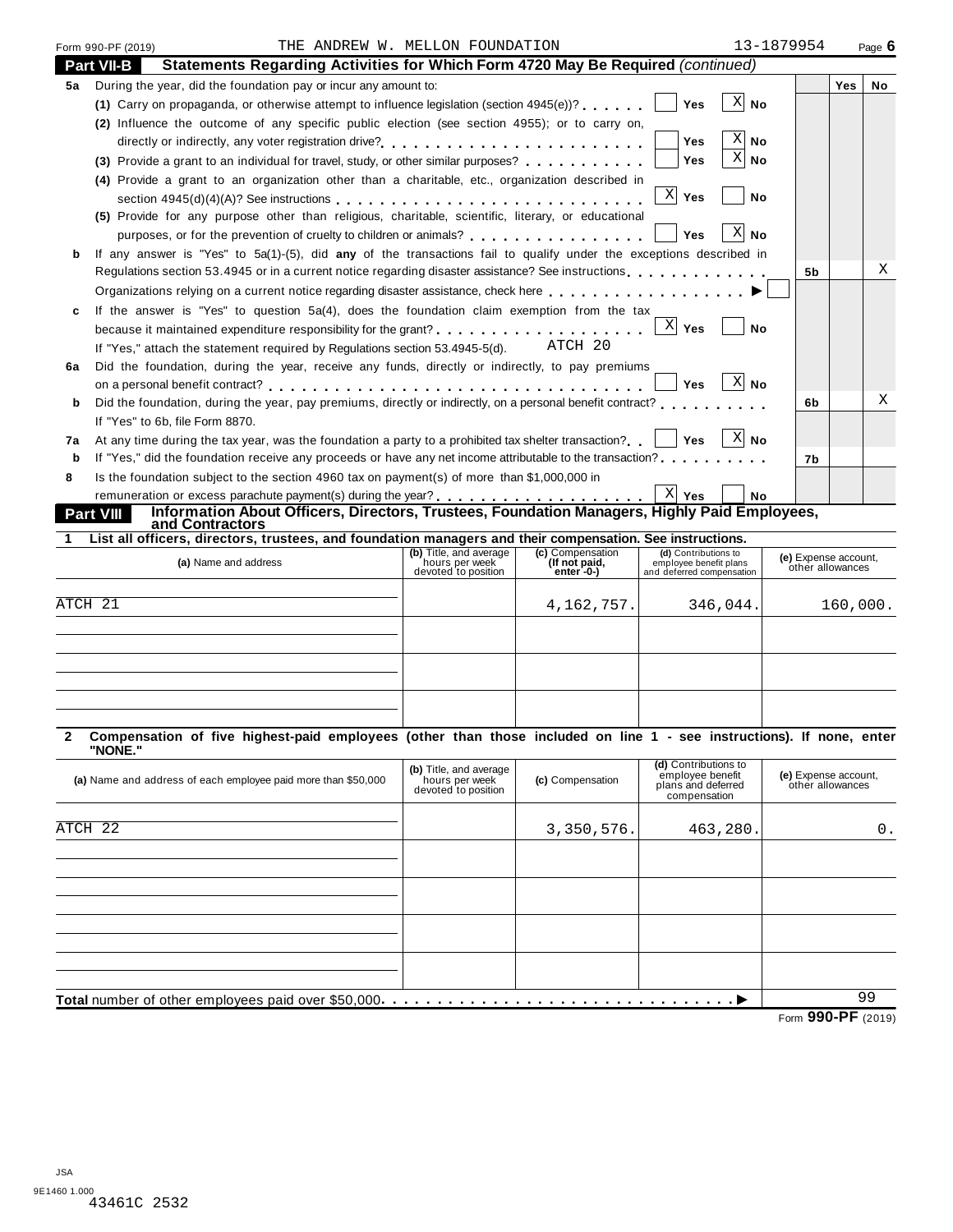| Form 990-PF (2019)                                                                                                                                  | Page 7           |
|-----------------------------------------------------------------------------------------------------------------------------------------------------|------------------|
| <b>Part VIII</b><br>Information About Officers, Directors, Trustees, Foundation Managers, Highly Paid Employees,<br>and Contractors (continued)     |                  |
| Five highest-paid independent contractors for professional services. See instructions. If none, enter "NONE."<br>3                                  |                  |
| (a) Name and address of each person paid more than \$50,000<br>(b) Type of service                                                                  | (c) Compensation |
|                                                                                                                                                     |                  |
| ATCH 23                                                                                                                                             | 7,348,291.       |
|                                                                                                                                                     |                  |
|                                                                                                                                                     |                  |
|                                                                                                                                                     |                  |
|                                                                                                                                                     |                  |
|                                                                                                                                                     |                  |
|                                                                                                                                                     |                  |
|                                                                                                                                                     |                  |
| Part IX-A<br><b>Summary of Direct Charitable Activities</b>                                                                                         | 33               |
| List the foundation's four largest direct charitable activities during the tax year. Include relevant statistical information such as the number of |                  |
| organizations and other beneficiaries served, conferences convened, research papers produced, etc.                                                  | Expenses         |
| SEE GENERAL EXPLANATION<br>1.                                                                                                                       |                  |
|                                                                                                                                                     |                  |
|                                                                                                                                                     | 2,756,208.       |
| 2                                                                                                                                                   |                  |
|                                                                                                                                                     |                  |
|                                                                                                                                                     |                  |
|                                                                                                                                                     |                  |
|                                                                                                                                                     |                  |
|                                                                                                                                                     |                  |
|                                                                                                                                                     |                  |
|                                                                                                                                                     |                  |
| Part IX-B<br><b>Summary of Program-Related Investments (see instructions)</b>                                                                       | Amount           |
| Describe the two largest program-related investments made by the foundation during the tax year on lines 1 and 2.<br>NONE<br>1                      |                  |
|                                                                                                                                                     |                  |
|                                                                                                                                                     |                  |
| 2                                                                                                                                                   |                  |
|                                                                                                                                                     |                  |
|                                                                                                                                                     |                  |
| All other program-related investments. See instructions.                                                                                            |                  |
| 3<br><b>NONE</b>                                                                                                                                    |                  |
|                                                                                                                                                     |                  |
|                                                                                                                                                     |                  |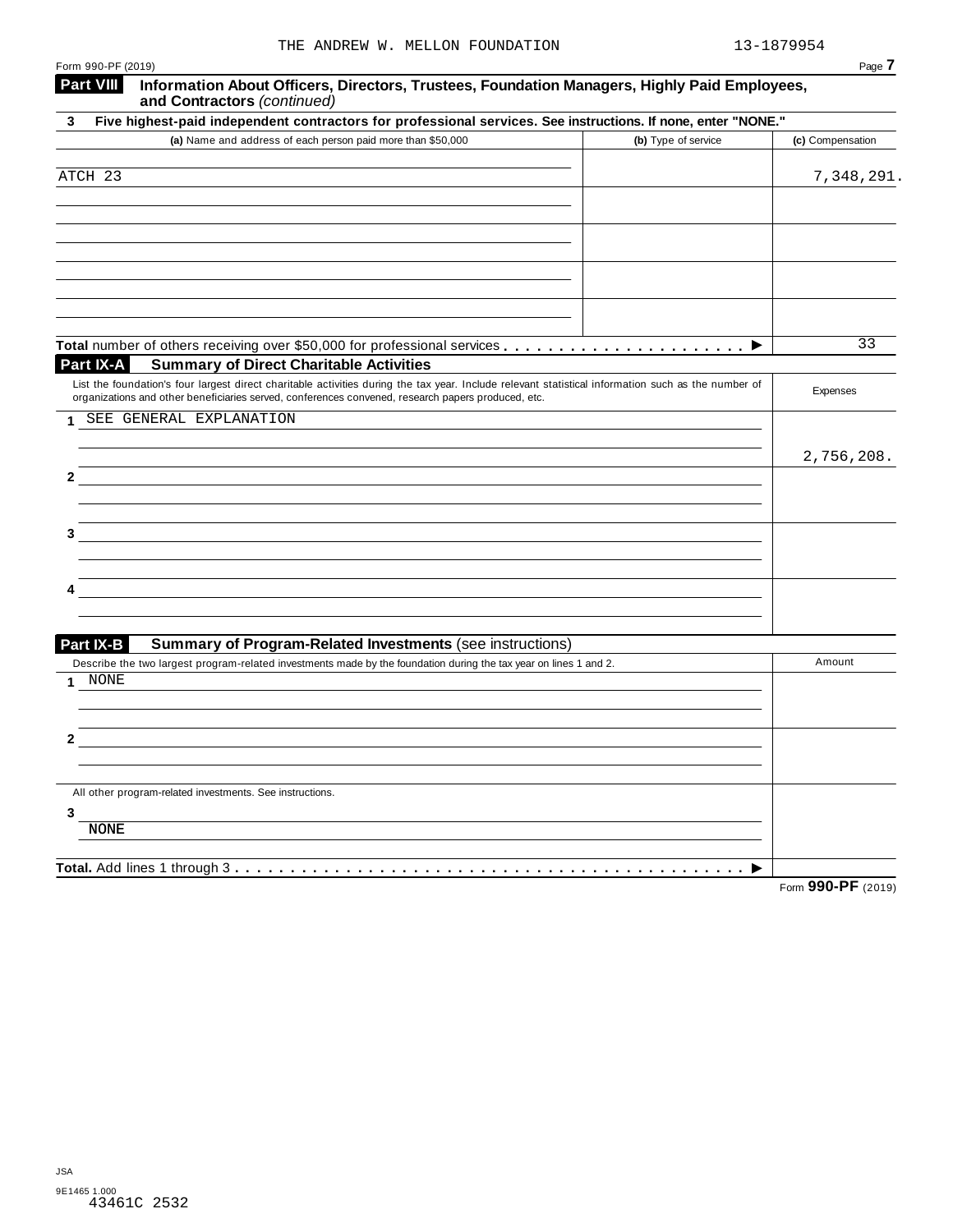|              | Form 990-PF (2019)                                                                                                                                                                                                             |                | Page $8$       |
|--------------|--------------------------------------------------------------------------------------------------------------------------------------------------------------------------------------------------------------------------------|----------------|----------------|
|              | Part X<br>Minimum Investment Return (All domestic foundations must complete this part. Foreign foundations,<br>see instructions.)                                                                                              |                |                |
| 1            | Fair market value of assets not used (or held for use) directly in carrying out charitable, etc.,<br>purposes:                                                                                                                 |                |                |
|              | a Average monthly fair market value of securities                                                                                                                                                                              | 1a             | 6,788,318,339. |
| b            |                                                                                                                                                                                                                                | 1 <sub>b</sub> | 15,507,054.    |
| c            |                                                                                                                                                                                                                                | 1 <sub>c</sub> | 21,982,000.    |
| d            |                                                                                                                                                                                                                                | 1 <sub>d</sub> | 6,825,807,393. |
| е            | Reduction claimed for blockage or other factors reported on lines 1a and                                                                                                                                                       |                |                |
|              | 1c (attach detailed explanation) entitled and success and the set of the set of the set of the set of the set of the set of the set of the set of the set of the set of the set of the set of the set of the set of the set of |                |                |
| $\mathbf{2}$ |                                                                                                                                                                                                                                | $\mathbf 2$    |                |
|              |                                                                                                                                                                                                                                | 3              | 6,825,807,393. |
| 4            | Cash deemed held for charitable activities. Enter 1 1/2% of line 3 (for greater amount, see                                                                                                                                    |                |                |
|              |                                                                                                                                                                                                                                | 4              | 102, 387, 111. |
|              | Net value of noncharitable-use assets. Subtract line 4 from line 3. Enter here and on Part V, line 4                                                                                                                           | 5              | 6,723,420,282. |
| 6            |                                                                                                                                                                                                                                | 6              | 336, 171, 014. |
|              | <b>Part XI</b> Distributable Amount (see instructions) (Section 4942(j)(3) and (j)(5) private operating foundations                                                                                                            |                |                |
|              | and certain foreign organizations, check here $\blacktriangleright$   and do not complete this part.)                                                                                                                          |                |                |
|              |                                                                                                                                                                                                                                | $\mathbf{1}$   | 336, 171, 014. |
| 2a           | 3, 247, 587.<br>Tax on investment income for 2019 from Part VI, line 5 2a                                                                                                                                                      |                |                |
| b            | Income tax for 2019. (This does not include the tax from Part VI.) $2b$                                                                                                                                                        |                |                |
| C            |                                                                                                                                                                                                                                | 2c             | 3, 247, 587.   |
| 3            |                                                                                                                                                                                                                                | 3              | 332,923,427.   |
|              | Recoveries of amounts treated as qualifying distributions                                                                                                                                                                      | 4              | 2,368,157.     |
|              |                                                                                                                                                                                                                                | 5              | 335, 291, 584. |
|              |                                                                                                                                                                                                                                | 6              |                |
| 7            | Distributable amount as adjusted. Subtract line 6 from line 5. Enter here and on Part XIII,                                                                                                                                    |                |                |
|              |                                                                                                                                                                                                                                | $\overline{7}$ | 335, 291, 584. |
|              | <b>Part XII Qualifying Distributions</b> (see instructions)                                                                                                                                                                    |                |                |
|              | Amounts paid (including administrative expenses) to accomplish charitable, etc., purposes:                                                                                                                                     |                |                |
| a            | Expenses, contributions, gifts, etc. - total from Part I, column (d), line 26.                                                                                                                                                 | 1a             | 345,903,940.   |
| b            |                                                                                                                                                                                                                                | 1 <sub>b</sub> |                |
|              | Amounts paid to acquire assets used (or held for use) directly in carrying out charitable, etc.,                                                                                                                               |                |                |
|              |                                                                                                                                                                                                                                | $\mathbf{2}$   | 5,000,000.     |
|              | Amounts set aside for specific charitable projects that satisfy the:                                                                                                                                                           |                |                |
| a            |                                                                                                                                                                                                                                | 3a             |                |
| b            | Cash distribution test (attach the required schedule)                                                                                                                                                                          | 3 <sub>b</sub> |                |
|              | Qualifying distributions. Add lines 1a through 3b. Enter here and on Part V, line 8; and Part XIII, line 4                                                                                                                     | 4              | 350,903,940.   |
| 5            | Foundations that qualify under section 4940(e) for the reduced rate of tax on net investment income.                                                                                                                           |                |                |
|              |                                                                                                                                                                                                                                | 5              | 3, 247, 587.   |
| 6            |                                                                                                                                                                                                                                | 6              | 347,656,353.   |
|              | Note: The amount on line 6 will be used in Part V, column (b), in subsequent years when calculating whether the foundation<br>qualifies for the section 4940(e) reduction of tax in those years.                               |                |                |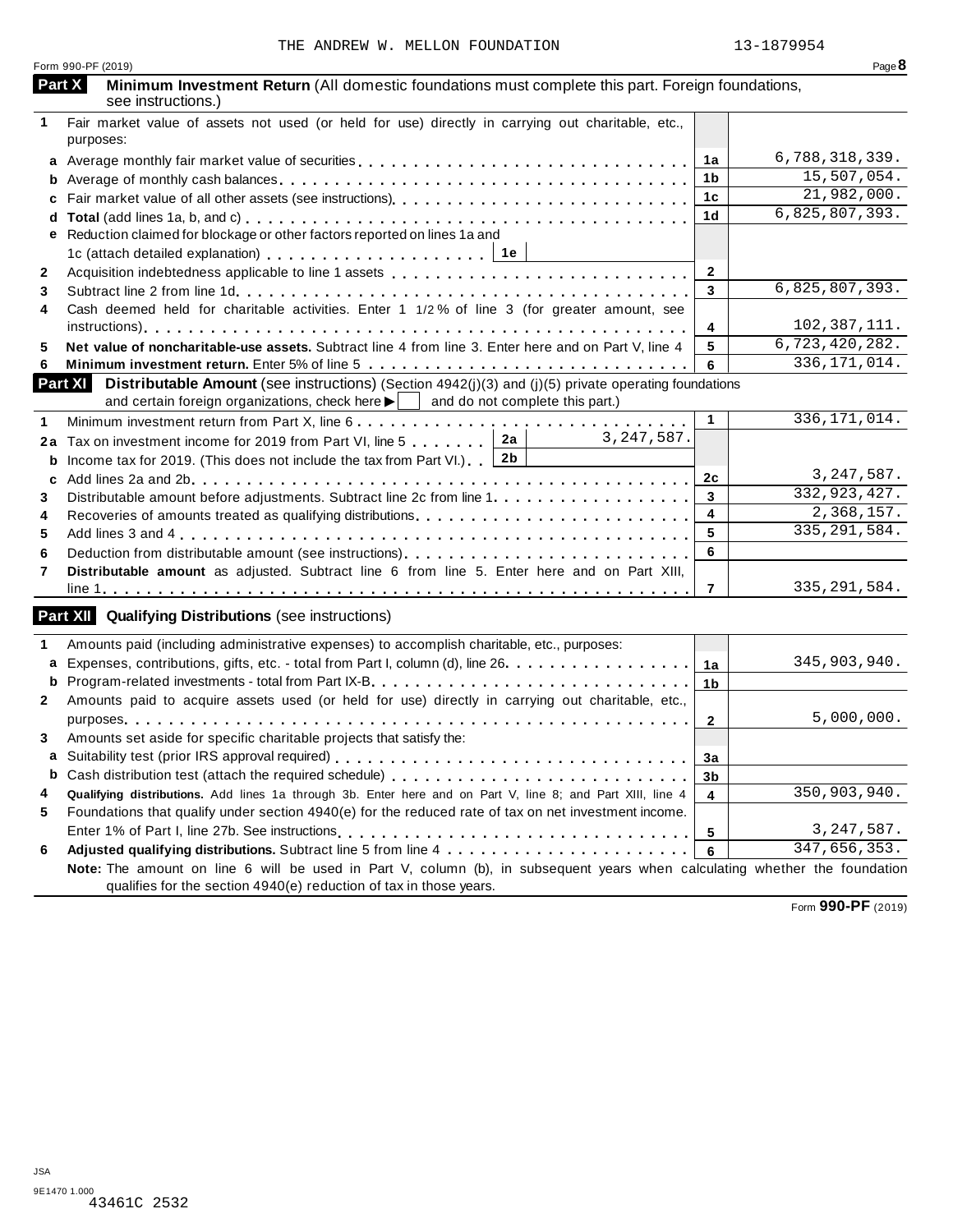| Form 990-PF (2019)     |                                                                                                                                                                                                                                                                                                                                                                                   |               |                            |             | Page 9         |
|------------------------|-----------------------------------------------------------------------------------------------------------------------------------------------------------------------------------------------------------------------------------------------------------------------------------------------------------------------------------------------------------------------------------|---------------|----------------------------|-------------|----------------|
| <b>Part XIII</b>       | <b>Undistributed Income</b> (see instructions)                                                                                                                                                                                                                                                                                                                                    |               |                            |             |                |
|                        | 1 Distributable amount for 2019 from Part XI,                                                                                                                                                                                                                                                                                                                                     | (a)<br>Corpus | (b)<br>Years prior to 2018 | (c)<br>2018 | (d)<br>2019    |
|                        |                                                                                                                                                                                                                                                                                                                                                                                   |               |                            |             | 335, 291, 584. |
|                        | 2 Undistributed income, if any, as of the end of 2019:                                                                                                                                                                                                                                                                                                                            |               |                            |             |                |
|                        | a Enter amount for 2018 only.                                                                                                                                                                                                                                                                                                                                                     |               |                            | 7,852,402.  |                |
|                        | <b>b</b> Total for prior years: $20 \frac{17}{16}$ , $20 \frac{16}{16}$ , $20 \frac{15}{15}$                                                                                                                                                                                                                                                                                      |               |                            |             |                |
|                        | 3 Excess distributions carryover, if any, to 2019:                                                                                                                                                                                                                                                                                                                                |               |                            |             |                |
|                        | a From 2014                                                                                                                                                                                                                                                                                                                                                                       |               |                            |             |                |
|                        | $\mathsf b$ From 2015                                                                                                                                                                                                                                                                                                                                                             |               |                            |             |                |
|                        | c From 2016                                                                                                                                                                                                                                                                                                                                                                       |               |                            |             |                |
|                        | d From 2017                                                                                                                                                                                                                                                                                                                                                                       |               |                            |             |                |
|                        | e From 2018 [                                                                                                                                                                                                                                                                                                                                                                     | 0.            |                            |             |                |
|                        | f Total of lines 3a through e                                                                                                                                                                                                                                                                                                                                                     |               |                            |             |                |
|                        | 4 Qualifying distributions for 2019 from Part XII,<br>line 4: $\triangleright$ \$ 350,903,940.                                                                                                                                                                                                                                                                                    |               |                            |             |                |
|                        | a Applied to 2018, but not more than line 2a                                                                                                                                                                                                                                                                                                                                      |               |                            | 7,852,402.  |                |
|                        | <b>b</b> Applied to undistributed income of prior years<br>(Election required - see instructions)                                                                                                                                                                                                                                                                                 |               |                            |             |                |
|                        | c Treated as distributions out of corpus (Election<br>required - see instructions)                                                                                                                                                                                                                                                                                                |               |                            |             |                |
|                        | <b>d</b> Applied to 2019 distributable amount                                                                                                                                                                                                                                                                                                                                     |               |                            |             | 335, 291, 584. |
|                        | <b>e</b> Remaining amount distributed out of corpus                                                                                                                                                                                                                                                                                                                               | 7,759,954.    |                            |             |                |
|                        | 5 Excess distributions carryover applied to 2019<br>(If an amount appears in column (d), the same<br>amount must be shown in column (a).)                                                                                                                                                                                                                                         |               |                            |             |                |
|                        | 6 Enter the net total of each column as<br>indicated below:                                                                                                                                                                                                                                                                                                                       |               |                            |             |                |
|                        | a Corpus. Add lines 3f, 4c, and 4e. Subtract line 5                                                                                                                                                                                                                                                                                                                               | 7,759,954.    |                            |             |                |
|                        | <b>b</b> Prior years' undistributed income. Subtract<br>line 4b from line 2b experience in the set of the set of the set of the set of the set of the set of the set of                                                                                                                                                                                                           |               |                            |             |                |
|                        | c Enter the amount of prior years' undistributed<br>income for which a notice of deficiency has<br>been issued, or on which the section 4942(a)<br>tax has been previously assessed entitled as a set of the set of the set of the set of the set of the set of the set of the set of the set of the set of the set of the set of the set of the set of the set of the set of the |               |                            |             |                |
|                        | <b>d</b> Subtract line 6c from line 6b. Taxable                                                                                                                                                                                                                                                                                                                                   |               |                            |             |                |
|                        | amount - see instructions and a series of the set of the set of the set of the set of the set of the                                                                                                                                                                                                                                                                              |               |                            |             |                |
|                        | <b>e</b> Undistributed income for 2018. Subtract line<br>4a from line 2a. Taxable amount - see<br>instructions in the contract of the contract of the contract of the contract of the contract of the contract o                                                                                                                                                                  |               |                            |             |                |
|                        | f Undistributed income for 2019. Subtract lines<br>4d and 5 from line 1. This amount must be<br>distributed in 2020.                                                                                                                                                                                                                                                              |               |                            |             |                |
|                        | 7 Amounts treated as distributions out of corpus<br>to satisfy requirements imposed by section<br>$170(b)(1)(F)$ or $4942(g)(3)$ (Election may be<br>required - see instructions)                                                                                                                                                                                                 |               |                            |             |                |
| 8.                     | Excess distributions carryover from 2014 not<br>applied on line 5 or line 7 (see instructions)                                                                                                                                                                                                                                                                                    |               |                            |             |                |
| 9.                     | Excess distributions carryover to 2020.                                                                                                                                                                                                                                                                                                                                           | 7,759,954.    |                            |             |                |
|                        | Subtract lines 7 and 8 from line 6a                                                                                                                                                                                                                                                                                                                                               |               |                            |             |                |
| 10 Analysis of line 9: |                                                                                                                                                                                                                                                                                                                                                                                   |               |                            |             |                |
|                        | a Excess from 2015                                                                                                                                                                                                                                                                                                                                                                |               |                            |             |                |
|                        | <b>b</b> Excess from 2016                                                                                                                                                                                                                                                                                                                                                         |               |                            |             |                |
|                        | c Excess from 2017                                                                                                                                                                                                                                                                                                                                                                |               |                            |             |                |
|                        | <b>d</b> Excess from 2018<br>7,759,954.                                                                                                                                                                                                                                                                                                                                           |               |                            |             |                |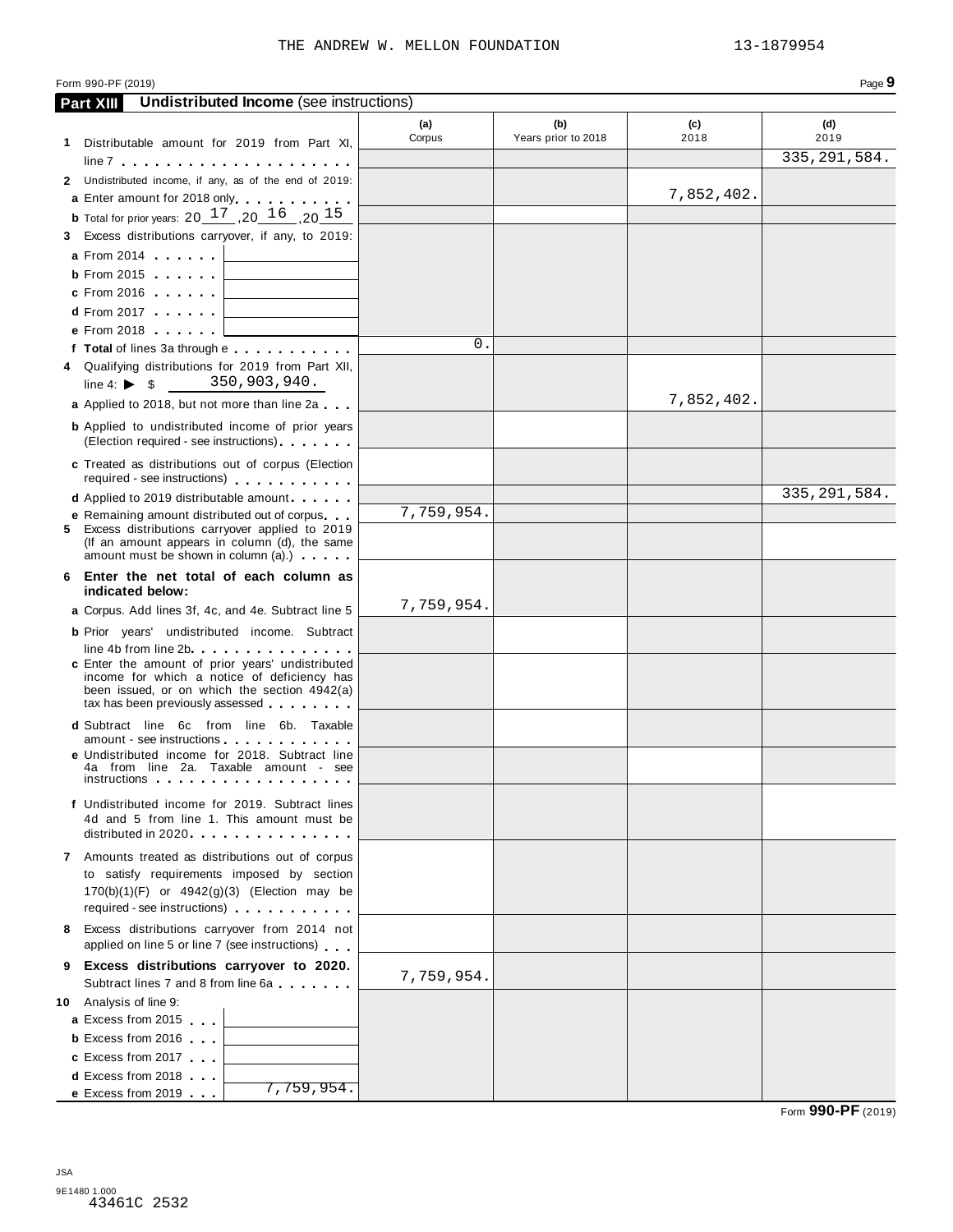| Form 990-PF (2019)                                                                                                                                                                                                             |                                                                                                              | THE ANDREW W. MELLON FOUNDATION |                |            | 13-1879954    | Page $10$  |
|--------------------------------------------------------------------------------------------------------------------------------------------------------------------------------------------------------------------------------|--------------------------------------------------------------------------------------------------------------|---------------------------------|----------------|------------|---------------|------------|
| <b>Part XIV</b><br>Private Operating Foundations (see instructions and Part VII-A, question 9)                                                                                                                                 |                                                                                                              |                                 | NOT APPLICABLE |            |               |            |
| <b>1a</b> If the foundation has received a ruling or determination letter that it is a private operating                                                                                                                       | foundation, and the ruling is effective for 2019, enter the date of the ruling $\dots \dots \dots$           |                                 |                |            |               |            |
|                                                                                                                                                                                                                                | <b>b</b> Check box to indicate whether the foundation is a private operating foundation described in section |                                 |                |            | 4942(j)(3) or | 4942(j)(5) |
| 2a Enter the lesser of the ad-                                                                                                                                                                                                 | Tax year                                                                                                     |                                 | Prior 3 years  |            |               |            |
| justed net income from Part<br>I or the minimum investment<br>return from Part X for each                                                                                                                                      | (a) 2019                                                                                                     | (b) 2018                        | $(c)$ 2017     | $(d)$ 2016 |               | (e) Total  |
|                                                                                                                                                                                                                                |                                                                                                              |                                 |                |            |               |            |
| $b$ 85% of line 2a $\ldots$                                                                                                                                                                                                    |                                                                                                              |                                 |                |            |               |            |
| C Qualifying distributions from Part<br>XII, line 4, for each year listed                                                                                                                                                      |                                                                                                              |                                 |                |            |               |            |
| <b>d</b> Amounts included in line 2c not<br>used directly for active conduct<br>of exempt activities and the set of exempt activities                                                                                          |                                                                                                              |                                 |                |            |               |            |
| <b>e</b> Qualifying distributions made<br>directly for active conduct of<br>exempt activities. Subtract line<br>2d from line 2c and the state of the state of the state of the state of the state of the state of the state of |                                                                                                              |                                 |                |            |               |            |
| 3<br>Complete 3a, b, or c for the<br>alternative test relied upon:<br><b>a</b> "Assets" alternative test - enter:                                                                                                              |                                                                                                              |                                 |                |            |               |            |
| (1) Value of all assets<br>(2) Value of assets qualifying<br>under section<br>4942(j)(3)(B)(i)                                                                                                                                 |                                                                                                              |                                 |                |            |               |            |
| <b>b</b> "Endowment" alternative test-                                                                                                                                                                                         |                                                                                                              |                                 |                |            |               |            |
| enter 2/3 of minimum invest-                                                                                                                                                                                                   |                                                                                                              |                                 |                |            |               |            |
| ment return shown in Part X,<br>line 6 for each year listed                                                                                                                                                                    |                                                                                                              |                                 |                |            |               |            |
| C "Support" alternative test - enter:                                                                                                                                                                                          |                                                                                                              |                                 |                |            |               |            |
| (1) Total support other than<br>gross investment income<br>(interest, dividends, rents,<br>payments on securities<br>loans (section 512(a)(5)),                                                                                |                                                                                                              |                                 |                |            |               |            |
| or royalties) and the control of the control of<br>Support from general<br>public and 5 or more<br>exempt organizations as<br>provided in section 4942<br>(j)(3)(B)(iii)                                                       |                                                                                                              |                                 |                |            |               |            |
| (3) Largest amount of sup-<br>port from an exempt<br>organization                                                                                                                                                              |                                                                                                              |                                 |                |            |               |            |
| (4) Gross investment income                                                                                                                                                                                                    |                                                                                                              |                                 |                |            |               |            |

### **(4)** Gross investment income income in the part only if the foundation had \$5,000 or more in assets at **Part XV** Supplementary Information (Complete this part only if the foundation had \$5,000 or more in assets at **any time during the year - see instructions.)**

**1 Information Regarding Foundation Managers:**

**a** List any managers of the foundation who have contributed more than 2% of the total contributions received by the foundation before the close of any tax year (but only if they have contributed more than \$5,000). (See section 507(d)(2).)

NONE

**b** List any managers of the foundation who own 10% or more of the stock of a corporation (or an equally large portion of the ownership of a partnership or other entity) of which the foundation has a 10% or greater interest.

#### NONE

## **2 Information Regarding Contribution, Grant, Gift, Loan, Scholarship, etc., Programs:**<br>Check here  $\blacktriangleright$  if the foundation only makes contributions to preselected ch

 $\Box$  if the foundation only makes contributions to preselected charitable organizations and does not accept unsolicited requests for funds. If the foundation makes gifts, grants, etc., to individuals or organizations under other conditions, complete items 2a, b, c, and d. See instructions.

**a** The name, address, and telephone number or email address of the person to whom applications should be addressed:

[ATCH 24](#page-414-0)

**b** The form in which applications should be submitted and information and materials they should include:

**c** Any submission deadlines:

**d** Any restrictions or limitations on awards, such as by geographical areas, charitable fields, kinds of institutions, or other factors: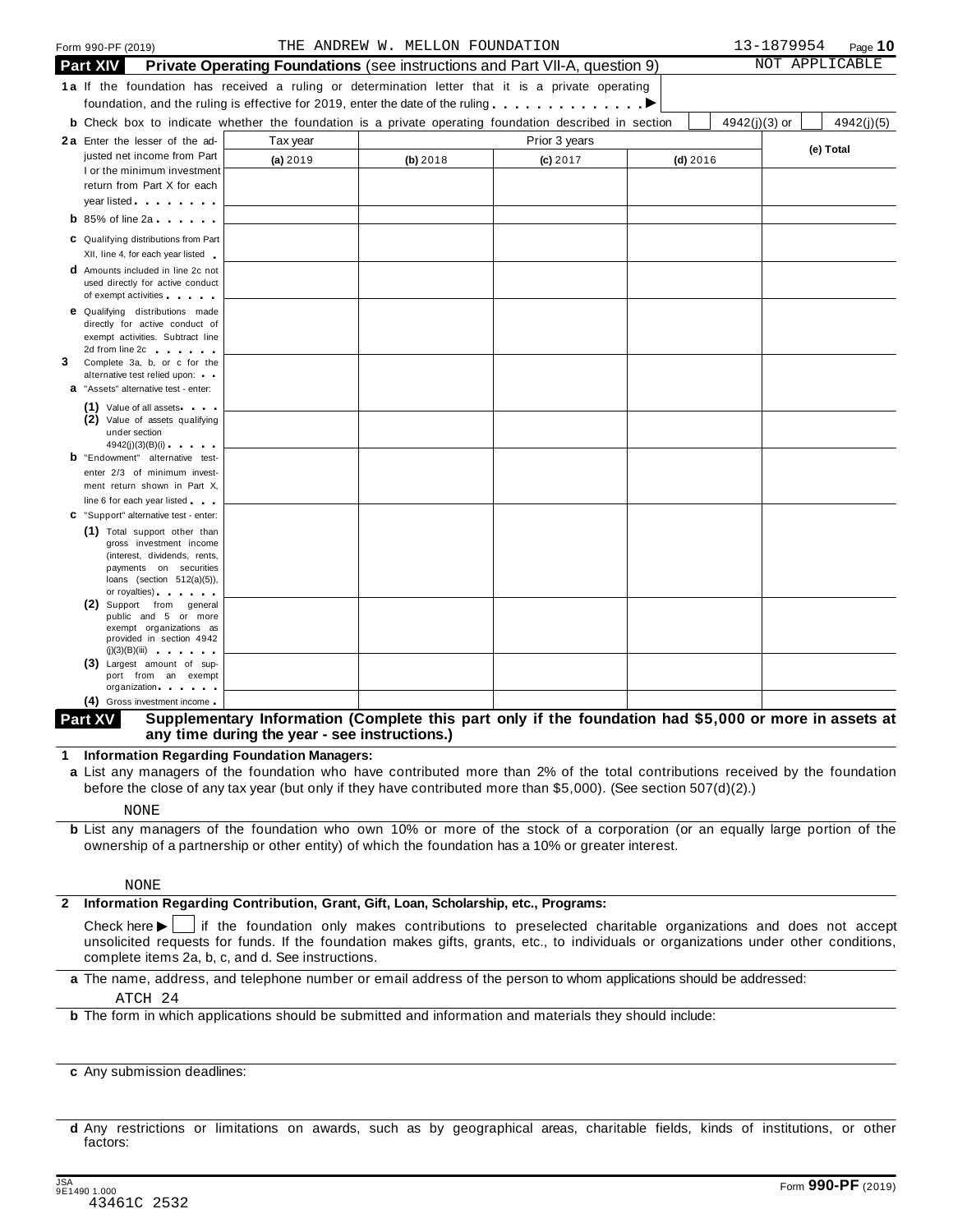| וו⊬י |  |
|------|--|
|------|--|

| Form 990-PF (2019)                                                                                                                                                                                                                                   |  |                                     | Page 11      |
|------------------------------------------------------------------------------------------------------------------------------------------------------------------------------------------------------------------------------------------------------|--|-------------------------------------|--------------|
| <b>Supplementary Information (continued)</b><br>Part XV                                                                                                                                                                                              |  |                                     |              |
| Grants and Contributions Paid During the Year or Approved for Future Payment<br>Recipient Recipient Recipient San individual, Foundation<br>Name and address (home or business) and status of the Contribution<br>Magnetic Status of<br>$\mathbf{3}$ |  |                                     |              |
|                                                                                                                                                                                                                                                      |  |                                     | Amount       |
| Name and address (home or business)                                                                                                                                                                                                                  |  | Purpose of grant or<br>contribution |              |
| a Paid during the year                                                                                                                                                                                                                               |  |                                     |              |
|                                                                                                                                                                                                                                                      |  |                                     |              |
| ATCH 25                                                                                                                                                                                                                                              |  |                                     |              |
|                                                                                                                                                                                                                                                      |  |                                     |              |
|                                                                                                                                                                                                                                                      |  |                                     |              |
|                                                                                                                                                                                                                                                      |  |                                     |              |
|                                                                                                                                                                                                                                                      |  |                                     |              |
|                                                                                                                                                                                                                                                      |  |                                     |              |
|                                                                                                                                                                                                                                                      |  |                                     |              |
|                                                                                                                                                                                                                                                      |  |                                     |              |
|                                                                                                                                                                                                                                                      |  |                                     |              |
|                                                                                                                                                                                                                                                      |  |                                     |              |
|                                                                                                                                                                                                                                                      |  |                                     |              |
|                                                                                                                                                                                                                                                      |  |                                     |              |
|                                                                                                                                                                                                                                                      |  |                                     |              |
|                                                                                                                                                                                                                                                      |  |                                     |              |
|                                                                                                                                                                                                                                                      |  |                                     |              |
|                                                                                                                                                                                                                                                      |  |                                     |              |
|                                                                                                                                                                                                                                                      |  |                                     |              |
|                                                                                                                                                                                                                                                      |  |                                     |              |
|                                                                                                                                                                                                                                                      |  |                                     |              |
|                                                                                                                                                                                                                                                      |  |                                     |              |
|                                                                                                                                                                                                                                                      |  |                                     |              |
|                                                                                                                                                                                                                                                      |  |                                     |              |
|                                                                                                                                                                                                                                                      |  |                                     |              |
|                                                                                                                                                                                                                                                      |  |                                     |              |
|                                                                                                                                                                                                                                                      |  |                                     |              |
|                                                                                                                                                                                                                                                      |  |                                     |              |
|                                                                                                                                                                                                                                                      |  |                                     |              |
|                                                                                                                                                                                                                                                      |  |                                     |              |
|                                                                                                                                                                                                                                                      |  |                                     |              |
|                                                                                                                                                                                                                                                      |  |                                     |              |
|                                                                                                                                                                                                                                                      |  |                                     |              |
|                                                                                                                                                                                                                                                      |  |                                     |              |
|                                                                                                                                                                                                                                                      |  |                                     |              |
|                                                                                                                                                                                                                                                      |  |                                     | 312,988,342. |
| <b>b</b> Approved for future payment                                                                                                                                                                                                                 |  |                                     |              |
|                                                                                                                                                                                                                                                      |  |                                     |              |
| ATCH 26                                                                                                                                                                                                                                              |  |                                     |              |
|                                                                                                                                                                                                                                                      |  |                                     |              |
|                                                                                                                                                                                                                                                      |  |                                     |              |
|                                                                                                                                                                                                                                                      |  |                                     |              |
|                                                                                                                                                                                                                                                      |  |                                     |              |
|                                                                                                                                                                                                                                                      |  |                                     |              |
|                                                                                                                                                                                                                                                      |  |                                     |              |
|                                                                                                                                                                                                                                                      |  |                                     |              |
|                                                                                                                                                                                                                                                      |  |                                     |              |
|                                                                                                                                                                                                                                                      |  |                                     |              |
|                                                                                                                                                                                                                                                      |  |                                     |              |
|                                                                                                                                                                                                                                                      |  |                                     |              |
|                                                                                                                                                                                                                                                      |  |                                     |              |
|                                                                                                                                                                                                                                                      |  |                                     |              |
|                                                                                                                                                                                                                                                      |  |                                     |              |
|                                                                                                                                                                                                                                                      |  |                                     |              |
|                                                                                                                                                                                                                                                      |  |                                     |              |
|                                                                                                                                                                                                                                                      |  | $\triangleright$ 3b                 | 75,898,550.  |
|                                                                                                                                                                                                                                                      |  | .                                   |              |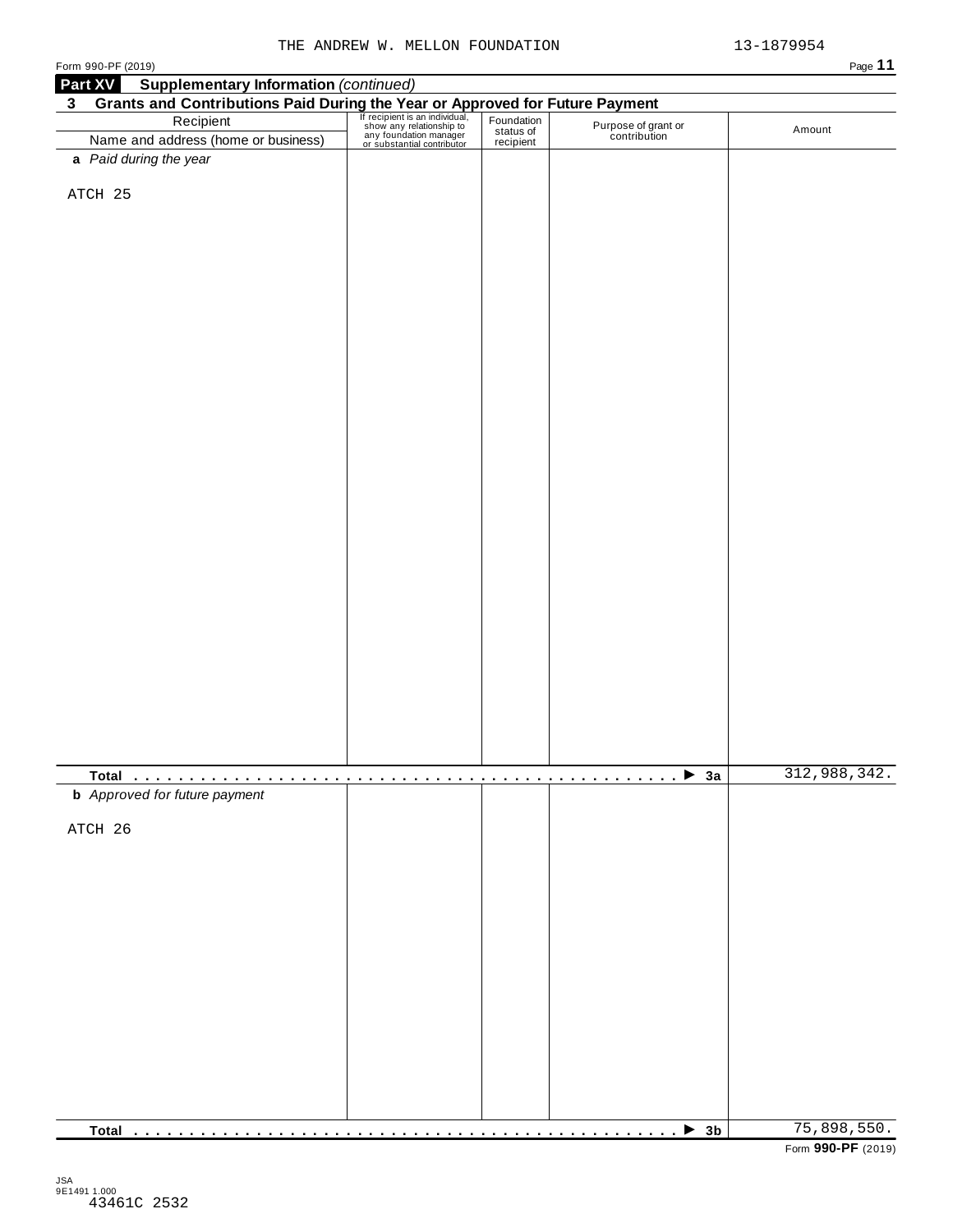|  |  | THE ANDREW W. MELLON FOUNDATION |
|--|--|---------------------------------|
|  |  |                                 |

13-1879954

| Form 990-PF (2019)<br><b>Analysis of Income-Producing Activities</b><br>Part XVI-A                                                                                                                                                                        |               |                           |                |                                      |                                        |
|-----------------------------------------------------------------------------------------------------------------------------------------------------------------------------------------------------------------------------------------------------------|---------------|---------------------------|----------------|--------------------------------------|----------------------------------------|
| Enter gross amounts unless otherwise indicated.                                                                                                                                                                                                           |               | Unrelated business income |                | Excluded by section 512, 513, or 514 | (e)                                    |
|                                                                                                                                                                                                                                                           | (a)           | (b)                       | (c)            | (d)                                  | Related or exempt                      |
| 1 Program service revenue:                                                                                                                                                                                                                                | Business code | Amount                    | Exclusion code | Amount                               | function income<br>(See instructions.) |
| а<br><u> The Communication of the Communication</u>                                                                                                                                                                                                       |               |                           |                |                                      |                                        |
| b<br><u> 1989 - Andrea State Barbara, amerikan personal di personal dengan personal dengan personal dengan personal de</u>                                                                                                                                |               |                           |                |                                      |                                        |
| c<br><u> Alexander (Alexander Alexander Alexander Alexander Alexander Alexander Alexander Alexander Alexander Alexander</u>                                                                                                                               |               |                           |                |                                      |                                        |
| d<br><u> 1989 - Johann Harry Harry Harry Harry Harry Harry Harry Harry Harry Harry Harry Harry Harry Harry Harry Harry</u>                                                                                                                                |               |                           |                |                                      |                                        |
| е<br><u> 1989 - Johann Barn, mars and de Branch Barn, mars and de Branch Barn, mars and de Branch Barn, mars and de Br</u>                                                                                                                                |               |                           |                |                                      |                                        |
| f                                                                                                                                                                                                                                                         |               |                           |                |                                      |                                        |
| Fees and contracts from government agencies<br>g                                                                                                                                                                                                          |               |                           |                |                                      |                                        |
| 2 Membership dues and assessments                                                                                                                                                                                                                         |               |                           | 14             | 9,308.                               |                                        |
| 3 Interest on savings and temporary cash investments                                                                                                                                                                                                      |               |                           | 14             | 30,786,348.                          |                                        |
| 4 Dividends and interest from securities                                                                                                                                                                                                                  |               |                           |                |                                      |                                        |
| 5 Net rental income or (loss) from real estate:                                                                                                                                                                                                           |               |                           |                |                                      |                                        |
| Debt-financed property<br>a                                                                                                                                                                                                                               |               |                           |                |                                      |                                        |
| <b>b</b> Not debt-financed property <b>contains the State of State Inc.</b><br>6 Net rental income or (loss) from personal property                                                                                                                       |               |                           |                |                                      |                                        |
| 7 Other investment income                                                                                                                                                                                                                                 |               |                           |                |                                      |                                        |
| 8 Gain or (loss) from sales of assets other than inventory                                                                                                                                                                                                | 525990        | $-4,949,077.$             | 18             | 413,823,723.                         |                                        |
| 9 Net income or (loss) from special events                                                                                                                                                                                                                |               |                           |                |                                      |                                        |
| 10 Gross profit or (loss) from sales of inventory                                                                                                                                                                                                         |               |                           |                |                                      |                                        |
| 11 Other revenue: a OTHER REVENUE                                                                                                                                                                                                                         |               |                           | 15             | 15,688.                              |                                        |
| FED UBI TAX PROV                                                                                                                                                                                                                                          |               |                           | 01             | 7,151,881.                           |                                        |
| c                                                                                                                                                                                                                                                         |               |                           |                |                                      |                                        |
|                                                                                                                                                                                                                                                           |               |                           |                |                                      |                                        |
| d                                                                                                                                                                                                                                                         |               |                           |                |                                      |                                        |
| е                                                                                                                                                                                                                                                         |               |                           |                |                                      |                                        |
| 12 Subtotal. Add columns (b), (d), and (e) $\qquad$<br>(See worksheet in line 13 instructions to verify calculations.)<br>Relationship of Activities to the Accomplishment of Exempt Purposes<br><b>Part XVI-B</b>                                        | $\sim$ $\sim$ | $-4,949,077.$             |                | 451,786,948.                         |                                        |
| Explain below how each activity for which income is reported in column (e) of Part XVI-A contributed importantly to the<br>accomplishment of the foundation's exempt purposes (other than by providing funds for such purposes). (See instructions.)<br>▼ |               |                           |                |                                      | 446,837,871.                           |
|                                                                                                                                                                                                                                                           |               |                           |                |                                      |                                        |
| Line No.                                                                                                                                                                                                                                                  |               |                           |                |                                      |                                        |
|                                                                                                                                                                                                                                                           |               |                           |                |                                      |                                        |
|                                                                                                                                                                                                                                                           |               |                           |                |                                      |                                        |
|                                                                                                                                                                                                                                                           |               |                           |                |                                      |                                        |
|                                                                                                                                                                                                                                                           |               |                           |                |                                      |                                        |
|                                                                                                                                                                                                                                                           |               |                           |                |                                      |                                        |
|                                                                                                                                                                                                                                                           |               |                           |                |                                      |                                        |
|                                                                                                                                                                                                                                                           |               |                           |                |                                      |                                        |
|                                                                                                                                                                                                                                                           |               |                           |                |                                      |                                        |
|                                                                                                                                                                                                                                                           |               |                           |                |                                      |                                        |
|                                                                                                                                                                                                                                                           |               |                           |                |                                      |                                        |
|                                                                                                                                                                                                                                                           |               |                           |                |                                      |                                        |
|                                                                                                                                                                                                                                                           |               |                           |                |                                      |                                        |
|                                                                                                                                                                                                                                                           |               |                           |                |                                      |                                        |
|                                                                                                                                                                                                                                                           |               |                           |                |                                      |                                        |
|                                                                                                                                                                                                                                                           |               |                           |                |                                      |                                        |
|                                                                                                                                                                                                                                                           |               |                           |                |                                      |                                        |
|                                                                                                                                                                                                                                                           |               |                           |                |                                      |                                        |
|                                                                                                                                                                                                                                                           |               |                           |                |                                      |                                        |
|                                                                                                                                                                                                                                                           |               |                           |                |                                      |                                        |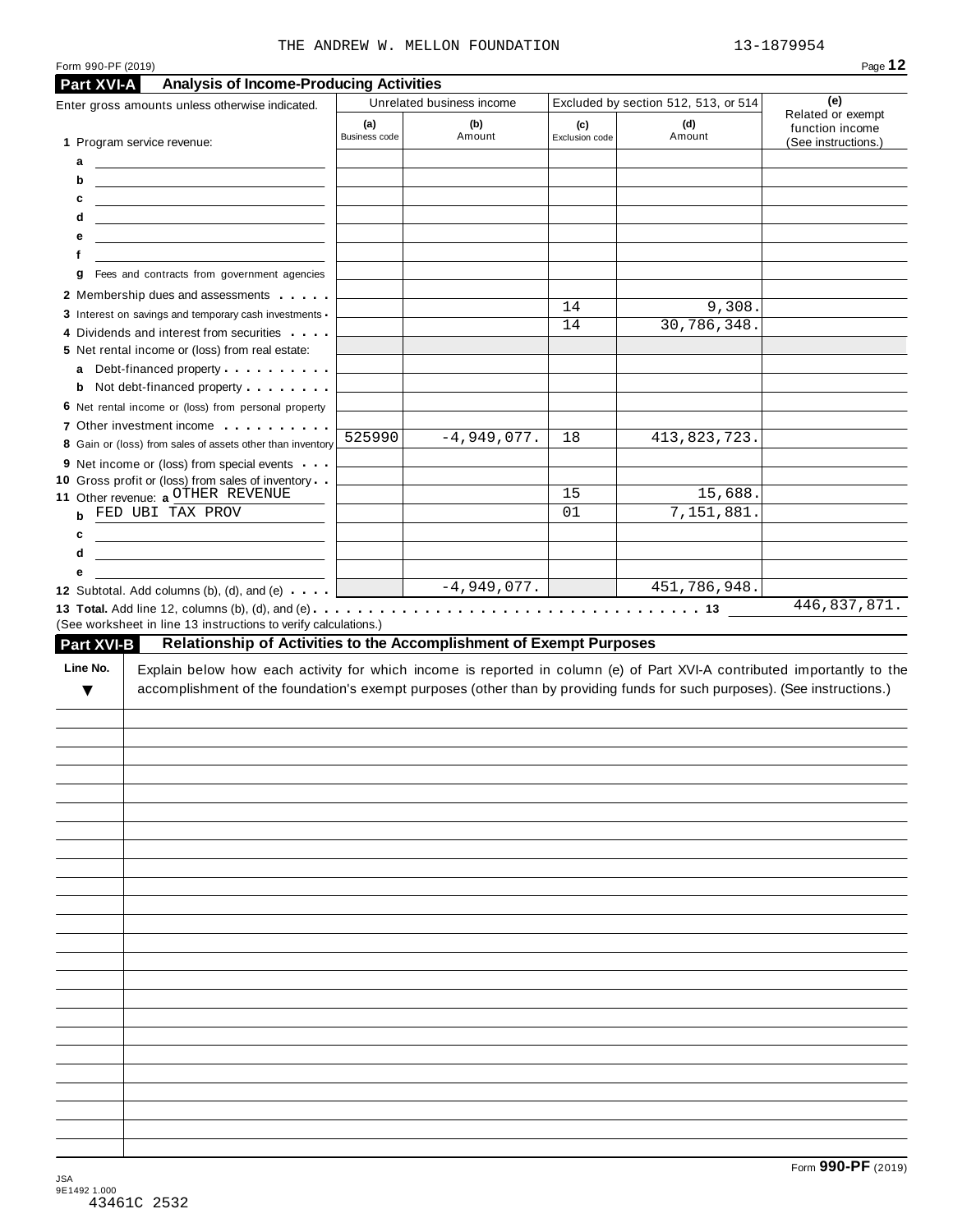|              | Form 990-PF (2019) |                                                                                                        |                      | THE ANDREW W. MELLON FOUNDATION                                                                                                                                                                                                                   |       |       | 13-1879954                                                                                                                                                                                                                                                           | Page 13         |
|--------------|--------------------|--------------------------------------------------------------------------------------------------------|----------------------|---------------------------------------------------------------------------------------------------------------------------------------------------------------------------------------------------------------------------------------------------|-------|-------|----------------------------------------------------------------------------------------------------------------------------------------------------------------------------------------------------------------------------------------------------------------------|-----------------|
|              | <b>Part XVII</b>   | <b>Organizations</b>                                                                                   |                      |                                                                                                                                                                                                                                                   |       |       | Information Regarding Transfers to and Transactions and Relationships With Noncharitable Exempt                                                                                                                                                                      |                 |
|              |                    |                                                                                                        |                      | Did the organization directly or indirectly engage in any of the following with any other organization described<br>in section $501(c)$ (other than section $501(c)(3)$ organizations) or in section 527, relating to political                   |       |       |                                                                                                                                                                                                                                                                      | Yes<br>No       |
|              |                    | organizations?                                                                                         |                      |                                                                                                                                                                                                                                                   |       |       |                                                                                                                                                                                                                                                                      |                 |
|              |                    |                                                                                                        |                      | a Transfers from the reporting foundation to a noncharitable exempt organization of:                                                                                                                                                              |       |       |                                                                                                                                                                                                                                                                      |                 |
|              |                    |                                                                                                        |                      |                                                                                                                                                                                                                                                   |       |       |                                                                                                                                                                                                                                                                      | Χ               |
|              |                    |                                                                                                        |                      |                                                                                                                                                                                                                                                   |       |       |                                                                                                                                                                                                                                                                      | X               |
|              |                    | <b>b</b> Other transactions:                                                                           |                      |                                                                                                                                                                                                                                                   |       |       |                                                                                                                                                                                                                                                                      |                 |
|              |                    |                                                                                                        |                      |                                                                                                                                                                                                                                                   |       |       |                                                                                                                                                                                                                                                                      | Χ               |
|              |                    |                                                                                                        |                      |                                                                                                                                                                                                                                                   |       |       |                                                                                                                                                                                                                                                                      | Χ<br>Χ          |
|              |                    |                                                                                                        |                      |                                                                                                                                                                                                                                                   |       |       |                                                                                                                                                                                                                                                                      | Χ               |
|              |                    |                                                                                                        |                      |                                                                                                                                                                                                                                                   |       |       |                                                                                                                                                                                                                                                                      | Χ               |
|              |                    |                                                                                                        |                      |                                                                                                                                                                                                                                                   |       |       | (6) Performance of services or membership or fundraising solicitations $\cdots \cdots \cdots \cdots \cdots \cdots \cdots \cdot 16(6)$                                                                                                                                | Χ               |
|              |                    |                                                                                                        |                      |                                                                                                                                                                                                                                                   |       |       | 1с                                                                                                                                                                                                                                                                   | X               |
|              |                    |                                                                                                        |                      |                                                                                                                                                                                                                                                   |       |       | d If the answer to any of the above is "Yes," complete the following schedule. Column (b) should always show the fair market                                                                                                                                         |                 |
|              |                    |                                                                                                        |                      |                                                                                                                                                                                                                                                   |       |       | value of the goods, other assets, or services given by the reporting foundation. If the foundation received less than fair market<br>value in any transaction or sharing arrangement, show in column (d) the value of the goods, other assets, or services received. |                 |
| (a) Line no. |                    | (b) Amount involved                                                                                    |                      | (c) Name of noncharitable exempt organization                                                                                                                                                                                                     |       |       | (d) Description of transfers, transactions, and sharing arrangements                                                                                                                                                                                                 |                 |
| 1A(1)        |                    | 233,938.                                                                                               |                      | EMPLOYER VEBA TRUST                                                                                                                                                                                                                               |       |       | HEALTH AND WELFARE BENEFITS                                                                                                                                                                                                                                          |                 |
|              |                    |                                                                                                        |                      |                                                                                                                                                                                                                                                   |       |       |                                                                                                                                                                                                                                                                      |                 |
|              |                    |                                                                                                        |                      |                                                                                                                                                                                                                                                   |       |       |                                                                                                                                                                                                                                                                      |                 |
|              |                    |                                                                                                        |                      |                                                                                                                                                                                                                                                   |       |       |                                                                                                                                                                                                                                                                      |                 |
|              |                    |                                                                                                        |                      |                                                                                                                                                                                                                                                   |       |       |                                                                                                                                                                                                                                                                      |                 |
|              |                    |                                                                                                        |                      |                                                                                                                                                                                                                                                   |       |       |                                                                                                                                                                                                                                                                      |                 |
|              |                    |                                                                                                        |                      |                                                                                                                                                                                                                                                   |       |       |                                                                                                                                                                                                                                                                      |                 |
|              |                    |                                                                                                        |                      |                                                                                                                                                                                                                                                   |       |       |                                                                                                                                                                                                                                                                      |                 |
|              |                    |                                                                                                        |                      |                                                                                                                                                                                                                                                   |       |       |                                                                                                                                                                                                                                                                      |                 |
|              |                    |                                                                                                        |                      |                                                                                                                                                                                                                                                   |       |       |                                                                                                                                                                                                                                                                      |                 |
|              |                    |                                                                                                        |                      |                                                                                                                                                                                                                                                   |       |       |                                                                                                                                                                                                                                                                      |                 |
|              |                    |                                                                                                        |                      |                                                                                                                                                                                                                                                   |       |       |                                                                                                                                                                                                                                                                      |                 |
|              |                    |                                                                                                        |                      |                                                                                                                                                                                                                                                   |       |       |                                                                                                                                                                                                                                                                      |                 |
|              |                    |                                                                                                        |                      |                                                                                                                                                                                                                                                   |       |       |                                                                                                                                                                                                                                                                      |                 |
|              |                    |                                                                                                        |                      |                                                                                                                                                                                                                                                   |       |       |                                                                                                                                                                                                                                                                      |                 |
|              |                    | <b>b</b> If "Yes," complete the following schedule.<br>(a) Name of organization<br>EMPLOYER VEBA TRUST |                      | 2a Is the foundation directly or indirectly affiliated with, or related to, one or more tax-exempt organizations<br>described in section 501(c) (other than section 501(c)(3)) or in section 527?<br>(b) Type of organization<br>501(C)(9)<br>ORG |       |       | $\mathbf{X}$<br>(c) Description of relationship<br>SPONSORING ORGANIZATION                                                                                                                                                                                           | Yes<br>No       |
|              |                    |                                                                                                        |                      |                                                                                                                                                                                                                                                   |       |       |                                                                                                                                                                                                                                                                      |                 |
|              |                    |                                                                                                        |                      |                                                                                                                                                                                                                                                   |       |       |                                                                                                                                                                                                                                                                      |                 |
|              |                    |                                                                                                        |                      | correct, and complete. Declaration of preparer (other than taxpayer) is based on all information of which preparer has any knowledge.                                                                                                             |       |       | Under penalties of perjury, I declare that I have examined this return, including accompanying schedules and statements, and to the best of my knowledge and belief, it is true,                                                                                     |                 |
| Sign         |                    |                                                                                                        |                      |                                                                                                                                                                                                                                                   |       |       | May the IRS discuss this return                                                                                                                                                                                                                                      |                 |
| <b>Here</b>  |                    |                                                                                                        |                      |                                                                                                                                                                                                                                                   |       |       | with the preparer shown below?                                                                                                                                                                                                                                       |                 |
|              |                    | Signature of officer or trustee                                                                        |                      | Date                                                                                                                                                                                                                                              | Title |       | See instructions.                                                                                                                                                                                                                                                    | $X$   Yes<br>No |
|              |                    | Print/Type preparer's name                                                                             |                      | Preparer's signature                                                                                                                                                                                                                              |       | Date  | <b>PTIN</b><br>Check<br>if                                                                                                                                                                                                                                           |                 |
| Paid         |                    |                                                                                                        |                      |                                                                                                                                                                                                                                                   |       |       | self-employed                                                                                                                                                                                                                                                        |                 |
| Preparer     |                    | Firm's name                                                                                            |                      | > PRICEWATERHOUSECOOPERS LLP                                                                                                                                                                                                                      |       |       | $13 - 4008324$<br>Firm's EIN                                                                                                                                                                                                                                         |                 |
|              | <b>Use Only</b>    | Firm's address                                                                                         | > 300 MADISON AVENUE |                                                                                                                                                                                                                                                   |       |       |                                                                                                                                                                                                                                                                      |                 |
|              |                    |                                                                                                        | NEW YORK,            | ΝY                                                                                                                                                                                                                                                |       | 10017 | $646 - 471 - 3000$<br>Phone no.                                                                                                                                                                                                                                      |                 |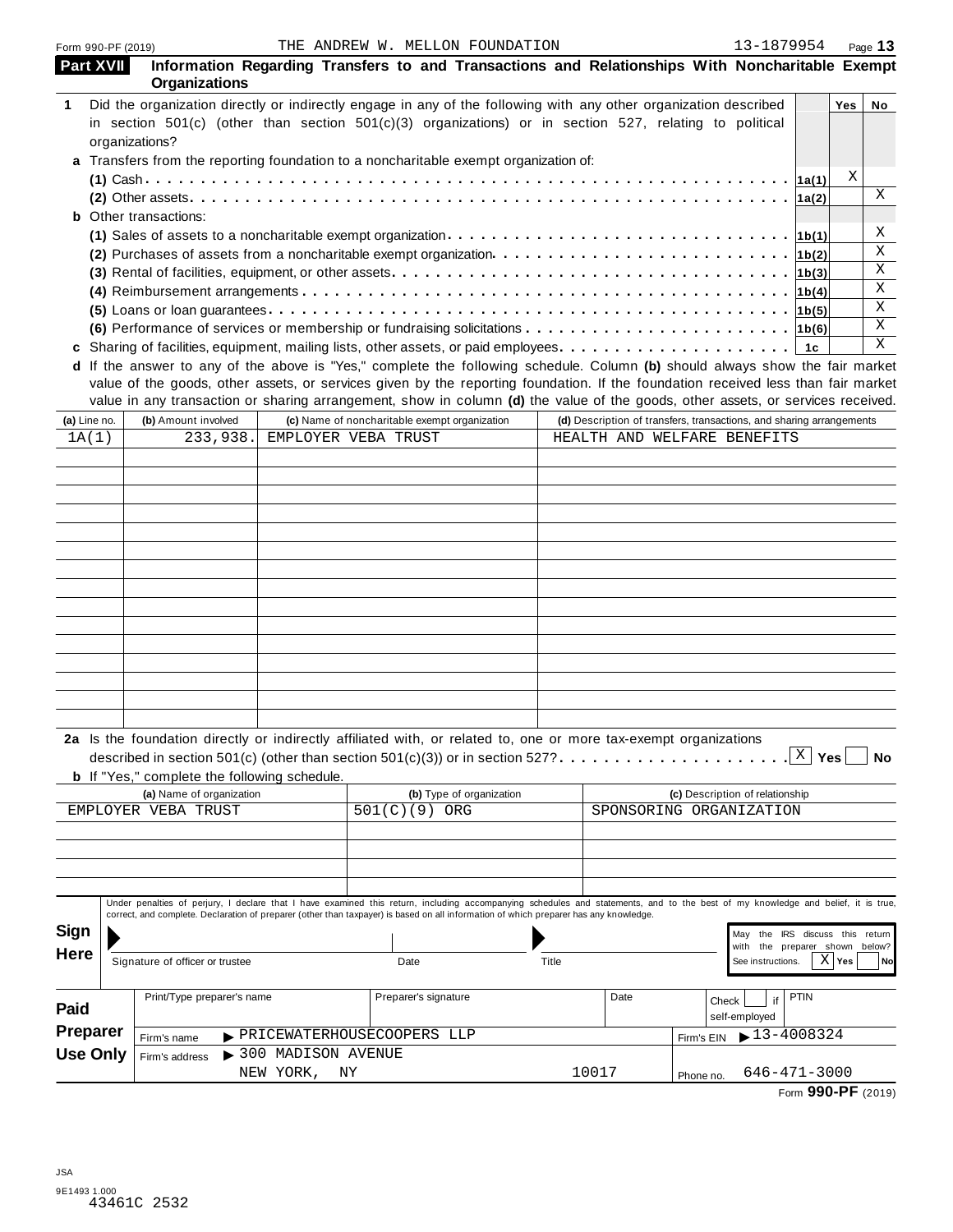#### **FORM 990-PF - PART IV CAPITAL GAINS AND LOSSES FOR TAX ON INVESTMENT INCOME**

|                                              | Kind of Property<br>Description       |                                  |                                 |                                 |                                    | $\vert P$<br>lor<br>n | Date<br>acquired              | Date sold               |
|----------------------------------------------|---------------------------------------|----------------------------------|---------------------------------|---------------------------------|------------------------------------|-----------------------|-------------------------------|-------------------------|
| Gross sale<br>price less<br>expenses of sale | Depreciation<br>allowed/<br>allowable | Cost or<br>other<br>basis        | <b>FMV</b><br>as of<br>12/31/69 | Adj. basis<br>as of<br>12/31/69 | Excess of<br>FMV over<br>adi basis |                       | Gain<br>or<br>$(\text{loss})$ |                         |
| 420,963.                                     |                                       | ACACIA COMMUNICATIONS<br>11,248. | PROPERTY TYPE: SECURITIES       |                                 |                                    | Ρ                     | 409,715.                      |                         |
| 844,924.                                     |                                       | ACACIA COMMUNICATIONS<br>22,576. | PROPERTY TYPE: SECURITIES       |                                 |                                    | ΙP                    | 06/30/2010<br>822,348.        | 02/22/2019              |
|                                              |                                       | ACACIA COMMUNICATIONS            | PROPERTY TYPE: SECURITIES       |                                 |                                    | ΙP                    | 06/30/2010                    | 02/22/2019              |
| 1,221,576.                                   |                                       | 33,832.                          |                                 |                                 |                                    |                       | 1,187,745.                    |                         |
| 561,583.                                     |                                       | ACACIA COMMUNICATIONS<br>16,914. | PROPERTY TYPE: SECURITIES       |                                 |                                    | ΙP                    | 06/30/2010<br>544,669.        | 02/22/2019              |
|                                              |                                       | ACACIA COMMUNICATIONS            | PROPERTY TYPE: SECURITIES       |                                 |                                    | ΙP                    | 06/30/2010                    | 02/22/2019              |
| 186,727.                                     |                                       | 5,648.<br>ACACIA COMMUNICATIONS  |                                 |                                 |                                    | ΙP                    | 181,078.<br>06/30/2010        | 02/21/2019              |
| 372,649.                                     |                                       | 11,272.                          | PROPERTY TYPE: SECURITIES       |                                 |                                    |                       | 361, 377.                     |                         |
| 555,418.                                     |                                       | ACACIA COMMUNICATIONS<br>16,921. | PROPERTY TYPE: SECURITIES       |                                 |                                    | ΙP                    | 06/30/2010<br>538,497.        | 02/21/2019              |
| 550,009.                                     |                                       | ACACIA COMMUNICATIONS<br>16,921. | PROPERTY TYPE: SECURITIES       |                                 |                                    | ΙP                    | 06/30/2010<br>533,088.        | 02/21/2019              |
| 451,357.                                     |                                       | ACACIA COMMUNICATIONS<br>11,509. | PROPERTY TYPE: SECURITIES       |                                 |                                    |                       | 439,848.                      | $06/30/2010$ 02/20/2019 |
| 457,550.                                     |                                       | ACACIA COMMUNICATIONS<br>11,509. | PROPERTY TYPE: SECURITIES       |                                 |                                    |                       | 06/30/2010<br>446,041.        | 02/20/2019              |
|                                              |                                       | ACACIA COMMUNICATIONS            | PROPERTY TYPE: SECURITIES       |                                 |                                    |                       | 06/30/2010                    | 03/20/2019              |
| 520,938.                                     |                                       | 13,014.<br>ACACIA COMMUNICATIONS | PROPERTY TYPE: SECURITIES       |                                 |                                    |                       | 507,924.<br>06/30/2010        | 03/21/2019              |
| 250,663.                                     |                                       | 6,166.                           |                                 |                                 |                                    |                       | 244,497.                      |                         |
|                                              |                                       |                                  |                                 |                                 |                                    |                       |                               |                         |
| ICA                                          |                                       |                                  |                                 |                                 |                                    |                       |                               |                         |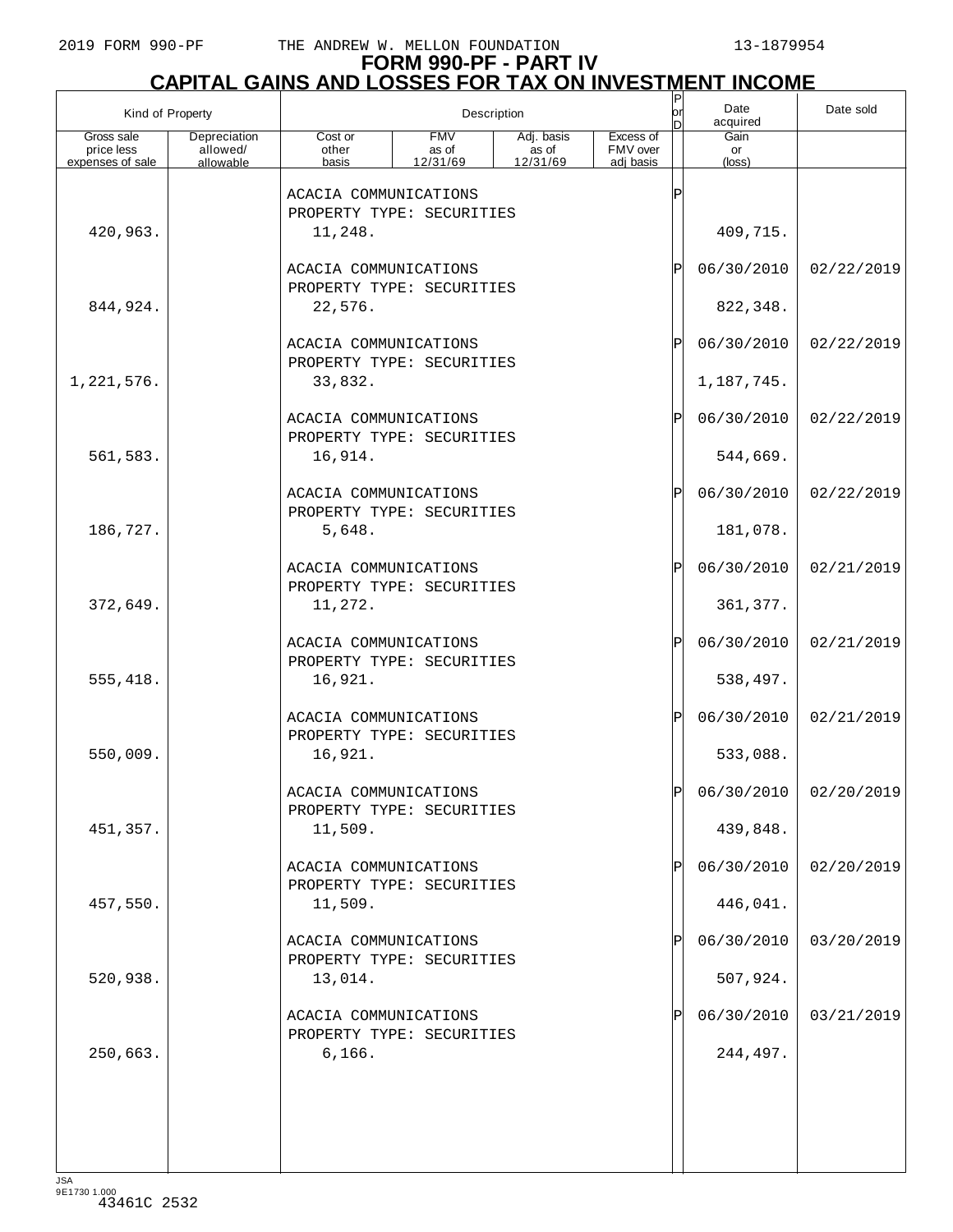## **FORM 990-PF - PART IV CAPITAL GAINS AND LOSSES FOR TAX ON INVESTMENT INCOME** P

| Kind of Property                             |                                       |                                                               | Description                     |                                               |                                    | $\sf P$<br>or | Date<br>acquired       | Date sold               |
|----------------------------------------------|---------------------------------------|---------------------------------------------------------------|---------------------------------|-----------------------------------------------|------------------------------------|---------------|------------------------|-------------------------|
| Gross sale<br>price less<br>expenses of sale | Depreciation<br>allowed/<br>allowable | Cost or<br>other<br>basis                                     | <b>FMV</b><br>as of<br>12/31/69 | Adj. basis<br>$\frac{1}{2}$ as of<br>12/31/69 | Excess of<br>FMV over<br>adj basis |               | Gain<br>or<br>(loss)   |                         |
|                                              |                                       | ACACIA COMMUNICATIONS                                         |                                 |                                               |                                    | ΙÞΙ           | 06/30/2010             | 03/21/2019              |
| 220,828.                                     |                                       | PROPERTY TYPE: SECURITIES<br>5,432.                           |                                 |                                               |                                    |               | 215,396.               |                         |
|                                              |                                       | ACACIA COMMUNICATIONS<br>PROPERTY TYPE: SECURITIES            |                                 |                                               |                                    | ΙÞΙ           | 06/30/2010             | 03/21/2019              |
| 214,372.                                     |                                       | 9,837.                                                        |                                 |                                               |                                    |               | 204,536.               |                         |
|                                              |                                       | ACACIA COMMUNICATIONS<br>PROPERTY TYPE: SECURITIES            |                                 |                                               |                                    | ΙÞΙ           | 06/30/2010             | 03/21/2019              |
| 468,435.                                     |                                       | 21,467.                                                       |                                 |                                               |                                    |               | 446,968.               |                         |
|                                              |                                       | ACACIA COMMUNICATIONS<br>PROPERTY TYPE: SECURITIES            |                                 |                                               |                                    | ΙÞΙ           | 03/05/2012             | 03/21/2019              |
| 508,841.                                     |                                       | 13,014.                                                       |                                 |                                               |                                    |               | 495,827.               |                         |
|                                              |                                       | ACACIA COMMUNICATIONS<br>PROPERTY TYPE: SECURITIES            |                                 |                                               |                                    | ΙÞΙ           | 03/05/2012             | 03/21/2019              |
| 320, 217.                                    |                                       | 14,483.                                                       |                                 |                                               |                                    |               | 305,734.               |                         |
|                                              |                                       | ACACIA COMMUNICATIONS<br>PROPERTY TYPE: SECURITIES            |                                 |                                               |                                    | ΙÞΙ           | 06/30/2010             | 03/18/2019              |
| 216,487.                                     |                                       | 9,791.                                                        |                                 |                                               |                                    |               | 206,696.               |                         |
| 500,914.                                     |                                       | ACACIA COMMUNICATIONS<br>PROPERTY TYPE: SECURITIES<br>13,014. |                                 |                                               |                                    | ΙÞΙ           | 03/05/2012<br>487,900. | 03/28/2019              |
|                                              |                                       | ACACIA COMMUNICATIONS                                         |                                 |                                               |                                    | ΙÞΙ           | 03/05/2012             | 03/28/2019              |
| 415, 272.                                    |                                       | PROPERTY TYPE: SECURITIES<br>18,179.                          |                                 |                                               |                                    |               | 397,093.               |                         |
|                                              |                                       | ACACIA COMMUNICATIONS                                         |                                 |                                               |                                    | וסו           |                        | $06/30/2010$ 03/18/2019 |
| 303,651.                                     |                                       | PROPERTY TYPE: SECURITIES<br>29,236.                          |                                 |                                               |                                    |               | 274,415.               |                         |
|                                              |                                       | ACACIA COMMUNICATIONS                                         |                                 |                                               |                                    | ΙPΙ           | 03/05/2012             | 04/12/2019              |
| 177,130.                                     |                                       | PROPERTY TYPE: SECURITIES<br>7,969.                           |                                 |                                               |                                    |               | 169,161.               |                         |
|                                              |                                       | ACACIA COMMUNICATIONS                                         |                                 |                                               |                                    | ΙPΙ           | 04/17/2013             | 04/12/2019              |
| 522,805.                                     |                                       | PROPERTY TYPE: SECURITIES<br>23,503.                          |                                 |                                               |                                    |               | 499,302.               |                         |
|                                              |                                       | ACACIA COMMUNICATIONS<br>PROPERTY TYPE: SECURITIES            |                                 |                                               |                                    | ΙP            | 03/05/2012             | 04/01/2019              |
| 481,255.                                     |                                       | 21,462.                                                       |                                 |                                               |                                    |               | 459,793.               |                         |
|                                              |                                       |                                                               |                                 |                                               |                                    |               |                        |                         |
|                                              |                                       |                                                               |                                 |                                               |                                    |               |                        |                         |
|                                              |                                       |                                                               |                                 |                                               |                                    |               |                        |                         |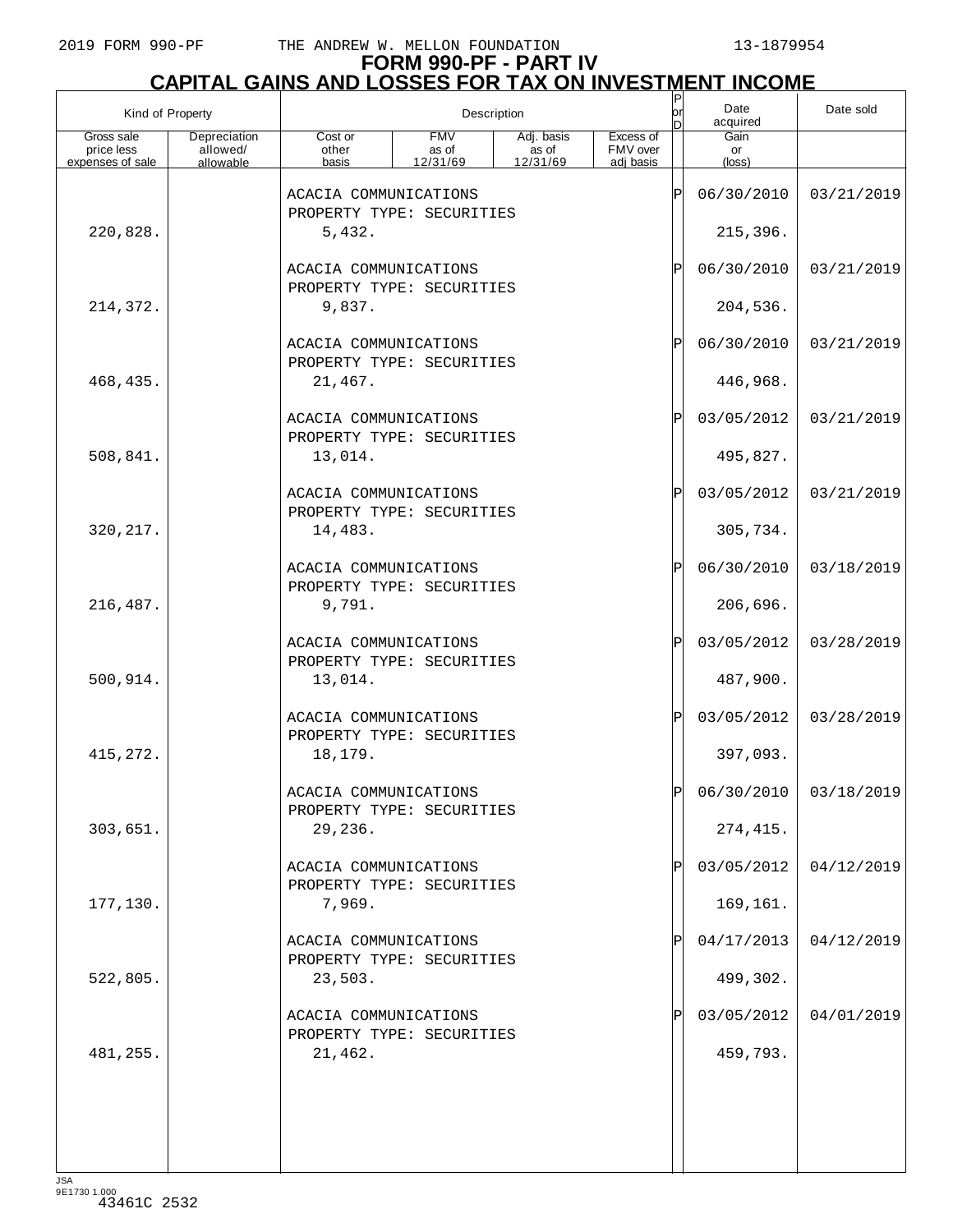| Kind of Property                             |                                       | Description                           |                                 |                                 |                                    | P<br> or          | Date<br>acquired     | Date sold               |
|----------------------------------------------|---------------------------------------|---------------------------------------|---------------------------------|---------------------------------|------------------------------------|-------------------|----------------------|-------------------------|
| Gross sale<br>price less<br>expenses of sale | Depreciation<br>allowed/<br>allowable | Cost or<br>other<br>basis             | <b>FMV</b><br>as of<br>12/31/69 | Adj. basis<br>as of<br>12/31/69 | Excess of<br>FMV over<br>adj basis |                   | Gain<br>or<br>(loss) |                         |
|                                              |                                       | ACACIA COMMUNICATIONS                 |                                 |                                 |                                    | $\mathsf P$       | 03/05/2012           | 04/02/2019              |
| 710,071.                                     |                                       | PROPERTY TYPE: SECURITIES<br>69,225.  |                                 |                                 |                                    |                   | 640,846.             |                         |
|                                              |                                       | ADR HUAMI                             |                                 |                                 |                                    | P                 | 03/05/2012           | 04/03/2019              |
| 16,667.                                      |                                       | PROPERTY TYPE: SECURITIES<br>8,181.   |                                 |                                 |                                    |                   | 8,486.               |                         |
|                                              |                                       | ADR HUAMI                             |                                 |                                 |                                    | $\mathbf P$       | 04/17/2013           | 05/02/2019              |
| 73,861.                                      |                                       | PROPERTY TYPE: SECURITIES<br>36,254.  |                                 |                                 |                                    |                   | 37,608.              |                         |
|                                              |                                       | ADR HUAMI                             |                                 |                                 |                                    | $\mathsf{P}\vert$ | 11/14/2014           | 03/20/2019              |
| 59,911.                                      |                                       | PROPERTY TYPE: SECURITIES<br>2.       |                                 |                                 |                                    |                   | 59,909.              |                         |
|                                              |                                       | ADR MOMO<br>PROPERTY TYPE: SECURITIES |                                 |                                 |                                    | P                 | 04/29/2015           | 03/20/2019              |
| 744,210.                                     |                                       | 47,433.                               |                                 |                                 |                                    |                   | 696,778.             |                         |
|                                              |                                       | ADR MOMO<br>PROPERTY TYPE: SECURITIES |                                 |                                 |                                    | P                 | 02/08/2018           | 03/20/2019              |
| 441,650.                                     |                                       | 27,813.                               |                                 |                                 |                                    |                   | 413,838.             |                         |
|                                              |                                       | ADR MOMO<br>PROPERTY TYPE: SECURITIES |                                 |                                 |                                    | P                 | 10/22/2013           | 03/18/2019              |
| 311,627.                                     |                                       | 19,620.                               |                                 |                                 |                                    |                   | 292,007.             |                         |
|                                              |                                       | ADR MOMO<br>PROPERTY TYPE: SECURITIES |                                 |                                 |                                    | $ \mathbf{P} $    | 10/22/2013           | 03/18/2019              |
| 771,965.                                     |                                       | 47,433.                               |                                 |                                 |                                    |                   | 724,533.             |                         |
|                                              |                                       | ADR MOMO<br>PROPERTY TYPE: SECURITIES |                                 |                                 |                                    | DI                |                      | $10/22/2013$ 04/01/2019 |
| 533, 253.                                    |                                       | 47,433.                               |                                 |                                 |                                    |                   | 485,821.             |                         |
|                                              |                                       | ADR MOMO<br>PROPERTY TYPE: SECURITIES |                                 |                                 |                                    | P                 | 10/22/2013           | 04/01/2019              |
| 296,489.                                     |                                       | 18,995.                               |                                 |                                 |                                    |                   | 277,494.             |                         |
|                                              |                                       | ADR MOMO<br>PROPERTY TYPE: SECURITIES |                                 |                                 |                                    | P                 | 10/22/2013           | 05/28/2019              |
| 728,663.                                     |                                       | 47,495.                               |                                 |                                 |                                    |                   | 681,168.             |                         |
|                                              |                                       | ADR MOMO<br>PROPERTY TYPE: SECURITIES |                                 |                                 |                                    |                   | 10/22/2013           | 11/07/2019              |
| 141,587.                                     |                                       | 9,498.                                |                                 |                                 |                                    |                   | 132,089.             |                         |
|                                              |                                       |                                       |                                 |                                 |                                    |                   |                      |                         |
|                                              |                                       |                                       |                                 |                                 |                                    |                   |                      |                         |
|                                              |                                       |                                       |                                 |                                 |                                    |                   |                      |                         |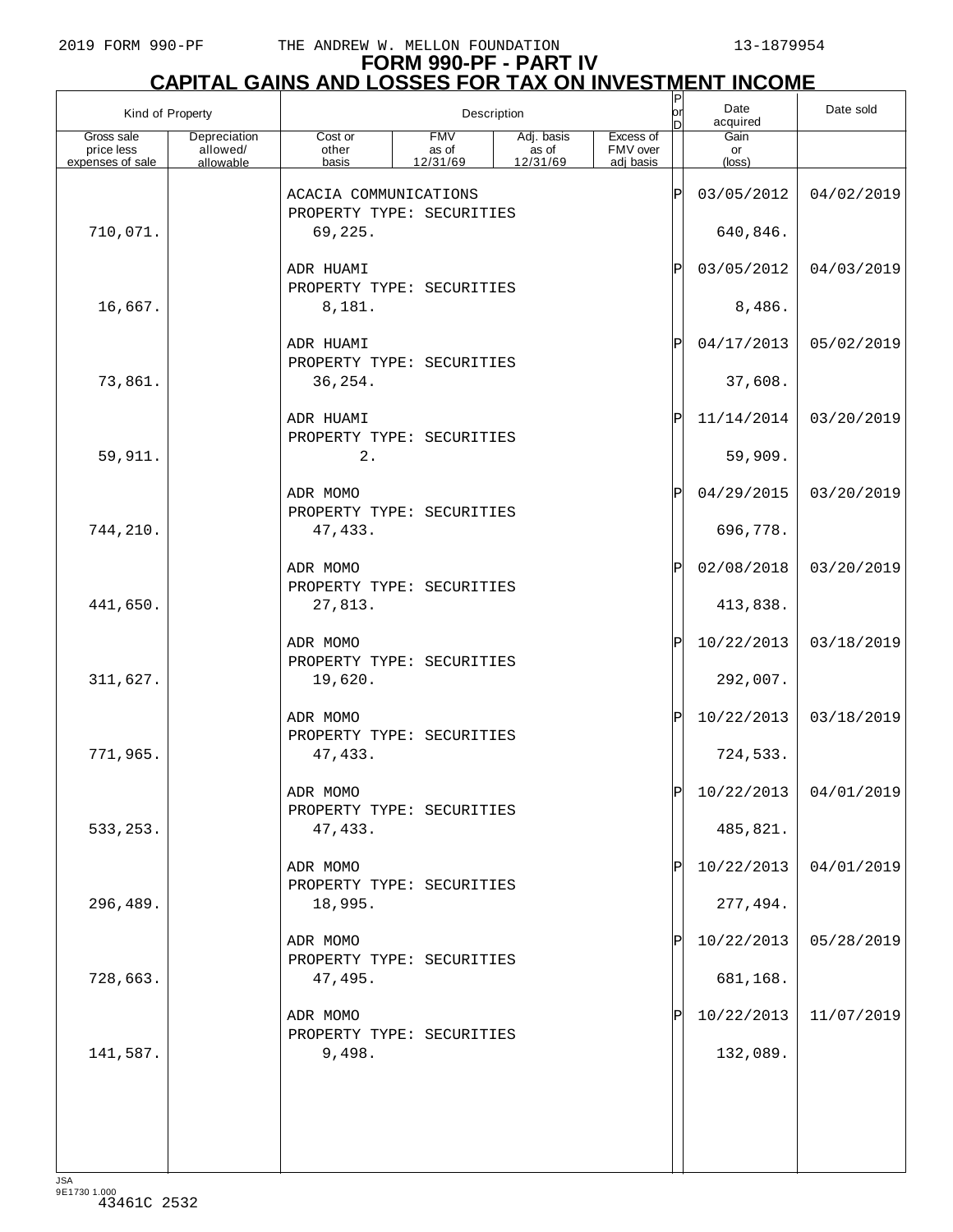|                          | Kind of Property         |                                                                  | Description         |                                           |                       |   | Date<br>acquired | Date sold  |
|--------------------------|--------------------------|------------------------------------------------------------------|---------------------|-------------------------------------------|-----------------------|---|------------------|------------|
| Gross sale<br>price less | Depreciation<br>allowed/ | Cost or<br>other                                                 | <b>FMV</b><br>as of | Adj. basis<br>as of<br>$\frac{12}{31/69}$ | Excess of<br>FMV over |   | Gain<br>or       |            |
| expenses of sale         | allowable                | basis                                                            | 12/31/69            |                                           | adi basis             |   | $(\text{loss})$  |            |
|                          |                          | ADR MOMO<br>PROPERTY TYPE: SECURITIES                            |                     |                                           |                       | Ρ | 10/22/2013       | 11/25/2019 |
| 289,140.                 |                          | 18,995.                                                          |                     |                                           |                       |   | 270,145.         |            |
|                          |                          | ADR NIO                                                          |                     |                                           |                       | P | 10/22/2013       | 11/04/2019 |
|                          |                          | PROPERTY TYPE: SECURITIES                                        |                     |                                           |                       |   |                  |            |
| 119,350.                 |                          | 32,866.                                                          |                     |                                           |                       |   | 86,485.          |            |
|                          |                          | ADR NIO                                                          |                     |                                           |                       | P | 10/22/2013       | 11/04/2019 |
| 12,600.                  |                          | PROPERTY TYPE: SECURITIES<br>3,470.                              |                     |                                           |                       |   | 9,130.           |            |
|                          |                          |                                                                  |                     |                                           |                       |   |                  |            |
|                          |                          | ADR NIO<br>PROPERTY TYPE: SECURITIES                             |                     |                                           |                       | Ρ | 09/07/2015       | 03/20/2019 |
| 129,408.                 |                          | 36,335.                                                          |                     |                                           |                       |   | 93,073.          |            |
|                          |                          | ADR NIO                                                          |                     |                                           |                       | P | 09/07/2015       | 03/19/2019 |
| 212,808.                 |                          | PROPERTY TYPE: SECURITIES<br>72,670.                             |                     |                                           |                       |   | 140,137.         |            |
|                          |                          |                                                                  |                     |                                           |                       |   |                  |            |
|                          |                          | ADR YUKOS CORP SPONSORED ADR<br>PROPERTY TYPE: SECURITIES        |                     |                                           |                       | P | 09/07/2015       | 03/19/2019 |
| 953.                     |                          |                                                                  |                     |                                           |                       |   | 953.             |            |
|                          |                          | ADR ZAI LAB                                                      |                     |                                           |                       | P | 09/07/2015       | 04/03/2019 |
|                          |                          | PROPERTY TYPE: SECURITIES                                        |                     |                                           |                       |   |                  |            |
| 30,661.                  |                          | 1,055.                                                           |                     |                                           |                       |   | 29,606.          |            |
|                          |                          | ADR ZAI LAB                                                      |                     |                                           |                       | P | 01/02/2019       | 04/05/2019 |
| 30,220.                  |                          | PROPERTY TYPE: SECURITIES<br>1,055.                              |                     |                                           |                       |   | 29,165.          |            |
|                          |                          | ADR ZAI LAB                                                      |                     |                                           |                       |   | 03/17/2014       | 06/11/2019 |
|                          |                          | PROPERTY TYPE: SECURITIES                                        |                     |                                           |                       |   |                  |            |
| 61,330.                  |                          | 2,112.                                                           |                     |                                           |                       |   | 59,218.          |            |
|                          |                          | ADR ZAI LAB                                                      |                     |                                           |                       | Ρ | 03/17/2014       | 06/11/2019 |
| 124,946.                 |                          | PROPERTY TYPE: SECURITIES<br>3,800.                              |                     |                                           |                       |   | 121,146.         |            |
|                          |                          |                                                                  |                     |                                           |                       |   |                  |            |
|                          |                          | ALLY AUTO RECEIVABLES TR SER 2018-1<br>PROPERTY TYPE: SECURITIES |                     |                                           |                       | Ρ | 03/17/2014       | 06/13/2019 |
| 75,431.                  |                          | 75,423.                                                          |                     |                                           |                       |   | 9.               |            |
|                          |                          | ALLY AUTO RECEIVABLES TR SER 2018-1                              |                     |                                           |                       | Ρ | 03/17/2014       | 10/31/2019 |
| 70,874.                  |                          | PROPERTY TYPE: SECURITIES<br>70,866.                             |                     |                                           |                       |   | 8.               |            |
|                          |                          |                                                                  |                     |                                           |                       |   |                  |            |
|                          |                          |                                                                  |                     |                                           |                       |   |                  |            |
|                          |                          |                                                                  |                     |                                           |                       |   |                  |            |
|                          |                          |                                                                  |                     |                                           |                       |   |                  |            |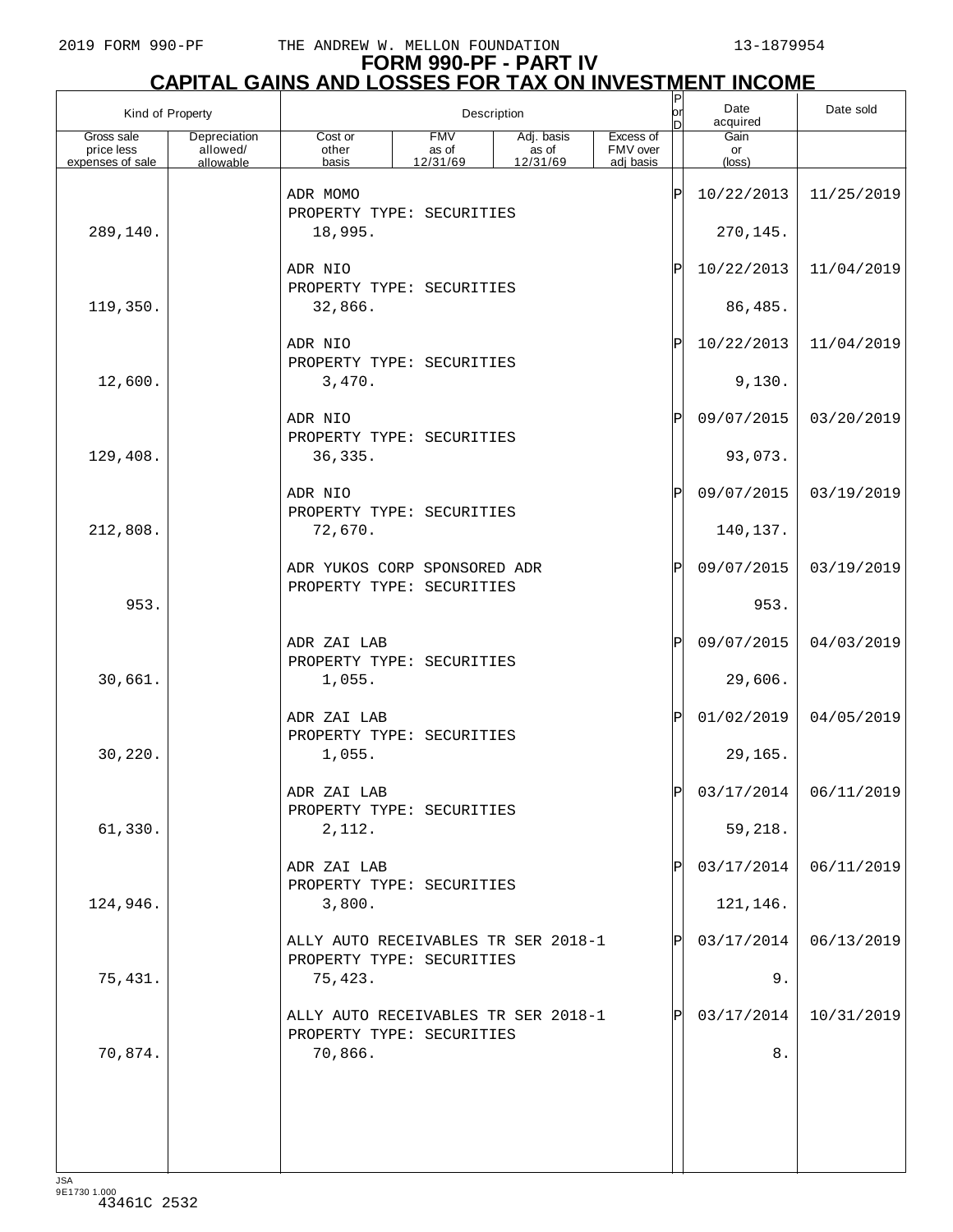| Kind of Property                             |                                       | Description                                                                 |                                 |                                 |                                    |            | Date<br>acquired     | Date sold               |
|----------------------------------------------|---------------------------------------|-----------------------------------------------------------------------------|---------------------------------|---------------------------------|------------------------------------|------------|----------------------|-------------------------|
| Gross sale<br>price less<br>expenses of sale | Depreciation<br>allowed/<br>allowable | Cost or<br>other<br>basis                                                   | <b>FMV</b><br>as of<br>12/31/69 | Adj. basis<br>as of<br>12/31/69 | Excess of<br>FMV over<br>adi basis |            | Gain<br>or<br>(loss) |                         |
|                                              |                                       | ALLY AUTO RECEIVABLES TR SER 2018-1<br>PROPERTY TYPE: SECURITIES            |                                 |                                 |                                    | ΙÞΙ        | 01/23/2018           | 09/13/2019              |
| 63,316.                                      |                                       | 63,308.                                                                     |                                 |                                 |                                    |            | 7.                   |                         |
|                                              |                                       | ALLY AUTO RECEIVABLES TR SER 2018-1<br>PROPERTY TYPE: SECURITIES            |                                 |                                 | ΙÞΙ                                | 01/23/2018 | 11/14/2019           |                         |
| 70,816.                                      |                                       | 70,808.                                                                     |                                 |                                 |                                    | 8.         |                      |                         |
|                                              |                                       | ALLY AUTO RECEIVABLES TR SER 2018-1<br>PROPERTY TYPE: SECURITIES            |                                 |                                 |                                    | ΙÞΙ        | 01/23/2018           | 12/13/2019              |
| 7,839.                                       |                                       | 7,838.                                                                      |                                 |                                 |                                    |            | 1.                   |                         |
|                                              |                                       | ALTERRA FIN LLC 6.25% DUE 09-30-2020<br>PROPERTY TYPE: SECURITIES           |                                 |                                 |                                    | ΙÞΙ        | 01/23/2018           | 10/14/2019              |
| 415, 412.                                    |                                       | 413,011.                                                                    |                                 |                                 |                                    |            | 2,400.               |                         |
|                                              |                                       | AMAZON COM INC FIXED 2.8% DUE 08-22-2024<br>PROPERTY TYPE: SECURITIES       |                                 |                                 |                                    | ΙÞΙ        | 01/23/2018           | 08/14/2019              |
| 162,042.                                     |                                       | 155, 193.                                                                   |                                 |                                 |                                    |            | 6,849.               |                         |
| 4,384.                                       |                                       | AMERICAN AIRLS 2017-2 AA PTT 3.35%<br>PROPERTY TYPE: SECURITIES<br>4,384.   |                                 |                                 |                                    | lPl        | 11/17/2017           | 10/18/2019              |
| 4,384.                                       |                                       | AMERICAN AIRLS 2017-2 AA PTT 3.35%<br>PROPERTY TYPE: SECURITIES<br>4,384.   |                                 |                                 |                                    | ΙÞΙ        | 01/05/2018           | 10/11/2019              |
| 4,119.                                       |                                       | AMERICAN AIRLS INC 16-3 AA PTT<br>PROPERTY TYPE: SECURITIES<br>4,119.       |                                 |                                 |                                    | lPl        | 07/31/2017           | 10/01/2019              |
| 4,132.                                       |                                       | AMERICAN AIRLS INC 16-3 AA PTT<br>PROPERTY TYPE: SECURITIES<br>4,132.       |                                 |                                 |                                    | lÞl        |                      | $07/31/2017$ 04/01/2019 |
|                                              |                                       | AMERICAN AIRLS PASS THRU TR 2016-2 A                                        |                                 |                                 |                                    | IPI.       | 09/19/2016           | 10/01/2019              |
| 3,375.                                       |                                       | PROPERTY TYPE: SECURITIES<br>3,394.                                         |                                 |                                 |                                    |            | $-19.$               |                         |
|                                              |                                       | AMERICAN AIRLS PASS THRU TR 2016-2 A<br>PROPERTY TYPE: SECURITIES           |                                 |                                 |                                    | IPI        | 09/19/2016           | 04/01/2019              |
| 3,375.                                       |                                       | 3,394.                                                                      |                                 |                                 |                                    |            | $-19.$               |                         |
| 102,000.                                     |                                       | AMERICAN EXPRESS CREDIT CORP 2.125<br>PROPERTY TYPE: SECURITIES<br>102,000. |                                 |                                 |                                    | IPI        | 07/06/2017           | 12/01/2019              |
|                                              |                                       |                                                                             |                                 |                                 |                                    |            |                      |                         |
|                                              |                                       |                                                                             |                                 |                                 |                                    |            |                      |                         |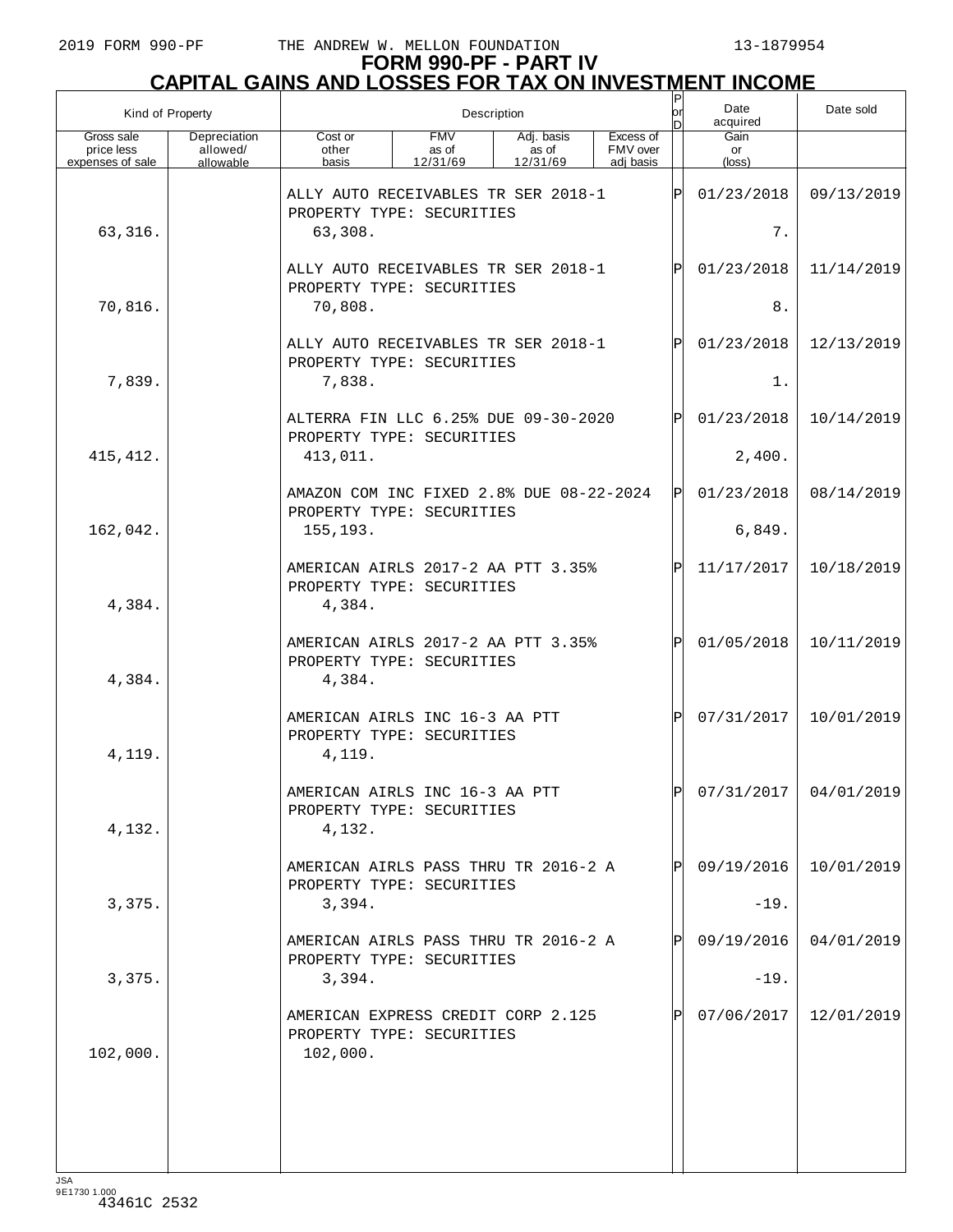| Kind of Property                             |                                       |                                                                          |                                                               | Description                     |                                    | or<br>n     | Date<br>acquired     | Date sold               |
|----------------------------------------------|---------------------------------------|--------------------------------------------------------------------------|---------------------------------------------------------------|---------------------------------|------------------------------------|-------------|----------------------|-------------------------|
| Gross sale<br>price less<br>expenses of sale | Depreciation<br>allowed/<br>allowable | Cost or<br>other<br>basis                                                | <b>FMV</b><br>as of<br>12/31/69                               | Adj. basis<br>as of<br>12/31/69 | Excess of<br>FMV over<br>adi basis |             | Gain<br>or<br>(loss) |                         |
| 21,842.                                      |                                       | AMERICREDIT 1.53% DUE 07-08-2021<br>PROPERTY TYPE: SECURITIES<br>21,841. |                                                               |                                 |                                    | Þ           | 07/06/2017<br>$1$ .  | 06/01/2019              |
|                                              |                                       | AMERICREDIT 1.53% DUE 07-08-2021<br>PROPERTY TYPE: SECURITIES            |                                                               |                                 | Ρ                                  | 02/14/2017  | 03/18/2019           |                         |
| 19,064.                                      |                                       | 19,063.                                                                  |                                                               |                                 |                                    | 1.          |                      |                         |
|                                              |                                       | AMERICREDIT 1.53% DUE 07-08-2021<br>PROPERTY TYPE: SECURITIES            |                                                               |                                 |                                    | $\mathbf P$ | 10/05/2016           | 03/07/2019              |
| 23,520.                                      |                                       | 23,519.                                                                  |                                                               |                                 |                                    |             | $1$ .                |                         |
| 19,734.                                      |                                       | AMERICREDIT 1.53% DUE 07-08-2021<br>PROPERTY TYPE: SECURITIES<br>19,733. |                                                               |                                 |                                    | $\mathbf P$ | 10/05/2016<br>$1$ .  | 08/07/2019              |
|                                              |                                       |                                                                          | AMERICREDIT 1.53% DUE 07-08-2021<br>PROPERTY TYPE: SECURITIES |                                 |                                    |             |                      | 02/07/2019              |
| 23,514.                                      |                                       | 23,513.                                                                  |                                                               |                                 |                                    |             | 1.                   |                         |
| 23, 262.                                     |                                       | AMERICREDIT 1.53% DUE 07-08-2021<br>PROPERTY TYPE: SECURITIES<br>23,260. |                                                               |                                 |                                    | Þ           | 10/05/2016<br>$1$ .  | 07/05/2019              |
|                                              |                                       | AMERICREDIT 1.53% DUE 07-08-2021                                         |                                                               |                                 |                                    | P           | 10/05/2016           | 04/05/2019              |
| 21,324.                                      |                                       | PROPERTY TYPE: SECURITIES<br>21,323.                                     |                                                               |                                 |                                    |             | 1.                   |                         |
| 21,308.                                      |                                       | AMERICREDIT 1.53% DUE 07-08-2021<br>PROPERTY TYPE: SECURITIES            |                                                               |                                 |                                    | ΙP          | 10/05/2016<br>$1$ .  | 01/07/2019              |
|                                              |                                       | 21,307.<br>AMERICREDIT 1.53% DUE 07-08-2021                              |                                                               |                                 |                                    | lÞI         |                      | $10/05/2016$ 06/07/2019 |
| 20,297.                                      |                                       | PROPERTY TYPE: SECURITIES<br>20, 296.                                    |                                                               |                                 |                                    |             | 1.                   |                         |
| 7,803.                                       |                                       | AMERICREDIT 1.53% DUE 07-08-2021<br>PROPERTY TYPE: SECURITIES<br>7,803.  |                                                               |                                 |                                    |             | 10/05/2016           | 09/06/2019              |
| 5,447.                                       |                                       | AMERICREDIT 1.6% DUE 11-09-2020<br>PROPERTY TYPE: SECURITIES<br>5,447.   |                                                               |                                 |                                    |             | 10/05/2016           | 05/07/2019              |
| 4,785.                                       |                                       | AMERICREDIT 1.6% DUE 11-09-2020<br>PROPERTY TYPE: SECURITIES<br>4,785.   |                                                               |                                 |                                    |             | 10/05/2016           | 10/08/2019              |
|                                              |                                       |                                                                          |                                                               |                                 |                                    |             |                      |                         |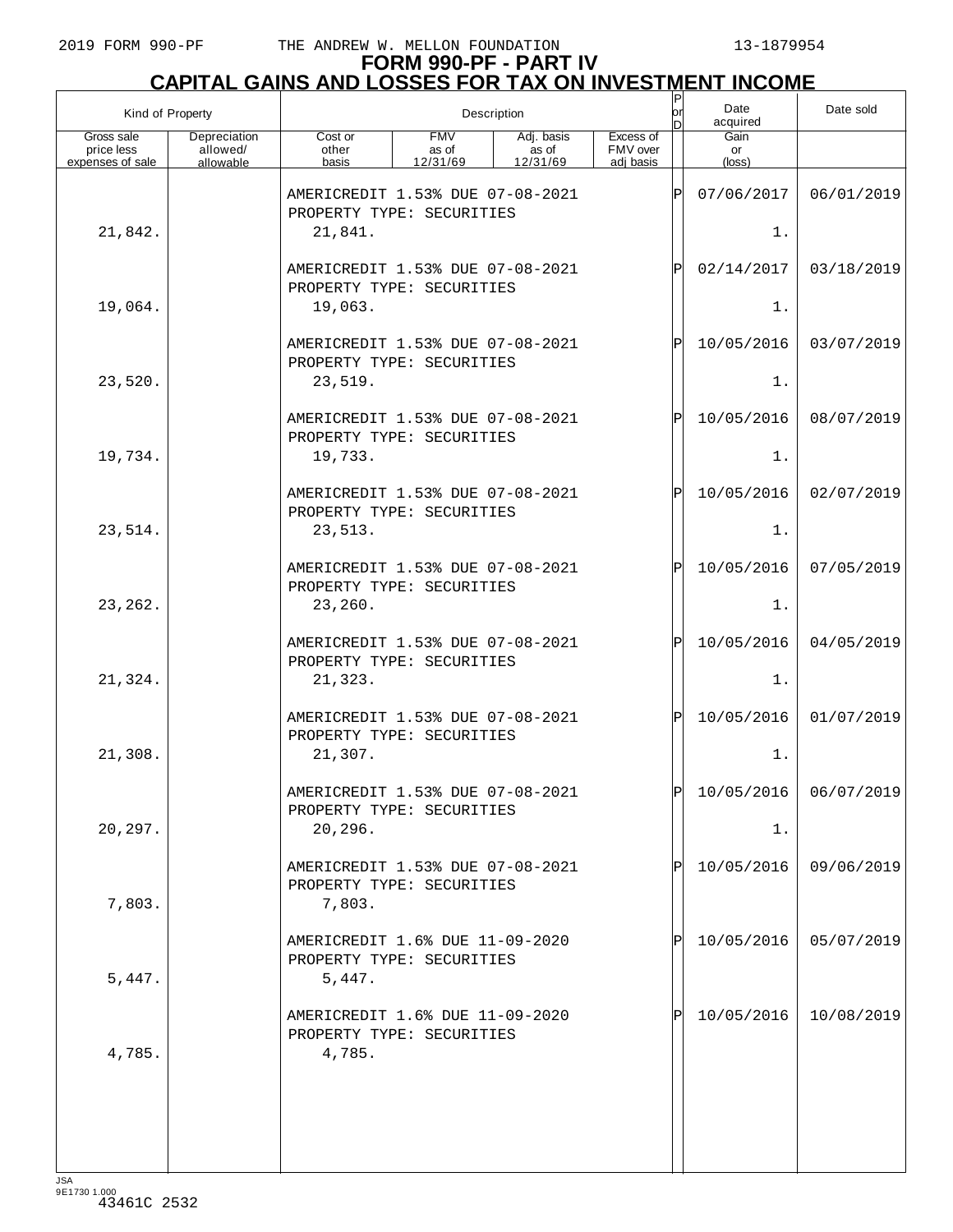| Kind of Property                             |                                       |                                                                                |                                 | Description                            |                                    | lor<br>n     | Date<br>acquired     | Date sold               |
|----------------------------------------------|---------------------------------------|--------------------------------------------------------------------------------|---------------------------------|----------------------------------------|------------------------------------|--------------|----------------------|-------------------------|
| Gross sale<br>price less<br>expenses of sale | Depreciation<br>allowed/<br>allowable | Cost or<br>other<br>basis                                                      | <b>FMV</b><br>as of<br>12/31/69 | Adj. basis<br>as of<br>12/31/69        | Excess of<br>FMV over<br>adi basis |              | Gain<br>or<br>(loss) |                         |
| 577.                                         |                                       | AMERICREDIT 1.81% DUE 10-08-2020<br>PROPERTY TYPE: SECURITIES<br>577.          |                                 |                                        | Þ                                  | 04/05/2016   | 01/07/2019           |                         |
|                                              |                                       | AMERICREDIT AUTOMOBILE RECEIVABLES SER<br>PROPERTY TYPE: SECURITIES            |                                 |                                        | P                                  | 04/05/2016   | 02/08/2019           |                         |
| 21,237.                                      |                                       | 21,236.                                                                        |                                 |                                        |                                    |              | 1.                   |                         |
| 20,079.                                      |                                       | PROPERTY TYPE: SECURITIES<br>20,079.                                           |                                 | AMERICREDIT AUTOMOBILE RECEIVABLES SER |                                    | P            | 01/12/2016<br>1.     | 01/08/2019              |
|                                              |                                       |                                                                                |                                 |                                        |                                    |              |                      |                         |
| 16,639.                                      |                                       | AMERICREDIT AUTOMOBILE RECEIVABLES SER<br>PROPERTY TYPE: SECURITIES<br>16,639. |                                 |                                        |                                    | P            | 02/13/2017<br>$1$ .  | 05/17/2019              |
|                                              |                                       |                                                                                |                                 |                                        |                                    |              |                      |                         |
| 22,193.                                      |                                       | AMERICREDIT AUTOMOBILE RECEIVABLES SER<br>PROPERTY TYPE: SECURITIES<br>22,193. |                                 |                                        |                                    | P            | 02/13/2017<br>1.     | 07/17/2019              |
|                                              |                                       |                                                                                |                                 |                                        |                                    |              |                      |                         |
| 23,690.                                      |                                       | PROPERTY TYPE: SECURITIES<br>23,689.                                           |                                 | AMERICREDIT AUTOMOBILE RECEIVABLES SER |                                    | P            | 02/13/2017<br>$1$ .  | 12/17/2019              |
|                                              |                                       |                                                                                |                                 |                                        |                                    |              |                      |                         |
|                                              |                                       | AMERICREDIT AUTOMOBILE RECEIVABLES SER<br>PROPERTY TYPE: SECURITIES            |                                 |                                        |                                    | P            | 02/13/2017           | 01/17/2019              |
| 19,461.                                      |                                       | 19,461.                                                                        |                                 |                                        |                                    |              | 1.                   |                         |
|                                              |                                       | PROPERTY TYPE: SECURITIES                                                      |                                 | AMERICREDIT AUTOMOBILE RECEIVABLES SER |                                    | $\mathbf{P}$ | 02/13/2017           | 04/17/2019              |
| 23,577.                                      |                                       | 23,576.                                                                        |                                 |                                        |                                    |              | 1.                   |                         |
|                                              |                                       | PROPERTY TYPE: SECURITIES                                                      |                                 | AMERICREDIT AUTOMOBILE RECEIVABLES SER |                                    | lÞI          |                      | $02/13/2017$ 08/17/2019 |
| 21, 411.                                     |                                       | 21, 411.                                                                       |                                 |                                        |                                    |              | 1.                   |                         |
|                                              |                                       | PROPERTY TYPE: SECURITIES                                                      |                                 | AMERICREDIT AUTOMOBILE RECEIVABLES SER |                                    | P            | 02/13/2017           | 02/15/2019              |
| 18,755.                                      |                                       | 18,754.                                                                        |                                 |                                        |                                    |              | 1.                   |                         |
|                                              |                                       | PROPERTY TYPE: SECURITIES                                                      |                                 | AMERICREDIT AUTOMOBILE RECEIVABLES SER |                                    | P            | 02/13/2017           | 06/17/2019              |
| 18,989.                                      |                                       | 18,988.                                                                        |                                 |                                        |                                    |              | 1.                   |                         |
|                                              |                                       | AMERICREDIT AUTOMOBILE RECEIVABLES SER<br>PROPERTY TYPE: SECURITIES            |                                 |                                        |                                    |              | 02/13/2017           | 10/17/2019              |
| 19,974.                                      |                                       | 19,973.                                                                        |                                 |                                        |                                    |              | $1$ .                |                         |
|                                              |                                       |                                                                                |                                 |                                        |                                    |              |                      |                         |
|                                              |                                       |                                                                                |                                 |                                        |                                    |              |                      |                         |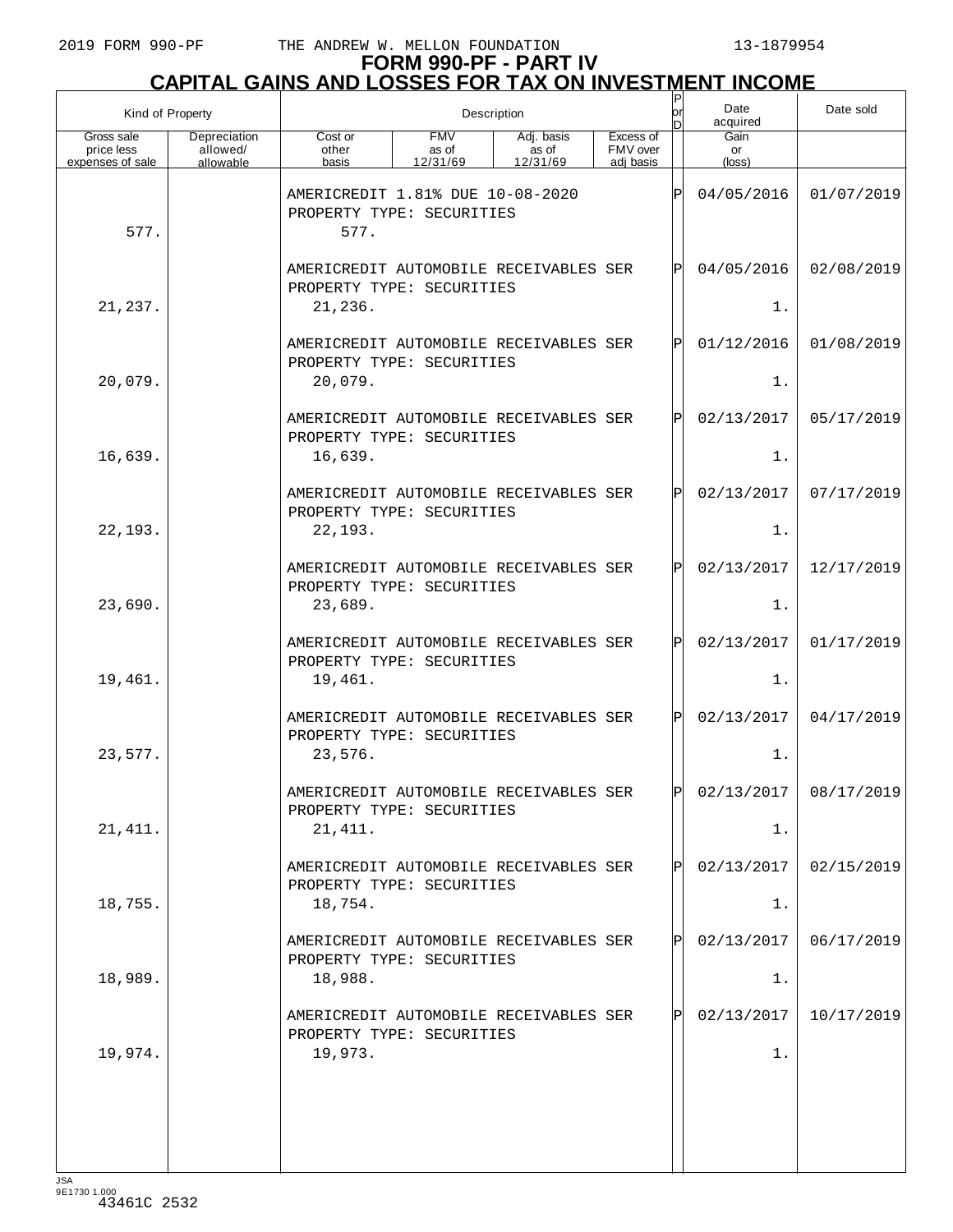| Kind of Property                             |                                       | $\sf P$<br>Date<br>lor<br>Description<br>acquired<br>n                         |                                 |                                 |                                    |     |                               | Date sold               |
|----------------------------------------------|---------------------------------------|--------------------------------------------------------------------------------|---------------------------------|---------------------------------|------------------------------------|-----|-------------------------------|-------------------------|
| Gross sale<br>price less<br>expenses of sale | Depreciation<br>allowed/<br>allowable | Cost or<br>other<br>basis                                                      | <b>FMV</b><br>as of<br>12/31/69 | Adj. basis<br>as of<br>12/31/69 | Excess of<br>FMV over<br>adi basis |     | Gain<br>or<br>$(\text{loss})$ |                         |
| 21,599.                                      |                                       | AMERICREDIT AUTOMOBILE RECEIVABLES SER<br>PROPERTY TYPE: SECURITIES<br>21,599. |                                 |                                 |                                    | ΙP  | 02/13/2017<br>1.              | 11/15/2019              |
|                                              |                                       | AMERN CR ACCEP 2.86% DUE 06-12-2023<br>PROPERTY TYPE: SECURITIES               |                                 |                                 |                                    | P   | 02/13/2017                    | 09/17/2019              |
| 36,494.                                      |                                       | 36,489.                                                                        |                                 |                                 |                                    |     | б.                            |                         |
| 44,166.                                      |                                       | AMERN CR ACCEP 2.86% DUE 06-12-2023<br>PROPERTY TYPE: SECURITIES<br>44,159.    |                                 |                                 |                                    | P   | 02/13/2017<br>7.              | 03/15/2019              |
|                                              |                                       | AMERN CR ACCEP 2.86% DUE 06-12-2023<br>PROPERTY TYPE: SECURITIES               |                                 |                                 |                                    | P   | 05/23/2017                    | 12/11/2019              |
| 37,793.                                      |                                       | 37,787.                                                                        |                                 |                                 |                                    |     | 6.                            |                         |
| 41,464.                                      |                                       | AMERN CR ACCEP 2.86% DUE 06-12-2023<br>PROPERTY TYPE: SECURITIES<br>41,458.    |                                 |                                 |                                    | P   | 05/23/2017<br>б.              | 05/10/2019              |
|                                              |                                       |                                                                                |                                 |                                 |                                    |     |                               |                         |
| 6,244.                                       |                                       | AMERN CR ACCEP 2.86% DUE 06-12-2023<br>PROPERTY TYPE: SECURITIES<br>6, 243.    |                                 |                                 |                                    | P   | 05/23/2017<br>1.              | 10/11/2019              |
|                                              |                                       | AMERN CR ACCEP 2.86% DUE 06-12-2023<br>PROPERTY TYPE: SECURITIES               |                                 |                                 |                                    | P   | 05/23/2017                    | 11/11/2019              |
| 38,709.                                      |                                       | 38,703.                                                                        |                                 |                                 |                                    |     | б.                            |                         |
| 43,985.                                      |                                       | AMERN CR ACCEP 2.86% DUE 06-12-2023<br>PROPERTY TYPE: SECURITIES<br>43,979.    |                                 |                                 |                                    | P   | 05/23/2017<br>7.              | 01/11/2019              |
|                                              |                                       | AMERN CR ACCEP 2.86% DUE 06-12-2023<br>PROPERTY TYPE: SECURITIES               |                                 |                                 |                                    | ldl |                               | $05/23/2017$ 07/11/2019 |
| 52,035.                                      |                                       | 52,027.                                                                        |                                 |                                 |                                    |     | 8.                            |                         |
|                                              |                                       | AMERN CR ACCEP 2.86% DUE 06-12-2023<br>PROPERTY TYPE: SECURITIES               |                                 |                                 |                                    |     | 05/23/2017<br>б.              | 06/11/2019              |
| 41,181.                                      |                                       | 41,174.                                                                        |                                 |                                 |                                    |     |                               |                         |
| 53,878.                                      |                                       | AMERN CR ACCEP 2.86% DUE 06-12-2023<br>PROPERTY TYPE: SECURITIES<br>53,870.    |                                 |                                 |                                    |     | 05/23/2017<br>8.              | 02/11/2019              |
|                                              |                                       | AMERN CR ACCEP 2.86% DUE 06-12-2023<br>PROPERTY TYPE: SECURITIES               |                                 |                                 |                                    |     | 05/23/2017                    | 08/09/2019              |
| 56,363.                                      |                                       | 56, 355.                                                                       |                                 |                                 |                                    |     | 9.                            |                         |
|                                              |                                       |                                                                                |                                 |                                 |                                    |     |                               |                         |
|                                              |                                       |                                                                                |                                 |                                 |                                    |     |                               |                         |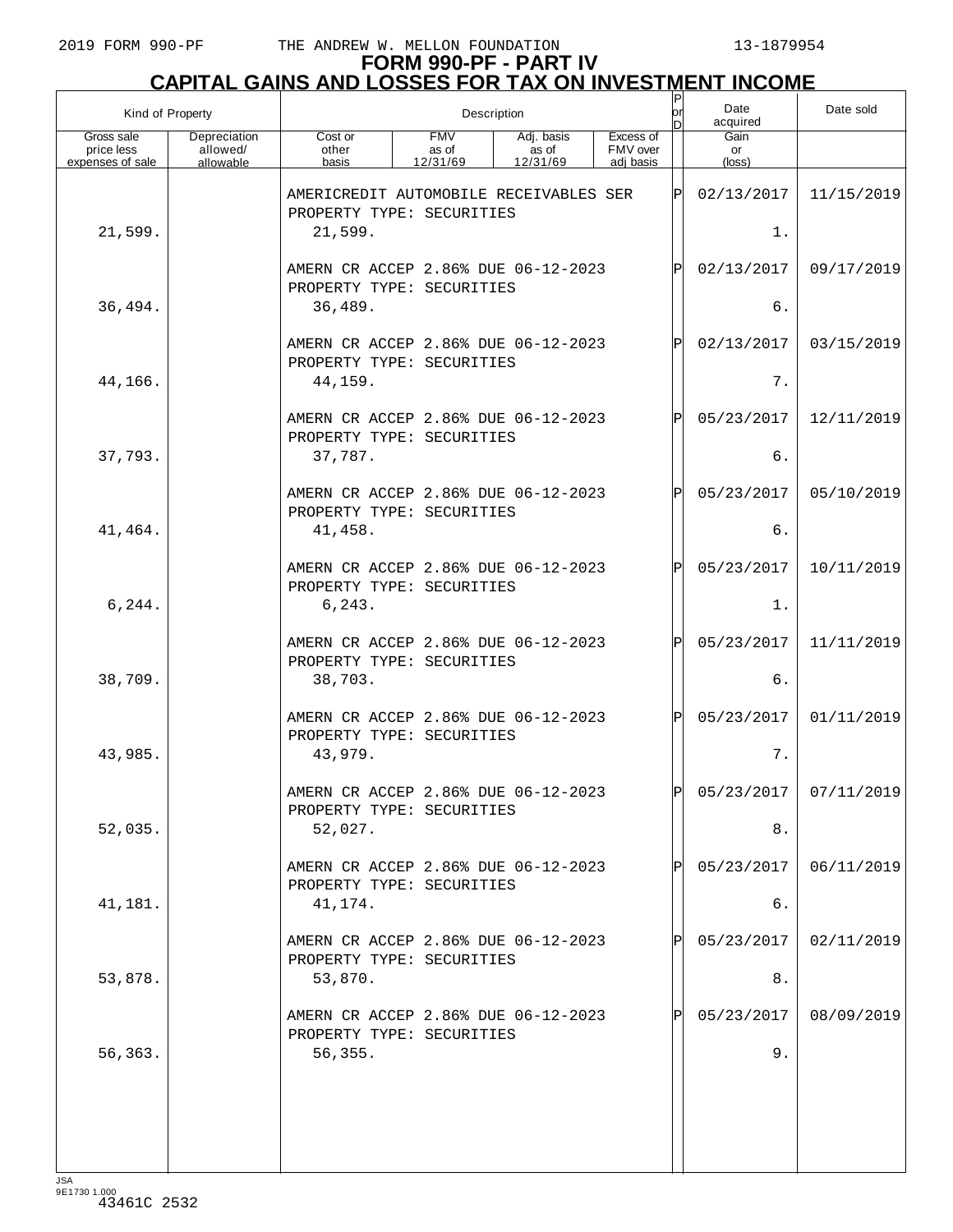| Kind of Property                             |                                       | Description                                                                       |                                 |                                 |                                    |              | Date<br>acquired     | Date sold               |
|----------------------------------------------|---------------------------------------|-----------------------------------------------------------------------------------|---------------------------------|---------------------------------|------------------------------------|--------------|----------------------|-------------------------|
| Gross sale<br>price less<br>expenses of sale | Depreciation<br>allowed/<br>allowable | Cost or<br>other<br>basis                                                         | <b>FMV</b><br>as of<br>12/31/69 | Adj. basis<br>as of<br>12/31/69 | Excess of<br>FMV over<br>adi basis |              | Gain<br>or<br>(loss) |                         |
|                                              |                                       | AMERN CR ACCEP 2.86% DUE 06-12-2023<br>PROPERTY TYPE: SECURITIES                  |                                 |                                 |                                    | ΙPΙ          | 05/23/2017           | 03/11/2019              |
| 42,584.                                      |                                       | 42,578.                                                                           |                                 |                                 |                                    | б.           |                      |                         |
| 1,000,000.                                   |                                       | AMERN EXPRESS CR A/C MASTER TR FLTG RT<br>PROPERTY TYPE: SECURITIES<br>1,000,000. |                                 |                                 | lPl                                | 05/23/2017   | 04/11/2019           |                         |
|                                              |                                       | AMGEN INC 2.65% DUE 05-11-2022<br>PROPERTY TYPE: SECURITIES                       |                                 |                                 |                                    | ΙÞΙ          | 05/23/2017           | 09/11/2019              |
| 326,843.                                     |                                       | 324,598.                                                                          |                                 |                                 |                                    |              | 2, 244.              |                         |
|                                              |                                       | ANHEUSER BUSCH INBEV WORLDWIDE INC 4.15%<br>PROPERTY TYPE: SECURITIES             |                                 |                                 |                                    | ΙPΙ          | 05/12/2014           | 05/15/2019              |
| 343,896.                                     |                                       | 329,687.                                                                          |                                 |                                 |                                    |              | 14,209.              |                         |
|                                              |                                       | APACHE CORP 3.25 DUE 04-15-2022 REG<br>PROPERTY TYPE: SECURITIES                  |                                 |                                 |                                    | ΙPΙ          | 05/08/2017           | 07/18/2019              |
| 77,213.                                      |                                       | 75,251.                                                                           |                                 |                                 |                                    |              | 1,962.               |                         |
|                                              |                                       | APPLE INC 2.15% DUE 02-09-2022<br>PROPERTY TYPE: SECURITIES                       |                                 |                                 |                                    | ΙPΙ          | 01/10/2019           | 04/15/2019              |
| 295,140.                                     |                                       | 302, 421.                                                                         |                                 |                                 |                                    |              | $-7, 281.$           |                         |
|                                              |                                       | APPLE INC 2.7% DUE 05-13-2022<br>PROPERTY TYPE: SECURITIES                        |                                 |                                 |                                    | ΙÞΙ          | 06/26/2015           | 06/21/2019              |
| 510,945.                                     |                                       | 499,666.                                                                          |                                 |                                 |                                    |              | 11,279.              |                         |
|                                              |                                       | APPLE INC 2.85% DUE 05-06-2021<br>PROPERTY TYPE: SECURITIES                       |                                 |                                 |                                    | ΙÞΙ          | 10/13/2016           | 02/14/2019              |
| 84, 214.                                     |                                       | 84,511.                                                                           |                                 |                                 |                                    |              | $-297.$              |                         |
|                                              |                                       | APPLE INC 2.85% DUE 05-06-2021<br>PROPERTY TYPE: SECURITIES                       |                                 |                                 |                                    | Þl           |                      | 05/06/2015   12/18/2019 |
| 66,222.                                      |                                       | 66,403.                                                                           |                                 |                                 |                                    |              | $-181.$              |                         |
|                                              |                                       | APPLE INC 2.85% DUE 05-11-2024<br>PROPERTY TYPE: SECURITIES                       |                                 |                                 |                                    | $\mathsf{P}$ | 08/13/2015           | 02/21/2019              |
| 226,722.                                     |                                       | 218,862.                                                                          |                                 |                                 |                                    |              | 7,860.               |                         |
|                                              |                                       | APPLE INC 3% DUE 02-09-2024<br>PROPERTY TYPE: SECURITIES                          |                                 |                                 |                                    | P            | 08/13/2015           | 02/19/2019              |
| 16,577.                                      |                                       | 15,996.                                                                           |                                 |                                 |                                    |              | 581.                 |                         |
|                                              |                                       | APPLE INC 3% DUE 02-09-2024<br>PROPERTY TYPE: SECURITIES                          |                                 |                                 |                                    | P            | 05/04/2017           | 10/29/2019              |
| 150,208.                                     |                                       | 144,961.                                                                          |                                 |                                 |                                    |              | 5,247.               |                         |
|                                              |                                       |                                                                                   |                                 |                                 |                                    |              |                      |                         |
|                                              |                                       |                                                                                   |                                 |                                 |                                    |              |                      |                         |
| 194                                          |                                       |                                                                                   |                                 |                                 |                                    |              |                      |                         |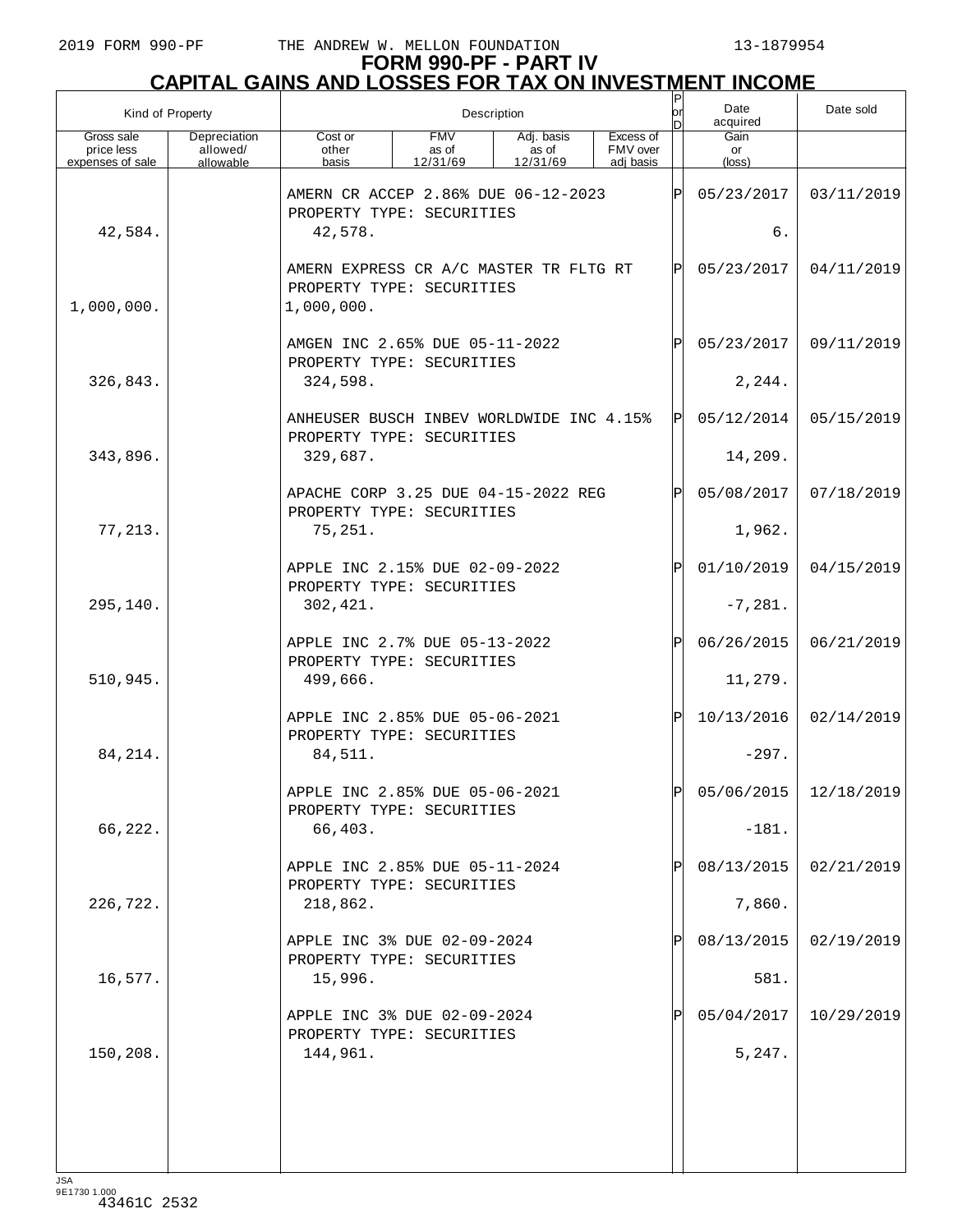#### **FORM 990-PF - PART IV CAPITAL GAINS AND LOSSES FOR TAX ON INVESTMENT INCOME**

| Kind of Property                             |                                       |                                                                       |                                                                      | Description                     |                                    | $\sf P$<br>or | Date<br>acquired              | Date sold               |
|----------------------------------------------|---------------------------------------|-----------------------------------------------------------------------|----------------------------------------------------------------------|---------------------------------|------------------------------------|---------------|-------------------------------|-------------------------|
| Gross sale<br>price less<br>expenses of sale | Depreciation<br>allowed/<br>allowable | Cost or<br>other<br>basis                                             | <b>FMV</b><br>as of<br>12/31/69                                      | Adj. basis<br>as of<br>12/31/69 | Excess of<br>FMV over<br>adi basis |               | Gain<br>or<br>$(\text{loss})$ |                         |
|                                              |                                       | APPLE INC 3.45% DUE 05-06-2024<br>PROPERTY TYPE: SECURITIES           |                                                                      |                                 |                                    | ΙÞΙ           | 02/02/2017                    | 12/18/2019              |
| 180,001.                                     |                                       | 179,273.                                                              |                                                                      |                                 |                                    |               | 728.                          |                         |
| 50,000.                                      |                                       | 50,000.                                                               | ARC PPTYS OPER PARTNERSHIP L P/CLARK A3<br>PROPERTY TYPE: SECURITIES |                                 |                                    |               |                               | 12/18/2019              |
|                                              |                                       | ARIZONA PUB SVC CO 2.2% DUE 01-15-2020<br>PROPERTY TYPE: SECURITIES   |                                                                      |                                 |                                    | ΙÞΙ           | 07/07/2016                    | 12/18/2019              |
| 60,000.                                      |                                       | 60,019.                                                               |                                                                      |                                 |                                    |               | $-19.$                        |                         |
|                                              |                                       | ASICS CORP NPV<br>PROPERTY TYPE: SECURITIES                           |                                                                      |                                 |                                    | ΙÞΙ           | 04/04/2018                    | 02/06/2019              |
| 144,977.                                     |                                       | 157,311.                                                              |                                                                      |                                 |                                    |               | $-12, 334.$                   |                         |
|                                              |                                       | ASICS CORP NPV<br>PROPERTY TYPE: SECURITIES                           |                                                                      |                                 |                                    | ΙÞΙ           | 10/28/2015                    | 12/30/2019              |
| 150,607.                                     |                                       | 162,735.                                                              |                                                                      |                                 |                                    |               | $-12, 128.$                   |                         |
| 424,482.                                     |                                       | AT&T INC 3.4% DUE 05-15-2025<br>PROPERTY TYPE: SECURITIES<br>424,482. |                                                                      |                                 |                                    | ΙÞΙ           | 07/25/2016                    | 10/03/2019              |
|                                              |                                       | AT&T INC 3.4% DUE 05-15-2025<br>PROPERTY TYPE: SECURITIES             |                                                                      |                                 |                                    | ΙÞΙ           | 07/25/2016                    | 10/02/2019              |
| 355,620.                                     |                                       | 355, 354.                                                             |                                                                      |                                 |                                    |               | 266.                          |                         |
| 63,157.                                      |                                       | AT&T INC 3.4% DUE 05-15-2025<br>PROPERTY TYPE: SECURITIES<br>63,157.  |                                                                      |                                 |                                    | Pl            | 04/06/2017                    | 02/12/2019              |
|                                              |                                       | ATHENE HLDG LTD 4.125% DUE 01-12-2028<br>PROPERTY TYPE: SECURITIES    |                                                                      |                                 |                                    | lol           |                               | $01/11/2017$ 01/28/2019 |
| 181,237.                                     |                                       | 179,757.                                                              |                                                                      |                                 |                                    |               | 1,480.                        |                         |
|                                              |                                       | ATHENE HLDG LTD 4.125% DUE 01-12-2028<br>PROPERTY TYPE: SECURITIES    |                                                                      |                                 |                                    | $\mathbf{P}$  | 04/06/2017                    | 01/28/2019              |
| 185,636.                                     |                                       | 179,767.                                                              |                                                                      |                                 |                                    |               | 5,869.                        |                         |
|                                              |                                       | AVALONBAY 2.9% DUE 10-15-2026<br>PROPERTY TYPE: SECURITIES            |                                                                      |                                 |                                    | $\mathbf{P}$  | 01/09/2018                    | 06/20/2019              |
| 112,879.                                     |                                       | 112,734.                                                              |                                                                      |                                 |                                    |               | 145.                          |                         |
|                                              |                                       | AVOLON HLDGS FDG 5.5% DUE 01-15-2023<br>PROPERTY TYPE: SECURITIES     |                                                                      |                                 |                                    | IPI           | 01/09/2018                    | 11/25/2019              |
| 170,832.                                     |                                       | 166,949.                                                              |                                                                      |                                 |                                    |               | 3,883.                        |                         |
|                                              |                                       |                                                                       |                                                                      |                                 |                                    |               |                               |                         |
|                                              |                                       |                                                                       |                                                                      |                                 |                                    |               |                               |                         |
|                                              |                                       |                                                                       |                                                                      |                                 |                                    |               |                               |                         |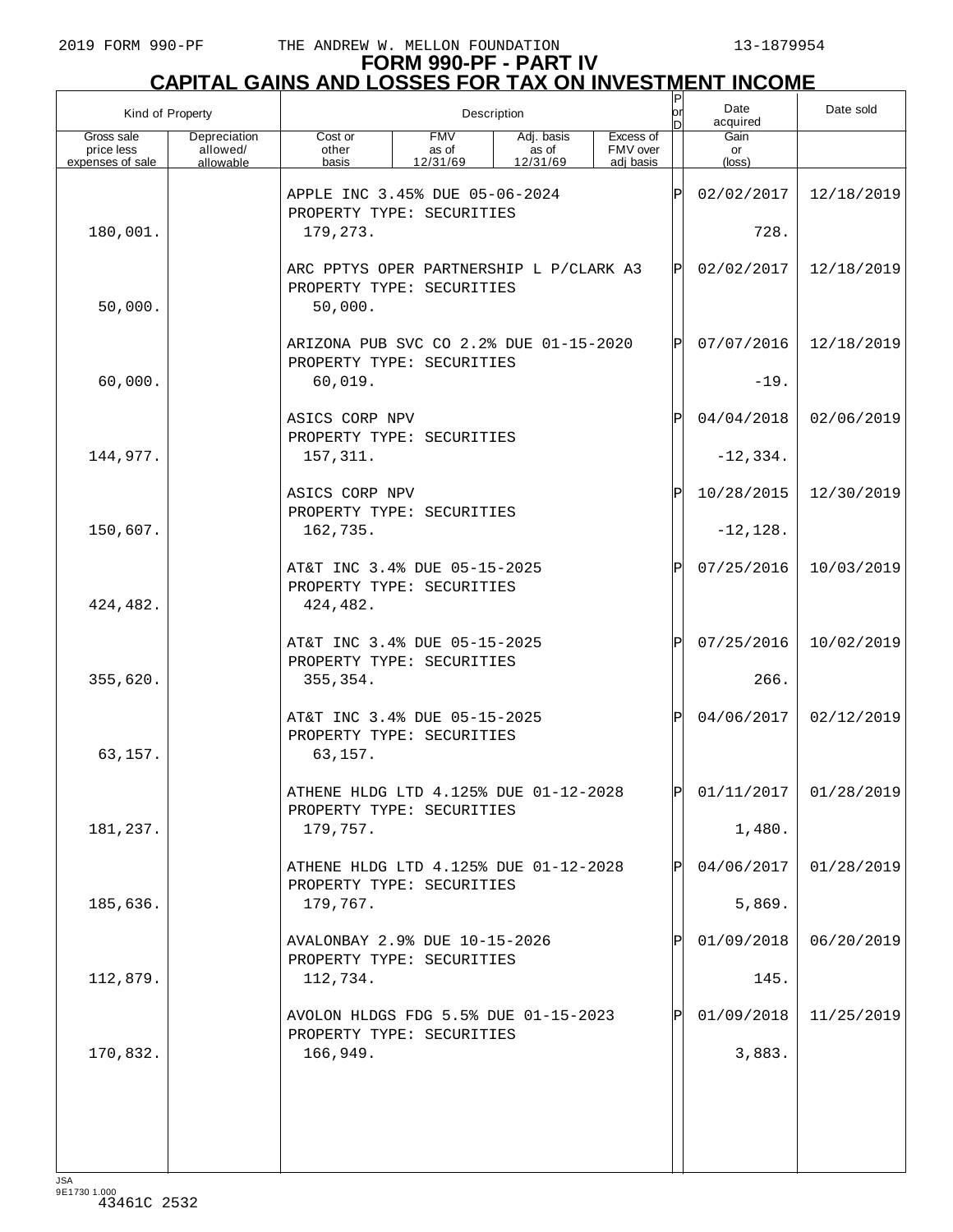#### **FORM 990-PF - PART IV CAPITAL GAINS AND LOSSES FOR TAX ON INVESTMENT INCOME**

|                                              | Kind of Property                      |                                                        |                                 | Description                                   |                                    | P<br> or<br>n | Date<br>acquired              | Date sold               |
|----------------------------------------------|---------------------------------------|--------------------------------------------------------|---------------------------------|-----------------------------------------------|------------------------------------|---------------|-------------------------------|-------------------------|
| Gross sale<br>price less<br>expenses of sale | Depreciation<br>allowed/<br>allowable | Cost or<br>other<br>basis                              | <b>FMV</b><br>as of<br>12/31/69 | Adj. basis<br>$\frac{1}{2}$ as of<br>12/31/69 | Excess of<br>FMV over<br>adj basis |               | Gain<br>or<br>$(\text{loss})$ |                         |
|                                              |                                       | AZBIL CORP NPV<br>PROPERTY TYPE: SECURITIES            |                                 |                                               |                                    | ΙP            | 09/26/2016                    | 06/12/2019              |
| 157,601.                                     |                                       | 67,078.                                                |                                 |                                               |                                    |               | 90,523.                       |                         |
|                                              |                                       | AZBIL CORP NPV<br>PROPERTY TYPE: SECURITIES            |                                 |                                               |                                    | ΙP            | 05/06/2019                    | 07/01/2019              |
| 2,671.                                       |                                       | 1,184.                                                 |                                 |                                               |                                    |               | 1,488.                        |                         |
|                                              |                                       | AZBIL CORP NPV<br>PROPERTY TYPE: SECURITIES            |                                 |                                               |                                    | ΙP            | 12/24/2013                    | 10/04/2019              |
| 72,493.                                      |                                       | 31,958.                                                |                                 |                                               |                                    |               | 40,535.                       |                         |
|                                              |                                       | AZBIL CORP NPV<br>PROPERTY TYPE: SECURITIES            |                                 |                                               |                                    | ΙP            | 04/08/2014                    | 10/04/2019              |
| 91,490.                                      |                                       | 38,655.                                                |                                 |                                               |                                    |               | 52,835.                       |                         |
|                                              |                                       | AZBIL CORP NPV<br>PROPERTY TYPE: SECURITIES            |                                 |                                               |                                    | ΙP            | 04/08/2014                    | 10/09/2019              |
| 114,033.                                     |                                       | 48,887.                                                |                                 |                                               |                                    |               | 65,145.                       |                         |
|                                              |                                       | AZBIL CORP NPV<br>PROPERTY TYPE: SECURITIES            |                                 |                                               |                                    | ΙP            | 12/24/2013                    | 09/19/2019              |
| 8,646.                                       |                                       | 4,548.                                                 |                                 |                                               |                                    |               | 4,098.                        |                         |
| 211,003.                                     |                                       | AZBIL CORP NPV<br>PROPERTY TYPE: SECURITIES<br>89,816. |                                 |                                               |                                    | ΙP            | 12/24/2013<br>121,186.        | 10/03/2019              |
|                                              |                                       |                                                        |                                 |                                               |                                    |               |                               |                         |
|                                              |                                       | AZBIL CORP NPV<br>PROPERTY TYPE: SECURITIES            |                                 |                                               |                                    | ΙP            | 12/24/2013                    | 02/14/2019              |
| 215,646.                                     |                                       | 94,690.                                                |                                 |                                               |                                    |               | 120,957.                      |                         |
|                                              |                                       | AZBIL CORP NPV<br>PROPERTY TYPE: SECURITIES            |                                 |                                               |                                    |               |                               | $12/24/2013$ 09/17/2019 |
| 51,870.                                      |                                       | 27,286.                                                |                                 |                                               |                                    |               | 24,584.                       |                         |
|                                              |                                       | AZBIL CORP NPV<br>PROPERTY TYPE: SECURITIES            |                                 |                                               |                                    | IP            | 04/08/2014                    | 10/08/2019              |
| 102,024.                                     |                                       | 43,203.                                                |                                 |                                               |                                    |               | 58,821.                       |                         |
|                                              |                                       | AZBIL CORP NPV<br>PROPERTY TYPE: SECURITIES            |                                 |                                               |                                    |               | 12/24/2013                    | 02/13/2019              |
| 197,229.                                     |                                       | 84,132.                                                |                                 |                                               |                                    |               | 113,098.                      |                         |
|                                              |                                       | AZBIL CORP NPV<br>PROPERTY TYPE: SECURITIES            |                                 |                                               |                                    |               | 12/24/2013                    | 10/02/2019              |
| 78,688.                                      |                                       | 34,325.                                                |                                 |                                               |                                    |               | 44,363.                       |                         |
|                                              |                                       |                                                        |                                 |                                               |                                    |               |                               |                         |
|                                              |                                       |                                                        |                                 |                                               |                                    |               |                               |                         |
|                                              |                                       |                                                        |                                 |                                               |                                    |               |                               |                         |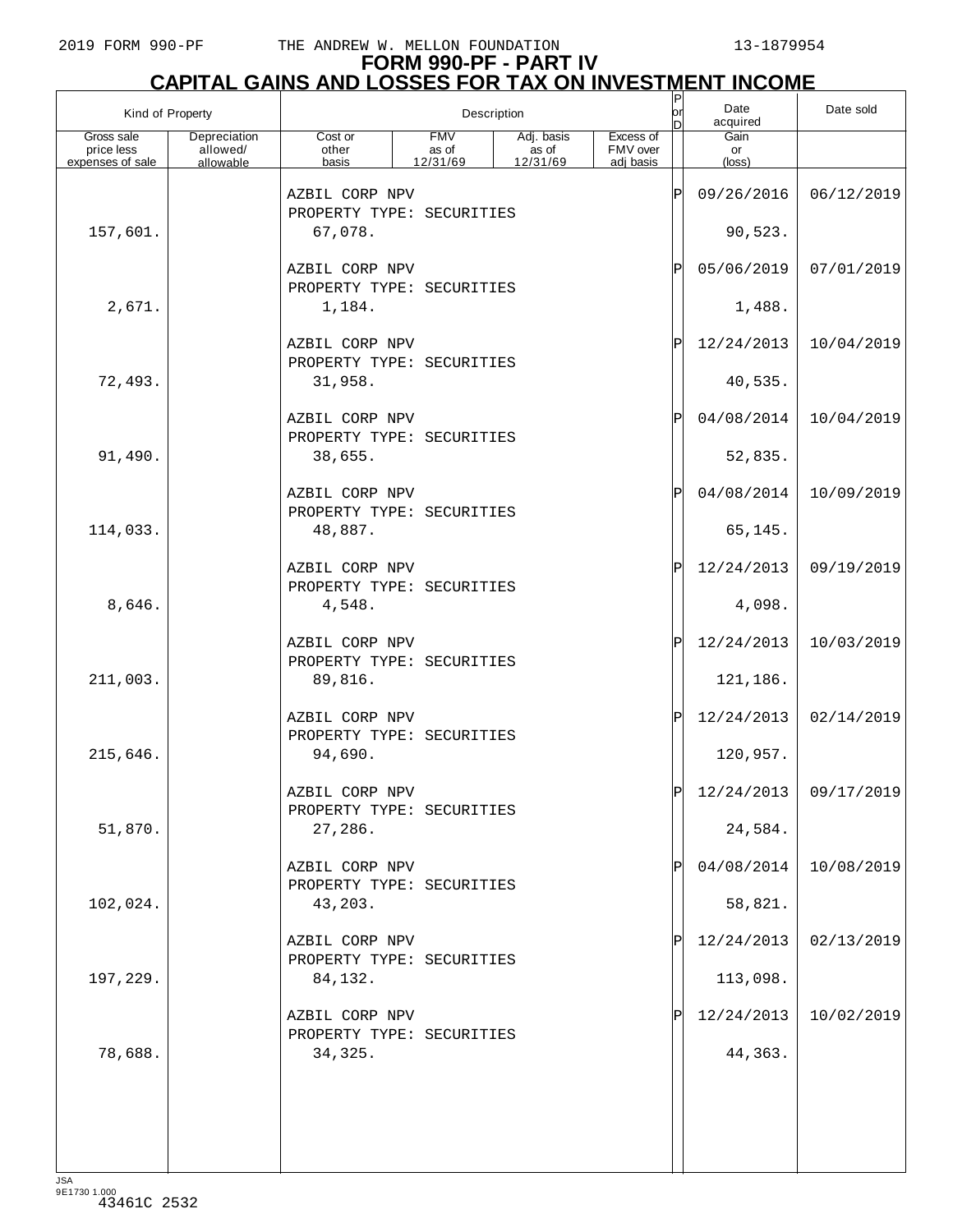|                          | Kind of Property         |                                                                                 |                     | Description         |                       | P<br>lor | Date<br>acquired        | Date sold  |
|--------------------------|--------------------------|---------------------------------------------------------------------------------|---------------------|---------------------|-----------------------|----------|-------------------------|------------|
| Gross sale<br>price less | Depreciation<br>allowed/ | Cost or<br>other                                                                | <b>FMV</b><br>as of | Adj. basis<br>as of | Excess of<br>FMV over |          | Gain<br>or              |            |
| expenses of sale         | allowable                | basis                                                                           | 12/31/69            | 12/31/69            | adj basis             |          | $(\text{loss})$         |            |
|                          |                          | AZBIL CORP NPV<br>PROPERTY TYPE: SECURITIES                                     |                     |                     |                       | ΙP       | 12/24/2013              | 09/13/2019 |
| 157,278.                 |                          | 69,834.                                                                         |                     |                     |                       |          | 87,444.                 |            |
|                          |                          | AZBIL CORP NPV<br>PROPERTY TYPE: SECURITIES                                     |                     |                     |                       | Ρ        | 04/08/2014              | 10/15/2019 |
| 117,490.                 |                          | 50,024.                                                                         |                     |                     |                       |          | 67,466.                 |            |
|                          |                          | AZBIL CORP NPV<br>PROPERTY TYPE: SECURITIES                                     |                     |                     |                       | Ρ        | 04/08/2014              | 10/07/2019 |
| 105,442.                 |                          | 52,298.                                                                         |                     |                     |                       |          | 53,144.                 |            |
|                          |                          | AZBIL CORP NPV<br>PROPERTY TYPE: SECURITIES                                     |                     |                     |                       | P        | 12/24/2013              | 09/18/2019 |
| 212,435.                 |                          | 111,418.                                                                        |                     |                     |                       |          | 101,017.                |            |
|                          |                          | AZBIL CORP NPV<br>PROPERTY TYPE: SECURITIES                                     |                     |                     |                       | Ρ        | 12/24/2013              | 03/12/2019 |
| 151,202.                 |                          | 63,667.                                                                         |                     |                     |                       |          | 87,535.                 |            |
|                          |                          | B2R MTG TR 2015-2 3.336% DUE 11-15-2048<br>PROPERTY TYPE: SECURITIES            |                     |                     |                       | ΙPΙ      | 12/24/2013              | 02/12/2019 |
| 71,088.                  |                          | 71,088.                                                                         |                     |                     |                       |          | 1.                      |            |
| 3,485.                   |                          | B2R MTG TR 2015-2 3.336% DUE 11-15-2048<br>PROPERTY TYPE: SECURITIES<br>3,485.  |                     |                     |                       | ΙPΙ      | 12/24/2013              | 09/20/2019 |
| 4,624.                   |                          | B2R MTG TR 2015-2 3.336% DUE 11-15-2048<br>PROPERTY TYPE: SECURITIES<br>4,624.  |                     |                     |                       | ΙPΙ      | 11/10/2015              | 09/01/2019 |
| 15,494.                  |                          | B2R MTG TR 2015-2 3.336% DUE 11-15-2048<br>PROPERTY TYPE: SECURITIES<br>15,494. |                     |                     |                       | احا      | $11/10/2015$ 05/01/2019 |            |
| 2, 293.                  |                          | B2R MTG TR 2015-2 3.336% DUE 11-15-2048<br>PROPERTY TYPE: SECURITIES<br>2,293.  |                     |                     |                       | ΙPΙ      | 11/10/2015              | 08/01/2019 |
| 1,962.                   |                          | B2R MTG TR 2015-2 3.336% DUE 11-15-2048<br>PROPERTY TYPE: SECURITIES<br>1,962.  |                     |                     |                       | ΙЫ       | 11/10/2015              | 06/01/2019 |
| 2,098.                   |                          | B2R MTG TR 2015-2 3.336% DUE 11-15-2048<br>PROPERTY TYPE: SECURITIES<br>2,098.  |                     |                     |                       | ΙPΙ      | 11/10/2015              | 07/01/2019 |
|                          |                          |                                                                                 |                     |                     |                       |          |                         |            |
|                          |                          |                                                                                 |                     |                     |                       |          |                         |            |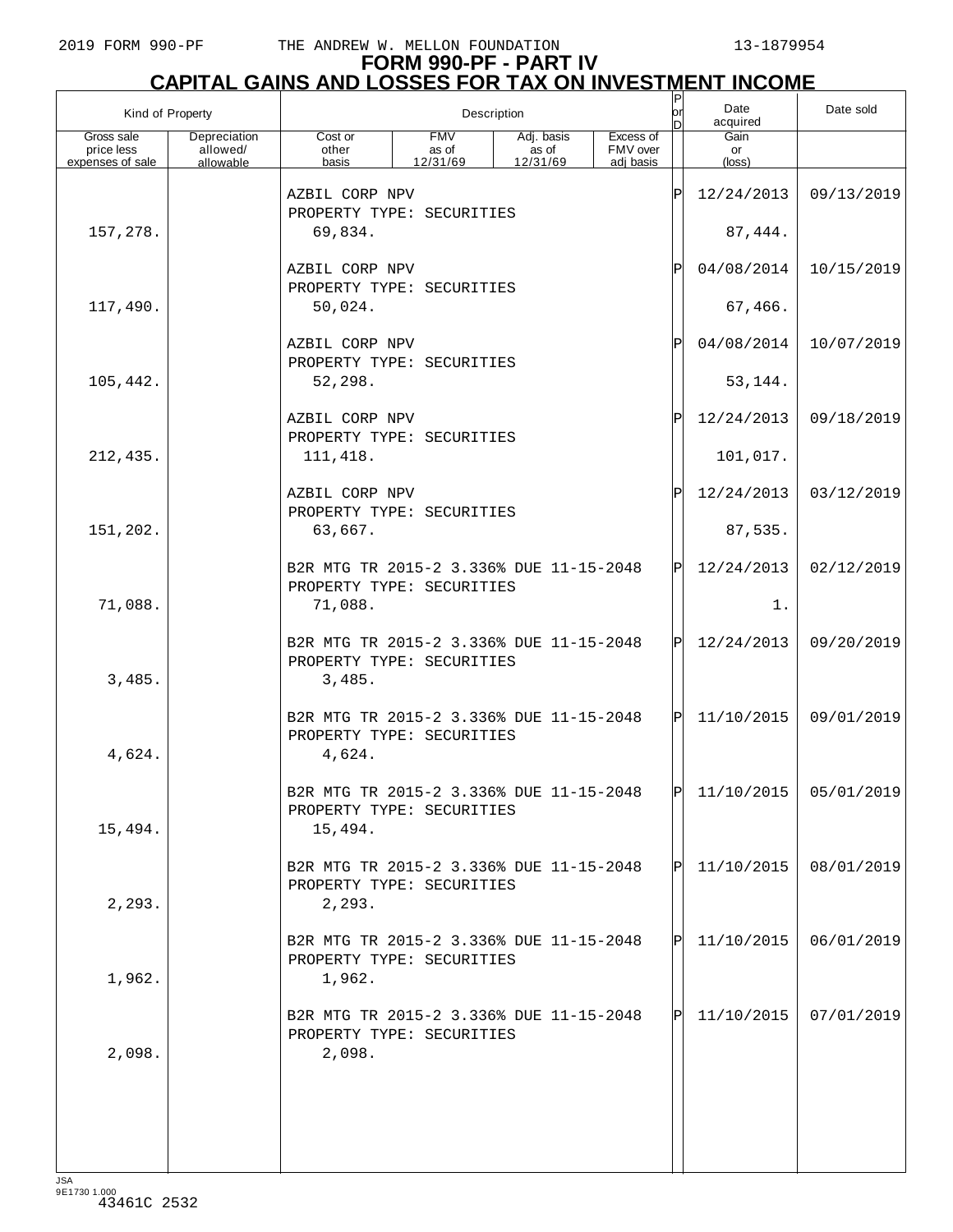## **FORM 990-PF - PART IV CAPITAL GAINS AND LOSSES FOR TAX ON INVESTMENT INCOME** P

| Kind of Property                             |                                       |                                                                                 | Description                     |                                 |                                    | or<br>In.  | Date<br>Date sold<br>acquired          |            |  |  |
|----------------------------------------------|---------------------------------------|---------------------------------------------------------------------------------|---------------------------------|---------------------------------|------------------------------------|------------|----------------------------------------|------------|--|--|
| Gross sale<br>price less<br>expenses of sale | Depreciation<br>allowed/<br>allowable | Cost or<br>other<br>basis                                                       | <b>FMV</b><br>as of<br>12/31/69 | Adj. basis<br>as of<br>12/31/69 | Excess of<br>FMV over<br>adi basis |            | Gain<br>or<br>$(\text{loss})$          |            |  |  |
| 3,147.                                       |                                       | B2R MTG TR 2015-2 3.336% DUE 11-15-2048<br>PROPERTY TYPE: SECURITIES<br>3,147.  |                                 |                                 | ΙP                                 | 11/10/2015 | 03/01/2019                             |            |  |  |
| 1,509.                                       |                                       | B2R MTG TR 2015-2 3.336% DUE 11-15-2048<br>PROPERTY TYPE: SECURITIES<br>1,509.  |                                 |                                 | ΙP                                 | 11/10/2015 | 04/01/2019                             |            |  |  |
| 1,578.                                       |                                       | B2R MTG TR 2015-2 3.336% DUE 11-15-2048<br>PROPERTY TYPE: SECURITIES<br>1,578.  |                                 |                                 |                                    | ΙP         | 11/10/2015                             | 11/01/2019 |  |  |
| 3,495.                                       |                                       | B2R MTG TR 2015-2 3.336% DUE 11-15-2048<br>PROPERTY TYPE: SECURITIES<br>3,495.  |                                 |                                 |                                    | ΙP         | 11/10/2015                             | 10/01/2019 |  |  |
| 5, 163.                                      |                                       | B2R MTG TR 2015-2 3.336% DUE 11-15-2048<br>PROPERTY TYPE: SECURITIES<br>5, 163. |                                 |                                 |                                    | ΙP         | 11/10/2015                             | 02/01/2019 |  |  |
|                                              |                                       | B2R MTG TR 2016-1 2.5672% DUE 06-15-2049<br>PROPERTY TYPE: SECURITIES           |                                 |                                 |                                    | ΙP         | 11/10/2015                             | 12/01/2019 |  |  |
| 12,095.                                      |                                       | 11,767.                                                                         |                                 |                                 |                                    |            | 328.                                   |            |  |  |
| 1,115.                                       |                                       | B2R MTG TR 2016-1 2.5672% DUE 06-15-2049<br>PROPERTY TYPE: SECURITIES<br>1,085. |                                 |                                 |                                    | ΙPΙ        | 11/10/2015<br>30.                      | 01/01/2019 |  |  |
|                                              |                                       | B2R MTG TR 2016-1 2.5672% DUE 06-15-2049<br>PROPERTY TYPE: SECURITIES           |                                 |                                 |                                    | ΙPΙ        | 07/23/2018                             | 06/01/2019 |  |  |
| 1,916.                                       |                                       | 1,864.                                                                          |                                 |                                 |                                    |            | 52.                                    |            |  |  |
| 1,496.                                       |                                       | B2R MTG TR 2016-1 2.5672% DUE 06-15-2049<br>PROPERTY TYPE: SECURITIES<br>1,456. |                                 |                                 |                                    |            | $ P $ 07/23/2018 $ $ 11/01/2019<br>41. |            |  |  |
|                                              |                                       | B2R MTG TR 2016-1 2.5672% DUE 06-15-2049                                        |                                 |                                 |                                    | IPI        | 07/23/2018                             | 10/01/2019 |  |  |
| 897.                                         |                                       | PROPERTY TYPE: SECURITIES<br>873.                                               |                                 |                                 |                                    |            | 24.                                    |            |  |  |
|                                              |                                       | B2R MTG TR 2016-1 2.5672% DUE 06-15-2049<br>PROPERTY TYPE: SECURITIES           |                                 |                                 |                                    | IPI        | 07/23/2018                             | 02/01/2019 |  |  |
| 225.                                         |                                       | 219.                                                                            |                                 |                                 |                                    |            | б.                                     |            |  |  |
|                                              |                                       | B2R MTG TR 2016-1 2.5672% DUE 06-15-2049<br>PROPERTY TYPE: SECURITIES           |                                 |                                 |                                    | IPI        | 07/23/2018                             | 09/01/2019 |  |  |
| 1,880.                                       |                                       | 1,829.                                                                          |                                 |                                 |                                    |            | 51.                                    |            |  |  |
|                                              |                                       |                                                                                 |                                 |                                 |                                    |            |                                        |            |  |  |
|                                              |                                       |                                                                                 |                                 |                                 |                                    |            |                                        |            |  |  |
| ICA                                          |                                       |                                                                                 |                                 |                                 |                                    |            |                                        |            |  |  |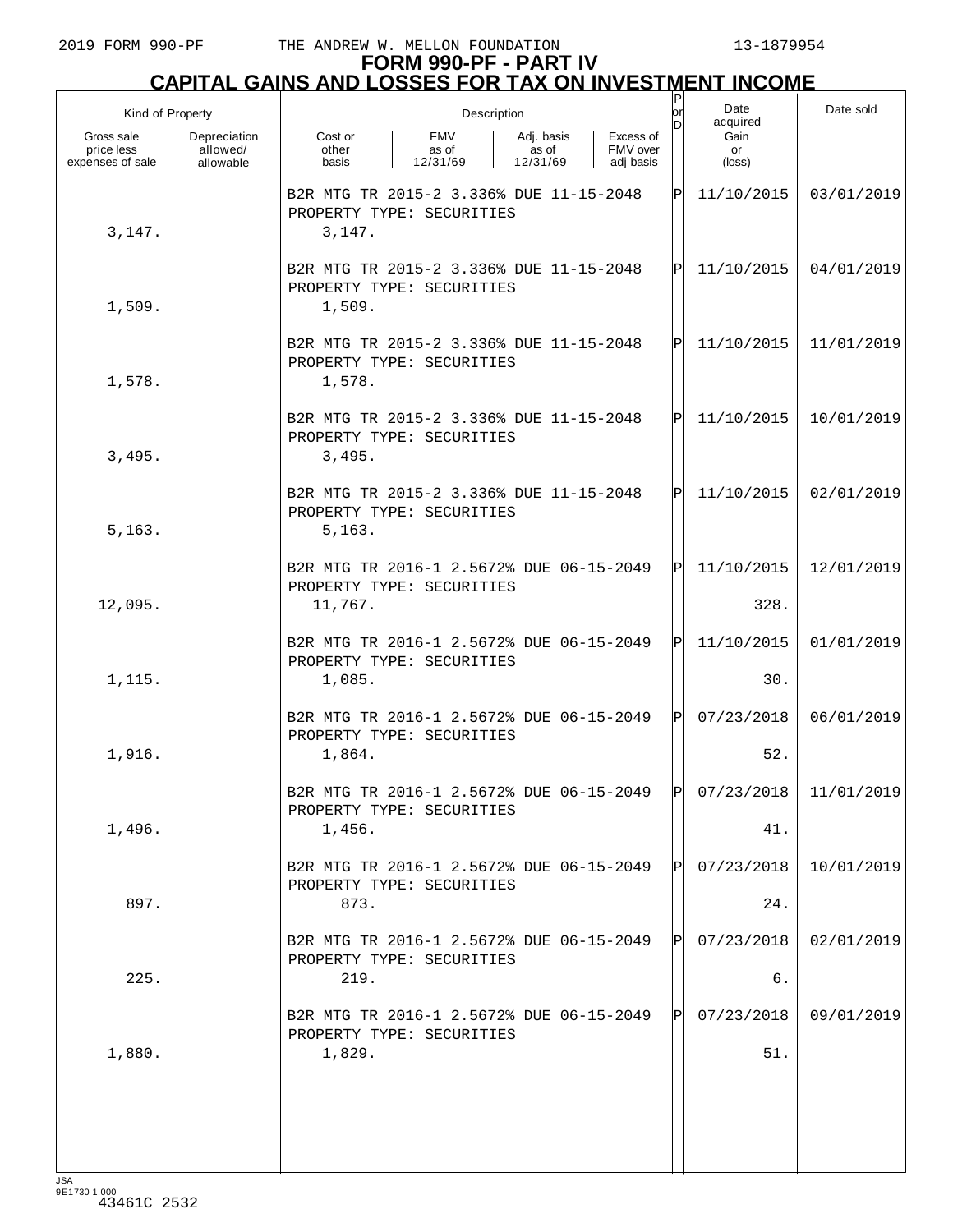#### **FORM 990-PF - PART IV CAPITAL GAINS AND LOSSES FOR TAX ON INVESTMENT INCOME**

| Kind of Property                             |                                       |                                                                         |                                 | Description                     |                                    | $\sf P$<br>or<br>n | Date<br>acquired     | Date sold  |
|----------------------------------------------|---------------------------------------|-------------------------------------------------------------------------|---------------------------------|---------------------------------|------------------------------------|--------------------|----------------------|------------|
| Gross sale<br>price less<br>expenses of sale | Depreciation<br>allowed/<br>allowable | Cost or<br>other<br>basis                                               | <b>FMV</b><br>as of<br>12/31/69 | Adj. basis<br>as of<br>12/31/69 | Excess of<br>FMV over<br>adj basis |                    | Gain<br>or<br>(loss) |            |
|                                              |                                       | B2R MTG TR 2016-1 2.5672% DUE 06-15-2049<br>PROPERTY TYPE: SECURITIES   |                                 |                                 |                                    | ΙPΙ                | 07/23/2018           | 01/01/2019 |
| 795.                                         |                                       | 774.                                                                    |                                 |                                 |                                    |                    | 22.                  |            |
|                                              |                                       | B2R MTG TR 2016-1 2.5672% DUE 06-15-2049<br>PROPERTY TYPE: SECURITIES   |                                 | ΙPΙ                             | 07/23/2018                         | 08/01/2019         |                      |            |
| 1,329.                                       |                                       | 1,293.                                                                  |                                 |                                 |                                    |                    | 36.                  |            |
|                                              |                                       | B2R MTG TR 2016-1 2.5672% DUE 06-15-2049<br>PROPERTY TYPE: SECURITIES   |                                 |                                 |                                    | ΙPΙ                | 07/23/2018           | 05/01/2019 |
| 2,399.                                       |                                       | 2,334.                                                                  |                                 |                                 |                                    |                    | 65.                  |            |
|                                              |                                       | B2R MTG TR 2016-1 2.5672% DUE 06-15-2049<br>PROPERTY TYPE: SECURITIES   |                                 |                                 |                                    | ΙPΙ                | 07/23/2018           | 03/01/2019 |
| 8,474.                                       |                                       | 8,244.                                                                  |                                 |                                 |                                    |                    | 230.                 |            |
|                                              |                                       | B2R MTG TR 2016-1 2.5672% DUE 06-15-2049<br>PROPERTY TYPE: SECURITIES   |                                 |                                 |                                    | ΙPΙ                | 07/23/2018           | 07/01/2019 |
| 1,645.                                       |                                       | 1,601.                                                                  |                                 |                                 |                                    |                    | 45.                  |            |
| 231,000.                                     |                                       | BANK MONTREAL QUE SR NT 2.375%<br>PROPERTY TYPE: SECURITIES<br>231,000. |                                 |                                 |                                    | Þl                 | 07/23/2018           | 04/01/2019 |
|                                              |                                       | BANK NEW YORK MELLON CORP COM STK<br>PROPERTY TYPE: SECURITIES          |                                 |                                 |                                    | ΙÞΙ                | 07/23/2018           | 12/01/2019 |
| 294.                                         |                                       |                                                                         |                                 |                                 |                                    |                    | 294.                 |            |
|                                              |                                       | BANK OF AMERICA CORP<br>PROPERTY TYPE: SECURITIES                       |                                 |                                 |                                    | ΙÞΙ                | 01/06/2016           | 01/25/2019 |
| 1,091.                                       |                                       |                                                                         |                                 |                                 |                                    |                    | 1,091.               |            |
|                                              |                                       | BARCLAYS PLC 3.684% DUE 01-10-2023<br>PROPERTY TYPE: SECURITIES         |                                 |                                 |                                    | ldl                | 01/02/2019           | 06/19/2019 |
| 202,116.                                     |                                       | 200,000.                                                                |                                 |                                 |                                    |                    | 2,116.               |            |
|                                              |                                       | BARCLAYS PLC 3.684% DUE 01-10-2023<br>PROPERTY TYPE: SECURITIES         |                                 |                                 |                                    | $\mathbf{P}$       | 01/02/2019           | 03/01/2019 |
| 202,116.                                     |                                       | 203,054.                                                                |                                 |                                 |                                    |                    | $-938.$              |            |
|                                              |                                       | BARCLAYS PLC 3.684% DUE 01-10-2023<br>PROPERTY TYPE: SECURITIES         |                                 |                                 |                                    | $\mathbf{P}$       | 01/03/2017           | 07/08/2019 |
| 50,529.                                      |                                       | 50,557.                                                                 |                                 |                                 |                                    |                    | $-28.$               |            |
|                                              |                                       | BEYOND MEAT<br>PROPERTY TYPE: SECURITIES                                |                                 |                                 |                                    | P                  | 11/02/2017           | 07/08/2019 |
| 1,422,741.                                   |                                       | 11,583.                                                                 |                                 |                                 |                                    |                    | 1, 411, 158.         |            |
|                                              |                                       |                                                                         |                                 |                                 |                                    |                    |                      |            |
|                                              |                                       |                                                                         |                                 |                                 |                                    |                    |                      |            |
| $-$ ISA                                      |                                       |                                                                         |                                 |                                 |                                    |                    |                      |            |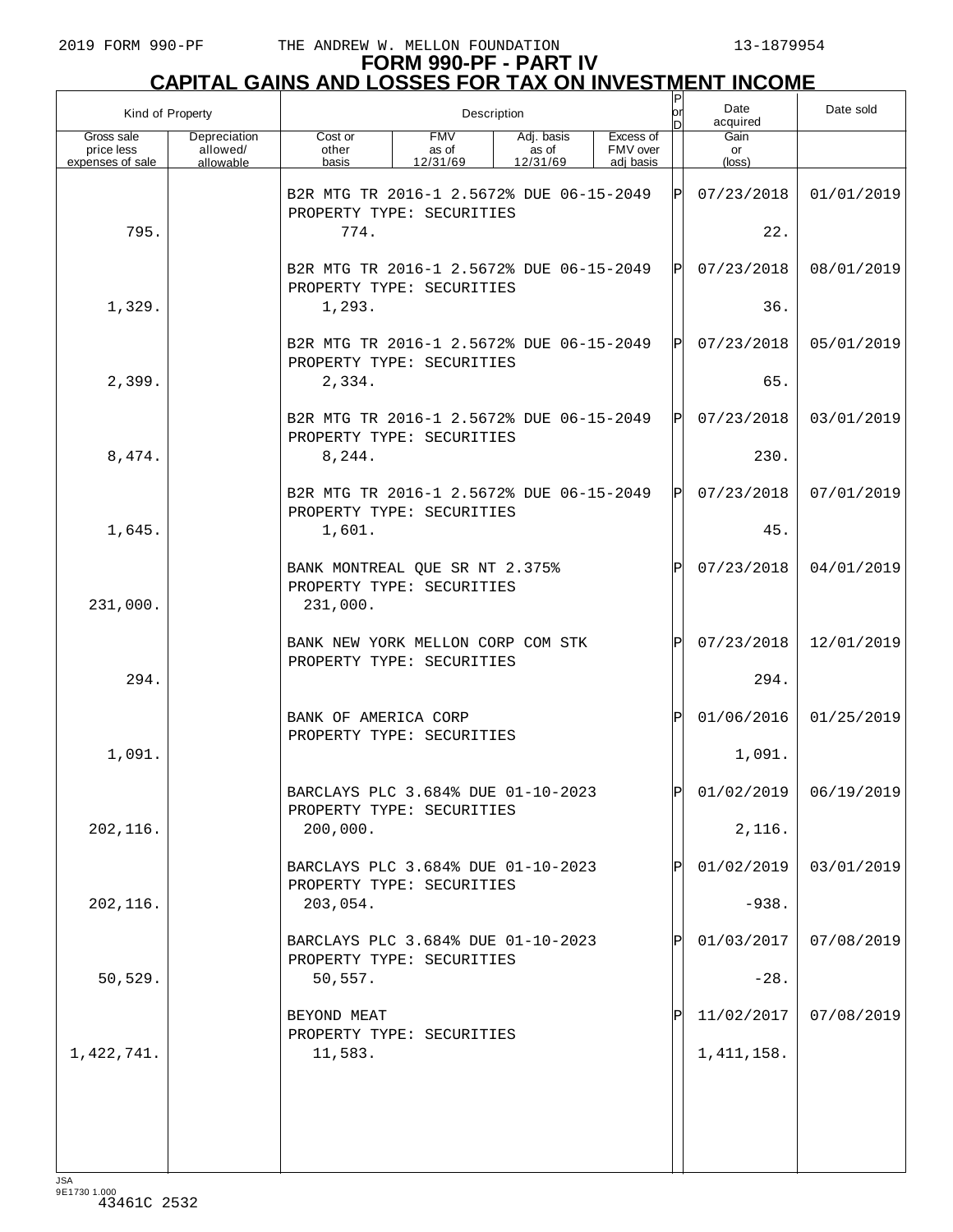## **FORM 990-PF - PART IV CAPITAL GAINS AND LOSSES FOR TAX ON INVESTMENT INCOME** P

| Kind of Property                             |                                       |                                                                                  |                                 | Description                     |                                    | P<br>or<br>n | Date<br>acquired     | Date sold                 |
|----------------------------------------------|---------------------------------------|----------------------------------------------------------------------------------|---------------------------------|---------------------------------|------------------------------------|--------------|----------------------|---------------------------|
| Gross sale<br>price less<br>expenses of sale | Depreciation<br>allowed/<br>allowable | Cost or<br>other<br>basis                                                        | <b>FMV</b><br>as of<br>12/31/69 | Adj. basis<br>as of<br>12/31/69 | Excess of<br>FMV over<br>adj basis |              | Gain<br>or<br>(loss) |                           |
|                                              |                                       | BEYOND MEAT<br>PROPERTY TYPE: SECURITIES                                         |                                 |                                 |                                    | ΙP           | 11/20/2017           | 07/08/2019                |
| 76,941.                                      |                                       | 626.                                                                             |                                 |                                 |                                    |              | 76,314.              |                           |
|                                              |                                       | BK NEW YORK INC 2.3% DUE 09-11-2019<br>PROPERTY TYPE: SECURITIES                 |                                 |                                 | P                                  | 04/12/2011   | 12/05/2019           |                           |
| 139,819.                                     |                                       | 140,182.                                                                         |                                 |                                 |                                    | $-363.$      |                      |                           |
| 160,000.                                     |                                       | BK NOVA SCOTIA B C 2.05% DUE 06-05-2019<br>PROPERTY TYPE: SECURITIES<br>160,000. |                                 |                                 |                                    | ΙPΙ          | 01/10/2012           | 12/05/2019                |
|                                              |                                       | BK NOVA SCOTIA B C 2.7% DUE 03-07-2022<br>PROPERTY TYPE: SECURITIES              |                                 |                                 |                                    | ΙP           | 03/29/2017           | 05/09/2019                |
| 80,887.                                      |                                       | 78,362.                                                                          |                                 |                                 |                                    |              | 2,525.               |                           |
|                                              |                                       | BLOOM ENERGY<br>PROPERTY TYPE: SECURITIES                                        |                                 |                                 |                                    | P            | 03/26/2018           | 06/05/2019                |
| 38,438.                                      |                                       | 14,838.                                                                          |                                 |                                 |                                    |              | 23,600.              |                           |
|                                              |                                       | BLOOM ENERGY<br>PROPERTY TYPE: SECURITIES                                        |                                 |                                 |                                    | ΙP           | 10/03/2018           | 07/15/2019                |
| 38,288.                                      |                                       | 14,838.                                                                          |                                 |                                 |                                    |              | 23,450.              |                           |
|                                              |                                       | BLOOM ENERGY<br>PROPERTY TYPE: SECURITIES                                        |                                 |                                 |                                    | ΙP           | 05/03/2002           | 11/26/2019                |
| 10,131.                                      |                                       | 4,835.                                                                           |                                 |                                 |                                    |              | 5,297.               |                           |
|                                              |                                       | <b>BLOOM ENERGY</b><br>PROPERTY TYPE: SECURITIES                                 |                                 |                                 |                                    | ΙP           | 05/03/2002           | 11/29/2019                |
| 26,793.                                      |                                       | 15,243.                                                                          |                                 |                                 |                                    |              | 11,550.              |                           |
|                                              |                                       | BLOOM ENERGY<br>PROPERTY TYPE: SECURITIES                                        |                                 |                                 |                                    | D            |                      | $05/03/2002$   12/05/2019 |
| 5,429.                                       |                                       | 9,530.                                                                           |                                 |                                 |                                    |              | $-4, 101.$           |                           |
|                                              |                                       | BLOOM ENERGY<br>PROPERTY TYPE: SECURITIES                                        |                                 |                                 |                                    |              | 08/28/2003           | 12/05/2019                |
| 1,523.                                       |                                       | 5,580.                                                                           |                                 |                                 |                                    |              | $-4,057.$            |                           |
|                                              |                                       | BLOOM ENERGY<br>PROPERTY TYPE: SECURITIES                                        |                                 |                                 |                                    |              | 09/08/2004           | 12/05/2019                |
| 1,128.                                       |                                       | 4,323.                                                                           |                                 |                                 |                                    |              | $-3,196.$            |                           |
|                                              |                                       | BLOOM ENERGY<br>PROPERTY TYPE: SECURITIES                                        |                                 |                                 |                                    |              | 03/06/2006           | 12/05/2019                |
| 1,127.                                       |                                       | 4,292.                                                                           |                                 |                                 |                                    |              | $-3, 164.$           |                           |
|                                              |                                       |                                                                                  |                                 |                                 |                                    |              |                      |                           |
|                                              |                                       |                                                                                  |                                 |                                 |                                    |              |                      |                           |
| ICA                                          |                                       |                                                                                  |                                 |                                 |                                    |              |                      |                           |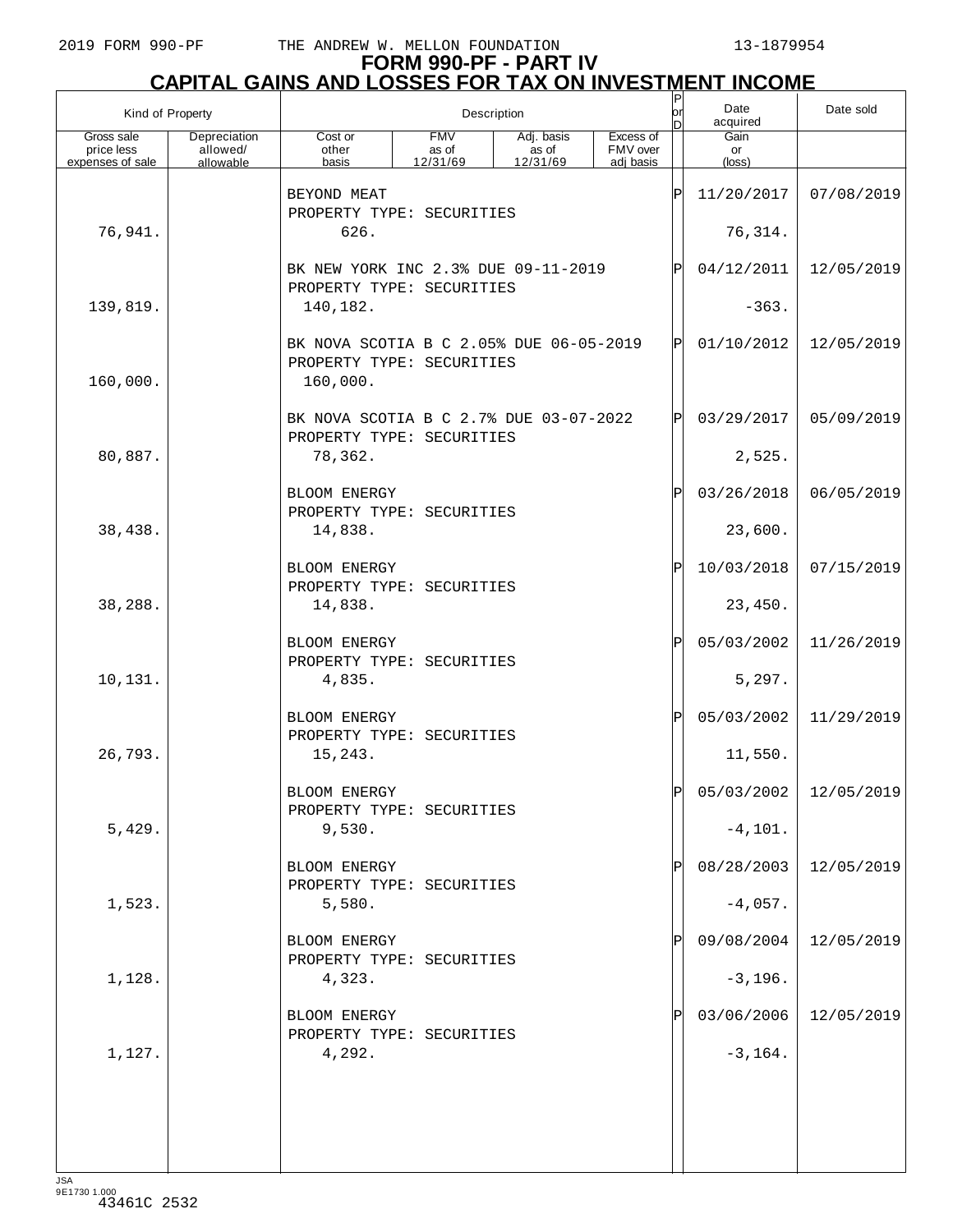## **FORM 990-PF - PART IV CAPITAL GAINS AND LOSSES FOR TAX ON INVESTMENT INCOME** P

| Kind of Property                             |                                       |                                                                    |                                 | Description                     |                                    | $\vert P$<br>lor<br>n | Date<br>acquired     | Date sold               |
|----------------------------------------------|---------------------------------------|--------------------------------------------------------------------|---------------------------------|---------------------------------|------------------------------------|-----------------------|----------------------|-------------------------|
| Gross sale<br>price less<br>expenses of sale | Depreciation<br>allowed/<br>allowable | Cost or<br>other<br>basis                                          | <b>FMV</b><br>as of<br>12/31/69 | Adj. basis<br>as of<br>12/31/69 | Excess of<br>FMV over<br>adi basis |                       | Gain<br>or<br>(loss) |                         |
|                                              |                                       | <b>BLOOM ENERGY</b><br>PROPERTY TYPE: SECURITIES                   |                                 |                                 |                                    | ΙP                    | 10/31/2007           | 12/05/2019              |
| 1,031.                                       |                                       | 5,985.                                                             |                                 |                                 |                                    |                       | $-4,954.$            |                         |
|                                              |                                       | <b>BLOOM ENERGY</b><br>PROPERTY TYPE: SECURITIES                   |                                 |                                 |                                    | ΙP                    | 09/10/2008           | 12/05/2019              |
| 2,132.                                       |                                       | 15, 417.                                                           |                                 |                                 |                                    |                       | $-13, 285.$          |                         |
|                                              |                                       | BLOOM ENERGY<br>PROPERTY TYPE: SECURITIES                          |                                 |                                 |                                    | ΙP                    | 03/03/2009           | 12/05/2019              |
| 2,827.                                       |                                       | 20,441.                                                            |                                 |                                 |                                    |                       | $-17,614.$           |                         |
|                                              |                                       | BLOOM ENERGY<br>PROPERTY TYPE: SECURITIES                          |                                 |                                 |                                    | ΙP                    | 05/08/2012           | 12/05/2019              |
| 9,079.                                       |                                       | 19,114.                                                            |                                 |                                 |                                    |                       | $-10,035.$           |                         |
|                                              |                                       | BLOOM ENERGY<br>PROPERTY TYPE: SECURITIES                          |                                 |                                 |                                    | ΙP                    | 11/26/2014           | 12/05/2019              |
| 994.                                         |                                       | 2,093.                                                             |                                 |                                 |                                    |                       | $-1,099.$            |                         |
|                                              |                                       | BROADCOM CORP / 2.65% DUE 01-15-2023<br>PROPERTY TYPE: SECURITIES  |                                 |                                 |                                    | ΙP                    | 09/20/2016           | 12/05/2019              |
| 388,704.                                     |                                       | 399,956.                                                           |                                 |                                 |                                    |                       | $-11, 252.$          |                         |
|                                              |                                       | CAMPBELL SOUP CO 3.95% DUE 03-15-2025<br>PROPERTY TYPE: SECURITIES |                                 |                                 |                                    | ΙP                    | 08/01/2018           | 12/05/2019              |
| 101,477.                                     |                                       | 99,782.                                                            |                                 |                                 |                                    |                       | 1,695.               |                         |
|                                              |                                       | CAMPBELL SOUP CO 3.95% DUE 03-15-2025<br>PROPERTY TYPE: SECURITIES |                                 |                                 |                                    | ΙPΙ                   | 10/10/2017           | 04/12/2019              |
| 106,143.                                     |                                       | 99,798.                                                            |                                 |                                 |                                    |                       | 6,345.               |                         |
|                                              |                                       | CARBON BLACK<br>PROPERTY TYPE: SECURITIES                          |                                 |                                 |                                    |                       |                      | $03/12/2018$ 04/25/2019 |
| 28,541.                                      |                                       | 12,106.                                                            |                                 |                                 |                                    |                       | 16,435.              |                         |
|                                              |                                       | CARBON BLACK<br>PROPERTY TYPE: SECURITIES                          |                                 |                                 |                                    | ΙP                    | 03/12/2018           | 10/17/2019              |
| 29,100.                                      |                                       | 12,106.                                                            |                                 |                                 |                                    |                       | 16,994.              |                         |
|                                              |                                       | CARBON BLACK<br>PROPERTY TYPE: SECURITIES                          |                                 |                                 |                                    |                       | 07/13/2012           | 01/09/2019              |
| 29,079.                                      |                                       | 14,054.                                                            |                                 |                                 |                                    |                       | 15,025.              |                         |
|                                              |                                       | CARBON BLACK<br>PROPERTY TYPE: SECURITIES                          |                                 |                                 |                                    |                       | 07/13/2012           | 01/17/2019              |
| 17,179.                                      |                                       | 9,273.                                                             |                                 |                                 |                                    |                       | 7,906.               |                         |
|                                              |                                       |                                                                    |                                 |                                 |                                    |                       |                      |                         |
|                                              |                                       |                                                                    |                                 |                                 |                                    |                       |                      |                         |
|                                              |                                       |                                                                    |                                 |                                 |                                    |                       |                      |                         |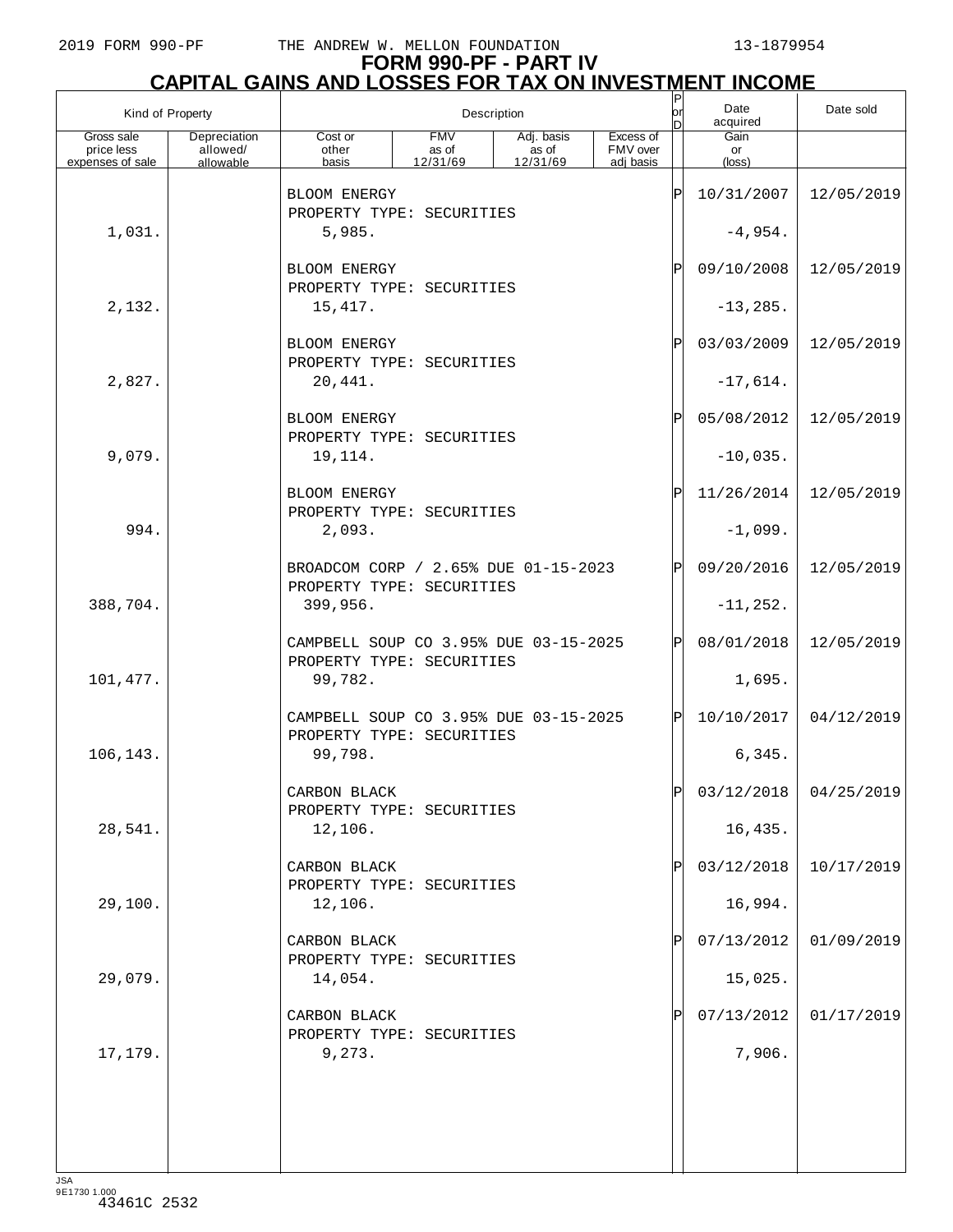## **FORM 990-PF - PART IV CAPITAL GAINS AND LOSSES FOR TAX ON INVESTMENT INCOME** P

| Kind of Property                             |                                       | $\frac{P}{\text{or}}$<br>Description      |                                 |                                 |                                    |    | Date<br>acquired              | Date sold             |
|----------------------------------------------|---------------------------------------|-------------------------------------------|---------------------------------|---------------------------------|------------------------------------|----|-------------------------------|-----------------------|
| Gross sale<br>price less<br>expenses of sale | Depreciation<br>allowed/<br>allowable | Cost or<br>other<br>basis                 | <b>FMV</b><br>as of<br>12/31/69 | Adj. basis<br>as of<br>12/31/69 | Excess of<br>FMV over<br>adi basis |    | Gain<br>or<br>$(\text{loss})$ |                       |
|                                              |                                       | CARBON BLACK<br>PROPERTY TYPE: SECURITIES |                                 |                                 |                                    | ΙP | 05/24/2006                    | 01/25/2019            |
| 4,921.                                       |                                       | 270.                                      |                                 |                                 |                                    |    | 4,651.                        |                       |
|                                              |                                       | CARBON BLACK<br>PROPERTY TYPE: SECURITIES |                                 |                                 |                                    | ΙP | 10/12/2007                    | 01/29/2019            |
| 12,625.                                      |                                       | 694.                                      |                                 |                                 |                                    |    | 11,931.                       |                       |
|                                              |                                       | CARBON BLACK<br>PROPERTY TYPE: SECURITIES |                                 |                                 |                                    | ΙP | 05/21/2010                    | 01/29/2019            |
| 13,588.                                      |                                       | 5,315.                                    |                                 |                                 |                                    |    | 8,273.                        |                       |
|                                              |                                       | CARBON BLACK<br>PROPERTY TYPE: SECURITIES |                                 |                                 |                                    | ΙP | 05/21/2010                    | 01/29/2019            |
| 24, 214.                                     |                                       | 11,125.                                   |                                 |                                 |                                    |    | 13,089.                       |                       |
|                                              |                                       | CARBON BLACK<br>PROPERTY TYPE: SECURITIES |                                 |                                 |                                    | ΙP | 07/13/2012                    | 01/29/2019            |
| 6,390.                                       |                                       | 2,936.                                    |                                 |                                 |                                    |    | 3,454.                        |                       |
|                                              |                                       | CARBON BLACK<br>PROPERTY TYPE: SECURITIES |                                 |                                 |                                    | ΙP | 05/24/2006                    | 01/29/2019            |
| 47,590.                                      |                                       | 21,937.                                   |                                 |                                 |                                    |    | 25,653.                       |                       |
|                                              |                                       | CARBON BLACK<br>PROPERTY TYPE: SECURITIES |                                 |                                 |                                    | ΙP | 05/24/2006                    | 01/29/2019            |
| 23,368.                                      |                                       | 10,549.                                   |                                 |                                 |                                    |    | 12,820.                       |                       |
|                                              |                                       | CARBON BLACK<br>PROPERTY TYPE: SECURITIES |                                 |                                 |                                    | ΙP | 05/24/2006                    | 01/29/2019            |
| 11,915.                                      |                                       | 6,394.                                    |                                 |                                 |                                    |    | 5,521.                        |                       |
|                                              |                                       | CARBON BLACK                              |                                 |                                 |                                    | Þ  |                               | 05/24/2006 01/29/2019 |
| 13,314.                                      |                                       | PROPERTY TYPE: SECURITIES<br>7,145.       |                                 |                                 |                                    |    | 6,169.                        |                       |
|                                              |                                       | CARBON BLACK                              |                                 |                                 |                                    | IP | 10/12/2007                    | 01/29/2019            |
| 52,255.                                      |                                       | PROPERTY TYPE: SECURITIES<br>2,636.       |                                 |                                 |                                    |    | 49,619.                       |                       |
|                                              |                                       | CARBON BLACK<br>PROPERTY TYPE: SECURITIES |                                 |                                 |                                    |    | 10/12/2007                    | 01/29/2019            |
| 29,850.                                      |                                       | 1,909.                                    |                                 |                                 |                                    |    | 27,941.                       |                       |
|                                              |                                       | CARBON BLACK                              |                                 |                                 |                                    | P  | 05/21/2010                    | 02/19/2019            |
| 75,300.                                      |                                       | PROPERTY TYPE: SECURITIES<br>34,686.      |                                 |                                 |                                    |    | 40,614.                       |                       |
|                                              |                                       |                                           |                                 |                                 |                                    |    |                               |                       |
|                                              |                                       |                                           |                                 |                                 |                                    |    |                               |                       |
| 10A                                          |                                       |                                           |                                 |                                 |                                    |    |                               |                       |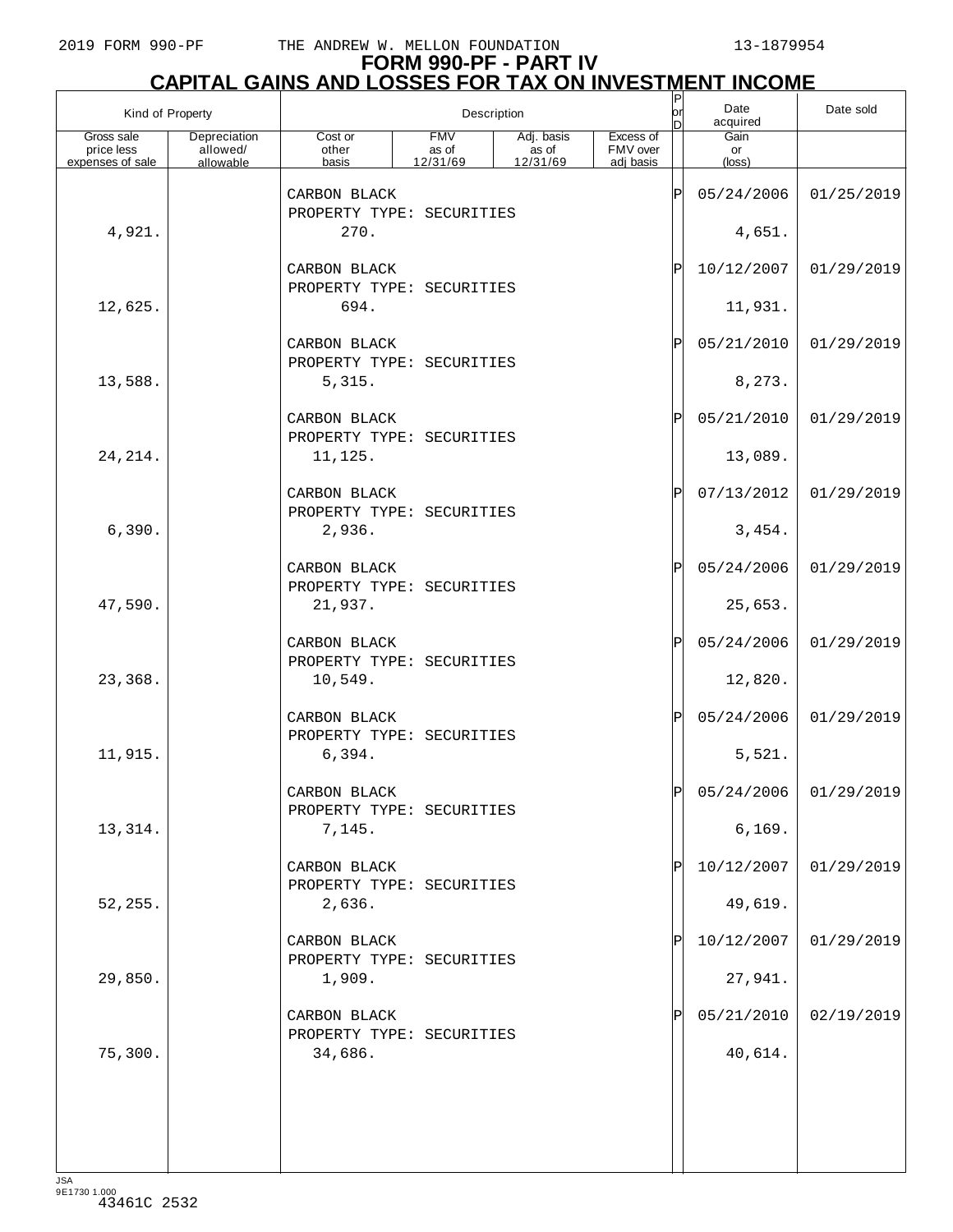## **FORM 990-PF - PART IV CAPITAL GAINS AND LOSSES FOR TAX ON INVESTMENT INCOME** P

| Kind of Property                             |                                       | Description                                         |                                 |                                  |                                    |               | Date<br>acquired              | Date sold             |
|----------------------------------------------|---------------------------------------|-----------------------------------------------------|---------------------------------|----------------------------------|------------------------------------|---------------|-------------------------------|-----------------------|
| Gross sale<br>price less<br>expenses of sale | Depreciation<br>allowed/<br>allowable | Cost or<br>other<br>basis                           | <b>FMV</b><br>as of<br>12/31/69 | Adj. basis<br>$\frac{12}{31/69}$ | Excess of<br>FMV over<br>adi basis |               | Gain<br>or<br>$(\text{loss})$ |                       |
|                                              |                                       | CARBON BLACK<br>PROPERTY TYPE: SECURITIES           |                                 |                                  |                                    | Þ             | 05/21/2010                    | 02/25/2019            |
| 33, 219.                                     |                                       | 1,682.                                              |                                 |                                  |                                    |               | 31,538.                       |                       |
|                                              |                                       | CARBON BLACK<br>PROPERTY TYPE: SECURITIES           |                                 |                                  |                                    | $_\mathrm{P}$ | 07/13/2012                    | 02/25/2019            |
| 3,501.                                       |                                       | 1,644.                                              |                                 |                                  |                                    |               | 1,857.                        |                       |
|                                              |                                       | CARBON BLACK<br>PROPERTY TYPE: SECURITIES           |                                 |                                  |                                    | Ρ             | 05/21/2010                    | 02/19/2019            |
| 93,133.                                      |                                       | 43,731.                                             |                                 |                                  |                                    |               | 49,403.                       |                       |
|                                              |                                       | CARBON BLACK<br>PROPERTY TYPE: SECURITIES           |                                 |                                  |                                    | Ρ             | 07/13/2012                    | 02/25/2019            |
| 6,519.                                       |                                       | 4,106.                                              |                                 |                                  |                                    |               | 2,412.                        |                       |
|                                              |                                       | CARBON BLACK<br>PROPERTY TYPE: SECURITIES           |                                 |                                  |                                    | Ρ             | 07/13/2012                    | 02/25/2019            |
| 32,464.                                      |                                       | 1,682.                                              |                                 |                                  |                                    |               | 30,782.                       |                       |
|                                              |                                       | CARBON BLACK<br>PROPERTY TYPE: SECURITIES           |                                 |                                  |                                    | $_\mathrm{P}$ | 02/10/2014                    | 02/25/2019            |
| 21,037.                                      |                                       | 1,047.                                              |                                 |                                  |                                    |               | 19,990.                       |                       |
| 31,948.                                      |                                       | CARBON BLACK<br>PROPERTY TYPE: SECURITIES<br>1,589. |                                 |                                  |                                    | Ρ             | 05/21/2010<br>30,358.         | 02/19/2019            |
|                                              |                                       |                                                     |                                 |                                  |                                    |               |                               |                       |
|                                              |                                       | CARBON BLACK<br>PROPERTY TYPE: SECURITIES           |                                 |                                  |                                    | $\mathbf{P}$  | 05/21/2010                    | 02/20/2019            |
| 49,832.                                      |                                       | 18,903.                                             |                                 |                                  |                                    |               | 30,929.                       |                       |
|                                              |                                       | CARBON BLACK<br>PROPERTY TYPE: SECURITIES           |                                 |                                  |                                    | DI            |                               | 05/21/2010 02/20/2019 |
| 31,816.                                      |                                       | 12,106.                                             |                                 |                                  |                                    |               | 19,710.                       |                       |
|                                              |                                       | CARBON BLACK<br>PROPERTY TYPE: SECURITIES           |                                 |                                  |                                    | Pl            | 07/13/2012                    | 02/04/2019            |
| 16.                                          |                                       | б.                                                  |                                 |                                  |                                    |               | 10.                           |                       |
|                                              |                                       | CARBON BLACK<br>PROPERTY TYPE: SECURITIES           |                                 |                                  |                                    |               | 07/13/2012                    | 02/04/2019            |
| 3,826.                                       |                                       | 2,214.                                              |                                 |                                  |                                    |               | 1,613.                        |                       |
|                                              |                                       | CARBON BLACK<br>PROPERTY TYPE: SECURITIES           |                                 |                                  |                                    |               | 07/13/2012                    | 02/04/2019            |
| 24,246.                                      |                                       | 14,027.                                             |                                 |                                  |                                    |               | 10,219.                       |                       |
|                                              |                                       |                                                     |                                 |                                  |                                    |               |                               |                       |
|                                              |                                       |                                                     |                                 |                                  |                                    |               |                               |                       |
|                                              |                                       |                                                     |                                 |                                  |                                    |               |                               |                       |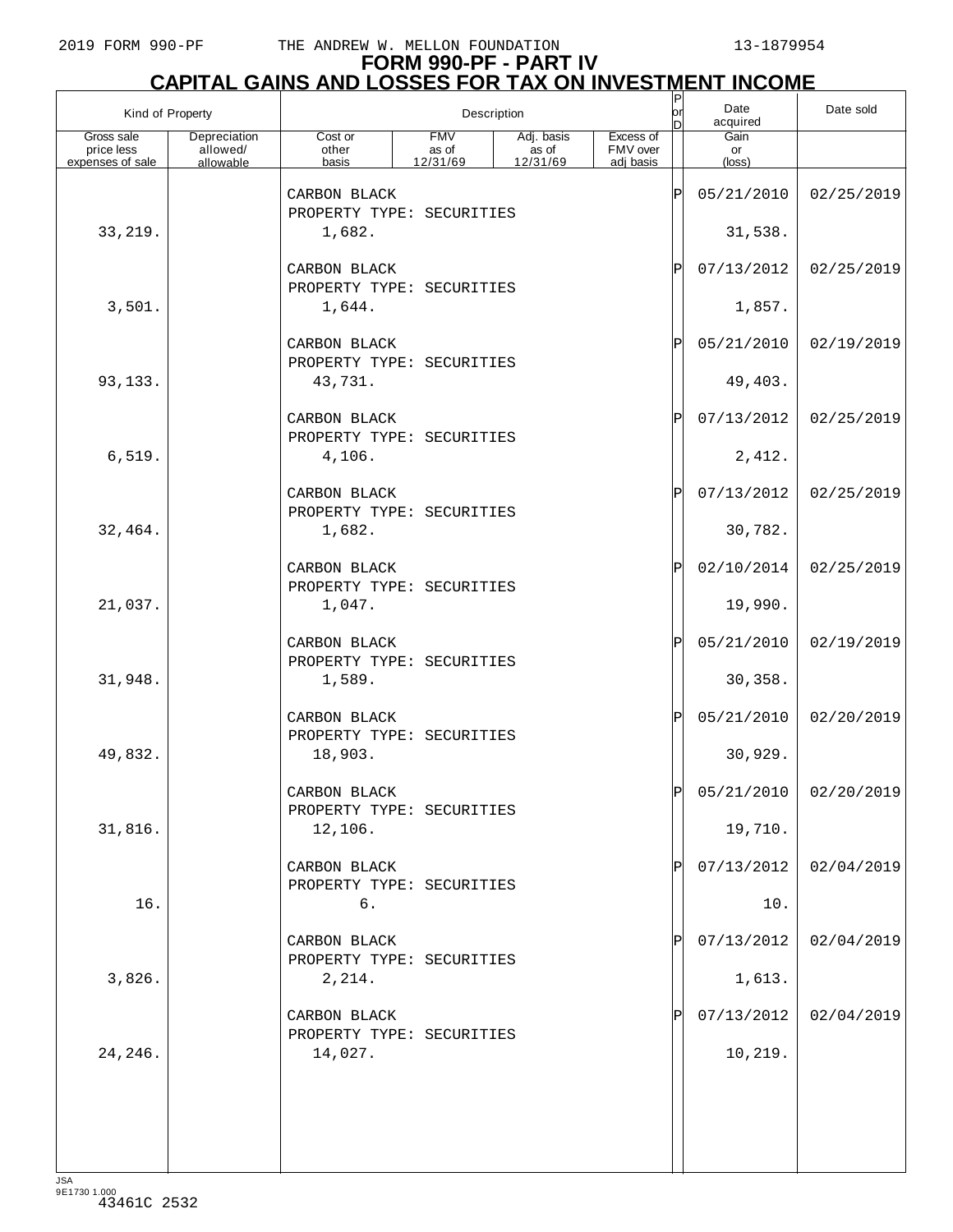## **FORM 990-PF - PART IV CAPITAL GAINS AND LOSSES FOR TAX ON INVESTMENT INCOME** P

| Kind of Property                             |                                       | Description                                   |                                 |                                           |                                    |          | Date<br>acquired              | Date sold             |
|----------------------------------------------|---------------------------------------|-----------------------------------------------|---------------------------------|-------------------------------------------|------------------------------------|----------|-------------------------------|-----------------------|
| Gross sale<br>price less<br>expenses of sale | Depreciation<br>allowed/<br>allowable | $\overline{\text{Cost or}}$<br>other<br>basis | <b>FMV</b><br>as of<br>12/31/69 | Adj. basis<br>as of<br>$\frac{12}{31/69}$ | Excess of<br>FMV over<br>adj basis |          | Gain<br>or<br>$(\text{loss})$ |                       |
|                                              |                                       | CARBON BLACK<br>PROPERTY TYPE: SECURITIES     |                                 |                                           |                                    | Ρ        | 02/10/2014                    | 03/29/2019            |
| 15,615.                                      |                                       | 9,111.                                        |                                 |                                           |                                    |          | 6,505.                        |                       |
|                                              |                                       | CARBON BLACK<br>PROPERTY TYPE: SECURITIES     |                                 |                                           |                                    | Ρ        | 02/10/2014                    | 03/29/2019            |
| 34,145.                                      |                                       | 29,460.                                       |                                 |                                           |                                    |          | 4,685.                        |                       |
|                                              |                                       | CARBON BLACK<br>PROPERTY TYPE: SECURITIES     |                                 |                                           |                                    | Ρ        | 02/10/2014                    | 04/30/2019            |
| 37,554.                                      |                                       | 51,903.                                       |                                 |                                           |                                    |          | $-14,348.$                    |                       |
|                                              |                                       | CARBON BLACK<br>PROPERTY TYPE: SECURITIES     |                                 |                                           |                                    | Ρ        | 09/30/2015                    | 04/30/2019            |
| 53,011.                                      |                                       | 2,636.                                        |                                 |                                           |                                    |          | 50,375.                       |                       |
|                                              |                                       | CARBON BLACK<br>PROPERTY TYPE: SECURITIES     |                                 |                                           |                                    | Ρ        | 05/04/2018                    | 04/30/2019            |
| 47,794.                                      |                                       | 2,317.                                        |                                 |                                           |                                    |          | 45, 478.                      |                       |
|                                              |                                       | CARBON BLACK<br>PROPERTY TYPE: SECURITIES     |                                 |                                           |                                    | Ρ        | 05/21/2010                    | 05/07/2019            |
| 6,593.                                       |                                       | 320.                                          |                                 |                                           |                                    |          | 6,273.                        |                       |
|                                              |                                       | CARBON BLACK<br>PROPERTY TYPE: SECURITIES     |                                 |                                           |                                    | Ρ        | 05/21/2010                    | 05/08/2019            |
| 53,541.                                      |                                       | 2,636.                                        |                                 |                                           |                                    |          | 50,905.                       |                       |
|                                              |                                       | CARBON BLACK<br>PROPERTY TYPE: SECURITIES     |                                 |                                           |                                    | Ρ        | 05/21/2010                    | 05/08/2019            |
| 55,410.                                      |                                       | 2,636.                                        |                                 |                                           |                                    |          | 52,774.                       |                       |
|                                              |                                       | CARBON BLACK<br>PROPERTY TYPE: SECURITIES     |                                 |                                           |                                    | <b>D</b> |                               | 05/21/2010 05/08/2019 |
| 5,723.                                       |                                       | 277.                                          |                                 |                                           |                                    |          | 5,446.                        |                       |
|                                              |                                       | CARBON BLACK<br>PROPERTY TYPE: SECURITIES     |                                 |                                           |                                    |          | 05/21/2010                    | 05/09/2019            |
| 48,701.                                      |                                       | 2,359.                                        |                                 |                                           |                                    |          | 46,342.                       |                       |
|                                              |                                       | CARBON BLACK<br>PROPERTY TYPE: SECURITIES     |                                 |                                           |                                    |          | 05/21/2010                    | 07/01/2019            |
| 1,733.                                       |                                       | 83.                                           |                                 |                                           |                                    |          | 1,650.                        |                       |
|                                              |                                       | CARBON BLACK                                  |                                 |                                           |                                    |          | 05/21/2010                    | 07/01/2019            |
| 53,306.                                      |                                       | PROPERTY TYPE: SECURITIES<br>2,553.           |                                 |                                           |                                    |          | 50,753.                       |                       |
|                                              |                                       |                                               |                                 |                                           |                                    |          |                               |                       |
|                                              |                                       |                                               |                                 |                                           |                                    |          |                               |                       |
|                                              |                                       |                                               |                                 |                                           |                                    |          |                               |                       |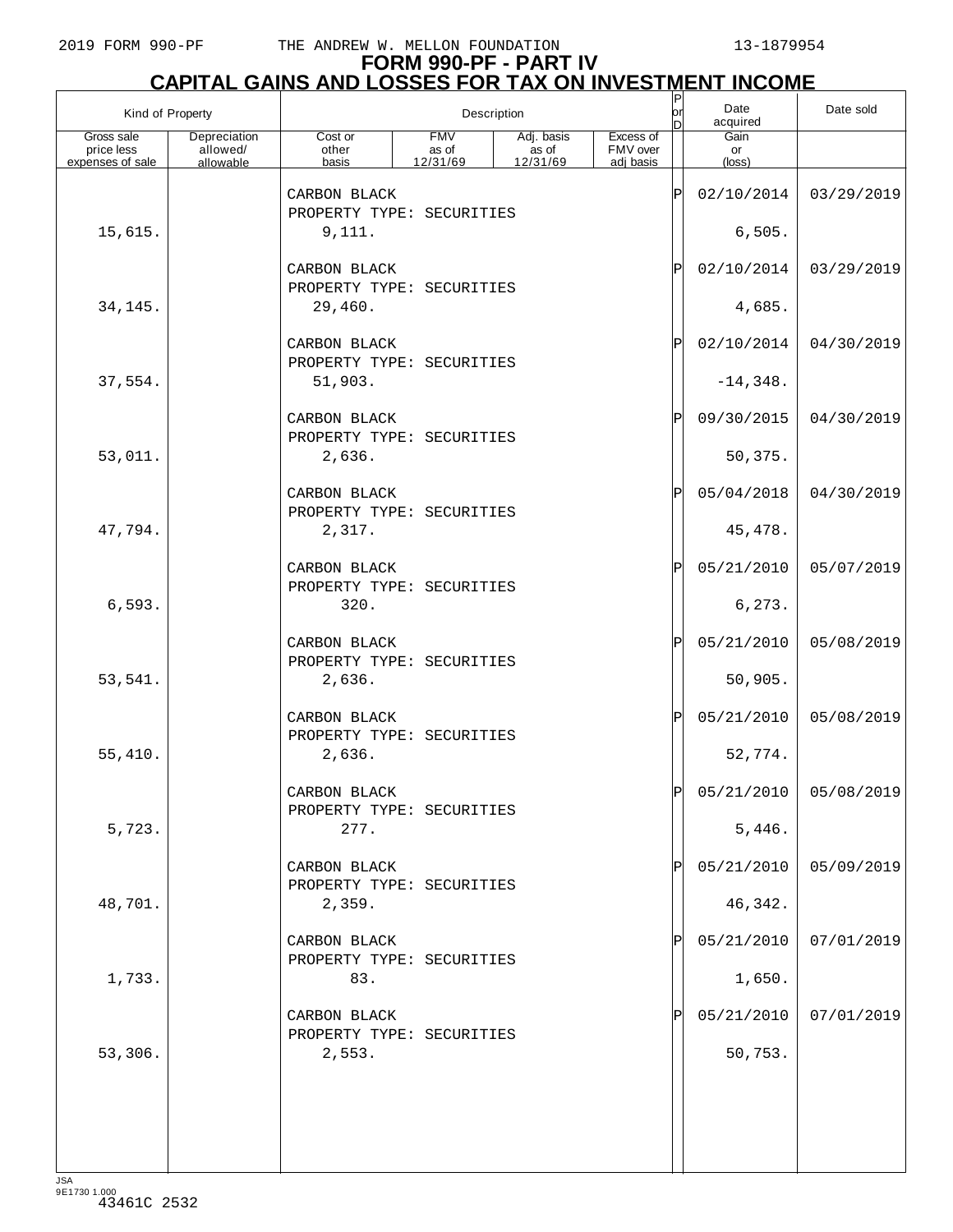|                                              | Kind of Property                      | Description                                                                     |                                                                |                                 |                                    |             | Date<br>acquired              | Date sold               |
|----------------------------------------------|---------------------------------------|---------------------------------------------------------------------------------|----------------------------------------------------------------|---------------------------------|------------------------------------|-------------|-------------------------------|-------------------------|
| Gross sale<br>price less<br>expenses of sale | Depreciation<br>allowed/<br>allowable | Cost or<br>other<br>basis                                                       | <b>FMV</b><br>as of<br>12/31/69                                | Adj. basis<br>as of<br>12/31/69 | Excess of<br>FMV over<br>adi basis |             | Gain<br>or<br>$(\text{loss})$ |                         |
|                                              |                                       | CARBON BLACK                                                                    |                                                                |                                 |                                    | ΙP          | 05/21/2010                    | 07/03/2019              |
| 58,264.                                      |                                       | PROPERTY TYPE: SECURITIES<br>2,636.                                             |                                                                |                                 |                                    |             | 55,628.                       |                         |
|                                              |                                       | CARBON BLACK<br>PROPERTY TYPE: SECURITIES                                       |                                                                |                                 |                                    | P           | 05/21/2010                    | 07/05/2019              |
| 11,083.                                      |                                       | 506.                                                                            |                                                                |                                 |                                    |             | 10,577.                       |                         |
|                                              |                                       | CARBON BLACK<br>PROPERTY TYPE: SECURITIES                                       |                                                                |                                 |                                    | $\mathbf P$ | 05/21/2010                    | 07/10/2019              |
| 7,086.                                       |                                       | 737.                                                                            |                                                                |                                 |                                    |             | 6,349.                        |                         |
|                                              |                                       | CARBON BLACK<br>PROPERTY TYPE: SECURITIES                                       |                                                                |                                 |                                    | P           | 05/21/2010                    | 07/10/2019              |
| 33,522.                                      |                                       | 3,491.                                                                          |                                                                |                                 |                                    |             | 30,032.                       |                         |
|                                              |                                       | CARBON BLACK<br>PROPERTY TYPE: SECURITIES                                       |                                                                |                                 |                                    | $\mathbf P$ | 04/05/2011                    | 07/10/2019              |
| 5,971.                                       |                                       | 622.                                                                            |                                                                |                                 |                                    |             | 5,349.                        |                         |
| 130,000.                                     |                                       | CATERPILLAR FINL SVCS CORP MEDIUM TERM<br>PROPERTY TYPE: SECURITIES<br>130,000. |                                                                |                                 |                                    | Þl          | 04/05/2011                    | 07/11/2019              |
|                                              |                                       | CELANESE US HLDGS FIXED 3.5% 05-08-2024                                         |                                                                |                                 |                                    | ΙPΙ         | 04/05/2011                    | 07/11/2019              |
| 54,561.                                      |                                       | PROPERTY TYPE: SECURITIES<br>52,950.                                            |                                                                |                                 |                                    |             | 1,611.                        |                         |
|                                              |                                       | CHEVRON 2.355 DUE 12-05-2022<br>PROPERTY TYPE: SECURITIES                       |                                                                |                                 |                                    | ΙPΙ         | 02/18/2016                    | 06/10/2019              |
| 238,473.                                     |                                       | 230,442.                                                                        |                                                                |                                 |                                    |             | 8,032.                        |                         |
| 90,000.                                      |                                       | 90,000.                                                                         | CHEVRON CORP 4.95% DUE 03-03-2019<br>PROPERTY TYPE: SECURITIES |                                 |                                    |             |                               | $04/29/2019$ 10/21/2019 |
|                                              |                                       | CHRYSLER CAP AUTO 1.77% DUE 10-15-2020                                          |                                                                |                                 |                                    | ΙPΙ         | 06/15/2015                    | 10/11/2019              |
| 5,618.                                       |                                       | PROPERTY TYPE: SECURITIES<br>5,617.                                             |                                                                |                                 |                                    |             | $1$ .                         |                         |
|                                              |                                       | CHUGOKU MAR PAINTS NPV<br>PROPERTY TYPE: SECURITIES                             |                                                                |                                 |                                    |             | 08/21/2015                    | 03/04/2019              |
| 7,788.                                       |                                       | 4,040.                                                                          |                                                                |                                 |                                    |             | 3,748.                        |                         |
|                                              |                                       | CHUGOKU MAR PAINTS NPV<br>PROPERTY TYPE: SECURITIES                             |                                                                |                                 |                                    |             | 04/13/2016                    | 01/15/2019              |
| 978.                                         |                                       | 505.                                                                            |                                                                |                                 |                                    |             | 473.                          |                         |
|                                              |                                       |                                                                                 |                                                                |                                 |                                    |             |                               |                         |
|                                              |                                       |                                                                                 |                                                                |                                 |                                    |             |                               |                         |
|                                              |                                       |                                                                                 |                                                                |                                 |                                    |             |                               |                         |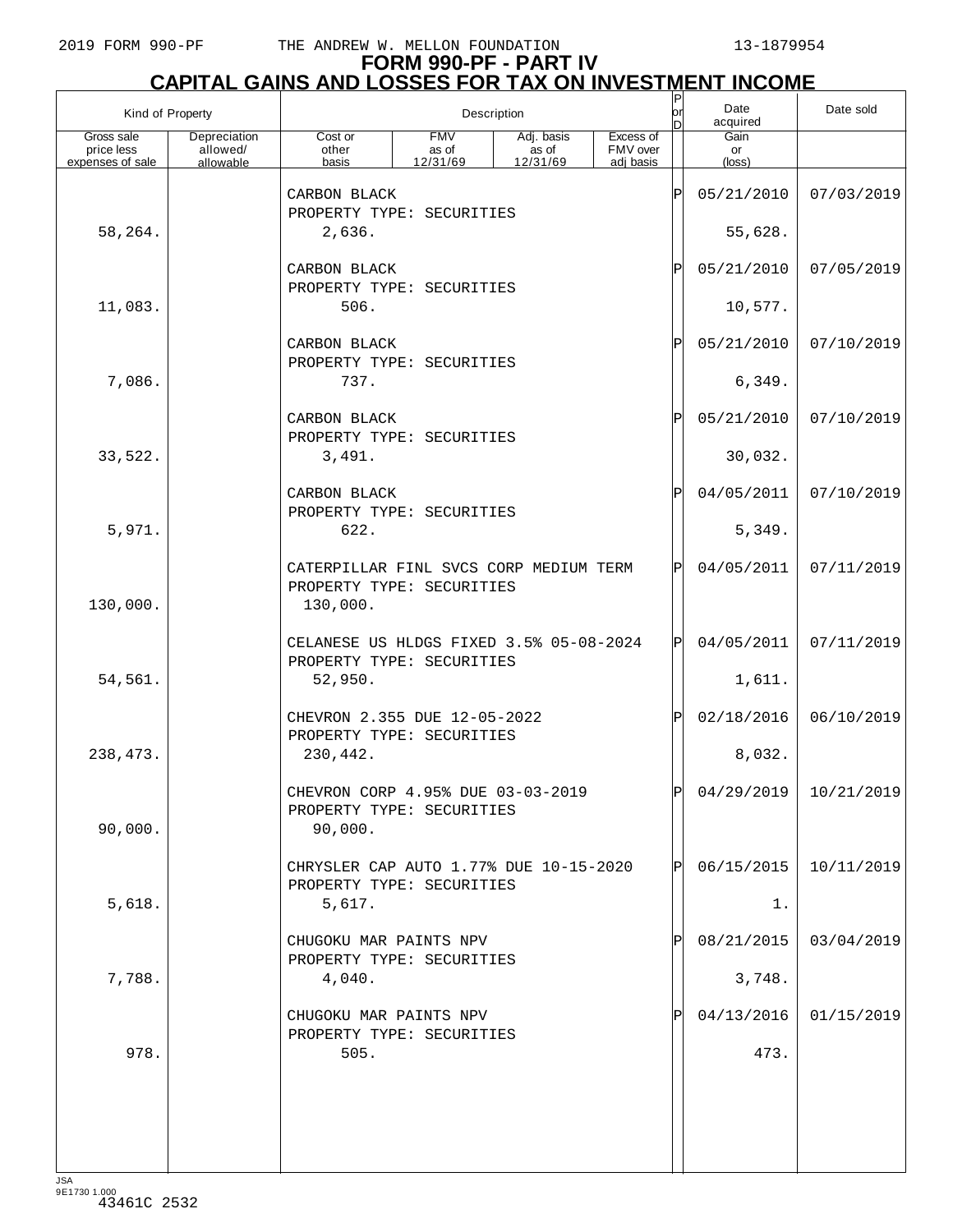#### **FORM 990-PF - PART IV CAPITAL GAINS AND LOSSES FOR TAX ON INVESTMENT INCOME**

| Kind of Property         |                          | Description                                         |                     |                     |                       |    | Date<br>acquired | Date sold             |
|--------------------------|--------------------------|-----------------------------------------------------|---------------------|---------------------|-----------------------|----|------------------|-----------------------|
| Gross sale<br>price less | Depreciation<br>allowed/ | Cost or<br>other                                    | <b>FMV</b><br>as of | Adj. basis<br>as of | Excess of<br>FMV over |    | Gain<br>or       |                       |
| expenses of sale         | allowable                | basis                                               | 12/31/69            | 12/31/69            | adi basis             |    | (loss)           |                       |
|                          |                          | CHUGOKU MAR PAINTS NPV<br>PROPERTY TYPE: SECURITIES |                     |                     |                       | ΙP | 12/25/2013       | 12/13/2019            |
| 26,394.                  |                          | 15,316.                                             |                     |                     |                       |    | 11,078.          |                       |
|                          |                          | CHUGOKU MAR PAINTS NPV<br>PROPERTY TYPE: SECURITIES |                     |                     |                       | Ρ  | 12/25/2013       | 12/11/2019            |
| 2,766.                   |                          | 1,532.                                              |                     |                     |                       |    | 1,235.           |                       |
|                          |                          | CHUGOKU MAR PAINTS NPV<br>PROPERTY TYPE: SECURITIES |                     |                     |                       | Ρ  | 12/24/2013       | 10/16/2019            |
| 13,302.                  |                          | 7,147.                                              |                     |                     |                       |    | 6, 155.          |                       |
|                          |                          | CHUGOKU MAR PAINTS NPV<br>PROPERTY TYPE: SECURITIES |                     |                     |                       | P  | 12/24/2013       | 11/21/2019            |
| 4,690.                   |                          | 2,553.                                              |                     |                     |                       |    | 2,137.           |                       |
|                          |                          | CHUGOKU MAR PAINTS NPV<br>PROPERTY TYPE: SECURITIES |                     |                     |                       | Ρ  | 12/24/2013       | 11/25/2019            |
| 15, 125.                 |                          | 8,169.                                              |                     |                     |                       |    | 6,956.           |                       |
|                          |                          | CHUGOKU MAR PAINTS NPV<br>PROPERTY TYPE: SECURITIES |                     |                     |                       | P  | 12/24/2013       | 11/22/2019            |
| 936.                     |                          | 511.                                                |                     |                     |                       |    | 425.             |                       |
|                          |                          | CHUGOKU MAR PAINTS NPV<br>PROPERTY TYPE: SECURITIES |                     |                     |                       | Ρ  | 12/24/2013       | 12/05/2019            |
| 48, 113.                 |                          | 28,079.                                             |                     |                     |                       |    | 20,033.          |                       |
|                          |                          | CHUGOKU MAR PAINTS NPV<br>PROPERTY TYPE: SECURITIES |                     |                     |                       | P  | 12/24/2013       | 11/27/2019            |
| 28,298.                  |                          | 15,316.                                             |                     |                     |                       |    | 12,982.          |                       |
|                          |                          | CHUGOKU MAR PAINTS NPV<br>PROPERTY TYPE: SECURITIES |                     |                     |                       |    |                  | 12/24/2013 10/17/2019 |
| 931.                     |                          | 511.                                                |                     |                     |                       |    | 420.             |                       |
|                          |                          | CHUGOKU MAR PAINTS NPV<br>PROPERTY TYPE: SECURITIES |                     |                     |                       |    | 12/24/2013       | 12/02/2019            |
| 42,058.                  |                          | 22,464.                                             |                     |                     |                       |    | 19,594.          |                       |
|                          |                          | CHUGOKU MAR PAINTS NPV<br>PROPERTY TYPE: SECURITIES |                     |                     |                       |    | 12/24/2013       | 11/28/2019            |
| 1,912.                   |                          | 1,010.                                              |                     |                     |                       |    | 902.             |                       |
|                          |                          | CHUGOKU MAR PAINTS NPV<br>PROPERTY TYPE: SECURITIES |                     |                     |                       |    | 12/24/2013       | 12/06/2019            |
| 34,818.                  |                          | 20,421.                                             |                     |                     |                       |    | 14,396.          |                       |
|                          |                          |                                                     |                     |                     |                       |    |                  |                       |
|                          |                          |                                                     |                     |                     |                       |    |                  |                       |
|                          |                          |                                                     |                     |                     |                       |    |                  |                       |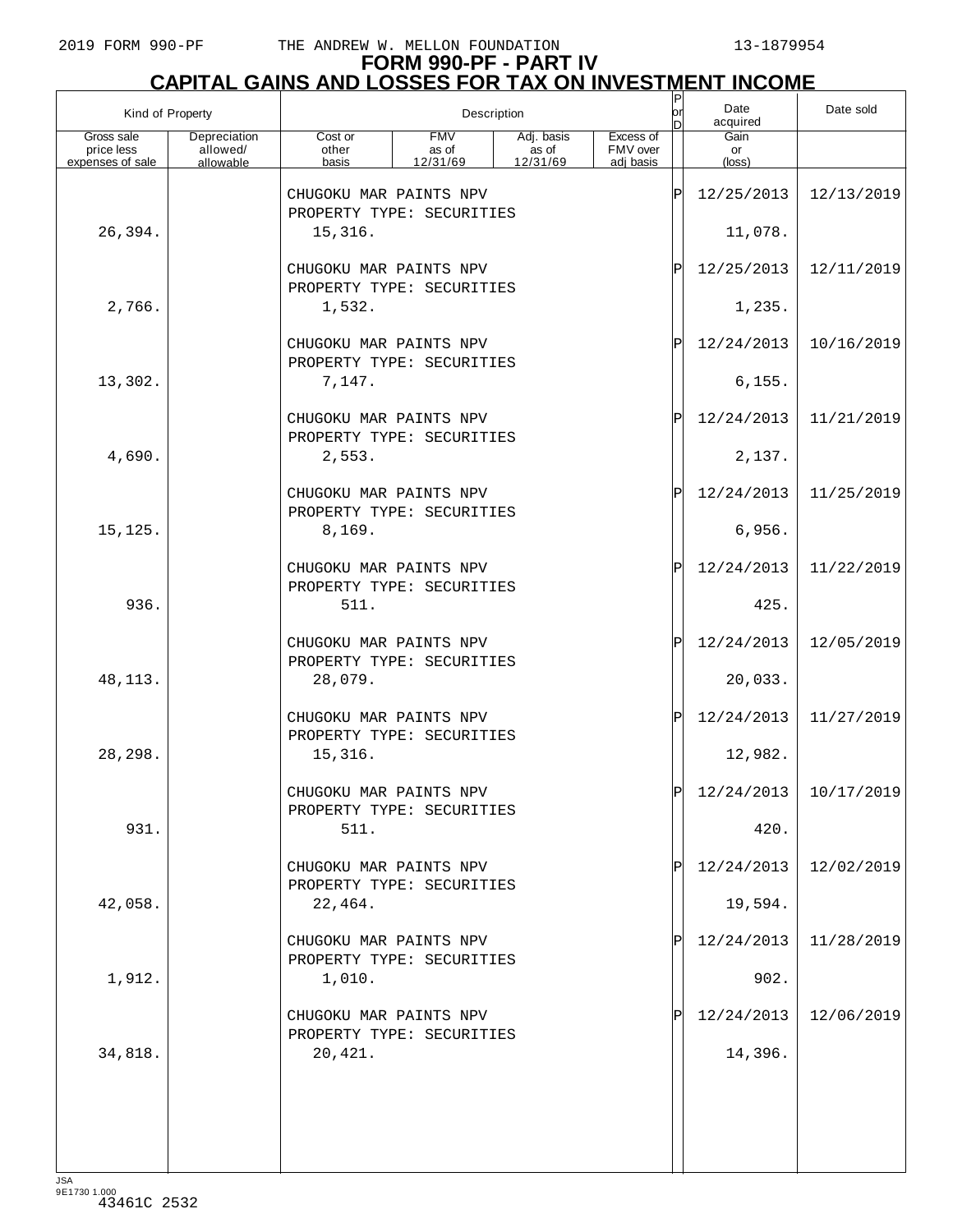#### **FORM 990-PF - PART IV CAPITAL GAINS AND LOSSES FOR TAX ON INVESTMENT INCOME**

| Kind of Property         |                          | Description                                                                  |                     |                     |                       |    | Date<br>acquired | Date sold  |
|--------------------------|--------------------------|------------------------------------------------------------------------------|---------------------|---------------------|-----------------------|----|------------------|------------|
| Gross sale<br>price less | Depreciation<br>allowed/ | Cost or<br>other                                                             | <b>FMV</b><br>as of | Adj. basis<br>as of | Excess of<br>FMV over |    | Gain<br>or       |            |
| expenses of sale         | allowable                | basis                                                                        | 12/31/69            | 12/31/69            | adi basis             |    | (loss)           |            |
|                          |                          | CHUGOKU MAR PAINTS NPV<br>PROPERTY TYPE: SECURITIES                          |                     |                     |                       | ΙP | 12/25/2013       | 12/06/2019 |
| 962.                     |                          | 511.                                                                         |                     |                     |                       |    | 451.             |            |
|                          |                          | CHUGOKU MAR PAINTS NPV<br>PROPERTY TYPE: SECURITIES                          |                     |                     |                       | ΙP | 12/24/2013       | 10/18/2019 |
| 11,320.                  |                          | 6, 126.                                                                      |                     |                     |                       |    | 5,194.           |            |
|                          |                          | CHUGOKU MAR PAINTS NPV<br>PROPERTY TYPE: SECURITIES                          |                     |                     |                       | ΙP | 12/24/2013       | 11/18/2019 |
| 1,929.                   |                          | 1,010.                                                                       |                     |                     |                       |    | 919.             |            |
|                          |                          | CHUGOKU MAR PAINTS NPV<br>PROPERTY TYPE: SECURITIES                          |                     |                     |                       | ΙP | 12/24/2013       | 11/26/2019 |
| 38,167.                  |                          | 19,693.                                                                      |                     |                     |                       |    | 18,474.          |            |
|                          |                          | CHUGOKU MAR PAINTS NPV<br>PROPERTY TYPE: SECURITIES                          |                     |                     |                       | ΙP | 12/25/2013       | 12/12/2019 |
| 16,671.                  |                          | 9,190.                                                                       |                     |                     |                       |    | 7,482.           |            |
|                          |                          | CHUGOKU MAR PAINTS NPV<br>PROPERTY TYPE: SECURITIES                          |                     |                     |                       | ΙP | 12/25/2013       | 12/10/2019 |
| 10,443.                  |                          | 5,616.                                                                       |                     |                     |                       |    | 4,827.           |            |
|                          |                          | CHUGOKU MAR PAINTS NPV<br>PROPERTY TYPE: SECURITIES                          |                     |                     |                       | ΙP | 12/24/2013       | 11/29/2019 |
| 31,222.                  |                          | 16,337.                                                                      |                     |                     |                       |    | 14,885.          |            |
|                          |                          | CHUGOKU MAR PAINTS NPV<br>PROPERTY TYPE: SECURITIES                          |                     |                     |                       | ΙP | 12/24/2013       | 11/19/2019 |
| 18,391.                  |                          | 9,594.                                                                       |                     |                     |                       |    | 8,797.           |            |
|                          |                          | CHUGOKU MAR PAINTS NPV<br>PROPERTY TYPE: SECURITIES                          |                     |                     |                       |    | 12/24/2013       | 11/15/2019 |
| 6,569.                   |                          | 3,574.                                                                       |                     |                     |                       |    | 2,995.           |            |
| 193,000.                 |                          | CISCO SYS INC 2.125% DUE 03-01-2019<br>PROPERTY TYPE: SECURITIES<br>193,000. |                     |                     |                       | IP | 12/25/2013       | 12/09/2019 |
|                          |                          | CISCO SYS INC 2.45% DUE 06-15-2020<br>PROPERTY TYPE: SECURITIES              |                     |                     |                       |    | 12/24/2013       | 11/20/2019 |
| 348,187.                 |                          | 347,075.                                                                     |                     |                     |                       |    | 1,111.           |            |
|                          |                          | CISCO SYS INC 3% DUE 06-15-2022<br>PROPERTY TYPE: SECURITIES                 |                     |                     |                       |    | 07/07/2016       | 03/01/2019 |
| 342,830.                 |                          | 332,285.                                                                     |                     |                     |                       |    | 10,545.          |            |
|                          |                          |                                                                              |                     |                     |                       |    |                  |            |
|                          |                          |                                                                              |                     |                     |                       |    |                  |            |
|                          |                          |                                                                              |                     |                     |                       |    |                  |            |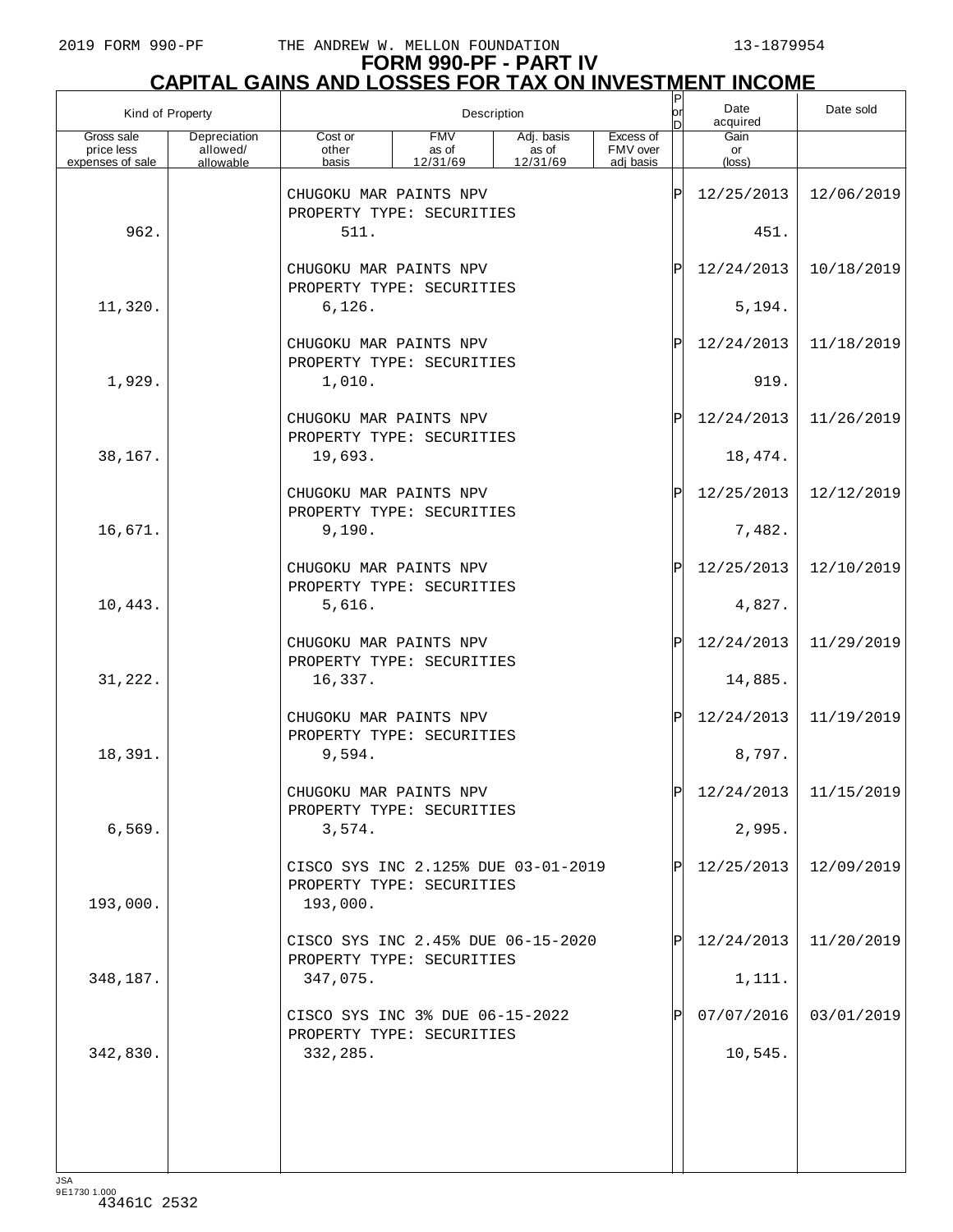#### **FORM 990-PF - PART IV CAPITAL GAINS AND LOSSES FOR TAX ON INVESTMENT INCOME**

| Kind of Property         |                          | Description                                                       |                     |                     |                       |    | Date<br>acquired | Date sold               |
|--------------------------|--------------------------|-------------------------------------------------------------------|---------------------|---------------------|-----------------------|----|------------------|-------------------------|
| Gross sale<br>price less | Depreciation<br>allowed/ | Cost or<br>other                                                  | <b>FMV</b><br>as of | Adj. basis<br>as of | Excess of<br>FMV over |    | Gain<br>or       |                         |
| expenses of sale         | allowable                | basis                                                             | 12/31/69            | 12/31/69            | adj basis             |    | $(\text{loss})$  |                         |
|                          |                          | CISION<br>PROPERTY TYPE: SECURITIES                               |                     |                     |                       | ΙP | 06/17/2015       | 11/21/2019              |
| 42,781.                  |                          | 16,929.                                                           |                     |                     |                       |    | 25,852.          |                         |
|                          |                          | CISION                                                            |                     |                     |                       | ΙP | 06/10/2015       | 10/29/2019              |
| 14,335.                  |                          | PROPERTY TYPE: SECURITIES<br>5,643.                               |                     |                     |                       |    | 8,692.           |                         |
|                          |                          | CISION<br>PROPERTY TYPE: SECURITIES                               |                     |                     |                       | ΙP | 02/18/2014       | 02/22/2019              |
| 20,170.                  |                          | 7,982.                                                            |                     |                     |                       |    | 12,187.          |                         |
|                          |                          | CISION<br>PROPERTY TYPE: SECURITIES                               |                     |                     |                       | ΙP | 02/18/2014       | 02/25/2019              |
| 5,185.                   |                          | 2,052.                                                            |                     |                     |                       |    | 3,133.           |                         |
|                          |                          | CISION<br>PROPERTY TYPE: SECURITIES                               |                     |                     |                       | ΙP | 02/18/2014       | 02/28/2019              |
| 25, 474.                 |                          | 9,942.                                                            |                     |                     |                       |    | 15,532.          |                         |
|                          |                          | CISION                                                            |                     |                     |                       | ΙP | 02/18/2014       | 02/27/2019              |
| 87,380.                  |                          | PROPERTY TYPE: SECURITIES<br>32,596.                              |                     |                     |                       |    | 54,784.          |                         |
|                          |                          | CISION<br>PROPERTY TYPE: SECURITIES                               |                     |                     |                       | ΙP | 02/18/2014       | 03/01/2019              |
| 86,953.                  |                          | 32,606.                                                           |                     |                     |                       |    | 54,347.          |                         |
|                          |                          | CISION<br>PROPERTY TYPE: SECURITIES                               |                     |                     |                       | ΙP | 02/18/2014       | 03/04/2019              |
| 62,142.                  |                          | 22,664.                                                           |                     |                     |                       |    | 39,478.          |                         |
|                          |                          | CITIBANK NA FIXED 2% DUE 03-20-2019<br>PROPERTY TYPE: SECURITIES  |                     |                     |                       |    |                  | $02/18/2014$ 03/04/2019 |
| 249,585.                 |                          | 249,795.                                                          |                     |                     |                       |    | $-210.$          |                         |
|                          |                          | CMO CR SUISSE 1ST BSTN MTG SECS CORP<br>PROPERTY TYPE: SECURITIES |                     |                     |                       | IP | 02/18/2014       | 03/04/2019              |
| 12,841.                  |                          | 11,910.                                                           |                     |                     |                       |    | 931.             |                         |
|                          |                          | CMO CR SUISSE 1ST BSTN MTG SECS CORP<br>PROPERTY TYPE: SECURITIES |                     |                     |                       | IP | 03/13/2017       | 01/08/2019              |
| 49.                      |                          | 45.                                                               |                     |                     |                       |    | 4.               |                         |
|                          |                          | CMO SEQUOIA MTG TR SER 2003-3 CL A1<br>PROPERTY TYPE: SECURITIES  |                     |                     |                       | IP | 01/26/2016       | 11/22/2019              |
| 2,885.                   |                          | 2,697.                                                            |                     |                     |                       |    | 188.             |                         |
|                          |                          |                                                                   |                     |                     |                       |    |                  |                         |
|                          |                          |                                                                   |                     |                     |                       |    |                  |                         |
|                          |                          |                                                                   |                     |                     |                       |    |                  |                         |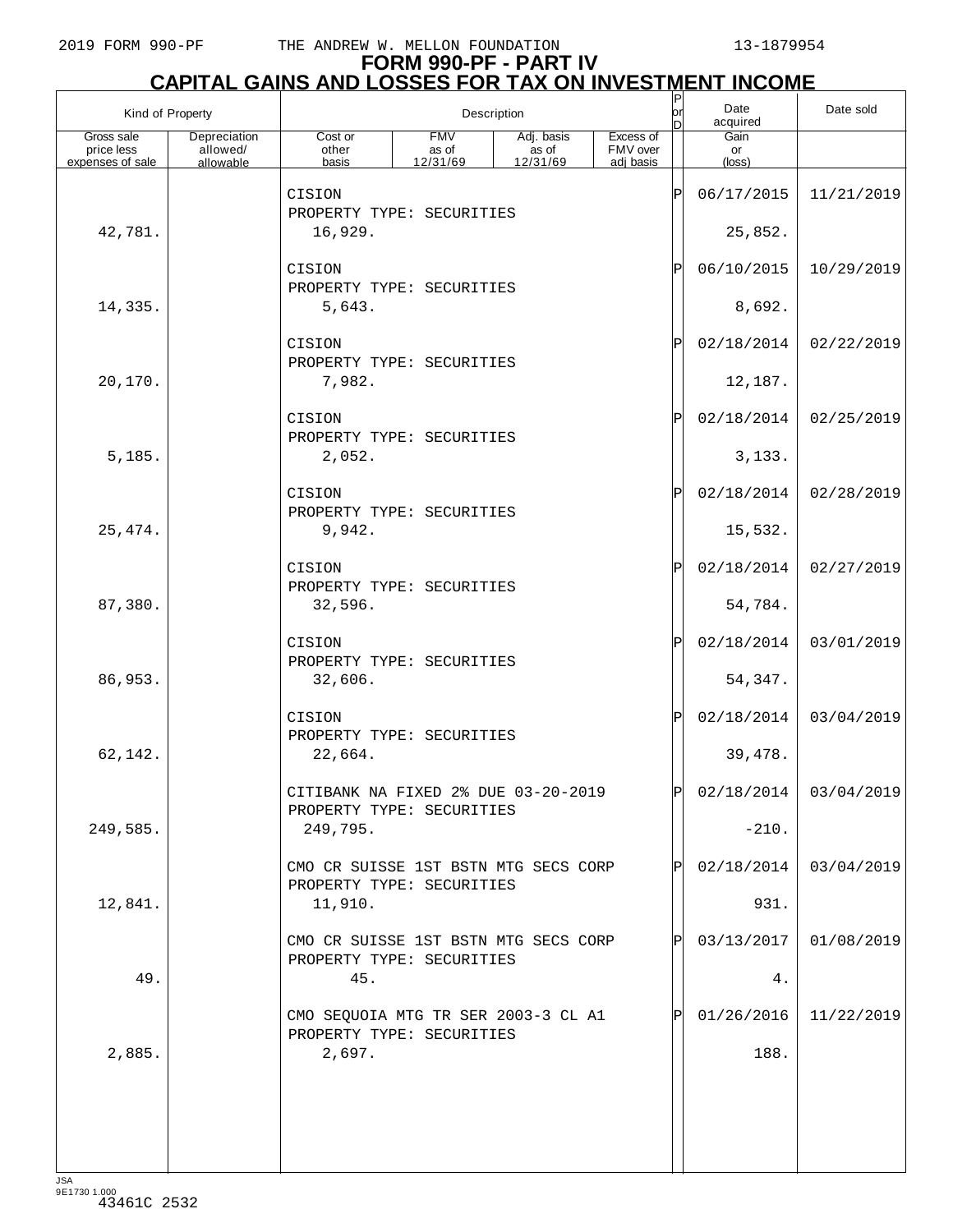| Kind of Property                             |                                       |                                                                      | Description                     | ΙP<br>lor<br>n                  | Date<br>acquired                   | Date sold |                      |                       |
|----------------------------------------------|---------------------------------------|----------------------------------------------------------------------|---------------------------------|---------------------------------|------------------------------------|-----------|----------------------|-----------------------|
| Gross sale<br>price less<br>expenses of sale | Depreciation<br>allowed/<br>allowable | Cost or<br>other<br>basis                                            | <b>FMV</b><br>as of<br>12/31/69 | Adj. basis<br>as of<br>12/31/69 | Excess of<br>FMV over<br>adi basis |           | Gain<br>or<br>(loss) |                       |
|                                              |                                       | CMO SEQUOIA MTG TR SER 2003-3 CL A1<br>PROPERTY TYPE: SECURITIES     |                                 |                                 |                                    | ΙÞΙ       | 01/26/2016           | 12/24/2019            |
| 7,315.                                       |                                       | 6,839.                                                               |                                 |                                 |                                    |           | 475.                 |                       |
|                                              |                                       | CMO SEQUOIA MTG TR SER 2003-3 CL A1<br>PROPERTY TYPE: SECURITIES     |                                 |                                 |                                    | lPl.      | 08/25/2015           | 08/19/2019            |
| 2,636.                                       |                                       | 2,465.                                                               |                                 |                                 |                                    |           | 171.                 |                       |
|                                              |                                       | CMO SEQUOIA MTG TR SER 2003-3 CL A1<br>PROPERTY TYPE: SECURITIES     |                                 |                                 |                                    | lÞI.      | 08/25/2015           | 03/19/2019            |
| 13,649.                                      |                                       | 12,762.                                                              |                                 |                                 |                                    |           | 887.                 |                       |
|                                              |                                       | CMO SEQUOIA MTG TR SER 2003-3 CL A1<br>PROPERTY TYPE: SECURITIES     |                                 |                                 |                                    | lPl       | 08/25/2015           | 10/18/2019            |
| 2,163.                                       |                                       | 2,023.                                                               |                                 |                                 |                                    |           | 141.                 |                       |
|                                              |                                       | CMO SEQUOIA MTG TR SER 2003-3 CL A1<br>PROPERTY TYPE: SECURITIES     |                                 |                                 |                                    | lÞI.      | 08/25/2015           | 07/19/2019            |
| 7,711.                                       |                                       | 7,210.                                                               |                                 |                                 |                                    |           | 501.                 |                       |
|                                              |                                       | CMO SEQUOIA MTG TR SER 2003-3 CL A1<br>PROPERTY TYPE: SECURITIES     |                                 |                                 |                                    | lPl       | 08/25/2015           | 09/19/2019            |
| 2,623.                                       |                                       | 2,452.                                                               |                                 |                                 |                                    |           | 170.                 |                       |
|                                              |                                       | CMO SEQUOIA MTG TR SER 2003-3 CL A1<br>PROPERTY TYPE: SECURITIES     |                                 |                                 |                                    | lÞI.      | 08/25/2015           | 02/19/2019            |
| 2,498.                                       |                                       | 2,336.                                                               |                                 |                                 |                                    |           | 162.                 |                       |
|                                              |                                       | CMO SEQUOIA MTG TR SER 2003-3 CL A1<br>PROPERTY TYPE: SECURITIES     |                                 |                                 |                                    | lPl       | 08/25/2015           | 06/19/2019            |
| 4,923.                                       |                                       | 4,603.                                                               |                                 |                                 |                                    |           | 320.                 |                       |
|                                              |                                       | CMO SEQUOIA MTG TR SER 2003-3 CL A1<br>PROPERTY TYPE: SECURITIES     |                                 |                                 |                                    | lpl.      |                      | 08/25/2015 12/19/2019 |
| 2,546.                                       |                                       | 2,380.                                                               |                                 |                                 |                                    |           | 165.                 |                       |
|                                              |                                       | CMO SEQUOIA MTG TR SER 2003-3 CL A1<br>PROPERTY TYPE: SECURITIES     |                                 |                                 |                                    |           | 08/25/2015           | 04/19/2019            |
| 14,236.                                      |                                       | 13,311.                                                              |                                 |                                 |                                    |           | 925.                 |                       |
|                                              |                                       | CMO SEQUOIA MTG TR SER 2003-3 CL A1<br>PROPERTY TYPE: SECURITIES     |                                 |                                 |                                    |           | 08/25/2015           | 05/17/2019            |
| 2,601.                                       |                                       | 2,432.                                                               |                                 |                                 |                                    |           | 169.                 |                       |
|                                              |                                       | CNOOC NEXEN FIN 2014 ULC DUE 04-30-2024<br>PROPERTY TYPE: SECURITIES |                                 |                                 |                                    | IPI       | 08/25/2015           | 11/19/2019            |
| 209,462.                                     |                                       | 204,877.                                                             |                                 |                                 |                                    |           | 4,585.               |                       |
|                                              |                                       |                                                                      |                                 |                                 |                                    |           |                      |                       |
|                                              |                                       |                                                                      |                                 |                                 |                                    |           |                      |                       |
|                                              |                                       |                                                                      |                                 |                                 |                                    |           |                      |                       |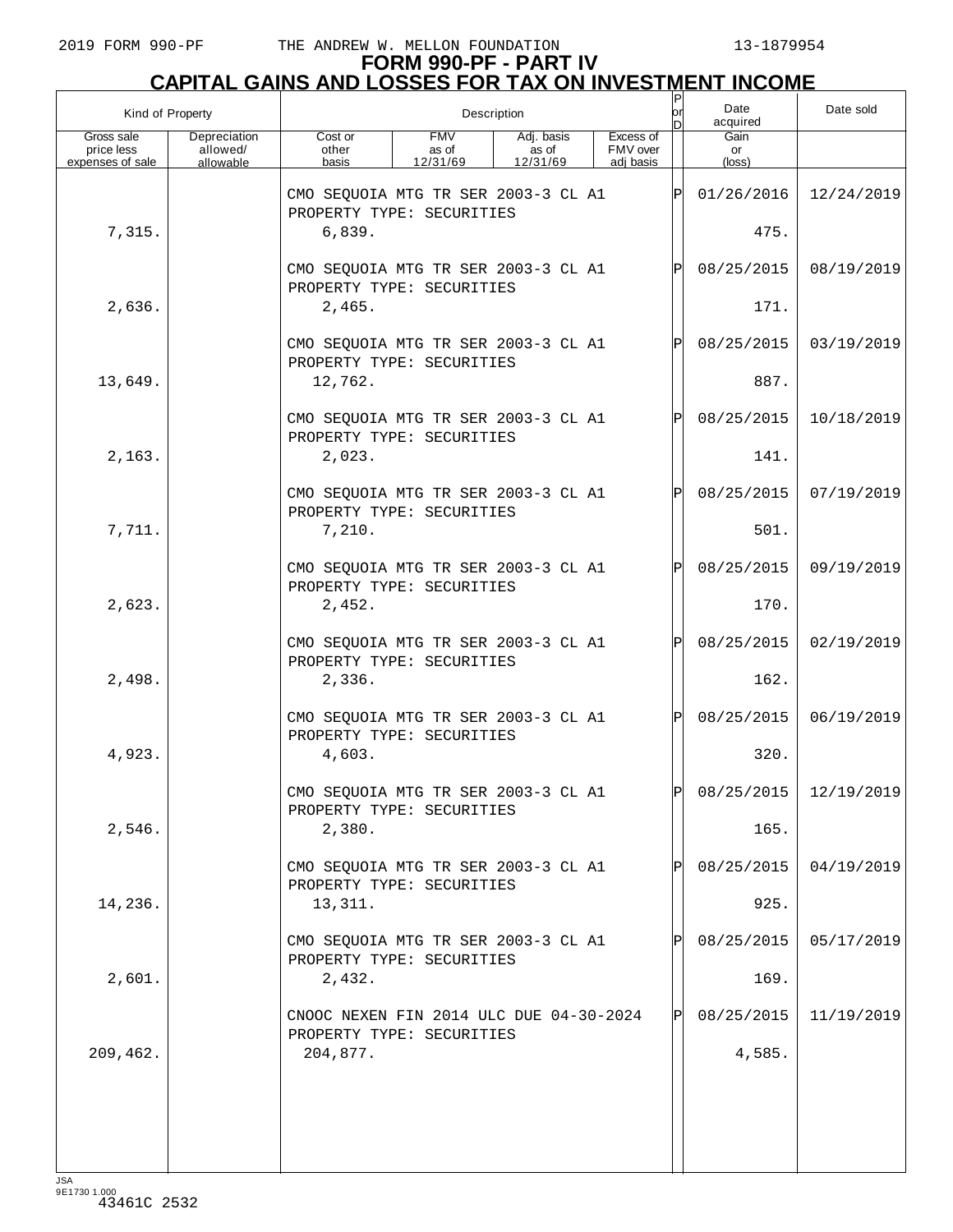## **FORM 990-PF - PART IV CAPITAL GAINS AND LOSSES FOR TAX ON INVESTMENT INCOME**

|                                              | Kind of Property                      |                                                                      | Description                     |                                 |                                    |      |                      | Date sold  |
|----------------------------------------------|---------------------------------------|----------------------------------------------------------------------|---------------------------------|---------------------------------|------------------------------------|------|----------------------|------------|
| Gross sale<br>price less<br>expenses of sale | Depreciation<br>allowed/<br>allowable | Cost or<br>other<br>basis                                            | <b>FMV</b><br>as of<br>12/31/69 | Adj. basis<br>as of<br>12/31/69 | Excess of<br>FMV over<br>adi basis |      | Gain<br>or<br>(loss) |            |
|                                              |                                       | COMWLTH REIT SR NT 5.875 DUE 09-15-2020<br>PROPERTY TYPE: SECURITIES |                                 |                                 |                                    | ΙÞΙ  | 08/25/2015           | 01/18/2019 |
| 188,903.                                     |                                       | 189,050.                                                             |                                 |                                 | $-146.$                            |      |                      |            |
|                                              |                                       | COMWLTH REIT SR NT 5.875 DUE 09-15-2020<br>PROPERTY TYPE: SECURITIES |                                 |                                 |                                    | ΙÞΙ  | 02/01/2018           | 05/30/2019 |
| 71,477.                                      |                                       | 71,325.                                                              |                                 |                                 |                                    | 152. |                      |            |
|                                              |                                       | CONSOLIDATED EDISON INC 2.0% 03-15-2020<br>PROPERTY TYPE: SECURITIES |                                 |                                 |                                    | ΙÞΙ  | 02/27/2018           | 06/28/2019 |
| 96,075.                                      |                                       | 95,998.                                                              |                                 |                                 |                                    |      | 77.                  |            |
|                                              |                                       | CONSUMERS ENERGY 3.125% DUE 08-31-2024<br>PROPERTY TYPE: SECURITIES  |                                 |                                 |                                    | ΙÞΙ  | 04/05/2019           | 06/28/2019 |
| 93, 478.                                     |                                       | 90,019.                                                              |                                 |                                 |                                    |      | 3,459.               |            |
|                                              |                                       | CORINTHIAN COLLEGES INC COM STK<br>PROPERTY TYPE: SECURITIES         |                                 |                                 |                                    | ΙÞΙ  | 02/27/2017           | 12/20/2019 |
| 537.                                         |                                       |                                                                      |                                 |                                 |                                    |      | 537.                 |            |
|                                              |                                       | CR ACCEP AUTO LN 2.56% DUE 10-15-2025<br>PROPERTY TYPE: SECURITIES   |                                 |                                 |                                    | ΙÞΙ  | 03/23/2017           | 12/19/2019 |
| 25,808.                                      |                                       | 25,807.                                                              |                                 |                                 |                                    |      | $1$ .                |            |
|                                              |                                       | CR ACCEP AUTO LN 2.56% DUE 10-15-2025<br>PROPERTY TYPE: SECURITIES   |                                 |                                 |                                    | ΙÞΙ  | 01/02/2019           | 02/20/2019 |
| 27,780.                                      |                                       | 27,779.                                                              |                                 |                                 |                                    |      | 2.                   |            |
|                                              |                                       | CR ACCEP AUTO LN 2.56% DUE 10-15-2025<br>PROPERTY TYPE: SECURITIES   |                                 |                                 |                                    | lPl  | 02/14/2017           | 05/14/2019 |
| 23,335.                                      |                                       | 23,334.                                                              |                                 |                                 |                                    |      | $1$ .                |            |
|                                              |                                       | CR ACCEP AUTO LN 2.56% DUE 10-15-2025<br>PROPERTY TYPE: SECURITIES   |                                 |                                 |                                    | ldl  | 02/14/2017           | 03/14/2019 |
| 24,912.                                      |                                       | 24,910.                                                              |                                 |                                 |                                    |      | 1.                   |            |
|                                              |                                       | CR ACCEP AUTO LN 2.56% DUE 10-15-2025<br>PROPERTY TYPE: SECURITIES   |                                 |                                 |                                    | ΙPΙ  | 02/14/2017           | 09/13/2019 |
| 21,437.                                      |                                       | 21,436.                                                              |                                 |                                 |                                    |      | 1.                   |            |
|                                              |                                       | CR ACCEP AUTO LN 2.56% DUE 10-15-2025<br>PROPERTY TYPE: SECURITIES   |                                 |                                 |                                    | ΙPΙ  | 02/14/2017           | 06/14/2019 |
| 20,788.                                      |                                       | 20,787.                                                              |                                 |                                 |                                    |      | 1.                   |            |
|                                              |                                       | CR ACCEP AUTO LN 2.56% DUE 10-15-2025<br>PROPERTY TYPE: SECURITIES   |                                 |                                 |                                    | ΙPΙ  | 02/14/2017           | 10/14/2019 |
| 22,995.                                      |                                       | 22,994.                                                              |                                 |                                 |                                    |      | 1.                   |            |
|                                              |                                       |                                                                      |                                 |                                 |                                    |      |                      |            |
|                                              |                                       |                                                                      |                                 |                                 |                                    |      |                      |            |
|                                              |                                       |                                                                      |                                 |                                 |                                    |      |                      |            |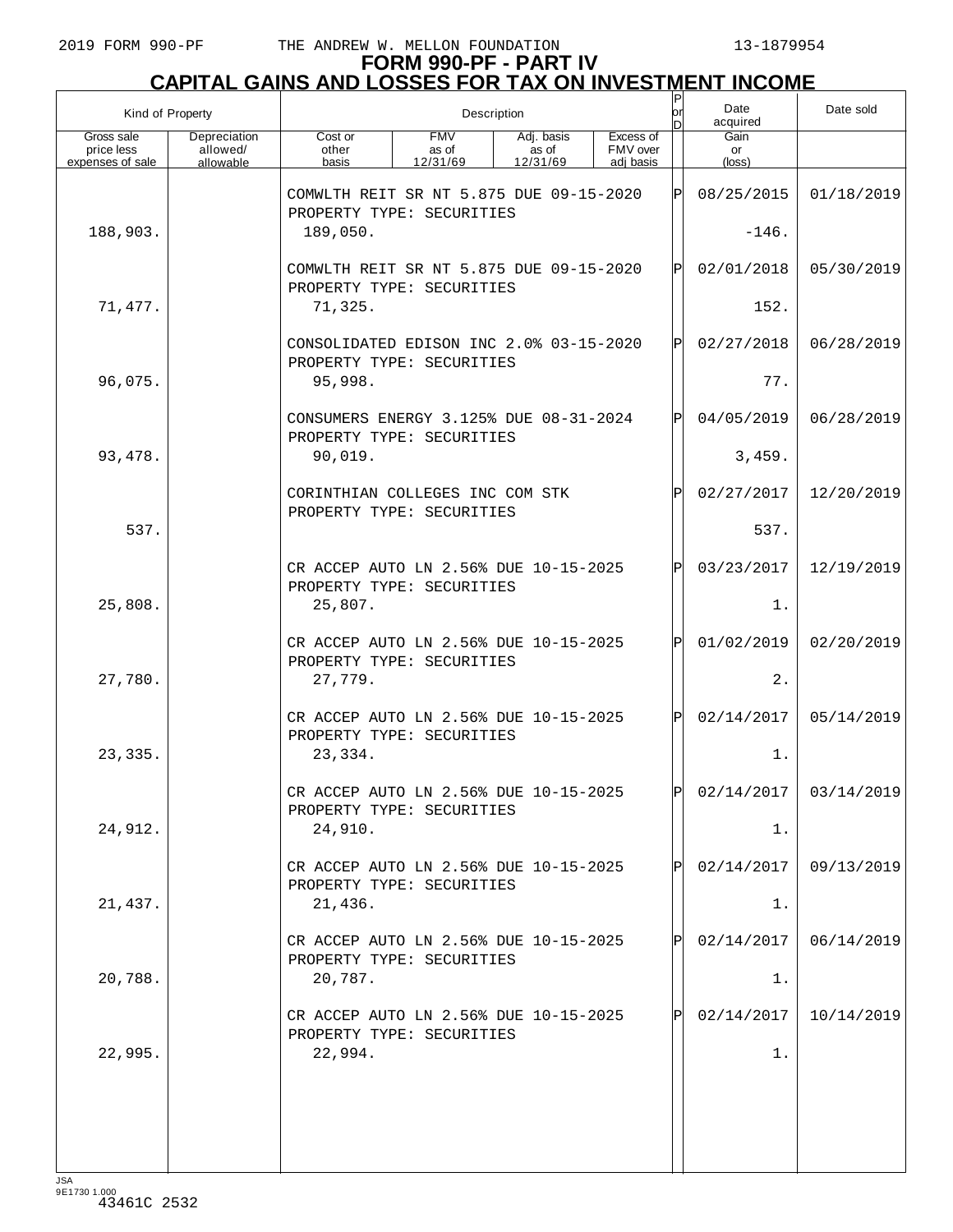# **FORM 990-PF - PART IV CAPITAL GAINS AND LOSSES FOR TAX ON INVESTMENT INCOME** P

| Kind of Property                             |                                       |                                                                                                                                       | Description                                                               | or | Date<br>acquired | Date sold |                      |                         |
|----------------------------------------------|---------------------------------------|---------------------------------------------------------------------------------------------------------------------------------------|---------------------------------------------------------------------------|----|------------------|-----------|----------------------|-------------------------|
| Gross sale<br>price less<br>expenses of sale | Depreciation<br>allowed/<br>allowable | <b>FMV</b><br>Excess of<br>Cost or<br>Adj. basis<br>FMV over<br>as of<br>other<br>as of<br>basis<br>12/31/69<br>12/31/69<br>adi basis |                                                                           |    |                  |           | Gain<br>or<br>(loss) |                         |
|                                              |                                       |                                                                                                                                       | CR ACCEP AUTO LN 2.56% DUE 10-15-2025<br>ΙPΙ<br>PROPERTY TYPE: SECURITIES |    |                  |           |                      | 12/13/2019              |
| 30,486.                                      |                                       | 30,485.                                                                                                                               |                                                                           |    |                  | $2$ .     |                      |                         |
|                                              |                                       | CR ACCEP AUTO LN 2.56% DUE 10-15-2025<br>PROPERTY TYPE: SECURITIES                                                                    |                                                                           |    |                  | IPI       | 02/14/2017           | 08/14/2019              |
| 21,696.                                      |                                       | 21,695.                                                                                                                               |                                                                           |    |                  |           | 1.                   |                         |
|                                              |                                       | CR ACCEP AUTO LN 2.56% DUE 10-15-2025<br>PROPERTY TYPE: SECURITIES                                                                    |                                                                           |    |                  | ΙPΙ       | 02/14/2017           | 04/12/2019              |
| 23,405.                                      |                                       | 23,404.                                                                                                                               |                                                                           |    |                  |           | 1.                   |                         |
|                                              |                                       | CR SUISSE AG NEW 3% DUE 10-29-2021<br>PROPERTY TYPE: SECURITIES                                                                       |                                                                           |    |                  | ΙPΙ       | 02/14/2017           | 11/14/2019              |
| 499,730.                                     |                                       | 498,541.                                                                                                                              |                                                                           |    |                  |           | 1,189.               |                         |
|                                              |                                       | CR SUISSE GROUP AG 3.574% DUE 01-09-2023<br>PROPERTY TYPE: SECURITIES                                                                 |                                                                           |    |                  | ΙÞΙ       | 02/14/2017           | 07/12/2019              |
| 402,820.                                     |                                       | 388,575.                                                                                                                              |                                                                           |    |                  |           | 14,245.              |                         |
|                                              |                                       | CSX CORP 2.4% DUE 02-15-2030<br>PROPERTY TYPE: SECURITIES                                                                             |                                                                           |    |                  | Þl        | 06/24/2015           | 03/14/2019              |
| 147,669.                                     |                                       | 149,466.                                                                                                                              |                                                                           |    |                  |           | $-1,797.$            |                         |
|                                              |                                       | CSX CORP 2.4% DUE 02-15-2030<br>PROPERTY TYPE: SECURITIES                                                                             |                                                                           |    |                  | ΙÞΙ       | 12/11/2018           | 05/09/2019              |
| 97,873.                                      |                                       | 99,644.                                                                                                                               |                                                                           |    |                  |           | $-1,771.$            |                         |
|                                              |                                       | DAISEKI CO LTD NPV<br>PROPERTY TYPE: SECURITIES                                                                                       |                                                                           |    |                  | Þl        | 09/03/2019           | 10/08/2019              |
| 33, 415.                                     |                                       | 26,054.                                                                                                                               |                                                                           |    |                  |           | 7,361.               |                         |
|                                              |                                       | DAISEKI CO LTD NPV<br>PROPERTY TYPE: SECURITIES                                                                                       |                                                                           |    |                  | lÞl       |                      | 09/03/2019   12/16/2019 |
| 63,903.                                      |                                       | 40,942.                                                                                                                               |                                                                           |    |                  |           | 22,961.              |                         |
|                                              |                                       | DAISEKI CO LTD NPV<br>PROPERTY TYPE: SECURITIES                                                                                       |                                                                           |    |                  | ΙP        | 12/25/2013           | 02/13/2019              |
| 40,527.                                      |                                       | 26,054.                                                                                                                               |                                                                           |    |                  |           | 14,473.              |                         |
|                                              |                                       | DAISEKI CO LTD NPV<br>PROPERTY TYPE: SECURITIES                                                                                       |                                                                           |    |                  | ΙP        | 12/25/2013           | 12/20/2019              |
| 37,813.                                      |                                       | 29,776.                                                                                                                               |                                                                           |    |                  |           | 8,037.               |                         |
|                                              |                                       | DAISEKI CO LTD NPV<br>PROPERTY TYPE: SECURITIES                                                                                       |                                                                           |    |                  | Þ         | 12/25/2013           | 12/19/2019              |
| 17,298.                                      |                                       | 11,166.                                                                                                                               |                                                                           |    |                  |           | 6,132.               |                         |
|                                              |                                       |                                                                                                                                       |                                                                           |    |                  |           |                      |                         |
|                                              |                                       |                                                                                                                                       |                                                                           |    |                  |           |                      |                         |
|                                              |                                       |                                                                                                                                       |                                                                           |    |                  |           |                      |                         |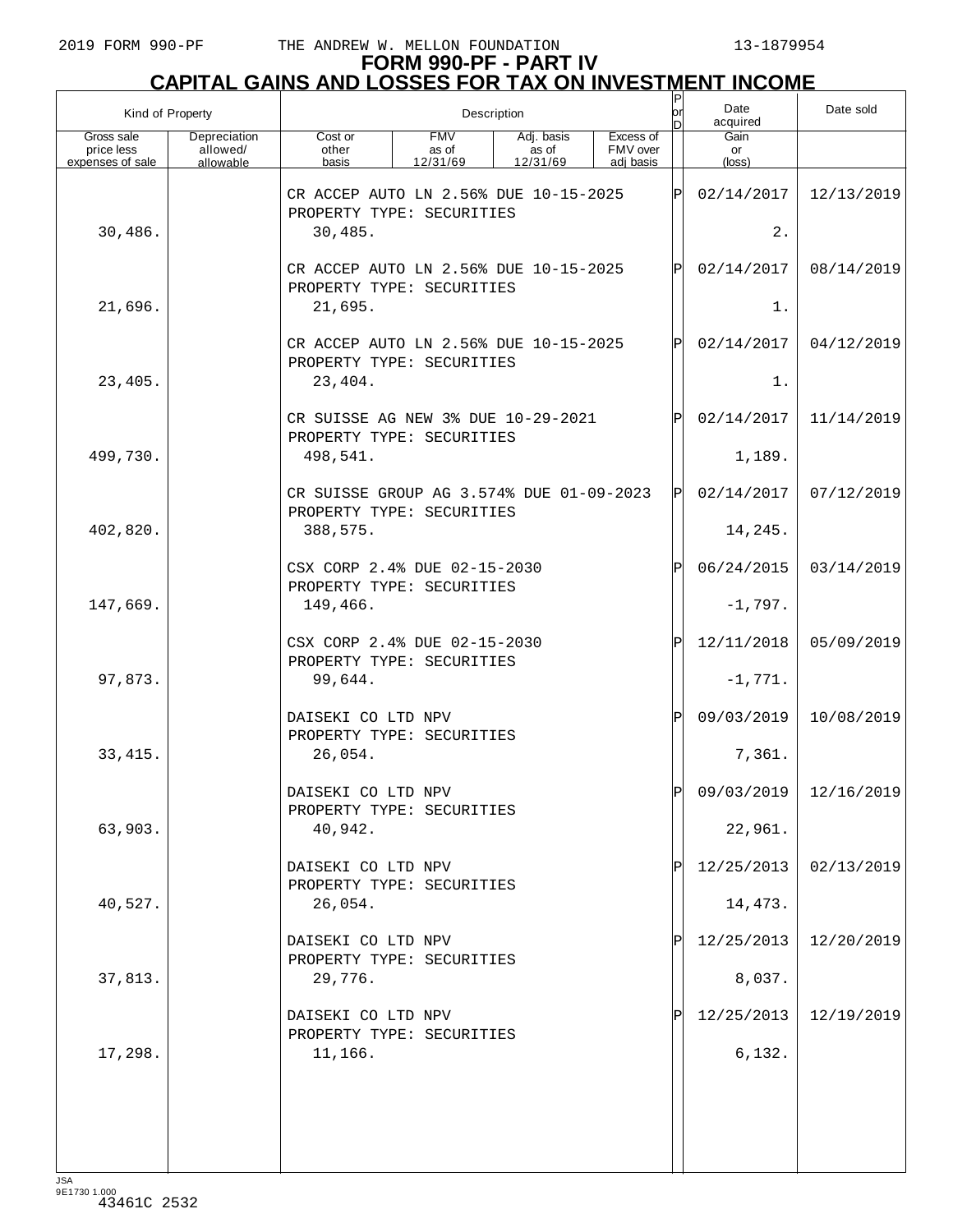# **FORM 990-PF - PART IV CAPITAL GAINS AND LOSSES FOR TAX ON INVESTMENT INCOME** P

| Kind of Property         |                          | Description                                                |                     |                     |                       |    | Date<br>acquired      | Date sold             |
|--------------------------|--------------------------|------------------------------------------------------------|---------------------|---------------------|-----------------------|----|-----------------------|-----------------------|
| Gross sale<br>price less | Depreciation<br>allowed/ | Cost or<br>other                                           | <b>FMV</b><br>as of | Adj. basis<br>as of | Excess of<br>FMV over |    | Gain<br>or            |                       |
| expenses of sale         | allowable                | basis                                                      | 12/31/69            | 12/31/69            | adi basis             |    | (loss)                |                       |
|                          |                          | DAISEKI CO LTD NPV<br>PROPERTY TYPE: SECURITIES            |                     |                     |                       | ΙP | 12/25/2013            | 02/18/2019            |
| 42,609.                  |                          | 33,498.                                                    |                     |                     |                       |    | 9,111.                |                       |
|                          |                          | DAISEKI CO LTD NPV<br>PROPERTY TYPE: SECURITIES            |                     |                     |                       | ΙP | 12/25/2013            | 12/23/2019            |
| 9,390.                   |                          | 7,444.                                                     |                     |                     |                       |    | 1,946.                |                       |
|                          |                          | DAISEKI CO LTD NPV<br>PROPERTY TYPE: SECURITIES            |                     |                     |                       | ΙP | 12/25/2013            | 02/19/2019            |
| 28,662.                  |                          | 22,332.                                                    |                     |                     |                       |    | 6,330.                |                       |
|                          |                          | DAISEKI CO LTD NPV<br>PROPERTY TYPE: SECURITIES            |                     |                     |                       | ΙP | 12/25/2013            | 02/14/2019            |
| 14,448.                  |                          | 9,305.                                                     |                     |                     |                       | ΙP | 5,143.                |                       |
| 26,085.                  |                          | DAISEKI CO LTD NPV<br>PROPERTY TYPE: SECURITIES<br>20,471. |                     |                     |                       |    | 12/25/2013<br>5,614.  | 02/21/2019            |
|                          |                          | DAISEKI CO LTD NPV                                         |                     |                     |                       | ΙP | 12/25/2013            | 12/25/2019            |
| 40,728.                  |                          | PROPERTY TYPE: SECURITIES<br>31,637.                       |                     |                     |                       |    | 9,091.                |                       |
|                          |                          | DAISEKI CO LTD NPV                                         |                     |                     |                       | ΙP | 12/25/2013            | 02/12/2019            |
| 20,239.                  |                          | PROPERTY TYPE: SECURITIES<br>13,027.                       |                     |                     |                       |    | 7,212.                |                       |
|                          |                          | DAISEKI CO LTD NPV<br>PROPERTY TYPE: SECURITIES            |                     |                     |                       | ΙP | 12/25/2013            | 02/20/2019            |
| 4,825.                   |                          | 3,722.                                                     |                     |                     |                       |    | 1,103.                |                       |
|                          |                          | DAISEKI CO LTD NPV<br>PROPERTY TYPE: SECURITIES            |                     |                     |                       | D  |                       | 12/25/2013 12/27/2019 |
| 26,082.                  |                          | 16,749.                                                    |                     |                     |                       |    | 9,333.                |                       |
|                          |                          | DAISEKI CO LTD NPV<br>PROPERTY TYPE: SECURITIES            |                     |                     |                       |    | 12/25/2013            | 02/22/2019            |
| 46,161.                  |                          | 29,776.<br>DAISEKI CO LTD NPV                              |                     |                     |                       |    | 16,385.<br>12/25/2013 | 12/24/2019            |
| 2,885.                   |                          | PROPERTY TYPE: SECURITIES<br>1,655.                        |                     |                     |                       |    | 1,230.                |                       |
|                          |                          |                                                            |                     |                     |                       |    |                       |                       |
| 17,458.                  |                          | DAISEKI CO LTD NPV<br>PROPERTY TYPE: SECURITIES<br>11,166. |                     |                     |                       |    | 12/25/2013<br>6,292.  | 12/30/2019            |
|                          |                          |                                                            |                     |                     |                       |    |                       |                       |
|                          |                          |                                                            |                     |                     |                       |    |                       |                       |
|                          |                          |                                                            |                     |                     |                       |    |                       |                       |
|                          |                          |                                                            |                     |                     |                       |    |                       |                       |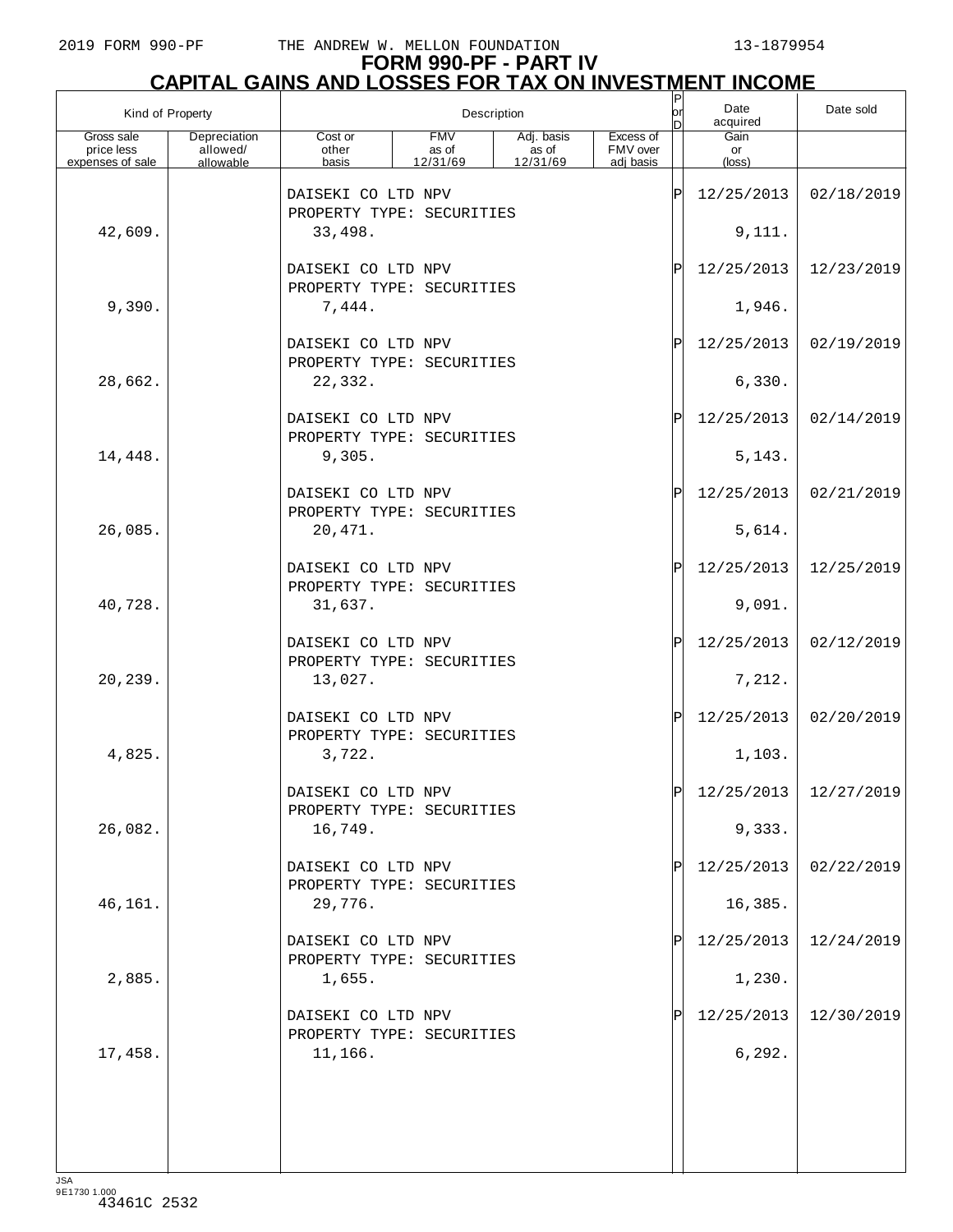| Kind of Property                             |                                       | Description                                                                  |                                 |                                 |                                    |             | Date<br>acquired              | Date sold  |
|----------------------------------------------|---------------------------------------|------------------------------------------------------------------------------|---------------------------------|---------------------------------|------------------------------------|-------------|-------------------------------|------------|
| Gross sale<br>price less<br>expenses of sale | Depreciation<br>allowed/<br>allowable | Cost or<br>other<br>basis                                                    | <b>FMV</b><br>as of<br>12/31/69 | Adj. basis<br>as of<br>12/31/69 | Excess of<br>FMV over<br>adi basis |             | Gain<br>or<br>$(\text{loss})$ |            |
|                                              |                                       | DAISEKI CO LTD NPV<br>PROPERTY TYPE: SECURITIES                              |                                 |                                 | P                                  | 04/08/2014  | 12/30/2019                    |            |
| 22,997.                                      |                                       | 18,610.                                                                      |                                 |                                 | 4,387.                             |             |                               |            |
|                                              |                                       | DEERE JOHN CAP 2.45% DUE 09-11-2020                                          |                                 |                                 |                                    | ΙÞΙ         | 12/25/2013                    | 12/26/2019 |
| 175,812.                                     |                                       | PROPERTY TYPE: SECURITIES<br>174,978.                                        |                                 |                                 |                                    |             | 834.                          |            |
| 327,713.                                     |                                       | DEERE JOHN CAP CORP 1.7 01-15-2020<br>PROPERTY TYPE: SECURITIES<br>327,713.  |                                 |                                 |                                    | ΙÞΙ         | 12/25/2013                    | 02/15/2019 |
|                                              |                                       | DEFAULTED PACIFIC GAS & ELEC CO<br>PROPERTY TYPE: SECURITIES                 |                                 |                                 |                                    | ΙPΙ         | 09/08/2015                    | 10/10/2019 |
| 187,875.                                     |                                       | 222,786.                                                                     |                                 |                                 |                                    |             | $-34,911.$                    |            |
|                                              |                                       | DELTA AIR LINES 6.821% DUE 02-10-2024<br>PROPERTY TYPE: SECURITIES           |                                 |                                 |                                    | ΙPΙ         | 12/10/2015                    | 05/09/2019 |
| 18,613.                                      |                                       | 20,280.                                                                      |                                 |                                 |                                    |             | $-1,668.$                     |            |
|                                              |                                       | DELTA AIR LINES PASS THRU TR 2015-1AA<br>PROPERTY TYPE: SECURITIES           |                                 |                                 |                                    | ΙPΙ         | 03/02/2018                    | 01/08/2019 |
| 16,437.                                      |                                       | 16,695.                                                                      |                                 |                                 |                                    |             | $-259.$                       |            |
| 373,550.                                     |                                       | DENKA COMPANY LTD NPV<br>PROPERTY TYPE: SECURITIES<br>231,010.               |                                 |                                 |                                    | $\mathbf P$ | 02/27/2019<br>142,540.        | 07/26/2019 |
|                                              |                                       |                                                                              |                                 |                                 |                                    |             |                               |            |
| 13,058.                                      |                                       | DIAMOND RESORTS OWNER TRUST SRS 18-1<br>PROPERTY TYPE: SECURITIES<br>13,058. |                                 |                                 |                                    | ΙPΙ         | 04/17/2019                    | 07/15/2019 |
| 10,892.                                      |                                       | DIAMOND RESORTS OWNER TRUST SRS 18-1<br>PROPERTY TYPE: SECURITIES<br>10,892. |                                 |                                 |                                    | lol         | $04/08/2014$ 07/19/2019       |            |
| 18,588.                                      |                                       | DIAMOND RESORTS OWNER TRUST SRS 18-1<br>PROPERTY TYPE: SECURITIES<br>18,588. |                                 |                                 |                                    |             | 08/14/2018                    | 10/18/2019 |
| 23,605.                                      |                                       | DIAMOND RESORTS OWNER TRUST SRS 18-1<br>PROPERTY TYPE: SECURITIES<br>23,605. |                                 |                                 |                                    |             | 08/14/2018                    | 09/19/2019 |
| 16,853.                                      |                                       | DIAMOND RESORTS OWNER TRUST SRS 18-1<br>PROPERTY TYPE: SECURITIES<br>16,852. |                                 |                                 |                                    |             | 08/14/2018                    | 08/19/2019 |
|                                              |                                       |                                                                              |                                 |                                 |                                    |             |                               |            |
|                                              |                                       |                                                                              |                                 |                                 |                                    |             |                               |            |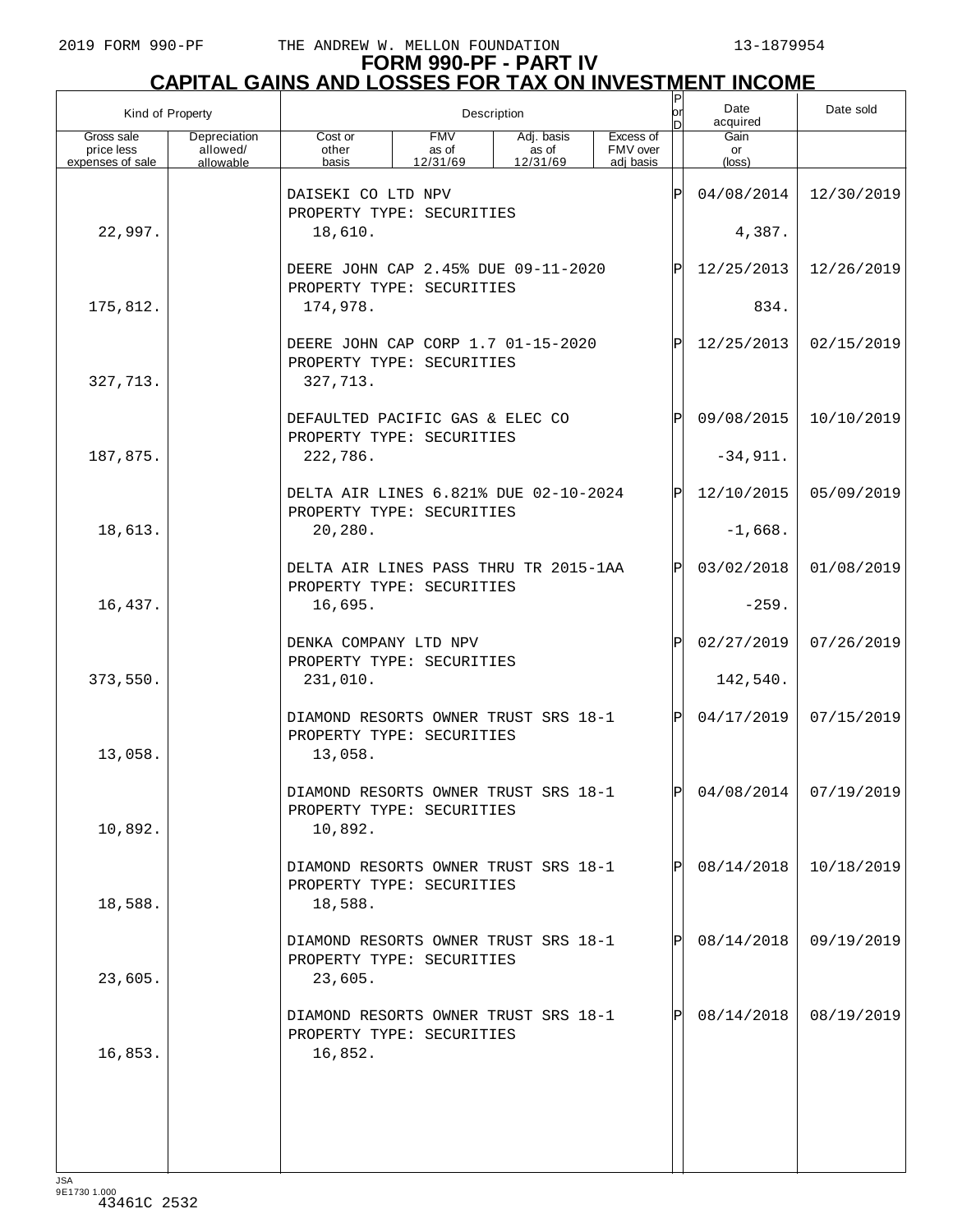# **FORM 990-PF - PART IV CAPITAL GAINS AND LOSSES FOR TAX ON INVESTMENT INCOME** P

| Kind of Property                             |                                       |                                                                              | Description                     | or<br>D                         | Date<br>acquired                   | Date sold    |                        |                       |
|----------------------------------------------|---------------------------------------|------------------------------------------------------------------------------|---------------------------------|---------------------------------|------------------------------------|--------------|------------------------|-----------------------|
| Gross sale<br>price less<br>expenses of sale | Depreciation<br>allowed/<br>allowable | Cost or<br>other<br>basis                                                    | <b>FMV</b><br>as of<br>12/31/69 | Adj. basis<br>as of<br>12/31/69 | Excess of<br>FMV over<br>adi basis |              | Gain<br>or<br>(loss)   |                       |
| 22,137.                                      |                                       | DIAMOND RESORTS OWNER TRUST SRS 18-1<br>PROPERTY TYPE: SECURITIES<br>22,137. |                                 |                                 |                                    | $\mathbf P$  | 08/14/2018             | 07/19/2019            |
| 12,073.                                      |                                       | DIAMOND RESORTS OWNER TRUST SRS 18-1<br>PROPERTY TYPE: SECURITIES<br>12,073. |                                 |                                 |                                    | $\mathsf{P}$ | 08/14/2018             | 03/19/2019            |
| 14,605.                                      |                                       | DIAMOND RESORTS OWNER TRUST SRS 18-1<br>PROPERTY TYPE: SECURITIES<br>14,605. |                                 |                                 |                                    | $\mathsf{P}$ | 08/14/2018             | 01/18/2019            |
| 20,242.                                      |                                       | DIAMOND RESORTS OWNER TRUST SRS 18-1<br>PROPERTY TYPE: SECURITIES<br>20,242. |                                 |                                 |                                    | $\mathsf{P}$ | 08/14/2018             | 11/19/2019            |
| 10,956.                                      |                                       | DIAMOND RESORTS OWNER TRUST SRS 18-1<br>PROPERTY TYPE: SECURITIES<br>10,955. |                                 |                                 |                                    | $\mathsf{P}$ | 08/14/2018             | 02/19/2019            |
| 21, 427.                                     |                                       | DIAMOND RESORTS OWNER TRUST SRS 18-1<br>PROPERTY TYPE: SECURITIES<br>21,427. |                                 |                                 |                                    | $\mathsf{P}$ | 08/14/2018             | 04/19/2019            |
| 13,982.                                      |                                       | DIAMOND RESORTS OWNER TRUST SRS 18-1<br>PROPERTY TYPE: SECURITIES<br>13,982. |                                 |                                 |                                    | $\mathsf{P}$ | 08/14/2018             | 12/19/2019            |
| 211,323.                                     |                                       | DOCUSIGN<br>PROPERTY TYPE: SECURITIES<br>20,647.                             |                                 |                                 |                                    | Ρ            | 08/14/2018<br>190,677. | 06/19/2019            |
| 215, 432.                                    |                                       | DOCUSIGN<br>PROPERTY TYPE: SECURITIES<br>20,647.                             |                                 |                                 |                                    | $\mathsf{P}$ | 194,786.               | 08/14/2018 05/17/2019 |
| 159,363.                                     |                                       | DOCUSIGN<br>PROPERTY TYPE: SECURITIES<br>14,684.                             |                                 |                                 |                                    |              | 06/29/2012<br>144,680. | 01/10/2019            |
| 64,622.                                      |                                       | DOCUSIGN<br>PROPERTY TYPE: SECURITIES<br>5,604.                              |                                 |                                 |                                    |              | 06/29/2012<br>59,018.  | 01/10/2019            |
| 204, 419.                                    |                                       | DOCUSIGN<br>PROPERTY TYPE: SECURITIES<br>17,908.                             |                                 |                                 |                                    |              | 06/29/2012<br>186,511. | 01/18/2019            |
| $I \subseteq \Delta$                         |                                       |                                                                              |                                 |                                 |                                    |              |                        |                       |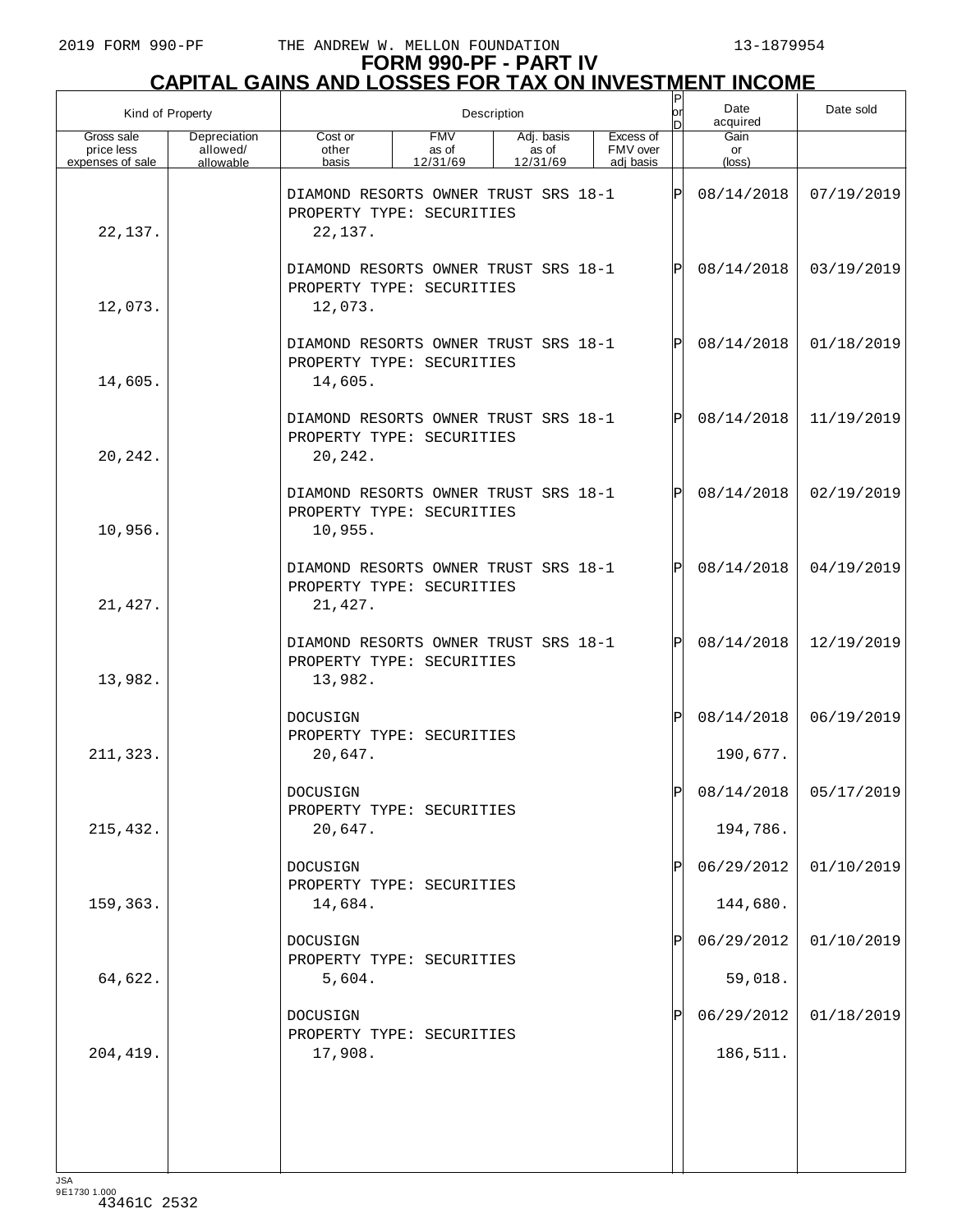| Kind of Property                             |                                       |                           | Description                                               | $\mathsf P$<br>lor<br>n         | Date<br>Date sold<br>acquired      |    |                               |            |
|----------------------------------------------|---------------------------------------|---------------------------|-----------------------------------------------------------|---------------------------------|------------------------------------|----|-------------------------------|------------|
| Gross sale<br>price less<br>expenses of sale | Depreciation<br>allowed/<br>allowable | Cost or<br>other<br>basis | <b>FMV</b><br>as of<br>12/31/69                           | Adj. basis<br>as of<br>12/31/69 | Excess of<br>FMV over<br>adi basis |    | Gain<br>or<br>$(\text{loss})$ |            |
|                                              |                                       | DOCUSIGN                  |                                                           |                                 |                                    | ΙP | 07/06/2012                    | 01/18/2019 |
| 17,396.                                      |                                       | 2,122.                    | PROPERTY TYPE: SECURITIES                                 |                                 |                                    |    | 15,274.                       |            |
|                                              |                                       |                           | DR AUTO 2.75% DUE 09-15-2023<br>PROPERTY TYPE: SECURITIES |                                 |                                    | ΙP | 07/06/2012                    | 01/18/2019 |
| 40,509.                                      |                                       | 40,507.                   |                                                           |                                 |                                    |    | 2.                            |            |
|                                              |                                       |                           | DR AUTO 2.75% DUE 09-15-2023<br>PROPERTY TYPE: SECURITIES |                                 |                                    | ΙP | 10/11/2013                    | 01/18/2019 |
| 51,281.                                      |                                       | 51,279.                   |                                                           |                                 |                                    |    | 2.                            |            |
|                                              |                                       |                           | DR AUTO 2.75% DUE 09-15-2023<br>PROPERTY TYPE: SECURITIES |                                 |                                    | ΙP | 07/25/2017                    | 12/13/2019 |
| 31,951.                                      |                                       | 31,949.                   |                                                           |                                 |                                    |    | $1$ .                         |            |
| 50,410.                                      |                                       | 50,407.                   | DR AUTO 2.75% DUE 09-15-2023<br>PROPERTY TYPE: SECURITIES |                                 |                                    | ΙP | 07/25/2017<br>2.              | 08/14/2019 |
|                                              |                                       |                           | DR AUTO 2.75% DUE 09-15-2023                              |                                 |                                    | ΙP | 07/25/2017                    | 02/01/2019 |
| 45,148.                                      |                                       | 45,146.                   | PROPERTY TYPE: SECURITIES                                 |                                 |                                    |    | 2.                            |            |
|                                              |                                       |                           | DR AUTO 2.75% DUE 09-15-2023                              |                                 |                                    | ΙP | 07/25/2017                    | 06/14/2019 |
| 44,747.                                      |                                       | 44,745.                   | PROPERTY TYPE: SECURITIES                                 |                                 |                                    |    | 2.                            |            |
|                                              |                                       |                           | DR AUTO 2.75% DUE 09-15-2023<br>PROPERTY TYPE: SECURITIES |                                 |                                    | ΙP | 07/25/2017                    | 10/14/2019 |
| 59,268.                                      |                                       | 59,265.                   |                                                           |                                 |                                    |    | 3.                            |            |
|                                              |                                       |                           | DR AUTO 2.75% DUE 09-15-2023<br>PROPERTY TYPE: SECURITIES |                                 |                                    |    | 07/25/2017                    | 11/14/2019 |
| 55,650.                                      |                                       | 55,648.                   |                                                           |                                 |                                    |    | 2.                            |            |
|                                              |                                       |                           | DR AUTO 2.75% DUE 09-15-2023<br>PROPERTY TYPE: SECURITIES |                                 |                                    |    | 07/25/2017                    | 03/14/2019 |
| 46,796.                                      |                                       | 46,794.                   | DR AUTO 2.75% DUE 09-15-2023                              |                                 |                                    |    | 2.<br>07/25/2017              |            |
| 45,634.                                      |                                       | 45,632.                   | PROPERTY TYPE: SECURITIES                                 |                                 |                                    |    | 2.                            | 04/12/2019 |
|                                              |                                       |                           | DR AUTO 2.75% DUE 09-15-2023                              |                                 |                                    |    | 07/25/2017                    | 09/13/2019 |
| 49,846.                                      |                                       | 49,844.                   | PROPERTY TYPE: SECURITIES                                 |                                 |                                    |    | 2.                            |            |
|                                              |                                       |                           |                                                           |                                 |                                    |    |                               |            |
|                                              |                                       |                           |                                                           |                                 |                                    |    |                               |            |
|                                              |                                       |                           |                                                           |                                 |                                    |    |                               |            |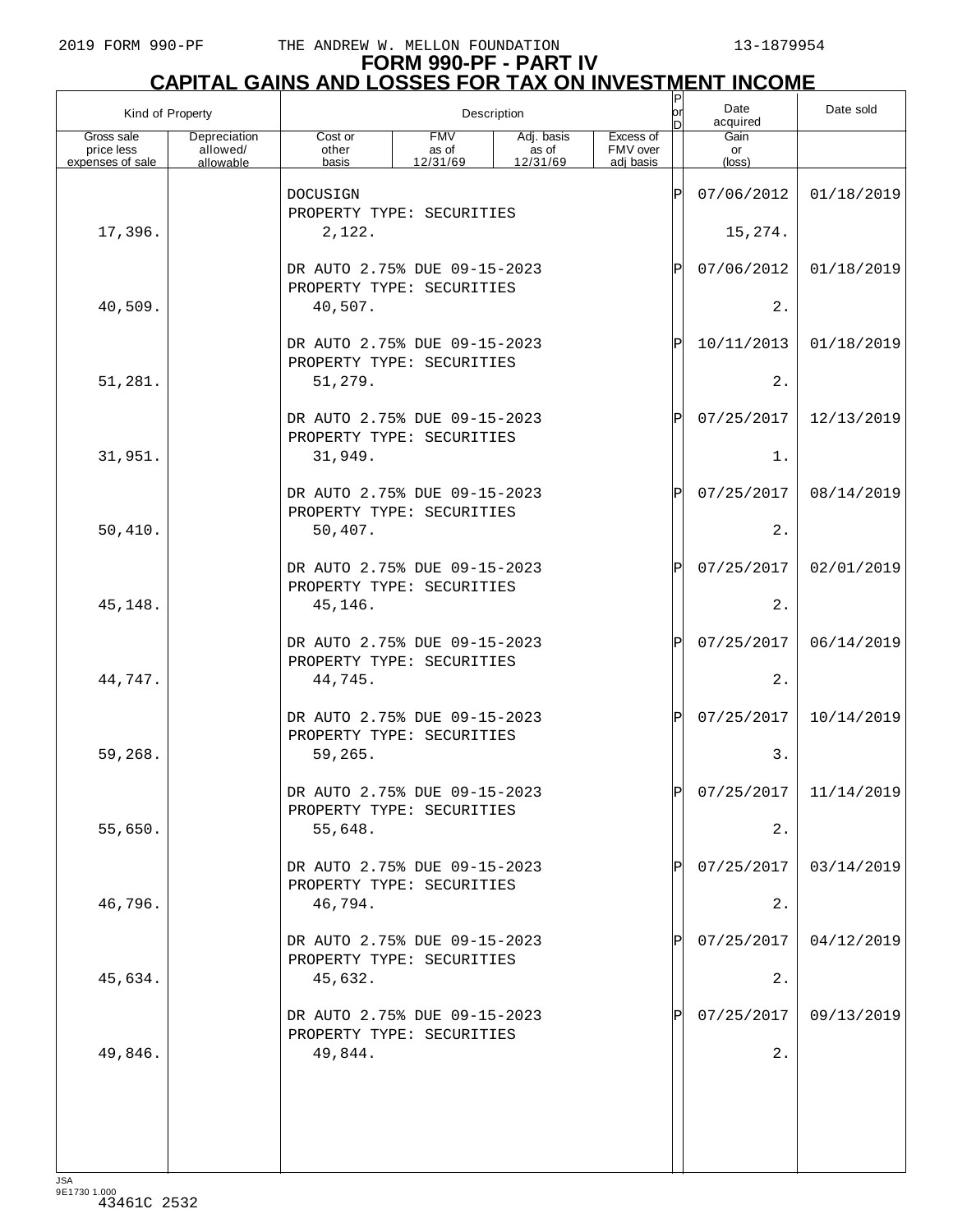|                                              | Kind of Property                      |                                                           | Description                     | P<br>or<br>n                    | Date<br>acquired                   | Date sold |                               |                         |
|----------------------------------------------|---------------------------------------|-----------------------------------------------------------|---------------------------------|---------------------------------|------------------------------------|-----------|-------------------------------|-------------------------|
| Gross sale<br>price less<br>expenses of sale | Depreciation<br>allowed/<br>allowable | Cost or<br>other                                          | <b>FMV</b><br>as of<br>12/31/69 | Adj. basis<br>as of<br>12/31/69 | Excess of<br>FMV over<br>adi basis |           | Gain<br>or<br>$(\text{loss})$ |                         |
|                                              |                                       | basis                                                     |                                 |                                 |                                    |           |                               |                         |
|                                              |                                       | DR AUTO 3.84% DUE 07-15-2021<br>PROPERTY TYPE: SECURITIES |                                 |                                 |                                    | ΙP        | 07/25/2017                    | 07/12/2019              |
| 128,168.                                     |                                       | 128,129.                                                  |                                 |                                 |                                    |           | 40.                           |                         |
|                                              |                                       | DR AUTO 3.84% DUE 07-15-2021                              |                                 |                                 |                                    | ΙP        | 07/25/2017                    | 05/14/2019              |
| 128,127.                                     |                                       | PROPERTY TYPE: SECURITIES<br>128,087.                     |                                 |                                 |                                    |           | 40.                           |                         |
|                                              |                                       |                                                           |                                 |                                 |                                    |           |                               |                         |
|                                              |                                       | DR AUTO 3.84% DUE 07-15-2021<br>PROPERTY TYPE: SECURITIES |                                 |                                 |                                    | ΙP        | 05/20/2015                    | 02/14/2019              |
| 89,319.                                      |                                       | 89,291.                                                   |                                 |                                 |                                    |           | 28.                           |                         |
|                                              |                                       | DR AUTO 3.84% DUE 07-15-2021                              |                                 |                                 |                                    | ΙP        | 05/20/2015                    | 03/14/2019              |
| 129,822.                                     |                                       | PROPERTY TYPE: SECURITIES<br>129,782.                     |                                 |                                 |                                    |           | 40.                           |                         |
|                                              |                                       | DR AUTO 3.84% DUE 07-15-2021                              |                                 |                                 |                                    | ΙP        |                               |                         |
|                                              |                                       | PROPERTY TYPE: SECURITIES                                 |                                 |                                 |                                    |           | 05/20/2015                    | 07/12/2019              |
| 125,472.                                     |                                       | 125,433.                                                  |                                 |                                 |                                    |           | 39.                           |                         |
|                                              |                                       | DR AUTO 3.84% DUE 07-15-2021                              |                                 |                                 |                                    | ΙP        | 05/20/2015                    | 01/14/2019              |
| 96,994.                                      |                                       | PROPERTY TYPE: SECURITIES<br>96,964.                      |                                 |                                 |                                    |           | 30.                           |                         |
|                                              |                                       | DR AUTO 3.84% DUE 07-15-2021                              |                                 |                                 |                                    | ΙP        | 05/20/2015                    | 04/12/2019              |
|                                              |                                       | PROPERTY TYPE: SECURITIES                                 |                                 |                                 |                                    |           |                               |                         |
| 100,034.                                     |                                       | 100,003.                                                  |                                 |                                 |                                    |           | 31.                           |                         |
|                                              |                                       | DR AUTO 3.84% DUE 07-15-2021<br>PROPERTY TYPE: SECURITIES |                                 |                                 |                                    | ΙP        | 05/20/2015                    | 09/13/2019              |
| 103,034.                                     |                                       | 103,002.                                                  |                                 |                                 |                                    |           | 32.                           |                         |
|                                              |                                       | DR AUTO 3.84% DUE 07-15-2021                              |                                 |                                 |                                    | D         |                               | $05/20/2015$ 06/14/2019 |
| 100, 819.                                    |                                       | PROPERTY TYPE: SECURITIES                                 |                                 |                                 |                                    |           | 31.                           |                         |
|                                              |                                       | 100,787.                                                  |                                 |                                 |                                    |           |                               |                         |
|                                              |                                       | DR AUTO 3.84% DUE 07-15-2021<br>PROPERTY TYPE: SECURITIES |                                 |                                 |                                    |           | 05/20/2015                    | 05/14/2019              |
| 317,925.                                     |                                       | 317,826.                                                  |                                 |                                 |                                    |           | 99.                           |                         |
|                                              |                                       | DR AUTO 4.18% DUE 03-15-2024                              |                                 |                                 |                                    |           | 05/20/2015                    | 08/14/2019              |
|                                              |                                       | PROPERTY TYPE: SECURITIES<br>177.                         |                                 |                                 |                                    |           | $-177.$                       |                         |
|                                              |                                       |                                                           |                                 |                                 |                                    |           |                               |                         |
|                                              |                                       | DR AUTO 4.18% DUE 03-15-2024<br>PROPERTY TYPE: SECURITIES |                                 |                                 |                                    |           | 05/20/2015                    | 10/15/2019              |
| 18,101.                                      |                                       | 18,097.                                                   |                                 |                                 |                                    |           | 4.                            |                         |
|                                              |                                       |                                                           |                                 |                                 |                                    |           |                               |                         |
|                                              |                                       |                                                           |                                 |                                 |                                    |           |                               |                         |
|                                              |                                       |                                                           |                                 |                                 |                                    |           |                               |                         |
| ICA                                          |                                       |                                                           |                                 |                                 |                                    |           |                               |                         |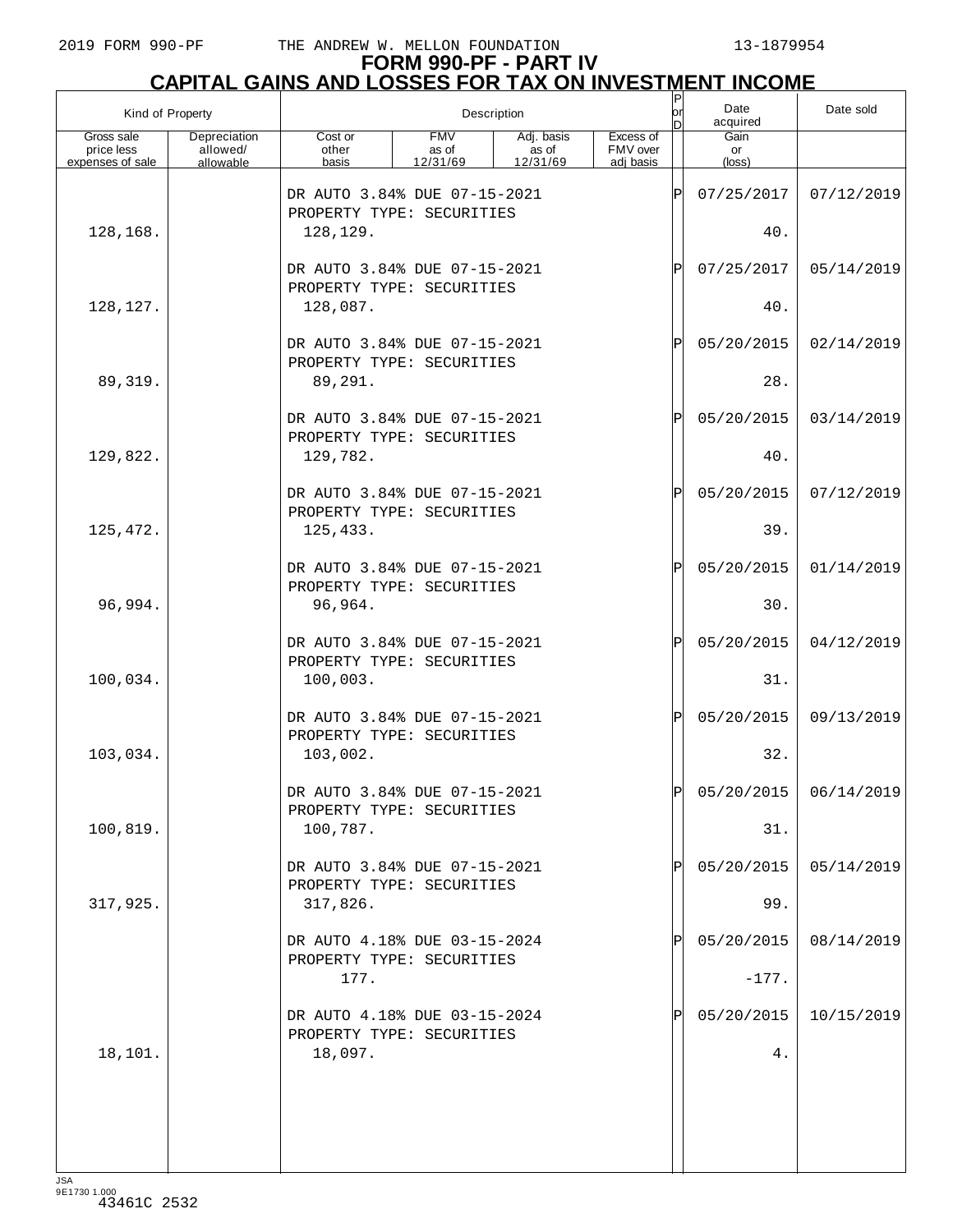| Kind of Property                             |                                       | Description                                                                    |                                 |                                 |                                    |              | Date<br>acquired     | Date sold               |
|----------------------------------------------|---------------------------------------|--------------------------------------------------------------------------------|---------------------------------|---------------------------------|------------------------------------|--------------|----------------------|-------------------------|
| Gross sale<br>price less<br>expenses of sale | Depreciation<br>allowed/<br>allowable | Cost or<br>other<br>basis                                                      | <b>FMV</b><br>as of<br>12/31/69 | Adj. basis<br>as of<br>12/31/69 | Excess of<br>FMV over<br>adi basis |              | Gain<br>or<br>(loss) |                         |
| 275.                                         |                                       | DR AUTO 4.18% DUE 03-15-2024<br>PROPERTY TYPE: SECURITIES<br>275.              |                                 |                                 |                                    | P            | 11/16/2016           | 12/15/2019              |
|                                              |                                       | DRIVE AUTO RECEIVABLES TR 2017-3 CL B<br>PROPERTY TYPE: SECURITIES             |                                 |                                 |                                    | ΙÞΙ          | 11/16/2016           | 12/13/2019              |
| 256,279.                                     |                                       | 256, 273.                                                                      |                                 |                                 |                                    |              | б.                   |                         |
|                                              |                                       | DRIVE AUTO RECEIVABLES TR 2017-3 CL B<br>PROPERTY TYPE: SECURITIES             |                                 |                                 |                                    | $\mathbf P$  | 11/16/2016           | 11/14/2019              |
| 279,115.                                     |                                       | 279,108.                                                                       |                                 |                                 |                                    |              | б.                   |                         |
| 280,396.                                     |                                       | DRIVE AUTO RECEIVABLES TR 2017-3 CL B<br>PROPERTY TYPE: SECURITIES<br>280,390. |                                 |                                 |                                    | $\mathbf P$  | 10/17/2017<br>б.     | 03/14/2019              |
|                                              |                                       |                                                                                |                                 |                                 |                                    |              |                      |                         |
| 139,911.                                     |                                       | DRIVE AUTO RECEIVABLES TR 2017-3 CL B<br>PROPERTY TYPE: SECURITIES<br>139,908. |                                 |                                 |                                    | $\mathbf P$  | 10/17/2017<br>3.     | 02/14/2019              |
|                                              |                                       |                                                                                |                                 |                                 |                                    |              |                      |                         |
|                                              |                                       | DRIVE AUTO RECEIVABLES TR 2018-3 3.0%<br>PROPERTY TYPE: SECURITIES             |                                 |                                 |                                    | $\mathbf P$  | 10/17/2017           | 01/14/2019              |
| 89,843.                                      |                                       | 89,838.                                                                        |                                 |                                 |                                    |              | 5.                   |                         |
|                                              |                                       | DRIVE AUTO RECEIVABLES TR 2018-3 3.0%<br>PROPERTY TYPE: SECURITIES             |                                 |                                 |                                    | $\mathsf{P}$ | 10/17/2017           | 04/15/2019              |
| 54,569.                                      |                                       | 54,566.                                                                        |                                 |                                 |                                    |              | 3.                   |                         |
|                                              |                                       | DRIVE AUTO RECEIVABLES TR 2018-3 3.0%<br>PROPERTY TYPE: SECURITIES             |                                 |                                 |                                    | Pl           | 07/17/2018           | 07/12/2019              |
| 86,892.                                      |                                       | 86,887.                                                                        |                                 |                                 |                                    |              | 5.                   |                         |
|                                              |                                       | DRIVE AUTO RECEIVABLES TR 2018-3 3.0%<br>PROPERTY TYPE: SECURITIES             |                                 |                                 |                                    | ÞІ           |                      | $07/17/2018$ 09/13/2019 |
| 90,152.                                      |                                       | 90,147.                                                                        |                                 |                                 |                                    |              | $5.$                 |                         |
|                                              |                                       | DRIVE AUTO RECEIVABLES TR 2018-3 3.0%<br>PROPERTY TYPE: SECURITIES             |                                 |                                 |                                    |              | 07/17/2018           | 04/12/2019              |
| 92,014.                                      |                                       | 92,009.                                                                        |                                 |                                 |                                    |              | $5.$                 |                         |
|                                              |                                       | DRIVE AUTO RECEIVABLES TR 2018-3 3.0%<br>PROPERTY TYPE: SECURITIES             |                                 |                                 |                                    |              | 07/17/2018           | 06/14/2019              |
| 89,531.                                      |                                       | 89,526.                                                                        |                                 |                                 |                                    |              | $5.$                 |                         |
|                                              |                                       | DRIVE AUTO RECEIVABLES TRUST SR 17-1<br>PROPERTY TYPE: SECURITIES              |                                 |                                 |                                    |              | 07/17/2018           | 08/14/2019              |
| 32,558.                                      |                                       | 32,553.                                                                        |                                 |                                 |                                    |              | 5.                   |                         |
|                                              |                                       |                                                                                |                                 |                                 |                                    |              |                      |                         |
|                                              |                                       |                                                                                |                                 |                                 |                                    |              |                      |                         |
|                                              |                                       |                                                                                |                                 |                                 |                                    |              |                      |                         |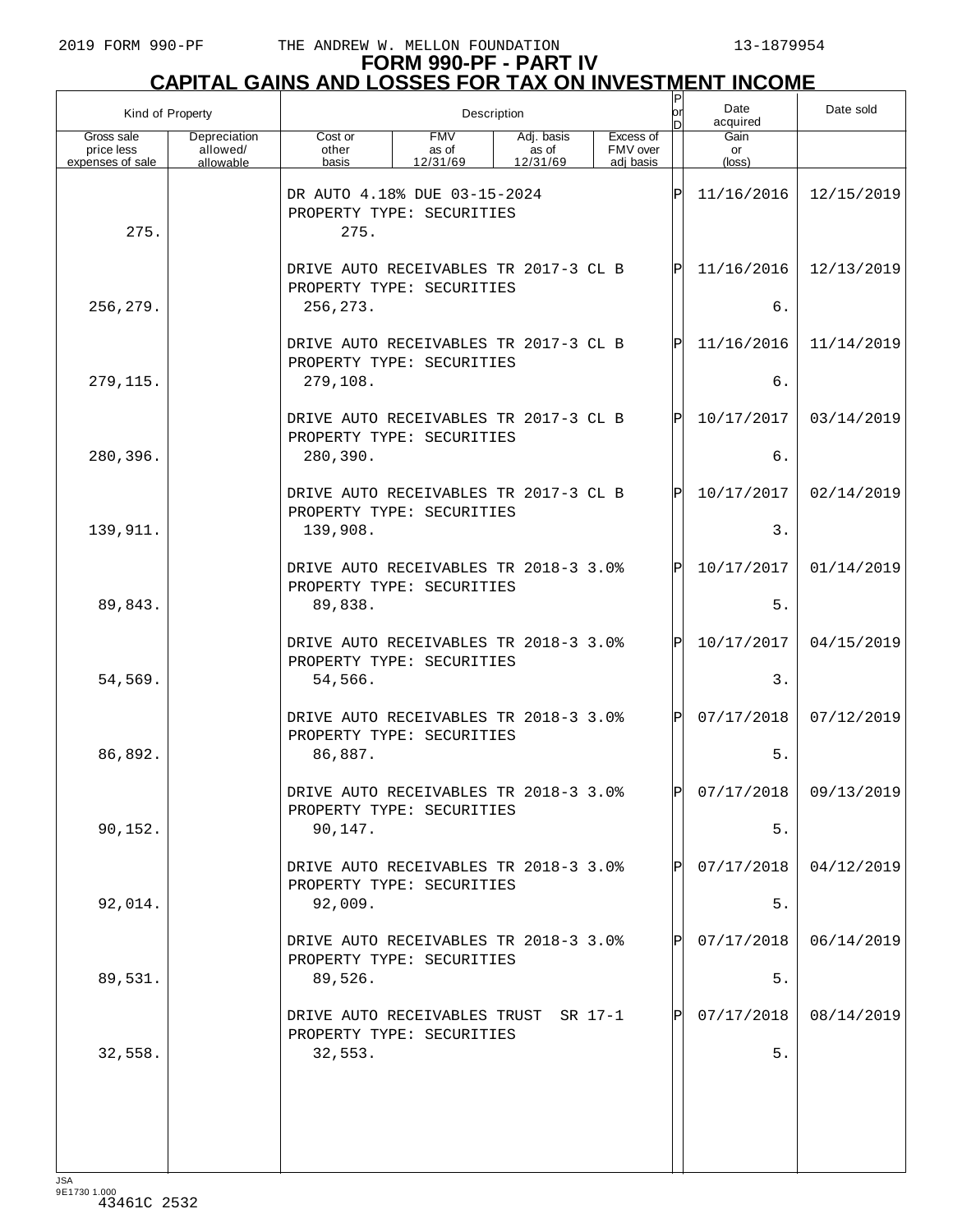| Kind of Property                             |                                       | Description<br>or                                                  |                                 |                                 |  |                                    |     | Date<br>acquired     | Date sold  |
|----------------------------------------------|---------------------------------------|--------------------------------------------------------------------|---------------------------------|---------------------------------|--|------------------------------------|-----|----------------------|------------|
| Gross sale<br>price less<br>expenses of sale | Depreciation<br>allowed/<br>allowable | Cost or<br>other<br>basis                                          | <b>FMV</b><br>as of<br>12/31/69 | Adj. basis<br>as of<br>12/31/69 |  | Excess of<br>FMV over<br>adi basis |     | Gain<br>or<br>(loss) |            |
|                                              |                                       | DRIVE AUTO RECEIVABLES TRUST<br>PROPERTY TYPE: SECURITIES          |                                 |                                 |  | SR 17-1                            | ΙÞΙ | 07/17/2018           | 05/14/2019 |
| 30,930.                                      |                                       | 30,926.                                                            |                                 |                                 |  |                                    |     | 4.                   |            |
|                                              |                                       | DRIVE AUTO RECEIVABLES TRUST<br>PROPERTY TYPE: SECURITIES          |                                 |                                 |  | SR 17-1                            | ΙPΙ | 06/21/2017           | 05/14/2019 |
| 24,052.                                      |                                       | 24,049.                                                            |                                 |                                 |  |                                    |     | 3.                   |            |
|                                              |                                       | DRIVE AUTO RECEIVABLES TRUST<br>PROPERTY TYPE: SECURITIES          |                                 |                                 |  | SR 17-1                            | ΙPΙ | 06/21/2017           | 06/14/2019 |
| 37,295.                                      |                                       | 37,290.                                                            |                                 |                                 |  |                                    |     | 5.                   |            |
|                                              |                                       | DRIVE AUTO RECEIVABLES TRUST<br>PROPERTY TYPE: SECURITIES          |                                 |                                 |  | SR 17-1                            | ΙPΙ | 06/21/2017           | 12/13/2019 |
| 27,258.                                      |                                       | 27,254.                                                            |                                 |                                 |  |                                    |     | 4.                   |            |
|                                              |                                       | DRIVE AUTO RECEIVABLES TRUST<br>PROPERTY TYPE: SECURITIES          |                                 |                                 |  | SR 17-1                            | ΙPΙ | 06/21/2017           | 03/14/2019 |
| 36,320.                                      |                                       | 36, 315.                                                           |                                 |                                 |  |                                    |     | 5.                   |            |
|                                              |                                       | DRIVE AUTO RECEIVABLES TRUST<br>PROPERTY TYPE: SECURITIES          |                                 |                                 |  | SR 17-1                            | ΙPΙ | 06/21/2017           | 10/14/2019 |
| 27,466.                                      |                                       | 27,462.                                                            |                                 |                                 |  |                                    |     | 4.                   |            |
|                                              |                                       | DRIVE AUTO RECEIVABLES TRUST<br>PROPERTY TYPE: SECURITIES          |                                 |                                 |  | SR 17-1                            | ΙPΙ | 06/21/2017           | 04/12/2019 |
| 29,336.                                      |                                       | 29,332.                                                            |                                 |                                 |  |                                    |     | 4.                   |            |
|                                              |                                       | DRIVE AUTO RECEIVABLES TRUST<br>PROPERTY TYPE: SECURITIES          |                                 |                                 |  | SR 17-1                            | ΙPΙ | 06/21/2017           | 11/14/2019 |
| 31,711.                                      |                                       | 31,706.                                                            |                                 |                                 |  |                                    |     | $5.$                 |            |
|                                              |                                       | DRIVE AUTO RECEIVABLES TRUST<br>PROPERTY TYPE: SECURITIES          |                                 |                                 |  | SR 17-1                            | ldl | 06/21/2017           | 07/12/2019 |
| 30,125.                                      |                                       | 30, 120.                                                           |                                 |                                 |  |                                    |     | 4.                   |            |
|                                              |                                       | DRIVE AUTO RECEIVABLES TRUST SR 17-1<br>PROPERTY TYPE: SECURITIES  |                                 |                                 |  |                                    | ΙPΙ | 06/21/2017           | 09/13/2019 |
| 37,067.                                      |                                       | 37,062.                                                            |                                 |                                 |  |                                    |     | 5.                   |            |
|                                              |                                       | DT AUTO OWNER TR 3.77% DUE 10-17-2022<br>PROPERTY TYPE: SECURITIES |                                 |                                 |  |                                    | ΙPΙ | 06/21/2017           | 08/14/2019 |
| 12,821.                                      |                                       | 12,819.                                                            |                                 |                                 |  |                                    |     | 2.                   |            |
|                                              |                                       | DT AUTO OWNER TR 3.77% DUE 10-17-2022<br>PROPERTY TYPE: SECURITIES |                                 |                                 |  |                                    | ΙPΙ | 06/21/2017           | 02/14/2019 |
| 8,260.                                       |                                       | 8,259.                                                             |                                 |                                 |  |                                    |     | $2$ .                |            |
|                                              |                                       |                                                                    |                                 |                                 |  |                                    |     |                      |            |
|                                              |                                       |                                                                    |                                 |                                 |  |                                    |     |                      |            |
|                                              |                                       |                                                                    |                                 |                                 |  |                                    |     |                      |            |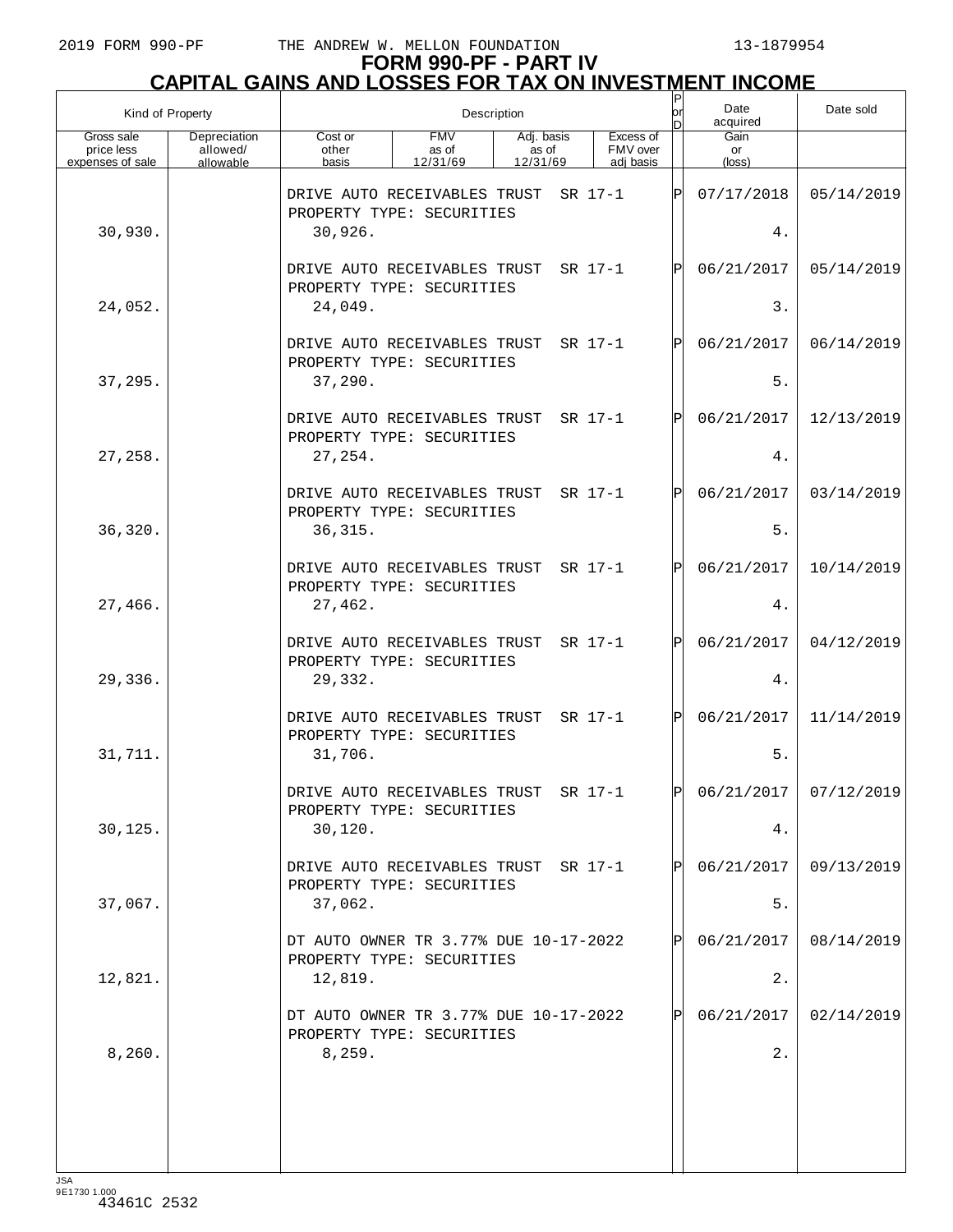# **FORM 990-PF - PART IV CAPITAL GAINS AND LOSSES FOR TAX ON INVESTMENT INCOME** P

| Kind of Property                             |                                       | Description                                                        |                                 |                                 |                                    |               | Date<br>acquired     | Date sold               |
|----------------------------------------------|---------------------------------------|--------------------------------------------------------------------|---------------------------------|---------------------------------|------------------------------------|---------------|----------------------|-------------------------|
| Gross sale<br>price less<br>expenses of sale | Depreciation<br>allowed/<br>allowable | Cost or<br>other<br>basis                                          | <b>FMV</b><br>as of<br>12/31/69 | Adj. basis<br>as of<br>12/31/69 | Excess of<br>FMV over<br>adi basis |               | Gain<br>or<br>(loss) |                         |
|                                              |                                       | DT AUTO OWNER TR 3.77% DUE 10-17-2022<br>PROPERTY TYPE: SECURITIES |                                 |                                 |                                    | lÞ            | 09/28/2016           | 11/14/2019              |
| 13,452.                                      |                                       | 13,450.                                                            |                                 |                                 |                                    |               | 3.                   |                         |
|                                              |                                       | DT AUTO OWNER TR 3.77% DUE 10-17-2022<br>PROPERTY TYPE: SECURITIES |                                 |                                 |                                    | P             | 09/28/2016           | 07/12/2019              |
| 12,566.                                      |                                       | 12,564.                                                            |                                 |                                 |                                    |               | 2.                   |                         |
|                                              |                                       | DT AUTO OWNER TR 3.77% DUE 10-17-2022<br>PROPERTY TYPE: SECURITIES |                                 |                                 |                                    | Þ             | 09/28/2016           | 08/14/2019              |
| 14,826.                                      |                                       | 14,824.                                                            |                                 |                                 |                                    |               | 3.                   |                         |
|                                              |                                       | DT AUTO OWNER TR 3.77% DUE 10-17-2022<br>PROPERTY TYPE: SECURITIES |                                 |                                 |                                    | Þ             | 09/28/2016           | 10/14/2019              |
| 12,319.                                      |                                       | 12,316.                                                            |                                 |                                 |                                    |               | 2.                   |                         |
|                                              |                                       | EDISON INTL 2.95% DUE 03-15-2023<br>PROPERTY TYPE: SECURITIES      |                                 |                                 |                                    | Ρ             | 09/28/2016           | 09/13/2019              |
| 180,874.                                     |                                       | 190,546.                                                           |                                 |                                 |                                    |               | $-9,672.$            |                         |
|                                              |                                       | ELASTIC N V<br>PROPERTY TYPE: SECURITIES                           |                                 |                                 |                                    | P             | 09/28/2016           | 12/13/2019              |
| 1,070,420.                                   |                                       | 12,115.                                                            |                                 |                                 |                                    |               | 1,058,305.           |                         |
|                                              |                                       | ELASTIC N V<br>PROPERTY TYPE: SECURITIES                           |                                 |                                 |                                    | $_\mathrm{P}$ | 10/31/2018           | 02/05/2019              |
| 1,051,153.                                   |                                       | 12,115.                                                            |                                 |                                 |                                    |               | 1,039,038.           |                         |
|                                              |                                       | ELASTIC N V<br>PROPERTY TYPE: SECURITIES                           |                                 |                                 |                                    | P             | 09/25/2012           | 03/21/2019              |
| 525,492.                                     |                                       | 6,063.                                                             |                                 |                                 |                                    |               | 519,429.             |                         |
|                                              |                                       | ELASTIC N V<br>PROPERTY TYPE: SECURITIES                           |                                 |                                 |                                    | $\mathsf{P}$  |                      | 09/25/2012   03/19/2019 |
| 524,529.                                     |                                       | 6,052.                                                             |                                 |                                 |                                    |               | 518, 477.            |                         |
|                                              |                                       | ELASTIC N V<br>PROPERTY TYPE: SECURITIES                           |                                 |                                 |                                    |               | 09/25/2012           | 05/10/2019              |
| 982, 432.                                    |                                       | 12,113.                                                            |                                 |                                 |                                    |               | 970, 319.            |                         |
|                                              |                                       | ELASTIC N V<br>PROPERTY TYPE: SECURITIES                           |                                 |                                 |                                    |               | 09/25/2012           | 05/10/2019              |
| 540,672.                                     |                                       | 6,753.                                                             |                                 |                                 |                                    |               | 533,919.             |                         |
|                                              |                                       | ELASTIC N V<br>PROPERTY TYPE: SECURITIES                           |                                 |                                 |                                    |               | 09/25/2012           | 06/05/2019              |
| 553,357.                                     |                                       | 6,753.                                                             |                                 |                                 |                                    |               | 546,604.             |                         |
|                                              |                                       |                                                                    |                                 |                                 |                                    |               |                      |                         |
|                                              |                                       |                                                                    |                                 |                                 |                                    |               |                      |                         |
|                                              |                                       |                                                                    |                                 |                                 |                                    |               |                      |                         |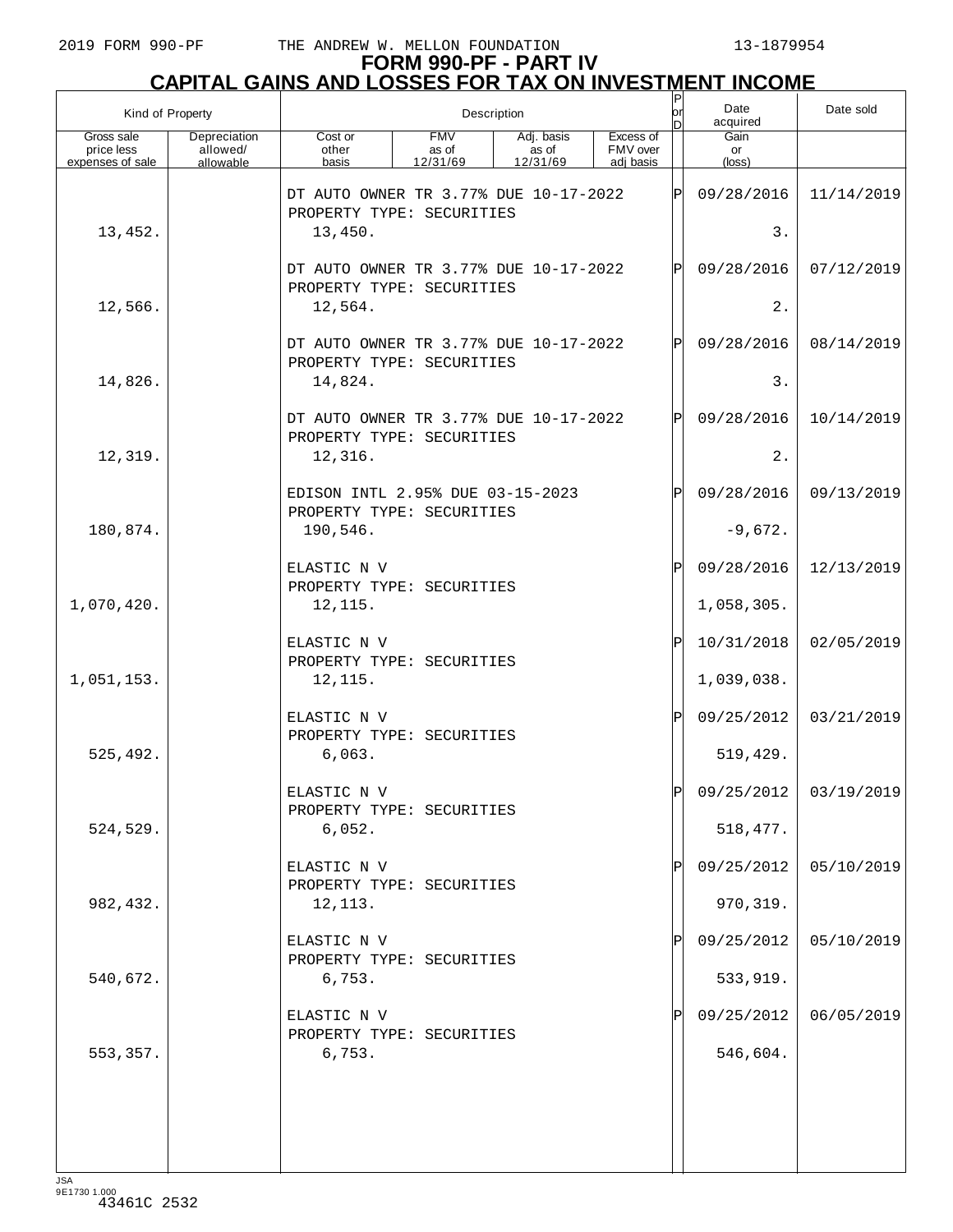## **FORM 990-PF - PART IV CAPITAL GAINS AND LOSSES FOR TAX ON INVESTMENT INCOME**

| Kind of Property         |                          |                                          | Description         | P<br>lorl<br>nl     | Date<br>acquired      | Date sold     |                       |                       |
|--------------------------|--------------------------|------------------------------------------|---------------------|---------------------|-----------------------|---------------|-----------------------|-----------------------|
| Gross sale<br>price less | Depreciation<br>allowed/ | Cost or<br>other                         | <b>FMV</b><br>as of | Adj. basis<br>as of | Excess of<br>FMV over |               | Gain                  |                       |
| expenses of sale         | allowable                | basis                                    | 12/31/69            | 12/31/69            | adj basis             |               | or<br>$(\text{loss})$ |                       |
|                          |                          | ELASTIC N V<br>PROPERTY TYPE: SECURITIES |                     |                     |                       | ΙP            | 09/25/2012            | 07/09/2019            |
| 175,762.                 |                          | 2,092.                                   |                     |                     |                       |               | 173,670.              |                       |
|                          |                          | ELASTIC N V<br>PROPERTY TYPE: SECURITIES |                     |                     |                       | Ρ             | 09/25/2012            | 07/10/2019            |
| 391,667.                 |                          | 4,661.                                   |                     |                     |                       |               | 387,006.              |                       |
|                          |                          | ELASTIC N V<br>PROPERTY TYPE: SECURITIES |                     |                     |                       | Ρ             | 09/25/2012            | 07/11/2019            |
| 578,238.                 |                          | 6,753.                                   |                     |                     |                       |               | 571,485.              |                       |
|                          |                          | ELASTIC N V<br>PROPERTY TYPE: SECURITIES |                     |                     |                       | $_\mathrm{P}$ | 09/25/2012            | 07/11/2019            |
| 1, 214, 282.             |                          | 13,506.                                  |                     |                     |                       |               | 1,200,776.            |                       |
|                          |                          | ELASTIC N V<br>PROPERTY TYPE: SECURITIES |                     |                     |                       | $_\mathrm{P}$ | 09/25/2012            | 07/11/2019            |
| 1,656,901.               |                          | 18,167.                                  |                     |                     |                       |               | 1,638,734.            |                       |
|                          |                          | ELASTIC N V<br>PROPERTY TYPE: SECURITIES |                     |                     |                       | Ρ             | 09/25/2012            | 07/12/2019            |
| 1,261,700.               |                          | 13,506.                                  |                     |                     |                       |               | 1,248,194.            |                       |
|                          |                          | ELASTIC N V<br>PROPERTY TYPE: SECURITIES |                     |                     |                       | $\mathbf P$   | 09/25/2012            | 07/12/2019            |
| 1,270,291.               |                          | 13,510.                                  |                     |                     |                       |               | 1,256,781.            |                       |
|                          |                          | ELASTIC N V<br>PROPERTY TYPE: SECURITIES |                     |                     |                       | ΙPΙ           | 09/25/2012            | 07/15/2019            |
| 18,066.                  |                          | 10,380.                                  |                     |                     |                       |               | 7,686.                |                       |
|                          |                          | ELASTIC N V<br>PROPERTY TYPE: SECURITIES |                     |                     |                       |               |                       | 09/25/2012 07/16/2019 |
| 36,888.                  |                          | 20,760.                                  |                     |                     |                       |               | 16,128.               |                       |
|                          |                          | ELASTIC N V<br>PROPERTY TYPE: SECURITIES |                     |                     |                       | Ρ             | 10/14/2010            | 11/18/2019            |
| 35,791.                  |                          | 25,751.                                  |                     |                     |                       |               | 10,040.               |                       |
|                          |                          | ELASTIC N V<br>PROPERTY TYPE: SECURITIES |                     |                     |                       | P             | 10/14/2010            | 11/21/2019            |
| 7,428.                   |                          | 5,689.                                   |                     |                     |                       |               | 1,739.                |                       |
|                          |                          | ELASTIC N V<br>PROPERTY TYPE: SECURITIES |                     |                     |                       |               | 10/14/2010            | 12/16/2019            |
| 3, 237, 354.             |                          | 53,260.                                  |                     |                     |                       |               | 3,184,094.            |                       |
|                          |                          |                                          |                     |                     |                       |               |                       |                       |
|                          |                          |                                          |                     |                     |                       |               |                       |                       |
|                          |                          |                                          |                     |                     |                       |               |                       |                       |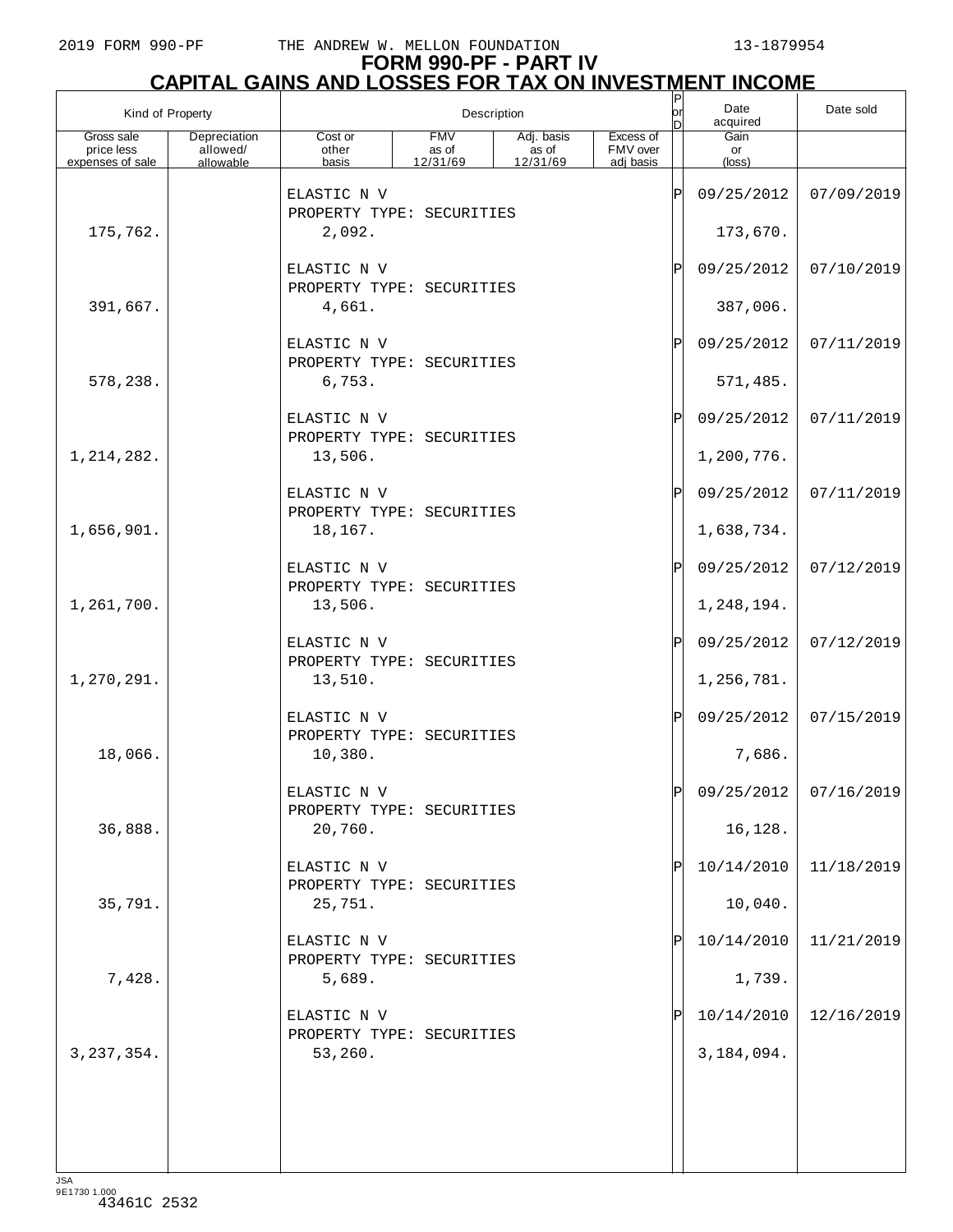| Kind of Property                             |                                       |                                                                                                                                       | Description |  |  |     |                      | Date sold  |
|----------------------------------------------|---------------------------------------|---------------------------------------------------------------------------------------------------------------------------------------|-------------|--|--|-----|----------------------|------------|
| Gross sale<br>price less<br>expenses of sale | Depreciation<br>allowed/<br>allowable | <b>FMV</b><br>Adj. basis<br>Excess of<br>Cost or<br>FMV over<br>other<br>as of<br>as of<br>12/31/69<br>12/31/69<br>basis<br>adi basis |             |  |  |     | Gain<br>or<br>(loss) |            |
|                                              |                                       | EOG RES INC 4.1% DUE 02-01-2021<br>PROPERTY TYPE: SECURITIES                                                                          |             |  |  | P   | 04/12/2012           | 12/16/2019 |
| 174,933.                                     |                                       | 173,614.                                                                                                                              |             |  |  |     | 1,319.               |            |
|                                              |                                       | EPR PPTYS 4.5% DUE 06-01-2027<br>PROPERTY TYPE: SECURITIES                                                                            |             |  |  | ΙÞΙ | 09/25/2012           | 12/16/2019 |
| 160,124.                                     |                                       | 154,224.                                                                                                                              |             |  |  |     | 5,900.               |            |
|                                              |                                       | EPR PPTYS 4.95% DUE 04-15-2028<br>PROPERTY TYPE: SECURITIES                                                                           |             |  |  | ΙÞΙ | 06/03/2015           | 07/17/2019 |
| 7,556.                                       |                                       | 6,930.                                                                                                                                |             |  |  |     | 627.                 |            |
|                                              |                                       | EPR PPTYS 4.95% DUE 04-15-2028<br>PROPERTY TYPE: SECURITIES                                                                           |             |  |  | ΙÞΙ | 05/16/2017           | 06/18/2019 |
| 10,731.                                      |                                       | 9,899.                                                                                                                                |             |  |  |     | 832.                 |            |
|                                              |                                       | EPR PPTYS 4.95% DUE 04-15-2028<br>PROPERTY TYPE: SECURITIES                                                                           |             |  |  | ΙÞΙ | 04/09/2018           | 07/03/2019 |
| 6,438.                                       |                                       | 5,939.                                                                                                                                |             |  |  |     | 499.                 |            |
|                                              |                                       | EPR PPTYS 4.95% DUE 04-15-2028<br>PROPERTY TYPE: SECURITIES                                                                           |             |  |  | ΙÞΙ | 04/09/2018           | 06/18/2019 |
| 6,449.                                       |                                       | 5,939.                                                                                                                                |             |  |  |     | 509.                 |            |
|                                              |                                       | EPR PPTYS 4.95% DUE 04-15-2028<br>PROPERTY TYPE: SECURITIES                                                                           |             |  |  | ΙÞΙ | 04/09/2018           | 06/21/2019 |
| 16,094.                                      |                                       | 14,849.                                                                                                                               |             |  |  |     | 1,246.               |            |
|                                              |                                       | EPR PPTYS 4.95% DUE 04-15-2028<br>PROPERTY TYPE: SECURITIES                                                                           |             |  |  | ΙÞΙ | 04/09/2018           | 06/18/2019 |
| 24,482.                                      |                                       | 22,769.                                                                                                                               |             |  |  | ы   | 1,713.               |            |
|                                              |                                       | EPR PPTYS 4.95% DUE 04-15-2028<br>PROPERTY TYPE: SECURITIES                                                                           |             |  |  |     | 04/09/2018           | 06/21/2019 |
| 12,919.                                      |                                       | 11,879.<br>EPR PPTYS 4.95% DUE 04-15-2028                                                                                             |             |  |  | ΙPΙ | 1,040.<br>04/09/2018 | 07/15/2019 |
| 33, 311.                                     |                                       | PROPERTY TYPE: SECURITIES<br>30,687.                                                                                                  |             |  |  |     | 2,625.               |            |
|                                              |                                       | EUCALIPTO HLDG SA NPV (REDEEMABLE PREF)                                                                                               |             |  |  | ΙÞΙ | 04/09/2018           | 06/25/2019 |
| 25,020.                                      |                                       | PROPERTY TYPE: SECURITIES<br>25, 229.                                                                                                 |             |  |  |     | $-210.$              |            |
|                                              |                                       | EUCALIPTO HLDG SA NPV (REDEEMABLE PREF)                                                                                               |             |  |  | ΙÞΙ | 04/09/2018           | 06/18/2019 |
| 33,360.                                      |                                       | PROPERTY TYPE: SECURITIES<br>34,169.                                                                                                  |             |  |  |     | $-809.$              |            |
|                                              |                                       |                                                                                                                                       |             |  |  |     |                      |            |
|                                              |                                       |                                                                                                                                       |             |  |  |     |                      |            |
|                                              |                                       |                                                                                                                                       |             |  |  |     |                      |            |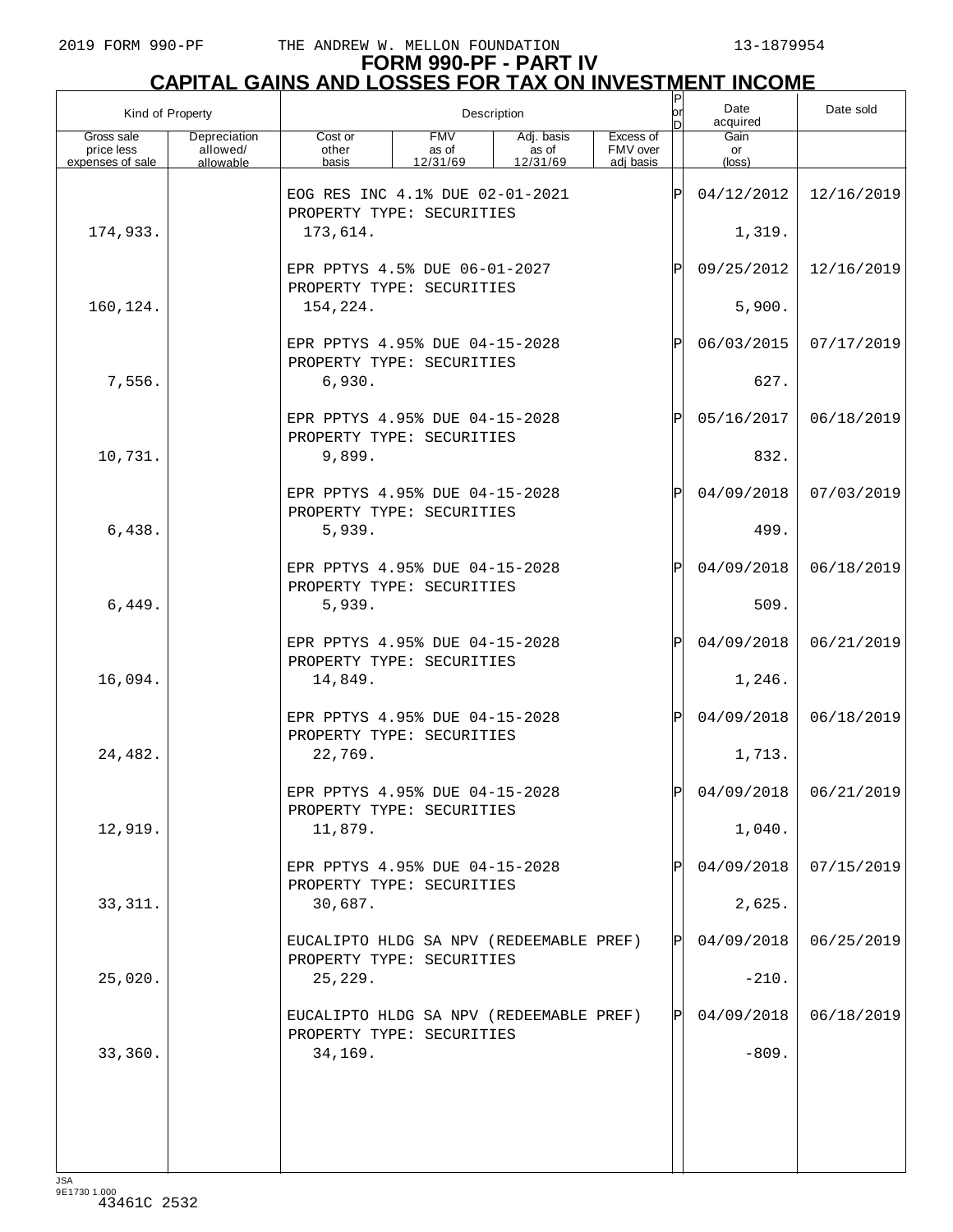## **FORM 990-PF - PART IV CAPITAL GAINS AND LOSSES FOR TAX ON INVESTMENT INCOME**

| Kind of Property                             |                                       |                                                                      | Description                     |                                 | or                                 | Date<br>acquired | Date sold               |            |
|----------------------------------------------|---------------------------------------|----------------------------------------------------------------------|---------------------------------|---------------------------------|------------------------------------|------------------|-------------------------|------------|
| Gross sale<br>price less<br>expenses of sale | Depreciation<br>allowed/<br>allowable | Cost or<br>other<br>basis                                            | <b>FMV</b><br>as of<br>12/31/69 | Adj. basis<br>as of<br>12/31/69 | Excess of<br>FMV over<br>adj basis |                  | Gain<br>or<br>(loss)    |            |
|                                              |                                       | EUCALIPTO HLDG SA NPV (REDEEMABLE PREF)<br>PROPERTY TYPE: SECURITIES |                                 |                                 |                                    | ΙÞΙ              | 11/23/2010              | 01/14/2019 |
| 22,637.                                      |                                       | 23, 153.                                                             |                                 |                                 |                                    |                  | $-516.$                 |            |
|                                              |                                       | EUCALIPTO HLDG SA NPV (REDEEMABLE PREF)<br>PROPERTY TYPE: SECURITIES |                                 |                                 |                                    | ΙÞΙ              | 11/24/2010              | 01/14/2019 |
| 75,059.                                      |                                       | 74,560.                                                              |                                 |                                 |                                    |                  | 500.                    |            |
|                                              |                                       | EUCALIPTO HLDG SA NPV (REDEEMABLE PREF)<br>PROPERTY TYPE: SECURITIES |                                 |                                 |                                    | lPl              | 11/26/2010              | 01/14/2019 |
| 83,399.                                      |                                       | 82,030.                                                              |                                 |                                 |                                    |                  | 1,369.                  |            |
|                                              |                                       | EUCALIPTO HLDG SA NPV (REDEEMABLE PREF)<br>PROPERTY TYPE: SECURITIES |                                 |                                 |                                    | ΙÞΙ              | 11/29/2010              | 01/14/2019 |
| 72,676.                                      |                                       | 73,411.                                                              |                                 |                                 |                                    |                  | $-734.$                 |            |
|                                              |                                       | EUCALIPTO HLDG SA NPV (REDEEMABLE PREF)<br>PROPERTY TYPE: SECURITIES |                                 |                                 |                                    | ΙÞΙ              | 11/30/2010              | 01/14/2019 |
| 50,040.                                      |                                       | 51,752.                                                              |                                 |                                 |                                    |                  | $-1,712.$               |            |
|                                              |                                       | EUCALIPTO HLDG SA NPV (REDEEMABLE PREF)<br>PROPERTY TYPE: SECURITIES |                                 |                                 |                                    | ΙÞΙ              | 12/01/2010              | 01/14/2019 |
| 77,442.                                      |                                       | 81, 479.                                                             |                                 |                                 |                                    |                  | $-4,036.$               |            |
|                                              |                                       | EUCALIPTO HLDG SA NPV (REDEEMABLE PREF)<br>PROPERTY TYPE: SECURITIES |                                 |                                 |                                    | ΙÞΙ              | 12/02/2010              | 01/14/2019 |
| 33,360.                                      |                                       | 35,691.                                                              |                                 |                                 |                                    |                  | $-2,332.$               |            |
|                                              |                                       | EUCALIPTO HLDG SA NPV (REDEEMABLE PREF)<br>PROPERTY TYPE: SECURITIES |                                 |                                 |                                    | ΙÞΙ              | 12/03/2010              | 01/14/2019 |
| 36,934.                                      |                                       | 39,774.                                                              |                                 |                                 |                                    |                  | $-2,840.$               |            |
|                                              |                                       | EUCALIPTO HLDG SA NPV (REDEEMABLE PREF)<br>PROPERTY TYPE: SECURITIES |                                 |                                 |                                    | l DI             | $12/06/2010$ 01/14/2019 |            |
| 54,805.                                      |                                       | 58,554.                                                              |                                 |                                 |                                    |                  | $-3,748.$               |            |
|                                              |                                       | EUCALIPTO HLDG SA NPV (REDEEMABLE PREF)<br>PROPERTY TYPE: SECURITIES |                                 |                                 |                                    | ΙPΙ              | 12/07/2010              | 01/14/2019 |
| 50,040.                                      |                                       | 53,410.                                                              |                                 |                                 |                                    |                  | $-3,370.$               |            |
|                                              |                                       | EUCALIPTO HLDG SA NPV (REDEEMABLE PREF)<br>PROPERTY TYPE: SECURITIES |                                 |                                 |                                    | ΙPΙ              | 12/08/2010              | 01/14/2019 |
| 46,465.                                      |                                       | 49,948.                                                              |                                 |                                 |                                    |                  | $-3,483.$               |            |
|                                              |                                       | EUCALIPTO HLDG SA NPV (REDEEMABLE PREF)<br>PROPERTY TYPE: SECURITIES |                                 |                                 |                                    | ΙPΙ              | 12/10/2010              | 01/14/2019 |
| 24,519.                                      |                                       | 18,411.                                                              |                                 |                                 |                                    |                  | 6,108.                  |            |
|                                              |                                       |                                                                      |                                 |                                 |                                    |                  |                         |            |
|                                              |                                       |                                                                      |                                 |                                 |                                    |                  |                         |            |
|                                              |                                       |                                                                      |                                 |                                 |                                    |                  |                         |            |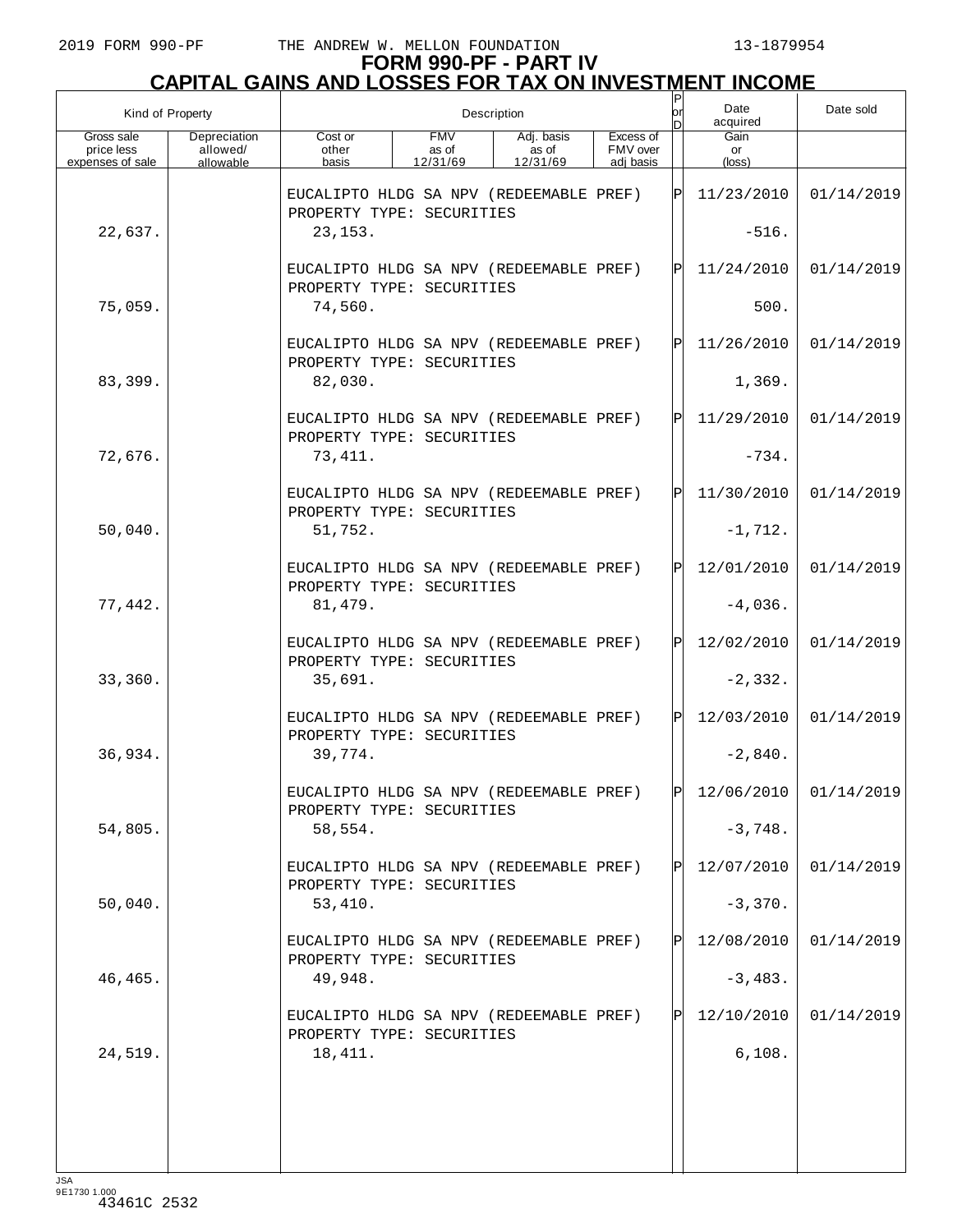| Kind of Property                             |                                       |                                                                      | Description                     | or<br>D                         | Date<br>acquired                   | Date sold    |                      |                       |
|----------------------------------------------|---------------------------------------|----------------------------------------------------------------------|---------------------------------|---------------------------------|------------------------------------|--------------|----------------------|-----------------------|
| Gross sale<br>price less<br>expenses of sale | Depreciation<br>allowed/<br>allowable | Cost or<br>other<br>basis                                            | <b>FMV</b><br>as of<br>12/31/69 | Adj. basis<br>as of<br>12/31/69 | Excess of<br>FMV over<br>adj basis |              | Gain<br>or<br>(loss) |                       |
|                                              |                                       | EUCALIPTO HLDG SA NPV (REDEEMABLE PREF)<br>PROPERTY TYPE: SECURITIES |                                 |                                 |                                    | ΙÞΙ          | 12/13/2010           | 01/14/2019            |
| 65,385.                                      |                                       | 49,743.                                                              |                                 |                                 |                                    |              | 15,642.              |                       |
|                                              |                                       | EUCALIPTO HLDG SA NPV (REDEEMABLE PREF)<br>PROPERTY TYPE: SECURITIES |                                 |                                 |                                    | P            | 07/21/2011           | 01/14/2019            |
| 51,791.                                      |                                       | 39,037.                                                              |                                 |                                 |                                    |              | 12,754.              |                       |
|                                              |                                       | EUCALIPTO HLDG SA NPV (REDEEMABLE PREF)<br>PROPERTY TYPE: SECURITIES |                                 |                                 |                                    | $\mathbf{P}$ | 07/22/2011           | 01/14/2019            |
| 48,336.                                      |                                       | 36,117.                                                              |                                 |                                 |                                    |              | 12,219.              |                       |
|                                              |                                       | EUCALIPTO HLDG SA NPV (REDEEMABLE PREF)<br>PROPERTY TYPE: SECURITIES |                                 |                                 |                                    | $\mathbf{P}$ | 07/25/2011           | 01/14/2019            |
| 53,447.                                      |                                       | 39,458.                                                              |                                 |                                 |                                    |              | 13,989.              |                       |
|                                              |                                       | EUCALIPTO HLDG SA NPV (REDEEMABLE PREF)<br>PROPERTY TYPE: SECURITIES |                                 |                                 |                                    | $\mathbf{P}$ | 07/26/2011           | 01/14/2019            |
| 22, 113.                                     |                                       | 16,311.                                                              |                                 |                                 |                                    |              | 5,802.               |                       |
|                                              |                                       | EUCALIPTO HLDG SA NPV (REDEEMABLE PREF)<br>PROPERTY TYPE: SECURITIES |                                 |                                 |                                    | $\mathsf{P}$ | 07/27/2011           | 01/14/2019            |
| 49,039.                                      |                                       | 36,638.                                                              |                                 |                                 |                                    |              | 12,400.              |                       |
|                                              |                                       | EUCALIPTO HLDG SA NPV (REDEEMABLE PREF)<br>PROPERTY TYPE: SECURITIES |                                 |                                 |                                    | $\mathsf{P}$ | 07/28/2011           | 01/14/2019            |
| 65,397.                                      |                                       | 48,853.                                                              |                                 |                                 |                                    |              | 16,543.              |                       |
|                                              |                                       | EUCALIPTO HLDG SA NPV (REDEEMABLE PREF)<br>PROPERTY TYPE: SECURITIES |                                 |                                 |                                    | $\mathbf P$  | 07/29/2011           | 01/14/2019            |
| 38,828.                                      |                                       | 27,984.                                                              |                                 |                                 |                                    |              | 10,845.              |                       |
|                                              |                                       | EUCALIPTO HLDG SA NPV (REDEEMABLE PREF)<br>PROPERTY TYPE: SECURITIES |                                 |                                 |                                    | $\mathsf{P}$ |                      | 08/01/2011 01/14/2019 |
| 32,692.                                      |                                       | 21,879.                                                              |                                 |                                 |                                    |              | 10,813.              |                       |
|                                              |                                       | EUCALIPTO HLDG SA NPV (REDEEMABLE PREF)<br>PROPERTY TYPE: SECURITIES |                                 |                                 |                                    |              | 08/02/2011           | 01/14/2019            |
| 41,700.                                      |                                       | 20,746.                                                              |                                 |                                 |                                    |              | 20,954.              |                       |
|                                              |                                       | EUCALIPTO HLDG SA NPV (REDEEMABLE PREF)<br>PROPERTY TYPE: SECURITIES |                                 |                                 |                                    |              | 08/03/2011           | 01/14/2019            |
| 89,356.                                      |                                       | 42,787.                                                              |                                 |                                 |                                    |              | 46,569.              |                       |
|                                              |                                       | EUCALIPTO HLDG SA NPV (REDEEMABLE PREF)<br>PROPERTY TYPE: SECURITIES |                                 |                                 |                                    |              | 09/30/2011           | 01/14/2019            |
| 102,462.                                     |                                       | 46,114.                                                              |                                 |                                 |                                    |              | 56,347.              |                       |
|                                              |                                       |                                                                      |                                 |                                 |                                    |              |                      |                       |
|                                              |                                       |                                                                      |                                 |                                 |                                    |              |                      |                       |
|                                              |                                       |                                                                      |                                 |                                 |                                    |              |                      |                       |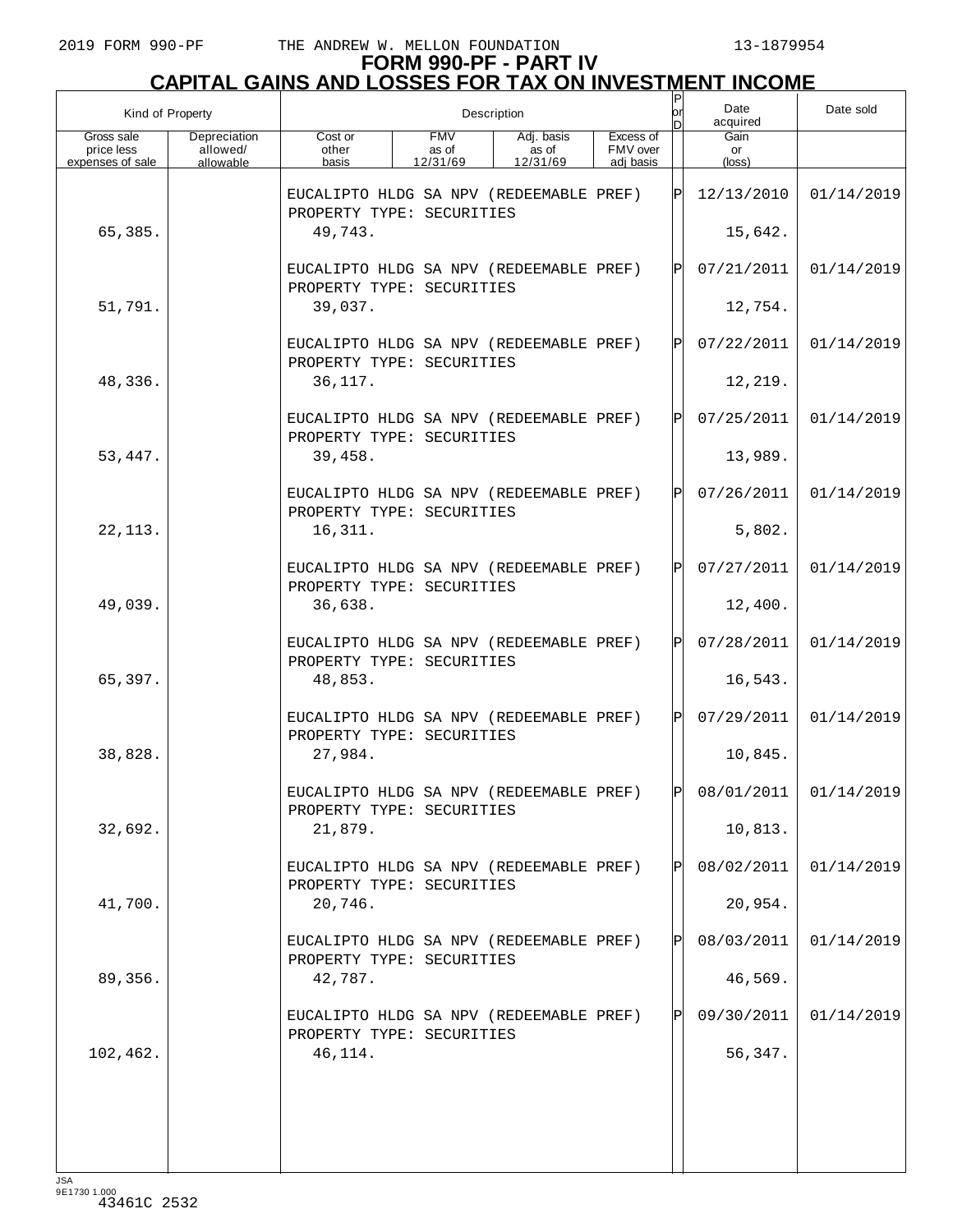| Kind of Property                             |                                       |                                                                               | Description                     |                                 | lor                                | Date<br>acquired | Date sold            |                       |
|----------------------------------------------|---------------------------------------|-------------------------------------------------------------------------------|---------------------------------|---------------------------------|------------------------------------|------------------|----------------------|-----------------------|
| Gross sale<br>price less<br>expenses of sale | Depreciation<br>allowed/<br>allowable | Cost or<br>other<br>basis                                                     | <b>FMV</b><br>as of<br>12/31/69 | Adj. basis<br>as of<br>12/31/69 | Excess of<br>FMV over<br>adj basis |                  | Gain<br>or<br>(loss) |                       |
|                                              |                                       | EUCALIPTO HLDG SA NPV (REDEEMABLE PREF)<br>PROPERTY TYPE: SECURITIES          |                                 |                                 |                                    | $\mathbf{P}$     | 10/03/2011           | 01/14/2019            |
| 92,931.                                      |                                       | 44,711.                                                                       |                                 |                                 |                                    |                  | 48,219.              |                       |
|                                              |                                       | EUCALIPTO HLDG SA NPV (REDEEMABLE PREF)<br>PROPERTY TYPE: SECURITIES          |                                 |                                 |                                    | $\mathbf{P}$     | 10/04/2011           | 01/14/2019            |
| 563,540.                                     |                                       | 265,705.                                                                      |                                 |                                 |                                    |                  | 297,836.             |                       |
|                                              |                                       | EUCALIPTO HLDG SA NPV (REDEEMABLE PREF)<br>PROPERTY TYPE: SECURITIES          |                                 |                                 |                                    | $_\mathrm{P}$    | 10/05/2011           | 01/14/2019            |
| 314,534.                                     |                                       | 199,140.                                                                      |                                 |                                 |                                    |                  | 115,394.             |                       |
|                                              |                                       | EUCALIPTO HLDG SA NPV (REDEEMABLE PREF)<br>PROPERTY TYPE: SECURITIES          |                                 |                                 |                                    | $\mathbf{P}$     | 12/09/2011           | 01/14/2019            |
| 208,498.                                     |                                       | 157,391.                                                                      |                                 |                                 |                                    |                  | 51,107.              |                       |
|                                              |                                       | EUCALIPTO HLDG SA NPV (REDEEMABLE PREF)<br>PROPERTY TYPE: SECURITIES          |                                 |                                 |                                    | $\mathbf{P}$     | 04/30/2014           | 01/14/2019            |
| 54,805.                                      |                                       | 48,161.                                                                       |                                 |                                 |                                    |                  | 6,645.               |                       |
|                                              |                                       | EUCALIPTO HLDG SA NPV (REDEEMABLE PREF)<br>PROPERTY TYPE: SECURITIES          |                                 |                                 |                                    | $\mathbf{P}$     | 11/03/2014           | 01/14/2019            |
| 97,696.                                      |                                       | 117,022.                                                                      |                                 |                                 |                                    |                  | $-19,326.$           |                       |
| 6,449.                                       |                                       | EXETER AUTOMOBILE 2.05% DUE 12-15-2021<br>PROPERTY TYPE: SECURITIES<br>6,449. |                                 |                                 |                                    | $\mathbf{P}$     | 10/13/2015           | 01/14/2019            |
| 6,432.                                       |                                       | EXETER AUTOMOBILE 2.05% DUE 12-15-2021<br>PROPERTY TYPE: SECURITIES<br>6,432. |                                 |                                 |                                    | $\mathsf{P}$     | 06/25/2018           | 01/14/2019            |
| 6,575.                                       |                                       | EXETER AUTOMOBILE 2.05% DUE 12-15-2021<br>PROPERTY TYPE: SECURITIES<br>6,575. |                                 |                                 |                                    | $\mathsf{P}$     |                      | 09/12/2017 07/12/2019 |
| 7,817.                                       |                                       | EXETER AUTOMOBILE 2.05% DUE 12-15-2021<br>PROPERTY TYPE: SECURITIES<br>7,816. |                                 |                                 |                                    |                  | 09/12/2017           | 08/14/2019            |
| 7,323.                                       |                                       | EXETER AUTOMOBILE 2.05% DUE 12-15-2021<br>PROPERTY TYPE: SECURITIES<br>7,323. |                                 |                                 |                                    |                  | 09/12/2017           | 09/13/2019            |
| 6,192.                                       |                                       | EXETER AUTOMOBILE 2.05% DUE 12-15-2021<br>PROPERTY TYPE: SECURITIES<br>6,192. |                                 |                                 |                                    |                  | 09/12/2017           | 04/12/2019            |
|                                              |                                       |                                                                               |                                 |                                 |                                    |                  |                      |                       |
|                                              |                                       |                                                                               |                                 |                                 |                                    |                  |                      |                       |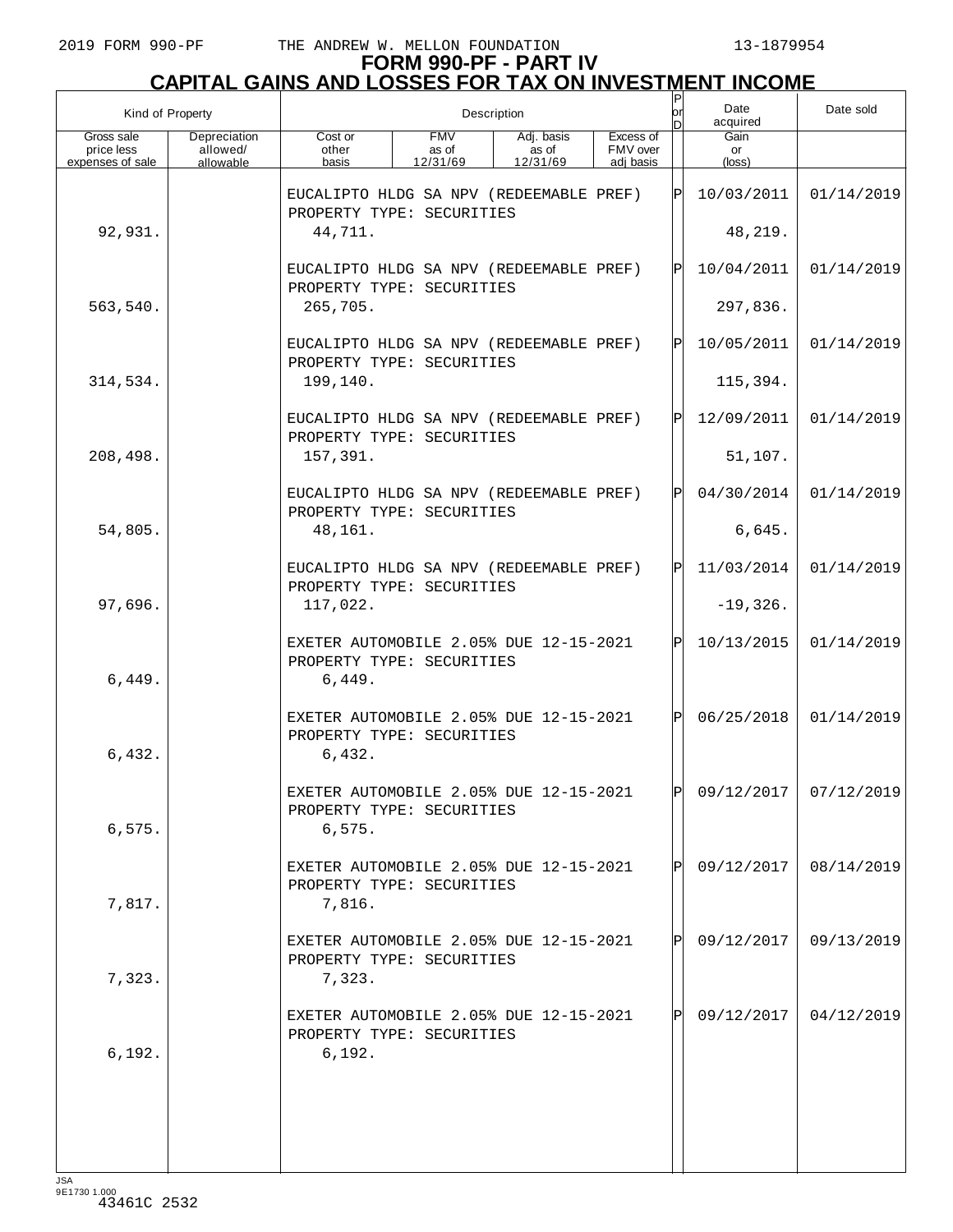# **FORM 990-PF - PART IV CAPITAL GAINS AND LOSSES FOR TAX ON INVESTMENT INCOME** P

| Kind of Property                             |                                       |                                                                                | Description                     | or<br>D                         | Date<br>acquired                   | Date sold    |                      |                         |
|----------------------------------------------|---------------------------------------|--------------------------------------------------------------------------------|---------------------------------|---------------------------------|------------------------------------|--------------|----------------------|-------------------------|
| Gross sale<br>price less<br>expenses of sale | Depreciation<br>allowed/<br>allowable | Cost or<br>other<br>basis                                                      | <b>FMV</b><br>as of<br>12/31/69 | Adj. basis<br>as of<br>12/31/69 | Excess of<br>FMV over<br>adj basis |              | Gain<br>or<br>(loss) |                         |
| 8,579.                                       |                                       | EXETER AUTOMOBILE 2.05% DUE 12-15-2021<br>PROPERTY TYPE: SECURITIES<br>8,579.  |                                 |                                 |                                    | Þ            | 09/12/2017           | 05/14/2019              |
| 7,007.                                       |                                       | EXETER AUTOMOBILE 2.05% DUE 12-15-2021<br>PROPERTY TYPE: SECURITIES<br>7,007.  |                                 |                                 |                                    | P            | 09/12/2017           | 10/14/2019              |
| 6,641.                                       |                                       | EXETER AUTOMOBILE 2.05% DUE 12-15-2021<br>PROPERTY TYPE: SECURITIES<br>6,641.  |                                 |                                 |                                    | $\mathsf{P}$ | 09/12/2017           | 02/14/2019              |
| 7,462.                                       |                                       | EXETER AUTOMOBILE 2.05% DUE 12-15-2021<br>PROPERTY TYPE: SECURITIES<br>7,462.  |                                 |                                 |                                    | P            | 09/12/2017           | 01/14/2019              |
| 5,177.                                       |                                       | EXETER AUTOMOBILE 2.05% DUE 12-15-2021<br>PROPERTY TYPE: SECURITIES<br>5,177.  |                                 |                                 |                                    | P            | 09/12/2017           | 06/14/2019              |
| 10,754.                                      |                                       | EXETER AUTOMOBILE 2.84% DUE 08-16-2021<br>PROPERTY TYPE: SECURITIES<br>10,752. |                                 |                                 |                                    | P            | 09/12/2017<br>$2$ .  | 03/14/2019              |
| 11,791.                                      |                                       | EXETER AUTOMOBILE 2.84% DUE 08-16-2021<br>PROPERTY TYPE: SECURITIES<br>11,789. |                                 |                                 |                                    | P            | 09/12/2017<br>2.     | 11/15/2019              |
| 12,815.                                      |                                       | EXETER AUTOMOBILE 2.84% DUE 08-16-2021<br>PROPERTY TYPE: SECURITIES<br>12,813. |                                 |                                 |                                    | $\mathsf{P}$ | 10/03/2016<br>2.     | 06/14/2019              |
| 12,026.                                      |                                       | EXETER AUTOMORILE 2 84% DUE 08-16-2021<br>PROPERTY TYPE: SECURITIES<br>12,024. |                                 |                                 |                                    | $\mathsf{P}$ | 2.                   | $10/03/2016$ 03/14/2019 |
| 8,592.                                       |                                       | EXETER AUTOMOBILE 2.84% DUE 08-16-2021<br>PROPERTY TYPE: SECURITIES<br>8,591.  |                                 |                                 |                                    | P            | 10/03/2016<br>$2$ .  | 02/14/2019              |
| 10,244.                                      |                                       | EXETER AUTOMOBILE 2.84% DUE 08-16-2021<br>PROPERTY TYPE: SECURITIES<br>10,242. |                                 |                                 |                                    | P            | 10/03/2016<br>2.     | 04/12/2019              |
| 9,138.                                       |                                       | EXETER AUTOMOBILE 2.84% DUE 08-16-2021<br>PROPERTY TYPE: SECURITIES<br>9,136.  |                                 |                                 |                                    | P            | 10/03/2016<br>$2$ .  | 12/13/2019              |
|                                              |                                       |                                                                                |                                 |                                 |                                    |              |                      |                         |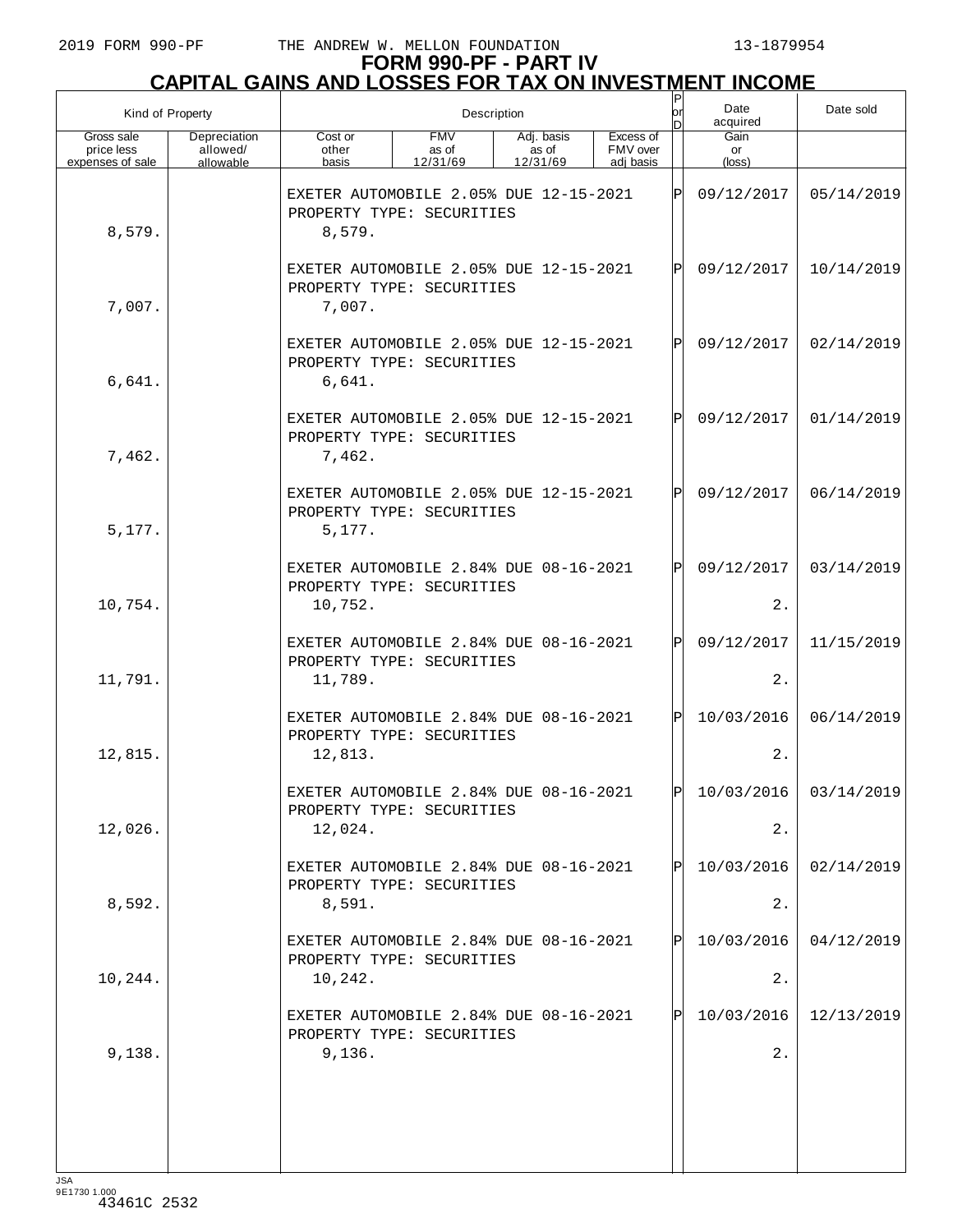| Kind of Property                             |                                       |                                                                                                                                       | Description |  |  | Ρ<br>or | Date<br>acquired     | Date sold             |
|----------------------------------------------|---------------------------------------|---------------------------------------------------------------------------------------------------------------------------------------|-------------|--|--|---------|----------------------|-----------------------|
| Gross sale<br>price less<br>expenses of sale | Depreciation<br>allowed/<br>allowable | <b>FMV</b><br>Excess of<br>Cost or<br>Adj. basis<br>as of<br>FMV over<br>other<br>as of<br>12/31/69<br>12/31/69<br>adi basis<br>basis |             |  |  |         | Gain<br>or<br>(loss) |                       |
|                                              |                                       | EXETER AUTOMOBILE 2.84% DUE 08-16-2021<br>PROPERTY TYPE: SECURITIES                                                                   |             |  |  | ΙÞΙ     | 10/03/2016           | 08/14/2019            |
| 9,760.                                       |                                       | 9,759.                                                                                                                                |             |  |  |         | 2.                   |                       |
|                                              |                                       | EXETER AUTOMOBILE 2.84% DUE 08-16-2021<br>PROPERTY TYPE: SECURITIES                                                                   |             |  |  | ΙPΙ     | 10/03/2016           | 10/14/2019            |
| 9,410.                                       |                                       | 9,408.                                                                                                                                |             |  |  |         | 2.                   |                       |
|                                              |                                       | EXETER AUTOMOBILE 2.84% DUE 08-16-2021<br>PROPERTY TYPE: SECURITIES                                                                   |             |  |  | ΙPΙ     | 10/03/2016           | 11/14/2019            |
| 10,499.                                      |                                       | 10,497.                                                                                                                               |             |  |  |         | 2.                   |                       |
|                                              |                                       | EXETER AUTOMOBILE 2.84% DUE 08-16-2021<br>PROPERTY TYPE: SECURITIES                                                                   |             |  |  | ΙÞΙ     | 10/03/2016           | 07/12/2019            |
| 11,656.                                      |                                       | 11,654.                                                                                                                               |             |  |  |         | 2.                   |                       |
|                                              |                                       | EXETER AUTOMOBILE 2.84% DUE 08-16-2021<br>PROPERTY TYPE: SECURITIES                                                                   |             |  |  | ΙÞΙ     | 10/03/2016           | 09/13/2019            |
| 11,077.                                      |                                       | 11,075.                                                                                                                               |             |  |  |         | 2.                   |                       |
|                                              |                                       | EXXON MOBIL CORP 2.44% DUE 08-16-2029<br>PROPERTY TYPE: SECURITIES                                                                    |             |  |  | ΙPΙ     | 10/03/2016           | 01/14/2019            |
| 226, 415.                                    |                                       | 225,000.                                                                                                                              |             |  |  |         | 1,415.               |                       |
|                                              |                                       | EXXON MOBIL CORP 2.726% DUE 03-01-2023<br>PROPERTY TYPE: SECURITIES                                                                   |             |  |  | ΙÞΙ     | 10/03/2016           | 05/14/2019            |
| 46,252.                                      |                                       | 45,982.                                                                                                                               |             |  |  |         | 270.                 |                       |
|                                              |                                       | EXXON MOBIL CORP 2.726% DUE 03-01-2023<br>PROPERTY TYPE: SECURITIES                                                                   |             |  |  | ΙÞΙ     | 08/13/2019           | 12/16/2019            |
| 102,783.                                     |                                       | 100,993.                                                                                                                              |             |  |  |         | 1,790.               |                       |
|                                              |                                       | <b>FACEBOOK</b><br>PROPERTY TYPE: SECURITIES                                                                                          |             |  |  | ldl     |                      | 09/29/2016 10/11/2019 |
| 290,593.                                     |                                       | 8,038.                                                                                                                                |             |  |  |         | 282,555.             |                       |
|                                              |                                       | <b>FACEBOOK</b><br>PROPERTY TYPE: SECURITIES                                                                                          |             |  |  | ΙPΙ     | 06/20/2017           | 10/11/2019            |
| 231,321.                                     |                                       | 27,589.                                                                                                                               |             |  |  |         | 203,732.             |                       |
|                                              |                                       | FACEBOOK<br>PROPERTY TYPE: SECURITIES                                                                                                 |             |  |  | ΙPΙ     | 05/31/2013           | 07/09/2019            |
| 170,341.                                     |                                       | 4,814.                                                                                                                                |             |  |  |         | 165,527.             |                       |
|                                              |                                       | FANNIE MAE SER 2005-122 CLS FE<br>PROPERTY TYPE: SECURITIES                                                                           |             |  |  | ΙPΙ     | 12/12/2013           | 07/09/2019            |
| 9,930.                                       |                                       | 9,942.                                                                                                                                |             |  |  |         | $-13.$               |                       |
|                                              |                                       |                                                                                                                                       |             |  |  |         |                      |                       |
|                                              |                                       |                                                                                                                                       |             |  |  |         |                      |                       |
|                                              |                                       |                                                                                                                                       |             |  |  |         |                      |                       |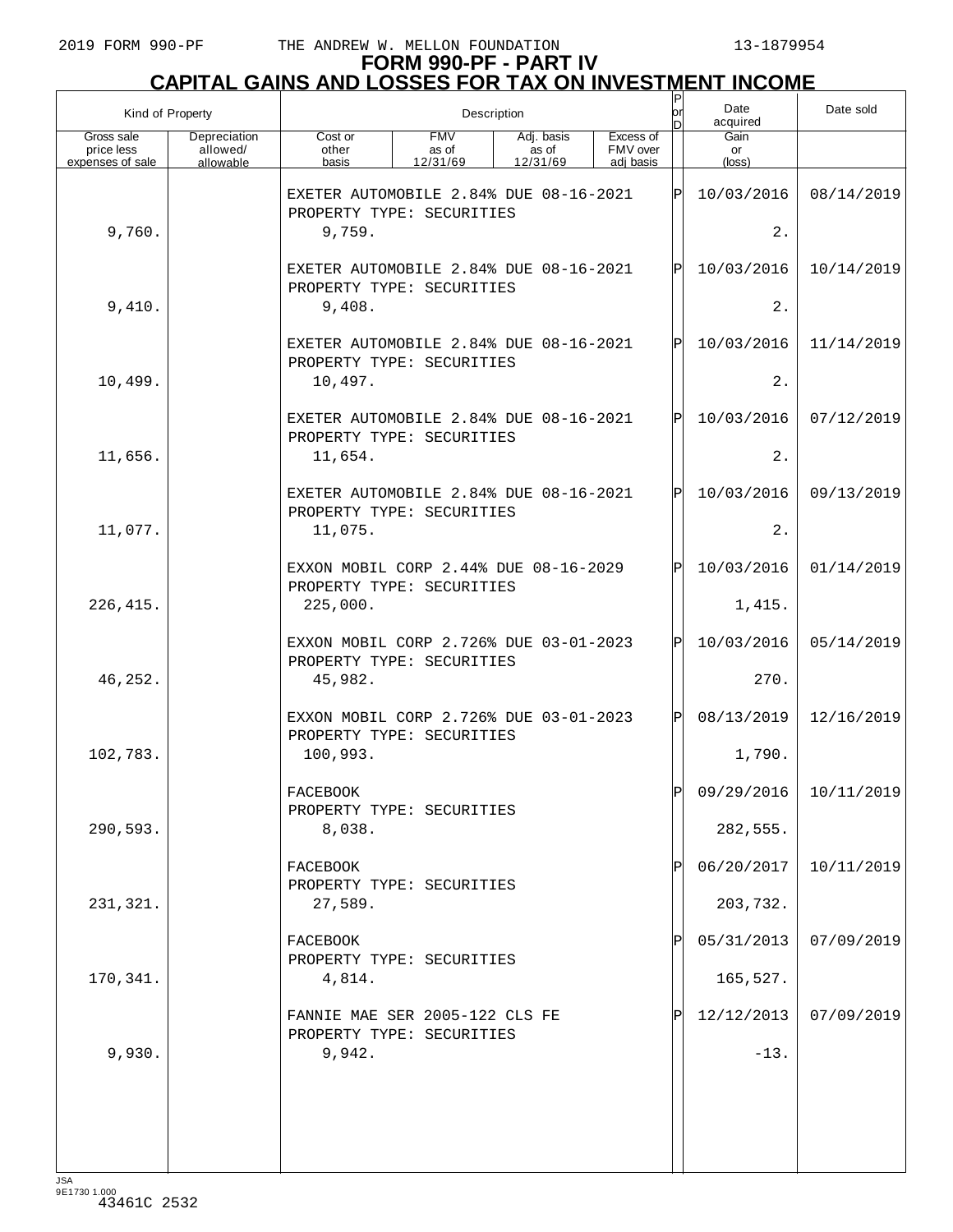| Kind of Property                             |                                       |                                                                        |                                 | Description                     |                                    | P<br> or<br>n | Date<br>acquired              | Date sold               |
|----------------------------------------------|---------------------------------------|------------------------------------------------------------------------|---------------------------------|---------------------------------|------------------------------------|---------------|-------------------------------|-------------------------|
| Gross sale<br>price less<br>expenses of sale | Depreciation<br>allowed/<br>allowable | Cost or<br>other<br>basis                                              | <b>FMV</b><br>as of<br>12/31/69 | Adj. basis<br>as of<br>12/31/69 | Excess of<br>FMV over<br>adi basis |               | Gain<br>or<br>$(\text{loss})$ |                         |
| 11,808.                                      |                                       | FANNIE MAE SER 2005-122 CLS FE<br>PROPERTY TYPE: SECURITIES<br>11,823. |                                 |                                 |                                    | ΙP            | 05/31/2013<br>$-15.$          | 07/01/2019              |
|                                              |                                       | FANNIE MAE SER 2005-122 CLS FE<br>PROPERTY TYPE: SECURITIES            |                                 |                                 |                                    | ΙP            | 06/02/2015                    | 12/01/2019              |
| 16,131.                                      |                                       | 16,152.                                                                |                                 |                                 |                                    |               | $-21.$                        |                         |
| 9,112.                                       |                                       | FANNIE MAE SER 2005-122 CLS FE<br>PROPERTY TYPE: SECURITIES<br>9,124.  |                                 |                                 |                                    | ΙP            | 06/02/2015<br>$-12.$          | 03/01/2019              |
|                                              |                                       | FANNIE MAE SER 2005-122 CLS FE<br>PROPERTY TYPE: SECURITIES            |                                 |                                 |                                    | ΙP            | 06/02/2015                    | 10/01/2019              |
| 4,706.                                       |                                       | 4,712.                                                                 |                                 |                                 |                                    |               | $-6.$                         |                         |
|                                              |                                       | FANNIE MAE SER 2005-122 CLS FE<br>PROPERTY TYPE: SECURITIES            |                                 |                                 |                                    | ΙP            | 06/02/2015                    | 01/01/2019              |
| 10,122.                                      |                                       | 10, 135.                                                               |                                 |                                 |                                    |               | $-13.$                        |                         |
|                                              |                                       | FANNIE MAE SER 2005-122 CLS FE<br>PROPERTY TYPE: SECURITIES            |                                 |                                 |                                    | ΙP            | 06/02/2015                    | 07/01/2019              |
| 11,583.                                      |                                       | 11,598.                                                                |                                 |                                 |                                    |               | $-15.$                        |                         |
| 11,362.                                      |                                       | FANNIE MAE SER 2005-122 CLS FE<br>PROPERTY TYPE: SECURITIES<br>11,377. |                                 |                                 |                                    | ΙP            | 06/02/2015<br>$-15.$          | 11/01/2019              |
|                                              |                                       | FANNIE MAE SER 2005-122 CLS FE<br>PROPERTY TYPE: SECURITIES            |                                 |                                 |                                    | ΙP            | 06/02/2015                    | 04/01/2019              |
| 5,572.                                       |                                       | 5,579.                                                                 |                                 |                                 |                                    |               | $-7.$                         |                         |
|                                              |                                       | FANNIE MAE SER 2005-122 CLS FE<br>PROPERTY TYPE: SECURITIES            |                                 |                                 |                                    | ldl           |                               | $06/02/2015$ 05/01/2019 |
| 11,145.                                      |                                       | 11,160.                                                                |                                 |                                 |                                    |               | $-14.$                        |                         |
|                                              |                                       | FANNIE MAE SER 2005-122 CLS FE<br>PROPERTY TYPE: SECURITIES            |                                 |                                 |                                    |               | 06/02/2015                    | 08/01/2019              |
| 16,087.                                      |                                       | 16,107.                                                                |                                 |                                 |                                    |               | $-21.$                        |                         |
|                                              |                                       | FANNIE MAE SER 2005-122 CLS FE<br>PROPERTY TYPE: SECURITIES            |                                 |                                 |                                    |               | 06/02/2015                    | 06/01/2019              |
| 15,198.                                      |                                       | 15,217.                                                                |                                 |                                 |                                    |               | $-20.$                        |                         |
|                                              |                                       | FANNIE MAE SER 2010-54 CL LA 5.0%<br>PROPERTY TYPE: SECURITIES         |                                 |                                 |                                    |               | 06/02/2015                    | 09/01/2019              |
| 735.                                         |                                       | 770.                                                                   |                                 |                                 |                                    |               | $-35.$                        |                         |
|                                              |                                       |                                                                        |                                 |                                 |                                    |               |                               |                         |
|                                              |                                       |                                                                        |                                 |                                 |                                    |               |                               |                         |
|                                              |                                       |                                                                        |                                 |                                 |                                    |               |                               |                         |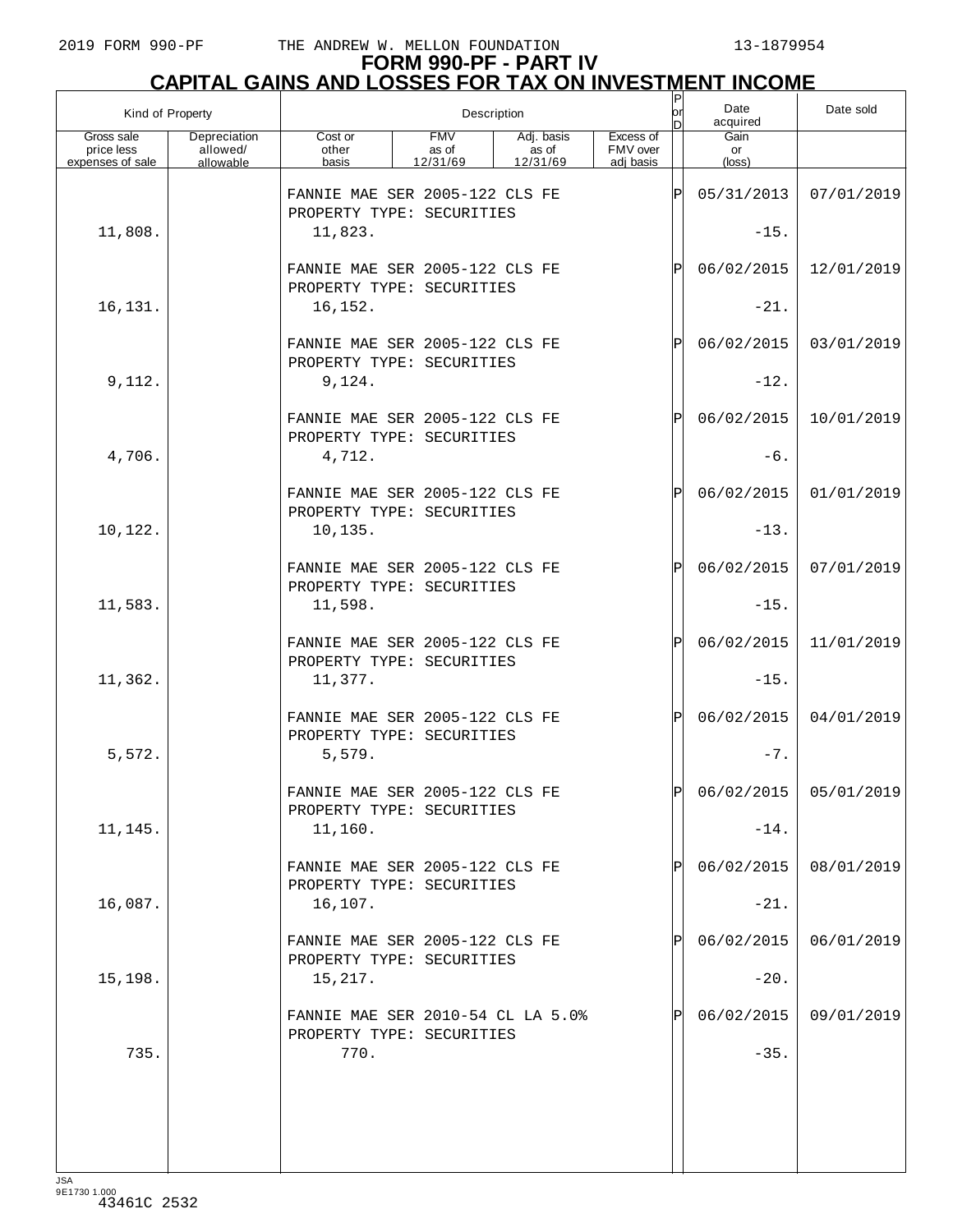| Kind of Property                             |                                       |                                                                          | Description                     |                                 | P<br> or <br>ы                     | Date<br>acquired | Date sold             |                       |
|----------------------------------------------|---------------------------------------|--------------------------------------------------------------------------|---------------------------------|---------------------------------|------------------------------------|------------------|-----------------------|-----------------------|
| Gross sale<br>price less<br>expenses of sale | Depreciation<br>allowed/<br>allowable | Cost or<br>other<br>basis                                                | <b>FMV</b><br>as of<br>12/31/69 | Adj. basis<br>as of<br>12/31/69 | Excess of<br>FMV over<br>adi basis |                  | Gain<br>or<br>(loss)  |                       |
|                                              |                                       | FANNIE MAE SER 2010-54 CL LA 5.0%<br>PROPERTY TYPE: SECURITIES           |                                 |                                 |                                    | $\mathbf P$      | 06/02/2015            | 02/01/2019            |
| 5,501.                                       |                                       | 5,762.                                                                   |                                 |                                 |                                    |                  | $-261.$               |                       |
|                                              |                                       | FANNIE MAE SER 2010-54 CL LA 5.0%<br>PROPERTY TYPE: SECURITIES           |                                 |                                 |                                    | Ρ                | 08/10/2015            | 09/01/2019            |
| 4,914.                                       |                                       | 5,148.                                                                   |                                 |                                 |                                    |                  | $-233.$               |                       |
|                                              |                                       | FANNIE MAE SER 2010-54 CL LA 5.0%<br>PROPERTY TYPE: SECURITIES           |                                 |                                 |                                    | Ρ                | 08/10/2015            | 01/01/2019            |
| 2,932.                                       |                                       | 3,072.                                                                   |                                 |                                 |                                    |                  | $-139.$               |                       |
| 5,759.                                       |                                       | FANNIE MAE SER 2010-54 CL LA 5.0%<br>PROPERTY TYPE: SECURITIES<br>6,032. |                                 |                                 |                                    | Ρ                | 08/10/2015<br>$-274.$ | 10/01/2019            |
|                                              |                                       |                                                                          |                                 |                                 |                                    |                  |                       |                       |
|                                              |                                       | FANNIE MAE SER 2010-54 CL LA 5.0%<br>PROPERTY TYPE: SECURITIES           |                                 |                                 |                                    | Ρ                | 08/10/2015            | 11/01/2019            |
| 5,950.                                       |                                       | 6, 233.                                                                  |                                 |                                 |                                    |                  | $-283.$               |                       |
|                                              |                                       | FANNIE MAE SER 2010-54 CL LA 5.0%<br>PROPERTY TYPE: SECURITIES           |                                 |                                 |                                    | Ρ                | 08/10/2015            | 03/01/2019            |
| 1,453.                                       |                                       | 1,522.                                                                   |                                 |                                 |                                    |                  | $-69.$                |                       |
|                                              |                                       | FANNIE MAE SER 2010-54 CL LA 5.0%<br>PROPERTY TYPE: SECURITIES           |                                 |                                 |                                    | P                | 08/10/2015            | 08/01/2019            |
| 2,219.                                       |                                       | 2,324.                                                                   |                                 |                                 |                                    |                  | $-105.$               |                       |
|                                              |                                       | FANNIE MAE SER 2010-54 CL LA 5.0%<br>PROPERTY TYPE: SECURITIES           |                                 |                                 |                                    | $\mathsf{P}$     | 08/10/2015            | 07/01/2019            |
| 707.                                         |                                       | 741.                                                                     |                                 |                                 |                                    |                  | $-34.$                |                       |
|                                              |                                       | FANNIE MAE SER 2010-54 CL LA 5 0%<br>PROPERTY TYPE: SECURITIES           |                                 |                                 |                                    | D                |                       | 08/10/2015 06/01/2019 |
| 6,121.                                       |                                       | 6,412.                                                                   |                                 |                                 |                                    |                  | $-291.$               |                       |
|                                              |                                       | FANNIE MAE SER 2010-54 CL LA 5.0%<br>PROPERTY TYPE: SECURITIES           |                                 |                                 |                                    |                  | 08/10/2015            | 02/01/2019            |
| 1,218.                                       |                                       | 1,276.                                                                   |                                 |                                 |                                    |                  | $-58.$                |                       |
|                                              |                                       | FANNIE MAE SER 2010-54 CL LA 5.0%<br>PROPERTY TYPE: SECURITIES           |                                 |                                 |                                    |                  | 08/10/2015            | 04/01/2019            |
| 839.                                         |                                       | 878.                                                                     |                                 |                                 |                                    |                  | $-40.$                |                       |
|                                              |                                       | FED HOME LN MTG 2.912% DUE 12-25-2023<br>PROPERTY TYPE: SECURITIES       |                                 |                                 |                                    |                  | 08/10/2015            | 05/01/2019            |
| 1,387.                                       |                                       | 1,397.                                                                   |                                 |                                 |                                    |                  | $-11.$                |                       |
|                                              |                                       |                                                                          |                                 |                                 |                                    |                  |                       |                       |
|                                              |                                       |                                                                          |                                 |                                 |                                    |                  |                       |                       |
|                                              |                                       |                                                                          |                                 |                                 |                                    |                  |                       |                       |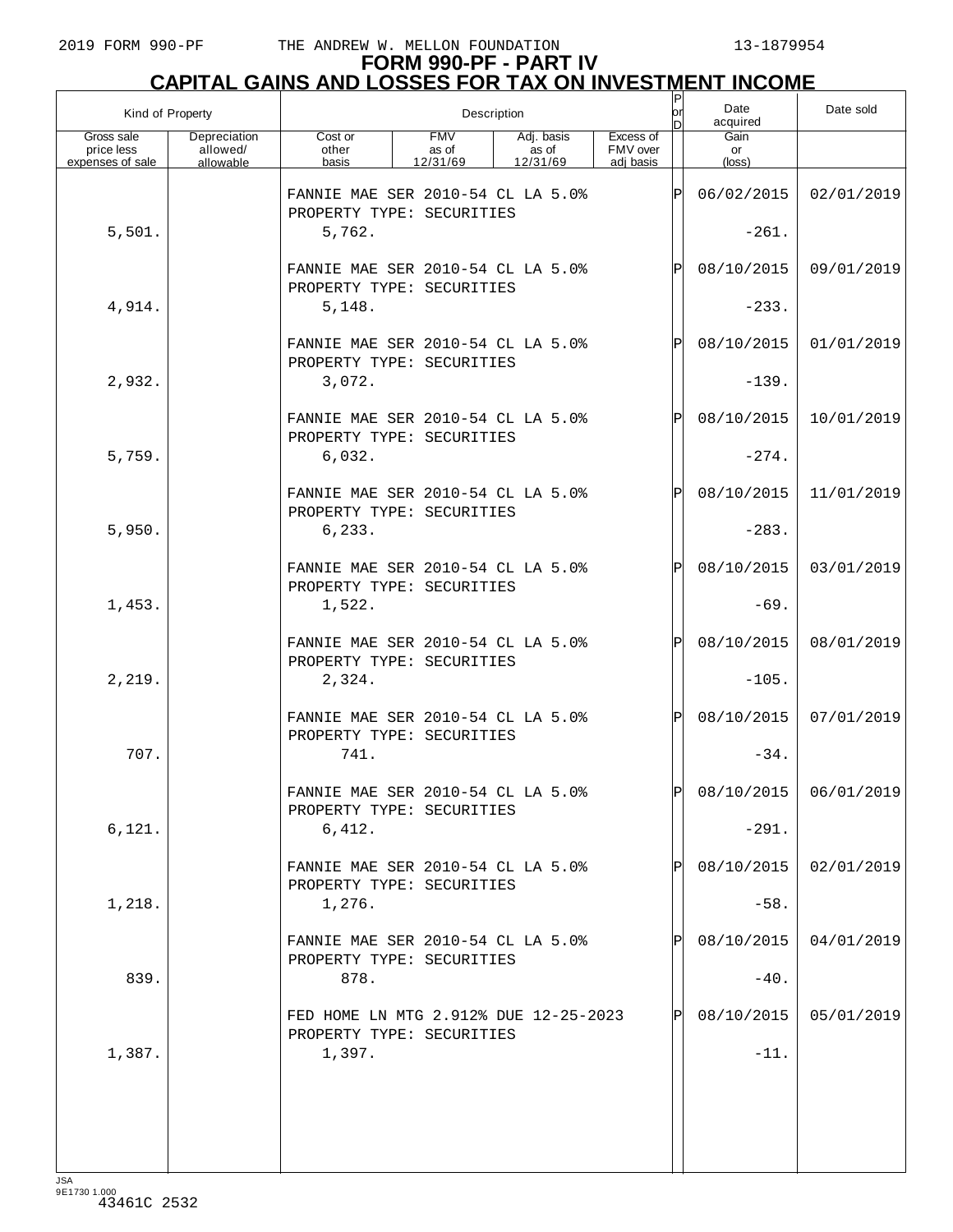| Kind of Property                             |                                       |                                                                                                                                       | Description |  | or<br>D | Date<br>acquired | Date sold               |            |
|----------------------------------------------|---------------------------------------|---------------------------------------------------------------------------------------------------------------------------------------|-------------|--|---------|------------------|-------------------------|------------|
| Gross sale<br>price less<br>expenses of sale | Depreciation<br>allowed/<br>allowable | <b>FMV</b><br>Excess of<br>Cost or<br>Adj. basis<br>FMV over<br>as of<br>other<br>as of<br>basis<br>12/31/69<br>12/31/69<br>adi basis |             |  |         |                  | Gain<br>or<br>(loss)    |            |
|                                              |                                       | FED HOME LN MTG 2.912% DUE 12-25-2023<br>PROPERTY TYPE: SECURITIES                                                                    |             |  |         | IPI              | 08/10/2015              | 12/01/2019 |
| 1,522.                                       |                                       | 1,534.                                                                                                                                |             |  |         |                  | $-12.$                  |            |
|                                              |                                       | FED HOME LN MTG 2.912% DUE 12-25-2023<br>PROPERTY TYPE: SECURITIES                                                                    |             |  |         | IPI              | 12/27/2016              | 08/01/2019 |
| 96,790.                                      |                                       | 97,553.                                                                                                                               |             |  |         |                  | $-764.$                 |            |
|                                              |                                       | FED HOME LN MTG 2.912% DUE 12-25-2023<br>PROPERTY TYPE: SECURITIES                                                                    |             |  |         | IPI              | 12/27/2016              | 06/01/2019 |
| 109,356.                                     |                                       | 110,219.                                                                                                                              |             |  |         |                  | $-863.$                 |            |
|                                              |                                       | FED HOME LN MTG 2.912% DUE 12-25-2023<br>PROPERTY TYPE: SECURITIES                                                                    |             |  |         | IPI              | 12/27/2016              | 02/01/2019 |
| 7,835.                                       |                                       | 7,896.                                                                                                                                |             |  |         |                  | $-62.$                  |            |
|                                              |                                       | FED HOME LN MTG 2.912% DUE 12-25-2023<br>PROPERTY TYPE: SECURITIES                                                                    |             |  |         | IPI              | 12/27/2016              | 07/01/2019 |
| 1,392.                                       |                                       | 1,403.                                                                                                                                |             |  |         |                  | $-11.$                  |            |
|                                              |                                       | FED HOME LN MTG 2.912% DUE 12-25-2023<br>PROPERTY TYPE: SECURITIES                                                                    |             |  |         | lÞl              | 12/27/2016              | 11/01/2019 |
| 96,480.                                      |                                       | 97,241.                                                                                                                               |             |  |         |                  | $-761.$                 |            |
|                                              |                                       | FED HOME LN MTG 2.912% DUE 12-25-2023<br>PROPERTY TYPE: SECURITIES                                                                    |             |  |         | IPI              | 12/27/2016              | 09/01/2019 |
| 1,632.                                       |                                       | 1,645.                                                                                                                                |             |  |         |                  | $-13.$                  |            |
|                                              |                                       | FED HOME LN MTG 2.912% DUE 12-25-2023<br>PROPERTY TYPE: SECURITIES                                                                    |             |  |         | lPl              | 12/27/2016              | 05/01/2019 |
| 97,206.                                      |                                       | 97,973.                                                                                                                               |             |  |         |                  | $-767.$                 |            |
|                                              |                                       | FED HOME LN MTG 2.912% DUE 12-25-2023<br>PROPERTY TYPE: SECURITIES                                                                    |             |  |         | IÞI              | $12/27/2016$ 04/01/2019 |            |
| 89,394.                                      |                                       | 90,100.                                                                                                                               |             |  |         |                  | $-705.$                 |            |
|                                              |                                       | FED HOME LN MTG 2.912% DUE 12-25-2023<br>PROPERTY TYPE: SECURITIES                                                                    |             |  |         | IPI              | 12/27/2016              | 12/01/2019 |
| 81,098.                                      |                                       | 81,737.                                                                                                                               |             |  |         |                  | $-640.$                 |            |
| 2,050,000.                                   |                                       | FEDERAL HOME LN BKS CONS BD 1.625<br>PROPERTY TYPE: SECURITIES<br>2,050,000.                                                          |             |  |         |                  | 12/27/2016              | 10/01/2019 |
|                                              |                                       | FEDERAL HOME LN MTG CORP POOL #A92666                                                                                                 |             |  |         | IPI              | 12/27/2016              | 03/01/2019 |
| 19,965.                                      |                                       | PROPERTY TYPE: SECURITIES<br>22,236.                                                                                                  |             |  |         |                  | $-2, 271.$              |            |
|                                              |                                       |                                                                                                                                       |             |  |         |                  |                         |            |
|                                              |                                       |                                                                                                                                       |             |  |         |                  |                         |            |
|                                              |                                       |                                                                                                                                       |             |  |         |                  |                         |            |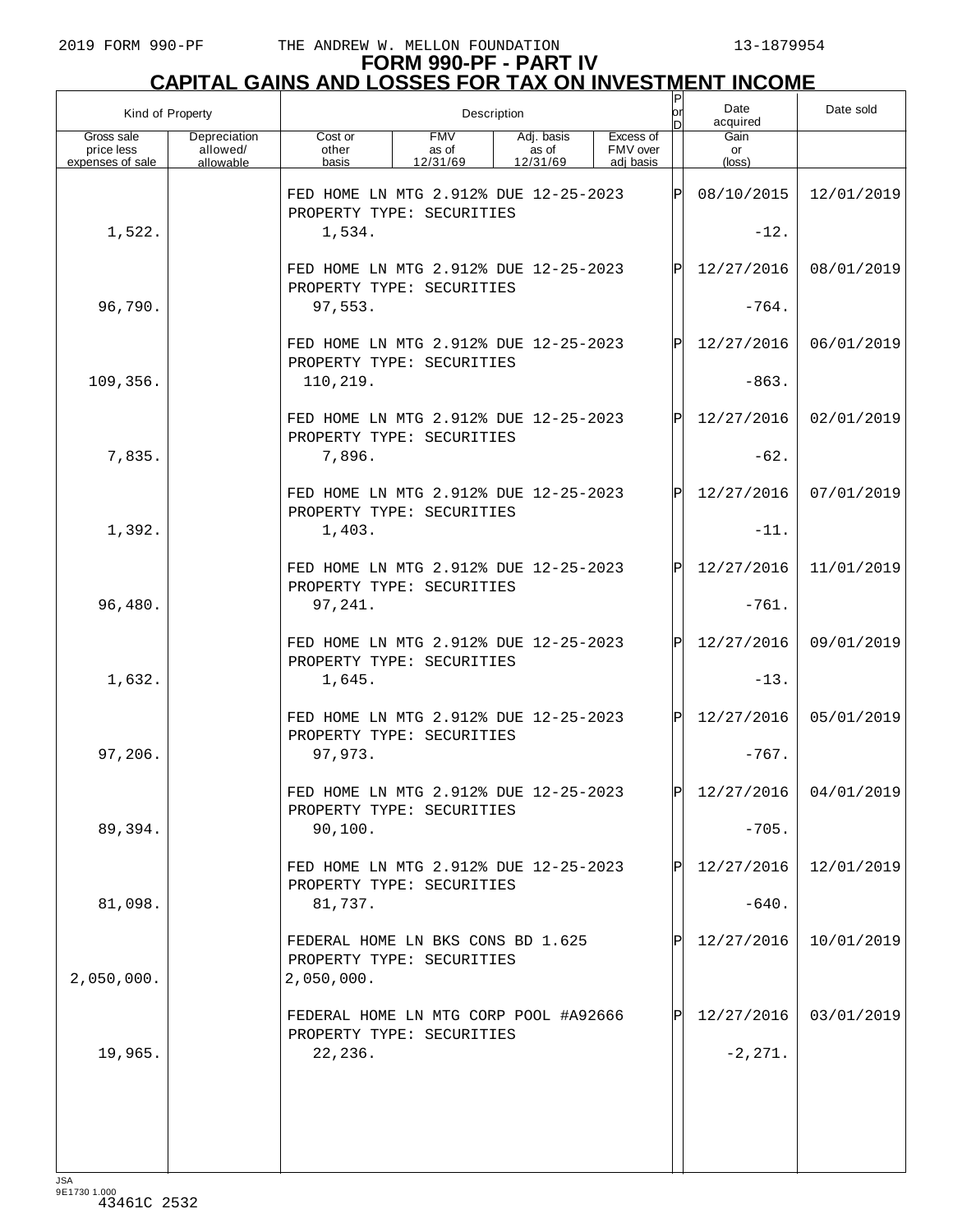| Kind of Property                             |                                       |                                                                                                                          |  | Description |  |           | Ρ<br>or      | Date<br>acquired              | Date sold             |
|----------------------------------------------|---------------------------------------|--------------------------------------------------------------------------------------------------------------------------|--|-------------|--|-----------|--------------|-------------------------------|-----------------------|
| Gross sale<br>price less<br>expenses of sale | Depreciation<br>allowed/<br>allowable | <b>FMV</b><br>Adj. basis<br>Cost or<br>FMV over<br>other<br>as of<br>as of<br>basis<br>12/31/69<br>12/31/69<br>adi basis |  |             |  | Excess of |              | Gain<br>or<br>$(\text{loss})$ |                       |
|                                              |                                       |                                                                                                                          |  |             |  |           |              |                               |                       |
|                                              |                                       | FEDERAL HOME LN MTG CORP POOL #A92666<br>PROPERTY TYPE: SECURITIES                                                       |  |             |  |           | ΙPΙ          | 06/02/2015                    | 06/14/2019            |
| 1,869.                                       |                                       | 2,081.                                                                                                                   |  |             |  |           |              | $-213.$                       |                       |
|                                              |                                       | FEDERAL HOME LN MTG CORP POOL #A92666<br>PROPERTY TYPE: SECURITIES                                                       |  |             |  |           | $\mathbf{P}$ | 08/01/2017                    | 02/01/2019            |
| 1,894.                                       |                                       | 2,109.                                                                                                                   |  |             |  |           |              | $-215.$                       |                       |
|                                              |                                       | FEDERAL HOME LN MTG CORP POOL #A92666<br>PROPERTY TYPE: SECURITIES                                                       |  |             |  |           | $\mathbf{P}$ | 08/01/2017                    | 10/01/2019            |
| 1,851.                                       |                                       | 2,061.                                                                                                                   |  |             |  |           |              | $-211.$                       |                       |
|                                              |                                       | FEDERAL HOME LN MTG CORP POOL #A92666<br>PROPERTY TYPE: SECURITIES                                                       |  |             |  |           | $\mathbf{P}$ | 08/01/2017                    | 06/01/2019            |
| 1,930.                                       |                                       | 2,149.                                                                                                                   |  |             |  |           |              | $-219.$                       |                       |
|                                              |                                       | FEDERAL HOME LN MTG CORP POOL #A92666<br>PROPERTY TYPE: SECURITIES                                                       |  |             |  |           | $\mathbf{P}$ | 08/01/2017                    | 09/01/2019            |
| 1,880.                                       |                                       | 2,093.                                                                                                                   |  |             |  |           |              | $-214.$                       |                       |
|                                              |                                       | FEDERAL HOME LN MTG CORP POOL #A92666<br>PROPERTY TYPE: SECURITIES                                                       |  |             |  |           | $\mathbf{P}$ | 08/01/2017                    | 11/01/2019            |
| 104,720.                                     |                                       | 116,632.                                                                                                                 |  |             |  |           |              | $-11,912.$                    |                       |
|                                              |                                       | FEDERAL HOME LN MTG CORP POOL #A92666<br>PROPERTY TYPE: SECURITIES                                                       |  |             |  |           | $\mathbf{P}$ | 08/01/2017                    | 08/01/2019            |
| 1,959.                                       |                                       | 2,182.                                                                                                                   |  |             |  |           |              | $-223.$                       |                       |
|                                              |                                       | FEDERAL HOME LN MTG CORP POOL #A92666<br>PROPERTY TYPE: SECURITIES                                                       |  |             |  |           | $\mathsf{P}$ | 08/01/2017                    | 05/01/2019            |
| 2,092.                                       |                                       | 2,330.                                                                                                                   |  |             |  |           |              | $-238.$                       |                       |
|                                              |                                       | FEDERAL HOME LN MTG CORP POOL #A92666<br>PROPERTY TYPE: SECURITIES                                                       |  |             |  |           | ldl          |                               | 08/01/2017 01/01/2019 |
| 2,010.                                       |                                       | 2,239.                                                                                                                   |  |             |  |           |              | $-229.$                       |                       |
|                                              |                                       | FEDERAL HOME LN MTG CORP POOL #A92666<br>PROPERTY TYPE: SECURITIES                                                       |  |             |  |           |              | 08/01/2017                    | 03/01/2019            |
| 1,861.                                       |                                       | 2,073.                                                                                                                   |  |             |  |           |              | $-212.$                       |                       |
|                                              |                                       | FEDERAL HOME LN MTG CORP POOL #A92666<br>PROPERTY TYPE: SECURITIES                                                       |  |             |  |           |              | 08/01/2017                    | 04/01/2019            |
| 1,895.                                       |                                       | 2,110.                                                                                                                   |  |             |  |           |              | $-216.$                       |                       |
|                                              |                                       | FEDERAL HOME LN MTG CORP POOL #C91983<br>PROPERTY TYPE: SECURITIES                                                       |  |             |  |           |              | 08/01/2017                    | 07/01/2019            |
| 43,962.                                      |                                       | 46,160.                                                                                                                  |  |             |  |           |              | $-2,198.$                     |                       |
|                                              |                                       |                                                                                                                          |  |             |  |           |              |                               |                       |
|                                              |                                       |                                                                                                                          |  |             |  |           |              |                               |                       |
|                                              |                                       |                                                                                                                          |  |             |  |           |              |                               |                       |
|                                              |                                       |                                                                                                                          |  |             |  |           |              |                               |                       |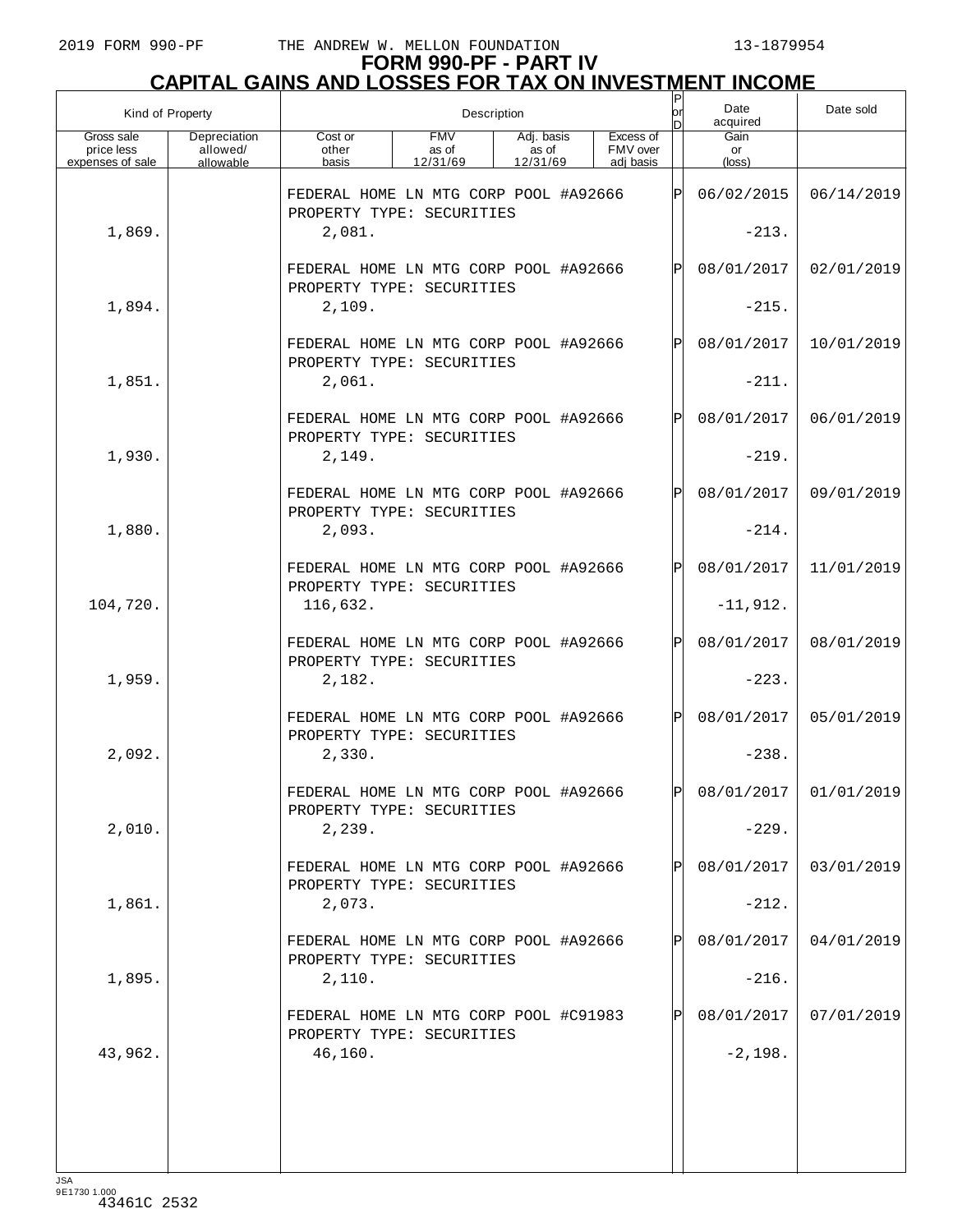| Kind of Property                             |                                       |                                                                                                                                       | Description |  |  |  | P<br>lor    | Date<br>acquired              | Date sold               |
|----------------------------------------------|---------------------------------------|---------------------------------------------------------------------------------------------------------------------------------------|-------------|--|--|--|-------------|-------------------------------|-------------------------|
| Gross sale<br>price less<br>expenses of sale | Depreciation<br>allowed/<br>allowable | <b>FMV</b><br>Excess of<br>Cost or<br>Adj. basis<br>as of<br>FMV over<br>other<br>as of<br>12/31/69<br>12/31/69<br>adi basis<br>basis |             |  |  |  |             | Gain<br>or<br>$(\text{loss})$ |                         |
|                                              |                                       |                                                                                                                                       |             |  |  |  |             |                               |                         |
|                                              |                                       | FEDERAL HOME LN MTG CORP POOL #C91983<br>PROPERTY TYPE: SECURITIES                                                                    |             |  |  |  | ΙPΙ         | 08/01/2017                    | 12/01/2019              |
| 20,110.                                      |                                       | 21, 115.                                                                                                                              |             |  |  |  |             | $-1,005.$                     |                         |
|                                              |                                       | FEDERAL HOME LN MTG CORP POOL #C91983                                                                                                 |             |  |  |  | ΙPΙ         | 09/26/2019                    | 11/01/2019              |
| 47,149.                                      |                                       | PROPERTY TYPE: SECURITIES<br>49,506.                                                                                                  |             |  |  |  |             | $-2,357.$                     |                         |
|                                              |                                       |                                                                                                                                       |             |  |  |  |             |                               |                         |
|                                              |                                       | FEDERAL HOME LN MTG CORP POOL #G05275<br>PROPERTY TYPE: SECURITIES                                                                    |             |  |  |  | ΙPΙ         | 09/26/2019                    | 12/01/2019              |
| 22,837.                                      |                                       | 25,649.                                                                                                                               |             |  |  |  |             | $-2,812.$                     |                         |
|                                              |                                       | FEDERAL HOME LN MTG CORP POOL #G05275                                                                                                 |             |  |  |  | ΙPΙ         | 09/26/2019                    | 10/01/2019              |
| 1,369.                                       |                                       | PROPERTY TYPE: SECURITIES<br>1,537.                                                                                                   |             |  |  |  |             | $-169.$                       |                         |
|                                              |                                       | FEDERAL HOME LN MTG CORP POOL #G05275                                                                                                 |             |  |  |  | ΙÞΙ         | 07/24/2015                    | 09/01/2019              |
|                                              |                                       | PROPERTY TYPE: SECURITIES                                                                                                             |             |  |  |  |             |                               |                         |
| 1,491.                                       |                                       | 1,675.                                                                                                                                |             |  |  |  |             | $-184.$                       |                         |
|                                              |                                       | FEDERAL HOME LN MTG CORP POOL #G05275                                                                                                 |             |  |  |  | Pl          | 07/24/2015                    | 06/01/2019              |
| 22,853.                                      |                                       | PROPERTY TYPE: SECURITIES<br>25,666.                                                                                                  |             |  |  |  |             | $-2,814.$                     |                         |
|                                              |                                       | FEDERAL HOME LN MTG CORP POOL #G05275                                                                                                 |             |  |  |  | ΙÞΙ         | 07/24/2015                    | 04/01/2019              |
|                                              |                                       | PROPERTY TYPE: SECURITIES                                                                                                             |             |  |  |  |             |                               |                         |
| 1,366.                                       |                                       | 1,534.                                                                                                                                |             |  |  |  |             | $-168.$                       |                         |
|                                              |                                       | FEDERAL HOME LN MTG CORP POOL #G05275<br>PROPERTY TYPE: SECURITIES                                                                    |             |  |  |  | ΙPΙ         | 07/24/2015                    | 08/01/2019              |
| 20,052.                                      |                                       | 22,521.                                                                                                                               |             |  |  |  |             | $-2,469.$                     |                         |
|                                              |                                       | FEDERAL HOME LN MTG CORP POOL #G05275                                                                                                 |             |  |  |  | ЫI          |                               | $07/24/2015$ 02/01/2019 |
| 1,497.                                       |                                       | PROPERTY TYPE: SECURITIES<br>1,682.                                                                                                   |             |  |  |  |             | $-184.$                       |                         |
|                                              |                                       |                                                                                                                                       |             |  |  |  |             |                               |                         |
|                                              |                                       | FEDERAL HOME LN MTG CORP POOL #G05275<br>PROPERTY TYPE: SECURITIES                                                                    |             |  |  |  |             | 07/24/2015                    | 05/01/2019              |
| 45,008.                                      |                                       | 50, 549.                                                                                                                              |             |  |  |  |             | $-5,542.$                     |                         |
|                                              |                                       | FEDERAL HOME LN MTG CORP POOL #G05275                                                                                                 |             |  |  |  | $\mathbf P$ | 07/24/2015                    | 01/01/2019              |
| 1,455.                                       |                                       | PROPERTY TYPE: SECURITIES<br>1,634.                                                                                                   |             |  |  |  |             | $-179.$                       |                         |
|                                              |                                       |                                                                                                                                       |             |  |  |  |             |                               |                         |
|                                              |                                       | FEDERAL HOME LN MTG CORP POOL #G05275<br>PROPERTY TYPE: SECURITIES                                                                    |             |  |  |  |             | 07/24/2015                    | 10/01/2019              |
| 1,534.                                       |                                       | 1,723.                                                                                                                                |             |  |  |  |             | $-189.$                       |                         |
|                                              |                                       |                                                                                                                                       |             |  |  |  |             |                               |                         |
|                                              |                                       |                                                                                                                                       |             |  |  |  |             |                               |                         |
|                                              |                                       |                                                                                                                                       |             |  |  |  |             |                               |                         |
|                                              |                                       |                                                                                                                                       |             |  |  |  |             |                               |                         |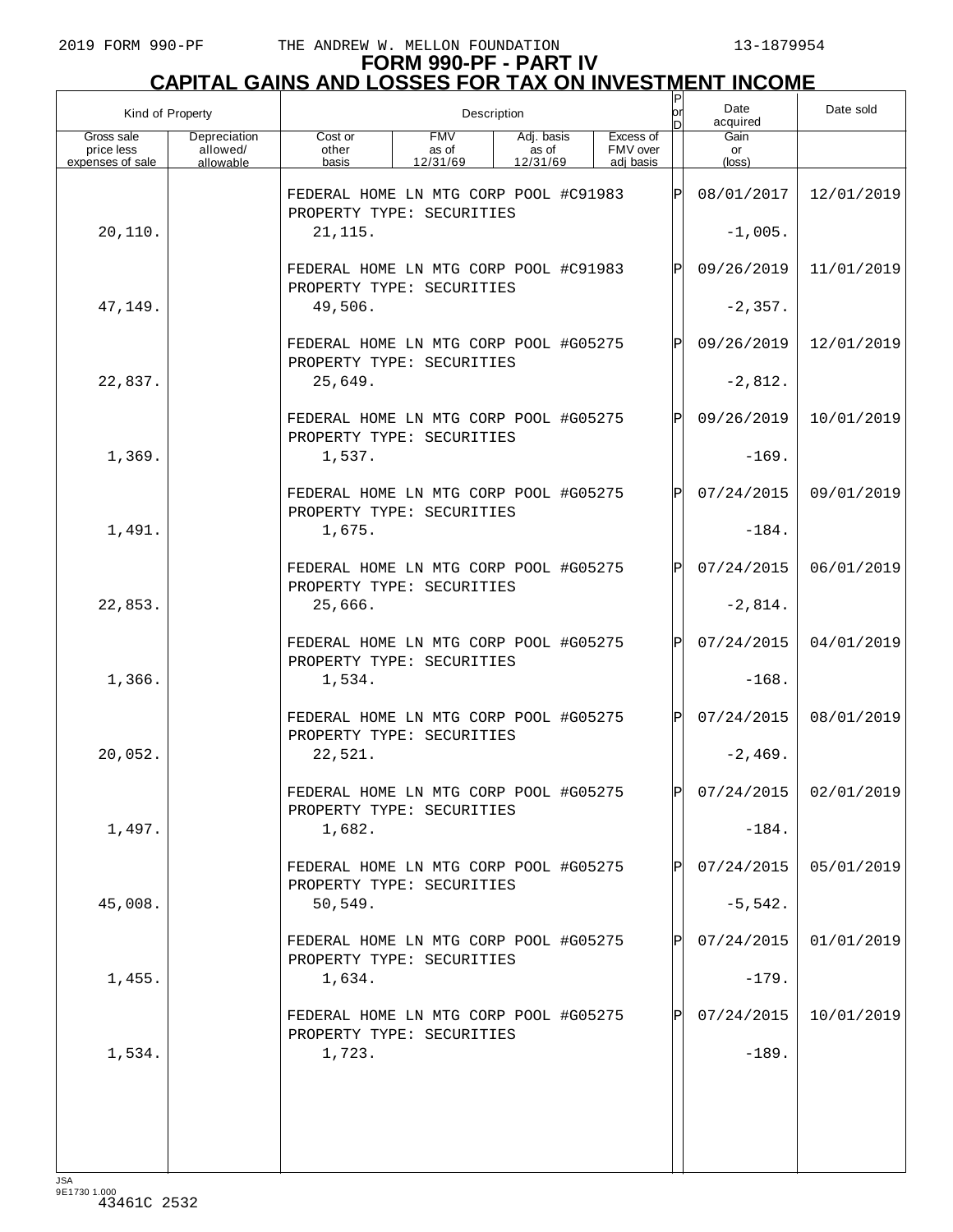| Kind of Property                             |                                       | Description                                                        |                                 |                                 |  |                                    |      | Date<br>acquired     | Date sold             |
|----------------------------------------------|---------------------------------------|--------------------------------------------------------------------|---------------------------------|---------------------------------|--|------------------------------------|------|----------------------|-----------------------|
| Gross sale<br>price less<br>expenses of sale | Depreciation<br>allowed/<br>allowable | Cost or<br>other<br>basis                                          | <b>FMV</b><br>as of<br>12/31/69 | Adj. basis<br>as of<br>12/31/69 |  | Excess of<br>FMV over<br>adi basis |      | Gain<br>or<br>(loss) |                       |
|                                              |                                       | FEDERAL HOME LN MTG CORP POOL #G05275<br>PROPERTY TYPE: SECURITIES |                                 |                                 |  |                                    | IPI  | 07/24/2015           | 03/01/2019            |
| 41,214.                                      |                                       | 46,289.                                                            |                                 |                                 |  |                                    |      | $-5,075.$            |                       |
|                                              |                                       | FEDERAL HOME LN MTG CORP POOL #G05275<br>PROPERTY TYPE: SECURITIES |                                 |                                 |  |                                    | IPI  | 07/24/2015           | 07/01/2019            |
| 913.                                         |                                       | 1,025.                                                             |                                 |                                 |  |                                    |      | $-112.$              |                       |
|                                              |                                       | FEDERAL HOME LN MTG CORP POOL #G13640<br>PROPERTY TYPE: SECURITIES |                                 |                                 |  |                                    | IPI  | 07/24/2015           | 11/01/2019            |
| 2,452.                                       |                                       | 2,718.                                                             |                                 |                                 |  |                                    |      | $-266.$              |                       |
|                                              |                                       | FEDERAL HOME LN MTG CORP POOL #G13640<br>PROPERTY TYPE: SECURITIES |                                 |                                 |  |                                    | lÞI  | 07/24/2015           | 12/01/2019            |
| 3,432.                                       |                                       | 3,804.                                                             |                                 |                                 |  |                                    |      | $-372.$              |                       |
|                                              |                                       | FEDERAL HOME LN MTG CORP POOL #G13640<br>PROPERTY TYPE: SECURITIES |                                 |                                 |  |                                    | IPI  | 05/27/2015           | 10/01/2019            |
| 3,074.                                       |                                       | 3,407.                                                             |                                 |                                 |  |                                    |      | $-333.$              |                       |
|                                              |                                       | FEDERAL HOME LN MTG CORP POOL #G13640<br>PROPERTY TYPE: SECURITIES |                                 |                                 |  |                                    | lÞI  | 05/27/2015           | 05/01/2019            |
| 2,365.                                       |                                       | 2,621.                                                             |                                 |                                 |  |                                    |      | $-256.$              |                       |
|                                              |                                       | FEDERAL HOME LN MTG CORP POOL #G13640<br>PROPERTY TYPE: SECURITIES |                                 |                                 |  |                                    | lÞI  | 05/27/2015           | 04/01/2019            |
| 2,984.                                       |                                       | 3,308.                                                             |                                 |                                 |  |                                    |      | $-324.$              |                       |
|                                              |                                       | FEDERAL HOME LN MTG CORP POOL #G13640<br>PROPERTY TYPE: SECURITIES |                                 |                                 |  |                                    | lPl. | 05/27/2015           | 07/01/2019            |
| 2,816.                                       |                                       | 3,121.                                                             |                                 |                                 |  |                                    |      | $-305.$              |                       |
|                                              |                                       | FEDERAL HOME LN MTG CORP POOL #G13640<br>PROPERTY TYPE: SECURITIES |                                 |                                 |  |                                    | IÞI  |                      | 05/27/2015 09/01/2019 |
| 2,849.                                       |                                       | 3,158.                                                             |                                 |                                 |  |                                    |      | $-309.$              |                       |
|                                              |                                       | FEDERAL HOME LN MTG CORP POOL #G13640<br>PROPERTY TYPE: SECURITIES |                                 |                                 |  |                                    | ΡI   | 05/27/2015           | 01/01/2019            |
| 3,398.                                       |                                       | 3,766.                                                             |                                 |                                 |  |                                    |      | $-368.$              |                       |
|                                              |                                       | FEDERAL HOME LN MTG CORP POOL #G13640<br>PROPERTY TYPE: SECURITIES |                                 |                                 |  |                                    | IPI  | 05/27/2015           | 03/01/2019            |
| 2,888.                                       |                                       | 3,201.                                                             |                                 |                                 |  |                                    |      | $-313.$              |                       |
|                                              |                                       | FEDERAL HOME LN MTG CORP POOL #G13640<br>PROPERTY TYPE: SECURITIES |                                 |                                 |  |                                    | IPI  | 05/27/2015           | 12/01/2019            |
| 4,335.                                       |                                       | 4,805.                                                             |                                 |                                 |  |                                    |      | $-470.$              |                       |
|                                              |                                       |                                                                    |                                 |                                 |  |                                    |      |                      |                       |
|                                              |                                       |                                                                    |                                 |                                 |  |                                    |      |                      |                       |
|                                              |                                       |                                                                    |                                 |                                 |  |                                    |      |                      |                       |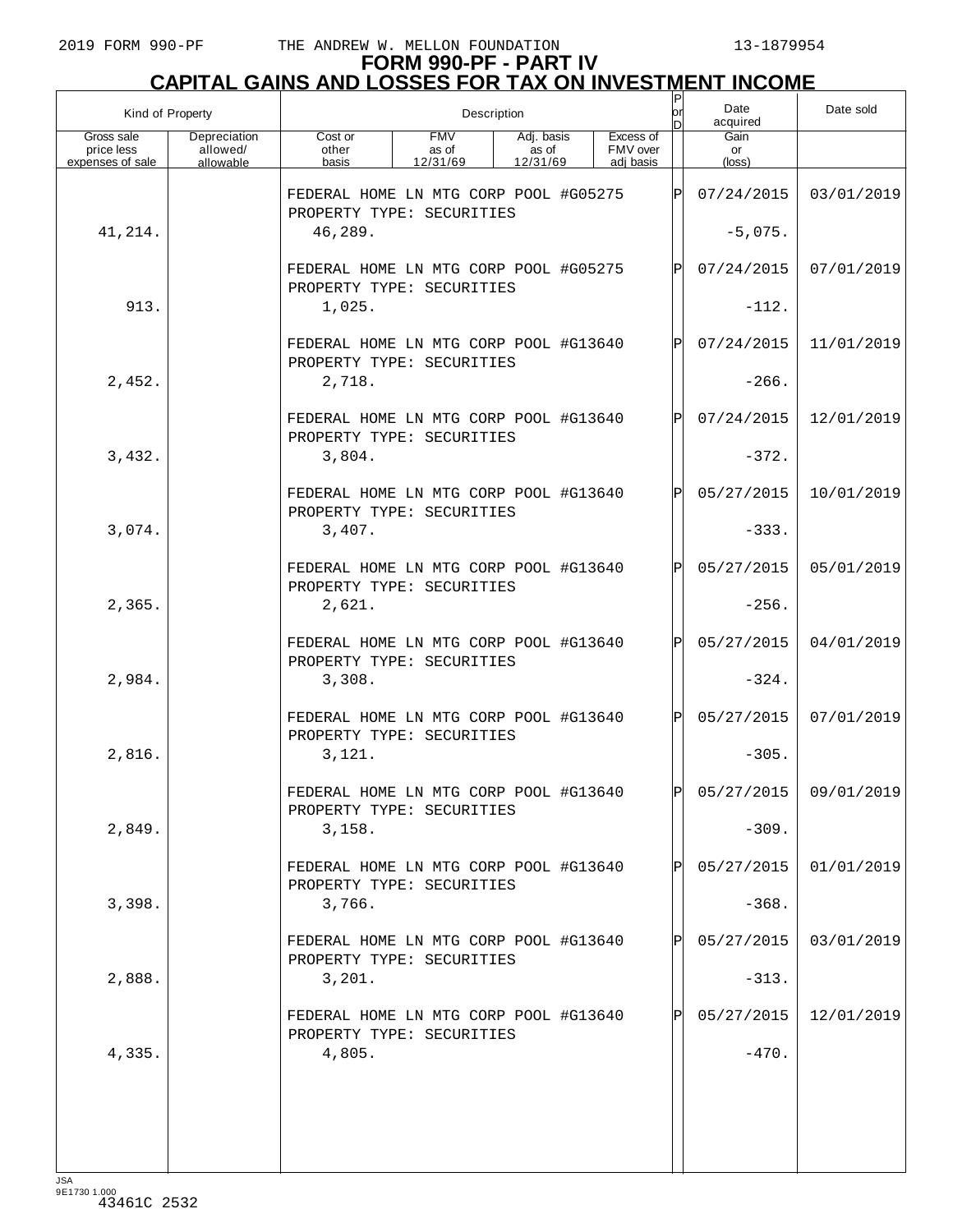| Kind of Property                             |                                       |                                                                    | Description                     |                                 |  |                                    |              |                      | Date sold               |
|----------------------------------------------|---------------------------------------|--------------------------------------------------------------------|---------------------------------|---------------------------------|--|------------------------------------|--------------|----------------------|-------------------------|
| Gross sale<br>price less<br>expenses of sale | Depreciation<br>allowed/<br>allowable | Cost or<br>other<br>basis                                          | <b>FMV</b><br>as of<br>12/31/69 | Adj. basis<br>as of<br>12/31/69 |  | Excess of<br>FMV over<br>adi basis |              | Gain<br>or<br>(loss) |                         |
|                                              |                                       | FEDERAL HOME LN MTG CORP POOL #G13640<br>PROPERTY TYPE: SECURITIES |                                 |                                 |  |                                    | ΙPΙ          | 05/27/2015           | 02/01/2019              |
| 2,361.                                       |                                       | 2,616.                                                             |                                 |                                 |  |                                    |              | $-256.$              |                         |
|                                              |                                       | FEDERAL HOME LN MTG CORP POOL #G13640<br>PROPERTY TYPE: SECURITIES |                                 |                                 |  |                                    | $\mathsf{P}$ | 05/27/2015           | 11/01/2019              |
| 4,085.                                       |                                       | 4,528.                                                             |                                 |                                 |  |                                    |              | $-443.$              |                         |
|                                              |                                       | FEDERAL HOME LN MTG CORP POOL #G30837<br>PROPERTY TYPE: SECURITIES |                                 |                                 |  |                                    | $\mathsf{P}$ | 05/27/2015           | 08/01/2019              |
| 15,891.                                      |                                       | 17,257.                                                            |                                 |                                 |  |                                    |              | $-1, 366.$           |                         |
|                                              |                                       | FEDERAL HOME LN MTG CORP POOL #G30837<br>PROPERTY TYPE: SECURITIES |                                 |                                 |  |                                    | P            | 05/27/2015           | 06/01/2019              |
| 11,601.                                      |                                       | 12,598.                                                            |                                 |                                 |  |                                    |              | $-997.$              |                         |
|                                              |                                       | FEDERAL HOME LN MTG CORP POOL #G30837<br>PROPERTY TYPE: SECURITIES |                                 |                                 |  |                                    | $\mathsf{P}$ | 01/08/2016           | 11/01/2019              |
| 11,261.                                      |                                       | 12,229.                                                            |                                 |                                 |  |                                    |              | $-968.$              |                         |
|                                              |                                       | FEDERAL HOME LN MTG CORP POOL #G30837<br>PROPERTY TYPE: SECURITIES |                                 |                                 |  |                                    | $\mathsf{P}$ | 01/08/2016           | 01/01/2019              |
| 13,516.                                      |                                       | 14,677.                                                            |                                 |                                 |  |                                    |              | $-1,162.$            |                         |
|                                              |                                       | FEDERAL HOME LN MTG CORP POOL #G30837<br>PROPERTY TYPE: SECURITIES |                                 |                                 |  |                                    | $\mathsf{P}$ | 01/08/2016           | 12/01/2019              |
| 11,086.                                      |                                       | 12,039.                                                            |                                 |                                 |  |                                    |              | $-953.$              |                         |
|                                              |                                       | FEDERAL HOME LN MTG CORP POOL #G30837<br>PROPERTY TYPE: SECURITIES |                                 |                                 |  |                                    | $\mathbf P$  | 01/08/2016           | 04/01/2019              |
| 14,504.                                      |                                       | 15,751.                                                            |                                 |                                 |  |                                    |              | $-1, 246.$           |                         |
|                                              |                                       | FEDERAL HOME LN MTG CORP POOL #G30837<br>PROPERTY TYPE: SECURITIES |                                 |                                 |  |                                    | ÞІ           |                      | $01/08/2016$ 02/01/2019 |
| 11,961.                                      |                                       | 12,989.                                                            |                                 |                                 |  |                                    |              | $-1,028.$            |                         |
|                                              |                                       | FEDERAL HOME LN MTG CORP POOL #G30837<br>PROPERTY TYPE: SECURITIES |                                 |                                 |  |                                    |              | 01/08/2016           | 09/01/2019              |
| 11,600.                                      |                                       | 12,596.                                                            |                                 |                                 |  |                                    |              | $-997.$              |                         |
|                                              |                                       | FEDERAL HOME LN MTG CORP POOL #G30837<br>PROPERTY TYPE: SECURITIES |                                 |                                 |  |                                    |              | 01/08/2016           | 03/01/2019              |
| 13, 193.                                     |                                       | 14,327.                                                            |                                 |                                 |  |                                    |              | $-1, 134.$           |                         |
|                                              |                                       | FEDERAL HOME LN MTG CORP POOL #G30837<br>PROPERTY TYPE: SECURITIES |                                 |                                 |  |                                    |              | 01/08/2016           | 10/01/2019              |
| 13,058.                                      |                                       | 14,181.                                                            |                                 |                                 |  |                                    |              | $-1,122.$            |                         |
|                                              |                                       |                                                                    |                                 |                                 |  |                                    |              |                      |                         |
|                                              |                                       |                                                                    |                                 |                                 |  |                                    |              |                      |                         |
|                                              |                                       |                                                                    |                                 |                                 |  |                                    |              |                      |                         |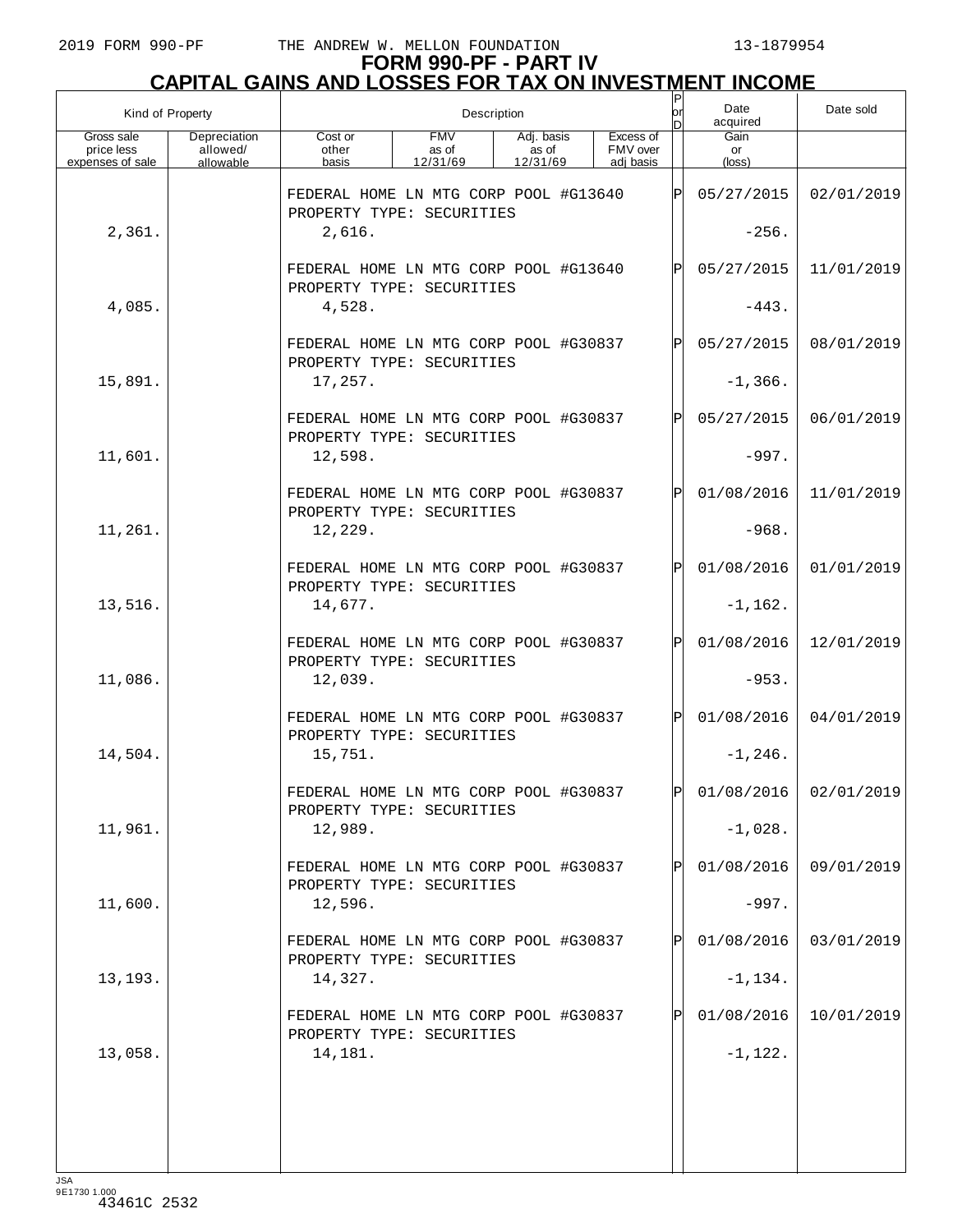# **FORM 990-PF - PART IV CAPITAL GAINS AND LOSSES FOR TAX ON INVESTMENT INCOME** P

| Kind of Property                             |                                       |                                                                    | Description                     |                                 | P<br>lor | Date<br>acquired      | Date sold    |                               |                         |
|----------------------------------------------|---------------------------------------|--------------------------------------------------------------------|---------------------------------|---------------------------------|----------|-----------------------|--------------|-------------------------------|-------------------------|
| Gross sale<br>price less<br>expenses of sale | Depreciation<br>allowed/<br>allowable | Cost or<br>other                                                   | <b>FMV</b><br>as of<br>12/31/69 | Adj. basis<br>as of<br>12/31/69 |          | Excess of<br>FMV over |              | Gain<br>or<br>$(\text{loss})$ |                         |
|                                              |                                       | basis                                                              |                                 |                                 |          | adi basis             |              |                               |                         |
|                                              |                                       | FEDERAL HOME LN MTG CORP POOL #G30837<br>PROPERTY TYPE: SECURITIES |                                 |                                 |          |                       | ΙÞΙ          | 01/08/2016                    | 08/01/2019              |
| 12,291.                                      |                                       | 13,347.                                                            |                                 |                                 |          |                       |              | $-1,056.$                     |                         |
|                                              |                                       | FEDERAL HOME LN MTG CORP POOL #G30837<br>PROPERTY TYPE: SECURITIES |                                 |                                 | P        | 01/08/2016            | 07/01/2019   |                               |                         |
| 14,987.                                      |                                       | 16,275.                                                            |                                 |                                 |          |                       |              | $-1, 288.$                    |                         |
|                                              |                                       | FEDERAL HOME LN MTG CORP POOL #G60105                              |                                 |                                 |          |                       | P            | 01/08/2016                    | 05/01/2019              |
| 5,461.                                       |                                       | PROPERTY TYPE: SECURITIES<br>6,053.                                |                                 |                                 |          |                       |              | $-592.$                       |                         |
|                                              |                                       | FEDERAL HOME LN MTG CORP POOL #G60105<br>PROPERTY TYPE: SECURITIES |                                 |                                 |          |                       | P            | 01/08/2016                    | 06/01/2019              |
| 8,051.                                       |                                       | 8,924.                                                             |                                 |                                 |          |                       |              | $-873.$                       |                         |
|                                              |                                       | FEDERAL HOME LN MTG CORP POOL #G60105<br>PROPERTY TYPE: SECURITIES |                                 |                                 |          |                       | $\mathsf{P}$ | 10/15/2015                    | 02/01/2019              |
| 5,889.                                       |                                       | 6,528.                                                             |                                 |                                 |          |                       |              | $-639.$                       |                         |
|                                              |                                       | FEDERAL HOME LN MTG CORP POOL #G60105<br>PROPERTY TYPE: SECURITIES |                                 |                                 |          |                       | $\mathbf P$  | 10/15/2015                    | 11/01/2019              |
| 12,477.                                      |                                       | 13,830.                                                            |                                 |                                 |          |                       |              | $-1, 353.$                    |                         |
|                                              |                                       | FEDERAL HOME LN MTG CORP POOL #G60105                              |                                 |                                 |          |                       | $\mathbf P$  | 10/15/2015                    | 01/01/2019              |
| 7,558.                                       |                                       | PROPERTY TYPE: SECURITIES<br>8,378.                                |                                 |                                 |          |                       |              | $-820.$                       |                         |
|                                              |                                       | FEDERAL HOME LN MTG CORP POOL #G60105<br>PROPERTY TYPE: SECURITIES |                                 |                                 |          |                       | $\mathbf P$  | 10/15/2015                    | 09/01/2019              |
| 4,660.                                       |                                       | 5,166.                                                             |                                 |                                 |          |                       |              | $-505.$                       |                         |
|                                              |                                       | FEDERAL HOME LN MTG CORP POOL #G60105<br>PROPERTY TYPE: SECURITIES |                                 |                                 |          |                       | DI           |                               | $10/15/2015$ 12/01/2019 |
| 5,012.                                       |                                       | 5,555.                                                             |                                 |                                 |          |                       |              | $-543.$                       |                         |
|                                              |                                       | FEDERAL HOME LN MTG CORP POOL #G60105<br>PROPERTY TYPE: SECURITIES |                                 |                                 |          |                       |              | 10/15/2015                    | 04/01/2019              |
| 4,749.                                       |                                       | 5,264.                                                             |                                 |                                 |          |                       |              | $-515.$                       |                         |
|                                              |                                       | FEDERAL HOME LN MTG CORP POOL #G60105<br>PROPERTY TYPE: SECURITIES |                                 |                                 |          |                       | Pl           | 10/15/2015                    | 03/01/2019              |
| 13,257.                                      |                                       | 14,695.                                                            |                                 |                                 |          |                       |              | $-1,438.$                     |                         |
|                                              |                                       | FEDERAL HOME LN MTG CORP POOL #G60105<br>PROPERTY TYPE: SECURITIES |                                 |                                 |          |                       |              | 10/15/2015                    | 05/01/2019              |
| 7,917.                                       |                                       | 8,776.                                                             |                                 |                                 |          |                       |              | $-859.$                       |                         |
|                                              |                                       |                                                                    |                                 |                                 |          |                       |              |                               |                         |
|                                              |                                       |                                                                    |                                 |                                 |          |                       |              |                               |                         |
|                                              |                                       |                                                                    |                                 |                                 |          |                       |              |                               |                         |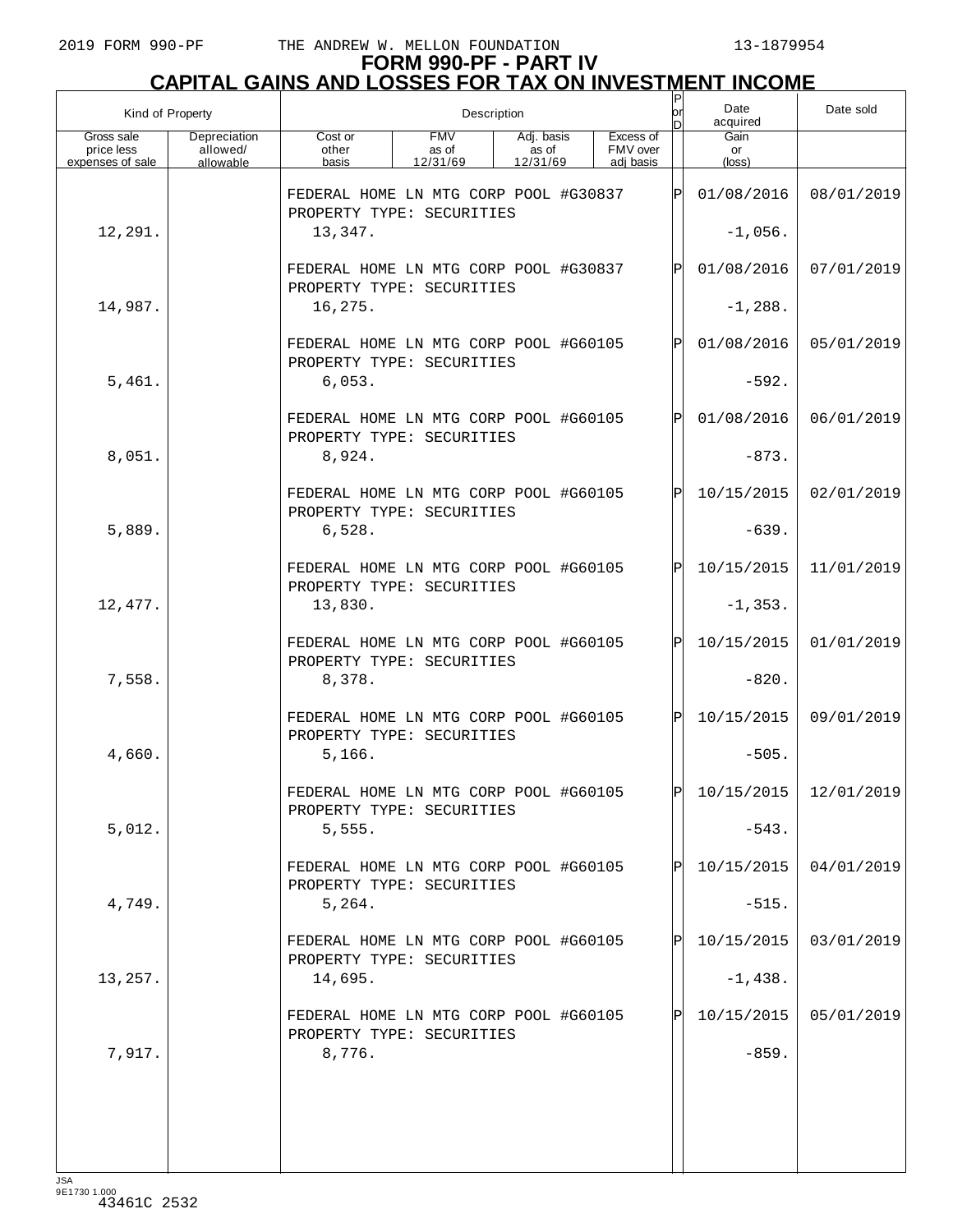| Kind of Property<br>Gross sale<br>Depreciation |           |                                                                    | Description         |                     |  |                       |              |            | Date sold               |
|------------------------------------------------|-----------|--------------------------------------------------------------------|---------------------|---------------------|--|-----------------------|--------------|------------|-------------------------|
| price less                                     | allowed/  | Cost or<br>other                                                   | <b>FMV</b><br>as of | Adj. basis<br>as of |  | Excess of<br>FMV over |              | Gain<br>or |                         |
| expenses of sale                               | allowable | basis                                                              | 12/31/69            | 12/31/69            |  | adi basis             |              | (loss)     |                         |
|                                                |           | FEDERAL HOME LN MTG CORP POOL #G60105<br>PROPERTY TYPE: SECURITIES |                     |                     |  |                       | ΙPΙ          | 10/15/2015 | 08/01/2019              |
| 10,549.                                        |           | 11,693.                                                            |                     |                     |  |                       |              | $-1, 144.$ |                         |
|                                                |           | FEDERAL HOME LN MTG CORP POOL #G60105<br>PROPERTY TYPE: SECURITIES |                     |                     |  |                       | $\mathsf{P}$ | 10/15/2015 | 07/01/2019              |
| 6,437.                                         |           | 7,135.                                                             |                     |                     |  |                       |              | $-698.$    |                         |
|                                                |           | FEDERAL HOME LN MTG CORP POOL #G60373<br>PROPERTY TYPE: SECURITIES |                     |                     |  |                       | $\mathbf P$  | 10/15/2015 | 06/01/2019              |
| 16,124.                                        |           | 17,465.                                                            |                     |                     |  |                       |              | $-1,340.$  |                         |
|                                                |           | FEDERAL HOME LN MTG CORP POOL #G60373<br>PROPERTY TYPE: SECURITIES |                     |                     |  |                       | $\mathsf{P}$ | 10/15/2015 | 10/01/2019              |
| 5,837.                                         |           | 6,322.                                                             |                     |                     |  |                       |              | $-485.$    |                         |
|                                                |           | FEDERAL HOME LN MTG CORP POOL #G60373<br>PROPERTY TYPE: SECURITIES |                     |                     |  |                       | $\mathsf{P}$ | 01/14/2016 | 06/01/2019              |
| 5,747.                                         |           | 6,225.                                                             |                     |                     |  |                       |              | $-478.$    |                         |
|                                                |           | FEDERAL HOME LN MTG CORP POOL #G60373<br>PROPERTY TYPE: SECURITIES |                     |                     |  |                       | $\mathsf{P}$ | 01/14/2016 | 03/01/2019              |
| 8,605.                                         |           | 9,321.                                                             |                     |                     |  |                       |              | $-715.$    |                         |
|                                                |           | FEDERAL HOME LN MTG CORP POOL #G60373<br>PROPERTY TYPE: SECURITIES |                     |                     |  |                       | $\mathsf{P}$ | 01/14/2016 | 02/01/2019              |
| 7,726.                                         |           | 8,368.                                                             |                     |                     |  |                       |              | $-642.$    |                         |
|                                                |           | FEDERAL HOME LN MTG CORP POOL #G60373<br>PROPERTY TYPE: SECURITIES |                     |                     |  |                       | $\mathbf P$  | 01/14/2016 | 05/01/2019              |
| 12,565.                                        |           | 13,610.                                                            |                     |                     |  |                       |              | $-1,044.$  |                         |
|                                                |           | FEDERAL HOME LN MTG CORP POOL #G60373<br>PROPERTY TYPE: SECURITIES |                     |                     |  |                       | ÞІ           |            | $01/14/2016$ 12/01/2019 |
| 7,311.                                         |           | 7,919.                                                             |                     |                     |  |                       |              | $-608.$    |                         |
|                                                |           | FEDERAL HOME LN MTG CORP POOL #G60373<br>PROPERTY TYPE: SECURITIES |                     |                     |  |                       |              | 01/14/2016 | 10/01/2019              |
| 7,095.                                         |           | 7,685.                                                             |                     |                     |  |                       |              | $-590.$    |                         |
|                                                |           | FEDERAL HOME LN MTG CORP POOL #G60373<br>PROPERTY TYPE: SECURITIES |                     |                     |  |                       | P            | 01/14/2016 | 09/01/2019              |
| 5,375.                                         |           | 5,822.                                                             |                     |                     |  |                       |              | $-447.$    |                         |
|                                                |           | FEDERAL HOME LN MTG CORP POOL #G60373<br>PROPERTY TYPE: SECURITIES |                     |                     |  |                       |              | 01/14/2016 | 04/01/2019              |
| 7,313.                                         |           | 7,921.                                                             |                     |                     |  |                       |              | $-608.$    |                         |
|                                                |           |                                                                    |                     |                     |  |                       |              |            |                         |
|                                                |           |                                                                    |                     |                     |  |                       |              |            |                         |
|                                                |           |                                                                    |                     |                     |  |                       |              |            |                         |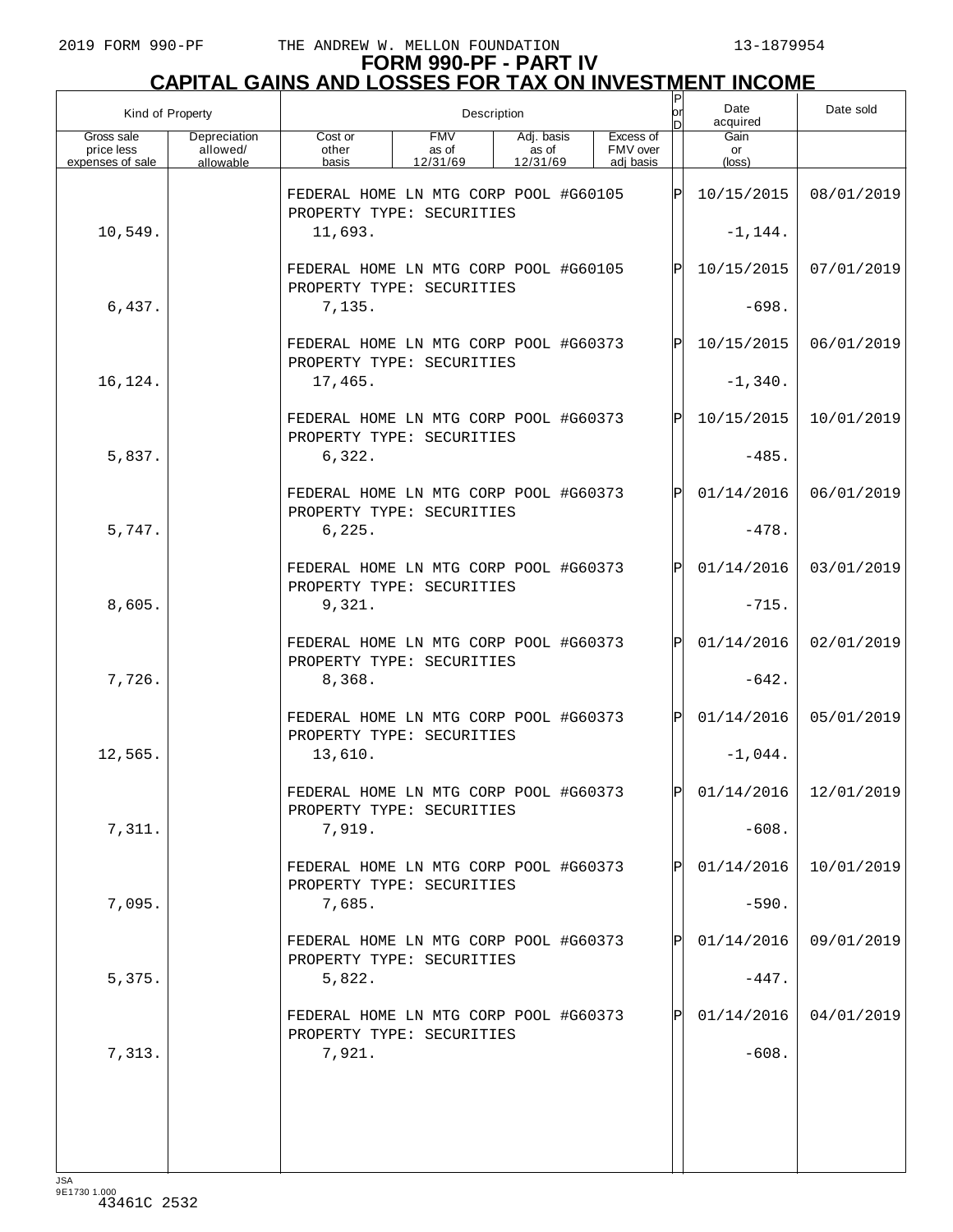| Kind of Property                             |                                       |                                                                                                                                       | Description |  | $\sf P$<br>or | Date<br>acquired | Date sold    |                       |                         |
|----------------------------------------------|---------------------------------------|---------------------------------------------------------------------------------------------------------------------------------------|-------------|--|---------------|------------------|--------------|-----------------------|-------------------------|
| Gross sale<br>price less<br>expenses of sale | Depreciation<br>allowed/<br>allowable | Excess of<br><b>FMV</b><br>Adj. basis<br>Cost or<br>as of<br>FMV over<br>other<br>as of<br>12/31/69<br>basis<br>12/31/69<br>adj basis |             |  |               |                  |              | Gain<br>or<br>(loss)  |                         |
|                                              |                                       | FEDERAL HOME LN MTG CORP POOL #G60373                                                                                                 |             |  |               |                  | ΙPΙ          | 01/14/2016            | 01/01/2019              |
| 9,254.                                       |                                       | PROPERTY TYPE: SECURITIES<br>10,023.                                                                                                  |             |  |               |                  |              | $-769.$               |                         |
|                                              |                                       | FEDERAL HOME LN MTG CORP POOL #G60373<br>PROPERTY TYPE: SECURITIES                                                                    |             |  |               |                  | ΙPΙ          | 01/14/2016            | 07/01/2019              |
| 11,540.                                      |                                       | 12,499.                                                                                                                               |             |  |               |                  |              | $-959.$               |                         |
|                                              |                                       | FEDERAL HOME LN MTG CORP POOL #G61060<br>PROPERTY TYPE: SECURITIES                                                                    |             |  |               |                  | ΙPΙ          | 01/14/2016            | 11/01/2019              |
| 62,804.                                      |                                       | 66,837.                                                                                                                               |             |  |               |                  |              | $-4,033.$             |                         |
|                                              |                                       | FEDERAL HOME LN MTG CORP POOL #G61060<br>PROPERTY TYPE: SECURITIES                                                                    |             |  |               |                  | ΙPΙ          | 01/14/2016            | 08/01/2019              |
| 60,873.                                      |                                       | 64,783.                                                                                                                               |             |  |               |                  |              | $-3,909.$             |                         |
|                                              |                                       | FEDERAL HOME LN MTG CORP POOL #Q04306<br>PROPERTY TYPE: SECURITIES                                                                    |             |  |               |                  | ΙPΙ          | 10/11/2019            | 11/01/2019              |
| 10,936.                                      |                                       | 11,881.                                                                                                                               |             |  |               |                  |              | $-945.$               |                         |
|                                              |                                       | FEDERAL HOME LN MTG CORP POOL #Q04306<br>PROPERTY TYPE: SECURITIES                                                                    |             |  |               |                  | ΙPΙ          | 10/11/2019            | 12/01/2019              |
| 18,104.                                      |                                       | 19,668.                                                                                                                               |             |  |               |                  |              | $-1,564.$             |                         |
|                                              |                                       | FEDERAL HOME LN MTG CORP POOL #Q04306<br>PROPERTY TYPE: SECURITIES                                                                    |             |  |               |                  | ΙPΙ          | 01/19/2016            | 10/01/2019              |
| 2,113.                                       |                                       | 2, 295.                                                                                                                               |             |  |               |                  |              | $-182.$               |                         |
|                                              |                                       | FEDERAL HOME LN MTG CORP POOL #Q04306<br>PROPERTY TYPE: SECURITIES                                                                    |             |  |               |                  | ΙPΙ          | 01/19/2016            | 07/01/2019              |
| 2,754.                                       |                                       | 2,992.                                                                                                                                |             |  |               |                  |              | $-238.$               |                         |
|                                              |                                       | FEDERAL HOME LN MTG CORP POOL #Q04306<br>PROPERTY TYPE: SECURITIES                                                                    |             |  |               |                  | ÞІ           |                       | $01/19/2016$ 04/01/2019 |
| 11,186.                                      |                                       | 12,152.                                                                                                                               |             |  |               |                  |              | $-966.$               |                         |
|                                              |                                       | FEDERAL HOME LN MTG CORP POOL #Q04306<br>PROPERTY TYPE: SECURITIES                                                                    |             |  |               |                  | $\mathbf{P}$ | 01/19/2016            | 01/01/2019              |
| 2,152.                                       |                                       | 2,338.                                                                                                                                |             |  |               |                  |              | $-186.$               |                         |
| 1,904.                                       |                                       | FEDERAL HOME LN MTG CORP POOL #Q04306<br>PROPERTY TYPE: SECURITIES                                                                    |             |  |               |                  | $\mathbf{P}$ | 01/19/2016<br>$-164.$ | 06/01/2019              |
|                                              |                                       | 2,068.<br>FEDERAL HOME LN MTG CORP POOL #Q04306                                                                                       |             |  |               |                  | $\mathbf{P}$ | 01/19/2016            | 08/01/2019              |
| 2,805.                                       |                                       | PROPERTY TYPE: SECURITIES<br>3,047.                                                                                                   |             |  |               |                  |              | $-242.$               |                         |
|                                              |                                       |                                                                                                                                       |             |  |               |                  |              |                       |                         |
|                                              |                                       |                                                                                                                                       |             |  |               |                  |              |                       |                         |
|                                              |                                       |                                                                                                                                       |             |  |               |                  |              |                       |                         |
|                                              |                                       |                                                                                                                                       |             |  |               |                  |              |                       |                         |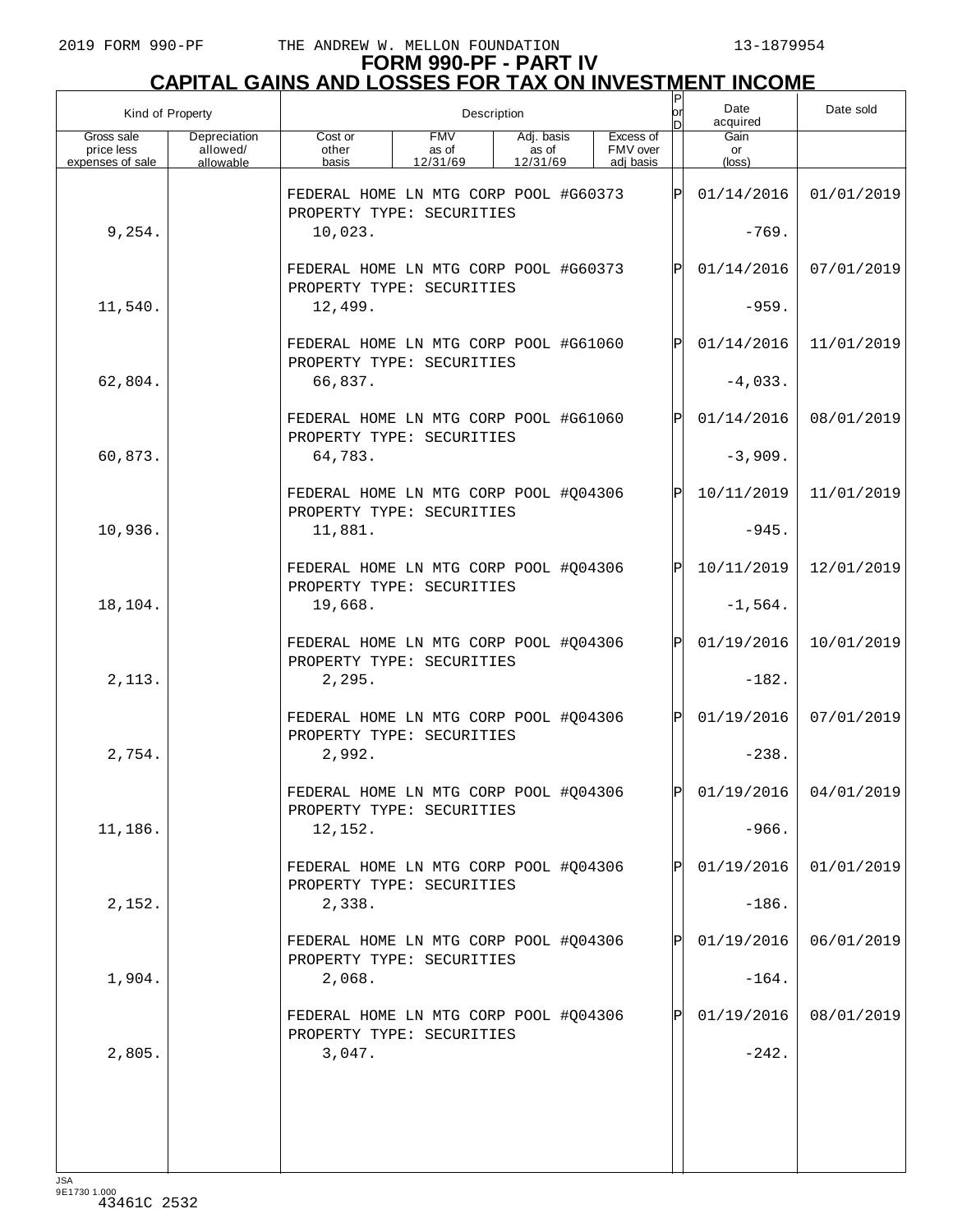| Kind of Property                             |                                       |                                                                    | Description                     | or                              | Date<br>acquired                   | Date sold |                      |                         |
|----------------------------------------------|---------------------------------------|--------------------------------------------------------------------|---------------------------------|---------------------------------|------------------------------------|-----------|----------------------|-------------------------|
| Gross sale<br>price less<br>expenses of sale | Depreciation<br>allowed/<br>allowable | Cost or<br>other<br>basis                                          | <b>FMV</b><br>as of<br>12/31/69 | Adj. basis<br>as of<br>12/31/69 | Excess of<br>FMV over<br>adi basis |           | Gain<br>or<br>(loss) |                         |
|                                              |                                       | FEDERAL HOME LN MTG CORP POOL #Q04306<br>PROPERTY TYPE: SECURITIES |                                 |                                 |                                    | ΙÞΙ       | 01/19/2016           | 11/01/2019              |
| 1,931.                                       |                                       | 2,097.                                                             |                                 |                                 |                                    |           | $-167.$              |                         |
|                                              |                                       | FEDERAL HOME LN MTG CORP POOL #Q04306<br>PROPERTY TYPE: SECURITIES |                                 |                                 |                                    | lPl       | 01/19/2016           | 03/01/2019              |
| 2,125.                                       |                                       | 2,309.                                                             |                                 |                                 |                                    |           | $-184.$              |                         |
|                                              |                                       | FEDERAL HOME LN MTG CORP POOL #Q04306<br>PROPERTY TYPE: SECURITIES |                                 |                                 |                                    | lÞI.      | 01/19/2016           | 12/01/2019              |
| 2,769.                                       |                                       | 3,009.                                                             |                                 |                                 |                                    |           | $-239.$              |                         |
|                                              |                                       | FEDERAL HOME LN MTG CORP POOL #Q04306<br>PROPERTY TYPE: SECURITIES |                                 |                                 |                                    | lPl       | 01/19/2016           | 05/01/2019              |
| 2,085.                                       |                                       | 2, 265.                                                            |                                 |                                 |                                    |           | $-180.$              |                         |
|                                              |                                       | FEDERAL HOME LN MTG CORP POOL #Q16605<br>PROPERTY TYPE: SECURITIES |                                 |                                 |                                    | lÞI.      | 01/19/2016           | 02/01/2019              |
| 12,171.                                      |                                       | 12,683.                                                            |                                 |                                 |                                    |           | $-512.$              |                         |
|                                              |                                       | FEDERAL HOME LN MTG CORP POOL #Q16605<br>PROPERTY TYPE: SECURITIES |                                 |                                 |                                    | lÞI.      | 01/19/2016           | 09/01/2019              |
| 15,052.                                      |                                       | 15,684.                                                            |                                 |                                 |                                    |           | $-633.$              |                         |
|                                              |                                       | FEDERAL HOME LN MTG CORP POOL #Q16605<br>PROPERTY TYPE: SECURITIES |                                 |                                 |                                    | lÞI.      | 01/12/2016           | 08/01/2019              |
| 11,888.                                      |                                       | 12,388.                                                            |                                 |                                 |                                    |           | $-500.$              |                         |
|                                              |                                       | FEDERAL HOME LN MTG CORP POOL #016605<br>PROPERTY TYPE: SECURITIES |                                 |                                 |                                    | lPl       | 01/12/2016           | 12/01/2019              |
| 17,737.                                      |                                       | 18,482.                                                            |                                 |                                 |                                    |           | $-746.$              |                         |
|                                              |                                       | FEDERAL HOME LN MTG CORP POOL #Q16605<br>PROPERTY TYPE: SECURITIES |                                 |                                 |                                    | lpl.      |                      | $01/12/2016$ 03/01/2019 |
| 11,939.                                      |                                       | 12,440.                                                            |                                 |                                 |                                    |           | $-502.$              |                         |
|                                              |                                       | FEDERAL HOME LN MTG CORP POOL #Q16605<br>PROPERTY TYPE: SECURITIES |                                 |                                 |                                    | ΙÞΙ       | 01/12/2016           | 07/01/2019              |
| 7,384.                                       |                                       | 7,694.                                                             |                                 |                                 |                                    |           | $-310.$              |                         |
|                                              |                                       | FEDERAL HOME LN MTG CORP POOL #Q16605<br>PROPERTY TYPE: SECURITIES |                                 |                                 |                                    | ΙÞΙ       | 01/12/2016           | 01/01/2019              |
| 14,764.                                      |                                       | 15,384.                                                            |                                 |                                 |                                    |           | $-621.$              |                         |
|                                              |                                       | FEDERAL HOME LN MTG CORP POOL #Q16605<br>PROPERTY TYPE: SECURITIES |                                 |                                 |                                    | IPI       | 01/12/2016           | 10/01/2019              |
| 12,574.                                      |                                       | 13,103.                                                            |                                 |                                 |                                    |           | $-529.$              |                         |
|                                              |                                       |                                                                    |                                 |                                 |                                    |           |                      |                         |
|                                              |                                       |                                                                    |                                 |                                 |                                    |           |                      |                         |
|                                              |                                       |                                                                    |                                 |                                 |                                    |           |                      |                         |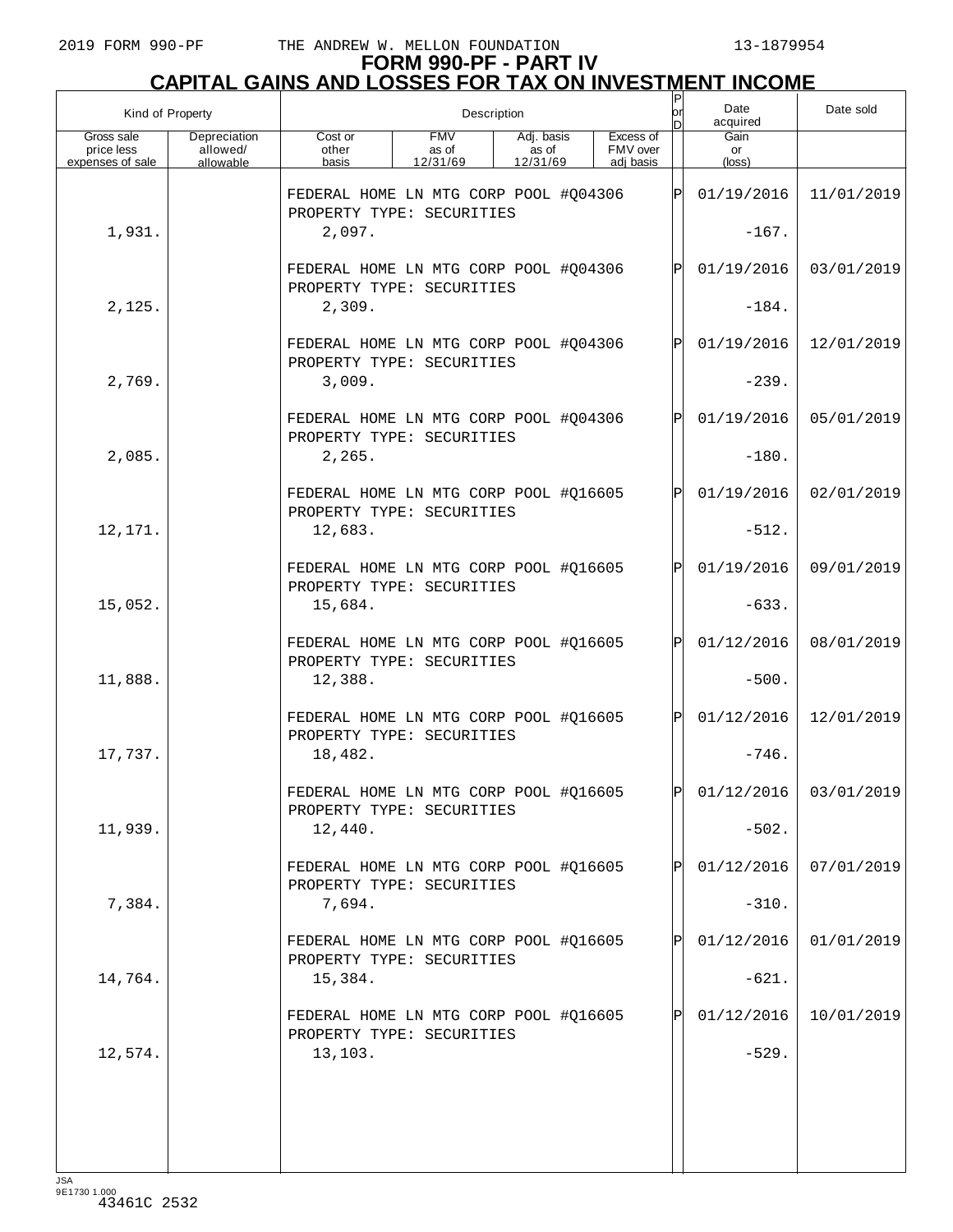| Kind of Property                             |                                       |                                                                    |                                 | Description                     |                                    | Ρ<br>or      | Date<br>acquired              | Date sold             |
|----------------------------------------------|---------------------------------------|--------------------------------------------------------------------|---------------------------------|---------------------------------|------------------------------------|--------------|-------------------------------|-----------------------|
| Gross sale<br>price less<br>expenses of sale | Depreciation<br>allowed/<br>allowable | Cost or<br>other<br>basis                                          | <b>FMV</b><br>as of<br>12/31/69 | Adj. basis<br>as of<br>12/31/69 | Excess of<br>FMV over<br>adi basis |              | Gain<br>or<br>$(\text{loss})$ |                       |
|                                              |                                       | FEDERAL HOME LN MTG CORP POOL #Q16605<br>PROPERTY TYPE: SECURITIES |                                 |                                 |                                    | ΙPΙ          | 01/12/2016                    | 04/01/2019            |
| 2,779.                                       |                                       | 2,896.                                                             |                                 |                                 |                                    |              | $-117.$                       |                       |
|                                              |                                       | FEDERAL HOME LN MTG CORP POOL #Q16605<br>PROPERTY TYPE: SECURITIES |                                 |                                 |                                    | $\mathsf{P}$ | 01/12/2016                    | 11/01/2019            |
| 2,941.                                       |                                       | 3,064.                                                             |                                 |                                 |                                    |              | $-124.$                       |                       |
|                                              |                                       | FEDERAL HOME LN MTG CORP POOL #Q16605<br>PROPERTY TYPE: SECURITIES |                                 |                                 |                                    | $\mathsf{P}$ | 01/12/2016                    | 09/01/2019            |
| 7,883.                                       |                                       | 8,215.                                                             |                                 |                                 |                                    |              | $-331.$                       |                       |
|                                              |                                       | FEDERAL HOME LN MTG CORP POOL #Q16605<br>PROPERTY TYPE: SECURITIES |                                 |                                 |                                    | $\mathsf{P}$ | 01/12/2016                    | 05/01/2019            |
| 6,647.                                       |                                       | 6,926.                                                             |                                 |                                 |                                    |              | $-279.$                       |                       |
|                                              |                                       | FEDERAL HOME LN MTG CORP POOL #U69006<br>PROPERTY TYPE: SECURITIES |                                 |                                 |                                    | $\mathsf{P}$ | 01/12/2016                    | 06/01/2019            |
| 690.                                         |                                       | 778.                                                               |                                 |                                 |                                    |              | $-88.$                        |                       |
|                                              |                                       | FEDERAL HOME LN MTG CORP POOL #U69006<br>PROPERTY TYPE: SECURITIES |                                 |                                 |                                    | $\mathsf{P}$ | 01/12/2016                    | 02/01/2019            |
| 42,900.                                      |                                       | 48,370.                                                            |                                 |                                 |                                    |              | $-5,470.$                     |                       |
|                                              |                                       | FEDERAL HOME LN MTG CORP POOL #U69006<br>PROPERTY TYPE: SECURITIES |                                 |                                 |                                    | $\mathsf{P}$ | 09/18/2015                    | 11/01/2019            |
| 712.                                         |                                       | 803.                                                               |                                 |                                 |                                    |              | $-91.$                        |                       |
|                                              |                                       | FEDERAL HOME LN MTG CORP POOL #U69006<br>PROPERTY TYPE: SECURITIES |                                 |                                 |                                    | $\mathbf P$  | 09/18/2015                    | 09/01/2019            |
| 703.                                         |                                       | 793.                                                               |                                 |                                 |                                    |              | $-90.$                        |                       |
|                                              |                                       | FEDERAL HOME LN MTG CORP POOL #U69006<br>PROPERTY TYPE: SECURITIES |                                 |                                 |                                    | ldl          |                               | 09/18/2015 08/01/2019 |
| 688.                                         |                                       | 776.                                                               |                                 |                                 |                                    |              | $-88.$                        |                       |
|                                              |                                       | FEDERAL HOME LN MTG CORP POOL #U69006<br>PROPERTY TYPE: SECURITIES |                                 |                                 |                                    | Pl           | 09/18/2015                    | 04/01/2019            |
| 617.                                         |                                       | 695.                                                               |                                 |                                 |                                    |              | $-79.$                        |                       |
|                                              |                                       | FEDERAL HOME LN MTG CORP POOL #U69006<br>PROPERTY TYPE: SECURITIES |                                 |                                 |                                    | $\mathbf P$  | 09/18/2015                    | 05/01/2019            |
| 691.                                         |                                       | 779.                                                               |                                 |                                 |                                    |              | $-88.$                        |                       |
|                                              |                                       | FEDERAL HOME LN MTG CORP POOL #U69006<br>PROPERTY TYPE: SECURITIES |                                 |                                 |                                    | $\mathbf P$  | 09/18/2015                    | 10/01/2019            |
| 813.                                         |                                       | 916.                                                               |                                 |                                 |                                    |              | $-104.$                       |                       |
|                                              |                                       |                                                                    |                                 |                                 |                                    |              |                               |                       |
|                                              |                                       |                                                                    |                                 |                                 |                                    |              |                               |                       |
| 194                                          |                                       |                                                                    |                                 |                                 |                                    |              |                               |                       |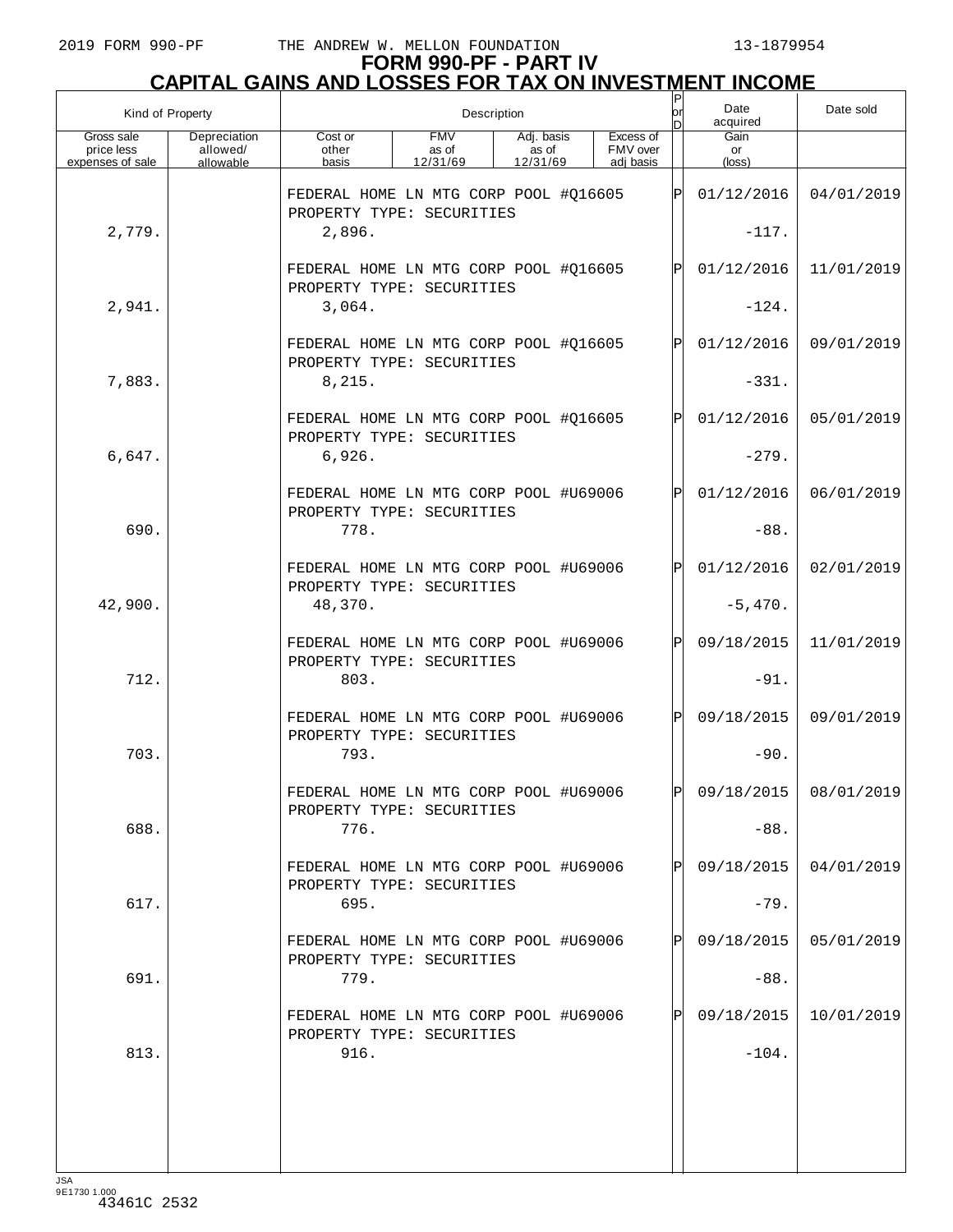| Kind of Property                             |                                       |                                                                    | Description                     |                                 | $\mathsf{P}$<br>lor<br>nl | Date<br>acquired                   | Date sold |                         |            |
|----------------------------------------------|---------------------------------------|--------------------------------------------------------------------|---------------------------------|---------------------------------|---------------------------|------------------------------------|-----------|-------------------------|------------|
| Gross sale<br>price less<br>expenses of sale | Depreciation<br>allowed/<br>allowable | Cost or<br>other<br>basis                                          | <b>FMV</b><br>as of<br>12/31/69 | Adj. basis<br>as of<br>12/31/69 |                           | Excess of<br>FMV over<br>adj basis |           | Gain<br>or<br>(loss)    |            |
|                                              |                                       | FEDERAL HOME LN MTG CORP POOL #U69006<br>PROPERTY TYPE: SECURITIES |                                 |                                 |                           |                                    | lÞI       | 09/18/2015              | 02/01/2019 |
| 695.                                         |                                       | 784.                                                               |                                 |                                 |                           |                                    |           | $-89.$                  |            |
|                                              |                                       | FEDERAL HOME LN MTG CORP POOL #U69006<br>PROPERTY TYPE: SECURITIES |                                 |                                 |                           |                                    | lÞI       | 09/18/2015              | 06/01/2019 |
| 676.                                         |                                       | 762.                                                               |                                 |                                 |                           |                                    |           | $-86.$                  |            |
|                                              |                                       | FEDERAL HOME LN MTG CORP POOL #U69006<br>PROPERTY TYPE: SECURITIES |                                 |                                 |                           |                                    | lÞI       | 09/18/2015              | 07/01/2019 |
| 801.                                         |                                       | 903.                                                               |                                 |                                 |                           |                                    |           | $-102.$                 |            |
|                                              |                                       | FEDERAL HOME LN MTG CORP POOL #U69006<br>PROPERTY TYPE: SECURITIES |                                 |                                 |                           |                                    | lÞI       | 09/18/2015              | 01/01/2019 |
| 623.                                         |                                       | 702.                                                               |                                 |                                 |                           |                                    |           | $-79.$                  |            |
|                                              |                                       | FEDERAL HOME LN MTG CORP POOL #U89029<br>PROPERTY TYPE: SECURITIES |                                 |                                 |                           |                                    | lÞI       | 09/18/2015              | 03/01/2019 |
| 21,587.                                      |                                       | 21,594.                                                            |                                 |                                 |                           |                                    |           | $-7.$                   |            |
|                                              |                                       | FEDERAL HOME LN MTG CORP POOL #U89029<br>PROPERTY TYPE: SECURITIES |                                 |                                 |                           |                                    | lÞI       | 09/18/2015              | 12/01/2019 |
| 8,138.                                       |                                       | 8,141.                                                             |                                 |                                 |                           |                                    |           | $-3.$                   |            |
|                                              |                                       | FEDERAL HOME LN MTG CORP POOL #U89029<br>PROPERTY TYPE: SECURITIES |                                 |                                 |                           |                                    | lÞI       | 11/30/2018              | 07/01/2019 |
| 36,483.                                      |                                       | 36,495.                                                            |                                 |                                 |                           |                                    |           | $-11.$                  |            |
|                                              |                                       | FEDERAL HOME LN MTG CORP POOL #U89029<br>PROPERTY TYPE: SECURITIES |                                 |                                 |                           |                                    | Þl        | 11/30/2018              | 02/01/2019 |
| 9,115.                                       |                                       | 9,117.                                                             |                                 |                                 |                           |                                    |           | $-3.$                   |            |
|                                              |                                       | FEDERAL HOME LN MTG CORP POOL #U89029<br>PROPERTY TYPE: SECURITIES |                                 |                                 |                           |                                    | lpl.      | $11/30/2018$ 05/01/2019 |            |
| 8,324.                                       |                                       | 8,327.                                                             |                                 |                                 |                           |                                    |           | $-3.$                   |            |
|                                              |                                       | FEDERAL HOME LN MTG CORP POOL #U89029<br>PROPERTY TYPE: SECURITIES |                                 |                                 |                           |                                    | ΡI        | 11/30/2018              | 12/01/2019 |
| 39, 331.                                     |                                       | 39,343.                                                            |                                 |                                 |                           |                                    |           | $-12.$                  |            |
|                                              |                                       | FEDERAL HOME LN MTG CORP POOL #U89029<br>PROPERTY TYPE: SECURITIES |                                 |                                 |                           |                                    | IPI       | 11/30/2018              | 04/01/2019 |
| 41,967.                                      |                                       | 41,980.                                                            |                                 |                                 |                           |                                    |           | $-13.$                  |            |
|                                              |                                       | FEDERAL HOME LN MTG CORP POOL #U89029<br>PROPERTY TYPE: SECURITIES |                                 |                                 |                           |                                    | IPI       | 11/30/2018              | 10/01/2019 |
| 8,318.                                       |                                       | 8,321.                                                             |                                 |                                 |                           |                                    |           | $-3.$                   |            |
|                                              |                                       |                                                                    |                                 |                                 |                           |                                    |           |                         |            |
|                                              |                                       |                                                                    |                                 |                                 |                           |                                    |           |                         |            |
|                                              |                                       |                                                                    |                                 |                                 |                           |                                    |           |                         |            |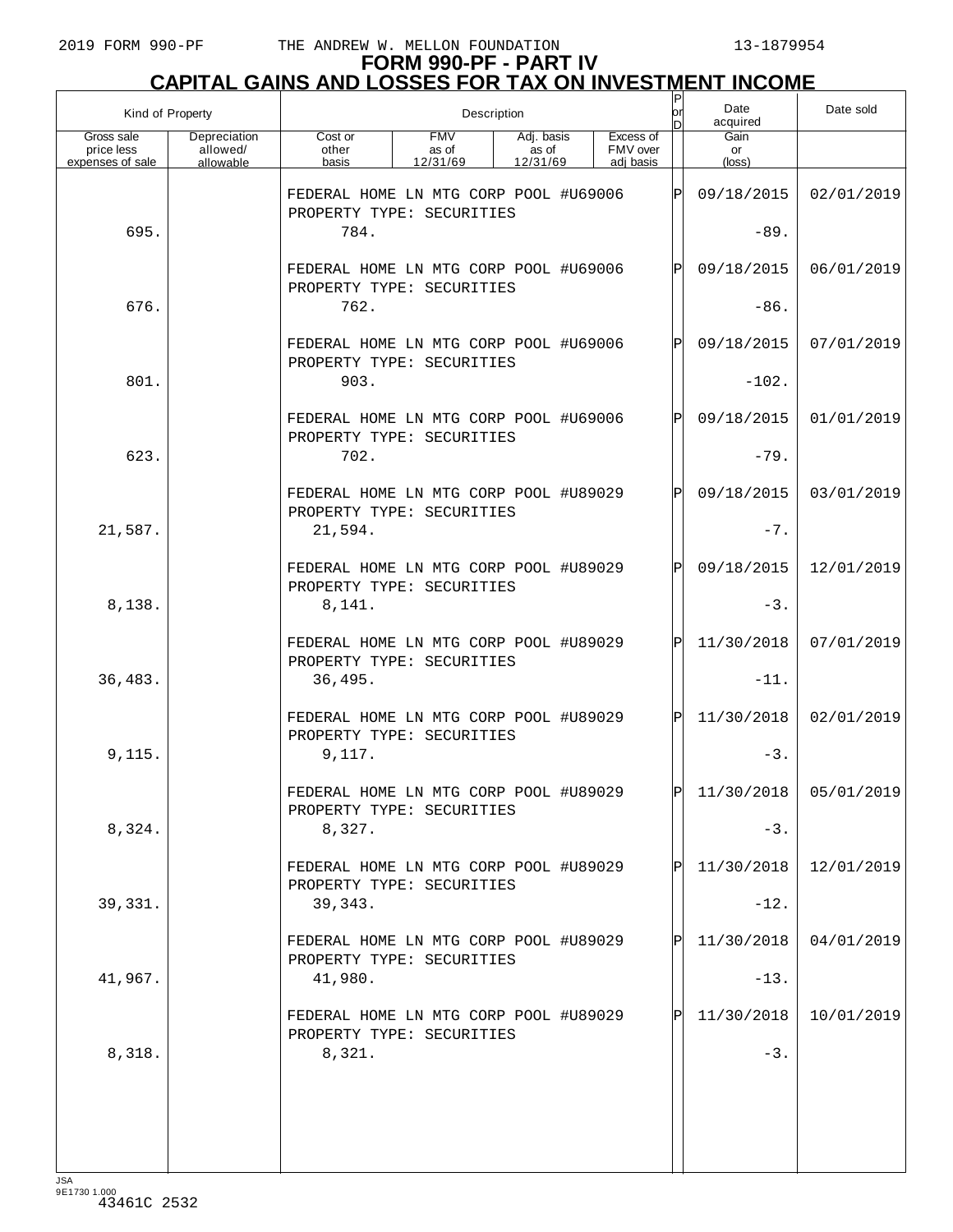| Kind of Property                             |                                       |                                                                            |                                 | Description                     |                                    | $\mathsf{P}\vert$<br>lorl<br>n | Date<br>acquired     | Date sold               |
|----------------------------------------------|---------------------------------------|----------------------------------------------------------------------------|---------------------------------|---------------------------------|------------------------------------|--------------------------------|----------------------|-------------------------|
| Gross sale<br>price less<br>expenses of sale | Depreciation<br>allowed/<br>allowable | Cost or<br>other<br>basis                                                  | <b>FMV</b><br>as of<br>12/31/69 | Adj. basis<br>as of<br>12/31/69 | Excess of<br>FMV over<br>adj basis |                                | Gain<br>or<br>(loss) |                         |
|                                              |                                       | FEDERAL HOME LN MTG CORP POOL #U89029                                      |                                 |                                 |                                    | ΙPΙ                            | 11/30/2018           | 11/01/2019              |
| 8,632.                                       |                                       | PROPERTY TYPE: SECURITIES<br>8,635.                                        |                                 |                                 |                                    |                                | $-3.$                |                         |
|                                              |                                       | FEDERAL HOME LN MTG CORP POOL #U89029<br>PROPERTY TYPE: SECURITIES         |                                 |                                 |                                    | $\mathsf{P}$                   | 11/30/2018           | 03/01/2019              |
| 8,133.                                       |                                       | 8,136.                                                                     |                                 |                                 |                                    |                                | $-3$ .               |                         |
|                                              |                                       | FEDERAL HOME LN MTG CORP POOL #U89029<br>PROPERTY TYPE: SECURITIES         |                                 |                                 |                                    | $\mathsf{P}$                   | 11/30/2018           | 06/01/2019              |
| 24, 252.                                     |                                       | 24,259.                                                                    |                                 |                                 |                                    |                                | $-8.$                |                         |
|                                              |                                       | FEDERAL HOME LN MTG CORP POOL #U89029<br>PROPERTY TYPE: SECURITIES         |                                 |                                 |                                    | $\mathsf{P}$                   | 11/30/2018           | 09/01/2019              |
| 27,915.                                      |                                       | 27,924.<br>FEDERAL HOME LN MTG CORP POOL #U90230                           |                                 |                                 |                                    | $\mathbf P$                    | $-9.$<br>11/30/2018  | 01/01/2019              |
| 556.                                         |                                       | PROPERTY TYPE: SECURITIES<br>611.                                          |                                 |                                 |                                    |                                | $-55.$               |                         |
|                                              |                                       | FEDERAL HOME LN MTG CORP POOL #U90230                                      |                                 |                                 |                                    | $\mathsf{P}$                   | 11/30/2018           | 08/01/2019              |
| 569.                                         |                                       | PROPERTY TYPE: SECURITIES<br>625.                                          |                                 |                                 |                                    |                                | $-56.$               |                         |
|                                              |                                       | FEDERAL HOME LN MTG CORP POOL #U90230                                      |                                 |                                 |                                    | $\mathbf P$                    | 03/10/2016           | 07/01/2019              |
| 555.                                         |                                       | PROPERTY TYPE: SECURITIES<br>609.                                          |                                 |                                 |                                    |                                | $-54.$               |                         |
|                                              |                                       | FEDERAL HOME LN MTG CORP POOL #U90230<br>PROPERTY TYPE: SECURITIES         |                                 |                                 |                                    | $\mathbf P$                    | 03/10/2016           | 12/01/2019              |
| 551.                                         |                                       | 605.                                                                       |                                 |                                 |                                    |                                | $-54.$               |                         |
|                                              |                                       | FEDERAL HOME LN MTG CORP POOL #U90230<br>PROPERTY TYPE: SECURITIES         |                                 |                                 |                                    | D                              |                      | $03/10/2016$ 06/01/2019 |
| 563.                                         |                                       | 618.                                                                       |                                 |                                 |                                    |                                | $-55.$               |                         |
|                                              |                                       | FEDERAL HOME LN MTG CORP POOL #U90230<br>PROPERTY TYPE: SECURITIES         |                                 |                                 |                                    | Ρl                             | 03/10/2016           | 03/01/2019              |
| 566.                                         |                                       | 621.                                                                       |                                 |                                 |                                    |                                | $-56.$               |                         |
| 559.                                         |                                       | FEDERAL HOME LN MTG CORP POOL #U90230<br>PROPERTY TYPE: SECURITIES<br>614. |                                 |                                 |                                    | ΙPΙ                            | 03/10/2016<br>$-55.$ | 02/01/2019              |
|                                              |                                       | FEDERAL HOME LN MTG CORP POOL #U90230                                      |                                 |                                 |                                    | ΙPΙ                            | 03/10/2016           | 11/01/2019              |
| 565.                                         |                                       | PROPERTY TYPE: SECURITIES<br>621.                                          |                                 |                                 |                                    |                                | $-55.$               |                         |
|                                              |                                       |                                                                            |                                 |                                 |                                    |                                |                      |                         |
|                                              |                                       |                                                                            |                                 |                                 |                                    |                                |                      |                         |
| ICA                                          |                                       |                                                                            |                                 |                                 |                                    |                                |                      |                         |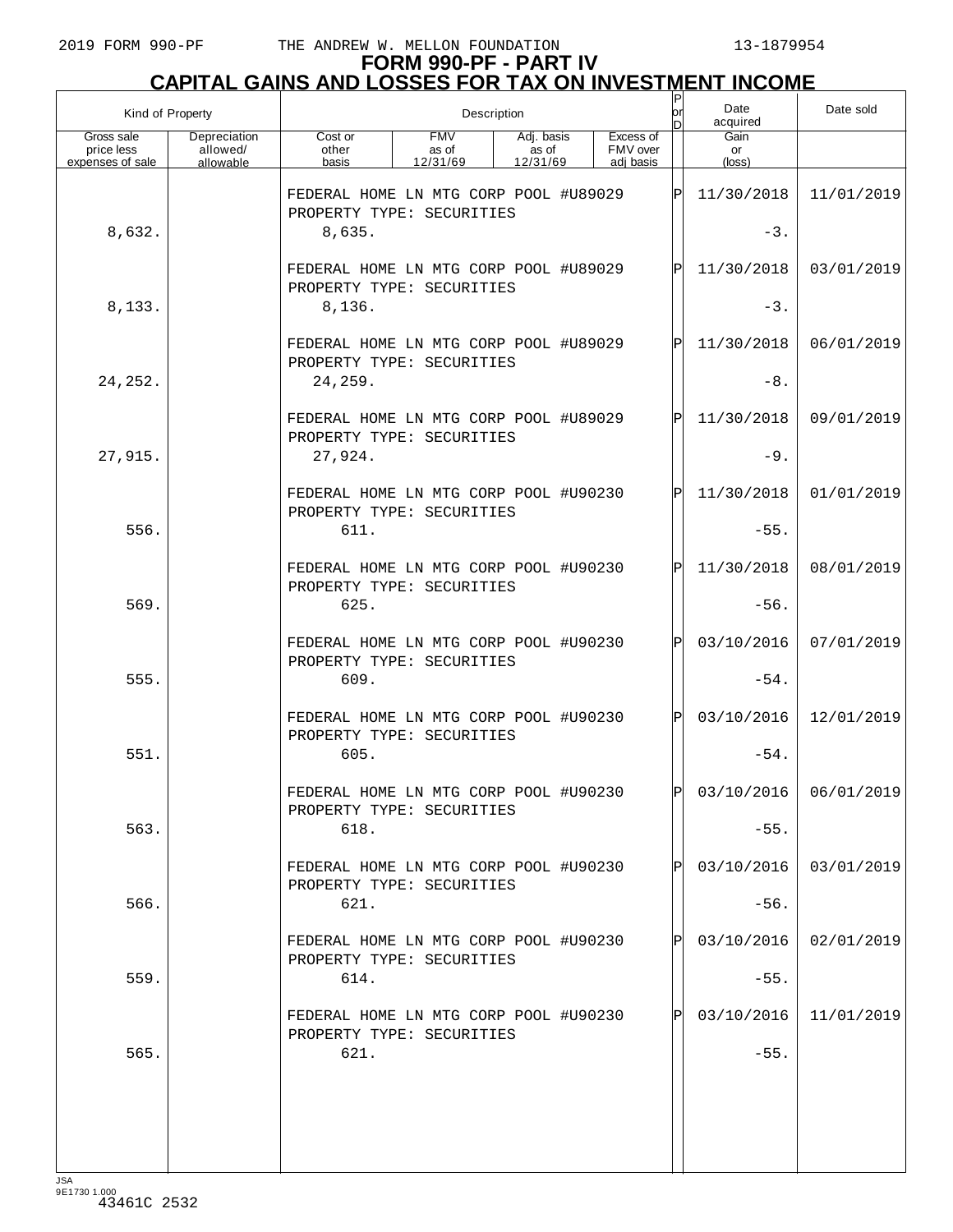| Kind of Property                             |                                       |                                                                                                                                       | Description | P<br>orl<br>nl | Date<br>acquired | Date sold |      |                               |                       |
|----------------------------------------------|---------------------------------------|---------------------------------------------------------------------------------------------------------------------------------------|-------------|----------------|------------------|-----------|------|-------------------------------|-----------------------|
| Gross sale<br>price less<br>expenses of sale | Depreciation<br>allowed/<br>allowable | <b>FMV</b><br>Excess of<br>Cost or<br>Adj. basis<br>FMV over<br>other<br>as of<br>as of<br>12/31/69<br>basis<br>12/31/69<br>adi basis |             |                |                  |           |      | Gain<br>or<br>$(\text{loss})$ |                       |
|                                              |                                       | FEDERAL HOME LN MTG CORP POOL #U90230<br>PROPERTY TYPE: SECURITIES                                                                    |             |                |                  |           | ΙPΙ  | 03/10/2016                    | 08/01/2019            |
| 555.                                         |                                       | 610.                                                                                                                                  |             |                |                  |           |      | $-54.$                        |                       |
|                                              |                                       | FEDERAL HOME LN MTG CORP POOL #U90230<br>PROPERTY TYPE: SECURITIES                                                                    |             |                |                  |           | IPI  | 03/10/2016                    | 04/01/2019            |
| 544.                                         |                                       | 597.                                                                                                                                  |             |                |                  |           |      | $-53.$                        |                       |
|                                              |                                       | FEDERAL HOME LN MTG CORP POOL #U90230<br>PROPERTY TYPE: SECURITIES                                                                    |             |                |                  |           | ΙPΙ  | 03/10/2016                    | 05/01/2019            |
| 561.                                         |                                       | 616.                                                                                                                                  |             |                |                  |           |      | $-55.$                        |                       |
|                                              |                                       | FEDERAL HOME LN MTG CORP POOL #U90230<br>PROPERTY TYPE: SECURITIES                                                                    |             |                |                  |           | IPI  | 03/10/2016                    | 01/01/2019            |
| 563.                                         |                                       | 619.                                                                                                                                  |             |                |                  |           |      | $-55.$                        |                       |
|                                              |                                       | FEDERAL HOME LN MTG CORP POOL #U92312<br>PROPERTY TYPE: SECURITIES                                                                    |             |                |                  |           | ΙPΙ  | 03/10/2016                    | 09/01/2019            |
| 3,237.                                       |                                       | 3,475.                                                                                                                                |             |                |                  |           |      | $-238.$                       |                       |
|                                              |                                       | FEDERAL HOME LN MTG CORP POOL #U92312<br>PROPERTY TYPE: SECURITIES                                                                    |             |                |                  |           | IPI  | 03/10/2016                    | 10/01/2019            |
| 3,670.                                       |                                       | 3,940.                                                                                                                                |             |                |                  |           |      | $-270.$                       |                       |
| 31,806.                                      |                                       | FEDERAL HOME LN MTG CORP POOL #U92312<br>PROPERTY TYPE: SECURITIES<br>34,141.                                                         |             |                |                  |           | ΙPΙ  | 03/04/2016<br>$-2,336.$       | 07/01/2019            |
|                                              |                                       | FEDERAL HOME LN MTG CORP POOL #U92312                                                                                                 |             |                |                  |           | ΙPΙ  | 03/04/2016                    | 08/01/2019            |
| 3,403.                                       |                                       | PROPERTY TYPE: SECURITIES<br>3,653.                                                                                                   |             |                |                  |           |      | $-250.$                       |                       |
|                                              |                                       | FEDERAL HOME LN MTG CORP POOL #U92312<br>PROPERTY TYPE: SECURITIES                                                                    |             |                |                  |           | l pl |                               | 03/04/2016 03/01/2019 |
| 110,558.                                     |                                       | 118,677.                                                                                                                              |             |                |                  |           |      | $-8, 119.$                    |                       |
|                                              |                                       | FEDERAL HOME LN MTG CORP POOL #U92312<br>PROPERTY TYPE: SECURITIES                                                                    |             |                |                  |           | ΙPΙ  | 03/04/2016                    | 11/01/2019            |
| 3,931.                                       |                                       | 4,219.                                                                                                                                |             |                |                  |           |      | $-289.$                       |                       |
|                                              |                                       | FEDERAL HOME LN MTG CORP POOL #U92312<br>PROPERTY TYPE: SECURITIES                                                                    |             |                |                  |           | ΙPΙ  | 03/04/2016                    | 05/01/2019            |
| 60,438.                                      |                                       | 64,876.                                                                                                                               |             |                |                  |           |      | $-4,438.$                     |                       |
|                                              |                                       | FEDERAL HOME LN MTG CORP POOL #U92312<br>PROPERTY TYPE: SECURITIES                                                                    |             |                |                  |           | Þl   | 03/04/2016                    | 06/01/2019            |
| 3,268.                                       |                                       | 3,508.                                                                                                                                |             |                |                  |           |      | $-240.$                       |                       |
|                                              |                                       |                                                                                                                                       |             |                |                  |           |      |                               |                       |
|                                              |                                       |                                                                                                                                       |             |                |                  |           |      |                               |                       |
|                                              |                                       |                                                                                                                                       |             |                |                  |           |      |                               |                       |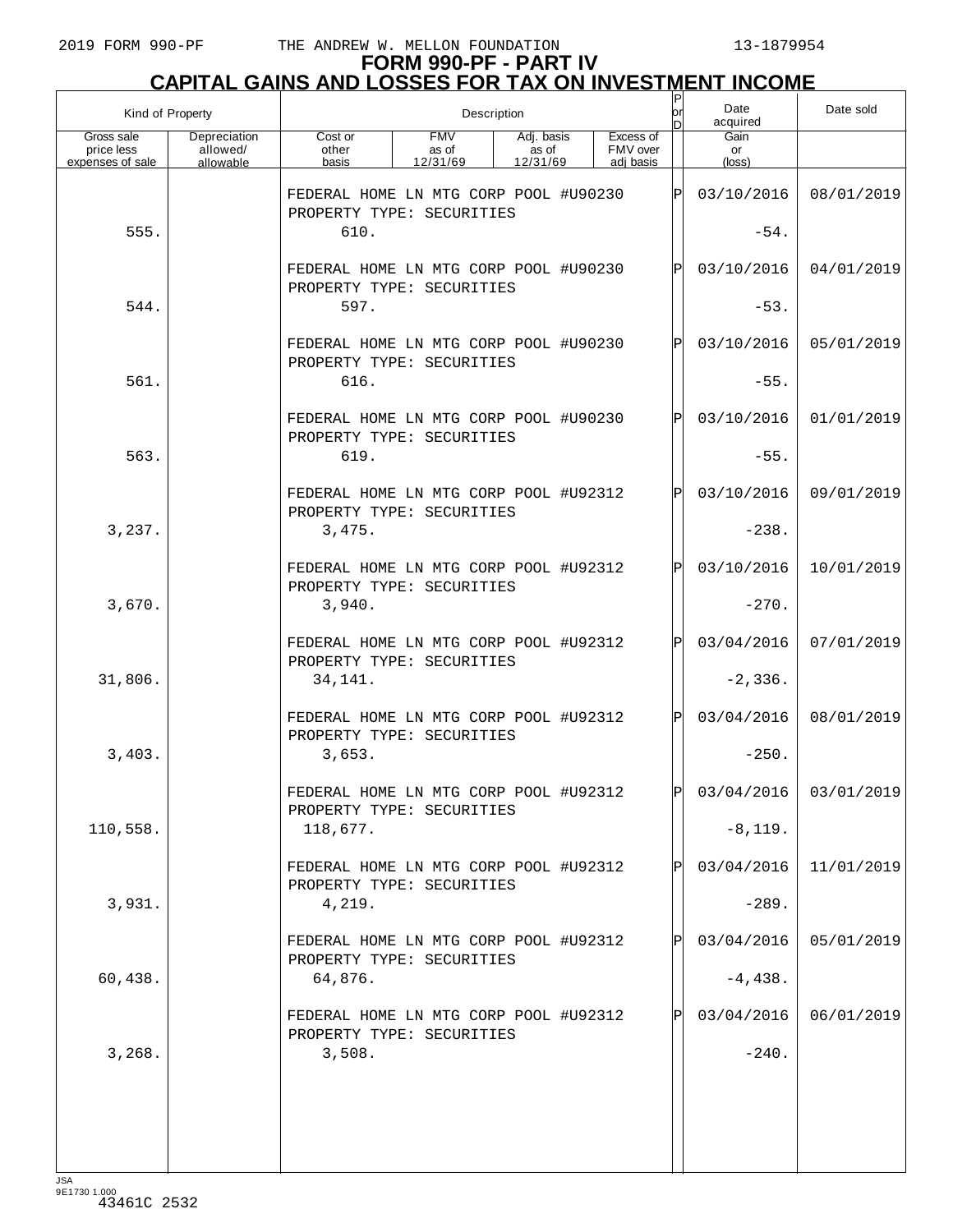# **FORM 990-PF - PART IV CAPITAL GAINS AND LOSSES FOR TAX ON INVESTMENT INCOME** P

|                                              | Kind of Property<br>Description       |                                                                               |                                 |                                 |  |                                    | or<br>In. | Date<br>acquired              | Date sold               |
|----------------------------------------------|---------------------------------------|-------------------------------------------------------------------------------|---------------------------------|---------------------------------|--|------------------------------------|-----------|-------------------------------|-------------------------|
| Gross sale<br>price less<br>expenses of sale | Depreciation<br>allowed/<br>allowable | Cost or<br>other<br>basis                                                     | <b>FMV</b><br>as of<br>12/31/69 | Adj. basis<br>as of<br>12/31/69 |  | Excess of<br>FMV over<br>adi basis |           | Gain<br>or<br>$(\text{loss})$ |                         |
| 49,066.                                      |                                       | FEDERAL HOME LN MTG CORP POOL #U92312<br>PROPERTY TYPE: SECURITIES<br>52,669. |                                 |                                 |  |                                    | lPl       | 03/04/2016<br>$-3,603.$       | 09/01/2019              |
|                                              |                                       | FEDERAL HOME LN MTG CORP POOL #U92312<br>PROPERTY TYPE: SECURITIES            |                                 |                                 |  |                                    | ΙP        | 03/04/2016                    | 12/01/2019              |
| 3,659.                                       |                                       | 3,928.                                                                        |                                 |                                 |  |                                    |           | $-269.$                       |                         |
| 3,586.                                       |                                       | FEDERAL HOME LN MTG CORP POOL #U92312<br>PROPERTY TYPE: SECURITIES<br>3,850.  |                                 |                                 |  |                                    | lPl       | 03/04/2016<br>$-263.$         | 02/01/2019              |
|                                              |                                       |                                                                               |                                 |                                 |  |                                    |           |                               |                         |
| 3,547.                                       |                                       | FEDERAL HOME LN MTG CORP POOL #U92312<br>PROPERTY TYPE: SECURITIES<br>3,807.  |                                 |                                 |  |                                    | lPl       | 03/04/2016<br>$-260.$         | 01/01/2019              |
|                                              |                                       | FEDERAL HOME LN MTG CORP POOL #U93066<br>PROPERTY TYPE: SECURITIES            |                                 |                                 |  |                                    | lPl       | 03/04/2016                    | 04/01/2019              |
| 81,321.                                      |                                       | 89,745.                                                                       |                                 |                                 |  |                                    |           | $-8,424.$                     |                         |
|                                              |                                       | FEDERAL HOME LN MTG CORP POOL #U93066<br>PROPERTY TYPE: SECURITIES            |                                 |                                 |  |                                    | lPl       | 03/04/2016                    | 10/01/2019              |
| 2,422.                                       |                                       | 2,673.                                                                        |                                 |                                 |  |                                    |           | $-251.$                       |                         |
| 2,166.                                       |                                       | FEDERAL HOME LN MTG CORP POOL #U93066<br>PROPERTY TYPE: SECURITIES<br>2,390.  |                                 |                                 |  |                                    | lPl       | 03/07/2016<br>$-224.$         | 07/01/2019              |
|                                              |                                       | FEDERAL HOME LN MTG CORP POOL #U93066<br>PROPERTY TYPE: SECURITIES            |                                 |                                 |  |                                    | lPl       | 03/07/2016                    | 04/01/2019              |
| 2,611.                                       |                                       | 2,882.                                                                        |                                 |                                 |  |                                    |           | $-271.$                       |                         |
| 2,175.                                       |                                       | FEDERAL HOME LN MTG CORP POOL #U93066<br>PROPERTY TYPE: SECURITIES<br>2,400.  |                                 |                                 |  |                                    | lÞI.      | $-225.$                       | $03/07/2016$ 10/01/2019 |
|                                              |                                       |                                                                               |                                 |                                 |  |                                    |           |                               |                         |
| 2,647.                                       |                                       | FEDERAL HOME LN MTG CORP POOL #U93066<br>PROPERTY TYPE: SECURITIES<br>2,921.  |                                 |                                 |  |                                    |           | 03/07/2016<br>$-274.$         | 01/01/2019              |
|                                              |                                       | FEDERAL HOME LN MTG CORP POOL #U93066<br>PROPERTY TYPE: SECURITIES            |                                 |                                 |  |                                    | P         | 03/07/2016                    | 11/01/2019              |
| 2,343.                                       |                                       | 2,586.                                                                        |                                 |                                 |  |                                    |           | $-243.$                       |                         |
|                                              |                                       | FEDERAL HOME LN MTG CORP POOL #U93066<br>PROPERTY TYPE: SECURITIES            |                                 |                                 |  |                                    |           | 03/07/2016                    | 05/01/2019              |
| 2,397.                                       |                                       | 2,645.                                                                        |                                 |                                 |  |                                    |           | $-248.$                       |                         |
|                                              |                                       |                                                                               |                                 |                                 |  |                                    |           |                               |                         |
|                                              |                                       |                                                                               |                                 |                                 |  |                                    |           |                               |                         |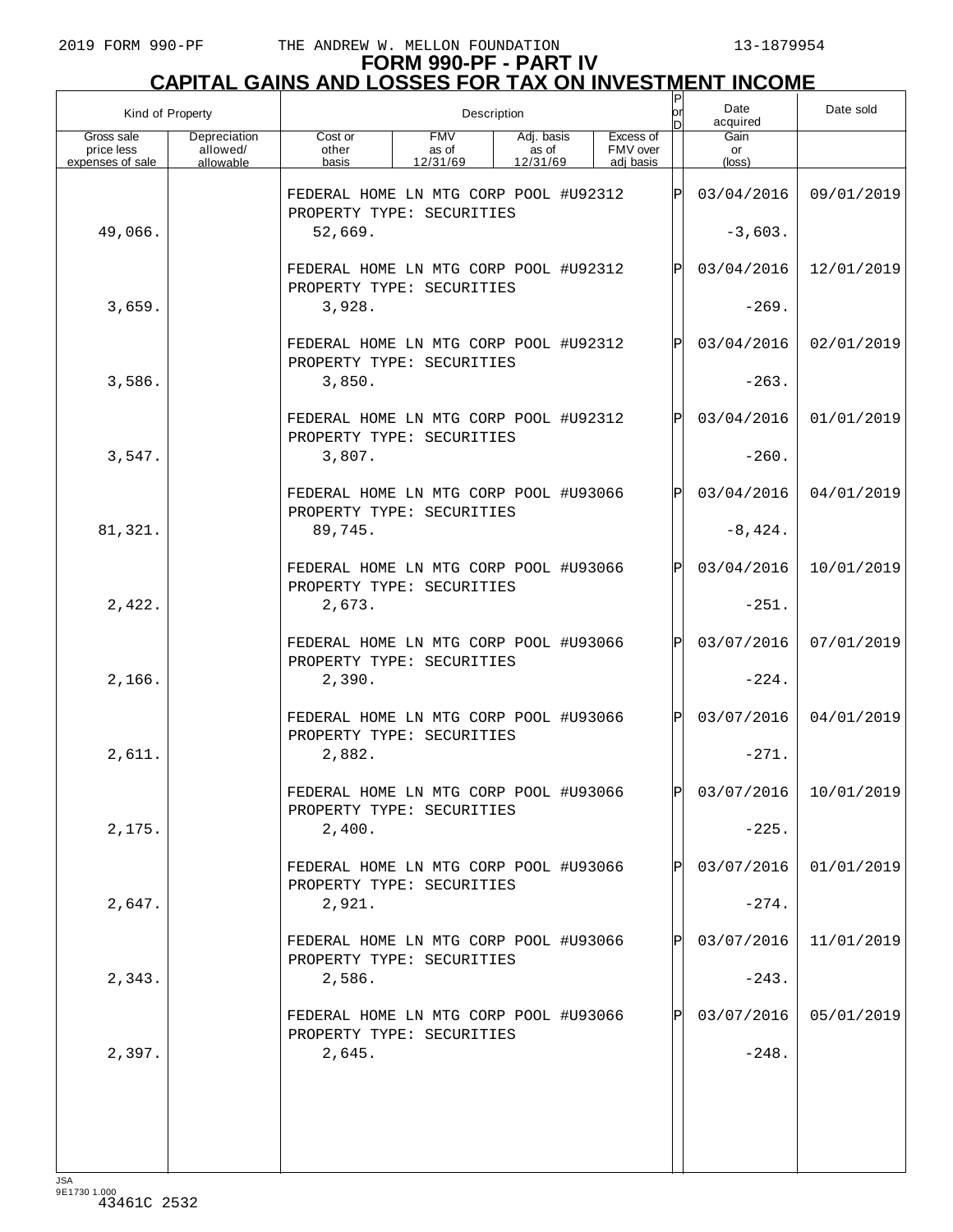| Kind of Property<br>Gross sale<br>Depreciation |                       | Description                                                        |                                 |                                 |  |                                    |              | Date<br>acquired     | Date sold               |
|------------------------------------------------|-----------------------|--------------------------------------------------------------------|---------------------------------|---------------------------------|--|------------------------------------|--------------|----------------------|-------------------------|
| price less<br>expenses of sale                 | allowed/<br>allowable | Cost or<br>other<br>basis                                          | <b>FMV</b><br>as of<br>12/31/69 | Adj. basis<br>as of<br>12/31/69 |  | Excess of<br>FMV over<br>adi basis |              | Gain<br>or<br>(loss) |                         |
|                                                |                       | FEDERAL HOME LN MTG CORP POOL #U93066                              |                                 |                                 |  |                                    | ΙPΙ          | 03/07/2016           | 12/01/2019              |
|                                                |                       | PROPERTY TYPE: SECURITIES                                          |                                 |                                 |  |                                    |              |                      |                         |
| 2,412.                                         |                       | 2,661.                                                             |                                 |                                 |  |                                    |              | $-250.$              |                         |
|                                                |                       | FEDERAL HOME LN MTG CORP POOL #U93066<br>PROPERTY TYPE: SECURITIES |                                 |                                 |  |                                    | $\mathsf{P}$ | 03/07/2016           | 09/01/2019              |
| 2,228.                                         |                       | 2,459.                                                             |                                 |                                 |  |                                    |              | $-231.$              |                         |
|                                                |                       | FEDERAL HOME LN MTG CORP POOL #U93066                              |                                 |                                 |  |                                    | $\mathsf{P}$ | 03/07/2016           | 03/01/2019              |
| 3,185.                                         |                       | PROPERTY TYPE: SECURITIES<br>3,515.                                |                                 |                                 |  |                                    |              | $-330.$              |                         |
|                                                |                       | FEDERAL HOME LN MTG CORP POOL #U93066                              |                                 |                                 |  |                                    | $\mathsf{P}$ | 03/07/2016           | 08/01/2019              |
| 2,462.                                         |                       | PROPERTY TYPE: SECURITIES<br>2,717.                                |                                 |                                 |  |                                    |              | $-255.$              |                         |
|                                                |                       | FEDERAL HOME LN MTG CORP POOL #U99076<br>PROPERTY TYPE: SECURITIES |                                 |                                 |  |                                    | $\mathsf{P}$ | 03/07/2016           | 06/01/2019              |
| 17,281.                                        |                       | 19,071.                                                            |                                 |                                 |  |                                    |              | $-1,790.$            |                         |
|                                                |                       | FEDERAL HOME LN MTG CORP POOL #U99076<br>PROPERTY TYPE: SECURITIES |                                 |                                 |  |                                    | $\mathsf{P}$ | 03/07/2016           | 02/01/2019              |
| 27,304.                                        |                       | 30,132.                                                            |                                 |                                 |  |                                    |              | $-2,829.$            |                         |
|                                                |                       | FEDERAL HOME LN MTG CORP POOL #U99076<br>PROPERTY TYPE: SECURITIES |                                 |                                 |  |                                    | $\mathsf{P}$ | 03/07/2016           | 11/01/2019              |
| 33,049.                                        |                       | 36,473.                                                            |                                 |                                 |  |                                    |              | $-3,424.$            |                         |
|                                                |                       | FEDERAL HOME LN MTG CORP POOL #U99076<br>PROPERTY TYPE: SECURITIES |                                 |                                 |  |                                    | P            | 03/07/2016           | 10/01/2019              |
| 36,925.                                        |                       | 40,750.                                                            |                                 |                                 |  |                                    |              | $-3,825.$            |                         |
|                                                |                       | FEDERAL HOME LN MTG CORP POOL #U99076<br>PROPERTY TYPE: SECURITIES |                                 |                                 |  |                                    | ÞІ           |                      | $03/07/2016$ 04/01/2019 |
| 9,065.                                         |                       | 10,004.                                                            |                                 |                                 |  |                                    |              | $-939.$              |                         |
|                                                |                       | FEDERAL HOME LN MTG CORP POOL #U99076<br>PROPERTY TYPE: SECURITIES |                                 |                                 |  |                                    |              | 03/07/2016           | 06/01/2019              |
| 21,002.                                        |                       | 23,178.                                                            |                                 |                                 |  |                                    |              | $-2,176.$            |                         |
|                                                |                       | FEDERAL HOME LN MTG CORP POOL #U99076<br>PROPERTY TYPE: SECURITIES |                                 |                                 |  |                                    | Ρ            | 03/07/2016           | 03/01/2019              |
| 17,270.                                        |                       | 19,059.                                                            |                                 |                                 |  |                                    |              | $-1,789.$            |                         |
|                                                |                       | FEDERAL HOME LN MTG CORP POOL #U99076<br>PROPERTY TYPE: SECURITIES |                                 |                                 |  |                                    |              | 03/07/2016           | 07/01/2019              |
| 24,760.                                        |                       | 27,325.                                                            |                                 |                                 |  |                                    |              | $-2,565.$            |                         |
|                                                |                       |                                                                    |                                 |                                 |  |                                    |              |                      |                         |
|                                                |                       |                                                                    |                                 |                                 |  |                                    |              |                      |                         |
|                                                |                       |                                                                    |                                 |                                 |  |                                    |              |                      |                         |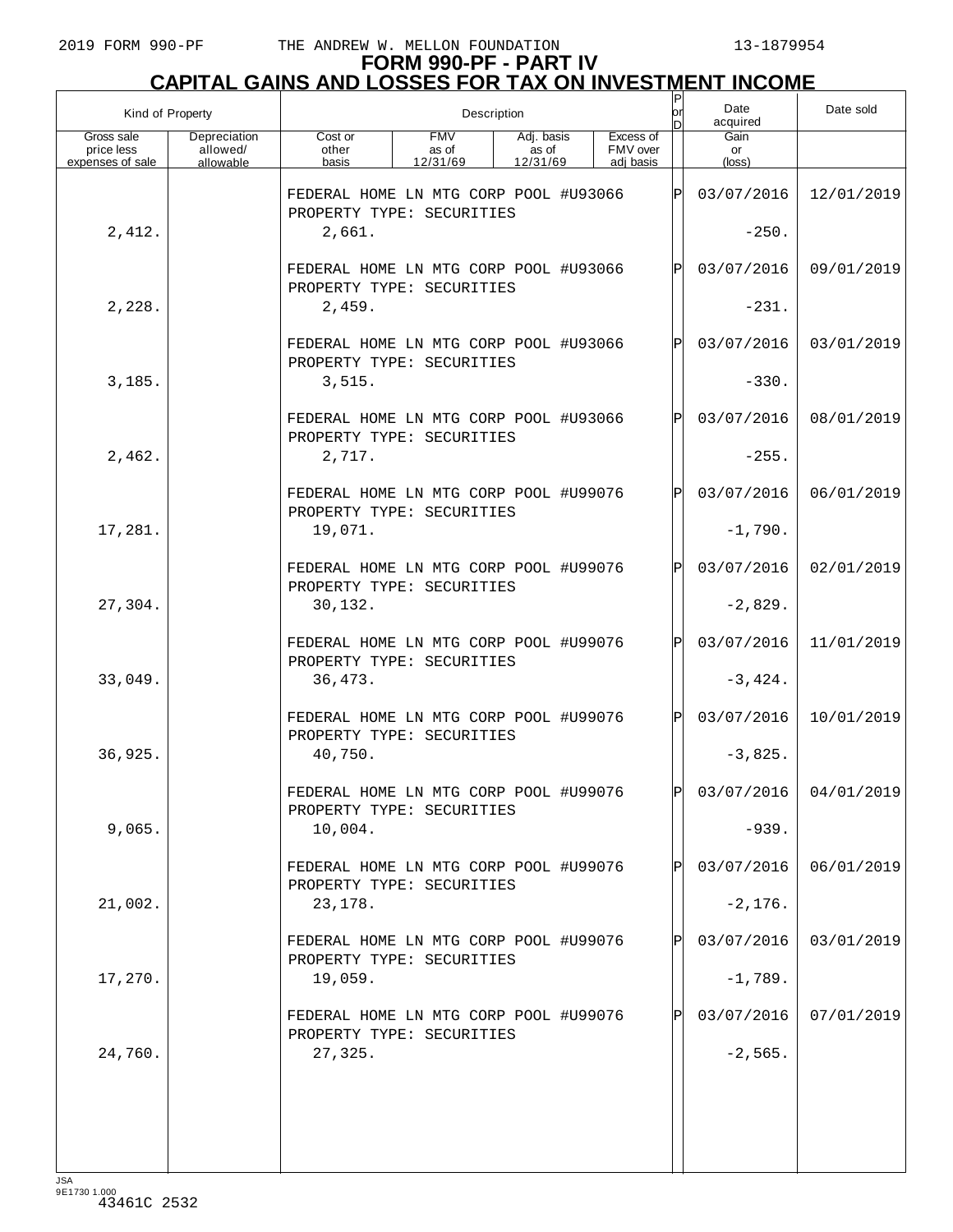| Kind of Property<br>Gross sale<br>Depreciation |                       | Description                                                        |                                 |                                 |  |                                    |              | Date<br>acquired              | Date sold             |
|------------------------------------------------|-----------------------|--------------------------------------------------------------------|---------------------------------|---------------------------------|--|------------------------------------|--------------|-------------------------------|-----------------------|
| price less<br>expenses of sale                 | allowed/<br>allowable | Cost or<br>other<br>basis                                          | <b>FMV</b><br>as of<br>12/31/69 | Adj. basis<br>as of<br>12/31/69 |  | Excess of<br>FMV over<br>adi basis |              | Gain<br>or<br>$(\text{loss})$ |                       |
|                                                |                       | FEDERAL HOME LN MTG CORP POOL #U99076                              |                                 |                                 |  |                                    | ΙPΙ          | 03/07/2016                    | 12/01/2019            |
| 7,861.                                         |                       | PROPERTY TYPE: SECURITIES<br>8,675.                                |                                 |                                 |  |                                    |              | $-814.$                       |                       |
|                                                |                       | FEDERAL HOME LN MTG CORP POOL #U99076                              |                                 |                                 |  |                                    | $\mathsf{P}$ | 03/07/2016                    | 05/01/2019            |
| 20,581.                                        |                       | PROPERTY TYPE: SECURITIES<br>22,713.                               |                                 |                                 |  |                                    |              | $-2,132.$                     |                       |
|                                                |                       | FEDERAL HOME LN MTG CORP POOL #U99076<br>PROPERTY TYPE: SECURITIES |                                 |                                 |  |                                    | $\mathbf{P}$ | 03/07/2016                    | 01/01/2019            |
| 9,397.                                         |                       | 10,370.                                                            |                                 |                                 |  |                                    |              | $-973.$                       |                       |
|                                                |                       | FEDERAL HOME LN MTG CORP POOL #U99076<br>PROPERTY TYPE: SECURITIES |                                 |                                 |  |                                    | $\mathsf{P}$ | 03/07/2016                    | 09/01/2019            |
| 25,019.                                        |                       | 27,611.                                                            |                                 |                                 |  |                                    |              | $-2,592.$                     |                       |
|                                                |                       | FEDERAL HOME LN MTG CORP POOL #U99084<br>PROPERTY TYPE: SECURITIES |                                 |                                 |  |                                    | $\mathsf{P}$ | 03/07/2016                    | 02/01/2019            |
| 10,675.                                        |                       | 11,723.                                                            |                                 |                                 |  |                                    |              | $-1,048.$                     |                       |
|                                                |                       | FEDERAL HOME LN MTG CORP POOL #U99084<br>PROPERTY TYPE: SECURITIES |                                 |                                 |  |                                    | $\mathsf{P}$ | 03/07/2016                    | 08/01/2019            |
| 1,774.                                         |                       | 1,948.                                                             |                                 |                                 |  |                                    |              | $-174.$                       |                       |
|                                                |                       | FEDERAL HOME LN MTG CORP POOL #U99084<br>PROPERTY TYPE: SECURITIES |                                 |                                 |  |                                    | $\mathsf{P}$ | 03/10/2016                    | 11/01/2019            |
| 4,850.                                         |                       | 5,326.                                                             |                                 |                                 |  |                                    |              | $-476.$                       |                       |
|                                                |                       | FEDERAL HOME LN MTG CORP POOL #U99084<br>PROPERTY TYPE: SECURITIES |                                 |                                 |  |                                    | $\mathbf P$  | 03/10/2016                    | 03/01/2019            |
| 3,625.                                         |                       | 3,981.                                                             |                                 |                                 |  |                                    |              | $-356.$                       |                       |
|                                                |                       | FEDERAL HOME LN MTG CORP POOL #U99084<br>PROPERTY TYPE: SECURITIES |                                 |                                 |  |                                    | ÞІ           |                               | 03/10/2016 08/01/2019 |
| 4,008.                                         |                       | 4,401.                                                             |                                 |                                 |  |                                    |              | $-393.$                       |                       |
|                                                |                       | FEDERAL HOME LN MTG CORP POOL #U99084<br>PROPERTY TYPE: SECURITIES |                                 |                                 |  |                                    |              | 03/10/2016                    | 07/01/2019            |
| 4,013.                                         |                       | 4,407.                                                             |                                 |                                 |  |                                    |              | $-394.$                       |                       |
|                                                |                       | FEDERAL HOME LN MTG CORP POOL #U99084<br>PROPERTY TYPE: SECURITIES |                                 |                                 |  |                                    | P            | 03/10/2016                    | 02/01/2019            |
| 5,187.                                         |                       | 5,696.                                                             |                                 |                                 |  |                                    |              | $-509.$                       |                       |
|                                                |                       | FEDERAL HOME LN MTG CORP POOL #U99084<br>PROPERTY TYPE: SECURITIES |                                 |                                 |  |                                    |              | 03/10/2016                    | 04/01/2019            |
| 2,838.                                         |                       | 3,116.                                                             |                                 |                                 |  |                                    |              | $-278.$                       |                       |
|                                                |                       |                                                                    |                                 |                                 |  |                                    |              |                               |                       |
|                                                |                       |                                                                    |                                 |                                 |  |                                    |              |                               |                       |
|                                                |                       |                                                                    |                                 |                                 |  |                                    |              |                               |                       |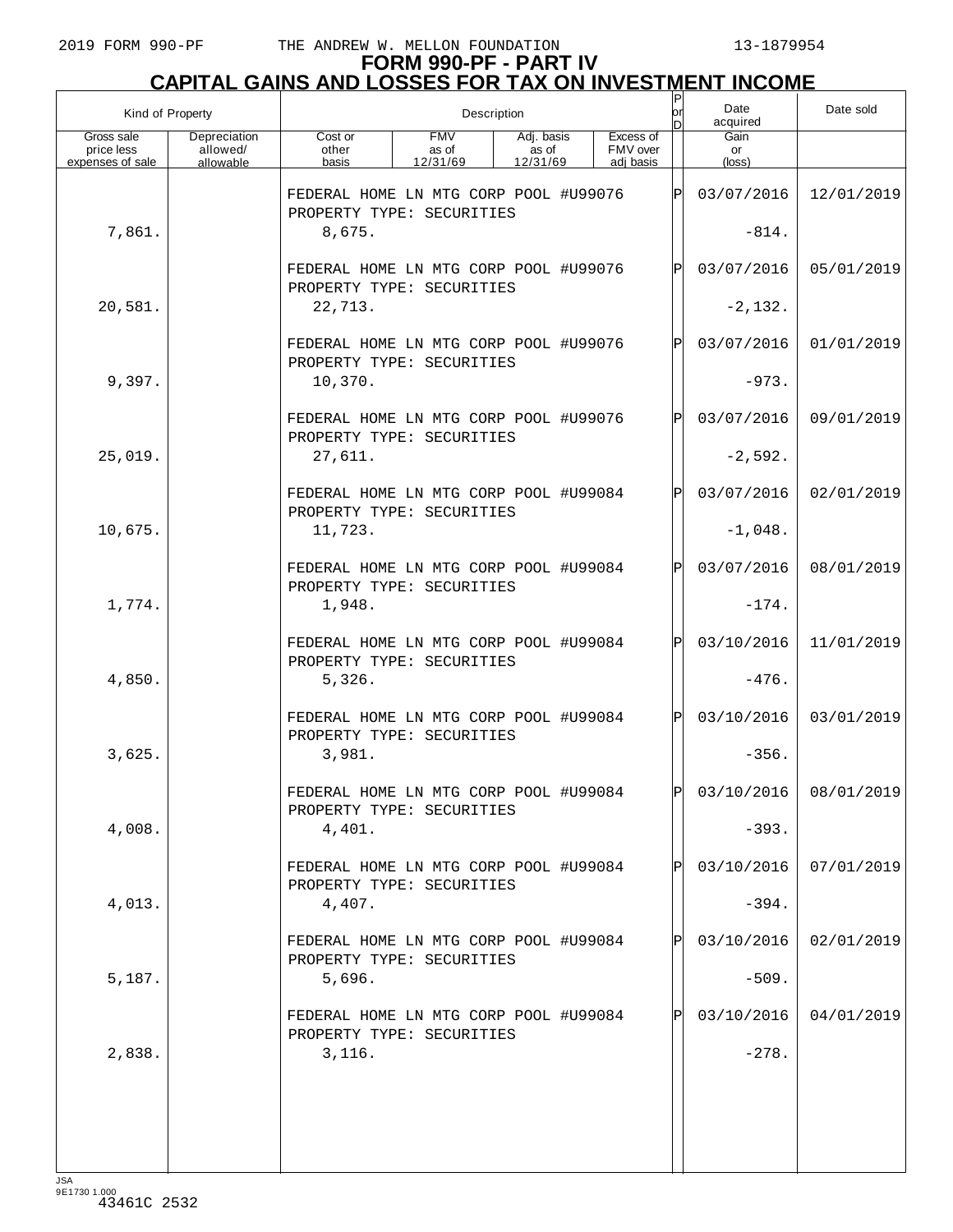| Kind of Property                             |                                       | Description                                                        |                                 |                                 |  |                                    |              | Date<br>acquired      | Date sold               |
|----------------------------------------------|---------------------------------------|--------------------------------------------------------------------|---------------------------------|---------------------------------|--|------------------------------------|--------------|-----------------------|-------------------------|
| Gross sale<br>price less<br>expenses of sale | Depreciation<br>allowed/<br>allowable | Cost or<br>other<br>basis                                          | <b>FMV</b><br>as of<br>12/31/69 | Adj. basis<br>as of<br>12/31/69 |  | Excess of<br>FMV over<br>adj basis |              | Gain<br>or<br>(loss)  |                         |
|                                              |                                       | FEDERAL HOME LN MTG CORP POOL #U99084                              |                                 |                                 |  |                                    | ΙPΙ          | 03/10/2016            | 05/01/2019              |
| 2,620.                                       |                                       | PROPERTY TYPE: SECURITIES<br>2,877.                                |                                 |                                 |  |                                    |              | $-257.$               |                         |
|                                              |                                       | FEDERAL HOME LN MTG CORP POOL #U99084<br>PROPERTY TYPE: SECURITIES |                                 |                                 |  |                                    | ΙPΙ          | 03/10/2016            | 09/01/2019              |
| 6,697.                                       |                                       | 7,354.                                                             |                                 |                                 |  |                                    |              | $-657.$               |                         |
|                                              |                                       | FEDERAL HOME LN MTG CORP POOL #U99084<br>PROPERTY TYPE: SECURITIES |                                 |                                 |  |                                    | ΙPΙ          | 03/10/2016            | 06/01/2019              |
| 4,490.                                       |                                       | 4,931.                                                             |                                 |                                 |  |                                    |              | $-441.$               |                         |
|                                              |                                       | FEDERAL HOME LN MTG CORP POOL #U99084<br>PROPERTY TYPE: SECURITIES |                                 |                                 |  |                                    | ΙPΙ          | 03/10/2016            | 12/01/2019              |
| 6,584.                                       |                                       | 7,230.                                                             |                                 |                                 |  |                                    |              | $-646.$               |                         |
|                                              |                                       | FEDERAL HOME LN MTG CORP POOL #U99132<br>PROPERTY TYPE: SECURITIES |                                 |                                 |  |                                    | ΙPΙ          | 03/10/2016            | 01/01/2019              |
| 4,051.                                       |                                       | 4,470.                                                             |                                 |                                 |  |                                    |              | $-420.$               |                         |
|                                              |                                       | FEDERAL HOME LN MTG CORP POOL #U99132<br>PROPERTY TYPE: SECURITIES |                                 |                                 |  |                                    | ΙPΙ          | 03/10/2016            | 10/01/2019              |
| 78,241.                                      |                                       | 86,346.                                                            |                                 |                                 |  |                                    |              | $-8, 105.$            |                         |
|                                              |                                       | FEDERAL HOME LN MTG CORP POOL #U99132<br>PROPERTY TYPE: SECURITIES |                                 |                                 |  |                                    | ΙPΙ          | 03/07/2016            | 10/01/2019              |
| 4,282.                                       |                                       | 4,725.                                                             |                                 |                                 |  |                                    |              | $-444.$               |                         |
|                                              |                                       | FEDERAL HOME LN MTG CORP POOL #U99132<br>PROPERTY TYPE: SECURITIES |                                 |                                 |  |                                    | ΙPΙ          | 03/07/2016            | 06/01/2019              |
| 57,108.                                      |                                       | 63,024.                                                            |                                 |                                 |  |                                    |              | $-5,916.$             |                         |
|                                              |                                       | FEDERAL HOME LN MTG CORP POOL #U99132<br>PROPERTY TYPE: SECURITIES |                                 |                                 |  |                                    | ldl          |                       | $03/07/2016$ 01/01/2019 |
| 92,289.                                      |                                       | 101,849.                                                           |                                 |                                 |  |                                    |              | $-9,561.$             |                         |
| 3,331.                                       |                                       | FEDERAL HOME LN MTG CORP POOL #U99132<br>PROPERTY TYPE: SECURITIES |                                 |                                 |  |                                    | $\mathbf{P}$ | 03/07/2016<br>$-345.$ | 05/01/2019              |
|                                              |                                       | 3,676.<br>FEDERAL HOME LN MTG CORP POOL #U99132                    |                                 |                                 |  |                                    | $\mathbf{P}$ | 03/07/2016            | 08/01/2019              |
| 4,727.                                       |                                       | PROPERTY TYPE: SECURITIES<br>5,217.                                |                                 |                                 |  |                                    |              | $-490.$               |                         |
|                                              |                                       | FEDERAL HOME LN MTG CORP POOL #U99132                              |                                 |                                 |  |                                    | $\mathbf{P}$ | 03/07/2016            | 07/01/2019              |
| 4,462.                                       |                                       | PROPERTY TYPE: SECURITIES<br>4,924.                                |                                 |                                 |  |                                    |              | $-462.$               |                         |
|                                              |                                       |                                                                    |                                 |                                 |  |                                    |              |                       |                         |
|                                              |                                       |                                                                    |                                 |                                 |  |                                    |              |                       |                         |
|                                              |                                       |                                                                    |                                 |                                 |  |                                    |              |                       |                         |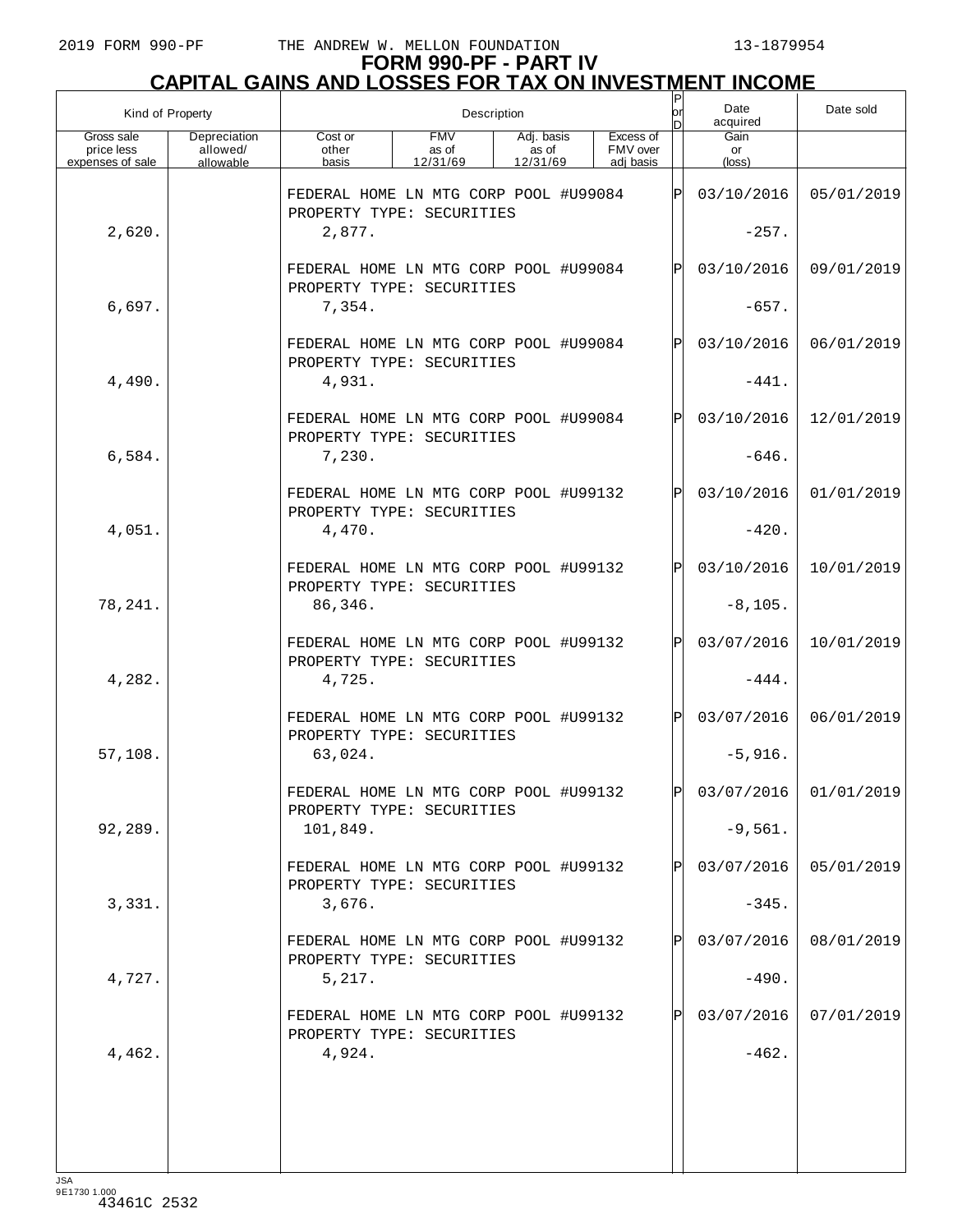## **FORM 990-PF - PART IV CAPITAL GAINS AND LOSSES FOR TAX ON INVESTMENT INCOME**

| Kind of Property                             |                                       |                                                                    | Description                     | Ρ                               | Date<br>acquired                   | Date sold |                      |                       |
|----------------------------------------------|---------------------------------------|--------------------------------------------------------------------|---------------------------------|---------------------------------|------------------------------------|-----------|----------------------|-----------------------|
| Gross sale<br>price less<br>expenses of sale | Depreciation<br>allowed/<br>allowable | Cost or<br>other<br>basis                                          | <b>FMV</b><br>as of<br>12/31/69 | Adj. basis<br>as of<br>12/31/69 | Excess of<br>FMV over<br>adi basis |           | Gain<br>or<br>(loss) |                       |
|                                              |                                       | FEDERAL HOME LN MTG CORP POOL #U99132<br>PROPERTY TYPE: SECURITIES |                                 |                                 |                                    | ΙÞΙ       | 03/07/2016           | 04/01/2019            |
| 56,830.                                      |                                       | 62,717.                                                            |                                 |                                 |                                    |           | $-5,887.$            |                       |
|                                              |                                       | FEDERAL HOME LN MTG CORP POOL #U99132<br>PROPERTY TYPE: SECURITIES |                                 |                                 |                                    | ΙÞΙ       | 03/07/2016           | 11/01/2019            |
| 3,320.                                       |                                       | 3,664.                                                             |                                 |                                 |                                    |           | $-344.$              |                       |
|                                              |                                       | FEDERAL HOME LN MTG CORP POOL #U99132<br>PROPERTY TYPE: SECURITIES |                                 |                                 |                                    | ΙÞΙ       | 03/07/2016           | 12/01/2019            |
| 3,725.                                       |                                       | 4,111.                                                             |                                 |                                 |                                    |           | $-386.$              |                       |
|                                              |                                       | FEDERAL HOME LN MTG CORP POOL #U99132<br>PROPERTY TYPE: SECURITIES |                                 |                                 |                                    | ΙÞΙ       | 03/07/2016           | 02/01/2019            |
| 5,205.                                       |                                       | 5,744.                                                             |                                 |                                 |                                    |           | $-539.$              |                       |
|                                              |                                       | FEDERAL HOME LN MTG CORP SER 2126 CL<br>PROPERTY TYPE: SECURITIES  |                                 |                                 |                                    | ΙÞΙ       | 03/07/2016           | 09/01/2019            |
| 3,628.                                       |                                       | 4,090.                                                             |                                 |                                 |                                    |           | $-463.$              |                       |
|                                              |                                       | FEDERAL HOME LN MTG CORP SER 2126 CL<br>PROPERTY TYPE: SECURITIES  |                                 |                                 |                                    | ΙÞΙ       | 03/07/2016           | 03/01/2019            |
| 2,723.                                       |                                       | 3,070.                                                             |                                 |                                 |                                    |           | $-347.$              |                       |
|                                              |                                       | FEDERAL HOME LN MTG CORP SER 2126 CL<br>PROPERTY TYPE: SECURITIES  |                                 |                                 |                                    | ΙÞΙ       | 08/10/2015           | 08/01/2019            |
| 4,487.                                       |                                       | 5,059.                                                             |                                 |                                 |                                    |           | $-572.$              |                       |
|                                              |                                       | FEDERAL HOME LN MTG CORP SER 2126 CL<br>PROPERTY TYPE: SECURITIES  |                                 |                                 |                                    | ΙÞΙ       | 08/10/2015           | 09/01/2019            |
| 2,755.                                       |                                       | 3,106.                                                             |                                 |                                 |                                    |           | $-351.$              |                       |
|                                              |                                       | FEDERAL HOME LN MTG CORP SER 2126 CL<br>PROPERTY TYPE: SECURITIES  |                                 |                                 |                                    | ldl       |                      | 08/10/2015 10/01/2019 |
| 1,980.                                       |                                       | 2,232.                                                             |                                 |                                 |                                    |           | $-252.$              |                       |
|                                              |                                       | FEDERAL HOME LN MTG CORP SER 2126 CL<br>PROPERTY TYPE: SECURITIES  |                                 |                                 |                                    | ΙPΙ       | 08/10/2015           | 03/01/2019            |
| 1,724.                                       |                                       | 1,944.                                                             |                                 |                                 |                                    |           | $-220.$              |                       |
|                                              |                                       | FEDERAL HOME LN MTG CORP SER 2126 CL<br>PROPERTY TYPE: SECURITIES  |                                 |                                 |                                    | ΙPΙ       | 08/10/2015           | 07/01/2019            |
| 2,541.                                       |                                       | 2,865.                                                             |                                 |                                 |                                    |           | $-324.$              |                       |
|                                              |                                       | FEDERAL HOME LN MTG CORP SER 2126 CL<br>PROPERTY TYPE: SECURITIES  |                                 |                                 |                                    | ΙPΙ       | 08/10/2015           | 04/01/2019            |
| 2,588.                                       |                                       | 2,918.                                                             |                                 |                                 |                                    |           | $-330.$              |                       |
|                                              |                                       |                                                                    |                                 |                                 |                                    |           |                      |                       |
|                                              |                                       |                                                                    |                                 |                                 |                                    |           |                      |                       |
|                                              |                                       |                                                                    |                                 |                                 |                                    |           |                      |                       |

JSA 9E1730 1.000 43461C 2532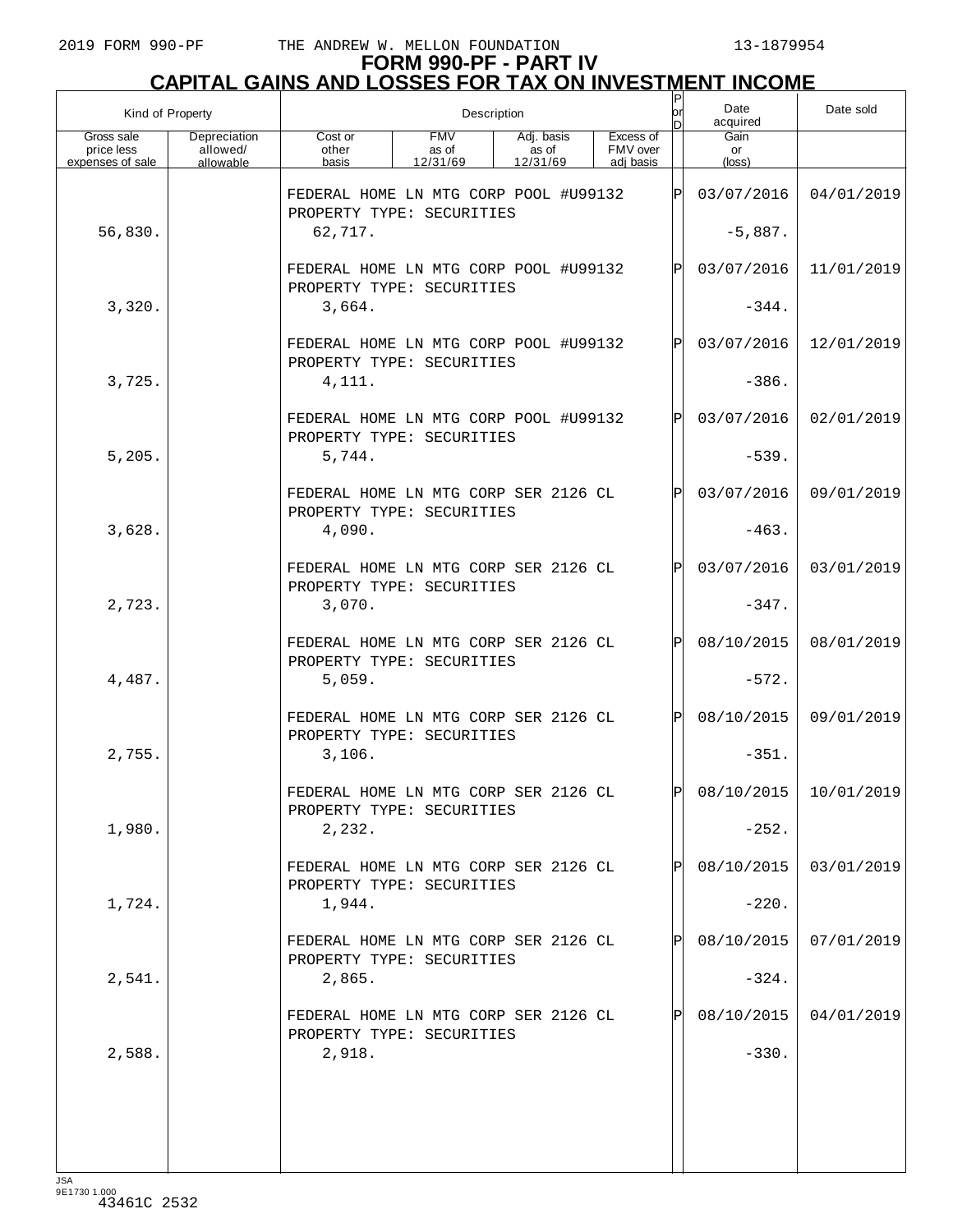| Kind of Property                             |                                       |                                                                   | Description                     | lor<br>n                        | Date<br>acquired                   | Date sold    |                      |                         |
|----------------------------------------------|---------------------------------------|-------------------------------------------------------------------|---------------------------------|---------------------------------|------------------------------------|--------------|----------------------|-------------------------|
| Gross sale<br>price less<br>expenses of sale | Depreciation<br>allowed/<br>allowable | Cost or<br>other<br>basis                                         | <b>FMV</b><br>as of<br>12/31/69 | Adj. basis<br>as of<br>12/31/69 | Excess of<br>FMV over<br>adi basis |              | Gain<br>or<br>(loss) |                         |
|                                              |                                       | FEDERAL HOME LN MTG CORP SER 2126 CL<br>PROPERTY TYPE: SECURITIES |                                 |                                 |                                    | ΙP           | 08/10/2015           | 02/01/2019              |
| 2,248.                                       |                                       | 2,535.                                                            |                                 |                                 |                                    |              | $-287.$              |                         |
|                                              |                                       | FEDERAL HOME LN MTG CORP SER 2126 CL<br>PROPERTY TYPE: SECURITIES |                                 |                                 |                                    | P            | 08/10/2015           | 06/01/2019              |
| 2,679.                                       |                                       | 3,021.                                                            |                                 |                                 |                                    |              | $-342.$              |                         |
|                                              |                                       | FEDERAL HOME LN MTG CORP SER 2126 CL<br>PROPERTY TYPE: SECURITIES |                                 |                                 |                                    | P            | 08/10/2015           | 12/01/2019              |
| 2,676.                                       |                                       | 3,017.                                                            |                                 |                                 |                                    |              | $-341.$              |                         |
|                                              |                                       | FEDERAL HOME LN MTG CORP SER 2126 CL<br>PROPERTY TYPE: SECURITIES |                                 |                                 |                                    | P            | 08/10/2015           | 01/01/2019              |
| 3,050.                                       |                                       | 3,439.                                                            |                                 |                                 |                                    |              | $-389.$              |                         |
|                                              |                                       | FEDERAL HOME LN MTG CORP SER 29 CL W<br>PROPERTY TYPE: SECURITIES |                                 |                                 |                                    | P            | 08/10/2015           | 11/01/2019              |
| 11,813.                                      |                                       | 13,832.                                                           |                                 |                                 |                                    |              | $-2,019.$            |                         |
|                                              |                                       | FEDERAL HOME LN MTG CORP SER 29 CL W<br>PROPERTY TYPE: SECURITIES |                                 |                                 |                                    | P            | 08/10/2015           | 05/01/2019              |
| 8,966.                                       |                                       | 10,498.                                                           |                                 |                                 |                                    |              | $-1,533.$            |                         |
|                                              |                                       | FEDERAL HOME LN MTG CORP SER 29 CL W<br>PROPERTY TYPE: SECURITIES |                                 |                                 |                                    | $\mathbf{P}$ | 06/22/2015           | 09/01/2019              |
| 13,027.                                      |                                       | 15,254.                                                           |                                 |                                 |                                    |              | $-2, 227.$           |                         |
|                                              |                                       | FEDERAL HOME LN MTG CORP SER 29 CL W<br>PROPERTY TYPE: SECURITIES |                                 |                                 |                                    | Þl           | 06/22/2015           | 08/01/2019              |
| 13,218.                                      |                                       | 15,477.                                                           |                                 |                                 |                                    |              | $-2, 259.$           |                         |
|                                              |                                       | FEDERAL HOME LN MTG CORP SER 29 CL W<br>PROPERTY TYPE: SECURITIES |                                 |                                 |                                    | lÞI          |                      | $06/22/2015$ 06/01/2019 |
| 8,360.                                       |                                       | 9,789.                                                            |                                 |                                 |                                    |              | $-1,429.$            |                         |
|                                              |                                       | FEDERAL HOME LN MTG CORP SER 29 CL W<br>PROPERTY TYPE: SECURITIES |                                 |                                 |                                    |              | 06/22/2015           | 05/01/2019              |
| 10,123.                                      |                                       | 11,854.                                                           |                                 |                                 |                                    |              | $-1,730.$            |                         |
|                                              |                                       | FEDERAL HOME LN MTG CORP SER 29 CL W<br>PROPERTY TYPE: SECURITIES |                                 |                                 |                                    |              | 06/22/2015           | 12/01/2019              |
| 9,471.                                       |                                       | 11,090.                                                           |                                 |                                 |                                    |              | $-1,619.$            |                         |
|                                              |                                       | FEDERAL HOME LN MTG CORP SER 29 CL W<br>PROPERTY TYPE: SECURITIES |                                 |                                 |                                    |              | 06/22/2015           | 03/01/2019              |
| 10,522.                                      |                                       | 12,321.                                                           |                                 |                                 |                                    |              | $-1,799.$            |                         |
|                                              |                                       |                                                                   |                                 |                                 |                                    |              |                      |                         |
|                                              |                                       |                                                                   |                                 |                                 |                                    |              |                      |                         |
|                                              |                                       |                                                                   |                                 |                                 |                                    |              |                      |                         |
| $I \subseteq \Delta$                         |                                       |                                                                   |                                 |                                 |                                    |              |                      |                         |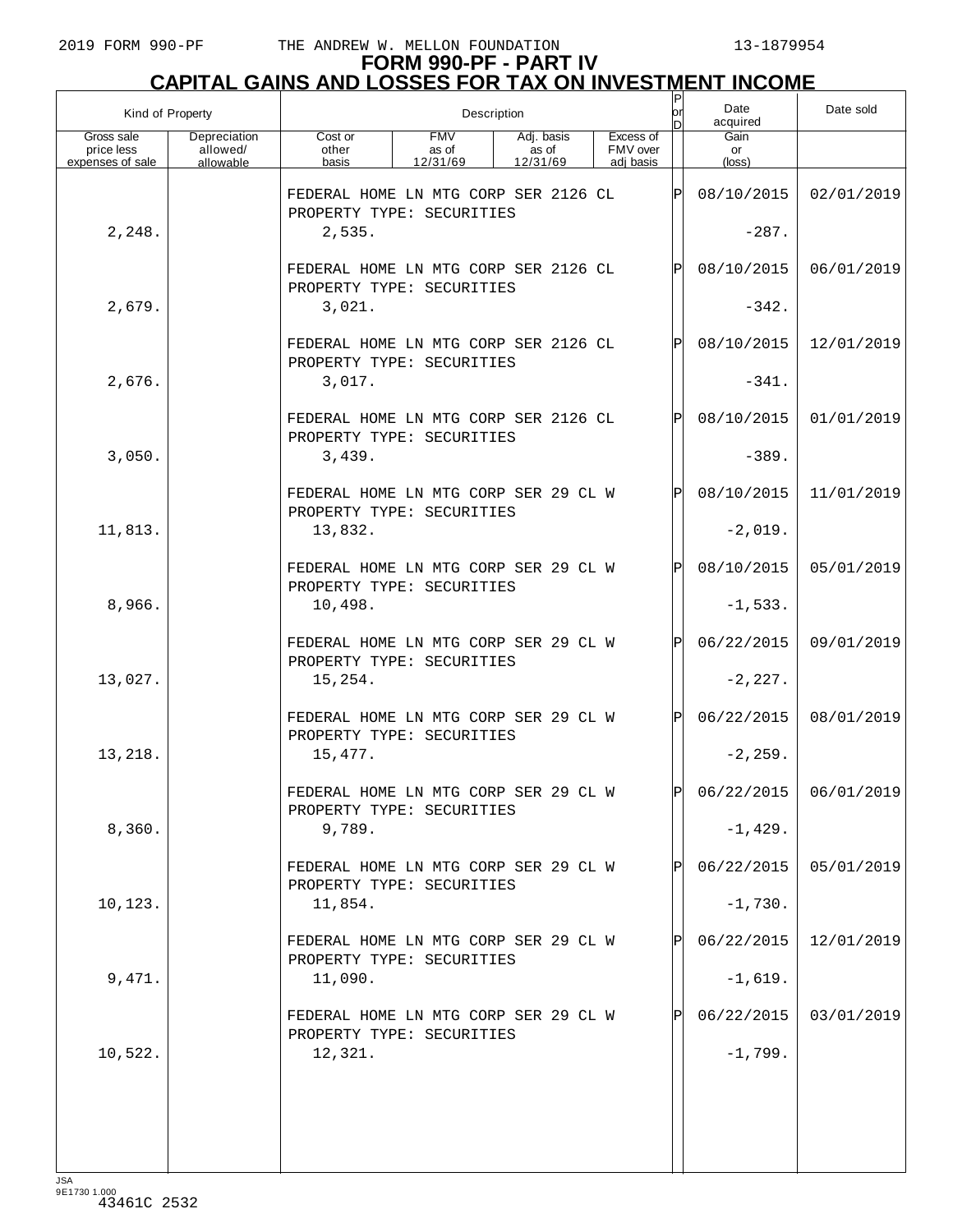| Kind of Property                             |                                       | Description                                                          |                                 |                                 |  |                                    |               | Date<br>acquired     | Date sold             |
|----------------------------------------------|---------------------------------------|----------------------------------------------------------------------|---------------------------------|---------------------------------|--|------------------------------------|---------------|----------------------|-----------------------|
| Gross sale<br>price less<br>expenses of sale | Depreciation<br>allowed/<br>allowable | Cost or<br>other<br>basis                                            | <b>FMV</b><br>as of<br>12/31/69 | Adj. basis<br>as of<br>12/31/69 |  | Excess of<br>FMV over<br>adj basis |               | Gain<br>or<br>(loss) |                       |
|                                              |                                       |                                                                      |                                 |                                 |  |                                    |               |                      |                       |
|                                              |                                       | FEDERAL HOME LN MTG CORP SER 29 CL W<br>PROPERTY TYPE: SECURITIES    |                                 |                                 |  |                                    | $_\mathrm{P}$ | 06/22/2015           | 07/01/2019            |
| 14,032.                                      |                                       | 16,431.                                                              |                                 |                                 |  |                                    |               | $-2,399.$            |                       |
|                                              |                                       | FEDERAL HOME LN MTG CORP SER 29 CL W<br>PROPERTY TYPE: SECURITIES    |                                 |                                 |  |                                    | Ρ             | 06/22/2015           | 02/01/2019            |
| 8,919.                                       |                                       | 10,444.                                                              |                                 |                                 |  |                                    |               | $-1,525.$            |                       |
|                                              |                                       | FEDERAL HOME LN MTG CORP SER 29 CL W<br>PROPERTY TYPE: SECURITIES    |                                 |                                 |  |                                    | Ρ             | 06/22/2015           | 01/01/2019            |
| 10,599.                                      |                                       | 12,411.                                                              |                                 |                                 |  |                                    |               | $-1,812.$            |                       |
|                                              |                                       | FEDERAL HOME LN MTG CORP SER 29 CL W<br>PROPERTY TYPE: SECURITIES    |                                 |                                 |  |                                    | Ρ             | 06/22/2015           | 11/01/2019            |
| 13,093.                                      |                                       | 15,331.                                                              |                                 |                                 |  |                                    |               | $-2, 238.$           |                       |
|                                              |                                       | FEDERAL HOME LN MTG CORP SER 3186 CL PE<br>PROPERTY TYPE: SECURITIES |                                 |                                 |  |                                    | $\mathbf{P}$  | 06/22/2015           | 10/01/2019            |
| 12,043.                                      |                                       | 13,691.                                                              |                                 |                                 |  |                                    |               | $-1,648.$            |                       |
|                                              |                                       | FEDERAL HOME LN MTG CORP SER 3186 CL PE<br>PROPERTY TYPE: SECURITIES |                                 |                                 |  |                                    | $\mathbf{P}$  | 06/22/2015           | 04/01/2019            |
| 9,563.                                       |                                       | 10,872.                                                              |                                 |                                 |  |                                    |               | $-1,309.$            |                       |
|                                              |                                       | FEDERAL HOME LN MTG CORP SER 3186 CL PE<br>PROPERTY TYPE: SECURITIES |                                 |                                 |  |                                    | $\mathbf P$   | 08/28/2015           | 09/01/2019            |
| 8,835.                                       |                                       | 10,045.                                                              |                                 |                                 |  |                                    |               | $-1, 209.$           |                       |
|                                              |                                       | FEDERAL HOME LN MTG CORP SER 3186 CL PE<br>PROPERTY TYPE: SECURITIES |                                 |                                 |  |                                    | $\mathbf P$   | 08/28/2015           | 06/01/2019            |
| 6,851.                                       |                                       | 7,789.                                                               |                                 |                                 |  |                                    |               | $-938.$              |                       |
|                                              |                                       | FEDERAL HOME LN MTG CORP SER 3186 CL PE<br>PROPERTY TYPE: SECURITIES |                                 |                                 |  |                                    | Þl            |                      | 08/28/2015 04/01/2019 |
| 5,615.                                       |                                       | 6,384.                                                               |                                 |                                 |  |                                    |               | $-769.$              |                       |
|                                              |                                       | FEDERAL HOME LN MTG CORP SER 3186 CL PE<br>PROPERTY TYPE: SECURITIES |                                 |                                 |  |                                    | Pl            | 08/28/2015           | 02/01/2019            |
| 10,501.                                      |                                       | 11,939.                                                              |                                 |                                 |  |                                    |               | $-1,437.$            |                       |
|                                              |                                       | FEDERAL HOME LN MTG CORP SER 3186 CL PE<br>PROPERTY TYPE: SECURITIES |                                 |                                 |  |                                    | Pl            | 08/28/2015           | 12/01/2019            |
| 7,703.                                       |                                       | 8,757.                                                               |                                 |                                 |  |                                    |               | $-1,054.$            |                       |
|                                              |                                       | FEDERAL HOME LN MTG CORP SER 3186 CL PE<br>PROPERTY TYPE: SECURITIES |                                 |                                 |  |                                    | Pl            | 08/28/2015           | 05/01/2019            |
| 18,706.                                      |                                       | 21,266.                                                              |                                 |                                 |  |                                    |               | $-2,560.$            |                       |
|                                              |                                       |                                                                      |                                 |                                 |  |                                    |               |                      |                       |
|                                              |                                       |                                                                      |                                 |                                 |  |                                    |               |                      |                       |
| 194                                          |                                       |                                                                      |                                 |                                 |  |                                    |               |                      |                       |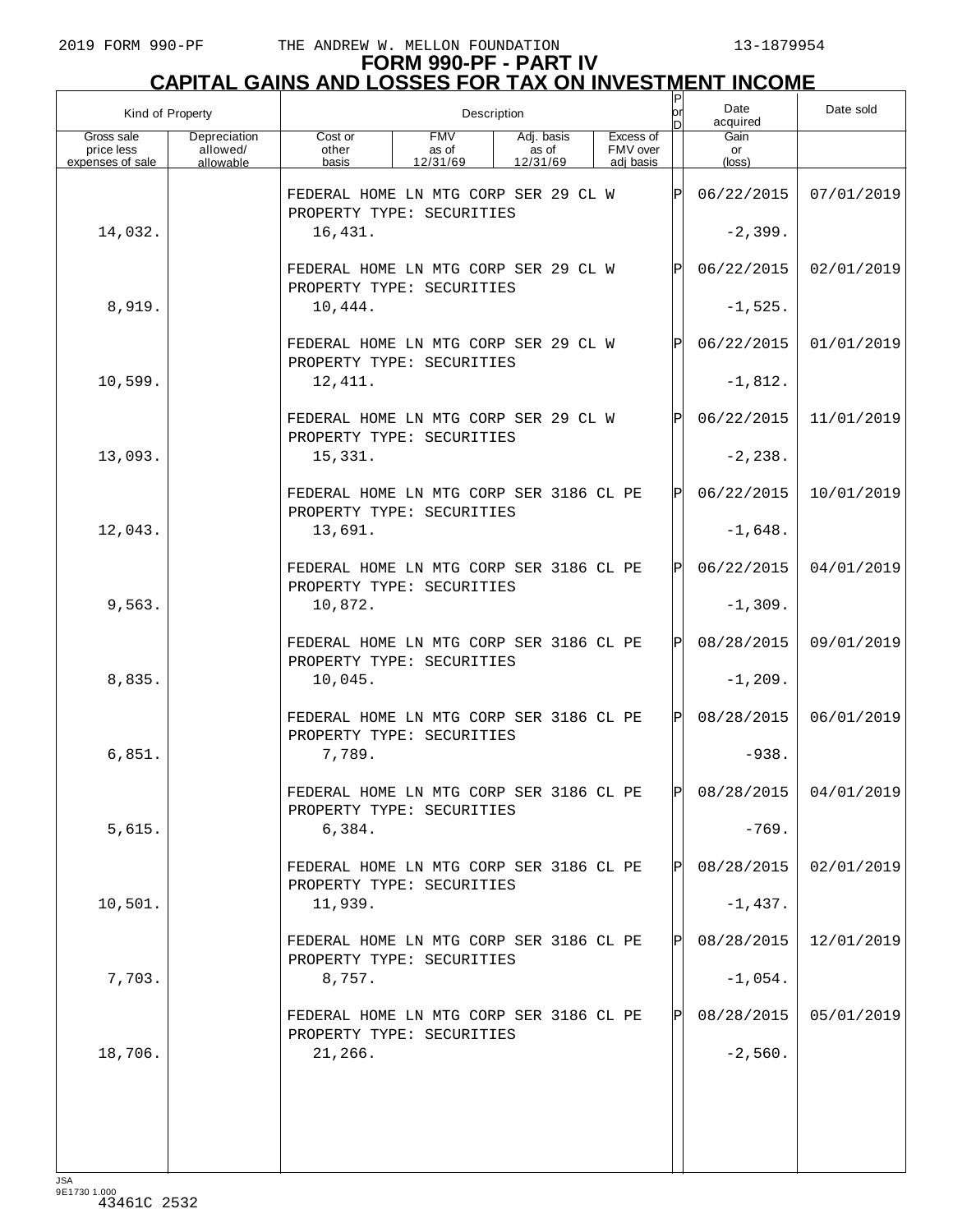| Kind of Property                             |                                       | Description                                                          |                                 |                                 |  |                                    |              | Date<br>acquired     | Date sold               |
|----------------------------------------------|---------------------------------------|----------------------------------------------------------------------|---------------------------------|---------------------------------|--|------------------------------------|--------------|----------------------|-------------------------|
| Gross sale<br>price less<br>expenses of sale | Depreciation<br>allowed/<br>allowable | Cost or<br>other<br>basis                                            | <b>FMV</b><br>as of<br>12/31/69 | Adj. basis<br>as of<br>12/31/69 |  | Excess of<br>FMV over<br>adj basis |              | Gain<br>or<br>(loss) |                         |
|                                              |                                       | FEDERAL HOME LN MTG CORP SER 3186 CL PE<br>PROPERTY TYPE: SECURITIES |                                 |                                 |  |                                    | ΙPΙ          | 08/28/2015           | 11/01/2019              |
| 6, 258.                                      |                                       | 7,115.                                                               |                                 |                                 |  |                                    |              | $-857.$              |                         |
|                                              |                                       | FEDERAL HOME LN MTG CORP SER 3186 CL PE<br>PROPERTY TYPE: SECURITIES |                                 |                                 |  |                                    | ΙPΙ          | 08/28/2015           | 01/01/2019              |
| 19,366.                                      |                                       | 22,017.                                                              |                                 |                                 |  |                                    |              | $-2,651.$            |                         |
|                                              |                                       | FEDERAL HOME LN MTG CORP SER 3186 CL PE<br>PROPERTY TYPE: SECURITIES |                                 |                                 |  |                                    | ΙPΙ          | 08/28/2015           | 10/01/2019              |
| 13,136.                                      |                                       | 14,934.                                                              |                                 |                                 |  |                                    |              | $-1,798.$            |                         |
|                                              |                                       | FEDERAL HOME LN MTG CORP SER 3186 CL PE<br>PROPERTY TYPE: SECURITIES |                                 |                                 |  |                                    | ΙÞΙ          | 08/28/2015           | 07/01/2019              |
| 4,047.                                       |                                       | 4,601.                                                               |                                 |                                 |  |                                    |              | $-554.$              |                         |
|                                              |                                       | FEDERAL HOME LN MTG CORP SER 33 CL J<br>PROPERTY TYPE: SECURITIES    |                                 |                                 |  |                                    | ΙPΙ          | 08/28/2015           | 03/01/2019              |
| 9,659.                                       |                                       | 11,310.                                                              |                                 |                                 |  |                                    |              | $-1,651.$            |                         |
|                                              |                                       | FEDERAL HOME LN MTG CORP SER 33 CL J<br>PROPERTY TYPE: SECURITIES    |                                 |                                 |  |                                    | ΙPΙ          | 08/28/2015           | 08/01/2019              |
| 7,355.                                       |                                       | 8,612.                                                               |                                 |                                 |  |                                    |              | $-1, 257.$           |                         |
|                                              |                                       | FEDERAL HOME LN MTG CORP SER 33 CL J<br>PROPERTY TYPE: SECURITIES    |                                 |                                 |  |                                    | ΙPΙ          | 06/22/2015           | 02/01/2019              |
| 9,260.                                       |                                       | 10,843.                                                              |                                 |                                 |  |                                    |              | $-1,583.$            |                         |
|                                              |                                       | FEDERAL HOME LN MTG CORP SER 33 CL J<br>PROPERTY TYPE: SECURITIES    |                                 |                                 |  |                                    | ΙPΙ          | 06/22/2015           | 10/01/2019              |
| 6,326.                                       |                                       | 7,407.                                                               |                                 |                                 |  |                                    |              | $-1,081.$            |                         |
|                                              |                                       | FEDERAL HOME LN MTG CORP SER 33 CL J<br>PROPERTY TYPE: SECURITIES    |                                 |                                 |  |                                    | lDI          |                      | $06/22/2015$ 01/01/2019 |
| 9,844.                                       |                                       | 11,527.                                                              |                                 |                                 |  |                                    |              | $-1,683.$            |                         |
|                                              |                                       | FEDERAL HOME LN MTG CORP SER 33 CL J<br>PROPERTY TYPE: SECURITIES    |                                 |                                 |  |                                    | P            | 06/22/2015           | 05/01/2019              |
| 6,748.                                       |                                       | 7,902.                                                               |                                 |                                 |  |                                    |              | $-1, 154.$           |                         |
|                                              |                                       | FEDERAL HOME LN MTG CORP SER 33 CL J<br>PROPERTY TYPE: SECURITIES    |                                 |                                 |  |                                    | $\mathbf{P}$ | 06/22/2015           | 09/01/2019              |
| 8,650.                                       |                                       | 10,129.                                                              |                                 |                                 |  |                                    |              | $-1,479.$            |                         |
|                                              |                                       | FEDERAL HOME LN MTG CORP SER 33 CL J<br>PROPERTY TYPE: SECURITIES    |                                 |                                 |  |                                    | P            | 06/22/2015           | 06/01/2019              |
| 7,821.                                       |                                       | 9,158.                                                               |                                 |                                 |  |                                    |              | $-1,337.$            |                         |
|                                              |                                       |                                                                      |                                 |                                 |  |                                    |              |                      |                         |
|                                              |                                       |                                                                      |                                 |                                 |  |                                    |              |                      |                         |
| 194                                          |                                       |                                                                      |                                 |                                 |  |                                    |              |                      |                         |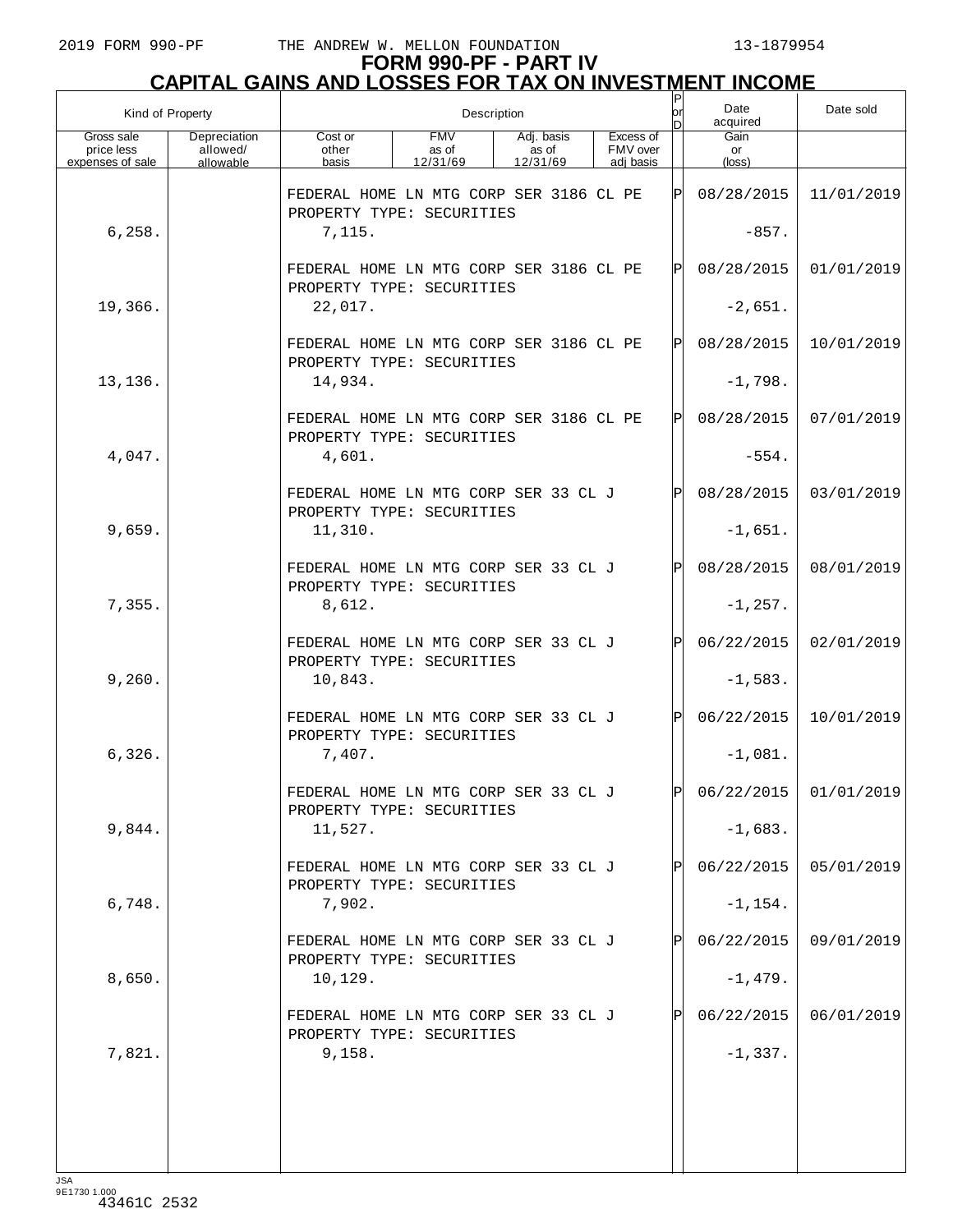| Kind of Property                             |                                       | Description                                                         |                                 |                                 |  |  |                                    |     | Date<br>acquired              | Date sold               |
|----------------------------------------------|---------------------------------------|---------------------------------------------------------------------|---------------------------------|---------------------------------|--|--|------------------------------------|-----|-------------------------------|-------------------------|
| Gross sale<br>price less<br>expenses of sale | Depreciation<br>allowed/<br>allowable | Cost or<br>other<br>basis                                           | <b>FMV</b><br>as of<br>12/31/69 | Adj. basis<br>as of<br>12/31/69 |  |  | Excess of<br>FMV over<br>adi basis |     | Gain<br>or<br>$(\text{loss})$ |                         |
|                                              |                                       | FEDERAL HOME LN MTG CORP SER 33 CL J<br>PROPERTY TYPE: SECURITIES   |                                 |                                 |  |  |                                    | ΙÞΙ | 06/22/2015                    | 11/01/2019              |
| 7,225.                                       |                                       | 8,460.                                                              |                                 |                                 |  |  |                                    |     | $-1, 235.$                    |                         |
|                                              |                                       | FEDERAL HOME LN MTG CORP SER 33 CL J<br>PROPERTY TYPE: SECURITIES   |                                 |                                 |  |  |                                    | ΙPΙ | 06/22/2015                    | 08/01/2019              |
| 9,775.                                       |                                       | 11,446.                                                             |                                 |                                 |  |  |                                    |     | $-1,671.$                     |                         |
|                                              |                                       | FEDERAL HOME LN MTG CORP SER 33 CL J<br>PROPERTY TYPE: SECURITIES   |                                 |                                 |  |  |                                    | ΙPΙ | 06/22/2015                    | 07/01/2019              |
| 8,648.                                       |                                       | 10,126.                                                             |                                 |                                 |  |  |                                    |     | $-1,478.$                     |                         |
|                                              |                                       | FEDERAL HOME LN MTG CORP SER 33 CL J<br>PROPERTY TYPE: SECURITIES   |                                 |                                 |  |  |                                    | ΙPΙ | 06/22/2015                    | 03/01/2019              |
| 6,632.                                       |                                       | 7,766.                                                              |                                 |                                 |  |  |                                    |     | $-1, 134.$                    |                         |
|                                              |                                       | FEDERAL HOME LN MTG CORP SER 35 CL -PK<br>PROPERTY TYPE: SECURITIES |                                 |                                 |  |  |                                    | ΙÞΙ | 06/22/2015                    | 12/01/2019              |
| 26,892.                                      |                                       | 31,489.                                                             |                                 |                                 |  |  |                                    |     | $-4,597.$                     |                         |
|                                              |                                       | FEDERAL HOME LN MTG CORP SER 35 CL -PK<br>PROPERTY TYPE: SECURITIES |                                 |                                 |  |  |                                    | ΙÞΙ | 06/22/2015                    | 04/01/2019              |
| 16,730.                                      |                                       | 19,590.                                                             |                                 |                                 |  |  |                                    |     | $-2,860.$                     |                         |
|                                              |                                       | FEDERAL HOME LN MTG CORP SER 35 CL -PK<br>PROPERTY TYPE: SECURITIES |                                 |                                 |  |  |                                    | ΙÞΙ | 06/22/2015                    | 06/01/2019              |
| 15,085.                                      |                                       | 17,663.                                                             |                                 |                                 |  |  |                                    |     | $-2,579.$                     |                         |
|                                              |                                       | FEDERAL HOME LN MTG CORP SER 35 CL -PK<br>PROPERTY TYPE: SECURITIES |                                 |                                 |  |  |                                    | lPl | 06/22/2015                    | 07/01/2019              |
| 20,316.                                      |                                       | 23,788.                                                             |                                 |                                 |  |  |                                    |     | $-3,473.$                     |                         |
|                                              |                                       | FEDERAL HOME LN MTG CORP SER 35 CL -PK<br>PROPERTY TYPE: SECURITIES |                                 |                                 |  |  |                                    | IDI |                               | $06/22/2015$ 12/01/2019 |
| 25,039.                                      |                                       | 29,319.                                                             |                                 |                                 |  |  |                                    |     | $-4,280.$                     |                         |
|                                              |                                       | FEDERAL HOME LN MTG CORP SER 35 CL -PK<br>PROPERTY TYPE: SECURITIES |                                 |                                 |  |  |                                    | ΙPΙ | 06/22/2015                    | 09/01/2019              |
| 15,598.                                      |                                       | 18,264.                                                             |                                 |                                 |  |  |                                    |     | $-2,666.$                     |                         |
|                                              |                                       | FEDERAL HOME LN MTG CORP SER 35 CL -PK<br>PROPERTY TYPE: SECURITIES |                                 |                                 |  |  |                                    | ΙPΙ | 06/22/2015                    | 03/01/2019              |
| 15,816.                                      |                                       | 18,520.                                                             |                                 |                                 |  |  |                                    |     | $-2,704.$                     |                         |
|                                              |                                       | FEDERAL HOME LN MTG CORP SER 35 CL -PK<br>PROPERTY TYPE: SECURITIES |                                 |                                 |  |  |                                    | ΙPΙ | 06/22/2015                    | 02/01/2019              |
| 21,395.                                      |                                       | 25,053.                                                             |                                 |                                 |  |  |                                    |     | $-3,657.$                     |                         |
|                                              |                                       |                                                                     |                                 |                                 |  |  |                                    |     |                               |                         |
|                                              |                                       |                                                                     |                                 |                                 |  |  |                                    |     |                               |                         |
| 194                                          |                                       |                                                                     |                                 |                                 |  |  |                                    |     |                               |                         |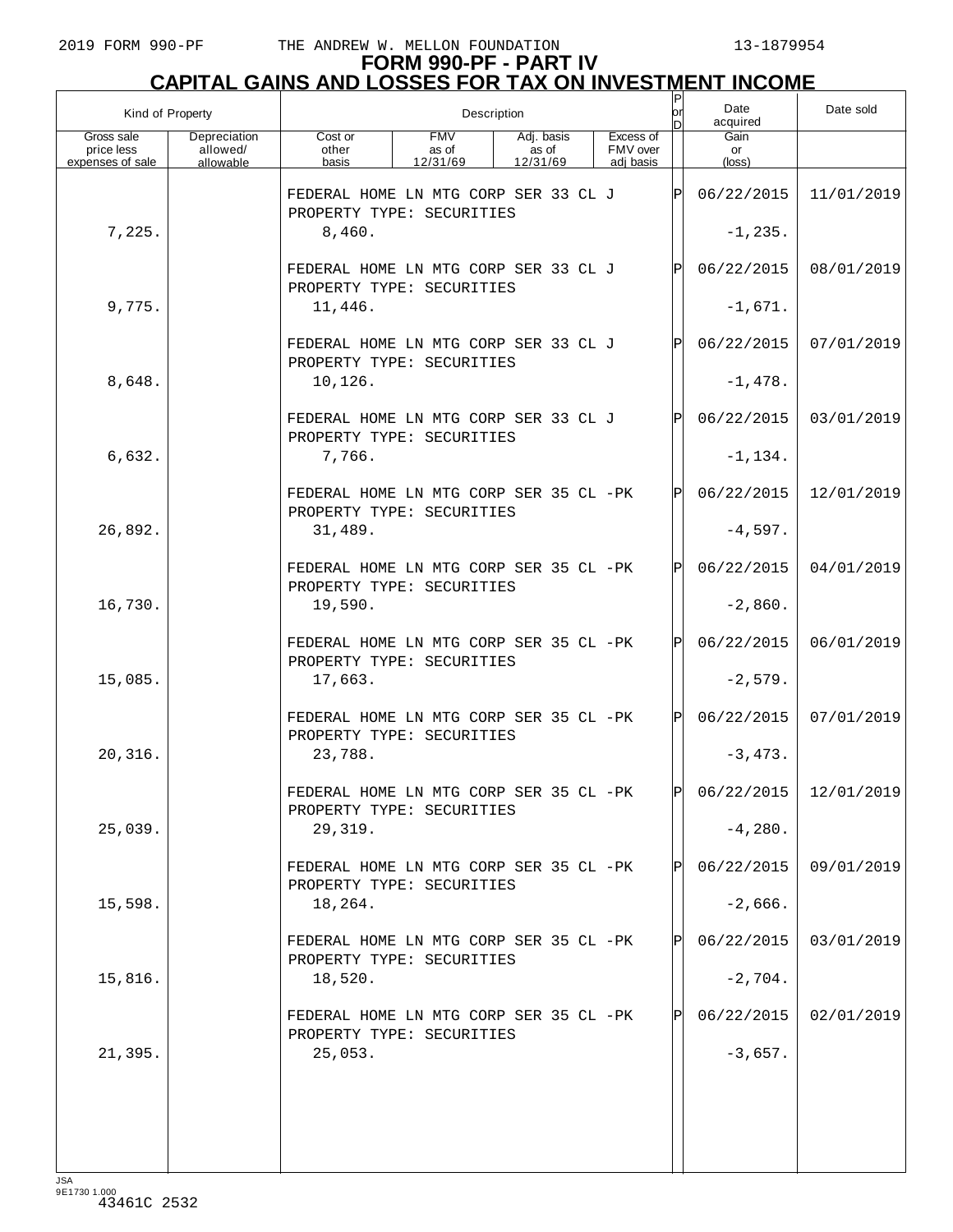# **FORM 990-PF - PART IV CAPITAL GAINS AND LOSSES FOR TAX ON INVESTMENT INCOME** P

| Kind of Property                             |                                       | Description<br>lor                                                             |                                 |                                 |  |                                    |      | Date<br>acquired      | Date sold             |
|----------------------------------------------|---------------------------------------|--------------------------------------------------------------------------------|---------------------------------|---------------------------------|--|------------------------------------|------|-----------------------|-----------------------|
| Gross sale<br>price less<br>expenses of sale | Depreciation<br>allowed/<br>allowable | Cost or<br>other<br>basis                                                      | <b>FMV</b><br>as of<br>12/31/69 | Adj. basis<br>as of<br>12/31/69 |  | Excess of<br>FMV over<br>adj basis |      | Gain<br>or<br>(loss)  |                       |
|                                              |                                       | FEDERAL HOME LN MTG CORP SER 35 CL -PK<br>PROPERTY TYPE: SECURITIES            |                                 |                                 |  |                                    | Þl   | 06/22/2015            | 05/01/2019            |
| 15,108.                                      |                                       | 17,690.                                                                        |                                 |                                 |  |                                    |      | $-2,583.$             |                       |
|                                              |                                       | FEDERAL HOME LN MTG CORP SER 35 CL -PK<br>PROPERTY TYPE: SECURITIES            |                                 |                                 |  |                                    | ΙÞΙ  | 06/22/2015            | 08/01/2019            |
| 14,122.                                      |                                       | 16,536.                                                                        |                                 |                                 |  |                                    |      | $-2,414.$             |                       |
|                                              |                                       | FEDERAL HOME LN MTG CORP SER 35 CL -PK<br>PROPERTY TYPE: SECURITIES            |                                 |                                 |  |                                    | Þl   | 06/22/2015            | 10/01/2019            |
| 28,930.                                      |                                       | 33,875.                                                                        |                                 |                                 |  |                                    |      | $-4,945.$             |                       |
|                                              |                                       | FEDERAL HOME LN MTG CORP SER 35 CL -PK<br>PROPERTY TYPE: SECURITIES            |                                 |                                 |  |                                    | ΙÞΙ  | 06/22/2015            | 11/01/2019            |
| 16,008.                                      |                                       | 18,744.                                                                        |                                 |                                 |  |                                    |      | $-2,736.$             |                       |
|                                              |                                       | FEDERAL HOME LN MTG CORP SER 4374 CL NC<br>PROPERTY TYPE: SECURITIES           |                                 |                                 |  |                                    | ΙÞΙ  | 06/22/2015            | 01/01/2019            |
| 9,156.                                       |                                       | 9,479.<br>FEDERAL HOME LN MTG CORP SER 4374 CL NC                              |                                 |                                 |  |                                    | ΙÞΙ  | $-323.$<br>06/22/2015 | 04/01/2019            |
| 7,129.                                       |                                       | PROPERTY TYPE: SECURITIES<br>7,381.                                            |                                 |                                 |  |                                    |      | $-252.$               |                       |
|                                              |                                       | FEDERAL HOME LN MTG CORP SER 4374 CL NC                                        |                                 |                                 |  |                                    | ΙÞΙ  | 05/04/2015            | 09/01/2019            |
| 6,588.                                       |                                       | PROPERTY TYPE: SECURITIES<br>6,820.                                            |                                 |                                 |  |                                    |      | $-233.$               |                       |
|                                              |                                       | FEDERAL HOME LN MTG CORP SER 4374 CL NC                                        |                                 |                                 |  |                                    | lÞl  | 05/04/2015            | 05/01/2019            |
| 11,176.                                      |                                       | PROPERTY TYPE: SECURITIES<br>11,570.                                           |                                 |                                 |  |                                    |      | $-395.$               |                       |
|                                              |                                       | FEDERAL HOME LN MTG CORP SER 4374 CL NC<br>PROPERTY TYPE: SECURITIES           |                                 |                                 |  |                                    | IPI. |                       | 05/04/2015 03/01/2019 |
| 8,590.                                       |                                       | 8,893.                                                                         |                                 |                                 |  |                                    |      | $-303.$               |                       |
|                                              |                                       | FEDERAL HOME LN MTG CORP SER 4374 CL NC<br>PROPERTY TYPE: SECURITIES           |                                 |                                 |  |                                    | ΙPΙ  | 05/04/2015            | 12/01/2019            |
| 7,089.                                       |                                       | 7,339.                                                                         |                                 |                                 |  |                                    |      | $-250.$               |                       |
|                                              |                                       | FEDERAL HOME LN MTG CORP SER 4374 CL NC<br>PROPERTY TYPE: SECURITIES           |                                 |                                 |  |                                    | ΙPΙ  | 05/04/2015            | 07/01/2019            |
| 5,038.                                       |                                       | 5,216.                                                                         |                                 |                                 |  |                                    |      | $-178.$               |                       |
| 5,560.                                       |                                       | FEDERAL HOME LN MTG CORP SER 4374 CL NC<br>PROPERTY TYPE: SECURITIES<br>5,757. |                                 |                                 |  |                                    | ΙPΙ  | 05/04/2015<br>$-196.$ | 01/01/2019            |
|                                              |                                       |                                                                                |                                 |                                 |  |                                    |      |                       |                       |
|                                              |                                       |                                                                                |                                 |                                 |  |                                    |      |                       |                       |
|                                              |                                       |                                                                                |                                 |                                 |  |                                    |      |                       |                       |

JSA 9E1730 1.000 43461C 2532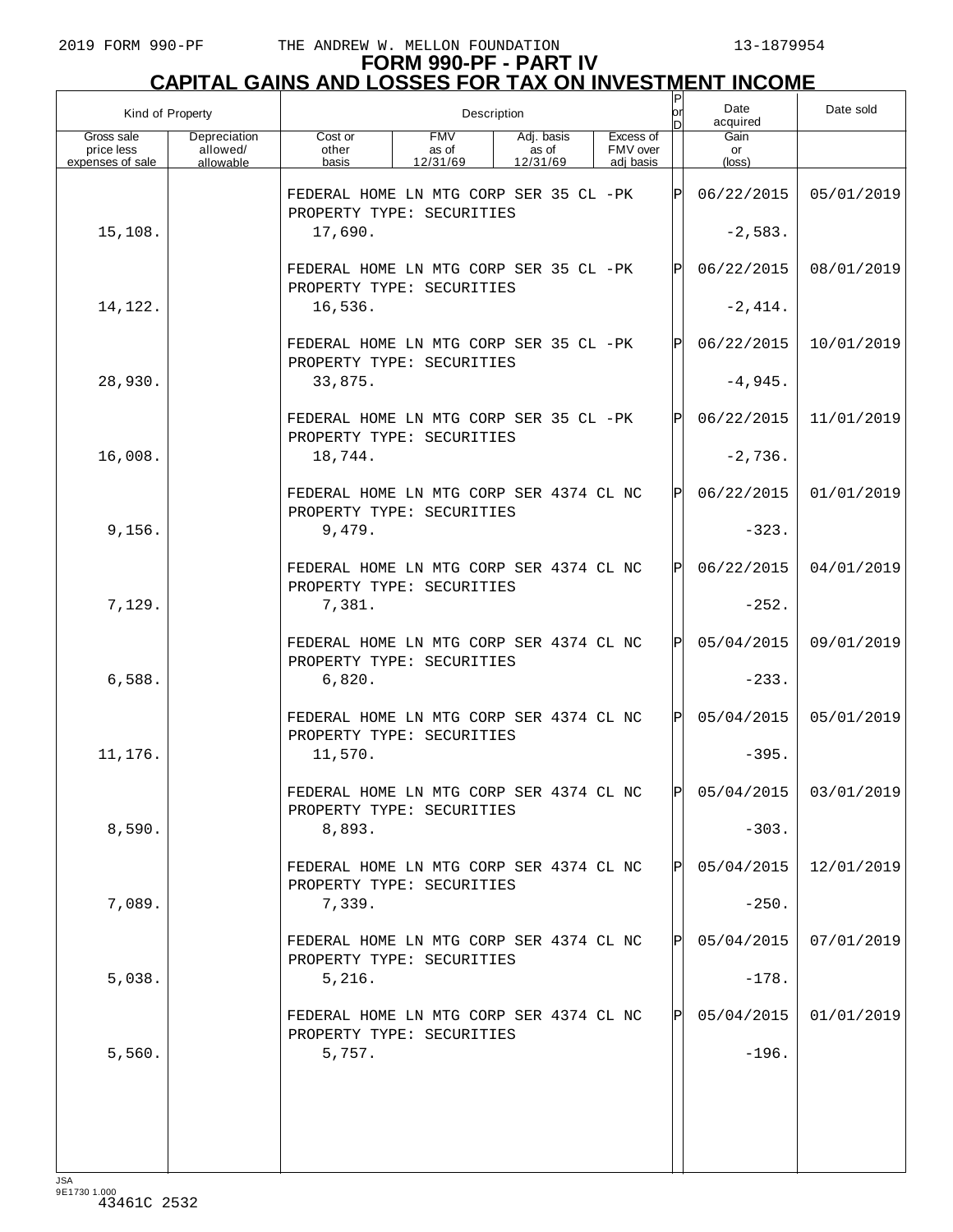| Kind of Property                             |                                       | Description                                                          |                                 |                                 |                                    |     | Date<br>acquired     | Date sold               |
|----------------------------------------------|---------------------------------------|----------------------------------------------------------------------|---------------------------------|---------------------------------|------------------------------------|-----|----------------------|-------------------------|
| Gross sale<br>price less<br>expenses of sale | Depreciation<br>allowed/<br>allowable | Cost or<br>other<br>basis                                            | <b>FMV</b><br>as of<br>12/31/69 | Adj. basis<br>as of<br>12/31/69 | Excess of<br>FMV over<br>adj basis |     | Gain<br>or<br>(loss) |                         |
|                                              |                                       | FEDERAL HOME LN MTG CORP SER 4374 CL NC<br>PROPERTY TYPE: SECURITIES |                                 |                                 |                                    | ΙPΙ | 05/04/2015           | 02/01/2019              |
| 8,650.                                       |                                       | 8,955.                                                               |                                 |                                 |                                    |     | $-305.$              |                         |
|                                              |                                       | FEDERAL HOME LN MTG CORP SER 4374 CL NC<br>PROPERTY TYPE: SECURITIES |                                 |                                 |                                    | ΙÞΙ | 05/04/2015           | 04/01/2019              |
| 9,082.                                       |                                       | 9,403.                                                               |                                 |                                 |                                    |     | $-321.$              |                         |
|                                              |                                       | FEDERAL HOME LN MTG CORP SER 4374 CL NC<br>PROPERTY TYPE: SECURITIES |                                 |                                 |                                    | ΙPΙ | 05/04/2015           | 10/01/2019              |
| 8,897.                                       |                                       | 9,211.                                                               |                                 |                                 |                                    |     | $-314.$              |                         |
|                                              |                                       | FEDERAL HOME LN MTG CORP SER 4374 CL NC<br>PROPERTY TYPE: SECURITIES |                                 |                                 |                                    | ΙÞΙ | 05/04/2015           | 08/01/2019              |
| 14,999.                                      |                                       | 15,529.                                                              |                                 |                                 |                                    |     | $-530.$              |                         |
|                                              |                                       | FEDERAL HOME LN MTG CORP TRANCHE 2.864%<br>PROPERTY TYPE: SECURITIES |                                 |                                 |                                    | ΙPΙ | 05/04/2015           | 06/01/2019              |
| 77,457.                                      |                                       | 79,006.                                                              |                                 |                                 |                                    |     | $-1,548.$            |                         |
|                                              |                                       | FEDERAL HOME LN MTG CORP TRANCHE 2.864%<br>PROPERTY TYPE: SECURITIES |                                 |                                 |                                    | Þl  | 05/04/2015           | 11/01/2019              |
| 29,316.                                      |                                       | 29,902.                                                              |                                 |                                 |                                    |     | $-586.$              |                         |
|                                              |                                       | FEDERAL HOME LN MTG CORP TRANCHE 2.864%<br>PROPERTY TYPE: SECURITIES |                                 |                                 |                                    | ΙÞΙ | 04/05/2017           | 10/01/2019              |
| 9,207.                                       |                                       | 9,391.                                                               |                                 |                                 |                                    |     | $-184.$              |                         |
|                                              |                                       | FEDERAL HOME LOAN MORTGAGE CORP<br>PROPERTY TYPE: SECURITIES         |                                 |                                 |                                    | ΙPΙ | 04/05/2017           | 12/01/2019              |
| 5,650.                                       |                                       | 5,664.                                                               |                                 |                                 |                                    |     | $-14.$               |                         |
|                                              |                                       | FEDERAL HOME LOAN MORTGAGE CORP<br>PROPERTY TYPE: SECURITIES         |                                 |                                 |                                    | ldl |                      | $04/05/2017$ 11/01/2019 |
| 9,067.                                       |                                       | 9,089.                                                               |                                 |                                 |                                    |     | $-22.$               |                         |
|                                              |                                       | FEDERAL HOME LOAN MORTGAGE CORP<br>PROPERTY TYPE: SECURITIES         |                                 |                                 |                                    | P   | 02/13/2019           | 03/01/2019              |
| 7,720.                                       |                                       | 7,739.                                                               |                                 |                                 |                                    |     | $-19.$               |                         |
|                                              |                                       | FEDERAL HOME LOAN MORTGAGE CORP<br>PROPERTY TYPE: SECURITIES         |                                 |                                 |                                    | P   | 02/13/2019           | 06/01/2019              |
| 8,019.                                       |                                       | 8,038.                                                               |                                 |                                 |                                    |     | $-20.$               |                         |
|                                              |                                       | FEDERAL HOME LOAN MORTGAGE CORP<br>PROPERTY TYPE: SECURITIES         |                                 |                                 |                                    | P   | 02/13/2019           | 12/01/2019              |
| 7,633.                                       |                                       | 7,651.                                                               |                                 |                                 |                                    |     | $-19.$               |                         |
|                                              |                                       |                                                                      |                                 |                                 |                                    |     |                      |                         |
|                                              |                                       |                                                                      |                                 |                                 |                                    |     |                      |                         |
|                                              |                                       |                                                                      |                                 |                                 |                                    |     |                      |                         |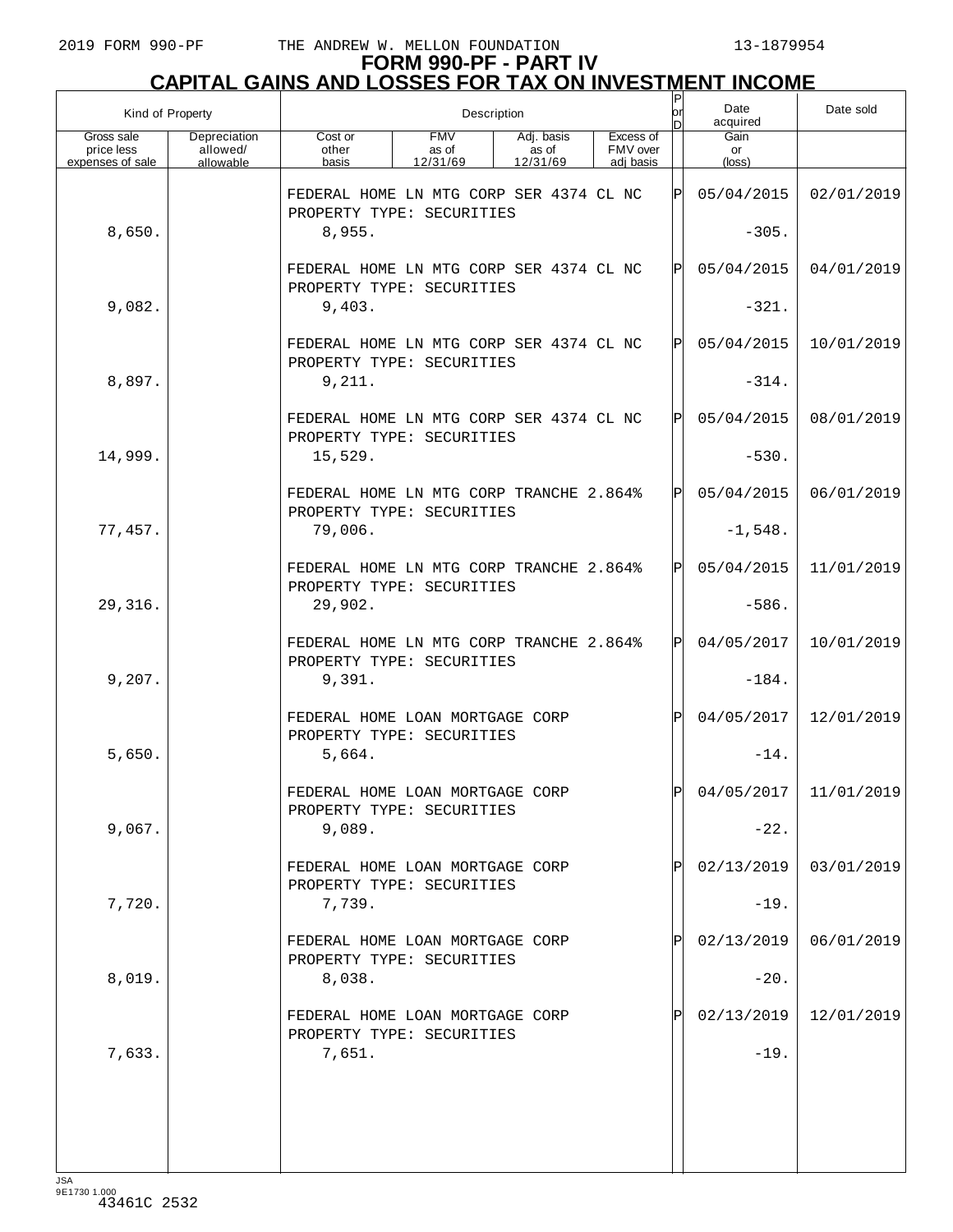$\sqrt{ }$ 

## 2019 FORM 990-PF THE ANDREW W. MELLON FOUNDATION 13-1879954

## **FORM 990-PF - PART IV**

|                  | <b>CAPITAL GAINS AND LOSSES FOR TAX ON INVESTMENT INCOME</b> |      |           |
|------------------|--------------------------------------------------------------|------|-----------|
| Kind of Property | Description                                                  | Date | Date sold |

| Kind of Property         |                          | Description                                                      |                     |                     |                       | or<br>b        | Date<br>acquired | Date sold  |
|--------------------------|--------------------------|------------------------------------------------------------------|---------------------|---------------------|-----------------------|----------------|------------------|------------|
| Gross sale<br>price less | Depreciation<br>allowed/ | Cost or<br>other                                                 | <b>FMV</b><br>as of | Adj. basis<br>as of | Excess of<br>FMV over |                | Gain<br>or       |            |
| expenses of sale         | allowable                | basis                                                            | 12/31/69            | 12/31/69            | adi basis             |                | $(\text{loss})$  |            |
|                          |                          | FEDERAL HOME LOAN MORTGAGE CORP<br>PROPERTY TYPE: SECURITIES     |                     | $ {\bf P} $         | 02/13/2019            | 09/01/2019     |                  |            |
| 7,417.                   |                          | 7,435.                                                           |                     |                     |                       | $-18.$         |                  |            |
|                          |                          | FEDERAL HOME LOAN MORTGAGE CORP<br>PROPERTY TYPE: SECURITIES     |                     |                     |                       | $\mathbf P$    | 02/13/2019       | 10/01/2019 |
| 8,371.                   |                          | 8,391.                                                           |                     |                     |                       |                | $-21.$           |            |
|                          |                          | FEDERAL HOME LOAN MORTGAGE CORP<br>PROPERTY TYPE: SECURITIES     |                     |                     |                       | $\mathbf P$    | 02/13/2019       | 08/01/2019 |
| 5,669.                   |                          | 5,683.                                                           |                     |                     |                       |                | $-14.$           |            |
|                          |                          | FEDERAL HOME LOAN MORTGAGE CORP<br>PROPERTY TYPE: SECURITIES     |                     |                     |                       | $\mathbf P$    | 02/13/2019       | 07/01/2019 |
| 6,782.                   |                          | 6,799.                                                           |                     |                     |                       |                | $-17.$           |            |
|                          |                          | FEDERAL HOME LOAN MORTGAGE CORP<br>PROPERTY TYPE: SECURITIES     |                     |                     |                       | $\mathbf P$    | 02/13/2019       | 04/01/2019 |
| 7,605.                   |                          | 7,623.                                                           |                     |                     |                       |                | $-18.$           |            |
|                          |                          | FEDERAL NATIONAL MORTGAGE ASSOC SER<br>PROPERTY TYPE: SECURITIES |                     |                     |                       | $\mathsf{P}$   | 02/13/2019       | 05/01/2019 |
| 13, 412.                 |                          | 15,759.                                                          |                     |                     |                       |                | $-2,347.$        |            |
|                          |                          | FEDERAL NATIONAL MORTGAGE ASSOC SER<br>PROPERTY TYPE: SECURITIES |                     |                     |                       | ΙP             | 02/13/2019       | 11/01/2019 |
| 17,331.                  |                          | 20,364.                                                          |                     |                     |                       |                | $-3,033.$        |            |
|                          |                          | FEDERAL NATIONAL MORTGAGE ASSOC SER<br>PROPERTY TYPE: SECURITIES |                     |                     |                       | ΙP             | 08/21/2015       | 07/01/2019 |
| 11, 475.                 |                          | 13,484.                                                          |                     |                     |                       |                | $-2,008.$        |            |
|                          |                          | FEDERAL NATIONAL MORTGAGE ASSOC SER<br>PROPERTY TYPE: SECURITIES |                     |                     |                       | $ \mathrm{P} $ | 08/21/2015       | 11/01/2019 |
| 6, 295.                  |                          | 7,397.                                                           |                     |                     |                       |                | $-1,102.$        |            |
|                          |                          | FEDERAL NATIONAL MORTGAGE ASSOC SER<br>PROPERTY TYPE: SECURITIES |                     |                     |                       |                | 08/21/2015       | 12/01/2019 |
| 18,251.                  |                          | 21,444.                                                          |                     |                     |                       |                | $-3,194.$        |            |
|                          |                          | FEDERAL NATIONAL MORTGAGE ASSOC SER<br>PROPERTY TYPE: SECURITIES |                     |                     |                       |                | 08/21/2015       | 03/01/2019 |
| 6,053.                   |                          | 7,113.                                                           |                     |                     |                       |                | $-1,059.$        |            |
|                          |                          | FEDERAL NATIONAL MORTGAGE ASSOC SER<br>PROPERTY TYPE: SECURITIES |                     |                     |                       |                | 08/21/2015       | 08/01/2019 |
| 1,907.                   |                          | 2,240.                                                           |                     |                     |                       |                | $-334.$          |            |
|                          |                          |                                                                  |                     |                     |                       |                |                  |            |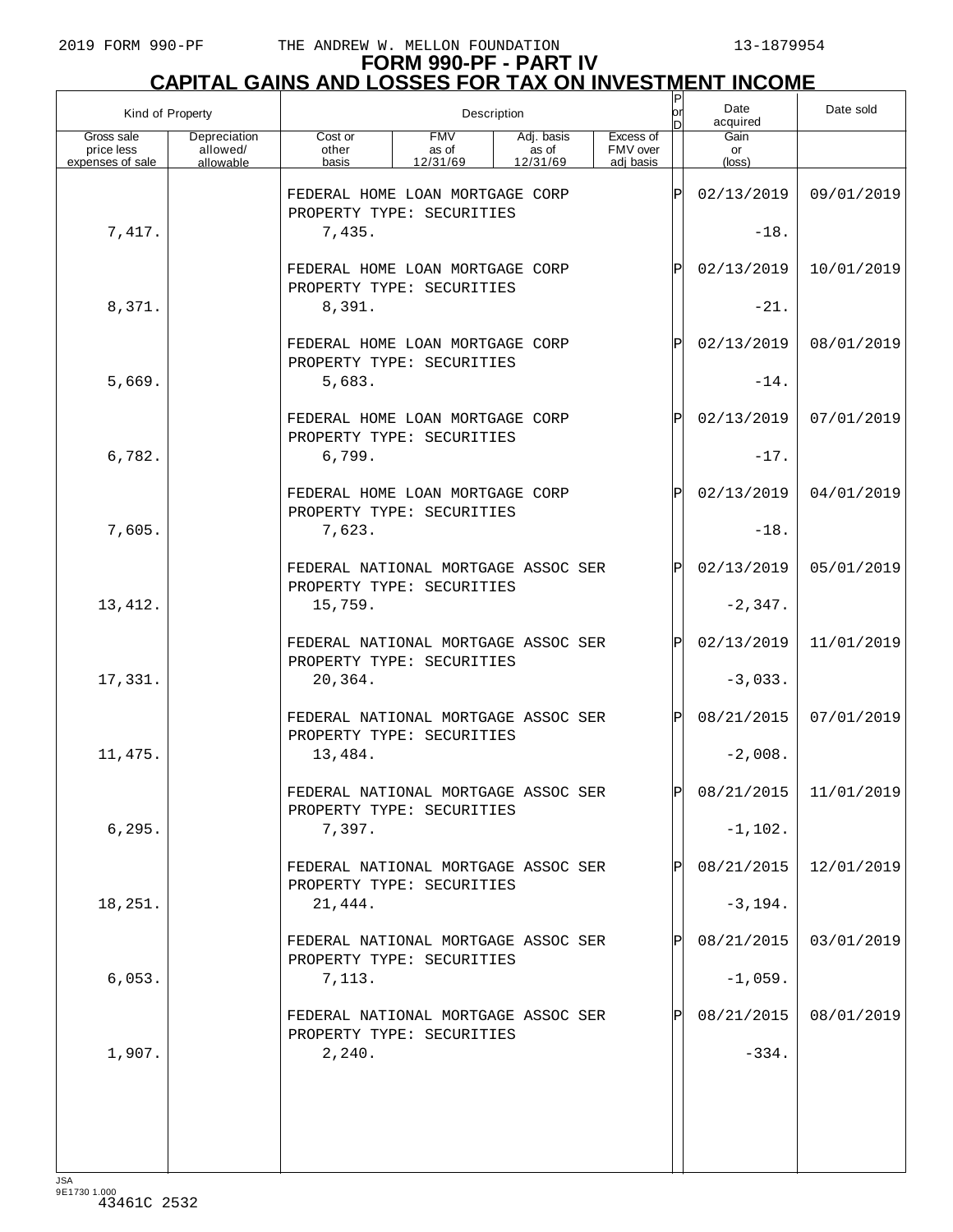| Kind of Property         |                          |                                                                                         |          | Description |           |               |            |                         |  |
|--------------------------|--------------------------|-----------------------------------------------------------------------------------------|----------|-------------|-----------|---------------|------------|-------------------------|--|
| Gross sale<br>price less | Depreciation<br>allowed/ | <b>FMV</b><br>Excess of<br>Cost or<br>Adj. basis<br>FMV over<br>other<br>as of<br>as of |          |             |           |               | Gain<br>or |                         |  |
| expenses of sale         | allowable                | basis                                                                                   | 12/31/69 | 12/31/69    | adj basis |               | (loss)     |                         |  |
|                          |                          | FEDERAL NATIONAL MORTGAGE ASSOC SER<br>PROPERTY TYPE: SECURITIES                        |          |             |           | $_\mathrm{P}$ | 08/21/2015 | 05/01/2019              |  |
| 16,681.                  |                          | 19,600.                                                                                 |          |             |           |               | $-2,919.$  |                         |  |
|                          |                          | FEDERAL NATIONAL MORTGAGE ASSOC SER<br>PROPERTY TYPE: SECURITIES                        |          |             |           | Р             | 08/21/2015 | 02/01/2019              |  |
| 27, 234.                 |                          | 32,000.                                                                                 |          |             |           |               | $-4,766.$  |                         |  |
|                          |                          | FEDERAL NATIONAL MORTGAGE ASSOC SER<br>PROPERTY TYPE: SECURITIES                        |          |             |           | P             | 08/21/2015 | 04/01/2019              |  |
| 7,659.                   |                          | 8,999.                                                                                  |          |             |           |               | $-1,340.$  |                         |  |
|                          |                          | FEDERAL NATIONAL MORTGAGE ASSOC SER<br>PROPERTY TYPE: SECURITIES                        |          |             |           | Р             | 08/21/2015 | 09/01/2019              |  |
| 15,220.                  |                          | 17,883.                                                                                 |          |             |           |               | $-2,663.$  |                         |  |
|                          |                          | FEDERAL NATIONAL MORTGAGE ASSOC SER<br>PROPERTY TYPE: SECURITIES                        |          |             |           | Р             | 08/21/2015 | 06/01/2019              |  |
| 8,754.                   |                          | 10,286.                                                                                 |          |             |           |               | $-1,532.$  |                         |  |
|                          |                          | FEDERAL NATL MTG ASSN GTD MTG PL #AH4842<br>PROPERTY TYPE: SECURITIES                   |          |             |           | $\mathbf P$   | 08/21/2015 | 01/01/2019              |  |
| 1,629.                   |                          | 1,769.                                                                                  |          |             |           |               | $-139.$    |                         |  |
|                          |                          | FEDERAL NATL MTG ASSN GTD MTG PL #AH4842<br>PROPERTY TYPE: SECURITIES                   |          |             |           |               | 08/21/2015 | 10/01/2019              |  |
| 1,768.                   |                          | 1,920.                                                                                  |          |             |           |               | $-151.$    |                         |  |
|                          |                          | FEDERAL NATL MTG ASSN GTD MTG PL #AH4842<br>PROPERTY TYPE: SECURITIES                   |          |             |           |               | 01/11/2016 | 10/01/2019              |  |
| 1,634.                   |                          | 1,774.                                                                                  |          |             |           |               | $-140.$    |                         |  |
|                          |                          | FEDERAL NATL MTG ASSN GTD MTG PL #AH4842<br>PROPERTY TYPE: SECURITIES                   |          |             |           | ldl           |            | $01/11/2016$ 01/01/2019 |  |
| 20,541.                  |                          | 22,300.                                                                                 |          |             |           |               | $-1,759.$  |                         |  |
|                          |                          | FEDERAL NATL MTG ASSN GTD MTG PL #AH4842<br>PROPERTY TYPE: SECURITIES                   |          |             |           |               | 01/11/2016 | 11/01/2019              |  |
| 1,795.                   |                          | 1,948.                                                                                  |          |             |           |               | $-154.$    |                         |  |
|                          |                          | FEDERAL NATL MTG ASSN GTD MTG PL #AH4842<br>PROPERTY TYPE: SECURITIES                   |          |             |           |               | 01/11/2016 | 03/01/2019              |  |
| 1,665.                   |                          | 1,808.                                                                                  |          |             |           |               | $-143.$    |                         |  |
|                          |                          | FEDERAL NATL MTG ASSN GTD MTG PL #AH4842<br>PROPERTY TYPE: SECURITIES                   |          |             |           |               | 01/11/2016 | 02/01/2019              |  |
| 1,729.                   |                          | 1,877.                                                                                  |          |             |           |               | $-148.$    |                         |  |
|                          |                          |                                                                                         |          |             |           |               |            |                         |  |
|                          |                          |                                                                                         |          |             |           |               |            |                         |  |
| ICA                      |                          |                                                                                         |          |             |           |               |            |                         |  |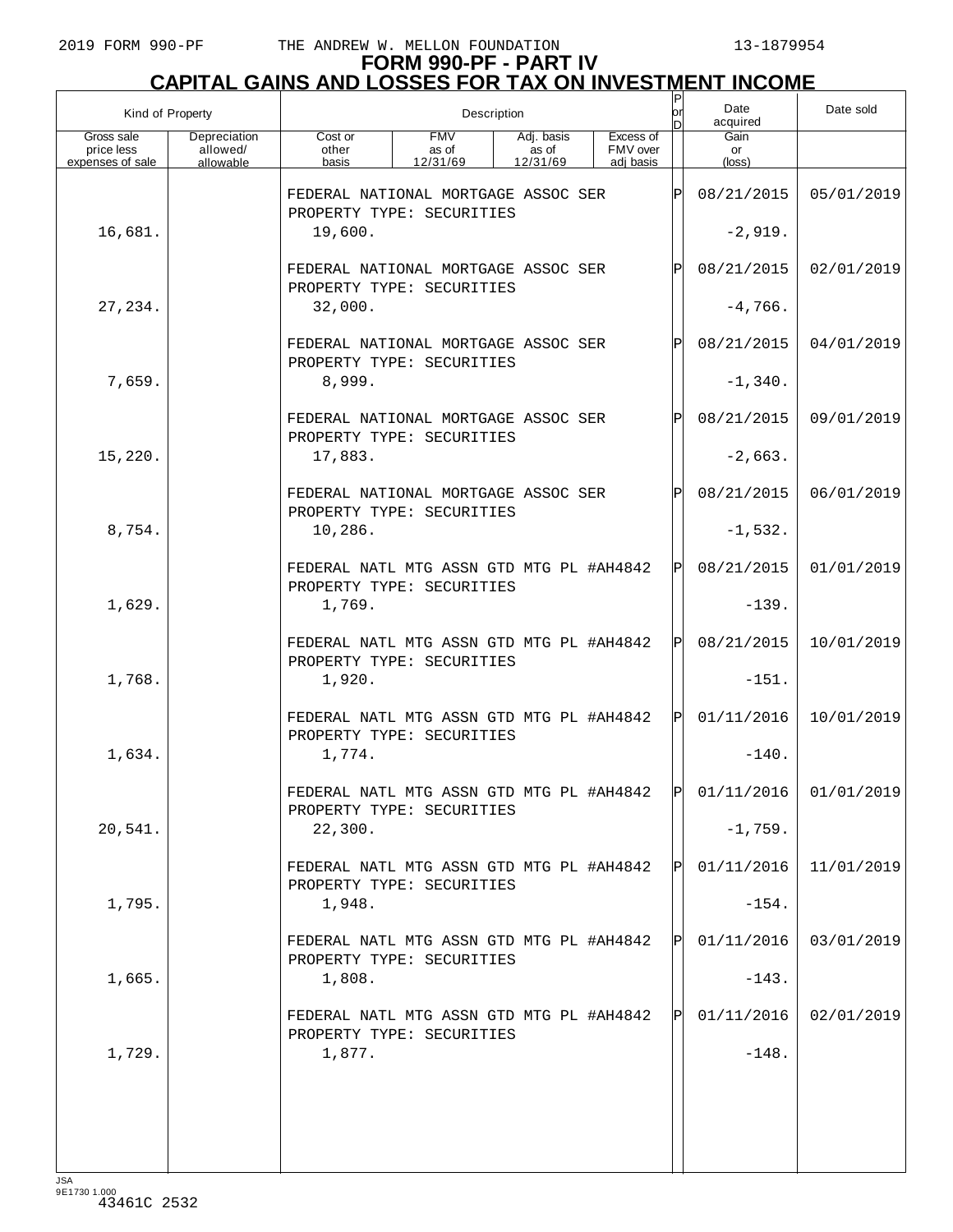| Kind of Property                             |                                       |                                                                                 | Description                     | Ρ<br>or                         | Date<br>acquired                   | Date sold   |                      |                         |
|----------------------------------------------|---------------------------------------|---------------------------------------------------------------------------------|---------------------------------|---------------------------------|------------------------------------|-------------|----------------------|-------------------------|
| Gross sale<br>price less<br>expenses of sale | Depreciation<br>allowed/<br>allowable | Cost or<br>other<br>basis                                                       | <b>FMV</b><br>as of<br>12/31/69 | Adj. basis<br>as of<br>12/31/69 | Excess of<br>FMV over<br>adj basis |             | Gain<br>or<br>(loss) |                         |
|                                              |                                       | FEDERAL NATL MTG ASSN GTD MTG PL #AH4842<br>PROPERTY TYPE: SECURITIES           |                                 |                                 |                                    | $\mathbf P$ | 01/11/2016           | 12/01/2019              |
| 9,801.                                       |                                       | 10,641.                                                                         |                                 |                                 |                                    |             | $-839.$              |                         |
|                                              |                                       | FEDERAL NATL MTG ASSN GTD MTG PL #AH4842<br>PROPERTY TYPE: SECURITIES           |                                 |                                 |                                    | Pl          | 01/11/2016           | 07/01/2019              |
| 29,270.                                      |                                       | 31,777.                                                                         |                                 |                                 |                                    |             | $-2,506.$            |                         |
|                                              |                                       | FEDERAL NATL MTG ASSN GTD MTG PL #AH4842<br>PROPERTY TYPE: SECURITIES           |                                 |                                 |                                    | Pl          | 01/11/2016           | 06/01/2019              |
| 20,471.                                      |                                       | 22,224.                                                                         |                                 |                                 |                                    |             | $-1,753.$            |                         |
|                                              |                                       | FEDERAL NATL MTG ASSN GTD MTG PL #AH4842<br>PROPERTY TYPE: SECURITIES           |                                 |                                 |                                    | Pl          | 01/11/2016           | 08/01/2019              |
| 1,765.                                       |                                       | 1,916.                                                                          |                                 |                                 |                                    |             | $-151.$              |                         |
|                                              |                                       | FEDERAL NATL MTG ASSN GTD MTG PL #AH4842<br>PROPERTY TYPE: SECURITIES           |                                 |                                 |                                    | Pl          | 01/11/2016           | 05/01/2019              |
| 26,638.                                      |                                       | 28,919.                                                                         |                                 |                                 |                                    |             | $-2, 281.$           |                         |
|                                              |                                       | FEDERAL NATL MTG ASSN GTD MTG PL #AH7572<br>PROPERTY TYPE: SECURITIES           |                                 |                                 |                                    | $\mathbf P$ | 01/11/2016           | 04/01/2019              |
| 7,135.                                       |                                       | 7,635.                                                                          |                                 |                                 |                                    |             | $-499.$              |                         |
| 1,082.                                       |                                       | FEDERAL NATL MTG ASSN GTD MTG PL #AH7572<br>PROPERTY TYPE: SECURITIES<br>1,157. |                                 |                                 |                                    | $\mathbf P$ | 01/11/2016<br>$-76.$ | 09/01/2019              |
|                                              |                                       | FEDERAL NATL MTG ASSN GTD MTG PL #AH7572                                        |                                 |                                 |                                    | $\mathbf P$ | 07/29/2015           | 09/01/2019              |
| 5,789.                                       |                                       | PROPERTY TYPE: SECURITIES<br>6, 194.                                            |                                 |                                 |                                    |             | $-405.$              |                         |
|                                              |                                       | FEDERAL NATL MTG ASSN GTD MTG PL #AH7572                                        |                                 |                                 |                                    | l DI        |                      | $07/29/2015$ 03/01/2019 |
| 11,276.                                      |                                       | PROPERTY TYPE: SECURITIES<br>12,065.                                            |                                 |                                 |                                    |             | $-789.$              |                         |
|                                              |                                       | FEDERAL NATL MTG ASSN GTD MTG PL #AH7572                                        |                                 |                                 |                                    |             | 07/29/2015           | 07/01/2019              |
| 8,619.                                       |                                       | PROPERTY TYPE: SECURITIES<br>9,222.                                             |                                 |                                 |                                    |             | $-603.$              |                         |
|                                              |                                       | FEDERAL NATL MTG ASSN GTD MTG PL #AH7572                                        |                                 |                                 |                                    |             | 07/29/2015           | 01/01/2019              |
| 1,014.                                       |                                       | PROPERTY TYPE: SECURITIES<br>1,085.                                             |                                 |                                 |                                    |             | $-71.$               |                         |
|                                              |                                       | FEDERAL NATL MTG ASSN GTD MTG PL #AH7572                                        |                                 |                                 |                                    |             | 07/29/2015           | 02/01/2019              |
| 15,937.                                      |                                       | PROPERTY TYPE: SECURITIES<br>17,052.                                            |                                 |                                 |                                    |             | $-1,116.$            |                         |
|                                              |                                       |                                                                                 |                                 |                                 |                                    |             |                      |                         |
|                                              |                                       |                                                                                 |                                 |                                 |                                    |             |                      |                         |
| 194                                          |                                       |                                                                                 |                                 |                                 |                                    |             |                      |                         |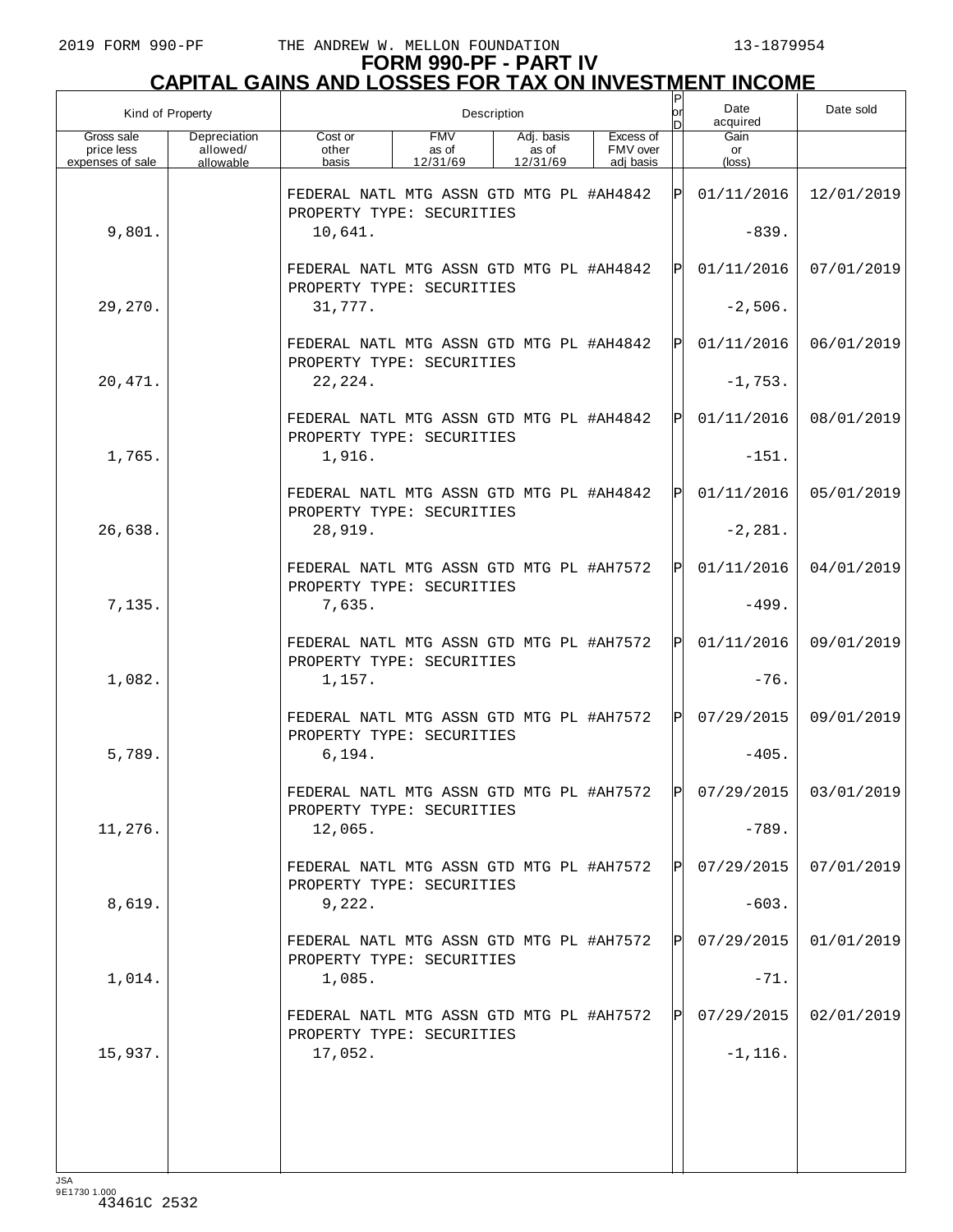| Kind of Property                             |                                       |                                                                       |                                 | Description                     |                                    | Ρ<br>or | Date<br>acquired                                                       | Date sold  |
|----------------------------------------------|---------------------------------------|-----------------------------------------------------------------------|---------------------------------|---------------------------------|------------------------------------|---------|------------------------------------------------------------------------|------------|
| Gross sale<br>price less<br>expenses of sale | Depreciation<br>allowed/<br>allowable | Cost or<br>other<br>basis                                             | <b>FMV</b><br>as of<br>12/31/69 | Adj. basis<br>as of<br>12/31/69 | Excess of<br>FMV over<br>adi basis |         | Gain<br>or<br>(loss)                                                   |            |
|                                              |                                       | FEDERAL NATL MTG ASSN GTD MTG PL #AH7572<br>PROPERTY TYPE: SECURITIES |                                 |                                 |                                    | ΙPΙ     | 07/29/2015                                                             | 06/01/2019 |
| 939.                                         |                                       | 1,005.                                                                |                                 |                                 |                                    |         | $-66.$                                                                 |            |
|                                              |                                       | FEDERAL NATL MTG ASSN GTD MTG PL #AH7572<br>PROPERTY TYPE: SECURITIES |                                 |                                 |                                    | ΙÞΙ     | 07/29/2015                                                             | 11/01/2019 |
| 1,124.                                       |                                       | 1,203.                                                                |                                 |                                 |                                    |         | $-79.$                                                                 |            |
|                                              |                                       | FEDERAL NATL MTG ASSN GTD MTG PL #AH7572<br>PROPERTY TYPE: SECURITIES |                                 |                                 |                                    | ΙÞΙ     | 07/29/2015                                                             | 05/01/2019 |
| 6,350.                                       |                                       | 6,795.                                                                |                                 |                                 |                                    |         | $-445.$                                                                |            |
|                                              |                                       | FEDERAL NATL MTG ASSN GTD MTG PL #AH7572<br>PROPERTY TYPE: SECURITIES |                                 |                                 |                                    | ΙÞΙ     | 07/29/2015                                                             | 12/01/2019 |
| 6, 363.                                      |                                       | 6,808.                                                                |                                 |                                 |                                    |         | $-445.$                                                                |            |
|                                              |                                       | FEDERAL NATL MTG ASSN GTD MTG PL #AH7572<br>PROPERTY TYPE: SECURITIES |                                 |                                 |                                    | ΙЫ      | 07/29/2015                                                             | 10/01/2019 |
| 920.                                         |                                       | 984.                                                                  |                                 |                                 |                                    |         | $-64.$                                                                 |            |
|                                              |                                       | FEDERAL NATL MTG ASSN GTD MTG PL #A18479<br>PROPERTY TYPE: SECURITIES |                                 |                                 |                                    | ΙÞΙ     | 07/29/2015                                                             | 08/01/2019 |
| 786.                                         |                                       | 871.                                                                  |                                 |                                 |                                    |         | $-85.$                                                                 |            |
|                                              |                                       | FEDERAL NATL MTG ASSN GTD MTG PL #A18479<br>PROPERTY TYPE: SECURITIES |                                 |                                 |                                    | ΙÞΙ     | 07/29/2015                                                             | 04/01/2019 |
| 786.                                         |                                       | 872.                                                                  |                                 |                                 |                                    |         | $-86.$                                                                 |            |
|                                              |                                       | FEDERAL NATL MTG ASSN GTD MTG PL #A18479<br>PROPERTY TYPE: SECURITIES |                                 |                                 |                                    | ΙÞΙ     | 01/05/2016                                                             | 05/01/2019 |
| 835.                                         |                                       | 926.                                                                  |                                 |                                 |                                    |         | $-91.$                                                                 |            |
|                                              |                                       | PROPERTY TYPE: SECURITIES                                             |                                 |                                 |                                    |         | FEDERAL NATL MTG ASSN GTD MTG PL #A18479 $ P $ 01/05/2016   03/01/2019 |            |
| 850.                                         |                                       | 943.                                                                  |                                 |                                 |                                    |         | $-92.$                                                                 |            |
|                                              |                                       | FEDERAL NATL MTG ASSN GTD MTG PL #A18479<br>PROPERTY TYPE: SECURITIES |                                 |                                 |                                    | IPI     | 01/05/2016                                                             | 09/01/2019 |
| 838.                                         |                                       | 929.                                                                  |                                 |                                 |                                    |         | $-91.$                                                                 |            |
|                                              |                                       | FEDERAL NATL MTG ASSN GTD MTG PL #AI8479<br>PROPERTY TYPE: SECURITIES |                                 |                                 |                                    | ΙЫ      | 01/05/2016                                                             | 04/01/2019 |
| 15,601.                                      |                                       | 17,297.                                                               |                                 |                                 |                                    |         | $-1,697.$                                                              |            |
|                                              |                                       | FEDERAL NATL MTG ASSN GTD MTG PL #A18479<br>PROPERTY TYPE: SECURITIES |                                 |                                 |                                    | ΙЫ      | 01/05/2016                                                             | 12/01/2019 |
| 6, 241.                                      |                                       | 6,920.                                                                |                                 |                                 |                                    |         | $-679.$                                                                |            |
|                                              |                                       |                                                                       |                                 |                                 |                                    |         |                                                                        |            |
|                                              |                                       |                                                                       |                                 |                                 |                                    |         |                                                                        |            |
| ICA                                          |                                       |                                                                       |                                 |                                 |                                    |         |                                                                        |            |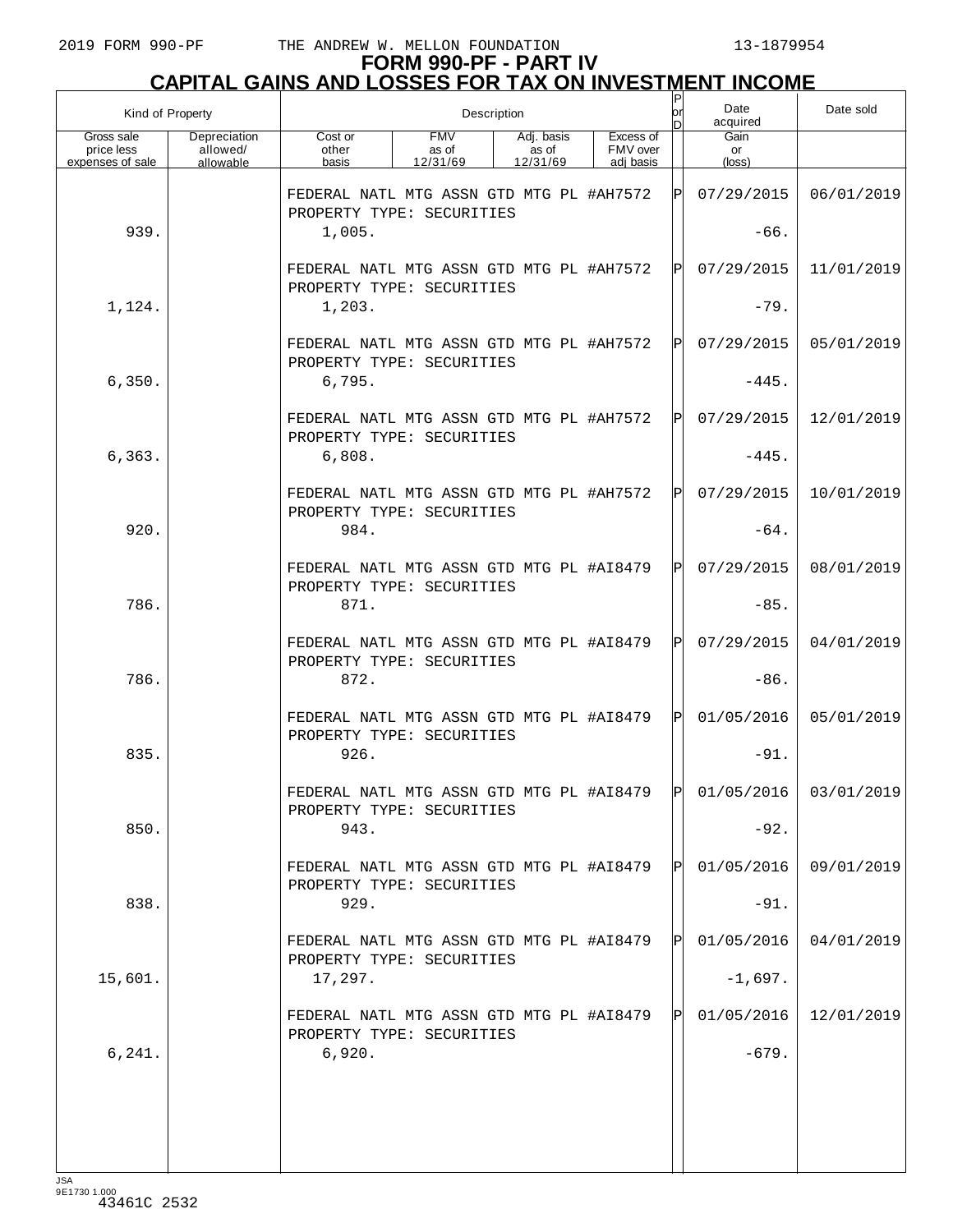| Kind of Property                             |                                       |                                                                       |                                 | Description                     |                                    | P<br>or | Date<br>acquired                                                              | Date sold  |
|----------------------------------------------|---------------------------------------|-----------------------------------------------------------------------|---------------------------------|---------------------------------|------------------------------------|---------|-------------------------------------------------------------------------------|------------|
| Gross sale<br>price less<br>expenses of sale | Depreciation<br>allowed/<br>allowable | Cost or<br>other<br>basis                                             | <b>FMV</b><br>as of<br>12/31/69 | Adj. basis<br>as of<br>12/31/69 | Excess of<br>FMV over<br>adi basis |         | Gain<br>or<br>(loss)                                                          |            |
|                                              |                                       | FEDERAL NATL MTG ASSN GTD MTG PL #A18479<br>PROPERTY TYPE: SECURITIES |                                 |                                 |                                    | ΙPΙ     | 01/05/2016                                                                    | 01/01/2019 |
| 6,821.                                       |                                       | 7,563.                                                                |                                 |                                 |                                    |         | $-742.$                                                                       |            |
|                                              |                                       | FEDERAL NATL MTG ASSN GTD MTG PL #A18479<br>PROPERTY TYPE: SECURITIES |                                 |                                 |                                    | ΙЫ      | 01/05/2016                                                                    | 11/01/2019 |
| 819.                                         |                                       | 908.                                                                  |                                 |                                 |                                    |         | $-89.$                                                                        |            |
|                                              |                                       | FEDERAL NATL MTG ASSN GTD MTG PL #A18479<br>PROPERTY TYPE: SECURITIES |                                 |                                 |                                    | ΙÞΙ     | 01/05/2016                                                                    | 10/01/2019 |
| 830.                                         |                                       | 920.                                                                  |                                 |                                 |                                    |         | $-90.$                                                                        |            |
|                                              |                                       | FEDERAL NATL MTG ASSN GTD MTG PL #A18479<br>PROPERTY TYPE: SECURITIES |                                 |                                 |                                    | ΙÞΙ     | 01/05/2016                                                                    | 07/01/2019 |
| 789.                                         |                                       | 875.                                                                  |                                 |                                 |                                    |         | $-86.$                                                                        |            |
|                                              |                                       | FEDERAL NATL MTG ASSN GTD MTG PL #A18479<br>PROPERTY TYPE: SECURITIES |                                 |                                 |                                    | ΙÞΙ     | 01/05/2016                                                                    | 06/01/2019 |
| 841.                                         |                                       | 932.                                                                  |                                 |                                 |                                    |         | $-91.$                                                                        |            |
|                                              |                                       | FEDERAL NATL MTG ASSN GTD MTG PL #AL0065<br>PROPERTY TYPE: SECURITIES |                                 |                                 |                                    | ΙÞΙ     | 01/05/2016                                                                    | 02/01/2019 |
| 9,721.                                       |                                       | 10,431.                                                               |                                 |                                 |                                    |         | $-711.$                                                                       |            |
|                                              |                                       | FEDERAL NATL MTG ASSN GTD MTG PL #AL0065<br>PROPERTY TYPE: SECURITIES |                                 |                                 |                                    | ΙPΙ     | 01/05/2016                                                                    | 08/01/2019 |
| 15,095.                                      |                                       | 16,199.                                                               |                                 |                                 |                                    |         | $-1, 104.$                                                                    |            |
|                                              |                                       | FEDERAL NATL MTG ASSN GTD MTG PL #AL0065<br>PROPERTY TYPE: SECURITIES |                                 |                                 |                                    | ΙÞΙ     | 11/20/2017                                                                    | 09/01/2019 |
| 9,634.                                       |                                       | 10,338.                                                               |                                 |                                 |                                    |         | $-704.$                                                                       |            |
|                                              |                                       | PROPERTY TYPE: SECURITIES                                             |                                 |                                 |                                    |         | FEDERAL NATL MTG ASSN GTD MTG PL #AL0065 $\overline{P}$ 11/20/2017 12/01/2019 |            |
| 10,221.                                      |                                       | 10,968.                                                               |                                 |                                 |                                    |         | $-747.$                                                                       |            |
|                                              |                                       | FEDERAL NATL MTG ASSN GTD MTG PL #AL0065<br>PROPERTY TYPE: SECURITIES |                                 |                                 |                                    | ΙPΙ     | 11/20/2017                                                                    | 10/01/2019 |
| 14,163.                                      |                                       | 15,199.                                                               |                                 |                                 |                                    |         | $-1,036.$                                                                     |            |
|                                              |                                       | FEDERAL NATL MTG ASSN GTD MTG PL #AL0065<br>PROPERTY TYPE: SECURITIES |                                 |                                 |                                    | ΙPΙ     | 11/20/2017                                                                    | 03/01/2019 |
| 10,005.                                      |                                       | 10,737.                                                               |                                 |                                 |                                    |         | $-732.$                                                                       |            |
|                                              |                                       | FEDERAL NATL MTG ASSN GTD MTG PL #AL0065<br>PROPERTY TYPE: SECURITIES |                                 |                                 |                                    | ΙPΙ     | 11/20/2017                                                                    | 05/01/2019 |
| 7,000.                                       |                                       | 7,511.                                                                |                                 |                                 |                                    |         | $-512.$                                                                       |            |
|                                              |                                       |                                                                       |                                 |                                 |                                    |         |                                                                               |            |
|                                              |                                       |                                                                       |                                 |                                 |                                    |         |                                                                               |            |
|                                              |                                       |                                                                       |                                 |                                 |                                    |         |                                                                               |            |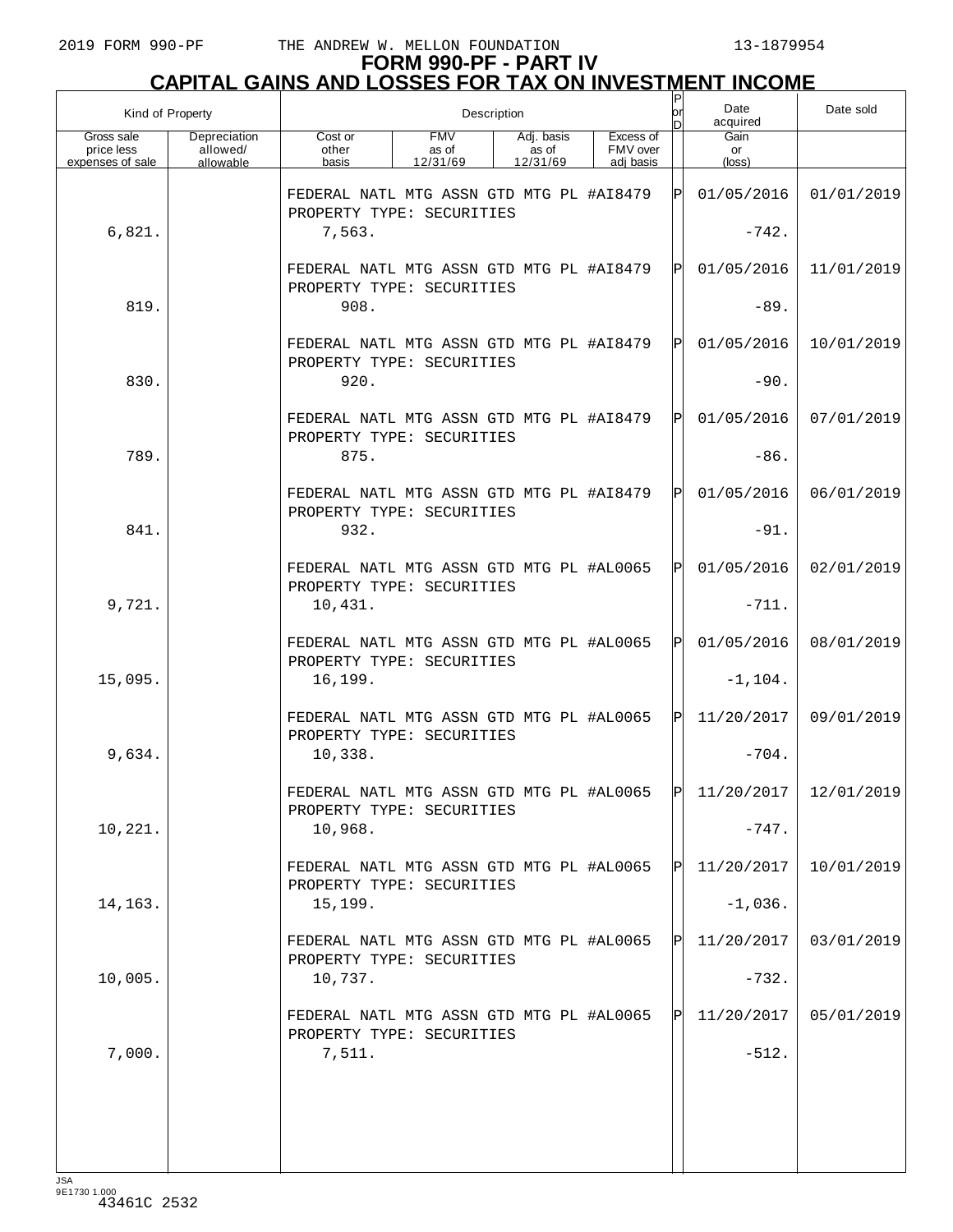| Kind of Property                             |                                       |                                                                                 |                                 | Description                     |                                    | P<br>lor | Date<br>acquired              | Date sold  |
|----------------------------------------------|---------------------------------------|---------------------------------------------------------------------------------|---------------------------------|---------------------------------|------------------------------------|----------|-------------------------------|------------|
| Gross sale<br>price less<br>expenses of sale | Depreciation<br>allowed/<br>allowable | Cost or<br>other<br>basis                                                       | <b>FMV</b><br>as of<br>12/31/69 | Adj. basis<br>as of<br>12/31/69 | Excess of<br>FMV over<br>adi basis |          | Gain<br>or<br>$(\text{loss})$ |            |
|                                              |                                       | FEDERAL NATL MTG ASSN GTD MTG PL #AL0065<br>PROPERTY TYPE: SECURITIES           |                                 |                                 |                                    | ΙPΙ      | 11/20/2017                    | 08/01/2019 |
| 7,998.                                       |                                       | 8,583.                                                                          |                                 |                                 |                                    |          | $-585.$                       |            |
|                                              |                                       | FEDERAL NATL MTG ASSN GTD MTG PL #AL0065<br>PROPERTY TYPE: SECURITIES           |                                 |                                 |                                    | ΙPΙ      | 11/20/2017                    | 04/01/2019 |
| 11,615.                                      |                                       | 12,464.                                                                         |                                 |                                 |                                    |          | $-849.$                       |            |
|                                              |                                       | FEDERAL NATL MTG ASSN GTD MTG PL #AL0065<br>PROPERTY TYPE: SECURITIES           |                                 |                                 |                                    | ΙPΙ      | 11/20/2017                    | 01/01/2019 |
| 8,090.                                       |                                       | 8,682.                                                                          |                                 |                                 |                                    |          | $-592.$                       |            |
| 6,198.                                       |                                       | FEDERAL NATL MTG ASSN GTD MTG PL #AL0065<br>PROPERTY TYPE: SECURITIES<br>6,651. |                                 |                                 |                                    | ΙPΙ      | 11/20/2017<br>$-453.$         | 11/01/2019 |
|                                              |                                       |                                                                                 |                                 |                                 |                                    |          |                               |            |
|                                              |                                       | FEDERAL NATL MTG ASSN GTD MTG PL #AL0065<br>PROPERTY TYPE: SECURITIES           |                                 |                                 |                                    | ΙPΙ      | 11/20/2017                    | 07/01/2019 |
| 12,365.                                      |                                       | 13,269.                                                                         |                                 |                                 |                                    |          | $-904.$                       |            |
|                                              |                                       | FEDERAL NATL MTG ASSN GTD MTG PL #AL3438<br>PROPERTY TYPE: SECURITIES           |                                 |                                 |                                    | ΙPΙ      | 11/20/2017                    | 02/01/2019 |
| 13,124.                                      |                                       | 14,485.                                                                         |                                 |                                 |                                    |          | $-1, 362.$                    |            |
|                                              |                                       | FEDERAL NATL MTG ASSN GTD MTG PL #AL3438<br>PROPERTY TYPE: SECURITIES           |                                 |                                 |                                    | ΙPΙ      | 11/20/2017                    | 06/01/2019 |
| 19,388.                                      |                                       | 21,399.                                                                         |                                 |                                 |                                    |          | $-2,011.$                     |            |
|                                              |                                       | FEDERAL NATL MTG ASSN GTD MTG PL #AL3438<br>PROPERTY TYPE: SECURITIES           |                                 |                                 |                                    | ΙPΙ      | 04/30/2018                    | 04/01/2019 |
| 11,903.                                      |                                       | 13,137.                                                                         |                                 |                                 |                                    |          | $-1, 235.$                    |            |
|                                              |                                       | FEDERAL NATL MTG ASSN GTD MTG PL #AL3438<br>PROPERTY TYPE: SECURITIES           |                                 |                                 |                                    | ld l     | $04/30/2018$ 09/01/2019       |            |
| 13,445.                                      |                                       | 14,840.                                                                         |                                 |                                 |                                    |          | $-1, 395.$                    |            |
|                                              |                                       | FEDERAL NATL MTG ASSN GTD MTG PL #AL3438<br>PROPERTY TYPE: SECURITIES           |                                 |                                 |                                    |          | 04/30/2018                    | 08/01/2019 |
| 17,627.                                      |                                       | 19,455.                                                                         |                                 |                                 |                                    |          | $-1,829.$                     |            |
|                                              |                                       | FEDERAL NATL MTG ASSN GTD MTG PL #AL3438<br>PROPERTY TYPE: SECURITIES           |                                 |                                 |                                    |          | 04/30/2018                    | 12/01/2019 |
| 13,962.                                      |                                       | 15,410.                                                                         |                                 |                                 |                                    |          | $-1,449.$                     |            |
|                                              |                                       | FEDERAL NATL MTG ASSN GTD MTG PL #AL3438<br>PROPERTY TYPE: SECURITIES           |                                 |                                 |                                    |          | 04/30/2018                    | 03/01/2019 |
| 20,224.                                      |                                       | 22,322.                                                                         |                                 |                                 |                                    |          | $-2,098.$                     |            |
|                                              |                                       |                                                                                 |                                 |                                 |                                    |          |                               |            |
|                                              |                                       |                                                                                 |                                 |                                 |                                    |          |                               |            |
| $I \subseteq \Delta$                         |                                       |                                                                                 |                                 |                                 |                                    |          |                               |            |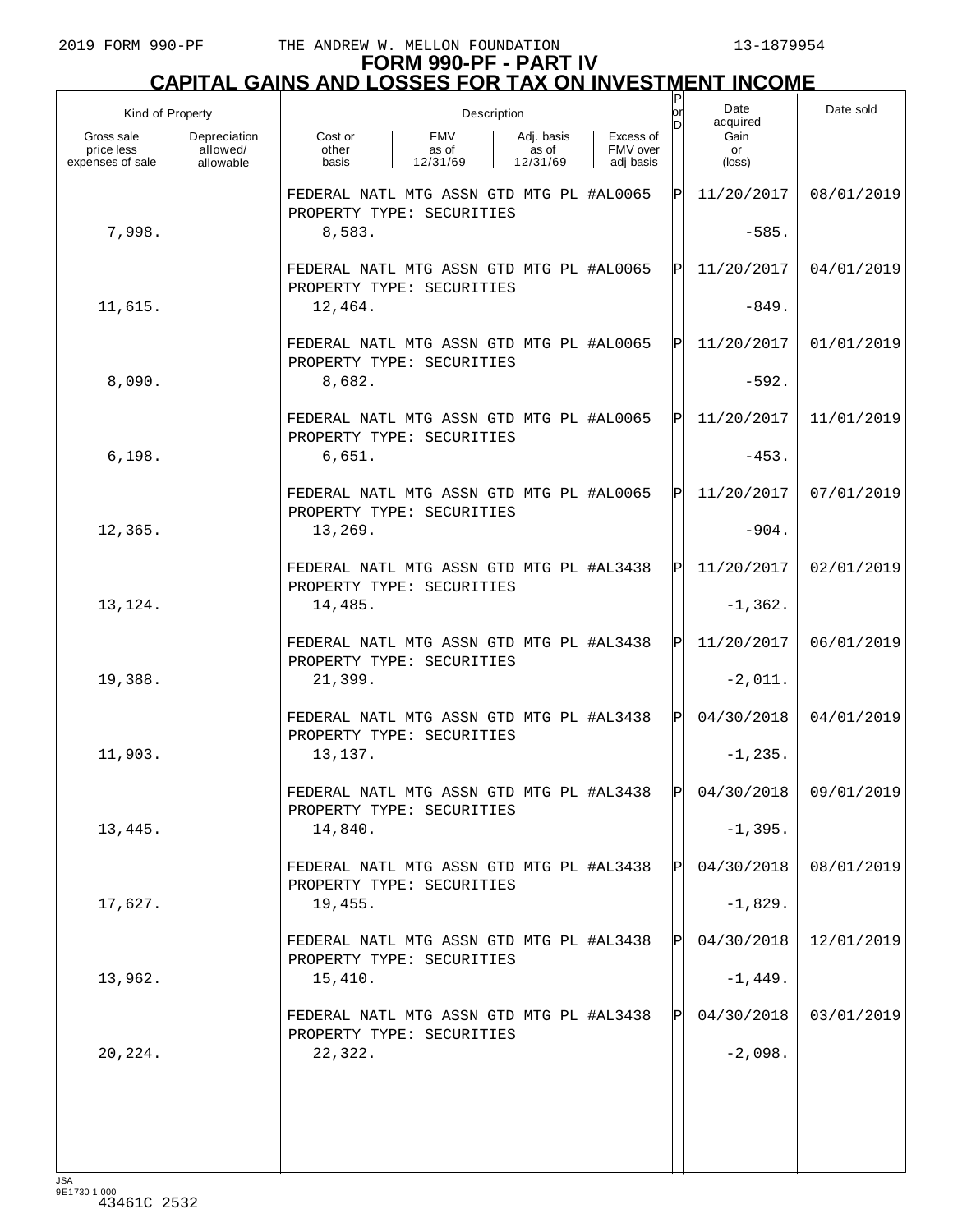| Kind of Property                             |                                       |                                                                          |                                 | Description                     |                                    |     | Date<br>acquired     | Date sold               |
|----------------------------------------------|---------------------------------------|--------------------------------------------------------------------------|---------------------------------|---------------------------------|------------------------------------|-----|----------------------|-------------------------|
| Gross sale<br>price less<br>expenses of sale | Depreciation<br>allowed/<br>allowable | Cost or<br>other<br>basis                                                | <b>FMV</b><br>as of<br>12/31/69 | Adj. basis<br>as of<br>12/31/69 | Excess of<br>FMV over<br>adj basis |     | Gain<br>or<br>(loss) |                         |
|                                              |                                       | FEDERAL NATL MTG ASSN GTD MTG PL #AL3438<br>PROPERTY TYPE: SECURITIES    |                                 |                                 |                                    | ΙPΙ | 04/30/2018           | 06/01/2019              |
| 15,631.                                      |                                       | 17,252.                                                                  |                                 |                                 |                                    |     | $-1,622.$            |                         |
|                                              |                                       | FEDERAL NATL MTG ASSN GTD MTG PL #AL3438<br>PROPERTY TYPE: SECURITIES    |                                 |                                 |                                    | ΙPΙ | 04/30/2018           | 10/01/2019              |
| 21,610.                                      |                                       | 23,852.                                                                  |                                 |                                 |                                    |     | $-2, 242.$           |                         |
|                                              |                                       | FEDERAL NATL MTG ASSN GTD MTG PL #AL3438<br>PROPERTY TYPE: SECURITIES    |                                 |                                 |                                    | ΙPΙ | 04/30/2018           | 01/01/2019              |
| 14,434.                                      |                                       | 15,931.                                                                  |                                 |                                 |                                    |     | $-1,498.$            |                         |
|                                              |                                       | FEDERAL NATL MTG ASSN GTD MTG PL #AL3438<br>PROPERTY TYPE: SECURITIES    |                                 |                                 |                                    | ΙPΙ | 04/30/2018           | 05/01/2019              |
| 12,384.                                      |                                       | 13,669.                                                                  |                                 |                                 |                                    |     | $-1, 285.$           |                         |
|                                              |                                       | FEDERAL NATL MTG ASSN GTD MTG PL #AL3438<br>PROPERTY TYPE: SECURITIES    |                                 |                                 |                                    | ΙPΙ | 04/30/2018           | 02/01/2019              |
| 11,027.                                      |                                       | 12,171.                                                                  |                                 |                                 |                                    |     | $-1, 144.$           |                         |
|                                              |                                       | FEDERAL NATL MTG ASSN GTD MTG PL #AL3499<br>PROPERTY TYPE: SECURITIES    |                                 |                                 |                                    | ΙPΙ | 04/30/2018           | 11/01/2019              |
| 10,628.                                      |                                       | 10,976.                                                                  |                                 |                                 |                                    |     | $-349.$              |                         |
|                                              |                                       | FEDERAL NATL MTG ASSN GTD MTG PL #AL3499<br>PROPERTY TYPE: SECURITIES    |                                 |                                 |                                    | ΙPΙ | 04/30/2018           | 07/01/2019              |
| 19,407.                                      |                                       | 20,044.                                                                  |                                 |                                 |                                    |     | $-637.$              |                         |
|                                              |                                       | FEDERAL NATL MTG ASSN GTD MTG PL #AL3499<br>PROPERTY TYPE: SECURITIES    |                                 |                                 |                                    | ΙÞΙ | 06/16/2015           | 04/01/2019              |
| 12,790.                                      |                                       | 13,210.                                                                  |                                 |                                 |                                    |     | $-420.$              |                         |
|                                              |                                       | FEDERAL NATL MTG ASSN GTD MTG PL #AL3499  P<br>PROPERTY TYPE: SECURITIES |                                 |                                 |                                    |     |                      | $06/16/2015$ 02/01/2019 |
| 11,457.                                      |                                       | 11,833.                                                                  |                                 |                                 |                                    |     | $-376.$              |                         |
|                                              |                                       | FEDERAL NATL MTG ASSN GTD MTG PL #AL3499<br>PROPERTY TYPE: SECURITIES    |                                 |                                 |                                    | ΙPΙ | 06/16/2015           | 09/01/2019              |
| 1,947.                                       |                                       | 2,010.                                                                   |                                 |                                 |                                    |     | $-64.$               |                         |
|                                              |                                       | FEDERAL NATL MTG ASSN GTD MTG PL #AL3499<br>PROPERTY TYPE: SECURITIES    |                                 |                                 |                                    | ΙЫ  | 06/16/2015           | 03/01/2019              |
| 17,252.                                      |                                       | 17,818.                                                                  |                                 |                                 |                                    |     | $-566.$              |                         |
|                                              |                                       | FEDERAL NATL MTG ASSN GTD MTG PL #AL3499<br>PROPERTY TYPE: SECURITIES    |                                 |                                 |                                    | ΙPΙ | 06/16/2015           | 10/01/2019              |
| 2,085.                                       |                                       | 2,153.                                                                   |                                 |                                 |                                    |     | $-68.$               |                         |
|                                              |                                       |                                                                          |                                 |                                 |                                    |     |                      |                         |
|                                              |                                       |                                                                          |                                 |                                 |                                    |     |                      |                         |
|                                              |                                       |                                                                          |                                 |                                 |                                    |     |                      |                         |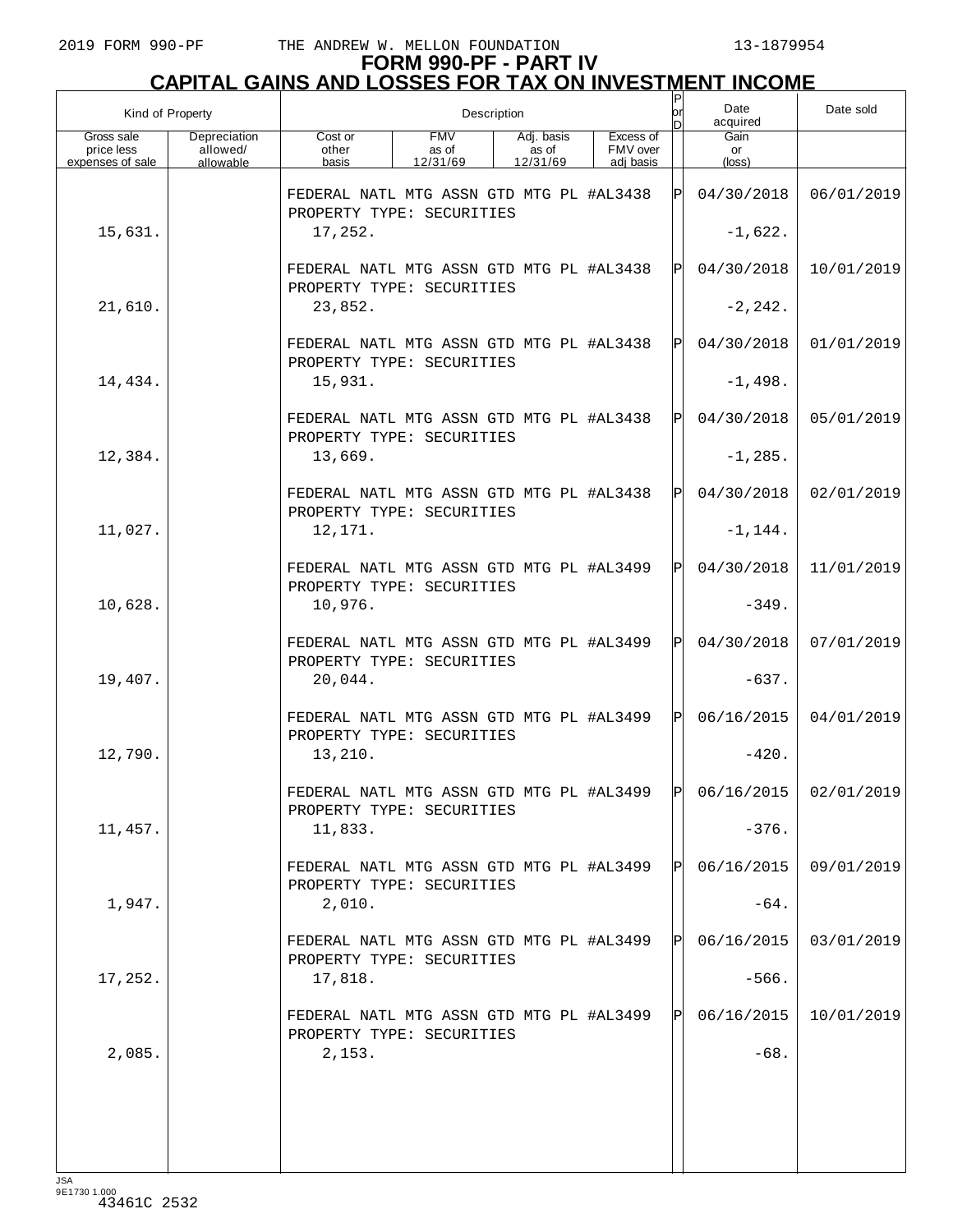| Kind of Property                             |                                       |                                                                       |                                 | Description                     |                                    | or   | Date<br>acquired                                                       | Date sold  |
|----------------------------------------------|---------------------------------------|-----------------------------------------------------------------------|---------------------------------|---------------------------------|------------------------------------|------|------------------------------------------------------------------------|------------|
| Gross sale<br>price less<br>expenses of sale | Depreciation<br>allowed/<br>allowable | Cost or<br>other<br>basis                                             | <b>FMV</b><br>as of<br>12/31/69 | Adj. basis<br>as of<br>12/31/69 | Excess of<br>FMV over<br>adi basis |      | Gain<br>or<br>$(\text{loss})$                                          |            |
|                                              |                                       | FEDERAL NATL MTG ASSN GTD MTG PL #AL3499<br>PROPERTY TYPE: SECURITIES |                                 |                                 |                                    | ΙÞΙ  | 06/16/2015                                                             | 06/01/2019 |
| 6, 209.                                      |                                       | 6,413.                                                                |                                 |                                 |                                    |      | $-204.$                                                                |            |
|                                              |                                       | FEDERAL NATL MTG ASSN GTD MTG PL #AL3499<br>PROPERTY TYPE: SECURITIES |                                 |                                 |                                    | ΙЫ   | 06/16/2015                                                             | 11/01/2019 |
| 2,174.                                       |                                       | 2, 245.                                                               |                                 |                                 |                                    |      | $-71.$                                                                 |            |
|                                              |                                       | FEDERAL NATL MTG ASSN GTD MTG PL #AL3499<br>PROPERTY TYPE: SECURITIES |                                 |                                 |                                    | ΙЫ   | 06/16/2015                                                             | 07/01/2019 |
| 9,330.                                       |                                       | 9,636.                                                                |                                 |                                 |                                    |      | $-306.$                                                                |            |
|                                              |                                       | FEDERAL NATL MTG ASSN GTD MTG PL #AL3499<br>PROPERTY TYPE: SECURITIES |                                 |                                 |                                    | ΙЫ   | 06/16/2015                                                             | 01/01/2019 |
| 9,438.                                       |                                       | 9,747.                                                                |                                 |                                 |                                    |      | $-310.$                                                                |            |
|                                              |                                       | FEDERAL NATL MTG ASSN GTD MTG PL #AL3499<br>PROPERTY TYPE: SECURITIES |                                 |                                 |                                    | ΙЫ   | 06/16/2015                                                             | 12/01/2019 |
| 6,918.                                       |                                       | 7,145.                                                                |                                 |                                 |                                    |      | $-227.$                                                                |            |
|                                              |                                       | FEDERAL NATL MTG ASSN GTD MTG PL #AL3594<br>PROPERTY TYPE: SECURITIES |                                 |                                 |                                    | IPI  | 06/16/2015                                                             | 05/01/2019 |
| 1,549.                                       |                                       | 1,559.                                                                |                                 |                                 |                                    |      | $-9.$                                                                  |            |
|                                              |                                       | FEDERAL NATL MTG ASSN GTD MTG PL #AL3594<br>PROPERTY TYPE: SECURITIES |                                 |                                 |                                    | IPI. | 06/16/2015                                                             | 08/01/2019 |
| 1,574.                                       |                                       | 1,584.                                                                |                                 |                                 |                                    |      | $-9.$                                                                  |            |
|                                              |                                       | FEDERAL NATL MTG ASSN GTD MTG PL #AL3594<br>PROPERTY TYPE: SECURITIES |                                 |                                 |                                    | IPI. | 06/17/2015                                                             | 02/01/2019 |
| 1,593.                                       |                                       | 1,602.                                                                |                                 |                                 |                                    |      | $-10.$                                                                 |            |
|                                              |                                       | PROPERTY TYPE: SECURITIES                                             |                                 |                                 |                                    |      | FEDERAL NATL MTG ASSN GTD MTG PL #AL3594 $ P $ 06/17/2015   06/01/2019 |            |
| 1,562.                                       |                                       | 1,572.                                                                |                                 |                                 |                                    |      | $-9.$                                                                  |            |
|                                              |                                       | FEDERAL NATL MTG ASSN GTD MTG PL #AL3594<br>PROPERTY TYPE: SECURITIES |                                 |                                 |                                    | IPL  | 06/17/2015                                                             | 09/01/2019 |
| 1,672.                                       |                                       | 1,682.                                                                |                                 |                                 |                                    |      | $-10.$                                                                 |            |
|                                              |                                       | FEDERAL NATL MTG ASSN GTD MTG PL #AL3594<br>PROPERTY TYPE: SECURITIES |                                 |                                 |                                    | ΙPΙ  | 06/17/2015                                                             | 04/01/2019 |
| 1,869.                                       |                                       | 1,881.                                                                |                                 |                                 |                                    |      | $-11.$                                                                 |            |
|                                              |                                       | FEDERAL NATL MTG ASSN GTD MTG PL #AL3594<br>PROPERTY TYPE: SECURITIES |                                 |                                 |                                    | IPL  | 06/17/2015                                                             | 05/01/2019 |
| 1,544.                                       |                                       | 1,553.                                                                |                                 |                                 |                                    |      | $-9.$                                                                  |            |
|                                              |                                       |                                                                       |                                 |                                 |                                    |      |                                                                        |            |
|                                              |                                       |                                                                       |                                 |                                 |                                    |      |                                                                        |            |
|                                              |                                       |                                                                       |                                 |                                 |                                    |      |                                                                        |            |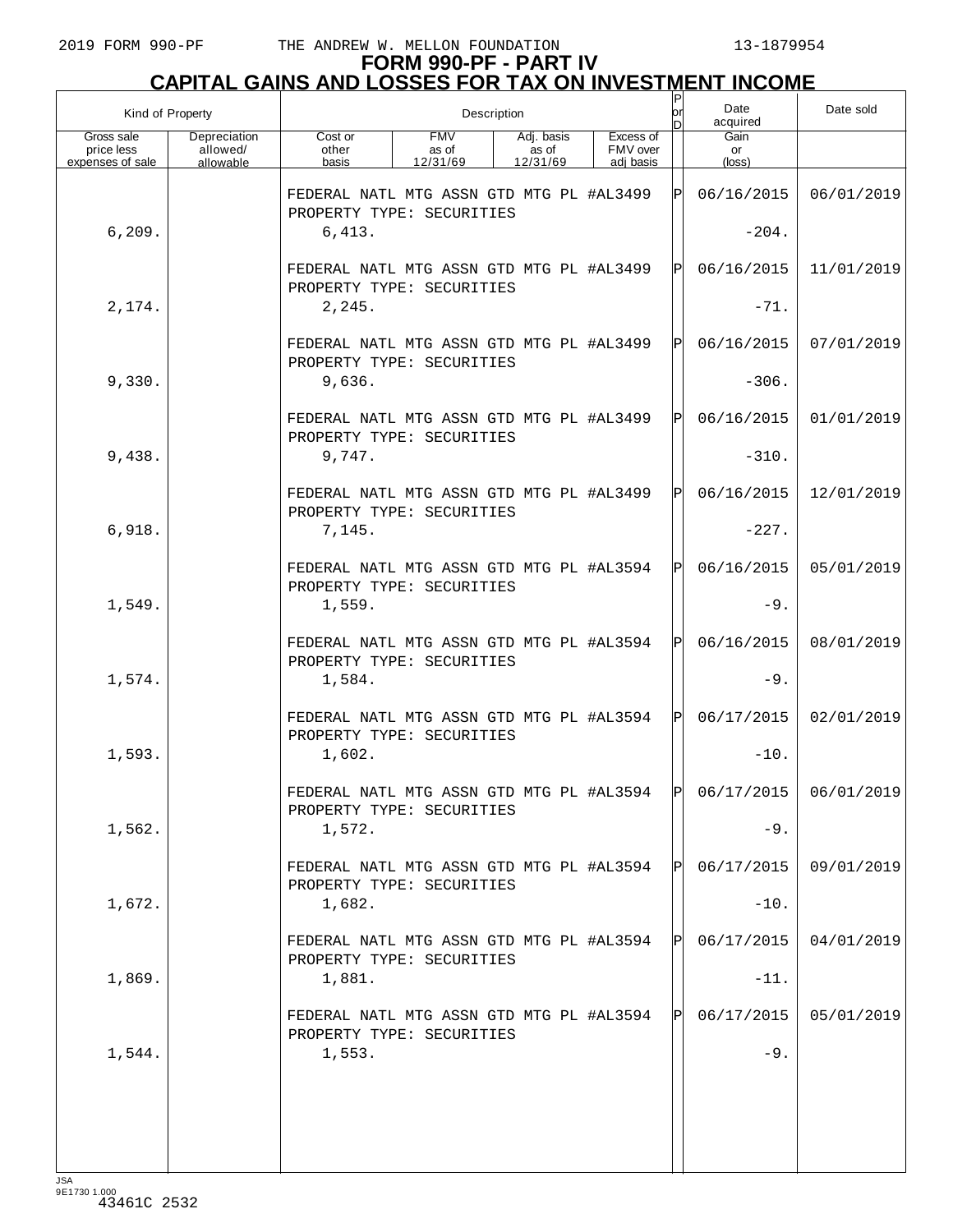| Kind of Property                             |                                       |                                                                       |                                 | Description                     |                                    | Ρ<br>or | Date<br>acquired                                                       | Date sold  |
|----------------------------------------------|---------------------------------------|-----------------------------------------------------------------------|---------------------------------|---------------------------------|------------------------------------|---------|------------------------------------------------------------------------|------------|
| Gross sale<br>price less<br>expenses of sale | Depreciation<br>allowed/<br>allowable | Cost or<br>other<br>basis                                             | <b>FMV</b><br>as of<br>12/31/69 | Adj. basis<br>as of<br>12/31/69 | Excess of<br>FMV over<br>adi basis |         | Gain<br>or<br>$(\text{loss})$                                          |            |
|                                              |                                       | FEDERAL NATL MTG ASSN GTD MTG PL #AL3594<br>PROPERTY TYPE: SECURITIES |                                 |                                 |                                    | ΙPΙ     | 06/17/2015                                                             | 03/01/2019 |
| 1,702.                                       |                                       | 1,712.                                                                |                                 |                                 |                                    |         | $-10.$                                                                 |            |
|                                              |                                       | FEDERAL NATL MTG ASSN GTD MTG PL #AL3594<br>PROPERTY TYPE: SECURITIES |                                 |                                 |                                    | ΙPΙ     | 06/17/2015                                                             | 01/01/2019 |
| 1,714.                                       |                                       | 1,724.                                                                |                                 |                                 |                                    |         | $-10.$                                                                 |            |
|                                              |                                       | FEDERAL NATL MTG ASSN GTD MTG PL #AL3594<br>PROPERTY TYPE: SECURITIES |                                 |                                 |                                    | ΙPΙ     | 06/17/2015                                                             | 10/01/2019 |
| 1,684.                                       |                                       | 1,694.                                                                |                                 |                                 |                                    |         | $-10.$                                                                 |            |
|                                              |                                       | FEDERAL NATL MTG ASSN GTD MTG PL #AL3594<br>PROPERTY TYPE: SECURITIES |                                 |                                 |                                    | ΙPΙ     | 06/17/2015                                                             | 12/01/2019 |
| 1,605.                                       |                                       | 1,615.                                                                |                                 |                                 |                                    |         | $-10.$                                                                 |            |
|                                              |                                       | FEDERAL NATL MTG ASSN GTD MTG PL #AL3594<br>PROPERTY TYPE: SECURITIES |                                 |                                 |                                    | ΙPΙ     | 06/17/2015                                                             | 07/01/2019 |
| 1,587.                                       |                                       | 1,596.                                                                |                                 |                                 |                                    |         | $-10.$                                                                 |            |
|                                              |                                       | FEDERAL NATL MTG ASSN GTD MTG PL #AL4009<br>PROPERTY TYPE: SECURITIES |                                 |                                 |                                    | ΙPΙ     | 06/17/2015                                                             | 11/01/2019 |
| 8,393.                                       |                                       | 8,859.                                                                |                                 |                                 |                                    |         | $-466.$                                                                |            |
|                                              |                                       | FEDERAL NATL MTG ASSN GTD MTG PL #AL4009<br>PROPERTY TYPE: SECURITIES |                                 |                                 |                                    | ΙÞΙ     | 06/17/2015                                                             | 08/01/2019 |
| 11,102.                                      |                                       | 11,718.                                                               |                                 |                                 |                                    |         | $-616.$                                                                |            |
|                                              |                                       | FEDERAL NATL MTG ASSN GTD MTG PL #AL4009<br>PROPERTY TYPE: SECURITIES |                                 |                                 |                                    | ΙPΙ     | 01/28/2016                                                             | 04/01/2019 |
| 10,851.                                      |                                       | 11,453.                                                               |                                 |                                 |                                    |         | $-602.$                                                                |            |
|                                              |                                       | PROPERTY TYPE: SECURITIES                                             |                                 |                                 |                                    |         | FEDERAL NATL MTG ASSN GTD MTG PL #AL4009 $ P $ 01/28/2016   09/01/2019 |            |
| 7,157.                                       |                                       | 7,554.                                                                |                                 |                                 |                                    |         | $-397.$                                                                |            |
|                                              |                                       | FEDERAL NATL MTG ASSN GTD MTG PL #AL4009<br>PROPERTY TYPE: SECURITIES |                                 |                                 |                                    | ΙPΙ     | 01/28/2016                                                             | 03/01/2019 |
| 9,725.                                       |                                       | 10, 265.                                                              |                                 |                                 |                                    |         | $-539.$                                                                |            |
|                                              |                                       | FEDERAL NATL MTG ASSN GTD MTG PL #AL4009<br>PROPERTY TYPE: SECURITIES |                                 |                                 |                                    | ΙPΙ     | 01/28/2016                                                             | 07/01/2019 |
| 10,055.                                      |                                       | 10,613.                                                               |                                 |                                 |                                    |         | $-558.$                                                                |            |
|                                              |                                       | FEDERAL NATL MTG ASSN GTD MTG PL #AL4009<br>PROPERTY TYPE: SECURITIES |                                 |                                 |                                    | ΙPΙ     | 01/28/2016                                                             | 11/01/2019 |
| 10,108.                                      |                                       | 10,668.                                                               |                                 |                                 |                                    |         | $-561.$                                                                |            |
|                                              |                                       |                                                                       |                                 |                                 |                                    |         |                                                                        |            |
|                                              |                                       |                                                                       |                                 |                                 |                                    |         |                                                                        |            |
| $I \subseteq \Delta$                         |                                       |                                                                       |                                 |                                 |                                    |         |                                                                        |            |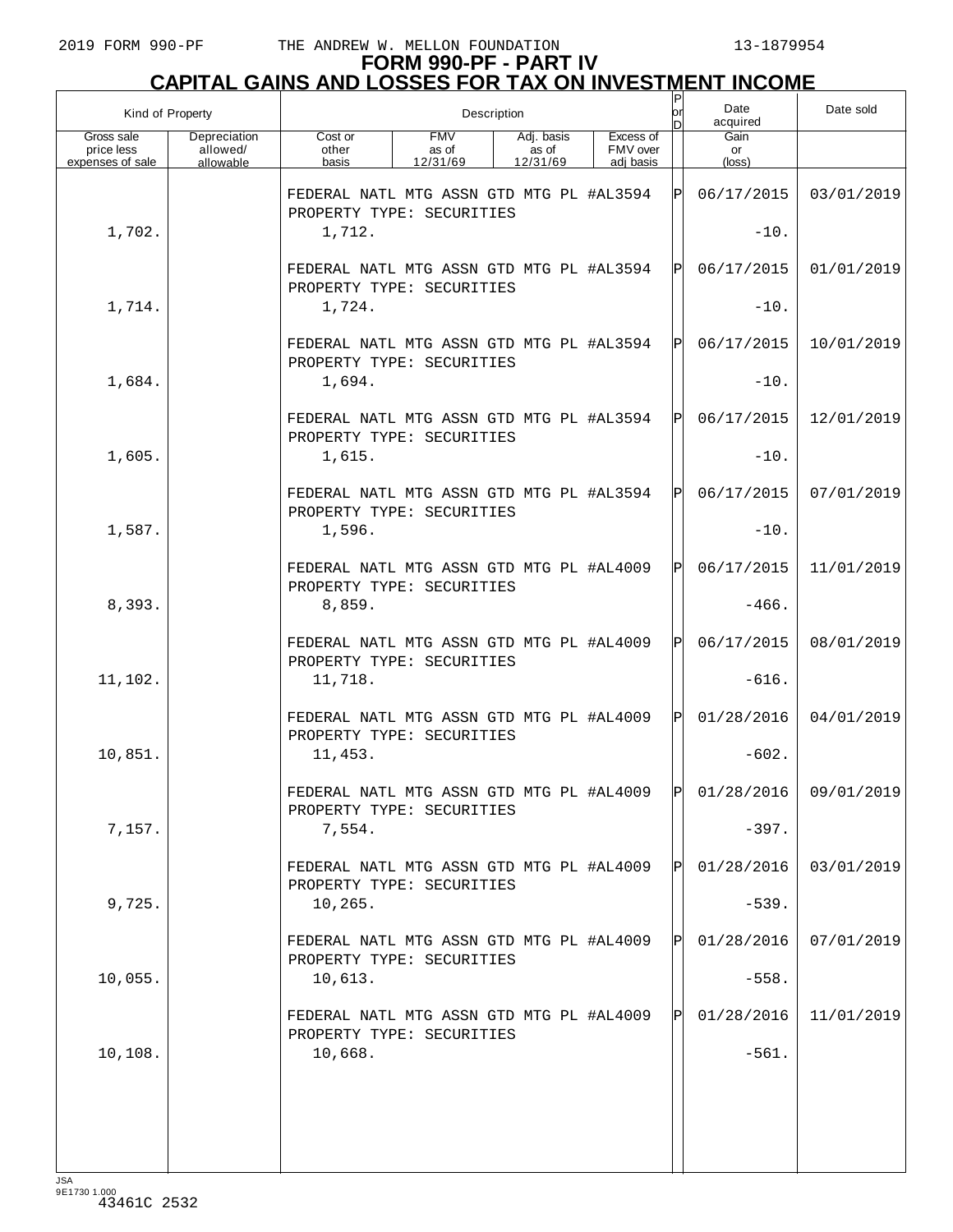| Kind of Property                             |                                       |                                                                                 |                                 | Description                     |                                    | P<br>lor | Date<br>acquired              | Date sold               |
|----------------------------------------------|---------------------------------------|---------------------------------------------------------------------------------|---------------------------------|---------------------------------|------------------------------------|----------|-------------------------------|-------------------------|
| Gross sale<br>price less<br>expenses of sale | Depreciation<br>allowed/<br>allowable | Cost or<br>other<br>basis                                                       | <b>FMV</b><br>as of<br>12/31/69 | Adj. basis<br>as of<br>12/31/69 | Excess of<br>FMV over<br>adi basis |          | Gain<br>or<br>$(\text{loss})$ |                         |
|                                              |                                       | FEDERAL NATL MTG ASSN GTD MTG PL #AL4009<br>PROPERTY TYPE: SECURITIES           |                                 |                                 |                                    | ΙPΙ      | 01/28/2016                    | 08/01/2019              |
| 8,153.                                       |                                       | 8,605.                                                                          |                                 |                                 |                                    |          | $-452.$                       |                         |
|                                              |                                       | FEDERAL NATL MTG ASSN GTD MTG PL #AL4009<br>PROPERTY TYPE: SECURITIES           |                                 |                                 |                                    | ΙPΙ      | 01/28/2016                    | 06/01/2019              |
| 8,928.                                       |                                       | 9,423.                                                                          |                                 |                                 |                                    |          | $-495.$                       |                         |
|                                              |                                       | FEDERAL NATL MTG ASSN GTD MTG PL #AL4009<br>PROPERTY TYPE: SECURITIES           |                                 |                                 |                                    | ΙPΙ      | 01/28/2016                    | 01/01/2019              |
| 11,165.                                      |                                       | 11,784.                                                                         |                                 |                                 |                                    |          | $-619.$                       |                         |
| 9,353.                                       |                                       | FEDERAL NATL MTG ASSN GTD MTG PL #AL4009<br>PROPERTY TYPE: SECURITIES<br>9,872. |                                 |                                 |                                    | ΙPΙ      | 01/28/2016<br>$-519.$         | 12/01/2019              |
|                                              |                                       |                                                                                 |                                 |                                 |                                    |          | 01/28/2016                    |                         |
|                                              |                                       | FEDERAL NATL MTG ASSN GTD MTG PL #AL4009<br>PROPERTY TYPE: SECURITIES           |                                 |                                 |                                    | ΙPΙ      |                               | 10/01/2019              |
| 8,443.                                       |                                       | 8,911.                                                                          |                                 |                                 |                                    |          | $-468.$                       |                         |
|                                              |                                       | FEDERAL NATL MTG ASSN GTD MTG PL #AL5842<br>PROPERTY TYPE: SECURITIES           |                                 |                                 |                                    |          | 01/28/2016                    | 05/01/2019              |
| 7,879.                                       |                                       | 8,593.                                                                          |                                 |                                 |                                    |          | $-714.$                       |                         |
|                                              |                                       | FEDERAL NATL MTG ASSN GTD MTG PL #AL5842<br>PROPERTY TYPE: SECURITIES           |                                 |                                 |                                    | ΙPΙ      | 01/28/2016                    | 02/01/2019              |
| 9,430.                                       |                                       | 10, 285.                                                                        |                                 |                                 |                                    |          | $-855.$                       |                         |
|                                              |                                       | FEDERAL NATL MTG ASSN GTD MTG PL #AL5842<br>PROPERTY TYPE: SECURITIES           |                                 |                                 |                                    |          | 02/19/2016                    | 05/01/2019              |
| 9,645.                                       |                                       | 10,520.                                                                         |                                 |                                 |                                    |          | $-874.$                       |                         |
|                                              |                                       | FEDERAL NATL MTG ASSN GTD MTG PL #AL5842<br>PROPERTY TYPE: SECURITIES           |                                 |                                 |                                    | ldl.     |                               | $02/19/2016$ 11/01/2019 |
| 23, 213.                                     |                                       | 25,317.                                                                         |                                 |                                 |                                    |          | $-2,104.$                     |                         |
|                                              |                                       | FEDERAL NATL MTG ASSN GTD MTG PL #AL5842<br>PROPERTY TYPE: SECURITIES           |                                 |                                 |                                    |          | 02/19/2016                    | 06/01/2019              |
| 6,499.                                       |                                       | 7,088.                                                                          |                                 |                                 |                                    |          | $-589.$                       |                         |
|                                              |                                       | FEDERAL NATL MTG ASSN GTD MTG PL #AL5842<br>PROPERTY TYPE: SECURITIES           |                                 |                                 |                                    |          | 02/19/2016                    | 01/01/2019              |
| 7,475.                                       |                                       | 8,153.                                                                          |                                 |                                 |                                    |          | $-677.$                       |                         |
|                                              |                                       | FEDERAL NATL MTG ASSN GTD MTG PL #AL5842<br>PROPERTY TYPE: SECURITIES           |                                 |                                 |                                    |          | 02/19/2016                    | 10/01/2019              |
| 7,567.                                       |                                       | 8, 253.                                                                         |                                 |                                 |                                    |          | $-686.$                       |                         |
|                                              |                                       |                                                                                 |                                 |                                 |                                    |          |                               |                         |
|                                              |                                       |                                                                                 |                                 |                                 |                                    |          |                               |                         |
|                                              |                                       |                                                                                 |                                 |                                 |                                    |          |                               |                         |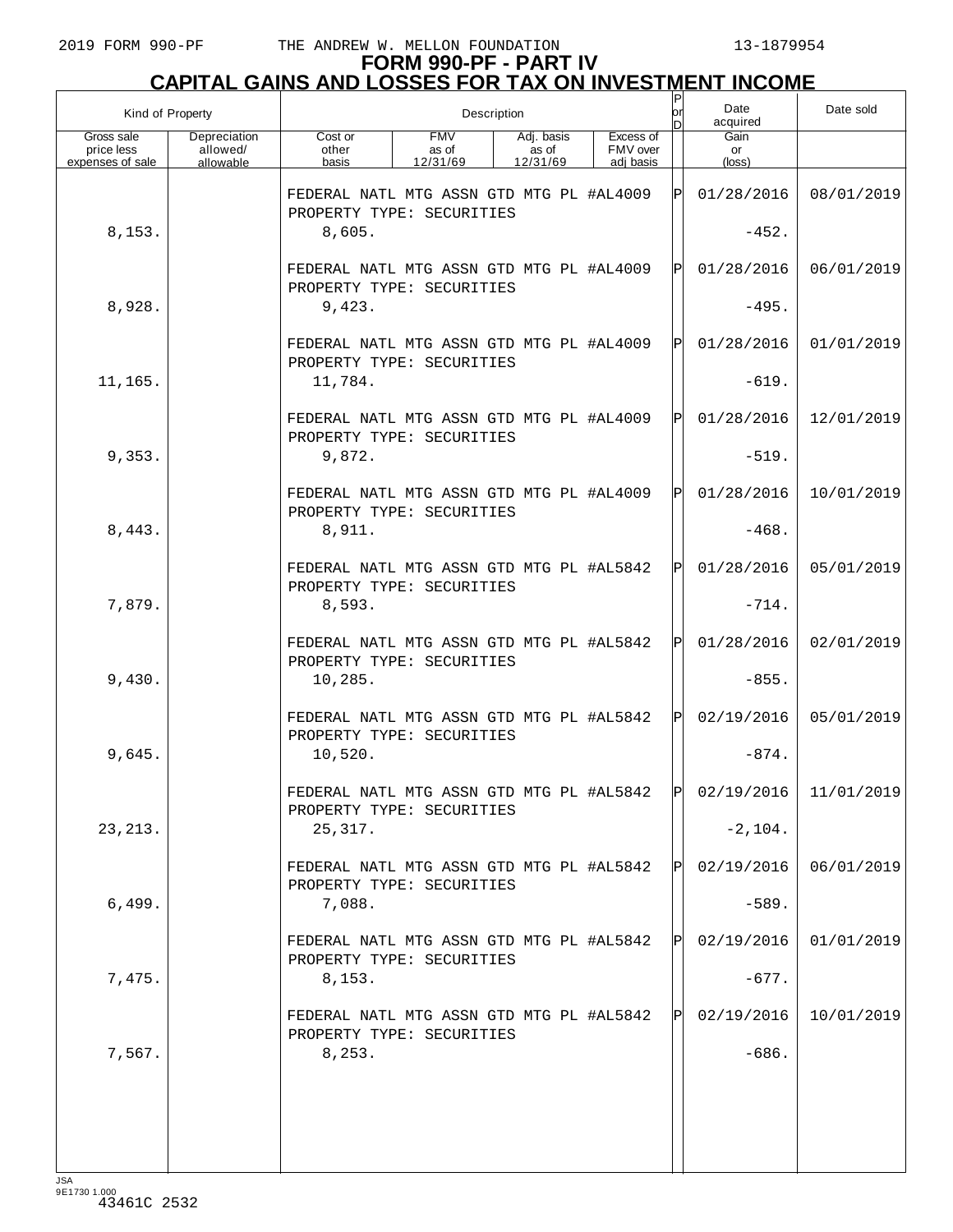| Kind of Property                             |                                       |                                                                                  |                                 | Description                     |                                    | Ρ<br>or     | Date<br>acquired      | Date sold               |
|----------------------------------------------|---------------------------------------|----------------------------------------------------------------------------------|---------------------------------|---------------------------------|------------------------------------|-------------|-----------------------|-------------------------|
| Gross sale<br>price less<br>expenses of sale | Depreciation<br>allowed/<br>allowable | Cost or<br>other<br>basis                                                        | <b>FMV</b><br>as of<br>12/31/69 | Adj. basis<br>as of<br>12/31/69 | Excess of<br>FMV over<br>adj basis |             | Gain<br>or<br>(loss)  |                         |
|                                              |                                       | FEDERAL NATL MTG ASSN GTD MTG PL #AL5842<br>PROPERTY TYPE: SECURITIES            |                                 |                                 |                                    | ΙPΙ         | 02/19/2016            | 12/01/2019              |
| 6,637.                                       |                                       | 7,239.                                                                           |                                 |                                 |                                    |             | $-602.$               |                         |
|                                              |                                       | FEDERAL NATL MTG ASSN GTD MTG PL #AL5842<br>PROPERTY TYPE: SECURITIES            |                                 |                                 |                                    | ΙPΙ         | 02/19/2016            | 07/01/2019              |
| 9,526.                                       |                                       | 10,389.                                                                          |                                 |                                 |                                    |             | $-863.$               |                         |
|                                              |                                       | FEDERAL NATL MTG ASSN GTD MTG PL #AL5842<br>PROPERTY TYPE: SECURITIES            |                                 |                                 |                                    | ΙPΙ         | 02/19/2016            | 04/01/2019              |
| 12,082.                                      |                                       | 13,177.                                                                          |                                 |                                 |                                    |             | $-1,095.$             |                         |
|                                              |                                       | FEDERAL NATL MTG ASSN GTD MTG PL #AL5842<br>PROPERTY TYPE: SECURITIES            |                                 |                                 |                                    | Pl          | 02/19/2016            | 03/01/2019              |
| 7,152.                                       |                                       | 7,800.                                                                           |                                 |                                 |                                    |             | $-648.$               |                         |
|                                              |                                       | FEDERAL NATL MTG ASSN GTD MTG PL #AL5842<br>PROPERTY TYPE: SECURITIES            |                                 |                                 |                                    | Pl          | 02/19/2016            | 09/01/2019              |
| 6,542.                                       |                                       | 7,135.                                                                           |                                 |                                 |                                    |             | $-593.$               |                         |
|                                              |                                       | FEDERAL NATL MTG ASSN GTD MTG PL #AL6167<br>PROPERTY TYPE: SECURITIES            |                                 |                                 |                                    | $\mathbf P$ | 02/19/2016            | 08/01/2019              |
| 15,085.                                      |                                       | 16,023.                                                                          |                                 |                                 |                                    |             | $-938.$               |                         |
|                                              |                                       | FEDERAL NATL MTG ASSN GTD MTG PL #AL6167<br>PROPERTY TYPE: SECURITIES            |                                 |                                 |                                    | ΙPΙ         | 02/19/2016            | 02/01/2019              |
| 15,233.                                      |                                       | 16,180.                                                                          |                                 |                                 |                                    |             | $-947.$<br>07/18/2016 | 11/01/2019              |
| 12, 113.                                     |                                       | FEDERAL NATL MTG ASSN GTD MTG PL #AL6167<br>PROPERTY TYPE: SECURITIES<br>12,866. |                                 |                                 |                                    | $\mathbf P$ | $-753.$               |                         |
|                                              |                                       | FEDERAL NATL MTG ASSN GTD MTG PL #AL6167                                         |                                 |                                 |                                    | l pl        |                       | $07/18/2016$ 12/01/2019 |
| 14,094.                                      |                                       | PROPERTY TYPE: SECURITIES<br>14,970.                                             |                                 |                                 |                                    |             | $-876.$               |                         |
|                                              |                                       | FEDERAL NATL MTG ASSN GTD MTG PL #AL6167                                         |                                 |                                 |                                    |             | 07/18/2016            | 07/01/2019              |
| 9,015.                                       |                                       | PROPERTY TYPE: SECURITIES<br>9,575.                                              |                                 |                                 |                                    |             | $-561.$               |                         |
|                                              |                                       | FEDERAL NATL MTG ASSN GTD MTG PL #AL6167                                         |                                 |                                 |                                    | ΙPΙ         | 07/18/2016            | 09/01/2019              |
| 9,245.                                       |                                       | PROPERTY TYPE: SECURITIES<br>9,820.                                              |                                 |                                 |                                    |             | $-575.$               |                         |
|                                              |                                       | FEDERAL NATL MTG ASSN GTD MTG PL #AL6167                                         |                                 |                                 |                                    |             | 07/18/2016            | 03/01/2019              |
| 14,243.                                      |                                       | PROPERTY TYPE: SECURITIES<br>15,129.                                             |                                 |                                 |                                    |             | $-886.$               |                         |
|                                              |                                       |                                                                                  |                                 |                                 |                                    |             |                       |                         |
|                                              |                                       |                                                                                  |                                 |                                 |                                    |             |                       |                         |
| 194                                          |                                       |                                                                                  |                                 |                                 |                                    |             |                       |                         |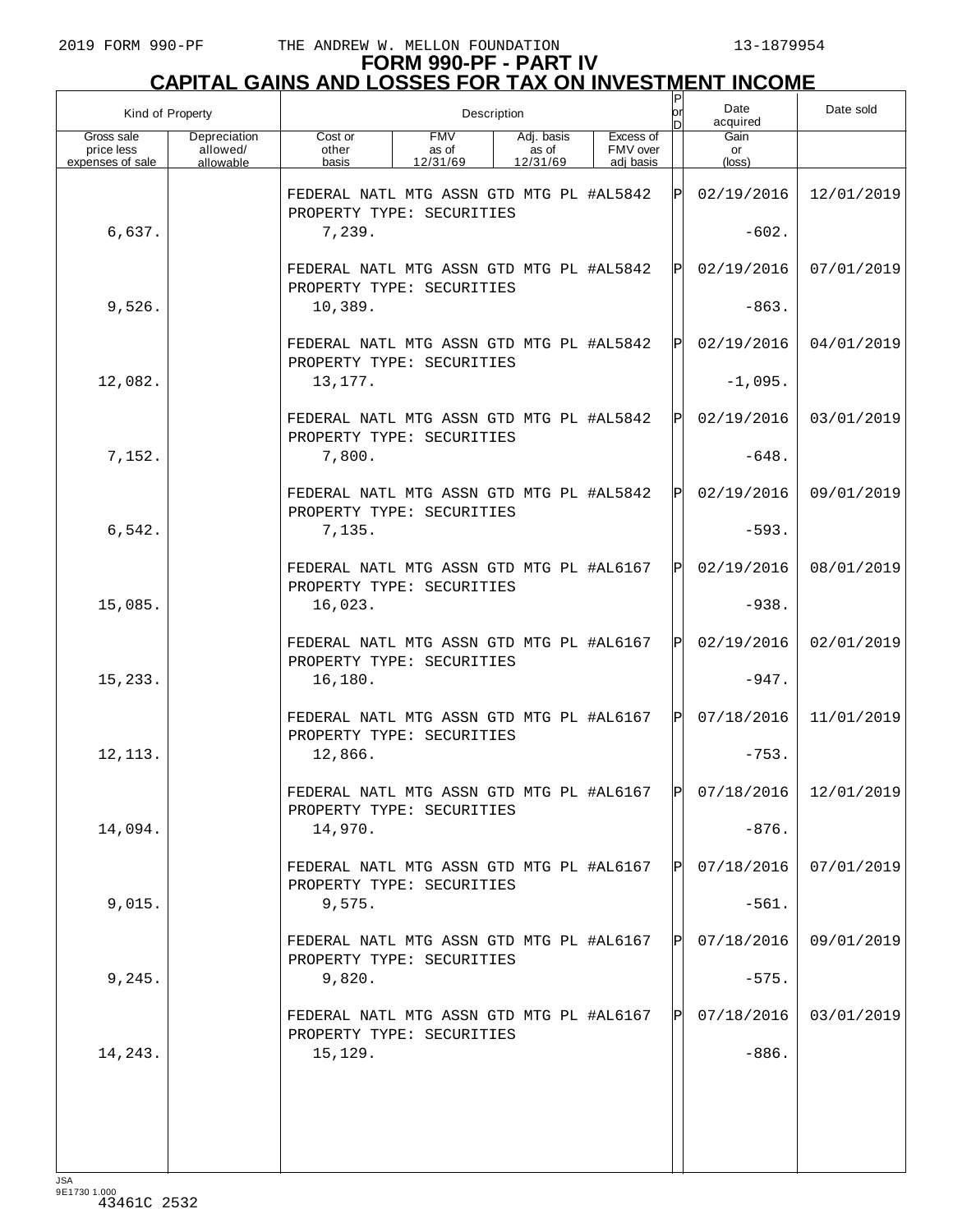| Kind of Property                             |                                       |                                                                       |                                 | Description                     |                                    | $\sf P$<br>lor<br>n | Date<br>acquired              | Date sold  |
|----------------------------------------------|---------------------------------------|-----------------------------------------------------------------------|---------------------------------|---------------------------------|------------------------------------|---------------------|-------------------------------|------------|
| Gross sale<br>price less<br>expenses of sale | Depreciation<br>allowed/<br>allowable | Cost or<br>other<br>basis                                             | <b>FMV</b><br>as of<br>12/31/69 | Adj. basis<br>as of<br>12/31/69 | Excess of<br>FMV over<br>adi basis |                     | Gain<br>or<br>$(\text{loss})$ |            |
|                                              |                                       | FEDERAL NATL MTG ASSN GTD MTG PL #AL6167<br>PROPERTY TYPE: SECURITIES |                                 |                                 |                                    | ΙP                  | 07/18/2016                    | 01/01/2019 |
| 13,660.                                      |                                       | 14,509.                                                               |                                 |                                 |                                    |                     | $-849.$                       |            |
|                                              |                                       | FEDERAL NATL MTG ASSN GTD MTG PL #AL6167<br>PROPERTY TYPE: SECURITIES |                                 |                                 |                                    | ΙPΙ                 | 07/18/2016                    | 06/01/2019 |
| 9,321.                                       |                                       | 9,900.                                                                |                                 |                                 |                                    |                     | $-580.$                       |            |
|                                              |                                       | FEDERAL NATL MTG ASSN GTD MTG PL #AL6167<br>PROPERTY TYPE: SECURITIES |                                 |                                 |                                    | ΙPΙ                 | 07/18/2016                    | 10/01/2019 |
| 13,152.                                      |                                       | 13,970.                                                               |                                 |                                 |                                    |                     | $-818.$                       |            |
|                                              |                                       | FEDERAL NATL MTG ASSN GTD MTG PL #AL6167<br>PROPERTY TYPE: SECURITIES |                                 |                                 |                                    | ΙPΙ                 | 07/18/2016                    | 02/01/2019 |
| 13,611.                                      |                                       | 14,458.                                                               |                                 |                                 |                                    |                     | $-846.$                       |            |
|                                              |                                       | FEDERAL NATL MTG ASSN GTD MTG PL #AL6167<br>PROPERTY TYPE: SECURITIES |                                 |                                 |                                    | ΙPΙ                 | 07/18/2016                    | 05/01/2019 |
| 9,963.                                       |                                       | 10,582.                                                               |                                 |                                 |                                    |                     | $-620.$                       |            |
|                                              |                                       | FEDERAL NATL MTG ASSN GTD MTG PL #AL6848<br>PROPERTY TYPE: SECURITIES |                                 |                                 |                                    | ΙPΙ                 | 07/18/2016                    | 08/01/2019 |
| 12,901.                                      |                                       | 14,312.                                                               |                                 |                                 |                                    |                     | $-1, 411.$                    |            |
|                                              |                                       | FEDERAL NATL MTG ASSN GTD MTG PL #AL6848<br>PROPERTY TYPE: SECURITIES |                                 |                                 |                                    | ΙPΙ                 | 07/18/2016                    | 04/01/2019 |
| 10,175.                                      |                                       | 11,287.                                                               |                                 |                                 |                                    |                     | $-1, 113.$                    |            |
|                                              |                                       | FEDERAL NATL MTG ASSN GTD MTG PL #AL6848<br>PROPERTY TYPE: SECURITIES |                                 |                                 |                                    | ΙPΙ                 | 10/05/2015                    | 05/01/2019 |
| 5,840.                                       |                                       | 6,479.                                                                |                                 |                                 |                                    |                     | $-639.$                       |            |
|                                              |                                       | FEDERAL NATL MTG ASSN GTD MTG PL #AL6848<br>PROPERTY TYPE: SECURITIES |                                 |                                 |                                    | l DI                | $10/05/2015$ 06/01/2019       |            |
| 5,337.                                       |                                       | 5,921.                                                                |                                 |                                 |                                    |                     | $-584.$                       |            |
|                                              |                                       | FEDERAL NATL MTG ASSN GTD MTG PL #AL6848<br>PROPERTY TYPE: SECURITIES |                                 |                                 |                                    | IPI                 | 10/05/2015                    | 02/01/2019 |
| 13,439.                                      |                                       | 14,909.                                                               |                                 |                                 |                                    |                     | $-1,470.$                     |            |
|                                              |                                       | FEDERAL NATL MTG ASSN GTD MTG PL #AL6848<br>PROPERTY TYPE: SECURITIES |                                 |                                 |                                    | IPI                 | 10/05/2015                    | 08/01/2019 |
| 10,358.                                      |                                       | 11,491.                                                               |                                 |                                 |                                    |                     | $-1, 133.$                    |            |
|                                              |                                       | FEDERAL NATL MTG ASSN GTD MTG PL #AL6848<br>PROPERTY TYPE: SECURITIES |                                 |                                 |                                    | IPI                 | 10/05/2015                    | 07/01/2019 |
| 14,444.                                      |                                       | 16,024.                                                               |                                 |                                 |                                    |                     | $-1,580.$                     |            |
|                                              |                                       |                                                                       |                                 |                                 |                                    |                     |                               |            |
|                                              |                                       |                                                                       |                                 |                                 |                                    |                     |                               |            |
| LSA                                          |                                       |                                                                       |                                 |                                 |                                    |                     |                               |            |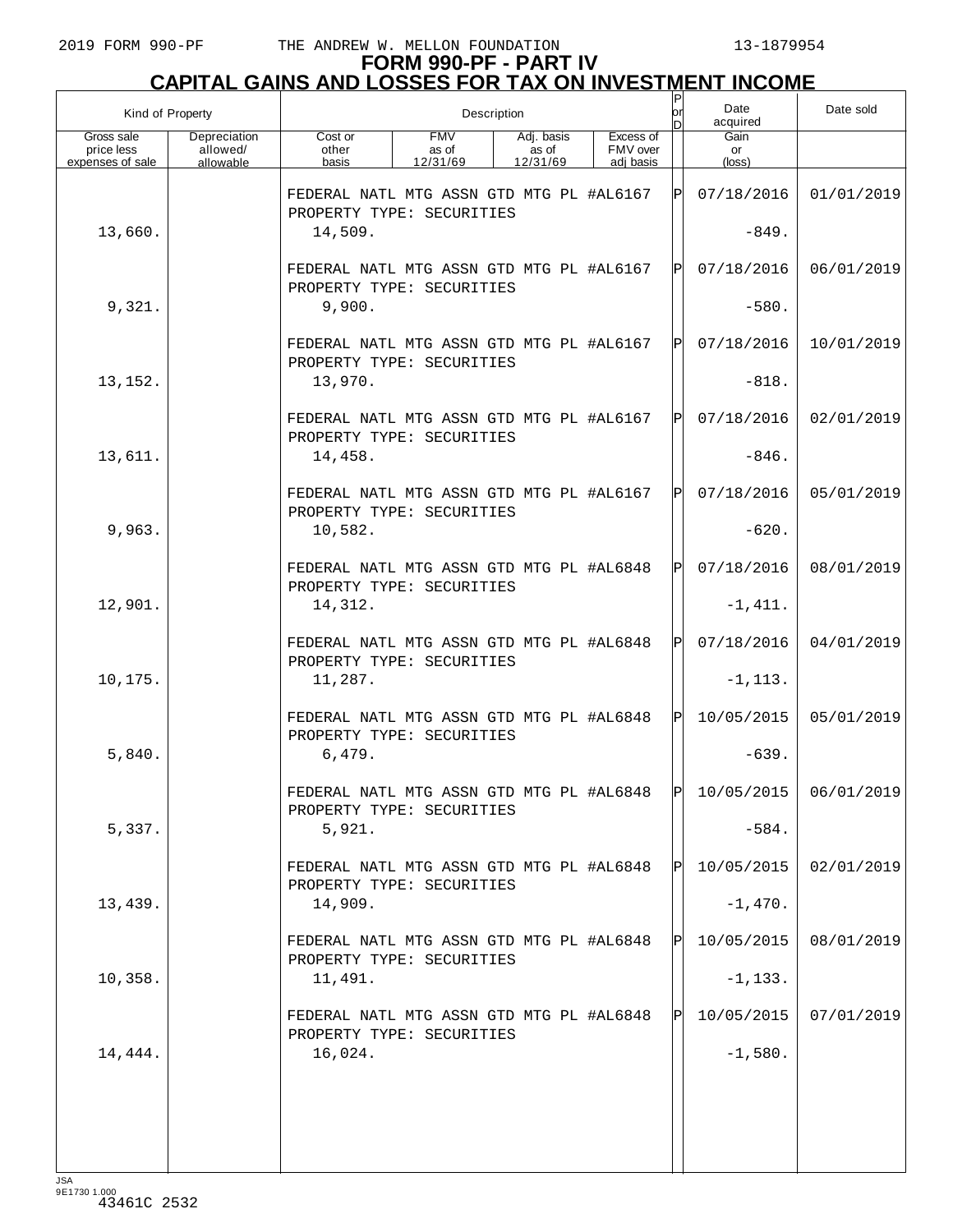| Kind of Property                             |                                       |                                                                       |                                 | Description                     |                                    | or  | Date<br>acquired                                                         | Date sold  |
|----------------------------------------------|---------------------------------------|-----------------------------------------------------------------------|---------------------------------|---------------------------------|------------------------------------|-----|--------------------------------------------------------------------------|------------|
| Gross sale<br>price less<br>expenses of sale | Depreciation<br>allowed/<br>allowable | Cost or<br>other<br>basis                                             | <b>FMV</b><br>as of<br>12/31/69 | Adj. basis<br>as of<br>12/31/69 | Excess of<br>FMV over<br>adi basis |     | Gain<br>or<br>$(\text{loss})$                                            |            |
|                                              |                                       | FEDERAL NATL MTG ASSN GTD MTG PL #AL6848<br>PROPERTY TYPE: SECURITIES |                                 |                                 |                                    |     | 10/05/2015                                                               | 10/01/2019 |
| 10,841.                                      |                                       | 12,026.                                                               |                                 |                                 |                                    |     | $-1,186.$                                                                |            |
|                                              |                                       | FEDERAL NATL MTG ASSN GTD MTG PL #AL6848<br>PROPERTY TYPE: SECURITIES |                                 |                                 |                                    | ΙPΙ | 10/05/2015                                                               | 04/01/2019 |
| 7,997.                                       |                                       | 8,871.                                                                |                                 |                                 |                                    |     | $-875.$                                                                  |            |
|                                              |                                       | FEDERAL NATL MTG ASSN GTD MTG PL #AL6848<br>PROPERTY TYPE: SECURITIES |                                 |                                 |                                    | ΙÞΙ | 10/05/2015                                                               | 03/01/2019 |
| 5,967.                                       |                                       | 6,619.                                                                |                                 |                                 |                                    |     | $-653.$                                                                  |            |
|                                              |                                       | FEDERAL NATL MTG ASSN GTD MTG PL #AL6848<br>PROPERTY TYPE: SECURITIES |                                 |                                 |                                    | ΙPΙ | 10/05/2015                                                               | 09/01/2019 |
| 26, 415.                                     |                                       | 29,304.                                                               |                                 |                                 |                                    |     | $-2,889.$                                                                |            |
|                                              |                                       | FEDERAL NATL MTG ASSN GTD MTG PL #AL6848<br>PROPERTY TYPE: SECURITIES |                                 |                                 |                                    | ΙPΙ | 10/05/2015                                                               | 01/01/2019 |
| 18,944.                                      |                                       | 21,016.                                                               |                                 |                                 |                                    |     | $-2,072.$                                                                |            |
|                                              |                                       | FEDERAL NATL MTG ASSN GTD MTG PL #AL7496<br>PROPERTY TYPE: SECURITIES |                                 |                                 |                                    | ΙPΙ | 10/05/2015                                                               | 12/01/2019 |
| 7,864.                                       |                                       | 8,358.                                                                |                                 |                                 |                                    |     | $-494.$                                                                  |            |
|                                              |                                       | FEDERAL NATL MTG ASSN GTD MTG PL #AL7496<br>PROPERTY TYPE: SECURITIES |                                 |                                 |                                    | ΙPΙ | 10/05/2015                                                               | 11/01/2019 |
| 5,673.                                       |                                       | 6,030.                                                                |                                 |                                 |                                    |     | $-356.$                                                                  |            |
|                                              |                                       | FEDERAL NATL MTG ASSN GTD MTG PL #AL7496<br>PROPERTY TYPE: SECURITIES |                                 |                                 |                                    | ΙPΙ | 02/25/2016                                                               | 08/01/2019 |
| 3,780.                                       |                                       | 4,017.                                                                |                                 |                                 |                                    |     | $-237.$                                                                  |            |
|                                              |                                       | PROPERTY TYPE: SECURITIES                                             |                                 |                                 |                                    |     | FEDERAL NATL MTG ASSN GTD MTG PL #AL7496 $\vert$ P 02/25/2016 06/01/2019 |            |
| 8,452.                                       |                                       | 8,983.                                                                |                                 |                                 |                                    |     | $-531.$                                                                  |            |
|                                              |                                       | FEDERAL NATL MTG ASSN GTD MTG PL #AL7496<br>PROPERTY TYPE: SECURITIES |                                 |                                 |                                    |     | 02/25/2016                                                               | 02/01/2019 |
| 5,627.                                       |                                       | 5,980.                                                                |                                 |                                 |                                    |     | $-353.$                                                                  |            |
|                                              |                                       | FEDERAL NATL MTG ASSN GTD MTG PL #AL7496<br>PROPERTY TYPE: SECURITIES |                                 |                                 |                                    |     | 02/25/2016                                                               | 11/01/2019 |
| 5,569.                                       |                                       | 5,919.                                                                |                                 |                                 |                                    |     | $-350.$                                                                  |            |
|                                              |                                       | FEDERAL NATL MTG ASSN GTD MTG PL #AL7496<br>PROPERTY TYPE: SECURITIES |                                 |                                 |                                    | IPI | 02/25/2016                                                               | 03/01/2019 |
| 9,490.                                       |                                       | 10,086.                                                               |                                 |                                 |                                    |     | $-596.$                                                                  |            |
|                                              |                                       |                                                                       |                                 |                                 |                                    |     |                                                                          |            |
|                                              |                                       |                                                                       |                                 |                                 |                                    |     |                                                                          |            |
| $I \subseteq \Delta$                         |                                       |                                                                       |                                 |                                 |                                    |     |                                                                          |            |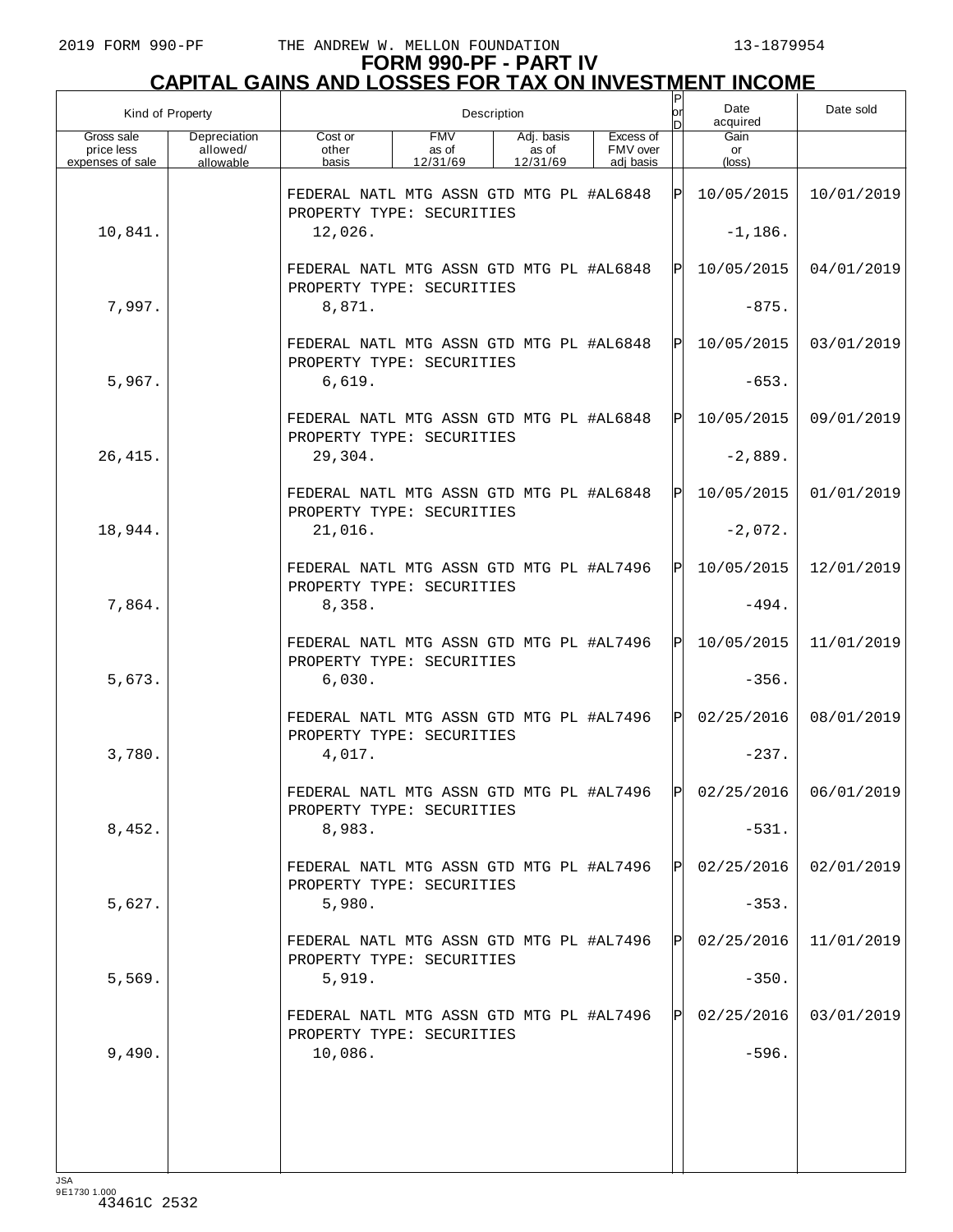| Kind of Property                             |                                       |                                                                       |                                 | Description                     |                                    | Ρ<br>lor               | Date<br>acquired              | Date sold               |
|----------------------------------------------|---------------------------------------|-----------------------------------------------------------------------|---------------------------------|---------------------------------|------------------------------------|------------------------|-------------------------------|-------------------------|
| Gross sale<br>price less<br>expenses of sale | Depreciation<br>allowed/<br>allowable | Cost or<br>other<br>basis                                             | <b>FMV</b><br>as of<br>12/31/69 | Adj. basis<br>as of<br>12/31/69 | Excess of<br>FMV over<br>adj basis |                        | Gain<br>or<br>$(\text{loss})$ |                         |
|                                              |                                       | FEDERAL NATL MTG ASSN GTD MTG PL #AL7496<br>PROPERTY TYPE: SECURITIES |                                 |                                 |                                    | ΙPΙ                    | 02/25/2016                    | 04/01/2019              |
| 4,371.                                       |                                       | 4,645.                                                                |                                 |                                 |                                    |                        | $-275.$                       |                         |
|                                              |                                       | FEDERAL NATL MTG ASSN GTD MTG PL #AL7496<br>PROPERTY TYPE: SECURITIES |                                 |                                 |                                    | $\mathsf{P}\mathsf{P}$ | 02/25/2016                    | 10/01/2019              |
| 11,043.                                      |                                       | 11,737.                                                               |                                 |                                 |                                    |                        | $-694.$                       |                         |
|                                              |                                       | FEDERAL NATL MTG ASSN GTD MTG PL #AL7496<br>PROPERTY TYPE: SECURITIES |                                 |                                 |                                    | ΙPΙ                    | 02/25/2016                    | 01/01/2019              |
| 10,174.                                      |                                       | 10,813.                                                               |                                 |                                 |                                    |                        | $-639.$                       |                         |
|                                              |                                       | FEDERAL NATL MTG ASSN GTD MTG PL #AL7496<br>PROPERTY TYPE: SECURITIES |                                 |                                 |                                    | $\mathbf P$            | 02/25/2016                    | 09/01/2019              |
| 8,042.                                       |                                       | 8,548.                                                                |                                 |                                 |                                    |                        | $-505.$                       |                         |
|                                              |                                       | FEDERAL NATL MTG ASSN GTD MTG PL #AL7496<br>PROPERTY TYPE: SECURITIES |                                 |                                 |                                    | Pl                     | 02/25/2016                    | 12/01/2019              |
| 9,908.                                       |                                       | 10,530.                                                               |                                 |                                 |                                    |                        | $-622.$                       |                         |
|                                              |                                       | FEDERAL NATL MTG ASSN GTD MTG PL #AL7527<br>PROPERTY TYPE: SECURITIES |                                 |                                 |                                    | $\mathbf P$            | 02/25/2016                    | 07/01/2019              |
| 5,536.                                       |                                       | 6,008.<br>FEDERAL NATL MTG ASSN GTD MTG PL #AL7527                    |                                 |                                 |                                    | ΙPΙ                    | $-472.$<br>02/25/2016         | 05/01/2019              |
| 11,278.                                      |                                       | PROPERTY TYPE: SECURITIES<br>12,240.                                  |                                 |                                 |                                    |                        | $-962.$                       |                         |
|                                              |                                       | FEDERAL NATL MTG ASSN GTD MTG PL #AL7527                              |                                 |                                 |                                    | $\mathbf P$            | 01/13/2016                    | 07/01/2019              |
| 16,310.                                      |                                       | PROPERTY TYPE: SECURITIES<br>17,702.                                  |                                 |                                 |                                    |                        | $-1,391.$                     |                         |
|                                              |                                       | FEDERAL NATL MTG ASSN GTD MTG PL #AL7527                              |                                 |                                 |                                    | ldl                    |                               | $01/13/2016$ 02/01/2019 |
| 4,863.                                       |                                       | PROPERTY TYPE: SECURITIES<br>5,278.                                   |                                 |                                 |                                    |                        | $-415.$                       |                         |
|                                              |                                       | FEDERAL NATL MTG ASSN GTD MTG PL #AL7527                              |                                 |                                 |                                    |                        | 01/13/2016                    | 06/01/2019              |
| 7,390.                                       |                                       | PROPERTY TYPE: SECURITIES<br>8,021.                                   |                                 |                                 |                                    |                        | $-631.$                       |                         |
|                                              |                                       | FEDERAL NATL MTG ASSN GTD MTG PL #AL7527                              |                                 |                                 |                                    | $\mathbb{P}$           | 01/13/2016                    | 04/01/2019              |
| 14,105.                                      |                                       | PROPERTY TYPE: SECURITIES<br>15,308.                                  |                                 |                                 |                                    |                        | $-1, 203.$                    |                         |
|                                              |                                       | FEDERAL NATL MTG ASSN GTD MTG PL #AL7527<br>PROPERTY TYPE: SECURITIES |                                 |                                 |                                    |                        | 01/13/2016                    | 10/01/2019              |
| 8,251.                                       |                                       | 8,955.                                                                |                                 |                                 |                                    |                        | $-704.$                       |                         |
|                                              |                                       |                                                                       |                                 |                                 |                                    |                        |                               |                         |
|                                              |                                       |                                                                       |                                 |                                 |                                    |                        |                               |                         |
| 194                                          |                                       |                                                                       |                                 |                                 |                                    |                        |                               |                         |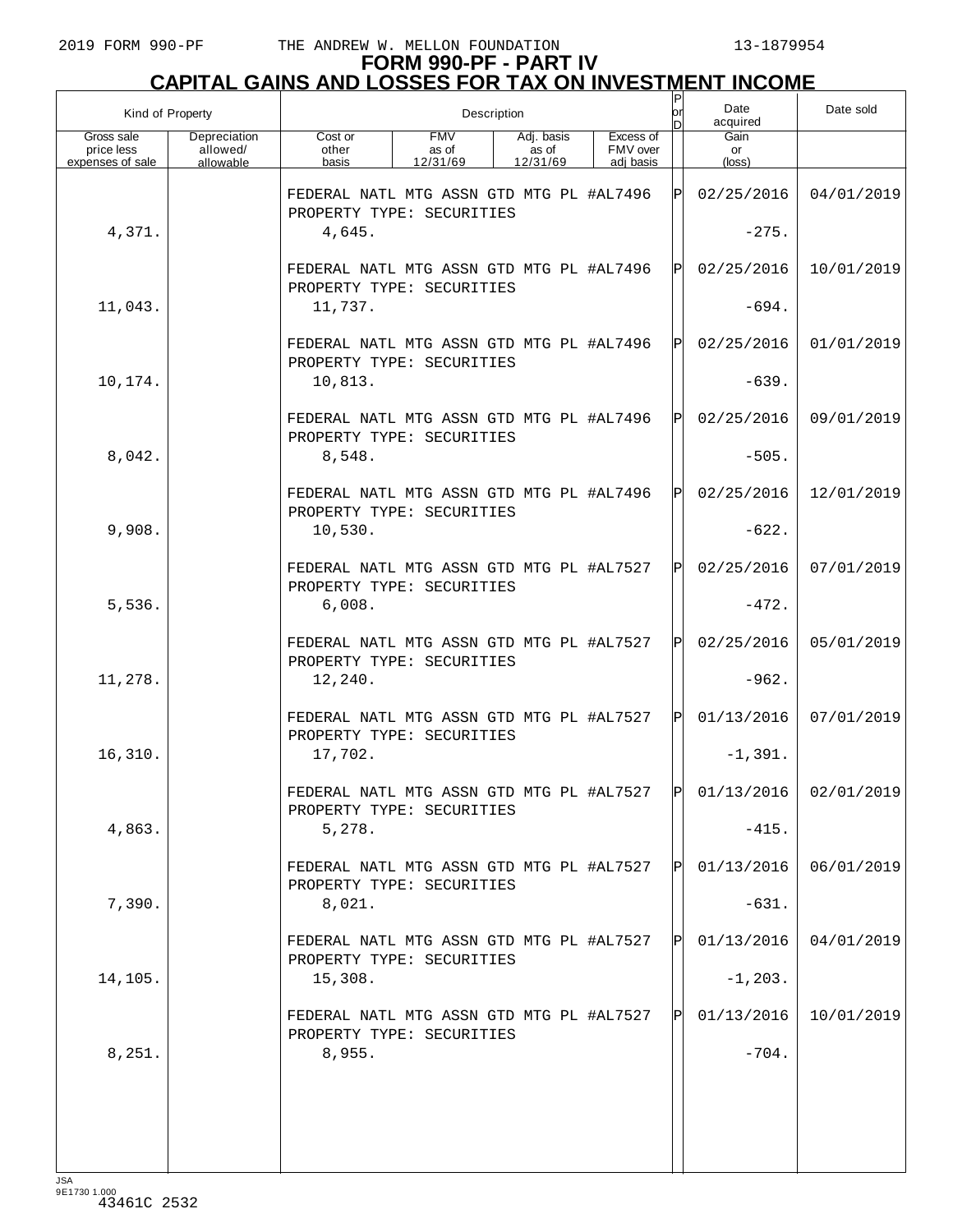| Kind of Property                             |                                       |                                                                                  |                                 | Description                     |                                    | Ρ<br>lor          | Date<br>acquired              | Date sold               |
|----------------------------------------------|---------------------------------------|----------------------------------------------------------------------------------|---------------------------------|---------------------------------|------------------------------------|-------------------|-------------------------------|-------------------------|
| Gross sale<br>price less<br>expenses of sale | Depreciation<br>allowed/<br>allowable | Cost or<br>other<br>basis                                                        | <b>FMV</b><br>as of<br>12/31/69 | Adj. basis<br>as of<br>12/31/69 | Excess of<br>FMV over<br>adj basis |                   | Gain<br>or<br>$(\text{loss})$ |                         |
|                                              |                                       | FEDERAL NATL MTG ASSN GTD MTG PL #AL7527<br>PROPERTY TYPE: SECURITIES            |                                 |                                 |                                    | ΙPΙ               | 01/13/2016                    | 12/01/2019              |
| 9,210.                                       |                                       | 9,995.                                                                           |                                 |                                 |                                    |                   | $-786.$                       |                         |
|                                              |                                       | FEDERAL NATL MTG ASSN GTD MTG PL #AL7527<br>PROPERTY TYPE: SECURITIES            |                                 |                                 |                                    | $\mathsf{P}\vert$ | 01/13/2016                    | 03/01/2019              |
| 8,643.                                       |                                       | 9,381.                                                                           |                                 |                                 |                                    |                   | $-737.$                       |                         |
|                                              |                                       | FEDERAL NATL MTG ASSN GTD MTG PL #AL7527<br>PROPERTY TYPE: SECURITIES            |                                 |                                 |                                    | ΙPΙ               | 01/13/2016                    | 01/01/2019              |
| 7,883.                                       |                                       | 8,556.                                                                           |                                 |                                 |                                    |                   | $-673.$                       |                         |
|                                              |                                       | FEDERAL NATL MTG ASSN GTD MTG PL #AL7527<br>PROPERTY TYPE: SECURITIES            |                                 |                                 |                                    | ΙPΙ               | 01/13/2016                    | 08/01/2019              |
| 14,644.                                      |                                       | 15,894.                                                                          |                                 |                                 |                                    |                   | $-1, 249.$                    |                         |
| 9,713.                                       |                                       | FEDERAL NATL MTG ASSN GTD MTG PL #AL7527<br>PROPERTY TYPE: SECURITIES<br>10,542. |                                 |                                 |                                    | ΙPΙ               | 01/13/2016<br>$-829.$         | 11/01/2019              |
|                                              |                                       | FEDERAL NATL MTG ASSN GTD MTG PL #AL8086                                         |                                 |                                 |                                    | $\mathbf P$       | 01/13/2016                    | 05/01/2019              |
| 3,962.                                       |                                       | PROPERTY TYPE: SECURITIES<br>4,302.                                              |                                 |                                 |                                    |                   | $-339.$                       |                         |
|                                              |                                       | FEDERAL NATL MTG ASSN GTD MTG PL #AL8086                                         |                                 |                                 |                                    | $\mathbf P$       | 01/13/2016                    | 09/01/2019              |
| 4,161.                                       |                                       | PROPERTY TYPE: SECURITIES<br>4,518.                                              |                                 |                                 |                                    |                   | $-356.$                       |                         |
|                                              |                                       | FEDERAL NATL MTG ASSN GTD MTG PL #AL8086<br>PROPERTY TYPE: SECURITIES            |                                 |                                 |                                    | $\mathbf P$       | 02/11/2016                    | 02/01/2019              |
| 4,220.                                       |                                       | 4,581.                                                                           |                                 |                                 |                                    |                   | $-361.$                       |                         |
|                                              |                                       | FEDERAL NATL MTG ASSN GTD MTG PL #AL8086<br>PROPERTY TYPE: SECURITIES            |                                 |                                 |                                    | l pl              |                               | $02/11/2016$ 03/01/2019 |
| 106,023.                                     |                                       | 115,101.                                                                         |                                 |                                 |                                    |                   | $-9,078.$                     |                         |
|                                              |                                       | FEDERAL NATL MTG ASSN GTD MTG PL #AL8086<br>PROPERTY TYPE: SECURITIES            |                                 |                                 |                                    |                   | 02/11/2016                    | 08/01/2019              |
| 4,273.                                       |                                       | 4,639.                                                                           |                                 |                                 |                                    |                   | $-366.$                       |                         |
|                                              |                                       | FEDERAL NATL MTG ASSN GTD MTG PL #AL8086<br>PROPERTY TYPE: SECURITIES            |                                 |                                 |                                    | $\mathbb{P}$      | 02/11/2016                    | 12/01/2019              |
| 31, 223.                                     |                                       | 33,896.<br>FEDERAL NATL MTG ASSN GTD MTG PL #AL8086                              |                                 |                                 |                                    |                   | $-2,673.$<br>02/11/2016       | 11/01/2019              |
| 4,317.                                       |                                       | PROPERTY TYPE: SECURITIES<br>4,686.                                              |                                 |                                 |                                    |                   | $-370.$                       |                         |
|                                              |                                       |                                                                                  |                                 |                                 |                                    |                   |                               |                         |
|                                              |                                       |                                                                                  |                                 |                                 |                                    |                   |                               |                         |
| 194                                          |                                       |                                                                                  |                                 |                                 |                                    |                   |                               |                         |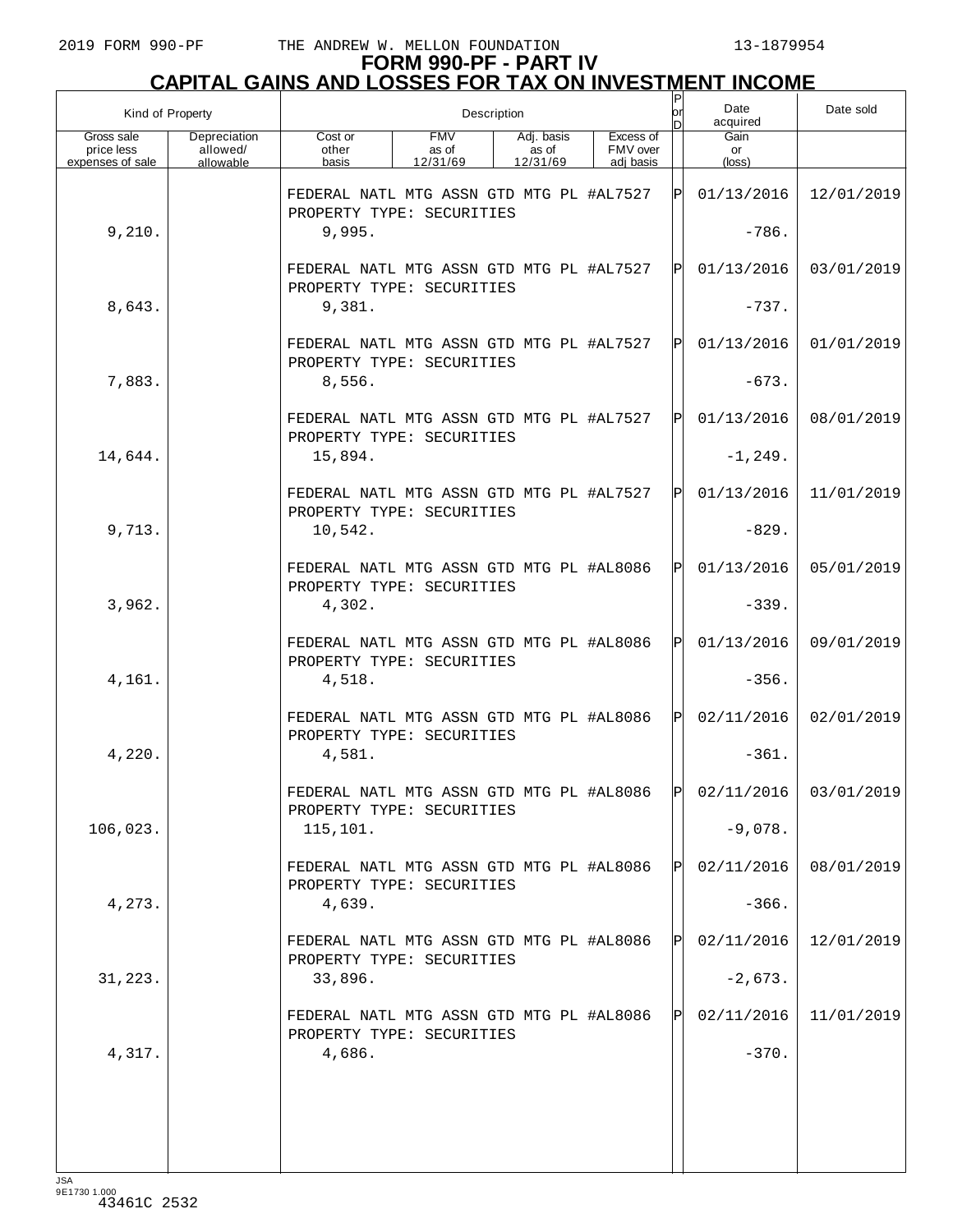| Kind of Property                             |                                       |                                                                       | Description                     |                                 | lor                                | Date<br>acquired | Date sold               |            |
|----------------------------------------------|---------------------------------------|-----------------------------------------------------------------------|---------------------------------|---------------------------------|------------------------------------|------------------|-------------------------|------------|
| Gross sale<br>price less<br>expenses of sale | Depreciation<br>allowed/<br>allowable | Cost or<br>other<br>basis                                             | <b>FMV</b><br>as of<br>12/31/69 | Adj. basis<br>as of<br>12/31/69 | Excess of<br>FMV over<br>adi basis |                  | Gain<br>or<br>(loss)    |            |
|                                              |                                       | FEDERAL NATL MTG ASSN GTD MTG PL #AL8086<br>PROPERTY TYPE: SECURITIES |                                 |                                 |                                    | ΙÞΙ              | 02/11/2016              | 06/01/2019 |
| 3,916.                                       |                                       | 4,252.                                                                |                                 |                                 |                                    |                  | $-335.$                 |            |
|                                              |                                       | FEDERAL NATL MTG ASSN GTD MTG PL #AL8086<br>PROPERTY TYPE: SECURITIES |                                 |                                 |                                    | ΙЫ               | 02/11/2016              | 01/01/2019 |
| 4,339.                                       |                                       | 4,710.                                                                |                                 |                                 |                                    |                  | $-372.$                 |            |
|                                              |                                       | FEDERAL NATL MTG ASSN GTD MTG PL #AL8086<br>PROPERTY TYPE: SECURITIES |                                 |                                 |                                    | ΙЫ               | 02/11/2016              | 05/01/2019 |
| 45,229.                                      |                                       | 49,102.                                                               |                                 |                                 |                                    |                  | $-3,873.$               |            |
|                                              |                                       | FEDERAL NATL MTG ASSN GTD MTG PL #AL8086<br>PROPERTY TYPE: SECURITIES |                                 |                                 |                                    | ΙЫ               | 02/11/2016              | 04/01/2019 |
| 4,080.                                       |                                       | 4,430.                                                                |                                 |                                 |                                    |                  | $-349.$                 |            |
|                                              |                                       | FEDERAL NATL MTG ASSN GTD MTG PL #AL8086<br>PROPERTY TYPE: SECURITIES |                                 |                                 |                                    | ΙЫ               | 02/11/2016              | 10/01/2019 |
| 4,246.                                       |                                       | 4.610.                                                                |                                 |                                 |                                    |                  | $-364.$                 |            |
|                                              |                                       | FEDEX CORP 3.25% DUE 04-01-2026<br>PROPERTY TYPE: SECURITIES          |                                 |                                 |                                    | ΙÞΙ              | 02/11/2016              | 07/01/2019 |
| 56,031.                                      |                                       | 53,926.                                                               |                                 |                                 |                                    |                  | 2,105.                  |            |
|                                              |                                       | FEDEX CORP 3.3% DUE 03-15-2027<br>PROPERTY TYPE: SECURITIES           |                                 |                                 |                                    | ΙÞΙ              | 02/11/2016              | 09/01/2019 |
| 210,947.                                     |                                       | 204,386.                                                              |                                 |                                 |                                    |                  | 6,561.                  |            |
|                                              |                                       | FHLMC GOLD 3% MBS 01/08/43 USD V80351 3<br>PROPERTY TYPE: SECURITIES  |                                 |                                 |                                    | ΙÞΙ              | 03/21/2016              | 11/18/2019 |
| 8,108.                                       |                                       | 8,221.                                                                |                                 |                                 |                                    |                  | $-113.$                 |            |
|                                              |                                       | FHLMC GOLD 3% MBS 01/08/43 USD V80351 3<br>PROPERTY TYPE: SECURITIES  |                                 |                                 |                                    | וסו              | $01/03/2017$ 11/18/2019 |            |
| 9,655.                                       |                                       | 9,788.                                                                |                                 |                                 |                                    |                  | $-134.$                 |            |
|                                              |                                       | FHLMC GOLD 3% MBS 01/08/43 USD V80351 3<br>PROPERTY TYPE: SECURITIES  |                                 |                                 |                                    | ΙЫ               | 01/21/2016              | 11/01/2019 |
| 8,465.                                       |                                       | 8,594.                                                                |                                 |                                 |                                    |                  | $-129.$                 |            |
|                                              |                                       | FHLMC GOLD 3% MBS 01/08/43 USD V80351 3<br>PROPERTY TYPE: SECURITIES  |                                 |                                 |                                    | ΙЫ               | 01/21/2016              | 12/01/2019 |
| 15,054.                                      |                                       | 15,287.                                                               |                                 |                                 |                                    |                  | $-233.$                 |            |
|                                              |                                       | FHLMC GOLD 3% MBS 01/08/43 USD V80351 3<br>PROPERTY TYPE: SECURITIES  |                                 |                                 |                                    | ΙЫ               | 01/21/2016              | 03/01/2019 |
| 7,966.                                       |                                       | 8,080.                                                                |                                 |                                 |                                    |                  | $-114.$                 |            |
|                                              |                                       |                                                                       |                                 |                                 |                                    |                  |                         |            |
|                                              |                                       |                                                                       |                                 |                                 |                                    |                  |                         |            |
|                                              |                                       |                                                                       |                                 |                                 |                                    |                  |                         |            |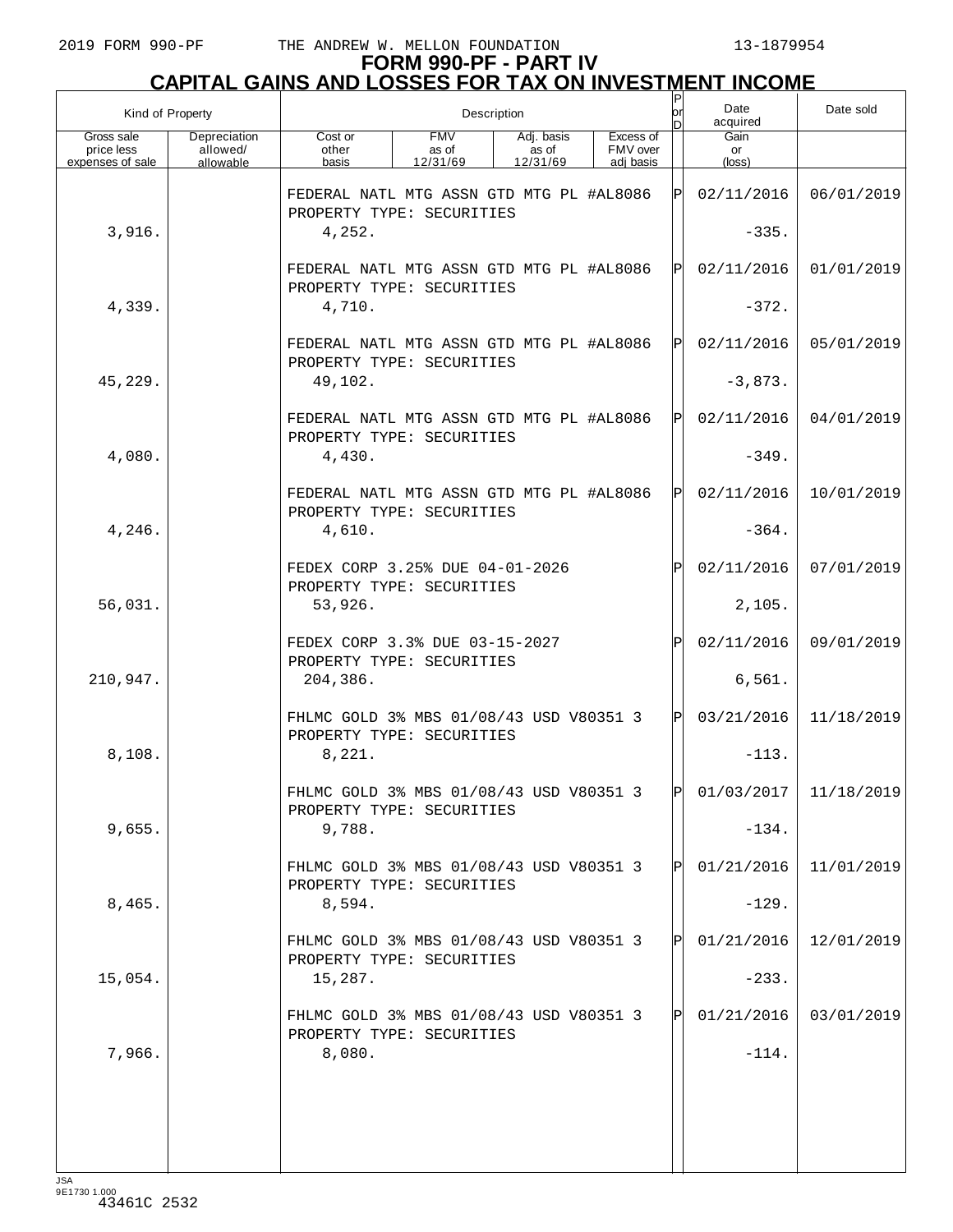| Kind of Property                             |                                       |                                                                                |                                 | Description                     |                                    | Ρ<br>or | Date<br>acquired              | Date sold               |
|----------------------------------------------|---------------------------------------|--------------------------------------------------------------------------------|---------------------------------|---------------------------------|------------------------------------|---------|-------------------------------|-------------------------|
| Gross sale<br>price less<br>expenses of sale | Depreciation<br>allowed/<br>allowable | Cost or<br>other<br>basis                                                      | <b>FMV</b><br>as of<br>12/31/69 | Adj. basis<br>as of<br>12/31/69 | Excess of<br>FMV over<br>adi basis |         | Gain<br>or<br>$(\text{loss})$ |                         |
|                                              |                                       | FHLMC GOLD 3% MBS 01/08/43 USD V80351 3<br>PROPERTY TYPE: SECURITIES           |                                 |                                 |                                    | ΙPΙ     | 01/21/2016                    | 01/01/2019              |
| 14,086.                                      |                                       | 14,292.                                                                        |                                 |                                 |                                    |         | $-206.$                       |                         |
|                                              |                                       | FHLMC GOLD 3% MBS 01/08/43 USD V80351 3<br>PROPERTY TYPE: SECURITIES           |                                 |                                 |                                    | ΙÞΙ     | 01/21/2016                    | 08/01/2019              |
| 4,456.                                       |                                       | 4,524.                                                                         |                                 |                                 |                                    |         | $-68.$                        |                         |
|                                              |                                       | FHLMC GOLD 3% MBS 01/08/43 USD V80351 3<br>PROPERTY TYPE: SECURITIES           |                                 |                                 |                                    | ΙÞΙ     | 01/21/2016                    | 06/01/2019              |
| 8,848.                                       |                                       | 8,975.                                                                         |                                 |                                 |                                    |         | $-128.$                       |                         |
| 9,233.                                       |                                       | FHLMC GOLD 3% MBS 01/08/43 USD V80351 3<br>PROPERTY TYPE: SECURITIES<br>9,371. |                                 |                                 |                                    | ΙÞΙ     | 01/21/2016<br>$-138.$         | 02/01/2019              |
|                                              |                                       |                                                                                |                                 |                                 |                                    |         |                               |                         |
|                                              |                                       | FHLMC GOLD 3% MBS 01/08/43 USD V80351 3<br>PROPERTY TYPE: SECURITIES           |                                 |                                 |                                    | ΙÞΙ     | 01/21/2016                    | 07/01/2019              |
| 9,298.                                       |                                       | 9,437.                                                                         |                                 |                                 |                                    |         | $-138.$                       |                         |
|                                              |                                       | FHLMC GOLD 3% MBS 01/08/43 USD V80351 3<br>PROPERTY TYPE: SECURITIES           |                                 |                                 |                                    | ΙÞΙ     | 01/21/2016                    | 04/01/2019              |
| 8,850.                                       |                                       | 8,974.                                                                         |                                 |                                 |                                    |         | $-124.$                       |                         |
|                                              |                                       | FHLMC GOLD 3% MBS 01/08/43 USD V80351 3<br>PROPERTY TYPE: SECURITIES           |                                 |                                 |                                    | ΙÞΙ     | 01/21/2016                    | 05/01/2019              |
| 5,673.                                       |                                       | 5,753.                                                                         |                                 |                                 |                                    |         | $-80.$                        |                         |
|                                              |                                       | FHLMC GOLD FEDERAL HOME LN MTG CORP<br>PROPERTY TYPE: SECURITIES               |                                 |                                 |                                    | ΙÞΙ     | 01/21/2016                    | 10/01/2019              |
| 1,599.                                       |                                       | 1,678.                                                                         |                                 |                                 |                                    |         | $-79.$                        |                         |
|                                              |                                       | FHLMC GOLD FEDERAL HOME LN MTG CORP<br>PROPERTY TYPE: SECURITIES               |                                 |                                 |                                    | ldl     |                               | $01/21/2016$ 09/01/2019 |
| 5,831.                                       |                                       | 6,118.                                                                         |                                 |                                 |                                    |         | $-287.$                       |                         |
|                                              |                                       | FHLMC GOLD FEDERAL HOME LN MTG CORP<br>PROPERTY TYPE: SECURITIES               |                                 |                                 |                                    |         | 12/07/2018                    | 02/01/2019              |
| 1,751.                                       |                                       | 1,838.                                                                         |                                 |                                 |                                    |         | $-86.$                        |                         |
|                                              |                                       | FHLMC GOLD FEDERAL HOME LN MTG CORP<br>PROPERTY TYPE: SECURITIES               |                                 |                                 |                                    |         | 12/07/2018                    | 06/01/2019              |
| 27,003.                                      |                                       | 28,332.                                                                        |                                 |                                 |                                    |         | $-1,329.$                     |                         |
|                                              |                                       | FHLMC GOLD FEDERAL HOME LN MTG CORP<br>PROPERTY TYPE: SECURITIES               |                                 |                                 |                                    |         | 12/07/2018                    | 03/01/2019              |
| 64,674.                                      |                                       | 67,858.                                                                        |                                 |                                 |                                    |         | $-3,183.$                     |                         |
|                                              |                                       |                                                                                |                                 |                                 |                                    |         |                               |                         |
|                                              |                                       |                                                                                |                                 |                                 |                                    |         |                               |                         |
|                                              |                                       |                                                                                |                                 |                                 |                                    |         |                               |                         |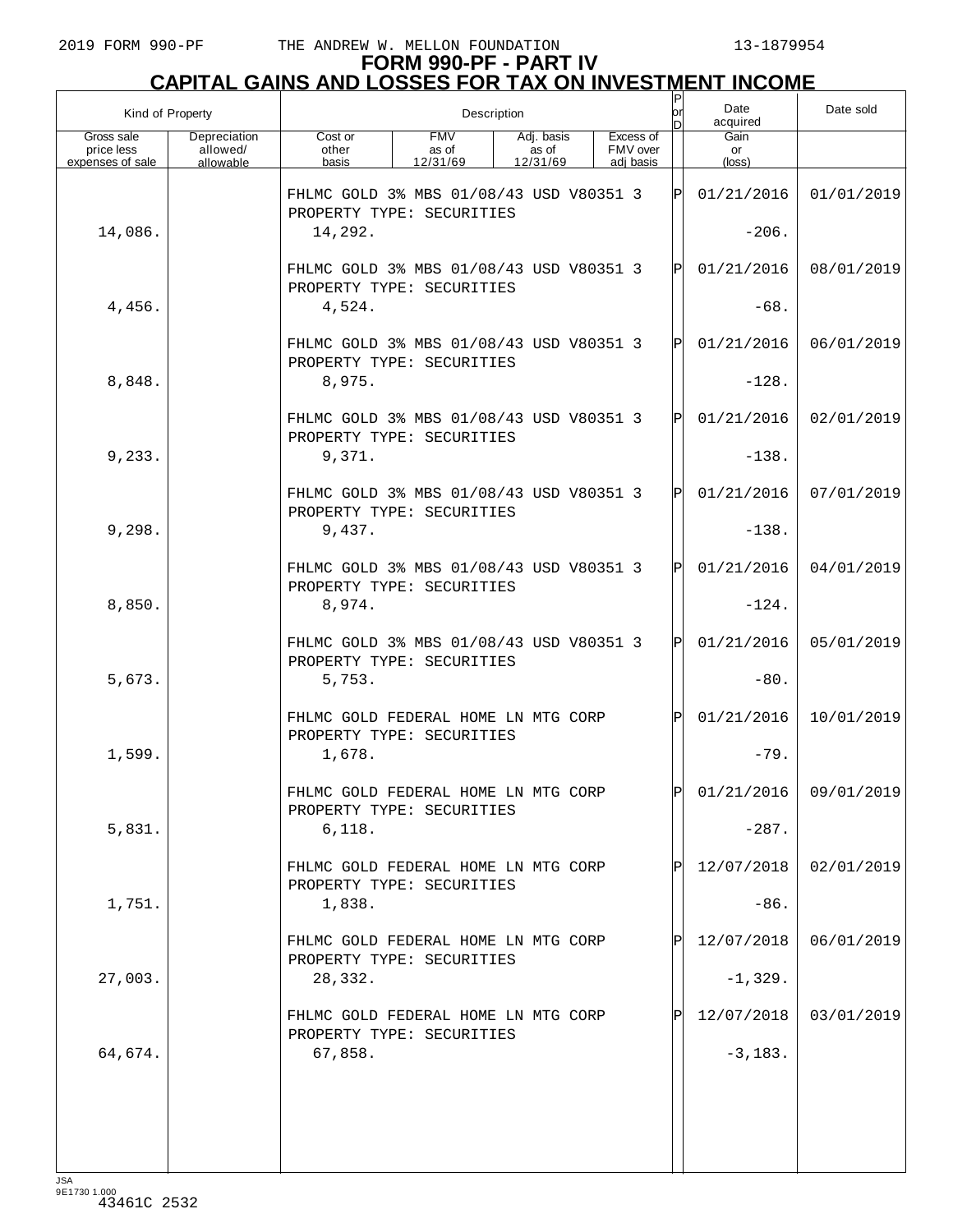| Kind of Property                             |                                       | Description                                                                                                                           |  |    |            |             | Date<br>acquired     | Date sold  |
|----------------------------------------------|---------------------------------------|---------------------------------------------------------------------------------------------------------------------------------------|--|----|------------|-------------|----------------------|------------|
| Gross sale<br>price less<br>expenses of sale | Depreciation<br>allowed/<br>allowable | <b>FMV</b><br>Cost or<br>Adj. basis<br>Excess of<br>FMV over<br>other<br>as of<br>as of<br>12/31/69<br>12/31/69<br>adi basis<br>basis |  |    |            |             | Gain<br>or<br>(loss) |            |
|                                              |                                       | FHLMC GOLD FEDERAL HOME LN MTG CORP<br>PROPERTY TYPE: SECURITIES                                                                      |  | ΙP | 12/07/2018 | 10/01/2019  |                      |            |
| 1,889.                                       |                                       | 1,982.                                                                                                                                |  |    |            |             | $-93.$               |            |
|                                              |                                       | FHLMC GOLD FEDERAL HOME LN MTG CORP<br>PROPERTY TYPE: SECURITIES                                                                      |  |    |            |             | 12/07/2018           | 09/01/2019 |
| 1,633.                                       |                                       | 1,714.                                                                                                                                |  |    |            |             | $-80.$               |            |
|                                              |                                       | FHLMC GOLD FEDERAL HOME LN MTG CORP<br>PROPERTY TYPE: SECURITIES                                                                      |  |    |            |             | 12/07/2018           | 12/01/2019 |
| 31,549.                                      |                                       | 33,102.                                                                                                                               |  |    |            |             | $-1,553.$            |            |
|                                              |                                       | FHLMC GOLD FEDERAL HOME LN MTG CORP<br>PROPERTY TYPE: SECURITIES                                                                      |  |    |            | $\mathbf P$ | 12/07/2018           | 04/01/2019 |
| 1,648.                                       |                                       | 1,729.                                                                                                                                |  |    |            |             | $-81.$               |            |
|                                              |                                       | FHLMC GOLD FEDERAL HOME LN MTG CORP<br>PROPERTY TYPE: SECURITIES                                                                      |  |    |            |             | 12/07/2018           | 07/01/2019 |
| 28,616.                                      |                                       | 30,024.                                                                                                                               |  |    |            |             | $-1,408.$            |            |
|                                              |                                       | FHLMC GOLD FEDERAL HOME LN MTG CORP<br>PROPERTY TYPE: SECURITIES                                                                      |  |    |            | $\mathbf P$ | 12/07/2018           | 05/01/2019 |
| 27,759.                                      |                                       | 29,125.                                                                                                                               |  |    |            |             | $-1,366.$            |            |
|                                              |                                       | FHLMC GOLD FEDERAL HOME LN MTG CORP<br>PROPERTY TYPE: SECURITIES                                                                      |  |    |            |             | 12/07/2018           | 01/01/2019 |
| 1,782.                                       |                                       | 1,870.                                                                                                                                |  |    |            |             | $-88.$               |            |
|                                              |                                       | FHLMC GOLD POOL#V80003 3 DUE 04-01-2043<br>PROPERTY TYPE: SECURITIES                                                                  |  |    |            | ΙPΙ         | 12/07/2018           | 08/01/2019 |
| 4,736.                                       |                                       | 4,735.                                                                                                                                |  |    |            |             | 1.                   |            |
|                                              |                                       | FHLMC GOLD POOL#V80003 3 DUE 04-01-2043<br>PROPERTY TYPE: SECURITIES                                                                  |  |    |            |             | 12/07/2018           | 11/01/2019 |
| 4,084.                                       |                                       | 4,083.                                                                                                                                |  |    |            |             | 1.                   |            |
|                                              |                                       | FHLMC GOLD POOL#V80003 3 DUE 04-01-2043<br>PROPERTY TYPE: SECURITIES                                                                  |  |    |            | ΙPΙ         | 12/23/2015           | 12/01/2019 |
| 4,672.                                       |                                       | 4,670.                                                                                                                                |  |    |            |             | 1.                   |            |
|                                              |                                       | FHLMC GOLD POOL#V80003 3 DUE 04-01-2043<br>PROPERTY TYPE: SECURITIES                                                                  |  |    |            | ΙPΙ         | 12/23/2015           | 06/01/2019 |
| 4,836.                                       |                                       | 4,834.                                                                                                                                |  |    |            |             | $2$ .                |            |
|                                              |                                       | FHLMC GOLD POOL#V80003 3 DUE 04-01-2043<br>PROPERTY TYPE: SECURITIES                                                                  |  |    |            | ΙPΙ         | 12/23/2015           | 02/01/2019 |
| 5,805.                                       |                                       | 5,803.                                                                                                                                |  |    |            |             | 2.                   |            |
|                                              |                                       |                                                                                                                                       |  |    |            |             |                      |            |
|                                              |                                       |                                                                                                                                       |  |    |            |             |                      |            |
|                                              |                                       |                                                                                                                                       |  |    |            |             |                      |            |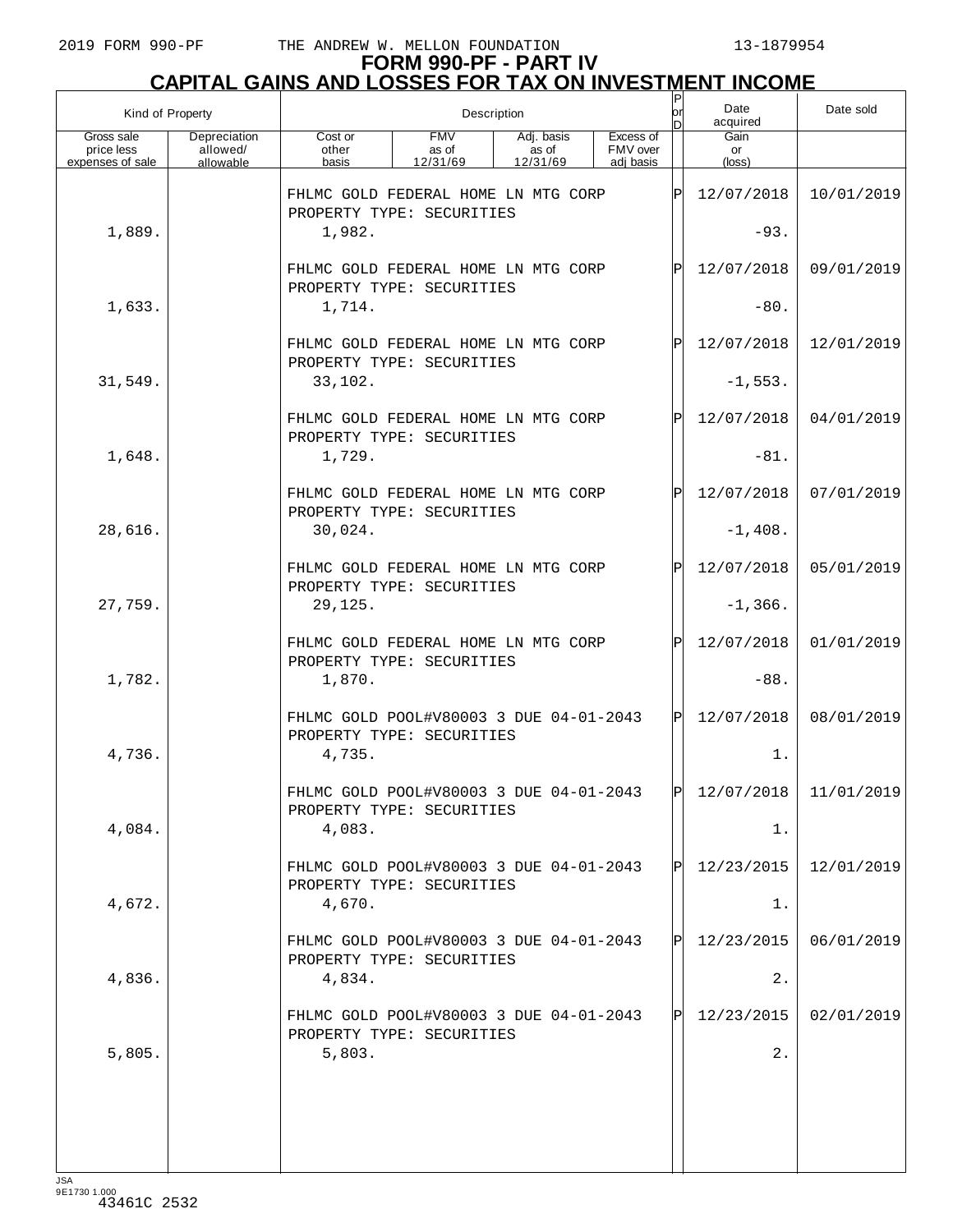# **FORM 990-PF - PART IV CAPITAL GAINS AND LOSSES FOR TAX ON INVESTMENT INCOME** P

| Kind of Property                             |                                       | Description                                                                                                                           |  |  |  |     | Date<br>acquired              | Date sold  |
|----------------------------------------------|---------------------------------------|---------------------------------------------------------------------------------------------------------------------------------------|--|--|--|-----|-------------------------------|------------|
| Gross sale<br>price less<br>expenses of sale | Depreciation<br>allowed/<br>allowable | <b>FMV</b><br>Excess of<br>Cost or<br>Adj. basis<br>FMV over<br>as of<br>other<br>as of<br>basis<br>12/31/69<br>12/31/69<br>adi basis |  |  |  |     | Gain<br>or<br>$(\text{loss})$ |            |
|                                              |                                       | FHLMC GOLD POOL#V80003 3 DUE 04-01-2043<br>PROPERTY TYPE: SECURITIES                                                                  |  |  |  | ΙPΙ | 12/23/2015                    | 07/01/2019 |
| 9,751.                                       |                                       | 9,748.                                                                                                                                |  |  |  |     | 3.                            |            |
|                                              |                                       | FHLMC GOLD POOL#V80003 3 DUE 04-01-2043<br>PROPERTY TYPE: SECURITIES                                                                  |  |  |  | ΙÞΙ | 12/23/2015                    | 10/01/2019 |
| 6, 267.                                      |                                       | 6, 265.                                                                                                                               |  |  |  |     | 2.                            |            |
|                                              |                                       | FHLMC GOLD POOL#V80003 3 DUE 04-01-2043<br>PROPERTY TYPE: SECURITIES                                                                  |  |  |  | ΙÞΙ | 12/23/2015                    | 09/01/2019 |
| 2,527.                                       |                                       | 2,526.                                                                                                                                |  |  |  |     | 1.                            |            |
|                                              |                                       | FHLMC GOLD POOL#V80003 3 DUE 04-01-2043<br>PROPERTY TYPE: SECURITIES                                                                  |  |  |  | ΙÞΙ | 12/23/2015                    | 01/01/2019 |
| 5,382.                                       |                                       | 5,380.                                                                                                                                |  |  |  |     | 2.                            |            |
|                                              |                                       | FHLMC GOLD POOL#V80003 3 DUE 04-01-2043<br>PROPERTY TYPE: SECURITIES                                                                  |  |  |  | ΙÞΙ | 12/23/2015                    | 05/01/2019 |
| 4,869.                                       |                                       | 4,867.                                                                                                                                |  |  |  |     | 2.                            |            |
|                                              |                                       | FHLMC GOLD POOL#V80003 3 DUE 04-01-2043<br>PROPERTY TYPE: SECURITIES                                                                  |  |  |  | ΙÞΙ | 12/23/2015                    | 11/01/2019 |
| 4,889.                                       |                                       | 4,888.                                                                                                                                |  |  |  |     | 2.                            |            |
|                                              |                                       | FHLMC GOLD POOL#V80003 3 DUE 04-01-2043<br>PROPERTY TYPE: SECURITIES                                                                  |  |  |  | ΙÞΙ | 12/23/2015                    | 08/01/2019 |
| 2,695.                                       |                                       | 2,694.                                                                                                                                |  |  |  |     | 1.                            |            |
|                                              |                                       | FHLMC GOLD Q09814 3.5 08-01-2042<br>PROPERTY TYPE: SECURITIES                                                                         |  |  |  | ΙPΙ | 12/23/2015                    | 03/01/2019 |
| 18,978.                                      |                                       | 19,678.                                                                                                                               |  |  |  |     | $-700.$                       |            |
|                                              |                                       | FHLMC GOLD Q09814 3.5 08-01-2042<br>PROPERTY TYPE: SECURITIES                                                                         |  |  |  | ÞI  | $12/23/2015$ 04/01/2019       |            |
| 21,840.                                      |                                       | 22,646.                                                                                                                               |  |  |  |     | $-805.$                       |            |
|                                              |                                       | FHLMC GOLD Q09814 3.5 08-01-2042<br>PROPERTY TYPE: SECURITIES                                                                         |  |  |  |     | 01/07/2016                    | 06/01/2019 |
| 2,568.                                       |                                       | 2,663.                                                                                                                                |  |  |  |     | $-95.$                        |            |
|                                              |                                       | FHLMC GOLD Q09814 3.5 08-01-2042<br>PROPERTY TYPE: SECURITIES                                                                         |  |  |  |     | 01/07/2016                    | 05/01/2019 |
| 13,902.                                      |                                       | 14,414.                                                                                                                               |  |  |  |     | $-513.$                       |            |
|                                              |                                       | FHLMC GOLD Q09814 3.5 08-01-2042<br>PROPERTY TYPE: SECURITIES                                                                         |  |  |  |     | 01/07/2016                    | 04/01/2019 |
| 11,190.                                      |                                       | 11,602.                                                                                                                               |  |  |  |     | $-413.$                       |            |
|                                              |                                       |                                                                                                                                       |  |  |  |     |                               |            |
|                                              |                                       |                                                                                                                                       |  |  |  |     |                               |            |
|                                              |                                       |                                                                                                                                       |  |  |  |     |                               |            |

JSA 9E1730 1.000 43461C 2532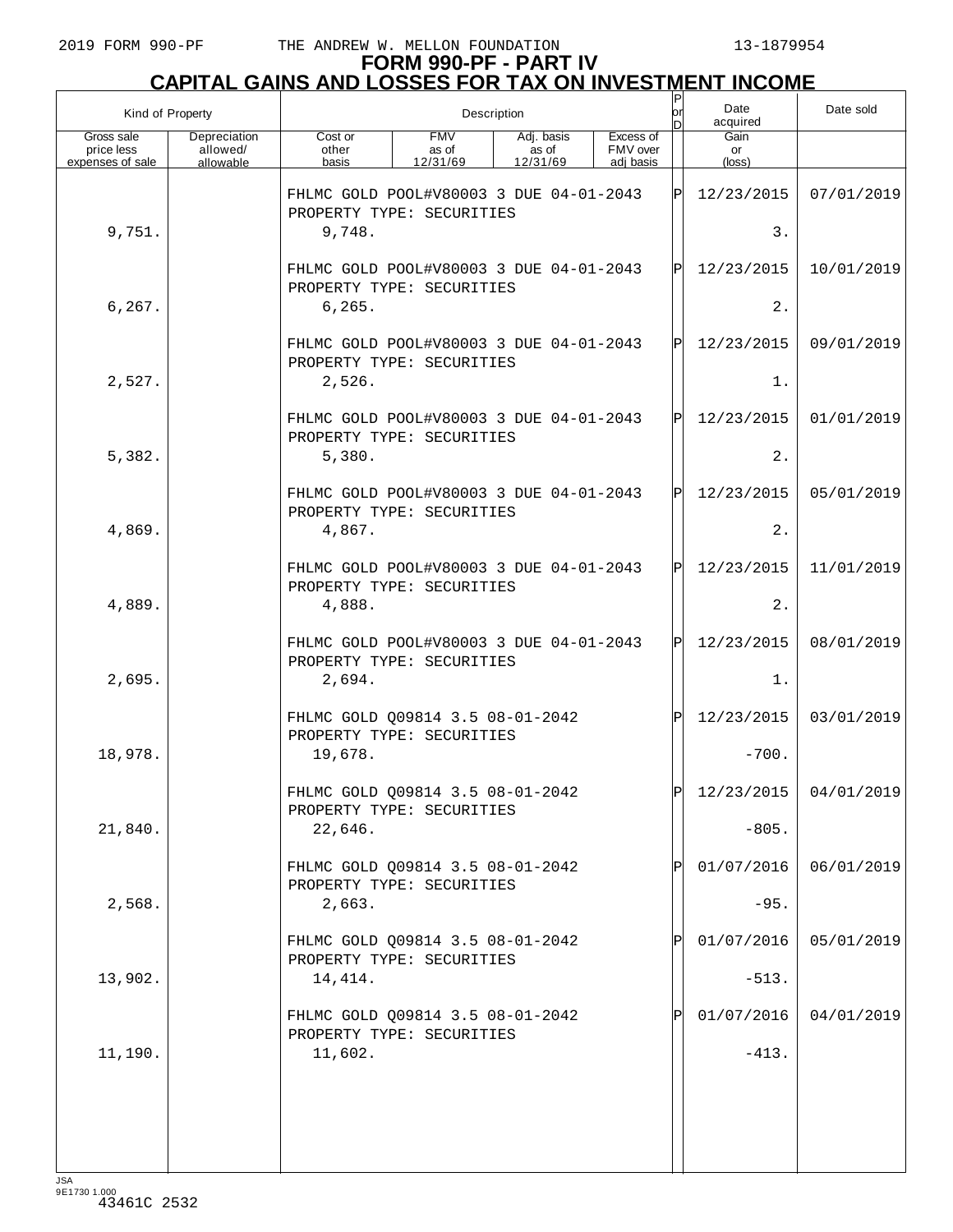| Kind of Property                             |                                       |                                                                                                                                       |  | Description |  | P<br>lor    | Date<br>acquired              | Date sold               |
|----------------------------------------------|---------------------------------------|---------------------------------------------------------------------------------------------------------------------------------------|--|-------------|--|-------------|-------------------------------|-------------------------|
| Gross sale<br>price less<br>expenses of sale | Depreciation<br>allowed/<br>allowable | <b>FMV</b><br>Adj. basis<br>Excess of<br>Cost or<br>as of<br>FMV over<br>other<br>as of<br>12/31/69<br>basis<br>12/31/69<br>adi basis |  |             |  |             | Gain<br>or<br>$(\text{loss})$ |                         |
|                                              |                                       | FHLMC GOLD Q09814 3.5 08-01-2042                                                                                                      |  |             |  | $\mathbf P$ | 01/07/2016                    | 03/01/2019              |
| 7,134.                                       |                                       | PROPERTY TYPE: SECURITIES<br>7,398.                                                                                                   |  |             |  |             | $-263.$                       |                         |
|                                              |                                       | FHLMC GOLD Q09814 3.5 08-01-2042                                                                                                      |  |             |  | $\mathbf P$ | 01/07/2016                    | 02/01/2019              |
| 2,105.                                       |                                       | PROPERTY TYPE: SECURITIES<br>2,183.                                                                                                   |  |             |  |             | $-78.$                        |                         |
|                                              |                                       | FHLMC GOLD Q09814 3.5 08-01-2042                                                                                                      |  |             |  | $\mathbf P$ | 01/07/2016                    | 01/01/2019              |
| 2,154.                                       |                                       | PROPERTY TYPE: SECURITIES<br>2, 233.                                                                                                  |  |             |  |             | $-79.$                        |                         |
|                                              |                                       | FHLMC GOLD Q09814 3.5 08-01-2042<br>PROPERTY TYPE: SECURITIES                                                                         |  |             |  | $\mathbf P$ | 01/07/2016                    | 11/01/2019              |
| 7,370.                                       |                                       | 7,642.                                                                                                                                |  |             |  |             | $-272.$                       |                         |
|                                              |                                       | FHLMC GOLD Q09814 3.5 08-01-2042<br>PROPERTY TYPE: SECURITIES                                                                         |  |             |  | $\mathbf P$ | 01/07/2016                    | 12/01/2019              |
| 15,738.                                      |                                       | 16,319.                                                                                                                               |  |             |  |             | $-580.$                       |                         |
|                                              |                                       | FHLMC GOLD Q09814 3.5 08-01-2042<br>PROPERTY TYPE: SECURITIES                                                                         |  |             |  | $\mathbf P$ | 01/07/2016                    | 09/01/2019              |
| 21, 271.                                     |                                       | 22,055.                                                                                                                               |  |             |  |             | $-784.$                       |                         |
|                                              |                                       | FHLMC GOLD Q09814 3.5 08-01-2042<br>PROPERTY TYPE: SECURITIES                                                                         |  |             |  | $\mathbf P$ | 01/07/2016                    | 07/01/2019              |
| 2,217.                                       |                                       | 2,299.                                                                                                                                |  |             |  |             | $-82.$                        |                         |
|                                              |                                       | FHLMC MULTICLASS PREASSIGN 00890 6.5<br>PROPERTY TYPE: SECURITIES                                                                     |  |             |  | $\mathbf P$ | 01/07/2016                    | 10/01/2019              |
| 5,025.                                       |                                       | 5,855.                                                                                                                                |  |             |  |             | $-829.$                       |                         |
|                                              |                                       | FHLMC MULTICLASS PREASSIGN 00890 6.5<br>PROPERTY TYPE: SECURITIES                                                                     |  |             |  | ldl         |                               | $01/07/2016$ 08/01/2019 |
| 2,034.                                       |                                       | 2,370.                                                                                                                                |  |             |  |             | $-336.$                       |                         |
|                                              |                                       | FHLMC MULTICLASS PREASSIGN 00890 6.5<br>PROPERTY TYPE: SECURITIES                                                                     |  |             |  |             | 12/23/2015                    | 05/01/2019              |
| 2,788.                                       |                                       | 3,248.                                                                                                                                |  |             |  |             | $-460.$                       |                         |
|                                              |                                       | FHLMC MULTICLASS PREASSIGN 00890 6.5<br>PROPERTY TYPE: SECURITIES                                                                     |  |             |  |             | 12/23/2015                    | 03/01/2019              |
| 2,517.                                       |                                       | 2,932.                                                                                                                                |  |             |  |             | $-415.$                       |                         |
|                                              |                                       | FHLMC MULTICLASS PREASSIGN 00890 6.5<br>PROPERTY TYPE: SECURITIES                                                                     |  |             |  |             | 12/23/2015                    | 08/01/2019              |
| 1,766.                                       |                                       | 2,058.                                                                                                                                |  |             |  |             | $-291.$                       |                         |
|                                              |                                       |                                                                                                                                       |  |             |  |             |                               |                         |
|                                              |                                       |                                                                                                                                       |  |             |  |             |                               |                         |
|                                              |                                       |                                                                                                                                       |  |             |  |             |                               |                         |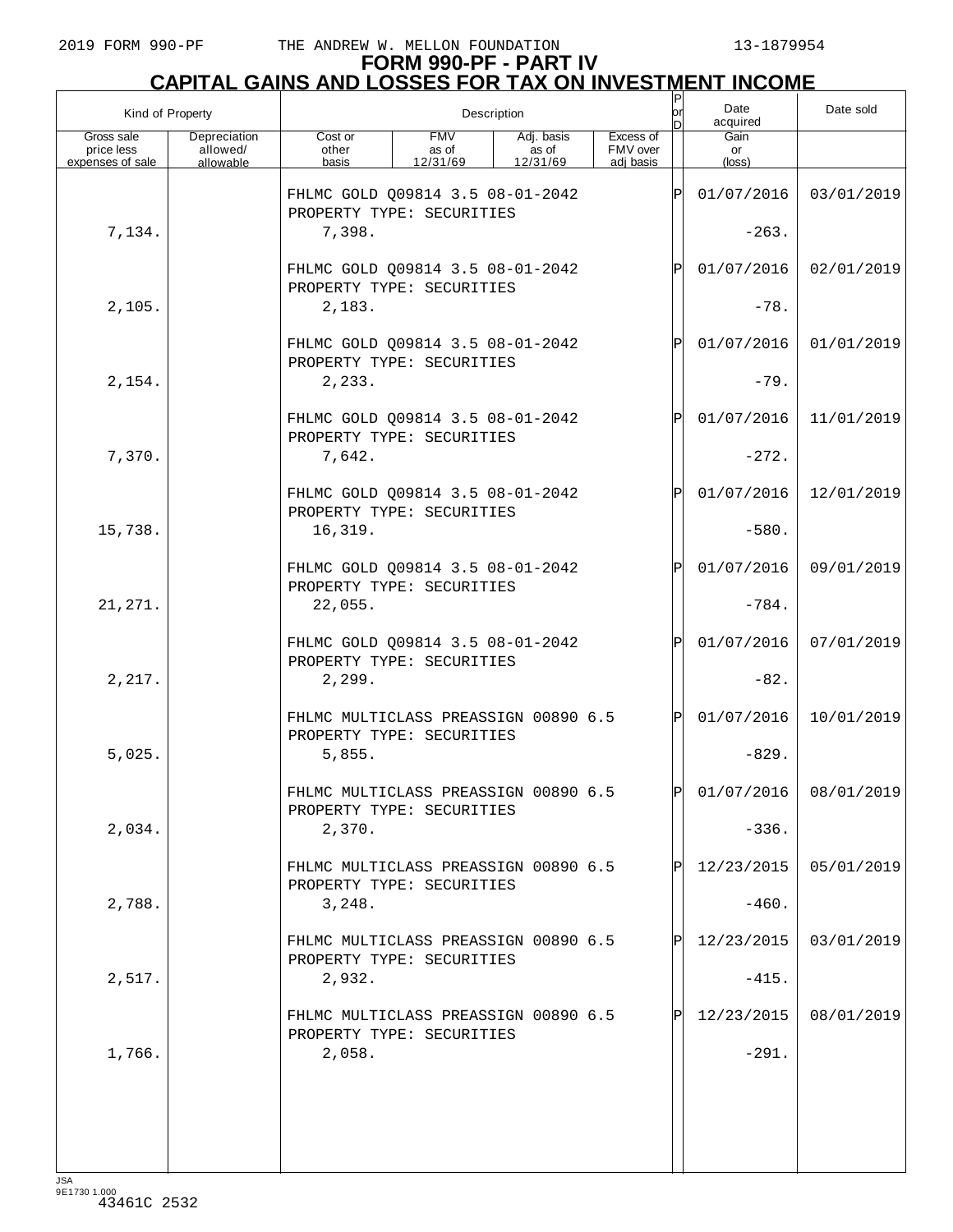# **FORM 990-PF - PART IV CAPITAL GAINS AND LOSSES FOR TAX ON INVESTMENT INCOME** P

| Kind of Property                             |                                       |                                                                                                                                       |  | Description |  | P<br>lor | Date<br>acquired              | Date sold  |
|----------------------------------------------|---------------------------------------|---------------------------------------------------------------------------------------------------------------------------------------|--|-------------|--|----------|-------------------------------|------------|
| Gross sale<br>price less<br>expenses of sale | Depreciation<br>allowed/<br>allowable | <b>FMV</b><br>Adj. basis<br>Excess of<br>Cost or<br>as of<br>FMV over<br>other<br>as of<br>12/31/69<br>12/31/69<br>adi basis<br>basis |  |             |  |          | Gain<br>or<br>$(\text{loss})$ |            |
|                                              |                                       | FHLMC MULTICLASS PREASSIGN 00890 6.5                                                                                                  |  |             |  | ΙPΙ      | 12/23/2015                    | 12/01/2019 |
| 1,231.                                       |                                       | PROPERTY TYPE: SECURITIES<br>1,435.                                                                                                   |  |             |  |          | $-203.$                       |            |
|                                              |                                       | FHLMC MULTICLASS PREASSIGN 00890 6.5<br>PROPERTY TYPE: SECURITIES                                                                     |  |             |  | IPI      | 12/23/2015                    | 11/01/2019 |
| 4,275.                                       |                                       | 4,981.                                                                                                                                |  |             |  |          | $-705.$                       |            |
|                                              |                                       | FHLMC MULTICLASS PREASSIGN 00890 6.5<br>PROPERTY TYPE: SECURITIES                                                                     |  |             |  | IPI      | 12/23/2015                    | 07/01/2019 |
| 6, 258.                                      |                                       | 7,291.                                                                                                                                |  |             |  |          | $-1,033.$                     |            |
|                                              |                                       | FHLMC MULTICLASS PREASSIGN 00890 6.5<br>PROPERTY TYPE: SECURITIES                                                                     |  |             |  | IPI      | 12/23/2015                    | 10/01/2019 |
| 1,587.                                       |                                       | 1,849.                                                                                                                                |  |             |  |          | $-262.$                       |            |
|                                              |                                       | FHLMC MULTICLASS PREASSIGN 00890 6.5<br>PROPERTY TYPE: SECURITIES                                                                     |  |             |  | IPI      | 12/23/2015                    | 04/01/2019 |
| 2,082.                                       |                                       | 2,426.                                                                                                                                |  |             |  |          | $-344.$                       |            |
|                                              |                                       | FHLMC MULTICLASS PREASSIGN 00890 6.5<br>PROPERTY TYPE: SECURITIES                                                                     |  |             |  | IPI      | 12/23/2015                    | 09/01/2019 |
| 3,219.                                       |                                       | 3,751.                                                                                                                                |  |             |  |          | $-531.$                       |            |
|                                              |                                       | FHLMC MULTICLASS PREASSIGN 00890 6.5<br>PROPERTY TYPE: SECURITIES                                                                     |  |             |  | IPI      | 12/23/2015                    | 06/01/2019 |
| 1,186.                                       |                                       | 1,382.                                                                                                                                |  |             |  |          | $-196.$                       |            |
|                                              |                                       | FHLMC MULTICLASS SER 19-1 CL MT 3.5%<br>PROPERTY TYPE: SECURITIES                                                                     |  |             |  | lPl      | 12/23/2015                    | 01/01/2019 |
| 13,091.                                      |                                       | 13,001.                                                                                                                               |  |             |  |          | 90.                           |            |
|                                              |                                       | FHLMC MULTICLASS SER 19-1 CL MT 3.5%<br>PROPERTY TYPE: SECURITIES                                                                     |  |             |  | lol      | $12/23/2015$ 02/01/2019       |            |
| 10,264.                                      |                                       | 10,194.                                                                                                                               |  |             |  |          | 71.                           |            |
| 7,684.                                       |                                       | FHLMC MULTICLASS SER 19-1 CL MT 3.5%<br>PROPERTY TYPE: SECURITIES                                                                     |  |             |  |          | 03/07/2019<br>53.             | 11/01/2019 |
|                                              |                                       | 7,631.<br>FHLMC MULTICLASS SER 19-1 CL MT 3.5%                                                                                        |  |             |  |          | 03/07/2019                    | 04/01/2019 |
| 12,537.                                      |                                       | PROPERTY TYPE: SECURITIES<br>12,451.                                                                                                  |  |             |  |          | 86.                           |            |
|                                              |                                       | FHLMC MULTICLASS SER 19-1 CL MT 3.5%                                                                                                  |  |             |  | ΙPΙ      | 03/07/2019                    | 03/13/2019 |
| 12,172.                                      |                                       | PROPERTY TYPE: SECURITIES<br>12,089.                                                                                                  |  |             |  |          | 84.                           |            |
|                                              |                                       |                                                                                                                                       |  |             |  |          |                               |            |
|                                              |                                       |                                                                                                                                       |  |             |  |          |                               |            |
|                                              |                                       |                                                                                                                                       |  |             |  |          |                               |            |

JSA 9E1730 1.000 43461C 2532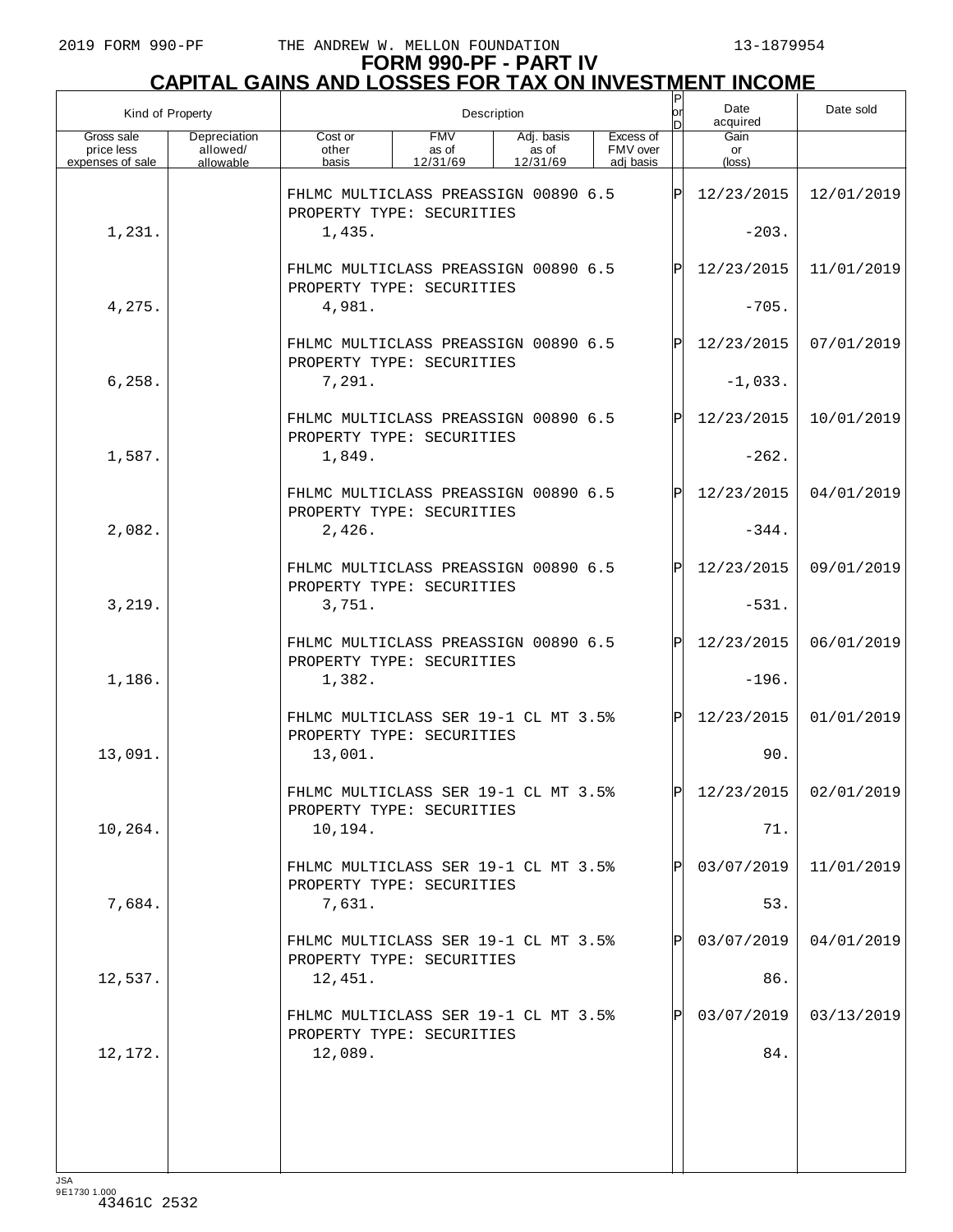# **FORM 990-PF - PART IV CAPITAL GAINS AND LOSSES FOR TAX ON INVESTMENT INCOME** P

| Kind of Property                             |                                       | Description                                                       |                                 |                                 |  |                                    |     | Date<br>acquired              | Date sold               |
|----------------------------------------------|---------------------------------------|-------------------------------------------------------------------|---------------------------------|---------------------------------|--|------------------------------------|-----|-------------------------------|-------------------------|
| Gross sale<br>price less<br>expenses of sale | Depreciation<br>allowed/<br>allowable | Cost or<br>other<br>basis                                         | <b>FMV</b><br>as of<br>12/31/69 | Adj. basis<br>as of<br>12/31/69 |  | Excess of<br>FMV over<br>adi basis |     | Gain<br>or<br>$(\text{loss})$ |                         |
|                                              |                                       | FHLMC MULTICLASS SER 19-1 CL MT 3.5%<br>PROPERTY TYPE: SECURITIES |                                 |                                 |  |                                    | ΙÞΙ | 03/07/2019                    | 10/01/2019              |
| 12,567.                                      |                                       | 12,480.                                                           |                                 |                                 |  |                                    |     | 86.                           |                         |
|                                              |                                       | FHLMC MULTICLASS SER 19-1 CL MT 3.5%<br>PROPERTY TYPE: SECURITIES |                                 |                                 |  |                                    | ΙPΙ | 03/07/2019                    | 07/01/2019              |
| 12,866.                                      |                                       | 12,778.                                                           |                                 |                                 |  |                                    |     | 88.                           |                         |
|                                              |                                       | FHLMC MULTICLASS SER 19-1 CL MT 3.5%<br>PROPERTY TYPE: SECURITIES |                                 |                                 |  |                                    | ΙÞΙ | 03/07/2019                    | 06/01/2019              |
| 13,059.                                      |                                       | 12,969.                                                           |                                 |                                 |  |                                    |     | 90.                           |                         |
|                                              |                                       | FHLMC MULTICLASS SER 19-1 CL MT 3.5%<br>PROPERTY TYPE: SECURITIES |                                 |                                 |  |                                    | ΙPΙ | 03/07/2019                    | 09/01/2019              |
| 13,533.                                      |                                       | 13,440.                                                           |                                 |                                 |  |                                    |     | 93.                           |                         |
|                                              |                                       | FHLMC MULTICLASS SER 19-1 CL MT 3.5%<br>PROPERTY TYPE: SECURITIES |                                 |                                 |  |                                    | ΙÞΙ | 03/07/2019                    | 08/01/2019              |
| 11,157.                                      |                                       | 11,080.                                                           |                                 |                                 |  |                                    |     | 77.                           |                         |
|                                              |                                       | FHLMC MULTICLASS SER 2515 CL UP 5.5<br>PROPERTY TYPE: SECURITIES  |                                 |                                 |  |                                    | ΙPΙ | 03/07/2019                    | 12/01/2019              |
| 6,918.                                       |                                       | 7,504.                                                            |                                 |                                 |  |                                    |     | $-586.$                       |                         |
|                                              |                                       | FHLMC MULTICLASS SER 2515 CL UP 5.5<br>PROPERTY TYPE: SECURITIES  |                                 |                                 |  |                                    | ΙPΙ | 03/07/2019                    | 05/01/2019              |
| 6,752.                                       |                                       | 7,324.                                                            |                                 |                                 |  |                                    |     | $-572.$                       |                         |
|                                              |                                       | FHLMC MULTICLASS SER 2515 CL UP 5.5<br>PROPERTY TYPE: SECURITIES  |                                 |                                 |  |                                    | ΙPΙ | 01/14/2016                    | 01/01/2019              |
| 6,064.                                       |                                       | 6,578.                                                            |                                 |                                 |  |                                    |     | $-514.$                       |                         |
|                                              |                                       | FHLMC MULTICLASS SER 2515 CL UP 5.5<br>PROPERTY TYPE: SECURITIES  |                                 |                                 |  |                                    | וסו |                               | $01/14/2016$ 10/01/2019 |
| 5,220.                                       |                                       | 5,662.                                                            |                                 |                                 |  |                                    |     | $-442.$                       |                         |
|                                              |                                       | FHLMC MULTICLASS SER 2515 CL UP 5.5<br>PROPERTY TYPE: SECURITIES  |                                 |                                 |  |                                    | ΙPΙ | 01/14/2016                    | 08/01/2019              |
| 8,223.                                       |                                       | 8,920.                                                            |                                 |                                 |  |                                    |     | $-696.$                       |                         |
|                                              |                                       | FHLMC MULTICLASS SER 2515 CL UP 5.5<br>PROPERTY TYPE: SECURITIES  |                                 |                                 |  |                                    | ΙPΙ | 01/14/2016                    | 05/01/2019              |
| 5,589.                                       |                                       | 6,062.                                                            |                                 |                                 |  |                                    |     | $-473.$                       |                         |
|                                              |                                       | FHLMC MULTICLASS SER 2515 CL UP 5.5<br>PROPERTY TYPE: SECURITIES  |                                 |                                 |  |                                    | ΙPΙ | 01/14/2016                    | 07/01/2019              |
| 6,729.                                       |                                       | 7,298.                                                            |                                 |                                 |  |                                    |     | $-570.$                       |                         |
|                                              |                                       |                                                                   |                                 |                                 |  |                                    |     |                               |                         |
|                                              |                                       |                                                                   |                                 |                                 |  |                                    |     |                               |                         |
|                                              |                                       |                                                                   |                                 |                                 |  |                                    |     |                               |                         |

JSA 9E1730 1.000 43461C 2532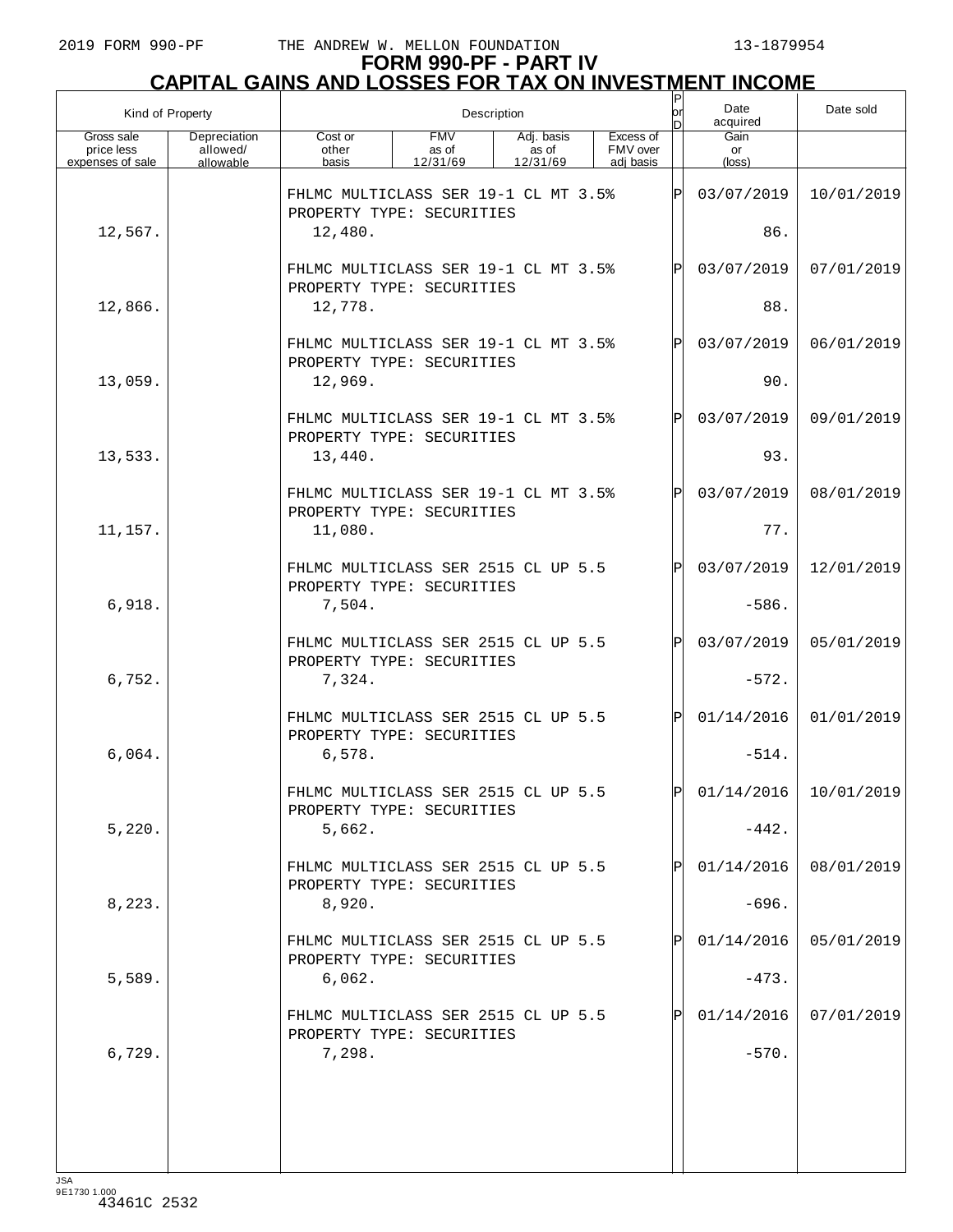| Kind of Property                             |                                       |                                                                  |                                 | Description                     |                                    |              |                               |                         |
|----------------------------------------------|---------------------------------------|------------------------------------------------------------------|---------------------------------|---------------------------------|------------------------------------|--------------|-------------------------------|-------------------------|
| Gross sale<br>price less<br>expenses of sale | Depreciation<br>allowed/<br>allowable | Cost or<br>other<br>basis                                        | <b>FMV</b><br>as of<br>12/31/69 | Adj. basis<br>as of<br>12/31/69 | Excess of<br>FMV over<br>adj basis |              | Gain<br>or<br>$(\text{loss})$ |                         |
|                                              |                                       | FHLMC MULTICLASS SER 2515 CL UP 5.5                              |                                 |                                 |                                    | $\mathbf{P}$ | 01/14/2016                    | 06/01/2019              |
| 6,720.                                       |                                       | PROPERTY TYPE: SECURITIES<br>7,289.                              |                                 |                                 |                                    |              | $-569.$                       |                         |
|                                              |                                       | FHLMC MULTICLASS SER 2515 CL UP 5.5<br>PROPERTY TYPE: SECURITIES |                                 |                                 |                                    | Pl           | 01/14/2016                    | 09/01/2019              |
| 6,830.                                       |                                       | 7,409.                                                           |                                 |                                 |                                    |              | $-578.$                       |                         |
|                                              |                                       | FHLMC MULTICLASS SER 2515 CL UP 5.5<br>PROPERTY TYPE: SECURITIES |                                 |                                 |                                    | $\mathsf{P}$ | 01/14/2016                    | 11/01/2019              |
| 6,076.                                       |                                       | 6,590.                                                           |                                 |                                 |                                    |              | $-515.$                       |                         |
| 6,790.                                       |                                       | FHLMC MULTICLASS SER 2515 CL UP 5.5<br>PROPERTY TYPE: SECURITIES |                                 |                                 |                                    | Pl           | 01/14/2016<br>$-575.$         | 12/01/2019              |
|                                              |                                       | 7,365.<br>FHLMC MULTICLASS SER 2515 CL UP 5.5                    |                                 |                                 |                                    | $\mathsf{P}$ | 01/14/2016                    | 04/01/2019              |
| 7,353.                                       |                                       | PROPERTY TYPE: SECURITIES<br>7,976.                              |                                 |                                 |                                    |              | $-623.$                       |                         |
|                                              |                                       | FHLMC MULTICLASS SER 2626 CL WM 4.5                              |                                 |                                 |                                    | P            | 01/14/2016                    | 03/01/2019              |
| 635.                                         |                                       | PROPERTY TYPE: SECURITIES<br>665.                                |                                 |                                 |                                    |              | $-30.$                        |                         |
|                                              |                                       | FHLMC MULTICLASS SER 2626 CL WM 4.5                              |                                 |                                 |                                    | $\mathsf{P}$ | 01/14/2016                    | 02/01/2019              |
| 620.                                         |                                       | PROPERTY TYPE: SECURITIES<br>649.                                |                                 |                                 |                                    |              | $-29.$                        |                         |
|                                              |                                       | FHLMC MULTICLASS SER 2626 CL WM 4.5<br>PROPERTY TYPE: SECURITIES |                                 |                                 |                                    | $\mathsf{P}$ | 11/30/2015                    | 11/01/2019              |
| 630.                                         |                                       | 660.                                                             |                                 |                                 |                                    |              | $-30.$                        |                         |
|                                              |                                       | FHLMC MULTICLASS SER 2626 CL WM 4.5<br>PROPERTY TYPE: SECURITIES |                                 |                                 |                                    | D            |                               | $11/30/2015$ 05/01/2019 |
| 625.                                         |                                       | 655.                                                             |                                 |                                 |                                    |              | $-30.$                        |                         |
|                                              |                                       | FHLMC MULTICLASS SER 2626 CL WM 4.5<br>PROPERTY TYPE: SECURITIES |                                 |                                 |                                    |              | 11/30/2015                    | 09/01/2019              |
| 617.                                         |                                       | 646.<br>FHLMC MULTICLASS SER 2626 CL WM 4.5                      |                                 |                                 |                                    |              | $-29.$<br>11/30/2015          | 07/01/2019              |
| 614.                                         |                                       | PROPERTY TYPE: SECURITIES<br>643.                                |                                 |                                 |                                    |              | $-29.$                        |                         |
|                                              |                                       | FHLMC MULTICLASS SER 2626 CL WM 4.5                              |                                 |                                 |                                    |              | 11/30/2015                    | 04/01/2019              |
| 627.                                         |                                       | PROPERTY TYPE: SECURITIES<br>657.                                |                                 |                                 |                                    |              | $-30.$                        |                         |
|                                              |                                       |                                                                  |                                 |                                 |                                    |              |                               |                         |
|                                              |                                       |                                                                  |                                 |                                 |                                    |              |                               |                         |
| 194                                          |                                       |                                                                  |                                 |                                 |                                    |              |                               |                         |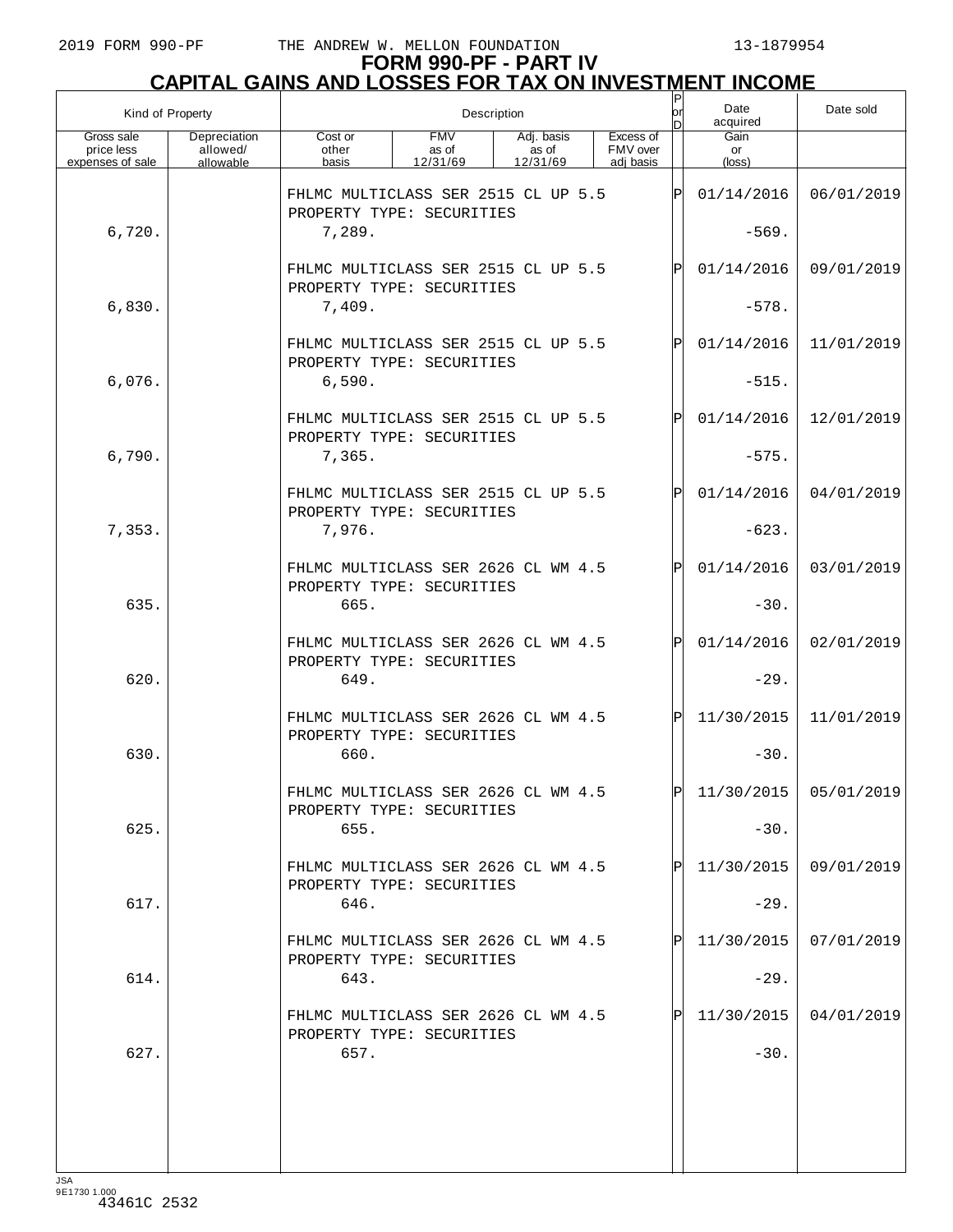| Kind of Property                             |                                       |                                                                  | Description                     |                                 |                                    |              |                               | Date sold  |
|----------------------------------------------|---------------------------------------|------------------------------------------------------------------|---------------------------------|---------------------------------|------------------------------------|--------------|-------------------------------|------------|
| Gross sale<br>price less<br>expenses of sale | Depreciation<br>allowed/<br>allowable | Cost or<br>other<br>basis                                        | <b>FMV</b><br>as of<br>12/31/69 | Adj. basis<br>as of<br>12/31/69 | Excess of<br>FMV over<br>adi basis |              | Gain<br>or<br>$(\text{loss})$ |            |
|                                              |                                       | FHLMC MULTICLASS SER 2626 CL WM 4.5<br>PROPERTY TYPE: SECURITIES |                                 |                                 |                                    | lÞ           | 11/30/2015                    | 03/01/2019 |
| 612.                                         |                                       | 641.                                                             |                                 |                                 |                                    |              | $-29.$                        |            |
|                                              |                                       | FHLMC MULTICLASS SER 2626 CL WM 4.5<br>PROPERTY TYPE: SECURITIES |                                 |                                 |                                    | $\mathbf P$  | 11/30/2015                    | 08/01/2019 |
| 622.                                         |                                       | 651.                                                             |                                 |                                 |                                    |              | $-30.$                        |            |
|                                              |                                       | FHLMC MULTICLASS SER 2626 CL WM 4.5<br>PROPERTY TYPE: SECURITIES |                                 |                                 |                                    | $\mathbf P$  | 11/30/2015                    | 02/01/2019 |
| 638.                                         |                                       | 668.                                                             |                                 |                                 |                                    |              | $-30.$                        |            |
|                                              |                                       | FHLMC MULTICLASS SER 2626 CL WM 4.5<br>PROPERTY TYPE: SECURITIES |                                 |                                 |                                    | $\mathsf{P}$ | 11/30/2015                    | 06/01/2019 |
| 609.                                         |                                       | 638.                                                             |                                 |                                 |                                    |              | $-29.$                        |            |
|                                              |                                       | FHLMC MULTICLASS SER 2626 CL WM 4.5<br>PROPERTY TYPE: SECURITIES |                                 |                                 |                                    | $\mathbf P$  | 11/30/2015                    | 12/01/2019 |
| 633.                                         |                                       | 663.                                                             |                                 |                                 |                                    |              | $-30.$                        |            |
|                                              |                                       | FHLMC MULTICLASS SER 2626 CL WM 4.5<br>PROPERTY TYPE: SECURITIES |                                 |                                 |                                    | $\mathsf{P}$ | 11/30/2015                    | 01/01/2019 |
| 635.                                         |                                       | 665.                                                             |                                 |                                 |                                    |              | $-30.$                        |            |
|                                              |                                       | FHLMC MULTICLASS SER 2626 CL WM 4.5                              |                                 |                                 |                                    | $\mathbf P$  | 11/30/2015                    | 10/01/2019 |
| 609.                                         |                                       | PROPERTY TYPE: SECURITIES<br>638.                                |                                 |                                 |                                    |              | $-29.$                        |            |
|                                              |                                       | FHLMC MULTICLASS SER 2626 CL WM 4.5<br>PROPERTY TYPE: SECURITIES |                                 |                                 |                                    | $\mathsf{P}$ | 11/30/2015                    | 11/01/2019 |
| 638.                                         |                                       | 668.                                                             |                                 |                                 |                                    |              | $-30.$                        |            |
|                                              |                                       | FHLMC MULTICLASS SER 2626 CL WM 4.5<br>PROPERTY TYPE: SECURITIES |                                 |                                 |                                    | lÞI.         | $11/30/2015$ 01/01/2019       |            |
| 630.                                         |                                       | 660.                                                             |                                 |                                 |                                    |              | $-30.$                        |            |
|                                              |                                       | FHLMC MULTICLASS SER 2626 CL WM 4.5<br>PROPERTY TYPE: SECURITIES |                                 |                                 |                                    | P            | 11/30/2015                    | 12/01/2019 |
| 622.                                         |                                       | 651.                                                             |                                 |                                 |                                    |              | $-30.$                        |            |
|                                              |                                       | FHLMC MULTICLASS SER 2626 CL WM 4.5<br>PROPERTY TYPE: SECURITIES |                                 |                                 |                                    | P            | 11/30/2015                    | 09/01/2019 |
| 620.                                         |                                       | 649.                                                             |                                 |                                 |                                    |              | $-29.$                        |            |
|                                              |                                       | FHLMC MULTICLASS SER 2626 CL WM 4.5<br>PROPERTY TYPE: SECURITIES |                                 |                                 |                                    | P            | 11/30/2015                    | 06/01/2019 |
| 627.                                         |                                       | 657.                                                             |                                 |                                 |                                    |              | $-30.$                        |            |
|                                              |                                       |                                                                  |                                 |                                 |                                    |              |                               |            |
|                                              |                                       |                                                                  |                                 |                                 |                                    |              |                               |            |
| 194                                          |                                       |                                                                  |                                 |                                 |                                    |              |                               |            |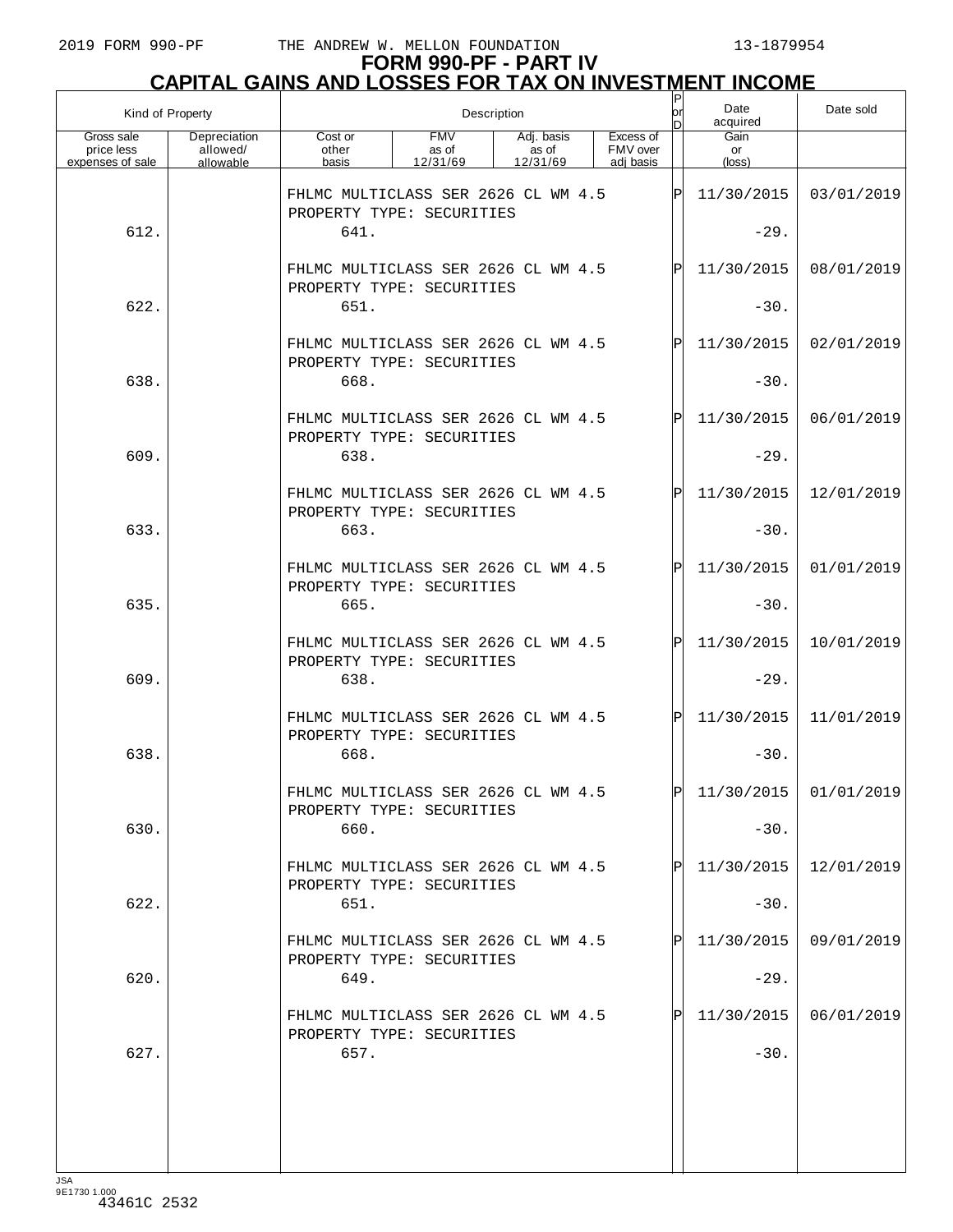| Kind of Property                             |                                       |                                                                            | Description                     | ٢<br> or <br>Ы                  | Date<br>acquired                   | Date sold    |                      |                       |
|----------------------------------------------|---------------------------------------|----------------------------------------------------------------------------|---------------------------------|---------------------------------|------------------------------------|--------------|----------------------|-----------------------|
| Gross sale<br>price less<br>expenses of sale | Depreciation<br>allowed/<br>allowable | Cost or<br>other<br>basis                                                  | <b>FMV</b><br>as of<br>12/31/69 | Adj. basis<br>as of<br>12/31/69 | Excess of<br>FMV over<br>adi basis |              | Gain<br>or<br>(loss) |                       |
|                                              |                                       | FHLMC MULTICLASS SER 2626 CL WM 4.5<br>PROPERTY TYPE: SECURITIES           |                                 |                                 |                                    | ΙÞΙ          | 11/30/2015           | 05/01/2019            |
| 625.                                         |                                       | 655.                                                                       |                                 |                                 |                                    |              | $-30.$               |                       |
|                                              |                                       | FHLMC MULTICLASS SER 2626 CL WM 4.5<br>PROPERTY TYPE: SECURITIES           |                                 |                                 |                                    | $\mathsf{P}$ | 11/30/2015           | 08/01/2019            |
| 614.                                         |                                       | 643.                                                                       |                                 |                                 |                                    |              | $-29.$               |                       |
|                                              |                                       | FHLMC MULTICLASS SER 2626 CL WM 4.5<br>PROPERTY TYPE: SECURITIES           |                                 |                                 |                                    | $\mathbf{P}$ | 11/30/2015           | 07/01/2019            |
| 612.                                         |                                       | 641.                                                                       |                                 |                                 |                                    |              | $-29.$               |                       |
|                                              |                                       | FHLMC MULTICLASS SER 2626 CL WM 4.5<br>PROPERTY TYPE: SECURITIES           |                                 |                                 |                                    | $\mathbf{P}$ | 11/30/2015           | 03/01/2019            |
| 617.                                         |                                       | 646.                                                                       |                                 |                                 |                                    |              | $-29.$               |                       |
|                                              |                                       | FHLMC MULTICLASS SER 2626 CL WM 4.5<br>PROPERTY TYPE: SECURITIES           |                                 |                                 |                                    | $\mathbf{P}$ | 11/30/2015           | 02/01/2019            |
| 633.                                         |                                       | 663.                                                                       |                                 |                                 |                                    |              | $-30.$               |                       |
|                                              |                                       | FHLMC MULTICLASS SER 2717 CL AE 4.5<br>PROPERTY TYPE: SECURITIES           |                                 |                                 |                                    | $\mathbf{P}$ | 11/30/2015           | 04/01/2019            |
| 1,100.                                       |                                       | 1,185.                                                                     |                                 |                                 |                                    |              | $-85.$               |                       |
|                                              |                                       | FHLMC MULTICLASS SER 2717 CL AE 4.5<br>PROPERTY TYPE: SECURITIES           |                                 |                                 |                                    | $\mathbf{P}$ | 11/30/2015           | 10/01/2019            |
| 1,239.                                       |                                       | 1,335.                                                                     |                                 |                                 |                                    |              | $-96.$               |                       |
|                                              |                                       | FHLMC MULTICLASS SER 2717 CL AE 4.5<br>PROPERTY TYPE: SECURITIES           |                                 |                                 |                                    | $\mathbf{P}$ | 08/13/2015<br>$-94.$ | 09/01/2019            |
| 1,219.                                       |                                       | 1,314.                                                                     |                                 |                                 |                                    |              |                      |                       |
| 6,800.                                       |                                       | FHLMC MULTICLASS SER 2717 CL AE 4.5<br>PROPERTY TYPE: SECURITIES<br>7,327. |                                 |                                 |                                    | D            | $-527.$              | 08/13/2015 01/01/2019 |
|                                              |                                       |                                                                            |                                 |                                 |                                    |              |                      |                       |
|                                              |                                       | FHLMC MULTICLASS SER 2717 CL AE 4.5<br>PROPERTY TYPE: SECURITIES           |                                 |                                 |                                    |              | 08/13/2015           | 02/01/2019            |
| 9,502.                                       |                                       | 10, 238.                                                                   |                                 |                                 |                                    |              | $-736.$              |                       |
|                                              |                                       | FHLMC MULTICLASS SER 2717 CL AE 4.5<br>PROPERTY TYPE: SECURITIES           |                                 |                                 |                                    |              | 08/13/2015           | 08/01/2019            |
| 1,217.                                       |                                       | 1,311.                                                                     |                                 |                                 |                                    |              | $-94.$               |                       |
|                                              |                                       | FHLMC MULTICLASS SER 2717 CL AE 4.5<br>PROPERTY TYPE: SECURITIES           |                                 |                                 |                                    |              | 08/13/2015           | 03/01/2019            |
| 5,987.                                       |                                       | 6,451.                                                                     |                                 |                                 |                                    |              | $-464.$              |                       |
|                                              |                                       |                                                                            |                                 |                                 |                                    |              |                      |                       |
|                                              |                                       |                                                                            |                                 |                                 |                                    |              |                      |                       |
|                                              |                                       |                                                                            |                                 |                                 |                                    |              |                      |                       |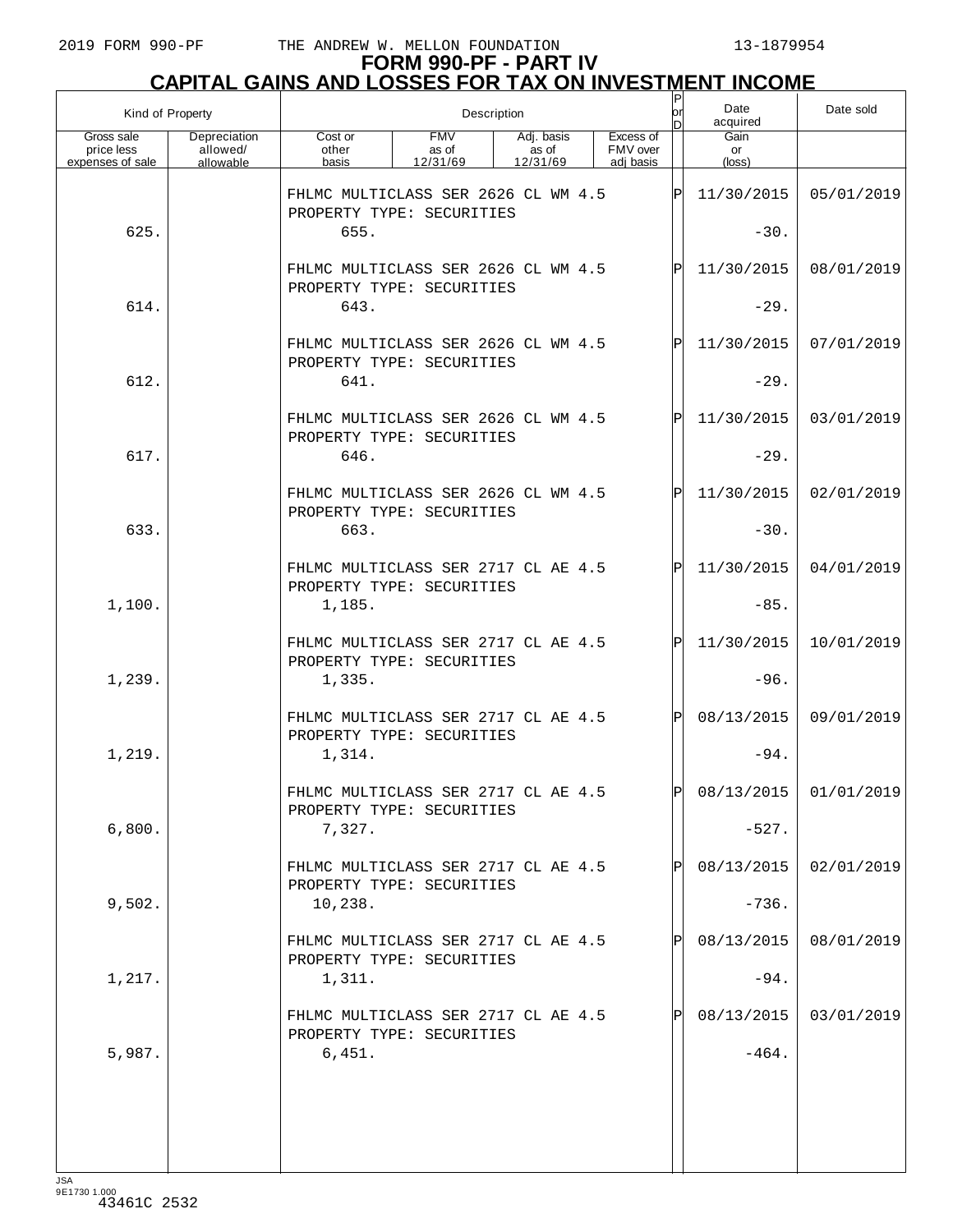| Kind of Property                             |                                       |                                                                  | Description                     | or<br>D                         | Date<br>acquired                   | Date sold    |                      |                         |
|----------------------------------------------|---------------------------------------|------------------------------------------------------------------|---------------------------------|---------------------------------|------------------------------------|--------------|----------------------|-------------------------|
| Gross sale<br>price less<br>expenses of sale | Depreciation<br>allowed/<br>allowable | Cost or<br>other<br>basis                                        | <b>FMV</b><br>as of<br>12/31/69 | Adj. basis<br>as of<br>12/31/69 | Excess of<br>FMV over<br>adi basis |              | Gain<br>or<br>(loss) |                         |
|                                              |                                       | FHLMC MULTICLASS SER 2717 CL AE 4.5<br>PROPERTY TYPE: SECURITIES |                                 |                                 |                                    | Þ            | 08/13/2015           | 05/01/2019              |
| 6, 249.                                      |                                       | 6,733.                                                           |                                 |                                 |                                    |              | $-484.$              |                         |
|                                              |                                       | FHLMC MULTICLASS SER 2717 CL AE 4.5<br>PROPERTY TYPE: SECURITIES |                                 |                                 |                                    | $\mathbf P$  | 08/13/2015           | 12/01/2019              |
| 1,211.                                       |                                       | 1,305.                                                           |                                 |                                 |                                    |              | $-94.$               |                         |
|                                              |                                       | FHLMC MULTICLASS SER 2717 CL AE 4.5<br>PROPERTY TYPE: SECURITIES |                                 |                                 |                                    | $\mathbf P$  | 08/13/2015           | 10/01/2019              |
| 5,894.                                       |                                       | 6,351.                                                           |                                 |                                 |                                    |              | $-457.$              |                         |
|                                              |                                       | FHLMC MULTICLASS SER 2717 CL AE 4.5<br>PROPERTY TYPE: SECURITIES |                                 |                                 |                                    | $\mathbf P$  | 08/13/2015           | 07/01/2019              |
| 1,262.                                       |                                       | 1,360.                                                           |                                 |                                 |                                    |              | $-98.$               |                         |
|                                              |                                       | FHLMC MULTICLASS SER 2717 CL AE 4.5<br>PROPERTY TYPE: SECURITIES |                                 |                                 |                                    | Þ            | 08/13/2015           | 04/01/2019              |
| 1,391.                                       |                                       | 1,499.                                                           |                                 |                                 |                                    |              | $-108.$              |                         |
|                                              |                                       | FHLMC MULTICLASS SER 2733 CL ME 5%<br>PROPERTY TYPE: SECURITIES  |                                 |                                 |                                    | $\mathbf P$  | 08/13/2015           | 11/01/2019              |
| 1,768.                                       |                                       | 1,944.                                                           |                                 |                                 |                                    |              | $-177.$              |                         |
|                                              |                                       | FHLMC MULTICLASS SER 2733 CL ME 5%<br>PROPERTY TYPE: SECURITIES  |                                 |                                 |                                    | $\mathsf{P}$ | 08/13/2015           | 06/01/2019              |
| 3,747.                                       |                                       | 4,122.                                                           |                                 |                                 |                                    |              | $-375.$              |                         |
|                                              |                                       | FHLMC MULTICLASS SER 2733 CL ME 5%<br>PROPERTY TYPE: SECURITIES  |                                 |                                 |                                    | Þl           | 05/27/2015           | 10/01/2019              |
| 2,278.                                       |                                       | 2,506.                                                           |                                 |                                 |                                    |              | $-228.$              |                         |
|                                              |                                       | FHLMC MULTICLASS SER 2733 CL ME 5%<br>PROPERTY TYPE: SECURITIES  |                                 |                                 |                                    | $\mathsf{P}$ |                      | $05/27/2015$ 03/01/2019 |
| 2,069.                                       |                                       | 2,276.                                                           |                                 |                                 |                                    |              | $-207.$              |                         |
|                                              |                                       | FHLMC MULTICLASS SER 2733 CL ME 5%<br>PROPERTY TYPE: SECURITIES  |                                 |                                 |                                    |              | 05/27/2015           | 12/01/2019              |
| 2,314.                                       |                                       | 2,545.                                                           |                                 |                                 |                                    |              | $-231.$              |                         |
|                                              |                                       | FHLMC MULTICLASS SER 2733 CL ME 5%<br>PROPERTY TYPE: SECURITIES  |                                 |                                 |                                    |              | 05/27/2015           | 11/01/2019              |
| 3,941.                                       |                                       | 4,335.                                                           |                                 |                                 |                                    |              | $-394.$              |                         |
|                                              |                                       | FHLMC MULTICLASS SER 2733 CL ME 5%<br>PROPERTY TYPE: SECURITIES  |                                 |                                 |                                    |              | 05/27/2015           | 01/01/2019              |
| 2,303.                                       |                                       | 2,534.                                                           |                                 |                                 |                                    |              | $-230.$              |                         |
|                                              |                                       |                                                                  |                                 |                                 |                                    |              |                      |                         |
|                                              |                                       |                                                                  |                                 |                                 |                                    |              |                      |                         |
|                                              |                                       |                                                                  |                                 |                                 |                                    |              |                      |                         |
|                                              |                                       |                                                                  |                                 |                                 |                                    |              |                      |                         |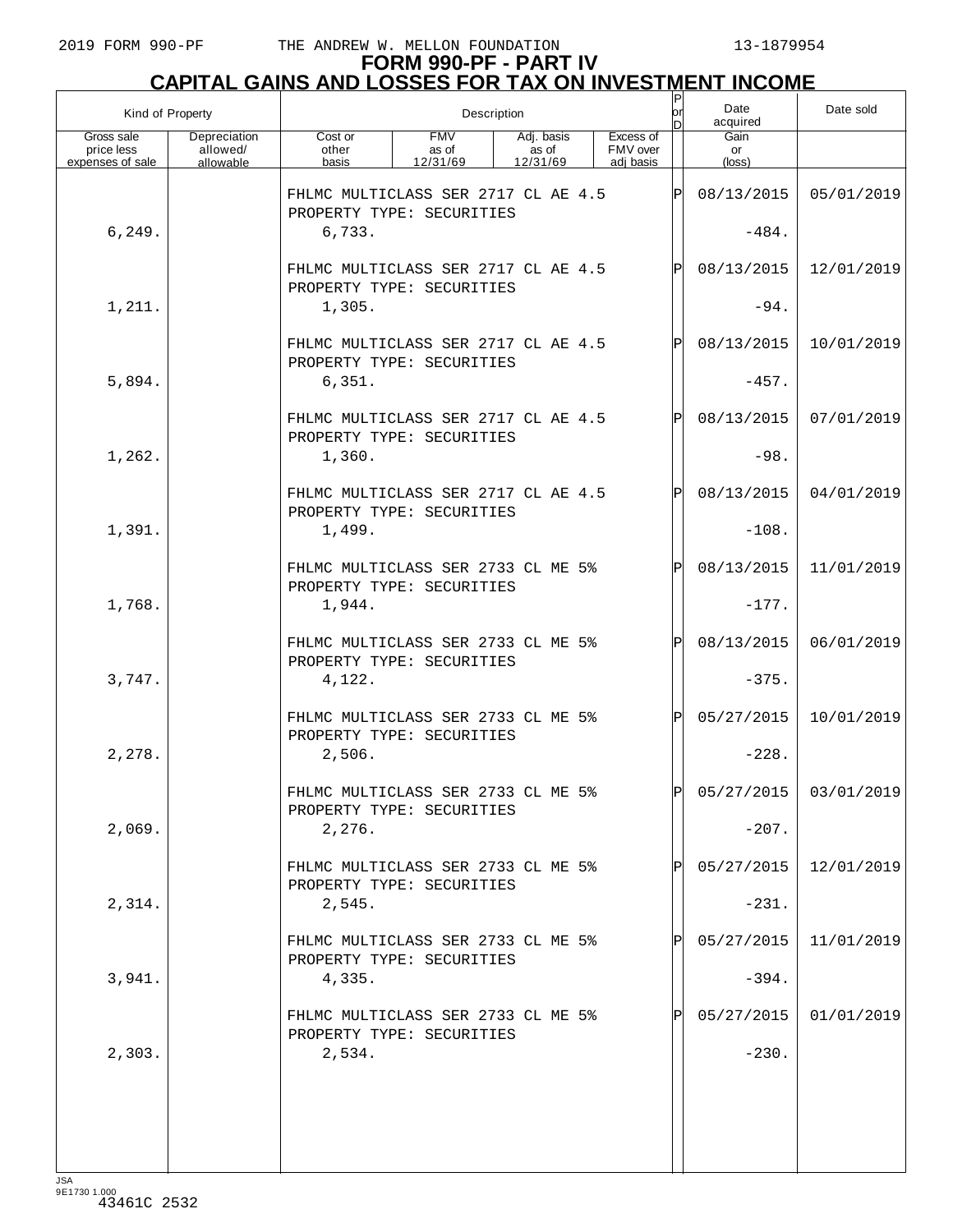# **FORM 990-PF - PART IV CAPITAL GAINS AND LOSSES FOR TAX ON INVESTMENT INCOME** P

| Kind of Property                             |                                       |                                                                 |                                 |                                 | Description |                                    |              |                      |                         |  |
|----------------------------------------------|---------------------------------------|-----------------------------------------------------------------|---------------------------------|---------------------------------|-------------|------------------------------------|--------------|----------------------|-------------------------|--|
| Gross sale<br>price less<br>expenses of sale | Depreciation<br>allowed/<br>allowable | Cost or<br>other<br>basis                                       | <b>FMV</b><br>as of<br>12/31/69 | Adj. basis<br>as of<br>12/31/69 |             | Excess of<br>FMV over<br>adi basis |              | Gain<br>or<br>(loss) |                         |  |
|                                              |                                       | FHLMC MULTICLASS SER 2733 CL ME 5%<br>PROPERTY TYPE: SECURITIES |                                 |                                 |             |                                    | ΙÞΙ          | 05/27/2015           | 07/01/2019              |  |
| 1,099.                                       |                                       | 1,209.                                                          |                                 |                                 |             |                                    |              | $-110.$              |                         |  |
|                                              |                                       | FHLMC MULTICLASS SER 2733 CL ME 5%<br>PROPERTY TYPE: SECURITIES |                                 |                                 |             |                                    | Þl           | 05/27/2015           | 06/01/2019              |  |
| 824.                                         |                                       | 907.                                                            |                                 |                                 |             |                                    |              | $-82.$               |                         |  |
|                                              |                                       | FHLMC MULTICLASS SER 2733 CL ME 5%<br>PROPERTY TYPE: SECURITIES |                                 |                                 |             |                                    | $\mathsf{P}$ | 05/27/2015           | 02/01/2019              |  |
| 2,640.                                       |                                       | 2,904.                                                          |                                 |                                 |             |                                    |              | $-264.$              |                         |  |
|                                              |                                       | FHLMC MULTICLASS SER 2733 CL ME 5%<br>PROPERTY TYPE: SECURITIES |                                 |                                 |             |                                    | $\mathsf{P}$ | 05/27/2015           | 04/01/2019              |  |
| 5,205.                                       |                                       | 5,726.                                                          |                                 |                                 |             |                                    |              | $-521.$              |                         |  |
|                                              |                                       | FHLMC MULTICLASS SER 2733 CL ME 5%<br>PROPERTY TYPE: SECURITIES |                                 |                                 |             |                                    | Þl           | 05/27/2015           | 08/01/2019              |  |
| 1,469.                                       |                                       | 1,616.                                                          |                                 |                                 |             |                                    |              | $-147.$              |                         |  |
|                                              |                                       | FHLMC MULTICLASS SER 2764 CL UG 5<br>PROPERTY TYPE: SECURITIES  |                                 |                                 |             |                                    | $\mathsf{P}$ | 05/27/2015           | 09/01/2019              |  |
| 8,121.                                       |                                       | 9,371.                                                          |                                 |                                 |             |                                    |              | $-1, 250.$           |                         |  |
|                                              |                                       | FHLMC MULTICLASS SER 2764 CL UG 5<br>PROPERTY TYPE: SECURITIES  |                                 |                                 |             |                                    | $\mathsf{P}$ | 05/27/2015           | 05/01/2019              |  |
| 15,332.                                      |                                       | 17,692.                                                         |                                 |                                 |             |                                    |              | $-2,360.$            |                         |  |
|                                              |                                       | FHLMC MULTICLASS SER 2764 CL UG 5<br>PROPERTY TYPE: SECURITIES  |                                 |                                 |             |                                    | $\mathsf{P}$ | 09/25/2015           | 12/01/2019              |  |
| 15,285.                                      |                                       | 17,638.                                                         |                                 |                                 |             |                                    |              | $-2, 353.$           |                         |  |
|                                              |                                       | FHLMC MULTICLASS SER 2764 CL UG 5<br>PROPERTY TYPE: SECURITIES  |                                 |                                 |             |                                    | Þl           |                      | $09/25/2015$ 11/01/2019 |  |
| 12,107.                                      |                                       | 13,970.                                                         |                                 |                                 |             |                                    |              | $-1,863.$            |                         |  |
|                                              |                                       | FHLMC MULTICLASS SER 2764 CL UG 5<br>PROPERTY TYPE: SECURITIES  |                                 |                                 |             |                                    |              | 09/25/2015           | 01/01/2019              |  |
| 9,371.                                       |                                       | 10,813.                                                         |                                 |                                 |             |                                    |              | $-1,442.$            |                         |  |
|                                              |                                       | FHLMC MULTICLASS SER 2764 CL UG 5<br>PROPERTY TYPE: SECURITIES  |                                 |                                 |             |                                    |              | 09/25/2015           | 08/01/2019              |  |
| 6,079.                                       |                                       | 7,014.                                                          |                                 |                                 |             |                                    |              | $-936.$              |                         |  |
|                                              |                                       | FHLMC MULTICLASS SER 2764 CL UG 5<br>PROPERTY TYPE: SECURITIES  |                                 |                                 |             |                                    |              | 09/25/2015           | 10/01/2019              |  |
| 11,779.                                      |                                       | 13,592.                                                         |                                 |                                 |             |                                    |              | $-1,813.$            |                         |  |
|                                              |                                       |                                                                 |                                 |                                 |             |                                    |              |                      |                         |  |
|                                              |                                       |                                                                 |                                 |                                 |             |                                    |              |                      |                         |  |
|                                              |                                       |                                                                 |                                 |                                 |             |                                    |              |                      |                         |  |

JSA 9E1730 1.000 43461C 2532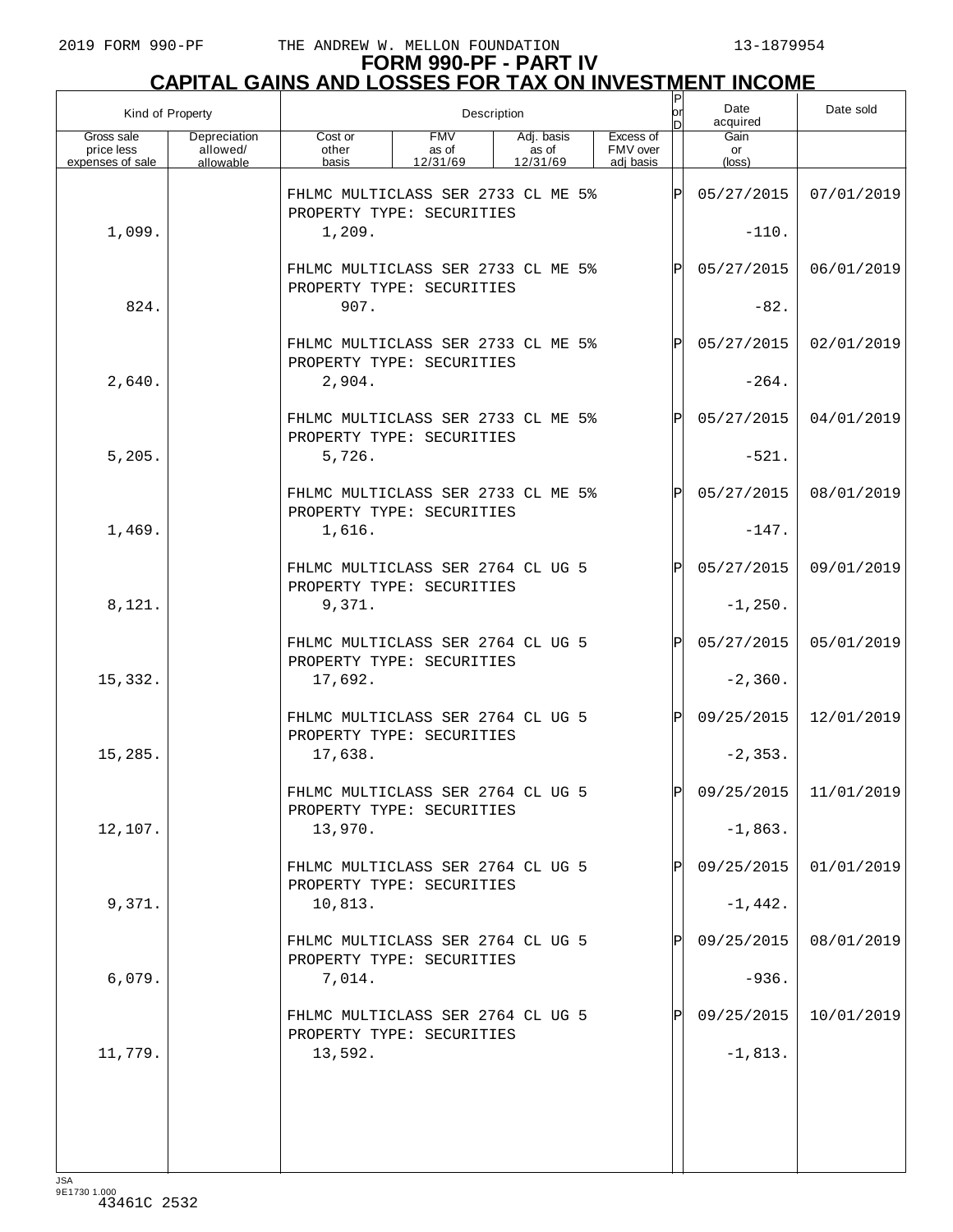| Kind of Property                             |                                       | Description                                                      |                                 |                                 |                                    | Ρ<br>or     | Date<br>acquired              | Date sold               |
|----------------------------------------------|---------------------------------------|------------------------------------------------------------------|---------------------------------|---------------------------------|------------------------------------|-------------|-------------------------------|-------------------------|
| Gross sale<br>price less<br>expenses of sale | Depreciation<br>allowed/<br>allowable | Cost or<br>other<br>basis                                        | <b>FMV</b><br>as of<br>12/31/69 | Adj. basis<br>as of<br>12/31/69 | Excess of<br>FMV over<br>adi basis |             | Gain<br>or<br>$(\text{loss})$ |                         |
|                                              |                                       | FHLMC MULTICLASS SER 2764 CL UG 5                                |                                 |                                 |                                    | P           | 09/25/2015                    | 03/01/2019              |
| 19,704.                                      |                                       | PROPERTY TYPE: SECURITIES<br>22,737.                             |                                 |                                 |                                    |             | $-3,033.$                     |                         |
|                                              |                                       | FHLMC MULTICLASS SER 2764 CL UG 5                                |                                 |                                 |                                    | $\mathbf P$ | 09/25/2015                    | 07/01/2019              |
| 12,759.                                      |                                       | PROPERTY TYPE: SECURITIES<br>14,723.                             |                                 |                                 |                                    |             | $-1,964.$                     |                         |
|                                              |                                       | FHLMC MULTICLASS SER 2764 CL UG 5<br>PROPERTY TYPE: SECURITIES   |                                 |                                 |                                    |             | 09/25/2015                    | 04/01/2019              |
| 13,736.                                      |                                       | 15,851.                                                          |                                 |                                 |                                    |             | $-2, 114.$                    |                         |
|                                              |                                       | FHLMC MULTICLASS SER 2764 CL UG 5<br>PROPERTY TYPE: SECURITIES   |                                 |                                 |                                    | $\mathbf P$ | 09/25/2015                    | 05/01/2019              |
| 24,778.                                      |                                       | 28,592.                                                          |                                 |                                 |                                    |             | $-3,813.$                     |                         |
| 17,937.                                      |                                       | FHLMC MULTICLASS SER 2764 CL UG 5<br>PROPERTY TYPE: SECURITIES   |                                 |                                 |                                    | $\mathbf P$ | 09/25/2015                    | 09/01/2019              |
|                                              |                                       | 20,698.                                                          |                                 |                                 |                                    |             | $-2,761.$                     |                         |
|                                              |                                       | FHLMC MULTICLASS SER 2835 CL TB 4.5<br>PROPERTY TYPE: SECURITIES |                                 |                                 |                                    |             | 09/25/2015                    | 06/01/2019              |
| 1,728.                                       |                                       | 1,835.                                                           |                                 |                                 |                                    |             | $-107.$                       |                         |
|                                              |                                       | FHLMC MULTICLASS SER 2835 CL TB 4.5<br>PROPERTY TYPE: SECURITIES |                                 |                                 |                                    |             | 09/25/2015                    | 02/01/2019              |
| 2,469.                                       |                                       | 2,622.                                                           |                                 |                                 |                                    |             | $-154.$                       |                         |
|                                              |                                       | FHLMC MULTICLASS SER 2835 CL TB 4.5<br>PROPERTY TYPE: SECURITIES |                                 |                                 |                                    |             | 02/15/2017                    | 05/01/2019              |
| 2,609.                                       |                                       | 2,771.<br>FHLMC MULTICLASS SER 2835 CL TB 4.5                    |                                 |                                 |                                    | DI          | $-162.$                       | $02/15/2017$ 11/01/2019 |
| 3,074.                                       |                                       | PROPERTY TYPE: SECURITIES<br>3,265.                              |                                 |                                 |                                    |             | $-191.$                       |                         |
|                                              |                                       | FHLMC MULTICLASS SER 2835 CL TB 4.5                              |                                 |                                 |                                    |             | 02/15/2017                    | 09/01/2019              |
| 3,390.                                       |                                       | PROPERTY TYPE: SECURITIES<br>3,601.                              |                                 |                                 |                                    |             | $-211.$                       |                         |
|                                              |                                       | FHLMC MULTICLASS SER 2835 CL TB 4.5                              |                                 |                                 |                                    |             | 02/15/2017                    | 10/01/2019              |
| 2,600.                                       |                                       | PROPERTY TYPE: SECURITIES<br>2,761.                              |                                 |                                 |                                    |             | $-162.$                       |                         |
|                                              |                                       | FHLMC MULTICLASS SER 2835 CL TB 4.5                              |                                 |                                 |                                    |             | 02/15/2017                    | 12/01/2019              |
| 1,261.                                       |                                       | PROPERTY TYPE: SECURITIES<br>1,340.                              |                                 |                                 |                                    |             | $-78.$                        |                         |
|                                              |                                       |                                                                  |                                 |                                 |                                    |             |                               |                         |
|                                              |                                       |                                                                  |                                 |                                 |                                    |             |                               |                         |
|                                              |                                       |                                                                  |                                 |                                 |                                    |             |                               |                         |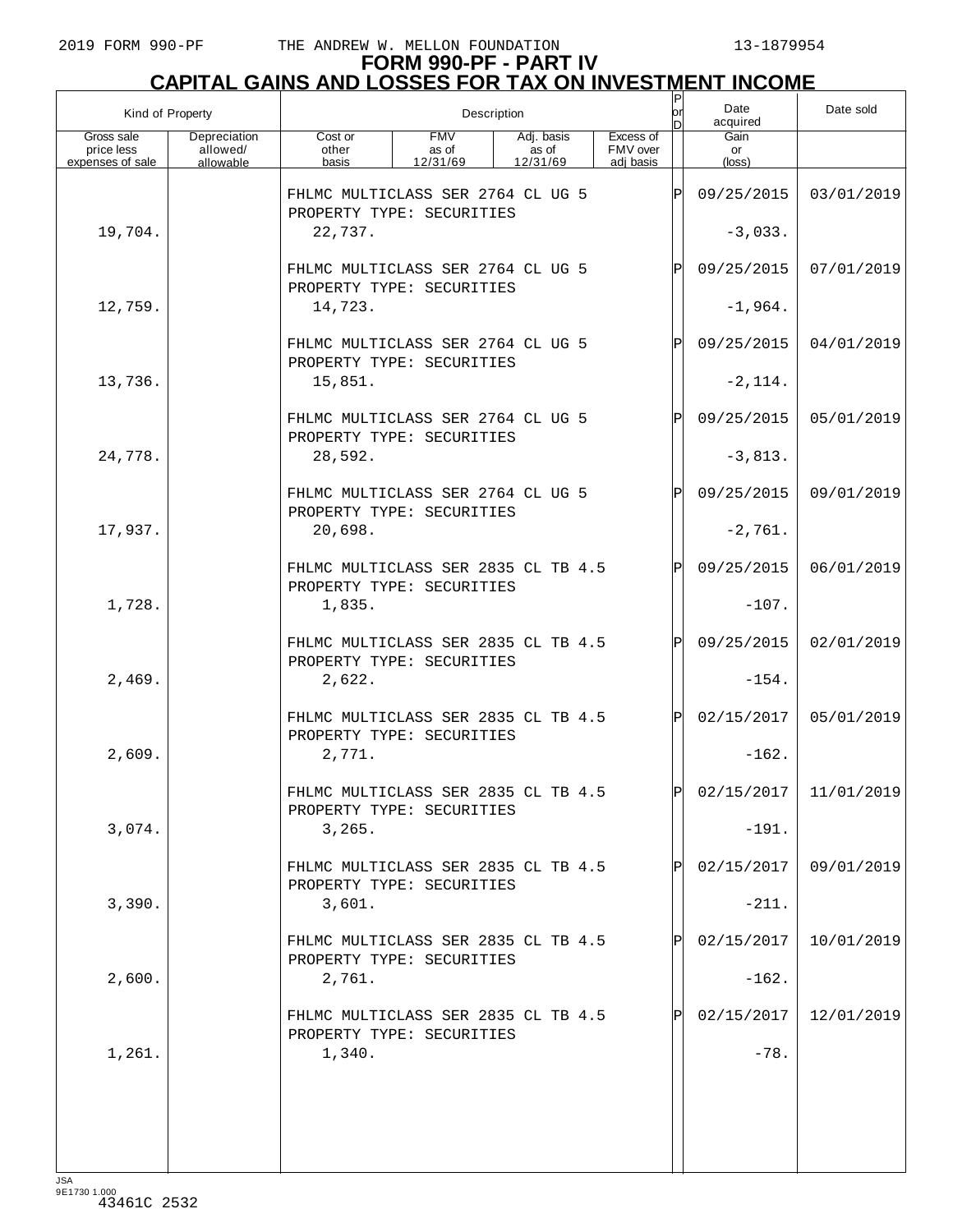|                                              | Kind of Property<br>Description       |                                                                  |                                 |                                 |                                    |     | Date<br>acquired     | Date sold             |
|----------------------------------------------|---------------------------------------|------------------------------------------------------------------|---------------------------------|---------------------------------|------------------------------------|-----|----------------------|-----------------------|
| Gross sale<br>price less<br>expenses of sale | Depreciation<br>allowed/<br>allowable | Cost or<br>other<br>basis                                        | <b>FMV</b><br>as of<br>12/31/69 | Adj. basis<br>as of<br>12/31/69 | Excess of<br>FMV over<br>adi basis |     | Gain<br>or<br>(loss) |                       |
|                                              |                                       | FHLMC MULTICLASS SER 2835 CL TB 4.5<br>PROPERTY TYPE: SECURITIES |                                 |                                 |                                    | ΙP  | 02/15/2017           | 07/01/2019            |
| 1,504.                                       |                                       | 1,598.                                                           |                                 |                                 |                                    |     | $-94.$               |                       |
|                                              |                                       | FHLMC MULTICLASS SER 2835 CL TB 4.5<br>PROPERTY TYPE: SECURITIES |                                 |                                 |                                    | ΙPΙ | 02/15/2017           | 03/01/2019            |
| 1,467.                                       |                                       | 1,558.                                                           |                                 |                                 |                                    |     | $-91.$               |                       |
|                                              |                                       | FHLMC MULTICLASS SER 2835 CL TB 4.5<br>PROPERTY TYPE: SECURITIES |                                 |                                 |                                    | ΙP  | 02/15/2017           | 02/01/2019            |
| 1,422.                                       |                                       | 1,510.                                                           |                                 |                                 |                                    |     | $-88.$               |                       |
|                                              |                                       | FHLMC MULTICLASS SER 2835 CL TB 4.5<br>PROPERTY TYPE: SECURITIES |                                 |                                 |                                    | ΙP  | 02/15/2017           | 01/01/2019            |
| 2,607.                                       |                                       | 2,770.                                                           |                                 |                                 |                                    |     | $-162.$              |                       |
|                                              |                                       | FHLMC MULTICLASS SER 2835 CL TB 4.5<br>PROPERTY TYPE: SECURITIES |                                 |                                 |                                    | ΙP  | 02/15/2017           | 04/01/2019            |
| 2,400.                                       |                                       | 2,549.                                                           |                                 |                                 |                                    |     | $-149.$              |                       |
|                                              |                                       | FHLMC MULTICLASS SER 2845 CL QH 5<br>PROPERTY TYPE: SECURITIES   |                                 |                                 |                                    | ΙP  | 02/15/2017           | 06/01/2019            |
| 512.                                         |                                       | 559.                                                             |                                 |                                 |                                    |     | $-47.$               |                       |
|                                              |                                       | FHLMC MULTICLASS SER 2845 CL QH 5<br>PROPERTY TYPE: SECURITIES   |                                 |                                 |                                    | ΙPΙ | 02/15/2017           | 08/01/2019            |
| 1,291.                                       |                                       | 1,411.                                                           |                                 |                                 |                                    |     | $-119.$              |                       |
|                                              |                                       | FHLMC MULTICLASS SER 2845 CL QH 5<br>PROPERTY TYPE: SECURITIES   |                                 |                                 |                                    | ΙP  | 08/13/2015           | 04/01/2019            |
| 1,364.                                       |                                       | 1,490.                                                           |                                 |                                 |                                    |     | $-126$ .             |                       |
|                                              |                                       | FHLMC MULTICLASS SER 2845 CL QH 5<br>PROPERTY TYPE: SECURITIES   |                                 |                                 |                                    | D   |                      | 08/13/2015 08/01/2019 |
| 1,178.                                       |                                       | 1,287.                                                           |                                 |                                 |                                    |     | $-109.$              |                       |
|                                              |                                       | FHLMC MULTICLASS SER 2845 CL QH 5<br>PROPERTY TYPE: SECURITIES   |                                 |                                 |                                    |     | 08/13/2015           | 06/01/2019            |
| 508.                                         |                                       | 555.                                                             |                                 |                                 |                                    |     | $-47.$               |                       |
|                                              |                                       | FHLMC MULTICLASS SER 2845 CL QH 5<br>PROPERTY TYPE: SECURITIES   |                                 |                                 |                                    |     | 08/13/2015           | 02/01/2019            |
| 7,156.                                       |                                       | 7,818.                                                           |                                 |                                 |                                    |     | $-662.$              |                       |
|                                              |                                       | FHLMC MULTICLASS SER 2845 CL QH 5<br>PROPERTY TYPE: SECURITIES   |                                 |                                 |                                    |     | 08/13/2015           | 05/01/2019            |
| 1,135.                                       |                                       | 1,240.                                                           |                                 |                                 |                                    |     | $-105.$              |                       |
|                                              |                                       |                                                                  |                                 |                                 |                                    |     |                      |                       |
|                                              |                                       |                                                                  |                                 |                                 |                                    |     |                      |                       |
| ICA                                          |                                       |                                                                  |                                 |                                 |                                    |     |                      |                       |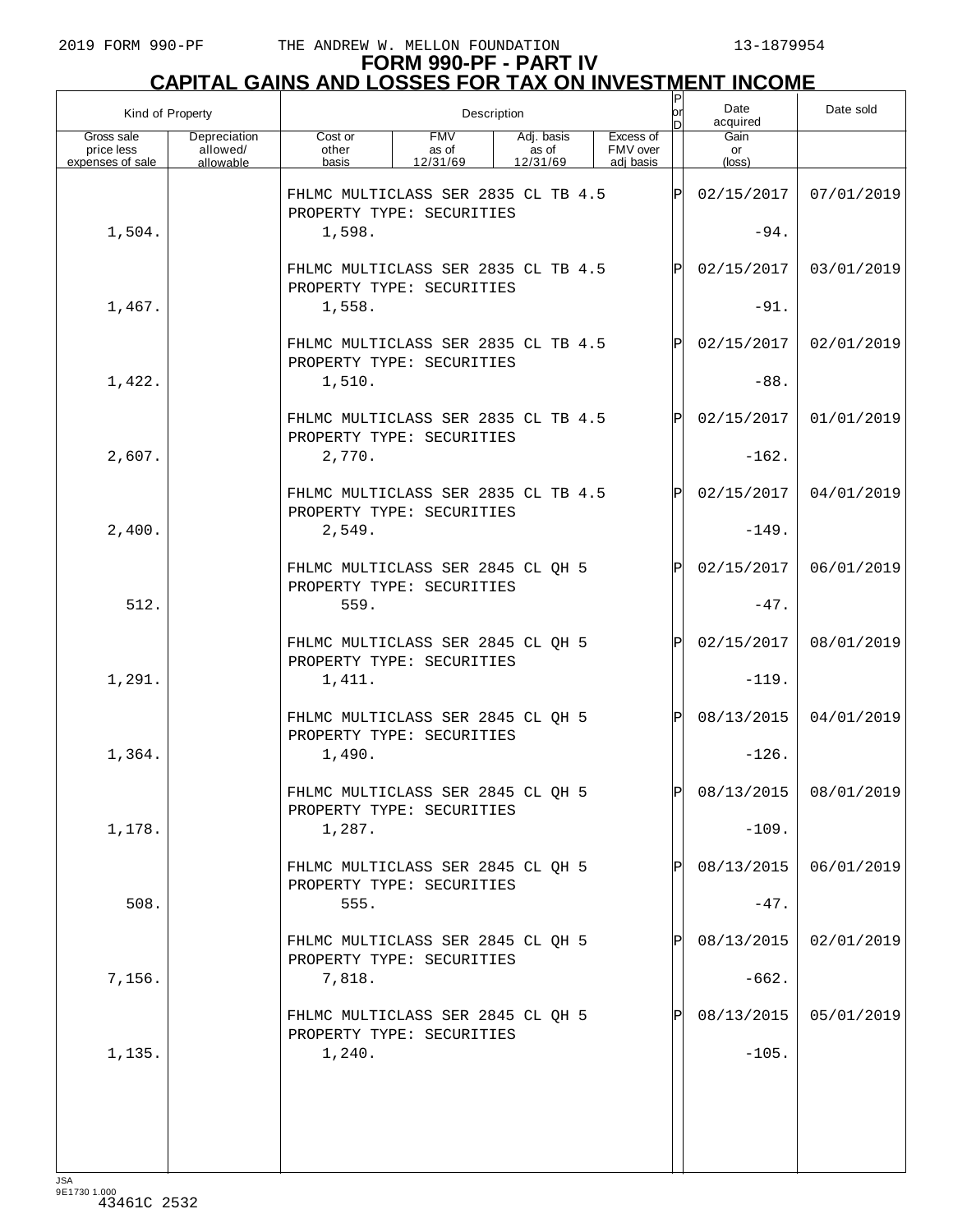|                                              | Kind of Property                      | Description                                                                    |                                 |                                 |                                    | $\sf P$<br>lor | Date<br>acquired              | Date sold  |
|----------------------------------------------|---------------------------------------|--------------------------------------------------------------------------------|---------------------------------|---------------------------------|------------------------------------|----------------|-------------------------------|------------|
| Gross sale<br>price less<br>expenses of sale | Depreciation<br>allowed/<br>allowable | Cost or<br>other<br>basis                                                      | <b>FMV</b><br>as of<br>12/31/69 | Adj. basis<br>as of<br>12/31/69 | Excess of<br>FMV over<br>adi basis |                | Gain<br>or<br>$(\text{loss})$ |            |
|                                              |                                       | FHLMC MULTICLASS SER 2845 CL QH 5                                              |                                 |                                 |                                    | ΙPΙ            | 08/13/2015                    | 03/01/2019 |
| 1,668.                                       |                                       | PROPERTY TYPE: SECURITIES<br>1,823.                                            |                                 |                                 |                                    |                | $-154.$                       |            |
|                                              |                                       | FHLMC MULTICLASS SER 2845 CL QH 5<br>PROPERTY TYPE: SECURITIES                 |                                 |                                 |                                    | $\mathbf P$    | 08/13/2015                    | 09/01/2019 |
| 1,952.                                       |                                       | 2,132.                                                                         |                                 |                                 |                                    |                | $-181.$                       |            |
|                                              |                                       | FHLMC MULTICLASS SER 2845 CL QH 5<br>PROPERTY TYPE: SECURITIES                 |                                 |                                 |                                    | $\mathbf P$    | 08/13/2015                    | 01/01/2019 |
| 523.                                         |                                       | 571.                                                                           |                                 |                                 |                                    |                | $-48.$                        |            |
|                                              |                                       | FHLMC MULTICLASS SER 2845 CL QH 5<br>PROPERTY TYPE: SECURITIES                 |                                 |                                 |                                    | $\mathbf P$    | 08/13/2015                    | 10/01/2019 |
| 588.                                         |                                       | 642.                                                                           |                                 |                                 |                                    |                | $-54.$                        |            |
|                                              |                                       | FHLMC MULTICLASS SER 2845 CL QH 5<br>PROPERTY TYPE: SECURITIES                 |                                 |                                 |                                    | $\mathsf{P}$   | 08/13/2015                    | 11/01/2019 |
| 1,435.                                       |                                       | 1,568.                                                                         |                                 |                                 |                                    |                | $-133.$                       |            |
|                                              |                                       | FHLMC MULTICLASS SER 2929 CL MF FLTG RT<br>PROPERTY TYPE: SECURITIES           |                                 |                                 |                                    | ΙÞΙ            | 08/13/2015                    | 07/01/2019 |
| 792.                                         |                                       | 782.                                                                           |                                 |                                 |                                    |                | 10.                           |            |
| 1,868.                                       |                                       | FHLMC MULTICLASS SER 2929 CL MF FLTG RT<br>PROPERTY TYPE: SECURITIES<br>1,845. |                                 |                                 |                                    | ΙÞΙ            | 08/13/2015<br>23.             | 12/01/2019 |
|                                              |                                       | FHLMC MULTICLASS SER 2929 CL MF FLTG RT                                        |                                 |                                 |                                    | Pl             | 02/13/2019                    | 09/01/2019 |
| 3,486.                                       |                                       | PROPERTY TYPE: SECURITIES<br>3,442.                                            |                                 |                                 |                                    |                | 44.                           |            |
|                                              |                                       | FHLMC MULTICLASS SER 2929 CL MF FLTG RT                                        |                                 |                                 |                                    |                | $ P $ 02/13/2019 06/01/2019   |            |
| 2,929.                                       |                                       | PROPERTY TYPE: SECURITIES<br>2,892.                                            |                                 |                                 |                                    |                | 37.                           |            |
|                                              |                                       | FHLMC MULTICLASS SER 2929 CL MF FLTG RT                                        |                                 |                                 |                                    | Pl             | 02/13/2019                    | 05/01/2019 |
| 6, 290.                                      |                                       | PROPERTY TYPE: SECURITIES<br>6,212.                                            |                                 |                                 |                                    |                | 79.                           |            |
|                                              |                                       | FHLMC MULTICLASS SER 2929 CL MF FLTG RT                                        |                                 |                                 |                                    | Pl             | 02/13/2019                    | 10/01/2019 |
| 5,297.                                       |                                       | PROPERTY TYPE: SECURITIES<br>5,231.                                            |                                 |                                 |                                    |                | 66.                           |            |
|                                              |                                       | FHLMC MULTICLASS SER 2929 CL MF FLTG RT                                        |                                 |                                 |                                    | Pl             | 02/13/2019                    | 08/01/2019 |
| 785.                                         |                                       | PROPERTY TYPE: SECURITIES<br>775.                                              |                                 |                                 |                                    |                | 10.                           |            |
|                                              |                                       |                                                                                |                                 |                                 |                                    |                |                               |            |
|                                              |                                       |                                                                                |                                 |                                 |                                    |                |                               |            |
|                                              |                                       |                                                                                |                                 |                                 |                                    |                |                               |            |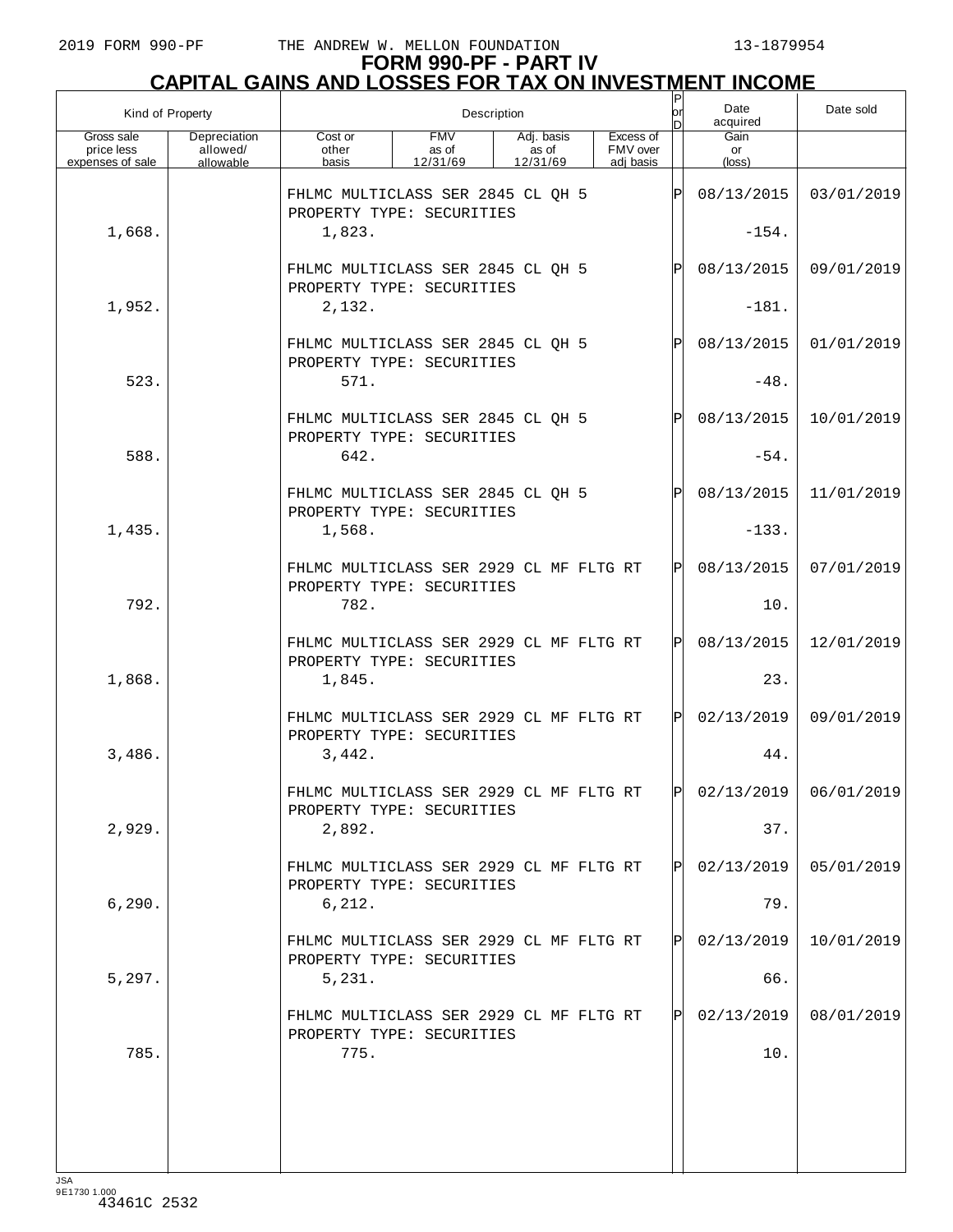| Kind of Property                             |                                       |                                                                      |                                 | Description                     |                                    | Ρ<br>or | Date sold            |            |
|----------------------------------------------|---------------------------------------|----------------------------------------------------------------------|---------------------------------|---------------------------------|------------------------------------|---------|----------------------|------------|
| Gross sale<br>price less<br>expenses of sale | Depreciation<br>allowed/<br>allowable | Cost or<br>other<br>basis                                            | <b>FMV</b><br>as of<br>12/31/69 | Adj. basis<br>as of<br>12/31/69 | Excess of<br>FMV over<br>adj basis |         | Gain<br>or<br>(loss) |            |
|                                              |                                       | FHLMC MULTICLASS SER 2929 CL MF FLTG RT<br>PROPERTY TYPE: SECURITIES |                                 |                                 |                                    | ΙÞΙ     | 02/13/2019           | 04/01/2019 |
| 2,008.                                       |                                       | 1,982.                                                               |                                 |                                 |                                    |         | 25.                  |            |
|                                              |                                       | FHLMC MULTICLASS SER 2929 CL MF FLTG RT<br>PROPERTY TYPE: SECURITIES |                                 |                                 |                                    | ΙÞΙ     | 02/13/2019           | 03/01/2019 |
| 2,065.                                       |                                       | 2,039.                                                               |                                 |                                 |                                    |         | 26.                  |            |
|                                              |                                       | FHLMC MULTICLASS SER 2929 CL MF FLTG RT<br>PROPERTY TYPE: SECURITIES |                                 |                                 |                                    | ΙÞΙ     | 02/13/2019           | 12/01/2019 |
| 897.                                         |                                       | 886.                                                                 |                                 |                                 |                                    |         | 11.                  |            |
|                                              |                                       | FHLMC MULTICLASS SER 3028 CL MG 5<br>PROPERTY TYPE: SECURITIES       |                                 |                                 |                                    | ΙÞΙ     | 02/13/2019           | 07/01/2019 |
| 24,337.                                      |                                       | 27,379.                                                              |                                 |                                 |                                    |         | $-3,042.$            |            |
|                                              |                                       | FHLMC MULTICLASS SER 3028 CL MG 5<br>PROPERTY TYPE: SECURITIES       |                                 |                                 |                                    | ΙÞΙ     | 02/13/2019           | 11/01/2019 |
| 20,462.                                      |                                       | 23,020.                                                              |                                 |                                 |                                    |         | $-2,558.$            |            |
|                                              |                                       | FHLMC MULTICLASS SER 3028 CL MG 5<br>PROPERTY TYPE: SECURITIES       |                                 |                                 |                                    | ΙÞΙ     | 12/18/2015           | 09/01/2019 |
| 18,961.                                      |                                       | 21,332.                                                              |                                 |                                 |                                    |         | $-2,370.$            |            |
|                                              |                                       | FHLMC MULTICLASS SER 3028 CL MG 5<br>PROPERTY TYPE: SECURITIES       |                                 |                                 |                                    | ΙPΙ     | 12/18/2015           | 07/01/2019 |
| 10,274.                                      |                                       | 11,558.                                                              |                                 |                                 |                                    |         | $-1, 284.$           |            |
|                                              |                                       | FHLMC MULTICLASS SER 3028 CL MG 5<br>PROPERTY TYPE: SECURITIES       |                                 |                                 |                                    | ΙÞΙ     | 12/18/2015           | 12/01/2019 |
| 13,474.                                      |                                       | 15, 159.                                                             |                                 |                                 |                                    |         | $-1,684.$            |            |
|                                              |                                       | FHLMC MULTICLASS SER 3028 CL MG 5<br>PROPERTY TYPE: SECURITIES       |                                 |                                 |                                    | ldl     | 12/18/2015           | 02/01/2019 |
| 13,349.                                      |                                       | 15,017.                                                              |                                 |                                 |                                    |         | $-1,669.$            |            |
|                                              |                                       | FHLMC MULTICLASS SER 3028 CL MG 5<br>PROPERTY TYPE: SECURITIES       |                                 |                                 |                                    | ΙPΙ     | 12/18/2015           | 03/01/2019 |
| 11,723.                                      |                                       | 13,188.                                                              |                                 |                                 |                                    |         | $-1,465.$            |            |
|                                              |                                       | FHLMC MULTICLASS SER 3028 CL MG 5<br>PROPERTY TYPE: SECURITIES       |                                 |                                 |                                    | ΙPΙ     | 12/18/2015           | 08/01/2019 |
| 15,501.                                      |                                       | 17,439.                                                              |                                 |                                 |                                    |         | $-1,938.$            |            |
|                                              |                                       | FHLMC MULTICLASS SER 3028 CL MG 5<br>PROPERTY TYPE: SECURITIES       |                                 |                                 |                                    | ΙPΙ     | 12/18/2015           | 10/01/2019 |
| 15,451.                                      |                                       | 17,382.                                                              |                                 |                                 |                                    |         | $-1,931.$            |            |
|                                              |                                       |                                                                      |                                 |                                 |                                    |         |                      |            |
|                                              |                                       |                                                                      |                                 |                                 |                                    |         |                      |            |
| 1C                                           |                                       |                                                                      |                                 |                                 |                                    |         |                      |            |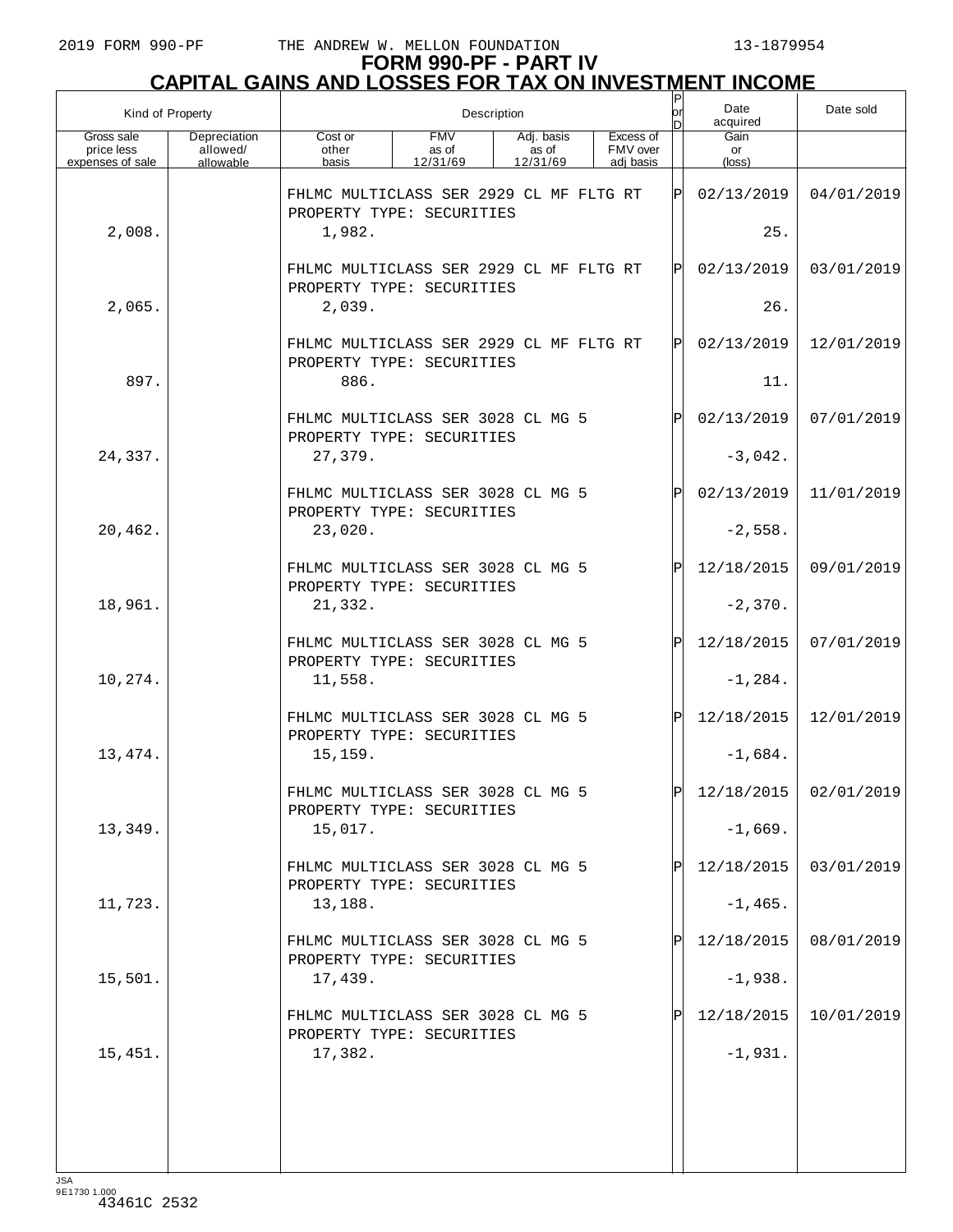|                                              | Kind of Property<br>Description       |                                                                  |                                 |                                 | P<br>lor                           | Date<br>acquired | Date sold                     |                       |
|----------------------------------------------|---------------------------------------|------------------------------------------------------------------|---------------------------------|---------------------------------|------------------------------------|------------------|-------------------------------|-----------------------|
| Gross sale<br>price less<br>expenses of sale | Depreciation<br>allowed/<br>allowable | Cost or<br>other<br>basis                                        | <b>FMV</b><br>as of<br>12/31/69 | Adj. basis<br>as of<br>12/31/69 | Excess of<br>FMV over<br>adi basis |                  | Gain<br>or<br>$(\text{loss})$ |                       |
|                                              |                                       | FHLMC MULTICLASS SER 3028 CL MG 5                                |                                 |                                 |                                    | ΙPΙ              | 12/18/2015                    | 06/01/2019            |
| 8,188.                                       |                                       | PROPERTY TYPE: SECURITIES<br>9,212.                              |                                 |                                 |                                    |                  | $-1,024.$                     |                       |
|                                              |                                       | FHLMC MULTICLASS SER 3028 CL MG 5                                |                                 |                                 |                                    | ΙPΙ              | 12/18/2015                    | 05/01/2019            |
| 11,334.                                      |                                       | PROPERTY TYPE: SECURITIES<br>12,751.                             |                                 |                                 |                                    |                  | $-1,417.$                     |                       |
|                                              |                                       | FHLMC MULTICLASS SER 3028 CL MG 5                                |                                 |                                 |                                    | ΙPΙ              | 12/18/2015                    | 04/01/2019            |
| 11,801.                                      |                                       | PROPERTY TYPE: SECURITIES<br>13,276.                             |                                 |                                 |                                    |                  |                               |                       |
|                                              |                                       |                                                                  |                                 |                                 |                                    |                  | $-1,475.$                     |                       |
|                                              |                                       | FHLMC MULTICLASS SER 3211 CL PD 5.5<br>PROPERTY TYPE: SECURITIES |                                 |                                 |                                    | ΙPΙ              | 12/18/2015                    | 11/01/2019            |
| 12,801.                                      |                                       | 14,561.                                                          |                                 |                                 |                                    |                  | $-1,760.$                     |                       |
|                                              |                                       | FHLMC MULTICLASS SER 3211 CL PD 5.5<br>PROPERTY TYPE: SECURITIES |                                 |                                 |                                    | ΙPΙ              | 12/18/2015                    | 01/01/2019            |
| 6,528.                                       |                                       | 7,426.                                                           |                                 |                                 |                                    |                  | $-898.$                       |                       |
|                                              |                                       | FHLMC MULTICLASS SER 3211 CL PD 5.5<br>PROPERTY TYPE: SECURITIES |                                 |                                 |                                    |                  | 08/20/2015                    | 10/01/2019            |
| 12,170.                                      |                                       | 13,844.                                                          |                                 |                                 |                                    |                  | $-1,673.$                     |                       |
|                                              |                                       | FHLMC MULTICLASS SER 3211 CL PD 5.5                              |                                 |                                 |                                    |                  | 08/20/2015                    | 03/01/2019            |
| 16,400.                                      |                                       | PROPERTY TYPE: SECURITIES<br>18,655.                             |                                 |                                 |                                    |                  | $-2, 255.$                    |                       |
|                                              |                                       | FHLMC MULTICLASS SER 3211 CL PD 5.5                              |                                 |                                 |                                    |                  | 08/20/2015                    | 08/01/2019            |
| 5,723.                                       |                                       | PROPERTY TYPE: SECURITIES<br>6,510.                              |                                 |                                 |                                    |                  | $-787.$                       |                       |
|                                              |                                       | FHLMC MULTICLASS SER 3211 CL PD 5.5                              |                                 |                                 |                                    | DI               |                               | 08/20/2015 01/01/2019 |
| 13,630.                                      |                                       | PROPERTY TYPE: SECURITIES<br>15,504.                             |                                 |                                 |                                    |                  | $-1,874.$                     |                       |
|                                              |                                       | FHLMC MULTICLASS SER 3211 CL PD 5.5                              |                                 |                                 |                                    |                  | 08/20/2015                    | 02/01/2019            |
| 10,461.                                      |                                       | PROPERTY TYPE: SECURITIES<br>11,900.                             |                                 |                                 |                                    |                  | $-1,438.$                     |                       |
|                                              |                                       | FHLMC MULTICLASS SER 3211 CL PD 5.5                              |                                 |                                 |                                    |                  | 08/20/2015                    | 06/01/2019            |
| 9,923.                                       |                                       | PROPERTY TYPE: SECURITIES<br>11,288.                             |                                 |                                 |                                    |                  | $-1, 364.$                    |                       |
|                                              |                                       | FHLMC MULTICLASS SER 3211 CL PD 5.5                              |                                 |                                 |                                    |                  | 08/20/2015                    | 07/01/2019            |
|                                              |                                       | PROPERTY TYPE: SECURITIES                                        |                                 |                                 |                                    |                  |                               |                       |
| 14,928.                                      |                                       | 16,981.                                                          |                                 |                                 |                                    |                  | $-2,053.$                     |                       |
|                                              |                                       |                                                                  |                                 |                                 |                                    |                  |                               |                       |
|                                              |                                       |                                                                  |                                 |                                 |                                    |                  |                               |                       |
|                                              |                                       |                                                                  |                                 |                                 |                                    |                  |                               |                       |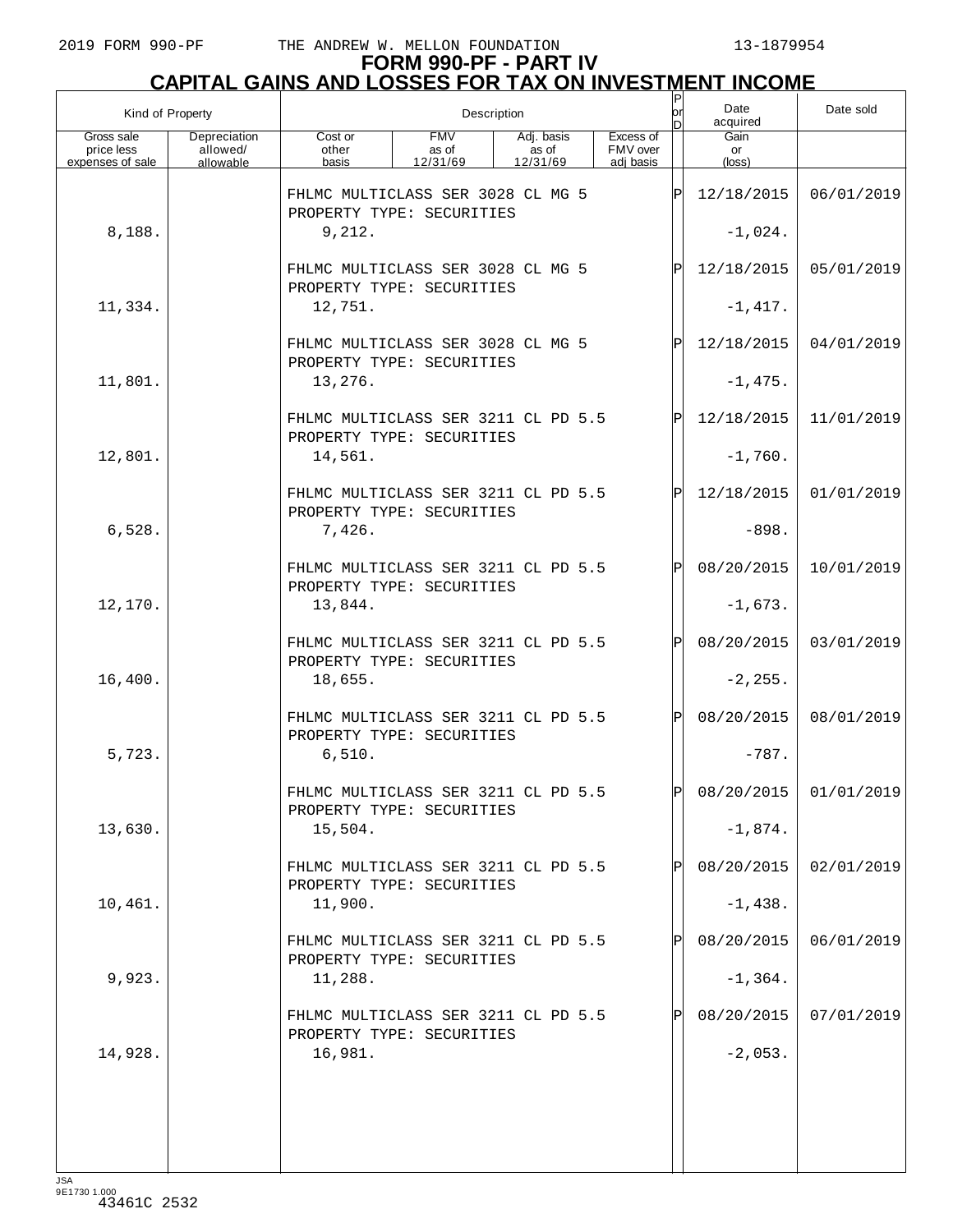| Kind of Property                             |                                       | Description                                                      |                                 |                                 |                                    | P<br>lor     | Date<br>acquired              | Date sold               |
|----------------------------------------------|---------------------------------------|------------------------------------------------------------------|---------------------------------|---------------------------------|------------------------------------|--------------|-------------------------------|-------------------------|
| Gross sale<br>price less<br>expenses of sale | Depreciation<br>allowed/<br>allowable | Cost or<br>other<br>basis                                        | <b>FMV</b><br>as of<br>12/31/69 | Adj. basis<br>as of<br>12/31/69 | Excess of<br>FMV over<br>adi basis |              | Gain<br>or<br>$(\text{loss})$ |                         |
|                                              |                                       | FHLMC MULTICLASS SER 3211 CL PD 5.5                              |                                 |                                 |                                    | Þ            | 08/20/2015                    | 04/01/2019              |
| 5,489.                                       |                                       | PROPERTY TYPE: SECURITIES<br>6, 243.                             |                                 |                                 |                                    |              | $-755.$                       |                         |
|                                              |                                       | FHLMC MULTICLASS SER 3211 CL PD 5.5                              |                                 |                                 |                                    | $\mathsf{P}$ | 08/20/2015                    | 05/01/2019              |
| 6,535.                                       |                                       | PROPERTY TYPE: SECURITIES<br>7,433.                              |                                 |                                 |                                    |              | $-899.$                       |                         |
|                                              |                                       | FHLMC MULTICLASS SER 3211 CL PD 5.5                              |                                 |                                 |                                    | $\mathsf{P}$ | 08/20/2015                    | 12/01/2019              |
| 14,253.                                      |                                       | PROPERTY TYPE: SECURITIES<br>16,213.                             |                                 |                                 |                                    |              | $-1,960.$                     |                         |
|                                              |                                       | FHLMC MULTICLASS SER 3287 CL PD 5.5<br>PROPERTY TYPE: SECURITIES |                                 |                                 |                                    | $\mathsf{P}$ | 08/20/2015                    | 09/01/2019              |
| 473.                                         |                                       | 518.                                                             |                                 |                                 |                                    |              | $-45.$                        |                         |
|                                              |                                       | FHLMC MULTICLASS SER 3287 CL PD 5.5<br>PROPERTY TYPE: SECURITIES |                                 |                                 |                                    | $\mathsf{P}$ | 08/20/2015                    | 11/01/2019              |
| 457.                                         |                                       | 501.                                                             |                                 |                                 |                                    |              | $-44.$                        |                         |
|                                              |                                       | FHLMC MULTICLASS SER 3287 CL PD 5.5<br>PROPERTY TYPE: SECURITIES |                                 |                                 |                                    | ΙPΙ          | 02/10/2016                    | 01/01/2019              |
| 6,043.                                       |                                       | 6,620.                                                           |                                 |                                 |                                    |              | $-578.$                       |                         |
|                                              |                                       | FHLMC MULTICLASS SER 3287 CL PD 5.5<br>PROPERTY TYPE: SECURITIES |                                 |                                 |                                    | ΙPΙ          | 02/10/2016                    | 02/01/2019              |
| 5,503.                                       |                                       | 6,029.                                                           |                                 |                                 |                                    |              | $-526.$                       |                         |
|                                              |                                       | FHLMC MULTICLASS SER 3287 CL PD 5.5<br>PROPERTY TYPE: SECURITIES |                                 |                                 |                                    | ΙPΙ          | 02/10/2016                    | 05/01/2019              |
| 8,261.                                       |                                       | 9.050.                                                           |                                 |                                 |                                    |              | $-790.$                       |                         |
|                                              |                                       | FHLMC MULTICLASS SER 3287 CL PD 5.5<br>PROPERTY TYPE: SECURITIES |                                 |                                 |                                    | וסו          |                               | $02/10/2016$ 03/01/2019 |
| 443.                                         |                                       | 486.                                                             |                                 |                                 |                                    |              | $-42.$                        |                         |
|                                              |                                       | FHLMC MULTICLASS SER 3287 CL PD 5.5<br>PROPERTY TYPE: SECURITIES |                                 |                                 |                                    |              | 02/10/2016                    | 11/01/2019              |
| 6,181.                                       |                                       | 6,772.                                                           |                                 |                                 |                                    |              | $-591.$                       |                         |
|                                              |                                       | FHLMC MULTICLASS SER 3287 CL PD 5.5<br>PROPERTY TYPE: SECURITIES |                                 |                                 |                                    |              | 02/10/2016                    | 07/01/2019              |
| 447.                                         |                                       | 490.                                                             |                                 |                                 |                                    |              | $-43.$                        |                         |
|                                              |                                       | FHLMC MULTICLASS SER 3287 CL PD 5.5<br>PROPERTY TYPE: SECURITIES |                                 |                                 |                                    |              | 02/10/2016                    | 04/01/2019              |
| 5, 143.                                      |                                       | 5,635.                                                           |                                 |                                 |                                    |              | $-492.$                       |                         |
|                                              |                                       |                                                                  |                                 |                                 |                                    |              |                               |                         |
|                                              |                                       |                                                                  |                                 |                                 |                                    |              |                               |                         |
|                                              |                                       |                                                                  |                                 |                                 |                                    |              |                               |                         |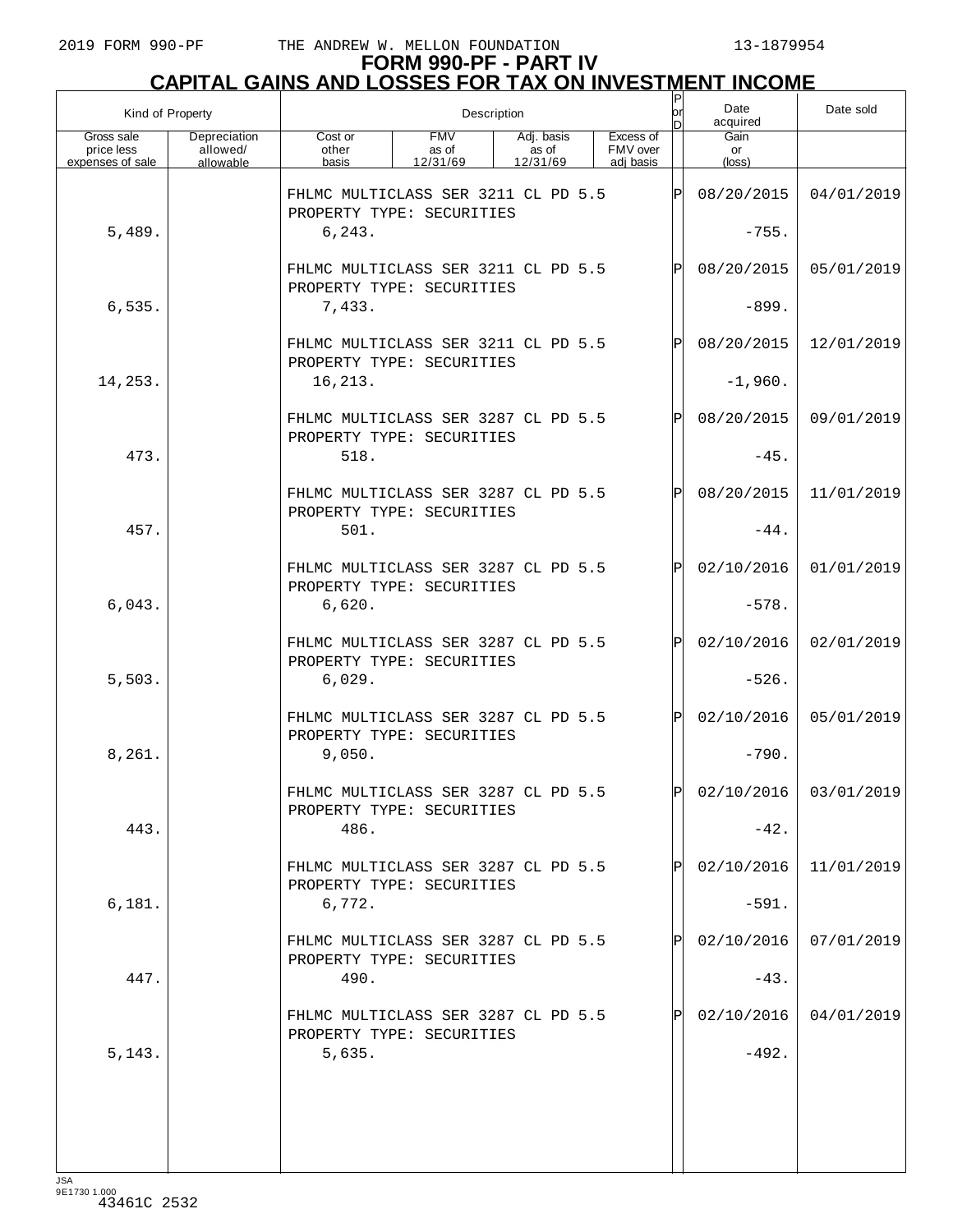|                                              | Kind of Property                      | Description                                                      |                                 |                                 |                                    |              | Date<br>acquired     | Date sold               |
|----------------------------------------------|---------------------------------------|------------------------------------------------------------------|---------------------------------|---------------------------------|------------------------------------|--------------|----------------------|-------------------------|
| Gross sale<br>price less<br>expenses of sale | Depreciation<br>allowed/<br>allowable | Cost or<br>other<br>basis                                        | <b>FMV</b><br>as of<br>12/31/69 | Adj. basis<br>as of<br>12/31/69 | Excess of<br>FMV over<br>adi basis |              | Gain<br>or<br>(loss) |                         |
|                                              |                                       | FHLMC MULTICLASS SER 3287 CL PD 5.5<br>PROPERTY TYPE: SECURITIES |                                 |                                 |                                    | ΙÞΙ          | 02/10/2016           | 08/01/2019              |
| 446.                                         |                                       | 488.                                                             |                                 |                                 |                                    |              | $-43.$               |                         |
|                                              |                                       | FHLMC MULTICLASS SER 3287 CL PD 5.5<br>PROPERTY TYPE: SECURITIES |                                 |                                 |                                    | Þl           | 02/10/2016           | 10/01/2019              |
| 420.                                         |                                       | 460.                                                             |                                 |                                 |                                    |              | $-40.$               |                         |
|                                              |                                       | FHLMC MULTICLASS SER 3287 CL PD 5.5<br>PROPERTY TYPE: SECURITIES |                                 |                                 |                                    | $\mathsf{P}$ | 02/10/2016           | 09/01/2019              |
| 411.                                         |                                       | 450.                                                             |                                 |                                 |                                    |              | $-39.$               |                         |
|                                              |                                       | FHLMC MULTICLASS SER 3303 CL AC 6<br>PROPERTY TYPE: SECURITIES   |                                 |                                 |                                    | $\mathbf{P}$ | 02/10/2016           | 06/01/2019              |
| 718.                                         |                                       | 794.                                                             |                                 |                                 |                                    |              | $-76.$               |                         |
|                                              |                                       | FHLMC MULTICLASS SER 3303 CL AC 6<br>PROPERTY TYPE: SECURITIES   |                                 |                                 |                                    | $\mathbf{P}$ | 02/10/2016           | 12/01/2019              |
| 741.                                         |                                       | 820.                                                             |                                 |                                 |                                    |              | $-78.$               |                         |
|                                              |                                       | FHLMC MULTICLASS SER 3303 CL AC 6<br>PROPERTY TYPE: SECURITIES   |                                 |                                 |                                    | $\mathbf{P}$ | 06/04/2015           | 12/01/2019              |
| 764.                                         |                                       | 844.                                                             |                                 |                                 |                                    |              | $-81.$               |                         |
|                                              |                                       | FHLMC MULTICLASS SER 3303 CL AC 6<br>PROPERTY TYPE: SECURITIES   |                                 |                                 |                                    | $\mathbf{P}$ | 06/04/2015           | 07/01/2019              |
| 891.                                         |                                       | 985.                                                             |                                 |                                 |                                    |              | $-94.$               |                         |
|                                              |                                       | FHLMC MULTICLASS SER 3303 CL AC 6<br>PROPERTY TYPE: SECURITIES   |                                 |                                 |                                    | $\mathsf{P}$ | 06/04/2015           | 03/01/2019              |
| 766.                                         |                                       | 847.                                                             |                                 |                                 |                                    |              | $-81.$               |                         |
|                                              |                                       | FHLMC MULTICLASS SER 3303 CL AC 6<br>PROPERTY TYPE: SECURITIES   |                                 |                                 |                                    | D            |                      | $06/04/2015$ 06/01/2019 |
| 26,289.                                      |                                       | 29,065.                                                          |                                 |                                 |                                    |              | $-2,777.$            |                         |
|                                              |                                       | FHLMC MULTICLASS SER 3303 CL AC 6<br>PROPERTY TYPE: SECURITIES   |                                 |                                 |                                    |              | 06/04/2015           | 04/01/2019              |
| 771.                                         |                                       | 852.                                                             |                                 |                                 |                                    |              | $-81.$               |                         |
|                                              |                                       | FHLMC MULTICLASS SER 3303 CL AC 6<br>PROPERTY TYPE: SECURITIES   |                                 |                                 |                                    |              | 06/04/2015           | 01/01/2019              |
| 4,374.                                       |                                       | 4,836.                                                           |                                 |                                 |                                    |              | $-462.$              |                         |
|                                              |                                       | FHLMC MULTICLASS SER 3303 CL AC 6<br>PROPERTY TYPE: SECURITIES   |                                 |                                 |                                    |              | 06/04/2015           | 05/01/2019              |
| 758.                                         |                                       | 838.                                                             |                                 |                                 |                                    |              | $-80.$               |                         |
|                                              |                                       |                                                                  |                                 |                                 |                                    |              |                      |                         |
|                                              |                                       |                                                                  |                                 |                                 |                                    |              |                      |                         |
|                                              |                                       |                                                                  |                                 |                                 |                                    |              |                      |                         |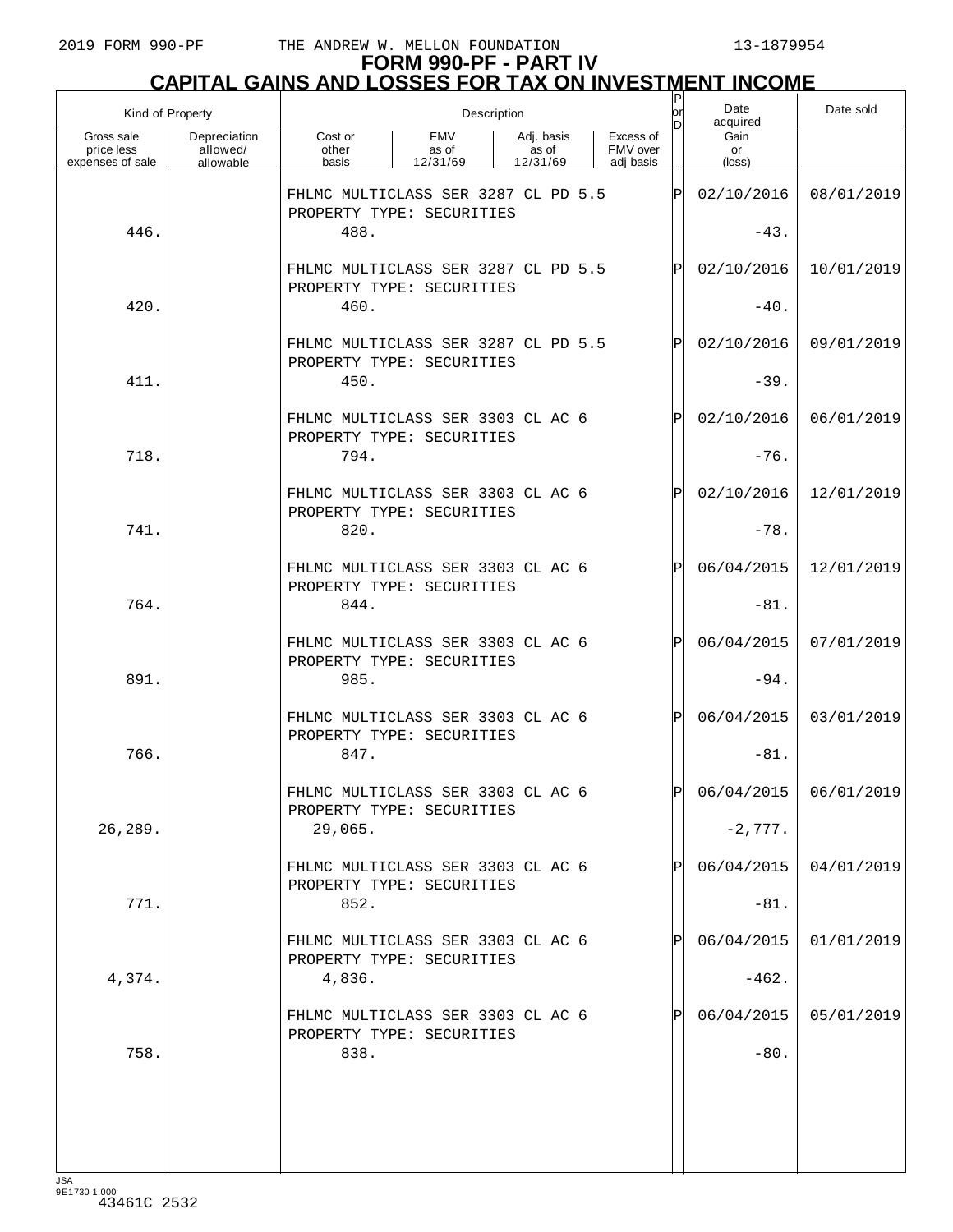|                                              | Kind of Property<br>Description       |                                                                  |                                 |                                 |                                    | P<br>lorl    | Date<br>acquired              | Date sold             |
|----------------------------------------------|---------------------------------------|------------------------------------------------------------------|---------------------------------|---------------------------------|------------------------------------|--------------|-------------------------------|-----------------------|
| Gross sale<br>price less<br>expenses of sale | Depreciation<br>allowed/<br>allowable | Cost or<br>other<br>basis                                        | <b>FMV</b><br>as of<br>12/31/69 | Adj. basis<br>as of<br>12/31/69 | Excess of<br>FMV over<br>adj basis |              | Gain<br>or<br>$(\text{loss})$ |                       |
|                                              |                                       | FHLMC MULTICLASS SER 3303 CL AC 6<br>PROPERTY TYPE: SECURITIES   |                                 |                                 |                                    | ΙÞΙ          | 06/04/2015                    | 08/01/2019            |
| 26,744.                                      |                                       | 29,568.                                                          |                                 |                                 |                                    |              | $-2,825.$                     |                       |
|                                              |                                       | FHLMC MULTICLASS SER 3303 CL AC 6<br>PROPERTY TYPE: SECURITIES   |                                 |                                 |                                    | ΙPΙ          | 06/04/2015                    | 02/01/2019            |
| 717.                                         |                                       | 793.                                                             |                                 |                                 |                                    |              | $-76.$                        |                       |
|                                              |                                       | FHLMC MULTICLASS SER 3303 CL AC 6<br>PROPERTY TYPE: SECURITIES   |                                 |                                 |                                    | ΙPΙ          | 06/04/2015                    | 09/01/2019            |
| 714.                                         |                                       | 790.                                                             |                                 |                                 |                                    |              | $-75.$                        |                       |
|                                              |                                       | FHLMC MULTICLASS SER 3423 CL PB 5.5<br>PROPERTY TYPE: SECURITIES |                                 |                                 |                                    | ΙPΙ          | 06/04/2015                    | 10/01/2019            |
| 22,668.                                      |                                       | 25,614.                                                          |                                 |                                 |                                    |              | $-2,947.$                     |                       |
|                                              |                                       | FHLMC MULTICLASS SER 3423 CL PB 5.5<br>PROPERTY TYPE: SECURITIES |                                 |                                 |                                    | $\mathsf{P}$ | 06/04/2015                    | 11/01/2019            |
| 1,633.                                       |                                       | 1,845.                                                           |                                 |                                 |                                    |              | $-212.$                       |                       |
|                                              |                                       | FHLMC MULTICLASS SER 3423 CL PB 5.5<br>PROPERTY TYPE: SECURITIES |                                 |                                 |                                    | $\mathsf{P}$ | 09/28/2016                    | 08/01/2019            |
| 13,334.                                      |                                       | 15,067.                                                          |                                 |                                 |                                    |              | $-1,733.$                     |                       |
|                                              |                                       | FHLMC MULTICLASS SER 3423 CL PB 5.5<br>PROPERTY TYPE: SECURITIES |                                 |                                 |                                    | $\mathsf{P}$ | 09/28/2016                    | 11/01/2019            |
| 9,323.                                       |                                       | 10,535.                                                          |                                 |                                 |                                    |              | $-1, 212.$                    |                       |
|                                              |                                       | FHLMC MULTICLASS SER 3423 CL PB 5.5<br>PROPERTY TYPE: SECURITIES |                                 |                                 |                                    | $\mathsf{P}$ | 09/28/2016                    | 09/01/2019            |
| 9,348.                                       |                                       | 10,563.                                                          |                                 |                                 |                                    |              | $-1, 215.$                    |                       |
|                                              |                                       | FHLMC MULTICLASS SER 3423 CL PB 5.5<br>PROPERTY TYPE: SECURITIES |                                 |                                 |                                    |              |                               | 09/28/2016 10/01/2019 |
| 10,970.                                      |                                       | 12,396.                                                          |                                 |                                 |                                    |              | $-1,426.$                     |                       |
|                                              |                                       | FHLMC MULTICLASS SER 3423 CL PB 5.5<br>PROPERTY TYPE: SECURITIES |                                 |                                 |                                    |              | 09/28/2016                    | 12/01/2019            |
| 4,887.                                       |                                       | 5,523.                                                           |                                 |                                 |                                    |              | $-635.$                       |                       |
|                                              |                                       | FHLMC MULTICLASS SER 3423 CL PB 5.5<br>PROPERTY TYPE: SECURITIES |                                 |                                 |                                    |              | 09/28/2016                    | 01/01/2019            |
| 2,893.                                       |                                       | 3,269.                                                           |                                 |                                 |                                    |              | $-376.$                       |                       |
|                                              |                                       | FHLMC MULTICLASS SER 3423 CL PB 5.5<br>PROPERTY TYPE: SECURITIES |                                 |                                 |                                    |              | 09/28/2016                    | 04/01/2019            |
| 5,439.                                       |                                       | 6,146.                                                           |                                 |                                 |                                    |              | $-707.$                       |                       |
|                                              |                                       |                                                                  |                                 |                                 |                                    |              |                               |                       |
|                                              |                                       |                                                                  |                                 |                                 |                                    |              |                               |                       |
|                                              |                                       |                                                                  |                                 |                                 |                                    |              |                               |                       |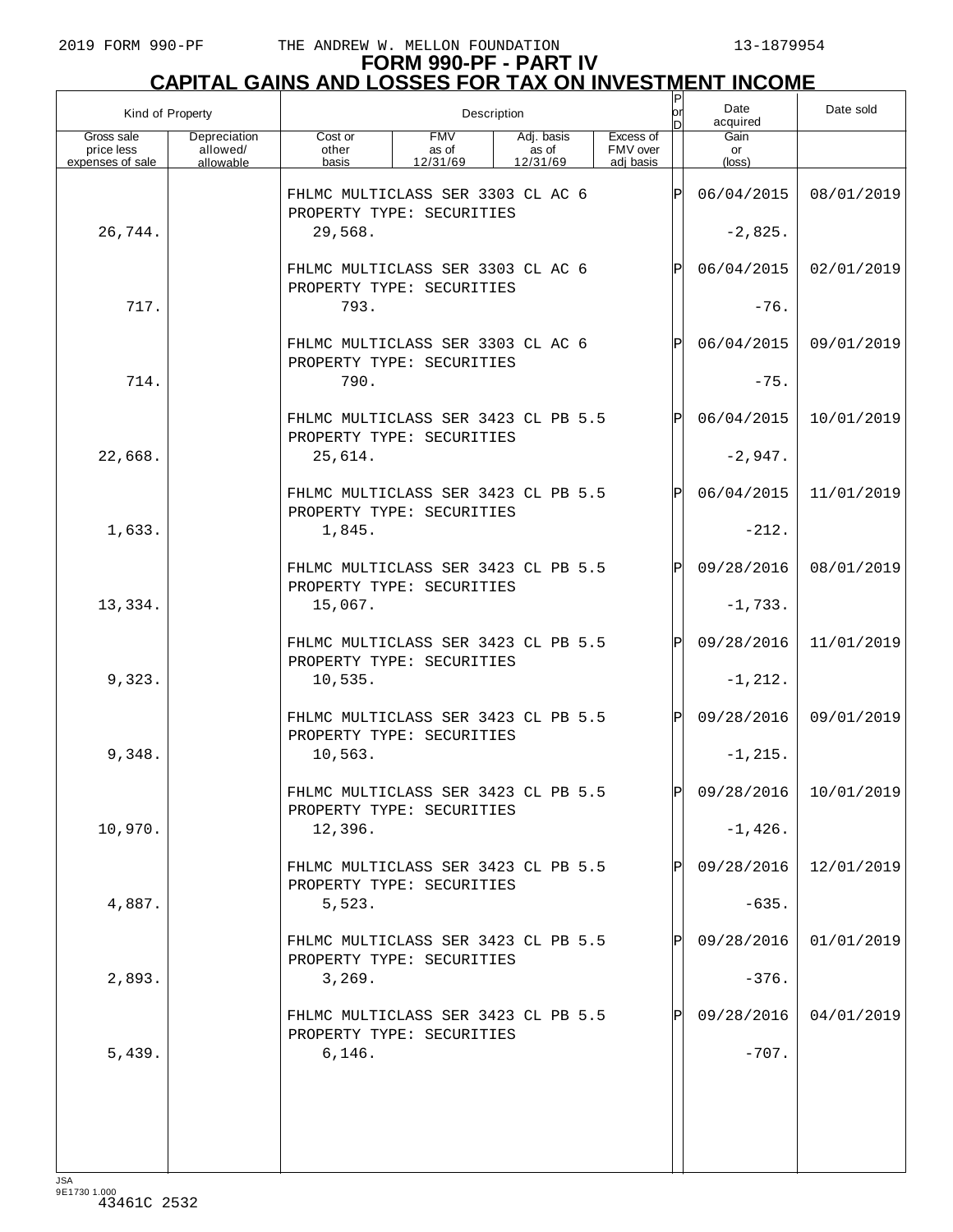| Kind of Property                             |                                       | Description                                                      |                                 |                                 |                                    | P<br> or<br>bl | Date<br>acquired     | Date sold               |
|----------------------------------------------|---------------------------------------|------------------------------------------------------------------|---------------------------------|---------------------------------|------------------------------------|----------------|----------------------|-------------------------|
| Gross sale<br>price less<br>expenses of sale | Depreciation<br>allowed/<br>allowable | Cost or<br>other<br>basis                                        | <b>FMV</b><br>as of<br>12/31/69 | Adj. basis<br>as of<br>12/31/69 | Excess of<br>FMV over<br>adi basis |                | Gain<br>or<br>(loss) |                         |
|                                              |                                       | FHLMC MULTICLASS SER 3423 CL PB 5.5                              |                                 |                                 |                                    | IPI            | 09/28/2016           | 02/01/2019              |
| 5,649.                                       |                                       | PROPERTY TYPE: SECURITIES<br>6,383.                              |                                 |                                 |                                    |                | $-734.$              |                         |
|                                              |                                       | FHLMC MULTICLASS SER 3423 CL PB 5.5<br>PROPERTY TYPE: SECURITIES |                                 |                                 |                                    | IPI            | 09/28/2016           | 07/01/2019              |
| 6,987.                                       |                                       | 7,896.                                                           |                                 |                                 |                                    |                | $-908.$              |                         |
|                                              |                                       | FHLMC MULTICLASS SER 3423 CL PB 5.5<br>PROPERTY TYPE: SECURITIES |                                 |                                 |                                    | IPI            | 09/28/2016           | 03/01/2019              |
| 9,489.                                       |                                       | 10,722.                                                          |                                 |                                 |                                    |                | $-1, 234.$           |                         |
|                                              |                                       | FHLMC MULTICLASS SER 3587 CL FA<br>PROPERTY TYPE: SECURITIES     |                                 |                                 |                                    | ΙPΙ            | 09/28/2016           | 05/01/2019              |
| 3,405.                                       |                                       | 3,438.                                                           |                                 |                                 |                                    |                | $-33.$               |                         |
|                                              |                                       | FHLMC MULTICLASS SER 3587 CL FA<br>PROPERTY TYPE: SECURITIES     |                                 |                                 |                                    | ΙPΙ            | 09/28/2016           | 06/01/2019              |
| 2,530.                                       |                                       | 2,554.                                                           |                                 |                                 |                                    |                | $-25.$               |                         |
|                                              |                                       | FHLMC MULTICLASS SER 3587 CL FA<br>PROPERTY TYPE: SECURITIES     |                                 |                                 |                                    | ΙÞΙ            | 12/30/2015           | 08/01/2019              |
| 6,912.                                       |                                       | 6,979.                                                           |                                 |                                 |                                    |                | $-67.$               |                         |
|                                              |                                       | FHLMC MULTICLASS SER 3587 CL FA<br>PROPERTY TYPE: SECURITIES     |                                 |                                 |                                    | ΙÞΙ            | 12/30/2015           | 10/01/2019              |
| 2,610.                                       |                                       | 2,635.<br>FHLMC MULTICLASS SER 3587 CL FA                        |                                 |                                 |                                    | ΙÞΙ            | $-25.$<br>12/30/2015 | 05/01/2019              |
| 6,467.                                       |                                       | PROPERTY TYPE: SECURITIES<br>6,529.                              |                                 |                                 |                                    |                | $-63.$               |                         |
|                                              |                                       | FHLMC MULTICLASS SER 3587 CL FA                                  |                                 |                                 |                                    | lÞI            |                      | $12/30/2015$ 09/01/2019 |
| 1,738.                                       |                                       | PROPERTY TYPE: SECURITIES<br>1,755.                              |                                 |                                 |                                    |                | $-17.$               |                         |
|                                              |                                       | FHLMC MULTICLASS SER 3587 CL FA                                  |                                 |                                 |                                    | ΙPΙ            | 12/30/2015           | 01/01/2019              |
| 5,857.                                       |                                       | PROPERTY TYPE: SECURITIES<br>5,914.                              |                                 |                                 |                                    |                | $-57.$               |                         |
|                                              |                                       | FHLMC MULTICLASS SER 3587 CL FA                                  |                                 |                                 |                                    | ΙPΙ            | 12/30/2015           | 04/01/2019              |
| 5,661.                                       |                                       | PROPERTY TYPE: SECURITIES<br>5,716.                              |                                 |                                 |                                    |                | $-55.$               |                         |
|                                              |                                       | FHLMC MULTICLASS SER 3587 CL FA                                  |                                 |                                 |                                    | ΙPΙ            | 12/30/2015           | 07/01/2019              |
| 8,138.                                       |                                       | PROPERTY TYPE: SECURITIES<br>8,217.                              |                                 |                                 |                                    |                | $-79.$               |                         |
|                                              |                                       |                                                                  |                                 |                                 |                                    |                |                      |                         |
|                                              |                                       |                                                                  |                                 |                                 |                                    |                |                      |                         |
|                                              |                                       |                                                                  |                                 |                                 |                                    |                |                      |                         |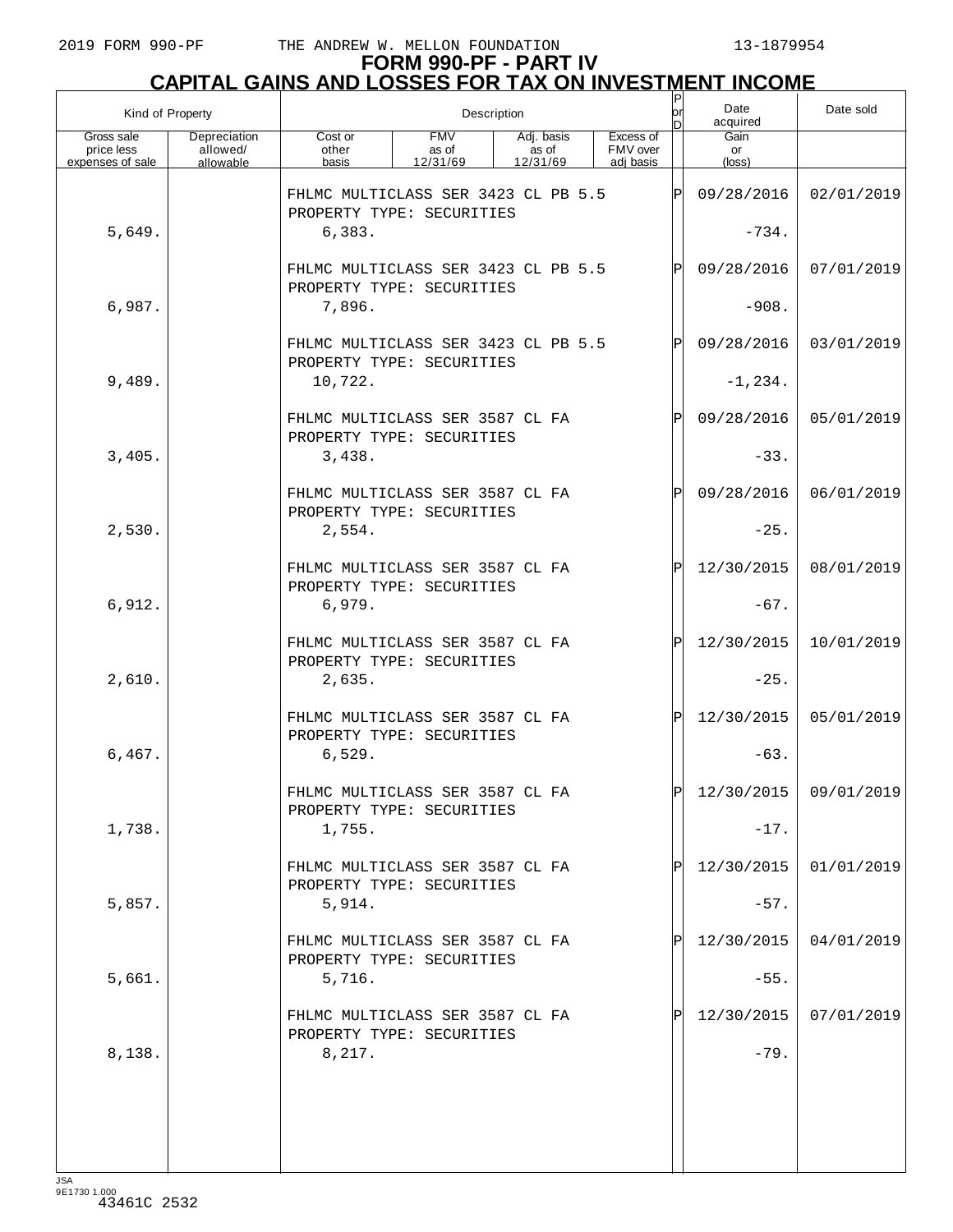# **FORM 990-PF - PART IV CAPITAL GAINS AND LOSSES FOR TAX ON INVESTMENT INCOME** P

| Kind of Property                             |                                       |                                                                                                                                       |  | Description | $\frac{P}{\text{or}}$<br>Date<br>acquired<br>ln. |  |     |                      | Date sold               |
|----------------------------------------------|---------------------------------------|---------------------------------------------------------------------------------------------------------------------------------------|--|-------------|--------------------------------------------------|--|-----|----------------------|-------------------------|
| Gross sale<br>price less<br>expenses of sale | Depreciation<br>allowed/<br>allowable | <b>FMV</b><br>Excess of<br>Cost or<br>Adj. basis<br>FMV over<br>as of<br>as of<br>other<br>basis<br>12/31/69<br>12/31/69<br>adi basis |  |             |                                                  |  |     | Gain<br>or<br>(loss) |                         |
|                                              |                                       | FHLMC MULTICLASS SER 3587 CL FA<br>PROPERTY TYPE: SECURITIES                                                                          |  |             |                                                  |  | ΙP  | 12/30/2015           | 06/01/2019              |
| 3,692.                                       |                                       | 3,728.                                                                                                                                |  |             |                                                  |  |     | $-36.$               |                         |
|                                              |                                       | FHLMC MULTICLASS SER 3587 CL FA<br>PROPERTY TYPE: SECURITIES                                                                          |  |             |                                                  |  | ΙP  | 12/30/2015           | 11/01/2019              |
| 4,605.                                       |                                       | 4,650.                                                                                                                                |  |             |                                                  |  |     | $-45.$               |                         |
|                                              |                                       | FHLMC MULTICLASS SER 3587 CL FA<br>PROPERTY TYPE: SECURITIES                                                                          |  |             |                                                  |  | ΙP  | 12/30/2015           | 03/01/2019              |
| 5,096.                                       |                                       | 5,145.                                                                                                                                |  |             |                                                  |  |     | $-49.$               |                         |
| 543.                                         |                                       | FHLMC MULTICLASS SER 3641 CL PB 5<br>PROPERTY TYPE: SECURITIES                                                                        |  |             |                                                  |  | ΙP  | 12/30/2015           | 12/01/2019              |
|                                              |                                       | 597.                                                                                                                                  |  |             |                                                  |  |     | $-54.$               |                         |
|                                              |                                       | FHLMC MULTICLASS SER 3641 CL PB 5<br>PROPERTY TYPE: SECURITIES                                                                        |  |             |                                                  |  | ΙP  | 12/30/2015           | 02/01/2019              |
| 5,868.                                       |                                       | 6,455.                                                                                                                                |  |             |                                                  |  |     | $-587.$              |                         |
|                                              |                                       | FHLMC MULTICLASS SER 3641 CL PB 5<br>PROPERTY TYPE: SECURITIES                                                                        |  |             |                                                  |  | ΙP  | 11/05/2015           | 11/01/2019              |
| 3,989.                                       |                                       | 4,388.                                                                                                                                |  |             |                                                  |  |     | $-399.$              |                         |
|                                              |                                       | FHLMC MULTICLASS SER 3641 CL PB 5<br>PROPERTY TYPE: SECURITIES                                                                        |  |             |                                                  |  | ΙP  | 11/05/2015           | 04/01/2019              |
| 1,749.                                       |                                       | 1,924.                                                                                                                                |  |             |                                                  |  |     | $-175.$              |                         |
|                                              |                                       | FHLMC MULTICLASS SER 3641 CL PB 5<br>PROPERTY TYPE: SECURITIES                                                                        |  |             |                                                  |  | ΙPΙ | 11/05/2015           | 09/01/2019              |
| 644.                                         |                                       | 709.                                                                                                                                  |  |             |                                                  |  |     | $-64.$               |                         |
|                                              |                                       | FHLMC MULTICLASS SER 3641 CL PB 5<br>PROPERTY TYPE: SECURITIES                                                                        |  |             |                                                  |  | lÞl |                      | $11/05/2015$ 07/01/2019 |
| 534.                                         |                                       | 587.                                                                                                                                  |  |             |                                                  |  |     | $-53.$               |                         |
|                                              |                                       | FHLMC MULTICLASS SER 3641 CL PB 5<br>PROPERTY TYPE: SECURITIES                                                                        |  |             |                                                  |  |     | 11/05/2015           | 03/01/2019              |
| 811.                                         |                                       | 892.                                                                                                                                  |  |             |                                                  |  |     | $-81.$               |                         |
|                                              |                                       | FHLMC MULTICLASS SER 3641 CL PB 5<br>PROPERTY TYPE: SECURITIES                                                                        |  |             |                                                  |  |     | 11/05/2015           | 10/01/2019              |
| 626.                                         |                                       | 689.                                                                                                                                  |  |             |                                                  |  |     | $-63.$               |                         |
|                                              |                                       | FHLMC MULTICLASS SER 3641 CL PB 5<br>PROPERTY TYPE: SECURITIES                                                                        |  |             |                                                  |  |     | 11/05/2015           | 06/01/2019              |
| 25,643.                                      |                                       | 28,207.                                                                                                                               |  |             |                                                  |  |     | $-2,564.$            |                         |
|                                              |                                       |                                                                                                                                       |  |             |                                                  |  |     |                      |                         |
|                                              |                                       |                                                                                                                                       |  |             |                                                  |  |     |                      |                         |
| <b>JSA</b>                                   |                                       |                                                                                                                                       |  |             |                                                  |  |     |                      |                         |

JSA 9E1730 1.000 43461C 2532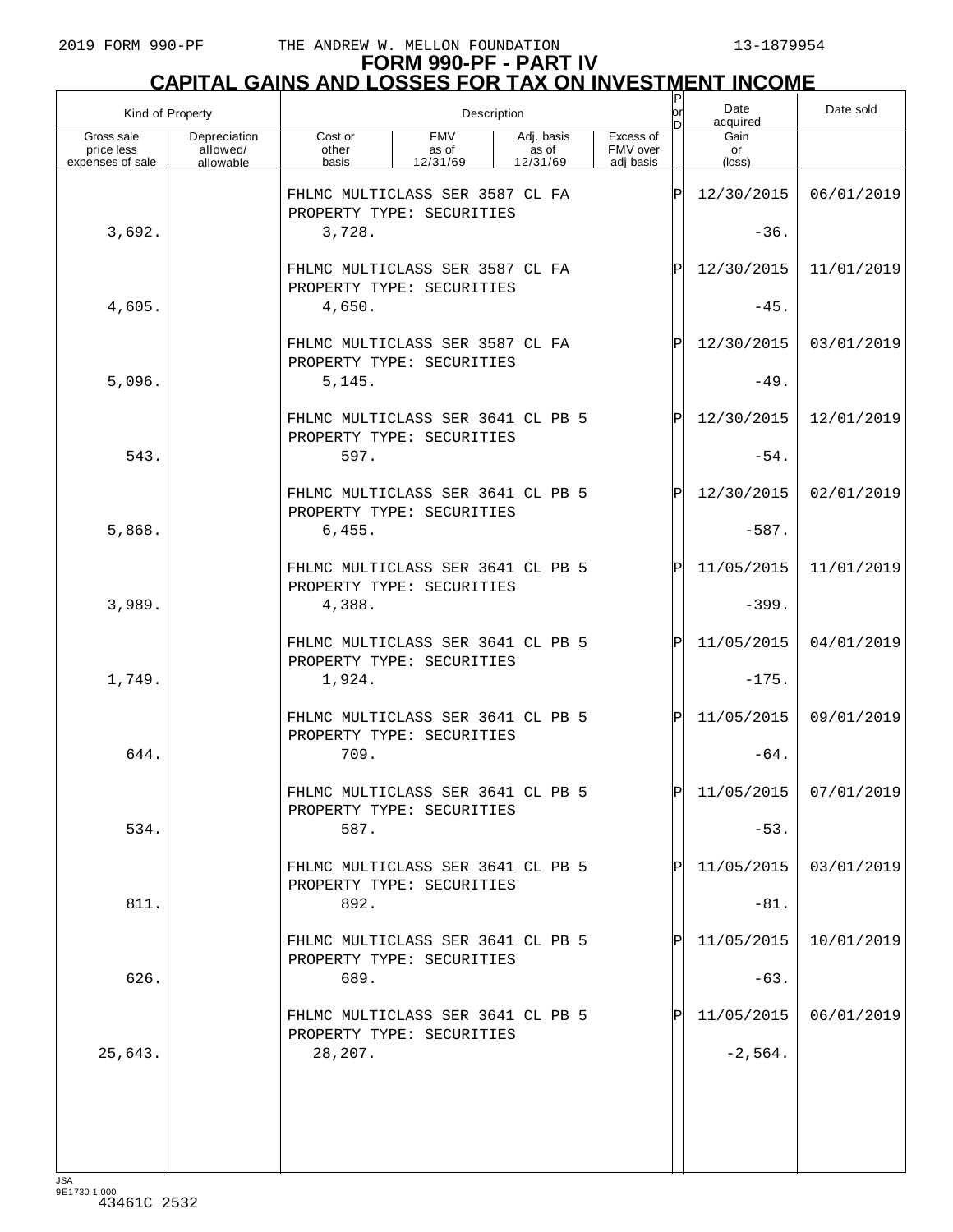| Gain<br>Gross sale<br>Depreciation<br><b>FMV</b><br>Excess of<br>Cost or<br>Adj. basis<br>allowed/<br>FMV over<br>price less<br>other<br>as of<br>as of<br>or<br>expenses of sale<br>allowable<br>basis<br>12/31/69<br>12/31/69<br>adj basis<br>(loss)<br>11/05/2015<br>FHLMC MULTICLASS SER 3641 CL PB 5<br>ΙPΙ<br>PROPERTY TYPE: SECURITIES<br>4,136.<br>4,549.<br>$-414.$<br>11/05/2015<br>FHLMC MULTICLASS SER 3641 CL PB 5<br>$\mathbf P$<br>PROPERTY TYPE: SECURITIES<br>533.<br>586.<br>$-53.$<br>11/05/2015<br>FHLMC MULTICLASS SER 3641 CL PB 5<br>Þl<br>PROPERTY TYPE: SECURITIES<br>9,813.<br>$-981.$<br>10,794.<br>11/05/2015<br>FHLMC MULTICLASS SER 3738 CL CY 4.0%<br>$\mathsf{P}$<br>PROPERTY TYPE: SECURITIES<br>4,857.<br>5,056.<br>$-199.$<br>11/05/2015<br>FHLMC MULTICLASS SER 3738 CL CY 4.0%<br>$\mathsf{P}$<br>PROPERTY TYPE: SECURITIES<br>5,374.<br>$-220.$<br>5,594. |            | Date sold  | Date<br>acquired | $\mathsf{P}$<br>lorl<br>n | Description |  |  |  | Kind of Property |
|-------------------------------------------------------------------------------------------------------------------------------------------------------------------------------------------------------------------------------------------------------------------------------------------------------------------------------------------------------------------------------------------------------------------------------------------------------------------------------------------------------------------------------------------------------------------------------------------------------------------------------------------------------------------------------------------------------------------------------------------------------------------------------------------------------------------------------------------------------------------------------------------------|------------|------------|------------------|---------------------------|-------------|--|--|--|------------------|
|                                                                                                                                                                                                                                                                                                                                                                                                                                                                                                                                                                                                                                                                                                                                                                                                                                                                                                 |            |            |                  |                           |             |  |  |  |                  |
|                                                                                                                                                                                                                                                                                                                                                                                                                                                                                                                                                                                                                                                                                                                                                                                                                                                                                                 | 02/01/2019 |            |                  |                           |             |  |  |  |                  |
|                                                                                                                                                                                                                                                                                                                                                                                                                                                                                                                                                                                                                                                                                                                                                                                                                                                                                                 |            |            |                  |                           |             |  |  |  |                  |
|                                                                                                                                                                                                                                                                                                                                                                                                                                                                                                                                                                                                                                                                                                                                                                                                                                                                                                 | 05/01/2019 |            |                  |                           |             |  |  |  |                  |
|                                                                                                                                                                                                                                                                                                                                                                                                                                                                                                                                                                                                                                                                                                                                                                                                                                                                                                 |            |            |                  |                           |             |  |  |  |                  |
|                                                                                                                                                                                                                                                                                                                                                                                                                                                                                                                                                                                                                                                                                                                                                                                                                                                                                                 | 08/01/2019 |            |                  |                           |             |  |  |  |                  |
|                                                                                                                                                                                                                                                                                                                                                                                                                                                                                                                                                                                                                                                                                                                                                                                                                                                                                                 |            |            |                  |                           |             |  |  |  |                  |
|                                                                                                                                                                                                                                                                                                                                                                                                                                                                                                                                                                                                                                                                                                                                                                                                                                                                                                 | 12/01/2019 |            |                  |                           |             |  |  |  |                  |
|                                                                                                                                                                                                                                                                                                                                                                                                                                                                                                                                                                                                                                                                                                                                                                                                                                                                                                 |            |            |                  |                           |             |  |  |  |                  |
|                                                                                                                                                                                                                                                                                                                                                                                                                                                                                                                                                                                                                                                                                                                                                                                                                                                                                                 | 01/01/2019 |            |                  |                           |             |  |  |  |                  |
|                                                                                                                                                                                                                                                                                                                                                                                                                                                                                                                                                                                                                                                                                                                                                                                                                                                                                                 |            |            |                  |                           |             |  |  |  |                  |
| 08/18/2015<br>FHLMC MULTICLASS SER 3738 CL CY 4.0%<br>$\mathsf{P}$<br>PROPERTY TYPE: SECURITIES                                                                                                                                                                                                                                                                                                                                                                                                                                                                                                                                                                                                                                                                                                                                                                                                 | 05/01/2019 |            |                  |                           |             |  |  |  |                  |
| 4,512.<br>4,697.<br>$-185.$                                                                                                                                                                                                                                                                                                                                                                                                                                                                                                                                                                                                                                                                                                                                                                                                                                                                     |            |            |                  |                           |             |  |  |  |                  |
| 08/18/2015<br>FHLMC MULTICLASS SER 3738 CL CY 4.0%<br>$\mathsf{P}$<br>PROPERTY TYPE: SECURITIES<br>$-259.$<br>6,338.<br>6,598.                                                                                                                                                                                                                                                                                                                                                                                                                                                                                                                                                                                                                                                                                                                                                                  | 04/01/2019 |            |                  |                           |             |  |  |  |                  |
| 08/18/2015<br>FHLMC MULTICLASS SER 3738 CL CY 4.0%<br>$\mathbf P$<br>PROPERTY TYPE: SECURITIES                                                                                                                                                                                                                                                                                                                                                                                                                                                                                                                                                                                                                                                                                                                                                                                                  | 03/01/2019 |            |                  |                           |             |  |  |  |                  |
| 4,928.<br>$-202.$<br>5,130.                                                                                                                                                                                                                                                                                                                                                                                                                                                                                                                                                                                                                                                                                                                                                                                                                                                                     |            |            |                  |                           |             |  |  |  |                  |
| 08/18/2015 09/01/2019<br>FHLMC MULTICLASS SER 3738 CL CY 4.0%<br>Þl<br>PROPERTY TYPE: SECURITIES                                                                                                                                                                                                                                                                                                                                                                                                                                                                                                                                                                                                                                                                                                                                                                                                |            |            |                  |                           |             |  |  |  |                  |
| 4,828.<br>$-198.$<br>5,026.                                                                                                                                                                                                                                                                                                                                                                                                                                                                                                                                                                                                                                                                                                                                                                                                                                                                     |            |            |                  |                           |             |  |  |  |                  |
| 08/18/2015<br>FHLMC MULTICLASS SER 3738 CL CY 4.0%<br>PROPERTY TYPE: SECURITIES                                                                                                                                                                                                                                                                                                                                                                                                                                                                                                                                                                                                                                                                                                                                                                                                                 |            | 12/01/2019 |                  |                           |             |  |  |  |                  |
| 4,494.<br>$-184.$<br>4,678.                                                                                                                                                                                                                                                                                                                                                                                                                                                                                                                                                                                                                                                                                                                                                                                                                                                                     |            |            |                  |                           |             |  |  |  |                  |
| FHLMC MULTICLASS SER 3738 CL CY 4.0%<br>08/18/2015<br>PROPERTY TYPE: SECURITIES                                                                                                                                                                                                                                                                                                                                                                                                                                                                                                                                                                                                                                                                                                                                                                                                                 |            | 10/01/2019 |                  |                           |             |  |  |  |                  |
| 5,167.<br>5,379.<br>$-212.$                                                                                                                                                                                                                                                                                                                                                                                                                                                                                                                                                                                                                                                                                                                                                                                                                                                                     |            |            |                  |                           |             |  |  |  |                  |
| FHLMC MULTICLASS SER 3738 CL CY 4.0%<br>08/18/2015<br>PROPERTY TYPE: SECURITIES                                                                                                                                                                                                                                                                                                                                                                                                                                                                                                                                                                                                                                                                                                                                                                                                                 | 02/01/2019 |            |                  |                           |             |  |  |  |                  |
| 5,846.<br>6,086.<br>$-239.$                                                                                                                                                                                                                                                                                                                                                                                                                                                                                                                                                                                                                                                                                                                                                                                                                                                                     |            |            |                  |                           |             |  |  |  |                  |
|                                                                                                                                                                                                                                                                                                                                                                                                                                                                                                                                                                                                                                                                                                                                                                                                                                                                                                 |            |            |                  |                           |             |  |  |  |                  |
|                                                                                                                                                                                                                                                                                                                                                                                                                                                                                                                                                                                                                                                                                                                                                                                                                                                                                                 |            |            |                  |                           |             |  |  |  |                  |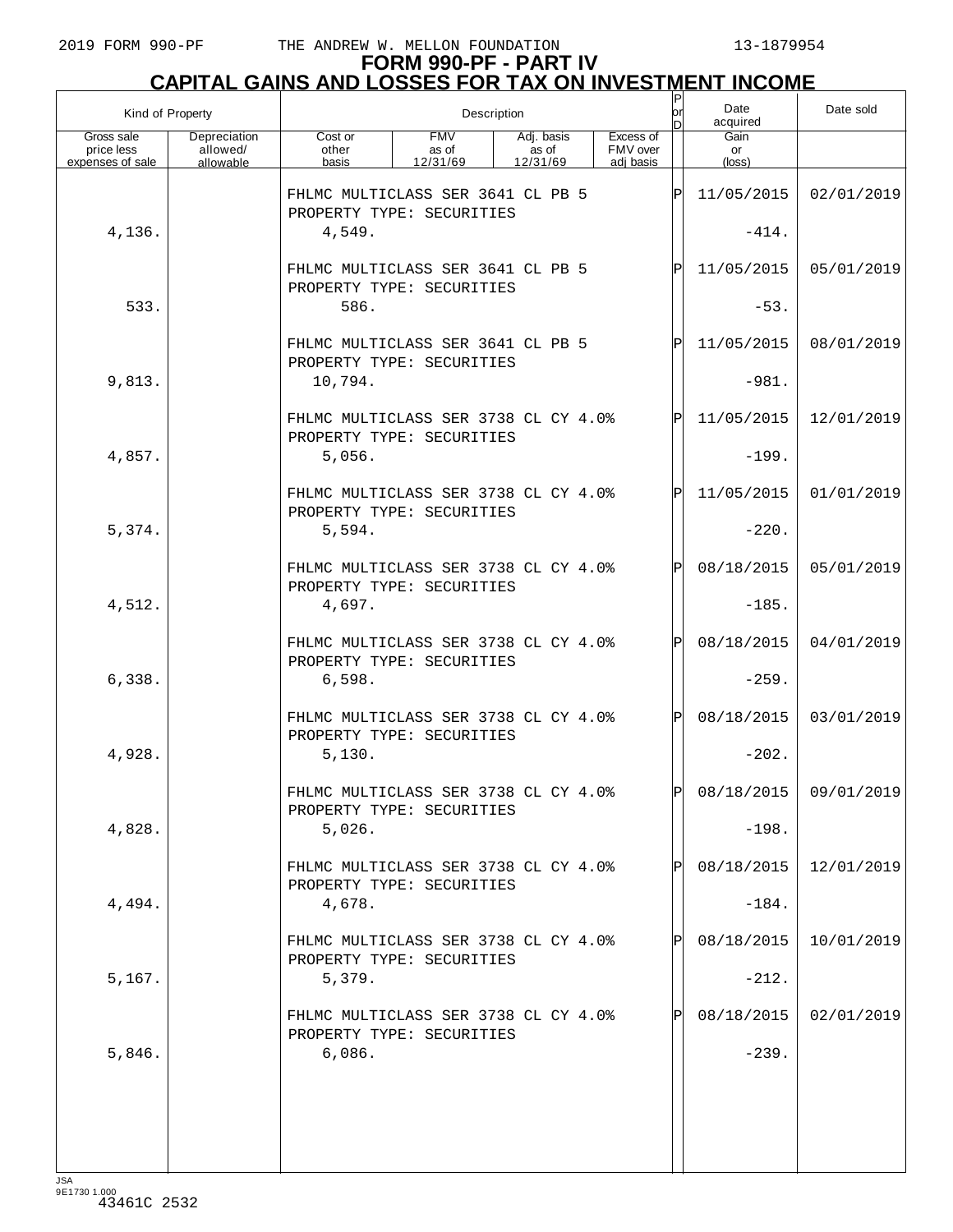|                                              | Kind of Property                      | Description                                                       |                                 |                                 |                                    |              | Date<br>acquired     | Date sold               |
|----------------------------------------------|---------------------------------------|-------------------------------------------------------------------|---------------------------------|---------------------------------|------------------------------------|--------------|----------------------|-------------------------|
| Gross sale<br>price less<br>expenses of sale | Depreciation<br>allowed/<br>allowable | Cost or<br>other<br>basis                                         | <b>FMV</b><br>as of<br>12/31/69 | Adj. basis<br>as of<br>12/31/69 | Excess of<br>FMV over<br>adi basis |              | Gain<br>or<br>(loss) |                         |
|                                              |                                       | FHLMC MULTICLASS SER 3738 CL CY 4.0%<br>PROPERTY TYPE: SECURITIES |                                 |                                 |                                    | Þ            | 08/18/2015           | 06/01/2019              |
| 5,044.                                       |                                       | 5,251.                                                            |                                 |                                 |                                    |              | $-207.$              |                         |
|                                              |                                       | FHLMC MULTICLASS SER 3738 CL CY 4.0%<br>PROPERTY TYPE: SECURITIES |                                 |                                 |                                    |              | 08/18/2015           | 11/01/2019              |
| 5,695.                                       |                                       | 5,928.                                                            |                                 |                                 |                                    |              | $-233.$              |                         |
|                                              |                                       | FHLMC MULTICLASS SER 3738 CL CY 4.0%<br>PROPERTY TYPE: SECURITIES |                                 |                                 |                                    | ΙPΙ          | 08/18/2015           | 01/01/2019              |
| 5,131.                                       |                                       | 5,341.                                                            |                                 |                                 |                                    |              | $-210.$              |                         |
|                                              |                                       | FHLMC MULTICLASS SER 3767 CL PK 4<br>PROPERTY TYPE: SECURITIES    |                                 |                                 |                                    | $\mathbf P$  | 08/18/2015           | 07/01/2019              |
| 13,435.                                      |                                       | 14,242.                                                           |                                 |                                 |                                    |              | $-806$ .             |                         |
|                                              |                                       | FHLMC MULTICLASS SER 3767 CL PK 4<br>PROPERTY TYPE: SECURITIES    |                                 |                                 |                                    | ΙPΙ          | 08/18/2015           | 08/01/2019              |
| 54,612.                                      |                                       | 57,889.                                                           |                                 |                                 |                                    |              | $-3, 277.$           |                         |
|                                              |                                       | FHLMC MULTICLASS SER 3767 CL PK 4<br>PROPERTY TYPE: SECURITIES    |                                 |                                 |                                    | $\mathbf P$  | 02/18/2016           | 09/01/2019              |
| 53,800.                                      |                                       | 57,028.                                                           |                                 |                                 |                                    |              | $-3,228.$            |                         |
|                                              |                                       | FHLMC MULTICLASS SER 3767 CL PK 4<br>PROPERTY TYPE: SECURITIES    |                                 |                                 |                                    | $\mathsf{P}$ | 02/18/2016           | 06/01/2019              |
| 13,963.                                      |                                       | 14,801.                                                           |                                 |                                 |                                    |              | $-838.$              |                         |
|                                              |                                       | FHLMC MULTICLASS SER 3767 CL PK 4<br>PROPERTY TYPE: SECURITIES    |                                 |                                 |                                    | ΙPΙ          | 02/18/2016           | 11/01/2019              |
| 31,637.                                      |                                       | 33,535.                                                           |                                 |                                 |                                    |              | $-1,898.$            |                         |
|                                              |                                       | FHLMC MULTICLASS SER 3767 CL PK 4<br>PROPERTY TYPE: SECURITIES    |                                 |                                 |                                    | ום           |                      | $02/18/2016$ 05/01/2019 |
| 3,628.                                       |                                       | 3,846.                                                            |                                 |                                 |                                    |              | $-218.$              |                         |
|                                              |                                       | FHLMC MULTICLASS SER 3767 CL PK 4<br>PROPERTY TYPE: SECURITIES    |                                 |                                 |                                    |              | 02/18/2016           | 12/01/2019              |
| 5,051.                                       |                                       | 5,354.                                                            |                                 |                                 |                                    |              | $-303.$              |                         |
|                                              |                                       | FHLMC MULTICLASS SER 3767 CL PK 4<br>PROPERTY TYPE: SECURITIES    |                                 |                                 |                                    |              | 02/18/2016           | 07/01/2019              |
| 1,235.                                       |                                       | 1,309.                                                            |                                 |                                 |                                    |              | $-74.$               |                         |
|                                              |                                       | FHLMC MULTICLASS SER 3767 CL PK 4<br>PROPERTY TYPE: SECURITIES    |                                 |                                 |                                    |              | 02/18/2016           | 10/01/2019              |
| 4,336.                                       |                                       | 4,596.                                                            |                                 |                                 |                                    |              | $-260.$              |                         |
|                                              |                                       |                                                                   |                                 |                                 |                                    |              |                      |                         |
|                                              |                                       |                                                                   |                                 |                                 |                                    |              |                      |                         |
|                                              |                                       |                                                                   |                                 |                                 |                                    |              |                      |                         |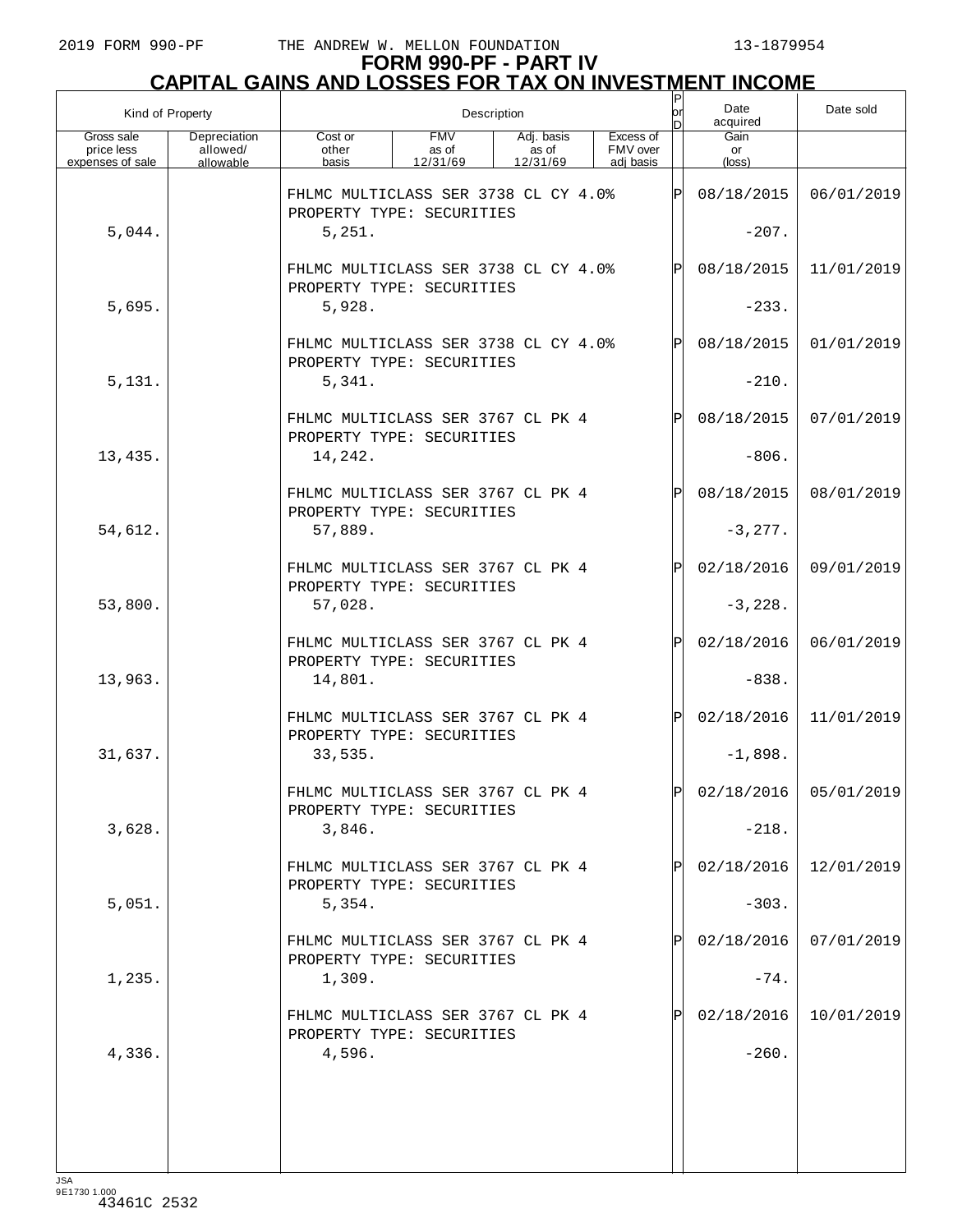|                                              | Kind of Property                      | Description                                                               |                                 |                                 |                                    | Ρ<br>lor     | Date<br>acquired              | Date sold               |
|----------------------------------------------|---------------------------------------|---------------------------------------------------------------------------|---------------------------------|---------------------------------|------------------------------------|--------------|-------------------------------|-------------------------|
| Gross sale<br>price less<br>expenses of sale | Depreciation<br>allowed/<br>allowable | Cost or<br>other<br>basis                                                 | <b>FMV</b><br>as of<br>12/31/69 | Adj. basis<br>as of<br>12/31/69 | Excess of<br>FMV over<br>adi basis |              | Gain<br>or<br>$(\text{loss})$ |                         |
|                                              |                                       | FHLMC MULTICLASS SER 3767 CL PK 4<br>PROPERTY TYPE: SECURITIES            |                                 |                                 |                                    | P            | 02/18/2016                    | 03/01/2019              |
| 21,938.                                      |                                       | 23, 254.                                                                  |                                 |                                 |                                    |              | $-1,316.$                     |                         |
|                                              |                                       | FHLMC MULTICLASS SER 3904 CL EC 2.0%<br>PROPERTY TYPE: SECURITIES         |                                 |                                 |                                    | $\mathsf{P}$ | 02/18/2016                    | 04/01/2019              |
| 421.                                         |                                       | 414.                                                                      |                                 |                                 |                                    |              | $7$ .                         |                         |
|                                              |                                       | FHLMC MULTICLASS SER 3904 CL EC 2.0%<br>PROPERTY TYPE: SECURITIES         |                                 |                                 |                                    | $\mathbf{P}$ | 02/18/2016                    | 08/01/2019              |
| 2,807.                                       |                                       | 2,758.                                                                    |                                 |                                 |                                    |              | 49.                           |                         |
|                                              |                                       | FHLMC MULTICLASS SER 3904 CL EC 2.0%<br>PROPERTY TYPE: SECURITIES         |                                 |                                 |                                    | $\mathsf{P}$ | 07/28/2015                    | 07/01/2019              |
| 15,832.                                      |                                       | 15,555.                                                                   |                                 |                                 |                                    |              | 277.                          |                         |
|                                              |                                       | FHLMC MULTICLASS SER 3904 CL EC 2.0%<br>PROPERTY TYPE: SECURITIES         |                                 |                                 |                                    | $\mathsf{P}$ | 07/28/2015                    | 12/01/2019              |
| 8,151.                                       |                                       | 8,009.                                                                    |                                 |                                 |                                    |              | 143.                          |                         |
|                                              |                                       | FHLMC MULTICLASS SER 3904 CL EC 2.0%<br>PROPERTY TYPE: SECURITIES         |                                 |                                 |                                    | $\mathsf{P}$ | 07/28/2015                    | 06/01/2019              |
| 4,787.                                       |                                       | 4,703.                                                                    |                                 |                                 |                                    |              | 84.                           |                         |
|                                              |                                       | FHLMC MULTICLASS SER 3904 CL EC 2.0%<br>PROPERTY TYPE: SECURITIES         |                                 |                                 |                                    | $\mathsf{P}$ | 07/28/2015                    | 02/01/2019              |
| 435.                                         |                                       | 427.                                                                      |                                 |                                 |                                    |              | $8$ .                         |                         |
|                                              |                                       | FHLMC MULTICLASS SER 3904 CL EC 2.0%<br>PROPERTY TYPE: SECURITIES         |                                 |                                 |                                    | $\mathsf{P}$ | 07/28/2015                    | 08/01/2019              |
| 456.                                         |                                       | 448.                                                                      |                                 |                                 |                                    |              | $8$ .                         |                         |
| 462.                                         |                                       | FHLMC MULTICLASS SER 3904 CL EC 2.0%<br>PROPERTY TYPE: SECURITIES<br>454. |                                 |                                 |                                    | DI           | 8.                            | $07/28/2015$ 09/01/2019 |
|                                              |                                       |                                                                           |                                 |                                 |                                    |              |                               |                         |
|                                              |                                       | FHLMC MULTICLASS SER 3904 CL EC 2.0%<br>PROPERTY TYPE: SECURITIES         |                                 |                                 |                                    |              | 07/28/2015                    | 04/01/2019              |
| 3,600.                                       |                                       | 3,537.                                                                    |                                 |                                 |                                    |              | 63.                           |                         |
|                                              |                                       | FHLMC MULTICLASS SER 3904 CL EC 2.0%<br>PROPERTY TYPE: SECURITIES         |                                 |                                 |                                    |              | 07/28/2015                    | 05/01/2019              |
| 4,174.                                       |                                       | 4,101.                                                                    |                                 |                                 |                                    |              | 73.                           |                         |
|                                              |                                       | FHLMC MULTICLASS SER 3904 CL EC 2.0%<br>PROPERTY TYPE: SECURITIES         |                                 |                                 |                                    |              | 07/28/2015                    | 11/01/2019              |
| 456.                                         |                                       | 448.                                                                      |                                 |                                 |                                    |              | $8$ .                         |                         |
|                                              |                                       |                                                                           |                                 |                                 |                                    |              |                               |                         |
|                                              |                                       |                                                                           |                                 |                                 |                                    |              |                               |                         |
|                                              |                                       |                                                                           |                                 |                                 |                                    |              |                               |                         |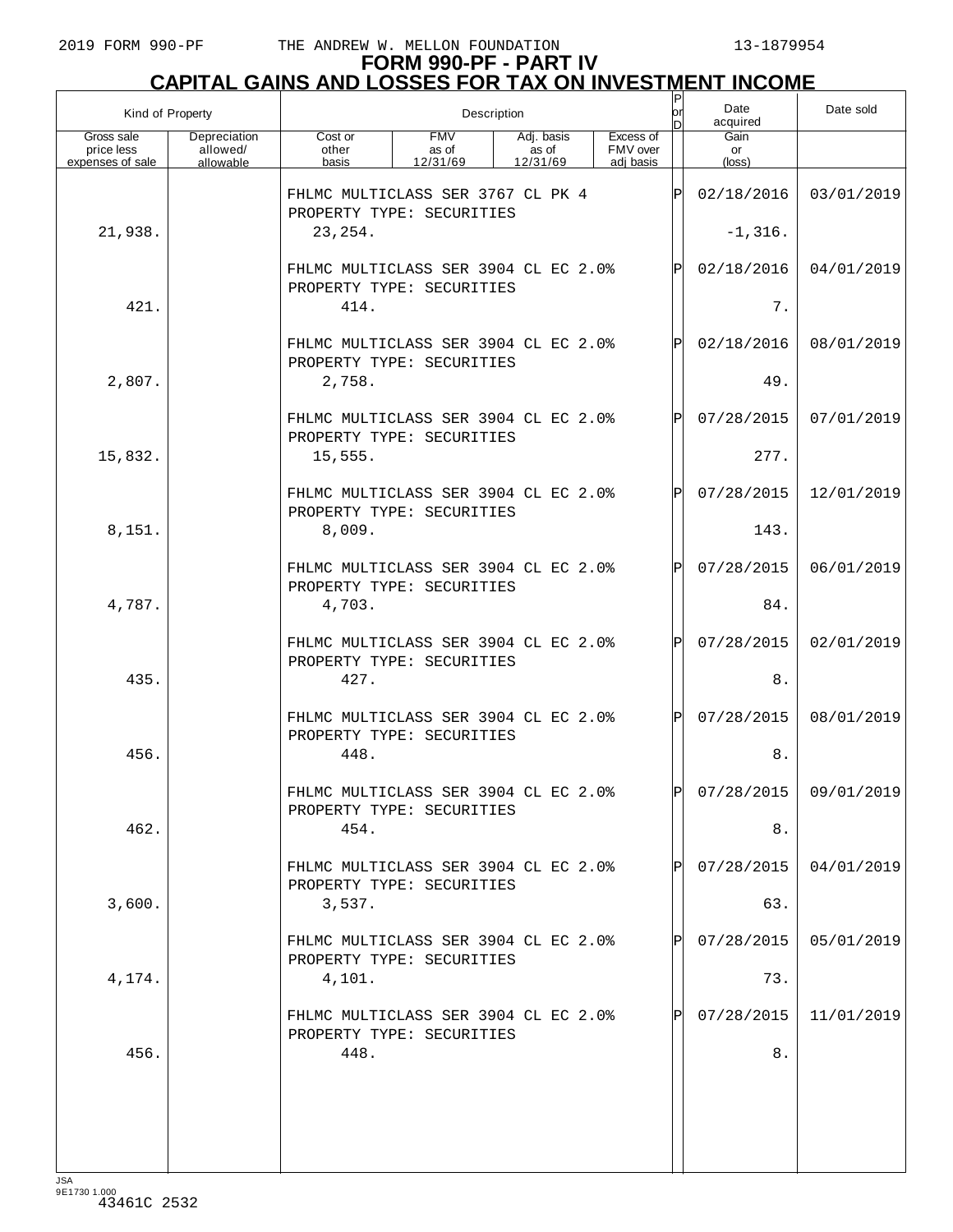# **FORM 990-PF - PART IV CAPITAL GAINS AND LOSSES FOR TAX ON INVESTMENT INCOME** P

| Kind of Property                             |                                       |                                                                   | Description                     | or<br>n                         | Date<br>acquired                   | Date sold |                      |                         |
|----------------------------------------------|---------------------------------------|-------------------------------------------------------------------|---------------------------------|---------------------------------|------------------------------------|-----------|----------------------|-------------------------|
| Gross sale<br>price less<br>expenses of sale | Depreciation<br>allowed/<br>allowable | Cost or<br>other<br>basis                                         | <b>FMV</b><br>as of<br>12/31/69 | Adj. basis<br>as of<br>12/31/69 | Excess of<br>FMV over<br>adi basis |           | Gain<br>or<br>(loss) |                         |
|                                              |                                       | FHLMC MULTICLASS SER 3904 CL EC 2.0%<br>PROPERTY TYPE: SECURITIES |                                 |                                 |                                    | Þ         | 07/28/2015           | 01/01/2019              |
| 5,088.                                       |                                       | 4,999.                                                            |                                 |                                 |                                    |           | 89.                  |                         |
|                                              |                                       | FHLMC MULTICLASS SER 4239 CL AP 4<br>PROPERTY TYPE: SECURITIES    |                                 |                                 |                                    | P         | 07/28/2015           | 03/01/2019              |
| 7,893.                                       |                                       | 8,495.                                                            |                                 |                                 |                                    |           | $-602.$              |                         |
|                                              |                                       | FHLMC MULTICLASS SER 4239 CL AP 4<br>PROPERTY TYPE: SECURITIES    |                                 |                                 |                                    | P         | 07/28/2015           | 10/01/2019              |
| 9,285.                                       |                                       | 9,993.                                                            |                                 |                                 |                                    |           | $-708.$              |                         |
|                                              |                                       | FHLMC MULTICLASS SER 4239 CL AP 4<br>PROPERTY TYPE: SECURITIES    |                                 |                                 |                                    | P         | 02/10/2016           | 09/01/2019              |
| 8,773.                                       |                                       | 9,442.                                                            |                                 |                                 |                                    |           | $-669.$              |                         |
|                                              |                                       | FHLMC MULTICLASS SER 4239 CL AP 4<br>PROPERTY TYPE: SECURITIES    |                                 |                                 |                                    | P         | 02/10/2016           | 02/01/2019              |
| 15,819.                                      |                                       | 17,026.                                                           |                                 |                                 |                                    |           | $-1, 206.$           |                         |
|                                              |                                       | FHLMC MULTICLASS SER 4239 CL AP 4<br>PROPERTY TYPE: SECURITIES    |                                 |                                 |                                    | Þ         | 02/10/2016           | 11/01/2019              |
| 8,326.                                       |                                       | 8,961.                                                            |                                 |                                 |                                    |           | $-635.$              |                         |
|                                              |                                       | FHLMC MULTICLASS SER 4239 CL AP 4<br>PROPERTY TYPE: SECURITIES    |                                 |                                 |                                    | P         | 02/10/2016           | 05/01/2019              |
| 12,790.                                      |                                       | 13,765.                                                           |                                 |                                 |                                    |           | $-975.$              |                         |
|                                              |                                       | FHLMC MULTICLASS SER 4239 CL AP 4<br>PROPERTY TYPE: SECURITIES    |                                 |                                 |                                    | Þ         | 02/10/2016           | 07/01/2019              |
| 7,306.                                       |                                       | 7,863.                                                            |                                 |                                 |                                    |           | $-557.$              |                         |
|                                              |                                       | FHLMC MULTICLASS SER 4239 CL AP 4<br>PROPERTY TYPE: SECURITIES    |                                 |                                 |                                    | lÞI       |                      | $02/10/2016$ 12/01/2019 |
| 5,074.                                       |                                       | 5,461.                                                            |                                 |                                 |                                    |           | $-387.$              |                         |
|                                              |                                       | FHLMC MULTICLASS SER 4239 CL AP 4<br>PROPERTY TYPE: SECURITIES    |                                 |                                 |                                    |           | 02/10/2016           | 08/01/2019              |
| 9,331.                                       |                                       | 10,042.                                                           |                                 |                                 |                                    |           | $-711.$              |                         |
|                                              |                                       | FHLMC MULTICLASS SER 4239 CL AP 4<br>PROPERTY TYPE: SECURITIES    |                                 |                                 |                                    |           | 02/10/2016           | 04/01/2019              |
| 9,838.                                       |                                       | 10,588.                                                           |                                 |                                 |                                    |           | $-750.$              |                         |
|                                              |                                       | FHLMC MULTICLASS SER 4239 CL AP 4<br>PROPERTY TYPE: SECURITIES    |                                 |                                 |                                    |           | 02/10/2016           | 10/01/2019              |
| 15,784.                                      |                                       | 16,987.                                                           |                                 |                                 |                                    |           | $-1, 204.$           |                         |
|                                              |                                       |                                                                   |                                 |                                 |                                    |           |                      |                         |
|                                              |                                       |                                                                   |                                 |                                 |                                    |           |                      |                         |
|                                              |                                       |                                                                   |                                 |                                 |                                    |           |                      |                         |

JSA 9E1730 1.000 43461C 2532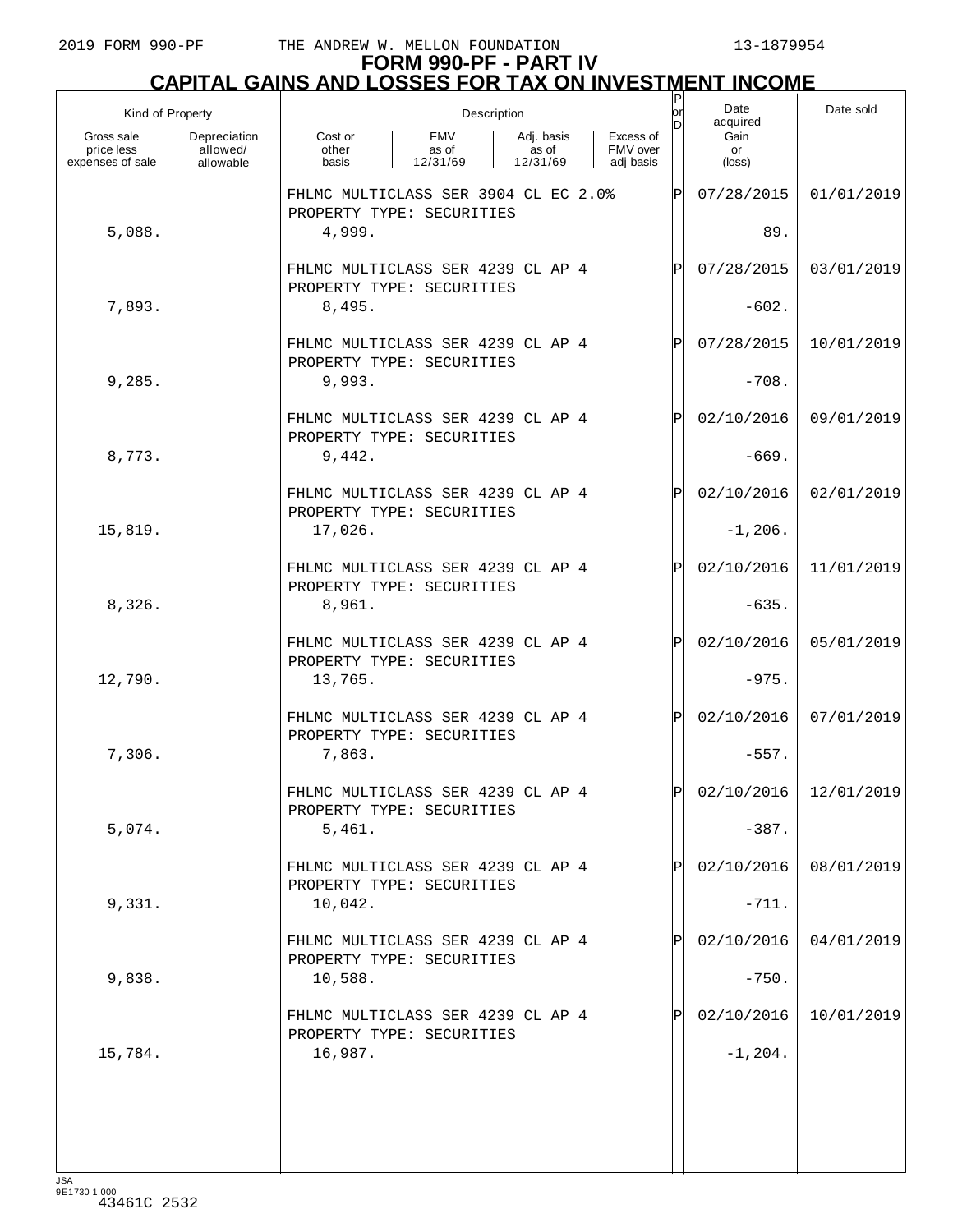| Kind of Property                             |                                       |                                                                                                                          |  | Description |           | $\sf P$<br>lor | Date<br>acquired              | Date sold               |
|----------------------------------------------|---------------------------------------|--------------------------------------------------------------------------------------------------------------------------|--|-------------|-----------|----------------|-------------------------------|-------------------------|
| Gross sale<br>price less<br>expenses of sale | Depreciation<br>allowed/<br>allowable | <b>FMV</b><br>Adj. basis<br>Cost or<br>as of<br>FMV over<br>other<br>as of<br>12/31/69<br>basis<br>12/31/69<br>adi basis |  |             | Excess of |                | Gain<br>or<br>$(\text{loss})$ |                         |
|                                              |                                       | FHLMC MULTICLASS SER 4239 CL AP 4                                                                                        |  |             |           | ΙP             | 02/10/2016                    | 01/01/2019              |
| 10,077.                                      |                                       | PROPERTY TYPE: SECURITIES<br>10,846.                                                                                     |  |             |           | $-768.$        |                               |                         |
|                                              |                                       | FHLMC MULTICLASS SER 6 04-15-2036                                                                                        |  |             |           | $\mathbf P$    | 02/10/2016                    | 06/01/2019              |
| 3,933.                                       |                                       | PROPERTY TYPE: SECURITIES<br>4,415.                                                                                      |  |             |           |                | $-482.$                       |                         |
|                                              |                                       | FHLMC MULTICLASS SER 6 04-15-2036<br>PROPERTY TYPE: SECURITIES                                                           |  |             |           | $\mathbf P$    | 02/10/2016                    | 03/01/2019              |
| 3,287.                                       |                                       | 3,690.                                                                                                                   |  |             |           |                | $-403.$                       |                         |
|                                              |                                       | FHLMC MULTICLASS SER 6 04-15-2036<br>PROPERTY TYPE: SECURITIES                                                           |  |             |           | $\mathbf P$    | 01/06/2016                    | 11/01/2019              |
| 3,753.                                       |                                       | 4,213.                                                                                                                   |  |             |           |                | $-460.$                       |                         |
|                                              |                                       | FHLMC MULTICLASS SER 6 04-15-2036<br>PROPERTY TYPE: SECURITIES                                                           |  |             |           | $\mathbf P$    | 01/06/2016                    | 08/01/2019              |
| 3,107.                                       |                                       | 3,487.                                                                                                                   |  |             |           |                | $-381.$                       |                         |
|                                              |                                       | FHLMC MULTICLASS SER 6 04-15-2036<br>PROPERTY TYPE: SECURITIES                                                           |  |             |           | $\mathbf P$    | 01/06/2016                    | 01/01/2019              |
| 4,453.                                       |                                       | 4,999.                                                                                                                   |  |             |           |                | $-546.$                       |                         |
|                                              |                                       | FHLMC MULTICLASS SER 6 04-15-2036<br>PROPERTY TYPE: SECURITIES                                                           |  |             |           | $\mathsf{P}$   | 01/06/2016                    | 05/01/2019              |
| 4,514.                                       |                                       | 5,067.                                                                                                                   |  |             |           |                | $-553.$                       |                         |
|                                              |                                       | FHLMC MULTICLASS SER 6 04-15-2036<br>PROPERTY TYPE: SECURITIES                                                           |  |             |           | $\mathbf P$    | 01/06/2016                    | 09/01/2019              |
| 5,190.                                       |                                       | 5,826.                                                                                                                   |  |             |           |                | $-636.$                       |                         |
|                                              |                                       | FHLMC MULTICLASS SER 6 04-15-2036<br>PROPERTY TYPE: SECURITIES                                                           |  |             |           | ldl            |                               | $01/06/2016$ 10/01/2019 |
| 3,730.                                       |                                       | 4,187.                                                                                                                   |  |             |           |                | $-457.$                       |                         |
|                                              |                                       | FHLMC MULTICLASS SER 6 04-15-2036<br>PROPERTY TYPE: SECURITIES                                                           |  |             |           |                | 01/06/2016                    | 12/01/2019              |
| 2,430.                                       |                                       | 2,727.                                                                                                                   |  |             |           |                | $-298.$                       |                         |
|                                              |                                       | FHLMC MULTICLASS SER 6 04-15-2036<br>PROPERTY TYPE: SECURITIES                                                           |  |             |           |                | 01/06/2016                    | 04/01/2019              |
| 3,953.                                       |                                       | 4,437.                                                                                                                   |  |             |           |                | $-484.$                       |                         |
|                                              |                                       | FHLMC MULTICLASS SER 6 04-15-2036<br>PROPERTY TYPE: SECURITIES                                                           |  |             |           |                | 01/06/2016                    | 02/01/2019              |
| 3,478.                                       |                                       | 3,904.                                                                                                                   |  |             |           |                | $-426.$                       |                         |
|                                              |                                       |                                                                                                                          |  |             |           |                |                               |                         |
|                                              |                                       |                                                                                                                          |  |             |           |                |                               |                         |
|                                              |                                       |                                                                                                                          |  |             |           |                |                               |                         |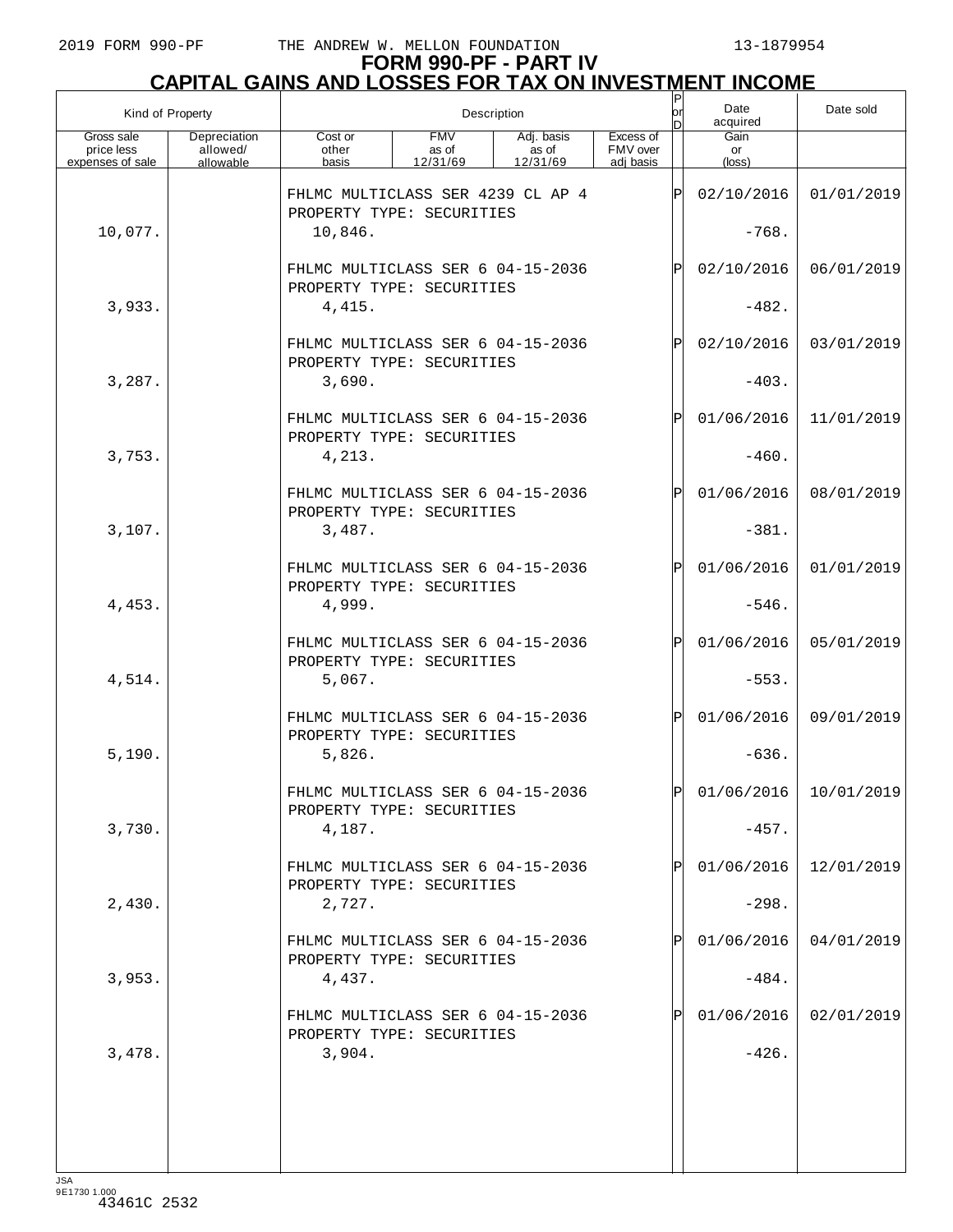| Kind of Property                             |                                       | Description                                                       |                                 |                                 |                                    |    | Date<br>acquired     | Date sold               |
|----------------------------------------------|---------------------------------------|-------------------------------------------------------------------|---------------------------------|---------------------------------|------------------------------------|----|----------------------|-------------------------|
| Gross sale<br>price less<br>expenses of sale | Depreciation<br>allowed/<br>allowable | Cost or<br>other<br>basis                                         | <b>FMV</b><br>as of<br>12/31/69 | Adj. basis<br>as of<br>12/31/69 | Excess of<br>FMV over<br>adi basis |    | Gain<br>or<br>(loss) |                         |
|                                              |                                       | FHLMC MULTICLASS SER 6 04-15-2036<br>PROPERTY TYPE: SECURITIES    |                                 |                                 |                                    | Þ  | 01/06/2016           | 06/01/2019              |
| 2,963.                                       |                                       | 3,326.                                                            |                                 |                                 |                                    |    | $-363.$              |                         |
|                                              |                                       | FHLMC MULTICLASS SER-3757 CL-FA FLTG<br>PROPERTY TYPE: SECURITIES |                                 |                                 |                                    | P  | 01/06/2016           | 07/01/2019              |
| 3,947.                                       |                                       | 3,910.                                                            |                                 |                                 |                                    |    | 37.                  |                         |
|                                              |                                       | FHLMC MULTICLASS SER-3757 CL-FA FLTG<br>PROPERTY TYPE: SECURITIES |                                 |                                 |                                    | P  | 01/06/2016           | 03/01/2019              |
| 8,006.                                       |                                       | 7,931.                                                            |                                 |                                 |                                    |    | 75.                  |                         |
|                                              |                                       | FHLMC MULTICLASS SER-3757 CL-FA FLTG<br>PROPERTY TYPE: SECURITIES |                                 |                                 |                                    | P  | 02/13/2019           | 06/01/2019              |
| 6,832.                                       |                                       | 6,768.                                                            |                                 |                                 |                                    |    | 64.                  |                         |
|                                              |                                       | FHLMC MULTICLASS SER-3757 CL-FA FLTG<br>PROPERTY TYPE: SECURITIES |                                 |                                 |                                    |    | 02/13/2019           | 04/01/2019              |
| 566.                                         |                                       | 561.                                                              |                                 |                                 |                                    |    | 5.                   |                         |
|                                              |                                       | FHLMC MULTICLASS SER-3757 CL-FA FLTG<br>PROPERTY TYPE: SECURITIES |                                 |                                 |                                    | P  | 02/13/2019           | 09/01/2019              |
| 5,631.                                       |                                       | 5,579.                                                            |                                 |                                 |                                    |    | 53.                  |                         |
|                                              |                                       | FHLMC MULTICLASS SER-3757 CL-FA FLTG<br>PROPERTY TYPE: SECURITIES |                                 |                                 |                                    | P  | 02/13/2019           | 07/01/2019              |
| 2,371.                                       |                                       | 2,349.                                                            |                                 |                                 |                                    |    | 22.                  |                         |
|                                              |                                       | FHLMC MULTICLASS SER-3757 CL-FA FLTG                              |                                 |                                 |                                    | P  | 02/13/2019           | 12/01/2019              |
| 535.                                         |                                       | PROPERTY TYPE: SECURITIES<br>530.                                 |                                 |                                 |                                    |    | 5.                   |                         |
|                                              |                                       | FHIMC MULTICLASS SER-3757 CL-FA FLTG<br>PROPERTY TYPE: SECURITIES |                                 |                                 |                                    | ÞI |                      | $02/13/2019$ 08/01/2019 |
| 6,425.                                       |                                       | 6, 365.                                                           |                                 |                                 |                                    |    | 60.                  |                         |
|                                              |                                       | FHLMC MULTICLASS SER-3757 CL-FA FLTG<br>PROPERTY TYPE: SECURITIES |                                 |                                 |                                    |    | 02/13/2019           | 05/01/2019              |
| 3,544.                                       |                                       | 3,510.                                                            |                                 |                                 |                                    |    | 33.                  |                         |
|                                              |                                       | FHLMC MULTICLASS SER-3757 CL-FA FLTG<br>PROPERTY TYPE: SECURITIES |                                 |                                 |                                    |    | 02/13/2019           | 11/01/2019              |
| 8,056.                                       |                                       | 7,981.                                                            |                                 |                                 |                                    |    | 76.                  |                         |
|                                              |                                       | FHLMC MULTICLASS SR 18-1 CL A1 3.5%<br>PROPERTY TYPE: SECURITIES  |                                 |                                 |                                    |    | 02/13/2019           | 03/01/2019              |
| 13,607.                                      |                                       | 13,601.                                                           |                                 |                                 |                                    |    | б.                   |                         |
|                                              |                                       |                                                                   |                                 |                                 |                                    |    |                      |                         |
|                                              |                                       |                                                                   |                                 |                                 |                                    |    |                      |                         |
|                                              |                                       |                                                                   |                                 |                                 |                                    |    |                      |                         |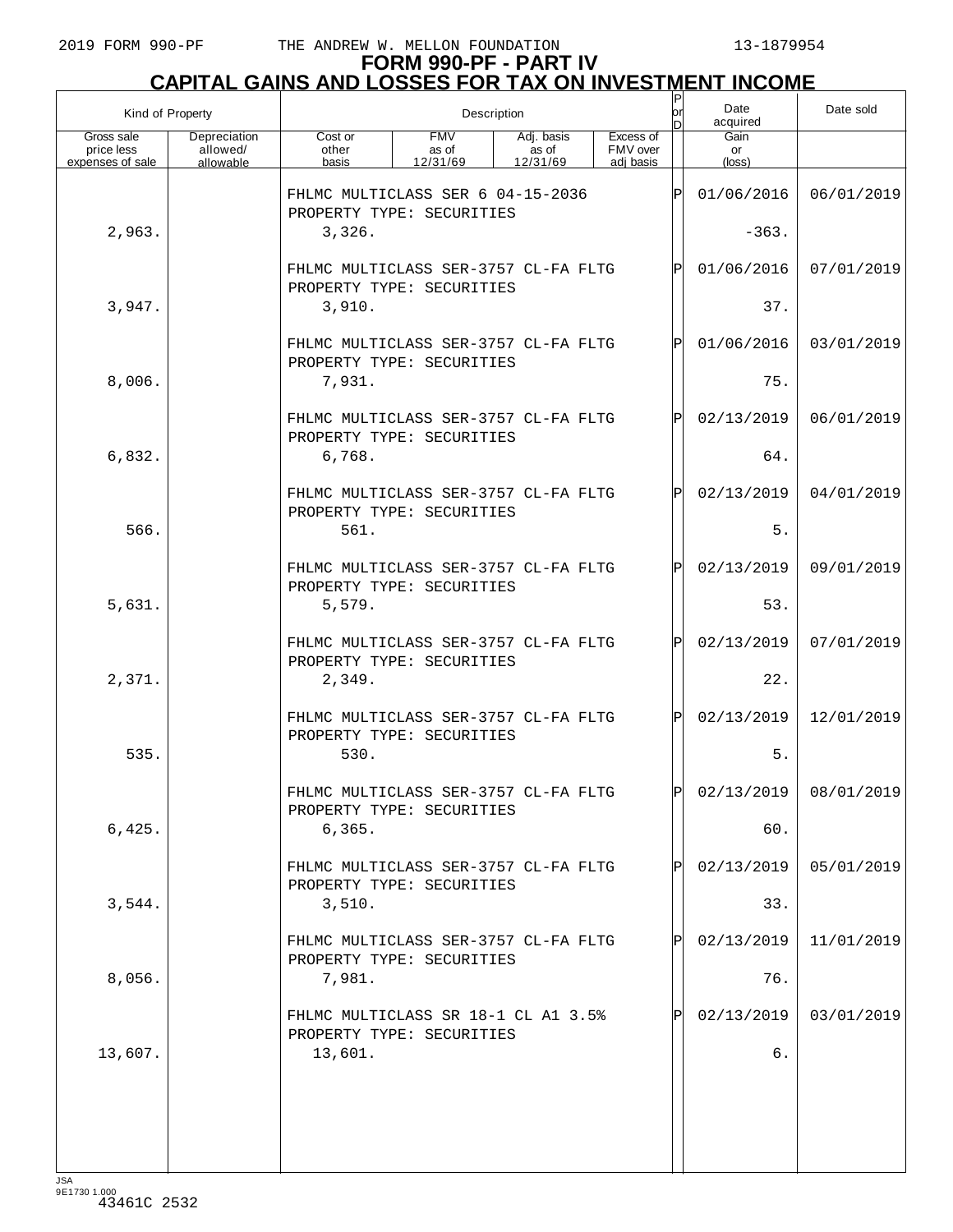|                                              | Kind of Property                      |                                                                             | Description                     |                                 |  |                                    |              |                               | Date sold               |
|----------------------------------------------|---------------------------------------|-----------------------------------------------------------------------------|---------------------------------|---------------------------------|--|------------------------------------|--------------|-------------------------------|-------------------------|
| Gross sale<br>price less<br>expenses of sale | Depreciation<br>allowed/<br>allowable | Cost or<br>other<br>basis                                                   | <b>FMV</b><br>as of<br>12/31/69 | Adj. basis<br>as of<br>12/31/69 |  | Excess of<br>FMV over<br>adi basis |              | Gain<br>or<br>$(\text{loss})$ |                         |
|                                              |                                       | FHLMC MULTICLASS SR 18-1 CL A1 3.5%<br>PROPERTY TYPE: SECURITIES            |                                 |                                 |  |                                    | ΙP           | 02/13/2019                    | 10/01/2019              |
| 10,736.                                      |                                       | 10,731.                                                                     |                                 |                                 |  |                                    |              | 5.                            |                         |
|                                              |                                       | FHLMC MULTICLASS SR 18-1 CL A1 3.5%<br>PROPERTY TYPE: SECURITIES            |                                 |                                 |  |                                    | P            | 07/31/2018                    | 12/01/2019              |
| 11,107.                                      |                                       | 11,103.                                                                     |                                 |                                 |  |                                    |              | 5.                            |                         |
|                                              |                                       | FHLMC MULTICLASS SR 18-1 CL A1 3.5%<br>PROPERTY TYPE: SECURITIES            |                                 |                                 |  |                                    |              | 07/31/2018                    | 10/01/2019              |
| 10,054.                                      |                                       | 10,050.                                                                     |                                 |                                 |  |                                    |              | 4.                            |                         |
|                                              |                                       | FHLMC MULTICLASS SR 18-1 CL A1 3.5%<br>PROPERTY TYPE: SECURITIES            |                                 |                                 |  |                                    | P            | 07/31/2018                    | 06/01/2019              |
| 8,610.                                       |                                       | 8,606.                                                                      |                                 |                                 |  |                                    |              | 4.                            |                         |
|                                              |                                       | FHLMC MULTICLASS SR 18-1 CL A1 3.5%<br>PROPERTY TYPE: SECURITIES            |                                 |                                 |  |                                    | $\mathsf{P}$ | 07/31/2018                    | 03/01/2019              |
| 9,712.                                       |                                       | 9,708.                                                                      |                                 |                                 |  |                                    |              | 4.                            |                         |
|                                              |                                       | FHLMC MULTICLASS SR 18-1 CL A1 3.5%<br>PROPERTY TYPE: SECURITIES            |                                 |                                 |  |                                    | P            | 07/31/2018                    | 04/01/2019              |
| 14,049.                                      |                                       | 14,043.                                                                     |                                 |                                 |  |                                    |              | 6.                            |                         |
|                                              |                                       | FHLMC MULTICLASS SR 18-1 CL A1 3.5%<br>PROPERTY TYPE: SECURITIES            |                                 |                                 |  |                                    | $\mathsf{P}$ | 07/31/2018                    | 07/01/2019              |
| 7,963.                                       |                                       | 7,959.                                                                      |                                 |                                 |  |                                    |              | 3.                            |                         |
| 13,278.                                      |                                       | FHLMC MULTICLASS SR 18-1 CL A1 3.5%<br>PROPERTY TYPE: SECURITIES<br>13,272. |                                 |                                 |  |                                    | $\mathsf{P}$ | 07/31/2018<br>б.              | 05/01/2019              |
|                                              |                                       | FHLMC MULTICLASS SR 18-1 CL A1 3.5%                                         |                                 |                                 |  |                                    | ÞІ           |                               | $07/31/2018$ 09/01/2019 |
| 6,732.                                       |                                       | PROPERTY TYPE: SECURITIES<br>6,729.                                         |                                 |                                 |  |                                    |              | 3.                            |                         |
|                                              |                                       | FHLMC MULTICLASS SR 18-1 CL A1 3.5%                                         |                                 |                                 |  |                                    |              | 07/31/2018                    | 11/01/2019              |
| 13,701.                                      |                                       | PROPERTY TYPE: SECURITIES<br>13,695.                                        |                                 |                                 |  |                                    |              | б.                            |                         |
|                                              |                                       | FHLMC MULTICLASS SR 18-1 CL A1 3.5%                                         |                                 |                                 |  |                                    |              | 07/31/2018                    | 02/01/2019              |
| 9,320.                                       |                                       | PROPERTY TYPE: SECURITIES<br>9,316.                                         |                                 |                                 |  |                                    |              | 4.                            |                         |
|                                              |                                       | FHLMC MULTICLASS TRANCHE 00868 9-25-2022<br>PROPERTY TYPE: SECURITIES       |                                 |                                 |  |                                    |              | 07/31/2018                    | 08/01/2019              |
| 205.                                         |                                       | 205.                                                                        |                                 |                                 |  |                                    |              |                               |                         |
|                                              |                                       |                                                                             |                                 |                                 |  |                                    |              |                               |                         |
|                                              |                                       |                                                                             |                                 |                                 |  |                                    |              |                               |                         |
|                                              |                                       |                                                                             |                                 |                                 |  |                                    |              |                               |                         |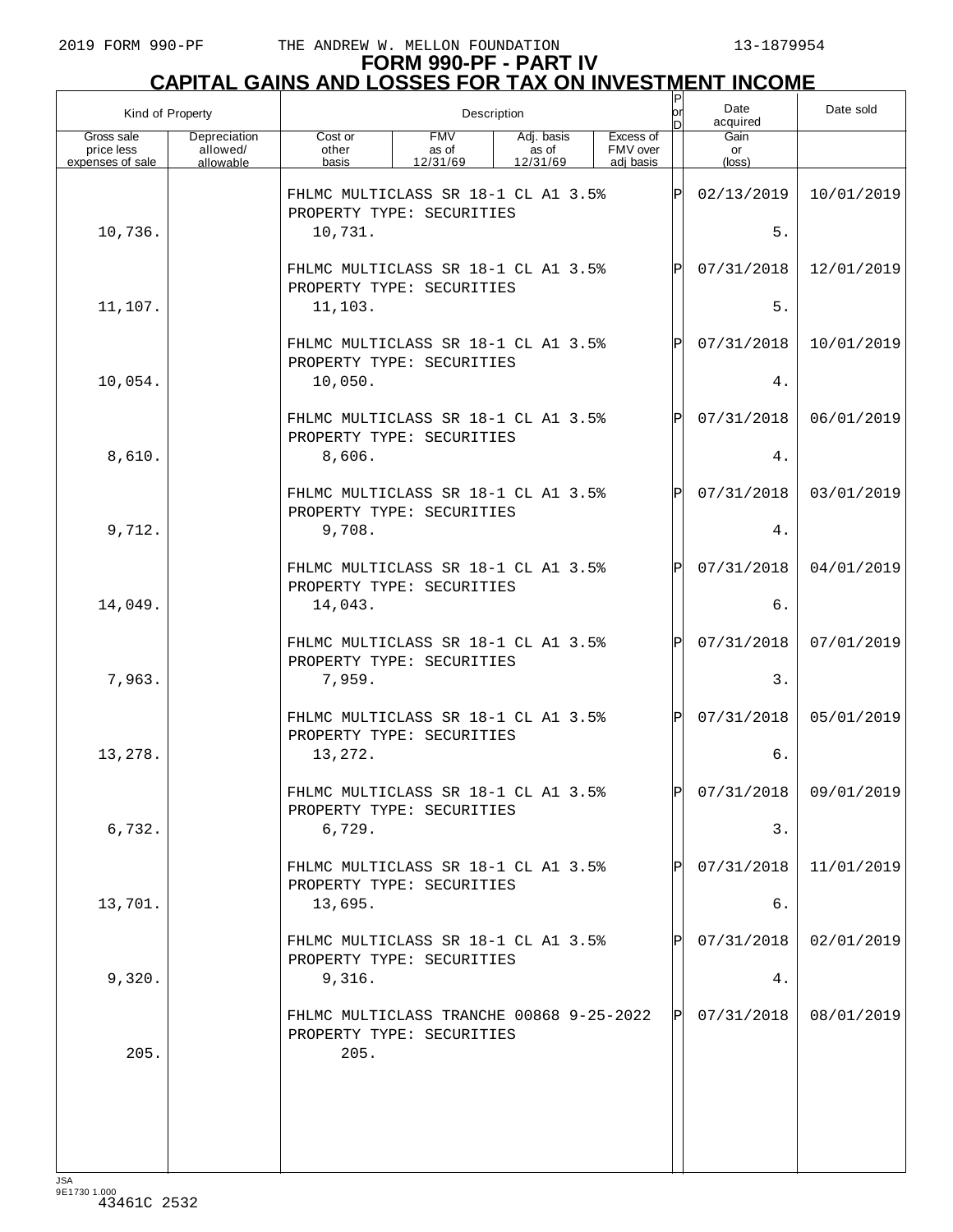# **FORM 990-PF - PART IV CAPITAL GAINS AND LOSSES FOR TAX ON INVESTMENT INCOME** P

| Kind of Property                             |                                       |                                                                                  | Description                     | or<br>D                         | Date<br>acquired                   | Date sold  |                           |            |
|----------------------------------------------|---------------------------------------|----------------------------------------------------------------------------------|---------------------------------|---------------------------------|------------------------------------|------------|---------------------------|------------|
| Gross sale<br>price less<br>expenses of sale | Depreciation<br>allowed/<br>allowable | Cost or<br>other<br>basis                                                        | <b>FMV</b><br>as of<br>12/31/69 | Adj. basis<br>as of<br>12/31/69 | Excess of<br>FMV over<br>adj basis |            | Gain<br>or<br>(loss)      |            |
| 22,280.                                      |                                       | FHLMC MULTICLASS TRANCHE 00868 9-25-2022<br>PROPERTY TYPE: SECURITIES<br>22,280. |                                 | ΙPΙ                             | 07/31/2018                         | 01/01/2019 |                           |            |
| 213.                                         |                                       | FHLMC MULTICLASS TRANCHE 00868 9-25-2022<br>PROPERTY TYPE: SECURITIES<br>213.    |                                 |                                 |                                    | ΙÞΙ        | 11/19/2015                | 12/01/2019 |
| 48,000.                                      |                                       | FHLMC MULTICLASS TRANCHE 00868 9-25-2022<br>PROPERTY TYPE: SECURITIES<br>48,000. |                                 |                                 |                                    | ΙÞΙ        | 11/19/2015                | 11/01/2019 |
| 7,792.                                       |                                       | FHLMC MULTICLASS TRANCHE 00868 9-25-2022<br>PROPERTY TYPE: SECURITIES<br>7,792.  |                                 |                                 |                                    | ΙPΙ        | 11/19/2015                | 08/01/2019 |
| 29,260.                                      |                                       | FHLMC MULTICLASS TRANCHE 00868 9-25-2022<br>PROPERTY TYPE: SECURITIES<br>29,260. |                                 |                                 |                                    | ΙPΙ        | 11/19/2015                | 05/01/2019 |
| 13,927.                                      |                                       | FHLMC MULTICLASS TRANCHE 00868 9-25-2022<br>PROPERTY TYPE: SECURITIES<br>13,927. |                                 |                                 |                                    | ΙPΙ        | 11/19/2015                | 06/01/2019 |
| 295.                                         |                                       | FHLMC MULTICLASS TRANCHE 00868 9-25-2022<br>PROPERTY TYPE: SECURITIES<br>295.    |                                 |                                 |                                    | ΙPΙ        | 11/19/2015                | 03/01/2019 |
| 221.                                         |                                       | FHLMC MULTICLASS TRANCHE 00868 9-25-2022<br>PROPERTY TYPE: SECURITIES<br>221.    |                                 |                                 |                                    | ΙЫ         | 11/19/2015                | 10/01/2019 |
| 12,281.                                      |                                       | FHLMC MULTICLASS TRANCHE 00868 9-25-2022<br>PROPERTY TYPE: SECURITIES<br>12,281. |                                 |                                 |                                    | ld l       | 11/19/2015                | 02/01/2019 |
| 3,395.                                       |                                       | FHLMC MULTICLASS TRANCHE 00868 9-25-2022<br>PROPERTY TYPE: SECURITIES<br>3,395.  |                                 |                                 |                                    |            | P 11/19/2015              | 09/01/2019 |
| 264.                                         |                                       | FHLMC MULTICLASS TRANCHE 00868 9-25-2022<br>PROPERTY TYPE: SECURITIES<br>264.    |                                 |                                 |                                    |            | $ p $ 11/19/2015          | 07/01/2019 |
| 419.                                         |                                       | FHLMC MULTICLASS TRANCHE 00868 9-25-2022<br>PROPERTY TYPE: SECURITIES<br>427.    |                                 |                                 |                                    |            | $ P $ 11/19/2015<br>$-8.$ | 01/01/2019 |
|                                              |                                       |                                                                                  |                                 |                                 |                                    |            |                           |            |

JSA 9E1730 1.000 43461C 2532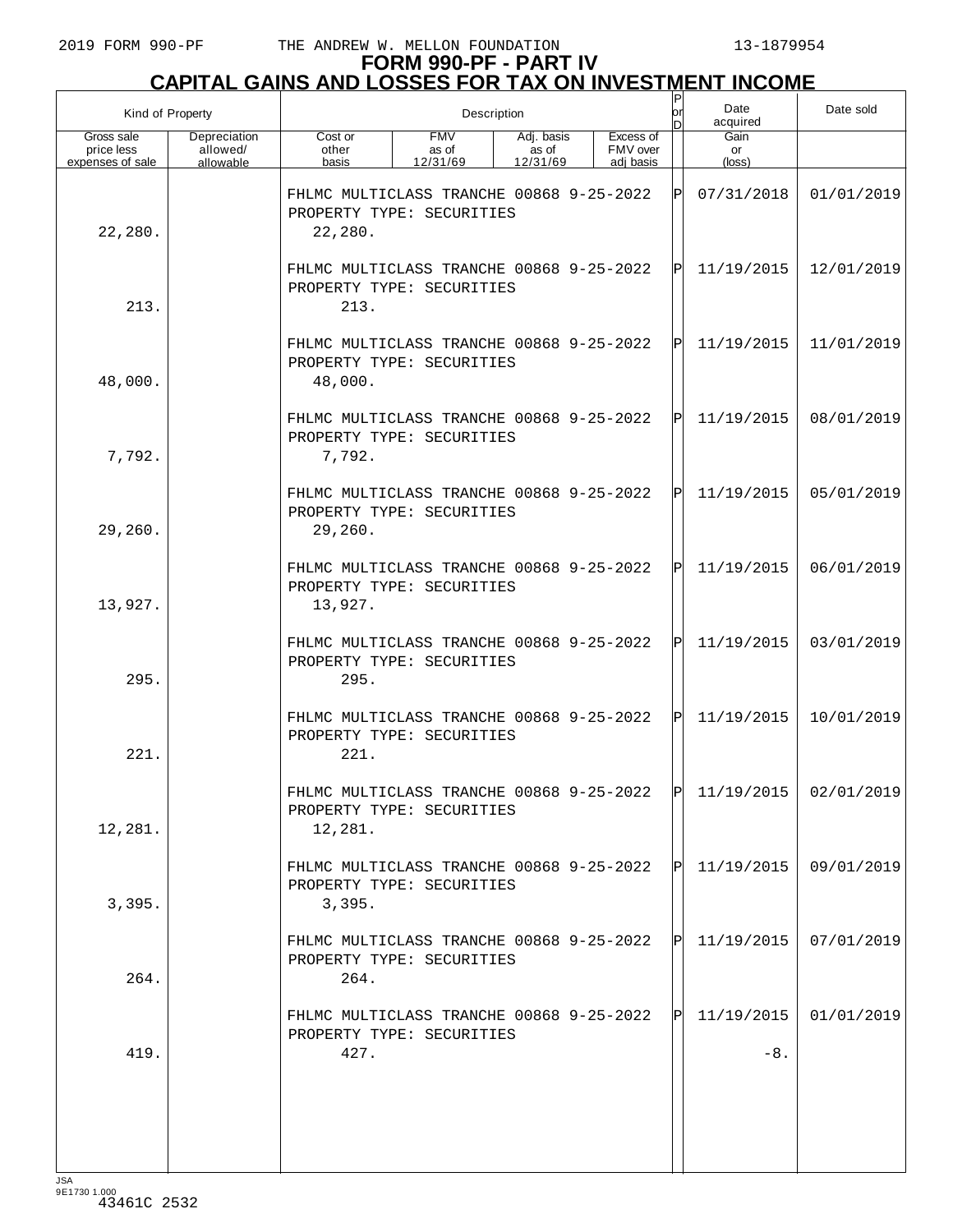| Kind of Property                             |                                       |                                                                                                                                       | Description | $_{\sf or}^{\sf P}$ | Date<br>acquired | Date sold |                               |            |
|----------------------------------------------|---------------------------------------|---------------------------------------------------------------------------------------------------------------------------------------|-------------|---------------------|------------------|-----------|-------------------------------|------------|
| Gross sale<br>price less<br>expenses of sale | Depreciation<br>allowed/<br>allowable | <b>FMV</b><br>Excess of<br>Cost or<br>Adj. basis<br>as of<br>FMV over<br>other<br>as of<br>12/31/69<br>basis<br>12/31/69<br>adj basis |             |                     |                  |           | Gain<br>or<br>$(\text{loss})$ |            |
|                                              |                                       | FHLMC MULTICLASS TRANCHE 00868 9-25-2022<br>PROPERTY TYPE: SECURITIES                                                                 |             |                     |                  | ΙPΙ       | 11/19/2015                    | 04/01/2019 |
| 7,411.                                       |                                       | 7,559.                                                                                                                                |             |                     | $-148.$          |           |                               |            |
|                                              |                                       | FHLMC MULTICLASS TRANCHE 00868 9-25-2022<br>PROPERTY TYPE: SECURITIES                                                                 |             |                     |                  | ΙÞΙ       | 11/17/2016                    | 10/01/2019 |
| 383.                                         |                                       | 391.                                                                                                                                  |             |                     |                  |           | $-8.$                         |            |
|                                              |                                       | FHLMC MULTICLASS TRANCHE 00868 9-25-2022<br>PROPERTY TYPE: SECURITIES                                                                 |             |                     |                  | ΙЫ        | 11/17/2016                    | 07/01/2019 |
| 3,551.                                       |                                       | 3,622.                                                                                                                                |             |                     |                  |           | $-71.$                        |            |
|                                              |                                       | FHLMC MULTICLASS TRANCHE 00868 9-25-2022<br>PROPERTY TYPE: SECURITIES                                                                 |             |                     |                  | ΙЫ        | 11/17/2016                    | 11/01/2019 |
| 26,041.                                      |                                       | 26,561.                                                                                                                               |             |                     |                  |           | $-520.$                       |            |
|                                              |                                       | FHLMC MULTICLASS TRANCHE 00868 9-25-2022<br>PROPERTY TYPE: SECURITIES                                                                 |             |                     |                  | ΙЫ        | 11/17/2016                    | 09/01/2019 |
| 7,156.                                       |                                       | 7,299.                                                                                                                                |             |                     |                  |           | $-143.$                       |            |
|                                              |                                       | FHLMC MULTIFAMILY STRUCTURED PASS<br>PROPERTY TYPE: SECURITIES                                                                        |             |                     |                  | ΙPΙ       | 11/17/2016                    | 08/01/2019 |
| 110.                                         |                                       | 111.                                                                                                                                  |             |                     |                  |           | $-1$ .                        |            |
|                                              |                                       | FHLMC MULTIFAMILY STRUCTURED PASS<br>PROPERTY TYPE: SECURITIES                                                                        |             |                     |                  | ΙPΙ       | 11/17/2016                    | 12/01/2019 |
| 88.                                          |                                       | 89.                                                                                                                                   |             |                     |                  |           | $-1$ .                        |            |
|                                              |                                       | FHLMC MULTIFAMILY STRUCTURED PASS<br>PROPERTY TYPE: SECURITIES                                                                        |             |                     |                  | ΙPΙ       | 11/10/2015                    | 03/01/2019 |
| 96.                                          |                                       | 97.                                                                                                                                   |             |                     |                  |           | $-1$ .                        |            |
|                                              |                                       | FHLMC MULTIFAMILY STRUCTURED PASS<br>PROPERTY TYPE: SECURITIES                                                                        |             |                     |                  | ЫI        | $11/10/2015$ 04/01/2019       |            |
| 87.                                          |                                       | 88.                                                                                                                                   |             |                     |                  |           | $-1$ .                        |            |
|                                              |                                       | FHLMC MULTIFAMILY STRUCTURED PASS<br>PROPERTY TYPE: SECURITIES                                                                        |             |                     |                  |           | 11/10/2015                    | 05/01/2019 |
| 8,660.                                       |                                       | 8,746.                                                                                                                                |             |                     |                  |           | $-86.$                        |            |
|                                              |                                       | FHLMC MULTIFAMILY STRUCTURED PASS<br>PROPERTY TYPE: SECURITIES                                                                        |             |                     |                  | Pl        | 11/10/2015                    | 02/01/2019 |
| 31.                                          |                                       | 32.                                                                                                                                   |             |                     |                  |           |                               |            |
|                                              |                                       | FHLMC MULTIFAMILY STRUCTURED PASS<br>PROPERTY TYPE: SECURITIES                                                                        |             |                     |                  |           | 11/10/2015                    | 09/01/2019 |
| 10,870.                                      |                                       | 10,979.                                                                                                                               |             |                     |                  |           | $-108.$                       |            |
|                                              |                                       |                                                                                                                                       |             |                     |                  |           |                               |            |
|                                              |                                       |                                                                                                                                       |             |                     |                  |           |                               |            |
|                                              |                                       |                                                                                                                                       |             |                     |                  |           |                               |            |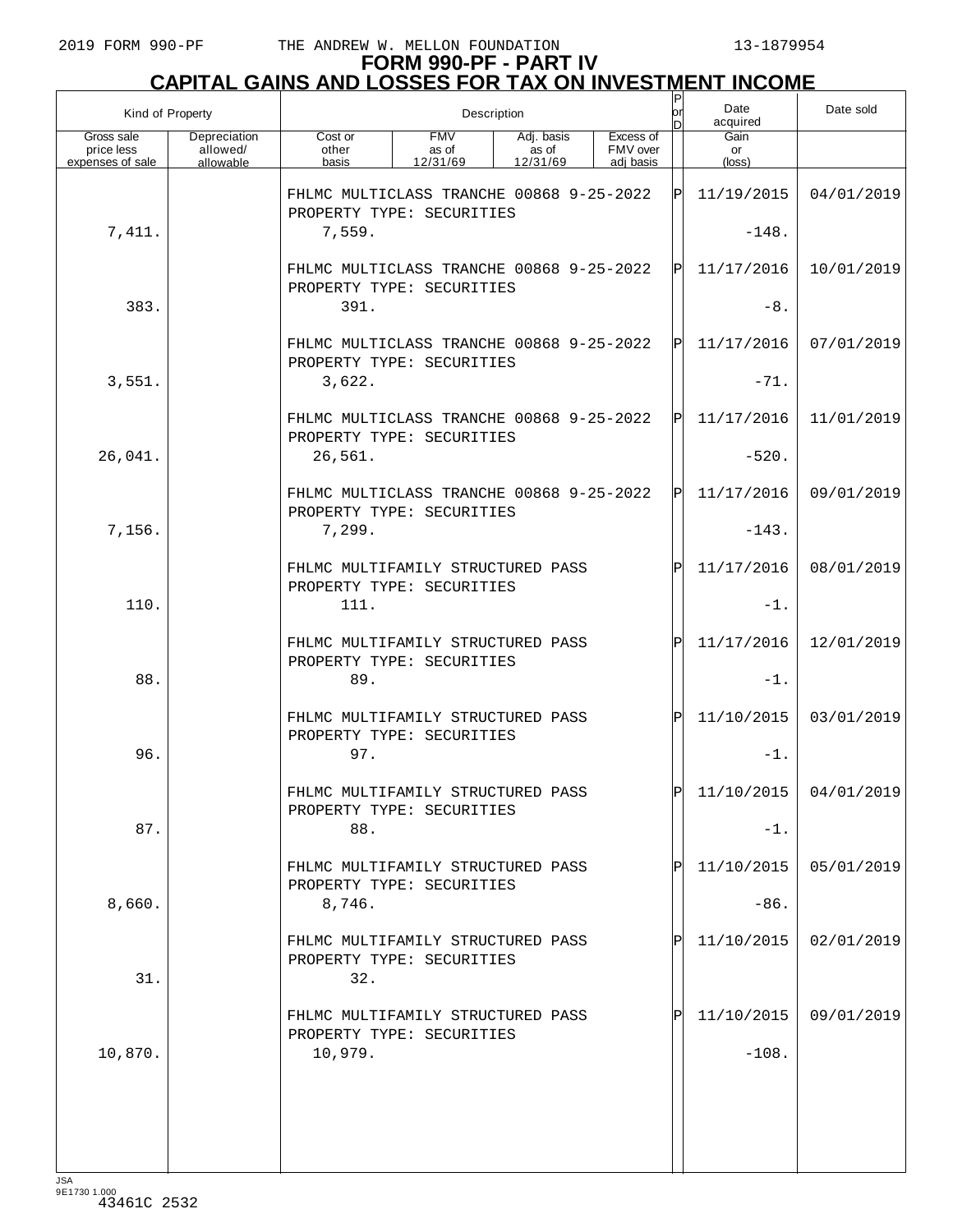## **FORM 990-PF - PART IV CAPITAL GAINS AND LOSSES FOR TAX ON INVESTMENT INCOME**

| Kind of Property                             |                                       | Description                                                              |                                 |                                 |                                    |            | Date<br>acquired              | Date sold               |
|----------------------------------------------|---------------------------------------|--------------------------------------------------------------------------|---------------------------------|---------------------------------|------------------------------------|------------|-------------------------------|-------------------------|
| Gross sale<br>price less<br>expenses of sale | Depreciation<br>allowed/<br>allowable | Cost or<br>other<br>basis                                                | <b>FMV</b><br>as of<br>12/31/69 | Adj. basis<br>as of<br>12/31/69 | Excess of<br>FMV over<br>adi basis | In         | Gain<br>or<br>$(\text{loss})$ |                         |
|                                              |                                       | FHLMC MULTIFAMILY STRUCTURED PASS<br>PROPERTY TYPE: SECURITIES           |                                 |                                 | ΙP                                 | 11/10/2015 | 12/01/2019                    |                         |
| 4,416.                                       |                                       | 4,460.                                                                   |                                 |                                 |                                    | $-44.$     |                               |                         |
|                                              |                                       | FHLMC MULTIFAMILY STRUCTURED PASS<br>PROPERTY TYPE: SECURITIES           |                                 |                                 |                                    | ΙP         | 11/10/2015                    | 11/01/2019              |
| 13,451.                                      |                                       | 13,585.                                                                  |                                 |                                 |                                    |            | $-134.$                       |                         |
|                                              |                                       | FHLMC MULTIFAMILY STRUCTURED PASS<br>PROPERTY TYPE: SECURITIES           |                                 |                                 |                                    | ΙP         | 11/10/2015                    | 01/01/2019              |
| 4,514.                                       |                                       | 4,559.                                                                   |                                 |                                 |                                    |            | $-45.$                        |                         |
|                                              |                                       | FHLMC MULTIFAMILY STRUCTURED PASS<br>PROPERTY TYPE: SECURITIES           |                                 |                                 |                                    | ΙP         | 11/10/2015                    | 08/01/2019              |
| 89.                                          |                                       | 90.                                                                      |                                 |                                 |                                    |            | $-1$ .                        |                         |
|                                              |                                       | FHLMC MULTIFAMILY STRUCTURED PASS<br>PROPERTY TYPE: SECURITIES           |                                 |                                 |                                    | ΙP         | 11/10/2015                    | 07/01/2019              |
| 9,367.                                       |                                       | 9,461.                                                                   |                                 |                                 |                                    |            | $-93.$                        |                         |
|                                              |                                       | FHLMC POOL #C91366 4.5 04-01-2031<br>PROPERTY TYPE: SECURITIES           |                                 |                                 |                                    | ΙPΙ        | 11/10/2015                    | 06/01/2019              |
| 9,332.                                       |                                       | 10,145.                                                                  |                                 |                                 |                                    |            |                               |                         |
| 8,017.                                       |                                       | FHLMC POOL #C91366 4.5 04-01-2031<br>PROPERTY TYPE: SECURITIES<br>8,716. |                                 |                                 |                                    | ΙPΙ        | 11/10/2015<br>$-699.$         | 10/01/2019              |
|                                              |                                       | FHLMC POOL #C91366 4.5 04-01-2031                                        |                                 |                                 |                                    | ΙPΙ        | 01/07/2016                    | 10/01/2019              |
| 8,874.                                       |                                       | PROPERTY TYPE: SECURITIES<br>9,647.                                      |                                 |                                 |                                    |            | $-774.$                       |                         |
|                                              |                                       | FHLMC POOL #C91366 4.5 04-01-2031<br>PROPERTY TYPE: SECURITIES           |                                 |                                 |                                    | ldl        |                               | $01/07/2016$ 09/01/2019 |
| 8,211.                                       |                                       | 8,927.                                                                   |                                 |                                 |                                    |            | $-716.$                       |                         |
|                                              |                                       | FHLMC POOL #C91366 4.5 04-01-2031<br>PROPERTY TYPE: SECURITIES           |                                 |                                 |                                    |            | 01/07/2016                    | 08/01/2019              |
| 7,763.                                       |                                       | 8,439.                                                                   |                                 |                                 |                                    |            | $-677.$                       |                         |
|                                              |                                       | FHLMC POOL #C91366 4.5 04-01-2031<br>PROPERTY TYPE: SECURITIES           |                                 |                                 |                                    |            | 01/07/2016                    | 04/01/2019              |
| 12,985.                                      |                                       | 14,117.                                                                  |                                 |                                 |                                    |            | $-1,132.$                     |                         |
|                                              |                                       | FHLMC POOL #C91366 4.5 04-01-2031<br>PROPERTY TYPE: SECURITIES           |                                 |                                 |                                    |            | 01/07/2016                    | 12/01/2019              |
| 12,053.                                      |                                       | 13,103.                                                                  |                                 |                                 |                                    |            | $-1,051.$                     |                         |
|                                              |                                       |                                                                          |                                 |                                 |                                    |            |                               |                         |
|                                              |                                       |                                                                          |                                 |                                 |                                    |            |                               |                         |
|                                              |                                       |                                                                          |                                 |                                 |                                    |            |                               |                         |

JSA 9E1730 1.000 43461C 2532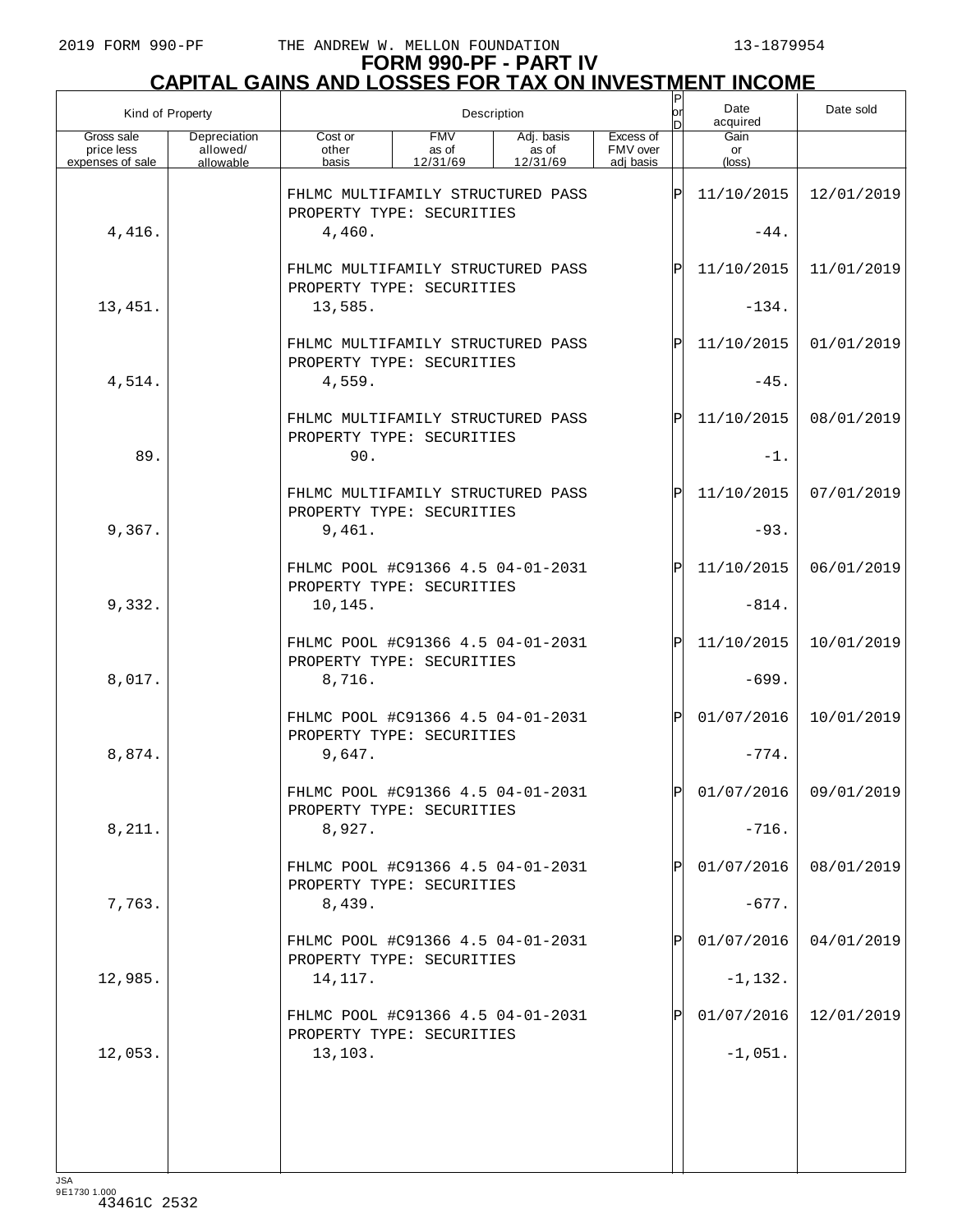| Kind of Property                             |                                       |                                                                    | Description                     | or<br>D                         | Date<br>acquired                   | Date sold    |                         |            |
|----------------------------------------------|---------------------------------------|--------------------------------------------------------------------|---------------------------------|---------------------------------|------------------------------------|--------------|-------------------------|------------|
| Gross sale<br>price less<br>expenses of sale | Depreciation<br>allowed/<br>allowable | Cost or<br>other<br>basis                                          | <b>FMV</b><br>as of<br>12/31/69 | Adj. basis<br>as of<br>12/31/69 | Excess of<br>FMV over<br>adi basis |              | Gain<br>or<br>(loss)    |            |
|                                              |                                       | FHLMC POOL #C91366 4.5 04-01-2031<br>PROPERTY TYPE: SECURITIES     |                                 |                                 |                                    | Þ            | 01/07/2016              | 06/01/2019 |
| 14,895.                                      |                                       | 16,193.                                                            |                                 |                                 |                                    | $-1, 299.$   |                         |            |
|                                              |                                       | FHLMC POOL #C91366 4.5 04-01-2031<br>PROPERTY TYPE: SECURITIES     |                                 |                                 |                                    | $\mathbf P$  | 01/07/2016              | 05/01/2019 |
| 9,182.                                       |                                       | 9,983.                                                             |                                 |                                 |                                    |              | $-801.$                 |            |
|                                              |                                       | FHLMC POOL #C91366 4.5 04-01-2031<br>PROPERTY TYPE: SECURITIES     |                                 |                                 |                                    | $\mathbf{P}$ | 01/07/2016              | 11/01/2019 |
| 8,980.                                       |                                       | 9,763.                                                             |                                 |                                 |                                    |              | $-783.$                 |            |
|                                              |                                       | FHLMC POOL #C91366 4.5 04-01-2031<br>PROPERTY TYPE: SECURITIES     |                                 |                                 |                                    | $\mathbf{P}$ | 01/07/2016              | 02/01/2019 |
| 12,724.                                      |                                       | 13,833.                                                            |                                 |                                 |                                    |              | $-1,109.$               |            |
|                                              |                                       | FHLMC POOL #C91366 4.5 04-01-2031<br>PROPERTY TYPE: SECURITIES     |                                 |                                 |                                    | $\mathbf{P}$ | 01/07/2016              | 03/01/2019 |
| 8,168.                                       |                                       | 8,880.                                                             |                                 |                                 |                                    |              | $-712.$                 |            |
|                                              |                                       | FLAGSHIP CR AUTO 2.83% DUE 03-15-2023<br>PROPERTY TYPE: SECURITIES |                                 |                                 |                                    | $\mathsf{P}$ | 01/07/2016              | 07/01/2019 |
| 20,977.                                      |                                       | 20,976.                                                            |                                 |                                 |                                    |              | 1.                      |            |
|                                              |                                       | FLAGSHIP CR AUTO 2.83% DUE 03-15-2023<br>PROPERTY TYPE: SECURITIES |                                 |                                 |                                    | $\mathsf{P}$ | 01/07/2016              | 01/01/2019 |
| 22,577.                                      |                                       | 22,576.                                                            |                                 |                                 |                                    |              | 1.                      |            |
|                                              |                                       | FLAGSHIP CR AUTO 2.83% DUE 03-15-2023<br>PROPERTY TYPE: SECURITIES |                                 |                                 |                                    | $\mathbf P$  | 01/26/2017              | 11/14/2019 |
| 25,076.                                      |                                       | 25,076.                                                            |                                 |                                 |                                    |              | 1.                      |            |
|                                              |                                       | FLAGSHIP CR AUTO 2.83% DUE 03-15-2023<br>PROPERTY TYPE: SECURITIES |                                 |                                 |                                    |              | P 01/26/2017 08/14/2019 |            |
| 19,667.                                      |                                       | 19,667.                                                            |                                 |                                 |                                    |              | 1.                      |            |
|                                              |                                       | FLAGSHIP CR AUTO 2.83% DUE 03-15-2023<br>PROPERTY TYPE: SECURITIES |                                 |                                 |                                    | P            | 01/26/2017              | 06/14/2019 |
| 20,281.                                      |                                       | 20, 280.                                                           |                                 |                                 |                                    |              | 1.                      |            |
|                                              |                                       | FLAGSHIP CR AUTO 2.83% DUE 03-15-2023<br>PROPERTY TYPE: SECURITIES |                                 |                                 |                                    | P            | 01/26/2017              | 07/12/2019 |
| 20,339.                                      |                                       | 20, 338.                                                           |                                 |                                 |                                    |              | 1.                      |            |
|                                              |                                       | FLAGSHIP CR AUTO 2.83% DUE 03-15-2023<br>PROPERTY TYPE: SECURITIES |                                 |                                 |                                    |              | 01/26/2017              | 12/13/2019 |
| 710.                                         |                                       | 710.                                                               |                                 |                                 |                                    |              |                         |            |
|                                              |                                       |                                                                    |                                 |                                 |                                    |              |                         |            |
|                                              |                                       |                                                                    |                                 |                                 |                                    |              |                         |            |
|                                              |                                       |                                                                    |                                 |                                 |                                    |              |                         |            |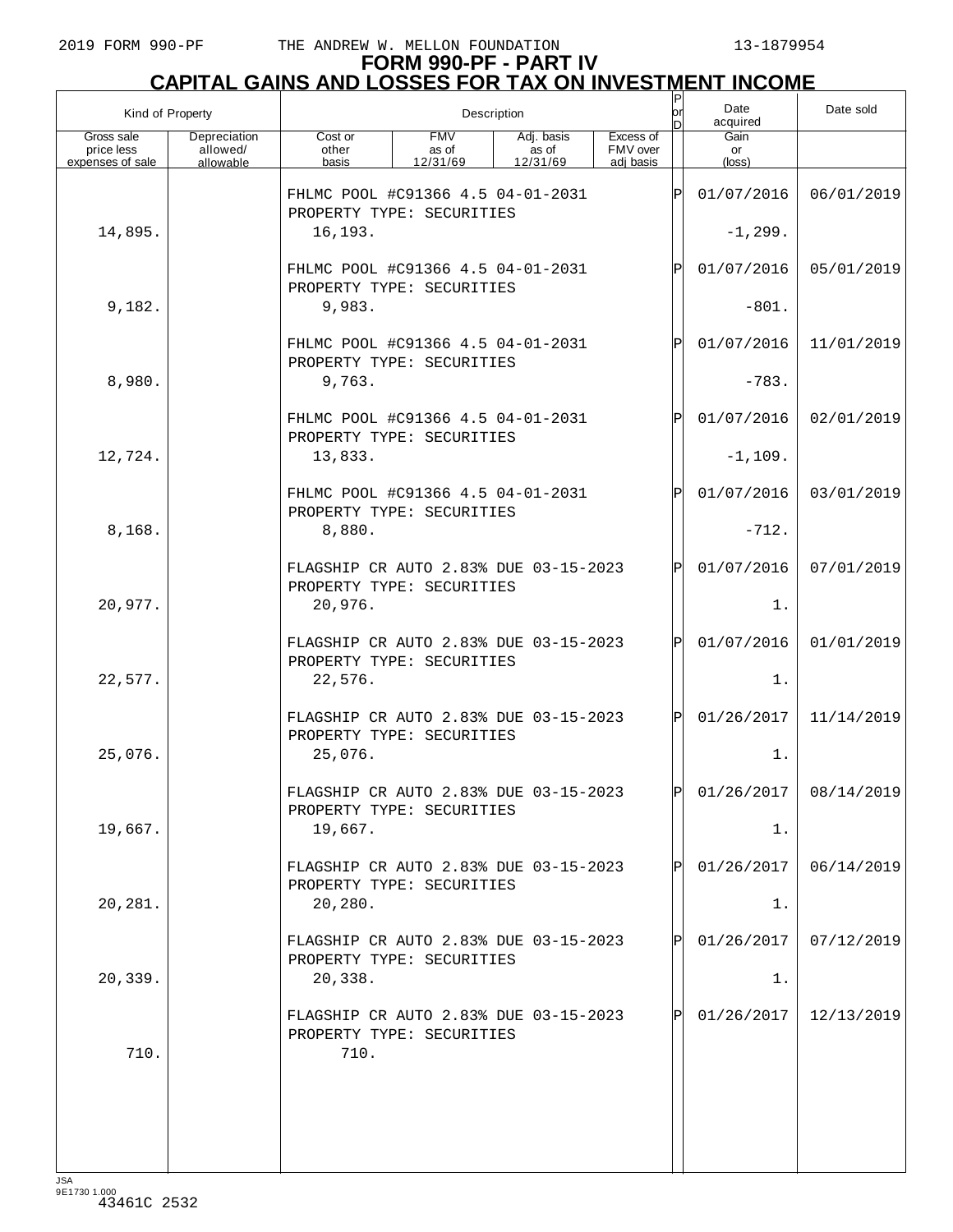| Kind of Property                             |                                       | Description                                                                   |                                 |                                 |                                    |              | Date<br>acquired        | Date sold               |
|----------------------------------------------|---------------------------------------|-------------------------------------------------------------------------------|---------------------------------|---------------------------------|------------------------------------|--------------|-------------------------|-------------------------|
| Gross sale<br>price less<br>expenses of sale | Depreciation<br>allowed/<br>allowable | Cost or<br>other<br>basis                                                     | <b>FMV</b><br>as of<br>12/31/69 | Adj. basis<br>as of<br>12/31/69 | Excess of<br>FMV over<br>adi basis |              | Gain<br>or<br>(loss)    |                         |
| 22,013.                                      |                                       | FLAGSHIP CR AUTO 2.83% DUE 03-15-2023<br>PROPERTY TYPE: SECURITIES<br>22,012. |                                 |                                 |                                    | lÞ           | 01/26/2017<br>1.        | 10/14/2019              |
|                                              |                                       | FNMA 2001-T10 CL A1 PASS THROUGH 7<br>PROPERTY TYPE: SECURITIES               |                                 |                                 |                                    | $\mathbf P$  | 01/26/2017              | 05/14/2019              |
| 2,058.                                       |                                       | 2,421.                                                                        |                                 |                                 |                                    |              | $-363.$                 |                         |
|                                              |                                       | FNMA 2001-T10 CL A1 PASS THROUGH 7<br>PROPERTY TYPE: SECURITIES               |                                 |                                 |                                    | $\mathbf P$  | 01/26/2017              | 09/13/2019              |
| 1,581.                                       |                                       | 1,860.                                                                        |                                 |                                 |                                    |              | $-279.$                 |                         |
| 22,790.                                      |                                       | FNMA 2001-T10 CL A1 PASS THROUGH 7<br>PROPERTY TYPE: SECURITIES<br>26,807.    |                                 |                                 |                                    | $\mathbf P$  | 02/11/2016<br>$-4,017.$ | 12/01/2019              |
|                                              |                                       | FNMA 2001-T10 CL A1 PASS THROUGH 7                                            |                                 |                                 |                                    | $\mathbf{P}$ | 02/11/2016              | 05/01/2019              |
| 3,344.                                       |                                       | PROPERTY TYPE: SECURITIES<br>3,934.                                           |                                 |                                 |                                    |              | $-589.$                 |                         |
|                                              |                                       | FNMA 2001-T10 CL A1 PASS THROUGH 7<br>PROPERTY TYPE: SECURITIES               |                                 |                                 |                                    | $\mathbf P$  | 02/11/2016              | 04/01/2019              |
| 1,729.                                       |                                       | 2,034.                                                                        |                                 |                                 |                                    |              | $-305.$                 |                         |
| 1,729.                                       |                                       | FNMA 2001-T10 CL A1 PASS THROUGH 7<br>PROPERTY TYPE: SECURITIES<br>2,033.     |                                 |                                 |                                    | $\mathbf{P}$ | 02/11/2016<br>$-305.$   | 01/01/2019              |
|                                              |                                       |                                                                               |                                 |                                 |                                    |              |                         |                         |
| 3,433.                                       |                                       | FNMA 2001-T10 CL A1 PASS THROUGH 7<br>PROPERTY TYPE: SECURITIES<br>4,038.     |                                 |                                 |                                    | $\mathsf{P}$ | 02/11/2016<br>$-605.$   | 06/01/2019              |
|                                              |                                       | FNMA 2001-T10 CL A1 PASS THROUGH 7<br>PROPERTY TYPE: SECURITIES               |                                 |                                 |                                    | lÞI          |                         | $02/11/2016$ 09/01/2019 |
| 2,246.                                       |                                       | 2,642.                                                                        |                                 |                                 |                                    |              | $-396.$                 |                         |
| 1,470.                                       |                                       | FNMA 2001-T10 CL A1 PASS THROUGH 7<br>PROPERTY TYPE: SECURITIES<br>1,729.     |                                 |                                 |                                    |              | 02/11/2016<br>$-259.$   | 08/01/2019              |
|                                              |                                       | FNMA 2001-T10 CL A1 PASS THROUGH 7                                            |                                 |                                 |                                    |              | 02/11/2016              | 02/01/2019              |
| 2,126.                                       |                                       | PROPERTY TYPE: SECURITIES<br>2,501.                                           |                                 |                                 |                                    |              | $-375.$                 |                         |
|                                              |                                       | FNMA 2001-T10 CL A1 PASS THROUGH 7<br>PROPERTY TYPE: SECURITIES               |                                 |                                 |                                    |              | 02/11/2016              | 10/01/2019              |
| 3,067.                                       |                                       | 3,608.                                                                        |                                 |                                 |                                    |              | $-541.$                 |                         |
|                                              |                                       |                                                                               |                                 |                                 |                                    |              |                         |                         |
|                                              |                                       |                                                                               |                                 |                                 |                                    |              |                         |                         |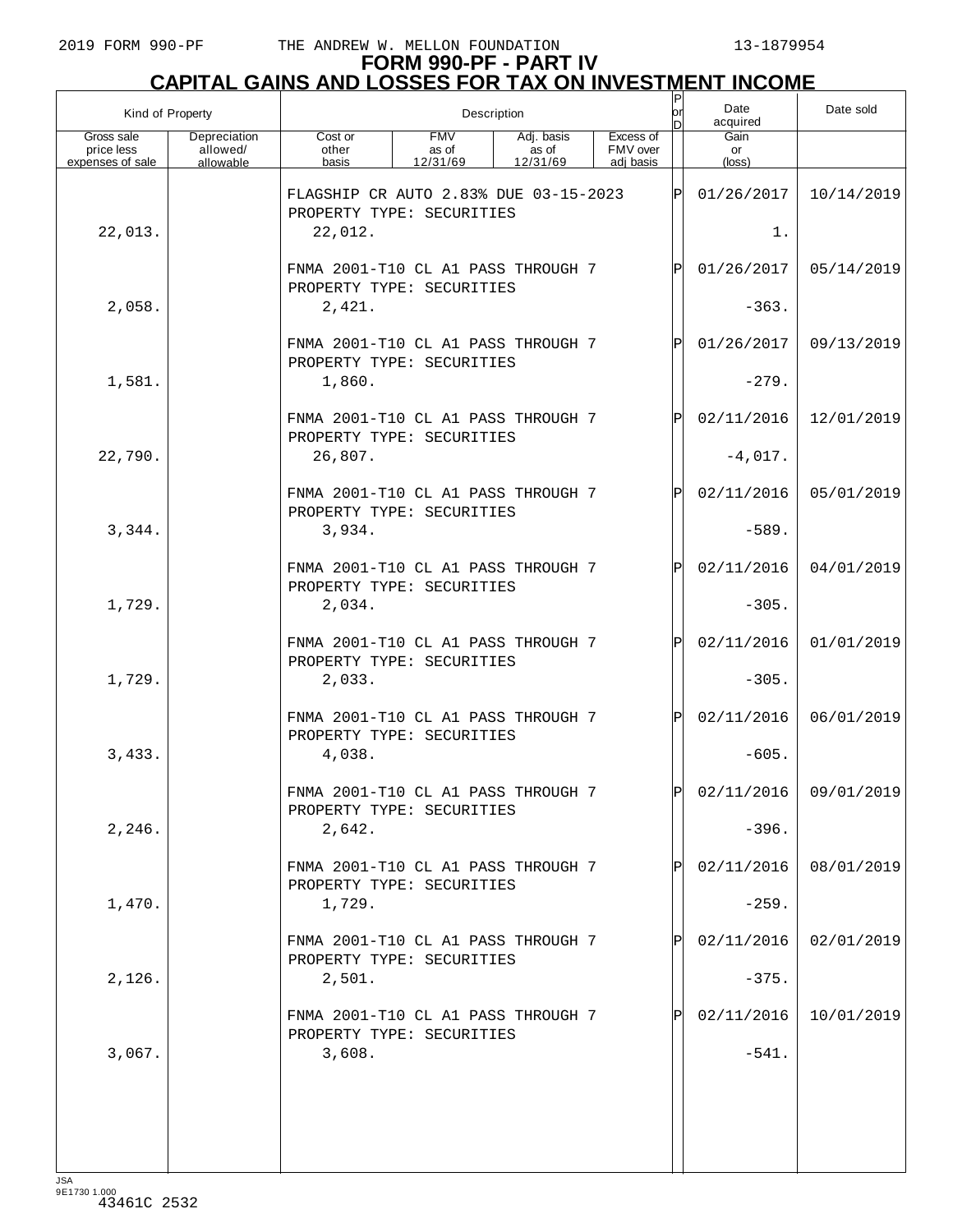| Kind of Property                             |                                       | Description                                                               |                                 |                                 |                                    |              | Date<br>acquired              | Date sold  |
|----------------------------------------------|---------------------------------------|---------------------------------------------------------------------------|---------------------------------|---------------------------------|------------------------------------|--------------|-------------------------------|------------|
| Gross sale<br>price less<br>expenses of sale | Depreciation<br>allowed/<br>allowable | Cost or<br>other<br>basis                                                 | <b>FMV</b><br>as of<br>12/31/69 | Adj. basis<br>as of<br>12/31/69 | Excess of<br>FMV over<br>adi basis |              | Gain<br>or<br>$(\text{loss})$ |            |
|                                              |                                       | FNMA 2001-T10 CL A1 PASS THROUGH 7<br>PROPERTY TYPE: SECURITIES           |                                 |                                 |                                    | ΙP           | 02/11/2016                    | 03/01/2019 |
| 1,967.                                       |                                       | 2,313.                                                                    |                                 |                                 |                                    |              | $-347.$                       |            |
|                                              |                                       | FNMA 2005-117 CL-LC 5.5 11-25-2035<br>PROPERTY TYPE: SECURITIES           |                                 |                                 |                                    | $\mathsf{P}$ | 02/11/2016                    | 07/01/2019 |
| 6, 143.                                      |                                       | 6,669.                                                                    |                                 |                                 |                                    |              | $-526.$                       |            |
|                                              |                                       | FNMA 2005-117 CL-LC 5.5 11-25-2035<br>PROPERTY TYPE: SECURITIES           |                                 |                                 |                                    | $\mathbf{P}$ | 02/11/2016                    | 11/01/2019 |
| 9,402.                                       |                                       | 10,207.                                                                   |                                 |                                 |                                    |              | $-805.$                       |            |
|                                              |                                       | FNMA 2005-117 CL-LC 5.5 11-25-2035<br>PROPERTY TYPE: SECURITIES           |                                 |                                 |                                    | $\mathbf P$  | 11/18/2015                    | 08/01/2019 |
| 8,095.                                       |                                       | 8,788.                                                                    |                                 |                                 |                                    |              | $-693.$                       |            |
|                                              |                                       | FNMA 2005-117 CL-LC 5.5 11-25-2035<br>PROPERTY TYPE: SECURITIES           |                                 |                                 |                                    | $\mathsf{P}$ | 11/18/2015                    | 04/01/2019 |
| 5,918.                                       |                                       | 6,424.                                                                    |                                 |                                 |                                    |              | $-507.$                       |            |
|                                              |                                       | FNMA 2005-117 CL-LC 5.5 11-25-2035<br>PROPERTY TYPE: SECURITIES           |                                 |                                 |                                    | $\mathbf P$  | 11/18/2015                    | 02/01/2019 |
| 4,535.                                       |                                       | 4,924.                                                                    |                                 |                                 |                                    |              | $-388.$                       |            |
|                                              |                                       | FNMA 2005-117 CL-LC 5.5 11-25-2035<br>PROPERTY TYPE: SECURITIES           |                                 |                                 |                                    | $\mathbf P$  | 11/18/2015                    | 07/01/2019 |
| 5,787.                                       |                                       | 6, 283.                                                                   |                                 |                                 |                                    |              | $-496.$                       |            |
|                                              |                                       | FNMA 2005-117 CL-LC 5.5 11-25-2035<br>PROPERTY TYPE: SECURITIES           |                                 |                                 |                                    | $\mathbf P$  | 11/18/2015                    | 12/01/2019 |
| 4,990.                                       |                                       | 5,418.                                                                    |                                 |                                 |                                    |              | $-427.$                       |            |
|                                              |                                       | FNMA 2005-117 CL-LC 5.5 11-25-2035<br>PROPERTY TYPE: SECURITIES           |                                 |                                 |                                    | ld l         | $11/18/2015$ 03/01/2019       |            |
| 3,551.                                       |                                       | 3,855.                                                                    |                                 |                                 |                                    |              | $-304.$                       |            |
| 8,442.                                       |                                       | FNMA 2005-117 CL-LC 5.5 11-25-2035<br>PROPERTY TYPE: SECURITIES<br>9,165. |                                 |                                 |                                    |              | 11/18/2015<br>$-723.$         | 10/01/2019 |
|                                              |                                       | FNMA 2005-117 CL-LC 5.5 11-25-2035                                        |                                 |                                 |                                    |              | 11/18/2015                    | 06/01/2019 |
| 8,388.                                       |                                       | PROPERTY TYPE: SECURITIES<br>9,106.                                       |                                 |                                 |                                    |              | $-718.$                       |            |
|                                              |                                       | FNMA 2005-117 CL-LC 5.5 11-25-2035                                        |                                 |                                 |                                    |              | 11/18/2015                    | 05/01/2019 |
| 4,927.                                       |                                       | PROPERTY TYPE: SECURITIES<br>5,349.                                       |                                 |                                 |                                    |              | $-422.$                       |            |
|                                              |                                       |                                                                           |                                 |                                 |                                    |              |                               |            |
|                                              |                                       |                                                                           |                                 |                                 |                                    |              |                               |            |
|                                              |                                       |                                                                           |                                 |                                 |                                    |              |                               |            |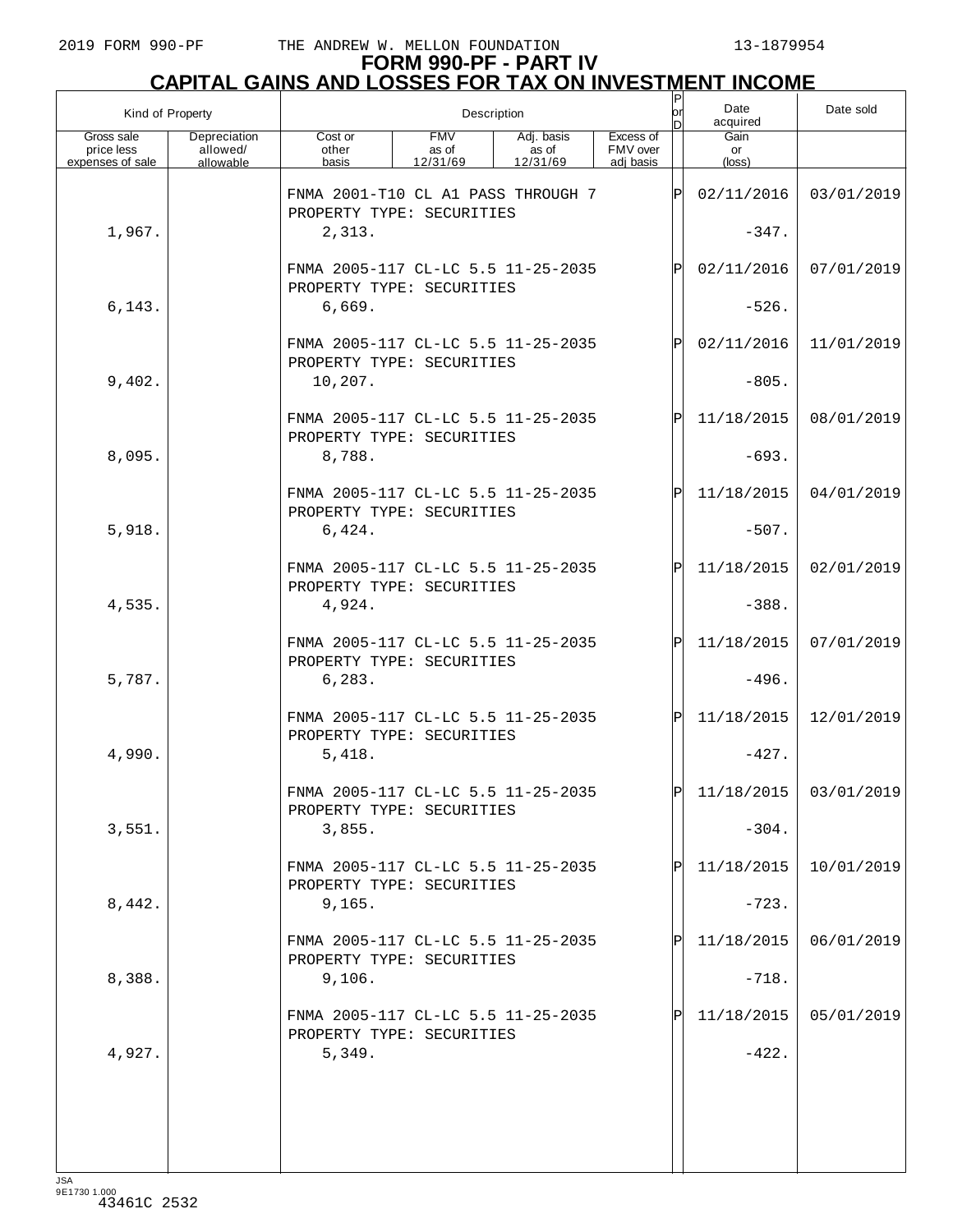| Kind of Property                             |                                       | Description                                                     |                                 |                                    |                                    |              | Date<br>acquired        | Date sold             |
|----------------------------------------------|---------------------------------------|-----------------------------------------------------------------|---------------------------------|------------------------------------|------------------------------------|--------------|-------------------------|-----------------------|
| Gross sale<br>price less<br>expenses of sale | Depreciation<br>allowed/<br>allowable | Cost or<br>other<br>basis                                       | <b>FMV</b><br>as of<br>12/31/69 | Adj. basis<br>as of<br>12/31/69    | Excess of<br>FMV over<br>adj basis |              | Gain<br>or<br>(loss)    |                       |
|                                              |                                       | FNMA 2005-117 CL-LC 5.5 11-25-2035                              |                                 |                                    |                                    | ΙÞΙ          | 11/18/2015              | 01/01/2019            |
| 5,762.                                       |                                       | PROPERTY TYPE: SECURITIES<br>6, 256.                            |                                 |                                    |                                    |              | $-493.$                 |                       |
|                                              |                                       | FNMA 2006-105 CL-ME 5.5 11-25-2036<br>PROPERTY TYPE: SECURITIES |                                 |                                    |                                    | ΙPΙ          | 11/18/2015              | 09/01/2019            |
| 8,507.                                       |                                       | 9,704.                                                          |                                 |                                    |                                    |              | $-1, 196.$              |                       |
|                                              |                                       | FNMA 2006-105 CL-ME 5.5 11-25-2036<br>PROPERTY TYPE: SECURITIES |                                 |                                    |                                    | ΙPΙ          | 11/18/2015              | 11/01/2019            |
| 7,395.                                       |                                       | 8,436.                                                          |                                 |                                    |                                    |              | $-1,040.$               |                       |
|                                              |                                       | FNMA 2006-105 CL-ME 5.5 11-25-2036<br>PROPERTY TYPE: SECURITIES |                                 |                                    |                                    | ΙPΙ          | 09/24/2015              | 06/01/2019            |
| 7,297.                                       |                                       | 8,323.                                                          |                                 |                                    |                                    |              | $-1,026.$               |                       |
|                                              |                                       | FNMA 2006-105 CL-ME 5.5 11-25-2036<br>PROPERTY TYPE: SECURITIES |                                 |                                    |                                    | $\mathsf{P}$ | 09/24/2015              | 02/01/2019            |
| 9,386.                                       |                                       | 10,706.<br>FNMA 2006-105 CL-ME 5.5 11-25-2036                   |                                 |                                    |                                    | $\mathsf{P}$ | $-1,320.$<br>09/24/2015 | 10/01/2019            |
| 13,701.                                      |                                       | PROPERTY TYPE: SECURITIES<br>15,628.                            |                                 |                                    |                                    |              | $-1,927.$               |                       |
|                                              |                                       | FNMA 2006-105 CL-ME 5.5 11-25-2036                              |                                 |                                    |                                    | ΙPΙ          | 09/24/2015              | 04/01/2019            |
| 8,128.                                       |                                       | PROPERTY TYPE: SECURITIES<br>9,272.                             |                                 |                                    |                                    |              | $-1, 143.$              |                       |
|                                              |                                       | FNMA 2006-105 CL-ME 5.5 11-25-2036                              |                                 |                                    |                                    | ΙPΙ          | 09/24/2015              | 11/01/2019            |
| 9,823.                                       |                                       | PROPERTY TYPE: SECURITIES<br>11,204.                            |                                 |                                    |                                    |              | $-1,381.$               |                       |
|                                              |                                       | FNMA 2006-105 CL-ME 5.5 11-25-2036<br>PROPERTY TYPE: SECURITIES |                                 |                                    |                                    |              |                         | 09/24/2015 12/01/2019 |
| 6,475.                                       |                                       | 7,386.                                                          |                                 |                                    |                                    |              | $-911.$                 |                       |
|                                              |                                       | PROPERTY TYPE: SECURITIES                                       |                                 | FNMA 2006-105 CL-ME 5.5 11-25-2036 |                                    |              | 09/24/2015              | 01/01/2019            |
| 7,098.                                       |                                       | 8,096.                                                          |                                 |                                    |                                    |              | $-998.$                 |                       |
|                                              |                                       | PROPERTY TYPE: SECURITIES                                       |                                 | FNMA 2006-105 CL-ME 5.5 11-25-2036 |                                    |              | 09/24/2015              | 08/01/2019            |
| 7,320.                                       |                                       | 8,349.                                                          |                                 |                                    |                                    |              | $-1,029.$               |                       |
|                                              |                                       | PROPERTY TYPE: SECURITIES                                       |                                 | FNMA 2006-105 CL-ME 5.5 11-25-2036 |                                    |              | 09/24/2015              | 05/01/2019            |
| 5,504.                                       |                                       | 6,278.                                                          |                                 |                                    |                                    |              | $-774.$                 |                       |
|                                              |                                       |                                                                 |                                 |                                    |                                    |              |                         |                       |
|                                              |                                       |                                                                 |                                 |                                    |                                    |              |                         |                       |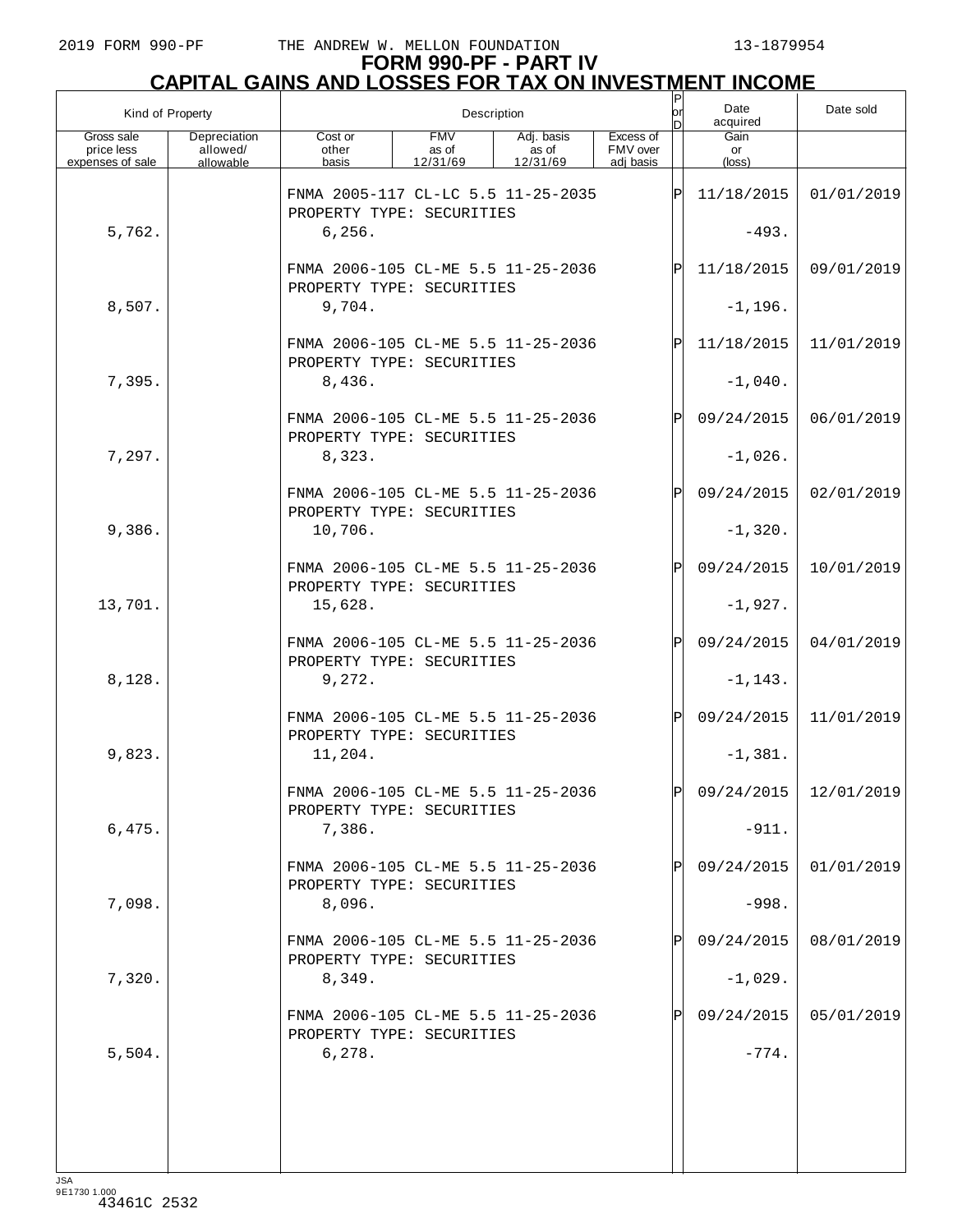| Kind of Property         |                          |                                                                    | Description         |                     | Ρ<br>lor<br>D         | Date<br>acquired | Date sold       |            |
|--------------------------|--------------------------|--------------------------------------------------------------------|---------------------|---------------------|-----------------------|------------------|-----------------|------------|
| Gross sale<br>price less | Depreciation<br>allowed/ | Cost or<br>other                                                   | <b>FMV</b><br>as of | Adj. basis<br>as of | Excess of<br>FMV over |                  | Gain<br>or      |            |
| expenses of sale         | allowable                | basis                                                              | 12/31/69            | 12/31/69            | adi basis             |                  | $(\text{loss})$ |            |
|                          |                          | FNMA 2006-105 CL-ME 5.5 11-25-2036<br>PROPERTY TYPE: SECURITIES    |                     |                     | ΙP                    | 09/24/2015       | 03/01/2019      |            |
| 8,662.                   |                          | 9,880.                                                             |                     |                     |                       | $-1, 218.$       |                 |            |
|                          |                          | FNMA 7% CMO 25/07/42 USD 7 07-25-2042<br>PROPERTY TYPE: SECURITIES |                     |                     |                       | ΙPΙ              | 09/24/2015      | 09/01/2019 |
| 3,618.                   |                          | 4,184.                                                             |                     |                     |                       |                  | $-565.$         |            |
|                          |                          | FNMA 7% CMO 25/07/42 USD 7 07-25-2042<br>PROPERTY TYPE: SECURITIES |                     |                     |                       | $\mathbf{P}$     | 09/24/2015      | 07/01/2019 |
| 7,129.                   |                          | 8, 243.                                                            |                     |                     |                       |                  | $-1, 114.$      |            |
|                          |                          | FNMA 7% CMO 25/07/42 USD 7 07-25-2042<br>PROPERTY TYPE: SECURITIES |                     |                     |                       | ΙPΙ              | 09/14/2015      | 05/01/2019 |
| 6, 167.                  |                          | 7,130.                                                             |                     |                     |                       |                  | $-964.$         |            |
|                          |                          | FNMA 7% CMO 25/07/42 USD 7 07-25-2042<br>PROPERTY TYPE: SECURITIES |                     |                     |                       | $\mathbf{P}$     | 09/14/2015      | 04/01/2019 |
| 6,620.                   |                          | 7,655.                                                             |                     |                     |                       |                  | $-1,034.$       |            |
|                          |                          | FNMA 7% CMO 25/07/42 USD 7 07-25-2042<br>PROPERTY TYPE: SECURITIES |                     |                     |                       | P                | 09/14/2015      | 07/01/2019 |
| 3,770.                   |                          | 4,358.                                                             |                     |                     |                       |                  | $-589.$         |            |
|                          |                          | FNMA 7% CMO 25/07/42 USD 7 07-25-2042<br>PROPERTY TYPE: SECURITIES |                     |                     |                       | $\mathbf{P}$     | 09/14/2015      | 06/01/2019 |
| 3,193.                   |                          | 3,692.                                                             |                     |                     |                       |                  | $-499.$         |            |
|                          |                          | FNMA 7% CMO 25/07/42 USD 7 07-25-2042<br>PROPERTY TYPE: SECURITIES |                     |                     |                       | ΙPΙ              | 09/14/2015      | 09/01/2019 |
| 3,866.                   |                          | 4,470.                                                             |                     |                     |                       |                  | $-604.$         |            |
|                          |                          | FNMA 7% CMO 25/07/42 USD 7 07-25-2042<br>PROPERTY TYPE: SECURITIES |                     |                     |                       |                  | 09/14/2015      | 08/01/2019 |
| 7,161.                   |                          | 8,280.                                                             |                     |                     |                       |                  | $-1, 119.$      |            |
|                          |                          | FNMA 7% CMO 25/07/42 USD 7 07-25-2042<br>PROPERTY TYPE: SECURITIES |                     |                     |                       | P                | 09/14/2015      | 02/01/2019 |
| 2,743.                   |                          | 3,171.                                                             |                     |                     |                       |                  | $-429.$         |            |
|                          |                          | FNMA 7% CMO 25/07/42 USD 7 07-25-2042<br>PROPERTY TYPE: SECURITIES |                     |                     |                       | P                | 09/14/2015      | 01/01/2019 |
| 5,797.                   |                          | 6,703.                                                             |                     |                     |                       |                  | $-906.$         |            |
|                          |                          | FNMA 7% CMO 25/07/42 USD 7 07-25-2042<br>PROPERTY TYPE: SECURITIES |                     |                     |                       | P                | 09/14/2015      | 10/01/2019 |
| 3,039.                   |                          | 3,514.                                                             |                     |                     |                       |                  | $-475.$         |            |
|                          |                          |                                                                    |                     |                     |                       |                  |                 |            |
|                          |                          |                                                                    |                     |                     |                       |                  |                 |            |
|                          |                          |                                                                    |                     |                     |                       |                  |                 |            |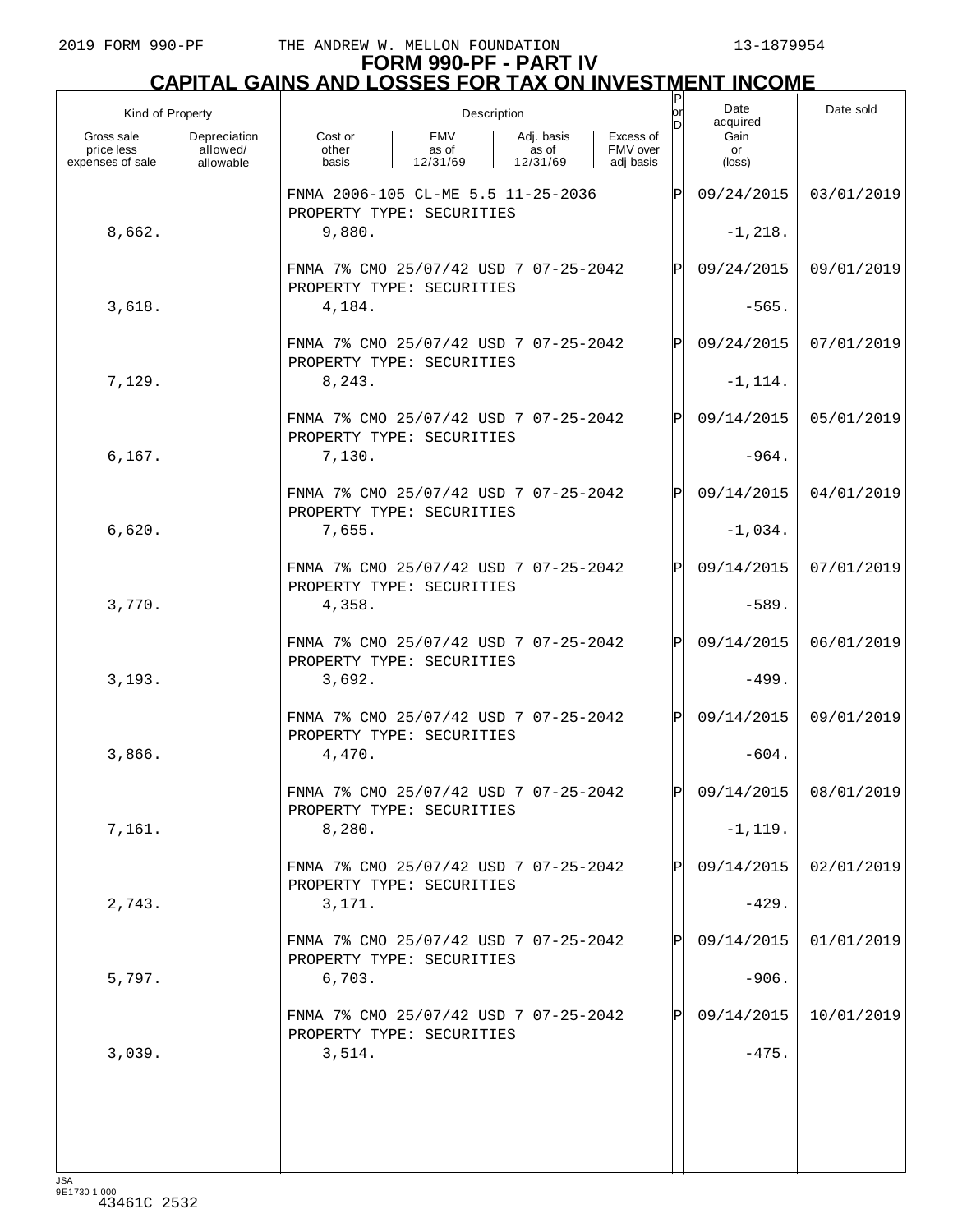| Kind of Property                             |                                       |                                                                 | Description                     |                                 |                                    | P<br> or    | Date<br>acquired        | Date sold                   |
|----------------------------------------------|---------------------------------------|-----------------------------------------------------------------|---------------------------------|---------------------------------|------------------------------------|-------------|-------------------------|-----------------------------|
| Gross sale<br>price less<br>expenses of sale | Depreciation<br>allowed/<br>allowable | Cost or<br>other<br>basis                                       | <b>FMV</b><br>as of<br>12/31/69 | Adj. basis<br>as of<br>12/31/69 | Excess of<br>FMV over<br>adj basis |             | Gain<br>or<br>(loss)    |                             |
|                                              |                                       | FNMA 7% CMO 25/07/42 USD 7 07-25-2042                           |                                 |                                 |                                    | ΙP          | 09/14/2015              | 12/01/2019                  |
| 2,489.                                       |                                       | PROPERTY TYPE: SECURITIES<br>2,878.                             |                                 |                                 |                                    |             | $-389.$                 |                             |
|                                              |                                       | FNMA CMO 5.5 04-25-2037<br>PROPERTY TYPE: SECURITIES            |                                 |                                 |                                    | Ρ           | 09/14/2015              | 11/01/2019                  |
| 14,718.                                      |                                       | 16,337.                                                         |                                 |                                 |                                    |             | $-1,619.$               |                             |
|                                              |                                       | FNMA CMO 5.5 04-25-2037<br>PROPERTY TYPE: SECURITIES            |                                 |                                 |                                    | $\mathbb P$ | 09/14/2015              | 03/01/2019                  |
| 12,730.                                      |                                       | 14,130.                                                         |                                 |                                 |                                    |             | $-1,400.$               |                             |
|                                              |                                       | FNMA CMO 5.5 04-25-2037<br>PROPERTY TYPE: SECURITIES            |                                 |                                 |                                    | $\mathbf P$ | 10/11/2017              | 05/01/2019                  |
| 12,639.                                      |                                       | 14,029.                                                         |                                 |                                 |                                    |             | $-1,390.$               |                             |
|                                              |                                       | FNMA CMO 5.5 04-25-2037<br>PROPERTY TYPE: SECURITIES            |                                 |                                 |                                    | $\mathbb P$ | 10/11/2017              | 08/01/2019                  |
| 9,071.                                       |                                       | 10,069.                                                         |                                 |                                 |                                    |             | $-998.$                 |                             |
|                                              |                                       | FNMA CMO 5.5 04-25-2037<br>PROPERTY TYPE: SECURITIES            |                                 |                                 |                                    | $\mathbb P$ | 10/11/2017              | 11/01/2019                  |
| 19,517.                                      |                                       | 21,664.                                                         |                                 |                                 |                                    |             | $-2,147.$               |                             |
| 9,503.                                       |                                       | FNMA CMO 5.5 04-25-2037<br>PROPERTY TYPE: SECURITIES<br>10,548. |                                 |                                 |                                    | $\mathbf P$ | 10/11/2017              | 10/01/2019                  |
|                                              |                                       | FNMA CMO 5.5 04-25-2037                                         |                                 |                                 |                                    | $\mathbf P$ | $-1,045.$<br>10/11/2017 | 09/01/2019                  |
| 14,554.                                      |                                       | PROPERTY TYPE: SECURITIES<br>16, 155.                           |                                 |                                 |                                    |             | $-1,601.$               |                             |
|                                              |                                       | FNMA CMO 5.5 04-25-2037                                         |                                 |                                 |                                    | D           |                         | $10/11/2017$   $12/01/2019$ |
| 19,635.                                      |                                       | PROPERTY TYPE: SECURITIES<br>21,795.                            |                                 |                                 |                                    |             | $-2,160.$               |                             |
|                                              |                                       | FNMA CMO 5.5 04-25-2037                                         |                                 |                                 |                                    |             | 10/11/2017              | 07/01/2019                  |
| 16,040.                                      |                                       | PROPERTY TYPE: SECURITIES<br>17,804.                            |                                 |                                 |                                    |             | $-1,764.$               |                             |
|                                              |                                       | FNMA CMO 5.5 04-25-2037                                         |                                 |                                 |                                    |             | 10/11/2017              | 04/01/2019                  |
| 17,758.                                      |                                       | PROPERTY TYPE: SECURITIES<br>19,711.                            |                                 |                                 |                                    |             | $-1,953.$               |                             |
|                                              |                                       | FNMA CMO 5.5 04-25-2037                                         |                                 |                                 |                                    |             | 10/11/2017              | 01/01/2019                  |
| 14,752.                                      |                                       | PROPERTY TYPE: SECURITIES<br>16,375.                            |                                 |                                 |                                    |             | $-1,623.$               |                             |
|                                              |                                       |                                                                 |                                 |                                 |                                    |             |                         |                             |
|                                              |                                       |                                                                 |                                 |                                 |                                    |             |                         |                             |
|                                              |                                       |                                                                 |                                 |                                 |                                    |             |                         |                             |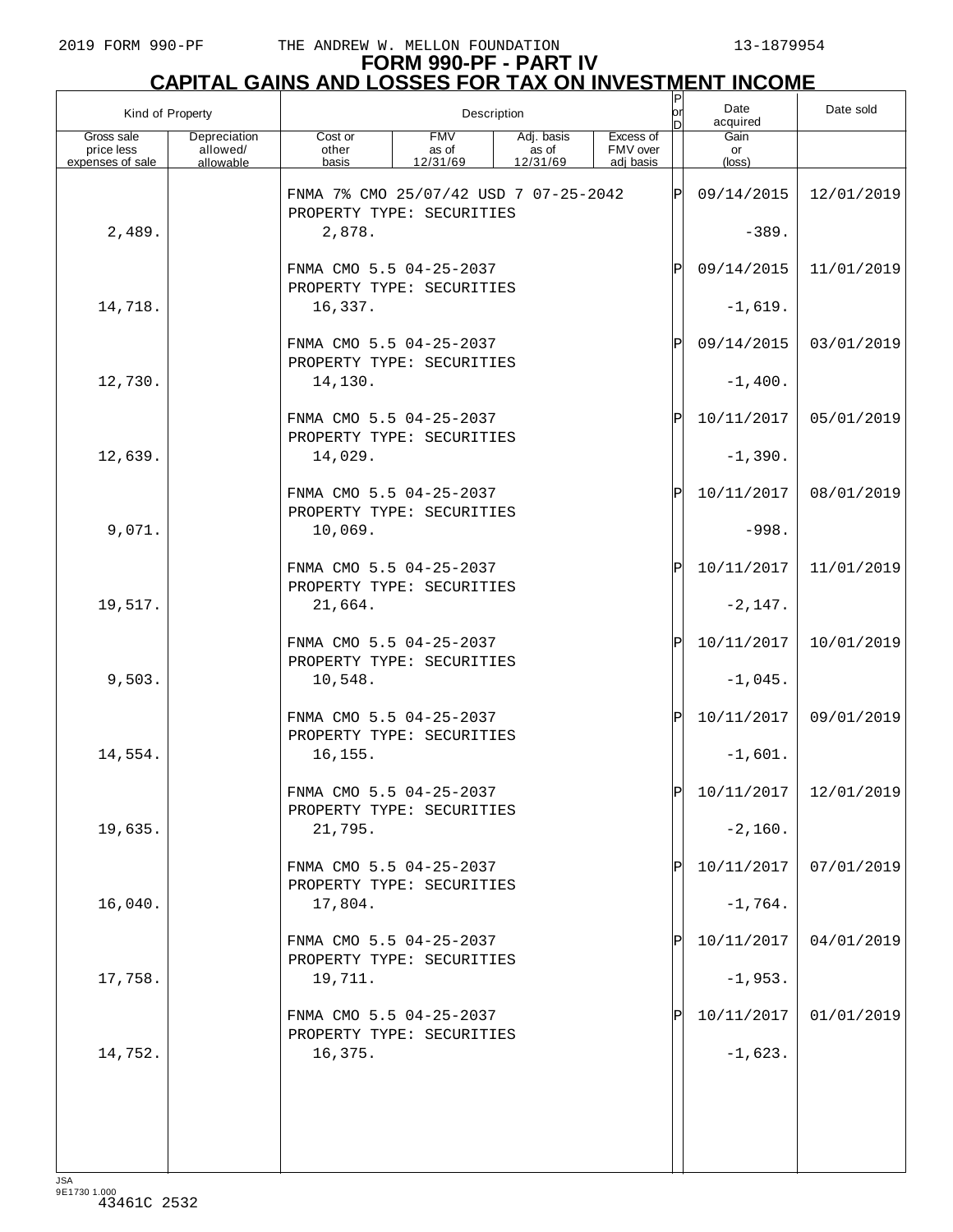## **FORM 990-PF - PART IV CAPITAL GAINS AND LOSSES FOR TAX ON INVESTMENT INCOME**

| Kind of Property                             |                                       |                                                                      |                                 | Description                     |                                    | $\frac{P}{\rho r}$<br>In | Date<br>acquired              | Date sold               |
|----------------------------------------------|---------------------------------------|----------------------------------------------------------------------|---------------------------------|---------------------------------|------------------------------------|--------------------------|-------------------------------|-------------------------|
| Gross sale<br>price less<br>expenses of sale | Depreciation<br>allowed/<br>allowable | Cost or<br>other<br>basis                                            | <b>FMV</b><br>as of<br>12/31/69 | Adj. basis<br>as of<br>12/31/69 | Excess of<br>FMV over<br>adi basis |                          | Gain<br>or<br>$(\text{loss})$ |                         |
|                                              |                                       | FNMA CMO 5.5 04-25-2037                                              |                                 |                                 |                                    | ΙP                       | 10/11/2017                    | 06/01/2019              |
| 16,316.                                      |                                       | PROPERTY TYPE: SECURITIES<br>18,111.                                 |                                 |                                 |                                    |                          | $-1,795.$                     |                         |
|                                              |                                       | FNMA FANNIE MAE 5 03-25-2021/02-25-2019<br>PROPERTY TYPE: SECURITIES |                                 |                                 |                                    | ΙPΙ                      | 10/11/2017                    | 03/01/2019              |
| 44,236.                                      |                                       | 47,388.                                                              |                                 |                                 |                                    |                          | $-3,152.$                     |                         |
|                                              |                                       | FNMA FANNIE MAE 5 03-25-2021/02-25-2019<br>PROPERTY TYPE: SECURITIES |                                 |                                 |                                    | ΙP                       | 10/11/2017                    | 02/01/2019              |
| 5,658.                                       |                                       | 6,061.                                                               |                                 |                                 |                                    |                          | $-403.$                       |                         |
|                                              |                                       | FNMA FNR 07 29 NC 6.5 02-25-2047<br>PROPERTY TYPE: SECURITIES        |                                 |                                 |                                    | ΙP                       | 11/02/2015                    | 01/01/2019              |
| 878.                                         |                                       | 936.                                                                 |                                 |                                 |                                    |                          | $-57.$                        |                         |
|                                              |                                       | FNMA FNR 07 29 NC 6.5 02-25-2047<br>PROPERTY TYPE: SECURITIES        |                                 |                                 |                                    | ΙP                       | 11/02/2015                    | 02/25/2019              |
| 950.                                         |                                       | 1,012.                                                               |                                 |                                 |                                    |                          | $-62.$                        |                         |
|                                              |                                       | FNMA FNR 07 29 NC 6.5 02-25-2047<br>PROPERTY TYPE: SECURITIES        |                                 |                                 |                                    | P                        | 06/19/2015                    | 08/01/2019              |
| 939.                                         |                                       | 1,000.                                                               |                                 |                                 |                                    |                          | $-61.$                        |                         |
|                                              |                                       | FNMA FNR 07 29 NC 6.5 02-25-2047<br>PROPERTY TYPE: SECURITIES        |                                 |                                 |                                    | P                        | 06/19/2015                    | 12/01/2019              |
| 866.                                         |                                       | 922.<br>FNMA FNR 07 29 NC 6.5 02-25-2047                             |                                 |                                 |                                    | P                        | $-57.$<br>06/19/2015          | 10/01/2019              |
| 873.                                         |                                       | PROPERTY TYPE: SECURITIES<br>930.                                    |                                 |                                 |                                    |                          | $-57.$                        |                         |
|                                              |                                       | FNMA FNR 07 29 NC 6.5 02-25-2047                                     |                                 |                                 |                                    | Þl                       |                               | $06/19/2015$ 02/01/2019 |
| 972.                                         |                                       | PROPERTY TYPE: SECURITIES<br>1,035.                                  |                                 |                                 |                                    |                          | $-64.$                        |                         |
|                                              |                                       | FNMA FNR 07 29 NC 6.5 02-25-2047                                     |                                 |                                 |                                    |                          | 06/19/2015                    | 07/01/2019              |
| 916.                                         |                                       | PROPERTY TYPE: SECURITIES<br>976.                                    |                                 |                                 |                                    |                          | $-60.$                        |                         |
|                                              |                                       | FNMA FNR 07 29 NC 6.5 02-25-2047                                     |                                 |                                 |                                    |                          | 06/19/2015                    | 06/01/2019              |
| 883.                                         |                                       | PROPERTY TYPE: SECURITIES<br>941.                                    |                                 |                                 |                                    |                          | $-58.$                        |                         |
|                                              |                                       | FNMA FNR 07 29 NC 6.5 02-25-2047                                     |                                 |                                 |                                    |                          | 06/19/2015                    | 05/01/2019              |
| 894.                                         |                                       | PROPERTY TYPE: SECURITIES<br>952.                                    |                                 |                                 |                                    |                          | $-59.$                        |                         |
|                                              |                                       |                                                                      |                                 |                                 |                                    |                          |                               |                         |
|                                              |                                       |                                                                      |                                 |                                 |                                    |                          |                               |                         |
| 10 <sub>0</sub>                              |                                       |                                                                      |                                 |                                 |                                    |                          |                               |                         |

JSA 9E1730 1.000 43461C 2532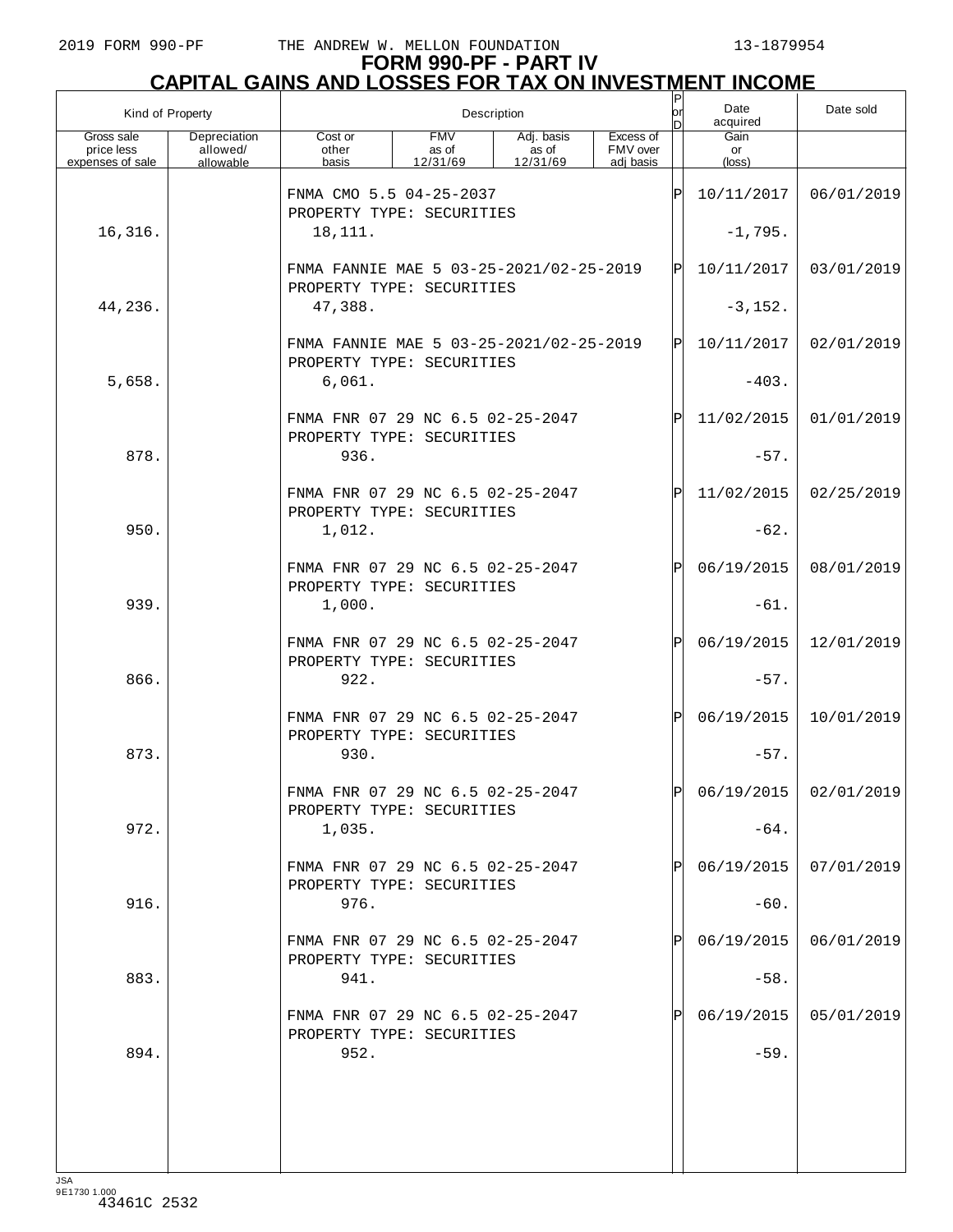|                                              | Kind of Property                      |                                                                |                                 | Description                     |                                    | P<br>lor<br>n | Date<br>acquired              | Date sold             |
|----------------------------------------------|---------------------------------------|----------------------------------------------------------------|---------------------------------|---------------------------------|------------------------------------|---------------|-------------------------------|-----------------------|
| Gross sale<br>price less<br>expenses of sale | Depreciation<br>allowed/<br>allowable | Cost or<br>other<br>basis                                      | <b>FMV</b><br>as of<br>12/31/69 | Adj. basis<br>as of<br>12/31/69 | Excess of<br>FMV over<br>adi basis |               | Gain<br>or<br>$(\text{loss})$ |                       |
|                                              |                                       | FNMA FNR 07 29 NC 6.5 02-25-2047<br>PROPERTY TYPE: SECURITIES  |                                 |                                 |                                    | Þ             | 06/19/2015                    | 09/01/2019            |
| 922.                                         |                                       | 982.                                                           |                                 |                                 |                                    | $-60.$        |                               |                       |
|                                              |                                       | FNMA FNR 07 29 NC 6.5 02-25-2047<br>PROPERTY TYPE: SECURITIES  |                                 |                                 |                                    | $\mathsf{P}$  | 06/19/2015                    | 11/01/2019            |
| 912.                                         |                                       | 971.                                                           |                                 |                                 |                                    |               | $-60.$                        |                       |
|                                              |                                       | FNMA FNR 07 29 NC 6.5 02-25-2047<br>PROPERTY TYPE: SECURITIES  |                                 |                                 |                                    | $\mathsf{P}$  | 06/19/2015                    | 03/01/2019            |
| 18,691.                                      |                                       | 19,915.                                                        |                                 |                                 |                                    |               | $-1, 224.$                    |                       |
|                                              |                                       | FNMA FNR 2011-100 QN 4 10-25-2051<br>PROPERTY TYPE: SECURITIES |                                 |                                 |                                    | ΙPΙ           | 06/19/2015                    | 01/01/2019            |
| 5,388.                                       |                                       | 5,638.                                                         |                                 |                                 |                                    |               | $-249.$                       |                       |
|                                              |                                       | FNMA FNR 2011-100 QN 4 10-25-2051<br>PROPERTY TYPE: SECURITIES |                                 |                                 |                                    | $\mathsf{P}$  | 06/19/2015                    | 04/01/2019            |
| 7,230.                                       |                                       | 7,565.                                                         |                                 |                                 |                                    |               | $-334.$                       |                       |
|                                              |                                       | FNMA FNR 2011-100 QN 4 10-25-2051<br>PROPERTY TYPE: SECURITIES |                                 |                                 |                                    | $\mathsf{P}$  | 08/11/2015                    | 09/01/2019            |
| 526.                                         |                                       | 551.                                                           |                                 |                                 |                                    |               | $-24.$                        |                       |
|                                              |                                       | FNMA FNR 2011-100 QN 4 10-25-2051<br>PROPERTY TYPE: SECURITIES |                                 |                                 |                                    | $\mathbf P$   | 08/11/2015                    | 03/01/2019            |
| 3,675.                                       |                                       | 3,845.                                                         |                                 |                                 |                                    |               | $-170.$                       |                       |
|                                              |                                       | FNMA FNR 2011-100 QN 4 10-25-2051<br>PROPERTY TYPE: SECURITIES |                                 |                                 |                                    | ΙPΙ           | 08/11/2015                    | 05/01/2019            |
| 14,753.                                      |                                       | 15,435.                                                        |                                 |                                 |                                    |               | $-682.$                       |                       |
|                                              |                                       | FNMA FNR 2011-100 QN 4 10-25-2051<br>PROPERTY TYPE: SECURITIES |                                 |                                 |                                    | lÞI.          |                               | 08/11/2015 04/01/2019 |
| 1,990.                                       |                                       | 2,082.                                                         |                                 |                                 |                                    |               | $-92.$                        |                       |
|                                              |                                       | FNMA FNR 2011-100 QN 4 10-25-2051<br>PROPERTY TYPE: SECURITIES |                                 |                                 |                                    |               | 08/11/2015                    | 12/01/2019            |
| 931.                                         |                                       | 975.                                                           |                                 |                                 |                                    |               | $-43.$                        |                       |
|                                              |                                       | FNMA FNR 2011-100 QN 4 10-25-2051<br>PROPERTY TYPE: SECURITIES |                                 |                                 |                                    |               | 08/11/2015                    | 10/01/2019            |
| 16,610.                                      |                                       | 17,379.                                                        |                                 |                                 |                                    |               | $-768.$                       |                       |
|                                              |                                       | FNMA FNR 2011-100 QN 4 10-25-2051<br>PROPERTY TYPE: SECURITIES |                                 |                                 |                                    |               | 08/11/2015                    | 01/01/2019            |
| 794.                                         |                                       | 831.                                                           |                                 |                                 |                                    |               | $-37.$                        |                       |
|                                              |                                       |                                                                |                                 |                                 |                                    |               |                               |                       |
|                                              |                                       |                                                                |                                 |                                 |                                    |               |                               |                       |
|                                              |                                       |                                                                |                                 |                                 |                                    |               |                               |                       |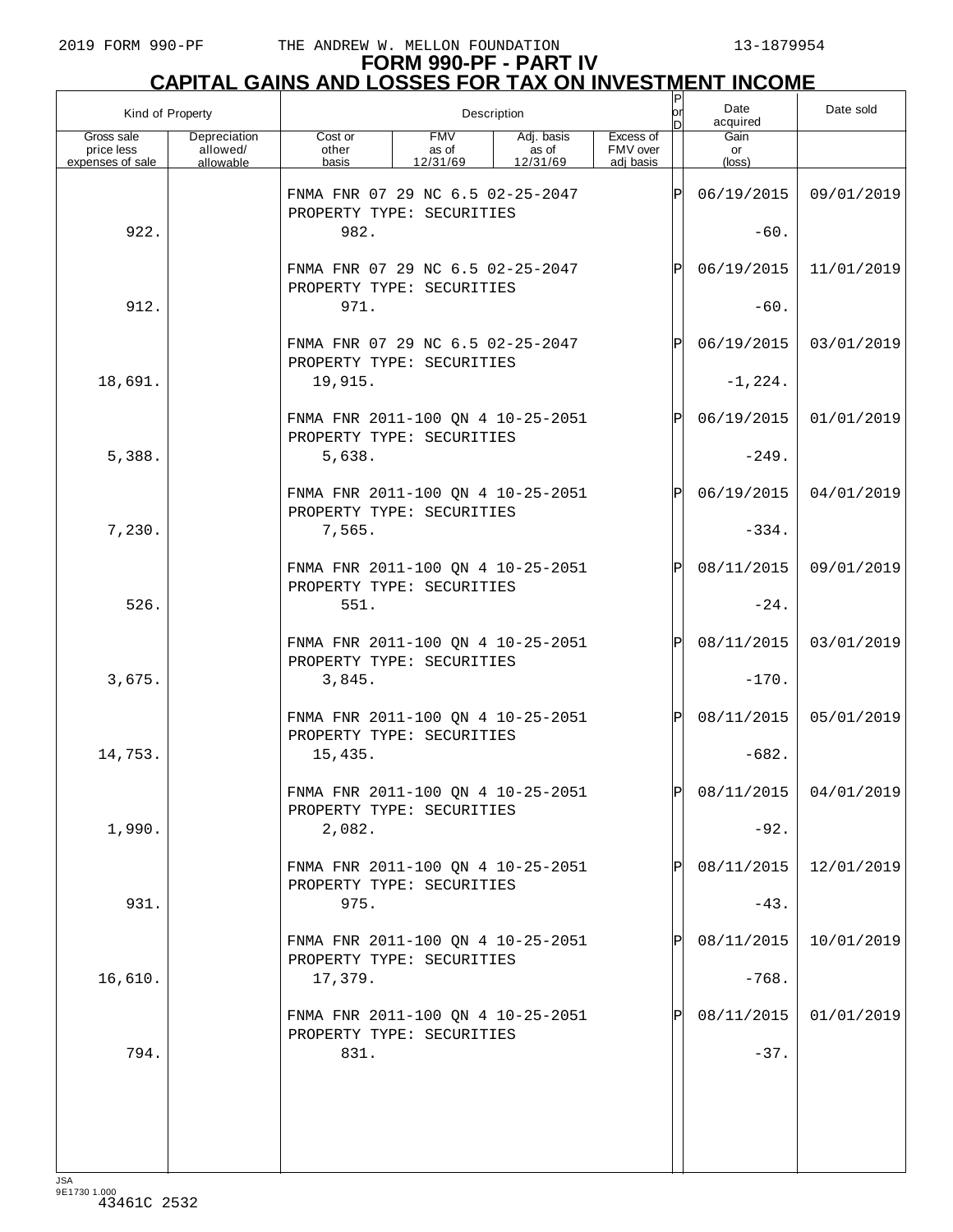|                                              | Kind of Property                      |                                                                    |                                 | Description                     |                                    | $\mathsf{P}$<br>lorl<br>D | Date<br>acquired        | Date sold               |
|----------------------------------------------|---------------------------------------|--------------------------------------------------------------------|---------------------------------|---------------------------------|------------------------------------|---------------------------|-------------------------|-------------------------|
| Gross sale<br>price less<br>expenses of sale | Depreciation<br>allowed/<br>allowable | Cost or<br>other<br>basis                                          | <b>FMV</b><br>as of<br>12/31/69 | Adj. basis<br>as of<br>12/31/69 | Excess of<br>FMV over<br>adj basis |                           | Gain<br>or<br>(loss)    |                         |
|                                              |                                       | FNMA FNR 2011-100 QN 4 10-25-2051<br>PROPERTY TYPE: SECURITIES     |                                 |                                 |                                    | ΙPΙ                       | 08/11/2015              | 07/01/2019              |
| 506.                                         |                                       | 529.                                                               |                                 |                                 |                                    |                           | $-23.$                  |                         |
|                                              |                                       | FNMA FNR 2011-100 QN 4 10-25-2051<br>PROPERTY TYPE: SECURITIES     |                                 |                                 |                                    | $\mathbf P$               | 08/11/2015              | 06/01/2019              |
| 9,990.                                       |                                       | 10,452.                                                            |                                 |                                 |                                    |                           |                         |                         |
|                                              |                                       | FNMA FNR 2011-100 QN 4 10-25-2051<br>PROPERTY TYPE: SECURITIES     |                                 |                                 |                                    | $\mathbf P$               | 08/11/2015              | 02/01/2019              |
| 740.                                         |                                       | 774.                                                               |                                 |                                 |                                    |                           | $-34.$                  |                         |
|                                              |                                       | FNMA POOL #256886 6.5% 09-01-2027 BEO<br>PROPERTY TYPE: SECURITIES |                                 |                                 |                                    | $\mathbf P$               | 08/11/2015              | 11/01/2019              |
| 9,668.                                       |                                       | 11,052.                                                            |                                 |                                 |                                    |                           | $-1,384.$               |                         |
|                                              |                                       | FNMA POOL #256886 6.5% 09-01-2027 BEO<br>PROPERTY TYPE: SECURITIES |                                 |                                 |                                    | $\mathbf P$               | 08/11/2015              | 08/01/2019              |
| 13,095.                                      |                                       | 14,969.                                                            |                                 |                                 |                                    |                           | $-1,874.$               |                         |
|                                              |                                       | FNMA POOL #256886 6.5% 09-01-2027 BEO<br>PROPERTY TYPE: SECURITIES |                                 |                                 |                                    | $\mathbf P$               | 01/20/2016              | 09/01/2019              |
| 13,420.                                      |                                       | 15,341.                                                            |                                 |                                 |                                    |                           | $-1,921.$               |                         |
| 13,381.                                      |                                       | FNMA POOL #256886 6.5% 09-01-2027 BEO<br>PROPERTY TYPE: SECURITIES |                                 |                                 |                                    | $\mathbf P$               | 01/20/2016<br>$-1,915.$ | 08/01/2019              |
|                                              |                                       | 15,296.                                                            |                                 |                                 |                                    |                           |                         |                         |
|                                              |                                       | FNMA POOL #256886 6.5% 09-01-2027 BEO<br>PROPERTY TYPE: SECURITIES |                                 |                                 |                                    | $\mathbf P$               | 01/20/2016              | 05/01/2019              |
| 28,980.                                      |                                       | 33,127.                                                            |                                 |                                 |                                    |                           | $-4, 148.$              |                         |
|                                              |                                       | FNMA POOL #256886 6.5% 09-01-2027 BEO<br>PROPERTY TYPE: SECURITIES |                                 |                                 |                                    | D                         |                         | $01/20/2016$ 12/01/2019 |
| 15,913.                                      |                                       | 18,191.                                                            |                                 |                                 |                                    |                           | $-2, 278.$              |                         |
|                                              |                                       | FNMA POOL #256886 6.5% 09-01-2027 BEO<br>PROPERTY TYPE: SECURITIES |                                 |                                 |                                    | Pl                        | 01/20/2016              | 04/01/2019              |
| 10,930.                                      |                                       | 12,494.                                                            |                                 |                                 |                                    |                           | $-1,564.$               |                         |
|                                              |                                       | FNMA POOL #256886 6.5% 09-01-2027 BEO<br>PROPERTY TYPE: SECURITIES |                                 |                                 |                                    | Pl                        | 01/20/2016              | 01/01/2019              |
| 15,273.                                      |                                       | 17,459.                                                            |                                 |                                 |                                    |                           | $-2,186.$               |                         |
|                                              |                                       | FNMA POOL #256886 6.5% 09-01-2027 BEO<br>PROPERTY TYPE: SECURITIES |                                 |                                 |                                    | P                         | 01/20/2016              | 10/01/2019              |
| 6,024.                                       |                                       | 6,886.                                                             |                                 |                                 |                                    |                           | $-862.$                 |                         |
|                                              |                                       |                                                                    |                                 |                                 |                                    |                           |                         |                         |
|                                              |                                       |                                                                    |                                 |                                 |                                    |                           |                         |                         |
|                                              |                                       |                                                                    |                                 |                                 |                                    |                           |                         |                         |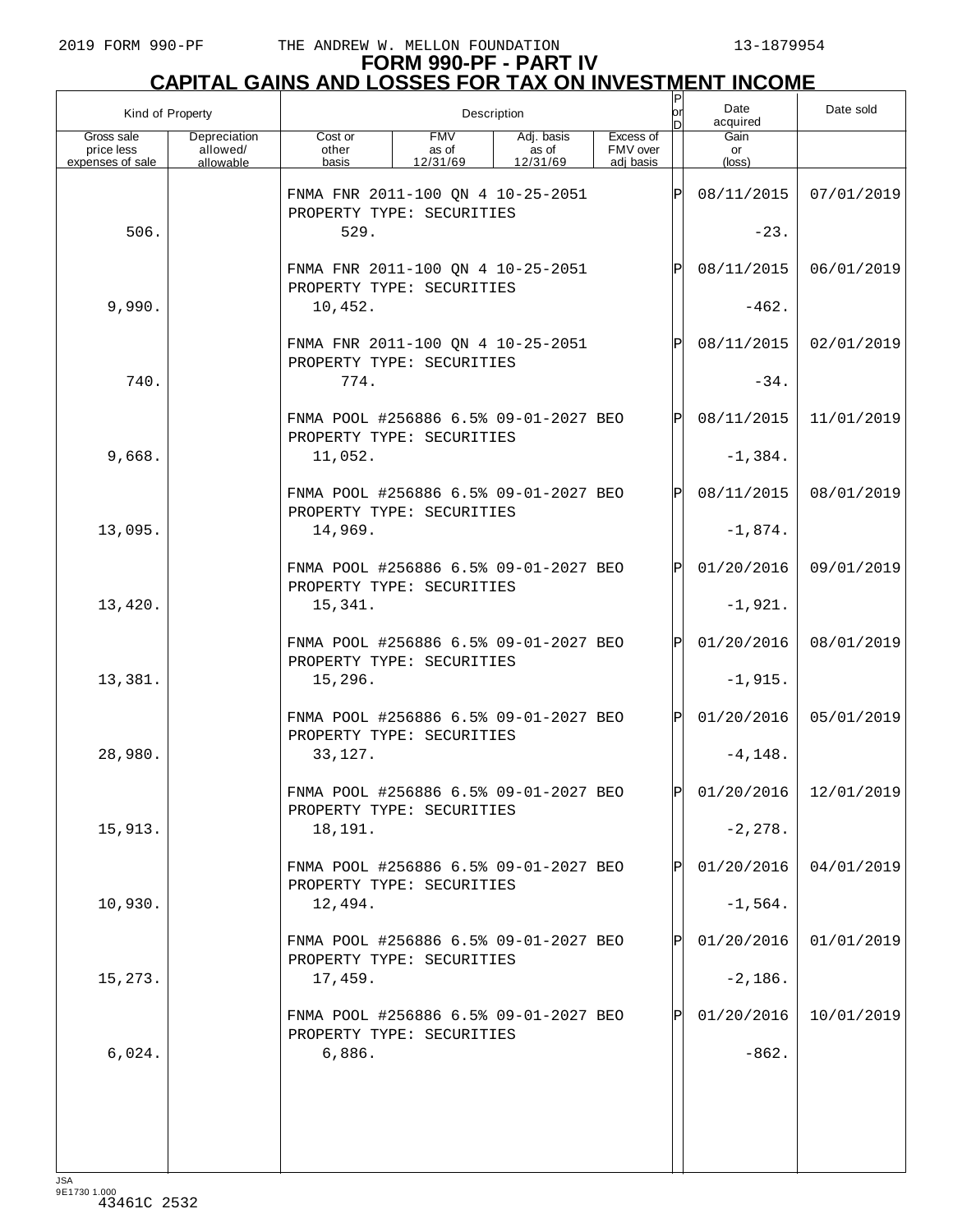| Kind of Property                             |                                       |                                                                     |                                 | Description                     |                                    | or<br>n    | Date<br>acquired              | Date sold               |
|----------------------------------------------|---------------------------------------|---------------------------------------------------------------------|---------------------------------|---------------------------------|------------------------------------|------------|-------------------------------|-------------------------|
| Gross sale<br>price less<br>expenses of sale | Depreciation<br>allowed/<br>allowable | Cost or<br>other<br>basis                                           | <b>FMV</b><br>as of<br>12/31/69 | Adj. basis<br>as of<br>12/31/69 | Excess of<br>FMV over<br>adj basis |            | Gain<br>or<br>$(\text{loss})$ |                         |
|                                              |                                       | FNMA POOL #256886 6.5% 09-01-2027 BEO<br>PROPERTY TYPE: SECURITIES  |                                 |                                 |                                    | IPI        | 01/20/2016                    | 02/01/2019              |
| 8,474.                                       |                                       | 9,687.                                                              |                                 |                                 |                                    |            | $-1, 213.$                    |                         |
|                                              |                                       | FNMA POOL #256886 6.5% 09-01-2027 BEO<br>PROPERTY TYPE: SECURITIES  |                                 |                                 | IPI                                | 01/20/2016 | 11/01/2019                    |                         |
| 6,093.                                       |                                       | 6,965.                                                              |                                 |                                 |                                    |            | $-872.$                       |                         |
|                                              |                                       | FNMA POOL #256886 6.5% 09-01-2027 BEO<br>PROPERTY TYPE: SECURITIES  |                                 |                                 |                                    | ΙPΙ        | 01/20/2016                    | 06/01/2019              |
| 14,314.                                      |                                       | 16,362.                                                             |                                 |                                 |                                    |            | $-2,049.$                     |                         |
|                                              |                                       | FNMA POOL #466566 4.27% 11-01-2025 BEO<br>PROPERTY TYPE: SECURITIES |                                 |                                 |                                    | ΙPΙ        | 01/20/2016                    | 07/01/2019              |
| 1,551.                                       |                                       | 1,692.                                                              |                                 |                                 |                                    |            | $-140.$                       |                         |
|                                              |                                       | FNMA POOL #466566 4.27% 11-01-2025 BEO<br>PROPERTY TYPE: SECURITIES |                                 |                                 |                                    | ΙPΙ        | 01/20/2016                    | 03/01/2019              |
| 1,693.                                       |                                       | 1,846.                                                              |                                 |                                 |                                    |            | $-153.$                       |                         |
|                                              |                                       | FNMA POOL #466566 4.27% 11-01-2025 BEO<br>PROPERTY TYPE: SECURITIES |                                 |                                 |                                    | ΙPΙ        | 06/25/2015                    | 04/01/2019              |
| 1,567.                                       |                                       | 1,709.                                                              |                                 |                                 |                                    |            | $-142.$                       |                         |
|                                              |                                       | FNMA POOL #466566 4.27% 11-01-2025 BEO<br>PROPERTY TYPE: SECURITIES |                                 |                                 |                                    | ΙPΙ        | 06/25/2015                    | 05/01/2019              |
| 1,746.                                       |                                       | 1,904.                                                              |                                 |                                 |                                    |            | $-158.$                       |                         |
|                                              |                                       | FNMA POOL #466566 4.27% 11-01-2025 BEO<br>PROPERTY TYPE: SECURITIES |                                 |                                 |                                    | ΙÞΙ        | 06/25/2015                    | 06/01/2019              |
| 1,731.                                       |                                       | 1,887.                                                              |                                 |                                 |                                    |            | $-156.$                       |                         |
|                                              |                                       | FNMA POOL #466566 4.27% 11-01-2025 BEO<br>PROPERTY TYPE: SECURITIES |                                 |                                 |                                    | l pl       |                               | 06/25/2015   12/01/2019 |
| 1,946.                                       |                                       | 2,122.                                                              |                                 |                                 |                                    |            | $-176.$                       |                         |
|                                              |                                       | FNMA POOL #466566 4.27% 11-01-2025 BEO<br>PROPERTY TYPE: SECURITIES |                                 |                                 |                                    | IPI        | 06/25/2015                    | 10/01/2019              |
| 1,528.                                       |                                       | 1,666.                                                              |                                 |                                 |                                    |            | $-138.$                       |                         |
|                                              |                                       | FNMA POOL #466566 4.27% 11-01-2025 BEO<br>PROPERTY TYPE: SECURITIES |                                 |                                 |                                    | IPI        | 06/25/2015                    | 03/01/2019              |
| 1,606.                                       |                                       | 1,751.                                                              |                                 |                                 |                                    |            | $-145.$                       |                         |
|                                              |                                       | FNMA POOL #466566 4.27% 11-01-2025 BEO<br>PROPERTY TYPE: SECURITIES |                                 |                                 |                                    | IPI        | 06/25/2015                    | 01/01/2019              |
| 1,708.                                       |                                       | 1,862.                                                              |                                 |                                 |                                    |            | $-154.$                       |                         |
|                                              |                                       |                                                                     |                                 |                                 |                                    |            |                               |                         |
|                                              |                                       |                                                                     |                                 |                                 |                                    |            |                               |                         |
|                                              |                                       |                                                                     |                                 |                                 |                                    |            |                               |                         |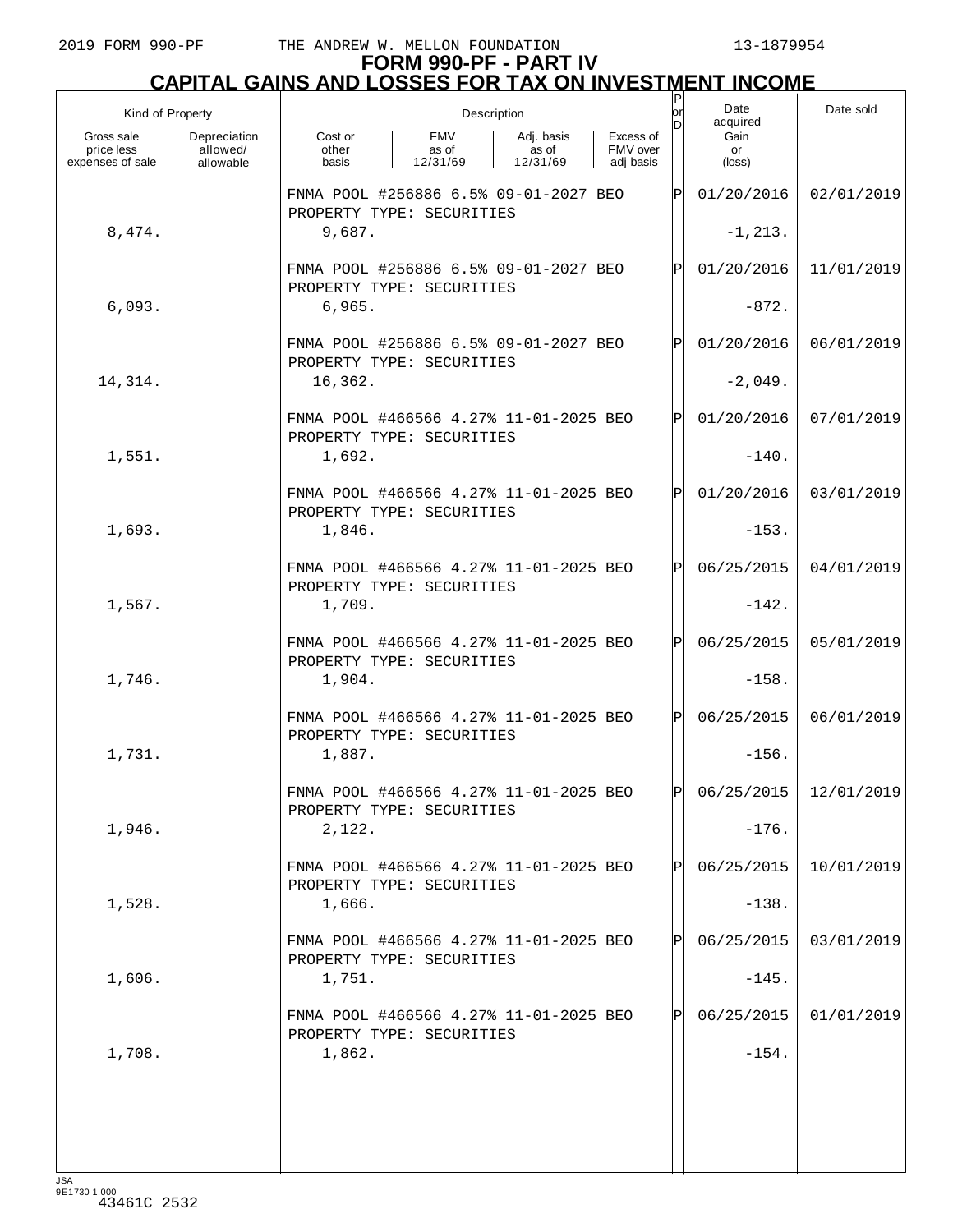| Kind of Property                             |                                       |                                                                     |                                 | Description                     |                                    | P<br>lorl    | Date<br>acquired              | Date sold               |
|----------------------------------------------|---------------------------------------|---------------------------------------------------------------------|---------------------------------|---------------------------------|------------------------------------|--------------|-------------------------------|-------------------------|
| Gross sale<br>price less<br>expenses of sale | Depreciation<br>allowed/<br>allowable | Cost or<br>other<br>basis                                           | <b>FMV</b><br>as of<br>12/31/69 | Adj. basis<br>as of<br>12/31/69 | Excess of<br>FMV over<br>adj basis |              | Gain<br>or<br>$(\text{loss})$ |                         |
|                                              |                                       | FNMA POOL #466566 4.27% 11-01-2025 BEO<br>PROPERTY TYPE: SECURITIES |                                 |                                 |                                    | ΙÞΙ          | 06/25/2015                    | 11/01/2019              |
| 1,583.                                       |                                       | 1,726.                                                              |                                 |                                 |                                    |              | $-143.$                       |                         |
|                                              |                                       | FNMA POOL #466566 4.27% 11-01-2025 BEO<br>PROPERTY TYPE: SECURITIES |                                 |                                 |                                    | $\mathbf{P}$ | 06/25/2015                    | 07/01/2019              |
| 1,590.                                       |                                       | 1,734.                                                              |                                 |                                 |                                    |              | $-144.$                       |                         |
|                                              |                                       | FNMA POOL #466566 4.27% 11-01-2025 BEO<br>PROPERTY TYPE: SECURITIES |                                 |                                 |                                    | $\mathbf{P}$ | 06/25/2015                    | 08/01/2019              |
| 1,535.                                       |                                       | 1,673.                                                              |                                 |                                 |                                    |              | $-139.$                       |                         |
|                                              |                                       | FNMA POOL #469112 3.82% DUE 09-01-2021<br>PROPERTY TYPE: SECURITIES |                                 |                                 |                                    | $\mathbf{P}$ | 06/25/2015                    | 09/01/2019              |
| 1,369.                                       |                                       | 1,482.                                                              |                                 |                                 |                                    |              | $-113.$                       |                         |
|                                              |                                       | FNMA POOL #469112 3.82% DUE 09-01-2021<br>PROPERTY TYPE: SECURITIES |                                 |                                 |                                    | $\mathbf{P}$ | 06/25/2015                    | 02/01/2019              |
| 1,335.                                       |                                       | 1,445.                                                              |                                 |                                 |                                    |              | $-110.$                       |                         |
|                                              |                                       | FNMA POOL #469112 3.82% DUE 09-01-2021<br>PROPERTY TYPE: SECURITIES |                                 |                                 |                                    | P            | 07/24/2015                    | 06/01/2019              |
| 1,402.                                       |                                       | 1,517.                                                              |                                 |                                 |                                    |              | $-115.$                       |                         |
|                                              |                                       | FNMA POOL #469112 3.82% DUE 09-01-2021<br>PROPERTY TYPE: SECURITIES |                                 |                                 |                                    | P            | 07/24/2015                    | 01/01/2019              |
| 1,543.                                       |                                       | 1,670.                                                              |                                 |                                 |                                    |              | $-127.$                       |                         |
|                                              |                                       | FNMA POOL #469112 3.82% DUE 09-01-2021<br>PROPERTY TYPE: SECURITIES |                                 |                                 |                                    | P            | 07/24/2015                    | 11/01/2019              |
| 1,342.                                       |                                       | 1,452.                                                              |                                 |                                 |                                    |              | $-110.$                       |                         |
|                                              |                                       | FNMA POOL #469112 3.82% DUE 09-01-2021<br>PROPERTY TYPE: SECURITIES |                                 |                                 |                                    | D            |                               | $07/24/2015$ 12/01/2019 |
| 1,498.                                       |                                       | 1,621.                                                              |                                 |                                 |                                    |              | $-123.$                       |                         |
|                                              |                                       | FNMA POOL #469112 3.82% DUE 09-01-2021<br>PROPERTY TYPE: SECURITIES |                                 |                                 |                                    |              | 07/24/2015                    | 02/01/2019              |
| 1,356.                                       |                                       | 1,467.                                                              |                                 |                                 |                                    |              | $-112.$                       |                         |
|                                              |                                       | FNMA POOL #469112 3.82% DUE 09-01-2021<br>PROPERTY TYPE: SECURITIES |                                 |                                 |                                    |              | 07/24/2015                    | 05/01/2019              |
| 1,511.                                       |                                       | 1,635.                                                              |                                 |                                 |                                    |              | $-124.$                       |                         |
|                                              |                                       | FNMA POOL #469112 3.82% DUE 09-01-2021<br>PROPERTY TYPE: SECURITIES |                                 |                                 |                                    |              | 07/24/2015                    | 04/01/2019              |
| 1,757.                                       |                                       | 1,902.                                                              |                                 |                                 |                                    |              | $-145.$                       |                         |
|                                              |                                       |                                                                     |                                 |                                 |                                    |              |                               |                         |
|                                              |                                       |                                                                     |                                 |                                 |                                    |              |                               |                         |
|                                              |                                       |                                                                     |                                 |                                 |                                    |              |                               |                         |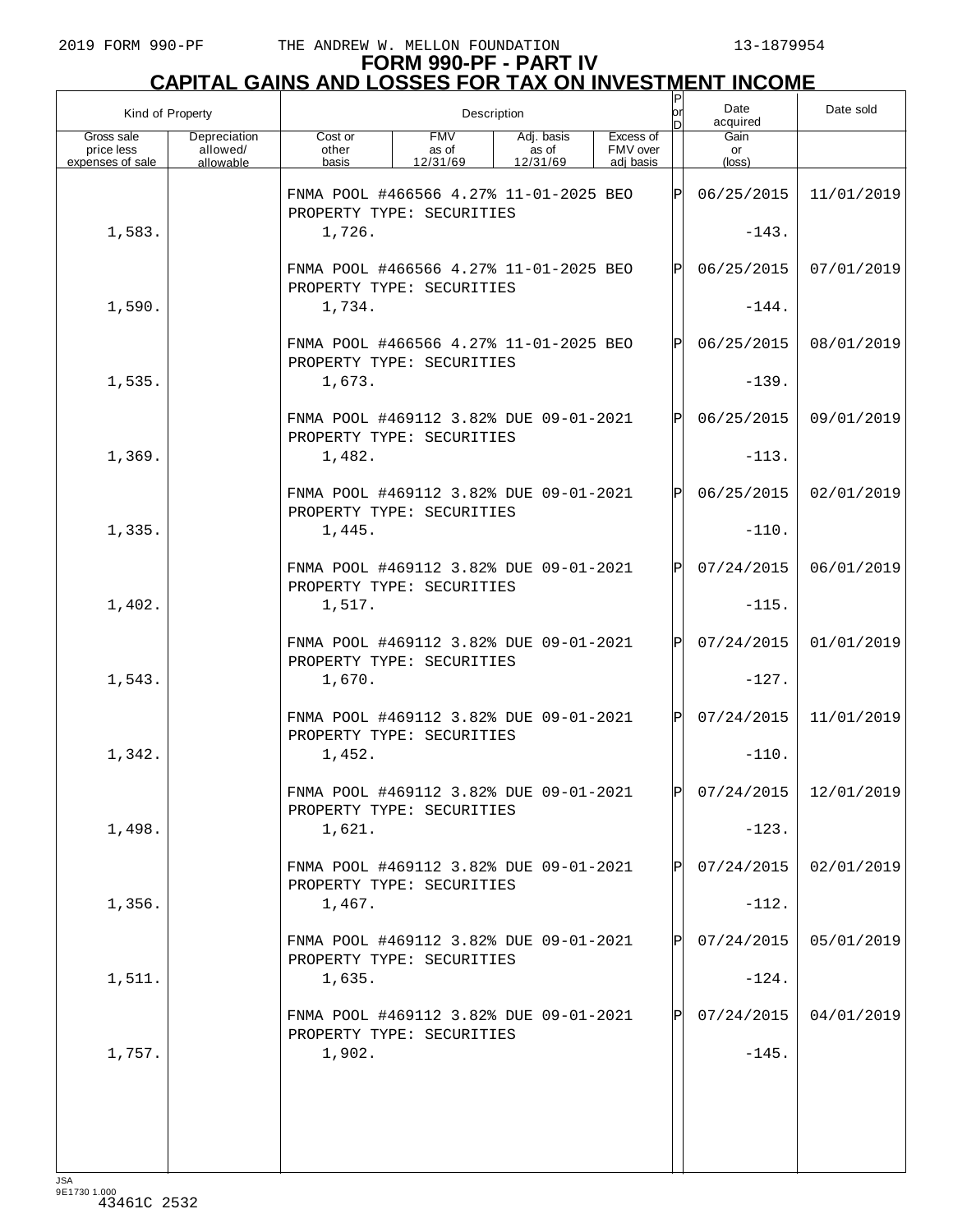| Kind of Property         |                          |                                                                               | Description         |                     |                       | $\sf P$<br>lor<br>n | Date<br>acquired        | Date sold               |
|--------------------------|--------------------------|-------------------------------------------------------------------------------|---------------------|---------------------|-----------------------|---------------------|-------------------------|-------------------------|
| Gross sale<br>price less | Depreciation<br>allowed/ | Cost or<br>other                                                              | <b>FMV</b><br>as of | Adj. basis<br>as of | Excess of<br>FMV over |                     | Gain<br>or              |                         |
| expenses of sale         | allowable                | basis                                                                         | 12/31/69            | 12/31/69            | adi basis             |                     | $(\text{loss})$         |                         |
|                          |                          | FNMA POOL #469112 3.82% DUE 09-01-2021<br>PROPERTY TYPE: SECURITIES           |                     |                     |                       | ΙP                  | 07/24/2015              | 07/01/2019              |
| 1,382.                   |                          | 1,496.                                                                        |                     |                     |                       | $-114.$             |                         |                         |
|                          |                          | FNMA POOL #469112 3.82% DUE 09-01-2021<br>PROPERTY TYPE: SECURITIES           |                     |                     |                       | ΙPΙ                 | 07/24/2015              | 03/01/2019              |
| 1,530.                   |                          | 1,656.                                                                        |                     |                     |                       |                     | $-126.$                 |                         |
|                          |                          | FNMA POOL #469112 3.82% DUE 09-01-2021<br>PROPERTY TYPE: SECURITIES           |                     |                     |                       | ΙPΙ                 | 07/24/2015<br>$-114.$   | 08/01/2019              |
| 1,388.                   |                          | 1,503.                                                                        |                     |                     |                       |                     |                         |                         |
|                          |                          | FNMA POOL #888079 6.5% DUE 10-01-2026<br>PROPERTY TYPE: SECURITIES            |                     |                     |                       | ΙPΙ                 | 07/24/2015              | 10/01/2019              |
| 21,743.                  |                          | 24,954.                                                                       |                     |                     |                       |                     | $-3, 211.$              |                         |
|                          |                          | FNMA POOL #888079 6.5% DUE 10-01-2026<br>PROPERTY TYPE: SECURITIES            |                     |                     |                       | ΙPΙ                 | 07/24/2015              | 09/01/2019              |
| 14,378.                  |                          | 16,501.                                                                       |                     |                     |                       |                     | $-2, 123.$              |                         |
|                          |                          | FNMA POOL #888079 6.5% DUE 10-01-2026<br>PROPERTY TYPE: SECURITIES            |                     |                     |                       | ΙP                  | 01/25/2016              | 12/01/2019              |
| 19,526.                  |                          | 22,409.                                                                       |                     |                     |                       |                     | $-2,883.$               |                         |
| 10,539.                  |                          | FNMA POOL #888079 6.5% DUE 10-01-2026<br>PROPERTY TYPE: SECURITIES<br>12,095. |                     |                     |                       | ΙPΙ                 | 01/25/2016<br>$-1,556.$ | 03/01/2019              |
|                          |                          | FNMA POOL #888079 6.5% DUE 10-01-2026<br>PROPERTY TYPE: SECURITIES            |                     |                     |                       | ΙPΙ                 | 01/25/2016              | 07/01/2019              |
| 12,412.                  |                          | 14,245.                                                                       |                     |                     |                       |                     | $-1,833.$               |                         |
|                          |                          | FNMA POOL #888079 6.5% DUE 10-01-2026<br>PROPERTY TYPE: SECURITIES            |                     |                     |                       | ÞІ                  |                         | $01/25/2016$ 11/01/2019 |
| 8,640.                   |                          | 9,916.                                                                        |                     |                     |                       |                     | $-1, 276.$              |                         |
|                          |                          | FNMA POOL #888079 6.5% DUE 10-01-2026<br>PROPERTY TYPE: SECURITIES            |                     |                     |                       |                     | 01/25/2016              | 04/01/2019              |
| 9,933.                   |                          | 11,400.                                                                       |                     |                     |                       |                     | $-1,467.$               |                         |
|                          |                          | FNMA POOL #888079 6.5% DUE 10-01-2026<br>PROPERTY TYPE: SECURITIES            |                     |                     |                       |                     | 01/25/2016              | 08/01/2019              |
| 15,789.                  |                          | 18,120.                                                                       |                     |                     |                       |                     | $-2,331.$               |                         |
|                          |                          | FNMA POOL #888079 6.5% DUE 10-01-2026<br>PROPERTY TYPE: SECURITIES            |                     |                     |                       |                     | 01/25/2016              | 10/01/2019              |
| 15,140.                  |                          | 17,375.                                                                       |                     |                     |                       |                     | $-2, 235.$              |                         |
|                          |                          |                                                                               |                     |                     |                       |                     |                         |                         |
|                          |                          |                                                                               |                     |                     |                       |                     |                         |                         |
|                          |                          |                                                                               |                     |                     |                       |                     |                         |                         |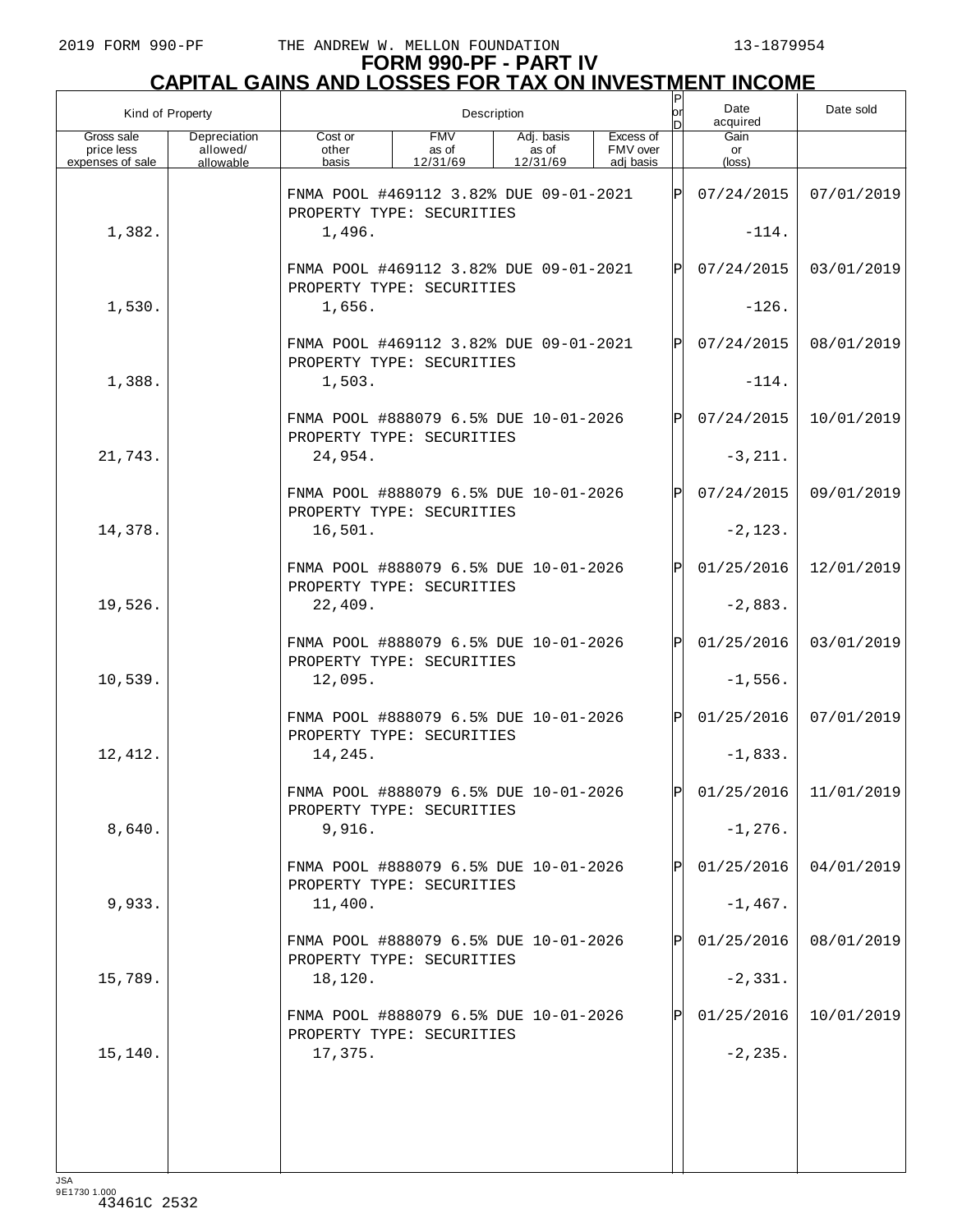| Kind of Property                             |                                       | Description                                                        |                                 |                                 |                                    |           | Date<br>acquired        | Date sold               |
|----------------------------------------------|---------------------------------------|--------------------------------------------------------------------|---------------------------------|---------------------------------|------------------------------------|-----------|-------------------------|-------------------------|
| Gross sale<br>price less<br>expenses of sale | Depreciation<br>allowed/<br>allowable | Cost or<br>other<br>basis                                          | <b>FMV</b><br>as of<br>12/31/69 | Adj. basis<br>as of<br>12/31/69 | Excess of<br>FMV over<br>adi basis |           | Gain<br>or<br>(loss)    |                         |
|                                              |                                       | FNMA POOL #888079 6.5% DUE 10-01-2026<br>PROPERTY TYPE: SECURITIES |                                 |                                 |                                    | P         | 01/25/2016              | 05/01/2019              |
| 20,250.                                      |                                       | 23,240.                                                            |                                 |                                 |                                    |           | $-2,990.$               |                         |
|                                              |                                       | FNMA POOL #888079 6.5% DUE 10-01-2026<br>PROPERTY TYPE: SECURITIES |                                 |                                 |                                    | ΙÞΙ       | 01/25/2016              | 02/01/2019              |
| 11,172.                                      |                                       | 12,822.                                                            |                                 |                                 |                                    | $-1,650.$ |                         |                         |
|                                              |                                       | FNMA POOL #888079 6.5% DUE 10-01-2026<br>PROPERTY TYPE: SECURITIES |                                 |                                 |                                    | ΙÞΙ       | 01/25/2016              | 01/01/2019              |
| 10,985.                                      |                                       | 12,607.                                                            |                                 |                                 |                                    |           | $-1,622.$               |                         |
|                                              |                                       | FNMA POOL #890661 7% 02-01-2039 BEO<br>PROPERTY TYPE: SECURITIES   |                                 |                                 |                                    | ΙÞΙ       | 01/25/2016              | 09/01/2019              |
| 4,030.                                       |                                       | 4,785.                                                             |                                 |                                 |                                    |           | $-756.$                 |                         |
|                                              |                                       | FNMA POOL #890661 7% 02-01-2039 BEO<br>PROPERTY TYPE: SECURITIES   |                                 |                                 |                                    | ΙÞΙ       | 01/25/2016              | 06/01/2019              |
| 5,234.                                       |                                       | 6, 215.                                                            |                                 |                                 |                                    |           | $-981.$                 |                         |
|                                              |                                       | FNMA POOL #890661 7% 02-01-2039 BEO<br>PROPERTY TYPE: SECURITIES   |                                 |                                 |                                    | lPl       | 01/29/2016              | 04/01/2019              |
| 3,788.                                       |                                       | 4,498.                                                             |                                 |                                 |                                    |           | $-710.$                 |                         |
|                                              |                                       | FNMA POOL #890661 7% 02-01-2039 BEO<br>PROPERTY TYPE: SECURITIES   |                                 |                                 |                                    | ΙÞΙ       | 01/29/2016              | 05/01/2019              |
| 3,954.                                       |                                       | 4,696.                                                             |                                 |                                 |                                    |           | $-741.$                 |                         |
|                                              |                                       | FNMA POOL #890661 7% 02-01-2039 BEO<br>PROPERTY TYPE: SECURITIES   |                                 |                                 |                                    | lPl       | 01/29/2016              | 10/01/2019              |
| 4,036.                                       |                                       | 4,793.                                                             |                                 |                                 |                                    |           | $-757.$                 |                         |
|                                              |                                       | FNMA POOL #890661 7% 02-01-2039 BEO<br>PROPERTY TYPE: SECURITIES   |                                 |                                 |                                    | ldl       |                         | $01/29/2016$ 02/01/2019 |
| 4,197.                                       |                                       | 4,984.                                                             |                                 |                                 |                                    |           | $-787.$                 |                         |
| 6,139.                                       |                                       | FNMA POOL #890661 7% 02-01-2039 BEO<br>PROPERTY TYPE: SECURITIES   |                                 |                                 |                                    | ΙPΙ       | 01/29/2016<br>$-1,151.$ | 07/01/2019              |
|                                              |                                       | 7,290.<br>FNMA POOL #890661 7% 02-01-2039 BEO                      |                                 |                                 |                                    | ΙPΙ       | 01/29/2016              | 01/01/2019              |
| 5,084.                                       |                                       | PROPERTY TYPE: SECURITIES<br>6,037.                                |                                 |                                 |                                    |           | $-953.$                 |                         |
|                                              |                                       | FNMA POOL #890661 7% 02-01-2039 BEO                                |                                 |                                 |                                    | ΙÞΙ       | 01/29/2016              | 08/01/2019              |
| 4,438.                                       |                                       | PROPERTY TYPE: SECURITIES<br>5,270.                                |                                 |                                 |                                    |           | $-832.$                 |                         |
|                                              |                                       |                                                                    |                                 |                                 |                                    |           |                         |                         |
|                                              |                                       |                                                                    |                                 |                                 |                                    |           |                         |                         |
|                                              |                                       |                                                                    |                                 |                                 |                                    |           |                         |                         |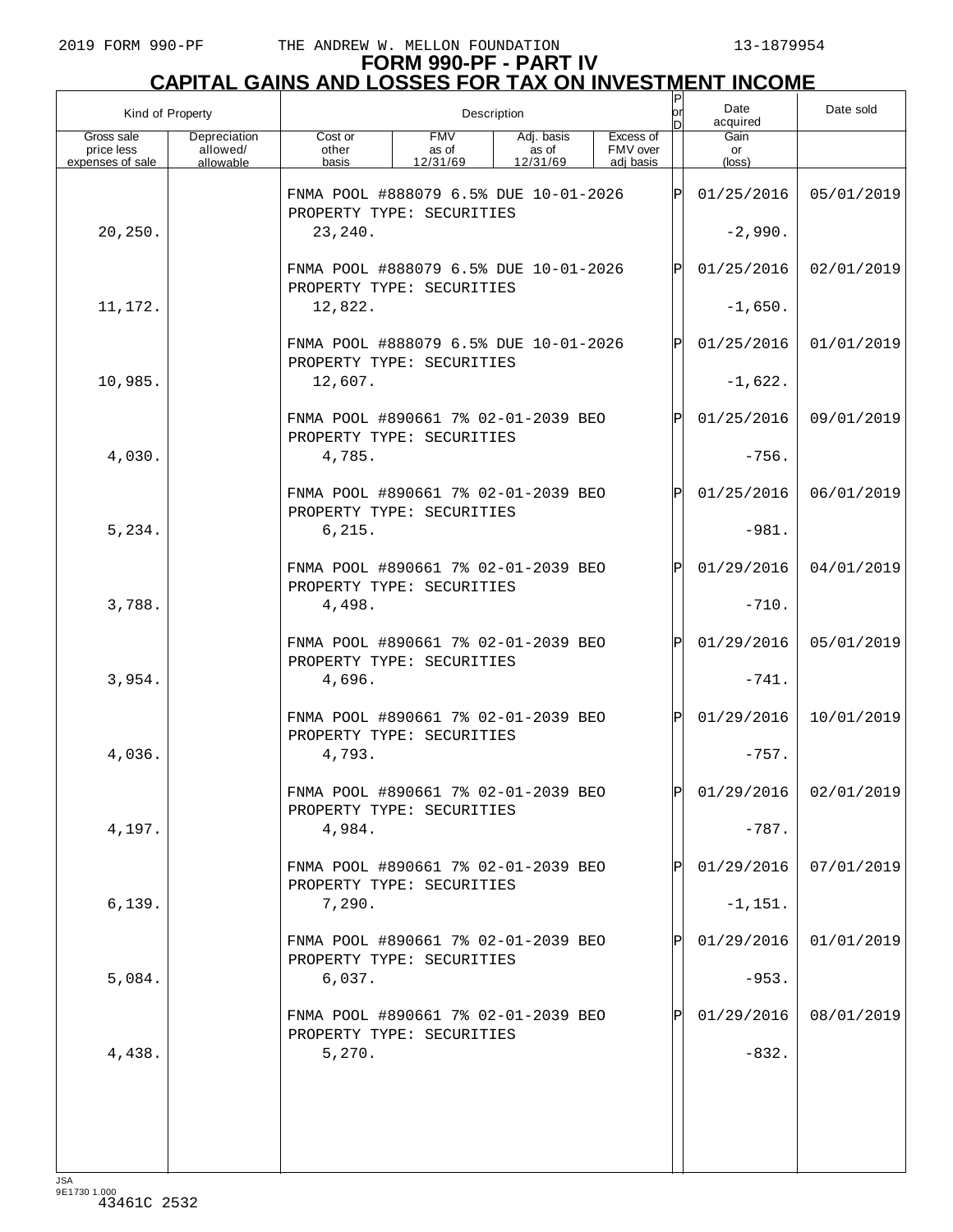| Kind of Property                             |                                       |                                                                  |                                 | Description                     |                                    | lor<br>n | Date<br>acquired     | Date sold               |
|----------------------------------------------|---------------------------------------|------------------------------------------------------------------|---------------------------------|---------------------------------|------------------------------------|----------|----------------------|-------------------------|
| Gross sale<br>price less<br>expenses of sale | Depreciation<br>allowed/<br>allowable | Cost or<br>other<br>basis                                        | <b>FMV</b><br>as of<br>12/31/69 | Adj. basis<br>as of<br>12/31/69 | Excess of<br>FMV over<br>adi basis |          | Gain<br>or<br>(loss) |                         |
|                                              |                                       | FNMA POOL #890661 7% 02-01-2039 BEO<br>PROPERTY TYPE: SECURITIES |                                 |                                 |                                    | ΙÞΙ      | 01/29/2016           | 03/01/2019              |
| 6,377.                                       |                                       | 7,573.                                                           |                                 |                                 |                                    |          | $-1, 196.$           |                         |
|                                              |                                       | FNMA POOL #890661 7% 02-01-2039 BEO<br>PROPERTY TYPE: SECURITIES |                                 |                                 |                                    | Þl       | 01/29/2016           | 12/01/2019              |
| 4,864.                                       |                                       | 5,776.                                                           |                                 |                                 |                                    |          | $-912.$              |                         |
|                                              |                                       | FNMA POOL #890661 7% 02-01-2039 BEO<br>PROPERTY TYPE: SECURITIES |                                 |                                 |                                    | Þl       | 01/29/2016           | 11/01/2019              |
| 5,112.                                       |                                       | 6,071.                                                           |                                 |                                 |                                    |          | $-959.$              |                         |
|                                              |                                       | FNMA POOL #932003 5% 09-01-2039 BEO<br>PROPERTY TYPE: SECURITIES |                                 |                                 |                                    | Þl       | 01/29/2016           | 09/01/2019              |
| 4,339.                                       |                                       | 4,857.                                                           |                                 |                                 |                                    |          | $-517.$              |                         |
|                                              |                                       | FNMA POOL #932003 5% 09-01-2039 BEO<br>PROPERTY TYPE: SECURITIES |                                 |                                 |                                    | Þl       | 01/29/2016           | 06/01/2019              |
| 6,938.                                       |                                       | 7,765.                                                           |                                 |                                 |                                    |          | $-827.$              |                         |
|                                              |                                       | FNMA POOL #932003 5% 09-01-2039 BEO<br>PROPERTY TYPE: SECURITIES |                                 |                                 |                                    | Þl       | 01/04/2016           | 09/01/2019              |
| 16,388.                                      |                                       | 18,341.                                                          |                                 |                                 |                                    |          | $-1,954.$            |                         |
|                                              |                                       | FNMA POOL #932003 5% 09-01-2039 BEO<br>PROPERTY TYPE: SECURITIES |                                 |                                 |                                    | Þl       | 01/04/2016           | 04/01/2019              |
| 13,889.                                      |                                       | 15,545.                                                          |                                 |                                 |                                    |          | $-1,656.$            |                         |
|                                              |                                       | FNMA POOL #932003 5% 09-01-2039 BEO<br>PROPERTY TYPE: SECURITIES |                                 |                                 |                                    | ΙÞΙ      | 01/04/2016           | 10/01/2019              |
| 7,072.                                       |                                       | 7,915.                                                           |                                 |                                 |                                    |          | $-843.$              |                         |
|                                              |                                       | FNMA POOL #932003 5% 09-01-2039 BEO<br>PROPERTY TYPE: SECURITIES |                                 |                                 |                                    | lPl      |                      | $01/04/2016$ 08/01/2019 |
| 4,792.                                       |                                       | 5,363.                                                           |                                 |                                 |                                    |          | $-571.$              |                         |
|                                              |                                       | FNMA POOL #932003 5% 09-01-2039 BEO<br>PROPERTY TYPE: SECURITIES |                                 |                                 |                                    | Þl       | 01/04/2016           | 11/01/2019              |
| 5,536.                                       |                                       | 6, 196.                                                          |                                 |                                 |                                    |          | $-660.$              |                         |
|                                              |                                       | FNMA POOL #932003 5% 09-01-2039 BEO<br>PROPERTY TYPE: SECURITIES |                                 |                                 |                                    | Þl       | 01/04/2016           | 01/01/2019              |
| 5,528.                                       |                                       | 6,188.                                                           |                                 |                                 |                                    |          | $-659.$              |                         |
|                                              |                                       | FNMA POOL #932003 5% 09-01-2039 BEO<br>PROPERTY TYPE: SECURITIES |                                 |                                 |                                    | Þl       | 01/04/2016           | 02/01/2019              |
| 15,999.                                      |                                       | 17,907.                                                          |                                 |                                 |                                    |          | $-1,907.$            |                         |
|                                              |                                       |                                                                  |                                 |                                 |                                    |          |                      |                         |
|                                              |                                       |                                                                  |                                 |                                 |                                    |          |                      |                         |
|                                              |                                       |                                                                  |                                 |                                 |                                    |          |                      |                         |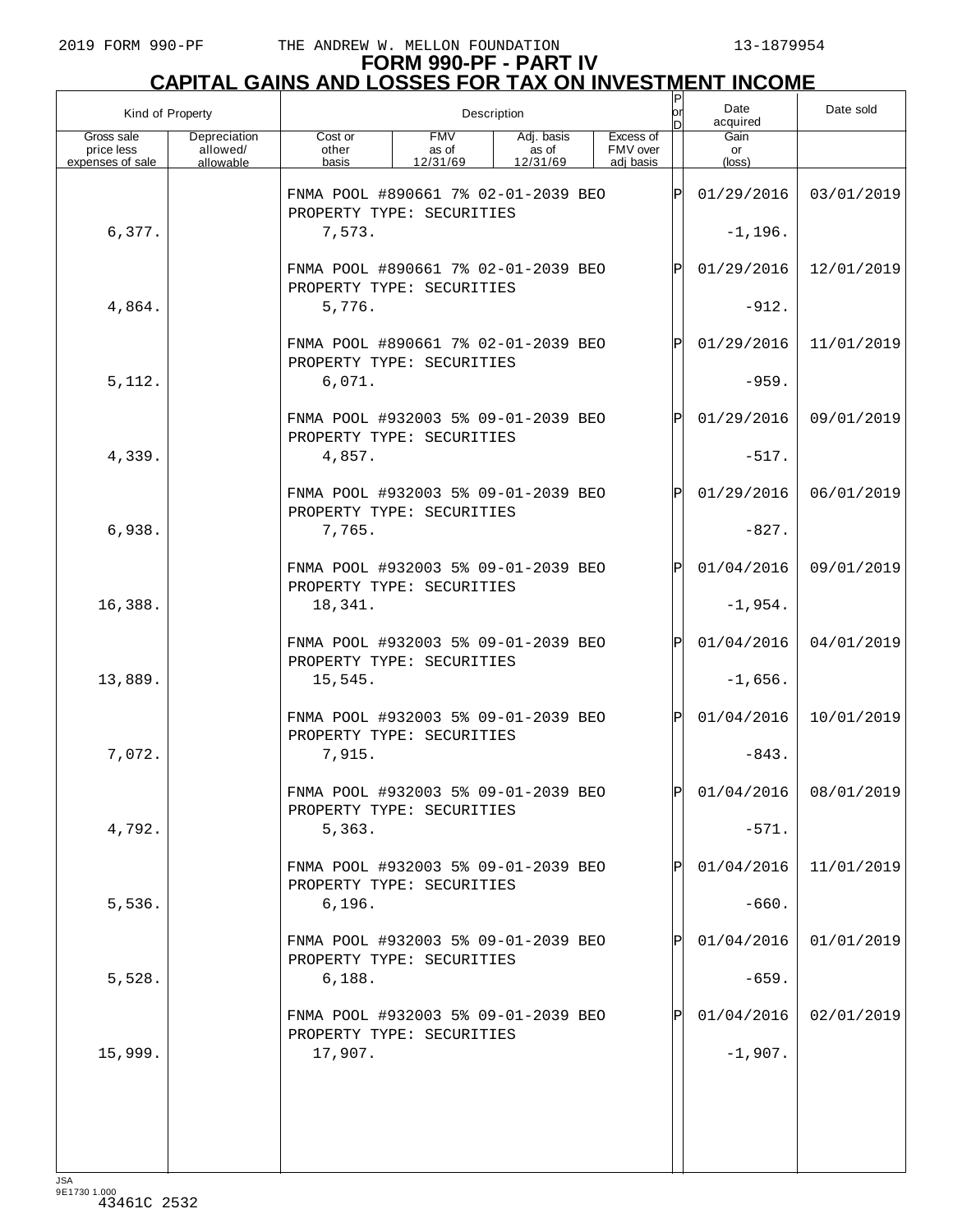|                                              | Kind of Property                      |                                                                  |                                 | Description                     |                                    | lor<br>n     | Date<br>acquired     | Date sold               |
|----------------------------------------------|---------------------------------------|------------------------------------------------------------------|---------------------------------|---------------------------------|------------------------------------|--------------|----------------------|-------------------------|
| Gross sale<br>price less<br>expenses of sale | Depreciation<br>allowed/<br>allowable | Cost or<br>other<br>basis                                        | <b>FMV</b><br>as of<br>12/31/69 | Adj. basis<br>as of<br>12/31/69 | Excess of<br>FMV over<br>adi basis |              | Gain<br>or<br>(loss) |                         |
|                                              |                                       | FNMA POOL #932003 5% 09-01-2039 BEO<br>PROPERTY TYPE: SECURITIES |                                 |                                 |                                    | Þ            | 01/04/2016           | 07/01/2019              |
| 4,630.                                       |                                       | 5,182.                                                           |                                 |                                 |                                    |              | $-552.$              |                         |
|                                              |                                       | FNMA POOL #932003 5% 09-01-2039 BEO<br>PROPERTY TYPE: SECURITIES |                                 |                                 |                                    | P            | 01/04/2016           | 12/01/2019              |
| 10,376.                                      |                                       | 11,613.                                                          |                                 |                                 |                                    |              | $-1, 237.$           |                         |
|                                              |                                       | FNMA POOL #932003 5% 09-01-2039 BEO<br>PROPERTY TYPE: SECURITIES |                                 |                                 |                                    | P            | 01/04/2016           | 03/01/2019              |
| 18,441.                                      |                                       | 20,640.                                                          |                                 |                                 |                                    |              | $-2,199.$            |                         |
|                                              |                                       | FNMA POOL #AB0200 5.5% 01-01-2039<br>PROPERTY TYPE: SECURITIES   |                                 |                                 |                                    | $\mathbf P$  | 01/04/2016           | 06/01/2019              |
| 30,626.                                      |                                       | 34,388.                                                          |                                 |                                 |                                    |              | $-3,761.$            |                         |
|                                              |                                       | FNMA POOL #AB0200 5.5% 01-01-2039<br>PROPERTY TYPE: SECURITIES   |                                 |                                 |                                    | P            | 01/04/2016           | 05/01/2019              |
| 2,490.                                       |                                       | 2,796.                                                           |                                 |                                 |                                    |              | $-306.$              |                         |
|                                              |                                       | FNMA POOL #AB0200 5.5% 01-01-2039<br>PROPERTY TYPE: SECURITIES   |                                 |                                 |                                    | $\mathbf P$  | 01/07/2016           | 01/01/2019              |
| 2,550.                                       |                                       | 2,863.                                                           |                                 |                                 |                                    |              | $-313.$              |                         |
|                                              |                                       | FNMA POOL #AB0200 5.5% 01-01-2039<br>PROPERTY TYPE: SECURITIES   |                                 |                                 |                                    | $\mathbf{P}$ | 01/07/2016           | 05/01/2019              |
| 17,851.                                      |                                       | 20,044.                                                          |                                 |                                 |                                    |              | $-2,192.$            |                         |
|                                              |                                       | FNMA POOL #AB0200 5.5% 01-01-2039<br>PROPERTY TYPE: SECURITIES   |                                 |                                 |                                    | $\mathbf P$  | 01/07/2016           | 02/01/2019              |
| 2,898.                                       |                                       | 3,254.                                                           |                                 |                                 |                                    |              | $-356.$              |                         |
|                                              |                                       | FNMA POOL #AB0200 5.5% 01-01-2039<br>PROPERTY TYPE: SECURITIES   |                                 |                                 |                                    | ÞI           |                      | $01/07/2016$ 12/01/2019 |
| 2,436.                                       |                                       | 2,735.                                                           |                                 |                                 |                                    |              | $-299.$              |                         |
|                                              |                                       | FNMA POOL #AB0200 5.5% 01-01-2039<br>PROPERTY TYPE: SECURITIES   |                                 |                                 |                                    |              | 01/07/2016           | 07/01/2019              |
| 2,190.                                       |                                       | 2,459.                                                           |                                 |                                 |                                    |              | $-269.$              |                         |
|                                              |                                       | FNMA POOL #AB0200 5.5% 01-01-2039<br>PROPERTY TYPE: SECURITIES   |                                 |                                 |                                    |              | 01/07/2016           | 10/01/2019              |
| 2,095.                                       |                                       | 2,352.                                                           |                                 |                                 |                                    |              | $-257.$              |                         |
|                                              |                                       | FNMA POOL #AB0200 5.5% 01-01-2039<br>PROPERTY TYPE: SECURITIES   |                                 |                                 |                                    |              | 01/07/2016           | 03/01/2019              |
| 26,164.                                      |                                       | 29,377.                                                          |                                 |                                 |                                    |              | $-3, 213.$           |                         |
|                                              |                                       |                                                                  |                                 |                                 |                                    |              |                      |                         |
|                                              |                                       |                                                                  |                                 |                                 |                                    |              |                      |                         |
|                                              |                                       |                                                                  |                                 |                                 |                                    |              |                      |                         |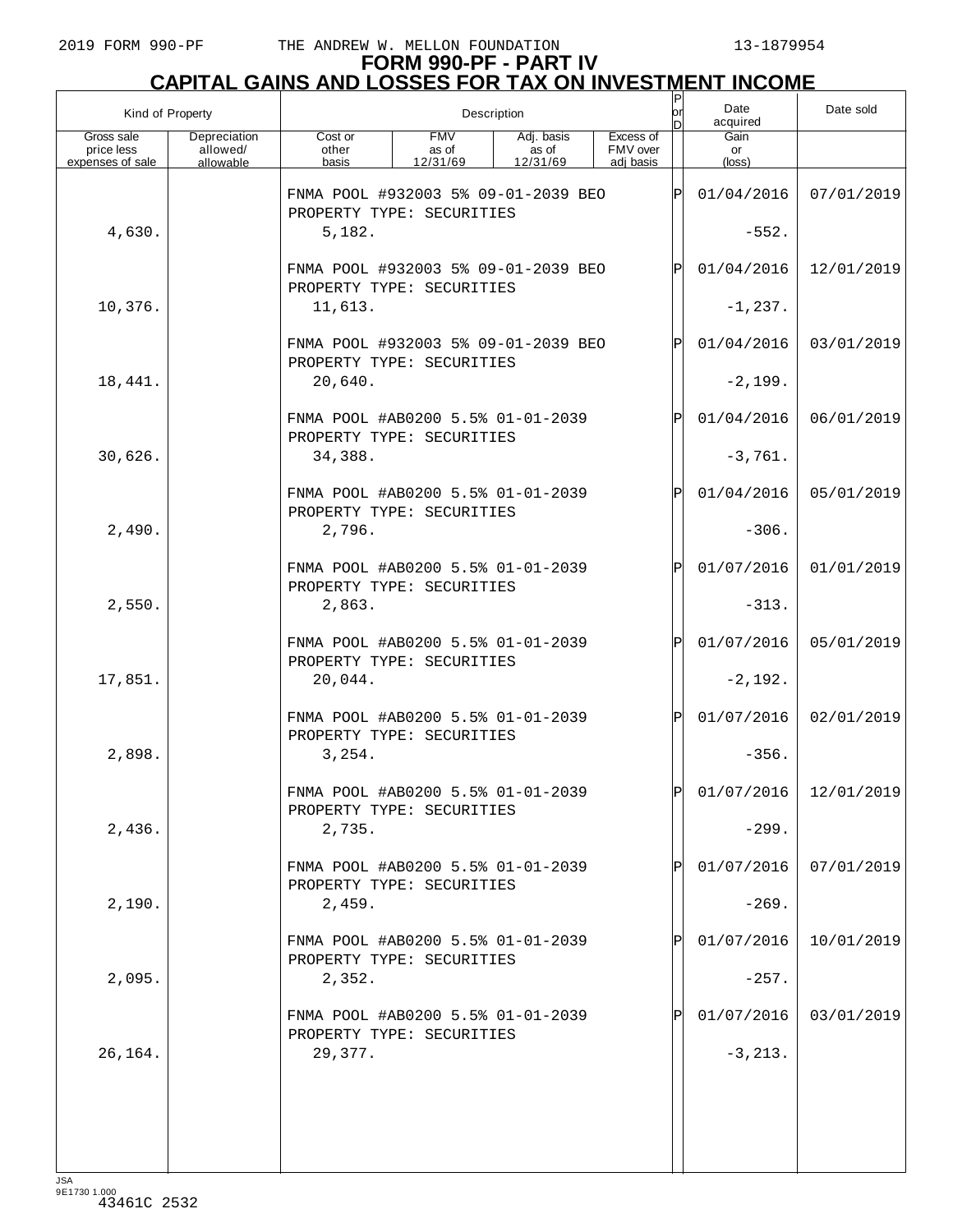|                                              | Kind of Property                      | P<br>Date<br>lor<br>Description<br>acquired<br>ח                   |                                 |                                 |                                    |              |                               | Date sold  |
|----------------------------------------------|---------------------------------------|--------------------------------------------------------------------|---------------------------------|---------------------------------|------------------------------------|--------------|-------------------------------|------------|
| Gross sale<br>price less<br>expenses of sale | Depreciation<br>allowed/<br>allowable | Cost or<br>other<br>basis                                          | <b>FMV</b><br>as of<br>12/31/69 | Adj. basis<br>as of<br>12/31/69 | Excess of<br>FMV over<br>adi basis |              | Gain<br>or<br>$(\text{loss})$ |            |
|                                              |                                       | FNMA POOL #AB0200 5.5% 01-01-2039<br>PROPERTY TYPE: SECURITIES     |                                 |                                 |                                    | ΙP           | 01/07/2016                    | 11/01/2019 |
| 3,133.                                       |                                       | 3,518.                                                             |                                 |                                 |                                    |              | $-385.$                       |            |
|                                              |                                       | FNMA POOL #AB0200 5.5% 01-01-2039<br>PROPERTY TYPE: SECURITIES     |                                 |                                 |                                    | $\mathbf P$  | 01/07/2016                    | 06/01/2019 |
| 2,410.                                       |                                       | 2,706.                                                             |                                 |                                 |                                    |              | $-296.$                       |            |
|                                              |                                       | FNMA POOL #AB0200 5.5% 01-01-2039<br>PROPERTY TYPE: SECURITIES     |                                 |                                 |                                    | $\mathbf P$  | 01/07/2016                    | 09/01/2019 |
| 2,124.                                       |                                       | 2,385.                                                             |                                 |                                 |                                    |              | $-261.$                       |            |
|                                              |                                       | FNMA POOL #AB2406 4.5% 03-01-2041 BEO<br>PROPERTY TYPE: SECURITIES |                                 |                                 |                                    | $\mathsf{P}$ | 01/07/2016                    | 08/01/2019 |
| 13,937.                                      |                                       | 15,165.                                                            |                                 |                                 |                                    |              | $-1,228.$                     |            |
|                                              |                                       | FNMA POOL #AB2406 4.5% 03-01-2041 BEO<br>PROPERTY TYPE: SECURITIES |                                 |                                 |                                    | $\mathsf{P}$ | 01/07/2016                    | 04/01/2019 |
| 1,494.                                       |                                       | 1,626.                                                             |                                 |                                 |                                    |              | $-132.$                       |            |
|                                              |                                       | FNMA POOL #AB2406 4.5% 03-01-2041 BEO<br>PROPERTY TYPE: SECURITIES |                                 |                                 |                                    | ΙPΙ          | 12/01/2015                    | 11/01/2019 |
| 1,390.                                       |                                       | 1,513.                                                             |                                 |                                 |                                    |              | $-123.$                       |            |
|                                              |                                       | FNMA POOL #AB2406 4.5% 03-01-2041 BEO<br>PROPERTY TYPE: SECURITIES |                                 |                                 |                                    | $\mathsf{P}$ | 12/01/2015                    | 01/01/2019 |
| 1,359.                                       |                                       | 1,479.                                                             |                                 |                                 |                                    |              | $-120.$                       |            |
|                                              |                                       | FNMA POOL #AB2406 4.5% 03-01-2041 BEO<br>PROPERTY TYPE: SECURITIES |                                 |                                 |                                    | ΙPΙ          | 12/01/2015                    | 07/01/2019 |
| 56,428.                                      |                                       | 61,401.                                                            |                                 |                                 |                                    |              | $-4,973.$                     |            |
|                                              |                                       | FNMA POOL #AB2406 4.5% 03-01-2041 BEO<br>PROPERTY TYPE: SECURITIES |                                 |                                 |                                    | l pl         | $12/01/2015$   $12/01/2019$   |            |
| 1,379.                                       |                                       | 1,500.                                                             |                                 |                                 |                                    |              | $-122.$                       |            |
|                                              |                                       | FNMA POOL #AB2406 4.5% 03-01-2041 BEO<br>PROPERTY TYPE: SECURITIES |                                 |                                 |                                    |              | 12/01/2015                    | 04/01/2019 |
| 1,520.                                       |                                       | 1,654.                                                             |                                 |                                 |                                    |              | $-134.$                       |            |
|                                              |                                       | FNMA POOL #AB2406 4.5% 03-01-2041 BEO<br>PROPERTY TYPE: SECURITIES |                                 |                                 |                                    | Þl           | 12/01/2015                    | 10/01/2019 |
| 1,369.                                       |                                       | 1,490.                                                             |                                 |                                 |                                    |              | $-121.$                       |            |
|                                              |                                       | FNMA POOL #AB2406 4.5% 03-01-2041 BEO<br>PROPERTY TYPE: SECURITIES |                                 |                                 |                                    |              | 12/01/2015                    | 02/01/2019 |
| 24,915.                                      |                                       | 27,111.                                                            |                                 |                                 |                                    |              | $-2,196.$                     |            |
|                                              |                                       |                                                                    |                                 |                                 |                                    |              |                               |            |
|                                              |                                       |                                                                    |                                 |                                 |                                    |              |                               |            |
|                                              |                                       |                                                                    |                                 |                                 |                                    |              |                               |            |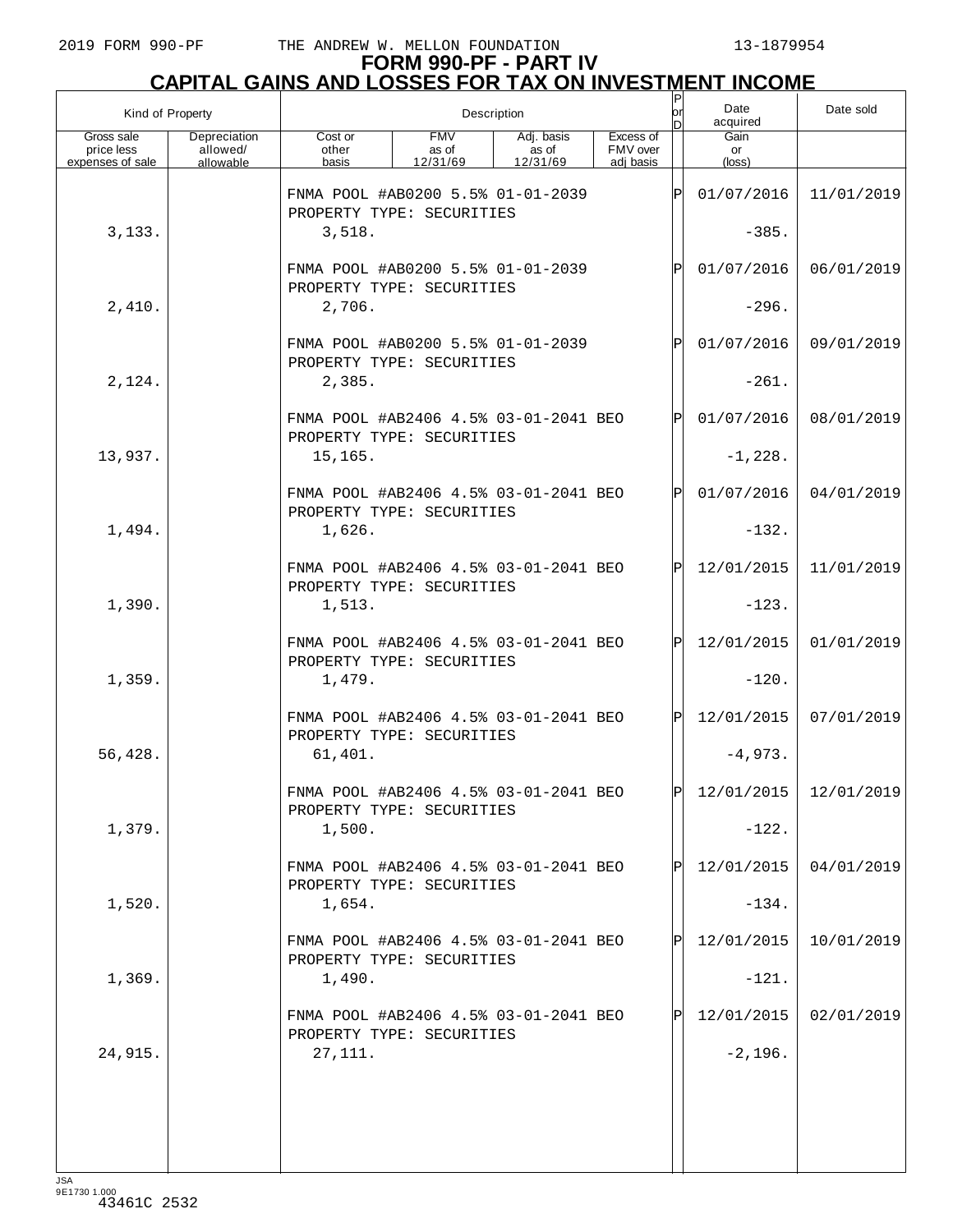# **FORM 990-PF - PART IV CAPITAL GAINS AND LOSSES FOR TAX ON INVESTMENT INCOME** P

| Kind of Property                             |                                       |                                                                    |                                 | Description                     |                                    | or<br>n     | Date<br>acquired     | Date sold                 |
|----------------------------------------------|---------------------------------------|--------------------------------------------------------------------|---------------------------------|---------------------------------|------------------------------------|-------------|----------------------|---------------------------|
| Gross sale<br>price less<br>expenses of sale | Depreciation<br>allowed/<br>allowable | Cost or<br>other<br>basis                                          | <b>FMV</b><br>as of<br>12/31/69 | Adj. basis<br>as of<br>12/31/69 | Excess of<br>FMV over<br>adi basis |             | Gain<br>or<br>(loss) |                           |
|                                              |                                       | FNMA POOL #AB2406 4.5% 03-01-2041 BEO<br>PROPERTY TYPE: SECURITIES |                                 |                                 |                                    | Þ           | 12/01/2015           | 09/01/2019                |
| 21,987.                                      |                                       | 23,924.                                                            |                                 |                                 | $-1,938.$                          |             |                      |                           |
|                                              |                                       | FNMA POOL #AB2406 4.5% 03-01-2041 BEO<br>PROPERTY TYPE: SECURITIES |                                 |                                 |                                    | $\mathbf P$ | 12/01/2015           | 03/01/2019                |
| 1,373.                                       |                                       | 1,494.                                                             |                                 |                                 |                                    |             | $-121.$              |                           |
|                                              |                                       | FNMA POOL #AB2406 4.5% 03-01-2041 BEO<br>PROPERTY TYPE: SECURITIES |                                 |                                 |                                    | $\mathbf P$ | 12/01/2015           | 06/01/2019                |
| 1,437.                                       |                                       | 1,563.                                                             |                                 |                                 |                                    |             | $-127.$              |                           |
|                                              |                                       | FNMA POOL #AB8881 3% 04-01-2043 BEO<br>PROPERTY TYPE: SECURITIES   |                                 |                                 |                                    | Þ           | 12/01/2015           | 08/01/2019                |
| 13,847.                                      |                                       | 13,972.                                                            |                                 |                                 |                                    |             | $-125.$              |                           |
|                                              |                                       | FNMA POOL #AB8881 3% 04-01-2043 BEO<br>PROPERTY TYPE: SECURITIES   |                                 |                                 |                                    | Þ           | 12/01/2015           | 05/01/2019                |
| 9,315.                                       |                                       | 9,400.                                                             |                                 |                                 |                                    |             | $-84.$               |                           |
|                                              |                                       | FNMA POOL #AB8881 3% 04-01-2043 BEO<br>PROPERTY TYPE: SECURITIES   |                                 |                                 |                                    | P           | 01/07/2016           | 04/01/2019                |
| 11,351.                                      |                                       | 11,454.                                                            |                                 |                                 |                                    |             | $-103.$              |                           |
|                                              |                                       | FNMA POOL #AB8881 3% 04-01-2043 BEO<br>PROPERTY TYPE: SECURITIES   |                                 |                                 |                                    | P           | 01/07/2016           | 01/01/2019                |
| 14,976.                                      |                                       | 15,112.                                                            |                                 |                                 |                                    |             | $-136.$              |                           |
|                                              |                                       | FNMA POOL #AB8881 3% 04-01-2043 BEO<br>PROPERTY TYPE: SECURITIES   |                                 |                                 |                                    | Þl          | 01/07/2016           | 02/01/2019                |
| 7,285.                                       |                                       | 7,351.                                                             |                                 |                                 |                                    |             | $-66.$               |                           |
|                                              |                                       | FNMA POOL #AB8881 3% 04-01-2043 BEO<br>PROPERTY TYPE: SECURITIES   |                                 |                                 |                                    | ÞI          |                      | $01/07/2016$   10/01/2019 |
| 18,975.                                      |                                       | 19,147.                                                            |                                 |                                 |                                    |             | $-172.$              |                           |
|                                              |                                       | FNMA POOL #AB8881 3% 04-01-2043 BEO<br>PROPERTY TYPE: SECURITIES   |                                 |                                 |                                    |             | 01/07/2016           | 05/01/2019                |
| 13,194.                                      |                                       | 13,313.                                                            |                                 |                                 |                                    |             | $-120.$              |                           |
|                                              |                                       | FNMA POOL #AB8881 3% 04-01-2043 BEO<br>PROPERTY TYPE: SECURITIES   |                                 |                                 |                                    |             | 01/07/2016           | 08/01/2019                |
| 8,534.                                       |                                       | 8,611.                                                             |                                 |                                 |                                    |             | $-77.$               |                           |
|                                              |                                       | FNMA POOL #AB8881 3% 04-01-2043 BEO<br>PROPERTY TYPE: SECURITIES   |                                 |                                 |                                    |             | 01/07/2016           | 06/01/2019                |
| 19,556.                                      |                                       | 19,733.                                                            |                                 |                                 |                                    |             | $-177.$              |                           |
|                                              |                                       |                                                                    |                                 |                                 |                                    |             |                      |                           |
|                                              |                                       |                                                                    |                                 |                                 |                                    |             |                      |                           |
|                                              |                                       |                                                                    |                                 |                                 |                                    |             |                      |                           |

JSA 9E1730 1.000 43461C 2532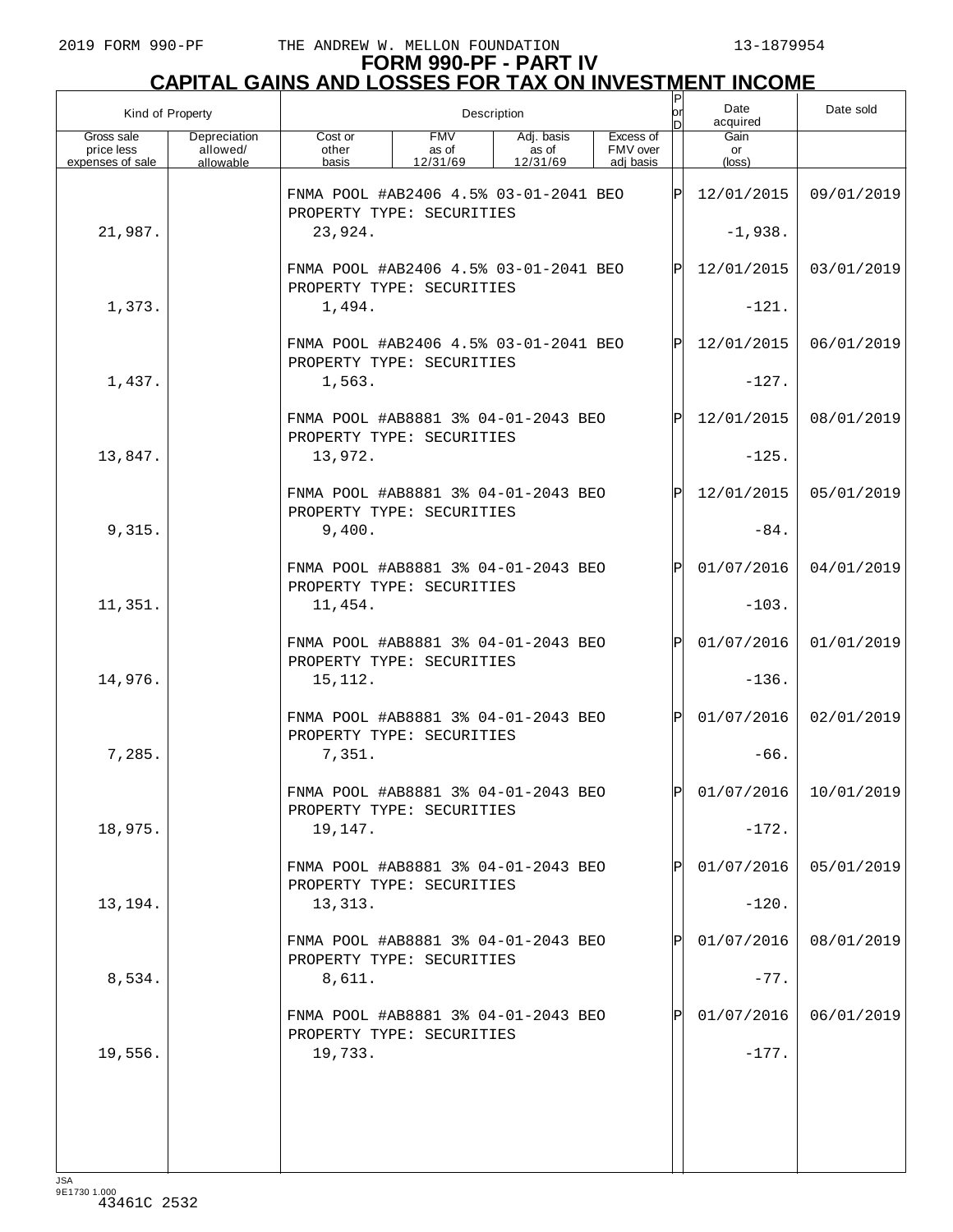| Kind of Property                             |                                       |                                                                  |                                 | Description                     |                                    | or<br>nl     | Date<br>acquired      | Date sold                 |
|----------------------------------------------|---------------------------------------|------------------------------------------------------------------|---------------------------------|---------------------------------|------------------------------------|--------------|-----------------------|---------------------------|
| Gross sale<br>price less<br>expenses of sale | Depreciation<br>allowed/<br>allowable | Cost or<br>other<br>basis                                        | <b>FMV</b><br>as of<br>12/31/69 | Adj. basis<br>as of<br>12/31/69 | Excess of<br>FMV over<br>adj basis |              | Gain<br>or<br>(loss)  |                           |
|                                              |                                       | FNMA POOL #AB8881 3% 04-01-2043 BEO<br>PROPERTY TYPE: SECURITIES |                                 |                                 |                                    | ΙÞΙ          | 01/07/2016            | 11/01/2019                |
| 22,781.                                      |                                       | 22,987.                                                          |                                 |                                 |                                    |              | $-206.$               |                           |
|                                              |                                       | FNMA POOL #AB8881 3% 04-01-2043 BEO<br>PROPERTY TYPE: SECURITIES |                                 |                                 |                                    | $\mathsf{P}$ | 01/07/2016            | 07/01/2019                |
| 19,343.                                      |                                       | 19,519.                                                          |                                 |                                 |                                    |              | $-175.$               |                           |
|                                              |                                       | FNMA POOL #AB8881 3% 04-01-2043 BEO<br>PROPERTY TYPE: SECURITIES |                                 |                                 |                                    | $\mathsf{P}$ | 01/07/2016            | 09/01/2019                |
| 9,513.                                       |                                       | 9,599.                                                           |                                 |                                 |                                    |              | $-86.$                |                           |
|                                              |                                       | FNMA POOL #AB9781 3% 07-01-2043 BEO<br>PROPERTY TYPE: SECURITIES |                                 |                                 |                                    | $\mathsf{P}$ | 01/07/2016            | 12/01/2019                |
| 11,729.                                      |                                       | 11,864.                                                          |                                 |                                 |                                    |              | $-136$ .              |                           |
|                                              |                                       | FNMA POOL #AB9781 3% 07-01-2043 BEO<br>PROPERTY TYPE: SECURITIES |                                 |                                 |                                    | $\mathsf{P}$ | 01/07/2016            | 03/01/2019                |
| 12,221.                                      |                                       | 12,362.                                                          |                                 |                                 |                                    |              | $-141.$               |                           |
|                                              |                                       | FNMA POOL #AB9781 3% 07-01-2043 BEO<br>PROPERTY TYPE: SECURITIES |                                 |                                 |                                    | $\mathsf{P}$ | 01/08/2016            | 03/01/2019                |
| 30,457.                                      |                                       | 30,809.<br>FNMA POOL #AB9781 3% 07-01-2043 BEO                   |                                 |                                 |                                    | $\mathsf{P}$ | $-352.$<br>01/08/2016 | 05/01/2019                |
| 15, 205.                                     |                                       | PROPERTY TYPE: SECURITIES<br>15,381.                             |                                 |                                 |                                    |              | $-176$ .              |                           |
|                                              |                                       | FNMA POOL #AB9781 3% 07-01-2043 BEO                              |                                 |                                 |                                    | $\mathsf{P}$ | 01/08/2016            | 08/01/2019                |
| 14,711.                                      |                                       | PROPERTY TYPE: SECURITIES<br>14,881.                             |                                 |                                 |                                    |              | $-170.$               |                           |
|                                              |                                       | FNMA POOL #AR9781 3% 07-01-2043 BEO                              |                                 |                                 |                                    | D            |                       | $01/08/2016$   11/01/2019 |
| 10,942.                                      |                                       | PROPERTY TYPE: SECURITIES<br>11,069.                             |                                 |                                 |                                    |              | $-127.$               |                           |
|                                              |                                       | FNMA POOL #AB9781 3% 07-01-2043 BEO                              |                                 |                                 |                                    |              | 01/08/2016            | 10/01/2019                |
| 11,088.                                      |                                       | PROPERTY TYPE: SECURITIES<br>11,217.                             |                                 |                                 |                                    |              | $-128.$               |                           |
|                                              |                                       | FNMA POOL #AB9781 3% 07-01-2043 BEO                              |                                 |                                 |                                    |              | 01/08/2016            | 06/01/2019                |
| 10,813.                                      |                                       | PROPERTY TYPE: SECURITIES<br>10,938.                             |                                 |                                 |                                    |              | $-125.$               |                           |
|                                              |                                       | FNMA POOL #AB9781 3% 07-01-2043 BEO<br>PROPERTY TYPE: SECURITIES |                                 |                                 |                                    |              | 01/08/2016            | 12/01/2019                |
| 15,914.                                      |                                       | 16,098.                                                          |                                 |                                 |                                    |              | $-184.$               |                           |
|                                              |                                       |                                                                  |                                 |                                 |                                    |              |                       |                           |
|                                              |                                       |                                                                  |                                 |                                 |                                    |              |                       |                           |
|                                              |                                       |                                                                  |                                 |                                 |                                    |              |                       |                           |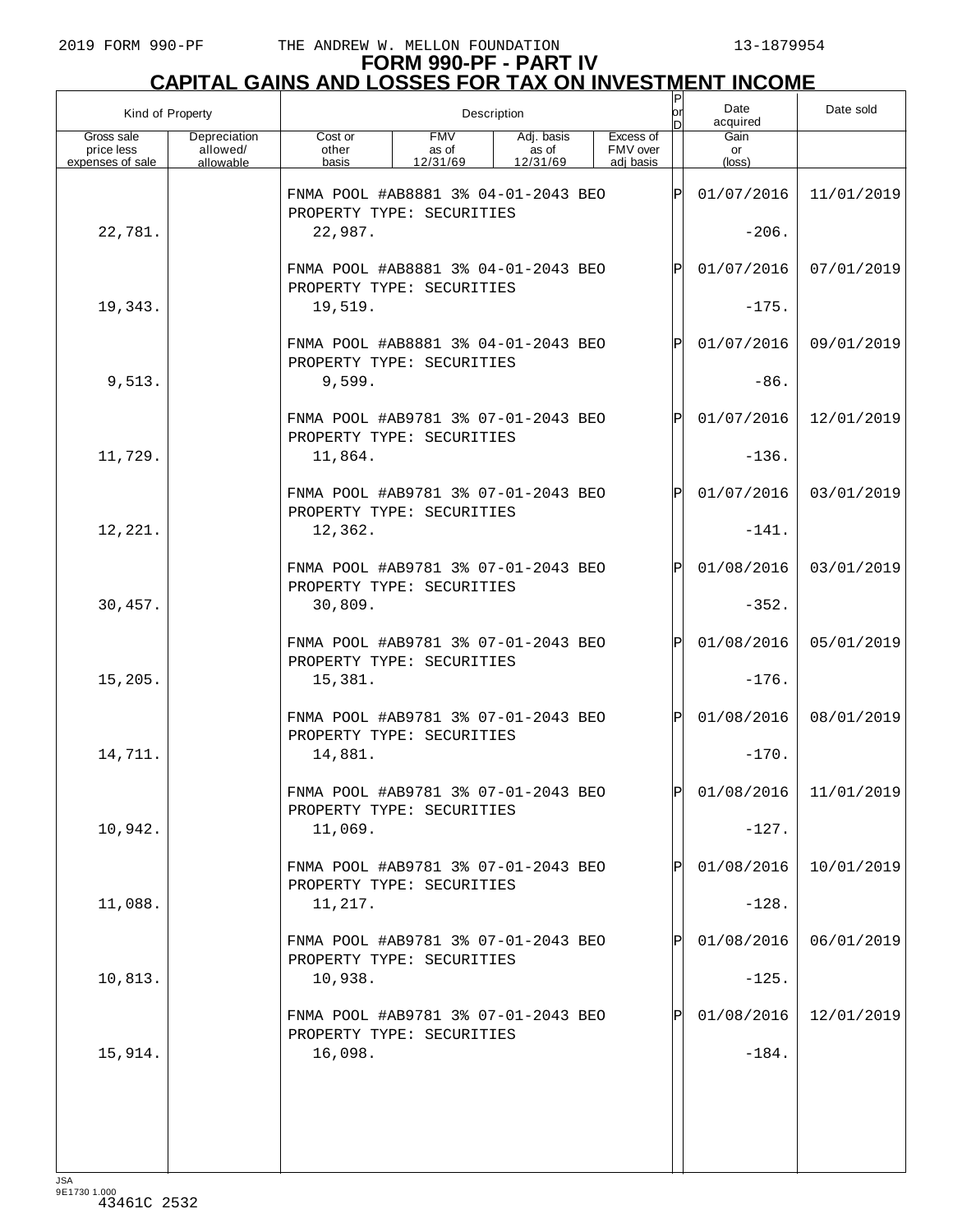| Kind of Property                             |                                       |                                                                             |                                 | Description                     |                                    | P<br>lor<br>n | Date<br>acquired      | Date sold               |
|----------------------------------------------|---------------------------------------|-----------------------------------------------------------------------------|---------------------------------|---------------------------------|------------------------------------|---------------|-----------------------|-------------------------|
| Gross sale<br>price less<br>expenses of sale | Depreciation<br>allowed/<br>allowable | Cost or<br>other<br>basis                                                   | <b>FMV</b><br>as of<br>12/31/69 | Adj. basis<br>as of<br>12/31/69 | Excess of<br>FMV over<br>adi basis |               | Gain<br>or<br>(loss)  |                         |
| 6, 195.                                      |                                       | FNMA POOL #AB9781 3% 07-01-2043 BEO<br>PROPERTY TYPE: SECURITIES<br>6, 267. |                                 |                                 |                                    | Þ             | 01/08/2016<br>$-72.$  | 09/01/2019              |
|                                              |                                       | FNMA POOL #AB9781 3% 07-01-2043 BEO<br>PROPERTY TYPE: SECURITIES            |                                 |                                 |                                    | P             | 01/08/2016            | 01/01/2019              |
| 10,880.                                      |                                       | 11,006.                                                                     |                                 |                                 |                                    |               | $-126$ .              |                         |
| 24,074.                                      |                                       | FNMA POOL #AB9781 3% 07-01-2043 BEO<br>PROPERTY TYPE: SECURITIES<br>24,352. |                                 |                                 |                                    | P             | 01/08/2016<br>$-278.$ | 02/01/2019              |
|                                              |                                       |                                                                             |                                 |                                 |                                    |               |                       |                         |
| 8,255.                                       |                                       | FNMA POOL #AB9944 3% 07-01-2043 BEO<br>PROPERTY TYPE: SECURITIES<br>8,393.  |                                 |                                 |                                    | P             | 01/08/2016<br>$-138.$ | 04/01/2019              |
|                                              |                                       | FNMA POOL #AB9944 3% 07-01-2043 BEO                                         |                                 |                                 |                                    | P             | 01/08/2016            | 07/01/2019              |
| 2,498.                                       |                                       | PROPERTY TYPE: SECURITIES<br>2,539.                                         |                                 |                                 |                                    |               | $-42.$                |                         |
|                                              |                                       | FNMA POOL #AB9944 3% 07-01-2043 BEO<br>PROPERTY TYPE: SECURITIES            |                                 |                                 |                                    | P             | 01/14/2016            | 04/01/2019              |
| 7,111.                                       |                                       | 7,230.                                                                      |                                 |                                 |                                    |               | $-119.$               |                         |
| 9,385.                                       |                                       | FNMA POOL #AB9944 3% 07-01-2043 BEO<br>PROPERTY TYPE: SECURITIES<br>9,542.  |                                 |                                 |                                    | P             | 01/14/2016<br>$-157.$ | 07/01/2019              |
|                                              |                                       |                                                                             |                                 |                                 |                                    |               |                       |                         |
| 8,689.                                       |                                       | FNMA POOL #AB9944 3% 07-01-2043 BEO<br>PROPERTY TYPE: SECURITIES<br>8,835.  |                                 |                                 |                                    | $\mathsf{P}$  | 01/14/2016<br>$-145.$ | 05/01/2019              |
|                                              |                                       | FNMA POOL #AB9944 3% 07-01-2043 BEO<br>PROPERTY TYPE: SECURITIES            |                                 |                                 |                                    | $\mathsf{P}$  |                       | $01/14/2016$ 01/01/2019 |
| 10,973.                                      |                                       | 11,156.                                                                     |                                 |                                 |                                    |               | $-183.$               |                         |
|                                              |                                       | FNMA POOL #AB9944 3% 07-01-2043 BEO<br>PROPERTY TYPE: SECURITIES            |                                 |                                 |                                    |               | 01/14/2016            | 10/01/2019              |
| 9,132.                                       |                                       | 9,285.                                                                      |                                 |                                 |                                    |               | $-153.$               |                         |
| 4,521.                                       |                                       | FNMA POOL #AB9944 3% 07-01-2043 BEO<br>PROPERTY TYPE: SECURITIES<br>4,597.  |                                 |                                 |                                    |               | 01/14/2016<br>$-76.$  | 12/01/2019              |
|                                              |                                       | FNMA POOL #AB9944 3% 07-01-2043 BEO<br>PROPERTY TYPE: SECURITIES            |                                 |                                 |                                    |               | 01/14/2016            | 11/01/2019              |
| 11,317.                                      |                                       | 11,506.                                                                     |                                 |                                 |                                    |               | $-189.$               |                         |
|                                              |                                       |                                                                             |                                 |                                 |                                    |               |                       |                         |
|                                              |                                       |                                                                             |                                 |                                 |                                    |               |                       |                         |
|                                              |                                       |                                                                             |                                 |                                 |                                    |               |                       |                         |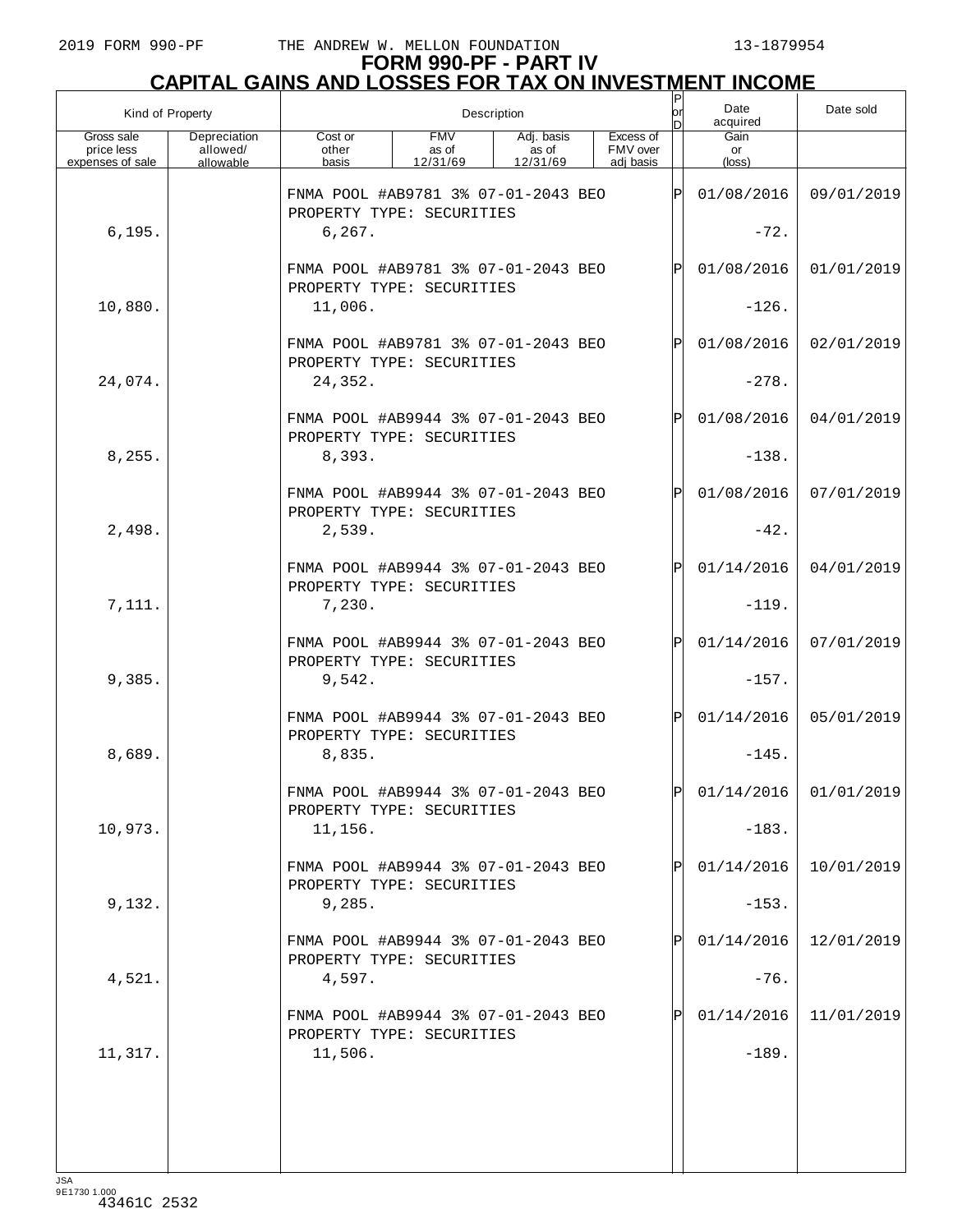| Kind of Property                             |                                       |                                                                    |                                 | Description                     |                                    | or<br>n | Date<br>acquired     | Date sold                 |
|----------------------------------------------|---------------------------------------|--------------------------------------------------------------------|---------------------------------|---------------------------------|------------------------------------|---------|----------------------|---------------------------|
| Gross sale<br>price less<br>expenses of sale | Depreciation<br>allowed/<br>allowable | Cost or<br>other<br>basis                                          | <b>FMV</b><br>as of<br>12/31/69 | Adj. basis<br>as of<br>12/31/69 | Excess of<br>FMV over<br>adi basis |         | Gain<br>or<br>(loss) |                           |
|                                              |                                       | FNMA POOL #AB9944 3% 07-01-2043 BEO<br>PROPERTY TYPE: SECURITIES   |                                 |                                 |                                    | Þ       | 01/14/2016           | 02/01/2019                |
| 5,847.                                       |                                       | 5,945.                                                             |                                 |                                 |                                    |         | $-98.$               |                           |
|                                              |                                       | FNMA POOL #AB9944 3% 07-01-2043 BEO<br>PROPERTY TYPE: SECURITIES   |                                 |                                 |                                    | P       | 01/14/2016           | 08/01/2019                |
| 7,936.                                       |                                       | 8,069.                                                             |                                 |                                 |                                    |         | $-133.$              |                           |
|                                              |                                       | FNMA POOL #AB9944 3% 07-01-2043 BEO<br>PROPERTY TYPE: SECURITIES   |                                 |                                 |                                    | P       | 01/14/2016           | 03/01/2019                |
| 4,347.                                       |                                       | 4,419.                                                             |                                 |                                 |                                    |         | $-73.$               |                           |
|                                              |                                       | FNMA POOL #AD0755 7% 06-01-2035 BEO<br>PROPERTY TYPE: SECURITIES   |                                 |                                 |                                    | P       | 01/14/2016           | 06/01/2019                |
| 9,838.                                       |                                       | 11,606.                                                            |                                 |                                 |                                    |         | $-1,768.$            |                           |
|                                              |                                       | FNMA POOL #AD0755 7% 06-01-2035 BEO<br>PROPERTY TYPE: SECURITIES   |                                 |                                 |                                    | P       | 01/14/2016           | 09/01/2019                |
| 7,301.                                       |                                       | 8,613.                                                             |                                 |                                 |                                    |         | $-1, 312.$           |                           |
|                                              |                                       | FNMA POOL #AD0755 7% 06-01-2035 BEO<br>PROPERTY TYPE: SECURITIES   |                                 |                                 |                                    | P       | 06/13/2019           | 09/01/2019                |
| 10,657.                                      |                                       | 12,572.                                                            |                                 |                                 |                                    |         | $-1,915.$            |                           |
|                                              |                                       | FNMA POOL #AD0755 7% 06-01-2035 BEO                                |                                 |                                 |                                    | P       | 06/13/2019           | 11/01/2019                |
| 6,058.                                       |                                       | PROPERTY TYPE: SECURITIES<br>7,146.                                |                                 |                                 |                                    |         | $-1,088.$            |                           |
|                                              |                                       | FNMA POOL #AD0755 7% 06-01-2035 BEO<br>PROPERTY TYPE: SECURITIES   |                                 |                                 |                                    | P       | 06/13/2019           | 08/01/2019                |
| 5,152.                                       |                                       | 6,078.                                                             |                                 |                                 |                                    |         | $-926.$              |                           |
|                                              |                                       | FNMA POOL #AD0755 7% 06-01-2035 BEO<br>PROPERTY TYPE: SECURITIES   |                                 |                                 |                                    | Þl      |                      | $06/13/2019$   12/01/2019 |
| 7,014.                                       |                                       | 8,274.                                                             |                                 |                                 |                                    |         | $-1, 260.$           |                           |
|                                              |                                       | FNMA POOL #AM3736 3.1% DUE 06-01-2025<br>PROPERTY TYPE: SECURITIES |                                 |                                 |                                    |         | 06/13/2019           | 10/01/2019                |
| 2,912.                                       |                                       | 2,976.                                                             |                                 |                                 |                                    |         | $-64.$               |                           |
|                                              |                                       | FNMA POOL #AM3736 3.1% DUE 06-01-2025<br>PROPERTY TYPE: SECURITIES |                                 |                                 |                                    |         | 06/13/2019           | 07/01/2019                |
| 2,887.                                       |                                       | 2,950.                                                             |                                 |                                 |                                    |         | $-63.$               |                           |
|                                              |                                       | FNMA POOL #AM3736 3.1% DUE 06-01-2025<br>PROPERTY TYPE: SECURITIES |                                 |                                 |                                    |         | 09/01/2015           | 08/01/2019                |
| 3,162.                                       |                                       | 3,232.                                                             |                                 |                                 |                                    |         | $-69.$               |                           |
|                                              |                                       |                                                                    |                                 |                                 |                                    |         |                      |                           |
|                                              |                                       |                                                                    |                                 |                                 |                                    |         |                      |                           |
|                                              |                                       |                                                                    |                                 |                                 |                                    |         |                      |                           |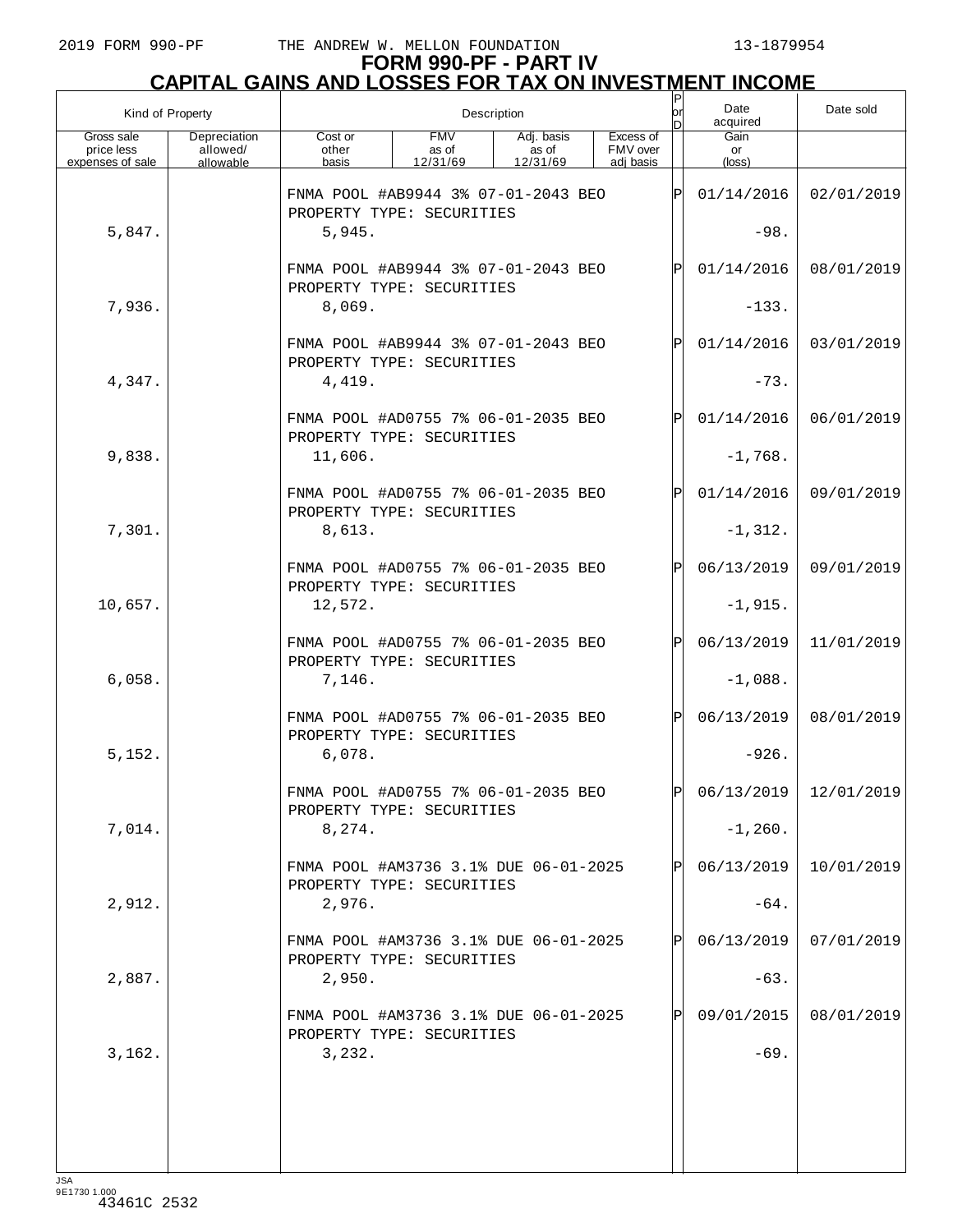|                                              | Kind of Property                      |                                                                     |                                 | Description                     |                                    | P<br> or<br>nl | Date<br>acquired     | Date sold               |
|----------------------------------------------|---------------------------------------|---------------------------------------------------------------------|---------------------------------|---------------------------------|------------------------------------|----------------|----------------------|-------------------------|
| Gross sale<br>price less<br>expenses of sale | Depreciation<br>allowed/<br>allowable | Cost or<br>other<br>basis                                           | <b>FMV</b><br>as of<br>12/31/69 | Adj. basis<br>as of<br>12/31/69 | Excess of<br>FMV over<br>adj basis |                | Gain<br>or<br>(loss) |                         |
|                                              |                                       | FNMA POOL #AM3736 3.1% DUE 06-01-2025<br>PROPERTY TYPE: SECURITIES  |                                 |                                 |                                    | $\mathsf P$    | 09/01/2015           | 06/01/2019              |
| 2,824.                                       |                                       | 2,886.                                                              |                                 |                                 |                                    |                | $-62.$               |                         |
|                                              |                                       | FNMA POOL #AM3736 3.1% DUE 06-01-2025<br>PROPERTY TYPE: SECURITIES  |                                 |                                 |                                    | P              | 09/01/2015           | 10/01/2019              |
| 3,536.                                       |                                       | 3,613.                                                              |                                 |                                 |                                    |                | $-77.$               |                         |
|                                              |                                       | FNMA POOL #AM3736 3.1% DUE 06-01-2025<br>PROPERTY TYPE: SECURITIES  |                                 |                                 |                                    | P              | 09/01/2015           | 01/01/2019              |
| 2,924.                                       |                                       | 2,988.                                                              |                                 |                                 |                                    |                | $-64.$               |                         |
|                                              |                                       | FNMA POOL #AM3736 3.1% DUE 06-01-2025<br>PROPERTY TYPE: SECURITIES  |                                 |                                 |                                    | P              | 09/01/2015           | 03/01/2019              |
| 2,949.                                       |                                       | 3,013.                                                              |                                 |                                 |                                    |                | $-65.$               |                         |
|                                              |                                       | FNMA POOL #AM3736 3.1% DUE 06-01-2025<br>PROPERTY TYPE: SECURITIES  |                                 |                                 |                                    | P              | 09/01/2015           | 09/01/2019              |
| 3,187.                                       |                                       | 3,256.                                                              |                                 |                                 |                                    |                | $-70.$               |                         |
|                                              |                                       | FNMA POOL #AM3736 3.1% DUE 06-01-2025<br>PROPERTY TYPE: SECURITIES  |                                 |                                 |                                    | P              | 09/01/2015           | 11/01/2019              |
| 2,836.                                       |                                       | 2,898.                                                              |                                 |                                 |                                    |                | $-62.$               |                         |
|                                              |                                       | FNMA POOL #AM3736 3.1% DUE 06-01-2025<br>PROPERTY TYPE: SECURITIES  |                                 |                                 |                                    | P              | 09/01/2015           | 12/01/2019              |
| 3,103.                                       |                                       | 3,171.                                                              |                                 |                                 |                                    |                | $-68.$               |                         |
|                                              |                                       | FNMA POOL #AM3736 3.1% DUE 06-01-2025<br>PROPERTY TYPE: SECURITIES  |                                 |                                 |                                    | $\mathsf{P}$   | 09/01/2015           | 02/01/2019              |
| 3,127.                                       |                                       | 3.195.                                                              |                                 |                                 |                                    |                | $-68.$               |                         |
|                                              |                                       | FNMA POOL #AM3736 3.1% DUE 06-01-2025<br>PROPERTY TYPE: SECURITIES  |                                 |                                 |                                    | D              |                      | 09/01/2015   05/01/2019 |
| 2,862.                                       |                                       | 2,925.                                                              |                                 |                                 |                                    |                | $-63.$               |                         |
|                                              |                                       | FNMA POOL #AM8537 2.61% 04-01-2025 BEO<br>PROPERTY TYPE: SECURITIES |                                 |                                 |                                    |                | 09/01/2015           | 07/01/2019              |
| 1,701.                                       |                                       | 1,694.                                                              |                                 |                                 |                                    |                | 7.                   |                         |
|                                              |                                       | FNMA POOL #AM8537 2.61% 04-01-2025 BEO<br>PROPERTY TYPE: SECURITIES |                                 |                                 |                                    |                | 09/01/2015           | 04/01/2019              |
| 1,738.                                       |                                       | 1,731.                                                              |                                 |                                 |                                    |                | 7.                   |                         |
|                                              |                                       | FNMA POOL #AM8537 2.61% 04-01-2025 BEO<br>PROPERTY TYPE: SECURITIES |                                 |                                 |                                    |                | 08/21/2015           | 04/01/2019              |
| 1,967.                                       |                                       | 1,959.                                                              |                                 |                                 |                                    |                | 8.                   |                         |
|                                              |                                       |                                                                     |                                 |                                 |                                    |                |                      |                         |
|                                              |                                       |                                                                     |                                 |                                 |                                    |                |                      |                         |
|                                              |                                       |                                                                     |                                 |                                 |                                    |                |                      |                         |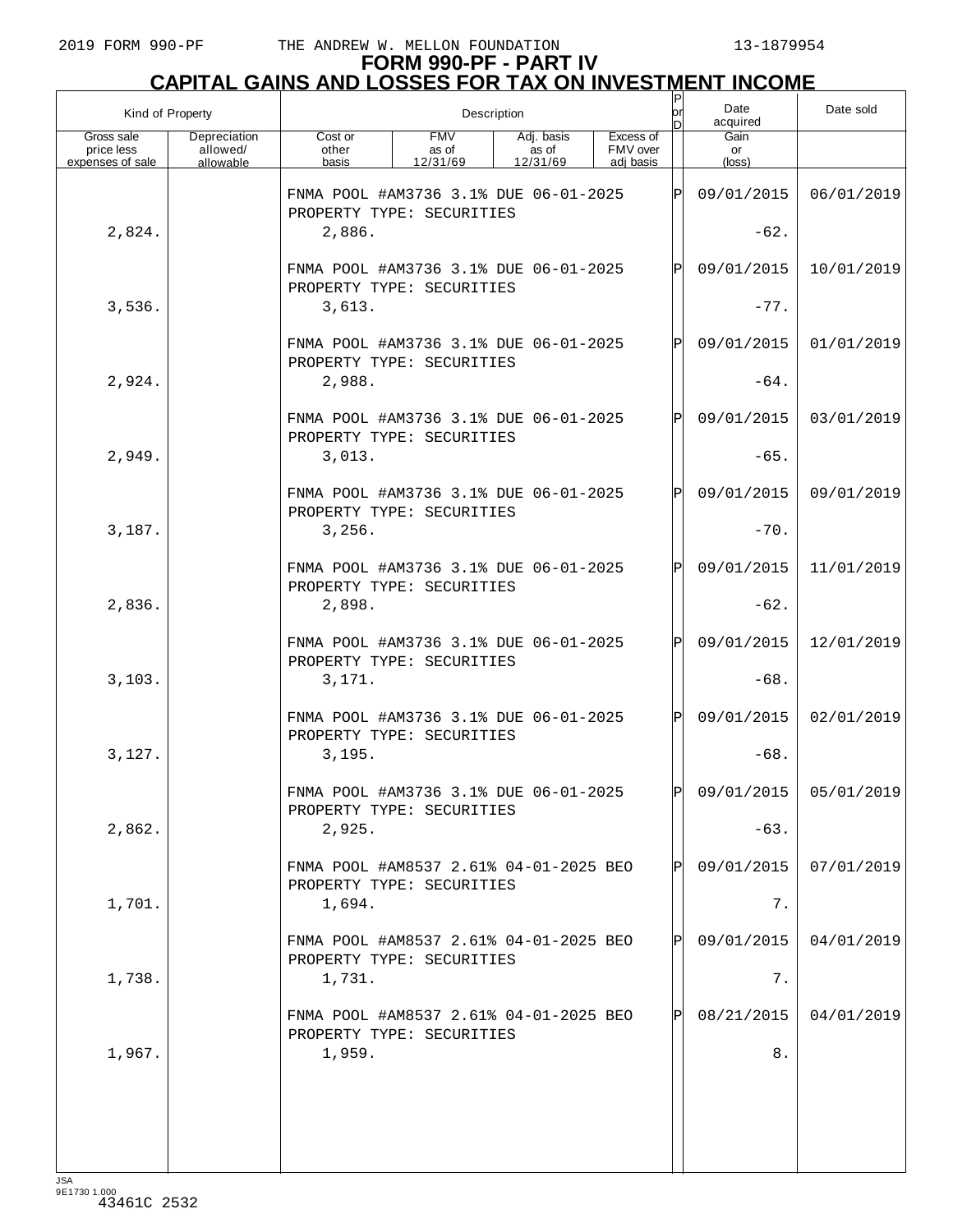| Kind of Property                             |                                       |                                                                               | Description                     |                                 |                                    | Ρ<br>lor<br>n | Date<br>acquired              | Date sold  |
|----------------------------------------------|---------------------------------------|-------------------------------------------------------------------------------|---------------------------------|---------------------------------|------------------------------------|---------------|-------------------------------|------------|
| Gross sale<br>price less<br>expenses of sale | Depreciation<br>allowed/<br>allowable | Cost or<br>other<br>basis                                                     | <b>FMV</b><br>as of<br>12/31/69 | Adj. basis<br>as of<br>12/31/69 | Excess of<br>FMV over<br>adi basis |               | Gain<br>or<br>$(\text{loss})$ |            |
| 1,807.                                       |                                       | FNMA POOL #AM8537 2.61% 04-01-2025 BEO<br>PROPERTY TYPE: SECURITIES<br>1,799. |                                 |                                 |                                    | ΙÞΙ           | 08/21/2015<br>7.              | 11/01/2019 |
|                                              |                                       | FNMA POOL #AM8537 2.61% 04-01-2025 BEO<br>PROPERTY TYPE: SECURITIES           |                                 |                                 | ΙÞΙ                                | 08/21/2015    | 03/01/2019                    |            |
| 1,727.                                       |                                       | 1,720.                                                                        |                                 |                                 |                                    | 7.            |                               |            |
| 1,822.                                       |                                       | FNMA POOL #AM8537 2.61% 04-01-2025 BEO<br>PROPERTY TYPE: SECURITIES<br>1,815. |                                 |                                 |                                    | ΙÞΙ           | 08/21/2015<br>7.              | 07/01/2019 |
|                                              |                                       | FNMA POOL #AM8537 2.61% 04-01-2025 BEO                                        |                                 |                                 |                                    | ΙÞΙ           | 08/21/2015                    | 09/01/2019 |
| 1,833.                                       |                                       | PROPERTY TYPE: SECURITIES<br>1,825.                                           |                                 |                                 |                                    |               | $8$ .                         |            |
|                                              |                                       | FNMA POOL #AM8537 2.61% 04-01-2025 BEO<br>PROPERTY TYPE: SECURITIES           |                                 |                                 |                                    | ΙÞΙ           | 08/21/2015                    | 10/01/2019 |
| 1,685.                                       |                                       | 1,678.                                                                        |                                 |                                 |                                    |               | 7.                            |            |
| 1,796.                                       |                                       | FNMA POOL #AM8537 2.61% 04-01-2025 BEO<br>PROPERTY TYPE: SECURITIES<br>1,789. |                                 |                                 |                                    | ΙÞΙ           | 08/21/2015<br>7.              | 12/01/2019 |
|                                              |                                       | FNMA POOL #AM8537 2.61% 04-01-2025 BEO                                        |                                 |                                 |                                    | ΙÞΙ           | 08/21/2015                    | 01/01/2019 |
| 1,711.                                       |                                       | PROPERTY TYPE: SECURITIES<br>1,704.                                           |                                 |                                 |                                    |               | 7.                            |            |
|                                              |                                       | FNMA POOL #AM8537 2.61% 04-01-2025 BEO<br>PROPERTY TYPE: SECURITIES           |                                 |                                 |                                    | lPl           | 08/21/2015                    | 05/01/2019 |
| 1,690.                                       |                                       | 1,683.                                                                        |                                 |                                 |                                    |               | 7.                            |            |
| 1,722.                                       |                                       | FNMA POOL #AM8537 2.61% 04-01-2025 BEO<br>PROPERTY TYPE: SECURITIES<br>1,715. |                                 |                                 |                                    | ldl           | 08/21/2015<br>7.              | 06/01/2019 |
|                                              |                                       | FNMA POOL #AM8682 2.61% DUE 05-01-2023                                        |                                 |                                 |                                    | IPI           | 08/21/2015                    | 02/01/2019 |
| 1,569.                                       |                                       | PROPERTY TYPE: SECURITIES<br>1,573.                                           |                                 |                                 |                                    |               | $-4$ .                        |            |
|                                              |                                       | FNMA POOL #AM8682 2.61% DUE 05-01-2023<br>PROPERTY TYPE: SECURITIES           |                                 |                                 |                                    | IPI           | 08/21/2015                    | 08/01/2019 |
| 1,780.                                       |                                       | 1,785.                                                                        |                                 |                                 |                                    |               | $-5.$                         |            |
|                                              |                                       | FNMA POOL #AM8682 2.61% DUE 05-01-2023<br>PROPERTY TYPE: SECURITIES           |                                 |                                 |                                    | ΙPΙ           | 07/30/2015                    | 07/01/2019 |
| 1,597.                                       |                                       | 1,601.                                                                        |                                 |                                 |                                    |               | $-5.$                         |            |
|                                              |                                       |                                                                               |                                 |                                 |                                    |               |                               |            |
|                                              |                                       |                                                                               |                                 |                                 |                                    |               |                               |            |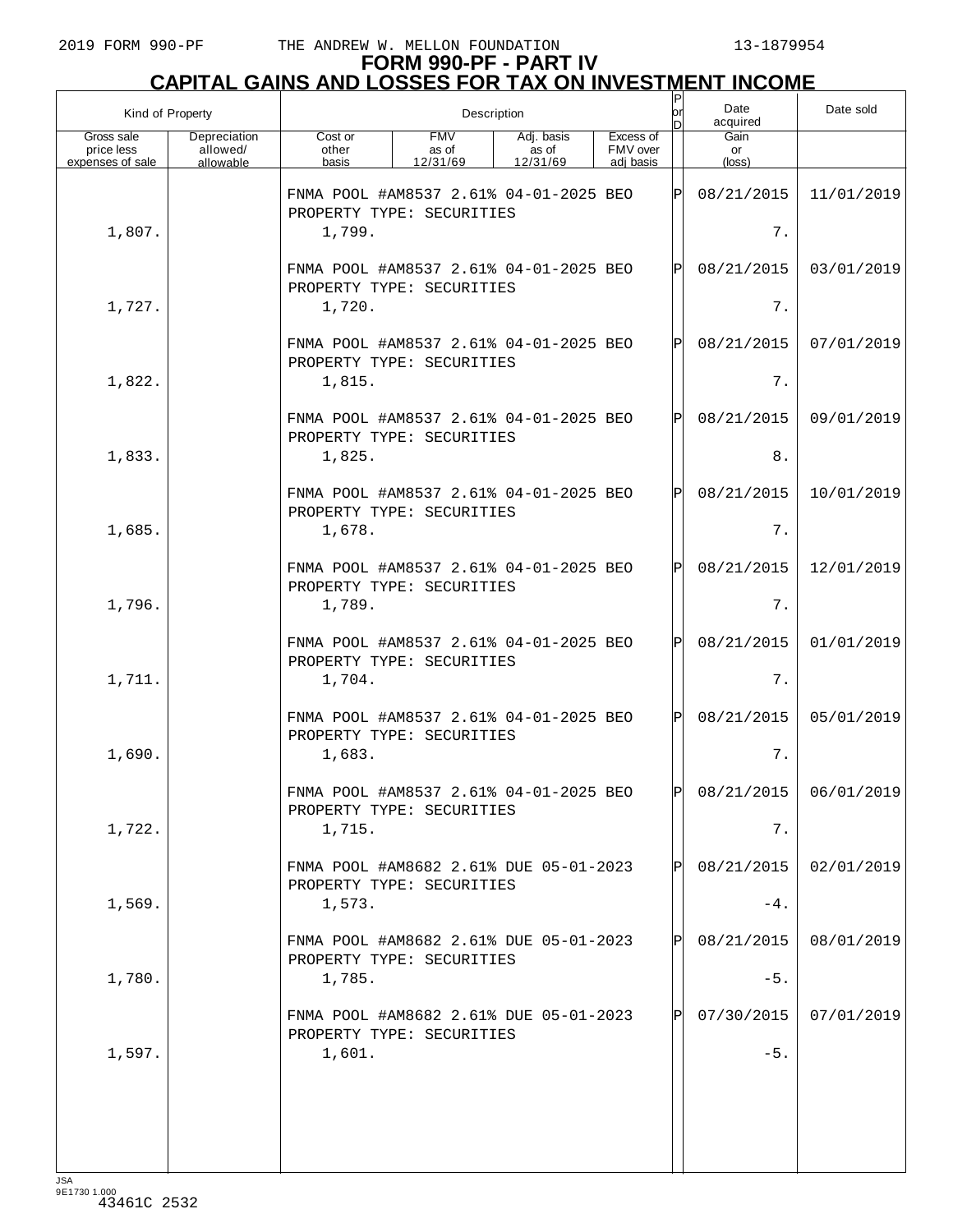# **FORM 990-PF - PART IV CAPITAL GAINS AND LOSSES FOR TAX ON INVESTMENT INCOME** P

| Kind of Property                             |                                       |                                                                     | Description                     |                                 |                                    | lor<br>n    | Date<br>acquired                  | Date sold  |
|----------------------------------------------|---------------------------------------|---------------------------------------------------------------------|---------------------------------|---------------------------------|------------------------------------|-------------|-----------------------------------|------------|
| Gross sale<br>price less<br>expenses of sale | Depreciation<br>allowed/<br>allowable | Cost or<br>other<br>basis                                           | <b>FMV</b><br>as of<br>12/31/69 | Adj. basis<br>as of<br>12/31/69 | Excess of<br>FMV over<br>adi basis |             | Gain<br>or<br>$(\text{loss})$     |            |
|                                              |                                       | FNMA POOL #AM8682 2.61% DUE 05-01-2023<br>PROPERTY TYPE: SECURITIES |                                 |                                 |                                    | lÞl         | 07/30/2015                        | 03/01/2019 |
| 1,422.                                       |                                       | 1,426.                                                              |                                 |                                 |                                    |             | $-4.$                             |            |
|                                              |                                       | FNMA POOL #AM8682 2.61% DUE 05-01-2023<br>PROPERTY TYPE: SECURITIES |                                 |                                 |                                    | IÞI         | 07/30/2015                        | 12/01/2019 |
| 1,435.                                       |                                       | 1,439.                                                              |                                 |                                 |                                    |             | $-4.$                             |            |
|                                              |                                       | FNMA POOL #AM8682 2.61% DUE 05-01-2023<br>PROPERTY TYPE: SECURITIES |                                 |                                 |                                    | $\mathbf P$ | 07/30/2015                        | 02/01/2019 |
| 1,475.                                       |                                       | 1,480.                                                              |                                 |                                 |                                    |             | $-4.$                             |            |
|                                              |                                       | FNMA POOL #AM8682 2.61% DUE 05-01-2023<br>PROPERTY TYPE: SECURITIES |                                 |                                 |                                    | IÞI         | 07/30/2015                        | 04/01/2019 |
| 1,557.                                       |                                       | 1,562.                                                              |                                 |                                 |                                    |             | $-4.$                             |            |
|                                              |                                       | FNMA POOL #AM8682 2.61% DUE 05-01-2023<br>PROPERTY TYPE: SECURITIES |                                 |                                 |                                    | ÞI          | 07/30/2015                        | 11/01/2019 |
| 1,417.                                       |                                       | 1,421.                                                              |                                 |                                 |                                    |             | $-4.$                             |            |
|                                              |                                       | FNMA POOL #AM8682 2.61% DUE 05-01-2023<br>PROPERTY TYPE: SECURITIES |                                 |                                 |                                    | Þl          | 07/30/2015                        | 05/01/2019 |
| 1,585.                                       |                                       | 1,590.                                                              |                                 |                                 |                                    |             | $-4.$                             |            |
|                                              |                                       | FNMA POOL #AM8682 2.61% DUE 05-01-2023<br>PROPERTY TYPE: SECURITIES |                                 |                                 |                                    | lÞI         | 07/30/2015                        | 01/01/2019 |
| 1,458.                                       |                                       | 1,462.                                                              |                                 |                                 |                                    |             | $-4.$                             |            |
|                                              |                                       | FNMA POOL #AM8682 2.61% DUE 05-01-2023<br>PROPERTY TYPE: SECURITIES |                                 |                                 |                                    | lÞI         | 07/30/2015                        | 10/01/2019 |
| 1,446.                                       |                                       | 1,450.                                                              |                                 |                                 |                                    |             | $-4$ .                            |            |
|                                              |                                       | FNMA POOL #AM8682 2.61% DUE 05-01-2023<br>PROPERTY TYPE: SECURITIES |                                 |                                 |                                    |             | $ {\rm p} $ 07/30/2015 08/01/2019 |            |
| 1,464.                                       |                                       | 1,468.                                                              |                                 |                                 |                                    |             | $-4$ .                            |            |
|                                              |                                       | FNMA POOL #A01795 4% 06-01-2042 BEO<br>PROPERTY TYPE: SECURITIES    |                                 |                                 |                                    |             | 07/30/2015                        | 06/01/2019 |
| 1,487.                                       |                                       | 1,586.                                                              |                                 |                                 |                                    |             | $-99.$                            |            |
|                                              |                                       | FNMA POOL #A01795 4% 06-01-2042 BEO<br>PROPERTY TYPE: SECURITIES    |                                 |                                 |                                    |             | 07/30/2015                        | 09/01/2019 |
| 1,563.                                       |                                       | 1,667.                                                              |                                 |                                 |                                    |             | $-104.$                           |            |
|                                              |                                       | FNMA POOL #A01795 4% 06-01-2042 BEO<br>PROPERTY TYPE: SECURITIES    |                                 |                                 |                                    |             | 01/07/2016                        | 12/01/2019 |
| 1,611.                                       |                                       | 1,717.                                                              |                                 |                                 |                                    |             | $-107.$                           |            |
|                                              |                                       |                                                                     |                                 |                                 |                                    |             |                                   |            |
|                                              |                                       |                                                                     |                                 |                                 |                                    |             |                                   |            |
|                                              |                                       |                                                                     |                                 |                                 |                                    |             |                                   |            |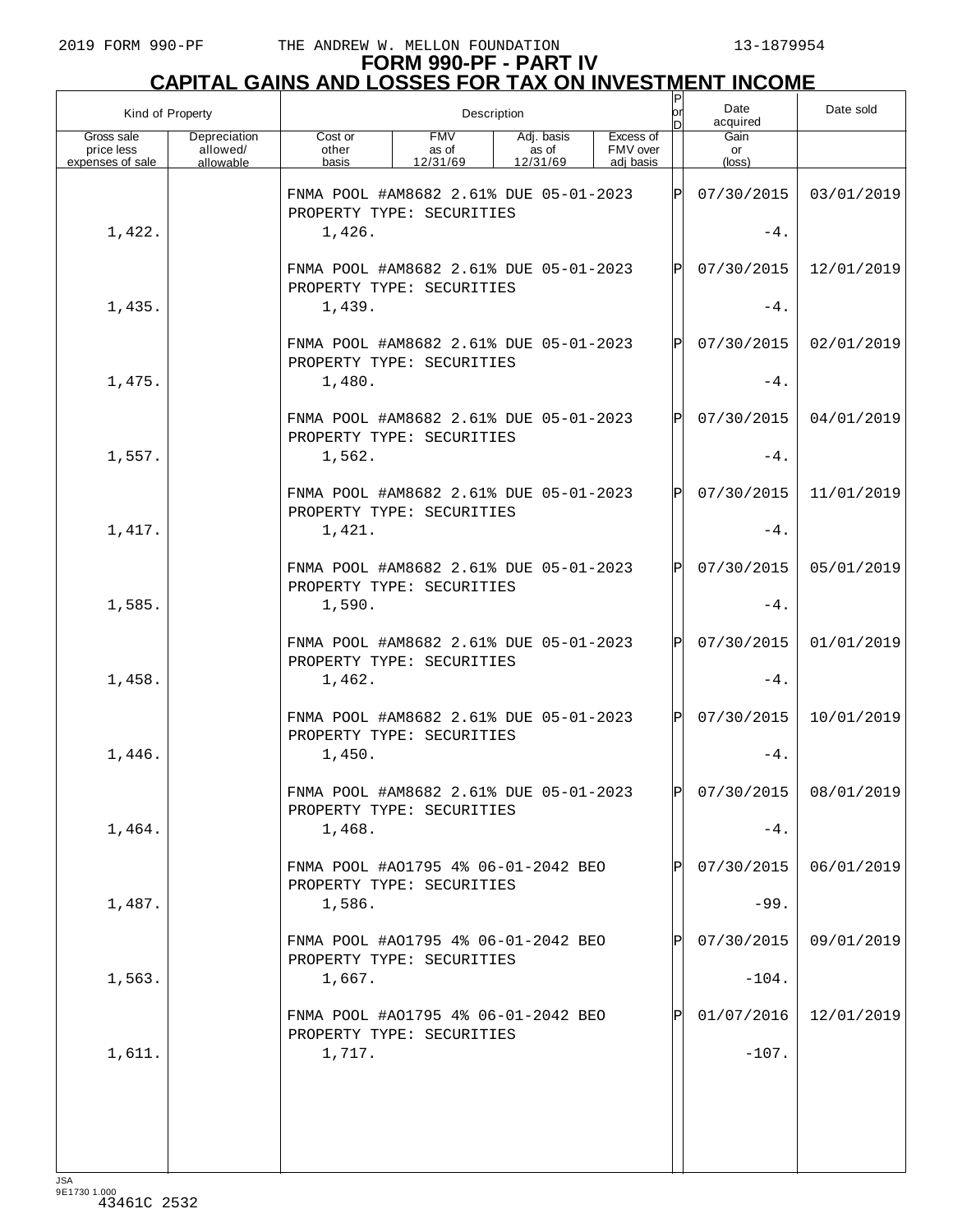| Kind of Property                             |                                       |                                                                            |                                 | Description                     |                                    | or<br>D      | Date<br>acquired        | Date sold             |
|----------------------------------------------|---------------------------------------|----------------------------------------------------------------------------|---------------------------------|---------------------------------|------------------------------------|--------------|-------------------------|-----------------------|
| Gross sale<br>price less<br>expenses of sale | Depreciation<br>allowed/<br>allowable | Cost or<br>other<br>basis                                                  | <b>FMV</b><br>as of<br>12/31/69 | Adj. basis<br>as of<br>12/31/69 | Excess of<br>FMV over<br>adi basis |              | Gain<br>or<br>(loss)    |                       |
|                                              |                                       | FNMA POOL #A01795 4% 06-01-2042 BEO<br>PROPERTY TYPE: SECURITIES           |                                 |                                 |                                    | ΙP           | 01/07/2016              | 08/01/2019            |
| 14,769.                                      |                                       | 15,748.                                                                    |                                 |                                 |                                    |              | $-978.$                 |                       |
|                                              |                                       | FNMA POOL #A01795 4% 06-01-2042 BEO<br>PROPERTY TYPE: SECURITIES           |                                 |                                 |                                    | $\mathbf{P}$ | 01/07/2016              | 01/01/2019            |
| 15,137.                                      |                                       | 16,140.                                                                    |                                 |                                 |                                    |              | $-1,003.$               |                       |
|                                              |                                       | FNMA POOL #A01795 4% 06-01-2042 BEO<br>PROPERTY TYPE: SECURITIES           |                                 |                                 |                                    | $\mathbf P$  | 01/07/2016              | 11/01/2019            |
| 26,456.                                      |                                       | 28,209.                                                                    |                                 |                                 |                                    |              | $-1,753.$               |                       |
|                                              |                                       | FNMA POOL #A01795 4% 06-01-2042 BEO<br>PROPERTY TYPE: SECURITIES           |                                 |                                 |                                    | $\mathbf{P}$ | 01/07/2016              | 04/01/2019            |
| 1,567.                                       |                                       | 1,671.                                                                     |                                 |                                 |                                    |              | $-104.$                 |                       |
| 1,608.                                       |                                       | FNMA POOL #A01795 4% 06-01-2042 BEO<br>PROPERTY TYPE: SECURITIES<br>1,715. |                                 |                                 |                                    | $\mathbf P$  | 01/07/2016<br>$-107.$   | 02/01/2019            |
|                                              |                                       | FNMA POOL #A01795 4% 06-01-2042 BEO                                        |                                 |                                 |                                    | $\mathbf P$  | 01/07/2016              | 05/01/2019            |
| 10,278.                                      |                                       | PROPERTY TYPE: SECURITIES<br>10,958.                                       |                                 |                                 |                                    |              | $-681.$                 |                       |
|                                              |                                       | FNMA POOL #A01795 4% 06-01-2042 BEO                                        |                                 |                                 |                                    | $\mathbf P$  | 01/07/2016              | 03/01/2019            |
| 1,558.                                       |                                       | PROPERTY TYPE: SECURITIES<br>1,662.                                        |                                 |                                 |                                    |              | $-103.$                 |                       |
|                                              |                                       | FNMA POOL #A01795 4% 06-01-2042 BEO<br>PROPERTY TYPE: SECURITIES           |                                 |                                 |                                    | $\mathsf{P}$ | 01/07/2016              | 09/01/2019            |
| 1,629.                                       |                                       | 1,737.                                                                     |                                 |                                 |                                    |              | $-108.$                 |                       |
|                                              |                                       | FNMA POOL #A01795 4% 06-01-2042 BEO<br>PROPERTY TYPE: SECURITIES           |                                 |                                 |                                    | $\mathsf{P}$ |                         | 01/07/2016 07/01/2019 |
| 1,487.                                       |                                       | 1,585.                                                                     |                                 |                                 |                                    |              | $-99.$                  |                       |
|                                              |                                       | FNMA POOL #A06710 4% 06-01-2042 BEO<br>PROPERTY TYPE: SECURITIES           |                                 |                                 |                                    |              | 01/07/2016              | 06/01/2019            |
| 2,053.                                       |                                       | 2,222.                                                                     |                                 |                                 |                                    |              | $-169.$                 |                       |
|                                              |                                       | FNMA POOL #A06710 4% 06-01-2042 BEO<br>PROPERTY TYPE: SECURITIES           |                                 |                                 |                                    |              | 01/07/2016              | 10/01/2019            |
| 12,905.                                      |                                       | 13,965.<br>FNMA POOL #A06710 4% 06-01-2042 BEO                             |                                 |                                 |                                    |              | $-1,061.$<br>01/21/2016 | 03/01/2019            |
| 2,017.                                       |                                       | PROPERTY TYPE: SECURITIES<br>2,183.                                        |                                 |                                 |                                    |              | $-166.$                 |                       |
|                                              |                                       |                                                                            |                                 |                                 |                                    |              |                         |                       |
|                                              |                                       |                                                                            |                                 |                                 |                                    |              |                         |                       |
|                                              |                                       |                                                                            |                                 |                                 |                                    |              |                         |                       |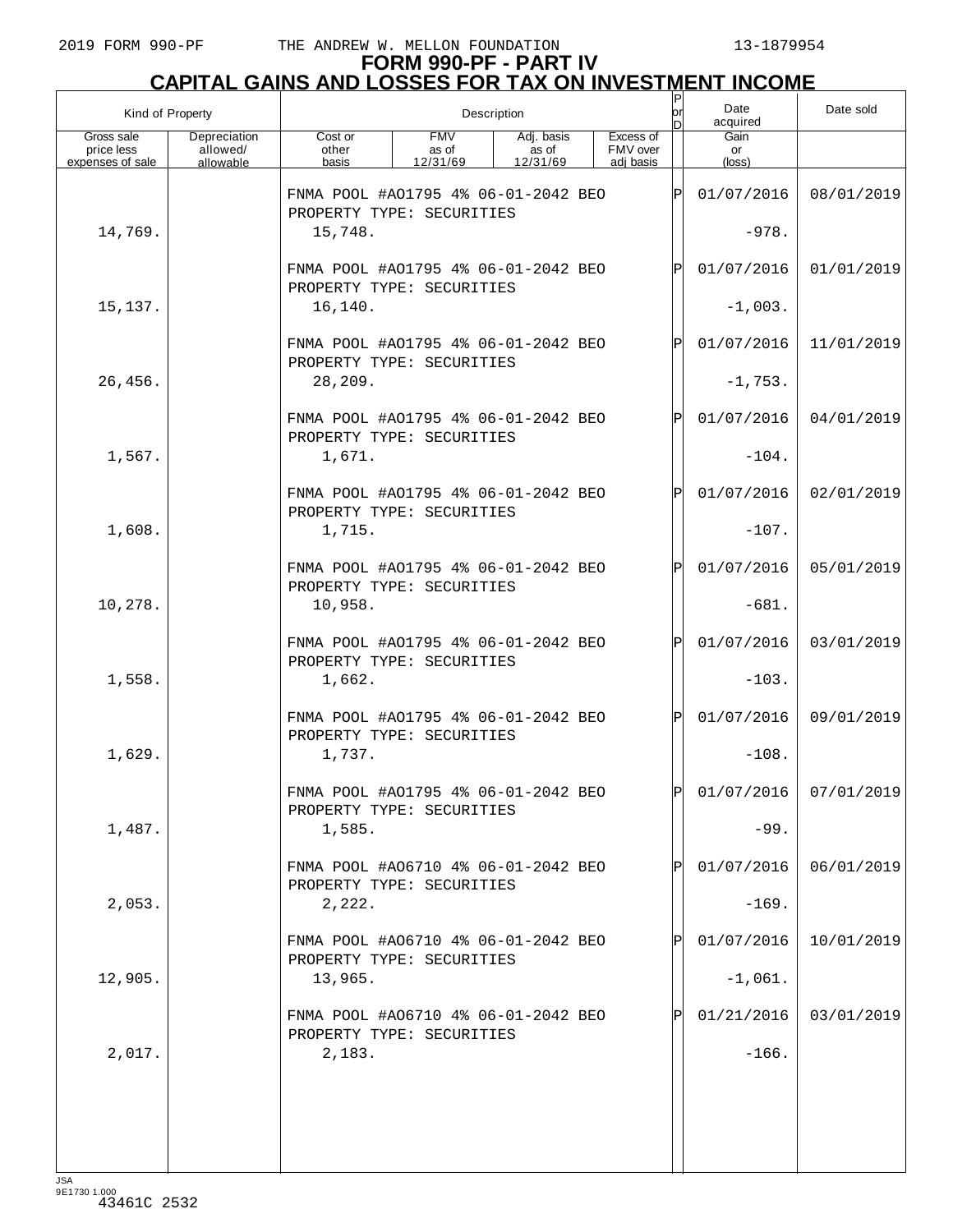| Kind of Property                             |                                       |                                                                  |                                 | Description                     |                                    | or<br>nl     | Date<br>acquired     | Date sold                 |
|----------------------------------------------|---------------------------------------|------------------------------------------------------------------|---------------------------------|---------------------------------|------------------------------------|--------------|----------------------|---------------------------|
| Gross sale<br>price less<br>expenses of sale | Depreciation<br>allowed/<br>allowable | Cost or<br>other<br>basis                                        | <b>FMV</b><br>as of<br>12/31/69 | Adj. basis<br>as of<br>12/31/69 | Excess of<br>FMV over<br>adi basis |              | Gain<br>or<br>(loss) |                           |
|                                              |                                       | FNMA POOL #A06710 4% 06-01-2042 BEO<br>PROPERTY TYPE: SECURITIES |                                 |                                 |                                    | ΙÞΙ          | 01/21/2016           | 05/01/2019                |
| 1,910.                                       |                                       | 2,067.                                                           |                                 |                                 |                                    |              | $-157.$              |                           |
|                                              |                                       | FNMA POOL #A06710 4% 06-01-2042 BEO<br>PROPERTY TYPE: SECURITIES |                                 |                                 |                                    | $\mathsf{P}$ | 01/21/2016           | 01/01/2019                |
| 17,466.                                      |                                       | 18,901.                                                          |                                 |                                 |                                    |              | $-1,435.$            |                           |
|                                              |                                       | FNMA POOL #A06710 4% 06-01-2042 BEO<br>PROPERTY TYPE: SECURITIES |                                 |                                 |                                    | $\mathsf{P}$ | 01/21/2016           | 02/01/2019                |
| 7,818.                                       |                                       | 8,460.                                                           |                                 |                                 |                                    |              | $-643.$              |                           |
|                                              |                                       | FNMA POOL #A06710 4% 06-01-2042 BEO<br>PROPERTY TYPE: SECURITIES |                                 |                                 |                                    | $\mathsf{P}$ | 01/21/2016           | 11/01/2019                |
| 2, 253.                                      |                                       | 2,439.                                                           |                                 |                                 |                                    |              | $-185.$              |                           |
|                                              |                                       | FNMA POOL #A06710 4% 06-01-2042 BEO<br>PROPERTY TYPE: SECURITIES |                                 |                                 |                                    | $\mathsf{P}$ | 01/21/2016           | 04/01/2019                |
| 2,077.                                       |                                       | 2,248.                                                           |                                 |                                 |                                    |              | $-171.$              |                           |
|                                              |                                       | FNMA POOL #A06710 4% 06-01-2042 BEO<br>PROPERTY TYPE: SECURITIES |                                 |                                 |                                    | $\mathsf{P}$ | 01/21/2016           | 06/01/2019                |
| 12,234.                                      |                                       | 13,239.                                                          |                                 |                                 |                                    |              | $-1,005.$            |                           |
|                                              |                                       | FNMA POOL #A06710 4% 06-01-2042 BEO<br>PROPERTY TYPE: SECURITIES |                                 |                                 |                                    | $\mathsf{P}$ | 01/21/2016           | 07/01/2019                |
| 7,401.                                       |                                       | 8,009.                                                           |                                 |                                 |                                    |              | $-608.$              |                           |
|                                              |                                       | FNMA POOL #A06710 4% 06-01-2042 BEO<br>PROPERTY TYPE: SECURITIES |                                 |                                 |                                    | $\mathsf{P}$ | 01/21/2016           | 08/01/2019                |
| 2,116.                                       |                                       | 2,290.                                                           |                                 |                                 |                                    |              | $-174.$              |                           |
|                                              |                                       | FNMA POOL #A06710 4% 06-01-2042 BEO<br>PROPERTY TYPE: SECURITIES |                                 |                                 |                                    | D            |                      | $01/21/2016$   10/01/2019 |
| 2,098.                                       |                                       | 2,271.                                                           |                                 |                                 |                                    |              | $-172.$              |                           |
|                                              |                                       | FNMA POOL #A06757 4% 06-01-2042 BEO<br>PROPERTY TYPE: SECURITIES |                                 |                                 |                                    |              | 01/21/2016           | 12/01/2019                |
| 3,957.                                       |                                       | 4,288.                                                           |                                 |                                 |                                    |              | $-331.$              |                           |
|                                              |                                       | FNMA POOL #A06757 4% 06-01-2042 BEO<br>PROPERTY TYPE: SECURITIES |                                 |                                 |                                    |              | 01/21/2016           | 09/01/2019                |
| 4,319.                                       |                                       | 4,680.                                                           |                                 |                                 |                                    |              | $-361.$              |                           |
|                                              |                                       | FNMA POOL #A06757 4% 06-01-2042 BEO<br>PROPERTY TYPE: SECURITIES |                                 |                                 |                                    |              | 06/06/2016           | 03/01/2019                |
| 7,161.                                       |                                       | 7,760.                                                           |                                 |                                 |                                    |              | $-599.$              |                           |
|                                              |                                       |                                                                  |                                 |                                 |                                    |              |                      |                           |
|                                              |                                       |                                                                  |                                 |                                 |                                    |              |                      |                           |
|                                              |                                       |                                                                  |                                 |                                 |                                    |              |                      |                           |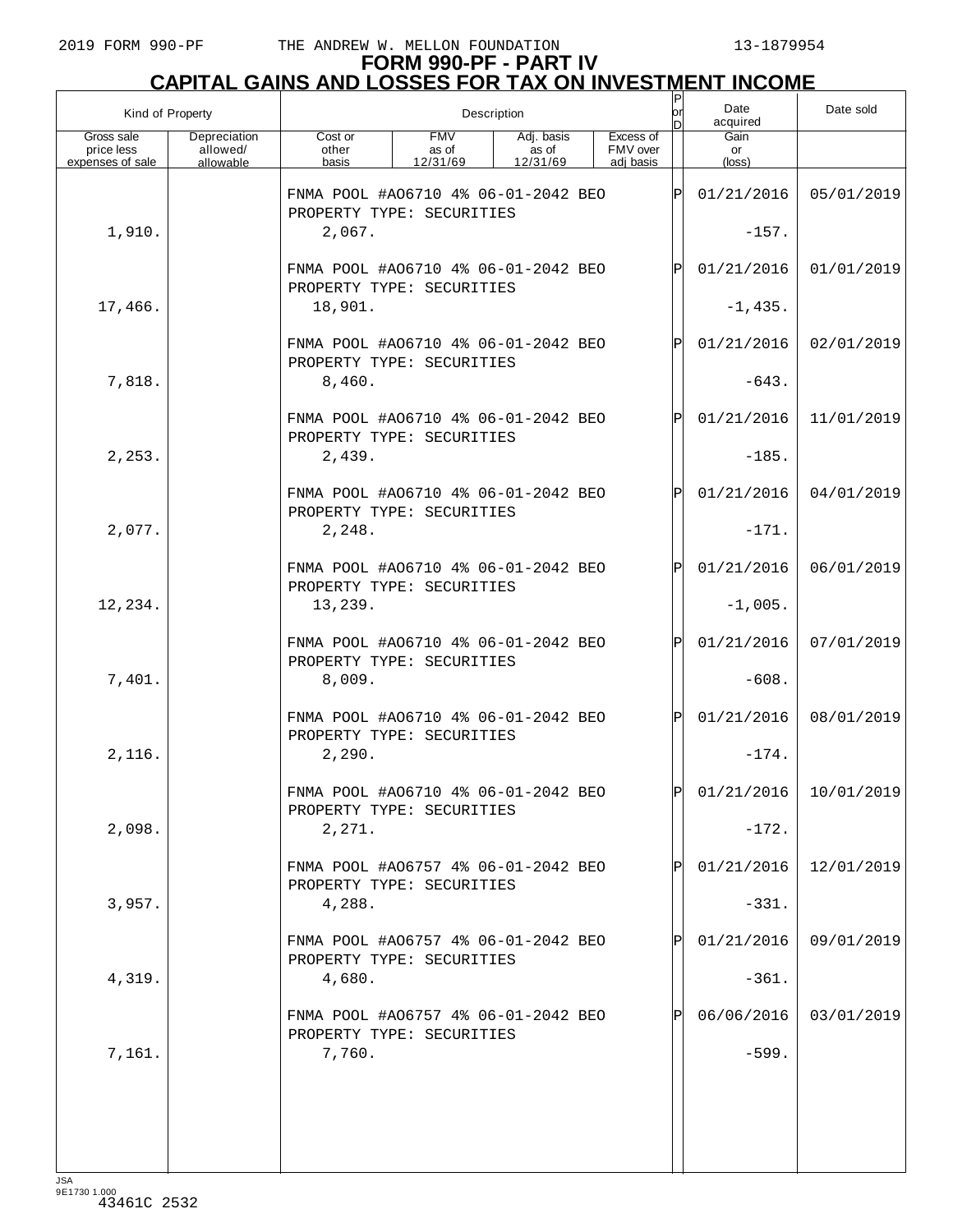| Kind of Property<br>Description              |                                       |                                                                            |                                 |                                 |                                    | or<br>nl     | Date<br>acquired      | Date sold             |
|----------------------------------------------|---------------------------------------|----------------------------------------------------------------------------|---------------------------------|---------------------------------|------------------------------------|--------------|-----------------------|-----------------------|
| Gross sale<br>price less<br>expenses of sale | Depreciation<br>allowed/<br>allowable | Cost or<br>other<br>basis                                                  | <b>FMV</b><br>as of<br>12/31/69 | Adj. basis<br>as of<br>12/31/69 | Excess of<br>FMV over<br>adj basis |              | Gain<br>or<br>(loss)  |                       |
|                                              |                                       | FNMA POOL #A06757 4% 06-01-2042 BEO<br>PROPERTY TYPE: SECURITIES           |                                 |                                 |                                    | ΙÞΙ          | 06/06/2016            | 01/01/2019            |
| 5,923.                                       |                                       | 6,418.                                                                     |                                 |                                 |                                    |              | $-495.$               |                       |
|                                              |                                       | FNMA POOL #A06757 4% 06-01-2042 BEO<br>PROPERTY TYPE: SECURITIES           |                                 | $\mathsf{P}$                    | 06/06/2016                         | 08/01/2019   |                       |                       |
| 5,698.                                       |                                       | 6, 174.                                                                    |                                 |                                 |                                    |              | $-476.$               |                       |
|                                              |                                       | FNMA POOL #A06757 4% 06-01-2042 BEO<br>PROPERTY TYPE: SECURITIES           |                                 |                                 |                                    | $\mathsf{P}$ | 06/06/2016            | 06/01/2019            |
| 6,519.                                       |                                       | 7,064.                                                                     |                                 |                                 |                                    |              | $-545.$               |                       |
|                                              |                                       | FNMA POOL #A06757 4% 06-01-2042 BEO<br>PROPERTY TYPE: SECURITIES           |                                 |                                 |                                    | $\mathsf{P}$ | 06/06/2016            | 07/01/2019            |
| 7,205.                                       |                                       | 7,807.                                                                     |                                 |                                 |                                    |              | $-602.$               |                       |
| 4,785.                                       |                                       | FNMA POOL #A06757 4% 06-01-2042 BEO<br>PROPERTY TYPE: SECURITIES<br>5,185. |                                 |                                 |                                    | $\mathsf{P}$ | 06/06/2016<br>$-400.$ | 04/01/2019            |
|                                              |                                       | FNMA POOL #A06757 4% 06-01-2042 BEO                                        |                                 |                                 |                                    | $\mathsf{P}$ | 06/06/2016            | 12/01/2019            |
| 3,757.                                       |                                       | PROPERTY TYPE: SECURITIES<br>4,071.                                        |                                 |                                 |                                    |              | $-314.$               |                       |
|                                              |                                       | FNMA POOL #A06757 4% 06-01-2042 BEO                                        |                                 |                                 |                                    | $\mathsf{P}$ | 06/06/2016            | 11/01/2019            |
| 5,260.                                       |                                       | PROPERTY TYPE: SECURITIES<br>5,700.                                        |                                 |                                 |                                    |              | $-440.$               |                       |
|                                              |                                       | FNMA POOL #A06757 4% 06-01-2042 BEO                                        |                                 |                                 |                                    | $\mathsf{P}$ | 06/06/2016            | 02/01/2019            |
| 16,122.                                      |                                       | PROPERTY TYPE: SECURITIES<br>17,469.                                       |                                 |                                 |                                    |              | $-1,348.$             |                       |
|                                              |                                       | FNMA POOL #A06757 4% 06-01-2042 BEO<br>PROPERTY TYPE: SECURITIES           |                                 |                                 |                                    | $\mathsf{D}$ |                       | 06/06/2016 10/01/2019 |
| 4,988.                                       |                                       | 5,405.                                                                     |                                 |                                 |                                    |              | $-417.$               |                       |
|                                              |                                       | FNMA POOL #AR2499 2.5% 01-01-2033 BEO<br>PROPERTY TYPE: SECURITIES         |                                 |                                 |                                    |              | 06/06/2016            | 09/01/2019            |
| 3,956.                                       |                                       | 4,031.                                                                     |                                 |                                 |                                    |              | $-75.$                |                       |
|                                              |                                       | FNMA POOL #AR2499 2.5% 01-01-2033 BEO<br>PROPERTY TYPE: SECURITIES         |                                 |                                 |                                    |              | 06/06/2016            | 05/01/2019            |
| 7,912.                                       |                                       | 8,063.                                                                     |                                 |                                 |                                    |              | $-151.$               |                       |
|                                              |                                       | FNMA POOL #AR2499 2.5% 01-01-2033 BEO<br>PROPERTY TYPE: SECURITIES         |                                 |                                 |                                    |              | 02/25/2016            | 02/01/2019            |
| 7,651.                                       |                                       | 7,797.                                                                     |                                 |                                 |                                    |              | $-146.$               |                       |
|                                              |                                       |                                                                            |                                 |                                 |                                    |              |                       |                       |
|                                              |                                       |                                                                            |                                 |                                 |                                    |              |                       |                       |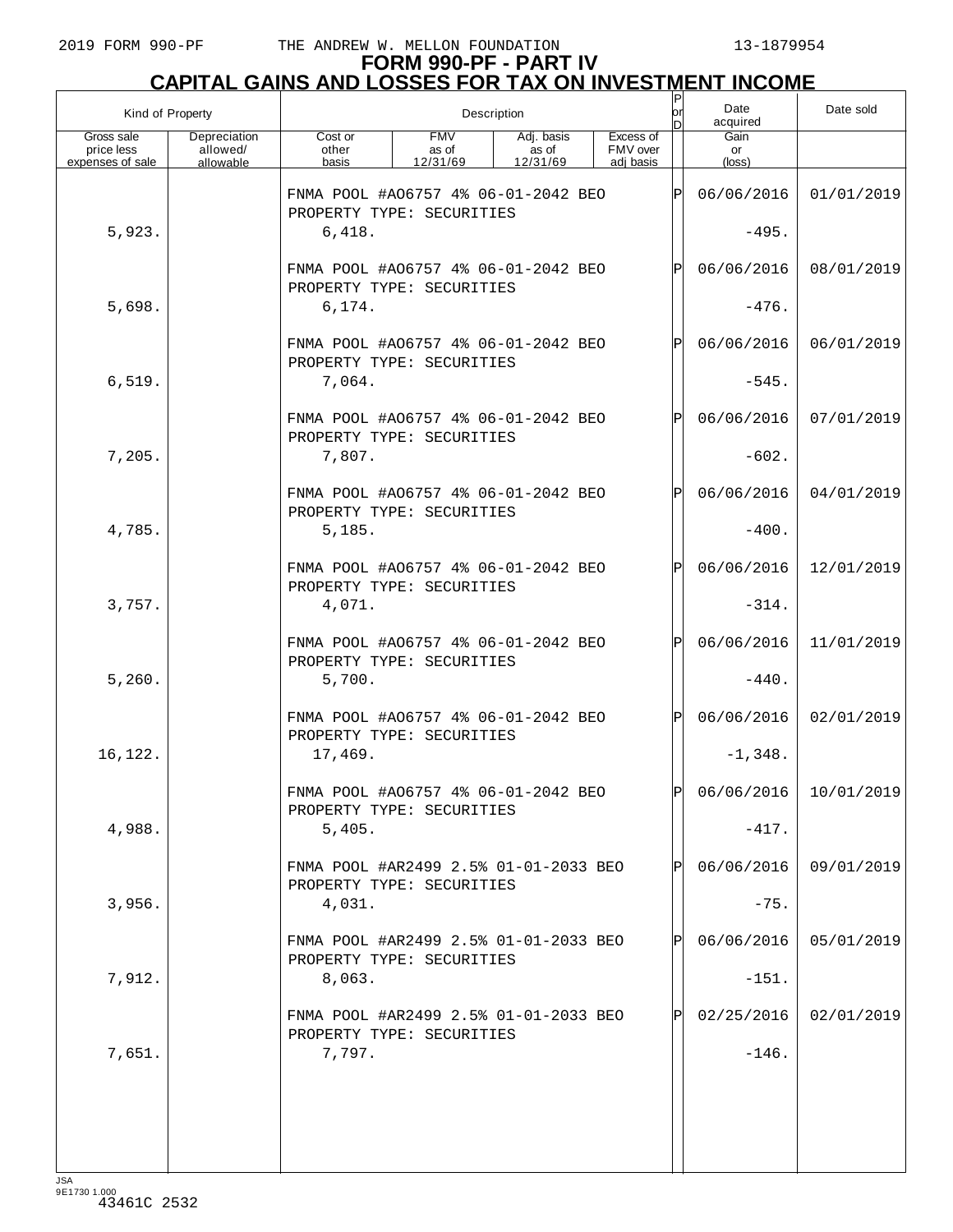| Kind of Property                             |                                       |                                                                              |                                 | Description                     |                                    | $\sf P$<br>or<br>ln. | Date<br>acquired              | Date sold               |
|----------------------------------------------|---------------------------------------|------------------------------------------------------------------------------|---------------------------------|---------------------------------|------------------------------------|----------------------|-------------------------------|-------------------------|
| Gross sale<br>price less<br>expenses of sale | Depreciation<br>allowed/<br>allowable | Cost or<br>other<br>basis                                                    | <b>FMV</b><br>as of<br>12/31/69 | Adj. basis<br>as of<br>12/31/69 | Excess of<br>FMV over<br>adj basis |                      | Gain<br>or<br>$(\text{loss})$ |                         |
| 7,539.                                       |                                       | FNMA POOL #AR2499 2.5% 01-01-2033 BEO<br>PROPERTY TYPE: SECURITIES<br>7,682. |                                 |                                 |                                    | lPl                  | 02/25/2016<br>$-144.$         | 09/01/2019              |
|                                              |                                       | FNMA POOL #AR2499 2.5% 01-01-2033 BEO                                        |                                 |                                 |                                    | IPI                  | 02/25/2016                    | 10/01/2019              |
| 7,772.                                       |                                       | PROPERTY TYPE: SECURITIES<br>7,920.                                          |                                 |                                 |                                    |                      | $-148.$                       |                         |
|                                              |                                       | FNMA POOL #AR2499 2.5% 01-01-2033 BEO<br>PROPERTY TYPE: SECURITIES           |                                 |                                 |                                    | ΙP                   | 02/25/2016                    | 03/01/2019              |
| 4,712.                                       |                                       | 4,802.                                                                       |                                 |                                 |                                    |                      | $-90.$                        |                         |
| 6, 237.                                      |                                       | FNMA POOL #AR2499 2.5% 01-01-2033 BEO<br>PROPERTY TYPE: SECURITIES<br>6,356. |                                 |                                 |                                    | IPI                  | 02/25/2016<br>$-119.$         | 12/01/2019              |
|                                              |                                       | FNMA POOL #AR2499 2.5% 01-01-2033 BEO                                        |                                 |                                 |                                    | ΙP                   | 02/25/2016                    | 04/01/2019              |
| 3,894.                                       |                                       | PROPERTY TYPE: SECURITIES<br>3,969.                                          |                                 |                                 |                                    |                      | $-74.$                        |                         |
|                                              |                                       | FNMA POOL #AR2499 2.5% 01-01-2033 BEO                                        |                                 |                                 |                                    | IPI                  | 02/25/2016                    | 08/01/2019              |
| 3,809.                                       |                                       | PROPERTY TYPE: SECURITIES<br>3,882.                                          |                                 |                                 |                                    |                      | $-73.$                        |                         |
|                                              |                                       | FNMA POOL #AR2499 2.5% 01-01-2033 BEO<br>PROPERTY TYPE: SECURITIES           |                                 |                                 |                                    | IPI                  | 02/25/2016                    | 06/01/2019              |
| 7,403.                                       |                                       | 7,544.                                                                       |                                 |                                 |                                    |                      | $-141.$                       |                         |
| 3,840.                                       |                                       | FNMA POOL #AR2499 2.5% 01-01-2033 BEO<br>PROPERTY TYPE: SECURITIES<br>3,913. |                                 |                                 |                                    | ΙPΙ                  | 02/25/2016<br>$-73.$          | 11/01/2019              |
|                                              |                                       | FNMA POOL #AR2499 2.5% 01-01-2033 BEO                                        |                                 |                                 |                                    | lÞl                  |                               | $02/25/2016$ 01/01/2019 |
| 7,999.                                       |                                       | PROPERTY TYPE: SECURITIES<br>8,151.                                          |                                 |                                 |                                    |                      | $-152.$                       |                         |
|                                              |                                       | FNMA POOL #AS4184 4% 01-01-2045 BEO                                          |                                 |                                 |                                    |                      | 02/25/2016                    | 07/01/2019              |
| 12,750.                                      |                                       | PROPERTY TYPE: SECURITIES<br>13,226.                                         |                                 |                                 |                                    |                      | $-476.$                       |                         |
|                                              |                                       | FNMA POOL #AS4184 4% 01-01-2045 BEO<br>PROPERTY TYPE: SECURITIES             |                                 |                                 |                                    |                      | 02/25/2016                    | 05/01/2019              |
| 10,907.                                      |                                       | 11,314.                                                                      |                                 |                                 |                                    |                      | $-407.$                       |                         |
|                                              |                                       | FNMA POOL #AS4184 4% 01-01-2045 BEO<br>PROPERTY TYPE: SECURITIES             |                                 |                                 |                                    |                      | 01/24/2018                    | 04/01/2019              |
| 33,548.                                      |                                       | 34,800.                                                                      |                                 |                                 |                                    |                      | $-1, 253.$                    |                         |
|                                              |                                       |                                                                              |                                 |                                 |                                    |                      |                               |                         |
|                                              |                                       |                                                                              |                                 |                                 |                                    |                      |                               |                         |
|                                              |                                       |                                                                              |                                 |                                 |                                    |                      |                               |                         |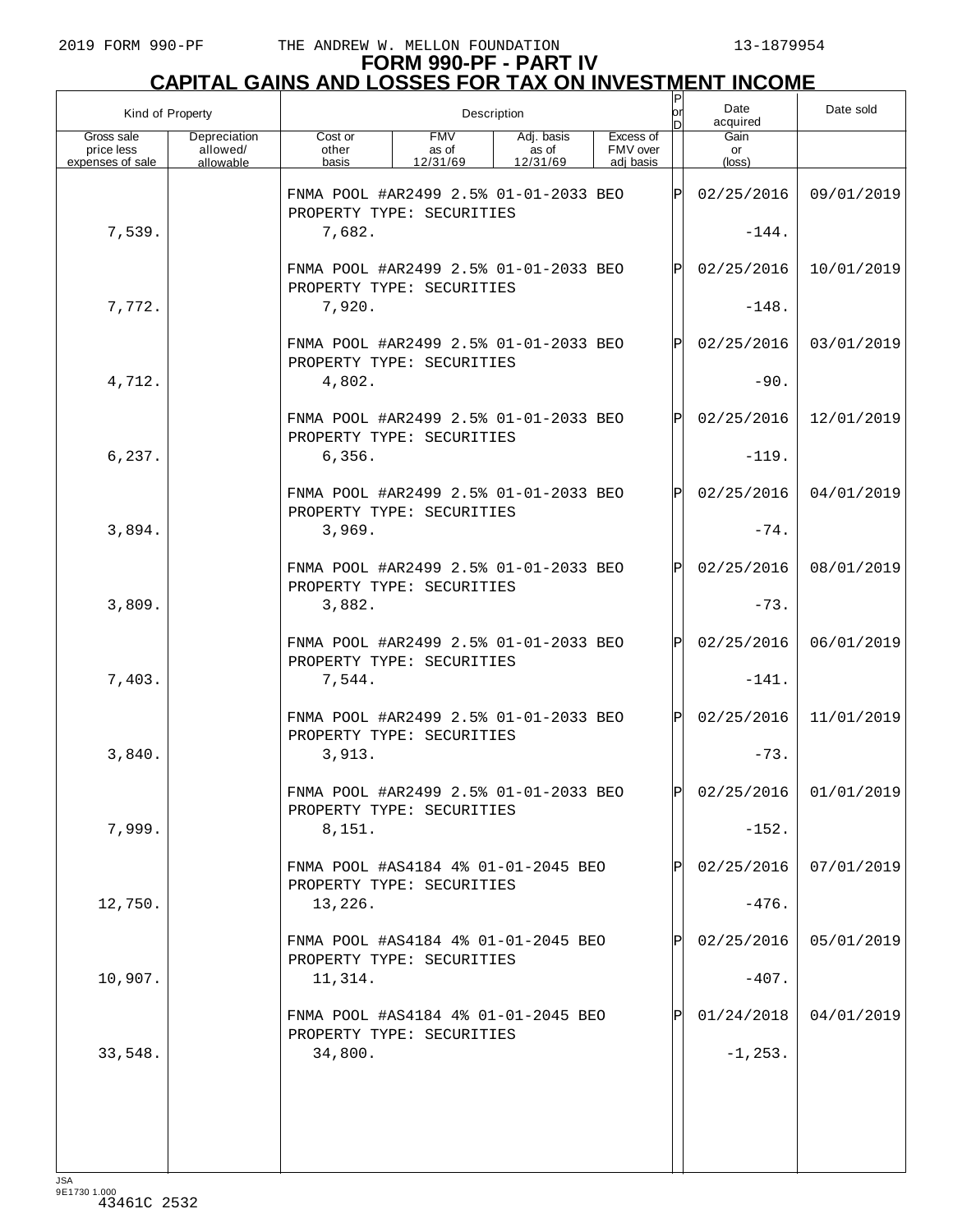| Kind of Property                             |                                       |                                                                    |                                 | Description                     |                                    | P<br> or<br>ы | Date<br>acquired     | Date sold               |
|----------------------------------------------|---------------------------------------|--------------------------------------------------------------------|---------------------------------|---------------------------------|------------------------------------|---------------|----------------------|-------------------------|
| Gross sale<br>price less<br>expenses of sale | Depreciation<br>allowed/<br>allowable | Cost or<br>other<br>basis                                          | <b>FMV</b><br>as of<br>12/31/69 | Adj. basis<br>as of<br>12/31/69 | Excess of<br>FMV over<br>adi basis |               | Gain<br>or<br>(loss) |                         |
|                                              |                                       | FNMA POOL #AS4184 4% 01-01-2045 BEO<br>PROPERTY TYPE: SECURITIES   |                                 |                                 |                                    | ΙÞΙ           | 01/24/2018           | 09/01/2019              |
| 5,510.                                       |                                       | 5,716.                                                             |                                 |                                 |                                    |               | $-206.$              |                         |
|                                              |                                       | FNMA POOL #AS4184 4% 01-01-2045 BEO<br>PROPERTY TYPE: SECURITIES   |                                 |                                 |                                    | Þl            | 01/24/2018           | 12/01/2019              |
| 18,312.                                      |                                       | 18,996.                                                            |                                 |                                 |                                    |               | $-684.$              |                         |
|                                              |                                       | FNMA POOL #AS4184 4% 01-01-2045 BEO<br>PROPERTY TYPE: SECURITIES   |                                 |                                 |                                    | $\mathsf{P}$  | 01/24/2018           | 07/01/2019              |
| 26,442.                                      |                                       | 27,430.                                                            |                                 |                                 |                                    |               | $-987.$              |                         |
|                                              |                                       | FNMA POOL #AS4184 4% 01-01-2045 BEO<br>PROPERTY TYPE: SECURITIES   |                                 |                                 |                                    | Þl            | 01/24/2018           | 03/01/2019              |
| 28,969.                                      |                                       | 30,051.                                                            |                                 |                                 |                                    |               | $-1,082.$            |                         |
|                                              |                                       | FNMA POOL #AS4184 4% 01-01-2045 BEO<br>PROPERTY TYPE: SECURITIES   |                                 |                                 |                                    | Þl            | 01/24/2018           | 11/01/2019              |
| 16,450.                                      |                                       | 17,064.                                                            |                                 |                                 |                                    |               | $-614.$              |                         |
|                                              |                                       | FNMA POOL #AS4184 4% 01-01-2045 BEO<br>PROPERTY TYPE: SECURITIES   |                                 |                                 |                                    | $\mathsf{P}$  | 01/24/2018           | 10/01/2019              |
| 10,791.                                      |                                       | 11,194.                                                            |                                 |                                 |                                    |               | $-403.$              |                         |
|                                              |                                       | FNMA POOL #AS4184 4% 01-01-2045 BEO<br>PROPERTY TYPE: SECURITIES   |                                 |                                 |                                    | Þl            | 01/24/2018           | 06/01/2019              |
| 8,873.                                       |                                       | 9,205.                                                             |                                 |                                 |                                    |               | $-331.$              |                         |
|                                              |                                       | FNMA POOL #AS4184 4% 01-01-2045 BEO<br>PROPERTY TYPE: SECURITIES   |                                 |                                 |                                    | $\mathsf{P}$  | 01/24/2018           | 01/01/2019              |
| 4,975.                                       |                                       | 5,161.                                                             |                                 |                                 |                                    |               | $-186.$              |                         |
|                                              |                                       | FNMA POOL #AS4184 4% 01-01-2045 BEO<br>PROPERTY TYPE: SECURITIES   |                                 |                                 |                                    | D             |                      | $01/24/2018$ 08/01/2019 |
| 8,900.                                       |                                       | 9,233.                                                             |                                 |                                 |                                    |               | $-332.$              |                         |
|                                              |                                       | FNMA POOL #AS6479 3.5% 01-01-2046 BEO<br>PROPERTY TYPE: SECURITIES |                                 |                                 |                                    |               | 01/24/2018           | 02/01/2019              |
| 7,113.                                       |                                       | 7,560.                                                             |                                 |                                 |                                    |               | $-447.$              |                         |
|                                              |                                       | FNMA POOL #AS6479 3.5% 01-01-2046 BEO<br>PROPERTY TYPE: SECURITIES |                                 |                                 |                                    | P             | 01/24/2018           | 05/01/2019              |
| 6,558.                                       |                                       | 6,970.                                                             |                                 |                                 |                                    |               | $-412.$              |                         |
|                                              |                                       | FNMA POOL #AS6479 3.5% 01-01-2046 BEO<br>PROPERTY TYPE: SECURITIES |                                 |                                 |                                    |               | 02/25/2016           | 08/01/2019              |
| 5,448.                                       |                                       | 5,790.                                                             |                                 |                                 |                                    |               | $-342.$              |                         |
|                                              |                                       |                                                                    |                                 |                                 |                                    |               |                      |                         |
|                                              |                                       |                                                                    |                                 |                                 |                                    |               |                      |                         |
|                                              |                                       |                                                                    |                                 |                                 |                                    |               |                      |                         |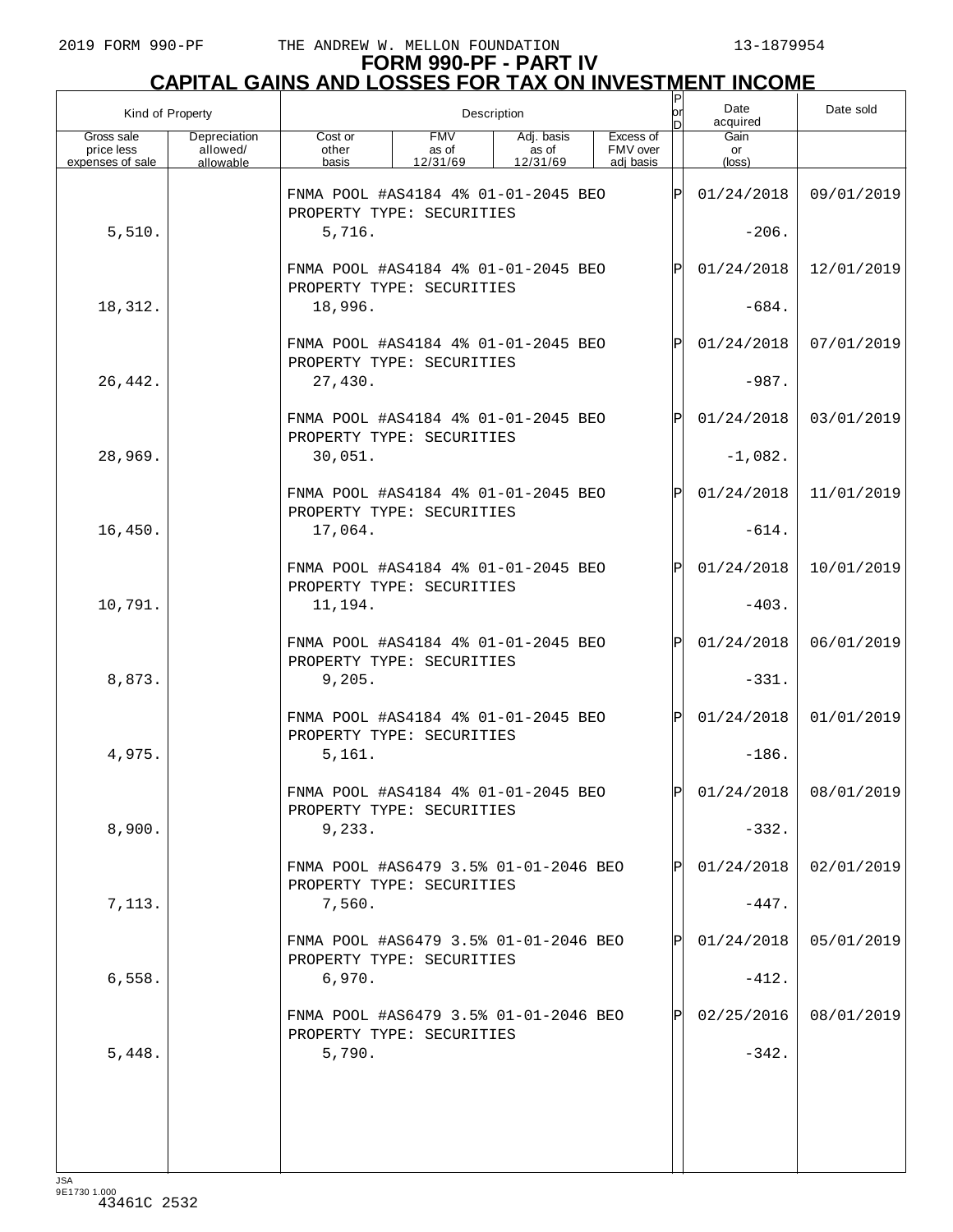| Kind of Property                             |                                       |                                                                               |                                 | Description                     |                                    | or<br>nl | Date<br>acquired      | Date sold               |
|----------------------------------------------|---------------------------------------|-------------------------------------------------------------------------------|---------------------------------|---------------------------------|------------------------------------|----------|-----------------------|-------------------------|
| Gross sale<br>price less<br>expenses of sale | Depreciation<br>allowed/<br>allowable | Cost or<br>other<br>basis                                                     | <b>FMV</b><br>as of<br>12/31/69 | Adj. basis<br>as of<br>12/31/69 | Excess of<br>FMV over<br>adj basis |          | Gain<br>or<br>(loss)  |                         |
|                                              |                                       | FNMA POOL #AS6479 3.5% 01-01-2046 BEO<br>PROPERTY TYPE: SECURITIES            |                                 |                                 |                                    | ΙPΙ      | 02/25/2016            | 11/01/2019              |
| 5,894.                                       |                                       | 6, 264.                                                                       |                                 |                                 |                                    |          | $-370.$               |                         |
|                                              |                                       | FNMA POOL #AS6479 3.5% 01-01-2046 BEO<br>PROPERTY TYPE: SECURITIES            |                                 |                                 |                                    | Þl       | 02/25/2016            | 03/01/2019              |
| 3,966.                                       |                                       | 4,215.                                                                        |                                 |                                 |                                    |          | $-249.$               |                         |
|                                              |                                       | FNMA POOL #AS6479 3.5% 01-01-2046 BEO<br>PROPERTY TYPE: SECURITIES            |                                 |                                 |                                    | IPI      | 02/25/2016            | 09/01/2019              |
| 7,306.                                       |                                       | 7,765.                                                                        |                                 |                                 |                                    |          | $-459.$               |                         |
|                                              |                                       | FNMA POOL #AS6479 3.5% 01-01-2046 BEO<br>PROPERTY TYPE: SECURITIES            |                                 |                                 |                                    | Þl       | 02/25/2016            | 01/01/2019              |
| 5,251.                                       |                                       | 5,581.                                                                        |                                 |                                 |                                    |          | $-330.$               |                         |
|                                              |                                       | FNMA POOL #AS6479 3.5% 01-01-2046 BEO<br>PROPERTY TYPE: SECURITIES            |                                 |                                 |                                    | IPI      | 02/25/2016            | 05/01/2019              |
| 7,284.                                       |                                       | 7,741.                                                                        |                                 |                                 |                                    |          | $-458.$               |                         |
|                                              |                                       | FNMA POOL #AS6479 3.5% 01-01-2046 BEO<br>PROPERTY TYPE: SECURITIES            |                                 |                                 |                                    | Þl       | 02/25/2016            | 02/01/2019              |
| 8,665.                                       |                                       | 9,209.                                                                        |                                 |                                 |                                    |          | $-544.$               |                         |
| 11,772.                                      |                                       | FNMA POOL #AS6479 3.5% 01-01-2046 BEO<br>PROPERTY TYPE: SECURITIES<br>12,512. |                                 |                                 |                                    | IPI      | 02/25/2016<br>$-739.$ | 12/01/2019              |
|                                              |                                       |                                                                               |                                 |                                 |                                    |          |                       |                         |
| 13, 414.                                     |                                       | FNMA POOL #AS6479 3.5% 01-01-2046 BEO<br>PROPERTY TYPE: SECURITIES<br>14,257. |                                 |                                 |                                    | IPI      | 02/25/2016<br>$-843.$ | 04/01/2019              |
|                                              |                                       |                                                                               |                                 |                                 |                                    |          |                       |                         |
| 9,022.                                       |                                       | FNMA POOL #AS6479 3.5% 01-01-2046 BEO<br>PROPERTY TYPE: SECURITIES<br>9,589.  |                                 |                                 |                                    | lÞI.     | $-567.$               | $02/25/2016$ 07/01/2019 |
|                                              |                                       |                                                                               |                                 |                                 |                                    |          |                       |                         |
|                                              |                                       | FNMA POOL #AT5891 3% 06-01-2043 BEO<br>PROPERTY TYPE: SECURITIES              |                                 |                                 |                                    |          | 02/25/2016            | 10/01/2019              |
| 5,689.                                       |                                       | 5,867.                                                                        |                                 |                                 |                                    |          | $-178.$               |                         |
|                                              |                                       | FNMA POOL #AT5891 3% 06-01-2043 BEO<br>PROPERTY TYPE: SECURITIES              |                                 |                                 |                                    |          | 02/25/2016            | 06/01/2019              |
| 3,658.                                       |                                       | 3,772.                                                                        |                                 |                                 |                                    |          | $-114.$               |                         |
|                                              |                                       | FNMA POOL #AT5891 3% 06-01-2043 BEO<br>PROPERTY TYPE: SECURITIES              |                                 |                                 |                                    |          | 02/18/2016            | 04/01/2019              |
| 1,870.                                       |                                       | 1,929.                                                                        |                                 |                                 |                                    |          | $-58.$                |                         |
|                                              |                                       |                                                                               |                                 |                                 |                                    |          |                       |                         |
|                                              |                                       |                                                                               |                                 |                                 |                                    |          |                       |                         |
|                                              |                                       |                                                                               |                                 |                                 |                                    |          |                       |                         |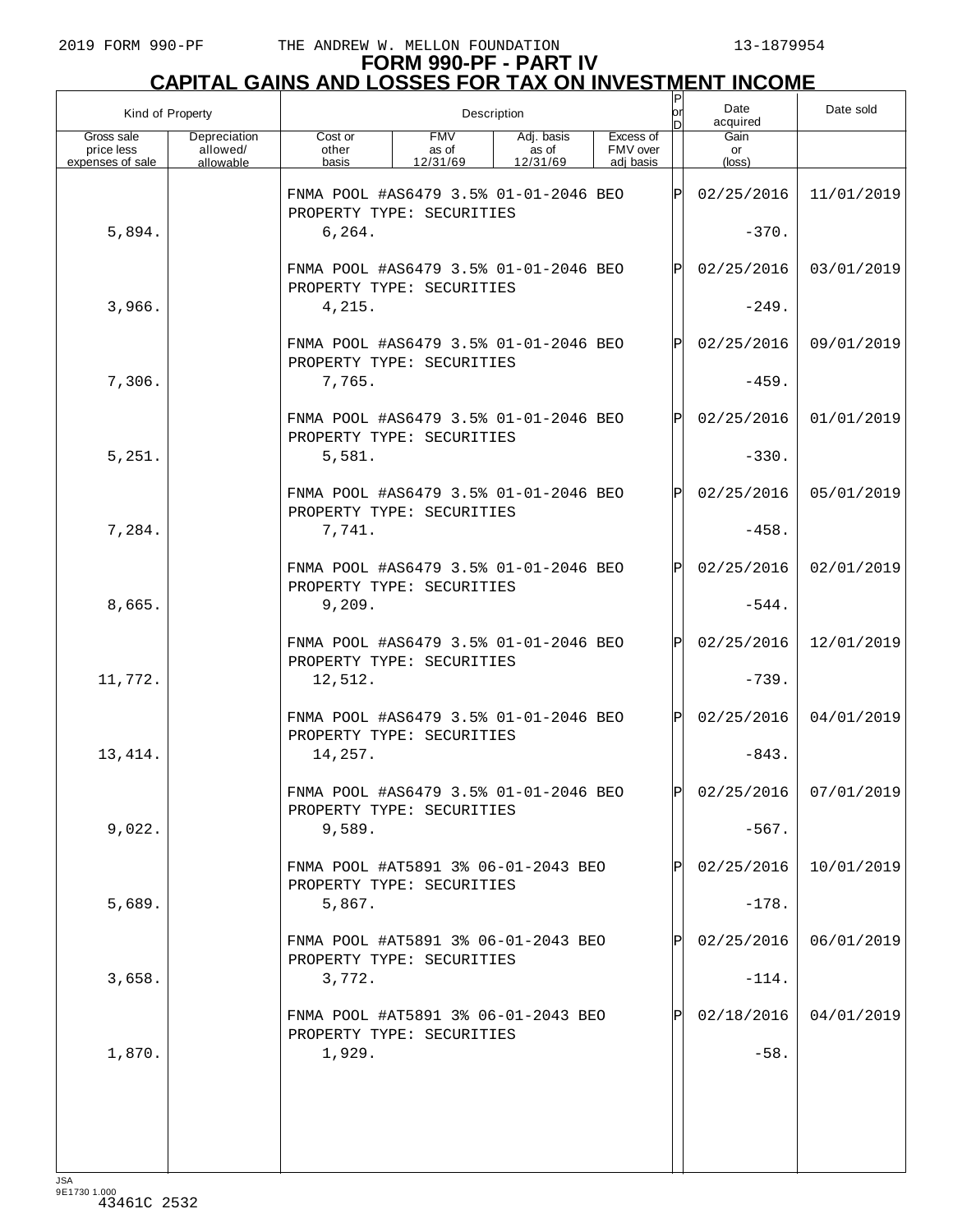| Kind of Property                             |                                       | Description                                                      |                                 |                                 |                                    |              | Date<br>acquired     | Date sold               |
|----------------------------------------------|---------------------------------------|------------------------------------------------------------------|---------------------------------|---------------------------------|------------------------------------|--------------|----------------------|-------------------------|
| Gross sale<br>price less<br>expenses of sale | Depreciation<br>allowed/<br>allowable | Cost or<br>other<br>basis                                        | <b>FMV</b><br>as of<br>12/31/69 | Adj. basis<br>as of<br>12/31/69 | Excess of<br>FMV over<br>adi basis |              | Gain<br>or<br>(loss) |                         |
|                                              |                                       | FNMA POOL #AT5891 3% 06-01-2043 BEO<br>PROPERTY TYPE: SECURITIES |                                 |                                 |                                    | lÞ           | 02/18/2016           | 03/01/2019              |
| 2,777.                                       |                                       | 2,863.                                                           |                                 |                                 |                                    |              | $-87.$               |                         |
|                                              |                                       | FNMA POOL #AT5891 3% 06-01-2043 BEO<br>PROPERTY TYPE: SECURITIES |                                 |                                 |                                    | P            | 02/18/2016           | 01/01/2019              |
| 1,822.                                       |                                       | 1,879.                                                           |                                 |                                 |                                    |              | $-57.$               |                         |
|                                              |                                       | FNMA POOL #AT5891 3% 06-01-2043 BEO<br>PROPERTY TYPE: SECURITIES |                                 |                                 |                                    | P            | 02/18/2016           | 10/01/2019              |
| 2,158.                                       |                                       | 2,225.                                                           |                                 |                                 |                                    |              | $-67.$               |                         |
|                                              |                                       | FNMA POOL #AT5891 3% 06-01-2043 BEO<br>PROPERTY TYPE: SECURITIES |                                 |                                 |                                    | P            | 02/18/2016           | 11/01/2019              |
| 3,851.                                       |                                       | 3,971.                                                           |                                 |                                 |                                    |              | $-120.$              |                         |
|                                              |                                       | FNMA POOL #AT5891 3% 06-01-2043 BEO<br>PROPERTY TYPE: SECURITIES |                                 |                                 |                                    | P            | 02/18/2016           | 06/01/2019              |
| 1,933.                                       |                                       | 1,993.                                                           |                                 |                                 |                                    |              | $-60.$               |                         |
|                                              |                                       | FNMA POOL #AT5891 3% 06-01-2043 BEO<br>PROPERTY TYPE: SECURITIES |                                 |                                 |                                    | P            | 02/18/2016           | 08/01/2019              |
| 5,087.                                       |                                       | 5, 246.                                                          |                                 |                                 |                                    |              | $-159.$              |                         |
|                                              |                                       | FNMA POOL #AT5891 3% 06-01-2043 BEO<br>PROPERTY TYPE: SECURITIES |                                 |                                 |                                    | P            | 02/18/2016           | 12/01/2019              |
| 3,361.                                       |                                       | 3,466.                                                           |                                 |                                 |                                    |              | $-105.$              |                         |
|                                              |                                       | FNMA POOL #AT5891 3% 06-01-2043 BEO<br>PROPERTY TYPE: SECURITIES |                                 |                                 |                                    | Þl           | 02/18/2016           | 05/01/2019              |
| 1,065.                                       |                                       | 1,098.                                                           |                                 |                                 |                                    |              | $-33.$               |                         |
|                                              |                                       | FNMA POOL #AT5891 3% 06-01-2043 BEO<br>PROPERTY TYPE: SECURITIES |                                 |                                 |                                    | $\mathsf{P}$ |                      | $02/18/2016$ 07/01/2019 |
| 2,662.                                       |                                       | 2,745.                                                           |                                 |                                 |                                    |              | $-83.$               |                         |
|                                              |                                       | FNMA POOL #BK5925 5% 06-01-2048 BEO<br>PROPERTY TYPE: SECURITIES |                                 |                                 |                                    |              | 02/18/2016           | 02/01/2019              |
| 1,675.                                       |                                       | 1,787.                                                           |                                 |                                 |                                    |              | $-112.$              |                         |
|                                              |                                       | FNMA POOL #BK5925 5% 06-01-2048 BEO<br>PROPERTY TYPE: SECURITIES |                                 |                                 |                                    |              | 02/18/2016           | 09/01/2019              |
| 2,517.                                       |                                       | 2,686.                                                           |                                 |                                 |                                    |              | $-168.$              |                         |
|                                              |                                       | FNMA POOL #BK5925 5% 06-01-2048 BEO<br>PROPERTY TYPE: SECURITIES |                                 |                                 |                                    |              | 06/06/2018           | 05/01/2019              |
| 1,705.                                       |                                       | 1,819.                                                           |                                 |                                 |                                    |              | $-114.$              |                         |
|                                              |                                       |                                                                  |                                 |                                 |                                    |              |                      |                         |
|                                              |                                       |                                                                  |                                 |                                 |                                    |              |                      |                         |
|                                              |                                       |                                                                  |                                 |                                 |                                    |              |                      |                         |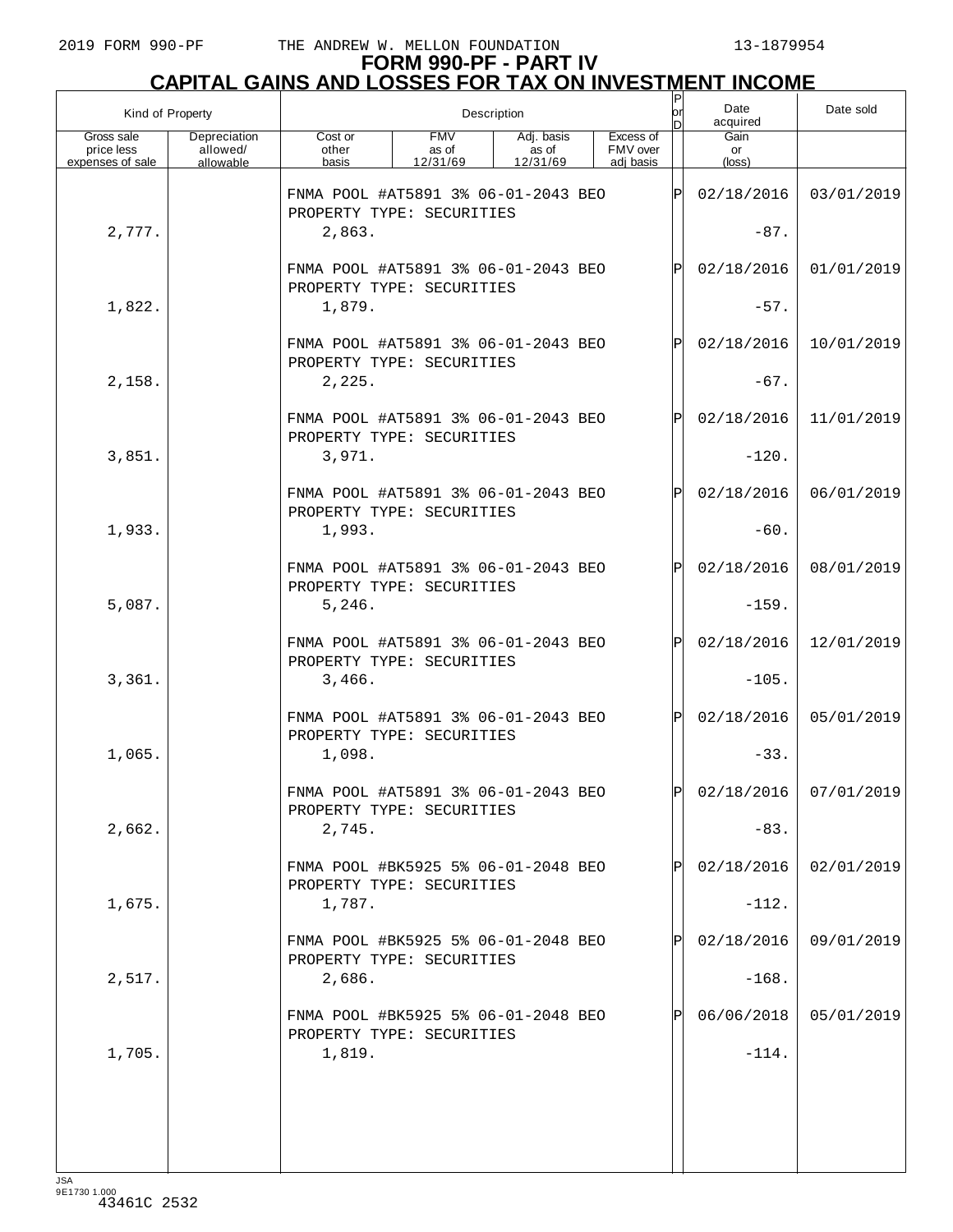| Kind of Property                             |                                       |                                                                  | Description                     |                                 |  |                                    |              |                      | Date sold                 |
|----------------------------------------------|---------------------------------------|------------------------------------------------------------------|---------------------------------|---------------------------------|--|------------------------------------|--------------|----------------------|---------------------------|
| Gross sale<br>price less<br>expenses of sale | Depreciation<br>allowed/<br>allowable | Cost or<br>other<br>basis                                        | <b>FMV</b><br>as of<br>12/31/69 | Adj. basis<br>as of<br>12/31/69 |  | Excess of<br>FMV over<br>adj basis |              | Gain<br>or<br>(loss) |                           |
|                                              |                                       | FNMA POOL #BK5925 5% 06-01-2048 BEO                              |                                 |                                 |  |                                    | ΙÞΙ          | 06/06/2018           | 10/01/2019                |
| 82,210.                                      |                                       | PROPERTY TYPE: SECURITIES<br>87,708.                             |                                 |                                 |  |                                    |              | $-5,498.$            |                           |
|                                              |                                       | FNMA POOL #BK5925 5% 06-01-2048 BEO<br>PROPERTY TYPE: SECURITIES |                                 |                                 |  |                                    | $\mathsf{P}$ | 06/06/2018           | 08/01/2019                |
| 1,682.                                       |                                       | 1,794.                                                           |                                 |                                 |  |                                    |              | $-112.$              |                           |
|                                              |                                       | FNMA POOL #BK5925 5% 06-01-2048 BEO<br>PROPERTY TYPE: SECURITIES |                                 |                                 |  |                                    | $\mathsf{P}$ | 06/06/2018           | 02/01/2019                |
| 1,683.                                       |                                       | 1,795.                                                           |                                 |                                 |  |                                    |              | $-113.$              |                           |
|                                              |                                       | FNMA POOL #BK5925 5% 06-01-2048 BEO<br>PROPERTY TYPE: SECURITIES |                                 |                                 |  |                                    | $\mathsf{P}$ | 06/06/2018           | 09/01/2019                |
| 1,751.                                       |                                       | 1,868.                                                           |                                 |                                 |  |                                    |              | $-117.$              |                           |
|                                              |                                       | FNMA POOL #BK5925 5% 06-01-2048 BEO<br>PROPERTY TYPE: SECURITIES |                                 |                                 |  |                                    | $\mathsf{P}$ | 06/06/2018           | 12/01/2019                |
| 1,691.                                       |                                       | 1,804.                                                           |                                 |                                 |  |                                    |              | $-113.$              |                           |
|                                              |                                       | FNMA POOL #BK5925 5% 06-01-2048 BEO<br>PROPERTY TYPE: SECURITIES |                                 |                                 |  |                                    | $\mathsf{P}$ | 06/06/2018           | 01/01/2019                |
| 1,686.                                       |                                       | 1,799.                                                           |                                 |                                 |  |                                    |              | $-113.$              |                           |
|                                              |                                       | FNMA POOL #BK5925 5% 06-01-2048 BEO<br>PROPERTY TYPE: SECURITIES |                                 |                                 |  |                                    | $\mathsf{P}$ | 06/06/2018           | 07/01/2019                |
| 1,726.                                       |                                       | 1,842.                                                           |                                 |                                 |  |                                    |              | $-115.$              |                           |
|                                              |                                       | FNMA POOL #BK5925 5% 06-01-2048 BEO<br>PROPERTY TYPE: SECURITIES |                                 |                                 |  |                                    | $\mathsf{P}$ | 06/06/2018           | 03/01/2019                |
| 2,092.                                       |                                       | 2,231.                                                           |                                 |                                 |  |                                    |              | $-140.$              |                           |
|                                              |                                       | FNMA POOL #BK5925 5% 06-01-2048 BEO<br>PROPERTY TYPE: SECURITIES |                                 |                                 |  |                                    | D            |                      | $06/06/2018$   11/01/2019 |
| 1,692.                                       |                                       | 1,806.                                                           |                                 |                                 |  |                                    |              | $-113.$              |                           |
|                                              |                                       | FNMA POOL #BK5943 5% 06-01-2048 BEO<br>PROPERTY TYPE: SECURITIES |                                 |                                 |  |                                    |              | 06/06/2018           | 04/01/2019                |
| 17,939.                                      |                                       | 19,169.                                                          |                                 |                                 |  |                                    |              | $-1, 230.$           |                           |
|                                              |                                       | FNMA POOL #BK5943 5% 06-01-2048 BEO<br>PROPERTY TYPE: SECURITIES |                                 |                                 |  |                                    |              | 06/06/2018           | 06/01/2019                |
| 59,679.                                      |                                       | 63,772.                                                          |                                 |                                 |  |                                    |              | $-4,094.$            |                           |
|                                              |                                       | FNMA POOL #BK5943 5% 06-01-2048 BEO<br>PROPERTY TYPE: SECURITIES |                                 |                                 |  |                                    |              | 06/06/2018           | 07/01/2019                |
| 41,084.                                      |                                       | 43,902.                                                          |                                 |                                 |  |                                    |              | $-2,818.$            |                           |
|                                              |                                       |                                                                  |                                 |                                 |  |                                    |              |                      |                           |
|                                              |                                       |                                                                  |                                 |                                 |  |                                    |              |                      |                           |
|                                              |                                       |                                                                  |                                 |                                 |  |                                    |              |                      |                           |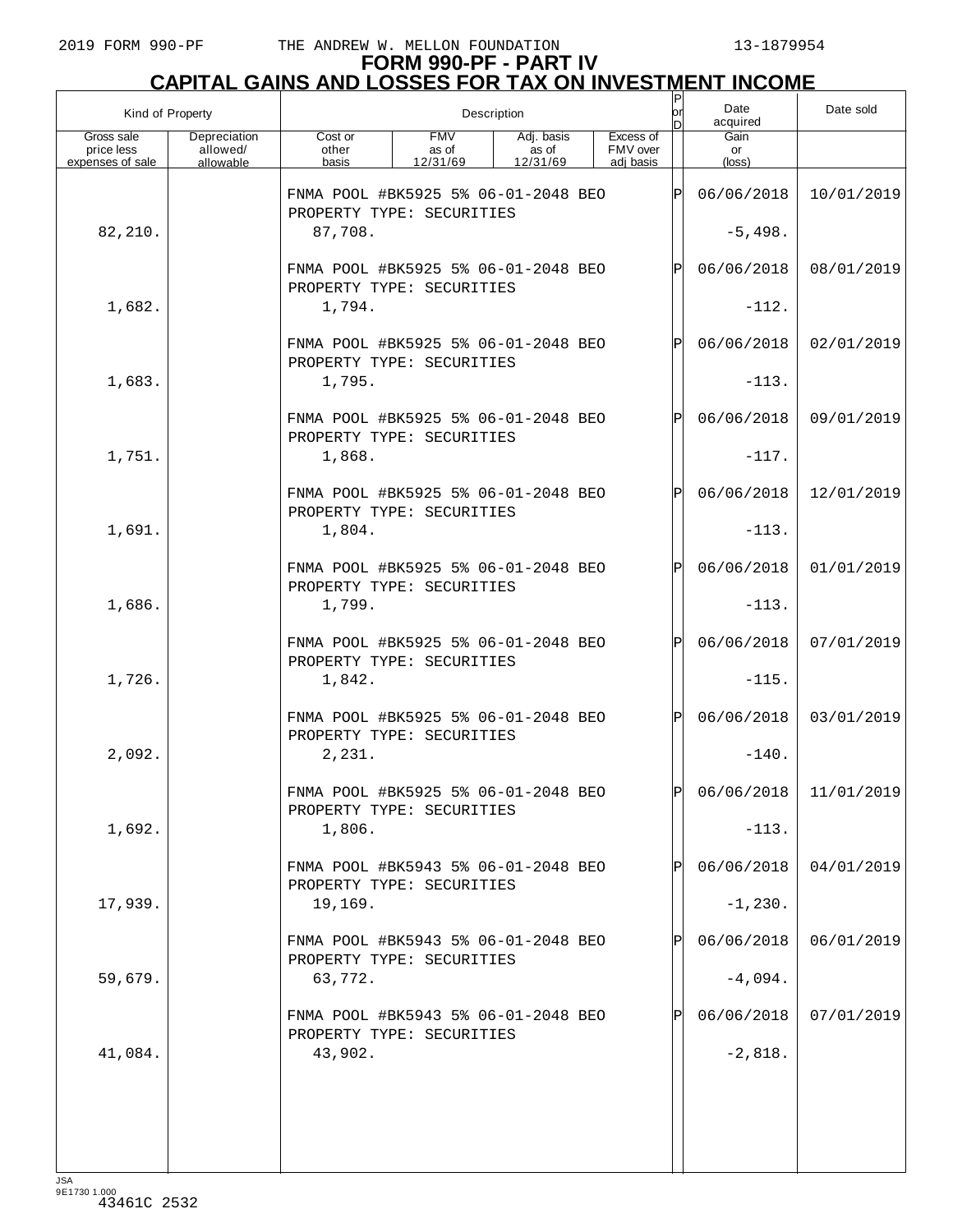| Kind of Property                             |                                       | Description                                                      |                                 |                                 |                                    |              | Date<br>acquired     | Date sold               |
|----------------------------------------------|---------------------------------------|------------------------------------------------------------------|---------------------------------|---------------------------------|------------------------------------|--------------|----------------------|-------------------------|
| Gross sale<br>price less<br>expenses of sale | Depreciation<br>allowed/<br>allowable | Cost or<br>other<br>basis                                        | <b>FMV</b><br>as of<br>12/31/69 | Adj. basis<br>as of<br>12/31/69 | Excess of<br>FMV over<br>adj basis |              | Gain<br>or<br>(loss) |                         |
|                                              |                                       | FNMA POOL #BK5943 5% 06-01-2048 BEO                              |                                 |                                 |                                    | ΙPΙ          | 06/06/2018           | 12/01/2019              |
| 17,481.                                      |                                       | PROPERTY TYPE: SECURITIES<br>18,680.                             |                                 |                                 |                                    |              | $-1, 199.$           |                         |
|                                              |                                       | FNMA POOL #BK5943 5% 06-01-2048 BEO                              |                                 |                                 |                                    | $\mathbf{P}$ | 06/06/2018           | 11/01/2019              |
| 2,353.                                       |                                       | PROPERTY TYPE: SECURITIES<br>2,515.                              |                                 |                                 |                                    |              | $-161.$              |                         |
|                                              |                                       | FNMA POOL #BK5943 5% 06-01-2048 BEO<br>PROPERTY TYPE: SECURITIES |                                 |                                 |                                    |              | 06/06/2018           | 05/01/2019              |
| 22,603.                                      |                                       | 24, 154.                                                         |                                 |                                 |                                    |              | $-1,550.$            |                         |
|                                              |                                       | FNMA POOL #BK5943 5% 06-01-2048 BEO<br>PROPERTY TYPE: SECURITIES |                                 |                                 |                                    | $\mathbf{P}$ | 06/06/2018           | 06/01/2019              |
| 49,017.                                      |                                       | 52,379.                                                          |                                 |                                 |                                    |              | $-3,362.$            |                         |
|                                              |                                       | FNMA POOL #BK5943 5% 06-01-2048 BEO<br>PROPERTY TYPE: SECURITIES |                                 |                                 |                                    | $\mathbf{P}$ | 06/06/2018           | 04/01/2019              |
| 14,421.                                      |                                       | 15,410.                                                          |                                 |                                 |                                    |              | $-989.$              |                         |
|                                              |                                       | FNMA POOL #BK5943 5% 06-01-2048 BEO<br>PROPERTY TYPE: SECURITIES |                                 |                                 |                                    | $\mathbf{P}$ | 06/06/2018           | 09/01/2019              |
| 2,265.                                       |                                       | 2,421.                                                           |                                 |                                 |                                    |              | $-155.$              |                         |
|                                              |                                       | FNMA POOL #BK5943 5% 06-01-2048 BEO<br>PROPERTY TYPE: SECURITIES |                                 |                                 |                                    | $\mathsf{P}$ | 06/06/2018           | 01/01/2019              |
| 16,986.                                      |                                       | 18,151.                                                          |                                 |                                 |                                    |              | $-1, 165.$           |                         |
|                                              |                                       | FNMA POOL #BK5943 5% 06-01-2048 BEO<br>PROPERTY TYPE: SECURITIES |                                 |                                 |                                    | $\mathbf{P}$ | 06/06/2018           | 03/01/2019              |
| 2,248.                                       |                                       | 2,402.                                                           |                                 |                                 |                                    |              | $-154.$              |                         |
|                                              |                                       | FNMA POOL #BK5943 5% 06-01-2048 BEO<br>PROPERTY TYPE: SECURITIES |                                 |                                 |                                    | D            |                      | $06/06/2018$ 08/01/2019 |
| 50,277.                                      |                                       | 53,726.                                                          |                                 |                                 |                                    |              | $-3,449.$            |                         |
|                                              |                                       | FNMA POOL #BM1664 5% 02-01-2038 BEO<br>PROPERTY TYPE: SECURITIES |                                 |                                 |                                    |              | 06/06/2018           | 02/01/2019              |
| 3,534.                                       |                                       | 3,821.                                                           |                                 |                                 |                                    |              | $-287.$              |                         |
|                                              |                                       | FNMA POOL #BM1664 5% 02-01-2038 BEO<br>PROPERTY TYPE: SECURITIES |                                 |                                 |                                    |              | 06/06/2018           | 10/01/2019              |
| 3,530.                                       |                                       | 3,817.                                                           |                                 |                                 |                                    |              | $-287.$              |                         |
|                                              |                                       | FNMA POOL #BM1664 5% 02-01-2038 BEO<br>PROPERTY TYPE: SECURITIES |                                 |                                 |                                    |              | 08/17/2017           | 05/01/2019              |
| 7,663.                                       |                                       | 8,286.                                                           |                                 |                                 |                                    |              | $-623.$              |                         |
|                                              |                                       |                                                                  |                                 |                                 |                                    |              |                      |                         |
|                                              |                                       |                                                                  |                                 |                                 |                                    |              |                      |                         |
|                                              |                                       |                                                                  |                                 |                                 |                                    |              |                      |                         |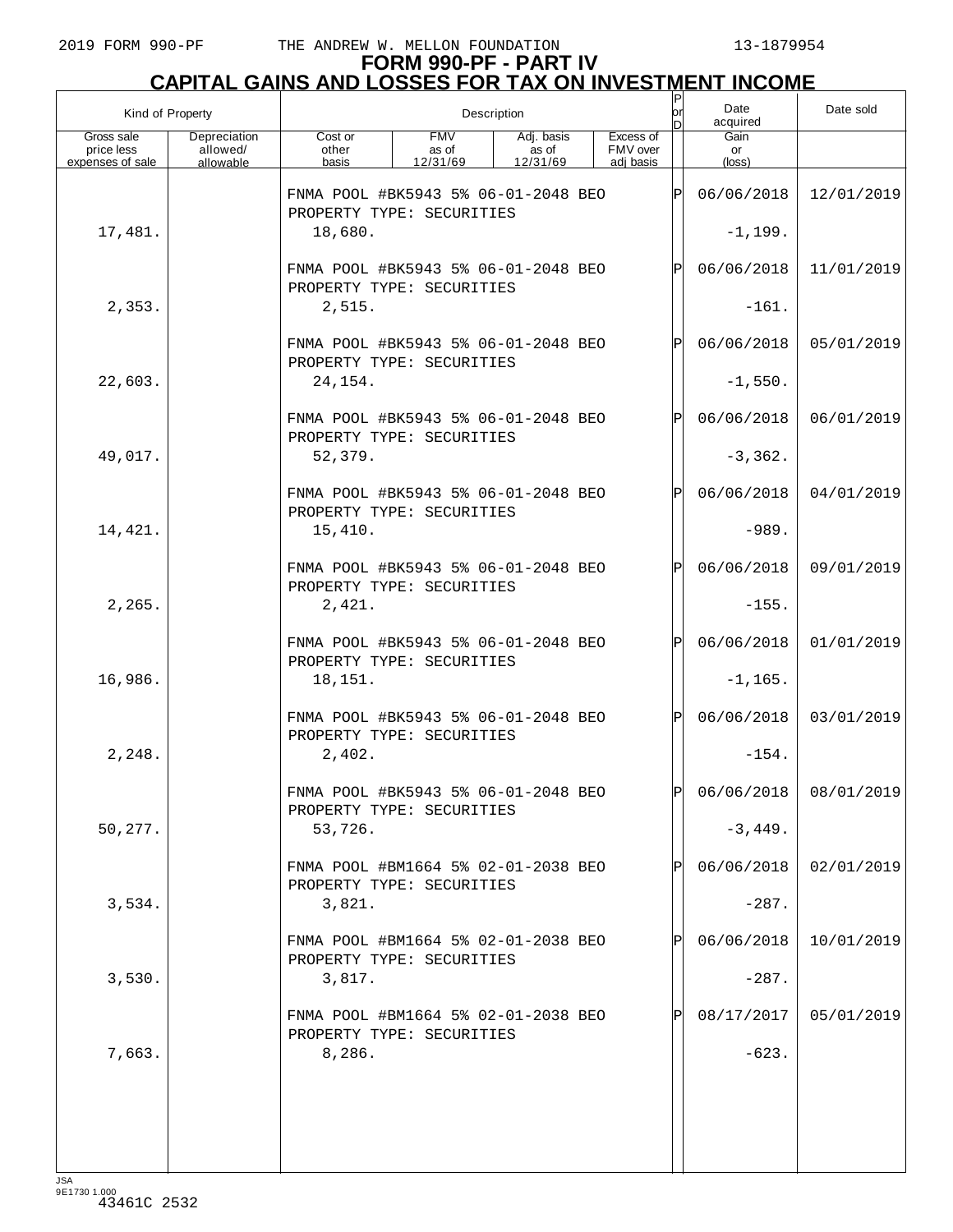|                                              | Kind of Property                      |                                                                  | Description                     | or<br>nl                        | Date<br>acquired                   | Date sold    |                       |                         |
|----------------------------------------------|---------------------------------------|------------------------------------------------------------------|---------------------------------|---------------------------------|------------------------------------|--------------|-----------------------|-------------------------|
| Gross sale<br>price less<br>expenses of sale | Depreciation<br>allowed/<br>allowable | Cost or<br>other<br>basis                                        | <b>FMV</b><br>as of<br>12/31/69 | Adj. basis<br>as of<br>12/31/69 | Excess of<br>FMV over<br>adj basis |              | Gain<br>or<br>(loss)  |                         |
|                                              |                                       | FNMA POOL #BM1664 5% 02-01-2038 BEO                              |                                 |                                 |                                    | ΙÞΙ          | 08/17/2017            | 01/01/2019              |
| 73,607.                                      |                                       | PROPERTY TYPE: SECURITIES<br>79,588.                             |                                 |                                 |                                    |              | $-5,981.$             |                         |
|                                              |                                       | FNMA POOL #BM1664 5% 02-01-2038 BEO<br>PROPERTY TYPE: SECURITIES |                                 |                                 |                                    | $\mathsf{P}$ | 08/17/2017            | 10/01/2019              |
| 6, 105.                                      |                                       | 6,601.                                                           |                                 |                                 |                                    |              | $-496.$               |                         |
|                                              |                                       | FNMA POOL #BM1664 5% 02-01-2038 BEO<br>PROPERTY TYPE: SECURITIES |                                 |                                 |                                    | $\mathsf{P}$ | 08/17/2017            | 11/01/2019              |
| 18,237.                                      |                                       | 19,719.                                                          |                                 |                                 |                                    |              | $-1,482.$             |                         |
|                                              |                                       | FNMA POOL #BM1664 5% 02-01-2038 BEO<br>PROPERTY TYPE: SECURITIES |                                 |                                 |                                    | $\mathsf{P}$ | 08/17/2017            | 08/01/2019              |
| 36,878.                                      |                                       | 39,874.                                                          |                                 |                                 |                                    |              | $-2,996.$             |                         |
|                                              |                                       | FNMA POOL #BM1664 5% 02-01-2038 BEO<br>PROPERTY TYPE: SECURITIES |                                 |                                 |                                    | $\mathsf{P}$ | 08/17/2017            | 02/01/2019              |
| 3,528.                                       |                                       | 3,815.                                                           |                                 |                                 |                                    |              | $-287.$               |                         |
|                                              |                                       | FNMA POOL #BM1664 5% 02-01-2038 BEO<br>PROPERTY TYPE: SECURITIES |                                 |                                 |                                    | $\mathsf{P}$ | 08/17/2017            | 06/01/2019              |
| 3,571.                                       |                                       | 3,861.                                                           |                                 |                                 |                                    |              | $-290.$               |                         |
|                                              |                                       | FNMA POOL #BM1664 5% 02-01-2038 BEO<br>PROPERTY TYPE: SECURITIES |                                 |                                 |                                    | $\mathsf{P}$ | 08/17/2017            | 03/01/2019              |
| 3,433.                                       |                                       | 3,712.<br>FNMA POOL #BM1664 5% 02-01-2038 BEO                    |                                 |                                 |                                    | $\mathsf{P}$ | $-279.$<br>08/17/2017 | 04/01/2019              |
| 3,020.                                       |                                       | PROPERTY TYPE: SECURITIES<br>3,266.                              |                                 |                                 |                                    |              | $-245.$               |                         |
|                                              |                                       | FNMA POOL #BM1664 5% 02-01-2038 BEO                              |                                 |                                 |                                    | D            |                       | 08/17/2017   12/01/2019 |
| 7,367.                                       |                                       | PROPERTY TYPE: SECURITIES<br>7,966.                              |                                 |                                 |                                    |              | $-599.$               |                         |
|                                              |                                       | FNMA POOL #BM4493 5% 07-01-2047 BEO                              |                                 |                                 |                                    |              | 08/17/2017            | 07/01/2019              |
| 10,233.                                      |                                       | PROPERTY TYPE: SECURITIES<br>10,882.                             |                                 |                                 |                                    |              | $-649.$               |                         |
|                                              |                                       | FNMA POOL #BM4493 5% 07-01-2047 BEO                              |                                 |                                 |                                    |              | 08/17/2017            | 09/01/2019              |
| 11,911.                                      |                                       | PROPERTY TYPE: SECURITIES<br>12,667.                             |                                 |                                 |                                    |              | $-756.$               |                         |
|                                              |                                       | FNMA POOL #BM4493 5% 07-01-2047 BEO                              |                                 |                                 |                                    |              | 12/10/2018            | 02/01/2019              |
| 13,171.                                      |                                       | PROPERTY TYPE: SECURITIES<br>14,007.                             |                                 |                                 |                                    |              | $-836.$               |                         |
|                                              |                                       |                                                                  |                                 |                                 |                                    |              |                       |                         |
|                                              |                                       |                                                                  |                                 |                                 |                                    |              |                       |                         |
|                                              |                                       |                                                                  |                                 |                                 |                                    |              |                       |                         |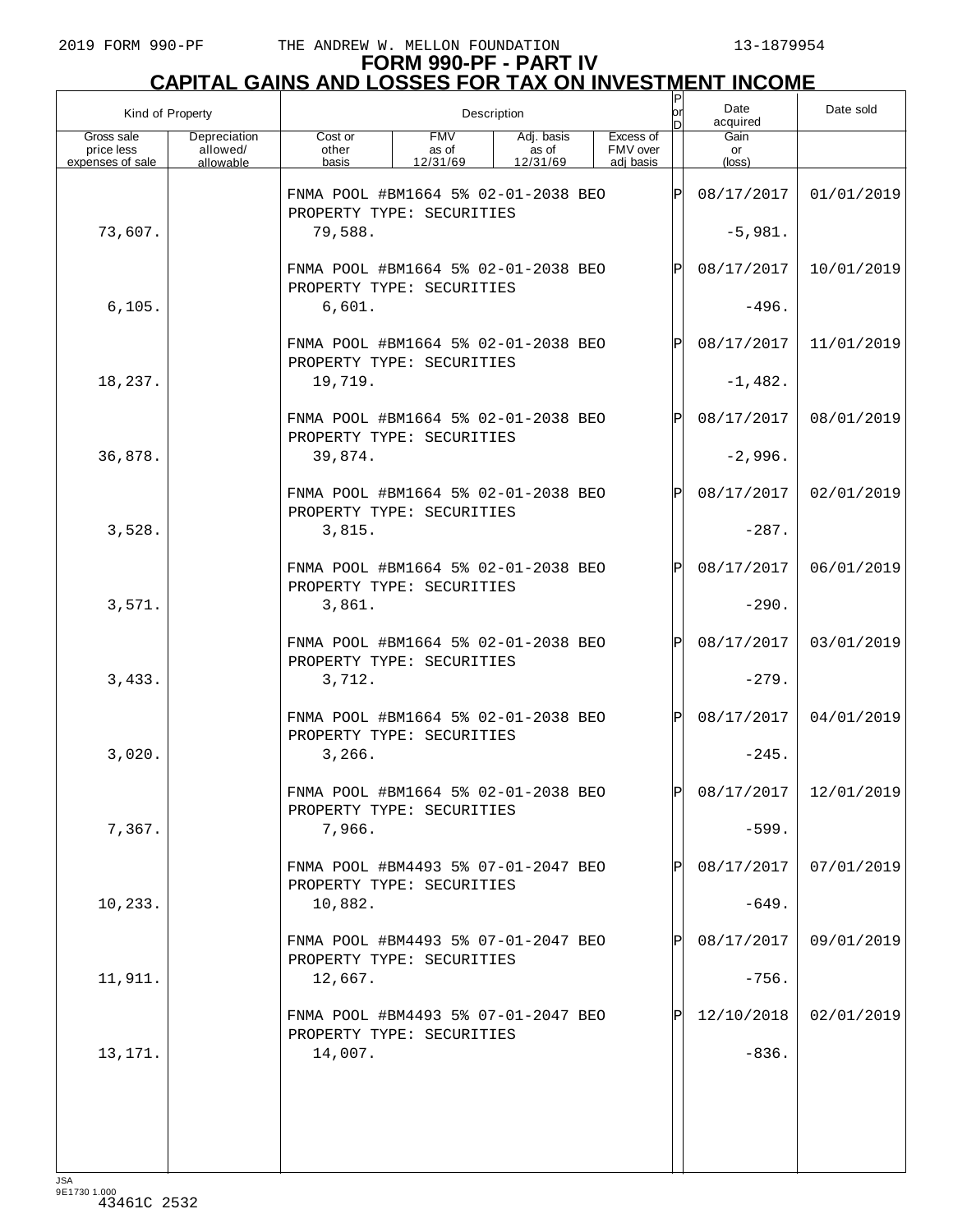|                                              | Kind of Property                      |                                                                             | Description                     | P<br> or<br>ы                   | Date<br>acquired                   | Date sold    |                       |                         |
|----------------------------------------------|---------------------------------------|-----------------------------------------------------------------------------|---------------------------------|---------------------------------|------------------------------------|--------------|-----------------------|-------------------------|
| Gross sale<br>price less<br>expenses of sale | Depreciation<br>allowed/<br>allowable | Cost or<br>other<br>basis                                                   | <b>FMV</b><br>as of<br>12/31/69 | Adj. basis<br>as of<br>12/31/69 | Excess of<br>FMV over<br>adj basis |              | Gain<br>or<br>(loss)  |                         |
|                                              |                                       | FNMA POOL #BM4493 5% 07-01-2047 BEO<br>PROPERTY TYPE: SECURITIES            |                                 |                                 |                                    | ΙÞΙ          | 12/10/2018            | 08/01/2019              |
| 10,199.                                      |                                       | 10,845.                                                                     |                                 |                                 |                                    |              | $-647.$               |                         |
|                                              |                                       | FNMA POOL #BM4493 5% 07-01-2047 BEO<br>PROPERTY TYPE: SECURITIES            |                                 |                                 |                                    | Þl           | 12/10/2018            | 09/01/2019              |
| 10,259.                                      |                                       | 10,910.                                                                     |                                 |                                 |                                    |              | $-651.$               |                         |
|                                              |                                       | FNMA POOL #BM4493 5% 07-01-2047 BEO<br>PROPERTY TYPE: SECURITIES            |                                 |                                 |                                    | $\mathsf{P}$ | 12/10/2018            | 05/01/2019              |
| 11,306.                                      |                                       | 12,023.                                                                     |                                 |                                 |                                    |              | $-717.$               |                         |
|                                              |                                       | FNMA POOL #BM4493 5% 07-01-2047 BEO<br>PROPERTY TYPE: SECURITIES            |                                 |                                 |                                    | $\mathsf{P}$ | 12/10/2018            | 04/01/2019              |
| 11,902.                                      |                                       | 12,657.                                                                     |                                 |                                 |                                    |              | $-755.$               |                         |
|                                              |                                       | FNMA POOL #BM4493 5% 07-01-2047 BEO<br>PROPERTY TYPE: SECURITIES            |                                 |                                 |                                    | $\mathsf{P}$ | 12/10/2018            | 01/01/2019              |
| 14,018.                                      |                                       | 14,907.                                                                     |                                 |                                 |                                    |              | $-889.$               |                         |
|                                              |                                       | FNMA POOL #BM4493 5% 07-01-2047 BEO<br>PROPERTY TYPE: SECURITIES            |                                 |                                 |                                    | $\mathbf{P}$ | 12/10/2018            | 10/01/2019              |
| 10,000.                                      |                                       | 10,635.                                                                     |                                 |                                 |                                    |              | $-634.$               |                         |
|                                              |                                       | FNMA POOL #BM4493 5% 07-01-2047 BEO<br>PROPERTY TYPE: SECURITIES<br>14,109. |                                 |                                 |                                    | $\mathsf{P}$ | 12/10/2018<br>$-842.$ | 11/01/2019              |
| 13,267.                                      |                                       |                                                                             |                                 |                                 |                                    |              |                       |                         |
|                                              |                                       | FNMA POOL #BM4493 5% 07-01-2047 BEO<br>PROPERTY TYPE: SECURITIES<br>11,097. |                                 |                                 |                                    | Þl           | 12/10/2018<br>$-662.$ | 03/01/2019              |
| 10,435.                                      |                                       |                                                                             |                                 |                                 |                                    |              |                       |                         |
| 11,821.                                      |                                       | FNMA POOL #BM4493 5% 07-01-2047 BEO<br>PROPERTY TYPE: SECURITIES<br>12,570. |                                 |                                 |                                    | D            | $-750.$               | $12/10/2018$ 07/01/2019 |
|                                              |                                       | FNMA POOL #BM6113 3.5% 09-01-2032 BEO                                       |                                 |                                 |                                    | P            | 12/10/2018            | 06/01/2019              |
|                                              |                                       | PROPERTY TYPE: SECURITIES                                                   |                                 |                                 |                                    |              |                       |                         |
| 4,452.                                       |                                       | 4,610.                                                                      |                                 |                                 |                                    |              | $-158.$               |                         |
|                                              |                                       | FNMA POOL #BM6113 3.5% 09-01-2032 BEO<br>PROPERTY TYPE: SECURITIES          |                                 |                                 |                                    | P            | 12/10/2018            | 12/01/2019              |
| 2,287.                                       |                                       | 2,368.                                                                      |                                 |                                 |                                    |              | $-81.$                |                         |
|                                              |                                       | FNMA POOL #BN6475 4.0% DUE 07-01-2049<br>PROPERTY TYPE: SECURITIES          |                                 |                                 |                                    |              | 09/18/2019            | 11/01/2019              |
| 1,995.                                       |                                       | 2,082.                                                                      |                                 |                                 |                                    |              | $-87.$                |                         |
|                                              |                                       |                                                                             |                                 |                                 |                                    |              |                       |                         |
|                                              |                                       |                                                                             |                                 |                                 |                                    |              |                       |                         |
|                                              |                                       |                                                                             |                                 |                                 |                                    |              |                       |                         |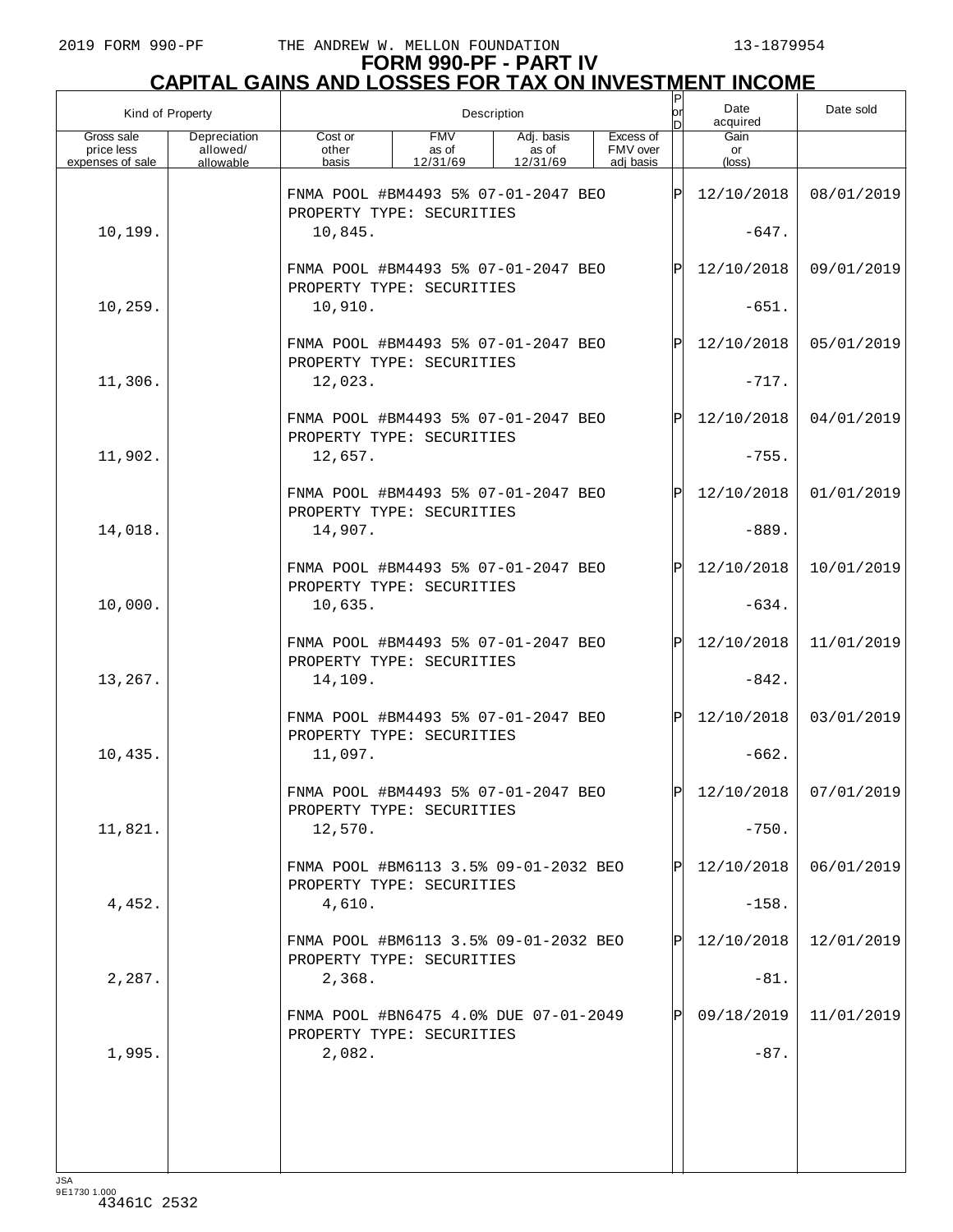# **FORM 990-PF - PART IV CAPITAL GAINS AND LOSSES FOR TAX ON INVESTMENT INCOME** P

| Kind of Property                             |                                       | lor<br>Description                                                 |                                 |                                 |                                    |              | Date<br>acquired              | Date sold               |
|----------------------------------------------|---------------------------------------|--------------------------------------------------------------------|---------------------------------|---------------------------------|------------------------------------|--------------|-------------------------------|-------------------------|
| Gross sale<br>price less<br>expenses of sale | Depreciation<br>allowed/<br>allowable | Cost or<br>other<br>basis                                          | <b>FMV</b><br>as of<br>12/31/69 | Adj. basis<br>as of<br>12/31/69 | Excess of<br>FMV over<br>adi basis |              | Gain<br>or<br>$(\text{loss})$ |                         |
|                                              |                                       | FNMA POOL #BN6475 4.0% DUE 07-01-2049<br>PROPERTY TYPE: SECURITIES |                                 |                                 |                                    | lÞl          | 09/18/2019                    | 12/01/2019              |
| 1,937.                                       |                                       | 2,021.                                                             |                                 |                                 |                                    |              | $-84.$                        |                         |
|                                              |                                       | FNMA POOL #BO2562 4.0% DUE 07-01-2049<br>PROPERTY TYPE: SECURITIES |                                 |                                 |                                    | $\mathsf{P}$ | 10/01/2019                    | 11/01/2019              |
| 2,230.                                       |                                       | 2,328.                                                             |                                 |                                 |                                    |              | $-97.$                        |                         |
|                                              |                                       | FNMA POOL #B02562 4.0% DUE 07-01-2049<br>PROPERTY TYPE: SECURITIES |                                 |                                 |                                    | Þl           | 10/01/2019                    | 12/01/2019              |
| 2,201.                                       |                                       | 2,297.                                                             |                                 |                                 |                                    |              | $-96.$                        |                         |
|                                              |                                       | FNMA POOL #FM1345 4.5% 11-01-2038 BEO<br>PROPERTY TYPE: SECURITIES |                                 |                                 |                                    | $\mathsf{P}$ | 10/01/2019                    | 12/01/2019              |
| 36,091.                                      |                                       | 38,911.                                                            |                                 |                                 |                                    |              | $-2,820.$                     |                         |
|                                              |                                       | FNMA POOL #FM1345 4.5% 11-01-2038 BEO<br>PROPERTY TYPE: SECURITIES |                                 |                                 |                                    | Þl           | 10/01/2019                    | 11/01/2019              |
| 28,971.                                      |                                       | 31, 235.                                                           |                                 |                                 |                                    |              | $-2, 263.$                    |                         |
|                                              |                                       | FNMA POOL #MA0816 4.5% 08-01-2031 BEO<br>PROPERTY TYPE: SECURITIES |                                 |                                 |                                    | Þl           | 10/03/2019                    | 12/01/2019              |
| 11,388.                                      |                                       | 12,413.                                                            |                                 |                                 |                                    |              | $-1,025.$                     |                         |
|                                              |                                       | FNMA POOL #MA0816 4.5% 08-01-2031 BEO<br>PROPERTY TYPE: SECURITIES |                                 |                                 |                                    | $\mathsf{P}$ | 10/03/2019                    | 11/01/2019              |
| 15,789.                                      |                                       | 17,211.                                                            |                                 |                                 |                                    |              | $-1,421.$                     |                         |
|                                              |                                       | FNMA POOL #MA0816 4.5% 08-01-2031 BEO<br>PROPERTY TYPE: SECURITIES |                                 |                                 |                                    | $\mathsf{P}$ | 01/26/2016                    | 04/01/2019              |
| 10,621.                                      |                                       | 11,577.                                                            |                                 |                                 |                                    |              | $-956.$                       |                         |
|                                              |                                       | FNMA POOL #MA0816 4.5% 08-01-2031 BEO<br>PROPERTY TYPE: SECURITIES |                                 |                                 |                                    | lÞI.         |                               | $01/26/2016$ 08/01/2019 |
| 9,870.                                       |                                       | 10,758.                                                            |                                 |                                 |                                    |              | $-888.$                       |                         |
|                                              |                                       | FNMA POOL #MA0816 4.5% 08-01-2031 BEO<br>PROPERTY TYPE: SECURITIES |                                 |                                 |                                    |              | 01/26/2016                    | 11/01/2019              |
| 7,614.                                       |                                       | 8,300.                                                             |                                 |                                 |                                    |              | $-685.$                       |                         |
|                                              |                                       | FNMA POOL #MA0816 4.5% 08-01-2031 BEO<br>PROPERTY TYPE: SECURITIES |                                 |                                 |                                    |              | 01/26/2016                    | 10/01/2019              |
| 10,028.                                      |                                       | 10,930.                                                            |                                 |                                 |                                    |              | $-902.$                       |                         |
|                                              |                                       | FNMA POOL #MA0816 4.5% 08-01-2031 BEO<br>PROPERTY TYPE: SECURITIES |                                 |                                 |                                    |              | 01/26/2016                    | 07/01/2019              |
| 9,795.                                       |                                       | 10,677.                                                            |                                 |                                 |                                    |              | $-882.$                       |                         |
|                                              |                                       |                                                                    |                                 |                                 |                                    |              |                               |                         |
|                                              |                                       |                                                                    |                                 |                                 |                                    |              |                               |                         |
|                                              |                                       |                                                                    |                                 |                                 |                                    |              |                               |                         |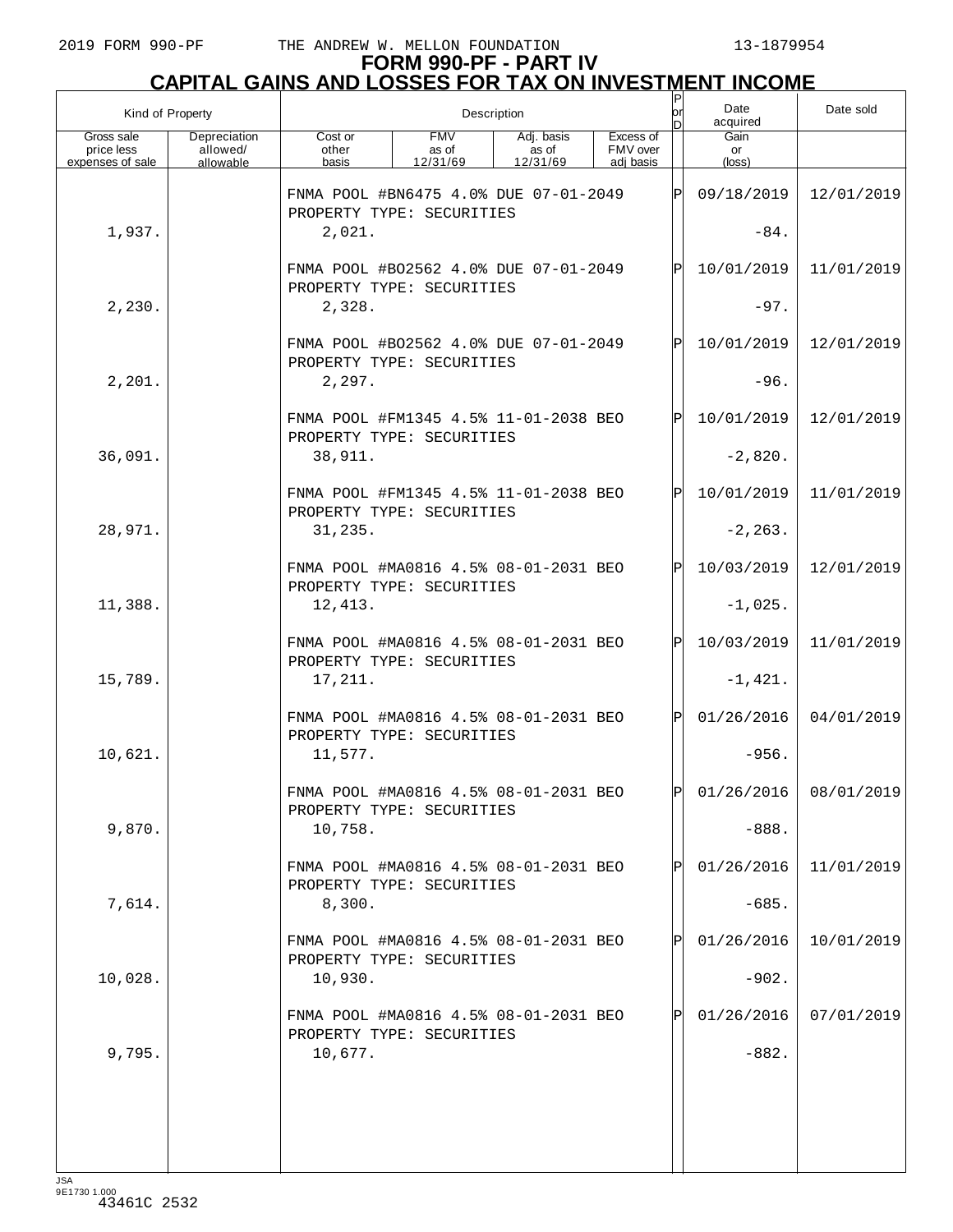| Kind of Property                             |                                       |                                                                                                                                       | Description | P<br>or<br>n | Date<br>acquired | Date sold |                       |                         |
|----------------------------------------------|---------------------------------------|---------------------------------------------------------------------------------------------------------------------------------------|-------------|--------------|------------------|-----------|-----------------------|-------------------------|
| Gross sale<br>price less<br>expenses of sale | Depreciation<br>allowed/<br>allowable | <b>FMV</b><br>Excess of<br>Cost or<br>Adj. basis<br>FMV over<br>as of<br>other<br>as of<br>12/31/69<br>basis<br>12/31/69<br>adj basis |             |              |                  |           | Gain<br>or<br>(loss)  |                         |
|                                              |                                       | FNMA POOL #MA0816 4.5% 08-01-2031 BEO<br>PROPERTY TYPE: SECURITIES                                                                    |             |              |                  | lÞI       | 01/26/2016            | 09/01/2019              |
| 7,345.                                       |                                       | 8,006.                                                                                                                                |             |              |                  |           | $-661.$               |                         |
|                                              |                                       | FNMA POOL #MA0816 4.5% 08-01-2031 BEO<br>PROPERTY TYPE: SECURITIES                                                                    |             |              |                  | lÞI       | 01/26/2016            | 12/01/2019              |
| 17,598.                                      |                                       | 19,182.                                                                                                                               |             |              |                  |           | $-1,584.$             |                         |
|                                              |                                       | FNMA POOL #MA0816 4.5% 08-01-2031 BEO<br>PROPERTY TYPE: SECURITIES                                                                    |             |              |                  | IPI       | 01/26/2016            | 02/01/2019              |
| 5,858.                                       |                                       | 6,385.                                                                                                                                |             |              |                  |           | $-527.$               |                         |
|                                              |                                       | FNMA POOL #MA0816 4.5% 08-01-2031 BEO<br>PROPERTY TYPE: SECURITIES                                                                    |             |              |                  | lÞI       | 01/26/2016            | 06/01/2019              |
| 9,245.                                       |                                       | 10,077.                                                                                                                               |             |              |                  |           | $-832.$               |                         |
|                                              |                                       | FNMA POOL #MA0816 4.5% 08-01-2031 BEO<br>PROPERTY TYPE: SECURITIES                                                                    |             |              |                  | lÞI       | 01/26/2016            | 03/01/2019              |
| 13,334.                                      |                                       | 14,534.                                                                                                                               |             |              |                  |           | $-1, 200.$            |                         |
|                                              |                                       | FNMA POOL #MA1711 4.5% 12-01-2043 BEO<br>PROPERTY TYPE: SECURITIES                                                                    |             |              |                  | lÞI       | 01/26/2016            | 01/01/2019              |
| 5,137.                                       |                                       | 5,677.                                                                                                                                |             |              |                  |           | $-539.$               |                         |
|                                              |                                       | FNMA POOL #MA1711 4.5% 12-01-2043 BEO<br>PROPERTY TYPE: SECURITIES                                                                    |             |              |                  | lÞI       | 01/26/2016            | 05/01/2019              |
| 2,702.                                       |                                       | 2,986.                                                                                                                                |             |              |                  |           | $-284.$               |                         |
|                                              |                                       | FNMA POOL #MA1711 4.5% 12-01-2043 BEO<br>PROPERTY TYPE: SECURITIES                                                                    |             |              |                  | Þl        | 02/17/2016            | 09/01/2019              |
| 3,979.                                       |                                       | 4,396.                                                                                                                                |             |              |                  |           | $-418.$               |                         |
|                                              |                                       | FNMA POOL #MA1711 4.5% 12-01-2043 BEO<br>PROPERTY TYPE: SECURITIES                                                                    |             |              |                  | IÞI       |                       | $02/17/2016$ 03/01/2019 |
| 3,305.                                       |                                       | 3,652.                                                                                                                                |             |              |                  |           | $-347.$               |                         |
| 5,308.                                       |                                       | FNMA POOL #MA1711 4.5% 12-01-2043 BEO<br>PROPERTY TYPE: SECURITIES                                                                    |             |              |                  | Þl        | 02/17/2016            | 02/01/2019              |
|                                              |                                       | 5,865.<br>FNMA POOL #MA1711 4.5% 12-01-2043 BEO                                                                                       |             |              |                  | Þl        | $-557.$<br>02/17/2016 | 06/01/2019              |
| 4,129.                                       |                                       | PROPERTY TYPE: SECURITIES<br>4,563.                                                                                                   |             |              |                  |           | $-434.$               |                         |
|                                              |                                       | FNMA POOL #MA1711 4.5% 12-01-2043 BEO                                                                                                 |             |              |                  | Þl        | 02/17/2016            | 05/01/2019              |
| 3,683.                                       |                                       | PROPERTY TYPE: SECURITIES<br>4,069.                                                                                                   |             |              |                  |           | $-387.$               |                         |
|                                              |                                       |                                                                                                                                       |             |              |                  |           |                       |                         |
|                                              |                                       |                                                                                                                                       |             |              |                  |           |                       |                         |
|                                              |                                       |                                                                                                                                       |             |              |                  |           |                       |                         |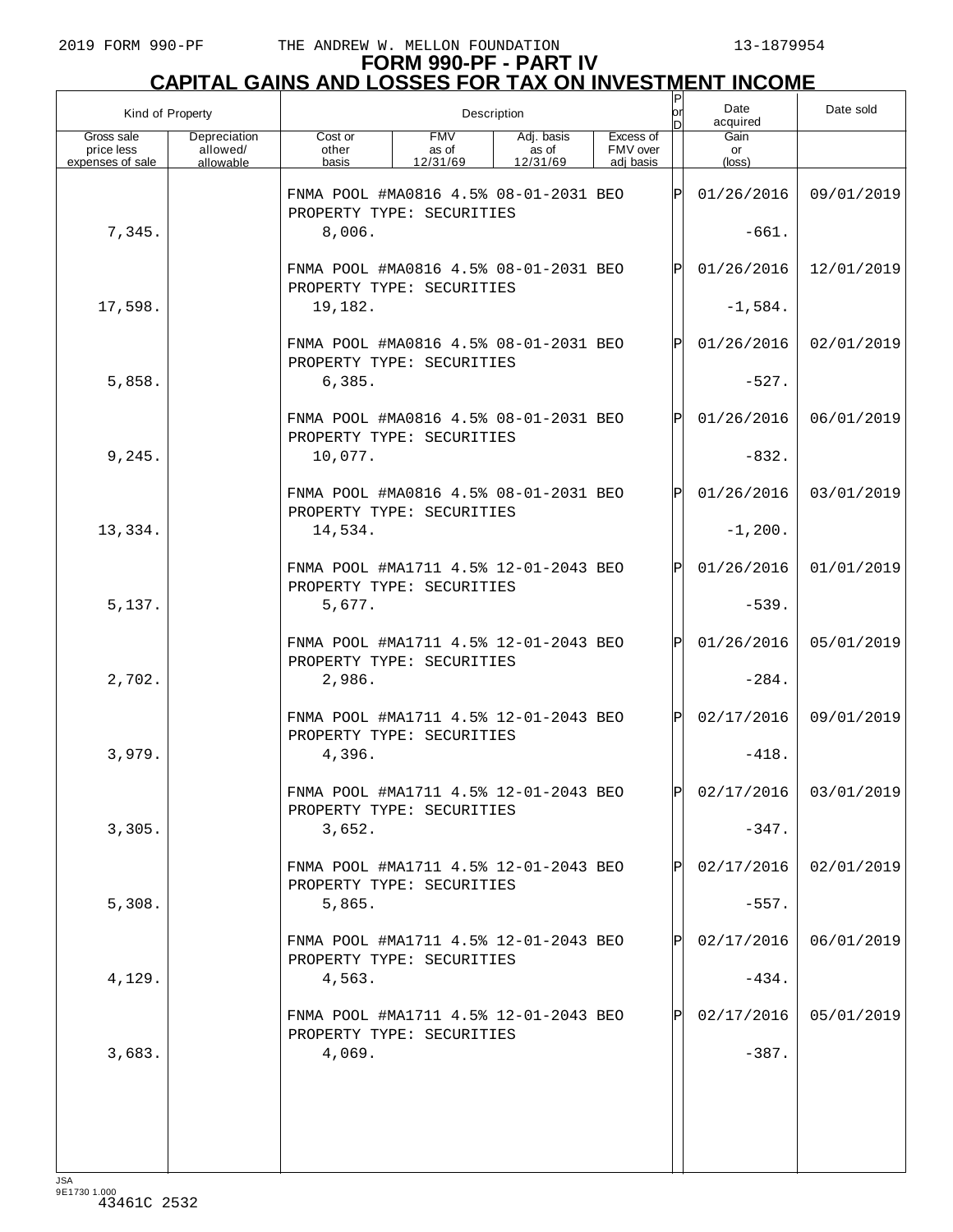| Kind of Property                             |                                       |                                                                                                                                       | Description | P<br>or<br>nl | Date<br>acquired | Date sold |                      |                         |
|----------------------------------------------|---------------------------------------|---------------------------------------------------------------------------------------------------------------------------------------|-------------|---------------|------------------|-----------|----------------------|-------------------------|
| Gross sale<br>price less<br>expenses of sale | Depreciation<br>allowed/<br>allowable | <b>FMV</b><br>Excess of<br>Cost or<br>Adj. basis<br>FMV over<br>other<br>as of<br>as of<br>12/31/69<br>basis<br>12/31/69<br>adj basis |             |               |                  |           | Gain<br>or<br>(loss) |                         |
|                                              |                                       | FNMA POOL #MA1711 4.5% 12-01-2043 BEO<br>PROPERTY TYPE: SECURITIES                                                                    |             |               |                  | lÞI       | 02/17/2016           | 10/01/2019              |
| 7,026.                                       |                                       | 7,764.                                                                                                                                |             |               |                  | $-738.$   |                      |                         |
|                                              |                                       | FNMA POOL #MA1711 4.5% 12-01-2043 BEO<br>PROPERTY TYPE: SECURITIES                                                                    |             |               |                  | lÞI       | 02/17/2016           | 04/01/2019              |
| 3,785.                                       |                                       | 4,182.                                                                                                                                |             |               |                  |           | $-397.$              |                         |
|                                              |                                       | FNMA POOL #MA1711 4.5% 12-01-2043 BEO<br>PROPERTY TYPE: SECURITIES                                                                    |             |               |                  | IPI       | 02/17/2016           | 07/01/2019              |
| 5,751.                                       |                                       | 6, 355.                                                                                                                               |             |               |                  |           | $-604.$              |                         |
|                                              |                                       | FNMA POOL #MA1711 4.5% 12-01-2043 BEO<br>PROPERTY TYPE: SECURITIES                                                                    |             |               |                  | lÞI       | 02/17/2016           | 01/01/2019              |
| 4,777.                                       |                                       | 5,278.                                                                                                                                |             |               |                  |           | $-502.$              |                         |
|                                              |                                       | FNMA POOL #MA1711 4.5% 12-01-2043 BEO<br>PROPERTY TYPE: SECURITIES                                                                    |             |               |                  | lÞI       | 02/17/2016           | 11/01/2019              |
| 3,485.                                       |                                       | 3,851.                                                                                                                                |             |               |                  |           | $-366.$              |                         |
|                                              |                                       | FNMA POOL #MA1828 4.5% 03-01-2044 BEO<br>PROPERTY TYPE: SECURITIES                                                                    |             |               |                  | lÞI       | 02/17/2016           | 08/01/2019              |
| 4,574.                                       |                                       | 5,055.                                                                                                                                |             |               |                  |           | $-480.$              |                         |
|                                              |                                       | FNMA POOL #MA1828 4.5% 03-01-2044 BEO<br>PROPERTY TYPE: SECURITIES                                                                    |             |               |                  | lÞI       | 02/17/2016           | 12/01/2019              |
| 5,515.                                       |                                       | 6,094.                                                                                                                                |             |               |                  |           | $-579.$              |                         |
|                                              |                                       | FNMA POOL #MA1828 4.5% 03-01-2044 BEO<br>PROPERTY TYPE: SECURITIES                                                                    |             |               |                  | lÞI       | 02/17/2016           | 09/01/2019              |
| 3,066.                                       |                                       | 3,388.                                                                                                                                |             |               |                  |           | $-322.$              |                         |
|                                              |                                       | FNMA POOL #MA1828 4.5% 03-01-2044 BEO<br>PROPERTY TYPE: SECURITIES                                                                    |             |               |                  | IÞI       |                      | $02/17/2016$ 11/01/2019 |
| 3,205.                                       |                                       | 3,542.                                                                                                                                |             |               |                  |           | $-337.$              |                         |
|                                              |                                       | FNMA POOL #MA1828 4.5% 03-01-2044 BEO<br>PROPERTY TYPE: SECURITIES                                                                    |             |               |                  | Þl        | 02/17/2016           | 06/01/2019              |
| 2,681.                                       |                                       | 2,963.                                                                                                                                |             |               |                  |           | $-282.$              |                         |
|                                              |                                       | FNMA POOL #MA1828 4.5% 03-01-2044 BEO<br>PROPERTY TYPE: SECURITIES                                                                    |             |               |                  | Þl        | 02/17/2016           | 07/01/2019              |
| 2,930.                                       |                                       | 3,238.                                                                                                                                |             |               |                  |           | $-308.$              |                         |
|                                              |                                       | FNMA POOL #MA1828 4.5% 03-01-2044 BEO<br>PROPERTY TYPE: SECURITIES                                                                    |             |               |                  | Þl        | 02/17/2016           | 04/01/2019              |
| 4,392.                                       |                                       | 4,853.                                                                                                                                |             |               |                  |           | $-461.$              |                         |
|                                              |                                       |                                                                                                                                       |             |               |                  |           |                      |                         |
|                                              |                                       |                                                                                                                                       |             |               |                  |           |                      |                         |
|                                              |                                       |                                                                                                                                       |             |               |                  |           |                      |                         |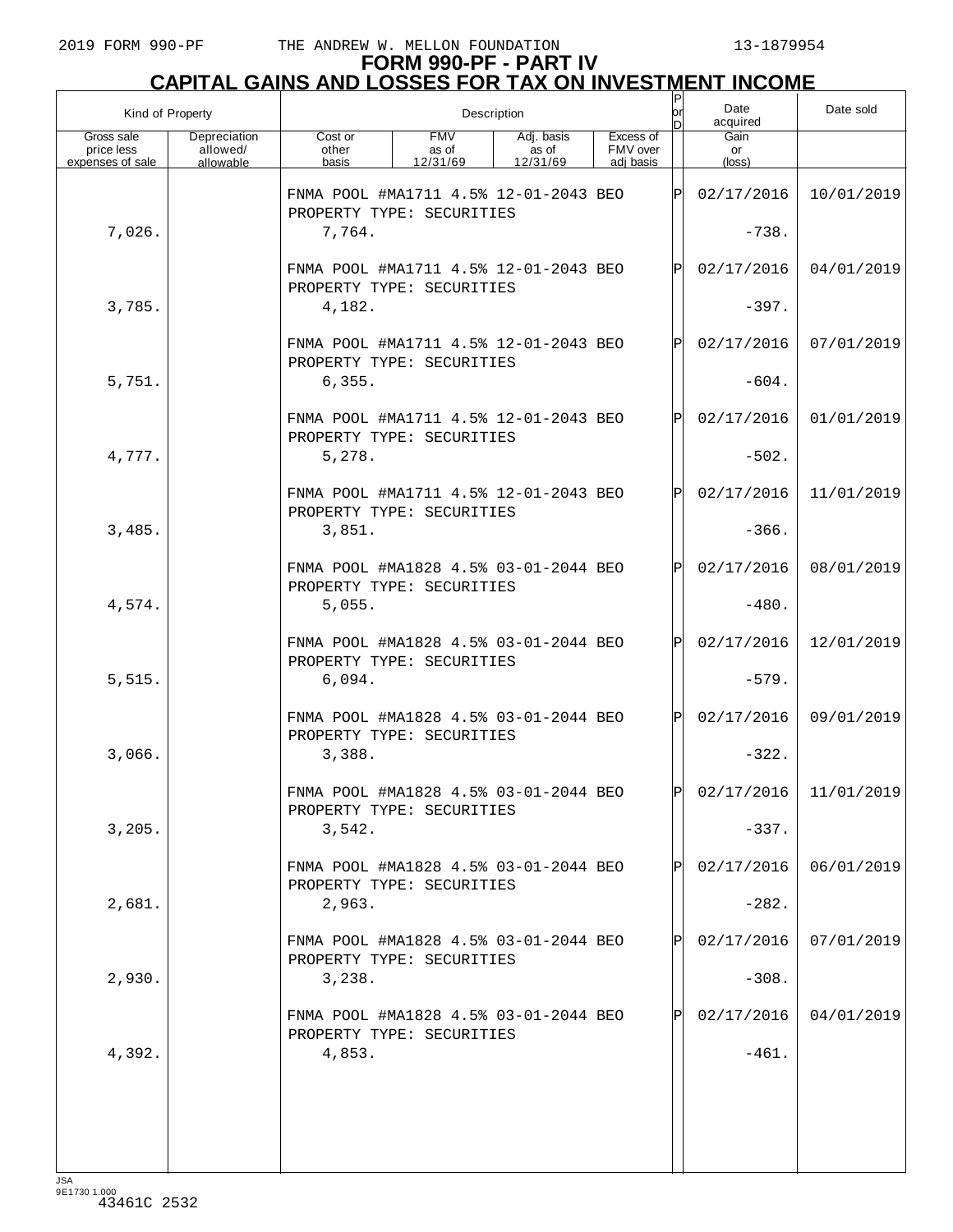|                                              | Kind of Property                      | Description                                                        |                                 |                                 |                                    |              | Date<br>acquired              | Date sold             |
|----------------------------------------------|---------------------------------------|--------------------------------------------------------------------|---------------------------------|---------------------------------|------------------------------------|--------------|-------------------------------|-----------------------|
| Gross sale<br>price less<br>expenses of sale | Depreciation<br>allowed/<br>allowable | Cost or<br>other<br>basis                                          | <b>FMV</b><br>as of<br>12/31/69 | Adj. basis<br>as of<br>12/31/69 | Excess of<br>FMV over<br>adi basis |              | Gain<br>or<br>$(\text{loss})$ |                       |
|                                              |                                       | FNMA POOL #MA1828 4.5% 03-01-2044 BEO<br>PROPERTY TYPE: SECURITIES |                                 |                                 |                                    | Þl           | 02/17/2016                    | 12/01/2019            |
| 563.                                         |                                       | 622.                                                               |                                 |                                 |                                    |              | $-59.$                        |                       |
|                                              |                                       | FNMA POOL #MA1828 4.5% 03-01-2044 BEO<br>PROPERTY TYPE: SECURITIES |                                 |                                 |                                    | $\mathsf{P}$ | 02/17/2016                    | 08/01/2019            |
| 2,409.                                       |                                       | 2,662.                                                             |                                 |                                 |                                    |              | $-253.$                       |                       |
|                                              |                                       | FNMA POOL #MA1828 4.5% 03-01-2044 BEO<br>PROPERTY TYPE: SECURITIES |                                 |                                 |                                    | $\mathsf{P}$ | 02/17/2016                    | 01/01/2019            |
| 5,799.                                       |                                       | 6,408.                                                             |                                 |                                 |                                    |              | $-609.$                       |                       |
|                                              |                                       | FNMA POOL #MA1828 4.5% 03-01-2044 BEO<br>PROPERTY TYPE: SECURITIES |                                 |                                 |                                    | $\mathsf{P}$ | 02/17/2016                    | 03/01/2019            |
| 3,315.                                       |                                       | 3,663.                                                             |                                 |                                 |                                    |              | $-348.$                       |                       |
|                                              |                                       | FNMA POOL #MA1828 4.5% 03-01-2044 BEO<br>PROPERTY TYPE: SECURITIES |                                 |                                 |                                    | $\mathsf{P}$ | 02/17/2016                    | 10/01/2019            |
| 1,860.                                       |                                       | 2,055.                                                             |                                 |                                 |                                    |              | $-195.$                       |                       |
|                                              |                                       | FNMA POOL #MA2341 4.5% 06-01-2045 BEO<br>PROPERTY TYPE: SECURITIES |                                 |                                 |                                    | Þl           | 02/17/2016                    | 05/01/2019            |
| 7,283.                                       |                                       | 7,922.                                                             |                                 |                                 |                                    |              | $-638.$                       |                       |
|                                              |                                       | FNMA POOL #MA2341 4.5% 06-01-2045 BEO<br>PROPERTY TYPE: SECURITIES |                                 |                                 |                                    | $\mathsf{P}$ | 02/17/2016                    | 02/01/2019            |
| 19,759.                                      |                                       | 21,491.                                                            |                                 |                                 |                                    |              | $-1,732.$                     |                       |
|                                              |                                       | FNMA POOL #MA2341 4.5% 06-01-2045 BEO<br>PROPERTY TYPE: SECURITIES |                                 |                                 |                                    | $\mathsf{P}$ | 08/13/2015                    | 06/01/2019            |
| 1,198.                                       |                                       | 1,303.                                                             |                                 |                                 |                                    |              | $-105.$                       |                       |
|                                              |                                       | FNMA POOL #MA2341 4.5% 06-01-2045 BEO<br>PROPERTY TYPE: SECURITIES |                                 |                                 |                                    | ÞI           |                               | 08/13/2015 07/01/2019 |
| 1,153.                                       |                                       | 1,255.                                                             |                                 |                                 |                                    |              | $-101.$                       |                       |
|                                              |                                       | FNMA POOL #MA2341 4.5% 06-01-2045 BEO<br>PROPERTY TYPE: SECURITIES |                                 |                                 |                                    |              | 08/13/2015                    | 02/01/2019            |
| 40,278.                                      |                                       | 43,808.                                                            |                                 |                                 |                                    |              | $-3,531.$                     |                       |
|                                              |                                       | FNMA POOL #MA2341 4.5% 06-01-2045 BEO<br>PROPERTY TYPE: SECURITIES |                                 |                                 |                                    |              | 08/13/2015                    | 08/01/2019            |
| 1,149.                                       |                                       | 1,249.                                                             |                                 |                                 |                                    |              | $-101.$                       |                       |
|                                              |                                       | FNMA POOL #MA2341 4.5% 06-01-2045 BEO<br>PROPERTY TYPE: SECURITIES |                                 |                                 |                                    |              | 08/13/2015                    | 05/01/2019            |
| 11,382.                                      |                                       | 12,380.                                                            |                                 |                                 |                                    |              | $-998.$                       |                       |
|                                              |                                       |                                                                    |                                 |                                 |                                    |              |                               |                       |
|                                              |                                       |                                                                    |                                 |                                 |                                    |              |                               |                       |
|                                              |                                       |                                                                    |                                 |                                 |                                    |              |                               |                       |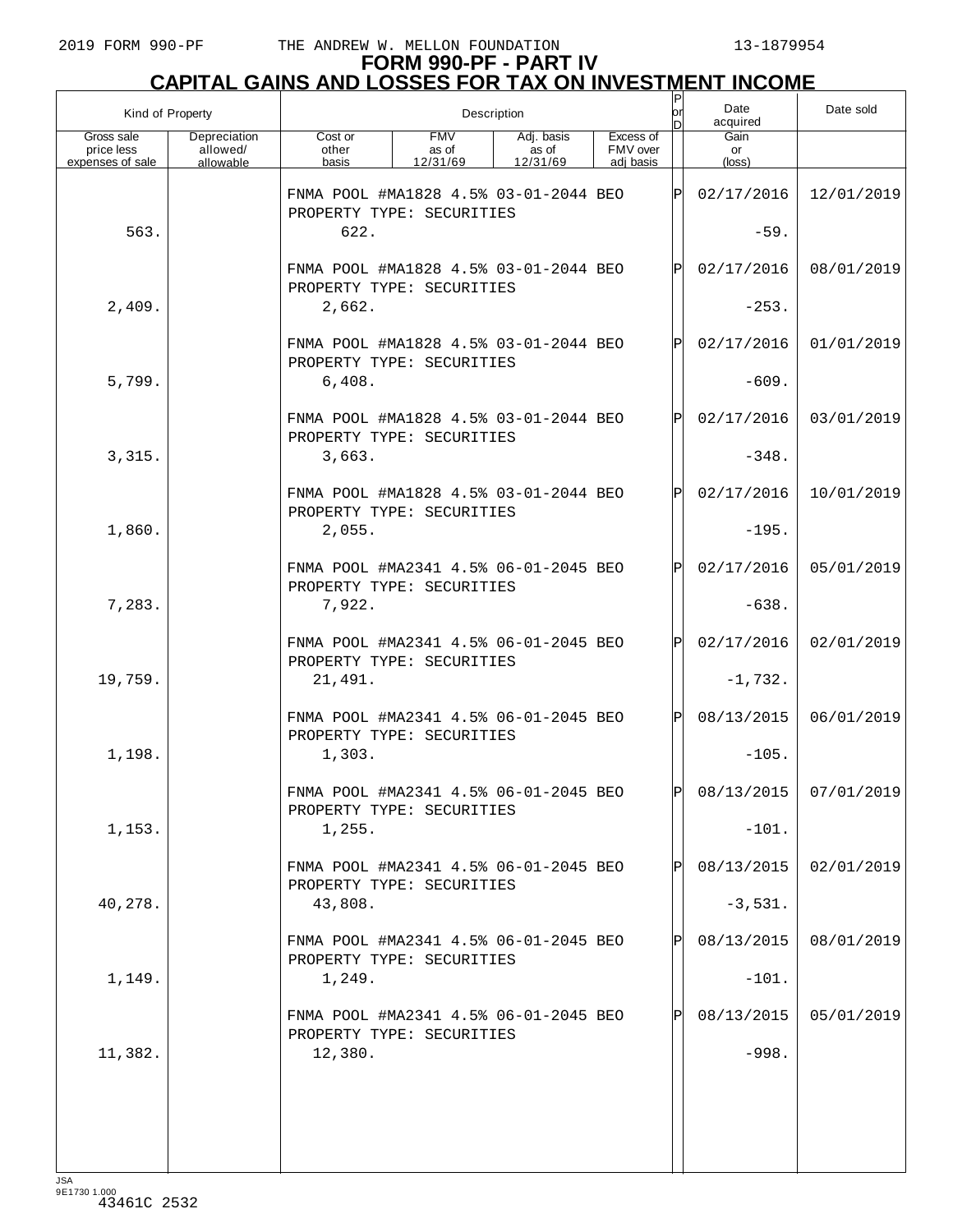|                                              | Kind of Property                      | Description<br> or                                                 |                                 |                                 |                                    |      | Date<br>acquired     | Date sold               |
|----------------------------------------------|---------------------------------------|--------------------------------------------------------------------|---------------------------------|---------------------------------|------------------------------------|------|----------------------|-------------------------|
| Gross sale<br>price less<br>expenses of sale | Depreciation<br>allowed/<br>allowable | Cost or<br>other<br>basis                                          | <b>FMV</b><br>as of<br>12/31/69 | Adj. basis<br>as of<br>12/31/69 | Excess of<br>FMV over<br>adj basis |      | Gain<br>or<br>(loss) |                         |
|                                              |                                       | FNMA POOL #MA2341 4.5% 06-01-2045 BEO<br>PROPERTY TYPE: SECURITIES |                                 |                                 |                                    | ΙPΙ  | 08/13/2015           | 10/01/2019              |
| 7,113.                                       |                                       | 7,737.                                                             |                                 |                                 |                                    |      | $-624.$              |                         |
|                                              |                                       | FNMA POOL #MA2341 4.5% 06-01-2045 BEO<br>PROPERTY TYPE: SECURITIES |                                 |                                 |                                    | Þl   | 08/13/2015           | 03/01/2019              |
| 12,106.                                      |                                       | 13,168.                                                            |                                 |                                 |                                    |      | $-1,061.$            |                         |
|                                              |                                       | FNMA POOL #MA2341 4.5% 06-01-2045 BEO<br>PROPERTY TYPE: SECURITIES |                                 |                                 |                                    | IPI  | 08/13/2015           | 12/01/2019              |
| 12,129.                                      |                                       | 13,193.                                                            |                                 |                                 |                                    |      | $-1,063.$            |                         |
|                                              |                                       | FNMA POOL #MA2341 4.5% 06-01-2045 BEO<br>PROPERTY TYPE: SECURITIES |                                 |                                 |                                    | Þl   | 08/13/2015           | 11/01/2019              |
| 1,363.                                       |                                       | 1,483.                                                             |                                 |                                 |                                    |      | $-120.$              |                         |
|                                              |                                       | FNMA POOL #MA2341 4.5% 06-01-2045 BEO<br>PROPERTY TYPE: SECURITIES |                                 |                                 |                                    | IPI  | 08/13/2015           | 01/01/2019              |
| 1,145.                                       |                                       | 1,245.                                                             |                                 |                                 |                                    |      | $-100.$              |                         |
|                                              |                                       | FNMA POOL #MA2535 4.5% 02-01-2046 BEO<br>PROPERTY TYPE: SECURITIES |                                 |                                 |                                    | Þl   | 08/13/2015           | 04/01/2019              |
| 1,639.                                       |                                       | 1,706.                                                             |                                 |                                 |                                    |      | $-67.$               |                         |
|                                              |                                       | FNMA POOL #MA2535 4.5% 02-01-2046 BEO<br>PROPERTY TYPE: SECURITIES |                                 |                                 |                                    | IPI  | 08/13/2015           | 09/01/2019              |
| 1,690.                                       |                                       | 1,758.                                                             |                                 |                                 |                                    |      | $-69.$               |                         |
|                                              |                                       | FNMA POOL #MA2535 4.5% 02-01-2046 BEO<br>PROPERTY TYPE: SECURITIES |                                 |                                 |                                    | IPI  | 06/14/2018           | 10/01/2019              |
| 84,559.                                      |                                       | 88,008.                                                            |                                 |                                 |                                    |      | $-3,448.$            |                         |
|                                              |                                       | FNMA POOL #MA2535 4.5% 02-01-2046 BEO<br>PROPERTY TYPE: SECURITIES |                                 |                                 |                                    | lÞI. |                      | $06/14/2018$ 08/01/2019 |
| 46,940.                                      |                                       | 48,855.                                                            |                                 |                                 |                                    |      | $-1,914.$            |                         |
|                                              |                                       | FNMA POOL #MA2535 4.5% 02-01-2046 BEO<br>PROPERTY TYPE: SECURITIES |                                 |                                 |                                    | Þl   | 06/14/2018           | 11/01/2019              |
| 34,976.                                      |                                       | 36,403.                                                            |                                 |                                 |                                    |      | $-1,426.$            |                         |
|                                              |                                       | FNMA POOL #MA2535 4.5% 02-01-2046 BEO<br>PROPERTY TYPE: SECURITIES |                                 |                                 |                                    | Þl   | 06/14/2018           | 02/01/2019              |
| 32,662.                                      |                                       | 33,994.                                                            |                                 |                                 |                                    |      | $-1,332.$            |                         |
|                                              |                                       | FNMA POOL #MA2535 4.5% 02-01-2046 BEO<br>PROPERTY TYPE: SECURITIES |                                 |                                 |                                    | Þl   | 06/14/2018           | 06/01/2019              |
| 27,438.                                      |                                       | 28,557.                                                            |                                 |                                 |                                    |      | $-1, 119.$           |                         |
|                                              |                                       |                                                                    |                                 |                                 |                                    |      |                      |                         |
|                                              |                                       |                                                                    |                                 |                                 |                                    |      |                      |                         |
|                                              |                                       |                                                                    |                                 |                                 |                                    |      |                      |                         |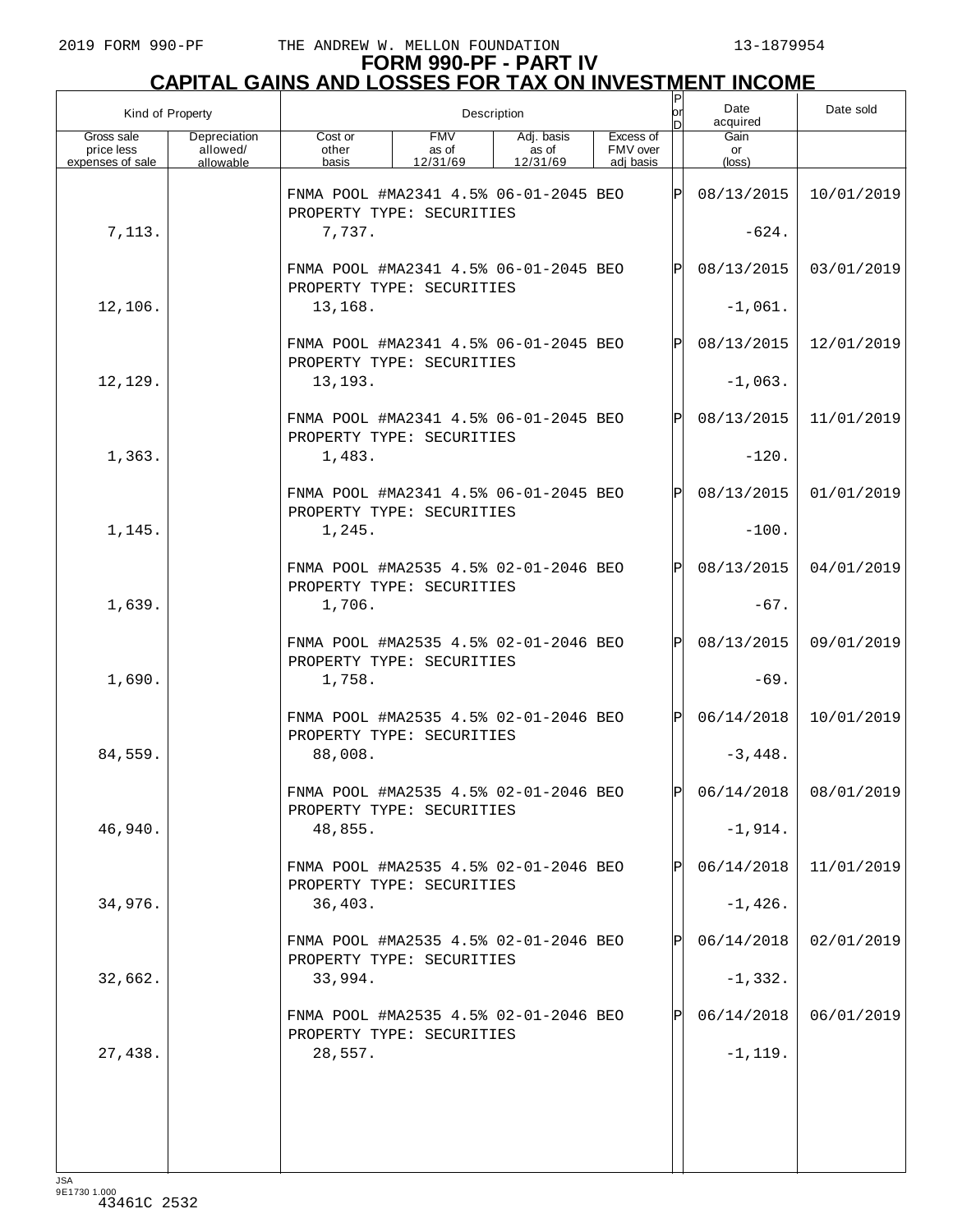| Kind of Property                             |                                       | Description                                                        |                                 |                                 |                                    |              | Date<br>acquired              | Date sold               |
|----------------------------------------------|---------------------------------------|--------------------------------------------------------------------|---------------------------------|---------------------------------|------------------------------------|--------------|-------------------------------|-------------------------|
| Gross sale<br>price less<br>expenses of sale | Depreciation<br>allowed/<br>allowable | Cost or<br>other<br>basis                                          | <b>FMV</b><br>as of<br>12/31/69 | Adj. basis<br>as of<br>12/31/69 | Excess of<br>FMV over<br>adi basis |              | Gain<br>or<br>$(\text{loss})$ |                         |
|                                              |                                       | FNMA POOL #MA2535 4.5% 02-01-2046 BEO<br>PROPERTY TYPE: SECURITIES |                                 |                                 |                                    | lÞl          | 06/14/2018                    | 12/01/2019              |
| 40,503.                                      |                                       | 42,154.                                                            |                                 |                                 |                                    |              | $-1,652.$                     |                         |
|                                              |                                       | FNMA POOL #MA2535 4.5% 02-01-2046 BEO<br>PROPERTY TYPE: SECURITIES |                                 |                                 |                                    | Þl           | 06/14/2018                    | 07/01/2019              |
| 5,297.                                       |                                       | 5,513.                                                             |                                 |                                 |                                    |              | $-216.$                       |                         |
|                                              |                                       | FNMA POOL #MA2535 4.5% 02-01-2046 BEO<br>PROPERTY TYPE: SECURITIES |                                 |                                 |                                    | $\mathsf{P}$ | 06/14/2018                    | 04/01/2019              |
| 1,703.                                       |                                       | 1,772.                                                             |                                 |                                 |                                    |              | $-69.$                        |                         |
|                                              |                                       | FNMA POOL #MA2535 4.5% 02-01-2046 BEO<br>PROPERTY TYPE: SECURITIES |                                 |                                 |                                    | $\mathsf{P}$ | 06/14/2018                    | 09/01/2019              |
| 17,039.                                      |                                       | 17,734.                                                            |                                 |                                 |                                    |              | $-695.$                       |                         |
|                                              |                                       | FNMA POOL #MA2535 4.5% 02-01-2046 BEO<br>PROPERTY TYPE: SECURITIES |                                 |                                 |                                    | $\mathsf{P}$ | 06/14/2018                    | 05/01/2019              |
| 11,684.                                      |                                       | 12,161.                                                            |                                 |                                 |                                    |              | $-477.$                       |                         |
|                                              |                                       | FNMA POOL #MA2545 3.5% 02-01-2046 BEO<br>PROPERTY TYPE: SECURITIES |                                 |                                 |                                    | Þl           | 06/14/2018                    | 01/01/2019              |
| 83,697.                                      |                                       | 88,091.                                                            |                                 |                                 |                                    |              | $-4,394.$                     |                         |
|                                              |                                       | FNMA POOL #MA2545 3.5% 02-01-2046 BEO<br>PROPERTY TYPE: SECURITIES |                                 |                                 |                                    | $\mathsf{P}$ | 06/14/2018                    | 03/01/2019              |
| 3,240.                                       |                                       | 3,411.                                                             |                                 |                                 |                                    |              | $-170.$                       |                         |
|                                              |                                       | FNMA POOL #MA2545 3.5% 02-01-2046 BEO<br>PROPERTY TYPE: SECURITIES |                                 |                                 |                                    | $\mathsf{P}$ | 04/12/2016                    | 01/01/2019              |
| 24,638.                                      |                                       | 25,932.                                                            |                                 |                                 |                                    |              | $-1, 294.$                    |                         |
|                                              |                                       | FNMA POOL #MA2545 3.5% 02-01-2046 BEO<br>PROPERTY TYPE: SECURITIES |                                 |                                 |                                    | lÞI.         |                               | $04/12/2016$ 10/01/2019 |
| 3,445.                                       |                                       | 3,625.                                                             |                                 |                                 |                                    |              | $-181.$                       |                         |
|                                              |                                       | FNMA POOL #MA2545 3.5% 02-01-2046 BEO<br>PROPERTY TYPE: SECURITIES |                                 |                                 |                                    |              | 04/12/2016                    | 07/01/2019              |
| 25,077.                                      |                                       | 26,393.                                                            |                                 |                                 |                                    |              | $-1, 317.$                    |                         |
|                                              |                                       | FNMA POOL #MA2545 3.5% 02-01-2046 BEO<br>PROPERTY TYPE: SECURITIES |                                 |                                 |                                    |              | 04/12/2016                    | 11/01/2019              |
| 41,130.                                      |                                       | 43,289.                                                            |                                 |                                 |                                    |              | $-2, 159.$                    |                         |
|                                              |                                       | FNMA POOL #MA2545 3.5% 02-01-2046 BEO<br>PROPERTY TYPE: SECURITIES |                                 |                                 |                                    |              | 04/12/2016                    | 04/01/2019              |
| 44,650.                                      |                                       | 46,994.                                                            |                                 |                                 |                                    |              | $-2, 344.$                    |                         |
|                                              |                                       |                                                                    |                                 |                                 |                                    |              |                               |                         |
|                                              |                                       |                                                                    |                                 |                                 |                                    |              |                               |                         |
|                                              |                                       |                                                                    |                                 |                                 |                                    |              |                               |                         |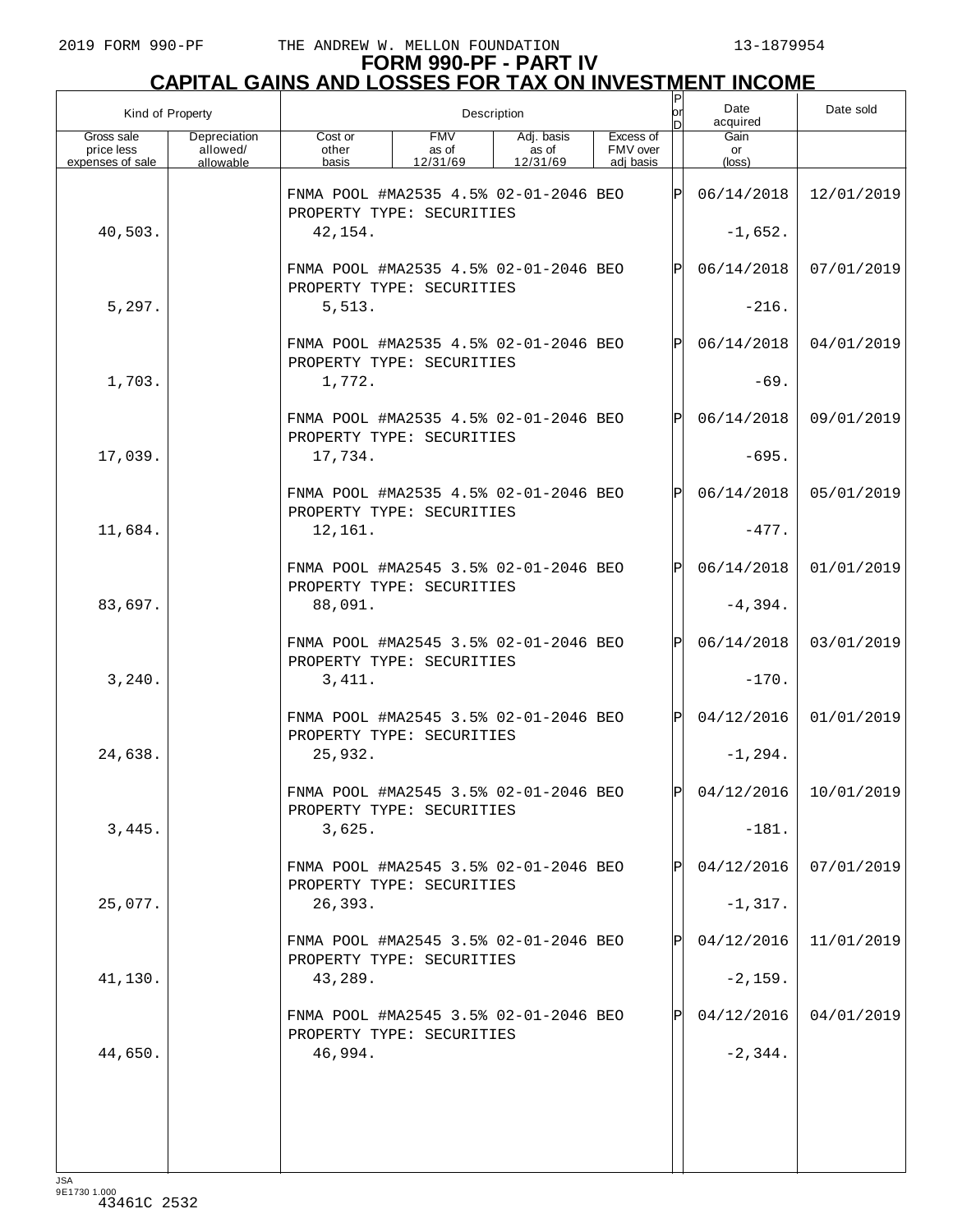| Kind of Property                             |                                       |                                                                    | Description                     | or<br>n                         | Date<br>acquired                   | Date sold |                      |                       |
|----------------------------------------------|---------------------------------------|--------------------------------------------------------------------|---------------------------------|---------------------------------|------------------------------------|-----------|----------------------|-----------------------|
| Gross sale<br>price less<br>expenses of sale | Depreciation<br>allowed/<br>allowable | Cost or<br>other<br>basis                                          | <b>FMV</b><br>as of<br>12/31/69 | Adj. basis<br>as of<br>12/31/69 | Excess of<br>FMV over<br>adi basis |           | Gain<br>or<br>(loss) |                       |
|                                              |                                       | FNMA POOL #MA2545 3.5% 02-01-2046 BEO<br>PROPERTY TYPE: SECURITIES |                                 |                                 |                                    | Þ         | 04/12/2016           | 08/01/2019            |
| 3,622.                                       |                                       | 3,812.                                                             |                                 |                                 |                                    |           | $-190.$              |                       |
|                                              |                                       | FNMA POOL #MA2545 3.5% 02-01-2046 BEO<br>PROPERTY TYPE: SECURITIES |                                 |                                 |                                    | P         | 04/12/2016           | 09/01/2019            |
| 3,488.                                       |                                       | 3,671.                                                             |                                 |                                 |                                    |           | $-183.$              |                       |
|                                              |                                       | FNMA POOL #MA2545 3.5% 02-01-2046 BEO<br>PROPERTY TYPE: SECURITIES |                                 |                                 |                                    | P         | 04/12/2016           | 03/01/2019            |
| 86, 427.                                     |                                       | 90,965.                                                            |                                 |                                 |                                    |           | $-4,537.$            |                       |
|                                              |                                       | FNMA POOL #MA2545 3.5% 02-01-2046 BEO<br>PROPERTY TYPE: SECURITIES |                                 |                                 |                                    | P         | 04/12/2016           | 06/01/2019            |
| 20,184.                                      |                                       | 21,244.                                                            |                                 |                                 |                                    |           | $-1,060.$            |                       |
|                                              |                                       | FNMA POOL #MA2545 3.5% 02-01-2046 BEO<br>PROPERTY TYPE: SECURITIES |                                 |                                 |                                    | P         | 04/12/2016           | 12/01/2019            |
| 3,501.                                       |                                       | 3,684.                                                             |                                 |                                 |                                    |           | $-184.$              |                       |
|                                              |                                       | FNMA PREASSIGN 00653 5.5 03-25-2023<br>PROPERTY TYPE: SECURITIES   |                                 |                                 |                                    | P         | 04/12/2016           | 02/01/2019            |
| 7,942.                                       |                                       | 8,711.                                                             |                                 |                                 |                                    |           | $-769.$              |                       |
|                                              |                                       | FNMA PREASSIGN 00653 5.5 03-25-2023<br>PROPERTY TYPE: SECURITIES   |                                 |                                 |                                    | P         | 04/12/2016           | 05/01/2019            |
| 7,407.                                       |                                       | 8,125.                                                             |                                 |                                 |                                    |           | $-718.$              |                       |
|                                              |                                       | FNMA PREASSIGN 00653 5.5 03-25-2023<br>PROPERTY TYPE: SECURITIES   |                                 |                                 |                                    | P         | 08/04/2015           | 05/01/2019            |
| 9,136.                                       |                                       | 10,021.                                                            |                                 |                                 |                                    |           | $-885.$              |                       |
|                                              |                                       | FNMA PREASSIGN 00653 5.5 03-25-2023<br>PROPERTY TYPE: SECURITIES   |                                 |                                 |                                    | Þl        |                      | 08/04/2015 09/01/2019 |
| 7,348.                                       |                                       | 8,060.                                                             |                                 |                                 |                                    |           | $-712.$              |                       |
|                                              |                                       | FNMA PREASSIGN 00653 5.5 03-25-2023<br>PROPERTY TYPE: SECURITIES   |                                 |                                 |                                    |           | 08/04/2015           | 01/01/2019            |
| 7,908.                                       |                                       | 8,674.                                                             |                                 |                                 |                                    |           | $-766.$              |                       |
|                                              |                                       | FNMA PREASSIGN 00653 5.5 03-25-2023<br>PROPERTY TYPE: SECURITIES   |                                 |                                 |                                    |           | 08/04/2015           | 04/01/2019            |
| 7,391.                                       |                                       | 8,107.                                                             |                                 |                                 |                                    |           | $-716.$              |                       |
|                                              |                                       | FNMA PREASSIGN 00653 5.5 03-25-2023<br>PROPERTY TYPE: SECURITIES   |                                 |                                 |                                    |           | 08/04/2015           | 02/01/2019            |
| 8,407.                                       |                                       | 9,221.                                                             |                                 |                                 |                                    |           | $-814.$              |                       |
|                                              |                                       |                                                                    |                                 |                                 |                                    |           |                      |                       |
|                                              |                                       |                                                                    |                                 |                                 |                                    |           |                      |                       |
|                                              |                                       |                                                                    |                                 |                                 |                                    |           |                      |                       |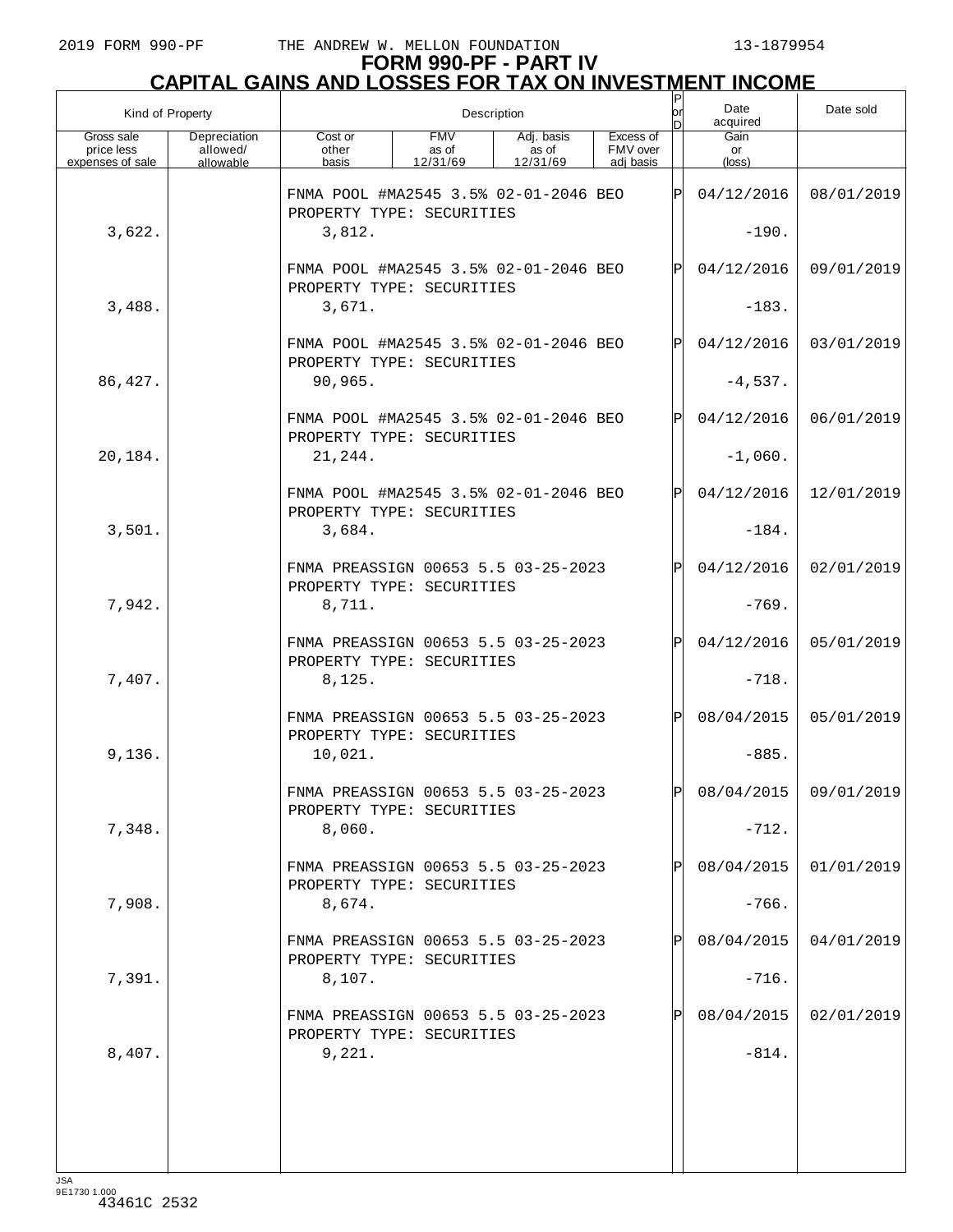| Kind of Property                             |                                       |                                                                  |                                 | Description                     |                                    | ΙP<br>lor<br>n | Date<br>acquired     | Date sold             |
|----------------------------------------------|---------------------------------------|------------------------------------------------------------------|---------------------------------|---------------------------------|------------------------------------|----------------|----------------------|-----------------------|
| Gross sale<br>price less<br>expenses of sale | Depreciation<br>allowed/<br>allowable | Cost or<br>other<br>basis                                        | <b>FMV</b><br>as of<br>12/31/69 | Adj. basis<br>as of<br>12/31/69 | Excess of<br>FMV over<br>adi basis |                | Gain<br>or<br>(loss) |                       |
|                                              |                                       | FNMA PREASSIGN 00653 5.5 03-25-2023<br>PROPERTY TYPE: SECURITIES |                                 |                                 |                                    | IPI            | 08/04/2015           | 12/01/2019            |
| 6,915.                                       |                                       | 7,584.                                                           |                                 |                                 |                                    |                | $-670.$              |                       |
|                                              |                                       | FNMA PREASSIGN 00653 5.5 03-25-2023<br>PROPERTY TYPE: SECURITIES |                                 |                                 |                                    | IPI            | 08/04/2015           | 06/01/2019            |
| 7,931.                                       |                                       | 8,700.                                                           |                                 |                                 |                                    |                | $-768.$              |                       |
|                                              |                                       | FNMA PREASSIGN 00653 5.5 03-25-2023<br>PROPERTY TYPE: SECURITIES |                                 |                                 |                                    | IPI            | 08/04/2015           | 11/01/2019            |
| 9,361.                                       |                                       | 10,268.                                                          |                                 |                                 |                                    |                | $-907.$              |                       |
|                                              |                                       | FNMA PREASSIGN 00653 5.5 03-25-2023<br>PROPERTY TYPE: SECURITIES |                                 |                                 |                                    | IPI            | 08/04/2015           | 08/01/2019            |
| 8,211.                                       |                                       | 9,006.                                                           |                                 |                                 |                                    |                | $-795.$              |                       |
|                                              |                                       | FNMA PREASSIGN 00653 5.5 03-25-2023<br>PROPERTY TYPE: SECURITIES |                                 |                                 |                                    | IPI            | 08/04/2015           | 03/01/2019            |
| 8,777.                                       |                                       | 9,627.                                                           |                                 |                                 |                                    |                | $-850.$              |                       |
|                                              |                                       | FNMA REMIC 4.299 06-25-2043<br>PROPERTY TYPE: SECURITIES         |                                 |                                 |                                    | ΙÞΙ            | 08/04/2015           | 10/01/2019            |
| 4,548.                                       |                                       | 4,755.                                                           |                                 |                                 |                                    |                | $-208.$              |                       |
|                                              |                                       | FNMA REMIC 4.299 06-25-2043<br>PROPERTY TYPE: SECURITIES         |                                 |                                 |                                    | ΙÞΙ            | 08/04/2015           | 07/01/2019            |
| 2,101.                                       |                                       | 2,196.                                                           |                                 |                                 |                                    |                | $-96.$               |                       |
|                                              |                                       | FNMA REMIC 4.299 06-25-2043<br>PROPERTY TYPE: SECURITIES         |                                 |                                 |                                    | Þl             | 03/08/2017           | 11/01/2019            |
| 3,327.                                       |                                       | 3,479.                                                           |                                 |                                 |                                    |                | $-152.$              |                       |
|                                              |                                       | FNMA REMIC 4.299 06-25-2043<br>PROPERTY TYPE: SECURITIES         |                                 |                                 |                                    | lÞI            |                      | 03/08/2017 07/01/2019 |
| 2,961.                                       |                                       | 3,096.                                                           |                                 |                                 |                                    |                | $-135.$              |                       |
|                                              |                                       | FNMA REMIC 4.299 06-25-2043<br>PROPERTY TYPE: SECURITIES         |                                 |                                 |                                    | Þl             | 03/08/2017           | 04/01/2019            |
| 2,614.                                       |                                       | 2,733.                                                           |                                 |                                 |                                    |                | $-119.$              |                       |
|                                              |                                       | FNMA REMIC 4.299 06-25-2043<br>PROPERTY TYPE: SECURITIES         |                                 |                                 |                                    | Þl             | 03/08/2017           | 10/01/2019            |
| 1,382.                                       |                                       | 1,445.                                                           |                                 |                                 |                                    |                | $-63.$               |                       |
|                                              |                                       | FNMA REMIC 4.299 06-25-2043<br>PROPERTY TYPE: SECURITIES         |                                 |                                 |                                    | Þl             | 03/08/2017           | 06/01/2019            |
| 4,146.                                       |                                       | 4,336.                                                           |                                 |                                 |                                    |                | $-189.$              |                       |
|                                              |                                       |                                                                  |                                 |                                 |                                    |                |                      |                       |
|                                              |                                       |                                                                  |                                 |                                 |                                    |                |                      |                       |
|                                              |                                       |                                                                  |                                 |                                 |                                    |                |                      |                       |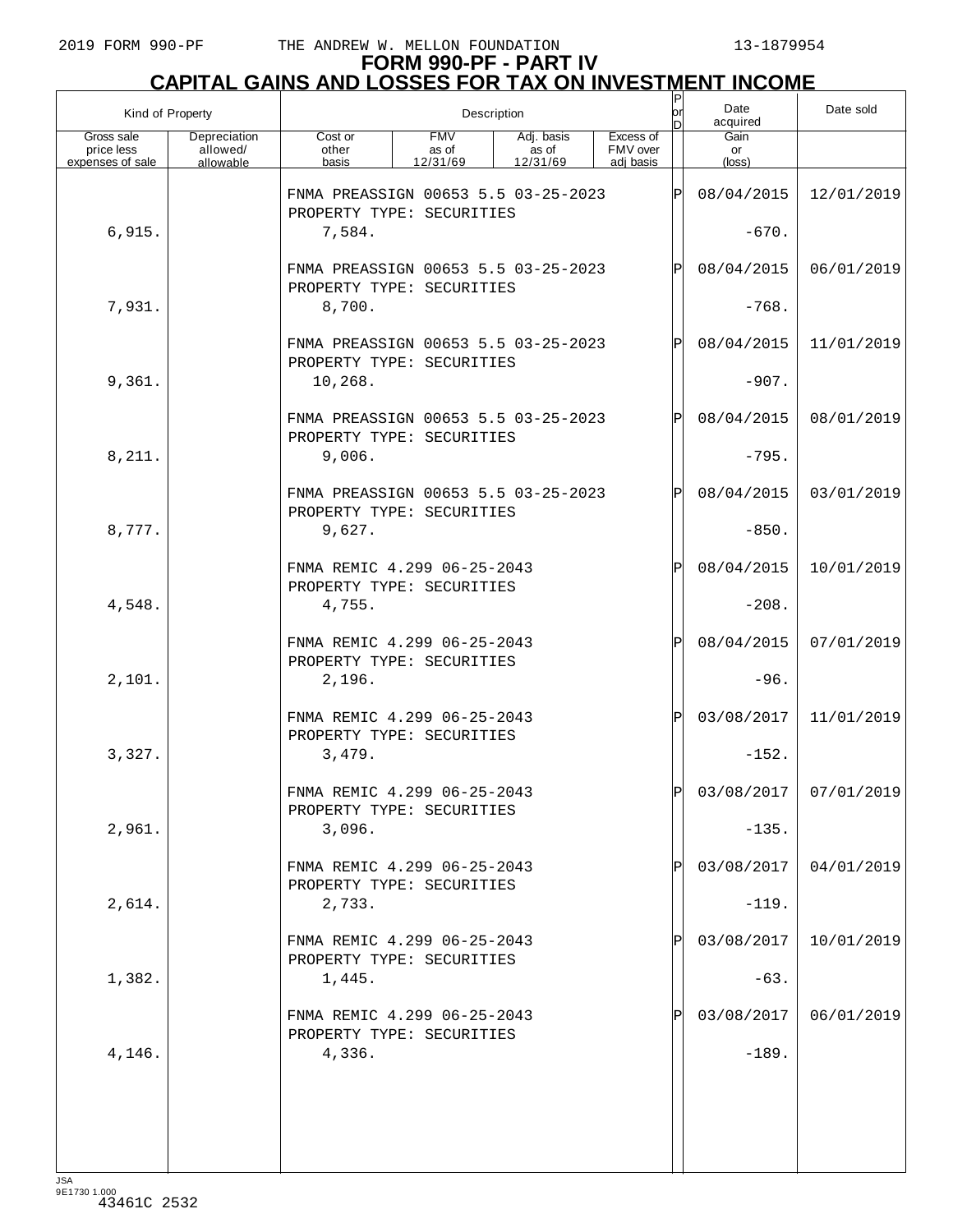| Kind of Property                             |                                       |                                                                                                                                       |  | Description |            | $\frac{P}{\rho r}$<br>ln. | Date<br>acquired              | Date sold               |
|----------------------------------------------|---------------------------------------|---------------------------------------------------------------------------------------------------------------------------------------|--|-------------|------------|---------------------------|-------------------------------|-------------------------|
| Gross sale<br>price less<br>expenses of sale | Depreciation<br>allowed/<br>allowable | <b>FMV</b><br>Excess of<br>Cost or<br>Adj. basis<br>FMV over<br>as of<br>as of<br>other<br>basis<br>12/31/69<br>12/31/69<br>adi basis |  |             |            |                           | Gain<br>or<br>$(\text{loss})$ |                         |
|                                              |                                       | FNMA REMIC 4.299 06-25-2043<br>PROPERTY TYPE: SECURITIES                                                                              |  |             |            | ΙP                        | 03/08/2017                    | 05/01/2019              |
| 3,611.                                       |                                       | 3,776.                                                                                                                                |  |             |            |                           | $-165.$                       |                         |
|                                              |                                       | FNMA REMIC 4.299 06-25-2043<br>PROPERTY TYPE: SECURITIES                                                                              |  | P           | 03/08/2017 | 03/01/2019                |                               |                         |
| 2,831.                                       |                                       | 2,960.                                                                                                                                |  |             |            |                           | $-129.$                       |                         |
|                                              |                                       | FNMA REMIC 4.299 06-25-2043<br>PROPERTY TYPE: SECURITIES                                                                              |  |             |            | P                         | 03/08/2017                    | 12/01/2019              |
| 1,583.                                       |                                       | 1,655.                                                                                                                                |  |             |            |                           | $-72.$                        |                         |
|                                              |                                       | FNMA REMIC 4.299 06-25-2043<br>PROPERTY TYPE: SECURITIES                                                                              |  |             |            | P                         | 03/08/2017                    | 09/01/2019              |
| 3,531.                                       |                                       | 3,692.                                                                                                                                |  |             |            |                           | $-161.$                       |                         |
|                                              |                                       | FNMA REMIC 4.299 06-25-2043<br>PROPERTY TYPE: SECURITIES                                                                              |  |             |            | P                         | 03/08/2017                    | 02/01/2019              |
| 3,666.                                       |                                       | 3,833.                                                                                                                                |  |             |            |                           | $-167.$                       |                         |
|                                              |                                       | FNMA REMIC SER 2007-68 CL KZ 6.0%<br>PROPERTY TYPE: SECURITIES                                                                        |  |             |            | ΙP                        | 03/08/2017                    | 01/01/2019              |
| 1,956.                                       |                                       | 2,156.                                                                                                                                |  |             |            |                           | $-200.$                       |                         |
|                                              |                                       | FNMA REMIC SER 2007-68 CL KZ 6.0%<br>PROPERTY TYPE: SECURITIES                                                                        |  |             |            | ΙP                        | 03/08/2017                    | 08/01/2019              |
| 8,590.                                       |                                       | 9,470.                                                                                                                                |  |             |            |                           | $-880.$                       |                         |
|                                              |                                       | FNMA REMIC SER 2007-68 CL KZ 6.0%<br>PROPERTY TYPE: SECURITIES                                                                        |  |             |            | P                         | 08/12/2015                    | 04/01/2019              |
| 9,383.                                       |                                       | 10,344.                                                                                                                               |  |             |            |                           | $-962.$                       |                         |
|                                              |                                       | FNMA REMIC SER 2007-68 CL KZ 6.0%<br>PROPERTY TYPE: SECURITIES                                                                        |  |             |            | lÞl                       |                               | $08/12/2015$ 01/01/2019 |
| 7,955.                                       |                                       | 8,771.                                                                                                                                |  |             |            |                           | $-815.$                       |                         |
|                                              |                                       | FNMA REMIC SER 2007-68 CL KZ 6.0%<br>PROPERTY TYPE: SECURITIES                                                                        |  |             |            |                           | 08/12/2015                    | 07/01/2019              |
| 1,952.                                       |                                       | 2,153.                                                                                                                                |  |             |            |                           | $-200.$                       |                         |
|                                              |                                       | FNMA REMIC SER 2007-68 CL KZ 6.0%<br>PROPERTY TYPE: SECURITIES                                                                        |  |             |            |                           | 08/12/2015                    | 11/01/2019              |
| 1,957.                                       |                                       | 2,157.                                                                                                                                |  |             |            |                           | $-201.$                       |                         |
|                                              |                                       | FNMA REMIC SER 2007-68 CL KZ 6.0%<br>PROPERTY TYPE: SECURITIES                                                                        |  |             |            |                           | 08/12/2015                    | 05/01/2019              |
| 1,894.                                       |                                       | 2,088.                                                                                                                                |  |             |            |                           | $-194.$                       |                         |
|                                              |                                       |                                                                                                                                       |  |             |            |                           |                               |                         |
|                                              |                                       |                                                                                                                                       |  |             |            |                           |                               |                         |
|                                              |                                       |                                                                                                                                       |  |             |            |                           |                               |                         |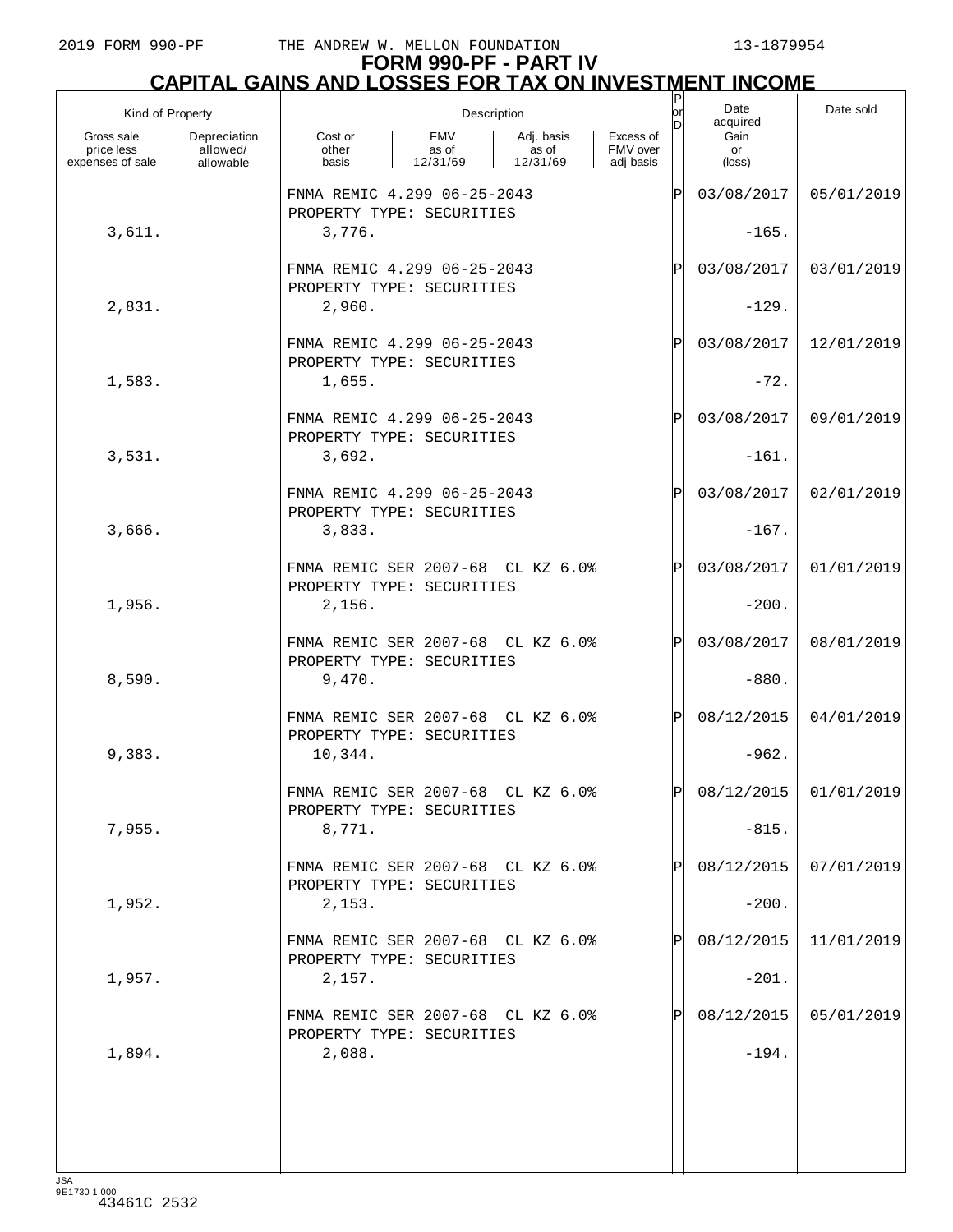| Kind of Property                             |                                       |                                                                | Description                     |                                 |                                    | ļΡ<br> or<br>bl | Date<br>acquired     | Date sold             |
|----------------------------------------------|---------------------------------------|----------------------------------------------------------------|---------------------------------|---------------------------------|------------------------------------|-----------------|----------------------|-----------------------|
| Gross sale<br>price less<br>expenses of sale | Depreciation<br>allowed/<br>allowable | Cost or<br>other<br>basis                                      | <b>FMV</b><br>as of<br>12/31/69 | Adj. basis<br>as of<br>12/31/69 | Excess of<br>FMV over<br>adi basis |                 | Gain<br>or<br>(loss) |                       |
|                                              |                                       | FNMA REMIC SER 2007-68 CL KZ 6.0%<br>PROPERTY TYPE: SECURITIES |                                 |                                 |                                    | ΙPΙ             | 08/12/2015           | 02/01/2019            |
| 1,894.                                       |                                       | 2,088.                                                         |                                 |                                 |                                    |                 | $-194.$              |                       |
|                                              |                                       | FNMA REMIC SER 2007-68 CL KZ 6.0%<br>PROPERTY TYPE: SECURITIES |                                 |                                 |                                    | ΙPΙ             | 08/12/2015           | 09/01/2019            |
| 2,005.                                       |                                       | 2,210.                                                         |                                 |                                 |                                    |                 | $-206.$              |                       |
|                                              |                                       | FNMA REMIC SER 2007-68 CL KZ 6.0%<br>PROPERTY TYPE: SECURITIES |                                 |                                 |                                    | ΙPΙ             | 08/12/2015           | 08/01/2019            |
| 1,943.                                       |                                       | 2,142.                                                         |                                 |                                 |                                    |                 | $-199.$              |                       |
|                                              |                                       | FNMA REMIC SER 2007-68 CL KZ 6.0%<br>PROPERTY TYPE: SECURITIES |                                 |                                 |                                    | ΙPΙ             | 08/12/2015           | 03/01/2019            |
| 1,981.                                       |                                       | 2,184.                                                         |                                 |                                 |                                    |                 | $-203.$              |                       |
|                                              |                                       | FNMA REMIC SER 2007-68 CL KZ 6.0%<br>PROPERTY TYPE: SECURITIES |                                 |                                 |                                    | ΙPΙ             | 08/12/2015           | 12/01/2019            |
| 1,897.                                       |                                       | 2,092.                                                         |                                 |                                 |                                    |                 | $-194.$              |                       |
|                                              |                                       | FNMA REMIC SER 2009-74 CL-QB 5<br>PROPERTY TYPE: SECURITIES    |                                 |                                 |                                    | ΙPΙ             | 08/12/2015           | 06/01/2019            |
| 3,926.                                       |                                       | 4,268.                                                         |                                 |                                 |                                    |                 | $-342.$              |                       |
|                                              |                                       | FNMA REMIC SER 2009-74 CL-QB 5<br>PROPERTY TYPE: SECURITIES    |                                 |                                 |                                    | ΙPΙ             | 08/12/2015           | 10/01/2019            |
| 3,153.                                       |                                       | 3,428.                                                         |                                 |                                 |                                    |                 | $-275.$              |                       |
|                                              |                                       | FNMA REMIC SER 2009-74 CL-QB 5<br>PROPERTY TYPE: SECURITIES    |                                 |                                 |                                    | ΙPΙ             | 09/16/2015           | 09/01/2019            |
| 3,652.                                       |                                       | 3,971.                                                         |                                 |                                 |                                    |                 | $-318.$              |                       |
|                                              |                                       | FNMA REMIC SER 2009-74 CL-OB 5<br>PROPERTY TYPE: SECURITIES    |                                 |                                 |                                    | lÞI.            |                      | 09/16/2015 03/01/2019 |
| 2,768.                                       |                                       | 3,009.                                                         |                                 |                                 |                                    |                 | $-241.$              |                       |
|                                              |                                       | FNMA REMIC SER 2009-74 CL-QB 5<br>PROPERTY TYPE: SECURITIES    |                                 |                                 |                                    | P               | 09/16/2015           | 08/01/2019            |
| 3,300.                                       |                                       | 3,588.                                                         |                                 |                                 |                                    |                 | $-288.$              |                       |
|                                              |                                       | FNMA REMIC SER 2009-74 CL-QB 5<br>PROPERTY TYPE: SECURITIES    |                                 |                                 |                                    | P               | 09/16/2015           | 02/01/2019            |
| 2,909.                                       |                                       | 3,162.                                                         |                                 |                                 |                                    |                 | $-254.$              |                       |
|                                              |                                       | FNMA REMIC SER 2009-74 CL-QB 5<br>PROPERTY TYPE: SECURITIES    |                                 |                                 |                                    | P               | 09/16/2015           | 07/01/2019            |
| 3,188.                                       |                                       | 3,466.                                                         |                                 |                                 |                                    |                 | $-278.$              |                       |
|                                              |                                       |                                                                |                                 |                                 |                                    |                 |                      |                       |
|                                              |                                       |                                                                |                                 |                                 |                                    |                 |                      |                       |
|                                              |                                       |                                                                |                                 |                                 |                                    |                 |                      |                       |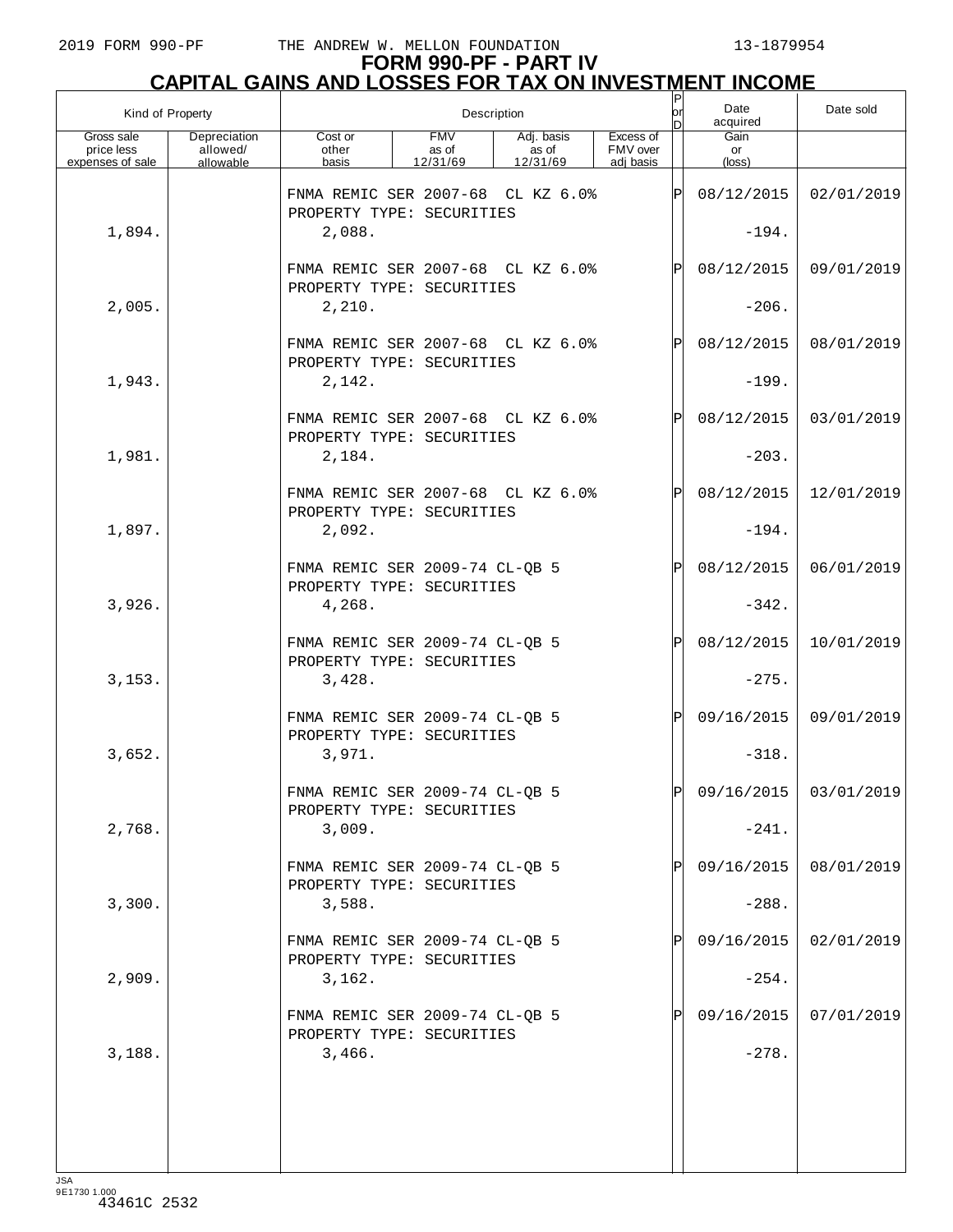# **FORM 990-PF - PART IV CAPITAL GAINS AND LOSSES FOR TAX ON INVESTMENT INCOME** P

| Kind of Property                             |                                       |                                                                         |                                 | Description                     |                                    | P<br> or <br>ы | Date<br>acquired      | Date sold               |
|----------------------------------------------|---------------------------------------|-------------------------------------------------------------------------|---------------------------------|---------------------------------|------------------------------------|----------------|-----------------------|-------------------------|
| Gross sale<br>price less<br>expenses of sale | Depreciation<br>allowed/<br>allowable | Cost or<br>other<br>basis                                               | <b>FMV</b><br>as of<br>12/31/69 | Adj. basis<br>as of<br>12/31/69 | Excess of<br>FMV over<br>adi basis |                | Gain<br>or<br>(loss)  |                         |
| 3,799.                                       |                                       | FNMA REMIC SER 2009-74 CL-QB 5<br>PROPERTY TYPE: SECURITIES<br>4,130.   |                                 |                                 |                                    | $\mathsf P$    | 09/16/2015<br>$-331.$ | 01/01/2019              |
|                                              |                                       | FNMA REMIC SER 2009-74 CL-QB 5<br>PROPERTY TYPE: SECURITIES             |                                 |                                 |                                    | Ρ              | 09/16/2015            | 12/01/2019              |
| 4,082.                                       |                                       | 4,437.                                                                  |                                 |                                 |                                    |                | $-356.$               |                         |
| 3,693.                                       |                                       | FNMA REMIC SER 2009-74 CL-QB 5<br>PROPERTY TYPE: SECURITIES<br>4,015.   |                                 |                                 |                                    | $\mathsf{P}$   | 09/16/2015<br>$-322.$ | 06/01/2019              |
|                                              |                                       | FNMA REMIC SER 2009-74 CL-QB 5<br>PROPERTY TYPE: SECURITIES             |                                 |                                 |                                    | Ρ              | 09/16/2015            | 11/01/2019              |
| 3,068.                                       |                                       | 3,336.                                                                  |                                 |                                 |                                    |                | $-268.$               |                         |
|                                              |                                       | FNMA REMIC SER 2009-74 CL-QB 5<br>PROPERTY TYPE: SECURITIES             |                                 |                                 |                                    | $\mathsf{P}$   | 09/16/2015            | 10/01/2019              |
| 3,920.                                       |                                       | 4,262.                                                                  |                                 |                                 |                                    |                | $-342.$               |                         |
| 1,374.                                       |                                       | FNMA REMIC SER 2013-57 CL DK 3.5<br>PROPERTY TYPE: SECURITIES<br>1,410. |                                 |                                 |                                    | Ρ              | 09/16/2015<br>$-37.$  | 04/01/2019              |
|                                              |                                       | FNMA REMIC SER 2013-57 CL DK 3.5                                        |                                 |                                 |                                    | Ρ              | 09/16/2015            | 05/01/2019              |
| 1,365.                                       |                                       | PROPERTY TYPE: SECURITIES<br>1,401.                                     |                                 |                                 |                                    |                | $-36.$                |                         |
| 1,427.                                       |                                       | FNMA REMIC SER 2013-57 CL DK 3.5<br>PROPERTY TYPE: SECURITIES<br>1,465. |                                 |                                 |                                    | $\mathsf{P}$   | 02/15/2017<br>$-38.$  | 01/01/2019              |
|                                              |                                       | FNMA REMIC SER 2013-57 CL DK 3.5                                        |                                 |                                 |                                    | D              |                       | $02/15/2017$ 03/01/2019 |
| 3,298.                                       |                                       | PROPERTY TYPE: SECURITIES<br>3,386.                                     |                                 |                                 |                                    |                | $-88.$                |                         |
|                                              |                                       | FNMA REMIC SER 2013-57 CL DK 3.5<br>PROPERTY TYPE: SECURITIES           |                                 |                                 |                                    |                | 02/15/2017            | 08/01/2019              |
| 6,887.                                       |                                       | 7,071.                                                                  |                                 |                                 |                                    |                | $-184.$               |                         |
|                                              |                                       | FNMA REMIC SER 2013-57 CL DK 3.5<br>PROPERTY TYPE: SECURITIES           |                                 |                                 |                                    |                | 02/15/2017            | 04/01/2019              |
| 4,045.                                       |                                       | 4,153.                                                                  |                                 |                                 |                                    |                | $-108.$               |                         |
|                                              |                                       | FNMA REMIC SER 2013-57 CL DK 3.5<br>PROPERTY TYPE: SECURITIES           |                                 |                                 |                                    |                | 02/15/2017            | 06/01/2019              |
| 1,248.                                       |                                       | 1,281.                                                                  |                                 |                                 |                                    |                | $-33.$                |                         |
|                                              |                                       |                                                                         |                                 |                                 |                                    |                |                       |                         |
|                                              |                                       |                                                                         |                                 |                                 |                                    |                |                       |                         |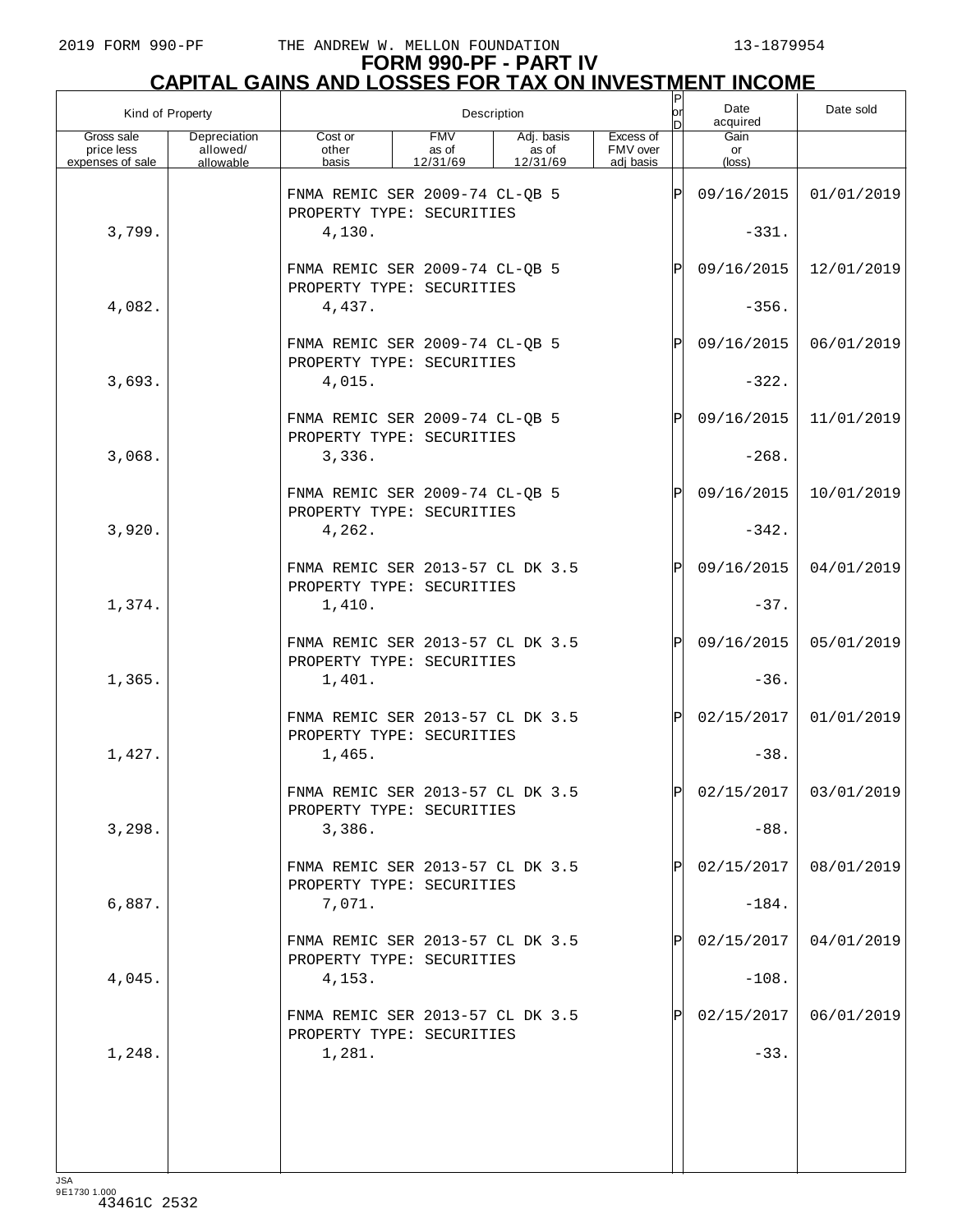# **FORM 990-PF - PART IV CAPITAL GAINS AND LOSSES FOR TAX ON INVESTMENT INCOME** P

| Kind of Property                             |                                       |                                                                         |                                 | Description                     |                                    | P<br> or <br>ы | Date<br>acquired      | Date sold               |
|----------------------------------------------|---------------------------------------|-------------------------------------------------------------------------|---------------------------------|---------------------------------|------------------------------------|----------------|-----------------------|-------------------------|
| Gross sale<br>price less<br>expenses of sale | Depreciation<br>allowed/<br>allowable | Cost or<br>other<br>basis                                               | <b>FMV</b><br>as of<br>12/31/69 | Adj. basis<br>as of<br>12/31/69 | Excess of<br>FMV over<br>adi basis |                | Gain<br>or<br>(loss)  |                         |
| 1,265.                                       |                                       | FNMA REMIC SER 2013-57 CL DK 3.5<br>PROPERTY TYPE: SECURITIES<br>1,298. |                                 |                                 |                                    | $\mathsf P$    | 02/15/2017<br>$-34.$  | 11/01/2019              |
|                                              |                                       | FNMA REMIC SER 2013-57 CL DK 3.5                                        |                                 |                                 |                                    | Ρ              | 02/15/2017            | 07/01/2019              |
| 2,703.                                       |                                       | PROPERTY TYPE: SECURITIES<br>2,775.                                     |                                 |                                 |                                    |                | $-72.$                |                         |
|                                              |                                       | FNMA REMIC SER 2013-57 CL DK 3.5<br>PROPERTY TYPE: SECURITIES           |                                 |                                 |                                    | Ρ              | 02/15/2017            | 10/01/2019              |
| 1,390.                                       |                                       | 1,427.                                                                  |                                 |                                 |                                    |                | $-37.$                |                         |
|                                              |                                       | FNMA REMIC SER 2013-57 CL DK 3.5<br>PROPERTY TYPE: SECURITIES           |                                 |                                 |                                    | Ρ              | 02/15/2017            | 02/01/2019              |
| 4,737.                                       |                                       | 4,863.<br>FNMA REMIC SER 2013-57 CL DK 3.5                              |                                 |                                 |                                    | Ρ              | $-127.$<br>02/15/2017 | 05/01/2019              |
| 3,145.                                       |                                       | PROPERTY TYPE: SECURITIES<br>3,229.                                     |                                 |                                 |                                    |                | $-84.$                |                         |
|                                              |                                       | FNMA REMIC SER 2013-9 CL CB 5.50                                        |                                 |                                 |                                    | Ρ              | 02/15/2017            | 09/01/2019              |
| 4,019.                                       |                                       | PROPERTY TYPE: SECURITIES<br>4,486.                                     |                                 |                                 |                                    |                | $-467.$               |                         |
| 4,883.                                       |                                       | FNMA REMIC SER 2013-9 CL CB 5.50<br>PROPERTY TYPE: SECURITIES<br>5,451. |                                 |                                 |                                    | Ρ              | 02/15/2017<br>$-568.$ | 12/01/2019              |
|                                              |                                       | FNMA REMIC SER 2013-9 CL CB 5.50<br>PROPERTY TYPE: SECURITIES           |                                 |                                 |                                    | $\mathsf{P}$   | 02/10/2016            | 02/01/2019              |
| 4,315.                                       |                                       | 4,816.                                                                  |                                 |                                 |                                    |                | $-502.$               |                         |
| 4,625.                                       |                                       | FNMA REMIC SER 2013-9 CL CB 5.50<br>PROPERTY TYPE: SECURITIES<br>5,162. |                                 |                                 |                                    | D              | $-538.$               | $02/10/2016$ 07/01/2019 |
|                                              |                                       | FNMA REMIC SER 2013-9 CL CB 5.50                                        |                                 |                                 |                                    |                | 02/10/2016            | 03/01/2019              |
| 4,330.                                       |                                       | PROPERTY TYPE: SECURITIES<br>4,834.                                     |                                 |                                 |                                    |                | $-503.$               |                         |
|                                              |                                       | FNMA REMIC SER 2013-9 CL CB 5.50<br>PROPERTY TYPE: SECURITIES           |                                 |                                 |                                    |                | 02/10/2016            | 11/01/2019              |
| 5,123.                                       |                                       | 5,719.                                                                  |                                 |                                 |                                    |                | $-596.$               |                         |
| 4,640.                                       |                                       | FNMA REMIC SER 2013-9 CL CB 5.50<br>PROPERTY TYPE: SECURITIES<br>5,179. |                                 |                                 |                                    |                | 02/10/2016<br>$-539.$ | 06/01/2019              |
|                                              |                                       |                                                                         |                                 |                                 |                                    |                |                       |                         |
|                                              |                                       |                                                                         |                                 |                                 |                                    |                |                       |                         |
| 194                                          |                                       |                                                                         |                                 |                                 |                                    |                |                       |                         |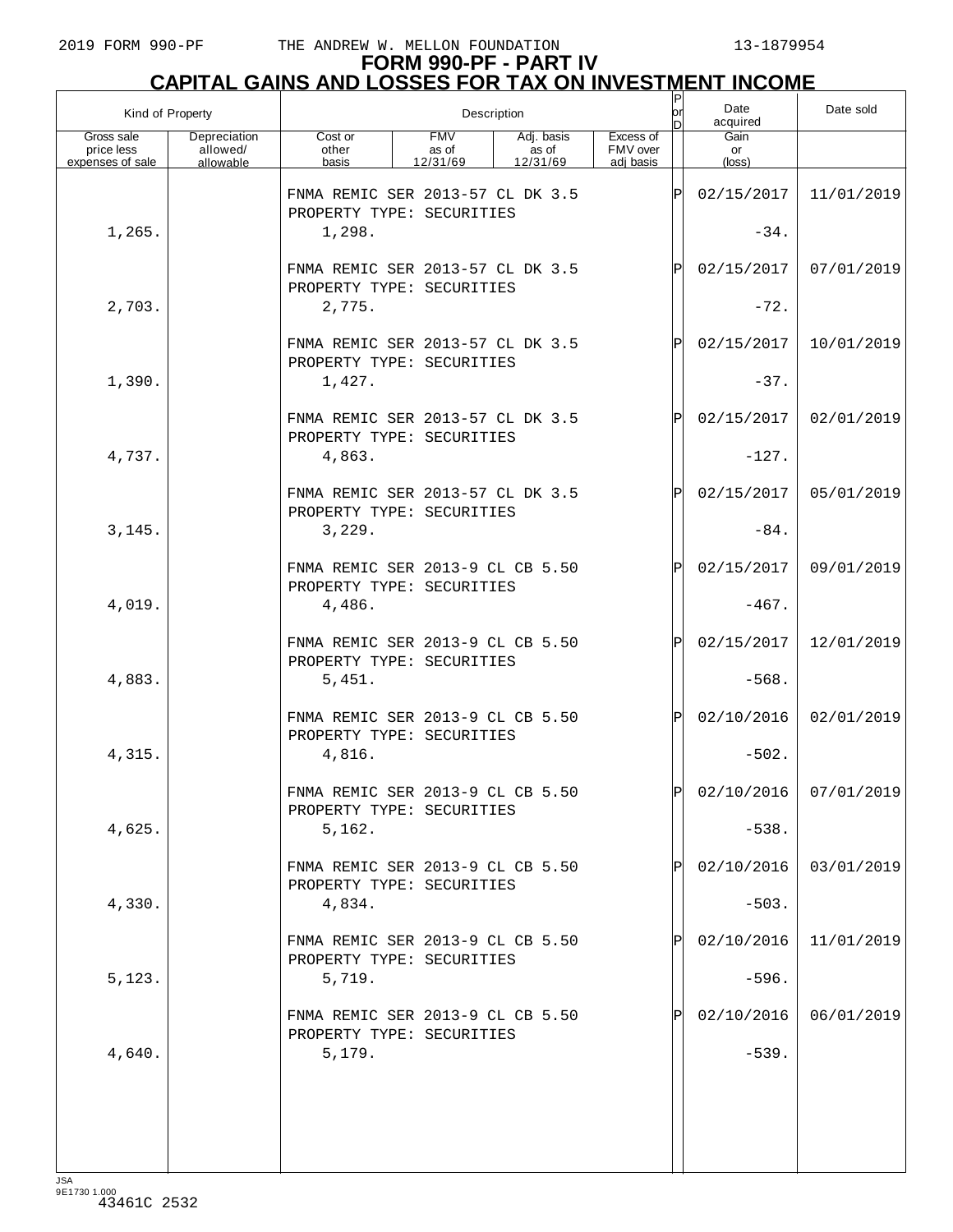# **FORM 990-PF - PART IV CAPITAL GAINS AND LOSSES FOR TAX ON INVESTMENT INCOME** P

| Kind of Property                             |                                       |                                                                   |                                 | Description                     |                                    | P<br>or<br>n | Date<br>acquired              | Date sold               |
|----------------------------------------------|---------------------------------------|-------------------------------------------------------------------|---------------------------------|---------------------------------|------------------------------------|--------------|-------------------------------|-------------------------|
| Gross sale<br>price less<br>expenses of sale | Depreciation<br>allowed/<br>allowable | Cost or<br>other<br>basis                                         | <b>FMV</b><br>as of<br>12/31/69 | Adj. basis<br>as of<br>12/31/69 | Excess of<br>FMV over<br>adi basis |              | Gain<br>or<br>$(\text{loss})$ |                         |
|                                              |                                       | FNMA REMIC SER 2013-9 CL CB 5.50<br>PROPERTY TYPE: SECURITIES     |                                 |                                 |                                    | Þ            | 02/10/2016                    | 09/01/2019              |
| 3,707.                                       |                                       | 4,138.                                                            |                                 |                                 |                                    |              | $-431.$                       |                         |
|                                              |                                       | FNMA REMIC SER 2013-9 CL CB 5.50<br>PROPERTY TYPE: SECURITIES     |                                 |                                 |                                    | Ρ            | 02/10/2016                    | 01/01/2019              |
| 4,279.                                       |                                       | 4,777.                                                            |                                 |                                 |                                    |              | $-497.$                       |                         |
|                                              |                                       | FNMA REMIC SER 2013-9 CL CB 5.50<br>PROPERTY TYPE: SECURITIES     |                                 |                                 |                                    | $\mathbf{P}$ | 02/10/2016                    | 04/01/2019              |
| 4,652.                                       |                                       | 5,193.                                                            |                                 |                                 |                                    |              | $-541.$                       |                         |
|                                              |                                       | FNMA REMIC SER 2013-9 CL CB 5.50<br>PROPERTY TYPE: SECURITIES     |                                 |                                 |                                    | $\mathbf{P}$ | 02/10/2016                    | 08/01/2019              |
| 4,165.                                       |                                       | 4,650.                                                            |                                 |                                 |                                    |              | $-484.$                       |                         |
|                                              |                                       | FNMA REMIC SER 2013-9 CL CB 5.50<br>PROPERTY TYPE: SECURITIES     |                                 |                                 |                                    | $\mathbf{P}$ | 02/10/2016                    | 10/01/2019              |
| 4,126.                                       |                                       | 4,606.                                                            |                                 |                                 |                                    |              | $-480.$                       |                         |
|                                              |                                       | FNMA REMIC SER 2014-M1 CL A2 FLTG RT<br>PROPERTY TYPE: SECURITIES |                                 |                                 |                                    | Þ            | 02/10/2016                    | 12/01/2019              |
| 11,974.                                      |                                       | 12,303.                                                           |                                 |                                 |                                    |              | $-329.$                       |                         |
|                                              |                                       | FNMA REMIC SER 2014-M1 CL A2 FLTG RT<br>PROPERTY TYPE: SECURITIES |                                 |                                 |                                    | P            | 02/10/2016                    | 05/01/2019              |
| 13,241.                                      |                                       | 13,605.                                                           |                                 |                                 |                                    |              | $-364.$                       |                         |
|                                              |                                       | FNMA REMIC SER 2014-M1 CL A2 FLTG RT<br>PROPERTY TYPE: SECURITIES |                                 |                                 |                                    | Þl           | 07/13/2015                    | 11/01/2019              |
| 1,880.                                       |                                       | 1,932.                                                            |                                 |                                 |                                    |              | $-52.$                        |                         |
|                                              |                                       | FNMA REMIC SER 2014-M1 CL A2 FLTG RT<br>PROPERTY TYPE: SECURITIES |                                 |                                 |                                    | Þl           |                               | $07/13/2015$ 07/01/2019 |
| 9,428.                                       |                                       | 9,687.                                                            |                                 |                                 |                                    |              | $-259.$                       |                         |
|                                              |                                       | FNMA REMIC SER 2014-M1 CL A2 FLTG RT<br>PROPERTY TYPE: SECURITIES |                                 |                                 |                                    |              | 07/13/2015                    | 09/01/2019              |
| 1,921.                                       |                                       | 1,974.                                                            |                                 |                                 |                                    |              | $-53.$                        |                         |
|                                              |                                       | FNMA REMIC SER 2014-M1 CL A2 FLTG RT<br>PROPERTY TYPE: SECURITIES |                                 |                                 |                                    |              | 07/13/2015                    | 02/01/2019              |
| 4,852.                                       |                                       | 4,986.                                                            |                                 |                                 |                                    |              | $-133.$                       |                         |
|                                              |                                       | FNMA REMIC SER 2014-M1 CL A2 FLTG RT<br>PROPERTY TYPE: SECURITIES |                                 |                                 |                                    |              | 07/13/2015                    | 12/01/2019              |
| 23, 251.                                     |                                       | 23,890.                                                           |                                 |                                 |                                    |              | $-639.$                       |                         |
|                                              |                                       |                                                                   |                                 |                                 |                                    |              |                               |                         |
|                                              |                                       |                                                                   |                                 |                                 |                                    |              |                               |                         |
|                                              |                                       |                                                                   |                                 |                                 |                                    |              |                               |                         |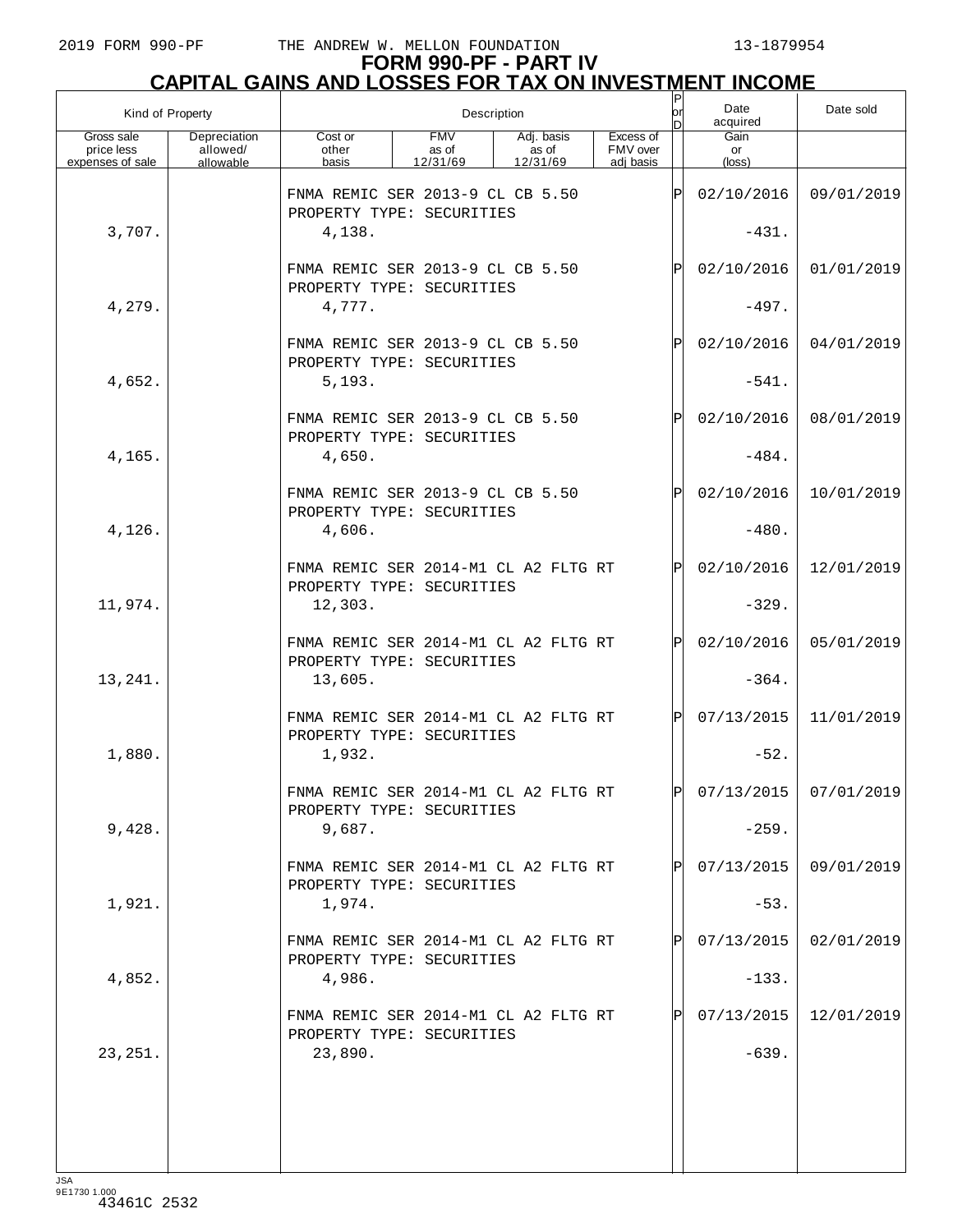# **FORM 990-PF - PART IV CAPITAL GAINS AND LOSSES FOR TAX ON INVESTMENT INCOME** P

| Kind of Property                             |                                       |                                                                             |                                 | Description                     |                                    | or<br>n      | Date<br>acquired     | Date sold             |
|----------------------------------------------|---------------------------------------|-----------------------------------------------------------------------------|---------------------------------|---------------------------------|------------------------------------|--------------|----------------------|-----------------------|
| Gross sale<br>price less<br>expenses of sale | Depreciation<br>allowed/<br>allowable | Cost or<br>other<br>basis                                                   | <b>FMV</b><br>as of<br>12/31/69 | Adj. basis<br>as of<br>12/31/69 | Excess of<br>FMV over<br>adi basis |              | Gain<br>or<br>(loss) |                       |
| 2,037.                                       |                                       | FNMA REMIC SER 2014-M1 CL A2 FLTG RT<br>PROPERTY TYPE: SECURITIES<br>2,093. |                                 |                                 |                                    | ΙP           | 07/13/2015<br>$-56.$ | 03/01/2019            |
|                                              |                                       | FNMA REMIC SER 2014-M1 CL A2 FLTG RT<br>PROPERTY TYPE: SECURITIES           |                                 |                                 |                                    | P            | 07/13/2015           | 06/01/2019            |
| 17,174.                                      |                                       | 17,646.                                                                     |                                 |                                 |                                    |              | $-472.$              |                       |
|                                              |                                       | FNMA REMIC SER 2014-M1 CL A2 FLTG RT<br>PROPERTY TYPE: SECURITIES           |                                 |                                 |                                    | P            | 07/13/2015           | 04/01/2019            |
| 1,983.                                       |                                       | 2,038.                                                                      |                                 |                                 |                                    |              | $-55.$               |                       |
| 2,028.                                       |                                       | FNMA REMIC SER 2014-M1 CL A2 FLTG RT<br>PROPERTY TYPE: SECURITIES<br>2,084. |                                 |                                 |                                    | P            | 07/13/2015<br>$-56.$ | 05/01/2019            |
|                                              |                                       | FNMA REMIC SER 2014-M1 CL A2 FLTG RT<br>PROPERTY TYPE: SECURITIES           |                                 |                                 |                                    | P            | 07/13/2015           | 10/01/2019            |
| 61,064.                                      |                                       | 62,744.                                                                     |                                 |                                 |                                    |              | $-1,679.$            |                       |
|                                              |                                       | FNMA REMIC SER 2015-M4 CLS AV2 2.509%<br>PROPERTY TYPE: SECURITIES          |                                 |                                 |                                    | $\mathbf{P}$ | 07/13/2015           | 01/01/2019            |
| 66,663.                                      |                                       | 67,350.                                                                     |                                 |                                 |                                    |              | $-687.$              |                       |
| 2,029.                                       |                                       | FNMA REMIC SER 2015-M4 CLS AV2<br>PROPERTY TYPE: SECURITIES<br>2,050.       |                                 |                                 | 2.509%                             | $\mathbf{P}$ | 07/13/2015<br>$-21.$ | 08/01/2019            |
|                                              |                                       | FNMA REMIC SER 2015-M4 CLS AV2 2.509%                                       |                                 |                                 |                                    | $\mathsf{P}$ | 08/04/2015           | 05/01/2019            |
| 33,563.                                      |                                       | PROPERTY TYPE: SECURITIES<br>33,909.                                        |                                 |                                 |                                    |              | $-346.$              |                       |
|                                              |                                       | FNMA REMIC SER 2015-M4 CLS AV2 2.509%<br>PROPERTY TYPE: SECURITIES          |                                 |                                 |                                    | lÞI          |                      | 08/04/2015 01/01/2019 |
| 963.                                         |                                       | 973.                                                                        |                                 |                                 |                                    |              | $-10.$               |                       |
|                                              |                                       | FNMA REMIC SER 2015-M4 CLS AV2 2.509%<br>PROPERTY TYPE: SECURITIES          |                                 |                                 |                                    | $\mathsf{P}$ | 08/04/2015           | 03/01/2019            |
| 963.                                         |                                       | 973.                                                                        |                                 |                                 |                                    |              | $-10.$               |                       |
|                                              |                                       | FNMA REMIC SER 2015-M4 CLS AV2 2.509%<br>PROPERTY TYPE: SECURITIES          |                                 |                                 |                                    | P            | 08/04/2015           | 08/01/2019            |
| 1,472.                                       |                                       | 1,487.                                                                      |                                 |                                 |                                    |              | $-15.$               |                       |
|                                              |                                       | FNMA REMIC SER 2015-M4 CLS AV2 2.509%<br>PROPERTY TYPE: SECURITIES          |                                 |                                 |                                    | P            | 08/04/2015           | 10/01/2019            |
| 13,774.                                      |                                       | 13,916.                                                                     |                                 |                                 |                                    |              | $-142.$              |                       |
|                                              |                                       |                                                                             |                                 |                                 |                                    |              |                      |                       |
|                                              |                                       |                                                                             |                                 |                                 |                                    |              |                      |                       |
| $I \subseteq \Delta$                         |                                       |                                                                             |                                 |                                 |                                    |              |                      |                       |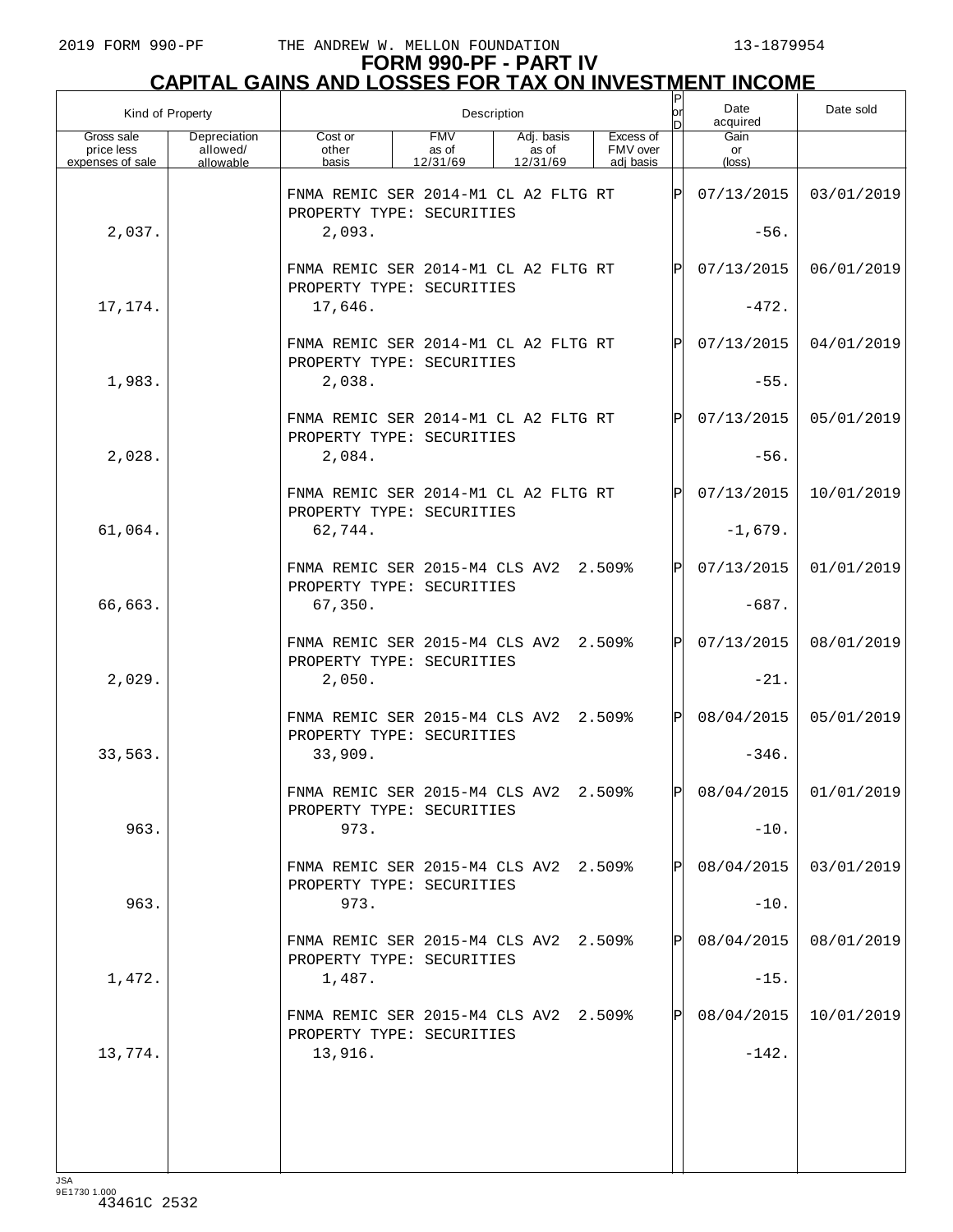|                                              | Kind of Property                      |                                                                     |                                 | Description                     |                                    | Ρ<br>or | Date<br>acquired     | Date sold             |
|----------------------------------------------|---------------------------------------|---------------------------------------------------------------------|---------------------------------|---------------------------------|------------------------------------|---------|----------------------|-----------------------|
| Gross sale<br>price less<br>expenses of sale | Depreciation<br>allowed/<br>allowable | Cost or<br>other<br>basis                                           | <b>FMV</b><br>as of<br>12/31/69 | Adj. basis<br>as of<br>12/31/69 | Excess of<br>FMV over<br>adj basis |         | Gain<br>or<br>(loss) |                       |
|                                              |                                       | FNMA REMIC SER 2015-M4 CLS AV2<br>PROPERTY TYPE: SECURITIES         |                                 |                                 | 2.509%                             | ΙÞΙ     | 08/04/2015           | 12/01/2019            |
| 2,025.                                       |                                       | 2,046.                                                              |                                 |                                 |                                    |         | $-21.$               |                       |
|                                              |                                       | FNMA REMIC SER 2015-M4 CLS AV2<br>PROPERTY TYPE: SECURITIES         |                                 |                                 | 2.509%                             | ΙÞΙ     | 08/04/2015           | 11/01/2019            |
| 1,047.                                       |                                       | 1,058.                                                              |                                 |                                 |                                    |         | $-11.$               |                       |
|                                              |                                       | FNMA REMIC SER 2015-M4 CLS AV2<br>PROPERTY TYPE: SECURITIES         |                                 |                                 | 2.509%                             | ΙÞΙ     | 08/04/2015           | 07/01/2019            |
| 1,086.                                       |                                       | 1,097.                                                              |                                 |                                 |                                    |         | $-11.$               |                       |
| 957.                                         |                                       | FNMA REMIC SER 2015-M4 CLS AV2<br>PROPERTY TYPE: SECURITIES<br>966. |                                 |                                 | 2.509%                             | ΙÞΙ     | 08/04/2015<br>$-10.$ | 04/01/2019            |
|                                              |                                       |                                                                     |                                 |                                 |                                    | ΙÞΙ     | 08/04/2015           | 02/01/2019            |
|                                              |                                       | FNMA REMIC SER 2015-M4 CLS AV2 2.509%<br>PROPERTY TYPE: SECURITIES  |                                 |                                 |                                    |         |                      |                       |
| 38,552.                                      |                                       | 38,950.                                                             |                                 |                                 |                                    |         | $-398.$              |                       |
| 6.                                           |                                       | FNMA REMIC SR 2006-36 CL-FM FLTG<br>PROPERTY TYPE: SECURITIES<br>6. |                                 |                                 |                                    | ΙÞΙ     | 08/04/2015           | 06/01/2019            |
| 6.                                           |                                       | FNMA REMIC SR 2006-36 CL-FM FLTG<br>PROPERTY TYPE: SECURITIES<br>6. |                                 |                                 |                                    | ΙÞΙ     | 08/04/2015           | 09/01/2019            |
| 6.                                           |                                       | FNMA REMIC SR 2006-36 CL-FM FLTG<br>PROPERTY TYPE: SECURITIES<br>б. |                                 |                                 |                                    | ΙÞΙ     | 08/24/2015           | 04/01/2019            |
|                                              |                                       | FNMA REMIC SR 2006-36 CL-FM FLTG<br>PROPERTY TYPE: SECURITIES       |                                 |                                 |                                    | ldl     |                      | 08/24/2015 09/01/2019 |
| 16,584.                                      |                                       | 16,610.                                                             |                                 |                                 |                                    |         | $-26.$               |                       |
|                                              |                                       | FNMA REMIC SR 2006-36 CL-FM FLTG<br>PROPERTY TYPE: SECURITIES       |                                 |                                 |                                    | P       | 08/24/2015           | 03/01/2019            |
| 1,506.                                       |                                       | 1,509.                                                              |                                 |                                 |                                    |         | $-2$ .               |                       |
|                                              |                                       | FNMA REMIC SR 2006-36 CL-FM FLTG<br>PROPERTY TYPE: SECURITIES       |                                 |                                 |                                    | ΙPΙ     | 08/24/2015           | 12/01/2019            |
| 4,161.                                       |                                       | 4,167.                                                              |                                 |                                 |                                    |         | $-7.$                |                       |
| 6.                                           |                                       | FNMA REMIC SR 2006-36 CL-FM FLTG<br>PROPERTY TYPE: SECURITIES<br>б. |                                 |                                 |                                    | P       | 08/24/2015           | 05/01/2019            |
|                                              |                                       |                                                                     |                                 |                                 |                                    |         |                      |                       |
|                                              |                                       |                                                                     |                                 |                                 |                                    |         |                      |                       |
|                                              |                                       |                                                                     |                                 |                                 |                                    |         |                      |                       |
|                                              |                                       |                                                                     |                                 |                                 |                                    |         |                      |                       |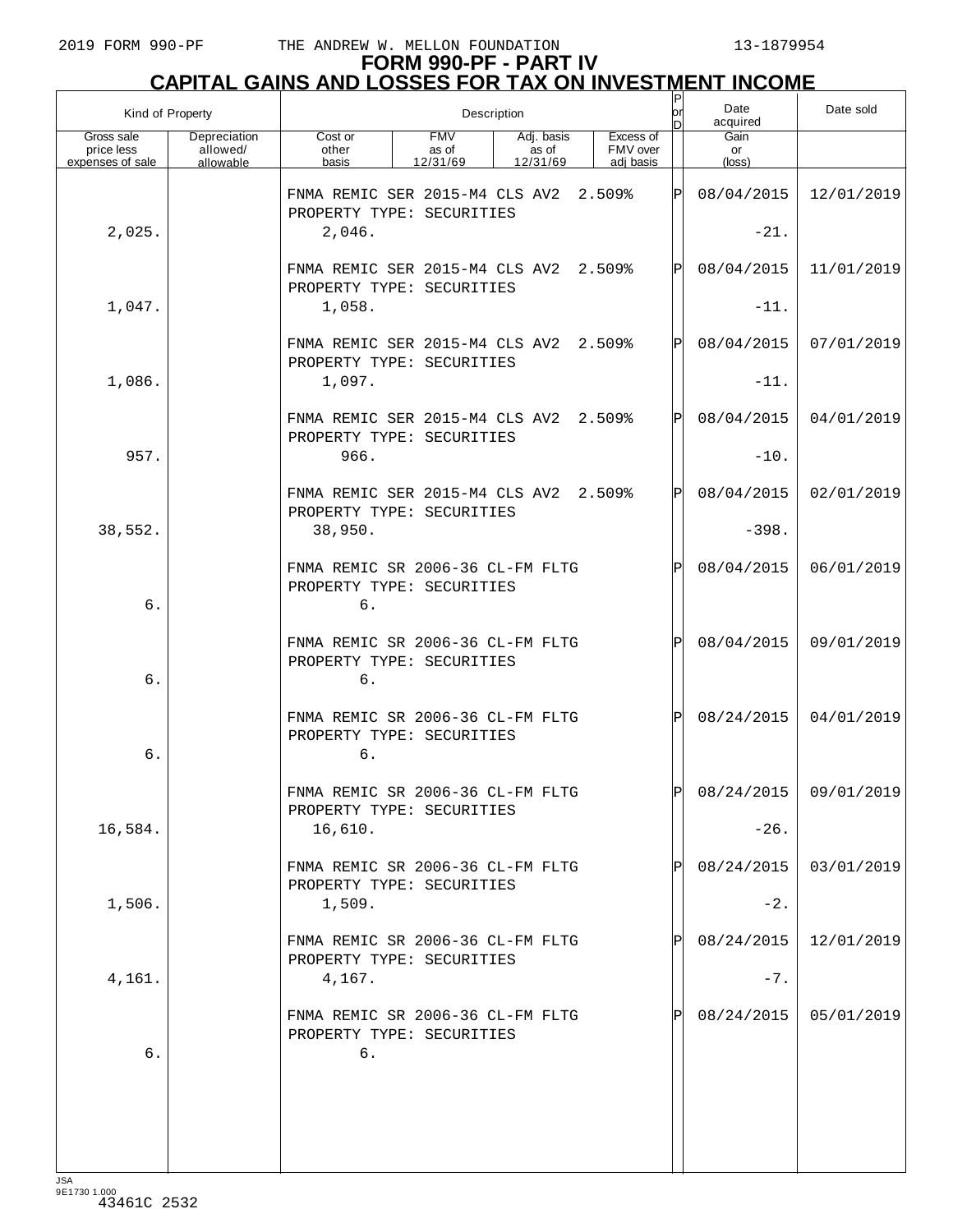| Kind of Property                             |                                       |                                                                         |                                 | Description                     |                                    | P<br>or<br>In | Date<br>acquired              | Date sold             |
|----------------------------------------------|---------------------------------------|-------------------------------------------------------------------------|---------------------------------|---------------------------------|------------------------------------|---------------|-------------------------------|-----------------------|
| Gross sale<br>price less<br>expenses of sale | Depreciation<br>allowed/<br>allowable | Cost or<br>other<br>basis                                               | <b>FMV</b><br>as of<br>12/31/69 | Adj. basis<br>as of<br>12/31/69 | Excess of<br>FMV over<br>adj basis |               | Gain<br>or<br>$(\text{loss})$ |                       |
| 5,279.                                       |                                       | FNMA REMIC SR 2006-36 CL-FM FLTG<br>PROPERTY TYPE: SECURITIES<br>5,287. |                                 |                                 |                                    | ΙP            | 08/24/2015<br>$-8.$           | 10/01/2019            |
| 6.                                           |                                       | FNMA REMIC SR 2006-36 CL-FM FLTG<br>PROPERTY TYPE: SECURITIES<br>б.     |                                 |                                 |                                    | ΙP            | 08/24/2015                    | 08/01/2019            |
| 6.                                           |                                       | FNMA REMIC SR 2006-36 CL-FM FLTG<br>PROPERTY TYPE: SECURITIES<br>б.     |                                 |                                 |                                    | ΙP            | 08/24/2015                    | 07/01/2019            |
| 6.                                           |                                       | FNMA REMIC SR 2006-36 CL-FM FLTG<br>PROPERTY TYPE: SECURITIES<br>б.     |                                 |                                 |                                    | ΙP            | 08/24/2015                    | 11/01/2019            |
| 2,039.                                       |                                       | FNMA REMIC SR 2006-36 CL-FM FLTG<br>PROPERTY TYPE: SECURITIES<br>2,042. |                                 |                                 |                                    | ΙP            | 08/24/2015<br>$-3.$           | 02/01/2019            |
|                                              |                                       | FNMA REMIC TR 2004-T3 CL-1A1 6<br>PROPERTY TYPE: SECURITIES             |                                 |                                 |                                    | ΙP            | 08/24/2015                    | 01/01/2019            |
| 1,098.                                       |                                       | 1,263.                                                                  |                                 |                                 |                                    |               | $-165.$                       |                       |
| 3,545.                                       |                                       | FNMA REMIC TR 2004-T3 CL-1A1 6<br>PROPERTY TYPE: SECURITIES<br>4,076.   |                                 |                                 |                                    | ΙP            | 08/24/2015<br>$-532.$         | 06/01/2019            |
| 575.                                         |                                       | FNMA REMIC TR 2004-T3 CL-1A1 6<br>PROPERTY TYPE: SECURITIES<br>662.     |                                 |                                 |                                    | ΙP            | 08/25/2015<br>$-86.$          | 07/01/2019            |
| 575.                                         |                                       | FNMA REMIC TR 2004-T3 CL-1A1 6<br>PROPERTY TYPE: SECURITIES<br>661.     |                                 |                                 |                                    | פו            | $-86.$                        | 08/25/2015 05/01/2019 |
| 1,447.                                       |                                       | FNMA REMIC TR 2004-T3 CL-1A1 6<br>PROPERTY TYPE: SECURITIES<br>1,664.   |                                 |                                 |                                    |               | 08/25/2015<br>$-217.$         | 12/01/2019            |
|                                              |                                       | FNMA REMIC TR 2004-T3 CL-1A1 6<br>PROPERTY TYPE: SECURITIES             |                                 |                                 |                                    |               | 08/25/2015                    | 10/01/2019            |
| 2,217.                                       |                                       | 2,549.<br>FNMA REMIC TR 2004-T3 CL-1A1 6<br>PROPERTY TYPE: SECURITIES   |                                 |                                 |                                    |               | $-333.$<br>08/25/2015         | 08/01/2019            |
| 2,281.                                       |                                       | 2,624.                                                                  |                                 |                                 |                                    |               | $-342.$                       |                       |
| $I \subseteq \Delta$                         |                                       |                                                                         |                                 |                                 |                                    |               |                               |                       |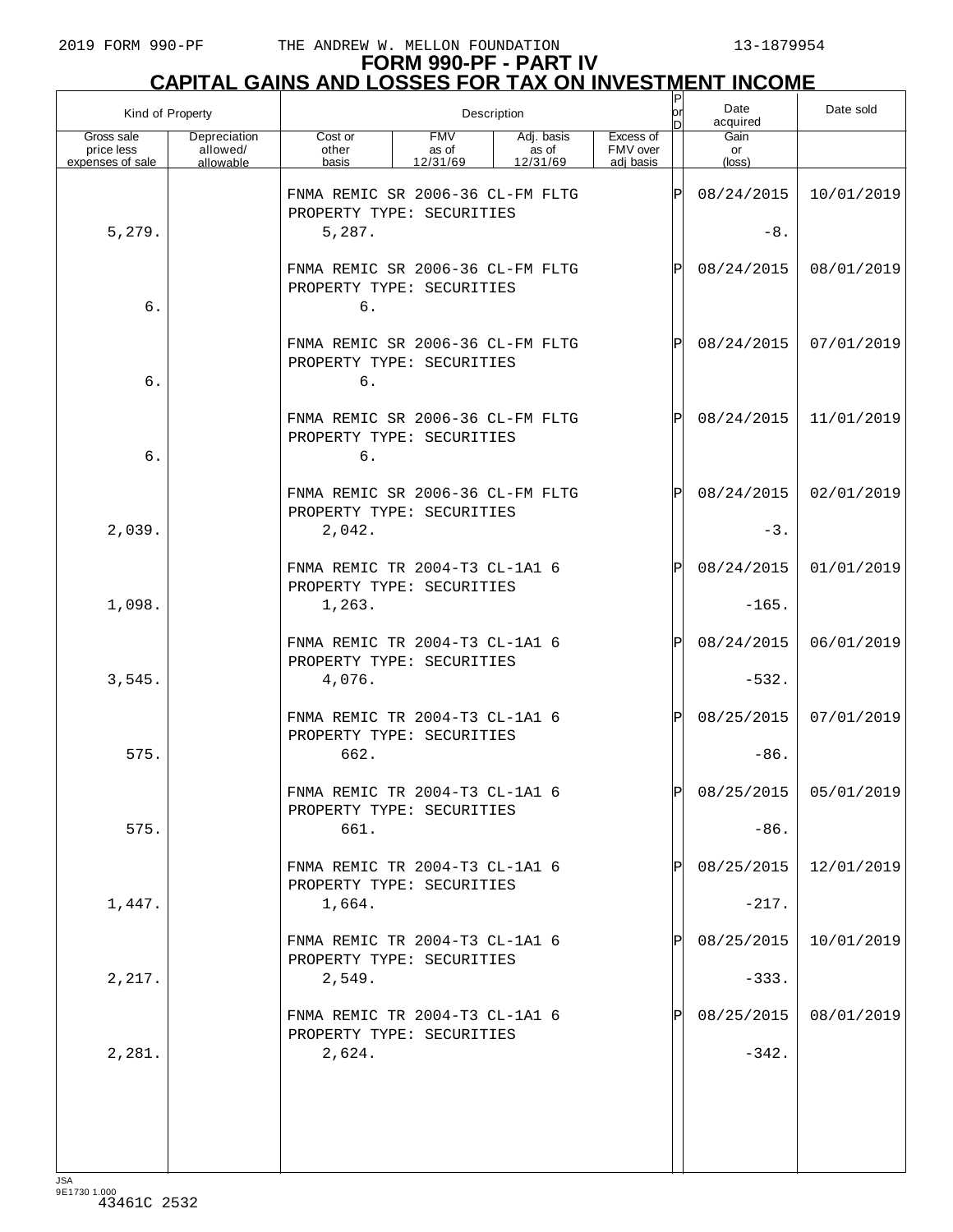# **FORM 990-PF - PART IV CAPITAL GAINS AND LOSSES FOR TAX ON INVESTMENT INCOME** P

| Kind of Property                             |                                       |                                                                     | Description                     |                                 |                                    | or<br>In | Date<br>acquired              | Date sold             |
|----------------------------------------------|---------------------------------------|---------------------------------------------------------------------|---------------------------------|---------------------------------|------------------------------------|----------|-------------------------------|-----------------------|
| Gross sale<br>price less<br>expenses of sale | Depreciation<br>allowed/<br>allowable | Cost or<br>other<br>basis                                           | <b>FMV</b><br>as of<br>12/31/69 | Adj. basis<br>as of<br>12/31/69 | Excess of<br>FMV over<br>adi basis |          | Gain<br>or<br>$(\text{loss})$ |                       |
|                                              |                                       | FNMA REMIC TR 2004-T3 CL-1A1 6<br>PROPERTY TYPE: SECURITIES         |                                 |                                 |                                    | ΙP       | 08/25/2015                    | 11/01/2019            |
| 923.                                         |                                       | 1,061.                                                              |                                 |                                 |                                    |          | $-138.$                       |                       |
|                                              |                                       | FNMA REMIC TR 2004-T3 CL-1A1 6<br>PROPERTY TYPE: SECURITIES         |                                 |                                 |                                    | P        | 08/25/2015                    | 02/01/2019            |
| 8,884.                                       |                                       | 10,217.                                                             |                                 |                                 |                                    |          | $-1, 333.$                    |                       |
|                                              |                                       | FNMA REMIC TR 2004-T3 CL-1A1 6<br>PROPERTY TYPE: SECURITIES         |                                 |                                 |                                    | ΙP       | 08/25/2015                    | 09/01/2019            |
| 1,899.                                       |                                       | 2,184.                                                              |                                 |                                 |                                    |          | $-285.$                       |                       |
|                                              |                                       | FNMA REMIC TR 2004-T3 CL-1A1 6<br>PROPERTY TYPE: SECURITIES         |                                 |                                 |                                    | P        | 08/25/2015                    | 04/01/2019            |
| 2,710.                                       |                                       | 3,117.                                                              |                                 |                                 |                                    |          | $-407.$                       |                       |
|                                              |                                       | FNMA REMIC TR 2004-T3 CL-1A1 6<br>PROPERTY TYPE: SECURITIES         |                                 |                                 |                                    | P        | 08/25/2015                    | 01/01/2019            |
| 1,069.                                       |                                       | 1,229.                                                              |                                 |                                 |                                    |          | $-160.$                       |                       |
|                                              |                                       | FNMA REMIC TR 2005-120 CL-ZU PRIN ONLY<br>PROPERTY TYPE: SECURITIES |                                 |                                 |                                    | ΙPΙ      | 08/25/2015                    | 03/01/2019            |
| 4,850.                                       |                                       | 5,370.                                                              |                                 |                                 |                                    |          | $-520.$                       |                       |
|                                              |                                       | FNMA REMIC TR 2005-120 CL-ZU PRIN ONLY<br>PROPERTY TYPE: SECURITIES |                                 |                                 |                                    | ΙPΙ      | 08/25/2015                    | 06/01/2019            |
| 4,149.                                       |                                       | 4,594.                                                              |                                 |                                 |                                    |          | $-445.$                       |                       |
|                                              |                                       | FNMA REMIC TR 2005-120 CL-ZU PRIN ONLY<br>PROPERTY TYPE: SECURITIES |                                 |                                 |                                    | ΙPΙ      | 08/18/2015                    | 07/01/2019            |
| 5,895.                                       |                                       | 6,527.                                                              |                                 |                                 |                                    |          | $-632.$                       |                       |
|                                              |                                       | FNMA REMIC TR 2005-120 CL-ZU PRIN ONLY<br>PROPERTY TYPE: SECURITIES |                                 |                                 |                                    | IPI.     |                               | 08/18/2015 03/01/2019 |
| 5,812.                                       |                                       | 6,434.                                                              |                                 |                                 |                                    |          | $-623.$                       |                       |
|                                              |                                       | FNMA REMIC TR 2005-120 CL-ZU PRIN ONLY<br>PROPERTY TYPE: SECURITIES |                                 |                                 |                                    | P        | 08/18/2015                    | 11/01/2019            |
| 4,874.                                       |                                       | 5,396.                                                              |                                 |                                 |                                    |          | $-522.$                       |                       |
|                                              |                                       | FNMA REMIC TR 2005-120 CL-ZU PRIN ONLY<br>PROPERTY TYPE: SECURITIES |                                 |                                 |                                    | P        | 08/18/2015                    | 06/01/2019            |
| 4,791.                                       |                                       | 5,304.                                                              |                                 |                                 |                                    |          | $-514.$                       |                       |
|                                              |                                       | FNMA REMIC TR 2005-120 CL-ZU PRIN ONLY<br>PROPERTY TYPE: SECURITIES |                                 |                                 |                                    | P        | 08/18/2015                    | 02/01/2019            |
| 4,308.                                       |                                       | 4,769.                                                              |                                 |                                 |                                    |          | $-462.$                       |                       |
|                                              |                                       |                                                                     |                                 |                                 |                                    |          |                               |                       |
|                                              |                                       |                                                                     |                                 |                                 |                                    |          |                               |                       |
|                                              |                                       |                                                                     |                                 |                                 |                                    |          |                               |                       |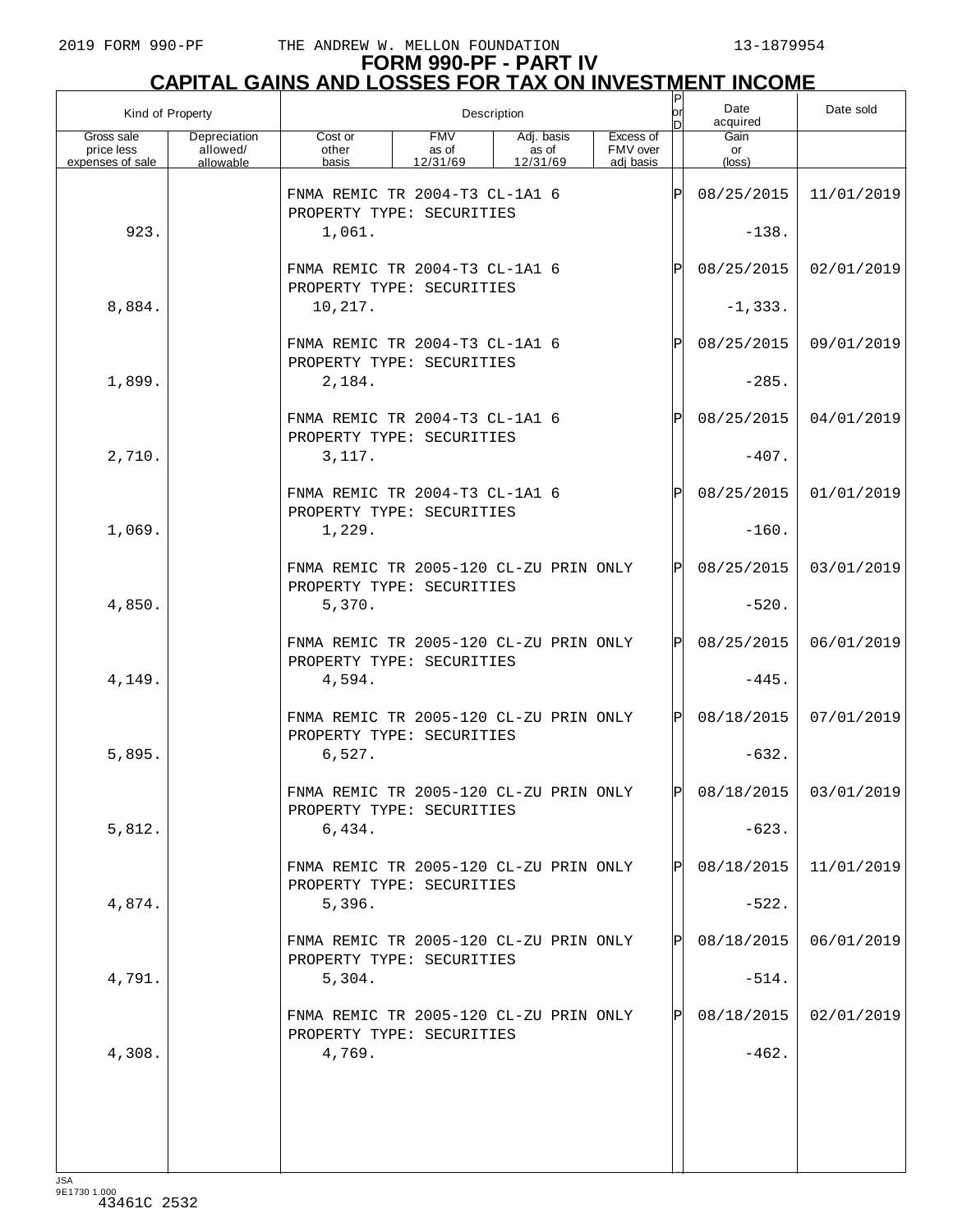| Kind of Property                             |                                       |                                                                      |                                 | Description                     |                                    | lor<br>n | Date<br>acquired     | Date sold             |
|----------------------------------------------|---------------------------------------|----------------------------------------------------------------------|---------------------------------|---------------------------------|------------------------------------|----------|----------------------|-----------------------|
| Gross sale<br>price less<br>expenses of sale | Depreciation<br>allowed/<br>allowable | Cost or<br>other<br>basis                                            | <b>FMV</b><br>as of<br>12/31/69 | Adj. basis<br>as of<br>12/31/69 | Excess of<br>FMV over<br>adj basis |          | Gain<br>or<br>(loss) |                       |
|                                              |                                       | FNMA REMIC TR 2005-120 CL-ZU PRIN ONLY<br>PROPERTY TYPE: SECURITIES  |                                 |                                 |                                    | ΙÞΙ      | 08/18/2015           | 12/01/2019            |
| 4,761.                                       |                                       | 5,272.                                                               |                                 |                                 |                                    |          | $-510.$              |                       |
|                                              |                                       | FNMA REMIC TR 2005-120 CL-ZU PRIN ONLY<br>PROPERTY TYPE: SECURITIES  |                                 |                                 |                                    | Þl       | 08/18/2015           | 10/01/2019            |
| 5,131.                                       |                                       | 5,681.                                                               |                                 |                                 |                                    |          | $-550.$              |                       |
|                                              |                                       | FNMA REMIC TR 2005-120 CL-ZU PRIN ONLY<br>PROPERTY TYPE: SECURITIES  |                                 |                                 |                                    | Þl       | 08/18/2015           | 08/01/2019            |
| 4,769.                                       |                                       | 5,280.                                                               |                                 |                                 |                                    |          | $-511.$              |                       |
|                                              |                                       | FNMA REMIC TR 2005-120 CL-ZU PRIN ONLY<br>PROPERTY TYPE: SECURITIES  |                                 |                                 |                                    | ΙÞΙ      | 08/18/2015           | 01/01/2019            |
| 5,105.                                       |                                       | 5,653.                                                               |                                 |                                 |                                    |          | $-547.$              |                       |
|                                              |                                       | FNMA REMIC TR 2005-120 CL-ZU PRIN ONLY<br>PROPERTY TYPE: SECURITIES  |                                 |                                 |                                    | ΙPΙ      | 08/18/2015           | 04/01/2019            |
| 4,327.                                       |                                       | 4,790.                                                               |                                 |                                 |                                    |          | $-464.$              |                       |
|                                              |                                       | FNMA REMIC TR 2007-79 CL-PE PRIN ONLY 5<br>PROPERTY TYPE: SECURITIES |                                 |                                 |                                    | ΙÞΙ      | 08/18/2015           | 09/01/2019            |
| 2,002.                                       |                                       | 2,152.                                                               |                                 |                                 |                                    |          | $-150.$              |                       |
|                                              |                                       | FNMA REMIC TR 2007-79 CL-PE PRIN ONLY 5<br>PROPERTY TYPE: SECURITIES |                                 |                                 |                                    | lPl      | 08/18/2015           | 05/01/2019            |
| 2,043.                                       |                                       | 2,196.                                                               |                                 |                                 |                                    |          | $-153.$              |                       |
|                                              |                                       | FNMA REMIC TR 2007-79 CL-PE PRIN ONLY 5<br>PROPERTY TYPE: SECURITIES |                                 |                                 |                                    | lPl      | 09/29/2015           | 05/01/2019            |
| 2,138.                                       |                                       | 2,298.                                                               |                                 |                                 |                                    |          | $-160.$              |                       |
|                                              |                                       | FNMA REMIC TR 2007-79 CL-PE PRIN ONLY 5<br>PROPERTY TYPE: SECURITIES |                                 |                                 |                                    | P        |                      | 09/29/2015 10/01/2019 |
| 19,058.                                      |                                       | 20,486.                                                              |                                 |                                 |                                    |          | $-1,428.$            |                       |
|                                              |                                       | FNMA REMIC TR 2007-79 CL-PE PRIN ONLY 5<br>PROPERTY TYPE: SECURITIES |                                 |                                 |                                    | ΙPΙ      | 09/29/2015           | 12/01/2019            |
| 2,107.                                       |                                       | 2,265.                                                               |                                 |                                 |                                    |          | $-158.$              |                       |
|                                              |                                       | FNMA REMIC TR 2007-79 CL-PE PRIN ONLY 5<br>PROPERTY TYPE: SECURITIES |                                 |                                 |                                    | ΙPΙ      | 09/29/2015           | 08/01/2019            |
| 2, 294.                                      |                                       | 2,466.                                                               |                                 |                                 |                                    |          | $-172.$              |                       |
|                                              |                                       | FNMA REMIC TR 2007-79 CL-PE PRIN ONLY 5<br>PROPERTY TYPE: SECURITIES |                                 |                                 |                                    | ΙPΙ      | 09/29/2015           | 07/01/2019            |
| 2,034.                                       |                                       | 2,187.                                                               |                                 |                                 |                                    |          | $-152.$              |                       |
|                                              |                                       |                                                                      |                                 |                                 |                                    |          |                      |                       |
|                                              |                                       |                                                                      |                                 |                                 |                                    |          |                      |                       |
|                                              |                                       |                                                                      |                                 |                                 |                                    |          |                      |                       |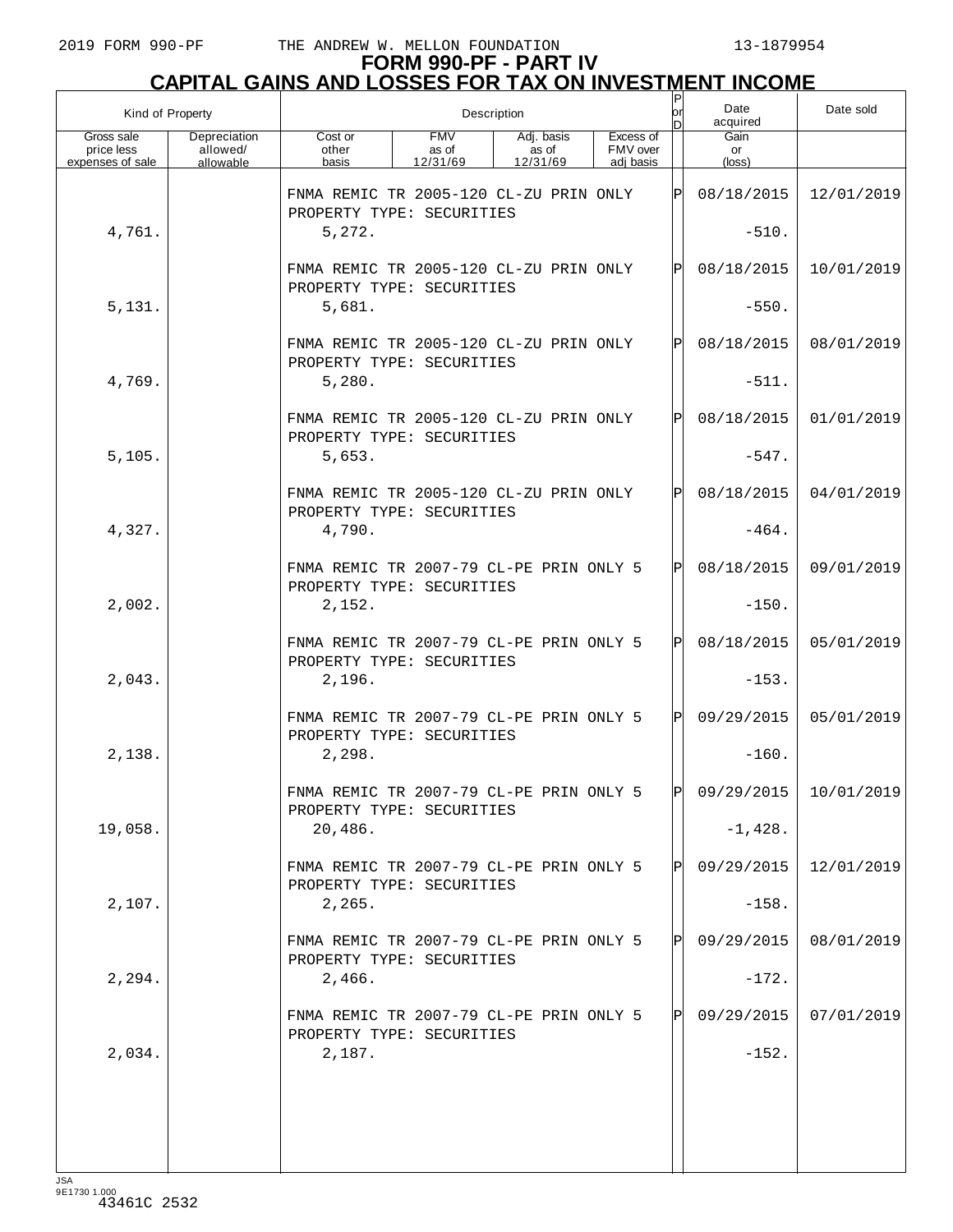| Kind of Property                             |                                       |                                                                          |                                 | Description                     |                                    | P<br>lor | Date<br>acquired              | Date sold  |
|----------------------------------------------|---------------------------------------|--------------------------------------------------------------------------|---------------------------------|---------------------------------|------------------------------------|----------|-------------------------------|------------|
| Gross sale<br>price less<br>expenses of sale | Depreciation<br>allowed/<br>allowable | Cost or<br>other<br>basis                                                | <b>FMV</b><br>as of<br>12/31/69 | Adj. basis<br>as of<br>12/31/69 | Excess of<br>FMV over<br>adi basis |          | Gain<br>or<br>$(\text{loss})$ |            |
|                                              |                                       | FNMA REMIC TR 2007-79 CL-PE PRIN ONLY 5                                  |                                 |                                 |                                    | ΙÞΙ      | 09/29/2015                    | 02/01/2019 |
| 2,031.                                       |                                       | PROPERTY TYPE: SECURITIES<br>2,183.                                      |                                 |                                 |                                    |          | $-152.$                       |            |
|                                              |                                       | FNMA REMIC TR 2007-79 CL-PE PRIN ONLY 5<br>PROPERTY TYPE: SECURITIES     |                                 |                                 |                                    | ΙЫ       | 09/29/2015                    | 11/01/2019 |
| 2,143.                                       |                                       | 2,303.                                                                   |                                 |                                 |                                    |          | $-161.$                       |            |
|                                              |                                       | FNMA REMIC TR 2007-79 CL-PE PRIN ONLY 5<br>PROPERTY TYPE: SECURITIES     |                                 |                                 |                                    | ΙЫ       | 09/29/2015                    | 03/01/2019 |
| 2,105.                                       |                                       | 2,262.                                                                   |                                 |                                 |                                    |          | $-158.$                       |            |
|                                              |                                       | FNMA REMIC TR 2007-79 CL-PE PRIN ONLY 5<br>PROPERTY TYPE: SECURITIES     |                                 |                                 |                                    | ΙЫ       | 09/29/2015                    | 06/01/2019 |
| 2,086.                                       |                                       | 2, 242.                                                                  |                                 |                                 |                                    |          | $-156.$                       |            |
|                                              |                                       | FNMA REMIC TR 2007-79 CL-PE PRIN ONLY 5<br>PROPERTY TYPE: SECURITIES     |                                 |                                 |                                    | ΙЫ       | 09/29/2015                    | 04/01/2019 |
| 2,046.                                       |                                       | 2,199.                                                                   |                                 |                                 |                                    |          | $-153.$                       |            |
|                                              |                                       | FNMA REMIC TR 2010-123 CL-BP 4.5<br>PROPERTY TYPE: SECURITIES            |                                 |                                 |                                    | ΙPΙ      | 09/29/2015                    | 09/01/2019 |
| 12,604.                                      |                                       | 14,037.                                                                  |                                 |                                 |                                    |          | $-1,434.$                     |            |
|                                              |                                       | FNMA REMIC TR 2010-123 CL-BP 4.5<br>PROPERTY TYPE: SECURITIES            |                                 |                                 |                                    | ΙPΙ      | 09/29/2015                    | 01/01/2019 |
| 10,598.                                      |                                       | 11,803.                                                                  |                                 |                                 |                                    |          | $-1, 205.$                    |            |
|                                              |                                       | FNMA REMIC TR 2010-123 CL-BP 4.5<br>PROPERTY TYPE: SECURITIES            |                                 |                                 |                                    | ΙPΙ      | 08/20/2015                    | 08/01/2019 |
| 12,145.                                      |                                       | 13,527.                                                                  |                                 |                                 |                                    |          | $-1,382.$                     |            |
|                                              |                                       | FNMA REMIC TR 2010-123 CL-BP 4.5<br>PROPERTY TYPE: SECURITIES            |                                 |                                 |                                    | וסו      | 08/20/2015                    | 02/01/2019 |
| 14,192.                                      |                                       | 15,806.                                                                  |                                 |                                 |                                    |          | $-1,614.$                     |            |
| 13,640.                                      |                                       | FNMA REMIC TR 2010-123 CL-BP 4.5<br>PROPERTY TYPE: SECURITIES<br>15,192. |                                 |                                 |                                    |          | 08/20/2015<br>$-1,552.$       | 07/01/2019 |
|                                              |                                       | FNMA REMIC TR 2010-123 CL-BP 4.5                                         |                                 |                                 |                                    |          | 08/20/2015                    | 06/01/2019 |
| 12,205.                                      |                                       | PROPERTY TYPE: SECURITIES<br>13,593.                                     |                                 |                                 |                                    |          | $-1,388.$                     |            |
|                                              |                                       | FNMA REMIC TR 2010-123 CL-BP 4.5                                         |                                 |                                 |                                    |          | 08/20/2015                    | 01/01/2019 |
| 13,490.                                      |                                       | PROPERTY TYPE: SECURITIES<br>15,025.                                     |                                 |                                 |                                    |          | $-1,535.$                     |            |
|                                              |                                       |                                                                          |                                 |                                 |                                    |          |                               |            |
|                                              |                                       |                                                                          |                                 |                                 |                                    |          |                               |            |
|                                              |                                       |                                                                          |                                 |                                 |                                    |          |                               |            |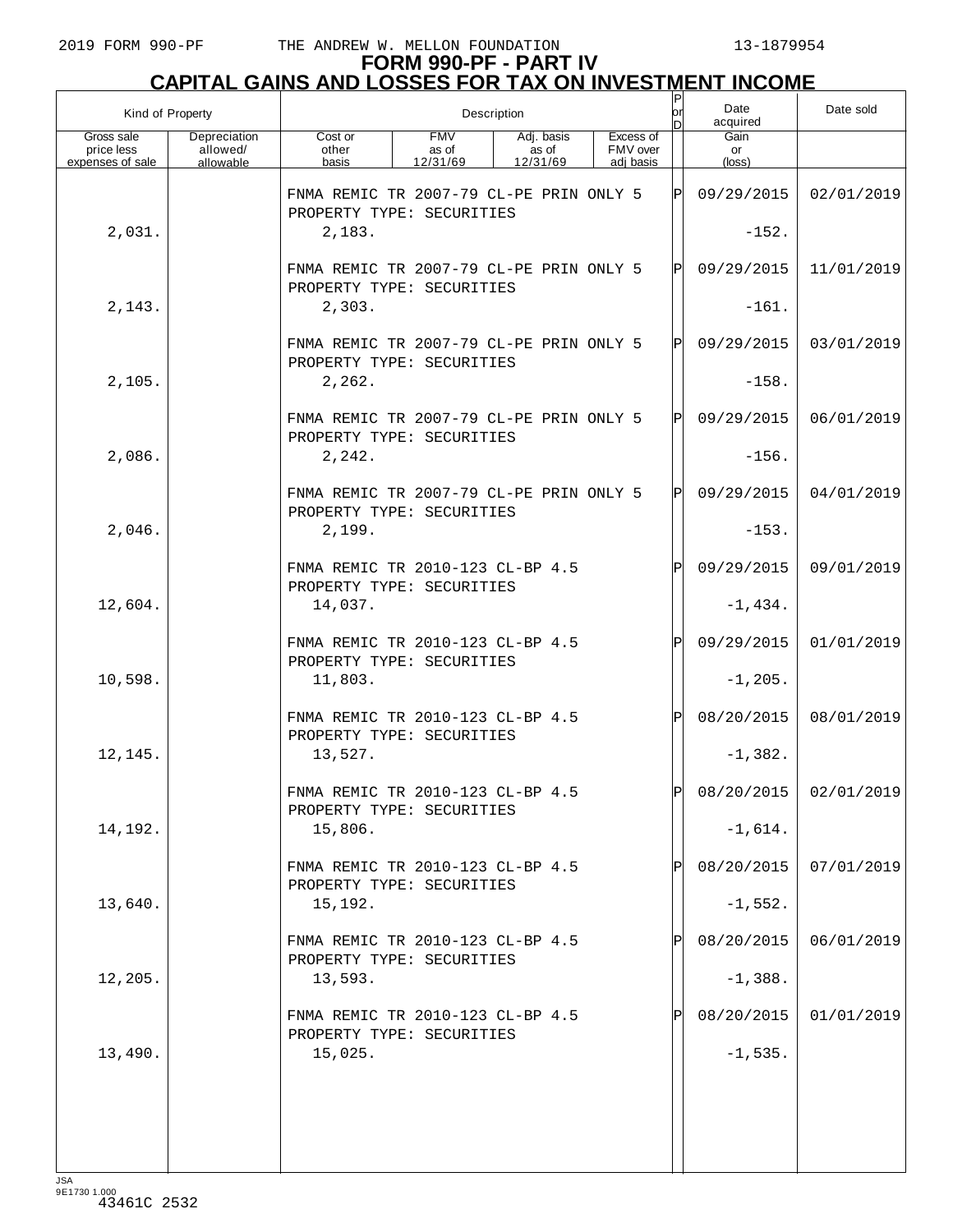| Kind of Property                             |                                       |                                                                         | Description                     | P<br>lor                        | Date<br>acquired                   | Date sold   |                               |                         |
|----------------------------------------------|---------------------------------------|-------------------------------------------------------------------------|---------------------------------|---------------------------------|------------------------------------|-------------|-------------------------------|-------------------------|
| Gross sale<br>price less<br>expenses of sale | Depreciation<br>allowed/<br>allowable | Cost or<br>other<br>basis                                               | <b>FMV</b><br>as of<br>12/31/69 | Adj. basis<br>as of<br>12/31/69 | Excess of<br>FMV over<br>adi basis |             | Gain<br>or<br>$(\text{loss})$ |                         |
|                                              |                                       | FNMA REMIC TR 2010-123 CL-BP 4.5                                        |                                 |                                 |                                    | ΙP          | 08/20/2015                    | 10/01/2019              |
| 14,138.                                      |                                       | PROPERTY TYPE: SECURITIES<br>15,747.                                    |                                 |                                 |                                    |             | $-1,608.$                     |                         |
|                                              |                                       | FNMA REMIC TR 2010-123 CL-BP 4.5<br>PROPERTY TYPE: SECURITIES           |                                 |                                 |                                    | $\mathbf P$ | 08/20/2015                    | 09/01/2019              |
| 10,021.                                      |                                       | 11,161.                                                                 |                                 |                                 |                                    |             | $-1, 140.$                    |                         |
|                                              |                                       | FNMA REMIC TR 2010-123 CL-BP 4.5<br>PROPERTY TYPE: SECURITIES           |                                 |                                 |                                    | $\mathbf P$ | 08/20/2015                    | 11/01/2019              |
| 11,327.                                      |                                       | 12,615.                                                                 |                                 |                                 |                                    |             | $-1,288.$                     |                         |
|                                              |                                       | FNMA REMIC TR 2010-123 CL-BP 4.5<br>PROPERTY TYPE: SECURITIES           |                                 |                                 |                                    | $\mathbf P$ | 08/20/2015                    | 03/01/2019              |
| 11,262.                                      |                                       | 12,543.                                                                 |                                 |                                 |                                    |             | $-1, 281.$                    |                         |
|                                              |                                       | FNMA REMIC TR 2010-123 CL-BP 4.5<br>PROPERTY TYPE: SECURITIES           |                                 |                                 |                                    | $\mathbf P$ | 08/20/2015                    | 12/01/2019              |
| 13,367.                                      |                                       | 14,887.                                                                 |                                 |                                 |                                    |             | $-1,520.$                     |                         |
|                                              |                                       | FNMA REMIC TR 2010-26 CL-PB 4.5<br>PROPERTY TYPE: SECURITIES            |                                 |                                 |                                    | $\mathbf P$ | 08/20/2015                    | 05/01/2019              |
| 67,991.                                      |                                       | 75,640.                                                                 |                                 |                                 |                                    |             | $-7,649.$                     |                         |
| 36, 453.                                     |                                       | FNMA REMIC TR 2010-26 CL-PB 4.5<br>PROPERTY TYPE: SECURITIES<br>40,554. |                                 |                                 |                                    | $\mathbf P$ | 08/20/2015<br>$-4, 101.$      | 04/01/2019              |
|                                              |                                       | FNMA REMIC TR 2010-26 CL-PB 4.5<br>PROPERTY TYPE: SECURITIES            |                                 |                                 |                                    | ΙPΙ         | 09/29/2015                    | 07/01/2019              |
| 12,531.                                      |                                       | 13,941.                                                                 |                                 |                                 |                                    |             | $-1,410.$                     |                         |
|                                              |                                       | FNMA REMIC TR 2010-26 CL-PB 4.5<br>PROPERTY TYPE: SECURITIES            |                                 |                                 |                                    | Þl          |                               | $09/29/2015$ 08/01/2019 |
| 11,256.                                      |                                       | 12,522.                                                                 |                                 |                                 |                                    |             | $-1, 266.$                    |                         |
|                                              |                                       | FNMA REMIC TR 2010-26 CL-PB 4.5<br>PROPERTY TYPE: SECURITIES            |                                 |                                 |                                    |             | 09/29/2015                    | 10/01/2019              |
| 10,827.                                      |                                       | 12,045.                                                                 |                                 |                                 |                                    |             | $-1, 218.$                    |                         |
|                                              |                                       | FNMA REMIC TR 2010-26 CL-PB 4.5<br>PROPERTY TYPE: SECURITIES            |                                 |                                 |                                    |             | 09/29/2015                    | 12/01/2019              |
| 10,136.                                      |                                       | 11,276.                                                                 |                                 |                                 |                                    |             | $-1, 140.$                    |                         |
|                                              |                                       | FNMA REMIC TR 2010-26 CL-PB 4.5<br>PROPERTY TYPE: SECURITIES            |                                 |                                 |                                    |             | 09/29/2015                    | 11/01/2019              |
| 8,058.                                       |                                       | 8,965.                                                                  |                                 |                                 |                                    |             | $-907.$                       |                         |
|                                              |                                       |                                                                         |                                 |                                 |                                    |             |                               |                         |
|                                              |                                       |                                                                         |                                 |                                 |                                    |             |                               |                         |
|                                              |                                       |                                                                         |                                 |                                 |                                    |             |                               |                         |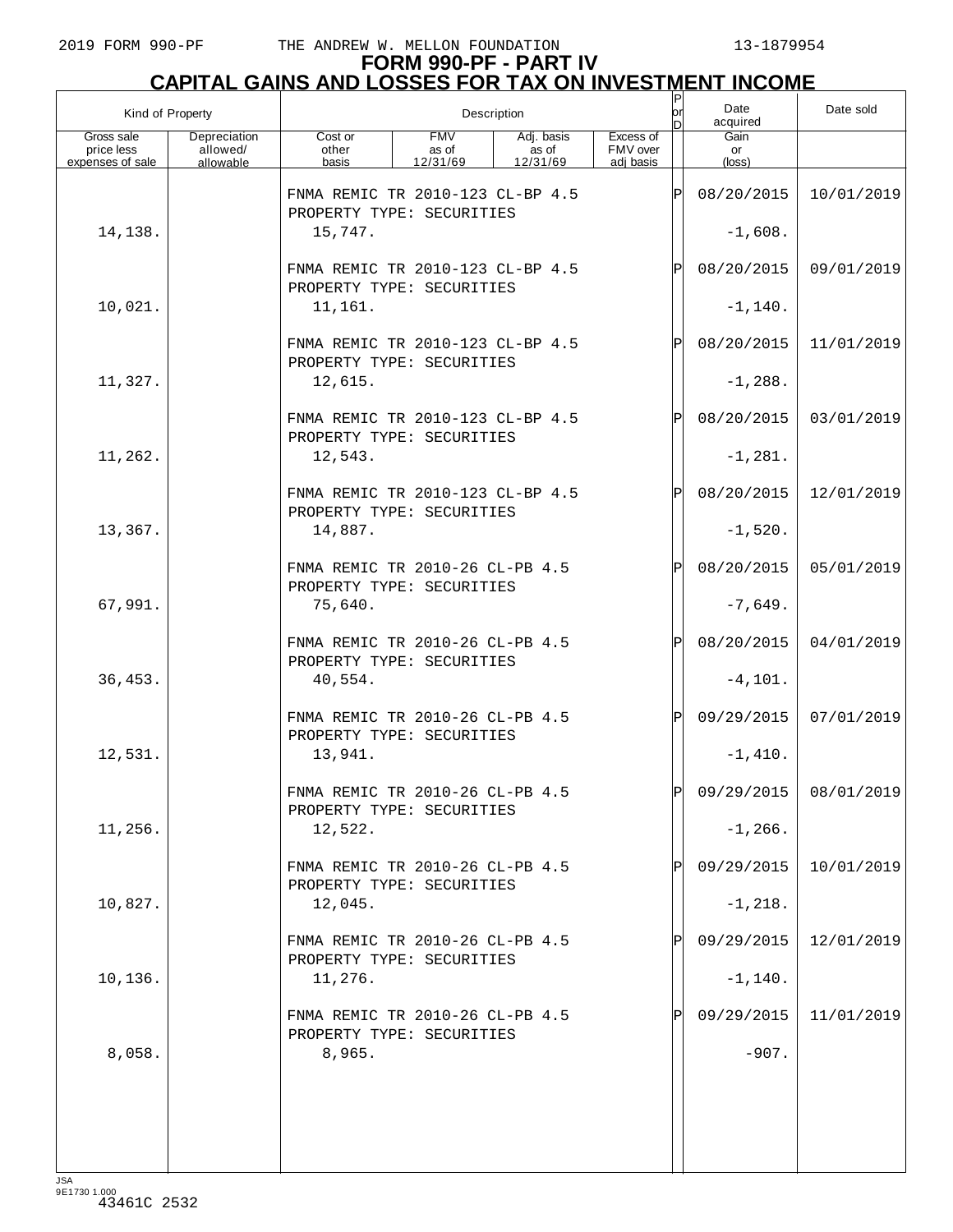| Kind of Property                             |                                       |                                                                    | Description                     | $\sf P$<br>lor<br>D             | Date<br>acquired                   | Date sold |                         |            |
|----------------------------------------------|---------------------------------------|--------------------------------------------------------------------|---------------------------------|---------------------------------|------------------------------------|-----------|-------------------------|------------|
| Gross sale<br>price less<br>expenses of sale | Depreciation<br>allowed/<br>allowable | Cost or<br>other<br>basis                                          | <b>FMV</b><br>as of<br>12/31/69 | Adj. basis<br>as of<br>12/31/69 | Excess of<br>FMV over<br>adj basis |           | Gain<br>or<br>(loss)    |            |
| 4.                                           |                                       | FNMA REMIC TR 2011-40 CL-KA 3.5<br>PROPERTY TYPE: SECURITIES<br>4. |                                 |                                 |                                    | P         | 09/29/2015              | 09/01/2019 |
| 4.                                           |                                       | FNMA REMIC TR 2011-40 CL-KA 3.5<br>PROPERTY TYPE: SECURITIES<br>4. |                                 |                                 |                                    | ΙÞΙ       | 09/29/2015              | 06/01/2019 |
| 4.                                           |                                       | FNMA REMIC TR 2011-40 CL-KA 3.5<br>PROPERTY TYPE: SECURITIES<br>4. |                                 |                                 |                                    | ΙÞΙ       | 11/20/2015              | 01/01/2019 |
| 4.                                           |                                       | FNMA REMIC TR 2011-40 CL-KA 3.5<br>PROPERTY TYPE: SECURITIES<br>4. |                                 |                                 |                                    | ΙÞΙ       | 11/20/2015              | 08/01/2019 |
| 4.                                           |                                       | FNMA REMIC TR 2011-40 CL-KA 3.5<br>PROPERTY TYPE: SECURITIES<br>4. |                                 |                                 |                                    | ΙÞΙ       | 11/20/2015              | 12/01/2019 |
| 4.                                           |                                       | FNMA REMIC TR 2011-40 CL-KA 3.5<br>PROPERTY TYPE: SECURITIES<br>4. |                                 |                                 |                                    | ΙÞΙ       | 11/20/2015              | 03/01/2019 |
| 4.                                           |                                       | FNMA REMIC TR 2011-40 CL-KA 3.5<br>PROPERTY TYPE: SECURITIES<br>4. |                                 |                                 |                                    | ΙÞΙ       | 11/20/2015              | 04/01/2019 |
| 4.                                           |                                       | FNMA REMIC TR 2011-40 CL-KA 3.5<br>PROPERTY TYPE: SECURITIES<br>4. |                                 |                                 |                                    | ΙÞΙ       | 11/20/2015              | 02/01/2019 |
| 4.                                           |                                       | FNMA REMIC TR 2011-40 CL-KA 3.5<br>PROPERTY TYPE: SECURITIES<br>4. |                                 |                                 |                                    | ldl       | $11/20/2015$ 05/01/2019 |            |
| 4.                                           |                                       | FNMA REMIC TR 2011-40 CL-KA 3.5<br>PROPERTY TYPE: SECURITIES<br>4. |                                 |                                 |                                    | IPI       | 11/20/2015              | 06/01/2019 |
| 4.                                           |                                       | FNMA REMIC TR 2011-40 CL-KA 3.5<br>PROPERTY TYPE: SECURITIES<br>4. |                                 |                                 |                                    | IPI       | 11/20/2015              | 07/01/2019 |
| 4.                                           |                                       | FNMA REMIC TR 2011-40 CL-KA 3.5<br>PROPERTY TYPE: SECURITIES<br>4. |                                 |                                 |                                    | IPI       | 11/20/2015              | 09/01/2019 |
|                                              |                                       |                                                                    |                                 |                                 |                                    |           |                         |            |
|                                              |                                       |                                                                    |                                 |                                 |                                    |           |                         |            |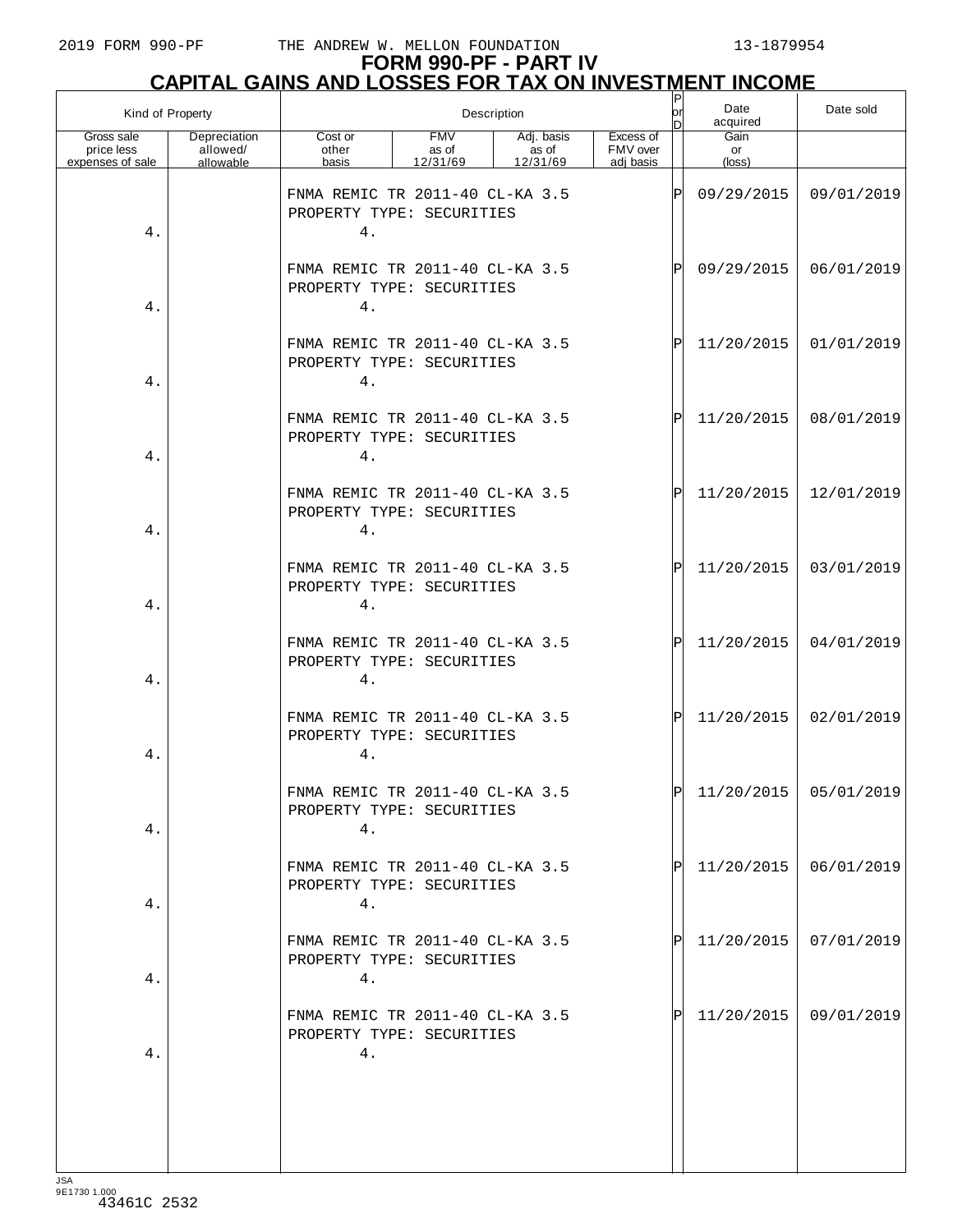# **FORM 990-PF - PART IV CAPITAL GAINS AND LOSSES FOR TAX ON INVESTMENT INCOME** P

| Kind of Property                             |                                       |                                                                     | Description                     | or                              | Date<br>acquired                   | Date sold |                       |                       |
|----------------------------------------------|---------------------------------------|---------------------------------------------------------------------|---------------------------------|---------------------------------|------------------------------------|-----------|-----------------------|-----------------------|
| Gross sale<br>price less<br>expenses of sale | Depreciation<br>allowed/<br>allowable | Cost or<br>other<br>basis                                           | <b>FMV</b><br>as of<br>12/31/69 | Adj. basis<br>as of<br>12/31/69 | Excess of<br>FMV over<br>adi basis |           | Gain<br>or<br>(loss)  |                       |
|                                              |                                       | FNMA REMIC TR 2018-12 CL-PB 3.0%                                    |                                 |                                 |                                    | ΙÞΙ       | 11/20/2015            | 11/01/2019            |
| 12,270.                                      |                                       | PROPERTY TYPE: SECURITIES<br>12,401.                                |                                 |                                 |                                    |           | $-130.$               |                       |
|                                              |                                       | FNMA REMIC TR 2018-12 CL-PB 3.0%<br>PROPERTY TYPE: SECURITIES       |                                 |                                 |                                    | ΙÞΙ       | 11/20/2015            | 10/01/2019            |
| 12,550.                                      |                                       | 12,684.                                                             |                                 |                                 |                                    |           | $-133.$               |                       |
|                                              |                                       | FNMA REMIC TRUST SER 2012-47 CL FW FLT<br>PROPERTY TYPE: SECURITIES |                                 |                                 |                                    | ΙÞΙ       | 10/25/2019            | 11/01/2019            |
| 5,279.                                       |                                       | 5,444.                                                              |                                 |                                 |                                    |           | $-165.$               |                       |
|                                              |                                       | FNMA REMIC TRUST SER 2012-47 CL FW FLT<br>PROPERTY TYPE: SECURITIES |                                 |                                 |                                    | ΙÞΙ       | 10/25/2019            | 12/01/2019            |
| 5,531.                                       |                                       | 5,704.                                                              |                                 |                                 |                                    |           | $-173.$               |                       |
|                                              |                                       | FNMA REMIC TRUST SER 2012-47 CL FW FLT<br>PROPERTY TYPE: SECURITIES |                                 |                                 |                                    | ΙÞΙ       | 08/28/2015            | 03/01/2019            |
| 5,781.                                       |                                       | 5,962.                                                              |                                 |                                 |                                    |           | $-181.$               |                       |
|                                              |                                       | FNMA REMIC TRUST SER 2012-47 CL FW FLT<br>PROPERTY TYPE: SECURITIES |                                 |                                 |                                    | ΙÞΙ       | 08/28/2015            | 01/01/2019            |
| 5,418.                                       |                                       | 5,587.                                                              |                                 |                                 |                                    |           | $-169.$               |                       |
|                                              |                                       | FNMA REMIC TRUST SER 2012-47 CL FW FLT<br>PROPERTY TYPE: SECURITIES |                                 |                                 |                                    | ΙÞΙ       | 08/28/2015            | 05/01/2019            |
| 5,184.                                       |                                       | 5,346.                                                              |                                 |                                 |                                    |           | $-162.$               |                       |
|                                              |                                       | FNMA REMIC TRUST SER 2012-47 CL FW FLT<br>PROPERTY TYPE: SECURITIES |                                 |                                 |                                    | lPl.      | 08/28/2015            | 02/01/2019            |
| 5,659.                                       |                                       | 5,836.                                                              |                                 |                                 |                                    |           | $-177.$               |                       |
|                                              |                                       | FNMA REMIC TRUST SER 2012-47 CL FW FLT<br>PROPERTY TYPE: SECURITIES |                                 |                                 |                                    | IDI       |                       | 08/28/2015 09/01/2019 |
| 5,437.                                       |                                       | 5,607.                                                              |                                 |                                 |                                    |           | $-170.$               |                       |
|                                              |                                       | FNMA REMIC TRUST SER 2012-47 CL FW FLT<br>PROPERTY TYPE: SECURITIES |                                 |                                 |                                    | IPI       | 08/28/2015            | 11/01/2019            |
| 5,492.                                       |                                       | 5,663.<br>FNMA REMIC TRUST SER 2012-47 CL FW FLT                    |                                 |                                 |                                    | IPI       | $-172.$<br>08/28/2015 | 08/01/2019            |
| 4,858.                                       |                                       | PROPERTY TYPE: SECURITIES<br>5,010.                                 |                                 |                                 |                                    |           | $-152.$               |                       |
|                                              |                                       | FNMA REMIC TRUST SER 2012-47 CL FW FLT                              |                                 |                                 |                                    | ΙPΙ       | 08/28/2015            | 06/01/2019            |
| 4,949.                                       |                                       | PROPERTY TYPE: SECURITIES<br>5,104.                                 |                                 |                                 |                                    |           | $-155.$               |                       |
|                                              |                                       |                                                                     |                                 |                                 |                                    |           |                       |                       |
|                                              |                                       |                                                                     |                                 |                                 |                                    |           |                       |                       |
|                                              |                                       |                                                                     |                                 |                                 |                                    |           |                       |                       |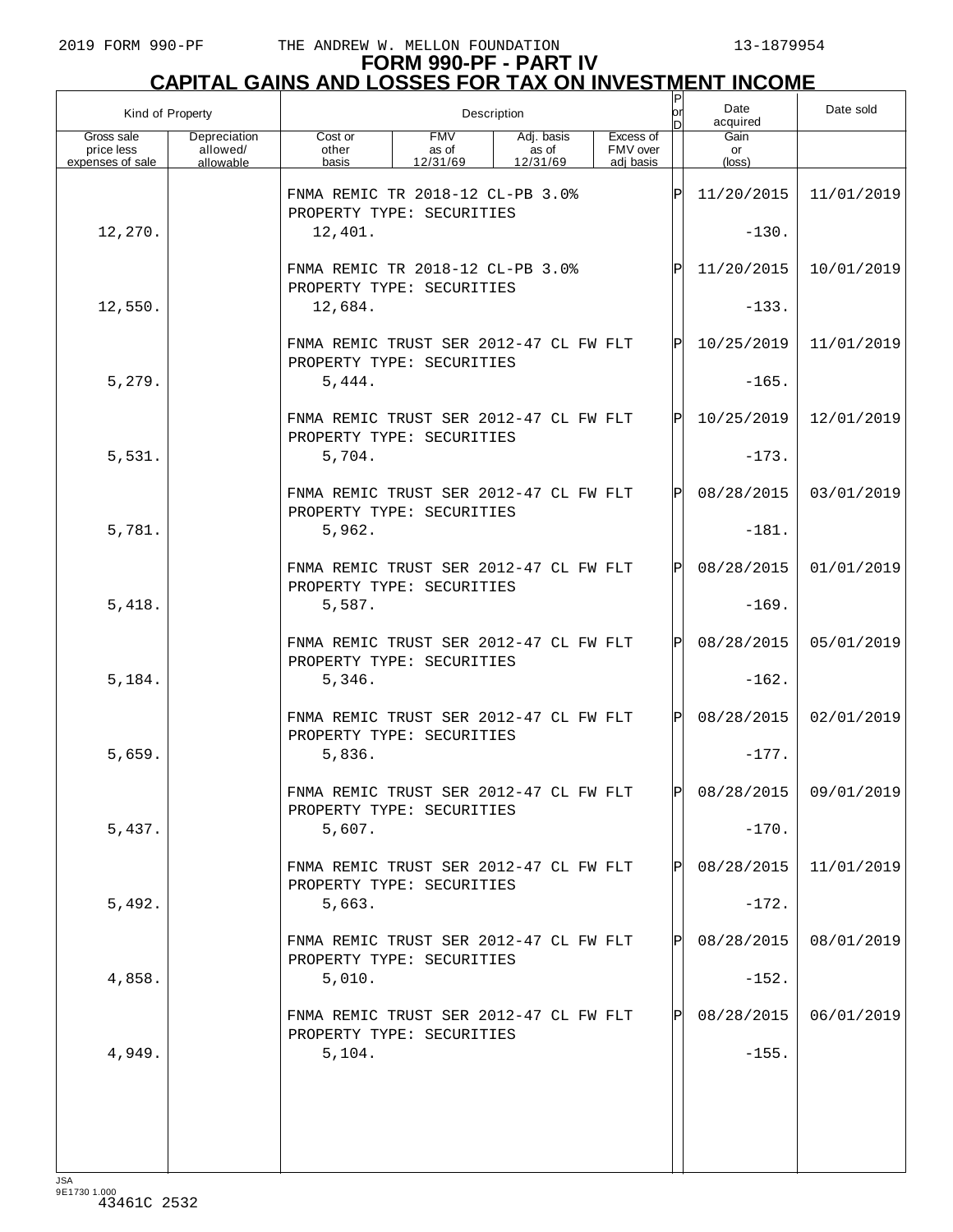## **FORM 990-PF - PART IV CAPITAL GAINS AND LOSSES FOR TAX ON INVESTMENT INCOME**

| Kind of Property                             |                                       | Description                                                          |                                 |                                 |  |                                    |              | Date<br>acquired     | Date sold               |
|----------------------------------------------|---------------------------------------|----------------------------------------------------------------------|---------------------------------|---------------------------------|--|------------------------------------|--------------|----------------------|-------------------------|
| Gross sale<br>price less<br>expenses of sale | Depreciation<br>allowed/<br>allowable | Cost or<br>other<br>basis                                            | <b>FMV</b><br>as of<br>12/31/69 | Adj. basis<br>as of<br>12/31/69 |  | Excess of<br>FMV over<br>adj basis |              | Gain<br>or<br>(loss) |                         |
|                                              |                                       | FNMA REMIC TRUST SER 2012-47 CL FW FLT<br>PROPERTY TYPE: SECURITIES  |                                 |                                 |  |                                    | $\mathbf{P}$ | 08/28/2015           | 10/01/2019              |
| 5,593.                                       |                                       | 5,768.                                                               |                                 |                                 |  |                                    |              | $-175.$              |                         |
|                                              |                                       | FNMA REMIC TRUST SER 2012-47 CL FW FLT<br>PROPERTY TYPE: SECURITIES  |                                 |                                 |  |                                    | P            | 08/28/2015           | 12/01/2019              |
| 5,969.                                       |                                       | 6, 156.                                                              |                                 |                                 |  |                                    |              | $-187.$              |                         |
|                                              |                                       | FNMA SER 2003-122 CL ZJ 6.0% 12-25-2033<br>PROPERTY TYPE: SECURITIES |                                 |                                 |  |                                    | $\mathbf P$  | 08/28/2015           | 07/01/2019              |
| 7,320.                                       |                                       | 8,486.                                                               |                                 |                                 |  |                                    |              | $-1, 166.$           |                         |
|                                              |                                       | FNMA SER 2003-122 CL ZJ 6.0% 12-25-2033<br>PROPERTY TYPE: SECURITIES |                                 |                                 |  |                                    | $\mathbf P$  | 08/28/2015           | 04/01/2019              |
| 3,683.                                       |                                       | 4,270.                                                               |                                 |                                 |  |                                    |              | $-586.$              |                         |
|                                              |                                       | FNMA SER 2003-122 CL ZJ 6.0% 12-25-2033<br>PROPERTY TYPE: SECURITIES |                                 |                                 |  |                                    | $\mathbf P$  | 01/28/2016           | 09/01/2019              |
| 5,728.                                       |                                       | 6,640.                                                               |                                 |                                 |  |                                    |              | $-912.$              |                         |
|                                              |                                       | FNMA SER 2003-122 CL ZJ 6.0% 12-25-2033<br>PROPERTY TYPE: SECURITIES |                                 |                                 |  |                                    | $\mathsf{P}$ | 01/28/2016           | 10/01/2019              |
| 4,399.                                       |                                       | 5,099.                                                               |                                 |                                 |  |                                    |              | $-700.$              |                         |
|                                              |                                       | FNMA SER 2003-122 CL ZJ 6.0% 12-25-2033<br>PROPERTY TYPE: SECURITIES |                                 |                                 |  |                                    | $\mathsf{P}$ | 01/28/2016           | 03/01/2019              |
| 2,987.                                       |                                       | 3,462.                                                               |                                 |                                 |  |                                    |              | $-476.$              |                         |
|                                              |                                       | FNMA SER 2003-122 CL ZJ 6.0% 12-25-2033<br>PROPERTY TYPE: SECURITIES |                                 |                                 |  |                                    | $\mathbf{P}$ | 01/28/2016           | 12/01/2019              |
| 5, 113.                                      |                                       | 5,927.                                                               |                                 |                                 |  |                                    |              | $-814.$              |                         |
|                                              |                                       | FNMA SER 2003-122 CL ZJ 6.0% 12-25-2033<br>PROPERTY TYPE: SECURITIES |                                 |                                 |  |                                    | ÞІ           |                      | $01/28/2016$ 02/01/2019 |
| 4,669.                                       |                                       | 5,413.                                                               |                                 |                                 |  |                                    |              | $-743.$              |                         |
|                                              |                                       | FNMA SER 2003-122 CL ZJ 6.0% 12-25-2033<br>PROPERTY TYPE: SECURITIES |                                 |                                 |  |                                    |              | 01/28/2016           | 11/01/2019              |
| 5,095.                                       |                                       | 5,907.                                                               |                                 |                                 |  |                                    |              | $-811.$              |                         |
|                                              |                                       | FNMA SER 2003-122 CL ZJ 6.0% 12-25-2033<br>PROPERTY TYPE: SECURITIES |                                 |                                 |  |                                    |              | 01/28/2016           | 04/01/2019              |
| 9,439.                                       |                                       | 10,942.                                                              |                                 |                                 |  |                                    |              | $-1,503.$            |                         |
|                                              |                                       | FNMA SER 2003-122 CL ZJ 6.0% 12-25-2033<br>PROPERTY TYPE: SECURITIES |                                 |                                 |  |                                    |              | 01/28/2016           | 05/01/2019              |
| 5,464.                                       |                                       | 6,334.                                                               |                                 |                                 |  |                                    |              | $-870.$              |                         |
|                                              |                                       |                                                                      |                                 |                                 |  |                                    |              |                      |                         |
|                                              |                                       |                                                                      |                                 |                                 |  |                                    |              |                      |                         |
|                                              |                                       |                                                                      |                                 |                                 |  |                                    |              |                      |                         |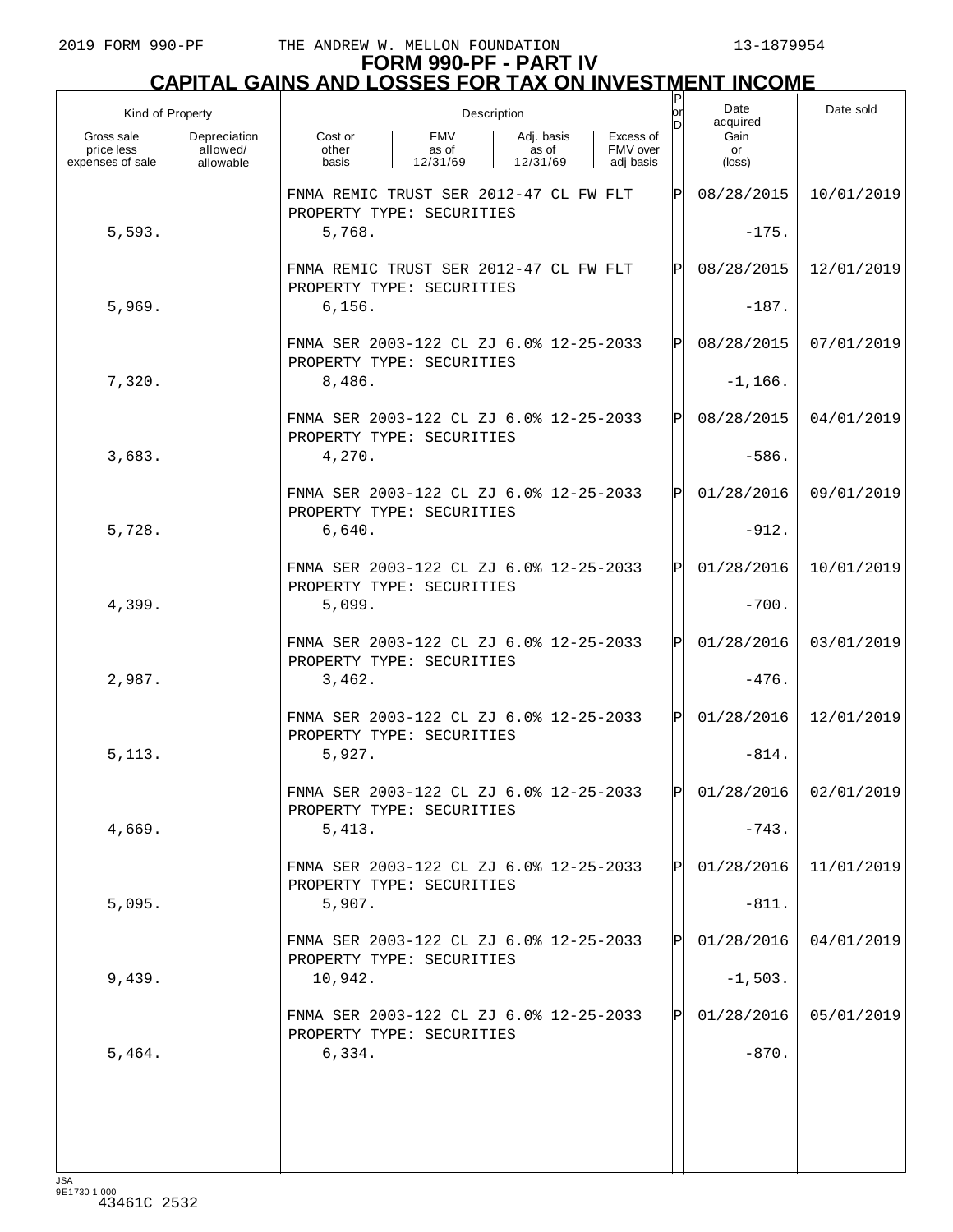| Kind of Property                             |                                       | Description                                                          |                                 |                                 |                                    |           | Date<br>acquired     | Date sold               |
|----------------------------------------------|---------------------------------------|----------------------------------------------------------------------|---------------------------------|---------------------------------|------------------------------------|-----------|----------------------|-------------------------|
| Gross sale<br>price less<br>expenses of sale | Depreciation<br>allowed/<br>allowable | Cost or<br>other<br>basis                                            | <b>FMV</b><br>as of<br>12/31/69 | Adj. basis<br>as of<br>12/31/69 | Excess of<br>FMV over<br>adi basis |           | Gain<br>or<br>(loss) |                         |
|                                              |                                       | FNMA SER 2003-122 CL ZJ 6.0% 12-25-2033<br>PROPERTY TYPE: SECURITIES |                                 |                                 |                                    | ΙPΙ       | 01/28/2016           | 01/01/2019              |
| 6,840.                                       |                                       | 7,929.                                                               |                                 |                                 |                                    | $-1,089.$ |                      |                         |
|                                              |                                       | FNMA SER 2003-122 CL ZJ 6.0% 12-25-2033<br>PROPERTY TYPE: SECURITIES |                                 |                                 |                                    | ΙPΙ       | 01/28/2016           | 07/01/2019              |
| 5,798.                                       |                                       | 6,721.                                                               |                                 |                                 |                                    |           | $-923.$              |                         |
|                                              |                                       | FNMA SER 2003-33 CL AH 4 05-25-2033<br>PROPERTY TYPE: SECURITIES     |                                 |                                 |                                    | ΙPΙ       | 01/28/2016           | 08/01/2019              |
| 12,559.                                      |                                       | 13,454.                                                              |                                 |                                 |                                    |           | $-895.$              |                         |
|                                              |                                       | FNMA SER 2003-33 CL AH 4 05-25-2033<br>PROPERTY TYPE: SECURITIES     |                                 |                                 |                                    | IPI       | 01/28/2016           | 06/01/2019              |
| 11,246.                                      |                                       | 12,047.                                                              |                                 |                                 |                                    |           | $-801.$              |                         |
|                                              |                                       | FNMA SER 2003-33 CL AH 4 05-25-2033<br>PROPERTY TYPE: SECURITIES     |                                 |                                 |                                    | ΙPΙ       | 01/14/2016           | 07/01/2019              |
| 9,066.                                       |                                       | 9,711.                                                               |                                 |                                 |                                    |           | $-646.$              |                         |
|                                              |                                       | FNMA SER 2003-33 CL AH 4 05-25-2033<br>PROPERTY TYPE: SECURITIES     |                                 |                                 |                                    | IPI       | 01/14/2016           | 10/01/2019              |
| 8,330.                                       |                                       | 8,924.                                                               |                                 |                                 |                                    |           | $-594.$              |                         |
|                                              |                                       | FNMA SER 2003-33 CL AH 4 05-25-2033<br>PROPERTY TYPE: SECURITIES     |                                 |                                 |                                    | ΙPΙ       | 01/14/2016           | 03/01/2019              |
| 9,486.                                       |                                       | 10,161.                                                              |                                 |                                 |                                    |           | $-676.$              |                         |
|                                              |                                       | FNMA SER 2003-33 CL AH 4 05-25-2033<br>PROPERTY TYPE: SECURITIES     |                                 |                                 |                                    | IÞI       | 01/14/2016           | 06/01/2019              |
| 11,558.                                      |                                       | 12,381.                                                              |                                 |                                 |                                    |           | $-823.$              |                         |
|                                              |                                       | FNMA SER 2003-33 CL AH 4 05-25-2033<br>PROPERTY TYPE: SECURITIES     |                                 |                                 |                                    | lÞI.      |                      | $01/14/2016$ 02/01/2019 |
| 11,533.                                      |                                       | 12,354.                                                              |                                 |                                 |                                    |           | $-822.$              |                         |
|                                              |                                       | FNMA SER 2003-33 CL AH 4 05-25-2033<br>PROPERTY TYPE: SECURITIES     |                                 |                                 |                                    |           | 01/14/2016           | 09/01/2019              |
| 7,416.                                       |                                       | 7,944.                                                               |                                 |                                 |                                    |           | $-528.$              |                         |
|                                              |                                       | FNMA SER 2003-33 CL AH 4 05-25-2033<br>PROPERTY TYPE: SECURITIES     |                                 |                                 |                                    |           | 01/14/2016           | 12/01/2019              |
| 9,874.                                       |                                       | 10,577.                                                              |                                 |                                 |                                    |           | $-704.$              |                         |
|                                              |                                       | FNMA SER 2003-33 CL AH 4 05-25-2033<br>PROPERTY TYPE: SECURITIES     |                                 |                                 |                                    |           | 01/14/2016           | 11/01/2019              |
| 8,083.                                       |                                       | 8,659.                                                               |                                 |                                 |                                    |           | $-576.$              |                         |
|                                              |                                       |                                                                      |                                 |                                 |                                    |           |                      |                         |
|                                              |                                       |                                                                      |                                 |                                 |                                    |           |                      |                         |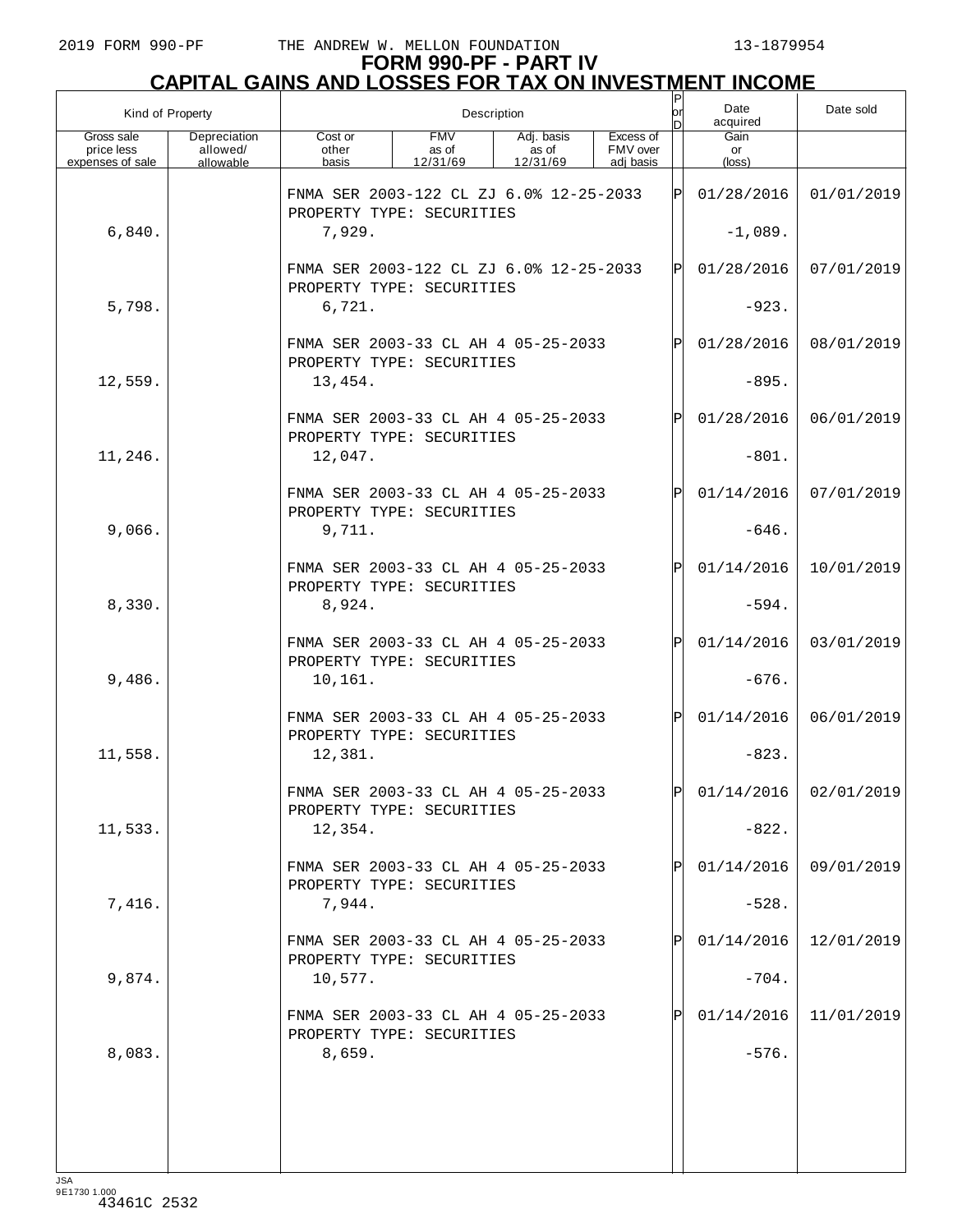# **FORM 990-PF - PART IV CAPITAL GAINS AND LOSSES FOR TAX ON INVESTMENT INCOME** P

| Kind of Property                             |                                       | Description                                                        |                                                                  |                                 |                                    |      | Date<br>acquired     | Date sold             |
|----------------------------------------------|---------------------------------------|--------------------------------------------------------------------|------------------------------------------------------------------|---------------------------------|------------------------------------|------|----------------------|-----------------------|
| Gross sale<br>price less<br>expenses of sale | Depreciation<br>allowed/<br>allowable | Cost or<br>other<br>basis                                          | <b>FMV</b><br>as of<br>12/31/69                                  | Adj. basis<br>as of<br>12/31/69 | Excess of<br>FMV over<br>adj basis |      | Gain<br>or<br>(loss) |                       |
|                                              |                                       |                                                                    | FNMA SER 2003-33 CL AH 4 05-25-2033<br>PROPERTY TYPE: SECURITIES |                                 |                                    |      |                      | 01/01/2019            |
| 7,052.                                       |                                       | 7,554.                                                             |                                                                  |                                 |                                    |      | $-502.$              |                       |
|                                              |                                       | FNMA SER 2003-33 CL AH 4 05-25-2033<br>PROPERTY TYPE: SECURITIES   |                                                                  |                                 |                                    | Þl   | 01/14/2016           | 05/01/2019            |
| 9,303.                                       |                                       | 9,966.                                                             |                                                                  |                                 |                                    |      | $-663.$              |                       |
|                                              |                                       | FNMA SER 2003-W6 CL 3A 6.5 09-25-2042<br>PROPERTY TYPE: SECURITIES |                                                                  |                                 |                                    | IPI  | 01/14/2016           | 08/01/2019            |
| 2,212.                                       |                                       | 2,580.                                                             |                                                                  |                                 |                                    |      | $-368.$              |                       |
|                                              |                                       | FNMA SER 2003-W6 CL 3A 6.5 09-25-2042<br>PROPERTY TYPE: SECURITIES |                                                                  |                                 |                                    | Þl   | 01/14/2016           | 04/01/2019            |
| 1,672.                                       |                                       | 1,950.                                                             |                                                                  |                                 |                                    |      | $-278.$              |                       |
|                                              |                                       | FNMA SER 2003-W6 CL 3A 6.5 09-25-2042<br>PROPERTY TYPE: SECURITIES |                                                                  |                                 |                                    | IPI  | 08/25/2015           | 03/01/2019            |
| 1,260.                                       |                                       | 1,469.                                                             |                                                                  |                                 |                                    |      | $-209.$              |                       |
|                                              |                                       | FNMA SER 2003-W6 CL 3A 6.5 09-25-2042<br>PROPERTY TYPE: SECURITIES |                                                                  |                                 |                                    | Þl   | 08/25/2015           | 09/01/2019            |
| 722.                                         |                                       | 842.                                                               |                                                                  |                                 |                                    |      | $-120.$              |                       |
|                                              |                                       | FNMA SER 2003-W6 CL 3A 6.5 09-25-2042<br>PROPERTY TYPE: SECURITIES |                                                                  |                                 |                                    | IPI  | 08/25/2015           | 02/01/2019            |
| 726.                                         |                                       | 846.                                                               |                                                                  |                                 |                                    |      | $-121.$              |                       |
|                                              |                                       | FNMA SER 2003-W6 CL 3A 6.5 09-25-2042<br>PROPERTY TYPE: SECURITIES |                                                                  |                                 |                                    | IPI  | 08/25/2015           | 10/01/2019            |
| 1,620.                                       |                                       | 1,889.                                                             |                                                                  |                                 |                                    |      | $-269.$              |                       |
|                                              |                                       | FNMA SER 2003-W6 CL 3A 6 5 09-25-2042<br>PROPERTY TYPE: SECURITIES |                                                                  |                                 |                                    | l DI |                      | 08/25/2015 11/01/2019 |
| 764.                                         |                                       | 892.                                                               |                                                                  |                                 |                                    |      | $-127.$              |                       |
|                                              |                                       | FNMA SER 2003-W6 CL 3A 6.5 09-25-2042<br>PROPERTY TYPE: SECURITIES |                                                                  |                                 |                                    | Þl   | 08/25/2015           | 01/01/2019            |
| 1,980.                                       |                                       | 2,309.                                                             |                                                                  |                                 |                                    |      | $-329.$              |                       |
|                                              |                                       | FNMA SER 2003-W6 CL 3A 6.5 09-25-2042<br>PROPERTY TYPE: SECURITIES |                                                                  |                                 |                                    | ΙPΙ  | 08/25/2015           | 06/01/2019            |
| 1,315.                                       |                                       | 1,534.                                                             |                                                                  |                                 |                                    |      | $-219.$              |                       |
|                                              |                                       | FNMA SER 2003-W6 CL 3A 6.5 09-25-2042<br>PROPERTY TYPE: SECURITIES |                                                                  |                                 |                                    | Þl   | 08/25/2015           | 08/01/2019            |
| 20,751.                                      |                                       | 24,201.                                                            |                                                                  |                                 |                                    |      | $-3,450.$            |                       |
|                                              |                                       |                                                                    |                                                                  |                                 |                                    |      |                      |                       |
|                                              |                                       |                                                                    |                                                                  |                                 |                                    |      |                      |                       |
|                                              |                                       |                                                                    |                                                                  |                                 |                                    |      |                      |                       |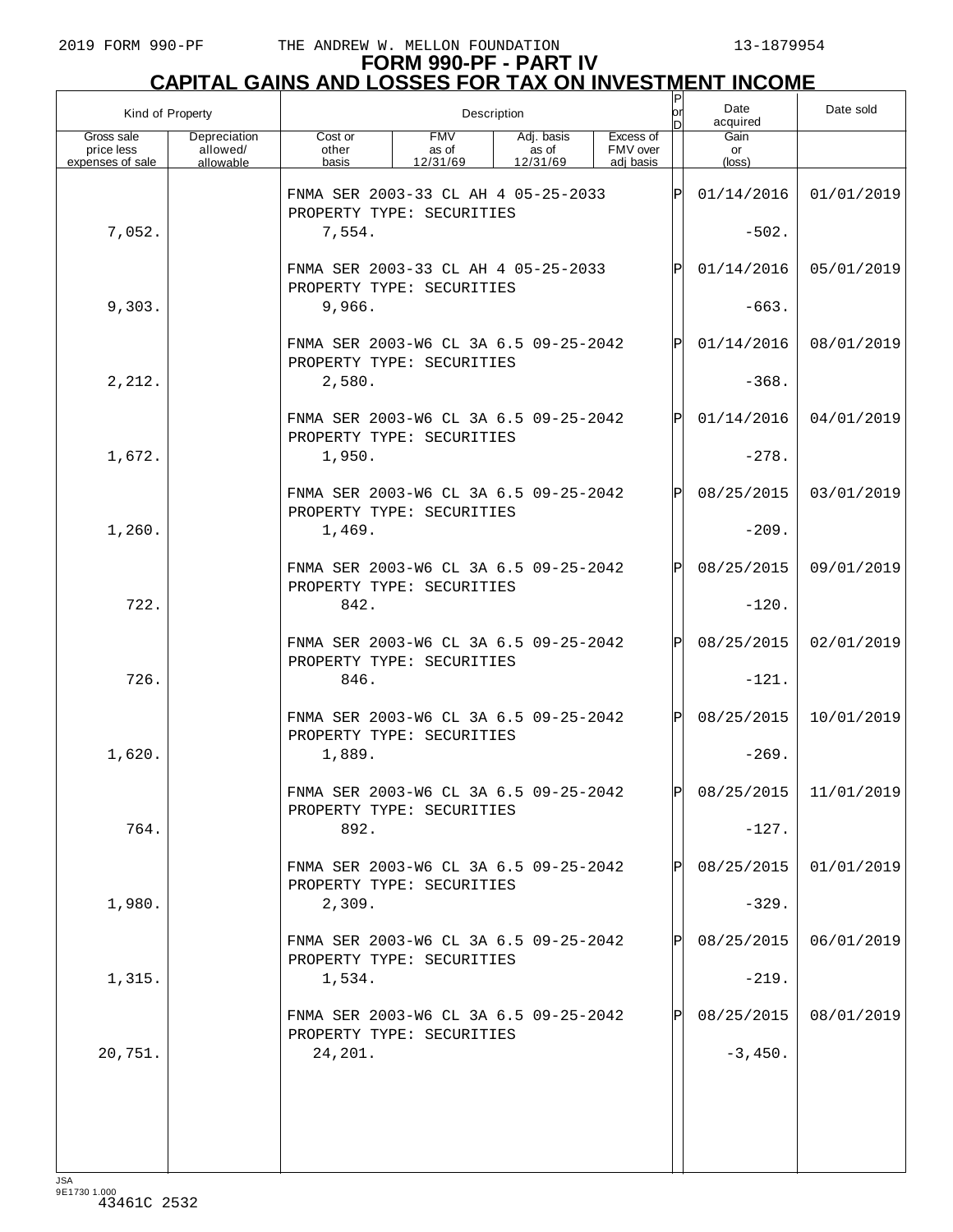|                                              | Kind of Property                      |                                                                     | Description                     |                                 |                                    |     |                         | Date sold  |
|----------------------------------------------|---------------------------------------|---------------------------------------------------------------------|---------------------------------|---------------------------------|------------------------------------|-----|-------------------------|------------|
| Gross sale<br>price less<br>expenses of sale | Depreciation<br>allowed/<br>allowable | Cost or<br>other<br>basis                                           | <b>FMV</b><br>as of<br>12/31/69 | Adj. basis<br>as of<br>12/31/69 | Excess of<br>FMV over<br>adj basis |     | Gain<br>or<br>(loss)    |            |
|                                              |                                       | FNMA SER 2003-W6 CL 3A 6.5 09-25-2042<br>PROPERTY TYPE: SECURITIES  |                                 |                                 |                                    |     | 08/25/2015              | 05/01/2019 |
| 1,130.                                       |                                       | 1,317.                                                              |                                 |                                 |                                    |     | $-188.$                 |            |
|                                              |                                       | FNMA SER 2003-W6 CL 3A 6.5 09-25-2042<br>PROPERTY TYPE: SECURITIES  |                                 |                                 |                                    | ΙPΙ | 08/25/2015              | 04/01/2019 |
| 2,194.                                       |                                       | 2,559.                                                              |                                 |                                 |                                    |     | $-365.$                 |            |
|                                              |                                       | FNMA SER 2007-39 CL NB 4.25 05-25-2037<br>PROPERTY TYPE: SECURITIES |                                 |                                 |                                    | Þl  | 08/25/2015              | 07/01/2019 |
| 4,733.                                       |                                       | 5,040.                                                              |                                 |                                 |                                    |     | $-308.$                 |            |
|                                              |                                       | FNMA SER 2007-39 CL NB 4.25 05-25-2037<br>PROPERTY TYPE: SECURITIES |                                 |                                 |                                    | Þl  | 08/25/2015              | 12/01/2019 |
| 1,089.                                       |                                       | 1,159.                                                              |                                 |                                 |                                    |     | $-71.$                  |            |
|                                              |                                       | FNMA SER 2007-39 CL NB 4.25 05-25-2037<br>PROPERTY TYPE: SECURITIES |                                 |                                 |                                    | ΙÞΙ | 11/05/2015              | 04/01/2019 |
| 2,365.                                       |                                       | 2,518.                                                              |                                 |                                 |                                    |     | $-154.$                 |            |
|                                              |                                       | FNMA SER 2007-39 CL NB 4.25 05-25-2037<br>PROPERTY TYPE: SECURITIES |                                 |                                 |                                    | ΙÞΙ | 11/05/2015              | 05/01/2019 |
| 3,121.                                       |                                       | 3,324.                                                              |                                 |                                 |                                    |     | $-203.$                 |            |
|                                              |                                       | FNMA SER 2007-39 CL NB 4.25 05-25-2037<br>PROPERTY TYPE: SECURITIES |                                 |                                 |                                    | ΙPΙ | 11/05/2015              | 09/01/2019 |
| 958.                                         |                                       | 1,021.                                                              |                                 |                                 |                                    |     | $-62.$                  |            |
|                                              |                                       | FNMA SER 2007-39 CL NB 4.25 05-25-2037<br>PROPERTY TYPE: SECURITIES |                                 |                                 |                                    | lPl | 11/05/2015              | 02/01/2019 |
| 3,808.                                       |                                       | 4,056.                                                              |                                 |                                 |                                    |     | $-248.$                 |            |
|                                              |                                       | FNMA SER 2007-39 CL NB 4.25 05-25-2037<br>PROPERTY TYPE: SECURITIES |                                 |                                 |                                    | ldl | $11/05/2015$ 01/01/2019 |            |
| 1,531.                                       |                                       | 1,630.                                                              |                                 |                                 |                                    |     | $-100.$                 |            |
|                                              |                                       | FNMA SER 2007-39 CL NB 4.25 05-25-2037<br>PROPERTY TYPE: SECURITIES |                                 |                                 |                                    | ΙPΙ | 11/05/2015              | 12/01/2019 |
| 2,724.                                       |                                       | 2,901.                                                              |                                 |                                 |                                    |     | $-177.$                 |            |
|                                              |                                       | FNMA SER 2007-39 CL NB 4.25 05-25-2037<br>PROPERTY TYPE: SECURITIES |                                 |                                 |                                    | ΙPΙ | 11/05/2015              | 06/01/2019 |
| 3,046.                                       |                                       | 3,244.                                                              |                                 |                                 |                                    |     | $-198.$                 |            |
|                                              |                                       | FNMA SER 2007-39 CL NB 4.25 05-25-2037<br>PROPERTY TYPE: SECURITIES |                                 |                                 |                                    | ΙPΙ | 11/05/2015              | 10/01/2019 |
| 5,158.                                       |                                       | 5,493.                                                              |                                 |                                 |                                    |     | $-335.$                 |            |
|                                              |                                       |                                                                     |                                 |                                 |                                    |     |                         |            |
|                                              |                                       |                                                                     |                                 |                                 |                                    |     |                         |            |
|                                              |                                       |                                                                     |                                 |                                 |                                    |     |                         |            |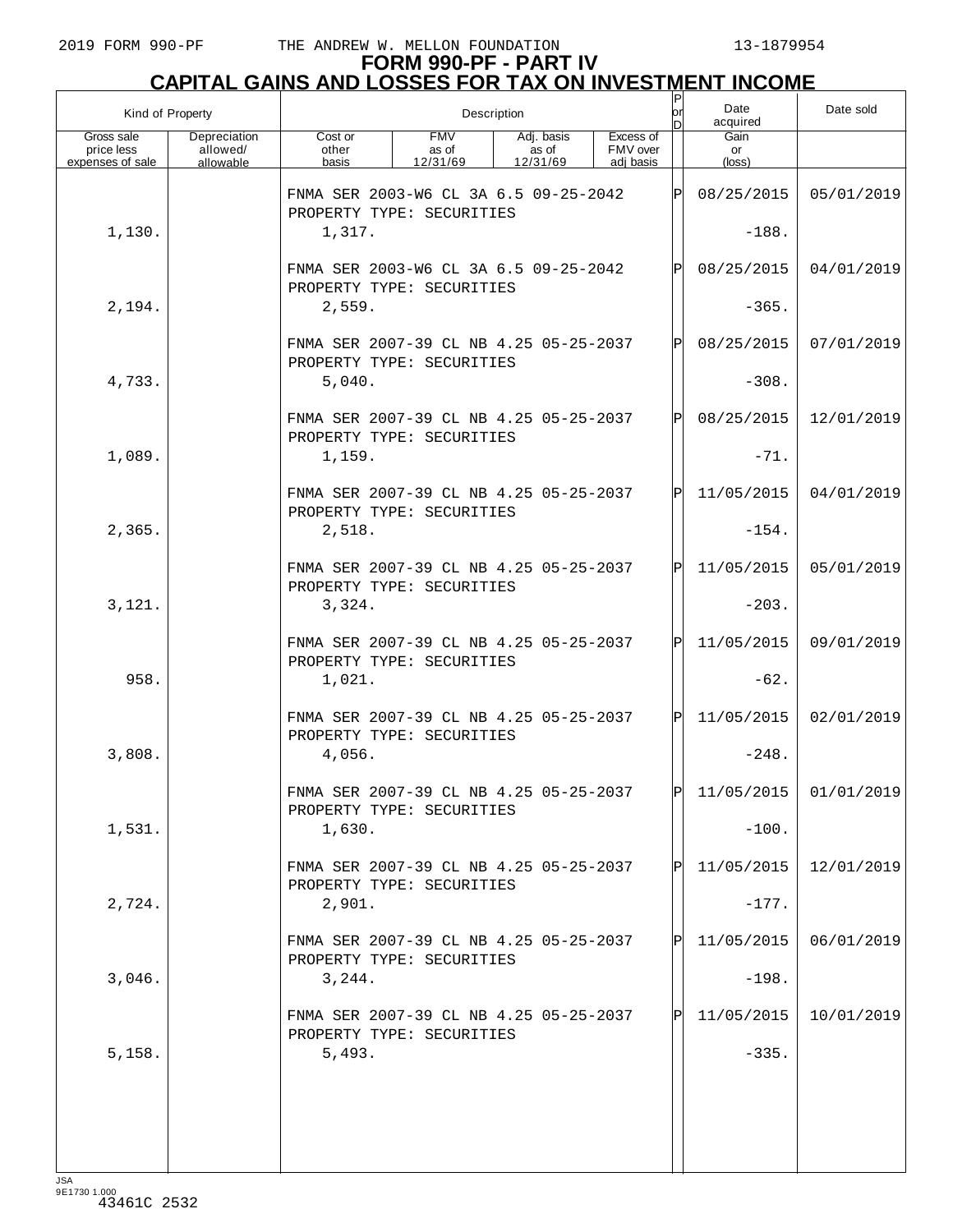# **FORM 990-PF - PART IV CAPITAL GAINS AND LOSSES FOR TAX ON INVESTMENT INCOME** P

| Kind of Property                             |                                       | Description                                                         |                                 |                                 |                                    |              | Date<br>acquired              | Date sold               |
|----------------------------------------------|---------------------------------------|---------------------------------------------------------------------|---------------------------------|---------------------------------|------------------------------------|--------------|-------------------------------|-------------------------|
| Gross sale<br>price less<br>expenses of sale | Depreciation<br>allowed/<br>allowable | Cost or<br>other<br>basis                                           | <b>FMV</b><br>as of<br>12/31/69 | Adj. basis<br>as of<br>12/31/69 | Excess of<br>FMV over<br>adi basis |              | Gain<br>or<br>$(\text{loss})$ |                         |
|                                              |                                       | FNMA SER 2007-39 CL NB 4.25 05-25-2037<br>PROPERTY TYPE: SECURITIES |                                 |                                 |                                    | ΙÞΙ          | 11/05/2015                    | 11/01/2019              |
| 2,323.                                       |                                       | 2,474.                                                              |                                 |                                 |                                    |              | $-151.$                       |                         |
|                                              |                                       | FNMA SER 2007-39 CL NB 4.25 05-25-2037<br>PROPERTY TYPE: SECURITIES |                                 |                                 |                                    | ΙÞΙ          | 11/05/2015                    | 08/01/2019              |
| 1,397.                                       |                                       | 1,487.                                                              |                                 |                                 |                                    |              | $-91.$                        |                         |
|                                              |                                       | FNMA SER 2014-M3 CLASS A2 VAR RT<br>PROPERTY TYPE: SECURITIES       |                                 |                                 |                                    | ΙPΙ          | 11/05/2015                    | 03/01/2019              |
| 32,154.                                      |                                       | 33,870.                                                             |                                 |                                 |                                    |              | $-1,716.$                     |                         |
|                                              |                                       | FNMA SER 2014-M3 CLASS A2 VAR RT<br>PROPERTY TYPE: SECURITIES       |                                 |                                 |                                    | ΙPΙ          | 11/05/2015                    | 07/01/2019              |
| 1,331.                                       |                                       | 1,402.                                                              |                                 |                                 |                                    |              | $-71.$                        |                         |
|                                              |                                       | FNMA SER 2014-M3 CLASS A2 VAR RT<br>PROPERTY TYPE: SECURITIES       |                                 |                                 |                                    | $\mathbf P$  | 07/28/2015                    | 03/01/2019              |
| 1,307.                                       |                                       | 1,377.                                                              |                                 |                                 |                                    |              | $-70.$                        |                         |
|                                              |                                       | FNMA SER 2014-M3 CLASS A2 VAR RT<br>PROPERTY TYPE: SECURITIES       |                                 |                                 |                                    | $\mathsf{P}$ | 07/28/2015                    | 08/01/2019              |
| 1,497.                                       |                                       | 1,577.                                                              |                                 |                                 |                                    |              | $-80.$                        |                         |
|                                              |                                       | FNMA SER 2014-M3 CLASS A2 VAR RT<br>PROPERTY TYPE: SECURITIES       |                                 |                                 |                                    | IPI          | 07/28/2015                    | 11/01/2019              |
| 1,410.                                       |                                       | 1,485.                                                              |                                 |                                 |                                    |              | $-75.$                        |                         |
|                                              |                                       | FNMA SER 2014-M3 CLASS A2 VAR RT<br>PROPERTY TYPE: SECURITIES       |                                 |                                 |                                    | $\mathbf P$  | 07/28/2015                    | 06/01/2019              |
| 4,827.                                       |                                       | 5,085.                                                              |                                 |                                 |                                    |              | $-258.$                       |                         |
|                                              |                                       | FNMA SER 2014-M3 CLASS A2 VAR RT<br>PROPERTY TYPE: SECURITIES       |                                 |                                 |                                    | lÞI.         |                               | $07/28/2015$ 10/01/2019 |
| 131,584.                                     |                                       | 138,605.                                                            |                                 |                                 |                                    |              | $-7,021.$                     |                         |
|                                              |                                       | FNMA SER 2014-M3 CLASS A2 VAR RT<br>PROPERTY TYPE: SECURITIES       |                                 |                                 |                                    |              | 07/28/2015                    | 05/01/2019              |
| 32,521.                                      |                                       | 34,256.                                                             |                                 |                                 |                                    |              | $-1,735.$                     |                         |
|                                              |                                       | FNMA SER 2014-M3 CLASS A2 VAR RT                                    |                                 |                                 |                                    |              | 07/28/2015                    | 07/01/2019              |
| 15,995.                                      |                                       | PROPERTY TYPE: SECURITIES<br>16,849.                                |                                 |                                 |                                    |              | $-853.$                       |                         |
|                                              |                                       | FNMA SER 2014-M3 CLASS A2 VAR RT                                    |                                 |                                 |                                    |              | 07/28/2015                    | 09/01/2019              |
| 7,529.                                       |                                       | PROPERTY TYPE: SECURITIES<br>7,931.                                 |                                 |                                 |                                    |              | $-402.$                       |                         |
|                                              |                                       |                                                                     |                                 |                                 |                                    |              |                               |                         |
|                                              |                                       |                                                                     |                                 |                                 |                                    |              |                               |                         |
|                                              |                                       |                                                                     |                                 |                                 |                                    |              |                               |                         |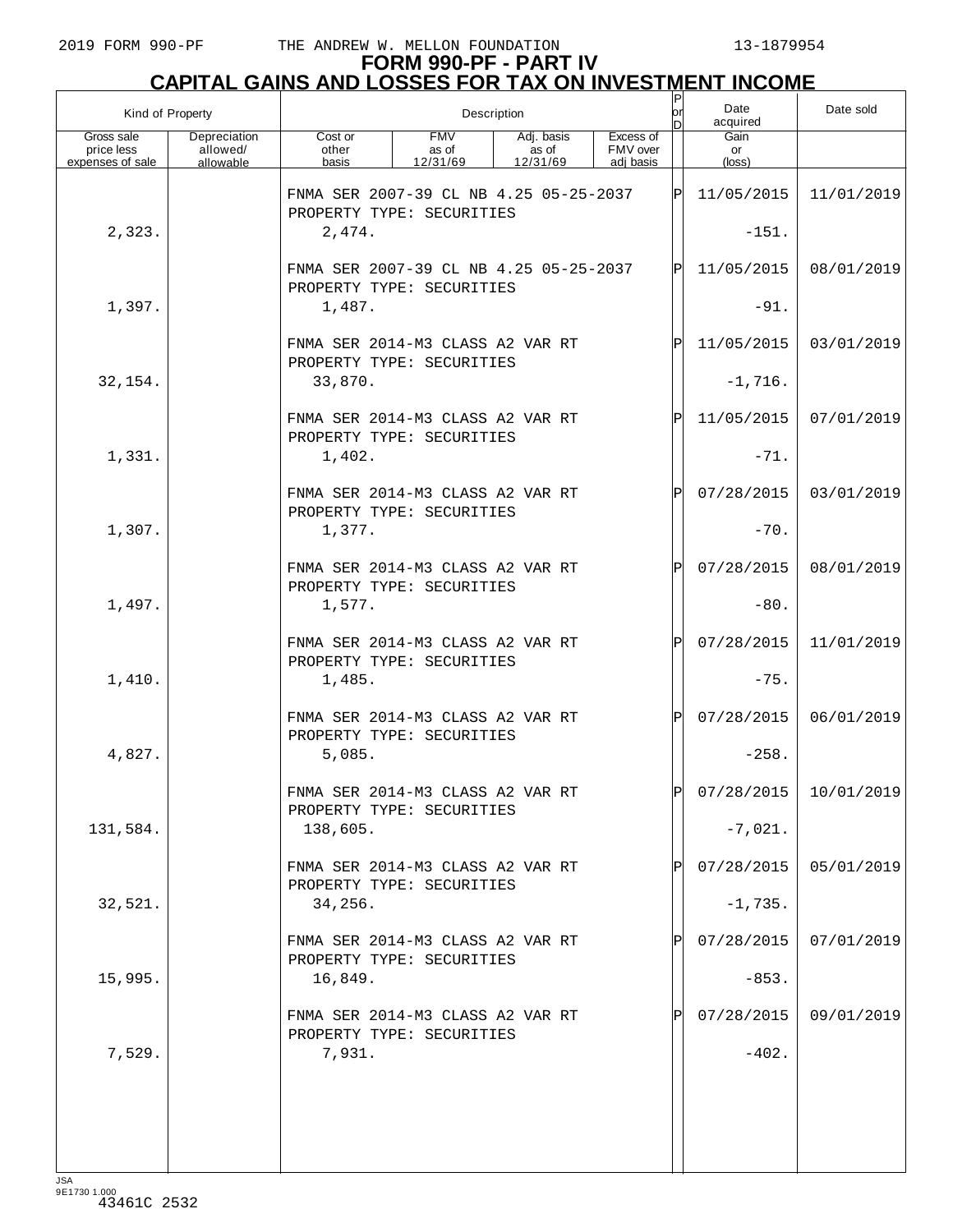## **FORM 990-PF - PART IV CAPITAL GAINS AND LOSSES FOR TAX ON INVESTMENT INCOME**

| Kind of Property                             |                                       | Description                                                                    |                                 |                                 |                                    |             | Date<br>acquired     | Date sold               |
|----------------------------------------------|---------------------------------------|--------------------------------------------------------------------------------|---------------------------------|---------------------------------|------------------------------------|-------------|----------------------|-------------------------|
| Gross sale<br>price less<br>expenses of sale | Depreciation<br>allowed/<br>allowable | Cost or<br>other<br>basis                                                      | <b>FMV</b><br>as of<br>12/31/69 | Adj. basis<br>as of<br>12/31/69 | Excess of<br>FMV over<br>adi basis |             | Gain<br>or<br>(loss) |                         |
| 86.                                          |                                       | FNMA SER 2017-T1 CL A 2.898% 06-25-2027<br>PROPERTY TYPE: SECURITIES<br>86.    |                                 |                                 |                                    | $\mathbf P$ | 07/28/2015           | 12/01/2019              |
| 150.                                         |                                       | FNMA SER 2017-T1 CL A 2.898% 06-25-2027<br>PROPERTY TYPE: SECURITIES<br>150.   |                                 |                                 |                                    | P           | 07/28/2015           | 04/01/2019              |
| 57.                                          |                                       | FNMA SER 2017-T1 CL A 2.898% 06-25-2027<br>PROPERTY TYPE: SECURITIES<br>57.    |                                 |                                 |                                    | $\mathbf P$ | 04/19/2017           | 06/01/2019              |
| 61.                                          |                                       | FNMA SER 2017-T1 CL A 2.898% 06-25-2027<br>PROPERTY TYPE: SECURITIES<br>61.    |                                 |                                 |                                    | $\mathbf P$ | 04/19/2017           | 08/01/2019              |
| 102.                                         |                                       | FNMA SER 2017-T1 CL A 2.898% 06-25-2027<br>PROPERTY TYPE: SECURITIES<br>102.   |                                 |                                 |                                    | P           | 04/19/2017           | 12/01/2019              |
| 54.                                          |                                       | FNMA SER-06-113 CL-FA FLTG 12-25-2036<br>PROPERTY TYPE: SECURITIES             |                                 |                                 |                                    | P           | 04/19/2017<br>54.    | 07/01/2019              |
| 320,756.                                     |                                       | FNMA SER-06-113 CL-FA FLTG 12-25-2036<br>PROPERTY TYPE: SECURITIES<br>320,756. |                                 |                                 |                                    | Ρ           | 04/19/2017           | 11/01/2019              |
| 825.                                         |                                       | FNMA SER-06-113 CL-FA FLTG 12-25-2036<br>PROPERTY TYPE: SECURITIES<br>821.     |                                 |                                 |                                    | P           | 02/01/2019<br>4.     | 02/13/2019              |
| 2,177.                                       |                                       | FNMA SER-06-113 CL-FA FLTG 12-25-2036<br>PROPERTY TYPE: SECURITIES<br>2,167.   |                                 |                                 |                                    | D           | 10.                  | $02/13/2019$ 02/13/2019 |
| 10,728.                                      |                                       | FNMA SER-06-113 CL-FA FLTG 12-25-2036<br>PROPERTY TYPE: SECURITIES<br>10,679.  |                                 |                                 |                                    |             | 02/13/2019<br>49.    | 11/01/2019              |
|                                              |                                       | FNMA SER-06-113 CL-FA FLTG 12-25-2036<br>PROPERTY TYPE: SECURITIES             |                                 |                                 |                                    |             | 02/13/2019           | 04/01/2019              |
| 822.                                         |                                       | 818.<br>FNMA SER-06-113 CL-FA FLTG 12-25-2036<br>PROPERTY TYPE: SECURITIES     |                                 |                                 |                                    |             | 4.<br>02/13/2019     | 09/01/2019              |
| 11,544.                                      |                                       | 11,492.                                                                        |                                 |                                 |                                    |             | 52.                  |                         |
|                                              |                                       |                                                                                |                                 |                                 |                                    |             |                      |                         |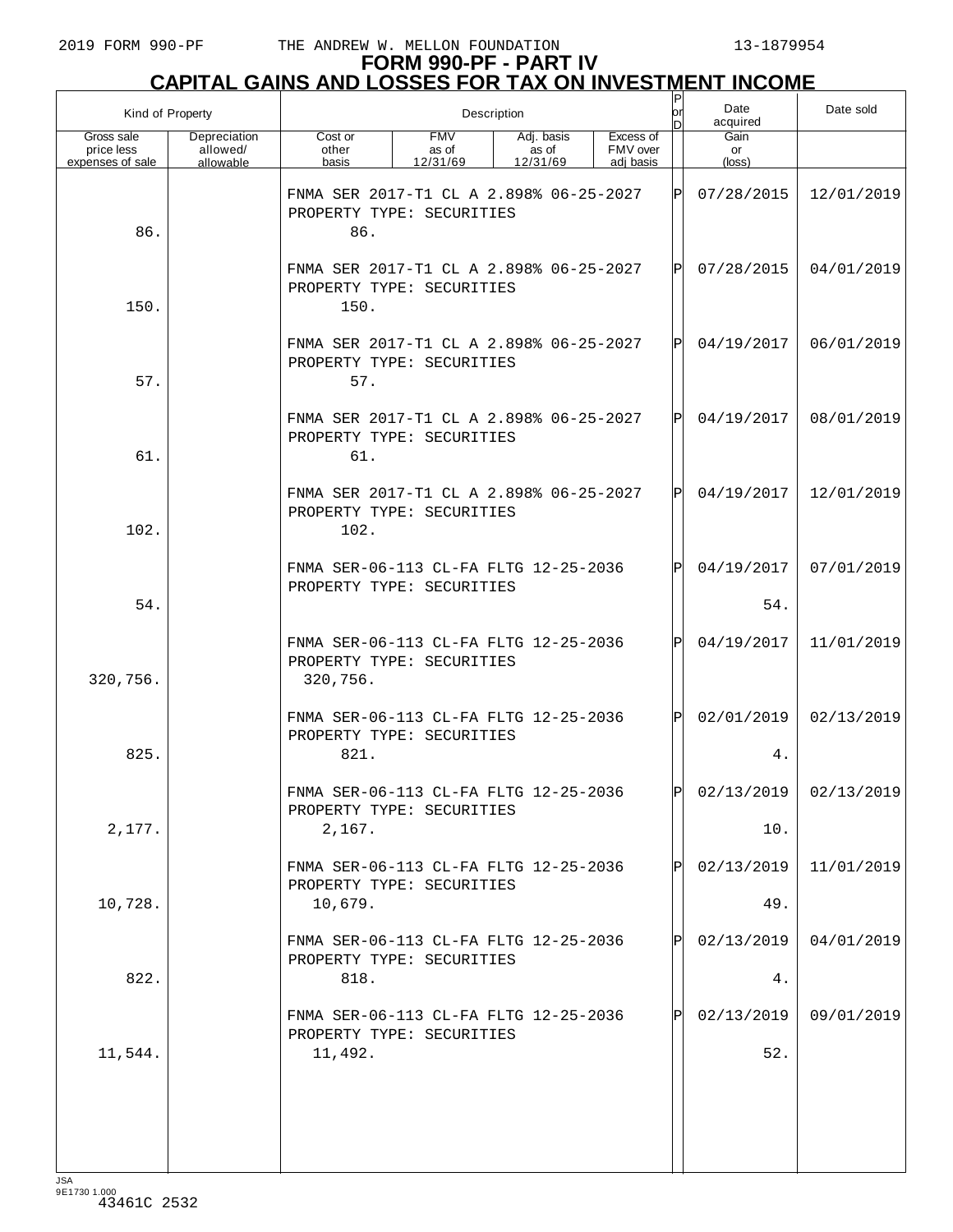## **FORM 990-PF - PART IV CAPITAL GAINS AND LOSSES FOR TAX ON INVESTMENT INCOME**

| Kind of Property                             |                                       | Description                                                        |                                 |                                 |                                    |     | Date<br>acquired     | Date sold             |
|----------------------------------------------|---------------------------------------|--------------------------------------------------------------------|---------------------------------|---------------------------------|------------------------------------|-----|----------------------|-----------------------|
| Gross sale<br>price less<br>expenses of sale | Depreciation<br>allowed/<br>allowable | Cost or<br>other<br>basis                                          | <b>FMV</b><br>as of<br>12/31/69 | Adj. basis<br>as of<br>12/31/69 | Excess of<br>FMV over<br>adj basis |     | Gain<br>or<br>(loss) |                       |
|                                              |                                       | FNMA SER-06-113 CL-FA FLTG 12-25-2036<br>PROPERTY TYPE: SECURITIES |                                 |                                 |                                    | ΙPΙ | 02/13/2019           | 10/01/2019            |
| 919.                                         |                                       | 915.                                                               |                                 |                                 |                                    |     | 4.                   |                       |
|                                              |                                       | FNMA SER-06-113 CL-FA FLTG 12-25-2036<br>PROPERTY TYPE: SECURITIES |                                 |                                 |                                    | ΙPΙ | 02/13/2019           | 06/01/2019            |
| 1,541.                                       |                                       | 1,534.                                                             |                                 |                                 |                                    |     | $7$ .                |                       |
|                                              |                                       | FNMA SER-06-113 CL-FA FLTG 12-25-2036<br>PROPERTY TYPE: SECURITIES |                                 |                                 |                                    | ΙPΙ | 02/13/2019           | 03/01/2019            |
| 928.                                         |                                       | 924.                                                               |                                 |                                 |                                    |     | 4.                   |                       |
|                                              |                                       | FNMA SER-06-113 CL-FA FLTG 12-25-2036<br>PROPERTY TYPE: SECURITIES |                                 |                                 |                                    | ΙPΙ | 02/13/2019           | 08/01/2019            |
| 11,275.                                      |                                       | 11,223.                                                            |                                 |                                 |                                    |     | 51.                  |                       |
|                                              |                                       | FNMA SER-06-113 CL-FA FLTG 12-25-2036<br>PROPERTY TYPE: SECURITIES |                                 |                                 |                                    | ΙPΙ | 02/13/2019           | 07/01/2019            |
| 12,870.                                      |                                       | 12,812.                                                            |                                 |                                 |                                    |     | 58.                  |                       |
|                                              |                                       | FNMA TRANCHE 3 01-25-2046<br>PROPERTY TYPE: SECURITIES             |                                 |                                 |                                    | ΙÞΙ | 02/13/2019           | 12/01/2019            |
| 8,838.                                       |                                       | 9,251.                                                             |                                 |                                 |                                    |     | $-413.$              |                       |
|                                              |                                       | FNMA TRANCHE 3 01-25-2046<br>PROPERTY TYPE: SECURITIES             |                                 |                                 |                                    | ΙPΙ | 02/13/2019           | 05/01/2019            |
| 8,921.                                       |                                       | 9,338.                                                             |                                 |                                 |                                    |     | $-417.$              |                       |
|                                              |                                       | FNMA TRANCHE 3 01-25-2046<br>PROPERTY TYPE: SECURITIES             |                                 |                                 |                                    | ΙÞΙ | 06/06/2016           | 05/01/2019            |
| 8,779.                                       |                                       | 9,189.                                                             |                                 |                                 |                                    |     | $-410.$              |                       |
|                                              |                                       | FNMA TRANCHE 3 01-25-2046<br>PROPERTY TYPE: SECURITIES             |                                 |                                 |                                    | ldl |                      | 06/06/2016 07/01/2019 |
| 9,122.                                       |                                       | 9,548.                                                             |                                 |                                 |                                    |     | $-426.$              |                       |
|                                              |                                       | FNMA TRANCHE 3 01-25-2046<br>PROPERTY TYPE: SECURITIES             |                                 |                                 |                                    | P   | 06/06/2016           | 09/01/2019            |
| 9,119.                                       |                                       | 9,545.                                                             |                                 |                                 |                                    |     | $-426.$              |                       |
|                                              |                                       | FNMA TRANCHE 3 01-25-2046<br>PROPERTY TYPE: SECURITIES             |                                 |                                 |                                    | P   | 06/06/2016           | 01/01/2019            |
| 8,709.                                       |                                       | 9,116.                                                             |                                 |                                 |                                    |     | $-407.$              |                       |
|                                              |                                       | FNMA TRANCHE 3 01-25-2046<br>PROPERTY TYPE: SECURITIES             |                                 |                                 |                                    | P   | 06/06/2016           | 02/01/2019            |
| 8,467.                                       |                                       | 8,863.                                                             |                                 |                                 |                                    |     | $-396.$              |                       |
|                                              |                                       |                                                                    |                                 |                                 |                                    |     |                      |                       |
|                                              |                                       |                                                                    |                                 |                                 |                                    |     |                      |                       |
|                                              |                                       |                                                                    |                                 |                                 |                                    |     |                      |                       |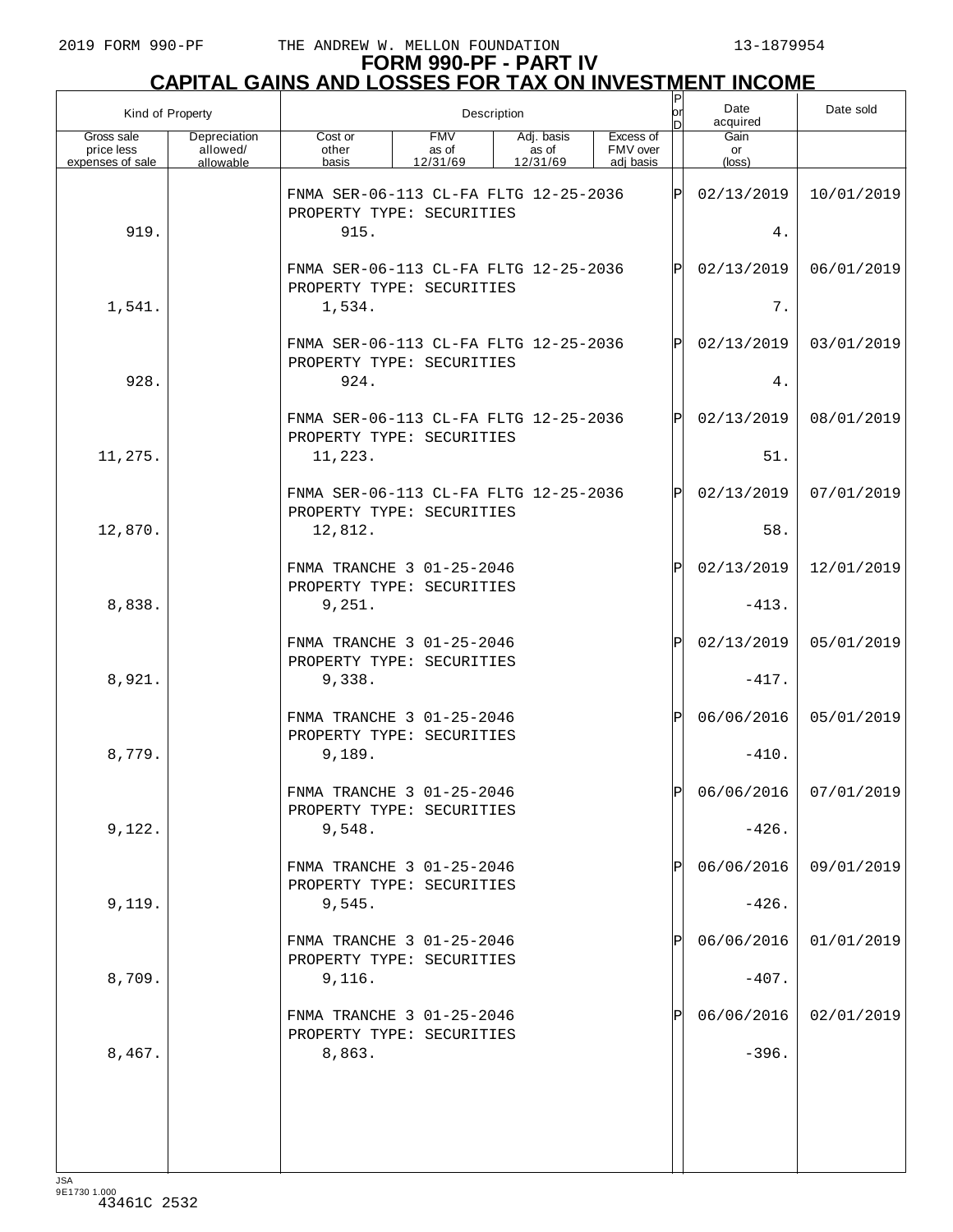# **FORM 990-PF - PART IV CAPITAL GAINS AND LOSSES FOR TAX ON INVESTMENT INCOME** P

| Kind of Property                             |                                       |                                                                       | Description                     | or<br>bl                        | Date<br>acquired                   | Date sold |                      |                         |
|----------------------------------------------|---------------------------------------|-----------------------------------------------------------------------|---------------------------------|---------------------------------|------------------------------------|-----------|----------------------|-------------------------|
| Gross sale<br>price less<br>expenses of sale | Depreciation<br>allowed/<br>allowable | Cost or<br>other<br>basis                                             | <b>FMV</b><br>as of<br>12/31/69 | Adj. basis<br>as of<br>12/31/69 | Excess of<br>FMV over<br>adj basis |           | Gain<br>or<br>(loss) |                         |
|                                              |                                       | FNMA TRANCHE 3 01-25-2046                                             |                                 |                                 |                                    | ΙP        | 06/06/2016           | 10/01/2019              |
| 10,200.                                      |                                       | PROPERTY TYPE: SECURITIES<br>10,676.                                  |                                 |                                 |                                    |           | $-477.$              |                         |
|                                              |                                       | FNMA TRANCHE 3 01-25-2046                                             |                                 |                                 |                                    | ΙP        | 06/06/2016           | 03/01/2019              |
| 8,570.                                       |                                       | PROPERTY TYPE: SECURITIES<br>8,971.                                   |                                 |                                 |                                    |           | $-400.$              |                         |
|                                              |                                       | FNMA TRANCHE 3 01-25-2046<br>PROPERTY TYPE: SECURITIES                |                                 |                                 |                                    | ΙP        | 06/06/2016           | 04/01/2019              |
| 9,312.                                       |                                       | 9,747.                                                                |                                 |                                 |                                    |           | $-435.$              |                         |
|                                              |                                       | FNMA TRANCHE 3 01-25-2046<br>PROPERTY TYPE: SECURITIES                |                                 |                                 |                                    | ΙP        | 06/06/2016           | 12/01/2019              |
| 8,639.                                       |                                       | 9,043.                                                                |                                 |                                 |                                    |           | $-404.$              |                         |
|                                              |                                       | FNMA TRANCHE 3 01-25-2046<br>PROPERTY TYPE: SECURITIES                |                                 |                                 |                                    | ΙP        | 06/06/2016           | 06/01/2019              |
| 8,850.                                       |                                       | 9, 263.                                                               |                                 |                                 |                                    |           | $-413.$              |                         |
|                                              |                                       | FNMA TRUST 2004 W-2 CL 2A-2 7 02-25-2044<br>PROPERTY TYPE: SECURITIES |                                 |                                 |                                    | ΙPΙ       | 06/06/2016           | 11/01/2019              |
| 1,047.                                       |                                       | 1,226.                                                                |                                 |                                 |                                    |           | $-178.$              |                         |
|                                              |                                       | FNMA TRUST 2004 W-2 CL 2A-2 7 02-25-2044<br>PROPERTY TYPE: SECURITIES |                                 |                                 |                                    | ΙPΙ       | 06/06/2016           | 08/01/2019              |
| 1,278.                                       |                                       | 1,495.                                                                |                                 |                                 |                                    |           | $-217.$              |                         |
|                                              |                                       | FNMA TRUST 2004 W-2 CL 2A-2 7 02-25-2044<br>PROPERTY TYPE: SECURITIES |                                 |                                 |                                    | ΙPΙ       | 08/25/2015           | 08/01/2019              |
| 1,533.                                       |                                       | 1,794.                                                                |                                 |                                 |                                    |           | $-261.$              |                         |
|                                              |                                       | FNMA TRUST 2004 W-2 CL 2A-2 7 02-25-2044<br>PROPERTY TYPE: SECURITIES |                                 |                                 |                                    | P         |                      | $08/25/2015$ 06/01/2019 |
| 1,323.                                       |                                       | 1,547.                                                                |                                 |                                 |                                    |           | $-225.$              |                         |
|                                              |                                       | FNMA TRUST 2004 W-2 CL 2A-2 7 02-25-2044<br>PROPERTY TYPE: SECURITIES |                                 |                                 |                                    |           | 08/25/2015           | 01/01/2019              |
| 768.                                         |                                       | 899.                                                                  |                                 |                                 |                                    |           | $-131.$              |                         |
|                                              |                                       | FNMA TRUST 2004 W-2 CL 2A-2 7 02-25-2044<br>PROPERTY TYPE: SECURITIES |                                 |                                 |                                    | IPI       | 08/25/2015           | 04/01/2019              |
| 992.                                         |                                       | 1,161.                                                                |                                 |                                 |                                    |           | $-169.$              |                         |
|                                              |                                       | FNMA TRUST 2004 W-2 CL 2A-2 7 02-25-2044<br>PROPERTY TYPE: SECURITIES |                                 |                                 |                                    |           | 08/25/2015           | 07/01/2019              |
| 1,925.                                       |                                       | 2, 253.                                                               |                                 |                                 |                                    |           | $-327.$              |                         |
|                                              |                                       |                                                                       |                                 |                                 |                                    |           |                      |                         |
|                                              |                                       |                                                                       |                                 |                                 |                                    |           |                      |                         |
|                                              |                                       |                                                                       |                                 |                                 |                                    |           |                      |                         |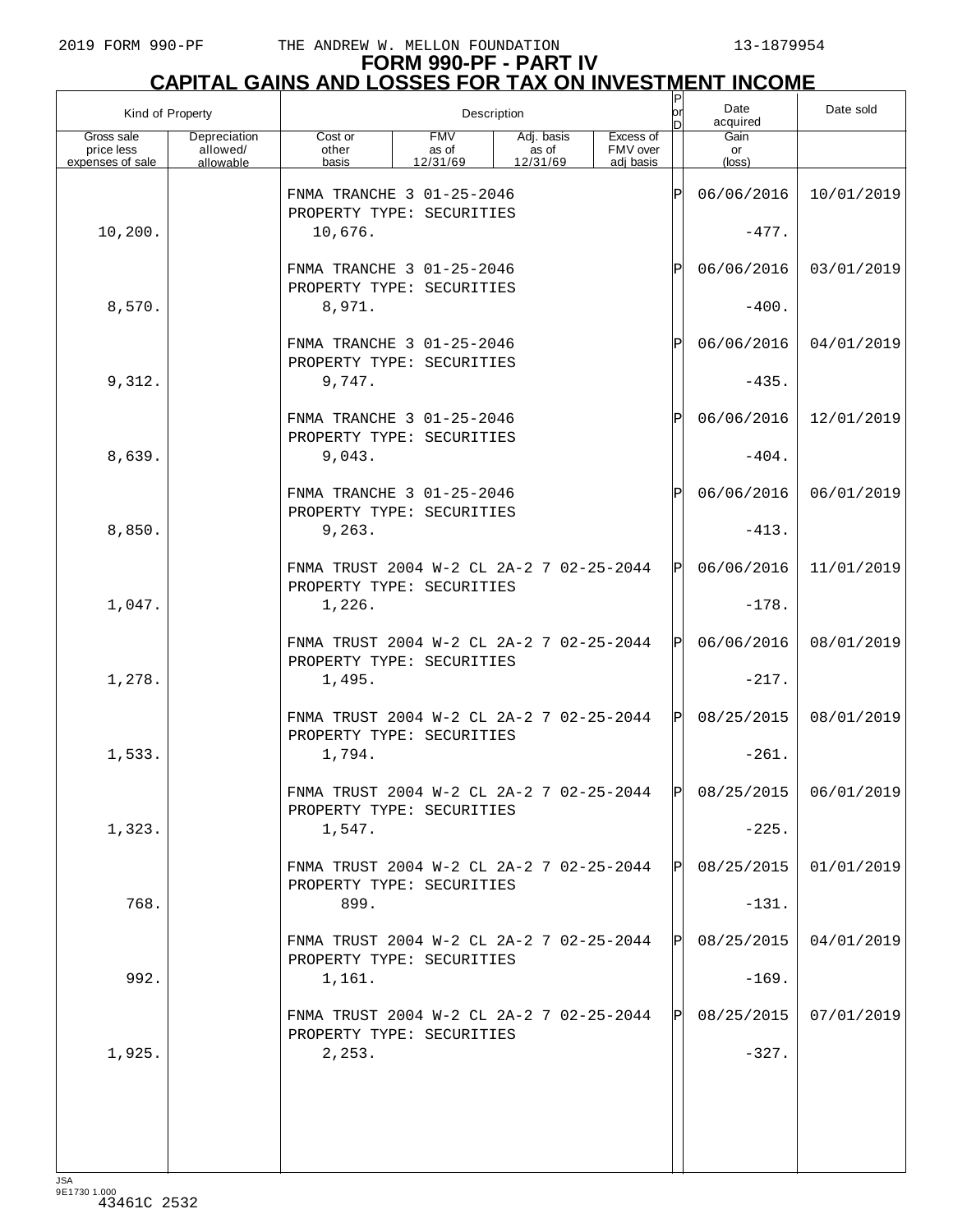| Kind of Property                             |                                       |                                                                               | Description                     | or                              | Date<br>acquired                   | Date sold |                      |                         |
|----------------------------------------------|---------------------------------------|-------------------------------------------------------------------------------|---------------------------------|---------------------------------|------------------------------------|-----------|----------------------|-------------------------|
| Gross sale<br>price less<br>expenses of sale | Depreciation<br>allowed/<br>allowable | Cost or<br>other<br>basis                                                     | <b>FMV</b><br>as of<br>12/31/69 | Adj. basis<br>as of<br>12/31/69 | Excess of<br>FMV over<br>adj basis |           | Gain<br>or<br>(loss) |                         |
|                                              |                                       | FNMA TRUST 2004 W-2 CL 2A-2 7 02-25-2044<br>IPI<br>PROPERTY TYPE: SECURITIES  |                                 |                                 |                                    |           | 08/25/2015           | 03/01/2019              |
| 1,670.                                       |                                       | 1,953.                                                                        |                                 |                                 |                                    |           | $-284.$              |                         |
|                                              |                                       | FNMA TRUST 2004 W-2 CL 2A-2 7 02-25-2044<br>PROPERTY TYPE: SECURITIES         |                                 |                                 |                                    | ΙÞΙ       | 08/25/2015           | 10/01/2019              |
| 2,328.                                       |                                       | 2,724.                                                                        |                                 |                                 |                                    |           | $-396.$              |                         |
|                                              |                                       | FNMA TRUST 2004 W-2 CL 2A-2 7 02-25-2044<br>PROPERTY TYPE: SECURITIES         |                                 |                                 |                                    | IPI       | 08/25/2015           | 02/01/2019              |
| 1,855.                                       |                                       | 2,170.                                                                        |                                 |                                 |                                    |           | $-315.$              |                         |
|                                              |                                       | FNMA TRUST 2004 W-2 CL 2A-2 7 02-25-2044<br>PROPERTY TYPE: SECURITIES         |                                 |                                 |                                    | ΙÞΙ       | 08/25/2015           | 09/01/2019              |
| 763.                                         |                                       | 892.                                                                          |                                 |                                 |                                    |           | $-130.$              |                         |
|                                              |                                       | FNMA TRUST 2004 W-2 CL 2A-2 7 02-25-2044<br>PROPERTY TYPE: SECURITIES         |                                 |                                 |                                    | IPI       | 08/25/2015           | 12/01/2019              |
| 948.                                         |                                       | 1,109.                                                                        |                                 |                                 |                                    |           | $-161.$              |                         |
|                                              |                                       | FORD CR AUTO LEASE 2.02% DUE 06-15-2020<br>PROPERTY TYPE: SECURITIES          |                                 |                                 |                                    | IPI       | 08/25/2015           | 11/01/2019              |
| 79,882.                                      |                                       | 79,871.                                                                       |                                 |                                 |                                    |           | 11.                  |                         |
|                                              |                                       | FORD CR AUTO LEASE 2.02% DUE 06-15-2020<br>PROPERTY TYPE: SECURITIES          |                                 |                                 |                                    | IPI       | 08/25/2015           | 05/01/2019              |
| 479,634.                                     |                                       | 479,568.                                                                      |                                 |                                 |                                    |           | 66.                  |                         |
|                                              |                                       | FORD CR AUTO LEASE 2.02% DUE 06-15-2020<br>PROPERTY TYPE: SECURITIES          |                                 |                                 |                                    | IPI       | 03/21/2017           | 05/14/2019              |
| 370,484.                                     |                                       | 370,433.                                                                      |                                 |                                 |                                    |           | 51.                  |                         |
|                                              |                                       | FORD CR AUTO LEASE TR 2017-B NT CL A-3<br>PROPERTY TYPE: SECURITIES           |                                 |                                 |                                    | l pl      |                      | $03/21/2017$ 06/14/2019 |
| 39,577.                                      |                                       | 39,575.                                                                       |                                 |                                 |                                    |           | 2.                   |                         |
|                                              |                                       | FORD CR AUTO LEASE TR 2017-B NT CL A-3<br>PROPERTY TYPE: SECURITIES           |                                 |                                 |                                    | IPI       | 03/21/2017           | 07/15/2019              |
| 33,296.                                      |                                       | 33,294.                                                                       |                                 |                                 |                                    |           | 1.                   |                         |
| 3,742.                                       |                                       | FORD CR AUTO LEASE TR 2017-B NT CL A-3<br>PROPERTY TYPE: SECURITIES<br>3,742. |                                 |                                 |                                    | IPI       | 10/24/2017           | 11/14/2019              |
|                                              |                                       | FORD CR AUTO LEASE TR 2017-B NT CL A-3<br>PROPERTY TYPE: SECURITIES           |                                 |                                 |                                    | IPI       | 10/24/2017           | 08/14/2019              |
| 31,382.                                      |                                       | 31,380.                                                                       |                                 |                                 |                                    |           | 1.                   |                         |
|                                              |                                       |                                                                               |                                 |                                 |                                    |           |                      |                         |
|                                              |                                       |                                                                               |                                 |                                 |                                    |           |                      |                         |
|                                              |                                       |                                                                               |                                 |                                 |                                    |           |                      |                         |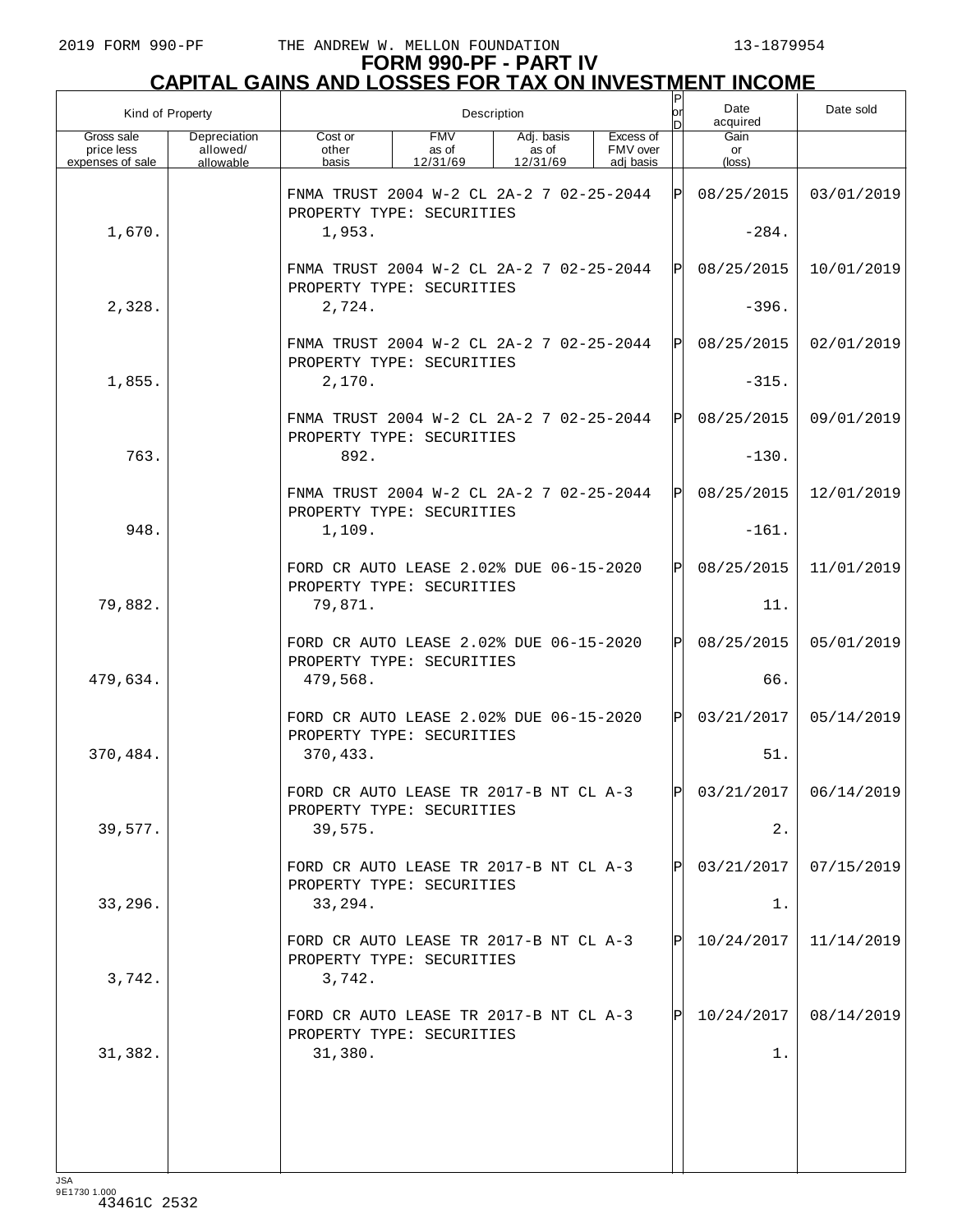## **FORM 990-PF - PART IV CAPITAL GAINS AND LOSSES FOR TAX ON INVESTMENT INCOME**

| Kind of Property                             |                                       | Description                                                                                                                           |  |  |  |     | Date<br>acquired              | Date sold             |
|----------------------------------------------|---------------------------------------|---------------------------------------------------------------------------------------------------------------------------------------|--|--|--|-----|-------------------------------|-----------------------|
| Gross sale<br>price less<br>expenses of sale | Depreciation<br>allowed/<br>allowable | <b>FMV</b><br>Excess of<br>Cost or<br>Adj. basis<br>FMV over<br>other<br>as of<br>as of<br>12/31/69<br>12/31/69<br>basis<br>adj basis |  |  |  |     | Gain<br>or<br>$(\text{loss})$ |                       |
|                                              |                                       | FORD CR AUTO LEASE TR 2017-B NT CL A-3<br>PROPERTY TYPE: SECURITIES                                                                   |  |  |  | ΙPΙ | 10/24/2017                    | 06/14/2019            |
| 35,297.                                      |                                       | 35, 295.                                                                                                                              |  |  |  |     | 2.                            |                       |
|                                              |                                       | FORD CR AUTO LEASE TR 2017-B NT CL A-3<br>PROPERTY TYPE: SECURITIES                                                                   |  |  |  | ΙPΙ | 10/24/2017                    | 07/12/2019            |
| 33,000.                                      |                                       | 32,998.                                                                                                                               |  |  |  | 1.  |                               |                       |
|                                              |                                       | FORD CR AUTO LEASE TR 2017-B NT CL A-3<br>PROPERTY TYPE: SECURITIES                                                                   |  |  |  | ΙPΙ | 10/24/2017                    | 09/13/2019            |
| 36,707.                                      |                                       | 36,706.                                                                                                                               |  |  |  |     | 2.                            |                       |
|                                              |                                       | FORD CR AUTO OWNER 2.26% DUE 11-15-2025<br>PROPERTY TYPE: SECURITIES                                                                  |  |  |  | ΙPΙ | 10/24/2017                    | 10/14/2019            |
| 850,000.                                     |                                       | 849,788.                                                                                                                              |  |  |  |     | 212.                          |                       |
| 200,000.                                     |                                       | FORD MTR CR CO LLC 2.021% DUE 05-03-2019<br>PROPERTY TYPE: SECURITIES<br>200,000.                                                     |  |  |  | ΙPΙ | 10/24/2017                    | 12/16/2019            |
|                                              |                                       | FORD MTR CR CO LLC 3.336% DUE 03-18-2021                                                                                              |  |  |  | ΙPΙ | 05/06/2014                    | 05/15/2019            |
| 193,002.                                     |                                       | PROPERTY TYPE: SECURITIES<br>200,000.                                                                                                 |  |  |  |     | $-6,998.$                     |                       |
|                                              |                                       | FORD MTR CR CO LLC 3.339% DUE 03-28-2022                                                                                              |  |  |  | ΙPΙ | 10/16/2017                    | 05/03/2019            |
| 187,298.                                     |                                       | PROPERTY TYPE: SECURITIES<br>200,000.                                                                                                 |  |  |  |     | $-12,702.$                    |                       |
|                                              |                                       | FORD MTR CR CO LLC 4.134% DUE 08-04-2025<br>PROPERTY TYPE: SECURITIES                                                                 |  |  |  | ΙPΙ | 03/15/2016                    | 01/04/2019            |
| 179,200.                                     |                                       | 203,152.                                                                                                                              |  |  |  |     | $-23,952.$                    |                       |
|                                              |                                       | FORTIS INC 3.055% DUE 10-04-2026<br>PROPERTY TYPE: SECURITIES                                                                         |  |  |  | ldl |                               | 03/28/2017 01/07/2019 |
| 45, 375.                                     |                                       | 44,813.                                                                                                                               |  |  |  |     | 562.                          |                       |
|                                              |                                       | FREDDIE MAC SER 2406 CL FP FLT 1-15-2032<br>PROPERTY TYPE: SECURITIES                                                                 |  |  |  | IPI | 01/25/2018                    | 01/07/2019            |
| 7,660.                                       |                                       | 7,816.                                                                                                                                |  |  |  |     | $-156.$                       |                       |
|                                              |                                       | FREDDIE MAC SER 2406 CL FP FLT 1-15-2032<br>PROPERTY TYPE: SECURITIES                                                                 |  |  |  | IPI | 02/06/2018                    | 04/18/2019            |
| 7,447.                                       |                                       | 7,598.                                                                                                                                |  |  |  |     | $-151.$                       |                       |
|                                              |                                       | FREDDIE MAC SER 2406 CL FP FLT 1-15-2032<br>PROPERTY TYPE: SECURITIES                                                                 |  |  |  | ΙPΙ | 07/15/2015                    | 07/01/2019            |
| 9,003.                                       |                                       | 9,185.                                                                                                                                |  |  |  |     | $-183.$                       |                       |
|                                              |                                       |                                                                                                                                       |  |  |  |     |                               |                       |
|                                              |                                       |                                                                                                                                       |  |  |  |     |                               |                       |
|                                              |                                       |                                                                                                                                       |  |  |  |     |                               |                       |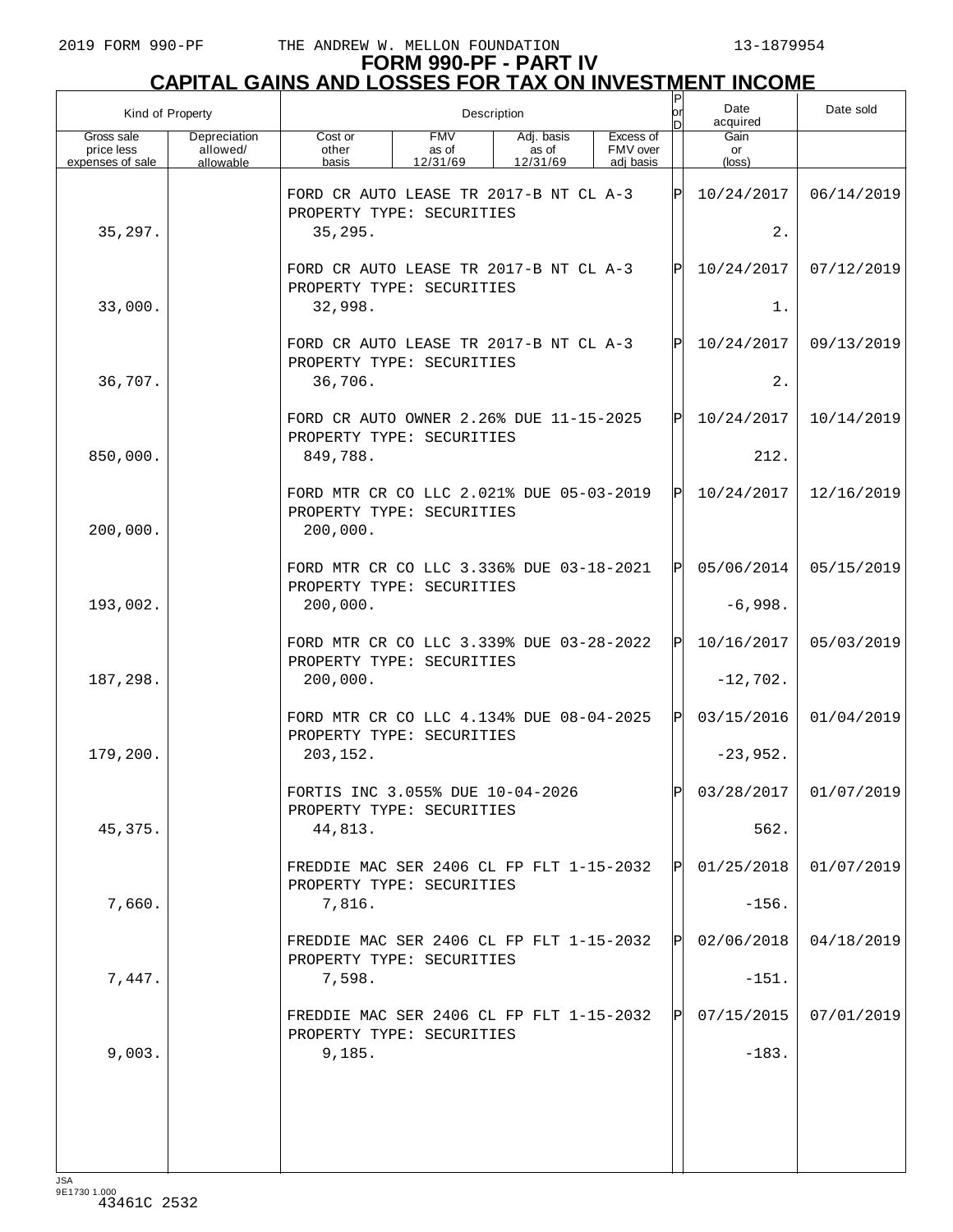# **FORM 990-PF - PART IV CAPITAL GAINS AND LOSSES FOR TAX ON INVESTMENT INCOME** P

| Kind of Property                             |                                       | Description                                                                      |                                 |                                 |                                    |     | Date<br>acquired                  | Date sold  |
|----------------------------------------------|---------------------------------------|----------------------------------------------------------------------------------|---------------------------------|---------------------------------|------------------------------------|-----|-----------------------------------|------------|
| Gross sale<br>price less<br>expenses of sale | Depreciation<br>allowed/<br>allowable | Cost or<br>other<br>basis                                                        | <b>FMV</b><br>as of<br>12/31/69 | Adj. basis<br>as of<br>12/31/69 | Excess of<br>FMV over<br>adj basis |     | Gain<br>or<br>$(\text{loss})$     |            |
|                                              |                                       | FREDDIE MAC SER 2406 CL FP FLT 1-15-2032<br>PROPERTY TYPE: SECURITIES            |                                 |                                 |                                    | ΙPΙ | 07/15/2015                        | 06/01/2019 |
| 21,410.                                      |                                       | 21,844.                                                                          |                                 |                                 |                                    |     | $-435.$                           |            |
|                                              |                                       | FREDDIE MAC SER 2406 CL FP FLT 1-15-2032<br>PROPERTY TYPE: SECURITIES            |                                 |                                 |                                    | ΙPΙ | 07/15/2015                        | 08/01/2019 |
| 8,206.                                       |                                       | 8,373.                                                                           |                                 |                                 |                                    |     | $-167.$                           |            |
|                                              |                                       | FREDDIE MAC SER 2406 CL FP FLT 1-15-2032<br>PROPERTY TYPE: SECURITIES            |                                 |                                 |                                    | IPI | 07/15/2015                        | 10/01/2019 |
| 10,944.                                      |                                       | 11,167.                                                                          |                                 |                                 |                                    |     | $-222.$                           |            |
| 17,186.                                      |                                       | FREDDIE MAC SER 2406 CL FP FLT 1-15-2032<br>PROPERTY TYPE: SECURITIES<br>17,536. |                                 |                                 |                                    | IPI | 07/15/2015<br>$-349.$             | 12/01/2019 |
|                                              |                                       | FREDDIE MAC SER 2406 CL FP FLT 1-15-2032                                         |                                 |                                 |                                    | ΙPΙ | 07/15/2015                        | 04/01/2019 |
| 9,055.                                       |                                       | PROPERTY TYPE: SECURITIES<br>9,239.                                              |                                 |                                 |                                    |     | $-184.$                           |            |
|                                              |                                       | FREDDIE MAC SER 2406 CL FP FLT 1-15-2032                                         |                                 |                                 |                                    | ΙPΙ | 07/15/2015                        | 05/01/2019 |
| 6,000.                                       |                                       | PROPERTY TYPE: SECURITIES<br>6,122.                                              |                                 |                                 |                                    |     | $-122.$                           |            |
|                                              |                                       | FREDDIE MAC SER 2406 CL FP FLT 1-15-2032                                         |                                 |                                 |                                    | ΙÞΙ | 07/15/2015                        | 03/01/2019 |
| 6,306.                                       |                                       | PROPERTY TYPE: SECURITIES<br>6,434.                                              |                                 |                                 |                                    |     | $-128.$                           |            |
|                                              |                                       | FREDDIE MAC SER 2406 CL FP FLT 1-15-2032<br>PROPERTY TYPE: SECURITIES            |                                 |                                 |                                    | ΙPΙ | 07/15/2015                        | 11/01/2019 |
| 11,556.                                      |                                       | 11,791.                                                                          |                                 |                                 |                                    |     | $-235.$                           |            |
|                                              |                                       | FREDDIE MAC SER 2406 CL FP FLT 1-15-2032<br>PROPERTY TYPE: SECURITIES            |                                 |                                 |                                    |     | $ {\bf p} $ 07/15/2015 01/01/2019 |            |
| 5,581.                                       |                                       | 5,695.                                                                           |                                 |                                 |                                    |     | $-113.$                           |            |
|                                              |                                       | GE CAP INTL FDG CO 3.373% DUE 11-15-2025<br>PROPERTY TYPE: SECURITIES            |                                 |                                 |                                    |     | 07/15/2015                        | 09/01/2019 |
| 1,205,572.                                   |                                       | 1,189,338.                                                                       |                                 |                                 |                                    |     | 16,234.                           |            |
|                                              |                                       | GE CAP INTL FDG CO 3.373% DUE 11-15-2025<br>PROPERTY TYPE: SECURITIES            |                                 |                                 |                                    |     | 07/15/2015                        | 02/01/2019 |
| 119,306.                                     |                                       | 117,402.                                                                         |                                 |                                 |                                    |     | 1,903.                            |            |
|                                              |                                       | GE CAP INTL FDG CO 3.373% DUE 11-15-2025<br>PROPERTY TYPE: SECURITIES            |                                 |                                 |                                    |     | 06/24/2015                        | 05/21/2019 |
| 24, 271.                                     |                                       | 23,866.                                                                          |                                 |                                 |                                    |     | 405.                              |            |
|                                              |                                       |                                                                                  |                                 |                                 |                                    |     |                                   |            |
|                                              |                                       |                                                                                  |                                 |                                 |                                    |     |                                   |            |
|                                              |                                       |                                                                                  |                                 |                                 |                                    |     |                                   |            |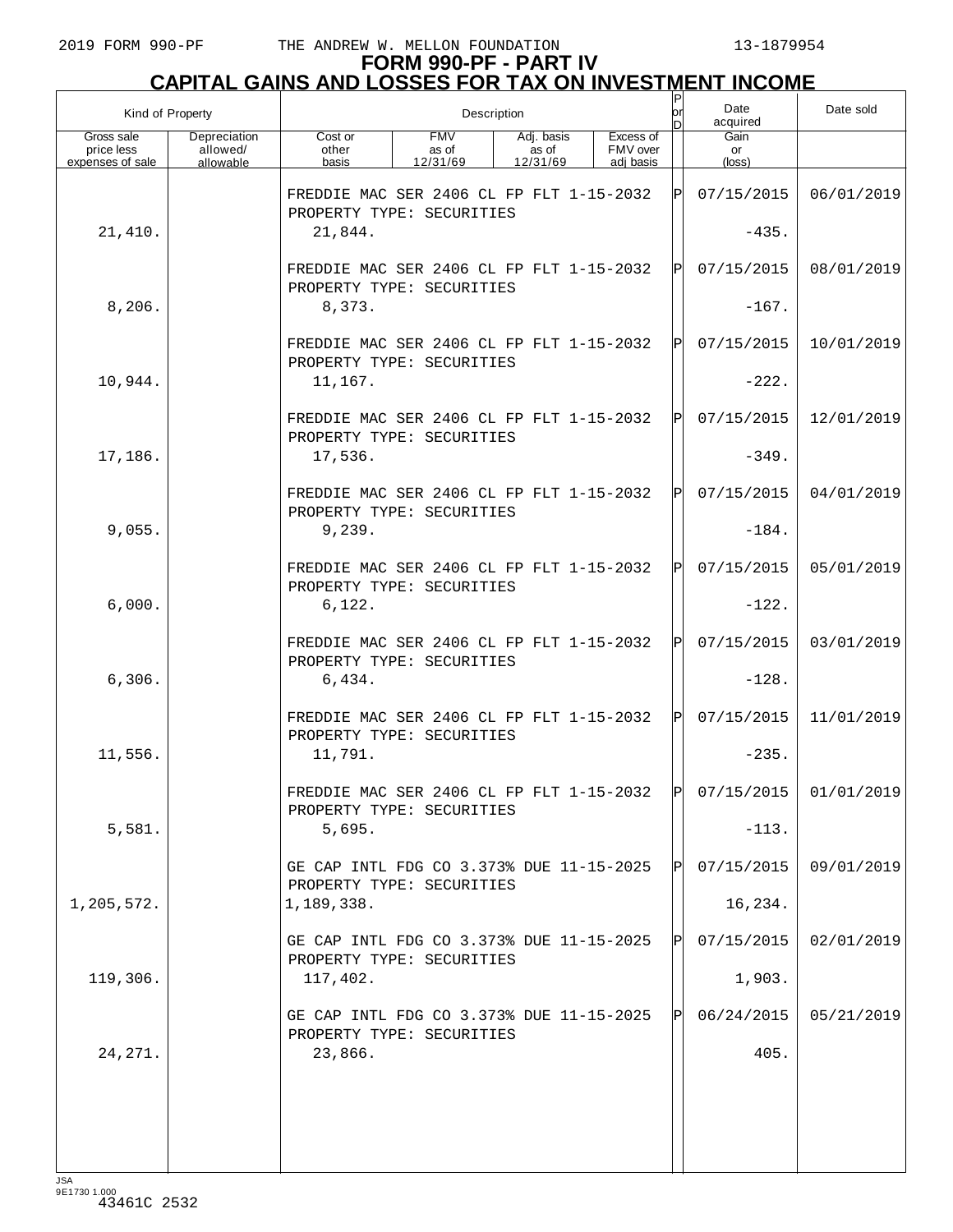# **FORM 990-PF - PART IV CAPITAL GAINS AND LOSSES FOR TAX ON INVESTMENT INCOME** P

| Kind of Property                             |                                       | Description                                                                                                                           |    |            |            |     | Date<br>acquired              | Date sold  |
|----------------------------------------------|---------------------------------------|---------------------------------------------------------------------------------------------------------------------------------------|----|------------|------------|-----|-------------------------------|------------|
| Gross sale<br>price less<br>expenses of sale | Depreciation<br>allowed/<br>allowable | <b>FMV</b><br>Adj. basis<br>Excess of<br>Cost or<br>as of<br>FMV over<br>other<br>as of<br>12/31/69<br>12/31/69<br>adi basis<br>basis |    |            |            |     | Gain<br>or<br>$(\text{loss})$ |            |
|                                              |                                       | GE CAP INTL FDG CO 3.373% DUE 11-15-2025                                                                                              | ΙЫ | 06/24/2015 | 05/22/2019 |     |                               |            |
| 254,473.                                     |                                       | PROPERTY TYPE: SECURITIES<br>250, 272.                                                                                                |    |            |            |     | 4,201.                        |            |
|                                              |                                       | GE CAP INTL FDG CO 3.373% DUE 11-15-2025<br>PROPERTY TYPE: SECURITIES                                                                 |    |            |            | ΙЫ  | 07/15/2015                    | 05/22/2019 |
| 70,605.                                      |                                       | 69,452.                                                                                                                               |    |            |            |     | 1,153.                        |            |
| 160,000.                                     |                                       | GILEAD SCIENCES 2.05% DUE 04-01-2019<br>PROPERTY TYPE: SECURITIES<br>160,000.                                                         |    |            |            | IPI | 07/15/2015                    | 05/22/2019 |
|                                              |                                       | GILEAD SCIENCES 3.5% DUE 02-01-2025<br>PROPERTY TYPE: SECURITIES                                                                      |    |            |            | IPI | 07/15/2015                    | 05/22/2019 |
| 10,193.                                      |                                       | 9,992.                                                                                                                                |    |            |            |     | 201.                          |            |
|                                              |                                       | GILEAD SCIENCES 3.5% DUE 02-01-2025<br>PROPERTY TYPE: SECURITIES                                                                      |    |            |            | ΙPΙ | 02/01/2016                    | 04/01/2019 |
| 5,097.                                       |                                       | 4,996.                                                                                                                                |    |            |            |     | 101.                          |            |
|                                              |                                       | GILEAD SCIENCES 3.7% DUE 04-01-2024<br>PROPERTY TYPE: SECURITIES                                                                      |    |            |            | ΙPΙ | 03/23/2017                    | 04/30/2019 |
| 12,343.                                      |                                       | 12,209.                                                                                                                               |    |            |            |     | 134.                          |            |
|                                              |                                       | GILEAD SCIENCES 3.7% DUE 04-01-2024<br>PROPERTY TYPE: SECURITIES                                                                      |    |            |            | IPI | 03/23/2017                    | 04/26/2019 |
| 20,572.                                      |                                       | 19,954.                                                                                                                               |    |            |            |     | 618.                          |            |
|                                              |                                       | GILEAD SCIENCES 3.7% DUE 04-01-2024<br>PROPERTY TYPE: SECURITIES                                                                      |    |            |            | IPI | 02/10/2017                    | 04/23/2019 |
| 5, 143.                                      |                                       | 4,988.                                                                                                                                |    |            |            |     | 155.                          |            |
|                                              |                                       | GM FINL AUTOMOBILE LEASING TR 2018-2<br>PROPERTY TYPE: SECURITIES                                                                     |    |            |            | ЫI  | 05/15/2018                    | 04/23/2019 |
| 14,914.                                      |                                       | 14,913.                                                                                                                               |    |            |            |     | 1.                            |            |
|                                              |                                       | GM FINL AUTOMOBILE LEASING TR 2018-2<br>PROPERTY TYPE: SECURITIES                                                                     |    |            |            |     | 05/15/2018                    | 04/23/2019 |
| 44,310.                                      |                                       | 44,307.                                                                                                                               |    |            |            |     | 3.                            |            |
|                                              |                                       | GNMA 2003-067 REMIC PASSTHRU CTF CL<br>PROPERTY TYPE: SECURITIES                                                                      |    |            |            |     | 06/19/2018                    | 11/19/2019 |
| 14,035.                                      |                                       | 14,333.                                                                                                                               |    |            |            |     | $-298.$                       |            |
|                                              |                                       | GNMA 2003-067 REMIC PASSTHRU CTF CL<br>PROPERTY TYPE: SECURITIES                                                                      |    |            |            |     | 06/19/2018                    | 12/19/2019 |
| 11,507.                                      |                                       | 11,751.                                                                                                                               |    |            |            |     | $-245.$                       |            |
|                                              |                                       |                                                                                                                                       |    |            |            |     |                               |            |
|                                              |                                       |                                                                                                                                       |    |            |            |     |                               |            |
|                                              |                                       |                                                                                                                                       |    |            |            |     |                               |            |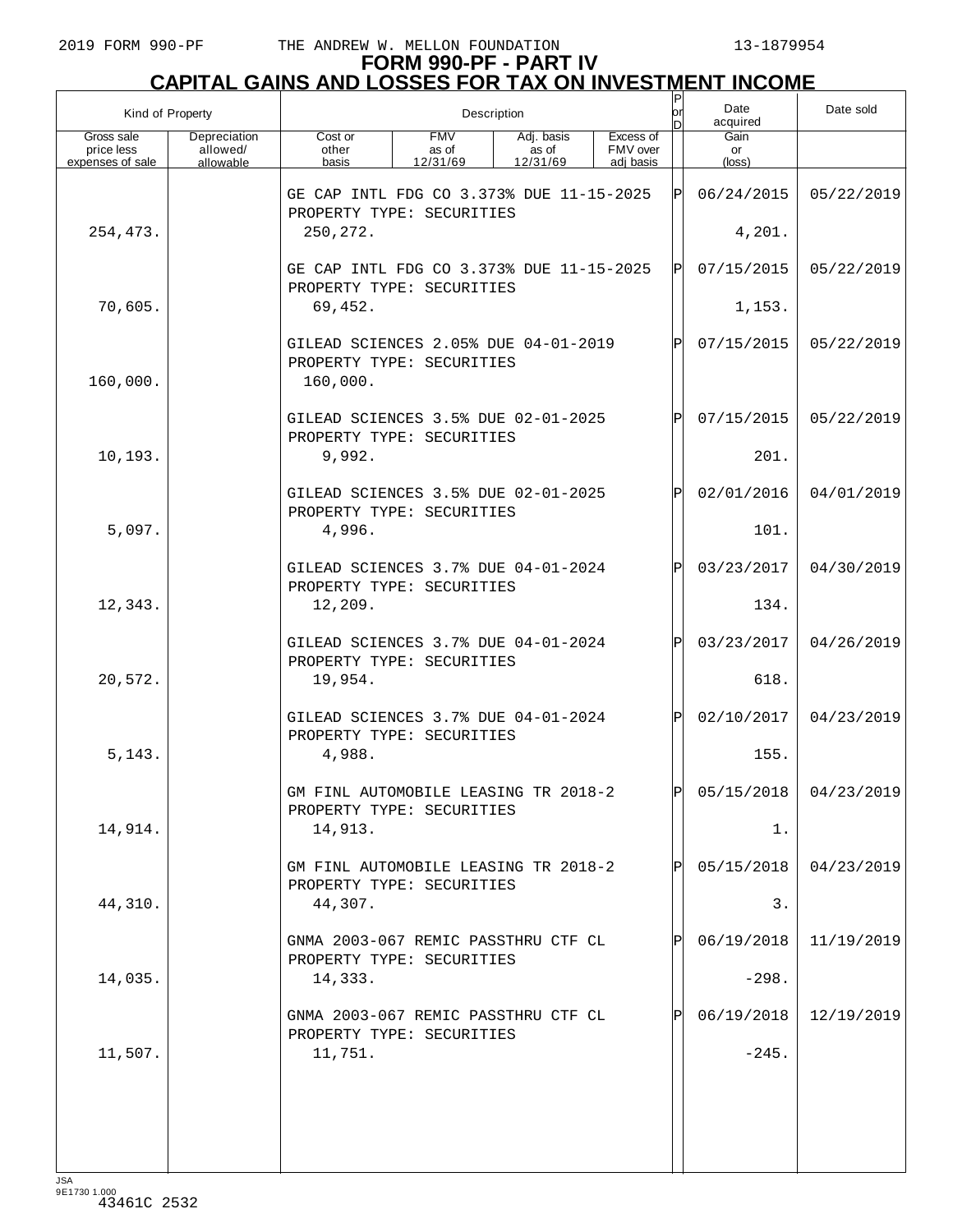# **FORM 990-PF - PART IV CAPITAL GAINS AND LOSSES FOR TAX ON INVESTMENT INCOME** P

| Kind of Property         |                          | $\sf P$<br>lor<br>Description<br>n                               |                     |                     |                       |     | Date<br>acquired | Date sold             |
|--------------------------|--------------------------|------------------------------------------------------------------|---------------------|---------------------|-----------------------|-----|------------------|-----------------------|
| Gross sale<br>price less | Depreciation<br>allowed/ | Cost or<br>other                                                 | <b>FMV</b><br>as of | Adj. basis<br>as of | Excess of<br>FMV over |     | Gain<br>or       |                       |
| expenses of sale         | allowable                | basis                                                            | 12/31/69            | 12/31/69            | adi basis             |     | (loss)           |                       |
|                          |                          | GNMA 2003-067 REMIC PASSTHRU CTF CL<br>PROPERTY TYPE: SECURITIES |                     |                     |                       | ΙP  | 12/22/2015       | 09/01/2019            |
| 10,171.                  |                          | 10,387.                                                          |                     |                     |                       |     | $-216.$          |                       |
|                          |                          | GNMA 2003-067 REMIC PASSTHRU CTF CL<br>PROPERTY TYPE: SECURITIES |                     |                     |                       | ΙP  | 12/22/2015       | 06/01/2019            |
| 10,537.                  |                          | 10,761.                                                          |                     |                     |                       |     | $-224.$          |                       |
|                          |                          | GNMA 2003-067 REMIC PASSTHRU CTF CL<br>PROPERTY TYPE: SECURITIES |                     |                     |                       | ΙPΙ | 12/22/2015       | 11/01/2019            |
| 13,197.                  |                          | 13,477.                                                          |                     |                     |                       |     | $-280.$          |                       |
|                          |                          | GNMA 2003-067 REMIC PASSTHRU CTF CL<br>PROPERTY TYPE: SECURITIES |                     |                     |                       | ΙP  | 12/22/2015       | 01/01/2019            |
| 10,551.                  |                          | 10,775.                                                          |                     |                     |                       |     | $-224.$          |                       |
|                          |                          | GNMA 2003-067 REMIC PASSTHRU CTF CL<br>PROPERTY TYPE: SECURITIES |                     |                     |                       | ΙPΙ | 12/22/2015       | 04/01/2019            |
| 13,438.                  |                          | 13,723.                                                          |                     |                     |                       |     | $-286.$          |                       |
|                          |                          | GNMA 2003-067 REMIC PASSTHRU CTF CL<br>PROPERTY TYPE: SECURITIES |                     |                     |                       | ΙP  | 12/22/2015       | 10/01/2019            |
| 10,861.                  |                          | 11,091.                                                          |                     |                     |                       |     | $-231.$          |                       |
|                          |                          | GNMA 2003-067 REMIC PASSTHRU CTF CL<br>PROPERTY TYPE: SECURITIES |                     |                     |                       | ΙP  | 12/22/2015       | 03/01/2019            |
| 10,274.                  |                          | 10,493.                                                          |                     |                     |                       |     | $-218.$          |                       |
|                          |                          | GNMA 2003-067 REMIC PASSTHRU CTF CL<br>PROPERTY TYPE: SECURITIES |                     |                     |                       | ΙPΙ | 12/22/2015       | 02/01/2019            |
| 9,131.                   |                          | 9,325.                                                           |                     |                     |                       |     | $-194.$          |                       |
|                          |                          | GNMA 2003-067 REMIC PASSTHRU CTF CL<br>PROPERTY TYPE: SECURITIES |                     |                     |                       | ח   |                  | 12/22/2015 07/01/2019 |
| 14,437.                  |                          | 14,744.                                                          |                     |                     |                       |     | $-307.$          |                       |
|                          |                          | GNMA 2003-067 REMIC PASSTHRU CTF CL<br>PROPERTY TYPE: SECURITIES |                     |                     |                       |     | 12/22/2015       | 12/01/2019            |
| 11,847.                  |                          | 12,099.                                                          |                     |                     |                       |     | $-252.$          |                       |
|                          |                          | GNMA 2011-71 CL ZC 5.5% 7-16-2034<br>PROPERTY TYPE: SECURITIES   |                     |                     |                       |     | 12/22/2015       | 05/01/2019            |
| 11,513.                  |                          | 13,497.                                                          |                     |                     |                       |     | $-1,984.$        |                       |
|                          |                          | GNMA 2011-71 CL ZC 5.5% 7-16-2034<br>PROPERTY TYPE: SECURITIES   |                     |                     |                       |     | 12/22/2015       | 08/01/2019            |
| 8,137.                   |                          | 9,539.                                                           |                     |                     |                       |     | $-1,402.$        |                       |
|                          |                          |                                                                  |                     |                     |                       |     |                  |                       |
|                          |                          |                                                                  |                     |                     |                       |     |                  |                       |
|                          |                          |                                                                  |                     |                     |                       |     |                  |                       |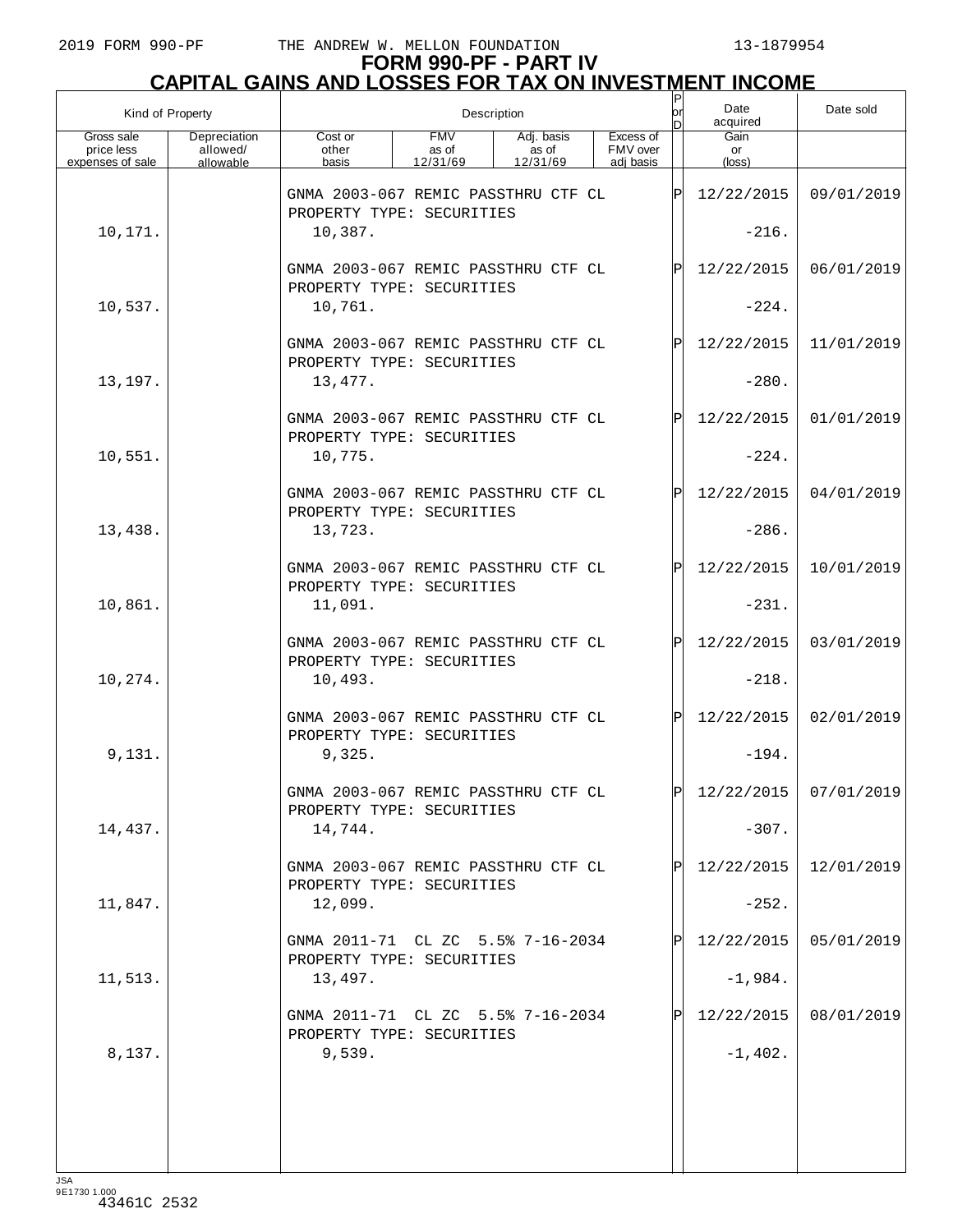| Kind of Property                             |                                       | Description                                                               |                                 |                                 |                                    |     | Date<br>acquired        | Date sold               |
|----------------------------------------------|---------------------------------------|---------------------------------------------------------------------------|---------------------------------|---------------------------------|------------------------------------|-----|-------------------------|-------------------------|
| Gross sale<br>price less<br>expenses of sale | Depreciation<br>allowed/<br>allowable | Cost or<br>other<br>basis                                                 | <b>FMV</b><br>as of<br>12/31/69 | Adj. basis<br>as of<br>12/31/69 | Excess of<br>FMV over<br>adi basis |     | Gain<br>or<br>(loss)    |                         |
|                                              |                                       | GNMA 2011-71 CL ZC 5.5% 7-16-2034<br>PROPERTY TYPE: SECURITIES            |                                 |                                 |                                    | lPl | 05/29/2015              | 02/01/2019              |
| 7,436.                                       |                                       | 8,718.                                                                    |                                 |                                 |                                    |     | $-1, 282.$              |                         |
|                                              |                                       | GNMA 2011-71 CL ZC 5.5% 7-16-2034<br>PROPERTY TYPE: SECURITIES            |                                 |                                 |                                    | ΙPΙ | 05/29/2015              | 04/01/2019              |
| 7,364.                                       |                                       | 8,633.                                                                    |                                 |                                 |                                    |     | $-1, 269.$              |                         |
|                                              |                                       | GNMA 2011-71 CL ZC 5.5% 7-16-2034<br>PROPERTY TYPE: SECURITIES            |                                 |                                 |                                    | ΙPΙ | 05/29/2015              | 05/01/2019              |
| 8,978.                                       |                                       | 10,525.                                                                   |                                 |                                 |                                    |     | $-1,547.$               |                         |
|                                              |                                       | GNMA 2011-71 CL ZC 5.5% 7-16-2034<br>PROPERTY TYPE: SECURITIES            |                                 |                                 |                                    | ΙPΙ | 05/29/2015              | 08/01/2019              |
| 8,255.                                       |                                       | 9,678.                                                                    |                                 |                                 |                                    |     | $-1, 423.$              |                         |
|                                              |                                       | GNMA 2011-71 CL ZC 5.5% 7-16-2034<br>PROPERTY TYPE: SECURITIES            |                                 |                                 |                                    | ΙPΙ | 05/29/2015              | 10/01/2019              |
| 7,338.                                       |                                       | 8,602.                                                                    |                                 |                                 |                                    |     | $-1, 265.$              |                         |
|                                              |                                       | GNMA 2011-71 CL ZC 5.5% 7-16-2034<br>PROPERTY TYPE: SECURITIES            |                                 |                                 |                                    | ΙPΙ | 05/29/2015              | 11/01/2019              |
| 9,227.                                       |                                       | 10,817.                                                                   |                                 |                                 |                                    |     | $-1,590.$               |                         |
| 8,698.                                       |                                       | GNMA 2011-71 CL ZC 5.5% 7-16-2034<br>PROPERTY TYPE: SECURITIES<br>10,197. |                                 |                                 |                                    | ΙPΙ | 05/29/2015<br>$-1,499.$ | 12/01/2019              |
|                                              |                                       | GNMA 2011-71 CL ZC 5.5% 7-16-2034                                         |                                 |                                 |                                    | ΙPΙ | 05/29/2015              | 07/01/2019              |
| 9,620.                                       |                                       | PROPERTY TYPE: SECURITIES<br>11,278.                                      |                                 |                                 |                                    |     | $-1,658.$               |                         |
|                                              |                                       | GNMA 2011-71 CL ZC 5.5% 7-16-2034                                         |                                 |                                 |                                    | lÞI |                         | $05/29/2015$ 03/01/2019 |
| 10,998.                                      |                                       | PROPERTY TYPE: SECURITIES<br>12,894.                                      |                                 |                                 |                                    |     | $-1,895.$               |                         |
|                                              |                                       | GNMA 2011-71 CL ZC 5.5% 7-16-2034                                         |                                 |                                 |                                    | ΙPΙ | 05/29/2015              | 06/01/2019              |
| 10,682.                                      |                                       | PROPERTY TYPE: SECURITIES<br>12,523.                                      |                                 |                                 |                                    |     | $-1,841.$               |                         |
|                                              |                                       | GNMA 2012-051 REMIC PASSTHRU CTF CL                                       |                                 |                                 |                                    | ΙPΙ | 05/29/2015              | 01/01/2019              |
| 4,427.                                       |                                       | PROPERTY TYPE: SECURITIES<br>4,143.                                       |                                 |                                 |                                    |     | 284.                    |                         |
|                                              |                                       | GNMA 2012-051 REMIC PASSTHRU CTF CL                                       |                                 |                                 |                                    |     | 05/29/2015              | 09/01/2019              |
| 3,903.                                       |                                       | PROPERTY TYPE: SECURITIES<br>3,653.                                       |                                 |                                 |                                    |     | 250.                    |                         |
|                                              |                                       |                                                                           |                                 |                                 |                                    |     |                         |                         |
|                                              |                                       |                                                                           |                                 |                                 |                                    |     |                         |                         |
|                                              |                                       |                                                                           |                                 |                                 |                                    |     |                         |                         |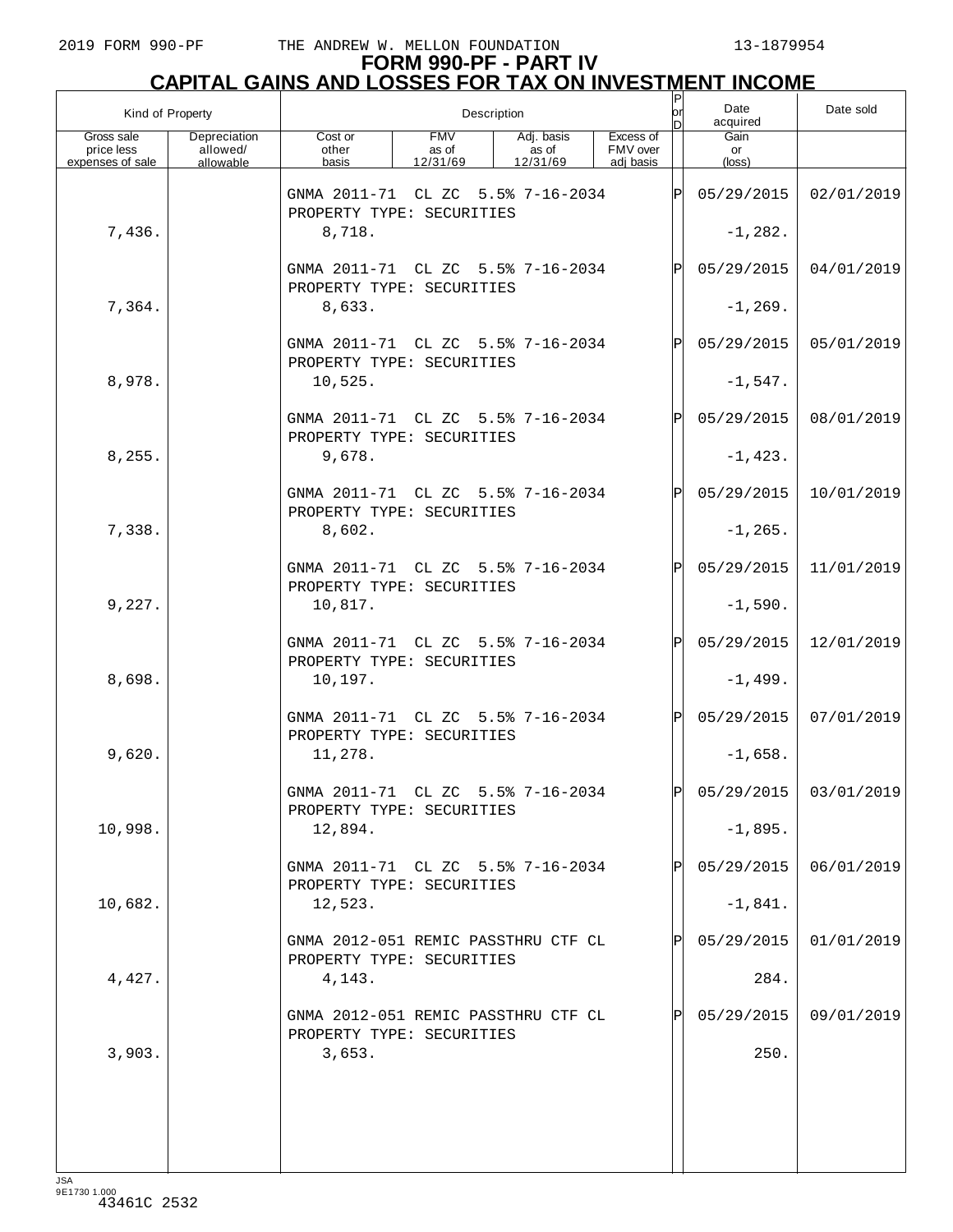| Kind of Property                             |                                       | Description                                                         |                                 |                                 |                                    |      | Date<br> or<br>acquired<br>bl | Date sold               |
|----------------------------------------------|---------------------------------------|---------------------------------------------------------------------|---------------------------------|---------------------------------|------------------------------------|------|-------------------------------|-------------------------|
| Gross sale<br>price less<br>expenses of sale | Depreciation<br>allowed/<br>allowable | Cost or<br>other<br>basis                                           | <b>FMV</b><br>as of<br>12/31/69 | Adj. basis<br>as of<br>12/31/69 | Excess of<br>FMV over<br>adj basis |      | Gain<br>or<br>(loss)          |                         |
|                                              |                                       | GNMA 2012-051 REMIC PASSTHRU CTF CL<br>PROPERTY TYPE: SECURITIES    |                                 |                                 |                                    | lPl  | 04/19/2017                    | 04/01/2019              |
| 5,357.                                       |                                       | 5,014.                                                              |                                 |                                 |                                    |      | 343.                          |                         |
|                                              |                                       | GNMA 2012-051 REMIC PASSTHRU CTF CL<br>PROPERTY TYPE: SECURITIES    |                                 |                                 |                                    | Þl   | 04/19/2017                    | 01/01/2019              |
| 5,419.                                       |                                       | 5,072.                                                              |                                 |                                 |                                    |      | 347.                          |                         |
|                                              |                                       | GNMA 2012-051 REMIC PASSTHRU CTF CL<br>PROPERTY TYPE: SECURITIES    |                                 |                                 |                                    | Þl   | 04/19/2017                    | 07/01/2019              |
| 3,885.                                       |                                       | 3,636.                                                              |                                 |                                 |                                    |      | 249.                          |                         |
|                                              |                                       | GNMA 2012-051 REMIC PASSTHRU CTF CL<br>PROPERTY TYPE: SECURITIES    |                                 |                                 |                                    | Þl   | 04/19/2017                    | 09/01/2019              |
| 5,039.                                       |                                       | 4,717.                                                              |                                 |                                 |                                    |      | 323.                          |                         |
|                                              |                                       | GNMA 2012-051 REMIC PASSTHRU CTF CL<br>PROPERTY TYPE: SECURITIES    |                                 |                                 |                                    | Þl   | 04/19/2017                    | 03/01/2019              |
| 5,769.                                       |                                       | 5,399.                                                              |                                 |                                 |                                    |      | 370.                          |                         |
|                                              |                                       | GNMA 2012-051 REMIC PASSTHRU CTF CL<br>PROPERTY TYPE: SECURITIES    |                                 |                                 |                                    | Þl   | 04/19/2017                    | 12/01/2019              |
| 5,217.                                       |                                       | 4,883.                                                              |                                 |                                 |                                    |      | 334.                          |                         |
|                                              |                                       | GNMA 2012-051 REMIC PASSTHRU CTF CL<br>PROPERTY TYPE: SECURITIES    |                                 |                                 |                                    | lPl  | 04/19/2017                    | 08/01/2019              |
| 5,564.                                       |                                       | 5,208.                                                              |                                 |                                 |                                    |      | 356.                          |                         |
|                                              |                                       | GNMA 2012-051 REMIC PASSTHRU CTF CL<br>PROPERTY TYPE: SECURITIES    |                                 |                                 |                                    | IPI  | 04/19/2017                    | 06/01/2019              |
| 5,297.                                       |                                       | 4,957.                                                              |                                 |                                 |                                    |      | 339.                          |                         |
|                                              |                                       | GNMA 2012-051 REMIC PASSTHRU CTF CL<br>PROPERTY TYPE: SECURITIES    |                                 |                                 |                                    | lÞI. |                               | $04/19/2017$ 11/01/2019 |
| 3,418.                                       |                                       | 3,199.                                                              |                                 |                                 |                                    |      | 219.                          |                         |
|                                              |                                       | GNMA 2012-051 REMIC PASSTHRU CTF CL<br>PROPERTY TYPE: SECURITIES    |                                 |                                 |                                    |      | 04/19/2017                    | 10/01/2019              |
| 4,796.                                       |                                       | 4,489.                                                              |                                 |                                 |                                    |      | 307.                          |                         |
|                                              |                                       | GNMA 2015-H23 REMIC PASSTHRU CTF CL FB<br>PROPERTY TYPE: SECURITIES |                                 |                                 |                                    | Þl   | 04/19/2017                    | 02/01/2019              |
| 1,695.                                       |                                       | 1,678.                                                              |                                 |                                 |                                    |      | 17.                           |                         |
|                                              |                                       | GNMA 2015-H23 REMIC PASSTHRU CTF CL FB<br>PROPERTY TYPE: SECURITIES |                                 |                                 |                                    | Þl   | 04/19/2017                    | 05/01/2019              |
| 1,697.                                       |                                       | 1,680.                                                              |                                 |                                 |                                    |      | 17.                           |                         |
|                                              |                                       |                                                                     |                                 |                                 |                                    |      |                               |                         |
|                                              |                                       |                                                                     |                                 |                                 |                                    |      |                               |                         |
|                                              |                                       |                                                                     |                                 |                                 |                                    |      |                               |                         |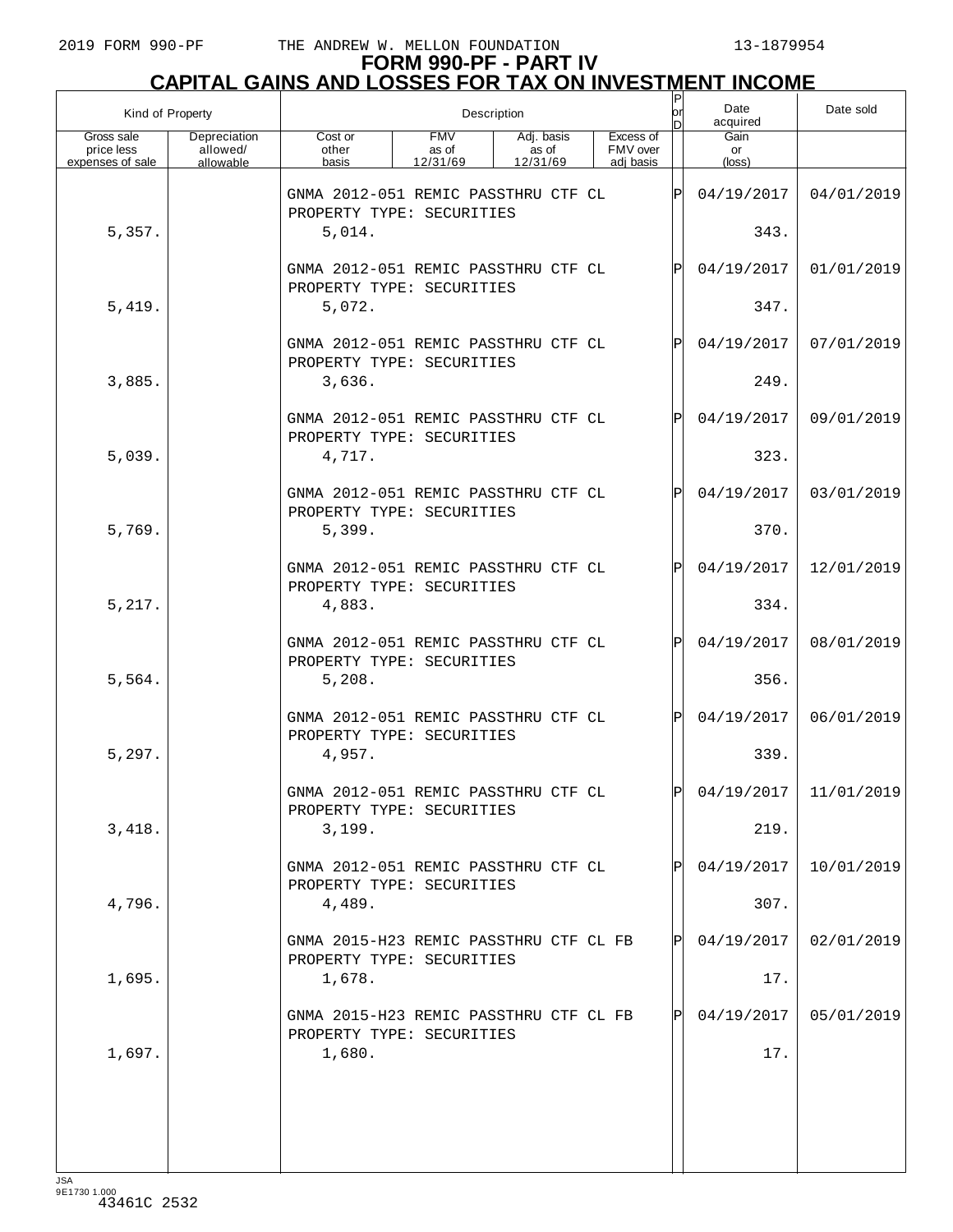|                                              | Kind of Property                      | Description                                                         |                                 |                                 |  |  |                                    | or  | Date<br>acquired     | Date sold  |
|----------------------------------------------|---------------------------------------|---------------------------------------------------------------------|---------------------------------|---------------------------------|--|--|------------------------------------|-----|----------------------|------------|
| Gross sale<br>price less<br>expenses of sale | Depreciation<br>allowed/<br>allowable | Cost or<br>other<br>basis                                           | <b>FMV</b><br>as of<br>12/31/69 | Adj. basis<br>as of<br>12/31/69 |  |  | Excess of<br>FMV over<br>adi basis |     | Gain<br>or<br>(loss) |            |
|                                              |                                       | GNMA 2015-H23 REMIC PASSTHRU CTF CL FB<br>PROPERTY TYPE: SECURITIES |                                 |                                 |  |  |                                    | ΙÞΙ | 10/09/2015           | 04/01/2019 |
| 2,013.                                       |                                       | 1,992.                                                              |                                 |                                 |  |  |                                    |     | 20.                  |            |
|                                              |                                       | GNMA 2015-H23 REMIC PASSTHRU CTF CL FB<br>PROPERTY TYPE: SECURITIES |                                 |                                 |  |  |                                    | lPl | 10/09/2015           | 07/01/2019 |
| 5,708.                                       |                                       | 5,650.                                                              |                                 |                                 |  |  |                                    |     | 58.                  |            |
|                                              |                                       | GNMA 2015-H23 REMIC PASSTHRU CTF CL FB<br>PROPERTY TYPE: SECURITIES |                                 |                                 |  |  |                                    | lPl | 10/09/2015           | 10/01/2019 |
| 3,068.                                       |                                       | 3,036.                                                              |                                 |                                 |  |  |                                    |     | 31.                  |            |
|                                              |                                       | GNMA 2015-H23 REMIC PASSTHRU CTF CL FB<br>PROPERTY TYPE: SECURITIES |                                 |                                 |  |  |                                    | lPl | 10/09/2015           | 03/01/2019 |
| 8,013.                                       |                                       | 7,931.                                                              |                                 |                                 |  |  |                                    |     | 81.                  |            |
|                                              |                                       | GNMA 2015-H23 REMIC PASSTHRU CTF CL FB<br>PROPERTY TYPE: SECURITIES |                                 |                                 |  |  |                                    | lPl | 10/09/2015           | 05/01/2019 |
| 4,051.                                       |                                       | 4,010.                                                              |                                 |                                 |  |  |                                    |     | 41.                  |            |
|                                              |                                       | GNMA 2015-H23 REMIC PASSTHRU CTF CL FB<br>PROPERTY TYPE: SECURITIES |                                 |                                 |  |  |                                    | lPl | 10/09/2015           | 11/01/2019 |
| 771.                                         |                                       | 763.                                                                |                                 |                                 |  |  |                                    |     | 8.                   |            |
|                                              |                                       | GNMA 2015-H23 REMIC PASSTHRU CTF CL FB<br>PROPERTY TYPE: SECURITIES |                                 |                                 |  |  |                                    | lPl | 10/09/2015           | 09/01/2019 |
| 2,113.                                       |                                       | 2,092.                                                              |                                 |                                 |  |  |                                    |     | 21.                  |            |
|                                              |                                       | GNMA 2015-H23 REMIC PASSTHRU CTF CL FB<br>PROPERTY TYPE: SECURITIES |                                 |                                 |  |  |                                    | ΙÞΙ | 10/09/2015           | 02/01/2019 |
| 454.                                         |                                       | 449.                                                                |                                 |                                 |  |  |                                    |     | 5.                   |            |
|                                              |                                       | GNMA 2015-H23 REMIC PASSTHRU CTF CL FB<br>PROPERTY TYPE: SECURITIES |                                 |                                 |  |  |                                    | ldl | 10/09/2015           | 08/01/2019 |
| 5,320.                                       |                                       | 5,266.                                                              |                                 |                                 |  |  |                                    |     | 54.                  |            |
|                                              |                                       | GNMA 2015-H23 REMIC PASSTHRU CTF CL FB<br>PROPERTY TYPE: SECURITIES |                                 |                                 |  |  |                                    | IPI | 10/09/2015           | 06/01/2019 |
| 3,025.                                       |                                       | 2,994.                                                              |                                 |                                 |  |  |                                    |     | 31.                  |            |
|                                              |                                       | GNMA 2015-H32 REMIC PASSTHRU CTF CL FH<br>PROPERTY TYPE: SECURITIES |                                 |                                 |  |  |                                    | IPI | 10/09/2015           | 12/01/2019 |
| 5,665.                                       |                                       | 5,624.                                                              |                                 |                                 |  |  |                                    |     | 42.                  |            |
|                                              |                                       | GNMA 2015-H32 REMIC PASSTHRU CTF CL FH<br>PROPERTY TYPE: SECURITIES |                                 |                                 |  |  |                                    | IPI | 10/09/2015           | 01/01/2019 |
| 636.                                         |                                       | 632.                                                                |                                 |                                 |  |  |                                    |     | 5.                   |            |
|                                              |                                       |                                                                     |                                 |                                 |  |  |                                    |     |                      |            |
|                                              |                                       |                                                                     |                                 |                                 |  |  |                                    |     |                      |            |
|                                              |                                       |                                                                     |                                 |                                 |  |  |                                    |     |                      |            |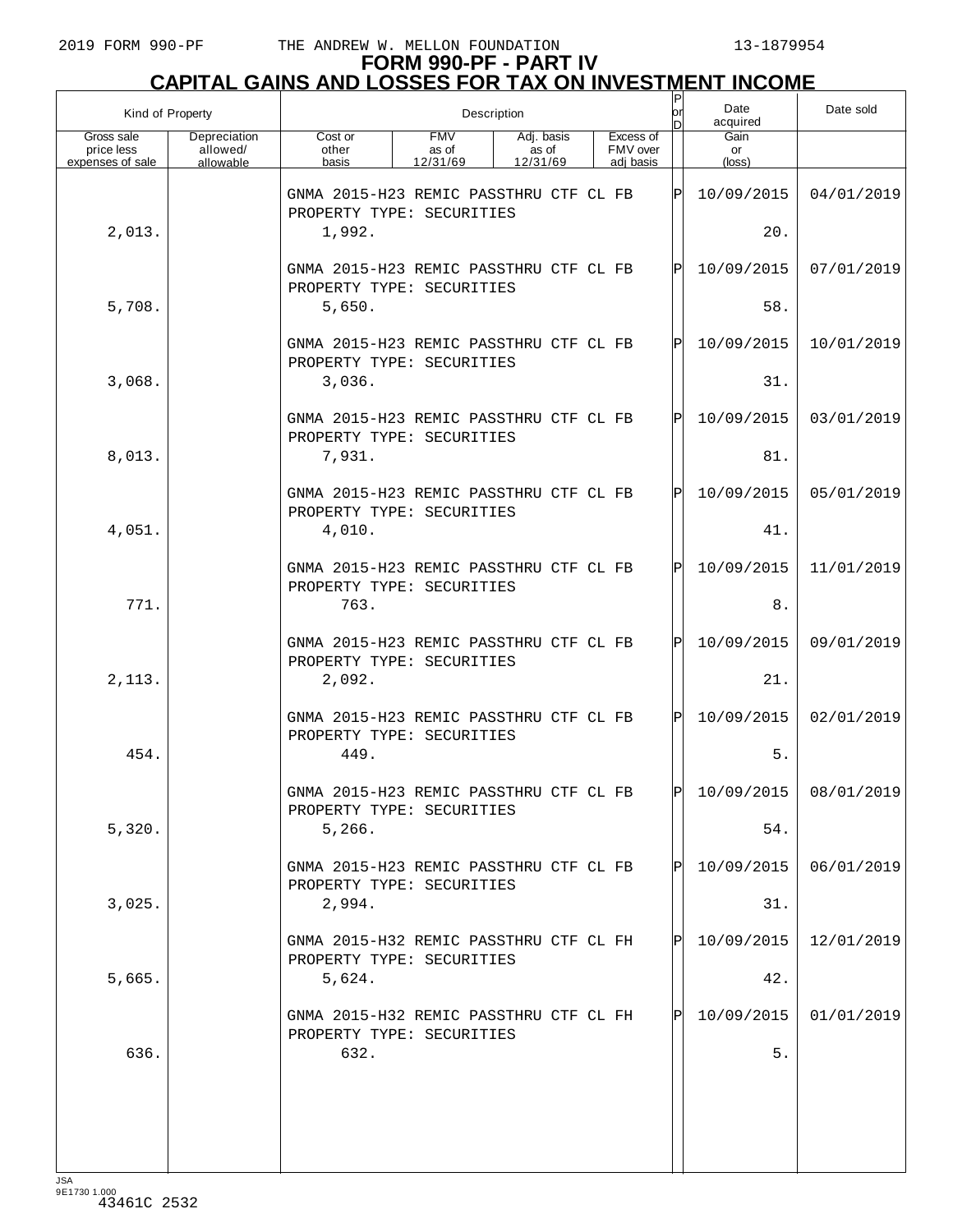## **FORM 990-PF - PART IV CAPITAL GAINS AND LOSSES FOR TAX ON INVESTMENT INCOME**

| Kind of Property                             |                                       | lor<br>Description<br>In                                            |                                 |                                 |  |                                    |     | Date<br>acquired              | Date sold               |
|----------------------------------------------|---------------------------------------|---------------------------------------------------------------------|---------------------------------|---------------------------------|--|------------------------------------|-----|-------------------------------|-------------------------|
| Gross sale<br>price less<br>expenses of sale | Depreciation<br>allowed/<br>allowable | Cost or<br>other<br>basis                                           | <b>FMV</b><br>as of<br>12/31/69 | Adj. basis<br>as of<br>12/31/69 |  | Excess of<br>FMV over<br>adi basis |     | Gain<br>or<br>$(\text{loss})$ |                         |
|                                              |                                       | GNMA 2015-H32 REMIC PASSTHRU CTF CL FH<br>PROPERTY TYPE: SECURITIES |                                 |                                 |  |                                    | ΙP  | 12/03/2015                    | 07/01/2019              |
| 3,296.                                       |                                       | 3,272.                                                              |                                 |                                 |  |                                    |     | 24.                           |                         |
|                                              |                                       | GNMA 2015-H32 REMIC PASSTHRU CTF CL FH<br>PROPERTY TYPE: SECURITIES |                                 |                                 |  |                                    | ΙP  | 12/03/2015                    | 12/01/2019              |
| 827.                                         |                                       | 821.                                                                |                                 |                                 |  |                                    |     | б.                            |                         |
|                                              |                                       | GNMA 2015-H32 REMIC PASSTHRU CTF CL FH<br>PROPERTY TYPE: SECURITIES |                                 |                                 |  |                                    | ΙP  | 12/03/2015                    | 02/01/2019              |
| 5,258.                                       |                                       | 5,220.                                                              |                                 |                                 |  |                                    |     | 39.                           |                         |
|                                              |                                       | GNMA 2015-H32 REMIC PASSTHRU CTF CL FH<br>PROPERTY TYPE: SECURITIES |                                 |                                 |  |                                    | ΙP  | 12/03/2015                    | 01/01/2019              |
| 1,828.                                       |                                       | 1,814.                                                              |                                 |                                 |  |                                    |     | 13.                           |                         |
|                                              |                                       | GNMA 2015-H32 REMIC PASSTHRU CTF CL FH<br>PROPERTY TYPE: SECURITIES |                                 |                                 |  |                                    | ΙP  | 12/03/2015                    | 04/01/2019              |
| 4,760.                                       |                                       | 4,725.                                                              |                                 |                                 |  |                                    |     | 35.                           |                         |
|                                              |                                       | GNMA 2015-H32 REMIC PASSTHRU CTF CL FH<br>PROPERTY TYPE: SECURITIES |                                 |                                 |  |                                    | ΙP  | 12/03/2015                    | 09/01/2019              |
| 1,027.                                       |                                       | 1,020.                                                              |                                 |                                 |  |                                    |     | $8$ .                         |                         |
|                                              |                                       | GNMA 2015-H32 REMIC PASSTHRU CTF CL FH<br>PROPERTY TYPE: SECURITIES |                                 |                                 |  |                                    | ΙP  | 12/03/2015                    | 06/01/2019              |
| 748.                                         |                                       | 742.                                                                |                                 |                                 |  |                                    |     | 5.                            |                         |
|                                              |                                       | GNMA 2015-H32 REMIC PASSTHRU CTF CL FH<br>PROPERTY TYPE: SECURITIES |                                 |                                 |  |                                    | ΙPΙ | 12/03/2015                    | 03/01/2019              |
| 2,999.                                       |                                       | 2,977.                                                              |                                 |                                 |  |                                    |     | 22.                           |                         |
|                                              |                                       | GNMA 2015-H32 REMIC PASSTHRU CTF CL FH<br>PROPERTY TYPE: SECURITIES |                                 |                                 |  |                                    | ldl |                               | $12/03/2015$ 05/01/2019 |
| 1,397.                                       |                                       | 1,387.                                                              |                                 |                                 |  |                                    |     | 10.                           |                         |
|                                              |                                       | GNMA 2015-H32 REMIC PASSTHRU CTF CL FH<br>PROPERTY TYPE: SECURITIES |                                 |                                 |  |                                    | P   | 12/03/2015                    | 08/01/2019              |
| 766.                                         |                                       | 760.                                                                |                                 |                                 |  |                                    |     | б.                            |                         |
|                                              |                                       | GNMA 2016-H26 REMIC PASSTHRU SECS CL<br>PROPERTY TYPE: SECURITIES   |                                 |                                 |  |                                    |     | 12/03/2015                    | 11/01/2019              |
| 2,668.                                       |                                       | 2,685.                                                              |                                 |                                 |  |                                    |     | $-18.$                        |                         |
|                                              |                                       | GNMA 2016-H26 REMIC PASSTHRU SECS CL<br>PROPERTY TYPE: SECURITIES   |                                 |                                 |  |                                    |     | 12/03/2015                    | 10/01/2019              |
| 1,867.                                       |                                       | 1,879.                                                              |                                 |                                 |  |                                    |     | $-12.$                        |                         |
|                                              |                                       |                                                                     |                                 |                                 |  |                                    |     |                               |                         |
|                                              |                                       |                                                                     |                                 |                                 |  |                                    |     |                               |                         |
| 10 <sub>0</sub>                              |                                       |                                                                     |                                 |                                 |  |                                    |     |                               |                         |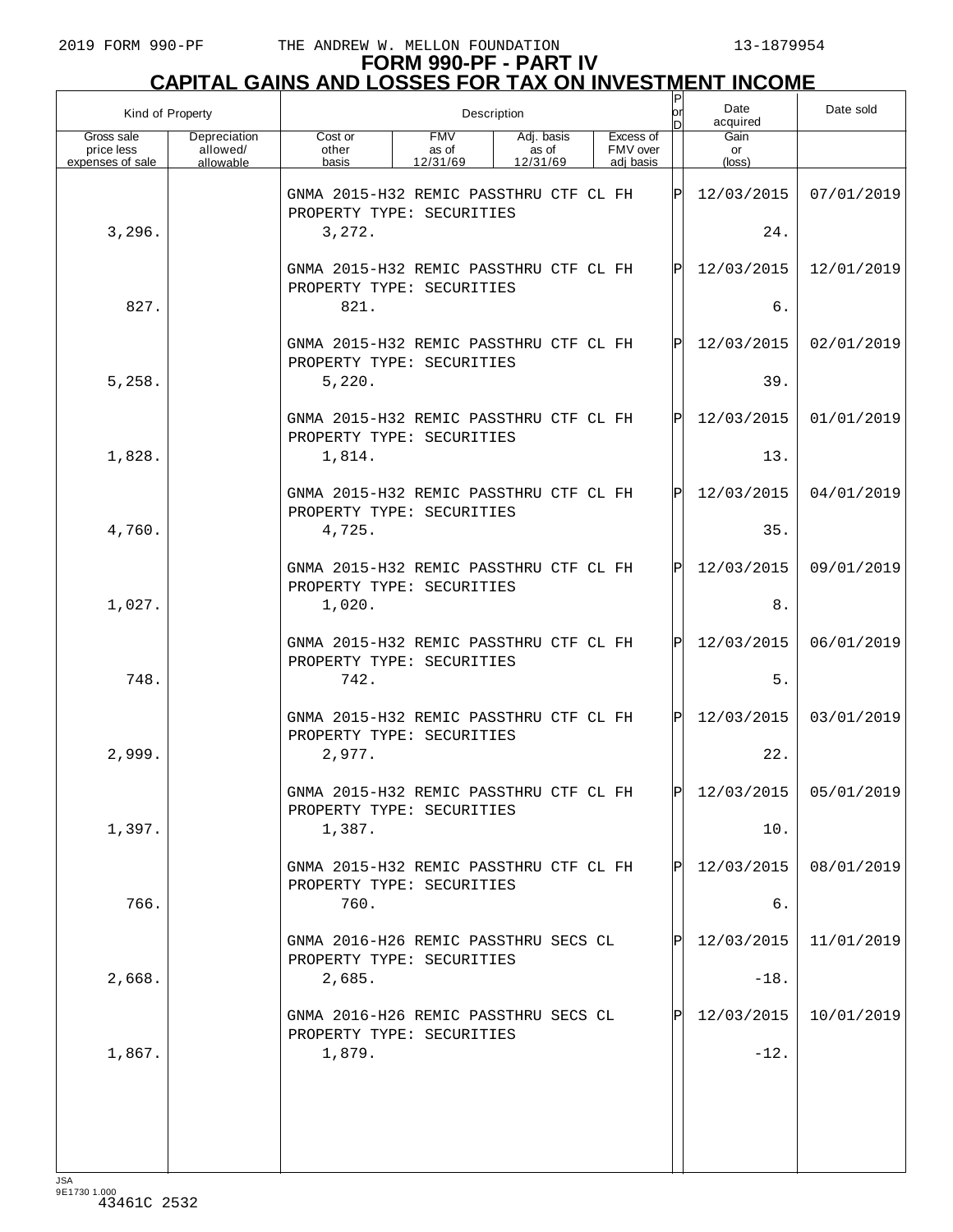| Kind of Property                             |                                       | Description                                                               |                                 |                                 |  |                                    | Ρ<br>lor | Date<br>acquired     | Date sold             |
|----------------------------------------------|---------------------------------------|---------------------------------------------------------------------------|---------------------------------|---------------------------------|--|------------------------------------|----------|----------------------|-----------------------|
| Gross sale<br>price less<br>expenses of sale | Depreciation<br>allowed/<br>allowable | Cost or<br>other<br>basis                                                 | <b>FMV</b><br>as of<br>12/31/69 | Adj. basis<br>as of<br>12/31/69 |  | Excess of<br>FMV over<br>adi basis |          | Gain<br>or<br>(loss) |                       |
|                                              |                                       | GNMA 2016-H26 REMIC PASSTHRU SECS CL<br>PROPERTY TYPE: SECURITIES         |                                 |                                 |  |                                    | ΙÞΙ      | 12/28/2016           | 12/01/2019            |
| 231.                                         |                                       | 232.                                                                      |                                 |                                 |  |                                    |          | $-2.$                |                       |
|                                              |                                       | GNMA 2016-H26 REMIC PASSTHRU SECS CL<br>PROPERTY TYPE: SECURITIES         |                                 |                                 |  |                                    | ΙÞΙ      | 12/28/2016           | 11/01/2019            |
| 2,013.                                       |                                       | 2,026.                                                                    |                                 |                                 |  |                                    |          | $-13.$               |                       |
|                                              |                                       | GNMA 2016-H26 REMIC PASSTHRU SECS CL<br>PROPERTY TYPE: SECURITIES         |                                 |                                 |  |                                    | ΙÞΙ      | 12/28/2016           | 07/01/2019            |
| 1,230.                                       |                                       | 1,238.                                                                    |                                 |                                 |  |                                    |          | $-8.$                |                       |
| 636.                                         |                                       | GNMA 2016-H26 REMIC PASSTHRU SECS CL<br>PROPERTY TYPE: SECURITIES<br>640. |                                 |                                 |  |                                    | ΙÞΙ      | 12/28/2016<br>$-4$ . | 08/01/2019            |
|                                              |                                       | GNMA 2016-H26 REMIC PASSTHRU SECS CL                                      |                                 |                                 |  |                                    | ΙÞΙ      | 12/28/2016           | 02/01/2019            |
| 100.                                         |                                       | PROPERTY TYPE: SECURITIES<br>101.                                         |                                 |                                 |  |                                    |          | $-1$ .               |                       |
|                                              |                                       | GNMA 2016-H26 REMIC PASSTHRU SECS CL                                      |                                 |                                 |  |                                    | ΙÞΙ      | 12/28/2016           | 10/01/2019            |
| 344.                                         |                                       | PROPERTY TYPE: SECURITIES<br>346.                                         |                                 |                                 |  |                                    |          | $-2.$                |                       |
|                                              |                                       | GNMA 2016-H26 REMIC PASSTHRU SECS CL<br>PROPERTY TYPE: SECURITIES         |                                 |                                 |  |                                    | ΙÞΙ      | 12/28/2016           | 03/01/2019            |
| 81.                                          |                                       | 82.                                                                       |                                 |                                 |  |                                    |          | $-1$ .               |                       |
|                                              |                                       | GNMA 2016-H26 REMIC PASSTHRU SECS CL<br>PROPERTY TYPE: SECURITIES         |                                 |                                 |  |                                    | ΙÞΙ      | 12/28/2016           | 06/01/2019            |
| 980.                                         |                                       | 987.                                                                      |                                 |                                 |  |                                    |          | $-6.$                |                       |
|                                              |                                       | GNMA 2016-H26 REMIC PASSTHRU SECS CL<br>PROPERTY TYPE: SECURITIES         |                                 |                                 |  |                                    | ldl      |                      | 12/28/2016 09/01/2019 |
| 1,740.                                       |                                       | 1,752.                                                                    |                                 |                                 |  |                                    |          | $-11.$               |                       |
| 58.                                          |                                       | GNMA 2016-H26 REMIC PASSTHRU SECS CL<br>PROPERTY TYPE: SECURITIES<br>59.  |                                 |                                 |  |                                    | ΙPΙ      | 12/28/2016           | 04/01/2019            |
|                                              |                                       | GNMA 4.5% DUE 07-20-2033<br>PROPERTY TYPE: SECURITIES                     |                                 |                                 |  |                                    | ΙPΙ      | 12/28/2016           | 05/01/2019            |
| 3,765.                                       |                                       | 4,089.                                                                    |                                 |                                 |  |                                    |          | $-325.$              |                       |
|                                              |                                       | GNMA 4.5% DUE 07-20-2033<br>PROPERTY TYPE: SECURITIES                     |                                 |                                 |  |                                    | Ρ        | 12/28/2016           | 01/01/2019            |
| 2,177.                                       |                                       | 2,365.                                                                    |                                 |                                 |  |                                    |          | $-188.$              |                       |
|                                              |                                       |                                                                           |                                 |                                 |  |                                    |          |                      |                       |
|                                              |                                       |                                                                           |                                 |                                 |  |                                    |          |                      |                       |
|                                              |                                       |                                                                           |                                 |                                 |  |                                    |          |                      |                       |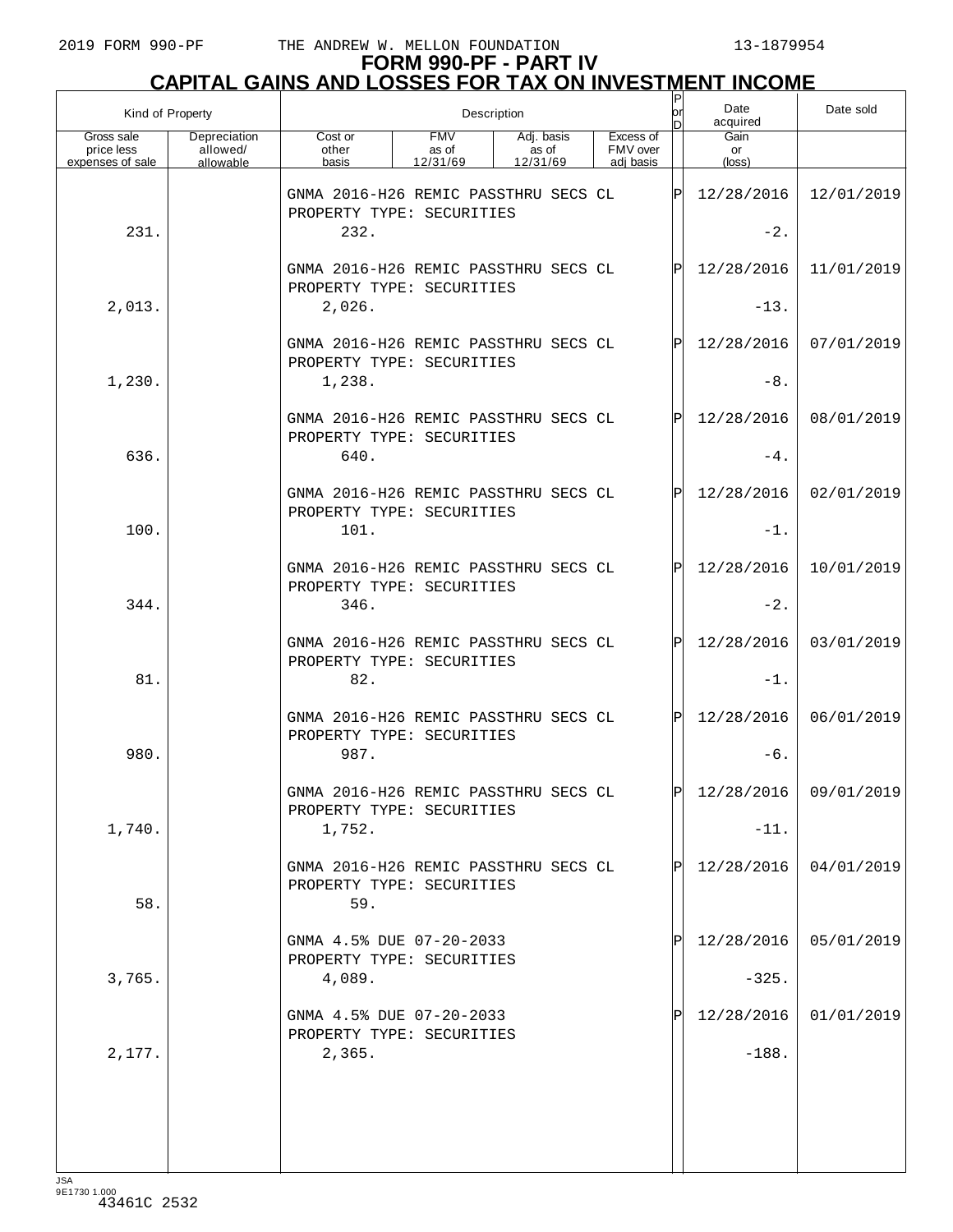| Kind of Property         |                          | P<br> or<br>Description<br>In                         |                     |                     |                       |     | Date<br>acquired      | Date sold               |
|--------------------------|--------------------------|-------------------------------------------------------|---------------------|---------------------|-----------------------|-----|-----------------------|-------------------------|
| Gross sale<br>price less | Depreciation<br>allowed/ | Cost or<br>other                                      | <b>FMV</b><br>as of | Adj. basis<br>as of | Excess of<br>FMV over |     | Gain<br>or            |                         |
| expenses of sale         | allowable                | basis                                                 | 12/31/69            | 12/31/69            | adj basis             |     | (loss)                |                         |
|                          |                          | GNMA 4.5% DUE 07-20-2033<br>PROPERTY TYPE: SECURITIES |                     |                     |                       | ΙP  | 12/11/2015            | 04/01/2019              |
| 4,228.                   |                          | 4,593.                                                |                     |                     |                       |     | $-365.$               |                         |
|                          |                          | GNMA 4.5% DUE 07-20-2033<br>PROPERTY TYPE: SECURITIES |                     |                     |                       | ΙÞΙ | 12/11/2015            | 03/01/2019              |
| 3,883.                   |                          | 4,218.                                                |                     |                     |                       |     | $-335.$               |                         |
|                          |                          | GNMA 4.5% DUE 07-20-2033<br>PROPERTY TYPE: SECURITIES |                     |                     |                       | ΙÞΙ | 12/11/2015            | 06/01/2019              |
| 2,876.                   |                          | 3,124.                                                |                     |                     |                       |     | $-248.$               |                         |
|                          |                          | GNMA 4.5% DUE 07-20-2033<br>PROPERTY TYPE: SECURITIES |                     |                     |                       | ΙÞΙ | 12/11/2015            | 07/01/2019              |
| 7,715.                   |                          | 8,380.<br>GNMA 4.5% DUE 07-20-2033                    |                     |                     |                       | ΙÞΙ | $-665.$<br>12/11/2015 | 02/01/2019              |
| 3,236.                   |                          | PROPERTY TYPE: SECURITIES<br>3,515.                   |                     |                     |                       |     | $-279.$               |                         |
|                          |                          | GNMA 4.5% DUE 07-20-2033                              |                     |                     |                       | ΙÞΙ | 12/11/2015            | 10/01/2019              |
| 4,706.                   |                          | PROPERTY TYPE: SECURITIES<br>5,112.                   |                     |                     |                       |     | $-406.$               |                         |
|                          |                          | GNMA 4.5% DUE 07-20-2033                              |                     |                     |                       | ΙÞΙ | 12/11/2015            | 05/01/2019              |
| 4,961.                   |                          | PROPERTY TYPE: SECURITIES<br>5,389.                   |                     |                     |                       |     | $-428.$               |                         |
|                          |                          | GNMA 4.5% DUE 07-20-2033<br>PROPERTY TYPE: SECURITIES |                     |                     |                       | ΙÞΙ | 12/11/2015            | 08/01/2019              |
| 5,881.                   |                          | 6,388.                                                |                     |                     |                       |     | $-507.$               |                         |
|                          |                          | GNMA 4.5% DUE 07-20-2033<br>PROPERTY TYPE: SECURITIES |                     |                     |                       | ldl |                       | $12/11/2015$ 01/01/2019 |
| 3,408.                   |                          | 3,702.                                                |                     |                     |                       |     | $-294.$               |                         |
|                          |                          | GNMA 4.5% DUE 07-20-2033<br>PROPERTY TYPE: SECURITIES |                     |                     |                       | ΙÞΙ | 12/11/2015            | 11/01/2019              |
| 6,190.                   |                          | 6,724.<br>GNMA 4.5% DUE 12-20-2040                    |                     |                     |                       | ΙP  | $-534.$<br>12/11/2015 | 12/01/2019              |
| 36,255.                  |                          | PROPERTY TYPE: SECURITIES<br>40,107.                  |                     |                     |                       |     | $-3,852.$             |                         |
|                          |                          | GNMA 4.5% DUE 12-20-2040                              |                     |                     |                       | ΙP  | 12/11/2015            | 09/01/2019              |
| 44,808.                  |                          | PROPERTY TYPE: SECURITIES<br>49,569.                  |                     |                     |                       |     | $-4,761.$             |                         |
|                          |                          |                                                       |                     |                     |                       |     |                       |                         |
|                          |                          |                                                       |                     |                     |                       |     |                       |                         |
|                          |                          |                                                       |                     |                     |                       |     |                       |                         |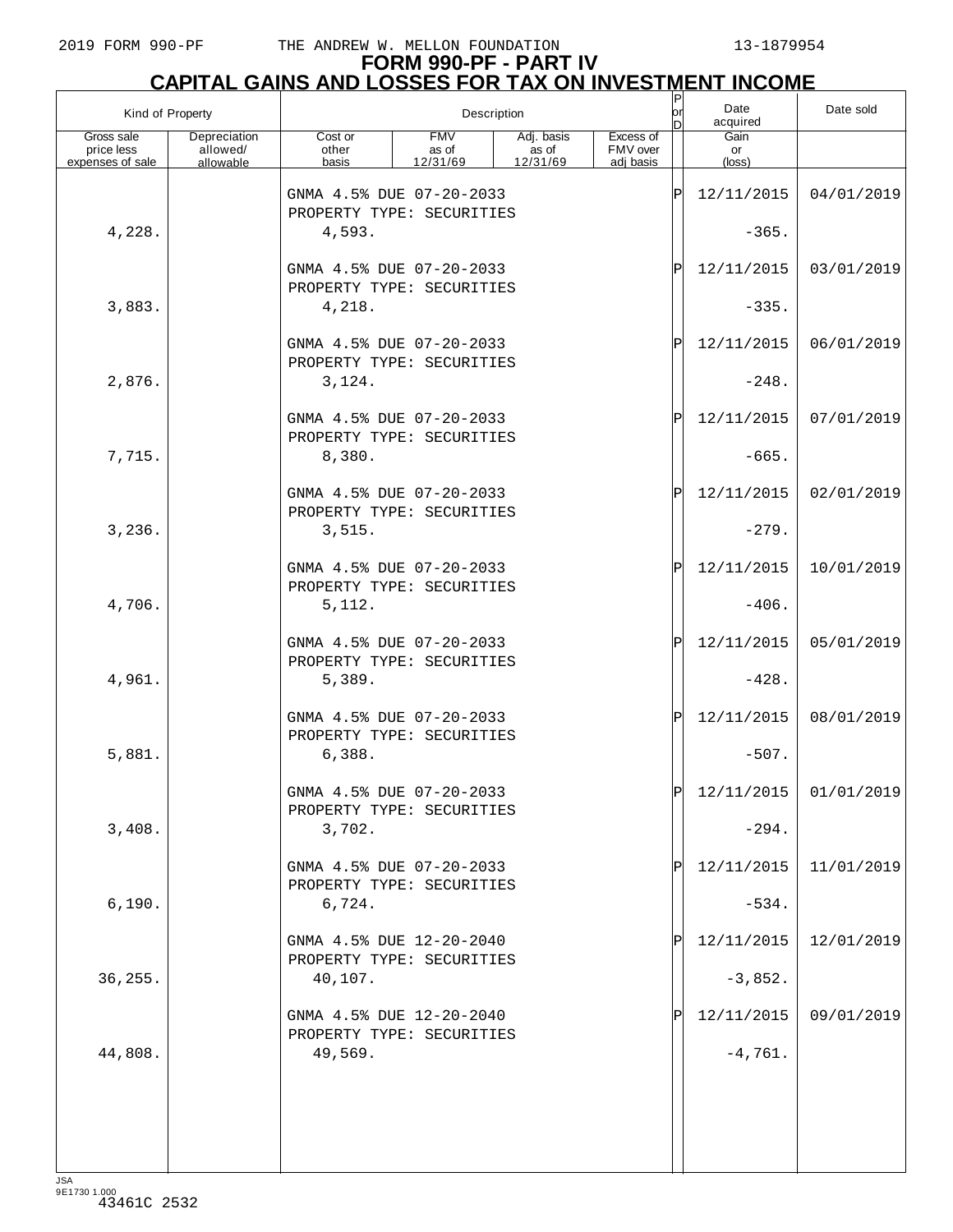## **FORM 990-PF - PART IV CAPITAL GAINS AND LOSSES FOR TAX ON INVESTMENT INCOME**

| Kind of Property         |                          | Description                                           |                     |                     |                       |               | Date<br>acquired | Date sold  |
|--------------------------|--------------------------|-------------------------------------------------------|---------------------|---------------------|-----------------------|---------------|------------------|------------|
| Gross sale<br>price less | Depreciation<br>allowed/ | Cost or<br>other                                      | <b>FMV</b><br>as of | Adj. basis<br>as of | Excess of<br>FMV over |               | Gain<br>or       |            |
| expenses of sale         | allowable                | basis                                                 | 12/31/69            | 12/31/69            | adj basis             |               | (loss)           |            |
|                          |                          | GNMA 4.5% DUE 12-20-2040<br>PROPERTY TYPE: SECURITIES |                     |                     |                       | ΙP            | 09/25/2015       | 10/01/2019 |
| 37,363.                  |                          | 41,332.                                               |                     |                     |                       |               | $-3,970.$        |            |
|                          |                          | GNMA 4.5% DUE 12-20-2040<br>PROPERTY TYPE: SECURITIES |                     |                     |                       | $_\mathrm{P}$ | 09/25/2015       | 09/01/2019 |
| 33,735.                  |                          | 37,319.                                               |                     |                     |                       |               | $-3,584.$        |            |
|                          |                          | GNMA 4.5% DUE 12-20-2040<br>PROPERTY TYPE: SECURITIES |                     |                     |                       | Ρ             | 09/25/2015       | 11/01/2019 |
| 32,246.                  |                          | 35,673.                                               |                     |                     |                       |               | $-3,426.$        |            |
|                          |                          | GNMA 4.5% DUE 12-20-2040<br>PROPERTY TYPE: SECURITIES |                     |                     |                       | $_\mathrm{P}$ | 09/25/2015       | 08/01/2019 |
| 30,364.                  |                          | 33,590.                                               |                     |                     |                       |               | $-3,226.$        |            |
|                          |                          | GNMA 4.5% DUE 12-20-2040<br>PROPERTY TYPE: SECURITIES |                     |                     |                       | Ρ             | 09/25/2015       | 05/01/2019 |
| 30,908.                  |                          | 34,191.                                               |                     |                     |                       |               | $-3, 284.$       |            |
|                          |                          | GNMA 4.5% DUE 12-20-2040<br>PROPERTY TYPE: SECURITIES |                     |                     |                       | P             | 09/25/2015       | 12/01/2019 |
| 33,824.                  |                          | 37,418.                                               |                     |                     |                       |               | $-3,594.$        |            |
|                          |                          | GNMA 4.5% DUE 12-20-2040<br>PROPERTY TYPE: SECURITIES |                     |                     |                       | P             | 09/25/2015       | 04/01/2019 |
| 25, 457.                 |                          | 28,162.                                               |                     |                     |                       |               | $-2,705.$        |            |
|                          |                          | GNMA 4.5% DUE 12-20-2040<br>PROPERTY TYPE: SECURITIES |                     |                     |                       | Ρ             | 09/25/2015       | 06/01/2019 |
| 33,988.                  |                          | 37,599.                                               |                     |                     |                       |               | $-3,611.$        |            |
|                          |                          | GNMA 5% DUE 03-20-2035<br>PROPERTY TYPE: SECURITIES   |                     |                     |                       |               | 09/25/2015       | 03/01/2019 |
| 5,637.                   |                          | 6, 257.                                               |                     |                     |                       |               | $-620.$          |            |
|                          |                          | GNMA 5% DUE 03-20-2035<br>PROPERTY TYPE: SECURITIES   |                     |                     |                       | Ρ             | 09/25/2015       | 07/01/2019 |
| 2,419.                   |                          | 2,685.                                                |                     |                     |                       |               | $-266.$          |            |
|                          |                          | GNMA 5% DUE 03-20-2035                                |                     |                     |                       | Ρ             | 08/20/2015       | 06/01/2019 |
| 4,110.                   |                          | PROPERTY TYPE: SECURITIES<br>4,562.                   |                     |                     |                       |               | $-452.$          |            |
|                          |                          | GNMA 5% DUE 03-20-2035<br>PROPERTY TYPE: SECURITIES   |                     |                     |                       |               | 08/20/2015       | 12/01/2019 |
| 2,766.                   |                          | 3,070.                                                |                     |                     |                       |               | $-304.$          |            |
|                          |                          |                                                       |                     |                     |                       |               |                  |            |
|                          |                          |                                                       |                     |                     |                       |               |                  |            |
|                          |                          |                                                       |                     |                     |                       |               |                  |            |
|                          |                          |                                                       |                     |                     |                       |               |                  |            |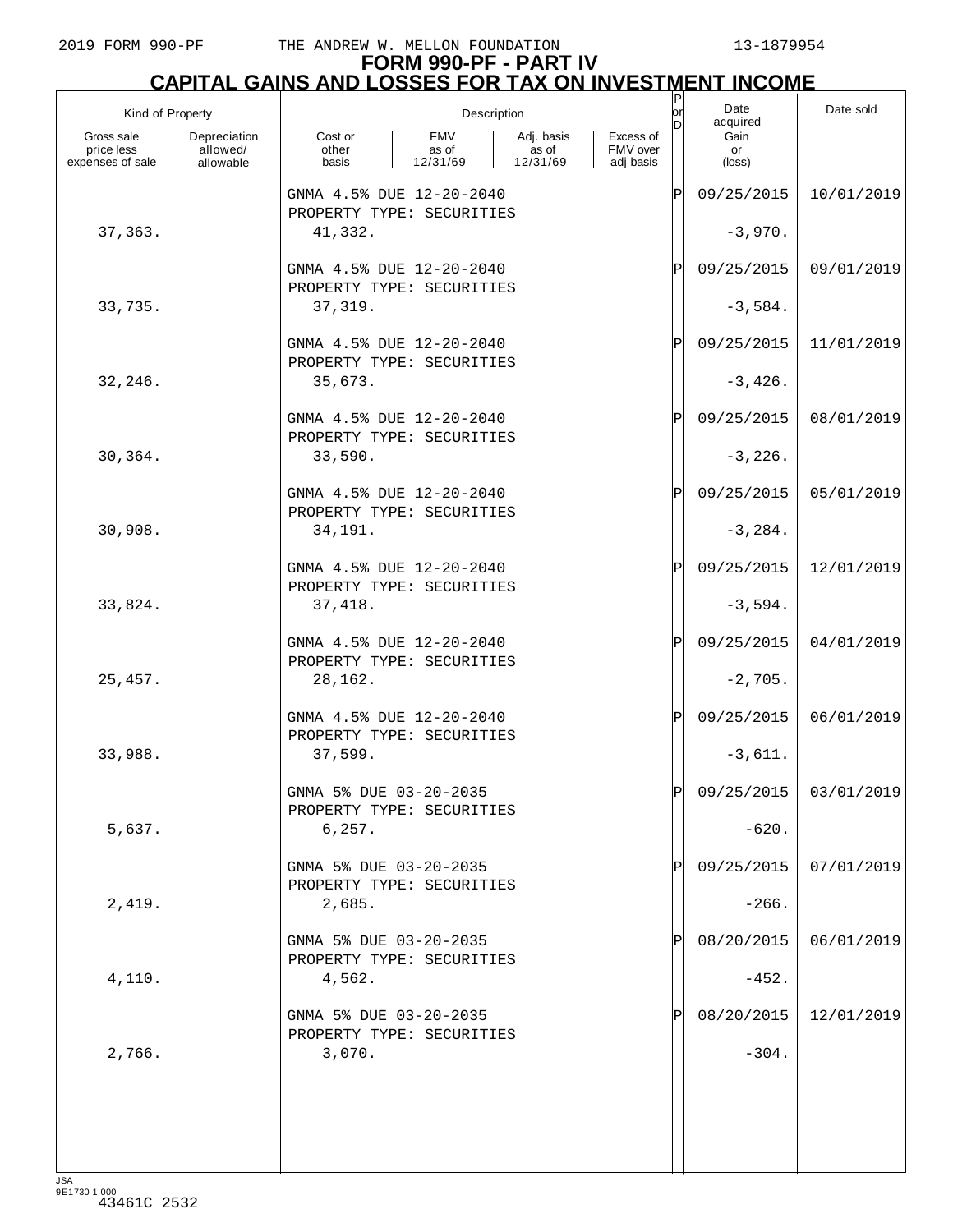## **FORM 990-PF - PART IV CAPITAL GAINS AND LOSSES FOR TAX ON INVESTMENT INCOME**

| Kind of Property                             |                                       | P<br> or<br>Description                             |                                 |                                 |                                    |     | Date<br>acquired              | Date sold             |
|----------------------------------------------|---------------------------------------|-----------------------------------------------------|---------------------------------|---------------------------------|------------------------------------|-----|-------------------------------|-----------------------|
| Gross sale<br>price less<br>expenses of sale | Depreciation<br>allowed/<br>allowable | Cost or<br>other<br>basis                           | <b>FMV</b><br>as of<br>12/31/69 | Adj. basis<br>as of<br>12/31/69 | Excess of<br>FMV over<br>adj basis |     | Gain<br>or<br>$(\text{loss})$ |                       |
|                                              |                                       |                                                     |                                 |                                 |                                    |     |                               |                       |
|                                              |                                       | GNMA 5% DUE 03-20-2035<br>PROPERTY TYPE: SECURITIES |                                 |                                 |                                    | ΙP  | 08/20/2015                    | 05/01/2019            |
| 5,541.                                       |                                       | 6,150.                                              |                                 |                                 |                                    |     | $-609.$                       |                       |
|                                              |                                       | GNMA 5% DUE 03-20-2035                              |                                 |                                 |                                    | ΙP  | 08/20/2015                    | 01/01/2019            |
| 3,178.                                       |                                       | PROPERTY TYPE: SECURITIES<br>3,528.                 |                                 |                                 |                                    |     | $-350.$                       |                       |
|                                              |                                       | GNMA 5% DUE 03-20-2035                              |                                 |                                 |                                    | ΙP  | 08/20/2015                    | 09/01/2019            |
| 6,838.                                       |                                       | PROPERTY TYPE: SECURITIES<br>7,590.                 |                                 |                                 |                                    |     | $-752.$                       |                       |
|                                              |                                       | GNMA 5% DUE 03-20-2035                              |                                 |                                 |                                    | ΙP  | 08/20/2015                    | 10/01/2019            |
| 3,071.                                       |                                       | PROPERTY TYPE: SECURITIES<br>3,409.                 |                                 |                                 |                                    |     | $-338.$                       |                       |
|                                              |                                       | GNMA 5% DUE 03-20-2035<br>PROPERTY TYPE: SECURITIES |                                 |                                 |                                    | ΙP  | 08/20/2015                    | 08/01/2019            |
| 5,026.                                       |                                       | 5,579.                                              |                                 |                                 |                                    |     | $-553.$                       |                       |
|                                              |                                       | GNMA 5% DUE 03-20-2035<br>PROPERTY TYPE: SECURITIES |                                 |                                 |                                    | ΙP  | 08/20/2015                    | 03/01/2019            |
| 4,815.                                       |                                       | 5,344.                                              |                                 |                                 |                                    |     | $-530.$                       |                       |
|                                              |                                       | GNMA 5% DUE 03-20-2035                              |                                 |                                 |                                    | ΙP  | 08/20/2015                    | 11/01/2019            |
| 1,683.                                       |                                       | PROPERTY TYPE: SECURITIES<br>1,868.                 |                                 |                                 |                                    |     | $-185.$                       |                       |
|                                              |                                       | GNMA 5% DUE 03-20-2035<br>PROPERTY TYPE: SECURITIES |                                 |                                 |                                    | ΙP  | 08/20/2015                    | 07/01/2019            |
| 4,944.                                       |                                       | 5,488.                                              |                                 |                                 |                                    |     | $-544.$                       |                       |
|                                              |                                       | GNMA 5% DUE 09-20-2039<br>PROPERTY TYPE: SECURITIES |                                 |                                 |                                    | ldl |                               | 08/20/2015 02/01/2019 |
| 6,853.                                       |                                       | 7,412.                                              |                                 |                                 |                                    |     | $-559.$                       |                       |
|                                              |                                       | GNMA 5% DUE 09-20-2039<br>PROPERTY TYPE: SECURITIES |                                 |                                 |                                    |     | 08/20/2015                    | 04/01/2019            |
| 8,291.                                       |                                       | 8,967.                                              |                                 |                                 |                                    |     | $-676.$                       |                       |
|                                              |                                       | GNMA 5% DUE 09-20-2039<br>PROPERTY TYPE: SECURITIES |                                 |                                 |                                    | Þ   | 12/07/2015                    | 10/01/2019            |
| 8,796.                                       |                                       | 9,514.                                              |                                 |                                 |                                    |     | $-717.$                       |                       |
|                                              |                                       | GNMA 5% DUE 09-20-2039<br>PROPERTY TYPE: SECURITIES |                                 |                                 |                                    |     | 12/07/2015                    | 07/01/2019            |
| 9,835.                                       |                                       | 10,637.                                             |                                 |                                 |                                    |     | $-802.$                       |                       |
|                                              |                                       |                                                     |                                 |                                 |                                    |     |                               |                       |
|                                              |                                       |                                                     |                                 |                                 |                                    |     |                               |                       |
| 10A                                          |                                       |                                                     |                                 |                                 |                                    |     |                               |                       |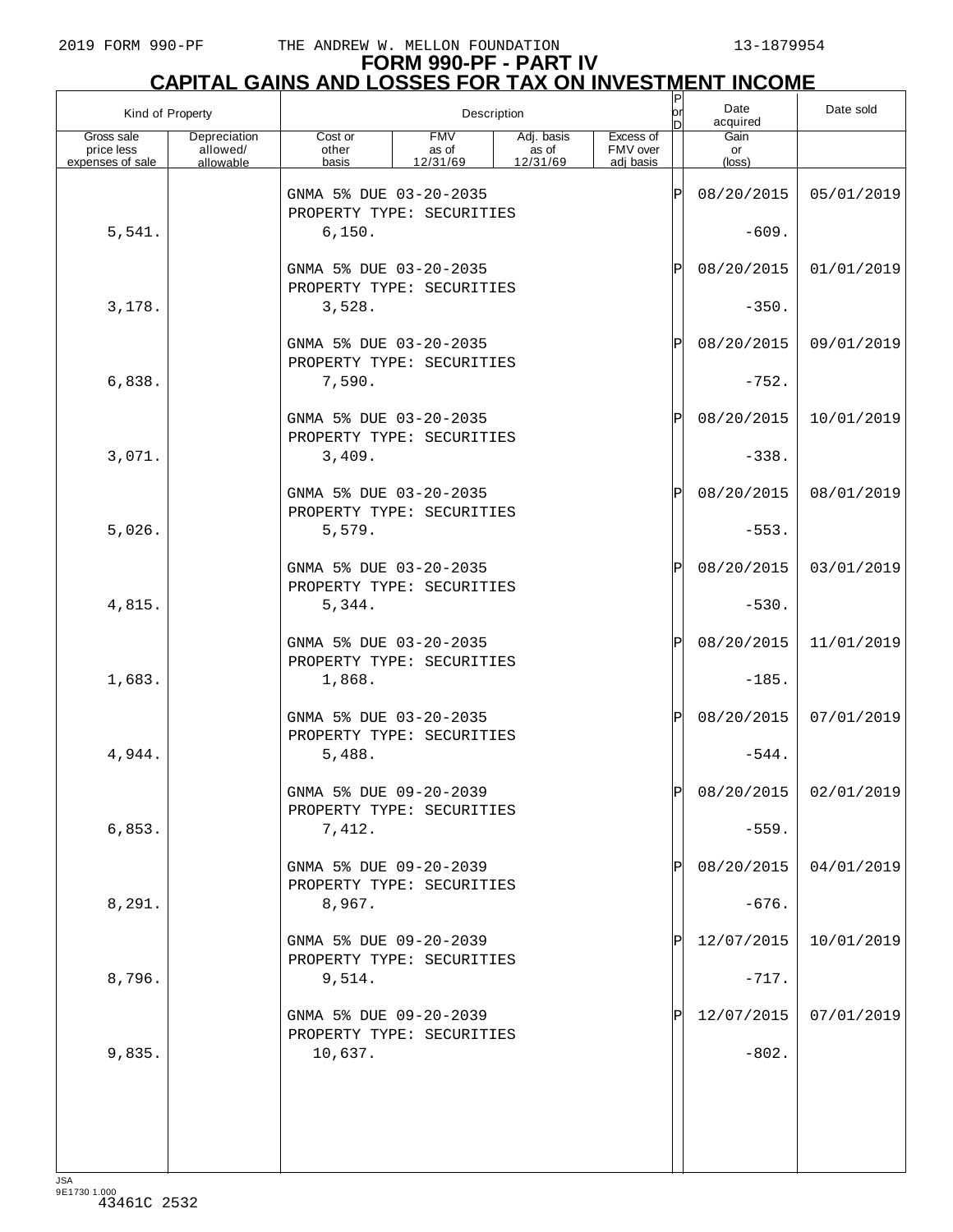| Kind of Property                             |                                       |                                                       | Description                     |                                 |                                    | ٢<br> or<br> D | Date<br>acquired      | Date sold             |
|----------------------------------------------|---------------------------------------|-------------------------------------------------------|---------------------------------|---------------------------------|------------------------------------|----------------|-----------------------|-----------------------|
| Gross sale<br>price less<br>expenses of sale | Depreciation<br>allowed/<br>allowable | Cost or<br>other<br>basis                             | <b>FMV</b><br>as of<br>12/31/69 | Adj. basis<br>as of<br>12/31/69 | Excess of<br>FMV over<br>adj basis |                | Gain<br>or<br>(loss)  |                       |
|                                              |                                       | GNMA 5% DUE 09-20-2039<br>PROPERTY TYPE: SECURITIES   |                                 |                                 |                                    | ΙP             | 12/07/2015            | 09/01/2019            |
| 8,402.                                       |                                       | 9,088.                                                |                                 |                                 |                                    |                | $-685.$               |                       |
|                                              |                                       | GNMA 5% DUE 09-20-2039<br>PROPERTY TYPE: SECURITIES   |                                 |                                 |                                    | ΙP             | 12/07/2015            | 11/01/2019            |
| 5,503.                                       |                                       | 5,952.                                                |                                 |                                 |                                    |                | $-449.$               |                       |
|                                              |                                       | GNMA 5% DUE 09-20-2039<br>PROPERTY TYPE: SECURITIES   |                                 |                                 |                                    | ΙP             | 12/07/2015            | 08/01/2019            |
| 9,030.                                       |                                       | 9,766.                                                |                                 |                                 |                                    |                | $-737.$               |                       |
|                                              |                                       | GNMA 5% DUE 09-20-2039<br>PROPERTY TYPE: SECURITIES   |                                 |                                 |                                    | ΙP             | 12/07/2015            | 02/01/2019            |
| 7,185.                                       |                                       | 7,772.<br>GNMA 5% DUE 09-20-2039                      |                                 |                                 |                                    | ΙP             | $-586.$<br>12/07/2015 | 06/01/2019            |
| 7,448.                                       |                                       | PROPERTY TYPE: SECURITIES<br>8,055.                   |                                 |                                 |                                    |                | $-607.$               |                       |
|                                              |                                       | GNMA 5% DUE 09-20-2039                                |                                 |                                 |                                    | ΙP             | 12/07/2015            | 12/01/2019            |
| 6,939.                                       |                                       | PROPERTY TYPE: SECURITIES<br>7,505.                   |                                 |                                 |                                    |                | $-566.$               |                       |
|                                              |                                       | GNMA 5% DUE 09-20-2039                                |                                 |                                 |                                    | ΙP             | 12/07/2015            | 05/01/2019            |
| 6,969.                                       |                                       | PROPERTY TYPE: SECURITIES<br>7,538.                   |                                 |                                 |                                    |                | $-568.$               |                       |
|                                              |                                       | GNMA 5% DUE 09-20-2039<br>PROPERTY TYPE: SECURITIES   |                                 |                                 |                                    | ΙP             | 12/07/2015            | 01/01/2019            |
| 5,742.                                       |                                       | 6, 211.                                               |                                 |                                 |                                    |                | $-468.$               |                       |
|                                              |                                       | GNMA 5.5% DUE 05-20-2038<br>PROPERTY TYPE: SECURITIES |                                 |                                 |                                    | ΙÞΙ            |                       | 12/07/2015 04/01/2019 |
| 4,092.                                       |                                       | 4,566.                                                |                                 |                                 |                                    |                | $-473.$               |                       |
|                                              |                                       | GNMA 5.5% DUE 05-20-2038<br>PROPERTY TYPE: SECURITIES |                                 |                                 |                                    |                | 12/07/2015            | 03/01/2019            |
| 1,809.                                       |                                       | 2,019.                                                |                                 |                                 |                                    |                | $-209.$               |                       |
| 2,083.                                       |                                       | GNMA 5.5% DUE 05-20-2038<br>PROPERTY TYPE: SECURITIES |                                 |                                 |                                    |                | 08/11/2015            | 09/01/2019            |
|                                              |                                       | 2,324.<br>GNMA 5.5% DUE 05-20-2038                    |                                 |                                 |                                    |                | $-241.$<br>08/11/2015 | 08/01/2019            |
| 4,655.                                       |                                       | PROPERTY TYPE: SECURITIES<br>5,193.                   |                                 |                                 |                                    |                | $-538.$               |                       |
|                                              |                                       |                                                       |                                 |                                 |                                    |                |                       |                       |
|                                              |                                       |                                                       |                                 |                                 |                                    |                |                       |                       |
|                                              |                                       |                                                       |                                 |                                 |                                    |                |                       |                       |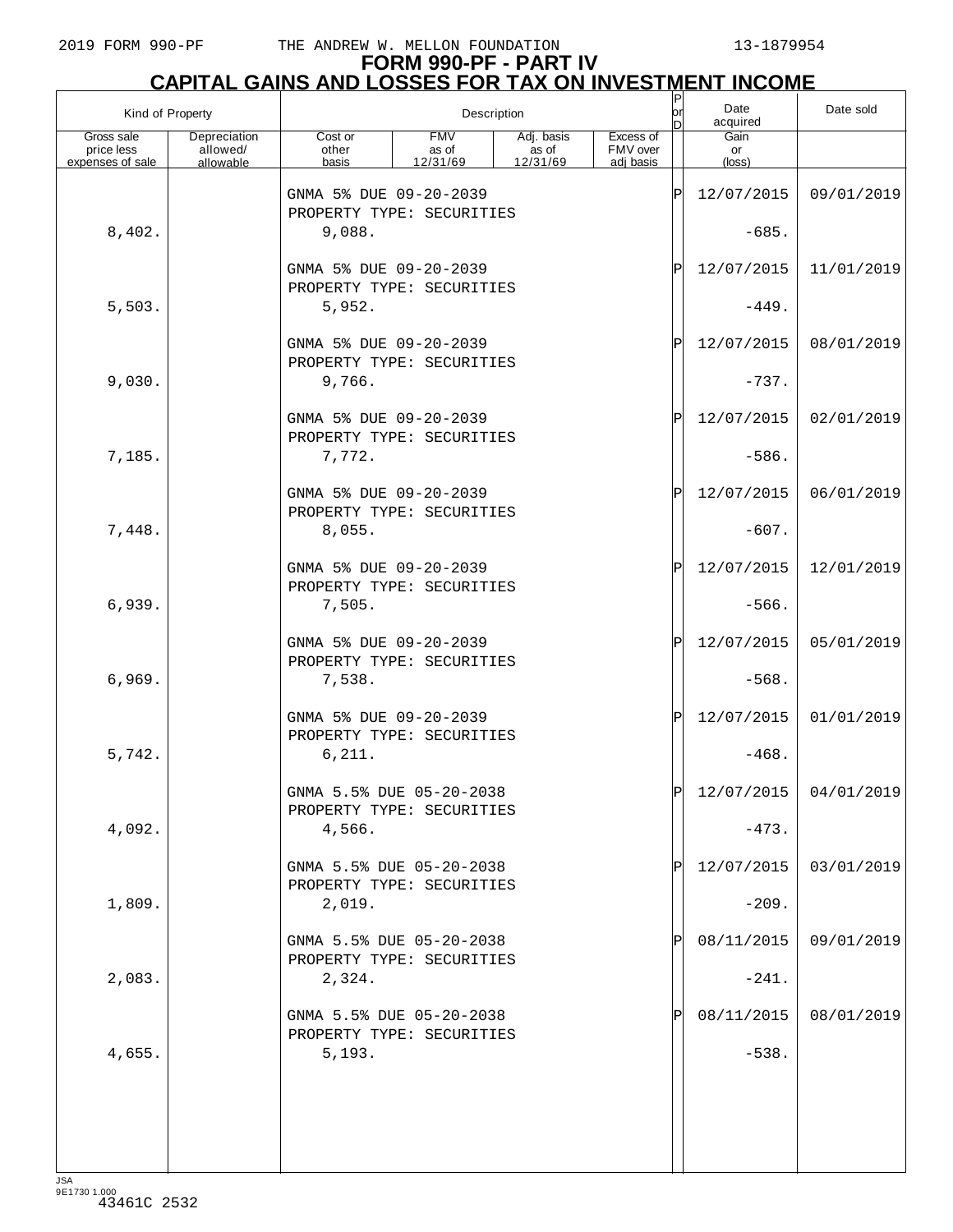| Kind of Property                             |                                       |                                                       | Description                     |                                 |                                    | $\frac{P}{\rho r}$<br>In | Date<br>acquired              | Date sold             |
|----------------------------------------------|---------------------------------------|-------------------------------------------------------|---------------------------------|---------------------------------|------------------------------------|--------------------------|-------------------------------|-----------------------|
| Gross sale<br>price less<br>expenses of sale | Depreciation<br>allowed/<br>allowable | Cost or<br>other<br>basis                             | <b>FMV</b><br>as of<br>12/31/69 | Adj. basis<br>as of<br>12/31/69 | Excess of<br>FMV over<br>adj basis |                          | Gain<br>or<br>$(\text{loss})$ |                       |
|                                              |                                       | GNMA 5.5% DUE 05-20-2038                              |                                 |                                 |                                    | ΙP                       | 08/11/2015                    | 02/01/2019            |
|                                              |                                       | PROPERTY TYPE: SECURITIES                             |                                 |                                 |                                    |                          |                               |                       |
| 2,797.                                       |                                       | 3,121.                                                |                                 |                                 |                                    |                          | $-323.$                       |                       |
|                                              |                                       | GNMA 5.5% DUE 05-20-2038                              |                                 |                                 |                                    | ΙP                       | 08/11/2015                    | 04/01/2019            |
| 2,771.                                       |                                       | PROPERTY TYPE: SECURITIES<br>3,091.                   |                                 |                                 |                                    |                          | $-320.$                       |                       |
|                                              |                                       |                                                       |                                 |                                 |                                    |                          |                               |                       |
|                                              |                                       | GNMA 5.5% DUE 05-20-2038<br>PROPERTY TYPE: SECURITIES |                                 |                                 |                                    | ΙP                       | 08/11/2015                    | 12/01/2019            |
| 2,201.                                       |                                       | 2,455.                                                |                                 |                                 |                                    |                          | $-254.$                       |                       |
|                                              |                                       | GNMA 5.5% DUE 05-20-2038                              |                                 |                                 |                                    | ΙP                       | 08/11/2015                    | 01/01/2019            |
| 1,728.                                       |                                       | PROPERTY TYPE: SECURITIES<br>1,928.                   |                                 |                                 |                                    |                          | $-200.$                       |                       |
|                                              |                                       |                                                       |                                 |                                 |                                    |                          |                               |                       |
|                                              |                                       | GNMA 5.5% DUE 05-20-2038<br>PROPERTY TYPE: SECURITIES |                                 |                                 |                                    | ΙP                       | 08/11/2015                    | 03/01/2019            |
| 3,006.                                       |                                       | 3,354.                                                |                                 |                                 |                                    |                          | $-348.$                       |                       |
|                                              |                                       | GNMA 5.5% DUE 05-20-2038                              |                                 |                                 |                                    | ΙP                       | 08/11/2015                    | 10/01/2019            |
| 2,675.                                       |                                       | PROPERTY TYPE: SECURITIES<br>2,984.                   |                                 |                                 |                                    |                          | $-309.$                       |                       |
|                                              |                                       |                                                       |                                 |                                 |                                    |                          |                               |                       |
|                                              |                                       | GNMA 5.5% DUE 05-20-2038<br>PROPERTY TYPE: SECURITIES |                                 |                                 |                                    | ΙP                       | 08/11/2015                    | 11/01/2019            |
| 2,528.                                       |                                       | 2,820.                                                |                                 |                                 |                                    |                          | $-292.$                       |                       |
|                                              |                                       | GNMA 5.5% DUE 05-20-2038                              |                                 |                                 |                                    | ΙP                       | 08/11/2015                    | 07/01/2019            |
| 2,202.                                       |                                       | PROPERTY TYPE: SECURITIES                             |                                 |                                 |                                    |                          | $-255.$                       |                       |
|                                              |                                       | 2,457.                                                |                                 |                                 |                                    |                          |                               |                       |
|                                              |                                       | GNMA 5.5% DUE 06-20-2037<br>PROPERTY TYPE: SECURITIES |                                 |                                 |                                    | Þl                       |                               | 08/11/2015 06/01/2019 |
| 6,243.                                       |                                       | 7,117.                                                |                                 |                                 |                                    |                          | $-874.$                       |                       |
|                                              |                                       | GNMA 5.5% DUE 06-20-2037                              |                                 |                                 |                                    |                          | 08/11/2015                    | 05/01/2019            |
|                                              |                                       | PROPERTY TYPE: SECURITIES                             |                                 |                                 |                                    |                          |                               |                       |
| 4,469.                                       |                                       | 5,095.                                                |                                 |                                 |                                    |                          | $-626.$                       |                       |
|                                              |                                       | GNMA 5.5% DUE 06-20-2037<br>PROPERTY TYPE: SECURITIES |                                 |                                 |                                    |                          | 07/30/2015                    | 08/01/2019            |
| 4,816.                                       |                                       | 5,490.                                                |                                 |                                 |                                    |                          | $-674.$                       |                       |
|                                              |                                       | GNMA 5.5% DUE 06-20-2037                              |                                 |                                 |                                    |                          | 07/30/2015                    | 05/01/2019            |
|                                              |                                       | PROPERTY TYPE: SECURITIES                             |                                 |                                 |                                    |                          |                               |                       |
| 7,467.                                       |                                       | 8,512.                                                |                                 |                                 |                                    |                          | $-1,045.$                     |                       |
|                                              |                                       |                                                       |                                 |                                 |                                    |                          |                               |                       |
|                                              |                                       |                                                       |                                 |                                 |                                    |                          |                               |                       |
|                                              |                                       |                                                       |                                 |                                 |                                    |                          |                               |                       |
| 10A                                          |                                       |                                                       |                                 |                                 |                                    |                          |                               |                       |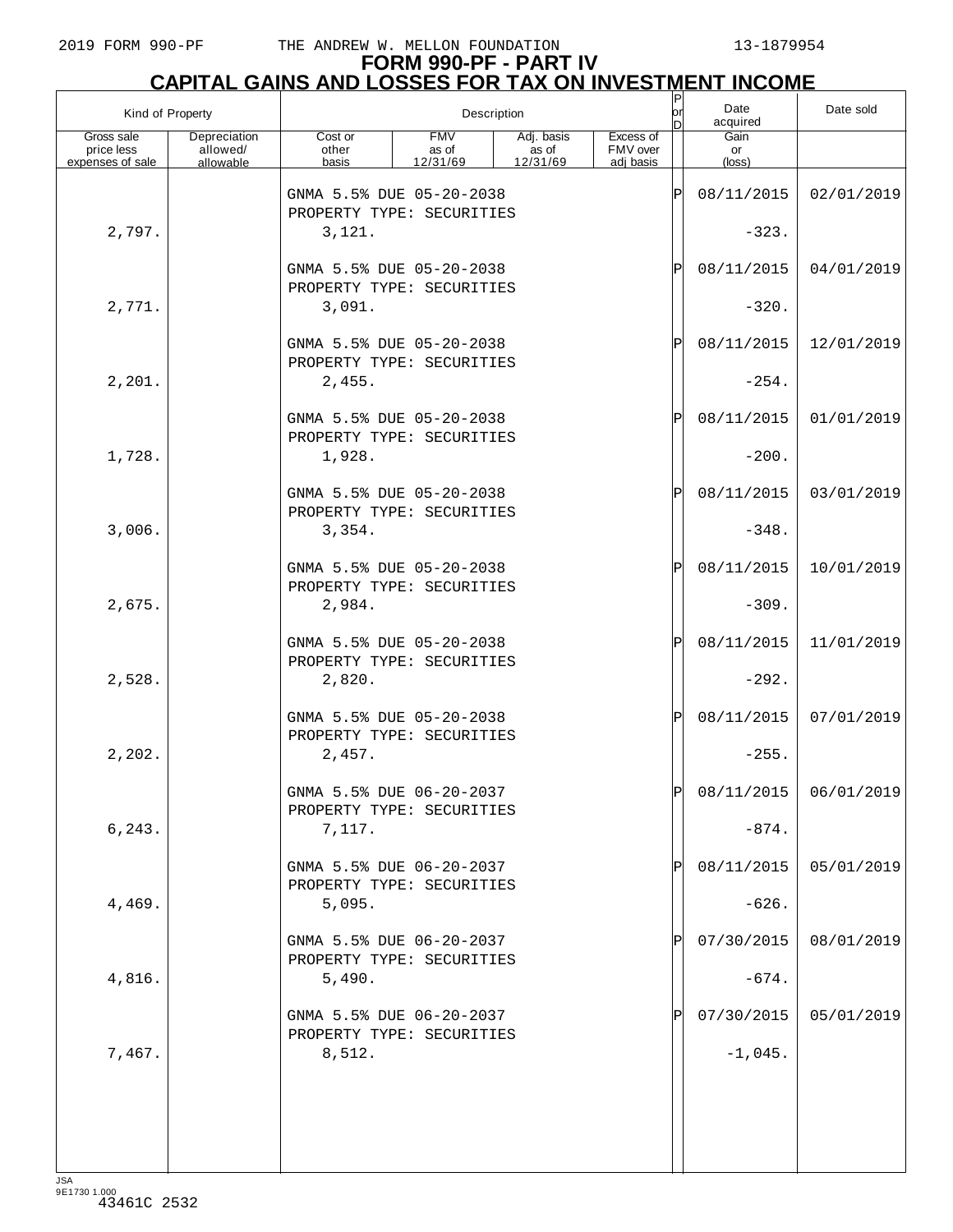# **FORM 990-PF - PART IV CAPITAL GAINS AND LOSSES FOR TAX ON INVESTMENT INCOME** P

| Kind of Property         |                          |                                                       |                     | Description         |                       | $\frac{P}{\text{or}}$<br>ln | Date<br>acquired | Date sold               |
|--------------------------|--------------------------|-------------------------------------------------------|---------------------|---------------------|-----------------------|-----------------------------|------------------|-------------------------|
| Gross sale<br>price less | Depreciation<br>allowed/ | Cost or<br>other                                      | <b>FMV</b><br>as of | Adj. basis<br>as of | Excess of<br>FMV over |                             | Gain<br>or       |                         |
| expenses of sale         | allowable                | basis                                                 | 12/31/69            | 12/31/69            | adi basis             |                             | $(\text{loss})$  |                         |
|                          |                          | GNMA 5.5% DUE 06-20-2037<br>PROPERTY TYPE: SECURITIES |                     |                     |                       | ΙP                          | 07/30/2015       | 12/01/2019              |
| 4,594.                   |                          | 5,238.                                                |                     |                     |                       |                             | $-643.$          |                         |
|                          |                          | GNMA 5.5% DUE 06-20-2037<br>PROPERTY TYPE: SECURITIES |                     |                     |                       | ΙP                          | 07/30/2015       | 09/01/2019              |
| 5,492.                   |                          | 6, 261.                                               |                     |                     |                       |                             | $-769.$          |                         |
|                          |                          | GNMA 5.5% DUE 06-20-2037<br>PROPERTY TYPE: SECURITIES |                     |                     |                       | ΙP                          | 07/30/2015       | 01/01/2019              |
| 6, 262.                  |                          | 7,139.                                                |                     |                     |                       |                             | $-877.$          |                         |
|                          |                          | GNMA 5.5% DUE 06-20-2037<br>PROPERTY TYPE: SECURITIES |                     |                     |                       | ΙP                          | 07/30/2015       | 04/01/2019              |
| 3,880.                   |                          | 4,424.                                                |                     |                     |                       |                             | $-543.$          |                         |
|                          |                          | GNMA 5.5% DUE 06-20-2037<br>PROPERTY TYPE: SECURITIES |                     |                     |                       | ΙP                          | 07/30/2015       | 07/01/2019              |
| 5,922.                   |                          | 6,751.                                                |                     |                     |                       |                             | $-829.$          |                         |
|                          |                          | GNMA 5.5% DUE 06-20-2037<br>PROPERTY TYPE: SECURITIES |                     |                     |                       | ΙP                          | 07/30/2015       | 03/01/2019              |
| 4,693.                   |                          | 5,350.                                                |                     |                     |                       |                             | $-657.$          |                         |
|                          |                          | GNMA 5.5% DUE 06-20-2037<br>PROPERTY TYPE: SECURITIES |                     |                     |                       | ΙP                          | 07/30/2015       | 06/01/2019              |
| 6,634.                   |                          | 7,563.                                                |                     |                     |                       |                             | $-929.$          |                         |
|                          |                          | GNMA 5.5% DUE 06-20-2037<br>PROPERTY TYPE: SECURITIES |                     |                     |                       | ΙP                          | 07/30/2015       | 02/01/2019              |
| 4,992.                   |                          | 5,691.                                                |                     |                     |                       |                             | $-699.$          |                         |
|                          |                          | GNMA 5.5% DUE 11-20-2037<br>PROPERTY TYPE: SECURITIES |                     |                     |                       | $\mathbf{D}$                |                  | $07/30/2015$ 11/01/2019 |
| 5,184.                   |                          | 5,754.                                                |                     |                     |                       |                             | $-570.$          |                         |
|                          |                          | GNMA 5.5% DUE 11-20-2037<br>PROPERTY TYPE: SECURITIES |                     |                     |                       | P                           | 07/30/2015       | 10/01/2019              |
| 2,679.                   |                          | 2,973.                                                |                     |                     |                       |                             | $-295.$          |                         |
|                          |                          | GNMA 5.5% DUE 11-20-2037<br>PROPERTY TYPE: SECURITIES |                     |                     |                       |                             | 08/04/2015       | 08/01/2019              |
| 3,345.                   |                          | 3,713.                                                |                     |                     |                       |                             | $-368.$          |                         |
|                          |                          | GNMA 5.5% DUE 11-20-2037<br>PROPERTY TYPE: SECURITIES |                     |                     |                       |                             | 08/04/2015       | 12/01/2019              |
| 2,801.                   |                          | 3,109.                                                |                     |                     |                       |                             | $-308.$          |                         |
|                          |                          |                                                       |                     |                     |                       |                             |                  |                         |
|                          |                          |                                                       |                     |                     |                       |                             |                  |                         |
|                          |                          |                                                       |                     |                     |                       |                             |                  |                         |
|                          |                          |                                                       |                     |                     |                       |                             |                  |                         |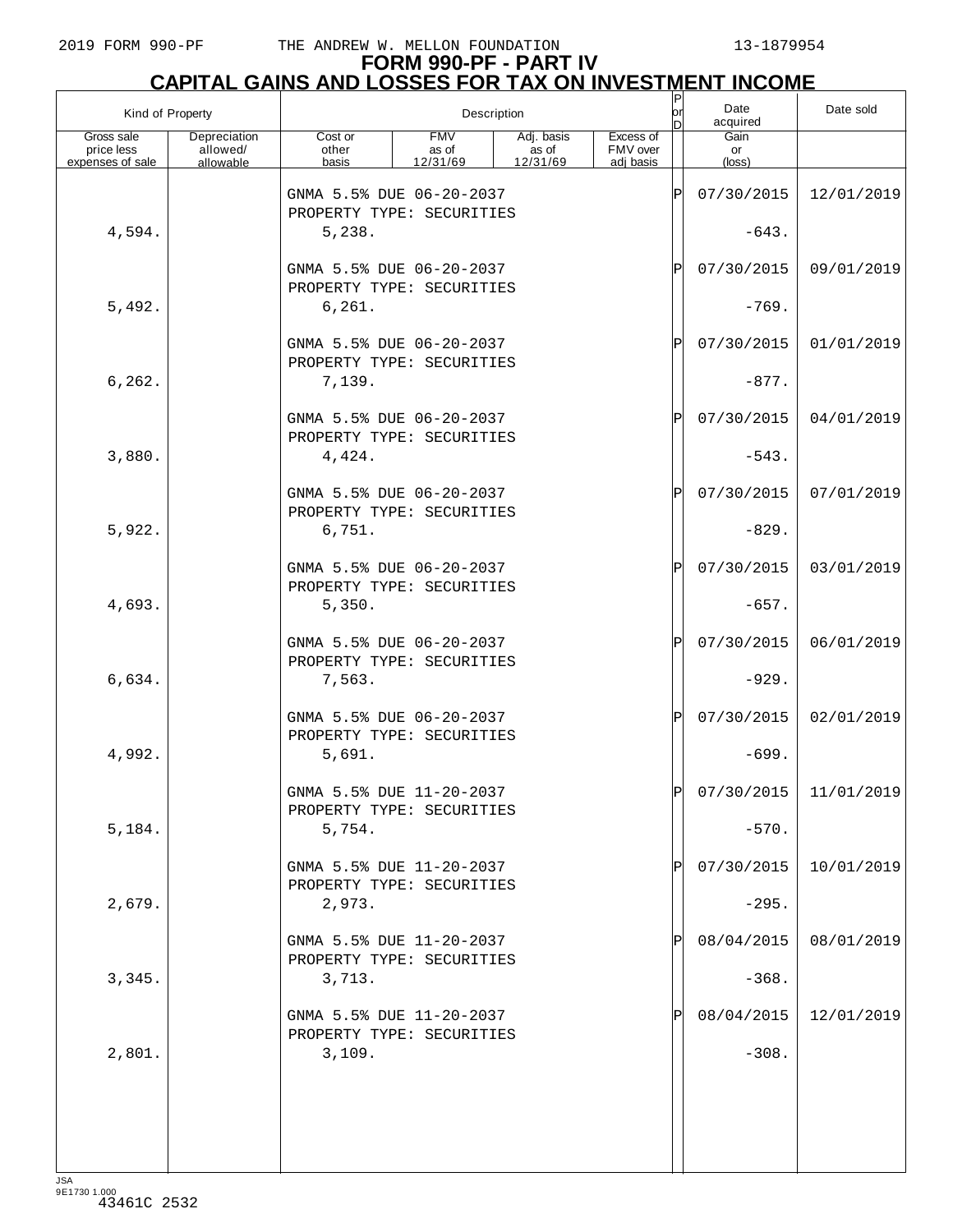| Kind of Property                             |                                       |                                                       | Description                     |                                 |                                    | P<br> or<br> D | Date<br>acquired     | Date sold             |
|----------------------------------------------|---------------------------------------|-------------------------------------------------------|---------------------------------|---------------------------------|------------------------------------|----------------|----------------------|-----------------------|
| Gross sale<br>price less<br>expenses of sale | Depreciation<br>allowed/<br>allowable | Cost or<br>other<br>basis                             | <b>FMV</b><br>as of<br>12/31/69 | Adj. basis<br>as of<br>12/31/69 | Excess of<br>FMV over<br>adi basis |                | Gain<br>or<br>(loss) |                       |
|                                              |                                       | GNMA 5.5% DUE 11-20-2037<br>PROPERTY TYPE: SECURITIES |                                 |                                 |                                    | ΙP             | 08/04/2015           | 01/01/2019            |
| 2,320.                                       |                                       | 2,575.                                                |                                 |                                 |                                    |                | $-255.$              |                       |
|                                              |                                       | GNMA 5.5% DUE 11-20-2037<br>PROPERTY TYPE: SECURITIES |                                 |                                 |                                    | ΙP             | 08/04/2015           | 11/01/2019            |
| 4,772.                                       |                                       | 5, 297.                                               |                                 |                                 |                                    |                | $-525.$              |                       |
|                                              |                                       | GNMA 5.5% DUE 11-20-2037<br>PROPERTY TYPE: SECURITIES |                                 |                                 |                                    | ΙP             | 08/04/2015           | 10/01/2019            |
| 5,116.                                       |                                       | 5,678.                                                |                                 |                                 |                                    |                | $-563.$              |                       |
|                                              |                                       | GNMA 5.5% DUE 11-20-2037<br>PROPERTY TYPE: SECURITIES |                                 |                                 |                                    | ΙP             | 08/04/2015           | 05/01/2019            |
| 4,548.                                       |                                       | 5,049.                                                |                                 |                                 |                                    |                | $-500.$              |                       |
|                                              |                                       | GNMA 5.5% DUE 11-20-2037<br>PROPERTY TYPE: SECURITIES |                                 |                                 |                                    | ΙP             | 08/04/2015           | 06/01/2019            |
| 2,539.                                       |                                       | 2,818.                                                |                                 |                                 |                                    |                | $-279.$              |                       |
|                                              |                                       | GNMA 5.5% DUE 11-20-2037<br>PROPERTY TYPE: SECURITIES |                                 |                                 |                                    | ΙP             | 08/04/2015           | 07/01/2019            |
| 1,202.                                       |                                       | 1,335.                                                |                                 |                                 |                                    |                | $-132.$              |                       |
|                                              |                                       | GNMA 5.5% DUE 11-20-2037<br>PROPERTY TYPE: SECURITIES |                                 |                                 |                                    | ΙP             | 08/04/2015           | 03/01/2019            |
| 4,039.                                       |                                       | 4,483.                                                |                                 |                                 |                                    |                | $-444.$              |                       |
|                                              |                                       | GNMA 5.5% DUE 11-20-2037<br>PROPERTY TYPE: SECURITIES |                                 |                                 |                                    | ΙP             | 08/04/2015           | 02/01/2019            |
| 2,501.                                       |                                       | 2,776.                                                |                                 |                                 |                                    |                | $-275.$              |                       |
|                                              |                                       | GNMA 6% DUE 07-20-2037<br>PROPERTY TYPE: SECURITIES   |                                 |                                 |                                    | lÞl            |                      | 08/04/2015 04/01/2019 |
| 3,514.                                       |                                       | 4,006.                                                |                                 |                                 |                                    |                | $-492.$              |                       |
|                                              |                                       | GNMA 6% DUE 07-20-2037<br>PROPERTY TYPE: SECURITIES   |                                 |                                 |                                    |                | 08/04/2015           | 09/01/2019            |
| 2,970.                                       |                                       | 3,386.                                                |                                 |                                 |                                    |                | $-416$ .             |                       |
|                                              |                                       | GNMA 6% DUE 07-20-2037<br>PROPERTY TYPE: SECURITIES   |                                 |                                 |                                    |                | 01/27/2016           | 08/01/2019            |
| 3,252.                                       |                                       | 3,707.                                                |                                 |                                 |                                    |                | $-455.$              |                       |
|                                              |                                       | GNMA 6% DUE 07-20-2037<br>PROPERTY TYPE: SECURITIES   |                                 |                                 |                                    |                | 01/27/2016           | 05/01/2019            |
| 2,966.                                       |                                       | 3,381.                                                |                                 |                                 |                                    |                | $-415.$              |                       |
|                                              |                                       |                                                       |                                 |                                 |                                    |                |                      |                       |
|                                              |                                       |                                                       |                                 |                                 |                                    |                |                      |                       |
|                                              |                                       |                                                       |                                 |                                 |                                    |                |                      |                       |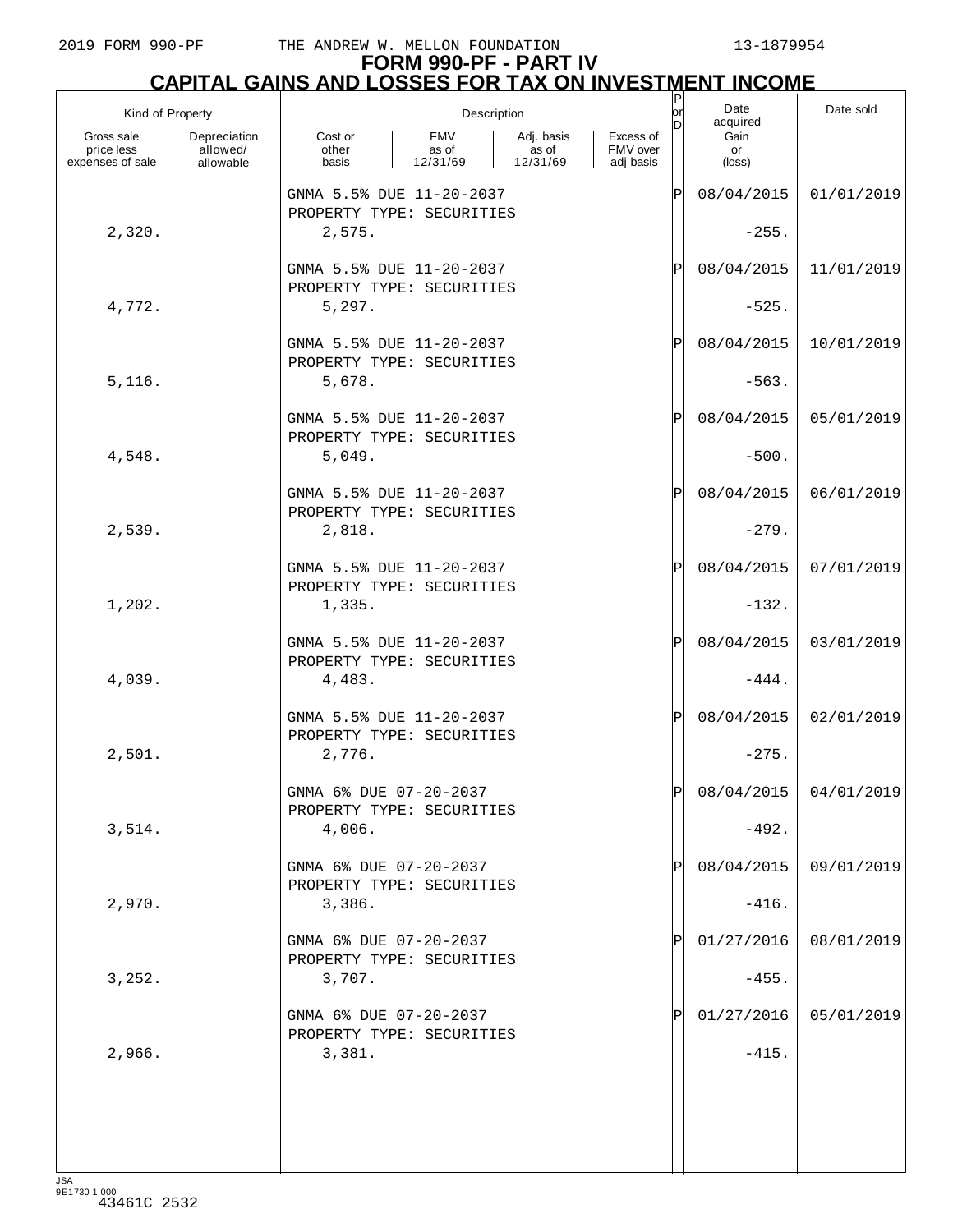# **FORM 990-PF - PART IV CAPITAL GAINS AND LOSSES FOR TAX ON INVESTMENT INCOME** P

| Kind of Property                             |                                       |                                                       |                                 | Description                     |                                    | $\frac{P}{\text{or}}$<br>ln | Date<br>acquired              | Date sold               |
|----------------------------------------------|---------------------------------------|-------------------------------------------------------|---------------------------------|---------------------------------|------------------------------------|-----------------------------|-------------------------------|-------------------------|
| Gross sale<br>price less<br>expenses of sale | Depreciation<br>allowed/<br>allowable | Cost or<br>other<br>basis                             | <b>FMV</b><br>as of<br>12/31/69 | Adj. basis<br>as of<br>12/31/69 | Excess of<br>FMV over<br>adi basis |                             | Gain<br>or<br>$(\text{loss})$ |                         |
|                                              |                                       |                                                       |                                 |                                 |                                    |                             |                               |                         |
|                                              |                                       | GNMA 6% DUE 07-20-2037<br>PROPERTY TYPE: SECURITIES   |                                 |                                 |                                    | ΙP                          | 01/27/2016                    | 04/01/2019              |
| 2,876.                                       |                                       | 3,279.                                                |                                 |                                 |                                    |                             | $-403.$                       |                         |
|                                              |                                       | GNMA 6% DUE 07-20-2037                                |                                 |                                 |                                    | ΙP                          | 01/27/2016                    | 03/01/2019              |
| 4,068.                                       |                                       | PROPERTY TYPE: SECURITIES<br>4,637.                   |                                 |                                 |                                    |                             | $-570.$                       |                         |
|                                              |                                       |                                                       |                                 |                                 |                                    |                             |                               |                         |
|                                              |                                       | GNMA 6% DUE 07-20-2037<br>PROPERTY TYPE: SECURITIES   |                                 |                                 |                                    | ΙP                          | 01/27/2016                    | 10/01/2019              |
| 3,584.                                       |                                       | 4,085.                                                |                                 |                                 |                                    |                             | $-502.$                       |                         |
|                                              |                                       | GNMA 6% DUE 07-20-2037                                |                                 |                                 |                                    | ΙP                          | 01/27/2016                    | 11/01/2019              |
|                                              |                                       | PROPERTY TYPE: SECURITIES                             |                                 |                                 |                                    |                             |                               |                         |
| 3,189.                                       |                                       | 3,636.                                                |                                 |                                 |                                    |                             | $-446.$                       |                         |
|                                              |                                       | GNMA 6% DUE 07-20-2037                                |                                 |                                 |                                    | ΙP                          | 01/27/2016                    | 07/01/2019              |
| 3,072.                                       |                                       | PROPERTY TYPE: SECURITIES<br>3,502.                   |                                 |                                 |                                    |                             | $-430.$                       |                         |
|                                              |                                       | GNMA 6% DUE 07-20-2037                                |                                 |                                 |                                    | ΙP                          | 01/27/2016                    | 06/01/2019              |
|                                              |                                       | PROPERTY TYPE: SECURITIES                             |                                 |                                 |                                    |                             |                               |                         |
| 3,427.                                       |                                       | 3,907.                                                |                                 |                                 |                                    |                             | $-480.$                       |                         |
|                                              |                                       | GNMA 6% DUE 07-20-2037                                |                                 |                                 |                                    | ΙP                          | 01/27/2016                    | 02/01/2019              |
| 2,831.                                       |                                       | PROPERTY TYPE: SECURITIES<br>3,228.                   |                                 |                                 |                                    |                             | $-396.$                       |                         |
|                                              |                                       |                                                       |                                 |                                 |                                    |                             |                               |                         |
|                                              |                                       | GNMA 6% DUE 07-20-2037<br>PROPERTY TYPE: SECURITIES   |                                 |                                 |                                    | ΙP                          | 01/27/2016                    | 12/01/2019              |
| 3,689.                                       |                                       | 4,206.                                                |                                 |                                 |                                    |                             | $-517.$                       |                         |
|                                              |                                       | GNMA 6.5% DUE 02-20-2037                              |                                 |                                 |                                    | $\mathbf{D}$                |                               | $01/27/2016$ 01/01/2019 |
| 6,152.                                       |                                       | PROPERTY TYPE: SECURITIES<br>7,040.                   |                                 |                                 |                                    |                             | $-888.$                       |                         |
|                                              |                                       |                                                       |                                 |                                 |                                    |                             |                               |                         |
|                                              |                                       | GNMA 6.5% DUE 02-20-2037<br>PROPERTY TYPE: SECURITIES |                                 |                                 |                                    | IP                          | 01/27/2016                    | 09/01/2019              |
| 13,406.                                      |                                       | 15,342.                                               |                                 |                                 |                                    |                             | $-1,936.$                     |                         |
|                                              |                                       | GNMA 6.5% DUE 02-20-2037                              |                                 |                                 |                                    |                             | 10/26/2017                    | 10/01/2019              |
| 8,365.                                       |                                       | PROPERTY TYPE: SECURITIES<br>9,573.                   |                                 |                                 |                                    |                             | $-1, 208.$                    |                         |
|                                              |                                       |                                                       |                                 |                                 |                                    |                             |                               |                         |
|                                              |                                       | GNMA 6.5% DUE 02-20-2037<br>PROPERTY TYPE: SECURITIES |                                 |                                 |                                    |                             | 10/26/2017                    | 11/01/2019              |
| 6,218.                                       |                                       | 7,116.                                                |                                 |                                 |                                    |                             | $-898.$                       |                         |
|                                              |                                       |                                                       |                                 |                                 |                                    |                             |                               |                         |
|                                              |                                       |                                                       |                                 |                                 |                                    |                             |                               |                         |
|                                              |                                       |                                                       |                                 |                                 |                                    |                             |                               |                         |
|                                              |                                       |                                                       |                                 |                                 |                                    |                             |                               |                         |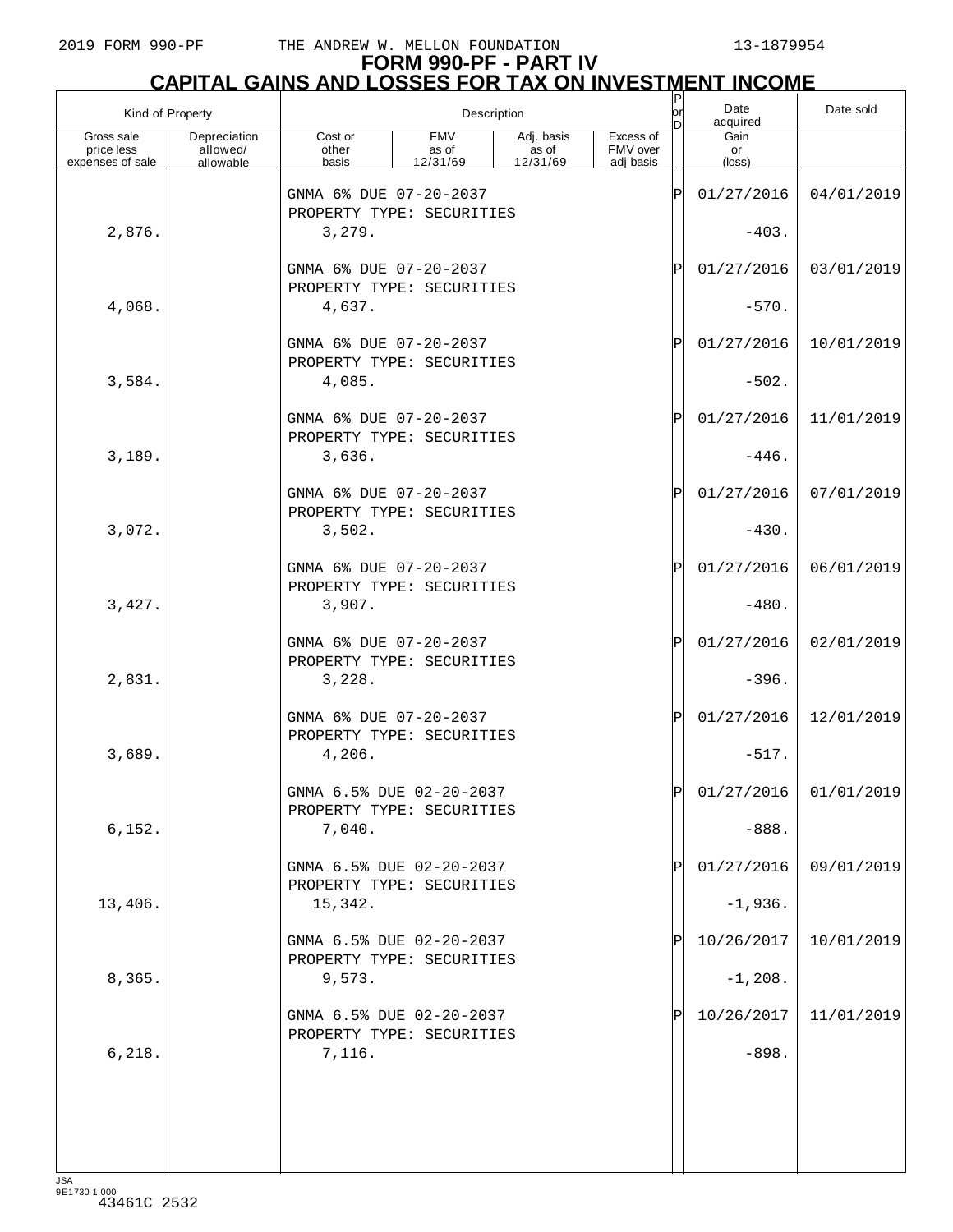# **FORM 990-PF - PART IV**

|                                              | <u>CAPITAL GAINS AND LOSSES FOR TAX ON INVESTMENT INCOME</u> |                                                                |                                 |                                           |                                    |             |                               |            |  |  |  |
|----------------------------------------------|--------------------------------------------------------------|----------------------------------------------------------------|---------------------------------|-------------------------------------------|------------------------------------|-------------|-------------------------------|------------|--|--|--|
| Kind of Property                             |                                                              |                                                                |                                 | Description                               |                                    | b           | Date<br>acquired              | Date sold  |  |  |  |
| Gross sale<br>price less<br>expenses of sale | Depreciation<br>allowed/<br>allowable                        | Cost or<br>other<br>basis                                      | <b>FMV</b><br>as of<br>12/31/69 | Adj. basis<br>as of<br>$\frac{12}{31/69}$ | Excess of<br>FMV over<br>adj basis |             | Gain<br>or<br>$(\text{loss})$ |            |  |  |  |
|                                              |                                                              | GNMA 6.5% DUE 02-20-2037<br>PROPERTY TYPE: SECURITIES          |                                 |                                           |                                    | ΙP          | 10/26/2017                    | 05/01/2019 |  |  |  |
| 5,076.                                       |                                                              | 5,809.                                                         |                                 |                                           |                                    |             | $-733.$                       |            |  |  |  |
|                                              |                                                              | GNMA 6.5% DUE 02-20-2037<br>PROPERTY TYPE: SECURITIES          |                                 |                                           |                                    | ΙP          | 10/26/2017                    | 01/01/2019 |  |  |  |
| 3,825.                                       |                                                              | 4,377.                                                         |                                 |                                           |                                    |             | $-552.$                       |            |  |  |  |
|                                              |                                                              | GNMA 6.5% DUE 02-20-2037<br>PROPERTY TYPE: SECURITIES          |                                 |                                           |                                    | $ {\rm P} $ | 10/26/2017                    | 12/01/2019 |  |  |  |
| 6,893.                                       |                                                              | 7,888.                                                         |                                 |                                           |                                    |             | $-995.$                       |            |  |  |  |
|                                              |                                                              | GNMA 6.5% DUE 02-20-2037<br>PROPERTY TYPE: SECURITIES          |                                 |                                           |                                    | ΙP          | 10/26/2017                    | 03/01/2019 |  |  |  |
| 9,648.                                       |                                                              | 11,041.                                                        |                                 |                                           |                                    |             | $-1,393.$                     |            |  |  |  |
|                                              |                                                              | GNMA 6.5% DUE 02-20-2037<br>PROPERTY TYPE: SECURITIES          |                                 |                                           |                                    | $ {\rm P} $ | 10/26/2017                    | 06/01/2019 |  |  |  |
| 6,346.                                       |                                                              | 7,262.                                                         |                                 |                                           |                                    |             | $-916.$                       |            |  |  |  |
|                                              |                                                              | GNMA 6.5% DUE 02-20-2037<br>PROPERTY TYPE: SECURITIES          |                                 |                                           |                                    | $ {\rm P} $ | 10/26/2017                    | 04/01/2019 |  |  |  |
| 6,990.                                       |                                                              | 8,000.                                                         |                                 |                                           |                                    |             | $-1,009.$                     |            |  |  |  |
|                                              |                                                              | GNMA 6.5% DUE 02-20-2037<br>PROPERTY TYPE: SECURITIES          |                                 |                                           |                                    | $ {\rm P} $ | 10/26/2017                    | 09/01/2019 |  |  |  |
| 6,920.                                       |                                                              | 7,919.                                                         |                                 |                                           |                                    |             | $-999.$                       |            |  |  |  |
|                                              |                                                              | GNMA 6.5% DUE 02-20-2037<br>PROPERTY TYPE: SECURITIES          |                                 |                                           |                                    | P           | 10/26/2017                    | 07/01/2019 |  |  |  |
| 5,177.                                       |                                                              | 5,924.                                                         |                                 |                                           |                                    |             | $-747.$                       |            |  |  |  |
|                                              |                                                              | GNMA FLTG RT 2.75% DUE 08-16-2035<br>PROPERTY TYPE: SECURITIES |                                 |                                           |                                    | ΙÞΙ         | 10/26/2017                    | 08/01/2019 |  |  |  |
| 6,358.                                       |                                                              | 6,354.                                                         |                                 |                                           |                                    |             | 4.                            |            |  |  |  |
|                                              |                                                              | GNMA FLTG RT 2.75% DUE 08-16-2035<br>PROPERTY TYPE: SECURITIES |                                 |                                           |                                    | ΙPΙ         | 10/26/2017                    | 02/01/2019 |  |  |  |
| 6,394.                                       |                                                              | 6,390.                                                         |                                 |                                           |                                    |             | 4.                            |            |  |  |  |
|                                              |                                                              | GNMA FLTG RT 2.75% DUE 08-16-2035<br>PROPERTY TYPE: SECURITIES |                                 |                                           |                                    | ΙPΙ         | 07/20/2015                    | 02/01/2019 |  |  |  |
| 6,412.                                       |                                                              | 6,408.                                                         |                                 |                                           |                                    |             | 4.                            |            |  |  |  |
|                                              |                                                              | GNMA FLTG RT 2.75% DUE 08-16-2035<br>PROPERTY TYPE: SECURITIES |                                 |                                           |                                    | ΙPΙ         | 07/20/2015                    | 04/01/2019 |  |  |  |
| 6,431.                                       |                                                              | 6,427.                                                         |                                 |                                           |                                    |             | 4.                            |            |  |  |  |
|                                              |                                                              |                                                                |                                 |                                           |                                    |             |                               |            |  |  |  |
|                                              |                                                              |                                                                |                                 |                                           |                                    |             |                               |            |  |  |  |
|                                              |                                                              |                                                                |                                 |                                           |                                    |             |                               |            |  |  |  |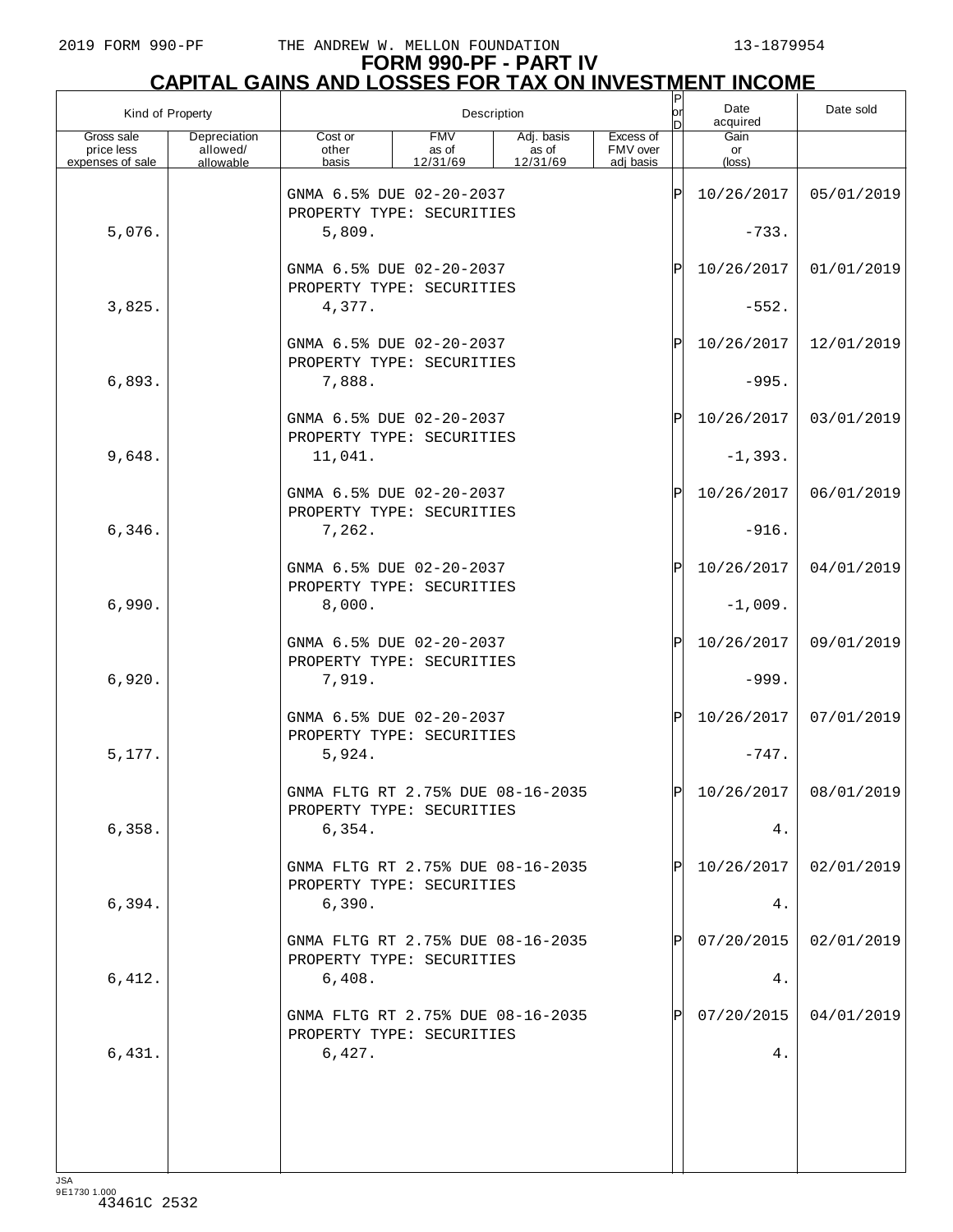| Kind of Property                             |                                       |                                                                          |                                 | Description                     |                                    | P<br> or<br>nl | Date<br>acquired     | Date sold               |
|----------------------------------------------|---------------------------------------|--------------------------------------------------------------------------|---------------------------------|---------------------------------|------------------------------------|----------------|----------------------|-------------------------|
| Gross sale<br>price less<br>expenses of sale | Depreciation<br>allowed/<br>allowable | Cost or<br>other<br>basis                                                | <b>FMV</b><br>as of<br>12/31/69 | Adj. basis<br>as of<br>12/31/69 | Excess of<br>FMV over<br>adi basis |                | Gain<br>or<br>(loss) |                         |
|                                              |                                       | GNMA FLTG RT 2.75% DUE 08-16-2035<br>PROPERTY TYPE: SECURITIES           |                                 |                                 |                                    | $\mathsf P$    | 07/20/2015           | 05/01/2019              |
| 6,449.                                       |                                       | 6,445.                                                                   |                                 |                                 |                                    |                | 4.                   |                         |
|                                              |                                       | GNMA FLTG RT 2.75% DUE 08-16-2035<br>PROPERTY TYPE: SECURITIES           |                                 |                                 |                                    | Ρ              | 07/20/2015           | 06/01/2019              |
| 6,539.                                       |                                       | 6,535.                                                                   |                                 |                                 |                                    |                | 4.                   |                         |
|                                              |                                       | GNMA FLTG RT 2.75% DUE 08-16-2035<br>PROPERTY TYPE: SECURITIES           |                                 |                                 |                                    | $\mathsf{P}$   | 07/20/2015           | 07/01/2019              |
| 6,467.                                       |                                       | 6,463.                                                                   |                                 |                                 |                                    |                | 4.                   |                         |
| 6,521.                                       |                                       | GNMA FLTG RT 2.75% DUE 08-16-2035<br>PROPERTY TYPE: SECURITIES<br>6,517. |                                 |                                 |                                    | $\mathsf{P}$   | 07/20/2015<br>4.     | 10/01/2019              |
|                                              |                                       |                                                                          |                                 |                                 |                                    |                |                      |                         |
| 6,613.                                       |                                       | GNMA FLTG RT 2.75% DUE 08-16-2035<br>PROPERTY TYPE: SECURITIES<br>6,609. |                                 |                                 |                                    | $\mathsf{P}$   | 07/20/2015<br>4.     | 08/01/2019              |
|                                              |                                       |                                                                          |                                 |                                 |                                    |                |                      |                         |
|                                              |                                       | GNMA FLTG RT 2.75% DUE 08-16-2035<br>PROPERTY TYPE: SECURITIES           |                                 |                                 |                                    | $\mathsf{P}$   | 07/20/2015           | 09/01/2019              |
| 6,558.                                       |                                       | 6,554.                                                                   |                                 |                                 |                                    |                | 4.                   |                         |
|                                              |                                       | GNMA FLTG RT 2.75% DUE 08-16-2035<br>PROPERTY TYPE: SECURITIES           |                                 |                                 |                                    | $\mathsf{P}$   | 07/20/2015           | 12/01/2019              |
| 6,341.                                       |                                       | 6,337.                                                                   |                                 |                                 |                                    |                | 4.                   |                         |
|                                              |                                       | GNMA FLTG RT 2.75% DUE 08-16-2035<br>PROPERTY TYPE: SECURITIES           |                                 |                                 |                                    | $\mathsf{P}$   | 07/20/2015           | 11/01/2019              |
| 6,376.                                       |                                       | 6,372.                                                                   |                                 |                                 |                                    |                | 4.                   |                         |
|                                              |                                       | GNMA MTG PASS THRU CTF CL FA 03-20-2066<br>PROPERTY TYPE: SECURITIES     |                                 |                                 |                                    | P              |                      | $07/20/2015$ 01/01/2019 |
| 1,228.                                       |                                       | 1,223.                                                                   |                                 |                                 |                                    |                | 5.                   |                         |
|                                              |                                       | GNMA MTG PASS THRU CTF CL FA 03-20-2066<br>PROPERTY TYPE: SECURITIES     |                                 |                                 |                                    | PI             | 07/20/2015           | 03/01/2019              |
| 2,459.                                       |                                       | 2,449.                                                                   |                                 |                                 |                                    |                | 9.                   |                         |
|                                              |                                       | GNMA MTG PASS THRU CTF CL FA 03-20-2066<br>PROPERTY TYPE: SECURITIES     |                                 |                                 |                                    | P              | 02/26/2016           | 05/01/2019              |
| 805.                                         |                                       | 802.                                                                     |                                 |                                 |                                    |                | 3.                   |                         |
|                                              |                                       | GNMA MTG PASS THRU CTF CL FA 03-20-2066<br>PROPERTY TYPE: SECURITIES     |                                 |                                 |                                    | $\mathsf{P}$   | 02/26/2016           | 08/01/2019              |
| 3,742.                                       |                                       | 3,728.                                                                   |                                 |                                 |                                    |                | 14.                  |                         |
|                                              |                                       |                                                                          |                                 |                                 |                                    |                |                      |                         |
|                                              |                                       |                                                                          |                                 |                                 |                                    |                |                      |                         |
|                                              |                                       |                                                                          |                                 |                                 |                                    |                |                      |                         |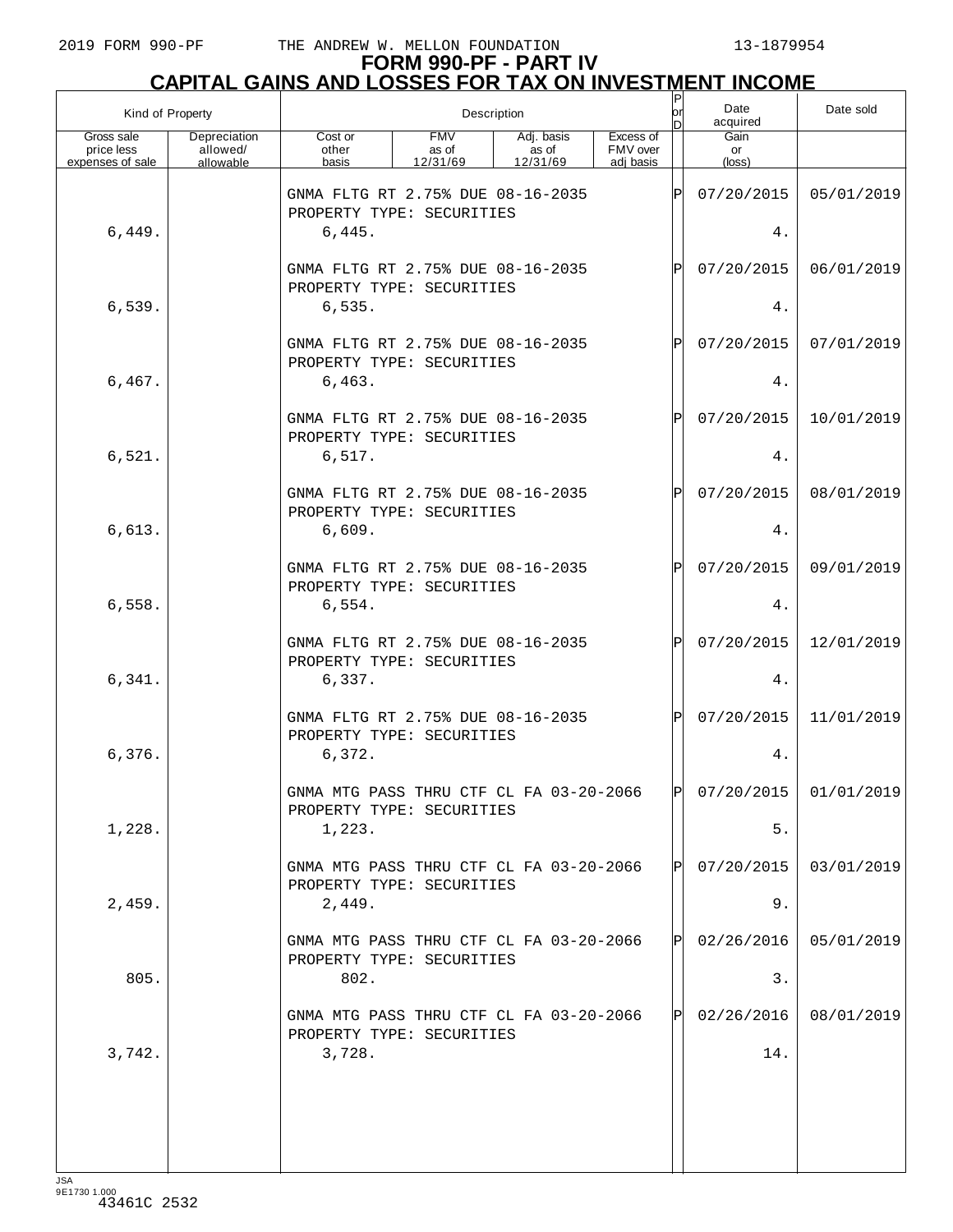| Kind of Property                             |                                       |                                                                      |                                 | Description                     |                                    | P<br>or<br>DI | Date<br>acquired     | Date sold               |
|----------------------------------------------|---------------------------------------|----------------------------------------------------------------------|---------------------------------|---------------------------------|------------------------------------|---------------|----------------------|-------------------------|
| Gross sale<br>price less<br>expenses of sale | Depreciation<br>allowed/<br>allowable | Cost or<br>other<br>basis                                            | <b>FMV</b><br>as of<br>12/31/69 | Adj. basis<br>as of<br>12/31/69 | Excess of<br>FMV over<br>adj basis |               | Gain<br>or<br>(loss) |                         |
|                                              |                                       | GNMA MTG PASS THRU CTF CL FA 03-20-2066<br>PROPERTY TYPE: SECURITIES |                                 |                                 |                                    | ΙPΙ           | 02/26/2016           | 04/01/2019              |
| 722.                                         |                                       | 719.                                                                 |                                 |                                 |                                    |               | 3.                   |                         |
|                                              |                                       | GNMA MTG PASS THRU CTF CL FA 03-20-2066<br>PROPERTY TYPE: SECURITIES |                                 |                                 |                                    | ΙÞΙ           | 02/26/2016           | 12/01/2019              |
| 4,453.                                       |                                       | 4,436.                                                               |                                 |                                 |                                    |               | 17.                  |                         |
|                                              |                                       | GNMA MTG PASS THRU CTF CL FA 03-20-2066<br>PROPERTY TYPE: SECURITIES |                                 |                                 |                                    | IPI           | 02/26/2016           | 03/01/2019              |
| 4,262.                                       |                                       | 4,246.                                                               |                                 |                                 |                                    |               | 16.                  |                         |
|                                              |                                       | GNMA MTG PASS THRU CTF CL FA 03-20-2066<br>PROPERTY TYPE: SECURITIES |                                 |                                 |                                    | ΙÞΙ           | 02/26/2016           | 07/01/2019              |
| 1,436.                                       |                                       | 1,431.                                                               |                                 |                                 |                                    |               | $5.$                 |                         |
|                                              |                                       | GNMA MTG PASS THRU CTF CL FA 03-20-2066<br>PROPERTY TYPE: SECURITIES |                                 |                                 |                                    | lÞl           | 02/26/2016           | 01/01/2019              |
| 5,989.                                       |                                       | 5,967.                                                               |                                 |                                 |                                    |               | 22.                  |                         |
|                                              |                                       | GNMA MTG PASS THRU CTF CL FA 03-20-2066<br>PROPERTY TYPE: SECURITIES |                                 |                                 |                                    | ΙÞΙ           | 02/26/2016           | 11/01/2019              |
| 4,388.                                       |                                       | 4,371.                                                               |                                 |                                 |                                    |               | 16.                  |                         |
|                                              |                                       | GNMA MTG PASS THRU CTF CL FA 03-20-2066<br>PROPERTY TYPE: SECURITIES |                                 |                                 |                                    | lÞl           | 02/26/2016           | 06/01/2019              |
| 8,378.                                       |                                       | 8,346.                                                               |                                 |                                 |                                    |               | 31.                  |                         |
|                                              |                                       | GNMA POOL #510400 5.5% 01-15-2035 BEO<br>PROPERTY TYPE: SECURITIES   |                                 |                                 |                                    | lPl           | 02/26/2016           | 09/01/2019              |
| 4,565.                                       |                                       | 5,130.                                                               |                                 |                                 |                                    |               | $-565.$              |                         |
|                                              |                                       | GNMA POOL #510400 5.5% 01-15-2035 BEO<br>PROPERTY TYPE: SECURITIES   |                                 |                                 |                                    | IÞI           |                      | $02/26/2016$ 10/01/2019 |
| 8,153.                                       |                                       | 9,162.                                                               |                                 |                                 |                                    |               | $-1,009.$            |                         |
|                                              |                                       | GNMA POOL #510400 5.5% 01-15-2035 BEO<br>PROPERTY TYPE: SECURITIES   |                                 |                                 |                                    | Þl            | 07/28/2015           | 04/01/2019              |
| 4,122.                                       |                                       | 4,632.                                                               |                                 |                                 |                                    |               | $-510.$              |                         |
|                                              |                                       | GNMA POOL #510400 5.5% 01-15-2035 BEO<br>PROPERTY TYPE: SECURITIES   |                                 |                                 |                                    | Þl            | 07/28/2015           | 07/01/2019              |
| 1,001.                                       |                                       | 1,125.                                                               |                                 |                                 |                                    |               | $-124.$              |                         |
|                                              |                                       | GNMA POOL #510400 5.5% 01-15-2035 BEO<br>PROPERTY TYPE: SECURITIES   |                                 |                                 |                                    | Þl            | 07/28/2015           | 02/01/2019              |
| 1,046.                                       |                                       | 1,176.                                                               |                                 |                                 |                                    |               | $-129.$              |                         |
|                                              |                                       |                                                                      |                                 |                                 |                                    |               |                      |                         |
|                                              |                                       |                                                                      |                                 |                                 |                                    |               |                      |                         |
|                                              |                                       |                                                                      |                                 |                                 |                                    |               |                      |                         |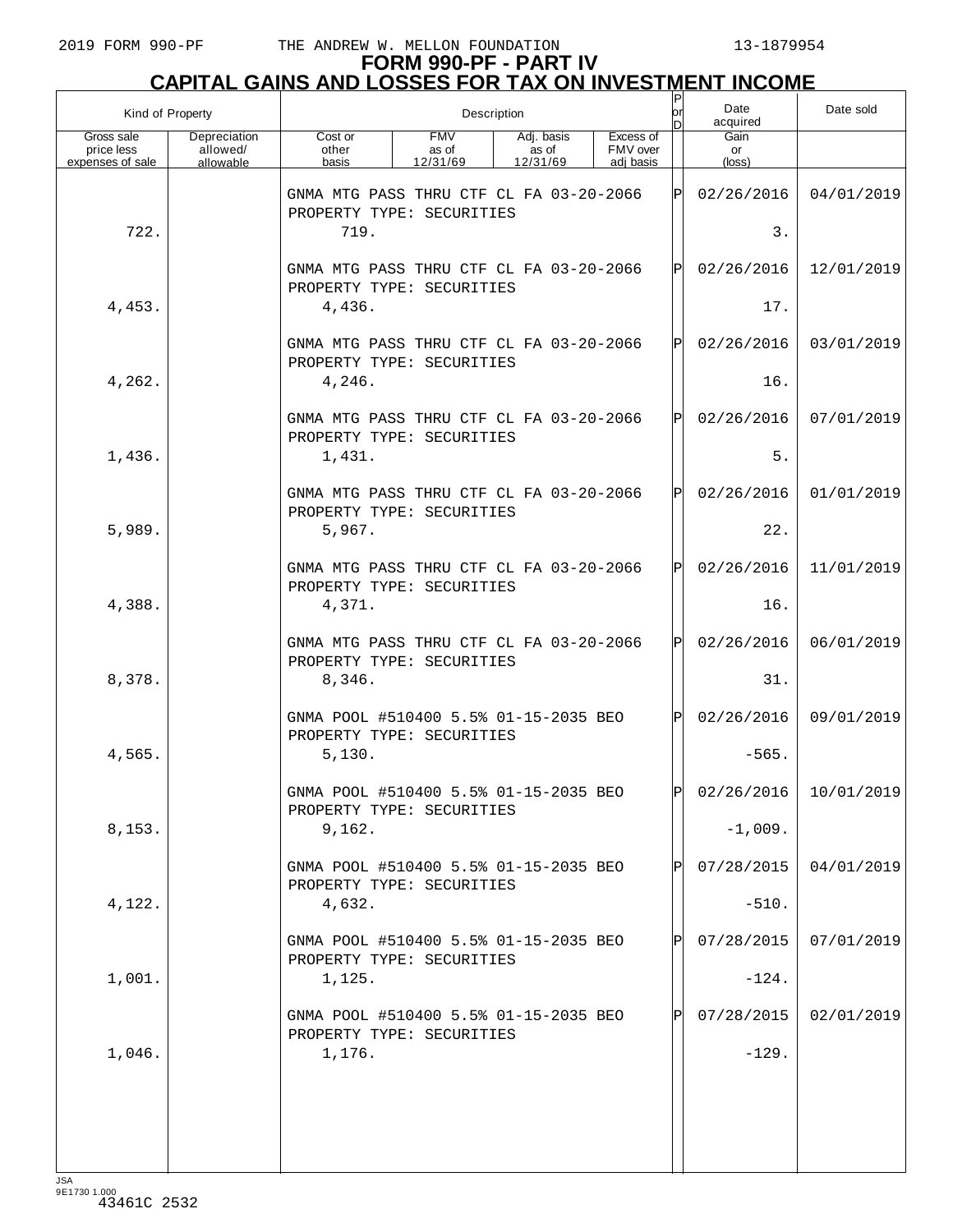| Kind of Property                             |                                       |                                                                    |                                 | Description                     |                                    | $\mathsf{P}$<br>lorl<br>n | Date<br>acquired      | Date sold               |
|----------------------------------------------|---------------------------------------|--------------------------------------------------------------------|---------------------------------|---------------------------------|------------------------------------|---------------------------|-----------------------|-------------------------|
| Gross sale<br>price less<br>expenses of sale | Depreciation<br>allowed/<br>allowable | Cost or<br>other<br>basis                                          | <b>FMV</b><br>as of<br>12/31/69 | Adj. basis<br>as of<br>12/31/69 | Excess of<br>FMV over<br>adj basis |                           | Gain<br>or<br>(loss)  |                         |
|                                              |                                       | GNMA POOL #510400 5.5% 01-15-2035 BEO<br>PROPERTY TYPE: SECURITIES |                                 |                                 |                                    | Þl                        | 07/28/2015            | 11/01/2019              |
| 4,148.                                       |                                       | 4,661.                                                             |                                 |                                 |                                    |                           | $-513.$               |                         |
|                                              |                                       | GNMA POOL #510400 5.5% 01-15-2035 BEO<br>PROPERTY TYPE: SECURITIES |                                 |                                 |                                    | $\mathbf P$               | 07/28/2015            | 12/01/2019              |
| 1,062.                                       |                                       | 1,193.                                                             |                                 |                                 |                                    |                           | $-131.$               |                         |
|                                              |                                       | GNMA POOL #510400 5.5% 01-15-2035 BEO<br>PROPERTY TYPE: SECURITIES |                                 |                                 |                                    | $\mathbf P$               | 07/28/2015            | 06/01/2019              |
| 996.                                         |                                       | 1,119.                                                             |                                 |                                 |                                    |                           | $-123.$               |                         |
|                                              |                                       | GNMA POOL #510400 5.5% 01-15-2035 BEO<br>PROPERTY TYPE: SECURITIES |                                 |                                 |                                    | $\mathbf P$               | 07/28/2015            | 05/01/2019              |
| 4,540.                                       |                                       | 5,102.                                                             |                                 |                                 |                                    |                           | $-562.$               |                         |
|                                              |                                       | GNMA POOL #510400 5.5% 01-15-2035 BEO<br>PROPERTY TYPE: SECURITIES |                                 |                                 |                                    | $\mathbf P$               | 07/28/2015            | 09/01/2019              |
| 3,311.                                       |                                       | 3,721.                                                             |                                 |                                 |                                    |                           | $-410.$               |                         |
|                                              |                                       | GNMA POOL #510400 5.5% 01-15-2035 BEO<br>PROPERTY TYPE: SECURITIES |                                 |                                 |                                    | $\mathsf{P}$              | 07/28/2015            | 10/01/2019              |
| 1,006.                                       |                                       | 1,130.                                                             |                                 |                                 |                                    |                           | $-124.$               |                         |
|                                              |                                       | GNMA POOL #510400 5.5% 01-15-2035 BEO<br>PROPERTY TYPE: SECURITIES |                                 |                                 |                                    | $\mathbf P$               | 07/28/2015            | 01/01/2019              |
| 1,016.                                       |                                       | 1,142.                                                             |                                 |                                 |                                    |                           | $-126.$               |                         |
| 2,511.                                       |                                       | GNMA POOL #782748 5.5% 07-15-2035 BEO<br>PROPERTY TYPE: SECURITIES |                                 |                                 |                                    | $\mathbf P$               | 07/28/2015<br>$-320.$ | 08/01/2019              |
|                                              |                                       | 2,831.<br>GNMA POOL #782748 5.5% 07-15-2035 BEO                    |                                 |                                 |                                    | D                         |                       | $07/28/2015$ 03/01/2019 |
| 4,979.                                       |                                       | PROPERTY TYPE: SECURITIES<br>5,614.                                |                                 |                                 |                                    |                           | $-635.$               |                         |
|                                              |                                       | GNMA POOL #782748 5.5% 07-15-2035 BEO                              |                                 |                                 |                                    |                           | 10/19/2015            | 11/01/2019              |
| 5,759.                                       |                                       | PROPERTY TYPE: SECURITIES<br>6,493.                                |                                 |                                 |                                    |                           | $-734.$               |                         |
|                                              |                                       | GNMA POOL #782748 5.5% 07-15-2035 BEO                              |                                 |                                 |                                    |                           | 10/19/2015            | 02/01/2019              |
| 2,977.                                       |                                       | PROPERTY TYPE: SECURITIES<br>3,357.                                |                                 |                                 |                                    |                           | $-380.$               |                         |
|                                              |                                       | GNMA POOL #782748 5.5% 07-15-2035 BEO                              |                                 |                                 |                                    |                           | 10/19/2015            | 08/01/2019              |
| 3,628.                                       |                                       | PROPERTY TYPE: SECURITIES<br>4,090.                                |                                 |                                 |                                    |                           | $-463.$               |                         |
|                                              |                                       |                                                                    |                                 |                                 |                                    |                           |                       |                         |
|                                              |                                       |                                                                    |                                 |                                 |                                    |                           |                       |                         |
|                                              |                                       |                                                                    |                                 |                                 |                                    |                           |                       |                         |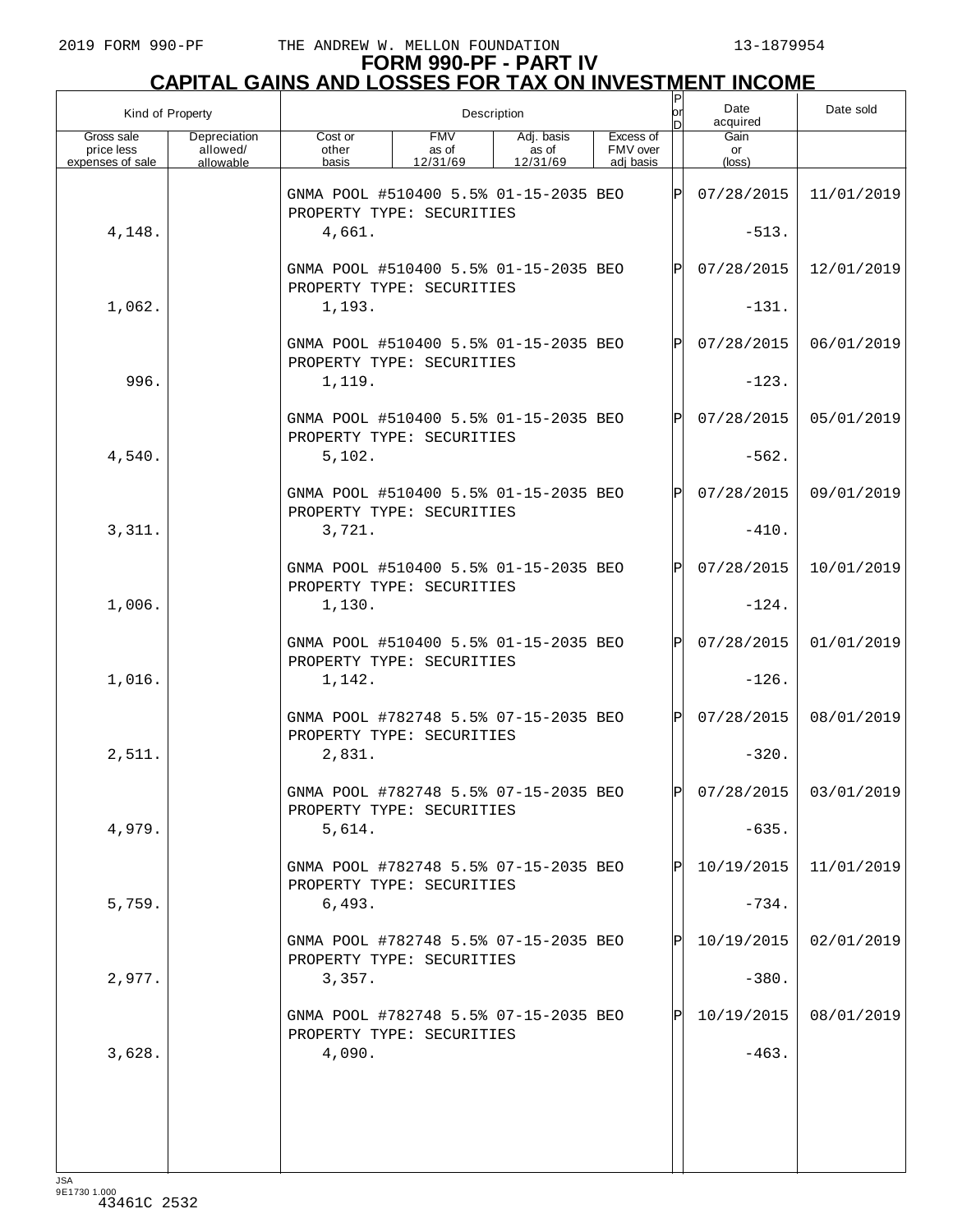|                                              | Kind of Property                      |                                                                     |                                 | Description                     |                                    | $\sf P$<br>or | Date<br>acquired     | Date sold               |
|----------------------------------------------|---------------------------------------|---------------------------------------------------------------------|---------------------------------|---------------------------------|------------------------------------|---------------|----------------------|-------------------------|
| Gross sale<br>price less<br>expenses of sale | Depreciation<br>allowed/<br>allowable | Cost or<br>other<br>basis                                           | <b>FMV</b><br>as of<br>12/31/69 | Adj. basis<br>as of<br>12/31/69 | Excess of<br>FMV over<br>adj basis |               | Gain<br>or<br>(loss) |                         |
|                                              |                                       | GNMA POOL #782748 5.5% 07-15-2035 BEO<br>PROPERTY TYPE: SECURITIES  |                                 |                                 |                                    | ΙPΙ           | 10/19/2015           | 09/01/2019              |
| 5,157.                                       |                                       | 5,815.                                                              |                                 |                                 |                                    |               | $-658.$              |                         |
|                                              |                                       | GNMA POOL #782748 5.5% 07-15-2035 BEO<br>PROPERTY TYPE: SECURITIES  |                                 |                                 |                                    | ΙPΙ           | 10/19/2015           | 05/01/2019              |
| 7,592.                                       |                                       | 8,560.                                                              |                                 |                                 |                                    |               | $-968.$              |                         |
|                                              |                                       | GNMA POOL #782748 5.5% 07-15-2035 BEO<br>PROPERTY TYPE: SECURITIES  |                                 |                                 |                                    | ΙPΙ           | 10/19/2015           | 01/01/2019              |
| 4,642.                                       |                                       | 5,234.                                                              |                                 |                                 |                                    |               | $-592.$              |                         |
|                                              |                                       | GNMA POOL #782748 5.5% 07-15-2035 BEO<br>PROPERTY TYPE: SECURITIES  |                                 |                                 |                                    | Þl            | 10/19/2015           | 06/01/2019              |
| 3,504.                                       |                                       | 3,951.                                                              |                                 |                                 |                                    |               | $-447.$              |                         |
|                                              |                                       | GNMA POOL #782748 5.5% 07-15-2035 BEO<br>PROPERTY TYPE: SECURITIES  |                                 |                                 |                                    | ΙPΙ           | 10/19/2015           | 12/01/2019              |
| 3,329.                                       |                                       | 3,754.                                                              |                                 |                                 |                                    |               | $-424.$              |                         |
|                                              |                                       | GNMA POOL #782748 5.5% 07-15-2035 BEO<br>PROPERTY TYPE: SECURITIES  |                                 |                                 |                                    | Þl            | 10/19/2015           | 04/01/2019              |
| 8,453.                                       |                                       | 9,531.                                                              |                                 |                                 |                                    |               | $-1,078.$            |                         |
|                                              |                                       | GNMA POOL #782748 5.5% 07-15-2035 BEO<br>PROPERTY TYPE: SECURITIES  |                                 |                                 |                                    | ΙPΙ           | 10/19/2015           | 03/01/2019              |
| 3,351.                                       |                                       | 3,778.                                                              |                                 |                                 |                                    |               | $-427.$              |                         |
|                                              |                                       | GNMA POOL #AS8113 3.75% 09-20-2046 BEO<br>PROPERTY TYPE: SECURITIES |                                 |                                 |                                    | lPl           | 10/19/2015           | 07/01/2019              |
| 2,144.                                       |                                       | 2,295.                                                              |                                 |                                 |                                    |               | $-151.$              |                         |
|                                              |                                       | GNMA POOL #AS8113 3.75% 09-20-2046 BEO<br>PROPERTY TYPE: SECURITIES |                                 |                                 |                                    | ldl           |                      | $10/19/2015$ 10/01/2019 |
| 45,033.                                      |                                       | 48,214.                                                             |                                 |                                 |                                    |               | $-3,180.$            |                         |
|                                              |                                       | GNMA POOL #AS8113 3.75% 09-20-2046 BEO<br>PROPERTY TYPE: SECURITIES |                                 |                                 |                                    | $\mathbf P$   | 09/27/2016           | 02/01/2019              |
| 49,263.                                      |                                       | 52,742.                                                             |                                 |                                 |                                    |               | $-3,479.$            |                         |
|                                              |                                       | GNMA POOL #AS8113 3.75% 09-20-2046 BEO<br>PROPERTY TYPE: SECURITIES |                                 |                                 |                                    | ΙPΙ           | 09/27/2016           | 12/01/2019              |
| 2,136.                                       |                                       | 2,287.                                                              |                                 |                                 |                                    |               | $-151.$              |                         |
|                                              |                                       | GNMA POOL #AS8113 3.75% 09-20-2046 BEO<br>PROPERTY TYPE: SECURITIES |                                 |                                 |                                    | ΙPΙ           | 09/27/2016           | 07/01/2019              |
| 2,152.                                       |                                       | 2,304.                                                              |                                 |                                 |                                    |               | $-152.$              |                         |
|                                              |                                       |                                                                     |                                 |                                 |                                    |               |                      |                         |
|                                              |                                       |                                                                     |                                 |                                 |                                    |               |                      |                         |
|                                              |                                       |                                                                     |                                 |                                 |                                    |               |                      |                         |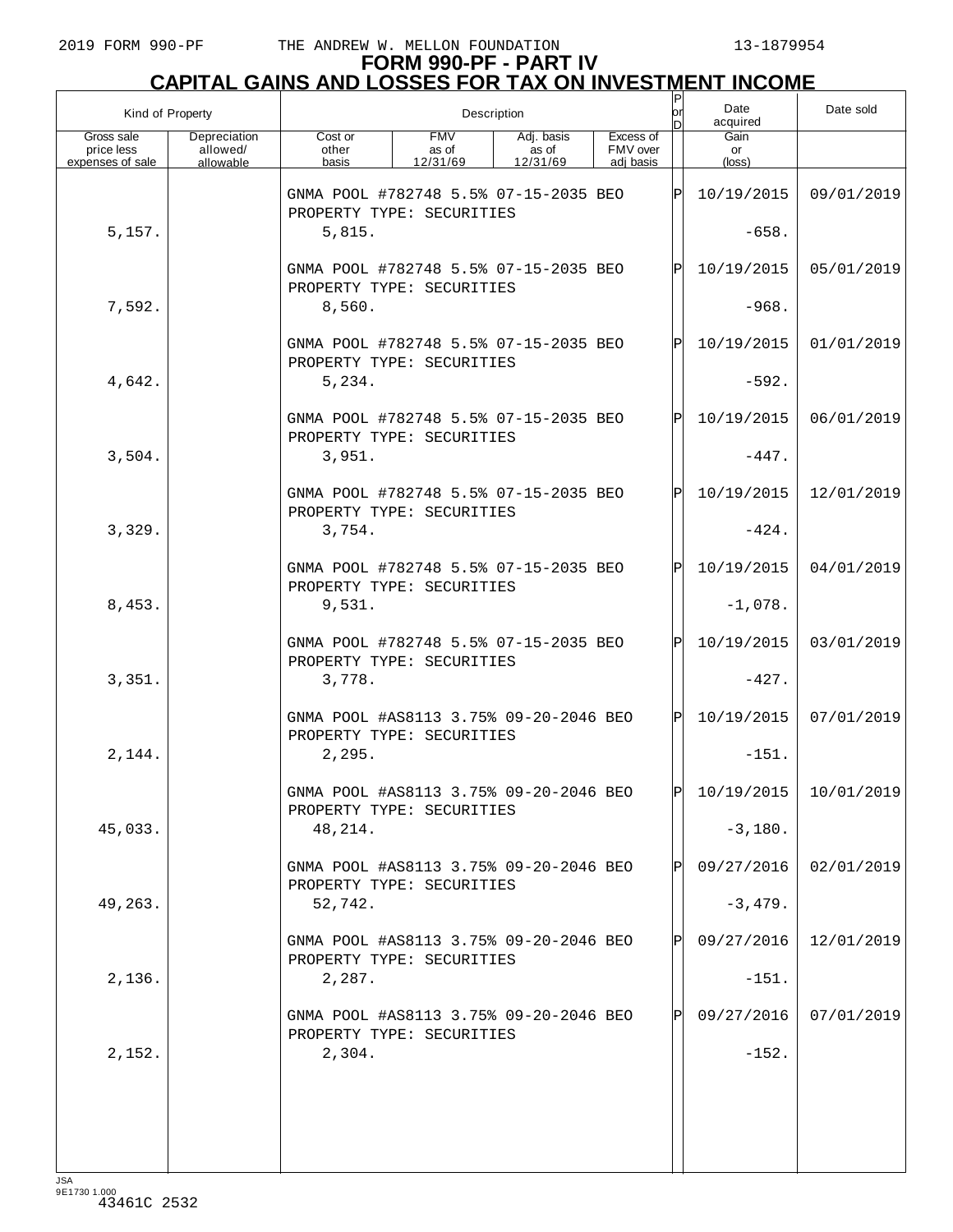## **FORM 990-PF - PART IV CAPITAL GAINS AND LOSSES FOR TAX ON INVESTMENT INCOME**

| Kind of Property                             |                                       |                                                                     |                                 | Description                     |                                    | Ρ<br>lor     | Date<br>acquired     | Date sold             |
|----------------------------------------------|---------------------------------------|---------------------------------------------------------------------|---------------------------------|---------------------------------|------------------------------------|--------------|----------------------|-----------------------|
| Gross sale<br>price less<br>expenses of sale | Depreciation<br>allowed/<br>allowable | Cost or<br>other<br>basis                                           | <b>FMV</b><br>as of<br>12/31/69 | Adj. basis<br>as of<br>12/31/69 | Excess of<br>FMV over<br>adi basis |              | Gain<br>or<br>(loss) |                       |
|                                              |                                       | GNMA POOL #AS8113 3.75% 09-20-2046 BEO<br>PROPERTY TYPE: SECURITIES |                                 |                                 |                                    | ΙP           | 09/27/2016           | 01/01/2019            |
| 2,108.                                       |                                       | 2,257.                                                              |                                 |                                 |                                    |              | $-149.$              |                       |
|                                              |                                       | GNMA POOL #AS8113 3.75% 09-20-2046 BEO<br>PROPERTY TYPE: SECURITIES |                                 |                                 |                                    | ΙÞΙ          | 09/27/2016           | 03/01/2019            |
| 2,266.                                       |                                       | 2,426.                                                              |                                 |                                 |                                    |              | $-160.$              |                       |
|                                              |                                       | GNMA POOL #AS8113 3.75% 09-20-2046 BEO<br>PROPERTY TYPE: SECURITIES |                                 |                                 |                                    | ΙPΙ          | 09/27/2016           | 08/01/2019            |
| 2,131.                                       |                                       | 2,282.                                                              |                                 |                                 |                                    |              | $-151.$              |                       |
|                                              |                                       | GNMA POOL #AS8113 3.75% 09-20-2046 BEO<br>PROPERTY TYPE: SECURITIES |                                 |                                 |                                    | ΙPΙ          | 09/27/2016           | 06/01/2019            |
| 4,095.                                       |                                       | 4,384.                                                              |                                 |                                 |                                    |              | $-289.$              |                       |
|                                              |                                       | GNMA POOL #AS8113 3.75% 09-20-2046 BEO<br>PROPERTY TYPE: SECURITIES |                                 |                                 |                                    | Þl           | 09/27/2016           | 10/01/2019            |
| 2,201.                                       |                                       | 2,357.                                                              |                                 |                                 |                                    |              | $-155.$              |                       |
|                                              |                                       | GNMA POOL #AS8113 3.75% 09-20-2046 BEO<br>PROPERTY TYPE: SECURITIES |                                 |                                 |                                    | $\mathbf P$  | 09/27/2016           | 09/01/2019            |
| 2,139.                                       |                                       | 2,290.                                                              |                                 |                                 |                                    |              | $-151.$              |                       |
|                                              |                                       | GNMA POOL #AS8113 3.75% 09-20-2046 BEO<br>PROPERTY TYPE: SECURITIES |                                 |                                 |                                    | Þl           | 09/27/2016           | 04/01/2019            |
| 2,168.                                       |                                       | 2,321.                                                              |                                 |                                 |                                    |              | $-153.$              |                       |
|                                              |                                       | GNMA POOL #AY0569 4% 11-20-2047 BEO<br>PROPERTY TYPE: SECURITIES    |                                 |                                 |                                    | $\mathsf{P}$ | 09/27/2016           | 11/01/2019            |
| 2,112.                                       |                                       | 2,163.                                                              |                                 |                                 |                                    |              | $-51.$               |                       |
|                                              |                                       | GNMA POOL #AY0569 4% 11-20-2047 BEO<br>PROPERTY TYPE: SECURITIES    |                                 |                                 |                                    | ÞІ           |                      | 09/27/2016 05/01/2019 |
| 2,140.                                       |                                       | 2,192.                                                              |                                 |                                 |                                    |              | $-52.$               |                       |
|                                              |                                       | GNMA POOL #AY0569 4% 11-20-2047 BEO<br>PROPERTY TYPE: SECURITIES    |                                 |                                 |                                    |              | 06/07/2018           | 10/01/2019            |
| 2,131.                                       |                                       | 2,183.                                                              |                                 |                                 |                                    |              | $-52.$               |                       |
|                                              |                                       | GNMA POOL #AY0569 4% 11-20-2047 BEO<br>PROPERTY TYPE: SECURITIES    |                                 |                                 |                                    |              | 06/07/2018           | 05/01/2019            |
| 142,585.                                     |                                       | 146,060.                                                            |                                 |                                 |                                    |              | $-3,476.$            |                       |
|                                              |                                       | GNMA POOL #AY0569 4% 11-20-2047 BEO<br>PROPERTY TYPE: SECURITIES    |                                 |                                 |                                    |              | 06/07/2018           | 11/01/2019            |
| 2,128.                                       |                                       | 2,180.                                                              |                                 |                                 |                                    |              | $-52.$               |                       |
|                                              |                                       |                                                                     |                                 |                                 |                                    |              |                      |                       |
|                                              |                                       |                                                                     |                                 |                                 |                                    |              |                      |                       |
|                                              |                                       |                                                                     |                                 |                                 |                                    |              |                      |                       |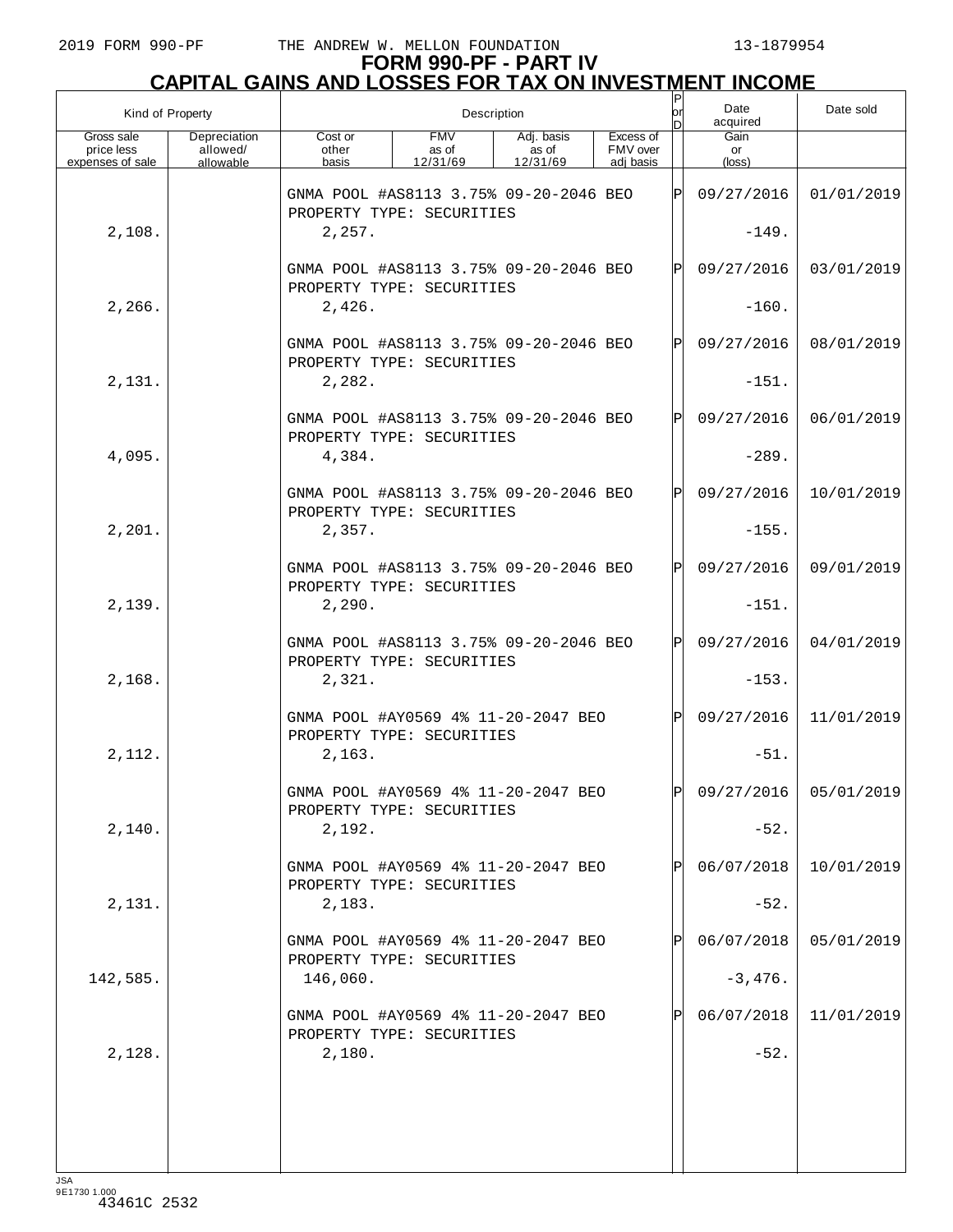| Kind of Property                             |                                       |                                                                    |                                 | Description                     |                                    | or<br>bl | Date<br>acquired     | Date sold             |
|----------------------------------------------|---------------------------------------|--------------------------------------------------------------------|---------------------------------|---------------------------------|------------------------------------|----------|----------------------|-----------------------|
| Gross sale<br>price less<br>expenses of sale | Depreciation<br>allowed/<br>allowable | Cost or<br>other<br>basis                                          | <b>FMV</b><br>as of<br>12/31/69 | Adj. basis<br>as of<br>12/31/69 | Excess of<br>FMV over<br>adi basis |          | Gain<br>or<br>(loss) |                       |
|                                              |                                       | GNMA POOL #AY0569 4% 11-20-2047 BEO<br>PROPERTY TYPE: SECURITIES   |                                 |                                 |                                    | IPI      | 06/07/2018           | 02/01/2019            |
| 2,148.                                       |                                       | 2,201.                                                             |                                 |                                 |                                    |          | $-52.$               |                       |
|                                              |                                       | GNMA POOL #AY0569 4% 11-20-2047 BEO<br>PROPERTY TYPE: SECURITIES   |                                 |                                 |                                    | IPI      | 06/07/2018           | 12/01/2019            |
| 2,298.                                       |                                       | 2,354.                                                             |                                 |                                 |                                    |          | $-56.$               |                       |
|                                              |                                       | GNMA POOL #AY0569 4% 11-20-2047 BEO<br>PROPERTY TYPE: SECURITIES   |                                 |                                 |                                    | IPI      | 06/07/2018           | 06/01/2019            |
| 2,212.                                       |                                       | 2,266.                                                             |                                 |                                 |                                    |          | $-54.$               |                       |
|                                              |                                       | GNMA POOL #AY0569 4% 11-20-2047 BEO<br>PROPERTY TYPE: SECURITIES   |                                 |                                 |                                    | IPI      | 06/07/2018           | 01/01/2019            |
| 2,132.                                       |                                       | 2,184.                                                             |                                 |                                 |                                    |          | $-52.$               |                       |
|                                              |                                       | GNMA POOL #AY0569 4% 11-20-2047 BEO<br>PROPERTY TYPE: SECURITIES   |                                 |                                 |                                    | IPI      | 06/07/2018           | 08/01/2019            |
| 72,118.                                      |                                       | 73,876.                                                            |                                 |                                 |                                    |          | $-1,758.$            |                       |
|                                              |                                       | GNMA POOL #AY0569 4% 11-20-2047 BEO<br>PROPERTY TYPE: SECURITIES   |                                 |                                 |                                    | IPI      | 06/07/2018           | 04/01/2019            |
| 2,123.                                       |                                       | 2,175.                                                             |                                 |                                 |                                    |          | $-52.$               |                       |
|                                              |                                       | GNMA POOL #AY0569 4% 11-20-2047 BEO<br>PROPERTY TYPE: SECURITIES   |                                 |                                 |                                    | IPI      | 06/07/2018           | 09/01/2019            |
| 2,155.                                       |                                       | 2,207.                                                             |                                 |                                 |                                    |          | $-53.$               |                       |
|                                              |                                       | GNMA POOL #BI6090 4.5% 09-20-2048 BEO<br>PROPERTY TYPE: SECURITIES |                                 |                                 |                                    | IPI      | 06/07/2018           | 03/01/2019            |
| 1,213.                                       |                                       | 1,254.                                                             |                                 |                                 |                                    |          | $-41.$               |                       |
|                                              |                                       | GNMA POOL #BI6090 4.5% 09-20-2048 BEO<br>PROPERTY TYPE: SECURITIES |                                 |                                 |                                    | IÞI.     |                      | 06/07/2018 07/01/2019 |
| 1,205.                                       |                                       | 1,245.                                                             |                                 |                                 |                                    |          | $-41.$               |                       |
|                                              |                                       | GNMA POOL #BI6090 4.5% 09-20-2048 BEO<br>PROPERTY TYPE: SECURITIES |                                 |                                 |                                    | Þl       | 10/12/2018           | 07/01/2019            |
| 1,258.                                       |                                       | 1,301.                                                             |                                 |                                 |                                    |          | $-42.$               |                       |
|                                              |                                       | GNMA POOL #BI6090 4.5% 09-20-2048 BEO<br>PROPERTY TYPE: SECURITIES |                                 |                                 |                                    | Þl       | 10/12/2018           | 06/01/2019            |
| 1,215.                                       |                                       | 1,256.                                                             |                                 |                                 |                                    |          | $-41.$               |                       |
|                                              |                                       | GNMA POOL #BI6090 4.5% 09-20-2048 BEO<br>PROPERTY TYPE: SECURITIES |                                 |                                 |                                    | Þl       | 10/12/2018           | 01/01/2019            |
| 1,200.                                       |                                       | 1,240.                                                             |                                 |                                 |                                    |          | $-40.$               |                       |
|                                              |                                       |                                                                    |                                 |                                 |                                    |          |                      |                       |
|                                              |                                       |                                                                    |                                 |                                 |                                    |          |                      |                       |
|                                              |                                       |                                                                    |                                 |                                 |                                    |          |                      |                       |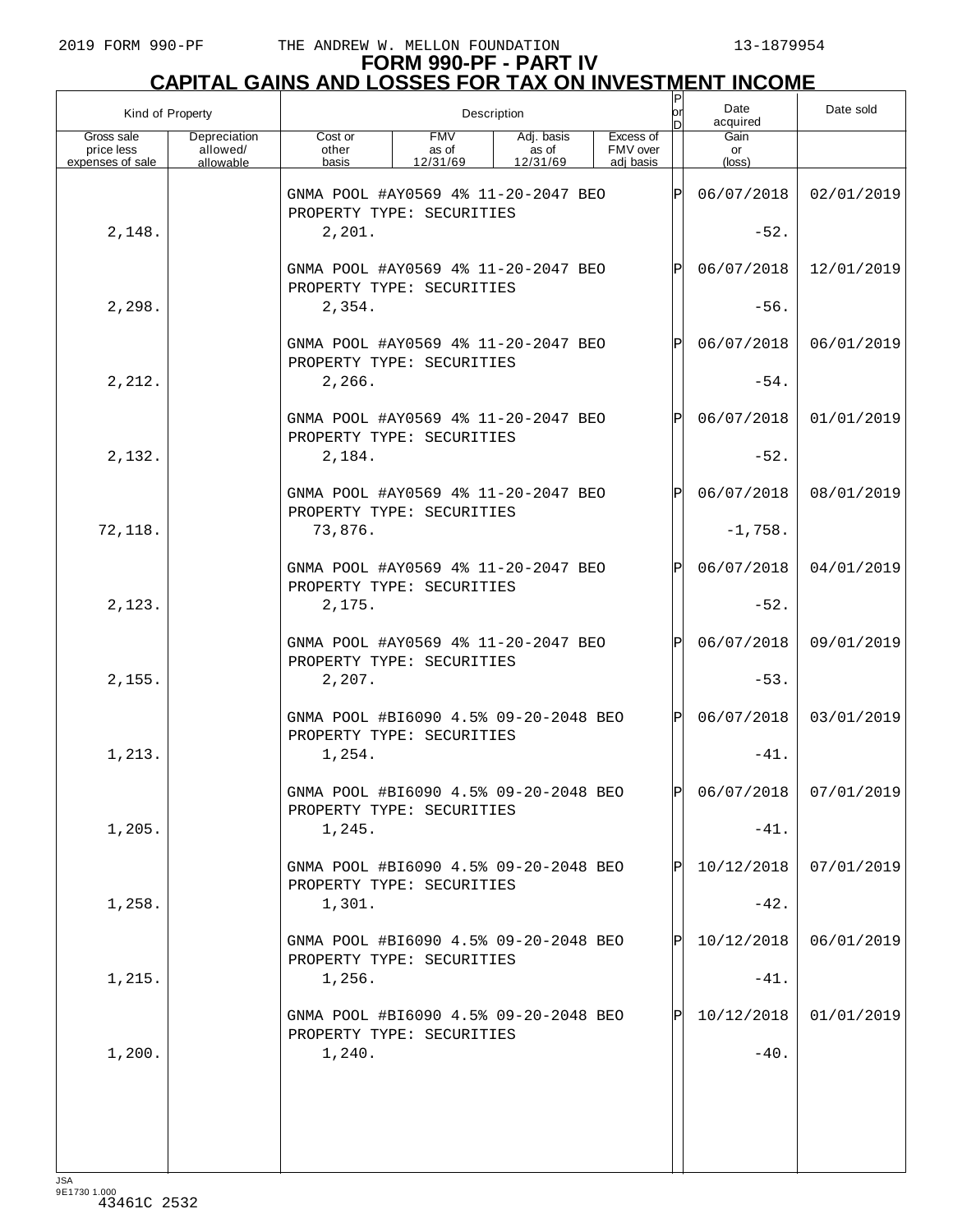# **FORM 990-PF - PART IV CAPITAL GAINS AND LOSSES FOR TAX ON INVESTMENT INCOME**

| Kind of Property                             |                                       |                                                                    |                                 | Description                     |                                    | $\sf P$<br>or | Date<br>acquired     | Date sold               |
|----------------------------------------------|---------------------------------------|--------------------------------------------------------------------|---------------------------------|---------------------------------|------------------------------------|---------------|----------------------|-------------------------|
| Gross sale<br>price less<br>expenses of sale | Depreciation<br>allowed/<br>allowable | Cost or<br>other<br>basis                                          | <b>FMV</b><br>as of<br>12/31/69 | Adj. basis<br>as of<br>12/31/69 | Excess of<br>FMV over<br>adj basis |               | Gain<br>or<br>(loss) |                         |
|                                              |                                       | GNMA POOL #BI6090 4.5% 09-20-2048 BEO<br>PROPERTY TYPE: SECURITIES |                                 |                                 |                                    | ΙPΙ           | 10/12/2018           | 08/01/2019              |
| 1,216.                                       |                                       | 1,258.                                                             |                                 |                                 |                                    |               | $-41.$               |                         |
|                                              |                                       | GNMA POOL #BI6090 4.5% 09-20-2048 BEO<br>PROPERTY TYPE: SECURITIES |                                 |                                 |                                    | ΙPΙ           | 10/12/2018           | 05/01/2019              |
| 63,733.                                      |                                       | 65,884.                                                            |                                 |                                 |                                    |               | $-2,151.$            |                         |
|                                              |                                       | GNMA POOL #BI6090 4.5% 09-20-2048 BEO<br>PROPERTY TYPE: SECURITIES |                                 |                                 |                                    | ΙPΙ           | 10/12/2018           | 11/01/2019              |
| 48,566.                                      |                                       | 50, 205.                                                           |                                 |                                 |                                    |               | $-1,639.$            |                         |
|                                              |                                       | GNMA POOL #BI6090 4.5% 09-20-2048 BEO<br>PROPERTY TYPE: SECURITIES |                                 |                                 |                                    | ΙPΙ           | 10/12/2018           | 03/01/2019              |
| 1,397.                                       |                                       | 1,444.                                                             |                                 |                                 |                                    |               | $-47.$               |                         |
|                                              |                                       | GNMA POOL #BI6090 4.5% 09-20-2048 BEO<br>PROPERTY TYPE: SECURITIES |                                 |                                 |                                    | ΙPΙ           | 10/12/2018           | 12/01/2019              |
| 1,231.                                       |                                       | 1,272.                                                             |                                 |                                 |                                    |               | $-42.$               |                         |
|                                              |                                       | GNMA POOL #BI6090 4.5% 09-20-2048 BEO<br>PROPERTY TYPE: SECURITIES |                                 |                                 |                                    | Þl            | 10/12/2018           | 02/01/2019              |
| 1,205.                                       |                                       | 1,246.                                                             |                                 |                                 |                                    |               | $-41.$               |                         |
|                                              |                                       | GNMA POOL #BI6090 4.5% 09-20-2048 BEO<br>PROPERTY TYPE: SECURITIES |                                 |                                 |                                    | ΙPΙ           | 10/12/2018           | 10/01/2019              |
| 1,216.                                       |                                       | 1,257.                                                             |                                 |                                 |                                    |               | $-41.$               |                         |
|                                              |                                       | GNMA POOL #BN7048 4.5% 08-20-2049 BEO<br>PROPERTY TYPE: SECURITIES |                                 |                                 |                                    | Þl            | 10/12/2018           | 04/01/2019              |
| 1,654.                                       |                                       | 1,782.                                                             |                                 |                                 |                                    |               | $-128.$              |                         |
|                                              |                                       | GNMA POOL #BN7048 4.5% 08-20-2049 BEO<br>PROPERTY TYPE: SECURITIES |                                 |                                 |                                    | Þl            |                      | $10/12/2018$ 09/01/2019 |
| 1,600.                                       |                                       | 1,724.                                                             |                                 |                                 |                                    |               | $-124.$              |                         |
|                                              |                                       | GNMA POOL #BN7048 4.5% 08-20-2049 BEO<br>PROPERTY TYPE: SECURITIES |                                 |                                 |                                    | $\mathbf{P}$  | 08/12/2019           | 11/01/2019              |
| 1,589.                                       |                                       | 1,712.                                                             |                                 |                                 |                                    |               | $-123.$              |                         |
|                                              |                                       | GNMA POOL #BN7048 4.5% 08-20-2049 BEO<br>PROPERTY TYPE: SECURITIES |                                 |                                 |                                    | $\mathbf P$   | 08/12/2019           | 10/01/2019              |
| 1,625.                                       |                                       | 1,750.                                                             |                                 |                                 |                                    |               | $-125.$              |                         |
|                                              |                                       | GNMA POOL #MA1845 7% 01-20-2039 BEO<br>PROPERTY TYPE: SECURITIES   |                                 |                                 |                                    |               | 08/12/2019           | 09/01/2019              |
| 3,648.                                       |                                       | 4,205.                                                             |                                 |                                 |                                    |               | $-556.$              |                         |
|                                              |                                       |                                                                    |                                 |                                 |                                    |               |                      |                         |
|                                              |                                       |                                                                    |                                 |                                 |                                    |               |                      |                         |
|                                              |                                       |                                                                    |                                 |                                 |                                    |               |                      |                         |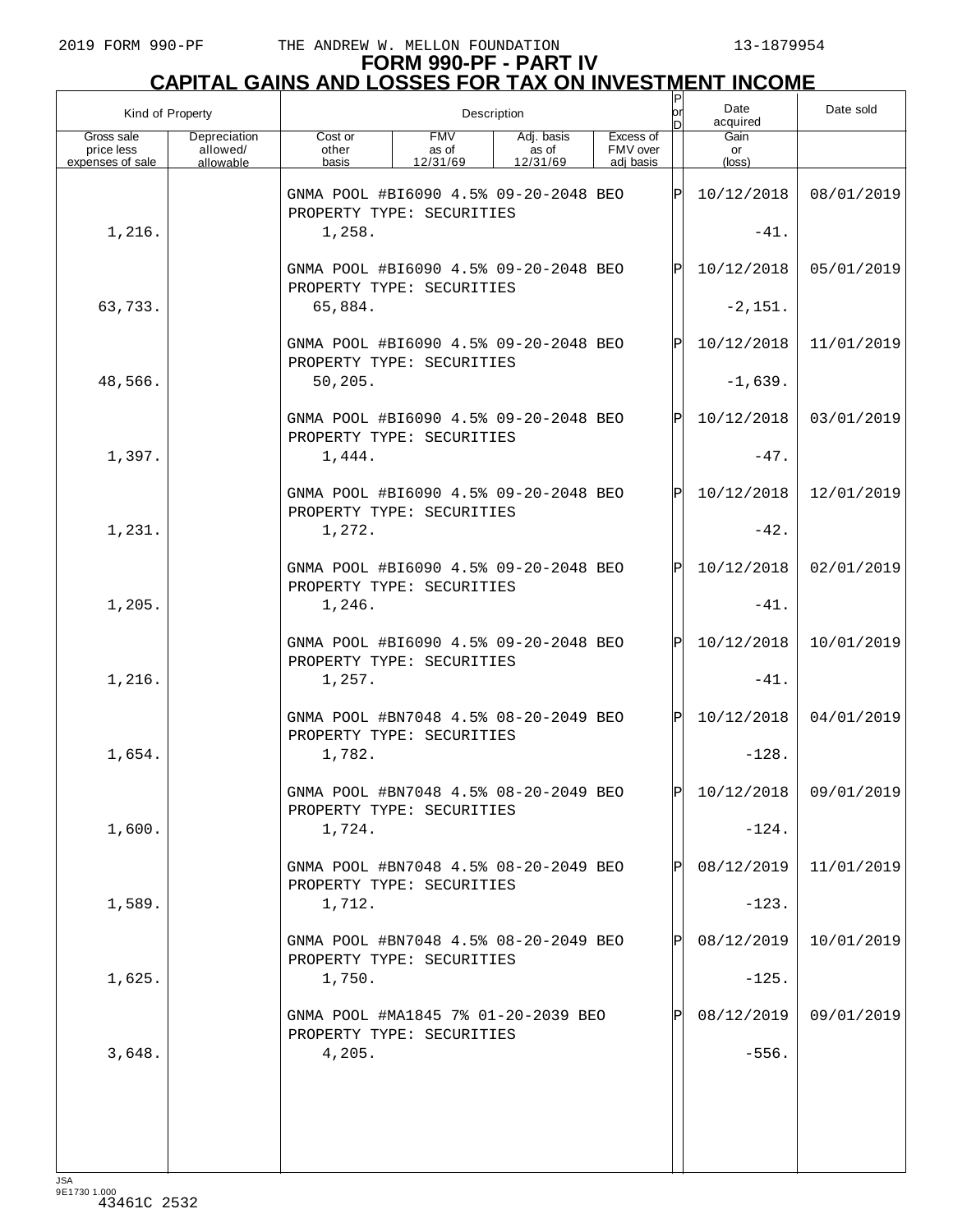# **FORM 990-PF - PART IV CAPITAL GAINS AND LOSSES FOR TAX ON INVESTMENT INCOME** P

|                                              | Kind of Property                      |                                                                  |                                 | Description                     |                                    | lor<br>n     | Date<br>acquired     | Date sold                 |
|----------------------------------------------|---------------------------------------|------------------------------------------------------------------|---------------------------------|---------------------------------|------------------------------------|--------------|----------------------|---------------------------|
| Gross sale<br>price less<br>expenses of sale | Depreciation<br>allowed/<br>allowable | Cost or<br>other<br>basis                                        | <b>FMV</b><br>as of<br>12/31/69 | Adj. basis<br>as of<br>12/31/69 | Excess of<br>FMV over<br>adi basis |              | Gain<br>or<br>(loss) |                           |
|                                              |                                       | GNMA POOL #MA1845 7% 01-20-2039 BEO<br>PROPERTY TYPE: SECURITIES |                                 |                                 |                                    | Þ            | 08/12/2019           | 12/01/2019                |
| 7,328.                                       |                                       | 8,446.                                                           |                                 |                                 |                                    |              | $-1, 118.$           |                           |
|                                              |                                       | GNMA POOL #MA1845 7% 01-20-2039 BEO<br>PROPERTY TYPE: SECURITIES |                                 |                                 |                                    | P            | 01/15/2016           | 01/01/2019                |
| 7,337.                                       |                                       | 8,456.                                                           |                                 |                                 |                                    |              | $-1, 119.$           |                           |
|                                              |                                       | GNMA POOL #MA1845 7% 01-20-2039 BEO<br>PROPERTY TYPE: SECURITIES |                                 |                                 |                                    | P            | 01/15/2016           | 09/01/2019                |
| 12,555.                                      |                                       | 14,470.                                                          |                                 |                                 |                                    |              | $-1,915.$            |                           |
|                                              |                                       | GNMA POOL #MA1845 7% 01-20-2039 BEO<br>PROPERTY TYPE: SECURITIES |                                 |                                 |                                    | P            | 01/15/2016           | 08/01/2019                |
| 7,004.                                       |                                       | 8,072.                                                           |                                 |                                 |                                    |              | $-1,068.$            |                           |
|                                              |                                       | GNMA POOL #MA1845 7% 01-20-2039 BEO<br>PROPERTY TYPE: SECURITIES |                                 |                                 |                                    | P            | 01/15/2016           | 11/01/2019                |
| 7,587.                                       |                                       | 8,744.                                                           |                                 |                                 |                                    |              | $-1,157.$            |                           |
|                                              |                                       | GNMA POOL #MA1845 7% 01-20-2039 BEO<br>PROPERTY TYPE: SECURITIES |                                 |                                 |                                    | P            | 01/15/2016           | 03/01/2019                |
| 4,893.                                       |                                       | 5,639.                                                           |                                 |                                 |                                    |              | $-746.$              |                           |
|                                              |                                       | GNMA POOL #MA1845 7% 01-20-2039 BEO<br>PROPERTY TYPE: SECURITIES |                                 |                                 |                                    | P            | 01/15/2016           | 12/01/2019                |
| 3,722.                                       |                                       | 4,289.                                                           |                                 |                                 |                                    |              | $-568.$              |                           |
|                                              |                                       | GNMA POOL #MA1845 7% 01-20-2039 BEO<br>PROPERTY TYPE: SECURITIES |                                 |                                 |                                    | Þl           | 01/15/2016           | 04/01/2019                |
| 14,508.                                      |                                       | 16,721.                                                          |                                 |                                 |                                    |              | $-2, 212.$           |                           |
|                                              |                                       | GNMA POOL #MA1845 7% 01-20-2039 BEO<br>PROPERTY TYPE: SECURITIES |                                 |                                 |                                    | $\mathsf{P}$ |                      | $01/15/2016$   10/01/2019 |
| 6, 277.                                      |                                       | 7,235.                                                           |                                 |                                 |                                    |              | $-957.$              |                           |
|                                              |                                       | GNMA POOL #MA1845 7% 01-20-2039 BEO<br>PROPERTY TYPE: SECURITIES |                                 |                                 |                                    |              | 01/15/2016           | 07/01/2019                |
| 3,695.                                       |                                       | 4,259.                                                           |                                 |                                 |                                    |              | $-564.$              |                           |
|                                              |                                       | GNMA POOL #MA1845 7% 01-20-2039 BEO<br>PROPERTY TYPE: SECURITIES |                                 |                                 |                                    |              | 01/15/2016           | 06/01/2019                |
| 3,628.                                       |                                       | 4,181.                                                           |                                 |                                 |                                    |              | $-553.$              |                           |
|                                              |                                       | GNMA REMIC SER 2006-11 CL A-B 5.35%<br>PROPERTY TYPE: SECURITIES |                                 |                                 |                                    |              | 01/15/2016           | 05/01/2019                |
| 8,939.                                       |                                       | 10,001.                                                          |                                 |                                 |                                    |              | $-1,062.$            |                           |
|                                              |                                       |                                                                  |                                 |                                 |                                    |              |                      |                           |
|                                              |                                       |                                                                  |                                 |                                 |                                    |              |                      |                           |
|                                              |                                       |                                                                  |                                 |                                 |                                    |              |                      |                           |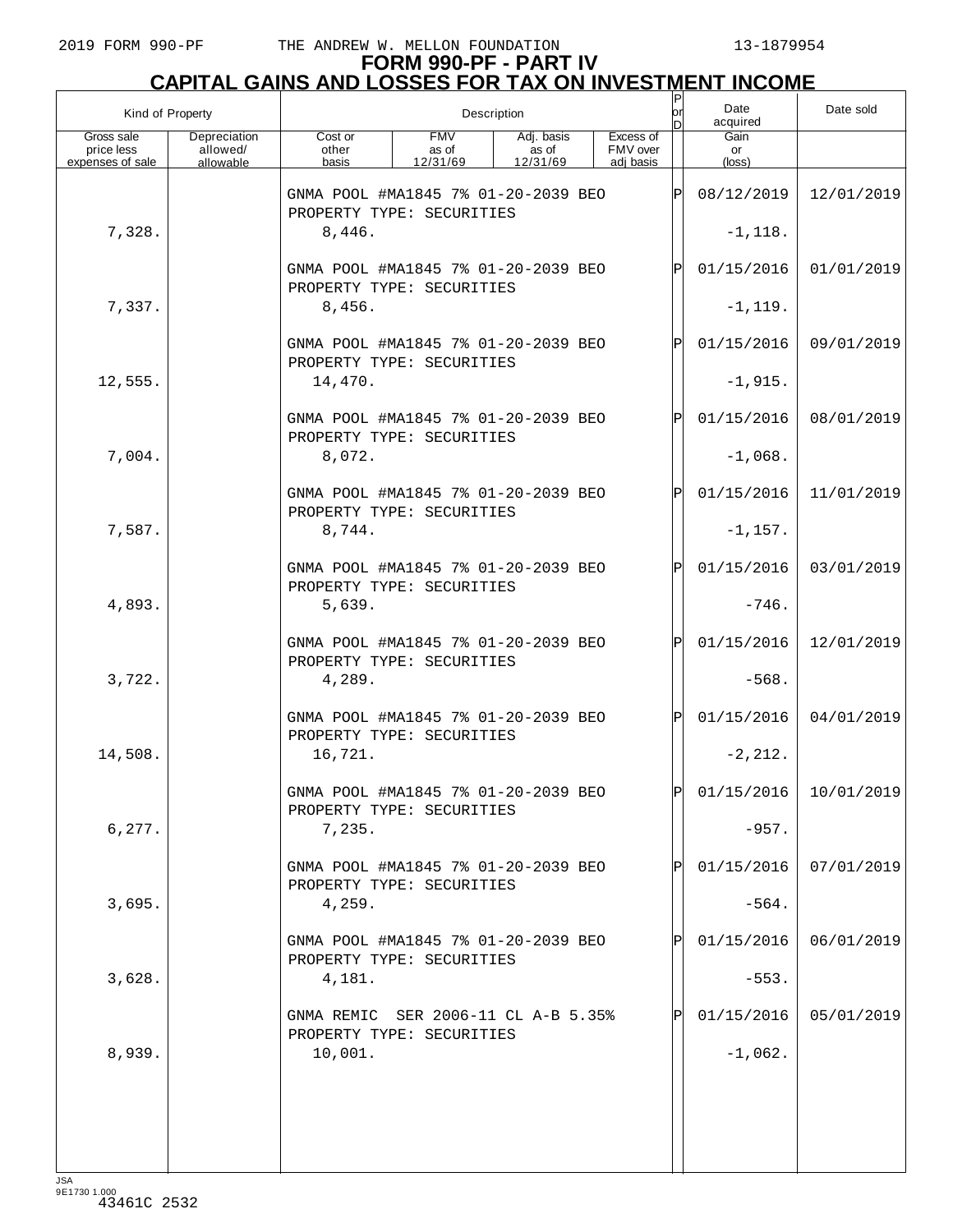# **FORM 990-PF - PART IV CAPITAL GAINS AND LOSSES FOR TAX ON INVESTMENT INCOME**

|                                              | Kind of Property                      |                                                                             | Description                     |                                 |                                    | P<br>lor     | Date<br>acquired         | Date sold               |
|----------------------------------------------|---------------------------------------|-----------------------------------------------------------------------------|---------------------------------|---------------------------------|------------------------------------|--------------|--------------------------|-------------------------|
| Gross sale<br>price less<br>expenses of sale | Depreciation<br>allowed/<br>allowable | Cost or<br>other<br>basis                                                   | <b>FMV</b><br>as of<br>12/31/69 | Adj. basis<br>as of<br>12/31/69 | Excess of<br>FMV over<br>adj basis |              | Gain<br>or<br>(loss)     |                         |
|                                              |                                       | GNMA REMIC                                                                  | SER 2006-11 CL A-B 5.35%        |                                 |                                    | $\mathbf{P}$ | 01/15/2016               | 02/01/2019              |
| 3,954.                                       |                                       | PROPERTY TYPE: SECURITIES<br>4,423.                                         |                                 |                                 |                                    |              | $-469.$                  |                         |
|                                              |                                       | GNMA REMIC SER 2006-11 CL A-B 5.35%                                         |                                 |                                 |                                    | $\mathsf{P}$ | 06/16/2015               | 02/01/2019              |
| 7,677.                                       |                                       | PROPERTY TYPE: SECURITIES<br>8,588.                                         |                                 |                                 |                                    |              | $-912.$                  |                         |
|                                              |                                       | GNMA REMIC SER 2006-11 CL A-B 5.35%<br>PROPERTY TYPE: SECURITIES            |                                 |                                 |                                    | $\mathsf{P}$ | 06/16/2015               | 11/01/2019              |
| 8,542.                                       |                                       | 9,557.                                                                      |                                 |                                 |                                    |              | $-1,014.$                |                         |
|                                              |                                       | GNMA REMIC SER 2006-11 CL A-B 5.35%<br>PROPERTY TYPE: SECURITIES            |                                 |                                 |                                    | Ρ            | 06/16/2015               | 12/01/2019              |
| 3,816.                                       |                                       | 4,269.                                                                      |                                 |                                 |                                    |              | $-453.$                  |                         |
|                                              |                                       | GNMA REMIC SER 2006-11 CL A-B 5.35%<br>PROPERTY TYPE: SECURITIES            |                                 |                                 |                                    | $\mathsf{P}$ | 06/16/2015               | 01/01/2019              |
| 8,110.                                       |                                       | 9,073.                                                                      |                                 |                                 |                                    |              | $-963.$                  |                         |
|                                              |                                       | GNMA REMIC SER 2006-11 CL A-B 5.35%<br>PROPERTY TYPE: SECURITIES            |                                 |                                 |                                    | $\mathsf{P}$ | 06/16/2015               | 03/01/2019              |
| 4,513.                                       |                                       | 5,048.                                                                      |                                 |                                 |                                    |              | $-536.$                  |                         |
|                                              |                                       | GNMA REMIC SER 2006-11 CL A-B 5.35%<br>PROPERTY TYPE: SECURITIES            |                                 |                                 |                                    | $\mathsf{P}$ | 06/16/2015               | 10/01/2019              |
| 10,280.                                      |                                       | 11,500.                                                                     |                                 |                                 |                                    |              | $-1, 221.$               |                         |
|                                              |                                       | GNMA REMIC SER 2006-11 CL A-B 5.35%<br>PROPERTY TYPE: SECURITIES            |                                 |                                 |                                    | $\mathsf{P}$ | 06/16/2015               | 05/01/2019              |
| 6,531.                                       |                                       | 7,307.                                                                      |                                 |                                 |                                    |              | $-776.$                  |                         |
|                                              |                                       | GNMA REMIC SER 2006-11 CL A-B 5.35%<br>PROPERTY TYPE: SECURITIES            |                                 |                                 |                                    | рI           |                          | $06/16/2015$ 08/01/2019 |
| 9,453.                                       |                                       | 10,575.                                                                     |                                 |                                 |                                    |              | $-1, 123.$               |                         |
|                                              |                                       | GNMA REMIC SER 2006-11 CL A-B 5.35%<br>PROPERTY TYPE: SECURITIES            |                                 |                                 |                                    |              | 06/16/2015               | 09/01/2019              |
| 5,968.                                       |                                       | 6,677.                                                                      |                                 |                                 |                                    |              | $-709.$                  |                         |
| 9,403.                                       |                                       | GNMA REMIC SER 2006-11 CL A-B 5.35%<br>PROPERTY TYPE: SECURITIES<br>10,520. |                                 |                                 |                                    |              | 06/16/2015<br>$-1, 117.$ | 04/01/2019              |
|                                              |                                       | GNMA SER 2009-79 CL A 4.5% 02-16-2039                                       |                                 |                                 |                                    |              | 06/16/2015               | 07/01/2019              |
| 4,074.                                       |                                       | PROPERTY TYPE: SECURITIES<br>4,285.                                         |                                 |                                 |                                    |              | $-211.$                  |                         |
|                                              |                                       |                                                                             |                                 |                                 |                                    |              |                          |                         |
|                                              |                                       |                                                                             |                                 |                                 |                                    |              |                          |                         |
|                                              |                                       |                                                                             |                                 |                                 |                                    |              |                          |                         |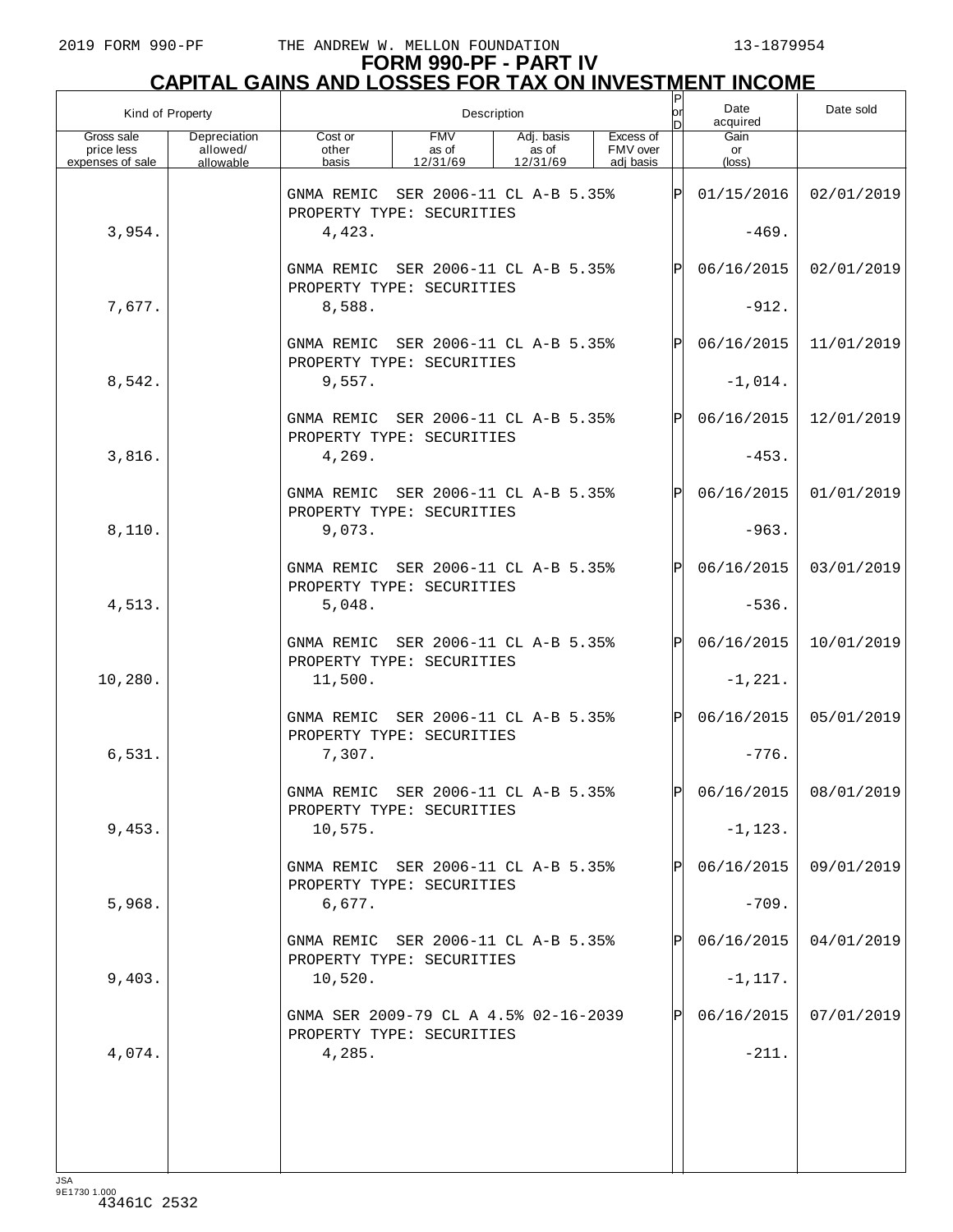# **FORM 990-PF - PART IV CAPITAL GAINS AND LOSSES FOR TAX ON INVESTMENT INCOME** P

| Kind of Property                             |                                       |                                                                    |                                 | Description                     |                                    | or         | Date<br>acquired     | Date sold             |
|----------------------------------------------|---------------------------------------|--------------------------------------------------------------------|---------------------------------|---------------------------------|------------------------------------|------------|----------------------|-----------------------|
| Gross sale<br>price less<br>expenses of sale | Depreciation<br>allowed/<br>allowable | Cost or<br>other<br>basis                                          | <b>FMV</b><br>as of<br>12/31/69 | Adj. basis<br>as of<br>12/31/69 | Excess of<br>FMV over<br>adj basis |            | Gain<br>or<br>(loss) |                       |
|                                              |                                       | GNMA SER 2009-79 CL A 4.5% 02-16-2039<br>PROPERTY TYPE: SECURITIES |                                 |                                 |                                    | lÞI        | 06/16/2015           | 06/01/2019            |
| 4,748.                                       |                                       | 4,995.                                                             |                                 |                                 |                                    |            | $-246.$              |                       |
|                                              |                                       | GNMA SER 2009-79 CL A 4.5% 02-16-2039<br>PROPERTY TYPE: SECURITIES |                                 |                                 | IPI                                | 08/03/2015 | 01/01/2019           |                       |
| 4,219.                                       |                                       | 4,438.                                                             |                                 |                                 |                                    |            | $-219.$              |                       |
|                                              |                                       | GNMA SER 2009-79 CL A 4.5% 02-16-2039<br>PROPERTY TYPE: SECURITIES |                                 |                                 |                                    | IPI        | 08/03/2015           | 06/01/2019            |
| 3,612.                                       |                                       | 3,799.                                                             |                                 |                                 |                                    |            | $-187.$              |                       |
|                                              |                                       | GNMA SER 2009-79 CL A 4.5% 02-16-2039<br>PROPERTY TYPE: SECURITIES |                                 |                                 |                                    | IPI        | 08/03/2015           | 10/01/2019            |
| 4,158.                                       |                                       | 4,374.                                                             |                                 |                                 |                                    |            | $-216.$              |                       |
|                                              |                                       | GNMA SER 2009-79 CL A 4.5% 02-16-2039<br>PROPERTY TYPE: SECURITIES |                                 |                                 |                                    | IPI        | 08/03/2015           | 02/01/2019            |
| 4,050.                                       |                                       | 4,260.                                                             |                                 |                                 |                                    |            | $-210.$              |                       |
|                                              |                                       | GNMA SER 2009-79 CL A 4.5% 02-16-2039<br>PROPERTY TYPE: SECURITIES |                                 |                                 |                                    | IPI        | 08/03/2015           | 04/01/2019            |
| 4,799.                                       |                                       | 5,048.                                                             |                                 |                                 |                                    |            | $-249.$              |                       |
|                                              |                                       | GNMA SER 2009-79 CL A 4.5% 02-16-2039<br>PROPERTY TYPE: SECURITIES |                                 |                                 |                                    | IPI        | 08/03/2015           | 07/01/2019            |
| 3,433.                                       |                                       | 3,612.                                                             |                                 |                                 |                                    |            | $-178.$              |                       |
|                                              |                                       | GNMA SER 2009-79 CL A 4.5% 02-16-2039<br>PROPERTY TYPE: SECURITIES |                                 |                                 |                                    | IPI        | 08/03/2015           | 05/01/2019            |
| 4,160.                                       |                                       | 4,375.                                                             |                                 |                                 |                                    |            | $-216.$              |                       |
|                                              |                                       | GNMA SER 2009-79 CL A 4.5% 02-16-2039<br>PROPERTY TYPE: SECURITIES |                                 |                                 |                                    | IÞI        |                      | 08/03/2015 03/01/2019 |
| 3,577.                                       |                                       | 3,762.                                                             |                                 |                                 |                                    |            | $-186.$              |                       |
|                                              |                                       | GNMA SER 2009-79 CL A 4.5% 02-16-2039<br>PROPERTY TYPE: SECURITIES |                                 |                                 |                                    | Þl         | 08/03/2015           | 09/01/2019            |
| 2,053.                                       |                                       | 2,159.                                                             |                                 |                                 |                                    |            | $-106.$              |                       |
|                                              |                                       | GNMA SR 2009-054 CL JZ FIXED 5.5%<br>PROPERTY TYPE: SECURITIES     |                                 |                                 |                                    | Þl         | 08/03/2015           | 08/01/2019            |
| 3,722.                                       |                                       | 4,192.                                                             |                                 |                                 |                                    |            | $-470.$              |                       |
|                                              |                                       | GNMA SR 2009-054 CL JZ FIXED 5.5%<br>PROPERTY TYPE: SECURITIES     |                                 |                                 |                                    | Þl         | 08/03/2015           | 11/18/2019            |
| 2,467.                                       |                                       | 2,779.                                                             |                                 |                                 |                                    |            | $-312.$              |                       |
|                                              |                                       |                                                                    |                                 |                                 |                                    |            |                      |                       |
|                                              |                                       |                                                                    |                                 |                                 |                                    |            |                      |                       |
|                                              |                                       |                                                                    |                                 |                                 |                                    |            |                      |                       |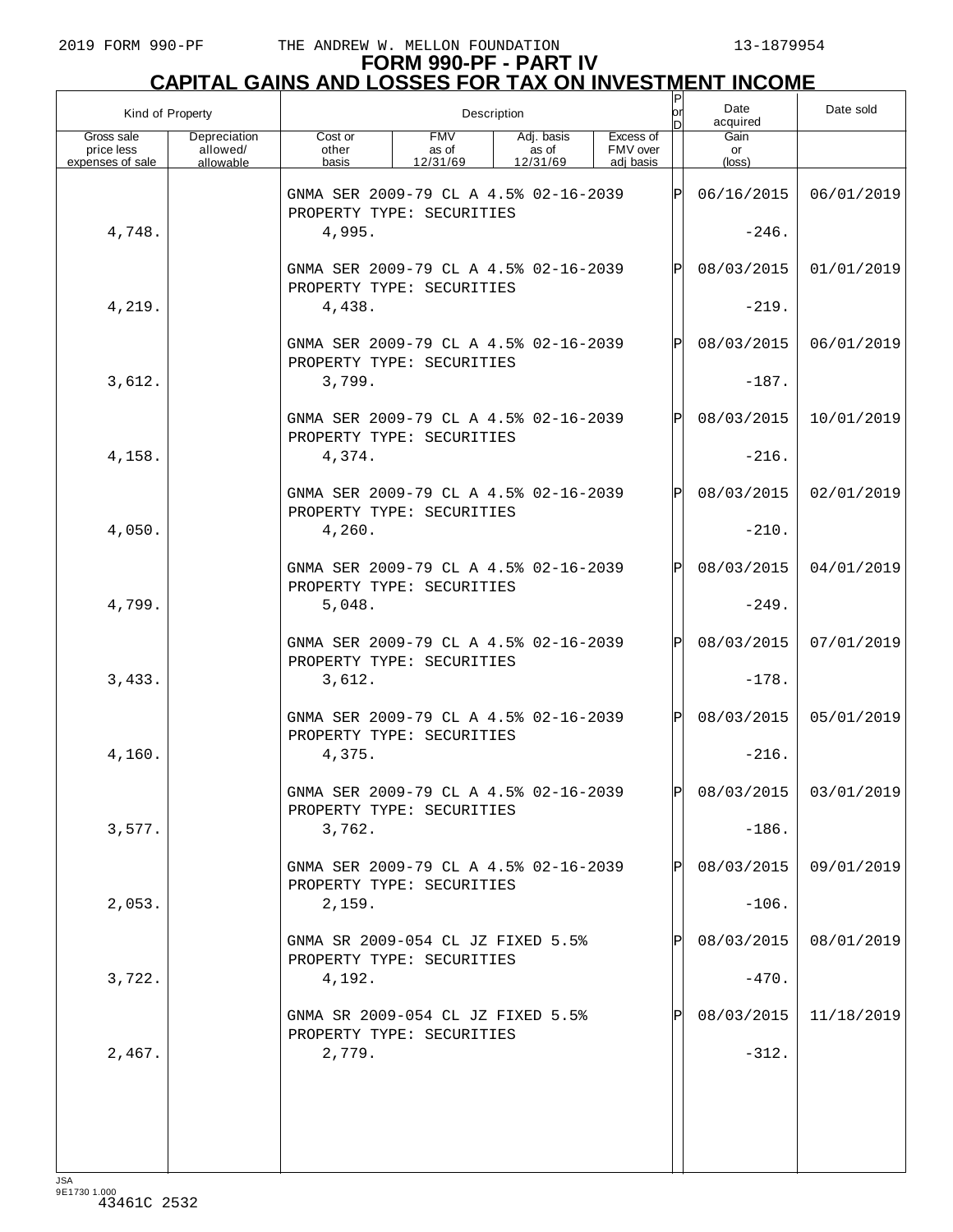# **FORM 990-PF - PART IV CAPITAL GAINS AND LOSSES FOR TAX ON INVESTMENT INCOME** P

|                                              | Kind of Property                      |                                                                          |                                 | Description                     |                                    | lor<br>nl  | Date<br>acquired        | Date sold  |
|----------------------------------------------|---------------------------------------|--------------------------------------------------------------------------|---------------------------------|---------------------------------|------------------------------------|------------|-------------------------|------------|
| Gross sale<br>price less<br>expenses of sale | Depreciation<br>allowed/<br>allowable | Cost or<br>other<br>basis                                                | <b>FMV</b><br>as of<br>12/31/69 | Adj. basis<br>as of<br>12/31/69 | Excess of<br>FMV over<br>adi basis |            | Gain<br>or<br>(loss)    |            |
|                                              |                                       | GNMA SR 2009-054 CL JZ FIXED 5.5%<br>PROPERTY TYPE: SECURITIES           |                                 |                                 |                                    | lPl        | 10/08/2015              | 06/01/2019 |
| 5,641.                                       |                                       | 6,353.                                                                   |                                 |                                 |                                    |            | $-712.$                 |            |
|                                              |                                       | GNMA SR 2009-054 CL JZ FIXED 5.5%<br>PROPERTY TYPE: SECURITIES           |                                 | ΙÞΙ                             | 10/08/2015                         | 07/01/2019 |                         |            |
| 2,398.                                       |                                       | 2,701.                                                                   |                                 |                                 |                                    |            |                         |            |
|                                              |                                       | GNMA SR 2009-054 CL JZ FIXED 5.5%<br>PROPERTY TYPE: SECURITIES           |                                 |                                 |                                    | ΙÞΙ        | 10/08/2015              | 08/01/2019 |
| 1,360.                                       |                                       | 1,532.                                                                   |                                 |                                 |                                    |            | $-172.$                 |            |
|                                              |                                       | GNMA SR 2009-054 CL JZ FIXED 5.5%<br>PROPERTY TYPE: SECURITIES           |                                 |                                 |                                    | ΙÞΙ        | 10/08/2015              | 02/01/2019 |
| 2,431.                                       |                                       | 2,738.                                                                   |                                 |                                 |                                    |            | $-307.$                 |            |
|                                              |                                       | GNMA SR 2009-054 CL JZ FIXED 5.5%<br>PROPERTY TYPE: SECURITIES           |                                 |                                 |                                    | ΙÞΙ        | 10/08/2015              | 12/01/2019 |
| 5,586.                                       |                                       | 6, 291.                                                                  |                                 |                                 |                                    |            | $-705.$                 |            |
|                                              |                                       | GNMA SR 2009-054 CL JZ FIXED 5.5%<br>PROPERTY TYPE: SECURITIES           |                                 |                                 |                                    | ΙÞΙ        | 10/08/2015              | 01/01/2019 |
| 4,571.                                       |                                       | 5,148.                                                                   |                                 |                                 |                                    |            | $-577.$                 |            |
| 1,363.                                       |                                       | GNMA SR 2009-054 CL JZ FIXED 5.5%<br>PROPERTY TYPE: SECURITIES<br>1,535. |                                 |                                 |                                    | ΙÞΙ        | 10/08/2015<br>$-172.$   | 11/01/2019 |
|                                              |                                       | GNMA SR 2009-054 CL JZ FIXED 5.5%                                        |                                 |                                 |                                    | ΙÞΙ        | 10/08/2015              | 10/01/2019 |
| 2,377.                                       |                                       | PROPERTY TYPE: SECURITIES<br>2,677.                                      |                                 |                                 |                                    |            | $-300.$                 |            |
|                                              |                                       | GNMA SR 2009-054 CL JZ FIXED 5.5%                                        |                                 |                                 |                                    |            | P 10/08/2015 09/01/2019 |            |
| 1,446.                                       |                                       | PROPERTY TYPE: SECURITIES<br>1,629.                                      |                                 |                                 |                                    |            | $-183.$                 |            |
|                                              |                                       | GNMA SR 2009-054 CL JZ FIXED 5.5%                                        |                                 |                                 |                                    | Þl         | 10/08/2015              | 04/01/2019 |
| 2,514.                                       |                                       | PROPERTY TYPE: SECURITIES<br>2,831.                                      |                                 |                                 |                                    |            | $-317.$                 |            |
|                                              |                                       | GNMAI POOL #736630 5.5% DUE 05-15-2032                                   |                                 |                                 |                                    | IPI        | 10/08/2015              | 05/01/2019 |
| 1,059.                                       |                                       | PROPERTY TYPE: SECURITIES<br>1,205.                                      |                                 |                                 |                                    |            | $-146.$                 |            |
|                                              |                                       | GNMAI POOL #736630 5.5% DUE 05-15-2032                                   |                                 |                                 |                                    | Pl         | 10/08/2015              | 03/01/2019 |
| 1,006.                                       |                                       | PROPERTY TYPE: SECURITIES<br>1,144.                                      |                                 |                                 |                                    |            | $-139.$                 |            |
|                                              |                                       |                                                                          |                                 |                                 |                                    |            |                         |            |
|                                              |                                       |                                                                          |                                 |                                 |                                    |            |                         |            |
|                                              |                                       |                                                                          |                                 |                                 |                                    |            |                         |            |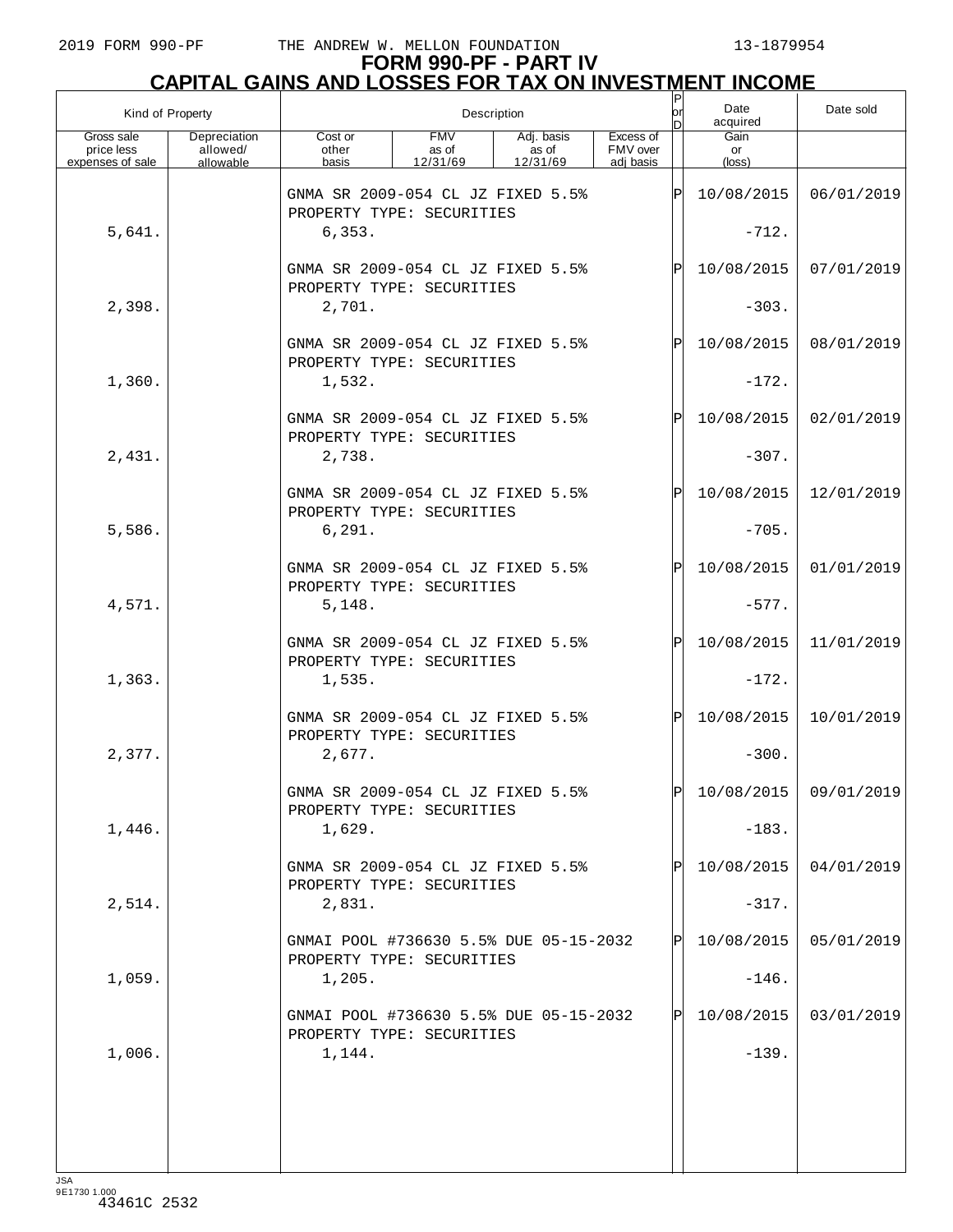# **FORM 990-PF - PART IV CAPITAL GAINS AND LOSSES FOR TAX ON INVESTMENT INCOME**

| Kind of Property                             |                                       |                                                                      |                                 | Description                     |                                    | P<br>lor | Date<br>acquired     | Date sold             |
|----------------------------------------------|---------------------------------------|----------------------------------------------------------------------|---------------------------------|---------------------------------|------------------------------------|----------|----------------------|-----------------------|
| Gross sale<br>price less<br>expenses of sale | Depreciation<br>allowed/<br>allowable | Cost or<br>other<br>basis                                            | <b>FMV</b><br>as of<br>12/31/69 | Adj. basis<br>as of<br>12/31/69 | Excess of<br>FMV over<br>adi basis |          | Gain<br>or<br>(loss) |                       |
|                                              |                                       | GNMAI POOL #736630 5.5% DUE 05-15-2032<br>PROPERTY TYPE: SECURITIES  |                                 |                                 |                                    | ΙÞΙ      | 08/10/2015           | 03/01/2019            |
| 1,097.                                       |                                       | 1,248.                                                               |                                 |                                 |                                    |          | $-151.$              |                       |
|                                              |                                       | GNMAI POOL #736630 5.5% DUE 05-15-2032<br>PROPERTY TYPE: SECURITIES  |                                 |                                 |                                    | ΙÞΙ      | 08/10/2015           | 07/01/2019            |
| 1,094.                                       |                                       | 1,245.                                                               |                                 |                                 |                                    |          | $-151.$              |                       |
|                                              |                                       | GNMAI POOL #736630 5.5% DUE 05-15-2032<br>PROPERTY TYPE: SECURITIES  |                                 |                                 |                                    | ΙÞΙ      | 08/10/2015           | 11/01/2019            |
| 1,043.                                       |                                       | 1,187.                                                               |                                 |                                 |                                    |          | $-144.$              |                       |
|                                              |                                       | GNMAI POOL #736630 5.5% DUE 05-15-2032<br>PROPERTY TYPE: SECURITIES  |                                 |                                 |                                    | ΙÞΙ      | 08/10/2015           | 04/01/2019            |
| 1,053.                                       |                                       | 1,199.                                                               |                                 |                                 |                                    |          | $-146.$              |                       |
|                                              |                                       | GNMAI POOL #736630 5.5% DUE 05-15-2032<br>PROPERTY TYPE: SECURITIES  |                                 |                                 |                                    | ΙÞΙ      | 08/10/2015           | 06/01/2019            |
| 1,079.                                       |                                       | 1,228.                                                               |                                 |                                 |                                    |          | $-149.$              |                       |
|                                              |                                       | GNMAI POOL #736630 5.5% DUE 05-15-2032<br>PROPERTY TYPE: SECURITIES  |                                 |                                 |                                    | ΙÞΙ      | 08/10/2015           | 10/01/2019            |
| 1,002.                                       |                                       | 1,140.                                                               |                                 |                                 |                                    |          | $-138.$              |                       |
|                                              |                                       | GNMAI POOL #736630 5.5% DUE 05-15-2032<br>PROPERTY TYPE: SECURITIES  |                                 |                                 |                                    | ΙÞΙ      | 08/10/2015           | 12/01/2019            |
| 995.                                         |                                       | 1,132.                                                               |                                 |                                 |                                    |          | $-137.$              |                       |
|                                              |                                       | GNMAI POOL #736630 5.5% DUE 05-15-2032<br>PROPERTY TYPE: SECURITIES  |                                 |                                 |                                    | ΙÞΙ      | 08/10/2015           | 05/01/2019            |
| 1,014.                                       |                                       | 1,155.                                                               |                                 |                                 |                                    |          | $-140.$              |                       |
|                                              |                                       | GNMAI POOL #736630 5.5% DUE 05-15-2032<br>PROPERTY TYPE: SECURITIES  |                                 |                                 |                                    | l pl     |                      | 08/10/2015 02/01/2019 |
| 1,001.                                       |                                       | 1,140.                                                               |                                 |                                 |                                    |          | $-138.$              |                       |
|                                              |                                       | GNMAI POOL #736630 5.5% DUE 05-15-2032<br>PROPERTY TYPE: SECURITIES  |                                 |                                 |                                    | ΙPΙ      | 08/10/2015           | 08/01/2019            |
| 1,049.                                       |                                       | 1,194.                                                               |                                 |                                 |                                    |          | $-145.$              |                       |
|                                              |                                       | GNMAII POOL #784847 4.5% DUE 11-20-2049<br>PROPERTY TYPE: SECURITIES |                                 |                                 |                                    | ΙPΙ      | 08/10/2015           | 01/01/2019            |
| 1,479.                                       |                                       | 1,605.                                                               |                                 |                                 |                                    |          | $-125.$              |                       |
|                                              |                                       | GOLDMAN SACHS GROUP INC 2.908%<br>PROPERTY TYPE: SECURITIES          |                                 |                                 |                                    | Pl       | 08/10/2015           | 09/01/2019            |
| 203,020.                                     |                                       | 200,000.                                                             |                                 |                                 |                                    |          | 3,020.               |                       |
|                                              |                                       |                                                                      |                                 |                                 |                                    |          |                      |                       |
|                                              |                                       |                                                                      |                                 |                                 |                                    |          |                      |                       |
|                                              |                                       |                                                                      |                                 |                                 |                                    |          |                      |                       |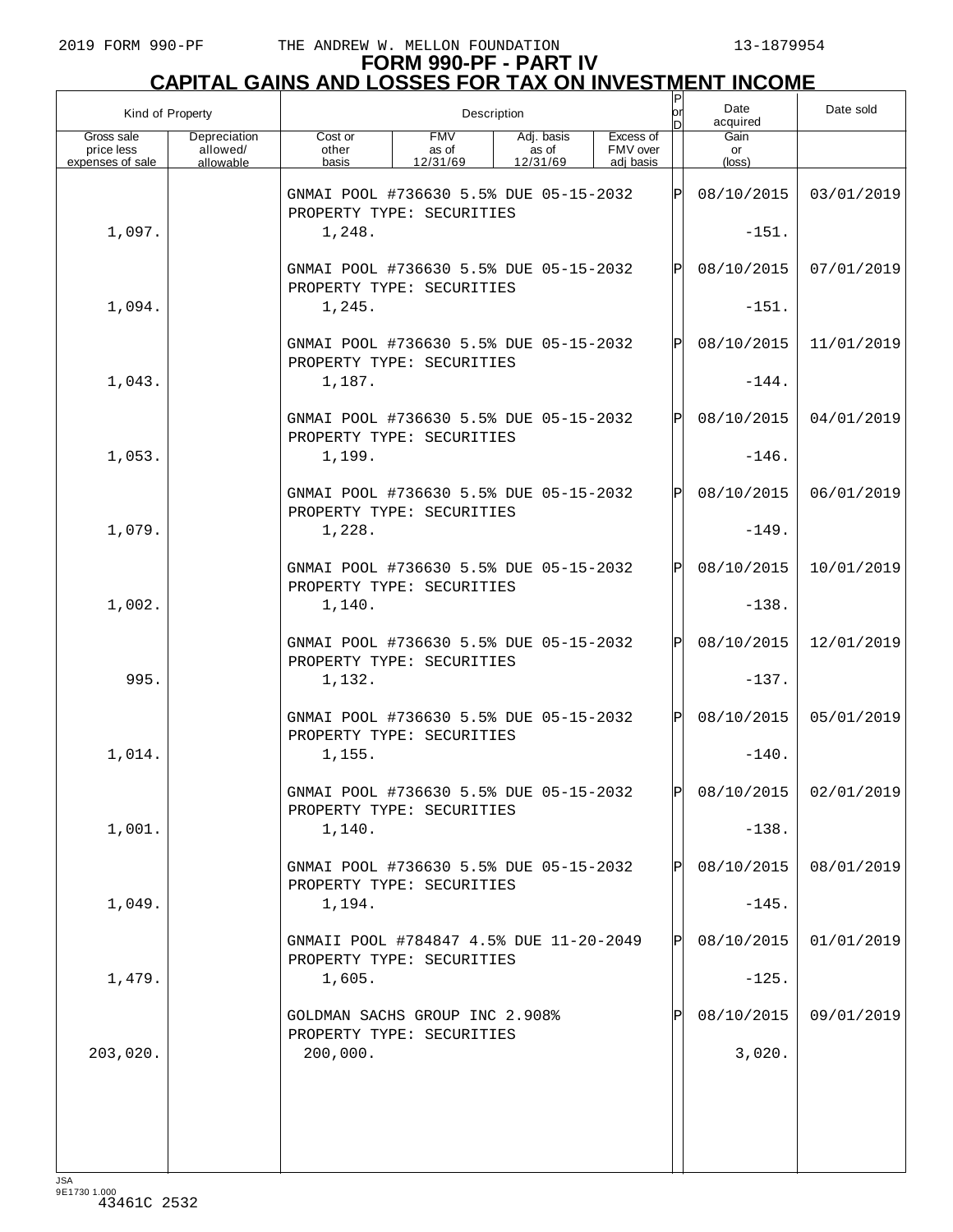# **FORM 990-PF - PART IV CAPITAL GAINS AND LOSSES FOR TAX ON INVESTMENT INCOME**

|                                              | Kind of Property                      |                           |                                                                     | Description                     |                                    | $\sf P$<br>lor<br>n | Date<br>acquired              | Date sold               |
|----------------------------------------------|---------------------------------------|---------------------------|---------------------------------------------------------------------|---------------------------------|------------------------------------|---------------------|-------------------------------|-------------------------|
| Gross sale<br>price less<br>expenses of sale | Depreciation<br>allowed/<br>allowable | Cost or<br>other<br>basis | <b>FMV</b><br>as of<br>12/31/69                                     | Adj. basis<br>as of<br>12/31/69 | Excess of<br>FMV over<br>adi basis |                     | Gain<br>or<br>$(\text{loss})$ |                         |
|                                              |                                       |                           | GOLDMAN SACHS GROUP INC 2.908%<br>PROPERTY TYPE: SECURITIES         |                                 |                                    | ΙP                  | 11/05/2019                    | 12/01/2019              |
| 121,812.                                     |                                       | 120,213.                  |                                                                     |                                 |                                    |                     | 1,599.                        |                         |
|                                              |                                       |                           | GOLDMAN SACHS GROUP INC 2.908%<br>PROPERTY TYPE: SECURITIES         | ΙP                              | 05/31/2017                         | 10/23/2019          |                               |                         |
| 456,795.                                     |                                       | 445,828.                  |                                                                     |                                 | 10,967.                            |                     |                               |                         |
|                                              |                                       |                           | GOVT PPTYS INC TR 3.75% DUE 08-15-2019                              |                                 | ΙP                                 | 08/02/2017          | 10/23/2019                    |                         |
| 125,000.                                     |                                       | 125,160.                  | PROPERTY TYPE: SECURITIES                                           |                                 |                                    |                     |                               |                         |
|                                              |                                       |                           | GOVT PPTYS INC TR 3.75% DUE 08-15-2019<br>PROPERTY TYPE: SECURITIES |                                 |                                    | ΙP                  | 03/26/2019                    | 10/23/2019              |
| 250,000.                                     |                                       | 250,172.                  |                                                                     |                                 |                                    |                     | $-172.$                       |                         |
|                                              |                                       |                           | G-TEKT CORPORATION NPV<br>PROPERTY TYPE: SECURITIES                 |                                 |                                    | ΙP                  | 03/20/2018                    | 07/15/2019              |
| 11,644.                                      |                                       | 7,217.                    |                                                                     |                                 |                                    |                     | 4,426.                        |                         |
|                                              |                                       |                           | G-TEKT CORPORATION NPV<br>PROPERTY TYPE: SECURITIES                 |                                 |                                    | ΙP                  | 04/03/2018                    | 07/15/2019              |
| 14,596.                                      |                                       | 9,078.                    |                                                                     |                                 |                                    |                     | 5,518.                        |                         |
|                                              |                                       |                           | G-TEKT CORPORATION NPV<br>PROPERTY TYPE: SECURITIES                 |                                 |                                    | ΙP                  | 05/22/2015                    | 10/25/2019              |
| 14,424.                                      |                                       | 9,855.                    |                                                                     |                                 |                                    |                     | 4,569.                        |                         |
|                                              |                                       |                           | G-TEKT CORPORATION NPV<br>PROPERTY TYPE: SECURITIES                 |                                 |                                    | ΙP                  | 05/26/2015                    | 10/25/2019              |
| 19,904.                                      |                                       | 12,240.                   |                                                                     |                                 |                                    |                     | 7,664.                        |                         |
|                                              |                                       | G-TEKT CORPORATION NPV    | PROPERTY TYPE: SECURITIES                                           |                                 |                                    |                     |                               | $04/28/2015$ 07/22/2019 |
| 24,553.                                      |                                       | 18,141.                   |                                                                     |                                 |                                    |                     | 6,411.                        |                         |
|                                              |                                       |                           | G-TEKT CORPORATION NPV<br>PROPERTY TYPE: SECURITIES                 |                                 |                                    | IP                  | 05/26/2015                    | 10/28/2019              |
| 3,391.                                       |                                       | 2,116.                    |                                                                     |                                 |                                    |                     | 1,274.                        |                         |
|                                              |                                       |                           | G-TEKT CORPORATION NPV<br>PROPERTY TYPE: SECURITIES                 |                                 |                                    | IP                  | 05/20/2015                    | 08/08/2019              |
| 11,141.                                      |                                       | 7,014.                    |                                                                     |                                 |                                    |                     | 4,128.                        |                         |
|                                              |                                       |                           | G-TEKT CORPORATION NPV<br>PROPERTY TYPE: SECURITIES                 |                                 |                                    |                     | 05/20/2015                    | 10/18/2019              |
| 45,142.                                      |                                       | 33,738.                   |                                                                     |                                 |                                    |                     | 11,404.                       |                         |
|                                              |                                       |                           |                                                                     |                                 |                                    |                     |                               |                         |
|                                              |                                       |                           |                                                                     |                                 |                                    |                     |                               |                         |
| 10 <sub>0</sub>                              |                                       |                           |                                                                     |                                 |                                    |                     |                               |                         |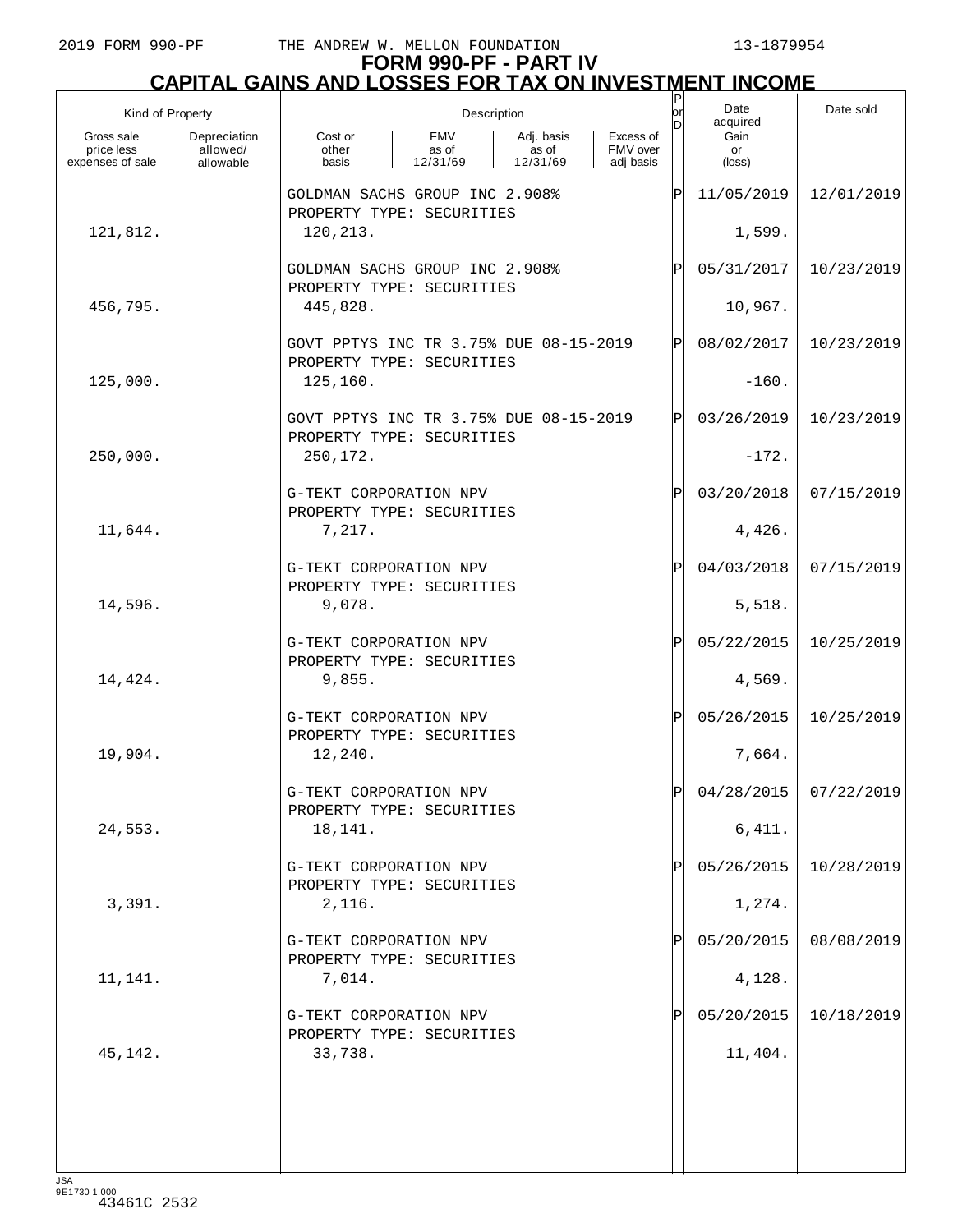# **FORM 990-PF - PART IV CAPITAL GAINS AND LOSSES FOR TAX ON INVESTMENT INCOME**

| Kind of Property         |                          |                                                     |                     | Description         |                       | $\sf  P $<br>lorl<br>n | Date<br>acquired     | Date sold               |
|--------------------------|--------------------------|-----------------------------------------------------|---------------------|---------------------|-----------------------|------------------------|----------------------|-------------------------|
| Gross sale<br>price less | Depreciation<br>allowed/ | Cost or<br>other                                    | <b>FMV</b><br>as of | Adj. basis<br>as of | Excess of<br>FMV over |                        | Gain<br>or           |                         |
| expenses of sale         | allowable                | basis                                               | 12/31/69            | 12/31/69            | adj basis             |                        | $(\text{loss})$      |                         |
|                          |                          | G-TEKT CORPORATION NPV<br>PROPERTY TYPE: SECURITIES |                     |                     |                       | ΙP                     | 05/22/2015           | 10/18/2019              |
| 13,502.                  |                          | 9,978.                                              |                     |                     |                       |                        | 3,524.               |                         |
|                          |                          | G-TEKT CORPORATION NPV<br>PROPERTY TYPE: SECURITIES |                     |                     |                       | ΙPΙ                    | 05/19/2015           | 08/07/2019              |
| 30,926.                  |                          | 19,314.                                             |                     |                     |                       |                        | 11,612.              |                         |
|                          |                          | G-TEKT CORPORATION NPV<br>PROPERTY TYPE: SECURITIES |                     |                     |                       | ΙPΙ                    | 05/20/2015           | 08/07/2019              |
| 9,766.                   |                          | 6,099.                                              |                     |                     |                       |                        | 3,667.               |                         |
|                          |                          | G-TEKT CORPORATION NPV<br>PROPERTY TYPE: SECURITIES |                     |                     |                       | ΙPΙ                    | 05/22/2015           | 10/23/2019              |
| 23,540.                  |                          | 15,966.                                             |                     |                     |                       |                        | 7,574.               |                         |
|                          |                          | G-TEKT CORPORATION NPV<br>PROPERTY TYPE: SECURITIES |                     |                     |                       | ΙPΙ                    | 05/22/2015<br>7,573. | 10/24/2019              |
| 23,341.                  |                          | 15,768.<br>G-TEKT CORPORATION NPV                   |                     |                     |                       | ΙPΙ                    | 05/15/2015           | 07/31/2019              |
| 4,873.                   |                          | PROPERTY TYPE: SECURITIES<br>3,024.                 |                     |                     |                       |                        | 1,850.               |                         |
|                          |                          | G-TEKT CORPORATION NPV                              |                     |                     |                       | ΙPΙ                    | 04/28/2015           | 07/24/2019              |
| 3,214.                   |                          | PROPERTY TYPE: SECURITIES<br>2,033.                 |                     |                     |                       |                        | 1,181.               |                         |
|                          |                          | G-TEKT CORPORATION NPV<br>PROPERTY TYPE: SECURITIES |                     |                     |                       | ΙPΙ                    | 05/20/2015           | 10/17/2019              |
| 4,431.                   |                          | 3,055.                                              |                     |                     |                       |                        | 1,376.               |                         |
|                          |                          | G-TEKT CORPORATION NPV<br>PROPERTY TYPE: SECURITIES |                     |                     |                       |                        |                      | $05/22/2015$ 10/21/2019 |
| 24, 154.                 |                          | 16,547.                                             |                     |                     |                       |                        | 7,607.               |                         |
|                          |                          | G-TEKT CORPORATION NPV<br>PROPERTY TYPE: SECURITIES |                     |                     |                       | ΙPΙ                    | 04/28/2015<br>6,360. | 07/26/2019              |
| 20, 330.                 |                          | 13,970.<br>G-TEKT CORPORATION NPV                   |                     |                     |                       | ΙPΙ                    | 05/11/2015           | 07/26/2019              |
| 30,631.                  |                          | PROPERTY TYPE: SECURITIES<br>20,696.                |                     |                     |                       |                        | 9,935.               |                         |
|                          |                          |                                                     |                     |                     |                       |                        |                      |                         |
|                          |                          | G-TEKT CORPORATION NPV<br>PROPERTY TYPE: SECURITIES |                     |                     |                       | ΙPΙ                    | 05/15/2015           | 08/02/2019              |
| 39,981.                  |                          | 27,702.                                             |                     |                     |                       |                        | 12,279.              |                         |
|                          |                          |                                                     |                     |                     |                       |                        |                      |                         |
|                          |                          |                                                     |                     |                     |                       |                        |                      |                         |
| 194                      |                          |                                                     |                     |                     |                       |                        |                      |                         |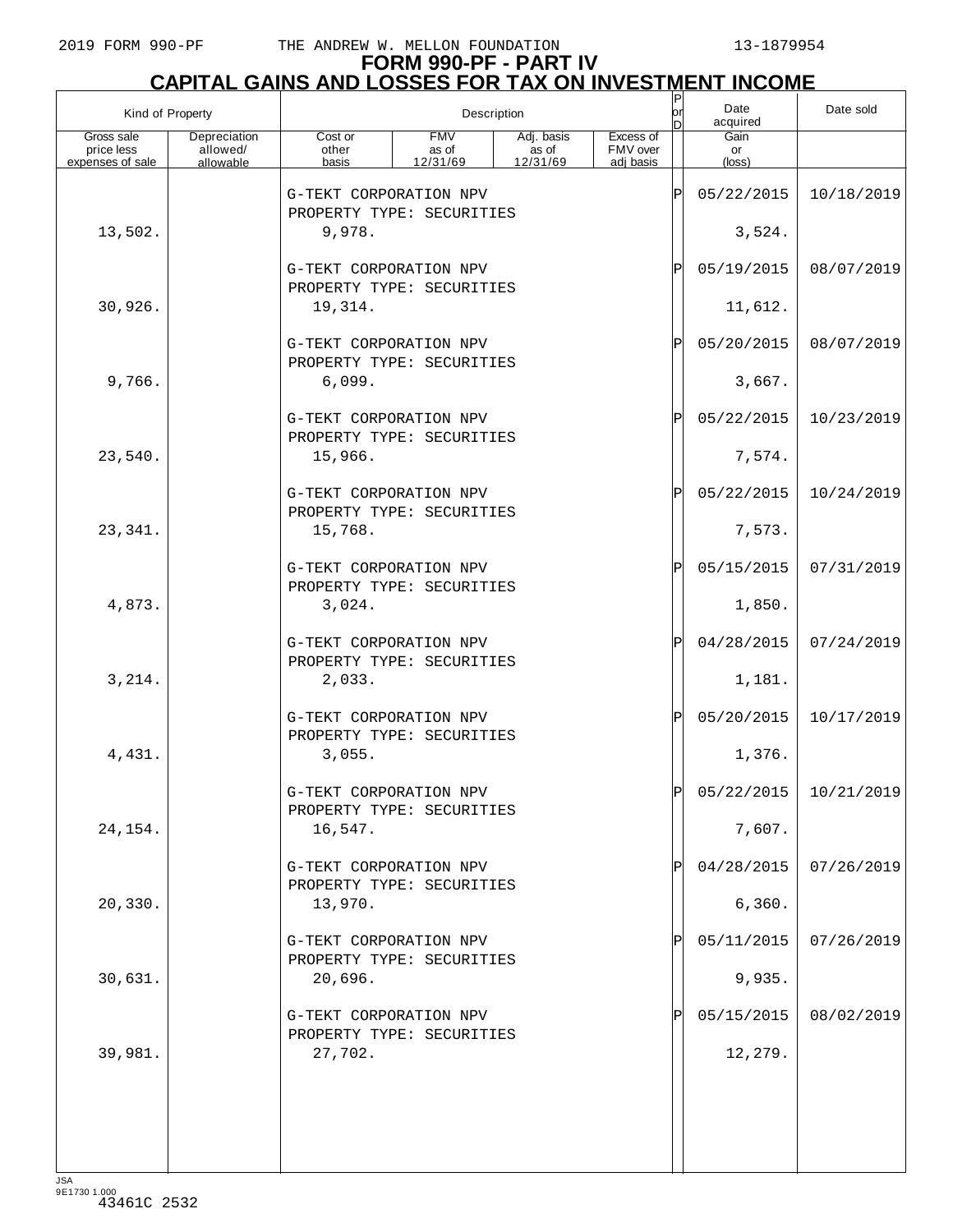# **FORM 990-PF - PART IV CAPITAL GAINS AND LOSSES FOR TAX ON INVESTMENT INCOME**

| Kind of Property                             |                                       | Description                                         |                                 |                                 |                                    |     | Date<br>acquired     | Date sold  |
|----------------------------------------------|---------------------------------------|-----------------------------------------------------|---------------------------------|---------------------------------|------------------------------------|-----|----------------------|------------|
| Gross sale<br>price less<br>expenses of sale | Depreciation<br>allowed/<br>allowable | Cost or<br>other<br>basis                           | <b>FMV</b><br>as of<br>12/31/69 | Adj. basis<br>as of<br>12/31/69 | Excess of<br>FMV over<br>adj basis |     | Gain<br>or<br>(loss) |            |
|                                              |                                       | G-TEKT CORPORATION NPV                              |                                 |                                 |                                    | ΙP  | 04/28/2015           | 07/25/2019 |
| 46,811.                                      |                                       | PROPERTY TYPE: SECURITIES<br>32,423.                |                                 |                                 |                                    |     | 14,387.              |            |
|                                              |                                       | G-TEKT CORPORATION NPV                              |                                 |                                 |                                    | ΙP  | 04/27/2015           | 07/19/2019 |
| 11,877.                                      |                                       | PROPERTY TYPE: SECURITIES<br>7,887.                 |                                 |                                 |                                    |     | 3,990.               |            |
|                                              |                                       | G-TEKT CORPORATION NPV                              |                                 |                                 |                                    | ΙP  | 04/28/2015           | 07/19/2019 |
| 18,637.                                      |                                       | PROPERTY TYPE: SECURITIES<br>12,729.                |                                 |                                 |                                    |     | 5,909.               |            |
|                                              |                                       | G-TEKT CORPORATION NPV                              |                                 |                                 |                                    | ΙPΙ | 04/27/2015           | 03/01/2019 |
| 148.                                         |                                       | PROPERTY TYPE: SECURITIES<br>98.                    |                                 |                                 |                                    |     | 50.                  |            |
|                                              |                                       | G-TEKT CORPORATION NPV                              |                                 |                                 |                                    | ΙPΙ | 05/11/2015           | 07/29/2019 |
| 16,274.                                      |                                       | PROPERTY TYPE: SECURITIES<br>10,820.                |                                 |                                 |                                    |     | 5,455.               |            |
|                                              |                                       | G-TEKT CORPORATION NPV                              |                                 |                                 |                                    | ΙPΙ | 05/11/2015           | 07/30/2019 |
| 16,126.                                      |                                       | PROPERTY TYPE: SECURITIES<br>10,877.                |                                 |                                 |                                    |     | 5,250.               |            |
|                                              |                                       | G-TEKT CORPORATION NPV                              |                                 |                                 |                                    | ΙPΙ | 05/13/2015           | 07/30/2019 |
| 26,596.                                      |                                       | PROPERTY TYPE: SECURITIES<br>17,961.                |                                 |                                 |                                    |     | 8,635.               |            |
|                                              |                                       | G-TEKT CORPORATION NPV<br>PROPERTY TYPE: SECURITIES |                                 |                                 |                                    | ΙPΙ | 05/15/2015           | 07/30/2019 |
| 21,016.                                      |                                       | 15,774.                                             |                                 |                                 |                                    |     | 5, 243.              |            |
|                                              |                                       | G-TEKT CORPORATION NPV<br>PROPERTY TYPE: SECURITIES |                                 |                                 |                                    |     | 05/15/2015           | 08/01/2019 |
| 8,575.                                       |                                       | 6,087.                                              |                                 |                                 |                                    |     | 2,488.               |            |
|                                              |                                       | G-TEKT CORPORATION NPV<br>PROPERTY TYPE: SECURITIES |                                 |                                 |                                    | ΙP  | 04/27/2015           | 03/13/2019 |
| 23,757.                                      |                                       | 17,226.                                             |                                 |                                 |                                    |     | 6,531.               |            |
|                                              |                                       | G-TEKT CORPORATION NPV<br>PROPERTY TYPE: SECURITIES |                                 |                                 |                                    | ΙP  | 05/15/2015           | 08/05/2019 |
| 14,565.                                      |                                       | 9,855.                                              |                                 |                                 |                                    |     | 4,710.               |            |
|                                              |                                       | G-TEKT CORPORATION NPV<br>PROPERTY TYPE: SECURITIES |                                 |                                 |                                    | ΙP  | 05/19/2015           | 08/05/2019 |
| 20,100.                                      |                                       | 14,788.                                             |                                 |                                 |                                    |     | 5,312.               |            |
|                                              |                                       |                                                     |                                 |                                 |                                    |     |                      |            |
|                                              |                                       |                                                     |                                 |                                 |                                    |     |                      |            |
|                                              |                                       |                                                     |                                 |                                 |                                    |     |                      |            |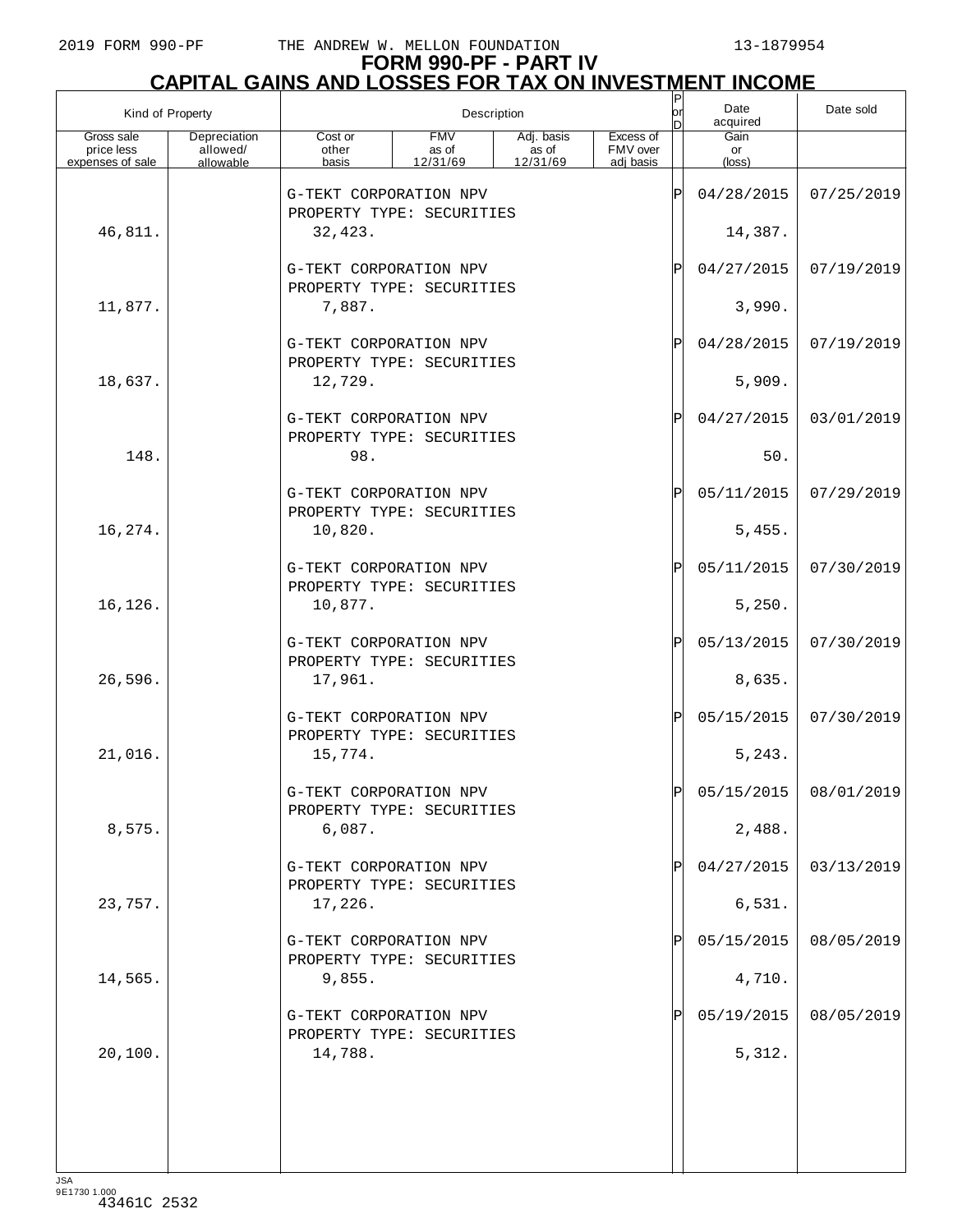# **FORM 990-PF - PART IV CAPITAL GAINS AND LOSSES FOR TAX ON INVESTMENT INCOME**

| Kind of Property                             |                                       |                                                |                                 | Description                     |                                    | P<br>lorl<br>D | Date<br>acquired     | Date sold             |
|----------------------------------------------|---------------------------------------|------------------------------------------------|---------------------------------|---------------------------------|------------------------------------|----------------|----------------------|-----------------------|
| Gross sale<br>price less<br>expenses of sale | Depreciation<br>allowed/<br>allowable | Cost or<br>other<br>basis                      | <b>FMV</b><br>as of<br>12/31/69 | Adj. basis<br>as of<br>12/31/69 | Excess of<br>FMV over<br>adj basis |                | Gain<br>or<br>(loss) |                       |
|                                              |                                       |                                                |                                 |                                 |                                    |                |                      |                       |
|                                              |                                       | H.I.S. CO LTD NPV<br>PROPERTY TYPE: SECURITIES |                                 |                                 |                                    | $\mathsf P$    | 04/28/2015           | 07/23/2019            |
| 107,968.                                     |                                       | 71,689.                                        |                                 |                                 |                                    |                | 36,279.              |                       |
|                                              |                                       | H.I.S. CO LTD NPV                              |                                 |                                 |                                    | $\mathbf{P}$   | 04/27/2015           | 03/12/2019            |
|                                              |                                       | PROPERTY TYPE: SECURITIES                      |                                 |                                 |                                    |                |                      |                       |
| 70,738.                                      |                                       | 47,026.                                        |                                 |                                 |                                    |                | 23,712.              |                       |
|                                              |                                       | H.I.S. CO LTD NPV                              |                                 |                                 |                                    | $\mathbf{P}$   | 03/22/2017           | 03/13/2019            |
| 113,774.                                     |                                       | PROPERTY TYPE: SECURITIES<br>76,868.           |                                 |                                 |                                    |                | 36,906.              |                       |
|                                              |                                       | H.I.S. CO LTD NPV                              |                                 |                                 |                                    | $\mathbf P$    | 03/23/2017           | 03/13/2019            |
|                                              |                                       | PROPERTY TYPE: SECURITIES                      |                                 |                                 |                                    |                |                      |                       |
| 249,568.                                     |                                       | 168,099.                                       |                                 |                                 |                                    |                | 81,470.              |                       |
|                                              |                                       | HALLADOR                                       |                                 |                                 |                                    | $\mathbf P$    | 03/21/2017           | 03/12/2019            |
| 138,391.                                     |                                       | PROPERTY TYPE: SECURITIES<br>156,516.          |                                 |                                 |                                    |                | $-18, 125.$          |                       |
|                                              |                                       |                                                |                                 |                                 |                                    |                |                      |                       |
|                                              |                                       | HALLADOR<br>PROPERTY TYPE: SECURITIES          |                                 |                                 |                                    | $\mathbf P$    | 03/22/2017           | 03/12/2019            |
| 5.                                           |                                       | 6.                                             |                                 |                                 |                                    |                | $-1$ .               |                       |
|                                              |                                       | HALLADOR                                       |                                 |                                 |                                    | $\mathbf{P}$   | 09/15/2009           | 05/07/2019            |
| 2,952.                                       |                                       | PROPERTY TYPE: SECURITIES<br>4,800.            |                                 |                                 |                                    |                | $-1,848.$            |                       |
|                                              |                                       |                                                |                                 |                                 |                                    |                |                      |                       |
|                                              |                                       | HALLADOR<br>PROPERTY TYPE: SECURITIES          |                                 |                                 |                                    | $\mathbf{P}$   | 09/15/2009           | 05/07/2019            |
| 22,744.                                      |                                       | 39,000.                                        |                                 |                                 |                                    |                | $-16, 256.$          |                       |
|                                              |                                       | HALLADOR                                       |                                 |                                 |                                    |                |                      | 09/15/2009 09/23/2019 |
|                                              |                                       | PROPERTY TYPE: SECURITIES                      |                                 |                                 |                                    |                |                      |                       |
| 21,420.                                      |                                       | 36,000.                                        |                                 |                                 |                                    |                | $-14,580.$           |                       |
|                                              |                                       | HALLADOR                                       |                                 |                                 |                                    | Ρ              | 09/15/2009           | 09/26/2019            |
| 7,008.                                       |                                       | PROPERTY TYPE: SECURITIES<br>10,800.           |                                 |                                 |                                    |                | $-3,792.$            |                       |
|                                              |                                       | HALLADOR                                       |                                 |                                 |                                    | Pl             | 09/15/2009           | 09/24/2019            |
|                                              |                                       | PROPERTY TYPE: SECURITIES                      |                                 |                                 |                                    |                |                      |                       |
| 10,203.                                      |                                       | 17,400.                                        |                                 |                                 |                                    |                | $-7,197.$            |                       |
|                                              |                                       | HALLADOR                                       |                                 |                                 |                                    | Ρ              | 09/15/2009           | 09/20/2019            |
| 28,717.                                      |                                       | PROPERTY TYPE: SECURITIES<br>48,516.           |                                 |                                 |                                    |                | $-19,799.$           |                       |
|                                              |                                       |                                                |                                 |                                 |                                    |                |                      |                       |
|                                              |                                       |                                                |                                 |                                 |                                    |                |                      |                       |
|                                              |                                       |                                                |                                 |                                 |                                    |                |                      |                       |
|                                              |                                       |                                                |                                 |                                 |                                    |                |                      |                       |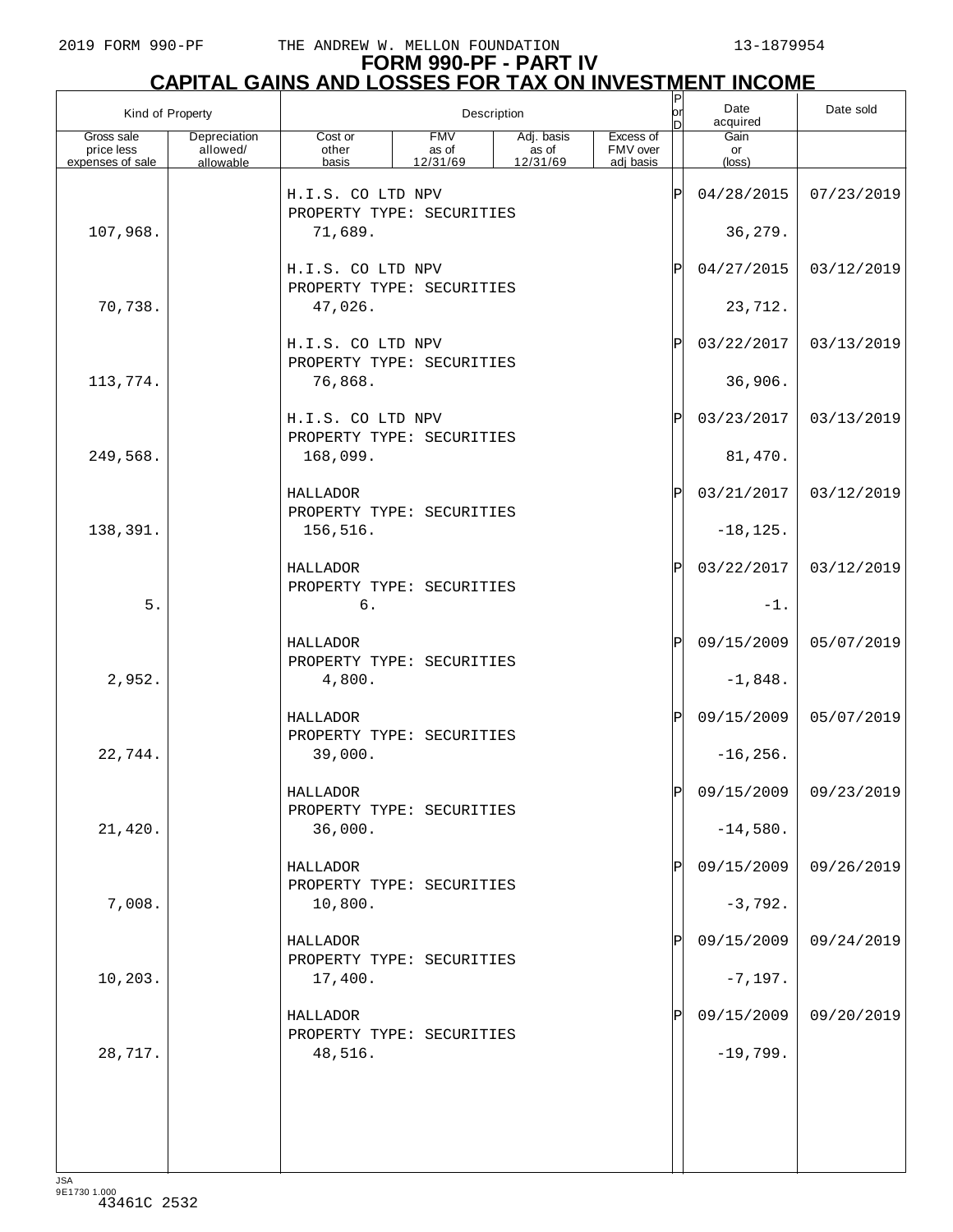# **FORM 990-PF - PART IV CAPITAL GAINS AND LOSSES FOR TAX ON INVESTMENT INCOME**

| Kind of Property                             |                                       | Description                                                     |                                 |                                 |                                    |            | Date<br>acquired     | Date sold  |
|----------------------------------------------|---------------------------------------|-----------------------------------------------------------------|---------------------------------|---------------------------------|------------------------------------|------------|----------------------|------------|
| Gross sale<br>price less<br>expenses of sale | Depreciation<br>allowed/<br>allowable | Cost or<br>other<br>basis                                       | <b>FMV</b><br>as of<br>12/31/69 | Adj. basis<br>as of<br>12/31/69 | Excess of<br>FMV over<br>adj basis |            | Gain<br>or<br>(loss) |            |
|                                              |                                       | HALLADOR                                                        |                                 |                                 |                                    | ΙP         | 09/15/2009           | 09/25/2019 |
| 44,928.                                      |                                       | PROPERTY TYPE: SECURITIES<br>78,264.                            |                                 |                                 |                                    |            | $-33,336.$           |            |
|                                              |                                       | HALLADOR                                                        |                                 |                                 | ΙP                                 | 09/15/2009 | 09/27/2019           |            |
| 16,882.                                      |                                       | PROPERTY TYPE: SECURITIES<br>27,968.                            |                                 |                                 |                                    |            | $-11,086.$           |            |
|                                              |                                       | HALLADOR<br>PROPERTY TYPE: SECURITIES                           |                                 |                                 |                                    | ΙP         | 09/15/2009           | 10/29/2019 |
| 12,867.                                      |                                       | 21,332.                                                         |                                 |                                 |                                    |            | $-8,464.$            |            |
|                                              |                                       | HALLADOR<br>PROPERTY TYPE: SECURITIES                           |                                 |                                 |                                    | ΙPΙ        | 09/15/2009           | 11/07/2019 |
| 3,712.                                       |                                       | 6,343.                                                          |                                 |                                 |                                    |            | $-2,631.$            |            |
|                                              |                                       | HALLIBURTON CO 3.5% DUE 08-01-2023<br>PROPERTY TYPE: SECURITIES |                                 |                                 |                                    | ΙPΙ        | 09/15/2009           | 11/08/2019 |
| 233,879.                                     |                                       | 226,226.                                                        |                                 |                                 |                                    |            | 7,653.               |            |
|                                              |                                       | HERO FDG 2017-2 FIXED 3.28%<br>PROPERTY TYPE: SECURITIES        |                                 |                                 |                                    | ΙPΙ        | 09/15/2009           | 11/11/2019 |
| 7,118.                                       |                                       | 7,117.                                                          |                                 |                                 |                                    |            | $1$ .                |            |
|                                              |                                       | HERO FDG 2017-2 FIXED 3.28%<br>PROPERTY TYPE: SECURITIES        |                                 |                                 |                                    | ΙPΙ        | 06/24/2015           | 08/15/2019 |
| 7,782.                                       |                                       | 7,781.                                                          |                                 |                                 |                                    |            | $1$ .                |            |
|                                              |                                       | HERO FDG 2017-2 FIXED 3.28%<br>PROPERTY TYPE: SECURITIES        |                                 |                                 |                                    | ΙPΙ        | 07/26/2017           | 10/18/2019 |
| 6,476.                                       |                                       | 6,475.                                                          |                                 |                                 |                                    |            | 1.                   |            |
|                                              |                                       | HERO FDG 2017-2 FIXED 3.28%<br>PROPERTY TYPE: SECURITIES        |                                 |                                 |                                    |            | 07/26/2017           | 08/19/2019 |
| 8,698.                                       |                                       | 8,697.                                                          |                                 |                                 |                                    |            | 1.                   |            |
|                                              |                                       | HERO FDG 2017-2 FIXED 3.28%<br>PROPERTY TYPE: SECURITIES        |                                 |                                 |                                    | ΙPΙ        | 07/26/2017           | 02/19/2019 |
| 3,814.                                       |                                       | 3,814.                                                          |                                 |                                 |                                    |            |                      |            |
| 8,966.                                       |                                       | HERO FDG 2017-2 FIXED 3.28%<br>PROPERTY TYPE: SECURITIES        |                                 |                                 |                                    | ΙPΙ        | 07/26/2017           | 12/19/2019 |
|                                              |                                       | 8,965.<br>HERO FDG 2017-2 FIXED 3.28%                           |                                 |                                 |                                    | ΙPΙ        | 1.<br>07/26/2017     | 04/19/2019 |
| 6,714.                                       |                                       | PROPERTY TYPE: SECURITIES<br>6,713.                             |                                 |                                 |                                    |            | 1.                   |            |
|                                              |                                       |                                                                 |                                 |                                 |                                    |            |                      |            |
|                                              |                                       |                                                                 |                                 |                                 |                                    |            |                      |            |
|                                              |                                       |                                                                 |                                 |                                 |                                    |            |                      |            |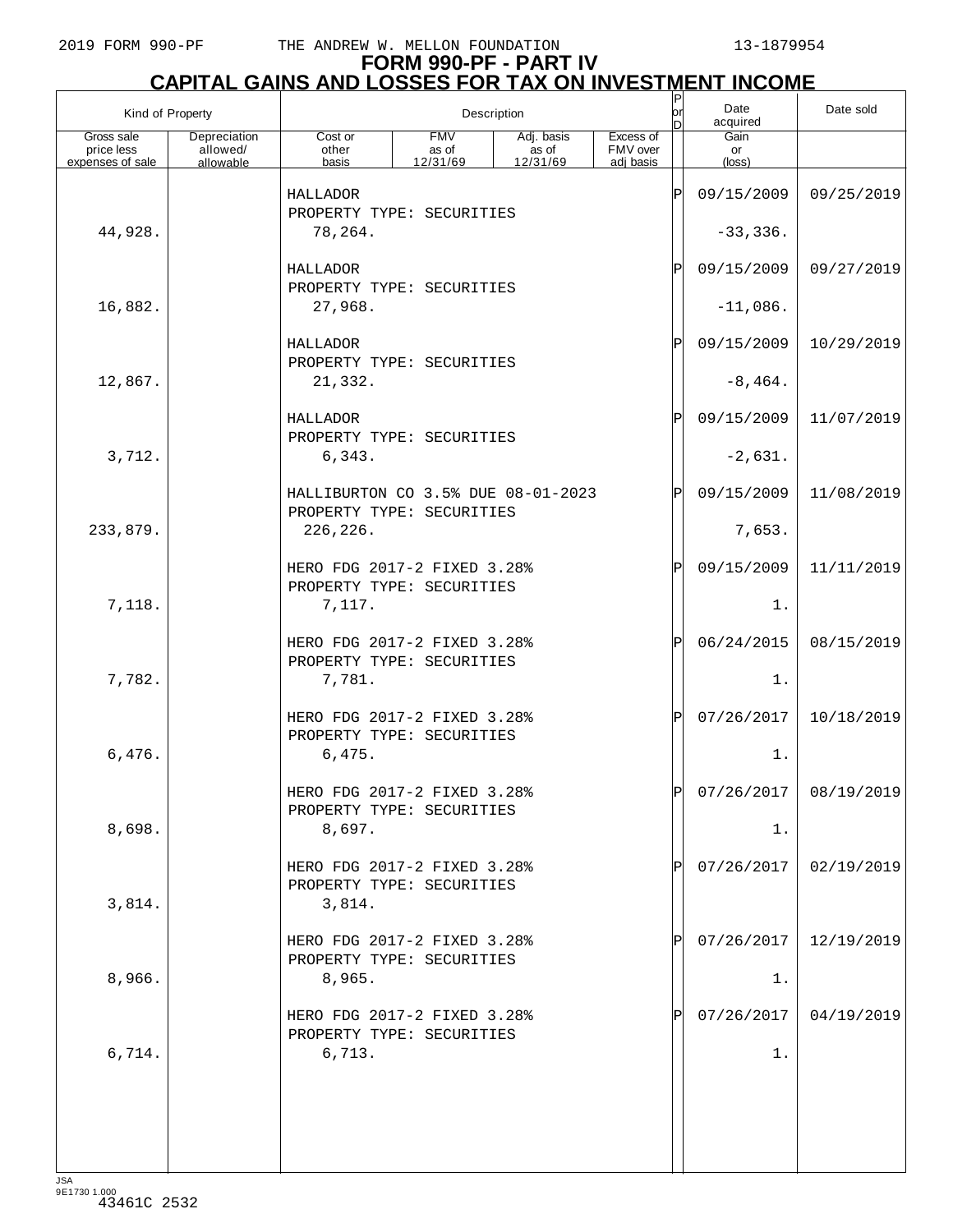# **FORM 990-PF - PART IV CAPITAL GAINS AND LOSSES FOR TAX ON INVESTMENT INCOME** P

| Kind of Property                             |                                       |                                                                      |                                 | Description                     |                                    | or<br>bl     | Date<br>acquired     | Date sold                 |
|----------------------------------------------|---------------------------------------|----------------------------------------------------------------------|---------------------------------|---------------------------------|------------------------------------|--------------|----------------------|---------------------------|
| Gross sale<br>price less<br>expenses of sale | Depreciation<br>allowed/<br>allowable | Cost or<br>other<br>basis                                            | <b>FMV</b><br>as of<br>12/31/69 | Adj. basis<br>as of<br>12/31/69 | Excess of<br>FMV over<br>adj basis |              | Gain<br>or<br>(loss) |                           |
|                                              |                                       | HERO FDG 2017-2 FIXED 3.28%<br>PROPERTY TYPE: SECURITIES             |                                 |                                 |                                    | ΙP           | 07/26/2017           | 07/19/2019                |
| 9,528.                                       |                                       | 9,526.                                                               |                                 |                                 |                                    |              | 1.                   |                           |
|                                              |                                       | HERO FDG 2017-2 FIXED 3.28%<br>PROPERTY TYPE: SECURITIES             |                                 |                                 |                                    | $\mathbf P$  | 07/26/2017           | 03/19/2019                |
| 29,398.                                      |                                       | 29,395.                                                              |                                 |                                 |                                    |              | 3.                   |                           |
|                                              |                                       | HERO FDG 2017-2 FIXED 3.28%<br>PROPERTY TYPE: SECURITIES             |                                 |                                 |                                    | $\mathsf{P}$ | 07/26/2017           | 01/18/2019                |
| 7,805.                                       |                                       | 7,804.                                                               |                                 |                                 |                                    |              | 1.                   |                           |
|                                              |                                       | HERO FDG 2017-2 FIXED 3.28%<br>PROPERTY TYPE: SECURITIES             |                                 |                                 |                                    | $\mathsf{P}$ | 07/26/2017           | 09/19/2019                |
| 7,979.                                       |                                       | 7,978.                                                               |                                 |                                 |                                    |              | 1.                   |                           |
|                                              |                                       | HERO FDG 2017-2 FIXED 3.28%<br>PROPERTY TYPE: SECURITIES             |                                 |                                 |                                    | $\mathsf{P}$ | 07/26/2017           | 05/17/2019                |
| 8,794.                                       |                                       | 8,793.                                                               |                                 |                                 |                                    |              | 1.                   |                           |
|                                              |                                       | HERTZ FLEET LEASE 3.23% DUE 05-10-2032<br>PROPERTY TYPE: SECURITIES  |                                 |                                 |                                    | IPI          | 07/26/2017           | 06/19/2019                |
| 6,485.                                       |                                       | 6,484.                                                               |                                 |                                 |                                    |              | 1.                   |                           |
|                                              |                                       | HERTZ FLEET LEASE 3.23% DUE 05-10-2032<br>PROPERTY TYPE: SECURITIES  |                                 |                                 |                                    | IPI          | 07/26/2017           | 11/19/2019                |
| 7,441.                                       |                                       | 7,440.                                                               |                                 |                                 |                                    |              | 1.                   |                           |
|                                              |                                       | HERTZ FLEET LEASE 3.23% DUE 05-10-2032<br>PROPERTY TYPE: SECURITIES  |                                 |                                 |                                    | ΙPΙ          | 04/25/2018           | 12/09/2019                |
| 6,872.                                       |                                       | 6,871.                                                               |                                 |                                 |                                    |              | 1.                   |                           |
|                                              |                                       | HERTZ FLEET LEASE 3 23% DUE 05-10-2032<br>PROPERTY TYPE: SECURITIES  |                                 |                                 |                                    | <b>IPI</b>   |                      | $04/25/2018$   11/08/2019 |
| 7,575.                                       |                                       | 7,574.                                                               |                                 |                                 |                                    |              | 1.                   |                           |
|                                              |                                       | HERTZ FLEET LEASE 3.23% DUE 05-10-2032<br>PROPERTY TYPE: SECURITIES  |                                 |                                 |                                    | IPI          | 04/25/2018           | 10/09/2019                |
| 7,228.                                       |                                       | 7,227.                                                               |                                 |                                 |                                    |              | 1.                   |                           |
|                                              |                                       | HERTZ FLEET LEASE 3.23% DUE 05-10-2032<br>PROPERTY TYPE: SECURITIES  |                                 |                                 |                                    | IPI          | 04/25/2018           | 08/09/2019                |
| 7,238.                                       |                                       | 7,237.                                                               |                                 |                                 |                                    |              | 1.                   |                           |
|                                              |                                       | HLTH CARE REIT INC 4.95% DUE 01-15-2021<br>PROPERTY TYPE: SECURITIES |                                 |                                 |                                    | IPI          | 04/25/2018           | 09/09/2019                |
| 134,635.                                     |                                       | 133,531.                                                             |                                 |                                 |                                    |              | 1,105.               |                           |
|                                              |                                       |                                                                      |                                 |                                 |                                    |              |                      |                           |
|                                              |                                       |                                                                      |                                 |                                 |                                    |              |                      |                           |
|                                              |                                       |                                                                      |                                 |                                 |                                    |              |                      |                           |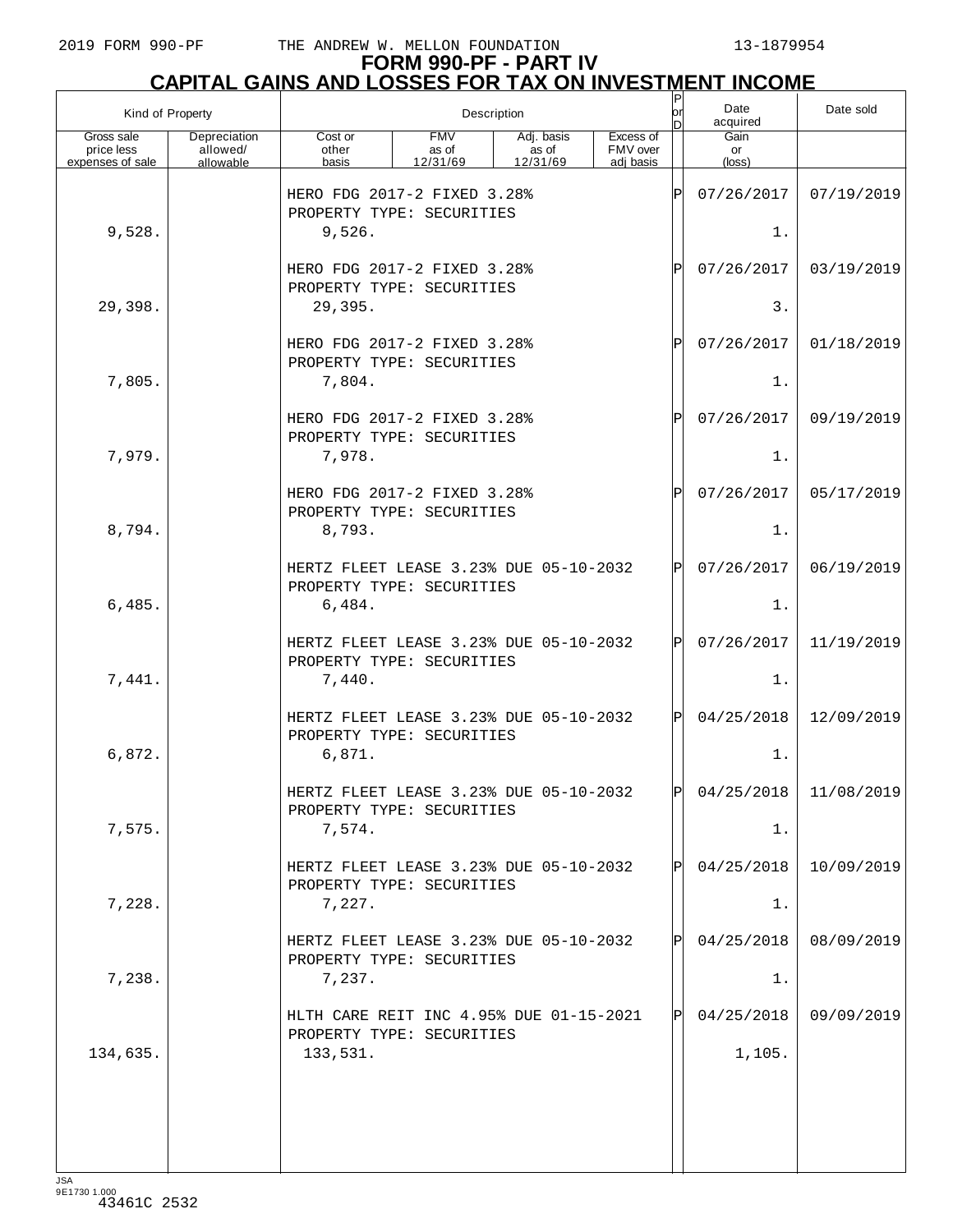# **FORM 990-PF - PART IV CAPITAL GAINS AND LOSSES FOR TAX ON INVESTMENT INCOME** P

| Kind of Property                             |                                       |                                                                              |                                 | Description                     |                                    | lor<br>n | Date<br>acquired     | Date sold               |
|----------------------------------------------|---------------------------------------|------------------------------------------------------------------------------|---------------------------------|---------------------------------|------------------------------------|----------|----------------------|-------------------------|
| Gross sale<br>price less<br>expenses of sale | Depreciation<br>allowed/<br>allowable | Cost or<br>other<br>basis                                                    | <b>FMV</b><br>as of<br>12/31/69 | Adj. basis<br>as of<br>12/31/69 | Excess of<br>FMV over<br>adi basis |          | Gain<br>or<br>(loss) |                         |
| 15,053.                                      |                                       | HOME DEPOT INC 2.625% DUE 06-01-2022<br>PROPERTY TYPE: SECURITIES<br>14,974. |                                 |                                 |                                    | lPl      | 04/25/2018<br>79.    | 07/09/2019              |
|                                              |                                       | HOME DEPOT INC 2.625% DUE 06-01-2022                                         |                                 |                                 |                                    | Þl       | 03/23/2017           | 09/09/2019              |
| 60,193.                                      |                                       | PROPERTY TYPE: SECURITIES<br>59,578.                                         |                                 |                                 |                                    |          | 615.                 |                         |
| 43,139.                                      |                                       | HOME DEPOT INC 2.625% DUE 06-01-2022<br>PROPERTY TYPE: SECURITIES<br>42,698. |                                 |                                 |                                    | P        | 05/28/2015<br>442.   | 04/08/2019              |
|                                              |                                       | HOME DEPOT INC 2.625% DUE 06-01-2022<br>PROPERTY TYPE: SECURITIES            |                                 |                                 |                                    | Þl       | 06/24/2015           | 04/09/2019              |
| 30,083.                                      |                                       | 29,948.                                                                      |                                 |                                 |                                    |          | 135.                 |                         |
|                                              |                                       | HOME DEPOT INC 2.625% DUE 06-01-2022<br>PROPERTY TYPE: SECURITIES            |                                 |                                 |                                    | Þl       | 06/24/2015           | 04/09/2019              |
| 41,971.                                      |                                       | 40,756.                                                                      |                                 |                                 |                                    |          | 1,215.               |                         |
|                                              |                                       | HOME DEPOT INC 2.625% DUE 06-01-2022<br>PROPERTY TYPE: SECURITIES            |                                 |                                 |                                    | P        | 05/28/2015           | 04/08/2019              |
| 51,185.                                      |                                       | 51,298.                                                                      |                                 |                                 |                                    |          | $-114.$              |                         |
| 17,050.                                      |                                       | HOME DEPOT INC 2.625% DUE 06-01-2022<br>PROPERTY TYPE: SECURITIES<br>16,970. |                                 |                                 |                                    | Þl       | 06/24/2015<br>80.    | 10/10/2019              |
|                                              |                                       | HOME DEPOT INC 2.625% DUE 06-01-2022<br>PROPERTY TYPE: SECURITIES            |                                 |                                 |                                    | Þl       | 07/05/2016           | 10/10/2019              |
| 13,038.                                      |                                       | 12,908.                                                                      |                                 |                                 |                                    |          | 130.                 |                         |
| 18,054.                                      |                                       | HOME DEPOT INC 2 625% DUE 06-01-2022<br>PROPERTY TYPE: SECURITIES<br>17,873. |                                 |                                 |                                    | lÞI.     | 180.                 | $05/28/2015$ 04/08/2019 |
|                                              |                                       | HOME DEPOT INC 2.625% DUE 06-01-2022                                         |                                 |                                 |                                    |          | 06/24/2015           | 04/08/2019              |
| 23,062.                                      |                                       | PROPERTY TYPE: SECURITIES<br>22,960.                                         |                                 |                                 |                                    |          | 102.                 |                         |
|                                              |                                       | HONDA AUTO RECEIVABLES 2017-3 CL A-3<br>PROPERTY TYPE: SECURITIES            |                                 |                                 |                                    |          | 06/24/2015           | 04/09/2019              |
| 43,374.                                      |                                       | 43,369.                                                                      |                                 |                                 |                                    |          | 5.                   |                         |
| 39,310.                                      |                                       | HONDA AUTO RECEIVABLES 2017-3 CL A-3<br>PROPERTY TYPE: SECURITIES<br>39,306. |                                 |                                 |                                    |          | 05/28/2015<br>4.     | 04/08/2019              |
|                                              |                                       |                                                                              |                                 |                                 |                                    |          |                      |                         |
|                                              |                                       |                                                                              |                                 |                                 |                                    |          |                      |                         |
|                                              |                                       |                                                                              |                                 |                                 |                                    |          |                      |                         |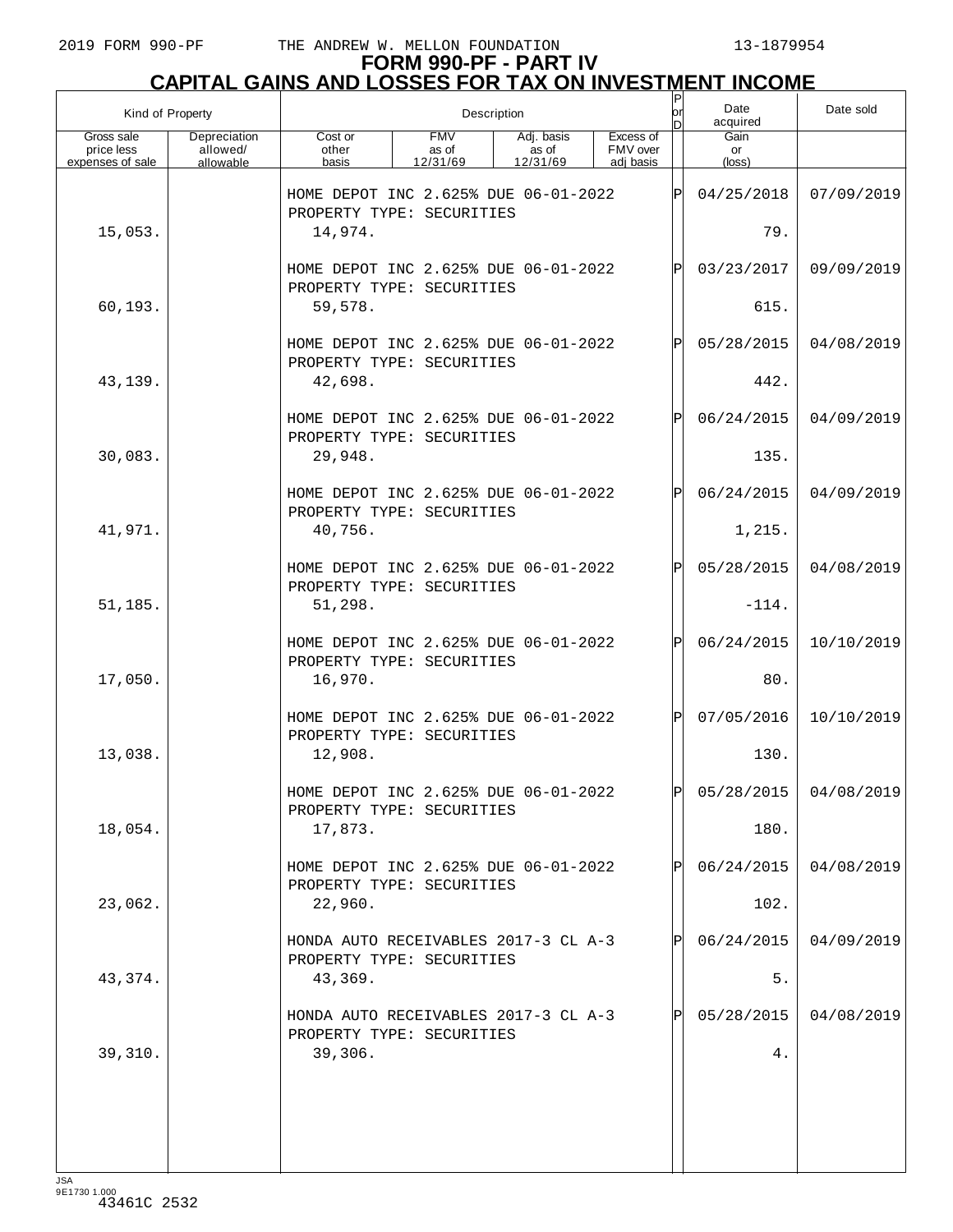# **FORM 990-PF - PART IV CAPITAL GAINS AND LOSSES FOR TAX ON INVESTMENT INCOME** P

| Kind of Property                             |                                       |                                                                                  |                                 | Description                     |                                    | or<br>In. | Date<br>acquired     | Date sold                 |
|----------------------------------------------|---------------------------------------|----------------------------------------------------------------------------------|---------------------------------|---------------------------------|------------------------------------|-----------|----------------------|---------------------------|
| Gross sale<br>price less<br>expenses of sale | Depreciation<br>allowed/<br>allowable | Cost or<br>other<br>basis                                                        | <b>FMV</b><br>as of<br>12/31/69 | Adj. basis<br>as of<br>12/31/69 | Excess of<br>FMV over<br>adi basis |           | Gain<br>or<br>(loss) |                           |
|                                              |                                       | HONDA AUTO RECEIVABLES 2017-3 CL A-3<br>PROPERTY TYPE: SECURITIES                |                                 |                                 |                                    | ΙP        | 09/25/2017           | 09/17/2019                |
| 37,153.                                      |                                       | 37,149.                                                                          |                                 |                                 |                                    |           | 4.                   |                           |
| 42,734.                                      |                                       | HONDA AUTO RECEIVABLES 2017-3 CL A-3<br>PROPERTY TYPE: SECURITIES<br>42,729.     |                                 |                                 |                                    | P         | 09/25/2017<br>$5.$   | 11/15/2019                |
|                                              |                                       |                                                                                  |                                 |                                 |                                    |           |                      |                           |
| 46,989.                                      |                                       | HONDA AUTO RECEIVABLES 2017-3 CL A-3<br>PROPERTY TYPE: SECURITIES<br>46,984.     |                                 |                                 |                                    | ΙP        | 09/25/2017<br>5.     | 12/17/2019                |
|                                              |                                       |                                                                                  |                                 |                                 |                                    |           |                      |                           |
| 40,202.                                      |                                       | HONDA AUTO RECEIVABLES 2017-3 CL A-3<br>PROPERTY TYPE: SECURITIES<br>40,197.     |                                 |                                 |                                    | P         | 09/25/2017<br>4.     | 07/17/2019                |
|                                              |                                       | HONDA AUTO RECEIVABLES 2017-3 CL A-3                                             |                                 |                                 |                                    | ΙP        | 09/25/2017           | 06/17/2019                |
|                                              |                                       | PROPERTY TYPE: SECURITIES                                                        |                                 |                                 |                                    |           |                      |                           |
| 43,148.                                      |                                       | 43, 143.                                                                         |                                 |                                 |                                    |           | 5.                   |                           |
|                                              |                                       | HONDA AUTO RECEIVABLES 2017-3 CL A-3<br>PROPERTY TYPE: SECURITIES                |                                 |                                 |                                    | P         | 09/25/2017           | 10/17/2019                |
| 44,578.                                      |                                       | 44,573.                                                                          |                                 |                                 |                                    |           | $5.$                 |                           |
| 150,000.                                     |                                       | HUSKY ENERGY INC NT 7.25 DUE 12-15-2019<br>PROPERTY TYPE: SECURITIES<br>150,000. |                                 |                                 |                                    | ΙP        | 09/25/2017           | 05/17/2019                |
|                                              |                                       | ICOM INCORPORATED NPV                                                            |                                 |                                 |                                    | ΙP        | 09/25/2017           | 08/16/2019                |
| 21,408.                                      |                                       | PROPERTY TYPE: SECURITIES<br>18,553.                                             |                                 |                                 |                                    |           | 2,855.               |                           |
|                                              |                                       | ICOM INCORPORATED NPV                                                            |                                 |                                 |                                    | ΙÞΙ       |                      | $07/09/2015$   12/16/2019 |
|                                              |                                       | PROPERTY TYPE: SECURITIES                                                        |                                 |                                 |                                    |           |                      |                           |
| 9,751.                                       |                                       | 7,990.                                                                           |                                 |                                 |                                    |           | 1,761.               |                           |
|                                              |                                       | ICOM INCORPORATED NPV<br>PROPERTY TYPE: SECURITIES                               |                                 |                                 |                                    |           | 08/27/2015           | 11/22/2019                |
| 2,108.                                       |                                       | 2,273.                                                                           |                                 |                                 |                                    |           | $-164.$              |                           |
|                                              |                                       | ICOM INCORPORATED NPV<br>PROPERTY TYPE: SECURITIES                               |                                 |                                 |                                    |           | 08/26/2015           | 11/15/2019                |
| 2,108.                                       |                                       | 2,295.                                                                           |                                 |                                 |                                    |           | $-186.$              |                           |
|                                              |                                       | ICOM INCORPORATED NPV<br>PROPERTY TYPE: SECURITIES                               |                                 |                                 |                                    |           | 02/18/2015           | 09/25/2019                |
| 12,528.                                      |                                       | 9,128.                                                                           |                                 |                                 |                                    |           | 3,400.               |                           |
|                                              |                                       |                                                                                  |                                 |                                 |                                    |           |                      |                           |
|                                              |                                       |                                                                                  |                                 |                                 |                                    |           |                      |                           |
|                                              |                                       |                                                                                  |                                 |                                 |                                    |           |                      |                           |
| ICA                                          |                                       |                                                                                  |                                 |                                 |                                    |           |                      |                           |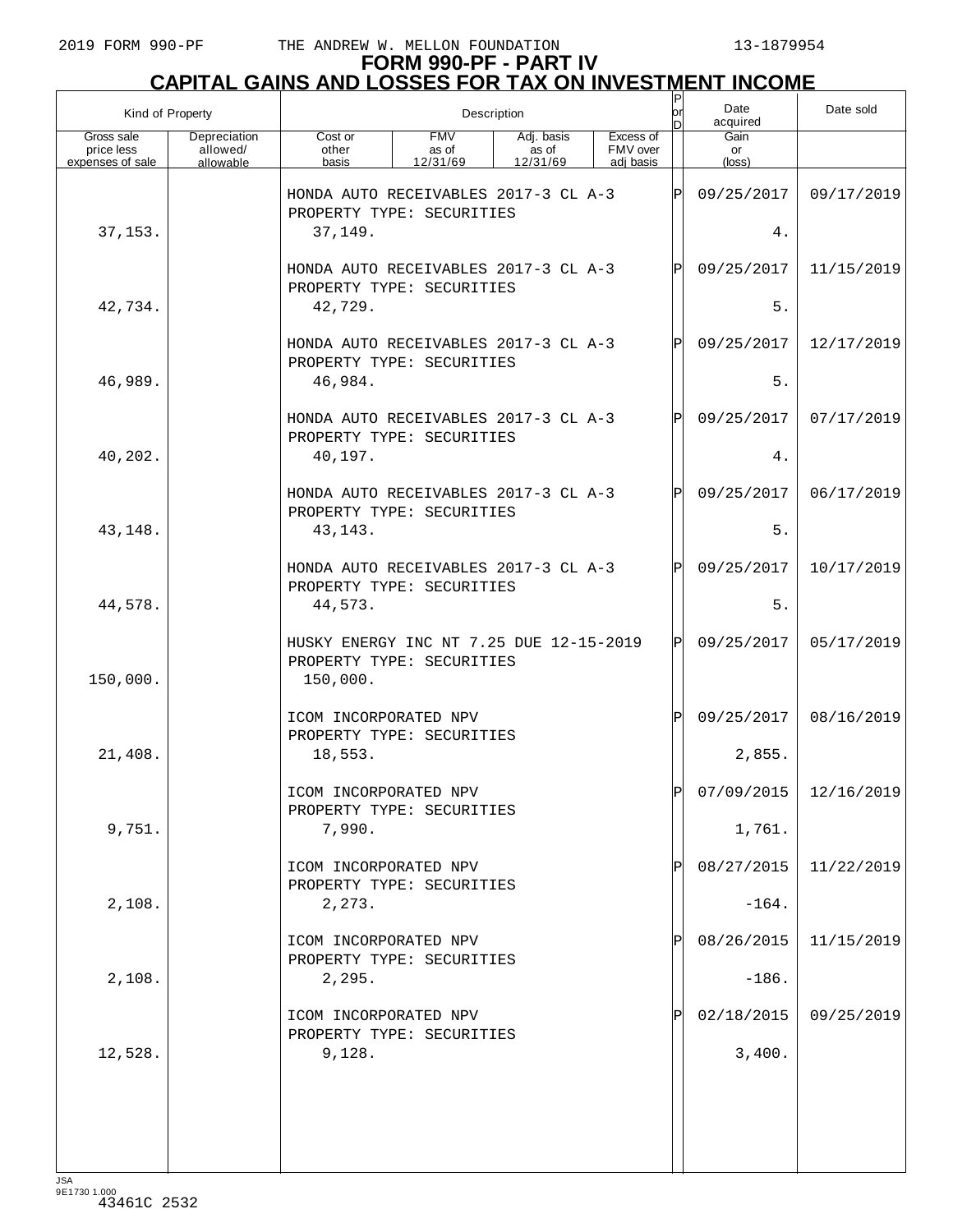# **FORM 990-PF - PART IV CAPITAL GAINS AND LOSSES FOR TAX ON INVESTMENT INCOME**

| Kind of Property                             |                                       |                                                    |                                 | Description                                   |                                    | $\sf P$<br>lor<br>D | Date<br>acquired              | Date sold  |
|----------------------------------------------|---------------------------------------|----------------------------------------------------|---------------------------------|-----------------------------------------------|------------------------------------|---------------------|-------------------------------|------------|
| Gross sale<br>price less<br>expenses of sale | Depreciation<br>allowed/<br>allowable | Cost or<br>other<br>basis                          | <b>FMV</b><br>as of<br>12/31/69 | Adj. basis<br>$\overline{a}$ s of<br>12/31/69 | Excess of<br>FMV over<br>adj basis |                     | Gain<br>or<br>$(\text{loss})$ |            |
|                                              |                                       | ICOM INCORPORATED NPV                              |                                 |                                               |                                    | ΙP                  | 02/19/2015                    | 09/25/2019 |
| 10,023.                                      |                                       | PROPERTY TYPE: SECURITIES<br>7,056.                |                                 |                                               |                                    |                     | 2,966.                        |            |
|                                              |                                       | ICOM INCORPORATED NPV                              |                                 |                                               |                                    | ΙÞΙ                 | 11/09/2016                    | 12/20/2019 |
| 35, 317.                                     |                                       | PROPERTY TYPE: SECURITIES<br>31,289.               |                                 |                                               |                                    |                     | 4,027.                        |            |
|                                              |                                       | ICOM INCORPORATED NPV<br>PROPERTY TYPE: SECURITIES |                                 |                                               |                                    | ΙÞΙ                 | 11/18/2016                    | 12/20/2019 |
| 10,558.                                      |                                       | 10,944.                                            |                                 |                                               |                                    |                     | $-387.$                       |            |
|                                              |                                       | ICOM INCORPORATED NPV<br>PROPERTY TYPE: SECURITIES |                                 |                                               |                                    | ΙPΙ                 | 08/28/2015                    | 11/29/2019 |
| 4,229.                                       |                                       | 4,378.                                             |                                 |                                               |                                    |                     | $-149.$                       |            |
|                                              |                                       | ICOM INCORPORATED NPV<br>PROPERTY TYPE: SECURITIES |                                 |                                               |                                    | ΙPΙ                 | 08/21/2015                    | 10/08/2019 |
| 6,778.                                       |                                       | 6,469.                                             |                                 |                                               |                                    |                     | 310.                          |            |
|                                              |                                       | ICOM INCORPORATED NPV<br>PROPERTY TYPE: SECURITIES |                                 |                                               |                                    | ΙPΙ                 | 08/21/2015                    | 10/11/2019 |
| 46,482.                                      |                                       | 55,076.                                            |                                 |                                               |                                    |                     | $-8,595.$                     |            |
|                                              |                                       | ICOM INCORPORATED NPV<br>PROPERTY TYPE: SECURITIES |                                 |                                               |                                    | ΙP                  | 08/24/2015                    | 11/05/2019 |
| 6,769.                                       |                                       | 7,367.                                             |                                 |                                               |                                    |                     | $-598.$                       |            |
|                                              |                                       | ICOM INCORPORATED NPV<br>PROPERTY TYPE: SECURITIES |                                 |                                               |                                    | ΙPΙ                 | 08/05/2014                    | 09/10/2019 |
| 2,474.                                       |                                       | 2,107.                                             |                                 |                                               |                                    |                     | 366.                          |            |
|                                              |                                       | ICOM INCORPORATED NPV                              | PROPERTY TYPE: SECURITIES       |                                               |                                    |                     | 08/01/2014                    | 07/03/2019 |
| 7,421.                                       |                                       | 6, 262.                                            |                                 |                                               |                                    |                     | 1,159.                        |            |
|                                              |                                       | ICOM INCORPORATED NPV<br>PROPERTY TYPE: SECURITIES |                                 |                                               |                                    | P                   | 02/21/2017                    | 12/30/2019 |
| 4,947.                                       |                                       | 4,362.                                             |                                 |                                               |                                    |                     | 585.                          |            |
|                                              |                                       | ICOM INCORPORATED NPV                              | PROPERTY TYPE: SECURITIES       |                                               |                                    | P                   | 02/22/2017                    | 12/30/2019 |
| 14,841.                                      |                                       | 13, 159.                                           |                                 |                                               |                                    |                     | 1,682.                        |            |
|                                              |                                       | ICOM INCORPORATED NPV<br>PROPERTY TYPE: SECURITIES |                                 |                                               |                                    | P                   | 02/28/2017                    | 12/30/2019 |
| 2,474.                                       |                                       | 2,181.                                             |                                 |                                               |                                    |                     | 292.                          |            |
|                                              |                                       |                                                    |                                 |                                               |                                    |                     |                               |            |
|                                              |                                       |                                                    |                                 |                                               |                                    |                     |                               |            |
|                                              |                                       |                                                    |                                 |                                               |                                    |                     |                               |            |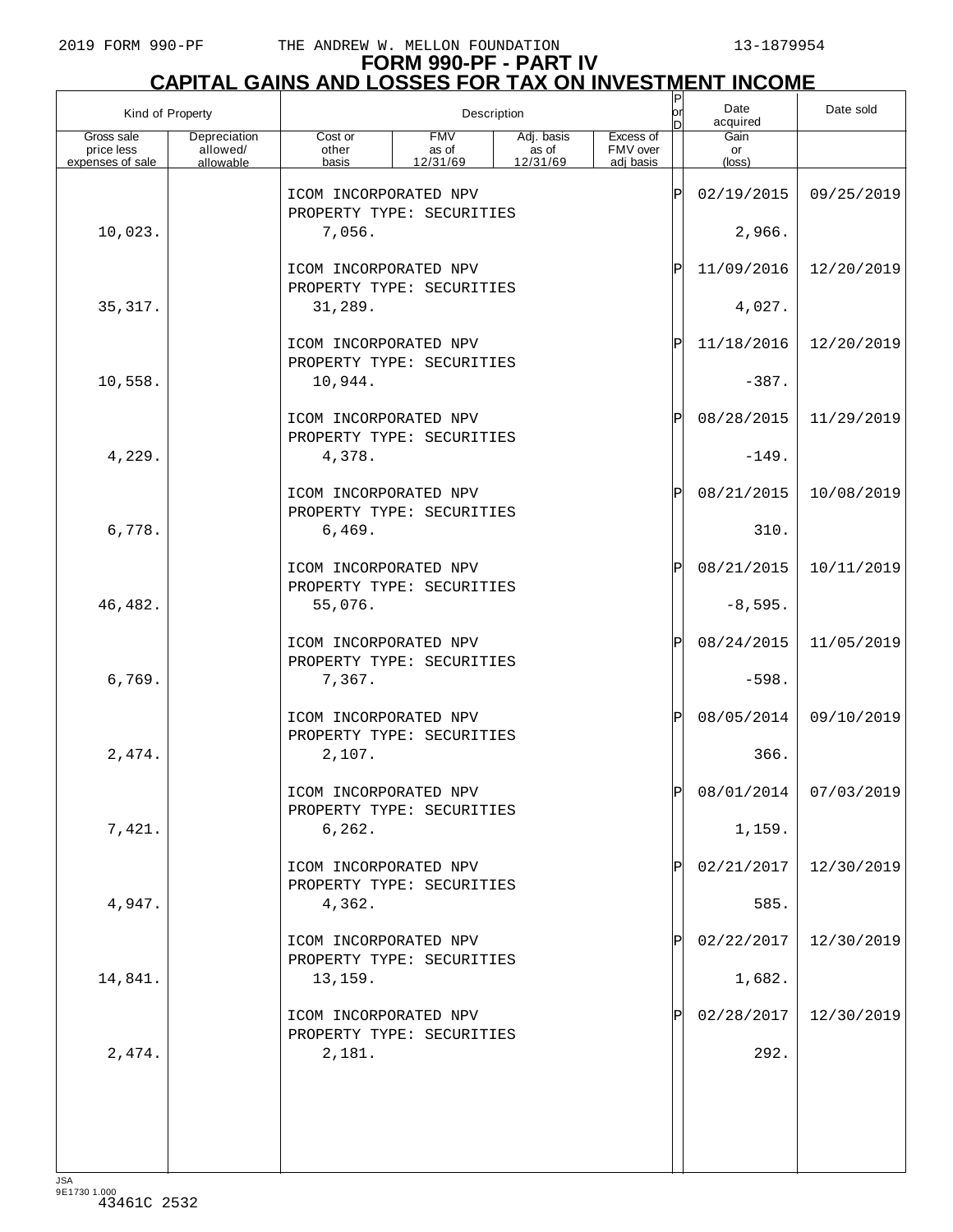# **FORM 990-PF - PART IV CAPITAL GAINS AND LOSSES FOR TAX ON INVESTMENT INCOME**

| Kind of Property         |                          |                                                    |                     | Description         |                       | $\frac{P}{\rho r}$<br>In | Date<br>acquired | Date sold  |
|--------------------------|--------------------------|----------------------------------------------------|---------------------|---------------------|-----------------------|--------------------------|------------------|------------|
| Gross sale<br>price less | Depreciation<br>allowed/ | Cost or<br>other                                   | <b>FMV</b><br>as of | Adj. basis<br>as of | Excess of<br>FMV over |                          | Gain<br>or       |            |
| expenses of sale         | allowable                | basis                                              | 12/31/69            | 12/31/69            | adj basis             |                          | $(\text{loss})$  |            |
|                          |                          | ICOM INCORPORATED NPV<br>PROPERTY TYPE: SECURITIES |                     |                     |                       | ΙP                       | 03/01/2017       | 12/30/2019 |
| 23,686.                  |                          | 20,860.                                            |                     |                     |                       |                          | 2,826.           |            |
|                          |                          | ICOM INCORPORATED NPV<br>PROPERTY TYPE: SECURITIES |                     |                     |                       | ΙP                       | 03/03/2017       | 12/30/2019 |
| 11,387.                  |                          | 12,278.                                            |                     |                     |                       |                          | $-891.$          |            |
|                          |                          | ICOM INCORPORATED NPV<br>PROPERTY TYPE: SECURITIES |                     |                     |                       | ΙP                       | 08/28/2015       | 12/02/2019 |
| 4,555.                   |                          | 4,858.                                             |                     |                     |                       |                          | $-303.$          |            |
|                          |                          | ICOM INCORPORATED NPV<br>PROPERTY TYPE: SECURITIES |                     |                     |                       | ΙP                       | 08/01/2014       | 07/10/2019 |
| 8,370.                   |                          | 8,755.                                             |                     |                     |                       |                          | $-385.$          |            |
|                          |                          | ICOM INCORPORATED NPV<br>PROPERTY TYPE: SECURITIES |                     |                     |                       | ΙP                       | 08/04/2014       | 07/10/2019 |
| 4,378.                   |                          | 4,378.                                             |                     |                     |                       |                          | $1$ .            |            |
|                          |                          | ICOM INCORPORATED NPV<br>PROPERTY TYPE: SECURITIES |                     |                     |                       | ΙP                       | 08/21/2015       | 10/01/2019 |
| 2,456.                   |                          | 2,066.                                             |                     |                     |                       |                          | 390.             |            |
|                          |                          | ICOM INCORPORATED NPV<br>PROPERTY TYPE: SECURITIES |                     |                     |                       | ΙP                       | 08/21/2015       | 10/21/2019 |
| 4,912.                   |                          | 4,178.                                             |                     |                     |                       |                          | 734.             |            |
|                          |                          | ICOM INCORPORATED NPV<br>PROPERTY TYPE: SECURITIES |                     |                     |                       | ΙP                       | 02/15/2017       | 12/27/2019 |
| 4,912.                   |                          | 4,214.                                             |                     |                     |                       |                          | 698.             |            |
|                          |                          | ICOM INCORPORATED NPV<br>PROPERTY TYPE: SECURITIES |                     |                     |                       | D                        | 02/17/2017       | 12/27/2019 |
| 8,686.                   |                          | 8,755.                                             |                     |                     |                       |                          | $-70.$           |            |
|                          |                          | ICOM INCORPORATED NPV<br>PROPERTY TYPE: SECURITIES |                     |                     |                       |                          | 02/21/2017       | 12/27/2019 |
| 6,945.                   |                          | 6,469.                                             |                     |                     |                       |                          | 477.             |            |
|                          |                          | ICOM INCORPORATED NPV<br>PROPERTY TYPE: SECURITIES |                     |                     |                       |                          | 08/21/2015       | 10/15/2019 |
| 13,921.                  |                          | 12,937.                                            |                     |                     |                       |                          | 984.             |            |
|                          |                          | ICOM INCORPORATED NPV<br>PROPERTY TYPE: SECURITIES |                     |                     |                       |                          | 08/24/2015       | 11/12/2019 |
| 6, 542.                  |                          | 7,220.                                             |                     |                     |                       |                          | $-678.$          |            |
|                          |                          |                                                    |                     |                     |                       |                          |                  |            |
|                          |                          |                                                    |                     |                     |                       |                          |                  |            |
| 194                      |                          |                                                    |                     |                     |                       |                          |                  |            |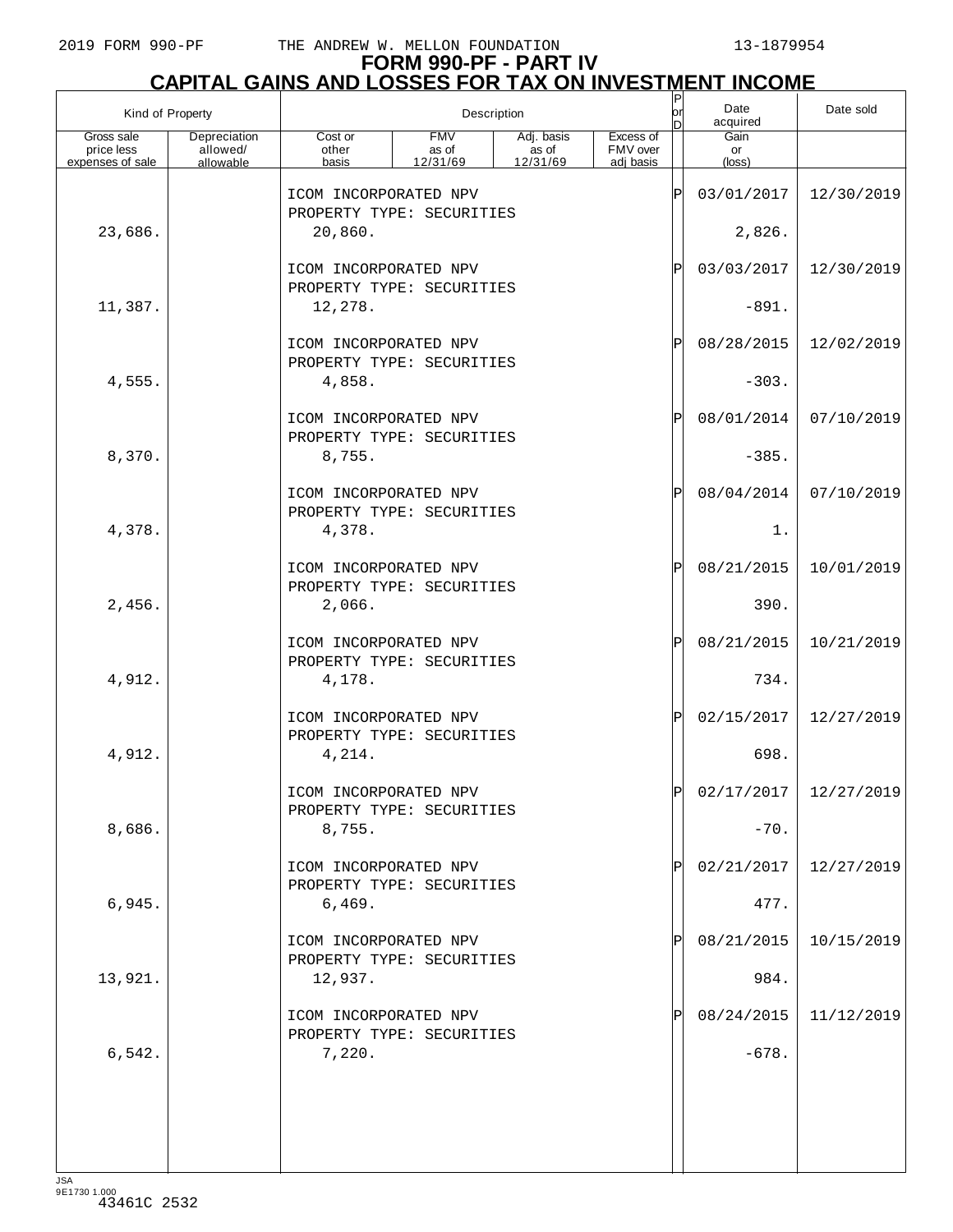# **FORM 990-PF - PART IV**

|                                              | <b>CAPITAL GAINS AND LOSSES FOR TAX ON INVESTMENT INCOME</b> |                                                    |                                 |                                 |                                    |           |                               |            |  |  |  |
|----------------------------------------------|--------------------------------------------------------------|----------------------------------------------------|---------------------------------|---------------------------------|------------------------------------|-----------|-------------------------------|------------|--|--|--|
| Kind of Property                             |                                                              |                                                    |                                 | Description                     |                                    | lor<br>In | Date<br>acquired              | Date sold  |  |  |  |
| Gross sale<br>price less<br>expenses of sale | Depreciation<br>allowed/<br>allowable                        | Cost or<br>other<br>basis                          | <b>FMV</b><br>as of<br>12/31/69 | Adj. basis<br>as of<br>12/31/69 | Excess of<br>FMV over<br>adi basis |           | Gain<br>or<br>$(\text{loss})$ |            |  |  |  |
|                                              |                                                              | ICOM INCORPORATED NPV<br>PROPERTY TYPE: SECURITIES |                                 |                                 |                                    | ΙP        | 08/24/2015                    | 11/11/2019 |  |  |  |
| 10,749.                                      |                                                              | 12,145.                                            |                                 |                                 |                                    |           | $-1,395.$                     |            |  |  |  |
|                                              |                                                              | ICOM INCORPORATED NPV<br>PROPERTY TYPE: SECURITIES |                                 |                                 |                                    | ΙP        | 07/25/2014                    | 06/24/2019 |  |  |  |
| 6,450.                                       |                                                              | 7,184.                                             |                                 |                                 |                                    |           | $-734.$                       |            |  |  |  |
|                                              |                                                              | ICOM INCORPORATED NPV<br>PROPERTY TYPE: SECURITIES |                                 |                                 |                                    | ΙP        | 08/04/2014                    | 07/17/2019 |  |  |  |
| 8,792.                                       |                                                              | 8,625.                                             |                                 |                                 |                                    |           | 168.                          |            |  |  |  |
|                                              |                                                              | ICOM INCORPORATED NPV<br>PROPERTY TYPE: SECURITIES |                                 |                                 |                                    | ΙP        | 08/05/2014                    | 07/17/2019 |  |  |  |
| 6,710.                                       |                                                              | 6,469.                                             |                                 |                                 |                                    |           | 241.                          |            |  |  |  |
|                                              |                                                              | ICOM INCORPORATED NPV<br>PROPERTY TYPE: SECURITIES |                                 |                                 |                                    | ΙP        | 08/24/2015                    | 10/25/2019 |  |  |  |
| 15,938.                                      |                                                              | 17,189.<br>ICOM INCORPORATED NPV                   |                                 |                                 |                                    | ΙP        | $-1, 251.$<br>08/24/2015      | 11/07/2019 |  |  |  |
| 14,294.                                      |                                                              | PROPERTY TYPE: SECURITIES<br>10,982.               |                                 |                                 |                                    |           | 3,312.                        |            |  |  |  |
|                                              |                                                              | ICOM INCORPORATED NPV                              |                                 |                                 |                                    | ΙP        | 08/01/2014                    | 07/01/2019 |  |  |  |
| 16,154.                                      |                                                              | PROPERTY TYPE: SECURITIES<br>17,189.               |                                 |                                 |                                    |           | $-1,034.$                     |            |  |  |  |
|                                              |                                                              | ICOM INCORPORATED NPV                              |                                 |                                 |                                    | ΙP        | 10/25/2016                    | 12/05/2019 |  |  |  |
| 11,616.                                      |                                                              | PROPERTY TYPE: SECURITIES<br>12,278.               |                                 |                                 |                                    |           | $-661.$                       |            |  |  |  |
|                                              |                                                              | ICOM INCORPORATED NPV<br>PROPERTY TYPE: SECURITIES |                                 |                                 |                                    | ΙP        | 08/01/2014                    | 07/08/2019 |  |  |  |
| 4,169.                                       |                                                              | 4,378.                                             |                                 |                                 |                                    |           | $-209.$                       |            |  |  |  |
|                                              |                                                              | ICOM INCORPORATED NPV<br>PROPERTY TYPE: SECURITIES |                                 |                                 |                                    |           | 08/01/2014                    | 07/05/2019 |  |  |  |
| 2,179.                                       |                                                              | 2,425.                                             |                                 |                                 |                                    |           | $-246.$                       |            |  |  |  |
|                                              |                                                              | ICOM INCORPORATED NPV<br>PROPERTY TYPE: SECURITIES |                                 |                                 |                                    |           | 08/21/2015                    | 10/03/2019 |  |  |  |
| 6,536.                                       |                                                              | 7,346.                                             |                                 |                                 |                                    |           | $-809.$                       |            |  |  |  |
|                                              |                                                              | ICOM INCORPORATED NPV<br>PROPERTY TYPE: SECURITIES |                                 |                                 |                                    |           | 07/28/2014                    | 06/26/2019 |  |  |  |
| 8,118.                                       |                                                              | 9,279.                                             |                                 |                                 |                                    |           | $-1,161.$                     |            |  |  |  |
|                                              |                                                              |                                                    |                                 |                                 |                                    |           |                               |            |  |  |  |
|                                              |                                                              |                                                    |                                 |                                 |                                    |           |                               |            |  |  |  |
|                                              |                                                              |                                                    |                                 |                                 |                                    |           |                               |            |  |  |  |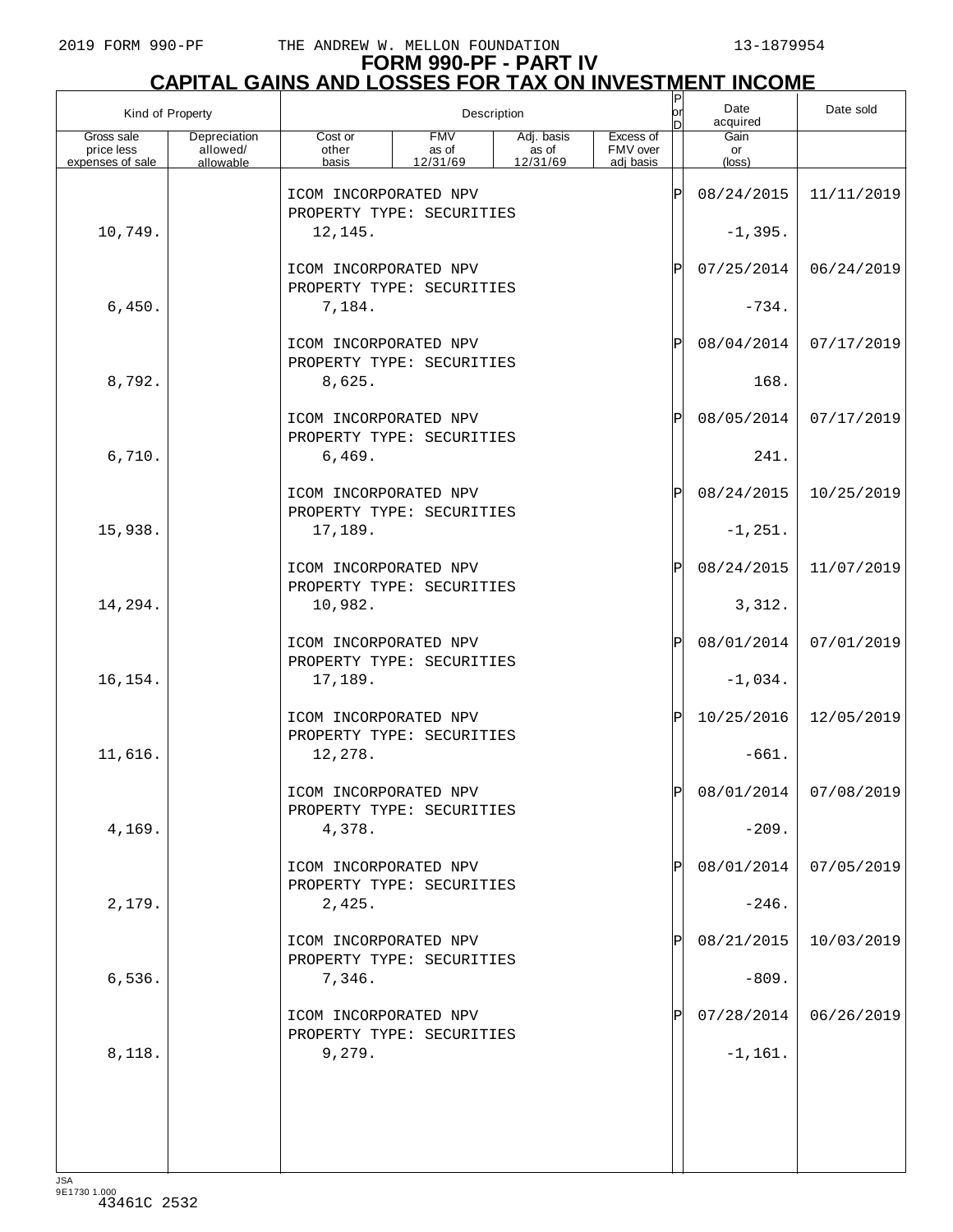# **FORM 990-PF - PART IV CAPITAL GAINS AND LOSSES FOR TAX ON INVESTMENT INCOME** P

| Kind of Property         |                          |                                                    |                     | Description         |                       | P<br>lor<br>D | Date<br>acquired | Date sold  |
|--------------------------|--------------------------|----------------------------------------------------|---------------------|---------------------|-----------------------|---------------|------------------|------------|
| Gross sale<br>price less | Depreciation<br>allowed/ | Cost or<br>other                                   | <b>FMV</b><br>as of | Adj. basis<br>as of | Excess of<br>FMV over |               | Gain<br>or       |            |
| expenses of sale         | allowable                | basis                                              | 12/31/69            | 12/31/69            | adi basis             |               | $(\text{loss})$  |            |
|                          |                          | ICOM INCORPORATED NPV<br>PROPERTY TYPE: SECURITIES |                     |                     |                       | ΙP            | 07/29/2014       | 06/26/2019 |
| 12,126.                  |                          | 13,919.                                            |                     |                     |                       |               | $-1,793.$        |            |
|                          |                          | ICOM INCORPORATED NPV<br>PROPERTY TYPE: SECURITIES |                     |                     |                       | ΙP            | 08/06/2014       | 09/12/2019 |
| 20,203.                  |                          | 14,707.                                            |                     |                     |                       |               | 5,496.           |            |
|                          |                          | ICOM INCORPORATED NPV<br>PROPERTY TYPE: SECURITIES |                     |                     |                       | ΙP            | 08/06/2014       | 09/13/2019 |
| 2,525.                   |                          | 1,826.                                             |                     |                     |                       |               | 700.             |            |
|                          |                          | ICOM INCORPORATED NPV<br>PROPERTY TYPE: SECURITIES |                     |                     |                       | ΙP            | 11/01/2016       | 12/17/2019 |
| 6,547.                   |                          | 6,566.                                             |                     |                     |                       |               | $-20.$           |            |
|                          |                          | ICOM INCORPORATED NPV<br>PROPERTY TYPE: SECURITIES |                     |                     |                       | ΙP            | 11/09/2016       | 12/17/2019 |
| 6,352.                   |                          | 6,978.                                             |                     |                     |                       |               | $-626.$          |            |
|                          |                          | ICOM INCORPORATED NPV<br>PROPERTY TYPE: SECURITIES |                     |                     |                       | ΙP            | 08/21/2015       | 10/16/2019 |
| 2,117.                   |                          | 2,259.                                             |                     |                     |                       |               | $-142.$          |            |
|                          |                          | ICOM INCORPORATED NPV<br>PROPERTY TYPE: SECURITIES |                     |                     |                       | ΙP            | 08/07/2014       | 09/24/2019 |
| 11,848.                  |                          | 13,919.                                            |                     |                     |                       |               | $-2,071.$        |            |
|                          |                          | ICOM INCORPORATED NPV<br>PROPERTY TYPE: SECURITIES |                     |                     |                       | ΙP            | 02/17/2015       | 09/24/2019 |
| 2,489.                   |                          | 1,937.                                             |                     |                     |                       |               | 552.             |            |
|                          |                          | ICOM INCORPORATED NPV<br>PROPERTY TYPE: SECURITIES |                     |                     |                       |               | 08/06/2014       | 09/18/2019 |
| 2,489.                   |                          | 1,942.                                             |                     |                     |                       |               | 547.             |            |
|                          |                          | ICOM INCORPORATED NPV<br>PROPERTY TYPE: SECURITIES |                     |                     |                       | Þ             | 01/24/2017       | 12/24/2019 |
| 2,489.                   |                          | 1,953.                                             |                     |                     |                       |               | 536.             |            |
|                          |                          | ICOM INCORPORATED NPV<br>PROPERTY TYPE: SECURITIES |                     |                     |                       |               | 01/25/2017       | 12/24/2019 |
| 6,564.                   |                          | 6,566.                                             |                     |                     |                       |               | $-2$ .           |            |
|                          |                          | ICOM INCORPORATED NPV<br>PROPERTY TYPE: SECURITIES |                     |                     |                       |               | 01/26/2017       | 12/24/2019 |
| 2,534.                   |                          | 1,826.                                             |                     |                     |                       |               | 708.             |            |
|                          |                          |                                                    |                     |                     |                       |               |                  |            |
|                          |                          |                                                    |                     |                     |                       |               |                  |            |
|                          |                          |                                                    |                     |                     |                       |               |                  |            |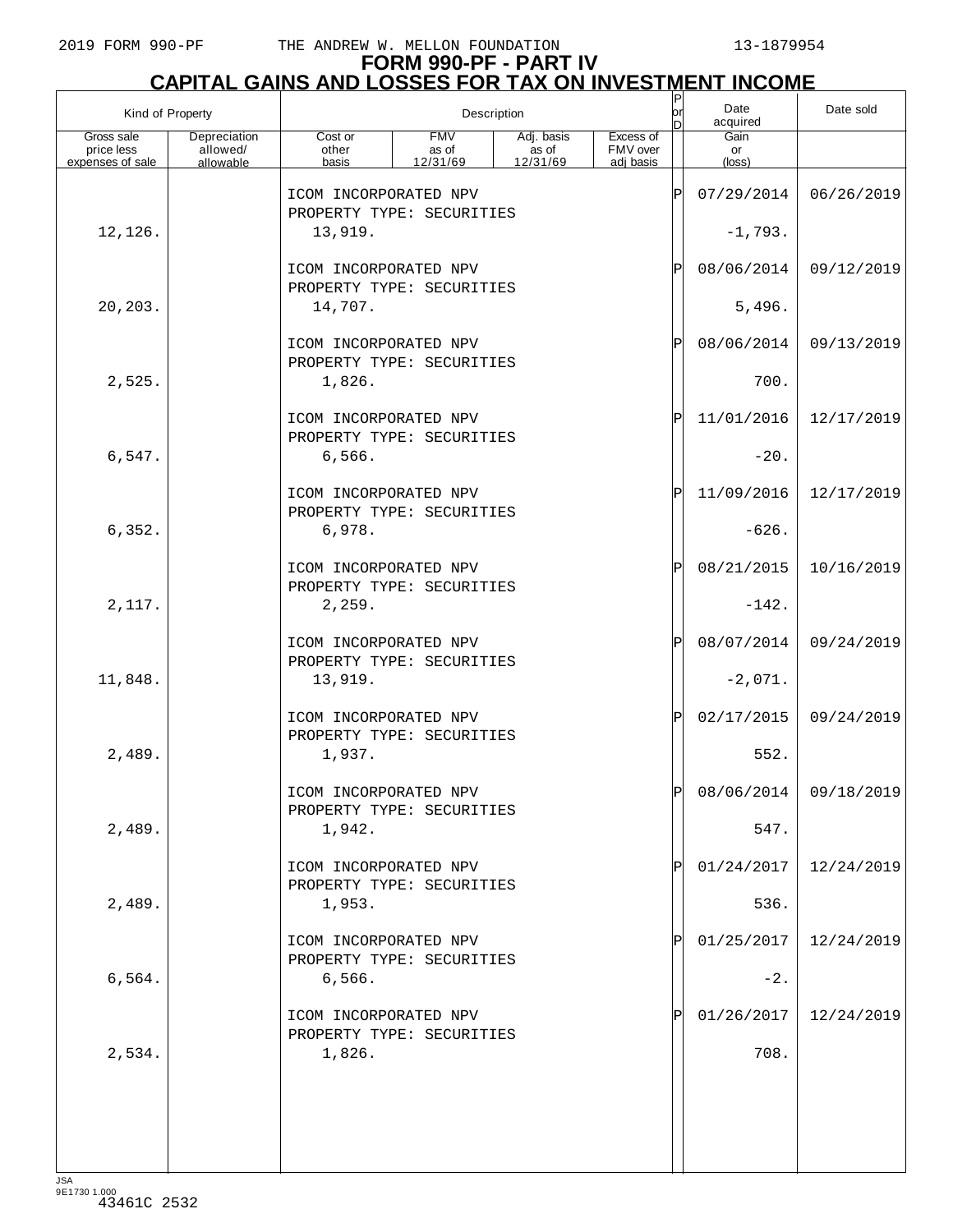# **FORM 990-PF - PART IV CAPITAL GAINS AND LOSSES FOR TAX ON INVESTMENT INCOME** P

| Kind of Property                             |                                       |                                                    |                                 | Description                     |                                    | P<br>or<br>In | Date<br>acquired     | Date sold             |
|----------------------------------------------|---------------------------------------|----------------------------------------------------|---------------------------------|---------------------------------|------------------------------------|---------------|----------------------|-----------------------|
| Gross sale<br>price less<br>expenses of sale | Depreciation<br>allowed/<br>allowable | Cost or<br>other<br>basis                          | <b>FMV</b><br>as of<br>12/31/69 | Adj. basis<br>as of<br>12/31/69 | Excess of<br>FMV over<br>adi basis |               | Gain<br>or<br>(loss) |                       |
|                                              |                                       |                                                    |                                 |                                 |                                    |               | 08/21/2015           |                       |
|                                              |                                       | ICOM INCORPORATED NPV<br>PROPERTY TYPE: SECURITIES |                                 |                                 |                                    | ΙP            |                      | 10/18/2019            |
| 8,722.                                       |                                       | 9,627.                                             |                                 |                                 |                                    |               | $-905.$              |                       |
|                                              |                                       | ICOM INCORPORATED NPV<br>PROPERTY TYPE: SECURITIES |                                 |                                 |                                    | ΙP            | 11/09/2016           | 12/19/2019            |
| 10,903.                                      |                                       | 12,125.                                            |                                 |                                 |                                    |               | $-1, 222.$           |                       |
|                                              |                                       | ICOM INCORPORATED NPV                              |                                 |                                 |                                    | ΙP            | 07/25/2014           | 06/25/2019            |
| 2,369.                                       |                                       | PROPERTY TYPE: SECURITIES<br>2,086.                |                                 |                                 |                                    |               | 283.                 |                       |
|                                              |                                       | ICOM INCORPORATED NPV                              |                                 |                                 |                                    | ΙP            | 07/28/2014           | 06/25/2019            |
| 7,107.                                       |                                       | PROPERTY TYPE: SECURITIES<br>5,884.                |                                 |                                 |                                    |               | 1,223.               |                       |
|                                              |                                       | ICOM INCORPORATED NPV                              |                                 |                                 |                                    | ΙP            | 08/28/2015           | 12/03/2019            |
| 22, 417.                                     |                                       | PROPERTY TYPE: SECURITIES<br>16,435.               |                                 |                                 |                                    |               | 5,981.               |                       |
|                                              |                                       | ICOM INCORPORATED NPV                              |                                 |                                 |                                    | ΙP            |                      |                       |
|                                              |                                       | PROPERTY TYPE: SECURITIES                          |                                 |                                 |                                    |               | 10/07/2016           | 12/03/2019            |
| 16,605.                                      |                                       | 14,430.                                            |                                 |                                 |                                    |               | 2,175.               |                       |
|                                              |                                       | ICOM INCORPORATED NPV<br>PROPERTY TYPE: SECURITIES |                                 |                                 |                                    | ΙP            | 10/26/2016           | 12/09/2019            |
| 4,744.                                       |                                       | 4,172.                                             |                                 |                                 |                                    |               | 572.                 |                       |
|                                              |                                       | ICOM INCORPORATED NPV                              |                                 |                                 |                                    | ΙP            | 08/27/2015           | 11/25/2019            |
| 4,522.                                       |                                       | PROPERTY TYPE: SECURITIES<br>4,858.                |                                 |                                 |                                    |               | $-335.$              |                       |
|                                              |                                       | ICOM INCORPORATED NPV                              |                                 |                                 |                                    | $\mathbf{D}$  |                      | 08/28/2015 11/25/2019 |
| 13,050.                                      |                                       | PROPERTY TYPE: SECURITIES<br>14,691.               |                                 |                                 |                                    |               | $-1,641.$            |                       |
|                                              |                                       | ICOM INCORPORATED NPV                              |                                 |                                 |                                    | Þ             | 08/04/2014           | 07/12/2019            |
| 4,350.                                       |                                       | PROPERTY TYPE: SECURITIES<br>4,949.                |                                 |                                 |                                    |               | $-599.$              |                       |
|                                              |                                       | ICOM INCORPORATED NPV                              |                                 |                                 |                                    |               | 07/29/2014           | 06/27/2019            |
|                                              |                                       | PROPERTY TYPE: SECURITIES                          |                                 |                                 |                                    |               |                      |                       |
| 2,240.                                       |                                       | 2,156.                                             |                                 |                                 |                                    |               | 84.                  |                       |
|                                              |                                       | ICOM INCORPORATED NPV<br>PROPERTY TYPE: SECURITIES |                                 |                                 |                                    |               | 07/30/2014           | 06/27/2019            |
| 6,582.                                       |                                       | 6,469.                                             |                                 |                                 |                                    |               | 113.                 |                       |
|                                              |                                       |                                                    |                                 |                                 |                                    |               |                      |                       |
|                                              |                                       |                                                    |                                 |                                 |                                    |               |                      |                       |
|                                              |                                       |                                                    |                                 |                                 |                                    |               |                      |                       |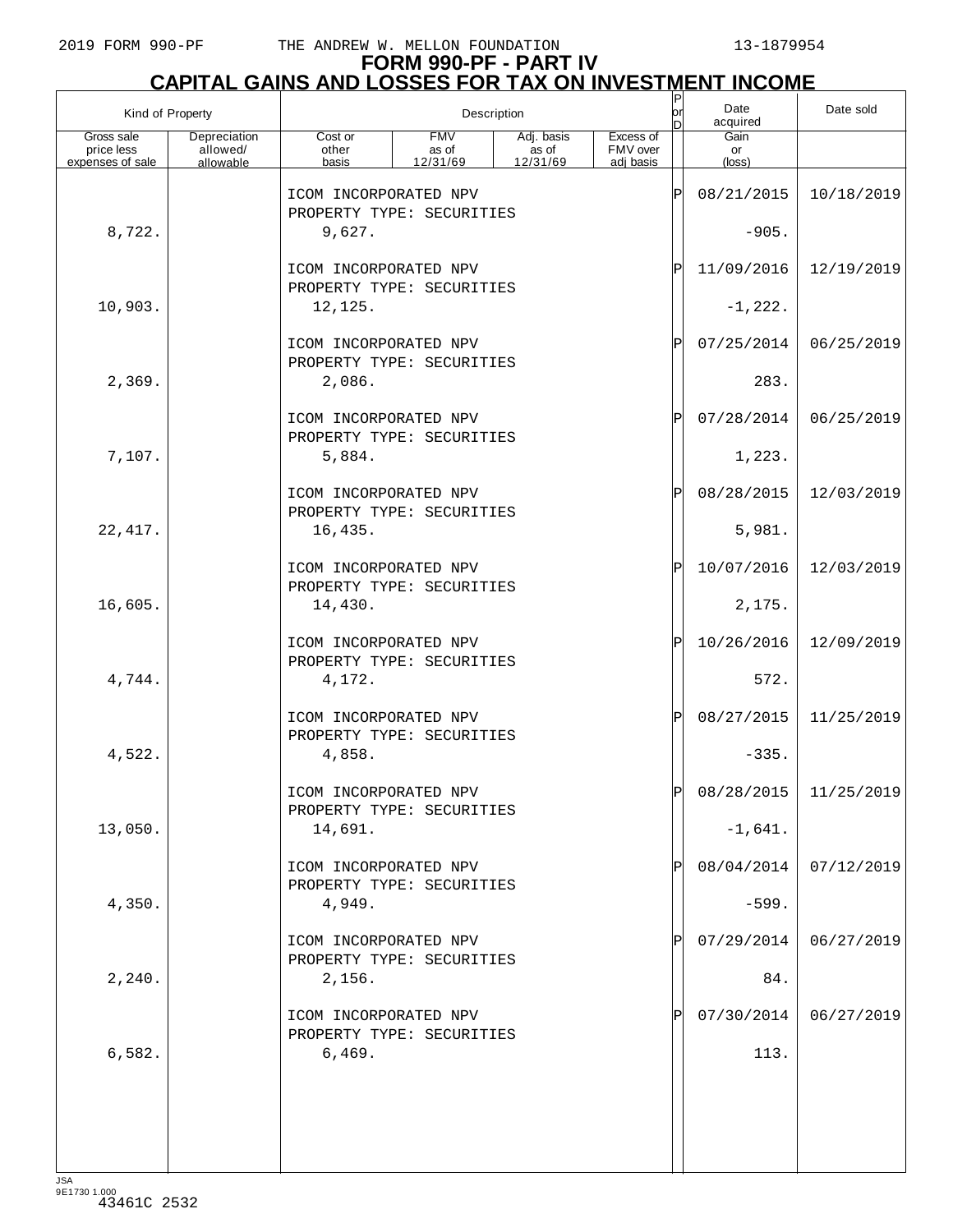# **FORM 990-PF - PART IV**

| <b>CAPITAL GAINS AND LOSSES FOR TAX ON INVESTMENT INCOME</b> |                                       |                                                    |                                 |                                               |                                    |     |                               |            |  |  |
|--------------------------------------------------------------|---------------------------------------|----------------------------------------------------|---------------------------------|-----------------------------------------------|------------------------------------|-----|-------------------------------|------------|--|--|
| Kind of Property                                             |                                       |                                                    |                                 | Description                                   |                                    | D   | Date<br>acquired              | Date sold  |  |  |
| Gross sale<br>price less<br>expenses of sale                 | Depreciation<br>allowed/<br>allowable | Cost or<br>other<br>basis                          | <b>FMV</b><br>as of<br>12/31/69 | Adj. basis<br>$\frac{1}{2}$ as of<br>12/31/69 | Excess of<br>FMV over<br>adj basis |     | Gain<br>or<br>$(\text{loss})$ |            |  |  |
|                                                              |                                       | ICOM INCORPORATED NPV<br>PROPERTY TYPE: SECURITIES |                                 |                                               |                                    | ΙP  | 08/24/2015                    | 11/06/2019 |  |  |
| 21,641.                                                      |                                       | 18,553.                                            |                                 |                                               |                                    |     | 3,088.                        |            |  |  |
|                                                              |                                       | ICOM INCORPORATED NPV<br>PROPERTY TYPE: SECURITIES |                                 |                                               |                                    | ΙÞΙ | 08/24/2015                    | 10/28/2019 |  |  |
| 2,377.                                                       |                                       | 1,961.                                             |                                 |                                               |                                    |     | 416.                          |            |  |  |
|                                                              |                                       | ICOM INCORPORATED NPV<br>PROPERTY TYPE: SECURITIES |                                 |                                               |                                    | ΙÞΙ | 08/27/2015                    | 11/21/2019 |  |  |
| 23,771.                                                      |                                       | 18,426.                                            |                                 |                                               |                                    |     | 5,345.                        |            |  |  |
|                                                              |                                       | ICOM INCORPORATED NPV<br>PROPERTY TYPE: SECURITIES |                                 |                                               |                                    | ΙÞΙ | 10/07/2016                    | 12/04/2019 |  |  |
| 7,131.                                                       |                                       | 5,491.                                             |                                 |                                               |                                    |     | 1,640.                        |            |  |  |
|                                                              |                                       | ICOM INCORPORATED NPV<br>PROPERTY TYPE: SECURITIES |                                 |                                               |                                    | ΙÞΙ | 10/24/2016                    | 12/04/2019 |  |  |
| 4,093.                                                       |                                       | 4,640.                                             |                                 |                                               |                                    |     | $-547.$                       |            |  |  |
|                                                              |                                       | ICOM INCORPORATED NPV<br>PROPERTY TYPE: SECURITIES |                                 |                                               |                                    | ΙÞΙ | 10/25/2016                    | 12/04/2019 |  |  |
| 8,186.                                                       |                                       | 9,304.                                             |                                 |                                               |                                    |     | $-1, 118.$                    |            |  |  |
|                                                              |                                       | ICOM INCORPORATED NPV<br>PROPERTY TYPE: SECURITIES |                                 |                                               |                                    | ΙÞΙ | 08/06/2014                    | 09/19/2019 |  |  |
| 10,033.                                                      |                                       | 7,296.                                             |                                 |                                               |                                    |     | 2,738.                        |            |  |  |
|                                                              |                                       | ICOM INCORPORATED NPV<br>PROPERTY TYPE: SECURITIES |                                 |                                               |                                    | ΙÞΙ | 08/07/2014                    | 09/19/2019 |  |  |
| 7,525.                                                       |                                       | 5,515.                                             |                                 |                                               |                                    |     | 2,010.                        |            |  |  |
|                                                              |                                       | ICOM INCORPORATED NPV<br>PROPERTY TYPE: SECURITIES |                                 |                                               |                                    | ΙÞΙ | 10/27/2016                    | 12/13/2019 |  |  |
| 17,514.                                                      |                                       | 12,869.                                            |                                 |                                               |                                    |     | 4,645.                        |            |  |  |
|                                                              |                                       | ICOM INCORPORATED NPV<br>PROPERTY TYPE: SECURITIES |                                 |                                               |                                    | ΙPΙ | 11/01/2016                    | 12/13/2019 |  |  |
| 12,301.                                                      |                                       | 13,133.<br>ICOM INCORPORATED NPV                   |                                 |                                               |                                    | ΙPΙ | $-832.$                       | 12/16/2019 |  |  |
| 8,131.                                                       |                                       | PROPERTY TYPE: SECURITIES<br>9,578.                |                                 |                                               |                                    |     | 11/01/2016<br>$-1,447.$       |            |  |  |
|                                                              |                                       | ICOM INCORPORATED NPV                              |                                 |                                               |                                    | ΙPΙ | 08/21/2015                    | 09/30/2019 |  |  |
| 4,066.                                                       |                                       | PROPERTY TYPE: SECURITIES<br>4,640.                |                                 |                                               |                                    |     | $-574.$                       |            |  |  |
|                                                              |                                       |                                                    |                                 |                                               |                                    |     |                               |            |  |  |
|                                                              |                                       |                                                    |                                 |                                               |                                    |     |                               |            |  |  |
|                                                              |                                       |                                                    |                                 |                                               |                                    |     |                               |            |  |  |
|                                                              |                                       |                                                    |                                 |                                               |                                    |     |                               |            |  |  |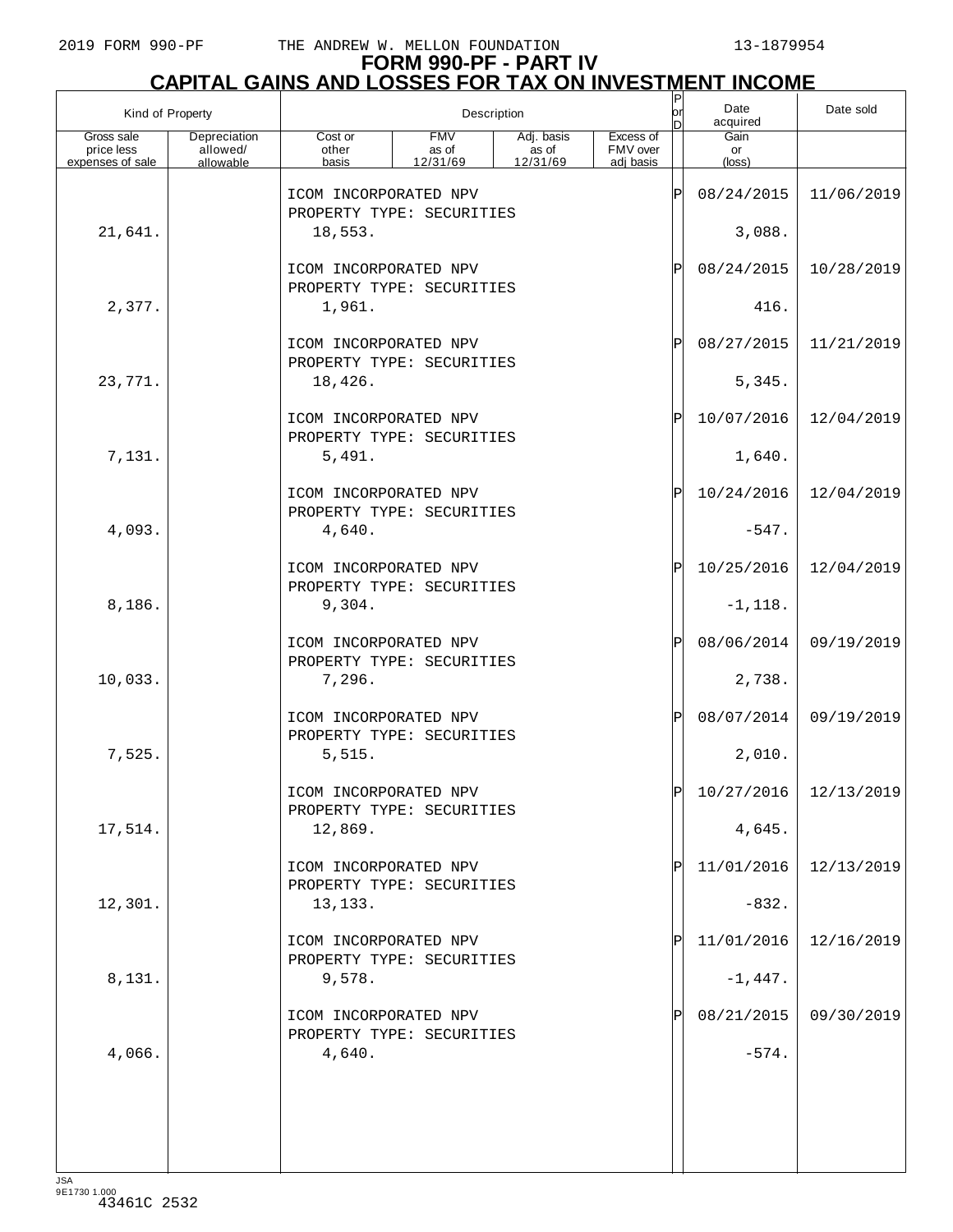# **FORM 990-PF - PART IV**

|                                              | <b>CAPITAL GAINS AND LOSSES FOR TAX ON INVESTMENT INCOME</b> |                                                              |                                 |                                               |                                    |           |                       |            |  |  |  |
|----------------------------------------------|--------------------------------------------------------------|--------------------------------------------------------------|---------------------------------|-----------------------------------------------|------------------------------------|-----------|-----------------------|------------|--|--|--|
| Kind of Property                             |                                                              |                                                              | Description                     |                                               |                                    | lor<br>In | Date<br>acquired      | Date sold  |  |  |  |
| Gross sale<br>price less<br>expenses of sale | Depreciation<br>allowed/<br>allowable                        | Cost or<br>other<br>basis                                    | <b>FMV</b><br>as of<br>12/31/69 | Adj. basis<br>$\overline{a}$ s of<br>12/31/69 | Excess of<br>FMV over<br>adi basis |           | Gain<br>or<br>(loss)  |            |  |  |  |
|                                              |                                                              | ICOM INCORPORATED NPV<br>PROPERTY TYPE: SECURITIES           |                                 |                                               |                                    | ΙP        | 08/05/2014            | 09/11/2019 |  |  |  |
| 13,461.                                      |                                                              | 12,937.                                                      |                                 |                                               |                                    |           | 524.                  |            |  |  |  |
|                                              |                                                              | ICOM INCORPORATED NPV<br>PROPERTY TYPE: SECURITIES           |                                 |                                               |                                    | ΙP        | 08/06/2014            | 09/11/2019 |  |  |  |
| 2,054.                                       |                                                              | 2,375.                                                       |                                 |                                               |                                    |           | $-321.$               |            |  |  |  |
|                                              |                                                              | ICOM INCORPORATED NPV<br>PROPERTY TYPE: SECURITIES           |                                 |                                               |                                    | ΙP        | 08/24/2015            | 10/30/2019 |  |  |  |
| 2,054.                                       |                                                              | 2,402.                                                       |                                 |                                               |                                    |           | $-348.$               |            |  |  |  |
|                                              |                                                              | ICOM INCORPORATED NPV<br>PROPERTY TYPE: SECURITIES           |                                 |                                               |                                    | ΙP        | 03/04/2015            | 09/27/2019 |  |  |  |
| 2,054.                                       |                                                              | 2,189.<br>ICOM INCORPORATED NPV                              |                                 |                                               |                                    | ΙP        | $-135.$<br>03/05/2015 | 09/27/2019 |  |  |  |
| 4,354.                                       |                                                              | PROPERTY TYPE: SECURITIES<br>4,378.                          |                                 |                                               |                                    |           | $-24.$                |            |  |  |  |
|                                              |                                                              | ICOM INCORPORATED NPV                                        |                                 |                                               |                                    | ΙP        | 08/21/2015            | 09/27/2019 |  |  |  |
| 34,741.                                      |                                                              | PROPERTY TYPE: SECURITIES<br>28,860.                         |                                 |                                               |                                    |           | 5,881.                |            |  |  |  |
|                                              |                                                              | ICOM INCORPORATED NPV<br>PROPERTY TYPE: SECURITIES           |                                 |                                               |                                    | ΙP        | 08/21/2015            | 10/17/2019 |  |  |  |
| 28, 428.                                     |                                                              | 28,455.                                                      |                                 |                                               |                                    |           | $-26.$                |            |  |  |  |
|                                              |                                                              | ICOM INCORPORATED NPV<br>PROPERTY TYPE: SECURITIES           |                                 |                                               |                                    | ΙP        | 08/27/2015            | 11/19/2019 |  |  |  |
| 28,836.                                      |                                                              | 32,168.                                                      |                                 |                                               |                                    |           | $-3,332.$             |            |  |  |  |
|                                              |                                                              | ICOM INCORPORATED NPV<br>PROPERTY TYPE: SECURITIES           |                                 |                                               |                                    | ΙP        | 08/21/2015            | 10/23/2019 |  |  |  |
| 37,709.                                      |                                                              | 42,061.                                                      |                                 |                                               |                                    |           | $-4,352.$             |            |  |  |  |
| 2,218.                                       |                                                              | ICOM INCORPORATED NPV<br>PROPERTY TYPE: SECURITIES<br>2,456. |                                 |                                               |                                    | IP        | 07/30/2014<br>$-237.$ | 06/28/2019 |  |  |  |
|                                              |                                                              | ICOM INCORPORATED NPV                                        |                                 |                                               |                                    |           | 07/31/2014            | 06/28/2019 |  |  |  |
| 37,073.                                      |                                                              | PROPERTY TYPE: SECURITIES<br>37,210.                         |                                 |                                               |                                    |           | $-137.$               |            |  |  |  |
|                                              |                                                              | ICOM INCORPORATED NPV                                        |                                 |                                               |                                    |           | 08/01/2014            | 06/28/2019 |  |  |  |
| 2,181.                                       |                                                              | PROPERTY TYPE: SECURITIES<br>2,156.                          |                                 |                                               |                                    |           | 25.                   |            |  |  |  |
|                                              |                                                              |                                                              |                                 |                                               |                                    |           |                       |            |  |  |  |
|                                              |                                                              |                                                              |                                 |                                               |                                    |           |                       |            |  |  |  |
|                                              |                                                              |                                                              |                                 |                                               |                                    |           |                       |            |  |  |  |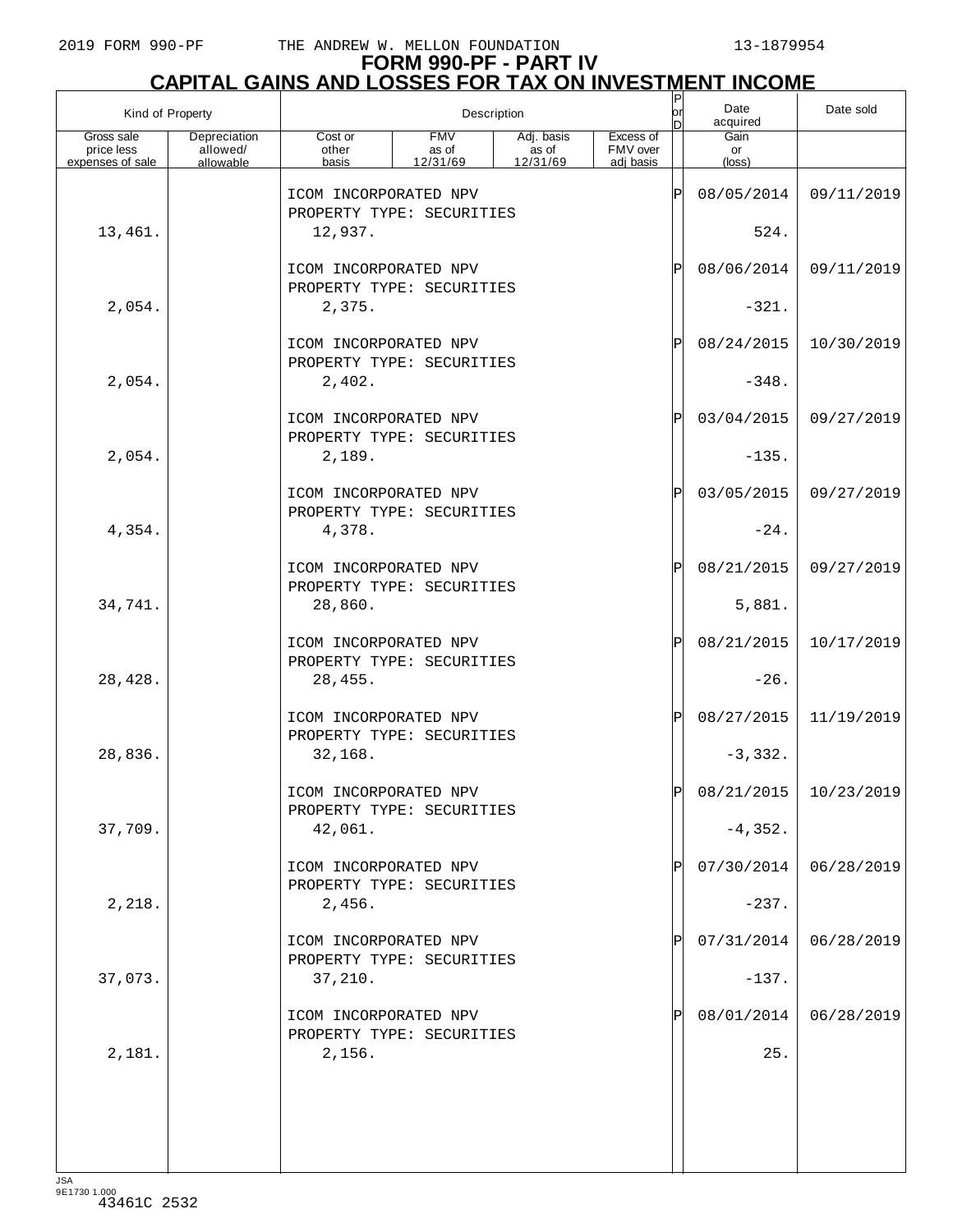# **FORM 990-PF - PART IV**

| <u>CAPITAL GAINS AND LOSSES FOR TAX ON INVESTMENT INCOME</u> |                                       |                                                    |                                 |                                               |                                    |                             |                               |            |  |  |
|--------------------------------------------------------------|---------------------------------------|----------------------------------------------------|---------------------------------|-----------------------------------------------|------------------------------------|-----------------------------|-------------------------------|------------|--|--|
| Kind of Property                                             |                                       |                                                    |                                 | Description                                   |                                    | orl<br>D                    | Date<br>acquired              | Date sold  |  |  |
| Gross sale<br>price less<br>expenses of sale                 | Depreciation<br>allowed/<br>allowable | Cost or<br>other<br>basis                          | <b>FMV</b><br>as of<br>12/31/69 | Adj. basis<br>$\overline{a}$ s of<br>12/31/69 | Excess of<br>FMV over<br>adj basis |                             | Gain<br>or<br>$(\text{loss})$ |            |  |  |
|                                                              |                                       | ICOM INCORPORATED NPV<br>PROPERTY TYPE: SECURITIES |                                 |                                               |                                    | ΙP                          | 08/21/2015                    | 10/24/2019 |  |  |
| 12,022.                                                      |                                       | 13,919.                                            |                                 |                                               |                                    |                             | $-1,897.$                     |            |  |  |
|                                                              |                                       | ICOM INCORPORATED NPV<br>PROPERTY TYPE: SECURITIES |                                 |                                               |                                    | $\mathbf{P}$                | 08/24/2015                    | 10/24/2019 |  |  |
| 11,457.                                                      |                                       | 12,278.                                            |                                 |                                               |                                    |                             | $-820.$                       |            |  |  |
|                                                              |                                       | ICOM INCORPORATED NPV<br>PROPERTY TYPE: SECURITIES |                                 |                                               |                                    | $\mathbf{P}$                | 08/06/2014                    | 09/17/2019 |  |  |
| 29,110.                                                      |                                       | 21,965.                                            |                                 |                                               |                                    |                             | 7,145.                        |            |  |  |
|                                                              |                                       | ICOM INCORPORATED NPV<br>PROPERTY TYPE: SECURITIES |                                 |                                               |                                    | ΙÞΙ                         | 08/01/2014                    | 07/02/2019 |  |  |
| 12,129.                                                      |                                       | 9,131.                                             |                                 |                                               |                                    |                             | 2,998.                        |            |  |  |
|                                                              |                                       | ICOM INCORPORATED NPV<br>PROPERTY TYPE: SECURITIES |                                 |                                               |                                    | ΙÞΙ                         | 10/25/2016                    | 12/06/2019 |  |  |
| 25,160.                                                      |                                       | 26,718.                                            |                                 |                                               |                                    |                             | $-1,559.$                     |            |  |  |
|                                                              |                                       | ICOM INCORPORATED NPV<br>PROPERTY TYPE: SECURITIES |                                 |                                               |                                    | ΙÞΙ                         | 10/26/2016                    | 12/06/2019 |  |  |
| 7,061.                                                       |                                       | 7,367.                                             |                                 |                                               |                                    |                             | $-306.$                       |            |  |  |
|                                                              |                                       | ICOM INCORPORATED NPV<br>PROPERTY TYPE: SECURITIES |                                 |                                               |                                    | $\mathsf{P}\vert$           | 08/04/2014                    | 07/11/2019 |  |  |
| 6,224.                                                       |                                       | 6,566.                                             |                                 |                                               |                                    |                             | $-343.$                       |            |  |  |
|                                                              |                                       | ICOM INCORPORATED NPV<br>PROPERTY TYPE: SECURITIES |                                 |                                               |                                    | $\mathsf{P}% _{\mathsf{P}}$ | 08/01/2014                    | 07/04/2019 |  |  |
| 2,085.                                                       |                                       | 2,327.                                             |                                 |                                               |                                    |                             | $-242.$                       |            |  |  |
|                                                              |                                       | ICOM INCORPORATED NPV<br>PROPERTY TYPE: SECURITIES |                                 |                                               |                                    | Þ                           | 08/21/2015                    | 10/07/2019 |  |  |
| 2,085.                                                       |                                       | 2,349.                                             |                                 |                                               |                                    |                             | $-264.$                       |            |  |  |
|                                                              |                                       | ICOM INCORPORATED NPV<br>PROPERTY TYPE: SECURITIES |                                 |                                               |                                    | Pl                          | 02/20/2015                    | 09/26/2019 |  |  |
| 10,899.                                                      |                                       | 12,145.                                            |                                 |                                               |                                    |                             | $-1, 246.$                    |            |  |  |
|                                                              |                                       | ICOM INCORPORATED NPV<br>PROPERTY TYPE: SECURITIES |                                 |                                               |                                    |                             | 03/03/2015                    | 09/26/2019 |  |  |
| 12,162.                                                      |                                       | 9,988.                                             |                                 |                                               |                                    |                             | 2,174.                        |            |  |  |
|                                                              |                                       | ICOM INCORPORATED NPV<br>PROPERTY TYPE: SECURITIES |                                 |                                               |                                    |                             | 08/04/2014                    | 07/16/2019 |  |  |
| 4,417.                                                       |                                       | 4,809.                                             |                                 |                                               |                                    |                             | $-392.$                       |            |  |  |
|                                                              |                                       |                                                    |                                 |                                               |                                    |                             |                               |            |  |  |
|                                                              |                                       |                                                    |                                 |                                               |                                    |                             |                               |            |  |  |
|                                                              |                                       |                                                    |                                 |                                               |                                    |                             |                               |            |  |  |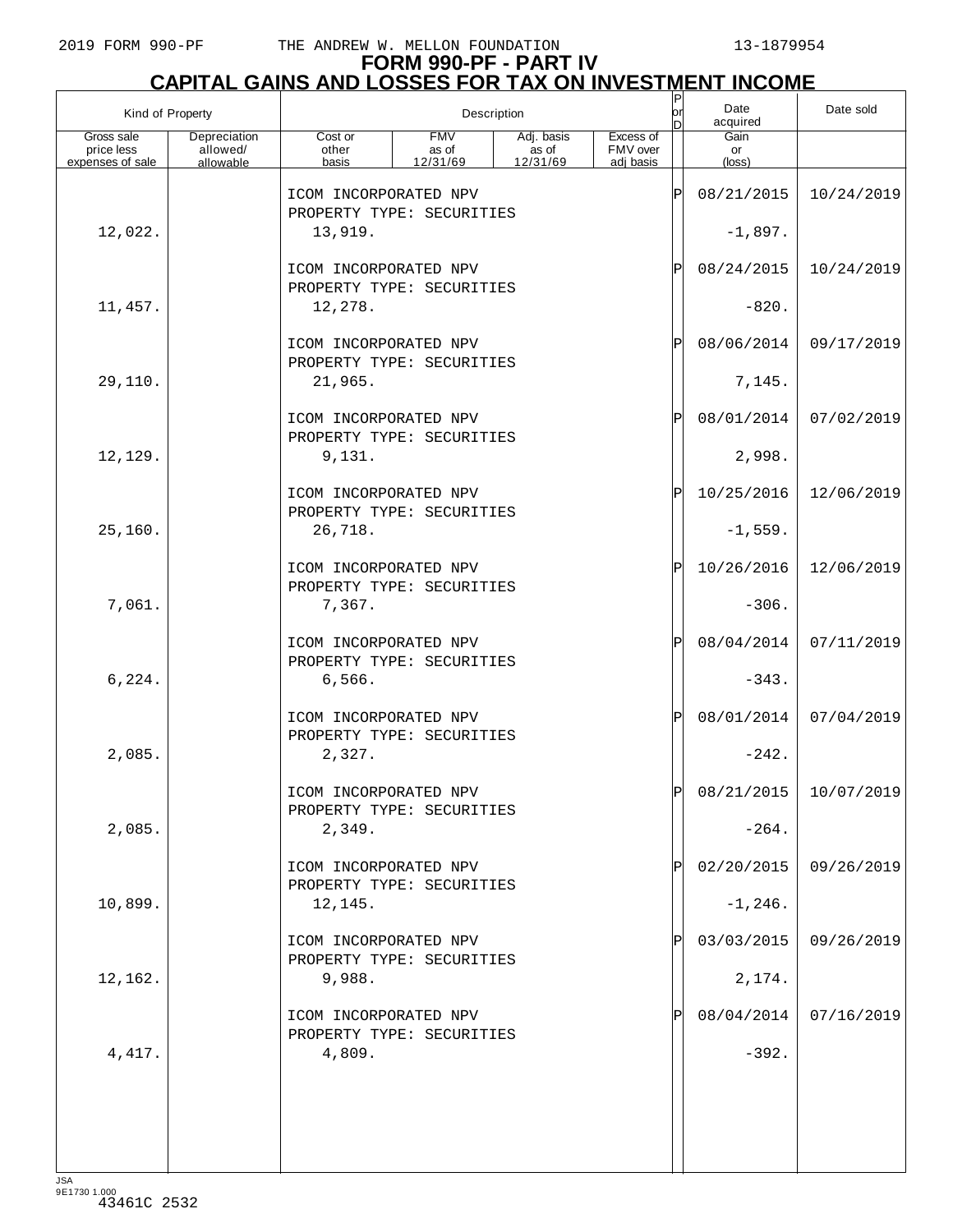# **FORM 990-PF - PART IV**

|                                              | <b>CAPITAL GAINS AND LOSSES FOR TAX ON INVESTMENT INCOME</b> |                                                    |                                 |                                               |                                    |            |                               |            |  |  |  |
|----------------------------------------------|--------------------------------------------------------------|----------------------------------------------------|---------------------------------|-----------------------------------------------|------------------------------------|------------|-------------------------------|------------|--|--|--|
| Kind of Property                             |                                                              |                                                    |                                 | Description                                   |                                    | lorl<br>In | Date<br>acquired              | Date sold  |  |  |  |
| Gross sale<br>price less<br>expenses of sale | Depreciation<br>allowed/<br>allowable                        | Cost or<br>other<br>basis                          | <b>FMV</b><br>as of<br>12/31/69 | Adj. basis<br>$\frac{1}{2}$ as of<br>12/31/69 | Excess of<br>FMV over<br>adi basis |            | Gain<br>or<br>$(\text{loss})$ |            |  |  |  |
|                                              |                                                              | ICOM INCORPORATED NPV<br>PROPERTY TYPE: SECURITIES |                                 |                                               |                                    | ΙP         | 08/26/2015                    | 11/14/2019 |  |  |  |
| 11,043.                                      |                                                              | 12,034.                                            |                                 |                                               |                                    |            | $-991.$                       |            |  |  |  |
|                                              |                                                              | ICOM INCORPORATED NPV<br>PROPERTY TYPE: SECURITIES |                                 |                                               |                                    | ΙP         | 07/24/2014                    | 06/21/2019 |  |  |  |
| 14,938.                                      |                                                              | 15,322.                                            |                                 |                                               |                                    |            | $-384.$                       |            |  |  |  |
|                                              |                                                              | ICOM INCORPORATED NPV<br>PROPERTY TYPE: SECURITIES |                                 |                                               |                                    | ΙP         | 07/25/2014                    | 06/21/2019 |  |  |  |
| 31,647.                                      |                                                              | 26,799.                                            |                                 |                                               |                                    |            | 4,849.                        |            |  |  |  |
|                                              |                                                              | ICOM INCORPORATED NPV<br>PROPERTY TYPE: SECURITIES |                                 |                                               |                                    | ΙP         | 08/21/2015                    | 10/02/2019 |  |  |  |
| 2,490.                                       |                                                              | 1,953.                                             |                                 |                                               |                                    |            | 537.                          |            |  |  |  |
| 2,490.                                       |                                                              | ICOM INCORPORATED NPV<br>PROPERTY TYPE: SECURITIES |                                 |                                               |                                    | ΙP         | 08/27/2015<br>549.            | 11/18/2019 |  |  |  |
|                                              |                                                              | 1,941.<br>ICOM INCORPORATED NPV                    |                                 |                                               |                                    | ΙP         | 01/26/2017                    | 12/25/2019 |  |  |  |
| 4,980.                                       |                                                              | PROPERTY TYPE: SECURITIES<br>3,974.                |                                 |                                               |                                    |            | 1,006.                        |            |  |  |  |
|                                              |                                                              | ICOM INCORPORATED NPV                              |                                 |                                               |                                    | ΙP         | 01/27/2017                    | 12/25/2019 |  |  |  |
| 2,490.                                       |                                                              | PROPERTY TYPE: SECURITIES<br>1,989.                |                                 |                                               |                                    |            | 501.                          |            |  |  |  |
|                                              |                                                              | ICOM INCORPORATED NPV                              |                                 |                                               |                                    | ΙP         | 02/06/2017                    | 12/25/2019 |  |  |  |
| 4,980.                                       |                                                              | PROPERTY TYPE: SECURITIES<br>3,970.                |                                 |                                               |                                    |            | 1,010.                        |            |  |  |  |
|                                              |                                                              | ICOM INCORPORATED NPV<br>PROPERTY TYPE: SECURITIES |                                 |                                               |                                    | ΙP         | 02/07/2017                    | 12/25/2019 |  |  |  |
| 9,960.                                       |                                                              | 8,118.                                             |                                 |                                               |                                    |            | 1,842.                        |            |  |  |  |
|                                              |                                                              | ICOM INCORPORATED NPV<br>PROPERTY TYPE: SECURITIES |                                 |                                               |                                    |            | 02/08/2017                    | 12/25/2019 |  |  |  |
| 4,980.                                       |                                                              | 4,158.                                             |                                 |                                               |                                    |            | 822.                          |            |  |  |  |
|                                              |                                                              | ICOM INCORPORATED NPV<br>PROPERTY TYPE: SECURITIES |                                 |                                               |                                    |            | 02/10/2017                    | 12/25/2019 |  |  |  |
| 4,980.                                       |                                                              | 4,132.                                             |                                 |                                               |                                    |            | 848.                          |            |  |  |  |
|                                              |                                                              | ICOM INCORPORATED NPV<br>PROPERTY TYPE: SECURITIES |                                 |                                               |                                    |            | 02/14/2017                    | 12/25/2019 |  |  |  |
| 11,465.                                      |                                                              | 12,278.                                            |                                 |                                               |                                    |            | $-813.$                       |            |  |  |  |
|                                              |                                                              |                                                    |                                 |                                               |                                    |            |                               |            |  |  |  |
|                                              |                                                              |                                                    |                                 |                                               |                                    |            |                               |            |  |  |  |
|                                              |                                                              |                                                    |                                 |                                               |                                    |            |                               |            |  |  |  |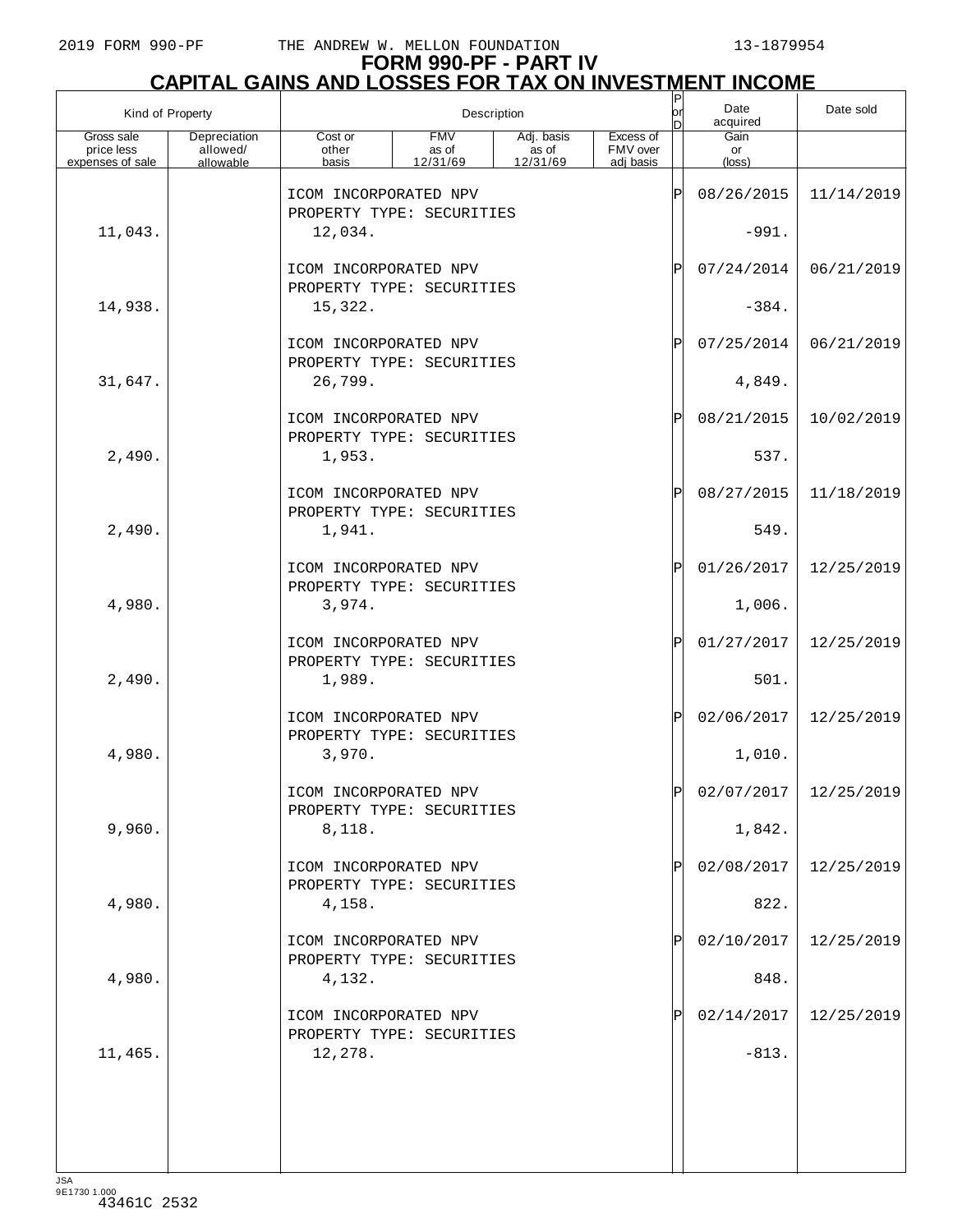# **FORM 990-PF - PART IV**

| <b>CAPITAL GAINS AND LOSSES FOR TAX ON INVESTMENT INCOME</b> |                                       |                                                              |                                 |                                               |                                    |           |                      |            |  |  |
|--------------------------------------------------------------|---------------------------------------|--------------------------------------------------------------|---------------------------------|-----------------------------------------------|------------------------------------|-----------|----------------------|------------|--|--|
| Kind of Property                                             |                                       |                                                              |                                 | Description                                   |                                    | orl<br>In | Date<br>acquired     | Date sold  |  |  |
| Gross sale<br>price less<br>expenses of sale                 | Depreciation<br>allowed/<br>allowable | Cost or<br>other<br>basis                                    | <b>FMV</b><br>as of<br>12/31/69 | Adj. basis<br>$\frac{1}{2}$ as of<br>12/31/69 | Excess of<br>FMV over<br>adj basis |           | Gain<br>or<br>(loss) |            |  |  |
|                                                              |                                       | ICOM INCORPORATED NPV<br>PROPERTY TYPE: SECURITIES           |                                 |                                               |                                    | ΙÞΙ       | 02/15/2017           | 12/25/2019 |  |  |
| 42,107.                                                      |                                       | 38,812.                                                      |                                 |                                               |                                    |           | 3,295.               |            |  |  |
|                                                              |                                       | ICOM INCORPORATED NPV<br>PROPERTY TYPE: SECURITIES           |                                 |                                               |                                    | ΙÞΙ       | 08/01/2014           | 07/09/2019 |  |  |
| 2,339.                                                       |                                       | 1,998.                                                       |                                 |                                               |                                    |           | 342.                 |            |  |  |
|                                                              |                                       | ICOM INCORPORATED NPV<br>PROPERTY TYPE: SECURITIES           |                                 |                                               |                                    | ΙÞΙ       | 08/24/2015           | 11/13/2019 |  |  |
| 2,375.                                                       |                                       | 2,086.                                                       |                                 |                                               |                                    |           | 289.                 |            |  |  |
|                                                              |                                       | ICOM INCORPORATED NPV<br>PROPERTY TYPE: SECURITIES           |                                 |                                               |                                    | ΙÞΙ       | 08/26/2015           | 11/13/2019 |  |  |
| 6,776.                                                       |                                       | 6,469.                                                       |                                 |                                               |                                    |           | 307.                 |            |  |  |
|                                                              |                                       | ICOM INCORPORATED NPV<br>PROPERTY TYPE: SECURITIES           |                                 |                                               |                                    | ΙÞΙ       | 08/28/2015           | 11/28/2019 |  |  |
| 2,494.                                                       |                                       | 1,764.                                                       |                                 |                                               |                                    | ΙÞΙ       | 730.<br>08/24/2015   | 10/31/2019 |  |  |
| 4,989.                                                       |                                       | ICOM INCORPORATED NPV<br>PROPERTY TYPE: SECURITIES<br>3,854. |                                 |                                               |                                    |           | 1,135.               |            |  |  |
|                                                              |                                       | ICOM INCORPORATED NPV                                        |                                 |                                               |                                    | ΙPΙ       | 11/18/2016           | 12/23/2019 |  |  |
| 4,989.                                                       |                                       | PROPERTY TYPE: SECURITIES<br>3,873.                          |                                 |                                               |                                    |           | 1,115.               |            |  |  |
|                                                              |                                       | ICOM INCORPORATED NPV                                        |                                 |                                               |                                    | ΙÞΙ       | 01/16/2017           | 12/23/2019 |  |  |
| 2,494.                                                       |                                       | PROPERTY TYPE: SECURITIES<br>1,931.                          |                                 |                                               |                                    |           | 563.                 |            |  |  |
|                                                              |                                       | ICOM INCORPORATED NPV                                        |                                 |                                               |                                    | ΙÞΙ       | 01/17/2017           | 12/23/2019 |  |  |
| 2,494.                                                       |                                       | PROPERTY TYPE: SECURITIES<br>1,919.                          |                                 |                                               |                                    |           | 575.                 |            |  |  |
|                                                              |                                       | ICOM INCORPORATED NPV<br>PROPERTY TYPE: SECURITIES           |                                 |                                               |                                    | ΙPΙ       | 01/20/2017           | 12/23/2019 |  |  |
| 4,989.                                                       |                                       | 3,874.                                                       |                                 |                                               |                                    |           | 1,115.               |            |  |  |
|                                                              |                                       | ICOM INCORPORATED NPV<br>PROPERTY TYPE: SECURITIES           |                                 |                                               |                                    | IPI       | 01/23/2017           | 12/23/2019 |  |  |
| 9,025.                                                       |                                       | 8,625.                                                       |                                 |                                               |                                    |           | 400.                 |            |  |  |
|                                                              |                                       | ICOM INCORPORATED NPV<br>PROPERTY TYPE: SECURITIES           |                                 |                                               |                                    | IPI       | 01/24/2017           | 12/23/2019 |  |  |
| 17,651.                                                      |                                       | 17,250.                                                      |                                 |                                               |                                    |           | 401.                 |            |  |  |
|                                                              |                                       |                                                              |                                 |                                               |                                    |           |                      |            |  |  |
|                                                              |                                       |                                                              |                                 |                                               |                                    |           |                      |            |  |  |
| <b>JSA</b>                                                   |                                       |                                                              |                                 |                                               |                                    |           |                      |            |  |  |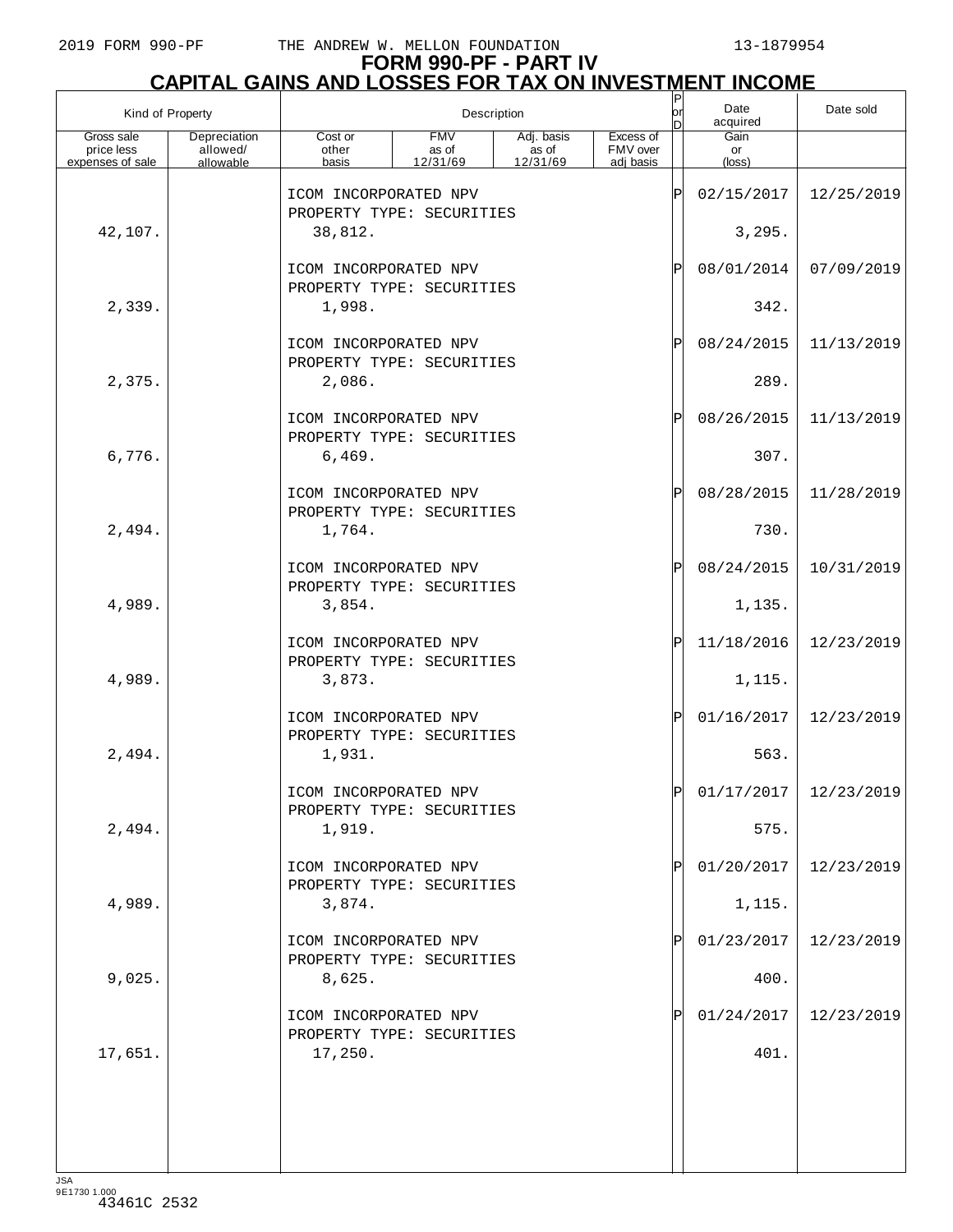# **FORM 990-PF - PART IV**

| <u>CAPITAL GAINS AND LOSSES FOR TAX ON INVESTMENT INCOME</u> |                                       |                                                    |                                 |                                               |                                    |                             |                               |            |  |  |
|--------------------------------------------------------------|---------------------------------------|----------------------------------------------------|---------------------------------|-----------------------------------------------|------------------------------------|-----------------------------|-------------------------------|------------|--|--|
| Kind of Property                                             |                                       |                                                    |                                 | Description                                   |                                    | orl<br>D                    | Date<br>acquired              | Date sold  |  |  |
| Gross sale<br>price less<br>expenses of sale                 | Depreciation<br>allowed/<br>allowable | Cost or<br>other<br>basis                          | <b>FMV</b><br>as of<br>12/31/69 | Adj. basis<br>$\frac{1}{2}$ as of<br>12/31/69 | Excess of<br>FMV over<br>adj basis |                             | Gain<br>or<br>$(\text{loss})$ |            |  |  |
|                                                              |                                       | ICOM INCORPORATED NPV<br>PROPERTY TYPE: SECURITIES |                                 |                                               |                                    | ΙP                          | 08/24/2015                    | 11/08/2019 |  |  |
| 6, 159.                                                      |                                       | 6,978.                                             |                                 |                                               |                                    |                             | $-819.$                       |            |  |  |
|                                                              |                                       | ICOM INCORPORATED NPV<br>PROPERTY TYPE: SECURITIES |                                 |                                               |                                    | $\mathbf{P}$                | 08/24/2015                    | 10/29/2019 |  |  |
| 5,017.                                                       |                                       | 3,652.                                             |                                 |                                               |                                    |                             | 1,364.                        |            |  |  |
|                                                              |                                       | ICOM INCORPORATED NPV<br>PROPERTY TYPE: SECURITIES |                                 |                                               |                                    | $\mathsf{P}% _{\mathsf{P}}$ | 08/07/2014                    | 09/20/2019 |  |  |
| 15,117.                                                      |                                       | 10,957.                                            |                                 |                                               |                                    |                             | 4,160.                        |            |  |  |
|                                                              |                                       | ICOM INCORPORATED NPV<br>PROPERTY TYPE: SECURITIES |                                 |                                               |                                    | ΙÞΙ                         | 10/26/2016                    | 12/10/2019 |  |  |
| 2,124.                                                       |                                       | 2,189.                                             |                                 |                                               |                                    |                             | $-65.$                        |            |  |  |
|                                                              |                                       | ICOM INCORPORATED NPV<br>PROPERTY TYPE: SECURITIES |                                 |                                               |                                    | ΙÞΙ                         | 10/26/2016                    | 12/11/2019 |  |  |
| 31,067.                                                      |                                       | 27, 118.                                           |                                 |                                               |                                    |                             | 3,950.                        |            |  |  |
|                                                              |                                       | INSPIRE MED<br>PROPERTY TYPE: SECURITIES           |                                 |                                               |                                    | $\mathbf{P}$                | 08/21/2015                    | 10/10/2019 |  |  |
| 29,884.                                                      |                                       | 4,965.                                             |                                 |                                               |                                    |                             | 24,919.                       |            |  |  |
|                                                              |                                       | INSPIRE MED<br>PROPERTY TYPE: SECURITIES           |                                 |                                               |                                    | $\mathbf{P}^{\mathrm{I}}$   | 08/28/2015                    | 11/26/2019 |  |  |
| 72,175.                                                      |                                       | 11,991.                                            |                                 |                                               |                                    |                             | 60,184.                       |            |  |  |
|                                                              |                                       | INSPIRE MED<br>PROPERTY TYPE: SECURITIES           |                                 |                                               |                                    | $\mathsf{P}% _{\mathsf{P}}$ | 05/19/2009                    | 02/27/2019 |  |  |
| 15,091.                                                      |                                       | 2,507.                                             |                                 |                                               |                                    |                             | 12,584.                       |            |  |  |
|                                                              |                                       | INSPIRE MED<br>PROPERTY TYPE: SECURITIES           |                                 |                                               |                                    | Þ                           | 05/19/2009                    | 02/27/2019 |  |  |
| 30,182.                                                      |                                       | 5,014.                                             |                                 |                                               |                                    |                             | 25,168.                       |            |  |  |
|                                                              |                                       | INSPIRE MED<br>PROPERTY TYPE: SECURITIES           |                                 |                                               |                                    | $\mathbf P$                 | 06/30/2010                    | 02/27/2019 |  |  |
| 113,572.                                                     |                                       | 13,556.                                            |                                 |                                               |                                    |                             | 100,015.                      |            |  |  |
|                                                              |                                       | INSPIRE MED<br>PROPERTY TYPE: SECURITIES           |                                 |                                               |                                    | P                           | 12/10/2010                    | 02/27/2019 |  |  |
| 23,025.                                                      |                                       | 2,748.                                             |                                 |                                               |                                    |                             | 20,276.                       |            |  |  |
|                                                              |                                       | INSPIRE MED<br>PROPERTY TYPE: SECURITIES           |                                 |                                               |                                    | Pl                          | 01/31/2012                    | 02/27/2019 |  |  |
| 90,394.                                                      |                                       | 10,554.                                            |                                 |                                               |                                    |                             | 79,840.                       |            |  |  |
|                                                              |                                       |                                                    |                                 |                                               |                                    |                             |                               |            |  |  |
|                                                              |                                       |                                                    |                                 |                                               |                                    |                             |                               |            |  |  |
|                                                              |                                       |                                                    |                                 |                                               |                                    |                             |                               |            |  |  |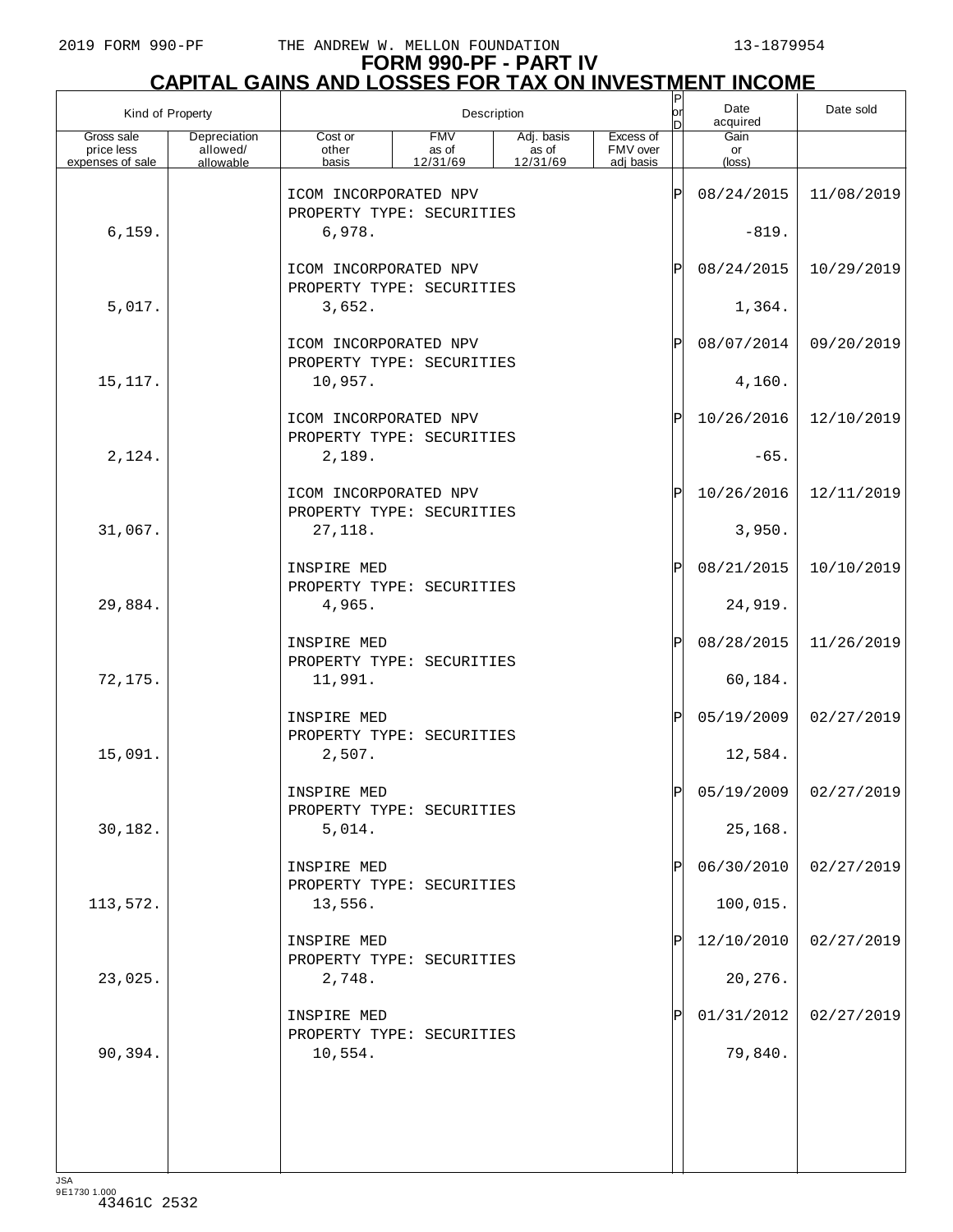# **FORM 990-PF - PART IV CAPITAL GAINS AND LOSSES FOR TAX ON INVESTMENT INCOME** P

| Kind of Property         |                          |                                          |                     | Description                       |                       | $\frac{P}{\rho r}$<br>In | Date<br>acquired | Date sold             |
|--------------------------|--------------------------|------------------------------------------|---------------------|-----------------------------------|-----------------------|--------------------------|------------------|-----------------------|
| Gross sale<br>price less | Depreciation<br>allowed/ | Cost or<br>other                         | <b>FMV</b><br>as of | Adj. basis<br>$\frac{1}{2}$ as of | Excess of<br>FMV over |                          | Gain<br>or       |                       |
| expenses of sale         | allowable                | basis                                    | 12/31/69            | 12/31/69                          | adj basis             |                          | $(\text{loss})$  |                       |
|                          |                          | INSPIRE MED<br>PROPERTY TYPE: SECURITIES |                     |                                   |                       | ΙP                       | 01/31/2012       | 02/27/2019            |
| 19,979.                  |                          | 3,241.                                   |                     |                                   |                       |                          | 16,739.          |                       |
|                          |                          | INSPIRE MED<br>PROPERTY TYPE: SECURITIES |                     |                                   |                       | ΙP                       | 11/29/2007       | 02/08/2019            |
| 39,714.                  |                          | 6,442.                                   |                     |                                   |                       |                          | 33, 273.         |                       |
|                          |                          | INSPIRE MED<br>PROPERTY TYPE: SECURITIES |                     |                                   |                       | ΙP                       | 05/19/2009       | 02/28/2019            |
| 79,428.                  |                          | 12,883.                                  |                     |                                   |                       |                          | 66,545.          |                       |
|                          |                          | INSPIRE MED<br>PROPERTY TYPE: SECURITIES |                     |                                   |                       | ΙP                       | 06/30/2010       | 02/28/2019            |
| 9,593.                   |                          | 1,118.                                   |                     |                                   |                       |                          | 8,475.           |                       |
|                          |                          | INSPIRE MED<br>PROPERTY TYPE: SECURITIES |                     |                                   |                       | ΙP                       | 12/10/2010       | 02/28/2019            |
| 45,274.                  |                          | 5,276.                                   |                     |                                   |                       |                          | 39,998.          |                       |
|                          |                          | INSPIRE MED<br>PROPERTY TYPE: SECURITIES |                     |                                   |                       | ΙP                       | 01/31/2012       | 02/28/2019            |
| 88,647.                  |                          | 10,554.                                  |                     |                                   |                       |                          | 78,093.          |                       |
|                          |                          | INSPIRE MED<br>PROPERTY TYPE: SECURITIES |                     |                                   |                       | ΙP                       | 01/31/2012       | 02/28/2019            |
| 74,441.                  |                          | 8,492.                                   |                     |                                   |                       |                          | 65,949.          |                       |
|                          |                          | INSPIRE MED<br>PROPERTY TYPE: SECURITIES |                     |                                   |                       | ΙP                       | 11/29/2007       | 02/08/2019            |
| 6,121.                   |                          | 698.                                     |                     |                                   |                       |                          | 5,423.           |                       |
|                          |                          | INSPIRE MED<br>PROPERTY TYPE: SECURITIES |                     |                                   |                       | וסו                      |                  | 11/29/2007 02/20/2019 |
| 4,489.                   |                          | 763.                                     |                     |                                   |                       |                          | 3,726.           |                       |
|                          |                          | INSPIRE MED<br>PROPERTY TYPE: SECURITIES |                     |                                   |                       | P                        | 11/29/2007       | 02/20/2019            |
| 7,462.                   |                          | 1,268.                                   |                     |                                   |                       |                          | 6, 193.          |                       |
|                          |                          | INSPIRE MED<br>PROPERTY TYPE: SECURITIES |                     |                                   |                       |                          | 05/19/2009       | 02/20/2019            |
| 18,516.                  |                          | 2,499.                                   |                     |                                   |                       |                          | 16,017.          |                       |
|                          |                          | INSPIRE MED<br>PROPERTY TYPE: SECURITIES |                     |                                   |                       |                          | 05/19/2009       | 02/20/2019            |
| 121,011.                 |                          | 16,333.                                  |                     |                                   |                       |                          | 104,678.         |                       |
|                          |                          |                                          |                     |                                   |                       |                          |                  |                       |
|                          |                          |                                          |                     |                                   |                       |                          |                  |                       |
| 10 <sub>0</sub>          |                          |                                          |                     |                                   |                       |                          |                  |                       |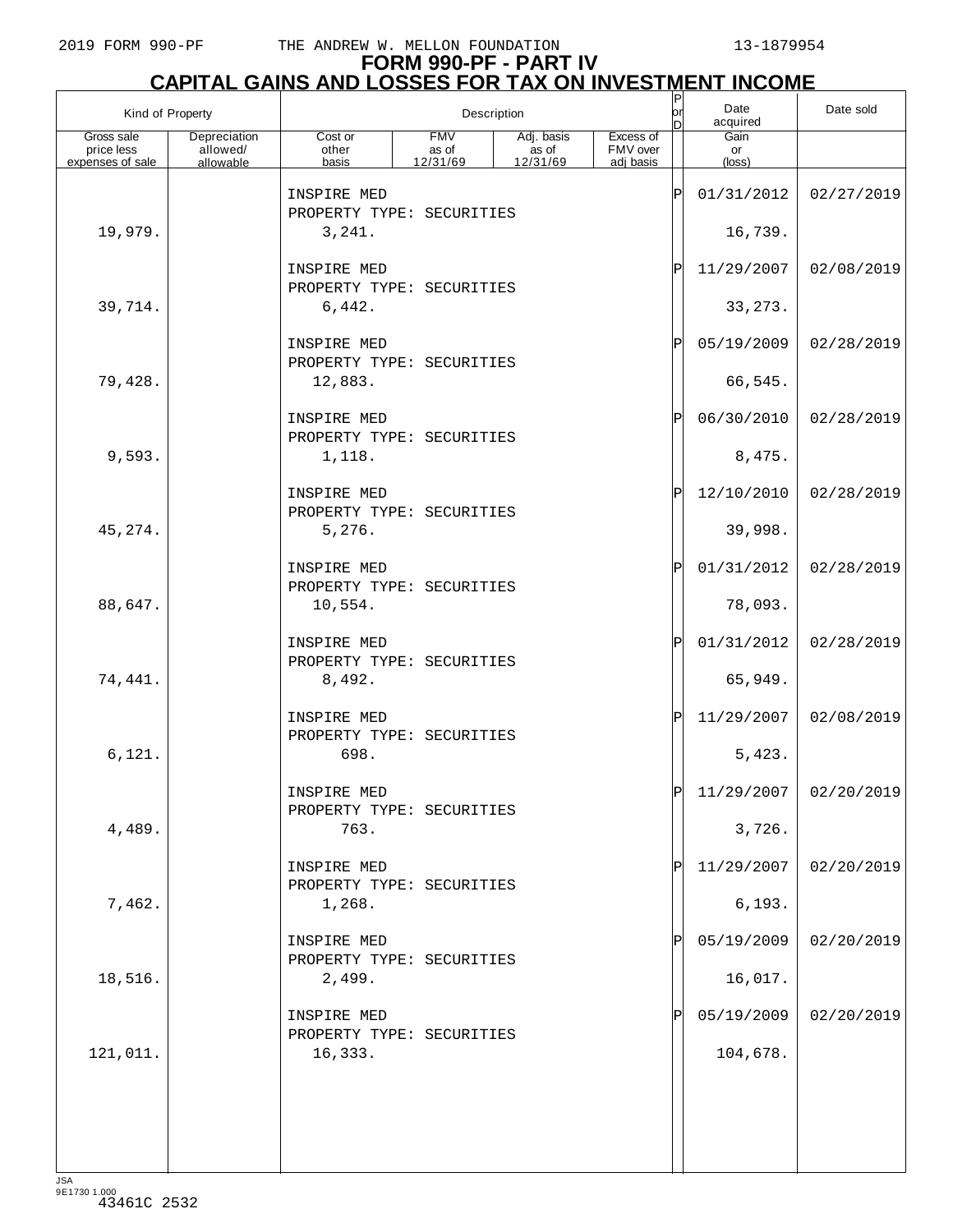# **FORM 990-PF - PART IV CAPITAL GAINS AND LOSSES FOR TAX ON INVESTMENT INCOME** P

| Kind of Property         |                          |                                                               |                     | Description         |                       | $\mathsf P$<br>or<br>In | Date<br>acquired | Date sold               |
|--------------------------|--------------------------|---------------------------------------------------------------|---------------------|---------------------|-----------------------|-------------------------|------------------|-------------------------|
| Gross sale<br>price less | Depreciation<br>allowed/ | Cost or<br>other                                              | <b>FMV</b><br>as of | Adj. basis<br>as of | Excess of<br>FMV over |                         | Gain<br>or       |                         |
| expenses of sale         | allowable                | basis                                                         | 12/31/69            | 12/31/69            | adi basis             |                         | $(\text{loss})$  |                         |
|                          |                          | INSPIRE MED<br>PROPERTY TYPE: SECURITIES                      |                     |                     |                       | ΙP                      | 01/31/2012       | 05/23/2019              |
| 39,458.                  |                          | 5,326.                                                        |                     |                     |                       |                         | 34,132.          |                         |
|                          |                          | INSPIRE MED                                                   |                     |                     |                       | ΙP                      | 01/31/2012       | 05/23/2019              |
|                          |                          | PROPERTY TYPE: SECURITIES<br>13,678.                          |                     |                     |                       |                         | 87,657.          |                         |
| 101, 335.                |                          |                                                               |                     |                     |                       |                         |                  |                         |
|                          |                          | INSPIRE MED<br>PROPERTY TYPE: SECURITIES                      |                     |                     |                       | ΙP                      | 07/30/2013       | 05/23/2019              |
| 39,352.                  |                          | 11,309.                                                       |                     |                     |                       |                         | 28,043.          |                         |
|                          |                          | INSPIRE MED                                                   |                     |                     |                       | ΙP                      | 07/30/2013       | 05/23/2019              |
| 15,403.                  |                          | PROPERTY TYPE: SECURITIES<br>4,427.                           |                     |                     |                       |                         | 10,977.          |                         |
|                          |                          |                                                               |                     |                     |                       |                         |                  |                         |
|                          |                          | INTEL CORP 2.875% DUE 05-11-2024<br>PROPERTY TYPE: SECURITIES |                     |                     |                       | ΙP                      | 03/28/2014       | 05/23/2019              |
| 25,055.                  |                          | 25, 234.                                                      |                     |                     |                       |                         | $-179.$          |                         |
|                          |                          | INTEL CORP 2.875% DUE 05-11-2024                              |                     |                     |                       | ΙP                      | 03/28/2014       | 05/23/2019              |
| 175,331.                 |                          | PROPERTY TYPE: SECURITIES<br>176,638.                         |                     |                     |                       |                         | $-1,307.$        |                         |
|                          |                          | IOVANCE BIOTHERAPEUTICS                                       |                     |                     |                       | ΙP                      | 06/21/2017       | 05/02/2019              |
|                          |                          | PROPERTY TYPE: SECURITIES                                     |                     |                     |                       |                         |                  |                         |
| 515,920.                 |                          | 119,021.                                                      |                     |                     |                       |                         | 396,900.         |                         |
|                          |                          | JAPAN PETROLEUM EX NPV<br>PROPERTY TYPE: SECURITIES           |                     |                     |                       | ΙP                      | 06/21/2017       | 05/02/2019              |
| 129,160.                 |                          | 235,099.                                                      |                     |                     |                       |                         | $-105,939.$      |                         |
|                          |                          | JAPAN PETROLEUM EX NPV                                        |                     |                     |                       | ID                      |                  | $06/07/2016$ 09/11/2019 |
| 28,763.                  |                          | PROPERTY TYPE: SECURITIES<br>51,428.                          |                     |                     |                       |                         | $-22,665.$       |                         |
|                          |                          |                                                               |                     |                     |                       |                         |                  |                         |
|                          |                          | JAPAN PETROLEUM EX NPV<br>PROPERTY TYPE: SECURITIES           |                     |                     |                       |                         | 12/20/2013       | 03/13/2019              |
| 58,943.                  |                          | 106, 529.                                                     |                     |                     |                       |                         | $-47,587.$       |                         |
|                          |                          | KITZ CORPORATION NPV                                          |                     |                     |                       |                         | 12/20/2013       | 03/14/2019              |
| 15,434.                  |                          | PROPERTY TYPE: SECURITIES<br>11,397.                          |                     |                     |                       |                         | 4,036.           |                         |
|                          |                          | KITZ CORPORATION NPV                                          |                     |                     |                       |                         | 12/20/2013       | 03/12/2019              |
| 6,121.                   |                          | PROPERTY TYPE: SECURITIES<br>3,820.                           |                     |                     |                       |                         | 2,302.           |                         |
|                          |                          |                                                               |                     |                     |                       |                         |                  |                         |
|                          |                          |                                                               |                     |                     |                       |                         |                  |                         |
|                          |                          |                                                               |                     |                     |                       |                         |                  |                         |
| 194                      |                          |                                                               |                     |                     |                       |                         |                  |                         |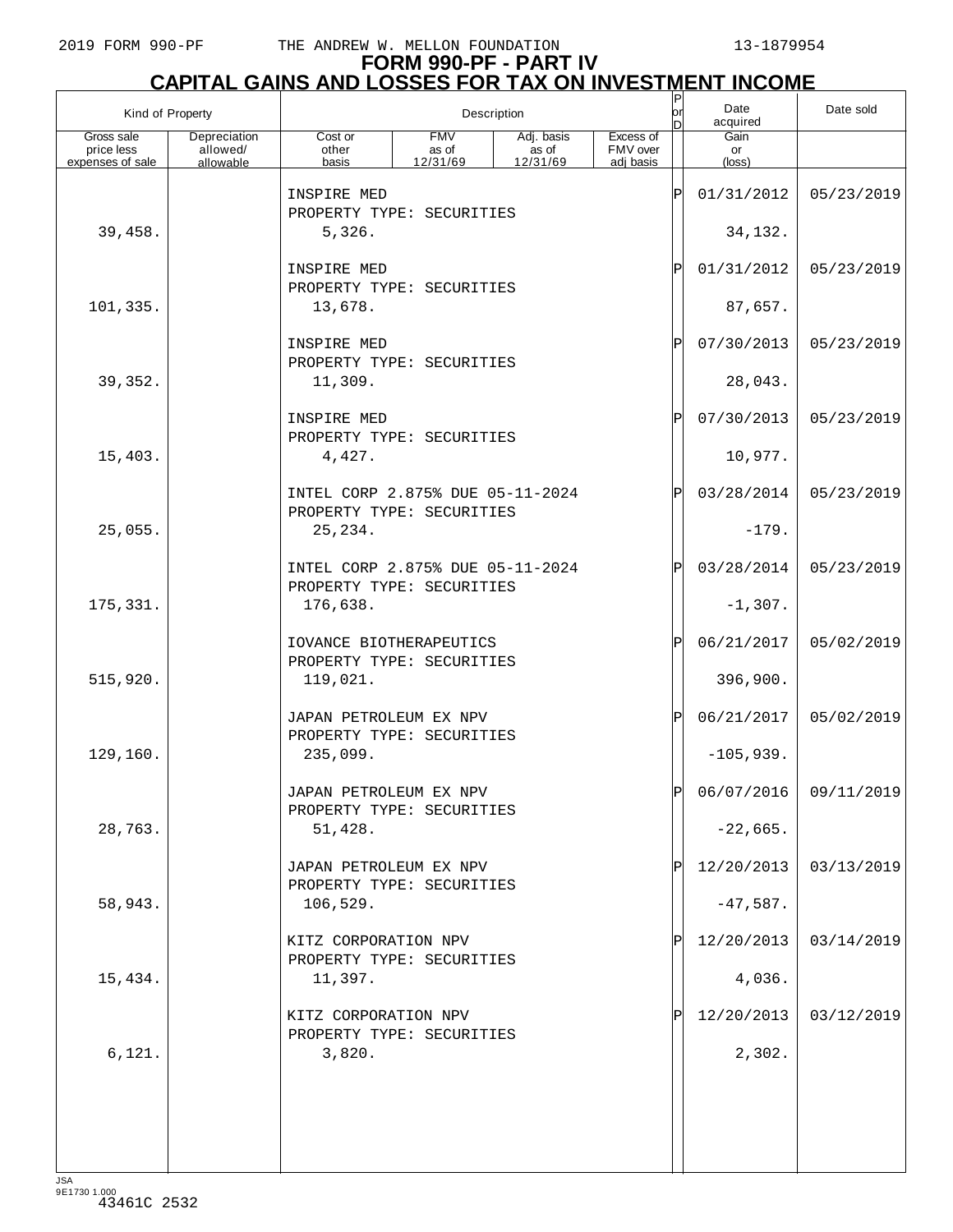# **FORM 990-PF - PART IV CAPITAL GAINS AND LOSSES FOR TAX ON INVESTMENT INCOME**

| Kind of Property                             |                                       |                                                              |                                 | Description                     |                                    | $\frac{P}{\rho r}$<br>In | Date<br>acquired              | Date sold               |
|----------------------------------------------|---------------------------------------|--------------------------------------------------------------|---------------------------------|---------------------------------|------------------------------------|--------------------------|-------------------------------|-------------------------|
| Gross sale<br>price less<br>expenses of sale | Depreciation<br>allowed/<br>allowable | Cost or<br>other<br>basis                                    | <b>FMV</b><br>as of<br>12/31/69 | Adj. basis<br>as of<br>12/31/69 | Excess of<br>FMV over<br>adj basis |                          | Gain<br>or<br>$(\text{loss})$ |                         |
|                                              |                                       | KITZ CORPORATION NPV<br>PROPERTY TYPE: SECURITIES            |                                 |                                 |                                    | ΙP                       | 06/30/2015                    | 06/24/2019              |
| 6,045.                                       |                                       |                                                              |                                 | 2,364.                          |                                    |                          |                               |                         |
|                                              |                                       | KITZ CORPORATION NPV<br>PROPERTY TYPE: SECURITIES            |                                 |                                 |                                    | P                        | 04/09/2014                    | 04/19/2019              |
| 9,170.                                       |                                       | 6,837.                                                       |                                 |                                 |                                    |                          | 2,333.                        |                         |
|                                              |                                       | KITZ CORPORATION NPV<br>PROPERTY TYPE: SECURITIES            |                                 |                                 |                                    | P                        | 04/16/2014                    | 04/19/2019              |
| 22,955.                                      |                                       | 14,957.                                                      |                                 |                                 |                                    |                          | 7,997.                        |                         |
|                                              |                                       | KITZ CORPORATION NPV<br>PROPERTY TYPE: SECURITIES            |                                 |                                 |                                    | P                        | 06/26/2015                    | 06/19/2019              |
| 38,138.                                      |                                       | 24,475.                                                      |                                 |                                 |                                    |                          | 13,662.                       |                         |
|                                              |                                       | KITZ CORPORATION NPV<br>PROPERTY TYPE: SECURITIES            |                                 |                                 |                                    | P                        | 05/13/2014                    | 06/06/2019              |
| 72,964.                                      |                                       | 50,444.                                                      |                                 |                                 |                                    |                          | 22,520.                       |                         |
| 19,094.                                      |                                       | KITZ CORPORATION NPV<br>PROPERTY TYPE: SECURITIES<br>12,011. |                                 |                                 |                                    | ΙP                       | 05/13/2014<br>7,083.          | 06/07/2019              |
|                                              |                                       | KITZ CORPORATION NPV                                         |                                 |                                 |                                    | P                        | 04/08/2014                    | 03/12/2019              |
| 30,378.                                      |                                       | PROPERTY TYPE: SECURITIES<br>18,979.                         |                                 |                                 |                                    |                          | 11,399.                       |                         |
|                                              |                                       | KITZ CORPORATION NPV<br>PROPERTY TYPE: SECURITIES            |                                 |                                 |                                    | ΙP                       | 04/08/2014                    | 04/04/2019              |
| 2,332.                                       |                                       | 1,465.                                                       |                                 |                                 |                                    |                          | 867.                          |                         |
|                                              |                                       | KITZ CORPORATION NPV<br>PROPERTY TYPE: SECURITIES            |                                 |                                 |                                    | Þ                        |                               | $04/09/2014$ 04/16/2019 |
| 15, 253.                                     |                                       | 9,466.                                                       |                                 |                                 |                                    |                          | 5,787.                        |                         |
|                                              |                                       | KITZ CORPORATION NPV<br>PROPERTY TYPE: SECURITIES            |                                 |                                 |                                    |                          | 04/08/2014                    | 04/10/2019              |
| 38,419.                                      |                                       | 26,904.                                                      |                                 |                                 |                                    |                          | 11,516.                       |                         |
|                                              |                                       | KITZ CORPORATION NPV<br>PROPERTY TYPE: SECURITIES            |                                 |                                 |                                    |                          | 04/09/2014                    | 04/10/2019              |
| 760.                                         |                                       | 480.                                                         |                                 |                                 |                                    |                          | 280.                          |                         |
|                                              |                                       | KITZ CORPORATION NPV<br>PROPERTY TYPE: SECURITIES            |                                 |                                 |                                    |                          | 04/08/2014                    | 03/13/2019              |
| 4,909.                                       |                                       | 3,242.                                                       |                                 |                                 |                                    |                          | 1,667.                        |                         |
|                                              |                                       |                                                              |                                 |                                 |                                    |                          |                               |                         |
|                                              |                                       |                                                              |                                 |                                 |                                    |                          |                               |                         |
| <b>JSA</b>                                   |                                       |                                                              |                                 |                                 |                                    |                          |                               |                         |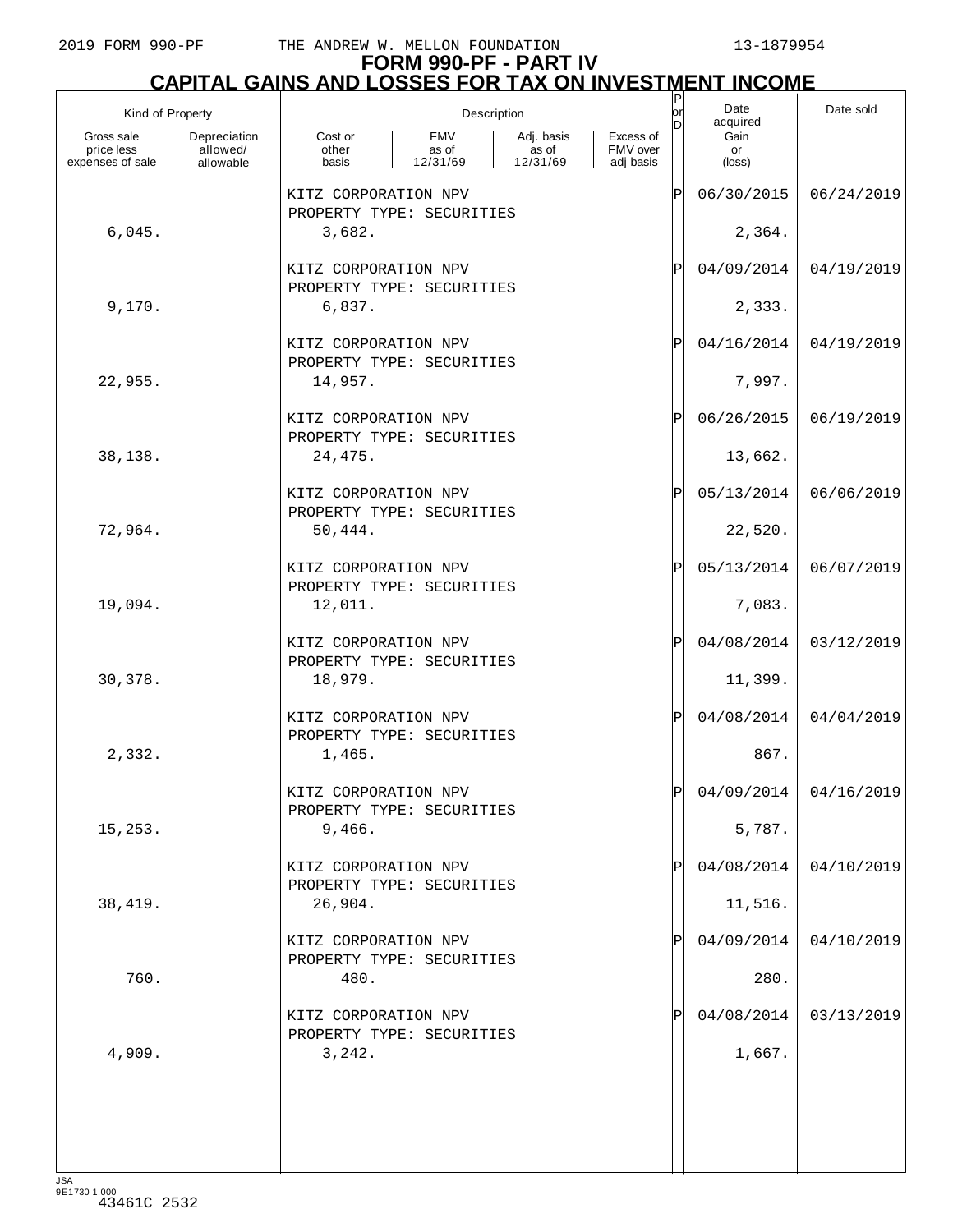# **FORM 990-PF - PART IV**

|                                              | <b>CAPITAL GAINS AND LOSSES FOR TAX ON INVESTMENT INCOME</b> |                                                             |                                 |                                           |                                    |           |                               |            |  |  |  |
|----------------------------------------------|--------------------------------------------------------------|-------------------------------------------------------------|---------------------------------|-------------------------------------------|------------------------------------|-----------|-------------------------------|------------|--|--|--|
| Kind of Property                             |                                                              |                                                             |                                 | Description                               |                                    | lor<br>In | Date<br>acquired              | Date sold  |  |  |  |
| Gross sale<br>price less<br>expenses of sale | Depreciation<br>allowed/<br>allowable                        | Cost or<br>other<br>basis                                   | <b>FMV</b><br>as of<br>12/31/69 | Adj. basis<br>as of<br>$\frac{12}{31/69}$ | Excess of<br>FMV over<br>adj basis |           | Gain<br>or<br>$(\text{loss})$ |            |  |  |  |
|                                              |                                                              | KITZ CORPORATION NPV<br>PROPERTY TYPE: SECURITIES           |                                 |                                           |                                    | ΙP        | 04/08/2014                    | 04/08/2019 |  |  |  |
| 35,577.                                      |                                                              | 23,060.                                                     |                                 |                                           |                                    |           | 12,517.                       |            |  |  |  |
|                                              |                                                              | KITZ CORPORATION NPV<br>PROPERTY TYPE: SECURITIES           |                                 |                                           |                                    | ΙP        | 04/16/2014                    | 06/04/2019 |  |  |  |
| 2,673.                                       |                                                              | 1,978.                                                      |                                 |                                           |                                    |           | 695.                          |            |  |  |  |
|                                              |                                                              | KITZ CORPORATION NPV<br>PROPERTY TYPE: SECURITIES           |                                 |                                           |                                    | ΙP        | 04/08/2014                    | 03/01/2019 |  |  |  |
| 8,547.                                       |                                                              | 6, 219.                                                     |                                 |                                           |                                    |           | 2,328.                        |            |  |  |  |
|                                              |                                                              | KITZ CORPORATION NPV<br>PROPERTY TYPE: SECURITIES           |                                 |                                           |                                    | ΙP        | 06/26/2015                    | 06/20/2019 |  |  |  |
| 4,181.                                       |                                                              | 2,930.                                                      |                                 |                                           |                                    |           | 1,251.                        |            |  |  |  |
|                                              |                                                              | KITZ CORPORATION NPV<br>PROPERTY TYPE: SECURITIES           |                                 |                                           |                                    | ΙP        | 06/29/2015                    | 06/20/2019 |  |  |  |
| 4,558.                                       |                                                              | 2,779.                                                      |                                 |                                           |                                    |           | 1,779.                        |            |  |  |  |
| 10,375.                                      |                                                              | KITZ CORPORATION NPV<br>PROPERTY TYPE: SECURITIES<br>7,206. |                                 |                                           |                                    | ΙP        | 06/26/2015<br>3,169.          | 06/12/2019 |  |  |  |
|                                              |                                                              | KITZ CORPORATION NPV                                        |                                 |                                           |                                    | ΙP        | 04/16/2014                    | 04/25/2019 |  |  |  |
| 6,094.                                       |                                                              | PROPERTY TYPE: SECURITIES<br>3,705.                         |                                 |                                           |                                    |           | 2,389.                        |            |  |  |  |
|                                              |                                                              | KITZ CORPORATION NPV                                        |                                 |                                           |                                    | ΙP        | 04/08/2014                    | 03/08/2019 |  |  |  |
| 44, 215.                                     |                                                              | PROPERTY TYPE: SECURITIES<br>31,720.                        |                                 |                                           |                                    |           | 12,495.                       |            |  |  |  |
|                                              |                                                              | KITZ CORPORATION NPV                                        |                                 |                                           |                                    | ΙP        | 04/16/2014                    | 04/26/2019 |  |  |  |
| 50,172.                                      |                                                              | PROPERTY TYPE: SECURITIES<br>37,140.                        |                                 |                                           |                                    |           | 13,032.                       |            |  |  |  |
|                                              |                                                              | KITZ CORPORATION NPV<br>PROPERTY TYPE: SECURITIES           |                                 |                                           |                                    |           | 06/29/2015                    | 06/21/2019 |  |  |  |
| 4,212.                                       |                                                              | 2,802.                                                      |                                 |                                           |                                    |           | 1,410.                        |            |  |  |  |
|                                              |                                                              | KITZ CORPORATION NPV<br>PROPERTY TYPE: SECURITIES           |                                 |                                           |                                    |           | 06/30/2015                    | 06/21/2019 |  |  |  |
| 36,865.                                      |                                                              | 23,999.                                                     |                                 |                                           |                                    |           | 12,866.                       |            |  |  |  |
|                                              |                                                              | KITZ CORPORATION NPV<br>PROPERTY TYPE: SECURITIES           |                                 |                                           |                                    |           | 04/16/2014                    | 06/05/2019 |  |  |  |
| 730.                                         |                                                              | 463.                                                        |                                 |                                           |                                    |           | 267.                          |            |  |  |  |
|                                              |                                                              |                                                             |                                 |                                           |                                    |           |                               |            |  |  |  |
|                                              |                                                              |                                                             |                                 |                                           |                                    |           |                               |            |  |  |  |
|                                              |                                                              |                                                             |                                 |                                           |                                    |           |                               |            |  |  |  |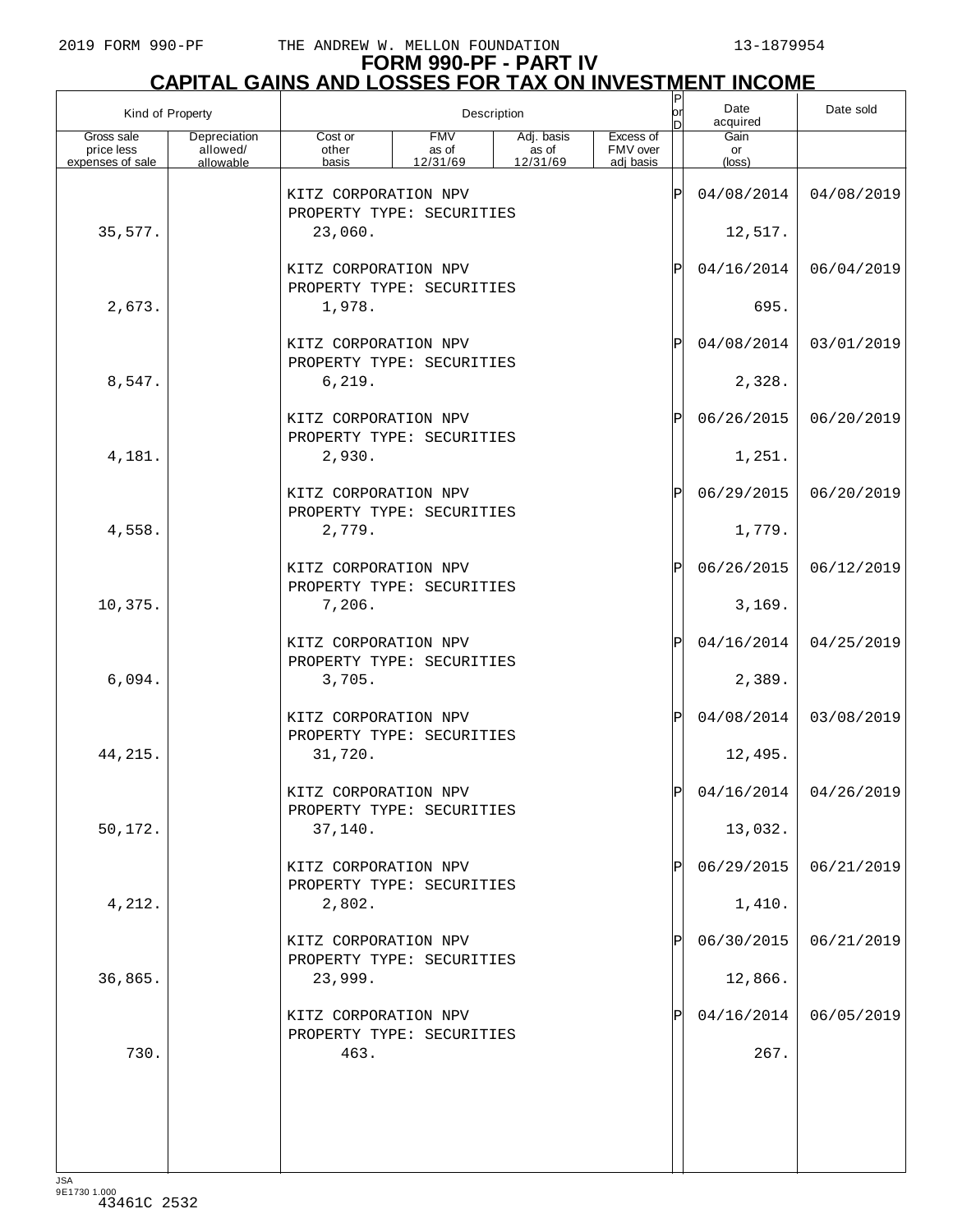# **FORM 990-PF - PART IV CAPITAL GAINS AND LOSSES FOR TAX ON INVESTMENT INCOME**

| Kind of Property         |                          | $ \mathsf{P} $<br>Date<br>lorl<br>Description<br>acquired<br>n |                     |                     |                       |     |                      | Date sold               |
|--------------------------|--------------------------|----------------------------------------------------------------|---------------------|---------------------|-----------------------|-----|----------------------|-------------------------|
| Gross sale<br>price less | Depreciation<br>allowed/ | Cost or<br>other                                               | <b>FMV</b><br>as of | Adj. basis<br>as of | Excess of<br>FMV over |     | Gain<br>or           |                         |
| expenses of sale         | allowable                | basis                                                          | 12/31/69            | 12/31/69            | adj basis             |     | (loss)               |                         |
|                          |                          | KITZ CORPORATION NPV<br>PROPERTY TYPE: SECURITIES              |                     |                     |                       | ΙP  | 05/13/2014           | 06/05/2019              |
| 25,301.                  |                          | 16,334.                                                        |                     |                     |                       |     | 8,967.               |                         |
|                          |                          | KITZ CORPORATION NPV<br>PROPERTY TYPE: SECURITIES              |                     |                     |                       | ΙPΙ | 04/16/2014           | 05/13/2019              |
| 15,265.                  |                          | 9,608.                                                         |                     |                     |                       |     | 5,656.               |                         |
|                          |                          | KITZ CORPORATION NPV<br>PROPERTY TYPE: SECURITIES              |                     |                     |                       | ΙPΙ | 04/08/2014           | 02/27/2019              |
| 15,970.                  |                          | 9,726.                                                         |                     |                     |                       |     | 6, 245.              |                         |
|                          |                          | KITZ CORPORATION NPV<br>PROPERTY TYPE: SECURITIES              |                     |                     |                       | ΙPΙ | 04/08/2014           | 04/03/2019              |
| 114,337.                 |                          | 74,465.                                                        |                     |                     |                       |     | 39,872.              |                         |
|                          |                          | KITZ CORPORATION NPV<br>PROPERTY TYPE: SECURITIES              |                     |                     |                       | ΙPΙ | 04/16/2014           | 04/22/2019              |
| 22, 112.                 |                          | 13,932.<br>KITZ CORPORATION NPV                                |                     |                     |                       | ΙPΙ | 8,180.<br>04/08/2014 | 02/28/2019              |
| 46,139.                  |                          | PROPERTY TYPE: SECURITIES<br>28,825.                           |                     |                     |                       |     | 17,314.              |                         |
|                          |                          | KITZ CORPORATION NPV                                           |                     |                     |                       | ΙPΙ | 04/08/2014           | 04/09/2019              |
| 2,052.                   |                          | PROPERTY TYPE: SECURITIES<br>1,441.                            |                     |                     |                       |     | 611.                 |                         |
|                          |                          | KITZ CORPORATION NPV<br>PROPERTY TYPE: SECURITIES              |                     |                     |                       | ΙPΙ | 04/08/2014           | 02/20/2019              |
| 173, 293.                |                          | 119,144.                                                       |                     |                     |                       |     | 54,149.              |                         |
|                          |                          | KITZ CORPORATION NPV<br>PROPERTY TYPE: SECURITIES              |                     |                     |                       |     |                      | $04/08/2014$ 03/14/2019 |
| 37,164.                  |                          | 25,943.                                                        |                     |                     |                       |     | 11,221.              |                         |
|                          |                          | KITZ CORPORATION NPV<br>PROPERTY TYPE: SECURITIES              |                     |                     |                       | P   | 04/08/2014           | 03/15/2019              |
| 43,561.                  |                          | 27,045.                                                        |                     |                     |                       |     | 16,516.              |                         |
|                          |                          | KITZ CORPORATION NPV<br>PROPERTY TYPE: SECURITIES              |                     |                     |                       | ΙPΙ | 04/08/2014           | 03/11/2019              |
| 18,215.                  |                          | 11,115.                                                        |                     |                     |                       |     | 7,100.               |                         |
|                          |                          | KITZ CORPORATION NPV<br>PROPERTY TYPE: SECURITIES              |                     |                     |                       |     | 04/09/2014           | 04/17/2019              |
| 30,001.                  |                          | 19,217.                                                        |                     |                     |                       |     | 10,785.              |                         |
|                          |                          |                                                                |                     |                     |                       |     |                      |                         |
|                          |                          |                                                                |                     |                     |                       |     |                      |                         |
| 194                      |                          |                                                                |                     |                     |                       |     |                      |                         |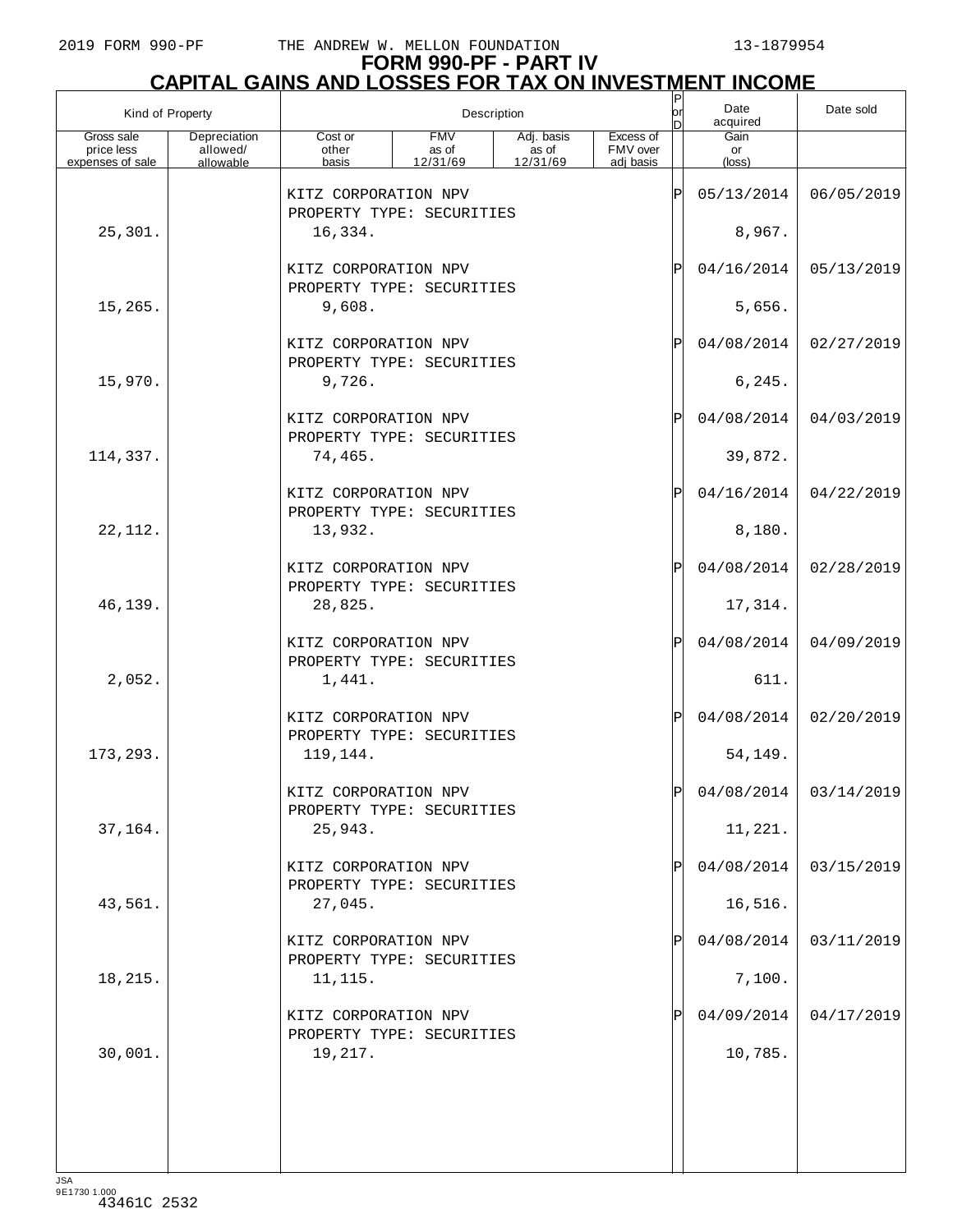# **FORM 990-PF - PART IV**

|                                              | <b>CAPITAL GAINS AND LOSSES FOR TAX ON INVESTMENT INCOME</b> |                                                   |                                 |                                               |                                    |           |                               |            |  |  |
|----------------------------------------------|--------------------------------------------------------------|---------------------------------------------------|---------------------------------|-----------------------------------------------|------------------------------------|-----------|-------------------------------|------------|--|--|
| Kind of Property                             |                                                              |                                                   |                                 | Description                                   |                                    | lor<br>In | Date<br>acquired              | Date sold  |  |  |
| Gross sale<br>price less<br>expenses of sale | Depreciation<br>allowed/<br>allowable                        | Cost or<br>other<br>basis                         | <b>FMV</b><br>as of<br>12/31/69 | Adj. basis<br>$\frac{1}{2}$ as of<br>12/31/69 | Excess of<br>FMV over<br>adi basis |           | Gain<br>or<br>$(\text{loss})$ |            |  |  |
|                                              |                                                              | KITZ CORPORATION NPV<br>PROPERTY TYPE: SECURITIES |                                 |                                               |                                    | ΙP        | 04/16/2014                    | 04/23/2019 |  |  |
| 67,433.                                      |                                                              | 46,120.                                           |                                 |                                               |                                    |           | 21,312.                       |            |  |  |
|                                              |                                                              | KITZ CORPORATION NPV<br>PROPERTY TYPE: SECURITIES |                                 |                                               |                                    | ΙP        | 04/08/2014                    | 02/25/2019 |  |  |
| 40.                                          |                                                              | 24.                                               |                                 |                                               |                                    |           | 16.                           |            |  |  |
|                                              |                                                              | KITZ CORPORATION NPV<br>PROPERTY TYPE: SECURITIES |                                 |                                               |                                    | ΙP        | 04/08/2014                    | 03/18/2019 |  |  |
| 38,181.                                      |                                                              | 22,823.                                           |                                 |                                               |                                    |           | 15,358.                       |            |  |  |
|                                              |                                                              | KITZ CORPORATION NPV<br>PROPERTY TYPE: SECURITIES |                                 |                                               |                                    | ΙP        | 12/24/2013                    | 02/18/2019 |  |  |
| 40,707.                                      |                                                              | 26,904.                                           |                                 |                                               |                                    |           | 13,803.                       |            |  |  |
|                                              |                                                              | KITZ CORPORATION NPV<br>PROPERTY TYPE: SECURITIES |                                 |                                               |                                    | ΙP        | 02/20/2014                    | 02/18/2019 |  |  |
| 12,893.                                      |                                                              | 9,440.<br>KITZ CORPORATION NPV                    |                                 |                                               |                                    | ΙP        | 3,453.<br>04/08/2014          | 03/06/2019 |  |  |
| 21,466.                                      |                                                              | PROPERTY TYPE: SECURITIES<br>13,452.              |                                 |                                               |                                    |           | 8,014.                        |            |  |  |
|                                              |                                                              | KITZ CORPORATION NPV                              |                                 |                                               |                                    | ΙP        | 06/30/2015                    | 06/25/2019 |  |  |
| 30,356.                                      |                                                              | PROPERTY TYPE: SECURITIES<br>18,979.              |                                 |                                               |                                    |           | 11,376.                       |            |  |  |
|                                              |                                                              | KITZ CORPORATION NPV<br>PROPERTY TYPE: SECURITIES |                                 |                                               |                                    | ΙP        | 04/08/2014                    | 02/21/2019 |  |  |
| 14,281.                                      |                                                              | 9,608.                                            |                                 |                                               |                                    |           | 4,672.                        |            |  |  |
|                                              |                                                              | KITZ CORPORATION NPV<br>PROPERTY TYPE: SECURITIES |                                 |                                               |                                    | ΙP        | 04/09/2014                    | 04/15/2019 |  |  |
| 4,553.                                       |                                                              | 2,779.                                            |                                 |                                               |                                    |           | 1,775.                        |            |  |  |
|                                              |                                                              | KITZ CORPORATION NPV<br>PROPERTY TYPE: SECURITIES |                                 |                                               |                                    |           | 04/08/2014                    | 03/07/2019 |  |  |
| 61,659.                                      |                                                              | 39,395.                                           |                                 |                                               |                                    |           | 22,265.                       |            |  |  |
|                                              |                                                              | KITZ CORPORATION NPV<br>PROPERTY TYPE: SECURITIES |                                 |                                               |                                    |           | 04/16/2014                    | 04/24/2019 |  |  |
| 16,748.                                      |                                                              | 10,439.                                           |                                 |                                               |                                    |           | 6,309.                        |            |  |  |
| 20,722.                                      |                                                              | KITZ CORPORATION NPV<br>PROPERTY TYPE: SECURITIES |                                 |                                               |                                    |           | 04/08/2014                    | 02/26/2019 |  |  |
|                                              |                                                              | 13,452.                                           |                                 |                                               |                                    |           | 7,270.                        |            |  |  |
|                                              |                                                              |                                                   |                                 |                                               |                                    |           |                               |            |  |  |
|                                              |                                                              |                                                   |                                 |                                               |                                    |           |                               |            |  |  |
| $I \subseteq \Delta$                         |                                                              |                                                   |                                 |                                               |                                    |           |                               |            |  |  |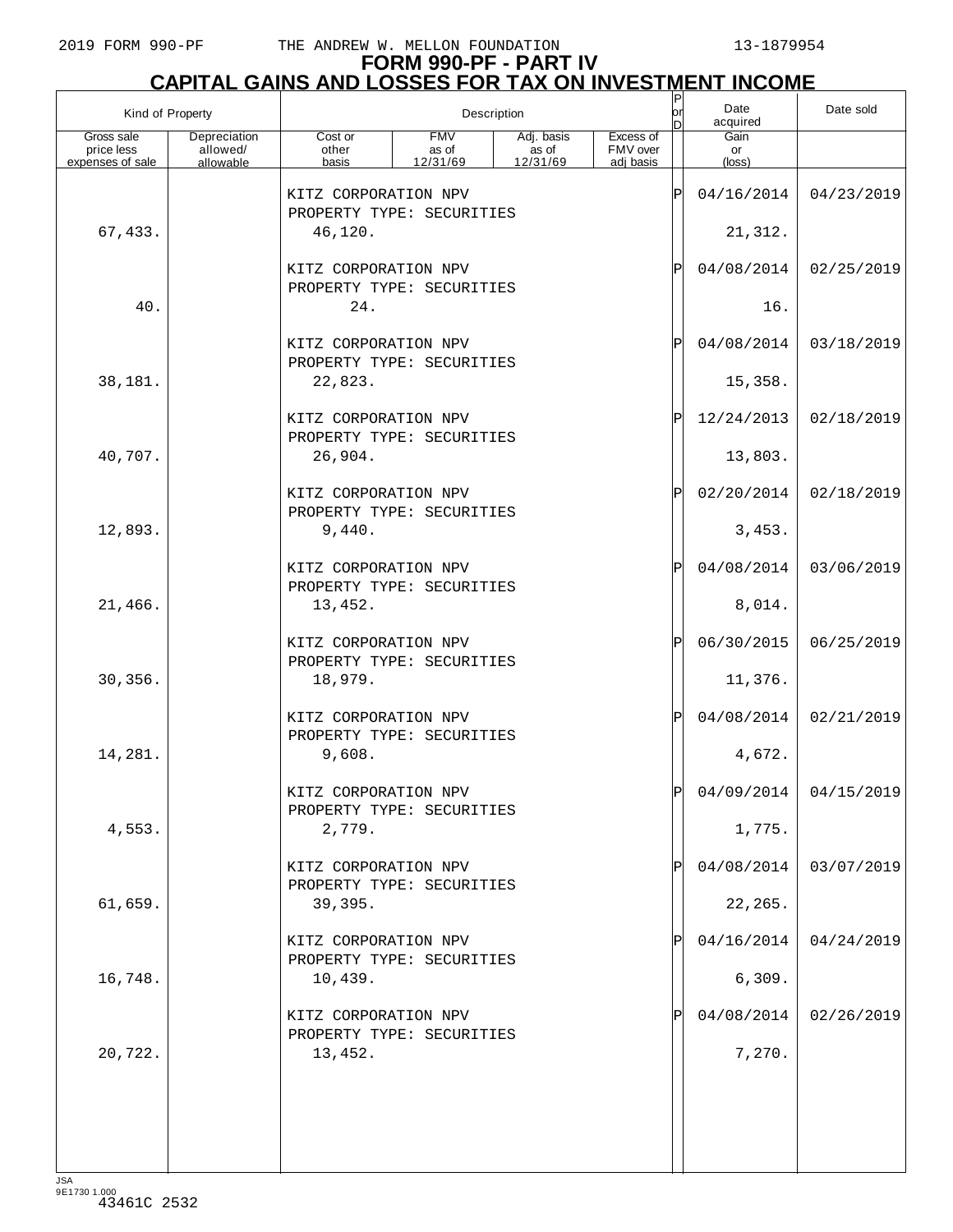# **FORM 990-PF - PART IV CAPITAL GAINS AND LOSSES FOR TAX ON INVESTMENT INCOME**

| Kind of Property         |                          |                                                   | P<br>Date<br>lorl<br>Description<br>acquired<br>D |                     |                       |              |                       | Date sold               |
|--------------------------|--------------------------|---------------------------------------------------|---------------------------------------------------|---------------------|-----------------------|--------------|-----------------------|-------------------------|
| Gross sale<br>price less | Depreciation<br>allowed/ | Cost or<br>other                                  | <b>FMV</b><br>as of                               | Adj. basis<br>as of | Excess of<br>FMV over |              | Gain<br>or            |                         |
| expenses of sale         | allowable                | basis                                             | 12/31/69                                          | 12/31/69            | adj basis             |              | (loss)                |                         |
|                          |                          | KITZ CORPORATION NPV<br>PROPERTY TYPE: SECURITIES |                                                   |                     |                       | ΙP           | 04/09/2014            | 04/18/2019              |
| 26,977.                  |                          | 18,557.                                           |                                                   |                     |                       |              | 8,420.                |                         |
|                          |                          | KITZ CORPORATION NPV<br>PROPERTY TYPE: SECURITIES |                                                   |                     |                       | $\mathbf{P}$ | 04/08/2014            | 03/04/2019              |
| 4,569.                   |                          | 2,883.                                            |                                                   |                     |                       |              | 1,686.                |                         |
|                          |                          | KITZ CORPORATION NPV<br>PROPERTY TYPE: SECURITIES |                                                   |                     |                       | $\mathbf{P}$ | 06/26/2015            | 06/11/2019              |
| 22,888.                  |                          | 14,357.                                           |                                                   |                     |                       |              | 8,531.                |                         |
|                          |                          | KITZ CORPORATION NPV<br>PROPERTY TYPE: SECURITIES |                                                   |                     |                       | $\mathbf{P}$ | 04/08/2014            | 04/05/2019              |
| 3,838.                   |                          | 2,316.                                            |                                                   |                     |                       |              | 1,523.                |                         |
|                          |                          | KITZ CORPORATION NPV<br>PROPERTY TYPE: SECURITIES |                                                   |                     |                       | $\mathbf{P}$ | 04/16/2014            | 05/10/2019              |
| 33,548.                  |                          | 22,230.                                           |                                                   |                     |                       |              | 11,319.               |                         |
|                          |                          | KITZ CORPORATION NPV<br>PROPERTY TYPE: SECURITIES |                                                   |                     |                       | $\mathbf{P}$ | 04/16/2014            | 05/07/2019              |
| 11,624.                  |                          | 7,410.                                            |                                                   |                     |                       |              | 4,215.                |                         |
|                          |                          | KITZ CORPORATION NPV<br>PROPERTY TYPE: SECURITIES |                                                   |                     |                       | $\mathbf{P}$ | 04/16/2014            | 06/04/2019              |
| 1,484.                   |                          | 929.                                              |                                                   |                     |                       |              | 555.                  |                         |
|                          |                          | KITZ CORPORATION NPV<br>PROPERTY TYPE: SECURITIES |                                                   |                     |                       | $\mathbf P$  | 04/16/2014            | 05/09/2019              |
| 30,371.                  |                          | 20,486.                                           |                                                   |                     |                       |              | 9,885.                |                         |
|                          |                          | KITZ CORPORATION NPV<br>PROPERTY TYPE: SECURITIES |                                                   |                     |                       |              |                       | $05/13/2014$ 06/10/2019 |
| 58,708.                  |                          | 37, 473.<br>KITZ CORPORATION NPV                  |                                                   |                     |                       |              | 21,235.<br>06/26/2015 | 06/10/2019              |
| 16,317.                  |                          | PROPERTY TYPE: SECURITIES<br>10,019.              |                                                   |                     |                       |              | 6,298.                |                         |
|                          |                          | KITZ CORPORATION NPV                              |                                                   |                     |                       |              | 04/08/2014            | 02/22/2019              |
| 21,666.                  |                          | PROPERTY TYPE: SECURITIES<br>13,428.              |                                                   |                     |                       |              | 8,238.                |                         |
|                          |                          | KITZ CORPORATION NPV                              |                                                   |                     |                       |              | 02/20/2014            | 02/19/2019              |
| 32,978.                  |                          | PROPERTY TYPE: SECURITIES<br>21,619.              |                                                   |                     |                       |              | 11,360.               |                         |
|                          |                          |                                                   |                                                   |                     |                       |              |                       |                         |
|                          |                          |                                                   |                                                   |                     |                       |              |                       |                         |
|                          |                          |                                                   |                                                   |                     |                       |              |                       |                         |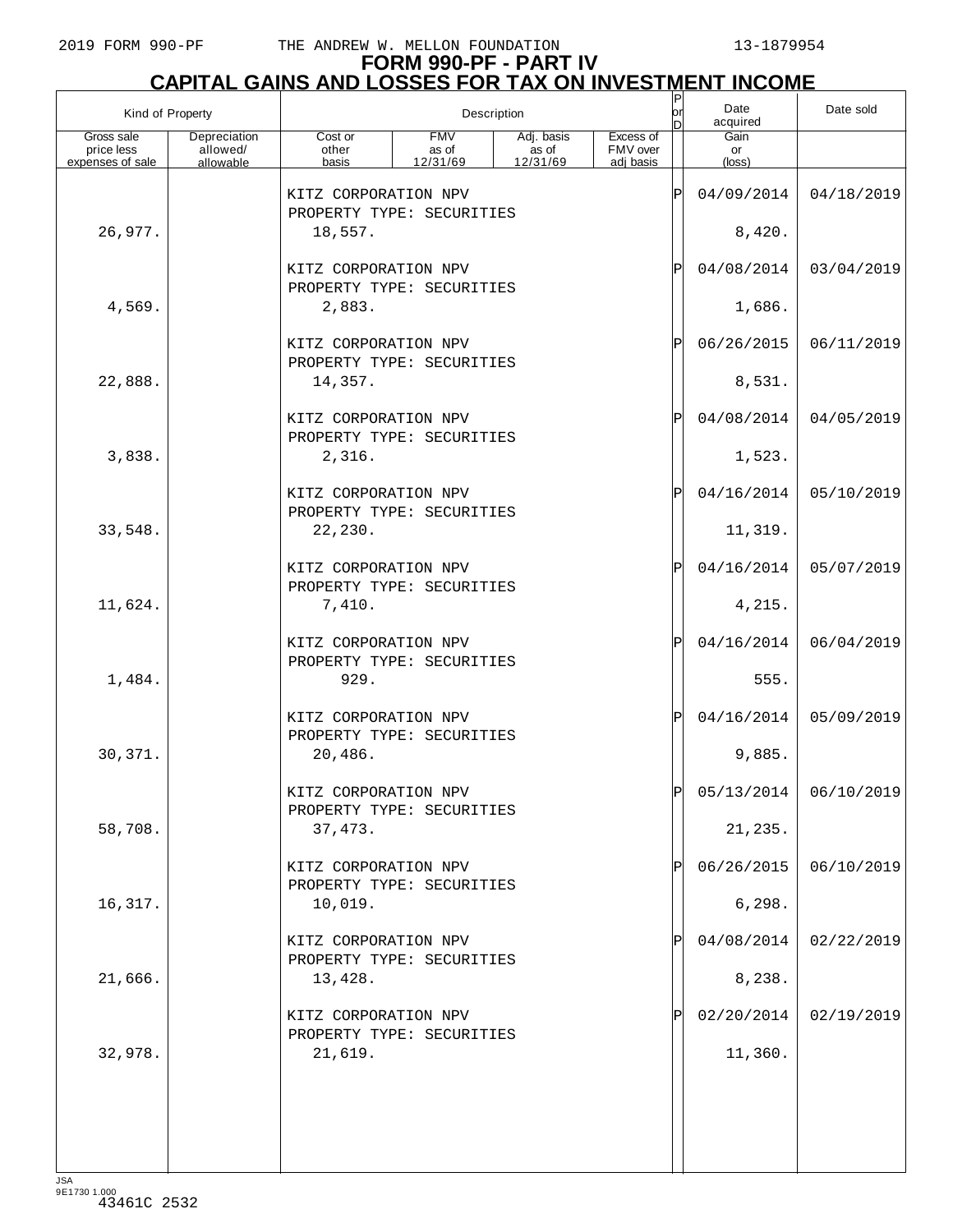# **FORM 990-PF - PART IV CAPITAL GAINS AND LOSSES FOR TAX ON INVESTMENT INCOME**

| Kind of Property         |                          | Description                                                   |                     |                     |                       |     | Date<br>acquired      | Date sold             |
|--------------------------|--------------------------|---------------------------------------------------------------|---------------------|---------------------|-----------------------|-----|-----------------------|-----------------------|
| Gross sale<br>price less | Depreciation<br>allowed/ | Cost or<br>other                                              | <b>FMV</b><br>as of | Adj. basis<br>as of | Excess of<br>FMV over |     | Gain<br>or            |                       |
| expenses of sale         | allowable                | basis                                                         | 12/31/69            | 12/31/69            | adi basis             |     | $(\text{loss})$       |                       |
|                          |                          | KOMERCNI BANKA CZK100<br>PROPERTY TYPE: SECURITIES            |                     |                     |                       | ΙPΙ | 04/08/2014            | 02/19/2019            |
| 29,590.                  |                          | 31,624.                                                       |                     |                     |                       |     | $-2,033.$             |                       |
|                          |                          | KOMERCNI BANKA CZK100<br>PROPERTY TYPE: SECURITIES            |                     |                     |                       | ΙPΙ | 04/08/2014            | 03/05/2019            |
| 102,839.                 |                          | 87,671.                                                       |                     |                     |                       |     | 15,168.               |                       |
|                          |                          | KOMERCNI BANKA CZK100<br>PROPERTY TYPE: SECURITIES            |                     |                     |                       | ΙPΙ | 11/04/2014            | 01/18/2019            |
| 130,353.                 |                          | 154,512.                                                      |                     |                     |                       |     | $-24, 159.$           |                       |
|                          |                          | KOMERCNI BANKA CZK100<br>PROPERTY TYPE: SECURITIES            |                     |                     |                       | ΙPΙ | 12/12/2011            | 01/16/2019            |
| 13,287.                  |                          | 13,014.                                                       |                     |                     |                       |     | 273.                  |                       |
| 85,338.                  |                          | KOMERCNI BANKA CZK100<br>PROPERTY TYPE: SECURITIES<br>73,280. |                     |                     |                       | ΙPΙ | 05/02/2014<br>12,059. | 01/16/2019            |
|                          |                          | KOMERCNI BANKA CZK100                                         |                     |                     |                       | ΙPΙ | 07/21/2010            | 01/04/2019            |
| 41,281.                  |                          | PROPERTY TYPE: SECURITIES<br>40,826.                          |                     |                     |                       |     | 455.                  |                       |
|                          |                          | KOMERCNI BANKA CZK100                                         |                     |                     |                       | ΙPΙ | 12/12/2011            | 01/15/2019            |
| 13,374.                  |                          | PROPERTY TYPE: SECURITIES<br>11,546.                          |                     |                     |                       |     | 1,828.                |                       |
|                          |                          | KOMERCNI BANKA CZK100<br>PROPERTY TYPE: SECURITIES            |                     |                     |                       | ΙPΙ | 07/21/2010            | 01/03/2019            |
| 24,357.                  |                          | 26,170.                                                       |                     |                     |                       |     | $-1,813.$             |                       |
|                          |                          | KOMERCNI BANKA CZK100<br>PROPERTY TYPE: SECURITIES            |                     |                     |                       | D   |                       | 12/12/2011 01/08/2019 |
| 37,185.                  |                          | 40,682.                                                       |                     |                     |                       |     | $-3,497.$             |                       |
|                          |                          | KOMERCNI BANKA CZK100<br>PROPERTY TYPE: SECURITIES            |                     |                     |                       | ΙPΙ | 11/04/2014            | 01/22/2019            |
| 8,951.                   |                          | 8,738.                                                        |                     |                     |                       |     | 213.                  |                       |
| 25,823.                  |                          | KOMERCNI BANKA CZK100<br>PROPERTY TYPE: SECURITIES<br>22,430. |                     |                     |                       |     | 10/14/2015<br>3,393.  | 01/22/2019            |
|                          |                          |                                                               |                     |                     |                       |     |                       |                       |
| 13,216.                  |                          | KOMERCNI BANKA CZK100<br>PROPERTY TYPE: SECURITIES<br>11,447. |                     |                     |                       | ΙPΙ | 07/21/2010<br>1,769.  | 01/07/2019            |
|                          |                          |                                                               |                     |                     |                       |     |                       |                       |
|                          |                          |                                                               |                     |                     |                       |     |                       |                       |
|                          |                          |                                                               |                     |                     |                       |     |                       |                       |
|                          |                          |                                                               |                     |                     |                       |     |                       |                       |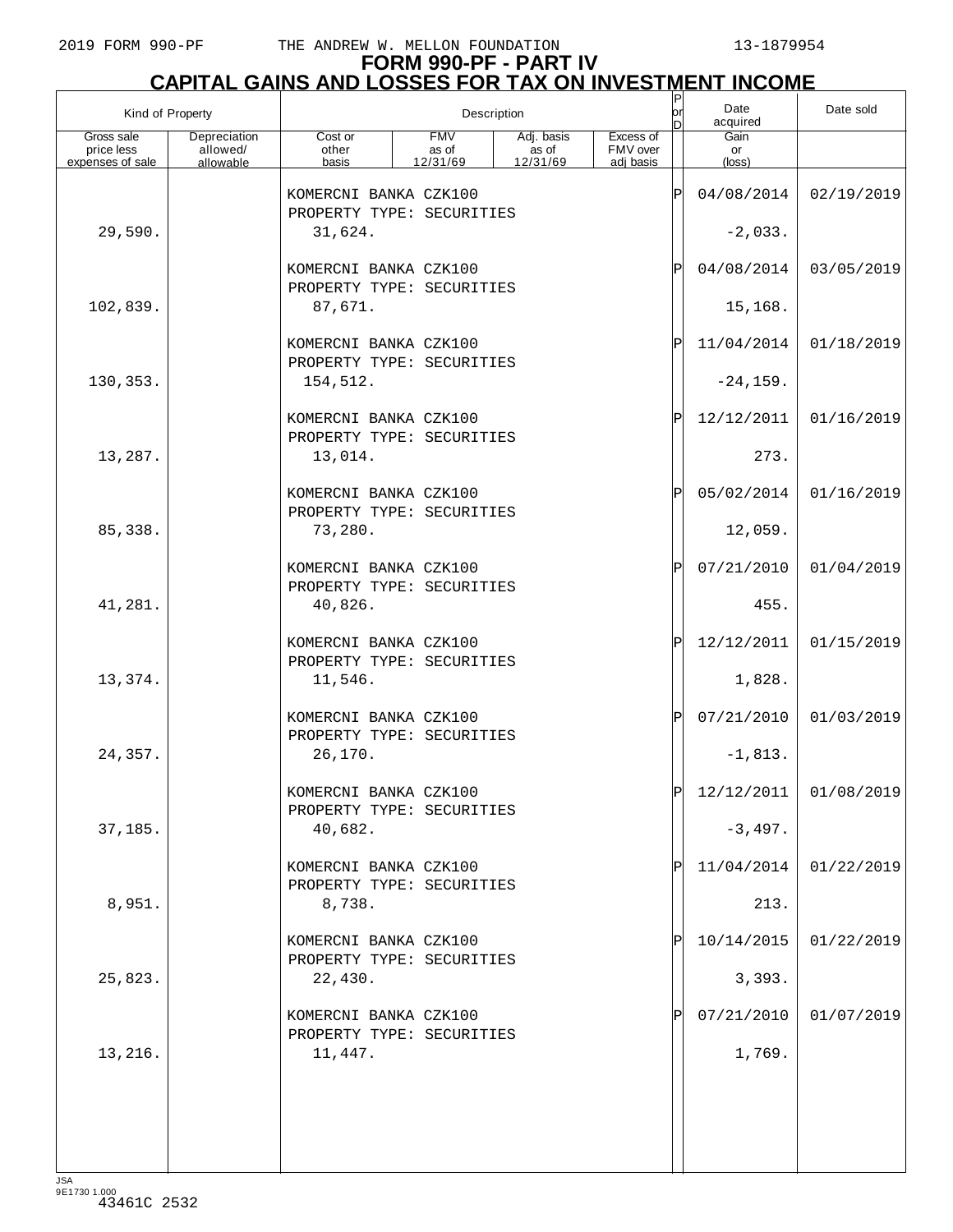# **FORM 990-PF - PART IV CAPITAL GAINS AND LOSSES FOR TAX ON INVESTMENT INCOME**

| Kind of Property                             |                                       | Description                                                                     |                                 |                                 |                                    |                   | Date<br>acquired     | Date sold               |
|----------------------------------------------|---------------------------------------|---------------------------------------------------------------------------------|---------------------------------|---------------------------------|------------------------------------|-------------------|----------------------|-------------------------|
| Gross sale<br>price less<br>expenses of sale | Depreciation<br>allowed/<br>allowable | Cost or<br>other<br>basis                                                       | <b>FMV</b><br>as of<br>12/31/69 | Adj. basis<br>as of<br>12/31/69 | Excess of<br>FMV over<br>adj basis |                   | Gain<br>or<br>(loss) |                         |
|                                              |                                       | KOMERCNI BANKA CZK100<br>PROPERTY TYPE: SECURITIES                              |                                 |                                 |                                    | P                 | 12/12/2011           | 01/07/2019              |
| 21,390.                                      |                                       | 21,008.                                                                         |                                 |                                 |                                    |                   | 382.                 |                         |
|                                              |                                       | KOMERCNI BANKA CZK100<br>PROPERTY TYPE: SECURITIES                              |                                 |                                 |                                    | ΙÞΙ               | 12/12/2011           | 01/09/2019              |
| 13,318.                                      |                                       | 11,447.                                                                         |                                 |                                 |                                    |                   | 1,871.               |                         |
|                                              |                                       | KOMERCNI BANKA CZK100<br>PROPERTY TYPE: SECURITIES                              |                                 |                                 |                                    | ΙÞΙ               | 07/21/2010           | 01/02/2019              |
| 131,569.                                     |                                       | 113,013.                                                                        |                                 |                                 |                                    |                   | 18,557.              |                         |
|                                              |                                       | KOMERCNI BANKA CZK100<br>PROPERTY TYPE: SECURITIES                              |                                 |                                 |                                    | $\mathsf{P}\vert$ | 12/12/2011           | 01/14/2019              |
| 79,654.                                      |                                       | 92,045.                                                                         |                                 |                                 |                                    |                   | $-12,390.$           |                         |
|                                              |                                       | KOMERCNI BANKA CZK100<br>PROPERTY TYPE: SECURITIES                              |                                 |                                 |                                    | ΙÞΙ               | 12/12/2011           | 01/10/2019              |
| 10,629.                                      |                                       | 11,288.                                                                         |                                 |                                 |                                    |                   | $-660.$              |                         |
|                                              |                                       | KOMERCNI BANKA CZK100<br>PROPERTY TYPE: SECURITIES                              |                                 |                                 |                                    | ΙÞΙ               | 05/02/2014           | 01/17/2019              |
| 75,767.                                      |                                       | 81,215.                                                                         |                                 |                                 |                                    |                   | $-5,447.$            |                         |
|                                              |                                       | KRAFT HEINZ FOODS 3.5% DUE 07-15-2022<br>PROPERTY TYPE: SECURITIES              |                                 |                                 |                                    | ΙPΙ               | 11/04/2014           | 01/17/2019              |
| 102,608.                                     |                                       | 99,900.                                                                         |                                 |                                 |                                    |                   | 2,708.               |                         |
|                                              |                                       | KRAFT HEINZ FOODS 3.75% DUE 04-01-2030<br>PROPERTY TYPE: SECURITIES             |                                 |                                 |                                    | ΙÞΙ               | 11/04/2014           | 01/21/2019              |
| 163,676.                                     |                                       | 158,398.                                                                        |                                 |                                 |                                    |                   | 5,278.               |                         |
|                                              |                                       | KROGER CO 3.5% DUE 02-01-2026<br>PROPERTY TYPE: SECURITIES                      |                                 |                                 |                                    | Þl                |                      | $06/23/2015$ 09/26/2019 |
| 195,008.                                     |                                       | 200,336.                                                                        |                                 |                                 |                                    |                   | $-5,328.$            |                         |
| 125,000.                                     |                                       | KS CY PWR & LT CO 7.15% DUE 04-01-2019<br>PROPERTY TYPE: SECURITIES<br>125,000. |                                 |                                 |                                    | ΙPΙ               | 09/11/2019           | 12/17/2019              |
|                                              |                                       | LAB CORP AMER 2.625% DUE 02-01-2020<br>PROPERTY TYPE: SECURITIES                |                                 |                                 |                                    | $\mathbf{P}$      | 07/21/2017           | 03/13/2019              |
| 150,300.                                     |                                       | 150,005.                                                                        |                                 |                                 |                                    |                   | 295.                 |                         |
|                                              |                                       | LEXINFINTECH<br>PROPERTY TYPE: SECURITIES                                       |                                 |                                 |                                    | P                 | 08/31/2015           | 04/01/2019              |
| 576,158.                                     |                                       | 15,828.                                                                         |                                 |                                 |                                    |                   | 560,330.             |                         |
|                                              |                                       |                                                                                 |                                 |                                 |                                    |                   |                      |                         |
|                                              |                                       |                                                                                 |                                 |                                 |                                    |                   |                      |                         |
| 194                                          |                                       |                                                                                 |                                 |                                 |                                    |                   |                      |                         |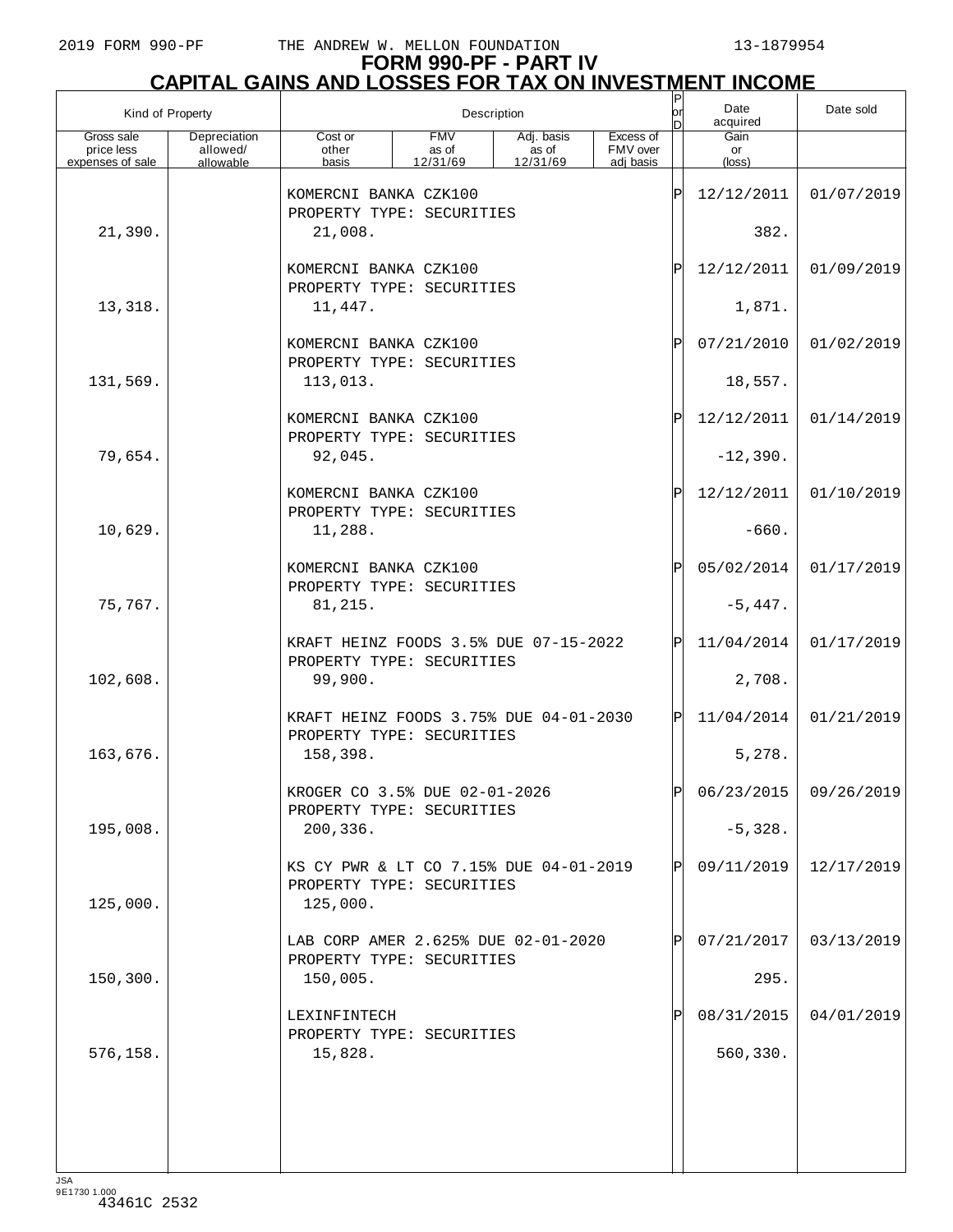# **FORM 990-PF - PART IV CAPITAL GAINS AND LOSSES FOR TAX ON INVESTMENT INCOME** P

| Kind of Property                             |                                       |                                                                                   |                                 | Description                     |                                    | $\sf P$<br>or<br>ln | Date<br>acquired     | Date sold               |
|----------------------------------------------|---------------------------------------|-----------------------------------------------------------------------------------|---------------------------------|---------------------------------|------------------------------------|---------------------|----------------------|-------------------------|
| Gross sale<br>price less<br>expenses of sale | Depreciation<br>allowed/<br>allowable | Cost or<br>other<br>basis                                                         | <b>FMV</b><br>as of<br>12/31/69 | Adj. basis<br>as of<br>12/31/69 | Excess of<br>FMV over<br>adi basis |                     | Gain<br>or<br>(loss) |                         |
|                                              |                                       | LEXINFINTECH<br>PROPERTY TYPE: SECURITIES                                         |                                 |                                 |                                    | ΙP                  | 05/19/2015           | 12/30/2019              |
| 645,139.                                     |                                       | 15,828.                                                                           |                                 |                                 |                                    |                     | 629,310.             |                         |
|                                              |                                       |                                                                                   | ΙP                              | 07/18/2014                      | 08/29/2019                         |                     |                      |                         |
| 325,600.                                     |                                       | PROPERTY TYPE: SECURITIES<br>6,327.                                               |                                 |                                 |                                    | 319, 273.           |                      |                         |
|                                              |                                       | LEXINFINTECH<br>PROPERTY TYPE: SECURITIES                                         |                                 |                                 | ΙP                                 | 07/18/2014          | 09/20/2019           |                         |
| 314,952.                                     |                                       | 6,327.                                                                            |                                 |                                 |                                    |                     | 308,626.             |                         |
|                                              |                                       | LEXINFINTECH<br>PROPERTY TYPE: SECURITIES                                         |                                 |                                 |                                    | ΙP                  | 07/18/2014           | 12/30/2019              |
| 318, 371.                                    |                                       | 6,327.                                                                            |                                 |                                 |                                    |                     | 312,044.             |                         |
|                                              |                                       | LUMBER LIQUIDATORS HLDGS INC COM<br>PROPERTY TYPE: SECURITIES                     |                                 |                                 |                                    | ΙP                  | 07/18/2014           | 12/30/2019              |
| 53.                                          |                                       |                                                                                   |                                 |                                 |                                    |                     | 53.                  |                         |
|                                              |                                       | MARKEL CORP 5.35% DUE 06-01-2021<br>PROPERTY TYPE: SECURITIES                     |                                 |                                 |                                    | ΙPΙ                 | 07/18/2014           | 12/30/2019              |
| 210,720.                                     |                                       | 209,543.                                                                          |                                 |                                 |                                    |                     | 1,177.               |                         |
| 200,000.                                     |                                       | MARSH & MCLENNAN COS INC 2.35 09-10-2019<br>PROPERTY TYPE: SECURITIES<br>200,000. |                                 |                                 |                                    | ΙÞΙ                 | 01/02/2019           | 09/04/2019              |
| 255,000.                                     |                                       | MARTIN MARIETTA MATLS INC SR NT FLTG<br>PROPERTY TYPE: SECURITIES<br>255,000.     |                                 |                                 |                                    | ΙPΙ                 | 03/29/2017           | 09/23/2019              |
|                                              |                                       | MAXELL HOLDINGS NPV                                                               |                                 |                                 |                                    | Ы                   |                      | $01/08/2016$ 09/10/2019 |
| 41,479.                                      |                                       | PROPERTY TYPE: SECURITIES<br>61,434.                                              |                                 |                                 |                                    |                     | $-19,955.$           |                         |
|                                              |                                       | MAXELL HOLDINGS NPV<br>PROPERTY TYPE: SECURITIES                                  |                                 |                                 |                                    |                     | 12/06/2017           | 12/20/2019              |
| 66,366.                                      |                                       | 98,051.                                                                           |                                 |                                 |                                    |                     | $-31,685.$           |                         |
|                                              |                                       | MAXELL HOLDINGS NPV<br>PROPERTY TYPE: SECURITIES                                  |                                 |                                 |                                    |                     | 04/13/2018           | 11/11/2019              |
| 37,532.                                      |                                       | 54,737.                                                                           |                                 |                                 |                                    |                     | $-17, 205.$          |                         |
|                                              |                                       | MAXELL HOLDINGS NPV<br>PROPERTY TYPE: SECURITIES                                  |                                 |                                 |                                    |                     | 04/16/2018           | 11/11/2019              |
| 33, 322.                                     |                                       | 47,988.                                                                           |                                 |                                 |                                    |                     | $-14,666.$           |                         |
|                                              |                                       |                                                                                   |                                 |                                 |                                    |                     |                      |                         |
|                                              |                                       |                                                                                   |                                 |                                 |                                    |                     |                      |                         |
| 194                                          |                                       |                                                                                   |                                 |                                 |                                    |                     |                      |                         |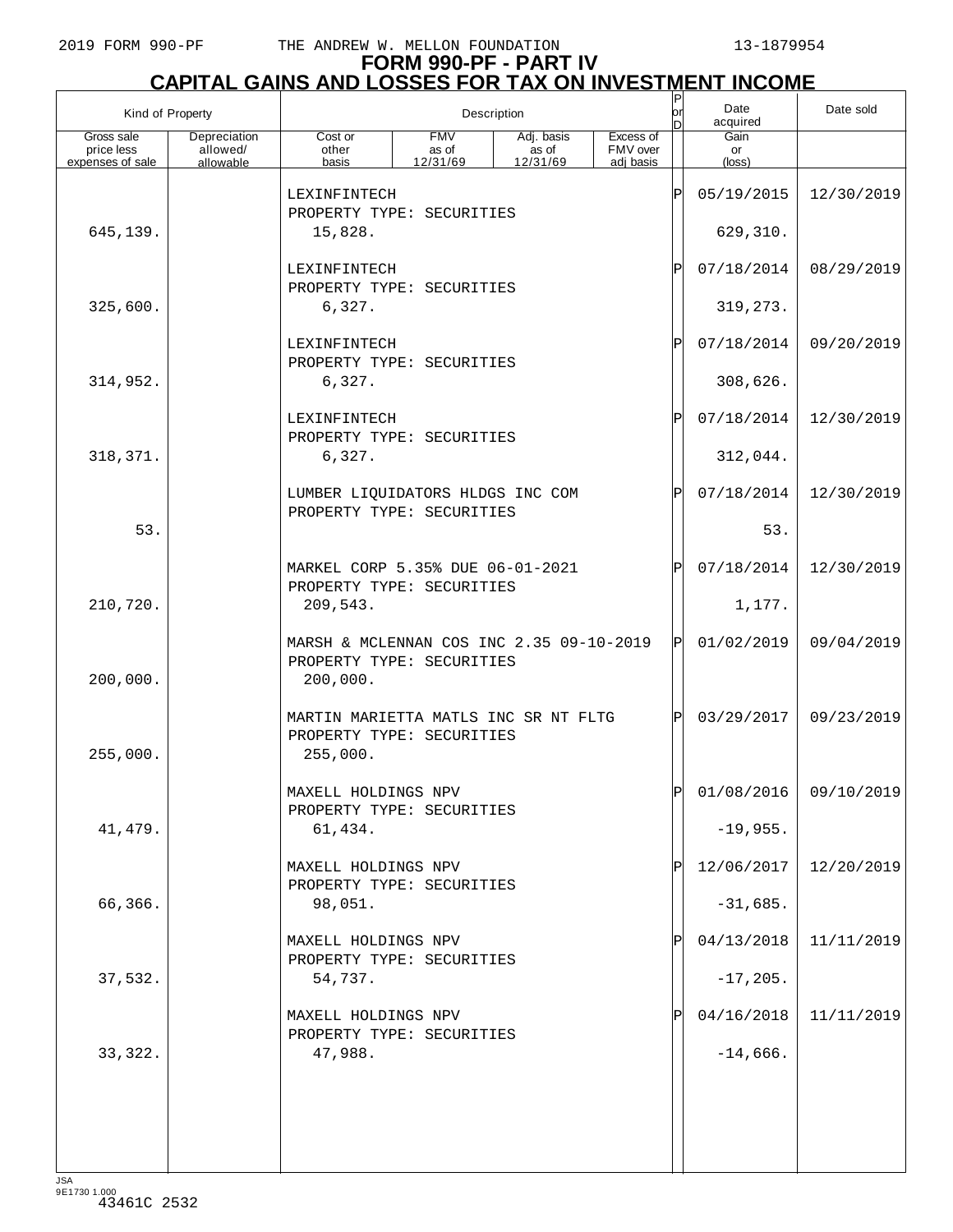# **FORM 990-PF - PART IV CAPITAL GAINS AND LOSSES FOR TAX ON INVESTMENT INCOME** P

| Kind of Property         |                          |                                                             |                     | Description         |                       | $\frac{P}{\rho r}$<br>In | Date<br>acquired         | Date sold               |
|--------------------------|--------------------------|-------------------------------------------------------------|---------------------|---------------------|-----------------------|--------------------------|--------------------------|-------------------------|
| Gross sale<br>price less | Depreciation<br>allowed/ | Cost or<br>other                                            | <b>FMV</b><br>as of | Adj. basis<br>as of | Excess of<br>FMV over |                          | Gain<br>or               |                         |
| expenses of sale         | allowable                | basis                                                       | 12/31/69            | 12/31/69            | adi basis             |                          | $(\text{loss})$          |                         |
|                          |                          | MAXELL HOLDINGS NPV<br>PROPERTY TYPE: SECURITIES            |                     |                     |                       | ΙP                       | 04/17/2018               | 11/14/2019              |
| 73,586.                  |                          | 107,005.                                                    |                     |                     |                       |                          | $-33,419.$               |                         |
|                          |                          | MAXELL HOLDINGS NPV<br>PROPERTY TYPE: SECURITIES            |                     |                     |                       | ΙP                       | 04/09/2018               | 11/05/2019              |
| 9,719.                   |                          | 14,311.                                                     |                     |                     |                       |                          | $-4,592.$                |                         |
|                          |                          | MAXELL HOLDINGS NPV<br>PROPERTY TYPE: SECURITIES            |                     |                     |                       | ΙP                       | 04/10/2018               | 11/05/2019              |
| 1,387.                   |                          | 2,027.                                                      |                     |                     |                       |                          | $-641.$                  |                         |
|                          |                          | MAXELL HOLDINGS NPV<br>PROPERTY TYPE: SECURITIES            |                     |                     |                       | ΙP                       | 04/11/2018               | 11/05/2019              |
| 29,537.                  |                          | 44,116.<br>MAXELL HOLDINGS NPV                              |                     |                     |                       | ΙP                       | $-14,580.$<br>04/17/2018 | 11/19/2019              |
| 59,073.                  |                          | PROPERTY TYPE: SECURITIES<br>89,943.                        |                     |                     |                       |                          | $-30,870.$               |                         |
|                          |                          | MAXELL HOLDINGS NPV                                         |                     |                     |                       | ΙP                       | 04/18/2018               | 11/22/2019              |
| 8,055.                   |                          | PROPERTY TYPE: SECURITIES<br>12,197.                        |                     |                     |                       |                          | $-4, 142.$               |                         |
|                          |                          | MAXELL HOLDINGS NPV<br>PROPERTY TYPE: SECURITIES            |                     |                     |                       | ΙP                       | 04/19/2018               | 11/22/2019              |
| 51,570.                  |                          | 72,636.                                                     |                     |                     |                       |                          | $-21,066.$               |                         |
|                          |                          | MAXELL HOLDINGS NPV<br>PROPERTY TYPE: SECURITIES            |                     |                     |                       | ΙP                       | 04/20/2018               | 11/22/2019              |
| 22,286.                  |                          | 32,436.                                                     |                     |                     |                       |                          | $-10,150.$               |                         |
|                          |                          | MAXELL HOLDINGS NPV<br>PROPERTY TYPE: SECURITIES            |                     |                     |                       | ח                        |                          | $04/06/2018$ 10/28/2019 |
| 50,034.                  |                          | 72,982.                                                     |                     |                     |                       |                          | $-22,948.$               |                         |
| 19,048.                  |                          | MAXELL HOLDINGS NPV<br>PROPERTY TYPE: SECURITIES<br>28,622. |                     |                     |                       |                          | 04/17/2018<br>$-9,574.$  | 11/15/2019              |
|                          |                          | MAXELL HOLDINGS NPV                                         |                     |                     |                       |                          | 04/17/2018               | 11/18/2019              |
| 10,884.                  |                          | PROPERTY TYPE: SECURITIES<br>16,501.                        |                     |                     |                       |                          | $-5,617.$                |                         |
|                          |                          | MAXELL HOLDINGS NPV                                         |                     |                     |                       |                          | 04/11/2018               | 11/07/2019              |
| 24,490.                  |                          | PROPERTY TYPE: SECURITIES<br>36,860.                        |                     |                     |                       |                          | $-12,371.$               |                         |
|                          |                          |                                                             |                     |                     |                       |                          |                          |                         |
|                          |                          |                                                             |                     |                     |                       |                          |                          |                         |
| 10 <sub>0</sub>          |                          |                                                             |                     |                     |                       |                          |                          |                         |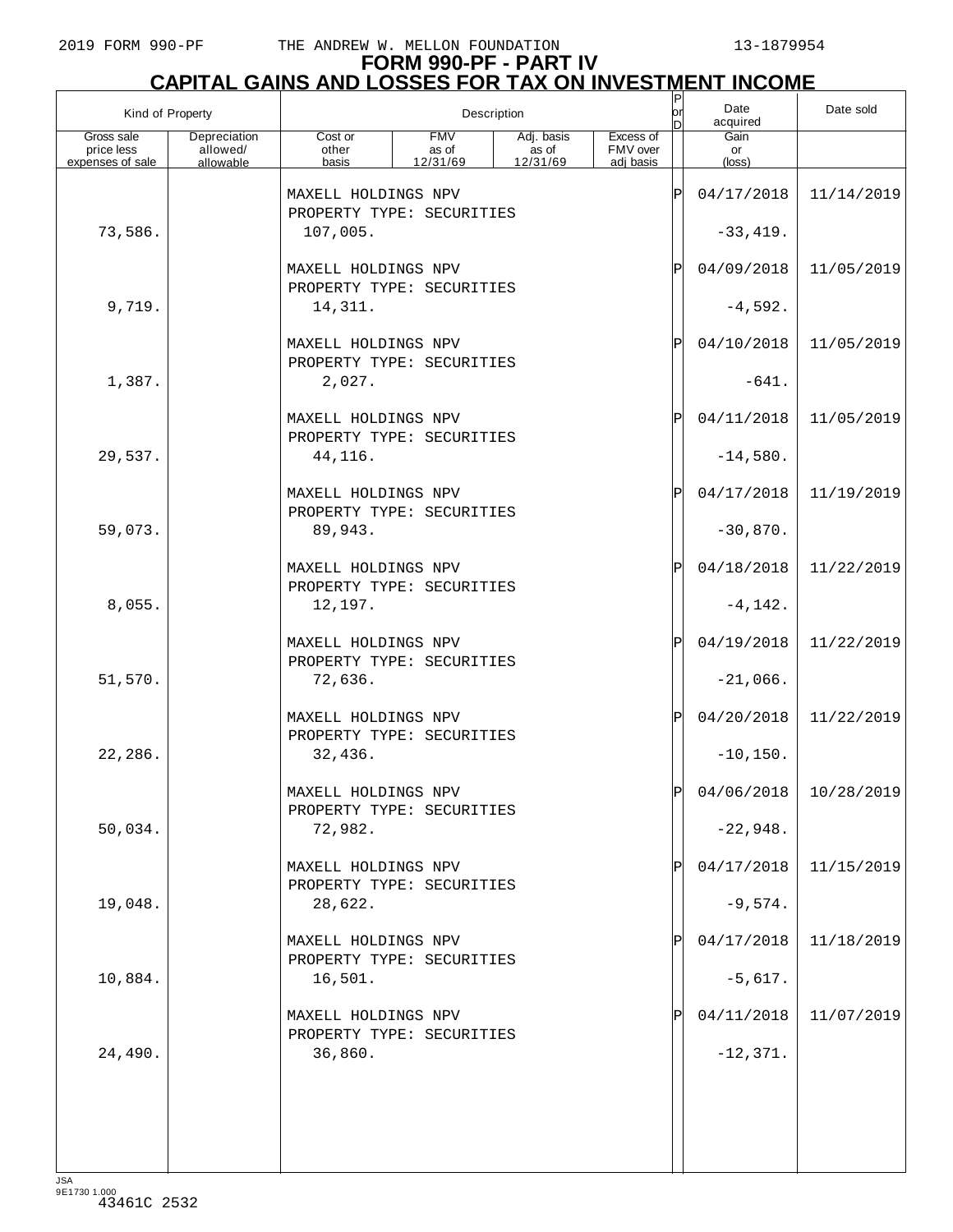# **FORM 990-PF - PART IV**

# **CAPITAL GAINS AND LOSSES FOR TAX ON INVESTMENT INCOME** P

| Kind of Property         |                          |                                                  |                     | Description         |                       | $\frac{P}{\rho r}$<br>ln | Date<br>acquired        | Date sold               |
|--------------------------|--------------------------|--------------------------------------------------|---------------------|---------------------|-----------------------|--------------------------|-------------------------|-------------------------|
| Gross sale<br>price less | Depreciation<br>allowed/ | Cost or<br>other                                 | <b>FMV</b><br>as of | Adj. basis<br>as of | Excess of<br>FMV over |                          | Gain<br>or              |                         |
| expenses of sale         | allowable                | basis                                            | 12/31/69            | 12/31/69            | adi basis             |                          | (loss)                  |                         |
|                          |                          | MAXELL HOLDINGS NPV<br>PROPERTY TYPE: SECURITIES |                     |                     |                       | ΙP                       | 04/12/2018              | 11/07/2019              |
| 47,877.                  |                          | 71,673.                                          |                     |                     |                       |                          | $-23,796.$              |                         |
|                          |                          | MAXELL HOLDINGS NPV<br>PROPERTY TYPE: SECURITIES |                     |                     |                       | ΙP                       | 04/13/2018              | 11/07/2019              |
| 9,698.                   |                          | 14,191.                                          |                     |                     |                       |                          | $-4, 493.$              |                         |
|                          |                          | MAXELL HOLDINGS NPV<br>PROPERTY TYPE: SECURITIES |                     |                     |                       | ΙP                       | 04/13/2018              | 11/08/2019              |
| 73,002.                  |                          | 102,901.                                         |                     |                     |                       |                          | $-29,899.$              |                         |
|                          |                          | MAXELL HOLDINGS NPV<br>PROPERTY TYPE: SECURITIES |                     |                     |                       | ΙP                       | 04/17/2018              | 11/13/2019              |
| 54,156.                  |                          | 79,666.                                          |                     |                     |                       |                          | $-25,511.$              |                         |
|                          |                          | MAXELL HOLDINGS NPV<br>PROPERTY TYPE: SECURITIES |                     |                     |                       | ΙP                       | 04/06/2018              | 10/29/2019              |
| 27,772.                  |                          | 40,546.                                          |                     |                     |                       |                          | $-12,774.$              |                         |
|                          |                          | MAXELL HOLDINGS NPV<br>PROPERTY TYPE: SECURITIES |                     |                     |                       | ΙP                       | 04/16/2018              | 11/12/2019              |
| 5,627.                   |                          | 7,998.                                           |                     |                     |                       |                          | $-2,371.$               |                         |
|                          |                          | MAXELL HOLDINGS NPV<br>PROPERTY TYPE: SECURITIES |                     |                     |                       | ΙP                       | 04/17/2018              | 11/12/2019              |
| 2,759.                   |                          | 4,089.                                           |                     |                     |                       |                          | $-1,330.$               |                         |
|                          |                          | MAXELL HOLDINGS NPV<br>PROPERTY TYPE: SECURITIES |                     |                     |                       | ΙP                       | 04/09/2018              | 10/31/2019              |
| 47,046.                  |                          | 71,151.                                          |                     |                     |                       |                          | $-24, 105.$             |                         |
|                          |                          | MAXELL HOLDINGS NPV<br>PROPERTY TYPE: SECURITIES |                     |                     |                       | D                        |                         | $04/11/2018$ 11/06/2019 |
| 19,849.                  |                          | 28,247.<br>MAXELL HOLDINGS NPV                   |                     |                     |                       |                          | $-8,398.$<br>04/20/2018 | 11/25/2019              |
| 12,760.                  |                          | PROPERTY TYPE: SECURITIES<br>17,995.             |                     |                     |                       |                          | $-5, 235.$              |                         |
|                          |                          | MAXELL HOLDINGS NPV                              |                     |                     |                       |                          | 04/06/2018              | 10/30/2019              |
| 25,545.                  |                          | PROPERTY TYPE: SECURITIES<br>38,518.             |                     |                     |                       |                          | $-12,973.$              |                         |
|                          |                          | MAXELL HOLDINGS NPV                              |                     |                     |                       |                          | 04/09/2018              | 10/30/2019              |
| 44,368.                  |                          | PROPERTY TYPE: SECURITIES<br>66,174.             |                     |                     |                       |                          | $-21,806.$              |                         |
|                          |                          |                                                  |                     |                     |                       |                          |                         |                         |
|                          |                          |                                                  |                     |                     |                       |                          |                         |                         |
|                          |                          |                                                  |                     |                     |                       |                          |                         |                         |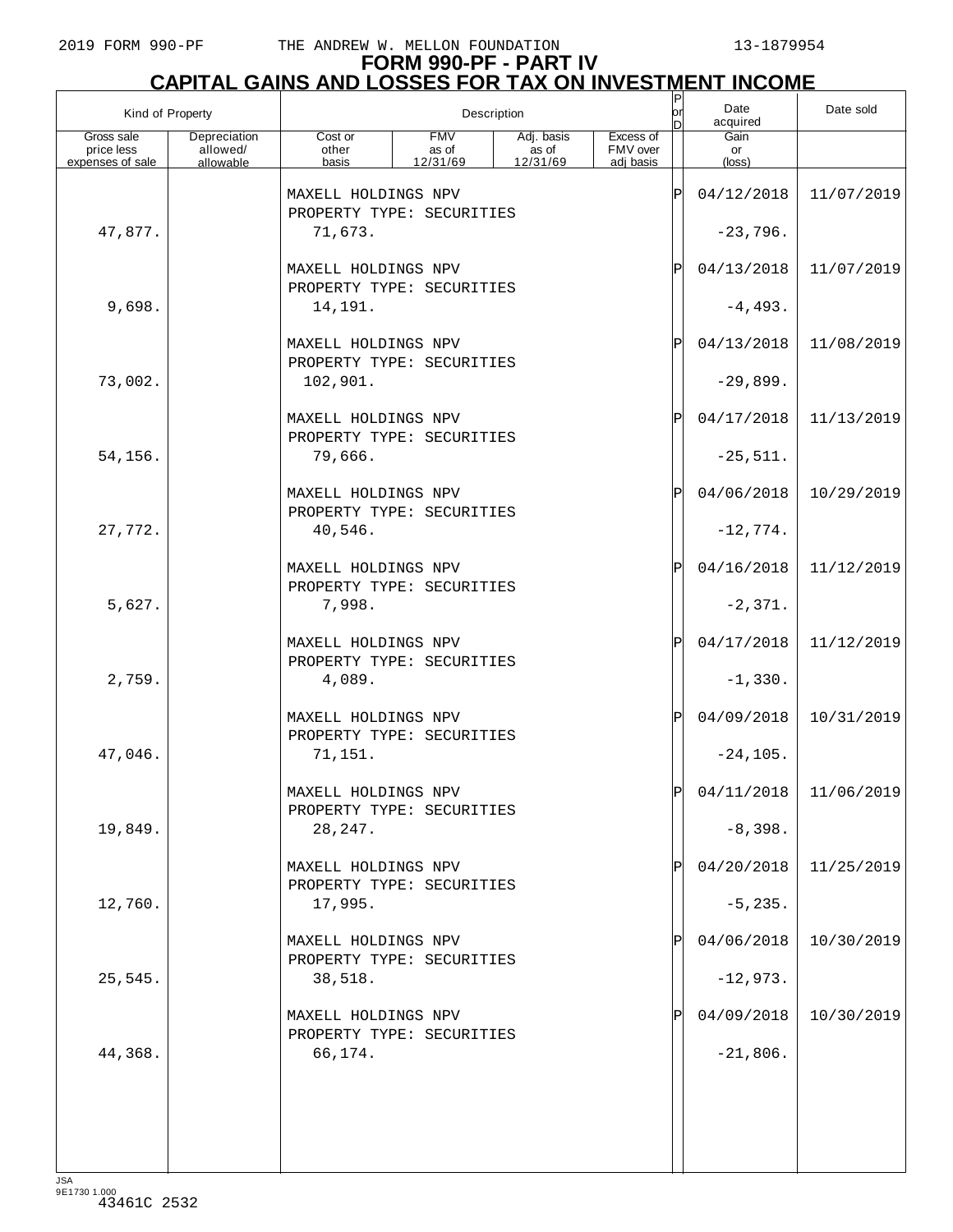# **FORM 990-PF - PART IV CAPITAL GAINS AND LOSSES FOR TAX ON INVESTMENT INCOME**

| Kind of Property                             |                                       |                                                                                | Description                     |                                 |                                    | Date sold            |                               |                         |
|----------------------------------------------|---------------------------------------|--------------------------------------------------------------------------------|---------------------------------|---------------------------------|------------------------------------|----------------------|-------------------------------|-------------------------|
| Gross sale<br>price less<br>expenses of sale | Depreciation<br>allowed/<br>allowable | Cost or<br>other<br>basis                                                      | <b>FMV</b><br>as of<br>12/31/69 | Adj. basis<br>as of<br>12/31/69 | Excess of<br>FMV over<br>adi basis |                      | Gain<br>or<br>$(\text{loss})$ |                         |
| 170,000.                                     |                                       | MEAD JOHNSON 4.9% DUE 11-01-2019<br>PROPERTY TYPE: SECURITIES<br>170,000.      |                                 |                                 | ΙP                                 | 04/17/2018           | 11/21/2019                    |                         |
| 26,487.                                      |                                       | MEDTRONIC INC 3.125 DUE 03-15-2022 REG<br>PROPERTY TYPE: SECURITIES<br>26,511. |                                 |                                 | ΙÞΙ                                | 04/18/2018<br>$-24.$ | 11/21/2019                    |                         |
|                                              |                                       | MEDTRONIC INC 3.125 DUE 03-15-2022 REG<br>PROPERTY TYPE: SECURITIES            |                                 |                                 |                                    | ΙÞΙ                  | 10/27/2015                    | 11/01/2019              |
| 105, 118.                                    |                                       | 104,028.                                                                       |                                 |                                 |                                    |                      | 1,091.                        |                         |
| 76,125.                                      |                                       | MEDTRONIC INC 3.15% DUE 03-15-2022<br>PROPERTY TYPE: SECURITIES<br>74,641.     |                                 |                                 |                                    | ΙPΙ                  | 11/15/2016<br>1,483.          | 03/27/2019              |
|                                              |                                       | MEDTRONIC INC 3.5% DUE 03-15-2025 REG<br>PROPERTY TYPE: SECURITIES             |                                 |                                 |                                    | ΙPΙ                  | 11/15/2016                    | 07/12/2019              |
| 58,742.                                      |                                       | 54,434.                                                                        |                                 |                                 |                                    |                      | 4,308.                        |                         |
|                                              |                                       | MEITUAN<br>PROPERTY TYPE: SECURITIES                                           |                                 |                                 |                                    | ΙPΙ                  | 11/23/2015                    | 07/12/2019              |
| 3,040.                                       |                                       | 945.                                                                           |                                 |                                 |                                    |                      | 2,095.                        |                         |
| 214.                                         |                                       | MEITUAN<br>PROPERTY TYPE: SECURITIES<br>68.                                    |                                 |                                 |                                    | P                    | 06/25/2018<br>146.            | 07/12/2019              |
| 465.                                         |                                       | MEITUAN<br>PROPERTY TYPE: SECURITIES<br>148.                                   |                                 |                                 |                                    | ΙP                   | 04/04/2018<br>317.            | 05/16/2019              |
|                                              |                                       | MEITUAN<br>PROPERTY TYPE: SECURITIES                                           |                                 |                                 |                                    | Ы                    |                               | $04/04/2018$ 05/24/2019 |
| 1,363.                                       |                                       | 434.                                                                           |                                 |                                 |                                    |                      | 929.                          |                         |
| 2,971.                                       |                                       | MEITUAN<br>PROPERTY TYPE: SECURITIES<br>945.                                   |                                 |                                 |                                    | $\mathbf{P}$         | 04/04/2018<br>2,026.          | 05/14/2019              |
| 495.                                         |                                       | MEITUAN<br>PROPERTY TYPE: SECURITIES<br>148.                                   |                                 |                                 |                                    | $\mathbf{P}$         | 04/04/2018                    | 05/24/2019              |
|                                              |                                       | MEITUAN                                                                        |                                 |                                 |                                    |                      | 347.<br>04/04/2018            | 05/14/2019              |
| 475.                                         |                                       | PROPERTY TYPE: SECURITIES<br>148.                                              |                                 |                                 |                                    |                      | 328.                          |                         |
|                                              |                                       |                                                                                |                                 |                                 |                                    |                      |                               |                         |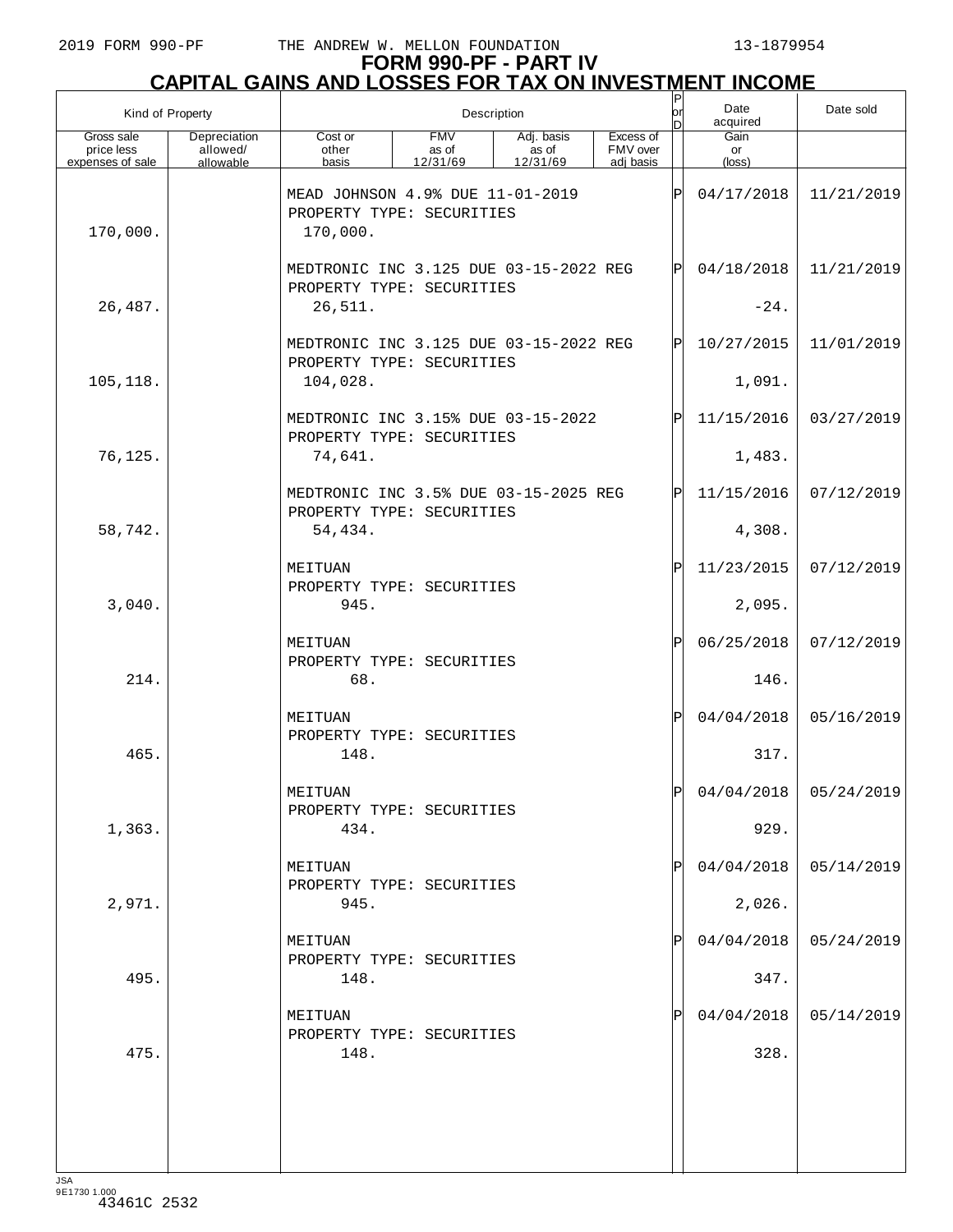# **FORM 990-PF - PART IV CAPITAL GAINS AND LOSSES FOR TAX ON INVESTMENT INCOME**

| Kind of Property                             |                                       |                                                                                 |                                 | Description                     |                                    | P<br>lor<br>D | Date<br>acquired              | Date sold  |
|----------------------------------------------|---------------------------------------|---------------------------------------------------------------------------------|---------------------------------|---------------------------------|------------------------------------|---------------|-------------------------------|------------|
| Gross sale<br>price less<br>expenses of sale | Depreciation<br>allowed/<br>allowable | Cost or<br>other<br>basis                                                       | <b>FMV</b><br>as of<br>12/31/69 | Adj. basis<br>as of<br>12/31/69 | Excess of<br>FMV over<br>adj basis |               | Gain<br>or<br>$(\text{loss})$ |            |
|                                              |                                       | MEITUAN                                                                         |                                 |                                 |                                    | ΙP            | 04/04/2018                    | 05/20/2019 |
| 3,166.                                       |                                       | PROPERTY TYPE: SECURITIES<br>945.                                               |                                 |                                 |                                    |               | 2,221.                        |            |
|                                              |                                       | MEITUAN                                                                         |                                 |                                 |                                    | $\mathbf P$   | 04/04/2018                    | 05/16/2019 |
| 250.                                         |                                       | PROPERTY TYPE: SECURITIES<br>66.                                                |                                 |                                 |                                    |               | 184.                          |            |
|                                              |                                       | MEITUAN<br>PROPERTY TYPE: SECURITIES                                            |                                 |                                 |                                    | ΙPΙ           | 04/04/2018                    | 05/20/2019 |
| 1,606.                                       |                                       | 424.                                                                            |                                 |                                 |                                    |               | 1,182.                        |            |
|                                              |                                       | MERCEDES- BENZ AUTO LEASE TR 2018-A<br>PROPERTY TYPE: SECURITIES                |                                 |                                 |                                    | ΙPΙ           | 04/04/2018                    | 05/24/2019 |
| 34,085.                                      |                                       | 34,082.                                                                         |                                 |                                 |                                    |               | 3.                            |            |
|                                              |                                       | MERCEDES- BENZ AUTO LEASE TR 2018-A<br>PROPERTY TYPE: SECURITIES                |                                 |                                 |                                    | ΙPΙ           | 04/04/2018                    | 05/24/2019 |
| 87, 213.                                     |                                       | 87,206.                                                                         |                                 |                                 |                                    |               | 7.                            |            |
|                                              |                                       | MERCEDES- BENZ AUTO LEASE TR 2018-A<br>PROPERTY TYPE: SECURITIES                |                                 |                                 |                                    | ΙPΙ           | 01/17/2018                    | 08/14/2019 |
| 82,068.                                      |                                       | 82,062.                                                                         |                                 |                                 |                                    |               | 7.                            |            |
|                                              |                                       | MERCEDES- BENZ AUTO LEASE TR 2018-A<br>PROPERTY TYPE: SECURITIES                |                                 |                                 |                                    | ΙPΙ           | 01/17/2018                    | 12/13/2019 |
| 88,638.                                      |                                       | 88,631.                                                                         |                                 |                                 |                                    |               | 7.                            |            |
|                                              |                                       | MERCEDES- BENZ AUTO LEASE TR 2018-A<br>PROPERTY TYPE: SECURITIES                |                                 |                                 |                                    | ΙPΙ           | 01/17/2018                    | 10/14/2019 |
| 88,707.                                      |                                       | 88,700.                                                                         |                                 |                                 |                                    |               | 7.                            |            |
|                                              |                                       | MFO VANGUARD INSTL INDEX FD SH BEN INT<br>PROPERTY TYPE: SECURITIES             |                                 |                                 |                                    |               | 01/17/2018                    | 11/14/2019 |
| 181,494.                                     |                                       |                                                                                 |                                 |                                 |                                    |               | 181,494.                      |            |
|                                              |                                       | MFO VANGUARD INSTL INDEX FD SH BEN INT<br>PROPERTY TYPE: SECURITIES             |                                 |                                 |                                    | ΙPΙ           | 01/17/2018                    | 09/13/2019 |
| 66,904.                                      |                                       |                                                                                 |                                 |                                 |                                    |               | 66,904.                       |            |
| 250,000.                                     |                                       | MFRS & TRADERS TR 2.25% DUE 07-25-2019<br>PROPERTY TYPE: SECURITIES<br>250,000. |                                 |                                 |                                    | ΙPΙ           | 01/02/2019                    | 12/23/2019 |
|                                              |                                       | MICROSOFT                                                                       |                                 |                                 |                                    | P             | 01/02/2019                    | 03/27/2019 |
| 437,589.                                     |                                       | PROPERTY TYPE: SECURITIES<br>61,318.                                            |                                 |                                 |                                    |               | 376, 271.                     |            |
|                                              |                                       |                                                                                 |                                 |                                 |                                    |               |                               |            |
|                                              |                                       |                                                                                 |                                 |                                 |                                    |               |                               |            |
|                                              |                                       |                                                                                 |                                 |                                 |                                    |               |                               |            |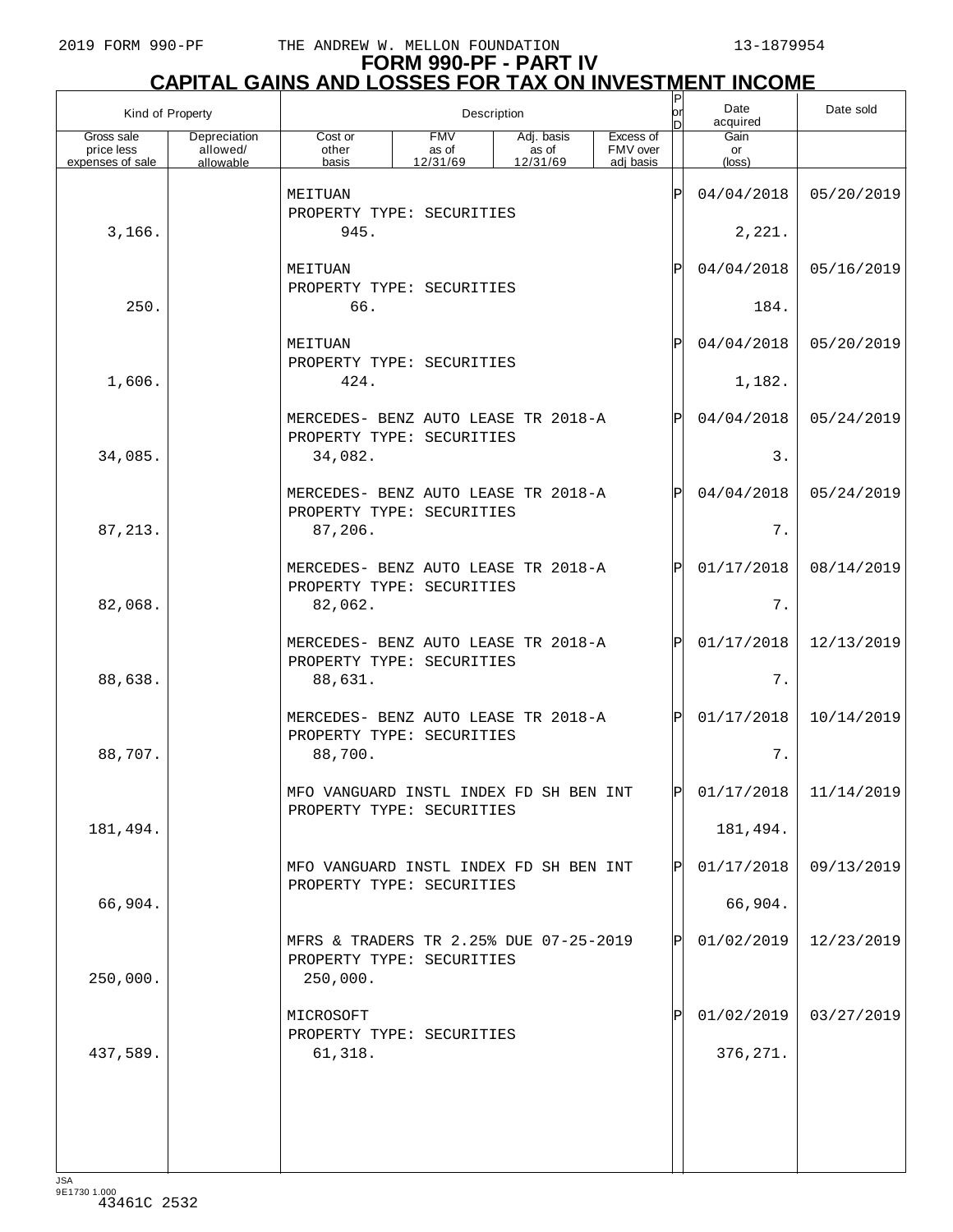# **FORM 990-PF - PART IV CAPITAL GAINS AND LOSSES FOR TAX ON INVESTMENT INCOME** P

|                          | Kind of Property         |                                        |                     | Description         |                       | $\mathsf{P}% _{0}\left( \mathcal{A}_{1}\right) ^{T}$<br>lorl<br>D | Date<br>acquired | Date sold               |
|--------------------------|--------------------------|----------------------------------------|---------------------|---------------------|-----------------------|-------------------------------------------------------------------|------------------|-------------------------|
| Gross sale<br>price less | Depreciation<br>allowed/ | Cost or<br>other                       | <b>FMV</b><br>as of | Adj. basis<br>as of | Excess of<br>FMV over |                                                                   | Gain<br>or       |                         |
| expenses of sale         | allowable                | basis                                  | 12/31/69            | 12/31/69            | adi basis             |                                                                   | (loss)           |                         |
|                          |                          | MICROSOFT                              |                     |                     |                       | ΙP                                                                | 12/08/2015       | 07/25/2019              |
| 446, 477.                |                          | PROPERTY TYPE: SECURITIES<br>61,289.   |                     |                     |                       |                                                                   | 385,188.         |                         |
|                          |                          | MICROSOFT                              |                     |                     |                       | Ρ                                                                 | 07/03/2012       | 01/15/2019              |
| 443,066.                 |                          | PROPERTY TYPE: SECURITIES<br>61,318.   |                     |                     |                       |                                                                   | 381,747.         |                         |
|                          |                          | MICROSOFT                              |                     |                     |                       | $\mathbf P$                                                       | 07/03/2012       | 01/18/2019              |
| 434,260.                 |                          | PROPERTY TYPE: SECURITIES<br>60,012.   |                     |                     |                       |                                                                   | 374, 248.        |                         |
|                          |                          | MICROSOFT                              |                     |                     |                       | $\mathbf P$                                                       | 07/03/2012       | 01/16/2019              |
| 1,344,422.               |                          | PROPERTY TYPE: SECURITIES<br>185,790.  |                     |                     |                       |                                                                   | 1,158,632.       |                         |
|                          |                          | MICROSOFT                              |                     |                     |                       | $_\mathrm{P}$                                                     | 07/03/2012       | 01/30/2019              |
| 282,084.                 |                          | PROPERTY TYPE: SECURITIES<br>83,420.   |                     |                     |                       |                                                                   | 198,664.         |                         |
|                          |                          | MICROSOFT                              |                     |                     |                       | $\mathbf P$                                                       | 07/03/2012       | 01/30/2019              |
| 140,883.                 |                          | PROPERTY TYPE: SECURITIES<br>37,288.   |                     |                     |                       |                                                                   | 103,595.         |                         |
|                          |                          | MICROSOFT<br>PROPERTY TYPE: SECURITIES |                     |                     |                       | $\mathbf P$                                                       | 07/23/2015       | 01/30/2019              |
| 26,329.                  |                          | 6,969.                                 |                     |                     |                       |                                                                   | 19,361.          |                         |
|                          |                          | MICROSOFT<br>PROPERTY TYPE: SECURITIES |                     |                     |                       | $\mathbf P$                                                       | 12/29/2017       | 01/30/2019              |
| 9,272.                   |                          | 1,307.                                 |                     |                     |                       |                                                                   | 7,966.           |                         |
|                          |                          | MICROSOFT<br>PROPERTY TYPE: SECURITIES |                     |                     |                       |                                                                   |                  | $12/29/2017$ 01/30/2019 |
| 425,897.                 |                          | 60,012.                                |                     |                     |                       |                                                                   | 365,886.         |                         |
|                          |                          | MICROSOFT<br>PROPERTY TYPE: SECURITIES |                     |                     |                       | Ρ                                                                 | 07/03/2012       | 01/09/2019              |
| 117,303.                 |                          | 29,729.                                |                     |                     |                       |                                                                   | 87,574.          |                         |
|                          |                          | MICROSOFT<br>PROPERTY TYPE: SECURITIES |                     |                     |                       | Ρ                                                                 | 07/03/2012       | 01/09/2019              |
| 116,666.                 |                          | 29,729.                                |                     |                     |                       |                                                                   | 86,936.          |                         |
|                          |                          | MICROSOFT<br>PROPERTY TYPE: SECURITIES |                     |                     |                       | P                                                                 | 12/29/2017       | 02/22/2019              |
| 30,090.                  |                          | 7,559.                                 |                     |                     |                       |                                                                   | 22,531.          |                         |
|                          |                          |                                        |                     |                     |                       |                                                                   |                  |                         |
|                          |                          |                                        |                     |                     |                       |                                                                   |                  |                         |
|                          |                          |                                        |                     |                     |                       |                                                                   |                  |                         |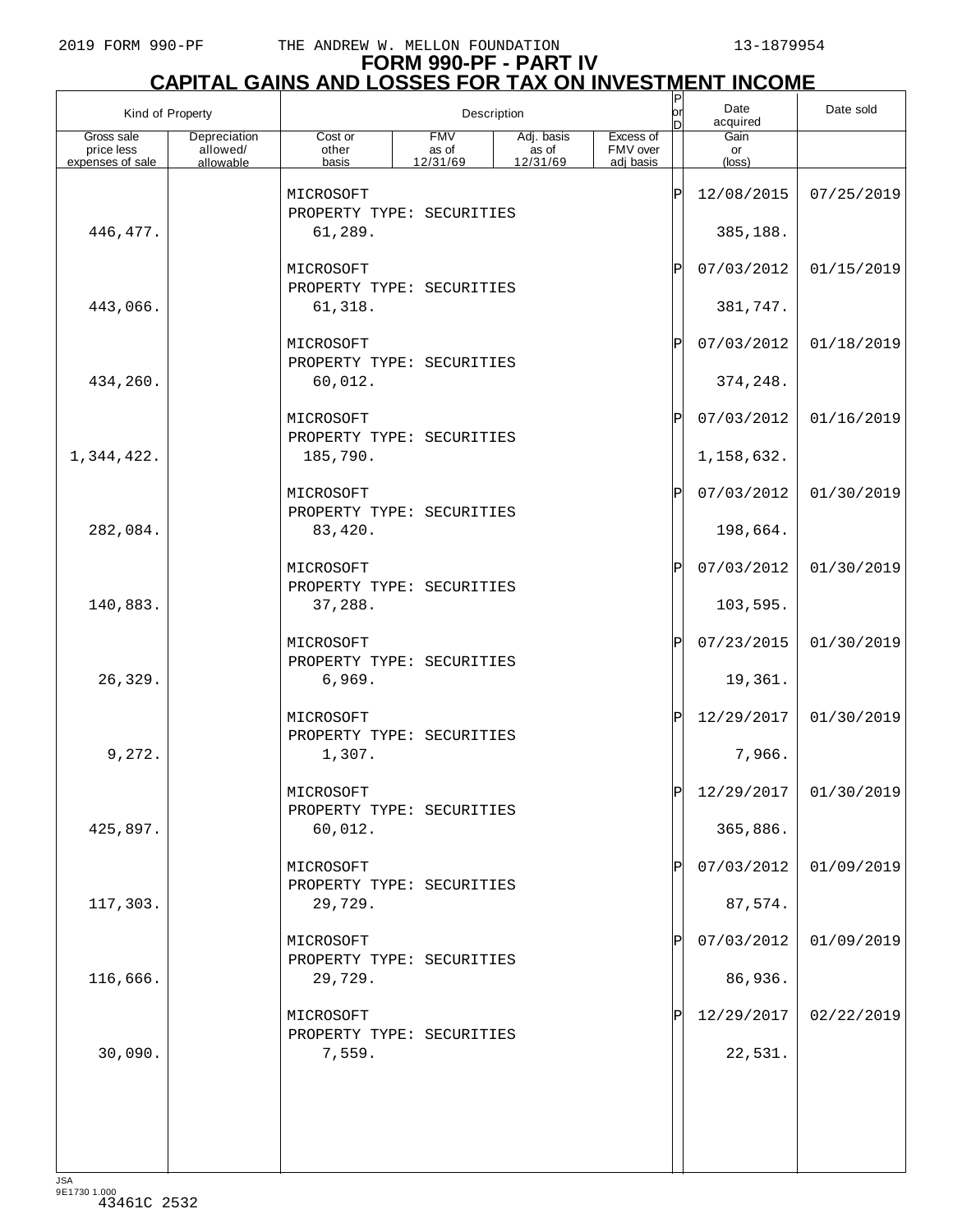# **FORM 990-PF - PART IV CAPITAL GAINS AND LOSSES FOR TAX ON INVESTMENT INCOME** P

| Kind of Property         |                          |                                                                             |                     | Description         |                       | $\sf P$<br>lor<br>D | Date<br>acquired | Date sold             |
|--------------------------|--------------------------|-----------------------------------------------------------------------------|---------------------|---------------------|-----------------------|---------------------|------------------|-----------------------|
| Gross sale<br>price less | Depreciation<br>allowed/ | Cost or<br>other                                                            | <b>FMV</b><br>as of | Adj. basis<br>as of | Excess of<br>FMV over |                     | Gain<br>or       |                       |
| expenses of sale         | allowable                | basis                                                                       | 12/31/69            | 12/31/69            | adj basis             |                     | (loss)           |                       |
|                          |                          | MICROSOFT<br>PROPERTY TYPE: SECURITIES                                      |                     |                     |                       | ΙP                  | 12/29/2017       | 02/22/2019            |
| 88,257.                  |                          | 22,170.                                                                     |                     |                     |                       |                     | 66,086.          |                       |
|                          |                          | MICROSOFT<br>PROPERTY TYPE: SECURITIES                                      |                     |                     |                       | ΙP                  | 12/29/2017       | 02/25/2019            |
| 119,585.                 |                          | 29,729.                                                                     |                     |                     |                       |                     | 89,856.          |                       |
|                          |                          | MICROSOFT CORP 2.875% DUE 02-06-2024<br>PROPERTY TYPE: SECURITIES           |                     |                     |                       | ΙP                  | 12/29/2017       | 02/25/2019            |
| 275,341.                 |                          | 265,694.                                                                    |                     |                     |                       |                     | 9,647.           |                       |
|                          |                          | MICROSOFT CORP 2.875% DUE 02-06-2024<br>PROPERTY TYPE: SECURITIES           |                     |                     |                       | ΙP                  | 12/29/2017       | 03/04/2019            |
| 220,296.                 |                          | 212,953.                                                                    |                     |                     |                       |                     | 7,343.           |                       |
| 300,000.                 |                          | MICROSOFT CORP 4.2% DUE 06-01-2019<br>PROPERTY TYPE: SECURITIES<br>300,000. |                     |                     |                       | P                   | 01/30/2017       | 07/17/2019            |
|                          |                          | MONGODB                                                                     |                     |                     |                       | ΙP                  | 01/30/2017       | 07/16/2019            |
| 206,735.                 |                          | PROPERTY TYPE: SECURITIES<br>7,219.                                         |                     |                     |                       |                     | 199,516.         |                       |
|                          |                          | MONGODB<br>PROPERTY TYPE: SECURITIES                                        |                     |                     |                       | ΙP                  | 07/22/2015       | 06/03/2019            |
| 200,746.                 |                          | 7,225.                                                                      |                     |                     |                       |                     | 193,521.         |                       |
|                          |                          | MONGODB<br>PROPERTY TYPE: SECURITIES                                        |                     |                     |                       | ΙP                  | 09/01/2011       | 06/07/2019            |
| 197,565.                 |                          | 7,225.                                                                      |                     |                     |                       |                     | 190,340.         |                       |
|                          |                          | MONGODB<br>PROPERTY TYPE: SECURITIES                                        |                     |                     |                       |                     |                  | 09/01/2011 06/07/2019 |
| 204,828.                 |                          | 7,225.                                                                      |                     |                     |                       |                     | 197,604.         |                       |
|                          |                          | MONGODB<br>PROPERTY TYPE: SECURITIES                                        |                     |                     |                       | IP                  | 09/01/2011       | 06/07/2019            |
| 614,439.                 |                          | 26,514.                                                                     |                     |                     |                       |                     | 587,925.         |                       |
|                          |                          | MONGODB<br>PROPERTY TYPE: SECURITIES                                        |                     |                     |                       |                     | 09/01/2011       | 06/07/2019            |
| 55,154.                  |                          | 2,380.                                                                      |                     |                     |                       |                     | 52,774.          |                       |
|                          |                          | MONGODB<br>PROPERTY TYPE: SECURITIES                                        |                     |                     |                       |                     | 09/01/2011       | 09/20/2019            |
| 586,593.                 |                          | 26,514.                                                                     |                     |                     |                       |                     | 560,079.         |                       |
|                          |                          |                                                                             |                     |                     |                       |                     |                  |                       |
|                          |                          |                                                                             |                     |                     |                       |                     |                  |                       |
|                          |                          |                                                                             |                     |                     |                       |                     |                  |                       |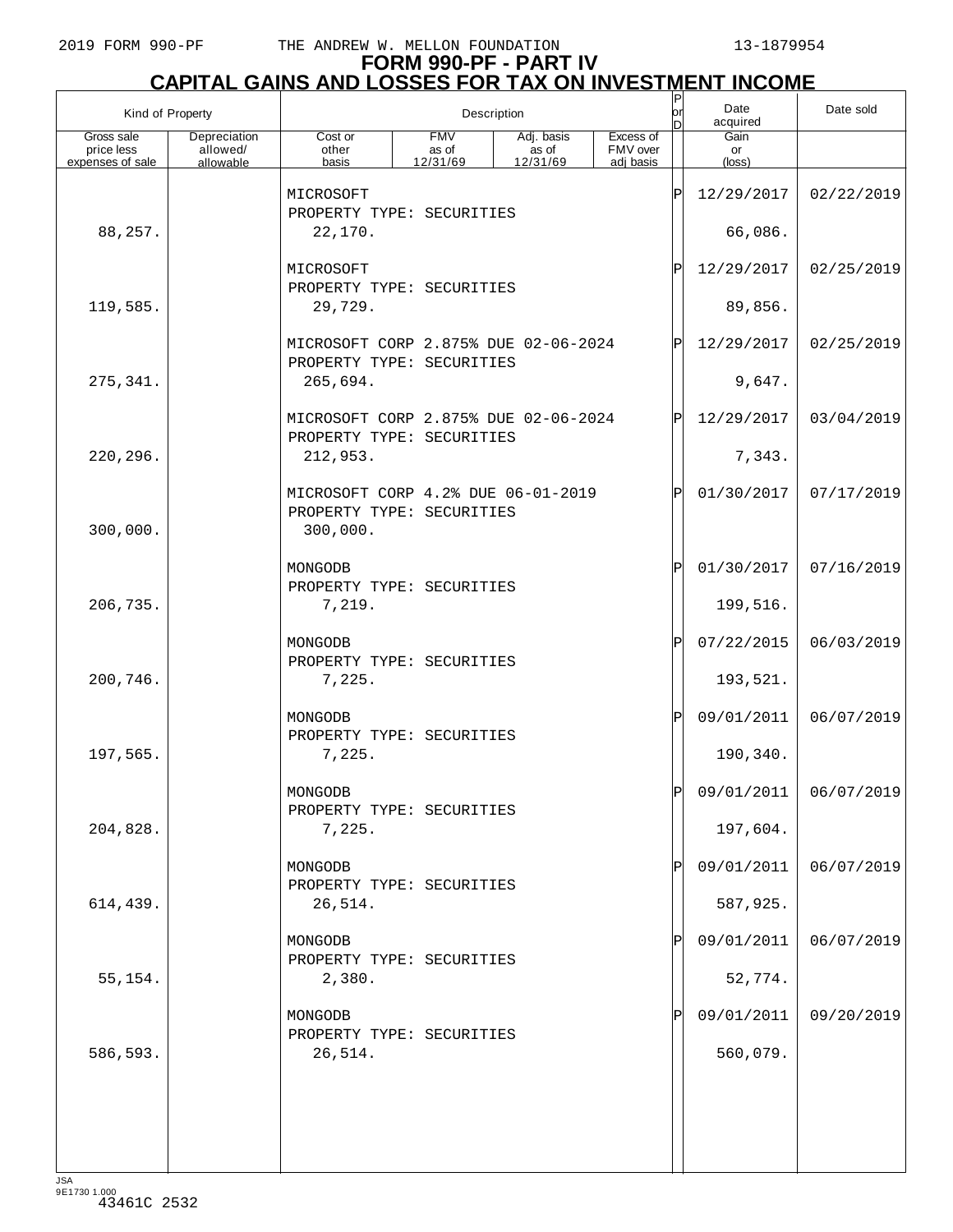# **FORM 990-PF - PART IV CAPITAL GAINS AND LOSSES FOR TAX ON INVESTMENT INCOME** P

| Kind of Property                             |                                       |                                                                 |                                      | Description                     |                                    | P<br>lorl<br>D | Date<br>acquired              | Date sold             |
|----------------------------------------------|---------------------------------------|-----------------------------------------------------------------|--------------------------------------|---------------------------------|------------------------------------|----------------|-------------------------------|-----------------------|
| Gross sale<br>price less<br>expenses of sale | Depreciation<br>allowed/<br>allowable | Cost or<br>other<br>basis                                       | <b>FMV</b><br>as of<br>12/31/69      | Adj. basis<br>as of<br>12/31/69 | Excess of<br>FMV over<br>adi basis |                | Gain<br>or<br>$(\text{loss})$ |                       |
|                                              |                                       | MONGODB                                                         |                                      |                                 |                                    | ΙP             | 09/01/2011                    | 09/20/2019            |
| 52,654.                                      |                                       | PROPERTY TYPE: SECURITIES<br>6,734.                             |                                      |                                 |                                    |                | 45,920.                       |                       |
|                                              |                                       | MORGAN STANLEY 2.5% DUE 04-21-2021                              |                                      |                                 |                                    | $\mathbf P$    | 09/01/2011                    | 12/12/2019            |
| 105, 153.                                    |                                       | PROPERTY TYPE: SECURITIES<br>105,644.                           |                                      |                                 |                                    |                | $-491.$                       |                       |
|                                              |                                       | PROPERTY TYPE: SECURITIES                                       | MORGAN STANLEY 2.625% DUE 11-17-2021 |                                 |                                    |                |                               | 12/12/2019            |
| 301,062.                                     |                                       | 299,262.                                                        |                                      |                                 |                                    |                | 1,800.                        |                       |
|                                              |                                       | MORGAN STANLEY 2.8% DUE 06-16-2020<br>PROPERTY TYPE: SECURITIES |                                      |                                 |                                    | $\mathbf P$    | 04/18/2016                    | 03/20/2019            |
| 474,698.                                     |                                       | 472,891.                                                        |                                      |                                 |                                    |                | 1,807.                        |                       |
|                                              |                                       | MPLX LP 4% DUE 02-15-2025<br>PROPERTY TYPE: SECURITIES          |                                      |                                 |                                    | $_\mathrm{P}$  | 11/14/2016                    | 07/18/2019            |
| 206,452.                                     |                                       | 202, 224.                                                       |                                      |                                 |                                    |                | 4,228.                        |                       |
|                                              |                                       | MPLX LP 4.875% DUE 12-01-2024<br>PROPERTY TYPE: SECURITIES      |                                      |                                 |                                    | ΙÞΙ            | 06/11/2015                    | 07/18/2019            |
| 214,008.                                     |                                       | 210, 113.                                                       |                                      |                                 |                                    |                | 3,895.                        |                       |
|                                              |                                       | NIPPON KAYAKU CO NPV<br>PROPERTY TYPE: SECURITIES               |                                      |                                 |                                    | $_\mathrm{P}$  | 06/26/2017                    | 06/05/2019            |
| 13,655.                                      |                                       | 11,808.                                                         |                                      |                                 |                                    |                | 1,847.                        |                       |
|                                              |                                       | NIPPON KAYAKU CO NPV<br>PROPERTY TYPE: SECURITIES               |                                      |                                 |                                    | $\mathbf{P}$   | 02/27/2017                    | 03/28/2019            |
| 11,379.                                      |                                       | 9,969.                                                          |                                      |                                 |                                    |                | 1,410.                        |                       |
|                                              |                                       | NIPPON KAYAKU CO NPV<br>PROPERTY TYPE: SECURITIES               |                                      |                                 |                                    | ъI             |                               | 08/12/2015 05/22/2019 |
| 45,517.                                      |                                       | 39,909.                                                         |                                      |                                 |                                    |                | 5,608.                        |                       |
|                                              |                                       | NIPPON KAYAKU CO NPV<br>PROPERTY TYPE: SECURITIES               |                                      |                                 |                                    |                | 08/13/2015                    | 05/22/2019            |
| 34,138.                                      |                                       | 30,531.                                                         |                                      |                                 |                                    |                | 3,607.                        |                       |
|                                              |                                       | NIPPON KAYAKU CO NPV<br>PROPERTY TYPE: SECURITIES               |                                      |                                 |                                    |                | 08/14/2015                    | 05/22/2019            |
| 1,138.                                       |                                       | 1,049.                                                          |                                      |                                 |                                    |                | 89.                           |                       |
|                                              |                                       | NIPPON KAYAKU CO NPV<br>PROPERTY TYPE: SECURITIES               |                                      |                                 |                                    |                | 08/17/2015                    | 05/22/2019            |
| 230, 130.                                    |                                       | 196,801.                                                        |                                      |                                 |                                    |                | 33, 329.                      |                       |
|                                              |                                       |                                                                 |                                      |                                 |                                    |                |                               |                       |
|                                              |                                       |                                                                 |                                      |                                 |                                    |                |                               |                       |
| 10 <sub>0</sub>                              |                                       |                                                                 |                                      |                                 |                                    |                |                               |                       |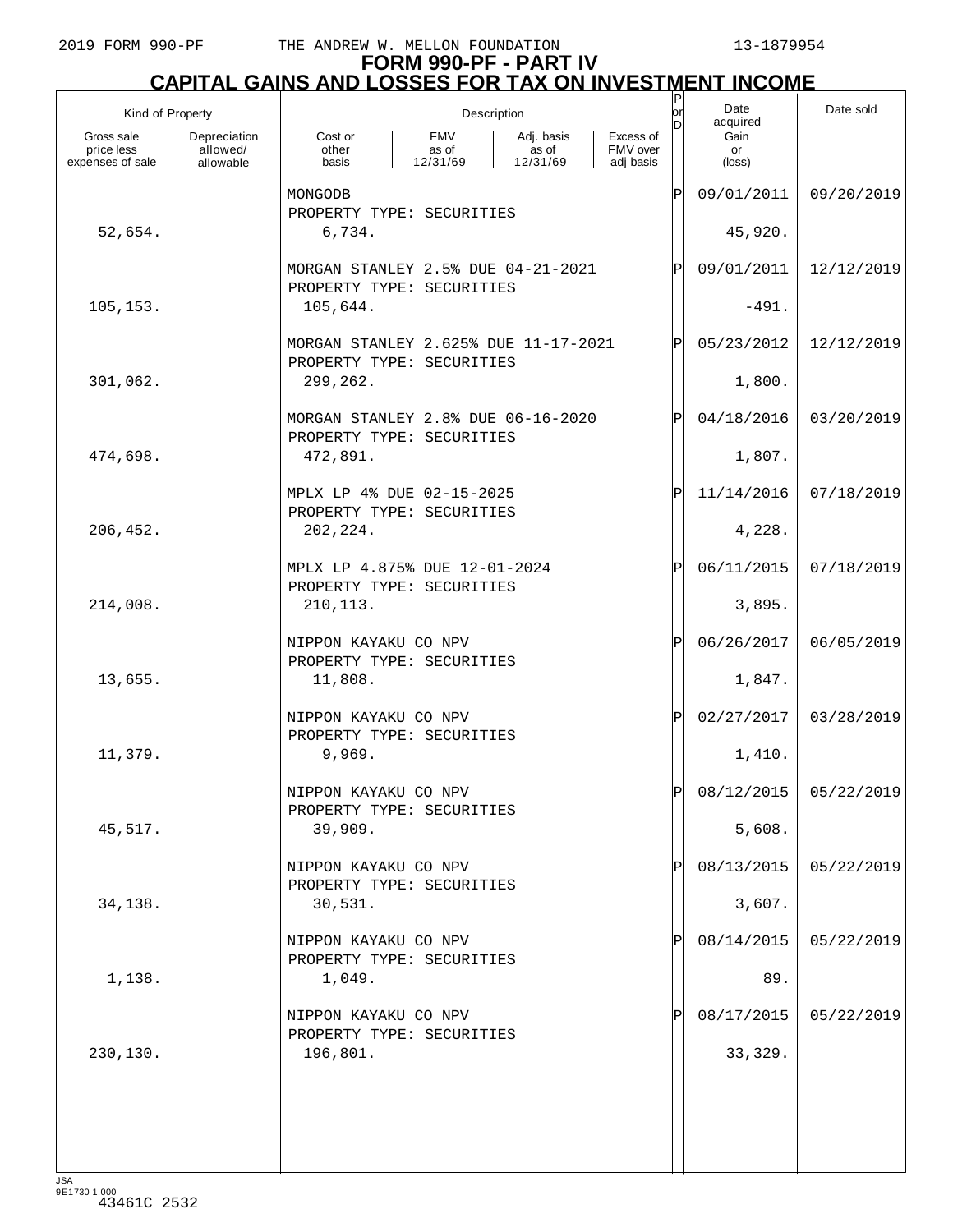# **FORM 990-PF - PART IV CAPITAL GAINS AND LOSSES FOR TAX ON INVESTMENT INCOME**

| Kind of Property         |                          |                                                   | Description         |                     |                       | $\frac{P}{\rho r}$<br>In | Date<br>acquired     | Date sold               |
|--------------------------|--------------------------|---------------------------------------------------|---------------------|---------------------|-----------------------|--------------------------|----------------------|-------------------------|
| Gross sale<br>price less | Depreciation<br>allowed/ | Cost or<br>other                                  | <b>FMV</b><br>as of | Adj. basis<br>as of | Excess of<br>FMV over |                          | Gain<br>or           |                         |
| expenses of sale         | allowable                | basis                                             | 12/31/69            | 12/31/69            | adj basis             |                          | (loss)               |                         |
|                          |                          | NIPPON KAYAKU CO NPV<br>PROPERTY TYPE: SECURITIES |                     |                     |                       | ΙP                       | 08/18/2015           | 05/22/2019              |
| 43,046.                  |                          | 39,747.                                           |                     |                     |                       |                          | 3,299.               |                         |
|                          |                          | NIPPON KAYAKU CO NPV<br>PROPERTY TYPE: SECURITIES |                     |                     |                       | P                        | 08/12/2015           | 05/21/2019              |
| 113,280.                 |                          | 96,677.                                           |                     |                     |                       |                          | 16,603.              |                         |
|                          |                          | NIPPON KAYAKU CO NPV<br>PROPERTY TYPE: SECURITIES |                     |                     |                       | P                        | 08/24/2015           | 05/29/2019              |
| 339,840.                 |                          | 305,633.                                          |                     |                     |                       |                          | 34,206.              |                         |
|                          |                          | NIPPON KAYAKU CO NPV<br>PROPERTY TYPE: SECURITIES |                     |                     |                       | P                        | 08/26/2015           | 05/29/2019              |
| 11,328.                  |                          | 10,062.                                           |                     |                     |                       |                          | 1,266.               |                         |
|                          |                          | NIPPON KAYAKU CO NPV<br>PROPERTY TYPE: SECURITIES |                     |                     |                       | P                        | 08/27/2015           | 05/29/2019              |
| 56,041.                  |                          | 51,403.                                           |                     |                     |                       |                          | 4,638.               |                         |
|                          |                          | NIPPON KAYAKU CO NPV<br>PROPERTY TYPE: SECURITIES |                     |                     |                       | P                        | 01/14/2016           | 05/29/2019              |
| 78,915.                  |                          | 72,899.                                           |                     |                     |                       |                          | 6,017.               |                         |
|                          |                          | NIPPON KAYAKU CO NPV<br>PROPERTY TYPE: SECURITIES |                     |                     |                       | P                        | 08/18/2015           | 05/23/2019              |
| 24,134.                  |                          | 22,187.<br>NIPPON KAYAKU CO NPV                   |                     |                     |                       | ΙP                       | 1,948.<br>08/19/2015 | 05/23/2019              |
| 80,448.                  |                          | PROPERTY TYPE: SECURITIES<br>73,438.              |                     |                     |                       |                          | 7,010.               |                         |
|                          |                          | NIPPON KAYAKU CO NPV                              |                     |                     |                       | Þ                        |                      | 08/19/2015   05/24/2019 |
| 126,418.                 |                          | PROPERTY TYPE: SECURITIES<br>113,895.             |                     |                     |                       |                          | 12,523.              |                         |
|                          |                          | NIPPON KAYAKU CO NPV                              |                     |                     |                       |                          | 08/20/2015           | 05/24/2019              |
| 137,832.                 |                          | PROPERTY TYPE: SECURITIES<br>124,249.             |                     |                     |                       |                          | 13,582.              |                         |
|                          |                          | NIPPON KAYAKU CO NPV                              |                     |                     |                       |                          | 08/21/2015           | 05/24/2019              |
| 105,671.                 |                          | PROPERTY TYPE: SECURITIES<br>96,229.              |                     |                     |                       |                          | 9,442.               |                         |
|                          |                          | NIPPON KAYAKU CO NPV                              |                     |                     |                       |                          | 08/21/2015           | 05/28/2019              |
| 160,849.                 |                          | PROPERTY TYPE: SECURITIES<br>138,551.             |                     |                     |                       |                          | 22,298.              |                         |
|                          |                          |                                                   |                     |                     |                       |                          |                      |                         |
|                          |                          |                                                   |                     |                     |                       |                          |                      |                         |
| 194                      |                          |                                                   |                     |                     |                       |                          |                      |                         |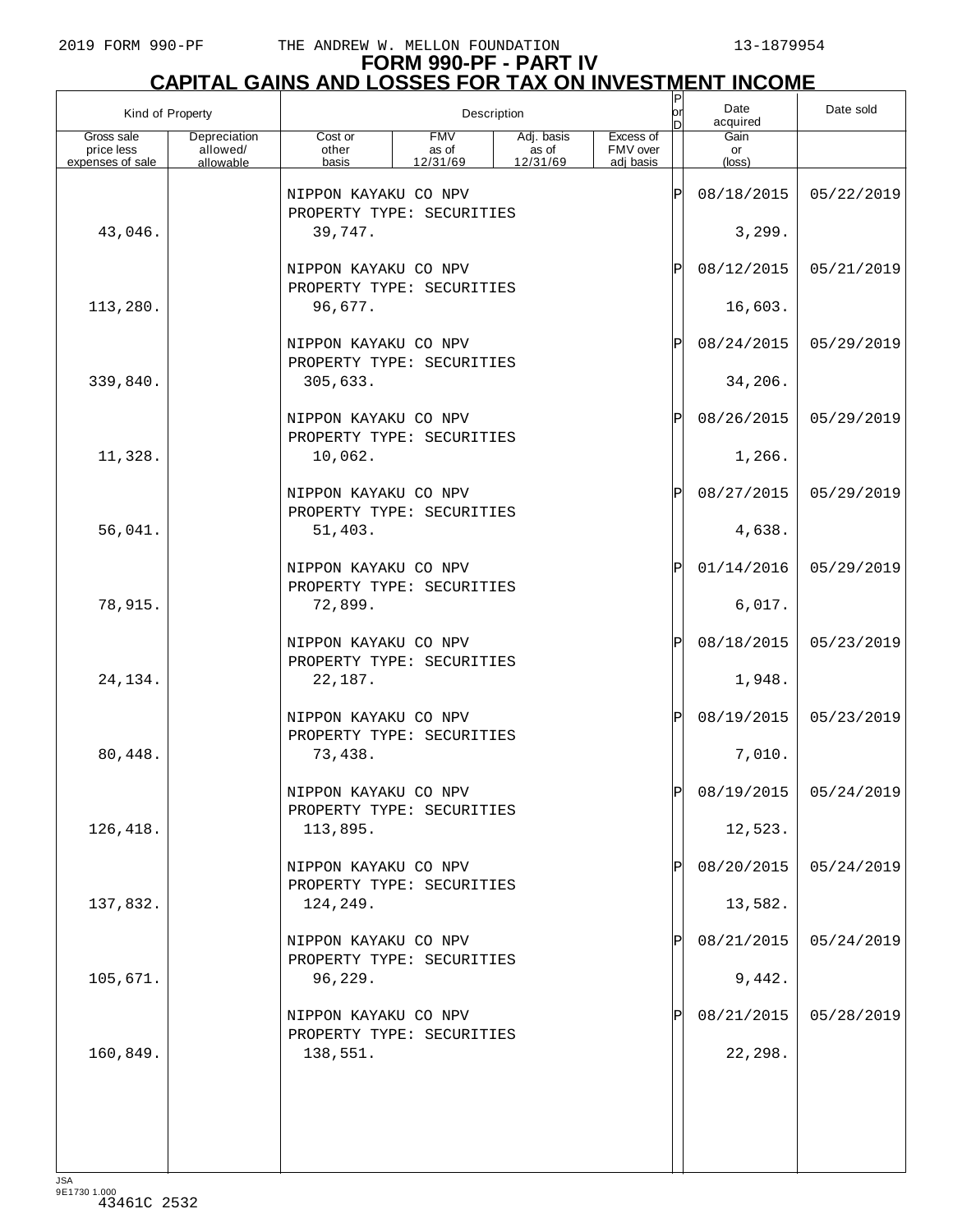| Kind of Property                             |                                       |                                                                     |                                 | Description                     |                                    | P<br>lor | Date<br>acquired     | Date sold             |
|----------------------------------------------|---------------------------------------|---------------------------------------------------------------------|---------------------------------|---------------------------------|------------------------------------|----------|----------------------|-----------------------|
| Gross sale<br>price less<br>expenses of sale | Depreciation<br>allowed/<br>allowable | Cost or<br>other<br>basis                                           | <b>FMV</b><br>as of<br>12/31/69 | Adj. basis<br>as of<br>12/31/69 | Excess of<br>FMV over<br>adj basis |          | Gain<br>or<br>(loss) |                       |
|                                              |                                       |                                                                     |                                 |                                 |                                    |          |                      |                       |
|                                              |                                       | NIPPON KAYAKU CO NPV<br>PROPERTY TYPE: SECURITIES                   |                                 |                                 |                                    | Ρ        | 08/24/2015           | 05/28/2019            |
| 43,659.                                      |                                       | 37,392.                                                             |                                 |                                 |                                    |          | 6,267.               |                       |
|                                              |                                       | NIPPON KAYAKU CO NPV                                                |                                 |                                 |                                    | Ρ        | 08/11/2015           | 05/20/2019            |
| 80,900.                                      |                                       | 72,479.                                                             | PROPERTY TYPE: SECURITIES       |                                 |                                    |          |                      |                       |
|                                              |                                       | NISSAN MTR ACCEP 2.35% DUE 03-04-2019                               |                                 |                                 |                                    | P        | 08/12/2015           | 05/20/2019            |
| 200,000.                                     |                                       | PROPERTY TYPE: SECURITIES<br>200,000.                               |                                 |                                 |                                    |          |                      |                       |
|                                              |                                       | NUCOR CORP 4% DUE 08-01-2023                                        |                                 |                                 |                                    | Ρ        | 08/21/2015           | 05/27/2019            |
| 216,148.                                     |                                       | PROPERTY TYPE: SECURITIES<br>215,470.                               |                                 |                                 |                                    |          | 677.                 |                       |
|                                              |                                       | NUTRIEN LTD 5.0% 04-01-2049<br>PROPERTY TYPE: SECURITIES            |                                 |                                 |                                    | P        | 11/03/2015           | 03/04/2019            |
| 54,544.                                      |                                       | 54,052.                                                             |                                 |                                 |                                    |          | 492.                 |                       |
|                                              |                                       | OCCIDENTAL PETE 2.7% DUE 02-15-2023<br>PROPERTY TYPE: SECURITIES    |                                 |                                 |                                    | P        | 09/01/2016           | 07/30/2019            |
| 98,887.                                      |                                       | 97,276.                                                             |                                 |                                 |                                    |          | 1,611.               |                       |
|                                              |                                       | OCCIDENTAL PETE 2.7% DUE 02-15-2023<br>PROPERTY TYPE: SECURITIES    |                                 |                                 |                                    | Pl       | 03/19/2019           | 03/20/2019            |
| 75,496.                                      |                                       | 73,289.                                                             |                                 |                                 |                                    |          | 2,207.               |                       |
|                                              |                                       | ONEOK PARTNERS L P 4.9% DUE 03-15-2025<br>PROPERTY TYPE: SECURITIES |                                 |                                 |                                    | P        | 08/26/2015           | 04/25/2019            |
| 344,682.                                     |                                       | 318,088.                                                            |                                 |                                 |                                    |          | 26,594.              |                       |
|                                              |                                       | ONEOK PARTNERS L P 4.9% DUE 03-15-2025<br>PROPERTY TYPE: SECURITIES |                                 |                                 |                                    | Þl       |                      | 08/26/2015 12/20/2019 |
| 38,298.                                      |                                       | 36,837.                                                             |                                 |                                 |                                    |          | 1,461.               |                       |
|                                              |                                       | ORACLE CORP 5% DUE 07-08-2019<br>PROPERTY TYPE: SECURITIES          |                                 |                                 |                                    |          | 05/28/2015           | 09/25/2019            |
| 161,152.                                     |                                       | 161,618.                                                            |                                 |                                 |                                    |          | $-466.$              |                       |
|                                              |                                       | PACCAR FINL CORP 1.3% DUE 05-10-2019<br>PROPERTY TYPE: SECURITIES   |                                 |                                 |                                    |          | 07/10/2017           | 09/25/2019            |
| 194,000.                                     |                                       | 194,000.                                                            |                                 |                                 |                                    |          |                      |                       |
|                                              |                                       | PACIFIC INDUSTRIAL NPV<br>PROPERTY TYPE: SECURITIES                 |                                 |                                 |                                    |          | 11/03/2015           | 03/07/2019            |
| 26,743.                                      |                                       | 19,554.                                                             |                                 |                                 |                                    |          | 7,189.               |                       |
|                                              |                                       |                                                                     |                                 |                                 |                                    |          |                      |                       |
|                                              |                                       |                                                                     |                                 |                                 |                                    |          |                      |                       |
| 194                                          |                                       |                                                                     |                                 |                                 |                                    |          |                      |                       |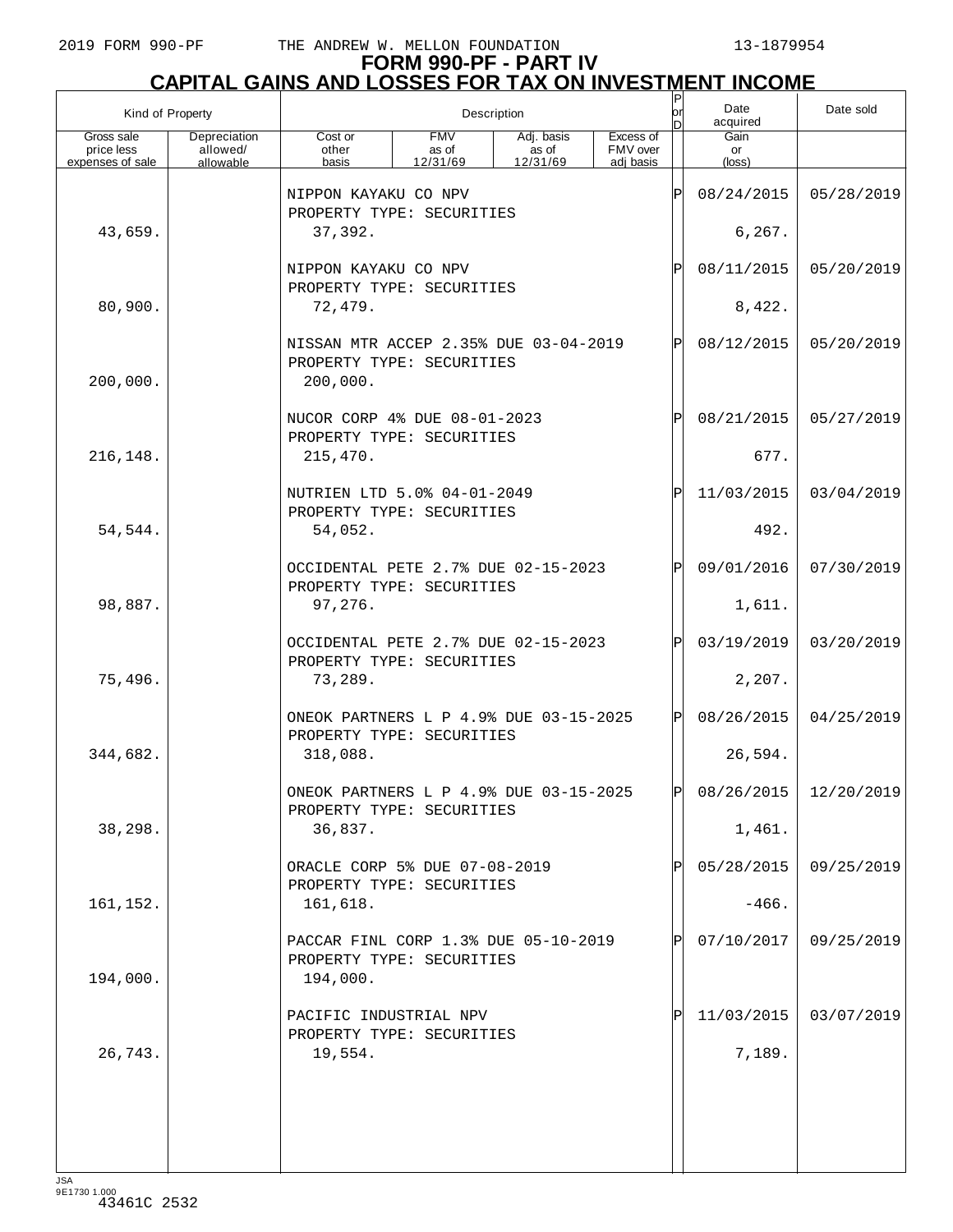# **FORM 990-PF - PART IV CAPITAL GAINS AND LOSSES FOR TAX ON INVESTMENT INCOME** P

| Kind of Property                             |                                       |                                                               |                                 | Description                     |                                    | $\frac{P}{\text{or}}$<br>D | Date<br>acquired              | Date sold               |
|----------------------------------------------|---------------------------------------|---------------------------------------------------------------|---------------------------------|---------------------------------|------------------------------------|----------------------------|-------------------------------|-------------------------|
| Gross sale<br>price less<br>expenses of sale | Depreciation<br>allowed/<br>allowable | Cost or<br>other<br>basis                                     | <b>FMV</b><br>as of<br>12/31/69 | Adj. basis<br>as of<br>12/31/69 | Excess of<br>FMV over<br>adi basis |                            | Gain<br>or<br>$(\text{loss})$ |                         |
|                                              |                                       | PACIFIC INDUSTRIAL NPV                                        |                                 |                                 |                                    | Þ                          | 05/05/2016                    | 05/10/2019              |
| 4,223.                                       |                                       | PROPERTY TYPE: SECURITIES<br>3,099.                           |                                 |                                 |                                    |                            | 1,124.                        |                         |
|                                              |                                       | PACIFIC INDUSTRIAL NPV<br>PROPERTY TYPE: SECURITIES           |                                 |                                 |                                    | P                          | 07/27/2016                    | 07/22/2019              |
| 46,779.                                      |                                       | 35,828.                                                       |                                 |                                 |                                    |                            | 10,951.                       |                         |
|                                              |                                       | PACIFIC INDUSTRIAL NPV<br>PROPERTY TYPE: SECURITIES           |                                 |                                 |                                    | Ρ                          | 07/28/2016                    | 07/22/2019              |
| 19,004.                                      |                                       | 14,768.                                                       |                                 |                                 |                                    |                            | 4,236.                        |                         |
|                                              |                                       | PACIFIC INDUSTRIAL NPV<br>PROPERTY TYPE: SECURITIES           |                                 |                                 |                                    | $_\mathrm{P}$              | 08/16/2016                    | 07/24/2019              |
| 51,164.                                      |                                       | 39,438.                                                       |                                 |                                 |                                    |                            | 11,727.                       |                         |
|                                              |                                       | PACIFIC INDUSTRIAL NPV<br>PROPERTY TYPE: SECURITIES           |                                 |                                 |                                    | Ρ                          | 08/17/2016                    | 07/24/2019              |
| 33,624.                                      |                                       | 24,817.                                                       |                                 |                                 |                                    |                            | 8,807.                        |                         |
|                                              |                                       | PACIFIC INDUSTRIAL NPV<br>PROPERTY TYPE: SECURITIES           |                                 |                                 |                                    | $_\mathrm{P}$              | 08/18/2016                    | 07/24/2019              |
| 36,426.                                      |                                       | 26,800.                                                       |                                 |                                 |                                    |                            | 9,626.                        |                         |
| 11,208.                                      |                                       | PACIFIC INDUSTRIAL NPV<br>PROPERTY TYPE: SECURITIES<br>8,291. |                                 |                                 |                                    | Ρ                          | 07/21/2016<br>2,917.          | 07/19/2019              |
|                                              |                                       | PACIFIC INDUSTRIAL NPV                                        |                                 |                                 |                                    | $\mathbf{P}$               | 07/22/2016                    | 07/19/2019              |
| 49,035.                                      |                                       | PROPERTY TYPE: SECURITIES<br>35,696.                          |                                 |                                 |                                    |                            | 13,339.                       |                         |
|                                              |                                       | PACIFIC INDUSTRIAL NPV                                        |                                 |                                 |                                    | ъI                         |                               | $07/25/2016$ 07/19/2019 |
| 25, 218.                                     |                                       | PROPERTY TYPE: SECURITIES<br>18,525.                          |                                 |                                 |                                    |                            | 6,693.                        |                         |
|                                              |                                       | PACIFIC INDUSTRIAL NPV                                        |                                 |                                 |                                    |                            | 07/26/2016                    | 07/19/2019              |
| 19,958.                                      |                                       | PROPERTY TYPE: SECURITIES<br>14,327.                          |                                 |                                 |                                    |                            | 5,631.                        |                         |
|                                              |                                       | PACIFIC INDUSTRIAL NPV<br>PROPERTY TYPE: SECURITIES           |                                 |                                 |                                    |                            | 07/27/2016                    | 07/19/2019              |
| 5,702.                                       |                                       | 3,990.                                                        |                                 |                                 |                                    |                            | 1,713.                        |                         |
|                                              |                                       | PACIFIC INDUSTRIAL NPV<br>PROPERTY TYPE: SECURITIES           |                                 |                                 |                                    |                            | 07/15/2016                    | 07/17/2019              |
| 4,277.                                       |                                       | 3,012.                                                        |                                 |                                 |                                    |                            | 1,265.                        |                         |
|                                              |                                       |                                                               |                                 |                                 |                                    |                            |                               |                         |
|                                              |                                       |                                                               |                                 |                                 |                                    |                            |                               |                         |
| 10 <sub>0</sub>                              |                                       |                                                               |                                 |                                 |                                    |                            |                               |                         |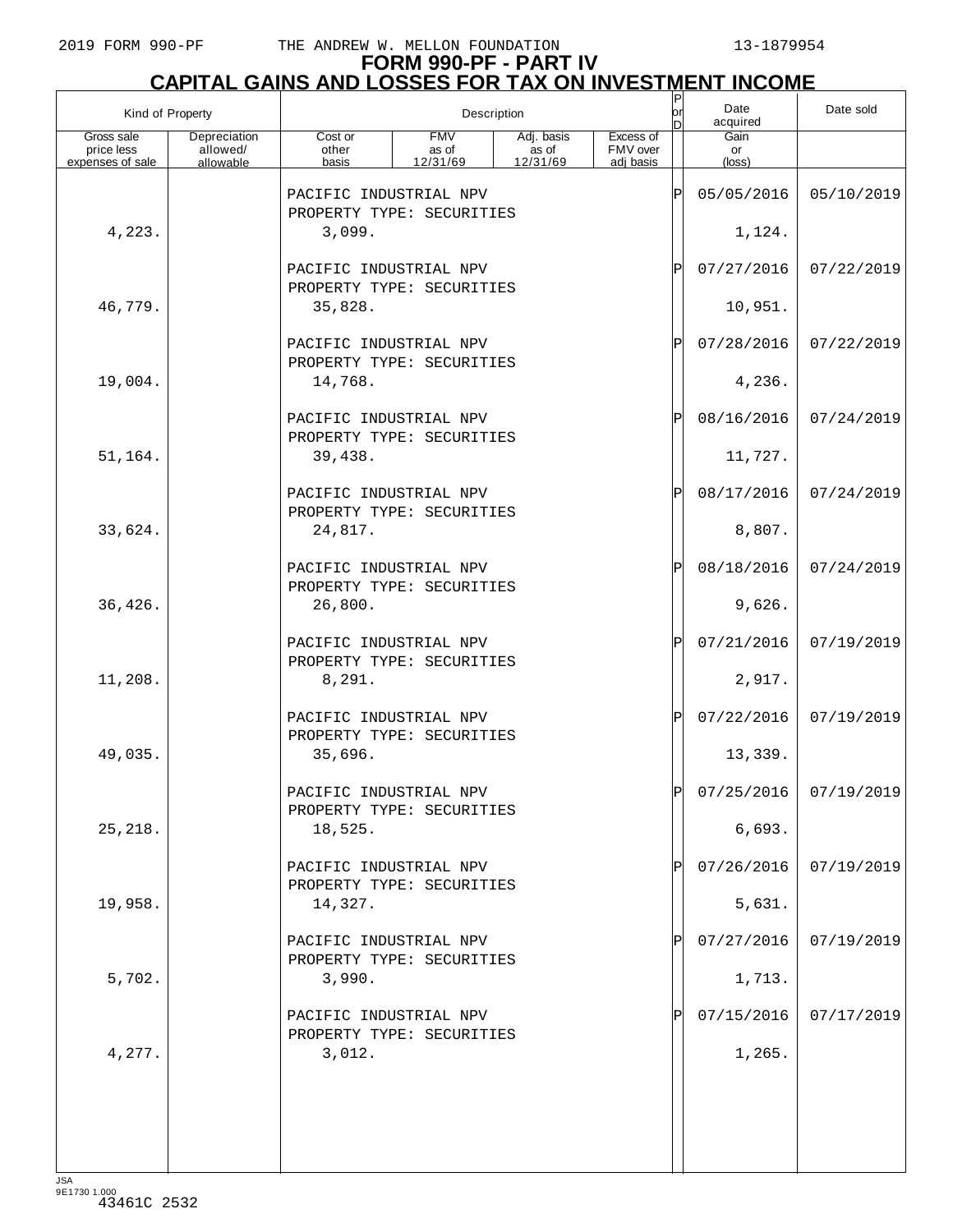# **FORM 990-PF - PART IV CAPITAL GAINS AND LOSSES FOR TAX ON INVESTMENT INCOME**

| Kind of Property         |                          |                                                                         | Description         |                     |                       | $\frac{P}{\text{or}}$<br>In | Date<br>acquired     | Date sold             |
|--------------------------|--------------------------|-------------------------------------------------------------------------|---------------------|---------------------|-----------------------|-----------------------------|----------------------|-----------------------|
| Gross sale<br>price less | Depreciation<br>allowed/ | Cost or<br>other                                                        | <b>FMV</b><br>as of | Adj. basis<br>as of | Excess of<br>FMV over |                             | Gain<br>or           |                       |
| expenses of sale         | allowable                | basis                                                                   | 12/31/69            | 12/31/69            | adi basis             |                             | $(\text{loss})$      |                       |
|                          |                          | PACIFIC INDUSTRIAL NPV<br>PROPERTY TYPE: SECURITIES                     |                     |                     |                       | ΙPΙ                         | 07/19/2016           | 07/17/2019            |
| 5,503.                   |                          | 4,016.                                                                  |                     |                     |                       |                             | 1,487.               |                       |
|                          |                          | PACIFIC INDUSTRIAL NPV<br>PROPERTY TYPE: SECURITIES                     |                     |                     |                       | ΙPΙ                         | 07/20/2016           | 07/17/2019            |
| 16,510.                  |                          | 12,409.                                                                 |                     |                     |                       |                             | 4,101.               |                       |
|                          |                          | PACIFIC INDUSTRIAL NPV<br>PROPERTY TYPE: SECURITIES                     |                     |                     |                       | ΙPΙ                         | 07/20/2016           | 07/18/2019            |
| 74,793.                  |                          | 53,708.                                                                 |                     |                     |                       |                             | 21,085.              |                       |
|                          |                          | PACIFIC INDUSTRIAL NPV<br>PROPERTY TYPE: SECURITIES                     |                     |                     |                       | ΙPΙ                         | 07/21/2016           | 07/18/2019            |
| 4,315.                   |                          | 3,241.<br>PACIFIC INDUSTRIAL NPV                                        |                     |                     |                       |                             | 1,074.<br>07/28/2016 |                       |
| 4,315.                   |                          | PROPERTY TYPE: SECURITIES<br>3,313.                                     |                     |                     |                       | ΙPΙ                         | 1,002.               | 07/23/2019            |
|                          |                          | PACIFIC INDUSTRIAL NPV                                                  |                     |                     |                       | ΙPΙ                         | 08/10/2016           | 07/23/2019            |
| 23,013.                  |                          | PROPERTY TYPE: SECURITIES<br>17,904.                                    |                     |                     |                       |                             | 5,109.               |                       |
|                          |                          | PACIFIC INDUSTRIAL NPV                                                  |                     |                     |                       | ΙPΙ                         | 08/12/2016           | 07/23/2019            |
| 31,643.                  |                          | PROPERTY TYPE: SECURITIES<br>24,631.                                    |                     |                     |                       |                             | 7,012.               |                       |
|                          |                          | PACIFIC INDUSTRIAL NPV<br>PROPERTY TYPE: SECURITIES                     |                     |                     |                       | ΙPΙ                         | 08/15/2016           | 07/23/2019            |
| 50,722.                  |                          | 35,817.                                                                 |                     |                     |                       |                             | 14,905.              |                       |
|                          |                          | PACIFICORP 2.95 DUE 02-01-2022<br>PROPERTY TYPE: SECURITIES             |                     |                     |                       | DI                          |                      | 08/16/2016 07/23/2019 |
| 336,887.                 |                          | 329,454.                                                                |                     |                     |                       |                             | 7,433.               |                       |
| 450,000.                 |                          | PACIFICORP 5.5% DUE 01-15-2019<br>PROPERTY TYPE: SECURITIES<br>450,000. |                     |                     |                       | ΙPΙ                         | 07/15/2016           | 07/16/2019            |
|                          |                          | PAGERDUTY<br>PROPERTY TYPE: SECURITIES                                  |                     |                     |                       |                             | 07/21/2015           | 10/11/2019            |
| 44,143.                  |                          | 1,362.                                                                  |                     |                     |                       |                             | 42,781.              |                       |
|                          |                          | PAGERDUTY<br>PROPERTY TYPE: SECURITIES                                  |                     |                     |                       |                             | 07/15/2015           | 01/15/2019            |
| 64,399.                  |                          | 2,270.                                                                  |                     |                     |                       |                             | 62,130.              |                       |
|                          |                          |                                                                         |                     |                     |                       |                             |                      |                       |
|                          |                          |                                                                         |                     |                     |                       |                             |                      |                       |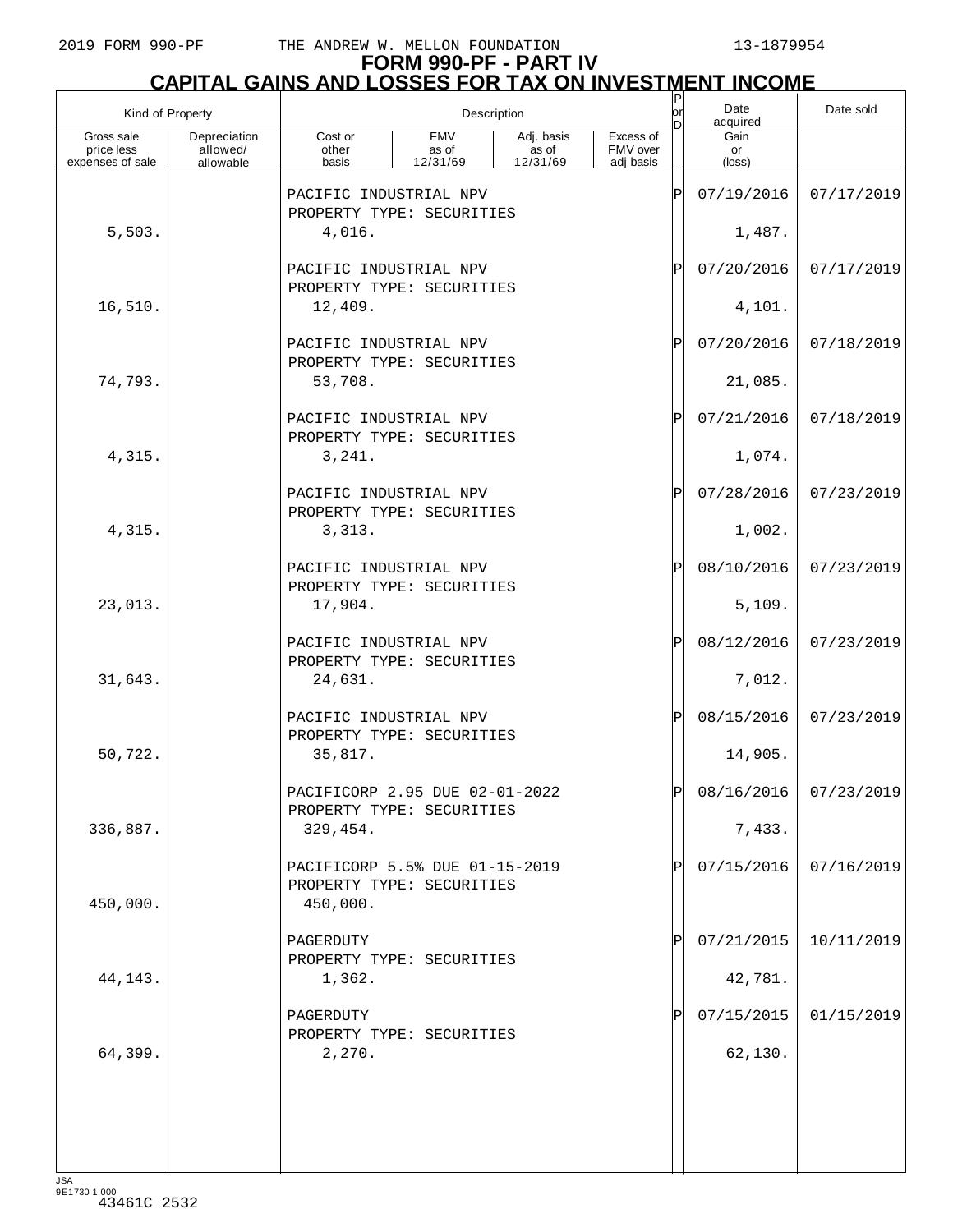# **FORM 990-PF - PART IV CAPITAL GAINS AND LOSSES FOR TAX ON INVESTMENT INCOME** P

| Kind of Property         |                          |                                                                    |                     | Description         |                       | $\sf P$<br>lor<br>ln | Date<br>acquired | Date sold               |
|--------------------------|--------------------------|--------------------------------------------------------------------|---------------------|---------------------|-----------------------|----------------------|------------------|-------------------------|
| Gross sale<br>price less | Depreciation<br>allowed/ | Cost or<br>other                                                   | <b>FMV</b><br>as of | Adj. basis<br>as of | Excess of<br>FMV over |                      | Gain<br>or       |                         |
| expenses of sale         | allowable                | basis                                                              | 12/31/69            | 12/31/69            | adi basis             |                      | (loss)           |                         |
|                          |                          | PAGERDUTY<br>PROPERTY TYPE: SECURITIES                             |                     |                     |                       | ΙP                   | 01/15/2013       | 10/15/2019              |
| 132,753.                 |                          | 4,539.                                                             |                     |                     |                       |                      | 128, 214.        |                         |
|                          |                          | PAGERDUTY<br>PROPERTY TYPE: SECURITIES                             |                     |                     | ΙP                    | 01/15/2013           | 12/17/2019       |                         |
| 134,547.                 |                          | 4,539.                                                             |                     |                     |                       |                      | 130,008.         |                         |
|                          |                          | PEPSICO INC 1.35% DUE 10-04-2019<br>PROPERTY TYPE: SECURITIES      |                     |                     |                       | ΙP                   | 01/15/2013       | 12/18/2019              |
| 398,004.                 |                          | 399,940.                                                           |                     |                     |                       |                      | $-1,936.$        |                         |
|                          |                          | PEPSICO INC 1.5% DUE 02-22-2019<br>PROPERTY TYPE: SECURITIES       |                     |                     |                       | ΙP                   | 01/15/2013       | 12/18/2019              |
| 118,000.                 |                          | 117,966.                                                           |                     |                     |                       |                      | 34.              |                         |
|                          |                          | PETROLEOS 4.25% DUE 01-15-2025<br>PROPERTY TYPE: SECURITIES        |                     |                     |                       | ΙP                   | 10/03/2016       | 05/09/2019              |
| 181,800.                 |                          | 188,300.                                                           |                     |                     |                       |                      | $-6,500.$        |                         |
|                          |                          | PETROLEOS MEXICANOS FIXED 6.5%<br>PROPERTY TYPE: SECURITIES        |                     |                     |                       | ΙP                   | 02/19/2016       | 02/22/2019              |
| 80,976.                  |                          | 83,961.                                                            |                     |                     |                       |                      | $-2,985.$        |                         |
|                          |                          | PETROLEOS MEXICANOS 5.375% 03-13-2022<br>PROPERTY TYPE: SECURITIES |                     |                     |                       | ΙPΙ                  | 09/21/2018       | 01/23/2019              |
| 893,563.                 |                          | 847,637.                                                           |                     |                     |                       |                      | 45,925.          |                         |
|                          |                          | PETROLEOS MEXICANOS 6.375% 02-04-2021<br>PROPERTY TYPE: SECURITIES |                     |                     |                       | ΙPΙ                  | 10/16/2018       | 01/23/2019              |
| 156,450.                 |                          | 149,000.                                                           |                     |                     |                       |                      | 7,450.           |                         |
|                          |                          | PETROLEOS MEXICANOS GTD 6.875%<br>PROPERTY TYPE: SECURITIES        |                     |                     |                       | ח                    |                  | $12/06/2016$ 09/13/2019 |
| 51,434.                  |                          | 50,927.                                                            |                     |                     |                       |                      | 507.             |                         |
|                          |                          | PETROLEOS MEXICANOS GTD 6.875%<br>PROPERTY TYPE: SECURITIES        |                     |                     |                       |                      | 01/28/2016       | 09/23/2019              |
| 69,518.                  |                          | 68,901.                                                            |                     |                     |                       |                      | 617.             |                         |
|                          |                          | PFIZER INC COM<br>PROPERTY TYPE: SECURITIES                        |                     |                     |                       |                      | 01/28/2016       | 01/24/2019              |
| 5,935.                   |                          |                                                                    |                     |                     |                       |                      | 5,935.           |                         |
|                          |                          | PFIZER INC COM<br>PROPERTY TYPE: SECURITIES                        |                     |                     |                       |                      | 01/28/2016       | 01/23/2019              |
| 34,931.                  |                          |                                                                    |                     |                     |                       |                      | 34,931.          |                         |
|                          |                          |                                                                    |                     |                     |                       |                      |                  |                         |
|                          |                          |                                                                    |                     |                     |                       |                      |                  |                         |
|                          |                          |                                                                    |                     |                     |                       |                      |                  |                         |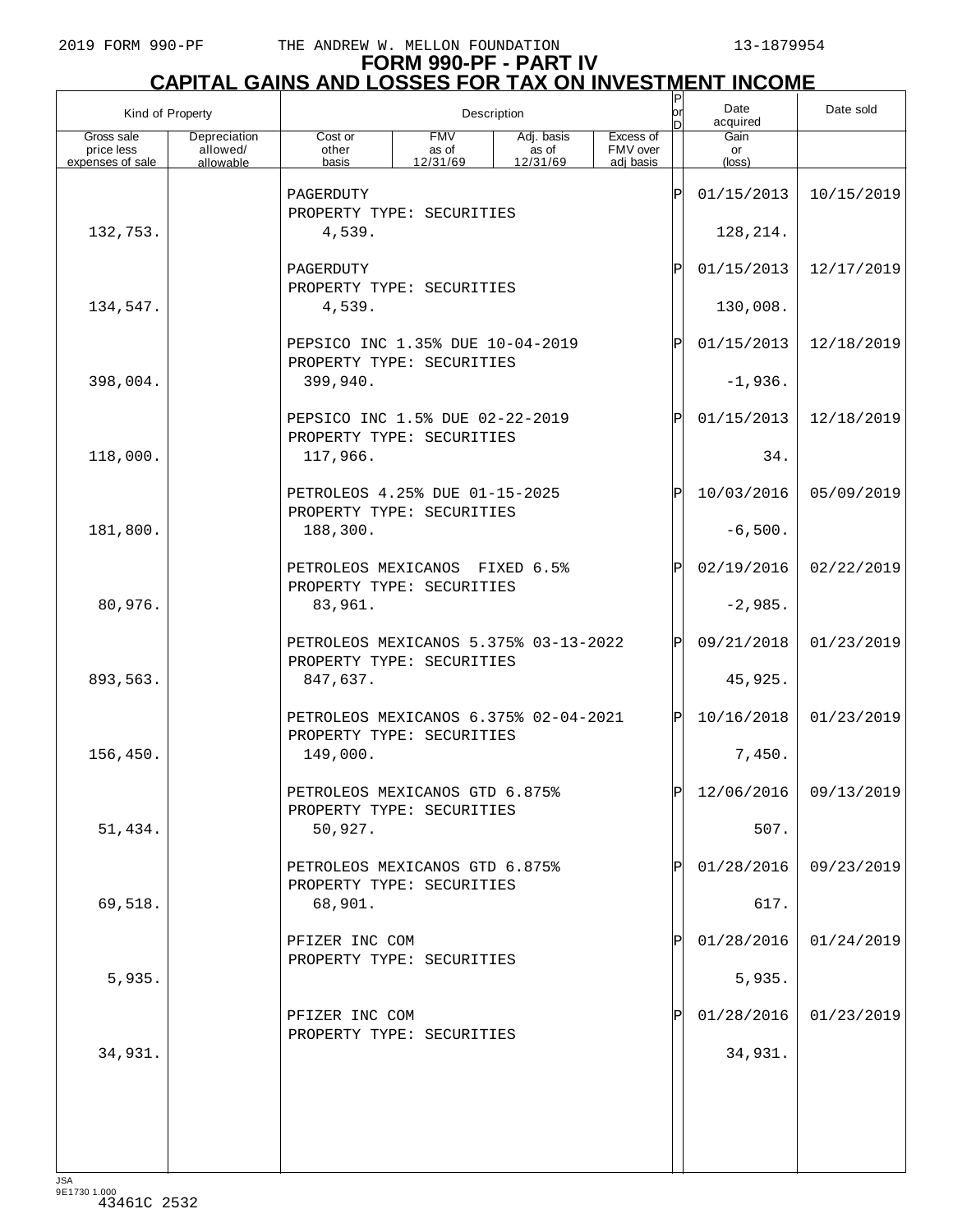# **FORM 990-PF - PART IV CAPITAL GAINS AND LOSSES FOR TAX ON INVESTMENT INCOME**

| Kind of Property                             |                                       |                                                                                 |                                 | Description                     |                                    | Ρ<br>or | Date<br>acquired     | Date sold  |
|----------------------------------------------|---------------------------------------|---------------------------------------------------------------------------------|---------------------------------|---------------------------------|------------------------------------|---------|----------------------|------------|
| Gross sale<br>price less<br>expenses of sale | Depreciation<br>allowed/<br>allowable | Cost or<br>other<br>basis                                                       | <b>FMV</b><br>as of<br>12/31/69 | Adj. basis<br>as of<br>12/31/69 | Excess of<br>FMV over<br>adi basis |         | Gain<br>or<br>(loss) |            |
|                                              |                                       | PFIZER INC COM                                                                  |                                 |                                 |                                    | ΙÞΙ     | 01/02/2019           | 03/11/2019 |
| 3,830.                                       |                                       | PROPERTY TYPE: SECURITIES                                                       |                                 |                                 |                                    | 3,830.  |                      |            |
|                                              |                                       | PNC BANK NA 2.625% 02-17-2022                                                   |                                 |                                 |                                    | ΙPΙ     | 01/02/2019           | 03/11/2019 |
| 251,965.                                     |                                       | PROPERTY TYPE: SECURITIES<br>249,938.                                           |                                 |                                 |                                    |         | 2,027.               |            |
| 536.                                         |                                       | PROGRESS RESIDENTIAL SER 2015-SFR2 CLS A<br>PROPERTY TYPE: SECURITIES<br>536.   |                                 |                                 |                                    | IPI     | 01/02/2019           | 03/11/2019 |
| 782.                                         |                                       | PROGRESS RESIDENTIAL SER 2015-SFR2 CLS A<br>PROPERTY TYPE: SECURITIES<br>782.   |                                 |                                 |                                    | IPI     | 02/14/2017           | 07/18/2019 |
| 1,180.                                       |                                       | PROGRESS RESIDENTIAL SER 2015-SFR2 CLS A<br>PROPERTY TYPE: SECURITIES<br>1,180. |                                 |                                 |                                    | IPI     | 05/20/2015           | 02/01/2019 |
|                                              |                                       | PROGRESS RESIDENTIAL SER 2015-SFR2 CLS A<br>PROPERTY TYPE: SECURITIES           |                                 |                                 |                                    | IPI     | 05/20/2015           | 06/01/2019 |
| 834,974.                                     |                                       | 834,957.                                                                        |                                 |                                 |                                    |         | 17.                  |            |
| 300,000.                                     |                                       | PRUDENTIAL FINL INC MEDIUM TERM NTS<br>PROPERTY TYPE: SECURITIES<br>300,000.    |                                 |                                 |                                    | lÞI     | 05/20/2015           | 07/01/2019 |
|                                              |                                       | PVTPL AIR CDA 2013-1 PASS THRU 4.125<br>PROPERTY TYPE: SECURITIES               |                                 |                                 |                                    | lPl     | 05/20/2015           | 09/12/2019 |
| 5,008.                                       |                                       | 5,089.                                                                          |                                 |                                 |                                    |         | $-81.$               |            |
|                                              |                                       | PVTPL AIR CDA 2013-1 PASS THRU 4.125<br>PROPERTY TYPE: SECURITIES               |                                 |                                 |                                    | ורו     | 08/11/2015           | 06/17/2019 |
| 5,008.                                       |                                       | 5,089.                                                                          |                                 |                                 |                                    |         | $-81.$               |            |
|                                              |                                       | PVTPL ANGLO AMERN CAP PLC SR NT 144A<br>PROPERTY TYPE: SECURITIES               |                                 |                                 |                                    | ΙPΙ     | 03/02/2018           | 11/01/2019 |
| 428,832.                                     |                                       | 398,446.                                                                        |                                 |                                 |                                    |         | 30,386.              |            |
|                                              |                                       | PVTPL ANHEUSER-BUSCH COS LLC/ANHEU<br>PROPERTY TYPE: SECURITIES                 |                                 |                                 |                                    | ΙPΙ     | 03/02/2018           | 05/01/2019 |
| 678,951.                                     |                                       | 708,581.                                                                        |                                 |                                 |                                    |         | $-29,630.$           |            |
|                                              |                                       | PVTPL AVOLON HLDGS FDG LTD 3.95%<br>PROPERTY TYPE: SECURITIES                   |                                 |                                 |                                    | ΙPΙ     | 03/13/2018           | 12/10/2019 |
| 199,354.                                     |                                       | 198,924.                                                                        |                                 |                                 |                                    |         | 430.                 |            |
|                                              |                                       |                                                                                 |                                 |                                 |                                    |         |                      |            |
|                                              |                                       |                                                                                 |                                 |                                 |                                    |         |                      |            |
|                                              |                                       |                                                                                 |                                 |                                 |                                    |         |                      |            |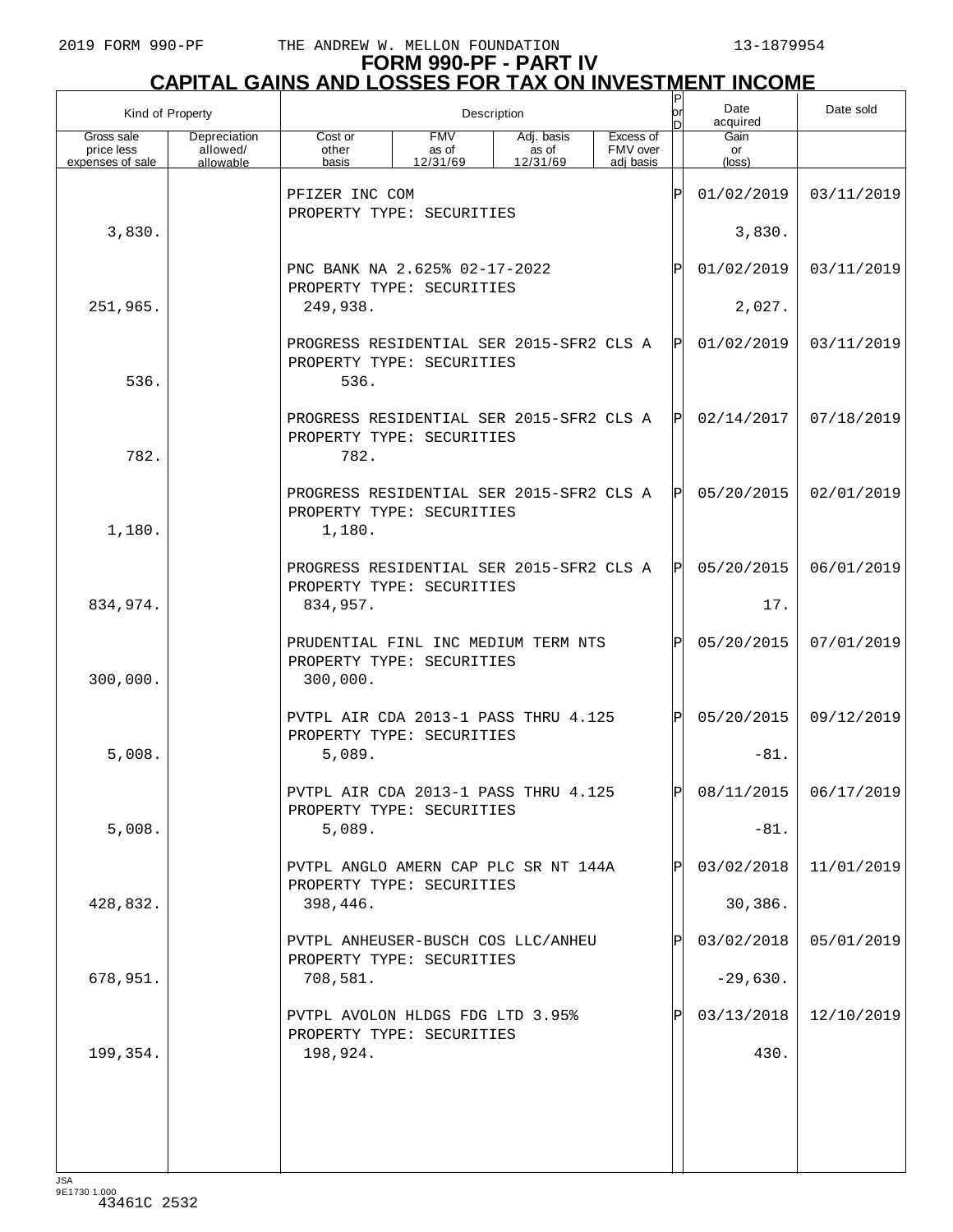| Kind of Property                             |                                       | Description                                                                  |                                 |                                 |  |                                    |              | Date<br>acquired              | Date sold             |
|----------------------------------------------|---------------------------------------|------------------------------------------------------------------------------|---------------------------------|---------------------------------|--|------------------------------------|--------------|-------------------------------|-----------------------|
| Gross sale<br>price less<br>expenses of sale | Depreciation<br>allowed/<br>allowable | Cost or<br>other<br>basis                                                    | <b>FMV</b><br>as of<br>12/31/69 | Adj. basis<br>as of<br>12/31/69 |  | Excess of<br>FMV over<br>adi basis |              | Gain<br>or<br>$(\text{loss})$ |                       |
|                                              |                                       | PVTPL BCC FDG XIII LLC EQUIP CONTRACT<br>PROPERTY TYPE: SECURITIES           |                                 |                                 |  |                                    | ΙPΙ          | 05/09/2017                    | 02/11/2019            |
| 8,777.                                       |                                       | 8,776.                                                                       |                                 |                                 |  |                                    |              | $1$ .                         |                       |
|                                              |                                       | PVTPL BCC FDG XIII LLC EQUIP CONTRACT<br>PROPERTY TYPE: SECURITIES           |                                 |                                 |  |                                    | $\mathsf{P}$ | 04/11/2019                    | 04/24/2019            |
| 8,676.                                       |                                       | 8,675.                                                                       |                                 |                                 |  |                                    |              | $1$ .                         |                       |
|                                              |                                       | PVTPL BCC FDG XIII LLC EQUIP CONTRACT<br>PROPERTY TYPE: SECURITIES           |                                 |                                 |  |                                    | $\mathsf{P}$ | 09/14/2016                    | 06/19/2019            |
| 9,058.                                       |                                       | 9,057.                                                                       |                                 |                                 |  |                                    |              | $1$ .                         |                       |
|                                              |                                       | PVTPL BCC FDG XIII LLC EQUIP CONTRACT<br>PROPERTY TYPE: SECURITIES           |                                 |                                 |  |                                    | $\mathsf{P}$ | 09/14/2016                    | 04/19/2019            |
| 8,663.                                       |                                       | 8,662.                                                                       |                                 |                                 |  |                                    |              | $1$ .                         |                       |
|                                              |                                       | PVTPL BCC FDG XIII LLC EQUIP CONTRACT<br>PROPERTY TYPE: SECURITIES           |                                 |                                 |  |                                    | $\mathsf{P}$ | 09/14/2016                    | 02/19/2019            |
| 9,219.                                       |                                       | 9,218.                                                                       |                                 |                                 |  |                                    |              | $1$ .                         |                       |
|                                              |                                       | PVTPL BCC FDG XIII LLC EQUIP CONTRACT<br>PROPERTY TYPE: SECURITIES           |                                 |                                 |  |                                    | $\mathsf{P}$ | 09/14/2016                    | 07/19/2019            |
| 8,742.                                       |                                       | 8,741.                                                                       |                                 |                                 |  |                                    |              | $1$ .                         |                       |
|                                              |                                       | PVTPL BCC FDG XIII LLC EQUIP CONTRACT<br>PROPERTY TYPE: SECURITIES           |                                 |                                 |  |                                    | $\mathsf{P}$ | 09/14/2016                    | 01/18/2019            |
| 7,742.                                       |                                       | 7,741.                                                                       |                                 |                                 |  |                                    |              | $1$ .                         |                       |
| 2,901.                                       |                                       | PVTPL BCC FDG XIII LLC EQUIP CONTRACT<br>PROPERTY TYPE: SECURITIES<br>2,901. |                                 |                                 |  |                                    | $\mathsf{P}$ | 09/14/2016                    | 05/17/2019            |
| 5,337.                                       |                                       | PVTPL BRITISH AWYS PASS THRU 3.8%<br>PROPERTY TYPE: SECURITIES<br>5,337.     |                                 |                                 |  |                                    | ldl          |                               | 09/14/2016 03/19/2019 |
| 8,080.                                       |                                       | PVTPL BRITISH AWYS PASS THRU 3.8%<br>PROPERTY TYPE: SECURITIES<br>8,080.     |                                 |                                 |  |                                    |              | 09/14/2016                    | 08/21/2019            |
| 7,141.                                       |                                       | PVTPL BRITISH AWYS PASS THRU 3.8%<br>PROPERTY TYPE: SECURITIES<br>7,141.     |                                 |                                 |  |                                    |              | 03/14/2018                    | 03/05/2019            |
| 8,004.                                       |                                       | PVTPL BRITISH AWYS PASS THRU 3.8%<br>PROPERTY TYPE: SECURITIES<br>8,004.     |                                 |                                 |  |                                    |              | 03/14/2018                    | 12/05/2019            |
|                                              |                                       |                                                                              |                                 |                                 |  |                                    |              |                               |                       |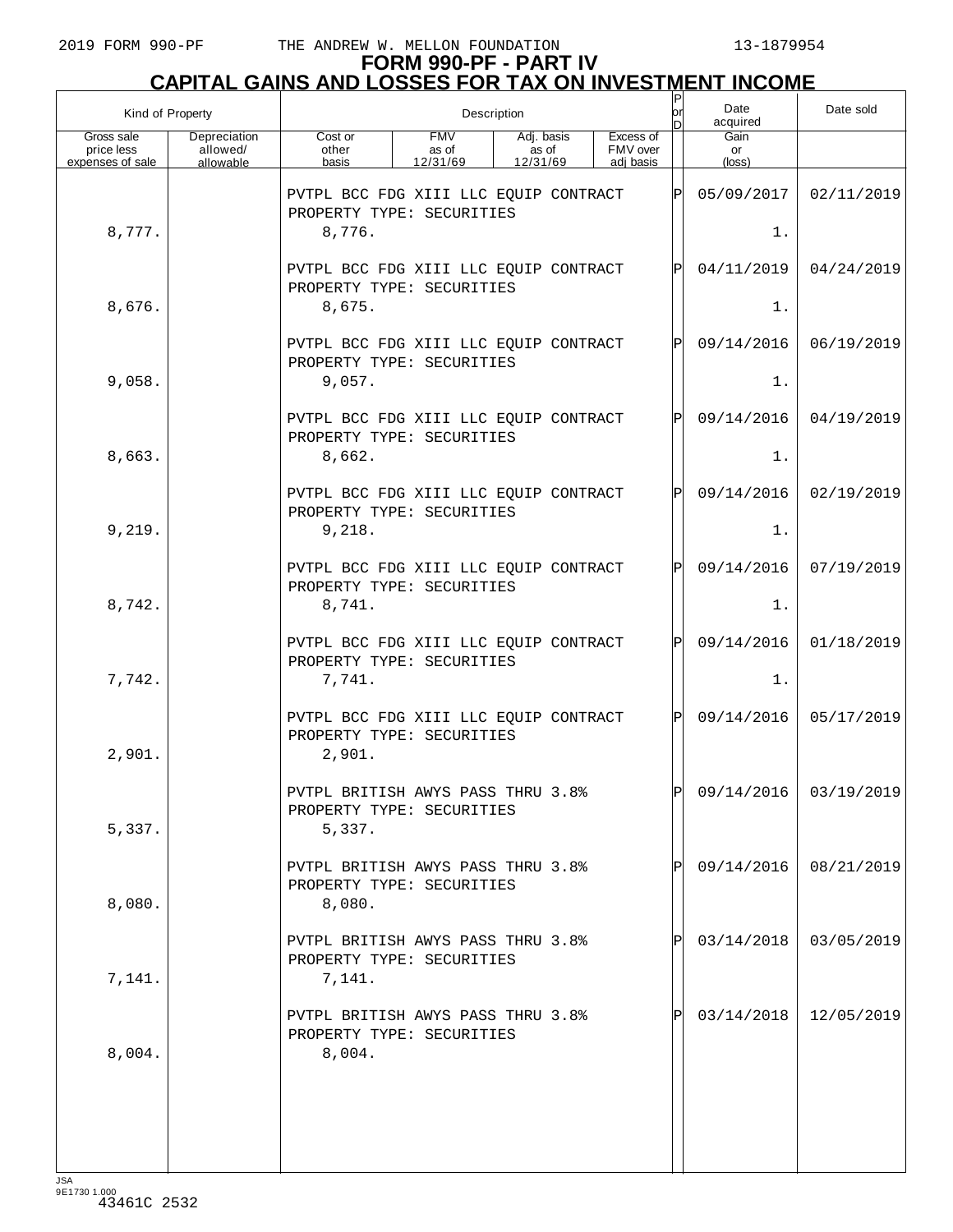# **FORM 990-PF - PART IV CAPITAL GAINS AND LOSSES FOR TAX ON INVESTMENT INCOME**

| Kind of Property                             |                                       | Description                                                                           |                                 |                                 |                                    |     | Date<br>acquired      | Date sold  |
|----------------------------------------------|---------------------------------------|---------------------------------------------------------------------------------------|---------------------------------|---------------------------------|------------------------------------|-----|-----------------------|------------|
| Gross sale<br>price less<br>expenses of sale | Depreciation<br>allowed/<br>allowable | Cost or<br>other<br>basis                                                             | <b>FMV</b><br>as of<br>12/31/69 | Adj. basis<br>as of<br>12/31/69 | Excess of<br>FMV over<br>adi basis |     | Gain<br>or<br>(loss)  |            |
| 32.                                          |                                       | PVTPL BRITISH AWYS PASS THRU TR 2018-1A<br>PROPERTY TYPE: SECURITIES<br>32.           |                                 |                                 |                                    | ΙPΙ | 03/14/2018            | 06/05/2019 |
| 176.                                         |                                       | PVTPL BRITISH AWYS PASS THRU TR 2018-1A<br>PROPERTY TYPE: SECURITIES<br>176.          |                                 |                                 |                                    | ΙPΙ | 03/14/2018            | 09/05/2019 |
| 4,854.                                       |                                       | PVTPL BRITISH AWYS PASS THRU TR 2018-1A<br>PROPERTY TYPE: SECURITIES<br>4,854.        |                                 |                                 |                                    | ΙPΙ | 03/14/2018            | 09/05/2018 |
| 7,047.                                       |                                       | PVTPL BRITISH AWYS PASS THRU TR 2018-1A<br>PROPERTY TYPE: SECURITIES<br>7,047.        |                                 |                                 |                                    | ΙPΙ | 03/14/2018            | 12/05/2018 |
| 176.                                         |                                       | PVTPL BRITISH AWYS PASS THRU TR 2018-1A<br>PROPERTY TYPE: SECURITIES<br>176.          |                                 |                                 |                                    | ΙPΙ | 03/14/2018            | 03/05/2019 |
| 6,975.                                       |                                       | PVTPL BRITISH AWYS PASS THRU TR 2018-1A<br>PROPERTY TYPE: SECURITIES<br>6,975.        |                                 |                                 |                                    | ΙPΙ | 03/14/2018            | 12/05/2019 |
| 32.                                          |                                       | PVTPL BRITISH AWYS PASS THRU TR 2018-1A<br>PROPERTY TYPE: SECURITIES<br>32.           |                                 |                                 |                                    | ΙPΙ | 03/14/2018            | 12/05/2018 |
| 6,342.                                       |                                       | PVTPL BRITISH AWYS PASS THRU TR 2018-1A<br>PROPERTY TYPE: SECURITIES<br>6,342.        |                                 |                                 |                                    | ΙÞΙ | 03/14/2018            | 09/05/2019 |
| 218,352.                                     |                                       | PVTPL BROADCOM INC 4.75% DUE $04-15-2029$  P<br>PROPERTY TYPE: SECURITIES<br>218,955. |                                 |                                 |                                    |     | 03/14/2018<br>$-603.$ | 09/05/2018 |
| 453,609.                                     |                                       | PVTPL BROADCOM INC FIXED 3.125%<br>PROPERTY TYPE: SECURITIES<br>449,537.              |                                 |                                 |                                    |     | 03/14/2018<br>4,072.  | 06/05/2019 |
| 4,757.                                       |                                       | PVTPL BUSINESS JET SECS 2018-2 LLC SECD<br>PROPERTY TYPE: SECURITIES<br>4,757.        |                                 |                                 |                                    | ΙPΙ | 03/29/2019            | 06/14/2019 |
| 8,250.                                       |                                       | PVTPL BUSINESS JET SECS 2018-2 LLC SECD<br>PROPERTY TYPE: SECURITIES<br>8,250.        |                                 |                                 |                                    | ΙPΙ | 03/29/2019            | 07/02/2019 |
|                                              |                                       |                                                                                       |                                 |                                 |                                    |     |                       |            |
|                                              |                                       |                                                                                       |                                 |                                 |                                    |     |                       |            |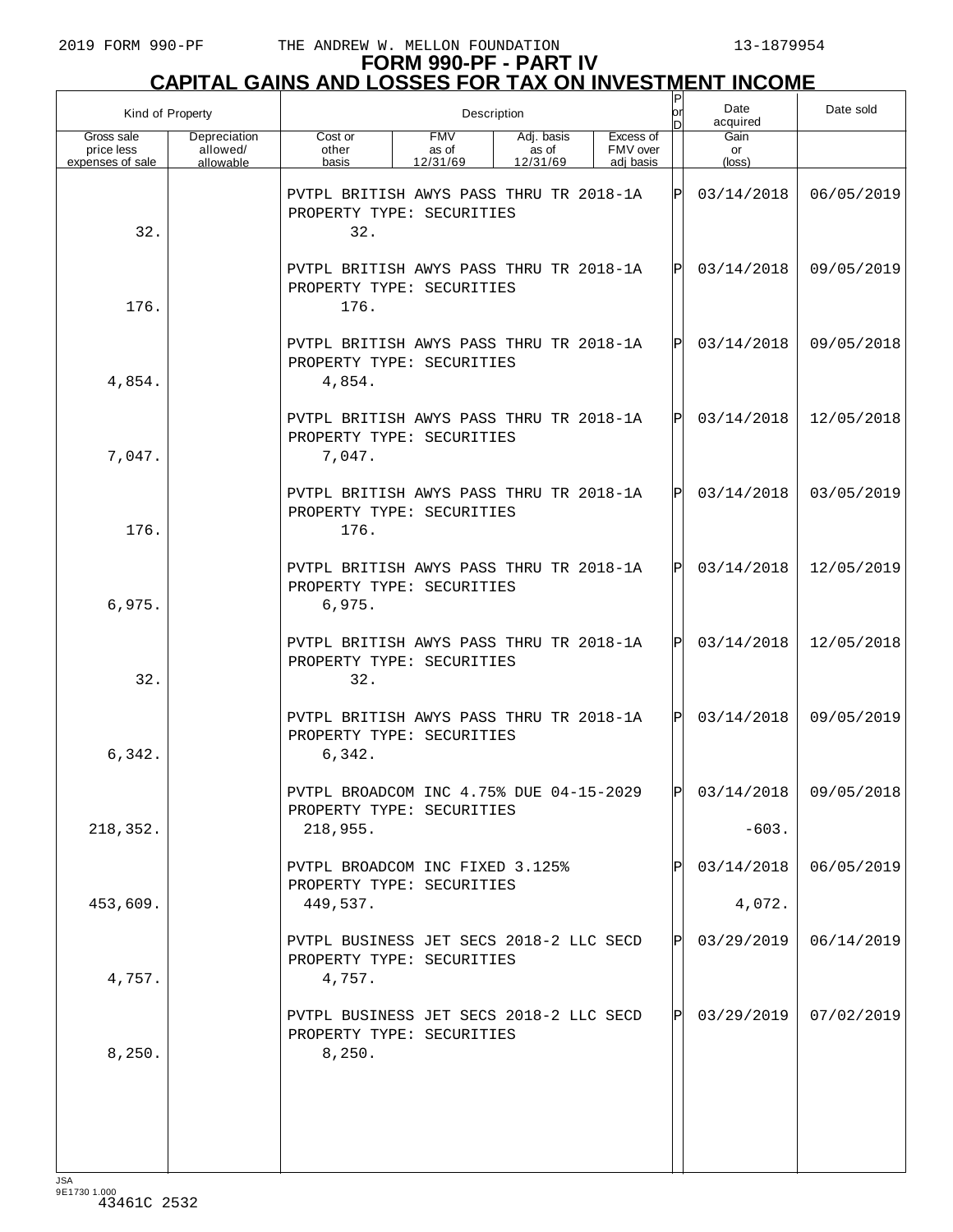# **FORM 990-PF - PART IV CAPITAL GAINS AND LOSSES FOR TAX ON INVESTMENT INCOME** P

| Kind of Property                             |                                       |                                                                                 |                                 | Description                     | Date<br>or<br>acquired<br>ID.      |      |                      | Date sold  |
|----------------------------------------------|---------------------------------------|---------------------------------------------------------------------------------|---------------------------------|---------------------------------|------------------------------------|------|----------------------|------------|
| Gross sale<br>price less<br>expenses of sale | Depreciation<br>allowed/<br>allowable | Cost or<br>other<br>basis                                                       | <b>FMV</b><br>as of<br>12/31/69 | Adj. basis<br>as of<br>12/31/69 | Excess of<br>FMV over<br>adj basis |      | Gain<br>or<br>(loss) |            |
| 5,211.                                       |                                       | PVTPL BUSINESS JET SECS 2018-2 LLC SECD<br>PROPERTY TYPE: SECURITIES<br>5,211.  |                                 |                                 |                                    | ΙP   | 06/21/2018           | 02/14/2019 |
| 11,101.                                      |                                       | PVTPL BUSINESS JET SECS 2018-2 LLC SECD<br>PROPERTY TYPE: SECURITIES<br>11,101. |                                 |                                 |                                    | ΙPΙ  | 06/21/2018           | 08/14/2019 |
| 12,042.                                      |                                       | PVTPL BUSINESS JET SECS 2018-2 LLC SECD<br>PROPERTY TYPE: SECURITIES<br>12,042. |                                 |                                 |                                    | ΙPΙ  | 06/21/2018           | 10/14/2019 |
| 11,102.                                      |                                       | PVTPL BUSINESS JET SECS 2018-2 LLC SECD<br>PROPERTY TYPE: SECURITIES<br>11,102. |                                 |                                 |                                    | ΙPΙ  | 06/21/2018           | 07/12/2019 |
| 14,535.                                      |                                       | PVTPL BUSINESS JET SECS 2018-2 LLC SECD<br>PROPERTY TYPE: SECURITIES<br>14,534. |                                 |                                 |                                    | ΙPΙ  | 06/21/2018           | 03/14/2019 |
| 4,698.                                       |                                       | PVTPL BUSINESS JET SECS 2018-2 LLC SECD<br>PROPERTY TYPE: SECURITIES<br>4,698.  |                                 |                                 |                                    | ΙPΙ  | 06/21/2018           | 09/13/2019 |
| 4,981.                                       |                                       | PVTPL BUSINESS JET SECS 2018-2 LLC SECD<br>PROPERTY TYPE: SECURITIES<br>4,981.  |                                 |                                 |                                    | ΙPΙ  | 06/21/2018           | 05/14/2019 |
| 9,738.                                       |                                       | PVTPL BUSINESS JET SECS 2018-2 LLC SECD<br>PROPERTY TYPE: SECURITIES<br>9,738.  |                                 |                                 |                                    | ΙPΙ  | 06/21/2018           | 01/14/2019 |
| 4,329.                                       |                                       | PVTPL BUSINESS JET SECS 2018-2 LLC SECD<br>PROPERTY TYPE: SECURITIES<br>4,329.  |                                 |                                 |                                    | l pl | 06/21/2018           | 06/14/2019 |
| 6,483.                                       |                                       | PVTPL BUSINESS JET SECS 2018-2 LLC SECD<br>PROPERTY TYPE: SECURITIES<br>6,483.  |                                 |                                 |                                    | IPI  | 06/21/2018           | 04/12/2019 |
| 9,045.                                       |                                       | PVTPL BUSINESS JET SECS LLC SECD NT SER<br>PROPERTY TYPE: SECURITIES<br>9,045.  |                                 |                                 |                                    | IPI  | 06/21/2018           | 11/14/2019 |
| 51, 155.                                     |                                       | PVTPL BUSINESS JET SECS LLC SECD NT SER<br>PROPERTY TYPE: SECURITIES<br>51,154. |                                 |                                 |                                    | IPI  | 06/21/2018<br>1.     | 12/13/2019 |
|                                              |                                       |                                                                                 |                                 |                                 |                                    |      |                      |            |
|                                              |                                       |                                                                                 |                                 |                                 |                                    |      |                      |            |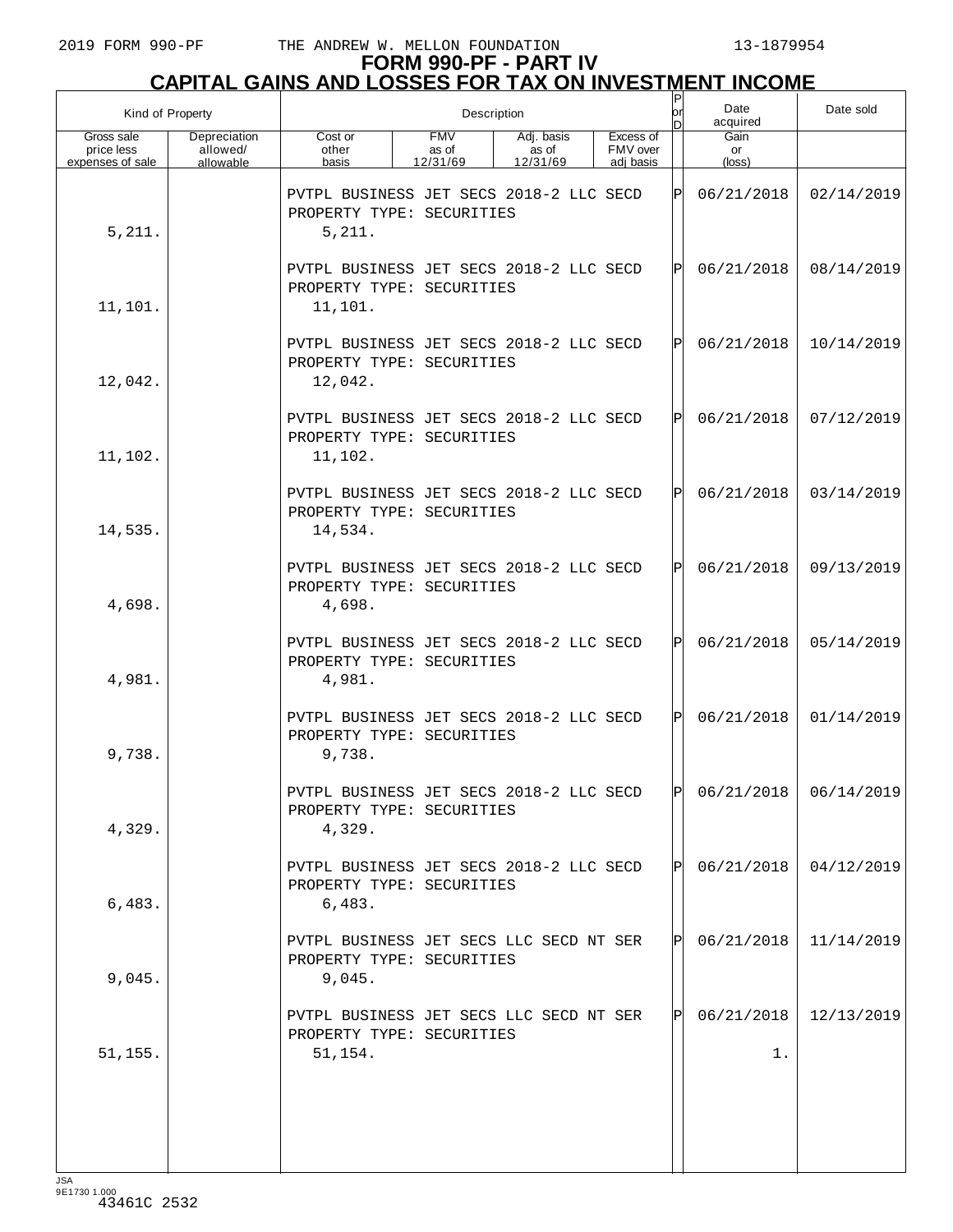| Kind of Property                             | Date<br>Description<br>or<br>acquired |                                                                                |                                 |                                 |  | Date sold                          |              |                               |            |
|----------------------------------------------|---------------------------------------|--------------------------------------------------------------------------------|---------------------------------|---------------------------------|--|------------------------------------|--------------|-------------------------------|------------|
| Gross sale<br>price less<br>expenses of sale | Depreciation<br>allowed/<br>allowable | Cost or<br>other<br>basis                                                      | <b>FMV</b><br>as of<br>12/31/69 | Adj. basis<br>as of<br>12/31/69 |  | Excess of<br>FMV over<br>adj basis |              | Gain<br>or<br>$(\text{loss})$ |            |
| 9,652.                                       |                                       | PVTPL BUSINESS JET SECS LLC SECD NT SER<br>PROPERTY TYPE: SECURITIES<br>9,652. |                                 |                                 |  |                                    | ΙPΙ          | 02/21/2018                    | 06/14/2019 |
| 4,583.                                       |                                       | PVTPL BUSINESS JET SECS LLC SECD NT SER<br>PROPERTY TYPE: SECURITIES<br>4,583. |                                 |                                 |  |                                    | ΙPΙ          | 02/21/2018                    | 11/14/2019 |
| 3,746.                                       |                                       | PVTPL BUSINESS JET SECS LLC SECD NT SER<br>PROPERTY TYPE: SECURITIES<br>3,746. |                                 |                                 |  |                                    | ΙPΙ          | 02/21/2018                    | 02/14/2019 |
| 3,828.                                       |                                       | PVTPL BUSINESS JET SECS LLC SECD NT SER<br>PROPERTY TYPE: SECURITIES<br>3,827. |                                 |                                 |  |                                    | ΙPΙ          | 02/21/2018                    | 04/12/2019 |
| 3,973.                                       |                                       | PVTPL BUSINESS JET SECS LLC SECD NT SER<br>PROPERTY TYPE: SECURITIES<br>3,973. |                                 |                                 |  |                                    | ΙÞΙ          | 02/21/2018                    | 12/13/2019 |
| 6,990.                                       |                                       | PVTPL BUSINESS JET SECS LLC SECD NT SER<br>PROPERTY TYPE: SECURITIES<br>6,990. |                                 |                                 |  |                                    | $\mathsf{P}$ | 02/21/2018                    | 07/12/2019 |
| 4,314.                                       |                                       | PVTPL BUSINESS JET SECS LLC SECD NT SER<br>PROPERTY TYPE: SECURITIES<br>4,314. |                                 |                                 |  |                                    | $\mathbf P$  | 02/21/2018                    | 08/14/2019 |
| 5,039.                                       |                                       | PVTPL BUSINESS JET SECS LLC SECD NT SER<br>PROPERTY TYPE: SECURITIES<br>5,038. |                                 |                                 |  |                                    | ΙÞΙ          | 02/21/2018                    | 10/14/2019 |
| 3,495.                                       |                                       | PVTPL BUSINESS JET SECS LLC SECD NT SER<br>PROPERTY TYPE: SECURITIES<br>3,495. |                                 |                                 |  |                                    | l pl         | $02/21/2018$ 09/13/2019       |            |
| 4,284.                                       |                                       | PVTPL BUSINESS JET SECS LLC SECD NT SER<br>PROPERTY TYPE: SECURITIES<br>4,284. |                                 |                                 |  |                                    | IPI          | 02/21/2018                    | 05/14/2019 |
| 5,177.                                       |                                       | PVTPL CMO DBWF 2015-LCM MTG TR COML MTG<br>PROPERTY TYPE: SECURITIES<br>5,177. |                                 |                                 |  |                                    | IPI          | 02/21/2018                    | 03/14/2019 |
| 5, 145.                                      |                                       | PVTPL CMO DBWF 2015-LCM MTG TR COML MTG<br>PROPERTY TYPE: SECURITIES<br>5,144. |                                 |                                 |  |                                    | IPI          | 02/21/2018                    | 01/14/2019 |
|                                              |                                       |                                                                                |                                 |                                 |  |                                    |              |                               |            |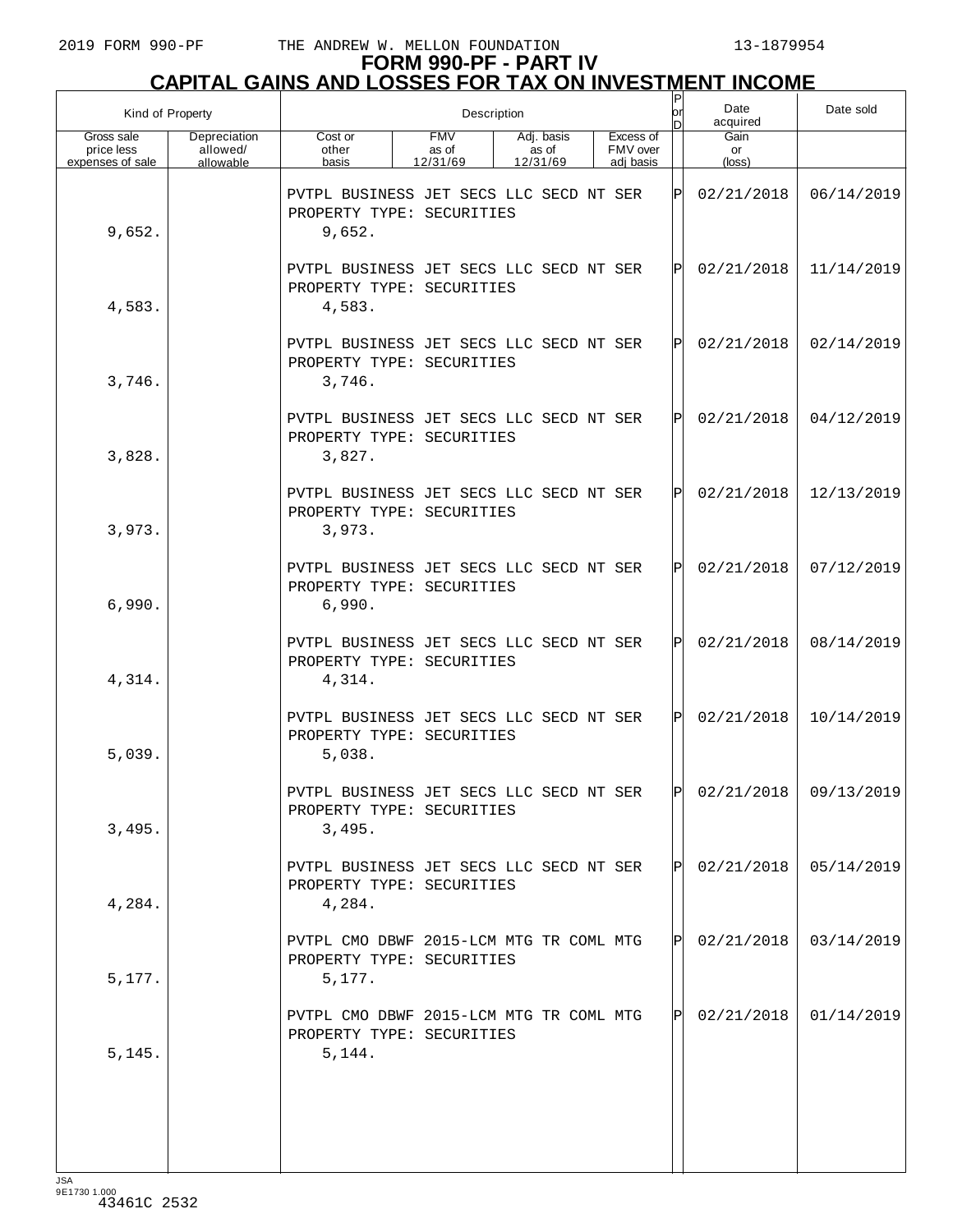| Kind of Property                             |                                       | Description                                                                    |                                 |                                 |  |                                    |     | Date<br>acquired                      | Date sold  |
|----------------------------------------------|---------------------------------------|--------------------------------------------------------------------------------|---------------------------------|---------------------------------|--|------------------------------------|-----|---------------------------------------|------------|
| Gross sale<br>price less<br>expenses of sale | Depreciation<br>allowed/<br>allowable | Cost or<br>other<br>basis                                                      | <b>FMV</b><br>as of<br>12/31/69 | Adj. basis<br>as of<br>12/31/69 |  | Excess of<br>FMV over<br>adj basis |     | Gain<br>or<br>$(\text{loss})$         |            |
| 5,256.                                       |                                       | PVTPL CMO DBWF 2015-LCM MTG TR COML MTG<br>PROPERTY TYPE: SECURITIES<br>5,256. |                                 |                                 |  |                                    | ΙPΙ | 06/17/2015                            | 04/01/2019 |
| 5,458.                                       |                                       | PVTPL CMO DBWF 2015-LCM MTG TR COML MTG<br>PROPERTY TYPE: SECURITIES<br>5,458. |                                 |                                 |  |                                    | ΙPΙ | 06/17/2015                            | 02/01/2019 |
| 5,129.                                       |                                       | PVTPL CMO DBWF 2015-LCM MTG TR COML MTG<br>PROPERTY TYPE: SECURITIES<br>5,129. |                                 |                                 |  |                                    | ΙÞΙ | 06/17/2015                            | 09/01/2019 |
| 5,565.                                       |                                       | PVTPL CMO DBWF 2015-LCM MTG TR COML MTG<br>PROPERTY TYPE: SECURITIES<br>5,565. |                                 |                                 |  |                                    | ΙPΙ | 06/17/2015                            | 05/01/2019 |
| 5,534.                                       |                                       | PVTPL CMO DBWF 2015-LCM MTG TR COML MTG<br>PROPERTY TYPE: SECURITIES<br>5,534. |                                 |                                 |  |                                    | lPl | 06/17/2015                            | 01/01/2019 |
| 5,240.                                       |                                       | PVTPL CMO DBWF 2015-LCM MTG TR COML MTG<br>PROPERTY TYPE: SECURITIES<br>5,240. |                                 |                                 |  |                                    | ΙPΙ | 06/17/2015                            | 12/01/2019 |
| 5,288.                                       |                                       | PVTPL CMO DBWF 2015-LCM MTG TR COML MTG<br>PROPERTY TYPE: SECURITIES<br>5,288. |                                 |                                 |  |                                    | IPI | 06/17/2015                            | 10/01/2019 |
| 5,209.                                       |                                       | PVTPL CMO DBWF 2015-LCM MTG TR COML MTG<br>PROPERTY TYPE: SECURITIES<br>5,209. |                                 |                                 |  |                                    | ΙÞΙ | 06/17/2015                            | 08/01/2019 |
| 5,489.                                       |                                       | PVTPL CMO DBWF 2015-LCM MTG TR COML MTG<br>PROPERTY TYPE: SECURITIES<br>5,488. |                                 |                                 |  |                                    |     | $ {\bf p} $ 06/17/2015 $ $ 11/01/2019 |            |
| 5,959.                                       |                                       | PVTPL CMO DBWF 2015-LCM MTG TR COML MTG<br>PROPERTY TYPE: SECURITIES<br>5,959. |                                 |                                 |  |                                    | IPL | 06/17/2015                            | 06/01/2019 |
| 2,026.                                       |                                       | PVTPL CMO IMPAC SECD ASSETS CORP 2006-1<br>PROPERTY TYPE: SECURITIES<br>1,833. |                                 |                                 |  |                                    | IPL | 06/17/2015<br>192.                    | 07/01/2019 |
| 54.                                          |                                       | PVTPL CMO IMPAC SECD ASSETS CORP 2006-1<br>PROPERTY TYPE: SECURITIES<br>49.    |                                 |                                 |  |                                    | IPI | 06/17/2015<br>5.                      | 03/01/2019 |
|                                              |                                       |                                                                                |                                 |                                 |  |                                    |     |                                       |            |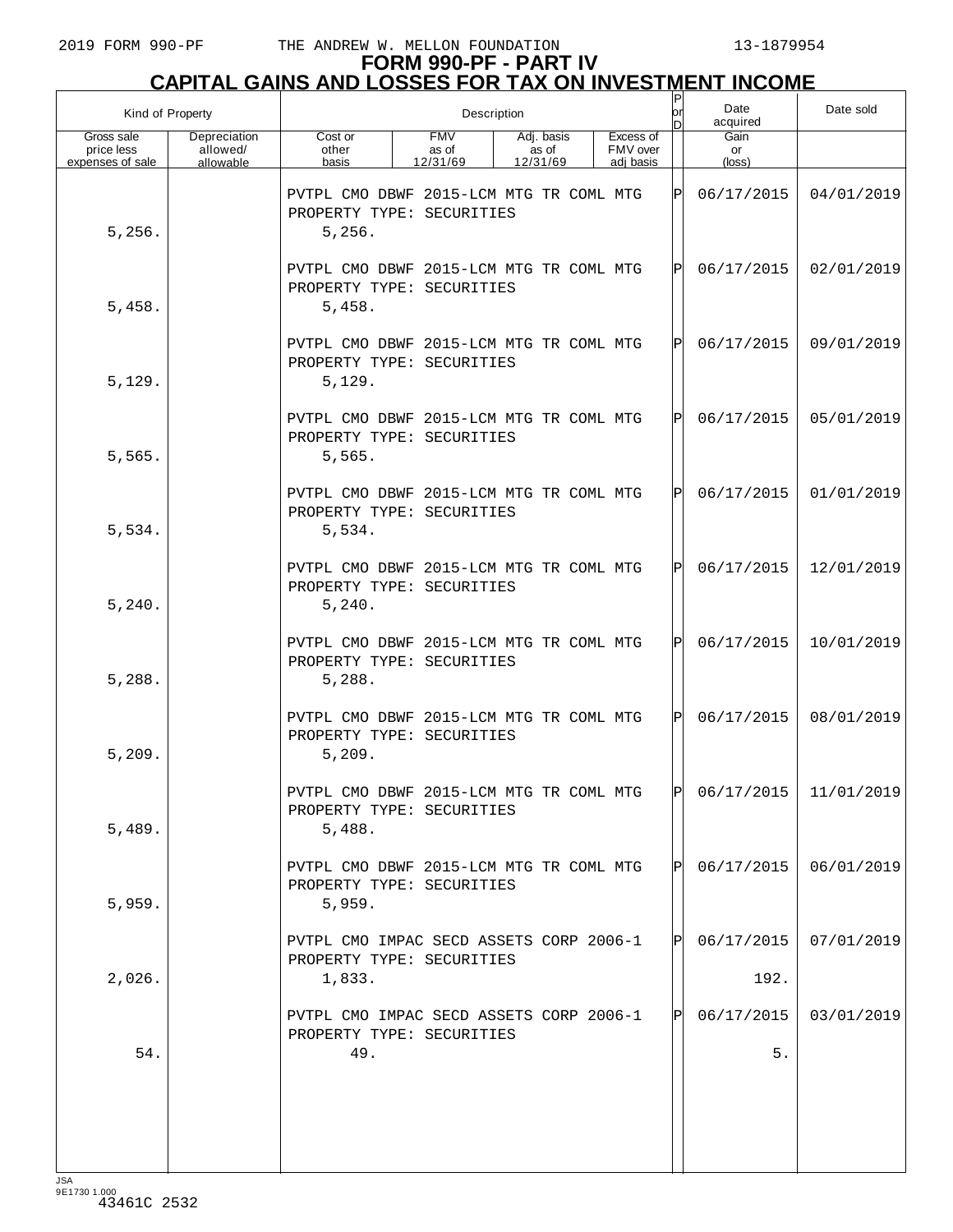# **FORM 990-PF - PART IV CAPITAL GAINS AND LOSSES FOR TAX ON INVESTMENT INCOME**

| Kind of Property                             |                                       | Description                                                              |                                 |                                 |                                    |              | Date<br>acquired     | Date sold               |
|----------------------------------------------|---------------------------------------|--------------------------------------------------------------------------|---------------------------------|---------------------------------|------------------------------------|--------------|----------------------|-------------------------|
| Gross sale<br>price less<br>expenses of sale | Depreciation<br>allowed/<br>allowable | Cost or<br>other<br>basis                                                | <b>FMV</b><br>as of<br>12/31/69 | Adj. basis<br>as of<br>12/31/69 | Excess of<br>FMV over<br>adj basis |              | Gain<br>or<br>(loss) |                         |
|                                              |                                       | PVTPL CMO IMPAC SECD ASSETS CORP 2006-1<br>PROPERTY TYPE: SECURITIES     |                                 |                                 |                                    | ΙP           | 06/12/2015           | 10/24/2019              |
| 702.                                         |                                       | 635.                                                                     |                                 |                                 |                                    |              | 67.                  |                         |
|                                              |                                       | PVTPL CMO IMPAC SECD ASSETS CORP 2006-1<br>PROPERTY TYPE: SECURITIES     |                                 |                                 |                                    | $\mathbf P$  | 06/12/2015           | 12/24/2019              |
| 3,138.                                       |                                       | 2,839.                                                                   |                                 |                                 |                                    |              | 298.                 |                         |
|                                              |                                       | PVTPL CMO IMPAC SECD ASSETS CORP 2006-1<br>PROPERTY TYPE: SECURITIES     |                                 |                                 |                                    | $\mathbf{P}$ | 06/12/2015           | 08/23/2019              |
| 1,143.                                       |                                       | 1,034.                                                                   |                                 |                                 |                                    |              | 109.                 |                         |
|                                              |                                       | PVTPL CMO IMPAC SECD ASSETS CORP 2006-1<br>PROPERTY TYPE: SECURITIES     |                                 |                                 |                                    | $\mathbf{P}$ | 06/12/2015           | 03/22/2019              |
| 35, 213.                                     |                                       | 31,868.                                                                  |                                 |                                 |                                    |              | 3,345.               |                         |
|                                              |                                       | PVTPL CMO IMPAC SECD ASSETS CORP 2006-1<br>PROPERTY TYPE: SECURITIES     |                                 |                                 |                                    | $\mathbf{P}$ | 06/12/2015           | 01/24/2019              |
| 51.                                          |                                       | 46.                                                                      |                                 |                                 |                                    |              | 5.                   |                         |
|                                              |                                       | PVTPL CMO IMPAC SECD ASSETS CORP 2006-1<br>PROPERTY TYPE: SECURITIES     |                                 |                                 |                                    | $\mathbf P$  | 06/12/2015           | 05/24/2019              |
| 57.                                          |                                       | 52.                                                                      |                                 |                                 |                                    |              | 5.                   |                         |
|                                              |                                       | PVTPL CMO IMPAC SECD ASSETS CORP 2006-1<br>PROPERTY TYPE: SECURITIES     |                                 |                                 |                                    | $\mathbf{P}$ | 06/12/2015           | 11/22/2019              |
| 4,410.                                       |                                       | 3,991.                                                                   |                                 |                                 |                                    |              | 419.                 |                         |
|                                              |                                       | PVTPL CMO IMPAC SECD ASSETS CORP 2006-1<br>PROPERTY TYPE: SECURITIES     |                                 |                                 |                                    | $\mathbf P$  | 06/12/2015           | 07/24/2019              |
| 57.                                          |                                       | 51.                                                                      |                                 |                                 |                                    |              | 5.                   |                         |
|                                              |                                       | PVTPL CMO IMPAC SECD ASSETS CORP 2006-1<br>PROPERTY TYPE: SECURITIES     |                                 |                                 |                                    | l pl         |                      | $06/12/2015$ 06/24/2019 |
| 2,226.                                       |                                       | 2,014.                                                                   |                                 |                                 |                                    |              | 211.                 |                         |
|                                              |                                       | PVTPL CMO IMPAC SECD ASSETS CORP 2006-1<br>PROPERTY TYPE: SECURITIES     |                                 |                                 |                                    | Pl           | 06/12/2015           | 09/24/2019              |
| 74.                                          |                                       | 67.                                                                      |                                 |                                 |                                    |              | $7$ .                |                         |
| 7,924.                                       |                                       | PVTPL COLONY AMERN FIN 2016-2 LTD<br>PROPERTY TYPE: SECURITIES<br>7,924. |                                 |                                 |                                    |              | 06/12/2015           | 02/22/2019              |
| 4,311.                                       |                                       | PVTPL COLONY AMERN FIN 2016-2 LTD<br>PROPERTY TYPE: SECURITIES<br>4,311. |                                 |                                 |                                    |              | 06/12/2015           | 04/24/2019              |
|                                              |                                       |                                                                          |                                 |                                 |                                    |              |                      |                         |
|                                              |                                       |                                                                          |                                 |                                 |                                    |              |                      |                         |
|                                              |                                       |                                                                          |                                 |                                 |                                    |              |                      |                         |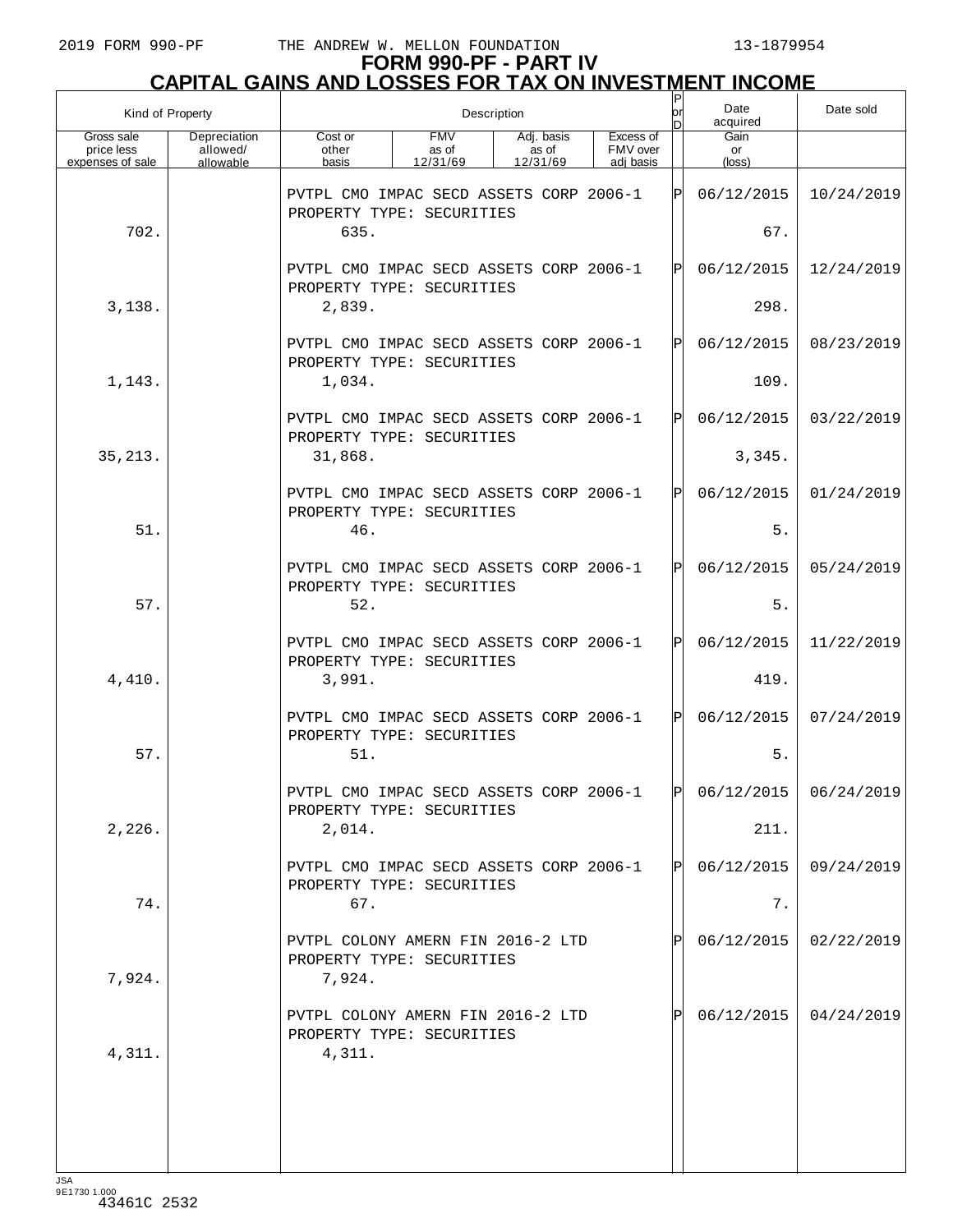|                                              | Kind of Property                      |                                                                                  | Description                     | or<br>n                         | Date<br>acquired                   | Date sold    |                      |                         |
|----------------------------------------------|---------------------------------------|----------------------------------------------------------------------------------|---------------------------------|---------------------------------|------------------------------------|--------------|----------------------|-------------------------|
| Gross sale<br>price less<br>expenses of sale | Depreciation<br>allowed/<br>allowable | Cost or<br>other<br>basis                                                        | <b>FMV</b><br>as of<br>12/31/69 | Adj. basis<br>as of<br>12/31/69 | Excess of<br>FMV over<br>adi basis |              | Gain<br>or<br>(loss) |                         |
| 13,638.                                      |                                       | PVTPL COLONY AMERN FIN 2016-2 LTD<br>PROPERTY TYPE: SECURITIES<br>13,638.        |                                 |                                 |                                    | ΙP           | 11/02/2016           | 03/01/2019              |
| 3,548.                                       |                                       | PVTPL COLONY AMERN FIN 2016-2 LTD<br>PROPERTY TYPE: SECURITIES<br>3,548.         |                                 |                                 |                                    | $\mathbf P$  | 11/02/2016           | 10/01/2019              |
| 18,423.                                      |                                       | PVTPL COLONY AMERN FIN 2016-2 LTD<br>PROPERTY TYPE: SECURITIES<br>18,422.        |                                 |                                 |                                    | $\mathbf P$  | 11/02/2016<br>1.     | 04/01/2019              |
|                                              |                                       | PVTPL COLONY AMERN FIN 2016-2 LTD<br>PROPERTY TYPE: SECURITIES                   |                                 |                                 |                                    | $\mathsf{P}$ | 11/02/2016           | 07/01/2019              |
| 8,346.                                       |                                       | 8,346.<br>PVTPL COLONY AMERN FIN 2016-2 LTD<br>PROPERTY TYPE: SECURITIES         |                                 |                                 |                                    | $\mathbf{P}$ | 11/02/2016           | 05/01/2019              |
| 57,615.                                      |                                       | 57,613.<br>PVTPL COLONY AMERN FIN 2016-2 LTD<br>PROPERTY TYPE: SECURITIES        |                                 |                                 |                                    | $\mathbf{P}$ | 2.<br>11/02/2016     | 06/01/2019              |
| 41,155.                                      |                                       | 41,154.                                                                          |                                 |                                 |                                    |              | $1$ .                |                         |
| 87,186.                                      |                                       | PVTPL COLONY AMERN FIN 2016-2 LTD<br>PROPERTY TYPE: SECURITIES<br>87,184.        |                                 |                                 |                                    | $\mathbf P$  | 11/02/2016<br>3.     | 11/01/2019              |
| 3,041.                                       |                                       | PVTPL COLONY AMERN FIN 2016-2 LTD<br>PROPERTY TYPE: SECURITIES<br>3,041.         |                                 |                                 |                                    | ΙPΙ          | 11/02/2016           | 09/01/2019              |
| 5,681.                                       |                                       | PVTPL COLONY AMERN FIN 2016-2 LTD<br>PROPERTY TYPE: SECURITIES<br>5,681.         |                                 |                                 |                                    | lÞI.         |                      | $11/02/2016$ 01/01/2019 |
| 5,526.                                       |                                       | PVTPL COLONY AMERN FIN 2016-2 LTD<br>PROPERTY TYPE: SECURITIES<br>5,526.         |                                 |                                 |                                    |              | 11/02/2016           | 08/01/2019              |
| 208,335.                                     |                                       | PVTPL COMMONWEALTH BK AUSTRALIA TRANCHE<br>PROPERTY TYPE: SECURITIES<br>204,677. |                                 |                                 |                                    | ΙÞΙ          | 11/02/2016<br>3,659. | 02/01/2019              |
| 9,818.                                       |                                       | PVTPL CPS AUTO TR 2019-A NT CL A 3.18%<br>PROPERTY TYPE: SECURITIES<br>9,818.    |                                 |                                 |                                    | Þl           | 11/02/2016           | 12/01/2019              |
|                                              |                                       |                                                                                  |                                 |                                 |                                    |              |                      |                         |
|                                              |                                       |                                                                                  |                                 |                                 |                                    |              |                      |                         |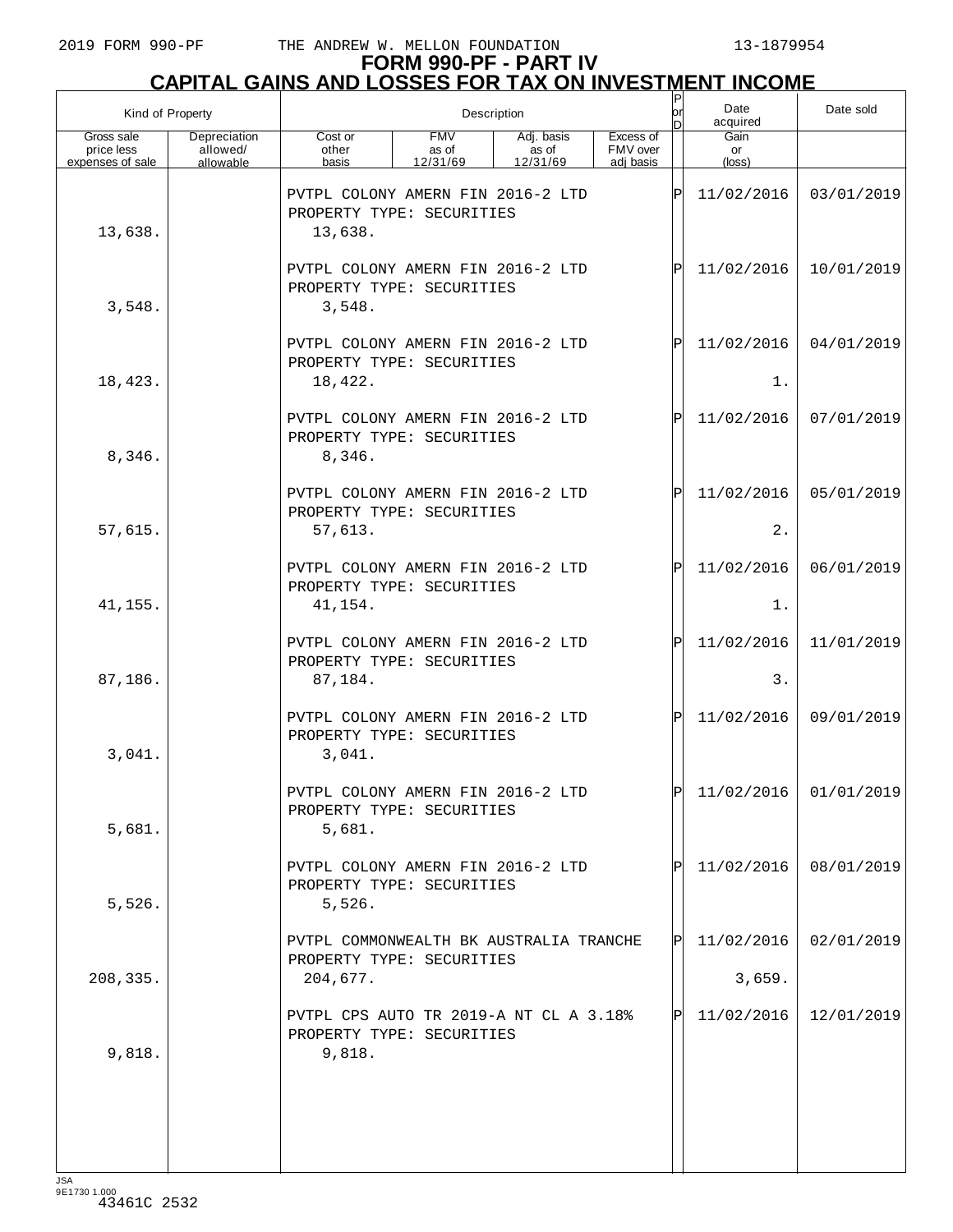| Kind of Property                             |                                       |                                                                                | Description                     | Ρ<br>or<br>n                    | Date<br>acquired                   | Date sold |                      |            |
|----------------------------------------------|---------------------------------------|--------------------------------------------------------------------------------|---------------------------------|---------------------------------|------------------------------------|-----------|----------------------|------------|
| Gross sale<br>price less<br>expenses of sale | Depreciation<br>allowed/<br>allowable | Cost or<br>other<br>basis                                                      | <b>FMV</b><br>as of<br>12/31/69 | Adj. basis<br>as of<br>12/31/69 | Excess of<br>FMV over<br>adj basis |           | Gain<br>or<br>(loss) |            |
| 5,350.                                       |                                       | PVTPL CPS AUTO TR 2019-A NT CL A 3.18%<br>PROPERTY TYPE: SECURITIES<br>5,350.  |                                 |                                 |                                    | ΙP        | 03/06/2017           | 08/13/2019 |
| 12,122.                                      |                                       | PVTPL CPS AUTO TR 2019-A NT CL A 3.18%<br>PROPERTY TYPE: SECURITIES<br>12,121. |                                 |                                 |                                    | ΙPΙ       | 01/16/2019<br>$1$ .  | 08/01/2019 |
| 11,319.                                      |                                       | PVTPL CPS AUTO TR 2019-A NT CL A 3.18%<br>PROPERTY TYPE: SECURITIES<br>11,319. |                                 |                                 |                                    | ΙPΙ       | 01/16/2019           | 02/15/2019 |
| 8,014.                                       |                                       | PVTPL CPS AUTO TR 2019-A NT CL A 3.18%<br>PROPERTY TYPE: SECURITIES<br>8,014.  |                                 |                                 |                                    | ΙPΙ       | 01/16/2019           | 06/01/2019 |
| 11,040.                                      |                                       | PVTPL CPS AUTO TR 2019-A NT CL A 3.18%<br>PROPERTY TYPE: SECURITIES<br>11,039. |                                 |                                 |                                    | ΙPΙ       | 01/16/2019           | 09/01/2019 |
| 10,417.                                      |                                       | PVTPL CPS AUTO TR 2019-A NT CL A 3.18%<br>PROPERTY TYPE: SECURITIES<br>10,417. |                                 |                                 |                                    | ΙPΙ       | 01/16/2019           | 03/01/2019 |
| 10,523.                                      |                                       | PVTPL CPS AUTO TR 2019-A NT CL A 3.18%<br>PROPERTY TYPE: SECURITIES<br>10,522. |                                 |                                 |                                    | ΙPΙ       | 01/16/2019           | 10/01/2019 |
| 11,059.                                      |                                       | PVTPL CPS AUTO TR 2019-A NT CL A 3.18%<br>PROPERTY TYPE: SECURITIES<br>11,059. |                                 |                                 |                                    | ΙPΙ       | 01/16/2019           | 12/01/2019 |
| 9,308.                                       |                                       | PVTPL CPS AUTO TR 2019-A NT CL A 3.18%<br>PROPERTY TYPE: SECURITIES<br>9,307.  |                                 |                                 |                                    | l DI      | 01/16/2019           | 04/01/2019 |
| 10, 350.                                     |                                       | PVTPL CPS AUTO TR 2019-A NT CL A 3.18%<br>PROPERTY TYPE: SECURITIES<br>10,349. |                                 |                                 |                                    |           | 01/16/2019           | 11/01/2019 |
| 28,581.                                      |                                       | PVTPL DT AUTO OWNER TR 2017-2 AST<br>PROPERTY TYPE: SECURITIES<br>28,580.      |                                 |                                 |                                    |           | 01/16/2019<br>1.     | 07/01/2019 |
| 29,385.                                      |                                       | PVTPL DT AUTO OWNER TR 2017-2 AST<br>PROPERTY TYPE: SECURITIES<br>29,384.      |                                 |                                 |                                    |           | 01/16/2019<br>$1$ .  | 05/01/2019 |
|                                              |                                       |                                                                                |                                 |                                 |                                    |           |                      |            |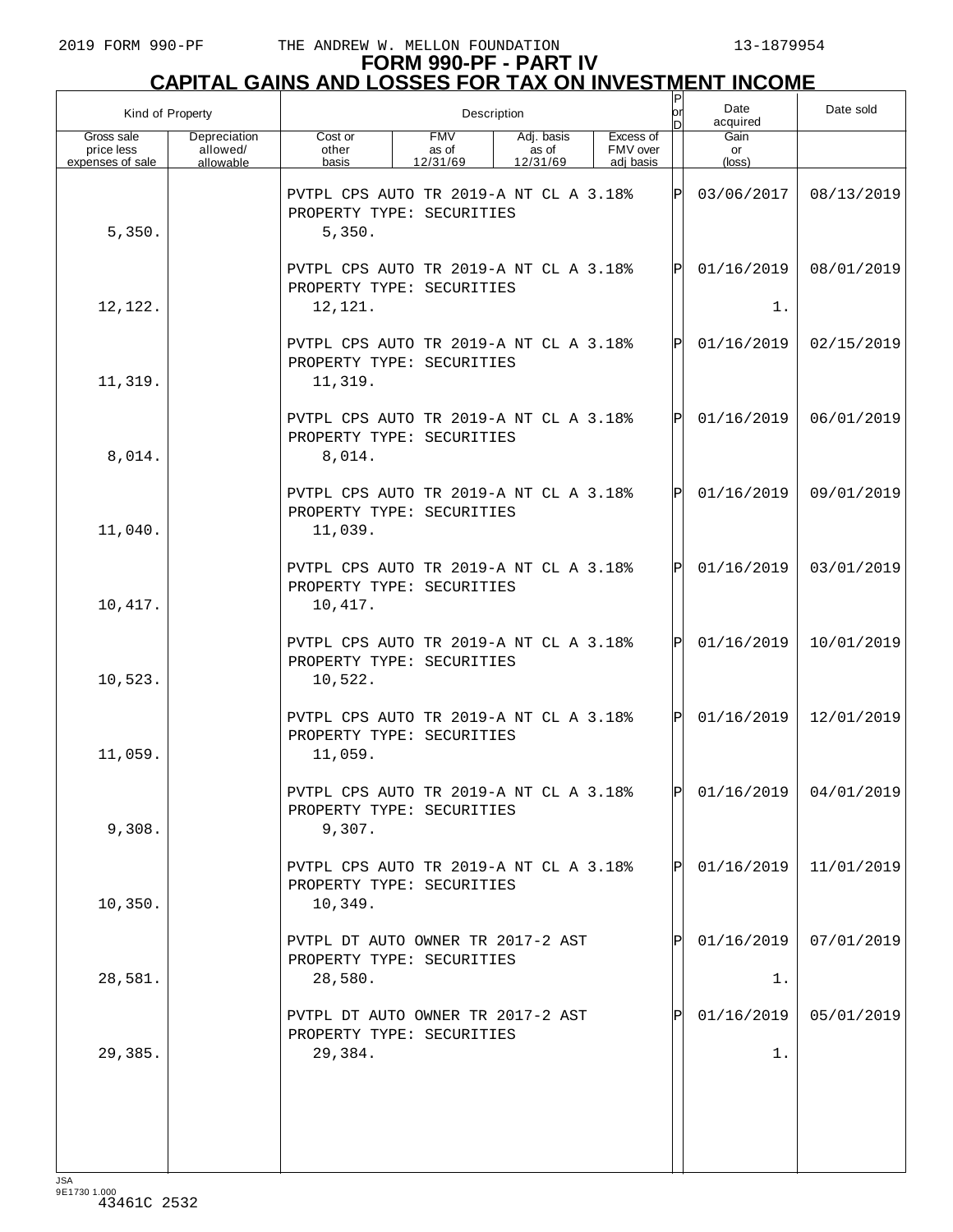| Kind of Property                             |                                       |                                                                           | Description                     | or<br>n                         | Date<br>acquired                   | Date sold |                      |            |
|----------------------------------------------|---------------------------------------|---------------------------------------------------------------------------|---------------------------------|---------------------------------|------------------------------------|-----------|----------------------|------------|
| Gross sale<br>price less<br>expenses of sale | Depreciation<br>allowed/<br>allowable | Cost or<br>other<br>basis                                                 | <b>FMV</b><br>as of<br>12/31/69 | Adj. basis<br>as of<br>12/31/69 | Excess of<br>FMV over<br>adj basis |           | Gain<br>or<br>(loss) |            |
|                                              |                                       | PVTPL DT AUTO OWNER TR 2017-2 AST<br>PROPERTY TYPE: SECURITIES            |                                 |                                 |                                    | ΙPΙ       | 05/09/2017           | 08/14/2019 |
| 30,376.                                      |                                       | 30,375.                                                                   |                                 |                                 |                                    |           | 1.                   |            |
|                                              |                                       | PVTPL DT AUTO OWNER TR 2017-2 AST<br>PROPERTY TYPE: SECURITIES            |                                 |                                 |                                    | ΙPΙ       | 05/09/2017           | 07/12/2019 |
| 32,045.                                      |                                       | 32,044.                                                                   |                                 |                                 |                                    |           | 1.                   |            |
|                                              |                                       | PVTPL DT AUTO OWNER TR 2017-2 AST<br>PROPERTY TYPE: SECURITIES            |                                 |                                 |                                    | ΙPΙ       | 05/09/2017           | 09/13/2019 |
| 27,080.                                      |                                       | 27,079.                                                                   |                                 |                                 |                                    |           | 1.                   |            |
| 8,217.                                       |                                       | PVTPL DT AUTO OWNER TR 2017-2 AST<br>PROPERTY TYPE: SECURITIES<br>8,216.  |                                 |                                 |                                    | ΙPΙ       | 05/09/2017           | 05/14/2019 |
|                                              |                                       | PVTPL DT AUTO OWNER TR 2017-2 AST<br>PROPERTY TYPE: SECURITIES            |                                 |                                 |                                    | ΙPΙ       | 05/09/2017           | 11/14/2019 |
| 41,713.                                      |                                       | 41,711.                                                                   |                                 |                                 |                                    |           | 2.                   |            |
|                                              |                                       | PVTPL DT AUTO OWNER TR 2017-2 AST<br>PROPERTY TYPE: SECURITIES            |                                 |                                 |                                    | ΙPΙ       | 05/09/2017           | 02/14/2019 |
| 37,480.                                      |                                       | 37,479.                                                                   |                                 |                                 |                                    |           | 1.                   |            |
| 35,751.                                      |                                       | PVTPL DT AUTO OWNER TR 2017-2 AST<br>PROPERTY TYPE: SECURITIES<br>35,749. |                                 |                                 |                                    | Þl        | 05/09/2017<br>1.     | 04/12/2019 |
|                                              |                                       | PVTPL DT AUTO OWNER TR 2017-2 AST                                         |                                 |                                 |                                    | ΙPΙ       | 05/09/2017           | 06/14/2019 |
| 26,760.                                      |                                       | PROPERTY TYPE: SECURITIES<br>26,759.                                      |                                 |                                 |                                    |           | 1.                   |            |
| 7,613.                                       |                                       | PVTPL DT AUTO OWNER TR 2017-2 AST<br>PROPERTY TYPE: SECURITIES<br>7,613.  |                                 |                                 |                                    | lÞl       | 05/09/2017           | 03/14/2019 |
|                                              |                                       | PVTPL DT AUTO OWNER TR SER 17-1 A CL C                                    |                                 |                                 |                                    | ΙPΙ       | 05/09/2017           | 10/14/2019 |
| 31,102.                                      |                                       | PROPERTY TYPE: SECURITIES<br>31,095.                                      |                                 |                                 |                                    |           | 7.                   |            |
|                                              |                                       | PVTPL DT AUTO OWNER TR SER 17-1 A CL C<br>PROPERTY TYPE: SECURITIES       |                                 |                                 |                                    | ΙPΙ       | 05/09/2017           | 12/16/2019 |
| 29,065.                                      |                                       | 29,059.                                                                   |                                 |                                 |                                    |           | б.                   |            |
|                                              |                                       | PVTPL DT AUTO OWNER TR SER 17-1 A CL C<br>PROPERTY TYPE: SECURITIES       |                                 |                                 |                                    | IPI       | 02/06/2017           | 05/14/2019 |
| 30,293.                                      |                                       | 30,287.                                                                   |                                 |                                 |                                    |           | б.                   |            |
|                                              |                                       |                                                                           |                                 |                                 |                                    |           |                      |            |
|                                              |                                       |                                                                           |                                 |                                 |                                    |           |                      |            |
|                                              |                                       |                                                                           |                                 |                                 |                                    |           |                      |            |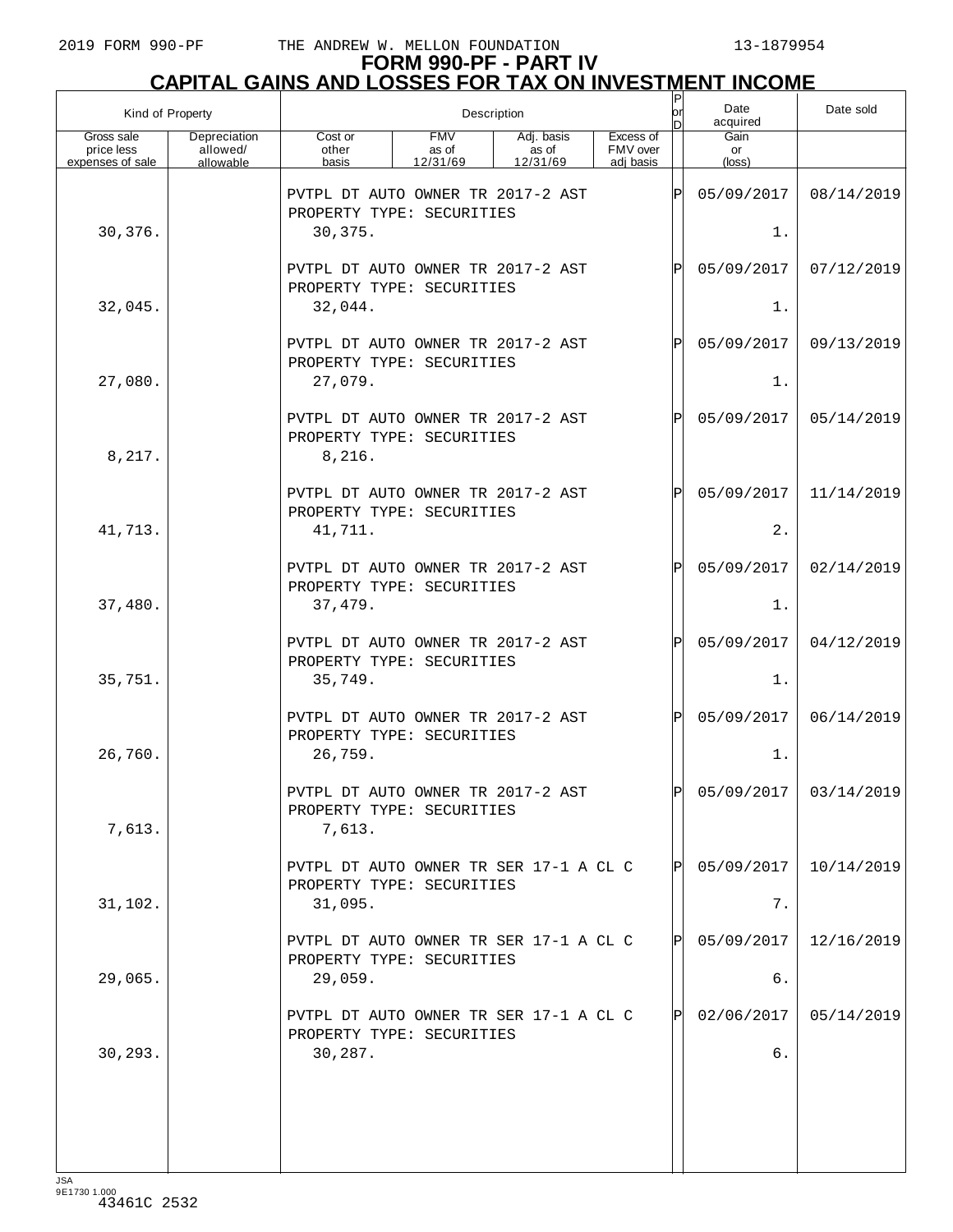| Kind of Property                             |                                       | Ρ<br>Description                                                               |                                 |                                 |  |                                    |     | Date<br>acquired     | Date sold  |
|----------------------------------------------|---------------------------------------|--------------------------------------------------------------------------------|---------------------------------|---------------------------------|--|------------------------------------|-----|----------------------|------------|
| Gross sale<br>price less<br>expenses of sale | Depreciation<br>allowed/<br>allowable | Cost or<br>other<br>basis                                                      | <b>FMV</b><br>as of<br>12/31/69 | Adj. basis<br>as of<br>12/31/69 |  | Excess of<br>FMV over<br>adj basis |     | Gain<br>or<br>(loss) |            |
|                                              |                                       | PVTPL DT AUTO OWNER TR SER 17-1 A CL C<br>PROPERTY TYPE: SECURITIES            |                                 |                                 |  |                                    | ΙPΙ | 02/06/2017           | 07/12/2019 |
| 38,297.                                      |                                       | 38,289.                                                                        |                                 |                                 |  |                                    |     | 8.                   |            |
|                                              |                                       | PVTPL DT AUTO OWNER TR SER 17-1 A CL C<br>PROPERTY TYPE: SECURITIES            |                                 |                                 |  |                                    | ΙÞΙ | 02/06/2017           | 09/13/2019 |
| 30,898.                                      |                                       | 30,892.                                                                        |                                 |                                 |  |                                    |     | б.                   |            |
|                                              |                                       | PVTPL DT AUTO OWNER TR SER 17-1 A CL C<br>PROPERTY TYPE: SECURITIES            |                                 |                                 |  |                                    | ΙPΙ | 02/06/2017           | 01/14/2019 |
| 28,533.                                      |                                       | 28,527.                                                                        |                                 |                                 |  |                                    |     | б.                   |            |
| 36,622.                                      |                                       | PVTPL DT AUTO OWNER TR SER 17-1 A CL C<br>PROPERTY TYPE: SECURITIES<br>36,614. |                                 |                                 |  |                                    | ΙÞΙ | 02/06/2017<br>$8$ .  | 03/14/2019 |
|                                              |                                       |                                                                                |                                 |                                 |  |                                    |     |                      |            |
|                                              |                                       | PVTPL DT AUTO OWNER TR SER 17-1 A CL C<br>PROPERTY TYPE: SECURITIES            |                                 |                                 |  |                                    | ΙÞΙ | 02/06/2017           | 08/14/2019 |
| 30,397.                                      |                                       | 30,391.                                                                        |                                 |                                 |  |                                    |     | б.                   |            |
|                                              |                                       | PVTPL DT AUTO OWNER TR SER 17-1 A CL C<br>PROPERTY TYPE: SECURITIES            |                                 |                                 |  |                                    | ΙÞΙ | 02/06/2017           | 04/12/2019 |
| 33,527.                                      |                                       | 33,520.                                                                        |                                 |                                 |  |                                    |     | 7.                   |            |
|                                              |                                       | PVTPL DT AUTO OWNER TR SER 17-1 A CL C<br>PROPERTY TYPE: SECURITIES            |                                 |                                 |  |                                    | Þl  | 02/06/2017           | 06/14/2019 |
| 14,449.                                      |                                       | 14,445.                                                                        |                                 |                                 |  |                                    |     | 3.                   |            |
|                                              |                                       | PVTPL EXETER AUTOMOBILE RECEIVABLES TR                                         |                                 |                                 |  |                                    | Þl  | 02/06/2017           | 02/14/2019 |
| 20,852.                                      |                                       | PROPERTY TYPE: SECURITIES<br>20,847.                                           |                                 |                                 |  |                                    |     | $5.$                 |            |
|                                              |                                       | PVTPL EXETER AUTOMOBILE RECEIVABLES TR<br>PROPERTY TYPE: SECURITIES            |                                 |                                 |  |                                    | ldl | 02/06/2017           | 10/15/2019 |
| 23,620.                                      |                                       | 23,615.                                                                        |                                 |                                 |  |                                    |     | $5.$                 |            |
|                                              |                                       | PVTPL EXETER AUTOMOBILE RECEIVABLES TR<br>PROPERTY TYPE: SECURITIES            |                                 |                                 |  |                                    | ΙPΙ | 01/30/2017           | 11/14/2019 |
| 19,209.                                      |                                       | 19,205.                                                                        |                                 |                                 |  |                                    |     | 4.                   |            |
|                                              |                                       | PVTPL EXETER AUTOMOBILE RECEIVABLES TR<br>PROPERTY TYPE: SECURITIES            |                                 |                                 |  |                                    | ΙPΙ | 01/30/2017           | 09/13/2019 |
| 22,670.                                      |                                       | 22,665.                                                                        |                                 |                                 |  |                                    |     | $5.$                 |            |
|                                              |                                       | PVTPL EXETER AUTOMOBILE RECEIVABLES TR<br>PROPERTY TYPE: SECURITIES            |                                 |                                 |  |                                    | ΙPΙ | 01/30/2017           | 12/13/2019 |
| 22,940.                                      |                                       | 22,935.                                                                        |                                 |                                 |  |                                    |     | 5.                   |            |
|                                              |                                       |                                                                                |                                 |                                 |  |                                    |     |                      |            |
|                                              |                                       |                                                                                |                                 |                                 |  |                                    |     |                      |            |
|                                              |                                       |                                                                                |                                 |                                 |  |                                    |     |                      |            |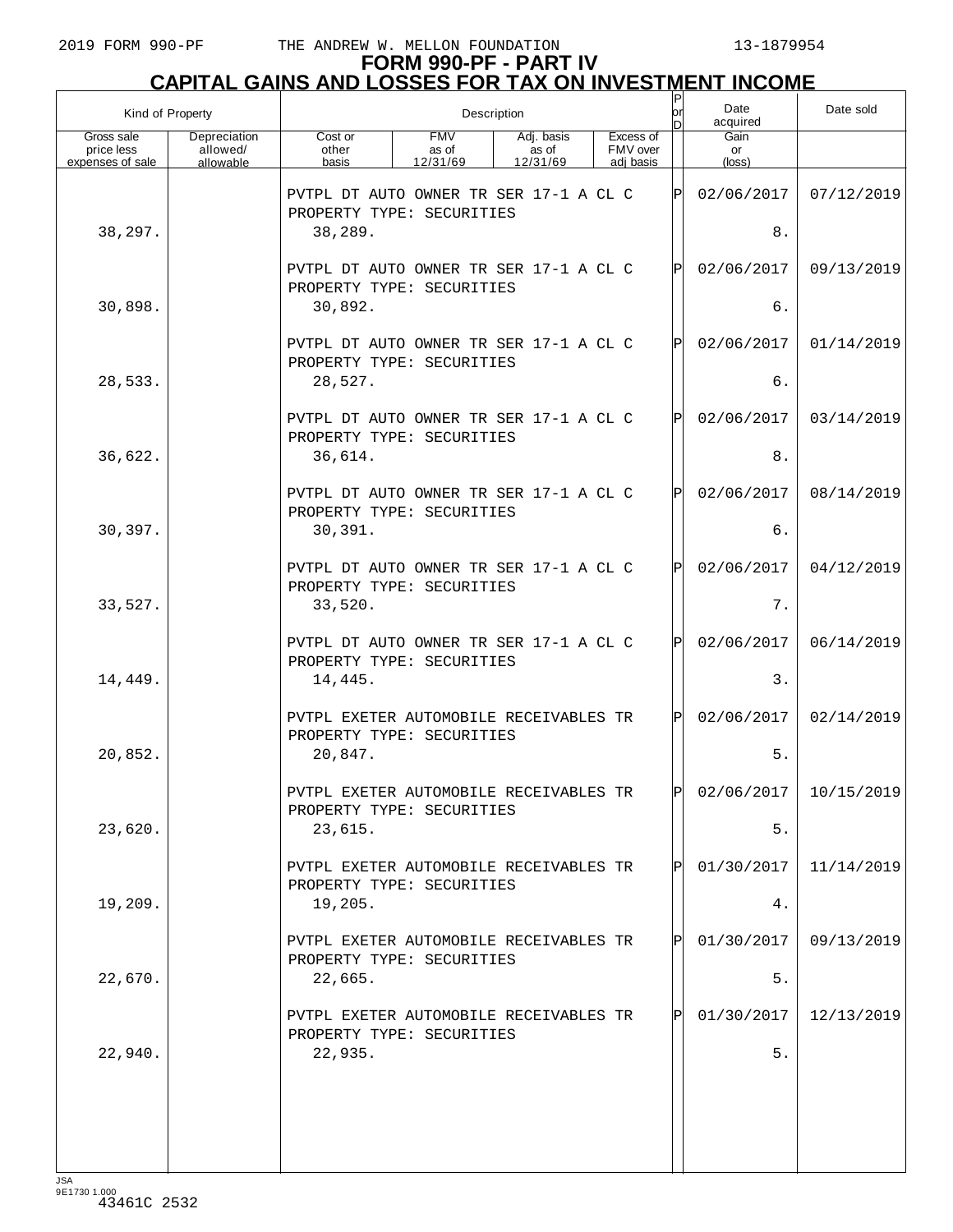# **FORM 990-PF - PART IV CAPITAL GAINS AND LOSSES FOR TAX ON INVESTMENT INCOME**

|                                              | Kind of Property                      |                                                                             | Description                     | Ρ<br>or                         | Date<br>acquired                   | Date sold     |                      |            |
|----------------------------------------------|---------------------------------------|-----------------------------------------------------------------------------|---------------------------------|---------------------------------|------------------------------------|---------------|----------------------|------------|
| Gross sale<br>price less<br>expenses of sale | Depreciation<br>allowed/<br>allowable | Cost or<br>other<br>basis                                                   | <b>FMV</b><br>as of<br>12/31/69 | Adj. basis<br>as of<br>12/31/69 | Excess of<br>FMV over<br>adj basis |               | Gain<br>or<br>(loss) |            |
|                                              |                                       | PVTPL EXETER AUTOMOBILE RECEIVABLES TR<br>PROPERTY TYPE: SECURITIES         |                                 |                                 |                                    | $_\mathrm{P}$ | 01/30/2017           | 10/14/2019 |
| 25, 143.                                     |                                       | 25,137.                                                                     |                                 |                                 | б.                                 |               |                      |            |
|                                              |                                       | PVTPL EXETER AUTOMOBILE RECEIVABLES TR<br>PROPERTY TYPE: SECURITIES         |                                 |                                 |                                    | P             | 01/30/2017           | 07/12/2019 |
| 26,565.                                      |                                       | 26,559.                                                                     |                                 |                                 |                                    | б.            |                      |            |
|                                              |                                       | PVTPL EXETER AUTOMOBILE RECEIVABLES TR<br>PROPERTY TYPE: SECURITIES         |                                 |                                 |                                    | P             | 01/30/2017           | 05/14/2019 |
| 8,527.                                       |                                       | 8,525.                                                                      |                                 |                                 |                                    |               | 2.                   |            |
|                                              |                                       | PVTPL EXETER AUTOMOBILE RECEIVABLES TR<br>PROPERTY TYPE: SECURITIES         |                                 |                                 |                                    | $\mathbf{P}$  | 01/30/2017           | 03/14/2019 |
| 22,299.                                      |                                       | 22,294.                                                                     |                                 |                                 |                                    |               | $5.$                 |            |
|                                              |                                       | PVTPL EXETER AUTOMOBILE RECEIVABLES TR<br>PROPERTY TYPE: SECURITIES         |                                 |                                 |                                    | $\mathbf{P}$  | 01/30/2017           | 02/14/2019 |
| 30,000.                                      |                                       | 29,994.                                                                     |                                 |                                 |                                    |               | $7$ .                |            |
|                                              |                                       | PVTPL EXETER AUTOMOBILE RECEIVABLES TR<br>PROPERTY TYPE: SECURITIES         |                                 |                                 |                                    | $\mathbf{P}$  | 01/30/2017           | 08/14/2019 |
| 25,269.                                      |                                       | 25,263.                                                                     |                                 |                                 |                                    |               | б.                   |            |
|                                              |                                       | PVTPL FFREED ABS TR SR 19-2 CL A 2.62%<br>PROPERTY TYPE: SECURITIES         |                                 |                                 |                                    | $\mathsf{P}$  | 01/30/2017           | 04/12/2019 |
| 18,467.                                      |                                       | 18,465.                                                                     |                                 |                                 |                                    |               | $1$ .                |            |
|                                              |                                       | PVTPL FFREED ABS TR SR 19-2 CL A 2.62%<br>PROPERTY TYPE: SECURITIES         |                                 |                                 |                                    | P             | 01/30/2017           | 06/14/2019 |
| 20,097.                                      |                                       | 20,095.                                                                     |                                 |                                 |                                    |               | 2.                   |            |
|                                              |                                       | PVTPL GOODGREEN 2017-1 TR NT CL A 144A<br>PROPERTY TYPE: SECURITIES         |                                 |                                 |                                    | D             | 10/09/2019           | 12/17/2019 |
| 1,266.                                       |                                       | 1,265.                                                                      |                                 |                                 |                                    |               | 1.                   |            |
|                                              |                                       | PVTPL GOODGREEN 2017-1 TR NT CL A 144A<br>PROPERTY TYPE: SECURITIES         |                                 |                                 |                                    |               | 10/09/2019           | 11/15/2019 |
| 1,778.                                       |                                       | 1,777.                                                                      |                                 |                                 |                                    |               | 1.                   |            |
|                                              |                                       | PVTPL GOODGREEN 2017-1 TR NT CL A 144A<br>PROPERTY TYPE: SECURITIES         |                                 |                                 |                                    |               | 04/21/2017           | 06/14/2019 |
| 1,312.                                       |                                       | 1,311.                                                                      |                                 |                                 |                                    |               | 1.                   |            |
| 874.                                         |                                       | PVTPL GOODGREEN 2017-1 TR NT CL A 144A<br>PROPERTY TYPE: SECURITIES<br>874. |                                 |                                 |                                    |               | 04/21/2017           | 04/14/2019 |
|                                              |                                       |                                                                             |                                 |                                 |                                    |               |                      |            |
|                                              |                                       |                                                                             |                                 |                                 |                                    |               |                      |            |
|                                              |                                       |                                                                             |                                 |                                 |                                    |               |                      |            |
|                                              |                                       |                                                                             |                                 |                                 |                                    |               |                      |            |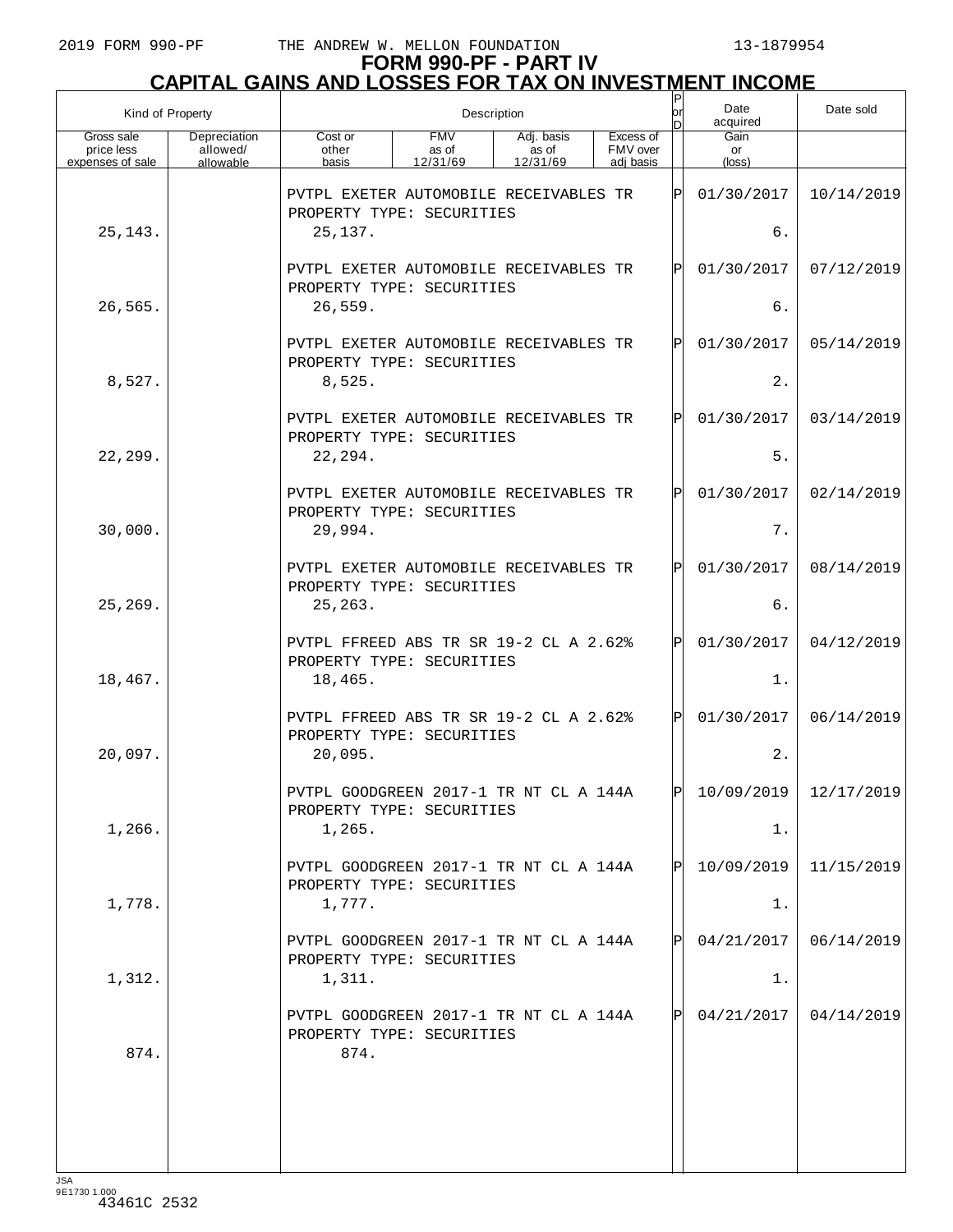| Kind of Property                             |                                       | $\sf P$<br>Description<br>or                                                  |                                 |                                 |                                    |     | Date<br>acquired      | Date sold  |
|----------------------------------------------|---------------------------------------|-------------------------------------------------------------------------------|---------------------------------|---------------------------------|------------------------------------|-----|-----------------------|------------|
| Gross sale<br>price less<br>expenses of sale | Depreciation<br>allowed/<br>allowable | Cost or<br>other<br>basis                                                     | <b>FMV</b><br>as of<br>12/31/69 | Adj. basis<br>as of<br>12/31/69 | Excess of<br>FMV over<br>adj basis |     | Gain<br>or<br>(loss)  |            |
|                                              |                                       | PVTPL GOODGREEN 2017-1 TR NT CL A 144A<br>PROPERTY TYPE: SECURITIES           |                                 |                                 |                                    | ΙPΙ | 04/21/2017            | 08/14/2019 |
| 1,109.                                       |                                       | 1,109.                                                                        |                                 |                                 |                                    |     | $1$ .                 |            |
|                                              |                                       | PVTPL GOODGREEN 2017-1 TR NT CL A 144A<br>PROPERTY TYPE: SECURITIES           |                                 |                                 |                                    | ΙPΙ | 04/21/2017            | 03/14/2019 |
| 1,322.                                       |                                       | 1,321.                                                                        |                                 |                                 |                                    |     | $1$ .                 |            |
| 836.                                         |                                       | PVTPL GOODGREEN 2017-1 TR NT CL A 144A<br>PROPERTY TYPE: SECURITIES<br>836.   |                                 |                                 |                                    | ΙPΙ | 04/21/2017            | 05/14/2019 |
| 887.                                         |                                       | PVTPL GOODGREEN 2017-1 TR NT CL A 144A<br>PROPERTY TYPE: SECURITIES<br>886.   |                                 |                                 |                                    | ΙPΙ | 04/21/2017            | 12/13/2019 |
| 1,267.                                       |                                       | PVTPL GOODGREEN 2017-1 TR NT CL A 144A<br>PROPERTY TYPE: SECURITIES<br>1,266. |                                 |                                 |                                    | ΙPΙ | 04/21/2017<br>$1$ .   | 01/14/2019 |
| 815.                                         |                                       | PVTPL GOODGREEN 2017-1 TR NT CL A 144A<br>PROPERTY TYPE: SECURITIES<br>815.   |                                 |                                 |                                    | ΙPΙ | 04/21/2017            | 11/14/2019 |
| 3,578.                                       |                                       | PVTPL GOODGREEN 2017-1 TR NT CL A 144A<br>PROPERTY TYPE: SECURITIES<br>3,576. |                                 |                                 |                                    | ΙPΙ | 04/21/2017<br>2.      | 07/12/2019 |
| 1,082.                                       |                                       | PVTPL GOODGREEN 2017-1 TR NT CL A 144A<br>PROPERTY TYPE: SECURITIES<br>1,082. |                                 |                                 |                                    | Þl  | 04/21/2017<br>$1$ .   | 09/13/2019 |
|                                              |                                       | PVTPL HERO FDG SER 2017-1A NT CL A2<br>PROPERTY TYPE: SECURITIES              |                                 |                                 |                                    | ldl | 04/21/2017            | 10/14/2019 |
| 4,070.                                       |                                       | 4,171.                                                                        |                                 |                                 |                                    |     | $-101.$               |            |
| 4,072.                                       |                                       | PVTPL HERO FDG SER 2017-1A NT CL A2<br>PROPERTY TYPE: SECURITIES<br>4,173.    |                                 |                                 |                                    |     | 04/21/2017<br>$-101.$ | 02/14/2019 |
|                                              |                                       | PVTPL HERO FDG SER 2017-1A NT CL A2<br>PROPERTY TYPE: SECURITIES              |                                 |                                 |                                    | ΙPΙ | 04/21/2017            | 02/19/2019 |
| 16,677.                                      |                                       | 17,091.                                                                       |                                 |                                 |                                    |     | $-414.$               |            |
|                                              |                                       | PVTPL HERO FDG SER 2017-1A NT CL A2<br>PROPERTY TYPE: SECURITIES              |                                 |                                 |                                    |     | 04/21/2017            | 05/17/2019 |
| 4,223.                                       |                                       | 4,328.                                                                        |                                 |                                 |                                    |     | $-105.$               |            |
|                                              |                                       |                                                                               |                                 |                                 |                                    |     |                       |            |
|                                              |                                       |                                                                               |                                 |                                 |                                    |     |                       |            |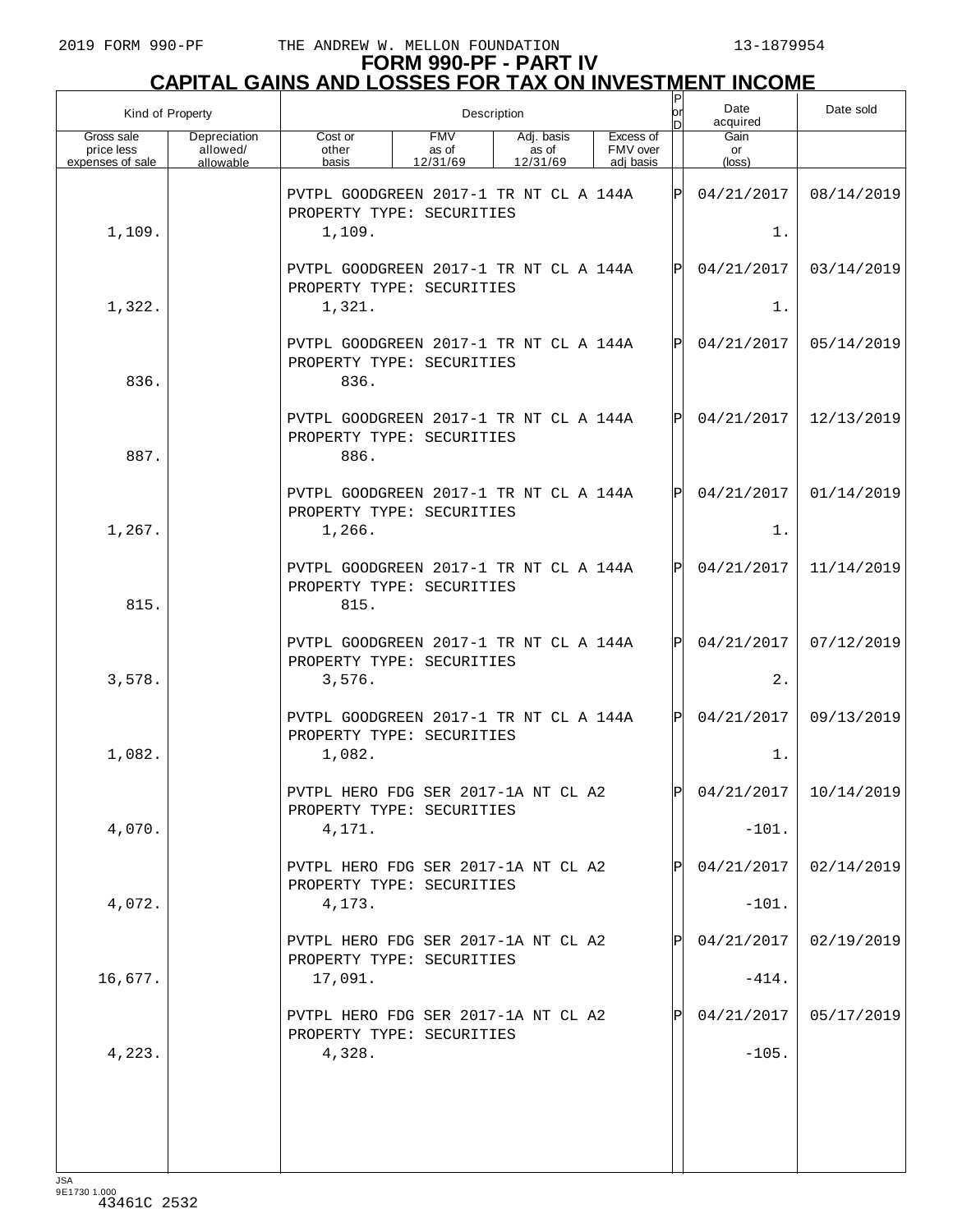| Kind of Property                             |                                       |                                                                             | Description                     | or<br>In.                       | Date<br>acquired                   | Date sold |                       |                         |
|----------------------------------------------|---------------------------------------|-----------------------------------------------------------------------------|---------------------------------|---------------------------------|------------------------------------|-----------|-----------------------|-------------------------|
| Gross sale<br>price less<br>expenses of sale | Depreciation<br>allowed/<br>allowable | Cost or<br>other<br>basis                                                   | <b>FMV</b><br>as of<br>12/31/69 | Adj. basis<br>as of<br>12/31/69 | Excess of<br>FMV over<br>adi basis |           | Gain<br>or<br>(loss)  |                         |
| 3,587.                                       |                                       | PVTPL HERO FDG SER 2017-1A NT CL A2<br>PROPERTY TYPE: SECURITIES<br>3,676.  |                                 |                                 |                                    | ΙP        | 04/21/2017<br>$-89.$  | 09/19/2019              |
|                                              |                                       | PVTPL HERO FDG SER 2017-1A NT CL A2<br>PROPERTY TYPE: SECURITIES            |                                 |                                 |                                    | P         | 04/21/2017            | 11/19/2019              |
| 3,736.                                       |                                       | 3,829.                                                                      |                                 |                                 |                                    |           | $-93.$                |                         |
| 3,804.                                       |                                       | PVTPL HERO FDG SER 2017-1A NT CL A2<br>PROPERTY TYPE: SECURITIES<br>3,898.  |                                 |                                 |                                    | ΙP        | 04/21/2017<br>$-94.$  | 01/18/2019              |
|                                              |                                       | PVTPL HERO FDG SER 2017-1A NT CL A2                                         |                                 |                                 |                                    | ΙP        | 04/21/2017            | 12/19/2019              |
| 5,110.                                       |                                       | PROPERTY TYPE: SECURITIES<br>5,237.                                         |                                 |                                 |                                    |           | $-127.$               |                         |
|                                              |                                       | PVTPL HERO FDG SER 2017-1A NT CL A2<br>PROPERTY TYPE: SECURITIES            |                                 |                                 |                                    | ΙP        | 04/21/2017            | 03/19/2019              |
| 3,553.                                       |                                       | 3,641.                                                                      |                                 |                                 |                                    |           | $-88.$                |                         |
|                                              |                                       | PVTPL HERO FDG SER 2017-1A NT CL A2<br>PROPERTY TYPE: SECURITIES            |                                 |                                 |                                    | ΙP        | 04/21/2017            | 07/19/2019              |
| 3,966.                                       |                                       | 4,064.                                                                      |                                 |                                 |                                    |           | $-98.$                |                         |
| 4,322.                                       |                                       | PVTPL HERO FDG SER 2017-1A NT CL A2<br>PROPERTY TYPE: SECURITIES<br>4,430.  |                                 |                                 |                                    | ΙP        | 04/21/2017<br>$-107.$ | 10/18/2019              |
|                                              |                                       | PVTPL HERO FDG SER 2017-1A NT CL A2                                         |                                 |                                 |                                    | ΙP        | 04/21/2017            | 04/19/2019              |
| 4,214.                                       |                                       | PROPERTY TYPE: SECURITIES<br>4,318.                                         |                                 |                                 |                                    |           | $-105.$               |                         |
| 14,283.                                      |                                       | PVTPL LEGACY MTG ASSET TR SR 19-GS5<br>PROPERTY TYPE: SECURITIES<br>14,290. |                                 |                                 |                                    | ΙÞΙ       | $-7.$                 | $04/21/2017$ 08/19/2019 |
|                                              |                                       | PVTPL LEGACY MTG ASSET TR SR 19-GS5                                         |                                 |                                 |                                    |           | 04/21/2017            | 06/19/2019              |
| 14,192.                                      |                                       | PROPERTY TYPE: SECURITIES<br>14,199.                                        |                                 |                                 |                                    |           | $-7.$                 |                         |
|                                              |                                       | PVTPL LEGACY MTG ASSET TR SR 19-GS5<br>PROPERTY TYPE: SECURITIES            |                                 |                                 |                                    |           | 07/26/2019            | 11/22/2019              |
| 13,462.                                      |                                       | 13,468.                                                                     |                                 |                                 |                                    |           | $-7.$                 |                         |
|                                              |                                       | PVTPL LEGACY MTG ASSET TR SR 19-GS5<br>PROPERTY TYPE: SECURITIES            |                                 |                                 |                                    |           | 07/26/2019            | 12/24/2019              |
| 7,515.                                       |                                       | 7,519.                                                                      |                                 |                                 |                                    |           | $-4$ .                |                         |
|                                              |                                       |                                                                             |                                 |                                 |                                    |           |                       |                         |
|                                              |                                       |                                                                             |                                 |                                 |                                    |           |                       |                         |
|                                              |                                       |                                                                             |                                 |                                 |                                    |           |                       |                         |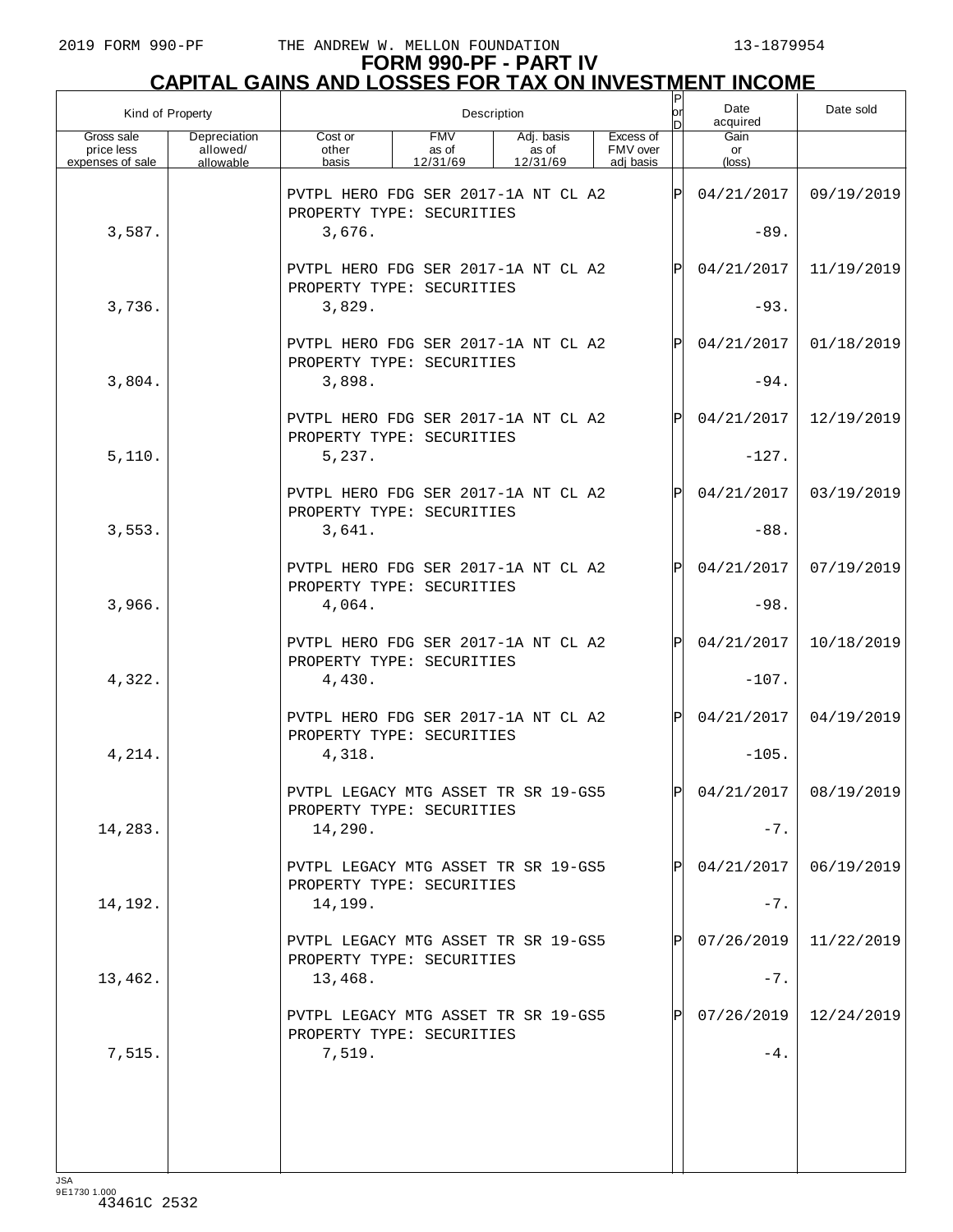|                                              | Kind of Property                      | Description<br>or<br>nl                                                       |                                 |                                 |                                    |       | Date<br>acquired              | Date sold               |
|----------------------------------------------|---------------------------------------|-------------------------------------------------------------------------------|---------------------------------|---------------------------------|------------------------------------|-------|-------------------------------|-------------------------|
| Gross sale<br>price less<br>expenses of sale | Depreciation<br>allowed/<br>allowable | Cost or<br>other<br>basis                                                     | <b>FMV</b><br>as of<br>12/31/69 | Adj. basis<br>as of<br>12/31/69 | Excess of<br>FMV over<br>adi basis |       | Gain<br>or<br>$(\text{loss})$ |                         |
|                                              |                                       | ΙÞΙ<br>PVTPL LEGACY MTG ASSET TR SR 19-GS5<br>PROPERTY TYPE: SECURITIES       |                                 |                                 |                                    |       | 07/26/2019                    | 09/24/2019              |
| 15,410.                                      |                                       | 15,418.                                                                       |                                 |                                 |                                    | $-7.$ |                               |                         |
|                                              |                                       | PVTPL LENDMARK FDG TR 2017-1A ASSET<br>PROPERTY TYPE: SECURITIES              |                                 |                                 |                                    | ΙPΙ   | 07/26/2019                    | 08/23/2019              |
| 7,376.                                       |                                       | 7,375.                                                                        |                                 |                                 |                                    |       | 2.                            |                         |
|                                              |                                       | PVTPL LENDMARK FDG TR 2017-1A ASSET<br>PROPERTY TYPE: SECURITIES              |                                 |                                 |                                    | Þl    | 07/26/2019                    | 10/24/2019              |
| 245,883.                                     |                                       | 243,574.                                                                      |                                 |                                 |                                    |       | 2,309.                        |                         |
|                                              |                                       | PVTPL MARINER FIN ISSUANCE TR 2017-AA<br>PROPERTY TYPE: SECURITIES            |                                 |                                 |                                    | ΙPΙ   | 06/22/2017                    | 06/01/2019              |
| 27,379.                                      |                                       | 27,374.                                                                       |                                 |                                 |                                    |       | 5.<br>06/22/2017              |                         |
| 26,617.                                      |                                       | PVTPL MARINER FIN ISSUANCE TR 2017-AA<br>PROPERTY TYPE: SECURITIES<br>26,612. |                                 |                                 |                                    | ΙPΙ   | 5.                            | 07/22/2019              |
|                                              |                                       | PVTPL MARINER FIN ISSUANCE TR 2017-AA                                         |                                 |                                 |                                    | ΙPΙ   | 02/16/2017                    | 04/19/2019              |
| 8,148.                                       |                                       | PROPERTY TYPE: SECURITIES<br>8,147.                                           |                                 |                                 |                                    |       | 2.                            |                         |
|                                              |                                       | PVTPL MARINER FIN ISSUANCE TR 2017-AA                                         |                                 |                                 |                                    | ΙPΙ   | 02/16/2017                    | 06/19/2019              |
| 26,325.                                      |                                       | PROPERTY TYPE: SECURITIES<br>26,320.                                          |                                 |                                 |                                    |       | 5.                            |                         |
|                                              |                                       | PVTPL MARINER FIN ISSUANCE TR 2017-AA                                         |                                 |                                 |                                    | lPl   | 02/16/2017                    | 02/19/2019              |
| 25,689.                                      |                                       | PROPERTY TYPE: SECURITIES<br>25,684.                                          |                                 |                                 |                                    |       | 5.                            |                         |
|                                              |                                       | PVTPL MARINER FIN ISSUANCE TR 2017-AA<br>PROPERTY TYPE: SECURITIES            |                                 |                                 |                                    | lPl.  |                               | $02/16/2017$ 05/17/2019 |
| 165,480.                                     |                                       | 163,809.                                                                      |                                 |                                 |                                    |       | 1,671.                        |                         |
|                                              |                                       | PVTPL MARLETTE FDG TR SER 2017-1A CL A<br>PROPERTY TYPE: SECURITIES           |                                 |                                 |                                    | ΙPΙ   | 02/16/2017                    | 03/19/2019              |
| 23,558.                                      |                                       | 23,557.                                                                       |                                 |                                 |                                    |       | 1.                            |                         |
|                                              |                                       | PVTPL MARLETTE FDG TR SER 2017-1A CL A<br>PROPERTY TYPE: SECURITIES           |                                 |                                 |                                    | ΙPΙ   | 02/16/2017                    | 07/22/2019              |
| 21,256.                                      |                                       | 21, 255.                                                                      |                                 |                                 |                                    |       | 1.                            |                         |
|                                              |                                       | PVTPL MARLETTE FDG TR SER 2017-1A CL A<br>PROPERTY TYPE: SECURITIES           |                                 |                                 |                                    | ΙPΙ   | 01/17/2018                    | 02/14/2019              |
| 18,112.                                      |                                       | 18,112.                                                                       |                                 |                                 |                                    |       | 1.                            |                         |
|                                              |                                       |                                                                               |                                 |                                 |                                    |       |                               |                         |
|                                              |                                       |                                                                               |                                 |                                 |                                    |       |                               |                         |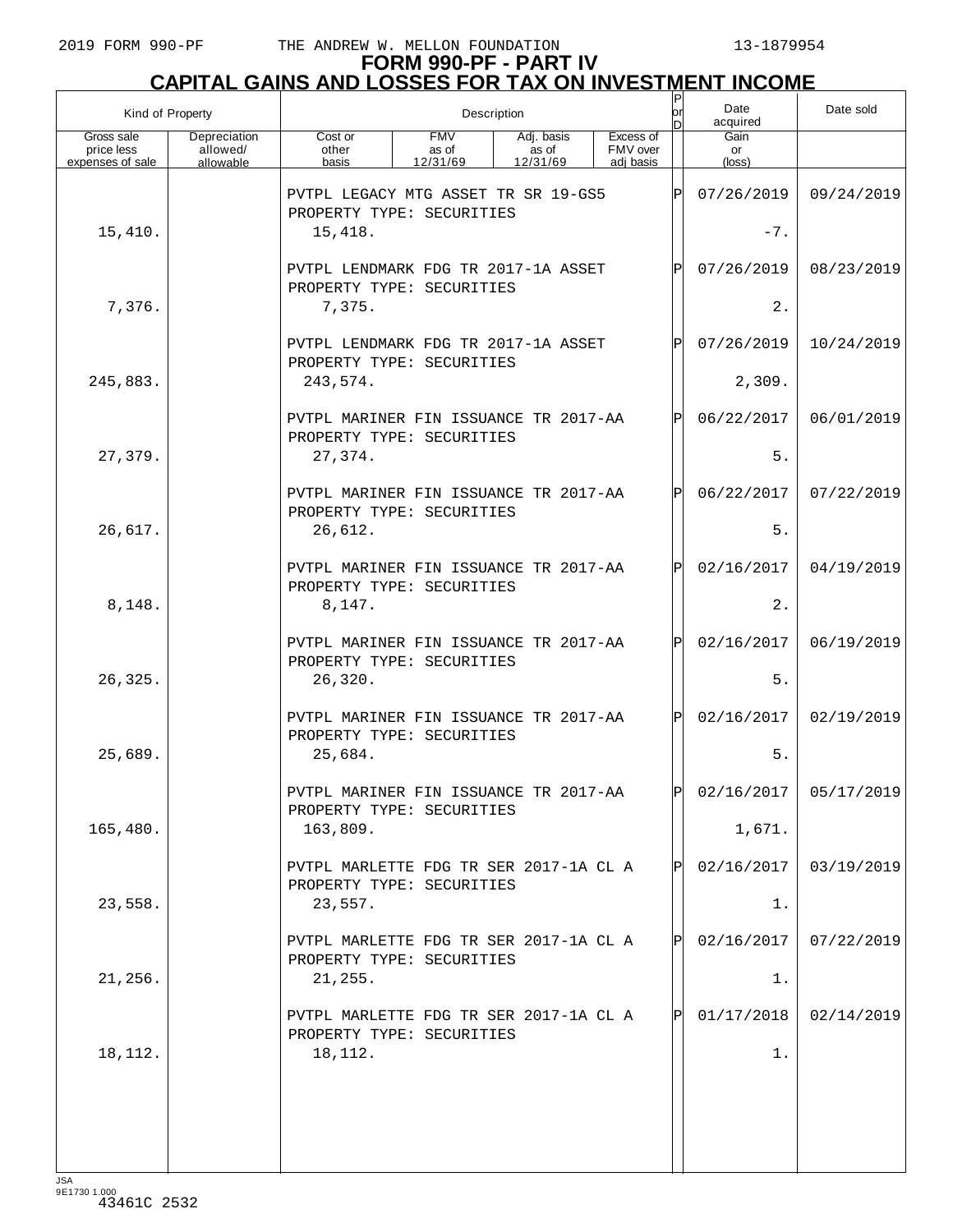| Kind of Property                             |                                       |                                                                                 | Description                     | or                              | Date<br>acquired                   | Date sold |                      |                         |
|----------------------------------------------|---------------------------------------|---------------------------------------------------------------------------------|---------------------------------|---------------------------------|------------------------------------|-----------|----------------------|-------------------------|
| Gross sale<br>price less<br>expenses of sale | Depreciation<br>allowed/<br>allowable | Cost or<br>other<br>basis                                                       | <b>FMV</b><br>as of<br>12/31/69 | Adj. basis<br>as of<br>12/31/69 | Excess of<br>FMV over<br>adi basis |           | Gain<br>or<br>(loss) |                         |
|                                              |                                       | PVTPL MARLETTE FDG TR SER 2017-1A CL A<br>PROPERTY TYPE: SECURITIES             |                                 |                                 |                                    | ΙÞΙ       | 01/17/2018           | 06/14/2019              |
| 22,844.                                      |                                       | 22,843.                                                                         |                                 |                                 |                                    |           | $1$ .                |                         |
|                                              |                                       | PVTPL MARLETTE FDG TR SER 2017-1A CL A<br>PROPERTY TYPE: SECURITIES             |                                 |                                 |                                    | ΙÞΙ       | 01/17/2018           | 10/14/2019              |
| 22,355.                                      |                                       | 22,354.                                                                         |                                 |                                 |                                    |           | $1$ .                |                         |
|                                              |                                       | PVTPL MARLETTE FDG TR SER 2017-1A CL A<br>PROPERTY TYPE: SECURITIES             |                                 |                                 |                                    | ΙÞΙ       | 01/17/2018           | 01/14/2019              |
| 23,770.                                      |                                       | 23,769.                                                                         |                                 |                                 |                                    |           | $1$ .                |                         |
| 19,938.                                      |                                       | PVTPL MARLETTE FDG TR SER 2017-1A CL A<br>PROPERTY TYPE: SECURITIES<br>19,937.  |                                 |                                 |                                    | ΙÞΙ       | 01/17/2018<br>$1$ .  | 03/14/2019              |
|                                              |                                       |                                                                                 |                                 |                                 |                                    |           |                      |                         |
|                                              |                                       | PVTPL MARLETTE FDG TR SER 2017-1A CL A<br>PROPERTY TYPE: SECURITIES             |                                 |                                 |                                    | ΙÞΙ       | 01/17/2018           | 04/12/2019              |
| 19,695.                                      |                                       | 19,694.                                                                         |                                 |                                 |                                    |           | $1$ .                |                         |
|                                              |                                       | PVTPL MARLETTE FDG TR SER 2017-1A CL A<br>PROPERTY TYPE: SECURITIES             |                                 |                                 |                                    | ΙÞΙ       | 01/17/2018           | 08/14/2019              |
| 21,343.                                      |                                       | 21,342.                                                                         |                                 |                                 |                                    |           | $1$ .                |                         |
|                                              |                                       | PVTPL MARLETTE FDG TR SER 2017-1A CL A<br>PROPERTY TYPE: SECURITIES             |                                 |                                 |                                    | ΙÞΙ       | 01/17/2018           | 09/13/2019              |
| 21, 113.                                     |                                       | 21, 112.                                                                        |                                 |                                 |                                    |           | $1$ .                |                         |
| 10,181.                                      |                                       | PVTPL MARLETTE FDG TR SER 2017-1A CL A<br>PROPERTY TYPE: SECURITIES<br>10,181.  |                                 |                                 |                                    | lPl       | 01/17/2018           | 05/14/2019              |
| 350,000.                                     |                                       | PVTPL METROPOLITAN LIFE GLOBAL TRANCHE<br>PROPERTY TYPE: SECURITIES<br>350,000. |                                 |                                 |                                    | ldl       |                      | $01/17/2018$ 07/12/2019 |
|                                              |                                       | PVTPL MEXICO CITY ARPT TR SR NT 144A                                            |                                 |                                 |                                    |           | 01/17/2018           | 11/15/2019              |
| 177,000.                                     |                                       | PROPERTY TYPE: SECURITIES<br>168,452.                                           |                                 |                                 |                                    |           | 8,548.               |                         |
|                                              |                                       | PVTPL NISSAN MTR ACCEP CORP NT 144A<br>PROPERTY TYPE: SECURITIES                |                                 |                                 |                                    |           | 07/23/2015           | 04/10/2019              |
| 198,804.                                     |                                       | 199,982.                                                                        |                                 |                                 |                                    |           | $-1,178.$            |                         |
| 200,000.                                     |                                       | PVTPL NY LIFE GLOBAL FDG MEDIUM TERM<br>PROPERTY TYPE: SECURITIES<br>200,000.   |                                 |                                 |                                    | Þl        | 10/30/2018           | 01/04/2019              |
|                                              |                                       |                                                                                 |                                 |                                 |                                    |           |                      |                         |
|                                              |                                       |                                                                                 |                                 |                                 |                                    |           |                      |                         |
|                                              |                                       |                                                                                 |                                 |                                 |                                    |           |                      |                         |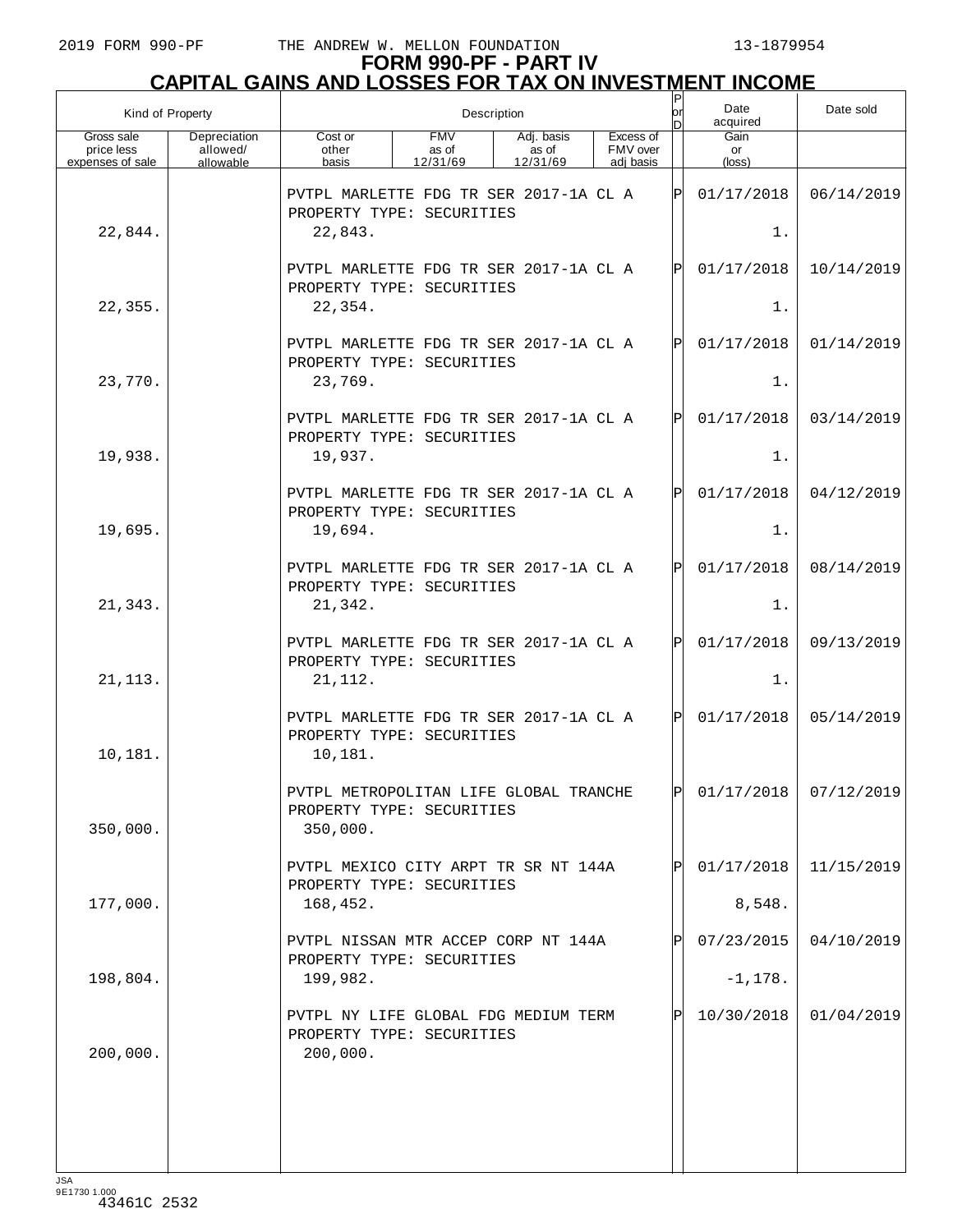| Kind of Property                             |                                       | Description                                                                |                                 |                                 |                                    |              | Date<br>acquired              | Date sold               |
|----------------------------------------------|---------------------------------------|----------------------------------------------------------------------------|---------------------------------|---------------------------------|------------------------------------|--------------|-------------------------------|-------------------------|
| Gross sale<br>price less<br>expenses of sale | Depreciation<br>allowed/<br>allowable | Cost or<br>other<br>basis                                                  | <b>FMV</b><br>as of<br>12/31/69 | Adj. basis<br>as of<br>12/31/69 | Excess of<br>FMV over<br>adi basis |              | Gain<br>or<br>$(\text{loss})$ |                         |
|                                              |                                       | PVTPL PROGRESS RESIDENTIAL TRUST SER<br>PROPERTY TYPE: SECURITIES          |                                 |                                 |                                    | ΙÞΙ          | 07/10/2017                    | 06/06/2019              |
| 1,000,000.                                   |                                       | 976,484.                                                                   |                                 |                                 |                                    |              | 23,516.                       |                         |
|                                              |                                       | PVTPL RELIANCE STANDARD TRANCHE # TR 5<br>PROPERTY TYPE: SECURITIES        |                                 |                                 |                                    | ΙÞΙ          | 11/18/2015                    | 01/02/2019              |
| 72,813.                                      |                                       | 71,975.                                                                    |                                 |                                 |                                    |              | 838.                          |                         |
| 1,763.                                       |                                       | PVTPL RENEW 2017-1 FDG NT CL A 144A<br>PROPERTY TYPE: SECURITIES<br>1,763. |                                 |                                 |                                    | Pl           | 08/13/2015                    | 09/12/2019              |
| 2,118.                                       |                                       | PVTPL RENEW 2017-1 FDG NT CL A 144A<br>PROPERTY TYPE: SECURITIES<br>2,117. |                                 |                                 |                                    | $\mathsf{P}$ | 01/12/2016<br>$1$ .           | 08/16/2019              |
| 1,315.                                       |                                       | PVTPL RENEW 2017-1 FDG NT CL A 144A<br>PROPERTY TYPE: SECURITIES<br>1,315. |                                 |                                 |                                    | $\mathsf{P}$ | 04/21/2017                    | 11/19/2019              |
| 2,196.                                       |                                       | PVTPL RENEW 2017-1 FDG NT CL A 144A<br>PROPERTY TYPE: SECURITIES<br>2,195. |                                 |                                 |                                    | Pl           | 04/21/2017<br>$1$ .           | 10/18/2019              |
| 1,620.                                       |                                       | PVTPL RENEW 2017-1 FDG NT CL A 144A<br>PROPERTY TYPE: SECURITIES<br>1,619. |                                 |                                 |                                    | $\mathbf P$  | 04/21/2017                    | 03/19/2019              |
| 1,637.                                       |                                       | PVTPL RENEW 2017-1 FDG NT CL A 144A<br>PROPERTY TYPE: SECURITIES<br>1,637. |                                 |                                 |                                    | Pl           | 04/21/2017                    | 11/20/2018              |
| 2,623.                                       |                                       | PVTPL RENEW 2017-1 FDG NT CL A 144A<br>PROPERTY TYPE: SECURITIES<br>2,622. |                                 |                                 |                                    | ldl          | 1.                            | $04/21/2017$ 05/17/2019 |
| 1,837.                                       |                                       | PVTPL RENEW 2017-1 FDG NT CL A 144A<br>PROPERTY TYPE: SECURITIES<br>1,836. |                                 |                                 |                                    |              | 04/21/2017                    | 02/19/2019              |
| 1,835.                                       |                                       | PVTPL RENEW 2017-1 FDG NT CL A 144A<br>PROPERTY TYPE: SECURITIES<br>1,834. |                                 |                                 |                                    |              | 04/21/2017                    | 12/19/2018              |
| 1,660.                                       |                                       | PVTPL RENEW 2017-1 FDG NT CL A 144A<br>PROPERTY TYPE: SECURITIES<br>1,659. |                                 |                                 |                                    |              | 04/21/2017                    | 07/19/2019              |
|                                              |                                       |                                                                            |                                 |                                 |                                    |              |                               |                         |
|                                              |                                       |                                                                            |                                 |                                 |                                    |              |                               |                         |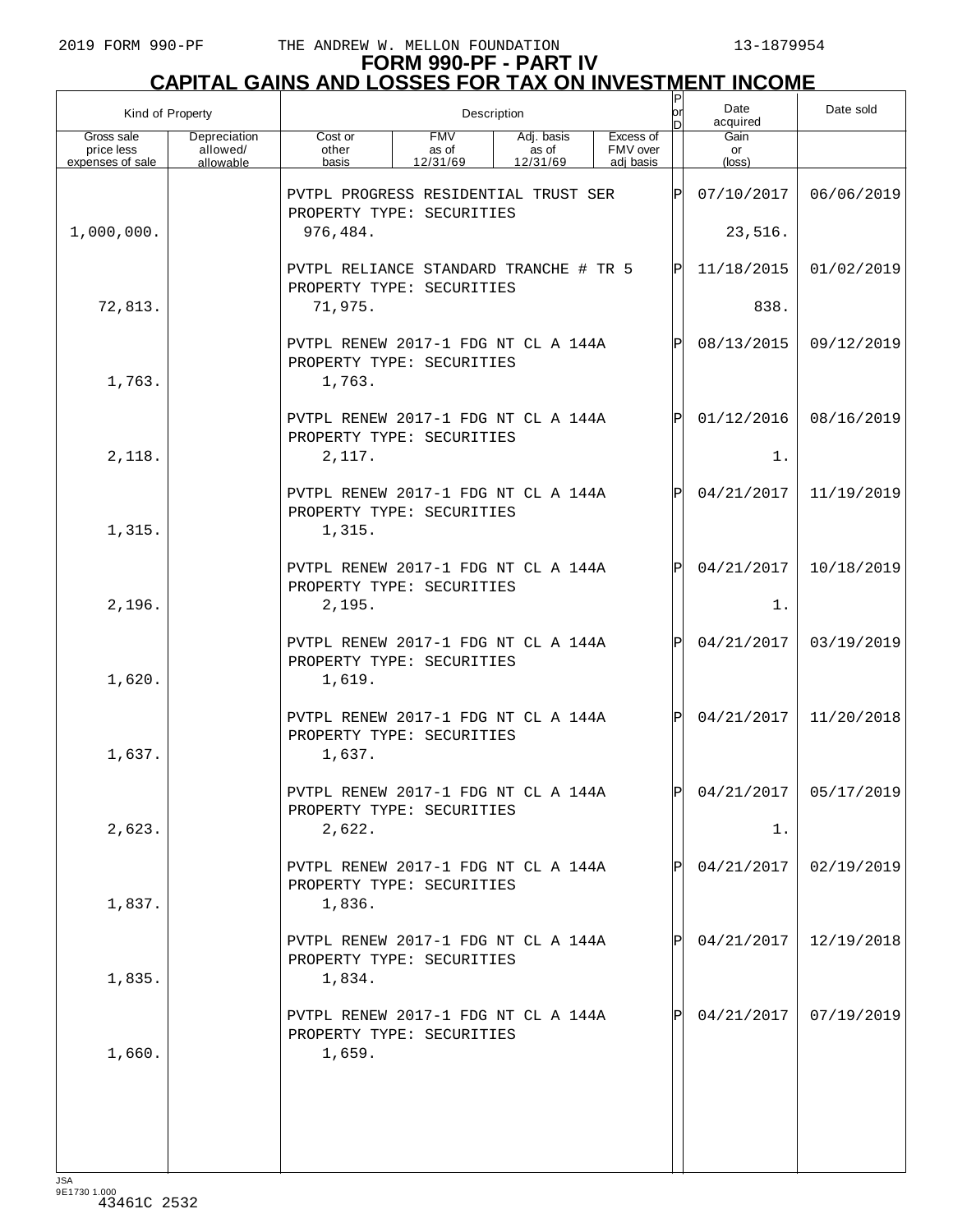# **FORM 990-PF - PART IV CAPITAL GAINS AND LOSSES FOR TAX ON INVESTMENT INCOME**

| Kind of Property                             |                                       | $\sf P$<br>Description<br>or                                               |                                 |                                 |                                    |     | Date<br>acquired     | Date sold  |
|----------------------------------------------|---------------------------------------|----------------------------------------------------------------------------|---------------------------------|---------------------------------|------------------------------------|-----|----------------------|------------|
| Gross sale<br>price less<br>expenses of sale | Depreciation<br>allowed/<br>allowable | Cost or<br>other<br>basis                                                  | <b>FMV</b><br>as of<br>12/31/69 | Adj. basis<br>as of<br>12/31/69 | Excess of<br>FMV over<br>adi basis |     | Gain<br>or<br>(loss) |            |
|                                              |                                       | PVTPL RENEW 2017-1 FDG NT CL A 144A<br>PROPERTY TYPE: SECURITIES           |                                 |                                 |                                    | ΙÞΙ | 04/21/2017           | 12/19/2019 |
| 2,030.                                       |                                       | 2,031.                                                                     |                                 |                                 |                                    |     | $-1$ .               |            |
|                                              |                                       | PVTPL RENEW 2017-1 FDG NT CL A 144A<br>PROPERTY TYPE: SECURITIES           |                                 |                                 |                                    | IPI | 04/21/2017           | 08/19/2019 |
| 2,165.                                       |                                       | 2,165.                                                                     |                                 |                                 |                                    |     | $1$ .                |            |
|                                              |                                       | PVTPL RENEW 2017-1 FDG NT CL A 144A<br>PROPERTY TYPE: SECURITIES           |                                 |                                 |                                    | ΙPΙ | 04/21/2017           | 11/19/2018 |
| 1,394.                                       |                                       | 1,394.                                                                     |                                 |                                 |                                    |     |                      |            |
| 1,348.                                       |                                       | PVTPL RENEW 2017-1 FDG NT CL A 144A<br>PROPERTY TYPE: SECURITIES<br>1,347. |                                 |                                 |                                    | IPI | 04/21/2017           | 06/19/2019 |
|                                              |                                       | PVTPL RENEW 2017-1 FDG NT CL A 144A<br>PROPERTY TYPE: SECURITIES           |                                 |                                 |                                    | ΙPΙ | 04/21/2017           | 04/19/2019 |
| 2,622.                                       |                                       | 2,623.                                                                     |                                 |                                 |                                    |     | $-1$ .               |            |
|                                              |                                       | PVTPL RENEW 2017-1 FDG NT CL A 144A<br>PROPERTY TYPE: SECURITIES           |                                 |                                 |                                    | ΙPΙ | 04/21/2017           | 01/18/2019 |
| 4,954.                                       |                                       | 4,952.                                                                     |                                 |                                 |                                    |     | $1$ .                |            |
|                                              |                                       | PVTPL SUNCORP METWAY LTD SR 3.3%<br>PROPERTY TYPE: SECURITIES              |                                 |                                 |                                    | Þl  | 04/21/2017           | 12/19/2018 |
| 200, 314.                                    |                                       | 199,561.                                                                   |                                 |                                 |                                    |     | 753.                 |            |
|                                              |                                       | PVTPL UPGRADE RECEIVABLES TRUST<br>PROPERTY TYPE: SECURITIES               |                                 |                                 |                                    | ΙÞΙ | 04/21/2017           | 09/19/2019 |
| 14,225.                                      |                                       | 14,224.                                                                    |                                 |                                 |                                    |     | $1$ .                |            |
| 14,005.                                      |                                       | PVTPL UPGRADE RECEIVABLES TRUST<br>PROPERTY TYPE: SECURITIES<br>14,004.    |                                 |                                 |                                    | ldl | 04/08/2019<br>1.     | 05/10/2019 |
|                                              |                                       |                                                                            |                                 |                                 |                                    |     |                      |            |
|                                              |                                       | PVTPL UPGRADE RECEIVABLES TRUST<br>PROPERTY TYPE: SECURITIES               |                                 |                                 |                                    |     | 10/25/2018           | 10/14/2019 |
| 25,014.                                      |                                       | 25,015.                                                                    |                                 |                                 |                                    |     | $-1$ .               |            |
| 16,068.                                      |                                       | PVTPL UPGRADE RECEIVABLES TRUST<br>PROPERTY TYPE: SECURITIES<br>16,068.    |                                 |                                 |                                    | ΙPΙ | 10/25/2018<br>1.     | 03/14/2019 |
|                                              |                                       | PVTPL UPGRADE RECEIVABLES TRUST                                            |                                 |                                 |                                    |     | 10/25/2018           | 12/14/2018 |
| 15,209.                                      |                                       | PROPERTY TYPE: SECURITIES                                                  |                                 |                                 |                                    |     | $1$ .                |            |
|                                              |                                       | 15,208.                                                                    |                                 |                                 |                                    |     |                      |            |
|                                              |                                       |                                                                            |                                 |                                 |                                    |     |                      |            |
|                                              |                                       |                                                                            |                                 |                                 |                                    |     |                      |            |
|                                              |                                       |                                                                            |                                 |                                 |                                    |     |                      |            |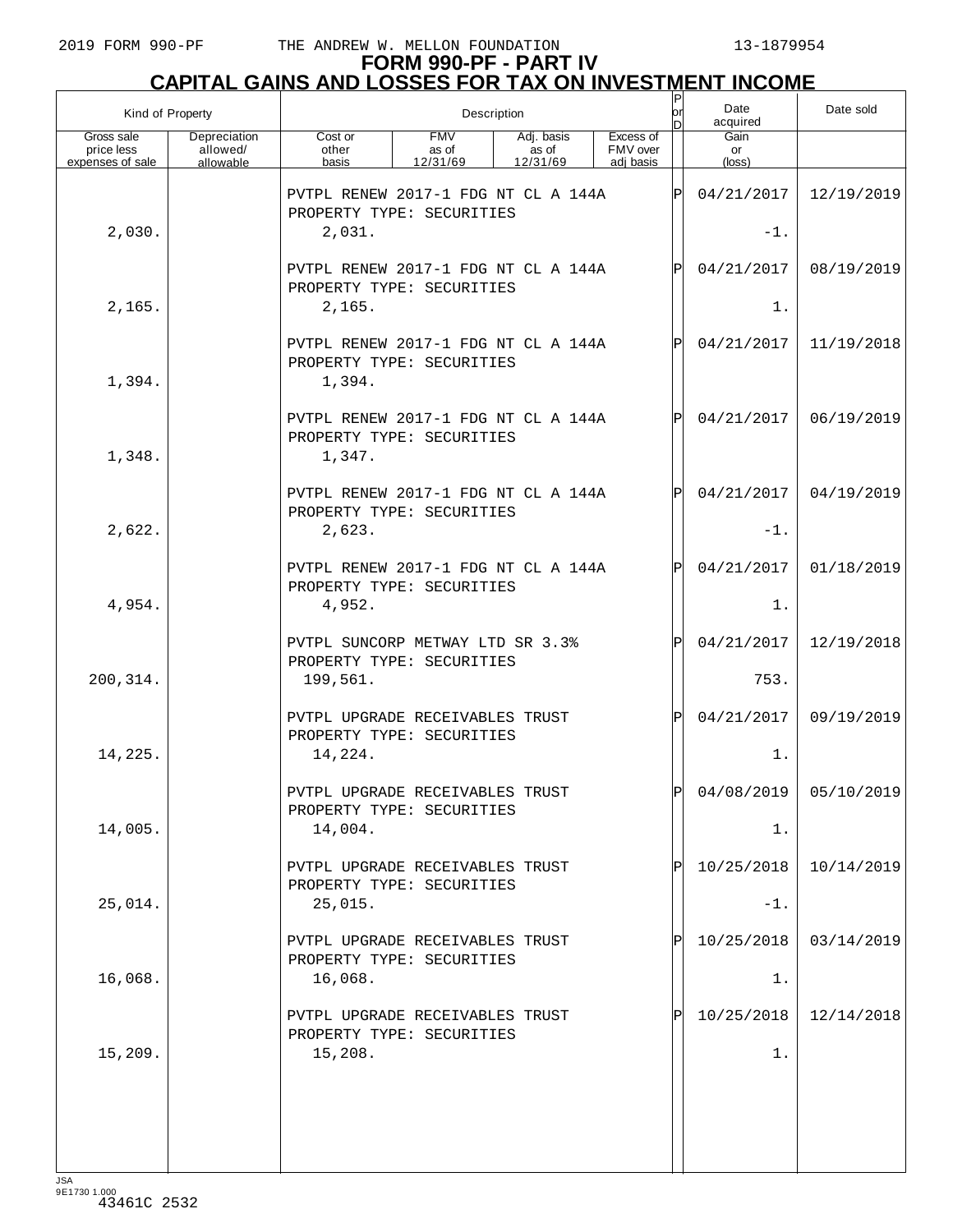# **FORM 990-PF - PART IV**

| <b>CAPITAL GAINS AND LOSSES FOR TAX ON INVESTMENT INCOME</b> |                                       |                                                                                |                                 |                                 |                                    |                   |                               |            |  |  |
|--------------------------------------------------------------|---------------------------------------|--------------------------------------------------------------------------------|---------------------------------|---------------------------------|------------------------------------|-------------------|-------------------------------|------------|--|--|
| Kind of Property                                             |                                       | Description                                                                    |                                 |                                 |                                    |                   | Date<br>acquired              | Date sold  |  |  |
| Gross sale<br>price less<br>expenses of sale                 | Depreciation<br>allowed/<br>allowable | Cost or<br>other<br>basis                                                      | <b>FMV</b><br>as of<br>12/31/69 | Adj. basis<br>as of<br>12/31/69 | Excess of<br>FMV over<br>adi basis |                   | Gain<br>or<br>$(\text{loss})$ |            |  |  |
|                                                              |                                       | PVTPL UPGRADE RECEIVABLES TRUST<br>PROPERTY TYPE: SECURITIES                   |                                 |                                 |                                    | ΙP                | 10/25/2018                    | 04/12/2019 |  |  |
| 13,070.                                                      |                                       | 13,069.                                                                        |                                 |                                 |                                    |                   | $1$ .                         |            |  |  |
|                                                              |                                       | PVTPL UPGRADE RECEIVABLES TRUST<br>PROPERTY TYPE: SECURITIES                   |                                 |                                 |                                    | $\mathbf P$       | 10/25/2018                    | 11/14/2019 |  |  |
| 16,276.                                                      |                                       | 16,275.                                                                        |                                 |                                 |                                    |                   | $1$ .                         |            |  |  |
|                                                              |                                       | PVTPL UPGRADE RECEIVABLES TRUST<br>PROPERTY TYPE: SECURITIES                   |                                 |                                 |                                    | $\mathbf P$       | 10/25/2018                    | 12/13/2019 |  |  |
| 16,662.                                                      |                                       | 16,662.                                                                        |                                 |                                 |                                    |                   | $1$ .                         |            |  |  |
|                                                              |                                       | PVTPL UPGRADE RECEIVABLES TRUST<br>PROPERTY TYPE: SECURITIES                   |                                 |                                 |                                    | $\mathbf P$       | 10/25/2018                    | 08/14/2019 |  |  |
| 15,809.                                                      |                                       | 15,809.<br>PVTPL UPGRADE RECEIVABLES TRUST                                     |                                 |                                 |                                    | $\mathbf P$       | $1$ .<br>10/25/2018           | 05/14/2019 |  |  |
| 16,002.                                                      |                                       | PROPERTY TYPE: SECURITIES<br>16,001.                                           |                                 |                                 |                                    |                   | 1.                            |            |  |  |
|                                                              |                                       | PVTPL UPGRADE RECEIVABLES TRUST                                                |                                 |                                 |                                    | $\mathbf P$       | 10/25/2018                    | 06/14/2019 |  |  |
| 17,004.                                                      |                                       | PROPERTY TYPE: SECURITIES<br>17,003.                                           |                                 |                                 |                                    |                   | $1$ .                         |            |  |  |
|                                                              |                                       | PVTPL UPGRADE RECEIVABLES TRUST<br>PROPERTY TYPE: SECURITIES                   |                                 |                                 |                                    | $\mathbf P$       | 10/25/2018                    | 07/12/2019 |  |  |
| 15,868.                                                      |                                       | 15,867.                                                                        |                                 |                                 |                                    |                   | $1$ .                         |            |  |  |
|                                                              |                                       | PVTPL UPGRADE RECEIVABLES TRUST<br>PROPERTY TYPE: SECURITIES                   |                                 |                                 |                                    | $\mathsf{P}\vert$ | 10/25/2018                    | 02/14/2019 |  |  |
| 22,010.                                                      |                                       | 22,009.                                                                        |                                 |                                 |                                    |                   | $1$ .                         |            |  |  |
|                                                              |                                       | PVTPL UPGRADE RECEIVABLES TRUST<br>PROPERTY TYPE: SECURITIES                   |                                 |                                 |                                    | P                 | 10/25/2018                    | 09/13/2019 |  |  |
| 17,095.                                                      |                                       | 17,094.                                                                        |                                 |                                 |                                    |                   | 1.                            |            |  |  |
| 10,007.                                                      |                                       | PVTPL UPSTART SECURITIZATION TR 2017-1<br>PROPERTY TYPE: SECURITIES<br>10,007. |                                 |                                 |                                    |                   | P 10/25/2018                  | 12/15/2018 |  |  |
| 9,517.                                                       |                                       | PVTPL UPSTART SECURITIZATION TR 2017-1<br>PROPERTY TYPE: SECURITIES<br>9,517.  |                                 |                                 |                                    | ΙЫ                | 10/25/2018                    | 01/14/2019 |  |  |
| 17,263.                                                      |                                       | PVTPL VERICREST OPPORTUNITY LN<br>PROPERTY TYPE: SECURITIES<br>17,263.         |                                 |                                 |                                    |                   | 06/13/2017                    | 01/18/2019 |  |  |
|                                                              |                                       |                                                                                |                                 |                                 |                                    |                   |                               |            |  |  |
|                                                              |                                       |                                                                                |                                 |                                 |                                    |                   |                               |            |  |  |
|                                                              |                                       |                                                                                |                                 |                                 |                                    |                   |                               |            |  |  |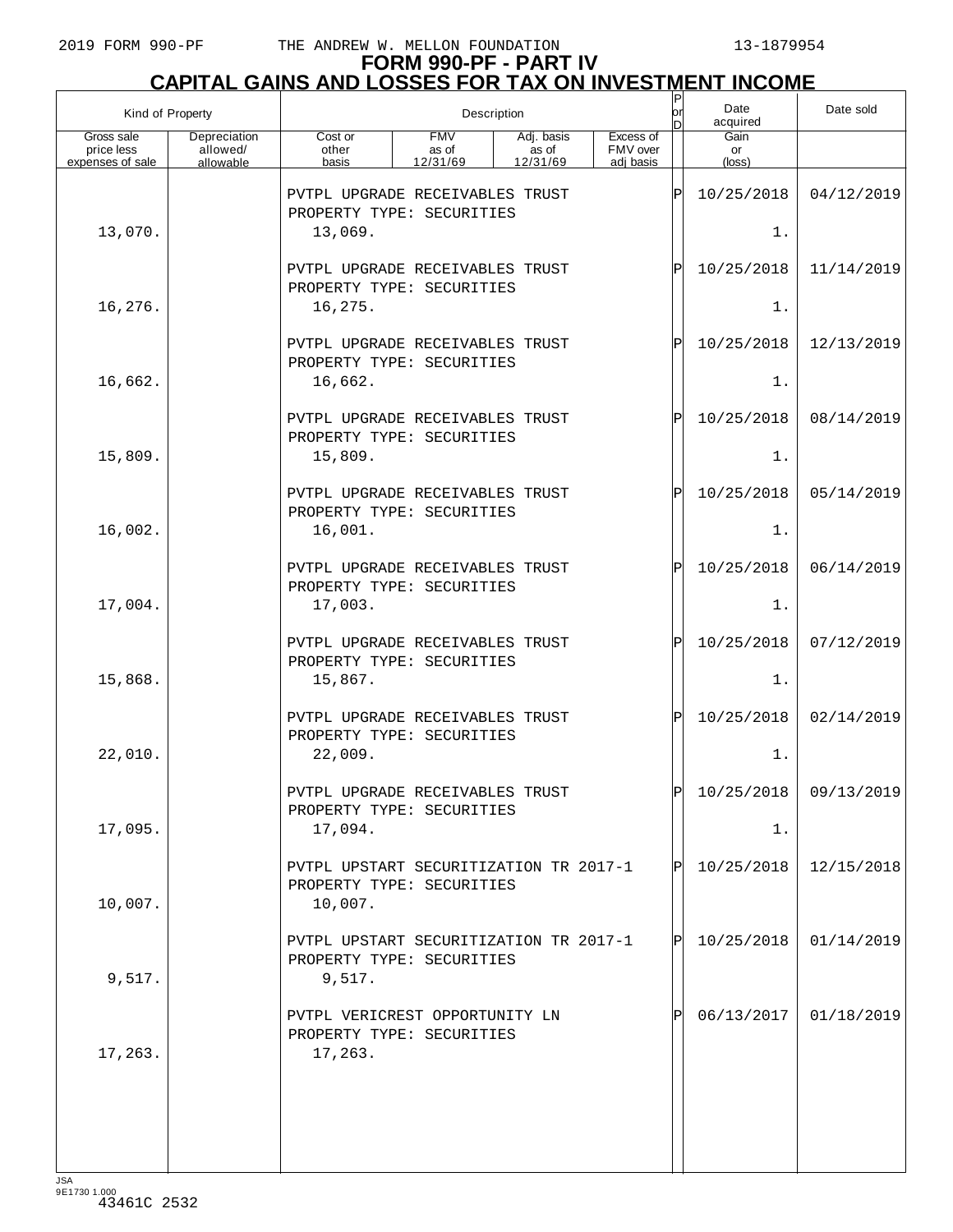# **FORM 990-PF - PART IV**

|                                              | <u>CAPITAL GAINS AND LOSSES FOR TAX ON INVESTMENT INCOME</u> |                                                                              |                                 |                                 |                                    |          |                      |            |  |  |  |
|----------------------------------------------|--------------------------------------------------------------|------------------------------------------------------------------------------|---------------------------------|---------------------------------|------------------------------------|----------|----------------------|------------|--|--|--|
| Kind of Property                             |                                                              |                                                                              |                                 | Description                     |                                    | orl<br>D | Date<br>acquired     | Date sold  |  |  |  |
| Gross sale<br>price less<br>expenses of sale | Depreciation<br>allowed/<br>allowable                        | Cost or<br>other<br>basis                                                    | <b>FMV</b><br>as of<br>12/31/69 | Adj. basis<br>as of<br>12/31/69 | Excess of<br>FMV over<br>adj basis |          | Gain<br>or<br>(loss) |            |  |  |  |
| 19,124.                                      |                                                              | PVTPL VERICREST OPPORTUNITY LN<br>PROPERTY TYPE: SECURITIES<br>19,124.       |                                 |                                 |                                    | ΙÞΙ      | 06/13/2017           | 02/20/2019 |  |  |  |
| 38,525.                                      |                                                              | PVTPL VERICREST OPPORTUNITY LN<br>PROPERTY TYPE: SECURITIES<br>38,525.       |                                 |                                 |                                    | ΙÞΙ      | 10/19/2018           | 05/24/2019 |  |  |  |
| 14,942.                                      |                                                              | PVTPL VERICREST OPPORTUNITY LN<br>PROPERTY TYPE: SECURITIES<br>14,942.       |                                 |                                 |                                    | ΙÞΙ      | 10/19/2018           | 09/24/2019 |  |  |  |
| 25,559.                                      |                                                              | PVTPL VERICREST OPPORTUNITY LN<br>PROPERTY TYPE: SECURITIES<br>25,559.       |                                 |                                 |                                    | ΙPΙ      | 10/19/2018           | 12/24/2019 |  |  |  |
| 5,224.                                       |                                                              | PVTPL VERICREST OPPORTUNITY LN<br>PROPERTY TYPE: SECURITIES<br>5,224.        |                                 |                                 |                                    | ΙÞΙ      | 10/19/2018           | 10/24/2019 |  |  |  |
| 13,663.                                      |                                                              | PVTPL VERICREST OPPORTUNITY LN<br>PROPERTY TYPE: SECURITIES<br>13,663.       |                                 |                                 |                                    | ΙÞΙ      | 10/19/2018           | 08/23/2019 |  |  |  |
| 9,173.                                       |                                                              | PVTPL VERICREST OPPORTUNITY LN<br>PROPERTY TYPE: SECURITIES<br>9,173.        |                                 |                                 |                                    | ΙÞΙ      | 10/19/2018           | 02/22/2019 |  |  |  |
| 40,937.                                      |                                                              | PVTPL VERICREST OPPORTUNITY LN<br>PROPERTY TYPE: SECURITIES<br>40,937.       |                                 |                                 |                                    | ΙPΙ      | 10/19/2018           | 03/22/2019 |  |  |  |
| 5,229.                                       |                                                              | PVTPL VERICREST OPPORTUNITY LN<br>PROPERTY TYPE: SECURITIES<br>5,229.        |                                 |                                 |                                    | ΙÞΙ      | 10/19/2018           | 06/24/2019 |  |  |  |
| 49,492.                                      |                                                              | PVTPL VERICREST OPPORTUNITY LN<br>PROPERTY TYPE: SECURITIES<br>49,492.       |                                 |                                 |                                    | PI       | 10/19/2018           | 07/24/2019 |  |  |  |
| 28,371.                                      |                                                              | PVTPL VERICREST OPPORTUNITY LN<br>PROPERTY TYPE: SECURITIES<br>28,371.       |                                 |                                 |                                    |          | 10/19/2018           | 01/24/2019 |  |  |  |
| 420.                                         |                                                              | PVTPL VERIZON COMMUNICATIONS INC 4.016%<br>PROPERTY TYPE: SECURITIES<br>414. |                                 |                                 |                                    | IPI.     | 10/19/2018<br>б.     | 04/24/2019 |  |  |  |
|                                              |                                                              |                                                                              |                                 |                                 |                                    |          |                      |            |  |  |  |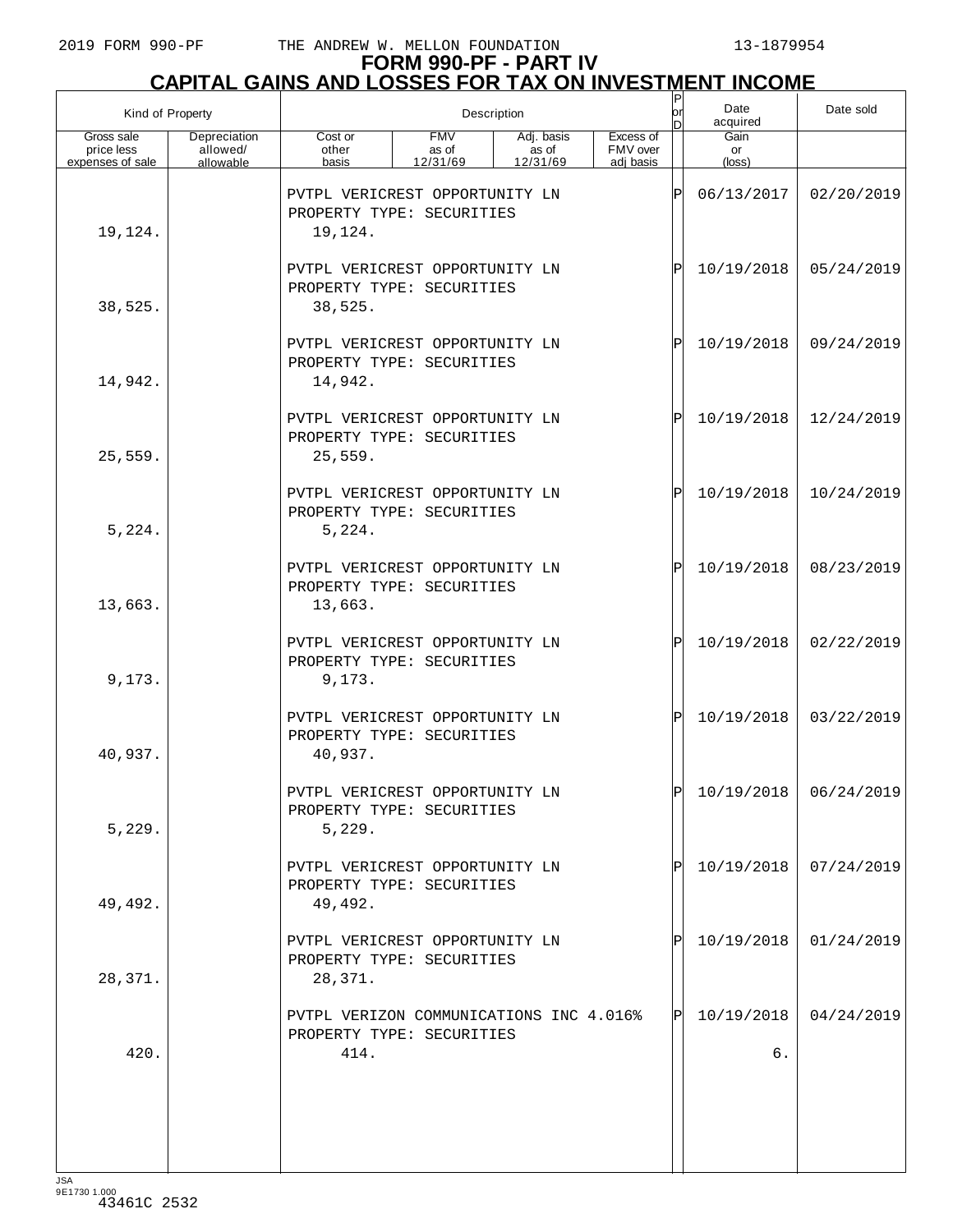| Kind of Property                             |                                       | Description                                                                      |                                 |                                 |                                    |              | Date<br>acquired     | Date sold               |
|----------------------------------------------|---------------------------------------|----------------------------------------------------------------------------------|---------------------------------|---------------------------------|------------------------------------|--------------|----------------------|-------------------------|
| Gross sale<br>price less<br>expenses of sale | Depreciation<br>allowed/<br>allowable | Cost or<br>other<br>basis                                                        | <b>FMV</b><br>as of<br>12/31/69 | Adj. basis<br>as of<br>12/31/69 | Excess of<br>FMV over<br>adj basis |              | Gain<br>or<br>(loss) |                         |
|                                              |                                       | PVTPL VERIZON COMMUNICATIONS INC 4.016%<br>PROPERTY TYPE: SECURITIES             |                                 |                                 |                                    | ΙPΙ          | 10/19/2018           | 11/22/2019              |
| 510.                                         |                                       | 502.                                                                             |                                 |                                 |                                    |              | $\,8$ .              |                         |
|                                              |                                       | PVTPL VERIZON OWNER TR 2017-2 CL A 1.92%<br>PROPERTY TYPE: SECURITIES            |                                 |                                 |                                    | ΙPΙ          | 03/13/2017           | 03/01/2019              |
| 58,722.                                      |                                       | 58,718.                                                                          |                                 |                                 |                                    |              | $5.$                 |                         |
|                                              |                                       | PVTPL VERIZON OWNER TR 2017-2 CL A 1.92%<br>PROPERTY TYPE: SECURITIES            |                                 |                                 |                                    | ΙPΙ          | 03/13/2017           | 03/01/2019              |
| 60,128.                                      |                                       | 60,123.                                                                          |                                 |                                 |                                    |              | 5.                   |                         |
| 60,597.                                      |                                       | PVTPL VERIZON OWNER TR 2017-2 CL A 1.92%<br>PROPERTY TYPE: SECURITIES<br>60,592. |                                 |                                 |                                    | ΙPΙ          | 06/13/2017<br>5.     | 09/19/2019              |
|                                              |                                       |                                                                                  |                                 |                                 |                                    |              |                      |                         |
| 57,455.                                      |                                       | PVTPL VERIZON OWNER TR 2017-2 CL A 1.92%<br>PROPERTY TYPE: SECURITIES<br>57,450. |                                 |                                 |                                    | ΙPΙ          | 06/13/2017<br>4.     | 07/19/2019              |
|                                              |                                       |                                                                                  |                                 |                                 |                                    |              |                      |                         |
| 56,045.                                      |                                       | PVTPL VERIZON OWNER TR 2017-2 CL A 1.92%<br>PROPERTY TYPE: SECURITIES<br>56,041. |                                 |                                 |                                    | ΙPΙ          | 06/13/2017<br>4.     | 08/19/2019              |
|                                              |                                       |                                                                                  |                                 |                                 |                                    |              |                      |                         |
| 50,613.                                      |                                       | PVTPL VERIZON OWNER TR 2017-2 CL A 1.92%<br>PROPERTY TYPE: SECURITIES<br>50,609. |                                 |                                 |                                    | ΙPΙ          | 06/13/2017<br>4.     | 11/19/2019              |
|                                              |                                       | PVTPL VERIZON OWNER TR 2017-3 CL A-1A                                            |                                 |                                 |                                    | $\mathsf{P}$ | 06/13/2017           | 10/18/2019              |
| 63,424.                                      |                                       | PROPERTY TYPE: SECURITIES<br>63,411.                                             |                                 |                                 |                                    |              | 13.                  |                         |
|                                              |                                       | PVTPL VERIZON OWNER TR 2017-3 CL A-1A<br>PROPERTY TYPE: SECURITIES               |                                 |                                 |                                    | ldl          |                      | $06/13/2017$ 12/19/2019 |
| 57,425.                                      |                                       | 57,414.                                                                          |                                 |                                 |                                    |              | 11.                  |                         |
|                                              |                                       | PVTPL VINCI S A 3.75% DUE 04-10-2029<br>PROPERTY TYPE: SECURITIES                |                                 |                                 |                                    |              | 10/11/2017           | 11/19/2019              |
| 214,818.                                     |                                       | 199,517.                                                                         |                                 |                                 |                                    |              | 15,301.              |                         |
|                                              |                                       | PVTPL VOLT 2018-FT1 TR PASSTHRU CTF<br>PROPERTY TYPE: SECURITIES                 |                                 |                                 |                                    |              | 10/11/2017           | 12/19/2019              |
| 5,046.                                       |                                       | 4,982.                                                                           |                                 |                                 |                                    |              | 64.                  |                         |
|                                              |                                       | PVTPL VOLT 2018-FT1 TR PASSTHRU CTF<br>PROPERTY TYPE: SECURITIES                 |                                 |                                 |                                    |              | 04/03/2019           | 07/17/2019              |
| 6, 167.                                      |                                       | 6,089.                                                                           |                                 |                                 |                                    |              | 78.                  |                         |
|                                              |                                       |                                                                                  |                                 |                                 |                                    |              |                      |                         |
|                                              |                                       |                                                                                  |                                 |                                 |                                    |              |                      |                         |
|                                              |                                       |                                                                                  |                                 |                                 |                                    |              |                      |                         |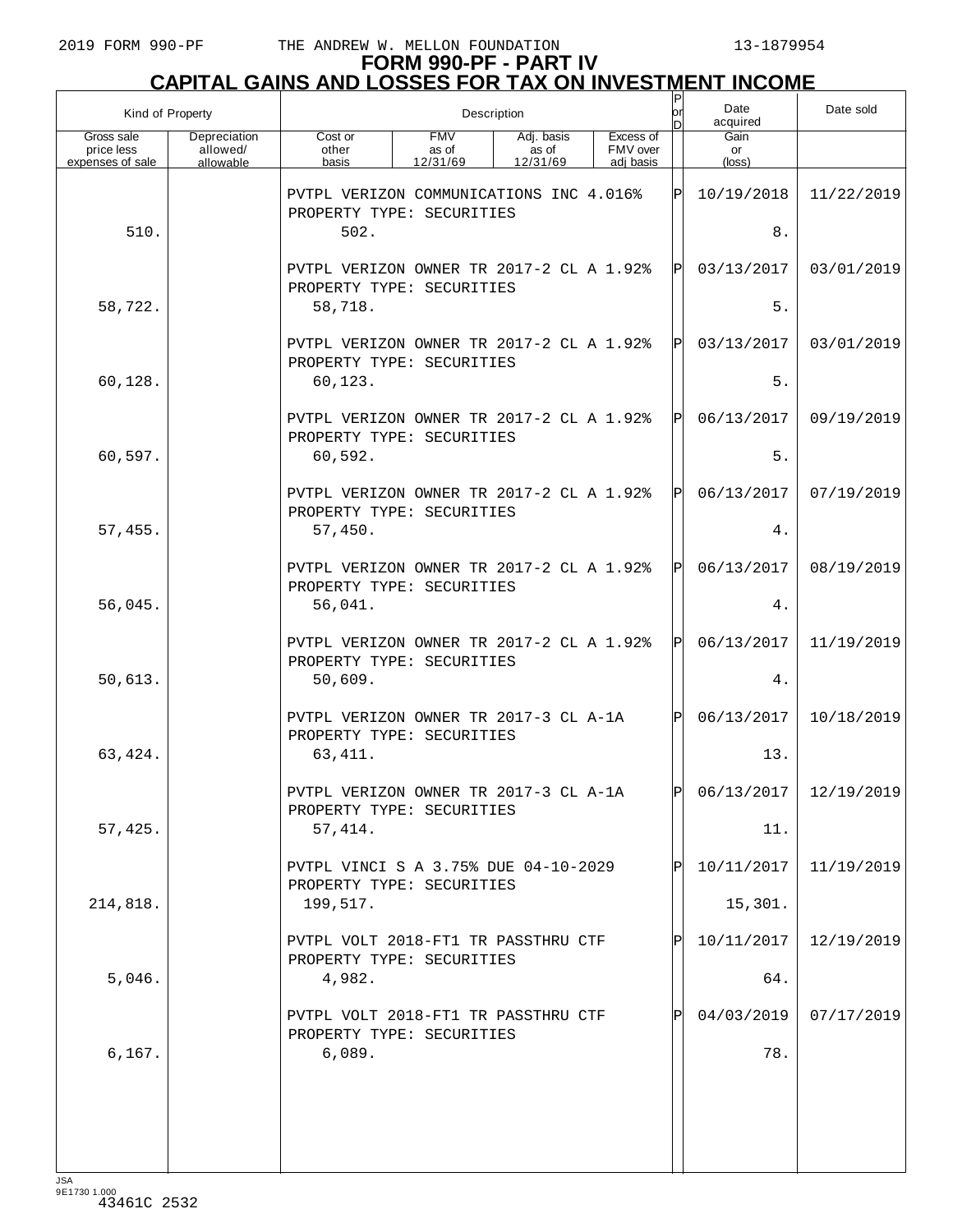|                                              | Kind of Property                      | Description                                                                    |                                 |                                 |  |                                    | or<br>D      | Date<br>acquired     | Date sold               |
|----------------------------------------------|---------------------------------------|--------------------------------------------------------------------------------|---------------------------------|---------------------------------|--|------------------------------------|--------------|----------------------|-------------------------|
| Gross sale<br>price less<br>expenses of sale | Depreciation<br>allowed/<br>allowable | Cost or<br>other<br>basis                                                      | <b>FMV</b><br>as of<br>12/31/69 | Adj. basis<br>as of<br>12/31/69 |  | Excess of<br>FMV over<br>adi basis |              | Gain<br>or<br>(loss) |                         |
|                                              |                                       | PVTPL VOLT 2018-FT1 TR PASSTHRU CTF<br>PROPERTY TYPE: SECURITIES               |                                 |                                 |  |                                    | ΙP           | 03/09/2018           | 01/25/2019              |
| 4,693.                                       |                                       | 4,634.                                                                         |                                 |                                 |  |                                    |              | 59.                  |                         |
|                                              |                                       | PVTPL VOLT 2018-FT1 TR PASSTHRU CTF<br>PROPERTY TYPE: SECURITIES               |                                 |                                 |  |                                    | $\mathbf P$  | 03/09/2018           | 07/25/2019              |
| 4,854.                                       |                                       | 4,793.                                                                         |                                 |                                 |  |                                    |              | 61.                  |                         |
|                                              |                                       | PVTPL VOLT 2018-FT1 TR PASSTHRU CTF<br>PROPERTY TYPE: SECURITIES               |                                 |                                 |  |                                    | $\mathbf P$  | 03/09/2018           | 10/29/2019              |
| 1,708.                                       |                                       | 1,686.                                                                         |                                 |                                 |  |                                    |              | 22.                  |                         |
|                                              |                                       | PVTPL VOLT 2018-FT1 TR PASSTHRU CTF<br>PROPERTY TYPE: SECURITIES               |                                 |                                 |  |                                    | $\mathbf P$  | 03/09/2018           | 11/27/2019              |
| 3,005.                                       |                                       | 2,967.                                                                         |                                 |                                 |  |                                    |              | 38.                  |                         |
|                                              |                                       | PVTPL VOLT 2018-FT1 TR PASSTHRU CTF<br>PROPERTY TYPE: SECURITIES               |                                 |                                 |  |                                    | $\mathbf P$  | 03/09/2018           | 06/24/2019              |
| 1,516.                                       |                                       | 1,497.                                                                         |                                 |                                 |  |                                    |              | 19.                  |                         |
|                                              |                                       | PVTPL VOLT 2018-FT1 TR PASSTHRU CTF<br>PROPERTY TYPE: SECURITIES               |                                 |                                 |  |                                    | $\mathbf P$  | 03/09/2018           | 03/24/2019              |
| 12,406.                                      |                                       | 12,249.                                                                        |                                 |                                 |  |                                    |              | 157.                 |                         |
|                                              |                                       | PVTPL VOLT 2018-FT1 TR PASSTHRU CTF<br>PROPERTY TYPE: SECURITIES               |                                 |                                 |  |                                    | $\mathbf P$  | 03/09/2018           | 05/24/2019              |
| 130,618.                                     |                                       | 128,967.                                                                       |                                 |                                 |  |                                    |              | 1,650.               |                         |
|                                              |                                       | PVTPL VOLT 2018-FT1 TR PASSTHRU CTF<br>PROPERTY TYPE: SECURITIES               |                                 |                                 |  |                                    | $\mathbf P$  | 03/09/2018           | 09/24/2019              |
| 218.                                         |                                       | 215.                                                                           |                                 |                                 |  |                                    |              | 3.                   |                         |
|                                              |                                       | PVTPL VOLT 2018-FT1 TR PASSTHRU CTF<br>PROPERTY TYPE: SECURITIES               |                                 |                                 |  |                                    | $\mathsf{P}$ |                      | $03/09/2018$ 02/25/2019 |
| 6,659.                                       |                                       | 6,575.                                                                         |                                 |                                 |  |                                    |              | 84.                  |                         |
| 935,000.                                     |                                       | PVTPL VOLT LVI LLC SER 18-NPL7 CL A1B<br>PROPERTY TYPE: SECURITIES<br>935,000. |                                 |                                 |  |                                    | $\mathsf{P}$ | 03/09/2018           | 08/24/2019              |
|                                              |                                       | PVTPL VOLT LX LLC ASSET BACKED NT<br>PROPERTY TYPE: SECURITIES                 |                                 |                                 |  |                                    |              | 03/09/2018           | 04/24/2019              |
| 3,902.                                       |                                       | 3,902.                                                                         |                                 |                                 |  |                                    |              |                      |                         |
| 132,684.                                     |                                       | PVTPL VOLT LX LLC ASSET BACKED NT<br>PROPERTY TYPE: SECURITIES<br>132,684.     |                                 |                                 |  |                                    |              | 10/01/2018           | 11/20/2019              |
|                                              |                                       |                                                                                |                                 |                                 |  |                                    |              |                      |                         |
|                                              |                                       |                                                                                |                                 |                                 |  |                                    |              |                      |                         |
|                                              |                                       |                                                                                |                                 |                                 |  |                                    |              |                      |                         |
|                                              |                                       |                                                                                |                                 |                                 |  |                                    |              |                      |                         |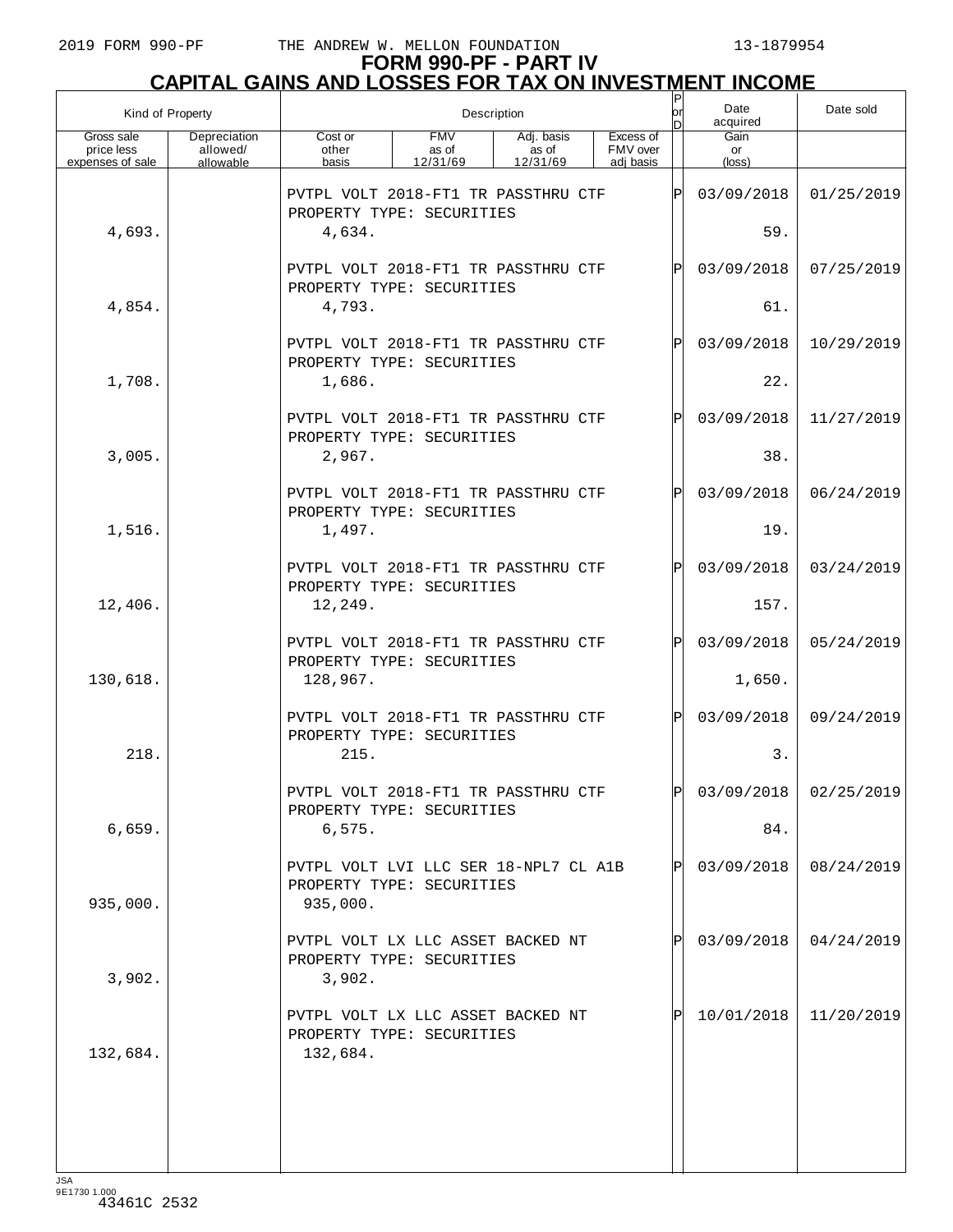| Kind of Property                             |                                       |                                                                               | Description                     |                                 | Date<br>acquired                   | Date sold |                      |                       |
|----------------------------------------------|---------------------------------------|-------------------------------------------------------------------------------|---------------------------------|---------------------------------|------------------------------------|-----------|----------------------|-----------------------|
| Gross sale<br>price less<br>expenses of sale | Depreciation<br>allowed/<br>allowable | Cost or<br>other<br>basis                                                     | <b>FMV</b><br>as of<br>12/31/69 | Adj. basis<br>as of<br>12/31/69 | Excess of<br>FMV over<br>adi basis |           | Gain<br>or<br>(loss) |                       |
| 12,387.                                      |                                       | PVTPL VSE 2018-A VOI MTG LLC SER 18-A<br>PROPERTY TYPE: SECURITIES<br>12,386. |                                 |                                 |                                    | ΙÞΙ       | 06/09/2017<br>1.     | 01/24/2019            |
|                                              |                                       | PVTPL VSE 2018-A VOI MTG LLC SER 18-A<br>PROPERTY TYPE: SECURITIES            |                                 |                                 |                                    | lPl       | 06/09/2017           | 01/28/2019            |
| 5,275.                                       |                                       | 5,275.<br>PVTPL VSE 2018-A VOI MTG LLC SER 18-A<br>PROPERTY TYPE: SECURITIES  |                                 |                                 |                                    | lPl       | 08/07/2018           | 02/19/2019            |
| 7,930.                                       |                                       | 7,930.                                                                        |                                 |                                 |                                    |           |                      |                       |
| 8,457.                                       |                                       | PVTPL VSE 2018-A VOI MTG LLC SER 18-A<br>PROPERTY TYPE: SECURITIES<br>8,456.  |                                 |                                 |                                    | lPl       | 08/07/2018           | 08/19/2019            |
| 7,874.                                       |                                       | PVTPL VSE 2018-A VOI MTG LLC SER 18-A<br>PROPERTY TYPE: SECURITIES<br>7,874.  |                                 |                                 |                                    | lÞI.      | 08/07/2018           | 11/19/2019            |
| 6,962.                                       |                                       | PVTPL VSE 2018-A VOI MTG LLC SER 18-A<br>PROPERTY TYPE: SECURITIES<br>6,961.  |                                 |                                 |                                    | lPl       | 08/07/2018           | 10/18/2019            |
| 10,278.                                      |                                       | PVTPL VSE 2018-A VOI MTG LLC SER 18-A<br>PROPERTY TYPE: SECURITIES<br>10,277. |                                 |                                 |                                    | lÞI.      | 08/07/2018           | 01/18/2019            |
| 9,084.                                       |                                       | PVTPL VSE 2018-A VOI MTG LLC SER 18-A<br>PROPERTY TYPE: SECURITIES<br>9,083.  |                                 |                                 |                                    | lPl       | 08/07/2018           | 03/19/2019            |
| 4,765.                                       |                                       | PVTPL VSE 2018-A VOI MTG LLC SER 18-A<br>PROPERTY TYPE: SECURITIES<br>4,765.  |                                 |                                 |                                    | l pl      |                      | 08/07/2018 05/17/2019 |
| 8,405.                                       |                                       | PVTPL VSE 2018-A VOI MTG LLC SER 18-A<br>PROPERTY TYPE: SECURITIES<br>8,405.  |                                 |                                 |                                    | IPI       | 08/07/2018           | 09/19/2019            |
| 3,888.                                       |                                       | PVTPL VSE 2018-A VOI MTG LLC SER 18-A<br>PROPERTY TYPE: SECURITIES<br>3,888.  |                                 |                                 |                                    | IPI       | 08/07/2018           | 07/19/2019            |
| 5,040.                                       |                                       | PVTPL VSE 2018-A VOI MTG LLC SER 18-A<br>PROPERTY TYPE: SECURITIES<br>5,039.  |                                 |                                 |                                    | IPI.      | 08/07/2018           | 04/19/2019            |
|                                              |                                       |                                                                               |                                 |                                 |                                    |           |                      |                       |
|                                              |                                       |                                                                               |                                 |                                 |                                    |           |                      |                       |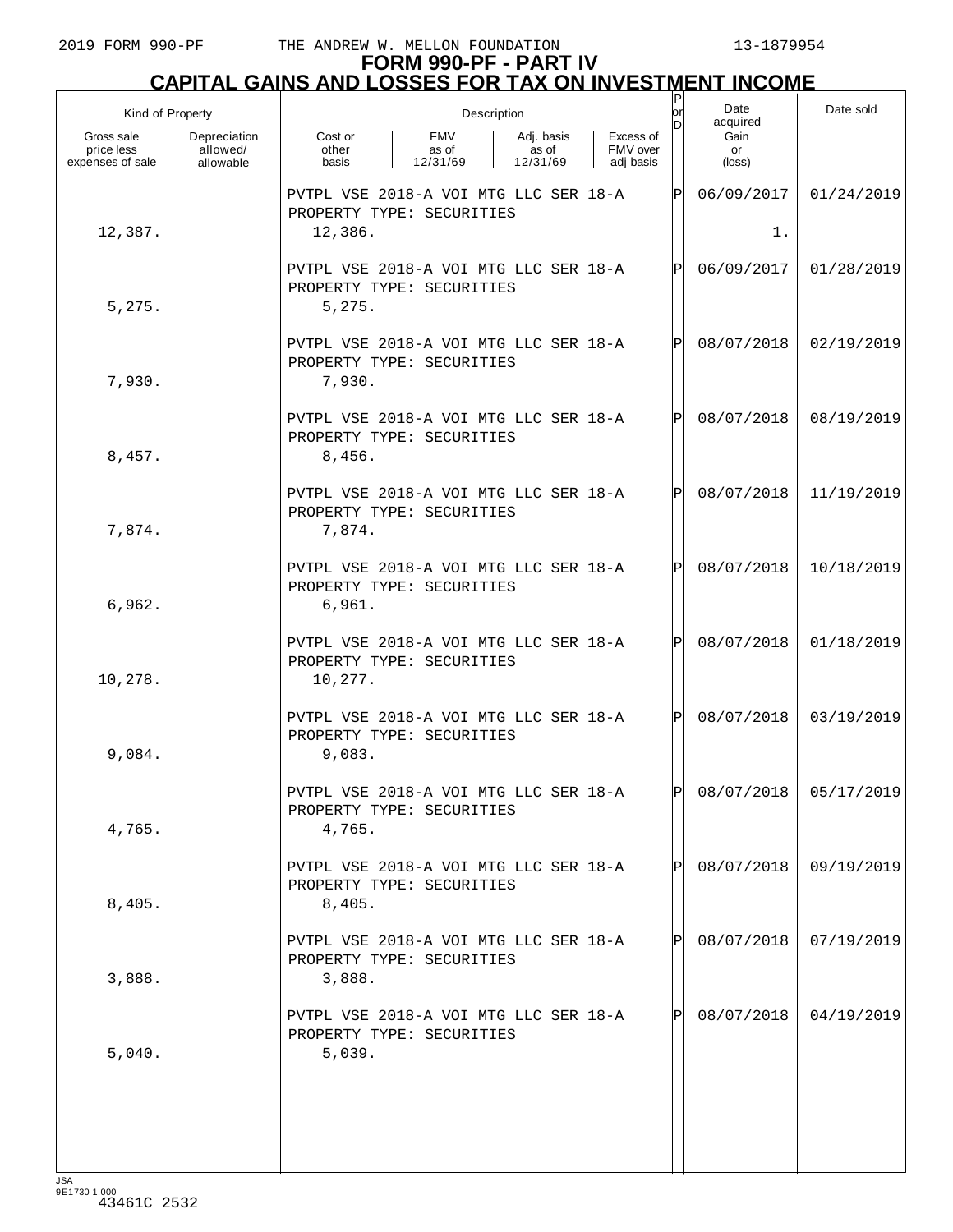# **FORM 990-PF - PART IV CAPITAL GAINS AND LOSSES FOR TAX ON INVESTMENT INCOME** P

| Kind of Property                             |                                       | $\sf P$<br>or<br>Description<br>ln                                              |                                 |                                 |                                    |                     | Date<br>acquired      | Date sold               |
|----------------------------------------------|---------------------------------------|---------------------------------------------------------------------------------|---------------------------------|---------------------------------|------------------------------------|---------------------|-----------------------|-------------------------|
| Gross sale<br>price less<br>expenses of sale | Depreciation<br>allowed/<br>allowable | Cost or<br>other<br>basis                                                       | <b>FMV</b><br>as of<br>12/31/69 | Adj. basis<br>as of<br>12/31/69 | Excess of<br>FMV over<br>adi basis |                     | Gain<br>or<br>(loss)  |                         |
| 42,122.                                      |                                       | PVTPLDRIVE AUTO RECEIVABLES TR SER<br>PROPERTY TYPE: SECURITIES<br>42, 115.     |                                 |                                 | ΙP                                 | 08/07/2018<br>$7$ . | 12/19/2019            |                         |
| 50, 118.                                     |                                       | PVTPLDRIVE AUTO RECEIVABLES TR SER<br>PROPERTY TYPE: SECURITIES<br>50, 109.     |                                 |                                 |                                    | ΙP                  | 08/07/2018<br>8.      | 06/19/2019              |
| 45,557.                                      |                                       | PVTPLDRIVE AUTO RECEIVABLES TR SER<br>PROPERTY TYPE: SECURITIES<br>45,550.      |                                 |                                 |                                    | ΙP                  | 01/21/2016<br>$8$ .   | 04/12/2019              |
| 45,650.                                      |                                       | PVTPLDRIVE AUTO RECEIVABLES TR SER<br>PROPERTY TYPE: SECURITIES<br>45,643.      |                                 |                                 |                                    | ΙP                  | 01/21/2016<br>8.      | 01/14/2019              |
| 31,398.                                      |                                       | PVTPLDRIVE AUTO RECEIVABLES TR SER<br>PROPERTY TYPE: SECURITIES<br>31,393.      |                                 |                                 |                                    | ΙP                  | 01/21/2016<br>5.      | 02/14/2019              |
| 199,216.                                     |                                       | QUALCOMM INC 2.9% DUE 05-20-2024<br>PROPERTY TYPE: SECURITIES<br>199,424.       |                                 |                                 |                                    | ΙP                  | 01/21/2016<br>$-208.$ | 03/14/2019              |
| 37,013.                                      |                                       | RAMACO<br>PROPERTY TYPE: SECURITIES                                             |                                 |                                 |                                    | ΙP                  | 01/21/2016<br>37,013. | 05/15/2019              |
| 37,636.                                      |                                       | RAMACO<br>PROPERTY TYPE: SECURITIES                                             |                                 |                                 |                                    | ΙP                  | 05/19/2017<br>37,636. | 05/28/2019              |
| 36,024.                                      |                                       | RAMACO<br>PROPERTY TYPE: SECURITIES                                             |                                 |                                 |                                    | Þ                   | 36,024.               | $02/08/2017$ 04/30/2019 |
| 36,769.                                      |                                       | RAMACO<br>PROPERTY TYPE: SECURITIES                                             |                                 |                                 |                                    | Þ                   | 02/08/2017<br>36,769. | 04/30/2019              |
| 58,348.                                      |                                       | RAMACO<br>PROPERTY TYPE: SECURITIES                                             |                                 |                                 |                                    |                     | 02/08/2017<br>58,348. | 04/05/2019              |
| 73,140.                                      |                                       | REALTY INCOME CORP 5.75% DUE 01-15-2021<br>PROPERTY TYPE: SECURITIES<br>73,388. |                                 |                                 |                                    | IPI                 | 02/08/2017<br>$-248.$ | 04/05/2019              |
|                                              |                                       |                                                                                 |                                 |                                 |                                    |                     |                       |                         |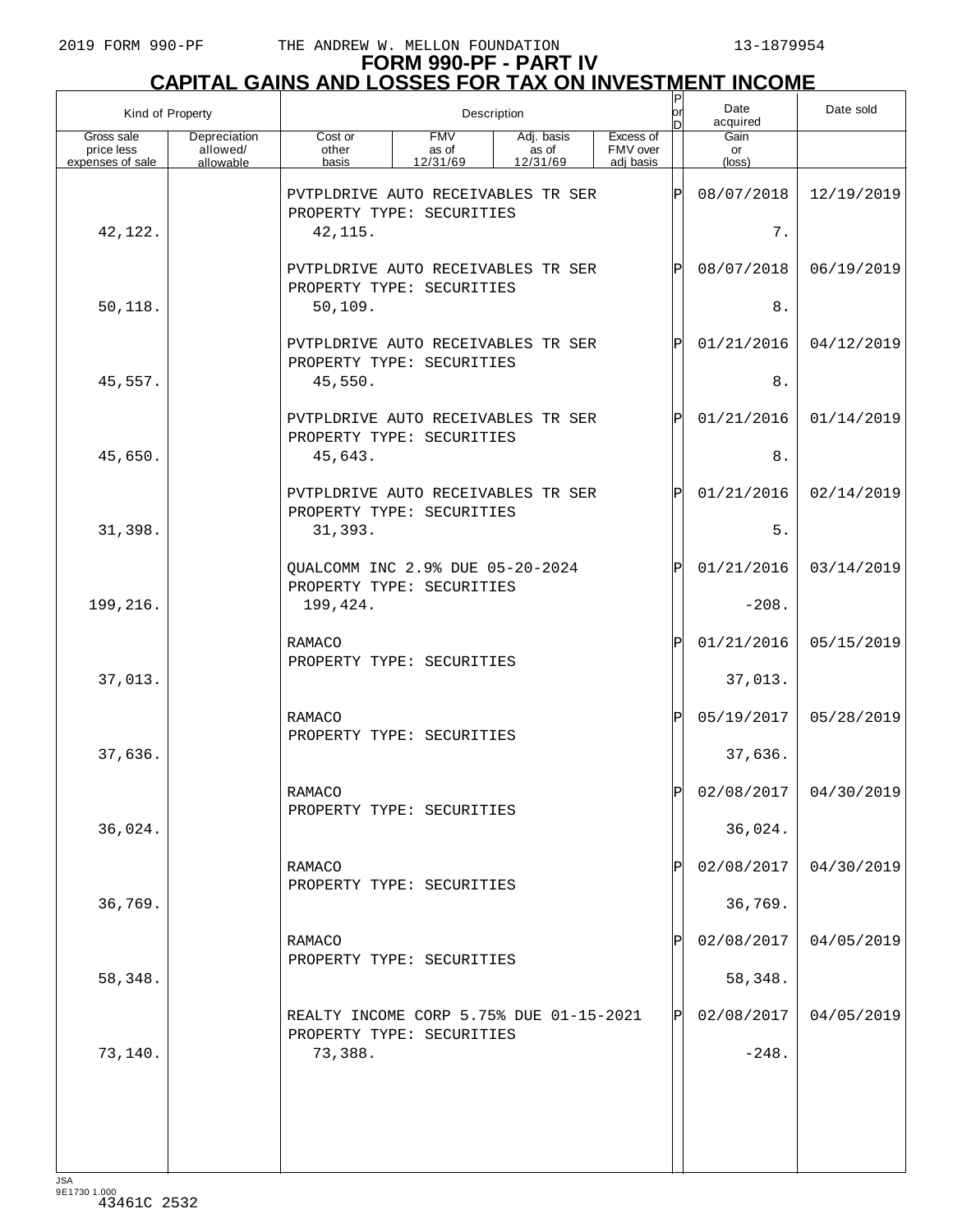|                                              | Kind of Property                      | $\sf P$<br>Description<br>lor<br>D                                   |                                                      |                                 |                                    |              | Date<br>acquired     | Date sold  |
|----------------------------------------------|---------------------------------------|----------------------------------------------------------------------|------------------------------------------------------|---------------------------------|------------------------------------|--------------|----------------------|------------|
| Gross sale<br>price less<br>expenses of sale | Depreciation<br>allowed/<br>allowable | Cost or<br>other<br>basis                                            | <b>FMV</b><br>as of<br>12/31/69                      | Adj. basis<br>as of<br>12/31/69 | Excess of<br>FMV over<br>adj basis |              | Gain<br>or<br>(loss) |            |
|                                              |                                       |                                                                      | REORG NII HLDGS INC COM<br>PROPERTY TYPE: SECURITIES |                                 |                                    |              | 02/08/2017           | 06/17/2019 |
| 33.                                          |                                       |                                                                      |                                                      |                                 |                                    | 33.          |                      |            |
|                                              |                                       | REORG/AMERICAN REV SPLIT TO AIG                                      |                                                      |                                 |                                    | ΙPΙ          | 03/30/2017           | 04/10/2019 |
| 77.                                          |                                       | PROPERTY TYPE: SECURITIES                                            |                                                      |                                 |                                    |              | 77.                  |            |
|                                              |                                       | REORG/AMERICAN REV SPLIT TO AIG<br>PROPERTY TYPE: SECURITIES         |                                                      |                                 |                                    | ΙÞΙ          | 01/02/2019           | 05/03/2019 |
| 4,474.                                       |                                       |                                                                      |                                                      |                                 |                                    |              | 4,474.               |            |
|                                              |                                       | REORG/AMERICAN REV SPLIT TO AIG<br>PROPERTY TYPE: SECURITIES         |                                                      |                                 |                                    | ΙÞΙ          | 01/02/2019           | 04/26/2019 |
| 16,944.                                      |                                       |                                                                      |                                                      |                                 |                                    |              | 16,944.              |            |
|                                              |                                       | REORG/AMERICAN REV SPLIT TO AIG<br>PROPERTY TYPE: SECURITIES         |                                                      |                                 |                                    | ΙÞΙ          | 01/02/2019           | 04/26/2019 |
| 10,692.                                      |                                       |                                                                      |                                                      |                                 |                                    |              | 10,692.              |            |
|                                              |                                       | REORG/COMPUTER SCIENCES CO STOCK MERGER<br>PROPERTY TYPE: SECURITIES |                                                      |                                 |                                    | ΙPΙ          | 01/02/2019           | 04/26/2019 |
| 193,509.                                     |                                       |                                                                      |                                                      |                                 |                                    |              | 193,509.             |            |
|                                              |                                       | REORG/COMPUTER SCIENCES CO STOCK MERGER<br>PROPERTY TYPE: SECURITIES |                                                      |                                 |                                    | ΙPΙ          | 01/02/2019           | 04/26/2019 |
| 5,275.                                       |                                       |                                                                      |                                                      |                                 |                                    |              | 5,275.               |            |
|                                              |                                       | REORG/COUNTRYWIDE FINL STK MERGER BOA<br>PROPERTY TYPE: SECURITIES   |                                                      |                                 |                                    | ΙPΙ          | 01/02/2019           | 07/12/2019 |
| 88.                                          |                                       |                                                                      |                                                      |                                 |                                    |              | 88.                  |            |
|                                              |                                       | REORG/DELL INC CASH MERGER 10-29-2013<br>PROPERTY TYPE: SECURITIES   |                                                      |                                 |                                    | ldl          | 01/02/2019           | 07/12/2019 |
| 1,609.                                       |                                       |                                                                      |                                                      |                                 |                                    |              | 1,609.               |            |
|                                              |                                       | REORG/DELL INC CASH MERGER 10-29-2013<br>PROPERTY TYPE: SECURITIES   |                                                      |                                 |                                    | $\mathbf{P}$ | 01/02/2019           | 02/05/2019 |
| 789.                                         |                                       |                                                                      |                                                      |                                 |                                    |              | 789.                 |            |
|                                              |                                       | REORG/DELL INC CASH MERGER 10-29-2013<br>PROPERTY TYPE: SECURITIES   |                                                      |                                 |                                    | ΙPΙ          | 01/02/2019           | 10/30/2019 |
| 45.                                          |                                       |                                                                      |                                                      |                                 |                                    |              | 45.                  |            |
|                                              |                                       | REORG/DELL INC CASH MERGER 10-29-2013<br>PROPERTY TYPE: SECURITIES   |                                                      |                                 |                                    | ΙPΙ          | 01/02/2019           | 10/29/2019 |
| 167.                                         |                                       |                                                                      |                                                      |                                 |                                    |              | 167.                 |            |
|                                              |                                       |                                                                      |                                                      |                                 |                                    |              |                      |            |
|                                              |                                       |                                                                      |                                                      |                                 |                                    |              |                      |            |
|                                              |                                       |                                                                      |                                                      |                                 |                                    |              |                      |            |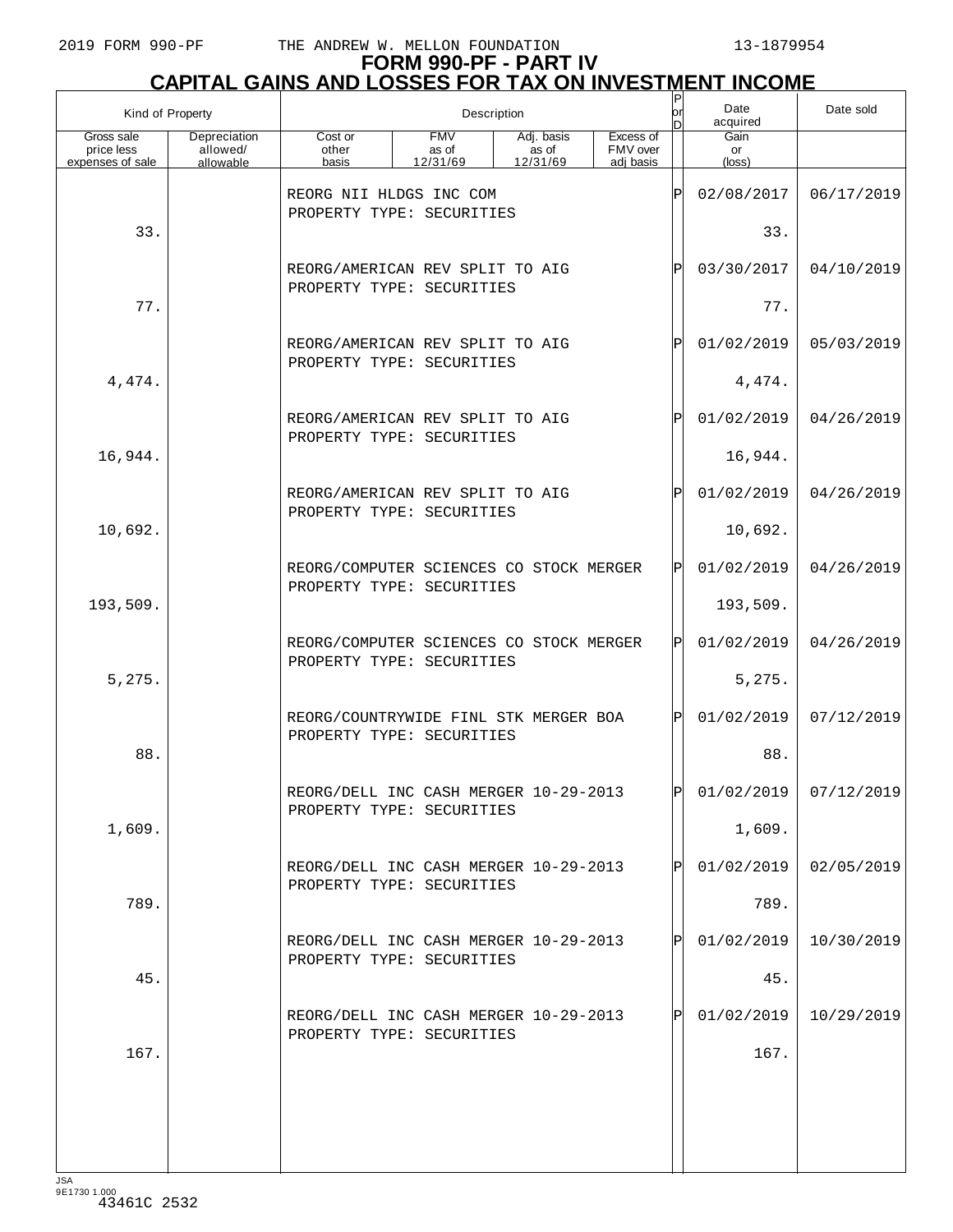| Kind of Property                             |                                       |                                                                                                                                       |  | Description |  | Ρ<br>lor<br>D | Date<br>acquired        | Date sold  |
|----------------------------------------------|---------------------------------------|---------------------------------------------------------------------------------------------------------------------------------------|--|-------------|--|---------------|-------------------------|------------|
| Gross sale<br>price less<br>expenses of sale | Depreciation<br>allowed/<br>allowable | <b>FMV</b><br>Excess of<br>Cost or<br>Adj. basis<br>FMV over<br>as of<br>as of<br>other<br>12/31/69<br>12/31/69<br>adi basis<br>basis |  |             |  |               | Gain<br>or<br>(loss)    |            |
|                                              |                                       | REORG/UNILIFE REV STOCK SPLIT UNILIFE                                                                                                 |  |             |  | P             | 01/02/2019              | 10/29/2019 |
| 1,883.                                       |                                       | PROPERTY TYPE: SECURITIES                                                                                                             |  |             |  |               | 1,883.                  |            |
|                                              |                                       | REORG/UTI WORLDWIDE CASH MERGER<br>PROPERTY TYPE: SECURITIES                                                                          |  |             |  | ΙÞΙ           | 01/02/2019              | 10/29/2019 |
| 120.                                         |                                       |                                                                                                                                       |  |             |  | 120.          |                         |            |
|                                              |                                       | REORG/VITESSE SMCNDCTR REV STK SPLIT<br>PROPERTY TYPE: SECURITIES                                                                     |  |             |  | ΙÞΙ           | 01/02/2019              | 01/23/2019 |
| 8,337.                                       |                                       |                                                                                                                                       |  |             |  |               | 8,337.                  |            |
|                                              |                                       | REORG/VITESSE SMCNDCTR REV STK SPLIT<br>PROPERTY TYPE: SECURITIES                                                                     |  |             |  | ΙÞΙ           | 01/02/2019              | 09/10/2019 |
| 696.                                         |                                       |                                                                                                                                       |  |             |  |               | 696.                    |            |
|                                              |                                       | REPUBLIC SVCS INC 3.55% DUE 06-01-2022<br>PROPERTY TYPE: SECURITIES                                                                   |  |             |  | ΙÞΙ           | 01/02/2019              | 01/16/2019 |
| 155,495.                                     |                                       | 151,580.                                                                                                                              |  |             |  |               | 3,914.                  |            |
|                                              |                                       | RICE PK FING TR FLTG RT 4.625%<br>PROPERTY TYPE: SECURITIES                                                                           |  |             |  | ΙÞΙ           | 01/02/2019              | 09/17/2019 |
| 12,410.                                      |                                       | 12,371.                                                                                                                               |  |             |  |               | 39.                     |            |
|                                              |                                       | RICE PK FING TR FLTG RT 4.625%<br>PROPERTY TYPE: SECURITIES                                                                           |  |             |  | ΙÞΙ           | 05/19/2015              | 10/11/2019 |
| 11,777.                                      |                                       | 11,740.                                                                                                                               |  |             |  |               | 37.                     |            |
|                                              |                                       | RICE PK FING TR FLTG RT 4.625%<br>PROPERTY TYPE: SECURITIES                                                                           |  |             |  | ΙÞΙ           | 11/30/2016              | 12/27/2019 |
| 13,938.                                      |                                       | 13,894.                                                                                                                               |  |             |  |               | 44.                     |            |
|                                              |                                       | RICE PK FING TR FLTG RT 4.625%<br>PROPERTY TYPE: SECURITIES                                                                           |  |             |  | ldl           | $11/30/2016$ 01/29/2019 |            |
| 15,030.                                      |                                       | 14,983.                                                                                                                               |  |             |  |               | 47.                     |            |
|                                              |                                       | RICE PK FING TR FLTG RT 4.625%<br>PROPERTY TYPE: SECURITIES                                                                           |  |             |  | ΙPΙ           | 11/30/2016              | 09/26/2019 |
| 13,344.                                      |                                       | 13,302.<br>RICE PK FING TR FLTG RT 4.625%                                                                                             |  |             |  | ΙPΙ           | 42.<br>11/30/2016       | 03/26/2019 |
| 14,712.                                      |                                       | PROPERTY TYPE: SECURITIES<br>14,666.                                                                                                  |  |             |  |               | 46.                     |            |
|                                              |                                       | RICE PK FING TR FLTG RT 4.625%                                                                                                        |  |             |  | ΙPΙ           | 11/30/2016              | 02/27/2019 |
| 14,595.                                      |                                       | PROPERTY TYPE: SECURITIES<br>14,549.                                                                                                  |  |             |  |               | 46.                     |            |
|                                              |                                       |                                                                                                                                       |  |             |  |               |                         |            |
|                                              |                                       |                                                                                                                                       |  |             |  |               |                         |            |
|                                              |                                       |                                                                                                                                       |  |             |  |               |                         |            |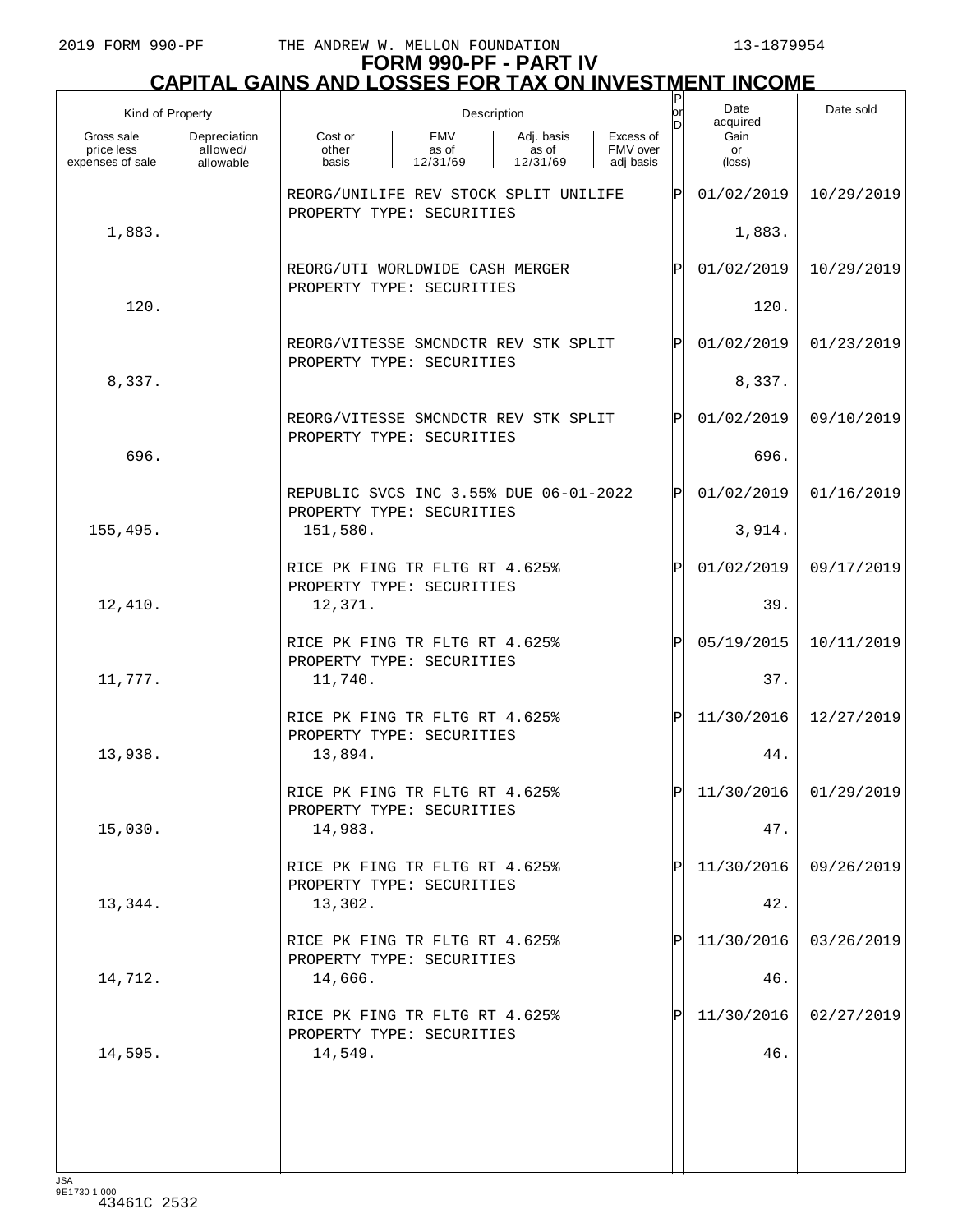## **FORM 990-PF - PART IV CAPITAL GAINS AND LOSSES FOR TAX ON INVESTMENT INCOME**

| Kind of Property         |                          |                                                                    | Description         |                     |                       | $\sf P$<br>lor<br>n | Date<br>acquired | Date sold               |
|--------------------------|--------------------------|--------------------------------------------------------------------|---------------------|---------------------|-----------------------|---------------------|------------------|-------------------------|
| Gross sale<br>price less | Depreciation<br>allowed/ | Cost or<br>other                                                   | <b>FMV</b><br>as of | Adj. basis<br>as of | Excess of<br>FMV over |                     | Gain<br>or       |                         |
| expenses of sale         | allowable                | basis                                                              | 12/31/69            | 12/31/69            | adi basis             |                     | $(\text{loss})$  |                         |
|                          |                          | RICE PK FING TR FLTG RT 4.625%<br>PROPERTY TYPE: SECURITIES        |                     |                     |                       | ΙP                  | 11/30/2016       | 05/29/2019              |
| 11,608.                  |                          | 11,571.                                                            |                     |                     |                       |                     | 36.              |                         |
|                          |                          | RICE PK FING TR FLTG RT 4.625%<br>PROPERTY TYPE: SECURITIES        |                     |                     |                       | ΙP                  | 11/30/2016       | 04/26/2019              |
| 12,723.                  |                          | 12,683.                                                            |                     |                     |                       |                     | $40.$            |                         |
|                          |                          | RICE PK FING TR FLTG RT 4.625%<br>PROPERTY TYPE: SECURITIES        |                     |                     |                       | ΙP                  | 11/30/2016       | 11/26/2019              |
| 13,796.                  |                          | 13,752.                                                            |                     |                     |                       |                     | 43.              |                         |
|                          |                          | RICE PK FING TR FLTG RT 4.625%<br>PROPERTY TYPE: SECURITIES        |                     |                     |                       | ΙP                  | 11/30/2016       | 07/26/2019              |
| 13,907.                  |                          | 13,863.                                                            |                     |                     |                       |                     | 44.              |                         |
|                          |                          | RICE PK FING TR FLTG RT 4.625%<br>PROPERTY TYPE: SECURITIES        |                     |                     |                       | ΙP                  | 11/30/2016       | 06/26/2019              |
| 12,234.                  |                          | 12,195.                                                            |                     |                     |                       |                     | 38.              |                         |
|                          |                          | ROYAL BK CDA 2.125% DUE 03-02-2020<br>PROPERTY TYPE: SECURITIES    |                     |                     |                       | P                   | 11/30/2016       | 08/27/2019              |
| 199,816.                 |                          | 199,856.                                                           |                     |                     |                       |                     | $-40.$           |                         |
|                          |                          | SANTANDER DR AUTO 2.1% DUE 06-15-2021<br>PROPERTY TYPE: SECURITIES |                     |                     |                       | IPI                 | 11/30/2016       | 10/28/2019              |
| 65,472.                  |                          | 65,467.                                                            |                     |                     |                       |                     | 5.               |                         |
|                          |                          | SANTANDER DR AUTO 2.1% DUE 06-15-2021<br>PROPERTY TYPE: SECURITIES |                     |                     |                       | ΙPΙ                 | 02/28/2017       | 07/18/2019              |
| 78,884.                  |                          | 78,878.                                                            |                     |                     |                       |                     | б.               |                         |
|                          |                          | SANTANDER DR AUTO 2.1% DUE 06-15-2021<br>PROPERTY TYPE: SECURITIES |                     |                     |                       | IDI                 |                  | $02/23/2017$ 05/14/2019 |
| 65,755.                  |                          | 65,750.                                                            |                     |                     |                       |                     | $5.$             |                         |
|                          |                          | SANTANDER DR AUTO 2.1% DUE 06-15-2021<br>PROPERTY TYPE: SECURITIES |                     |                     |                       |                     | 02/23/2017       | 02/14/2019              |
| 76,844.                  |                          | 76,838.                                                            |                     |                     |                       |                     | б.               |                         |
|                          |                          | SANTANDER DR AUTO 2.1% DUE 06-15-2021<br>PROPERTY TYPE: SECURITIES |                     |                     |                       |                     | 02/23/2017       | 06/14/2019              |
| 72,186.                  |                          | 72,181.                                                            |                     |                     |                       |                     | б.               |                         |
|                          |                          | SANTANDER DR AUTO 2.1% DUE 06-15-2021<br>PROPERTY TYPE: SECURITIES |                     |                     |                       |                     | 02/23/2017       | 01/14/2019              |
| 73,216.                  |                          | 73,210.                                                            |                     |                     |                       |                     | б.               |                         |
|                          |                          |                                                                    |                     |                     |                       |                     |                  |                         |
|                          |                          |                                                                    |                     |                     |                       |                     |                  |                         |
|                          |                          |                                                                    |                     |                     |                       |                     |                  |                         |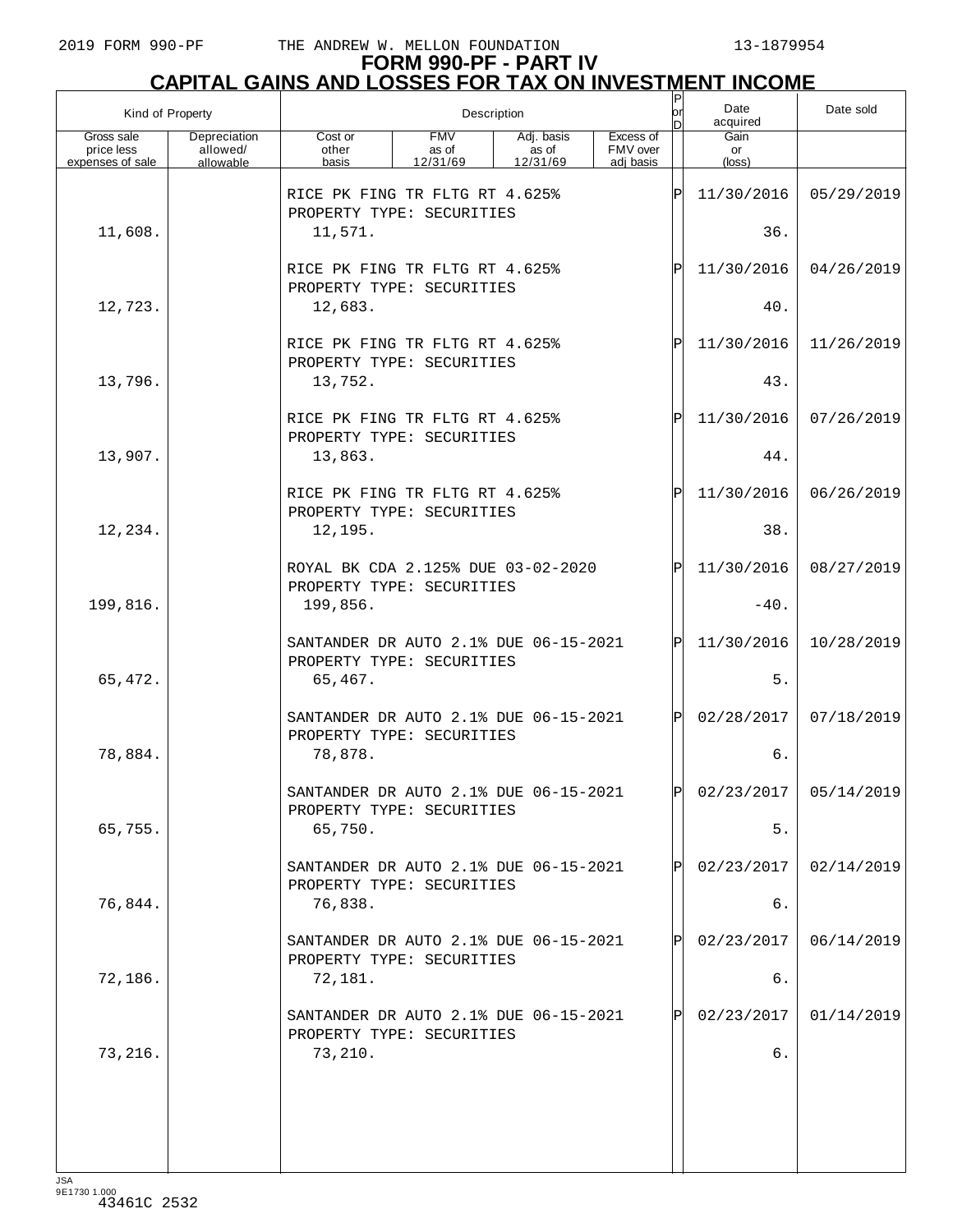## **FORM 990-PF - PART IV CAPITAL GAINS AND LOSSES FOR TAX ON INVESTMENT INCOME**

| Kind of Property                             |                                       |                                                                           |                                 | Description                     |                                    |            | Date<br>acquired     | Date sold  |
|----------------------------------------------|---------------------------------------|---------------------------------------------------------------------------|---------------------------------|---------------------------------|------------------------------------|------------|----------------------|------------|
| Gross sale<br>price less<br>expenses of sale | Depreciation<br>allowed/<br>allowable | Cost or<br>other<br>basis                                                 | <b>FMV</b><br>as of<br>12/31/69 | Adj. basis<br>as of<br>12/31/69 | Excess of<br>FMV over<br>adi basis |            | Gain<br>or<br>(loss) |            |
|                                              |                                       | SANTANDER DR AUTO 2.1% DUE 06-15-2021<br>ΙÞΙ<br>PROPERTY TYPE: SECURITIES |                                 |                                 |                                    |            | 02/23/2017           | 03/14/2019 |
| 20,641.                                      |                                       | 20,640.                                                                   |                                 |                                 |                                    |            | 2.                   |            |
|                                              |                                       | SANTANDER DR AUTO 3.03% DUE 02-15-2022<br>PROPERTY TYPE: SECURITIES       |                                 | ΙÞΙ                             | 02/23/2017                         | 04/12/2019 |                      |            |
| 77,122.                                      |                                       | 77,120.                                                                   |                                 |                                 |                                    |            | 2.                   |            |
|                                              |                                       | SANTANDER DR AUTO 3.03% DUE 02-15-2022<br>PROPERTY TYPE: SECURITIES       |                                 |                                 |                                    | ΙÞΙ        | 02/23/2017           | 07/15/2019 |
| 94,231.                                      |                                       | 94,228.                                                                   |                                 |                                 |                                    |            | 2.                   |            |
|                                              |                                       | SANTANDER DR AUTO 3.03% DUE 02-15-2022<br>PROPERTY TYPE: SECURITIES       |                                 |                                 |                                    | ΙÞΙ        | 06/20/2018           | 12/13/2019 |
| 69,023.                                      |                                       | 69,022.                                                                   |                                 |                                 |                                    |            | 2.                   |            |
|                                              |                                       | SANTANDER DR AUTO 3.03% DUE 02-15-2022<br>PROPERTY TYPE: SECURITIES       |                                 |                                 |                                    | ΙÞΙ        | 06/20/2018           | 09/13/2019 |
| 25,378.                                      |                                       | 25,377.                                                                   |                                 |                                 |                                    |            | $1$ .                |            |
|                                              |                                       | SANTANDER DR AUTO 3.03% DUE 02-15-2022<br>PROPERTY TYPE: SECURITIES       |                                 |                                 |                                    | ΙÞΙ        | 06/20/2018           | 08/14/2019 |
| 83,526.                                      |                                       | 83,524.                                                                   |                                 |                                 |                                    |            | 2.                   |            |
|                                              |                                       | SANTANDER DR AUTO 3.03% DUE 02-15-2022<br>PROPERTY TYPE: SECURITIES       |                                 |                                 |                                    | ΙÞΙ        | 06/20/2018           | 07/12/2019 |
| 88,292.                                      |                                       | 88,289.                                                                   |                                 |                                 |                                    |            | 2.                   |            |
|                                              |                                       | SANTANDER DR AUTO FIXED 2.79%<br>PROPERTY TYPE: SECURITIES                |                                 |                                 |                                    | ΙÞΙ        | 06/20/2018           | 10/14/2019 |
| 119,885.                                     |                                       | 119,857.                                                                  |                                 |                                 |                                    |            | 28.                  |            |
|                                              |                                       | SANTANDER DR AUTO FIXED 2.79%<br>PROPERTY TYPE: SECURITIES                |                                 |                                 |                                    | ldl        | 06/20/2018           | 11/14/2019 |
| 115,537.                                     |                                       | 115,510.                                                                  |                                 |                                 |                                    |            | 27.                  |            |
|                                              |                                       | SANTANDER DR AUTO FIXED 2.79%<br>PROPERTY TYPE: SECURITIES                |                                 |                                 |                                    | ΙPΙ        | 05/24/2017           | 11/14/2019 |
| 135,843.                                     |                                       | 135,811.                                                                  |                                 |                                 |                                    |            | 32.                  |            |
|                                              |                                       | SANTANDER DR AUTO FIXED 2.79%<br>PROPERTY TYPE: SECURITIES                |                                 |                                 |                                    | ΙPΙ        | 05/24/2017           | 12/13/2019 |
| 71,769.                                      |                                       | 71,752.                                                                   |                                 |                                 |                                    |            | 17.                  |            |
|                                              |                                       | SANTANDER DR AUTO FIXED 2.79%<br>PROPERTY TYPE: SECURITIES                |                                 |                                 |                                    | ΙPΙ        | 05/24/2017           | 09/13/2019 |
| 127,066.                                     |                                       | 127,037.                                                                  |                                 |                                 |                                    |            | 30.                  |            |
|                                              |                                       |                                                                           |                                 |                                 |                                    |            |                      |            |
|                                              |                                       |                                                                           |                                 |                                 |                                    |            |                      |            |
| 10 <sub>0</sub>                              |                                       |                                                                           |                                 |                                 |                                    |            |                      |            |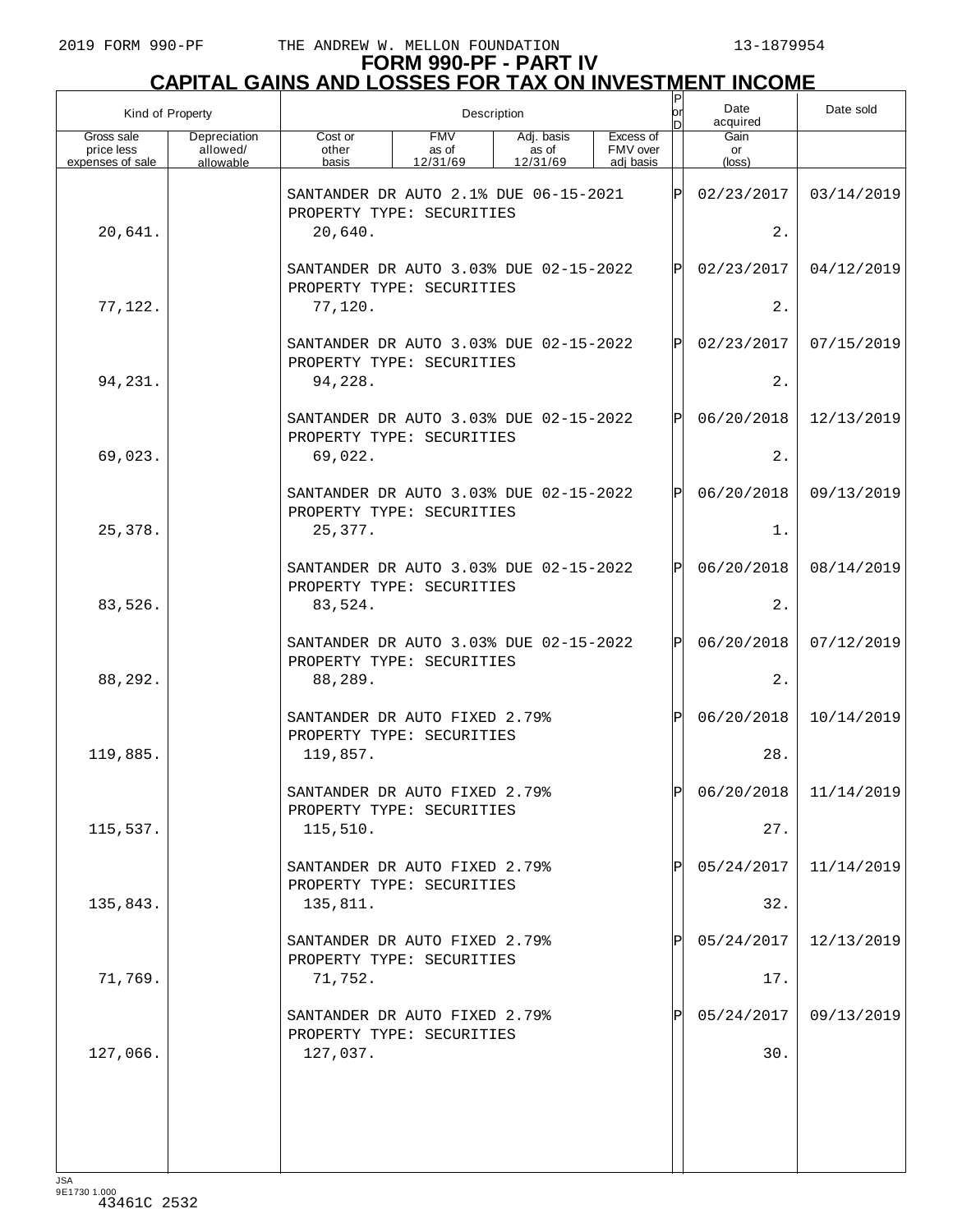| Kind of Property                             |                                       |                                                                              |                                 | Description                     |                                    |            |                       |                         |
|----------------------------------------------|---------------------------------------|------------------------------------------------------------------------------|---------------------------------|---------------------------------|------------------------------------|------------|-----------------------|-------------------------|
| Gross sale<br>price less<br>expenses of sale | Depreciation<br>allowed/<br>allowable | Cost or<br>other<br>basis                                                    | <b>FMV</b><br>as of<br>12/31/69 | Adj. basis<br>as of<br>12/31/69 | Excess of<br>FMV over<br>adj basis |            | Gain<br>or<br>(loss)  |                         |
| 40,557.                                      |                                       | SANTANDER DRIVE AUTO RECEIVABLES TR<br>PROPERTY TYPE: SECURITIES<br>40,556.  |                                 |                                 |                                    | lÞ         | 05/24/2017<br>1.      | 08/14/2019              |
|                                              |                                       | SANTANDER DRIVE AUTO RECEIVABLES TR<br>PROPERTY TYPE: SECURITIES             |                                 |                                 | Þl                                 | 05/24/2017 | 10/14/2019            |                         |
| 28,144.                                      |                                       | 28, 143.                                                                     |                                 |                                 |                                    |            | 1.                    |                         |
|                                              |                                       | SANTANDER DRIVE AUTO RECEIVABLES TR<br>PROPERTY TYPE: SECURITIES             |                                 |                                 |                                    | Þl         | 02/23/2017            | 09/13/2019              |
| 38,022.                                      |                                       | 38,021.                                                                      |                                 |                                 |                                    |            | 1.                    |                         |
| 37,796.                                      |                                       | SANTANDER DRIVE AUTO RECEIVABLES TR<br>PROPERTY TYPE: SECURITIES<br>37,795.  |                                 |                                 |                                    | Þl         | 02/23/2017<br>1.      | 07/12/2019              |
|                                              |                                       | SANTANDER DRIVE AUTO RECEIVABLES TR                                          |                                 |                                 |                                    | Þl         | 02/23/2017            | 11/14/2019              |
| 42,837.                                      |                                       | PROPERTY TYPE: SECURITIES<br>42,835.                                         |                                 |                                 |                                    |            | 1.                    |                         |
|                                              |                                       | SANTANDER DRIVE AUTO RECEIVABLES TR<br>PROPERTY TYPE: SECURITIES             |                                 |                                 |                                    | lPl        | 02/23/2017            | 10/14/2019              |
| 34,899.                                      |                                       | 34,898.                                                                      |                                 |                                 |                                    |            | 1.                    |                         |
|                                              |                                       | SANTANDER UK PLC 2.5% DUE 03-14-2019<br>PROPERTY TYPE: SECURITIES            |                                 |                                 |                                    | Þl         | 02/23/2017            | 08/14/2019              |
| 160,000.                                     |                                       | 159,720.                                                                     |                                 |                                 |                                    |            | 280.                  |                         |
| 315,975.                                     |                                       | SCHWAB CHARLES 3.55% DUE 02-01-2024<br>PROPERTY TYPE: SECURITIES<br>299,669. |                                 |                                 |                                    | ΙPΙ        | 02/23/2017<br>16,306. | 12/13/2019              |
|                                              |                                       | SENIOR HOUSING PROPERTIE 3 25 05-01-2019 $ p $                               |                                 |                                 |                                    |            |                       | $03/07/2016$ 03/14/2019 |
| 200,000.                                     |                                       | PROPERTY TYPE: SECURITIES<br>200,000.                                        |                                 |                                 |                                    |            |                       |                         |
|                                              |                                       | SHINHAN FIN GROUP KRW5000<br>PROPERTY TYPE: SECURITIES                       |                                 |                                 |                                    |            | 10/29/2018            | 11/12/2019              |
| 49,957.                                      |                                       | 51,348.                                                                      |                                 |                                 |                                    |            | $-1,391.$             |                         |
|                                              |                                       | SHINHAN FIN GROUP KRW5000<br>PROPERTY TYPE: SECURITIES                       |                                 |                                 |                                    | ΙP         | 03/15/2018            | 05/01/2019              |
| 82,885.                                      |                                       | 100,526.                                                                     |                                 |                                 |                                    |            | $-17,640.$            |                         |
|                                              |                                       | SHINHAN FIN GROUP KRW5000<br>PROPERTY TYPE: SECURITIES                       |                                 |                                 |                                    |            | 12/12/2011            | 01/08/2019              |
| 130,300.                                     |                                       | 166,384.                                                                     |                                 |                                 |                                    |            | $-36,084.$            |                         |
|                                              |                                       |                                                                              |                                 |                                 |                                    |            |                       |                         |
|                                              |                                       |                                                                              |                                 |                                 |                                    |            |                       |                         |
| $I \subseteq \Delta$                         |                                       |                                                                              |                                 |                                 |                                    |            |                       |                         |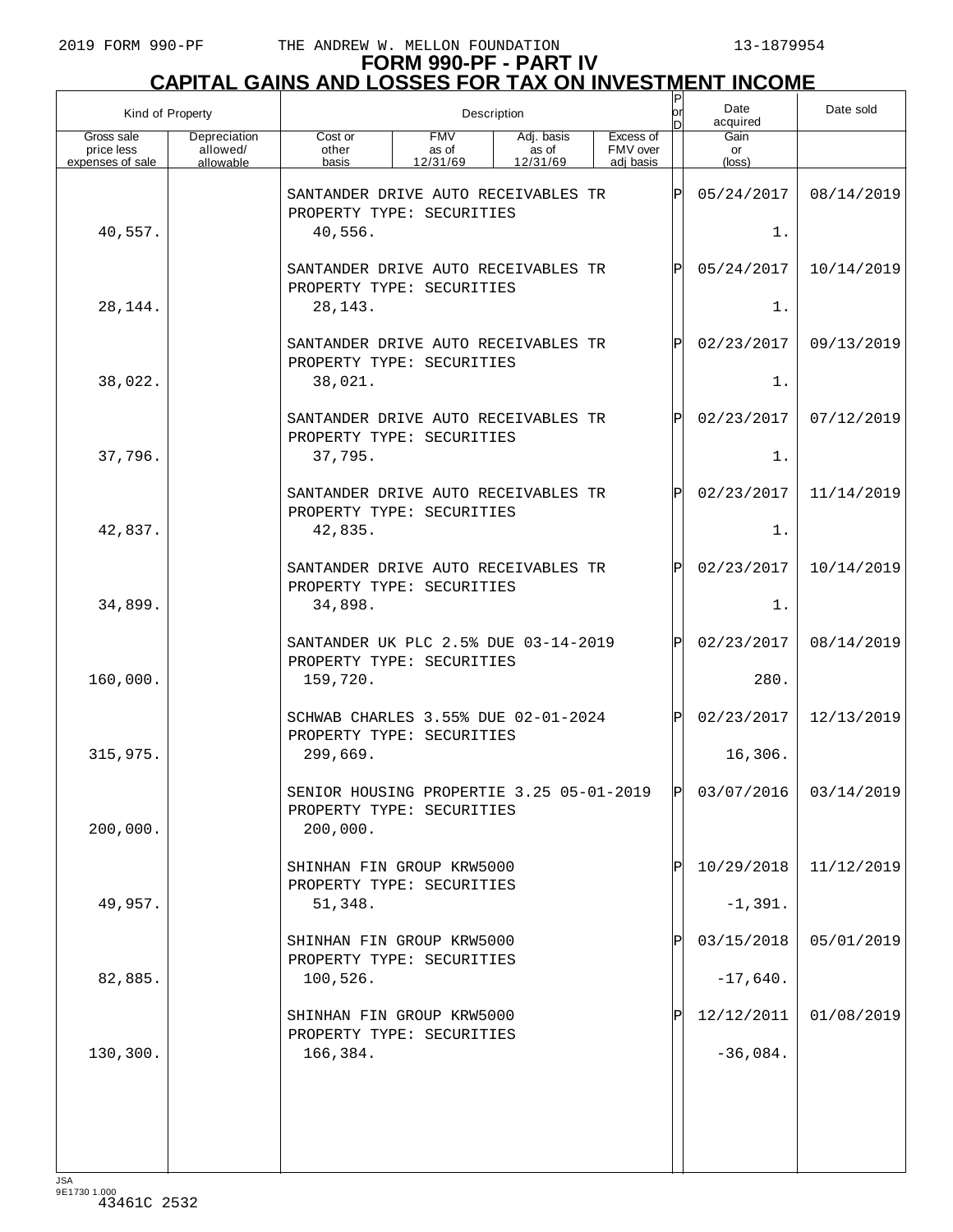## **FORM 990-PF - PART IV**

| <b>CAPITAL GAINS AND LOSSES FOR TAX ON INVESTMENT INCOME</b> |                                       |                                                        |                                 |                                 |                                    |         |                          |            |  |  |
|--------------------------------------------------------------|---------------------------------------|--------------------------------------------------------|---------------------------------|---------------------------------|------------------------------------|---------|--------------------------|------------|--|--|
| Kind of Property                                             |                                       |                                                        |                                 | Description                     |                                    | юr<br>n | Date<br>acquired         | Date sold  |  |  |
| Gross sale<br>price less<br>expenses of sale                 | Depreciation<br>allowed/<br>allowable | Cost or<br>other<br>basis                              | <b>FMV</b><br>as of<br>12/31/69 | Adj. basis<br>as of<br>12/31/69 | Excess of<br>FMV over<br>adj basis |         | Gain<br>or<br>(loss)     |            |  |  |
|                                                              |                                       | SHINHAN FIN GROUP KRW5000<br>PROPERTY TYPE: SECURITIES |                                 |                                 |                                    | ΙP      | 05/02/2014               | 01/17/2019 |  |  |
| 80,925.                                                      |                                       | 83,484.                                                |                                 |                                 |                                    |         | $-2,559.$                |            |  |  |
|                                                              |                                       | SHINHAN FIN GROUP KRW5000<br>PROPERTY TYPE: SECURITIES |                                 |                                 |                                    | ΙP      | 11/04/2014               | 01/17/2019 |  |  |
| 115,531.                                                     |                                       | 117,316.                                               |                                 |                                 |                                    |         | $-1,785.$                |            |  |  |
|                                                              |                                       | SHINHAN FIN GROUP KRW5000<br>PROPERTY TYPE: SECURITIES |                                 |                                 |                                    | ΙP      | 12/12/2011               | 01/11/2019 |  |  |
| 79,065.                                                      |                                       | 81,754.                                                |                                 |                                 |                                    |         | $-2,689.$                |            |  |  |
|                                                              |                                       | SHINHAN FIN GROUP KRW5000<br>PROPERTY TYPE: SECURITIES |                                 |                                 |                                    | ΙP      | 12/12/2011               | 01/09/2019 |  |  |
| 66,755.                                                      |                                       | 86,327.                                                |                                 |                                 |                                    |         | $-19,573.$               |            |  |  |
|                                                              |                                       | SHINHAN FIN GROUP KRW5000<br>PROPERTY TYPE: SECURITIES |                                 |                                 |                                    | ΙP      | 12/12/2011               | 01/14/2019 |  |  |
| 51,884.                                                      |                                       | 53,229.<br>SHINHAN FIN GROUP KRW5000                   |                                 |                                 |                                    | ΙP      | $-1, 345.$<br>11/04/2014 | 01/18/2019 |  |  |
| 41,912.                                                      |                                       | PROPERTY TYPE: SECURITIES<br>42,590.                   |                                 |                                 |                                    |         | $-677.$                  |            |  |  |
|                                                              |                                       | SHINHAN FIN GROUP KRW5000                              |                                 |                                 |                                    | ΙP      | 10/14/2015               | 01/18/2019 |  |  |
| 85,423.                                                      |                                       | PROPERTY TYPE: SECURITIES<br>109,236.                  |                                 |                                 |                                    |         | $-23,813.$               |            |  |  |
|                                                              |                                       | SHINHAN FIN GROUP KRW5000<br>PROPERTY TYPE: SECURITIES |                                 |                                 |                                    | ΙÞΙ     | 12/12/2011               | 01/15/2019 |  |  |
| 36,201.                                                      |                                       | 39,976.                                                |                                 |                                 |                                    |         | $-3,774.$                |            |  |  |
|                                                              |                                       | SHINHAN FIN GROUP KRW5000<br>PROPERTY TYPE: SECURITIES |                                 |                                 |                                    | ΙÞΙ     | 05/02/2014               | 01/15/2019 |  |  |
| 33,964.                                                      |                                       | 38,377.                                                |                                 |                                 |                                    |         | $-4, 413.$               |            |  |  |
|                                                              |                                       | SHINHAN FIN GROUP KRW5000<br>PROPERTY TYPE: SECURITIES |                                 |                                 |                                    | ΙP      | 11/30/2010               | 01/02/2019 |  |  |
| 16,879.                                                      |                                       | 17,269.                                                |                                 |                                 |                                    |         | $-390.$                  |            |  |  |
|                                                              |                                       | SHINHAN FIN GROUP KRW5000<br>PROPERTY TYPE: SECURITIES |                                 |                                 |                                    | ΙPΙ     | 11/30/2010               | 01/07/2019 |  |  |
| 57,325.                                                      |                                       | 64,819.<br>SHINHAN FIN GROUP KRW5000                   |                                 |                                 |                                    | ΙP      | $-7,494.$<br>12/12/2011  | 01/07/2019 |  |  |
| 123,572.                                                     |                                       | PROPERTY TYPE: SECURITIES<br>152,433.                  |                                 |                                 |                                    |         | $-28,860.$               |            |  |  |
|                                                              |                                       |                                                        |                                 |                                 |                                    |         |                          |            |  |  |
|                                                              |                                       |                                                        |                                 |                                 |                                    |         |                          |            |  |  |
|                                                              |                                       |                                                        |                                 |                                 |                                    |         |                          |            |  |  |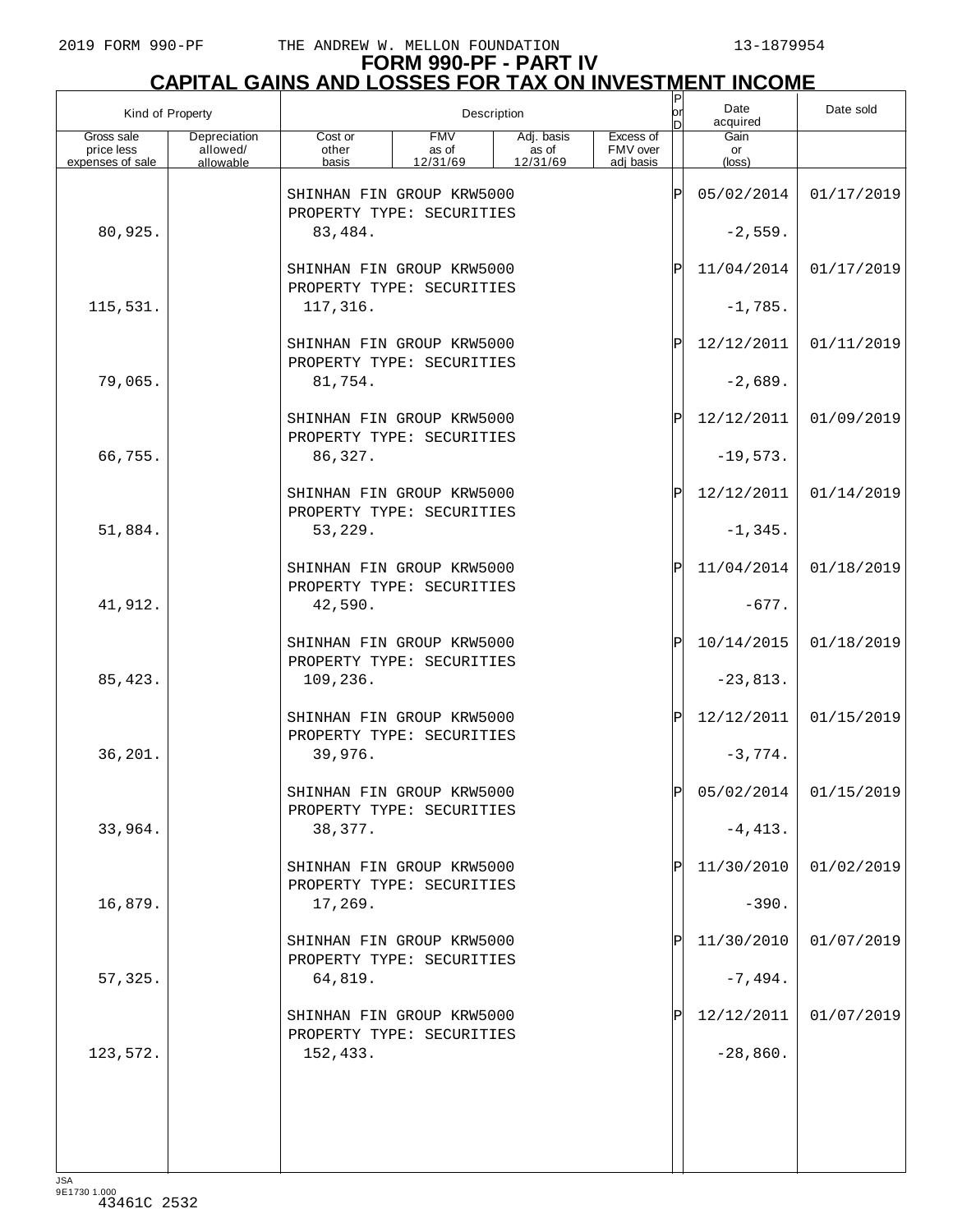# **FORM 990-PF - PART IV CAPITAL GAINS AND LOSSES FOR TAX ON INVESTMENT INCOME** P

| Kind of Property         |                          |                                                            |                     | Description         |                       | $\frac{P}{\rho r}$<br>ln | Date<br>acquired       | Date sold               |
|--------------------------|--------------------------|------------------------------------------------------------|---------------------|---------------------|-----------------------|--------------------------|------------------------|-------------------------|
| Gross sale<br>price less | Depreciation<br>allowed/ | Cost or<br>other                                           | <b>FMV</b><br>as of | Adj. basis<br>as of | Excess of<br>FMV over |                          | Gain<br>or             |                         |
| expenses of sale         | allowable                | basis                                                      | 12/31/69            | 12/31/69            | adi basis             |                          | $(\text{loss})$        |                         |
|                          |                          | SHINHAN FIN GROUP KRW5000<br>PROPERTY TYPE: SECURITIES     |                     |                     |                       | ΙP                       | 11/30/2010             | 01/04/2019              |
| 47,051.                  |                          | 52,612.                                                    |                     |                     |                       |                          | $-5,561.$              |                         |
|                          |                          | SHINHAN FIN GROUP KRW5000<br>PROPERTY TYPE: SECURITIES     |                     |                     |                       | ΙP                       | 05/02/2014             | 01/16/2019              |
| 119,268.                 |                          | 123,249.                                                   |                     |                     |                       |                          | $-3,981.$              |                         |
|                          |                          | SHINMAYWA INDS NPV<br>PROPERTY TYPE: SECURITIES            |                     |                     |                       | ΙP                       | 11/30/2010             | 01/03/2019              |
| 12,924.                  |                          | 7,086.                                                     |                     |                     |                       |                          | 5,838.                 |                         |
| 42,614.                  |                          | SHINMAYWA INDS NPV<br>PROPERTY TYPE: SECURITIES<br>24,371. |                     |                     |                       | ΙP                       | 12/12/2011<br>18, 244. | 01/10/2019              |
|                          |                          | SHINMAYWA INDS NPV                                         |                     |                     |                       | ΙP                       | 03/09/2016             | 02/18/2019              |
| 63,276.                  |                          | PROPERTY TYPE: SECURITIES<br>34,723.                       |                     |                     |                       |                          | 28,553.                |                         |
|                          |                          | SHINMAYWA INDS NPV                                         |                     |                     |                       | ΙP                       | 03/08/2016             | 02/15/2019              |
| 81,843.                  |                          | PROPERTY TYPE: SECURITIES<br>48, 475.                      |                     |                     |                       |                          | 33,368.                |                         |
|                          |                          | SHINMAYWA INDS NPV<br>PROPERTY TYPE: SECURITIES            |                     |                     |                       | ΙP                       | 03/09/2016             | 02/15/2019              |
| 122,440.                 |                          | 69,148.                                                    |                     |                     |                       |                          | 53,292.                |                         |
|                          |                          | SHINMAYWA INDS NPV<br>PROPERTY TYPE: SECURITIES            |                     |                     |                       | ΙP                       | 03/11/2016             | 03/12/2019              |
| 1,209.                   |                          | 709.                                                       |                     |                     |                       |                          | 500.                   |                         |
|                          |                          | SHINMAYWA INDS NPV<br>PROPERTY TYPE: SECURITIES            |                     |                     |                       | D                        |                        | $03/11/2016$ 02/28/2019 |
| 31,006.                  |                          | 18,535.<br>SHINMAYWA INDS NPV                              |                     |                     |                       |                          | 12,471.<br>03/09/2016  | 02/20/2019              |
| 15,706.                  |                          | PROPERTY TYPE: SECURITIES<br>9,365.                        |                     |                     |                       |                          | 6,340.                 |                         |
|                          |                          | SHINMAYWA INDS NPV                                         |                     |                     |                       |                          | 03/11/2016             | 03/13/2019              |
| 84,467.                  |                          | PROPERTY TYPE: SECURITIES<br>52,133.                       |                     |                     |                       |                          | 32,334.                |                         |
|                          |                          | SHINMAYWA INDS NPV                                         |                     |                     |                       |                          | 03/14/2016             | 03/13/2019              |
| 146,131.                 |                          | PROPERTY TYPE: SECURITIES<br>81,980.                       |                     |                     |                       |                          | 64,151.                |                         |
|                          |                          |                                                            |                     |                     |                       |                          |                        |                         |
|                          |                          |                                                            |                     |                     |                       |                          |                        |                         |
|                          |                          |                                                            |                     |                     |                       |                          |                        |                         |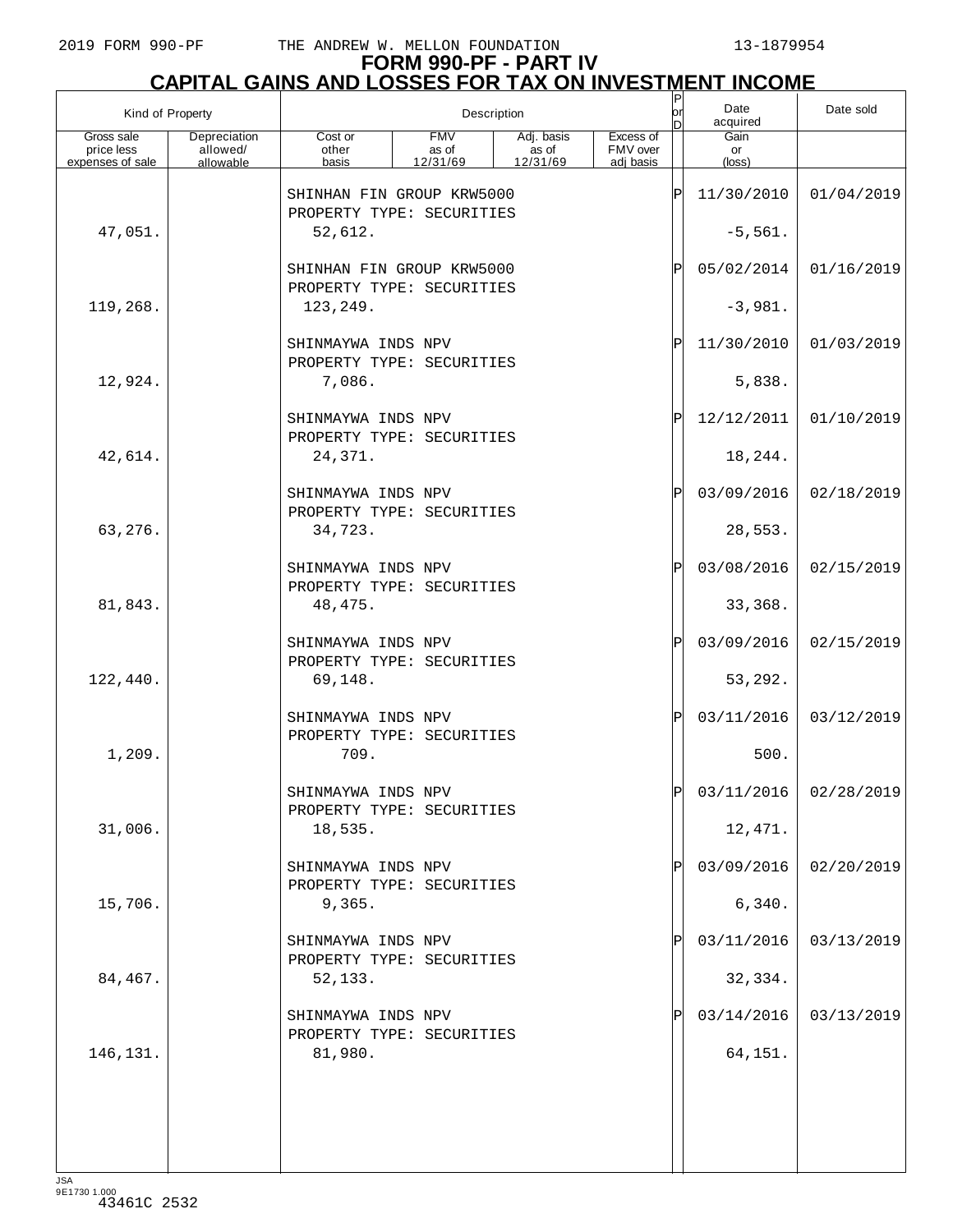# **FORM 990-PF - PART IV CAPITAL GAINS AND LOSSES FOR TAX ON INVESTMENT INCOME** P

| Kind of Property                             |                                       |                                               |                                 | Description                                   |                                    | Ρ<br>or<br>D | Date<br>acquired     | Date sold               |
|----------------------------------------------|---------------------------------------|-----------------------------------------------|---------------------------------|-----------------------------------------------|------------------------------------|--------------|----------------------|-------------------------|
| Gross sale<br>price less<br>expenses of sale | Depreciation<br>allowed/<br>allowable | Cost or<br>other<br>basis                     | <b>FMV</b><br>as of<br>12/31/69 | Adj. basis<br>$\overline{a}$ s of<br>12/31/69 | Excess of<br>FMV over<br>adj basis |              | Gain<br>or<br>(loss) |                         |
|                                              |                                       | SHINMAYWA INDS NPV                            |                                 |                                               |                                    | ΙÞΙ          | 03/15/2016           | 03/13/2019              |
| 12,608.                                      |                                       | PROPERTY TYPE: SECURITIES<br>7,086.           |                                 |                                               |                                    |              | 5,522.               |                         |
|                                              |                                       | SHINMAYWA INDS NPV                            |                                 |                                               |                                    | ΙÞΙ          | 03/11/2016           | 02/27/2019              |
| 289,993.                                     |                                       | PROPERTY TYPE: SECURITIES<br>164,918.         |                                 |                                               |                                    |              | 125,076.             |                         |
|                                              |                                       | SHINMAYWA INDS NPV                            |                                 |                                               |                                    | ΙÞΙ          | 03/09/2016           | 02/21/2019              |
| 17,652.                                      |                                       | PROPERTY TYPE: SECURITIES<br>9,980.           |                                 |                                               |                                    |              | 7,672.               |                         |
|                                              |                                       | SHINSEI BANK NPV<br>PROPERTY TYPE: SECURITIES |                                 |                                               |                                    | ΙÞΙ          | 03/10/2016           | 02/21/2019              |
| 224,814.                                     |                                       | 328,591.                                      |                                 |                                               |                                    |              | $-103,777.$          |                         |
|                                              |                                       | SHINSEI BANK NPV<br>PROPERTY TYPE: SECURITIES |                                 |                                               |                                    | ΙÞΙ          | 03/11/2016           | 02/21/2019              |
| 226,887.                                     |                                       | 332,698.                                      |                                 |                                               |                                    |              | $-105,811.$          |                         |
|                                              |                                       | SHINSEI BANK NPV<br>PROPERTY TYPE: SECURITIES |                                 |                                               |                                    | ΙÞΙ          | 05/13/2015           | 05/21/2019              |
| 187,759.                                     |                                       | 275,195.                                      |                                 |                                               |                                    |              | $-87,436.$           |                         |
|                                              |                                       | SHINSEI BANK NPV<br>PROPERTY TYPE: SECURITIES |                                 |                                               |                                    | ΙÞΙ          | 05/13/2015           | 05/22/2019              |
| 260,978.                                     |                                       | 381,987.                                      |                                 |                                               |                                    |              | $-121,008.$          |                         |
|                                              |                                       | SHINSEI BANK NPV<br>PROPERTY TYPE: SECURITIES |                                 |                                               |                                    | ΙÞΙ          | 05/13/2015           | 05/20/2019              |
| 60,334.                                      |                                       | 95,298.                                       |                                 |                                               |                                    |              | $-34,965.$           |                         |
|                                              |                                       | SHINSEI BANK NPV<br>PROPERTY TYPE: SECURITIES |                                 |                                               |                                    | 'n           |                      | $05/13/2015$ 05/23/2019 |
| 192,226.                                     |                                       | 261,605.                                      |                                 |                                               |                                    |              | $-69,379.$           |                         |
|                                              |                                       | SHINSEI BANK NPV<br>PROPERTY TYPE: SECURITIES |                                 |                                               |                                    | ΙPΙ          | 08/20/2015           | 05/23/2019              |
| 72,962.                                      |                                       | 94,804.                                       |                                 |                                               |                                    |              | $-21,842.$           |                         |
|                                              |                                       | SHINSEI BANK NPV<br>PROPERTY TYPE: SECURITIES |                                 |                                               |                                    | ΙPΙ          | 12/01/2015           | 05/23/2019              |
| 193,629.                                     |                                       | 235,409.                                      |                                 |                                               |                                    |              | $-41,780.$           |                         |
|                                              |                                       | SHINSEI BANK NPV<br>PROPERTY TYPE: SECURITIES |                                 |                                               |                                    | ΙPΙ          | 12/24/2015           | 05/23/2019              |
| 126,280.                                     |                                       | 138,167.                                      |                                 |                                               |                                    |              | $-11,887.$           |                         |
|                                              |                                       |                                               |                                 |                                               |                                    |              |                      |                         |
|                                              |                                       |                                               |                                 |                                               |                                    |              |                      |                         |
|                                              |                                       |                                               |                                 |                                               |                                    |              |                      |                         |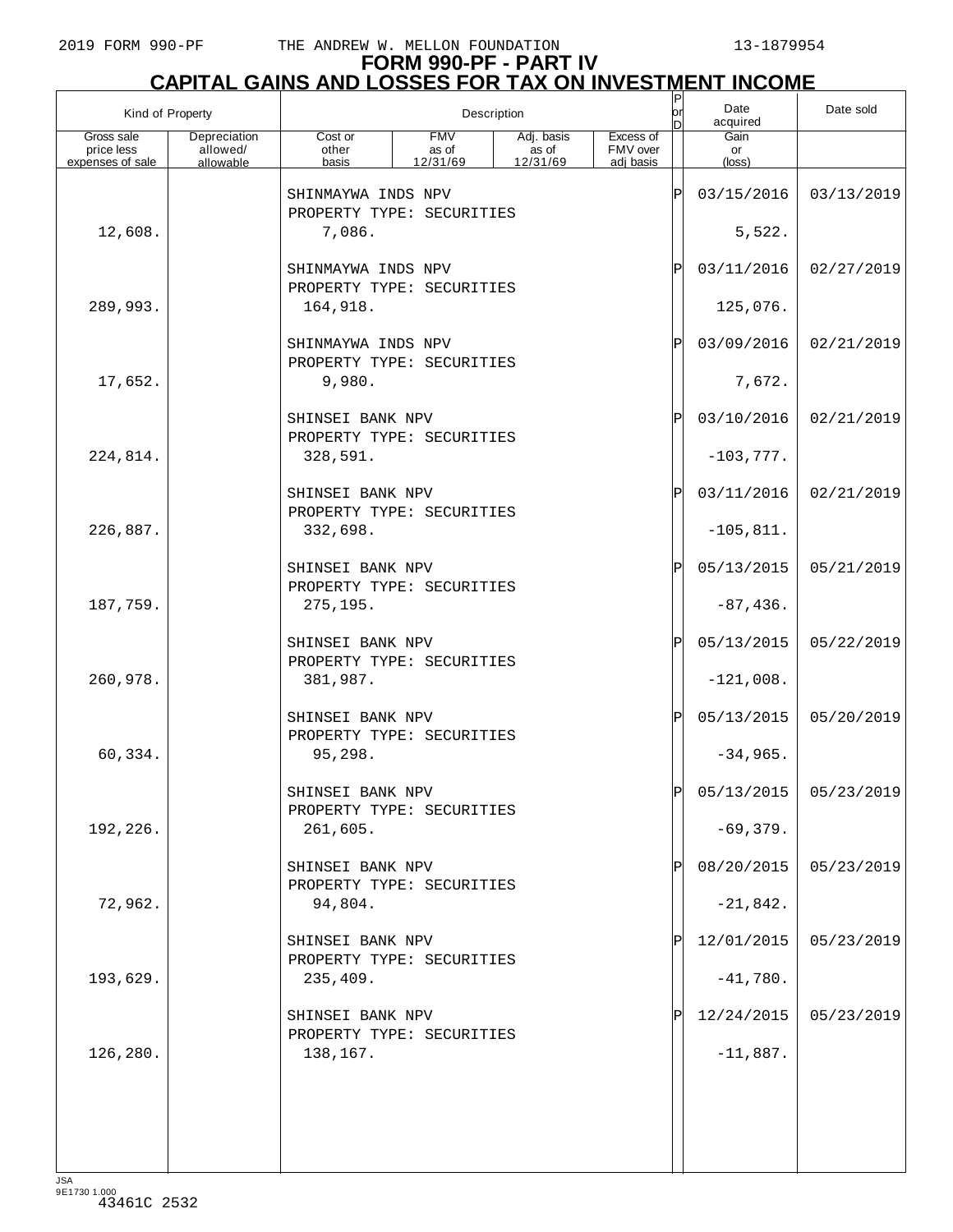| Kind of Property         |                          |                                                                          |                     | Description         |                       | $\mathsf P$<br>or<br>n | Date<br>acquired      | Date sold               |
|--------------------------|--------------------------|--------------------------------------------------------------------------|---------------------|---------------------|-----------------------|------------------------|-----------------------|-------------------------|
| Gross sale<br>price less | Depreciation<br>allowed/ | Cost or<br>other                                                         | <b>FMV</b><br>as of | Adj. basis<br>as of | Excess of<br>FMV over |                        | Gain<br>or            |                         |
| expenses of sale         | allowable                | basis                                                                    | 12/31/69            | 12/31/69            | adi basis             |                        | $(\text{loss})$       |                         |
|                          |                          | SHINSEI BANK NPV<br>PROPERTY TYPE: SECURITIES                            |                     |                     |                       |                        | 01/12/2017            | 05/23/2019              |
| 140, 311.                |                          | 156,372.                                                                 |                     |                     |                       |                        | $-16,061.$            |                         |
|                          |                          | SHIP HEALTHCARE HOLDINGS INC NPV<br>PROPERTY TYPE: SECURITIES            |                     |                     |                       | ΙP                     | 05/07/2018            | 05/23/2019              |
| 158,736.                 |                          | 83,703.                                                                  |                     |                     | 75,033.               |                        |                       |                         |
|                          |                          | SHIP HEALTHCARE HOLDINGS INC NPV<br>PROPERTY TYPE: SECURITIES            |                     | ΙP                  | 05/08/2018            | 05/23/2019             |                       |                         |
| 159,660.                 |                          | 79,640.                                                                  |                     |                     | 80,020.               |                        |                       |                         |
|                          |                          | SHIP HEALTHCARE HOLDINGS INC NPV<br>PROPERTY TYPE: SECURITIES            |                     |                     |                       | ΙP                     | 05/11/2015            | 09/12/2019              |
| 1,714.                   |                          | 870.                                                                     |                     |                     |                       |                        | 845.                  |                         |
|                          |                          | SHIP HEALTHCARE HOLDINGS INC NPV<br>PROPERTY TYPE: SECURITIES            |                     |                     |                       | ΙP                     | 05/12/2015            | 09/18/2019              |
| 224,046.                 |                          | 114,588.                                                                 |                     |                     |                       |                        | 109,458.              |                         |
|                          |                          | SHIP HEALTHCARE HOLDINGS INC NPV<br>PROPERTY TYPE: SECURITIES            |                     |                     |                       | ΙP                     | 06/25/2015            | 10/04/2019              |
| 49,652.                  |                          | 31,168.                                                                  |                     |                     |                       |                        | 18,483.               |                         |
| 83,344.                  |                          | SHIP HEALTHCARE HOLDINGS INC NPV<br>PROPERTY TYPE: SECURITIES<br>51,191. |                     |                     |                       | ΙP                     | 06/26/2015<br>32,153. | 10/04/2019              |
|                          |                          | SHIP HEALTHCARE HOLDINGS INC NPV<br>PROPERTY TYPE: SECURITIES            |                     |                     |                       | ΙP                     | 04/24/2015            | 03/28/2019              |
| 124,371.                 |                          | 61,081.                                                                  |                     |                     |                       |                        | 63,290.               |                         |
|                          |                          | SHIP HEALTHCARE HOLDINGS INC NPV<br>PROPERTY TYPE: SECURITIES            |                     |                     |                       | D                      |                       | $04/30/2015$ 03/28/2019 |
| 340,753.                 |                          | 171,936.                                                                 |                     |                     |                       |                        | 168,817.              |                         |
|                          |                          | SHIP HEALTHCARE HOLDINGS INC NPV<br>PROPERTY TYPE: SECURITIES            |                     |                     |                       |                        | 05/11/2015            | 08/28/2019              |
| 32,164.                  |                          | 15,914.                                                                  |                     |                     |                       |                        | 16,250.               |                         |
|                          |                          | SHIP HEALTHCARE HOLDINGS INC NPV<br>PROPERTY TYPE: SECURITIES            |                     |                     |                       |                        | 06/26/2015            | 10/08/2019              |
| 74,808.                  |                          | 38,175.                                                                  |                     |                     |                       |                        | 36,633.               |                         |
|                          |                          | SHIP HEALTHCARE HOLDINGS INC NPV<br>PROPERTY TYPE: SECURITIES            |                     |                     |                       |                        | 06/29/2015            | 10/08/2019              |
| 91,337.                  |                          | 47,041.                                                                  |                     |                     |                       |                        | 44,296.               |                         |
|                          |                          |                                                                          |                     |                     |                       |                        |                       |                         |
|                          |                          |                                                                          |                     |                     |                       |                        |                       |                         |
|                          |                          |                                                                          |                     |                     |                       |                        |                       |                         |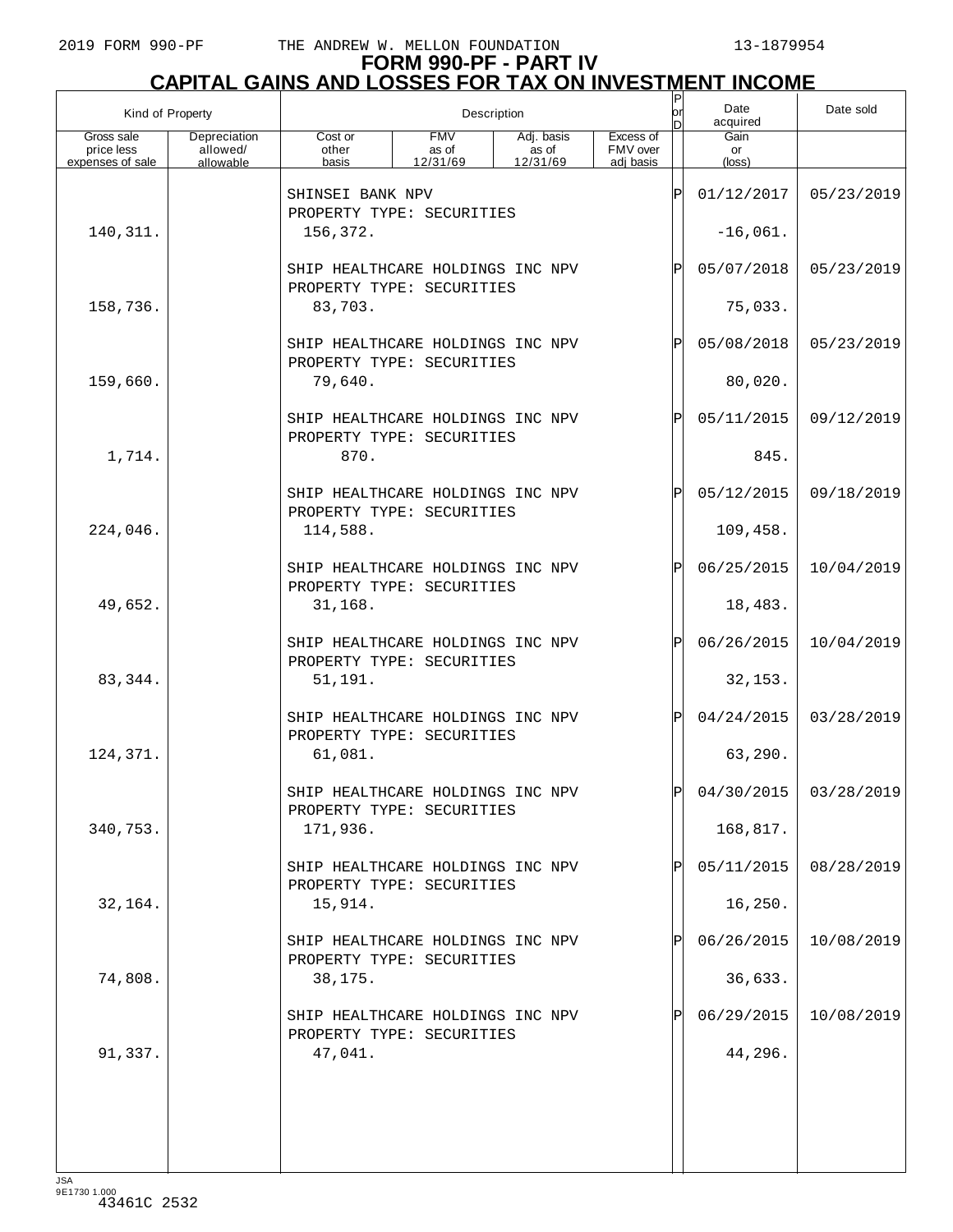## **FORM 990-PF - PART IV**

| <b>CAPITAL GAINS AND LOSSES FOR TAX ON INVESTMENT INCOME</b> |                                       |                                                                           |                                 |                                 |                                    |          |                        |            |  |  |
|--------------------------------------------------------------|---------------------------------------|---------------------------------------------------------------------------|---------------------------------|---------------------------------|------------------------------------|----------|------------------------|------------|--|--|
| Kind of Property                                             |                                       |                                                                           |                                 | Description                     |                                    | orl<br>D | Date<br>acquired       | Date sold  |  |  |
| Gross sale<br>price less<br>expenses of sale                 | Depreciation<br>allowed/<br>allowable | Cost or<br>other<br>basis                                                 | <b>FMV</b><br>as of<br>12/31/69 | Adj. basis<br>as of<br>12/31/69 | Excess of<br>FMV over<br>adj basis |          | Gain<br>or<br>(loss)   |            |  |  |
|                                                              |                                       | SHIP HEALTHCARE HOLDINGS INC NPV<br>PROPERTY TYPE: SECURITIES             |                                 |                                 |                                    | ΙÞΙ      | 06/25/2015             | 10/03/2019 |  |  |
| 168,724.                                                     |                                       | 101,491.                                                                  |                                 |                                 |                                    |          | 67,233.                |            |  |  |
|                                                              |                                       | SHIP HEALTHCARE HOLDINGS INC NPV<br>PROPERTY TYPE: SECURITIES             |                                 |                                 |                                    | ΙPΙ      | 06/26/2015             | 10/07/2019 |  |  |
| 96,017.                                                      |                                       | 46,659.                                                                   |                                 |                                 |                                    |          | 49,358.                |            |  |  |
|                                                              |                                       | SHIP HEALTHCARE HOLDINGS INC NPV<br>PROPERTY TYPE: SECURITIES             |                                 |                                 |                                    | ΙPΙ      | 04/30/2015             | 04/01/2019 |  |  |
| 124,357.                                                     |                                       | 60,805.                                                                   |                                 |                                 |                                    |          | 63,552.                |            |  |  |
|                                                              |                                       | SHIP HEALTHCARE HOLDINGS INC NPV<br>PROPERTY TYPE: SECURITIES             |                                 |                                 |                                    | ΙPΙ      | 06/25/2015             | 09/20/2019 |  |  |
| 10,478.                                                      |                                       | 5,187.                                                                    |                                 |                                 |                                    |          | 5,291.                 |            |  |  |
| 63,436.                                                      |                                       | SHIP HEALTHCARE HOLDINGS INC NPV<br>PROPERTY TYPE: SECURITIES<br>30,943.  |                                 |                                 |                                    | ΙPΙ      | 06/29/2015<br>32,493.  | 10/15/2019 |  |  |
|                                                              |                                       | SHIP HEALTHCARE HOLDINGS INC NPV                                          |                                 |                                 |                                    | ΙPΙ      | 05/12/2015             | 09/19/2019 |  |  |
| 83,713.                                                      |                                       | PROPERTY TYPE: SECURITIES<br>40,697.                                      |                                 |                                 |                                    |          | 43,015.                |            |  |  |
|                                                              |                                       | SHIP HEALTHCARE HOLDINGS INC NPV                                          |                                 |                                 |                                    | ΙPΙ      | 06/25/2015             | 09/19/2019 |  |  |
| 280,859.                                                     |                                       | PROPERTY TYPE: SECURITIES<br>138,383.                                     |                                 |                                 |                                    |          | 142,476.               |            |  |  |
|                                                              |                                       | SHIP HEALTHCARE HOLDINGS INC NPV<br>PROPERTY TYPE: SECURITIES             |                                 |                                 |                                    | ΙPΙ      | 06/29/2015             | 10/18/2019 |  |  |
| 27,787.                                                      |                                       | 15,836.                                                                   |                                 |                                 |                                    |          | 11,951.                |            |  |  |
|                                                              |                                       | SHIP HEALTHCARE HOLDINGS INC NPV<br>PROPERTY TYPE: SECURITIES             |                                 |                                 |                                    | ΙÞΙ      | 06/29/2015             | 10/09/2019 |  |  |
| 212,622.                                                     |                                       | 110,850.                                                                  |                                 |                                 |                                    |          | 101,772.               |            |  |  |
|                                                              |                                       | SHIP HEALTHCARE HOLDINGS INC NPV<br>PROPERTY TYPE: SECURITIES             |                                 |                                 |                                    | ΙPΙ      | 05/11/2015             | 04/03/2019 |  |  |
| 4,287.                                                       |                                       | 2,097.                                                                    |                                 |                                 |                                    |          | 2,190.                 |            |  |  |
|                                                              |                                       | SHIP HEALTHCARE HOLDINGS INC NPV<br>PROPERTY TYPE: SECURITIES             |                                 |                                 |                                    | ΙPΙ      | 05/11/2015             | 09/10/2019 |  |  |
| 131,942.                                                     |                                       | 65,605.                                                                   |                                 |                                 |                                    |          | 66,337.                |            |  |  |
| 208, 265.                                                    |                                       | SHIP HEALTHCARE HOLDINGS INC NPV<br>PROPERTY TYPE: SECURITIES<br>102,739. |                                 |                                 |                                    |          | 06/29/2015<br>105,526. | 10/16/2019 |  |  |
|                                                              |                                       |                                                                           |                                 |                                 |                                    |          |                        |            |  |  |
|                                                              |                                       |                                                                           |                                 |                                 |                                    |          |                        |            |  |  |
|                                                              |                                       |                                                                           |                                 |                                 |                                    |          |                        |            |  |  |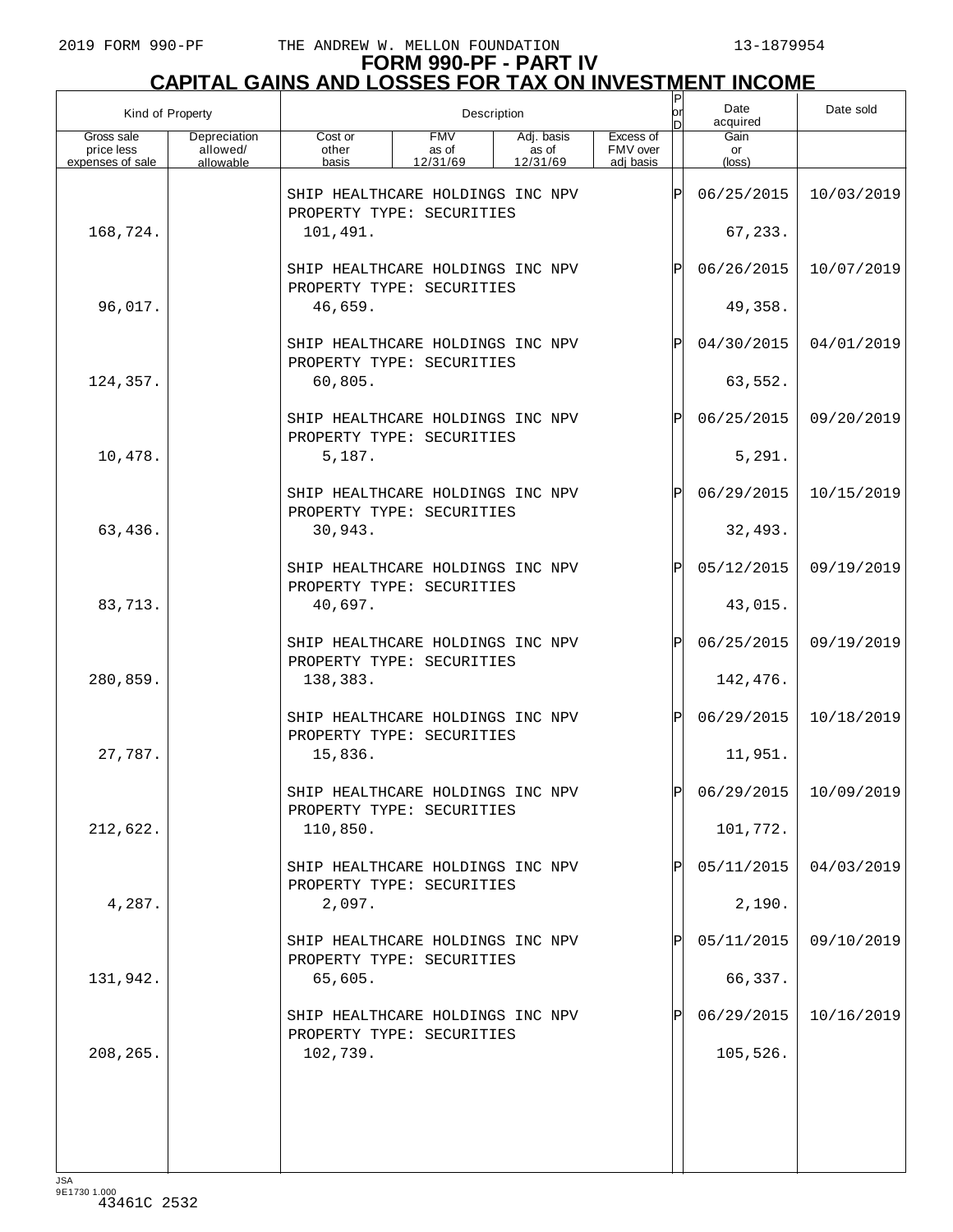## **FORM 990-PF - PART IV**

|                  | CAPITAL GAINS AND LOSSES FOR TAX ON INVESTMENT INCOME |      |           |
|------------------|-------------------------------------------------------|------|-----------|
| Kind of Property | Description                                           | Date | Date sold |

| Kind of Property         |                          | Description                                                              |                     |                     |                       | юr<br>ID       | Date<br>acquired      | Date sold  |
|--------------------------|--------------------------|--------------------------------------------------------------------------|---------------------|---------------------|-----------------------|----------------|-----------------------|------------|
| Gross sale<br>price less | Depreciation<br>allowed/ | Cost or<br>other                                                         | <b>FMV</b><br>as of | Adj. basis<br>as of | Excess of<br>FMV over |                | Gain<br>or            |            |
| expenses of sale         | allowable                | basis                                                                    | 12/31/69            | 12/31/69            | adi basis             |                | (loss)                |            |
|                          |                          | SHIP HEALTHCARE HOLDINGS INC NPV<br>PROPERTY TYPE: SECURITIES            |                     |                     |                       | Þ              | 05/11/2015            | 08/29/2019 |
| 123,363.                 |                          | 62,421.                                                                  |                     |                     |                       |                | 60,942.               |            |
|                          |                          | SHIP HEALTHCARE HOLDINGS INC NPV<br>PROPERTY TYPE: SECURITIES            |                     |                     |                       | ΙPΙ            | 06/29/2015            | 10/17/2019 |
| 82,869.                  |                          | 42,983.                                                                  |                     |                     |                       |                | 39,887.               |            |
|                          |                          | SHIP HEALTHCARE HOLDINGS INC NPV<br>PROPERTY TYPE: SECURITIES            |                     |                     |                       | ΙÞΙ            | 05/12/2015            | 09/17/2019 |
| 72,259.                  |                          | 36,055.                                                                  |                     |                     |                       |                | 36,204.               |            |
|                          |                          |                                                                          |                     |                     |                       |                |                       |            |
| 111,448.                 |                          | SHIP HEALTHCARE HOLDINGS INC NPV<br>PROPERTY TYPE: SECURITIES<br>59,112. |                     |                     |                       | ΙÞΙ            | 05/11/2015<br>52,336. | 09/09/2019 |
|                          |                          |                                                                          |                     |                     |                       |                |                       |            |
|                          |                          | SHIP HEALTHCARE HOLDINGS INC NPV<br>PROPERTY TYPE: SECURITIES            |                     |                     |                       | ΙÞΙ            | 06/25/2015            | 10/02/2019 |
| 29,302.                  |                          | 14,787.                                                                  |                     |                     |                       |                | 14,514.               |            |
|                          |                          | SHIP HEALTHCARE HOLDINGS INC NPV<br>PROPERTY TYPE: SECURITIES            |                     |                     |                       | ΙÞΙ            | 05/11/2015            | 09/13/2019 |
| 147,673.                 |                          | 72,392.                                                                  |                     |                     |                       |                | 75,281.               |            |
|                          |                          |                                                                          |                     |                     |                       |                |                       |            |
|                          |                          | SHIP HEALTHCARE HOLDINGS INC NPV<br>PROPERTY TYPE: SECURITIES            |                     |                     |                       | ΙÞΙ            | 05/12/2015            | 09/13/2019 |
| 205.                     |                          | 124.                                                                     |                     |                     |                       |                | 81.                   |            |
|                          |                          |                                                                          |                     |                     |                       |                |                       |            |
|                          |                          | SHIP HEALTHCARE HOLDINGS INC NPV<br>PROPERTY TYPE: SECURITIES            |                     |                     |                       | ΙÞΙ            | 05/11/2015            | 08/22/2019 |
| 16,172.                  |                          | 8,936.                                                                   |                     |                     |                       |                | 7,236.                |            |
|                          |                          | SIMON PPTY GROUP L P NT 2.2<br>PROPERTY TYPE: SECURITIES                 |                     |                     |                       | $ \mathbf{P} $ | 04/30/2015            | 04/02/2019 |
| 137,000.                 |                          | 137,000.                                                                 |                     |                     |                       |                |                       |            |
| 38,000.                  |                          | SIMON PPTY GROUP L P NT 2.2<br>PROPERTY TYPE: SECURITIES<br>38,000.      |                     |                     |                       | ΙPΙ            | 05/11/2015            | 04/02/2019 |
|                          |                          |                                                                          |                     |                     |                       |                |                       |            |
|                          |                          | SINKO INDUSTRIES NPV<br>PROPERTY TYPE: SECURITIES                        |                     |                     |                       | ΙPΙ            | 10/19/2015            | 02/01/2019 |
| 9,156.                   |                          | 6,535.                                                                   |                     |                     |                       |                | 2,622.                |            |
|                          |                          |                                                                          |                     |                     |                       |                |                       |            |
|                          |                          | SINKO INDUSTRIES NPV<br>PROPERTY TYPE: SECURITIES                        |                     |                     |                       | ΙPΙ            | 10/19/2015            | 02/01/2019 |
| 5,494.                   |                          | 3,903.                                                                   |                     |                     |                       |                | 1,591.                |            |
|                          |                          |                                                                          |                     |                     |                       |                |                       |            |
|                          |                          |                                                                          |                     |                     |                       |                |                       |            |
|                          |                          |                                                                          |                     |                     |                       |                |                       |            |
|                          |                          |                                                                          |                     |                     |                       |                |                       |            |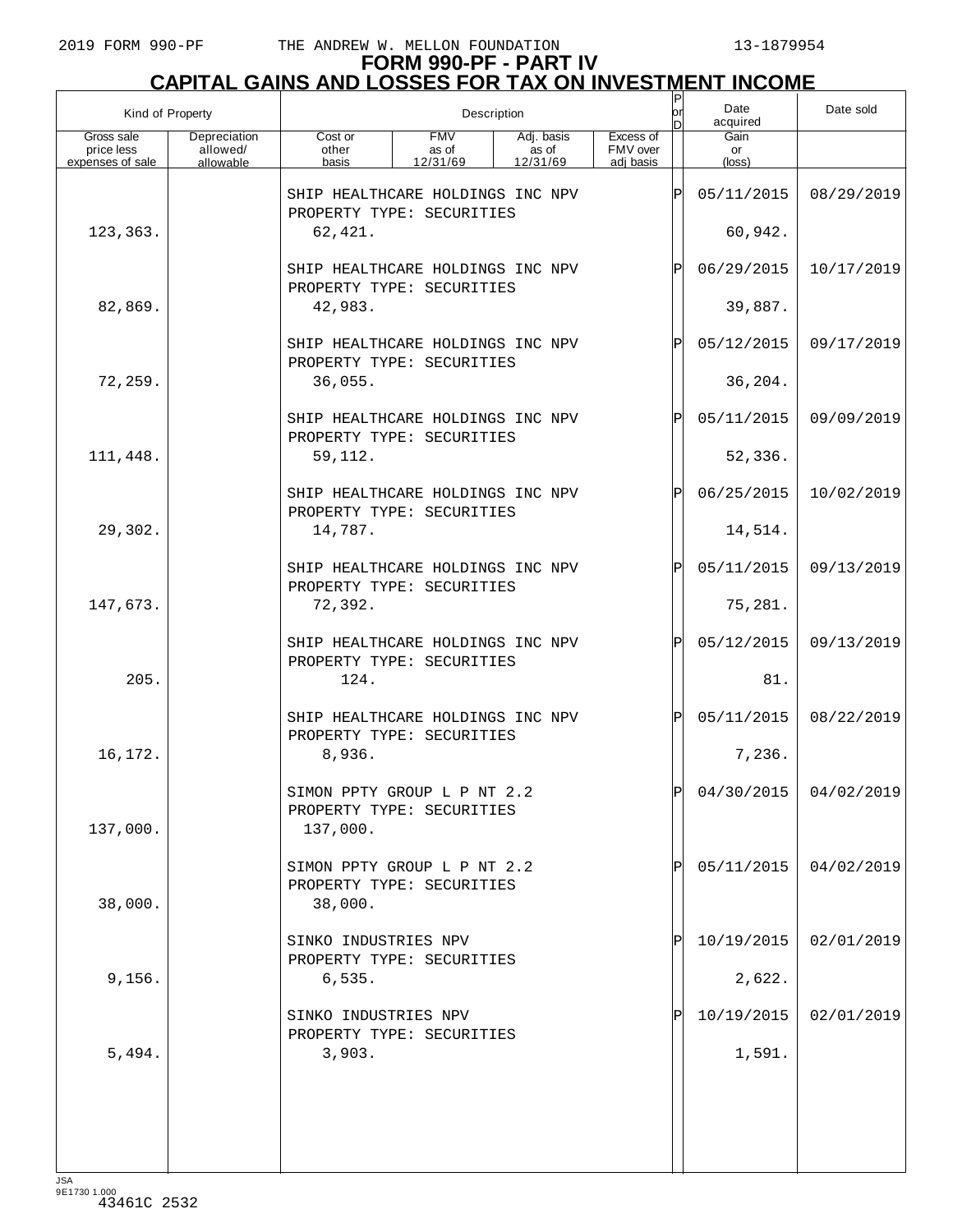# **FORM 990-PF - PART IV**

| <b>CAPITAL GAINS AND LOSSES FOR TAX ON INVESTMENT INCOME</b> |                                       |                                                              |                                 |                                               |                                    |            |                               |            |  |  |
|--------------------------------------------------------------|---------------------------------------|--------------------------------------------------------------|---------------------------------|-----------------------------------------------|------------------------------------|------------|-------------------------------|------------|--|--|
| Kind of Property                                             |                                       |                                                              |                                 | Description                                   |                                    | lorl<br>In | Date<br>acquired              | Date sold  |  |  |
| Gross sale<br>price less<br>expenses of sale                 | Depreciation<br>allowed/<br>allowable | Cost or<br>other<br>basis                                    | <b>FMV</b><br>as of<br>12/31/69 | Adj. basis<br>$\frac{1}{2}$ as of<br>12/31/69 | Excess of<br>FMV over<br>adj basis |            | Gain<br>or<br>$(\text{loss})$ |            |  |  |
|                                                              |                                       | SINKO INDUSTRIES NPV<br>PROPERTY TYPE: SECURITIES            |                                 |                                               |                                    | ΙÞΙ        | 02/24/2017                    | 12/20/2019 |  |  |
| 13,265.                                                      |                                       | 11,440.                                                      |                                 |                                               |                                    |            | 1,825.                        |            |  |  |
|                                                              |                                       | SINKO INDUSTRIES NPV<br>PROPERTY TYPE: SECURITIES            |                                 |                                               |                                    | ΙPΙ        | 02/27/2017                    | 12/20/2019 |  |  |
| 2,948.                                                       |                                       | 2,517.                                                       |                                 |                                               |                                    |            | 431.                          |            |  |  |
|                                                              |                                       | SINKO INDUSTRIES NPV<br>PROPERTY TYPE: SECURITIES            |                                 |                                               |                                    | ΙPΙ        | 02/09/2017                    | 07/23/2019 |  |  |
| 32,427.                                                      |                                       | 27,228.                                                      |                                 |                                               |                                    |            | 5,198.                        |            |  |  |
|                                                              |                                       | SINKO INDUSTRIES NPV<br>PROPERTY TYPE: SECURITIES            |                                 |                                               |                                    | ΙPΙ        | 02/10/2017                    | 07/23/2019 |  |  |
| 11,614.                                                      |                                       | 10,370.                                                      |                                 |                                               |                                    |            | 1,245.                        |            |  |  |
|                                                              |                                       | SINKO INDUSTRIES NPV<br>PROPERTY TYPE: SECURITIES            |                                 |                                               |                                    | ΙPΙ        | 02/13/2017                    | 07/23/2019 |  |  |
| 7,211.                                                       |                                       | 6,481.                                                       |                                 |                                               |                                    |            | 730.                          |            |  |  |
|                                                              |                                       | SINKO INDUSTRIES NPV<br>PROPERTY TYPE: SECURITIES            |                                 |                                               |                                    | ΙPΙ        | 02/23/2017                    | 07/30/2019 |  |  |
| 4,327.                                                       |                                       | 3,921.                                                       |                                 |                                               |                                    |            | 406.                          |            |  |  |
| 13,547.                                                      |                                       | SINKO INDUSTRIES NPV<br>PROPERTY TYPE: SECURITIES<br>11,432. |                                 |                                               |                                    | ΙPΙ        | 02/23/2017<br>2,115.          | 07/31/2019 |  |  |
|                                                              |                                       | SINKO INDUSTRIES NPV                                         |                                 |                                               |                                    | ΙPΙ        | 02/24/2017                    | 07/31/2019 |  |  |
| 10,536.                                                      |                                       | PROPERTY TYPE: SECURITIES<br>8,881.                          |                                 |                                               |                                    |            | 1,655.                        |            |  |  |
|                                                              |                                       | SINKO INDUSTRIES NPV                                         |                                 |                                               |                                    | ΙÞΙ        | 02/07/2017                    | 07/19/2019 |  |  |
| 5,784.                                                       |                                       | PROPERTY TYPE: SECURITIES<br>4,984.                          |                                 |                                               |                                    |            | 800.                          |            |  |  |
|                                                              |                                       | SINKO INDUSTRIES NPV                                         |                                 |                                               |                                    | ΙPΙ        | 02/08/2017                    | 07/19/2019 |  |  |
| 14,459.                                                      |                                       | PROPERTY TYPE: SECURITIES<br>12,610.                         |                                 |                                               |                                    |            | 1,849.                        |            |  |  |
|                                                              |                                       | SINKO INDUSTRIES NPV                                         |                                 |                                               |                                    | IPI        | 02/16/2017                    | 07/26/2019 |  |  |
| 2,892.                                                       |                                       | PROPERTY TYPE: SECURITIES<br>2,614.                          |                                 |                                               |                                    |            | 278.                          |            |  |  |
|                                                              |                                       | SINKO INDUSTRIES NPV                                         |                                 |                                               |                                    | IPI        | 02/17/2017                    | 07/26/2019 |  |  |
| 7,230.                                                       |                                       | PROPERTY TYPE: SECURITIES<br>6,458.                          |                                 |                                               |                                    |            | 772.                          |            |  |  |
|                                                              |                                       |                                                              |                                 |                                               |                                    |            |                               |            |  |  |
|                                                              |                                       |                                                              |                                 |                                               |                                    |            |                               |            |  |  |
|                                                              |                                       |                                                              |                                 |                                               |                                    |            |                               |            |  |  |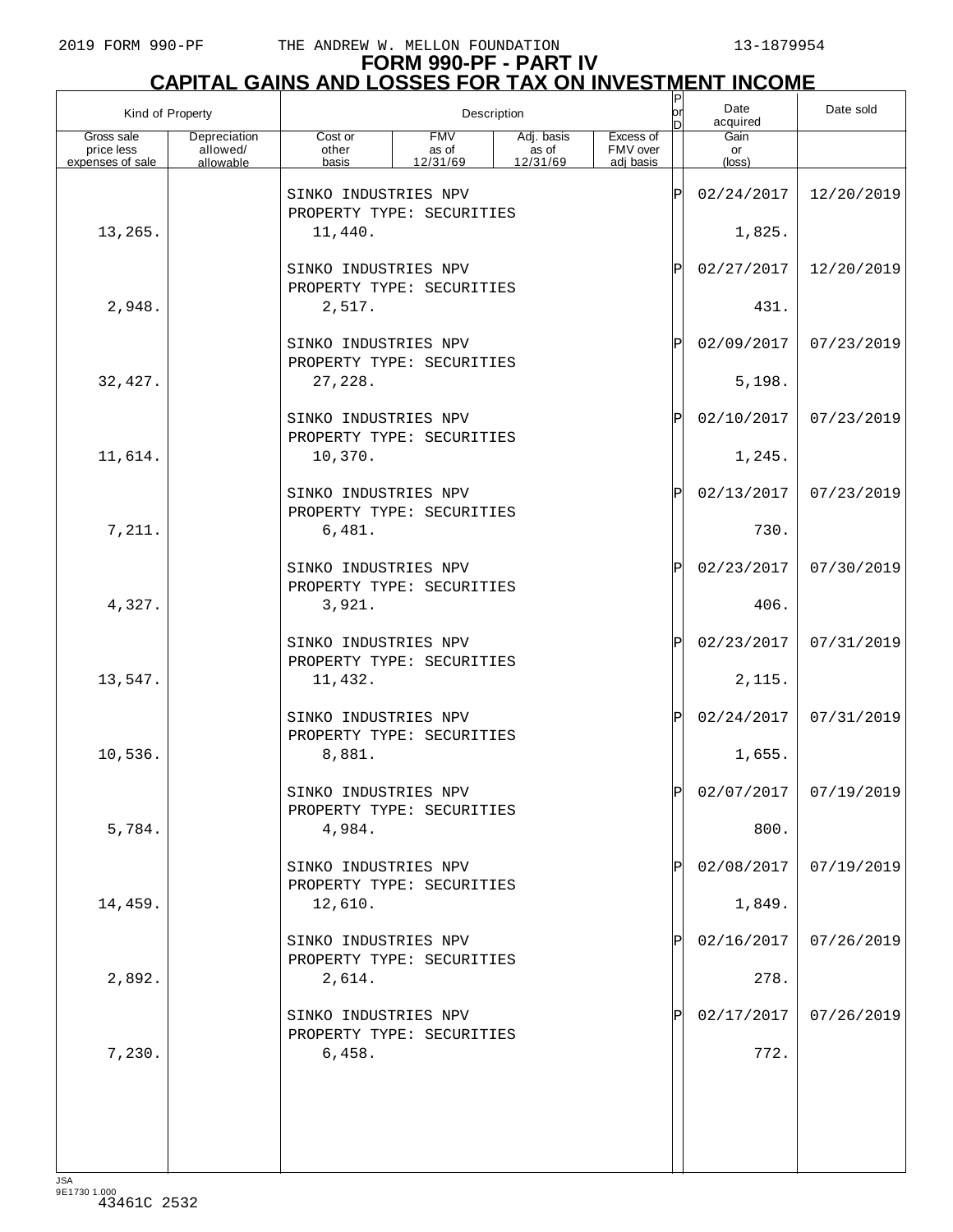## **FORM 990-PF - PART IV CAPITAL GAINS AND LOSSES FOR TAX ON INVESTMENT INCOME**

| Kind of Property         |                          |                                                   |                     | Description         |                       | P<br>lorl<br>nl | Date<br>acquired | Date sold  |
|--------------------------|--------------------------|---------------------------------------------------|---------------------|---------------------|-----------------------|-----------------|------------------|------------|
| Gross sale<br>price less | Depreciation<br>allowed/ | Cost or<br>other                                  | <b>FMV</b><br>as of | Adj. basis<br>as of | Excess of<br>FMV over |                 | Gain<br>or       |            |
| expenses of sale         | allowable                | basis                                             | 12/31/69            | 12/31/69            | adj basis             |                 | (loss)           |            |
|                          |                          | SINKO INDUSTRIES NPV<br>PROPERTY TYPE: SECURITIES |                     |                     |                       | $\mathsf P$     | 02/21/2017       | 07/26/2019 |
| 8,787.                   |                          | 7,426.                                            |                     |                     |                       |                 | 1,361.           |            |
|                          |                          | SINKO INDUSTRIES NPV<br>PROPERTY TYPE: SECURITIES |                     |                     |                       | Ρ               | 02/22/2017       | 07/26/2019 |
| 13,180.                  |                          | 11,054.                                           |                     |                     |                       |                 | 2,126.           |            |
|                          |                          | SINKO INDUSTRIES NPV<br>PROPERTY TYPE: SECURITIES |                     |                     |                       | $\mathbf{P}$    | 02/13/2017       | 07/24/2019 |
| 7,206.                   |                          | 6,458.                                            |                     |                     |                       |                 | 749.             |            |
|                          |                          | SINKO INDUSTRIES NPV<br>PROPERTY TYPE: SECURITIES |                     |                     |                       | Ρ               | 02/14/2017       | 07/24/2019 |
| 7,206.                   |                          | 6,481.                                            |                     |                     |                       |                 | 725.             |            |
|                          |                          | SINKO INDUSTRIES NPV<br>PROPERTY TYPE: SECURITIES |                     |                     |                       | $\mathbf P$     | 02/22/2017       | 07/29/2019 |
| 30,833.                  |                          | 25,793.                                           |                     |                     |                       |                 | 5,040.           |            |
|                          |                          | SINKO INDUSTRIES NPV<br>PROPERTY TYPE: SECURITIES |                     |                     |                       | $\mathbf{P}$    | 02/23/2017       | 07/29/2019 |
| 13,214.                  |                          | 11,161.                                           |                     |                     |                       |                 | 2,053.           |            |
|                          |                          | SINKO INDUSTRIES NPV<br>PROPERTY TYPE: SECURITIES |                     |                     |                       | $\mathbf{P}$    | 02/14/2017       | 07/25/2019 |
| 7,341.                   |                          | 6, 230.                                           |                     |                     |                       |                 | 1,111.           |            |
|                          |                          | SINKO INDUSTRIES NPV<br>PROPERTY TYPE: SECURITIES |                     |                     |                       | $\mathbf P$     | 02/15/2017       | 07/25/2019 |
| 4,466.                   |                          | 3,813.                                            |                     |                     |                       |                 | 653.             |            |
|                          |                          | SLACK TECHNOLOGIES<br>PROPERTY TYPE: SECURITIES   |                     |                     |                       |                 | 02/16/2017       | 07/25/2019 |
| 933, 317.                |                          | 23,919.                                           |                     |                     |                       |                 | 909,398.         |            |
|                          |                          | SLACK TECHNOLOGIES<br>PROPERTY TYPE: SECURITIES   |                     |                     |                       |                 | 02/09/2017       | 07/22/2019 |
| 64,486.                  |                          | 6,385.                                            |                     |                     |                       |                 | 58,100.          |            |
|                          |                          | SLACK TECHNOLOGIES<br>PROPERTY TYPE: SECURITIES   |                     |                     |                       |                 | 01/01/2014       | 09/20/2019 |
| 744,824.                 |                          | 92,415.                                           |                     |                     |                       |                 | 652,410.         |            |
|                          |                          | SLACK TECHNOLOGIES<br>PROPERTY TYPE: SECURITIES   |                     |                     |                       |                 | 10/28/2014       | 09/20/2019 |
| 1,183,129.               |                          | 138,452.                                          |                     |                     |                       |                 | 1,044,676.       |            |
|                          |                          |                                                   |                     |                     |                       |                 |                  |            |
|                          |                          |                                                   |                     |                     |                       |                 |                  |            |
|                          |                          |                                                   |                     |                     |                       |                 |                  |            |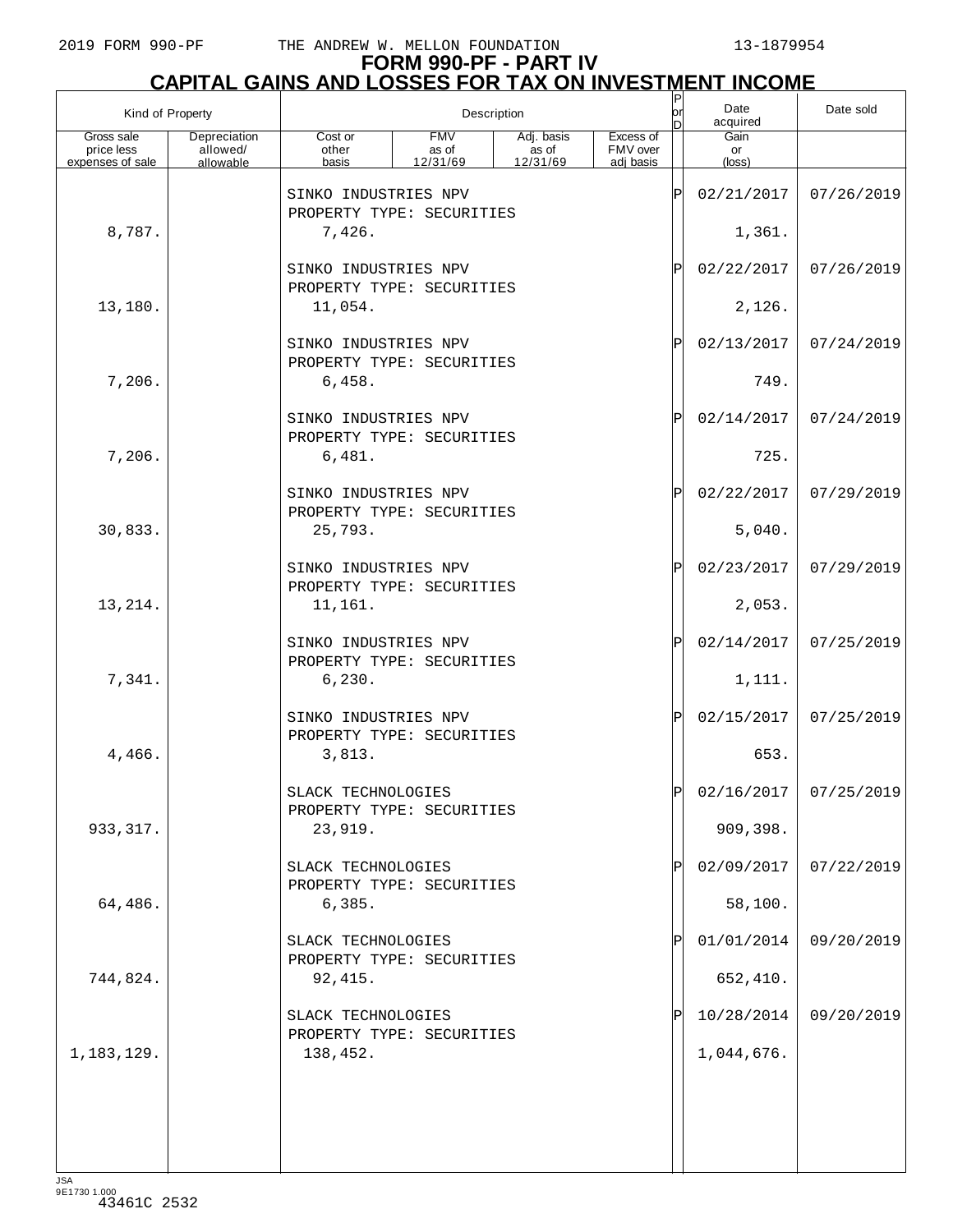## **FORM 990-PF - PART IV CAPITAL GAINS AND LOSSES FOR TAX ON INVESTMENT INCOME**

| Kind of Property         |                          |                                                                               |                     | Description         |                       | $_{\sf or}^{\sf P}$ | Date<br>acquired | Date sold               |
|--------------------------|--------------------------|-------------------------------------------------------------------------------|---------------------|---------------------|-----------------------|---------------------|------------------|-------------------------|
| Gross sale<br>price less | Depreciation<br>allowed/ | Cost or<br>other                                                              | <b>FMV</b><br>as of | Adj. basis<br>as of | Excess of<br>FMV over |                     | Gain<br>or       |                         |
| expenses of sale         | allowable                | basis                                                                         | 12/31/69            | 12/31/69            | adj basis             |                     | (loss)           |                         |
|                          |                          | SLACK TECHNOLOGIES<br>PROPERTY TYPE: SECURITIES                               |                     |                     |                       | $\mathsf P$         | 10/28/2014       | 12/12/2019              |
| 1,266,413.               |                          | 148,198.                                                                      |                     |                     |                       |                     | 1, 118, 215.     |                         |
|                          |                          | SLACK TECHNOLOGIES<br>PROPERTY TYPE: SECURITIES                               |                     |                     |                       | Ρ                   | 10/28/2014       | 12/26/2019              |
| 844, 283.                |                          | 98,800.                                                                       |                     |                     |                       |                     | 745,483.         |                         |
|                          |                          | SNAP INC<br>PROPERTY TYPE: SECURITIES                                         |                     |                     |                       | Ρ                   | 10/28/2014       | 12/26/2019              |
| 844,996.                 |                          | 12,618.                                                                       |                     |                     |                       |                     | 832, 379.        |                         |
|                          |                          | SNAP INC<br>PROPERTY TYPE: SECURITIES                                         |                     |                     |                       | Ρ                   | 10/28/2014       | 12/26/2019              |
| 822,865.                 |                          | 12,618.                                                                       |                     |                     |                       |                     | 810, 247.        |                         |
|                          |                          | SNAP INC<br>PROPERTY TYPE: SECURITIES                                         |                     |                     |                       | Ρ                   | 12/03/2012       | 01/31/2019              |
| 848,782.                 |                          | 12,618.                                                                       |                     |                     |                       |                     | 836,164.         |                         |
|                          |                          | SNAP INC<br>PROPERTY TYPE: SECURITIES                                         |                     |                     |                       | Ρ                   | 12/03/2012       | 01/30/2019              |
| 783,021.                 |                          | 11,090.                                                                       |                     |                     |                       |                     | 771,931.         |                         |
|                          |                          | SNAP INC<br>PROPERTY TYPE: SECURITIES                                         |                     |                     |                       | Ρ                   | 12/03/2012       | 01/31/2019              |
| 104,924.                 |                          | 1,528.                                                                        |                     |                     |                       |                     | 103,397.         |                         |
|                          |                          | SNAP INC<br>PROPERTY TYPE: SECURITIES                                         |                     |                     |                       | Ρ                   | 12/03/2012       | 02/01/2019              |
| 1,650,929.               |                          | 23,769.                                                                       |                     |                     |                       |                     | 1,627,160.       |                         |
|                          |                          | SNAP INC<br>PROPERTY TYPE: SECURITIES                                         |                     |                     |                       | Þl                  |                  | $12/03/2012$ 02/04/2019 |
| 127,192.                 |                          | 1,831.                                                                        |                     |                     |                       |                     | 125,360.         |                         |
|                          |                          | SNAP INC<br>PROPERTY TYPE: SECURITIES                                         |                     |                     |                       |                     | 12/03/2012       | 02/05/2019              |
| 944, 922.                |                          | 10,786.                                                                       |                     |                     |                       |                     | 934,135.         |                         |
|                          |                          | SNAP INC<br>PROPERTY TYPE: SECURITIES                                         |                     |                     |                       |                     | 12/03/2012       | 02/05/2019              |
| 1,297,720.               |                          | 145,172.                                                                      |                     |                     |                       |                     | 1, 152, 547.     |                         |
| 170,000.                 |                          | SOUTHERN PWR CO 1.95% DUE 12-15-2019<br>PROPERTY TYPE: SECURITIES<br>170,000. |                     |                     |                       |                     | 12/03/2012       | 02/06/2019              |
|                          |                          |                                                                               |                     |                     |                       |                     |                  |                         |
|                          |                          |                                                                               |                     |                     |                       |                     |                  |                         |
|                          |                          |                                                                               |                     |                     |                       |                     |                  |                         |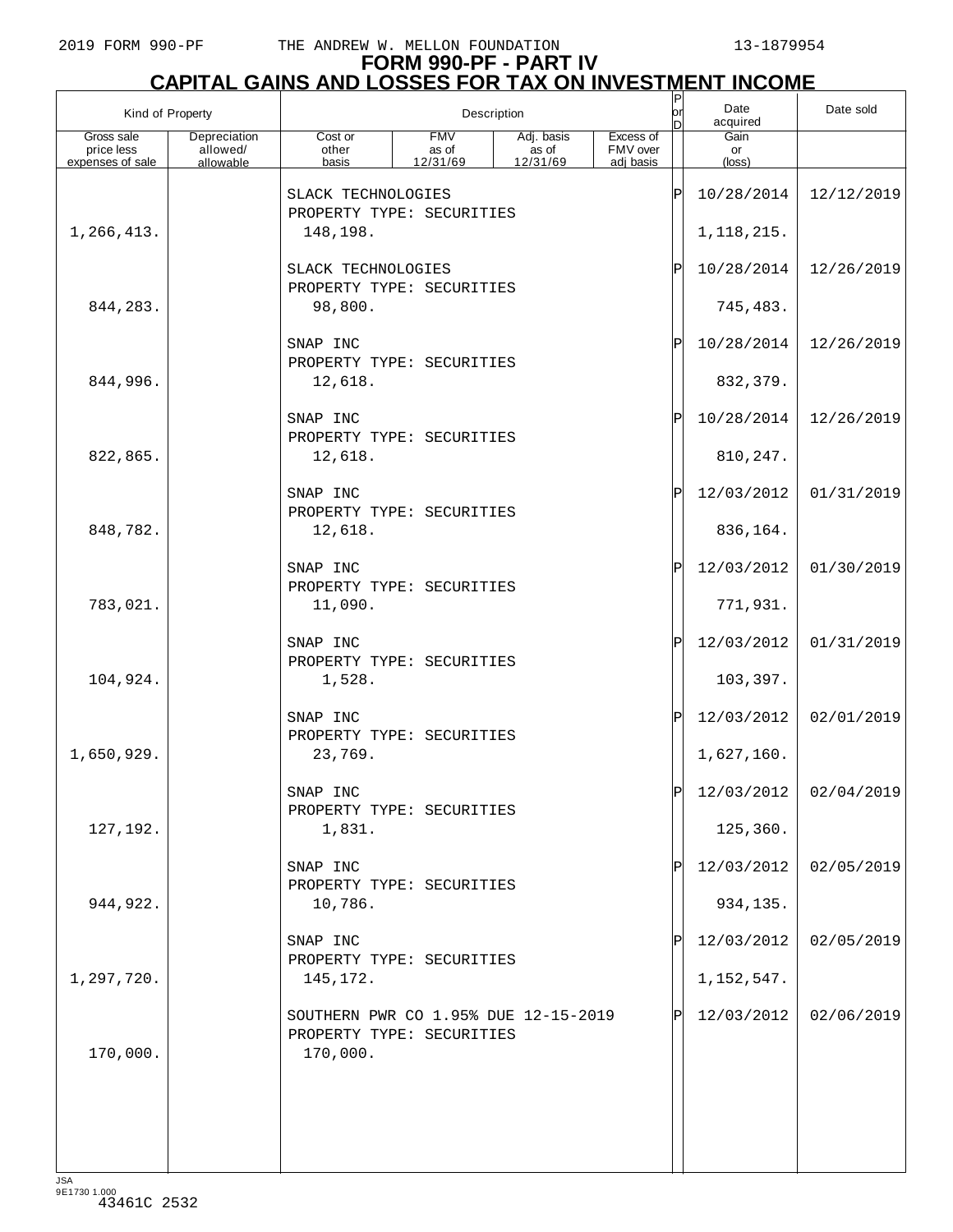| Kind of Property                             |                                       |                                                   |                                 | Description                     |                                    | P<br>or<br>n | Date<br>acquired       | Date sold               |
|----------------------------------------------|---------------------------------------|---------------------------------------------------|---------------------------------|---------------------------------|------------------------------------|--------------|------------------------|-------------------------|
| Gross sale<br>price less<br>expenses of sale | Depreciation<br>allowed/<br>allowable | Cost or<br>other<br>basis                         | <b>FMV</b><br>as of<br>12/31/69 | Adj. basis<br>as of<br>12/31/69 | Excess of<br>FMV over<br>adj basis |              | Gain<br>or<br>(loss)   |                         |
|                                              |                                       | SPLUNK INC                                        |                                 |                                 |                                    | ΙP           | 06/04/2013             | 02/06/2019              |
| 168,092.                                     |                                       | PROPERTY TYPE: SECURITIES<br>23,319.              |                                 |                                 |                                    |              | 144,774.               |                         |
|                                              |                                       | SPLUNK INC                                        |                                 |                                 |                                    | ΙP           | 11/10/2016             | 12/16/2019              |
| 35,836.                                      |                                       | PROPERTY TYPE: SECURITIES<br>4,940.               |                                 |                                 |                                    |              | 30,897.                |                         |
|                                              |                                       | SPLUNK INC<br>PROPERTY TYPE: SECURITIES           |                                 |                                 |                                    | ΙP           | 10/07/2016             | 11/22/2019              |
| 208,855.                                     |                                       | 28,109.                                           |                                 |                                 |                                    |              | 180,746.               |                         |
|                                              |                                       | SPLUNK INC<br>PROPERTY TYPE: SECURITIES           |                                 |                                 |                                    | ΙP           | 11/07/2017             | 11/22/2019              |
| 93,081.                                      |                                       | 14,145.                                           |                                 |                                 |                                    |              | 78,936.                |                         |
|                                              |                                       | SPLUNK INC<br>PROPERTY TYPE: SECURITIES           |                                 |                                 |                                    | ΙP           | 11/07/2017             | 11/22/2019              |
| 189,955.                                     |                                       | 28,290.                                           |                                 |                                 |                                    |              | 161,665.               |                         |
|                                              |                                       | SPLUNK INC<br>PROPERTY TYPE: SECURITIES           |                                 |                                 |                                    | ΙP           | 10/07/2016             | 11/05/2019              |
| 199,742.                                     |                                       | 26,823.                                           |                                 |                                 |                                    | ΙP           | 172,919.<br>10/07/2016 | 11/20/2019              |
| 9,578.                                       |                                       | SPLUNK INC<br>PROPERTY TYPE: SECURITIES<br>8,744. |                                 |                                 |                                    |              | 833.                   |                         |
|                                              |                                       | SPLUNK INC                                        |                                 |                                 |                                    | ΙP           | 11/07/2017             | 11/22/2019              |
| 104,994.                                     |                                       | PROPERTY TYPE: SECURITIES<br>14,051.              |                                 |                                 |                                    |              | 90,943.                |                         |
|                                              |                                       | SPOTIFY                                           |                                 |                                 |                                    |              |                        | $05/10/2018$ 11/22/2019 |
| 652,328.                                     |                                       | PROPERTY TYPE: SECURITIES<br>43,056.              |                                 |                                 |                                    |              | 609,272.               |                         |
|                                              |                                       | SPOTIFY                                           |                                 |                                 |                                    | ΙP           | 10/07/2016             | 11/22/2019              |
| 91,169.                                      |                                       | PROPERTY TYPE: SECURITIES<br>14,877.              |                                 |                                 |                                    |              | 76,292.                |                         |
|                                              |                                       | SQUARE INC<br>PROPERTY TYPE: SECURITIES           |                                 |                                 |                                    | ΙP           | 06/20/2011             | 02/25/2019              |
| 85, 333.                                     |                                       | 6,560.                                            |                                 |                                 |                                    |              | 78,773.                |                         |
|                                              |                                       | SQUARE INC<br>PROPERTY TYPE: SECURITIES           |                                 |                                 |                                    |              | 12/11/2012             | 02/25/2019              |
| 87,449.                                      |                                       | 6,560.                                            |                                 |                                 |                                    |              | 80,889.                |                         |
|                                              |                                       |                                                   |                                 |                                 |                                    |              |                        |                         |
|                                              |                                       |                                                   |                                 |                                 |                                    |              |                        |                         |
|                                              |                                       |                                                   |                                 |                                 |                                    |              |                        |                         |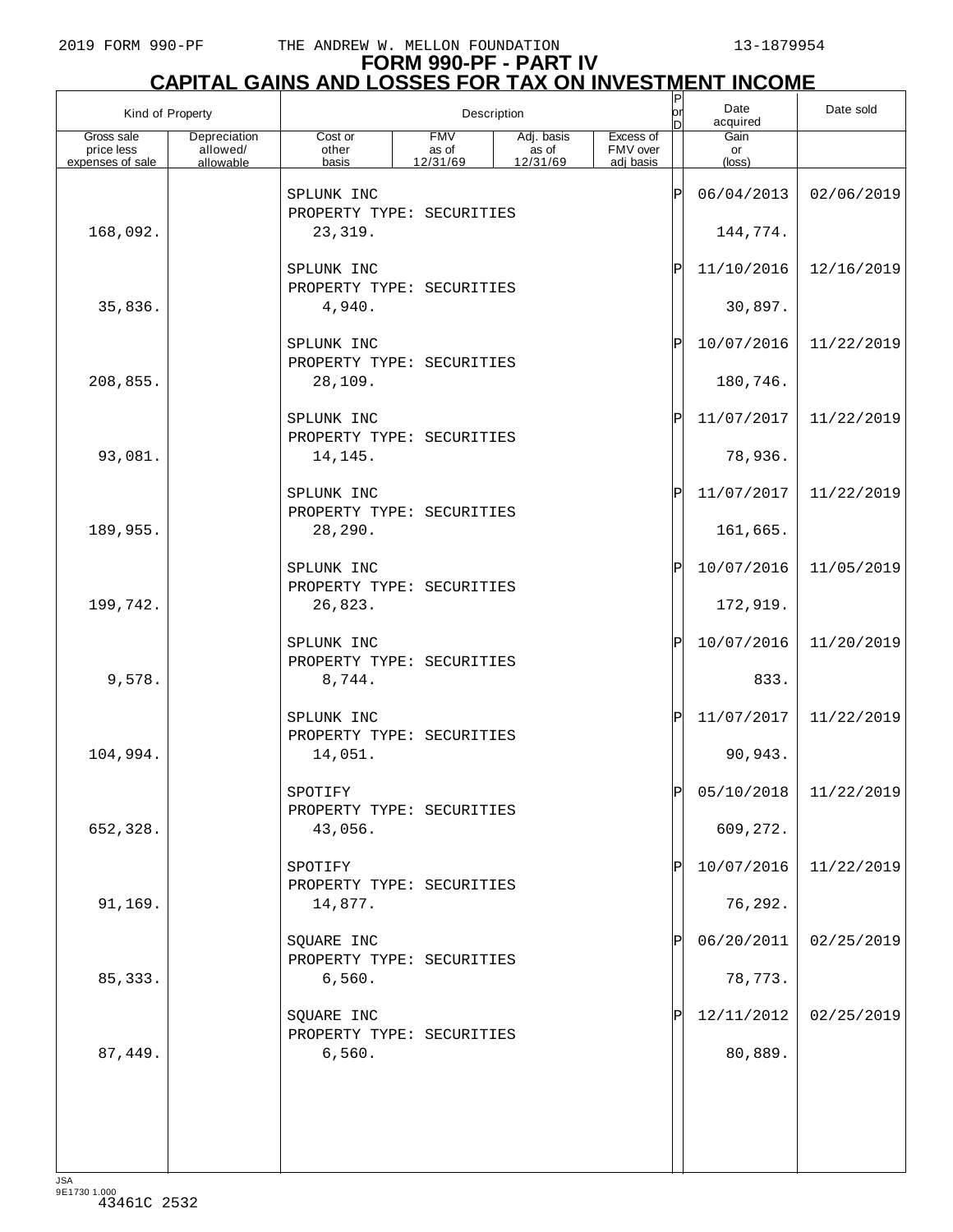## **FORM 990-PF - PART IV CAPITAL GAINS AND LOSSES FOR TAX ON INVESTMENT INCOME**

| Kind of Property         |                          |                                                              |                     | Description         |                       | P<br>lorl<br>nl | Date<br>acquired | Date sold               |
|--------------------------|--------------------------|--------------------------------------------------------------|---------------------|---------------------|-----------------------|-----------------|------------------|-------------------------|
| Gross sale<br>price less | Depreciation<br>allowed/ | Cost or<br>other                                             | <b>FMV</b><br>as of | Adj. basis<br>as of | Excess of<br>FMV over |                 | Gain<br>or       |                         |
| expenses of sale         | allowable                | basis                                                        | 12/31/69            | 12/31/69            | adj basis             |                 | (loss)           |                         |
|                          |                          | SQUARE INC<br>PROPERTY TYPE: SECURITIES                      |                     |                     |                       | $\mathsf P$     | 06/27/2011       | 01/25/2019              |
| 84,742.                  |                          | 6,560.                                                       |                     |                     |                       |                 | 78,182.          |                         |
|                          |                          | SQUARE INC<br>PROPERTY TYPE: SECURITIES                      |                     |                     |                       | $\mathbf{P}$    | 06/27/2011       | 01/25/2019              |
| 118,215.                 |                          | 10,138.                                                      |                     |                     |                       |                 | 108,076.         |                         |
|                          |                          | SQUARE INC<br>PROPERTY TYPE: SECURITIES                      |                     |                     |                       | $\mathbf P$     | 06/27/2011       | 01/25/2019              |
| 121,029.                 |                          | 10,138.                                                      |                     |                     |                       |                 | 110,891.         |                         |
|                          |                          | SQUARE INC<br>PROPERTY TYPE: SECURITIES                      |                     |                     |                       | $\mathbf{P}$    | 06/27/2011       | 11/21/2019              |
| 57,980.                  |                          | 5,069.                                                       |                     |                     |                       |                 | 52,911.          |                         |
|                          |                          | STARBUCKS CORP 3.1% 03-01-2023<br>PROPERTY TYPE: SECURITIES  |                     |                     |                       | $\mathbf P$     | 06/27/2011       | 11/25/2019              |
| 126,458.                 |                          | 124,968.                                                     |                     |                     |                       |                 | 1,489.           |                         |
|                          |                          | STATOIL ASA 3.15 DUE 01-23-2022<br>PROPERTY TYPE: SECURITIES |                     |                     |                       | $\mathbf P$     | 06/27/2011       | 11/19/2019              |
| 308,259.                 |                          | 308,186.                                                     |                     |                     |                       |                 | 73.              |                         |
|                          |                          | STITCH FIX<br>PROPERTY TYPE: SECURITIES                      |                     |                     |                       | $\mathbf P$     | 02/26/2018       | 03/26/2019              |
| 1,475,466.               |                          | 23,548.                                                      |                     |                     |                       |                 | 1,451,918.       |                         |
|                          |                          | STITCH FIX<br>PROPERTY TYPE: SECURITIES                      |                     |                     |                       | ΙPΙ             | 08/23/2016       | 10/11/2019              |
| 428,200.                 |                          | 6,671.                                                       |                     |                     |                       |                 | 421,529.         |                         |
|                          |                          | STITCH FIX<br>PROPERTY TYPE: SECURITIES                      |                     |                     |                       |                 |                  | $08/15/2013$ 06/17/2019 |
| 1,083,194.               |                          | 16,876.                                                      |                     |                     |                       |                 | 1,066,317.       |                         |
|                          |                          | STITCH FIX<br>PROPERTY TYPE: SECURITIES                      |                     |                     |                       | P               | 08/15/2013       | 06/19/2019              |
| 795,921.                 |                          | 12,163.                                                      |                     |                     |                       |                 | 783,759.         |                         |
|                          |                          | STITCH FIX<br>PROPERTY TYPE: SECURITIES                      |                     |                     |                       | P               | 08/15/2013       | 06/19/2019              |
| 279,834.                 |                          | 4,281.                                                       |                     |                     |                       |                 | 275,553.         |                         |
|                          |                          | STITCH FIX<br>PROPERTY TYPE: SECURITIES                      |                     |                     |                       |                 | 08/15/2013       | 06/20/2019              |
| 464,334.                 |                          | 7,104.                                                       |                     |                     |                       |                 | 457,230.         |                         |
|                          |                          |                                                              |                     |                     |                       |                 |                  |                         |
|                          |                          |                                                              |                     |                     |                       |                 |                  |                         |
|                          |                          |                                                              |                     |                     |                       |                 |                  |                         |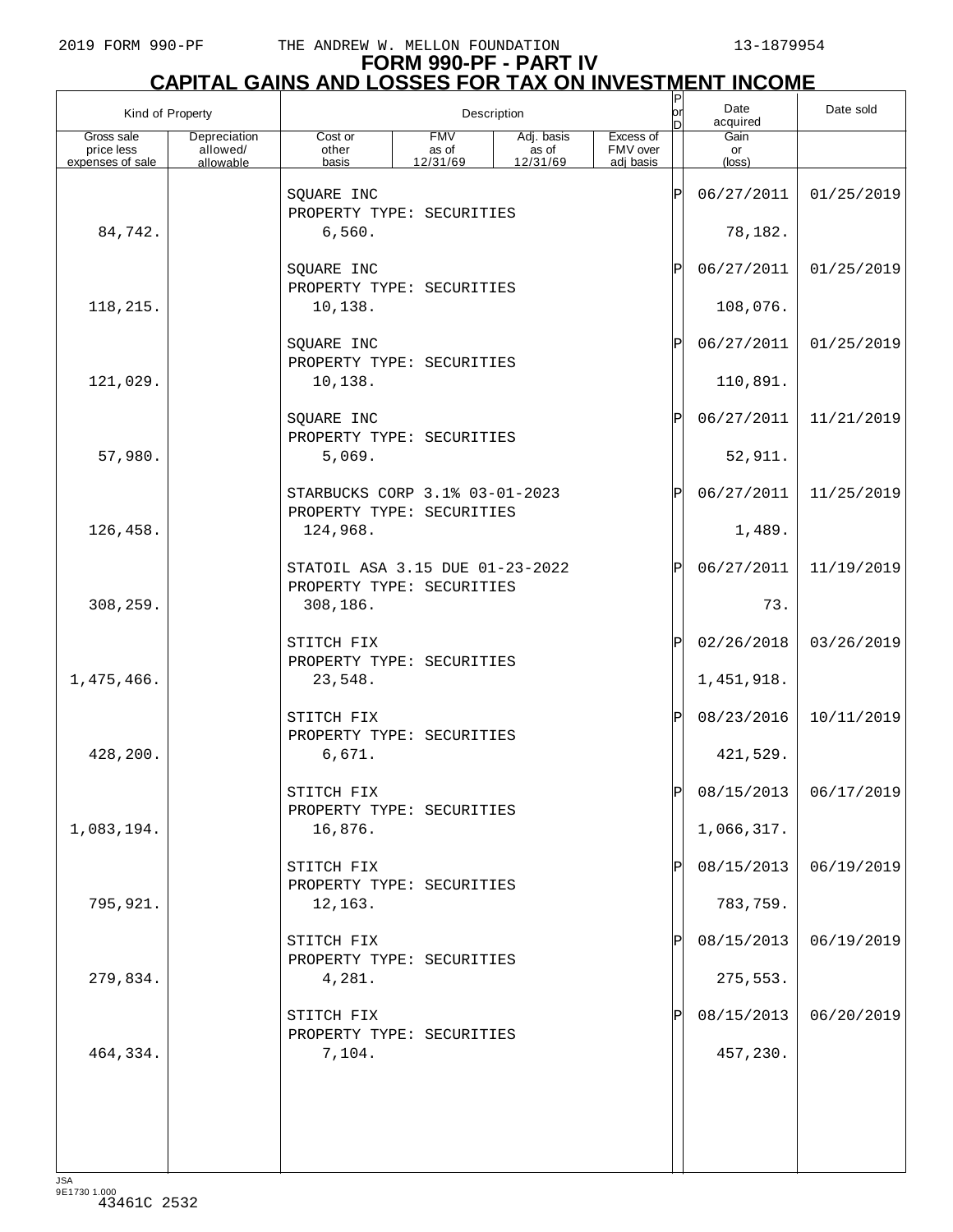## **FORM 990-PF - PART IV CAPITAL GAINS AND LOSSES FOR TAX ON INVESTMENT INCOME**

| Kind of Property                             |                                       |                                                                        |                                 | Description                                   |                                    | Ρ<br>or | Date<br>acquired     | Date sold               |
|----------------------------------------------|---------------------------------------|------------------------------------------------------------------------|---------------------------------|-----------------------------------------------|------------------------------------|---------|----------------------|-------------------------|
| Gross sale<br>price less<br>expenses of sale | Depreciation<br>allowed/<br>allowable | Cost or<br>other<br>basis                                              | <b>FMV</b><br>as of<br>12/31/69 | Adj. basis<br>$\frac{1}{2}$ as of<br>12/31/69 | Excess of<br>FMV over<br>adj basis |         | Gain<br>or<br>(loss) |                         |
|                                              |                                       | STITCH FIX                                                             |                                 |                                               |                                    | ΙÞΙ     | 08/15/2013           | 06/26/2019              |
| 566,497.                                     |                                       | PROPERTY TYPE: SECURITIES<br>10,240.                                   |                                 |                                               |                                    |         | 556,257.             |                         |
|                                              |                                       | STITCH FIX                                                             |                                 |                                               |                                    | ΙÞΙ     | 08/15/2013           | 06/28/2019              |
| 84,350.                                      |                                       | PROPERTY TYPE: SECURITIES<br>10,483.                                   |                                 |                                               |                                    |         | 73,868.              |                         |
|                                              |                                       | STITCH FIX<br>PROPERTY TYPE: SECURITIES                                |                                 |                                               |                                    | ΙÞΙ     | 08/15/2013           | 07/30/2019              |
| 280,700.                                     |                                       | 45,877.                                                                |                                 |                                               |                                    |         | 234,823.             |                         |
|                                              |                                       | STITCH FIX<br>PROPERTY TYPE: SECURITIES                                |                                 |                                               |                                    | ΙÞΙ     | 04/10/2014           | 07/30/2019              |
| 214,946.                                     |                                       | 35,130.                                                                |                                 |                                               |                                    |         | 179,815.             |                         |
| 300,000.                                     |                                       | SUMITOMO MITSUI BANKING 2.05%<br>PROPERTY TYPE: SECURITIES<br>300,000. |                                 |                                               |                                    | ΙÞΙ     | 04/10/2014           | 08/16/2019              |
|                                              |                                       | SUNOCO LOGISTICS 4.25% DUE 04-01-2024                                  |                                 |                                               |                                    | ΙÞΙ     | 04/10/2014           | 08/16/2019              |
| 320,182.                                     |                                       | PROPERTY TYPE: SECURITIES<br>317,741.                                  |                                 |                                               |                                    |         | 2,441.               |                         |
|                                              |                                       | SUNOCO LOGISTICS 5.95% DUE 12-01-2025                                  |                                 |                                               |                                    | ΙÞΙ     | 01/14/2016           | 01/18/2019              |
| 358,880.                                     |                                       | PROPERTY TYPE: SECURITIES<br>340,216.                                  |                                 |                                               |                                    |         | 18,663.              |                         |
|                                              |                                       | <b>SUNRUN</b>                                                          |                                 |                                               |                                    | ΙÞΙ     | 05/28/2015           | 02/25/2019              |
| 50,990.                                      |                                       | PROPERTY TYPE: SECURITIES<br>10,893.                                   |                                 |                                               |                                    |         | 40,097.              |                         |
|                                              |                                       | SUNRUN<br>PROPERTY TYPE: SECURITIES                                    |                                 |                                               |                                    | ы       |                      | $02/25/2019$ 11/20/2019 |
| 54,350.                                      |                                       | 10,893.                                                                |                                 |                                               |                                    |         | 43,458.              |                         |
|                                              |                                       | SUNRUN<br>PROPERTY TYPE: SECURITIES                                    |                                 |                                               |                                    | ΙPΙ     | 06/25/2010           | 06/20/2019              |
| 54,276.                                      |                                       | 10,889.                                                                |                                 |                                               |                                    |         | 43,388.              |                         |
|                                              |                                       | SUNRUN<br>PROPERTY TYPE: SECURITIES                                    |                                 |                                               |                                    | ΙPΙ     | 06/25/2010           | 07/02/2019              |
| 53,070.                                      |                                       | 10,889.                                                                |                                 |                                               |                                    |         | 42,182.              |                         |
|                                              |                                       | SUNRUN<br>PROPERTY TYPE: SECURITIES                                    |                                 |                                               |                                    | ΙPΙ     | 06/25/2010           | 07/02/2019              |
| 52,967.                                      |                                       | 10,889.                                                                |                                 |                                               |                                    |         | 42,078.              |                         |
|                                              |                                       |                                                                        |                                 |                                               |                                    |         |                      |                         |
|                                              |                                       |                                                                        |                                 |                                               |                                    |         |                      |                         |
|                                              |                                       |                                                                        |                                 |                                               |                                    |         |                      |                         |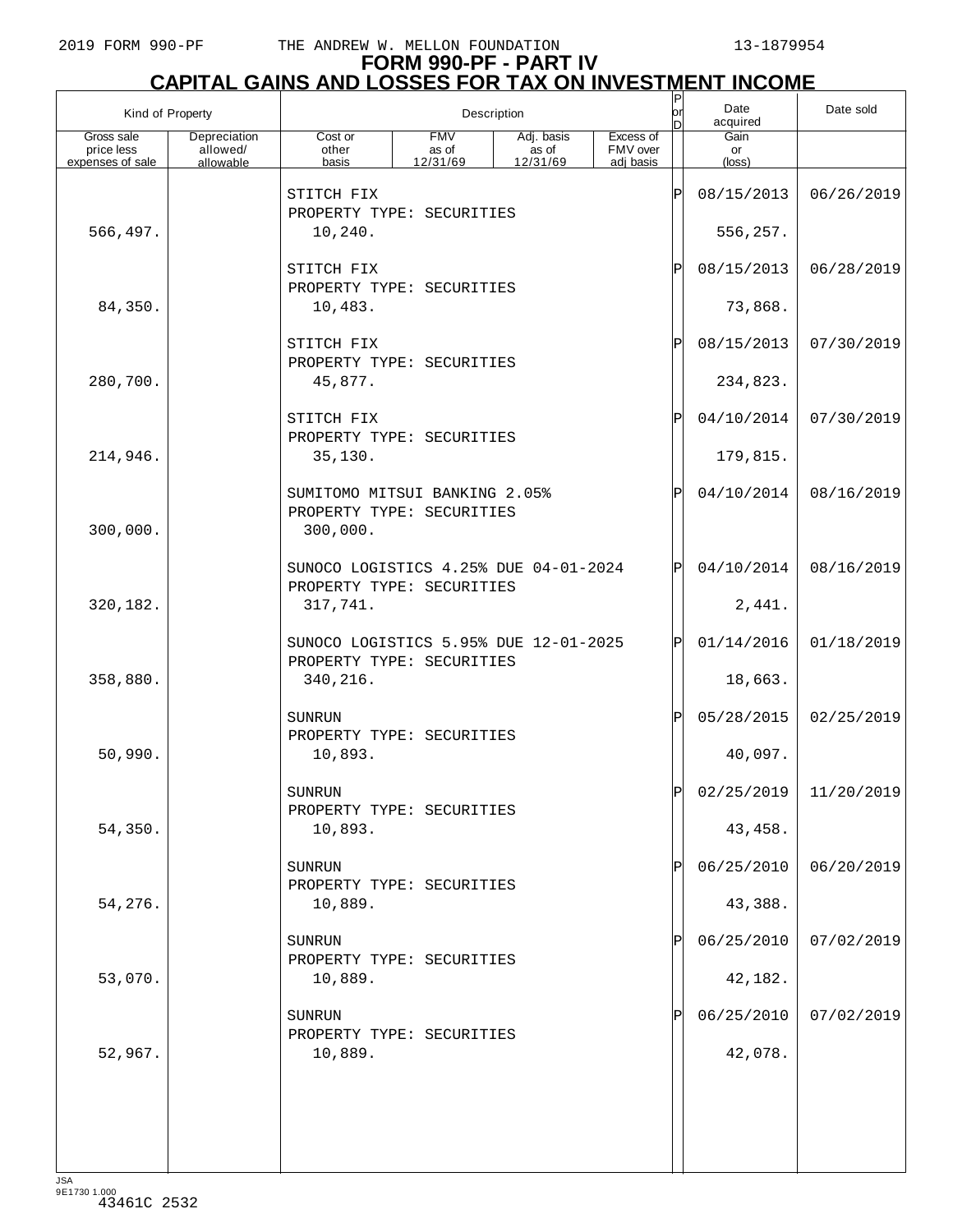# **FORM 990-PF - PART IV CAPITAL GAINS AND LOSSES FOR TAX ON INVESTMENT INCOME** P

| Kind of Property         |                          |                                             |                     | Description                               |                       | P<br>or<br>ln | Date<br>acquired | Date sold             |
|--------------------------|--------------------------|---------------------------------------------|---------------------|-------------------------------------------|-----------------------|---------------|------------------|-----------------------|
| Gross sale<br>price less | Depreciation<br>allowed/ | Cost or<br>other                            | <b>FMV</b><br>as of | Adj. basis<br>as of<br>$\frac{12}{31/69}$ | Excess of<br>FMV over |               | Gain<br>or       |                       |
| expenses of sale         | allowable                | basis                                       | 12/31/69            |                                           | adi basis             |               | $(\text{loss})$  |                       |
|                          |                          | SUNRUN<br>PROPERTY TYPE: SECURITIES         |                     |                                           |                       | ΙP            | 06/25/2010       | 07/09/2019            |
| 53,006.                  |                          | 10,897.                                     |                     |                                           |                       |               | 42,109.          |                       |
|                          |                          | SUNRUN<br>PROPERTY TYPE: SECURITIES         |                     |                                           |                       | ΙP            | 06/25/2010       | 07/01/2019            |
| 53,150.                  |                          | 10,893.                                     |                     |                                           |                       |               | 42,258.          |                       |
|                          |                          | SUNRUN<br>PROPERTY TYPE: SECURITIES         |                     |                                           |                       | ΙP            | 06/25/2010       | 07/01/2019            |
| 52,436.                  |                          | 10,893.                                     |                     |                                           |                       |               | 41,543.          |                       |
|                          |                          | SUNRUN<br>PROPERTY TYPE: SECURITIES         |                     |                                           |                       | ΙP            | 06/25/2010       | 07/01/2019            |
| 55,284.                  |                          | 10,893.                                     |                     |                                           |                       |               | 44,391.          |                       |
|                          |                          | SUNRUN<br>PROPERTY TYPE: SECURITIES         |                     |                                           |                       | ΙP            | 06/25/2010       | 07/01/2019            |
| 20,885.                  |                          | 4,355.                                      |                     |                                           |                       |               | 16,530.          |                       |
|                          |                          | SUNRUN<br>PROPERTY TYPE: SECURITIES         |                     |                                           |                       | ΙP            | 06/25/2010       | 08/01/2019            |
| 10,340.                  |                          | 2,020.                                      |                     |                                           |                       |               | 8,320.           |                       |
|                          |                          | SUNRUN<br>PROPERTY TYPE: SECURITIES         |                     |                                           |                       | ΙP            | 06/25/2010       | 08/01/2019            |
| 42,952.                  |                          | 8,711.                                      |                     |                                           |                       |               | 34, 241.         |                       |
|                          |                          | SUNRUN<br>PROPERTY TYPE: SECURITIES         |                     |                                           |                       | ΙP            | 06/25/2010       | 08/01/2019            |
| 72,357.                  |                          | 19,438.                                     |                     |                                           |                       |               | 52,919.          |                       |
|                          |                          | ${\tt SUNRUN}$<br>PROPERTY TYPE: SECURITIES |                     |                                           |                       | Ð             |                  | 06/25/2010 08/01/2019 |
| 33,043.                  |                          | 8,877.                                      |                     |                                           |                       |               | 24,166.          |                       |
|                          |                          | SUNRUN<br>PROPERTY TYPE: SECURITIES         |                     |                                           |                       | P             | 06/25/2010       | 08/29/2019            |
| 2,722.                   |                          | 407.                                        |                     |                                           |                       |               | 2,315.           |                       |
|                          |                          | SUNRUN<br>PROPERTY TYPE: SECURITIES         |                     |                                           |                       | P             | 06/25/2010       | 08/29/2019            |
| 19,416.                  |                          | 2,905.                                      |                     |                                           |                       |               | 16,512.          |                       |
|                          |                          | SUNRUN<br>PROPERTY TYPE: SECURITIES         |                     |                                           |                       | Þ             | 06/28/2010       | 08/29/2019            |
| 31, 343.                 |                          | 19,235.                                     |                     |                                           |                       |               | 12,108.          |                       |
|                          |                          |                                             |                     |                                           |                       |               |                  |                       |
|                          |                          |                                             |                     |                                           |                       |               |                  |                       |
|                          |                          |                                             |                     |                                           |                       |               |                  |                       |
| 10A                      |                          |                                             |                     |                                           |                       |               |                  |                       |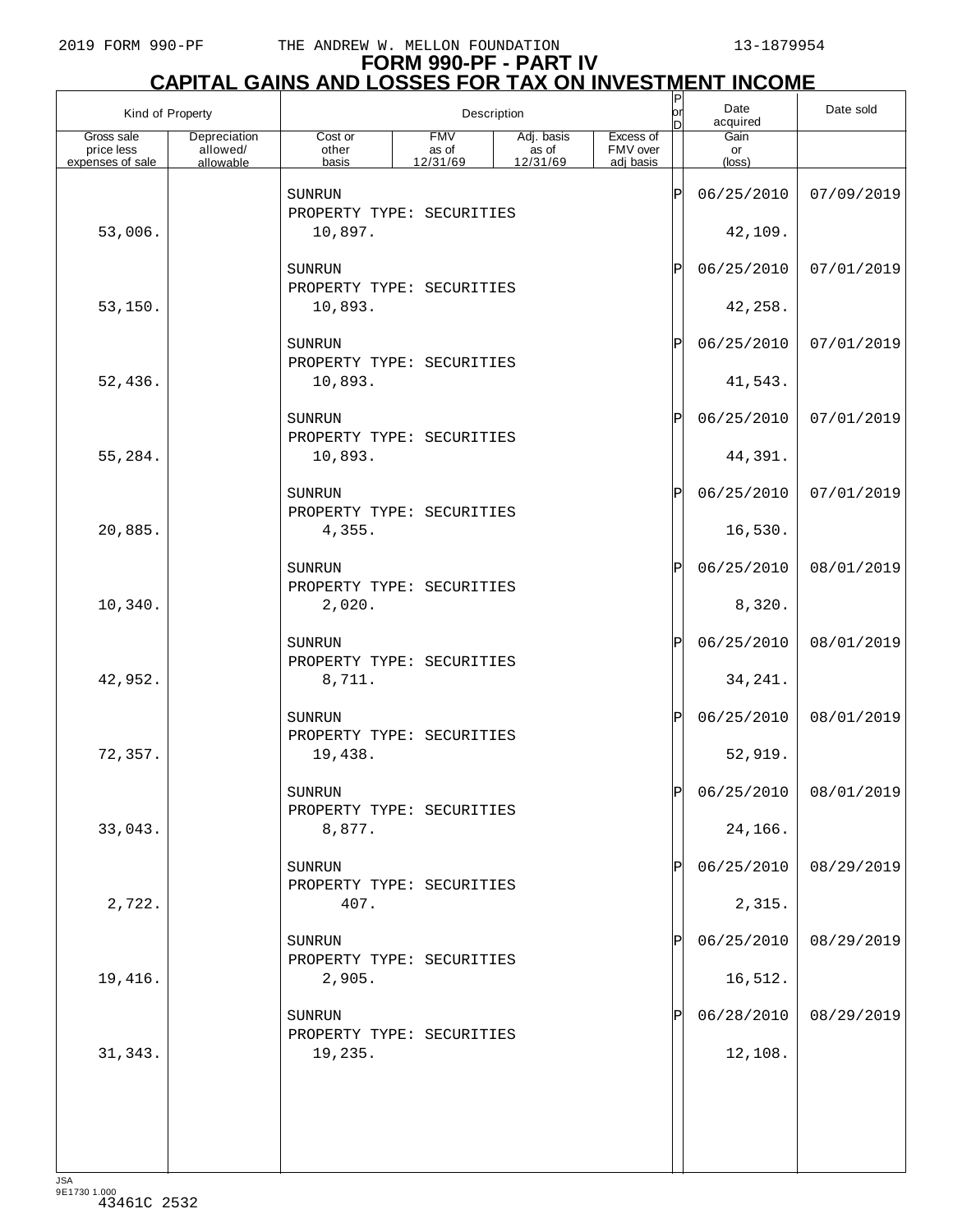| Kind of Property                             |                                       |                           |                                                                     | Description                               |                                    | $\sf P$<br>lor<br>D         | Date<br>acquired              | Date sold               |
|----------------------------------------------|---------------------------------------|---------------------------|---------------------------------------------------------------------|-------------------------------------------|------------------------------------|-----------------------------|-------------------------------|-------------------------|
| Gross sale<br>price less<br>expenses of sale | Depreciation<br>allowed/<br>allowable | Cost or<br>other<br>basis | <b>FMV</b><br>as of<br>12/31/69                                     | Adj. basis<br>as of<br>$\frac{12}{31/69}$ | Excess of<br>FMV over<br>adj basis |                             | Gain<br>or<br>$(\text{loss})$ |                         |
|                                              |                                       | <b>SUNRUN</b>             |                                                                     |                                           |                                    | ΙP                          | 06/28/2010                    | 08/29/2019              |
| 31, 343.                                     |                                       | 28,830.                   | PROPERTY TYPE: SECURITIES                                           |                                           |                                    |                             | 2,513.                        |                         |
|                                              |                                       | <b>SUNRUN</b>             |                                                                     |                                           |                                    | ΙP                          | 05/15/2012                    | 08/29/2019              |
| 5,008.                                       |                                       |                           | PROPERTY TYPE: SECURITIES                                           |                                           |                                    |                             | 5,008.                        |                         |
|                                              |                                       | SUNRUN                    | PROPERTY TYPE: SECURITIES                                           |                                           |                                    |                             |                               | 08/29/2019              |
| 43,659.                                      |                                       | 8,711.                    |                                                                     |                                           |                                    |                             |                               |                         |
|                                              |                                       |                           | SUNTRUST BANK INC 2.25% DUE 01-31-2020<br>PROPERTY TYPE: SECURITIES |                                           |                                    | P                           | 08/05/2015                    | 08/29/2019              |
| 125,000.                                     |                                       | 124,996.                  |                                                                     |                                           |                                    |                             | $4$ .                         |                         |
|                                              |                                       | SUZANO SA COM NPV         | PROPERTY TYPE: SECURITIES                                           |                                           |                                    | $\mathsf{P}% _{\mathsf{P}}$ | 06/25/2010                    | 08/01/2019              |
| 3.                                           |                                       | 2.                        |                                                                     |                                           |                                    |                             | $1$ .                         |                         |
|                                              |                                       | SUZANO SA COM NPV         | PROPERTY TYPE: SECURITIES                                           |                                           |                                    | ΙP                          | 01/25/2017                    | 12/31/2019              |
| 3.                                           |                                       |                           |                                                                     |                                           |                                    |                             |                               |                         |
|                                              |                                       | SUZANO SA COM NPV         | PROPERTY TYPE: SECURITIES                                           |                                           |                                    | ΙÞΙ                         | 11/23/2010                    | 01/04/2019              |
|                                              |                                       |                           |                                                                     |                                           |                                    |                             |                               |                         |
|                                              |                                       | SUZANO SA COM NPV         | PROPERTY TYPE: SECURITIES                                           |                                           |                                    | ΙPΙ                         | 11/24/2010                    | 01/04/2019              |
|                                              |                                       | SUZANO SA COM NPV         |                                                                     |                                           |                                    | ורו                         |                               | $11/26/2010$ 01/04/2019 |
|                                              |                                       |                           | PROPERTY TYPE: SECURITIES                                           |                                           |                                    |                             |                               |                         |
|                                              |                                       | SUZANO SA COM NPV         |                                                                     |                                           |                                    | ΙPΙ                         | 11/29/2010                    | 01/04/2019              |
|                                              |                                       |                           | PROPERTY TYPE: SECURITIES                                           |                                           |                                    |                             |                               |                         |
|                                              |                                       | SUZANO SA COM NPV         |                                                                     |                                           |                                    | ΙPΙ                         | 11/30/2010                    | 01/04/2019              |
|                                              |                                       |                           | PROPERTY TYPE: SECURITIES                                           |                                           |                                    |                             |                               |                         |
|                                              |                                       | SUZANO SA COM NPV         |                                                                     |                                           |                                    | ΙPΙ                         | 12/01/2010                    | 01/04/2019              |
|                                              |                                       |                           | PROPERTY TYPE: SECURITIES                                           |                                           |                                    |                             |                               |                         |
|                                              |                                       |                           |                                                                     |                                           |                                    |                             |                               |                         |
|                                              |                                       |                           |                                                                     |                                           |                                    |                             |                               |                         |
|                                              |                                       |                           |                                                                     |                                           |                                    |                             |                               |                         |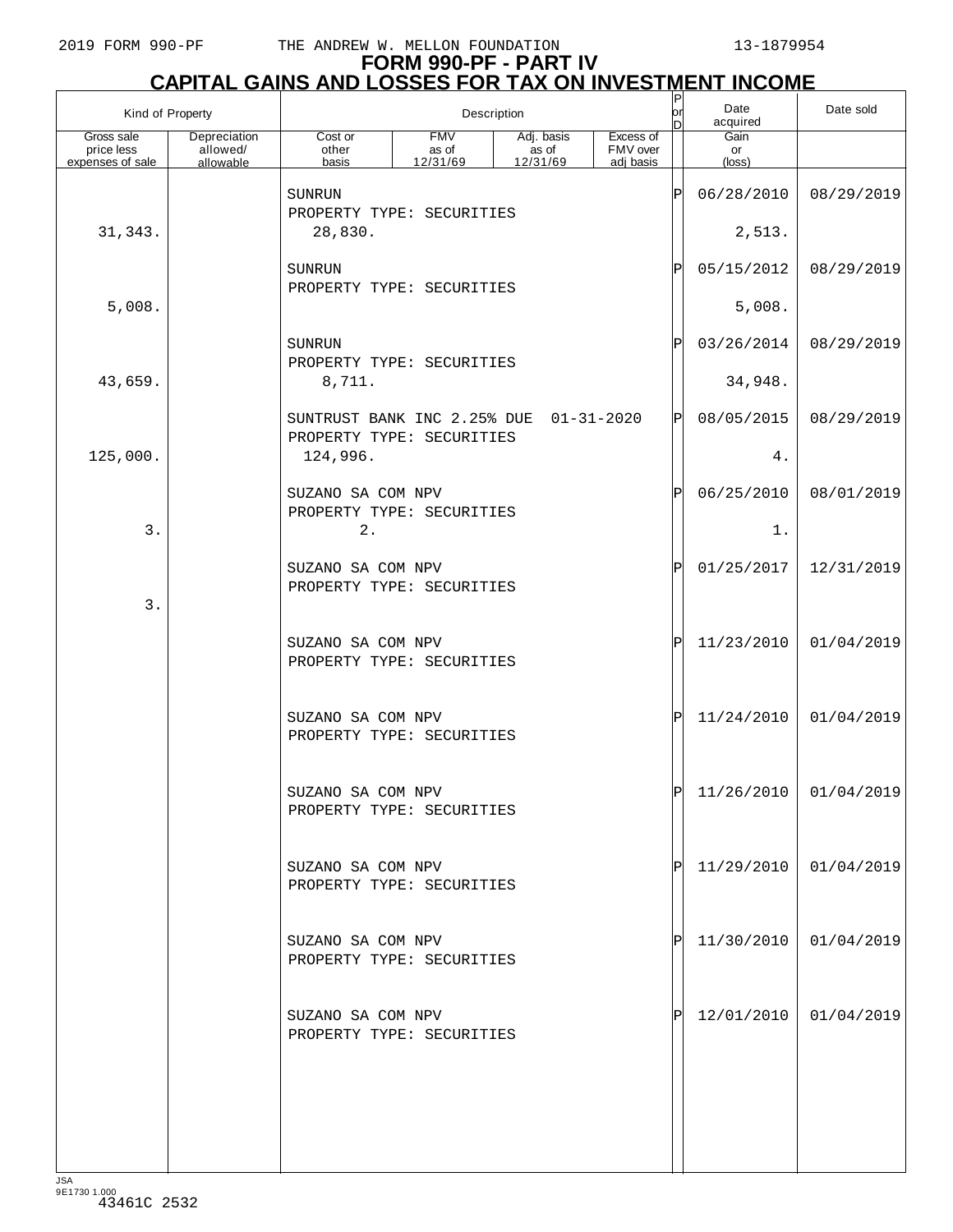# **FORM 990-PF - PART IV**

| <b>CAPITAL GAINS AND LOSSES FOR TAX ON INVESTMENT INCOME</b> |                                       |                                                |                                 |                                 |                                    |         |                             |            |  |  |
|--------------------------------------------------------------|---------------------------------------|------------------------------------------------|---------------------------------|---------------------------------|------------------------------------|---------|-----------------------------|------------|--|--|
| Kind of Property                                             |                                       |                                                |                                 | Description                     |                                    | юr<br>D | Date<br>acquired            | Date sold  |  |  |
| Gross sale<br>price less<br>expenses of sale                 | Depreciation<br>allowed/<br>allowable | Cost or<br>other<br>basis                      | <b>FMV</b><br>as of<br>12/31/69 | Adj. basis<br>as of<br>12/31/69 | Excess of<br>FMV over<br>adj basis |         | Gain<br>or<br>(loss)        |            |  |  |
|                                                              |                                       | SUZANO SA COM NPV<br>PROPERTY TYPE: SECURITIES |                                 |                                 |                                    | ΙP      | 12/02/2010                  | 01/04/2019 |  |  |
|                                                              |                                       | SUZANO SA COM NPV<br>PROPERTY TYPE: SECURITIES |                                 |                                 |                                    | ΙP      | 12/03/2010                  | 01/04/2019 |  |  |
|                                                              |                                       | SUZANO SA COM NPV<br>PROPERTY TYPE: SECURITIES |                                 |                                 |                                    | ΙÞΙ     | 12/06/2010                  | 01/04/2019 |  |  |
|                                                              |                                       | SUZANO SA COM NPV<br>PROPERTY TYPE: SECURITIES |                                 |                                 |                                    | ΙÞΙ     | 12/07/2010                  | 01/04/2019 |  |  |
|                                                              |                                       | SUZANO SA COM NPV<br>PROPERTY TYPE: SECURITIES |                                 |                                 |                                    | ΙÞΙ     | 12/08/2010                  | 01/04/2019 |  |  |
|                                                              |                                       | SUZANO SA COM NPV<br>PROPERTY TYPE: SECURITIES |                                 |                                 |                                    | ΙÞΙ     | 12/10/2010                  | 01/04/2019 |  |  |
|                                                              |                                       | SUZANO SA COM NPV<br>PROPERTY TYPE: SECURITIES |                                 |                                 |                                    | ΙÞΙ     | 12/13/2010                  | 01/04/2019 |  |  |
|                                                              |                                       | SUZANO SA COM NPV<br>PROPERTY TYPE: SECURITIES |                                 |                                 |                                    | ΙÞΙ     | 07/21/2011                  | 01/04/2019 |  |  |
|                                                              |                                       | SUZANO SA COM NPV<br>PROPERTY TYPE: SECURITIES |                                 |                                 |                                    |         | $ P $ 07/22/2011 01/04/2019 |            |  |  |
|                                                              |                                       | SUZANO SA COM NPV<br>PROPERTY TYPE: SECURITIES |                                 |                                 |                                    | ΙPΙ     | 07/25/2011                  | 01/04/2019 |  |  |
|                                                              |                                       | SUZANO SA COM NPV<br>PROPERTY TYPE: SECURITIES |                                 |                                 |                                    | ΙPΙ     | 07/26/2011                  | 01/04/2019 |  |  |
|                                                              |                                       | SUZANO SA COM NPV<br>PROPERTY TYPE: SECURITIES |                                 |                                 |                                    | IPI     | 07/27/2011                  | 01/04/2019 |  |  |
|                                                              |                                       |                                                |                                 |                                 |                                    |         |                             |            |  |  |
|                                                              |                                       |                                                |                                 |                                 |                                    |         |                             |            |  |  |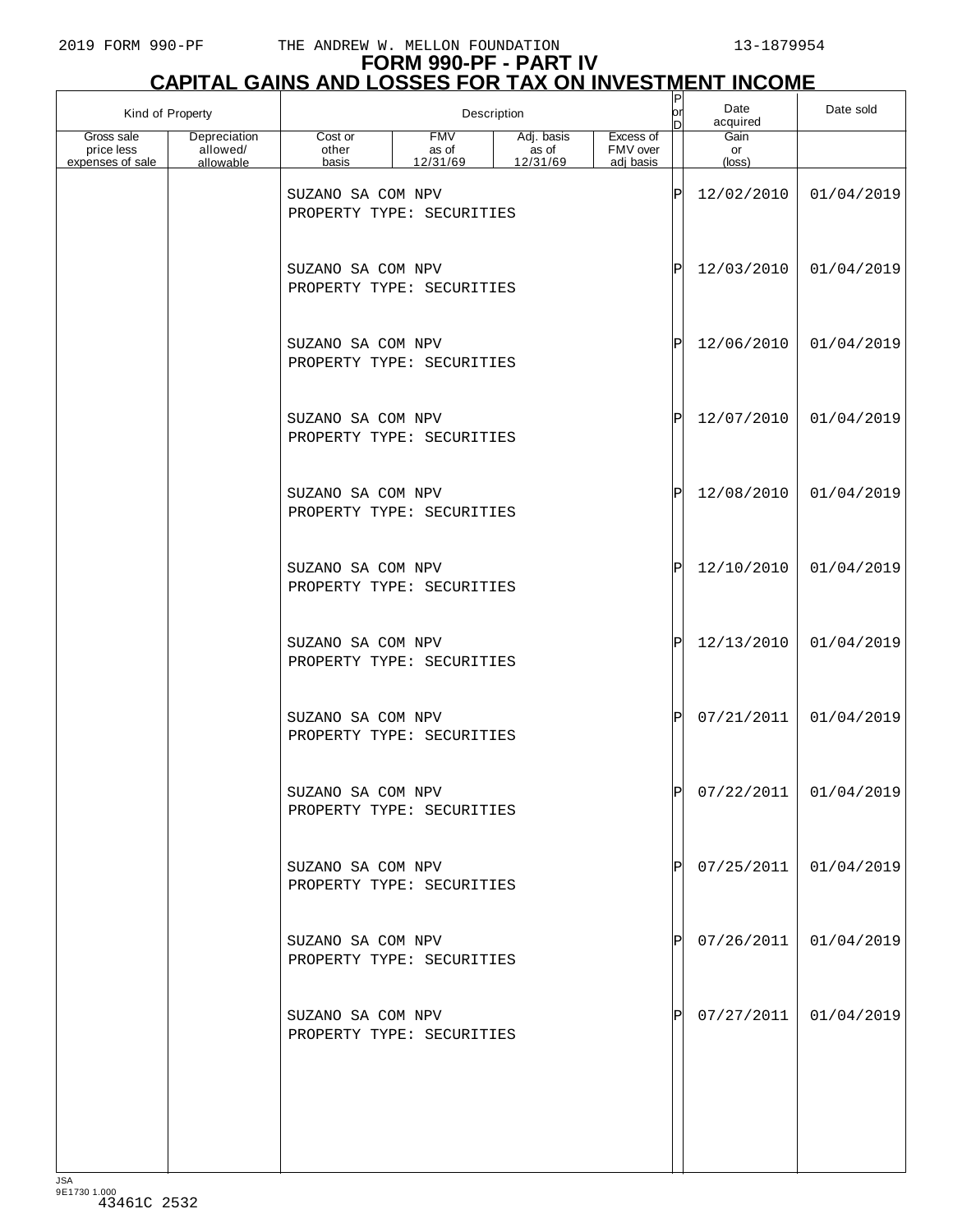| Kind of Property         |                          |                                                |                     | Description         |                       | P<br>lor<br>D | Date<br>acquired | Date sold               |
|--------------------------|--------------------------|------------------------------------------------|---------------------|---------------------|-----------------------|---------------|------------------|-------------------------|
| Gross sale<br>price less | Depreciation<br>allowed/ | Cost or<br>other                               | <b>FMV</b><br>as of | Adj. basis<br>as of | Excess of<br>FMV over |               | Gain<br>or       |                         |
| expenses of sale         | allowable                | basis                                          | 12/31/69            | 12/31/69            | adj basis             |               | $(\text{loss})$  |                         |
|                          |                          | SUZANO SA COM NPV<br>PROPERTY TYPE: SECURITIES |                     |                     |                       | ΙP            | 07/28/2011       | 01/04/2019              |
|                          |                          | SUZANO SA COM NPV<br>PROPERTY TYPE: SECURITIES |                     |                     |                       | ΙP            | 07/29/2011       | 01/04/2019              |
|                          |                          | SUZANO SA COM NPV<br>PROPERTY TYPE: SECURITIES |                     |                     |                       | ΙP            | 08/01/2011       | 01/04/2019              |
|                          |                          | SUZANO SA COM NPV<br>PROPERTY TYPE: SECURITIES |                     |                     |                       | ΙP            | 08/02/2011       | 01/04/2019              |
|                          |                          | SUZANO SA COM NPV<br>PROPERTY TYPE: SECURITIES |                     |                     |                       | ΙP            | 08/03/2011       | 01/04/2019              |
|                          |                          | SUZANO SA COM NPV<br>PROPERTY TYPE: SECURITIES |                     |                     |                       | ΙP            | 09/30/2011       | 01/04/2019              |
|                          |                          | SUZANO SA COM NPV<br>PROPERTY TYPE: SECURITIES |                     |                     |                       | ΙP            | 10/03/2011       | 01/04/2019              |
|                          |                          | SUZANO SA COM NPV<br>PROPERTY TYPE: SECURITIES |                     |                     |                       | ΙP            | 10/04/2011       | 01/04/2019              |
|                          |                          | SUZANO SA COM NPV<br>PROPERTY TYPE: SECURITIES |                     |                     |                       |               |                  | $10/05/2011$ 01/04/2019 |
|                          |                          | SUZANO SA COM NPV<br>PROPERTY TYPE: SECURITIES |                     |                     |                       | ΙPΙ           | 12/09/2011       | 01/04/2019              |
|                          |                          | SUZANO SA COM NPV<br>PROPERTY TYPE: SECURITIES |                     |                     |                       | ΙPΙ           | 04/30/2014       | 01/04/2019              |
|                          |                          | SUZANO SA COM NPV<br>PROPERTY TYPE: SECURITIES |                     |                     |                       | IPI           | 11/03/2014       | 01/04/2019              |
|                          |                          |                                                |                     |                     |                       |               |                  |                         |
|                          |                          |                                                |                     |                     |                       |               |                  |                         |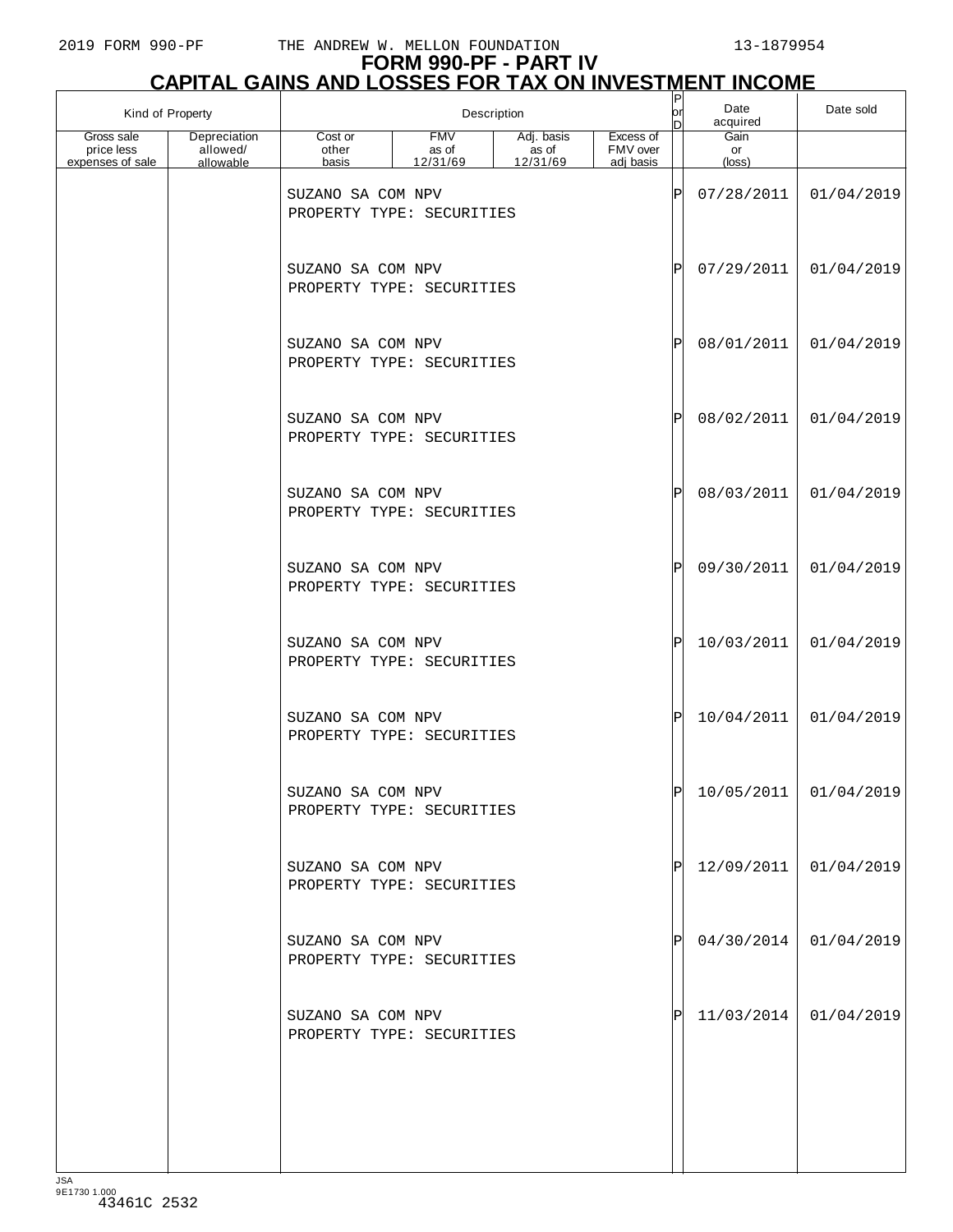# **FORM 990-PF - PART IV CAPITAL GAINS AND LOSSES FOR TAX ON INVESTMENT INCOME** P

| Kind of Property                             |                                       |                                                                       |                                 | Description                     |                                    | P<br>lor<br>D | Date<br>acquired              | Date sold             |
|----------------------------------------------|---------------------------------------|-----------------------------------------------------------------------|---------------------------------|---------------------------------|------------------------------------|---------------|-------------------------------|-----------------------|
| Gross sale<br>price less<br>expenses of sale | Depreciation<br>allowed/<br>allowable | Cost or<br>other<br>basis                                             | <b>FMV</b><br>as of<br>12/31/69 | Adj. basis<br>as of<br>12/31/69 | Excess of<br>FMV over<br>adi basis |               | Gain<br>or<br>$(\text{loss})$ |                       |
|                                              |                                       | SYSCO CORP 3.55% DUE 03-15-2025<br>PROPERTY TYPE: SECURITIES          |                                 |                                 |                                    | ΙP            | 10/13/2015                    | 01/04/2019            |
|                                              |                                       | 84,649.                                                               |                                 |                                 |                                    |               | 5,635.                        |                       |
|                                              |                                       | SYSCO CORP 3.75% DUE 10-01-2025<br>PROPERTY TYPE: SECURITIES          |                                 |                                 |                                    | $\mathbf P$   | 06/25/2018                    | 01/04/2019            |
| 90,284.                                      |                                       | 42,000.                                                               |                                 |                                 |                                    |               | 3,457.                        |                       |
|                                              |                                       | TAIWAN SEMICON MAN TWD10<br>PROPERTY TYPE: SECURITIES                 |                                 |                                 |                                    | ΙP            | 03/08/2018                    | 10/10/2019            |
| 45, 457.                                     |                                       | 131,358.                                                              |                                 |                                 |                                    |               | 461,942.                      |                       |
|                                              |                                       | TAIWAN SEMICON MAN TWD10<br>PROPERTY TYPE: SECURITIES                 |                                 |                                 |                                    | P             | 09/23/2015                    | 10/08/2019            |
| 593,300.                                     |                                       | 118,407.                                                              |                                 |                                 |                                    |               | 580,216.                      |                       |
|                                              |                                       | TAIWAN SEMICON MAN TWD10<br>PROPERTY TYPE: SECURITIES                 |                                 |                                 |                                    | ΙP            | 09/06/2007                    | 09/10/2019            |
| 698,623.                                     |                                       | 74,004.                                                               |                                 |                                 |                                    |               | 261,691.                      |                       |
|                                              |                                       | TAIWAN SEMICON MAN TWD10<br>PROPERTY TYPE: SECURITIES                 |                                 |                                 |                                    | ΙP            | 09/06/2007                    | 12/20/2019            |
| 335,696.                                     |                                       | 186,861.                                                              |                                 |                                 |                                    |               | 934,796.                      |                       |
|                                              |                                       | TAIWAN SEMICON MAN TWD10<br>PROPERTY TYPE: SECURITIES                 |                                 |                                 |                                    | ΙP            | 09/06/2007                    | 09/12/2019            |
| 1,121,657.                                   |                                       | 160,959.                                                              |                                 |                                 |                                    |               | 566,777.                      |                       |
|                                              |                                       | TIME WARNER INC FIXED 3.6% DUE 7-15-2025<br>PROPERTY TYPE: SECURITIES |                                 |                                 |                                    | ΙÞΙ           | 09/06/2007                    | 12/19/2019            |
| 727,737.                                     |                                       | 379,088.                                                              |                                 |                                 |                                    |               | 380.                          |                       |
|                                              |                                       | TOKYO OHKA KOGYO NPV<br>PROPERTY TYPE: SECURITIES                     |                                 |                                 |                                    | ום            |                               | 09/06/2007 09/11/2019 |
| 379,468.                                     |                                       | 65,713.                                                               |                                 |                                 |                                    |               | 45,488.                       |                       |
|                                              |                                       | TOKYO OHKA KOGYO NPV<br>PROPERTY TYPE: SECURITIES                     |                                 |                                 |                                    |               | 05/28/2015                    | 06/05/2019            |
| 111,201.                                     |                                       | 39,428.                                                               |                                 |                                 |                                    |               | 26,162.                       |                       |
|                                              |                                       | TOKYO OHKA KOGYO NPV<br>PROPERTY TYPE: SECURITIES                     |                                 |                                 |                                    |               | 04/08/2014                    | 09/13/2019            |
| 65,590.                                      |                                       | 35,047.                                                               |                                 |                                 |                                    |               | 23, 259.                      |                       |
|                                              |                                       | TOKYO OHKA KOGYO NPV<br>PROPERTY TYPE: SECURITIES                     |                                 |                                 |                                    |               | 04/08/2014                    | 11/20/2019            |
| 58,306.                                      |                                       | 26,285.                                                               |                                 |                                 |                                    |               | 17,812.                       |                       |
|                                              |                                       |                                                                       |                                 |                                 |                                    |               |                               |                       |
|                                              |                                       |                                                                       |                                 |                                 |                                    |               |                               |                       |
|                                              |                                       |                                                                       |                                 |                                 |                                    |               |                               |                       |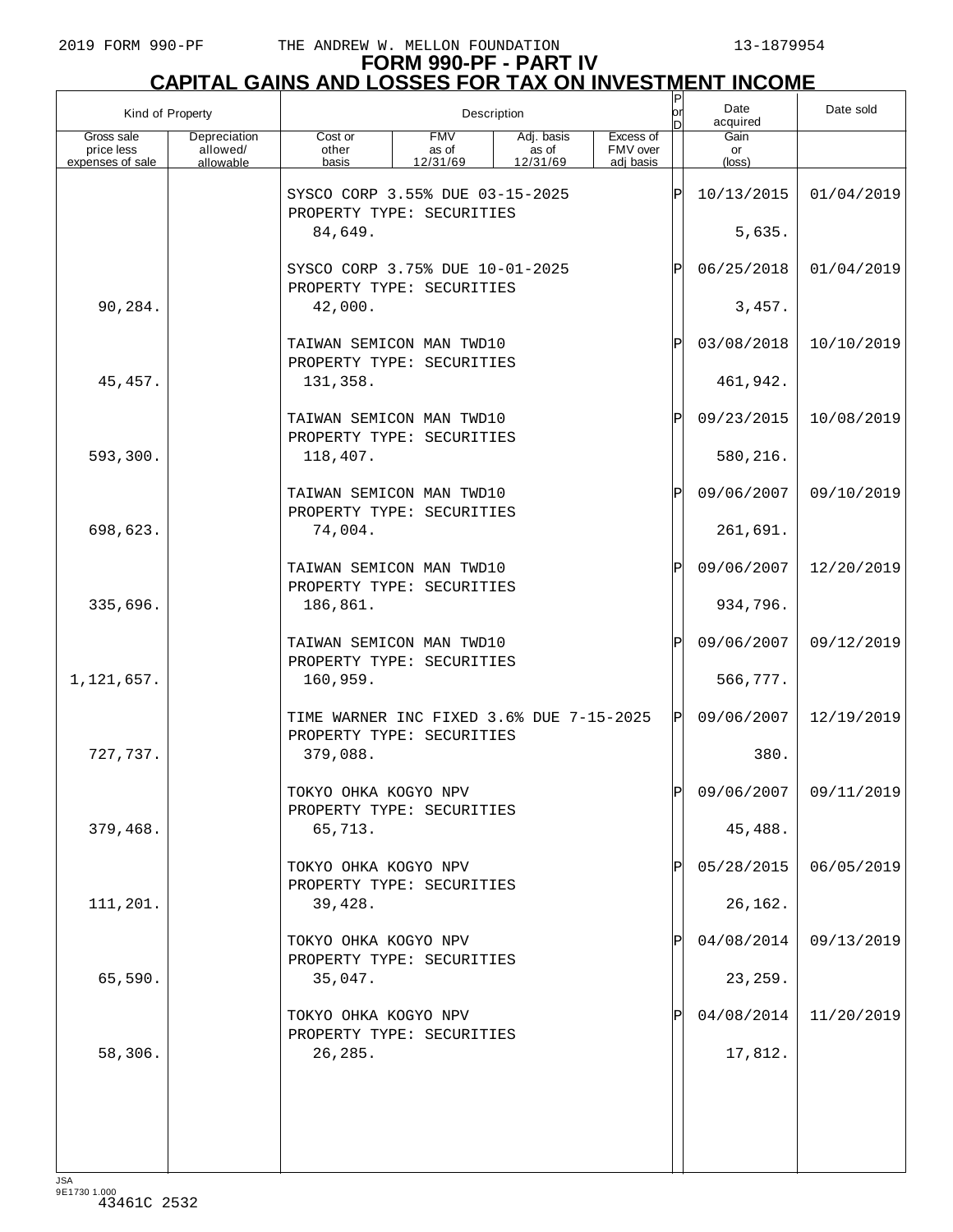| Kind of Property         |                          |                                                                       |                     | Description         |                       | $\sf P$<br>lor | Date<br>acquired      | Date sold               |
|--------------------------|--------------------------|-----------------------------------------------------------------------|---------------------|---------------------|-----------------------|----------------|-----------------------|-------------------------|
| Gross sale<br>price less | Depreciation<br>allowed/ | Cost or<br>other                                                      | <b>FMV</b><br>as of | Adj. basis<br>as of | Excess of<br>FMV over |                | Gain<br>or            |                         |
| expenses of sale         | allowable                | basis                                                                 | 12/31/69            | 12/31/69            | adj basis             |                | (loss)                |                         |
|                          |                          | TOKYO OHKA KOGYO NPV<br>PROPERTY TYPE: SECURITIES                     |                     |                     |                       | ΙP             | 04/08/2014            | 11/22/2019              |
| 44,097.                  |                          | 35,047.                                                               |                     |                     |                       |                | 23,665.               |                         |
|                          |                          | TOKYO OHKA KOGYO NPV<br>PROPERTY TYPE: SECURITIES                     |                     |                     |                       | Ρ              | 04/08/2014            | 11/18/2019              |
| 58,713.                  |                          | 30,666.                                                               |                     |                     |                       |                | 20,603.               |                         |
|                          |                          | TOKYO OHKA KOGYO NPV<br>PROPERTY TYPE: SECURITIES                     |                     |                     |                       | Ρ              | 04/08/2014            | 09/19/2019              |
| 51,269.                  |                          | 28,476.                                                               |                     |                     |                       |                | 18,437.               |                         |
|                          |                          | TOKYO OHKA KOGYO NPV<br>PROPERTY TYPE: SECURITIES                     |                     |                     |                       | Ρ              | 04/08/2014            | 09/18/2019              |
| 46,913.                  |                          | 56,951.                                                               |                     |                     |                       |                | 39,170.               |                         |
|                          |                          | TOKYO OHKA KOGYO NPV<br>PROPERTY TYPE: SECURITIES                     |                     |                     |                       | Ρ              | 04/08/2014            | 11/21/2019              |
| 96,121.                  |                          | 61,332.                                                               |                     |                     |                       |                | 41,243.               |                         |
|                          |                          | TOKYO OHKA KOGYO NPV<br>PROPERTY TYPE: SECURITIES                     |                     |                     |                       | Ρ              | 04/08/2014            | 09/17/2019              |
| 102,575.                 |                          | 91,998.                                                               |                     |                     |                       |                | 68,098.               |                         |
| 160,096.                 |                          | TOKYO OHKA KOGYO NPV<br>PROPERTY TYPE: SECURITIES<br>15,333.          |                     |                     |                       | Ρ              | 04/08/2014<br>10,187. | 09/20/2019              |
|                          |                          | TOKYO OHKA KOGYO NPV                                                  |                     |                     |                       | Ρ              | 04/08/2014            | 10/02/2019              |
| 25,520.                  |                          | PROPERTY TYPE: SECURITIES<br>52,571.                                  |                     |                     |                       |                | 36,990.               |                         |
|                          |                          | TOKYO OHKA KOGYO NPV<br>PROPERTY TYPE: SECURITIES                     |                     |                     |                       | D              |                       | $04/08/2014$ 11/25/2019 |
| 89,561.                  |                          | 24,095.                                                               |                     |                     |                       |                | 16,030.               |                         |
|                          |                          | TORCHMARK CORP 4.55% DUE 09-15-2028<br>PROPERTY TYPE: SECURITIES      |                     |                     |                       |                | 04/08/2014            | 11/15/2019              |
| 40,125.                  |                          | 99,669.                                                               |                     |                     |                       |                | 11,591.               |                         |
|                          |                          | TORONTO DOMINION BK SR MEDIUM TERM BK NT<br>PROPERTY TYPE: SECURITIES |                     |                     |                       | ΙPΙ            | 04/08/2014            | 11/19/2019              |
| 111,260.                 |                          | 315,052.                                                              |                     |                     |                       |                | $-1,107.$             |                         |
|                          |                          | TOSEI CORPORATION NPV<br>PROPERTY TYPE: SECURITIES                    |                     |                     |                       |                | 09/25/2018            | 10/11/2019              |
| 313,945.                 |                          | 24,094.                                                               |                     |                     |                       |                | 5,411.                |                         |
|                          |                          |                                                                       |                     |                     |                       |                |                       |                         |
|                          |                          |                                                                       |                     |                     |                       |                |                       |                         |
|                          |                          |                                                                       |                     |                     |                       |                |                       |                         |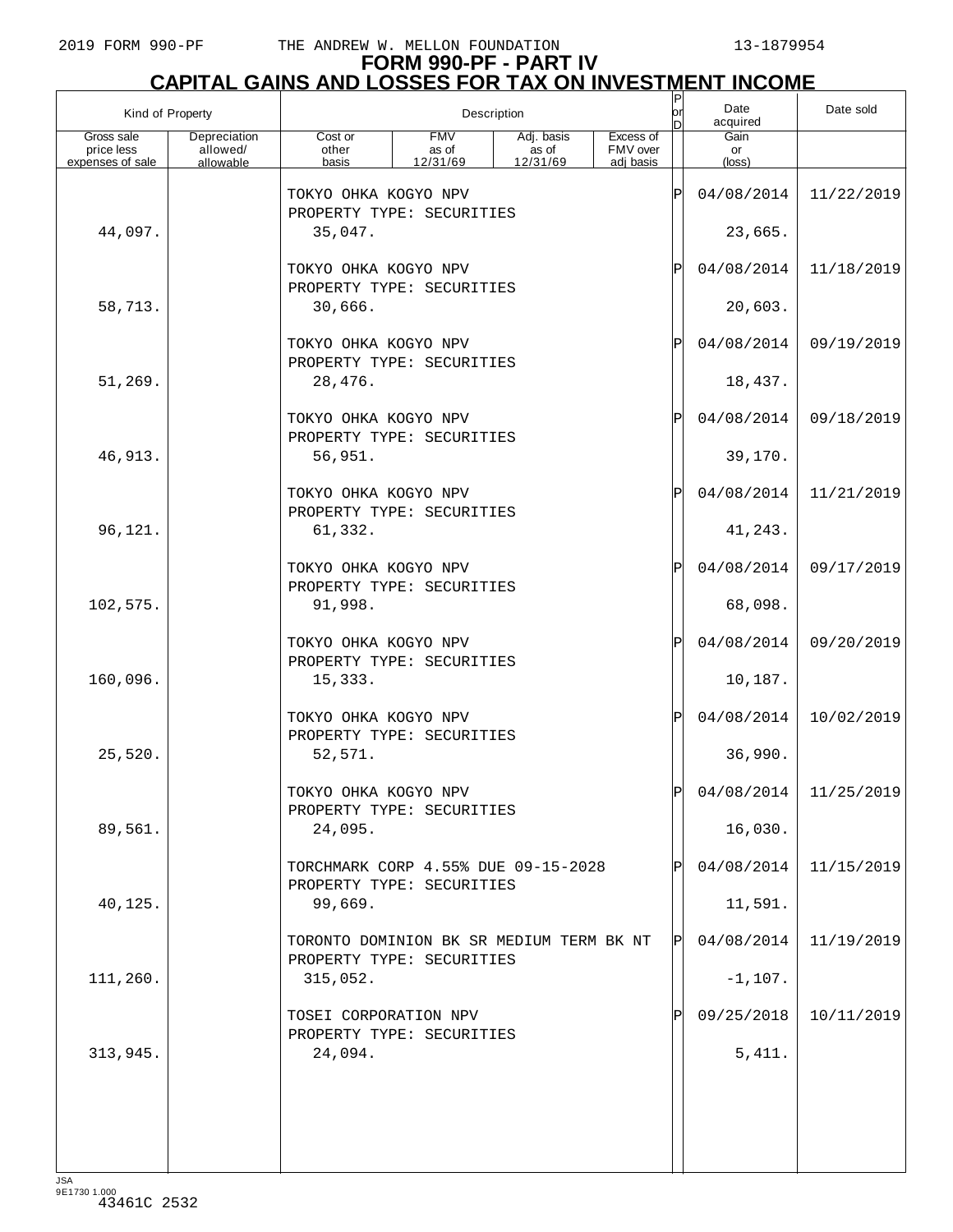| Kind of Property                             |                                       |                                                                     |                                 | Description                     |                                    | Ρ<br>lor     | Date<br>acquired              | Date sold  |
|----------------------------------------------|---------------------------------------|---------------------------------------------------------------------|---------------------------------|---------------------------------|------------------------------------|--------------|-------------------------------|------------|
| Gross sale<br>price less<br>expenses of sale | Depreciation<br>allowed/<br>allowable | Cost or<br>other<br>basis                                           | <b>FMV</b><br>as of<br>12/31/69 | Adj. basis<br>as of<br>12/31/69 | Excess of<br>FMV over<br>adi basis |              | Gain<br>or<br>$(\text{loss})$ |            |
|                                              |                                       | TOSEI CORPORATION NPV                                               |                                 |                                 |                                    | ΙP           | 06/10/2015                    | 03/04/2019 |
| 29,505.                                      |                                       | PROPERTY TYPE: SECURITIES<br>22,167.                                |                                 |                                 |                                    |              | 5,002.                        |            |
|                                              |                                       | TOSEI CORPORATION NPV                                               |                                 |                                 |                                    | P            | 09/03/2018                    | 09/30/2019 |
| 27,169.                                      |                                       | PROPERTY TYPE: SECURITIES<br>6,555.                                 |                                 |                                 |                                    |              | 1,714.                        |            |
|                                              |                                       | TOTAL CAP INTL 3.7% DUE 01-15-2024                                  |                                 |                                 |                                    | $\mathbf P$  | 09/03/2018                    | 10/01/2019 |
| 8, 269.                                      |                                       | PROPERTY TYPE: SECURITIES<br>179,254.                               |                                 |                                 |                                    |              | 4,057.                        |            |
|                                              |                                       | TOTAL CAP INTL 3.7% DUE 01-15-2024<br>PROPERTY TYPE: SECURITIES     |                                 |                                 |                                    | $\mathbf P$  | 09/04/2018                    | 10/01/2019 |
| 183, 311.                                    |                                       | 26,051.                                                             |                                 |                                 |                                    |              | 573.                          |            |
|                                              |                                       | TOTAL CAP INTL 3.7% DUE 01-15-2024<br>PROPERTY TYPE: SECURITIES     |                                 |                                 |                                    | $\mathsf{P}$ | 09/13/2017                    | 10/29/2019 |
| 26,623.                                      |                                       | 153,066.                                                            |                                 |                                 |                                    |              | 3,479.                        |            |
|                                              |                                       | TOTAL CAP INTL 3.7% DUE 01-15-2024<br>PROPERTY TYPE: SECURITIES     |                                 |                                 |                                    | $\mathsf{P}$ | 09/13/2017                    | 10/30/2019 |
| 156,545.                                     |                                       | 44,795.                                                             |                                 |                                 |                                    |              | 997.                          |            |
|                                              |                                       | TOTAL CAP INTL 3.7% DUE 01-15-2024<br>PROPERTY TYPE: SECURITIES     |                                 |                                 |                                    | $\mathsf{P}$ | 09/14/2017                    | 10/30/2019 |
| 45,792.                                      |                                       | 5,211.                                                              |                                 |                                 |                                    |              | 112.                          |            |
|                                              |                                       | TOTAL CAP INTL 3.7% DUE 01-15-2024<br>PROPERTY TYPE: SECURITIES     |                                 |                                 |                                    | $\mathsf{P}$ | 09/14/2017                    | 10/30/2019 |
| 5,322.                                       |                                       | 102,119.                                                            |                                 |                                 |                                    |              | 2,200.                        |            |
|                                              |                                       | TOYOTA MTR CR CORP 1.9% DUE 04-08-2021<br>PROPERTY TYPE: SECURITIES |                                 |                                 |                                    | וח           | 09/13/2017                    | 10/30/2019 |
| 104,318.                                     |                                       | 193,890.                                                            |                                 |                                 |                                    |              | 211.                          |            |
|                                              |                                       | TOYOTA MTR CR CORP 2.9% DUE 04-17-2024<br>PROPERTY TYPE: SECURITIES |                                 |                                 |                                    | ΙPΙ          | 09/13/2017                    | 10/30/2019 |
| 194,101.                                     |                                       | 124,960.                                                            |                                 |                                 |                                    |              | 4,468.                        |            |
|                                              |                                       | U.S CL ACTIONS (DELISTED/VAR CUSIPS)<br>PROPERTY TYPE: SECURITIES   |                                 |                                 |                                    |              | 04/05/2016                    | 10/11/2019 |
| 129,429.                                     |                                       |                                                                     |                                 |                                 |                                    |              | 738,925.                      |            |
| 738,925.                                     |                                       | U.S CL ACTIONS (DELISTED/VAR CUSIPS)<br>PROPERTY TYPE: SECURITIES   |                                 |                                 |                                    |              | 04/11/2017<br>653.            | 12/19/2019 |
|                                              |                                       |                                                                     |                                 |                                 |                                    |              |                               |            |
|                                              |                                       |                                                                     |                                 |                                 |                                    |              |                               |            |
|                                              |                                       |                                                                     |                                 |                                 |                                    |              |                               |            |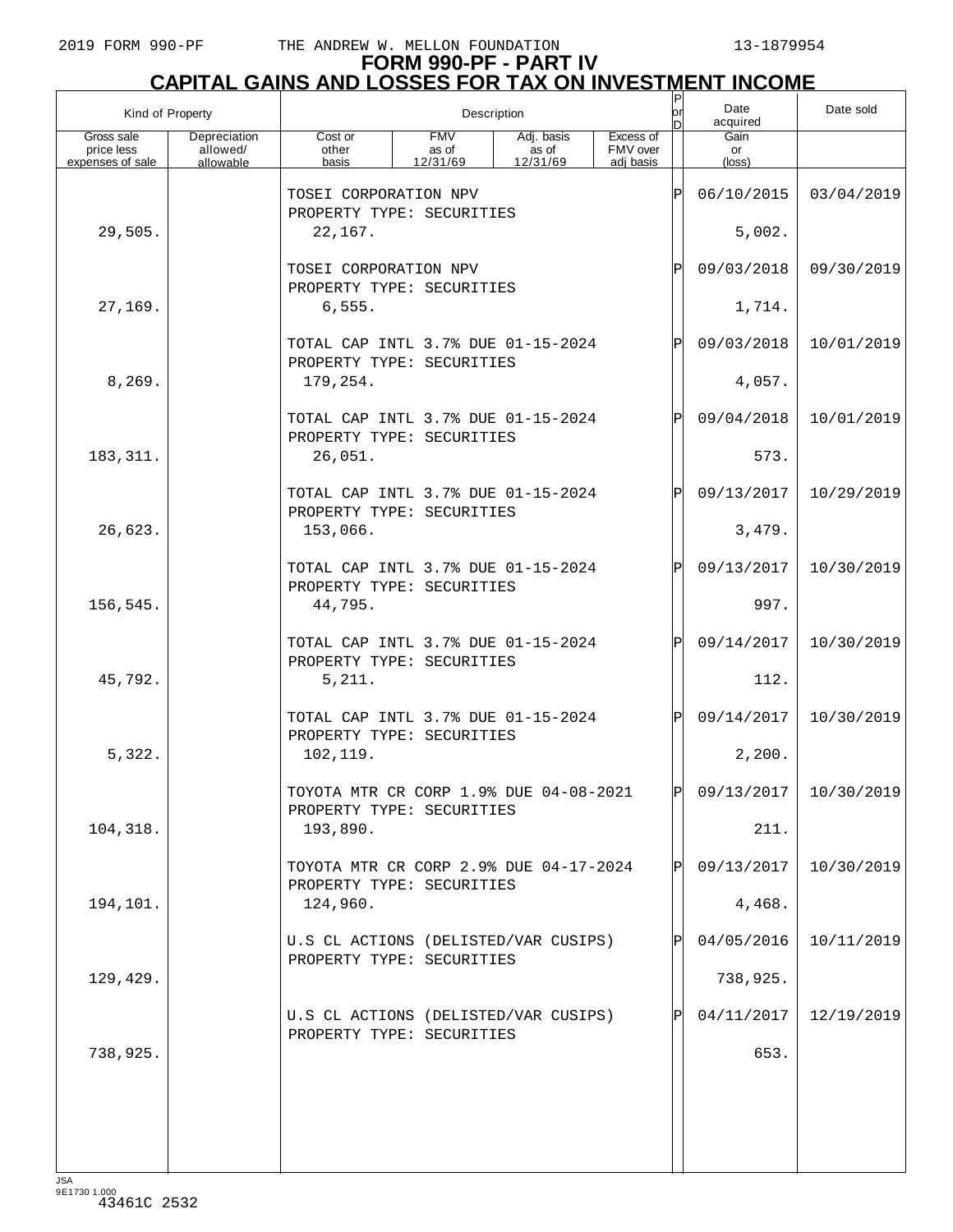# **FORM 990-PF - PART IV CAPITAL GAINS AND LOSSES FOR TAX ON INVESTMENT INCOME** P

| Kind of Property                             |                                       | Description                                                       |                                 |                                 |                                    | $_{\sf or}^{\sf  P }$<br>D | Date<br>acquired              | Date sold                 |
|----------------------------------------------|---------------------------------------|-------------------------------------------------------------------|---------------------------------|---------------------------------|------------------------------------|----------------------------|-------------------------------|---------------------------|
| Gross sale<br>price less<br>expenses of sale | Depreciation<br>allowed/<br>allowable | Cost or<br>other<br>basis                                         | <b>FMV</b><br>as of<br>12/31/69 | Adj. basis<br>as of<br>12/31/69 | Excess of<br>FMV over<br>adi basis |                            | Gain<br>or<br>$(\text{loss})$ |                           |
|                                              |                                       | U.S CL ACTIONS (DELISTED/VAR CUSIPS)<br>PROPERTY TYPE: SECURITIES |                                 |                                 |                                    | $ {\rm P} $                | 01/02/2019                    | 11/08/2019                |
| 653.                                         |                                       |                                                                   |                                 |                                 |                                    |                            | 47.                           |                           |
| 47.                                          |                                       | U.S CL ACTIONS (DELISTED/VAR CUSIPS)<br>PROPERTY TYPE: SECURITIES |                                 |                                 |                                    | $\mathbf P$                | 01/02/2019<br>204.            | 04/17/2019                |
|                                              |                                       | UBER<br>PROPERTY TYPE: SECURITIES                                 |                                 |                                 |                                    | Ρ                          | 01/02/2019                    | 12/02/2019                |
| 204.                                         |                                       | 15,587.                                                           |                                 |                                 |                                    |                            | 6, 314, 777.                  |                           |
|                                              |                                       | UBER<br>PROPERTY TYPE: SECURITIES                                 |                                 |                                 |                                    | Ρ                          | 01/02/2019                    | 08/27/2019                |
| 6,330,364.                                   |                                       | 7,794.                                                            |                                 |                                 |                                    |                            | 3,091,625.                    |                           |
|                                              |                                       | <b>UBER</b><br>PROPERTY TYPE: SECURITIES                          |                                 |                                 |                                    | Ρ                          | 02/10/2011                    | 11/22/2019                |
| 3,099,418.                                   |                                       | 15,587.                                                           |                                 |                                 |                                    |                            | 6, 266, 458.                  |                           |
|                                              |                                       | <b>UBER</b><br>PROPERTY TYPE: SECURITIES                          |                                 |                                 |                                    | Ρ                          | 02/10/2011                    | 11/21/2019                |
| 6, 282, 045.                                 |                                       | 3,231.                                                            |                                 |                                 |                                    |                            | 1,329,913.                    |                           |
| 1,333,144.                                   |                                       | <b>UBER</b><br>PROPERTY TYPE: SECURITIES<br>900.                  |                                 |                                 |                                    | Ρ                          | 02/10/2011<br>370,562.        | 11/21/2019                |
|                                              |                                       | <b>UBER</b>                                                       |                                 |                                 |                                    | Ρ                          | 02/10/2011                    | 12/18/2019                |
| 371,462.                                     |                                       | PROPERTY TYPE: SECURITIES<br>3,662.                               |                                 |                                 |                                    |                            | 1,507,337.                    |                           |
|                                              |                                       | UBER                                                              |                                 |                                 |                                    | Ы                          |                               | $02/10/2011$   12/18/2019 |
| 1,510,999.                                   |                                       | PROPERTY TYPE: SECURITIES<br>2,598.                               |                                 |                                 |                                    |                            | 1,079,815.                    |                           |
|                                              |                                       | <b>UBER</b><br>PROPERTY TYPE: SECURITIES                          |                                 |                                 |                                    |                            | 02/10/2011                    | 12/19/2019                |
| 1,082,412.                                   |                                       | 5,195.                                                            |                                 |                                 |                                    |                            | 2,179,614.                    |                           |
|                                              |                                       | <b>UBER</b>                                                       |                                 |                                 |                                    |                            | 02/10/2011                    | 12/20/2019                |
| 2,184,810.                                   |                                       | PROPERTY TYPE: SECURITIES<br>2,598.                               |                                 |                                 |                                    |                            | 1,064,574.                    |                           |
|                                              |                                       | <b>UBER</b><br>PROPERTY TYPE: SECURITIES                          |                                 |                                 |                                    |                            | 02/10/2011                    | 12/20/2019                |
| 1,067,172.                                   |                                       | 11,691.                                                           |                                 |                                 |                                    |                            | 4,928,648.                    |                           |
|                                              |                                       |                                                                   |                                 |                                 |                                    |                            |                               |                           |
|                                              |                                       |                                                                   |                                 |                                 |                                    |                            |                               |                           |
| 1C                                           |                                       |                                                                   |                                 |                                 |                                    |                            |                               |                           |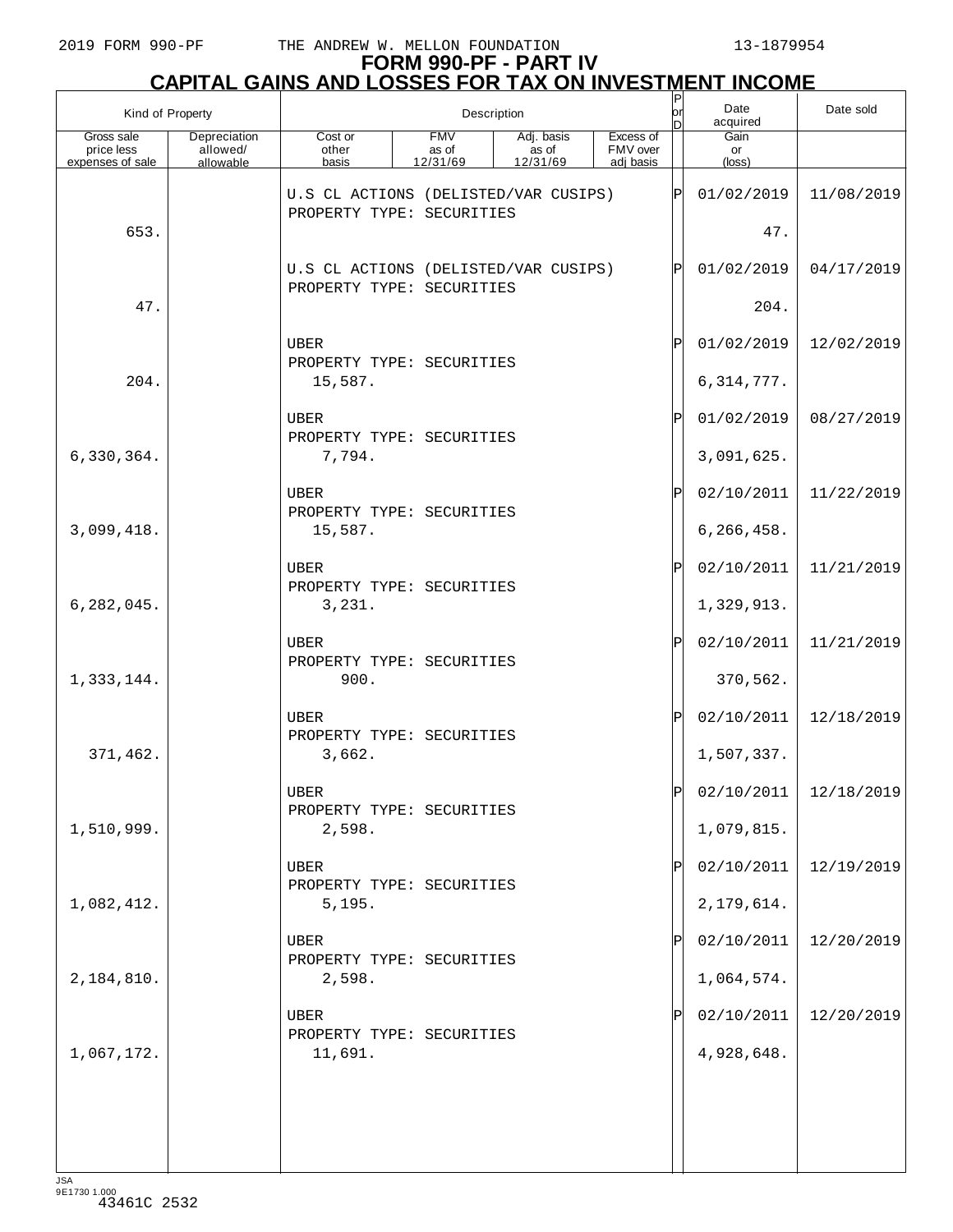| Kind of Property         |                          | Description                                                                       |                     |                     |                       |     | Date<br>acquired | Date sold               |
|--------------------------|--------------------------|-----------------------------------------------------------------------------------|---------------------|---------------------|-----------------------|-----|------------------|-------------------------|
| Gross sale<br>price less | Depreciation<br>allowed/ | Cost or<br>other                                                                  | <b>FMV</b><br>as of | Adj. basis<br>as of | Excess of<br>FMV over |     | Gain<br>or       |                         |
| expenses of sale         | allowable                | basis                                                                             | 12/31/69            | 12/31/69            | adi basis             |     | (loss)           |                         |
|                          |                          | <b>UBER</b><br>PROPERTY TYPE: SECURITIES                                          |                     |                     |                       | ΙP  | 02/10/2011       | 12/16/2019              |
| 4,940,339.               |                          | 19,484.                                                                           |                     |                     | 7,984,250.            |     |                  |                         |
| 8,003,735.               |                          | UNION BANK 2.25 DUE 05-06-2019 REG<br>PROPERTY TYPE: SECURITIES<br>250,000.       |                     |                     |                       |     | 02/10/2011       | 12/20/2019              |
| 250,000.                 |                          | UNITED AIRLS INC 2018-1B PASS THRU TR<br>PROPERTY TYPE: SECURITIES<br>5,928.      |                     |                     |                       | P   | 02/10/2011       | 12/16/2019              |
| 5,928.                   |                          | UNITED AIRLS INC 2018-1B PASS THRU TR<br>PROPERTY TYPE: SECURITIES<br>8,439.      |                     |                     |                       | P   | 03/26/2018       | 05/06/2019              |
|                          |                          | UNITED STATES TREAS BD STRIPPED PRIN PMT<br>PROPERTY TYPE: SECURITIES             |                     |                     |                       | ΙP  | 05/09/2018       | 02/14/2019              |
| 8,439.                   |                          | 1,277,933.                                                                        |                     |                     |                       |     | 249,021.         |                         |
|                          |                          | UNITED STATES TREAS DTD 00278 3.625%<br>PROPERTY TYPE: SECURITIES                 |                     |                     |                       | ΙP  | 05/09/2018       | 08/16/2019              |
| 1,526,954.               |                          | 5, 105, 112.                                                                      |                     |                     |                       |     | $-53, 159.$      |                         |
| 5,051,953.               |                          | UNITED STATES TREAS NTS DTD 01/31/2015<br>PROPERTY TYPE: SECURITIES<br>1,973,359. |                     |                     |                       | ΙP  | 07/23/2018       | 11/19/2019              |
| 1,973,359.               |                          | UNITED STATES TREAS NTS DTD 03/31/2013<br>PROPERTY TYPE: SECURITIES<br>2,766,094. |                     |                     |                       | ΙP  | 06/23/2015       | 01/25/2019              |
|                          |                          | UNITED STATES TREAS NTS DTD 03/31/2013<br>PROPERTY TYPE: SECURITIES               |                     |                     |                       |     |                  | $05/19/2015$ 01/25/2019 |
| 2,766,094.               |                          | 199,656.                                                                          |                     |                     |                       |     | $-2,078.$        |                         |
|                          |                          | UNITED STATES TREAS NTS DTD 05/31/2018<br>PROPERTY TYPE: SECURITIES               |                     |                     |                       | IP  | 05/29/2015       | 04/02/2019              |
| 197,578.                 |                          | 359,533.                                                                          |                     |                     |                       |     | 1,066.           |                         |
|                          |                          | UNITEDHEALTH GROUP 1.625% DUE 03-15-2019<br>PROPERTY TYPE: SECURITIES             |                     |                     |                       | IPI | 02/23/2016       | 04/02/2019              |
| 360,599.                 |                          | 181,737.                                                                          |                     |                     |                       |     | 3, 263.          |                         |
|                          |                          | UNITEDHEALTH GROUP 1.625% DUE 03-15-2019<br>PROPERTY TYPE: SECURITIES             |                     |                     |                       | IPI | 09/06/2018       | 05/28/2019              |
| 185,000.                 |                          | 64,716.                                                                           |                     |                     |                       |     | 284.             |                         |
|                          |                          |                                                                                   |                     |                     |                       |     |                  |                         |
|                          |                          |                                                                                   |                     |                     |                       |     |                  |                         |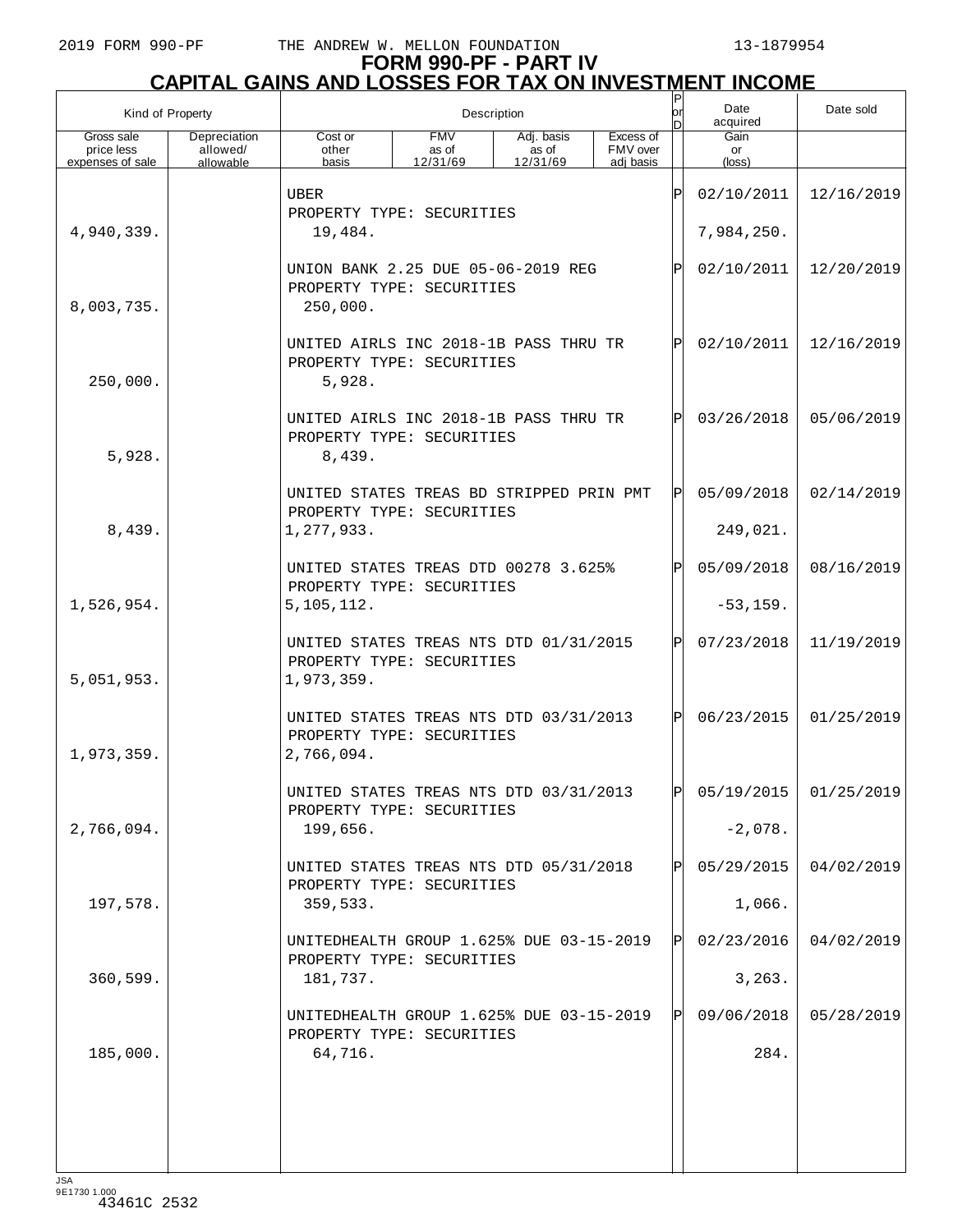| Kind of Property                             |                                       | Description                                                                       |                                 |                                 |                                    |            | Date<br>acquired       | Date sold             |
|----------------------------------------------|---------------------------------------|-----------------------------------------------------------------------------------|---------------------------------|---------------------------------|------------------------------------|------------|------------------------|-----------------------|
| Gross sale<br>price less<br>expenses of sale | Depreciation<br>allowed/<br>allowable | Cost or<br>other<br>basis                                                         | <b>FMV</b><br>as of<br>12/31/69 | Adj. basis<br>as of<br>12/31/69 | Excess of<br>FMV over<br>adj basis |            | Gain<br>or<br>(loss)   |                       |
| 65,000.                                      |                                       | UNITEDHEALTH GROUP 2.125% DUE 03-15-2021<br>PROPERTY TYPE: SECURITIES<br>199,704. |                                 |                                 |                                    | ΙÞΙ        | 08/05/2015             | 03/15/2019            |
|                                              |                                       | UNITEDHEALTH GROUP 2.75 DUE 02-15-2023<br>PROPERTY TYPE: SECURITIES               |                                 | ΙÞΙ                             | 03/08/2017                         | 03/15/2019 |                        |                       |
| 199,704.                                     |                                       | 467,589.                                                                          |                                 |                                 |                                    |            |                        |                       |
|                                              |                                       | <b>UPWORK</b><br>PROPERTY TYPE: SECURITIES                                        |                                 |                                 |                                    | ΙÞΙ        | 02/23/2016             | 07/23/2019            |
| 472,742.                                     |                                       | 269.                                                                              |                                 |                                 |                                    |            | 7,375.                 |                       |
| 7,645.                                       |                                       | <b>UPWORK</b><br>PROPERTY TYPE: SECURITIES<br>4,449.                              |                                 |                                 |                                    | ΙÞΙ        | 06/06/2017<br>116,571. | 08/19/2019            |
|                                              |                                       |                                                                                   |                                 |                                 |                                    |            |                        | 09/16/2019            |
| 121,020.                                     |                                       | <b>UPWORK</b><br>PROPERTY TYPE: SECURITIES<br>8,898.                              |                                 |                                 |                                    | ΙÞΙ        | 08/25/2006<br>243,061. |                       |
|                                              |                                       | <b>UPWORK</b>                                                                     |                                 |                                 |                                    | ΙÞΙ        | 08/25/2006             | 09/10/2019            |
| 251,960.                                     |                                       | PROPERTY TYPE: SECURITIES<br>4,419.                                               |                                 |                                 |                                    |            | 121,050.               |                       |
|                                              |                                       | <b>UPWORK</b><br>PROPERTY TYPE: SECURITIES                                        |                                 |                                 |                                    | ΙÞΙ        | 08/25/2006             | 09/11/2019            |
| 125,469.                                     |                                       | 4,479.                                                                            |                                 |                                 |                                    |            | 122,713.               |                       |
|                                              |                                       | <b>UPWORK</b><br>PROPERTY TYPE: SECURITIES                                        |                                 |                                 |                                    | P          | 08/25/2006             | 11/01/2019            |
| 127, 193.                                    |                                       | 20,855.                                                                           |                                 |                                 |                                    |            | 383, 284.              |                       |
|                                              |                                       | UPWORK<br>PROPERTY TYPE: SECURITIES                                               |                                 |                                 |                                    | ldl        |                        | 08/25/2006 11/04/2019 |
| 404,140.                                     |                                       | 22,561.                                                                           |                                 |                                 |                                    |            | 414,294.               |                       |
|                                              |                                       | UPWORK<br>PROPERTY TYPE: SECURITIES                                               |                                 |                                 |                                    | ΙPΙ        | 08/25/2006             | 12/12/2019            |
| 436,855.                                     |                                       | 1,004.                                                                            |                                 |                                 |                                    |            | 18,476.                |                       |
|                                              |                                       | <b>UPWORK</b><br>PROPERTY TYPE: SECURITIES                                        |                                 |                                 |                                    | ΙPΙ        | 08/25/2006             | 12/13/2019            |
| 19,480.                                      |                                       | 22,021.                                                                           |                                 |                                 |                                    |            | 404,837.               |                       |
|                                              |                                       | US AWYS 2013-1 3.95 DUE 05-15-2027<br>PROPERTY TYPE: SECURITIES                   |                                 |                                 |                                    | ΙPΙ        | 08/25/2006             | 12/13/2019            |
| 426,858.                                     |                                       | 33,668.                                                                           |                                 |                                 |                                    |            | $-479.$                |                       |
|                                              |                                       |                                                                                   |                                 |                                 |                                    |            |                        |                       |
|                                              |                                       |                                                                                   |                                 |                                 |                                    |            |                        |                       |
|                                              |                                       |                                                                                   |                                 |                                 |                                    |            |                        |                       |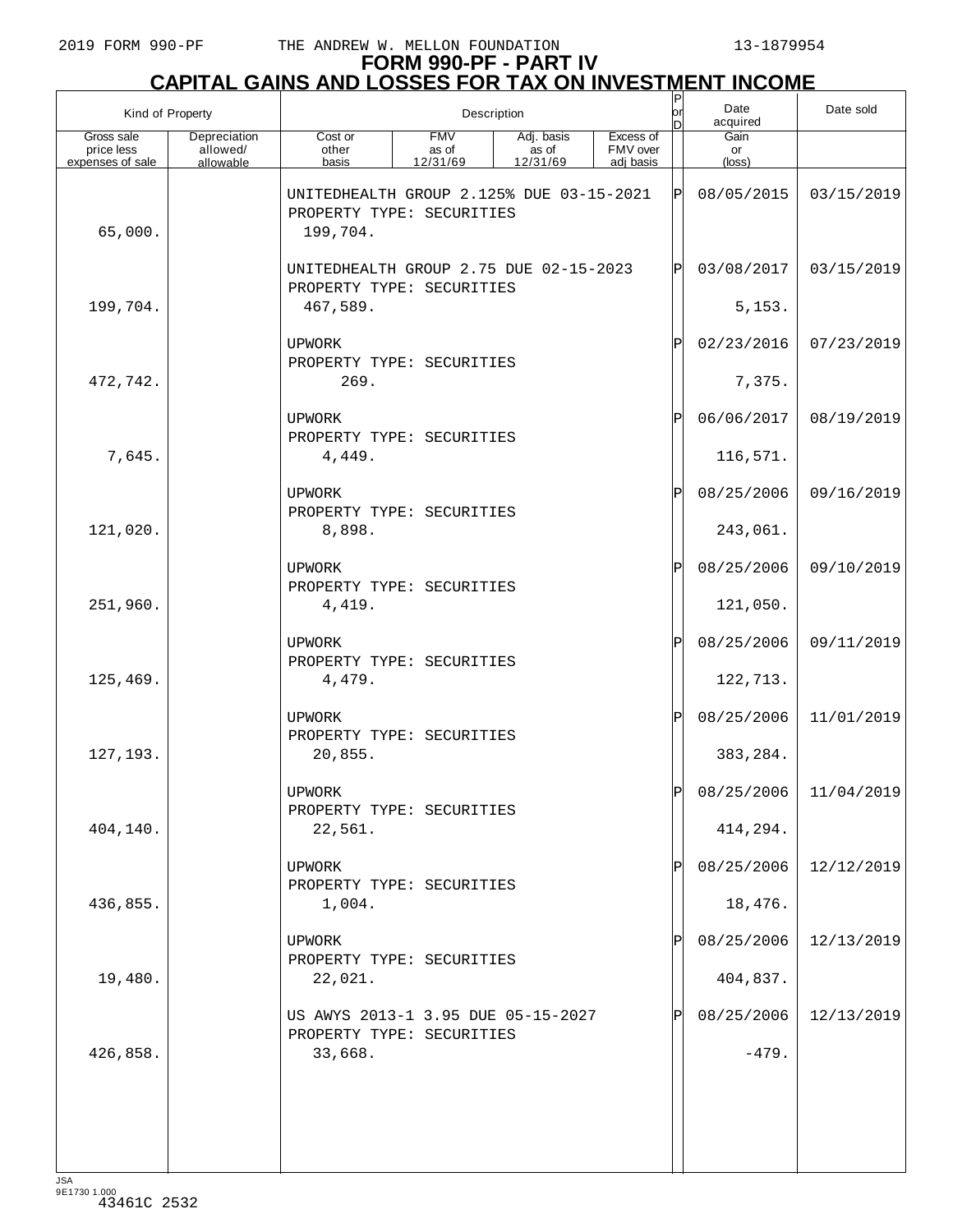## **FORM 990-PF - PART IV CAPITAL GAINS AND LOSSES FOR TAX ON INVESTMENT INCOME**

| Kind of Property                             |                                       |                                                                           |                                 | Description                     |                                    | P<br>lorl   | Date<br>acquired     | Date sold               |
|----------------------------------------------|---------------------------------------|---------------------------------------------------------------------------|---------------------------------|---------------------------------|------------------------------------|-------------|----------------------|-------------------------|
| Gross sale<br>price less<br>expenses of sale | Depreciation<br>allowed/<br>allowable | Cost or<br>other<br>basis                                                 | <b>FMV</b><br>as of<br>12/31/69 | Adj. basis<br>as of<br>12/31/69 | Excess of<br>FMV over<br>adj basis |             | Gain<br>or<br>(loss) |                         |
|                                              |                                       | US AWYS 2013-1 3.95 DUE 05-15-2027<br>PROPERTY TYPE: SECURITIES           |                                 |                                 |                                    | ΙPΙ         | 08/25/2006           | 12/16/2019              |
| 33,189.                                      |                                       | 29,926.                                                                   |                                 |                                 |                                    | $-426.$     |                      |                         |
|                                              |                                       | US BANCORP MTN 3.95%<br>PROPERTY TYPE: SECURITIES                         |                                 |                                 |                                    | P           | 04/01/2019           | 11/01/2019              |
| 29,500.                                      |                                       | 149,880.                                                                  |                                 |                                 |                                    |             | 15,145.              |                         |
|                                              |                                       | US TREAS SEC STRIPPED INT PMT GENERIC<br>PROPERTY TYPE: SECURITIES        |                                 |                                 |                                    | $\mathbf P$ | 04/01/2019           | 05/01/2019              |
| 165,026.                                     |                                       | 6,004,798.                                                                |                                 |                                 |                                    |             | 114,680.             |                         |
|                                              |                                       | US TREAS SEC STRIPPED INT PMT STRIPPED<br>PROPERTY TYPE: SECURITIES       |                                 |                                 |                                    | ΙÞΙ         | 11/13/2018           | 10/22/2019              |
| 6, 119, 478.                                 |                                       | 1,620,257.                                                                |                                 |                                 |                                    |             | 2,165.               |                         |
| 1,622,422.                                   |                                       | UTD AIRLS PASS 3.1% DUE 01-07-2030<br>PROPERTY TYPE: SECURITIES<br>2,480. |                                 |                                 |                                    | $\mathbf P$ | 05/08/2015           | 11/22/2019              |
| 2,480.                                       |                                       | UTD AIRLS PASS 3.1% DUE 01-07-2030<br>PROPERTY TYPE: SECURITIES<br>2,480. |                                 |                                 |                                    | $\mathbf P$ | 05/01/2015           | 09/23/2019              |
| 2,480.                                       |                                       | UTD AIRLS PASS 3.1% DUE 01-07-2030<br>PROPERTY TYPE: SECURITIES<br>2,480. |                                 |                                 |                                    | $\mathbf P$ | 06/06/2016           | 12/21/2018              |
| 2,480.                                       |                                       | UTD AIRLS PASS 3.1% DUE 01-07-2030<br>PROPERTY TYPE: SECURITIES<br>2,480. |                                 |                                 |                                    | $\mathbf P$ | 06/06/2016           | 12/21/2018              |
|                                              |                                       | UTD AUTO CR 3.35% DUE 01-10-2022<br>PROPERTY TYPE: SECURITIES             |                                 |                                 |                                    | Þl          |                      | $06/06/2016$ 06/21/2019 |
| 2,480.                                       |                                       | 129,076.                                                                  |                                 |                                 |                                    |             | 21.                  |                         |
|                                              |                                       | UTD AUTO CR 3.35% DUE 01-10-2022<br>PROPERTY TYPE: SECURITIES             |                                 |                                 |                                    |             | 06/06/2016           | 12/23/2019              |
| 129,097.                                     |                                       | 48,568.                                                                   |                                 |                                 |                                    |             | 8.                   |                         |
|                                              |                                       | UTD AUTO CR 3.35% DUE 01-10-2022<br>PROPERTY TYPE: SECURITIES             |                                 |                                 |                                    |             | 06/06/2017           | 08/09/2019              |
| 48,576.                                      |                                       | 114,455.                                                                  |                                 |                                 |                                    |             | 19.                  |                         |
|                                              |                                       | UTD AUTO CR 3.35% DUE 01-10-2022<br>PROPERTY TYPE: SECURITIES             |                                 |                                 |                                    |             | 06/06/2017           | 05/09/2019              |
| 114,474.                                     |                                       | 134,346.                                                                  |                                 |                                 |                                    |             | 22.                  |                         |
|                                              |                                       |                                                                           |                                 |                                 |                                    |             |                      |                         |
|                                              |                                       |                                                                           |                                 |                                 |                                    |             |                      |                         |
|                                              |                                       |                                                                           |                                 |                                 |                                    |             |                      |                         |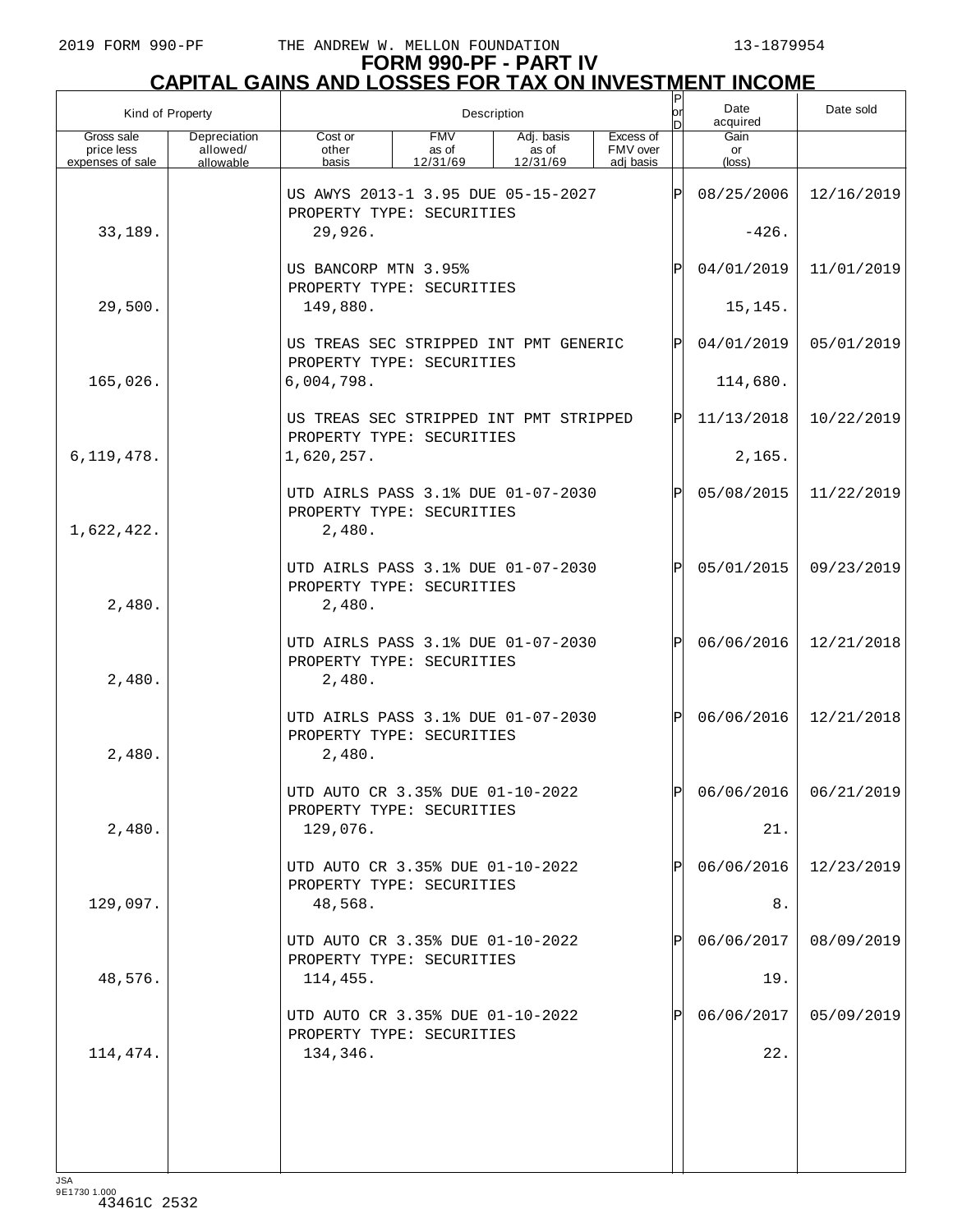## **FORM 990-PF - PART IV CAPITAL GAINS AND LOSSES FOR TAX ON INVESTMENT INCOME**

| Kind of Property                             |                                       |                                                                   |                                  | Description                     |                                    | P<br>lor     | Date<br>acquired     | Date sold               |
|----------------------------------------------|---------------------------------------|-------------------------------------------------------------------|----------------------------------|---------------------------------|------------------------------------|--------------|----------------------|-------------------------|
| Gross sale<br>price less<br>expenses of sale | Depreciation<br>allowed/<br>allowable | Cost or<br>other<br>basis                                         | <b>FMV</b><br>as of<br>12/31/69  | Adj. basis<br>as of<br>12/31/69 | Excess of<br>FMV over<br>adj basis |              | Gain<br>or<br>(loss) |                         |
|                                              |                                       | UTD AUTO CR 3.35% DUE 01-10-2022<br>PROPERTY TYPE: SECURITIES     |                                  |                                 |                                    | ΙP           | 06/06/2017           | 10/09/2019              |
| 134,367.                                     |                                       | 119,298.                                                          |                                  |                                 |                                    | 19.          |                      |                         |
|                                              |                                       |                                                                   | UTD AUTO CR 3.35% DUE 01-10-2022 |                                 |                                    |              |                      | 06/07/2019              |
| 119,317.                                     |                                       | 137,689.                                                          | PROPERTY TYPE: SECURITIES        |                                 |                                    |              |                      |                         |
|                                              |                                       | UTD AUTO CR 3.35% DUE 01-10-2022<br>PROPERTY TYPE: SECURITIES     |                                  |                                 |                                    | $\mathbf P$  | 06/06/2017           | 11/08/2019              |
| 137,712.                                     |                                       | 130,919.                                                          |                                  |                                 |                                    |              | 21.                  |                         |
|                                              |                                       | UTD AUTO CR 3.35% DUE 01-10-2022<br>PROPERTY TYPE: SECURITIES     |                                  |                                 |                                    | $\mathbf P$  | 06/06/2017           | 09/09/2019              |
| 130,941.                                     |                                       | 355, 459.                                                         |                                  |                                 |                                    |              | 58.                  |                         |
|                                              |                                       | UTD CONTL HLDGS FIXED 4.15%<br>PROPERTY TYPE: SECURITIES          |                                  |                                 |                                    | $\mathbf P$  | 06/06/2017           | 07/09/2019              |
| 355, 517.                                    |                                       | 18,604.                                                           |                                  |                                 |                                    |              | $-147.$              |                         |
|                                              |                                       | UTD CONTL HLDGS FIXED 4.15%<br>PROPERTY TYPE: SECURITIES          |                                  |                                 |                                    | $\mathbf P$  | 06/06/2017           | 12/10/2019              |
| 18,457.                                      |                                       | 18,604.                                                           |                                  |                                 |                                    |              | $-147.$              |                         |
|                                              |                                       | UTD TECHNOLOGIES 3.1% DUE 06-01-2022<br>PROPERTY TYPE: SECURITIES |                                  |                                 |                                    | $\mathsf{P}$ | 09/21/2018           | 09/26/2019              |
| 18,457.                                      |                                       | 181,198.                                                          |                                  |                                 |                                    |              | $-1, 297.$           |                         |
|                                              |                                       | VALE SA COM NPV<br>PROPERTY TYPE: SECURITIES                      |                                  |                                 |                                    | P            | 09/21/2018           | 03/27/2019              |
| 179,901.                                     |                                       | 38,543.                                                           |                                  |                                 |                                    |              | $-12,875.$           |                         |
|                                              |                                       | VALE SA COM NPV<br>PROPERTY TYPE: SECURITIES                      |                                  |                                 |                                    | Þl           |                      | 08/11/2015   02/08/2019 |
| 25,668.                                      |                                       | 143,781.                                                          |                                  |                                 |                                    |              | $-52, 227.$          |                         |
|                                              |                                       | VALE SA COM NPV<br>PROPERTY TYPE: SECURITIES                      |                                  |                                 |                                    |              | 04/08/2013           | 01/28/2019              |
| 91,554.                                      |                                       | 674,183.                                                          |                                  |                                 |                                    |              | $-105, 239.$         |                         |
|                                              |                                       | VALE SA COM NPV<br>PROPERTY TYPE: SECURITIES                      |                                  |                                 |                                    |              | 04/09/2013           | 01/28/2019              |
| 568,944.                                     |                                       | 239,158.                                                          |                                  |                                 |                                    |              | $-20,082.$           |                         |
|                                              |                                       | VALE SA COM NPV<br>PROPERTY TYPE: SECURITIES                      |                                  |                                 |                                    |              | 06/20/2013           | 01/28/2019              |
| 219,076.                                     |                                       | 749,459.                                                          |                                  |                                 |                                    |              | $-93,320.$           |                         |
|                                              |                                       |                                                                   |                                  |                                 |                                    |              |                      |                         |
|                                              |                                       |                                                                   |                                  |                                 |                                    |              |                      |                         |
| <b>JSA</b>                                   |                                       |                                                                   |                                  |                                 |                                    |              |                      |                         |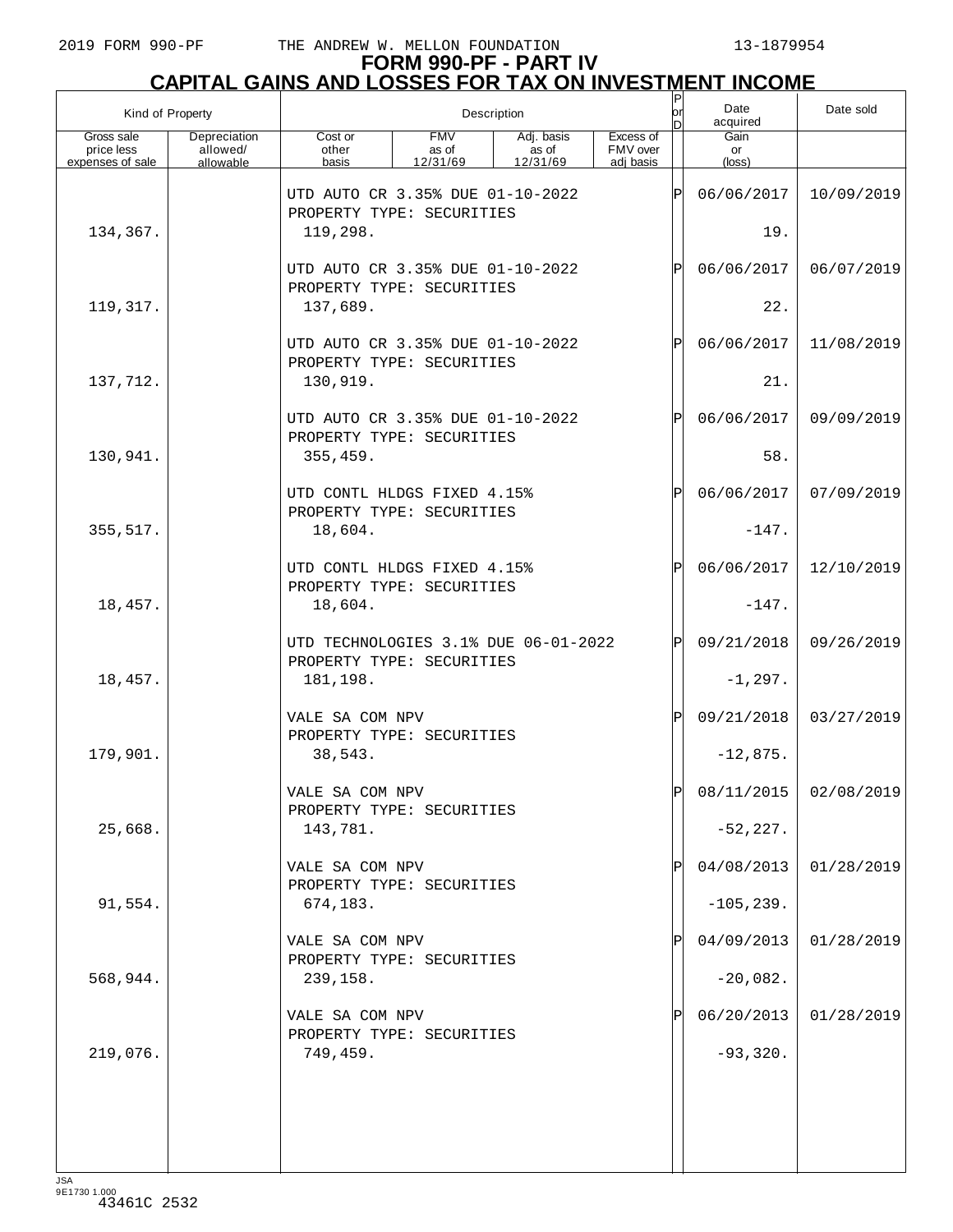| Kind of Property         |                          |                                                                        |                                                              | Description         | Date sold             |            |                 |                         |
|--------------------------|--------------------------|------------------------------------------------------------------------|--------------------------------------------------------------|---------------------|-----------------------|------------|-----------------|-------------------------|
| Gross sale<br>price less | Depreciation<br>allowed/ | Cost or<br>other                                                       | <b>FMV</b><br>as of                                          | Adj. basis<br>as of | Excess of<br>FMV over |            | Gain<br>or      |                         |
| expenses of sale         | allowable                | basis                                                                  | 12/31/69                                                     | 12/31/69            | adj basis             |            | $(\text{loss})$ |                         |
|                          |                          | VALE SA COM NPV<br>PROPERTY TYPE: SECURITIES                           |                                                              |                     |                       | ΙÞΙ        | 04/30/2014      | 01/28/2019              |
| 656,139.                 |                          | 141,286.                                                               |                                                              |                     |                       |            | 41,823.         |                         |
|                          |                          | VALE SA COM NPV                                                        |                                                              | ΙPΙ                 | 05/12/2014            | 01/28/2019 |                 |                         |
| 183,109.                 |                          | 646,937.                                                               | PROPERTY TYPE: SECURITIES                                    |                     |                       |            |                 |                         |
|                          |                          | VALE SA COM NPV<br>PROPERTY TYPE: SECURITIES                           |                                                              |                     |                       | ΙPΙ        | 11/03/2014      | 01/28/2019              |
| 1,113,910.               |                          | 23,018.                                                                |                                                              |                     |                       |            | 41,288.         |                         |
|                          |                          | VALE SA COM NPV<br>PROPERTY TYPE: SECURITIES                           |                                                              |                     |                       | ΙPΙ        | 04/28/2015      | 01/28/2019              |
| 64,306.                  |                          | 82,011.                                                                |                                                              |                     |                       |            | 459,685.        |                         |
|                          |                          | VALE SA COM NPV<br>PROPERTY TYPE: SECURITIES                           |                                                              |                     |                       | ΙPΙ        | 10/13/2015      | 01/28/2019              |
| 541,696.                 |                          | 194,454.                                                               |                                                              |                     |                       |            | 985,942.        |                         |
| 1,180,396.               |                          | VEROS AUTO 2.84% DUE 04-17-2023<br>PROPERTY TYPE: SECURITIES<br>7,906. |                                                              |                     |                       | ΙPΙ        | 01/26/2016      | 01/28/2019              |
| 7,906.                   |                          | VEROS AUTO 2.84% DUE 04-17-2023<br>PROPERTY TYPE: SECURITIES<br>6,738. |                                                              |                     |                       | ΙPΙ        | 02/01/2016      | 01/28/2019              |
| 6,738.                   |                          | VEROS AUTO 2.84% DUE 04-17-2023<br>PROPERTY TYPE: SECURITIES<br>9,421. |                                                              |                     |                       | IPI        | 10/24/2017      | 06/14/2019              |
| 9,421.                   |                          | VEROS AUTO 2.84% DUE 04-17-2023<br>PROPERTY TYPE: SECURITIES<br>8,888. |                                                              |                     |                       |            |                 | $10/24/2017$ 08/14/2019 |
| 8,888.                   |                          | VEROS AUTO 2.84% DUE 04-17-2023<br>PROPERTY TYPE: SECURITIES<br>7,028. |                                                              |                     |                       |            | 10/24/2017      | 01/14/2019              |
| 7,028.                   |                          | 6,278.                                                                 | VEROS AUTO 2.84% DUE 04-17-2023<br>PROPERTY TYPE: SECURITIES |                     |                       |            | 10/24/2017      | 05/14/2019              |
| 6,278.                   |                          | VEROS AUTO 2.84% DUE 04-17-2023<br>PROPERTY TYPE: SECURITIES<br>9,525. |                                                              |                     |                       |            | 10/24/2017      | 09/13/2019              |
|                          |                          |                                                                        |                                                              |                     |                       |            |                 |                         |
|                          |                          |                                                                        |                                                              |                     |                       |            |                 |                         |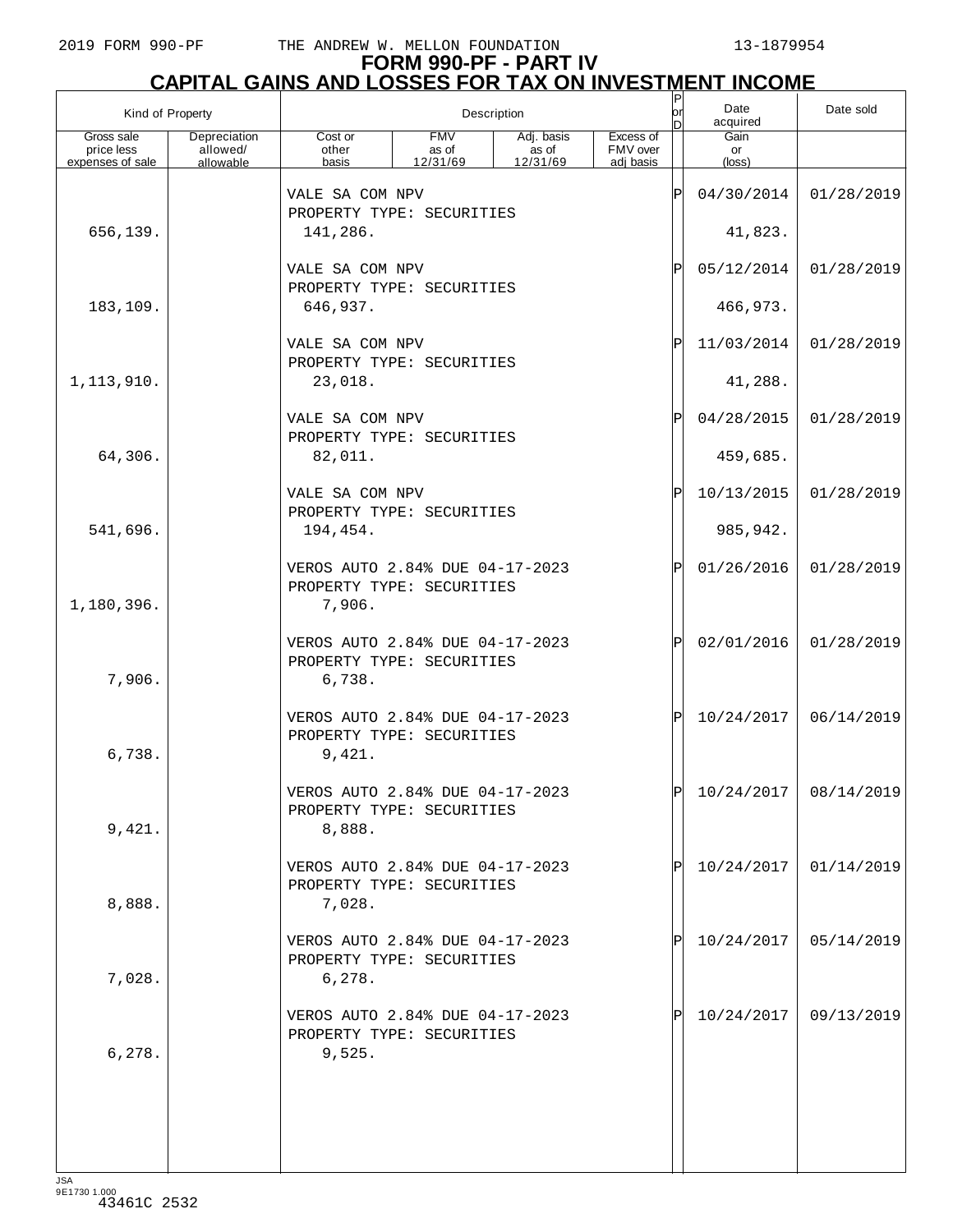| Kind of Property                             |                                       |                                                                               |                                                              | Description                     |                                    | P<br>lor     | Date<br>acquired                                                            | Date sold  |
|----------------------------------------------|---------------------------------------|-------------------------------------------------------------------------------|--------------------------------------------------------------|---------------------------------|------------------------------------|--------------|-----------------------------------------------------------------------------|------------|
| Gross sale<br>price less<br>expenses of sale | Depreciation<br>allowed/<br>allowable | Cost or<br>other<br>basis                                                     | <b>FMV</b><br>as of<br>12/31/69                              | Adj. basis<br>as of<br>12/31/69 | Excess of<br>FMV over<br>adi basis |              | Gain<br>or<br>(loss)                                                        |            |
| 9,525.                                       |                                       | VEROS AUTO 2.84% DUE 04-17-2023<br>PROPERTY TYPE: SECURITIES<br>9,358.        |                                                              |                                 | ΙP                                 | 10/24/2017   | 10/14/2019                                                                  |            |
| 9,358.                                       |                                       | 10,709.                                                                       | VEROS AUTO 2.84% DUE 04-17-2023<br>PROPERTY TYPE: SECURITIES |                                 |                                    |              |                                                                             | 03/14/2019 |
| 10,709.                                      |                                       | VEROS AUTO 2.84% DUE 04-17-2023<br>PROPERTY TYPE: SECURITIES<br>7,373.        |                                                              |                                 |                                    | $\mathbf P$  | 10/24/2017                                                                  | 04/12/2019 |
| 7,373.                                       |                                       | VEROS AUTO 2.84% DUE 04-17-2023<br>PROPERTY TYPE: SECURITIES<br>4,332.        |                                                              |                                 |                                    | $\mathbf P$  | 10/24/2017                                                                  | 02/14/2019 |
| 4,332.                                       |                                       | VIACOM INC NEW 3.875% DUE 04-01-2024<br>PROPERTY TYPE: SECURITIES<br>152,484. |                                                              |                                 |                                    | $\mathsf{P}$ | 10/24/2017<br>7,854.                                                        | 07/12/2019 |
|                                              |                                       | VIOMI TECHNOLOGY<br>PROPERTY TYPE: SECURITIES                                 |                                                              |                                 |                                    | Ρ            | 10/24/2017                                                                  | 11/18/2019 |
| 160,337.                                     |                                       | 1,703.<br>VIOMI TECHNOLOGY<br>PROPERTY TYPE: SECURITIES                       |                                                              |                                 |                                    | $\mathbf{P}$ | 2,415.<br>05/04/2017                                                        | 12/09/2019 |
| 4,118.                                       |                                       | 5,610.<br>VIOMI TECHNOLOGY                                                    |                                                              |                                 |                                    | Ρ            | 8,321.<br>01/29/2015                                                        | 06/27/2019 |
| 13,931.                                      |                                       | PROPERTY TYPE: SECURITIES<br>23,760.                                          |                                                              |                                 |                                    |              | 32,884.                                                                     |            |
| 56,644.                                      |                                       | PROPERTY TYPE: SECURITIES<br>156,733.                                         |                                                              |                                 |                                    |              | VODAFONE GROUP PLC 4.125% DUE 05-30-2025 P 01/29/2015 06/25/2019<br>15,126. |            |
| 171,860.                                     |                                       | WARNER MEDIA LLC 3.55% DUE 06-01-2024<br>PROPERTY TYPE: SECURITIES<br>70,194. |                                                              |                                 |                                    |              | 01/29/2015<br>70.                                                           | 06/26/2019 |
|                                              |                                       | WELLS FARGO & CO 2.625% DUE 07-22-2022<br>PROPERTY TYPE: SECURITIES           |                                                              |                                 |                                    | P            | 05/23/2018                                                                  | 10/09/2019 |
| 70,264.                                      |                                       | 199,893.<br>WELLTOWER INC 4% DUE 06-01-2025                                   |                                                              |                                 |                                    |              | 1,477.<br>03/31/2017                                                        | 06/05/2019 |
| 201,370.                                     |                                       | PROPERTY TYPE: SECURITIES<br>130,805.                                         |                                                              |                                 |                                    |              | 3,498.                                                                      |            |
|                                              |                                       |                                                                               |                                                              |                                 |                                    |              |                                                                             |            |
|                                              |                                       |                                                                               |                                                              |                                 |                                    |              |                                                                             |            |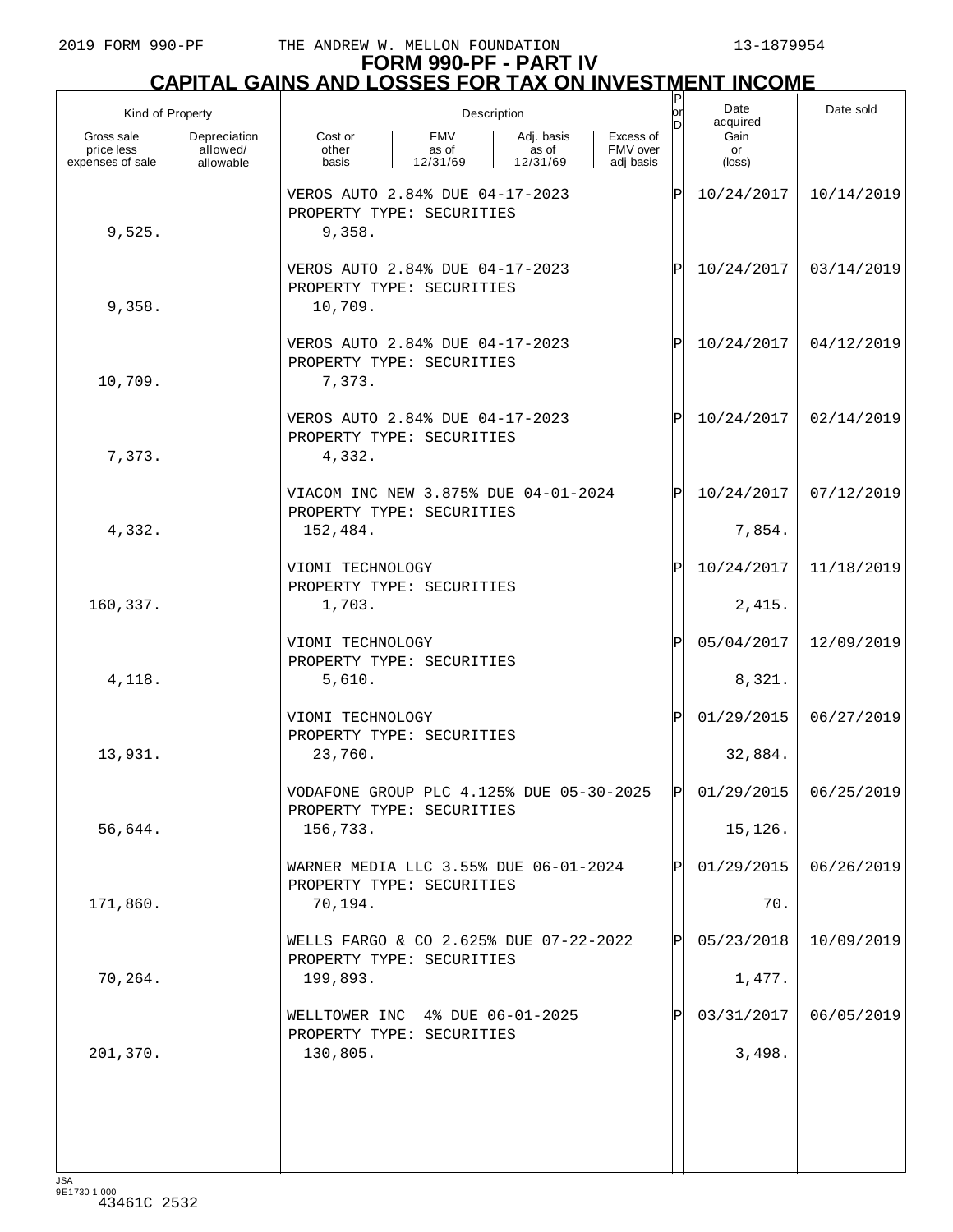| Kind of Property                             |                                       |                                                                                 |                                 | Description                     |                                    | P<br>or<br>ln | Date<br>acquired      | Date sold               |
|----------------------------------------------|---------------------------------------|---------------------------------------------------------------------------------|---------------------------------|---------------------------------|------------------------------------|---------------|-----------------------|-------------------------|
| Gross sale<br>price less<br>expenses of sale | Depreciation<br>allowed/<br>allowable | Cost or<br>other<br>basis                                                       | <b>FMV</b><br>as of<br>12/31/69 | Adj. basis<br>as of<br>12/31/69 | Excess of<br>FMV over<br>adi basis |               | Gain<br>or<br>(loss)  |                         |
|                                              |                                       | WESTPAC BKG CORP 2.15% DUE 03-06-2020                                           |                                 |                                 |                                    | ΙP            | 07/17/2017            | 07/30/2019              |
| 134,303.                                     |                                       | PROPERTY TYPE: SECURITIES<br>249,893.                                           |                                 |                                 |                                    | $-2,403.$     |                       |                         |
|                                              |                                       | WESTPAC BKG CORP 2.5% DUE 06-28-2022                                            |                                 |                                 | P                                  | 09/01/2016    | 12/09/2019            |                         |
| 247,490.                                     |                                       | 199,820.                                                                        | PROPERTY TYPE: SECURITIES       |                                 |                                    |               |                       |                         |
|                                              |                                       | WESTPAC BKG CORP 2.5% DUE 06-28-2022<br>PROPERTY TYPE: SECURITIES               |                                 |                                 |                                    | P             | 02/27/2017            | 01/04/2019              |
| 202,744.                                     |                                       | 315, 155.                                                                       |                                 |                                 |                                    |               | 4,167.                |                         |
| 319, 322.                                    |                                       | WESTPAC BKG CORP 4.875% DUE 11-19-2019<br>PROPERTY TYPE: SECURITIES<br>250,000. |                                 |                                 |                                    | ΙPΙ           | 06/21/2017            | 10/15/2019              |
|                                              |                                       | ZOOM VIDEO                                                                      |                                 |                                 |                                    | P             | 07/31/2017            | 10/15/2019              |
| 250,000.                                     |                                       | PROPERTY TYPE: SECURITIES<br>4,086.                                             |                                 |                                 |                                    |               | 76,083.               |                         |
|                                              |                                       | ZOOM VIDEO<br>PROPERTY TYPE: SECURITIES                                         |                                 |                                 |                                    | ΙP            | 07/02/2015            | 11/19/2019              |
| 80,169.                                      |                                       | 5,927.                                                                          |                                 |                                 |                                    |               | 111,885.              |                         |
|                                              |                                       | ZOOM VIDEO<br>PROPERTY TYPE: SECURITIES                                         |                                 |                                 |                                    | ΙP            | 12/01/2016            | 11/22/2019              |
| 117,812.                                     |                                       | 1,250.                                                                          |                                 |                                 |                                    |               | 23,593.               |                         |
|                                              |                                       | ZOOM VIDEO<br>PROPERTY TYPE: SECURITIES                                         |                                 |                                 |                                    | ΙP            | 12/01/2016            | 11/25/2019              |
| 24,842.                                      |                                       | 995.                                                                            |                                 |                                 |                                    |               | 18,789.               |                         |
|                                              |                                       | ZOOM VIDEO<br>PROPERTY TYPE: SECURITIES                                         |                                 |                                 |                                    | ldl           |                       | $12/01/2016$ 11/25/2019 |
| 19,785.                                      |                                       | 4,172.<br>ZUORA INC                                                             |                                 |                                 |                                    |               | 71,573.<br>12/01/2016 | 11/25/2019              |
| 75,745.                                      |                                       | PROPERTY TYPE: SECURITIES<br>7,930.                                             |                                 |                                 |                                    |               | 274,605.              |                         |
|                                              |                                       | ZUORA INC                                                                       |                                 |                                 |                                    |               | 12/01/2016            | 12/18/2019              |
| 282,535.                                     |                                       | PROPERTY TYPE: SECURITIES<br>1,500.                                             |                                 |                                 |                                    |               | 51,899.               |                         |
|                                              |                                       | ZUORA INC                                                                       |                                 |                                 |                                    |               | 12/17/2007            | 01/31/2019              |
| 53,399.                                      |                                       | PROPERTY TYPE: SECURITIES<br>360.                                               |                                 |                                 |                                    |               | 12,456.               |                         |
|                                              |                                       |                                                                                 |                                 |                                 |                                    |               |                       |                         |
|                                              |                                       |                                                                                 |                                 |                                 |                                    |               |                       |                         |
|                                              |                                       |                                                                                 |                                 |                                 |                                    |               |                       |                         |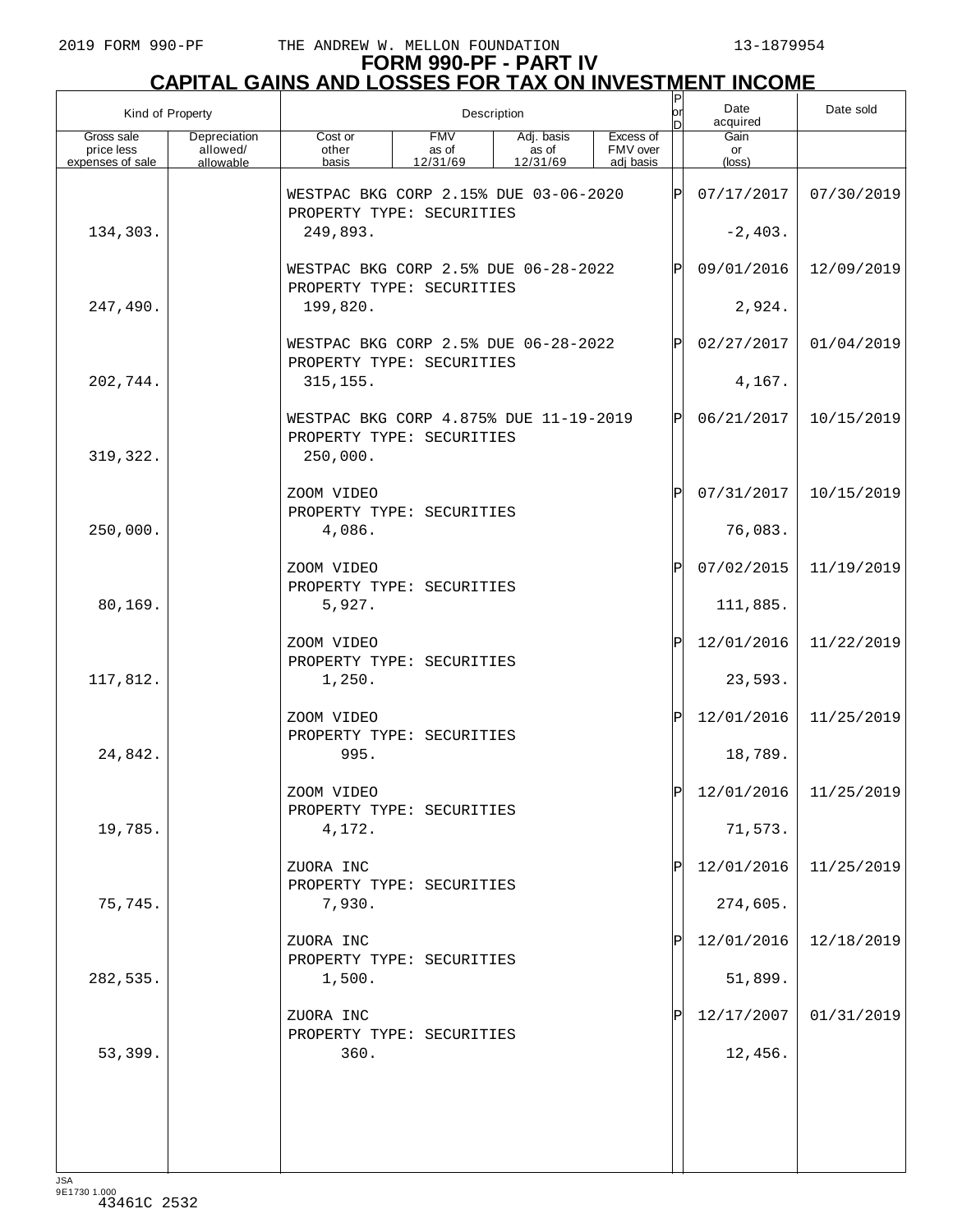| Kind of Property         |                          |                                        |                     | Description         |                       | P<br>lor<br>D | Date<br>acquired | Date sold             |
|--------------------------|--------------------------|----------------------------------------|---------------------|---------------------|-----------------------|---------------|------------------|-----------------------|
| Gross sale<br>price less | Depreciation<br>allowed/ | Cost or<br>other                       | <b>FMV</b><br>as of | Adj. basis<br>as of | Excess of<br>FMV over |               | Gain<br>or       |                       |
| expenses of sale         | allowable                | basis                                  | 12/31/69            | 12/31/69            | adi basis             |               | $(\text{loss})$  |                       |
|                          |                          | ZUORA INC<br>PROPERTY TYPE: SECURITIES |                     |                     |                       | ΙP            | 12/17/2007       | 01/31/2019            |
| 12,816.                  |                          | 300.                                   |                     |                     |                       |               | 10,380.          |                       |
|                          |                          | ZUORA INC<br>PROPERTY TYPE: SECURITIES |                     |                     |                       | ΙP            | 12/17/2007       | 01/30/2019            |
| 10,680.                  |                          | 21,540.                                |                     |                     |                       |               | 744,793.         |                       |
|                          |                          | ZUORA INC<br>PROPERTY TYPE: SECURITIES |                     |                     |                       | ΙP            | 12/17/2007       | 01/25/2019            |
| 766,333.                 |                          | 10,550.                                |                     |                     |                       |               | 359,877.         |                       |
|                          |                          | ZUORA INC<br>PROPERTY TYPE: SECURITIES |                     |                     |                       | ΙP            | 12/17/2007       | 01/28/2019            |
| 370, 427.                |                          | 10,550.                                |                     |                     |                       |               | 372, 421.        |                       |
|                          |                          | ZUORA INC<br>PROPERTY TYPE: SECURITIES |                     |                     |                       | ΙP            | 12/17/2007       | 04/25/2019            |
| 382,972.                 |                          | 10,549.                                |                     |                     |                       |               | 377,998.         |                       |
|                          |                          | ZUORA INC<br>PROPERTY TYPE: SECURITIES |                     |                     |                       | ΙP            | 12/17/2007       | 04/25/2019            |
| 388,547.                 |                          | 10,550.                                |                     |                     |                       |               | 352,767.         |                       |
|                          |                          | ZUORA INC<br>PROPERTY TYPE: SECURITIES |                     |                     |                       | ΙP            | 12/17/2007       | 04/29/2019            |
| 363, 318.                |                          | 3,417.                                 |                     |                     |                       |               | 85,869.          |                       |
|                          |                          | ZUORA INC<br>PROPERTY TYPE: SECURITIES |                     |                     |                       | ΙP            | 12/17/2007       | 04/03/2019            |
| 89,286.                  |                          | 720.                                   |                     |                     |                       |               | 18,420.          |                       |
|                          |                          | ZUORA INC<br>PROPERTY TYPE: SECURITIES |                     |                     |                       |               |                  | 12/17/2007 09/17/2019 |
| 19,140.                  |                          | 6,114.                                 |                     |                     |                       |               | 156,413.         |                       |
|                          |                          | ZUORA INC<br>PROPERTY TYPE: SECURITIES |                     |                     |                       |               | 12/17/2007       | 09/20/2019            |
| 162,527.                 |                          | 128.                                   |                     |                     |                       |               | 33,893.          |                       |
|                          |                          | ZUORA INC<br>PROPERTY TYPE: SECURITIES |                     |                     |                       | IP            | 12/17/2007       | 09/26/2019            |
| 34,021.                  |                          | 3,321.                                 |                     |                     |                       |               | 39,057.          |                       |
|                          |                          | ZUORA INC<br>PROPERTY TYPE: SECURITIES |                     |                     |                       |               | 12/17/2007       | 11/26/2019            |
| 42,378.                  |                          | 342.                                   |                     |                     |                       |               | 88,813.          |                       |
|                          |                          |                                        |                     |                     |                       |               |                  |                       |
|                          |                          |                                        |                     |                     |                       |               |                  |                       |
|                          |                          |                                        |                     |                     |                       |               |                  |                       |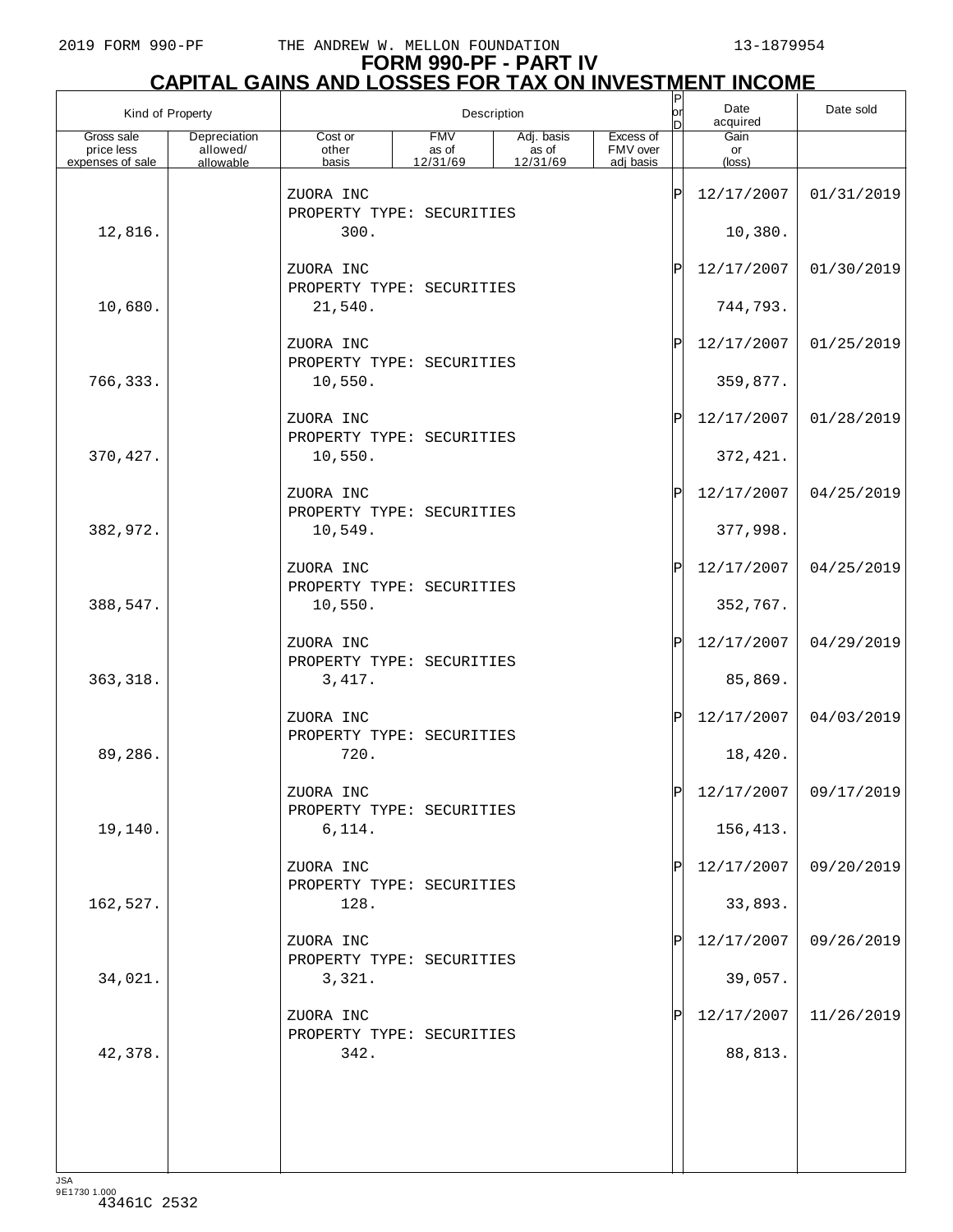|                                              | Kind of Property                      | Description                                              |                                                                                                          |  |            | $\mathsf{P}$<br>Date<br>lor<br>acquired<br>n |                      | Date sold  |
|----------------------------------------------|---------------------------------------|----------------------------------------------------------|----------------------------------------------------------------------------------------------------------|--|------------|----------------------------------------------|----------------------|------------|
| Gross sale<br>price less<br>expenses of sale | Depreciation<br>allowed/<br>allowable | Cost or<br>other<br>basis                                | <b>FMV</b><br>Excess of<br>Adj. basis<br>as of<br>FMV over<br>as of<br>12/31/69<br>12/31/69<br>adj basis |  |            |                                              | Gain<br>or<br>(loss) |            |
|                                              |                                       | ZUORA INC                                                |                                                                                                          |  |            | ΙP                                           | 09/15/2008           | 11/26/2019 |
| 89,155.                                      |                                       | PROPERTY TYPE: SECURITIES<br>396.                        |                                                                                                          |  |            |                                              | 104,876.             |            |
|                                              |                                       | ABINGWORTH BIOVENTURES V LP                              |                                                                                                          |  | 12/17/2007 | 11/22/2019                                   |                      |            |
| 105,272.                                     |                                       |                                                          | PROPERTY TYPE: OTHER                                                                                     |  |            |                                              |                      |            |
|                                              |                                       | ABINGWORTH BIOVENTURES VI LP<br>PROPERTY TYPE: OTHER     |                                                                                                          |  |            | P                                            | 12/17/2007           | 11/25/2019 |
|                                              |                                       |                                                          |                                                                                                          |  |            |                                              | 2,910,781.           |            |
|                                              |                                       | ABRAMS CAPITAL PARTNERS II, L.P.<br>PROPERTY TYPE: OTHER |                                                                                                          |  |            |                                              |                      |            |
|                                              |                                       |                                                          |                                                                                                          |  |            |                                              | 1,602,417.           |            |
|                                              |                                       | ABRY HERITAGE PARTNERS, LP<br>PROPERTY TYPE: OTHER       |                                                                                                          |  |            | ΙP                                           | 1,500,973.           |            |
|                                              |                                       | ABRY PARTNERS VI, LP                                     |                                                                                                          |  |            | ΙP                                           |                      |            |
|                                              |                                       | PROPERTY TYPE: OTHER                                     |                                                                                                          |  |            |                                              | 93,238.              |            |
|                                              |                                       | ABRY PARTNERS VII, L.P.<br>PROPERTY TYPE: OTHER          |                                                                                                          |  |            |                                              | 64,434.              |            |
|                                              |                                       | ABRY PARTNERS VIII, L.P.<br>PROPERTY TYPE: OTHER         |                                                                                                          |  |            |                                              | 28,950.              |            |
|                                              |                                       | ABRY SENIOR EQUITY II, L.P.<br>PROPERTY TYPE: OTHER      |                                                                                                          |  |            |                                              | 367.                 |            |
|                                              |                                       | ABRY SENIOR EQUITY III, L.P.<br>PROPERTY TYPE: OTHER     |                                                                                                          |  |            |                                              | 403,964.             |            |
|                                              |                                       | ABRY SENIOR EQUITY IV, L.P.<br>PROPERTY TYPE: OTHER      |                                                                                                          |  |            |                                              | 1,081,040.           |            |
|                                              |                                       | ACCEL IX LP<br>PROPERTY TYPE: OTHER                      |                                                                                                          |  |            |                                              | 767,840.             |            |
|                                              |                                       |                                                          |                                                                                                          |  |            |                                              |                      |            |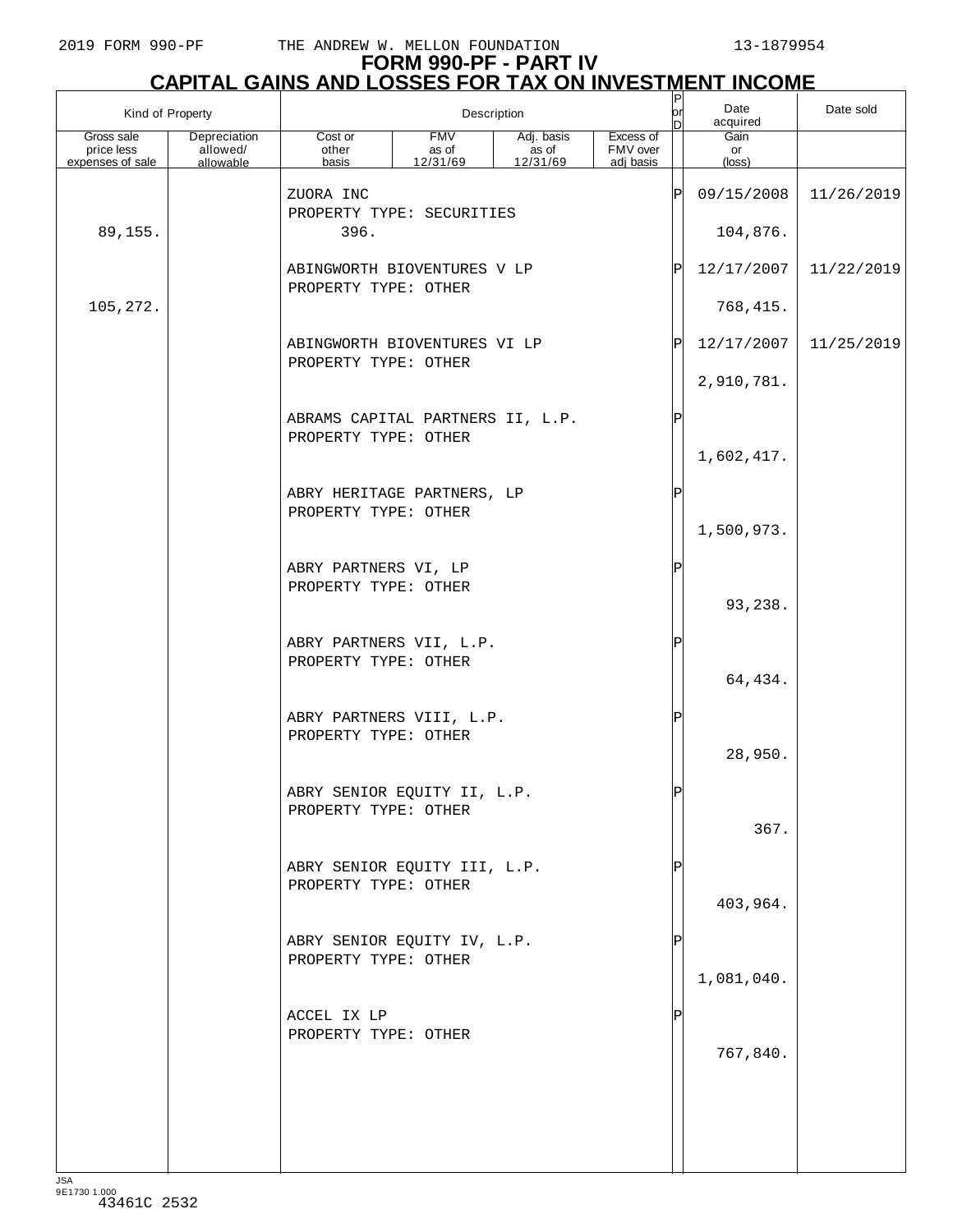| Kind of Property                             |                                       |                                                              | Description                     |                                               |                                    | P<br> or | Date<br>acquired     | Date sold |
|----------------------------------------------|---------------------------------------|--------------------------------------------------------------|---------------------------------|-----------------------------------------------|------------------------------------|----------|----------------------|-----------|
| Gross sale<br>price less<br>expenses of sale | Depreciation<br>allowed/<br>allowable | Cost or<br>other<br>basis                                    | <b>FMV</b><br>as of<br>12/31/69 | Adj. basis<br>$\overline{a}$ s of<br>12/31/69 | Excess of<br>FMV over<br>adj basis |          | Gain<br>or<br>(loss) |           |
|                                              |                                       | ACCEL VIII LP<br>PROPERTY TYPE: OTHER                        |                                 |                                               |                                    | ΙP       | $-68,841.$           |           |
|                                              |                                       | ADELIS EQUITY PARTNERS FUND II AB<br>PROPERTY TYPE: OTHER    |                                 |                                               |                                    | Þ        | 1,600.               |           |
|                                              |                                       | ADVENT INTERNATIONAL GPE V LP<br>PROPERTY TYPE: OTHER        |                                 |                                               |                                    | P        | 110,995.             |           |
|                                              |                                       | ADVENT INTERNATIONAL GPE VI L.P.<br>PROPERTY TYPE: OTHER     |                                 |                                               |                                    | Þ        | 828,760.             |           |
|                                              |                                       | ADVENT INTERNATIONAL GPE VII-A L.P.<br>PROPERTY TYPE: OTHER  |                                 |                                               |                                    | Þ        | 5,621,389.           |           |
|                                              |                                       | ADVENT INTERNATIONAL GPE VIII-B L.P.<br>PROPERTY TYPE: OTHER |                                 |                                               |                                    | ΙP       | $-4,392.$            |           |
|                                              |                                       | AEP FEEDER FUND IV LLC<br>PROPERTY TYPE: OTHER               |                                 |                                               |                                    | ΙP       | 418,398.             |           |
|                                              |                                       | AH ANNEX FUND LP<br>PROPERTY TYPE: OTHER                     |                                 |                                               |                                    | ΙP       | $-89,628.$           |           |
|                                              |                                       | AH PARALLEL FUND III, L.P.<br>PROPERTY TYPE: OTHER           |                                 |                                               |                                    | ldl      | $-51, 259.$          |           |
|                                              |                                       | AH PARALLEL FUND IV, LP<br>PROPERTY TYPE: OTHER              |                                 |                                               |                                    |          | 662,830.             |           |
|                                              |                                       | AIO V AIV LP<br>PROPERTY TYPE: OTHER                         |                                 |                                               |                                    |          | 9,580.               |           |
|                                              |                                       | AISLING CAPITAL III LP<br>PROPERTY TYPE: OTHER               |                                 |                                               |                                    |          | 5,409,053.           |           |
|                                              |                                       |                                                              |                                 |                                               |                                    |          |                      |           |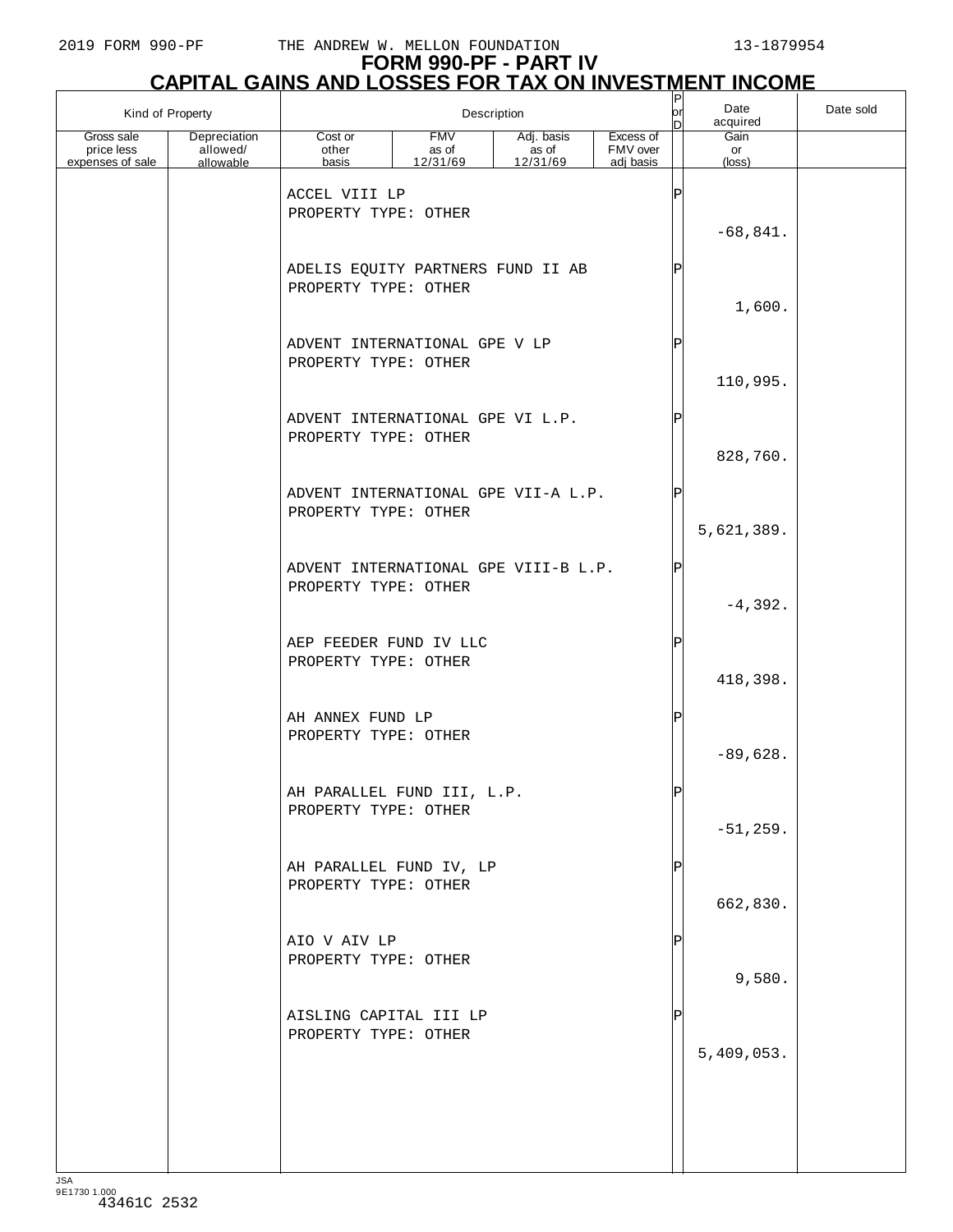|                                              | Kind of Property                      |                                                                                   |                                 | Description                     |                                    | P<br>or<br>n     | Date<br>acquired     | Date sold |
|----------------------------------------------|---------------------------------------|-----------------------------------------------------------------------------------|---------------------------------|---------------------------------|------------------------------------|------------------|----------------------|-----------|
| Gross sale<br>price less<br>expenses of sale | Depreciation<br>allowed/<br>allowable | Cost or<br>other<br>basis                                                         | <b>FMV</b><br>as of<br>12/31/69 | Adj. basis<br>as of<br>12/31/69 | Excess of<br>FMV over<br>adj basis |                  | Gain<br>or<br>(loss) |           |
|                                              |                                       | AISLING CAPITAL IV, LP<br>PROPERTY TYPE: OTHER                                    |                                 |                                 |                                    | Þ                | 808,382.             |           |
|                                              |                                       | ALTAS PARTNERS HOLDINGS LP<br>PROPERTY TYPE: OTHER<br>ALTIRA TECHNOLOGY FUND V LP |                                 |                                 |                                    | P<br>$\mathbf P$ | 152,320.             |           |
|                                              |                                       | PROPERTY TYPE: OTHER                                                              |                                 |                                 |                                    |                  | $-561, 420.$         |           |
|                                              |                                       | ANDREESSEN HOROWITZ FUND II, LP<br>PROPERTY TYPE: OTHER                           |                                 |                                 |                                    | Þ                | $-483,659.$          |           |
|                                              |                                       | ANDREESSEN HOROWITZ FUND III, L.P.<br>PROPERTY TYPE: OTHER                        |                                 |                                 |                                    |                  | 250,404.             |           |
|                                              |                                       | ANDREESSEN HOROWITZ FUND IV, LP<br>PROPERTY TYPE: OTHER                           |                                 |                                 |                                    | Þ                | $-6,855.$            |           |
|                                              |                                       | ANDREESSEN HOROWITZ FUND V LP<br>PROPERTY TYPE: OTHER                             |                                 |                                 |                                    | P                | 15,048.              |           |
|                                              |                                       | AURORA EQUITY PARTNERS III L.P.<br>PROPERTY TYPE: OTHER                           |                                 |                                 |                                    | P                | $-2135425.$          |           |
|                                              |                                       | AVENUE SPECIAL SITUATIONS FUND VI (B-FR)<br>PROPERTY TYPE: OTHER                  |                                 |                                 |                                    | ורו              | $-11,566.$           |           |
|                                              |                                       | BAIN CAPITAL (CC) IX COINVESTMENT LP<br>PROPERTY TYPE: OTHER                      |                                 |                                 |                                    |                  | $-1008098.$          |           |
|                                              |                                       | BAIN CAPITAL (CC) IX, L.P.<br>PROPERTY TYPE: OTHER                                |                                 |                                 |                                    |                  | $-1819090.$          |           |
|                                              |                                       | BAIN CAPITAL (CC) X COINVESTMENT LP<br>PROPERTY TYPE: OTHER                       |                                 |                                 |                                    |                  | $-686, 836.$         |           |
|                                              |                                       |                                                                                   |                                 |                                 |                                    |                  |                      |           |
|                                              |                                       |                                                                                   |                                 |                                 |                                    |                  |                      |           |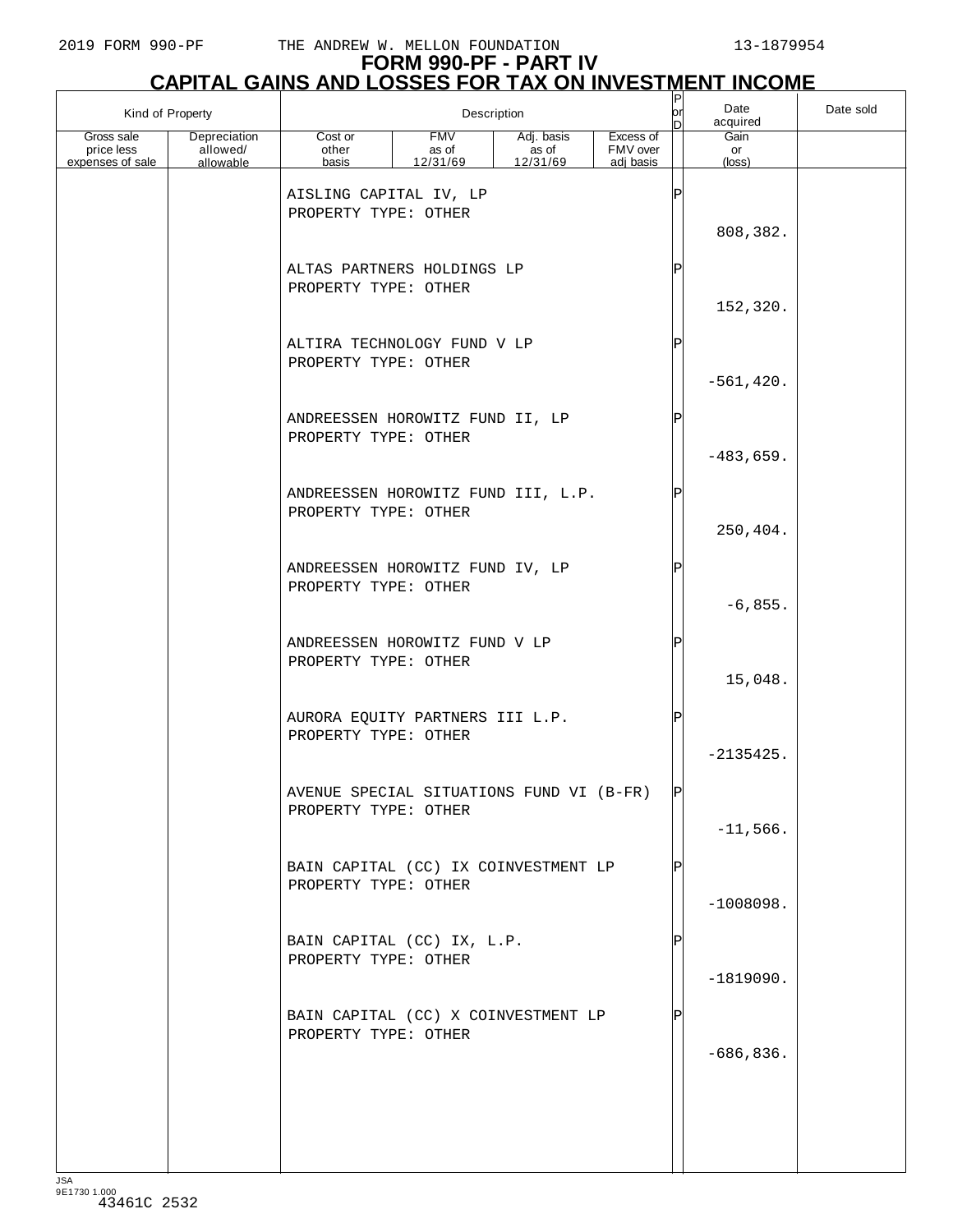| Kind of Property                             |                                       | Description                                                      |                                 |                                 |                                    | P<br> or <br>In | Date<br>acquired              | Date sold |
|----------------------------------------------|---------------------------------------|------------------------------------------------------------------|---------------------------------|---------------------------------|------------------------------------|-----------------|-------------------------------|-----------|
| Gross sale<br>price less<br>expenses of sale | Depreciation<br>allowed/<br>allowable | Cost or<br>other<br>basis                                        | <b>FMV</b><br>as of<br>12/31/69 | Adj. basis<br>as of<br>12/31/69 | Excess of<br>FMV over<br>adj basis |                 | Gain<br>or<br>$(\text{loss})$ |           |
|                                              |                                       | BAIN CAPITAL (CC) X, L.P.<br>PROPERTY TYPE: OTHER                |                                 |                                 |                                    | $_\mathrm{P}$   | $-1033936.$                   |           |
|                                              |                                       | BAIN CAPITAL (CCD) IX COINVESTMENT LP<br>PROPERTY TYPE: OTHER    |                                 |                                 |                                    | P               | 228,833.                      |           |
|                                              |                                       | BAIN CAPITAL (CCD) IX, L.P.<br>PROPERTY TYPE: OTHER              |                                 |                                 |                                    | P               | 439,867.                      |           |
|                                              |                                       | BAIN CAPITAL (CCD) X COINVESTMENT, L.P.<br>PROPERTY TYPE: OTHER  |                                 |                                 |                                    | ΙPΙ             | 127,199.                      |           |
|                                              |                                       | BAIN CAPITAL (CCD) X, L.P.<br>PROPERTY TYPE: OTHER               |                                 |                                 |                                    | P               | 101,376.                      |           |
|                                              |                                       | BAIN CAPITAL (SPECIAL SITUATIONS 2008) X<br>PROPERTY TYPE: OTHER |                                 |                                 |                                    | P               | 10,355.                       |           |
|                                              |                                       | BAIN CAPITAL (TRU) VIII, L.P.<br>PROPERTY TYPE: OTHER            |                                 |                                 |                                    | P               | $-1392151.$                   |           |
|                                              |                                       | BAIN CAPITAL ASIA FUND, L.P.<br>PROPERTY TYPE: OTHER             |                                 |                                 |                                    | ΙP              | $-511, 368.$                  |           |
|                                              |                                       | BAIN CAPITAL EUROPE FUND III, L.P.<br>PROPERTY TYPE: OTHER       |                                 |                                 |                                    | ldl             | $-26,731.$                    |           |
|                                              |                                       | BAIN CAPITAL EUROPE FUND IV, L.P.<br>PROPERTY TYPE: OTHER        |                                 |                                 |                                    | ΙP              | 1,159,786.                    |           |
|                                              |                                       | BAIN CAPITAL FUND IX, L.P.<br>PROPERTY TYPE: OTHER               |                                 |                                 |                                    | ΙP              | 540,969.                      |           |
|                                              |                                       | BAIN CAPITAL FUND VII, L.P.<br>PROPERTY TYPE: OTHER              |                                 |                                 |                                    | Ρ               | 942,802.                      |           |
|                                              |                                       |                                                                  |                                 |                                 |                                    |                 |                               |           |
|                                              |                                       |                                                                  |                                 |                                 |                                    |                 |                               |           |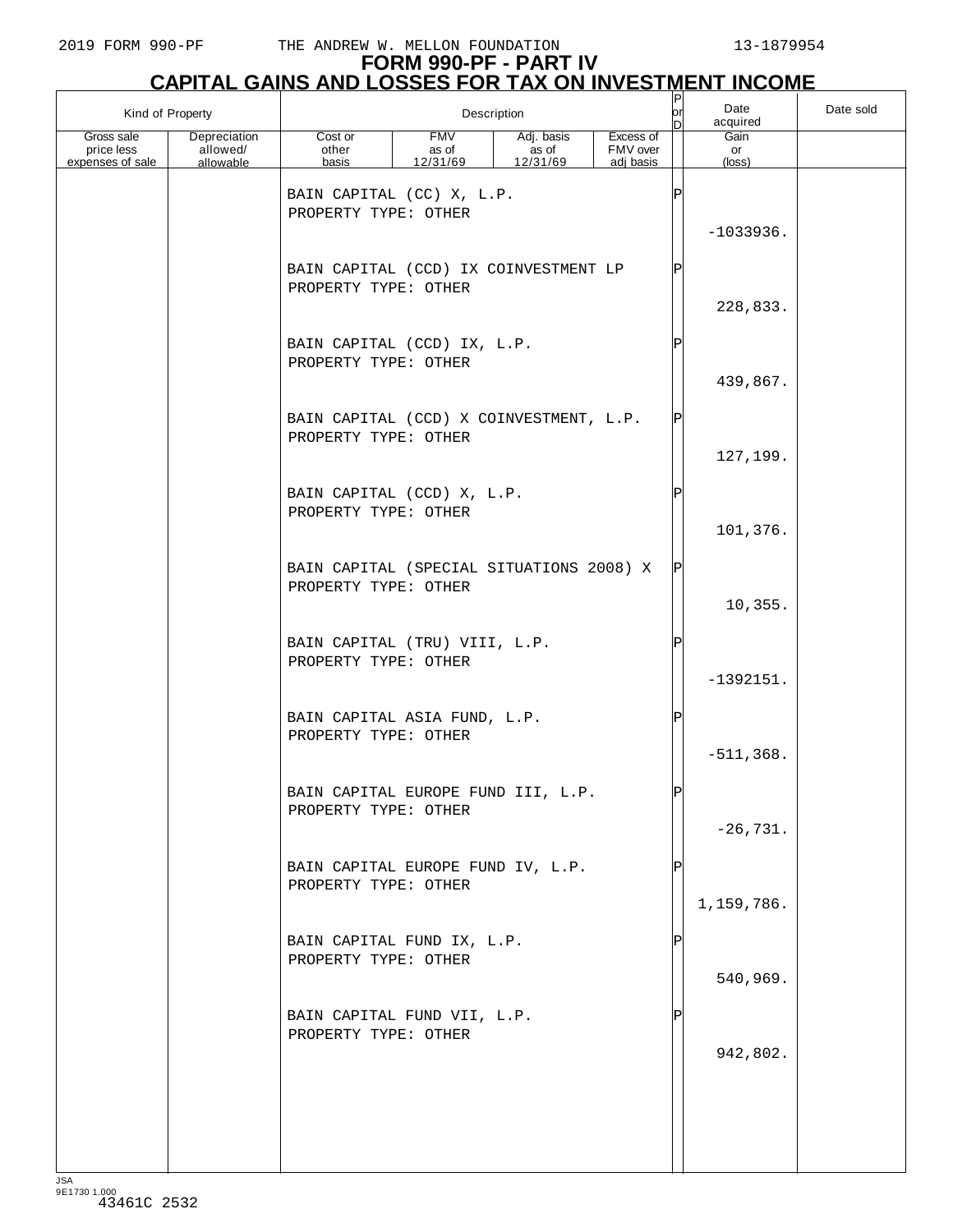|                          | Kind of Property         |                                                                 |                     | Description         |                       | P<br>or<br>D | Date<br>acquired | Date sold |
|--------------------------|--------------------------|-----------------------------------------------------------------|---------------------|---------------------|-----------------------|--------------|------------------|-----------|
| Gross sale<br>price less | Depreciation<br>allowed/ | Cost or<br>other                                                | <b>FMV</b><br>as of | Adj. basis<br>as of | Excess of<br>FMV over |              | Gain<br>or       |           |
| expenses of sale         | allowable                | basis<br>BAIN CAPITAL FUND VIII, L.P.<br>PROPERTY TYPE: OTHER   | 12/31/69            | 12/31/69            | adj basis             | $\mathsf P$  | $(\text{loss})$  |           |
|                          |                          | BAIN CAPITAL FUND X, L.P.<br>PROPERTY TYPE: OTHER               |                     |                     |                       | P            | $-90,794.$       |           |
|                          |                          |                                                                 |                     |                     |                       |              | 47, 111.         |           |
|                          |                          | BAIN CAPITAL FUND XI, L.P.<br>PROPERTY TYPE: OTHER              |                     |                     |                       | Ρ            | 1,521,409.       |           |
|                          |                          | BAIN CAPITAL IX COINVESTMENT FUND, L.P.<br>PROPERTY TYPE: OTHER |                     |                     |                       | ΙP           | 1,262.           |           |
|                          |                          | BAIN CAPITAL VENTURE COINVESTMENT FUND<br>PROPERTY TYPE: OTHER  |                     |                     |                       | ΙP           | 55, 312.         |           |
|                          |                          | BAIN CAPITAL VENTURE FUND 2007, L.P.<br>PROPERTY TYPE: OTHER    |                     |                     |                       | ΙP           | 570,781.         |           |
|                          |                          | BAIN CAPITAL VENTURE FUND 2012 CAYMAN<br>PROPERTY TYPE: OTHER   |                     |                     |                       | P            | 317,766.         |           |
|                          |                          | BAIN CAPITAL VENTURE FUND 2012, L.P.<br>PROPERTY TYPE: OTHER    |                     |                     |                       | ΙP           | $-98,837.$       |           |
|                          |                          | BAIN CAPITAL VENTURE FUND 2014, L.P.<br>PROPERTY TYPE: OTHER    |                     |                     |                       |              | 1,410,512.       |           |
|                          |                          | BAIN CAPITAL VENTURE FUND 2016, L.P.<br>PROPERTY TYPE: OTHER    |                     |                     |                       |              | 335,999.         |           |
|                          |                          | BAIN CAPITAL X COINVESTMENT FUND, L.P.<br>PROPERTY TYPE: OTHER  |                     |                     |                       | IP           | 714.             |           |
|                          |                          | BAUPOST VALUE PARTNERS, L.P.-IV<br>PROPERTY TYPE: OTHER         |                     |                     |                       |              | 399,685.         |           |
|                          |                          |                                                                 |                     |                     |                       |              |                  |           |
|                          |                          |                                                                 |                     |                     |                       |              |                  |           |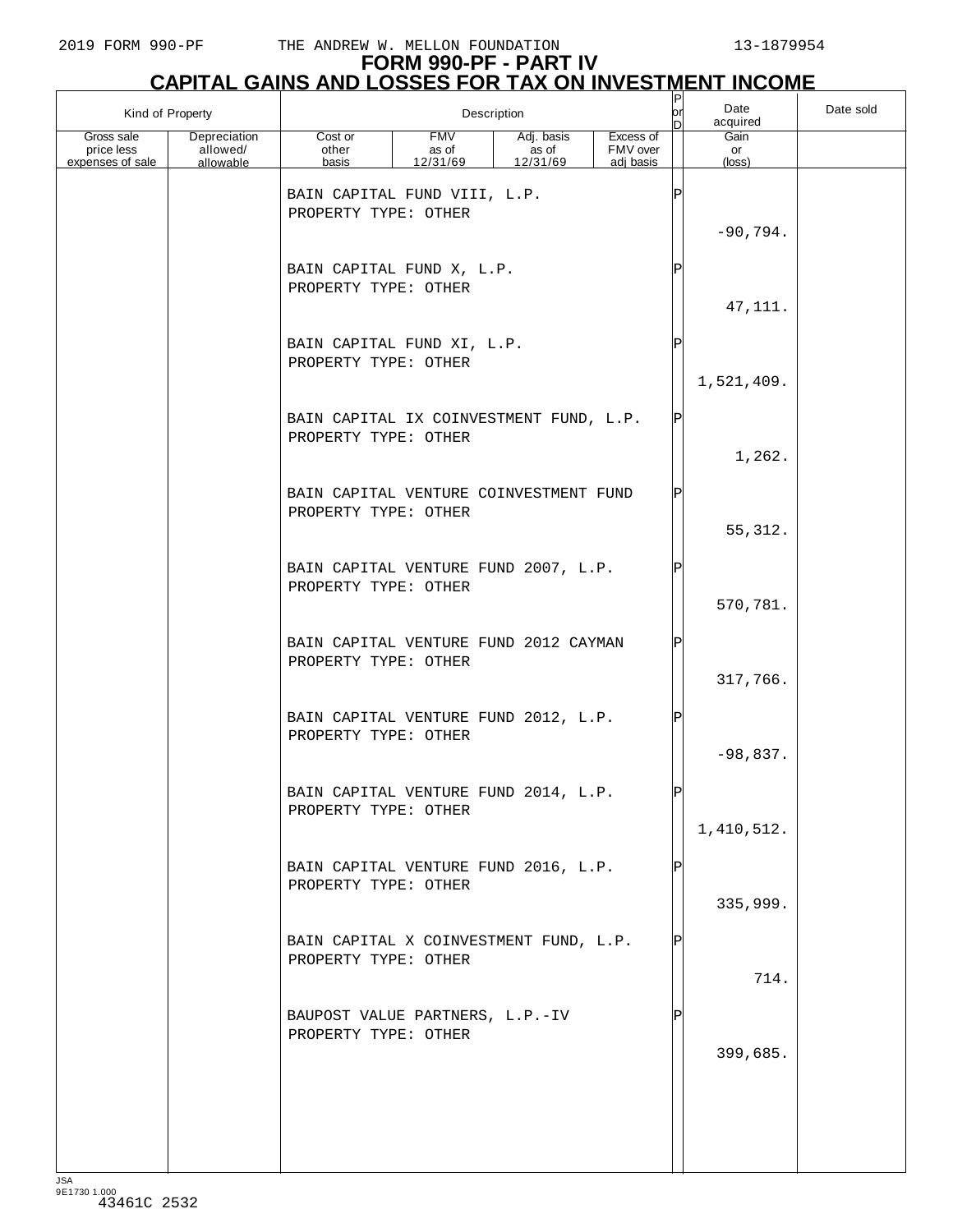# **FORM 990-PF - PART IV**

|                                              | <b>CAPITAL GAINS AND LOSSES FOR TAX ON INVESTMENT INCOME</b> |                                                                  |                                 |                                 |                                    |               |                      |           |  |  |  |
|----------------------------------------------|--------------------------------------------------------------|------------------------------------------------------------------|---------------------------------|---------------------------------|------------------------------------|---------------|----------------------|-----------|--|--|--|
| Kind of Property                             |                                                              |                                                                  |                                 | Description                     |                                    | юr<br>D       | Date<br>acquired     | Date sold |  |  |  |
| Gross sale<br>price less<br>expenses of sale | Depreciation<br>allowed/<br>allowable                        | Cost or<br>other<br>basis                                        | <b>FMV</b><br>as of<br>12/31/69 | Adj. basis<br>as of<br>12/31/69 | Excess of<br>FMV over<br>adj basis |               | Gain<br>or<br>(loss) |           |  |  |  |
|                                              |                                                              | BAYSWATER ELGIN NATURAL RESOURCES III-B<br>PROPERTY TYPE: OTHER  |                                 |                                 |                                    | $_\mathrm{P}$ | 82,303.              |           |  |  |  |
|                                              |                                                              | BC EUROPEAN CAPITAL VII-9 LP<br>PROPERTY TYPE: OTHER             |                                 |                                 |                                    | Ρ             | $-1,466.$            |           |  |  |  |
|                                              |                                                              | BC EUROPEAN CAPITAL VIII - 9 LP<br>PROPERTY TYPE: OTHER          |                                 |                                 |                                    | Ρ             | $-26,889.$           |           |  |  |  |
|                                              |                                                              | BENCHMARK CAPITAL PARTNERS IV, LP<br>PROPERTY TYPE: OTHER        |                                 |                                 |                                    | Ρ             | $-193,625.$          |           |  |  |  |
|                                              |                                                              | BENCHMARK CAPITAL PARTNERS V, LP<br>PROPERTY TYPE: OTHER         |                                 |                                 |                                    | ΙP            | 3,422,010.           |           |  |  |  |
|                                              |                                                              | BENCHMARK CAPITAL PARTNERS VI, LP<br>PROPERTY TYPE: OTHER        |                                 |                                 |                                    | Ρ             | 70,504.              |           |  |  |  |
|                                              |                                                              | BENCHMARK CAPITAL PARTNERS VII (AIV), LP<br>PROPERTY TYPE: OTHER |                                 |                                 |                                    | ΙP            | 4, 415, 987.         |           |  |  |  |
|                                              |                                                              | BENCHMARK CAPITAL PARTNERS VII, LP<br>PROPERTY TYPE: OTHER       |                                 |                                 |                                    | Ρ             | 304,842.             |           |  |  |  |
|                                              |                                                              | BENCHMARK CAPITAL PARTNERS VII-ANNEX, LP<br>PROPERTY TYPE: OTHER |                                 |                                 |                                    | ΙPΙ           | $-112,076.$          |           |  |  |  |
|                                              |                                                              | BENCHMARK CAPITAL PARTNERS VIII, L.P.<br>PROPERTY TYPE: OTHER    |                                 |                                 |                                    |               | $-746,873.$          |           |  |  |  |
|                                              |                                                              | BENCHMARK FOUNDERS FUND IV, LP<br>PROPERTY TYPE: OTHER           |                                 |                                 |                                    |               | $-198,759.$          |           |  |  |  |
|                                              |                                                              | BENNETT RESTRUCTURING FUND, L.P.<br>PROPERTY TYPE: OTHER         |                                 |                                 |                                    |               | $-4611537.$          |           |  |  |  |
|                                              |                                                              |                                                                  |                                 |                                 |                                    |               |                      |           |  |  |  |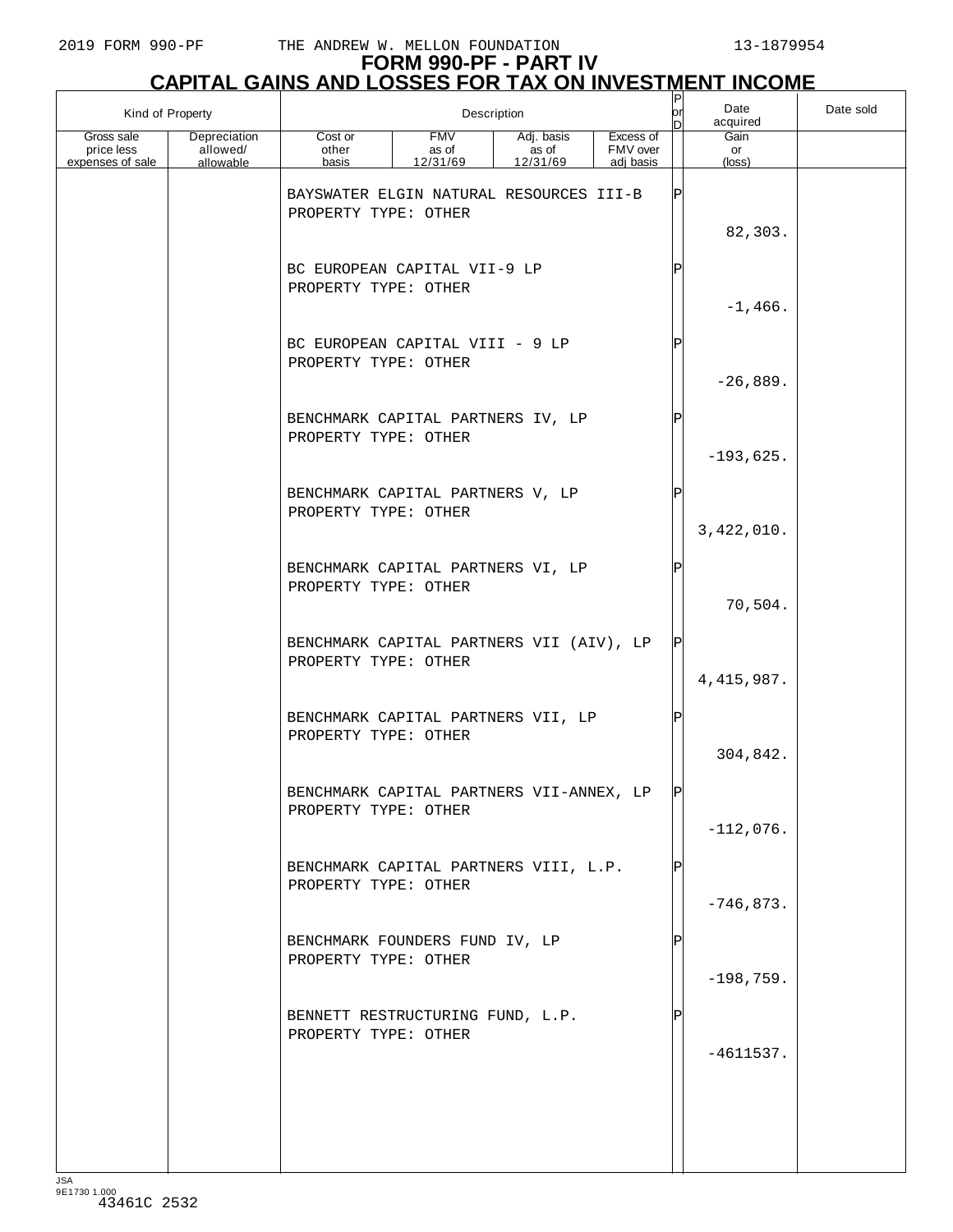|                                              | Kind of Property                      | Description                                                                        |                                 |                                 |                                    |        | Date<br>acquired              | Date sold |
|----------------------------------------------|---------------------------------------|------------------------------------------------------------------------------------|---------------------------------|---------------------------------|------------------------------------|--------|-------------------------------|-----------|
| Gross sale<br>price less<br>expenses of sale | Depreciation<br>allowed/<br>allowable | Cost or<br>other<br>basis                                                          | <b>FMV</b><br>as of<br>12/31/69 | Adj. basis<br>as of<br>12/31/69 | Excess of<br>FMV over<br>adj basis |        | Gain<br>or<br>$(\text{loss})$ |           |
|                                              |                                       | BREP VIII. F (AV-LH.2) L.P.<br>PROPERTY TYPE: OTHER<br>BREP VIII. F (AV-LH.4) L.P. |                                 |                                 |                                    | Ρ<br>P | 58,816.                       |           |
|                                              |                                       | PROPERTY TYPE: OTHER                                                               |                                 |                                 |                                    |        | $-362.$                       |           |
|                                              |                                       | BREP VIII.F (AV-LH) L.P.<br>PROPERTY TYPE: OTHER                                   |                                 |                                 |                                    | Ρ      | $-15.$                        |           |
|                                              |                                       | CADENT ENERGY PARTNERS II, LP<br>PROPERTY TYPE: OTHER                              |                                 |                                 |                                    | Ρ      | 7,608,866.                    |           |
|                                              |                                       | CCP III AIV I, L.P.<br>PROPERTY TYPE: OTHER                                        |                                 |                                 |                                    | Ρ      | 767,948.                      |           |
|                                              |                                       | CENTERBRIDGE CAPITAL PARTNERS AIV II<br>PROPERTY TYPE: OTHER                       |                                 |                                 |                                    | P      | 26,022.                       |           |
|                                              |                                       | CENTERBRIDGE CAPITAL PARTNERS AIV V<br>PROPERTY TYPE: OTHER                        |                                 |                                 |                                    | Ρ      | $-39,482.$                    |           |
|                                              |                                       | CENTERBRIDGE CAPITAL PARTNERS DEBT ACQ<br>PROPERTY TYPE: OTHER                     |                                 |                                 |                                    | Ρ      | $-424.$                       |           |
|                                              |                                       | CENTERBRIDGE CAPITAL PARTNERS III (CJ)<br>PROPERTY TYPE: OTHER                     |                                 |                                 |                                    |        | $-279,028.$                   |           |
|                                              |                                       | CENTERBRIDGE CAPITAL PARTNERS III (PEI)<br>PROPERTY TYPE: OTHER                    |                                 |                                 |                                    | ΙPΙ    | 142,518.                      |           |
|                                              |                                       | CENTERBRIDGE CAPITAL PARTNERS III, L.P.<br>PROPERTY TYPE: OTHER                    |                                 |                                 |                                    | ΙPΙ    | $-7,331.$                     |           |
|                                              |                                       | CENTERBRIDGE CAPITAL PARTNERS, L.P.<br>PROPERTY TYPE: OTHER                        |                                 |                                 |                                    |        | $-620, 393.$                  |           |
|                                              |                                       |                                                                                    |                                 |                                 |                                    |        |                               |           |
|                                              |                                       |                                                                                    |                                 |                                 |                                    |        |                               |           |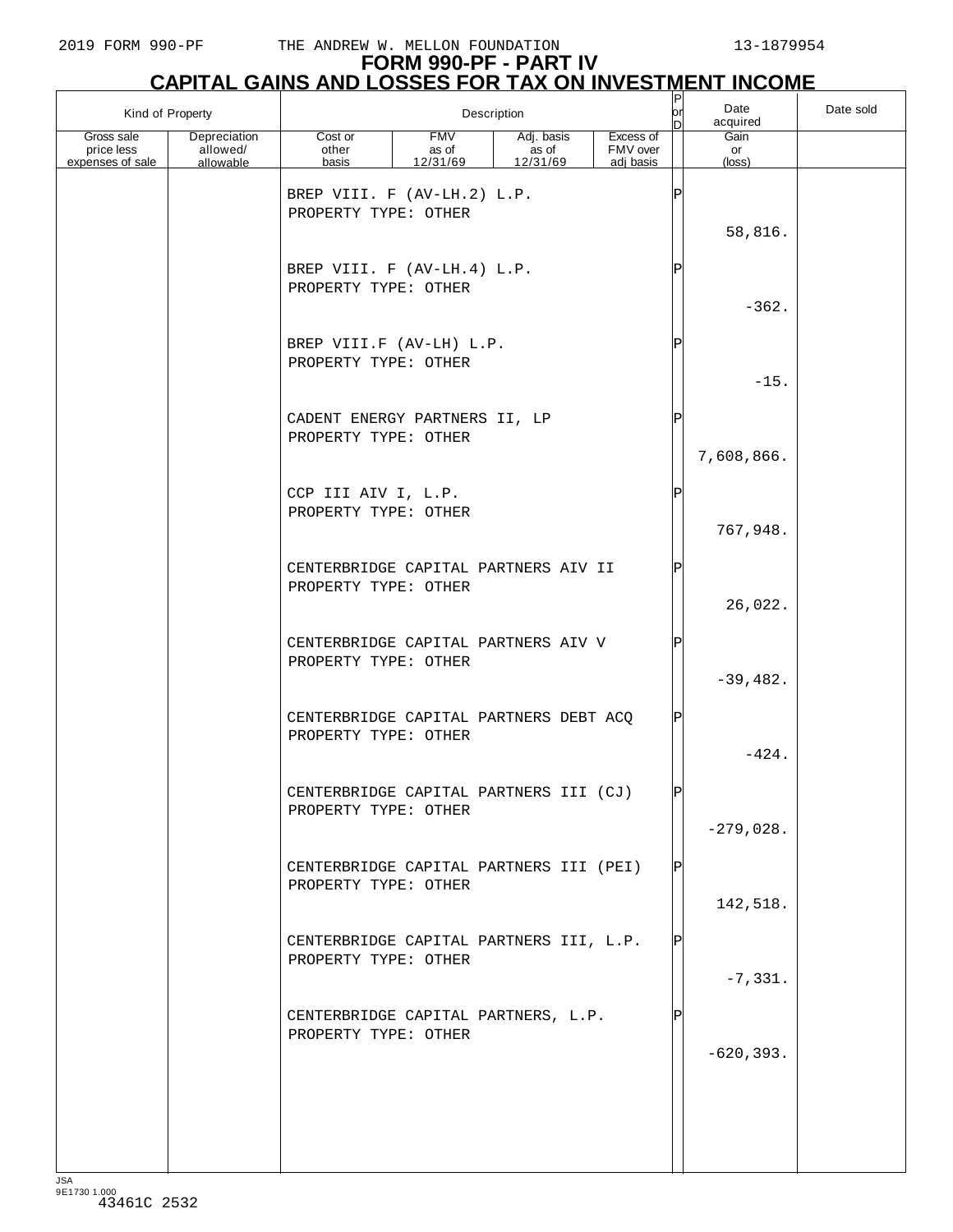| Kind of Property                             |                                       |                                                                 |                          | Description                     |                                    | or  | Date<br>acquired              | Date sold |
|----------------------------------------------|---------------------------------------|-----------------------------------------------------------------|--------------------------|---------------------------------|------------------------------------|-----|-------------------------------|-----------|
| Gross sale<br>price less<br>expenses of sale | Depreciation<br>allowed/<br>allowable | Cost or<br>other<br>basis                                       | FMV<br>as of<br>12/31/69 | Adj. basis<br>as of<br>12/31/69 | Excess of<br>FMV over<br>adj basis |     | Gain<br>or<br>$(\text{loss})$ |           |
|                                              |                                       | CENTERBRIDGE CREDIT PARTNERS TE, L.P.<br>PROPERTY TYPE: OTHER   |                          |                                 |                                    | IP  | 1,237,708.                    |           |
|                                              |                                       | CORTLAND PARTNERS FUND IV, LLC<br>PROPERTY TYPE: OTHER          |                          |                                 |                                    |     | 329,529.                      |           |
|                                              |                                       | CROW HOLDINGS REALTY PARTNERS VII-A<br>PROPERTY TYPE: OTHER     |                          |                                 |                                    | Þ   | 1,228,644.                    |           |
|                                              |                                       | CROW HOLDINGS REALTY PARTNERS VIII, LP<br>PROPERTY TYPE: OTHER  |                          |                                 |                                    | IPI | 66,932.                       |           |
|                                              |                                       | CYPRESS REALTY VI LIMITED PARTNERSHIP<br>PROPERTY TYPE: OTHER   |                          |                                 |                                    |     | $-1832730.$                   |           |
|                                              |                                       | ELEVATION MSP, L.P.<br>PROPERTY TYPE: OTHER                     |                          |                                 |                                    |     | 5,684.                        |           |
|                                              |                                       | ENCAP ENERGY CAPITAL FUND IX, LP<br>PROPERTY TYPE: OTHER        |                          |                                 |                                    | Þ   | 608,921.                      |           |
|                                              |                                       | ENCAP ENERGY CAPITAL FUND X, LP<br>PROPERTY TYPE: OTHER         |                          |                                 |                                    | IP  | $-9,816.$                     |           |
|                                              |                                       | ENCAP ENERGY CAPITAL FUND XI, LP<br>PROPERTY TYPE: OTHER        |                          |                                 |                                    | IÞI | 5,087.                        |           |
|                                              |                                       | ENCAP FLATROCK MIDSTREAM FUND III, LP<br>PROPERTY TYPE: OTHER   |                          |                                 |                                    |     | $-44, 316.$                   |           |
|                                              |                                       | FARALLON CAPITAL INSTITUTIONAL PARTNERS<br>PROPERTY TYPE: OTHER |                          |                                 |                                    | IP  | 1,107,766.                    |           |
|                                              |                                       | FIRSTMARK CAPITAL IV LP<br>PROPERTY TYPE: OTHER                 |                          |                                 |                                    |     | $-36,099.$                    |           |
|                                              |                                       |                                                                 |                          |                                 |                                    |     |                               |           |
|                                              |                                       |                                                                 |                          |                                 |                                    |     |                               |           |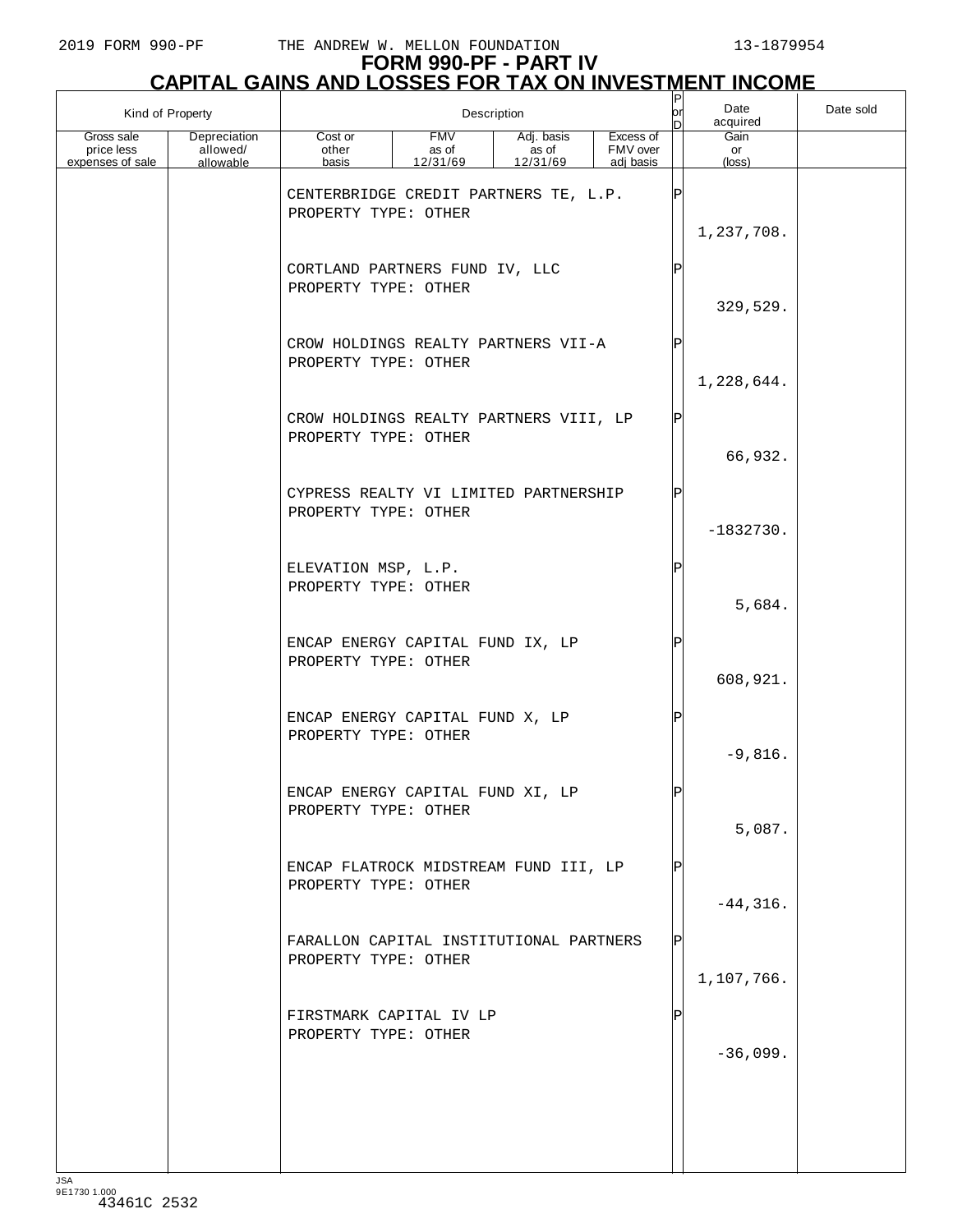## **FORM 990-PF - PART IV**

| <b>CAPITAL GAINS AND LOSSES FOR TAX ON INVESTMENT INCOME</b> |                                              |                                                                 |                                 |                                 |                                    |    |                               |           |  |
|--------------------------------------------------------------|----------------------------------------------|-----------------------------------------------------------------|---------------------------------|---------------------------------|------------------------------------|----|-------------------------------|-----------|--|
| Kind of Property                                             |                                              |                                                                 |                                 | Description                     |                                    | or | Date<br>acquired              | Date sold |  |
| Gross sale<br>price less<br>expenses of sale                 | <b>Depreciation</b><br>allowed/<br>allowable | Cost or<br>other<br>basis                                       | <b>FMV</b><br>as of<br>12/31/69 | Adj. basis<br>as of<br>12/31/69 | Excess of<br>FMV over<br>adj basis |    | Gain<br>or<br>$(\text{loss})$ |           |  |
|                                                              |                                              | FRAZIER HEALTHCARE VI (CAYMAN), LP<br>PROPERTY TYPE: OTHER      |                                 |                                 |                                    |    | 5,950.                        |           |  |
|                                                              |                                              | FRAZIER HEALTHCARE VI, L.P.<br>PROPERTY TYPE: OTHER             |                                 |                                 |                                    |    | 2,386,072.                    |           |  |
|                                                              |                                              | FRAZIER LIFE SCIENCES IX, L.P.<br>PROPERTY TYPE: OTHER          |                                 |                                 |                                    | Þ  | $-580,651.$                   |           |  |
|                                                              |                                              | FRAZIER LIFE SCIENCES VIII, L.P.<br>PROPERTY TYPE: OTHER        |                                 |                                 |                                    |    | 2,716,158.                    |           |  |
|                                                              |                                              | GENERAL ATLANTIC PARTNERS (BERMUDA) II<br>PROPERTY TYPE: OTHER  |                                 |                                 |                                    |    | $-124, 371.$                  |           |  |
|                                                              |                                              | GENERAL ATLANTIC PARTNERS (BERMUDA) III<br>PROPERTY TYPE: OTHER |                                 |                                 |                                    |    | 14750594.                     |           |  |
|                                                              |                                              | GENERAL ATLANTIC PARTNERS (BERMUDA) IV<br>PROPERTY TYPE: OTHER  |                                 |                                 |                                    |    | 100,624.                      |           |  |
|                                                              |                                              | GENERAL ATLANTIC PARTNERS (BERMUDA)<br>PROPERTY TYPE: OTHER     |                                 |                                 |                                    |    | $-701.$                       |           |  |
|                                                              |                                              | GENERAL ATLANTIC PARTNERS 100, L.P.<br>PROPERTY TYPE: OTHER     |                                 |                                 |                                    |    | 83,221.                       |           |  |
|                                                              |                                              | GENERAL ATLANTIC PARTNERS 88, L.P.<br>PROPERTY TYPE: OTHER      |                                 |                                 |                                    |    | $-41, 116.$                   |           |  |
|                                                              |                                              | GENERAL ATLANTIC PARTNERS 92I, L.P.<br>PROPERTY TYPE: OTHER     |                                 |                                 |                                    |    | 2,546,628.                    |           |  |
|                                                              |                                              | GENERAL ATLANTIC PARTNERS 93, L.P.<br>PROPERTY TYPE: OTHER      |                                 |                                 |                                    |    | 1,098,388.                    |           |  |
|                                                              |                                              |                                                                 |                                 |                                 |                                    |    |                               |           |  |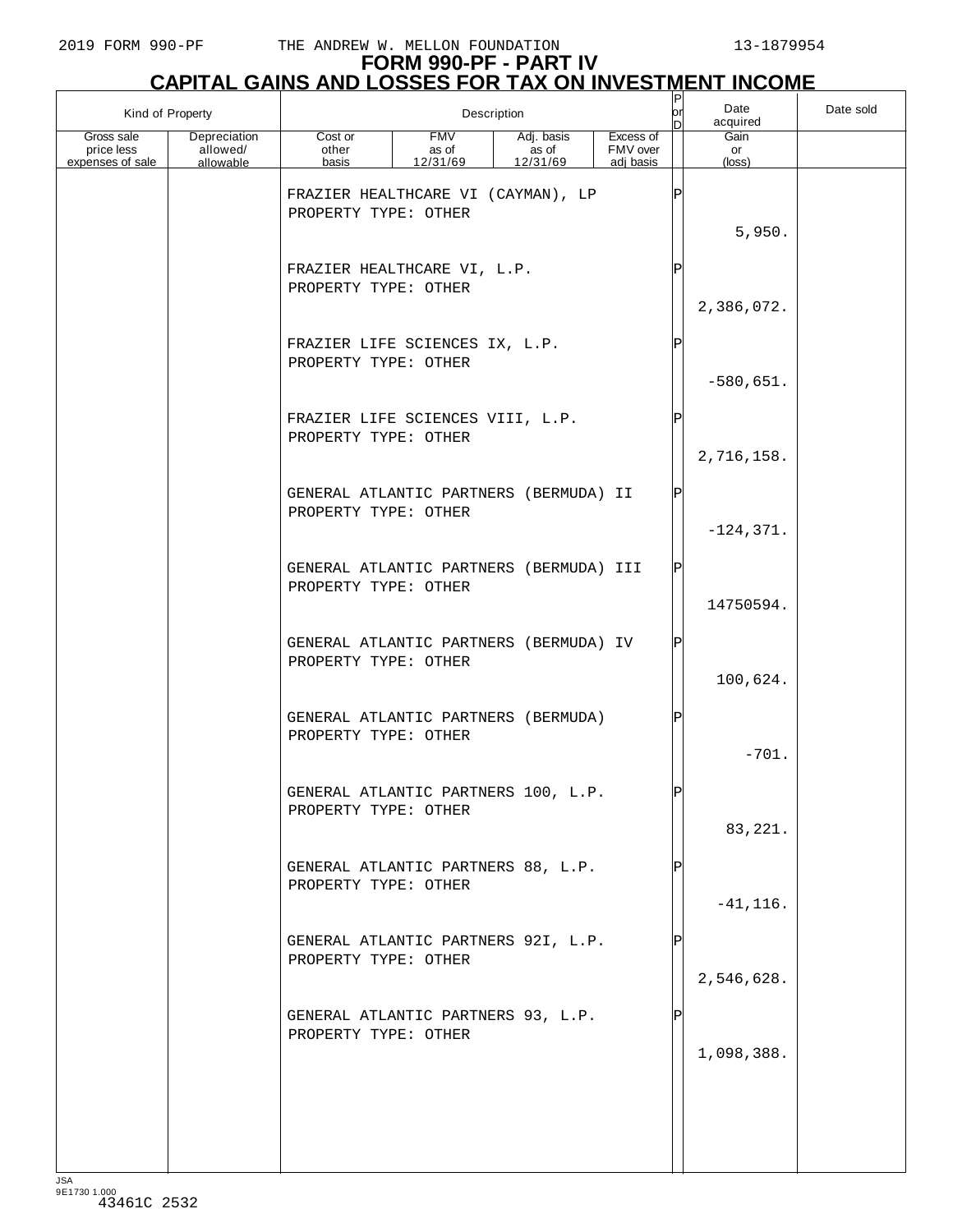# **FORM 990-PF - PART IV**

|                                              | <b>CAPITAL GAINS AND LOSSES FOR TAX ON INVESTMENT INCOME</b> |                                                                  |                                 |                                 |                                    |    |                      |           |  |  |  |
|----------------------------------------------|--------------------------------------------------------------|------------------------------------------------------------------|---------------------------------|---------------------------------|------------------------------------|----|----------------------|-----------|--|--|--|
| Kind of Property                             |                                                              |                                                                  |                                 | Description                     |                                    | or | Date<br>acquired     | Date sold |  |  |  |
| Gross sale<br>price less<br>expenses of sale | Depreciation<br>allowed/<br>allowable                        | Cost or<br>other<br>basis                                        | <b>FMV</b><br>as of<br>12/31/69 | Adj. basis<br>as of<br>12/31/69 | Excess of<br>FMV over<br>adj basis |    | Gain<br>or<br>(loss) |           |  |  |  |
|                                              |                                                              | GENERAL ATLANTIC PARTNERS 97A, L.P.<br>PROPERTY TYPE: OTHER      |                                 |                                 |                                    |    | 1,352,833.           |           |  |  |  |
|                                              |                                                              | GENERAL ATLANTIC PARTNERS AIV-1 A, L.P.<br>PROPERTY TYPE: OTHER  |                                 |                                 |                                    |    | 1,252,514.           |           |  |  |  |
|                                              |                                                              | GNDI HOLDINGS II, L.P.<br>PROPERTY TYPE: OTHER                   |                                 |                                 |                                    |    | 3,644,374.           |           |  |  |  |
|                                              |                                                              | GOLDEN GATE CAPITAL INVESTMENT FUND II<br>PROPERTY TYPE: OTHER   |                                 |                                 |                                    |    | $-92,182.$           |           |  |  |  |
|                                              |                                                              | GOLDEN GATE CAPITAL INVESTMENT FUND II-A<br>PROPERTY TYPE: OTHER |                                 |                                 |                                    |    | $-97,556.$           |           |  |  |  |
|                                              |                                                              | GOLDEN GATE CAPITAL OPPORTUNITY FUND<br>PROPERTY TYPE: OTHER     |                                 |                                 |                                    |    | 3,073,589.           |           |  |  |  |
|                                              |                                                              | GREENBRIAR EQUITY FUND III AIV WFCI<br>PROPERTY TYPE: OTHER      |                                 |                                 |                                    |    | 2,754,510.           |           |  |  |  |
|                                              |                                                              | GREENBRIAR EQUITY FUND III, LP<br>PROPERTY TYPE: OTHER           |                                 |                                 |                                    |    | 3, 413, 681.         |           |  |  |  |
|                                              |                                                              | GREENFIELD ACQUISITION PARTNERS V, LP<br>PROPERTY TYPE: OTHER    |                                 |                                 |                                    |    | $-651,578.$          |           |  |  |  |
|                                              |                                                              | GTCR FUND IX/A, LP<br>PROPERTY TYPE: OTHER                       |                                 |                                 |                                    |    | 21,618.              |           |  |  |  |
|                                              |                                                              | GTCR FUND X/A LP<br>PROPERTY TYPE: OTHER                         |                                 |                                 |                                    |    | 483.                 |           |  |  |  |
|                                              |                                                              | GTCR FUND X/B LP<br>PROPERTY TYPE: OTHER                         |                                 |                                 |                                    |    | $-132,034.$          |           |  |  |  |
|                                              |                                                              |                                                                  |                                 |                                 |                                    |    |                      |           |  |  |  |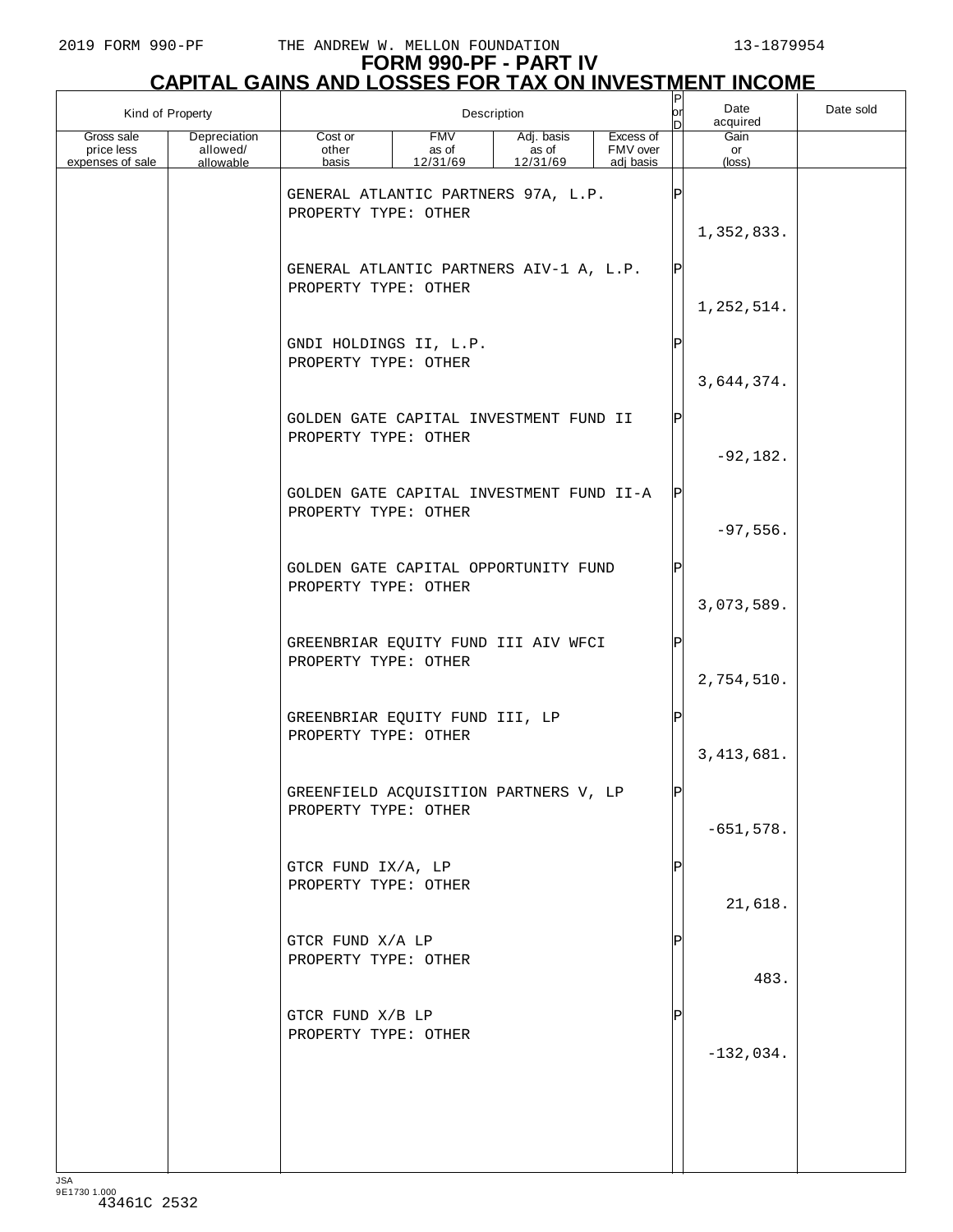| Kind of Property                             |                                       |                                                                 |                                 | Description                     |                                    | $ \mathsf{P} $<br>Date<br>or<br>acquired<br>In |                      | Date sold |
|----------------------------------------------|---------------------------------------|-----------------------------------------------------------------|---------------------------------|---------------------------------|------------------------------------|------------------------------------------------|----------------------|-----------|
| Gross sale<br>price less<br>expenses of sale | Depreciation<br>allowed/<br>allowable | Cost or<br>other<br>basis                                       | <b>FMV</b><br>as of<br>12/31/69 | Adj. basis<br>as of<br>12/31/69 | Excess of<br>FMV over<br>adj basis |                                                | Gain<br>or<br>(loss) |           |
|                                              |                                       | GTCR FUND XI/A LP<br>PROPERTY TYPE: OTHER                       |                                 |                                 |                                    | Ρ                                              | 55,695.              |           |
|                                              |                                       | GTCR FUND XI/B LP<br>PROPERTY TYPE: OTHER                       |                                 |                                 |                                    | Ρ                                              | 929,049.             |           |
|                                              |                                       | H&F GALAXY AIV, L.P.<br>PROPERTY TYPE: OTHER                    |                                 |                                 |                                    | Ρ                                              | $-87,487.$           |           |
|                                              |                                       | HIPEP III - PARTNERSHIP FUND L.P.<br>PROPERTY TYPE: OTHER       |                                 |                                 |                                    | Ρ                                              | $-637.$              |           |
|                                              |                                       | HARRISON METAL CAPITAL IV, LP<br>PROPERTY TYPE: OTHER           |                                 |                                 |                                    | Ρ                                              | $-376, 159.$         |           |
|                                              |                                       | HARRISON METAL CAPITAL V, LP<br>PROPERTY TYPE: OTHER            |                                 |                                 |                                    | Ρ                                              | $-23,002.$           |           |
|                                              |                                       | HELLMAN & FRIEDMAN CAPITAL PARTNERS VII<br>PROPERTY TYPE: OTHER |                                 |                                 |                                    | P                                              | 484,253.             |           |
|                                              |                                       | HFCP VI AIV, L.P.<br>PROPERTY TYPE: OTHER                       |                                 |                                 |                                    | Ρ                                              | 35, 340.             |           |
|                                              |                                       | HFCP VI DOMESTIC AIV, L.P.<br>PROPERTY TYPE: OTHER              |                                 |                                 |                                    |                                                | 12,469.              |           |
|                                              |                                       | HIGHFIELDS CAPITAL IV LP<br>PROPERTY TYPE: OTHER                |                                 |                                 |                                    |                                                | $-962, 410.$         |           |
|                                              |                                       | HIPEP V-ASIA PACIFIC AND REST OF WORLD<br>PROPERTY TYPE: OTHER  |                                 |                                 |                                    | ΙP                                             | $-47, 194.$          |           |
|                                              |                                       | HUMMER WINBLAD VENTURE PARTNERS V, L.P.<br>PROPERTY TYPE: OTHER |                                 |                                 |                                    | ΙPΙ                                            | $-7,689.$            |           |
|                                              |                                       |                                                                 |                                 |                                 |                                    |                                                |                      |           |
|                                              |                                       |                                                                 |                                 |                                 |                                    |                                                |                      |           |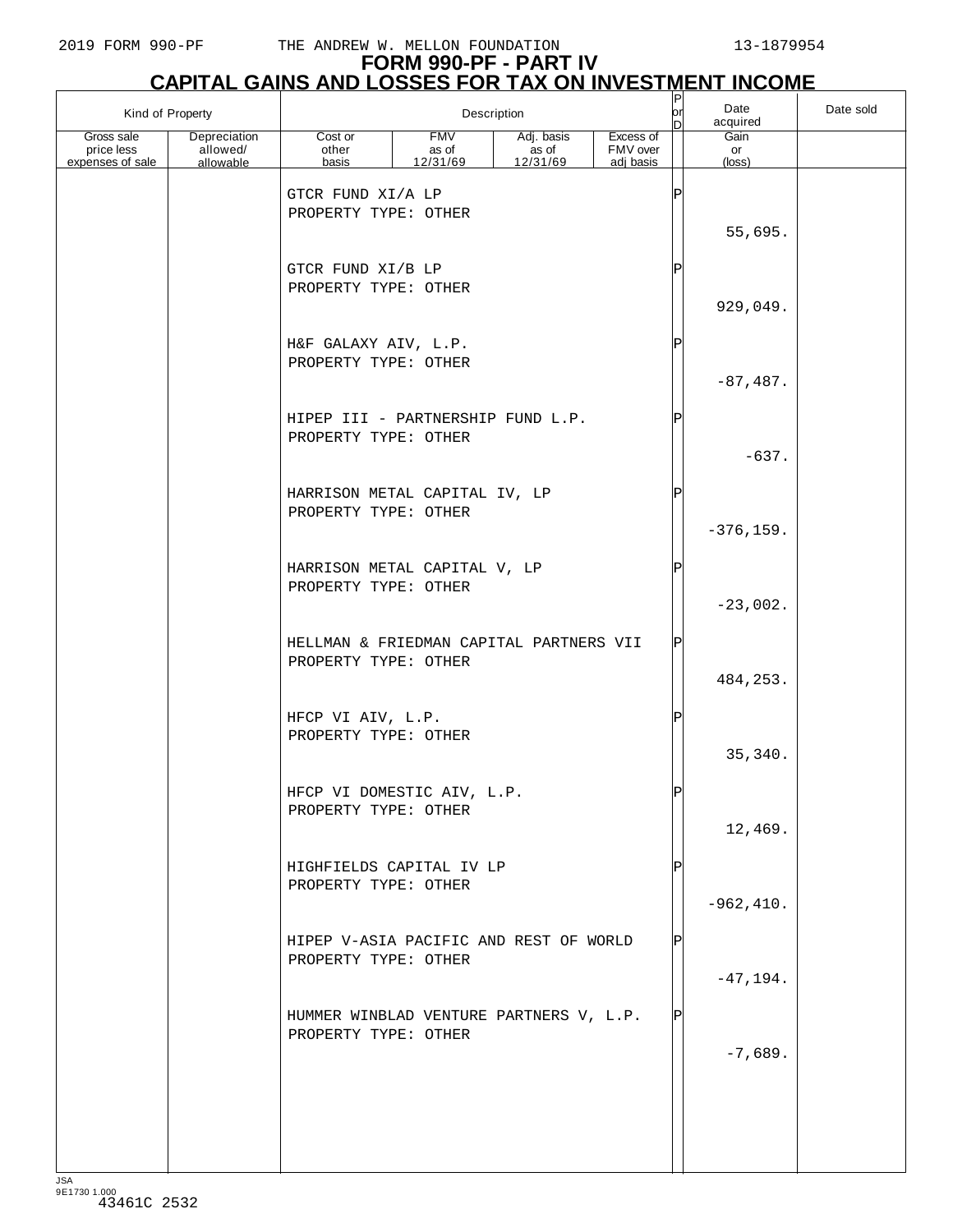|                                              | Kind of Property                      |                                                                                                     |                                 | Description                     |                                    | $ \mathsf{P} $<br> or<br>In | Date<br>acquired     | Date sold |
|----------------------------------------------|---------------------------------------|-----------------------------------------------------------------------------------------------------|---------------------------------|---------------------------------|------------------------------------|-----------------------------|----------------------|-----------|
| Gross sale<br>price less<br>expenses of sale | Depreciation<br>allowed/<br>allowable | Cost or<br>other<br>basis                                                                           | <b>FMV</b><br>as of<br>12/31/69 | Adj. basis<br>as of<br>12/31/69 | Excess of<br>FMV over<br>adj basis |                             | Gain<br>or<br>(loss) |           |
|                                              |                                       | INFLEXION BUYOUT FUND IV (NO.1) LP<br>PROPERTY TYPE: OTHER<br>INFLEXION PARTNERSHIP CAP FD I (NO.1) |                                 |                                 |                                    | Þ<br>Þ                      | $-362, 148.$         |           |
|                                              |                                       | PROPERTY TYPE: OTHER                                                                                |                                 |                                 |                                    |                             | 6,638.               |           |
|                                              |                                       | INFLEXION SUPPLEMENTAL FUND IV (NO.1)<br>PROPERTY TYPE: OTHER                                       |                                 |                                 |                                    | ΙP                          | 2,057.               |           |
|                                              |                                       | INSIGNIA VENTURES PARTNERS FUND I LP<br>PROPERTY TYPE: OTHER                                        |                                 |                                 |                                    | Þ                           | 109,168.             |           |
|                                              |                                       | J.C. FLOWERS II L.P.<br>PROPERTY TYPE: OTHER                                                        |                                 |                                 |                                    | P                           | $-2399363.$          |           |
|                                              |                                       | KING STREET CAPITAL, L.P.<br>PROPERTY TYPE: OTHER                                                   |                                 |                                 |                                    | P                           | $-1524519.$          |           |
|                                              |                                       | KLEINER PERKINS CAUFIELD & BYERS IX-A<br>PROPERTY TYPE: OTHER                                       |                                 |                                 |                                    |                             | $-163, 443.$         |           |
|                                              |                                       | KLEINER PERKINS CAUFIELD & BYERS X-A, LP<br>PROPERTY TYPE: OTHER                                    |                                 |                                 |                                    |                             | $-1685244.$          |           |
|                                              |                                       | KLEINER PERKINS CAUFIELD & BYERS XI-A<br>PROPERTY TYPE: OTHER                                       |                                 |                                 |                                    |                             | 3,631.               |           |
|                                              |                                       | KLEINER PERKINS CAUFIELD & BYERS XII<br>PROPERTY TYPE: OTHER                                        |                                 |                                 |                                    |                             | 40,610.              |           |
|                                              |                                       | KLEINER PERKINS CAUFIELD & BYERS XIII<br>PROPERTY TYPE: OTHER                                       |                                 |                                 |                                    |                             | $-4,490.$            |           |
|                                              |                                       | KLEINER PERKINS CAUFIELD & BYERS XIV<br>PROPERTY TYPE: OTHER                                        |                                 |                                 |                                    |                             | 2,429,465.           |           |
|                                              |                                       |                                                                                                     |                                 |                                 |                                    |                             |                      |           |
|                                              |                                       |                                                                                                     |                                 |                                 |                                    |                             |                      |           |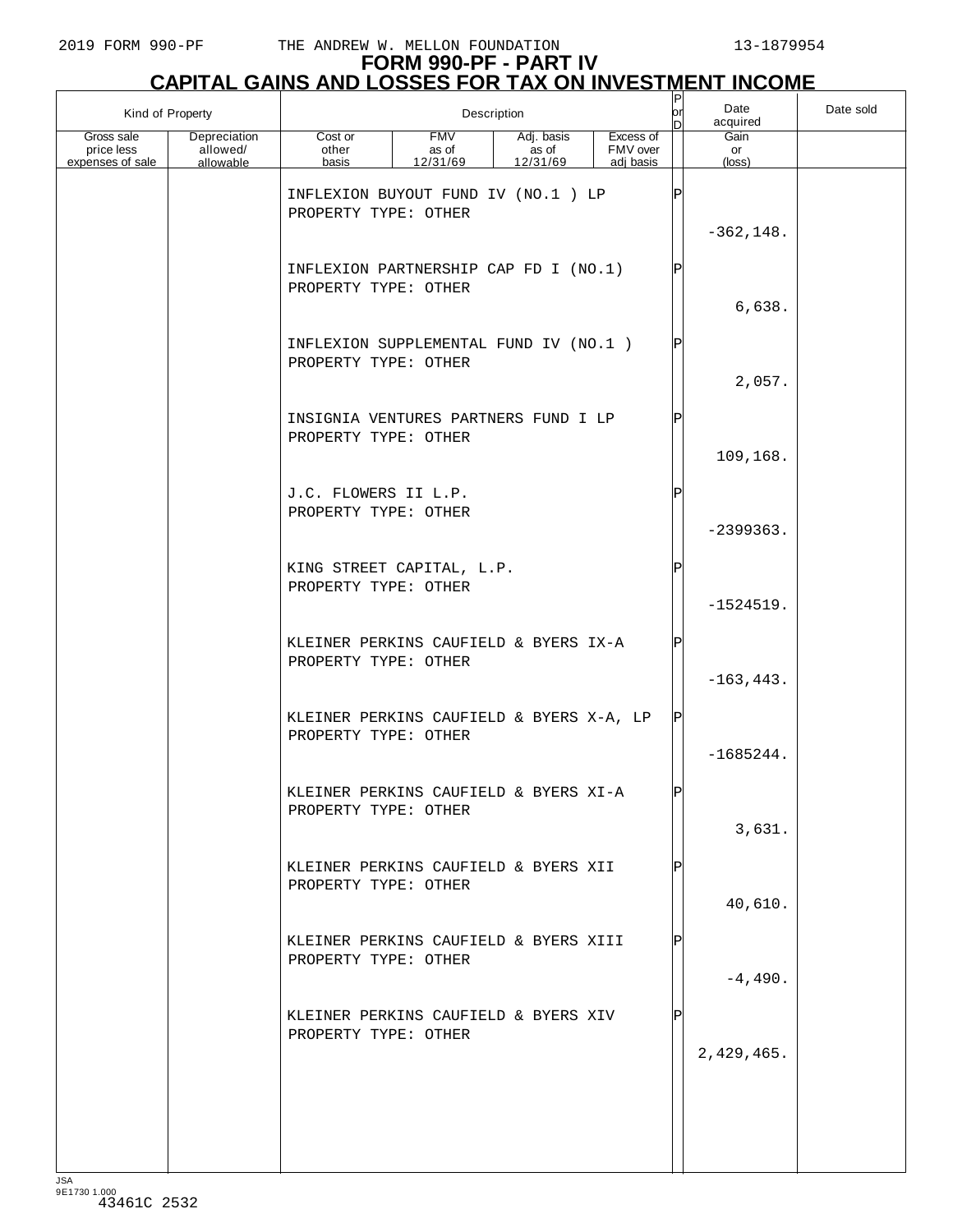| Kind of Property                             |                                       |                                                                  |                          | Description                     |                                    | or<br>In | Date<br>acquired     | Date sold |
|----------------------------------------------|---------------------------------------|------------------------------------------------------------------|--------------------------|---------------------------------|------------------------------------|----------|----------------------|-----------|
| Gross sale<br>price less<br>expenses of sale | Depreciation<br>allowed/<br>allowable | Cost or<br>other<br>basis                                        | FMV<br>as of<br>12/31/69 | Adj. basis<br>as of<br>12/31/69 | Excess of<br>FMV over<br>adj basis |          | Gain<br>or<br>(loss) |           |
|                                              |                                       | KLEINER PERKINS CAUFIELD & BYERS XV, LLC<br>PROPERTY TYPE: OTHER |                          |                                 |                                    |          | $-210,819.$          |           |
|                                              |                                       | KLEINER PERKINS CAUFIELD & BYERS XVI<br>PROPERTY TYPE: OTHER     |                          |                                 |                                    | IÞ       | $-98,372.$           |           |
|                                              |                                       | KLEINER PERKINS CAUFIELD & BYERS XVII<br>PROPERTY TYPE: OTHER    |                          |                                 |                                    | ΙPΙ      | $-12, 119.$          |           |
|                                              |                                       | KOHLBERG INVESTORS VII, L.P.<br>PROPERTY TYPE: OTHER             |                          |                                 |                                    | ΙP       | 10291873.            |           |
|                                              |                                       | KOHLBERG INVESTORS VIII, L.P.<br>PROPERTY TYPE: OTHER            |                          |                                 |                                    | ΙP       | 3,824.               |           |
|                                              |                                       | KOHLBERG TE INVESTOR VI LP<br>PROPERTY TYPE: OTHER               |                          |                                 |                                    | ΙP       | 211,064.             |           |
|                                              |                                       | KPCB CHINA FUND II, L.P.<br>PROPERTY TYPE: OTHER                 |                          |                                 |                                    | ΙP       | 714,775.             |           |
|                                              |                                       | KPCB CHINA FUND, L.P.<br>PROPERTY TYPE: OTHER                    |                          |                                 |                                    | ΙP       | $-15, 341.$          |           |
|                                              |                                       | KPCB DIGITAL GROWTH FUND II, LLC<br>PROPERTY TYPE: OTHER         |                          |                                 |                                    | lÞl      | 1,663,936.           |           |
|                                              |                                       | KPCB DIGITAL GROWTH FUND III, LLC<br>PROPERTY TYPE: OTHER        |                          |                                 |                                    |          | 76,897.              |           |
|                                              |                                       | KPCB DIGITAL GROWTH FUND, LLC<br>PROPERTY TYPE: OTHER            |                          |                                 |                                    | IP       | 42,221.              |           |
|                                              |                                       | KPCB GREEN GROWTH FUND, LLC<br>PROPERTY TYPE: OTHER              |                          |                                 |                                    |          | 881.                 |           |
|                                              |                                       |                                                                  |                          |                                 |                                    |          |                      |           |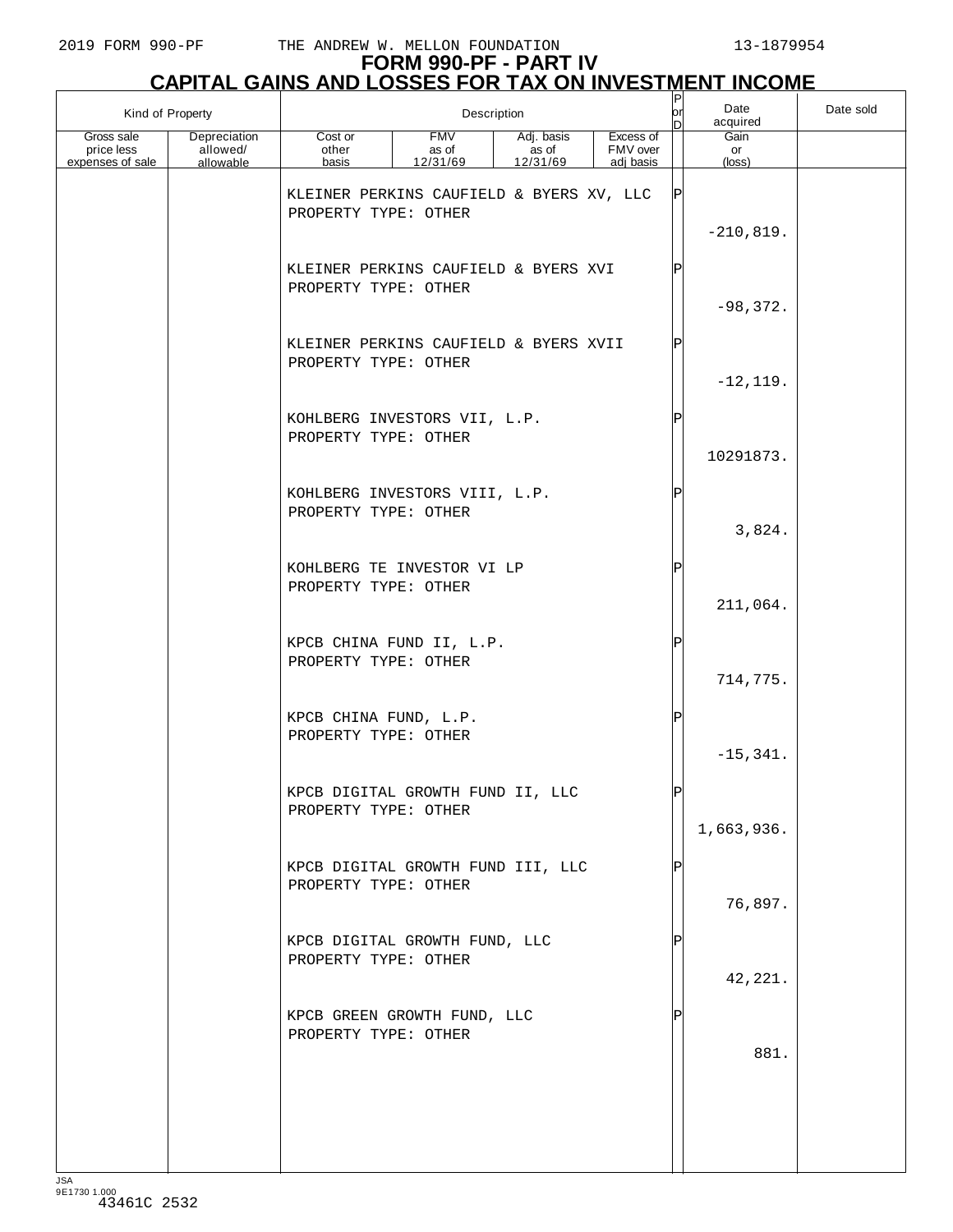| Kind of Property                             |                                       |                                                                 |                                 | Description                     |                                    | P<br> or | Date<br>acquired              | Date sold |
|----------------------------------------------|---------------------------------------|-----------------------------------------------------------------|---------------------------------|---------------------------------|------------------------------------|----------|-------------------------------|-----------|
| Gross sale<br>price less<br>expenses of sale | Depreciation<br>allowed/<br>allowable | Cost or<br>other<br>basis                                       | <b>FMV</b><br>as of<br>12/31/69 | Adj. basis<br>as of<br>12/31/69 | Excess of<br>FMV over<br>adj basis |          | Gain<br>or<br>$(\text{loss})$ |           |
|                                              |                                       | KPCB PANDEMIC & BIO DEFENSE FUND, LLC<br>PROPERTY TYPE: OTHER   |                                 |                                 |                                    | ΙP       | $-81, 105.$                   |           |
|                                              |                                       | LIME ROCK PARTNERS V, L.P.<br>PROPERTY TYPE: OTHER              |                                 |                                 |                                    | ΙP       | $-172,506.$                   |           |
|                                              |                                       | LS POWER EQUITY PARTNERS II PIE LP<br>PROPERTY TYPE: OTHER      |                                 |                                 |                                    | סו       | $-584,054.$                   |           |
|                                              |                                       | MADISON DEARBORN CAPITAL PARTNERS IV<br>PROPERTY TYPE: OTHER    |                                 |                                 |                                    | Þ        | 17,430.                       |           |
|                                              |                                       | MADISON DEARBORN CAPITAL PARTNERS V-A<br>PROPERTY TYPE: OTHER   |                                 |                                 |                                    |          | 49.                           |           |
|                                              |                                       | MADISON DEARBORN CAPITAL PARTNERS VI-A<br>PROPERTY TYPE: OTHER  |                                 |                                 |                                    |          | 293,769.                      |           |
|                                              |                                       | MADISON DEARBORN CAPITAL PARTNERS VI-B<br>PROPERTY TYPE: OTHER  |                                 |                                 |                                    |          | 4,985.                        |           |
|                                              |                                       | MADISON DEARBORN CAPITAL PARTNERS VII-A<br>PROPERTY TYPE: OTHER |                                 |                                 |                                    |          | 3,151.                        |           |
|                                              |                                       | MAP 2004, L.P.<br>PROPERTY TYPE: OTHER                          |                                 |                                 |                                    | Þl       | 472,322.                      |           |
|                                              |                                       | MATRIX PARTNER X, L.P.<br>PROPERTY TYPE: OTHER                  |                                 |                                 |                                    |          | 601,465.                      |           |
|                                              |                                       | MATRIX PARTNERS CHINA I, LP<br>PROPERTY TYPE: OTHER             |                                 |                                 |                                    |          | 2,467,472.                    |           |
|                                              |                                       | MATRIX PARTNERS CHINA II, LP<br>PROPERTY TYPE: OTHER            |                                 |                                 |                                    |          | 470,525.                      |           |
|                                              |                                       |                                                                 |                                 |                                 |                                    |          |                               |           |
|                                              |                                       |                                                                 |                                 |                                 |                                    |          |                               |           |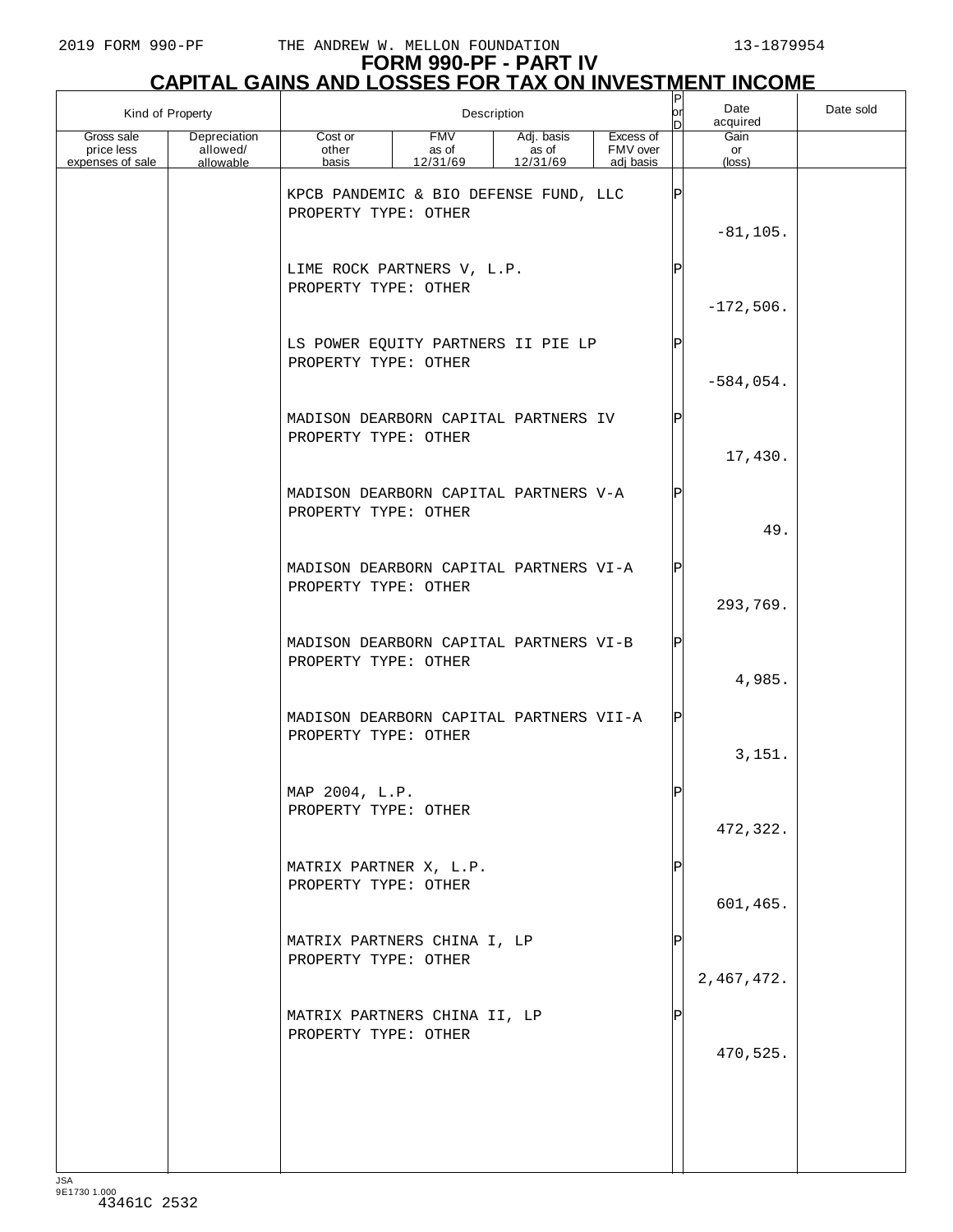# **FORM 990-PF - PART IV**

|                                              | <b>CAPITAL GAINS AND LOSSES FOR TAX ON INVESTMENT INCOME</b> |                                                                 |                                 |                                 |                                    |          |                      |           |  |  |  |
|----------------------------------------------|--------------------------------------------------------------|-----------------------------------------------------------------|---------------------------------|---------------------------------|------------------------------------|----------|----------------------|-----------|--|--|--|
| Kind of Property                             |                                                              |                                                                 |                                 | Description                     |                                    | orl<br>D | Date<br>acquired     | Date sold |  |  |  |
| Gross sale<br>price less<br>expenses of sale | Depreciation<br>allowed/<br>allowable                        | Cost or<br>other<br>basis                                       | <b>FMV</b><br>as of<br>12/31/69 | Adj. basis<br>as of<br>12/31/69 | Excess of<br>FMV over<br>adj basis |          | Gain<br>or<br>(loss) |           |  |  |  |
|                                              |                                                              | MATRIX PARTNERS CHINA III, LP<br>PROPERTY TYPE: OTHER           |                                 |                                 |                                    |          | 925,523.             |           |  |  |  |
|                                              |                                                              | MATRIX PARTNERS CHINA IV, LP<br>PROPERTY TYPE: OTHER            |                                 |                                 |                                    |          | $-163, 438.$         |           |  |  |  |
|                                              |                                                              | MATRIX PARTNERS CHINA V, LP<br>PROPERTY TYPE: OTHER             |                                 |                                 |                                    |          | $-6, 725.$           |           |  |  |  |
|                                              |                                                              | MATRIX PARTNERS INDIA I, LLC<br>PROPERTY TYPE: OTHER            |                                 |                                 |                                    |          | $-35,954.$           |           |  |  |  |
|                                              |                                                              | MATRIX PARTNERS INDIA II EXTENSION, LLC<br>PROPERTY TYPE: OTHER |                                 |                                 |                                    | P        | $-31,645.$           |           |  |  |  |
|                                              |                                                              | MATRIX PARTNERS INDIA II, LLC<br>PROPERTY TYPE: OTHER           |                                 |                                 |                                    |          | $-128, 216.$         |           |  |  |  |
|                                              |                                                              | MATRIX PARTNERS IX, L.P.<br>PROPERTY TYPE: OTHER                |                                 |                                 |                                    |          | 209,980.             |           |  |  |  |
|                                              |                                                              | MATRIX PARTNERS VII, L.P.<br>PROPERTY TYPE: OTHER               |                                 |                                 |                                    | ΙP       | $-87,740.$           |           |  |  |  |
|                                              |                                                              | MATRIX PARTNERS VIII, L.P.<br>PROPERTY TYPE: OTHER              |                                 |                                 |                                    |          | $-45.$               |           |  |  |  |
|                                              |                                                              | MDCP VI-A GLOBAL INVESTMENTS LP<br>PROPERTY TYPE: OTHER         |                                 |                                 |                                    |          | 563,729.             |           |  |  |  |
|                                              |                                                              | MDCP VII-A GLOBAL INVESTMENTS LP<br>PROPERTY TYPE: OTHER        |                                 |                                 |                                    |          | 47,126.              |           |  |  |  |
|                                              |                                                              | MERIT ENERGY PARTNERS C-I, LP<br>PROPERTY TYPE: OTHER           |                                 |                                 |                                    |          | 14.                  |           |  |  |  |
|                                              |                                                              |                                                                 |                                 |                                 |                                    |          |                      |           |  |  |  |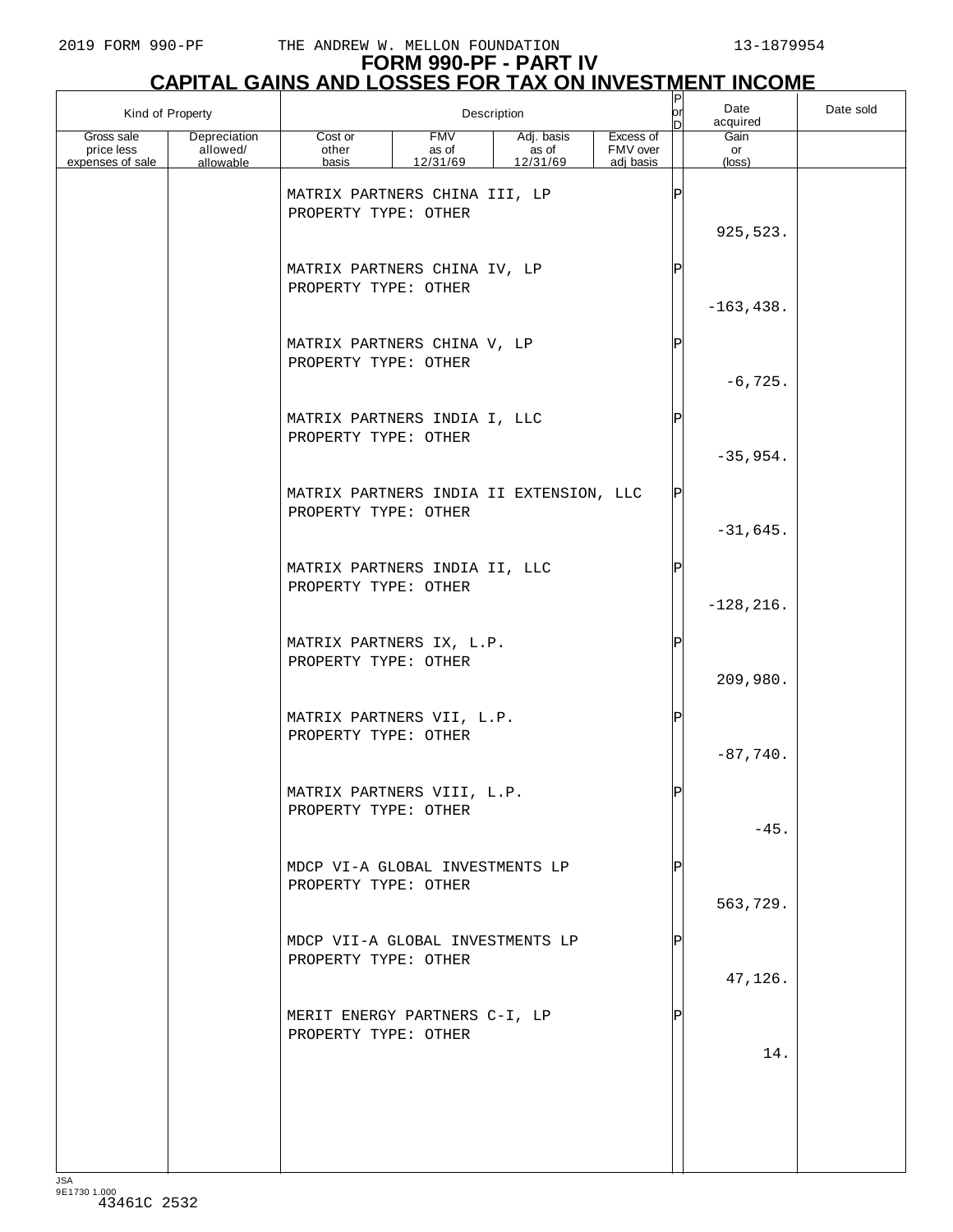### **FORM 990-PF - PART IV**

|                                              | <b>CAPITAL GAINS AND LOSSES FOR TAX ON INVESTMENT INCOME</b> |                                                                  |                                 |                                 |                                    |             |                      |           |  |  |  |
|----------------------------------------------|--------------------------------------------------------------|------------------------------------------------------------------|---------------------------------|---------------------------------|------------------------------------|-------------|----------------------|-----------|--|--|--|
| Kind of Property                             |                                                              |                                                                  |                                 | Description                     |                                    | lor<br>n    | Date<br>acquired     | Date sold |  |  |  |
| Gross sale<br>price less<br>expenses of sale | Depreciation<br>allowed/<br>allowable                        | Cost or<br>other<br>basis                                        | <b>FMV</b><br>as of<br>12/31/69 | Adj. basis<br>as of<br>12/31/69 | Excess of<br>FMV over<br>adj basis |             | Gain<br>or<br>(loss) |           |  |  |  |
|                                              |                                                              | MERIT ENERGY PARTNERS D-I, LP<br>PROPERTY TYPE: OTHER            |                                 |                                 |                                    | $\mathbf P$ | 15.                  |           |  |  |  |
|                                              |                                                              | MERIT ENERGY PARTNERS E-I, LP<br>PROPERTY TYPE: OTHER            |                                 |                                 |                                    | Þ           | $-1$ .               |           |  |  |  |
|                                              |                                                              | MERIT ENERGY PARTNERS F-I, LP<br>PROPERTY TYPE: OTHER            |                                 |                                 |                                    | Þ           | 6.                   |           |  |  |  |
|                                              |                                                              | NEW CENTURY HOLDINGS XI, L.P.<br>PROPERTY TYPE: OTHER            |                                 |                                 |                                    | Þ           | 6,352.               |           |  |  |  |
|                                              |                                                              | NORTHERN LIGHT VENTURE FUND III, L.P.<br>PROPERTY TYPE: OTHER    |                                 |                                 |                                    | Þ           | 295.                 |           |  |  |  |
|                                              |                                                              | NORTHERN LIGHT VENTURE FUND IV, L.P.<br>PROPERTY TYPE: OTHER     |                                 |                                 |                                    |             | $-545, 340.$         |           |  |  |  |
|                                              |                                                              | NORTHERN LIGHT VENTURE FUND V, L.P.<br>PROPERTY TYPE: OTHER      |                                 |                                 |                                    |             | 12,011.              |           |  |  |  |
|                                              |                                                              | OCM MEZZANINE FUND II, L.P.<br>PROPERTY TYPE: OTHER              |                                 |                                 |                                    | $\mathbf P$ | $-155,011.$          |           |  |  |  |
|                                              |                                                              | OCM OPPORTUNITIES FUND VII, L.P.<br>PROPERTY TYPE: OTHER         |                                 |                                 |                                    |             | $-100,808.$          |           |  |  |  |
|                                              |                                                              | OCM OPPORTUNITIES FUND VIIB AIF (CAYMAN)<br>PROPERTY TYPE: OTHER |                                 |                                 |                                    |             | 5,356.               |           |  |  |  |
|                                              |                                                              | OCM OPPORTUNITIES FD VIIB AIF (DELAWARE)<br>PROPERTY TYPE: OTHER |                                 |                                 |                                    |             | $-250.$              |           |  |  |  |
|                                              |                                                              | OCM OPPORTUNITIES FUND VIIB, L.P.<br>PROPERTY TYPE: OTHER        |                                 |                                 |                                    |             | $-50,589.$           |           |  |  |  |
|                                              |                                                              |                                                                  |                                 |                                 |                                    |             |                      |           |  |  |  |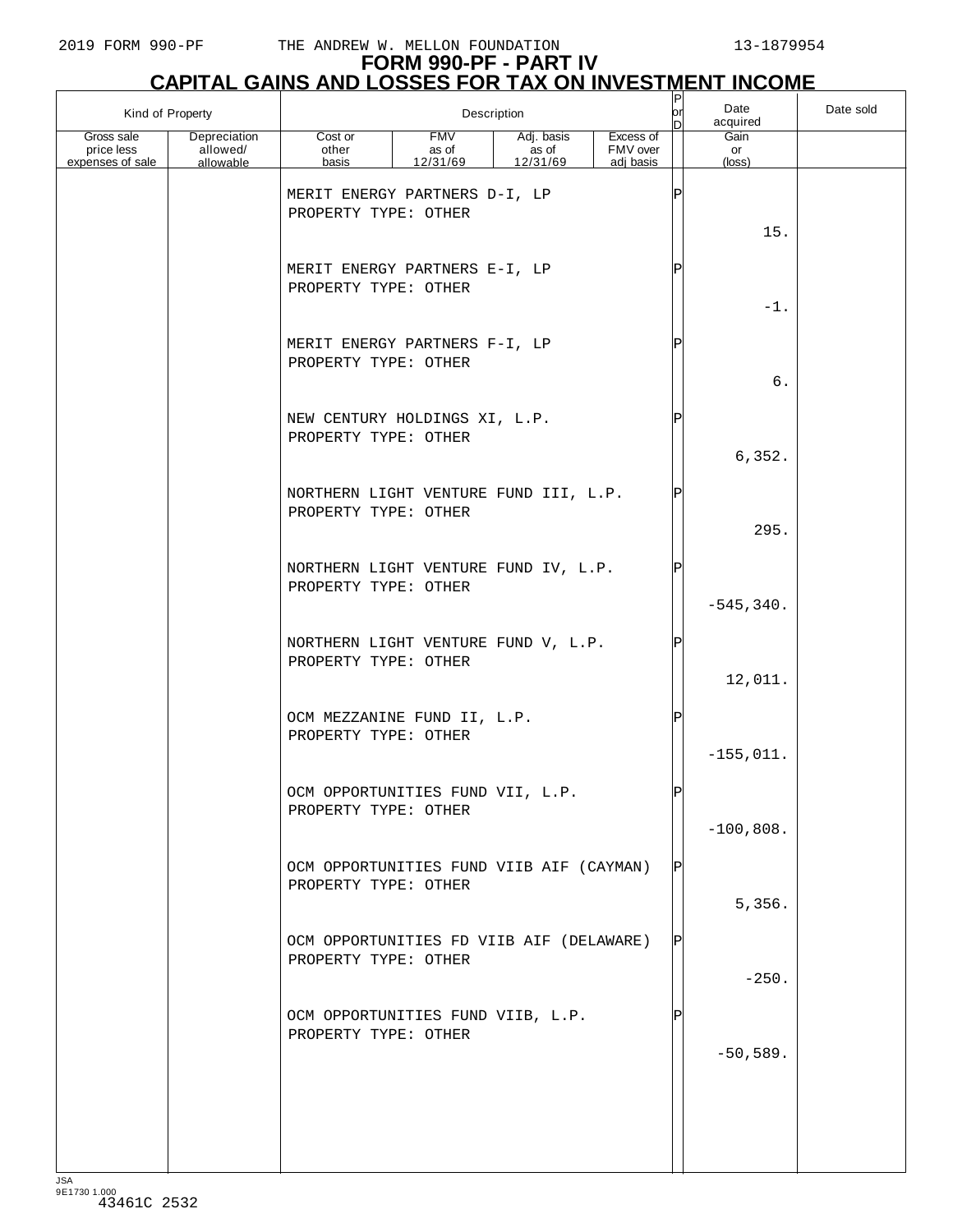| Kind of Property<br>Description              |                                       |                           |                                          | $ \mathsf{P} $<br> or<br>n      | Date<br>acquired                   | Date sold |                      |  |
|----------------------------------------------|---------------------------------------|---------------------------|------------------------------------------|---------------------------------|------------------------------------|-----------|----------------------|--|
| Gross sale<br>price less<br>expenses of sale | Depreciation<br>allowed/<br>allowable | Cost or<br>other<br>basis | <b>FMV</b><br>as of<br>12/31/69          | Adj. basis<br>as of<br>12/31/69 | Excess of<br>FMV over<br>adj basis |           | Gain<br>or<br>(loss) |  |
|                                              |                                       | PROPERTY TYPE: OTHER      | OCM PRINCIPAL OPPORTUNITIES FUND III     |                                 |                                    |           | 32,632.              |  |
|                                              |                                       | PROPERTY TYPE: OTHER      | OCM PRINCIPAL OPPORTUNITIES FUND IV      |                                 |                                    |           | $-761, 355.$         |  |
|                                              |                                       | PROPERTY TYPE: OTHER      | OCM PRINCIPAL OPP FUND IV AIF (DELAWARE) |                                 |                                    | ΙPΙ       |                      |  |
|                                              |                                       | PROPERTY TYPE: OTHER      | OCM WKI HOLDINGS, LLC(PARTNER #13)       |                                 |                                    |           | 10,428.              |  |
|                                              |                                       | PROPERTY TYPE: OTHER      | OCM WKI HOLDINGS, LLC(PARTNER #162)      |                                 |                                    |           | 359.                 |  |
|                                              |                                       | PROPERTY TYPE: OTHER      | QUANTUM ENERGY PARTNERS IV, LP           |                                 |                                    | Þ         | 479.                 |  |
|                                              |                                       | PROPERTY TYPE: OTHER      | QUANTUM ENERGY PARTNERS V, LP            |                                 |                                    | Þ         | $-133,868.$          |  |
|                                              |                                       |                           | QUANTUM ENERGY PARTNERS VII, LP          |                                 |                                    | P         | 766,486.             |  |
|                                              |                                       | PROPERTY TYPE: OTHER      | REALTERM LOGISTICS FUND, LP              |                                 |                                    | פ         | 104,216.             |  |
|                                              |                                       | PROPERTY TYPE: OTHER      |                                          |                                 |                                    |           | 300,521.             |  |
|                                              |                                       | PROPERTY TYPE: OTHER      | REDPOINT VENTURES II, L.P.               |                                 |                                    |           | 19,902.              |  |
|                                              |                                       | PROPERTY TYPE: OTHER      | REDPOINT VENTURES III, L.P.              |                                 |                                    |           | 155,862.             |  |
|                                              |                                       | PROPERTY TYPE: OTHER      | REDPOINT VENTURES IV, L.P.               |                                 |                                    |           | 70,519.              |  |
|                                              |                                       |                           |                                          |                                 |                                    |           |                      |  |
|                                              |                                       |                           |                                          |                                 |                                    |           |                      |  |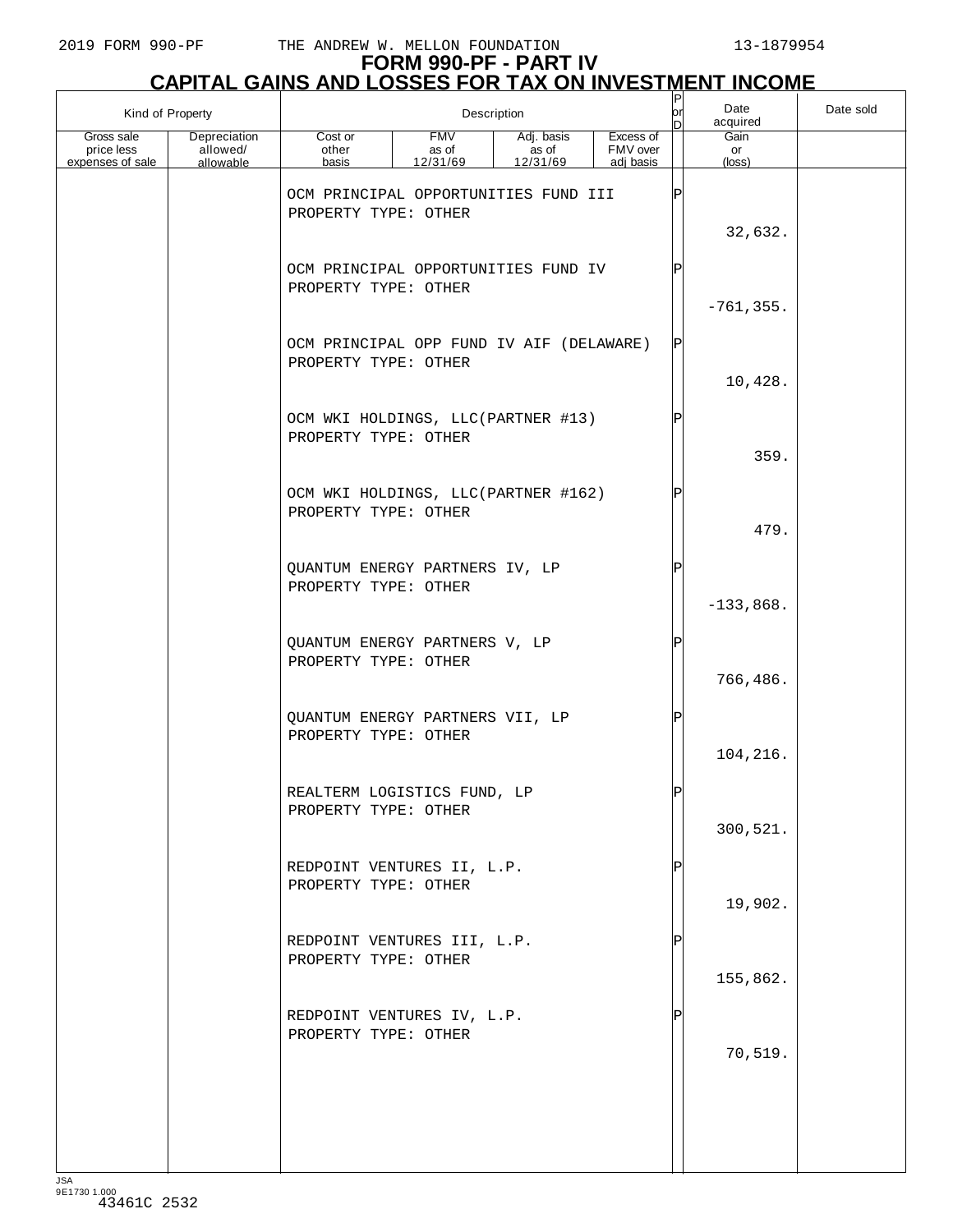|                                              | Kind of Property                      |                           | Description                             |                                 |                                    | P<br>lor<br>n | Date<br>acquired              | Date sold |
|----------------------------------------------|---------------------------------------|---------------------------|-----------------------------------------|---------------------------------|------------------------------------|---------------|-------------------------------|-----------|
| Gross sale<br>price less<br>expenses of sale | Depreciation<br>allowed/<br>allowable | Cost or<br>other<br>basis | <b>FMV</b><br>as of<br>12/31/69         | Adj. basis<br>as of<br>12/31/69 | Excess of<br>FMV over<br>adj basis |               | Gain<br>or<br>$(\text{loss})$ |           |
|                                              |                                       | PROPERTY TYPE: OTHER      | REDPOINT VENTURES V, L.P.               |                                 |                                    | Þ             | 6,167,882.                    |           |
|                                              |                                       | PROPERTY TYPE: OTHER      | REDPOINT VENTURES VI, L.P.              |                                 |                                    | $_\mathrm{P}$ | 1,511,315.                    |           |
|                                              |                                       | PROPERTY TYPE: OTHER      | RIVA CAPITAL PARTNERS II, LP            |                                 |                                    | P             | 55,712.                       |           |
|                                              |                                       | PROPERTY TYPE: OTHER      | RIVA CAPITAL PARTNERS III, LP           |                                 |                                    | $_\mathrm{P}$ | 2,877,224.                    |           |
|                                              |                                       | PROPERTY TYPE: OTHER      | RIVA CAPITAL PARTNERS IV, LP            |                                 |                                    | $_\mathrm{P}$ | 484,119.                      |           |
|                                              |                                       | PROPERTY TYPE: OTHER      | ROARK CAPITAL PARTNERS II, LP           |                                 |                                    | $_\mathrm{P}$ | 1,138,753.                    |           |
|                                              |                                       | PROPERTY TYPE: OTHER      | ROARK CAPITAL PARTNERS III, LP          |                                 |                                    | P             | 460,713.                      |           |
|                                              |                                       | PROPERTY TYPE: OTHER      | SENTIENT GLOBAL RESOURCES FUND IV, L.P. |                                 |                                    | P             | 130,867.                      |           |
|                                              |                                       | PROPERTY TYPE: OTHER      | SENTINEL CAPITAL PARTNERS V, LP         |                                 |                                    |               | $-283, 482.$                  |           |
|                                              |                                       | PROPERTY TYPE: OTHER      | SEQUOIA CAPITAL CHINA GROWTH FUND III   |                                 |                                    |               | 1,049,776.                    |           |
|                                              |                                       | PROPERTY TYPE: OTHER      | SEQUOIA CAPITAL CHINA GROWTH FUND IV    |                                 |                                    |               | 279, 273.                     |           |
|                                              |                                       | PROPERTY TYPE: OTHER      | SEQUOIA CAPITAL CHINA GROWTH FUND V     |                                 |                                    |               | 21.                           |           |
|                                              |                                       |                           |                                         |                                 |                                    |               |                               |           |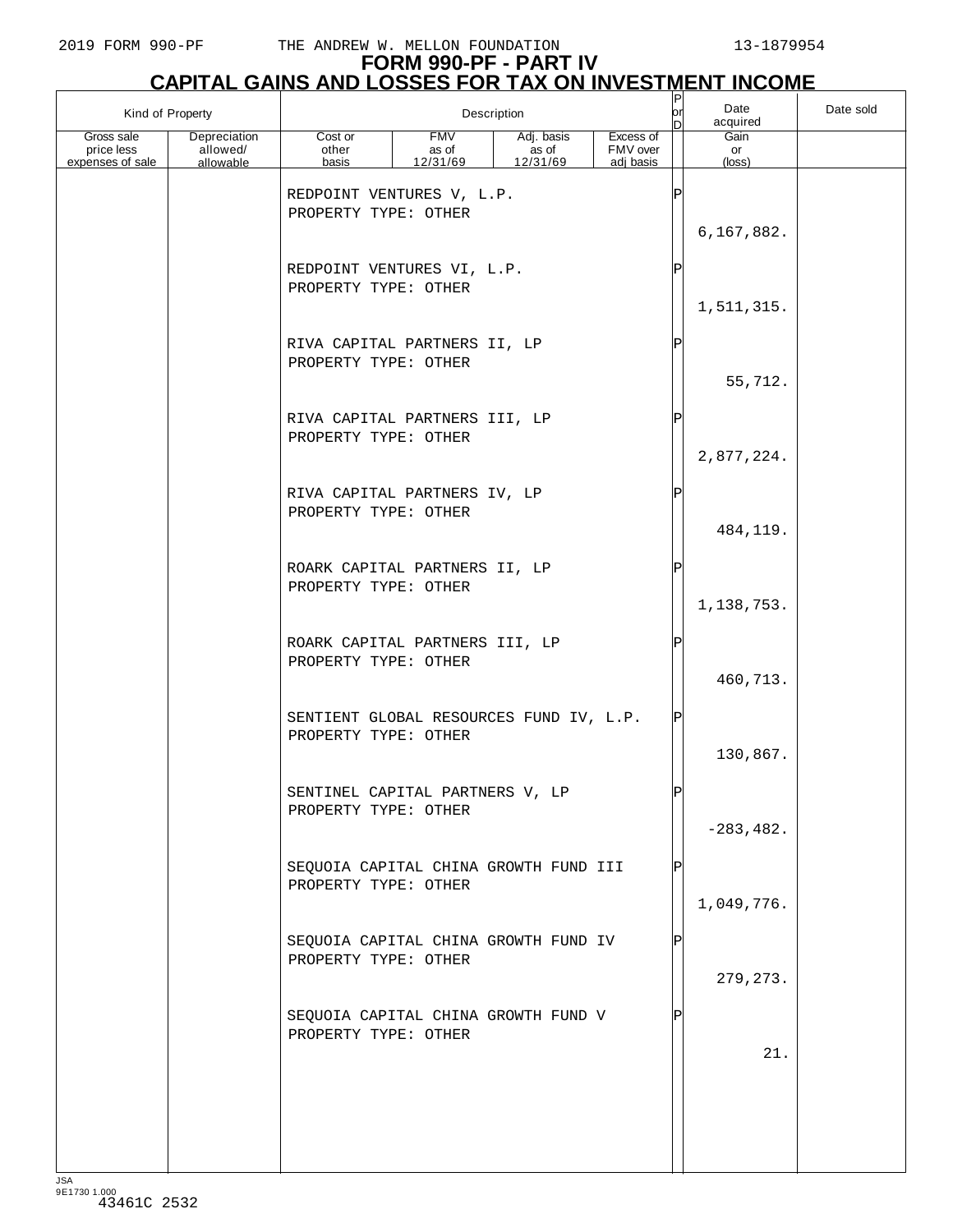| Kind of Property<br>Description              |                                       |                                                                  |                                 | P<br>or                         | Date<br>acquired                   | Date sold |                      |  |
|----------------------------------------------|---------------------------------------|------------------------------------------------------------------|---------------------------------|---------------------------------|------------------------------------|-----------|----------------------|--|
| Gross sale<br>price less<br>expenses of sale | Depreciation<br>allowed/<br>allowable | Cost or<br>other<br>basis                                        | <b>FMV</b><br>as of<br>12/31/69 | Adj. basis<br>as of<br>12/31/69 | Excess of<br>FMV over<br>adj basis |           | Gain<br>or<br>(loss) |  |
|                                              |                                       | SEQUOIA CAPITAL CHINA VENTURE FUND IV LP<br>PROPERTY TYPE: OTHER |                                 |                                 |                                    |           | $-19,386.$           |  |
|                                              |                                       | SEQUOIA CAPITAL CHINA VENTURE FUND V LP<br>PROPERTY TYPE: OTHER  |                                 |                                 |                                    | ΙPΙ       | $-10, 461.$          |  |
|                                              |                                       | SEQUOIA CAPITAL CHINA VENTURE FUND VI<br>PROPERTY TYPE: OTHER    |                                 |                                 |                                    | ΙP        | 7,600.               |  |
|                                              |                                       | SEQUOIA CAPITAL CHINA VENTURE FUND VII<br>PROPERTY TYPE: OTHER   |                                 |                                 |                                    | ΙP        | 4,717.               |  |
|                                              |                                       | SEQUOIA CAPITAL GLOBAL GROWTH FUND II<br>PROPERTY TYPE: OTHER    |                                 |                                 |                                    | ΙPΙ       | $-77,880.$           |  |
|                                              |                                       | SEQUOIA CAPITAL INDIA GROWTH FUND II<br>PROPERTY TYPE: OTHER     |                                 |                                 |                                    | ΙP        | 887,966.             |  |
|                                              |                                       | SEQUOIA CAPITAL INDIA V LTD<br>PROPERTY TYPE: OTHER              |                                 |                                 |                                    | ΙP        | $-3, 133.$           |  |
|                                              |                                       | SEQUOIA CAPITAL U.S. GROWTH FUND IV LP<br>PROPERTY TYPE: OTHER   |                                 |                                 |                                    | ΙPΙ       | $-25,913.$           |  |
|                                              |                                       | SEQUOIA CAPITAL U.S. GROWTH FUND VI, LP<br>PROPERTY TYPE: OTHER  |                                 |                                 |                                    | ldl       | $-63, 291.$          |  |
|                                              |                                       | SEQUOIA CAPITAL U.S. GROWTH FUND VII<br>PROPERTY TYPE: OTHER     |                                 |                                 |                                    |           | 586,465.             |  |
|                                              |                                       | SEQUOIA CAPITAL U.S. VENTURE FUND XIV<br>PROPERTY TYPE: OTHER    |                                 |                                 |                                    |           | $-64,990.$           |  |
|                                              |                                       | SEQUOIA CAPITAL U.S. VENTURE FUND XV<br>PROPERTY TYPE: OTHER     |                                 |                                 |                                    |           | $-129,586.$          |  |
|                                              |                                       |                                                                  |                                 |                                 |                                    |           |                      |  |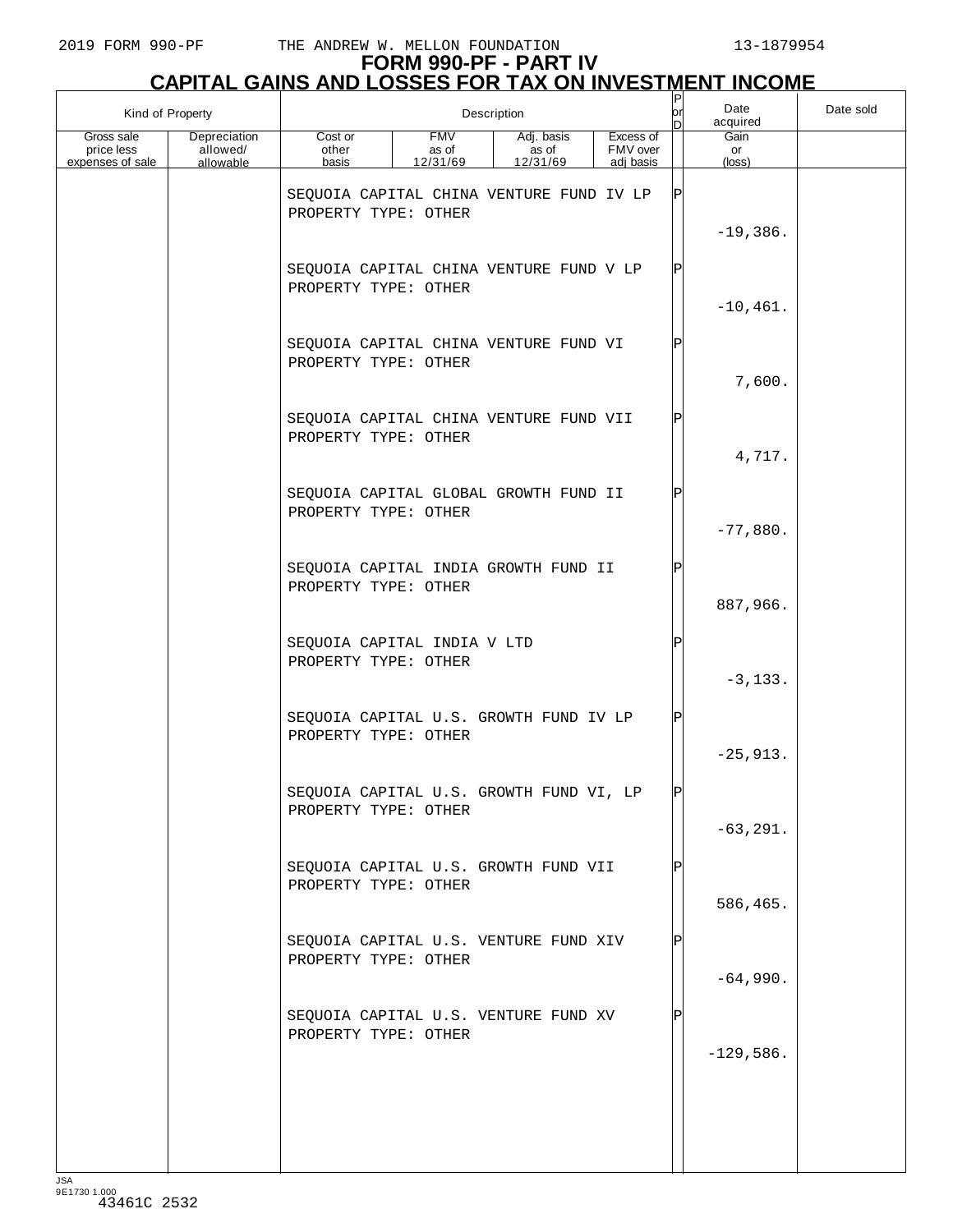### **FORM 990-PF - PART IV**

|                                              |                                       | <b>CAPITAL GAINS AND LOSSES FOR TAX ON INVESTMENT INCOME</b>     |                                 |                                 |                                    |               |                      |           |
|----------------------------------------------|---------------------------------------|------------------------------------------------------------------|---------------------------------|---------------------------------|------------------------------------|---------------|----------------------|-----------|
| Kind of Property                             |                                       |                                                                  |                                 | Description                     |                                    | юr<br>D       | Date<br>acquired     | Date sold |
| Gross sale<br>price less<br>expenses of sale | Depreciation<br>allowed/<br>allowable | Cost or<br>other<br>basis                                        | <b>FMV</b><br>as of<br>12/31/69 | Adj. basis<br>as of<br>12/31/69 | Excess of<br>FMV over<br>adj basis |               | Gain<br>or<br>(loss) |           |
|                                              |                                       | SEQUOIA CAPITAL US GROWTH FUND V, LP<br>PROPERTY TYPE: OTHER     |                                 |                                 |                                    |               | 3,910,693.           |           |
|                                              |                                       | SIERRA VENTURES IX, LP<br>PROPERTY TYPE: OTHER                   |                                 |                                 |                                    | $_\mathrm{P}$ | 625,882.             |           |
|                                              |                                       | SIERRA VENTURES VIII-A, LP<br>PROPERTY TYPE: OTHER               |                                 | Ρ                               | 12,426.                            |               |                      |           |
|                                              |                                       | SOMERSET EMERGING MARKETS SMALL CAP FD<br>PROPERTY TYPE: OTHER   |                                 |                                 |                                    | Ρ             | 1,461,990.           |           |
|                                              |                                       | SUMMIT PARTNERS EUROPE PRIVATE EQUITY FD<br>PROPERTY TYPE: OTHER |                                 |                                 |                                    | ΙP            | 4, 247, 919.         |           |
|                                              |                                       | SUMMIT PARTNERS GROWTH EQUITY FUND IX-A<br>PROPERTY TYPE: OTHER  |                                 |                                 |                                    | ΙP            | 3, 131, 332.         |           |
|                                              |                                       | SUMMIT PARTNERS GROWTH EQUITY FD VIII-A<br>PROPERTY TYPE: OTHER  |                                 |                                 |                                    | ΙP            | 5, 445, 817.         |           |
|                                              |                                       | SUMMIT PARTNERS PRIVATE EQUITY FD VII-A<br>PROPERTY TYPE: OTHER  |                                 |                                 |                                    | ΙP            | 189,794.             |           |
|                                              |                                       | SUMMIT PARTNERS SUBORDINATED DEBT IV-A<br>PROPERTY TYPE: OTHER   |                                 |                                 |                                    |               | $-32,472.$           |           |
|                                              |                                       | SUMMIT PARTNERS VENTURE CAPITAL FD III-A<br>PROPERTY TYPE: OTHER |                                 |                                 |                                    |               | 774,209.             |           |
|                                              |                                       | SUMMIT PARTNERS VENTURE CAPITAL FD IV-A<br>PROPERTY TYPE: OTHER  |                                 |                                 |                                    | IP            | 3, 454, 707.         |           |
|                                              |                                       | SUMMIT SUBORDINATED DEBT FUND III-B<br>PROPERTY TYPE: OTHER      |                                 |                                 |                                    |               | 9,214.               |           |
|                                              |                                       |                                                                  |                                 |                                 |                                    |               |                      |           |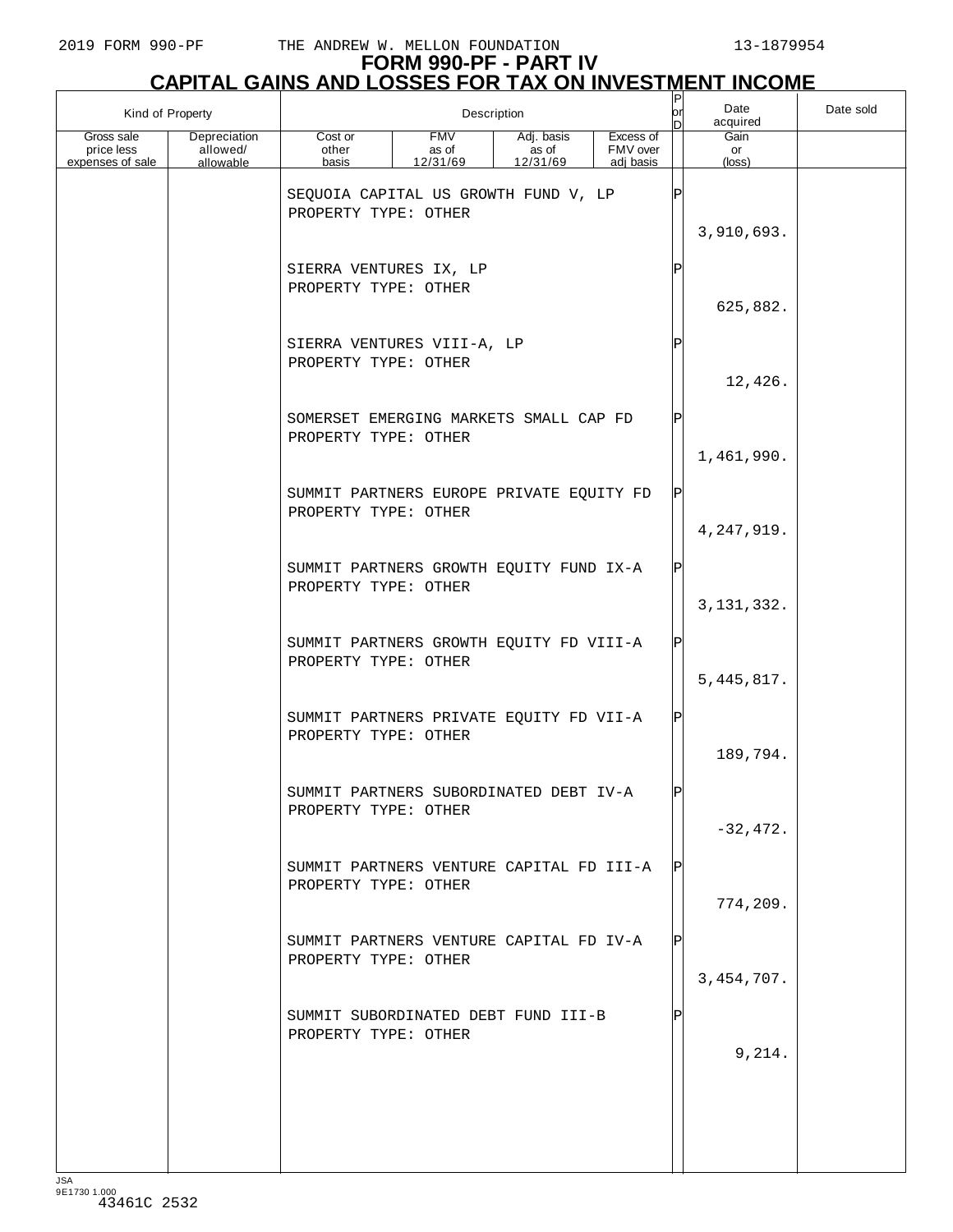| Kind of Property<br>Description |                          |                                                          |                     | P<br>or<br>In       | Date<br>acquired      | Date sold |              |  |
|---------------------------------|--------------------------|----------------------------------------------------------|---------------------|---------------------|-----------------------|-----------|--------------|--|
| Gross sale<br>price less        | Depreciation<br>allowed/ | Cost or<br>other                                         | <b>FMV</b><br>as of | Adj. basis<br>as of | Excess of<br>FMV over |           | Gain<br>or   |  |
| expenses of sale                | allowable                | basis                                                    | 12/31/69            | 12/31/69            | adj basis             |           | (loss)       |  |
|                                 |                          | SUMMIT VENTURES VI-B, L.P.<br>PROPERTY TYPE: OTHER       |                     |                     |                       |           |              |  |
|                                 |                          |                                                          |                     |                     |                       |           | $-342, 466.$ |  |
|                                 |                          | SUN CAPITAL PARTNERS V, L.P.<br>PROPERTY TYPE: OTHER     |                     |                     |                       | Þ         |              |  |
|                                 |                          |                                                          |                     |                     |                       |           | $-778,608.$  |  |
|                                 |                          | SYCAMORE PARTNERS (CAYMAN), L.P.<br>PROPERTY TYPE: OTHER |                     |                     |                       |           | $-203,996.$  |  |
|                                 |                          | SYCAMORE PARTNERS A, LP                                  |                     |                     |                       | IP        |              |  |
|                                 |                          | PROPERTY TYPE: OTHER                                     |                     |                     |                       |           | $-553, 204.$ |  |
|                                 |                          | SYCAMORE PARTNERS, L.P.<br>PROPERTY TYPE: OTHER          |                     |                     |                       | l P       |              |  |
|                                 |                          | TA SDF II ECM AIV, L.P.                                  |                     |                     |                       |           | $-1778195.$  |  |
|                                 |                          | PROPERTY TYPE: OTHER                                     |                     |                     |                       |           | 1,899.       |  |
|                                 |                          | TA SUBORDINATED DEBT FUND II L.P<br>PROPERTY TYPE: OTHER |                     |                     |                       |           | 88,152.      |  |
|                                 |                          | TA X, L.P.<br>PROPERTY TYPE: OTHER                       |                     |                     |                       |           | $-346, 567.$ |  |
|                                 |                          | TA XI ECM AIV, L.P.<br>PROPERTY TYPE: OTHER              |                     |                     |                       |           |              |  |
|                                 |                          |                                                          |                     |                     |                       |           | 9,443.       |  |
|                                 |                          | TA XI NS-A FEEDER, L.P.<br>PROPERTY TYPE: OTHER          |                     |                     |                       |           | 196,780.     |  |
|                                 |                          | TA XI NX AIV, LP<br>PROPERTY TYPE: OTHER                 |                     |                     |                       |           | 19.          |  |
|                                 |                          | TA XI, L.P.<br>PROPERTY TYPE: OTHER                      |                     |                     |                       |           |              |  |
|                                 |                          |                                                          |                     |                     |                       |           | 3,038,165.   |  |
|                                 |                          |                                                          |                     |                     |                       |           |              |  |
|                                 |                          |                                                          |                     |                     |                       |           |              |  |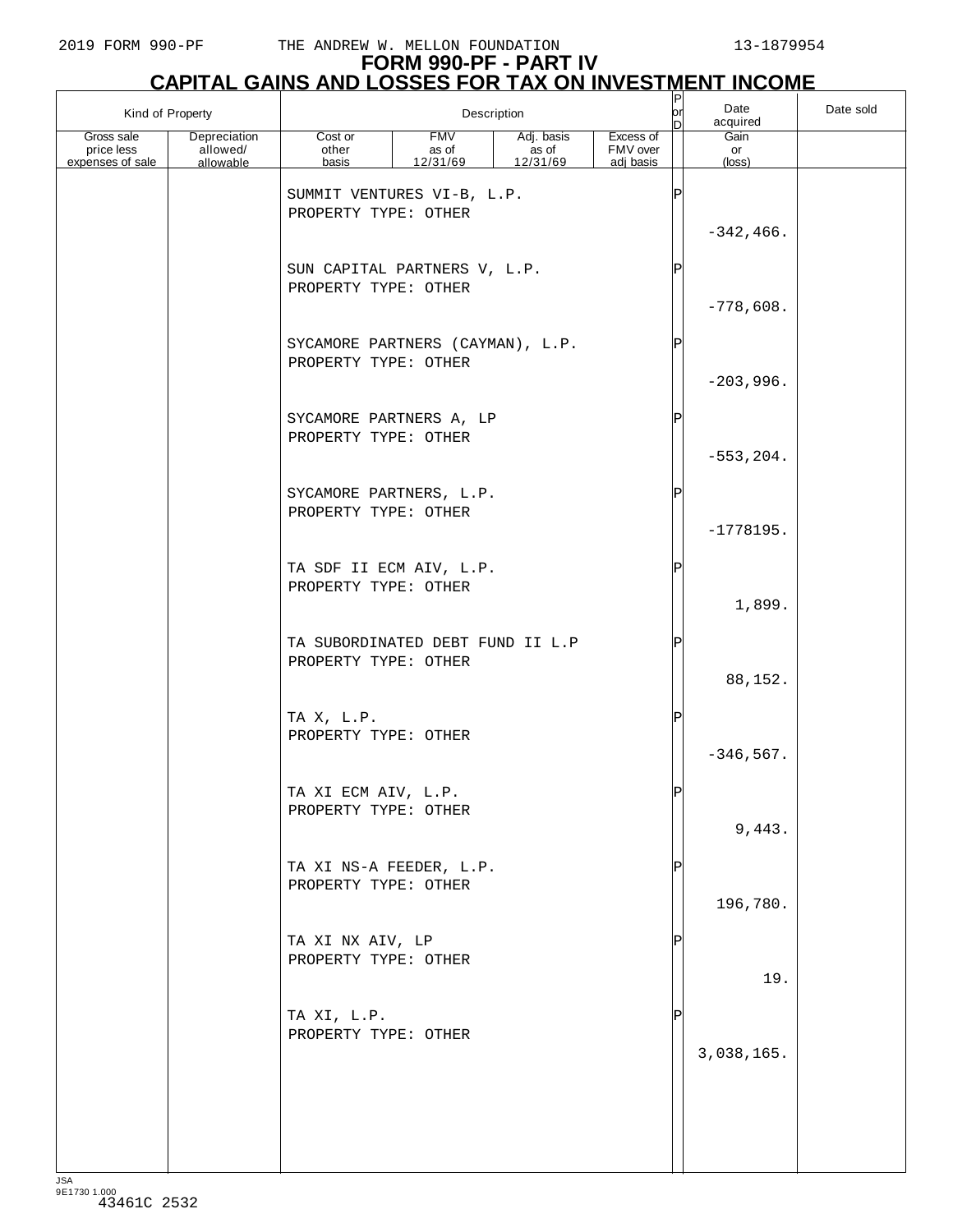| Kind of Property                                                                      |                                                                | Description                     |                                 |                                    |            | Date<br>acquired     | Date sold |
|---------------------------------------------------------------------------------------|----------------------------------------------------------------|---------------------------------|---------------------------------|------------------------------------|------------|----------------------|-----------|
| Gross sale<br>Depreciation<br>allowed/<br>price less<br>expenses of sale<br>allowable | Cost or<br>other<br>basis                                      | <b>FMV</b><br>as of<br>12/31/69 | Adj. basis<br>as of<br>12/31/69 | Excess of<br>FMV over<br>adi basis |            | Gain<br>or<br>(loss) |           |
|                                                                                       | TA XII-A EU AIV, L.P.<br>PROPERTY TYPE: OTHER                  |                                 |                                 |                                    | ΙP         | $-14, 293.$          |           |
|                                                                                       | TA XII-A, L.P.<br>PROPERTY TYPE: OTHER                         |                                 |                                 |                                    | P          | 8,946,258.           |           |
|                                                                                       | THE NIPPON VALUE INVESTORS<br>PROPERTY TYPE: OTHER             |                                 |                                 |                                    | $_{\rm P}$ | $-1501895.$          |           |
|                                                                                       | THE SILCHESTER INTERNATIONAL INVESTORS<br>PROPERTY TYPE: OTHER |                                 |                                 |                                    | Ρ          | 6,518,146.           |           |
|                                                                                       | VESTAR CAPITAL PARTNERS V, L.P.<br>PROPERTY TYPE: OTHER        |                                 |                                 |                                    | Ρ          | 1,378,629.           |           |
|                                                                                       | W CAPITAL PARTNERS II, LP<br>PROPERTY TYPE: OTHER              |                                 |                                 |                                    | P          | $-299,904.$          |           |
|                                                                                       | W CAPITAL PARTNERS III, L.P.<br>PROPERTY TYPE: OTHER           |                                 |                                 |                                    | P          | 799,727.             |           |
|                                                                                       | WELLINGTON EMERGING MARKETS<br>PROPERTY TYPE: OTHER            |                                 |                                 |                                    | Ρ          | 981,234.             |           |
|                                                                                       | WELLINGTON LATIN AMERICA<br>PROPERTY TYPE: OTHER               |                                 |                                 |                                    |            | 3, 247, 234.         |           |
|                                                                                       | YORKTOWN ENERGY PARTNERS IX, LP<br>PROPERTY TYPE: OTHER        |                                 |                                 |                                    |            | 687,030.             |           |
|                                                                                       | YORKTOWN ENERGY PARTNERS V, L.P.<br>PROPERTY TYPE: OTHER       |                                 |                                 |                                    |            | 363, 357.            |           |
|                                                                                       | YORKTOWN ENERGY PARTNERS VI, L.P.<br>PROPERTY TYPE: OTHER      |                                 |                                 |                                    |            | 340,452.             |           |
|                                                                                       |                                                                |                                 |                                 |                                    |            |                      |           |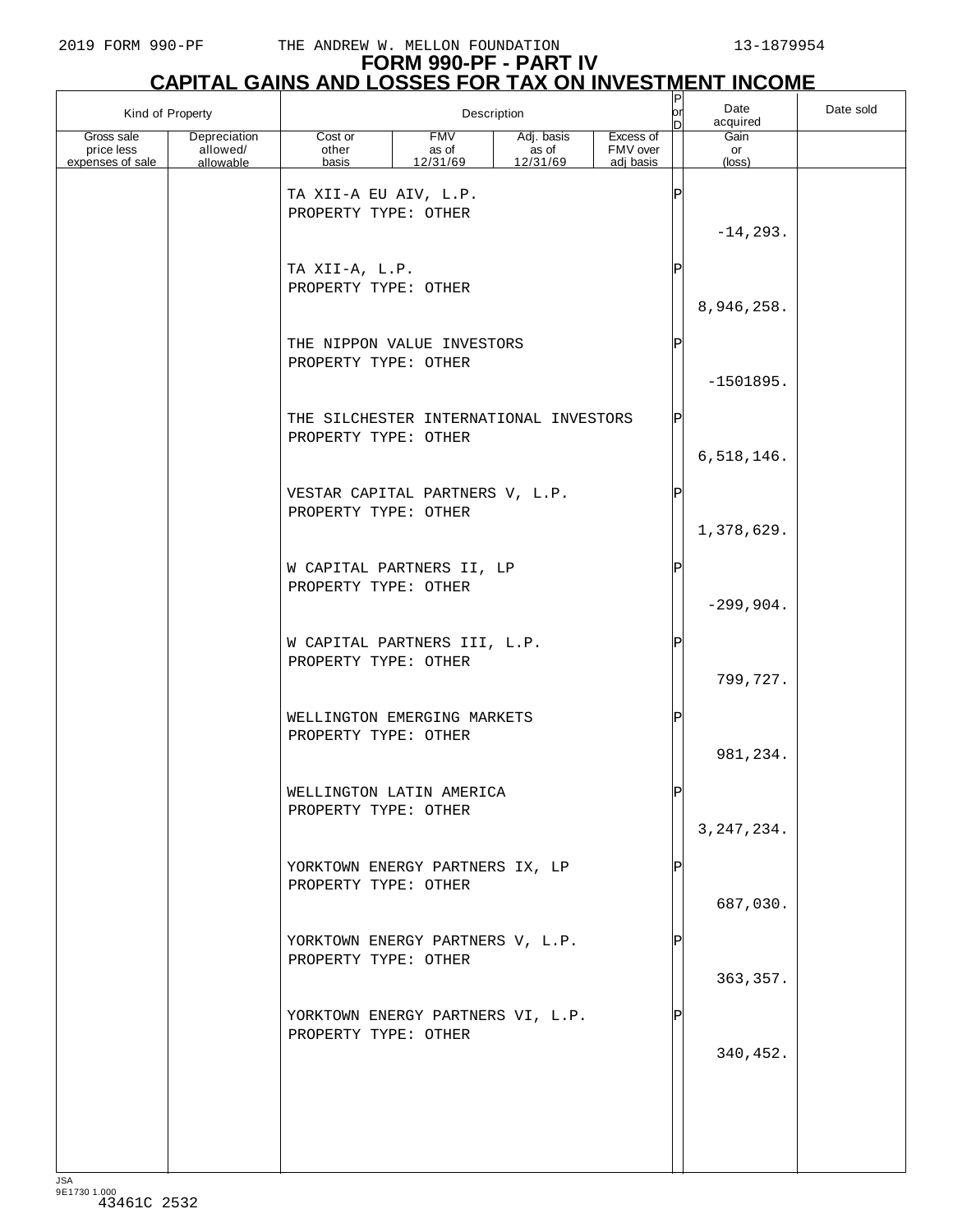| Kind of Property                             |                                       | Description                                                   |                          |                                      |                                    |    | Date<br>acquired     | Date sold |
|----------------------------------------------|---------------------------------------|---------------------------------------------------------------|--------------------------|--------------------------------------|------------------------------------|----|----------------------|-----------|
| Gross sale<br>price less<br>expenses of sale | Depreciation<br>allowed/<br>allowable | Cost or<br>other<br>basis                                     | FMV<br>as of<br>12/31/69 | Adj. basis<br>as of<br>12/31/69      | Excess of<br>FMV over<br>adj basis |    | Gain<br>or<br>(loss) |           |
|                                              |                                       | PROPERTY TYPE: OTHER                                          |                          | YORKTOWN ENERGY PARTNERS VII, L.P.   |                                    |    | 1,054,757.           |           |
|                                              |                                       | YORKTOWN ENERGY PARTNERS VIII, LP<br>PROPERTY TYPE: OTHER     |                          |                                      |                                    |    | 1,461,108.           |           |
|                                              |                                       | YORKTOWN ENERGY PARTNERS X, L.P.<br>PROPERTY TYPE: OTHER      |                          |                                      |                                    | ΙP | 3, 256, 843.         |           |
|                                              |                                       | YORKTOWN ENERGY PARTNERS XI, L.P.<br>PROPERTY TYPE: OTHER     |                          |                                      |                                    | Þ  | 3,602,213.           |           |
|                                              |                                       | EUROPA III<br>PROPERTY TYPE: OTHER                            |                          |                                      |                                    | ΙP | 133,025.             |           |
|                                              |                                       | GAXL (AWFM), LTD. (2010)<br>PROPERTY TYPE: OTHER              |                          |                                      |                                    | P  | $-97,862.$           |           |
|                                              |                                       | GREENLIGHT<br>PROPERTY TYPE: OTHER                            |                          |                                      |                                    | P  | $-10968398.$         |           |
|                                              |                                       | PROPERTY TYPE: OTHER                                          |                          | SANKATY CREDIT OPP (OFFSHORE) II LP  |                                    |    | 438,824.             |           |
|                                              |                                       | PROPERTY TYPE: OTHER                                          |                          | SANKATY CREDIT OPP (OFFSHORE) III LP |                                    | DI | 884,002.             |           |
|                                              |                                       | FOREIGN EXCHANGE GAIN(LOSS) ADV<br>PROPERTY TYPE: OTHER       |                          |                                      |                                    |    | 167,917.             |           |
|                                              |                                       | FOREIGN EXCHANGE GAIN (LOSS) NTR<br>PROPERTY TYPE: OTHER      |                          |                                      |                                    |    | 12,993.              |           |
|                                              |                                       | FOREIGN EXCHANGE GAIN (LOSS) WESTWOOD<br>PROPERTY TYPE: OTHER |                          |                                      |                                    |    | 34,455.              |           |
|                                              |                                       |                                                               |                          |                                      |                                    |    |                      |           |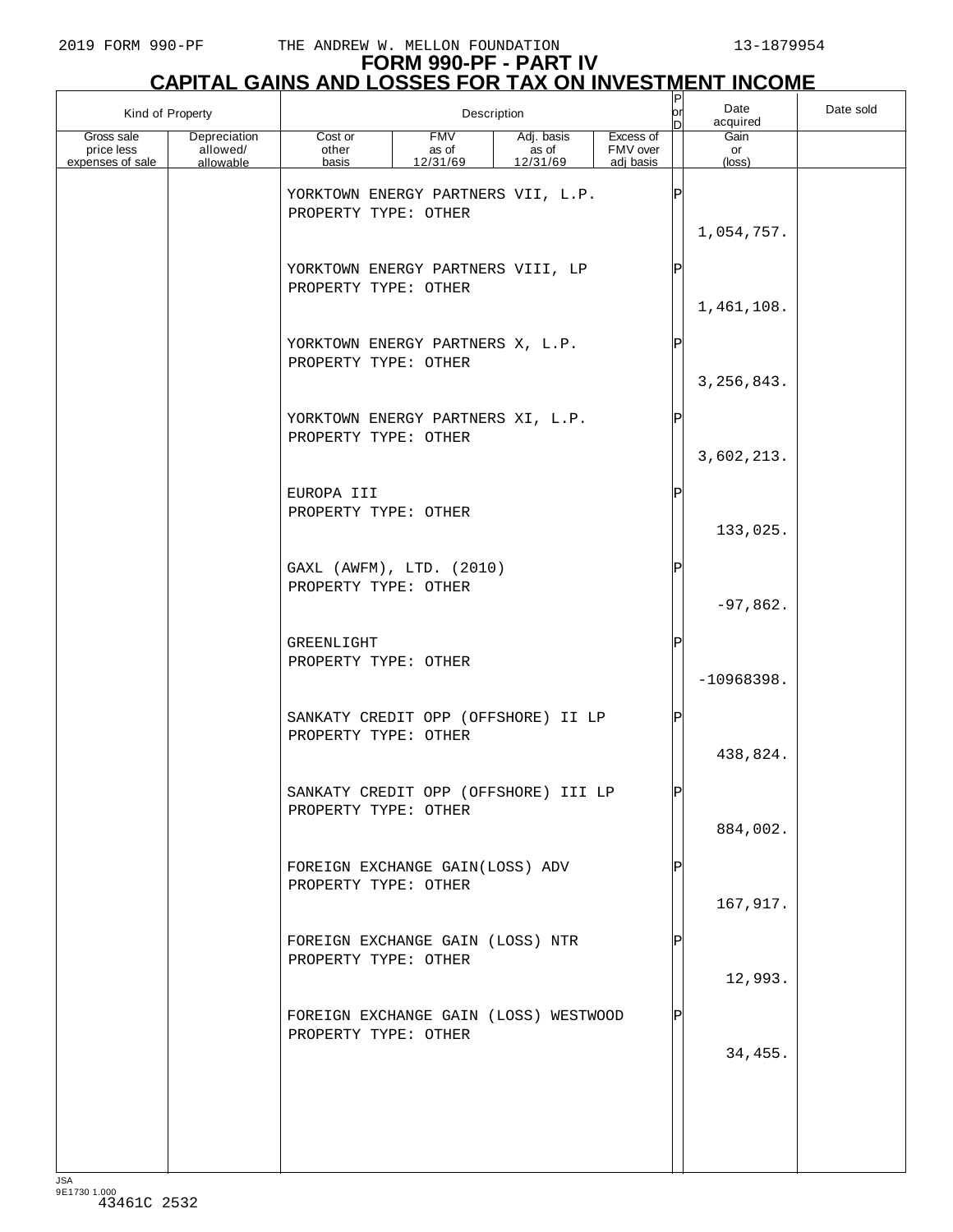# **FORM 990-PF - PART IV**

| <u>CAPITAL GAINS AND LOSSES FOR TAX ON INVESTMENT INCOMET</u> |                                       |                                          |                                 |                                           |                                    |           |                               |           |  |
|---------------------------------------------------------------|---------------------------------------|------------------------------------------|---------------------------------|-------------------------------------------|------------------------------------|-----------|-------------------------------|-----------|--|
|                                                               | Kind of Property                      |                                          | Description                     |                                           |                                    | or <br>bl | Date<br>acquired              | Date sold |  |
| Gross sale<br>price less<br>expenses of sale                  | Depreciation<br>allowed/<br>allowable | Cost or<br>other<br>basis                | <b>FMV</b><br>as of<br>12/31/69 | Adj. basis<br>as of<br>$\frac{12}{31/69}$ | Excess of<br>FMV over<br>adj basis |           | Gain<br>or<br>$(\text{loss})$ |           |  |
|                                                               |                                       | LOSS FROM FINAL DISP OF PRTNERSHP INTRST |                                 |                                           |                                    | P         |                               |           |  |
|                                                               |                                       | PROPERTY TYPE: OTHER                     |                                 |                                           |                                    |           | 18471824.                     |           |  |
|                                                               |                                       |                                          |                                 |                                           |                                    |           |                               |           |  |
| TOTAL GAIN(LOSS)                                              |                                       |                                          |                                 | 1.1.1.1.1.1.1.1.1                         |                                    |           | 278381678.                    |           |  |
|                                                               |                                       |                                          |                                 |                                           |                                    |           |                               |           |  |
|                                                               |                                       |                                          |                                 |                                           |                                    |           |                               |           |  |
|                                                               |                                       |                                          |                                 |                                           |                                    |           |                               |           |  |
|                                                               |                                       |                                          |                                 |                                           |                                    |           |                               |           |  |
|                                                               |                                       |                                          |                                 |                                           |                                    |           |                               |           |  |
|                                                               |                                       |                                          |                                 |                                           |                                    |           |                               |           |  |
|                                                               |                                       |                                          |                                 |                                           |                                    |           |                               |           |  |
|                                                               |                                       |                                          |                                 |                                           |                                    |           |                               |           |  |
|                                                               |                                       |                                          |                                 |                                           |                                    |           |                               |           |  |
|                                                               |                                       |                                          |                                 |                                           |                                    |           |                               |           |  |
|                                                               |                                       |                                          |                                 |                                           |                                    |           |                               |           |  |
|                                                               |                                       |                                          |                                 |                                           |                                    |           |                               |           |  |
|                                                               |                                       |                                          |                                 |                                           |                                    |           |                               |           |  |
|                                                               |                                       |                                          |                                 |                                           |                                    |           |                               |           |  |
|                                                               |                                       |                                          |                                 |                                           |                                    |           |                               |           |  |
|                                                               |                                       |                                          |                                 |                                           |                                    |           |                               |           |  |
|                                                               |                                       |                                          |                                 |                                           |                                    |           |                               |           |  |
|                                                               |                                       |                                          |                                 |                                           |                                    |           |                               |           |  |
|                                                               |                                       |                                          |                                 |                                           |                                    |           |                               |           |  |
|                                                               |                                       |                                          |                                 |                                           |                                    |           |                               |           |  |
|                                                               |                                       |                                          |                                 |                                           |                                    |           |                               |           |  |
|                                                               |                                       |                                          |                                 |                                           |                                    |           |                               |           |  |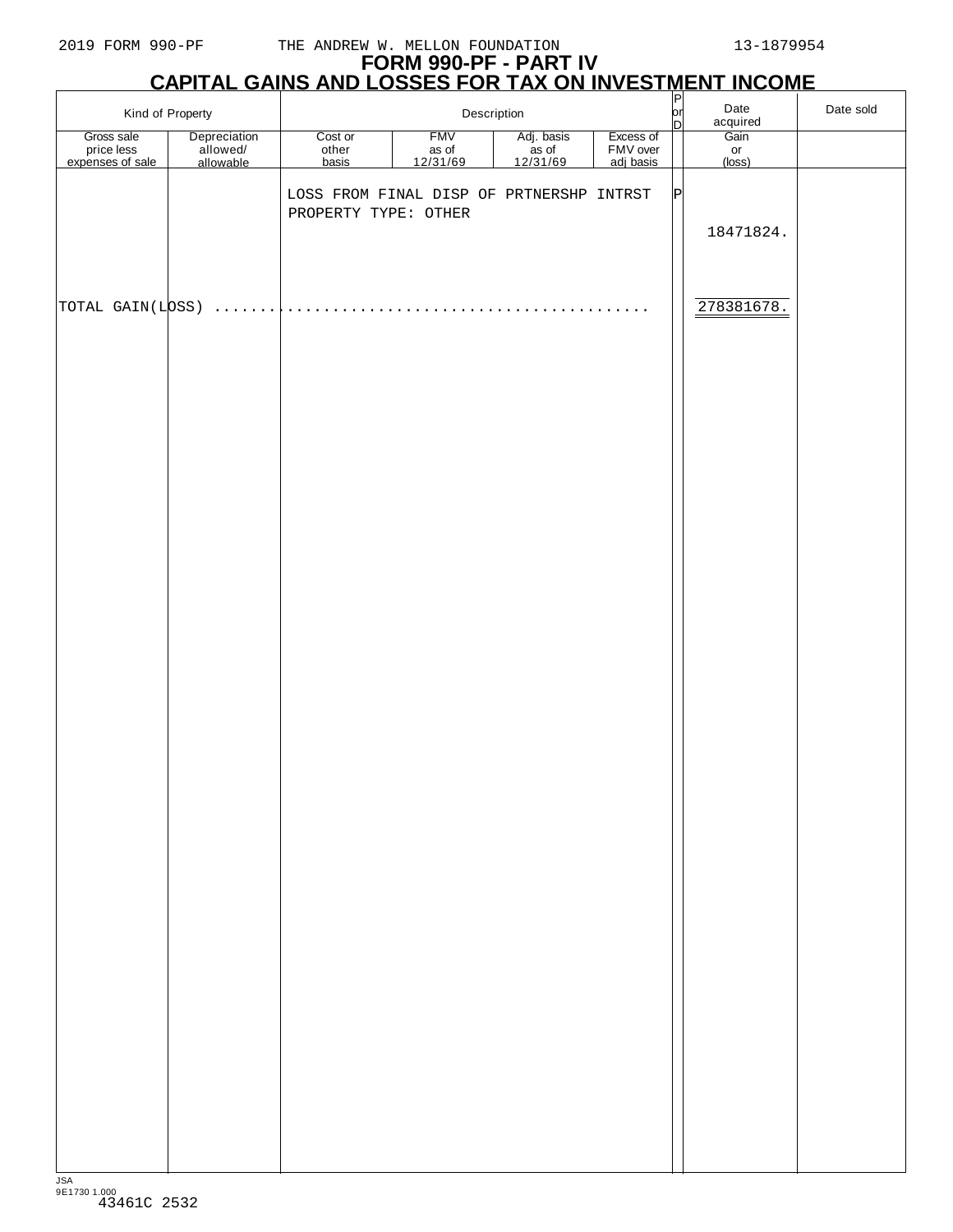FORM 990PF, PART I, LINE 19 AND PART II, LINE 14

NET LAND AND DEPRECIABLE ASSETS ADDITIONAL DETAILS

OFFICE BUILDINGS LOCATIONS:

140-144 EAST 62ND STREET, NEW YORK, NY

151, 153 AND 155 EAST 61ST STREET, NEW YORK, NY

LAND LOCATION:

140-144 EAST 62ND STREET, NEW YORK, NY

THE OFFICE BUILDINGS IN USE ARE DEPRECIATED ON A STRAIGHT-LINE BASIS OVER THEIR USEFUL LIVES, GENERALLY 25-28 YEARS. BUILDING IMPROVEMENTS ARE DEPRECIATED OVER THE REMAINING USEFUL LIFE OF THE BUILDING. FURNITURE AND EQUIPMENT ARE DEPRECIATED ON A STRAIGHT-LINE BASIS OVER 5-7 YEARS. THE PORTION OF THE 2019 DEPRECIATION EXPENSE ALLOCATED TOWARDS INVESTMENT INCOME WAS \$483,406 (PART I, LINE 19, COLUMN B).

| BUILDINGS AND IMPROVEMENTS<br>FURNISHINGS AND EQUIPMENT | \$476,769<br>6,637 |
|---------------------------------------------------------|--------------------|
|                                                         |                    |
| PART I, LINE 19, COLUMN B TOTAL                         | \$483,406          |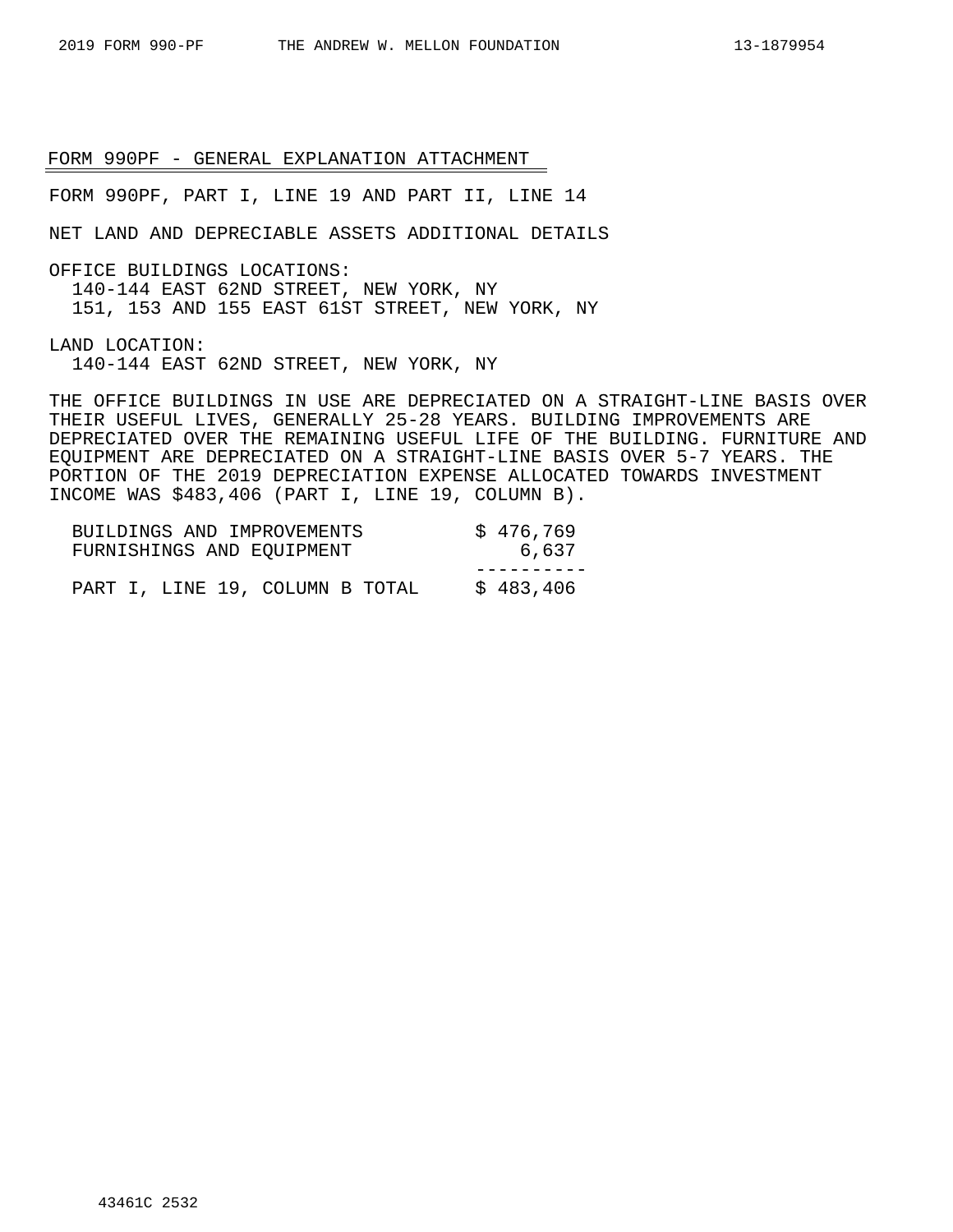FORM 990-PF, PART II, LINE 13

OTHER INVESTMENTS ARE COMPRISED OF VARIOUS LIMITED MARKETABILITY FUNDS THAT INVEST IN THE FOLLOWING ASSET CLASSES:

PRIVATE EQUITY DIVERSIFIED STRATEGIES PUBLIC EQUITY

THE FOUNDATION DOES NOT DISCLOSE INDIVIDUAL FUND NAMES SO AS TO PRESERVE CONFIDENTIALITY AND TO PREVENT MISUSE OF SUCH INFORMATION.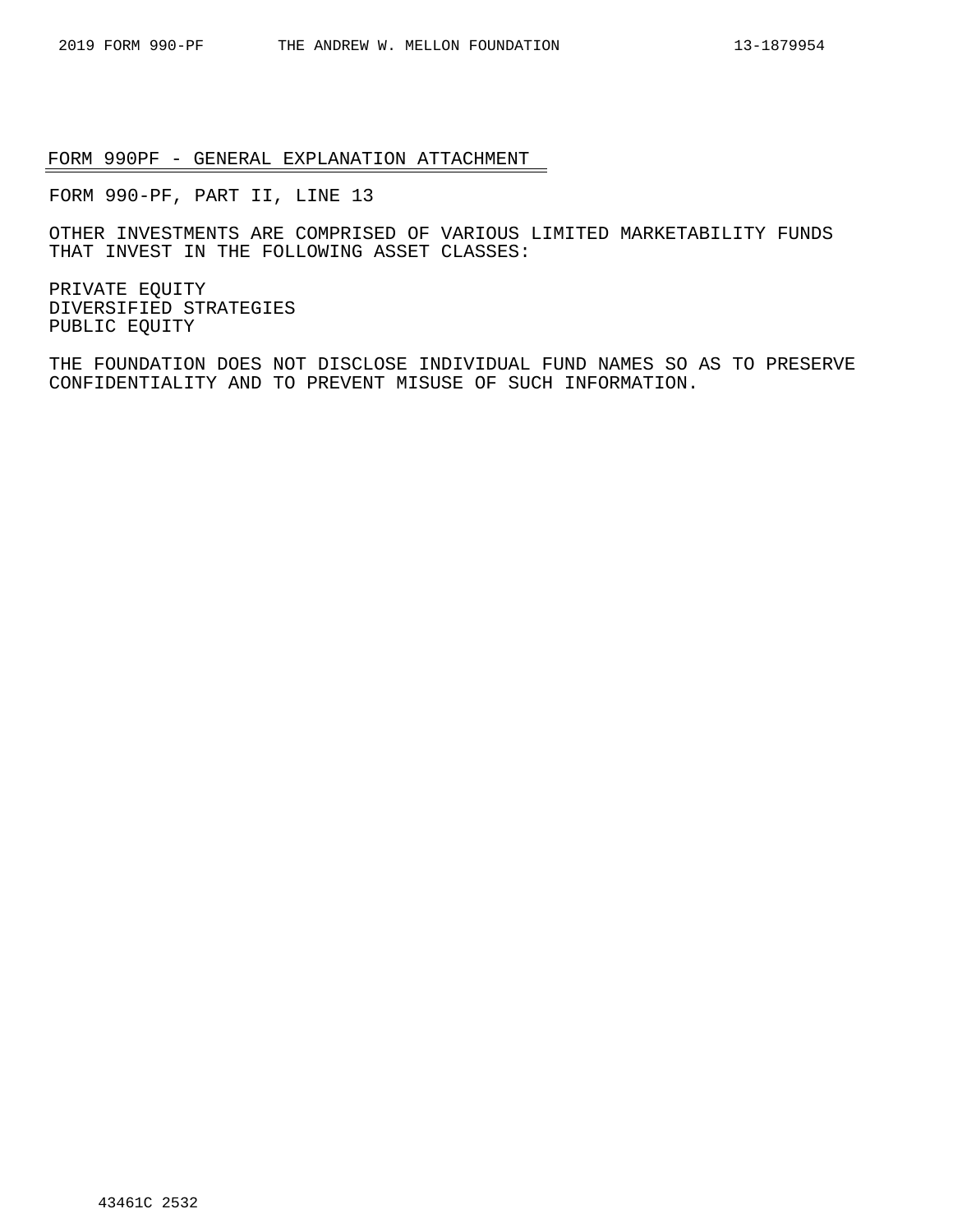FORM 990PF, PART VII-A, LINE 16, LIST OF FOREIGN COUNTRIES

ARGENTINA BRAZIL CHILE CHINA COLOMBIA CZECH REPUBLIC DENMARK EGYPT ESTONIA GREECE HUNGARY INDIA ISRAEL JAPAN KOREA, REPUBLIC OF (SOUTH) MEXICO MALAYSIA PERU POLAND QATAR TAIWAN TURKEY UNITED ARAB EMIRATES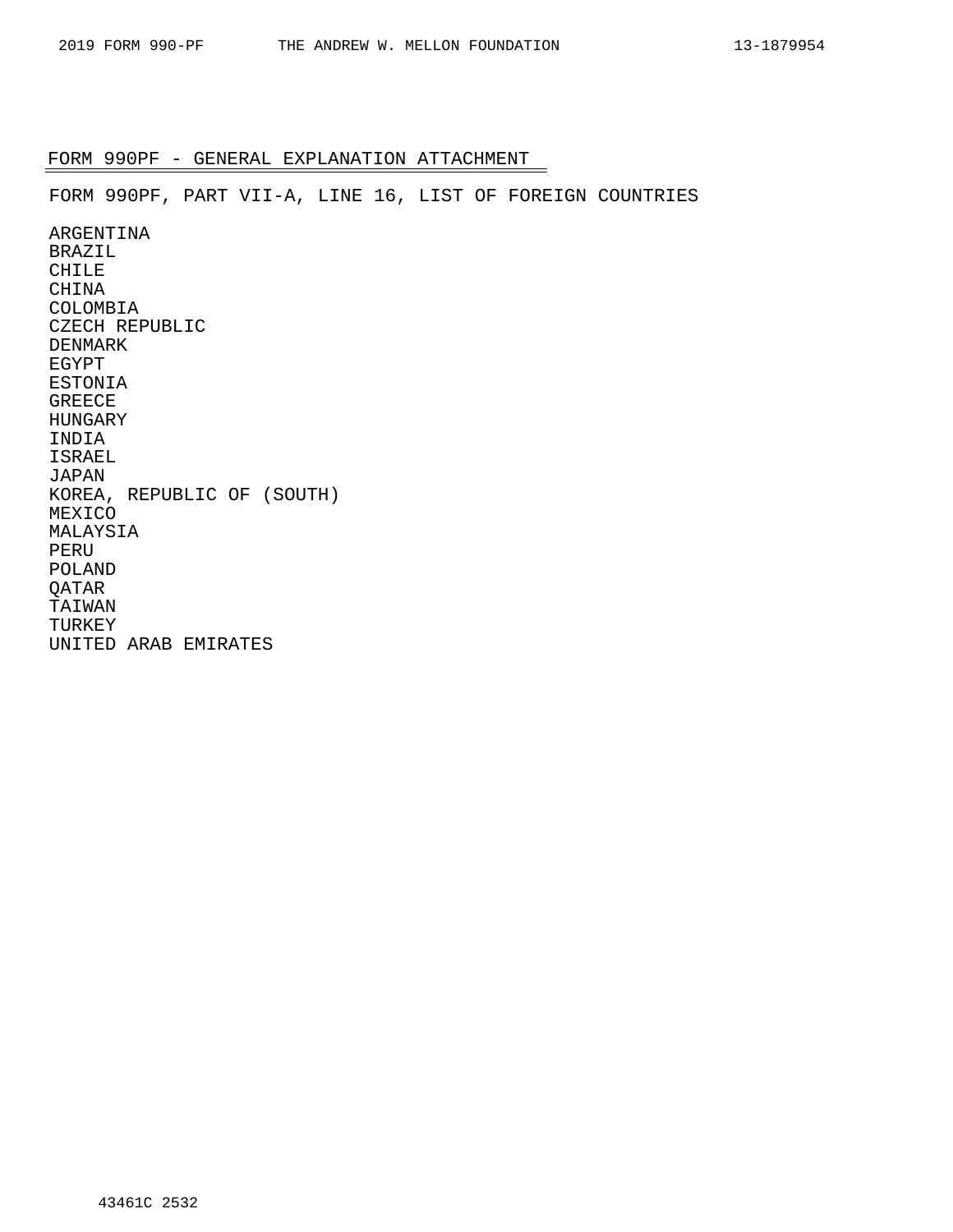FORM 990PF, PART VIII, LINES 1 AND 2

INCLUDED IN COMPENSATION ARE BONUSES THAT WERE AWARDED FOR SERVICES PERFORMED IN 2019 AND WHICH WERE PAID IN JANUARY 2020 FOR THE FOLLOWING OFFICERS AND STAFF:

- SCOTT TAYLOR \$1,000,000 CHIEF INVESTMENT OFFICER
- MONICA C. SPENCER \$336,000 SENIOR PORTFOLIO MANAGER
- KAREN GRIEB INAL \$100,000 SENIOR PORTFOLIO MANAGER
- ABIGAIL ARCHIBALD \$160,000 SENIOR PORTFOLIO MANAGER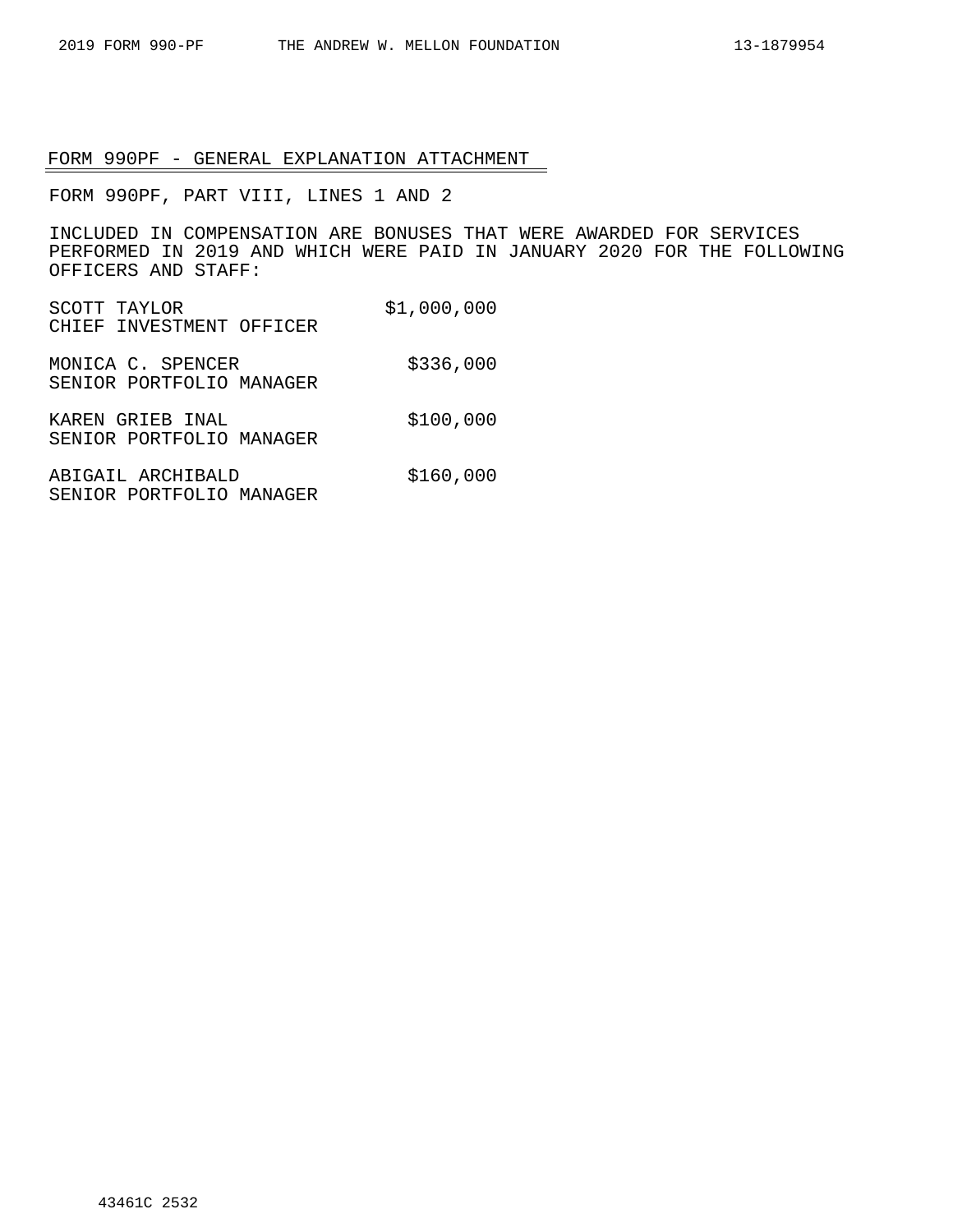FORM 990PF, PART IX-A SUMMARY OF CHARITABLE ACTIVITIES

RESEARCH ACTIVITIES:

MEMBERS OF THE FOUNDATION'S STAFF ENGAGE IN RESEARCH IN AREAS THAT SUPPORT THE FOUNDATION'S MISSION.

EXPENSES ASSOCIATED WITH RESEARCH (1)

COMPENSATION OF OFFICERS, DIRECTORS, TRUSTEES, ETC. \$ 200,634 OTHER EMPLOYEE SALARIES AND WAGES 1,024,917<br>PENSION PLANS, EMPLOYEE BENEFITS 430,588 PENSION PLANS, EMPLOYEE BENEFITS OCCUPANCY 92, 212 OTHER PROFESSIONAL FEES 648,416 TRAVEL 101,508 PRINTING 9,260 OTHER 248,673 ---------- PART IX-A, LINE 1 \$ 2,756,208

(1) PRESENTED ON A CASH BASIS AS THESE ARE DISBURSEMENTS FOR CHARITABLE PURPOSES.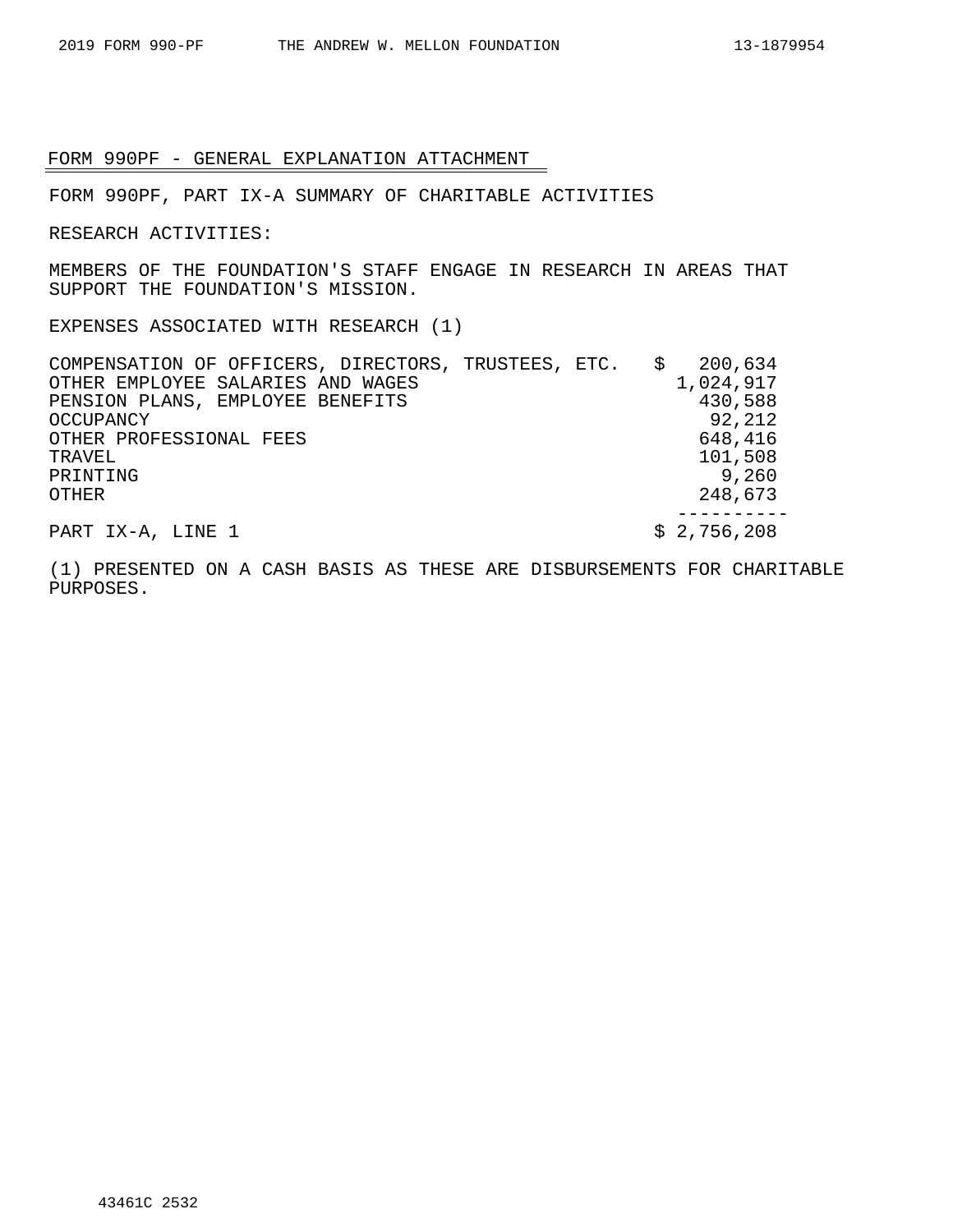### FORM 990PF, PART I - OTHER INCOME

|                               |        | REVENUE    |                 |          |
|-------------------------------|--------|------------|-----------------|----------|
|                               |        | AND        | NET             | ADJUSTED |
|                               |        | EXPENSES   | INVESTMENT      | NET      |
| DESCRIPTION                   |        | PER BOOKS  | INCOME          | INCOME   |
| LIMITED LIABILITY INVESTMENTS |        |            | $-5, 196, 351.$ |          |
| OTHER ALTERNATIVE INVESTMENTS |        |            | 45, 373, 143.   |          |
| OTHER INCOME                  |        | 15,688.    | 15,688.         |          |
| FEDERAL UBI TAX PROVISION     |        | 7,151,881. |                 |          |
|                               | TOTALS | 7,167,569. | 40,192,480.     |          |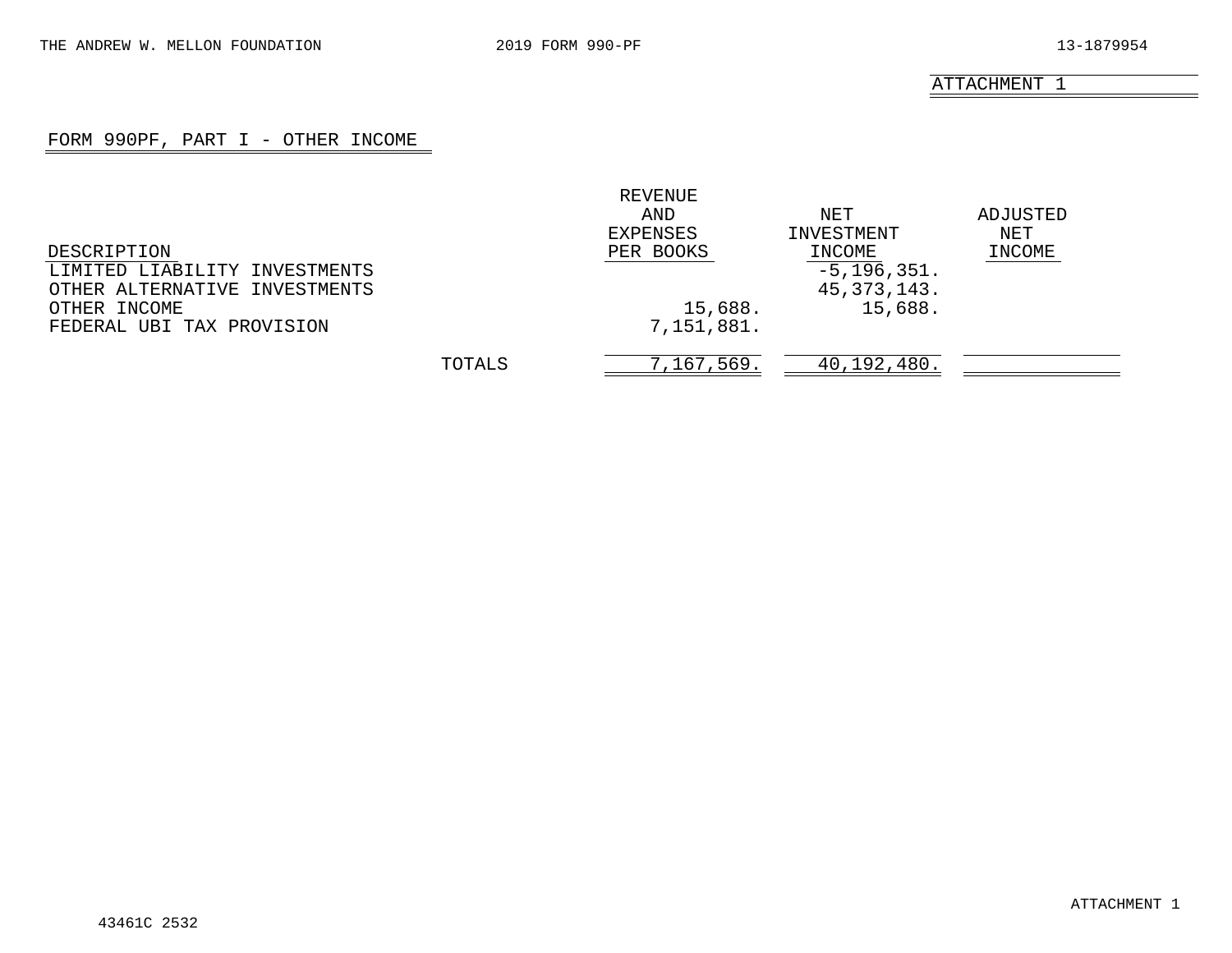### FORM 990PF, PART I - LEGAL FEES

|             |        | REVENUE<br>AND<br>EXPENSES | NET<br>INVESTMENT | ADJUSTED<br>NET | CHARITABLE |
|-------------|--------|----------------------------|-------------------|-----------------|------------|
| DESCRIPTION |        | PER BOOKS                  | INCOME            | INCOME          | PURPOSES   |
| LEGAL FEES  |        | 1,058,512.                 | 297,567.          |                 | 803,753.   |
|             | TOTALS | 1,058,512.                 | 297,567.          |                 | 803,753.   |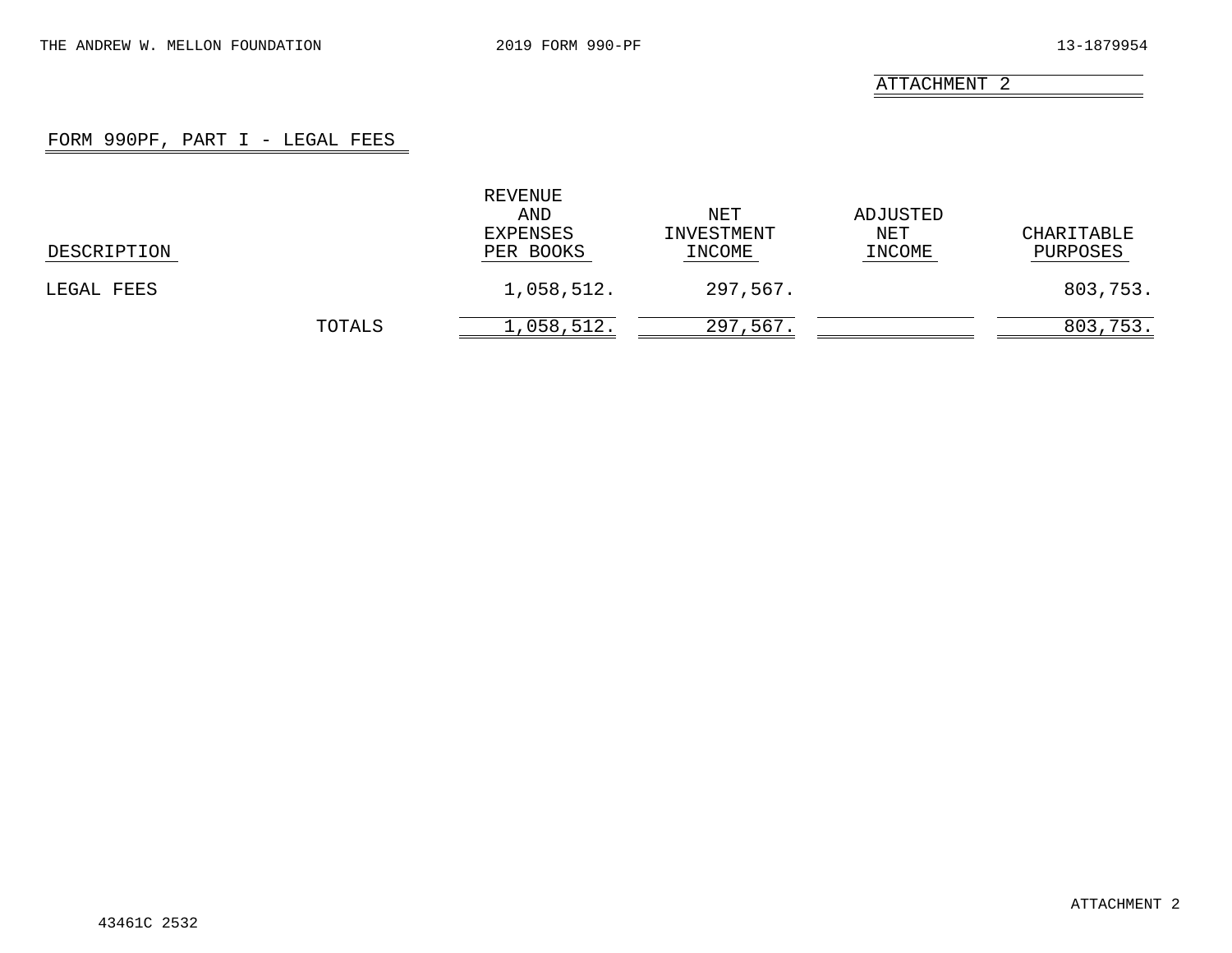### FORM 990PF, PART I - ACCOUNTING FEES

|                 |        | REVENUE<br>AND<br>EXPENSES | NET<br>INVESTMENT | ADJUSTED<br>NET | CHARITABLE   |
|-----------------|--------|----------------------------|-------------------|-----------------|--------------|
| DESCRIPTION     |        | PER BOOKS                  | INCOME            | INCOME          | PURPOSES     |
| ACCOUNTING FEES |        | 1,068,858.                 | 196,798.          |                 | 777,585.     |
|                 | TOTALS | 1,068,858.                 | 196,798.          |                 | ,585.<br>777 |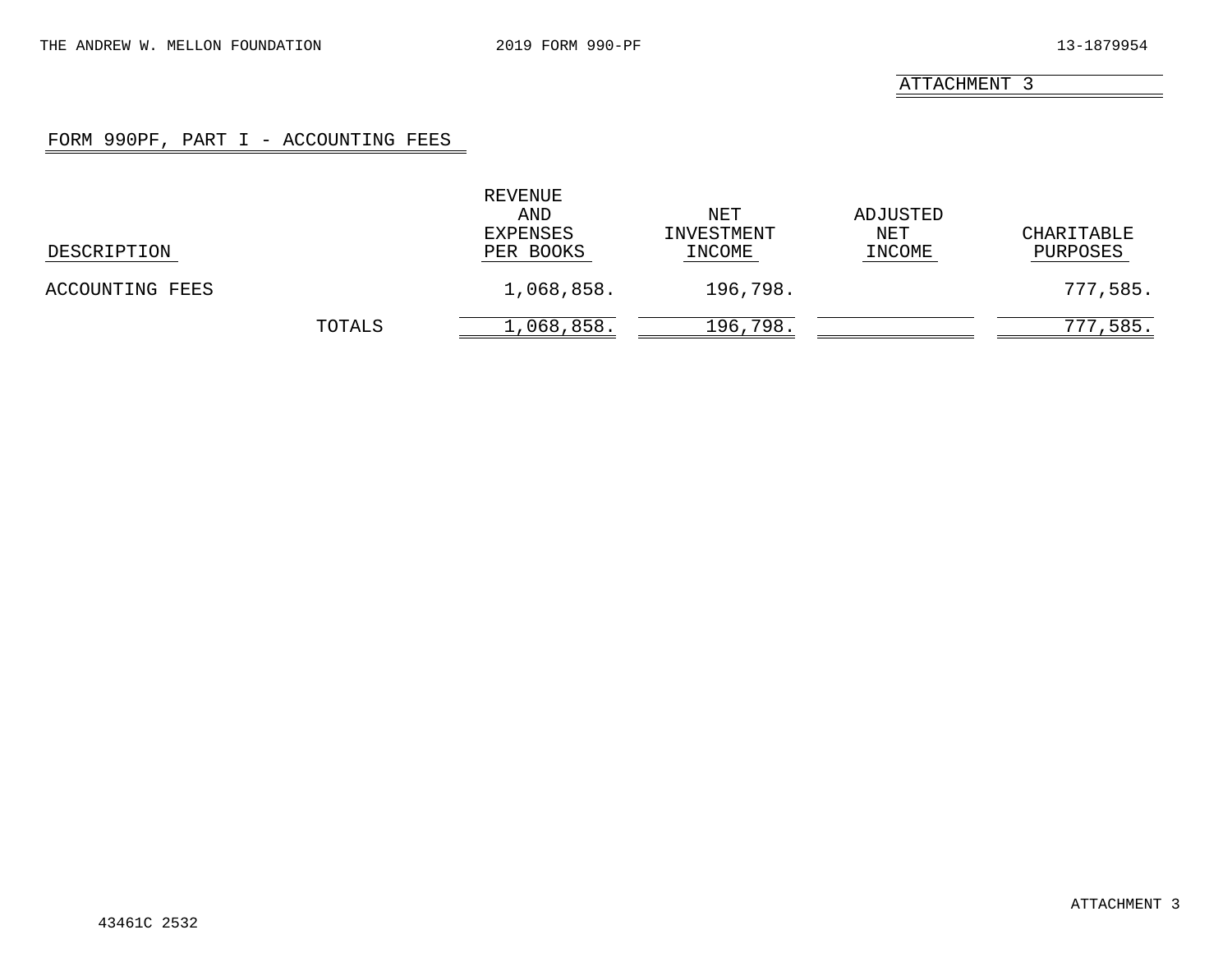### FORM 990PF, PART I - OTHER PROFESSIONAL FEES

|                                | REVENUE<br>AND<br>EXPENSES | NET<br>INVESTMENT | ADJUSTED<br>NET | CHARITABLE |
|--------------------------------|----------------------------|-------------------|-----------------|------------|
| DESCRIPTION                    | PER BOOKS                  | INCOME            | INCOME          | PURPOSES   |
| ADVISORY FEES PRINCIPALLY INVT | 12,232,942.                | 9,373,967.        |                 | 2,519,379. |
| TOTALS                         | 12, 232, 942.              | 9,373,967.        |                 | 2,519,379. |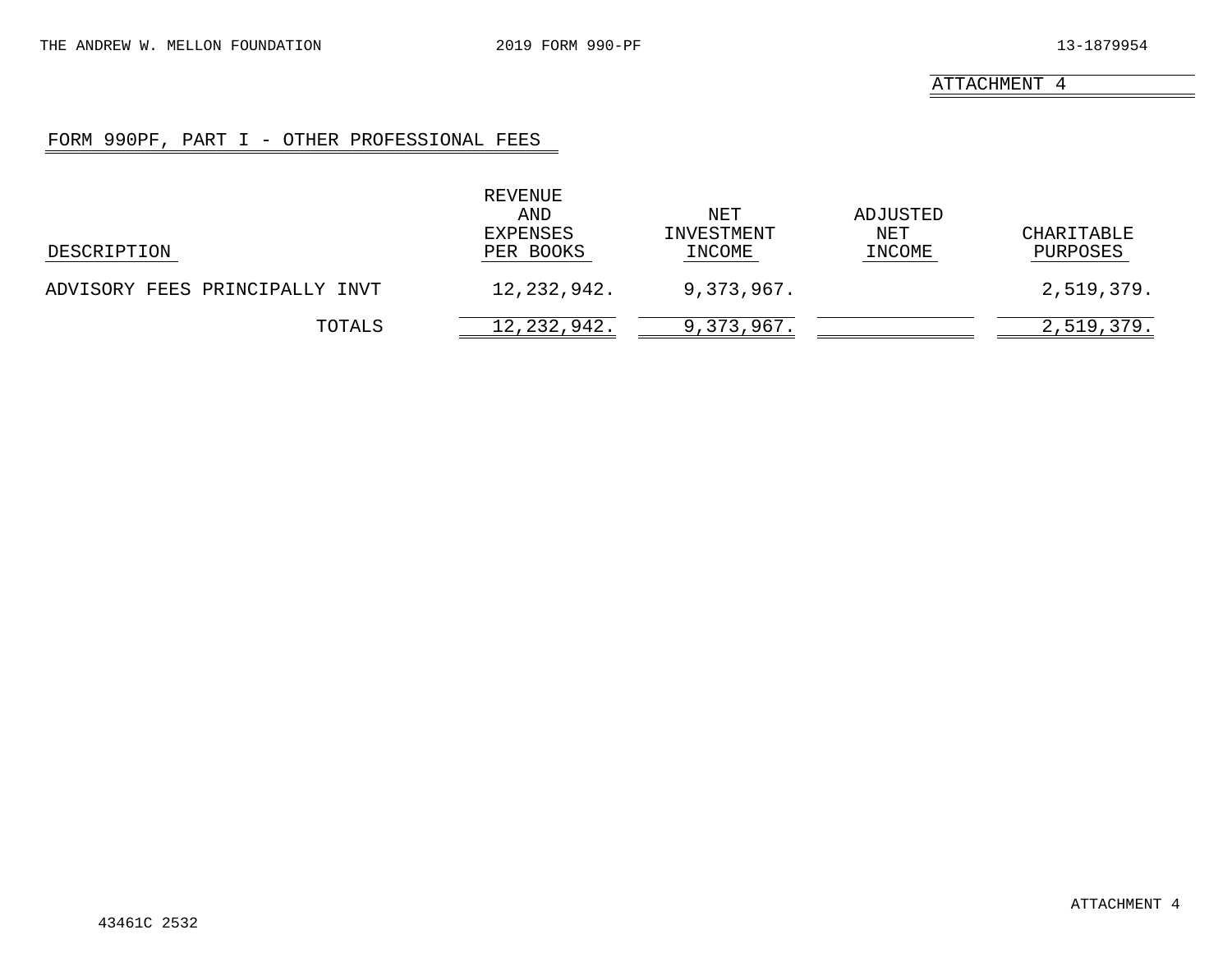### FORM 990PF, PART I - INTEREST EXPENSE

| DESCRIPTION                                       | REVENUE<br>AND<br>EXPENSES<br>PER BOOKS | NET<br>INVESTMENT<br>INCOME | ADJUSTED<br>NET<br>INCOME | CHARITABLE<br>PURPOSES |
|---------------------------------------------------|-----------------------------------------|-----------------------------|---------------------------|------------------------|
| INTEREST ON BONDS PAYABLE<br>AMORTIZATION EXPENSE | 1,202,713.<br>11,559.                   |                             |                           | 1,202,713.             |
| TOTALS                                            | 1, 214, 272.                            |                             |                           | 1,202,713.             |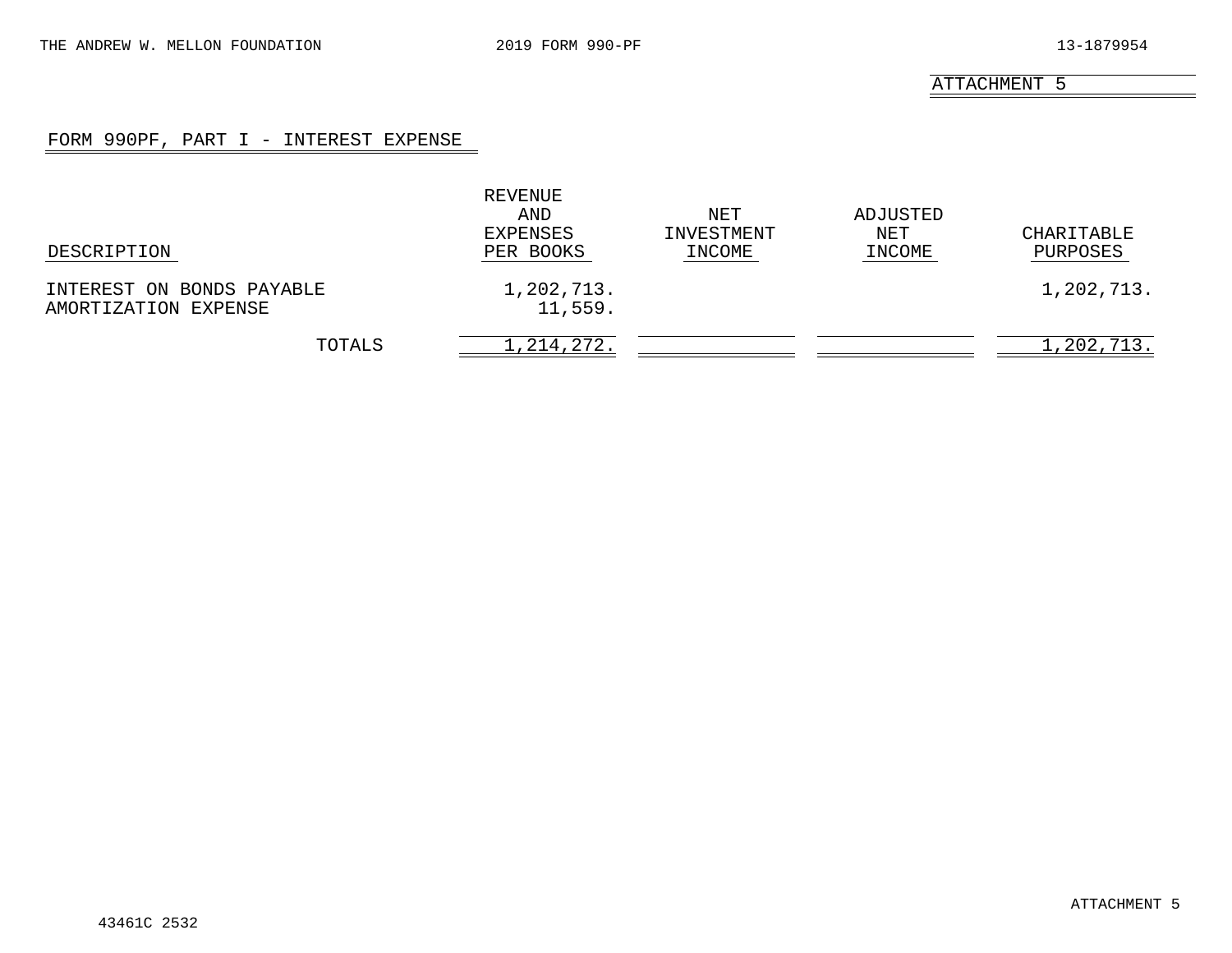### FORM 990PF, PART  $I$  - TAXES

|                                                         | REVENUE<br>AND<br>EXPENSES | NET<br>INVESTMENT | ADJUSTED<br>NET | CHARITABLE |
|---------------------------------------------------------|----------------------------|-------------------|-----------------|------------|
| DESCRIPTION                                             | PER BOOKS                  | INCOME            | INCOME          | PURPOSES   |
| FEDERAL EXCISE TAX PROVISION<br>STATE UBI TAX PROVISION | 4,876,834.<br>8,680.       |                   |                 |            |
| TOTALS                                                  | 4,885,514.                 |                   |                 |            |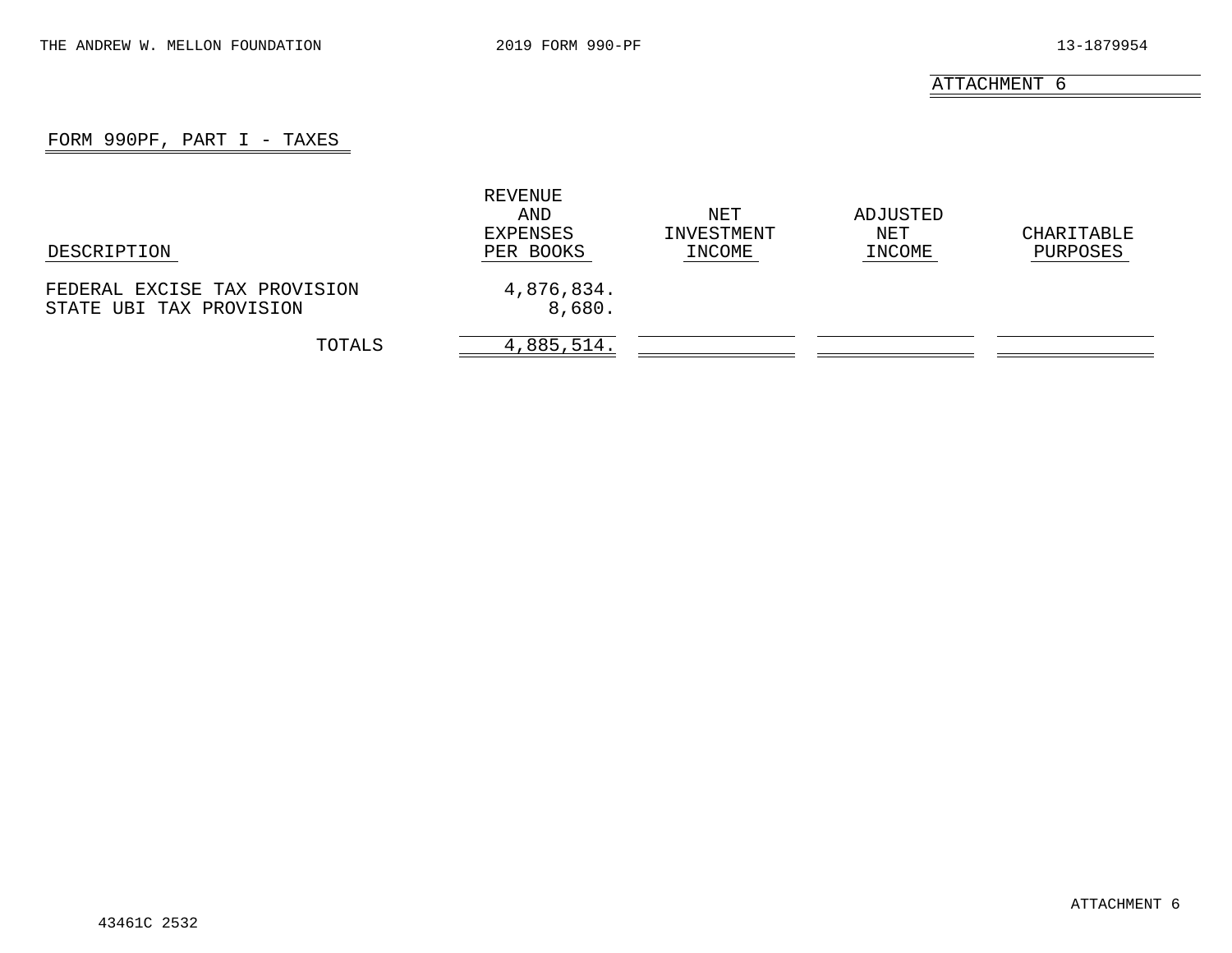### FORM 990PF, PART I - OTHER EXPENSES

|                                | REVENUE    |            |          |              |
|--------------------------------|------------|------------|----------|--------------|
|                                | AND        | NET        | ADJUSTED |              |
|                                | EXPENSES   | INVESTMENT | NET      | CHARITABLE   |
| DESCRIPTION                    | PER BOOKS  | INCOME     | INCOME   | PURPOSES     |
| TECHNOLOGY EXPENSES            | 2,364,069. | 454,232.   |          | 1,948,127.   |
| INSURANCE                      | 299,089.   | 63,363.    |          | 235,870.     |
| COMMUNICATIONS                 | 90,001.    | 19,131.    |          | 71,109.      |
| OFFICE SUPPLIES                | 348,325.   | 73,219.    |          | 267,135.     |
| DATA ACQUISITION               | 127,366.   | 56,912.    |          | 83,950.      |
| TEMPORARY HELP                 | 900,632.   | 31,850.    |          | 867,757.     |
| CONVENINGS, CONFERENCES & MISC | 2,852,990. | 368,421.   |          | 2, 112, 652. |
| TOTALS                         | 6,982,472. | 1,067,128. |          | 5,586,600.   |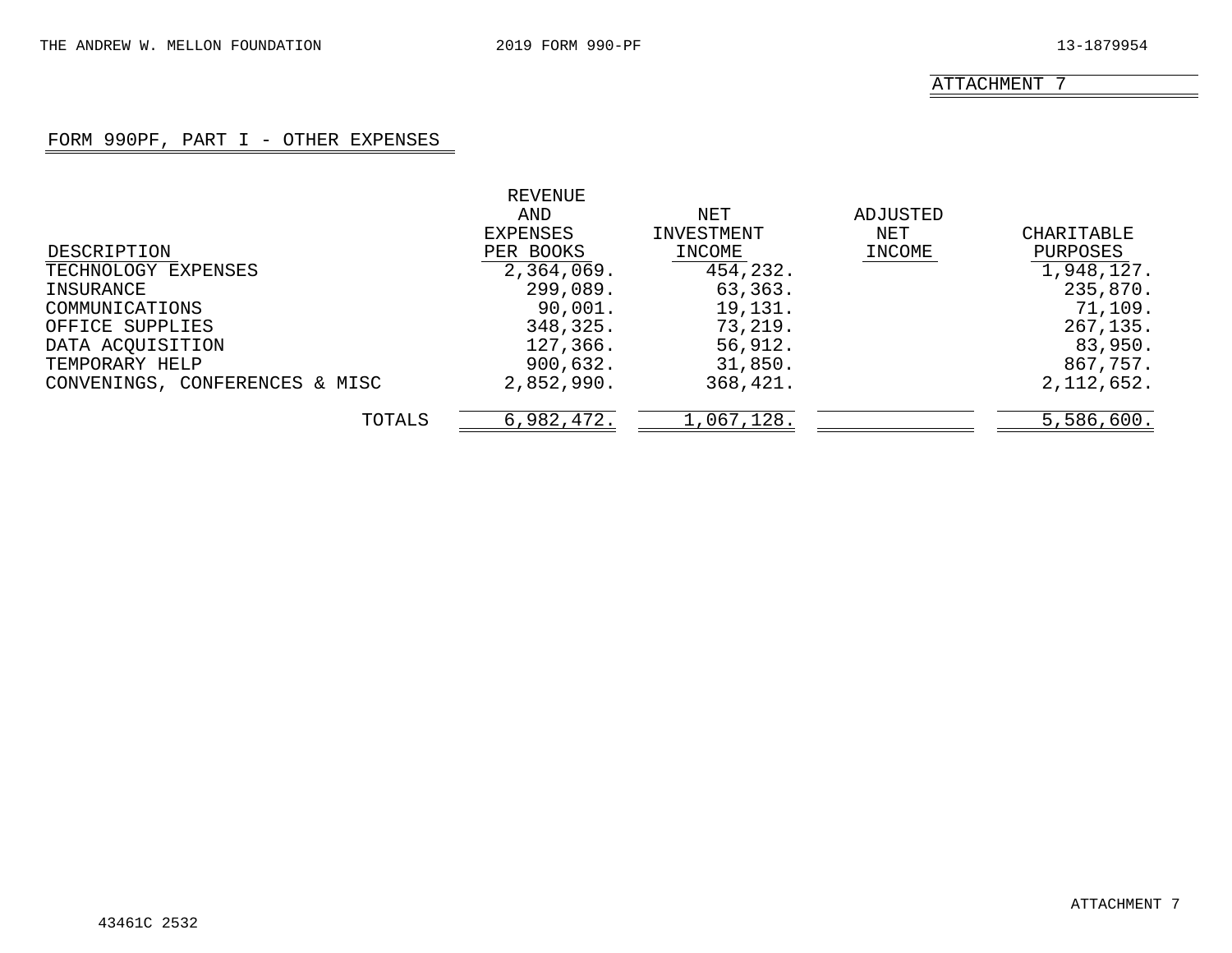|                                |                      | ATTACHMENT 8         |  |  |
|--------------------------------|----------------------|----------------------|--|--|
| DESCRIPTION                    | ENDING<br>BOOK VALUE | <b>ENDING</b><br>FMV |  |  |
| FAN MAE SER 2005-12211-25-2035 | 399,990.             | 399,990.             |  |  |
|                                |                      |                      |  |  |
| FAN MAE SER 2007-2 02-25-2037  | 757,405.             | 757,405.             |  |  |
| FAN MAE SER 2010-54 04-25-2040 | 206,014.             | 206,014.             |  |  |
| FED HO LN MT 2.912% 12-25-2023 | 844,468.             | 844,468.             |  |  |
| FED HO LN MT CO 2.864% 8-25-22 | 596,037.             | 596,037.             |  |  |
| FED HO LN MT CO 3.5% 2-15-2042 | 1, 143, 469.         | 1, 143, 469.         |  |  |
| FED HO LN MT CO 5.5% 7-15-2036 | 714,025.             | 714,025.             |  |  |
| FED HO LN MT CO 6.0% 2-15-2029 | 153,629.             | 153,629.             |  |  |
| FED HO LN MT CO 8.0% 4-25-2024 | 313,219.             | 313,219.             |  |  |
| FED HO LN MT CO 8.0% 5-25-2024 | 224,083.             | 224,083.             |  |  |
| FED HO LN MT CO 8.0% 7-17-2024 | 558,224.             | 558,224.             |  |  |
| FED HO LN MT CO PL A92666 5.5% | 837,503.             | 837,503.             |  |  |
| FED HO LN MT CO PL C91983 4%   | 1,508,350.           | 1,508,350.           |  |  |
| FED HO LN MT CO PL G05275 5.5% | 343,840.             | 343,840.             |  |  |
| FED HO LN MT CO PL G13640 6.5% | 29,437.              | 29,437.              |  |  |
| FED HO LN MT CO PL G30837 4.5% | 784,492.             | 784,492.             |  |  |
| FED HO LN MT CO PL G60105 5%   | 556,961.             | 556,961.             |  |  |
| FED HO LN MT CO PL G60373 4.5% | 598,516.             | 598,516.             |  |  |
| FED HO LN MT CO PL G61060 4.5% | 1,815,428.           | 1,815,428.           |  |  |
| FED HO LN MT CO PL Q04306 4.5% | 764,169.             | 764,169.             |  |  |
| FED HO LN MT CO PL 016605 3.5% | 880,276.             | 880,276.             |  |  |
| FED HO LN MT CO PL U69006 5.5% | 310,042.             | 310,042.             |  |  |
| FED HO LN MT CO PL U89029 3.5% | 1,557,666.           | 1,557,666.           |  |  |
| FED HO LN MT CO PL U90230 4.5% | 268,902.             | 268,902.             |  |  |
| FED HO LN MT CO PL U92312 4%   | 1,743,683.           | 1,743,683.           |  |  |
| FED HO LN MT CO PL U93066 4.5% | 1,291,470.           | 1,291,470.           |  |  |
| FED HO LN MT CO PL U99076 4.5% | 1,667,164.           | 1,667,164.           |  |  |
| FED HO LN MT CO PL U99084 4.5% | 441,628.             | 441,628.             |  |  |
| FED HO LN MT CO PL U99132 4.5% | 1,011,492.           | 1,011,492.           |  |  |
| FED HO LN MT CO SER 08-15-2035 | 467,626.             | 467,626.             |  |  |
| FED HO LN MT CO STEPUP 2-15-46 | 108,794.             | 108,794.             |  |  |
| FED HO LN MTG CO 08-25-2023    | 1,696,019.           | 1,696,019.           |  |  |
| FED HO LN MTG CO 09-25-2028    |                      |                      |  |  |
|                                | 1,593,442.           | 1,593,442.           |  |  |
| FED HO LN MTG CO 2.77% 5-25-25 | 2,031,149.           | 2,031,149.           |  |  |
| FHLMC GOLD 3% MBS 08-01-2043   | 931,514.             | 931,514.             |  |  |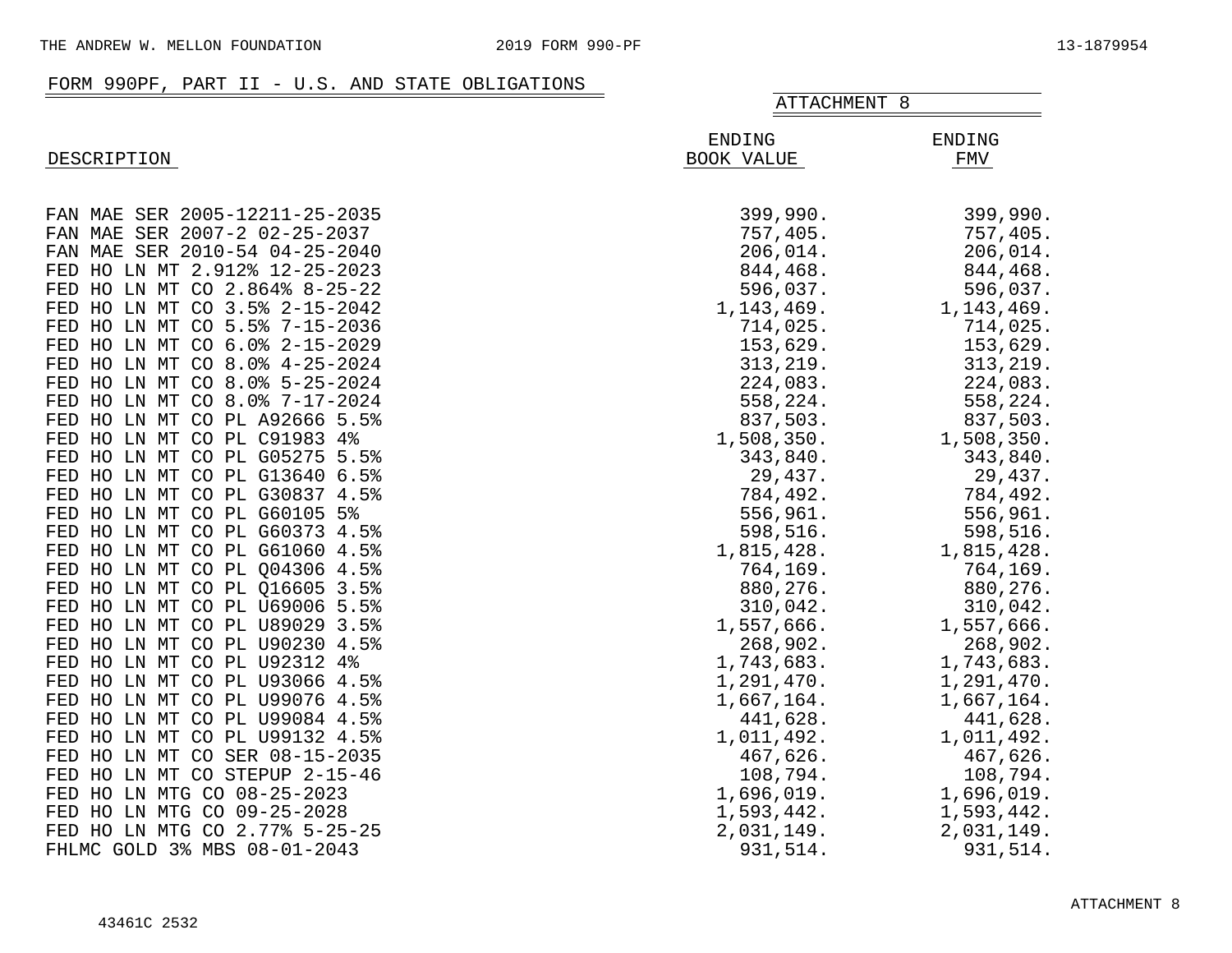|                                | ATTACHMENT 8 (CONT'D)       |               |  |
|--------------------------------|-----------------------------|---------------|--|
| DESCRIPTION                    | <b>ENDING</b><br>BOOK VALUE | ENDING<br>FMV |  |
| FHLMC GOLD PL V80003 4-1-2043  | 500, 510.                   | 500, 510.     |  |
| FHLMC GOLD Q09814 3.5 8-1-2042 | 727, 415.                   | 727, 415.     |  |
| FHLMC GOLD Q60240 5 12-01-2048 | 1,022,249.                  | 1,022,249.    |  |
| FHLMC MULTICLASS 01-15-2034    | 113,305.                    | 113,305.      |  |
| FHLMC MULTICLASS 01-15-2040    | 835, 234.                   | 835,234.      |  |
| FHLMC MULTICLASS 01-25-2023    | 304, 190.                   | 304, 190.     |  |
| FHLMC MULTICLASS 02-15-2035    | 164,637.                    | 164,637.      |  |
| FHLMC MULTICLASS 03-15-2034    | 1,118,902.                  | 1,118,902.    |  |
| FHLMC MULTICLASS 03-15-2037    | 124,638.                    | 124,638.      |  |
| FHLMC MULTICLASS 03-15-2038    | 572,711.                    | 572,711.      |  |
| FHLMC MULTICLASS 03-15-2040    | 186,243.                    | 186,243.      |  |
| FHLMC MULTICLASS 04-15-2036    | 236,248.                    | 236,248.      |  |
| FHLMC MULTICLASS 04-15-2037    | 282,848.                    | 282,848.      |  |
| FHLMC MULTICLASS 06-25-2028    | 1,094,331.                  | 1,094,331.    |  |
| FHLMC MULTICLASS 07-25-2058    | 1,459,084.                  | 1,459,084.    |  |
| FHLMC MULTICLASS 08-15-2029    | 30,855.                     | 30,855.       |  |
| FHLMC MULTICLASS 08-15-2034    | 123, 212.                   | 123, 212.     |  |
| FHLMC MULTICLASS 08-15-2034    | 265,646.                    | 265,646.      |  |
| FHLMC MULTICLASS 08-15-2040    | 149,135.                    | 149,135.      |  |
| FHLMC MULTICLASS 08-15-2043    | 798,792.                    | 798,792.      |  |
| FHLMC MULTICLASS 08-25-2028    | 619,897.                    | 619,897.      |  |
| FHLMC MULTICLASS 09-15-2035    | 878,393.                    | 878,393.      |  |
| FHLMC MULTICLASS 09-15-2036    | 710,190.                    | 710,190.      |  |
| FHLMC MULTICLASS 09-25-2022    | 129,319.                    | 129,319.      |  |
| FHLMC MULTICLASS 09-25-2043    | 340,462.                    | 340,462.      |  |
| FHLMC MULTICLASS 10-15-2022    | 133,466.                    | 133,466.      |  |
| FHLMC MULTICLASS 11-15-2040    | 833,551.                    | 833,551.      |  |
| FHLMC MULTICLASS 12-15-2033    | 200,410.                    | 200,410.      |  |
| FHLMC MULTICLASS 12-15-2037    | 381,382.                    | 381,382.      |  |
| FHLMC MULTICLASS 2% 08-15-2040 | 79,644.                     | 79,644.       |  |
| FHLMC MULTICLASS 2.838 9-25-22 | 268,800.                    | 268,800.      |  |
| FHLMC MULTICLASS 3.1% 5-25-23  | 1,163,335.                  | 1, 163, 335.  |  |
| FHLMC MULTICLASS WM 06-15-2033 | 1,265,907.                  | 1,265,907.    |  |
| FHLMC MULTICLASS WQ 06-15-2033 | 1,265,907.                  | 1,265,907.    |  |
| FHLMC MULTIFAMILY 2.6% 9-25-20 | 7,454.                      | 7,454.        |  |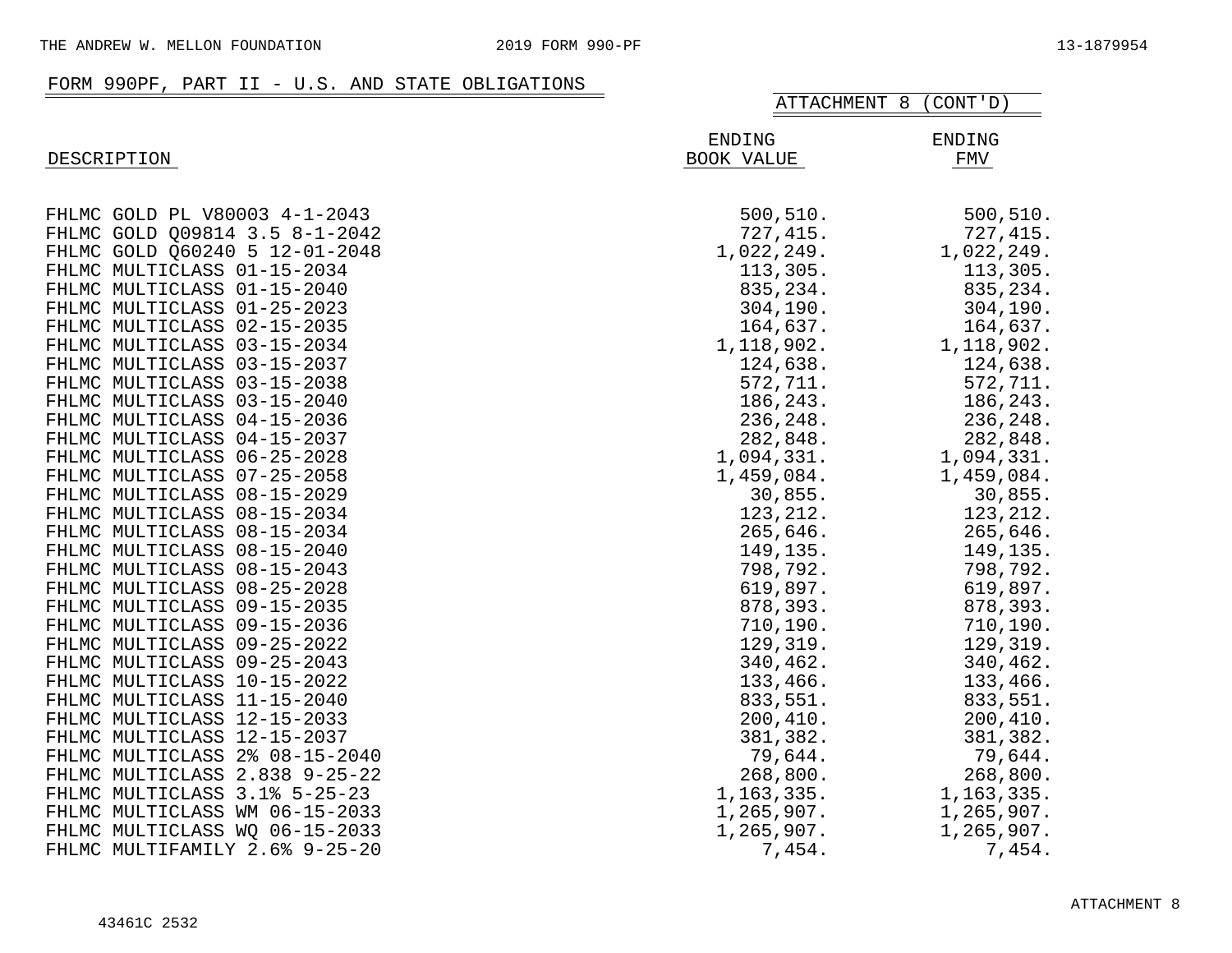|                                | ATTACHMENT 8<br>(CONT' D)   |                      |
|--------------------------------|-----------------------------|----------------------|
| DESCRIPTION                    | <b>ENDING</b><br>BOOK VALUE | <b>ENDING</b><br>FMV |
| FHLMC PL C91366 04-01-2031     | 687,275.                    | 687,275.             |
| FNMA 2001-T10 12-25-2041       | 231,628.                    | 231,628.             |
| FNMA 2005-117 11-25-2035       | 205,083.                    | 205,083.             |
| FNMA 2006-105 11-25-2036       | 723,779.                    | 723,779.             |
| FNMA 6.0% 12-25-2033           | 273,027.                    | 273,027.             |
| FNMA 7% CMO 7 07-25-2042       | 355,843.                    | 355,843.             |
| FNMA CMO 5.5 04-25-2037        | 826,110.                    | 826,110.             |
| FNMA FNR 02-25-2047            | 109,364.                    | 109,364.             |
| FNMA FNR 2011-100 10-25-2051   | 394,302.                    | 394,302.             |
| FNMA PL 256886 6.5% 09-01-2027 | 703, 411.                   | 703, 411.            |
| FNMA PL 466566 4.27% 11-1-2025 | 942,592.                    | 942,592.             |
| FNMA PL 469112 3.82% 9-1-2021  | 926,203.                    | 926,203.             |
| FNMA PL 888079 6.5% 10-1-2026  | 698,593.                    | 698,593.             |
| FNMA PL 890661 7% 02-01-2039   | 312, 159.                   | 312, 159.            |
| FNMA PL 932003 5% 09-01-2039   | 1,361,210.                  | 1,361,210.           |
| FNMA PL AB0200 5.5% 01-01-2039 | 575,047.                    | 575,047.             |
| FNMA PL AB2406 4.5% 03-01-2041 | 581,606.                    | 581,606.             |
| FNMA PL AB8881 3% 04-01-2043   | 1,081,928.                  | 1,081,928.           |
| FNMA PL AB9781 3% 07-01-2043   | 1,139,559.                  | 1, 139, 559.         |
| FNMA PL AB9944 3% 07-01-2043   | 639,984.                    | 639,984.             |
| FNMA PL AD0755 7% 06-01-2035   | 773,729.                    | 773,729.             |
| FNMA PL AH4842 4.5% 02-01-2041 | 641,952.                    | 641,952.             |
| FNMA PL AL0065 4.5% 04-01-2041 | 694,162.                    | 694,162.             |
| FNMA PL AL3438 6.5% 10-01-2038 | 854,770.                    | 854,770.             |
| FNMA PL AL3499 3.5% 05-01-2043 | 818,864.                    | 818,864.             |
| FNMA PL AL3594 2.706% 4-1-2023 | 861,333.                    | 861,333.             |
| FNMA PL AL4009 3.5% 07-01-2043 | 748,333.                    | 748,333.             |
| FNMA PL AL5842 4.5% 07-01-2034 | 517,590.                    | 517,590.             |
| FNMA PL AL6167 3.5% 01-01-2044 | 961,886.                    | 961,886.             |
| FNMA PL AL7496 3.5% 05-01-2044 | 625,001.                    | 625,001.             |
| FNMA PL AL7527 4.5% 09-01-2043 | 653,862.                    | 653,862.             |
| FNMA PL AM3736 3.1% 06-01-2025 | 1,768,535.                  | 1,768,535.           |
| FNMA PL AM3851 3.02% 7-01-2023 | 1,030,556.                  | 1,030,556.           |
| FNMA PL AM6602 2.63% 9-01-2021 | 1,897,320.                  | 1,897,320.           |
| FNMA PL AM7290 2.97% 12-1-2024 | 850,594.                    | 850,594.             |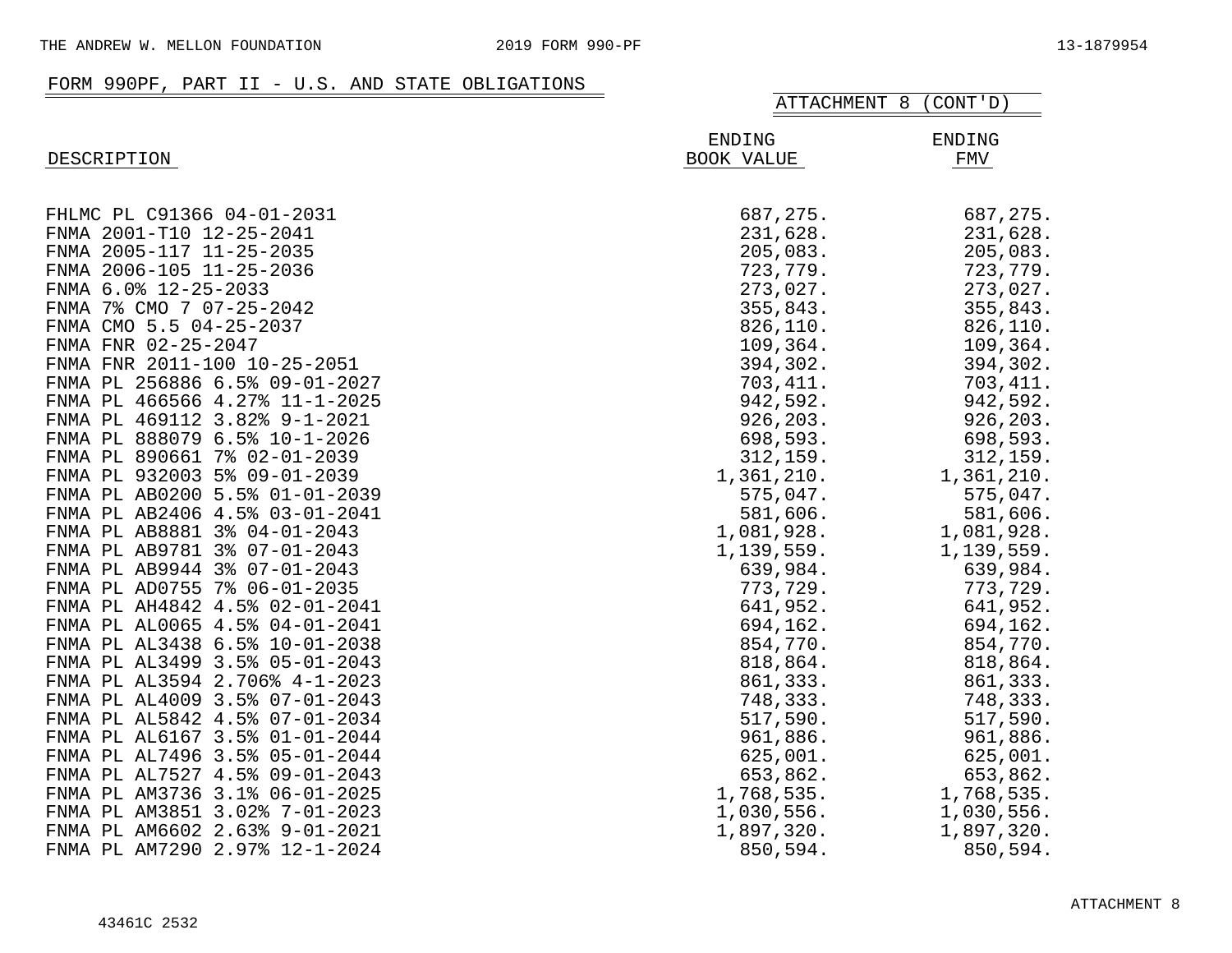|                                | ATTACHMENT 8<br>(CONT' D)   |                      |  |
|--------------------------------|-----------------------------|----------------------|--|
| DESCRIPTION                    | <b>ENDING</b><br>BOOK VALUE | <b>ENDING</b><br>FMV |  |
| FNMA PL AM7682 2.84% 1-01-2025 | 1, 217, 378.                | 1, 217, 378.         |  |
| FNMA PL AM8537 2.61% 4-01-2025 | 926,083.                    | 926,083.             |  |
| FNMA PL AM8674 2.81% 4-01-2025 | 1,028,123.                  | 1,028,123.           |  |
| FNMA PL AM8682 2.61% 5-01-2023 | 936,425.                    | 936,425.             |  |
| FNMA PL AM8691 2.64% 6-01-2025 | 1,478,958.                  | 1,478,958.           |  |
| FNMA PL AM8702 2.73% 4-01-2025 | 1,433,758.                  | 1,433,758.           |  |
| FNMA PL AN4046 2.96% 12-1-2026 | 1,564,287.                  | 1,564,287.           |  |
| FNMA PL A01795 4% 06-01-2042   | 607,025.                    | 607,025.             |  |
| FNMA PL A06710 4% 06-01-2042   | 710,722.                    | 710,722.             |  |
| FNMA PL A06757 4% 06-01-2042   | 491,152.                    | 491,152.             |  |
| FNMA PL AR2499 2.5% 01-01-2033 | 457,460.                    | 457,460.             |  |
| FNMA PL AS4184 4% 01-01-2045   | 976,631.                    | 976,631.             |  |
| FNMA PL AS6479 3.5% 01-01-2046 | 713,799.                    | 713,799.             |  |
| FNMA PL AT5891 3% 06-01-2043   | 296,191.                    | 296,191.             |  |
| FNMA PL BK5925 5% 06-01-2048   | 1,570,944.                  | 1,570,944.           |  |
| FNMA PL BK5943 5% 06-01-2048   | 1,890,334.                  | 1,890,334.           |  |
| FNMA PL BL1040 3.81% 12-1-2028 | 472,251.                    | 472,251.             |  |
| FNMA PL BL1435 3.53% 1-1-2029  | 1,292,055.                  | 1,292,055.           |  |
| FNMA PL BL4948 2.49% 11-1-2029 | 467,099.                    | 467,099.             |  |
| FNMA PL BM1664 5% 02-01-2038   | 673,244.                    | 673,244.             |  |
| FNMA PL BM4493 5% 07-01-2047   | 763,067.                    | 763,067.             |  |
| FNMA PL BM6113 3.5% 09-01-2032 | 406,481.                    | 406,481.             |  |
| FNMA PL BN6475 4.0% 07-01-2049 | 1,608,548.                  | 1,608,548.           |  |
| FNMA PL B02562 4.0% 07-01-2049 | 1,760,276.                  | 1,760,276.           |  |
| FNMA PL FM1345 4.5% 11-01-2038 | 1,581,595.                  | 1,581,595.           |  |
| FNMA PL MA0816 4.5% 08-01-2031 | 665,608.                    | 665,608.             |  |
| FNMA PL MA1711 4.5% 12-01-2043 | 328,773.                    | 328,773.             |  |
| FNMA PL MA1828 4.5% 03-01-2044 | 255,189.                    | 255,189.             |  |
| FNMA PL MA2341 4.5% 06-01-2045 | 648,030.                    | 648,030.             |  |
| FNMA PL MA2535 4.5% 02-01-2046 | 942,960.                    | 942,960.             |  |
| FNMA PL MA2545 3.5% 02-01-2046 | 1,612,556.                  | 1,612,556.           |  |
| FNMA POOL AH7572 4% 03-01-2041 | 306,293.                    | 306,293.             |  |
| FNMA POOL AI8479 5% 08-01-2041 | 371,822.                    | 371,822.             |  |
| FNMA POOL AL6848 5% 06-01-2044 | 527,222.                    | 527,222.             |  |
| FNMA POOL AL8086 4% 03-01-2035 | 809,630.                    | 809,630.             |  |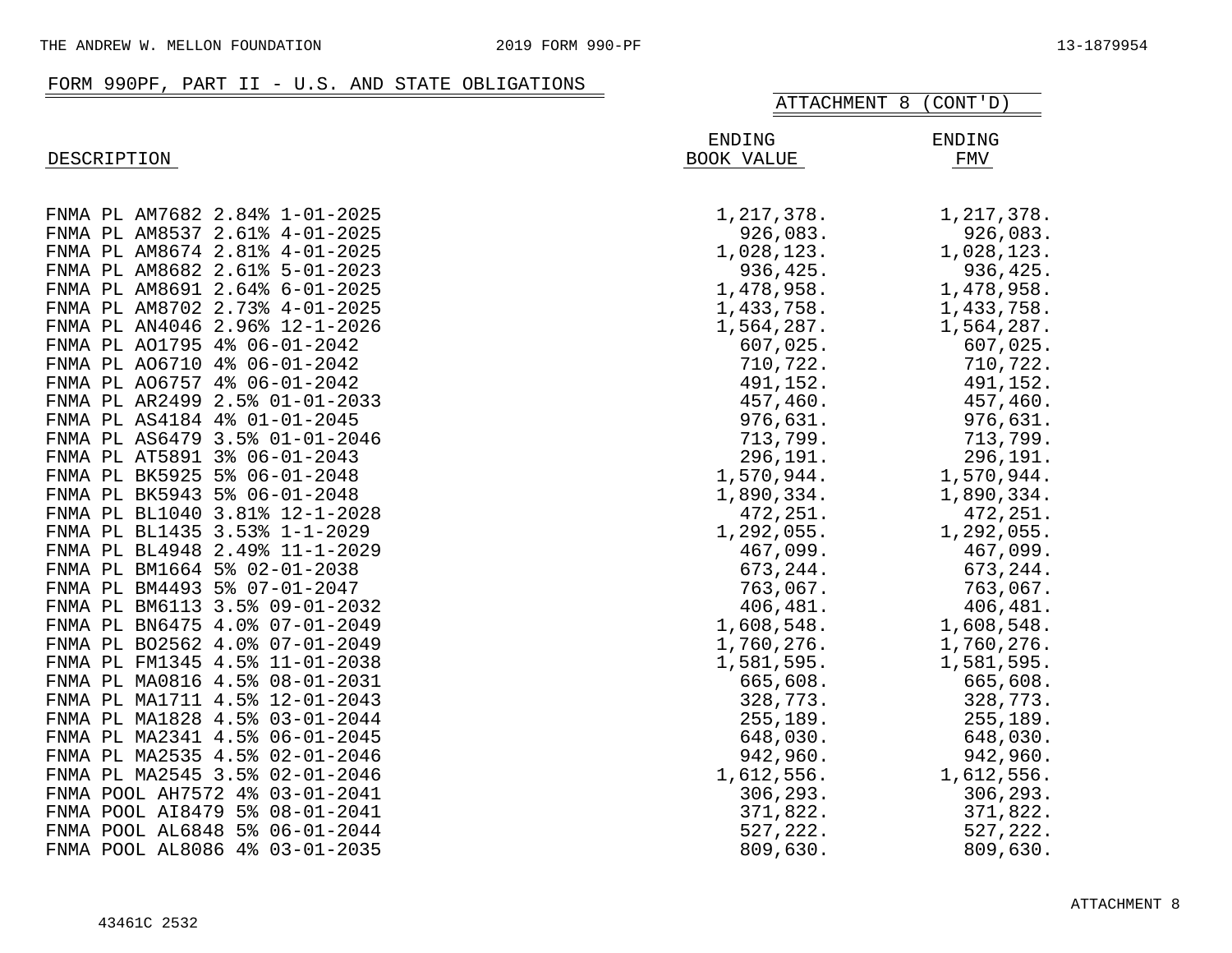## FORM 990PF, PART II - U.S. AND STATE OBLIGATIONS

|                                | ATTACHMENT 8                | (CONT' D)     |
|--------------------------------|-----------------------------|---------------|
| DESCRIPTION                    | <b>ENDING</b><br>BOOK VALUE | ENDING<br>FMV |
|                                |                             |               |
| FNMA PREASSIGN 00653 3-25-2023 | 173, 411.                   | 173, 411.     |
| FNMA REMIC 01-25-2036          | 243,303.                    | 243,303.      |
| FNMA REMIC 02-25-2043          | 855,880.                    | 855,880.      |
| FNMA REMIC 02-25-2044          | 158,944.                    | 158,944.      |
| FNMA REMIC 03-25-2026          | 383,347.                    | 383,347.      |
| FNMA REMIC 03-25-2040          | 1,368,212.                  | 1,368,212.    |
| FNMA REMIC 04-25-2042          | 305,727.                    | 305,727.      |
| FNMA REMIC 05-25-2027          | 210,162.                    | 210,162.      |
| FNMA REMIC 05-25-2036          | 968,358.                    | 968,358.      |
| FNMA REMIC 06-25-2033          | 219,880.                    | 219,880.      |
| FNMA REMIC 08-25-2037          | 299,365.                    | 299,365.      |
| FNMA REMIC 09-25-2039          | 227,284.                    | 227,284.      |
| FNMA REMIC 11-25-2040          | 843,642.                    | 843,642.      |
| FNMA REMIC 4.299 06-25-2043    | 311, 210.                   | 311,210.      |
| FNMA REMIC 6.0% 07-25-2037     | 292,942.                    | 292,942.      |
| FNMA REMIC SER 2014-M1 7-25-23 | 805,376.                    | 805,376.      |
| FNMA REMIC SER 2015 7-25-22    | 914,247.                    | 914,247.      |
| FNMA REMIC SER2011-133 3-25-41 | 525,518.                    | 525,518.      |
| FNMA SER 16-M1 01-25-2026      | 1,517,474.                  | 1,517,474.    |
| FNMA SER 2003-33 05-25-2033    | 606,638.                    | 606,638.      |
| FNMA SER 2003-W6 09-25-2042    | 131,200.                    | 131,200.      |
| FNMA SER 2007-39 05-25-2037    | 447,605.                    | 447,605.      |
| FNMA SER 2010-111 10-25-2040   | 769,388.                    | 769,388.      |
| FNMA SER 2014-M3 01-25-2024    | 826,198.                    | 826,198.      |
| FNMA SER 2017-M12 06-25-2027   | 578,932.                    | 578,932.      |
| FNMA SER 2017-T1 06-25-2027    | 669,697.                    | 669,697.      |
| FNMA SER-06-113 12-25-2036     | 269,605.                    | 269,605.      |
| FNMA TRANCHE 12-25-2026        | 928,459.                    | 928,459.      |
| FNMA TRANCHE 3 01-25-2046      | 641,835.                    | 641,835.      |
| FNMA TRUST 2004 02-25-2044     | 78,544.                     | 78,544.       |
| FNMA VAR 07-25-2024            | 1,036,098.                  | 1,036,098.    |
| FREDDIE MAC SER 2406 1-15-2032 | 661,640.                    | 661,640.      |
| FREDDIE MAC SER 3783 1-15-2026 | 862,322.                    | 862,322.      |
| GNMA 2003-067 REMIC 08-20-2033 | 753,966.                    | 753,966.      |
| GNMA 2011-71 5.5% 7-16-2034    | 751,394.                    | 751,394.      |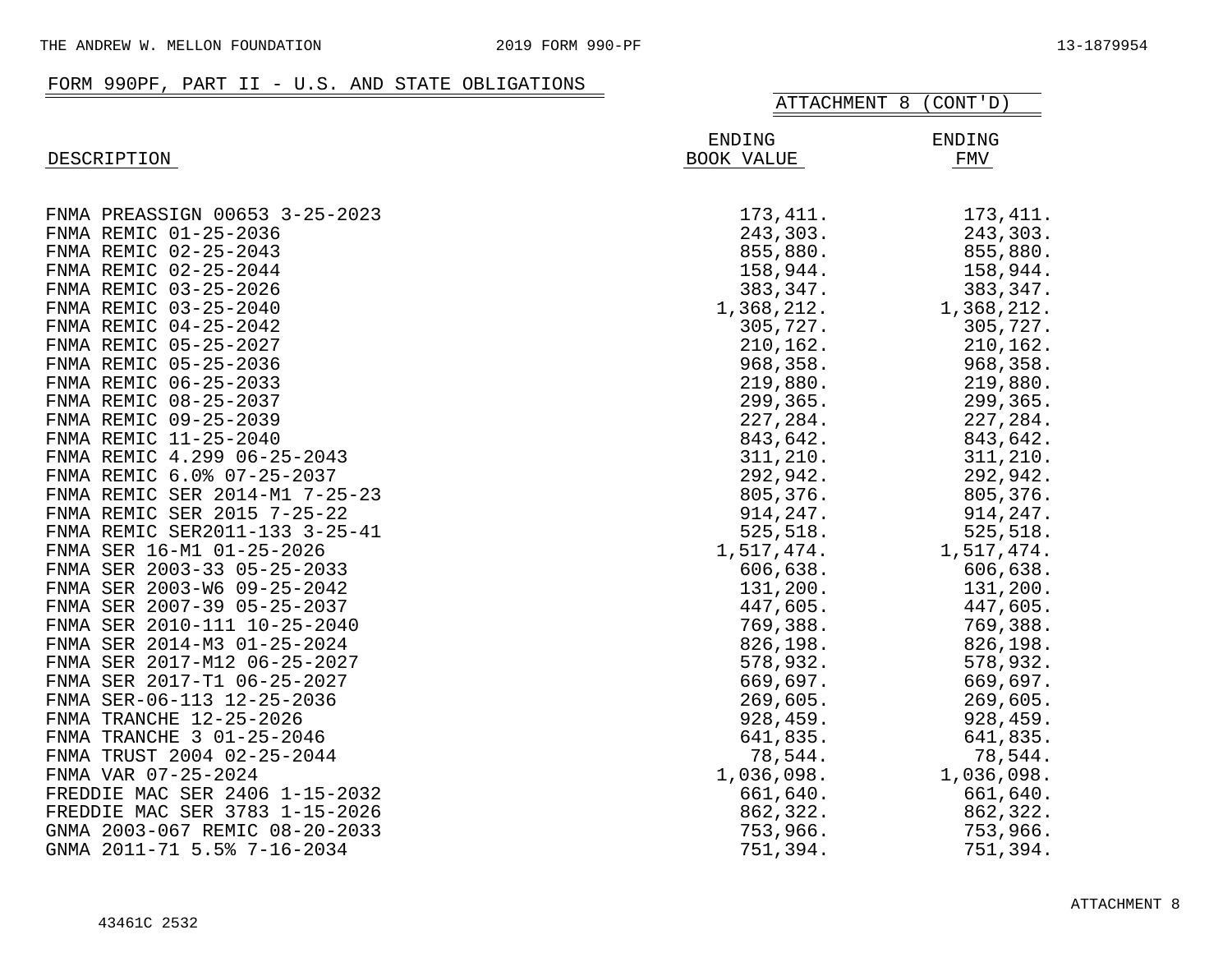## FORM 990PF, PART II - U.S. AND STATE OBLIGATIONS

|                                | ATTACHMENT 8<br>(CONT' D) |               |
|--------------------------------|---------------------------|---------------|
| DESCRIPTION                    | ENDING<br>BOOK VALUE      | ENDING<br>FMV |
| GNMA 2012-051 1.5% 10-20-2041  | 267,695.                  | 267,695.      |
| GNMA 2015-H23 REMIC 09-20-2065 | 752,552.                  | 752,552.      |
| GNMA 2015-H32 REMIC 12-20-2065 | 565,020.                  | 565,020.      |
| GNMA 2016-H26 REMIC 12-20-2066 | 249,051.                  | 249,051.      |
| GNMA 4.5% DUE 07-20-2033       | 279,796.                  | 279,796.      |
| GNMA 4.5% DUE 12-20-2040       | 1,397,316.                | 1,397,316.    |
| GNMA 5% DUE 03-20-2035         | 269,766.                  | 269,766.      |
| GNMA 5% DUE 09-20-2039         | 500,067.                  | 500,067.      |
| GNMA 5.5% DUE 05-20-2038       | 209,649.                  | 209,649.      |
| GNMA 5.5% DUE 06-20-2037       | 391,060.                  | 391,060.      |
| GNMA 5.5% DUE 11-20-2037       | 257,810.                  | 257,810.      |
| GNMA 6% DUE 07-20-2037         | 250,929.                  | 250,929.      |
| GNMA 6.5% DUE 02-20-2037       | 606,294.                  | 606,294.      |
| GNMA FLTG RT 2.75% 08-16-2035  | 992,519.                  | 992,519.      |
| GNMA MTG 03-20-2066            | 635,542.                  | 635,542.      |
| GNMA PL 510400 5.5% 01-15-2035 | 243,065.                  | 243,065.      |
| GNMA PL 782748 5.5% 07-15-2035 | 338,985.                  | 338,985.      |
| GNMA PL AS8113 3.75% 9-20-2046 | 1,326,716.                | 1,326,716.    |
| GNMA PL AY0569 4% 11-20-2047   | 1,440,622.                | 1,440,622.    |
| GNMA PL BI6090 4.5% 09-20-2048 | 925,429.                  | 925,429.      |
| GNMA PL BN7048 4.5% 08-20-2049 | 1,342,156.                | 1,342,156.    |
| GNMA PL MA1845 7% 01-20-2039   | 389,044.                  | 389,044.      |
| GNMA REMIC 5.35% 03-20-2036    | 524,098.                  | 524,098.      |
| GNMA SR 2009-054 5.5% 07-20-39 | 258,704.                  | 258,704.      |
| GNMAI PL 736630 5.5% 5-15-2032 | 191,491.                  | 191,491.      |
| GNMAII PL 784847 4.5% 11-20-49 | 1,207,670.                | 1,207,670.    |
| UNITED MEXI STS 4.125% 1-21-26 | 473,124.                  | 473,124.      |
| US TREAS 1.75% 02-28-2022      | 7,829,250.                | 7,829,250.    |
| US TREAS 3.625% 02-15-2020     | 5,011,587.                | 5,011,587.    |
| US TREAS BDS 4.5% 02-15-2036   | 2,475,933.                | 2,475,933.    |
| US TREAS BDS 5.375% 2-15-2031  | 1,443,817.                | 1,443,817.    |
| US TREAS NTS 1.125% 03-31-2020 | 1,797,609.                | 1,797,609.    |
| US TREAS NTS 1.25% 01-31-2020  | 1,999,357.                | 1,999,357.    |
| US TREAS NTS 1.375% 04-30-2020 | 359,662.                  | 359,662.      |
| US TREAS NTS 1.875% 11-30-2021 | 1,106,402.                | 1,106,402.    |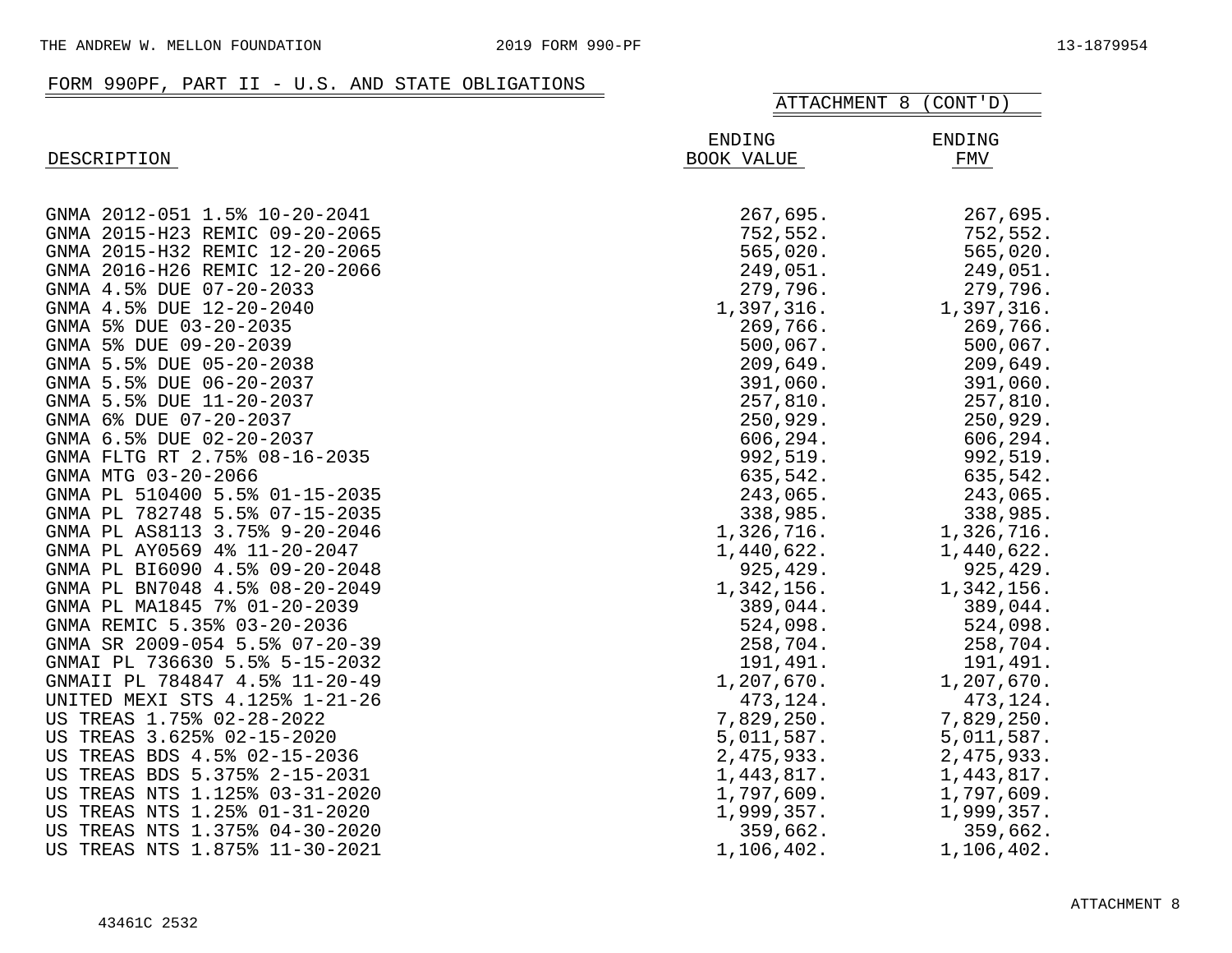#### FORM 990PF, PART II - U.S. AND STATE OBLIGATIONS

|                                         | ATTACHMENT 8<br>(CONT' D) |                |
|-----------------------------------------|---------------------------|----------------|
|                                         | ENDING                    | <b>ENDING</b>  |
| DESCRIPTION                             | BOOK VALUE                | FMV            |
|                                         |                           |                |
| US TREAS NTS 2.25% 11-15-2024           | 3,126,865.                | 3,126,865.     |
| US TREAS NTS 2.5% 05-15-2024            | 206,945.                  | 206,945.       |
| US TREAS NTS 2.625% 02-15-2029          | 166,506.                  | 166,506.       |
| US TREAS NTS 2.625% 11-15-2020          | 5,041,992.                | 5,041,992.     |
| US TREAS NTS 2.75% 04-30-2025           | 40,240.                   | 40,240.        |
| US TREAS NTS 2.875% 05-15-2028          | 253, 112.                 | 253, 112.      |
| US TREAS NTS 2.875% 05-31-2025          | 15,642,060.               | 15,642,060.    |
| US TREAS NTS 3.125% 05-15-2021          | 3,061,289.                | 3,061,289.     |
| US TREAS SEC 11-15-2041                 | 1,460,622.                | 1,460,622.     |
| US TREAS SEC STRIPPED 02-15-21          | 1,640,077.                | 1,640,077.     |
| US TREAS SEC STRIPPED 02-15-24          | 6,086,408.                | 6,086,408.     |
| US TREAS SEC STRIPPED 02-15-27          | 3,881,616.                | 3,881,616.     |
| US TREAS SEC STRIPPED 02-15-31          | 6, 120, 959.              | 6, 120, 959.   |
| US TREAS SEC STRIPPED<br>$05 - 15 - 21$ | 13,042,965.               | 13,042,965.    |
| US TREAS SEC STRIPPED 05-15-22          | 9,615,655.                | 9,615,655.     |
| US TREAS SEC STRIPPED 05-15-26          | 4, 434, 124.              | 4, 434, 124.   |
| US TREAS SEC STRIPPED 05-15-27          | 6,495,331.                | 6,495,331.     |
| US TREAS SEC STRIPPED 05-15-28          | 2,535,968.                | 2,535,968.     |
| US TREAS SEC STRIPPED 11-15-20          | 6,898,931.                | 6,898,931.     |
| US TREAS SEC STRIPPED 11-15-23          | 3,236,043.                | 3,236,043.     |
| US TREAS SEC STRIPPED 11-15-27          | 8,487,232.                | 8,487,232.     |
| US TREAS SEC STRIPPED 11-15-30          | 3,549,809.                | 3,549,809.     |
| US TREAS TNOTE 2.0% 06-30-2024          | 40,555.                   | 40,555.        |
| US TREAS ZERO CPN 08-15-2023            | 7,996,895.                | 7,996,895.     |
| USA TBOND 1.75% 5-15-23                 | 622,398.                  | 622,398.       |
| OBLIGATIONS TOTAL<br>US                 | 278, 429, 774.            | 278, 429, 774. |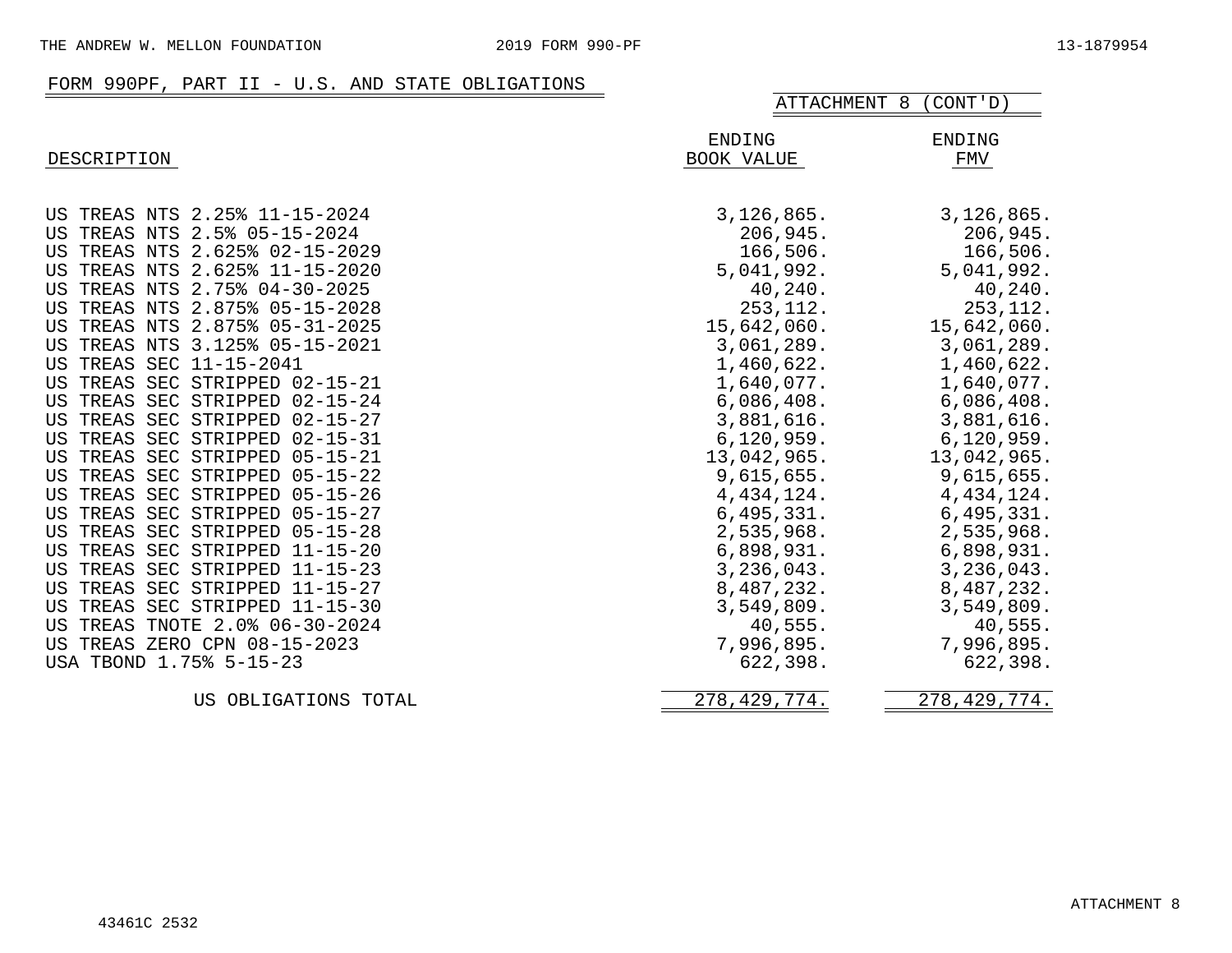ATTACHMENT 9

| DESCRIPTION                    | ENDING<br>BOOK VALUE | ENDING<br>FMV |
|--------------------------------|----------------------|---------------|
| ADR ITAU UNIBANCO HLDG SA      | 4,333,349.           | 4,333,349.    |
| ADR JIANPU TECHNOLOGY INC ADR  | 34,158.              | 34,158.       |
| ADR LEXINFINTECH HLDGS LTD ADR | 650,885.             | 650,885.      |
| ADR TENARIS S A SPONSORED ADR  | 1,751,249.           | 1,751,249.    |
| ALFA SAB DE CV SER'A'NPV       | 2,048,312.           | 2,048,312.    |
| AMADA HOLDINGS CO LTD NPV      | 1,499,885.           | 1,499,885.    |
| AMER MOVIL SAB DE C V          | 3,150,752.           | 3,150,752.    |
| AMOREPACIFIC CORP KRW500       | 3,097,929.           | 3,097,929.    |
| ANTERO RES CORP COM            | 712,839.             | 712,839.      |
| ARCS COMPANY LTD NPV           | 2,606,852.           | 2,606,852.    |
| ASICS CORP NPV                 | 1,945,088.           | 1,945,088.    |
| BARLOWORLD LTD ZAR0.05         | 2,061,193.           | 2,061,193.    |
| BEYOND MEAT INC                | 1,094,537.           | 1,094,537.    |
| BIDVEST GROUP ZAR0.05          | 2,876,386.           | 2,876,386.    |
| CATCHER TECHNOLOGY TWD10       | 2,445,909.           | 2,445,909.    |
| CHINA MOBILE LTD NPV           | 4,375,465.           | 4,375,465.    |
| CHUGOKU MAR PAINTS NPV         | 2,614,543.           | 2,614,543.    |
| COMMERCIAL INTL BK EGP10       | 3,645,794.           | 3,645,794.    |
| DAIHEN CORP NPV                | 2,535,815.           | 2,535,815.    |
| DAISEKI CO LTD NPV             | 1,523,161.           | 1,523,161.    |
| DENKA COMPANY LTD NPV          | 1,618,827.           | 1,618,827.    |
| DONGFENG MOTOR GRO 'H'CNY1     | 2,438,379.           | 2,438,379.    |
| DOSHISHA CO LTD NPV            | 1,468,819.           | 1,468,819.    |
| ELASTIC N V COM USD0.01        | 105,838.             | 105,838.      |
| EMAAR PROPERTIES AED1          | 1,756,192.           | 1,756,192.    |
| ESI ENERGY SERVICES INC        | 14,958.              | 14,958.       |
| EVENTBRITE INC COM CL A        | 10,549.              | 10,549.       |
| GRUPO BIMBO SAB DE CV          | 959,241.             | 959,241.      |
| G-TEKT CORPORATION NPV         | 986,063.             | 986,063.      |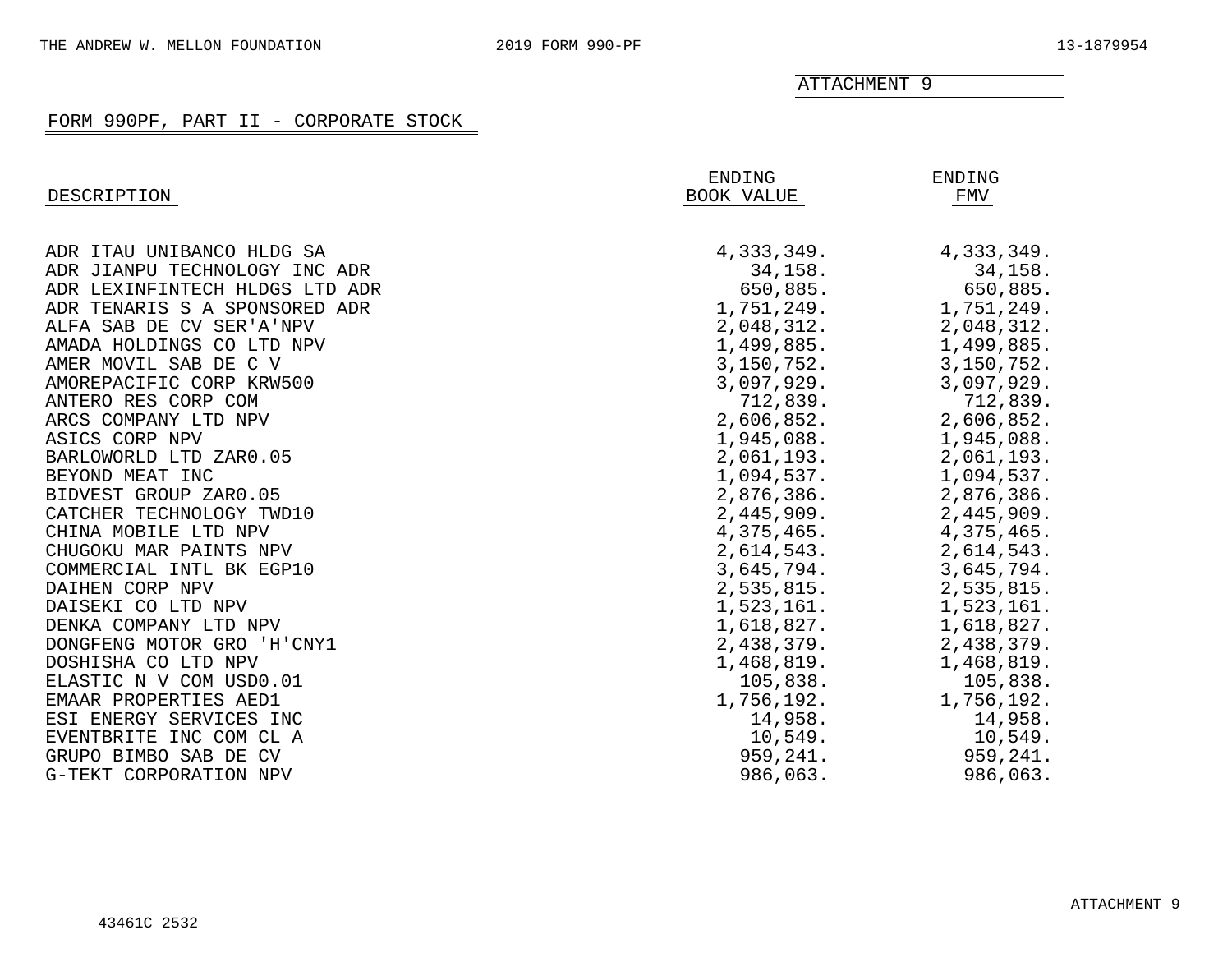| DESCRIPTION                 | ENDING<br>BOOK VALUE | ENDING<br>FMV |
|-----------------------------|----------------------|---------------|
|                             |                      |               |
| GUARDANT HEALTH INC COM     | 1,046,685.           | 1,046,685.    |
| <b>GUNZE LTD NPV</b>        | 2,272,326.           | 2, 272, 326.  |
| H.I.S. CO LTD NPV           | 3,121,153.           | 3,121,153.    |
| HASEKO CORPORATION NPV      | 3, 248, 585.         | 3,248,585.    |
| HAZAMA ANDO CORP NPV        | 3,323,323.           | 3, 323, 323.  |
| HERO MOTOCORP LTD INR2      | 3,314,837.           | 3, 314, 837.  |
| HOGY MEDICAL CO NPV         | 2,401,491.           | 2,401,491.    |
| HON HAI PRECISION TWD10     | 3, 115, 415.         | 3, 115, 415.  |
| HYUNDAI MOBIS KRW5000       | 2,075,317.           | 2,075,317.    |
| HYUNDAI MOTOR CO KRW5000    | 4, 262, 540.         | 4,262,540.    |
| INABATA & CO NPV            | 2,141,597.           | 2,141,597.    |
| JAPAN PETROLEUM EX NPV      | 1,590,683.           | 1,590,683.    |
| KINDEN CORP NPV             | 3,169,829.           | 3,169,829.    |
| KONOIKE TRANSPORT NPV       | 2,792,252.           | 2,792,252.    |
| K'S HOLDINGS CORP NPV       | 2,707,280.           | 2,707,280.    |
| LOJAS AMERICANAS PRF NPV    | 3, 444, 928.         | 3,444,928.    |
| LOJAS AMERICANAS S A        | 12,060.              | 12,060.       |
| MANDOM CORP NPV             | 1,541,035.           | 1,541,035.    |
| MARUICHI STEEL TUBE LTD     | 2,406,184.           | 2,406,184.    |
| MAXELL HOLDINGS NPV         | 2,565,977.           | 2,565,977.    |
| MFO VANGUARD INSTL INDEX FD | 27,476,951.          | 27, 476, 951. |
| MITSUBISHI UFJ FIN NPV      | 2,720,505.           | 2,720,505.    |
| MS&AD INS GP HLDGS NPV      | 3,186,519.           | 3,186,519.    |
| NATURA & CO HLDG COM NPV    | 5,304,501.           | 5,304,501.    |
| NH FOODS LTD NPV            | 3,216,241.           | 3, 216, 241.  |
| NIKKON HOLDINGS CO LTD NPV  | 1,751,072.           | 1,751,072.    |
| NISSIN KOGYO NPV            | 2,659,710.           | 2,659,710.    |
| ORION KRW500                | 2,726,242.           | 2,726,242.    |
| ORIX CORP NPV               | 3,347,871.           | 3,347,871.    |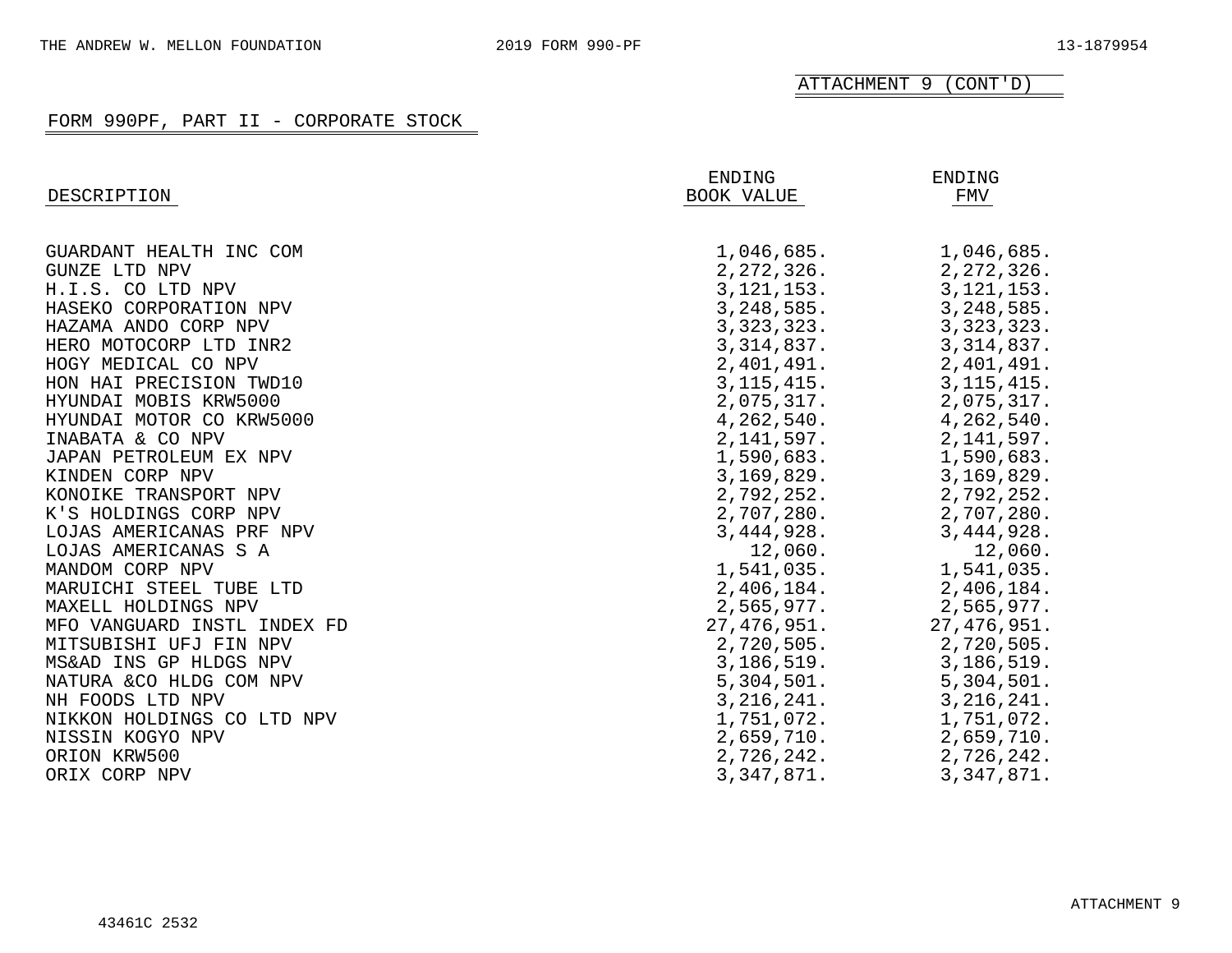|                               | ENDING       | ENDING       |
|-------------------------------|--------------|--------------|
| DESCRIPTION                   | BOOK VALUE   | FMV          |
|                               |              |              |
| PACIFIC INDUSTRIAL NPV        | 2,059,365.   | 2,059,365.   |
| PAGERDUTY INC COM             | 649,306.     | 649,306.     |
| POSCO KRW5000                 | 2,858,369.   | 2,858,369.   |
| RAIZNEXT CORP NPV             | 1,843,675.   | 1,843,675.   |
| RYOSAN CO LTD NPV             | 1,719,732.   | 1,719,732.   |
| SAMSUNG ELECTRONIC KRW100     | 8, 422, 473. | 8, 422, 473. |
| SECOM CO NPV                  | 2,402,079.   | 2,402,079.   |
| SHINMAYWA INDS NPV            | 2,575,652.   | 2,575,652.   |
| SIAM COMMERCIAL BK            | 2,317,913.   | 2,317,913.   |
| SINKO INDUSTRIES NPV          | 1,108,780.   | 1,108,780.   |
| SINTOKOGIO LTD NPV            | 1,120,799.   | 1,120,799.   |
| SKY PERFECT JSAT HOLDINGS INC | 2, 269, 804. | 2,269,804.   |
| SLACK TECHNOLOGIES INC        | 296,039.     | 296,039.     |
| SQUARE INC CL A CL A          | 273,575.     | 273,575.     |
| STANDARD BK GR LTD ZAR0.1     | 2,037,197.   | 2,037,197.   |
| SUMITOMO FORESTRY NPV         | 3,316,936.   | 3,316,936.   |
| SUZANO SA COM NPV             | 4,284,004.   | 4,284,004.   |
| T.HASEGAWA CO NPV             | 2, 274, 635. | 2, 274, 635. |
| TACHI-S CO LTD NPV            | 2,045,273.   | 2,045,273.   |
| TAIWAN SEMICON MAN TWD10      | 8,365,223.   | 8,365,223.   |
| TAKUMA CO LTD NPV             | 1,842,293.   | 1,842,293.   |
| TATA CONSULTANCY S INR1       | 6,725,218.   | 6,725,218.   |
| TELESITES SAB CV COM          | 131,290.     | 131,290.     |
| TOHO HOLDINGS CO., LTD        | 3,327,564.   | 3,327,564.   |
| TOKYO OHKA KOGYO NPV          | 1,665,921.   | 1,665,921.   |
| TOPPAN PRINTING CO NPV        | 1,676,895.   | 1,676,895.   |
| TOSEI CORPORATION NPV         | 2,870,736.   | 2,870,736.   |
| TOYOTA INDUSTRIES NPV         | 2,941,477.   | 2,941,477.   |
| TRUWORTHS INTERNAT ZAR0.00015 | 1,786,069.   | 1,786,069.   |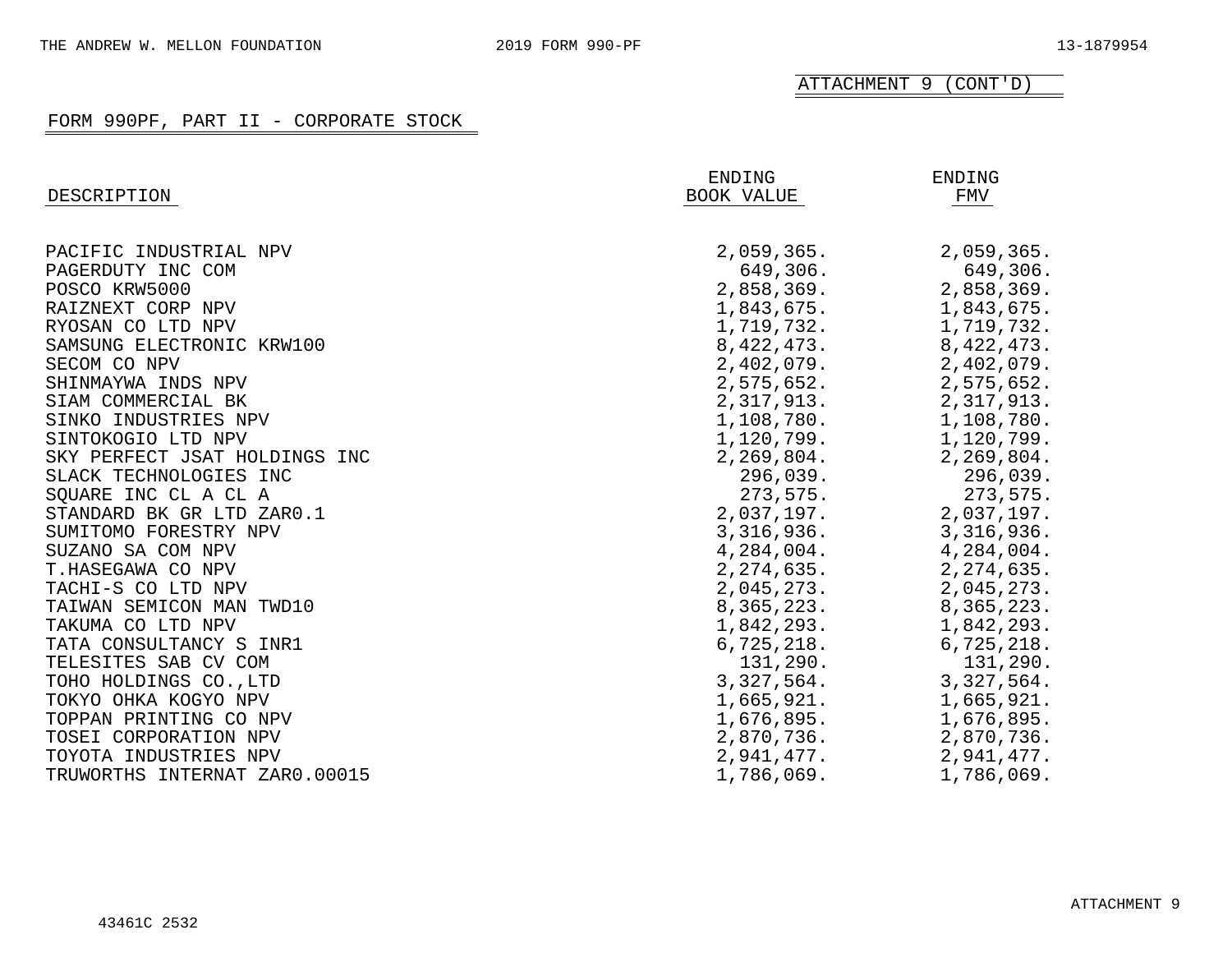| DESCRIPTION                   | ENDING<br>BOOK VALUE | ENDING<br>FMV |
|-------------------------------|----------------------|---------------|
| TURKCELL ILETISIM TRY1        | 2,256,447.           | 2,256,447.    |
| UBER TECHNOLOGIES INC         | 16,932,142.          | 16,932,142.   |
| VIOMI TECHNOLOGY CO LTD       | 54,053.              | 54,053.       |
| WAL-MART DE MEX COM NPV       | 4,032,288.           | 4,032,288.    |
| WANT WANT CHINA HO USD0.02    | 2,438,564.           | 2,438,564.    |
| ZOOM VIDEO COMMUNICATIONS INC | 1,203,492.           | 1,203,492.    |
| ZUORA INC CL A COM CL A COM   | 326, 409.            | 326, 409.     |
| TOTALS                        | 259,757,763.         | 259,757,763.  |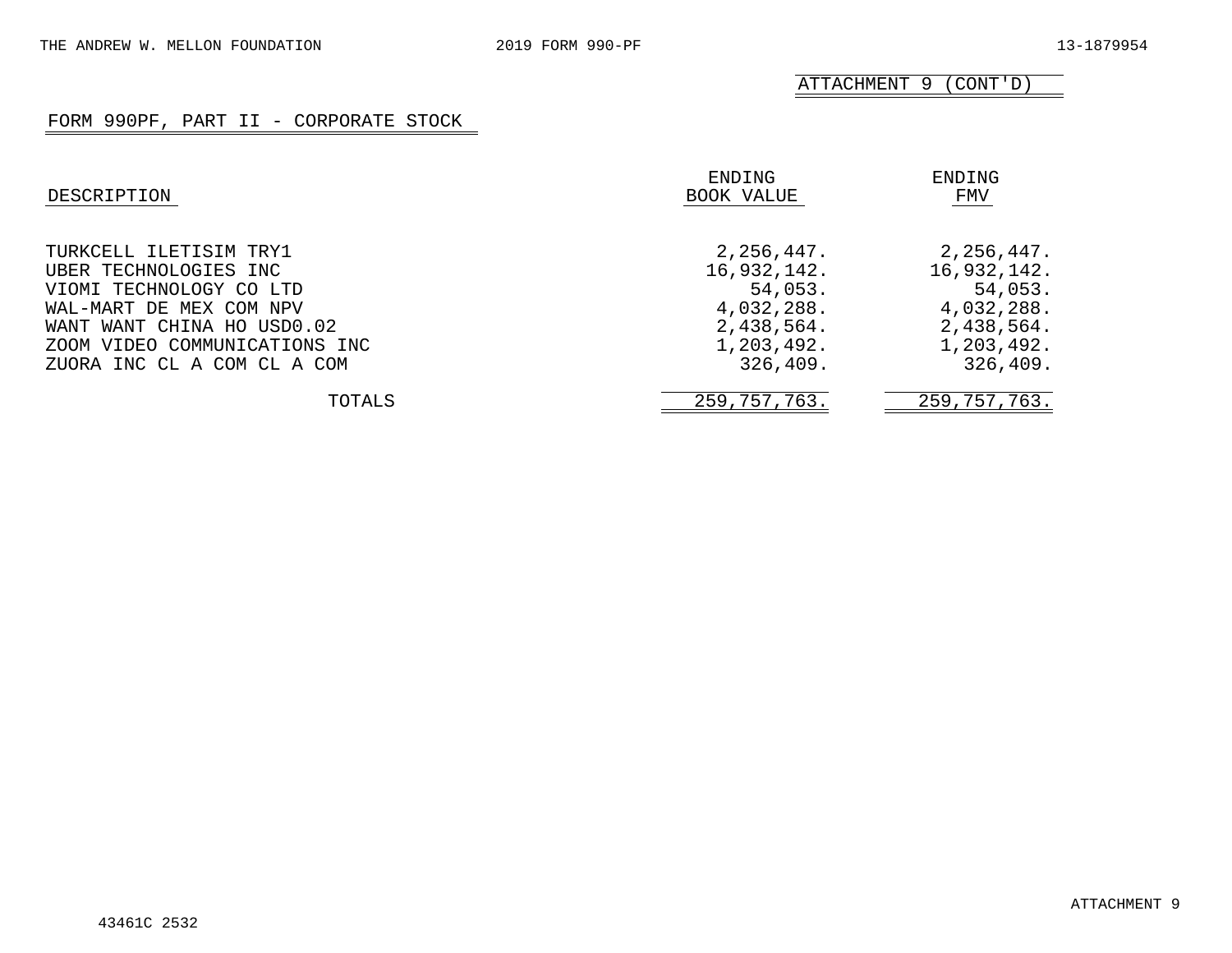## ATTACHMENT 10

| DESCRIPTION                    | ENDING<br><b>BOOK VALUE</b> | ENDING<br>FMV |
|--------------------------------|-----------------------------|---------------|
|                                |                             |               |
| 5TH 3RD BK CIN OH              | 203,029.                    | 203,029.      |
| ABBVIE INC 2.3% 05-14-2021     | 313, 149.                   | 313, 149.     |
| ABBVIE INC 4.25%               | 88,487.                     | 88,487.       |
| ACTAVIS INC 3.25% 10-01-2022   | 102, 215.                   | 102, 215.     |
| AERCAP IRELAND CAP DESIGNATED  | 161,036.                    | 161,036.      |
| AERCAP IRELAND CP 3.5% 1-15-25 | 309, 308.                   | 309, 308.     |
| AETNA INC NEW 2.8% 06-15-2023  | 49,796.                     | 49,796.       |
| AIG GLOBAL FDG SR 2.7%         | 203,076.                    | 203,076.      |
| AIR LEASE CORP 2.125%          | 135,992.                    | 135,992.      |
| AIR LEASE CORP 3.25% 3-1-2025  | 83,403.                     | 83,403.       |
| AIR LEASE CORP MED 2.25%       | 320, 301.                   | 320,301.      |
| AIRCASTLE LTD 4.4% 09-25-2023  | 137,456.                    | 137,456.      |
| ALABAMA PWR CO 2.45% 3-30-2022 | 354, 306.                   | 354,306.      |
| ALABAMA PWR CO 3.55 12-01-2023 | 116,089.                    | 116,089.      |
| ALEXANDRIA REAL 3.375%         | 133,055.                    | 133,055.      |
| ALEXANDRIA REAL 3.8% 4-15-2026 | 34,213.                     | 34,213.       |
| ALLY AUTO RECEIVABLES TR 2.33% | 399,361.                    | 399,361.      |
| ALLY AUTO RECEIVABLES TR 2.35% | 772,363.                    | 772,363.      |
| ALLY AUTO RECEIVABLES TR 2.46% | 299,727.                    | 299,727.      |
| ALLY AUTO RECEIVABLES TR 2.93% | 283,534.                    | 283,534.      |
| AMERICA MOVIL SAB DE CV 3.125% | 460,359.                    | 460, 359.     |
| AMERICAN AIRLS 2016-2 A 3.65%  | 134,002.                    | 134,002.      |
| AMERICAN AIRLS 2017-2 AA PTT   | 151,900.                    | 151,900.      |
| AMERICAN AIRLS INC 16-3 AA PTT | 145,754.                    | 145,754.      |
| AMERICAN EXPRESS CR 1.93%      | 1,187,946.                  | 1,187,946.    |
| AMERICAN EXPRESS CR CORP       | 49,236.                     | 49,236.       |
| AMERICAN INTL GROUP INC 4.125  | 268,477.                    | 268,477.      |
| AMERICREDIT 2.69% 06-19-2023   | 920,913.                    | 920,913.      |
| AMERICREDIT 4.01% 07-18-2024   | 875,816.                    | 875,816.      |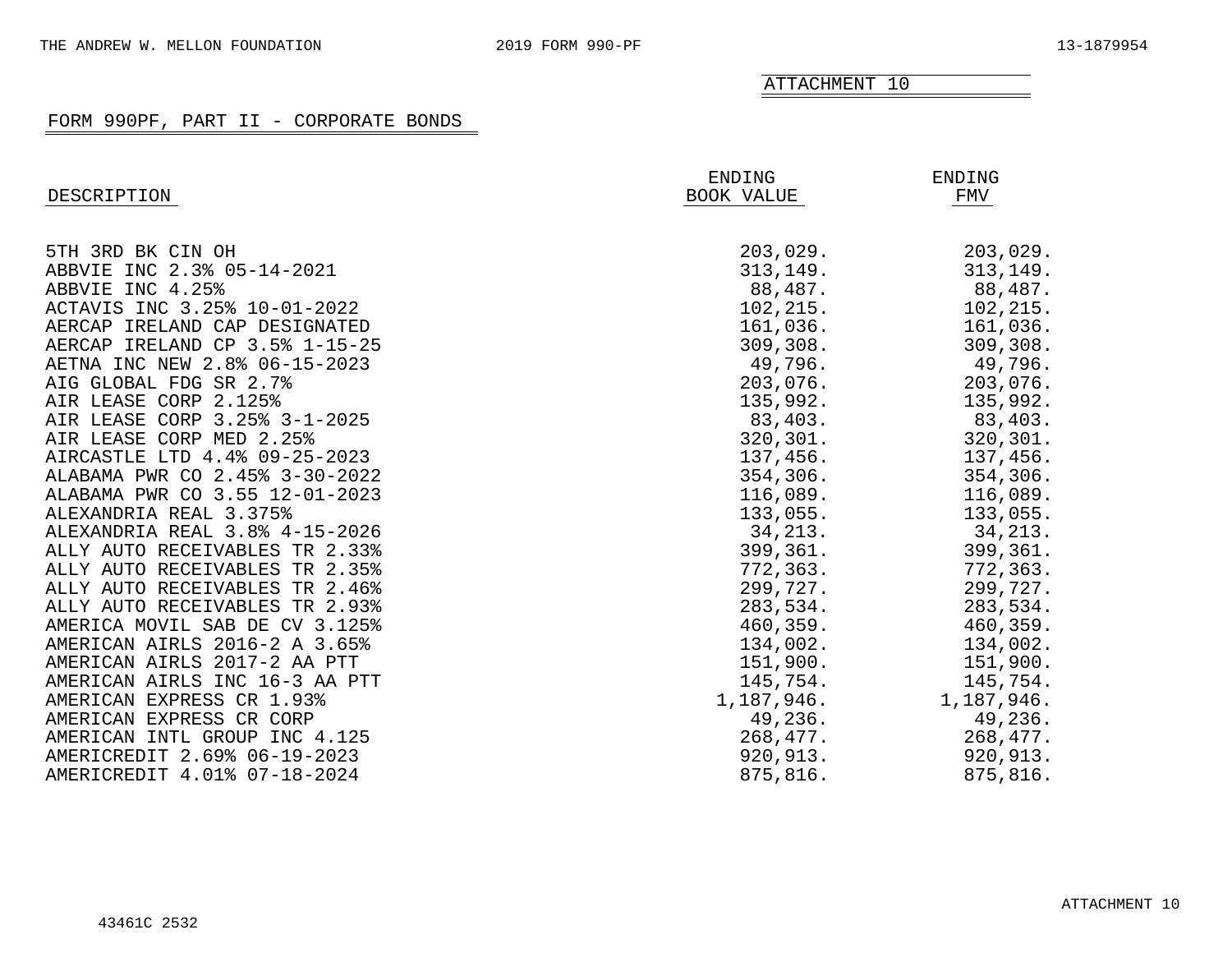|                                | ENDING     | ENDING              |
|--------------------------------|------------|---------------------|
| DESCRIPTION                    | BOOK VALUE | FMV                 |
| AMERICREDIT AUTOMOBILE 1.87%   | 10,625.    | 10,625.             |
| AMERICREDIT AUTOMOBILE 2.3%    | 133,094.   |                     |
| AMERICREDIT AUTOMOBILE 2.71%   | 72,435.    | 133,094.<br>72,435. |
| AMERICREDIT CDA AUTOMOBILE     | 162,856.   | 162,856.            |
| AMERN AIRLS INC 3.5%           |            |                     |
| AMERN CR ACCEP 2.9% 6-12-2023  | 565,625.   | 565,625.            |
|                                | 104,186.   | 104,186.            |
| AMERN CR ACCEP 3.69% 6-12-2023 | 368,819.   | 368,819.            |
| AMERN FINL GROUP 3.5%          | 226,657.   | 226,657.            |
| AMERN HONDA FIN 2.3% 9-9-2026  | 68,879.    | 68,879.             |
| AMERN HONDA FIN 2.9% 2-16-2024 | 103, 105.  | 103,105.            |
| AMERN TOWER CORP 2.25%         | 200,650.   | 200,650.            |
| AMERN TOWER CORP FIXED 4%      | 214,040.   | 214,040.            |
| ANALOG DEVICES INC 2.95%       | 100,836.   | 100,836.            |
| ANALOG DEVICES INC 3.125%      | 206,740.   | 206,740.            |
| ANHEUSER-BUSCH 4.375% 04-15-38 | 303, 313.  | 303, 313.           |
| ANHEUSER-BUSCH COS LLC CORP    | 351,966.   | 351,966.            |
| ANTHEM INC 3.35% 12-01-2024    | 427,972.   | 427,972.            |
| AON PLC 3.875% 12-15-2025      | 172,219.   | 172,219.            |
| APACHE CORP 3.25 04-15-2022    | 83,556.    | 83,556.             |
| APPLE INC 2.9% 09-12-2027      | 245,709.   | 245,709.            |
| APPLE INC 3.35% 02-09-2027     | 254,580.   | 254,580.            |
| APT PIPELINES LTD              | 106,338.   | 106,338.            |
| ARIZONA PUB SVC CO 2.2%        | 90,001.    | 90,001.             |
| ARROW ELECTRS INC 3.5%         | 81,921.    | 81,921.             |
| ARROW ELECTRS INC FIXED 3.25%  | 158,360.   | 158,360.            |
| AT&T INC 3.8% 03-01-2024       | 106, 136.  | 106,136.            |
| AT&T INC 4.125% 02-17-2026     | 939,773.   | 939,773.            |
| AT&T INC CORP 3.55% 06-01-2024 | 73,620.    | 73,620.             |
| AT&T INC CORP 3.6% 07-15-2025  | 402,250.   | 402,250.            |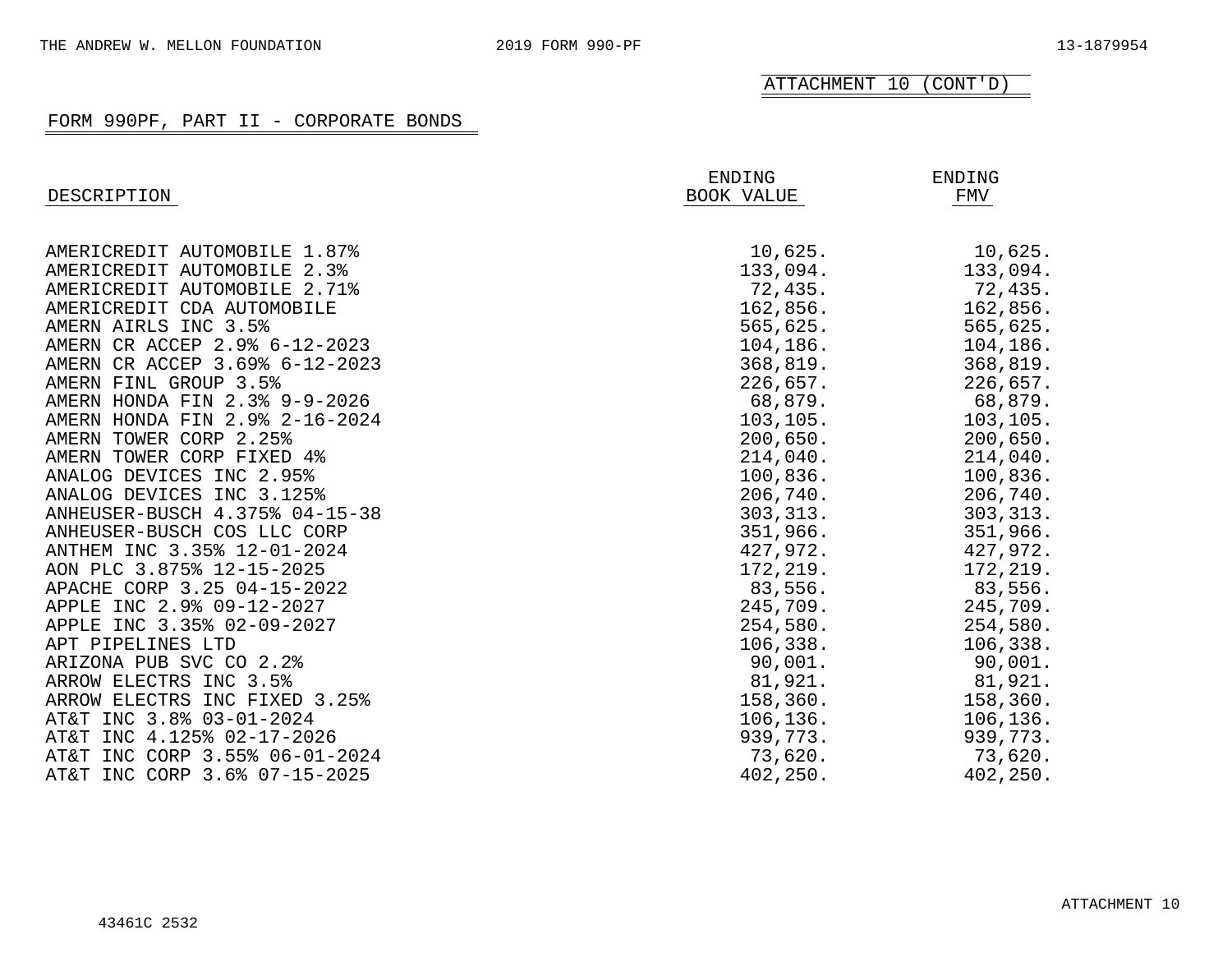| DESCRIPTION                    | ENDING<br><b>BOOK VALUE</b> | ENDING<br>FMV |
|--------------------------------|-----------------------------|---------------|
| ATHENE GLOBAL FDG 2.75%        | 317,660.                    | 317,660.      |
| ATHENE GLOBAL FDG 2.95%        | 639,280.                    | 639,280.      |
| B2R MTG TR 2.5672% 06-15-2049  | 116,731.                    | 116,731.      |
| B2R MTG TR 3.336% 11-15-2048   | 91,474.                     | 91,474.       |
| BANK AMER CORP 3.3% 01-11-2023 | 646,176.                    | 646,176.      |
| BANK AMER CORP 3.419%          | 1,141,506.                  | 1,141,506.    |
| BANK AMER CORP 4.45% 3-3-2026  | 152,665.                    | 152,665.      |
| BANK AMER CORP FLTG RT 2.6605% | 199,862.                    | 199,862.      |
| BANK AMER CORP VAR RT 3.124%   | 611,724.                    | 611,724.      |
| BANK OF AMERICA CORP 3.55%     | 674,605.                    | 674,605.      |
| BANK OF MONTREAL FIXED         | 254,896.                    | 254,896.      |
| BANK OF NY MELLON CORP 2.45%   | 78,380.                     | 78,380.       |
| BANQUE FEDERATIVE 7-20-2023    | 220,248.                    | 220, 248.     |
| BARCLAYS PLC 3.684% 01-10-2023 | 307,648.                    | 307,648.      |
| BB&T CORP SR 2.625% 06-29-2020 | 250,673.                    | 250,673.      |
| BB&T CORP SR 3.75% 12-06-2023  | 95,475.                     | 95,475.       |
| BERKSHIRE HATHAWAY 3.125%      | 252,962.                    | 252,962.      |
| BK NEW YORK MELLON 2.6%        | 253,802.                    | 253,802.      |
| BK NEW YORK MELLON 2.8%        | 431,951.                    | 431,951.      |
| BK NEW YORK MELLON VAR 2.661%  | 304,622.                    | 304,622.      |
| BK NOVA SCOTIA BC 2.2% 7-14-20 | 200, 207.                   | 200, 207.     |
| BK NOVA SCOTIA BC 2.5% 3-22-21 | 33, 267.                    | 33,267.       |
| BK NOVA SCOTIA BC 2.7% 8-3-26  | 305, 349.                   | 305, 349.     |
| BK NOVA SCOTIA BC 3.2% 4-20-21 | 406, 318.                   | 406, 318.     |
| BMW US CAP LLC 2.25% 9-15-2023 | 180, 421.                   | 180,421.      |
| BNP PARIBAS SR 3.5% 03-01-2023 | 206,975.                    | 206,975.      |
| BOARDWALK 5.95% 06-01-2026     | 225,069.                    | 225,069.      |
| BOEING CO 2.7% 02-01-2027      | 314, 312.                   | 314,312.      |
| BOEING CO SR NT 4.875          | 250,752.                    | 250,752.      |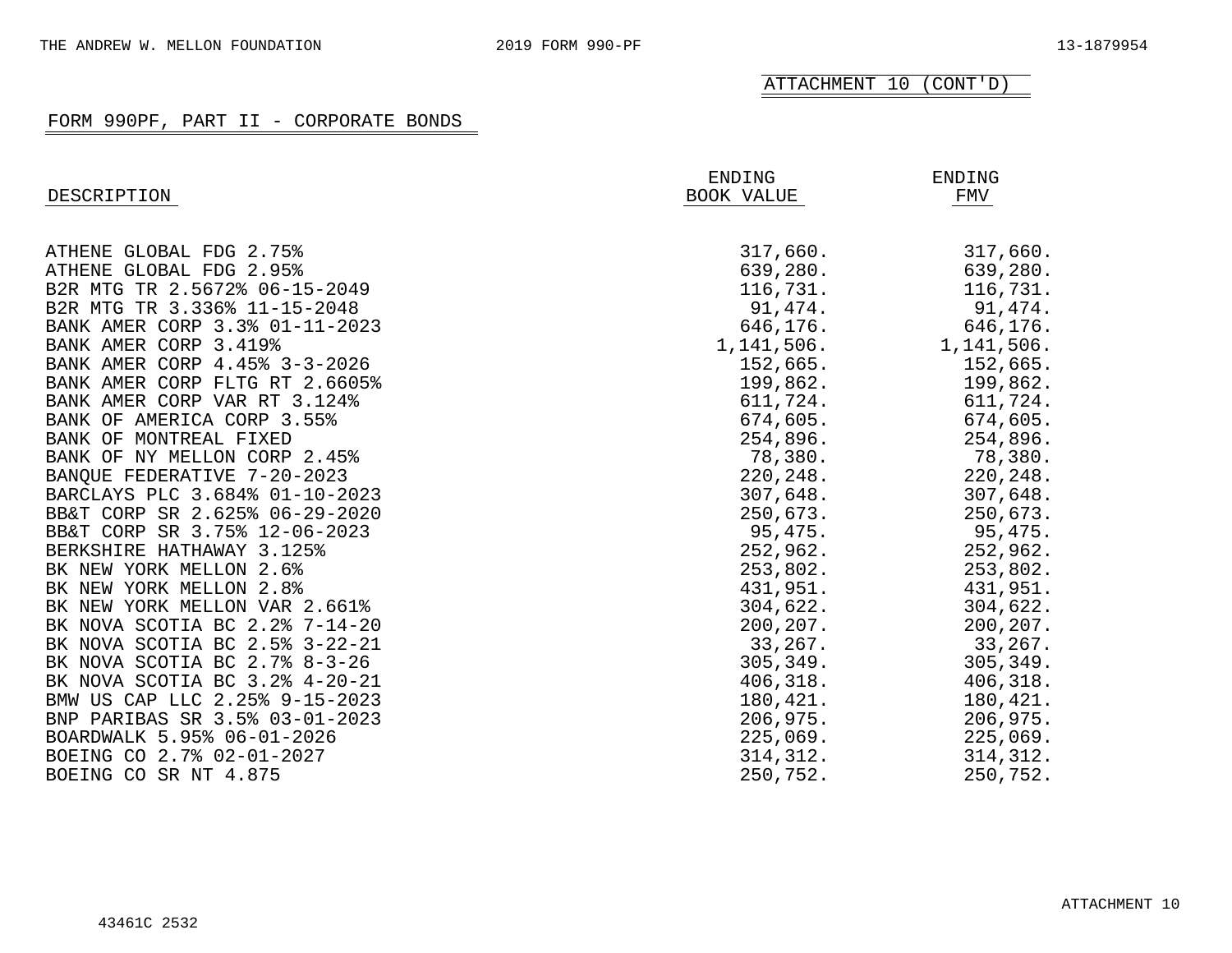| DESCRIPTION                    | ENDING<br>BOOK VALUE | ENDING<br>FMV |
|--------------------------------|----------------------|---------------|
|                                |                      |               |
| BP CAP MKTS AMER 3.796%        | 476,205.             | 476,205.      |
| BP CAP MKTS AMER FIXED 3.245%  | 190,958.             | 190,958.      |
| BRISTOL MYERS 3.4% 07-26-2029  | 392,772.             | 392,772.      |
| BRIXMOR OPER 3.65% 06-15-2024  | 130,759.             | 130,759.      |
| BRIXMOR OPERATING PRTNRSHP LP  | 210,075.             | 210,075.      |
| BROADCOM CORP/ CAYMN FI 3.875% | 467,441.             | 467,441.      |
| BROOKFIELD FIN INC 5% 3-29-29  | 240, 474.            | 240, 474.     |
| BSTN PPTYS LTD 3.85% 2-1-2023  | 209,577.             | 209,577.      |
| BSTN SCIENTIFIC 3.75% 3-1-2026 | 123, 272.            | 123,272.      |
| BUNGE LTD FIN CORP 3.5%        | 47,586.              | 47,586.       |
| CANADIAN NAT RES LTD           | 133,245.             | 133,245.      |
| CAP 1 FINL CORP FIXED 3.05%    | 204,198.             | 204,198.      |
| CAPITAL ONE BK USA NA 3.375    | 524,865.             | 524,865.      |
| CAPITAL ONE NATL ASSN 2.15%    | 250,424.             | 250,424.      |
| CARMAX AUTO OWNER 2.41%        | 1,757,631.           | 1,757,631.    |
| CARMAX AUTO OWNER 2.6%         | 462,706.             | 462,706.      |
| CARMAX AUTO OWNER 3.13%        | 1,121,748.           | 1,121,748.    |
| CARMAX AUTO OWNER 3.39%        | 1,353,653.           | 1,353,653.    |
| CATERPILLAR FINL SVCS CORP     | 100,002.             | 100,002.      |
| CBS CORP 4% 01-15-2026         | 88,935.              | 88,935.       |
| CBS CORP NEW FIXED 4.2%        | 163,478.             | 163,478.      |
| CDN IMPERIAL BK COMM           | 206,886.             | 206,886.      |
| CDN NAT RES LTD 3.8% 4-15-2024 | 79,254.              | 79,254.       |
| CDN PAC RY CO NEW 2.9% 2-1-25  | 256,783.             | 256,783.      |
| CELANESE US HLDGS FIXED 3.5%   | 214,065.             | 214,065.      |
| CHEVRON CORP NEW 2.419%        | 190,845.             | 190,845.      |
| CHEVRON CORP NEW 2.566%        | 127,522.             | 127,522.      |
| CHEVRON PHILLIPS 3.3% 5-1-2023 | 205,986.             | 205,986.      |
| CHUBB INA HOLDINGS 3.35%       | 184,399.             | 184,399.      |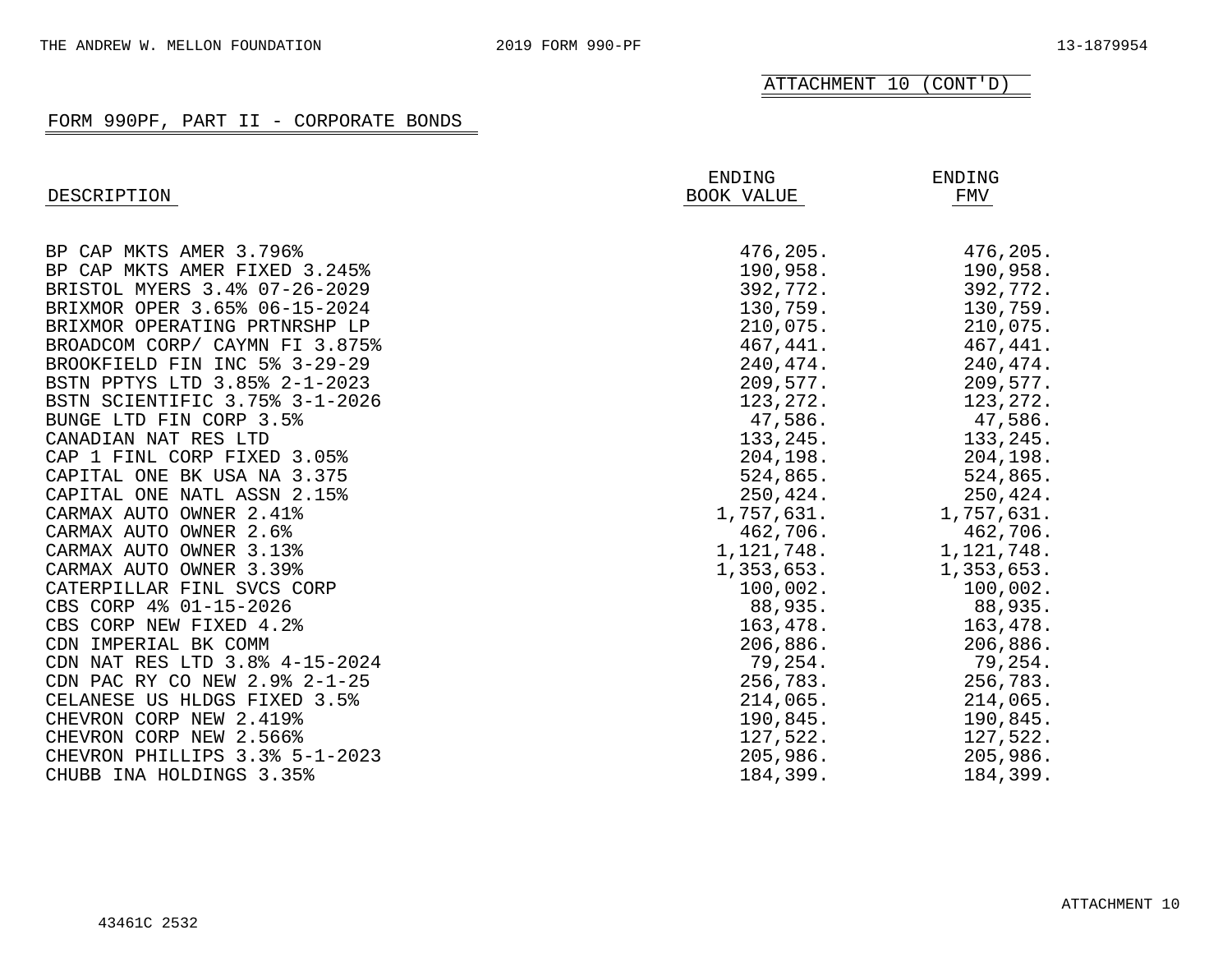| DESCRIPTION                    | ENDING<br>BOOK VALUE | ENDING<br>FMV |
|--------------------------------|----------------------|---------------|
|                                |                      |               |
| CHUBB INA HOLDINGS INC 2.3%    | 200,708.             | 200,708.      |
| CITIBANK N A 2.125% 10-20-2020 | 250, 301.            | 250, 301.     |
| CITIGROUP INC 2.4% 02-18-2020  | 450,181.             | 450,181.      |
| CITIGROUP INC 2.7% 03-30-2021  | 245,282.             | 245,282.      |
| CITIGROUP INC 2.9% 12-08-2021  | 203, 287.            | 203,287.      |
| CITIGROUP INC 3.4% 05-01-2026  | 168,108.             | 168,108.      |
| CITIGROUP INC 3.875% 3-26-2025 | 528,966.             | 528,966.      |
| CITIGROUP INC 4.45% 09-29-2027 | 110,178.             | 110,178.      |
| CITIGROUP INC 4.6% 03-09-2026  | 170,678.             | 170,678.      |
| CITIGROUP INC FIXED 3.98%      | 164,222.             | 164,222.      |
| CITIGROUP INC FLTG RT 2.876%   | 406,768.             | 406,768.      |
| CITIZENS BK MEDIUM 2.65%       | 506, 225.            | 506,225.      |
| CITIZENS FINL 2.85% 07-27-2026 | 224,201.             | 224,201.      |
| CLEV ELEC ILLUM CO 5.5%        | 57,171.              | 57,171.       |
| CMO CR SUISSE 1ST BSTN MTG SEC | 293,521.             | 293,521.      |
| CMO SEQUOIA MTG TR 7-20-2033   | 369, 296.            | 369,296.      |
| CMS ENERGY CORP 2.95%          | 90,964.              | 90,964.       |
| CMS ENERGY CORP 3% 05-15-2026  | 41,111.              | 41,111.       |
| COMCAST CORP 2.65% 02-01-2030  | 80,343.              | 80,343.       |
| COMCAST CORP 3.0% 02-01-2024   | 529,658.             | 529,658.      |
| COMCAST CORP 3.15% 03-01-2026  | 143,631.             | 143,631.      |
| COMCAST CORP 3.375 02-15-2025  | 353,510.             | 353,510.      |
| COMCAST CORP 3.95% 10-15-2025  | 139,701.             | 139,701.      |
| COMERICA BK 2.5% 06-02-2020    | 250,630.             | 250,630.      |
| COMPASS BK 3.5% 06-11-2021     | 254,336.             | 254,336.      |
| COMWLTH EDISON CO 4% 8-1-2020  | 176,281.             | 176,281.      |
| CONAGRA BRANDS INC 4.6%        | 138,103.             | 138,103.      |
| CONSTELLATION 4.75% 11-15-2024 | 221,719.             | 221,719.      |
| CONSTELLATION 4.75% 12-01-2025 | 195,042.             | 195,042.      |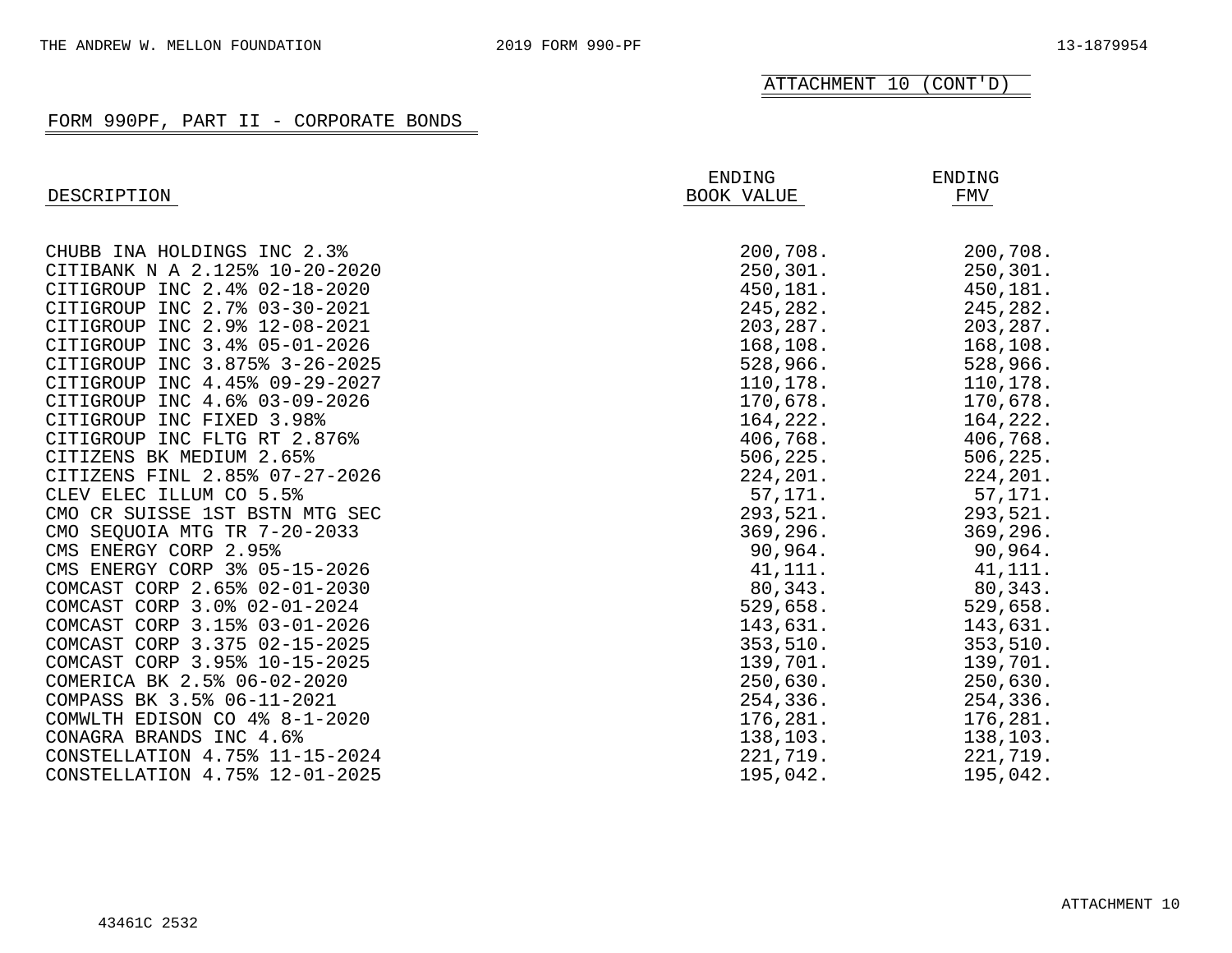| DESCRIPTION                    | ENDING<br>BOOK VALUE | ENDING<br>FMV |
|--------------------------------|----------------------|---------------|
|                                |                      |               |
| COOPERATIEVE RABOBANK UA 4.63% | 379,372.             | 379,372.      |
| CR ACCEP AUTO LN 2.56%         | 7,358.               | 7,358.        |
| CR ACCEP AUTO LN 3.02%         | 678,288.             | 678,288.      |
| CR SUISSE AG FIXED 3.625%      | 531,953.             | 531,953.      |
| CR SUISSE GR AG FLTG RT 2.593% | 250,715.             | 250,715.      |
| CROWN CASTLE INTL 4% 3-1-2027  | 128,499.             | 128,499.      |
| CROWN CASTLE INTL 5.25%        | 217,263.             | 217,263.      |
| CVS HEALTH CORP 3.25% 8-15-29  | 203,268.             | 203,268.      |
| CVS HEALTH CORP 4.1% 3-25-2025 | 778,407.             | 778,407.      |
| CVS HEALTH CORP 4.3% 3-25-2028 | 147,480.             | 147,480.      |
| CVS HEALTH CORP 4.78% 3-25-38  | 56,843.              | 56,843.       |
| CVS HEALTH CORP 5.05% 3-25-48  | 132,723.             | 132,723.      |
| CWABS INC 04-25-2034           | 282,403.             | 282,403.      |
| DAIMLER FIN N AMER 2.2% 5-5-20 | 150,075.             | 150,075.      |
| DAIWA SECS GRP 3.129% 4-19-22  | 233,458.             | 233,458.      |
| DEERE JOHN CAP 2.65% 6-24-2024 | 205,685.             | 205,685.      |
| DEERE JOHN CAP CORP 2.65%      | 254,192.             | 254,192.      |
| DELTA AIR LINES 3.625% 7-30-27 | 657,826.             | 657,826.      |
| DELTA AIR LINES 6.821%         | 532,320.             | 532,320.      |
| DETROIT EDISON CO 3.9% 6-1-21  | 102, 318.            | 102, 318.     |
| DETROIT EDISON CO G&R MTG 2012 | 172,661.             | 172,661.      |
| DEUTSCHE BK A G 2.7% 7-13-2020 | 200,141.             | 200,141.      |
| DEUTSCHE BK AG N Y 10-14-2021  | 173,820.             | 173,820.      |
| DEUTSCHE BK AG N Y 5-12-2021   | 273,857.             | 273,857.      |
| DH EUROPE FIN II S 2.6%        | 224,184.             | 224,184.      |
| DIAMOND RESORTS OWNER TRUST    | 298,649.             | 298,649.      |
| DISCOVER BK NEW 3.35% 2-6-2023 | 515,660.             | 515,660.      |
| DISNEY WALT CO 2.45% 3-4-2022  | 253,563.             | 253,563.      |
| DISNEY WALT CO 5.65% 8-15-2020 | 184, 135.            | 184,135.      |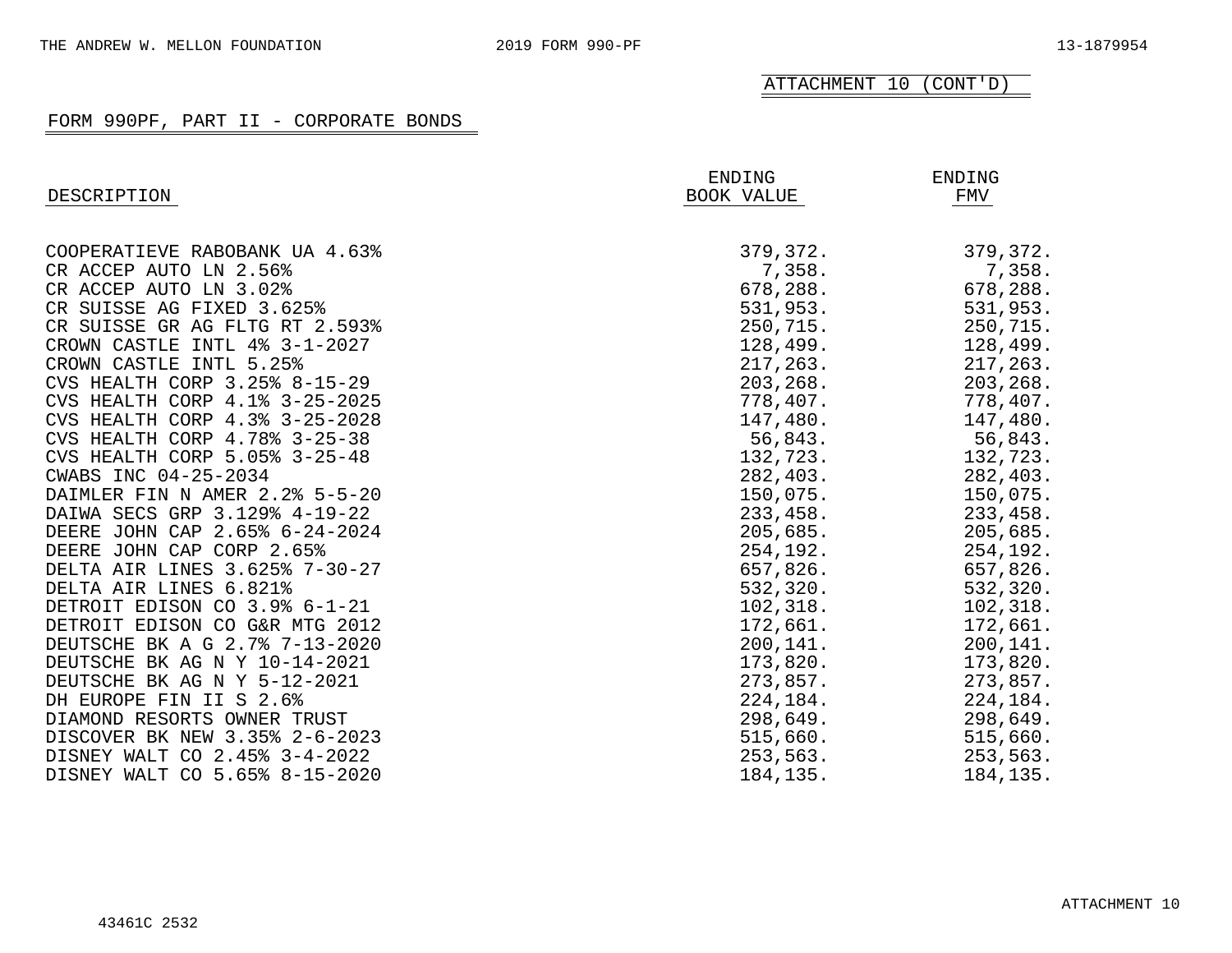|                                | ENDING     | ENDING    |
|--------------------------------|------------|-----------|
| DESCRIPTION                    | BOOK VALUE | FMV       |
|                                |            |           |
| DOMINION ENERGY GAS HLDGS LLC  | 333,872.   | 333,872.  |
| DOMINION GAS HLDGS 2.8%        | 238,662.   | 238,662.  |
| DR AUTO 2.75% 09-15-2023       | 42,762.    | 42,762.   |
| DR AUTO 4.18% 03-15-2024       | 331,399.   | 331,399.  |
| DR PEPPER SNAPPLE 2.53%        | 39,258.    | 39,258.   |
| DR PEPPER SNAPPLE 2.55%        | 81,733.    | 81,733.   |
| DR PEPPER SNAPPLE 3.13%        | 123,394.   | 123,394.  |
| DRIVE AUTO RECEIVABLES 2.84%   | 10,886.    | 10,886.   |
| DRIVE AUTO RECEIVABLES 3.84%   | 407,095.   | 407,095.  |
| DT AUTO OWNER TR 3.77%         | 104,333.   | 104,333.  |
| ECOLAB INC 3.25% 01-14-2023    | 227,033.   | 227,033.  |
| EDISON INTL 3.125% 11-15-2022  | 456,055.   | 456,055.  |
| EDISON INTL 4.125% 03-15-2028  | 256,530.   | 256,530.  |
| ENABLE MIDSTREAM 4.15% 9-15-29 | 121,574.   | 121,574.  |
| ENBRIDGE INC 4.25% 12-01-2026  | 296,363.   | 296,363.  |
| ENERGY TRANSFER 3.6% 2-1-2023  | 233,552.   | 233,552.  |
| ENERGY TRANSFER 4.75% 1-15-26  | 162,444.   | 162,444.  |
| ENTERGY LA LLC 2.4% 10-01-2026 | 119,439.   | 119,439.  |
| ENTERPRISE PRODS 2.85%         | 171,755.   | 171,755.  |
| ENTERPRISE PRODS 3.75%         | 170,523.   | 170,523.  |
| EVERGY INC 2.45% 09-15-2024    | 306, 811.  | 306, 811. |
| EXELON CORP STEP UP 06-01-2022 | 333,790.   | 333,790.  |
| EXELON GENERATION CO LLC 3.4%  | 125,224.   | 125,224.  |
| EXETER AUTOMOBILE 2.84%        | 1,851.     | 1,851.    |
| EXXON MOBIL CORP 2.275%        | 453,037.   | 453,037.  |
| FIDELITY NATL INFO SVCS INC    | 190,748.   | 190,748.  |
| FIFTH 3RD BANCORP 2.875%       | 54,225.    | 54,225.   |
| FISERV INC 3.2% 07-01-2026     | 181,238.   | 181,238.  |
| FLAGSHIP CR AUTO 2.83% 3-15-23 | 61,398.    | 61,398.   |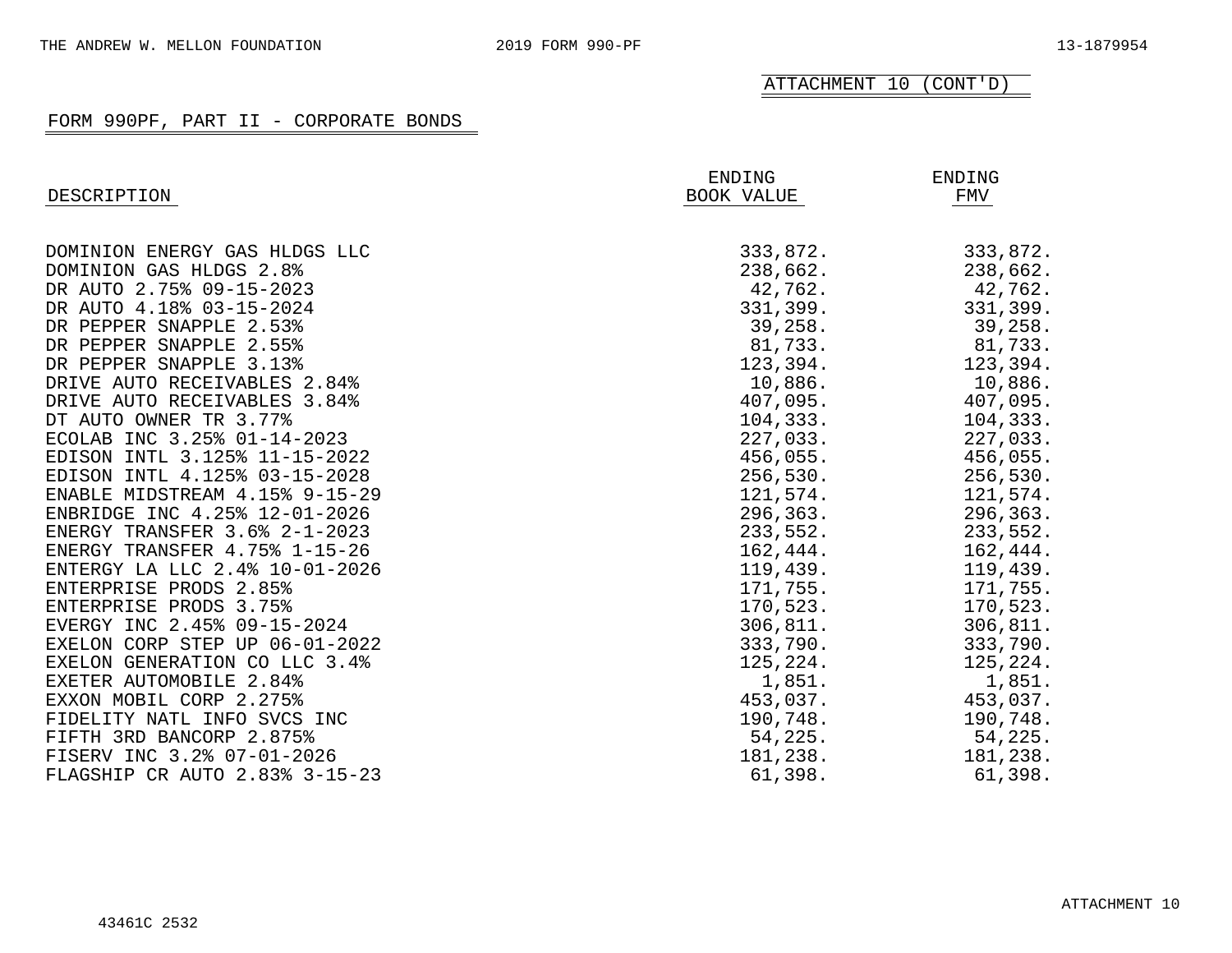| DESCRIPTION                    | ENDING<br><b>BOOK VALUE</b> | ENDING<br>FMV |
|--------------------------------|-----------------------------|---------------|
| FLAGSHIP CR AUTO 2.96% 7-15-23 | 523,335.                    | 523,335.      |
| FLAGSHIP CR AUTO 3.22% 5-15-23 | 324,902.                    | 324,902.      |
| FLAGSHIP CR AUTO 3.62% 7-15-23 | 303,767.                    | 303,767.      |
| FORTIS INC 3.055% 10-04-2026   | 79,671.                     | 79,671.       |
| FREMF 2013-K30 MTG FLTG RT     | 1,227,364.                  | 1,227,364.    |
| GE CAP INTL FDG CO 2.342%      | 1,200,969.                  | 1,200,969.    |
| GEN ELEC CAP CORP 5.55% 1-5-26 | 1,950,654.                  | 1,950,654.    |
| GEN MTRS FINL CO FIXED 4.35%   | 117,372.                    | 117,372.      |
| GENERAL MLS INC 4% 04-17-2025  | 75,713.                     | 75,713.       |
| GENERAL MOTORS FINANCIAL 3.45% | 93,069.                     | 93,069.       |
| GENERAL MOTORS FINL CO 3.5%    | 103,042.                    | 103,042.      |
| GENERAL MTRS FINL CO INC 3.95% | 418,182.                    | 418,182.      |
| GLOBAL PMTS INC 3.2% 8-15-2029 | 244,610.                    | 244,610.      |
| GM FINL AUTOMOBILE LEASING TR  | 501, 395.                   | 501, 395.     |
| GM FINL CNSMR 2.81% 12-16-2022 | 675,581.                    | 675,581.      |
| GOLDMAN SACHS 2.35% 11-15-2021 | 334,323.                    | 334,323.      |
| GOLDMAN SACHS 2.6% 12-27-2020  | 250,524.                    | 250,524.      |
| GOLDMAN SACHS 3% 04-26-2022    | 405,052.                    | 405,052.      |
| GOLDMAN SACHS 3.5% 01-23-2025  | 419,925.                    | 419,925.      |
| GOLDMAN SACHS 3.5% 11-16-2026  | 231,538.                    | 231,538.      |
| GOLDMAN SACHS 3.691% 6-5-2028  | 819,268.                    | 819,268.      |
| GOLDMAN SACHS 3.75% 05-22-2025 | 530,777.                    | 530,777.      |
| GOLDMAN SACHS GROUP INC 5.375% | 503, 388.                   | 503,388.      |
| GULF SOUTH PIPELINE CO LP      | 82,444.                     | 82,444.       |
| HALLIBURTON CO 3.8% 11-15-2025 | 240,028.                    | 240,028.      |
| HCP INC 3.5% 07-15-2029        | 178,374.                    | 178,374.      |
| HCP INC 3.875% 08-15-2024      | 159,588.                    | 159,588.      |
| HEALTHCARE TR AMER 3.1%        | 138,048.                    | 138,048.      |
| HERO FDG 2017-2 FIXED 3.28%    | 421,507.                    | 421,507.      |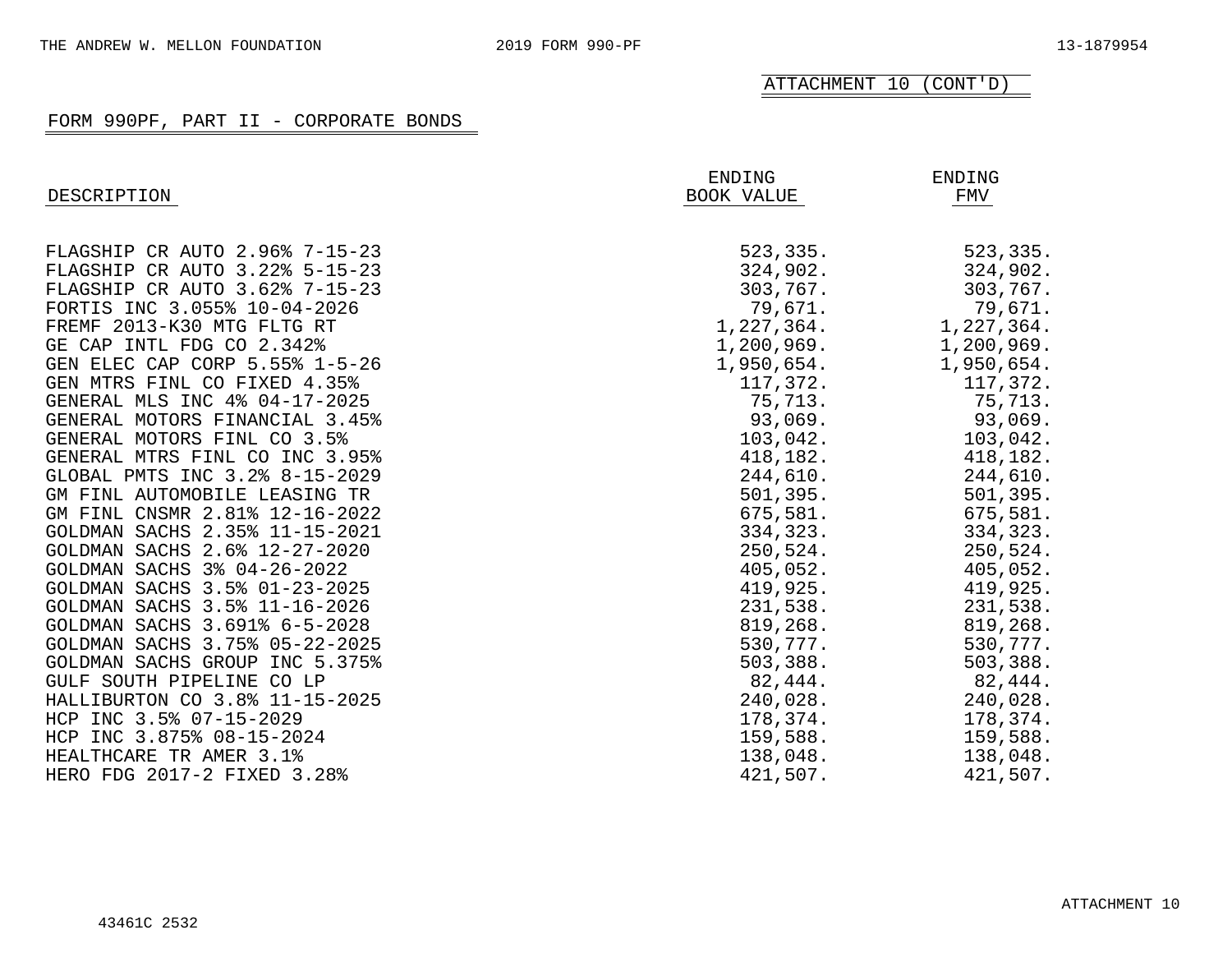| DESCRIPTION                    | ENDING<br><b>BOOK VALUE</b> | <b>ENDING</b><br>FMV |
|--------------------------------|-----------------------------|----------------------|
|                                |                             |                      |
| HERTZ FLEET LEASE 3.23%        | 197,509.                    | 197,509.             |
| HEWLETT PACKARD 2.25% 4-1-2023 | 476,521.                    | 476,521.             |
| HONDA AUTO RECEIVABLES 1.79%   | 362, 346.                   | 362, 346.            |
| HOST HOTELS & 3.875% 4-1-2024  | 105, 224.                   | 105, 224.            |
| HSBC HLDGS PLC 3.033% 11-22-23 | 323,374.                    | 323, 374.            |
| HSBC HLDGS PLC 3.262% 3-13-23  | 204,572.                    | 204,572.             |
| HSBC HLDGS PLC 4.3% 03-08-2026 | 217,811.                    | 217,811.             |
| HSBC HLDGS PLC 4.375% 11-23-26 | 432,616.                    | 432,616.             |
| HSBC HOLDINGS PLC 4.25 NTS     | 212,230.                    | 212,230.             |
| HUNT J B TRANS 3.875% 3-1-2026 | 128,959.                    | 128,959.             |
| HUNTINGTON NATIONAL BK 2.875%  | 251, 259.                   | 251, 259.            |
| HUNTINGTON NATL BK 2.5% 8-7-22 | 252,776.                    | 252,776.             |
| HUSKY ENERGY INC 4% 04-15-2024 | 105,524.                    | 105,524.             |
| HYUNDAI AUTO 2.38% 04-17-2023  | 964,563.                    | 964,563.             |
| HYUNDAI AUTO 2.53% 11-15-2023  | 2,914,186.                  | 2,914,186.           |
| HYUNDAI AUTO 2.79% 07-15-2022  | 189,293.                    | 189,293.             |
| HYUNDAI AUTO 3.23% 12-15-2022  | 1,785,344.                  | 1,785,344.           |
| HYUNDAI CAP AMER 2.85% 11-1-22 | 455,015.                    | 455,015.             |
| IBM CREDIT CORP 3.0% 2-6-2023  | 308, 810.                   | 308, 810.            |
| ILLINOIS TOOL WKS INC 3.375    | 179,332.                    | 179,332.             |
| ING GROEP N V 4.1% 10-02-2023  | 249,876.                    | 249,876.             |
| INTL BUSINESS MACHS CORP 3.3%  | 506,716.                    | 506,716.             |
| INTL BUSINESS MACHS CORP 3.5%  | 511,056.                    | 511,056.             |
| INTL FLAVORS & 4.45% 9-26-2028 | 136,711.                    | 136,711.             |
| INVESCO FIN PLC 4% 01-30-2024  | 170,084.                    | 170,084.             |
| KEURIG DR PEPPER 4.417%        | 203,144.                    | 203,144.             |
| KEYCORP 5.1% 03-24-2021        | 518,907.                    | 518,907.             |
| KRAFT HEINZ FOODS 3% 6-1-2026  | 50,015.                     | 50,015.              |
| KRAFT HEINZ FOODS 3.95%        | 105,890.                    | 105,890.             |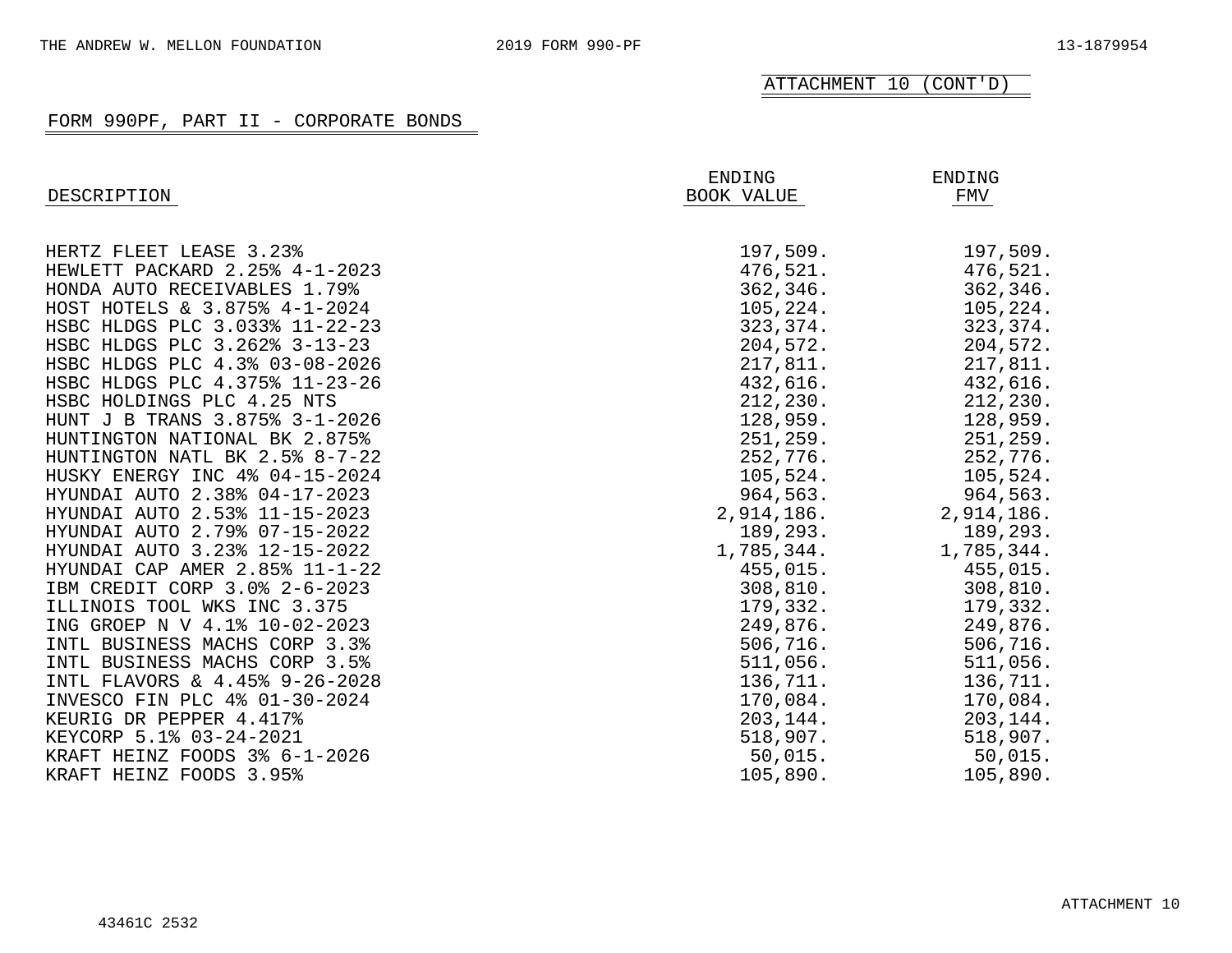| DESCRIPTION                    | ENDING<br>BOOK VALUE | ENDING<br>FMV |
|--------------------------------|----------------------|---------------|
|                                |                      |               |
| KROGER CO 2.65% 10-15-2026     | 201,365.             | 201,365.      |
| KROGER CO 2.8% 08-01-2022      | 203,897.             | 203,897.      |
| KY UTILS CO 1ST MTG BD 3.25    | 100,737.             | 100,737.      |
| LABORATORY CORP AMER HLDGS     | 79,383.              | 79,383.       |
| LIFE STORAGE LP FIXED 4%       | 213, 122.            | 213, 122.     |
| LINCOLN NATL CORP 3.05%        | 145,516.             | 145,516.      |
| LINCOLN NATL CORP 4.2          | 125,182.             | 125,182.      |
| LLOYDS BKG GROUP 4.45% 5-8-25  | 218,504.             | 218,504.      |
| LLOYDS BKG GRP FLTG RT 2.907%  | 406,029.             | 406,029.      |
| LOCKHEED MARTIN 3.35 9-15-2021 | 205,011.             | 205,011.      |
| LOWES COMPANIES INC BNDS 3.12% | 204,881.             | 204,881.      |
| LOWES COS INC 3.65% 04-05-2029 | 176,471.             | 176,471.      |
| MACOUARIE GROUP LTD            | 150,181.             | 150,181.      |
| MARSH & MCLENNAN 2.75% 1-30-22 | 49,785.              | 49,785.       |
| MEAD JOHNSON 3% 11-15-2020     | 24, 213.             | 24, 213.      |
| MEDTRONIC INC 3.15% 03-15-2022 | 49,369.              | 49,369.       |
| MEDTRONIC INC 3.5% 03-15-2025  | 48,239.              | 48,239.       |
| MERCEDES-BENZ AUTO LEASE TR    | 416,537.             | 416,537.      |
| MERCK & CO INC NEW 3.4% 3-7-29 | 238,345.             | 238,345.      |
| MICROSOFT CORP 2% 08-08-2023   | 206, 465.            | 206, 465.     |
| MICROSOFT CORP 3.125% 11-3-25  | 211,422.             | 211,422.      |
| MITSUBISHI UFJ FIN GRP         | 321, 331.            | 321,331.      |
| MITSUBISHI UFJ FINL GROUP INC  | 60, 135.             | 60, 135.      |
| MITSUBISHI UFJ LEASE & FIN     | 429,170.             | 429,170.      |
| MITSUI FUDOSAN CO              | 304,264.             | 304, 264.     |
| MIZUHO FINL GRP 2.555% 9-13-25 | 330,095.             | 330,095.      |
| MIZUHO FINL GRP 3.17% 9-11-27  | 206,051.             | 206,051.      |
| MORGAN STANLEY 2.75% 5-19-2022 | 407,387.             | 407,387.      |
| MORGAN STANLEY 3.737% 4-24-24  | 208,979.             | 208,979.      |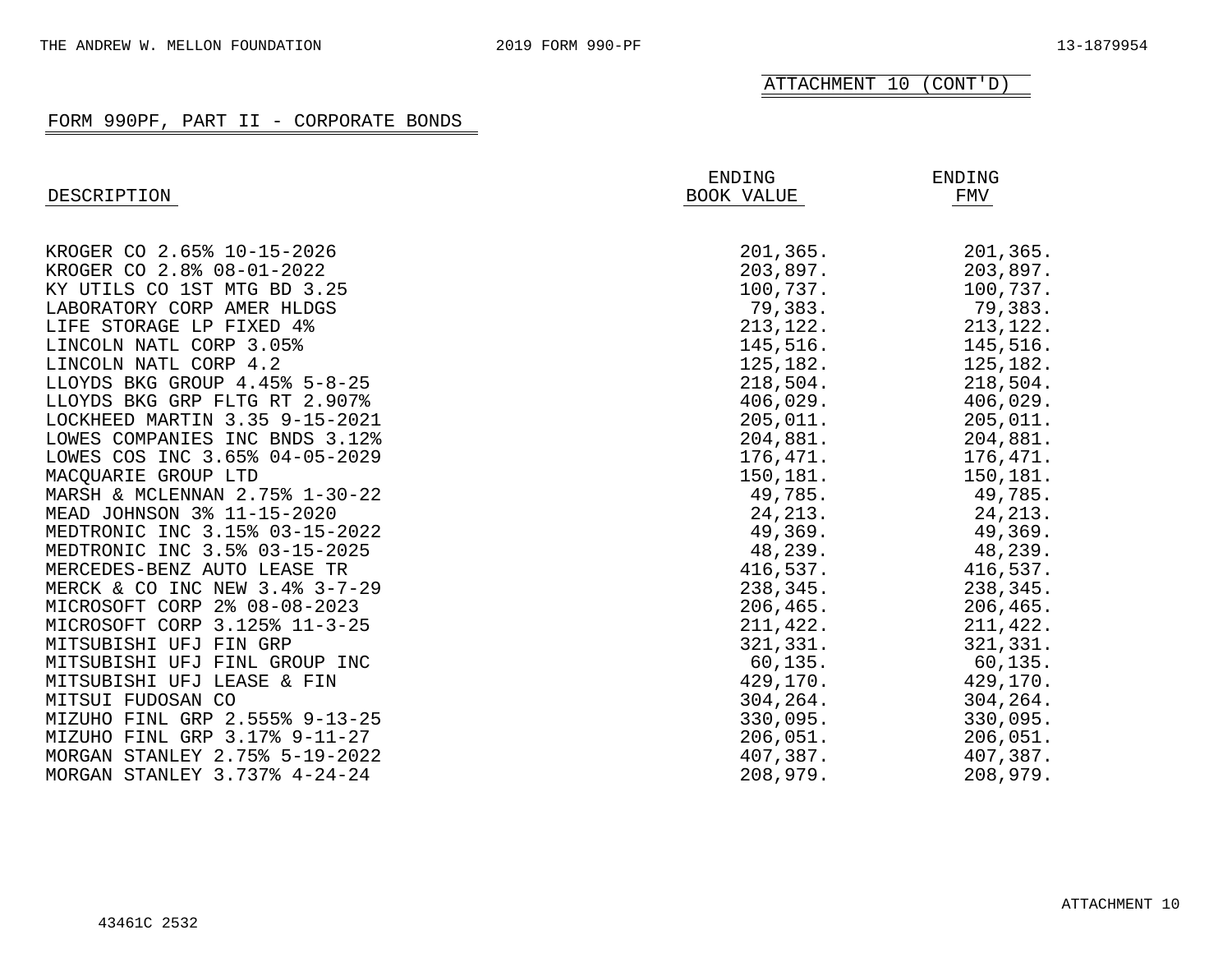| DESCRIPTION                    | ENDING<br><b>BOOK VALUE</b> | <b>ENDING</b><br>FMV |
|--------------------------------|-----------------------------|----------------------|
|                                |                             |                      |
| MORGAN STANLEY 3.75% 2-25-2023 | 111,004.                    | 111,004.             |
| MORGAN STANLEY 3.875% 4-29-24  | 1,063,078.                  | 1,063,078.           |
| MORGAN STANLEY FLTG RT 2.72%   | 253, 161.                   | 253,161.             |
| MOSAIC CO NEW 3.25% 11-15-2022 | 239,082.                    | 239,082.             |
| MPLX LP FIXED 4.125% 3-1-2027  | 420,176.                    | 420,176.             |
| MUFG UNION BANK NA 3.15%       | 307,041.                    | 307,041.             |
| NATL AUSTRALIA BK              | 262,554.                    | 262,554.             |
| NATL RETAIL PPTYS 3.9% 6-15-24 | 222,388.                    | 222,388.             |
| NATL RURAL UTILS 2.4% 4-25-22  | 101,096.                    | 101,096.             |
| NATL RURAL UTILS 2.95% 2-7-24  | 78,369.                     | 78,369.              |
| NATL RURAL UTILS COOP FIN CORP | 50, 563.                    | 50,563.              |
| NATWEST MKTS PLC 3.625%        | 315,982.                    | 315,982.             |
| NEXTERA ENERGY CAP 2.403%      | 402,885.                    | 402,885.             |
| NEXTERA ENERGY CAP 3.55%       | 94,562.                     | 94,562.              |
| NISOURCE INC 2.95% 09-01-2029  | 139,534.                    | 139,534.             |
| NOBLE ENERGY INC 3.85% 1-15-28 | 317,009.                    | 317,009.             |
| NORFOLK SOUTHN 5.59% 5-17-2025 | 186,232.                    | 186,232.             |
| NORTHN STS PWR CO 2.2% 8-15-20 | 200, 222.                   | 200,222.             |
| NRG ENERGY INC 4.45% 6-15-2029 | 146,664.                    | 146,664.             |
| NUTRIEN LTD 4.2% 4-1-2029      | 38,566.                     | 38,566.              |
| OCCIDENTAL PETE FIXED 2.6%     | 468,441.                    | 468,441.             |
| OCCIDENTAL PETROLEUM CORP 3.5% | 347,096.                    | 347,096.             |
| ONEOK INC NEW FIXED 3.4%       | 218,469.                    | 218,469.             |
| ONEOK PARTNERS L P 5% 9-15-23  | 217,009.                    | 217,009.             |
| ONT TEACHERS 3.125% 03-20-2022 | 204,042.                    | 204,042.             |
| ORACLE CORP 2.4% 09-15-2023    | 450,398.                    | 450,398.             |
| ORACLE CORP 2.95% 11-15-2024   | 431,396.                    | 431,396.             |
| ORIX CORP 2.9% 07-18-2022      | 102,970.                    | 102,970.             |
| PA ELEC CO 3.25% 03-15-2028    | 153,782.                    | 153,782.             |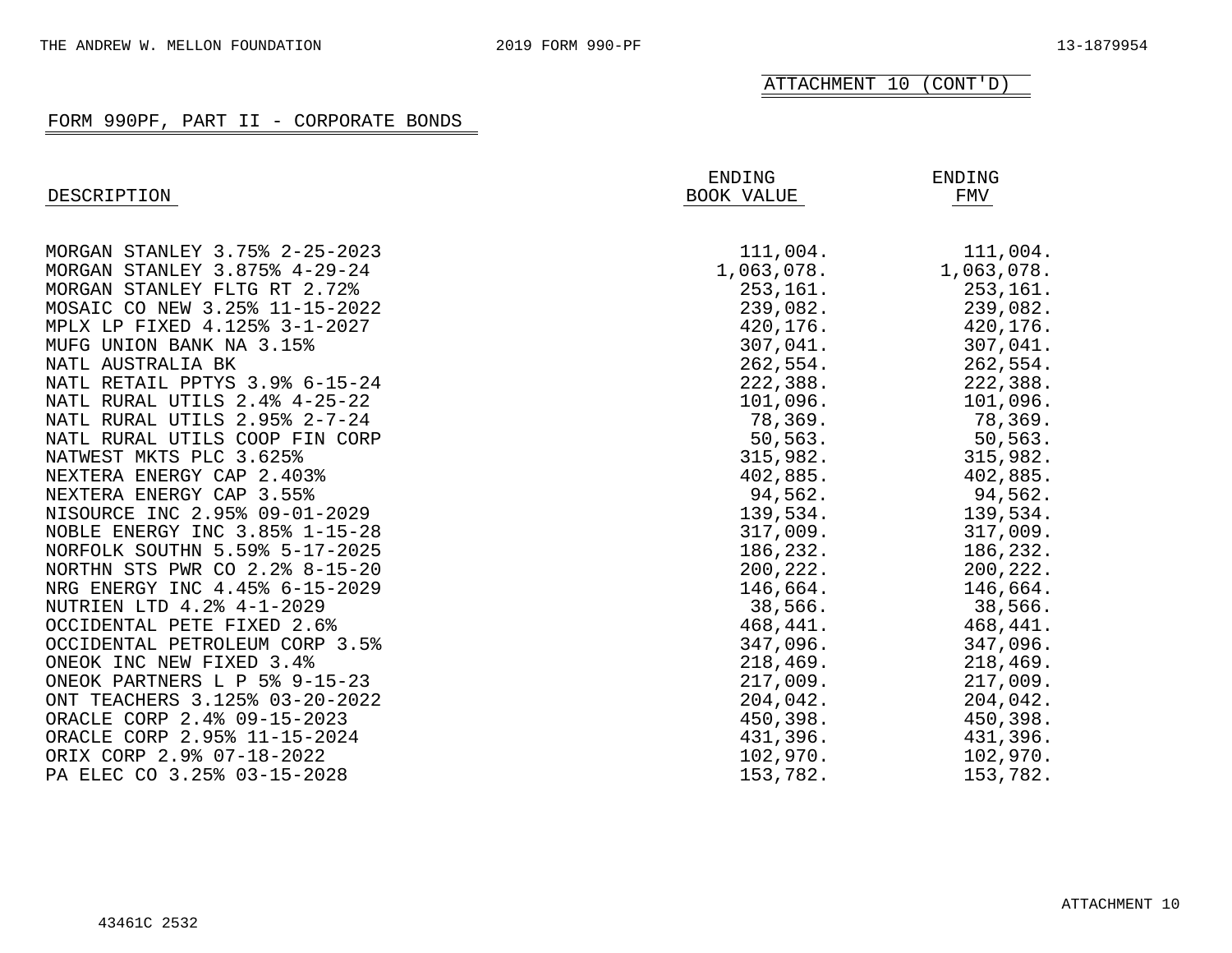| DESCRIPTION                    | ENDING<br><b>BOOK VALUE</b> | <b>ENDING</b><br>FMV |
|--------------------------------|-----------------------------|----------------------|
|                                |                             |                      |
| PACCAR FINL CORP 2.5% 8-14-20  | 165,623.                    | 165,623.             |
| PACKAGING CORP 3% 12-15-2029   | 321,642.                    | 321,642.             |
| PENSKE TRUCK 4.125% 08-01-2023 | 221,693.                    | 221,693.             |
| PETRO-CDA 7.875% 06-15-2026    | 191,869.                    | 191,869.             |
| PFIZER INC 3.45% 03-15-2029    | 150,875.                    | 150,875.             |
| PHILLIPS 66 3.15% 12-15-2029   | 209, 266.                   | 209,266.             |
| PNC BK N A PITTSBURGH PA 2.7   | 484,123.                    | 484,123.             |
| PNC FINL SVCS 2.6% 07-23-2026  | 121,531.                    | 121,531.             |
| PNM RES INC 3.25% 03-09-2021   | 146,698.                    | 146,698.             |
| PPL CAP FDG INC 3.4% 6-1-2023  | 77,437.                     | 77,437.              |
| PRAXAIR INC 2.45 02-15-2022    | 187,242.                    | 187,242.             |
| PRECISION CASTPARTS CORP 2.25% | 160,070.                    | 160,070.             |
| PRIN LIFE GLOBAL 2.375%        | 206, 188.                   | 206, 188.            |
| PROVID HLTH & SVCS 2.746%      | 57,558.                     | 57,558.              |
| PUB SVC ELEC GAS FIXED 3.05%   | 186,738.                    | 186,738.             |
| PVPTL WESTLAKE AUTOMOBILE RECS | 1,183,127.                  | 1,183,127.           |
| PVTPL ABBVIE INC 3.2% 11-21-29 | 719,270.                    | 719,270.             |
| PVTPL ABN AMRO BK N V 2.65%    | 402, 400.                   | 402, 400.            |
| PVTPL AIB GROUP PLC FIXED      | 264,824.                    | 264,824.             |
| PVTPL AIR CDA 2013-1 11-15-26  | 159,360.                    | 159, 360.            |
| PVTPL AMERICAN TOWER 2018-1A   | 449,520.                    | 449,520.             |
| PVTPL ANZ NEW ZEALAND INTL     | 609,855.                    | 609,855.             |
| PVTPL APT PIPELINES LTD        | 175,514.                    | 175,514.             |
| PVTPL ASB BK LTD SR 3.125%     | 315,071.                    | 315,071.             |
| PVTPL AVIATION CAP GROUP LLC   | 201,494.                    | 201,494.             |
| PVTPL AVOLON HOLDINGS FNDG LTD | 218, 316.                   | 218, 316.            |
| PVTPL BANQUE FEDERATIVE MUTUEL | 436,943.                    | 436,943.             |
| PVTPL BNZ INTL FUNDING/LONDON  | 410,577.                    | 410,577.             |
| PVTPL BOC AVIATION PTE LTD     | 206,381.                    | 206,381.             |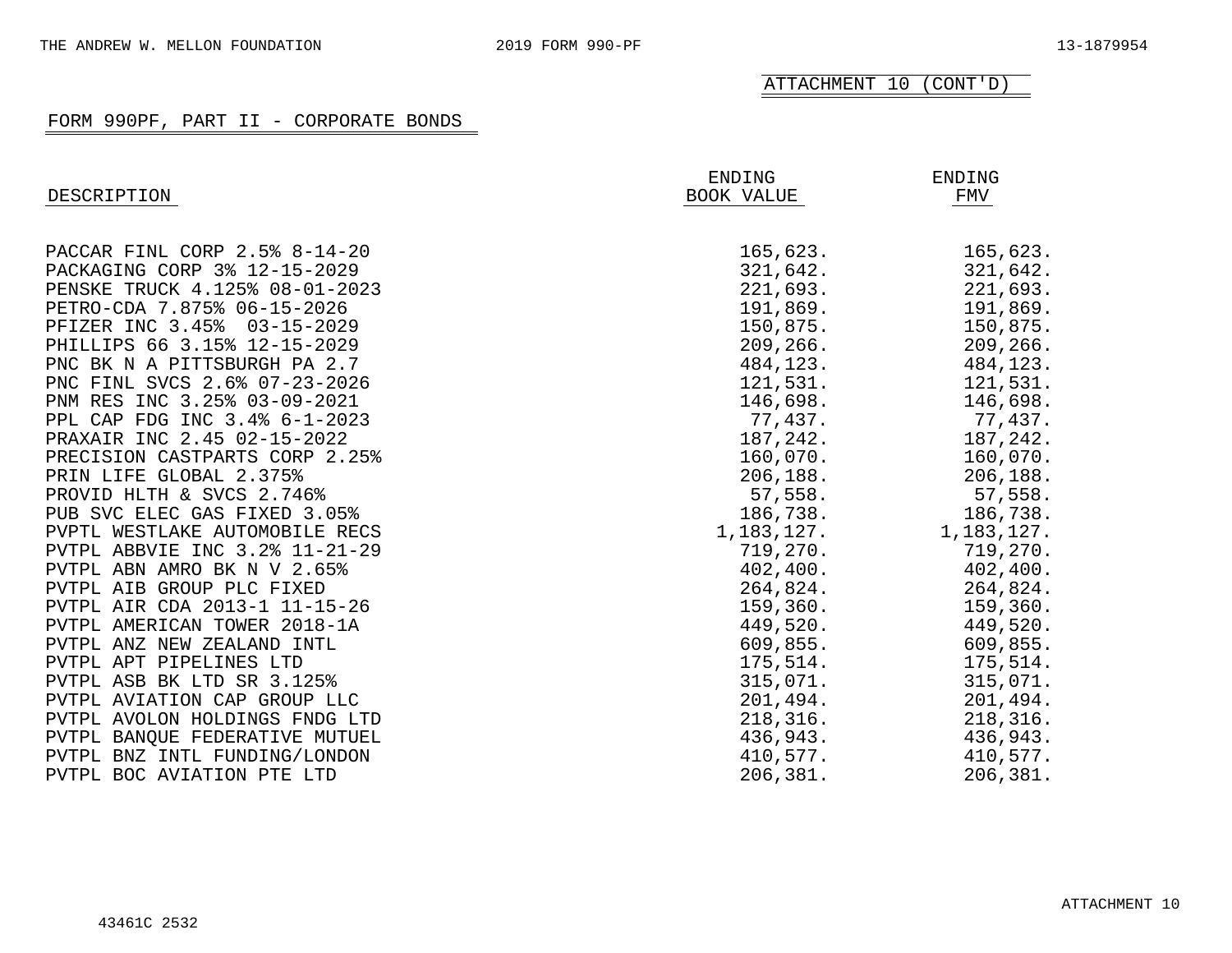| DESCRIPTION                    | ENDING<br>BOOK VALUE | ENDING<br>FMV |
|--------------------------------|----------------------|---------------|
|                                |                      |               |
| PVTPL BPCE SR 4.0% 09-12-2023  | 474,173.             | 474,173.      |
| PVTPL BRISTOL MYERS SQUIBB CO  | 239,541.             | 239,541.      |
| PVTPL BRITISH AWYS 3.35%       | 1,133,088.           | 1,133,088.    |
| PVTPL BRITISH AWYS 3.8%        | 467,986.             | 467,986.      |
| PVTPL BRITISH AWYS 4.125%      | 412,774.             | 412,774.      |
| PVTPL BROADCOM INC 4.75%       | 415,524.             | 415,524.      |
| PVTPL BUSINESS JET SECS 4.335% | 308,269.             | 308,269.      |
| PVTPL BUSINESS JET SECS 4.447% | 437,232.             | 437,232.      |
| PVTPL CAMERON LNG LLC 2.902%   | 256,600.             | 256,600.      |
| PVTPL CARGILL INC 3.3%         | 178,977.             | 178,977.      |
| PVTPL CARNOW AUTO RECS TR      | 359,040.             | 359,040.      |
| PVTPL CARVANA AUTO RECS TR     | 1,132,507.           | 1,132,507.    |
| PVTPL CIGNA CORP NEW 4.125%    | 228,190.             | 228,190.      |
| PVTPL CK HUTCHISON INTL 19 LTD | 299,975.             | 299,975.      |
| PVTPL CMO COMM 3.42% 3-10-2031 | 1,039,634.           | 1,039,634.    |
| PVTPL CMO DBWF 6-10-2034       | 479,507.             | 479,507.      |
| PVTPL CMO FREMF 6-25-2025      | 928,054.             | 928,054.      |
| PVTPL CMO FREMF MORTGAGE TR    | 661,080.             | 661,080.      |
| PVTPL CMO IMPAC SECD ASSETS CO | 68,508.              | 68,508.       |
| PVTPL COLONY AMERN FIN 2.554%  | 1,004,537.           | 1,004,537.    |
| PVTPL COMMONWEALTH BK          | 253, 329.            | 253, 329.     |
| PVTPL CPS AUTO RECS TR 3.68%   | 2,667,071.           | 2,667,071.    |
| PVTPL CPS AUTO TR 3.18%        | 91,010.              | 91,010.       |
| PVTPL CREDIT ACCEP AUTO 3.01%  | 275,022.             | 275,022.      |
| PVTPL CREDIT AGRICOLE SA       | 214, 415.            | 214,415.      |
| PVTPL CRH AMERICA INC BNDS     | 213,713.             | 213,713.      |
| PVTPL CSAIL COML MTG TR 4.237% | 1,639,094.           | 1,639,094.    |
| PVTPL DAIMLER FIN N AMER 2.45% | 200,264.             | 200,264.      |
| PVTPL DAIMLER FIN N AMER 3.35% | 152,340.             | 152,340.      |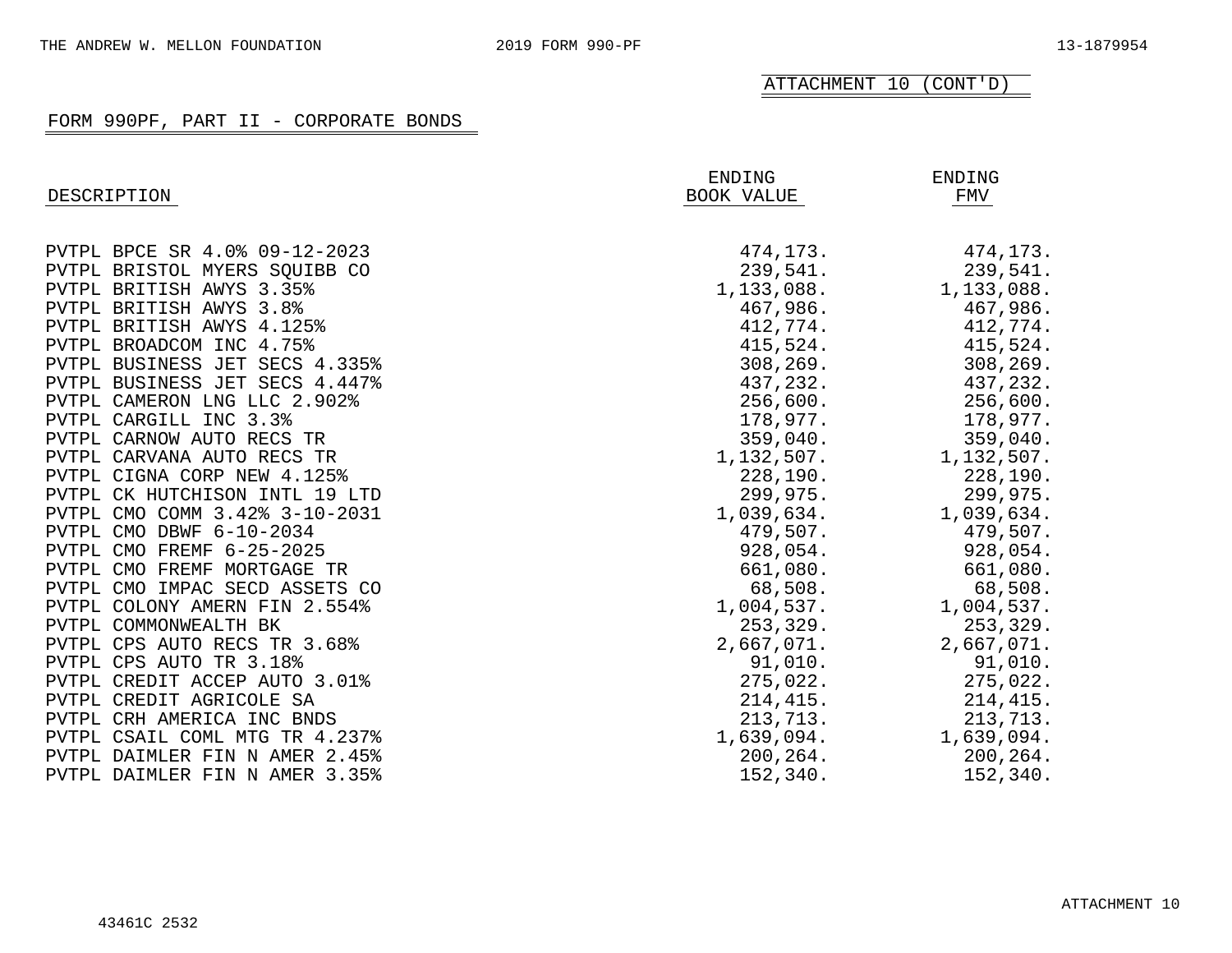| DESCRIPTION                    | ENDING<br>BOOK VALUE | ENDING<br>FMV |
|--------------------------------|----------------------|---------------|
|                                |                      |               |
| PVTPL DIAMOND 1/2 FIN CO       | 143,900.             | 143,900.      |
| PVTPL EXETER AUTOMOBILE BACKED | 236,127.             | 236,127.      |
| PVTPL EXETER AUTOMOBILE REC TR | 27,917.              | 27,917.       |
| PVTPL EXETER AUTOMOBILE RECS   | 459,843.             | 459,843.      |
| PVTPL FFREED ABS TR 2.62%      | 411,434.             | 411,434.      |
| PVTPL FORT CRE LLC 12-21-2023  | 1,036,605.           | 1,036,605.    |
| PVTPL FOX CORP 4.709%          | 102,634.             | 102,634.      |
| PVTPL GLENCORE FDG LLC 4.875%  | 434,624.             | 434,624.      |
| PVTPL GOODGREEN 3.74% 10-15-52 | 79,622.              | 79,622.       |
| PVTPL GUARDIAN LIFE 3.4%       | 161,191.             | 161,191.      |
| PVTPL HEINEKEN N V SR NT 3.4%  | 180,192.             | 180,192.      |
| PVTPL HERO FDG 4.46% 9-20-2047 | 258, 120.            | 258, 120.     |
| PVTPL ING BK N V 144A 2.05%    | 250,464.             | 250,464.      |
| PVTPL JACKSON NATL LIFE FG LLC | 47,729.              | 47,729.       |
| PVTPL JACKSON NATL LIFE GLOBAL | 150,667.             | 150,667.      |
| PVTPL KABBAGE ASSET SECZTN LLC | 950,375.             | 950,375.      |
| PVTPL LEGACY MTG ASSET STEP UP | 1,336,737.           | 1,336,737.    |
| PVTPL MACQUARIE BANK LTD       | 390,792.             | 390,792.      |
| PVTPL MACQUARIE GROUP LTD      | 57,474.              | 57,474.       |
| PVTPL MASSMUTUAL GLOBAL FDG    | 256, 499.            | 256, 499.     |
| PVTPL MASSMUTUAL GLOBAL FDG II | 187,696.             | 187,696.      |
| PVTPL NEXTGEAR FLPN MST OWR TR | 781,610.             | 781,610.      |
| PVTPL NIAGARA MOHAWK PWR CORP  | 142,019.             | 142,019.      |
| PVTPL OPORTUN FDG VI LLC 3.23% | 250,025.             | 250,025.      |
| PVTPL OPORTUN FDG VII LLC 3.2% | 250, 448.            | 250,448.      |
| PVTPL OPORTUN FDG X LLC 4.1%   | 1,181,734.           | 1,181,734.    |
| PVTPL PARK AEROSPACE HLDGS LTD | 167,520.             | 167,520.      |
| PVTPL PENSKE TRUCK LEASING CO  | 90, 311.             | 90,311.       |
| PVTPL PRIN LIFE GLOBAL FDG II  | 404,988.             | 404,988.      |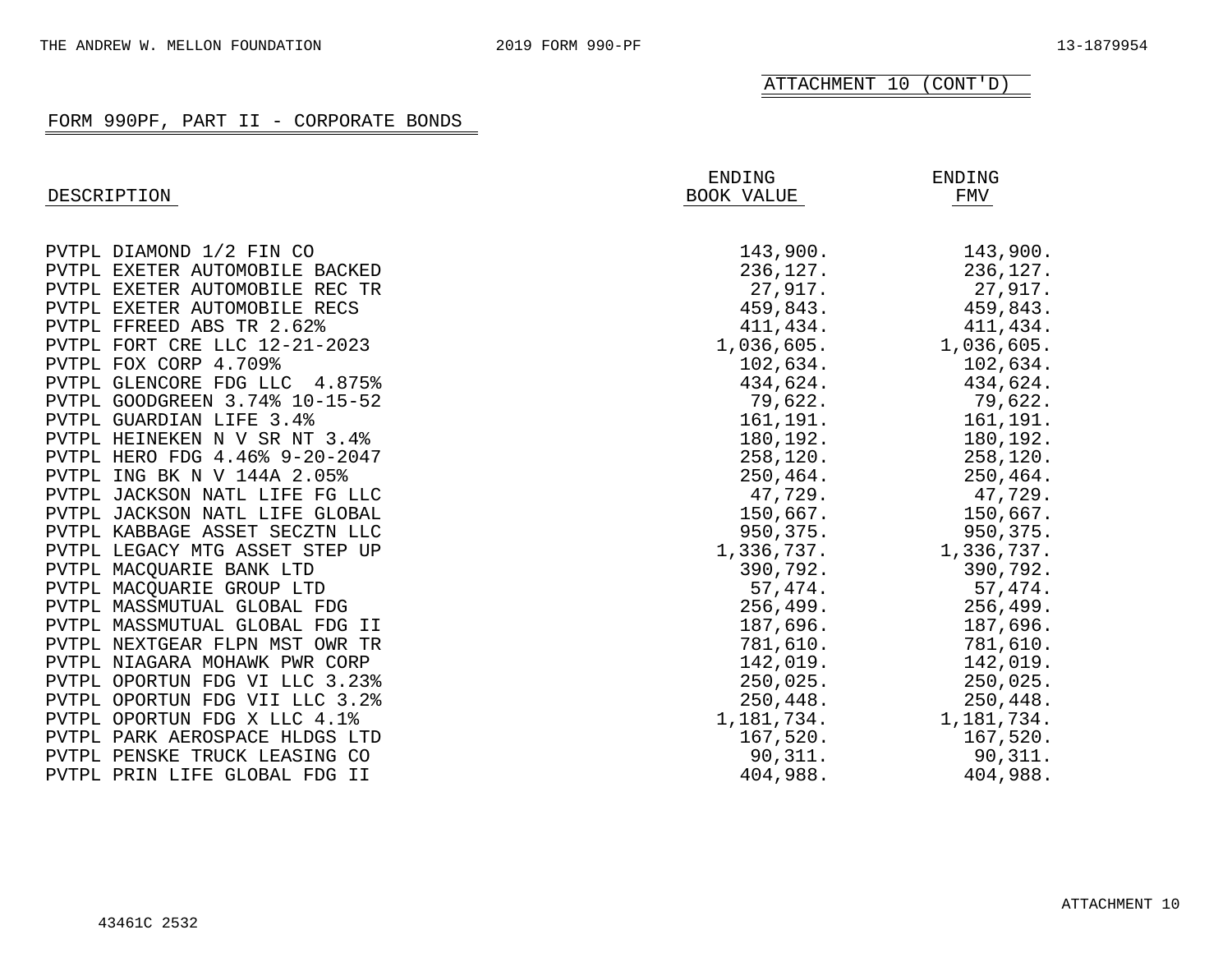| DESCRIPTION                    | ENDING<br>BOOK VALUE | ENDING<br>FMV |
|--------------------------------|----------------------|---------------|
|                                |                      |               |
| PVTPL PROGRESS RESIDENTIAL TR  | 1,093,165.           | 1,093,165.    |
| PVTPL PROTECTIVE LIFE GLBL FDG | 300, 203.            | 300, 203.     |
| PVTPL PURCHASING PWR 3.34%     | 1,026,505.           | 1,026,505.    |
| PVTPL RENEW 3.67% 09-20-2052   | 104,283.             | 104,283.      |
| PVTPL SCHLUMBERGER INVT SA     | 181,573.             | 181,573.      |
| PVTPL SIEMEN FINANCIERINGSMAAT | 260,434.             | 260,434.      |
| PVTPL SOCIETE GENERALE         | 210, 351.            | 210, 351.     |
| PVTPL SYDNEY AIRPORT FINANCE   | 454,928.             | 454,928.      |
| PVTPL UBS AG LONDON BRH 2.45%  | 200,683.             | 200,683.      |
| PVTPL UBS GROUP FUNDING (SW)   | 411,656.             | 411,656.      |
| PVTPL UPGRADE RECEIVABLES TR   | 60,829.              | 60,829.       |
| PVTPL VERICREST OPPORTUNITY LN | 700,412.             | 700, 412.     |
| PVTPL VERIZON OWNER TR 1.92%   | 261,412.             | 261, 412.     |
| PVTPL VERIZON OWNER TR 2.06%   | 442,297.             | 442,297.      |
| PVTPL VOLKSWAGEN GR AMER FIN   | 201,744.             | 201,744.      |
| PVTPL VOLT 2018-FT1 TR 2-25-21 | 117,331.             | 117,331.      |
| PVTPL VSE 2018-A VOI MTG LLC   | 218,091.             | 218,091.      |
| PVTPLIONAL MGMT ISSUANCE TR    | 1,097,714.           | 1,097,714.    |
| RAYTHEON CO 2.5 12-15-2022     | 122,441.             | 122,441.      |
| REALTY INCOME CORP 3% 1-15-27  | 131,728.             | 131,728.      |
| REALTY INCOME CORP 3.875%      | 80,030.              | $80,030$ .    |
| REGENCY CTRS L P 2.95% 9-15-29 | 159,909.             | 159,909.      |
| REGIONS FINL CORP 3.8% 8-14-23 | 158,799.             | 158,799.      |
| RELIANCE STD LIFE 3.85%        | 540,114.             | 540,114.      |
| REPUBLIC SVCS INC 2.9% 7-1-26  | 18,442.              | 18,442.       |
| RICE PK FING TR FLTG RT 4.625% | 367,173.             | 367,173.      |
| RLTY INC CORP 3.25 10-15-2022  | 458,535.             | 458,535.      |
| ROPER TECHNOLOGIES 2.8%        | 152,235.             | 152,235.      |
| ROPER TECHNOLOGIES 3% 12-15-20 | 48,408.              | 48,408.       |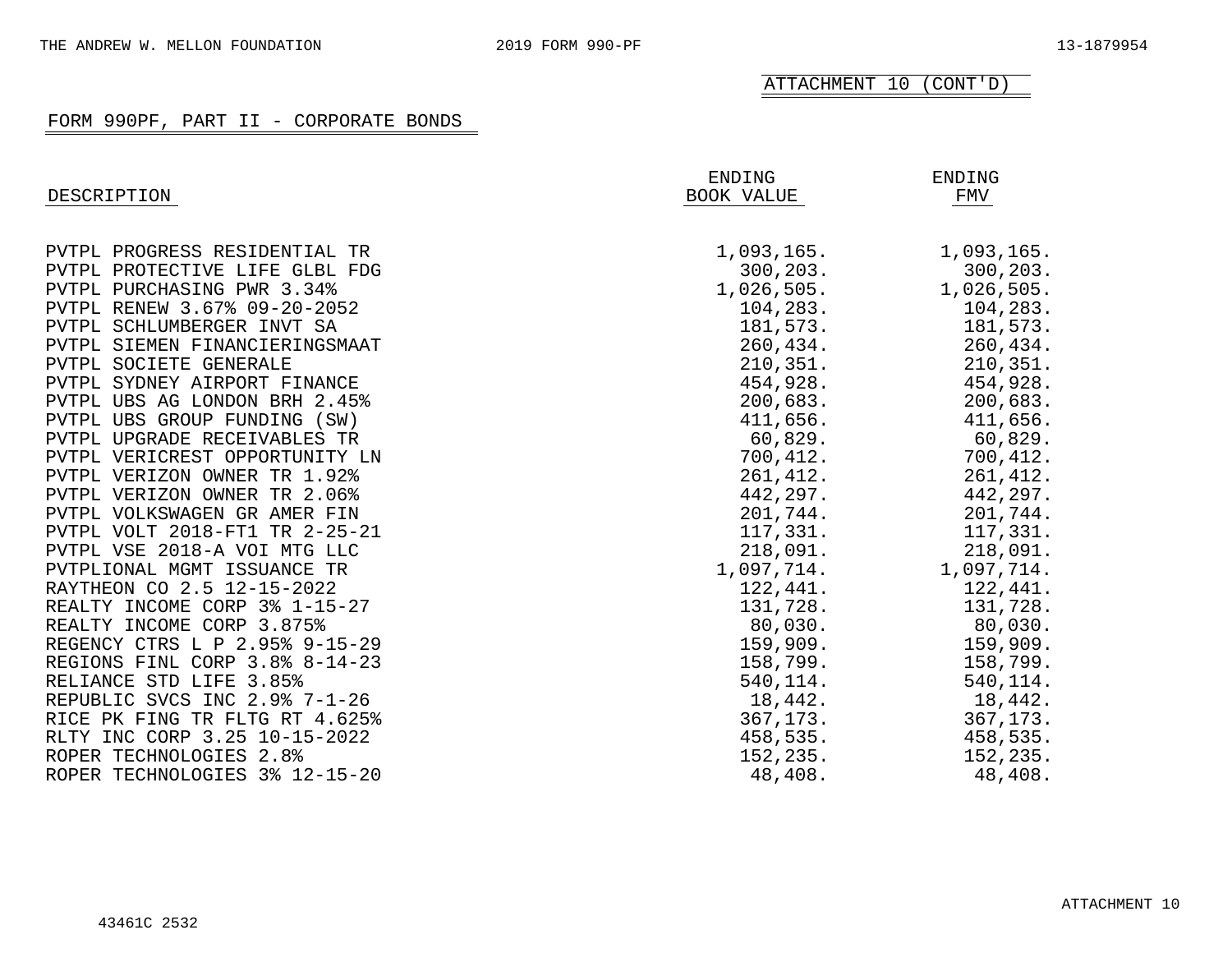| DESCRIPTION                    | ENDING<br>BOOK VALUE | ENDING<br>FMV |
|--------------------------------|----------------------|---------------|
|                                |                      |               |
| ROYAL BK CDA GLB 2.5% 01-19-21 | 201,440.             | 201,440.      |
| ROYAL BK SCOTLAND FLTG RT      | 237,576.             | 237,576.      |
| ROYAL BK SCOTLAND GROUP PLC    | 212,491.             | 212,491.      |
| RYDER SYS INC 2.875% 9-1-2020  | 98,442.              | 98,442.       |
| RYDER SYS INC FIXED 2.5%       | 145,684.             | 145,684.      |
| RYDER SYSTEM INC 2.5% 5-11-20  | 142,159.             | 142,159.      |
| SANTANDER DR AUTO 2.6% 5-16-22 | 184,878.             | 184,878.      |
| SANTANDER DR AUTO 2.8% 8-15-22 | 748,085.             | 748,085.      |
| SANTANDER DR AUTO 3.0% 2-15-22 | 5,430.               | 5,430.        |
| SANTANDER DR AUTO 3.2% 4-17-23 | 526, 420.            | 526, 420.     |
| SANTANDER DR AUTO 3.3% 3-15-24 | 490,071.             | 490,071.      |
| SANTANDER DR AUTO 3.8% 7-17-23 | 164,814.             | 164,814.      |
| SCENTRE GROUP TR 1 FIXED       | 103,801.             | 103,801.      |
| SELECT INCOME REIT 3.6% 2-1-20 | 325,000.             | 325,000.      |
| SHELL INTERNATIONAL FIN 3.25%  | 264,994.             | 264,994.      |
| SHELL INTL FIN B V 2.125%      | 350, 205.            | 350, 205.     |
| SHELL INTL FIN B V 2.875%      | 272,915.             | 272,915.      |
| SHIRE ACQUISITIONS 2.875%      | 116, 168.            | 116,168.      |
| SHIRE ACOUISITIONS 3.2%        | 293,719.             | 293,719.      |
| SIEMENS 2% 09-15-2023          | 249,968.             | 249,968.      |
| SIMON PPTY GROUP L FIXED 2.45% | 281,561.             | 281,561.      |
| SKANDINAVISKA 2.625% 11-17-20  | 301, 310.            | 301,310.      |
| SOUTHERN PWR CO 2.5% 12-15-21  | 202,082.             | 202,082.      |
| SOUTHN CO GAS CAP 2.45%        | 38,268.              | 38, 268.      |
| SOUTHWESTERN ELEC PWR CO 2.75% | 210, 273.            | 210,273.      |
| ST STR CORPORATION 3.1%        | 180,587.             | 180,587.      |
| STARBUCKS CORP 2.7% 06-15-2022 | 88,549.              | 88,549.       |
| STARBUCKS CORP 3.8% 08-15-2025 | 134,699.             | 134,699.      |
| STATE STR CORP 1.95% 5-19-2021 | 98,203.              | 98,203.       |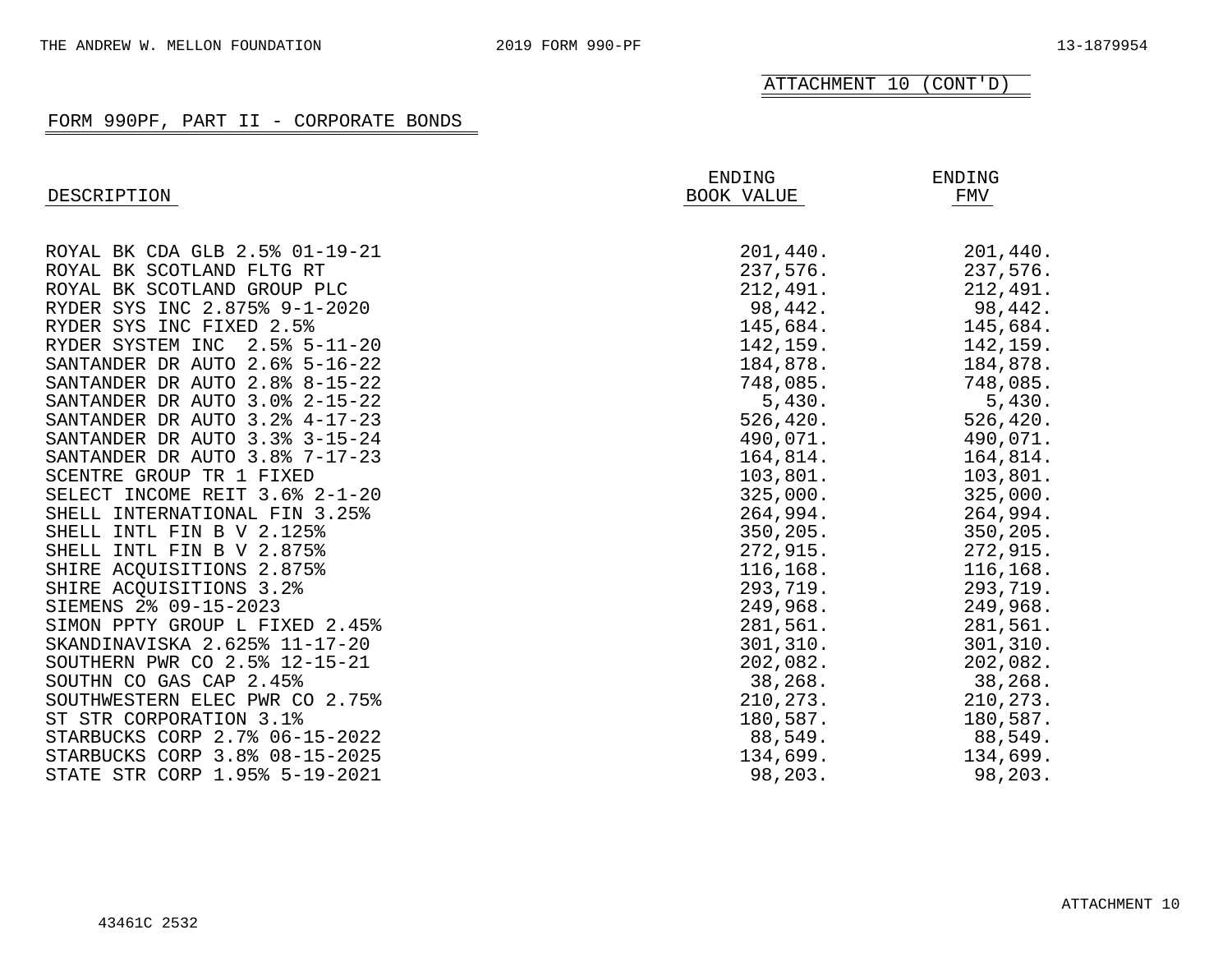| DESCRIPTION                    | ENDING<br>BOOK VALUE | ENDING<br>FMV |
|--------------------------------|----------------------|---------------|
|                                |                      |               |
| STD CHARTERED PLC FLTG RT      | 697,001.             | 697,001.      |
| STEEL DYNAMICS INC 3.45%       | 215,530.             | 215,530.      |
| SUMITOMO MITSUI 2.44% 10-19-21 | 33,261.              | 33,261.       |
| SUMITOMO MITSUI 2.784% 7-12-22 | 254,327.             | 254,327.      |
| SUMITOMO MITSUI 2.84% BNDS     | 355,470.             | 355,470.      |
| SUMITOMO MITSUI 3.04% 7-16-29  | 449,010.             | 449,010.      |
| SUMITOMO MITSUI 3.94% 10-16-23 | 450,918.             | 450,918.      |
| SUNOCO LOGISTICS 4.65% 2-15-22 | 130,337.             | 130,337.      |
| SUNTRUST BKS INC 2.7% 1-27-22  | 257,515.             | 257,515.      |
| SUNTRUST BKS INC 4% 05-01-2025 | 86,744.              | 86,744.       |
| SVENSKA HANDELSBANKEN AB 3.9%  | 267,797.             | 267,797.      |
| SWEDBANK AB MEDIUM 2.8%        | 404,769.             | 404,769.      |
| SYNCHRONY CARD 2.95% 3-15-2025 | 1, 123, 782.         | 1,123,782.    |
| SYNCHRONY FINL 3.7% 08-04-2026 | 207,720.             | 207,720.      |
| TC PIPELINES LP 3.9% 5-25-2027 | 147,435.             | 147,435.      |
| TELEFONICA EMISIONES S A U     | 103,790.             | 103,790.      |
| THERMO FISHER 3% 04-15-2023    | 37,018.              | 37,018.       |
| TORONTO DOMINION 3.25% 3-11-24 | 314, 147.            | 314,147.      |
| TORONTO-DOMINION 2.125% 4-7-21 | 483,889.             | 483,889.      |
| TOYOTA MTR CR CORP 2.8%        | 358,256.             | 358,256.      |
| TRANS-CDA PIPELINES 08-01-2022 | 606, 418.            | 606, 418.     |
| U S BANCORP MEDIUM FIXED 3.6%  | 394,453.             | 394,453.      |
| UDR INC CORP 3.2% 01-15-2030   | 132,974.             | 132,974.      |
| UNILEVER CAP CORP FIXED        | 211,957.             | 211,957.      |
| UNITED AIRLINES 2019-1A 2.7%   | 281,090.             | 281,090.      |
| UNITED AIRLS INC 4.6% 9-1-2027 | 168,187.             | 168,187.      |
| US AWYS 2013-1 3.95 05-15-2027 | 651,872.             | 651,872.      |
| US BANCORP 3.1% 4-27-2026      | 156,172.             | 156,172.      |
| UTD AIRLS INC 3.5% 05-01-2028  | 453,207.             | 453,207.      |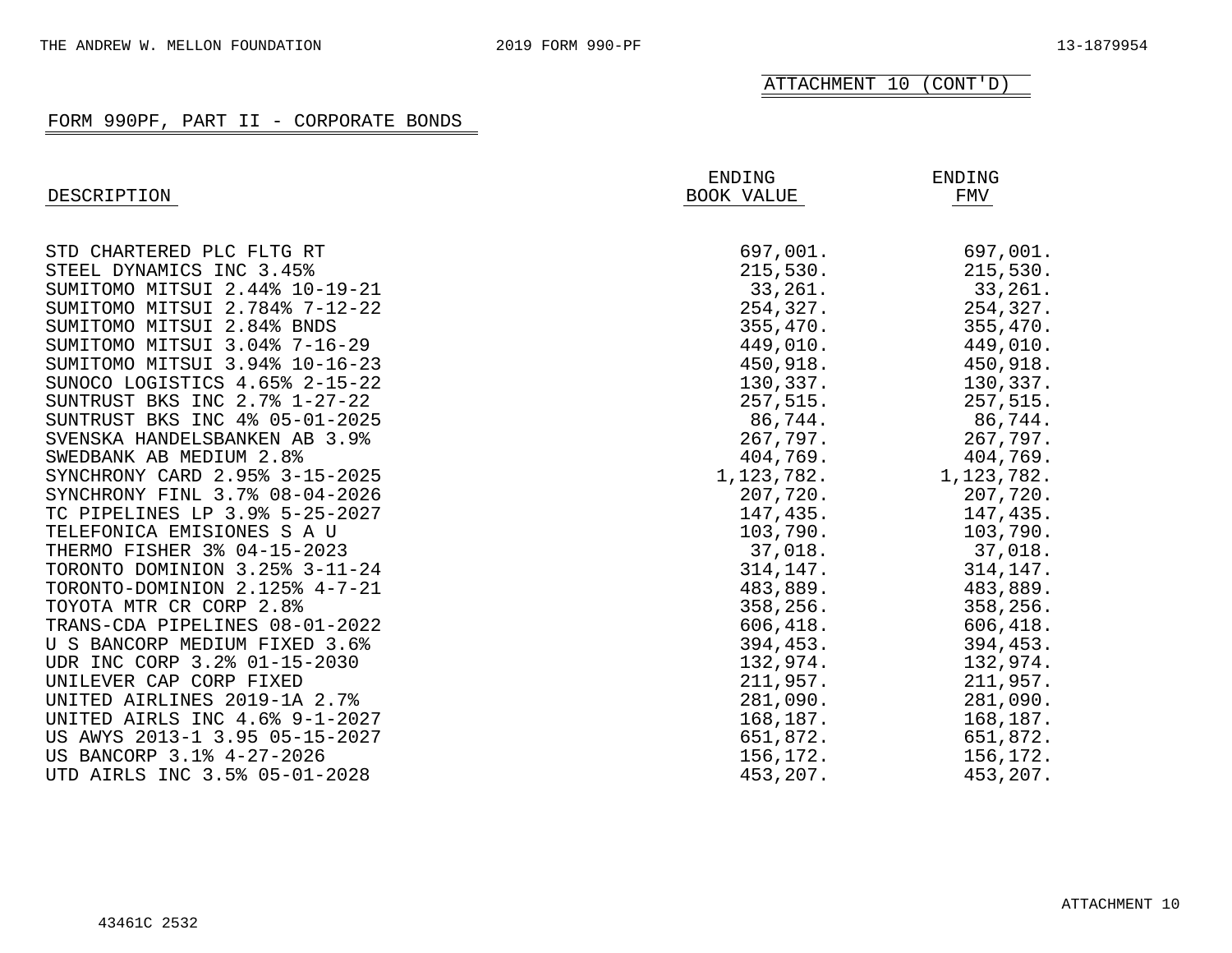| DESCRIPTION                    | ENDING<br>BOOK VALUE | ENDING<br>FMV  |  |
|--------------------------------|----------------------|----------------|--|
| UTD AIRLS PASS 3.1% 01-07-2030 | 83,614.              | 83,614.        |  |
| UTD CONTL HLDGS FIXED 4.15%    | 535,939.             | 535,939.       |  |
| UTD TECHNOLOGIES FIXED 3.65%   | 189,793.             | 189,793.       |  |
| VENTAS RLTY LTD PRTNRSHP 3.75% | 341,401.             | 341,401.       |  |
| VERIZON FIXED 4.016% 12-3-2029 | 840,518.             | 840,518.       |  |
| VM DEBT 2019-1 TR 7.5% 5-31-24 | 700,000.             | 700,000.       |  |
| W P CAREY INC 4% 02-01-2025    | 451,393.             | 451,393.       |  |
| WASTE MGMT INC DEL 3.2%        | 220,013.             | 220,013.       |  |
| WELLS FARGO & CO 2.406%        | 640,603.             | 640,603.       |  |
| WELLS FARGO & CO 2.5% 3-4-2021 | 424,025.             | 424,025.       |  |
| WELLS FARGO & CO 3.069%        | 535,834.             | 535,834.       |  |
| WELLS FARGO & CO 3.5% 3-8-2022 | 154,907.             | 154,907.       |  |
| WELLS FARGO & CO 4.1% 6-3-2026 | 808,806.             | 808,806.       |  |
| WELLS FARGO BK NA 2.082%       | 796,232.             | 796,232.       |  |
| WELLTOWER INC 2.7% 02-15-2027  | 74,317.              | 74,317.        |  |
| WELLTOWER INC 3.1% 01-15-2030  | 45,572.              | 45,572.        |  |
| WELLTOWER INC FIXED 4.25%      | 109,695.             | 109,695.       |  |
| WESTPAC BKG CORP 2.1% 05-13-21 | 250,733.             | 250,733.       |  |
| WESTROCK CO CORP BOND 3.75%    | 279,539.             | 279,539.       |  |
| WI ENERGY CORP 2.45% 6-15-2020 | 335,346.             | 335,346.       |  |
| WILLIAMS PARTNERS 3.9% 1-15-25 | 90,569.              | 90,569.        |  |
| WORLD OMNI AUTO 2.93% 7-17-23  | 1,463,204.           | 1,463,204.     |  |
| XYLEM INC 3.25% 11-01-2026     | 74,550.              | 74,550.        |  |
| ZIMMER BIOMET 3.7% 03-19-2023  | 25,015.              | 25,015.        |  |
| ZIMMER BIOMET 3.7% DUE 03-19-2 |                      |                |  |
| TOTALS                         | 164, 159, 283.       | 164, 159, 283. |  |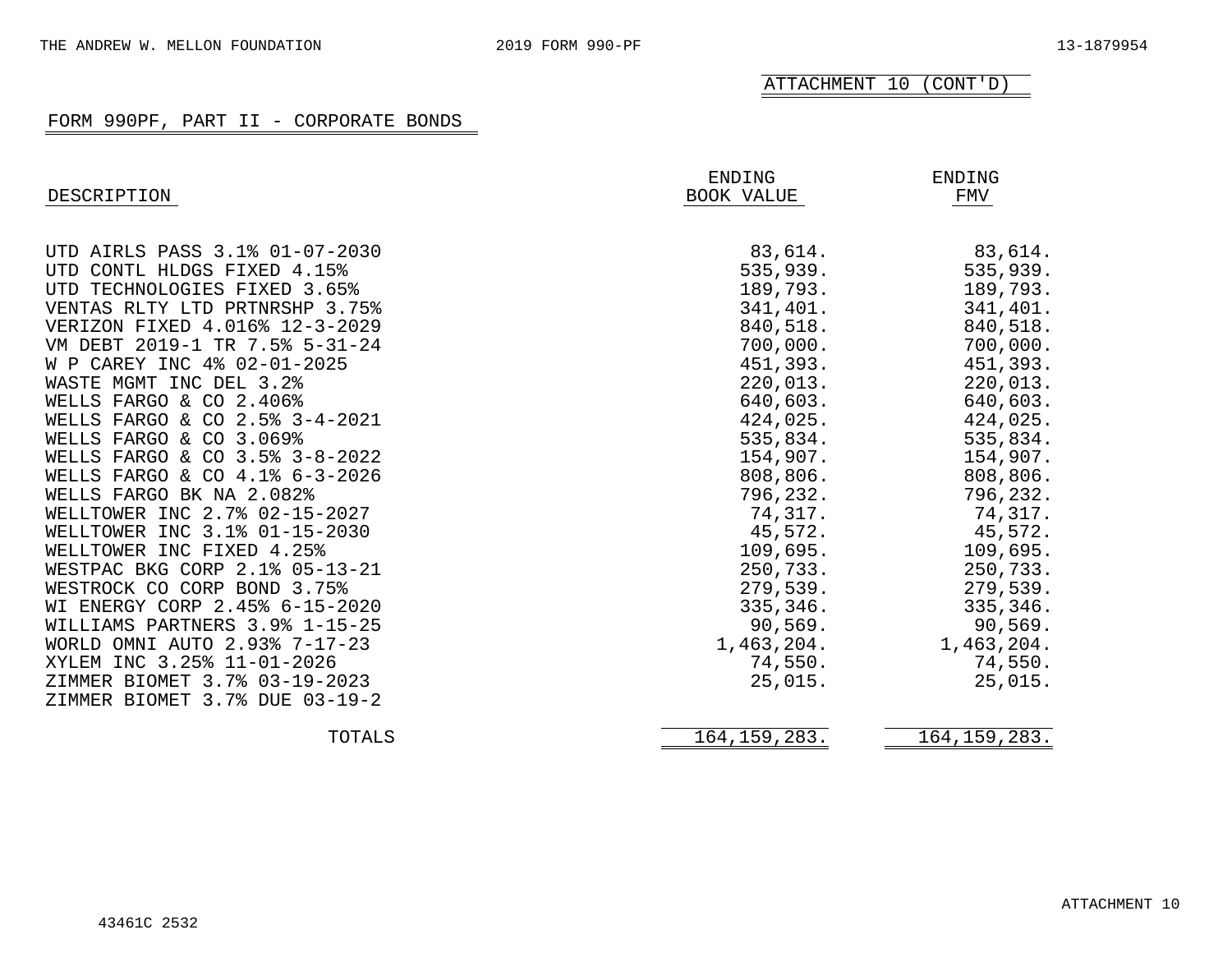ATTACHMENT 11

## FORM 990PF, PART II - OTHER INVESTMENTS

| DESCRIPTION                                               | ENDING<br>BOOK VALUE                               | ENDING<br>FMV                                         |
|-----------------------------------------------------------|----------------------------------------------------|-------------------------------------------------------|
| PRIVATE EQUITY<br>DIVERSIFIED STRATEGIES<br>PUBLIC EQUITY | 3,074,633,197.<br>1,341,531,041.<br>1,225,911,224. | 3,074,633,197.<br>1,341,531,041.<br>1, 225, 911, 224. |
| TOTALS                                                    | 5,642,075,462.                                     | 5,642,075,462.                                        |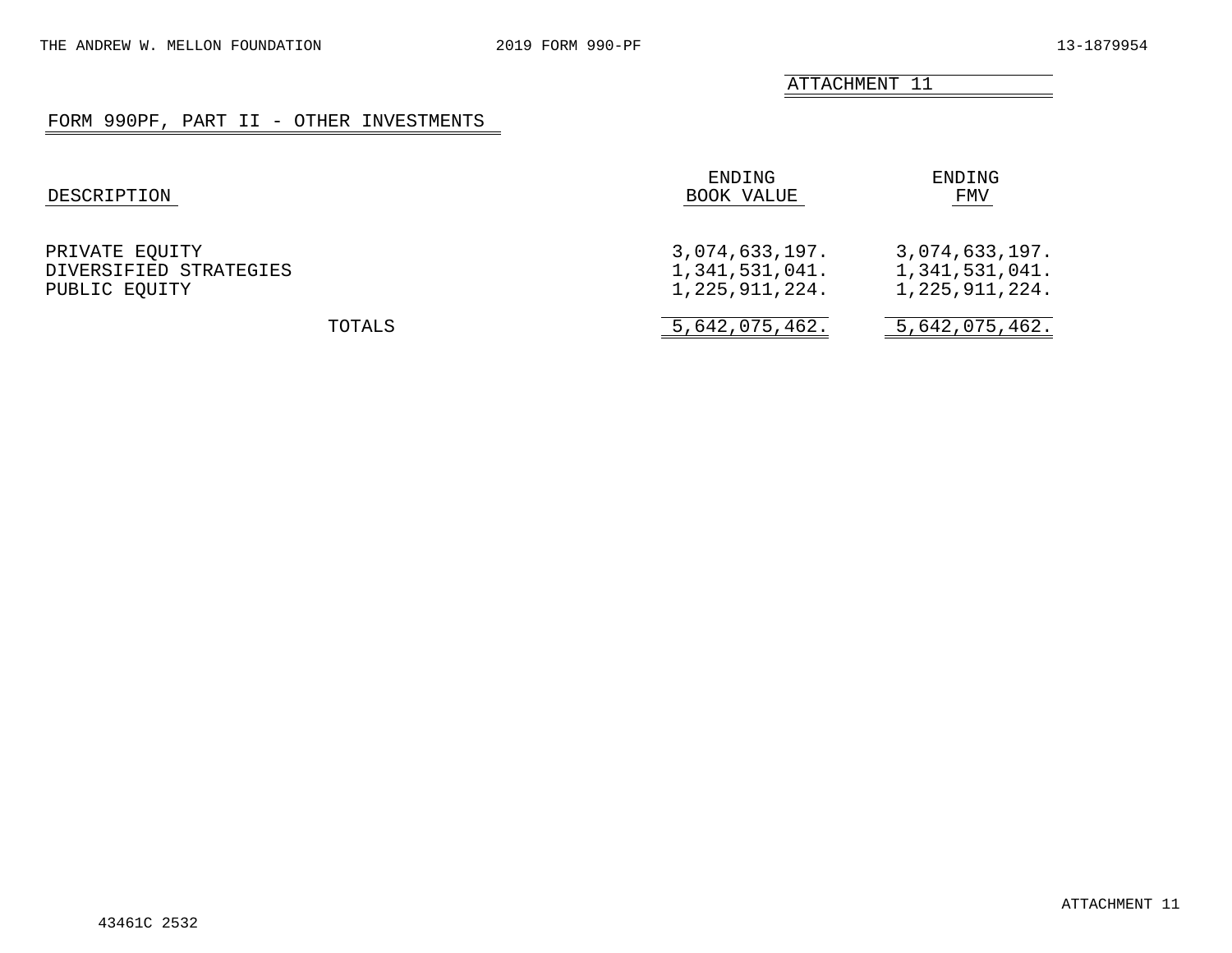#### LAND, BUILDINGS, EQUIPMENT NOT HELD FOR INVESTMENT

#### ATTACHMENT 12

FIXED ASSET DETAIL ACCUMULATED DEPRECIATION DETAIL

| ASSET DESCRIPTION | METHOD/<br>CLASS    | BEGINNING<br>BALANCE | ADDITIONS | DISPOSALS | ENDING<br>BALANCE | BEGINNING<br>BALANCE | ADDITIONS    | DISPOSALS | ENDING<br>BALANCE |  |
|-------------------|---------------------|----------------------|-----------|-----------|-------------------|----------------------|--------------|-----------|-------------------|--|
|                   |                     |                      |           |           |                   |                      |              |           |                   |  |
| LAND              | L                   | 4,132,500.           |           |           | 4,132,500.        |                      |              |           |                   |  |
| OFFICE BUILDINGS  | $\operatorname{SL}$ | 57905693.            |           |           | 57905693.         | 36248463.            | 2, 171, 738. |           | 38420201.         |  |
| FRNSHINGS & EQUIP | $\operatorname{SL}$ | 3,075,908.           |           |           | 3,075,908.        | 3,015,228.           | 8,669.       |           | 3,023,897.        |  |
| IT HRDWRE/SFTWRE  | $\operatorname{SL}$ | 1,692,117.           |           |           | 1,692,117.        | 302,526.             | 283,986.     |           | 586,512.          |  |
| OFFICE BUILDINGS  | SL                  |                      | 291,163.  |           | 291,163.          |                      |              |           |                   |  |
| FRNSHINGS & EQUIP | $\operatorname{SL}$ |                      | 162,930.  |           | 162,930.          |                      |              |           |                   |  |
| IT HRDWRE/SFTWRE  | $\operatorname{SL}$ |                      | 149,986.  |           | 149,986.          |                      |              |           |                   |  |
| TOTALS            |                     | 66806218.            |           |           | 67410297.         | 39566217.            |              |           | 42030610.         |  |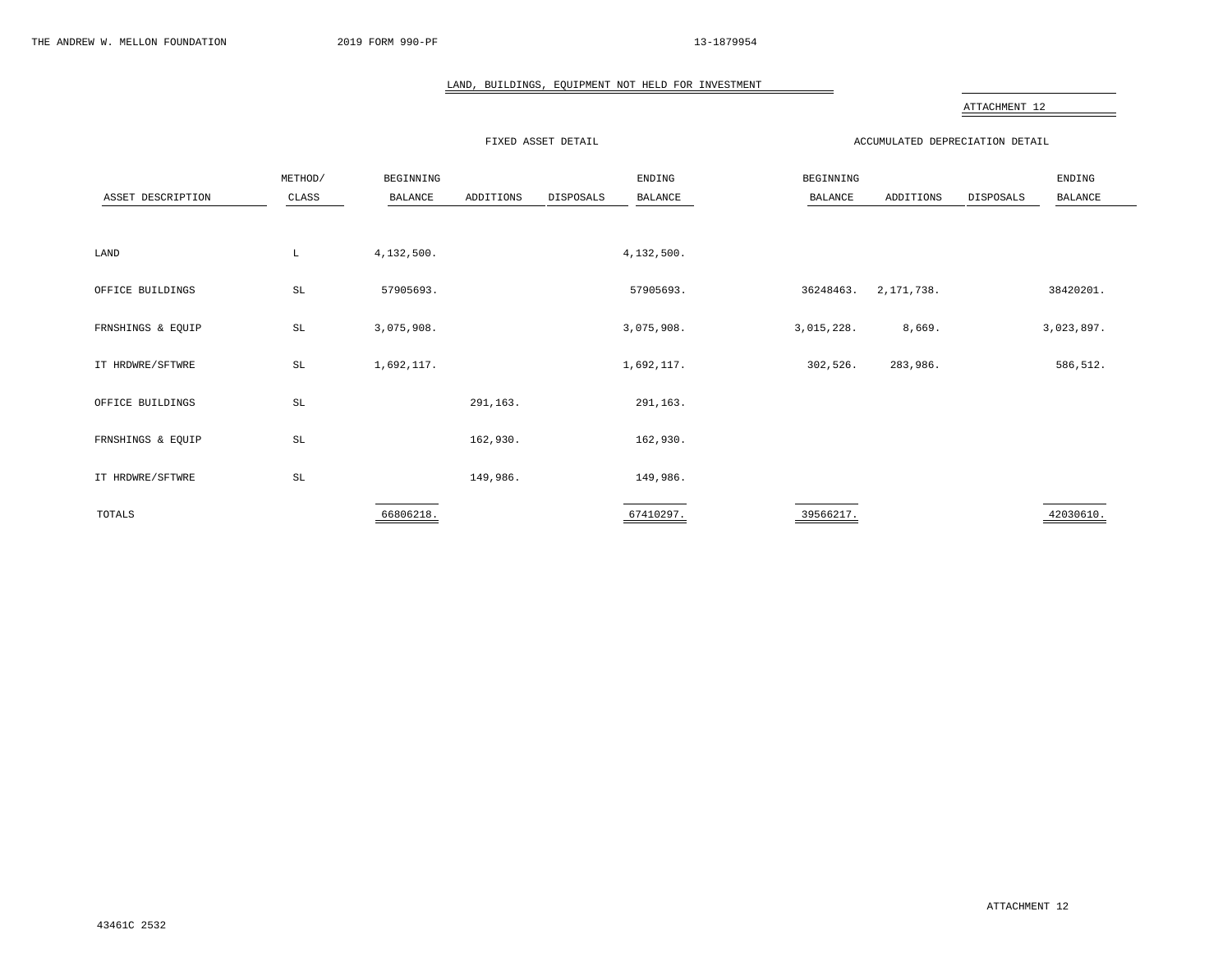ATTACHMENT 13

## FORM 990PF, PART II - OTHER ASSETS

| DESCRIPTION                                                                                                                            | ENDING<br>BOOK VALUE                                          | ENDING<br>FMV                                                 |  |
|----------------------------------------------------------------------------------------------------------------------------------------|---------------------------------------------------------------|---------------------------------------------------------------|--|
| DEPOSITS<br>BOND CAPITALIZATION COSTS<br>INT. IN JOHNSON PUB. ARCHIVES<br>EMPLOYEE BENEFIT PLAN INVEST.<br>PROGRAM-RELATED INVESTMENTS | 21,734.<br>149,301.<br>5,000,000.<br>2,913,926.<br>2,322,750. | 21,734.<br>149,301.<br>5,000,000.<br>2,913,926.<br>2,322,750. |  |
| TOTALS                                                                                                                                 | 10,407,711.                                                   | 10,407,711.                                                   |  |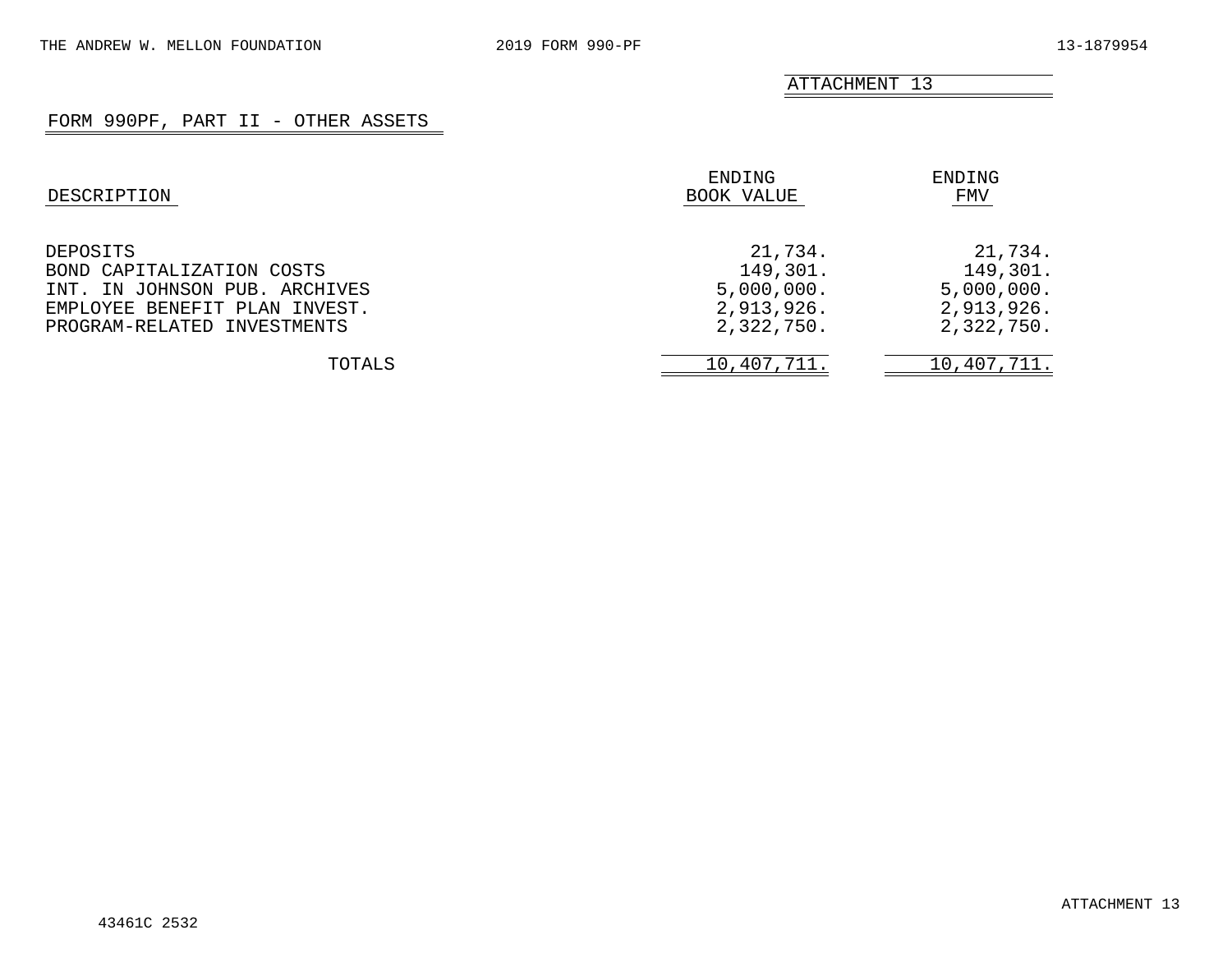|             | ENDING     |
|-------------|------------|
| DESCRIPTION | BOOK VALUE |

FORM 990PF, PART II - OTHER LIABILITIES

2008 SERIES VARIABLE RATE BOND 44,350,000.

ATTACHMENT 14

TOTALS 44,350,000.

ENDING

 $\overline{\phantom{a}}$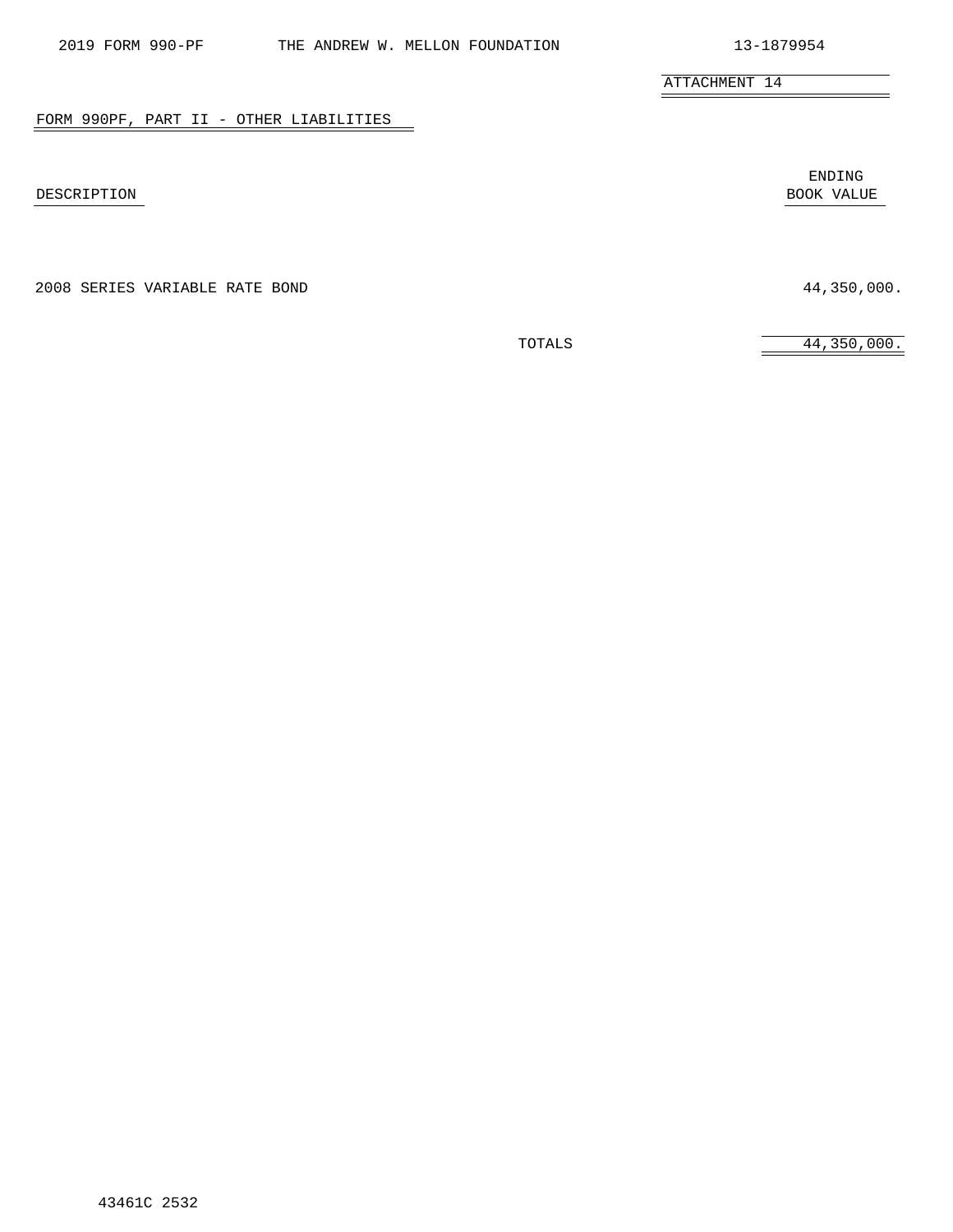$\equiv$ 

ATTACHMENT 15

#### FORM 990PF, PART III - OTHER INCREASES IN NET WORTH OR FUND BALANCES

#### DESCRIPTION AMOUNT

|                                          | 35,362,811.  |
|------------------------------------------|--------------|
| UNREALIZED GAIN- LTD MARKETABILITY FUNDS | 326,520,157. |
| BENEFIT FOR DECREASE IN DEFFERED TAXES   | 3,000,000.   |

| റ<br>$\mathbf{U}$ |
|-------------------|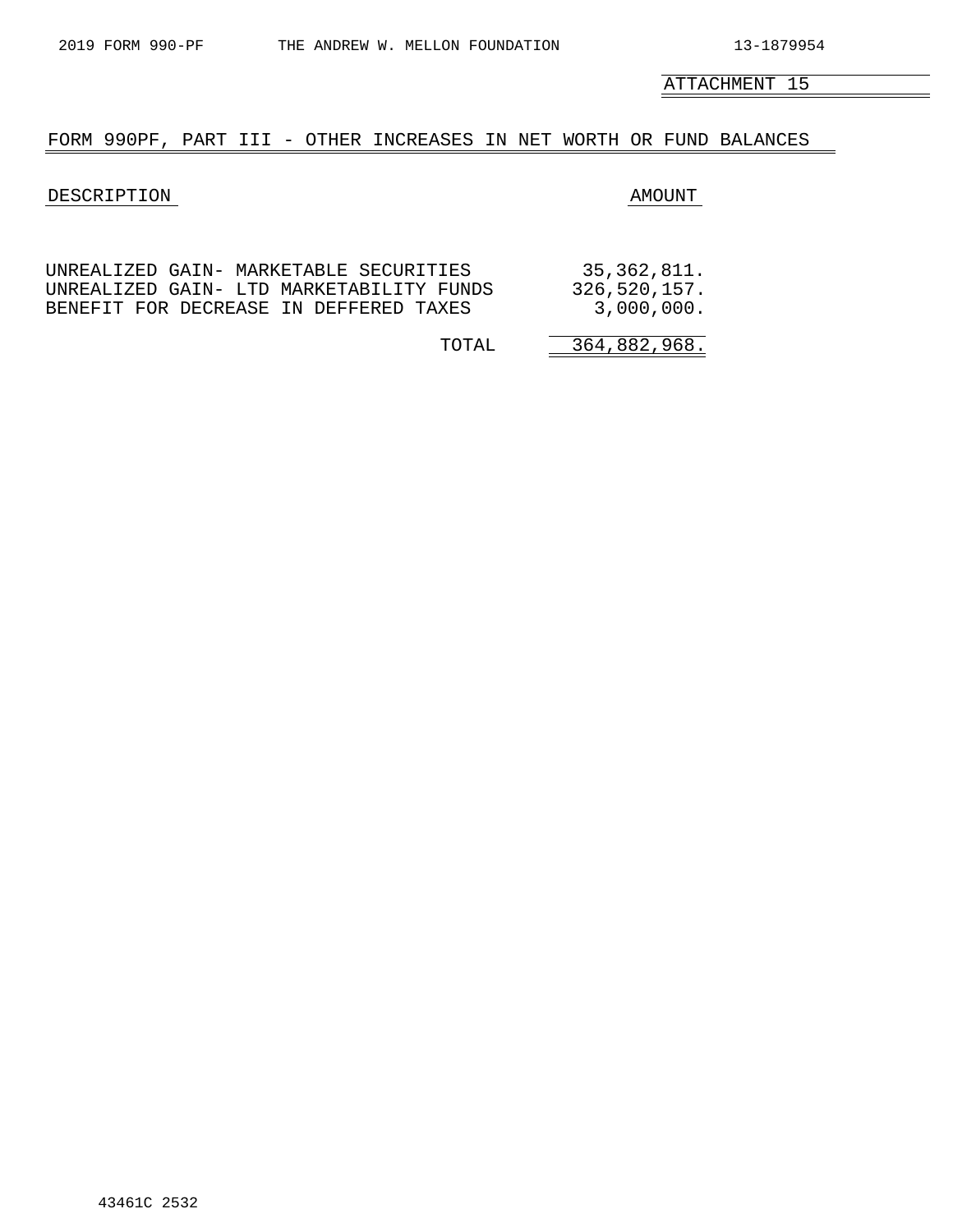ATTACHMENT 16

#### FORM 990PF, PART III - OTHER DECREASES IN NET WORTH OR FUND BALANCES

#### DESCRIPTION AMOUNT

UNREALIZED LOSS- FOREIGN CURRENCY 104,275.

TOTAL 104,275.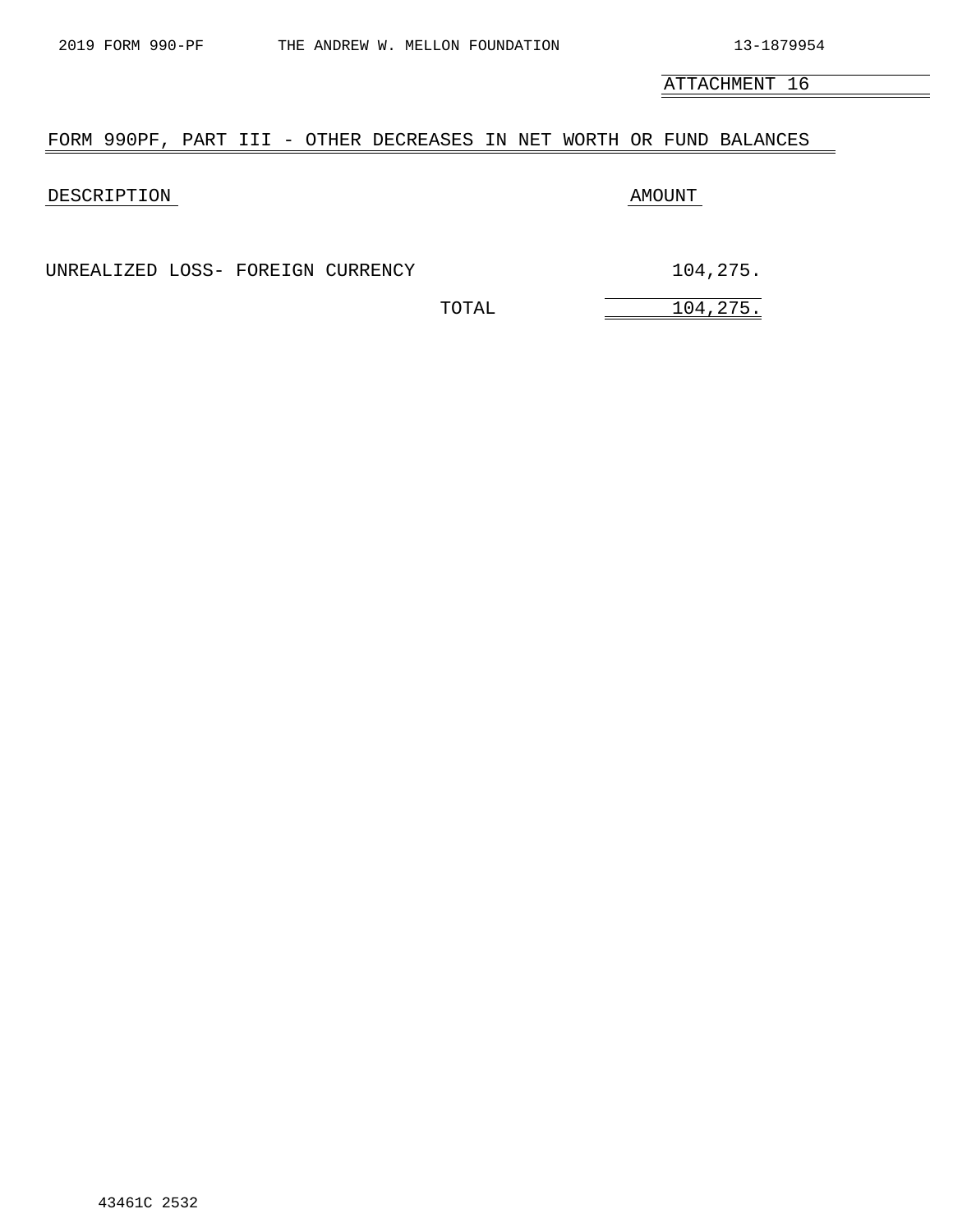$\overline{\phantom{0}}$ 

ATTACHMENT 17

# FORM 990PF, PART VII-A, LINE 3 - CONFORMED COPY OF THE CHANGES

ATTACHED IS A SIGNED CONFORMED COPY OF THE CHANGES TO THE BYLAWS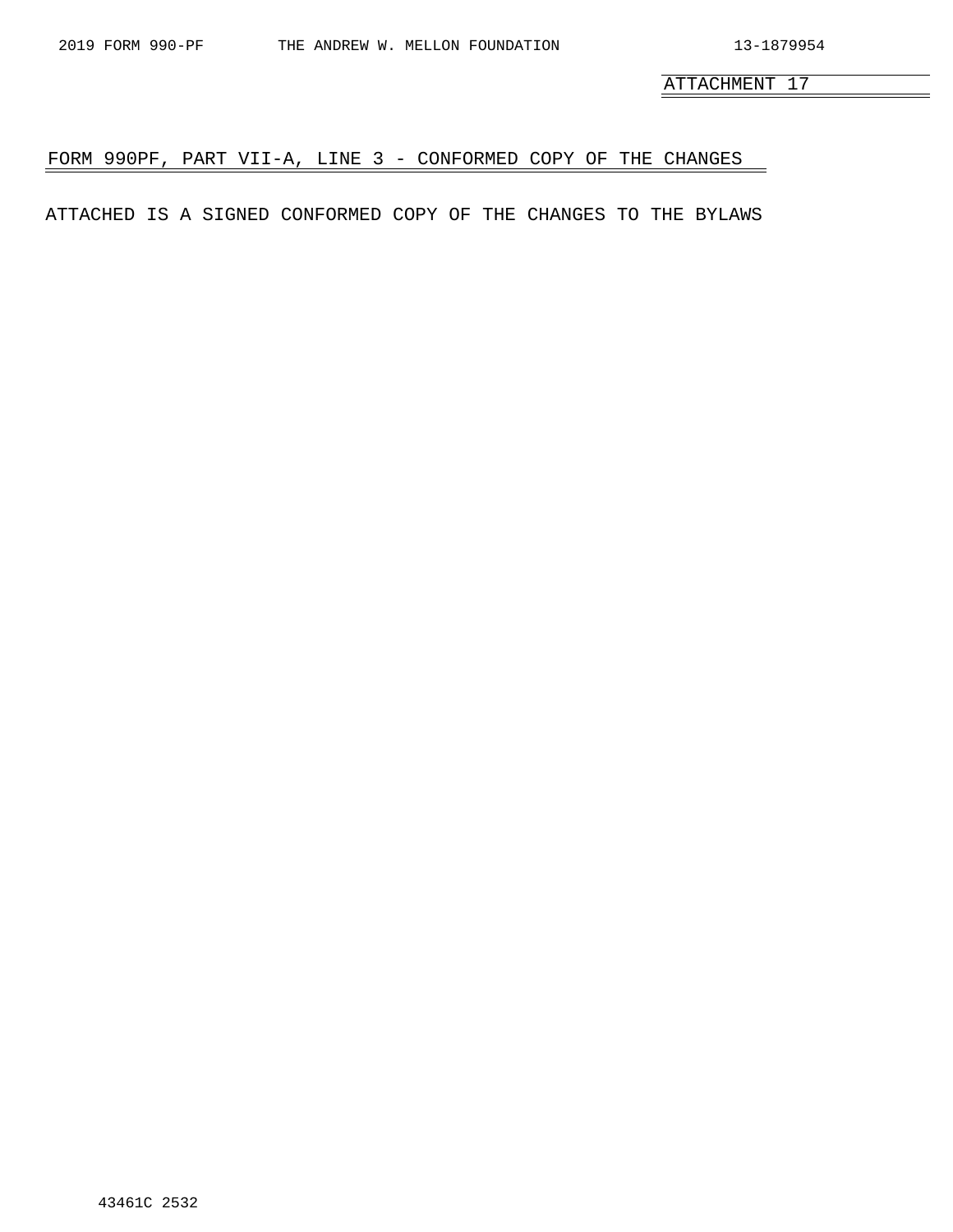## BYLAWS

# OF

# THE ANDREW W. MELLON FOUNDATION

# ARTICLE I

## TRUSTEES

Section 1. The Board of Trustees of The Andrew W. Mellon Foundation (the "Foundation") shall have no fewer than eight nor more than eleven Directors, who shall be known and styled as Trustees, of the Foundation. Notwithstanding the foregoing, twelve or thirteen Trustees shall be permitted as needed in exceptional circumstances. The minimum and maximum number of Trustees may be changed by amendment of this Bylaw approved by majority vote of the entire Board, provided that no amendment of this Bylaw shall shorten the term of any incumbent Trustee or reduce the number of Trustees to less than three. The "entire Board" for purposes of these Bylaws shall consist of the total number of Trustees that were elected as of the most recently held election of Trustees.

Section 2. The Trustees shall be elected at each annual meeting of the Board of Trustees by a majority vote of the Trustees then in office. The Trustees shall hold office from the time of their election and qualification until the conclusion of the next annual meeting of the Trustees. A Trustee shall be eligible for reelection at the four consecutive annual meetings following the initial election. Thereafter, such a Trustee shall be eligible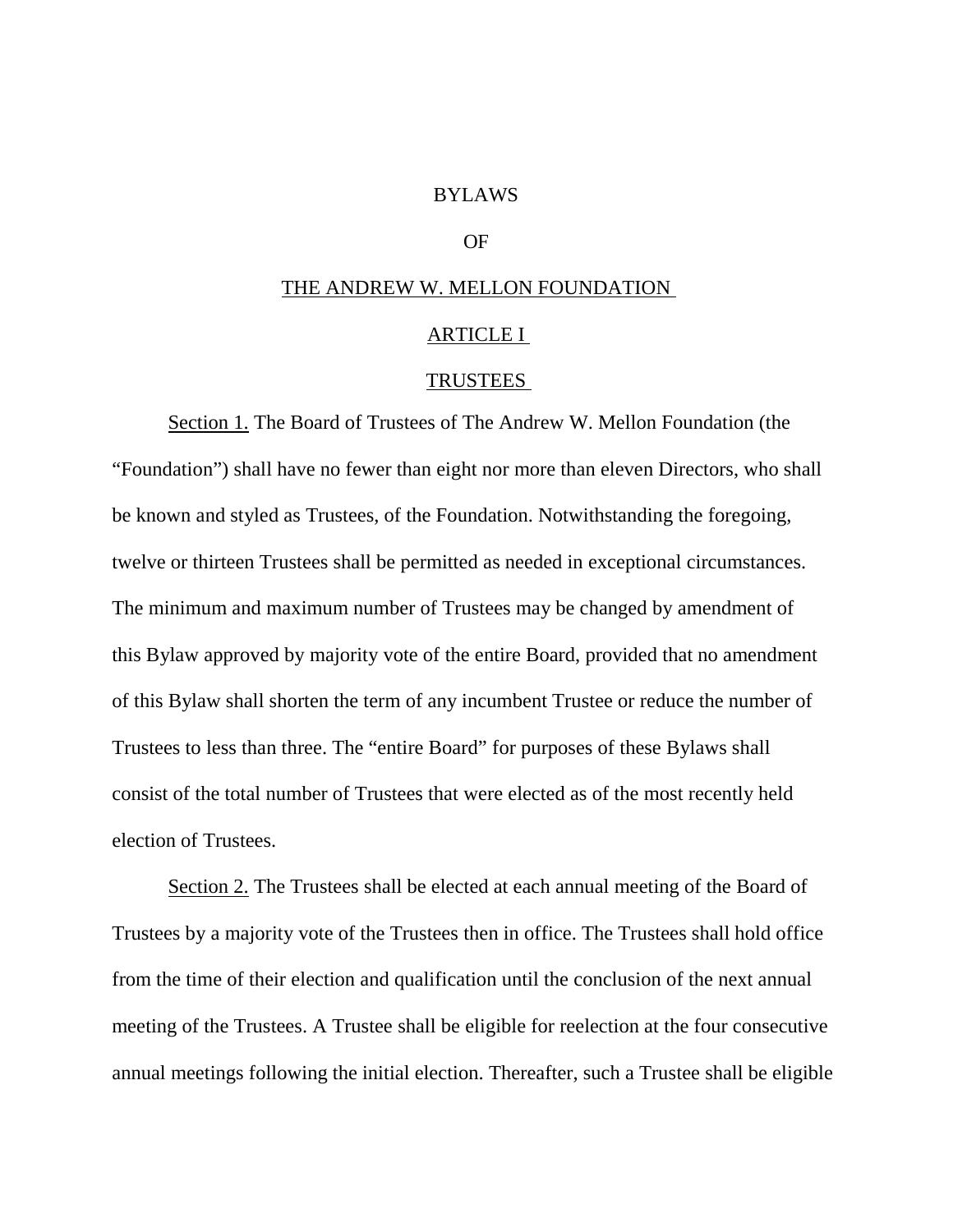for reelection at an additional five consecutive annual meetings. Such a Trustee, however, may after a hiatus of no less than one year again be elected to the Board of Trustees but only by unanimous vote of the Trustees then in office and subject to the other limits set out in this Section 2. The limits set forth in this Section 2 on the number of reelections shall be extended in the case of a Trustee serving as Chairman to the extent necessary to allow such Trustee to be eligible for the number of reelections as Chairman permitted by Article III, Section 1.

Section 3. Vacancies occurring among the Trustees by reason of death, resignation, failure of reelection as a Trustee, removal, or other cause shall be filled by majority vote of the Trustees then in office.

Section 4. No person who has made a substantial contribution of money or other property to the Foundation or is a member of the family of any such contributor shall be entitled to compensation for his services as a Trustee or officer of the Foundation. Subject to the foregoing, the Trustees may authorize the payment of reasonable compensation to Trustees for services rendered to the Foundation and shall fix the salaries of officers of the Foundation.

# ARTICLE II

## Meetings

Section 1. The annual meeting of the Trustees of the Foundation for the election of Trustees and the transaction of such other business as may come before the meeting shall be held at a time, date, and place designated by the Board of Trustees, provided that it is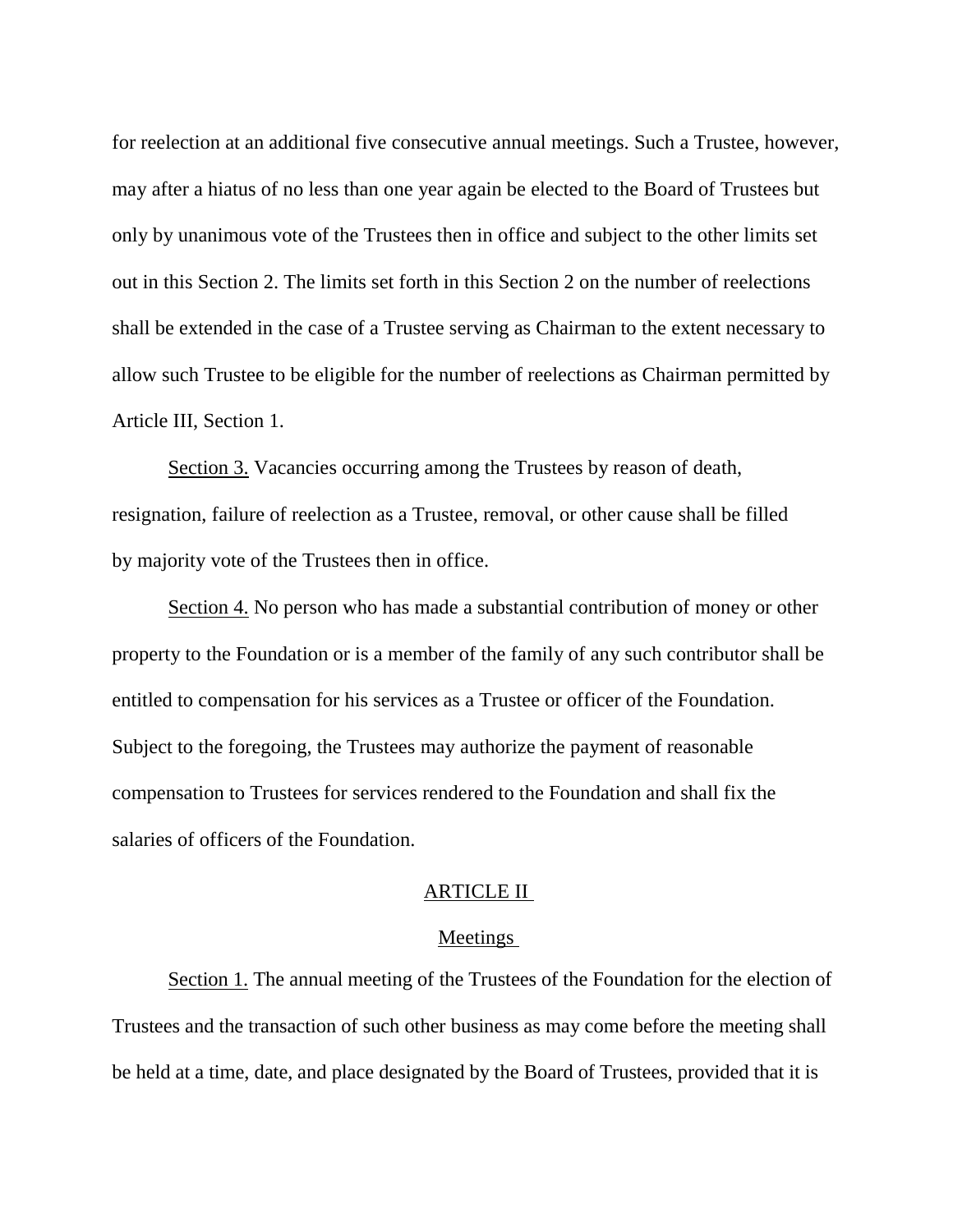held within the first six months of each calendar year. Special meetings of the Trustees of the Foundation shall be held at such times, dates, and places as the Trustees shall from time to time designate, or upon call of the Chairman or Vice Chairman of the Board or the President or of any Trustee upon demand (either written or electronic) of not less than one-fifth of the entire Board. Except as otherwise provided herein, two-thirds of the entire Board shall constitute a quorum at all meetings of the Trustees. Except as otherwise required by state or federal law or these Bylaws, action by the Board of Trustees shall require the vote of a majority of the Trustees present at the time of the vote with a quorum present at such time.

Section 2. Notice (either written or electronic) of all meetings shall be provided by the Secretary, or other officer performing his duties, or by the Chairman of the Board or the President or Trustee calling the meeting, at least five days before the date fixed for the meeting of the Trustees, provided, however, that notice shall be unnecessary as to any Trustee who submits a waiver (either written or electronic) thereof either before or after the meeting or if the Trustee attends the meeting without protesting before the meeting or at its beginning the lack of notice.

Section 3. Any action required or permitted to be taken by the Board of Trustees or any committee thereof may be taken without a meeting if all members of the Board of Trustees or such committee consent to the adoption of a resolution authorizing the action. Such consent may be written or electronic. The resolution and the consents thereto by the members of the Board of Trustees or committee thereof shall be filed with the minutes of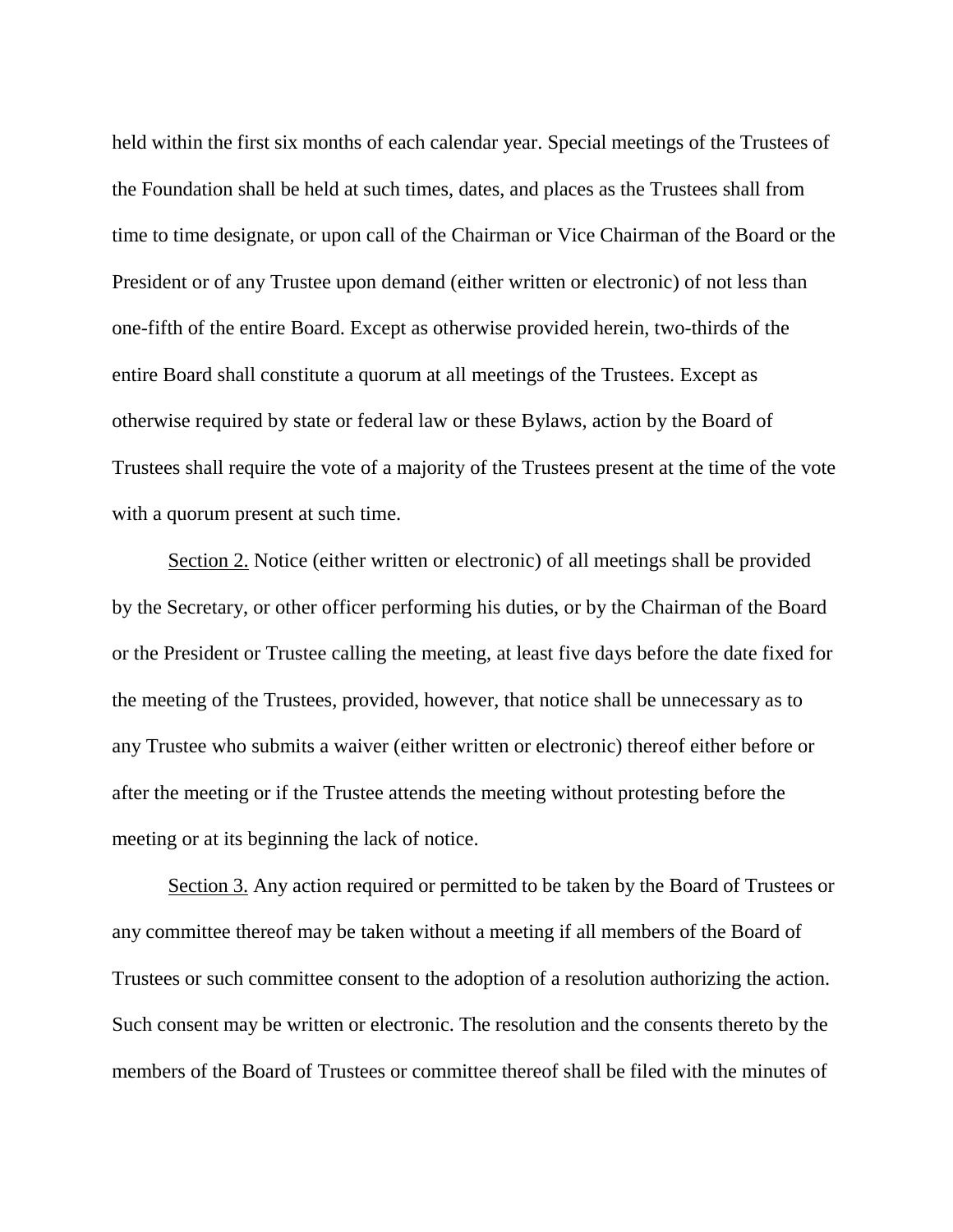the proceedings of the Board of Trustees or such committee, as the case may be. Any one or more members of the Board of Trustees or any committee thereof may participate in a meeting of the Board of Trustees or committee by means of a conference telephone, videoconference, or similar communications equipment. Participation by such means shall constitute presence in person at a meeting as long as all persons participating in the meeting can hear each other at the same time and can participate in all matters before the Board of Trustees or committee of the Board of Trustees, including the ability to propose, object to, and vote upon specific actions.

# ARTICLE III

# **Officers**

Section 1. The officers of the Foundation shall consist of a Chairman of the Board, a President, a Secretary, a Chief Investment Officer and such other officers as the Trustees may from time to time elect. The Chairman of the Board shall be chosen from among the Trustees and shall preside over the meetings of the Trustees. A Vice Chairman of the Board may also be chosen from among the Trustees, and shall preside over meetings of the Trustees in the absence of the Chairman. No employee of the Foundation shall serve as the Chairman of the Board or Vice Chairman of the Board or as Chairman or Vice Chairman of any committee of the Board of Trustees. Officers shall be elected annually by majority vote of the Board of Trustees and shall hold office until their respective successors are elected and qualify or until such officer's earlier death, resignation, or removal. Further, after the initial election as Chairman, a Chairman shall be eligible for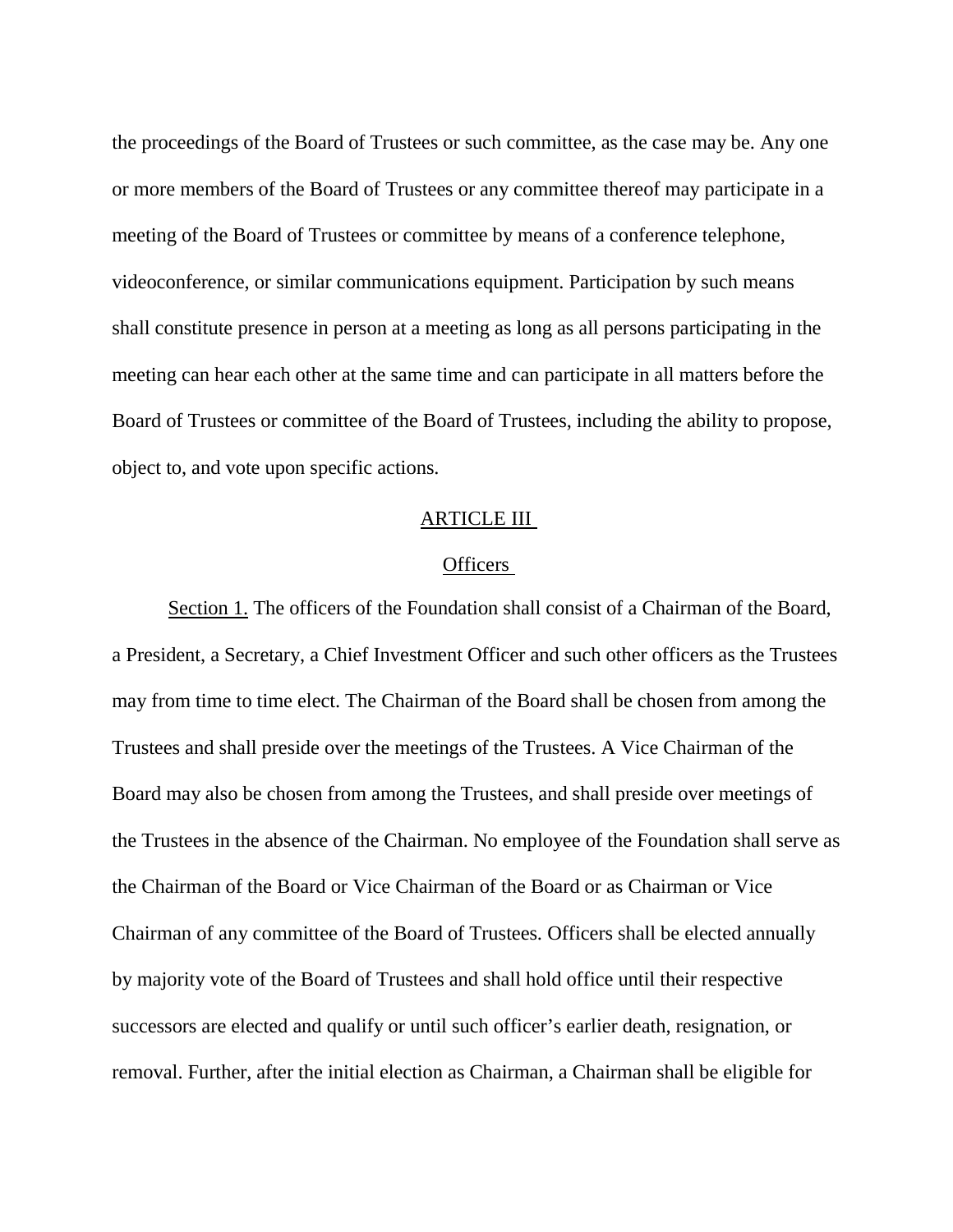reelection at the four consecutive annual meetings following the initial election, with five years being the maximum number of years of service as Chairman. Any officer elected by the Board of Trustees may be removed, with or without cause, at any time by majority vote of the Board of Trustees. No officer, other than the Chairman, shall be eligible for reelection following such officer's seventy-second birthday. Any two or more offices may be held by the same person, except the offices of President and Secretary.

Section 2. The President shall exercise general control and supervision over all the affairs of the Foundation, its agents and employees, and generally shall perform such duties and exercise such powers as may appertain to the office of President and as may be assigned by the Board of Trustees from time to time. The President shall be an *ex officio*  member of the Board of Trustees and of all committees of the Board of Trustees, except for the Audit Committee and the Compensation and Governance Committee.

The President may appoint a chief financial officer, acting under the direction of the President or another officer of the Foundation, who shall have charge of the financial operations of the Foundation and shall render to the President and Board of Trustees whenever required a statement of the Foundation's financial condition. The chief financial officer shall have the custody of all moneys, funds, and securities of the Foundation and shall make all payments on the Foundation's account.

In the absence or disability of the President, the Trustees shall appoint an individual, with the exception of the Secretary, to act in the President's stead and to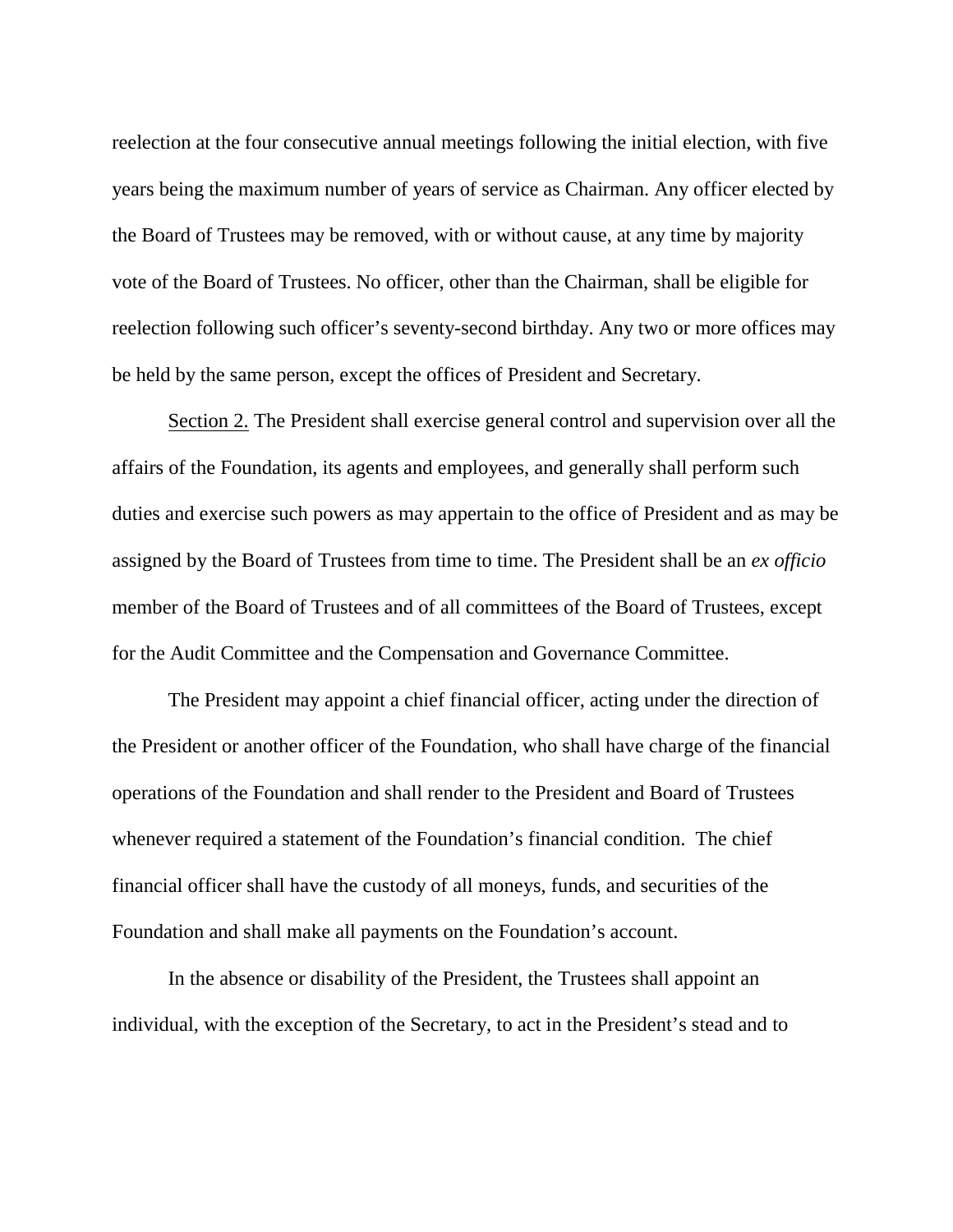assume the powers and duties of the President until a new President or an acting President has been appointed by the Board of Trustees.

Section 3. The Secretary shall give notice of and shall attend all meetings of the Board of Trustees and of all committees of the Board of Trustees, and shall have custody of the seal of the Foundation, of all written contracts and of all deeds, leases, records and evidence of title to the real estate owned, held or controlled by the Foundation. The Secretary shall perform all duties incident to the office of Secretary and such other duties as may be assigned from time to time by the Board of Trustees or the Chairman or Vice Chairman of the Board or the President.

In the case of the absence or inability to act of the Secretary, the President shall appoint one of the remaining officers, with the exception of the President, to act in the Secretary's stead, subject to approval by the Board of Trustees, until a successor is elected by the Board of Trustees.

Section 4. The Chief Investment Officer shall have responsibility for coordinating and developing policies and plans for the investment operations of the Foundation. The Chief Investment Officer shall perform all duties incident to the office of Chief Investment Officer and such other duties as may be assigned from time to time by the Board of Trustees or the Chairman or Vice Chairman of the Board or the President.

In the case of the absence or inability to act of the Chief Investment Officer, the President shall appoint one or more individuals to fulfill such functions until a successor is elected by the Board of Trustees.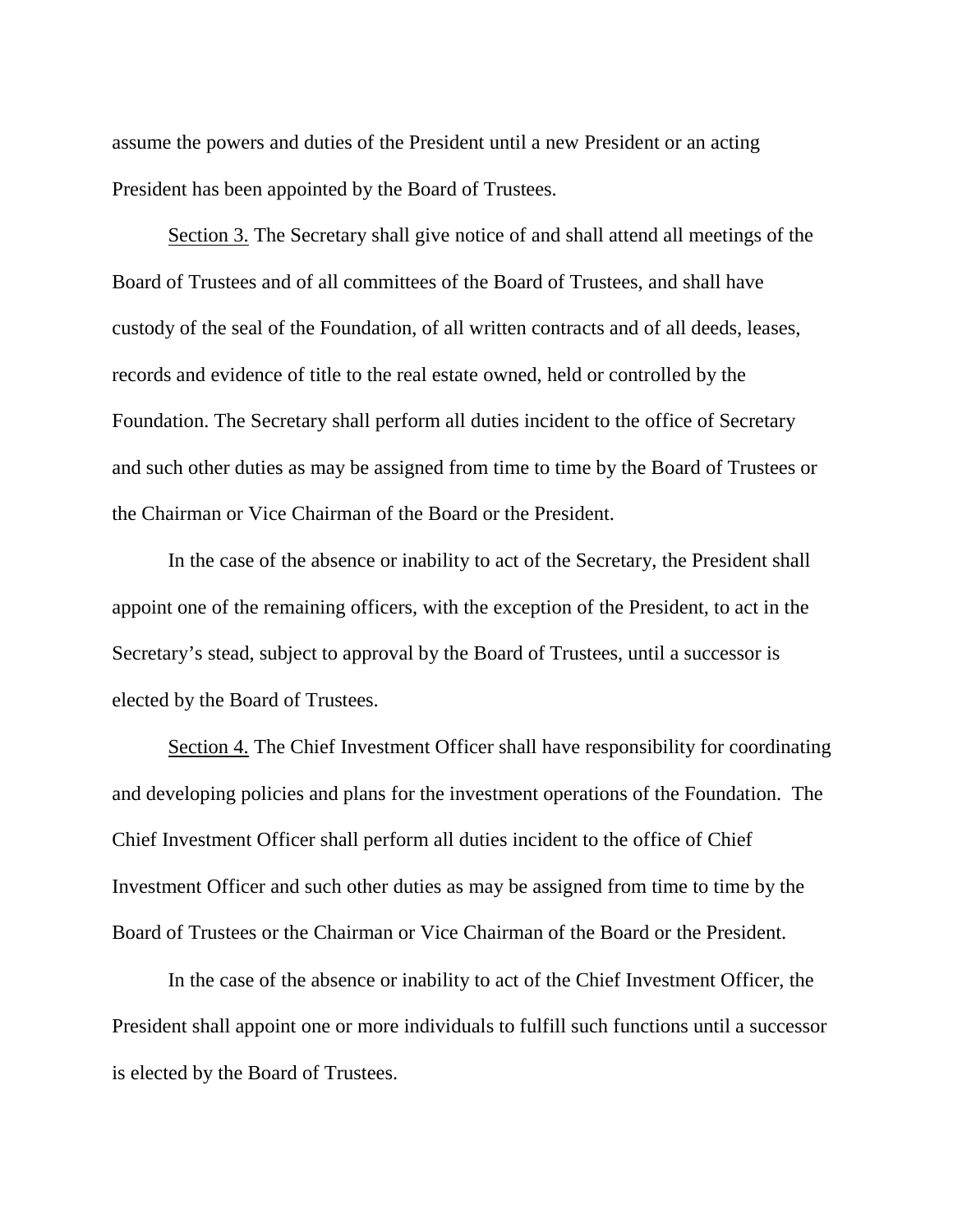## ARTICLE IV

# Committees

Section 1. The Board of Trustees may by majority vote of the entire Board provide for and create among its members an Investment and Finance Committee, an Audit Committee, a Compensation and Governance Committee, and such additional committees as it may deem wise, which shall have and may exercise such powers as shall be conferred or authorized by the resolution appointing them. A majority of any such committee may determine its action and fix the time and place of its meetings, unless the Board of Trustees shall otherwise provide. Members of each committee shall be appointed at each annual meeting of the Board of Trustees by majority vote of the entire Board. The Board of Trustees may by majority vote of the entire Board change the membership of any such committee, fill vacancies therein and discharge any such committee. Each committee shall have a Chairman, who shall be appointed by the Board of Trustees.

Section 2. The Board of Trustees may authorize the appointment to the Investment and Finance Committee of one or two persons who have significant experience in the field of financial management, including an understanding of asset allocations and investment strategies, and who are not members of the Board of Trustees. Such non-Trustees would serve as voting members of the Investment and Finance Committee.

Section 3. Any non-Trustees on the Investment and Finance Committee shall serve from the time of their appointment and qualification until the conclusion of the annual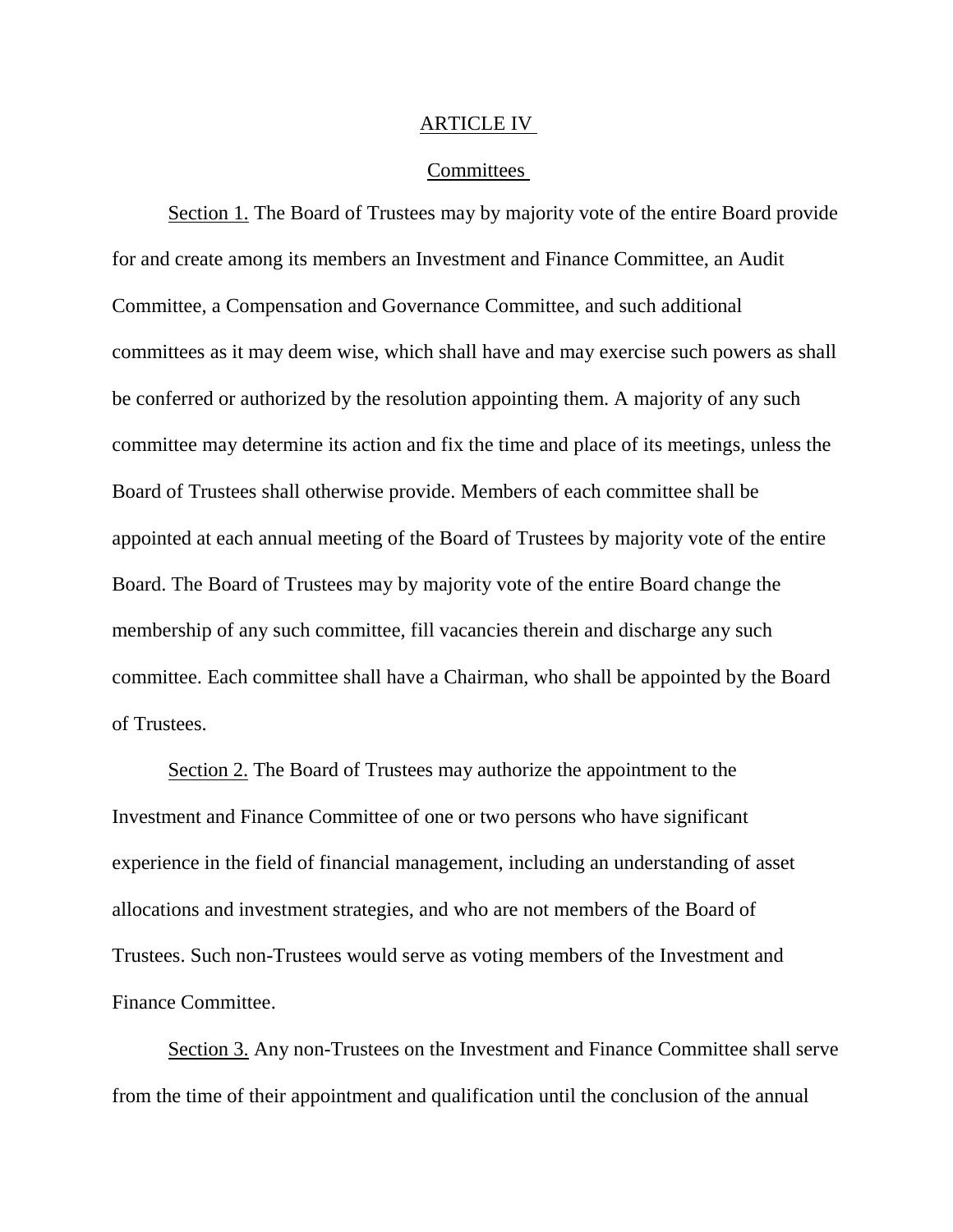meeting of the Board of Trustees. Such non-Trustees shall be eligible for reappointment by the Board of Trustees at the four consecutive annual meetings following the initial appointment. A non-Trustee on the Investment and Finance Committee may hold office no longer than the conclusion of the annual meeting of the Board of Trustees following such non-Trustee's seventy-second birthday.

Section 4. Each committee must be composed of a minimum of three Trustees. A majority of the total number of Trustees on the Investment and Finance Committee, but not fewer than three Trustees, shall constitute a quorum at all meetings of such committee.

Section 5. The Board of Trustees may designate one or more committees other than committees of the Board of Trustees, which shall be committees of the Foundation, to carry out functions that the Board of Trustees may specify and as permitted by law. Each member of a committee of the Foundation shall be appointed and may be removed, with or without cause, by the Board of Trustees. The members of committees of the Foundation need not be Trustees. No committee of the Foundation shall have the authority to bind the Board of Trustees.

# ARTICLE V

## General Provisions

Section 1. The seal of the Foundation shall be circular in form and inscribed with the corporate name and the state and year of incorporation.

Section 2. These Bylaws shall be construed without regard to gender.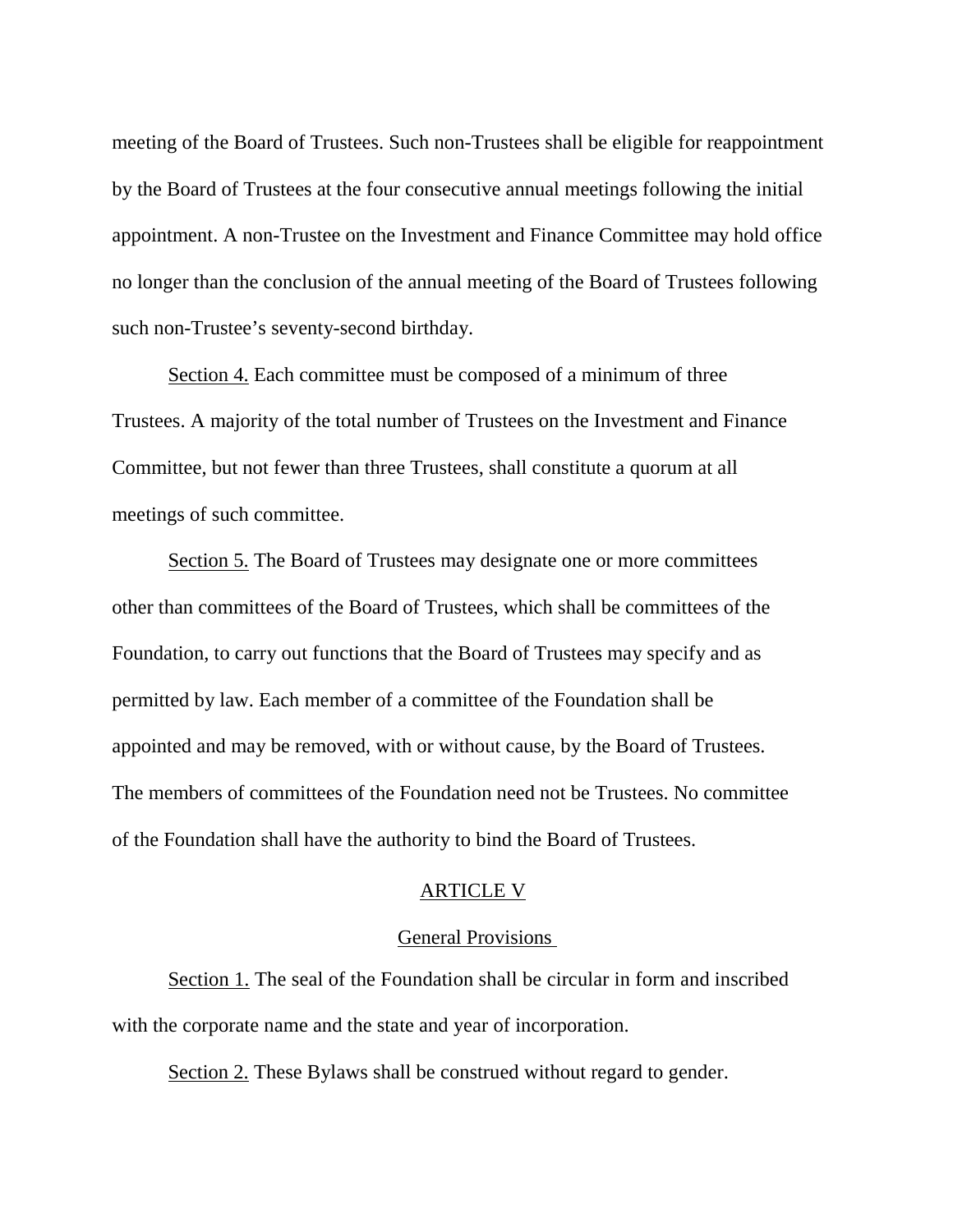Section 3. The Foundation shall indemnify and advance expenses to its Trustees and officers to the fullest extent permitted by law and shall have the power to indemnify and advance expenses to its employees and agents to the fullest extent permitted by law.

Section 4. In addition to any specific authorizations contained in or pursuant to these Bylaws, the Board of Trustees may authorize one or more officers or other persons to enter into any contract or to execute and to deliver and instrument or to sign checks or authorize electronic transfers upon any accounts held by the Foundation. Any such officers or other persons with these responsibilities shall be bonded for the faithful performance of their duties, as appropriate.

Section 5. No indebtedness shall be incurred on behalf of the Foundation and no negotiable paper shall be issued on its behalf unless authorized by majority vote of the Board of Trustees. When so authorized, any officer of the Foundation may effect loans and advances at any time for the Foundation from any bank, trust company, or other similar institution or from any firm, corporation, or individual.

Section 6. These Bylaws may be amended from time to time by majority vote of the Board of Trustees at any meeting, provided that notice of the proposed change is included in the notice of the meeting, and provided, further that any action to change the minimum or maximum number of Trustees set forth in Article I, Section 1 will require a majority vote of the entire Board.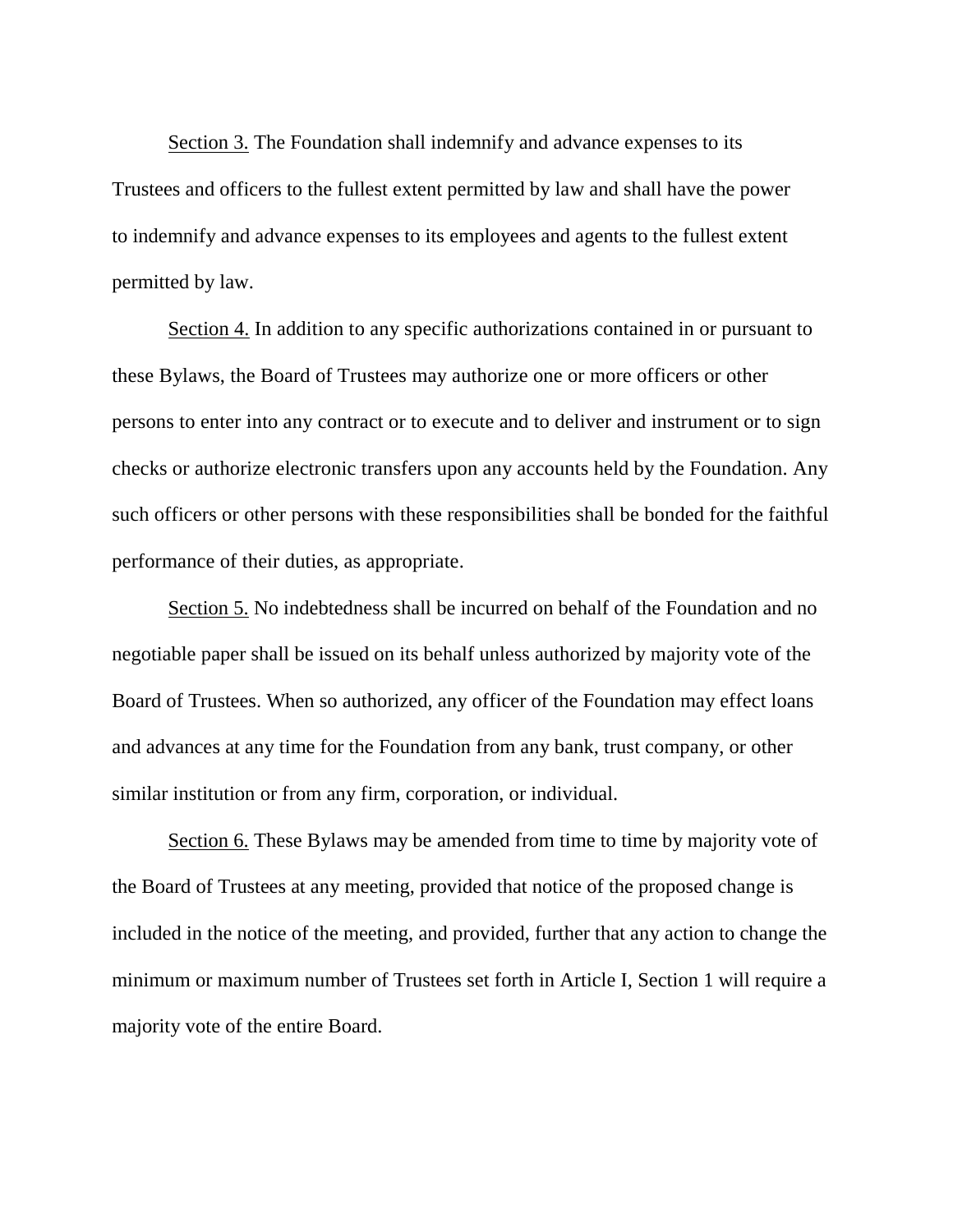Section 7. These Bylaws shall be construed in accordance with all applicable federal and state laws.

----

(Incorporating amendments through December 10, 2019)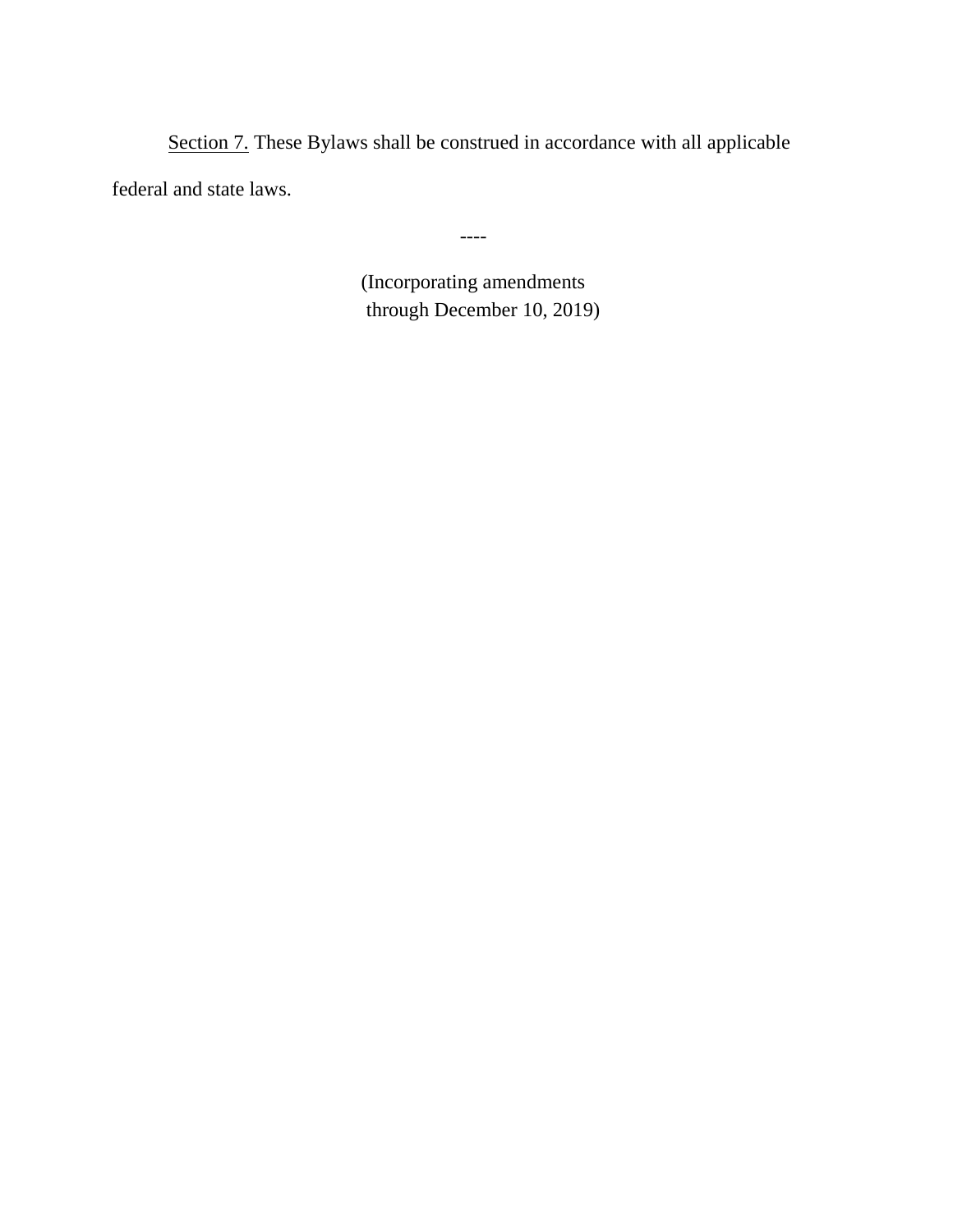## FORM 990PF, PART VII-A -DISTRIBUTION TO A DONOR ADVISED FUND FOR QUALIFYING DISTRIBUTION

### QUESTION 12

THE ANDREW W. MELLON FOUNDATION SPONSORS A MATCHING GIFT PROGRAM AVAILABLE TO ITS STAFF AND TRUSTEES. PARTICIPANTS, INCLUDING DISQUALIFIED PERSONS, UNDER THE TERMS OF THE PROGRAM MAY REQUEST THE FOUNDATION TO MAKE MATCHING GIFTS TO DONOR ADVISED FUNDS AT THE FIDELITY CHARITABLE GIFT FUND ("FUND"). PARTICIPANTS HAVE ADVISORY PRIVILEGES WITH RESPECT TO AMOUNTS CONTRIBUTED TO THE FUND. QUALIFYING DISTRIBUTIONS IN 2019 MADE BY THE FOUNDATION TO THE FUND WERE \$649,685. QUALIFYING DISTRIBUTIONS IN 2019 ALSO INCLUDE MATCHING GIFTS MADE TO OTHER DONOR ADVISED FUNDS WHERE PARTICIPANTS HAVE ADVISORY PRIVILEGES WITH RESPECT TO AMOUNTS CONTRIBUTED TO THE FUNDS AS FOLLOWS:

JEWISH COMMUNITY FOUNDATION \$75,000 COMMUNITY FUNDS \$30,000 SCHWAB CHARITABLE \$15,000

IN ADDITION, QUALIFYING DISTRIBUTIONS IN 2019 INCLUDE A GRANT OF \$6,469,000 TO A DONOR ADVISED FUND HELD BY THE AMERICAN COUNCIL OF LEARNED SOCIETIES, A 501(C)(3) PUBLIC CHARITY, TO SUPPORT THE ANNUAL CYCLE OF PROGRAM RENEWALS AT 44 INSTITUTIONS HOSTING THE MELLON MAYS UNDERGRADUATE FELLOWSHIP PROGRAM.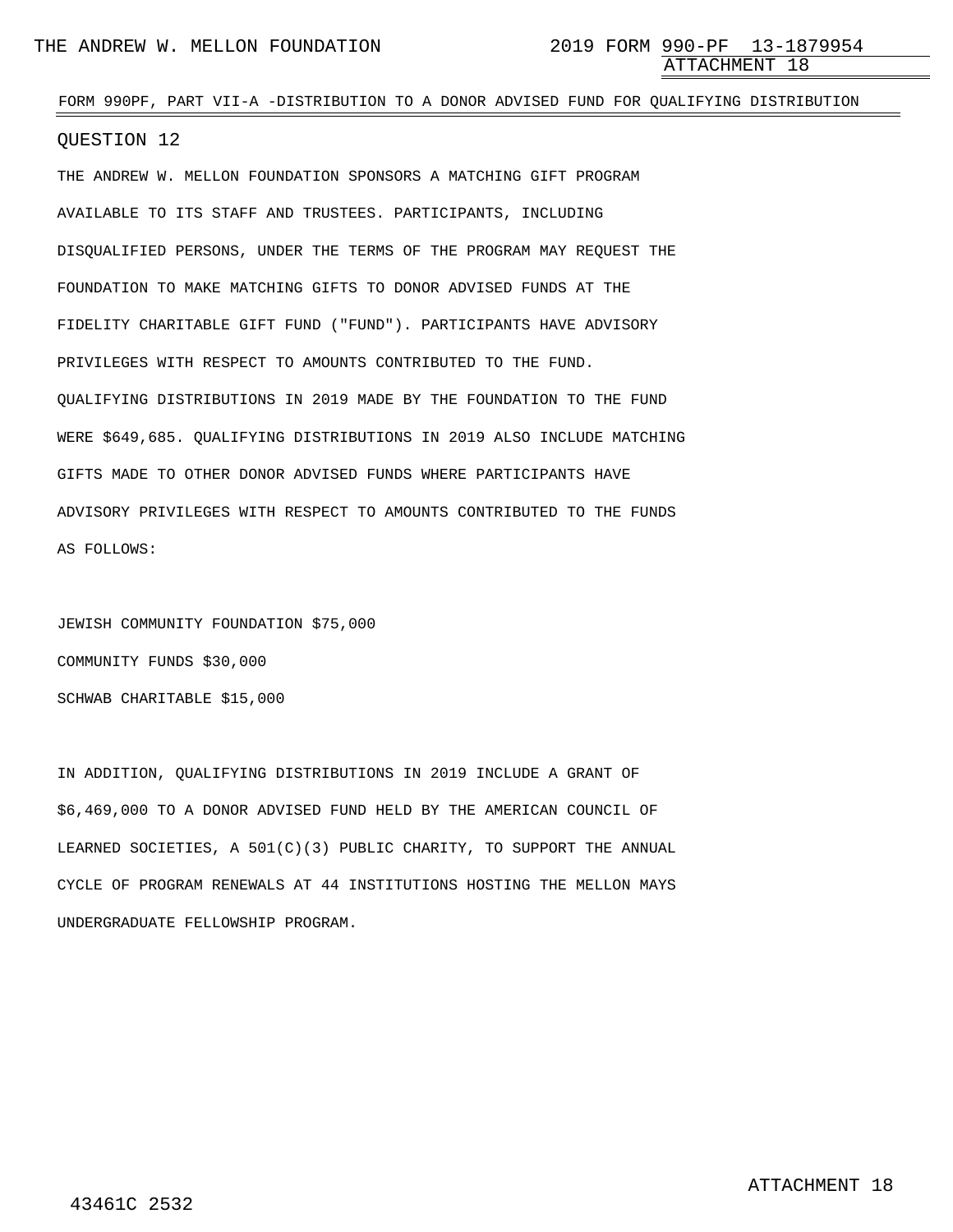FORM 990PF, PART VII-A -DISTRIBUTION TO A DONOR ADVISED FUND FOR SECTION 170 C 2B

QUESTION 12

THESE DONOR ADVISED FUNDS MAKE CONTRIBUTIONS TO PUBLIC CHARITIES

CONSISTENT WITH IRC SECTION 170(C)(2)(B).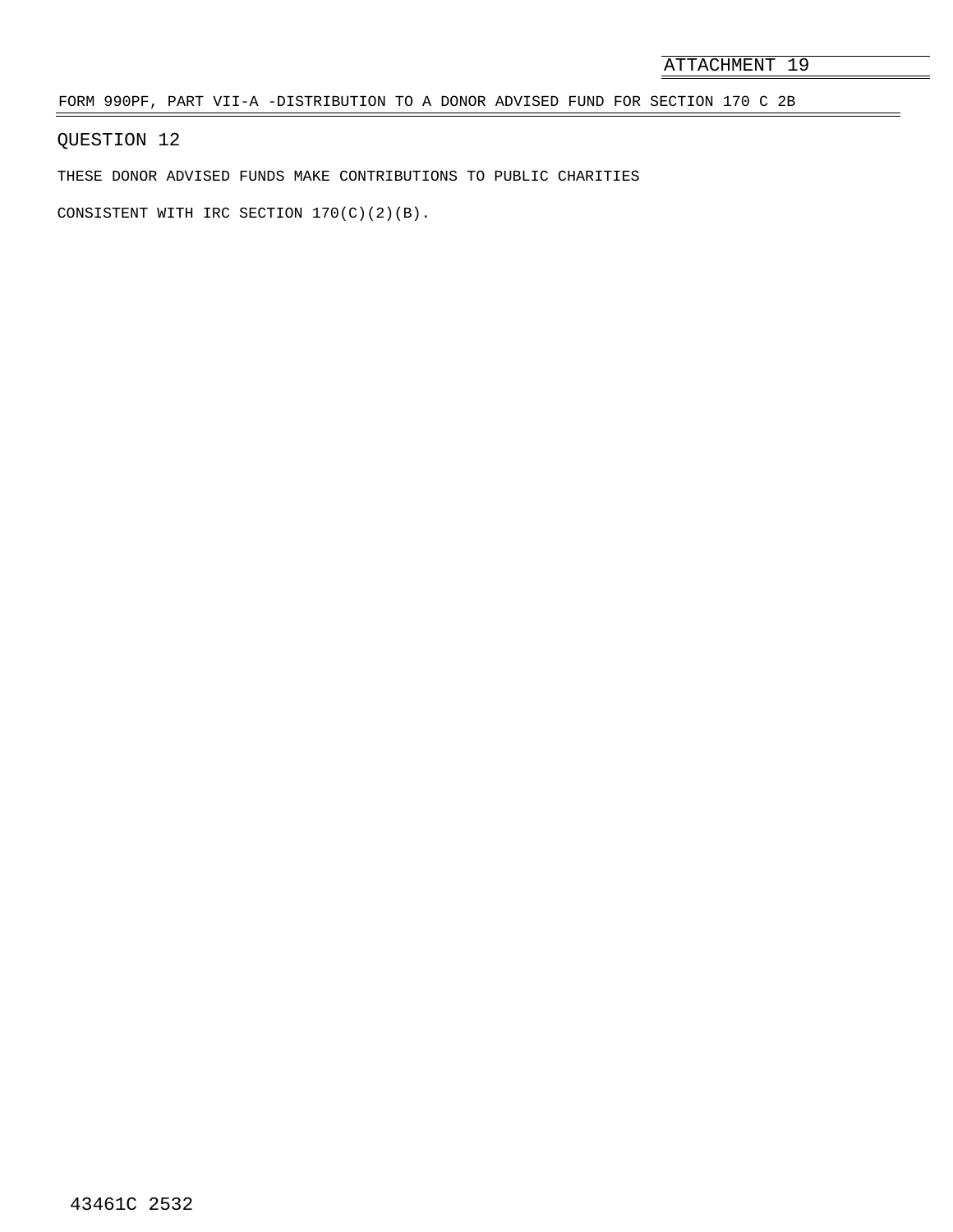$\equiv$ 

ATTACHMENT 20

# FORM 990PF, PART VII-B, LINE 5C-EXPENDITURE RESPONSIBILITY STATEMENT

| GRANTEE'S NAME:<br>GRANTEE'S ADDRESS: 1920 RUE BAILE<br>CITY, STATE & ZIP:<br>FOREIGN PROVINCE: QUEBEC<br>FOREIGN COUNTRY:<br>GRANT DATE:<br>GRANT AMOUNT:<br>GRANT PURPOSE:<br>AMOUNT EXPENDED:<br>ANY DIVERSION?<br>DATES OF REPORTS:<br>VERIFICATION DATE:<br>RESULTS OF VERIFICATION:<br>REPORTS AND VERIFICATION | CANADIAN CENTRE FOR ARCHITECTURE<br>MONTREAL<br>CANADA H3H 2S6<br>07/29/2013<br>710,000.<br>TO SUPPORT MULTIDISCIPLINARY RESEARCH GROUPS IN<br>ARCHITECTURAL HISTORY AND DESIGN<br>663,346.<br>NO<br>NARRATIVE - 3/31/20 & FINANCIAL - 3/31/20<br>THE CANADIAN CENTRE FOR ARCHITECTURE, INC. WAS SCHEDULED TO SUBMIT<br>NARRATIVE AND FINANCIAL REPORTS OF ITS EXPENDITURES ON THE 2013 GRANT<br>ON OR BEFORE MARCH 31 OF 2019 AND 2020. THE REPORTS WERE RECEIVED ON<br>MARCH 31, 2019 AND JULY 29, 2020. AS OF THESE FINANCIAL REPORTS,<br>APPROXIMATELY \$663,346 OF THE GRANT FUNDS HAVE BEEN SPENT. THE<br>REMAINING \$46,654 OF UNSPENT GRANT FUNDS WAS RETURNED TO THE<br>FOUNDATION ON DECEMBER 17, 2019. THE GRANTOR HAS NO REASON TO DOUBT<br>THE ACCURACY OR RELIABILITY OF THE REPORTS FROM THE GRANTEE;<br>THEREFORE, NO INDEPENDENT VERIFICATION OF THE REPORT WAS MADE. |
|-----------------------------------------------------------------------------------------------------------------------------------------------------------------------------------------------------------------------------------------------------------------------------------------------------------------------|----------------------------------------------------------------------------------------------------------------------------------------------------------------------------------------------------------------------------------------------------------------------------------------------------------------------------------------------------------------------------------------------------------------------------------------------------------------------------------------------------------------------------------------------------------------------------------------------------------------------------------------------------------------------------------------------------------------------------------------------------------------------------------------------------------------------------------------------------------------------------------------|
| GRANTEE'S ADDRESS: 1920 RUE BAILE<br>CITY, STATE & ZIP: MONTREAL<br>FOREIGN PROVINCE: QUEBEC<br>FOREIGN COUNTRY:<br>GRANT DATE:<br>GRANT AMOUNT:<br>GRANT PURPOSE:<br>AMOUNT EXPENDED:<br>ANY DIVERSION?<br>VERIFICATION DATE:<br>RESULTS OF VERIFICATION:<br>REPORTS AND VERIFICATION                                | GRANTEE'S NAME: CANADIAN CENTRE FOR ARCHITECTURE<br>CANADA H3H 2S6<br>02/06/2017<br>750,000.<br>TO SUPPORT INTELLECTUAL AND INSTITUTIONAL INITIATIVES<br>OF ARCHITECTURE, URBANISM, AND THE HUMANITIES<br>7,757.<br>ΝO<br>DATES OF REPORTS: NARRATIVE - 3/29/19 & FINANCIAL - 3/29/19<br>THE CANADIAN CENTRE FOR ARCHITECTURE, INC. WAS SCHEDULED TO SUBMIT<br>INTERIM NARRATIVE AND FINANCIAL REPORTS OF ITS EXPENDITURES ON THE<br>2017 GRANT ON OR BEFORE MARCH 31, 2019. THE REPORTS WERE RECEIVED ON<br>MARCH 29, 2019. AS OF THIS FINANCIAL REPORT, APPROXIMATELY \$7,757 OF<br>THE GRANT FUNDS HAVE BEEN SPENT. THE GRANTOR HAS NO REASON TO DOUBT<br>THE ACCURACY OR RELIABILITY OF THE REPORTS FROM THE GRANTEE;<br>THEREFORE, NO INDEPENDENT VERIFICATION OF THE REPORT WAS MADE.                                                                                            |
|                                                                                                                                                                                                                                                                                                                       | GRANTEE'S NAME: HBCU LIBRARY ALLIANCE, INC.<br>GRANTEE'S ADDRESS: 1438 W PEACHTREE ST NW, STE 200<br>CITY, STATE & ZIP: ATLANTA, GA 30309-2955                                                                                                                                                                                                                                                                                                                                                                                                                                                                                                                                                                                                                                                                                                                                         |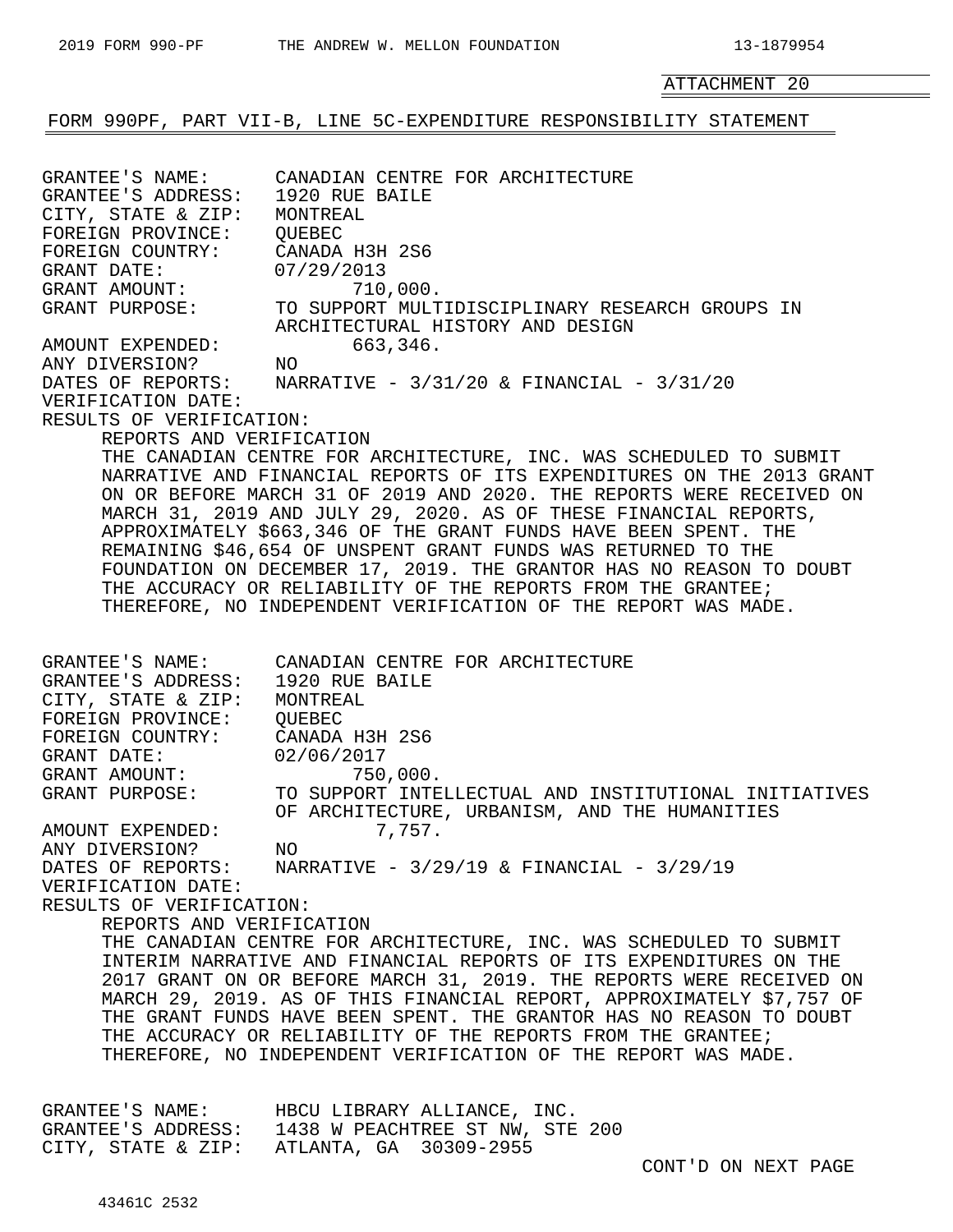ATTACHMENT 20 (CONT'D)

## FORM 990PF, PART VII-B, LINE 5C-EXPENDITURE RESPONSIBILITY STATEMENT

GRANT DATE: 04/23/2019 GRANT AMOUNT: 88,500.<br>GRANT PURPOSE: TO SUPPORT THE TO SUPPORT THE INITIAL STAGE OF FUNDRAISING EFFORTS FOR THE PRESERVATION OF SPECIAL COLLECTIONS AMOUNT EXPENDED: ANY DIVERSION? NO DATES OF REPORTS: NOT YET DUE VERIFICATION DATE: RESULTS OF VERIFICATION: REPORTS AND VERIFICATION A GRANT TO THE HBCU LIBRARY ALLIANCE, INC. WAS PAID BY THE FOUNDATION IN APRIL 2019. THE HBCU LIBRARY ALLIANCE, INC. WAS NOT SCHEDULED TO SUBMIT NARRATIVE AND FINANCIAL REPORTS OF ITS EXPENDITURES ON THIS GRANT UNTIL ON OR BEFORE DECEMBER 31, 2020. NO REPORT WAS RECEIVED IN 2019. GRANTEE'S NAME: LOS ANGELES COUNTY PUBLIC LIBRARY FDN GRANTEE'S ADDRESS: 7400 EAST IMPERIAL HIGHWAY CITY, STATE & ZIP: DOWNEY, CA 90242 GRANT DATE: 03/27/2019 GRANT AMOUNT: 100,000. GRANT AMOUNT:  $100,000$ .<br>GRANT PURPOSE: TO SUPPORT THE CREATIVE CULTIVATION PROJECT AT CLAREMONT LIBRARY AMOUNT EXPENDED: ANY DIVERSION? NO DATES OF REPORTS: NOT DUE YET VERIFICATION DATE: RESULTS OF VERIFICATION: RESULTS AND VERIFICATION A GRANT TO THE LOS ANGELES COUNTY PUBLIC LIBRARY FOUNDATION WAS PAID BY THE FOUNDATION IN MARCH 2019. THE LOS ANGELES COUNTY PUBLIC LIBRARY FOUNDATION WAS NOT SCHEDULED TO SUBMIT INTERIM NARRATIVE AND FINANCIAL REPORTS OF ITS EXPENDITURES ON THIS GRANT UNTIL ON OR BEFORE MARCH 31, 2020. NO REPORT WAS RECEIVED IN 2019. GRANTEE'S NAME: UNIVERSITAT BAYREUTH GRANTEE'S ADDRESS: ZENTRALE UNIVERSITATSVERWALTUNG CITY, STATE & ZIP: FOREIGN PROVINCE: BURO 2.05, BAYREUTH FOREIGN COUNTRY: GERMANY 95440 GRANT DATE: 02/24/2014 GRANT AMOUNT: 118,000. GRANT PURPOSE: TO SUPPORT THE DEVELOPMENT OF A COORDINATED DIGITAL DATABASE OF IMAGES AND INFORMATION ON PLANTS AMOUNT EXPENDED: 117,981. ANY DIVERSION? NO<br>DATES OF REPORTS: NAR NARRATIVE -  $2/22/19$  & FINANCIAL -  $2/22/19$ VERIFICATION DATE: RESULTS OF VERIFICATION: REPORTS AND VERIFICATION UNIVERSITAT BAYREUTH WAS SCHEDULED TO SUBMIT FINAL NARRATIVE AND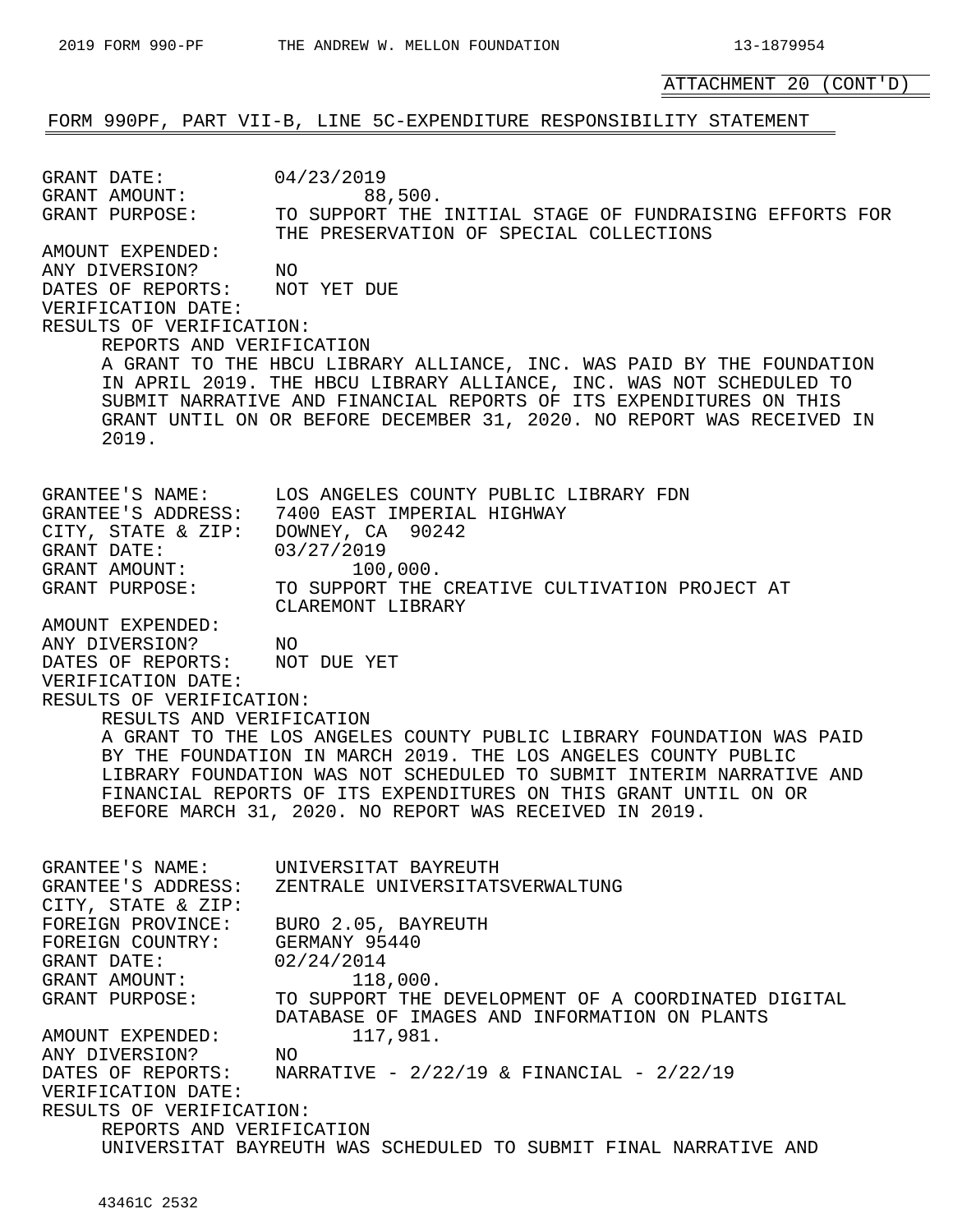## ATTACHMENT 20 (CONT'D)

## FORM 990PF, PART VII-B, LINE 5C-EXPENDITURE RESPONSIBILITY STATEMENT

FINANCIAL REPORTS OF ITS EXPENDITURES ON THE 2014 GRANT ON OR BEFORE FEBRUARY 15, 2019. THE REPORTS WERE RECEIVED ON FEBRUARY 22, 2019. AS OF THIS FINANCIAL REPORT, APPROXIMATELY \$117,981 OF THE GRANT FUNDS HAVE BEEN SPENT. THE REMAINING \$19 OF UNSPENT GRANT FUNDS WAS RETURNED TO THE FOUNDATION ON MARCH 20, 2019. THE GRANTOR HAS NO REASON TO DOUBT THE ACCURACY OR RELIABILITY OF THE REPORTS FROM THE GRANTEE; THEREFORE, NO INDEPENDENT VERIFICATION OF THE REPORT WAS MADE.

GRANTEE'S NAME: UNIVERSITY DE SANTIAGO DE COMPOSTELA GRANTEE'S ADDRESS: E-15782 SANTIAGO DE COMPOSTELA CITY, STATE & ZIP: GALICIA FOREIGN COUNTRY: SPAIN<br>GRANT DATE: 04/09/2012 GRANT DATE: 04/09/2012 GRANT AMOUNT: 67,000.<br>GRANT PURPOSE: TO SUPPORT THE TO SUPPORT THE DEVELOPMENT OF A COORDINATED DIGITAL DATABASE OF IMAGES AND INFORMATION ON PLANTS AMOUNT EXPENDED: 67,000. ANY DIVERSION? NO DATES OF REPORTS: NARRATIVE - 3/27/19 & FINANCIAL - 3/27/19 VERIFICATION DATE: RESULTS OF VERIFICATION: REPORTS AND VERIFICATION UNIVERSIDADE DE SANTIAGO DE COMPOSTELA WAS SCHEDULED TO SUBMIT FINAL NARRATIVE AND FINANCIAL REPORTS OF ITS EXPENDITURES ON THE 2012 GRANT ON OR BEFORE MARCH 31, 2019. THE REPORTS WERE RECEIVED ON MARCH 27, 2019. AS OF THIS FINANCIAL REPORT, ALL GRANT FUNDS HAVE BEEN SPENT. THE GRANTOR HAS NO REASON TO DOUBT THE ACCURACY OR RELIABILITY OF THE REPORTS FROM THE GRANTEE; THEREFORE, NO INDEPENDENT VERIFICATION OF THE REPORT WAS MADE. GRANTEE'S NAME: UNIVERSITY OF BRITISH COLUMBIA GRANTEE'S ADDRESS: WALTER C KOERNER LIBRARY, FLR 7 CITY, STATE & ZIP: FOREIGN PROVINCE: 2329 WEST MALL, VANCOUVER, BC<br>FOREIGN COUNTRY: CANADA V6T 1Z4<br>GRANT DATE: 09/10/2012 FOREIGN COUNTRY: GRANT DATE: 09/10/2012 GRANT AMOUNT: 495,000.<br>GRANT PURPOSE: TO SUPPORT A CU TO SUPPORT A CURATOR OF THE ASIAN COLLECTIONS AND A CURATORIAL FELLOWSHIP PROGRAM AMOUNT EXPENDED: 495,000. ANY DIVERSION? NO NARRATIVE -  $3/29/19$  & FINANCIAL -  $3/29/19$ VERIFICATION DATE: RESULTS OF VERIFICATION: REPORTS AND VERIFICATION THE UNIVERSITY OF BRITISH COLUMBIA WAS SCHEDULED TO SUBMIT FINAL NARRATIVE AND FINANCIAL REPORTS OF ITS EXPENDITURES ON THE 2012 GRANT ON OR BEFORE MARCH 31, 2019. THE REPORTS WERE RECEIVED ON MARCH 29, 2019. AS OF THIS FINANCIAL REPORT, ALL GRANT FUNDS HAVE BEEN SPENT. THE GRANTOR HAS NO REASON TO DOUBT THE ACCURACY OR RELIABILITY OF THE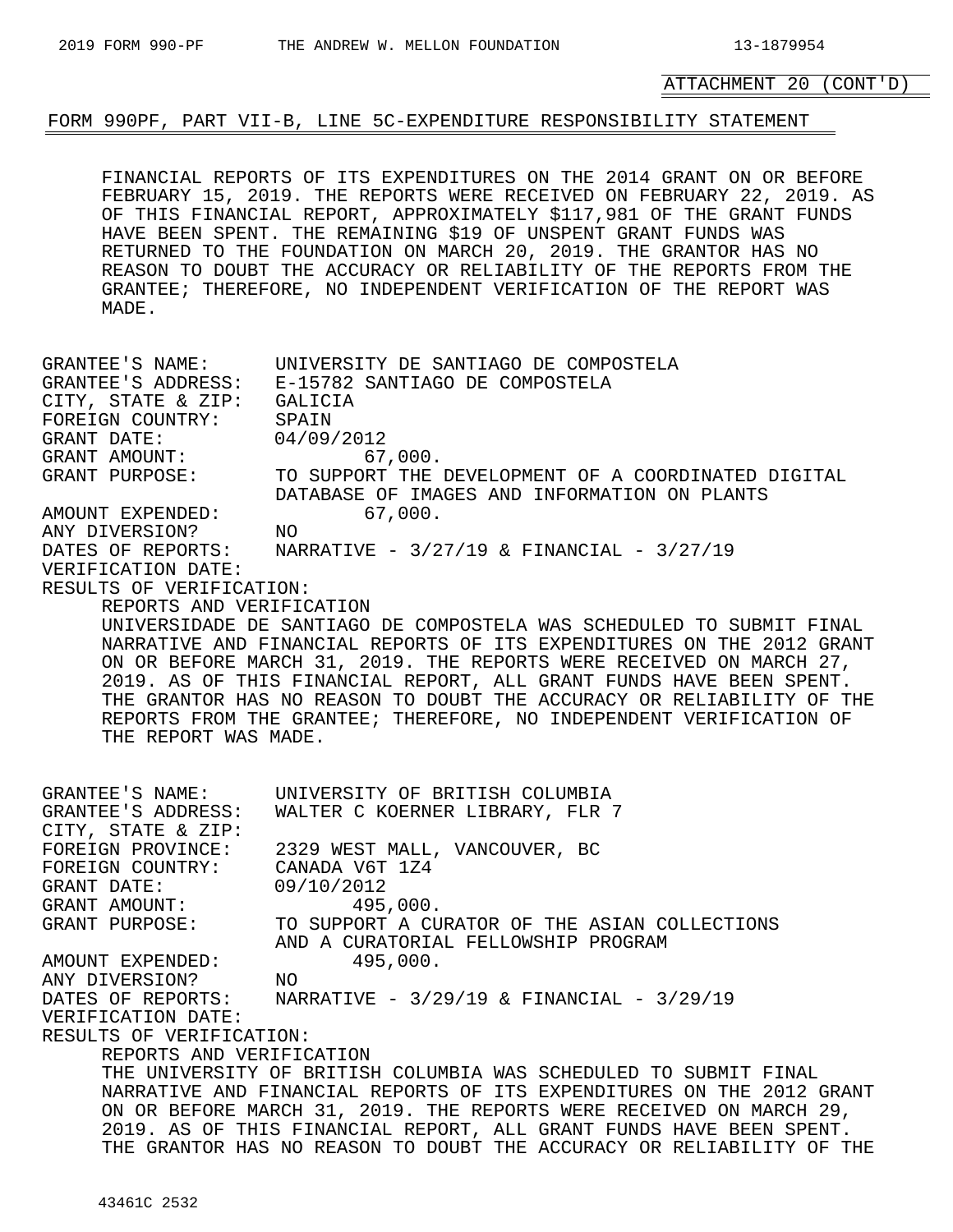ATTACHMENT 20 (CONT'D)

# FORM 990PF, PART VII-B, LINE 5C-EXPENDITURE RESPONSIBILITY STATEMENT

REPORTS FROM THE GRANTEE; THEREFORE, NO INDEPENDENT VERITICATION OF THE REPORT WAS MADE.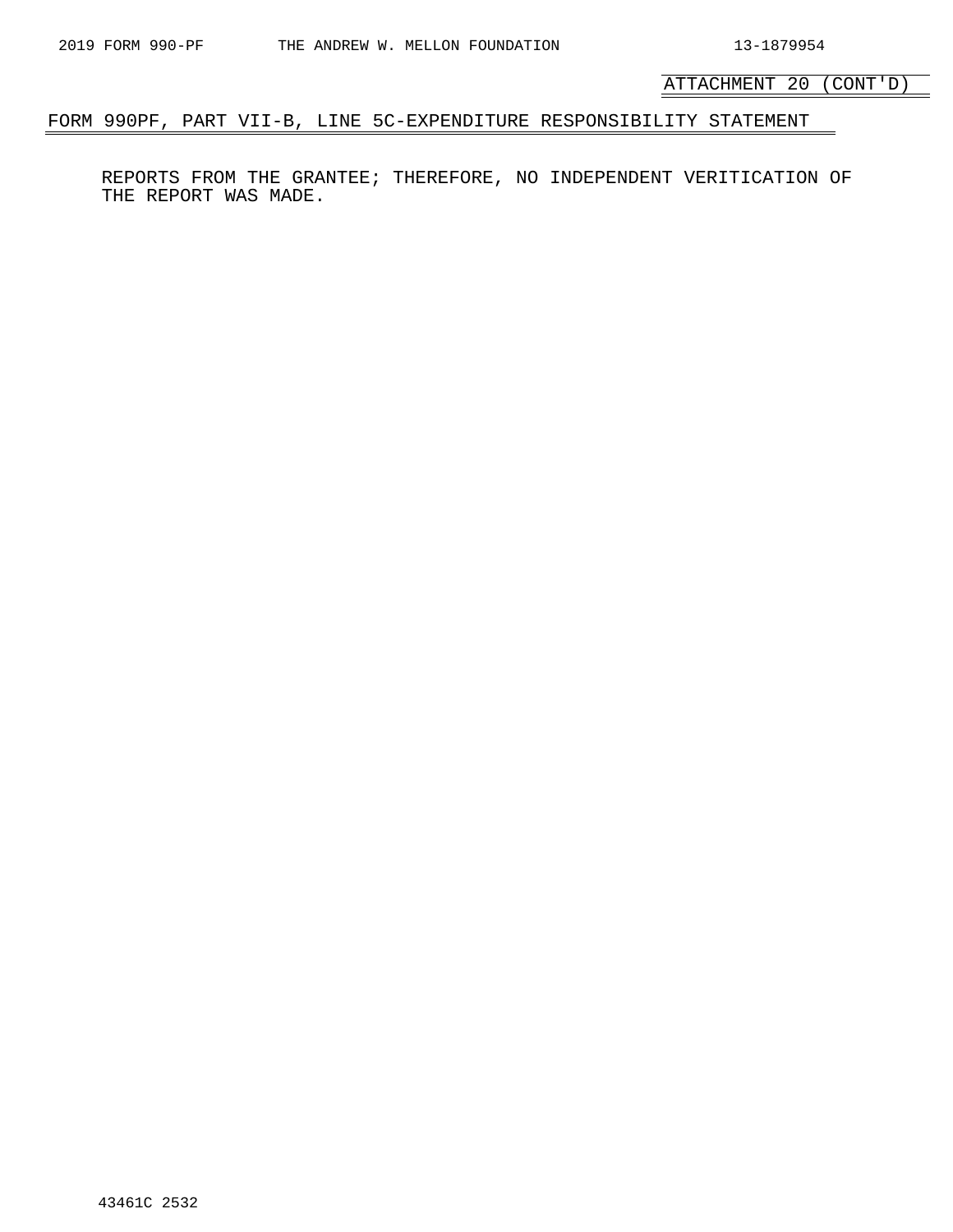|                                                                                                                        | FORM 990PF, PART VIII - LIST OF OFFICERS, DIRECTORS, AND TRUSTEES                                                                                                                                        |              |                                               | ATTACHMENT 21                                  |
|------------------------------------------------------------------------------------------------------------------------|----------------------------------------------------------------------------------------------------------------------------------------------------------------------------------------------------------|--------------|-----------------------------------------------|------------------------------------------------|
| NAME AND ADDRESS                                                                                                       | TITLE AND AVERAGE HOURS PER<br>WEEK DEVOTED TO POSITION                                                                                                                                                  | COMPENSATION | CONTRIBUTIONS<br>TO EMPLOYEE<br>BENEFIT PLANS | EXPENSE ACCT<br>AND OTHER<br><b>ALLOWANCES</b> |
| ELIZABETH ALEXANDER<br>140 EAST 62ND STREET<br>NEW YORK, NY 10065<br>WEEK AND FREQUENTLY MORE<br>FORM W-2 COMPENSATION | PRESIDENT<br>40.00<br>*THE OFFICERS WORK, AT A MINIMUM, A FULL TIME SCHEDULE OF 40 HOURS PER<br>*HOUSING ALLOWANCE INCLUDED IN EXPENSE ACCT AND OTHER ALLOWANCES AND AS                                  | 914,505.     |                                               | 79,292. 125,000.                               |
| SCOTT TAYLOR<br>140 EAST 62ND STREET<br>NEW YORK, NY 10065<br>WEEK AND FREQUENTLY MORE<br>*SEE GENERAL EXPLANATION     | CHIEF INVESTMENT OFFICER<br>40.00<br>*THE OFFICERS WORK, AT A MINIMUM, A FULL TIME SCHEDULE OF 40 HOURS PER                                                                                              | 1,802,666.   | 92,826.                                       | 0.                                             |
| MICHELE S. WARMAN<br>140 EAST 62ND STREET<br>NEW YORK, NY 10065<br>WEEK AND FREQUENTLY MORE                            | EVP, COO, GEN CNSL, & SEC<br>40.00<br>*THE OFFICERS WORK, AT A MINIMUM, A FULL TIME SCHEDULE OF 40 HOURS PER                                                                                             | 726,860.     | 99,139.                                       | $0$ .                                          |
| MARIET WESTERMANN<br>140 EAST 62ND STREET<br>NEW YORK, NY 10065<br>WEEK AND FREQUENTLY MORE<br>FORM W-2 COMPENSATION   | EVP PRGRMS & RSRCH (THRU $7/31$ ) 401,226.<br>40.00<br>*THE OFFICERS WORK, AT A MINIMUM, A FULL TIME SCHEDULE OF 40 HOURS PER<br>*HOUSING ALLOWANCE INCLUDED IN EXPENSE ACCT AND OTHER ALLOWANCES AND AS |              | 74,787.                                       | 35,000.                                        |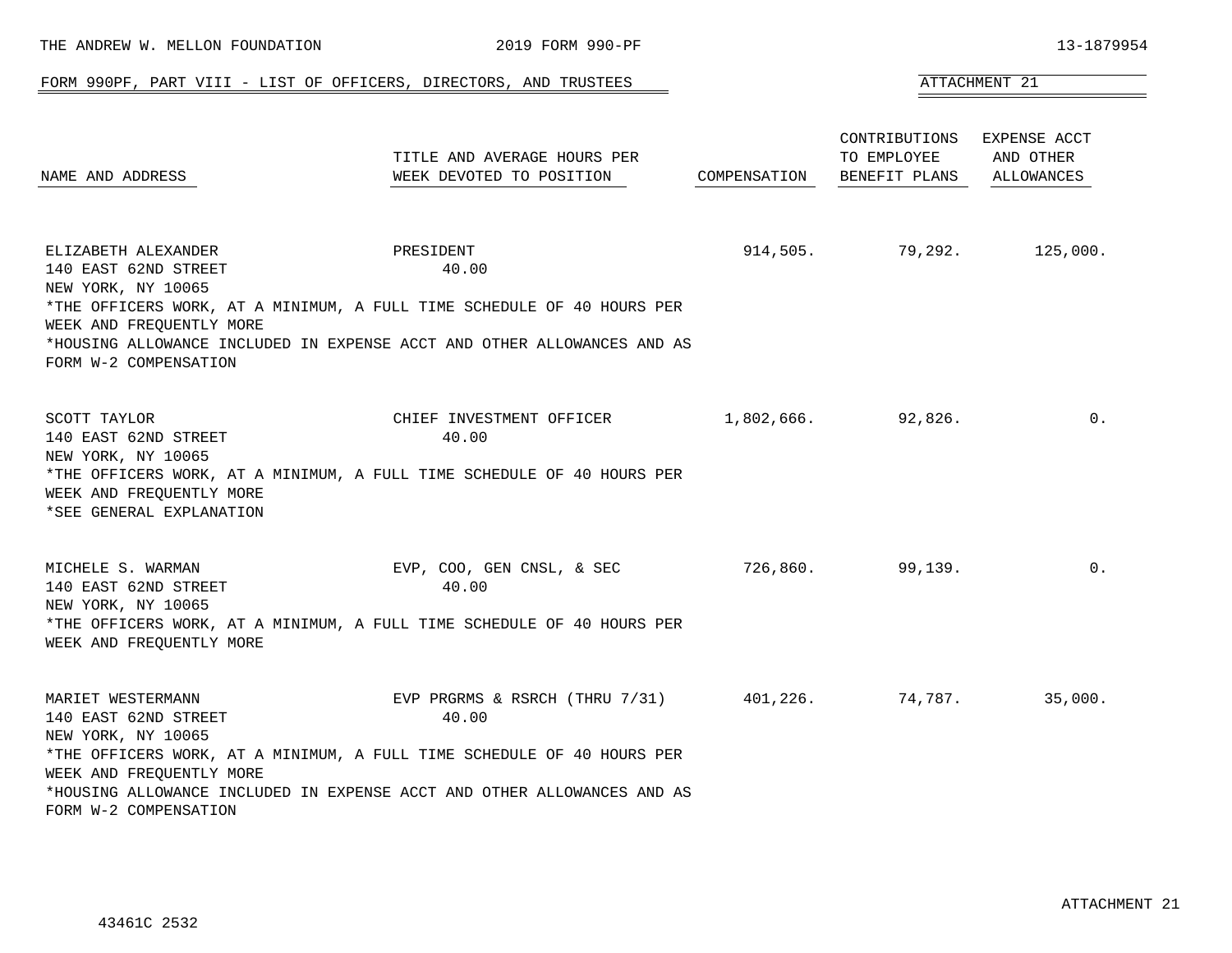|                                                                                       | FORM 990PF, PART VIII - LIST OF OFFICERS, DIRECTORS, AND TRUSTEES                                                                                                                                |              |                                                            | ATTACHMENT 21 (CONT'D)  |
|---------------------------------------------------------------------------------------|--------------------------------------------------------------------------------------------------------------------------------------------------------------------------------------------------|--------------|------------------------------------------------------------|-------------------------|
| NAME AND ADDRESS                                                                      | TITLE AND AVERAGE HOURS PER<br>WEEK DEVOTED TO POSITION                                                                                                                                          | COMPENSATION | CONTRIBUTIONS EXPENSE ACCT<br>TO EMPLOYEE<br>BENEFIT PLANS | AND OTHER<br>ALLOWANCES |
| KATHRYN A. HALL<br>140 EAST 62ND STREET<br>NEW YORK, NY 10065<br>AND BETWEEN MEETINGS | TRUSTEE, BRD CHR (EFFCTVE 3/7)<br>6.00<br>*CHAIR OF THE BOARD OF TRUSTEES PROVIDES AN AVERAGE OF 3-6 HOURS PER WEEK<br>ATTENDING MEETINGS AND PROVIDING SERVICES TO THE FOUNDATION IN ADVANCE OF | 50,000.      | $0$ .                                                      | $0$ .                   |
| GLENN D. LOWRY<br>140 EAST 62ND STREET<br>NEW YORK, NY 10065                          | TRUSTEE<br>5.00<br>*TRUSTEES PROVIDE AN AVERAGE OF 3-5 HOURS PER WEEK ATTENDING MEETINGS AND<br>PROVIDING SERVICES TO THE FOUNDATION IN ADVANCE OF AND BETWEEN MEETINGS                          | 35,000.      | $0$ .                                                      | 0.                      |
| ERIC M. MINDICH<br>140 EAST 62ND STREET<br>NEW YORK, NY 10065                         | TRUSTEE<br>5.00<br>*TRUSTEES PROVIDE AN AVERAGE OF 3-5 HOURS PER WEEK ATTENDING MEETINGS AND<br>PROVIDING SERVICES TO THE FOUNDATION IN ADVANCE OF AND BETWEEN MEETINGS                          | 35,000.      | $0$ .                                                      | $0$ .                   |
| RICHARD H. BRODHEAD<br>140 EAST 62ND STREET<br>NEW YORK, NY 10065                     | TRUSTEE<br>5.00<br>*TRUSTEES PROVIDE AN AVERAGE OF 3-5 HOURS PER WEEK ATTENDING MEETINGS AND                                                                                                     | 33,750.      | 0 <sub>1</sub>                                             | $0$ .                   |

THE ANDREW W. MELLON FOUNDATION 2019 FORM 990-PF 13-1879954

PROVIDING SERVICES TO THE FOUNDATION IN ADVANCE OF AND BETWEEN MEETINGS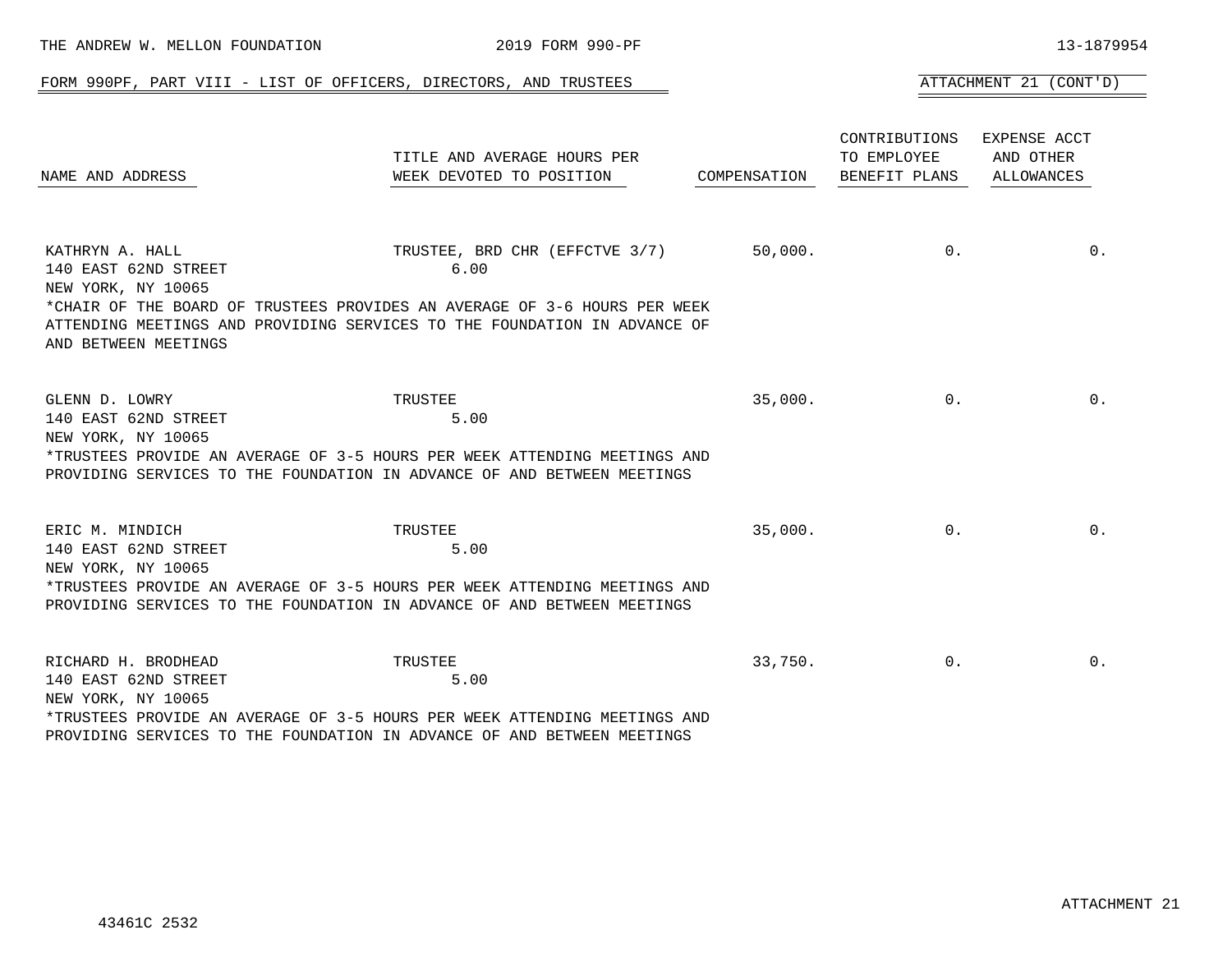|                                                                   | FORM 990PF, PART VIII - LIST OF OFFICERS, DIRECTORS, AND TRUSTEES                                                                                                                       |              |                                               | ATTACHMENT 21 (CONT'D)                         |
|-------------------------------------------------------------------|-----------------------------------------------------------------------------------------------------------------------------------------------------------------------------------------|--------------|-----------------------------------------------|------------------------------------------------|
| NAME AND ADDRESS                                                  | TITLE AND AVERAGE HOURS PER<br>WEEK DEVOTED TO POSITION                                                                                                                                 | COMPENSATION | CONTRIBUTIONS<br>TO EMPLOYEE<br>BENEFIT PLANS | EXPENSE ACCT<br>AND OTHER<br><b>ALLOWANCES</b> |
| KATHERINE G. FARLEY<br>140 EAST 62ND STREET<br>NEW YORK, NY 10065 | TRUSTEE<br>5.00<br>*TRUSTEES PROVIDE AN AVERAGE OF 3-5 HOURS PER WEEK ATTENDING MEETINGS AND<br>PROVIDING SERVICES TO THE FOUNDATION IN ADVANCE OF AND BETWEEN MEETINGS                 | 30,000.      | 0.                                            | 0.                                             |
| JOSHUA S. FRIEDMAN<br>140 EAST 62ND STREET<br>NEW YORK, NY 10065  | TRUSTEE (EFFECTIVE 3/7)<br>5.00<br>*TRUSTEES PROVIDE AN AVERAGE OF 3-5 HOURS PER WEEK ATTENDING MEETINGS AND<br>PROVIDING SERVICES TO THE FOUNDATION IN ADVANCE OF AND BETWEEN MEETINGS | 30,000.      | $0$ .                                         | 0.                                             |
| HEATHER GERKEN<br>140 EAST 62ND STREET<br>NEW YORK, NY 10065      | TRUSTEE<br>5.00<br>*TRUSTEES PROVIDE AN AVERAGE OF 3-5 HOURS PER WEEK ATTENDING MEETINGS AND<br>PROVIDING SERVICES TO THE FOUNDATION IN ADVANCE OF AND BETWEEN MEETINGS                 | 30,000.      | 0.                                            | 0.                                             |
| THELMA GOLDEN<br>140 EAST 62ND STREET<br>NEW YORK, NY 10065       | TRUSTEE (EFFECTIVE 3/7)<br>5.00<br>*TRUSTEES PROVIDE AN AVERAGE OF 3-5 HOURS PER WEEK ATTENDING MEETINGS AND<br>PROVIDING SERVICES TO THE FOUNDATION IN ADVANCE OF AND BETWEEN MEETINGS | 30,000.      | $0$ .                                         | 0.                                             |

--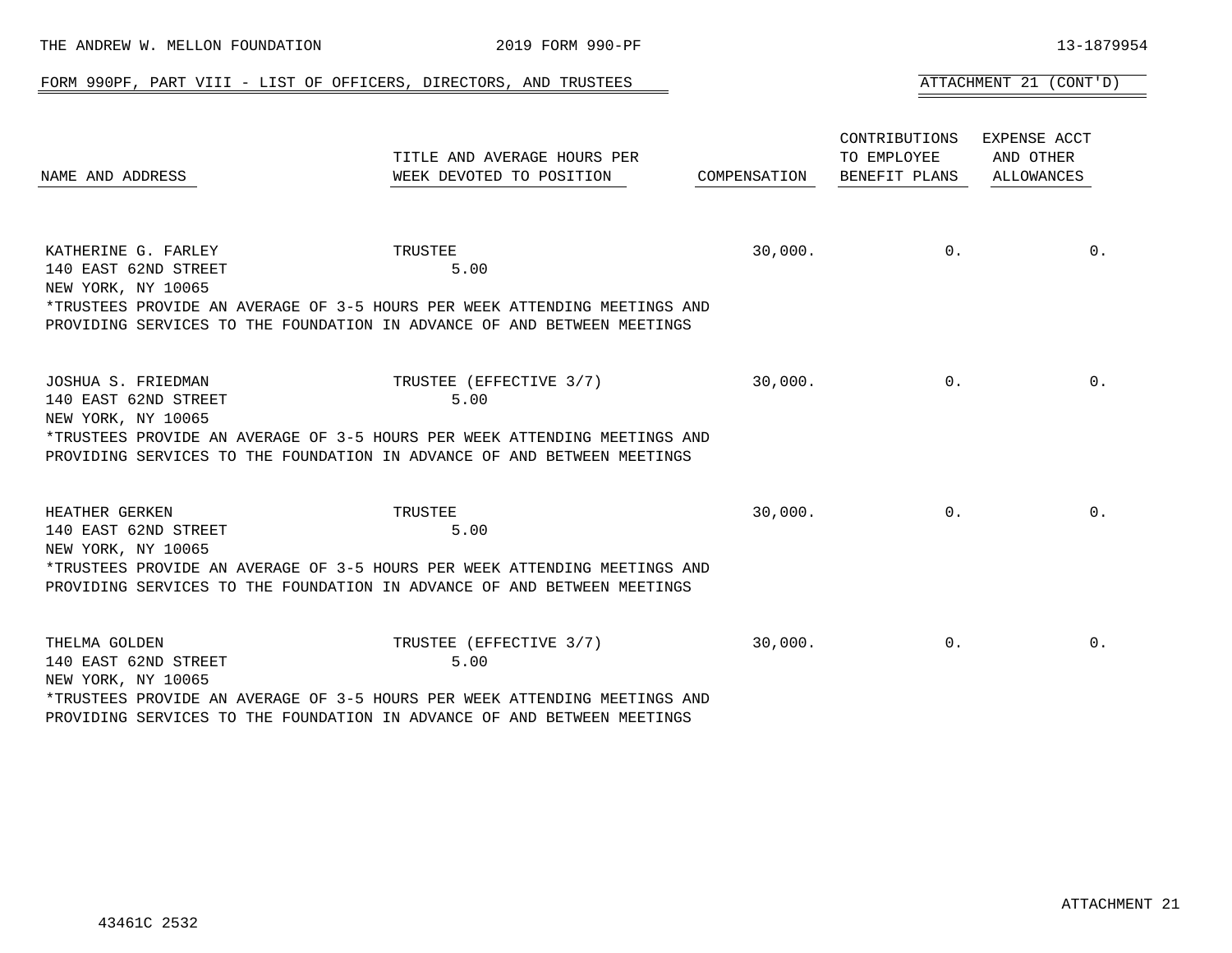| FORM 990PF, PART VIII - LIST OF OFFICERS, DIRECTORS, AND TRUSTEES                                                                                                                                                                                 |                                                         |              |                                               | ATTACHMENT 21 (CONT'D)                         |  |
|---------------------------------------------------------------------------------------------------------------------------------------------------------------------------------------------------------------------------------------------------|---------------------------------------------------------|--------------|-----------------------------------------------|------------------------------------------------|--|
| NAME AND ADDRESS                                                                                                                                                                                                                                  | TITLE AND AVERAGE HOURS PER<br>WEEK DEVOTED TO POSITION | COMPENSATION | CONTRIBUTIONS<br>TO EMPLOYEE<br>BENEFIT PLANS | EXPENSE ACCT<br>AND OTHER<br><b>ALLOWANCES</b> |  |
| SARAH E. THOMAS<br>140 EAST 62ND STREET<br>NEW YORK, NY 10065<br>*TRUSTEES PROVIDE AN AVERAGE OF 3-5 HOURS PER WEEK ATTENDING MEETINGS AND<br>PROVIDING SERVICES TO THE FOUNDATION IN ADVANCE OF AND BETWEEN MEETINGS                             | TRUSTEE<br>5.00                                         | 30,000.      | $0$ .                                         | 0.                                             |  |
| DANIELLE S. ALLEN<br>140 EAST 62ND STREET<br>NEW YORK, NY 10065<br>*CHAIR OF THE BOARD OF TRUSTEES PROVIDES AN AVERAGE OF 3-6 HOURS PER WEEK<br>ATTENDING MEETINGS AND PROVIDING SERVICES TO THE FOUNDATION IN ADVANCE OF<br>AND BETWEEN MEETINGS | TRUSTEE, BRD CHR (THROUGH 3/7)<br>6.00                  | 13,750.      | $0$ .                                         | 0.                                             |  |

THE ANDREW W. MELLON FOUNDATION 2019 FORM 990-PF 13-1879954

| GRAND<br>111<br>---<br>$\sim$ | --- | - - | $\sim$ |
|-------------------------------|-----|-----|--------|
|                               |     |     |        |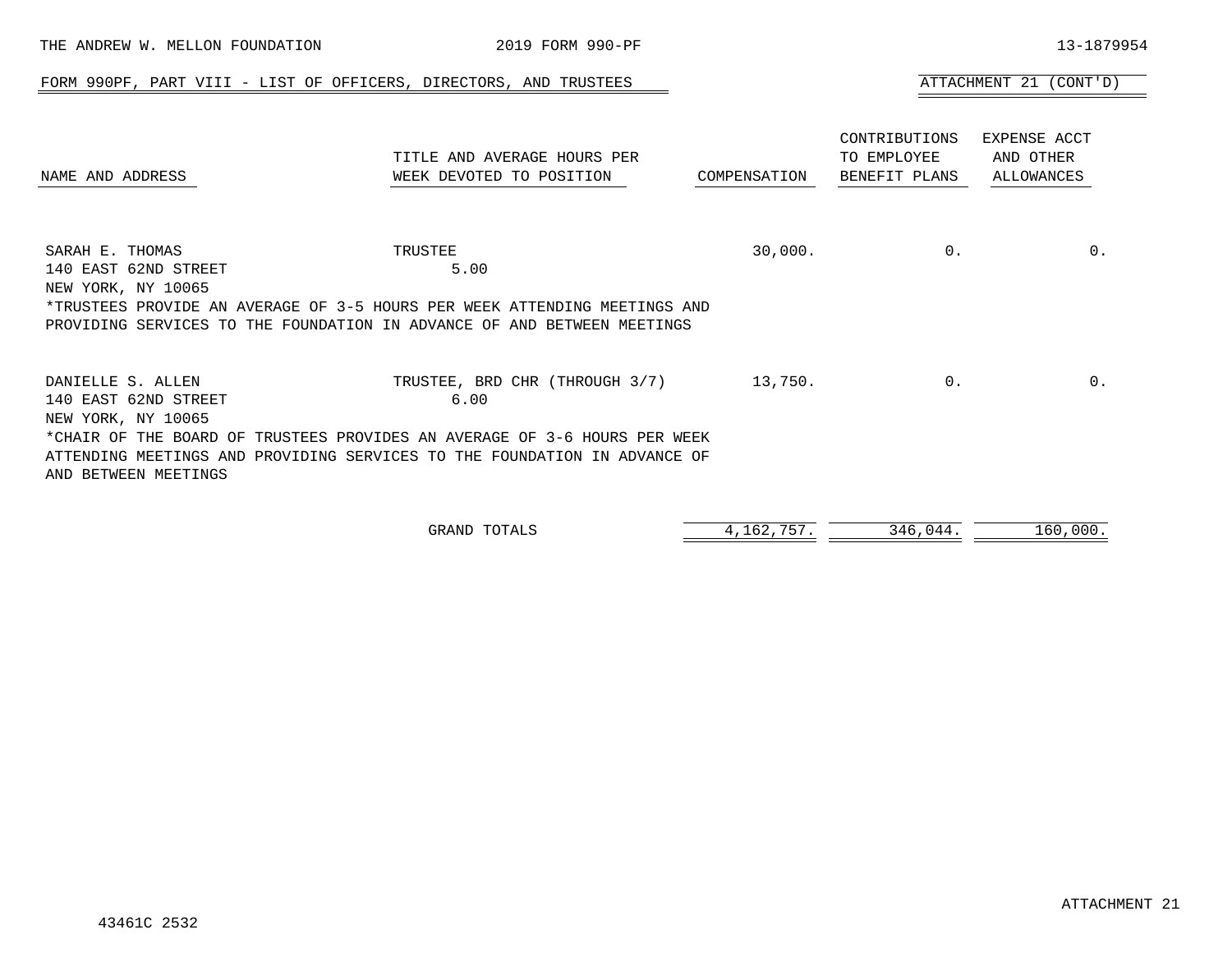THE ANDREW W. MELLON FOUNDATION 2019 FORM 990-PF 13-1879954

## 990PF, PART VIII - COMPENSATION OF THE FIVE HIGHEST PAID EMPLOYEES

## ATTACHMENT 22

| NAME AND ADDRESS                                                                            | TITLE AND AVERAGE<br>HOURS PER WEEK<br>DEVOTED TO POSITION | COMPENSATION | CONTRIBUTIONS EXPENSE ACCT<br>TO EMPLOYEE<br>BENEFIT PLANS | AND OTHER<br>ALLOWANCES |
|---------------------------------------------------------------------------------------------|------------------------------------------------------------|--------------|------------------------------------------------------------|-------------------------|
| MONICA C. SPENCER<br>140 EAST 62ND STREET<br>NEW YORK, NY 10065<br>*SEE GENERAL EXPLANATION | SENIOR PORTFOLIO MGR<br>40.00                              | 1,111,997.   | 98,610.                                                    | $0$ .                   |
| KAREN GRIEB INAL<br>140 EAST 62ND STREET<br>NEW YORK, NY 10065<br>*SEE GENERAL EXPLANATION  | SENIOR PORTFOLIO MGR 663,738.<br>40.00                     |              | 98,747.                                                    | $0$ .                   |
| ABIGAIL ARCHIBALD<br>140 EAST 62ND STREET<br>NEW YORK, NY 10065<br>*SEE GENERAL EXPLANATION | SENIOR PORTFOLIO MGR<br>40.00                              | 637,663.     | 98,767.                                                    | $0$ .                   |
| THOMAS J. SANDERS<br>140 EAST 62ND STREET<br>NEW YORK, NY 10065                             | CFO<br>40.00                                               | 473,852.     | 83,961.                                                    | $0$ .                   |
| EUGENE M. TOBIN<br>140 EAST 62ND STREET<br>NEW YORK, NY 10065                               | SENIOR PRGM OFFICER<br>40.00                               | 463,326.     | 83,195.                                                    | $0$ .                   |
|                                                                                             | TOTAL COMPENSATION                                         | 3,350,576.   | 463,280.                                                   | $0$ .                   |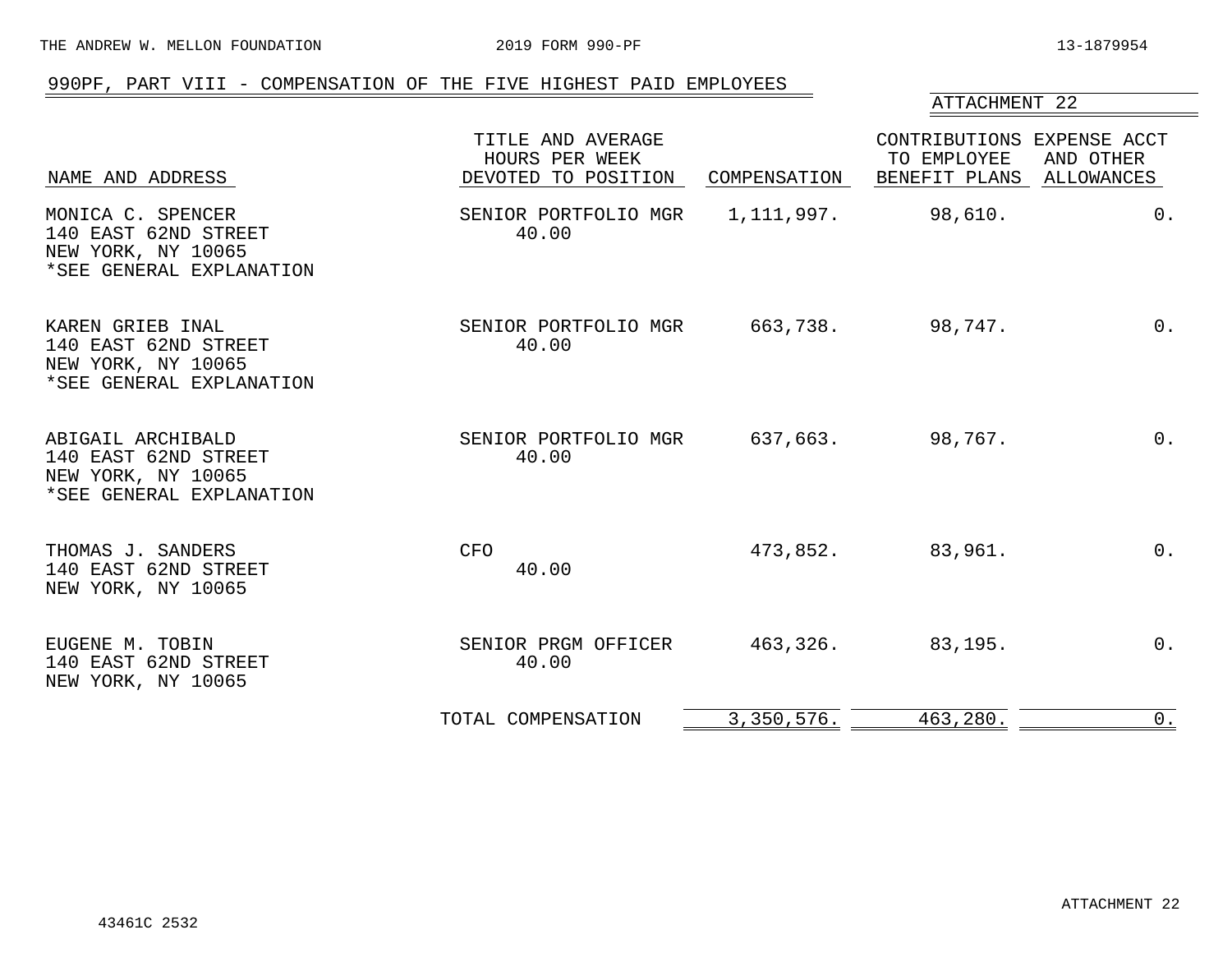| 990PF, PART VIII- COMPENSATION OF THE FIVE HIGHEST PAID PROFESSIONALS                                          |                 |               |
|----------------------------------------------------------------------------------------------------------------|-----------------|---------------|
|                                                                                                                |                 | ATTACHMENT 23 |
| NAME AND ADDRESS                                                                                               | TYPE OF SERVICE | COMPENSATION  |
| SILCHESTER INTERNATIONAL INVESTORS, INC. INVESTMENT MGMT<br>780 THIRD AVENUE, 42ND FLOOR<br>NEW YORK, NY 10017 |                 | 2,319,611.    |
| GENERAL ATLANTIC SERVICE COMPANY, LLC INVESTMENT MGMT<br>600 STEAMBOAT ROAD, SUITE 105<br>GREENWICH, CT 06830  |                 | 1,722,328.    |
| J.P. MORGAN INVESTMENT MANAGEMENT INC.    INVESTMENT MGMT<br>320 PARK AVENUE, 15TH FLOOR<br>NEW YORK, NY 10022 |                 | 1,516,075.    |
| WELLINGTON MANAGEMENT<br>280 CONGRESS STREET<br>BOSTON, MA 02210                                               | INVESTMENT MGMT | 931,570.      |
| WESTWOOD GLOBAL INVESTMENTS, LLC<br>ONE FINANCIAL CENTER, SUITE 1620<br>BOSTON, MA 02111                       | INVESTMENT MGMT | 858,707.      |

TOTAL COMPENSATION 7,348,291.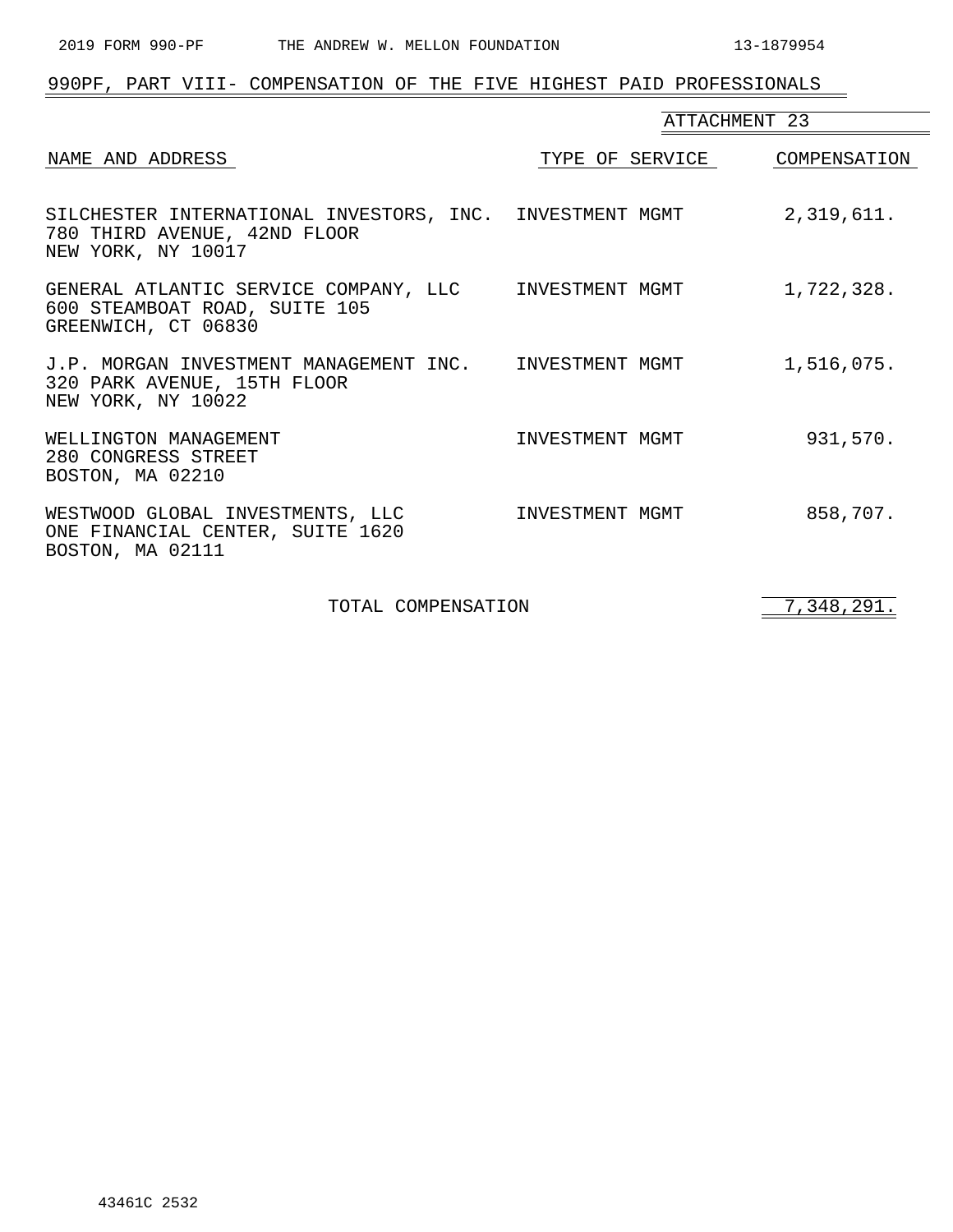ATTACHMENT 24

## FORM 990PF, PART XV - NAME, ADDRESS AND PHONE FOR APPLICATIONS

THE ANDREW W. MELLON FOUNDATION 140 EAST 62ND STREET NEW YORK, NY 10065 212-838-8400

FORM IN WHICH APPLICATION SHOULD BE SUBMITTED AND INFORMATION THEY SHOULD INCLUDE:

GRANT APPLICATIONS ARE REVIEWED THROUGHOUT THE YEAR. THE FOUNDATION MAKES GRANTS IN FOUR CORE PROGRAM AREAS: HIGHER LEARNING; ARTS AND CULTURE; PUBLIC KNOWLEDGE; AND HUMANITIES IN PLACE. THE PRESIDENT'S OFFICE ALSO MAKES GRANTS THAT ALIGN WITH AND EXEMPLIFY THE FOUNDATION'S STRATEGIC PRINCIPLES AND VISION. THERE IS ALSO A SMALL PROGRAM CALLED PUBLIC AFFAIRS.

COLLABORATIVE PLANNING BY THE FOUNDATION AND ITS GRANTEE INSTITUTIONS GENERALLY PRECEDES AWARDS AND IS AN INTEGRAL PART OF GRANTMAKING. UNSOLICITED PROPOSALS ARE RARELY FUNDED. PROSPECTIVE APPLICANTS ARE THEREFORE ENCOURAGED NOT TO SUBMIT A FULL PROPOSAL AT THE OUTSET BUT RATHER SUBMIT AN INQUIRY THROUGH THE FOUNDATION'S FLUXX PORTAL.

SUBMISSION DEADLINES: NONE

RESTRICTIONS OR LIMITATIONS ON AWARDS: THE FOUNDATION DOES NOT MAKE GRANTS TO INDIVIDUALS.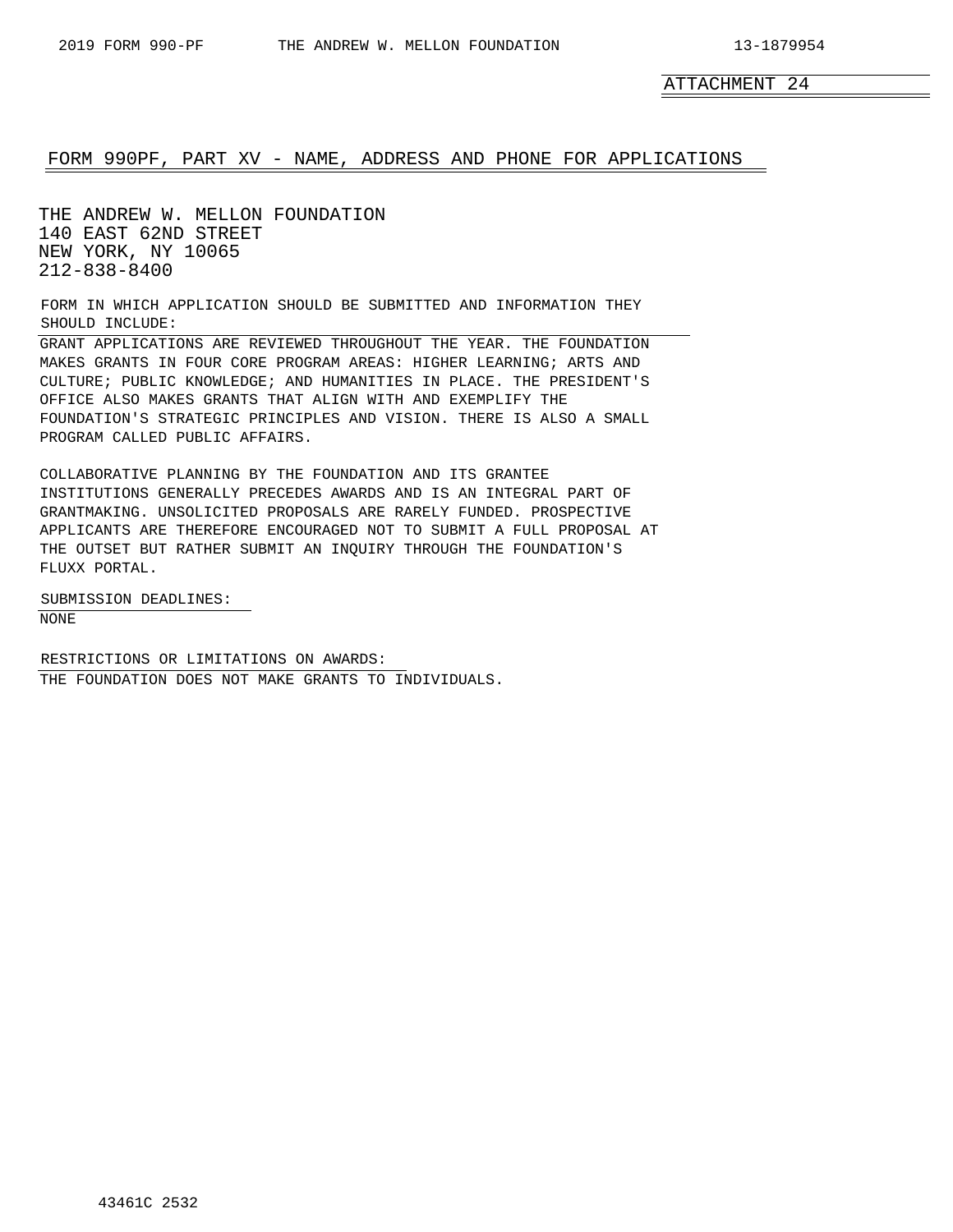| ATTACHMENT 25 |  |
|---------------|--|
|               |  |

|                                                  | RELATIONSHIP TO SUBSTANTIAL CONTRIBUTOR |                                                   |            |
|--------------------------------------------------|-----------------------------------------|---------------------------------------------------|------------|
|                                                  | AND                                     |                                                   |            |
| RECIPIENT NAME AND ADDRESS                       | FOUNDATION STATUS OF RECIPIENT          | PURPOSE OF GRANT OR CONTRIBUTION                  | AMOUNT     |
|                                                  |                                         |                                                   |            |
| ABILENE CHRISTIAN UNIVERSITY                     | NONE                                    | TO SUPPORT THE DIGITIZATION OF OUT-OF-PRINT       | 103,000.   |
| 1600 CAMPUS COURT                                | PC                                      | HUMANITIES TITLES AND THE DISSEMINATION OF THOSE  |            |
| ABILENE, TX 79699                                |                                         | TITLES ON AN OPEN ACCESS BASIS                    |            |
| AGNES SCOTT COLLEGE                              | NONE                                    | TO SUPPORT DISCRETIONARY INITIATIVES AT THE EARLY | 100,000.   |
| 141 EAST COLLEGE AVENUE                          | PC                                      | STAGE OF A LIBERAL ARTS COLLEGE PRESIDENT'S       |            |
| DECATUR, GA 30030                                |                                         | CAREER                                            |            |
| ALLIANCE OF ARTISTS COMMUNITIES                  | NONE                                    | TO SUPPORT SERVICES TO THE FIELD                  | 525,000.   |
| 144 WESTMINSTER STREET, SUITE 301                | РC                                      |                                                   |            |
| PROVIDENCE, RI 02903                             |                                         |                                                   |            |
|                                                  |                                         |                                                   |            |
| ALLIANCE OF RESIDENT THEATRES NEW YORK, INC.     | <b>NONE</b>                             | TO SUPPORT THE NEW YORK THEATER PROGRAM           | 2,240,000. |
| 520 EIGHTH AVENUE, SUITE 319                     | PC                                      |                                                   |            |
| NEW YORK, NY 10018                               |                                         |                                                   |            |
| AMERICAN ACADEMY OF ARTS AND SCIENCES            | NONE                                    | TO SUPPORT THE ADMINISTRATION OF A SURVEY OF THE  | 275,000.   |
| 136 IRVING STREET                                | PC                                      | US PUBLIC ABOUT KNOWLEDGE OF AND ENGAGEMENT WITH  |            |
| NORTONS WOODS                                    |                                         | THE HUMANITIES                                    |            |
| CAMBRIDGE, MA 02138-1996                         |                                         |                                                   |            |
|                                                  |                                         |                                                   |            |
| AMERICAN ASSOCIATION FOR STATE AND LOCAL HISTORY | <b>NONE</b>                             | TO SUPPORT AN INITIATIVE THAT STUDIES THE WAYS    | 250,000.   |
| 2021 21ST AVENUE S, SUITE 320                    | PC                                      | AMERICANS UNDERSTAND HISTORY, AND TO GENERATE     |            |
| NASHVILLE, TN 37212                              |                                         | SUCCESSFUL COMMUNICATION STRATEGIES ABOUT THE     |            |
|                                                  |                                         | IMPORTANCE OF HISTORY FOR PUBLIC AUDIENCES        |            |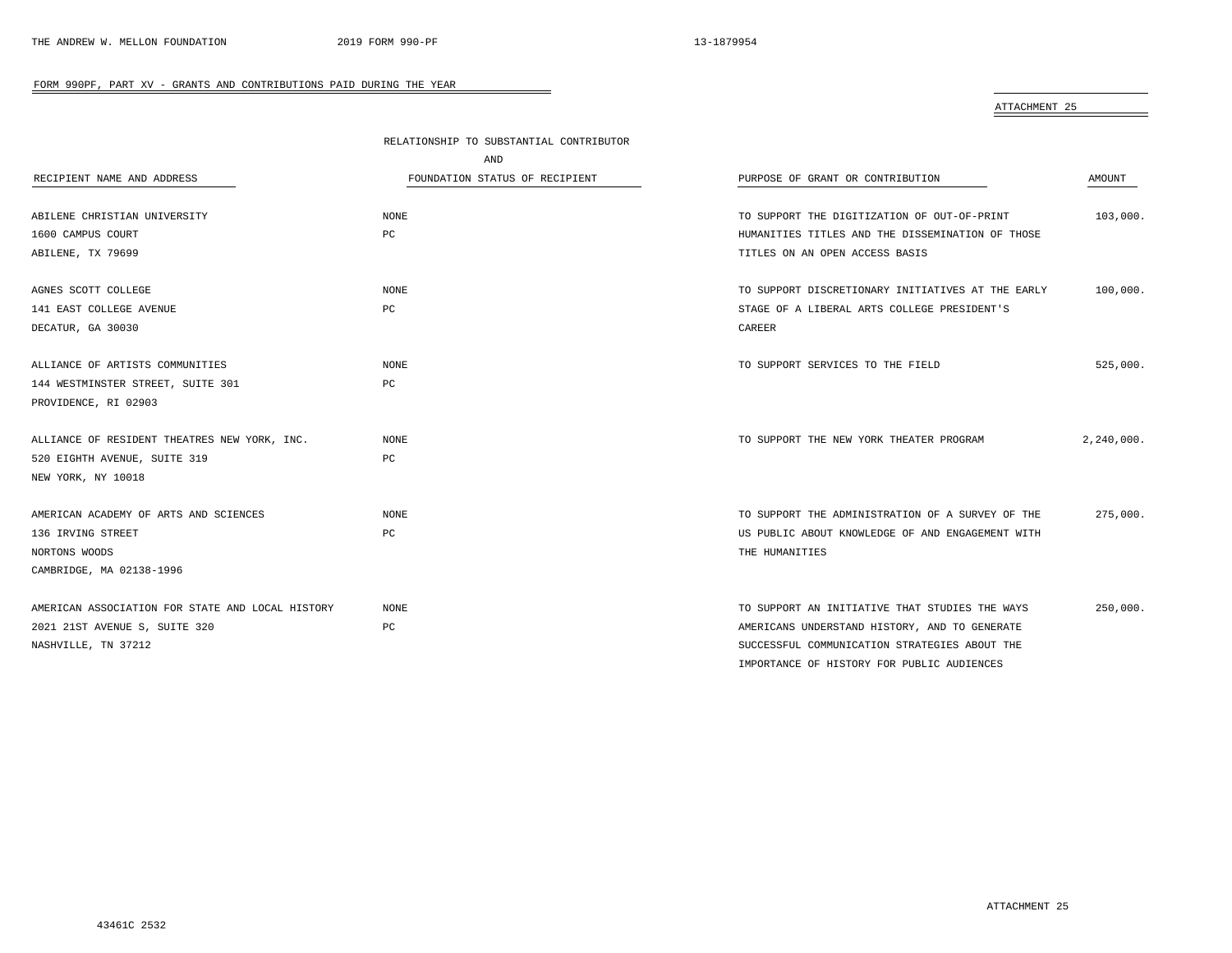ATTACHMENT 25 (CONT'D)

|                                       | RELATIONSHIP TO SUBSTANTIAL CONTRIBUTOR |                                                    |            |
|---------------------------------------|-----------------------------------------|----------------------------------------------------|------------|
|                                       | AND                                     |                                                    |            |
| RECIPIENT NAME AND ADDRESS            | FOUNDATION STATUS OF RECIPIENT          | PURPOSE OF GRANT OR CONTRIBUTION                   | AMOUNT     |
| AMERICAN COUNCIL OF LEARNED SOCIETIES | <b>NONE</b>                             | TO SUPPORT AN ANNUAL GRANT COMPETITION FOR DIGITAL | 1,500,000. |
| 633 THIRD AVENUE, 8TH FLOOR           | PC                                      | HUMANITIES PROJECTS                                |            |
| NEW YORK, NY 10017-6795               |                                         |                                                    |            |
| AMERICAN COUNCIL OF LEARNED SOCIETIES | NONE                                    | TO SUPPORT A CONTINUATION AND AUGMENTATION OF THE  | 2,000,000. |
| 633 THIRD AVENUE, 8TH FLOOR           | $_{\rm PC}$                             | SCHOLARS & SOCIETY FELLOWSHIPS FOR TENURED         |            |
| NEW YORK, NY 10017-6795               |                                         | SCHOLARS THAT WILL STRENGTHEN PUBLIC VISIBILITY    |            |
|                                       |                                         | AND ADVISING CAPABILITY TO PROMOTE DIVERSE CAREER  |            |
|                                       |                                         | OUTCOMES FOR HUMANITIES PHDS                       |            |
| AMERICAN COUNCIL OF LEARNED SOCIETIES | <b>NONE</b>                             | TO SUPPORT A FINAL ROUND OF THE FREDERICK          | 2,750,000. |
| 633 THIRD AVENUE, 8TH FLOOR           | $_{\rm PC}$                             | BURKHARDT RESIDENTIAL FELLOWSHIP PROGRAM FOR       |            |
| NEW YORK, NY 10017-6795               |                                         | RECENTLY TENURED FACULTY IN RESEARCH UNIVERSITIES  |            |
|                                       |                                         | AND LIBERAL ARTS COLLEGES                          |            |
| AMERICAN COUNCIL OF LEARNED SOCIETIES | <b>NONE</b>                             | TO SUPPORT A SERIES OF SUMMER INSTITUTES THAT      | 1,000,000. |
| 633 THIRD AVENUE, 8TH FLOOR           | PC                                      | WOULD EXPLORE INNOVATIVE PRACTICES OF EQUITY AND   |            |
| NEW YORK, NY 10017-6795               |                                         | INCLUSION IN THE ACADEMY                           |            |
| AMERICAN COUNCIL OF LEARNED SOCIETIES | <b>NONE</b>                             | TO SUPPORT DISSERTATION COMPLETION FELLOWSHIPS FOR | 3,250,000. |
| 633 THIRD AVENUE, 8TH FLOOR           | $_{\rm PC}$                             | GRADUATE STUDENTS IN THE HUMANITIES AND SOCIAL     |            |
| NEW YORK, NY 10017-6795               |                                         | SCIENCES                                           |            |
| AMERICAN COUNCIL OF LEARNED SOCIETIES | <b>NONE</b>                             | TO SUPPORT ONE ANNUAL CYCLE OF PROGRAM RENEWALS AT | 30.000.    |
|                                       |                                         | INSTITUTIONS HOSTING THE MELLON MAYS               |            |
|                                       |                                         | UNDERGRADUATE FELLOWSHIP: BARNARD, BOWDOIN,        |            |
|                                       |                                         | BROOKLYN, BRYN MAWR, CARLETON, CONNECTICUT,        |            |
|                                       |                                         | DARTMOUTH, GRINNELL, HUNTER, MACALESTER, OBERLIN,  |            |
|                                       |                                         | QUEENS, SMITH, SWARTHMORE, WELLESLEY, WHITTIER,    |            |
|                                       |                                         | AND WILLIAMS COLLEGES; BROWN, COLUMBIA, CORNELL,   |            |
|                                       |                                         | DUKE, EMORY, HARVARD, HAVERFORD, HERITAGE,         |            |
|                                       |                                         | NORTHWESTERN, PRINCETON, RICE, STANFORD,           |            |
|                                       |                                         | WESLEYAN, AND YALE UNIVERSITIES; THE UNIVERSITIES  |            |

÷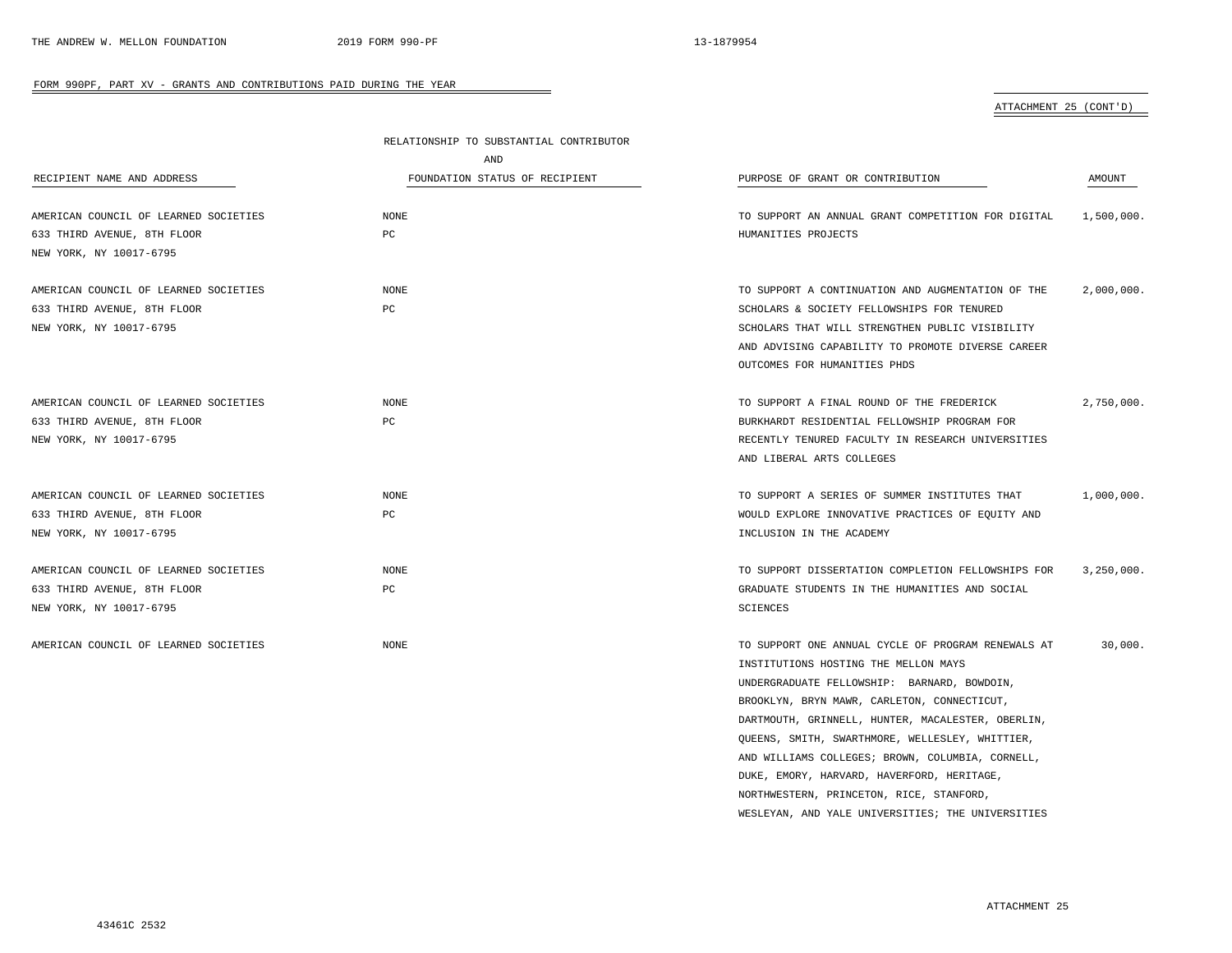ATTACHMENT 25 (CONT'D)

| RECIPIENT NAME AND ADDRESS                                                                      | RELATIONSHIP TO SUBSTANTIAL CONTRIBUTOR<br>AND<br>FOUNDATION STATUS OF RECIPIENT | PURPOSE OF GRANT OR CONTRIBUTION                                                                                                                                                                                                                                                                                                                                                                                                                                                                                                                                                                                                                                                                                                                                                                                                                                                                           | AMOUNT     |
|-------------------------------------------------------------------------------------------------|----------------------------------------------------------------------------------|------------------------------------------------------------------------------------------------------------------------------------------------------------------------------------------------------------------------------------------------------------------------------------------------------------------------------------------------------------------------------------------------------------------------------------------------------------------------------------------------------------------------------------------------------------------------------------------------------------------------------------------------------------------------------------------------------------------------------------------------------------------------------------------------------------------------------------------------------------------------------------------------------------|------------|
| 633 THIRD AVENUE, 8TH FLOOR<br>NEW YORK, NY 10017-6795                                          | PC                                                                               | OF CALIFORNIA AT BERKELEY, AT LOS ANGELES, AND AT<br>RIVERSIDE; THE UNIVERSITIES OF CAPE TOWN,<br>CHICAGO, NEW MEXICO, SOUTHERN CALIFORNIA, TEXAS<br>AT AUSTIN, THE WESTERN CAPE, AND THE<br>WITWATERSRAND; THE CALIFORNIA INSTITUTE OF<br>TECHNOLOGY; THE CITY COLLEGE OF NEW YORK; THE<br>CLAREMONT COLLEGES, INC.; UNITED NEGRO COLLEGE<br>FUND, INC.; AND WASHINGTON UNIVERSITY IN ST.<br>LOUIS                                                                                                                                                                                                                                                                                                                                                                                                                                                                                                        |            |
| AMERICAN COUNCIL OF LEARNED SOCIETIES<br>633 THIRD AVENUE, 8TH FLOOR<br>NEW YORK, NY 10017-6795 | NONE<br>$_{\rm PC}$                                                              | TO SUPPORT ONE ANNUAL CYCLE OF PROGRAM RENEWALS AT<br>INSTITUTIONS HOSTING THE MELLON MAYS<br>UNDERGRADUATE FELLOWSHIP: BARNARD, BOWDOIN,<br>BROOKLYN, BRYN MAWR, CARLETON, CONNECTICUT,<br>DARTMOUTH, GRINNELL, HUNTER, MACALESTER, OBERLIN,<br>QUEENS, SMITH, SWARTHMORE, WELLESLEY, WHITTIER,<br>AND WILLIAMS COLLEGES; BROWN, COLUMBIA, CORNELL,<br>DUKE, EMORY, HARVARD, HAVERFORD, HERITAGE,<br>NORTHWESTERN, PRINCETON, RICE, STANFORD,<br>WESLEYAN, AND YALE UNIVERSITIES; THE UNIVERSITIES<br>OF CALIFORNIA AT BERKELEY, AT LOS ANGELES, AND AT<br>RIVERSIDE; THE UNIVERSITIES OF CAPE TOWN,<br>CHICAGO, NEW MEXICO, SOUTHERN CALIFORNIA, TEXAS<br>AT AUSTIN, THE WESTERN CAPE, AND THE<br>WITWATERSRAND; THE CALIFORNIA INSTITUTE OF<br>TECHNOLOGY; THE CITY COLLEGE OF NEW YORK; THE<br>CLAREMONT COLLEGES, INC.; UNITED NEGRO COLLEGE<br>FUND, INC.; AND WASHINGTON UNIVERSITY IN ST.<br>LOUIS | 2,439,000. |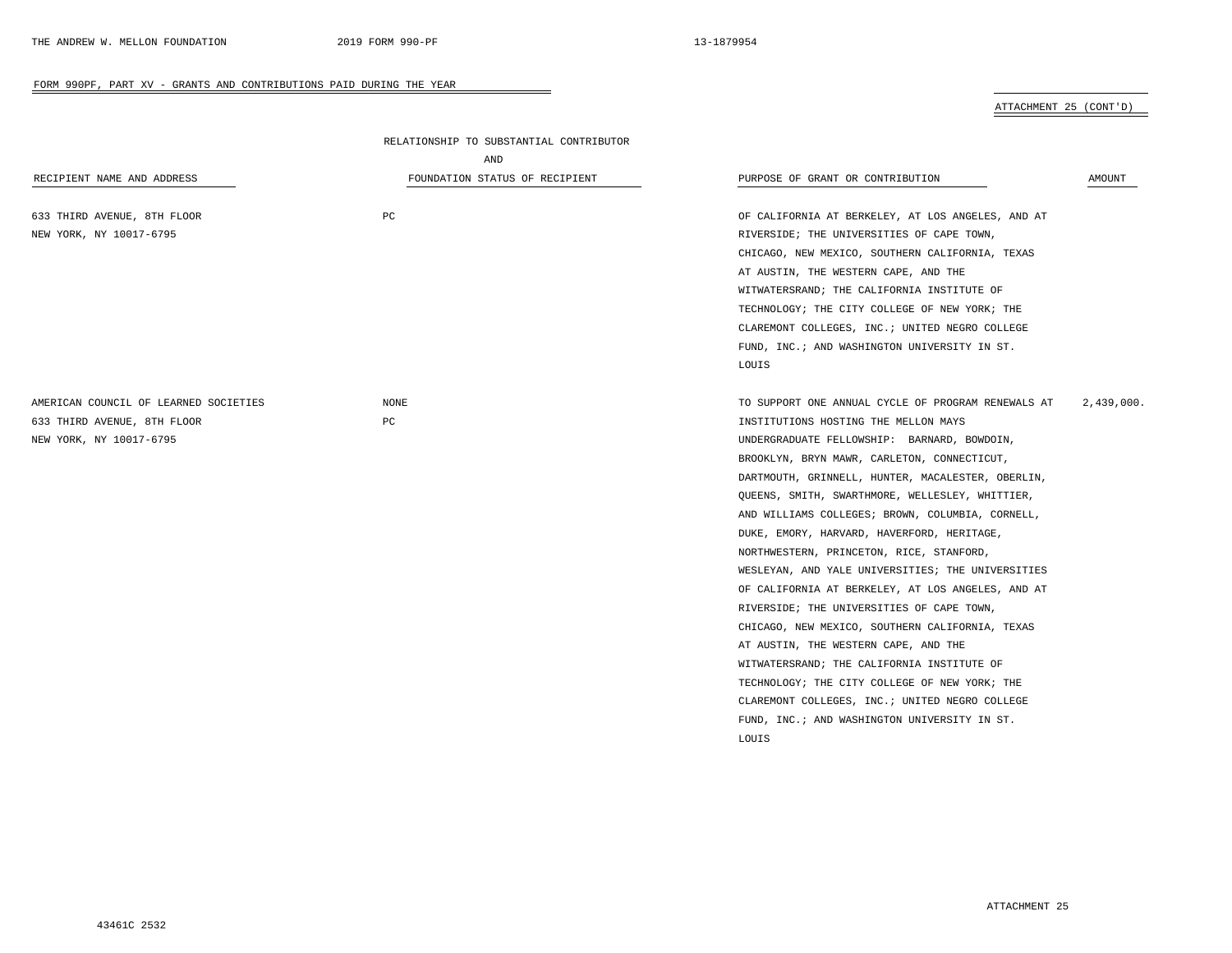ATTACHMENT 25 (CONT'D)

| RECIPIENT NAME AND ADDRESS            | RELATIONSHIP TO SUBSTANTIAL CONTRIBUTOR<br>AND<br>FOUNDATION STATUS OF RECIPIENT | PURPOSE OF GRANT OR CONTRIBUTION                   | <b>AMOUNT</b> |
|---------------------------------------|----------------------------------------------------------------------------------|----------------------------------------------------|---------------|
| AMERICAN COUNCIL OF LEARNED SOCIETIES | NONE                                                                             | TO SUPPORT ONE ANNUAL CYCLE OF PROGRAM RENEWALS AT | 4,290,000.    |
| 633 THIRD AVENUE, 8TH FLOOR           | PC                                                                               | INSTITUTIONS HOSTING THE MELLON MAYS               |               |
| NEW YORK, NY 10017-6795               |                                                                                  | UNDERGRADUATE FELLOWSHIP: BARNARD, BOWDOIN,        |               |
|                                       |                                                                                  | BROOKLYN, BRYN MAWR, CARLETON, CONNECTICUT,        |               |
|                                       |                                                                                  | DARTMOUTH, GRINNELL, HUNTER, MACALESTER, OBERLIN,  |               |
|                                       |                                                                                  | QUEENS, SMITH, SWARTHMORE, WELLESLEY, WHITTIER,    |               |
|                                       |                                                                                  | AND WILLIAMS COLLEGES; BROWN, COLUMBIA, CORNELL,   |               |
|                                       |                                                                                  | DUKE, EMORY, HARVARD, HAVERFORD, HERITAGE,         |               |
|                                       |                                                                                  | NORTHWESTERN, PRINCETON, RICE, STANFORD,           |               |
|                                       |                                                                                  | WESLEYAN, AND YALE UNIVERSITIES; THE UNIVERSITIES  |               |
|                                       |                                                                                  | OF CALIFORNIA AT BERKELEY, AT LOS ANGELES, AND AT  |               |
|                                       |                                                                                  | RIVERSIDE; THE UNIVERSITIES OF CAPE TOWN,          |               |
|                                       |                                                                                  | CHICAGO, NEW MEXICO, SOUTHERN CALIFORNIA, TEXAS    |               |
|                                       |                                                                                  | AT AUSTIN, THE WESTERN CAPE, AND THE               |               |
|                                       |                                                                                  | WITWATERSRAND; THE CALIFORNIA INSTITUTE OF         |               |
|                                       |                                                                                  | TECHNOLOGY; THE CITY COLLEGE OF NEW YORK; THE      |               |
|                                       |                                                                                  | CLAREMONT COLLEGES, INC.; UNITED NEGRO COLLEGE     |               |
|                                       |                                                                                  | FUND, INC.; AND WASHINGTON UNIVERSITY IN ST.       |               |
|                                       |                                                                                  | LOUIS                                              |               |
| AMERICAN COUNCIL OF LEARNED SOCIETIES | NONE                                                                             | TO SUPPORT CAREER DIVERSITY PREPARATION FOR        | 3,500,000.    |
| 633 THIRD AVENUE, 8TH FLOOR           | PC                                                                               | POSTDOCTORAL FELLOWSHIPS IN GOVERNMENT AND         |               |
| NEW YORK, NY 10017-6795               |                                                                                  | NON-PROFIT AGENCIES FOR HUMANITIES PHDS            |               |
| AMERICAN HISTORICAL ASSOCIATION       | NONE                                                                             | TO SUPPORT THE DEVELOPMENT OF A MODEL OF           | 825,000.      |
| 400 A STREET SE                       | PC                                                                               | INTRODUCTORY COLLEGE-LEVEL HISTORY COURSES, A      |               |
| WASHINGTON, DC 20003                  |                                                                                  | TOOLKIT FOR IMPLEMENTATION, AND A RESOURCE OF      |               |
|                                       |                                                                                  | CONSULTANTS THAT CAN BE SCALED NATIONALLY AND      |               |
|                                       |                                                                                  |                                                    |               |

 $\overline{\phantom{a}}$ 

ADAPTED TO OTHER DISCIPLINES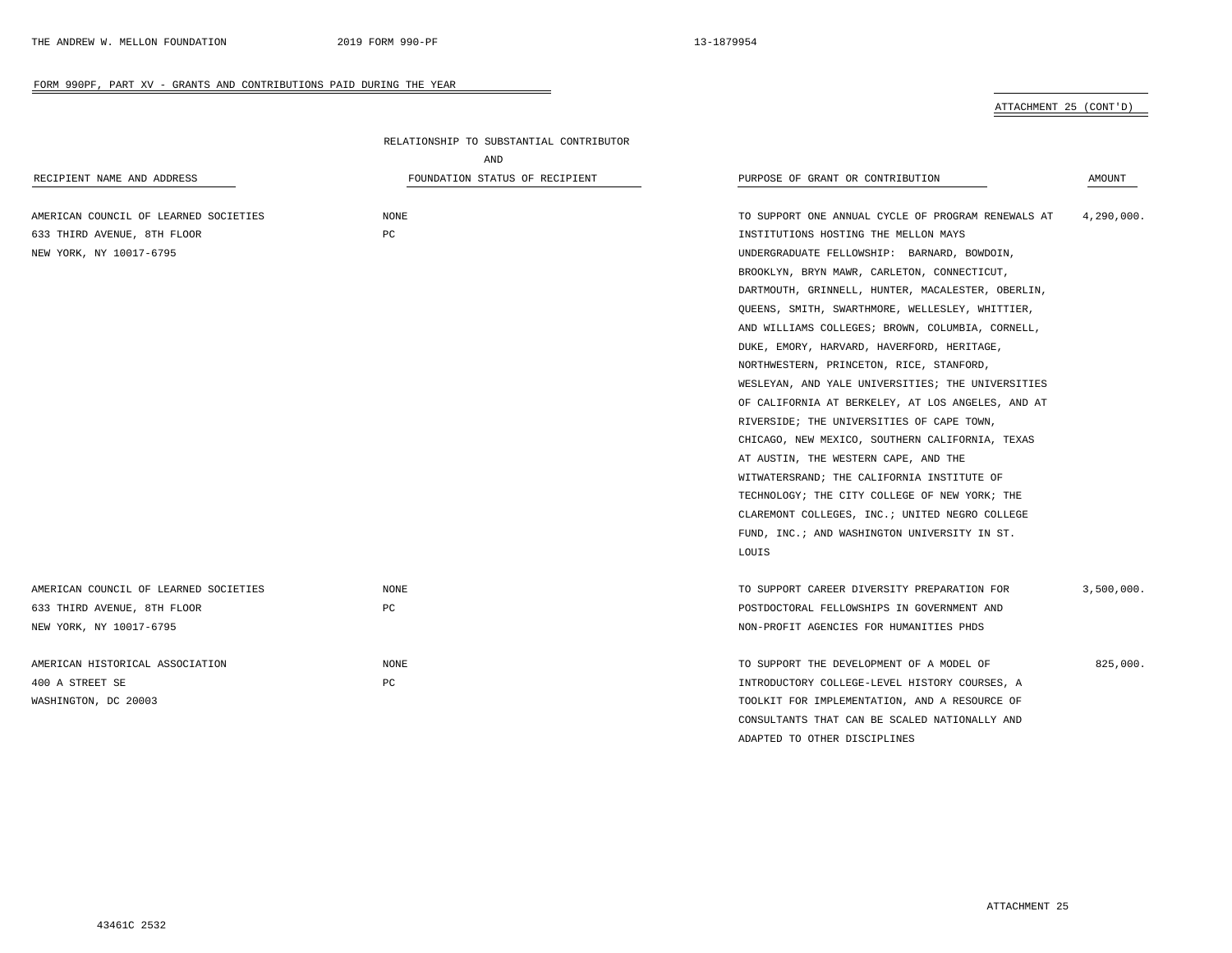HISTORY PROGRAM

#### FORM 990PF, PART XV - GRANTS AND CONTRIBUTIONS PAID DURING THE YEAR

## ATTACHMENT 25 (CONT'D)

|                                     | RELATIONSHIP TO SUBSTANTIAL CONTRIBUTOR |                                                   |            |
|-------------------------------------|-----------------------------------------|---------------------------------------------------|------------|
|                                     | AND                                     |                                                   |            |
| RECIPIENT NAME AND ADDRESS          | FOUNDATION STATUS OF RECIPIENT          | PURPOSE OF GRANT OR CONTRIBUTION                  | AMOUNT     |
| AMERICAN INDIAN COLLEGE FUND        | NONE                                    | TO RENEW SUPPORT FOR PROGRAMMING TO SUPPORT HIGH  | 1,250,000. |
| 8333 GREENWOOD BOULEVARD            | PC                                      |                                                   |            |
|                                     |                                         | SCHOOL-TO-COLLEGE TRANSITIONS, TRANSFERS FROM     |            |
| DENVER, CO 80221                    |                                         | TWO- TO FOUR-YEAR INSTITUTIONS, AND COLLEGE       |            |
|                                     |                                         | RETENTION FOR NATIVE AMERICAN STUDENTS            |            |
| AMERICAN LYRIC THEATER CENTER, INC. | <b>NONE</b>                             | TO SUPPORT THE COMPOSER LIBRETTIST DEVELOPMENT    | 27,014.    |
| 410 WEST 42ND STREET                | $_{\rm PC}$                             | PROGRAM                                           |            |
| NEW YORK, NY 10036                  |                                         |                                                   |            |
| AMERICAN OPERA PROJECTS, INC.       | NONE                                    | TO CONTINUE SUPPORT FOR THE DEVELOPMENT AND       | 184,000.   |
| 138 SOUTH OXFORD STREET             | PC                                      | CONTINUED LIFE OF NEW OPERAS                      |            |
| BROOKLYN, NY 11217-1695             |                                         |                                                   |            |
| AMERICAN SYMPHONY ORCHESTRA LEAGUE  | <b>NONE</b>                             | TO SUPPORT A REGRANTING PROGRAM FOR DIVERSITY,    | 1,050,000. |
| 520 8TH AVENUE, SUITE 2005          | PC                                      | EQUITY, AND INCLUSION CONSULTANCIES FOR AMERICAN  |            |
|                                     |                                         |                                                   |            |
| NEW YORK, NY 10018                  |                                         | ORCHESTRAS                                        |            |
| AMERICAN SYMPHONY ORCHESTRA LEAGUE  | NONE                                    | TO SUPPORT EQUITY, DIVERSITY, AND INCLUSION       | 750,000.   |
| 520 8TH AVENUE, SUITE 2005          | PC                                      | INITIATIVES                                       |            |
| NEW YORK, NY 10018                  |                                         |                                                   |            |
| AMERICAN UNIVERSITY                 | <b>NONE</b>                             | TO SUPPORT THE HUMANITIES TRUCK PROJECT, AN       | 650,000.   |
| 4400 MASSACHUSETTS AVENUE, NW       | PC                                      | INITIATIVE USING A CUSTOMIZED TRUCK AS A MOBILE   |            |
| PRESIDENT'S OFFICE BUILDING, ROOM 1 |                                         | PLATFORM FOR COLLECTING, EXHIBITING, PRESERVING,  |            |
| WASHINGTON, DC 20016                |                                         | AND EXPANDING DIALOGUE AROUND THE HUMANITIES, AND |            |
|                                     |                                         | FOR TEACHING GRADUATE STUDENTS IN THE PUBLIC      |            |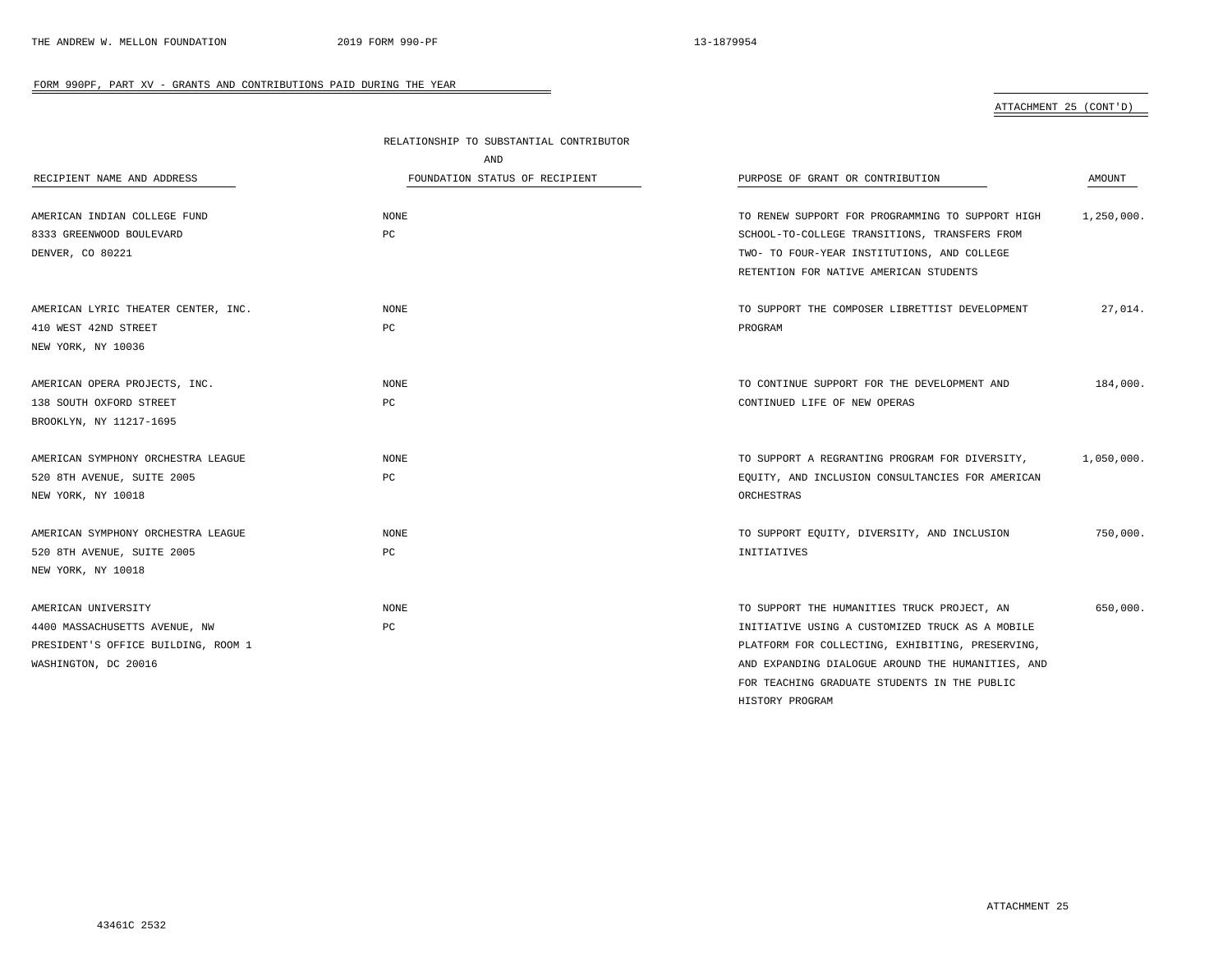## ATTACHMENT 25 (CONT'D)

|                                     | RELATIONSHIP TO SUBSTANTIAL CONTRIBUTOR |                                                    |            |
|-------------------------------------|-----------------------------------------|----------------------------------------------------|------------|
|                                     | AND                                     |                                                    |            |
| RECIPIENT NAME AND ADDRESS          | FOUNDATION STATUS OF RECIPIENT          | PURPOSE OF GRANT OR CONTRIBUTION                   | AMOUNT     |
| AMERICAN UNIVERSITY OF BEIRUT       | NONE                                    | TO SUPPORT A PROJECT THAT WOULD CREATE NEW         | 1,000,000. |
| 3 DAG HAMMARSKJOLD PLAZA, 8TH FLOOR | PC                                      | COLLECTIONS OF ORAL HISTORIES OF WOMEN AND AN      |            |
| NEW YORK, NY 10017-2303             |                                         | ARCHIVE                                            |            |
| AMERICANS FOR THE ARTS, INC.        | NONE                                    | TO CONTINUE SUPPORT FOR THE ARTS + SOCIAL IMPACT   | 425,000.   |
| 1000 VERMONT AVENUE NW, 6TH FLOOR   | PC                                      | EXPLORER 2.0                                       |            |
| WASHINGTON, DC 20005-4940           |                                         |                                                    |            |
| AMHERST COLLEGE                     | NONE                                    | TO SUPPORT CULTIVATING EFFECTIVE CITIZENS: AN      | 250,000.   |
| 103 CONVERSE HALL                   | PC                                      | AMHERST COLLEGE PUBLIC SCHOLARSHIP PROJECT         |            |
| PO BOX 5000                         |                                         |                                                    |            |
| AMHERST, MA 01002-5000              |                                         |                                                    |            |
| AMHERST COLLEGE                     | NONE                                    | TO SUPPORT THE CREATION OF A PILOT PROGRAM         | 100,000.   |
| 103 CONVERSE HALL                   | PC                                      | DESIGNED TO DEVELOP ADMINISTRATIVE POTENTIAL IN    |            |
| PO BOX 5000                         |                                         | HUMANITIES AND ARTS FACULTY, WITH A FOCUS ON       |            |
| AMHERST, MA 01002-5000              |                                         | PROVIDING TRAINING IN HIGHER EDUCATION LEADERSHIP  |            |
| AMHERST COLLEGE                     | NONE                                    | TO SUPPORT ENHANCED SCHOLARLY AND COMMUNITY ACCESS | 250,000.   |
| 103 CONVERSE HALL                   | PC                                      | TO THE COLLEGE'S YOUNGHEE KIM-WAIT/PABLO           |            |
| PO BOX 5000                         |                                         | EISENBERG COLLECTION OF PUBLISHED WORKS BY         |            |
| AMHERST, MA 01002-5000              |                                         | INDIGENOUS AUTHORS FROM NORTH AMERICA              |            |
| ANCHORAGE MUSEUM ASSOCIATION        | <b>NONE</b>                             | TO CONTINUE SUPPORT FOR CURATORIAL CAPACITY IN     | 600,000.   |
| 625 C STREET                        | PC                                      | CONTEMPORARY INDIGENOUS ART AND CULTURE            |            |
| ANCHORAGE, AK 99501-3611            |                                         |                                                    |            |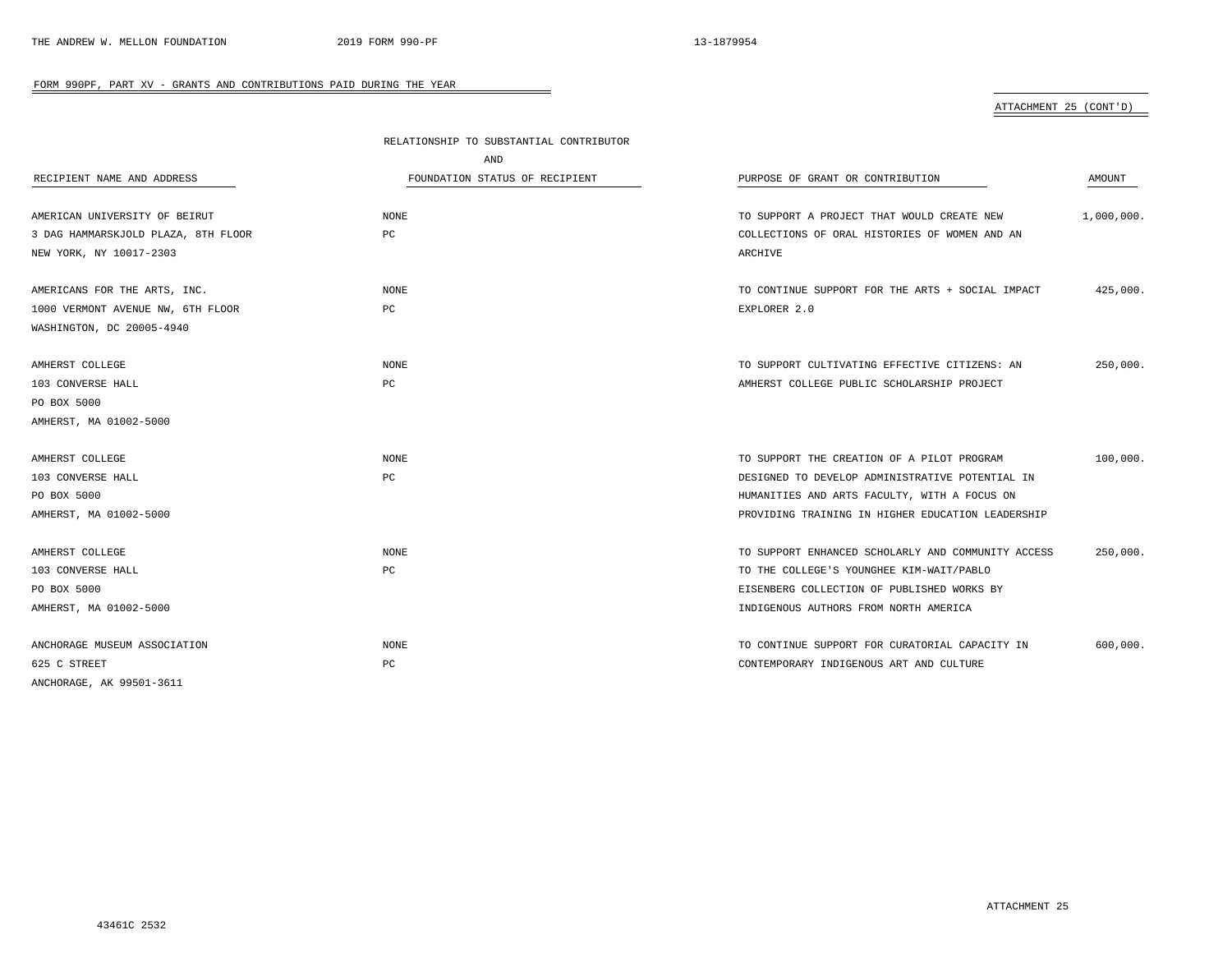ATTACHMENT 25 (CONT'D)

|                                                  | RELATIONSHIP TO SUBSTANTIAL CONTRIBUTOR |                                                   |          |
|--------------------------------------------------|-----------------------------------------|---------------------------------------------------|----------|
|                                                  | AND                                     |                                                   |          |
| RECIPIENT NAME AND ADDRESS                       | FOUNDATION STATUS OF RECIPIENT          | PURPOSE OF GRANT OR CONTRIBUTION                  | AMOUNT   |
|                                                  | NONE                                    | TO CONTINUE SUPPORT FOR THE PERFORMING OUR FUTURE | 500,000. |
| APPALSHOP, INC.                                  | PC                                      |                                                   |          |
| 91 MADISON AVENUE                                |                                         | PROJECT, AND SUPPORT FOR ART IN A DEMOCRACY       |          |
| WHITESBURG, KY 41858                             |                                         |                                                   |          |
| ARAB COMMUNITY CTR FOR ECON & SOCIAL SVCS ACCESS | <b>NONE</b>                             | TO SUPPORT THE ARAB AMERICAN NATIONAL MUSEUM'S    | 750,000. |
| 2651 SAULINO COURT                               | PC                                      | ARTISTS + RESIDENTS PROGRAM, AND THE MUSEUM'S     |          |
| DEARBORN, MI 48120                               |                                         | CAPACITY MORE GENERALLY                           |          |
|                                                  |                                         |                                                   |          |
| ARAB FUND FOR ARTS AND CULTURE                   | NONE                                    | TO SUPPORT THE KNOWLEDGE GENERATION AND SHARING   | 320,000. |
| PO BOX BEIRUT 13-5290                            | PC                                      | INITIATIVE                                        |          |
| BEIRUT                                           |                                         |                                                   |          |
| LEBANON                                          |                                         |                                                   |          |
|                                                  |                                         |                                                   |          |
| ARIZONA STATE UNIVERSITY                         | NONE                                    | TO CONTINUE SUPPORT FOR THE PROJECTING ALL VOICES | 450,000. |
| FULTON CENTER 410, PO BOX 877705                 | PC                                      | INITIATIVE                                        |          |
| 300 EAST UNIVERSITY DRIVE                        |                                         |                                                   |          |
| TEMPE, AZ 85287-7705                             |                                         |                                                   |          |
|                                                  |                                         |                                                   |          |
| ARTEQUITY COMMUNITY                              | NONE                                    | TO SUPPORT THE ARTEQUITY FACILITATOR TRAINING     | 600,000. |
| 556 SOUTH FAIR OAKS, #101-464                    | PC                                      | PROGRAM                                           |          |
| PASADENA, CA 91106                               |                                         |                                                   |          |
|                                                  |                                         |                                                   |          |
| ARTS FOR INCARCERATED YOUTH NETWORK              | NONE                                    | TO SUPPORT NETWORK BUILDING FOR ARTS ENGAGEMENT   | 500,000. |
| 830 TRACTION AVENUE, SUITE 3A                    | $_{\rm PC}$                             | IN THE JUSTICE SYSTEM                             |          |
| LOS ANGELES, CA 90013                            |                                         |                                                   |          |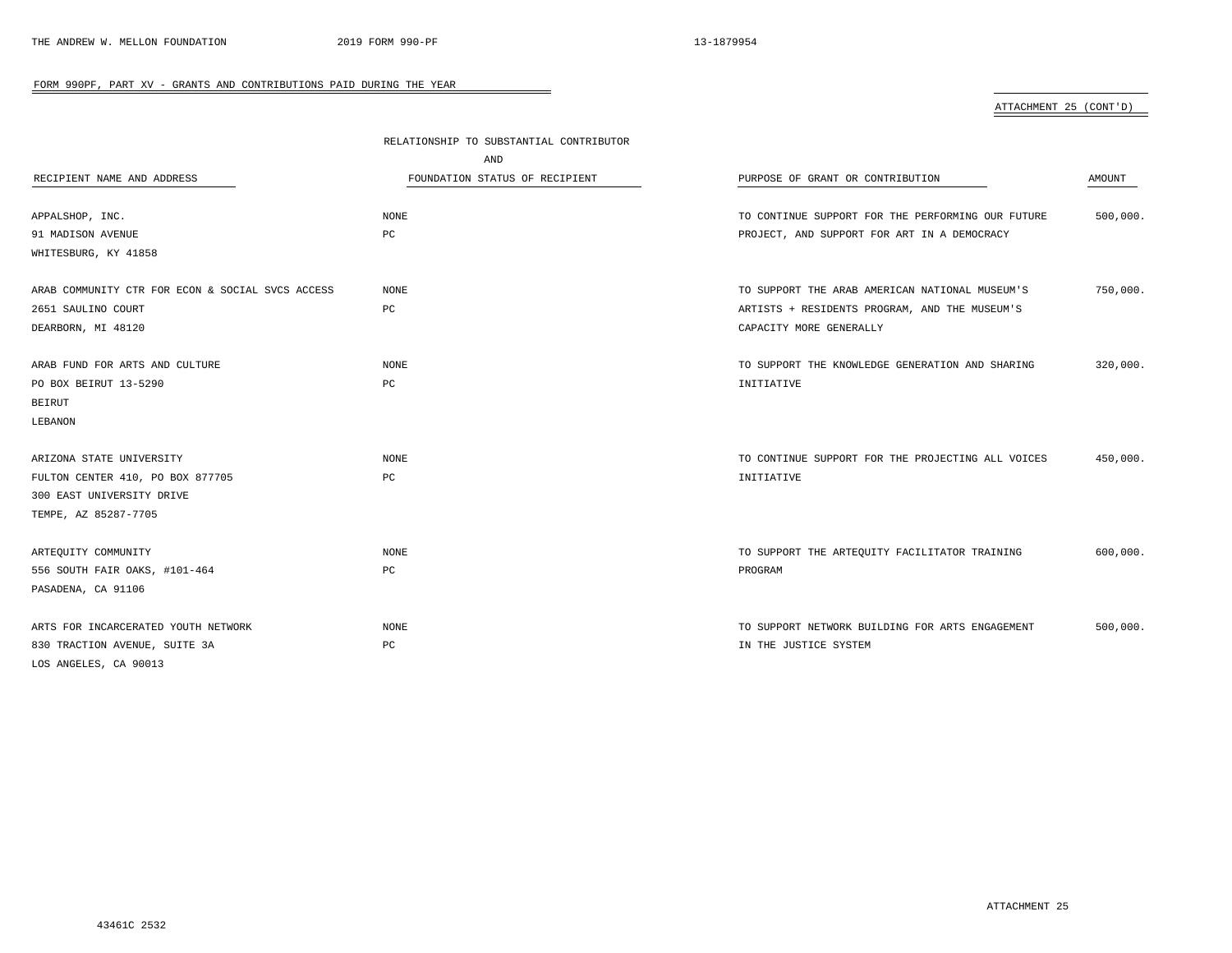## ATTACHMENT 25 (CONT'D)

|                                                   | RELATIONSHIP TO SUBSTANTIAL CONTRIBUTOR |                                                    |          |  |
|---------------------------------------------------|-----------------------------------------|----------------------------------------------------|----------|--|
|                                                   | AND                                     |                                                    |          |  |
| RECIPIENT NAME AND ADDRESS                        | FOUNDATION STATUS OF RECIPIENT          | PURPOSE OF GRANT OR CONTRIBUTION                   | AMOUNT   |  |
| ARTS MIDWEST                                      | NONE                                    | TO SUPPORT A FINAL ROUND OF THE NATIONAL ENDOWMENT | 100,000. |  |
| 2908 HENNEPIN AVENUE, SUITE 200                   | PC                                      | FOR THE ARTS' PERFORMING ARTS DISCOVERY PROGRAM    |          |  |
| MINNEAPOLIS, MN 55408                             |                                         |                                                    |          |  |
| ARTSPACE PROJECTS, INC.                           | <b>NONE</b>                             | TO SUPPORT THE DEVELOPMENT OF THE ARTSPACE         | 150,000. |  |
| 250 THIRD AVENUE N, #400                          | PC                                      | FEASIBILITY STUDY AND ARTS MARKET STUDY FOR        |          |  |
| MINNEAPOLIS, MN 55401                             |                                         | CREATIVE SPACE AND MIXED-USE AFFORDABLE ARTIST     |          |  |
|                                                   |                                         | HOUSING IN SAN JUAN, PUERTO RICO                   |          |  |
| ASSOCIATION OF AMERICAN COLLEGES AND UNIVERSITIES | NONE                                    | TO SUPPORT THE BRINGING THEORY TO PRACTICE         | 800,000. |  |
| 1818 R STREET NW                                  | PC                                      | PROJECT'S FOCUS ON STUDENT WELL-BEING, CIVIC       |          |  |
| WASHINGTON, DC 20009                              |                                         | ENGAGEMENT, PREPARATION FOR MEANINGFUL WORK, AND   |          |  |
|                                                   |                                         | DEMOCRATIC CITIZENSHIP                             |          |  |
| AUSTRIAN NATIONAL LIBRARY                         | NONE                                    | TO SUPPORT THE DIGITIZATION AND ONLINE PUBLICATION | 443,000. |  |
| JOSEFSPLATZ 1                                     | PC                                      | OF PAPYRI FROM THE EARLY ARAB PERIOD               |          |  |
| VIENNA                                            |                                         |                                                    |          |  |
| AUSTRIA 1015                                      |                                         |                                                    |          |  |
| BALBOA ART CONSERVATION CENTER                    | <b>NONE</b>                             | TO SUPPORT CHANGE CAPITAL, AS PART OF THE          | 300,000. |  |
| PO BOX 3755                                       | PC                                      | FOUNDATION'S COMPREHENSIVE ORGANIZATIONAL HEALTH   |          |  |
| SAN DIEGO, CA 92163-1755                          |                                         | INITIATIVE                                         |          |  |
| BARNARD COLLEGE                                   | <b>NONE</b>                             | TO SUPPORT CURRICULAR DEVELOPMENT, RESEARCH, AND   | 500,000. |  |
| 3009 BROADWAY                                     | PC                                      | COMMUNITY ENGAGEMENT AROUND THE ISSUES OF          |          |  |
| NEW YORK, NY 10027-6501                           |                                         | IMMIGRATION, POVERTY, AND THE RIGHTS OF LABOR IN   |          |  |
|                                                   |                                         | NEW YORK CITY                                      |          |  |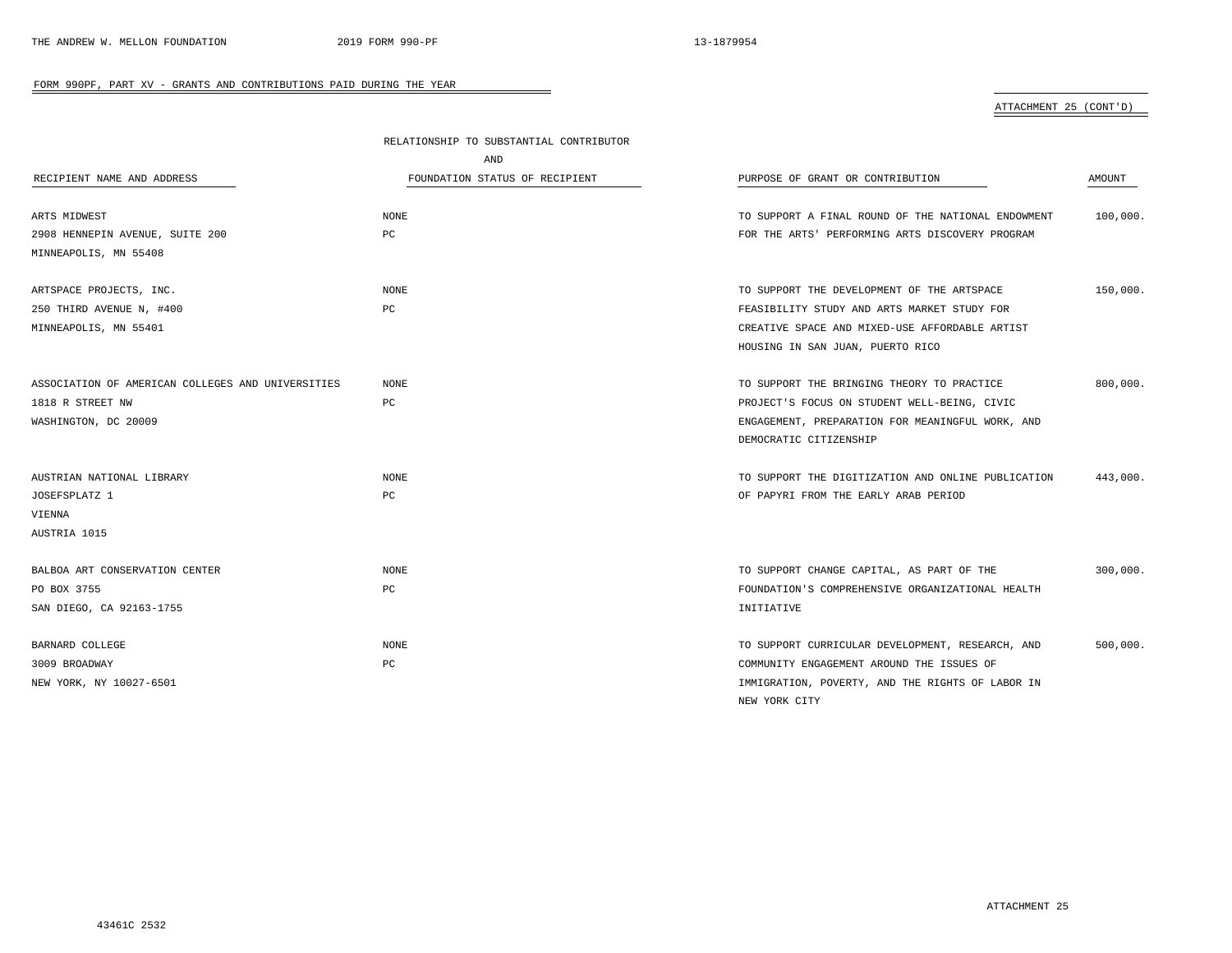ATTACHMENT 25 (CONT'D)

|                             | RELATIONSHIP TO SUBSTANTIAL CONTRIBUTOR |                                                    |          |
|-----------------------------|-----------------------------------------|----------------------------------------------------|----------|
|                             | AND                                     |                                                    |          |
| RECIPIENT NAME AND ADDRESS  | FOUNDATION STATUS OF RECIPIENT          | PURPOSE OF GRANT OR CONTRIBUTION                   | AMOUNT   |
|                             |                                         |                                                    |          |
| BATES COLLEGE               | <b>NONE</b>                             | TO SUPPORT A REDESIGN OF THE CURRICULUM FOCUSED ON | 600,000. |
| LANE HALL, ROOM 204         | PC                                      | DIVERSITY AND INCLUSION                            |          |
| ANDREWS ROAD                |                                         |                                                    |          |
| LEWISTON, ME 04240-6028     |                                         |                                                    |          |
| BATES COLLEGE               | NONE                                    | TO SUPPORT A DIRECTOR OF EQUITY AND INCLUSION      | 150,000. |
| LANE HALL, ROOM 204         | PC                                      | EDUCATION FOR ONE YEAR WHILE DEVELOPING AN         |          |
| ANDREWS ROAD                |                                         | ONGOING STRATEGY FOR CAMPUS-WIDE EQUITY TRAINING   |          |
| LEWISTON, ME 04240-6028     |                                         |                                                    |          |
| BELOIT COLLEGE              | <b>NONE</b>                             | TO SUPPORT INTEGRATION OF THE CURRICULUM AND       | 250,000. |
| 700 COLLEGE STREET          | $_{\rm PC}$                             | CO-CURRICULUM THROUGH BROAD CHANNELS OF INQUIRY    |          |
| BELOIT, WI 53511-5595       |                                         | THAT CONNECT A LIBERAL EDUCATION TO MEANINGFUL     |          |
|                             |                                         | CAREERS                                            |          |
|                             |                                         |                                                    |          |
| BENNINGTON COLLEGE          | <b>NONE</b>                             | TO SUPPORT THE DEVELOPMENT OF BUILDING A COMMUNITY | 500,000. |
| ONE COLLEGE DRIVE           | PC                                      | CURRICULUM: A COMPLEX SYSTEMS APPROACH TO FOOD     |          |
| BENNINGTON, VT 05201-6003   |                                         | INSECURITY                                         |          |
| BENNINGTON COLLEGE          | <b>NONE</b>                             | TO SUPPORT THE CREATION OF A PILOT PROGRAM         | 100,000. |
| ONE COLLEGE DRIVE           | $_{\rm PC}$                             | DESIGNED TO DEVELOP ADMINISTRATIVE POTENTIAL IN    |          |
| BENNINGTON, VT 05201-6003   |                                         | HUMANITIES AND ARTS FACULTY, WITH A FOCUS ON       |          |
|                             |                                         | PROVIDING TRAINING IN HIGHER EDUCATION LEADERSHIP  |          |
|                             |                                         |                                                    |          |
| BETA-LOCAL, INC.            | <b>NONE</b>                             | TO SUPPORT STAFF INFRASTRUCTURE AND RE-GRANTING TO | 230,000. |
| 52 CALLE JOSE CELSO BARBOSA | PC                                      | OTHER ARTS SPACES AND PROJECTS                     |          |
| SAN JUAN, PR 00901          |                                         |                                                    |          |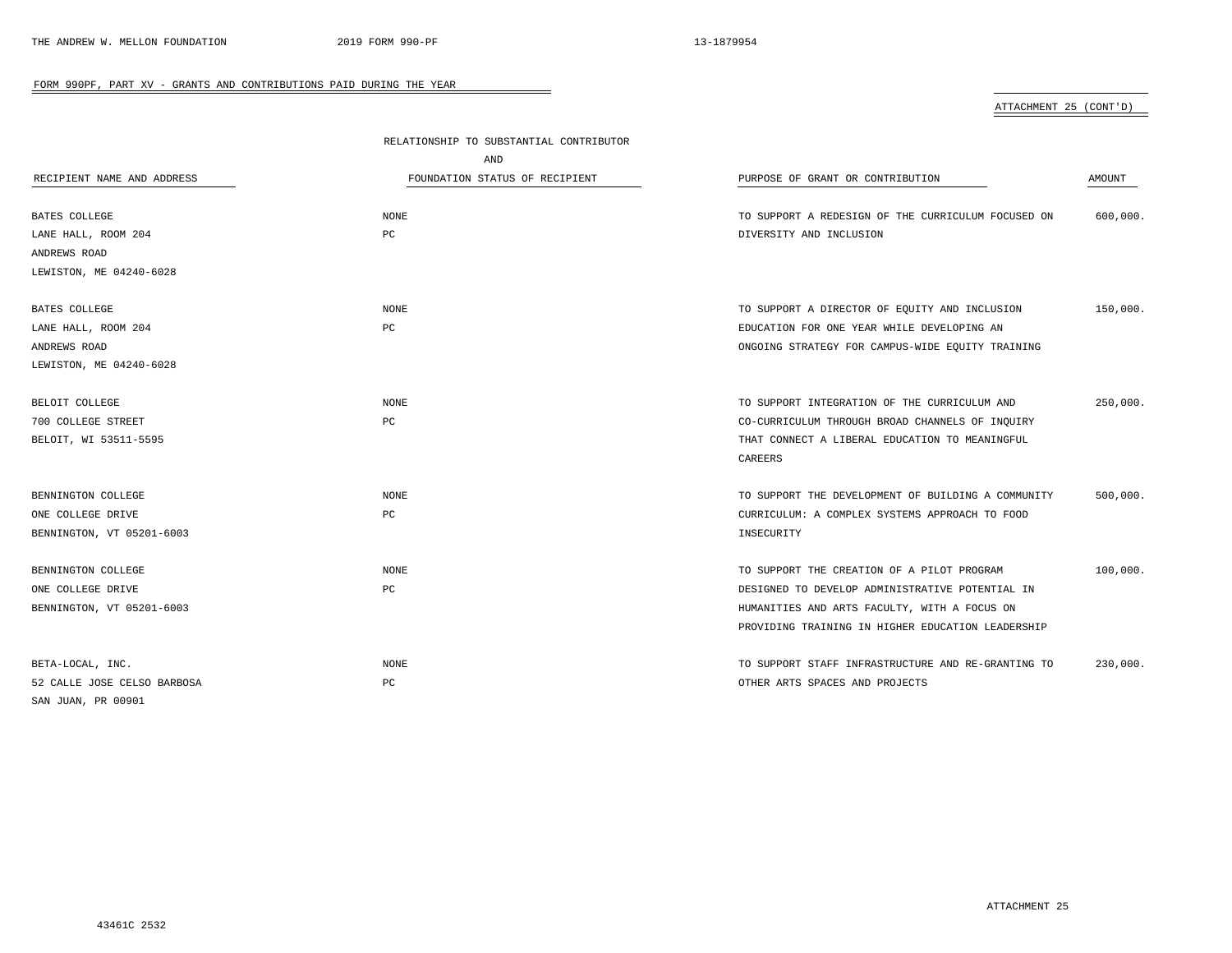## ATTACHMENT 25 (CONT'D)

|                                | RELATIONSHIP TO SUBSTANTIAL CONTRIBUTOR |                                                   |          |
|--------------------------------|-----------------------------------------|---------------------------------------------------|----------|
|                                | AND                                     |                                                   |          |
| RECIPIENT NAME AND ADDRESS     | FOUNDATION STATUS OF RECIPIENT          | PURPOSE OF GRANT OR CONTRIBUTION                  | AMOUNT   |
| BOGAZICI UNIVERSITY            | NONE                                    | TO SUPPORT A COLLABORATION BETWEEN THE CENTER FOR | 166,000. |
| BEBEK ARNAVUTKOY CADDESI NO. 5 | PC                                      | MIDDLE EASTERN STUDIES AT HARVARD UNIVERSITY AND  |          |
| ISTANBUL                       |                                         | THE BYZANTINE STUDIES RESEARCH CENTER AT BOGAZICI |          |
| TURKEY 34342                   |                                         | UNIVERSITY                                        |          |
| BOREALIS PHILANTHROPY          | NONE                                    | TO SUPPORT THE CREATION OF A POOLED FUND TO CARRY | 500,000. |
| PO BOX 3295                    | PC                                      | OUT GRANTMAKING IN CONNECTION WITH THE            |          |
| MINNEAPOLIS, MN 55403          |                                         | PRESIDENTS' COUNCIL ON DISABILITY INCLUSION IN    |          |
|                                |                                         | PHILANTHROPY                                      |          |
| BOSTON UNIVERSITY              | NONE                                    | TO SUPPORT A NEW DIRECTIONS FELLOWSHIP FOR JAMES  | 187,000. |
| ONE SILBER WAY, 8TH FLOOR      | PC                                      | <b>UDEN</b>                                       |          |
| BOSTON, MA 02215               |                                         |                                                   |          |
| BOSTON UNIVERSITY              | <b>NONE</b>                             | TO SUPPORT THE REORGANIZATION OF THE LIBRARY'S    | 100,000. |
| ONE SILBER WAY, 8TH FLOOR      | PC                                      | EXECUTIVE TEAM                                    |          |
| BOSTON, MA 02215               |                                         |                                                   |          |
| BRANDEIS UNIVERSITY            | <b>NONE</b>                             | TO SUPPORT CURRICULAR REVISION AND EXPANDED       | 750,000. |
| 415 SOUTH STREET               | PC                                      | TRAINING OPPORTUNITIES IN DOCTORAL EDUCATION      |          |
| MS-116                         |                                         |                                                   |          |
| WALTHAM, MA 02453-2728         |                                         |                                                   |          |
| BRANDEIS UNIVERSITY            | <b>NONE</b>                             | TO SUPPORT THE IMPLEMENTATION OF NATURAL LANGUAGE | 673,000. |
| 415 SOUTH STREET               | PC                                      | PROCESSING TOOLS IN ARCHIVES                      |          |
| $MS-116$                       |                                         |                                                   |          |
| WALTHAM, MA 02453-2728         |                                         |                                                   |          |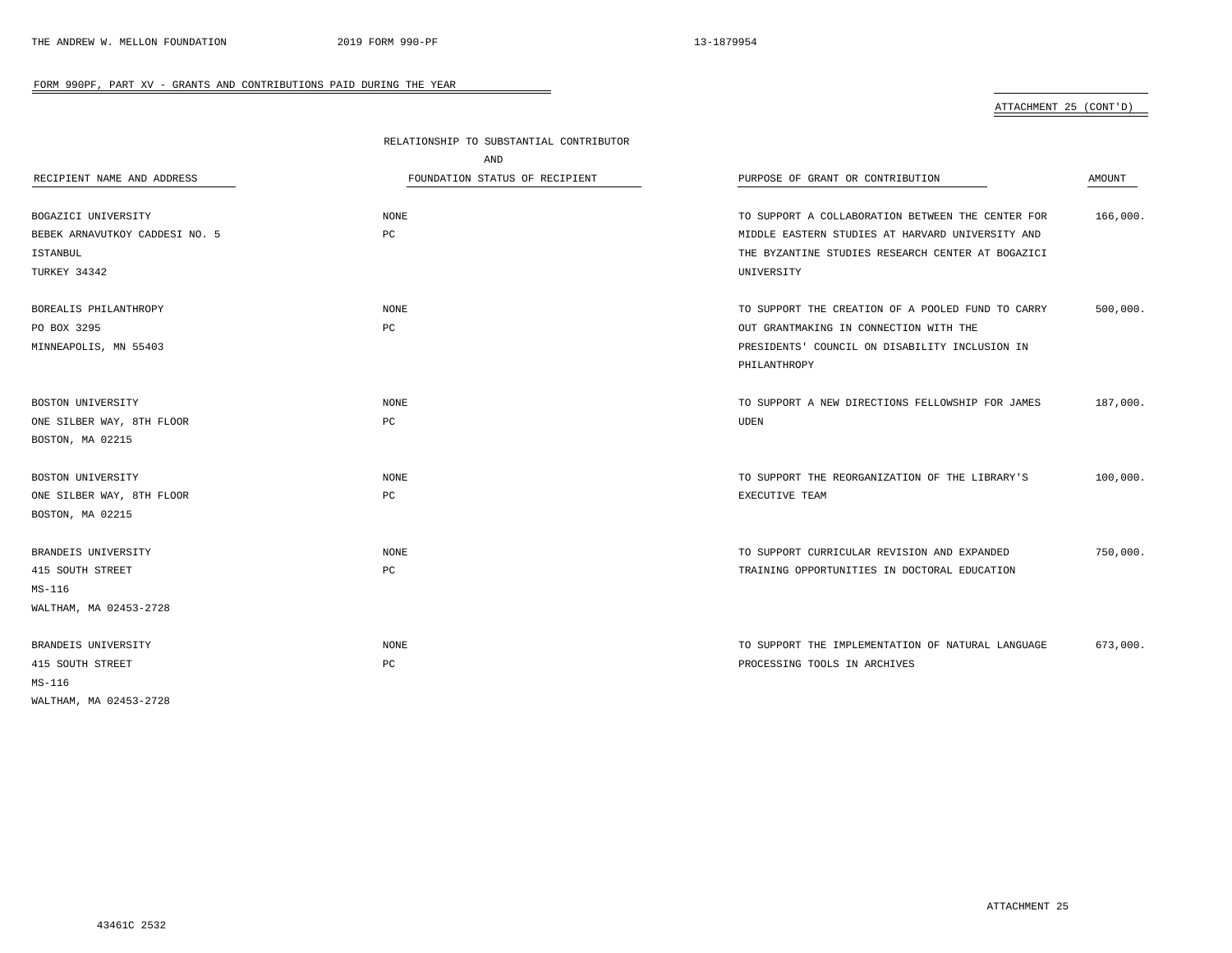## ATTACHMENT 25 (CONT'D)

|                            | RELATIONSHIP TO SUBSTANTIAL CONTRIBUTOR |                                                   |          |  |
|----------------------------|-----------------------------------------|---------------------------------------------------|----------|--|
|                            | AND                                     |                                                   |          |  |
| RECIPIENT NAME AND ADDRESS | FOUNDATION STATUS OF RECIPIENT          | PURPOSE OF GRANT OR CONTRIBUTION                  | AMOUNT   |  |
|                            |                                         |                                                   |          |  |
| BROOKLYN PUBLIC LIBRARY    | <b>NONE</b>                             | TO CONTINUE SUPPORT FOR AN ASSOCIATE IN ARTS      | 850,000. |  |
| 10 GRAND ARMY PLAZA        | PC                                      | DEGREE PROGRAM FOR ADULTS WHO HAVE BEEN EXCLUDED  |          |  |
| BROOKLYN, NY 11238         |                                         | OR DISCOURAGED FROM PARTICIPATING IN HIGHER       |          |  |
|                            |                                         | EDUCATION                                         |          |  |
| BROWN UNIVERSITY           | NONE                                    | TO SUPPORT SUMMER RESEARCH OPPORTUNITIES IN THE   | 625,000. |  |
| ONE PROSPECT STREET        | PC                                      | HUMANITIES AND SOCIAL SCIENCES FOR UNDERGRADUATES |          |  |
| CAMPUS BOX 1860            |                                         |                                                   |          |  |
| PROVIDENCE, RI 02912       |                                         |                                                   |          |  |
| BROWN UNIVERSITY           | NONE                                    | TO CONTINUE SUPPORT FOR A PROGRAM THAT ENABLES    | 837,500. |  |
| ONE PROSPECT STREET        | PC                                      | GRADUATE STUDENTS TO ACQUIRE TRAINING IN A SECOND |          |  |
| CAMPUS BOX 1860            |                                         | FIELD GERMANE TO THEIR INTELLECTUAL INTERESTS AND |          |  |
| PROVIDENCE, RI 02912       |                                         | DOCTORAL RESEARCH                                 |          |  |
|                            |                                         |                                                   |          |  |
| BROWN UNIVERSITY           | NONE                                    | TO SUPPORT THE DIGITIZATION OF OUT-OF-PRINT       | 172,000. |  |
| ONE PROSPECT STREET        | РC                                      | HUMANITIES TITLES AND THE DISSEMINATION OF THOSE  |          |  |
| CAMPUS BOX 1860            |                                         | TITLES ON AN OPEN ACCESS BASIS                    |          |  |
| PROVIDENCE, RI 02912       |                                         |                                                   |          |  |
| BROWN UNIVERSITY           | <b>NONE</b>                             | TO SUPPORT A FACULTY PROJECT LED BY BROWN         | 100,000. |  |
| ONE PROSPECT STREET        | $_{\rm PC}$                             | UNIVERSITY'S PROVOST ON THE FUTURE OF WORK AND    |          |  |
| CAMPUS BOX 1860            |                                         | ITS IMPLICATIONS FOR HIGHER EDUCATION             |          |  |
| PROVIDENCE, RI 02912       |                                         |                                                   |          |  |
| BROWN UNIVERSITY           | <b>NONE</b>                             | TO SUPPORT THE FURTHER DEVELOPMENT OF UNIVERSITY  | 775,000. |  |
| ONE PROSPECT STREET        | PC                                      | CAPACITIES TO GENERATE, PUBLISH, AND PRESERVE     |          |  |
| CAMPUS BOX 1860            |                                         | BORN-DIGITAL SCHOLARLY WORKS                      |          |  |
| PROVIDENCE, RI 02912       |                                         |                                                   |          |  |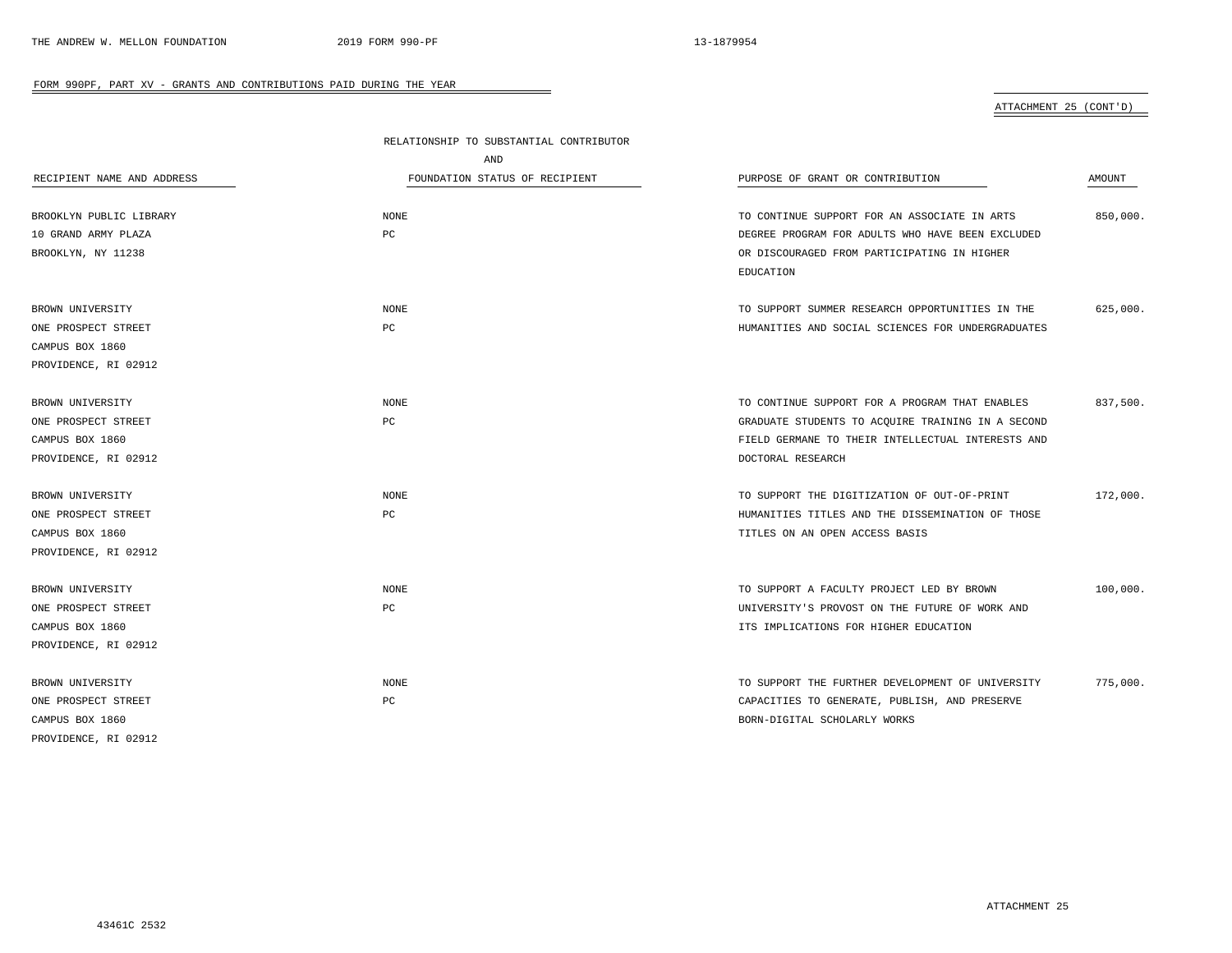## ATTACHMENT 25 (CONT'D)

|                                          | RELATIONSHIP TO SUBSTANTIAL CONTRIBUTOR |                                                    |            |
|------------------------------------------|-----------------------------------------|----------------------------------------------------|------------|
|                                          | AND                                     |                                                    |            |
| RECIPIENT NAME AND ADDRESS               | FOUNDATION STATUS OF RECIPIENT          | PURPOSE OF GRANT OR CONTRIBUTION                   | AMOUNT     |
|                                          |                                         |                                                    |            |
| BROWN UNIVERSITY                         | <b>NONE</b>                             | TO SUPPORT UNDERGRADUATE CURRICULUM DEVELOPMENT    | 750,000.   |
| ONE PROSPECT STREET                      | PC                                      | FOR A CONCENTRATION IN NATIVE AMERICAN AND         |            |
| CAMPUS BOX 1860                          |                                         | INDIGENOUS STUDIES THAT WOULD CONNECT THE          |            |
| PROVIDENCE, RI 02912                     |                                         | CURRICULUM TO THE HAFFENREFFER MUSEUM              |            |
| BUCKNELL UNIVERSITY                      | NONE                                    | TO SUPPORT THE PILOT IMPLEMENTATION OF PUBLISHING  | 1,000,000. |
| 220 MARTS HALL                           | PC                                      | COOPERATIVES FOR DIGITAL SCHOLARLY EDITIONS        |            |
| LEWISBURG, PA 17837                      |                                         |                                                    |            |
| BYRD HOFFMAN WATER MILL FOUNDATION       | <b>NONE</b>                             | TO SUPPORT THE DEVELOPMENT OF ROBERT WILSON'S      | 100,000.   |
| 39 WATERMILL TOWD ROAD                   | PC                                      | ARCHIVES                                           |            |
| WATER MILL, NY 11976                     |                                         |                                                    |            |
| CALIFORNIA STATE UNIVERSITY, LOS ANGELES | NONE                                    | TO SUPPORT A DEGREE-GRANTING PROGRAM AND REENTRY   | 750,000.   |
| 5151 STATE UNIVERSITY DRIVE, GE 314      | PC                                      | SUPPORT FOR INCARCERATED AND FORMERLY              |            |
| LOS ANGELES, CA 90032-8580               |                                         | INCARCERATED STUDENTS                              |            |
| CANDID                                   | <b>NONE</b>                             | TO SUPPORT THE GUIDESTAR PHILANTHROPIC PARTNERSHIP | 50,000.    |
| 32 OLD SLIP, 24TH FLOOR                  | PC                                      | PROGRAM                                            |            |
| NEW YORK, NY 10005                       |                                         |                                                    |            |
| CANDID                                   | NONE                                    | TO PROVIDE GENERAL SUPPORT                         | 75,000.    |
| 32 OLD SLIP, 24TH FLOOR                  | PC                                      |                                                    |            |
| NEW YORK, NY 10005                       |                                         |                                                    |            |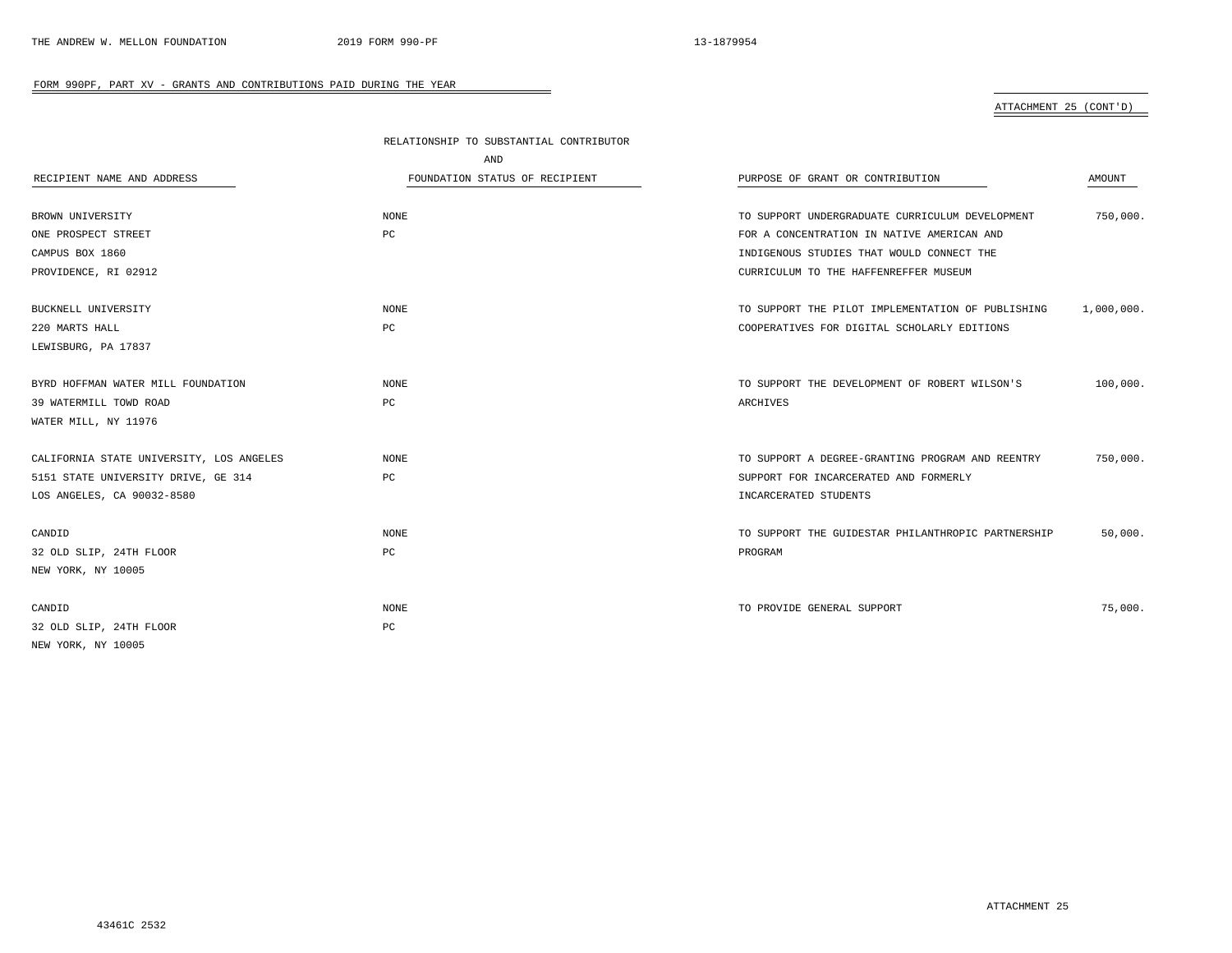## ATTACHMENT 25 (CONT'D)

|                                  | RELATIONSHIP TO SUBSTANTIAL CONTRIBUTOR |                                                   |          |
|----------------------------------|-----------------------------------------|---------------------------------------------------|----------|
|                                  | AND                                     |                                                   |          |
| RECIPIENT NAME AND ADDRESS       | FOUNDATION STATUS OF RECIPIENT          | PURPOSE OF GRANT OR CONTRIBUTION                  | AMOUNT   |
| CANDID                           | NONE                                    | TO SUPPORT THE INTEGRATION OF THE FOUNDATION      | 750,000. |
| 32 OLD SLIP, 24TH FLOOR          | PC                                      | CENTER AND GUIDESTAR USA, INC.                    |          |
| NEW YORK, NY 10005               |                                         |                                                   |          |
| CARNEGIE MELLON UNIVERSITY       | NONE                                    | TO SUPPORT THE DEVELOPMENT OF MODULAR             | 512,500. |
| 5000 FORBES AVENUE               | PC                                      | INSTRUCTIONAL RESOURCES FOR THE TEACHING OF       |          |
| WARNER HALL, # 600               |                                         | WRITING                                           |          |
| PITTSBURGH, PA 15213             |                                         |                                                   |          |
| CASE WESTERN RESERVE UNIVERSITY  | <b>NONE</b>                             | TO SUPPORT THE SECOND PHASE OF THE CLEVELAND      | 632,500. |
| 10900 EUCLID AVENUE              | PC                                      | HUMANITIES COLLABORATIVE, A PARTNERSHIP WITH      |          |
| CLEVELAND, OH 44106-4901         |                                         | CUYAHOGA COMMUNITY COLLEGE THAT SEEKS TO INCREASE |          |
|                                  |                                         | PARTICIPATION IN HUMANITIES EDUCATION AND DEGREE  |          |
|                                  |                                         | ATTAINMENT ACROSS THE HUMANITIES DISCIPLINES      |          |
| CASE WESTERN RESERVE UNIVERSITY  | <b>NONE</b>                             | TO SUPPORT THE CREATION OF A PILOT PROGRAM        | 100,000. |
| 10900 EUCLID AVENUE              | PC                                      | DESIGNED TO DEVELOP ADMINISTRATIVE POTENTIAL IN   |          |
| CLEVELAND, OH 44106-4901         |                                         | HUMANITIES AND ARTS FACULTY, WITH A FOCUS ON      |          |
|                                  |                                         | PROVIDING TRAINING IN HIGHER EDUCATION LEADERSHIP |          |
| CASE WESTERN RESERVE UNIVERSITY  | <b>NONE</b>                             | TO CONTINUE SUPPORT FOR THE RE-ENVISIONING        | 237,000. |
| 10900 EUCLID AVENUE              | PC                                      | DOCTORAL EDUCATION IN ART HISTORY PROGRAM         |          |
| CLEVELAND, OH 44106-4901         |                                         |                                                   |          |
| CENTER FOR CURATORIAL LEADERSHIP | <b>NONE</b>                             | TO SUPPORT THE CENTER FOR CURATORIAL LEADERSHIP   | 750,000. |
| 174 EAST 80TH STREET             | PC                                      | FELLOWSHIP PROGRAM AND THE MELLON FOUNDATION      |          |
| NEW YORK, NY 10075-0439          |                                         | SEMINAR IN CURATORIAL PRACTICE                    |          |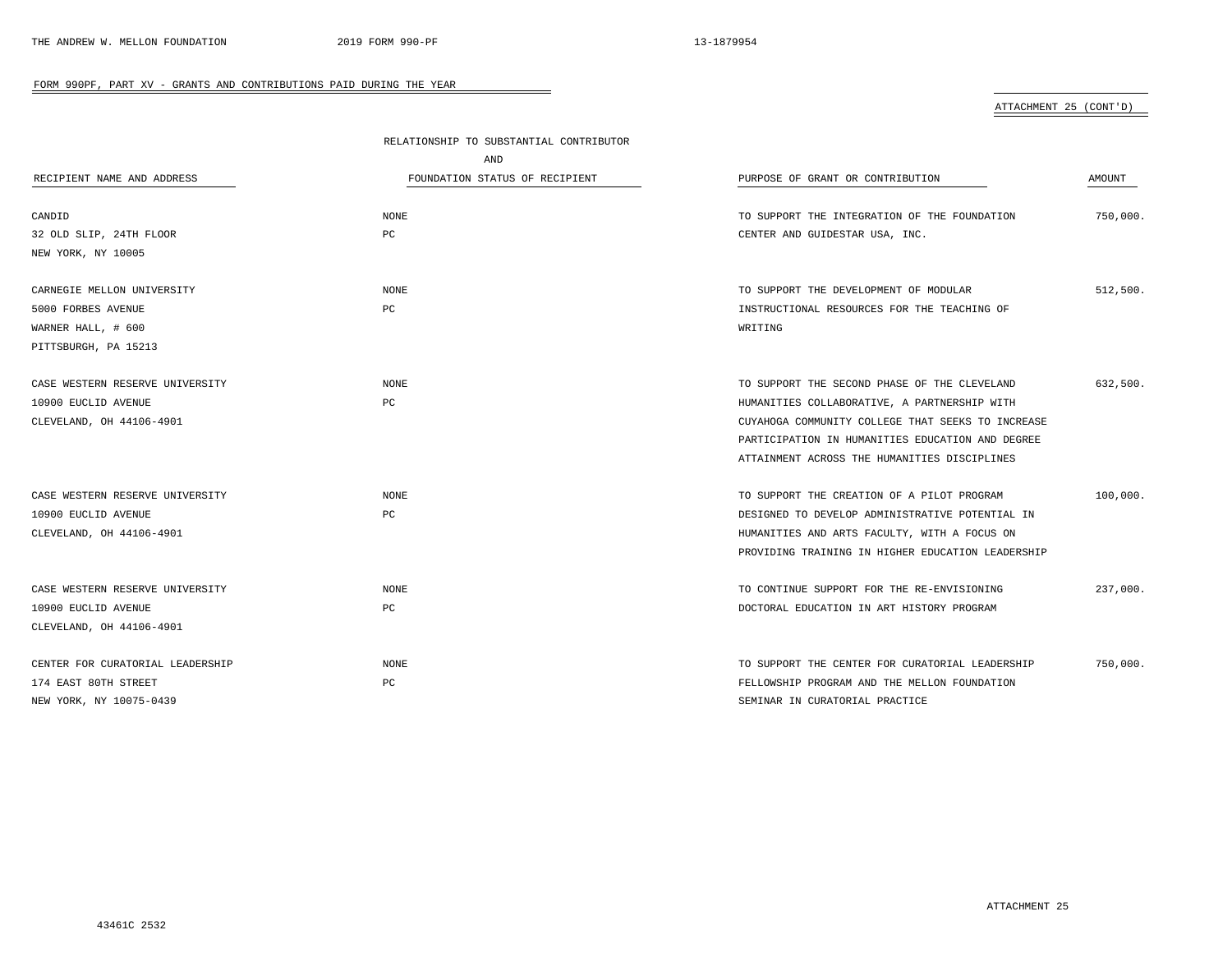ATTACHMENT 25 (CONT'D)

|                                 | RELATIONSHIP TO SUBSTANTIAL CONTRIBUTOR |                                                    |          |
|---------------------------------|-----------------------------------------|----------------------------------------------------|----------|
|                                 | AND                                     |                                                    |          |
| RECIPIENT NAME AND ADDRESS      | FOUNDATION STATUS OF RECIPIENT          | PURPOSE OF GRANT OR CONTRIBUTION                   | AMOUNT   |
|                                 |                                         |                                                    |          |
| CENTER STAGE ASSOCIATES, INC.   | <b>NONE</b>                             | TO SUPPORT NEW ARTISTIC LEADER INITIATIVES         | 100,000. |
| 700 NORTH CALVERT STREET        | PC                                      |                                                    |          |
| BALTIMORE, MD 21202-3686        |                                         |                                                    |          |
|                                 |                                         |                                                    |          |
| CENTRAL PARK CONSERVANCY, INC.  | NONE                                    | TO SUPPORT THE MAINTENANCE OF MONUMENTS IN THE     | 150,000. |
| 14 EAST 60 STREET, 8TH FLOOR    | PC                                      | NORTHERN HALF OF CENTRAL PARK, INCLUDING THE       |          |
| NEW YORK, NY 10022              |                                         | MONUMENT TO REPLACE THE REMOVED MONUMENT TO J.     |          |
|                                 |                                         | MARION SIMS                                        |          |
|                                 |                                         |                                                    |          |
| CHAMBER MUSIC AMERICA, INC.     | <b>NONE</b>                             | TO SUPPORT PROFESSIONAL DEVELOPMENT AND NETWORKING | 84,000.  |
| 12 WEST 32 STREET, 7TH FLOOR    | PC                                      | OPPORTUNITIES FOR PUERTO RICAN ARTISTS,            |          |
| NEW YORK, NY 10001              |                                         | PRESENTERS, AND ARTS ADMINISTRATORS                |          |
|                                 |                                         |                                                    |          |
| CHICAGO OPERA THEATER           | NONE                                    | TO SUPPORT THE VANGUARD EMERGING OPERA COMPOSER    | 300,000. |
| 70 EAST LAKE STREET, SUITE 815  | PC                                      | RESIDENCY PROGRAM                                  |          |
| CHICAGO, IL 60601               |                                         |                                                    |          |
|                                 |                                         |                                                    |          |
| CHICAGO SINFONIETTA, INC        | <b>NONE</b>                             | TO CONTINUE SUPPORT FOR THE PROJECT INCLUSION      | 300,000. |
| 70 EAST LAKE STREET, SUITE 1430 | PC                                      | FELLOWSHIP PROGRAM                                 |          |
| CHICAGO, IL 60601-5959          |                                         |                                                    |          |
|                                 |                                         |                                                    |          |
| CINCINNATI MUSEUM ASSOCIATION   | <b>NONE</b>                             | TO SUPPORT THE ANCIENT NEAR EAST GALLERY           | 400,000. |
| 953 EDEN PARK DRIVE             | PC                                      | REINSTALLATION PROJECT                             |          |
| CINCINNATI, OH 45202-1596       |                                         |                                                    |          |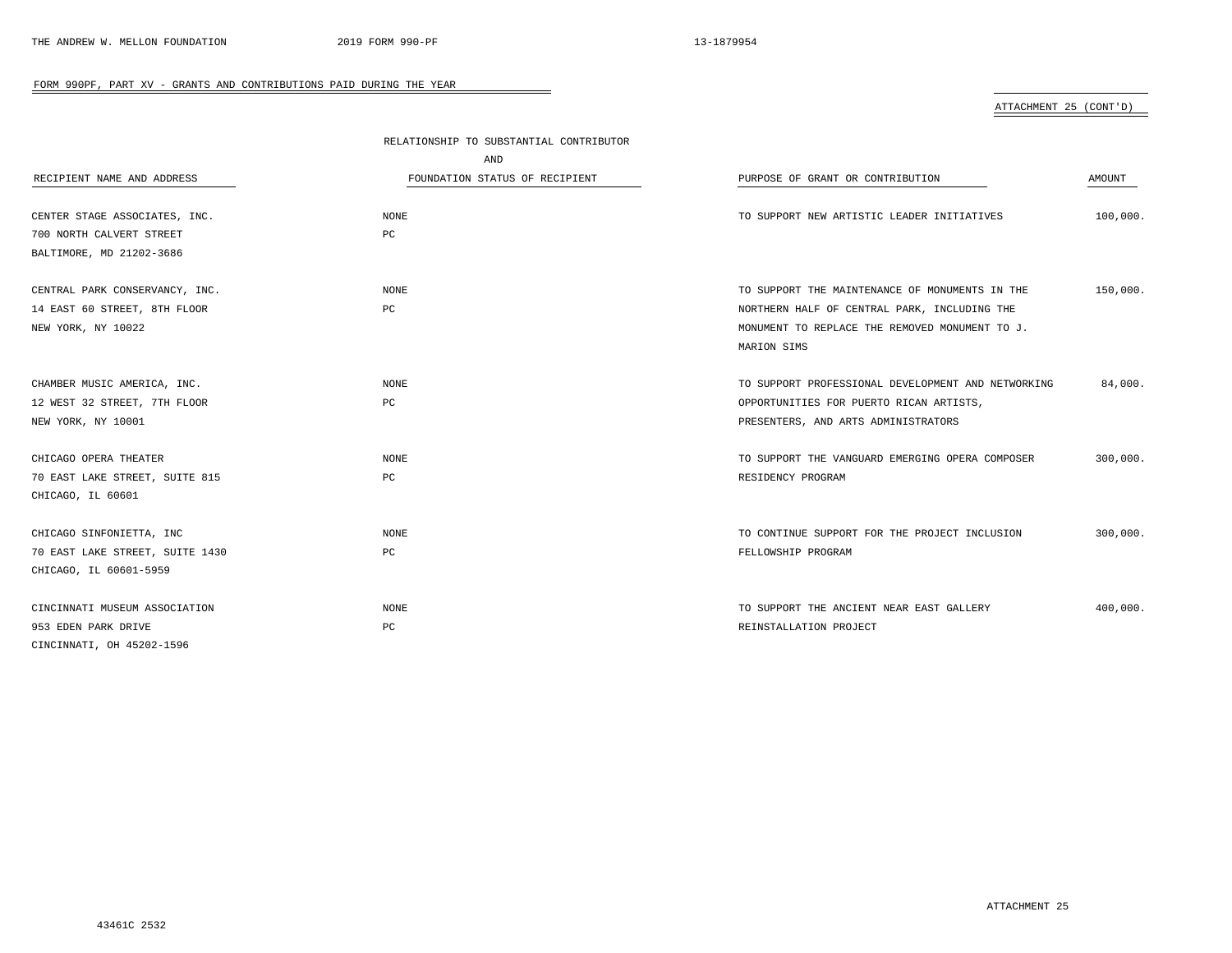## ATTACHMENT 25 (CONT'D)

|                                      | RELATIONSHIP TO SUBSTANTIAL CONTRIBUTOR |                                                   |               |
|--------------------------------------|-----------------------------------------|---------------------------------------------------|---------------|
|                                      | AND                                     |                                                   |               |
| RECIPIENT NAME AND ADDRESS           | FOUNDATION STATUS OF RECIPIENT          | PURPOSE OF GRANT OR CONTRIBUTION                  | <b>AMOUNT</b> |
| CINCINNATI SYMPHONY ORCHESTRA        | NONE                                    | TO SUPPORT A DIVERSITY FELLOWSHIP PROGRAM IN      | 750,000.      |
| 1241 ELM STREET                      | PC                                      | COLLABORATION WITH THE UNIVERSITY OF CINCINNATI   |               |
| CINCINNATI, OH 45202                 |                                         | COLLEGE-CONSERVATORY OF MUSIC                     |               |
| CITY COLLEGE OF NEW YORK             | <b>NONE</b>                             | TO SUPPORT PLANNING FOR A PROGRAM OF RENEWAL AND  | 150,000.      |
| 160 CONVENT AVENUE, SHEPARD HALL 154 | PC                                      | INNOVATION IN THE HUMANITIES                      |               |
| NEW YORK, NY 10031                   |                                         |                                                   |               |
| CITY LORE, INC.                      | <b>NONE</b>                             | TO SUPPORT THE RACE, SPACE, & MOBILITY IN AMERICA | 200,000.      |
| 56 EAST 1ST STREET                   | PC                                      | ENGAGEMENT CAMPAIGN IN CONNECTION WITH THE        |               |
| NEW YORK, NY 10003-9345              |                                         | RELEASE OF DRIVING WHILE BLACK, A DOCUMENTARY     |               |
|                                      |                                         | FILM BY RIC BURNS                                 |               |
| CITY PARKS FOUNDATION                | <b>NONE</b>                             | TO SUPPORT THE MAINTENANCE OF STATUES IN THE      | 150,000.      |
| THE ARSENAL                          | PC                                      | EASTERN PART OF PROSPECT PARK, INCLUDING THE      |               |
| 830 FIFTH AVENUE                     |                                         | NEWLY COMMISSIONED MONUMENT TO SHIRLEY CHISHOLM   |               |
| NEW YORK, NY 10065                   |                                         |                                                   |               |
| CLEVELAND MUSEUM OF ART              | <b>NONE</b>                             | TO CONTINUE SUPPORT FOR THE RE-ENVISIONING        | 262,500.      |
| 11150 EAST BOULEVARD                 | PC                                      | DOCTORAL EDUCATION IN ART HISTORY PROGRAM         |               |
| CLEVELAND, OH 44106-1797             |                                         |                                                   |               |
| CLIMATE MUSEUM                       | <b>NONE</b>                             | TO SUPPORT PRE- AND POSTDOCTORAL FELLOWSHIPS TO   | 500,000.      |
| 800 THIRD AVE, 21ST FLOOR            | PC                                      | DEVELOP CONTENT AND OUTREACH STRATEGIES RELATED   |               |
| NEW YORK, NY 10022                   |                                         | TO CLIMATE CHANGE                                 |               |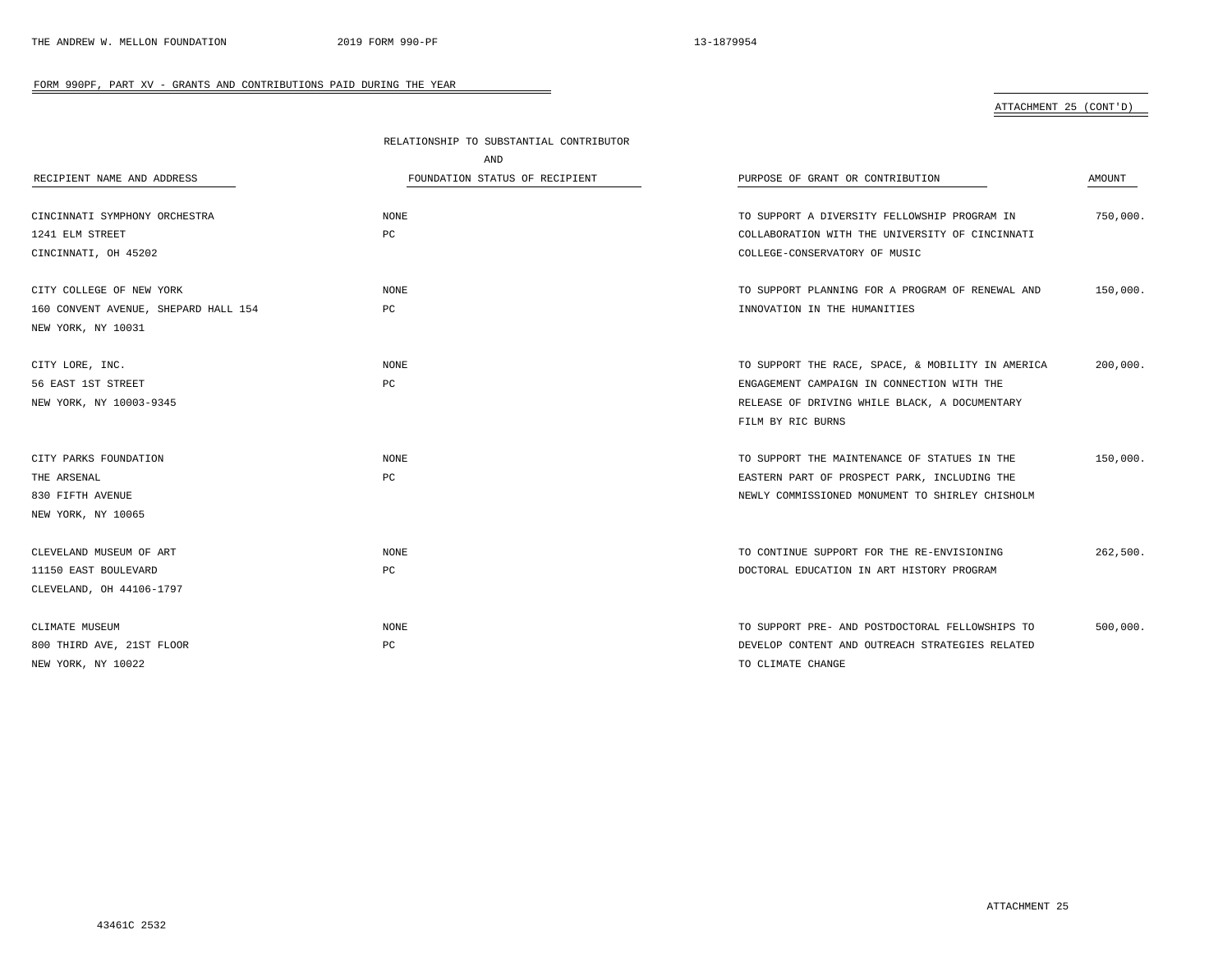## ATTACHMENT 25 (CONT'D)

|                                               | RELATIONSHIP TO SUBSTANTIAL CONTRIBUTOR |                                                   |          |
|-----------------------------------------------|-----------------------------------------|---------------------------------------------------|----------|
|                                               | AND                                     |                                                   |          |
| RECIPIENT NAME AND ADDRESS                    | FOUNDATION STATUS OF RECIPIENT          | PURPOSE OF GRANT OR CONTRIBUTION                  | AMOUNT   |
| CLINTON COMMUNITY CHRISTIAN CORPORATION       | <b>NONE</b>                             | TO SUPPORT PLANNING FOR THE SIPP CULTURE RURAL    | 125,000. |
| 2001 W. NORTHSIDE DRIVE                       | PC                                      | PERFORMANCE/PRODUCTION LAB                        |          |
| CLINTON, MS 39056                             |                                         |                                                   |          |
| COLEMAN CENTER BOARD OF THE CITY OF YORK TERM | <b>NONE</b>                             | TO SUPPORT CHANGE CAPITAL AS PART OF THE          | 605,000. |
| 630 AVENUE A                                  | PC                                      | COMPREHENSIVE ORGANIZATIONAL HEALTH INITIATIVE    |          |
| YORK, AL 36925                                |                                         |                                                   |          |
| COLLEGE OF WILLIAM & MARY                     | <b>NONE</b>                             | TO SUPPORT TEACHING, SCHOLARSHIP, AND COMMUNITY   | 500,000. |
| PO BOX 8795                                   | PC                                      | ENGAGEMENT AROUND THE LEGACIES OF SLAVERY,        |          |
| WILLIAMSBURG, VA 23187-8795                   |                                         | FREEDOM, SEGREGATION, RACISM, AND RECONCILIATION  |          |
|                                               |                                         | IN THE COLLEGE'S HISTORY                          |          |
| COLLEGE OF WILLIAM & MARY                     | <b>NONE</b>                             | TO SUPPORT DISCRETIONARY INITIATIVES AT THE EARLY | 100,000. |
| PO BOX 8795                                   | PC                                      | STAGE OF A LIBERAL ARTS COLLEGE PRESIDENT'S       |          |
| WILLIAMSBURG, VA 23187-8795                   |                                         | CAREER                                            |          |
| COLLEGE OF WOOSTER                            | <b>NONE</b>                             | TO SUPPORT BRIDGE FUNDING FOR HIRING              | 554,500. |
| 1101 NORTH BEVER STREET                       | PC                                      | INTERDISCIPLINARY SCHOLARS                        |          |
| WOOSTER, OH 44691                             |                                         |                                                   |          |
| COLUMBIA UNIVERSITY                           | <b>NONE</b>                             | TO SUPPORT AN EXPLORATION OF THE CHALLENGES FOR   | 89,500.  |
| 202 LOW MEMORIAL LIBRARY                      | PC                                      | LONG-TERM PRESERVATION OF WEB-BASED DIGITAL       |          |
| 535 WEST 116TH STREET, MC 4309                |                                         | MAPPING PROJECTS                                  |          |
| NEW YORK, NY 10027                            |                                         |                                                   |          |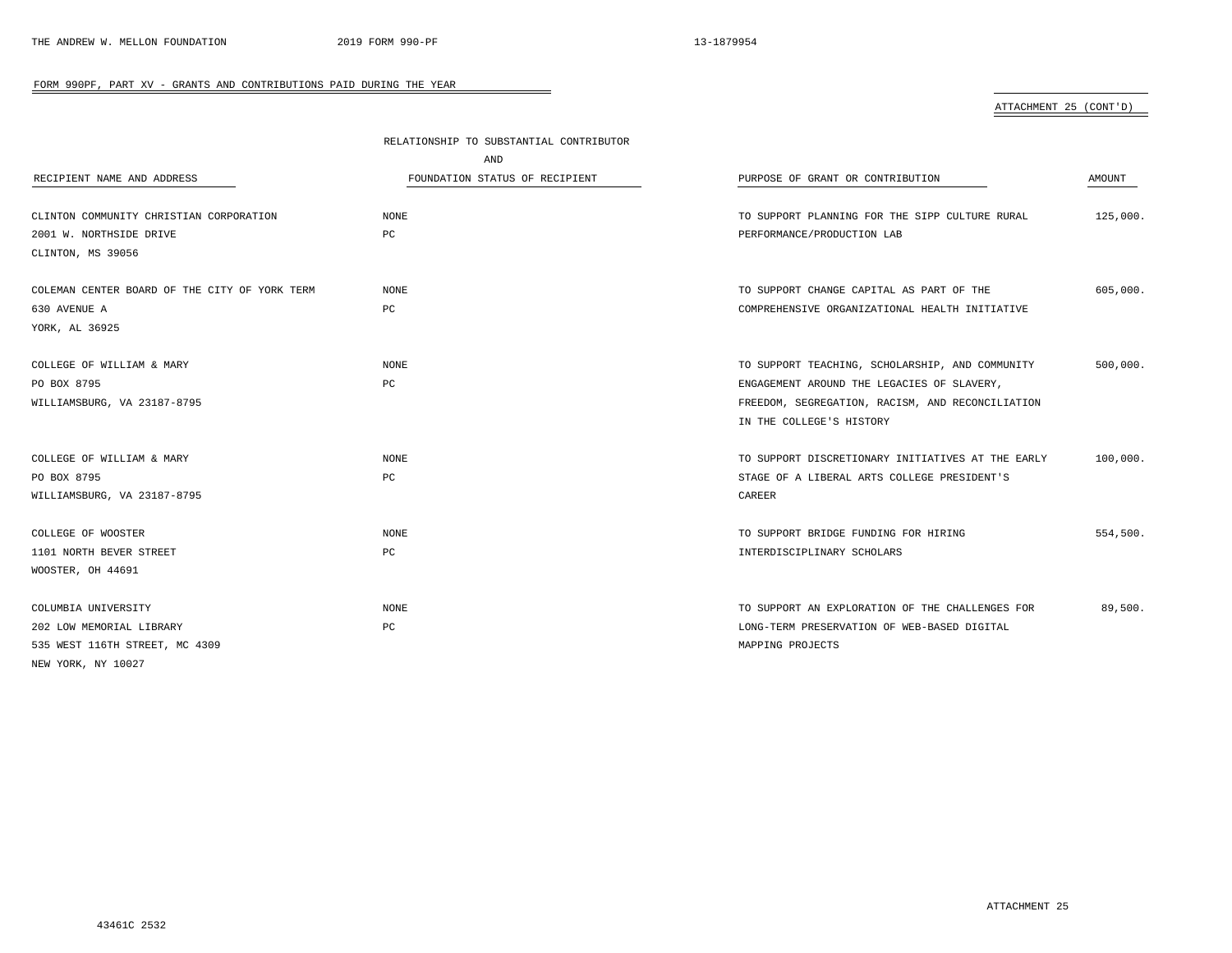## ATTACHMENT 25 (CONT'D)

|                                           | RELATIONSHIP TO SUBSTANTIAL CONTRIBUTOR<br>AND |                                                   |            |
|-------------------------------------------|------------------------------------------------|---------------------------------------------------|------------|
|                                           |                                                |                                                   |            |
| COLUMBIA UNIVERSITY                       | <b>NONE</b>                                    | TO SUPPORT A SAWYER SEMINAR ON THE COMPARATIVE    | 225,000.   |
| 202 LOW MEMORIAL LIBRARY                  | PC                                             | STUDY OF CULTURES ENTITLED "TRUST AND MISTRUST OF |            |
| 535 WEST 116TH STREET, MC 4309            |                                                | SCIENCE AND EXPERTS"                              |            |
| NEW YORK, NY 10027                        |                                                |                                                   |            |
| COLUMBIA UNIVERSITY                       | $\rm{NONE}$                                    | TO SUPPORT THE PRESERVATION OF AUDIO AND MOVING   | 750,000.   |
| 202 LOW MEMORIAL LIBRARY                  | PC                                             | IMAGE COLLECTIONS                                 |            |
| 535 WEST 116TH STREET, MC 4309            |                                                |                                                   |            |
| NEW YORK, NY 10027                        |                                                |                                                   |            |
| COLUMBIA UNIVERSITY                       | <b>NONE</b>                                    | TO SUPPORT SCHOLARLY SYMPOSIA ON AFRICAN ART AND  | 30,000.    |
| 202 LOW MEMORIAL LIBRARY                  | PC                                             | INDIGENOUS ART                                    |            |
| 535 WEST 116TH STREET, MC 4309            |                                                |                                                   |            |
| NEW YORK, NY 10027                        |                                                |                                                   |            |
| COLUMBIA UNIVERSITY                       | <b>NONE</b>                                    | TO SUPPORT THE CENTER FOR JUSTICE'S BEYOND THE    | 150,000.   |
| 202 LOW MEMORIAL LIBRARY                  | PC                                             | <b>BARS FELLOWSHIPS</b>                           |            |
| 535 WEST 116TH STREET, MC 4309            |                                                |                                                   |            |
| NEW YORK, NY 10027                        |                                                |                                                   |            |
| COLUMBIA UNIVERSITY                       | <b>NONE</b>                                    | TO SUPPORT THE DEVELOPMENT OF GRADUATE DEGREE     | 1,000,000. |
| 202 LOW MEMORIAL LIBRARY                  | PC                                             | PROGRAMS IN A NEW AFRICAN AMERICAN AND AFRICAN    |            |
| 535 WEST 116TH STREET, MC 4309            |                                                | DIASPORA STUDIES DEPARTMENT                       |            |
| NEW YORK, NY 10027                        |                                                |                                                   |            |
| COMMUNITY COLLEGE SYSTEM OF NEW HAMPSHIRE | <b>NONE</b>                                    | TO CONTINUE SUPPORT FOR THE NEW HAMPSHIRE         | 515,000.   |
| 26 COLLEGE DRIVE                          | РC                                             | HUMANITIES COLLABORATIVE                          |            |
| CONCORD, NH 03301-7425                    |                                                |                                                   |            |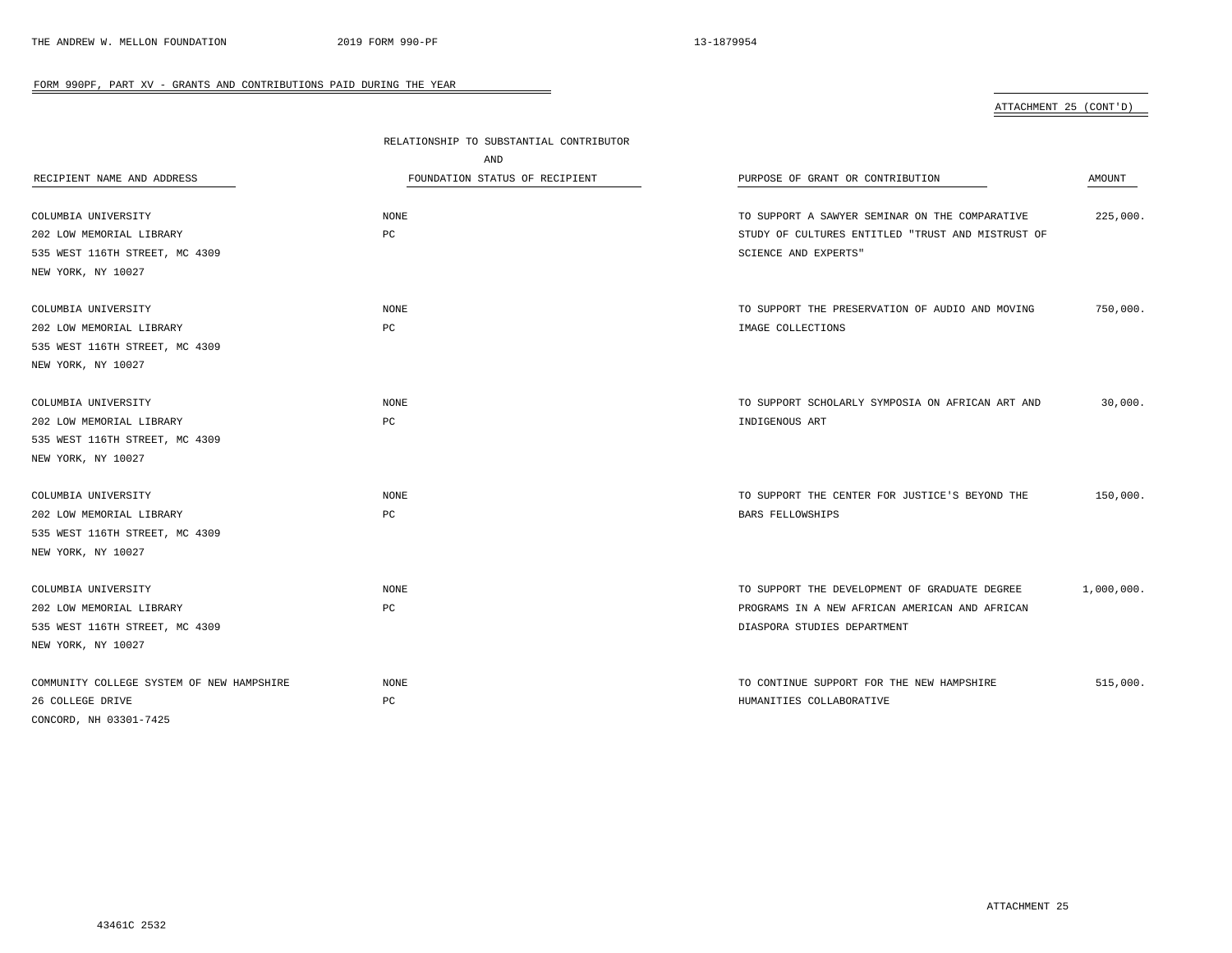# ATTACHMENT 25 (CONT'D)

|                                               | RELATIONSHIP TO SUBSTANTIAL CONTRIBUTOR |                                                    |          |
|-----------------------------------------------|-----------------------------------------|----------------------------------------------------|----------|
|                                               | AND                                     |                                                    |          |
| RECIPIENT NAME AND ADDRESS                    | FOUNDATION STATUS OF RECIPIENT          | PURPOSE OF GRANT OR CONTRIBUTION                   | AMOUNT   |
|                                               |                                         |                                                    |          |
| COMMUNITY MUSICWORKS                          | NONE                                    | TO SUPPORT THE DOCUMENTATION AND DISSEMINATION OF  | 150,000. |
| 1392 WESTMINSTER STREET                       | PC                                      | A MODEL FOR ANTIRACIST PRAXIS IN CLASSICAL MUSIC   |          |
| PROVIDENCE, RI 02909                          |                                         | EDUCATION                                          |          |
| COMMUNITY PARTNERS                            | NONE                                    | TO SUPPORT THE ALLIANCE FOR HIGHER EDUCATION IN    | 250,000. |
| 1000 NORTH ALAMEDA STREET, SUITE 240          | PC                                      | PRISON                                             |          |
| LOS ANGELES, CA 90012                         |                                         |                                                    |          |
|                                               |                                         |                                                    |          |
| COMPANY ONE, INC.                             | NONE                                    | TO CONTINUE SUPPORT FOR A MULTIYEAR RESIDENCY      | 94,750.  |
| 539 TREMONT STREET, STUDIO 202                | PC                                      | WITH PLAYWRIGHT KIRSTEN GREENIDGE, AS PART OF THE  |          |
| BOSTON, MA 02116-6306                         |                                         | NATIONAL PLAYWRIGHT RESIDENCY PROGRAM              |          |
| CONNECTICUT PLAYERS FOUNDATION, INC.          | NONE                                    | TO SUPPORT NEW ARTISTIC LEADER INITIATIVES         | 100,000. |
| 222 SARGENT DRIVE                             | PC                                      |                                                    |          |
|                                               |                                         |                                                    |          |
| NEW HAVEN, CT 06511                           |                                         |                                                    |          |
| CORNELL UNIVERSITY                            | NONE                                    | TO CONTINUE SUPPORT FOR THE CORNELL PRISON         | 850,000. |
| 300 DAY HALL                                  | PC                                      | EDUCATION PROGRAM                                  |          |
| ITHACA, NY 14853-2801                         |                                         |                                                    |          |
|                                               |                                         |                                                    |          |
| COUNCIL FOR DEVEL OF SOCIAL SCI RES IN AFRICA | NONE                                    | TO SUPPORT BUILDING AND STRENGTHENING RESEARCH AND | 100,500. |
| AVENUE CHEIKH ANTA DIOP X CANAL IV            | $_{\rm PC}$                             | TEACHING INFRASTRUCTURES AT SELECT AFRICAN         |          |
| BP 3304, CP 18524                             |                                         | UNIVERSITIES                                       |          |
| DAKAR                                         |                                         |                                                    |          |
| SENEGAL 18524                                 |                                         |                                                    |          |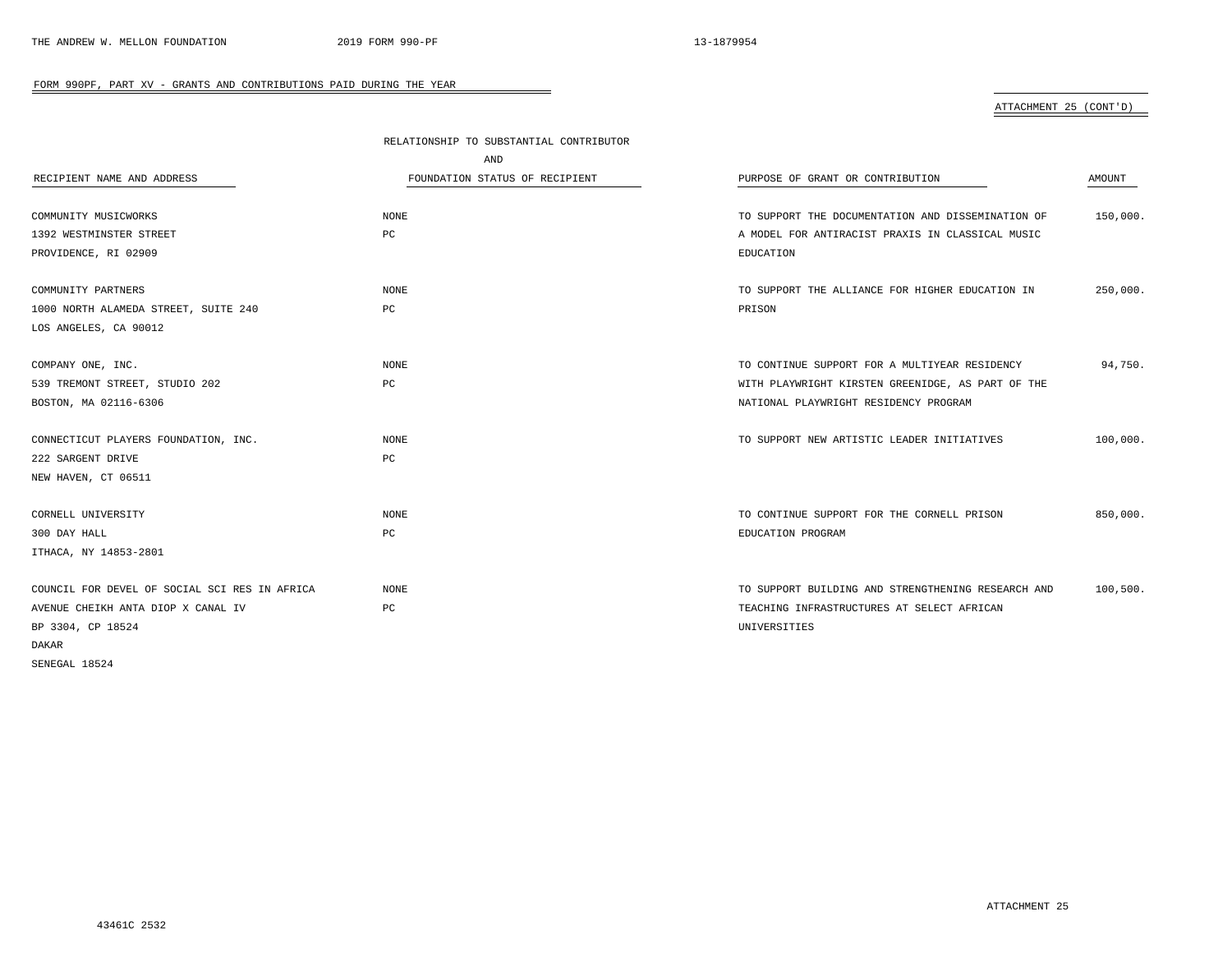ATTACHMENT 25 (CONT'D)

|                                               | RELATIONSHIP TO SUBSTANTIAL CONTRIBUTOR |                                                   |            |
|-----------------------------------------------|-----------------------------------------|---------------------------------------------------|------------|
|                                               | AND                                     |                                                   |            |
| RECIPIENT NAME AND ADDRESS                    | FOUNDATION STATUS OF RECIPIENT          | PURPOSE OF GRANT OR CONTRIBUTION                  | AMOUNT     |
|                                               |                                         |                                                   |            |
| COUNCIL FOR DEVEL OF SOCIAL SCI RES IN AFRICA | <b>NONE</b>                             | TO SUPPORT INNOVATIONS IN THE HUMANITIES IN       | 385,000.   |
| AVENUE CHEIKH ANTA DIOP X CANAL IV            | PC                                      | AFRICAN UNIVERSITIES                              |            |
| BP 3304, CP 18524                             |                                         |                                                   |            |
| DAKAR                                         |                                         |                                                   |            |
| SENEGAL 18524                                 |                                         |                                                   |            |
| COUNCIL OF AMERICAN OVERSEAS RESEARCH CENTERS | NONE                                    | TO SUPPORT COLLABORATIVE RESEARCH,                | 500,000.   |
| PO BOX 37012                                  | PC                                      | INTERDISCIPLINARY TRAINING, AND PROFESSIONAL      |            |
| MRC 178                                       |                                         | DEVELOPMENT OPPORTUNITIES FOR ARTISTS AND         |            |
| WASHINGTON, DC 20013-7012                     |                                         | SCHOLARS IN MOROCCO, ALGERIA, AND TUNISIA         |            |
| COUNCIL OF GRADUATE SCHOOLS                   | <b>NONE</b>                             | TO SUPPORT THE THIRD PHASE OF THE PHD CAREER      | 600,000.   |
| ONE DUPONT CIRCLE NW, SUITE 230               | PC                                      | PATHWAYS PROJECT                                  |            |
| WASHINGTON, DC 20036-1173                     |                                         |                                                   |            |
|                                               |                                         |                                                   |            |
| COUNCIL OF GRADUATE SCHOOLS                   | <b>NONE</b>                             | TO SUPPORT AN INITIATIVE TO ADDRESS THE MENTAL    | 120,000.   |
| ONE DUPONT CIRCLE NW, SUITE 230               | PC                                      | HEALTH CHALLENGES EXPERIENCED BY HUMANITIES       |            |
| WASHINGTON, DC 20036-1173                     |                                         | DOCTORAL STUDENTS                                 |            |
| COUNCIL OF INDEPENDENT COLLEGES               | NONE                                    | TO SUPPORT TEACHING, LEARNING, AND COMMUNITY      | 1,335,000. |
| ONE DUPONT CIRCLE NW, SUITE 320               | PC                                      | UNDERSTANDING OF THE CONTINUING LEGACIES OF       |            |
| WASHINGTON, DC 20036-1142                     |                                         | SLAVERY IN THE UNITED STATES                      |            |
| COUNCIL ON LIBRARY AND INFORMATION RESOURCES  | <b>NONE</b>                             | TO SUPPORT A NATIONAL GRANTMAKING COMPETITION FOR | 3,000,000. |
| 2221 S CLARK STREET                           | PC                                      | THE DIGITIZATION OF COLLECTIONS OF SCHOLARLY AND  |            |
| ARLINGTON, VA 22202-3745                      |                                         | CULTURAL IMPORTANCE                               |            |
|                                               |                                         |                                                   |            |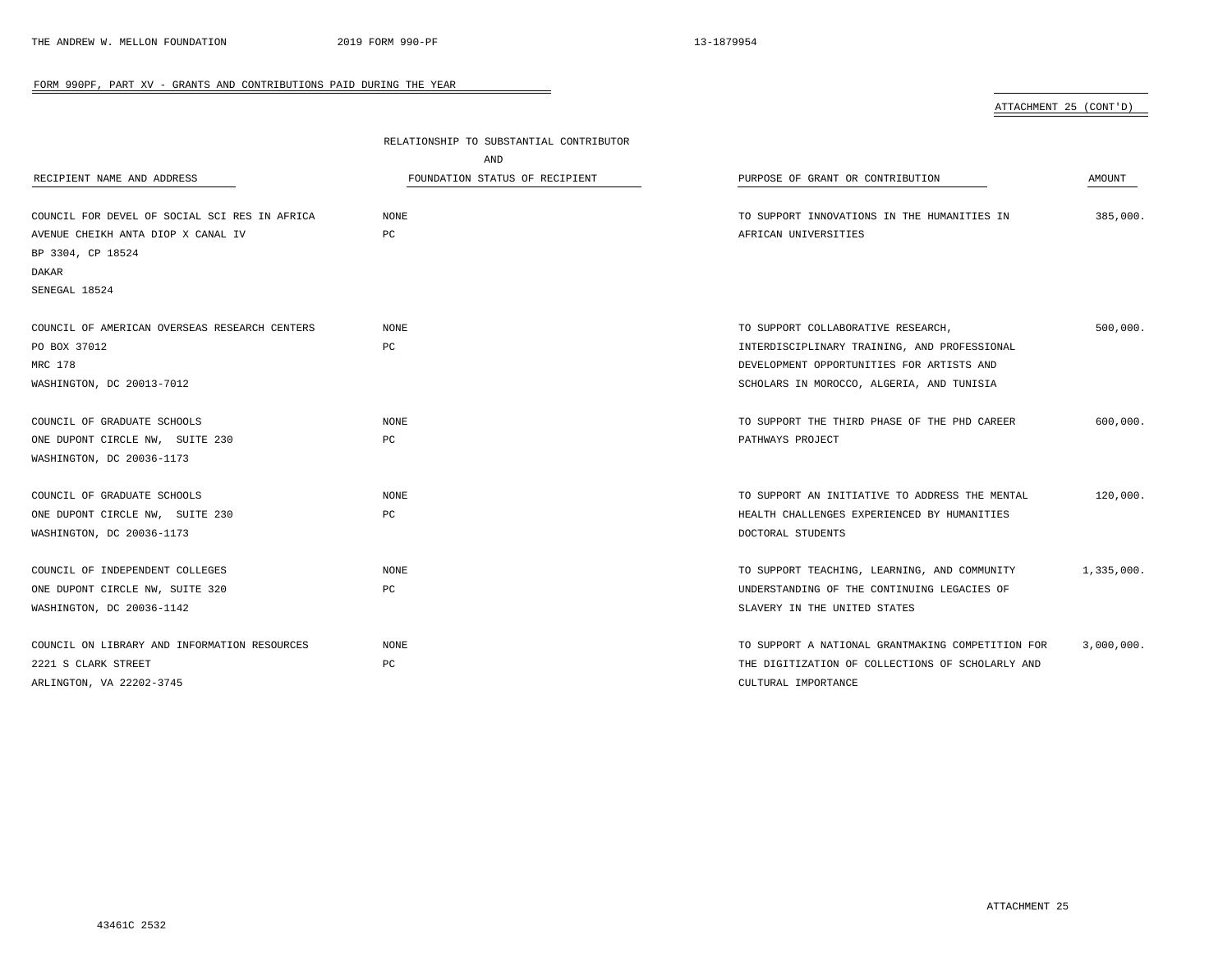ATTACHMENT 25 (CONT'D)

|                                              | RELATIONSHIP TO SUBSTANTIAL CONTRIBUTOR |                                                    |            |
|----------------------------------------------|-----------------------------------------|----------------------------------------------------|------------|
| AND                                          |                                         |                                                    |            |
| RECIPIENT NAME AND ADDRESS                   | FOUNDATION STATUS OF RECIPIENT          | PURPOSE OF GRANT OR CONTRIBUTION                   | AMOUNT     |
|                                              |                                         |                                                    |            |
| COUNCIL ON LIBRARY AND INFORMATION RESOURCES | NONE                                    | TO SUPPORT FELLOWSHIPS IN HUMANITIES DATA CURATION | 1,375,000. |
| 2221 S CLARK STREET                          | PC                                      | FOR AFRICAN AMERICAN AND AFRICAN STUDIES           |            |
| ARLINGTON, VA 22202-3745                     |                                         |                                                    |            |
| COUNCIL ON LIBRARY AND INFORMATION RESOURCES | NONE                                    | TO SUPPORT A REGRANTING COMPETITION FOR AUDIO AND  | 1,403,500. |
| 2221 S CLARK STREET                          | РC                                      | AUDIOVISUAL PRESERVATION                           |            |
| ARLINGTON, VA 22202-3745                     |                                         |                                                    |            |
|                                              |                                         |                                                    |            |
| COUNCIL ON LIBRARY AND INFORMATION RESOURCES | <b>NONE</b>                             | TO SUPPORT A REGRANTING COMPETITION FOR AUDIO AND  | 1,403,500. |
| 2221 S CLARK STREET                          | PC                                      | AUDIOVISUAL PRESERVATION                           |            |
| ARLINGTON, VA 22202-3745                     |                                         |                                                    |            |
|                                              |                                         |                                                    |            |
| COUNCIL ON LIBRARY AND INFORMATION RESOURCES | <b>NONE</b>                             | TO SUPPORT GENERAL OPERATIONS                      | 800,000.   |
| 2221 S CLARK STREET                          | PC                                      |                                                    |            |
| ARLINGTON, VA 22202-3745                     |                                         |                                                    |            |
|                                              |                                         |                                                    |            |
| COURTAULD INSTITUTE OF ART                   | NONE                                    | TO SUPPORT A FACULTY CLUSTER HIRE IN ART OF AFRICA | 750,000.   |
| SOMERSET HOUSE                               | PC                                      | AND THE AFRICAN DIASPORA                           |            |
| STRAND                                       |                                         |                                                    |            |
| LONDON                                       |                                         |                                                    |            |
| UNITED KINGDOM WC2R ORN                      |                                         |                                                    |            |
|                                              |                                         |                                                    |            |
| CULTUREWORKS GREATER PHILADELPHIA, INC.      | NONE                                    | TO CONTINUE SUPPORT FOR CULTUREWORKS COMMONS       | 450,000.   |
| THE PHILADELPHIA BUILDING                    | PC                                      | MANAGEMENT                                         |            |
| 1315 WALNUT STREET, SUITE 320                |                                         |                                                    |            |
| PHILADELPHIA, PA 19107-4701                  |                                         |                                                    |            |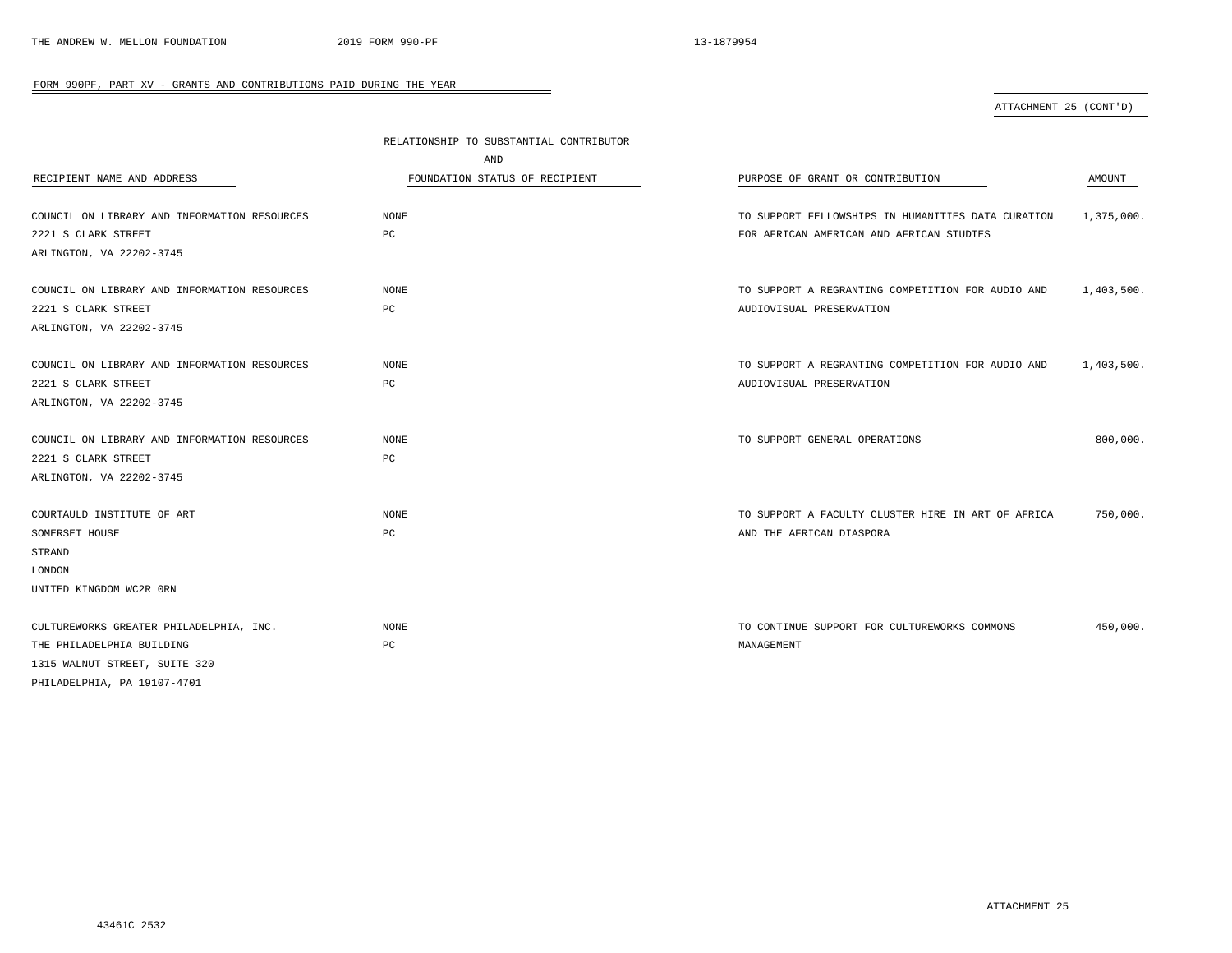### ATTACHMENT 25 (CONT'D)

|                                    | RELATIONSHIP TO SUBSTANTIAL CONTRIBUTOR |                                                   |            |
|------------------------------------|-----------------------------------------|---------------------------------------------------|------------|
|                                    | AND                                     |                                                   |            |
| RECIPIENT NAME AND ADDRESS         | FOUNDATION STATUS OF RECIPIENT          | PURPOSE OF GRANT OR CONTRIBUTION                  | AMOUNT     |
|                                    |                                         |                                                   |            |
| DANCE SERVICE NEW YORK CITY, INC.  | <b>NONE</b>                             | TO SUPPORT THE NEW YORK DANCE REHEARSAL SPACE     | 86,000.    |
| 218 EAST 18TH STREET, GROUND FLOOR | PC                                      | SUBSIDY PROGRAM                                   |            |
| NEW YORK, NY 10003                 |                                         |                                                   |            |
| DANCE THEATRE OF HARLEM, INC.      | <b>NONE</b>                             | TO SUPPORT ARTISTIC INITIATIVES AND CAPACITY      | 1,200,000. |
| 466 WEST 152ND STREET              | PC                                      | BUILDING                                          |            |
| NEW YORK, NY 10031                 |                                         |                                                   |            |
|                                    |                                         |                                                   |            |
| DANCE/USA                          | <b>NONE</b>                             | TO SUPPORT THE ARCHIVING AND PRESERVATION         | 450,000.   |
| 1029 VERMONT AVENUE NW, SUITE 400  | PC                                      | FELLOWSHIP PROGRAM                                |            |
| WASHINGTON, DC 20005               |                                         |                                                   |            |
| DARTMOUTH COLLEGE                  | <b>NONE</b>                             | TO SUPPORT CAMPUS LIBRARY AND MUSEUM              | 500,000.   |
| 207 PARKHURST HALL                 | PC                                      | COLLABORATIONS                                    |            |
| HANOVER, NH 03755                  |                                         |                                                   |            |
| DAVIDSON COLLEGE                   | <b>NONE</b>                             | TO SUPPORT AN INITIATIVE THAT WILL TRANSFORM KEY  | 250,000.   |
| PO BOX 7145                        | PC                                      | CAMPUS SPACES (VIRTUAL, PHYSICAL, TEMPORAL) INTO  |            |
| 209 RIDGE ROAD                     |                                         | INTERACTIVE SITES FOR INTERROGATING RACE AND      |            |
| DAVIDSON, NC 28035-7145            |                                         | RACISM                                            |            |
|                                    |                                         |                                                   |            |
| DEPAUL UNIVERSITY                  | <b>NONE</b>                             | TO SUPPORT AN INITIATIVE AMONG FACULTY, COMMUNITY | 750,000.   |
| 1 EAST JACKSON BOULEVARD           | PC                                      | ORGANIZATION LEADERS, AND STUDENTS TO TACKLE      |            |
| CHICAGO, IL 60604-2287             |                                         | SIGNIFICANT ISSUES THROUGH INTERDISCIPLINARY      |            |
|                                    |                                         | COLLABORATION IN THE HUMANITIES                   |            |

÷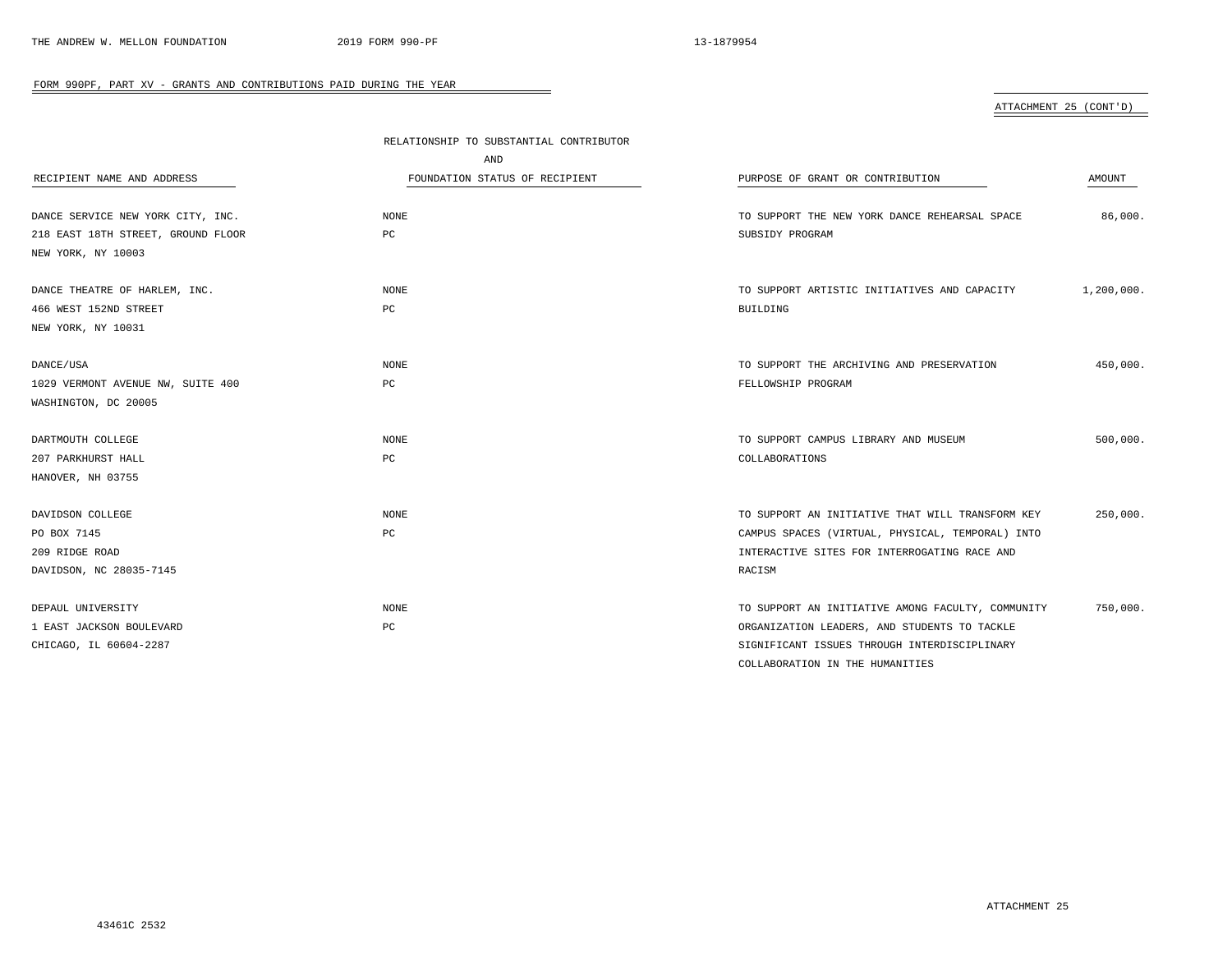ATTACHMENT 25 (CONT'D)

|                                   | RELATIONSHIP TO SUBSTANTIAL CONTRIBUTOR |                                                    |          |
|-----------------------------------|-----------------------------------------|----------------------------------------------------|----------|
|                                   | AND                                     |                                                    |          |
| RECIPIENT NAME AND ADDRESS        | FOUNDATION STATUS OF RECIPIENT          | PURPOSE OF GRANT OR CONTRIBUTION                   | AMOUNT   |
| DEPAUW UNIVERSITY                 | NONE                                    | TO SUPPORT A WRITER-IN RESIDENCE FELLOWSHIP AT THE | 100,000. |
| 313 SOUTH LOCUST STREET           | PС                                      | PRINDLE INSTITUTE                                  |          |
| GREENCASTLE, IN 46135             |                                         |                                                    |          |
| DIGITAL PUBLIC LIBRARY OF AMERICA | NONE                                    | TO SUPPORT THE CONTINUED IMPLEMENTATION OF A       | 622,000. |
| C/O BOSTON PUBLIC LIBRARY         | РC                                      | SUSTAINABLE BUSINESS PLAN                          |          |
| 700 BOYLSTON STREET               |                                         |                                                    |          |
| BOSTON, MA 02116                  |                                         |                                                    |          |
| DILLARD UNIVERSITY                | NONE                                    | TO RENEW SUPPORT FOR THE EXPANSION OF THE          | 500,000. |
| 2601 GENTILLY BOULEVARD           | PC                                      | UNIVERSITY'S FACULTY DEVELOPMENT OFFERINGS AND A   |          |
| NEW ORLEANS, LA 70122             |                                         | REVISION OF ITS GENERAL EDUCATION CURRICULUM       |          |
| DISTRICT SIX MUSEUM FOUNDATION    | NONE                                    | TO SUPPORT CAPACITY BUILDING FOR DIGITAL           | 508,000. |
| 25A BUITENKANT STREET             | РC                                      | PRESERVATION INFRASTRUCTURE, STAFF, AND            |          |
| CAPE TOWN                         |                                         | COLLECTION MAINTENANCE                             |          |
| SOUTH AFRICA 8001                 |                                         |                                                    |          |
| <b>DUKE UNIVERSITY</b>            | <b>NONE</b>                             | TO SUPPORT THE RESEARCH TRIANGLE SCHOLARLY         | 360,000. |
| 207 ALLEN BUILDING                | PC                                      | COMMUNICATIONS INSTITUTE                           |          |
| BOX 90001                         |                                         |                                                    |          |
| DURHAM, NC 27708-0001             |                                         |                                                    |          |
| DUKE UNIVERSITY                   | <b>NONE</b>                             | TO SUPPORT PLANNING FOR THE FURTHER DEVELOPMENT    | 49,500.  |
| 207 ALLEN BUILDING                | PC                                      | OF THE STUDENT NONVIOLENT COORDINATING COMMITTEE   |          |
| BOX 90001                         |                                         | DIGITAL GATEWAY                                    |          |
| DURHAM, NC 27708-0001             |                                         |                                                    |          |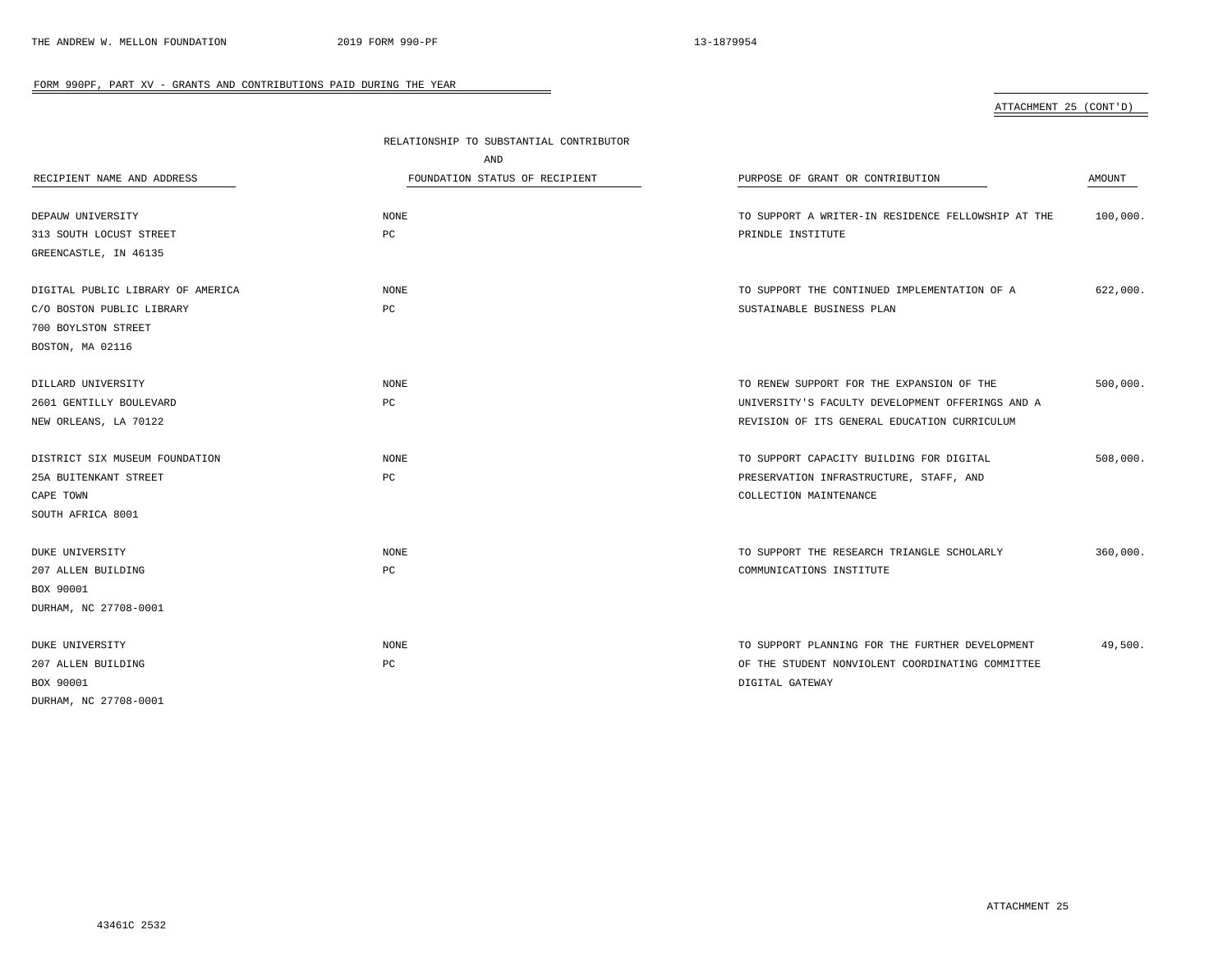# ATTACHMENT 25 (CONT'D)

|                                    | RELATIONSHIP TO SUBSTANTIAL CONTRIBUTOR |                                                   |          |
|------------------------------------|-----------------------------------------|---------------------------------------------------|----------|
|                                    | AND                                     |                                                   |          |
| RECIPIENT NAME AND ADDRESS         | FOUNDATION STATUS OF RECIPIENT          | PURPOSE OF GRANT OR CONTRIBUTION                  | AMOUNT   |
|                                    |                                         |                                                   |          |
| DUKE UNIVERSITY                    | NONE                                    | TO SUPPORT A SAWYER SEMINAR ON THE COMPARATIVE    | 225,000. |
| 207 ALLEN BUILDING                 | PC                                      | STUDY OF CULTURES ENTITLED "LANGUAGE              |          |
| BOX 90001                          |                                         | DISCRIMINATION IN FRAGILE AND PRECARIOUS          |          |
| DURHAM, NC 27708-0001              |                                         | COMMUNITIES"                                      |          |
| EARSHOT JAZZ SOCIETY OF SEATTLE    | <b>NONE</b>                             | TO SUPPORT ACTIVITIES THAT BROADEN PUBLIC ACCESS  | 200,000. |
| 3417 FREMONT AVE N, SUITE 221      | $_{\rm PC}$                             | TO JAZZ                                           |          |
| SEATTLE, WA 98103                  |                                         |                                                   |          |
| EMERSON COLLEGE                    | <b>NONE</b>                             | TO CONTINUE SUPPORT FOR THE NATIONAL PLAYWRIGHT   | 500,000. |
| 120 BOYLSTON STREET                | PC                                      | RESIDENCY PROGRAM                                 |          |
| BOSTON, MA 02116-4611              |                                         |                                                   |          |
|                                    |                                         |                                                   |          |
| EMORY UNIVERSITY                   | <b>NONE</b>                             | TO SUPPORT THE DEVELOPMENT OF SERVICES THAT WOULD | 325,000. |
| 408 ADMINISTRATION BUILDING        | PC                                      | ASSIST HUMANITIES FACULTY IN THE CREATION OF      |          |
| 201 DOWMAN DRIVE                   |                                         | DIGITAL PUBLICATIONS                              |          |
| ATLANTA, GA 30322                  |                                         |                                                   |          |
| EMORY UNIVERSITY                   | <b>NONE</b>                             | TO SUPPORT UNDERGRADUATE HUMANITIES CURRICULUM    | 625,000. |
| 408 ADMINISTRATION BUILDING        | $_{\rm PC}$                             | REVISION TO CONNECT UNDERGRADUATE STUDENTS IN THE |          |
| 201 DOWMAN DRIVE                   |                                         | HUMANITIES TO POSTGRADUATE CAREER OPPORTUNITIES   |          |
| ATLANTA, GA 30322                  |                                         |                                                   |          |
|                                    |                                         |                                                   |          |
| ESPERANZA PEACE AND JUSTICE CENTER | <b>NONE</b>                             | TO SUPPORT THE NEEDS OF THE COMMUNITY-BASED       | 100,000. |
| 922 SAN PEDRO AVENUE               | PC                                      | ARCHIVE                                           |          |
| SAN ANTONIO, TX 78212              |                                         |                                                   |          |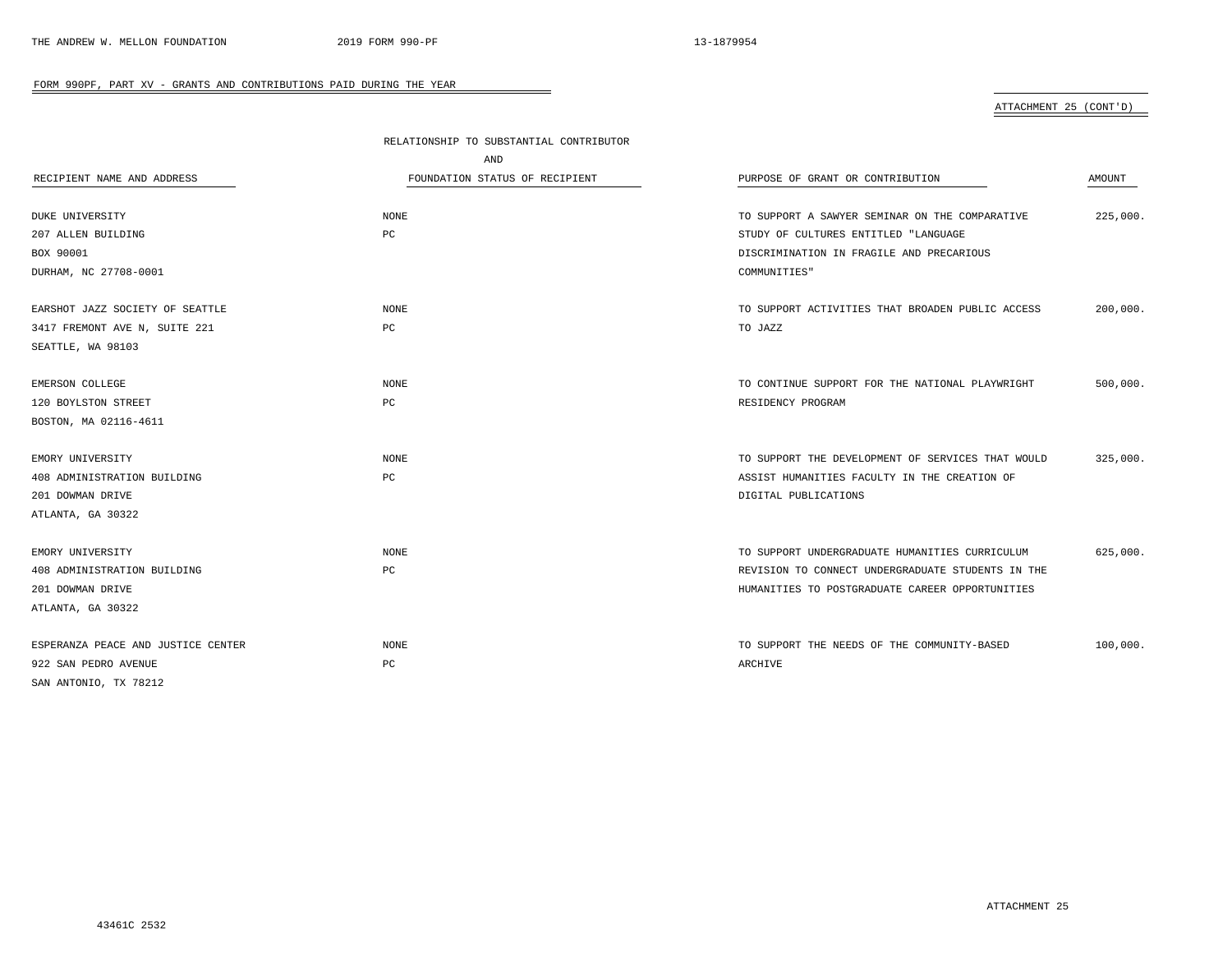# ATTACHMENT 25 (CONT'D)

|                                         | RELATIONSHIP TO SUBSTANTIAL CONTRIBUTOR |                                                   |            |
|-----------------------------------------|-----------------------------------------|---------------------------------------------------|------------|
|                                         | AND                                     |                                                   |            |
| RECIPIENT NAME AND ADDRESS              | FOUNDATION STATUS OF RECIPIENT          | PURPOSE OF GRANT OR CONTRIBUTION                  | AMOUNT     |
|                                         |                                         |                                                   |            |
| FEDERATION OF STATE HUMANITIES COUNCILS | NONE                                    | TO SUPPORT EXPANDED EFFORTS AND ADDITIONAL        | 150,000.   |
| 1600 WILSON BOULEVARD, SUITE 902        | PC                                      | RESOURCES TO EDUCATE THE PUBLIC ABOUT THE VALUE   |            |
| ARLINGTON, VA 22209-2510                |                                         | OF THE HUMANITIES IN AMERICAN LIFE                |            |
| FEDERATION OF STATE HUMANITIES COUNCILS | <b>NONE</b>                             | TO SUPPORT CLOSER CONNECTIONS AND PARTNERSHIPS    | 1,750,000. |
| 1600 WILSON BOULEVARD, SUITE 902        | PC                                      | BETWEEN THE HUMANITIES AND JOURNALISM IN          |            |
| ARLINGTON, VA 22209-2510                |                                         | FOSTERING AN INFORMED CITIZENRY AND A DEMOCRATIC  |            |
|                                         |                                         | SOCIETY                                           |            |
|                                         |                                         |                                                   |            |
| FIRELIGHT MEDIA, INC.                   | NONE                                    | TO SUPPORT THE DEVELOPMENT AND DEPLOYMENT OF      | 500,000.   |
| 324 CONVENT AVENUE                      | PC                                      | EDUCATIONAL AND ANCILLARY MATERIALS AND PROGRAMS  |            |
| NEW YORK, NY 10031-6300                 |                                         | TO ENHANCE, PROMOTE, AND TEACH AROUND STANLEY     |            |
|                                         |                                         | NELSON'S NEW PRODUCTION CREATING A NEW WORLD: THE |            |
|                                         |                                         | TRANSATLANTIC SLAVE TRADE                         |            |
|                                         |                                         |                                                   |            |
| FIVE COLLEGES, INCORPORATED             | NONE                                    | TO SUPPORT THE STUDY OF LESS COMMONLY TAUGHT      | 110,200.   |
| 97 SPRING STREET                        | PC                                      | LANGUAGES                                         |            |
| AMHERST, MA 01002-2324                  |                                         |                                                   |            |
|                                         |                                         |                                                   |            |
| FIVE COLLEGES, INCORPORATED             | <b>NONE</b>                             | TO SUPPORT A PLANNING PROCESS FOR MUSEUM DATA     | 800,000.   |
| 97 SPRING STREET                        | РC                                      | INTEGRATION POTENTIAL ACROSS THE FIVE COLLEGES    |            |
| AMHERST, MA 01002-2324                  |                                         | AND MUSEUMS10 CONSORTIA                           |            |
| FIVE COLLEGES, INCORPORATED             | <b>NONE</b>                             | TO SUPPORT THE DEVELOPMENT OF NATIVE/INDIGENOUS   | 1,250,000. |
| 97 SPRING STREET                        | PC                                      | STUDIES                                           |            |
| AMHERST, MA 01002-2324                  |                                         |                                                   |            |

-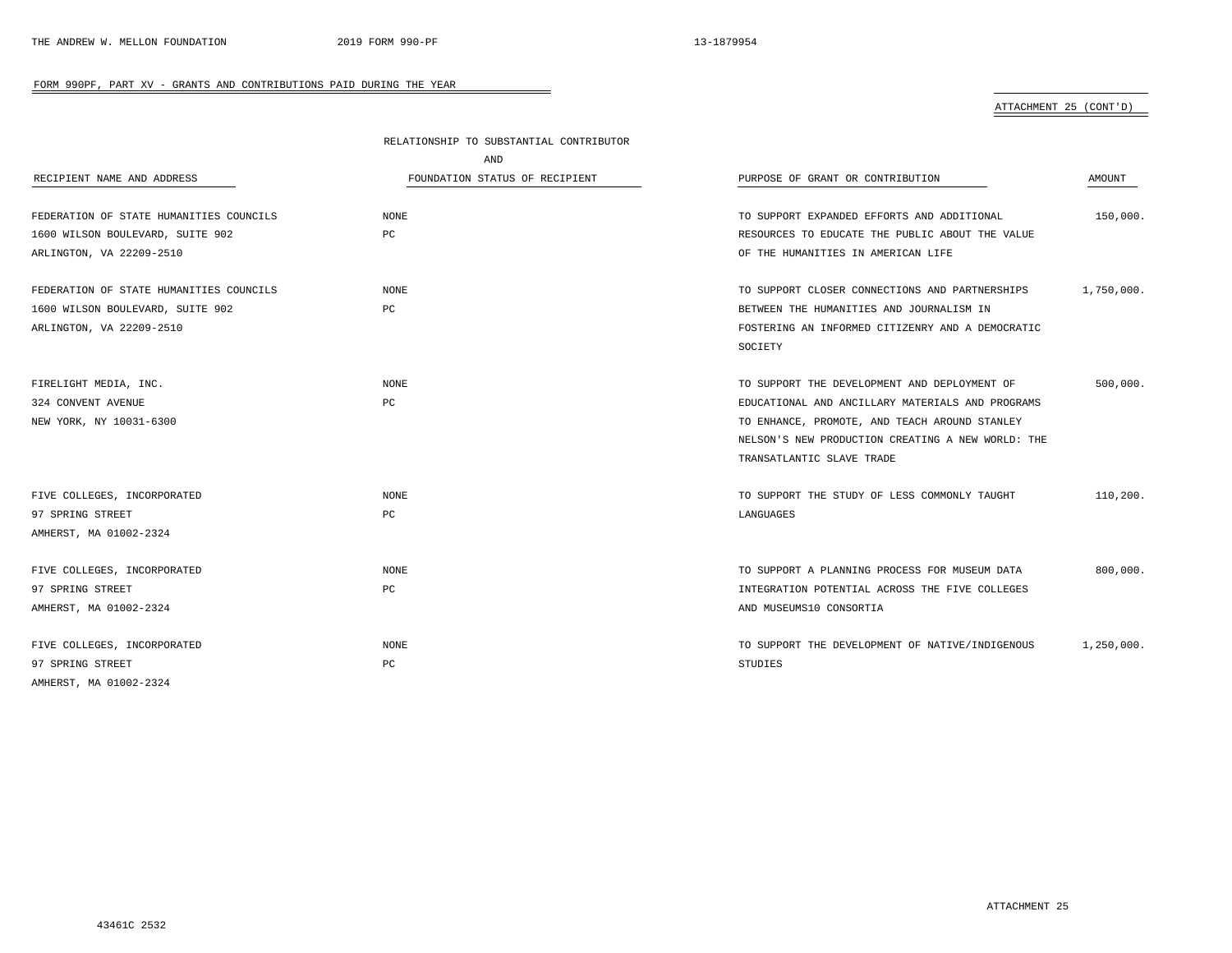# ATTACHMENT 25 (CONT'D)

|                                                    | RELATIONSHIP TO SUBSTANTIAL CONTRIBUTOR |                                                   |            |
|----------------------------------------------------|-----------------------------------------|---------------------------------------------------|------------|
|                                                    | AND                                     |                                                   |            |
| RECIPIENT NAME AND ADDRESS                         | FOUNDATION STATUS OF RECIPIENT          | PURPOSE OF GRANT OR CONTRIBUTION                  | AMOUNT     |
| FOUNDATION FOR SOCIETY LAW AND ART IN SOUTH AFRICA | NONE                                    | TO SUPPORT A FUND FOR CURATORIAL AND CONSERVATION | 500,000.   |
| 707 SUMMER STREET                                  | PC                                      | NEEDS OF THE CONSTITUTIONAL COURT IN SOUTH AFRICA |            |
| STAMFORD, CT 06901-1026                            |                                         |                                                   |            |
| FRACTURED ATLAS, INC.                              | NONE                                    | TO CONTINUE SUPPORT FOR AMERICAN DANCE RECON AND  | 100,000.   |
| 228 PARK AVENUE S, #56651                          | PC                                      | THE OPERATIONS OF AMERICAN DANCE ABROAD           |            |
| NEW YORK, NY 10003-1502                            |                                         |                                                   |            |
| FRACTURED ATLAS, INC.                              | <b>NONE</b>                             | TO SUPPORT CAPACITY BUILDING FOR THE ASSOCIATION  | 100,000.   |
| 228 PARK AVENUE S, #56651                          | PC                                      | FOR HERITAGE PRESERVATION OF THE AMERICAS         |            |
| NEW YORK, NY 10003-1502                            |                                         |                                                   |            |
| FRANKLIN & MARSHALL COLLEGE                        | NONE                                    | TO SUPPORT DISCRETIONARY INITIATIVES AT THE EARLY | 100,000.   |
| PO BOX 3003                                        | PC                                      | STAGE OF A LIBERAL ARTS COLLEGE PRESIDENT'S       |            |
| LANCASTER, PA 17604-3003                           |                                         | CAREER                                            |            |
| GEORGETOWN UNIVERSITY                              | NONE                                    | TO CONTINUE SUPPORT FOR THE LAB FELLOWS PROGRAM   | 400,000.   |
| 204 HEALY HALL                                     | PC                                      | AT THE LABORATORY FOR GLOBAL PERFORMANCE AND      |            |
| 37TH AND O STREET NW                               |                                         | POLITICS                                          |            |
| WASHINGTON, DC 20057-1789                          |                                         |                                                   |            |
| GEORGETOWN UNIVERSITY                              | <b>NONE</b>                             | TO SUPPORT THE GEORGETOWN PRISON SCHOLARS PROGRAM | 1,000,000. |
| 204 HEALY HALL                                     | PC                                      |                                                   |            |
| 37TH AND O STREET NW                               |                                         |                                                   |            |
| WASHINGTON, DC 20057-1789                          |                                         |                                                   |            |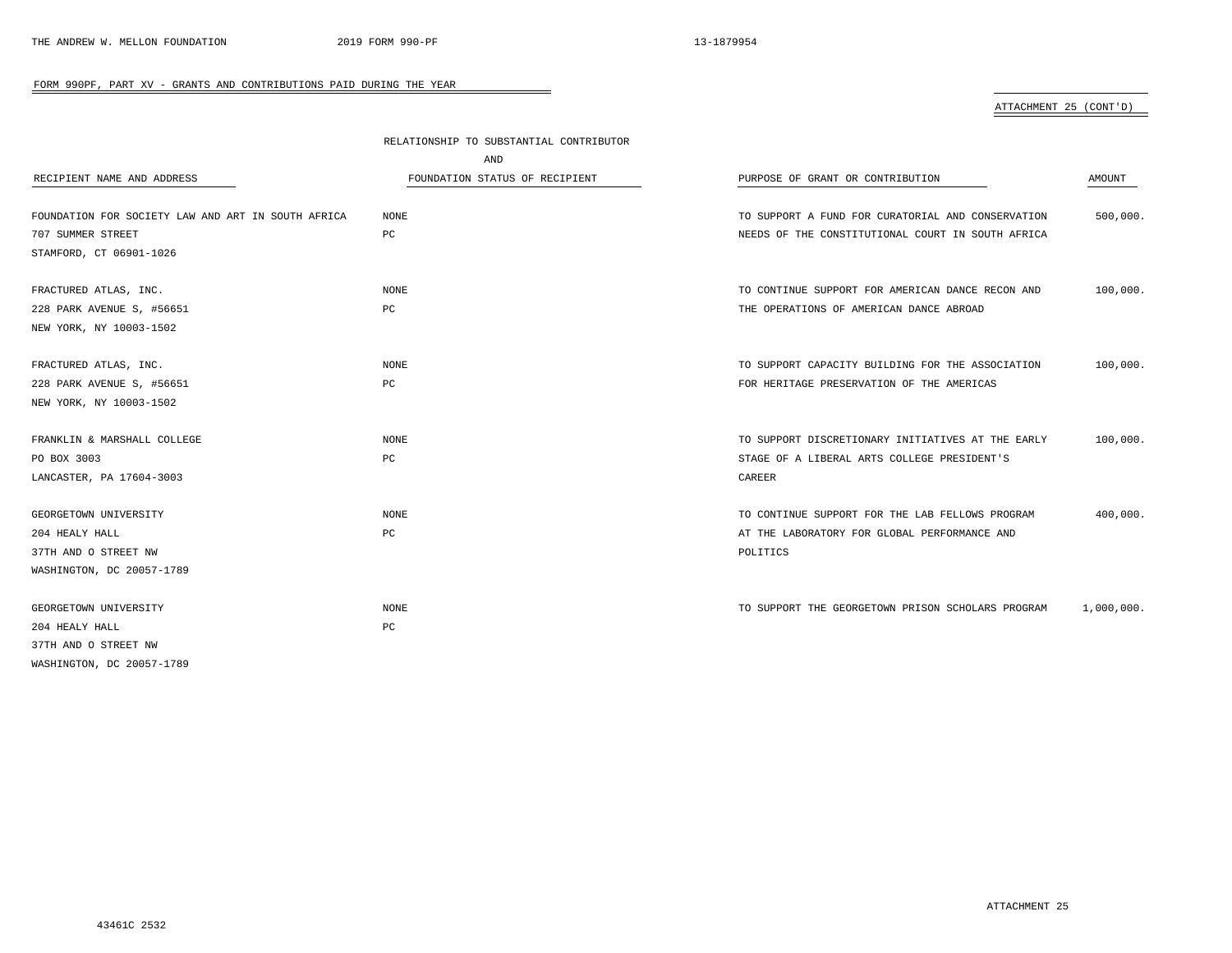# ATTACHMENT 25 (CONT'D)

|                                   | RELATIONSHIP TO SUBSTANTIAL CONTRIBUTOR |                                                   |          |
|-----------------------------------|-----------------------------------------|---------------------------------------------------|----------|
|                                   | AND                                     |                                                   |          |
| RECIPIENT NAME AND ADDRESS        | FOUNDATION STATUS OF RECIPIENT          | PURPOSE OF GRANT OR CONTRIBUTION                  | AMOUNT   |
|                                   |                                         |                                                   |          |
| GEORGIA INSTITUTE OF TECHNOLOGY   | NONE                                    | TO SUPPORT THE CONTINUATION OF WORK BY THE        | 750,000. |
| CENTENNIAL RESEARCH BUILDING      | PC                                      | DIGITAL INTEGRATIVE LIBERAL ARTS CENTER           |          |
| 505 TENTH STREET NW               |                                         |                                                   |          |
| ATLANTA, GA 30332-0325            |                                         |                                                   |          |
| GEORGIA STATE UNIVERSITY          | NONE                                    | TO SUPPORT A PIPELINE AND ACADEMIC DEVELOPMENT    | 625,000. |
| 33 GILMER STREET SE               | PC                                      | PROGRAM FOR UNDERGRADUATE STUDENTS WHO ASPIRE TO  |          |
| ATLANTA, GA 30303                 |                                         | ENROLL IN PHD PROGRAMS IN THE HUMANITIES          |          |
|                                   |                                         |                                                   |          |
| GHENT UNIVERSITY                  | NONE                                    | TO SUPPORT AN INVESTIGATION OF SCHOLARLY          | 744,000. |
| CAMPUS UFO, RECTORATE             | PC                                      | COMMUNICATIONS IN THE DECENTRALIZED WEB           |          |
| SINT-PIETERSNIEUWSTRAAT 25        |                                         |                                                   |          |
| GHENT                             |                                         |                                                   |          |
| BELGIUM B-9000                    |                                         |                                                   |          |
| GILCREASE MUSEUM MANAGEMENT TRUST | NONE                                    | TO SUPPORT CURATORIAL CAPACITY FOR THE NATIVE     | 500,000. |
| 1400 N GILCREASE MUSEUM ROAD      | PC                                      | AMERICAN COLLECTIONS, AS WELL AS RESEARCH SUPPORT |          |
| TULSA, OK 74127-2100              |                                         | FOR THE PERMANENT COLLECTION                      |          |
| GINA GIBNEY DANCE, INC.           | NONE                                    | TO CONTINUE SUPPORT FOR THE DANCE IN PROCESS      | 450,000. |
| 890 BROADWAY, 5TH FLOOR           | PC                                      | RESIDENCY PROGRAM AND A CASH RESERVE FUND         |          |
| NEW YORK, NY 10003                |                                         |                                                   |          |
|                                   |                                         |                                                   |          |
| GLIMMERGLASS OPERA THEATRE, INC.  | <b>NONE</b>                             | TO SUPPORT THE DEVELOPMENT AND PRODUCTION OF NEW  | 300,000. |
| PO BOX 191                        | PC                                      | OPERAS                                            |          |
| COOPERSTOWN, NY 13326-0191        |                                         |                                                   |          |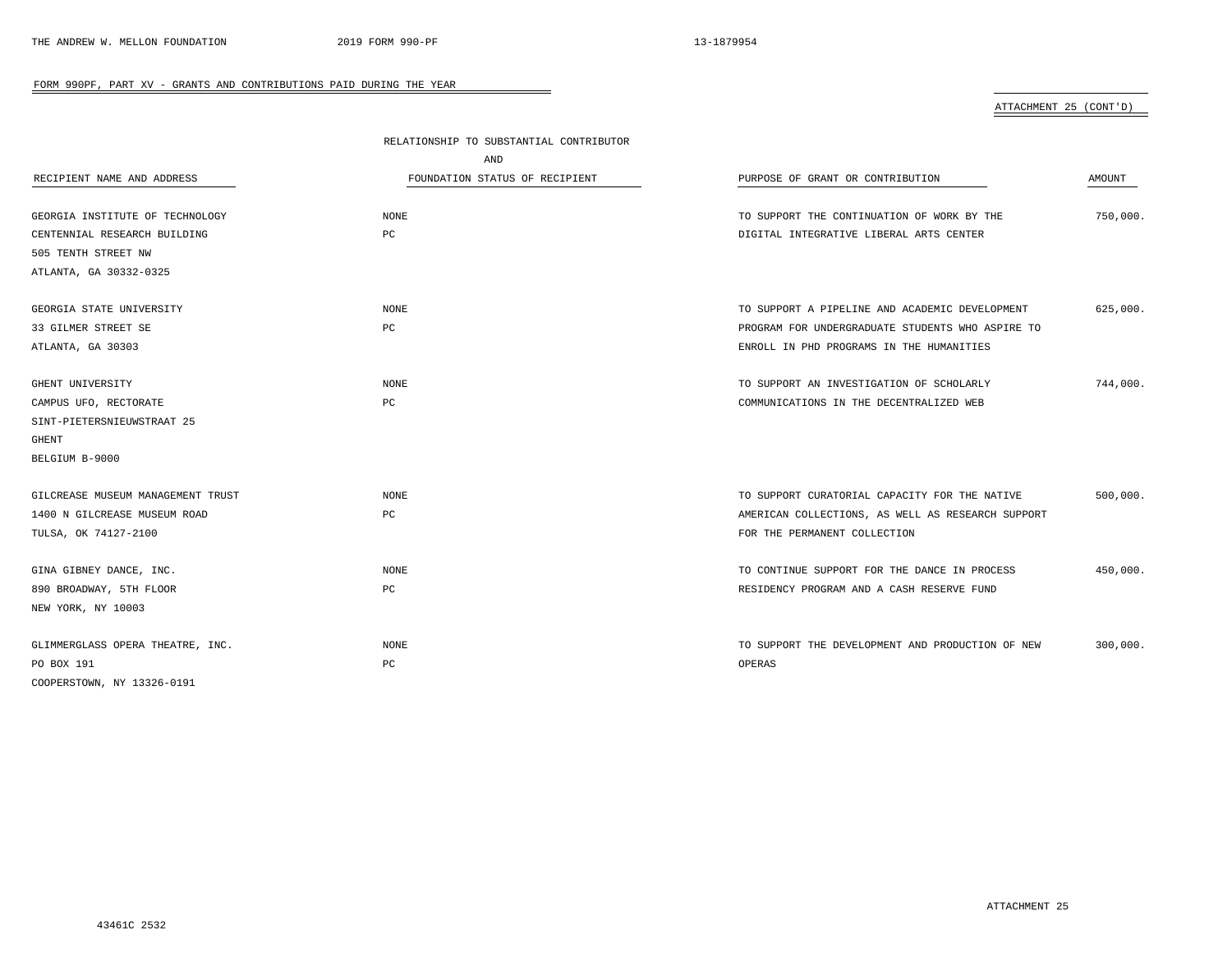# ATTACHMENT 25 (CONT'D)

|                                                   | RELATIONSHIP TO SUBSTANTIAL CONTRIBUTOR |                                                   |          |  |
|---------------------------------------------------|-----------------------------------------|---------------------------------------------------|----------|--|
|                                                   | AND                                     |                                                   |          |  |
| RECIPIENT NAME AND ADDRESS                        | FOUNDATION STATUS OF RECIPIENT          | PURPOSE OF GRANT OR CONTRIBUTION                  | AMOUNT   |  |
|                                                   |                                         |                                                   |          |  |
| GLOBALFEST, INC.                                  | NONE                                    | TO SUPPORT CAPACITY BUILDING                      | 150,000. |  |
| 179 PROSPECT PARK WEST, #4L                       | PC                                      |                                                   |          |  |
| BROOKLYN, NY 11215                                |                                         |                                                   |          |  |
| GRANTMAKERS IN THE ARTS                           | <b>NONE</b>                             | TO SUPPORT THE ORGANIZATION'S ANNUAL CONFERENCES  | 150,000. |  |
| 522 COURTLANDT AVENUE, 1ST FLOOR                  | PC                                      | IN NEW YORK CITY IN 2020 AND PUERTO RICO IN 2021  |          |  |
| BRONX, NY 10451                                   |                                         |                                                   |          |  |
| GREAT LAKES COLLEGES ASSOCIATION, INC.            | <b>NONE</b>                             | TO SUPPORT CAMPUS COMMUNITY TEAMS                 | 150,000. |  |
| 535 WEST WILLIAM, SUITE 301                       | SO I                                    |                                                   |          |  |
| ANN ARBOR, MI 48103-4978                          |                                         |                                                   |          |  |
| GREATER WASHINGTON EDUCATIONAL TELECOMMUNICATIONS | NONE                                    | TO SUPPORT THE PBS NEWSHOUR'S "AMERICAN CREATORS" | 425,000. |  |
| 3939 CAMPBELL AVENUE                              | PC                                      | SERIES COVERAGE OF ARTS AND CULTURE IN RURAL AND  |          |  |
| ARLINGTON, VA 22206                               |                                         | SMALL-TOWN UNITED STATES                          |          |  |
| GREATER WASHINGTON EDUCATIONAL TELECOMMUNICATIONS | NONE                                    | TO CONTINUE SUPPORT FOR THE "RACE MATTERS" SERIES | 150,000. |  |
| 3939 CAMPBELL AVENUE                              | PC                                      | ON PBS NEWSHOUR                                   |          |  |
| ARLINGTON, VA 22206                               |                                         |                                                   |          |  |
| GRINNELL COLLEGE                                  | <b>NONE</b>                             | TO SUPPORT A NEW DIRECTIONS FELLOWSHIP FOR VANCE  | 298,000. |  |
| NOLLEN HOUSE                                      | $_{\rm PC}$                             | <b>BYRD</b>                                       |          |  |
| 1121 PARK STREET                                  |                                         |                                                   |          |  |
| GRINNELL, IA 50112-1690                           |                                         |                                                   |          |  |
|                                                   |                                         |                                                   |          |  |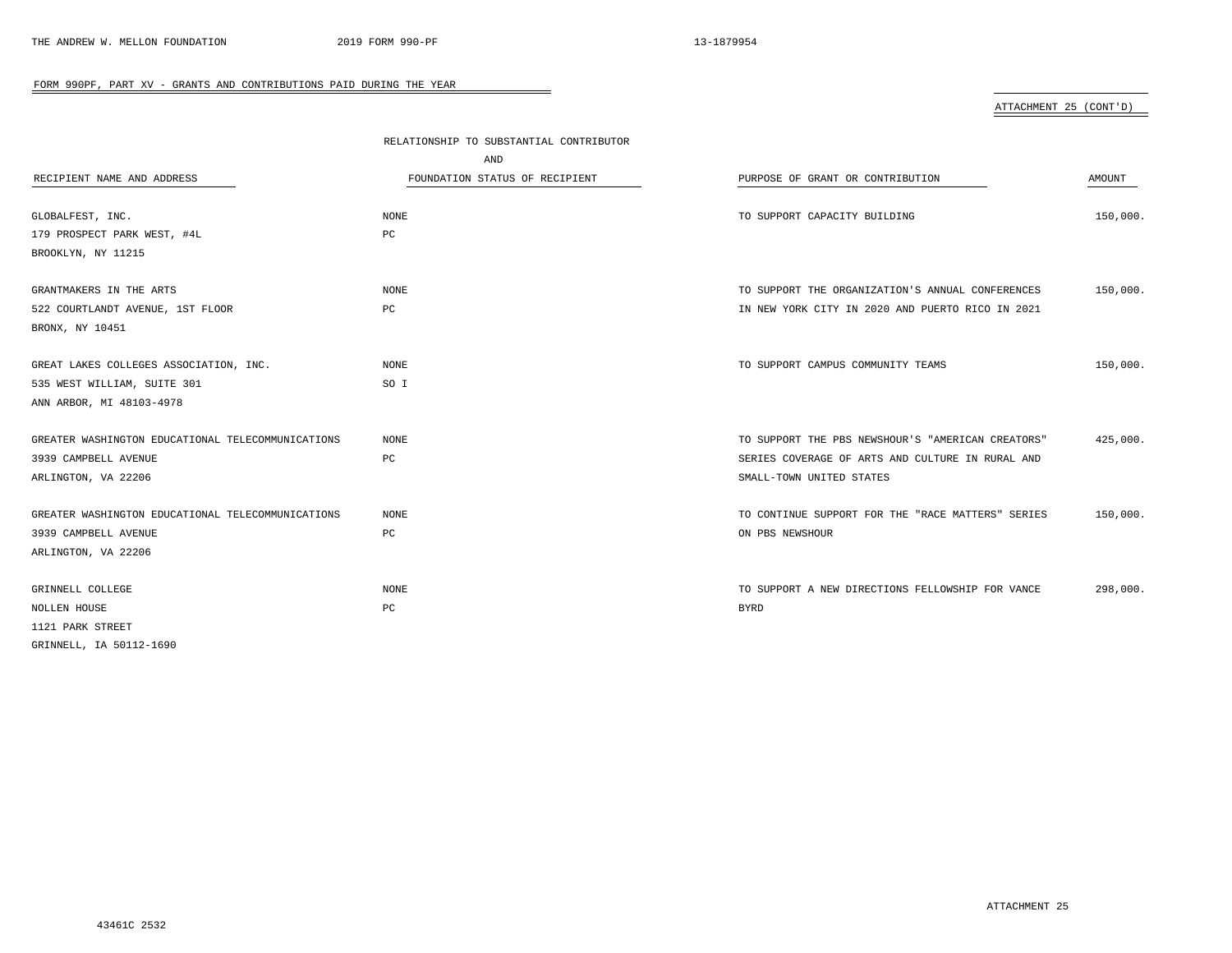### ATTACHMENT 25 (CONT'D)

|                            | RELATIONSHIP TO SUBSTANTIAL CONTRIBUTOR |                                                   |          |
|----------------------------|-----------------------------------------|---------------------------------------------------|----------|
|                            | AND                                     |                                                   |          |
| RECIPIENT NAME AND ADDRESS | FOUNDATION STATUS OF RECIPIENT          | PURPOSE OF GRANT OR CONTRIBUTION                  | AMOUNT   |
|                            |                                         |                                                   |          |
| GRINNELL COLLEGE           | <b>NONE</b>                             | TO SUPPORT A CURRICULAR, EXPERIENTIAL LEARNING,   | 500,000. |
| NOLLEN HOUSE               | PC                                      | AND COMMUNITY ENGAGEMENT INITIATIVE THAT          |          |
| 1121 PARK STREET           |                                         | HIGHLIGHTS THE ROLE OF THE HUMANITIES IN          |          |
| GRINNELL, IA 50112-1690    |                                         | ADDRESSING SOCIETAL CHALLENGES                    |          |
| GROWNYC                    | <b>NONE</b>                             | TO PROVIDE GENERAL SUPPORT                        | 30,000.  |
| PO BOX 2327                | PC                                      |                                                   |          |
| NEW YORK, NY 10272         |                                         |                                                   |          |
| GUTHRIE THEATRE FOUNDATION | NONE                                    | TO SUPPORT THE THEATER OF INQUIRY AND ENGAGEMENT  | 50,000.  |
| 818 SOUTH 2ND STREET       | PC                                      | INITIATIVE                                        |          |
| MINNEAPOLIS, MN 55415      |                                         |                                                   |          |
| HARVARD UNIVERSITY         | NONE                                    | TO SUPPORT A COLLABORATION BETWEEN THE CENTER FOR | 93,500.  |
| MASSACHUSETTS HALL         | PC                                      | MIDDLE EASTERN STUDIES AT HARVARD UNIVERSITY AND  |          |
| CAMBRIDGE, MA 02138        |                                         | THE BYZANTINE STUDIES RESEARCH CENTER AT BOGAZICI |          |
|                            |                                         | UNIVERSITY IN ISTANBUL, TURKEY                    |          |
| HARVARD UNIVERSITY         | <b>NONE</b>                             | TO CONTINUE SUPPORT FOR A MULTIDISCIPLINARY       | 500,000. |
| MASSACHUSETTS HALL         | PC                                      | PROGRAM THAT INVESTIGATES URBAN GEOGRAPHIES AND   |          |
| CAMBRIDGE, MA 02138        |                                         | ISSUES BY SUPPORTING SITE-BASED RESEARCH          |          |
|                            |                                         | PROJECTS, INTERDISCIPLINARY SEMINARS, DIGITAL     |          |
|                            |                                         | PUBLICATIONS, AND OTHER SCHOLARLY PRODUCTIONS     |          |
| HARVARD UNIVERSITY         | <b>NONE</b>                             | TO SUPPORT AN ORAL HISTORY PROJECT THAT WILL      | 150,000. |
| MASSACHUSETTS HALL         | PC                                      | GATHER MEMORIES OF SOUTH VIETNAMESE, NORTH        |          |
| CAMBRIDGE, MA 02138        |                                         | VIETNAMESE, AND VIET CONG PARTICIPANTS IN THE     |          |
|                            |                                         | VIETNAM WAR AND SEEK TO DECODE THEIR TESTIMONIES  |          |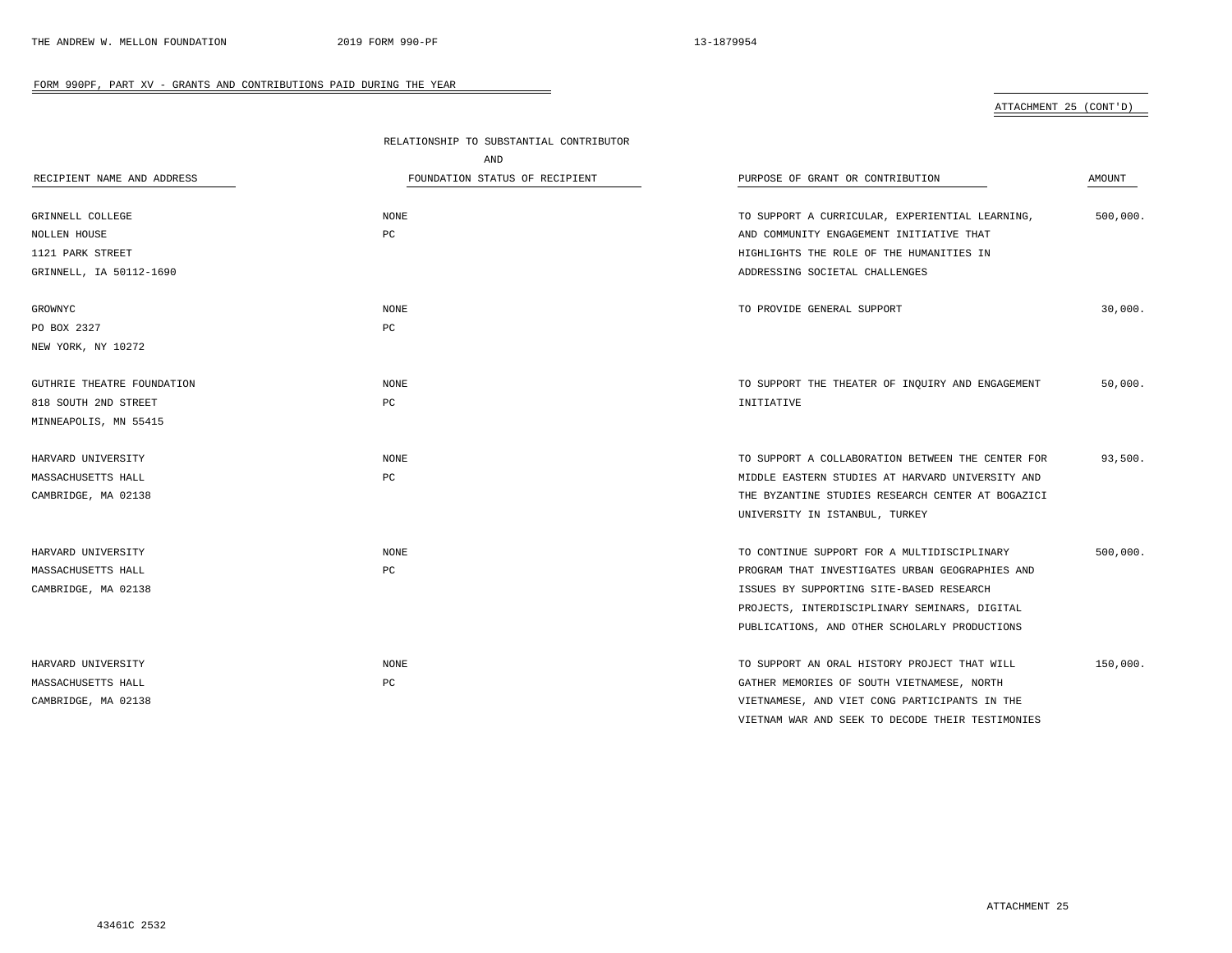| ATTACHMENT 25 (CONT'D) |  |
|------------------------|--|
|                        |  |

|                                       | RELATIONSHIP TO SUBSTANTIAL CONTRIBUTOR |                                                  |               |
|---------------------------------------|-----------------------------------------|--------------------------------------------------|---------------|
|                                       | AND                                     |                                                  |               |
| RECIPIENT NAME AND ADDRESS            | FOUNDATION STATUS OF RECIPIENT          | PURPOSE OF GRANT OR CONTRIBUTION                 | <b>AMOUNT</b> |
|                                       |                                         |                                                  |               |
| HARVARD UNIVERSITY                    | <b>NONE</b>                             | TO SUPPORT THE CIVICS INITIATIVE                 | 1,000,000.    |
| MASSACHUSETTS HALL                    | $_{\rm PC}$                             |                                                  |               |
| CAMBRIDGE, MA 02138                   |                                         |                                                  |               |
| HARVARD UNIVERSITY                    | <b>NONE</b>                             | TO SUPPORT A PROGRAM OF ETHICS PEDAGOGY FELLOWS  | 500,000.      |
| MASSACHUSETTS HALL                    | $_{\rm PC}$                             |                                                  |               |
| CAMBRIDGE, MA 02138                   |                                         |                                                  |               |
| HARVARD UNIVERSITY                    | <b>NONE</b>                             | TO SUPPORT THE SECOND ROUND OF AN URBAN          | 750,000.      |
| MASSACHUSETTS HALL                    | PC                                      | HUMANITIES INITIATIVE AT DUMBARTON OAKS RESEARCH |               |
| CAMBRIDGE, MA 02138                   |                                         | LIBRARY AND COLLECTION THAT FOCUSES ON THE       |               |
|                                       |                                         | HISTORY OF INEQUALITY AND SOCIAL INJUSTICE IN    |               |
|                                       |                                         | URBAN ENVIRONMENTS                               |               |
| HARVARD UNIVERSITY                    | <b>NONE</b>                             | TO CONTINUE SUPPORT FOR THE SUMMER INSTITUTE FOR | 440,000.      |
| MASSACHUSETTS HALL                    | PC                                      | TECHNICAL STUDIES IN ART AT HARVARD ART MUSEUMS  |               |
| CAMBRIDGE, MA 02138                   |                                         |                                                  |               |
|                                       |                                         |                                                  |               |
| HBCU LIBRARY ALLIANCE, INC.           | <b>NONE</b>                             | TO SUPPORT THE INITIAL STAGE OF FUNDRAISING      | 88,500.       |
| 1438 W PEACHTREE STREET NW, SUITE 200 | POF                                     | EFFORTS FOR THE PRESERVATION OF SPECIAL          |               |
| ATLANTA, GA 30309-2955                |                                         | COLLECTIONS                                      |               |
| HENRY STREET SETTLEMENT               | <b>NONE</b>                             | TO SUPPORT THE DEVELOPMENT OF PARTNERSHIPS IN    | 150,000.      |
| 265 HENRY STREET                      | PC                                      | PUERTO RICO                                      |               |
| NEW YORK, NY 10002-4808               |                                         |                                                  |               |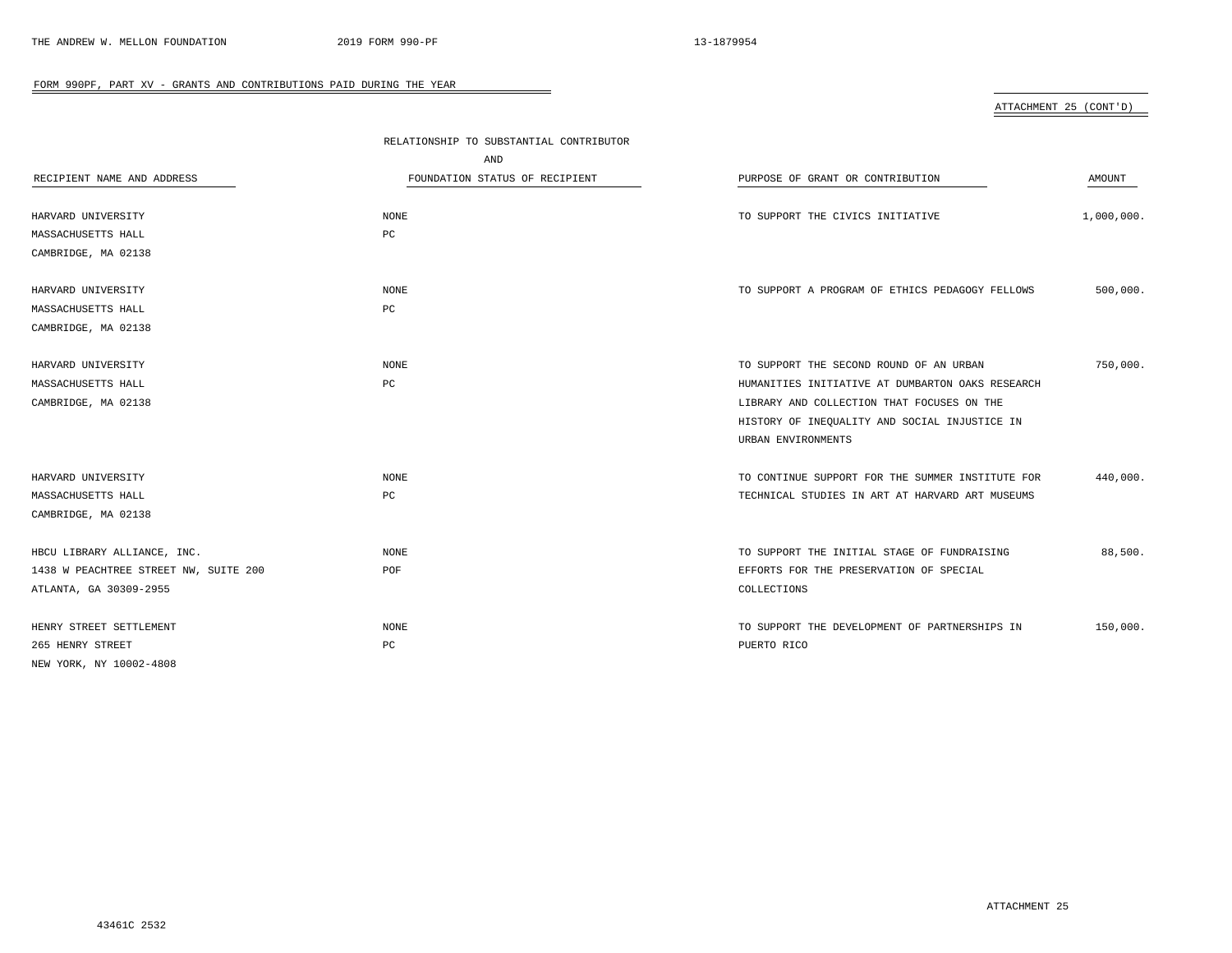# ATTACHMENT 25 (CONT'D)

| RELATIONSHIP TO SUBSTANTIAL CONTRIBUTOR |                                                |                                                                                                                                                                                                                                                                                                                                        |
|-----------------------------------------|------------------------------------------------|----------------------------------------------------------------------------------------------------------------------------------------------------------------------------------------------------------------------------------------------------------------------------------------------------------------------------------------|
| AND                                     |                                                |                                                                                                                                                                                                                                                                                                                                        |
| FOUNDATION STATUS OF RECIPIENT          | PURPOSE OF GRANT OR CONTRIBUTION               | AMOUNT                                                                                                                                                                                                                                                                                                                                 |
|                                         |                                                |                                                                                                                                                                                                                                                                                                                                        |
| <b>NONE</b>                             | TO SUPPORT THE NEEDS OF THE COMMUNITY-BASED    | 100,000.                                                                                                                                                                                                                                                                                                                               |
| PC                                      | ARCHIVE                                        |                                                                                                                                                                                                                                                                                                                                        |
|                                         |                                                |                                                                                                                                                                                                                                                                                                                                        |
|                                         |                                                | 276,000.                                                                                                                                                                                                                                                                                                                               |
| PC                                      |                                                |                                                                                                                                                                                                                                                                                                                                        |
|                                         | NATIONAL PLAYWRIGHT RESIDENCY PROGRAM          |                                                                                                                                                                                                                                                                                                                                        |
|                                         |                                                |                                                                                                                                                                                                                                                                                                                                        |
| <b>NONE</b>                             | TO SUPPORT COMMUNITY-BASED PARTNERSHIPS THAT   | 800,000.                                                                                                                                                                                                                                                                                                                               |
| PC                                      | FOSTER HIGH-IMPACT, CROSS-DISCIPLINARY, AND    |                                                                                                                                                                                                                                                                                                                                        |
|                                         | EXPERIENTIAL ENGAGEMENT WITH THE LIBERAL ARTS  |                                                                                                                                                                                                                                                                                                                                        |
|                                         |                                                |                                                                                                                                                                                                                                                                                                                                        |
|                                         |                                                | 600,000.                                                                                                                                                                                                                                                                                                                               |
|                                         |                                                |                                                                                                                                                                                                                                                                                                                                        |
|                                         |                                                |                                                                                                                                                                                                                                                                                                                                        |
|                                         |                                                |                                                                                                                                                                                                                                                                                                                                        |
| <b>NONE</b>                             | TO SUPPORT THE DEVELOPMENT OF THE CIVIXNOW!    | 250,000.                                                                                                                                                                                                                                                                                                                               |
| PC                                      | COALITION                                      |                                                                                                                                                                                                                                                                                                                                        |
|                                         |                                                |                                                                                                                                                                                                                                                                                                                                        |
|                                         |                                                | 350,000.                                                                                                                                                                                                                                                                                                                               |
|                                         |                                                |                                                                                                                                                                                                                                                                                                                                        |
|                                         | PROGRAMS                                       |                                                                                                                                                                                                                                                                                                                                        |
|                                         | <b>NONE</b><br>NONE<br>PC<br><b>NONE</b><br>PC | TO CONTINUE SUPPORT FOR A MULTIYEAR RESIDENCY<br>WITH PLAYWRIGHT TAYLOR MAC, AS PART OF THE<br>TO SUPPORT THE COORDINATION OF HIGHER EDUCATION<br>PROGRAMS AND STUDENT SUPPORT AT CORRECTIONAL<br>FACILITIES THROUGHOUT THE HUDSON VALLEY<br>TO CONTINUE SUPPORT FOR EFFORTS TO INCREASE<br>STUDENT TRANSFER RATES TO FOUR-YEAR DEGREE |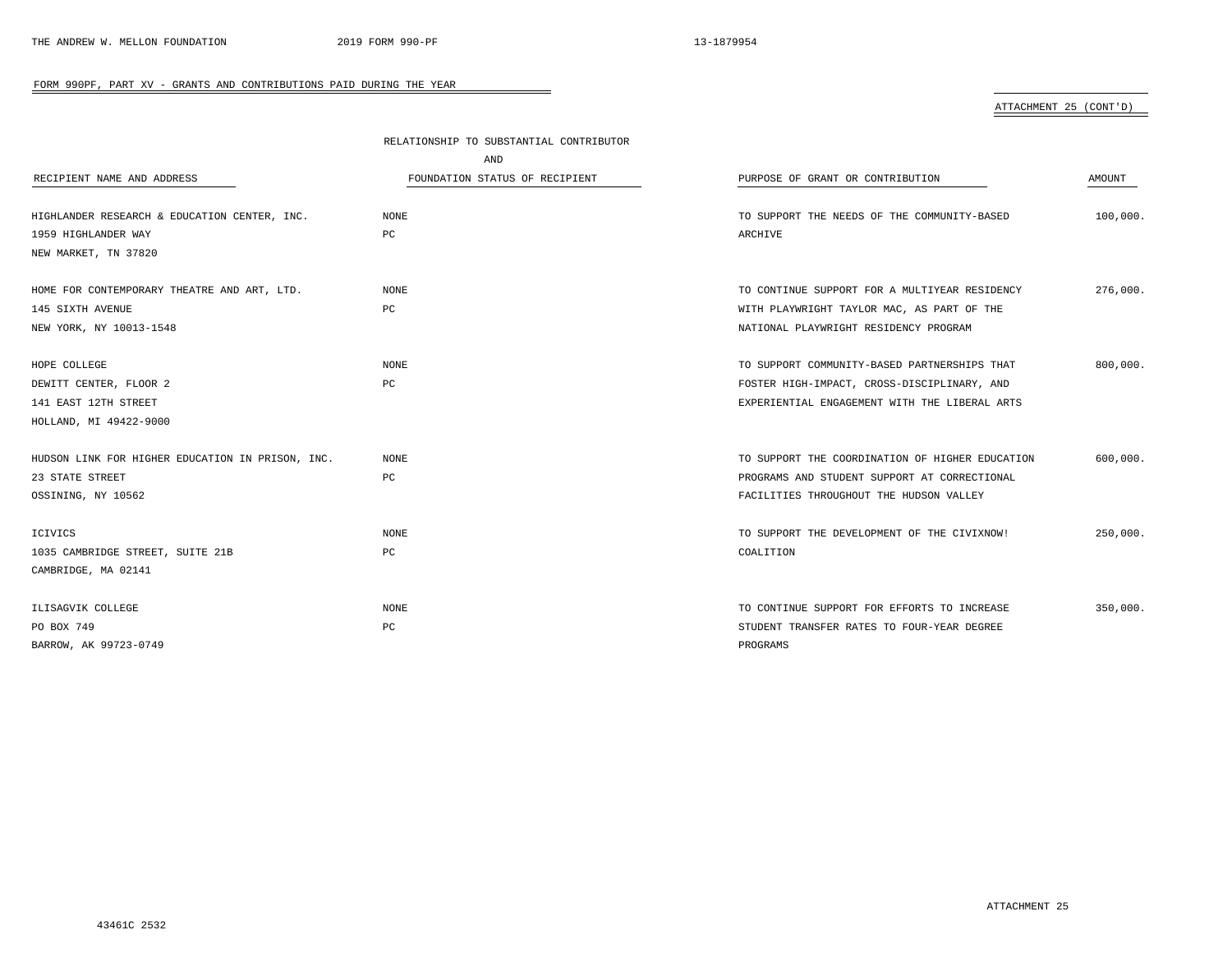# ATTACHMENT 25 (CONT'D)

|                                            | RELATIONSHIP TO SUBSTANTIAL CONTRIBUTOR |                                                   |            |
|--------------------------------------------|-----------------------------------------|---------------------------------------------------|------------|
|                                            | AND                                     |                                                   |            |
| RECIPIENT NAME AND ADDRESS                 | FOUNDATION STATUS OF RECIPIENT          | PURPOSE OF GRANT OR CONTRIBUTION                  | AMOUNT     |
| INDIANA UNIVERSITY                         | <b>NONE</b>                             | TO SUPPORT STUDENT-FACULTY COMMUNITY-ENGAGED      | 500,000.   |
| 107 SOUTH INDIANA AVENUE                   | PC                                      | RESEARCH IN THE ARTS AND HUMANITIES               |            |
| BRYAN HALL 200                             |                                         |                                                   |            |
| BLOOMINGTON, IN 47405-7000                 |                                         |                                                   |            |
| INDIANA UNIVERSITY                         | <b>NONE</b>                             | TO SUPPORT THE DEVELOPMENT OF SOFTWARE THAT WOULD | 552,000.   |
| 107 SOUTH INDIANA AVENUE                   | PC                                      | ASSIST LIBRARIES IN THE PRESERVATION, MANAGEMENT, |            |
| BRYAN HALL 200                             |                                         | AND DISSEMINATION OF AUDIOVISUAL FILES IN DIGITAL |            |
| BLOOMINGTON, IN 47405-7000                 |                                         | FORMATS                                           |            |
| INDIANA UNIVERSITY                         | <b>NONE</b>                             | TO SUPPORT A SAWYER SEMINAR ON THE COMPARATIVE    | 225,000.   |
| 107 SOUTH INDIANA AVENUE                   | PC                                      | STUDY OF CULTURES ENTITLED "RIGOR: CONTROL AND    |            |
| BRYAN HALL 200                             |                                         | ANALYSIS IN HISTORICAL AND SYSTEMATIC             |            |
| BLOOMINGTON, IN 47405-7000                 |                                         | PERSPECTIVES"                                     |            |
| INDIANA UNIVERSITY                         | <b>NONE</b>                             | TO SUPPORT THE DIGITIZATION OF OUT-OF-PRINT       | 183,000.   |
| 107 SOUTH INDIANA AVENUE                   | PC                                      | HUMANITIES TITLES AND THE DISSEMINATION OF THOSE  |            |
| BRYAN HALL 200                             |                                         | TITLES ON AN OPEN ACCESS BASIS                    |            |
| BLOOMINGTON, IN 47405-7000                 |                                         |                                                   |            |
| INSTITUTE OF INTERNATIONAL EDUCATION, INC. | <b>NONE</b>                             | TO CONTINUE SUPPORT FOR THE ARTIST PROTECTION     | 1,500,000. |
| 809 UNITED NATIONS PLAZA                   | PC                                      | <b>FUND</b>                                       |            |
| NEW YORK, NY 10017-3580                    |                                         |                                                   |            |
| INTERFAITH YOUTH CORE                      | <b>NONE</b>                             | TO CONTINUE SUPPORT FOR A LONGITUDINAL SURVEY OF  | 350,000.   |
| 141 WEST JACKSON BOULEVARD, SUITE 3200     | РC                                      | STUDENT ATTITUDES ABOUT RELIGIOUS DIVERSITY       |            |
| CHICAGO, IL 60604                          |                                         |                                                   |            |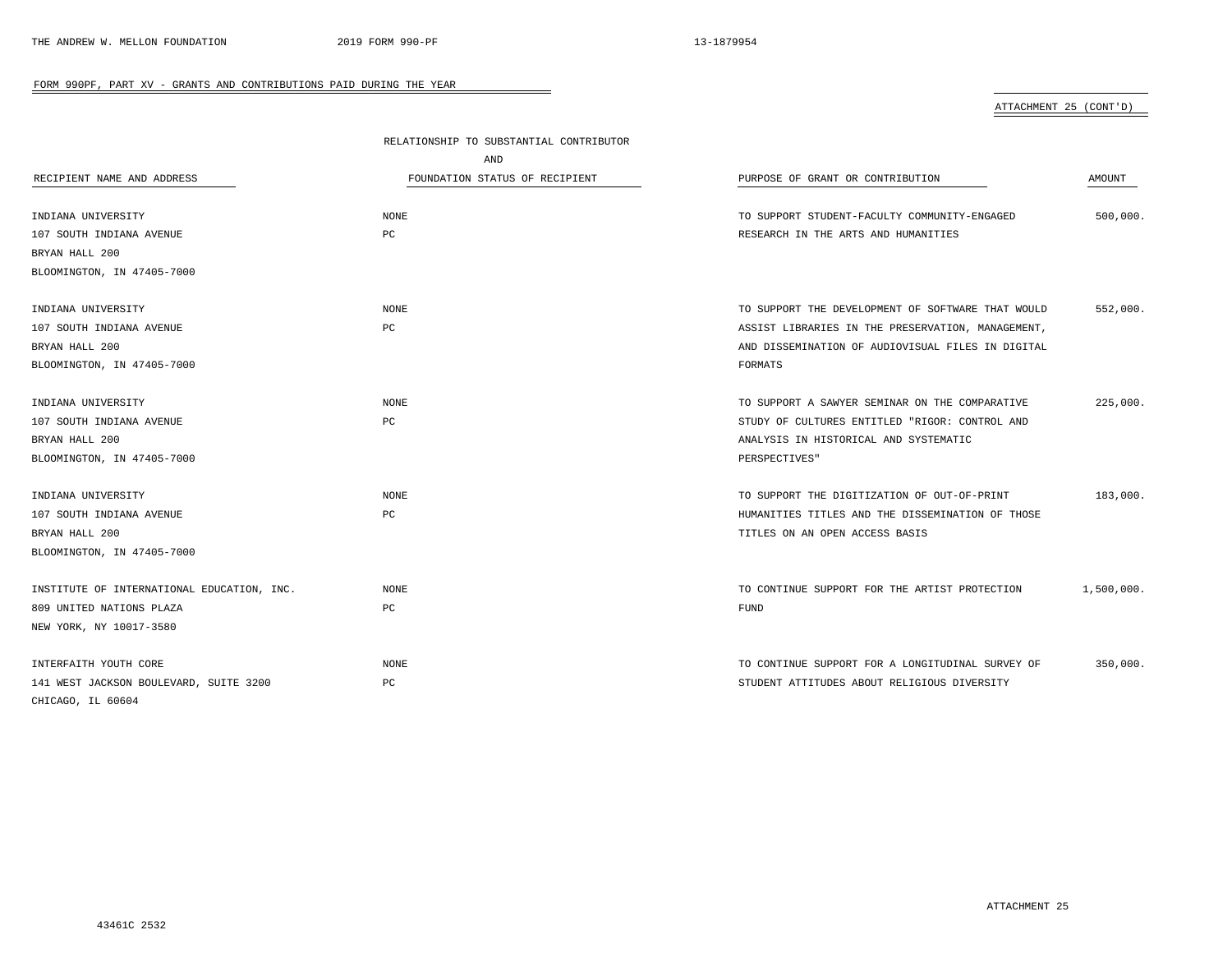# ATTACHMENT 25 (CONT'D)

|                                                   | RELATIONSHIP TO SUBSTANTIAL CONTRIBUTOR |                                                  |            |
|---------------------------------------------------|-----------------------------------------|--------------------------------------------------|------------|
|                                                   | <b>AND</b>                              |                                                  |            |
| RECIPIENT NAME AND ADDRESS                        | FOUNDATION STATUS OF RECIPIENT          | PURPOSE OF GRANT OR CONTRIBUTION                 | AMOUNT     |
|                                                   |                                         |                                                  |            |
| INTERNATIONAL AFRICAN AMERICAN MUSEUM             | NONE                                    | TO SUPPORT BUILDING CONSTRUCTION AND A CHIEF     | 500,000.   |
| 14 WHARFSIDE STREET                               | PC                                      | CURATORIAL POSITION                              |            |
| CHARLESTON, SC 29401                              |                                         |                                                  |            |
|                                                   |                                         |                                                  |            |
| INTERNATIONAL AFRICAN AMERICAN MUSEUM             | NONE                                    | TO SUPPORT BUILDING CONSTRUCTION AND A CHIEF     | 1,000,000. |
| 14 WHARFSIDE STREET                               | PC                                      | CURATORIAL POSITION                              |            |
| CHARLESTON, SC 29401                              |                                         |                                                  |            |
|                                                   |                                         |                                                  |            |
| INTERNATIONAL SOCIETY FOR THE PERFORMING ARTS FDN | NONE                                    | TO CONTINUE SUPPORT FOR THE GLOBAL FELLOWSHIP    | 250,000.   |
| 630 9TH AVENUE, SUITE 213                         | PC                                      | PROGRAM                                          |            |
| NEW YORK, NY 10036-4752                           |                                         |                                                  |            |
|                                                   |                                         |                                                  |            |
| ISABELLA STEWART GARDNER MUSEUM, INC.             | NONE                                    | TO CONTINUE SUPPORT FOR NEW MODELS OF COMMUNITY  | 500,000.   |
| 25 EVANS WAY                                      | PC                                      | AND ARTISTIC ENGAGEMENT WITH HISTORIC ART MUSEUM |            |
| BOSTON, MA 02115                                  |                                         | COLLECTIONS AND SPACES                           |            |
|                                                   |                                         |                                                  |            |
| ITHAKA HARBORS, INC.                              | NONE                                    | TO SUPPORT CONVENINGS, SCHOLARSHIP, AND          | 400,000.   |
| 101 GREENWICH STREET, 18TH FLOOR                  | PC                                      | PUBLICATIONS THAT IDENTIFY THE RESEARCH          |            |
| NEW YORK, NY 10006                                |                                         | INFRASTRUCTURE NEEDS OF HIGHER EDUCATION IN      |            |
|                                                   |                                         | PRISON                                           |            |
|                                                   |                                         |                                                  |            |
| JACKSON STATE UNIVERSITY                          | NONE                                    | TO SUPPORT STAFF AND COLLECTIONS IN THE MARGARET | 450,000.   |
| 1400 JOHN R. LYNCH STREET                         | PC                                      | WALKER CENTER AND THE COUNCIL OF FEDERATED       |            |
| JACKSON, MS 39217                                 |                                         | ORGANIZATIONS CIVIL RIGHTS EDUCATION CENTER      |            |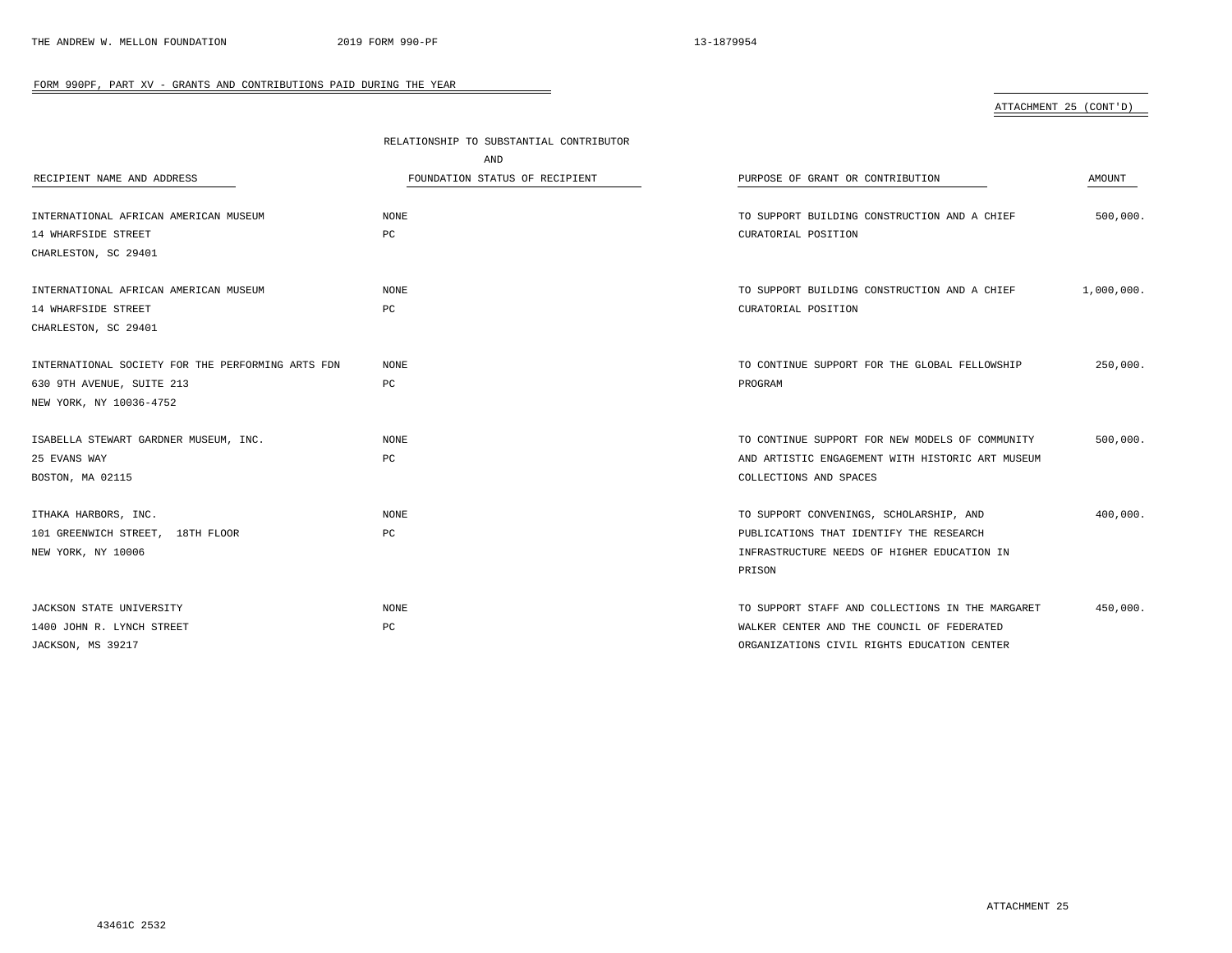# ATTACHMENT 25 (CONT'D)

|                                                | RELATIONSHIP TO SUBSTANTIAL CONTRIBUTOR |                                                   |            |
|------------------------------------------------|-----------------------------------------|---------------------------------------------------|------------|
|                                                | AND                                     |                                                   |            |
| RECIPIENT NAME AND ADDRESS                     | FOUNDATION STATUS OF RECIPIENT          | PURPOSE OF GRANT OR CONTRIBUTION                  | AMOUNT     |
|                                                |                                         |                                                   |            |
| JAMES MADISON UNIVERSITY                       | <b>NONE</b>                             | TO SUPPORT THE DEVELOPMENT OF A PARTNERSHIP MODEL | 150,000.   |
| ALUMNAE HALL, MSC 7608                         | PC                                      | FOR DIGITAL LIBRARY SUPPORT OF FURIOUS FLOWER, A  |            |
| 91 ALUMNAE DRIVE, ROOM 208                     |                                         | LIVING CENTER FOR BLACK POETRY                    |            |
| HARRISONBURG, VA 22807                         |                                         |                                                   |            |
| JAZZ INSTITUTE OF CHICAGO                      | <b>NONE</b>                             | TO SUPPORT THE JAZZ LINKS FELLOWSHIP PROGRAM AND  | 300,000.   |
| 410 SOUTH MICHIGAN AVENUE, SUITE 500           | PC                                      | COMMISSIONS FOR NEW JAZZ WORKS BY CHICAGO ARTISTS |            |
| CHICAGO, IL 60605                              |                                         |                                                   |            |
|                                                |                                         |                                                   |            |
| JAZZ ST. LOUIS                                 | <b>NONE</b>                             | TO SUPPORT A CREATIVE ADVISOR                     | 300,000.   |
| 3536 WASHINGTON AVENUE                         | PC                                      |                                                   |            |
| ST LOUIS, MO 63103                             |                                         |                                                   |            |
| JOHN F. KENNEDY CENTER FOR THE PERFORMING ARTS | <b>NONE</b>                             | TO SUPPORT PLANNING AND IMPLEMENTATION OF THE     | 1,000,000. |
| 2700 F STREET NW                               | PC                                      | BALTIMORE-WASHINGTON MUSICAL PATHWAYS INITIATIVE  |            |
| WASHINGTON, DC 20566-0001                      |                                         |                                                   |            |
|                                                |                                         |                                                   |            |
| JOHN JAY COLLEGE OF CRIMINAL JUSTICE           | <b>NONE</b>                             | TO CONTINUE TO SUPPORT THE EXPANSION OF           | 750,000.   |
| 230 WEST 41ST STREET                           | $_{\rm PC}$                             | EDUCATIONAL AND REENTRY INITIATIVES FOR CURRENT   |            |
| NEW YORK, NY 10019                             |                                         | AND FORMERLY INCARCERATED STUDENTS                |            |
|                                                |                                         |                                                   |            |
| JOHNS HOPKINS UNIVERSITY                       | <b>NONE</b>                             | TO SUPPORT PLANNING AND IMPLEMENTATION OF THE     | 1,000,000. |
| 242 GARLAND HALL                               | PC                                      | BALTIMORE-WASHINGTON MUSICAL PATHWAYS INITIATIVE  |            |
| 3400 NORTH CHARLES STREET                      |                                         |                                                   |            |
| BALTIMORE, MD 21218-2691                       |                                         |                                                   |            |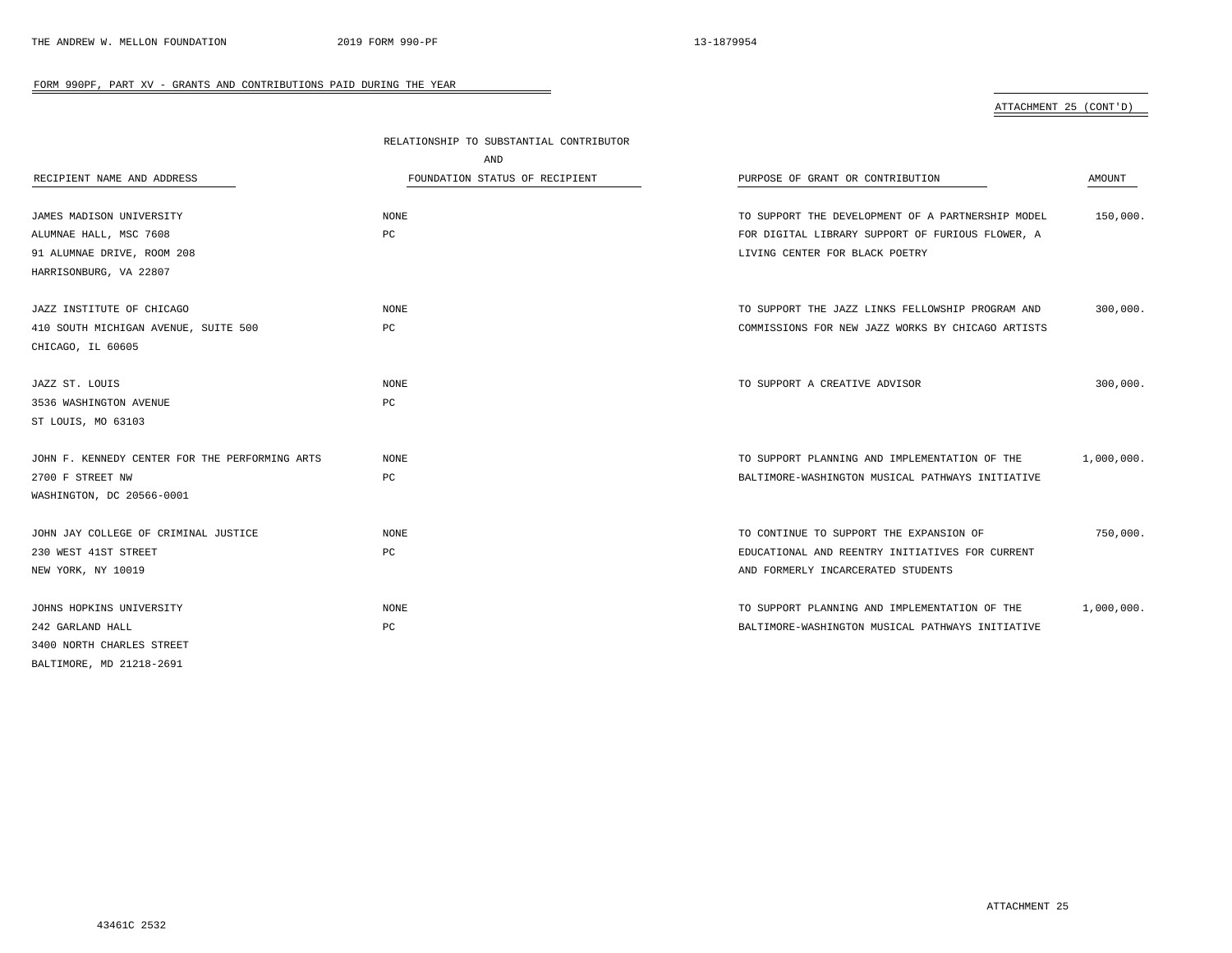ATTACHMENT 25 (CONT'D)

|                                                    | RELATIONSHIP TO SUBSTANTIAL CONTRIBUTOR |                                                    |          |  |
|----------------------------------------------------|-----------------------------------------|----------------------------------------------------|----------|--|
|                                                    | AND                                     |                                                    |          |  |
| RECIPIENT NAME AND ADDRESS                         | FOUNDATION STATUS OF RECIPIENT          | PURPOSE OF GRANT OR CONTRIBUTION                   | AMOUNT   |  |
|                                                    |                                         |                                                    |          |  |
| JOHNS HOPKINS UNIVERSITY                           | <b>NONE</b>                             | TO RENEW SUPPORT FOR THE BALTIMORE YOUTH FILM ARTS | 860,000. |  |
| 242 GARLAND HALL                                   | PC                                      | PROGRAM                                            |          |  |
| 3400 NORTH CHARLES STREET                          |                                         |                                                    |          |  |
| BALTIMORE, MD 21218-2691                           |                                         |                                                    |          |  |
| JOHNS HOPKINS UNIVERSITY                           | <b>NONE</b>                             | TO CONTINUE SUPPORT FOR HUMANITIES FOR ALL, A      | 940,000. |  |
| 242 GARLAND HALL                                   | PC                                      | PARTNERSHIP PROGRAM WITH THE COMMUNITY COLLEGE OF  |          |  |
| 3400 NORTH CHARLES STREET                          |                                         | BALTIMORE COUNTY THAT PROMOTES THE TRANSFER OF     |          |  |
| BALTIMORE, MD 21218-2691                           |                                         | COMMUNITY COLLEGE STUDENTS TO FOUR-YEAR            |          |  |
|                                                    |                                         | INSTITUTIONS AND INNOVATIVE TEACHING PRACTICES IN  |          |  |
|                                                    |                                         | THE HUMANITIES                                     |          |  |
|                                                    |                                         |                                                    |          |  |
| JORGE M. PEREZ ART MUSEUM OF MIAMI-DADE COUNTY INC | <b>NONE</b>                             | TO SUPPORT THE CREATION OF A CARIBBEAN CULTURAL    | 500.000. |  |
| 1103 BISCAYNE BOULEVARD                            | PC                                      | INSTITUTE                                          |          |  |
| MIAMI, FL 33132                                    |                                         |                                                    |          |  |
|                                                    |                                         |                                                    |          |  |
| THE JUILLIARD SCHOOL                               | <b>NONE</b>                             | TO SUPPORT NEW PRESIDENTIAL INITIATIVES DESIGNED   | 500,000. |  |
| 60 LINCOLN CENTER PLAZA                            | PC                                      | TO REINVIGORATE THE CONSERVATORY                   |          |  |
| NEW YORK, NY 10023                                 |                                         |                                                    |          |  |
|                                                    |                                         |                                                    |          |  |
| KENYON COLLEGE                                     | <b>NONE</b>                             | TO SUPPORT HUMANITIES-BASED WRITING IN SCIENCE     | 150,000. |  |
| RANSOM HALL                                        | PC                                      | COURSES                                            |          |  |
| GAMBIER, OH 43022-9623                             |                                         |                                                    |          |  |
|                                                    |                                         |                                                    |          |  |
| KESHET DANCE COMPANY                               | <b>NONE</b>                             | TO SUPPORT THE NEW MEXICO ARTS AND JUSTICE NETWORK | 500,000. |  |
| 4121 CUTLER AVENUE NE                              | PC                                      |                                                    |          |  |
| ALBUQUERQUE, NM 87110-3811                         |                                         |                                                    |          |  |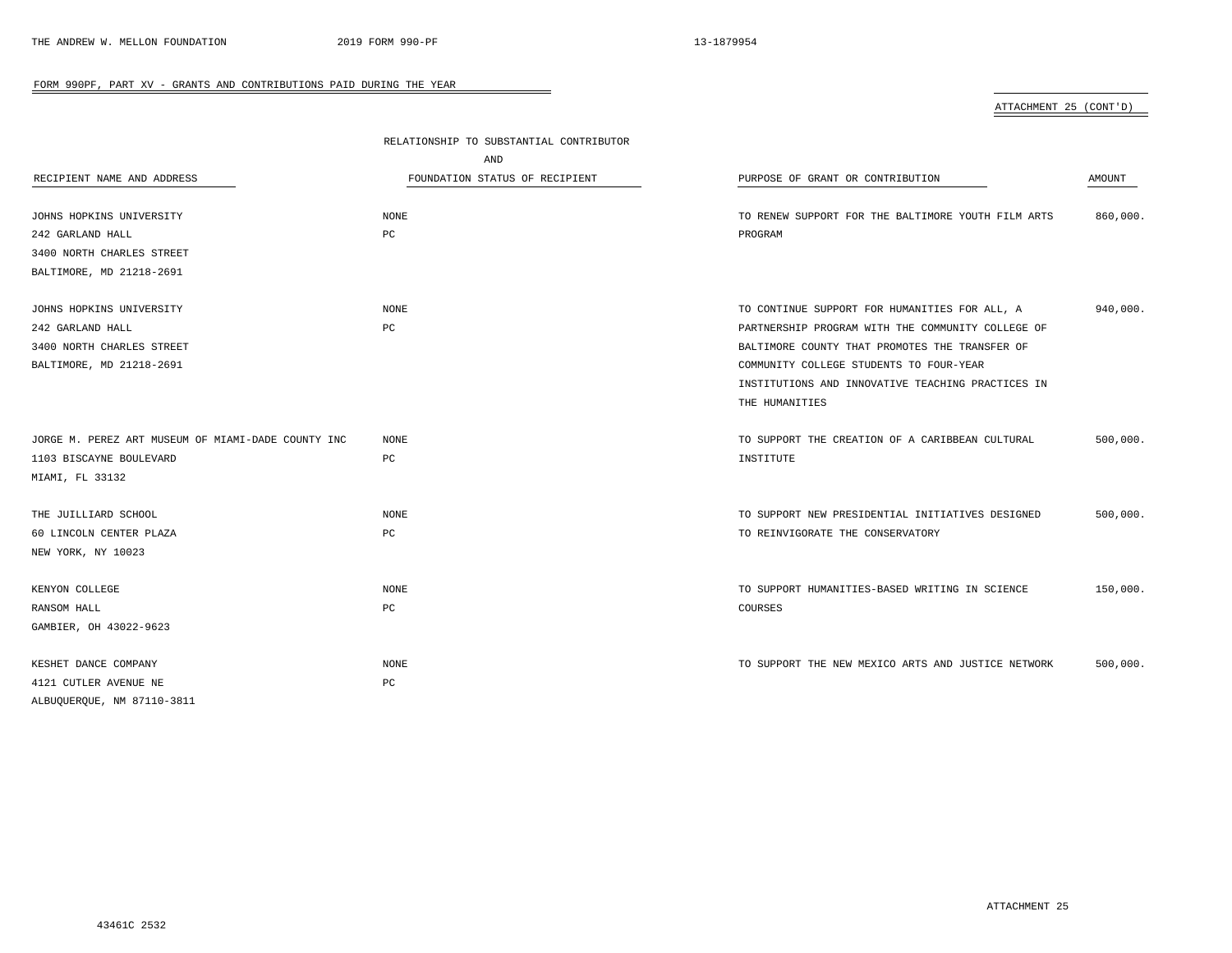| ATTACHMENT 25 (CONT'D) |  |
|------------------------|--|
|                        |  |

|                                    | RELATIONSHIP TO SUBSTANTIAL CONTRIBUTOR |                                                  |          |
|------------------------------------|-----------------------------------------|--------------------------------------------------|----------|
|                                    | AND                                     |                                                  |          |
| RECIPIENT NAME AND ADDRESS         | FOUNDATION STATUS OF RECIPIENT          | PURPOSE OF GRANT OR CONTRIBUTION                 | AMOUNT   |
|                                    |                                         |                                                  |          |
| KING'S COLLEGE CAMBRIDGE           | <b>NONE</b>                             | TO SUPPORT THE ANDREW W. MELLON JUNIOR RESEARCH  | 250,000. |
| KING'S PARADE                      | PC                                      | FELLOWSHIPS                                      |          |
| CAMBRIDGE                          |                                         |                                                  |          |
| UNITED KINGDOM CB2 1ST             |                                         |                                                  |          |
| KRONOS PERFORMING ARTS ASSOCIATION | <b>NONE</b>                             | TO SUPPORT THE PLANNING PHASE OF KRONOS CAPSULES | 100,000. |
| 1242 9TH AVEUE                     | PC                                      |                                                  |          |
| SAN FRANCISCO, CA 94122            |                                         |                                                  |          |
|                                    |                                         |                                                  |          |
| LAKE FOREST COLLEGE                | <b>NONE</b>                             | TO SUPPORT PARTNERSHIP WITH AREA CULTURAL        | 550,000. |
| 555 NORTH SHERIDAN ROAD            | PC                                      | INSTITUTIONS IN ADDRESSING ISSUES OF RACE IN     |          |
| LAKE FOREST, IL 60045-2338         |                                         | CHICAGO                                          |          |
|                                    |                                         |                                                  |          |
| LAMBDA ARCHIVES OF SAN DIEGO       | <b>NONE</b>                             | TO SUPPORT THE NEEDS OF THE COMMUNITY-BASED      | 100,000. |
| 4545 PARK BOULEVARD, SUITE 104     | PC                                      | ARCHIVE                                          |          |
| SAN DIEGO, CA 92116                |                                         |                                                  |          |
| LATINO THEATER COMPANY             | <b>NONE</b>                             | TO SUPPORT CAPACITY-BUILDING EFFORTS AND A       | 40,675.  |
| 514 SOUTH SPRING STREET            | PC                                      | REVOLVING BOARD-DESIGNATED CASH RESERVE          |          |
| LOS ANGELES, CA 90013-2304         |                                         |                                                  |          |
| LAWRENCE UNIVERSITY                | <b>NONE</b>                             | TO SUPPORT UNDERREPRESENTED STUDENTS IN THEIR    | 750,000. |
| 711 EAST BOLDT WAY                 | PC                                      | TRANSITION FROM HIGH SCHOOL TO COLLEGE           |          |
| APPLETON, WI 54911                 |                                         |                                                  |          |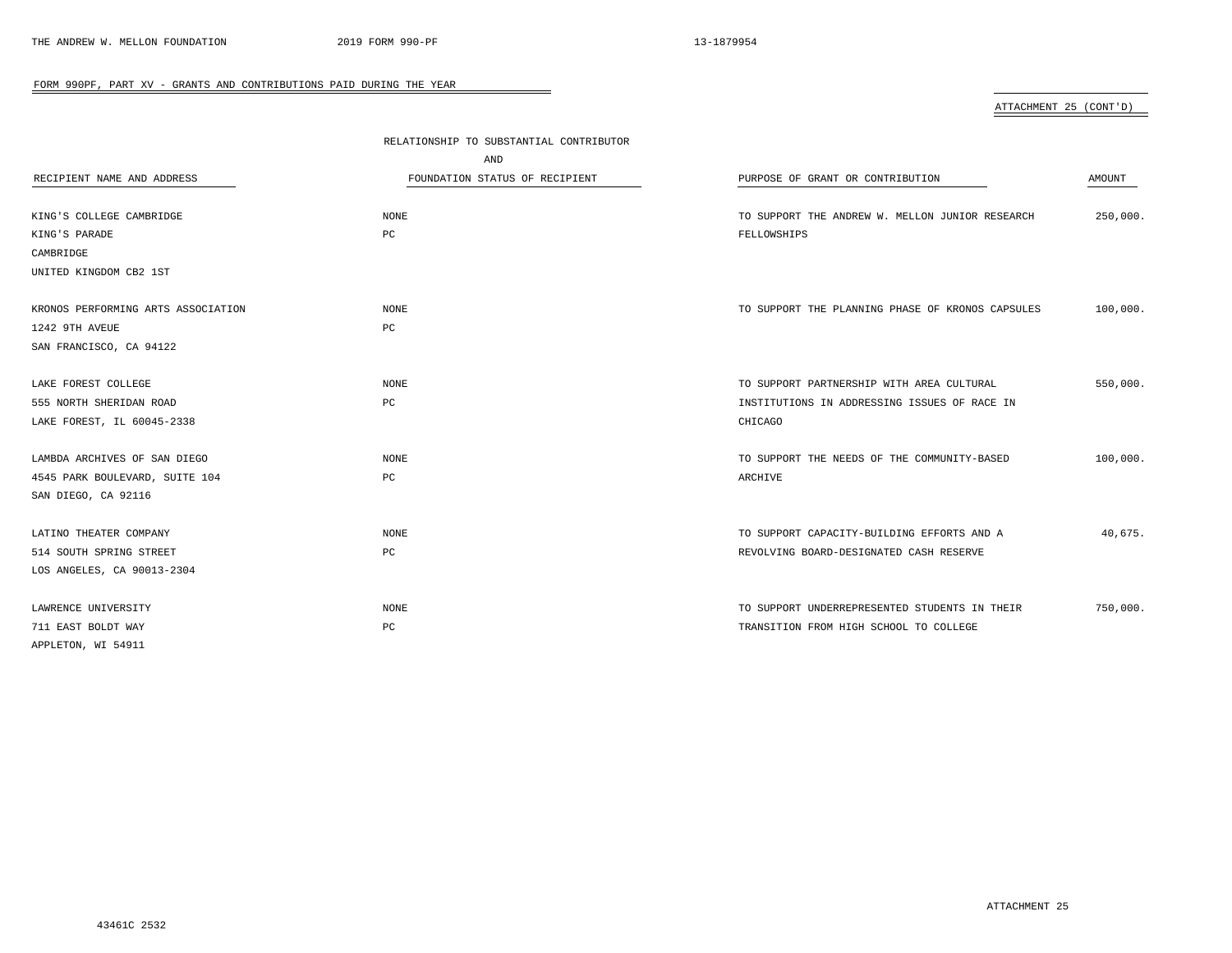# ATTACHMENT 25 (CONT'D)

|                                              | RELATIONSHIP TO SUBSTANTIAL CONTRIBUTOR |                                                    |          |
|----------------------------------------------|-----------------------------------------|----------------------------------------------------|----------|
|                                              | AND                                     |                                                    |          |
| RECIPIENT NAME AND ADDRESS                   | FOUNDATION STATUS OF RECIPIENT          | PURPOSE OF GRANT OR CONTRIBUTION                   | AMOUNT   |
| LEADERSHIP ENTERPRISE FOR A DIVERSE AMERICA  | <b>NONE</b>                             | TO SUPPORT PLANNING FOR AN EXPANSION OF COLLEGE    | 150,000. |
| 315 WEST 39TH STREET, SUITE 607              | PC                                      | PREPARATION, RETENTION, AND LEADERSHIP             |          |
| NEW YORK, NY 10018                           |                                         | DEVELOPMENT PROGRAMS                               |          |
| LEHIGH UNIVERSITY                            | <b>NONE</b>                             | TO SUPPORT THE INTEGRATION OF HUMANITIES PEDAGOGY  | 600,000. |
| 27 MEMORIAL DRIVE WEST                       | PC                                      | AND SCHOLARSHIP INTO TECHNICAL DISCIPLINES         |          |
| BETHLEHEM, PA 18015-3089                     |                                         |                                                    |          |
| LEHMAN COLLEGE                               | <b>NONE</b>                             | TO SUPPORT THE CREATION OF A PILOT PROGRAM         | 100,000. |
| 250 BEDFORD PARK BOULEVARD WEST              | PC                                      | DESIGNED TO DEVELOP ADMINISTRATIVE POTENTIAL IN    |          |
| BRONX, NY 10468                              |                                         | HUMANITIES AND ARTS FACULTY, WITH A FOCUS ON       |          |
|                                              |                                         | PROVIDING TRAINING IN HIGHER EDUCATION LEADERSHIP  |          |
| LIBRARY OF CONGRESS                          | <b>NONE</b>                             | TO SUPPORT A PILOT PROJECT FOR MAKING LIBRARY      | 500,000. |
| 101 INDEPENDENCE AVENUE SE, ROOM LM-608      | GOV                                     | COLLECTIONS AVAILABLE FOR COMPUTATIONAL RESEARCH   |          |
| WASHINGTON, DC 20540                         |                                         |                                                    |          |
| LINCOLN CENTER FOR THE PERFORMING ARTS, INC. | <b>NONE</b>                             | TO SUPPORT AN EXPANSION OF LINCOLN CENTER MOMENTS, | 400,000. |
| 70 LINCOLN CENTER PLAZA                      | PC                                      | A PERFORMANCE SERIES FOR PEOPLE WITH DEMENTIA AND  |          |
| NEW YORK, NY 10023                           |                                         | THEIR CARE PARTNERS                                |          |
| LIVING ARTS INTERNATIONAL, INC.              | <b>NONE</b>                             | TO SUPPORT THE STRENGTHENING OF CONNECTIONS        | 150,000. |
| 228 PARK AVENUE SOUTH, #49331                | PC                                      | BETWEEN CULTURAL CHANGEMAKERS IN THE MEKONG        |          |
| NEW YORK, NY 10003                           |                                         | REGION                                             |          |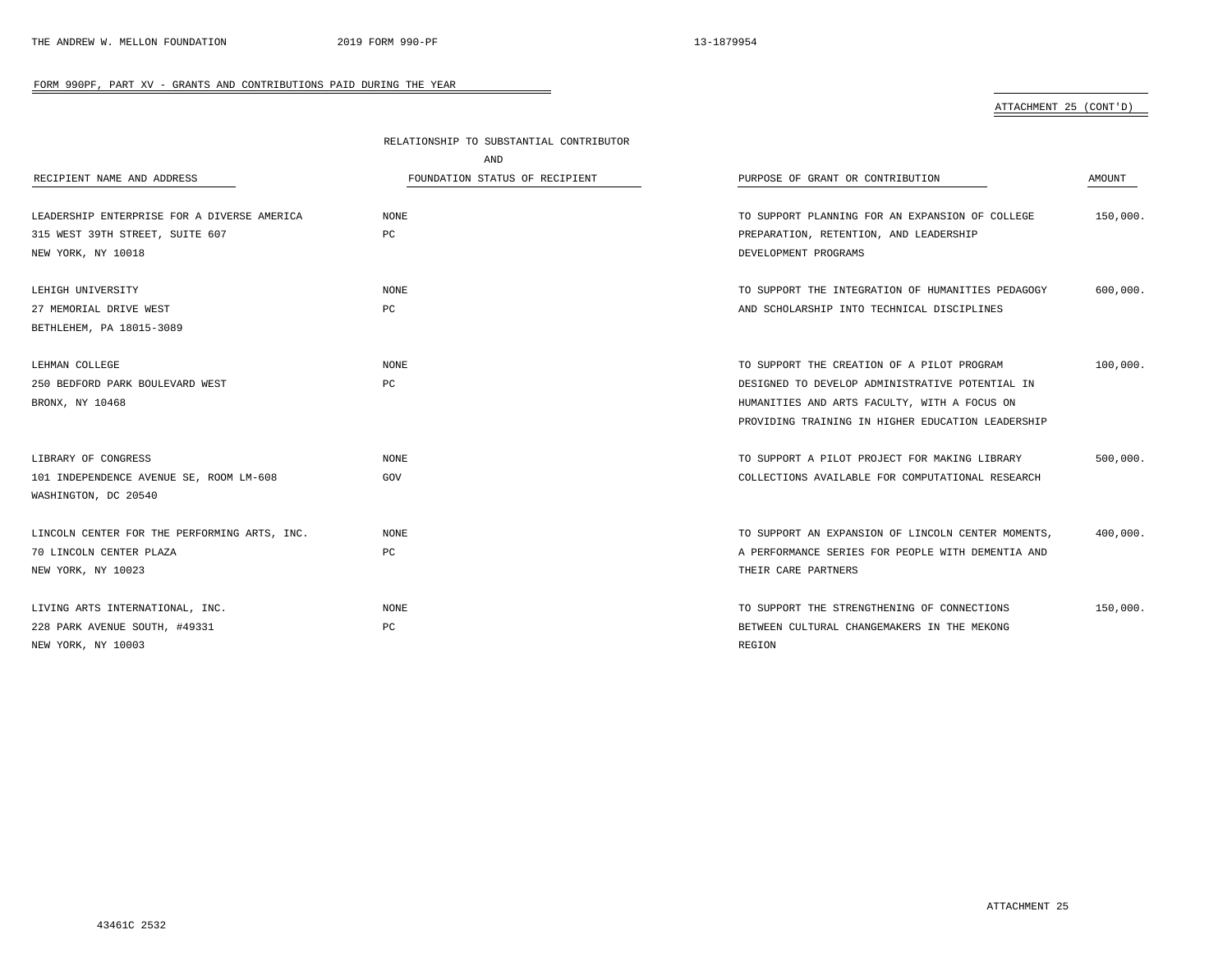# ATTACHMENT 25 (CONT'D)

|                                                   | RELATIONSHIP TO SUBSTANTIAL CONTRIBUTOR |                                                   |            |
|---------------------------------------------------|-----------------------------------------|---------------------------------------------------|------------|
|                                                   | AND                                     |                                                   |            |
| RECIPIENT NAME AND ADDRESS                        | FOUNDATION STATUS OF RECIPIENT          | PURPOSE OF GRANT OR CONTRIBUTION                  | AMOUNT     |
|                                                   |                                         |                                                   |            |
| LOS ANGELES COUNTY DEPARTMENT OF ARTS AND CULTURE | NONE                                    | TO SUPPORT A NEW CIVIC ARTIST DEVELOPMENT         | 875,000.   |
| 1055 WILSHIRE BOULEVARD, SUITE 800                | PC                                      | INITIATIVE                                        |            |
| LOS ANGELES, CA 90017                             |                                         |                                                   |            |
| LOS ANGELES COUNTY PUBLIC LIBRARY FOUNDATION      | NONE                                    | TO SUPPORT THE CREATIVE CULTIVATION PROJECT AT    | 100,000.   |
| 7400 EAST IMPERIAL HIGHWAY                        | SO III FI                               | CLAREMONT LIBRARY                                 |            |
| DOWNEY, CA 90242                                  |                                         |                                                   |            |
|                                                   |                                         |                                                   |            |
| LOS ANGELES POVERTY DEPARTMENT                    | NONE                                    | TO SUPPORT THE NEEDS OF THE COMMUNITY-BASED       | 100,000.   |
| PO BOX 26190                                      | PC                                      | ARCHIVE                                           |            |
| LOS ANGELES, CA 90026-0190                        |                                         |                                                   |            |
| LYRASIS                                           | NONE                                    | TO SUPPORT THE FURTHER DEVELOPMENT OF             | 600,000.   |
| 1438 WEST PEACHTREE STREET NW, SUITE 150          | РC                                      | COLLECTIONSPACE, AN OPEN-SOURCE COLLECTIONS       |            |
| ATLANTA, GA 30309-2955                            |                                         | MANAGEMENT SYSTEM FOR MUSEUMS                     |            |
|                                                   |                                         |                                                   |            |
| LYRASIS                                           | NONE                                    | TO CONTINUE SUPPORT FOR PERFORMING ARTS READINESS | 1,150,000. |
| 1438 WEST PEACHTREE STREET NW, SUITE 150          | РC                                      |                                                   |            |
| ATLANTA, GA 30309-2955                            |                                         |                                                   |            |
| MAKERERE UNIVERSITY                               | NONE                                    | TO SUPPORT PHD AND EARLY-CAREER FACULTY TRAINING  | 380,000.   |
| MAIN CAMPUS                                       | PC                                      |                                                   |            |
| MAIN ADMINISTRATION BUILDING                      |                                         |                                                   |            |
| KAMPALA                                           |                                         |                                                   |            |
| UGANDA                                            |                                         |                                                   |            |
|                                                   |                                         |                                                   |            |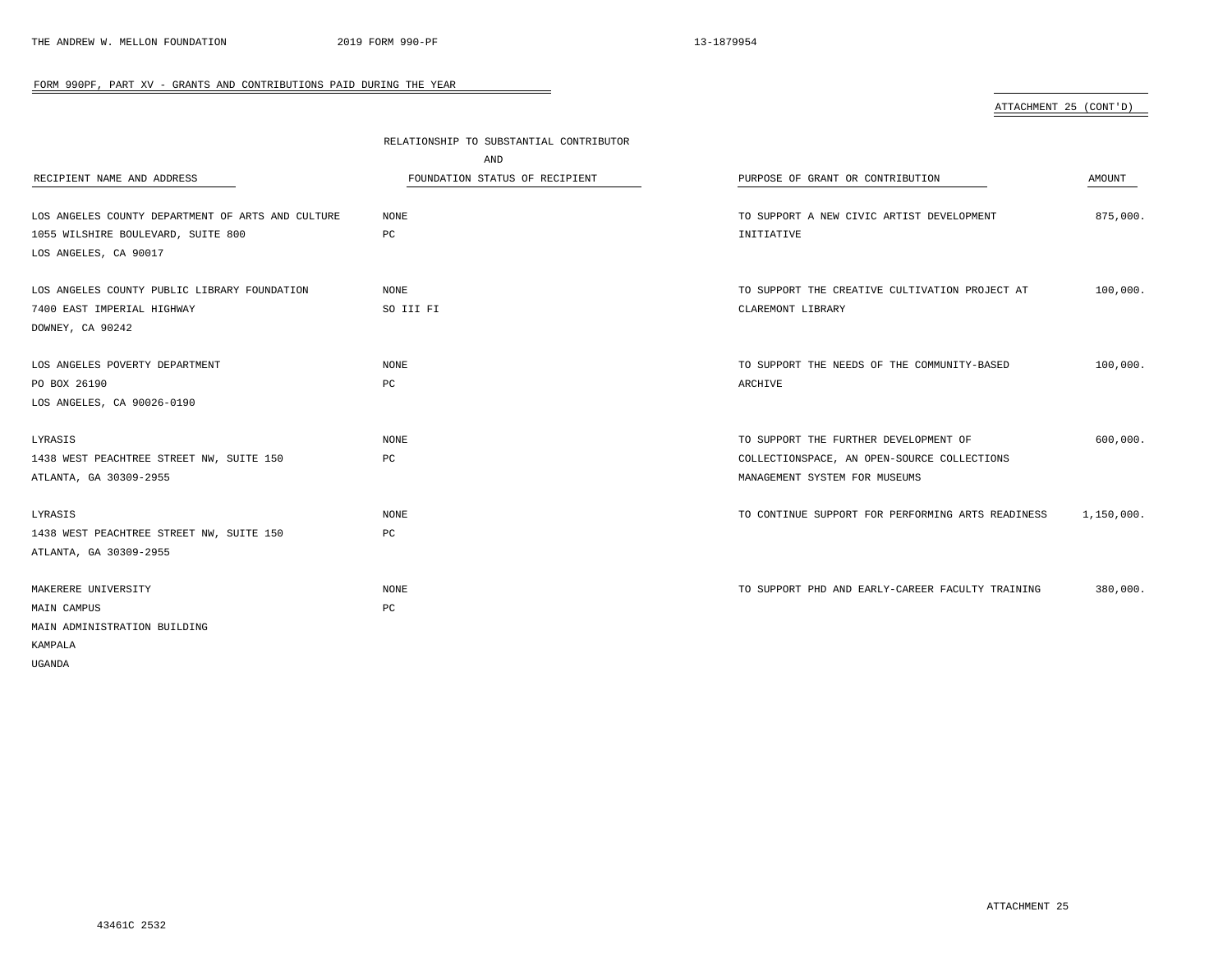ATTACHMENT 25 (CONT'D)

|                                   | RELATIONSHIP TO SUBSTANTIAL CONTRIBUTOR |                                                   |          |
|-----------------------------------|-----------------------------------------|---------------------------------------------------|----------|
|                                   | AND                                     |                                                   |          |
| RECIPIENT NAME AND ADDRESS        | FOUNDATION STATUS OF RECIPIENT          | PURPOSE OF GRANT OR CONTRIBUTION                  | AMOUNT   |
|                                   |                                         |                                                   |          |
| MAKERERE UNIVERSITY               | <b>NONE</b>                             | TO SUPPORT A FACULTY EARLY-CAREER PROGRAM THAT    | 440,000. |
| MAIN CAMPUS                       | PC                                      | BUILDS RESEARCH AND LEADERSHIP CAPABILITIES       |          |
| MAIN ADMINISTRATION BUILDING      |                                         |                                                   |          |
| KAMPALA                           |                                         |                                                   |          |
| UGANDA                            |                                         |                                                   |          |
| MAKERERE UNIVERSITY               | <b>NONE</b>                             | TO SUPPORT A RESEARCH AND PUBLIC ENGAGEMENT       | 350,000. |
| MAIN CAMPUS                       | PC                                      | PROJECT ON THE ARTS AND HUMANITIES                |          |
| MAIN ADMINISTRATION BUILDING      |                                         |                                                   |          |
| KAMPALA                           |                                         |                                                   |          |
| UGANDA                            |                                         |                                                   |          |
|                                   |                                         |                                                   |          |
| MANILATOWN HERITAGE FOUNDATION    | <b>NONE</b>                             | TO SUPPORT THE NEEDS OF THE COMMUNITY-BASED       | 50,000.  |
| 868 KEARNY STREET                 | PC                                      | ARCHIVE                                           |          |
| SAN FRANCISCO, CA 94108           |                                         |                                                   |          |
|                                   |                                         |                                                   |          |
| MARCH ON WASHINGTON FILM FESTIVAL | <b>NONE</b>                             | TO SUPPORT THE FESTIVAL'S CORE OPERATIONS         | 200,000. |
| 1341 G STREET NW, 5TH FLOOR       | $_{\rm PC}$                             |                                                   |          |
| WASHINGTON, DC 20005              |                                         |                                                   |          |
| MARIN THEATRE COMPANY             | <b>NONE</b>                             | TO CONTINUE SUPPORT FOR A MULTIYEAR RESIDENCY     | 294,300. |
| 397 MILLER AVENUE                 | PC                                      | WITH PLAYWRIGHT LAUREN GUNDERSON, AS PART OF THE  |          |
| MILL VALLEY, CA 94941-2885        |                                         | NATIONAL PLAYWRIGHT RESIDENCY PROGRAM             |          |
|                                   |                                         |                                                   |          |
| MARYMOUNT MANHATTAN COLLEGE       | <b>NONE</b>                             | TO SUPPORT PRISON EDUCATION PROGRAMS AT THE       | 800,000. |
| 221 EAST 71ST STREET              | PC                                      | BEDFORD HILLS AND TACONIC CORRECTIONAL FACILITIES |          |
| NEW YORK, NY 10021-4587           |                                         | FOR WOMEN                                         |          |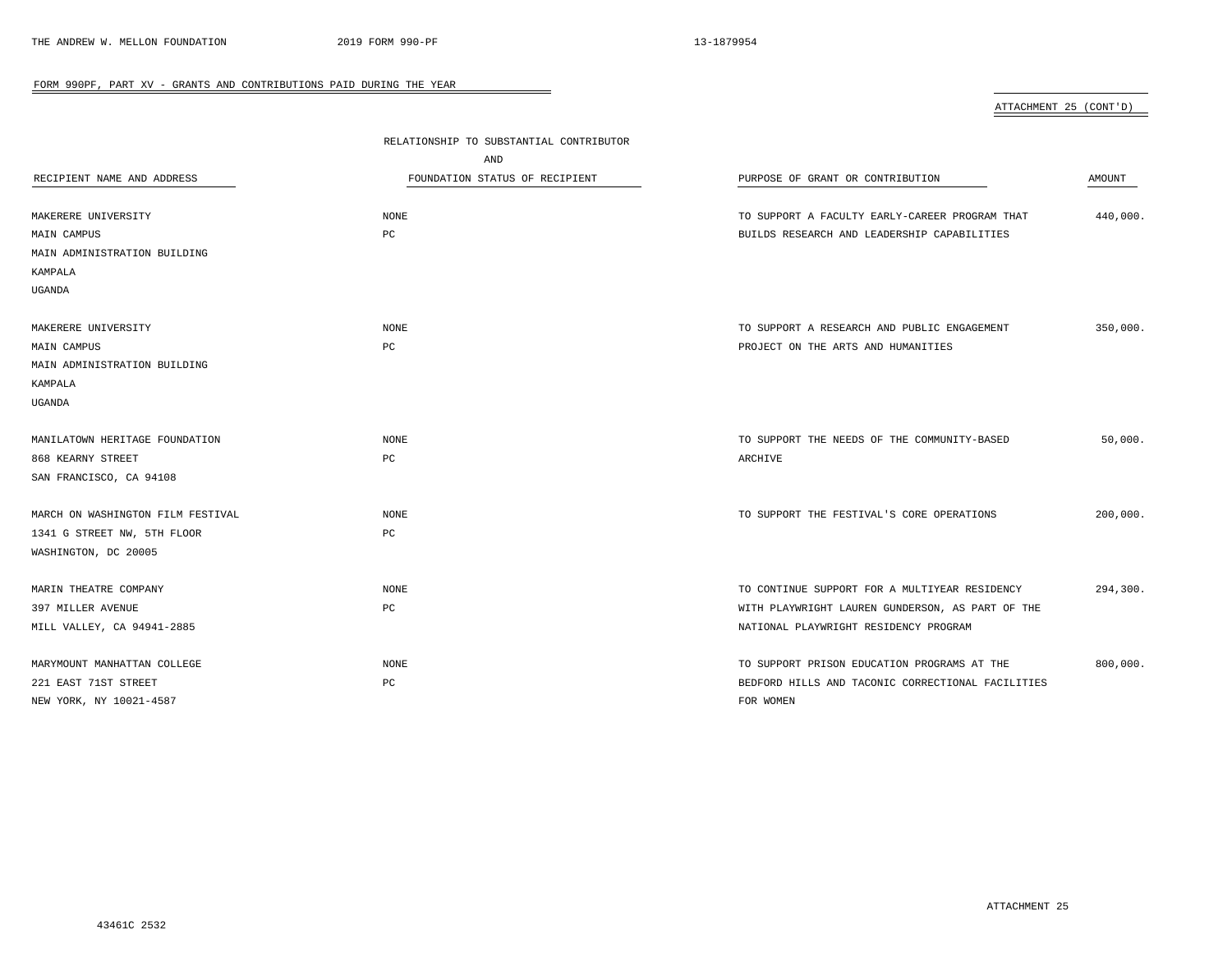# ATTACHMENT 25 (CONT'D)

|                                       | RELATIONSHIP TO SUBSTANTIAL CONTRIBUTOR |                                                   |            |
|---------------------------------------|-----------------------------------------|---------------------------------------------------|------------|
|                                       | AND                                     |                                                   |            |
| RECIPIENT NAME AND ADDRESS            | FOUNDATION STATUS OF RECIPIENT          | PURPOSE OF GRANT OR CONTRIBUTION                  | AMOUNT     |
|                                       |                                         |                                                   |            |
| MASSACHUSETTS HISTORICAL SOCIETY      | NONE                                    | TO SUPPORT THE PILOT IMPLEMENTATION OF PUBLISHING | 1,000,000. |
| 1154 BOYLSTON STREET                  | PС                                      | COOPERATIVES FOR DIGITAL SCHOLARLY EDITIONS       |            |
| BOSTON, MA 02215                      |                                         |                                                   |            |
| MASSACHUSETTS INSTITUTE OF TECHNOLOGY | <b>NONE</b>                             | TO SUPPORT THE FURTHER INTEGRATION OF THE CENTER  | 500,000.   |
| 77 MASSACHUSETTS AVENUE, ROOM 3-208   | РC                                      | FOR ART, SCIENCE, AND TECHNOLOGY INTO THE         |            |
| CAMBRIDGE, MA 02139-4307              |                                         | RESEARCH CULTURE OF THE UNIVERSITY                |            |
| MASSACHUSETTS INSTITUTE OF TECHNOLOGY | <b>NONE</b>                             | TO SUPPORT DEVELOPMENT AND SHARING OF MATERIALS   | 500,000.   |
| 77 MASSACHUSETTS AVENUE, ROOM 3-208   | РC                                      | FOR THE TEACHING OF GLOBAL ARCHITECTURAL HISTORY  |            |
| CAMBRIDGE, MA 02139-4307              |                                         |                                                   |            |
| MA-YI FILIPINO THEATRE ENSEMBLE, INC. | NONE                                    | TO CONTINUE SUPPORT FOR A MULTIYEAR RESIDENCY     | 350.400.   |
| 520 EIGHTH AVENUE, SUITE 309          | PC                                      | WITH PLAYWRIGHTS MIKE LEW AND REHANA LEW MIRZA,   |            |
| NEW YORK, NY 10018                    |                                         | AS PART OF THE NATIONAL PLAYWRIGHT RESIDENCY      |            |
|                                       |                                         | PROGRAM                                           |            |
| MCGILL UNIVERSITY                     | NONE                                    | TO SUPPORT A NEW DIRECTIONS FELLOWSHIP FOR VICTOR | 224,000.   |
| 845 SHERBROOKE STREET WEST ROOM 506   | PC                                      | MUNIZ-FRATICELLI                                  |            |
| JAMES ADMINISTRATION BUILDING         |                                         |                                                   |            |
| MONTREAL                              |                                         |                                                   |            |
| CANADA H3A 0G4                        |                                         |                                                   |            |
| MCGILL UNIVERSITY                     | NONE                                    | TO SUPPORT A FIRST NATIONS AND INDIGENOUS STUDIES | 1,250,000. |
| 845 SHERBROOKE STREET WEST ROOM 506   | PC                                      | AND COMMUNITY ENGAGEMENT INITIATIVE               |            |
| JAMES ADMINISTRATION BUILDING         |                                         |                                                   |            |
| MONTREAL                              |                                         |                                                   |            |
| CANADA H3A 0G4                        |                                         |                                                   |            |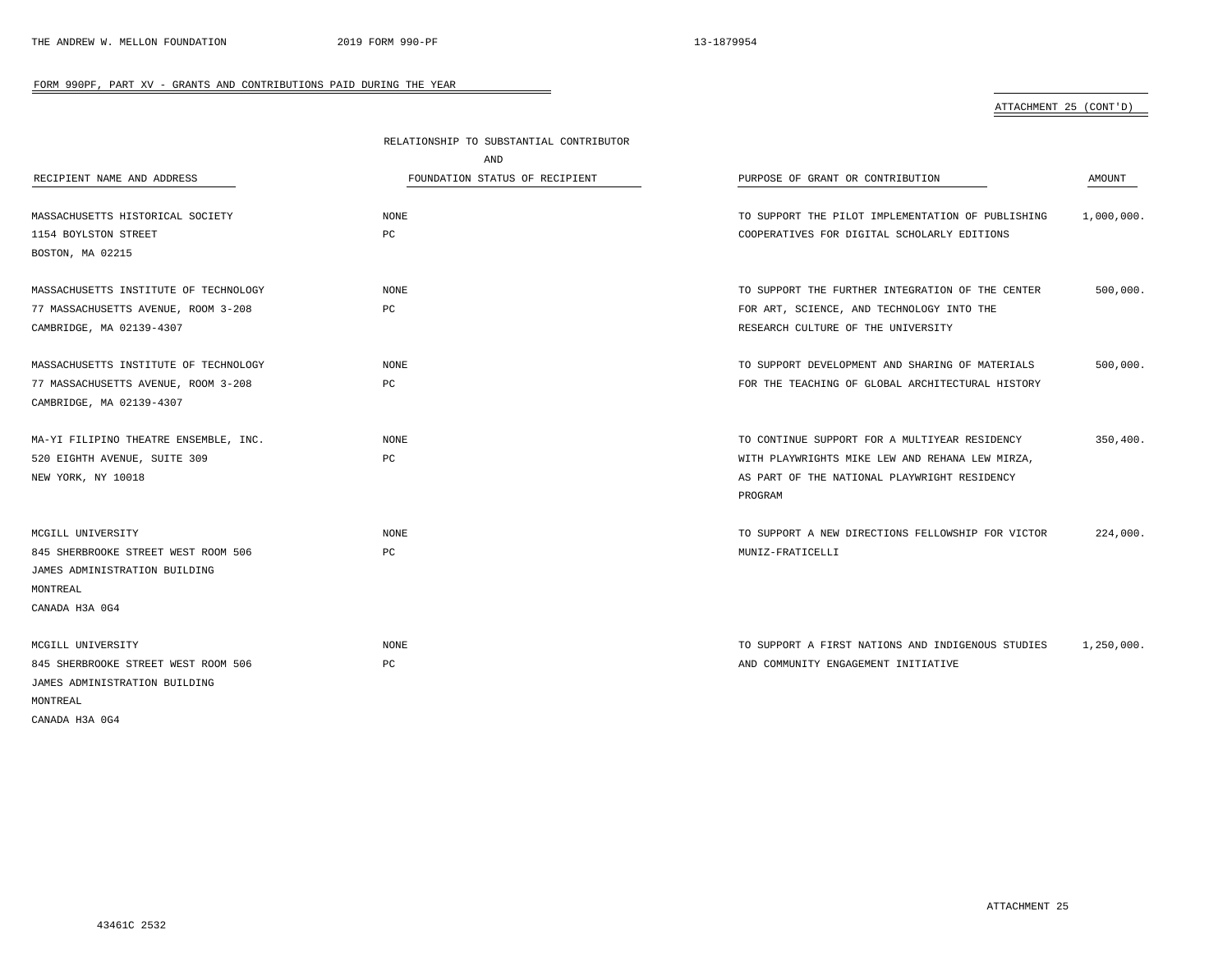# ATTACHMENT 25 (CONT'D)

|                                          | RELATIONSHIP TO SUBSTANTIAL CONTRIBUTOR |                                                    |            |
|------------------------------------------|-----------------------------------------|----------------------------------------------------|------------|
|                                          | AND                                     |                                                    |            |
| RECIPIENT NAME AND ADDRESS               | FOUNDATION STATUS OF RECIPIENT          | PURPOSE OF GRANT OR CONTRIBUTION                   | AMOUNT     |
| MERIT SCHOOL OF MUSIC                    | NONE                                    | TO SUPPORT THE CHICAGO MUSICAL PATHWAYS INITIATIVE | 1,750,000. |
| 38 SOUTH PEORIA STREET                   | PC                                      |                                                    |            |
| CHICAGO, IL 60607                        |                                         |                                                    |            |
| MICHIGAN STATE UNIVERSITY                | NONE                                    | TO SUPPORT THE FURTHER DEVELOPMENT AND             | 695,000.   |
| 426 AUDITORIUM ROAD                      | PC                                      | IMPLEMENTATION OF NEW METHODS FOR ASSESSING THE    |            |
| HANNAH ADMINISTRATION BUILDING, ROOM 450 |                                         | NATURE AND QUALITY OF SCHOLARSHIP IN THE           |            |
| EAST LANSING, MI 48824-1046              |                                         | HUMANITIES AND SOCIAL SCIENCES                     |            |
| MICHIGAN STATE UNIVERSITY                | <b>NONE</b>                             | TO SUPPORT THE FURTHER DEVELOPMENT OF A LESS       | 1,250,000. |
| 426 AUDITORIUM ROAD                      | PC                                      | COMMONLY TAUGHT LANGUAGES CONSORTIUM ACROSS THE    |            |
| HANNAH ADMINISTRATION BUILDING, ROOM 450 |                                         | BIG TEN ACADEMIC ALLIANCE WITH THE INCLUSION OF    |            |
| EAST LANSING, MI 48824-1046              |                                         | INDIGENOUS LANGUAGES                               |            |
| MICHIGAN STATE UNIVERSITY                | <b>NONE</b>                             | TO SUPPORT THE FURTHER DEVELOPMENT OF DATABASES    | 850,000.   |
| 426 AUDITORIUM ROAD                      | PC                                      | THAT IDENTIFY ENSLAVED PEOPLE AND OTHERS INVOLVED  |            |
| HANNAH ADMINISTRATION BUILDING, ROOM 450 |                                         | IN THE TRANSATLANTIC SLAVE TRADE                   |            |
| EAST LANSING, MI 48824-1046              |                                         |                                                    |            |
| MID ATLANTIC ARTS FOUNDATION, INC.       | <b>NONE</b>                             | TO SUPPORT THE USARTISTS INTERNATIONAL REGRANTING  | 20,000.    |
| 201 NORTH CHARLES STREET, SUITE 401      | PC                                      | PROGRAM                                            |            |
| BALTIMORE, MD 21201                      |                                         |                                                    |            |
| MILTON S. EISENHOWER FOUNDATION          | <b>NONE</b>                             | TO SUPPORT THE COMMEMORATION OF THE KERNER         | 150,000.   |
| 1875 CONNECTICUT AVENUE NW, SUITE 410    | РC                                      | COMMISSION'S 50TH ANNIVERSARY                      |            |
| WASHINGTON, DC 20009                     |                                         |                                                    |            |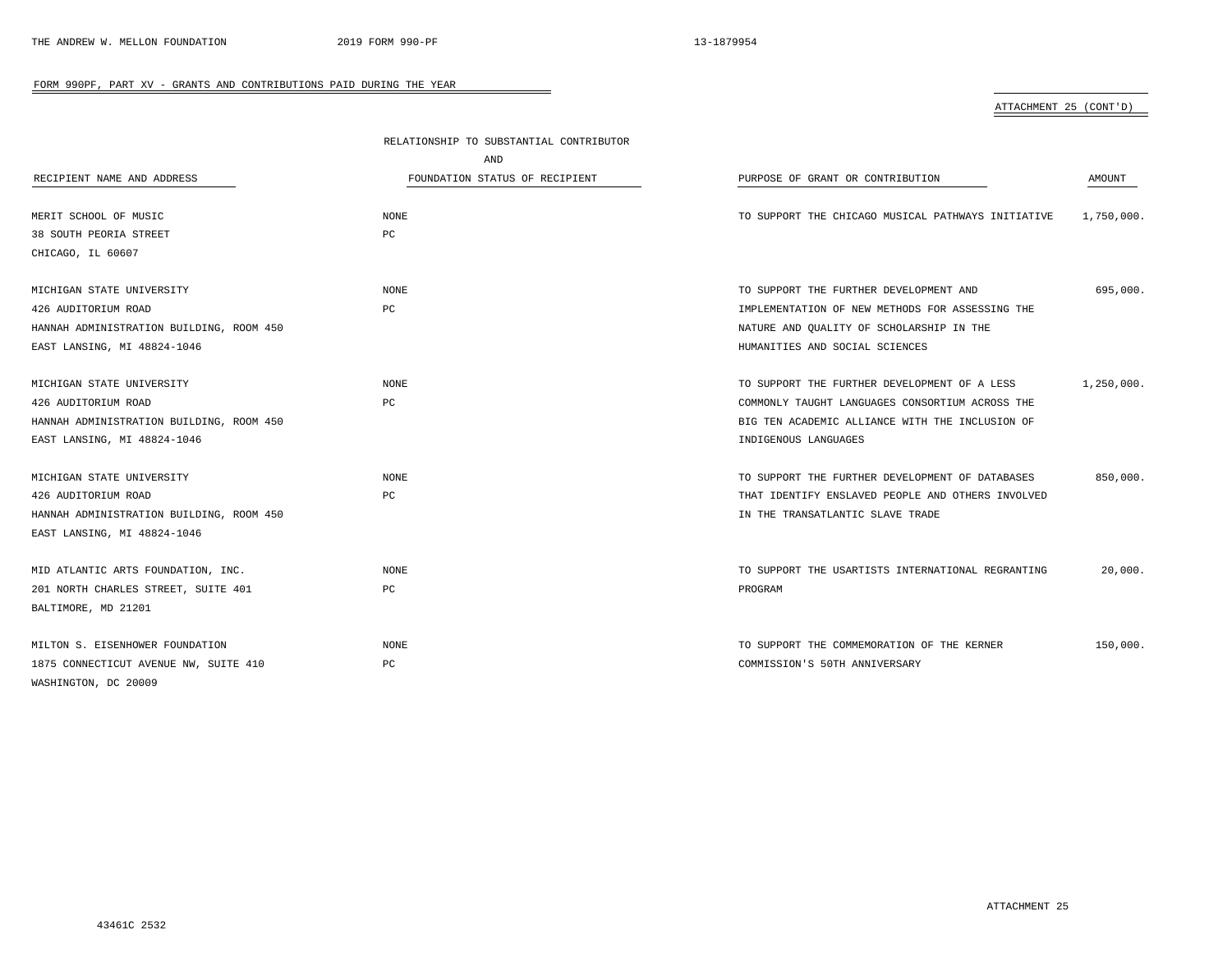### ATTACHMENT 25 (CONT'D)

|                                                  | RELATIONSHIP TO SUBSTANTIAL CONTRIBUTOR |                                                    |          |
|--------------------------------------------------|-----------------------------------------|----------------------------------------------------|----------|
|                                                  | AND                                     |                                                    |          |
| RECIPIENT NAME AND ADDRESS                       | FOUNDATION STATUS OF RECIPIENT          | PURPOSE OF GRANT OR CONTRIBUTION                   | AMOUNT   |
|                                                  |                                         |                                                    |          |
| MISSISSIPPI MUSEUM OF ART, INC.                  | NONE                                    | TO SUPPORT THE MUSEUM'S ROLE AS ACADEMIC HUB AMONG | 400,000. |
| 380 SOUTH LAMAR STREET                           | PC                                      | FOUR COLLEGES AND UNIVERSITIES IN JACKSON,         |          |
| JACKSON, MS 39201                                |                                         | MISSISSIPPI                                        |          |
|                                                  |                                         |                                                    |          |
| MOREHOUSE COLLEGE                                | <b>NONE</b>                             | TO SUPPORT DISCRETIONARY INITIATIVES AT THE EARLY  | 100,000. |
| 830 WESTVIEW DRIVE SW                            | PC                                      | STAGE OF A LIBERAL ARTS COLLEGE PRESIDENT'S        |          |
| ATLANTA, GA 30314-3773                           |                                         | CAREER                                             |          |
|                                                  |                                         |                                                    |          |
| MOUNT HOLYOKE COLLEGE                            | <b>NONE</b>                             | TO SUPPORT A NEW DIRECTIONS FELLOWSHIP FOR         | 240,000. |
| 50 COLLEGE STREET                                | PC                                      | CATHERINE CORSON                                   |          |
| SOUTH HADLEY, MA 01075-1485                      |                                         |                                                    |          |
|                                                  |                                         |                                                    |          |
| MOUNT HOLYOKE COLLEGE                            | <b>NONE</b>                             | TO SUPPORT DISCRETIONARY INITIATIVES AT THE EARLY  | 100,000. |
| 50 COLLEGE STREET                                | PC                                      | STAGE OF A LIBERAL ARTS COLLEGE PRESIDENT'S        |          |
| SOUTH HADLEY, MA 01075-1485                      |                                         | CAREER                                             |          |
|                                                  |                                         |                                                    |          |
| MUSEO DE ARTE CONTEMPORANEO DE PUERTO RICO, INC. | <b>NONE</b>                             | TO SUPPORT CORE STAFF AND PROGRAM CAPACITY         | 500,000. |
| AV. JUAN PONCE DE LEON                           | PC                                      | <b>BUILDING</b>                                    |          |
| ESQUINA AVE. ROBERTO H. TODD, PARADA 18,         |                                         |                                                    |          |
| SAN JUAN, PR 00910                               |                                         |                                                    |          |
|                                                  |                                         |                                                    |          |
| MUSEUM ASSOCIATES                                | NONE                                    | TO SUPPORT THE LOS ANGELES COUNTY MUSEUM OF ART'S  | 500,000. |
| 5905 WILSHIRE BOULEVARD                          | PC                                      | CONSERVATION AND RESTORATION OF THE WATTS TOWERS   |          |
| LOS ANGELES, CA 90036                            |                                         |                                                    |          |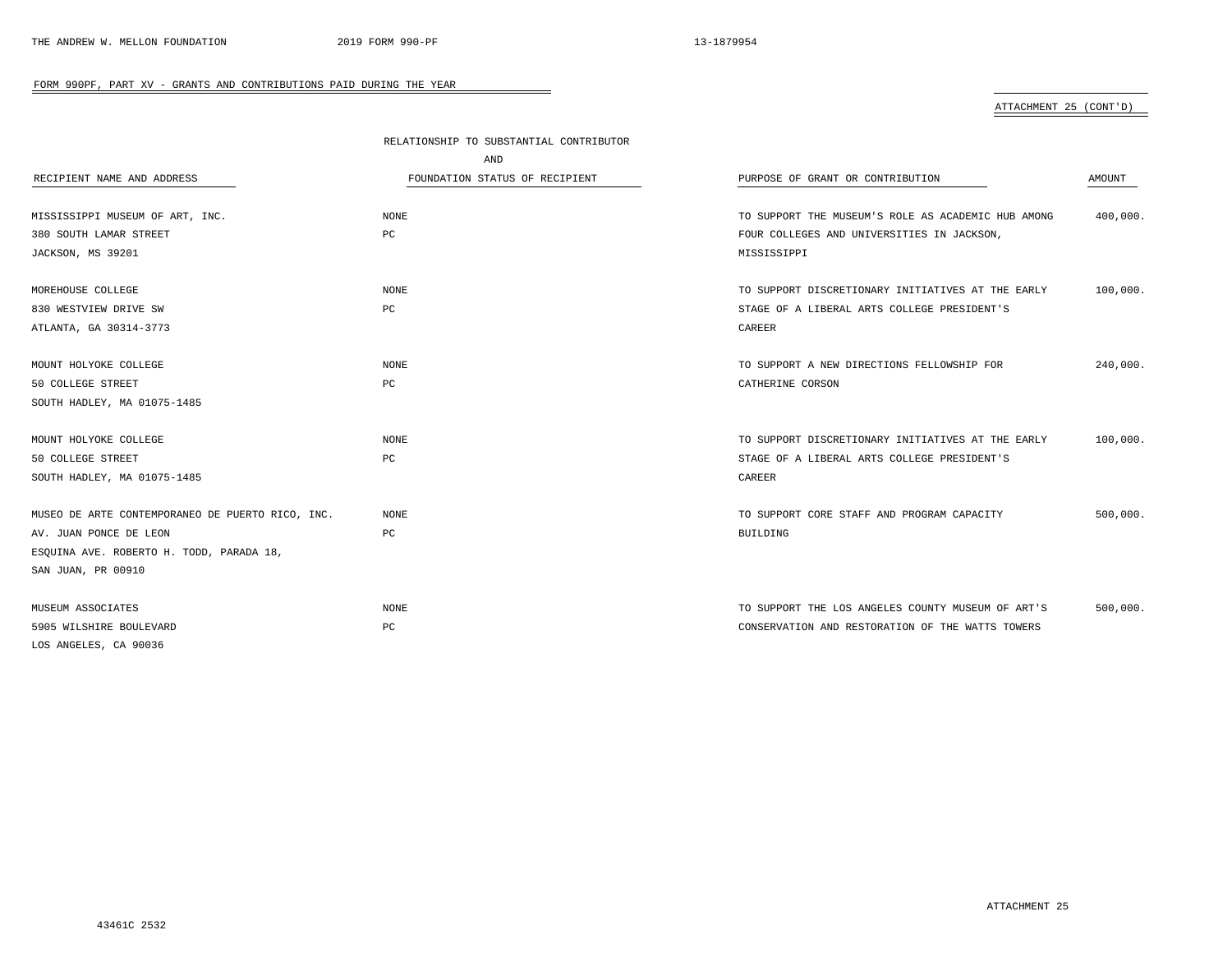# ATTACHMENT 25 (CONT'D)

|                                               | RELATIONSHIP TO SUBSTANTIAL CONTRIBUTOR |                                                    |          |
|-----------------------------------------------|-----------------------------------------|----------------------------------------------------|----------|
|                                               | AND                                     |                                                    |          |
| RECIPIENT NAME AND ADDRESS                    | FOUNDATION STATUS OF RECIPIENT          | PURPOSE OF GRANT OR CONTRIBUTION                   | AMOUNT   |
|                                               |                                         |                                                    |          |
| MUSEUM OF MODERN ART                          | <b>NONE</b>                             | TO SUPPORT A FINAL RENEWAL FOR THE MUSEUM RESEARCH | 500,000. |
| 11 WEST 53RD STREET                           | PC                                      | CONSORTIUM, AN OBJECT-BASED TRAINING PROGRAM IN    |          |
| NEW YORK, NY 10019                            |                                         | PARTNERSHIP WITH FIVE REGIONAL GRADUATE PROGRAMS   |          |
|                                               |                                         | IN ART HISTORY                                     |          |
| MUSEUM OF THE CITY OF NEW YORK                | <b>NONE</b>                             | TO SUPPORT THE EXHIBITION WHO WE ARE: VISUALIZING  | 150,000. |
| 1220 FIFTH AVENUE                             | PC                                      | NYC BY THE NUMBERS                                 |          |
| NEW YORK, NY 10029                            |                                         |                                                    |          |
| NATIONAL ASSOCIATION OF LATINO ARTS & CULTURE | <b>NONE</b>                             | TO SUPPORT EVALUATION AND PLANNING FOR THE NEXT    | 57.400.  |
| 1208 BUENA VISTA STREET                       | PC                                      | ITERATION OF THE INTERCULTURAL LEADERSHIP          |          |
| SAN ANTONIO, TX 78207                         |                                         | INSTITUTE                                          |          |
| NATIONAL HUMANITIES ALLIANCE FOUNDATION       | <b>NONE</b>                             | TO SUPPORT INITIATIVES TO CATALOGUE, EVALUATE, AND | 650,000. |
| 21 DUPONT CIRCLE NW, SUITE 800                | SO I                                    | DISSEMINATE PUBLICLY ENGAGED HUMANITIES WORK       |          |
| WASHINGTON, DC 20036-1109                     |                                         |                                                    |          |
| NATIONAL MUSEUM OF MEXICAN ART                | <b>NONE</b>                             | TO SUPPORT TWO TERMED CURATORIAL ASSISTANTS        | 500,000. |
| 1852 WEST 19TH STREET                         | PC                                      |                                                    |          |
| CHICAGO, IL 60608-2706                        |                                         |                                                    |          |
|                                               |                                         |                                                    |          |
| NATIONAL NEW PLAY NETWORK, LTD.               | NONE                                    | TO CONTINUE SUPPORT FOR THE NEW PLAY EXCHANGE      | 550,000. |
| 641 D STREET NW                               | PC                                      |                                                    |          |
| WASHINGTON, DC 20004                          |                                         |                                                    |          |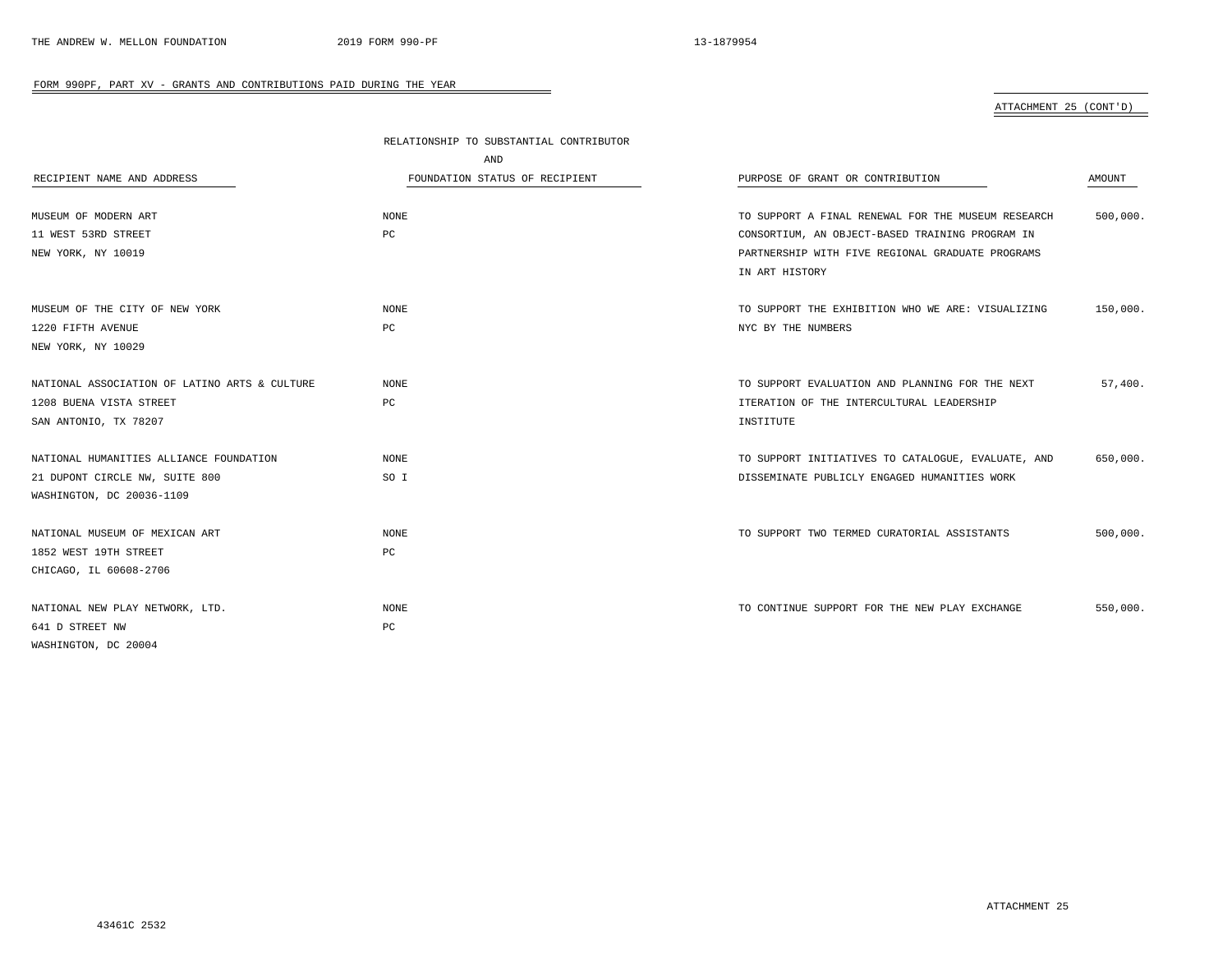# ATTACHMENT 25 (CONT'D)

|                                                    | RELATIONSHIP TO SUBSTANTIAL CONTRIBUTOR |                                                   |            |
|----------------------------------------------------|-----------------------------------------|---------------------------------------------------|------------|
|                                                    | AND                                     |                                                   |            |
| RECIPIENT NAME AND ADDRESS                         | FOUNDATION STATUS OF RECIPIENT          | PURPOSE OF GRANT OR CONTRIBUTION                  | AMOUNT     |
| NATIONAL TRUST FOR HISTORIC PRESERVATION IN THE US | NONE                                    | TO SUPPORT THE AFRICAN AMERICAN CULTURAL HERITAGE | 5,000,000. |
| 2600 VIRGINIA AVENUE NW, SUITE 1100                | PC                                      | ACTION FUND'S GRANTMAKING PROGRAM, AND TO ENHANCE |            |
| WASHINGTON, DC 20037                               |                                         | THE FUND'S ORGANIZATIONAL CAPACITY                |            |
| NATIVE AMERICAN COMMUNITY DEVELOPMENT INSTITUTE    | NONE                                    | TO SUPPORT CHANGE CAPITAL AS PART OF THE          | 507,000.   |
| 1414 EAST FRANKLIN AVENUE                          | PC                                      | COMPREHENSIVE ORGANIZATIONAL HEALTH INITIATIVE    |            |
| MINNEAPOLIS, MN 55404                              |                                         |                                                   |            |
| NELSON GALLERY FOUNDATION                          | NONE                                    | TO SUPPORT AN ASSISTANT CURATOR OF NATIVE         | 750,000.   |
| 4525 OAK STREET                                    | PC                                      | AMERICAN ART, A POSTGRADUATE CONSERVATION         |            |
| KANSAS CITY, MO 64111-1873                         |                                         | FELLOWSHIP IN AFRICAN ART, AND A CONVENING ON THE |            |
|                                                    |                                         | STATE OF THE AFRICAN ART FIELD                    |            |
| NEO PHILANTHROPY, INC.                             | <b>NONE</b>                             | TO SUPPORT ARTCHANGEUS'S FIFTH AND FINAL YEAR OF  | 100,000.   |
| 45 WEST 36TH STREET, 6TH FLOOR                     | PC                                      | PROGRAMMING                                       |            |
| NEW YORK, NY 10018                                 |                                         |                                                   |            |
| NETWORK OF ENSEMBLE THEATERS, INC.                 | <b>NONE</b>                             | TO CONTINUE SUPPORT FOR THE TRAVEL AND EXCHANGE   | 700,000.   |
| PO BOX 83526                                       | PC                                      | NETWORK PROGRAM                                   |            |
| PORTLAND, OR 97283                                 |                                         |                                                   |            |
| NEW COLLEGE OF FLORIDA                             | <b>NONE</b>                             | TO SUPPORT CURRICULAR AND RESEARCH INITIATIVES    | 750,000.   |
| 5800 BAY SHORE ROAD                                | PC                                      | THAT PRESERVE LOCAL HISTORY, INTEGRATE SOCIAL AND |            |
| SARASOTA, FL 34243                                 |                                         | RACIAL JUSTICE WORK INTO ARTISTIC PRACTICE AND    |            |
|                                                    |                                         | TEACHING, AND EXPLORE QUESTIONS OF SPECIAL        |            |
|                                                    |                                         | INTEREST TO COMMUNITY MEMBERS                     |            |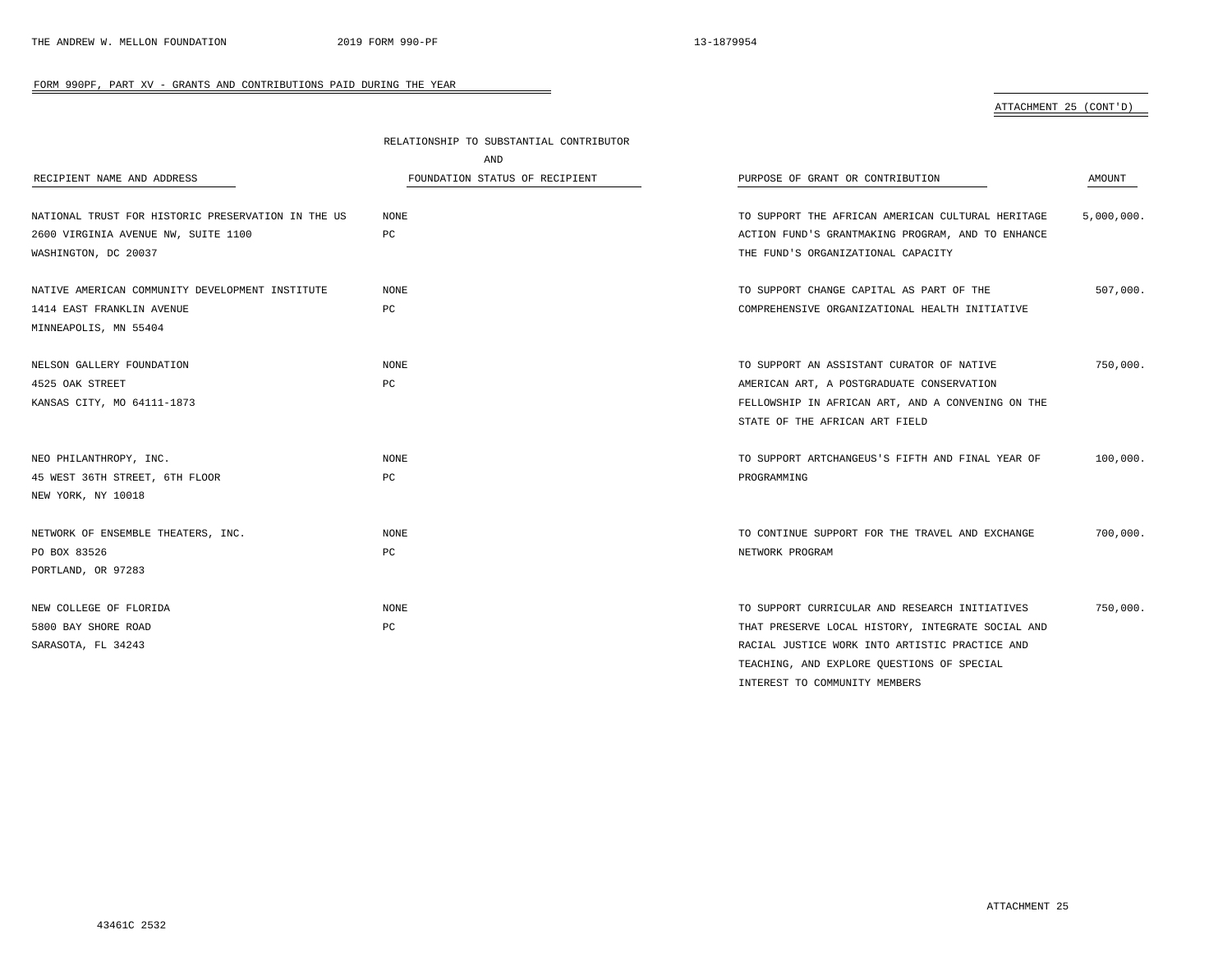# ATTACHMENT 25 (CONT'D)

|                                           | RELATIONSHIP TO SUBSTANTIAL CONTRIBUTOR |                                                   |            |
|-------------------------------------------|-----------------------------------------|---------------------------------------------------|------------|
|                                           | AND                                     |                                                   |            |
| RECIPIENT NAME AND ADDRESS                | FOUNDATION STATUS OF RECIPIENT          | PURPOSE OF GRANT OR CONTRIBUTION                  | AMOUNT     |
|                                           |                                         |                                                   |            |
| NEW ENGLAND CONSERVATORY OF MUSIC         | NONE                                    | TO SUPPORT THE BOSTON BRIDGE TO EQUITY AND        | 1,250,000. |
| 290 HUNTINGTON AVENUE                     | PC                                      | ACHIEVEMENT IN MUSIC INITIATIVE                   |            |
| BOSTON, MA 02115                          |                                         |                                                   |            |
| NEW ENGLAND FOUNDATION FOR THE ARTS, INC. | NONE                                    | TO CONTINUE SUPPORT FOR THE NATIONAL THEATER      | 2,206,000. |
| 145 TREMONT STREET, 7TH FLOOR             | PC                                      | PROJECT                                           |            |
| BOSTON, MA 02111                          |                                         |                                                   |            |
| NEW ORLEANS JAZZ ORCHESTRA, INC.          | NONE                                    | TO SUPPORT CAPACITY BUILDING AND ARTISTIC AND     | 150,000.   |
| 1436 ORETHA CASTLE HALEY BOULEVARD        | PC                                      | ARCHIVAL INITIATIVES                              |            |
| NEW ORLEANS, LA 70113                     |                                         |                                                   |            |
|                                           |                                         |                                                   |            |
| NEW ORLEANS MUSEUM OF ART                 | NONE                                    | TO SUPPORT CONSERVATION CAPACITY BUILDING         | 1,000,000. |
| 1 COLLINS DIBOLL CIRCLE                   | PC                                      |                                                   |            |
| PO BOX 19123                              |                                         |                                                   |            |
| NEW ORLEANS, LA 70179                     |                                         |                                                   |            |
| NEW YORK COMMUNITY TRUST                  | <b>NONE</b>                             | TO CONTINUE SUPPORT FOR THE MOSAIC NETWORK AND    | 500,000.   |
| 909 THIRD AVENUE, 22ND FLOOR              | PC                                      | <b>FUND</b>                                       |            |
| NEW YORK, NY 10022                        |                                         |                                                   |            |
| NEW YORK LIVE ARTS, INC.                  | NONE                                    | TO SUPPORT THE RESIDENT COMMISSIONED ARTIST DANCE | 228,000.   |
| 219 WEST 19TH STREET                      | PC                                      | RESIDENCY PROGRAM                                 |            |
| NEW YORK, NY 10011                        |                                         |                                                   |            |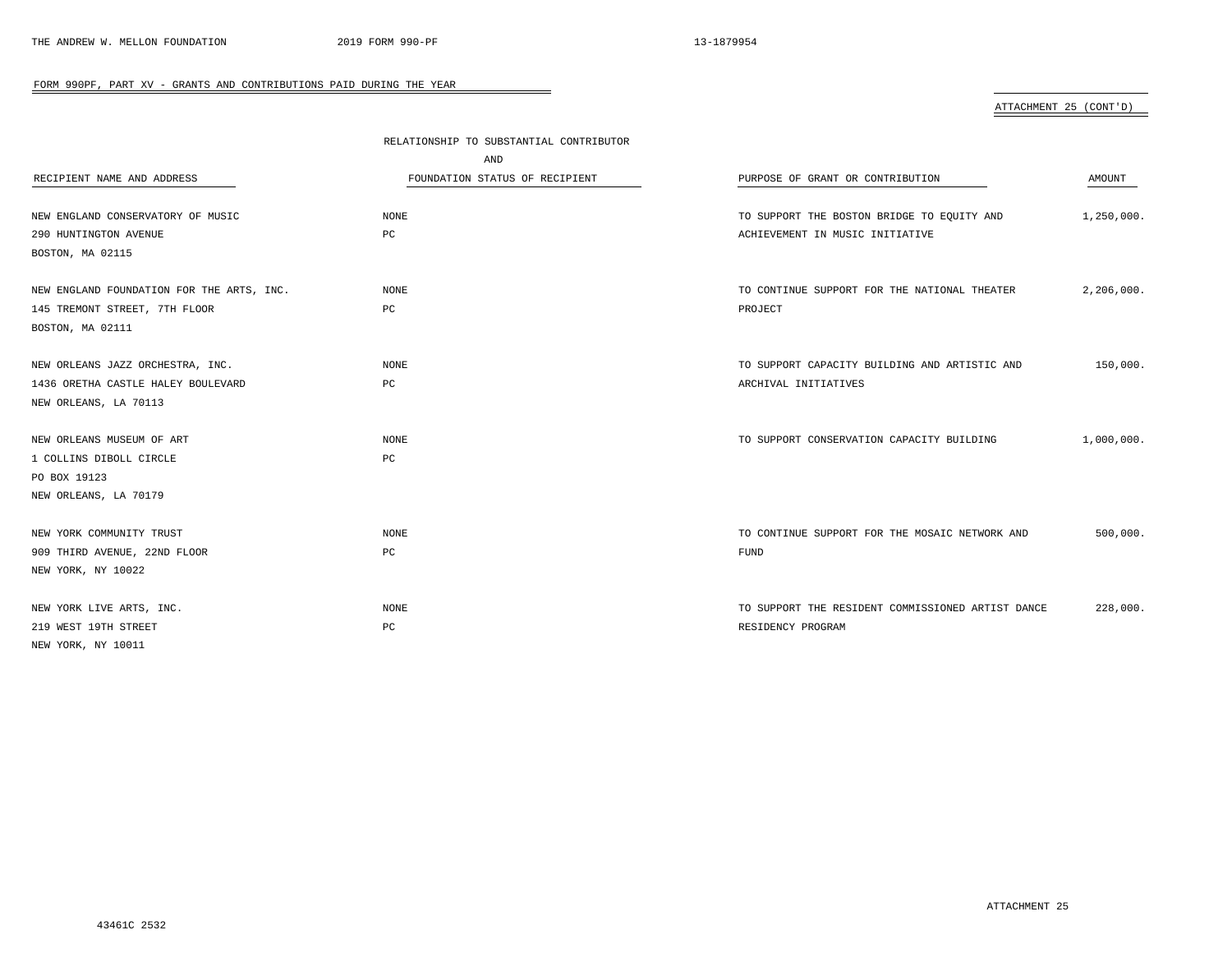# ATTACHMENT 25 (CONT'D)

|                               | RELATIONSHIP TO SUBSTANTIAL CONTRIBUTOR |                                                   |          |
|-------------------------------|-----------------------------------------|---------------------------------------------------|----------|
|                               | AND                                     |                                                   |          |
| RECIPIENT NAME AND ADDRESS    | FOUNDATION STATUS OF RECIPIENT          | PURPOSE OF GRANT OR CONTRIBUTION                  | AMOUNT   |
|                               |                                         |                                                   |          |
| NEW YORK PUBLIC LIBRARY       | NONE                                    | TO SUPPORT CAPACITY-BUILDING AND EXPANSION BY THE | 125,000. |
| 476 FIFTH AVENUE, ROOM 210    | PC                                      | CORRECTIONAL SERVICES' REFERENCE-BY-MAIL PROGRAM  |          |
| NEW YORK, NY 10018-2788       |                                         |                                                   |          |
|                               |                                         |                                                   |          |
| NEW YORK PUBLIC LIBRARY       | <b>NONE</b>                             | TO SUPPORT THE REFINEMENT AND EXTENSIBILITY OF    | 750,000. |
| 476 FIFTH AVENUE, ROOM 210    | PC                                      | SOFTWARE THAT WOULD IMPROVE SHARED-PRINT          |          |
| NEW YORK, NY 10018-2788       |                                         | COLLECTION MANAGEMENT AMONG LIBRARY CONSORTIA     |          |
| NEW YORK PUBLIC LIBRARY       | <b>NONE</b>                             | TO SUPPORT THE SCHOMBURG CENTER FOR RESEARCH IN   | 750,000. |
| 476 FIFTH AVENUE, ROOM 210    | PC                                      | BLACK CULTURE'S ACQUISITION OF THE HARRY          |          |
| NEW YORK, NY 10018-2788       |                                         | BELAFONTE ARCHIVE                                 |          |
|                               |                                         |                                                   |          |
| NEW YORK SHAKESPEARE FESTIVAL | NONE                                    | TO SUPPORT THE MOBILE UNIT AND PUBLIC WORKS       | 250,000. |
| 425 LAFAYETTE STREET          | PC                                      | INITIATIVES                                       |          |
| NEW YORK, NY 10003            |                                         |                                                   |          |
| NEW YORK SHAKESPEARE FESTIVAL | <b>NONE</b>                             | TO SUPPORT THE PUBLIC THEATER'S REVIVAL OF THE    | 250,000. |
|                               |                                         |                                                   |          |
| 425 LAFAYETTE STREET          | PC                                      | PLAY FOR COLORED GIRLS WHO HAVE CONSIDERED        |          |
| NEW YORK, NY 10003            |                                         | SUICIDE WHEN THE RAINBOW IS ENUF                  |          |
| NEW YORK UNIVERSITY           | <b>NONE</b>                             | TO SUPPORT A NEW DIRECTIONS FELLOWSHIP FOR ZEB    | 260,000. |
| 70 WASHINGTON SQUARE SOUTH    | PC                                      | TORTORICI                                         |          |
| NEW YORK, NY 10012-1091       |                                         |                                                   |          |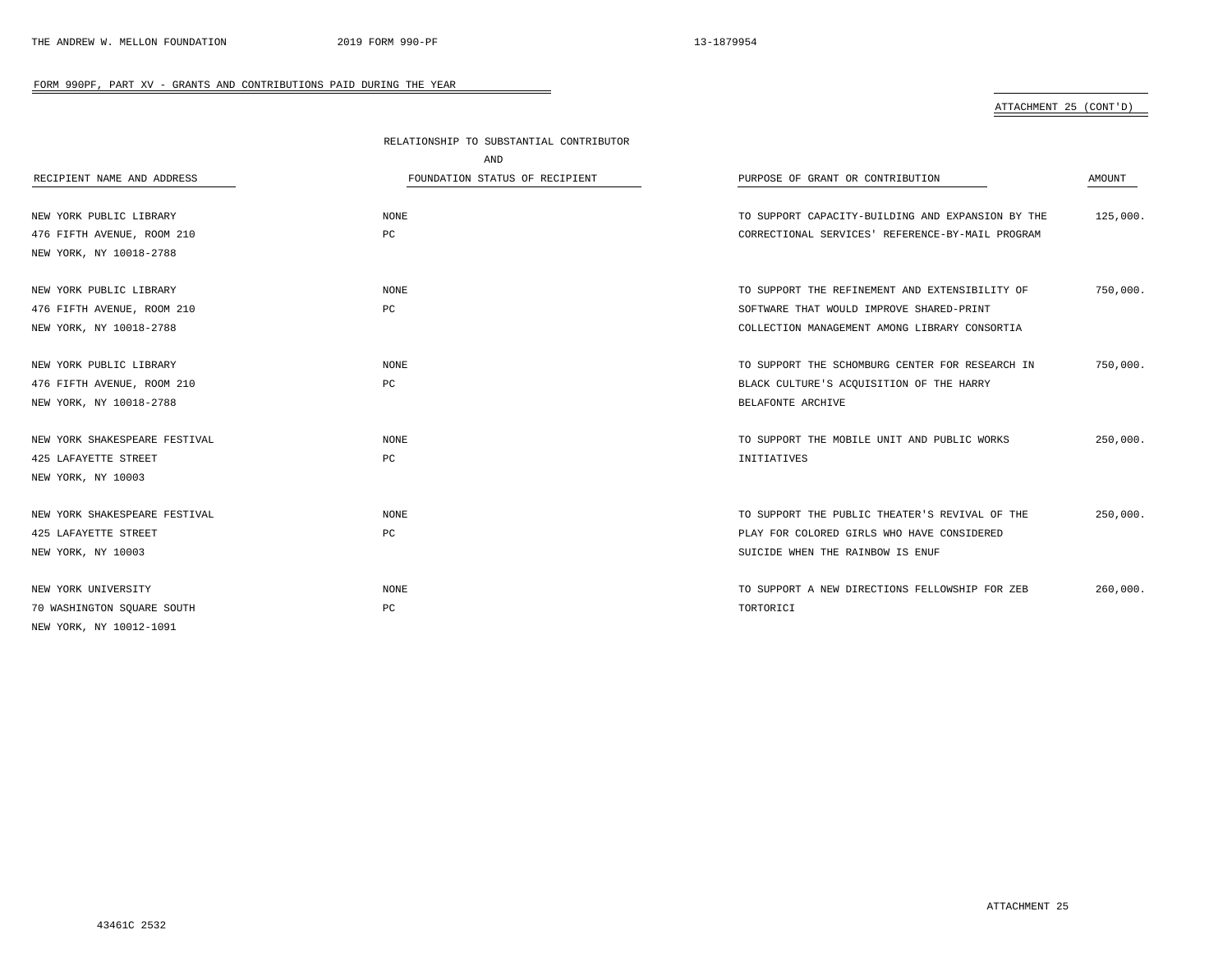# ATTACHMENT 25 (CONT'D)

|                             | RELATIONSHIP TO SUBSTANTIAL CONTRIBUTOR |                                                   |            |
|-----------------------------|-----------------------------------------|---------------------------------------------------|------------|
|                             | AND                                     |                                                   |            |
| RECIPIENT NAME AND ADDRESS  | FOUNDATION STATUS OF RECIPIENT          | PURPOSE OF GRANT OR CONTRIBUTION                  | AMOUNT     |
|                             |                                         |                                                   |            |
| NEW YORK UNIVERSITY         | NONE                                    | TO SUPPORT AN INITIATIVE THAT INCORPORATES THE    | 750,000.   |
| 70 WASHINGTON SQUARE SOUTH  | PC                                      | PUBLIC HUMANITIES INTO DOCTORAL EDUCATION         |            |
| NEW YORK, NY 10012-1091     |                                         |                                                   |            |
| NEW YORK UNIVERSITY         | <b>NONE</b>                             | TO SUPPORT THE DEVELOPMENT OF PRESERVATION        | 527,000.   |
| 70 WASHINGTON SQUARE SOUTH  | PC                                      | SERVICES FOR NEW FORMS OF DIGITAL PUBLISHING      |            |
| NEW YORK, NY 10012-1091     |                                         |                                                   |            |
| NEW YORK UNIVERSITY         | <b>NONE</b>                             | TO SUPPORT THE CREATION OF A PILOT PROGRAM        | 100,000.   |
| 70 WASHINGTON SQUARE SOUTH  | PC                                      | DESIGNED TO DEVELOP ADMINISTRATIVE POTENTIAL IN   |            |
| NEW YORK, NY 10012-1091     |                                         | HUMANITIES AND ARTS FACULTY, WITH A FOCUS ON      |            |
|                             |                                         | PROVIDING TRAINING IN HIGHER EDUCATION LEADERSHIP |            |
| NEW YORK UNIVERSITY         | NONE                                    | TO RENEW SUPPORT FOR A CENTER FOR THE STUDY OF    | 1,000,000. |
| 70 WASHINGTON SQUARE SOUTH  | PC                                      | BALLET AS AN ART FORM AND ITS INTEGRATION INTO A  |            |
| NEW YORK, NY 10012-1091     |                                         | RESEARCH UNIVERSITY ENVIRONMENT                   |            |
| NEW YORK UNIVERSITY         | <b>NONE</b>                             | TO SUPPORT A CASE STUDY ANALYSIS OF THE NEW       | 240,000.   |
| 70 WASHINGTON SOUARE SOUTH  | PC                                      | CALIFORNIA ARTS FUND'S BODY OF WORK               |            |
| NEW YORK, NY 10012-1091     |                                         |                                                   |            |
| NEW-YORK HISTORICAL SOCIETY | NONE                                    | TO SUPPORT POSTDOCTORAL FELLOWSHIPS IN AMERICAN   | 337,500.   |
| 170 CENTRAL PARK WEST       | PC                                      | HISTORY AND OTHER HUMANITIES DISCIPLINES          |            |
| NEW YORK, NY 10024          |                                         |                                                   |            |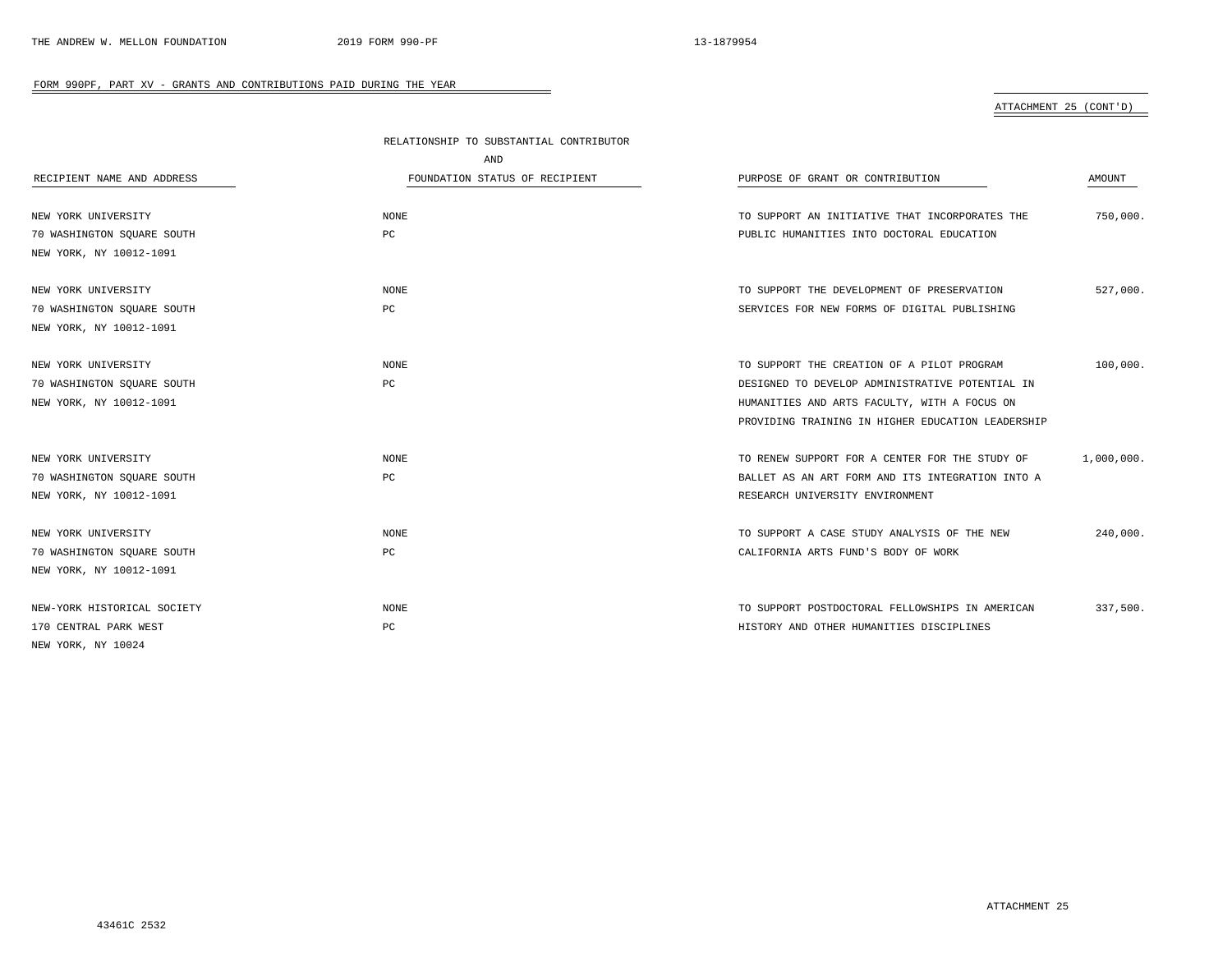ATTACHMENT 25 (CONT'D)

|                                                   | RELATIONSHIP TO SUBSTANTIAL CONTRIBUTOR |                                                   |            |
|---------------------------------------------------|-----------------------------------------|---------------------------------------------------|------------|
|                                                   | AND                                     |                                                   |            |
| RECIPIENT NAME AND ADDRESS                        | FOUNDATION STATUS OF RECIPIENT          | PURPOSE OF GRANT OR CONTRIBUTION                  | AMOUNT     |
|                                                   |                                         |                                                   |            |
| NEW-YORK HISTORICAL SOCIETY                       | NONE                                    | TO SUPPORT THE CENTER FOR THE STUDY OF WOMEN'S    | 500,000.   |
| 170 CENTRAL PARK WEST                             | PC                                      | HISTORY                                           |            |
| NEW YORK, NY 10024                                |                                         |                                                   |            |
|                                                   |                                         |                                                   |            |
| NONPROFIT FINANCE FUND                            | NONE                                    | TO SUPPORT A PILOT PROGRAM THAT WOULD ASSIST A    | 1,000,000. |
| 5 HANOVER SQUARE, 9TH FLOOR                       | PC                                      | COHORT OF DIGITAL HUMANITIES ORGANIZATIONS WITH   |            |
| NEW YORK, NY 10004                                |                                         | DEVELOPING ADAPTABLE AND SUSTAINABLE BUSINESS     |            |
|                                                   |                                         | MODELS                                            |            |
|                                                   |                                         |                                                   |            |
| NONPROFIT NEW YORK                                | <b>NONE</b>                             | TO PROVIDE GENERAL SUPPORT                        | 75,000.    |
| 320 EAST 43RD STREET, 3RD FLOOR                   | PC                                      |                                                   |            |
| NEW YORK, NY 10017                                |                                         |                                                   |            |
|                                                   |                                         |                                                   |            |
| NORTH CAROLINA MUSEUM OF ART FOUNDATION, INC.     | <b>NONE</b>                             | TO SUPPORT THE REINSTALLATION OF THE PERMANENT    | 750,000.   |
| 4630 MAIL SERVICE CENTER                          | PC                                      | COLLECTION                                        |            |
| RALEIGH, NC 27699                                 |                                         |                                                   |            |
|                                                   |                                         |                                                   |            |
| NORTH END COMMUNITY IMPROVEMENT COLLABORATIVE INC | NONE                                    | TO SUPPORT THE NEEDS OF THE WARRIOR WOMEN PROJECT | 60,000.    |
| 134 NORTH MAIN STREET                             | PC                                      | ARCHIVE                                           |            |
| MANSFIELD, OH 44902                               |                                         |                                                   |            |
|                                                   |                                         |                                                   |            |
| NORTHEAST DOCUMENT CONSERVATION CENTER, INC.      | NONE                                    | TO SUPPORT IMPROVEMENTS IN AUDIOVISUAL            | 106,500.   |
| 100 BRICKSTONE SQUARE, SUITE 401                  | PC                                      | PRESERVATION PRODUCTIVITY                         |            |
| ANDOVER, MA 01810-1494                            |                                         |                                                   |            |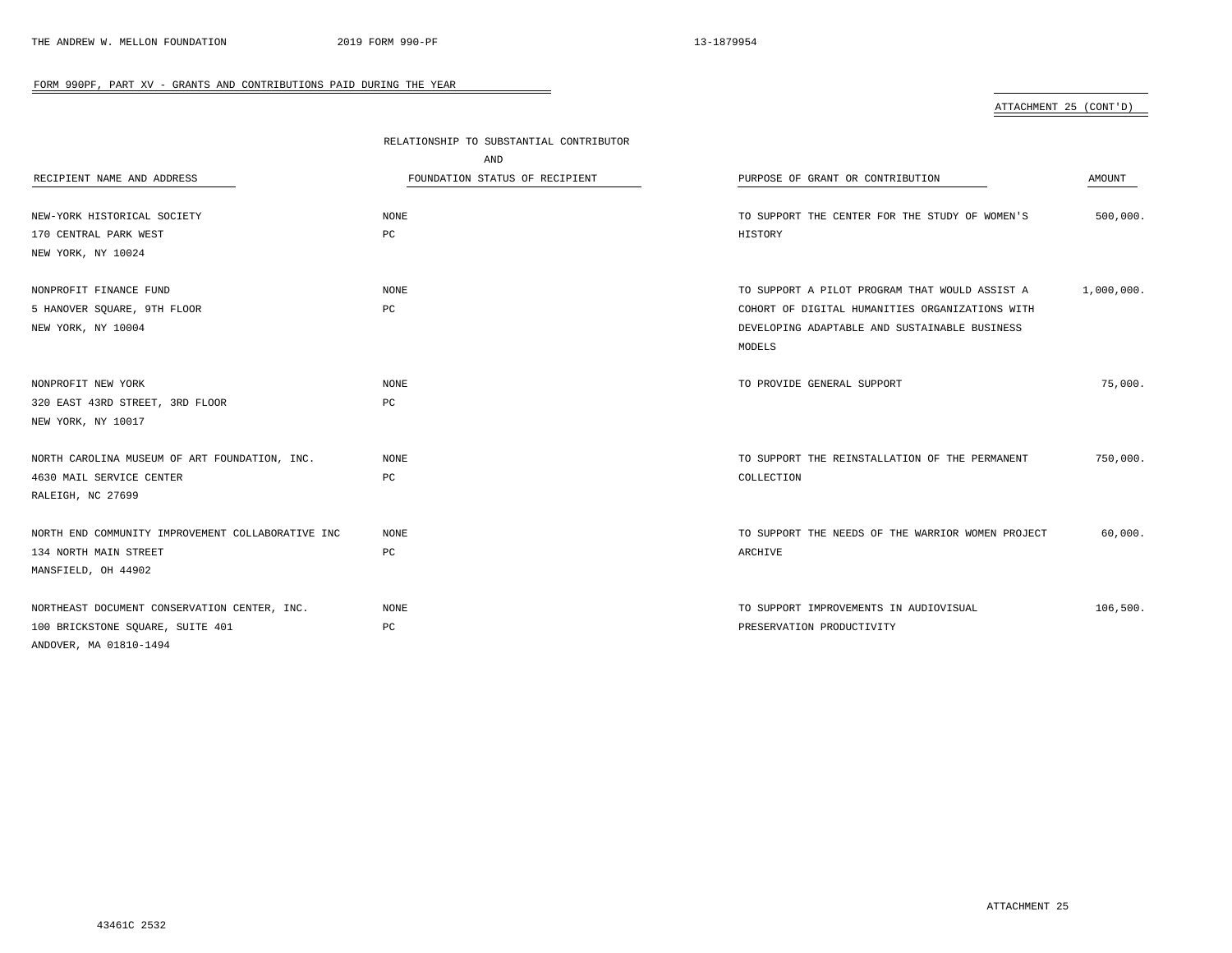ATTACHMENT 25 (CONT'D)

|                            | RELATIONSHIP TO SUBSTANTIAL CONTRIBUTOR |                                                  |            |
|----------------------------|-----------------------------------------|--------------------------------------------------|------------|
|                            | AND                                     |                                                  |            |
| RECIPIENT NAME AND ADDRESS | FOUNDATION STATUS OF RECIPIENT          | PURPOSE OF GRANT OR CONTRIBUTION                 | AMOUNT     |
|                            |                                         |                                                  |            |
| NORTHEASTERN UNIVERSITY    | NONE                                    | TO SUPPORT THE FURTHER DEVELOPMENT OF THE BOSTON | 650,000.   |
| 360 HUNTINGTON AVENUE      | PC                                      | RESEARCH CENTER                                  |            |
| BOSTON, MA 02115           |                                         |                                                  |            |
| NORTHEASTERN UNIVERSITY    | <b>NONE</b>                             | TO SUPPORT THE CIVIL RIGHTS AND RESTORATIVE      | 750,000.   |
| 360 HUNTINGTON AVENUE      | РC                                      | JUSTICE PROJECT AS IT EXPANDS AND                |            |
| BOSTON, MA 02115           |                                         | PROFESSIONALIZES ITS ARCHIVE OF INCIDENTS OF     |            |
|                            |                                         | RACIAL TERROR                                    |            |
| NORTHWESTERN UNIVERSITY    | NONE                                    | TO SUPPORT THE NORTHWESTERN UNIVERSITY-ART       | 1,000,000. |
| 633 CLARK STREET, #2-130   | PC                                      | INSTITUTE OF CHICAGO CENTER FOR SCIENTIFIC       |            |
| EVANSTON, IL 60208-1100    |                                         | STUDIES IN THE ARTS                              |            |
|                            |                                         |                                                  |            |
| NORTHWESTERN UNIVERSITY    | NONE                                    | TO SUPPORT A NEW DIRECTIONS FELLOWSHIP FOR ANNA  | 297,000.   |
| 633 CLARK STREET, #2-130   | PC                                      | PARKINSON                                        |            |
| EVANSTON, IL 60208-1100    |                                         |                                                  |            |
| NORTHWESTERN UNIVERSITY    | <b>NONE</b>                             | TO SUPPORT A NEW INTERCULTURAL AMERICAN STUDIES  | 1,375,000. |
| 633 CLARK STREET, #2-130   | РC                                      | COUNCIL                                          |            |
| EVANSTON, IL 60208-1100    |                                         |                                                  |            |
|                            |                                         |                                                  |            |
| NORTHWESTERN UNIVERSITY    | <b>NONE</b>                             | TO SUPPORT THE FURTHER DEVELOPMENT OF DIGITAL    | 200,000.   |
| 633 CLARK STREET, #2-130   | PC                                      | TOOLS FOR THE STUDY OF EARLY MODERN TEXTS        |            |
| EVANSTON, IL 60208-1100    |                                         |                                                  |            |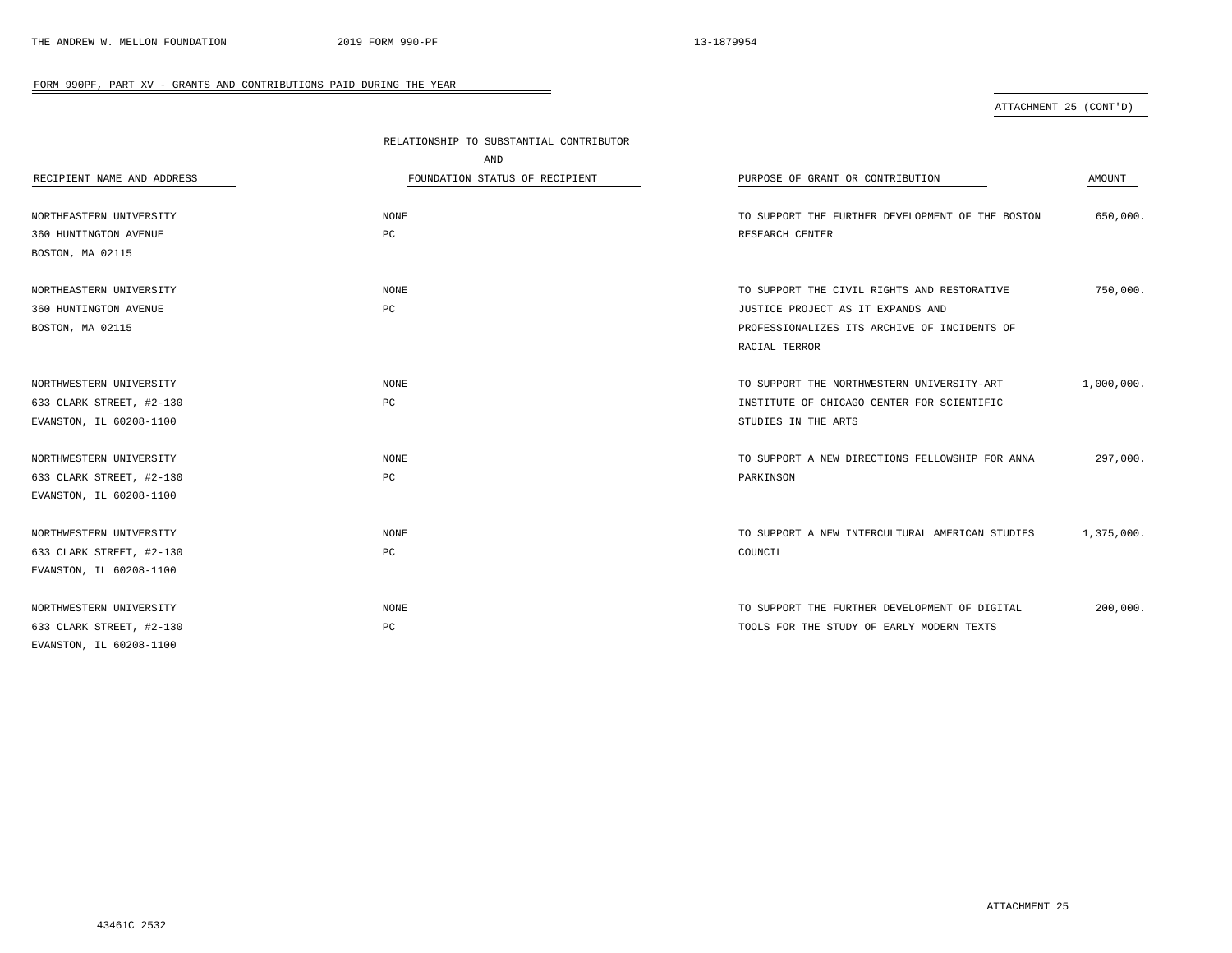# ATTACHMENT 25 (CONT'D)

|                              | RELATIONSHIP TO SUBSTANTIAL CONTRIBUTOR |                                                    |            |
|------------------------------|-----------------------------------------|----------------------------------------------------|------------|
|                              | AND                                     |                                                    |            |
| RECIPIENT NAME AND ADDRESS   | FOUNDATION STATUS OF RECIPIENT          | PURPOSE OF GRANT OR CONTRIBUTION                   | AMOUNT     |
|                              |                                         |                                                    |            |
| NORTHWESTERN UNIVERSITY      | <b>NONE</b>                             | TO SUPPORT A SAWYER SEMINAR ON THE COMPARATIVE     | 225,000.   |
| 633 CLARK STREET, #2-130     | PC                                      | STUDY OF CULTURES ENTITLED "THE BLACK ARTS         |            |
| EVANSTON, IL 60208-1100      |                                         | ARCHIVE: THE CHALLENGE OF TRANSLATION"             |            |
| NORTHWESTERN UNIVERSITY      | <b>NONE</b>                             | TO SUPPORT THE CREATION OF A PILOT PROGRAM         | 100,000.   |
| 633 CLARK STREET, #2-130     | PC                                      | DESIGNED TO DEVELOP ADMINISTRATIVE POTENTIAL IN    |            |
| EVANSTON, IL 60208-1100      |                                         | HUMANITIES AND ARTS FACULTY, WITH A FOCUS ON       |            |
|                              |                                         | PROVIDING TRAINING IN HIGHER EDUCATION LEADERSHIP  |            |
| NORTHWESTERN UNIVERSITY      | <b>NONE</b>                             | TO SUPPORT THE EXPANSION OF EDUCATIONAL            | 1,000,000. |
| 633 CLARK STREET, #2-130     | PC                                      | OPPORTUNITY FOR INCARCERATED PEOPLE, INCLUDING     |            |
| EVANSTON, IL 60208-1100      |                                         | THE ONLY POSTSECONDARY COLLEGE IN PRISON PROGRAM   |            |
|                              |                                         | FOR WOMEN IN THE STATE OF ILLINOIS                 |            |
| OAKLAND MUSEUM OF CALIFORNIA | NONE                                    | TO SUPPORT A STUDY AND PLANNING PROCESS TO ADDRESS | 795,000.   |
| 1000 OAK STREET              | PC                                      | KNOWLEDGE MANAGEMENT INFRASTRUCTURE AT THE MUSEUM  |            |
| OAKLAND, CA 94607            |                                         |                                                    |            |
| OCCIDENTAL COLLEGE           | <b>NONE</b>                             | TO SUPPORT COMMUNITY-BASED ARTS EDUCATION IN       | 1,000,000. |
| 1600 CAMPUS ROAD             | PC                                      | UNDERSERVED NEIGHBORHOODS SURROUNDING THE COLLEGE  |            |
| LOS ANGELES, CA 90041-3314   |                                         |                                                    |            |
| OCLC, INC.                   | NONE                                    | TO SUPPORT IMPROVEMENTS TO THE INFRASTRUCTURE FOR  | 500,500.   |
| 6565 KILGOUR PLACE           | PC                                      | MANAGING SHARED PRINT COLLECTIONS                  |            |
| DUBLIN, OH 43017             |                                         |                                                    |            |

-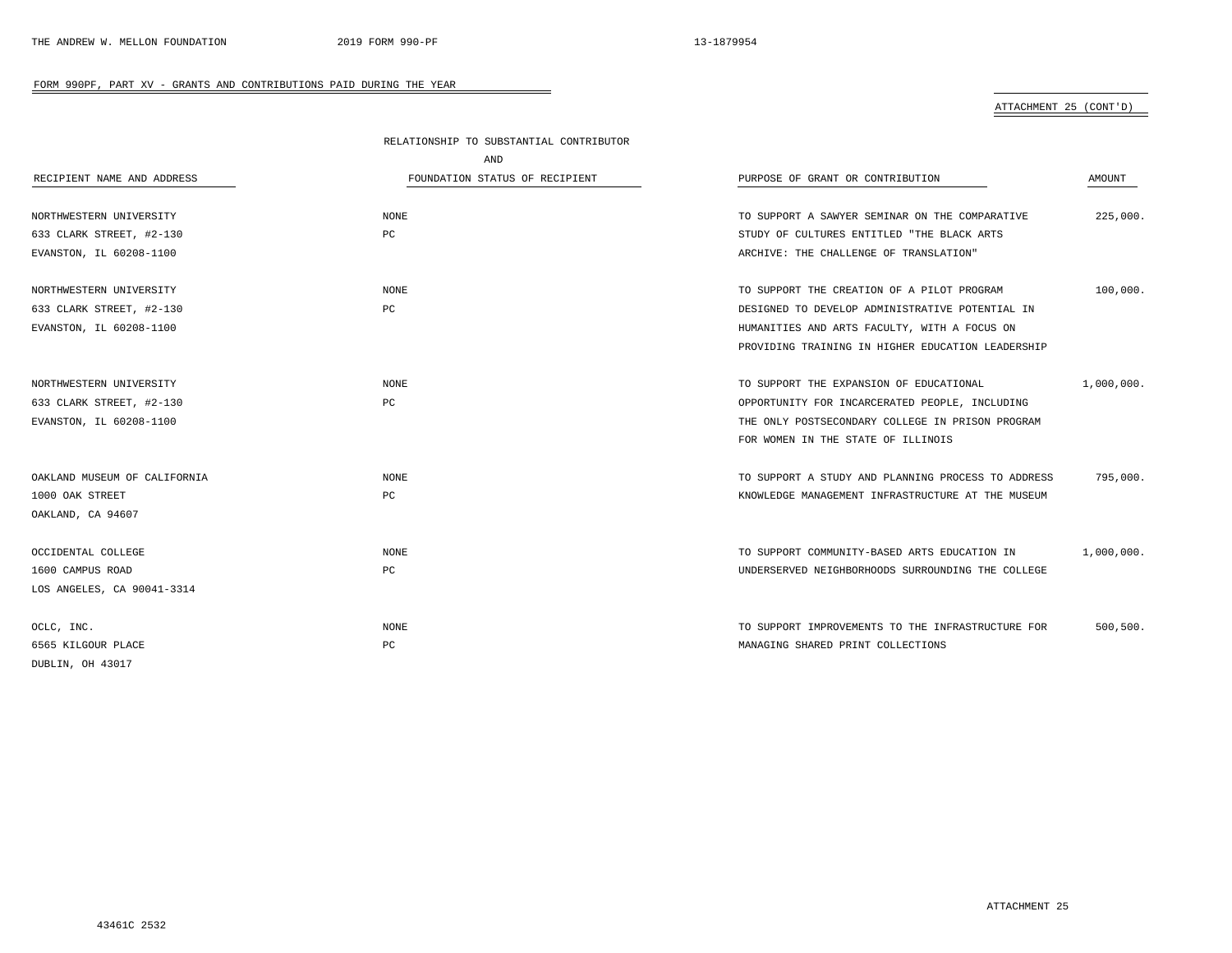# ATTACHMENT 25 (CONT'D)

|                               | RELATIONSHIP TO SUBSTANTIAL CONTRIBUTOR |                                                    |            |
|-------------------------------|-----------------------------------------|----------------------------------------------------|------------|
|                               | AND                                     |                                                    |            |
| RECIPIENT NAME AND ADDRESS    | FOUNDATION STATUS OF RECIPIENT          | PURPOSE OF GRANT OR CONTRIBUTION                   | AMOUNT     |
| OCLC, INC.                    | <b>NONE</b>                             | TO SUPPORT THE DEVELOPMENT OF AN INFRASTRUCTURE TO | 1,218,000. |
| 6565 KILGOUR PLACE            | PC                                      | RECONCILE ENTITIES, SUCH AS NAMES, FOR LINKED      |            |
| DUBLIN, OH 43017              |                                         | OPEN DATA                                          |            |
| OF/BY/FOR ALL, INC.           | <b>NONE</b>                             | TO SUPPORT THE CHANGE NETWORK PROGRAM              | 675,000.   |
| 1040 MYSTERY SPOT ROAD        | PC                                      |                                                    |            |
| SANTA CRUZ, CA 95065          |                                         |                                                    |            |
| ON BEING PROJECT              | <b>NONE</b>                             | TO SUPPORT THE EXPANSION OF POETRY ACROSS THE      | 75,000.    |
| 1619 HENNEPIN AVENUE SOUTH    | PC                                      | PROJECT'S PLATFORMS AND THE LAUNCH OF THE POETRY   |            |
| MINNEAPOLIS, MN 55403         |                                         | UNBOUND PODCAST                                    |            |
| OPERA PHILADELPHIA            | <b>NONE</b>                             | TO SUPPORT A REVOLVING, BOARD-DESIGNATED CASH      | 750,000.   |
| 1420 LOCUST STREET, SUITE 210 | PC                                      | RESERVE FUND                                       |            |
| PHILADELPHIA, PA 19102-4204   |                                         |                                                    |            |
| PACE UNIVERSITY               | <b>NONE</b>                             | TO SUPPORT AN UNDERGRADUATE WRITING PROGRAM THAT   | 585,000.   |
| ONE PACE PLAZA                | PC                                      | DEVELOPS DIVERSE AND INCLUSIVE VOICES IN MEDIA     |            |
| NEW YORK, NY 10038            |                                         | AND THE PERFORMING ARTS                            |            |
| PAI FOUNDATION                | <b>NONE</b>                             | TO SUPPORT THE NATIVE HAWAIIAN CULTURAL HERITAGE   | 187,500.   |
| 904 KOHOU STREET, SUITE 102   | PC                                      | NETWORK                                            |            |
| HONOLULU, HI 96817            |                                         |                                                    |            |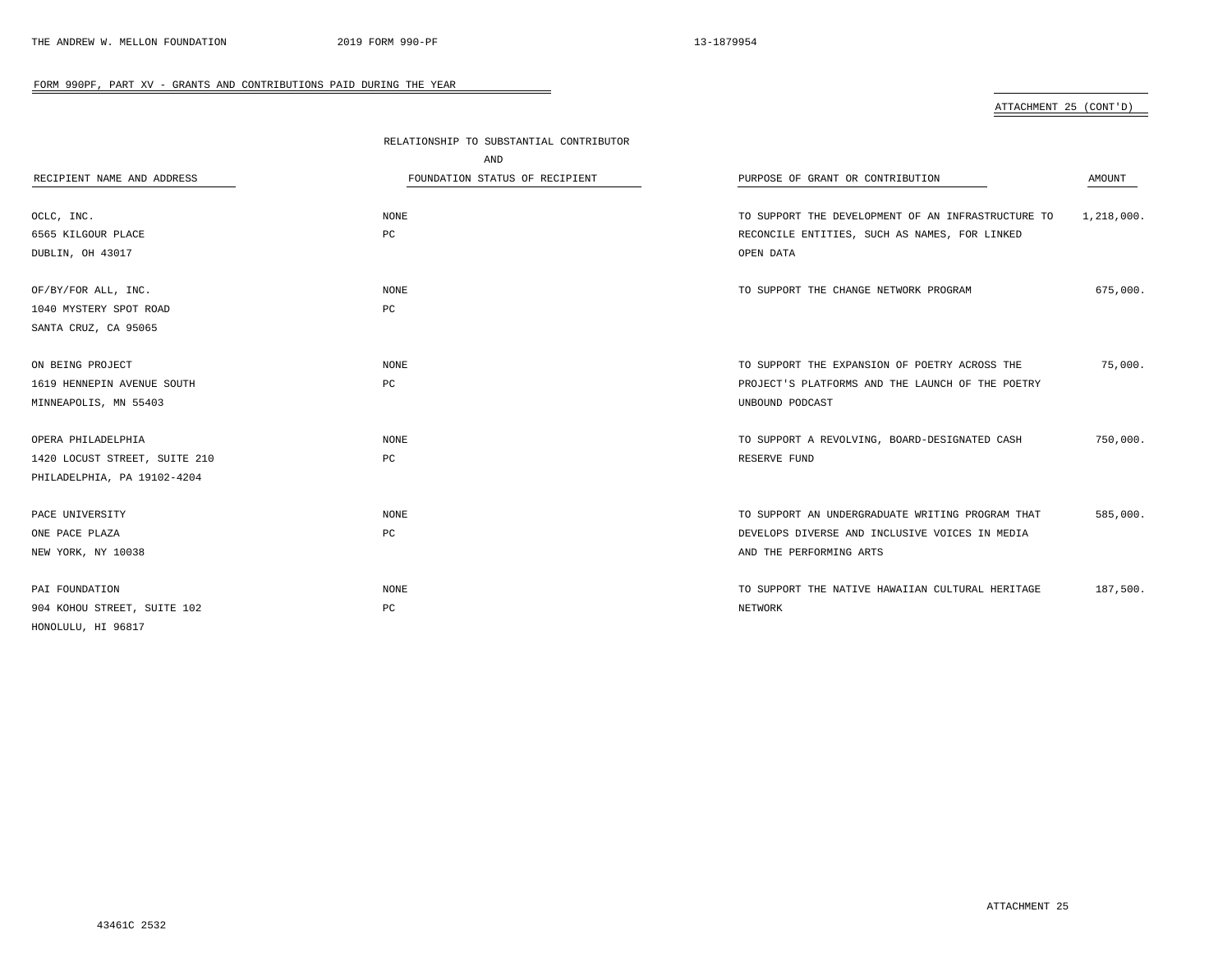# ATTACHMENT 25 (CONT'D)

|                                                  | RELATIONSHIP TO SUBSTANTIAL CONTRIBUTOR |                                                   |          |
|--------------------------------------------------|-----------------------------------------|---------------------------------------------------|----------|
|                                                  | AND                                     |                                                   |          |
| RECIPIENT NAME AND ADDRESS                       | FOUNDATION STATUS OF RECIPIENT          | PURPOSE OF GRANT OR CONTRIBUTION                  | AMOUNT   |
|                                                  |                                         |                                                   |          |
| PANGEA WORLD THEATER                             | NONE                                    | TO SUPPORT CHANGE CAPITAL AS PART OF THE          | 825,000. |
| 711 WEST LAKE STREET, SUITE 101                  | PC                                      | COMPREHENSIVE ORGANIZATIONAL HEALTH INITIATIVE    |          |
| MINNEAPOLIS, MN 55408-3357                       |                                         |                                                   |          |
| PEN AMERICAN CENTER, INC.                        | <b>NONE</b>                             | TO CONTINUE SUPPORT FOR THE ARTISTS AT RISK       | 800,000. |
| 588 BROADWAY, SUITE 303                          | PC                                      | CONNECTION                                        |          |
| NEW YORK, NY 10012                               |                                         |                                                   |          |
| PERSEVERANCE THEATRE INCORPORATED                | NONE                                    | TO CONTINUE SUPPORT FOR A MULTIYEAR RESIDENCY     | 110,550. |
| 914 THIRD STREET                                 | PC                                      | WITH PLAYWRIGHT VERA STARBARD, AS PART OF THE     |          |
| DOUGLAS, AK 99824-5414                           |                                         | NATIONAL PLAYWRIGHT RESIDENCY PROGRAM             |          |
| PHI THETA KAPPA                                  | <b>NONE</b>                             | TO SUPPORT UNDERGRADUATE RESEARCH OPPORTUNITIES   | 350,000  |
| 1625 EASTOVER DRIVE                              | PC                                      | FOR COMMUNITY COLLEGE STUDENTS THROUGH THE HONORS |          |
| JACKSON, MS 39211                                |                                         | IN ACTION PROGRAM                                 |          |
| PHILADELPHIA MURAL ARTS ADVOCATES, INC.          | <b>NONE</b>                             | TO SUPPORT THE LAUNCH AND IMPLEMENTATION OF THE   | 900,000. |
| LINCOLN FINANCIAL MURAL ARTS CENTER AT THE       | PC                                      | PUBLIC ART & CIVIC ENGAGEMENT CAPACITY BUILDING   |          |
| THOMAS EAKINS HOUSE, 1727-29 MOUNT VERNON STREET |                                         | INITIATIVE IN THREE AMERICAN CITIES               |          |
| PHILADELPHIA, PA 19130                           |                                         |                                                   |          |
| PHILADELPHIA MUSEUM OF ART                       | NONE                                    | TO PROVIDE FINAL RENEWAL OF SUPPORT FOR           | 256,500. |
| PO BOX 7646                                      | PC                                      | COLLABORATIVE INITIATIVES IN ART HISTORY GRADUATE |          |
| PHILADELPHIA, PA 19101-7646                      |                                         | EDUCATION                                         |          |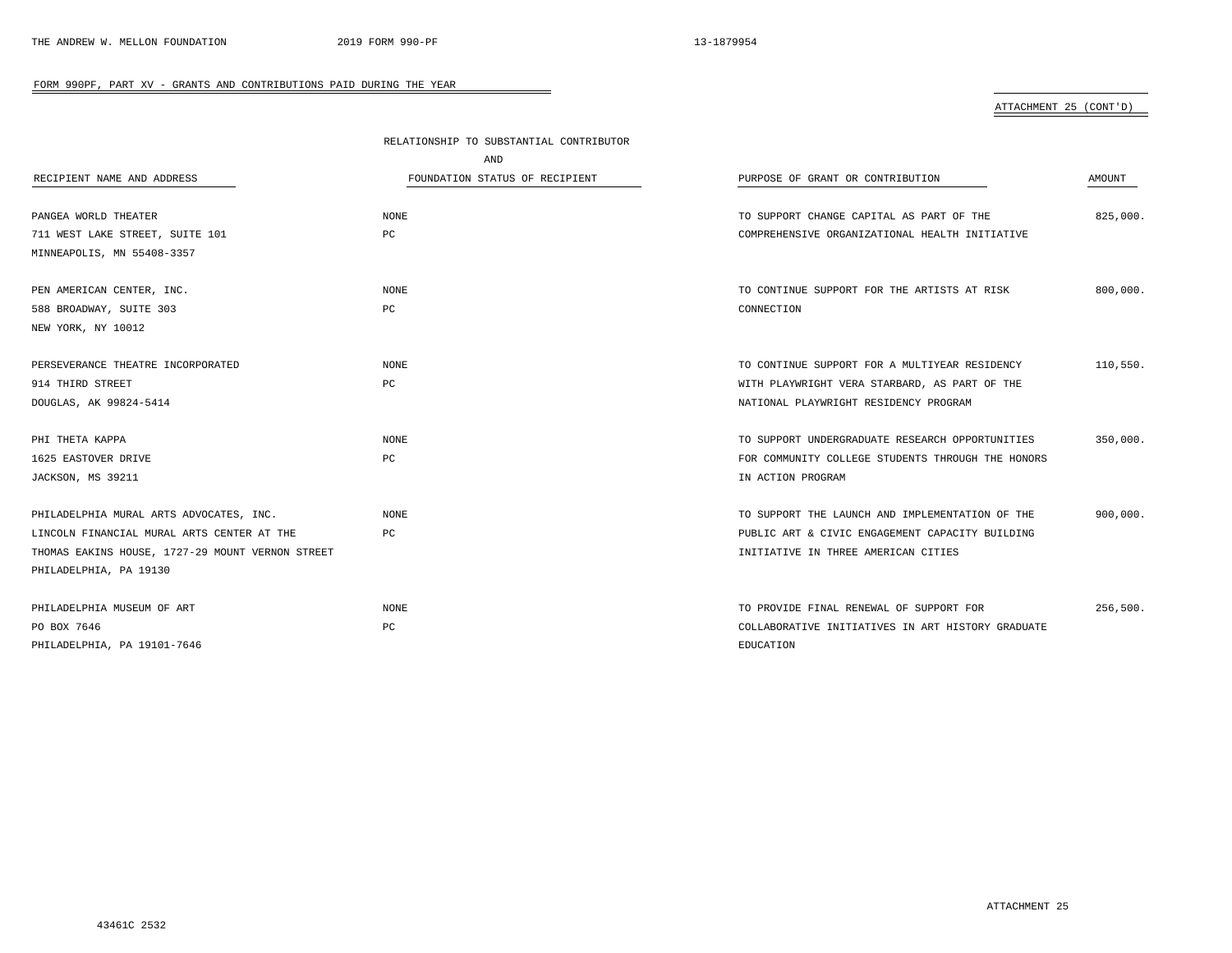ATTACHMENT 25 (CONT'D)

| RECIPIENT NAME AND ADDRESS              | RELATIONSHIP TO SUBSTANTIAL CONTRIBUTOR |                                                   |          |
|-----------------------------------------|-----------------------------------------|---------------------------------------------------|----------|
|                                         | AND                                     |                                                   |          |
|                                         | FOUNDATION STATUS OF RECIPIENT          | PURPOSE OF GRANT OR CONTRIBUTION                  | AMOUNT   |
| PHILANTHROPY NEW YORK, INC.             | NONE                                    | TO SUPPORT THE ORGANIZATION'S MEMBERSHIP PROGRAM  | 40,000.  |
| 320 EAST 43RD STREET                    | РC                                      |                                                   |          |
| NEW YORK, NY 10017                      |                                         |                                                   |          |
| PITZER COLLEGE                          | <b>NONE</b>                             | TO SUPPORT A CONSORTIUM-WIDE CRITICAL JUSTICE     | 550,000. |
| 1050 NORTH MILLS AVENUE                 | PC                                      | EDUCATION PROGRAM INCORPORATING THE FIVE          |          |
| CLAREMONT, CA 91711-6101                |                                         | UNDERGRADUATE CLAREMONT COLLEGES, NORCO COMMUNITY |          |
|                                         |                                         | COLLEGE, AND NEARBY PRISONS, JUVENILE DETENTION   |          |
|                                         |                                         | FACILITIES, AND RESIDENTIAL REHABILITATION        |          |
|                                         |                                         | CENTERS                                           |          |
| PORTLAND INSTITUTE FOR CONTEMPORARY ART | NONE                                    | TO SUPPORT THE GLOBAL FIRST NATIONS PERFORMANCE   | 100,000. |
| 15 NE HANCOCK STREET                    | PC                                      | NETWORK                                           |          |
| PORTLAND, OR 97212                      |                                         |                                                   |          |
| PRAIRIE VIEW A&M UNIVERSITY             | <b>NONE</b>                             | TO SUPPORT THE CREATION OF A PILOT PROGRAM        | 100,000. |
| 700 UNIVERSITY DRIVE                    | РC                                      | DESIGNED TO DEVELOP ADMINISTRATIVE POTENTIAL IN   |          |
| PRAIRIE VIEW, TX 77446                  |                                         | HUMANITIES AND ARTS FACULTY, WITH A FOCUS ON      |          |
|                                         |                                         | PROVIDING TRAINING IN HIGHER EDUCATION LEADERSHIP |          |
| PRAIRIE VIEW A&M UNIVERSITY             | NONE                                    | TO SUPPORT A PROGRAM OF FACULTY DEVELOPMENT,      | 500,000. |
| 700 UNIVERSITY DRIVE                    | РC                                      | RECRUITMENT, AND RETENTION IN THE HUMANITIES      |          |
| PRAIRIE VIEW, TX 77446                  |                                         |                                                   |          |
| PRINCETON UNIVERSITY                    | <b>NONE</b>                             | TO SUPPORT COURSES, RESEARCH, AND COCURRICULAR    | 500,000. |
| ONE NASSAU HALL                         | PC                                      | PROGRAMS THAT ADVANCE THE URBAN HUMANITIES        |          |
| PRINCETON, NJ 08544-0015                |                                         |                                                   |          |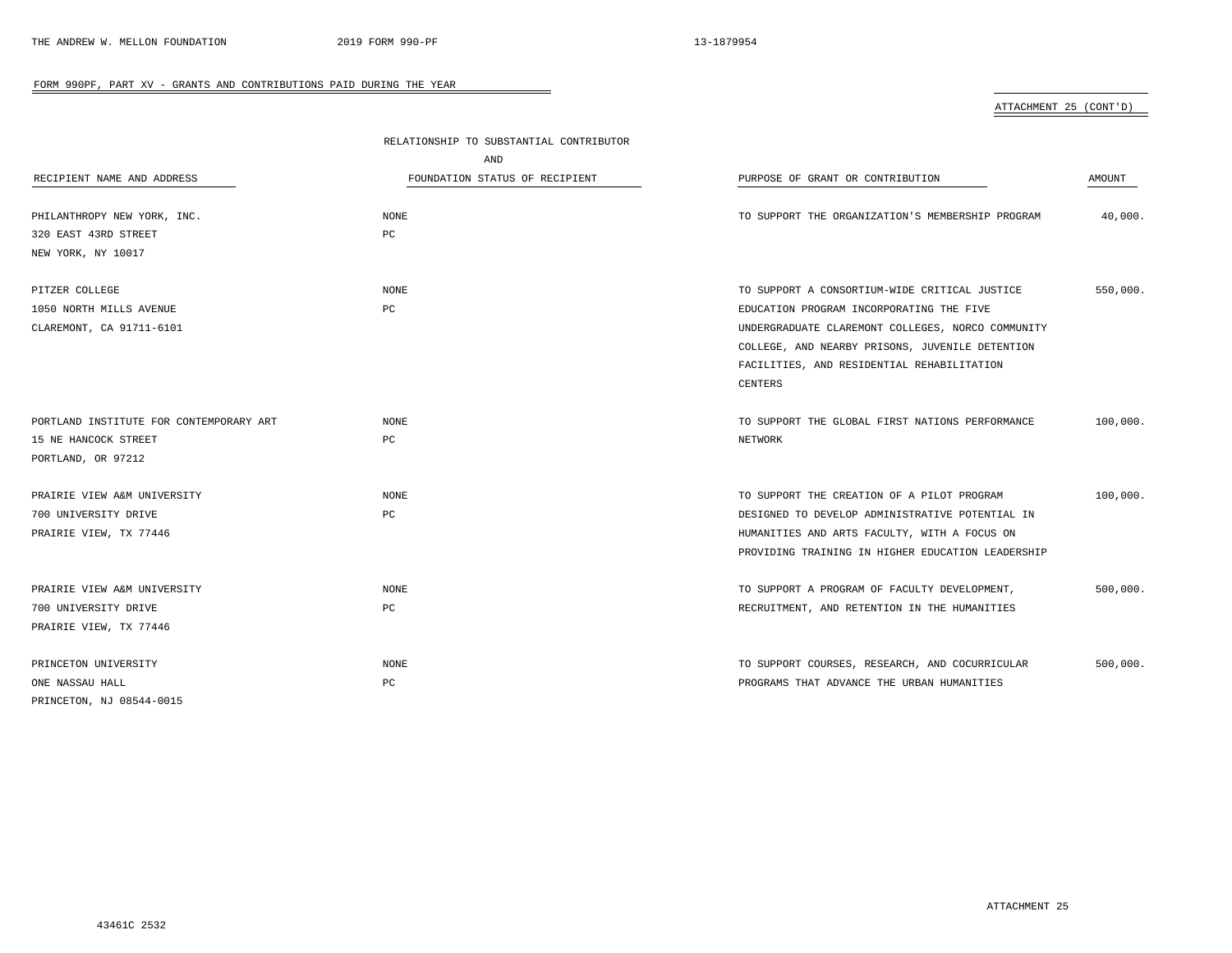# ATTACHMENT 25 (CONT'D)

|                                                | RELATIONSHIP TO SUBSTANTIAL CONTRIBUTOR |                                                    |          |
|------------------------------------------------|-----------------------------------------|----------------------------------------------------|----------|
|                                                | AND                                     |                                                    |          |
| RECIPIENT NAME AND ADDRESS                     | FOUNDATION STATUS OF RECIPIENT          | PURPOSE OF GRANT OR CONTRIBUTION                   | AMOUNT   |
|                                                |                                         |                                                    |          |
| PRISON COMMUNITIES INTERNATIONAL, INC.         | NONE                                    | TO SUPPORT CAPACITY BUILDING FOR THE               | 863,000. |
| 735 ANDERSON HILL ROAD                         | PC                                      | REHABILITATION THROUGH THE ARTS PROGRAM AND THE    |          |
| PURCHASE, NY 10577                             |                                         | REENTRY TOOLKIT                                    |          |
| PRODUCTORA ANGELES DEL FIN, INC.               | <b>NONE</b>                             | TO SUPPORT THE DEVELOPMENT OF NIDO CULTURAL, A     | 250,000. |
| HC 20 BOX 26393                                | PC                                      | PLATFORM TO SUPPORT SHARED SERVICES FOR ARTISTIC   |          |
| SAN LORENZO, PR 00754                          |                                         | AND CULTURAL PRODUCTION IN PUERTO RICO, DESIGNED   |          |
|                                                |                                         | AND IMPLEMENTED BY INVERSION CULTURAL              |          |
|                                                |                                         |                                                    |          |
| PROJECT PERICLES, INC.                         | <b>NONE</b>                             | TO SUPPORT A FACULTY AND COURSE DEVELOPMENT        | 500.000. |
| 551 FIFTH AVENUE, SUITE 1910                   | PC                                      | PROGRAM TO INCORPORATE CIVIC ENGAGEMENT AND        |          |
| NEW YORK, NY 10176-0899                        |                                         | COMMUNITY-BASED LEARNING INTO THE HUMANITIES       |          |
|                                                |                                         | CURRICULUM OF 31 COLLEGES AND UNIVERSITIES         |          |
| PURCHASE COLLEGE, STATE UNIVERSITY OF NEW YORK | <b>NONE</b>                             | TO SUPPORT A STUDY AND PLANNING PROCESS TO ADDRESS | 150,000. |
| 735 ANDERSON HILL ROAD, #1059                  | PC                                      | ARCHIVES AND KNOWLEDGE MANAGEMENT INFRASTRUCTURE   |          |
| PURCHASE, NY 10577                             |                                         | AT THE NEUBERGER MUSEUM OF ART                     |          |
|                                                |                                         |                                                    |          |
| QUEENS COLLEGE                                 | <b>NONE</b>                             | TO CONTINUE SUPPORT FOR A FACULTY DEVELOPMENT AND  | 500,000. |
| 65-30 KISSENA BOULEVARD                        | PC                                      | DIVERSITY INITIATIVE                               |          |
| KIELY HALL, ROOM 1200                          |                                         |                                                    |          |
| FLUSHING, NY 11367-1597                        |                                         |                                                    |          |
| REED COLLEGE                                   | <b>NONE</b>                             | TO SUPPORT CURRICULAR AND PEDAGOGICAL REVISIONS TO | 500,000. |
| 3203 SOUTHEAST WOODSTOCK BOULEVARD             | PC                                      | THE FIRST-YEAR HUMANITIES COURSE                   |          |
| PORTLAND, OR 97202-8199                        |                                         |                                                    |          |
|                                                |                                         |                                                    |          |

-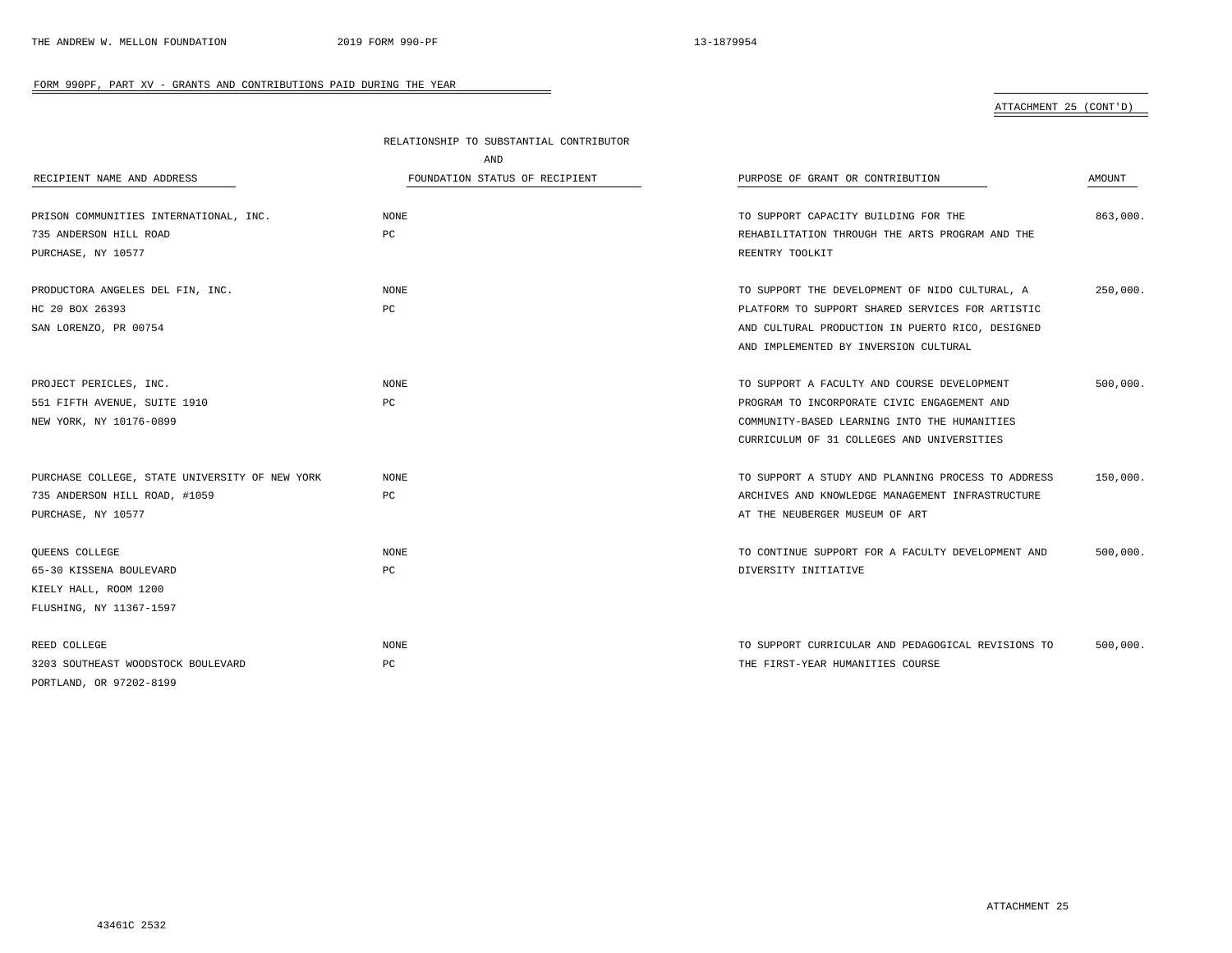ATTACHMENT 25 (CONT'D)

|                              | RELATIONSHIP TO SUBSTANTIAL CONTRIBUTOR |                                                    |            |  |
|------------------------------|-----------------------------------------|----------------------------------------------------|------------|--|
|                              | AND                                     |                                                    |            |  |
| RECIPIENT NAME AND ADDRESS   | FOUNDATION STATUS OF RECIPIENT          | PURPOSE OF GRANT OR CONTRIBUTION                   | AMOUNT     |  |
| RHIZOME COMMUNICATIONS, INC. | NONE                                    | TO SUPPORT SUSTAINABILITY PLANNING FOR WEBRECORDER | 146,000.   |  |
| 235 BOWERY                   | PC                                      |                                                    |            |  |
| NEW YORK, NY 10002-1218      |                                         |                                                    |            |  |
| RHODES COLLEGE               | NONE                                    | TO SUPPORT A CURRICULAR AND COMMUNITY-BASED        | 900,000.   |  |
| 2000 NORTH PARKWAY           | PC                                      | INITIATIVE, IN COLLABORATION WITH HEALTH CARE      |            |  |
| MEMPHIS, TN 38112-1690       |                                         | PROVIDERS, THAT FOCUSES ON THE WAYS IN WHICH THE   |            |  |
|                              |                                         | HUMANITIES CAN ADDRESS HEALTH DISPARITIES RELATED  |            |  |
|                              |                                         | TO RACE AND INCOME IN THE CITY OF MEMPHIS          |            |  |
| RHODES UNIVERSITY            | NONE                                    | TO SUPPORT COLLABORATIVE AND INDIVIDUAL GRANT      | 726,000.   |  |
| PO BOX 94                    | PC                                      | EFFORTS AMONG SEVERAL SOUTH AFRICAN UNIVERSITIES   |            |  |
| GRAHAMSTOWN                  |                                         | TO EXPAND THEIR INCLUSIVE PROFESSORIATE            |            |  |
| SOUTH AFRICA 6140            |                                         | INITIATIVES                                        |            |  |
| RICE UNIVERSITY              | NONE                                    | TO SUPPORT A NEW DIRECTIONS FELLOWSHIP FOR AYSHA   | 229,000.   |  |
| 440 ALLEN CENTER, MS 1       | PC                                      | POLLNITZ                                           |            |  |
| 6100 MAIN STREET             |                                         |                                                    |            |  |
| HOUSTON, TX 77005            |                                         |                                                    |            |  |
| RICE UNIVERSITY              | NONE                                    | TO SUPPORT THE CREATION OF A PILOT PROGRAM         | 100,000.   |  |
| 440 ALLEN CENTER, MS 1       | PC                                      | DESIGNED TO DEVELOP ADMINISTRATIVE POTENTIAL IN    |            |  |
| 6100 MAIN STREET             |                                         | HUMANITIES AND ARTS FACULTY, WITH A FOCUS ON       |            |  |
| HOUSTON, TX 77005            |                                         | PROVIDING TRAINING IN HIGHER EDUCATION LEADERSHIP  |            |  |
| RICE UNIVERSITY              | NONE                                    | TO SUPPORT HUMANITIES RESEARCH, PEDAGOGY, AND      | 1,000,000. |  |
| 440 ALLEN CENTER, MS 1       | РC                                      | LOCAL PARTNERSHIPS AIMED AT ADDRESSING THE         |            |  |
| 6100 MAIN STREET             |                                         | ENVIRONMENTAL CHALLENGES FACING HOUSTON            |            |  |
| HOUSTON, TX 77005            |                                         |                                                    |            |  |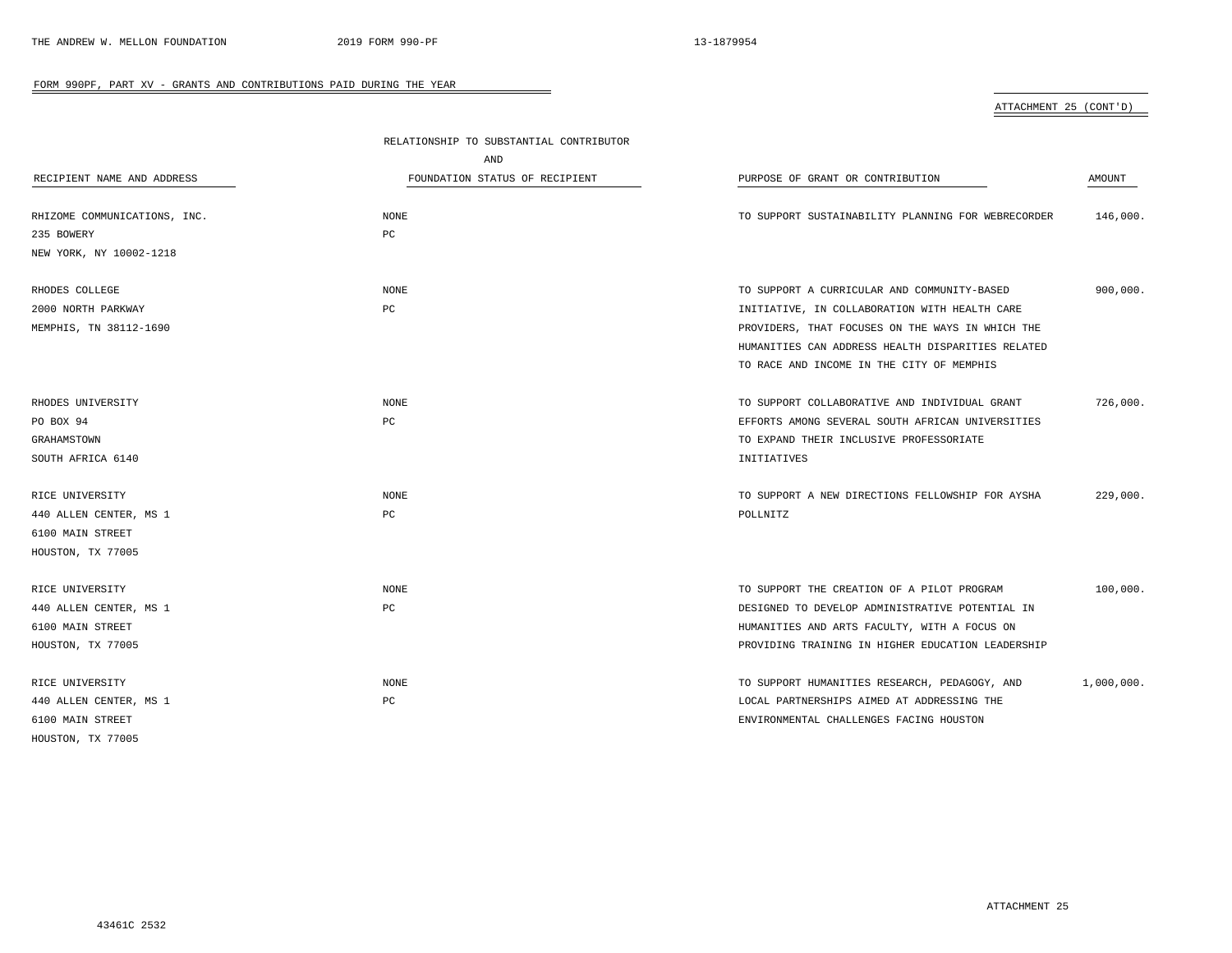ATTACHMENT 25 (CONT'D)

|                                             | RELATIONSHIP TO SUBSTANTIAL CONTRIBUTOR |                                                    |           |  |
|---------------------------------------------|-----------------------------------------|----------------------------------------------------|-----------|--|
|                                             | AND                                     |                                                    |           |  |
| RECIPIENT NAME AND ADDRESS                  | FOUNDATION STATUS OF RECIPIENT          | PURPOSE OF GRANT OR CONTRIBUTION                   | AMOUNT    |  |
|                                             |                                         |                                                    |           |  |
| ROBERT W. WOODRUFF ARTS CENTER, INC.        | NONE                                    | TO SUPPORT THE ATLANTA SYMPHONY ORCHESTRA'S TALENT | 90,760.   |  |
| 1280 PEACHTREE STREET NE                    | PC                                      | DEVELOPMENT PROGRAM                                |           |  |
| ATLANTA, GA 30309                           |                                         |                                                    |           |  |
| ROBERT W. WOODRUFF ARTS CENTER, INC.        | NONE                                    | TO SUPPORT THE ATLANTA SYMPHONY ORCHESTRA'S TALENT | 109,240.  |  |
| 1280 PEACHTREE STREET NE                    | PC                                      | DEVELOPMENT PROGRAM                                |           |  |
| ATLANTA, GA 30309                           |                                         |                                                    |           |  |
| ROCKEFELLER PHILANTHROPY ADVISORS, INC.     | <b>NONE</b>                             | TO SUPPORT #AFRICANOFILTER'S EFFORTS TO PRODUCE    | 750,000.  |  |
| 6 WEST 48TH STREET, 10TH FLOOR              | PC                                      | NUANCED, COMPLEX, AND ACCURATE STORIES ABOUT THE   |           |  |
| NEW YORK, NY 10036-1802                     |                                         | AFRICAN CONTINENT                                  |           |  |
|                                             |                                         |                                                    |           |  |
| ROUNDABOUT THEATRE COMPANY, INC.            | NONE                                    | TO CONTINUE SUPPORT FOR THE THEATRICAL WORKFORCE   | 450,000.  |  |
| 231 WEST 39TH STREET, SUITE 1200            | PC                                      | DEVELOPMENT PROGRAM                                |           |  |
| NEW YORK, NY 10018                          |                                         |                                                    |           |  |
| RUTGERS, THE STATE UNIVERSITY OF NEW JERSEY | <b>NONE</b>                             | TO SUPPORT A THIRD AND FINAL ROUND OF GRADUATE     | 310, 342. |  |
| OLD QUEEN'S BUILDING, SUITE 101             | PC                                      | FELLOWSHIPS IN THE UNIVERSITY'S STRONGEST          |           |  |
| 3 SOMERSET STREET                           |                                         | HUMANITIES PROGRAMS                                |           |  |
| NEW BRUNSWICK, NJ 08901-1281                |                                         |                                                    |           |  |
|                                             |                                         |                                                    |           |  |
| RUTGERS, THE STATE UNIVERSITY OF NEW JERSEY | <b>NONE</b>                             | TO SUPPORT A THIRD AND FINAL ROUND OF GRADUATE     | 330,500.  |  |
| OLD OUEEN'S BUILDING, SUITE 101             | PC                                      | FELLOWSHIPS IN THE UNIVERSITY'S STRONGEST          |           |  |
| 3 SOMERSET STREET                           |                                         | HUMANITIES PROGRAMS                                |           |  |
| NEW BRUNSWICK, NJ 08901-1281                |                                         |                                                    |           |  |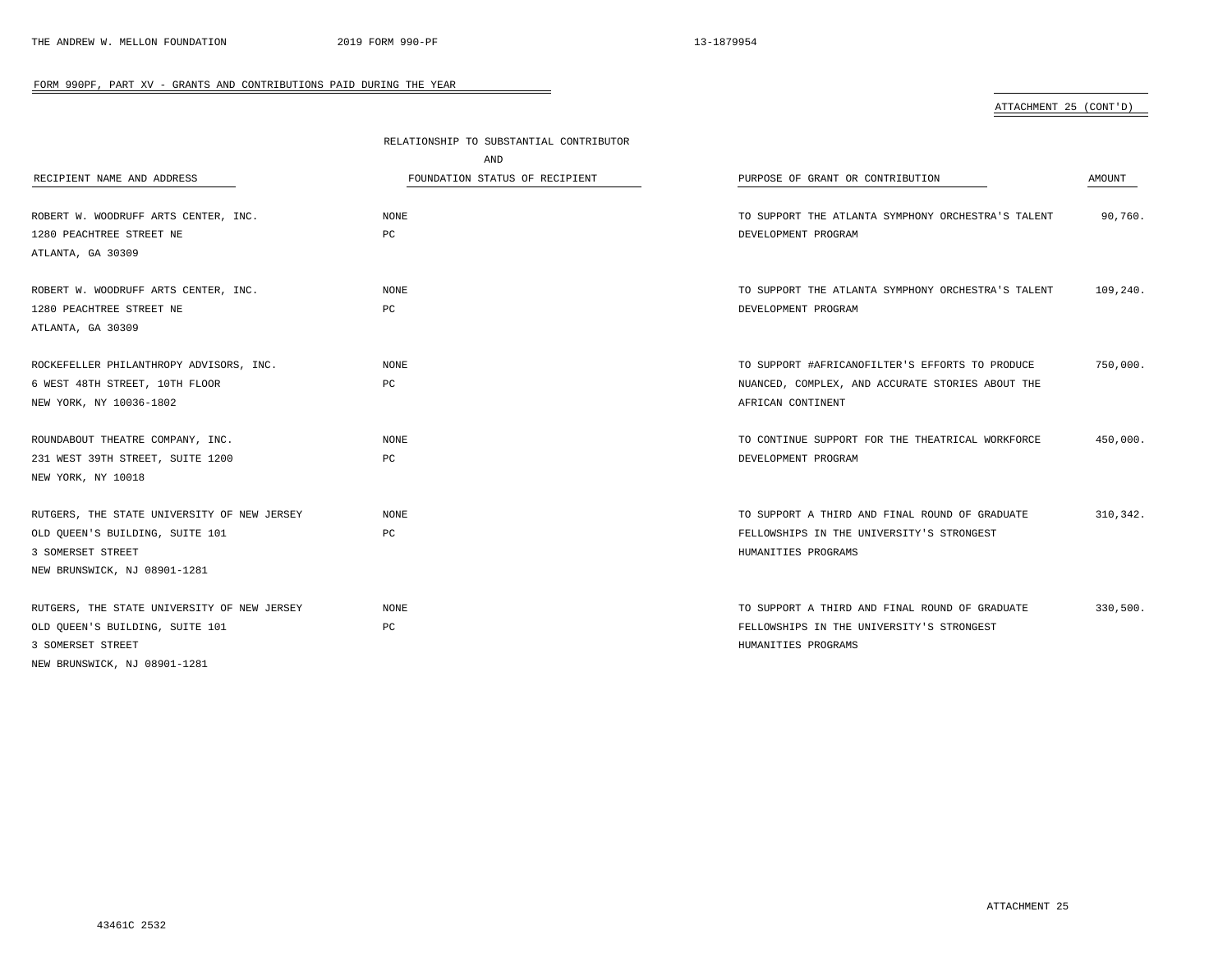# ATTACHMENT 25 (CONT'D)

|                                               | RELATIONSHIP TO SUBSTANTIAL CONTRIBUTOR |                                                    |          |
|-----------------------------------------------|-----------------------------------------|----------------------------------------------------|----------|
|                                               | AND                                     |                                                    |          |
| RECIPIENT NAME AND ADDRESS                    | FOUNDATION STATUS OF RECIPIENT          | PURPOSE OF GRANT OR CONTRIBUTION                   | AMOUNT   |
| RUTGERS, THE STATE UNIVERSITY OF NEW JERSEY   | <b>NONE</b>                             | TO SUPPORT A NEW DIRECTIONS FELLOWSHIP FOR SUSANNA | 300,000. |
| OLD OUEEN'S BUILDING, SUITE 101               | PC                                      | SCHELLENBERG                                       |          |
| 3 SOMERSET STREET                             |                                         |                                                    |          |
| NEW BRUNSWICK, NJ 08901-1281                  |                                         |                                                    |          |
| RUTGERS, THE STATE UNIVERSITY OF NJ AT NEWARK | NONE                                    | TO SUPPORT THE INTEGRATION OF PRISON EDUCATION     | 750,000. |
| 249 UNIVERSITY AVENUE                         | PC                                      | ACROSS THE UNIVERSITY'S THREE SCHOOLS OF ARTS AND  |          |
| NEWARK, NJ 07102-1897                         |                                         | SCIENCES                                           |          |
| RUTGERS, THE STATE UNIVERSITY OF NJ AT NEWARK | <b>NONE</b>                             | TO SUPPORT THE HONORS LIVING-LEARNING COMMUNITY    | 750,000. |
| 249 UNIVERSITY AVENUE                         | $_{\rm PC}$                             | UNDERGRADUATE RESEARCH PROGRAM                     |          |
| NEWARK, NJ 07102-1897                         |                                         |                                                    |          |
| RUTGERS, THE STATE UNIVERSITY OF NJ AT NEWARK | <b>NONE</b>                             | TO SUPPORT THE CREATION OF A PILOT PROGRAM         | 100,000. |
| 249 UNIVERSITY AVENUE                         | PC                                      | DESIGNED TO DEVELOP ADMINISTRATIVE POTENTIAL IN    |          |
| NEWARK, NJ 07102-1897                         |                                         | HUMANITIES AND ARTS FACULTY, WITH A FOCUS ON       |          |
|                                               |                                         | PROVIDING TRAINING IN HIGHER EDUCATION LEADERSHIP  |          |
| RUTGERS, THE STATE UNIVERSITY OF NJ AT NEWARK | NONE                                    | TO SUPPORT JAZZ AND POETRY PROGRAMS DEVELOPED IN   | 750,000. |
| 249 UNIVERSITY AVENUE                         | PC                                      | COLLABORATION WITH THE NEW JERSEY PERFORMING ARTS  |          |
| NEWARK, NJ 07102-1897                         |                                         | <b>CENTER</b>                                      |          |
| SAN ANTONIO MUSEUM OF ART                     | NONE                                    | TO CONTINUE SUPPORT FOR POSTDOCTORAL CURATORIAL    | 500,000. |
| 200 WEST JONES AVENUE                         | PC                                      | FELLOWSHIPS                                        |          |
| SAN ANTONIO, TX 78215-1402                    |                                         |                                                    |          |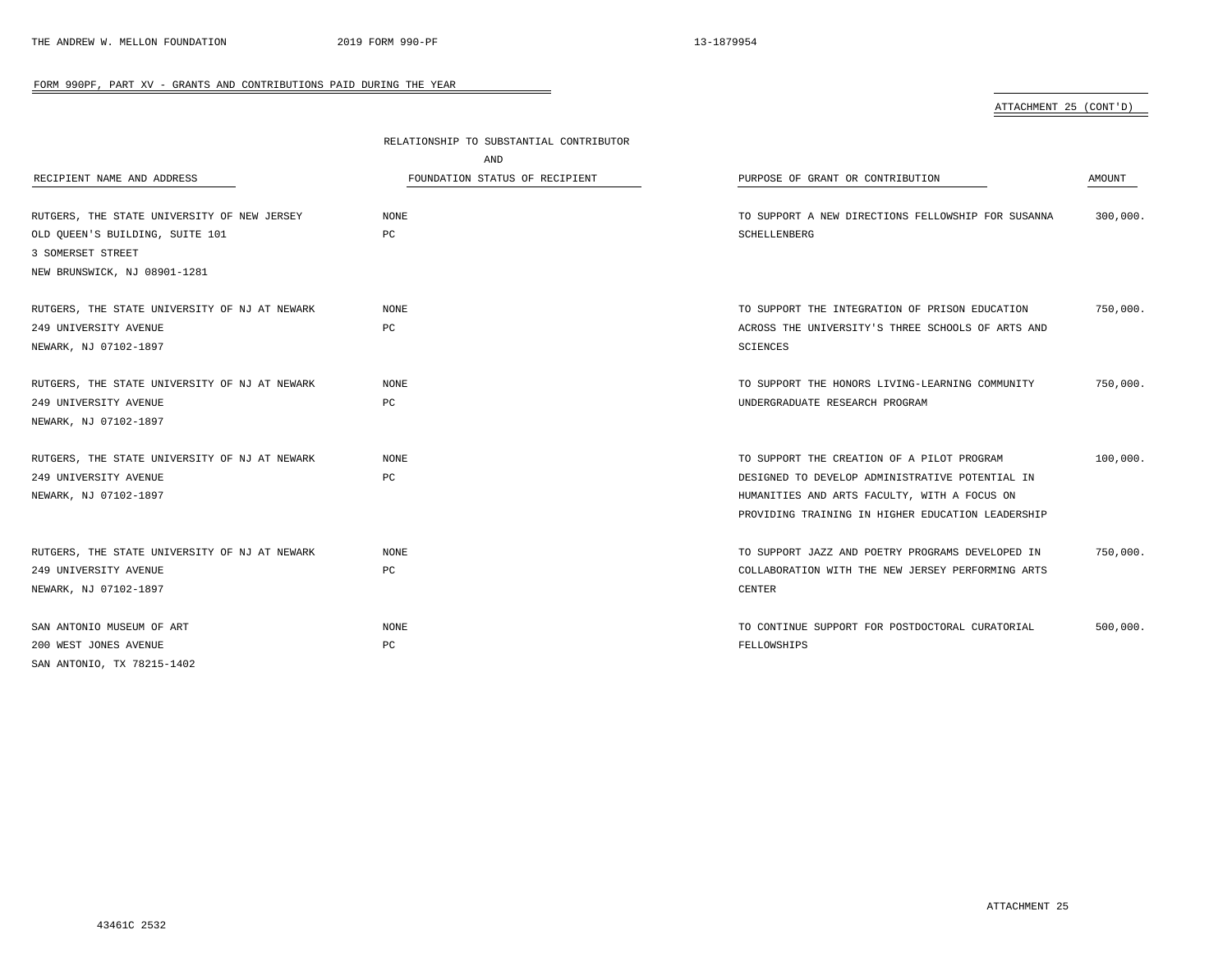## ATTACHMENT 25 (CONT'D)

|                                      | RELATIONSHIP TO SUBSTANTIAL CONTRIBUTOR |                                                   |          |
|--------------------------------------|-----------------------------------------|---------------------------------------------------|----------|
|                                      | AND                                     |                                                   |          |
| RECIPIENT NAME AND ADDRESS           | FOUNDATION STATUS OF RECIPIENT          | PURPOSE OF GRANT OR CONTRIBUTION                  | AMOUNT   |
| SAN DIEGO COMMUNITY COLLEGE DISTRICT | <b>NONE</b>                             | TO CONTINUE SUPPORT FOR THE TRANSFER OF STUDENTS  | 600,000. |
| 3375 CAMINO DEL RIO SOUTH            | PC                                      | IN THE HUMANITIES TO THE UNIVERSITY OF CALIFORNIA |          |
| SAN DIEGO, CA 92108                  |                                         | AT SAN DIEGO, AND ASSURE THEIR SUCCESSFUL         |          |
|                                      |                                         | COMPLETION OF THE BA DEGREE                       |          |
| SAN DIEGO REPERTORY THEATRE, INC.    | <b>NONE</b>                             | TO CONTINUE SUPPORT FOR A MULTIYEAR RESIDENCY     | 203,750. |
| 79 HORTON PLAZA                      | PC                                      | WITH PLAYWRIGHT HERBERT SIGUENZA, AS PART OF THE  |          |
| SAN DIEGO, CA 92101-6144             |                                         | NATIONAL PLAYWRIGHT RESIDENCY PROGRAM             |          |
| SARAH LAWRENCE COLLEGE               | <b>NONE</b>                             | TO SUPPORT ENVIRONMENTAL STUDIES                  | 400,000. |
| 1 MEAD WAY                           | PC                                      |                                                   |          |
| BRONXVILLE, NY 10708-5999            |                                         |                                                   |          |
| SARAH LAWRENCE COLLEGE               | <b>NONE</b>                             | TO SUPPORT CIVIC ENGAGEMENT THROUGH THE ARTS      | 600,000. |
| 1 MEAD WAY                           | PC                                      |                                                   |          |
| BRONXVILLE, NY 10708-5999            |                                         |                                                   |          |
| SCHOOL OF AMERICAN BALLET, INC.      | <b>NONE</b>                             | TO ENDOW THE PROGRAM MANAGER POSITION AND         | 500,000. |
| 70 LINCOLN CENTER PLAZA              | PC                                      | VISITING FELLOWS PROGRAM FOR THE SCHOOL'S         |          |
| NEW YORK, NY 10023-6392              |                                         | DIVERSITY INITIATIVE AND TO PROVIDE SPENDABLE     |          |
|                                      |                                         | SUPPORT AS MATCHING FUNDS ARE BEING RAISED        |          |
| SERVICE YEAR EXCHANGE, INC.          | NONE                                    | TO SUPPORT PLANNING FOR THE DEVELOPMENT OF A      | 100,000. |
| 1400 EYE STREET NW, SUITE 900        | PC                                      | HUMANITIES CORPS                                  |          |
| WASHINGTON, DC 20005                 |                                         |                                                   |          |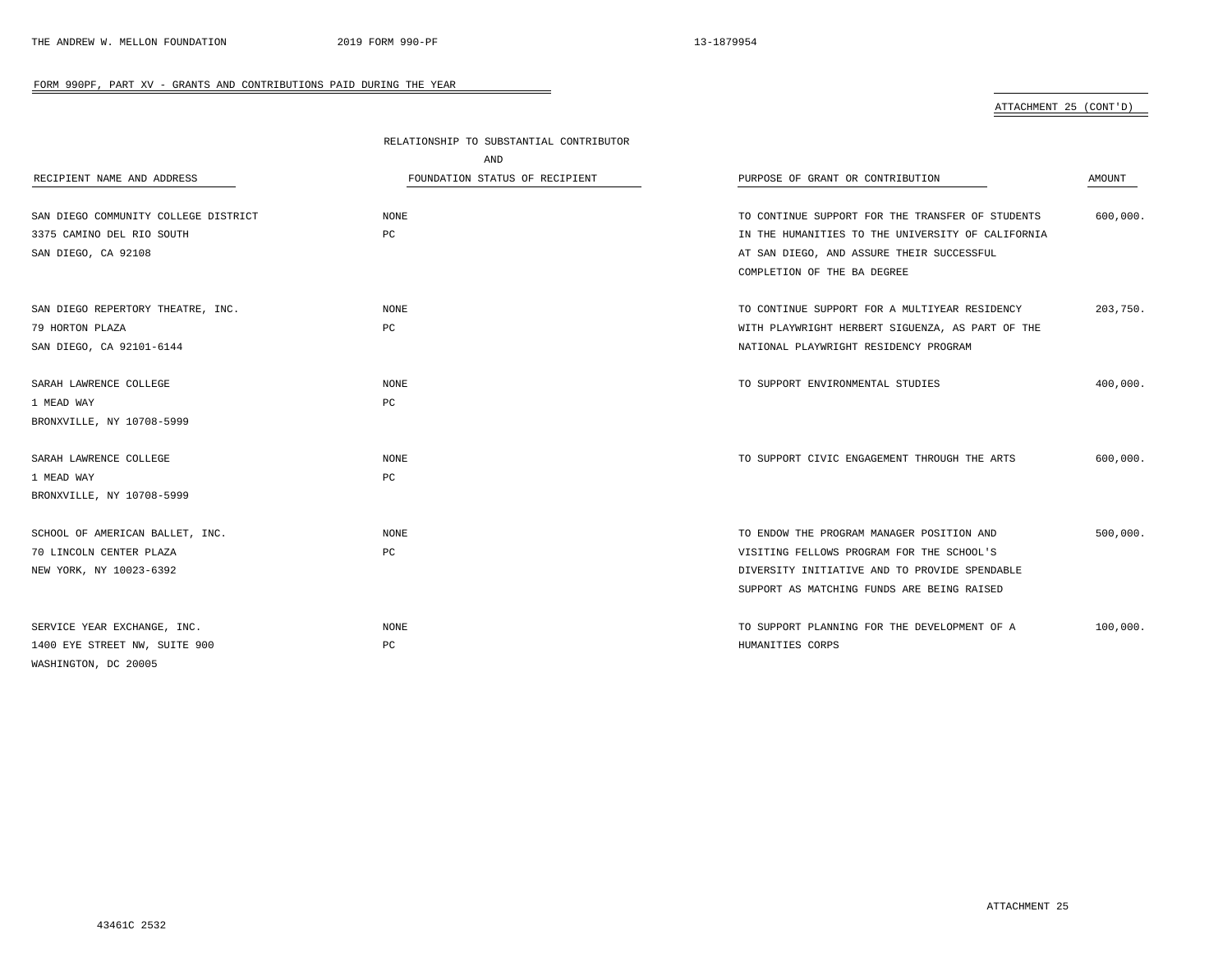ATTACHMENT 25 (CONT'D)

|                                         | RELATIONSHIP TO SUBSTANTIAL CONTRIBUTOR |                                                   |            |
|-----------------------------------------|-----------------------------------------|---------------------------------------------------|------------|
|                                         | AND                                     |                                                   |            |
| RECIPIENT NAME AND ADDRESS              | FOUNDATION STATUS OF RECIPIENT          | PURPOSE OF GRANT OR CONTRIBUTION                  | AMOUNT     |
|                                         |                                         |                                                   |            |
| SETTLEMENT MUSIC SCHOOL OF PHILADELPHIA | <b>NONE</b>                             | TO CONTINUE SUPPORT FOR THE PHILADELPHIA MUSIC    | 1,250,000. |
| 416 OUEEN STREET                        | $_{\rm PC}$                             | ALLIANCE FOR YOUTH ARTISTS' INITIATIVE            |            |
| PHILADELPHIA, PA 19147                  |                                         |                                                   |            |
|                                         |                                         |                                                   |            |
| SIGNATURE THEATRE COMPANY, INC.         | NONE                                    | TO SUPPORT THE ACTIVATION OF SIGSPACE             | 375,000.   |
| THE PERSHING SQUARE SIGNATURE CENTER    | PC                                      |                                                   |            |
| 480 WEST 42ND STREET                    |                                         |                                                   |            |
| NEW YORK, NY 10036                      |                                         |                                                   |            |
|                                         |                                         |                                                   |            |
| SING SING PRISON MUSEUM                 | NONE                                    | TO SUPPORT THE CREATION OF A PUBLIC MUSEUM ON THE | 150,000.   |
| 127 MAIN STREET                         | PC                                      | HISTORY OF SING SING PRISON                       |            |
| OSSINING, NY 10562                      |                                         |                                                   |            |
| SISTERS OF PERPETUAL INDULGENCE, INC.   | NONE                                    | TO SUPPORT THE NEEDS OF THE COMMUNITY-BASED       | 100,000.   |
| 584 CASTRO STREET, SUITE 392            | PC                                      | ARCHIVE                                           |            |
| SAN FRANCISCO, CA 94114                 |                                         |                                                   |            |
|                                         |                                         |                                                   |            |
| SMITH COLLEGE                           | <b>NONE</b>                             | TO SUPPORT CAMPUS LIBRARY AND MUSEUM              | 380,000.   |
| COLLEGE HALL                            | PC                                      | COLLABORATION                                     |            |
| NORTHAMPTON, MA 01063                   |                                         |                                                   |            |
|                                         |                                         |                                                   |            |
| SMITHSONIAN INSTITUTION                 | NONE                                    | TO ESTABLISH ENDOWMENTS AT THE NATIONAL MUSEUM OF | 2,000,000. |
| 1000 JEFFERSON DRIVE SW                 | PC                                      | AFRICAN AMERICAN HISTORY AND CULTURE IN SUPPORT   |            |
| PO BOX 37012, MRC 016                   |                                         | OF THE MUSEUM'S DIRECTORSHIP AND CURATORIAL       |            |
| WASHINGTON, DC 20013-7012               |                                         | RESEARCH CENTERS                                  |            |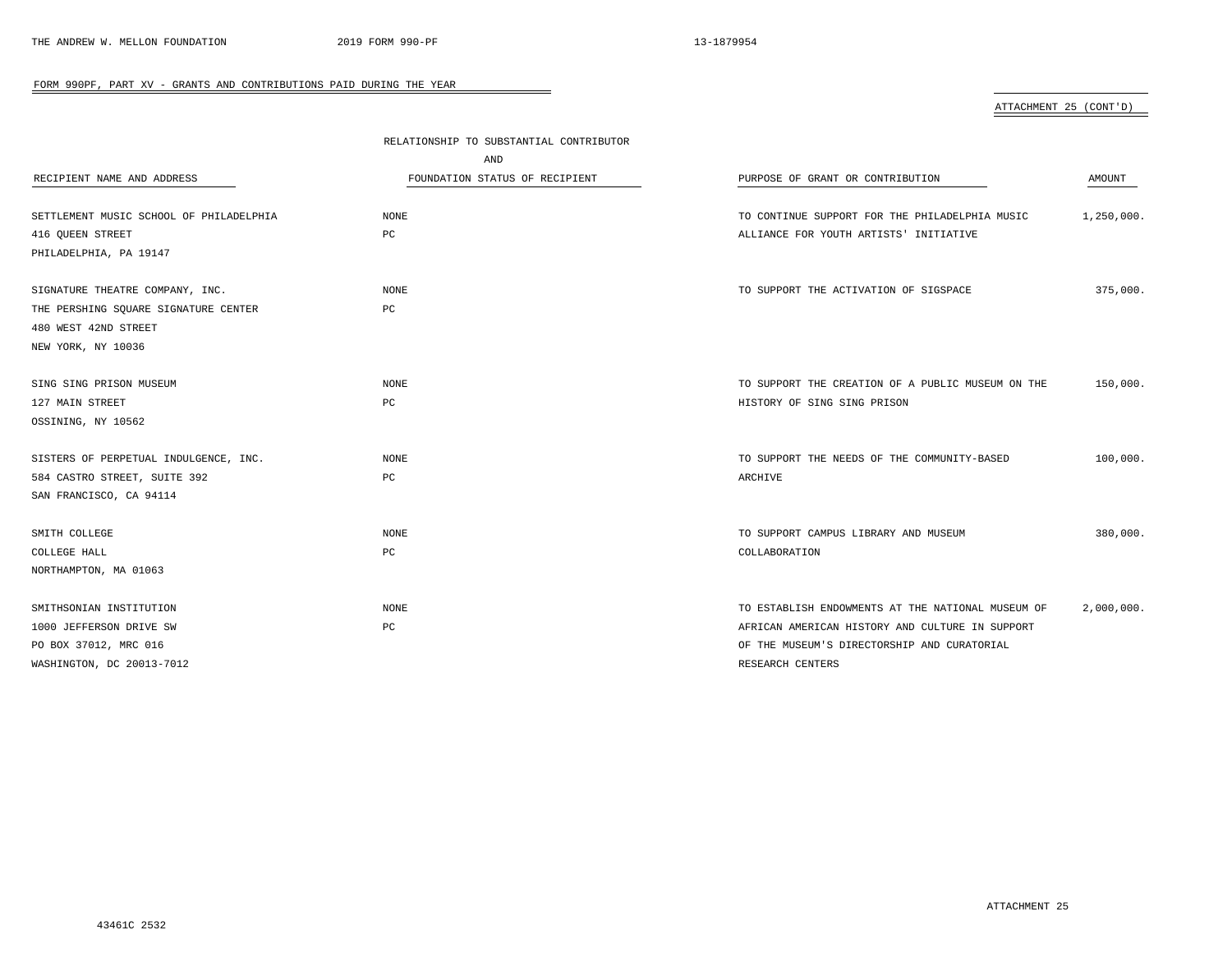# ATTACHMENT 25 (CONT'D)

|                                  | RELATIONSHIP TO SUBSTANTIAL CONTRIBUTOR |                                                    |            |
|----------------------------------|-----------------------------------------|----------------------------------------------------|------------|
|                                  | AND                                     |                                                    |            |
| RECIPIENT NAME AND ADDRESS       | FOUNDATION STATUS OF RECIPIENT          | PURPOSE OF GRANT OR CONTRIBUTION                   | AMOUNT     |
|                                  | NONE                                    |                                                    |            |
| SMITHSONIAN INSTITUTION          |                                         | TO ESTABLISH ENDOWMENTS AT THE NATIONAL MUSEUM OF  | 5,000,000. |
| 1000 JEFFERSON DRIVE SW          | PC                                      | AFRICAN AMERICAN HISTORY AND CULTURE IN SUPPORT    |            |
| PO BOX 37012, MRC 016            |                                         | OF THE MUSEUM'S DIRECTORSHIP AND CURATORIAL        |            |
| WASHINGTON, DC 20013-7012        |                                         | RESEARCH CENTERS                                   |            |
| SMITHSONIAN INSTITUTION          | <b>NONE</b>                             | TO CONTINUE SUPPORT FOR UNDERGRADUATE INTERNSHIPS  | 920,000.   |
| 1000 JEFFERSON DRIVE SW          | РC                                      | INTENDED TO DIVERSITY THE APPLICANT POOL FOR       |            |
| PO BOX 37012, MRC 016            |                                         | GRADUATE CONSERVATION PROGRAMS                     |            |
| WASHINGTON, DC 20013-7012        |                                         |                                                    |            |
| SOCIAL SCIENCE RESEARCH COUNCIL  | <b>NONE</b>                             | TO SUPPORT THE CREATION OF A PROGRAM FOCUSED ON    | 1,150,000. |
| ONE PIERREPONT PLAZA, 15TH FLOOR | РC                                      | TRANSREGIONAL RESEARCH INVOLVING THE INDIAN OCEAN  |            |
| BROOKLYN, NY 11201               |                                         | AND THE PRINCIPLES OF ETHICAL COLLABORATION        |            |
| SOCIAL SCIENCE RESEARCH COUNCIL  | <b>NONE</b>                             | TO SUPPORT THE INTERNATIONAL DISSERTATION RESEARCH | 2,000,000. |
| ONE PIERREPONT PLAZA, 15TH FLOOR | РC                                      | FELLOWSHIP PROGRAM FOR GRADUATE STUDENTS IN THE    |            |
| BROOKLYN, NY 11201               |                                         | HUMANITIES AND SOCIAL SCIENCES                     |            |
| SOCIAL SCIENCE RESEARCH COUNCIL  | <b>NONE</b>                             | TO SUPPORT THE MELLON MAYS GRADUATE INITIATIVES    | 1,440,500. |
| ONE PIERREPONT PLAZA, 15TH FLOOR | РC                                      | PROGRAM                                            |            |
| BROOKLYN, NY 11201               |                                         |                                                    |            |
| SOLOMON R. GUGGENHEIM FOUNDATION | NONE                                    | TO ENDOW THE POSITIONS OF DEPUTY DIRECTOR AND      | 500,000.   |
| 1071 FIFTH AVENUE                | РC                                      | CHIEF CONSERVATOR AND DIRECTOR OF ENGAGEMENT,      |            |
| NEW YORK, NY 10128               |                                         | CONSERVATION AND COLLECTIONS                       |            |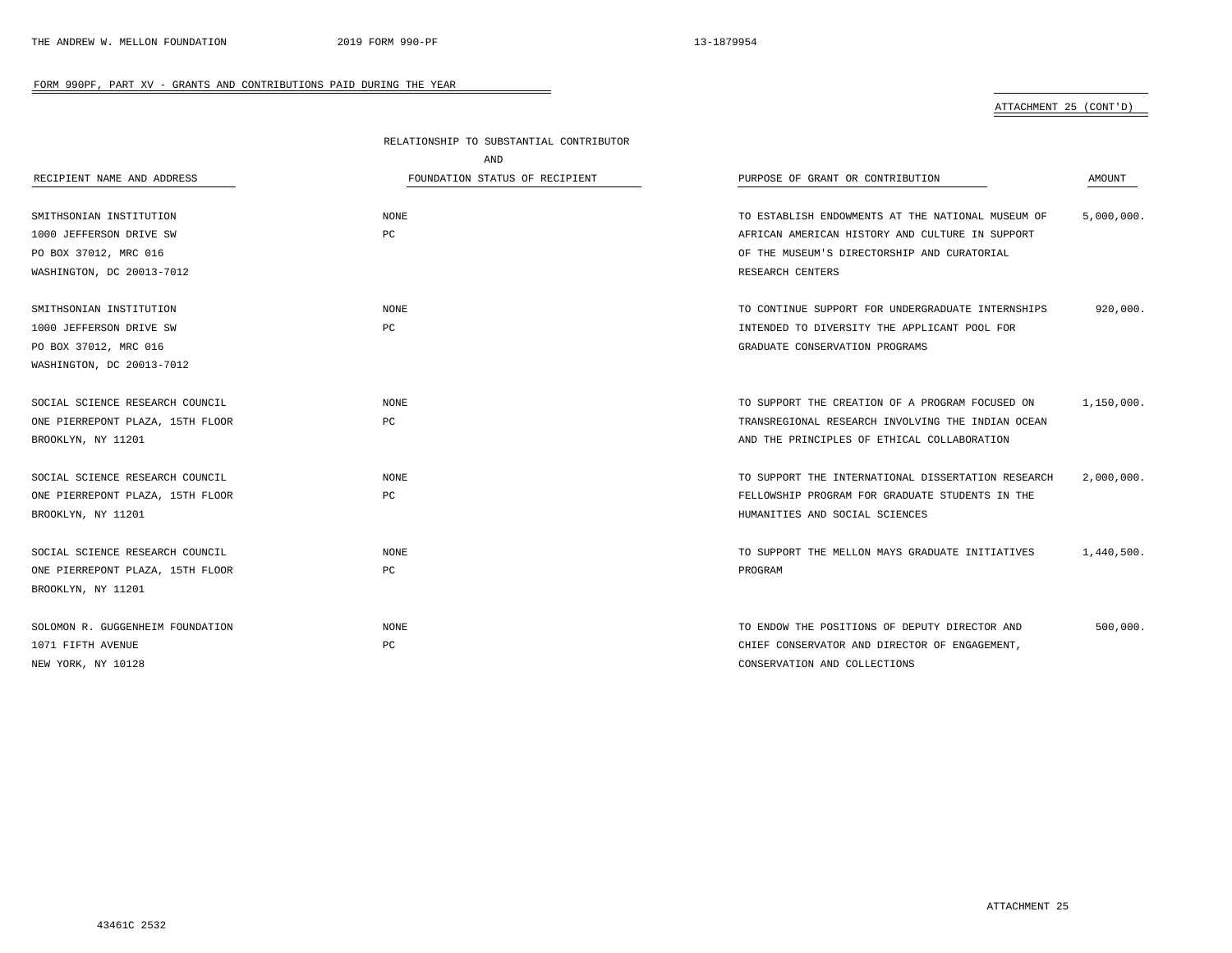# ATTACHMENT 25 (CONT'D)

|                                                   | RELATIONSHIP TO SUBSTANTIAL CONTRIBUTOR |                                                  |            |
|---------------------------------------------------|-----------------------------------------|--------------------------------------------------|------------|
|                                                   | AND                                     |                                                  |            |
| RECIPIENT NAME AND ADDRESS                        | FOUNDATION STATUS OF RECIPIENT          | PURPOSE OF GRANT OR CONTRIBUTION                 | AMOUNT     |
|                                                   |                                         |                                                  |            |
| SOLOMON R. GUGGENHEIM FOUNDATION                  | <b>NONE</b>                             | TO ENDOW THE POSITIONS OF DEPUTY DIRECTOR AND    | 1,004,263. |
| 1071 FIFTH AVENUE                                 | PC                                      | CHIEF CONSERVATOR AND DIRECTOR OF ENGAGEMENT,    |            |
| NEW YORK, NY 10128                                |                                         | CONSERVATION AND COLLECTIONS                     |            |
| SOUTH ARTS, INC.                                  | <b>NONE</b>                             | TO SUPPORT JAZZ ROAD, A NATIONAL REGRANTING      | 1,000,000. |
| 1800 PEACHTREE STREET NW, SUITE 808               | PC                                      | PROGRAM FOR TOURING JAZZ ARTISTS                 |            |
| ATLANTA, GA 30309                                 |                                         |                                                  |            |
| SOUTH ASIAN AMERICAN DIGITAL ARCHIVE              | <b>NONE</b>                             | TO SUPPORT A FELLOWSHIP PROGRAM FOR CREATING NEW | 75,000.    |
| 1900 MARKET STREET, FL 8                          | PC                                      | ARCHIVAL COLLECTIONS FROM HISTORICALLY           |            |
| PHILADELPHIA, PA 19103                            |                                         | MARGINALIZED GROUPS OF SOUTH ASIAN AMERICANS     |            |
|                                                   |                                         |                                                  |            |
| SOUTH SIDE COMMUNITY ART CENTER                   | <b>NONE</b>                             | TO SUPPORT THE NEEDS OF THE COMMUNITY-BASED      | 100,000.   |
| 3831 SOUTH MICHIGAN AVENUE                        | PC                                      | ARCHIVE                                          |            |
| CHICAGO, IL 60653                                 |                                         |                                                  |            |
| SOUTHERN CA LIBRARY FOR SOCIAL STUDIES & RESEARCH | NONE                                    | TO SUPPORT THE NEEDS OF THE COMMUNITY-BASED      | 76,000.    |
| 6120 SOUTH VERMONT AVENUE                         | PC                                      | ARCHIVE                                          |            |
| LOS ANGELES, CA 90044                             |                                         |                                                  |            |
|                                                   |                                         |                                                  |            |
| SOUTHERN METHODIST UNIVERSITY                     | <b>NONE</b>                             | TO CONTINUE SUPPORT FOR THE IGNITE/ARTS DALLAS   | 300,000.   |
| PO BOX 750402                                     | PC                                      | INITIATIVE                                       |            |
| DALLAS, TX 75275-0402                             |                                         |                                                  |            |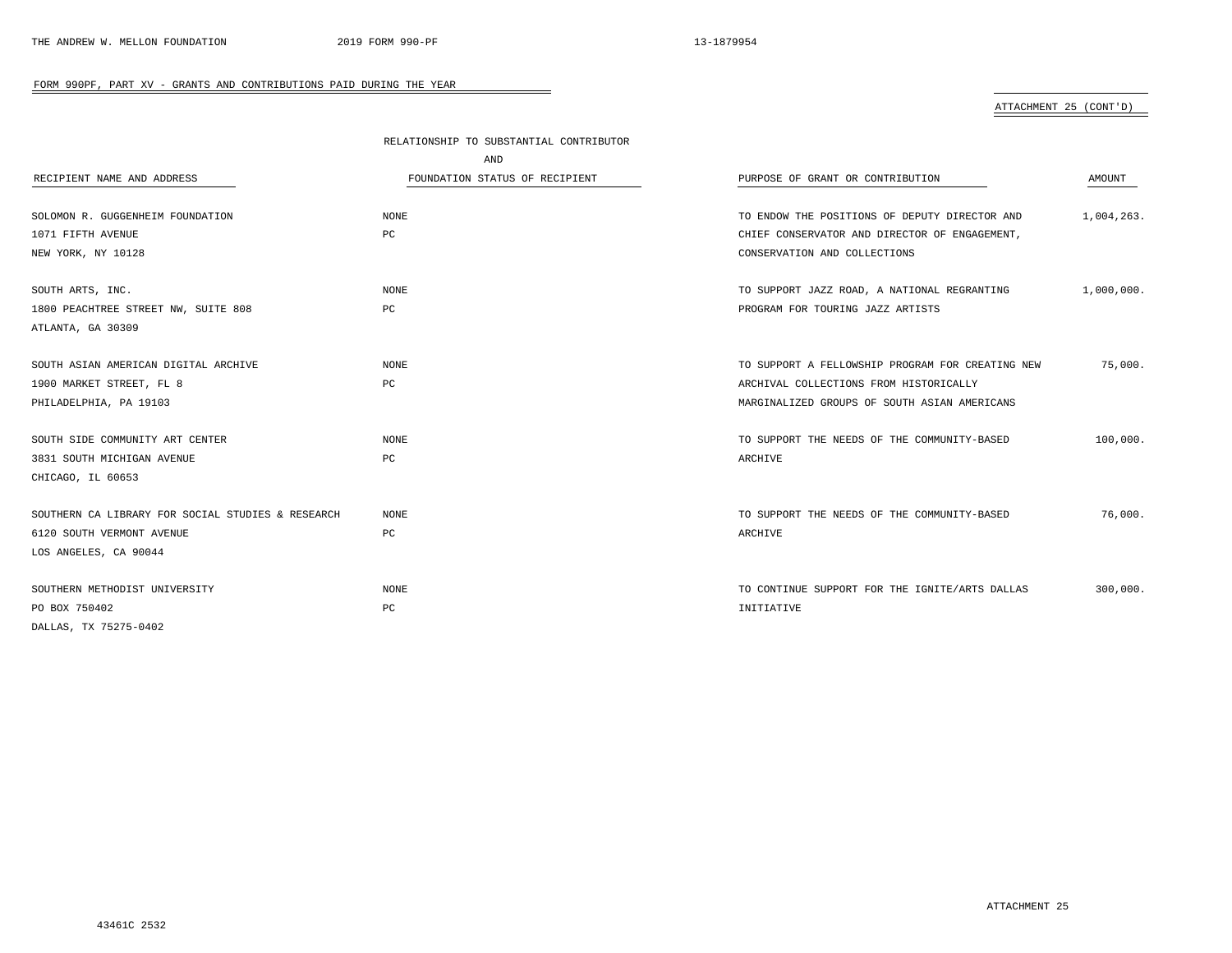# ATTACHMENT 25 (CONT'D)

|                                    | RELATIONSHIP TO SUBSTANTIAL CONTRIBUTOR |                                                   |            |
|------------------------------------|-----------------------------------------|---------------------------------------------------|------------|
|                                    | AND                                     |                                                   |            |
| RECIPIENT NAME AND ADDRESS         | FOUNDATION STATUS OF RECIPIENT          | PURPOSE OF GRANT OR CONTRIBUTION                  | AMOUNT     |
|                                    |                                         |                                                   |            |
| SPHINX ORGANIZATION, INC.          | <b>NONE</b>                             | TO SUPPORT THE NATIONAL ALLIANCE FOR AUDITION     | 200,000.   |
| 400 RENAISSANCE CENTER, SUITE 2550 | PC                                      | SUPPORT, A CONSORTIUM SERVING MUSICIANS FROM      |            |
| DETROIT, MI 48243                  |                                         | UNDERREPRESENTED COMMUNITIES                      |            |
| SPHINX ORGANIZATION, INC.          | <b>NONE</b>                             | TO SUPPORT SPHINXCONNECT                          | 450,000.   |
| 400 RENAISSANCE CENTER, SUITE 2550 | PC                                      |                                                   |            |
| DETROIT, MI 48243                  |                                         |                                                   |            |
| SPOLETO FESTIVAL USA               | <b>NONE</b>                             | TO SUPPORT THE DEVELOPMENT OF RHIANNON GIDDENS'S  | 90,000.    |
| 14 GEORGE STREET                   | PC                                      | OMAR BIN SAID OPERA                               |            |
| CHARLESTON, SC 29401               |                                         |                                                   |            |
| ST. CROIX LANDMARKS SOCIETY, INC.  | <b>NONE</b>                             | TO SUPPORT THE NEEDS OF THE COMMUNITY-BASED       | 70,000.    |
| 52 ESTATE WHIM                     | PC                                      | ARCHIVE                                           |            |
| FREDERIKSTED, VI 00840             |                                         |                                                   |            |
| ST. JOSEPH'S HISTORIC FOUNDATION   | <b>NONE</b>                             | TO SUPPORT CHANGE CAPITAL AS PART OF THE          | 551,000.   |
| 804 OLD FAYETTEVILLE STREET        | PC                                      | COMPREHENSIVE ORGANIZATIONAL HEALTH INITIATIVE    |            |
| DURHAM, NC 27701                   |                                         |                                                   |            |
| STANFORD UNIVERSITY                | <b>NONE</b>                             | TO SUPPORT THE FURTHER DEVELOPMENT OF AN          | 2,000,000. |
| OFFICE OF THE PRESIDENT            | PC                                      | INITIATIVE TO ADVANCE THE USE OF LINKED OPEN DATA |            |
| 450 JANE STANFORD WAY, BUILDING 10 |                                         | IN ACADEMIC LIBRARIES                             |            |
| STANFORD, CA 94305                 |                                         |                                                   |            |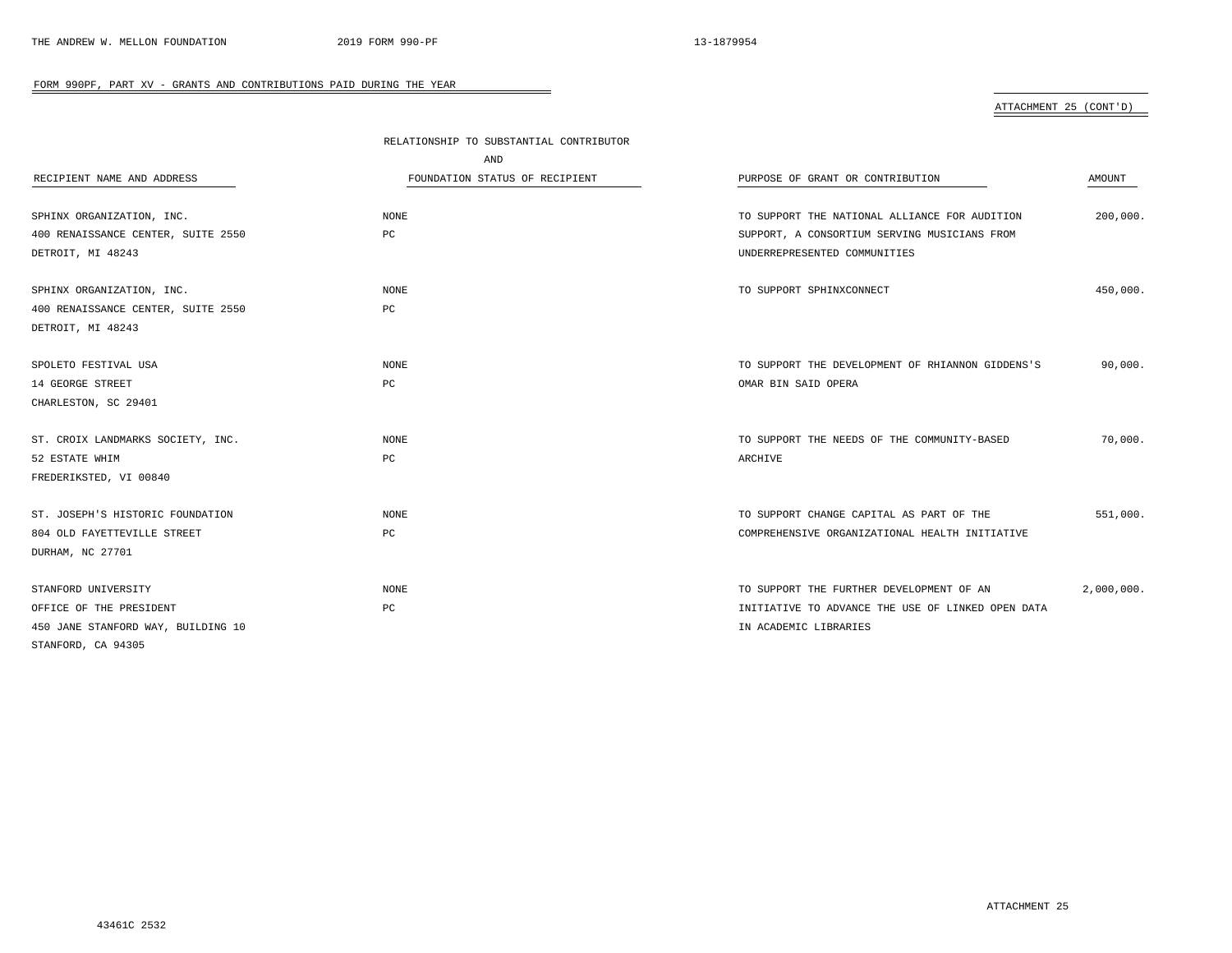# ATTACHMENT 25 (CONT'D)

|                                                 | RELATIONSHIP TO SUBSTANTIAL CONTRIBUTOR |                                                    |            |
|-------------------------------------------------|-----------------------------------------|----------------------------------------------------|------------|
|                                                 | AND                                     |                                                    |            |
| RECIPIENT NAME AND ADDRESS                      | FOUNDATION STATUS OF RECIPIENT          | PURPOSE OF GRANT OR CONTRIBUTION                   | AMOUNT     |
|                                                 |                                         |                                                    |            |
| STANFORD UNIVERSITY                             | <b>NONE</b>                             | TO SUPPORT THE FURTHER DEVELOPMENT OF A PLATFORM   | 575,000.   |
| OFFICE OF THE PRESIDENT                         | PC                                      | FOR THE PUBLICATION AND PRESERVATION OF            |            |
| 450 JANE STANFORD WAY, BUILDING 10              |                                         | BORN-DIGITAL INTERACTIVE SCHOLARLY WORKS           |            |
| STANFORD, CA 94305                              |                                         |                                                    |            |
| STANFORD UNIVERSITY                             | <b>NONE</b>                             | TO SUPPORT PLANNING FOR THE FURTHER DEVELOPMENT OF | 300,000.   |
| OFFICE OF THE PRESIDENT                         | PC                                      | THE EPADD EMAIL PRESERVATION SOFTWARE              |            |
| 450 JANE STANFORD WAY, BUILDING 10              |                                         |                                                    |            |
| STANFORD, CA 94305                              |                                         |                                                    |            |
| STANFORD UNIVERSITY                             | <b>NONE</b>                             | TO SUPPORT BROADER PARTICIPATION OF US AND         | 37,962.    |
| OFFICE OF THE PRESIDENT                         | PC                                      | EUROPEAN SCHOLARS IN A WORKSHOP AT THE             |            |
| 450 JANE STANFORD WAY, BUILDING 10              |                                         | UNIVERSITY'S CENTER IN BEIJING ENTITLED "CHINA IN  |            |
| STANFORD, CA 94305                              |                                         | THE WORLD: RETHINKING INTERNATIONAL REGIONAL       |            |
|                                                 |                                         | INQUIRY FOR THE 21ST CENTURY"                      |            |
| STANFORD UNIVERSITY                             | <b>NONE</b>                             | TO SUPPORT THE SECOND PHASE OF A RESEARCH STUDY ON | 600,000.   |
| OFFICE OF THE PRESIDENT                         | PC                                      | PURPOSE AS A KEY OUTCOME OF STUDENTS' ENGAGEMENT   |            |
| 450 JANE STANFORD WAY, BUILDING 10              |                                         | WITH A LIBERAL ARTS EDUCATION                      |            |
| STANFORD, CA 94305                              |                                         |                                                    |            |
| STATE UNIVERSITY OF NEW YORK AT BUFFALO         | <b>NONE</b>                             | TO SUPPORT THE ESTABLISHMENT OF A DEPARTMENT OF    | 1,587,000. |
| 506 CAPEN HALL                                  | PC                                      | INDIGENOUS STUDIES                                 |            |
| BUFFALO, NY 14260                               |                                         |                                                    |            |
| STATE UNIVERSITY OF NEW YORK COLLEGE AT BUFFALO | <b>NONE</b>                             | TO SUPPORT AN ADVANCED DEGREE PROGRAM OF STUDY IN  | 700,000.   |
| 1300 ELMWOOD AVENUE                             | PC                                      | THE CONSERVATION OF LIBRARY AND ARCHIVAL           |            |
| CLEVELAND HALL 517                              |                                         | COLLECTIONS                                        |            |
| BUFFALO, NY 14222                               |                                         |                                                    |            |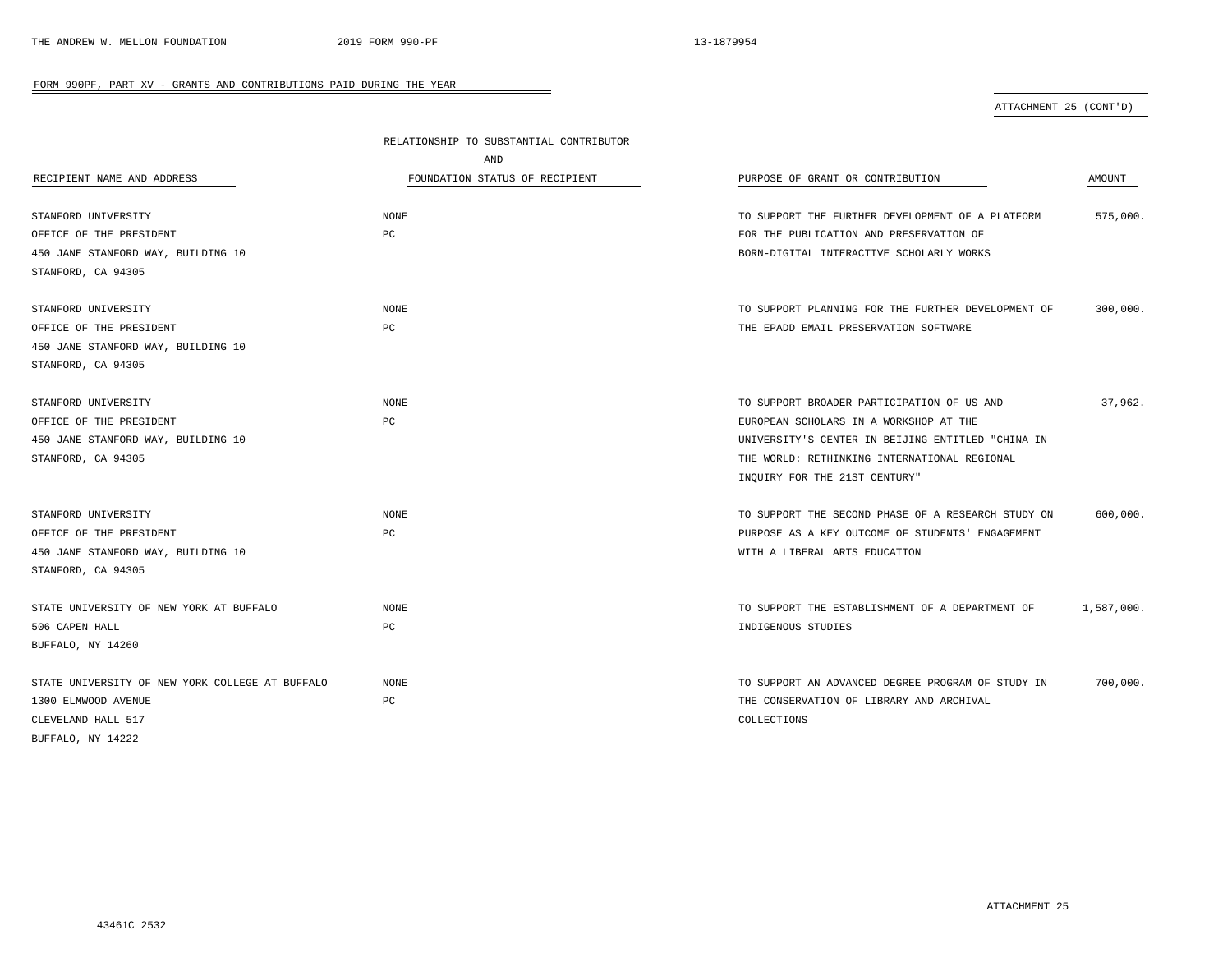# ATTACHMENT 25 (CONT'D)

| RECIPIENT NAME AND ADDRESS          | RELATIONSHIP TO SUBSTANTIAL CONTRIBUTOR<br>AND<br>FOUNDATION STATUS OF RECIPIENT | PURPOSE OF GRANT OR CONTRIBUTION                  | AMOUNT     |
|-------------------------------------|----------------------------------------------------------------------------------|---------------------------------------------------|------------|
| STELLENBOSCH UNIVERSITY             | <b>NONE</b>                                                                      | TO SUPPORT A COLLOQUIUM FOR EARLY-CAREER SCHOLARS | 150,000.   |
| 19 VICTORIA STREET                  | PC                                                                               |                                                   |            |
| STELLENBOSCH                        |                                                                                  |                                                   |            |
| SOUTH AFRICA 7600                   |                                                                                  |                                                   |            |
| STELLENBOSCH UNIVERSITY             | <b>NONE</b>                                                                      | TO SUPPORT COLLABORATIVE AND INDIVIDUAL GRANT     | 834,000.   |
| 19 VICTORIA STREET                  | $_{\rm PC}$                                                                      | EFFORTS AMONG SEVERAL SOUTH AFRICAN UNIVERSITIES  |            |
| STELLENBOSCH                        |                                                                                  | TO EXPAND THEIR INCLUSIVE PROFESSORIATE           |            |
| SOUTH AFRICA 7600                   |                                                                                  | INITIATIVES                                       |            |
| STICHTING HET RIJKSMUSEUM           | <b>NONE</b>                                                                      | TO SUPPORT AN INTERNATIONAL FRAMEWORK FOR         | 1,000,000. |
| HOBBEMASTRAAT 20                    | PC                                                                               | CONSERVATION SCIENCE                              |            |
| PO BOX 74888                        |                                                                                  |                                                   |            |
| AMSTERDAM                           |                                                                                  |                                                   |            |
| NETHERLANDS 1070 DN                 |                                                                                  |                                                   |            |
| SWARTHMORE COLLEGE                  | <b>NONE</b>                                                                      | TO SUPPORT THE CREATION OF A PILOT PROGRAM        | 100,000.   |
| 500 COLLEGE AVENUE                  | PC                                                                               | DESIGNED TO DEVELOP ADMINISTRATIVE POTENTIAL IN   |            |
| SWARTHMORE, PA 19081-1397           |                                                                                  | HUMANITIES AND ARTS FACULTY, WITH A FOCUS ON      |            |
|                                     |                                                                                  | PROVIDING TRAINING IN HIGHER EDUCATION LEADERSHIP |            |
| TEXAS AFTER VIOLENCE PROJECT        | <b>NONE</b>                                                                      | TO SUPPORT THE NEEDS OF THE COMMUNITY-BASED       | 100,000.   |
| PO BOX 41476                        | PC                                                                               | ARCHIVE                                           |            |
| AUSTIN, TX 78704                    |                                                                                  |                                                   |            |
| THE ACADEMY OF AMERICAN POETS, INC. | <b>NONE</b>                                                                      | TO SUPPORT THE CONTINUATION OF THE LOCAL POETS    | 2,250,000. |
| 75 MAIDEN LANE, SUITE 901           | PC                                                                               | LAUREATE INITIATIVE                               |            |
| NEW YORK, NY 10038                  |                                                                                  |                                                   |            |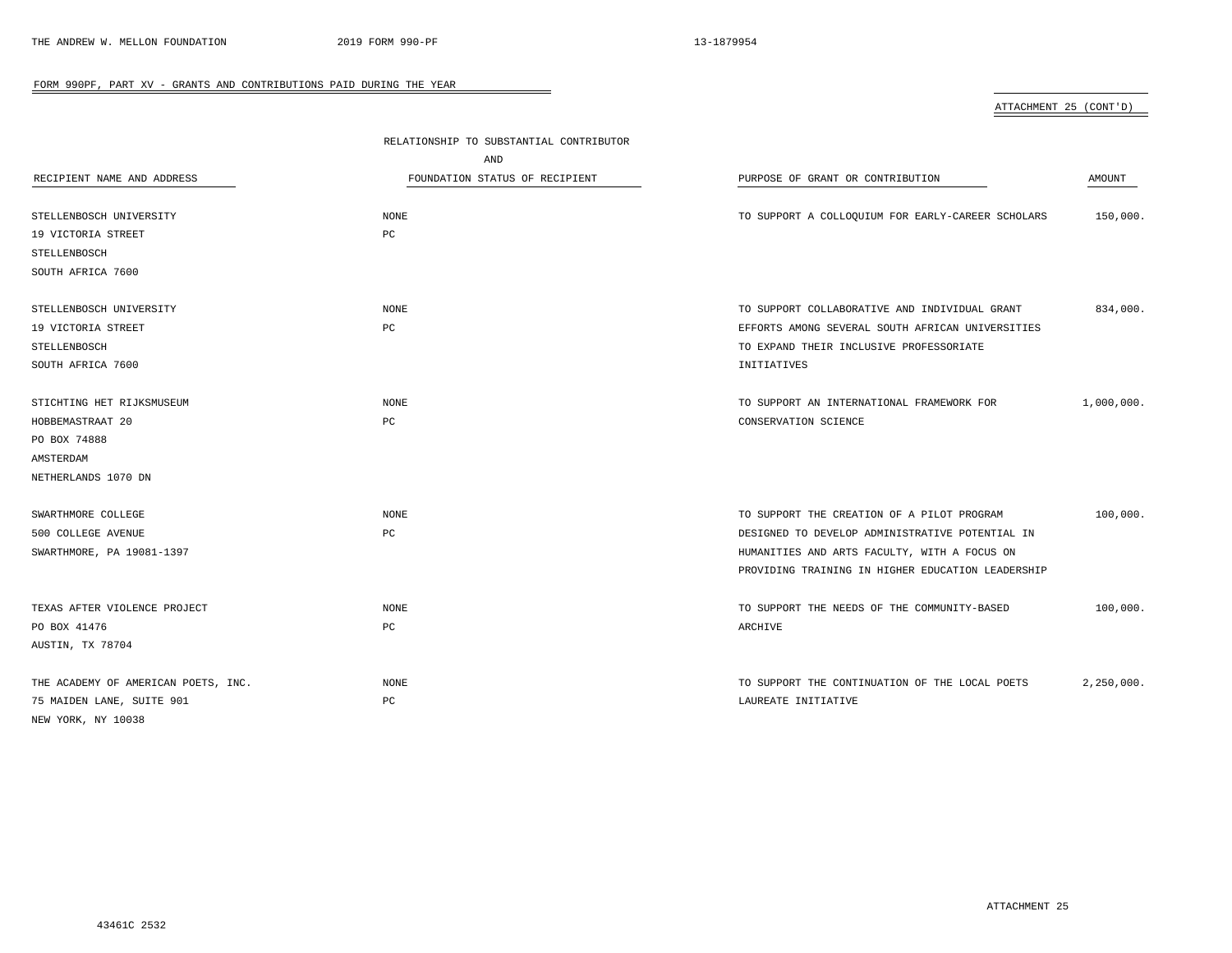# ATTACHMENT 25 (CONT'D)

|                                          | RELATIONSHIP TO SUBSTANTIAL CONTRIBUTOR |                                                   |            |
|------------------------------------------|-----------------------------------------|---------------------------------------------------|------------|
|                                          | AND                                     |                                                   |            |
| RECIPIENT NAME AND ADDRESS               | FOUNDATION STATUS OF RECIPIENT          | PURPOSE OF GRANT OR CONTRIBUTION                  | AMOUNT     |
|                                          |                                         |                                                   |            |
| THE APOLLO THEATER FOUNDATION, INC.      | NONE                                    | TO SUPPORT THE MASTER ARTIST RESIDENCY PROGRAM    | 1,000,000. |
| 253 WEST 125TH STREET                    | РC                                      |                                                   |            |
| NEW YORK, NY 10027                       |                                         |                                                   |            |
|                                          |                                         |                                                   |            |
| THE ARAB COUNCIL FOR THE SOCIAL SCIENCES | <b>NONE</b>                             | TO SUPPORT STRENGTHENING THE ARTS AND HUMANITIES  | 500,000.   |
| ALAMUDDIN BUILDING, 2ND FLOOR            | PC                                      | IN THE MIDDLE EAST AND NORTH AFRICA               |            |
| JOHN KENNEDY STREET, RAS BEIRUT          |                                         |                                                   |            |
| <b>BEIRUT</b>                            |                                         |                                                   |            |
| LEBANON                                  |                                         |                                                   |            |
|                                          |                                         |                                                   |            |
| THE ART COUNCIL, INC.                    | NONE                                    | TO SUPPORT THE FOR FREEDOMS FESTIVAL, A NATIONAL  | 100,000.   |
| 45 MAIN STREET, SUITE 515                | PC                                      | CONFERENCE AND PARTNER CONVENTION                 |            |
| BROOKLYN, NY 11201                       |                                         |                                                   |            |
|                                          |                                         |                                                   |            |
| THE BARACK OBAMA FOUNDATION              | <b>NONE</b>                             | TO SUPPORT THE DEVELOPMENT OF THE OBAMA           | 1,250,000. |
| 5235 SOUTH HARPER COURT, SUITE 1140      | PC                                      | PRESIDENTIAL CENTER MUSEUM COLLECTION AND PLANS   |            |
| CHICAGO, IL 60615                        |                                         | FOR THE MUSEUM'S INAUGURAL ART INSTALLATIONS      |            |
|                                          |                                         |                                                   |            |
| THE BOOK ARTS PRESS, INC.                | <b>NONE</b>                             | TO SUPPORT A FELLOWSHIP PROGRAM TO ADVANCE THE    | 750,000.   |
| 114 ALDERMAN LIBRARY                     | PC                                      | DIVERSITY OF STAFFING AND CURATORIAL PRACTICE IN  |            |
| UNIVERSITY OF VIRGINIA                   |                                         | SPECIAL COLLECTIONS LIBRARIES                     |            |
| CHARLOTTESVILLE, VA 22904-4103           |                                         |                                                   |            |
|                                          |                                         |                                                   |            |
| THE COMMON APPLICATION, INC.             | <b>NONE</b>                             | TO SUPPORT A SYSTEM OF ONGOING COMMUNICATION WITH | 715,000.   |
| 3003 WASHINGTON BOULEVARD, SUITE 1000    | PC                                      | FIRST-GENERATION AND OTHER STUDENTS SEEKING       |            |
| ARLINGTON, VA 22201                      |                                         | COLLEGE ACCESS                                    |            |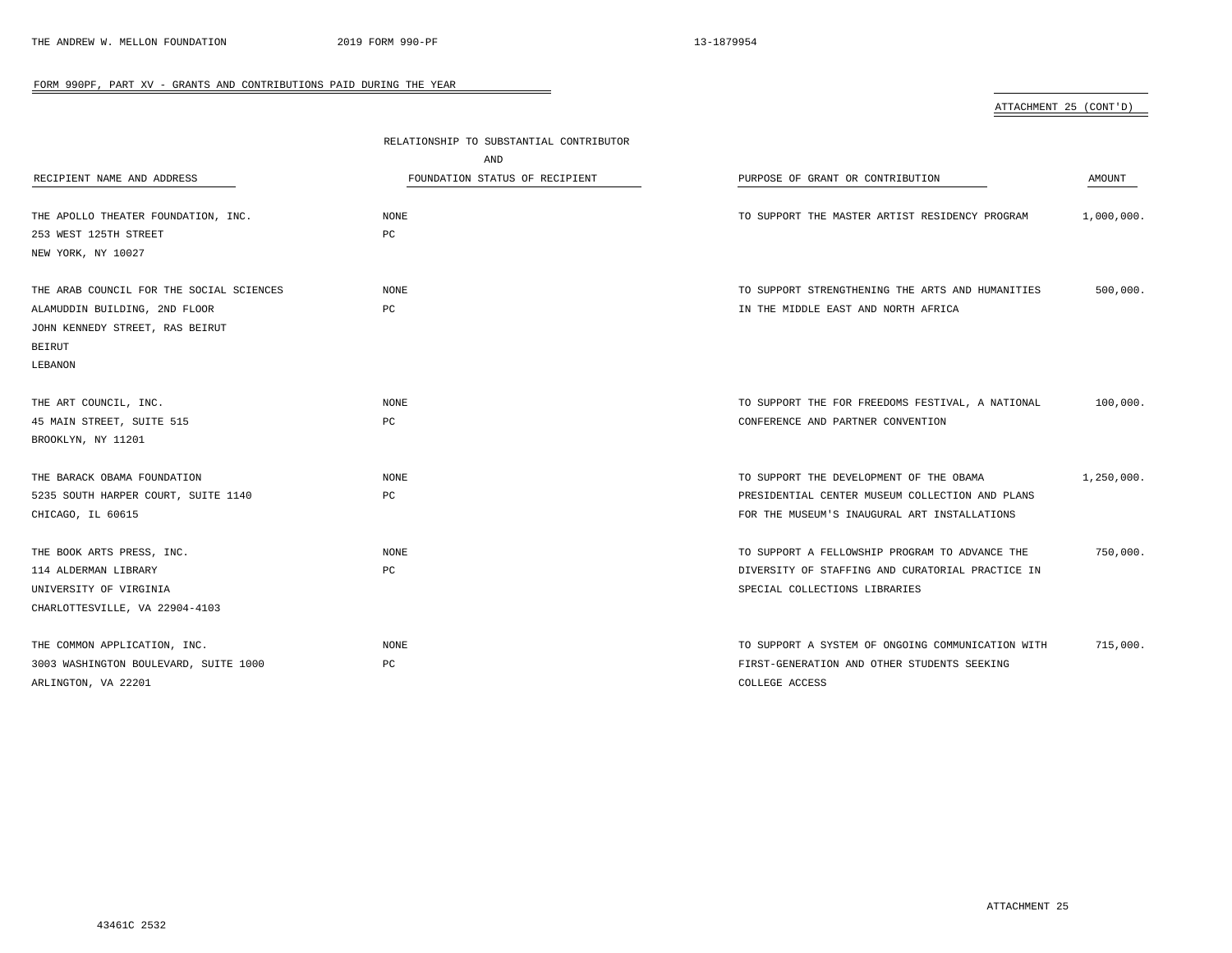ATTACHMENT 25 (CONT'D)

|                                                  | RELATIONSHIP TO SUBSTANTIAL CONTRIBUTOR |                                                   |            |
|--------------------------------------------------|-----------------------------------------|---------------------------------------------------|------------|
|                                                  | AND                                     |                                                   |            |
| RECIPIENT NAME AND ADDRESS                       | FOUNDATION STATUS OF RECIPIENT          | PURPOSE OF GRANT OR CONTRIBUTION                  | AMOUNT     |
| THE COMMUNITY COLLEGE OF BALTIMORE COUNTY        | <b>NONE</b>                             | TO CONTINUE SUPPORT FOR HUMANITIES FOR ALL, A     | 1,000,000. |
| 7201 ROSSVILLE BOULEVARD                         | PC                                      | PARTNERSHIP PROGRAM WITH JOHNS HOPKINS UNIVERSITY |            |
| BALTIMORE, MD 21237-3899                         |                                         | THAT PROMOTES THE TRANSFER OF COMMUNITY COLLEGE   |            |
|                                                  |                                         | STUDENTS TO FOUR-YEAR INSTITUTIONS AND INNOVATIVE |            |
|                                                  |                                         | TEACHING PRACTICES IN THE HUMANITIES              |            |
| THE COUNCIL FOR AT-RISK ACADEMICS                | <b>NONE</b>                             | TO SUPPORT TWO ADDITIONAL CYCLES OF A PROGRAM FOR | 990,000.   |
| LSBU TECHNOPARK                                  | PC                                      | SYRIAN SCHOLARS IN EXILE                          |            |
| 90 LONDON ROAD                                   |                                         |                                                   |            |
| LONDON                                           |                                         |                                                   |            |
| UNITED KINGDOM SE1 6LN                           |                                         |                                                   |            |
| THE DALLAS OPERA                                 | <b>NONE</b>                             | TO SUPPORT THE INSTITUTE FOR WOMEN CONDUCTORS     | 250,000.   |
| 2403 FLORA STREET, SUITE 500                     | PC                                      |                                                   |            |
| DALLAS, TX 75201                                 |                                         |                                                   |            |
| THE FRICK COLLECTION                             | <b>NONE</b>                             | TO SUPPORT A RESEARCHSPACE PILOT PROJECT FOR THE  | 450,000.   |
| 1 EAST 70TH STREET                               | PC                                      | INTERNATIONAL CONSORTIUM OF PHOTO ARCHIVES        |            |
| NEW YORK, NY 10021                               |                                         |                                                   |            |
| THE GEORGE WASHINGTON UNIVERSITY                 | <b>NONE</b>                             | TO SUPPORT THE DEVELOPMENT OF PROTOCOLS FOR       | 98,500.    |
| 1918 F STREET NW                                 | PC                                      | PROVIDING ETHICAL ACCESS TO ARCHIVES THAT INCLUDE |            |
| WASHINGTON, DC 20052                             |                                         | DOCUMENTATION OF TERRORIST ACTS AND HUMAN RIGHTS  |            |
|                                                  |                                         | VIOLATIONS                                        |            |
| THE GRADUATE CENTER OF THE CITY UNIVERSITY OF NY | <b>NONE</b>                             | TO CONTINUE SUPPORT FOR A HUMANITIES TEACHER      | 1,575,000. |
| 365 FIFTH AVENUE                                 | $_{\rm PC}$                             | TRAINING AND PIPELINE INITIATIVE IN PARTNERSHIP   |            |
| NEW YORK, NY 10016-4309                          |                                         | WITH FOUR NEW YORK CITY COMMUNITY COLLEGES        |            |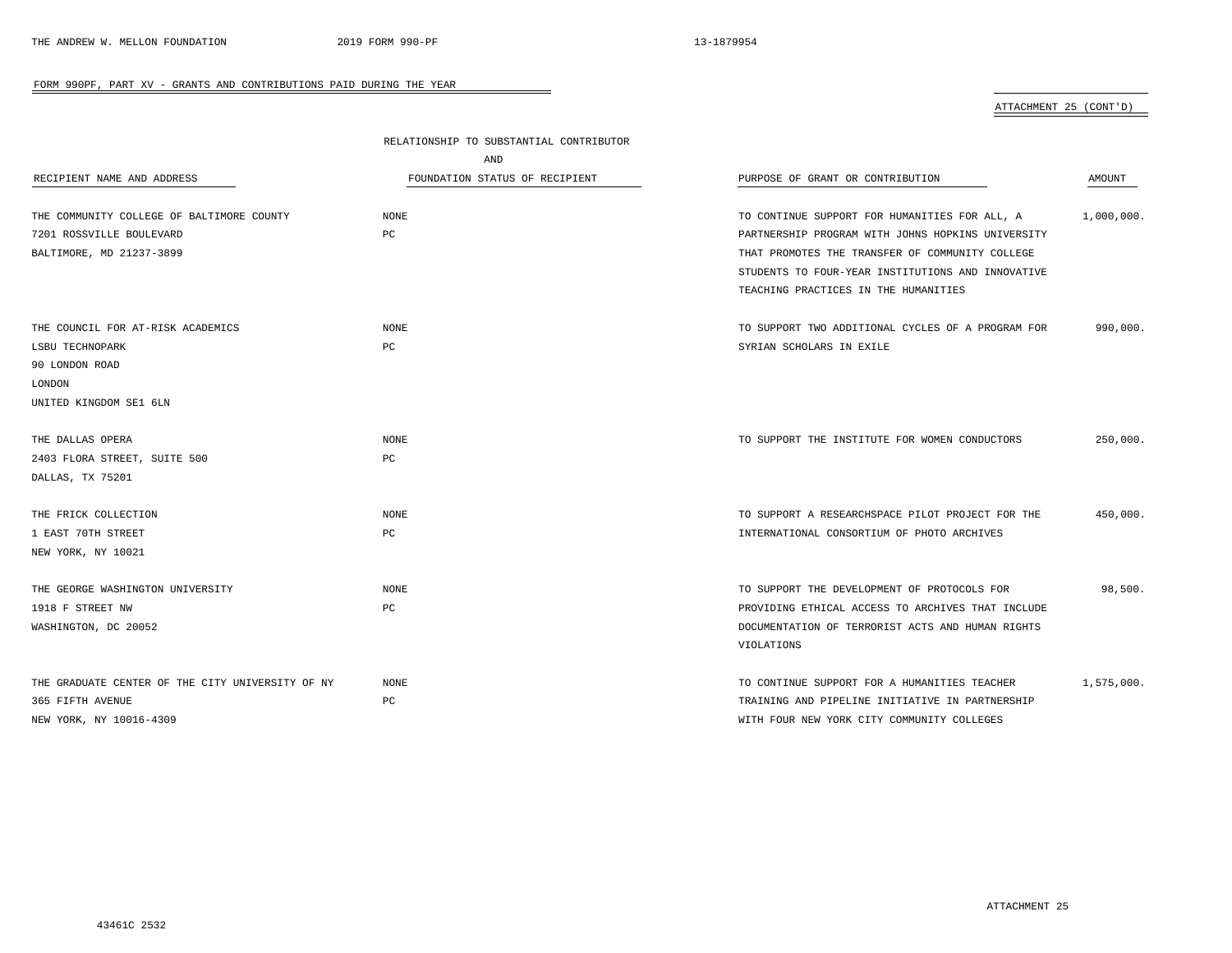# ATTACHMENT 25 (CONT'D)

|                                                  | RELATIONSHIP TO SUBSTANTIAL CONTRIBUTOR |                                                   |           |
|--------------------------------------------------|-----------------------------------------|---------------------------------------------------|-----------|
|                                                  | AND                                     |                                                   |           |
| RECIPIENT NAME AND ADDRESS                       | FOUNDATION STATUS OF RECIPIENT          | PURPOSE OF GRANT OR CONTRIBUTION                  | AMOUNT    |
| THE GRADUATE CENTER OF THE CITY UNIVERSITY OF NY | <b>NONE</b>                             | TO PROVIDE RENEWED SUPPORT FOR OBJECT-CENTERED    | 650,000.  |
| 365 FIFTH AVENUE                                 | PC                                      | TRAINING OF DOCTORAL STUDENTS IN ART HISTORY      |           |
| NEW YORK, NY 10016-4309                          |                                         |                                                   |           |
| THE HISTORY PROJECT, INC.                        | NONE                                    | TO SUPPORT THE NEEDS OF THE COMMUNITY-BASED       | 80,000.   |
| 29 STANHOPE STREET                               | PC                                      | ARCHIVE                                           |           |
| BOSTON, MA 02116                                 |                                         |                                                   |           |
| THE HOUSE FOUNDATION FOR THE ARTS, INC.          | NONE                                    | TO SUPPORT PLANNING FOR THE MEREDITH MONK LINEAGE | 125,000.  |
| 260 WEST BROADWAY, SUITE #2                      | $_{\rm PC}$                             | PROJECT                                           |           |
| NEW YORK, NY 10013                               |                                         |                                                   |           |
| THE INTERNATIONAL ASSOCIATION OF BLACKS IN DANCE | <b>NONE</b>                             | TO SUPPORT PHASE 2 OF THE FOUNDATION'S            | 625, 375. |
| 8730 GEORGIA AVENUE, SUITE 606                   | $_{\rm PC}$                             | COMPREHENSIVE ORGANIZATIONAL HEALTH INITIATIVE    |           |
| SILVER SPRING, MD 20910                          |                                         |                                                   |           |
| THE LAUNDROMAT PROJECT, INC.                     | <b>NONE</b>                             | TO SUPPORT THE CREATE CHANGE ARTIST DEVELOPMENT   | 150,000.  |
| 127 WEST 127TH STREET, SUITE 434                 | $_{\rm PC}$                             | PROGRAM                                           |           |
| NEW YORK, NY 10027                               |                                         |                                                   |           |
| THE MAP FUND, INC.                               | NONE                                    | TO CONTINUE SUPPORT FOR A REGRANTING PROGRAM FOR  | 600,000.  |
| 577 GRAND STREET, #1801                          | РC                                      | THE CREATION AND DEVELOPMENT OF NEW WORK          |           |
| NEW YORK, NY 10002                               |                                         |                                                   |           |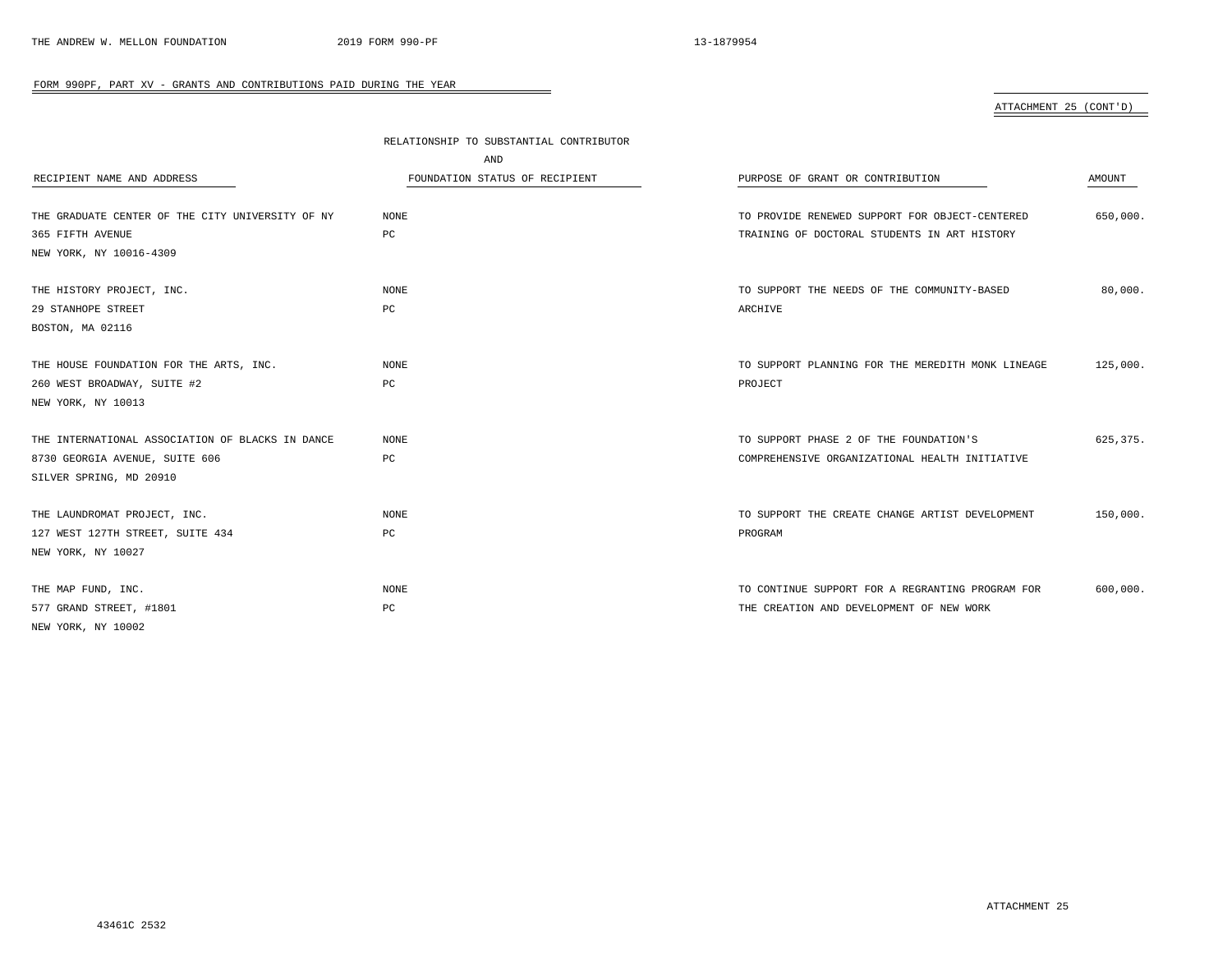ATTACHMENT 25 (CONT'D)

|                                           | RELATIONSHIP TO SUBSTANTIAL CONTRIBUTOR |                                                    |          |
|-------------------------------------------|-----------------------------------------|----------------------------------------------------|----------|
|                                           | AND                                     |                                                    |          |
| RECIPIENT NAME AND ADDRESS                | FOUNDATION STATUS OF RECIPIENT          | PURPOSE OF GRANT OR CONTRIBUTION                   | AMOUNT   |
|                                           |                                         |                                                    |          |
| THE MARIAN CHEEK JACKSON CENTER           | NONE                                    | TO SUPPORT THE NEEDS OF THE COMMUNITY-BASED        | 95,000.  |
| 512 WEST ROSEMARY STREET                  | $_{\rm PC}$                             | ARCHIVE                                            |          |
| CHAPEL HILL, NC 27516                     |                                         |                                                    |          |
|                                           |                                         |                                                    |          |
| THE MAYOR'S FUND TO ADVANCE NEW YORK CITY | NONE                                    | TO SUPPORT THE CREATION OF A NEW MONUMENT IN       | 250,000. |
| 253 BROADWAY, 6TH FLOOR                   | PC                                      | CENTRAL PARK IN HONOR OF THE LYONS FAMILY          |          |
| NEW YORK, NY 10007                        |                                         |                                                    |          |
|                                           |                                         |                                                    |          |
| THE MUSEUM OF FOOD AND DRINK              | NONE                                    | TO SUPPORT AFRICAN/AMERICAN: SETTING THE NATION'S  | 150,000. |
| 62 BAYARD STREET                          | PC                                      | TABLE, AN EXHIBIT TO BE HELD IN 2020 AT THE        |          |
| BROOKLYN, NY 11222                        |                                         | AFRICA CENTER                                      |          |
|                                           |                                         |                                                    |          |
| THE NEW SCHOOL                            | <b>NONE</b>                             | TO SUPPORT THE WORK OF THE NEW UNIVERSITY IN EXILE | 730,000. |
| 66 WEST 12TH STREET                       | $_{\rm PC}$                             | CONSORTIUM AND A PUBLIC LECTURE SERIES ON THE      |          |
| NEW YORK, NY 10011                        |                                         | IMMIGRATION NARRATIVE IN THE UNITED STATES         |          |
|                                           |                                         |                                                    |          |
| THE NEW SCHOOL                            | <b>NONE</b>                             | TO SUPPORT A COLLABORATION WITH THE UNIVERSITY OF  | 125,000. |
| 66 WEST 12TH STREET                       | $_{\rm PC}$                             | ORANGE ON THE 400 YEARS OF INEQUALITY PROJECT      |          |
| NEW YORK, NY 10011                        |                                         |                                                    |          |
|                                           |                                         |                                                    |          |
| THE PENNSYLVANIA STATE UNIVERSITY         | NONE                                    | TO SUPPORT INITIATIVES THAT WILL MORE DEEPLY       | 600,000. |
| 201 OLD MAIN                              | $_{\rm PC}$                             | INTEGRATE THE PERFORMING ARTS IN THE RESEARCH AND  |          |
| UNIVERSITY PARK, PA 16802                 |                                         | PEDAGOGICAL MISSIONS OF THE UNIVERSITY             |          |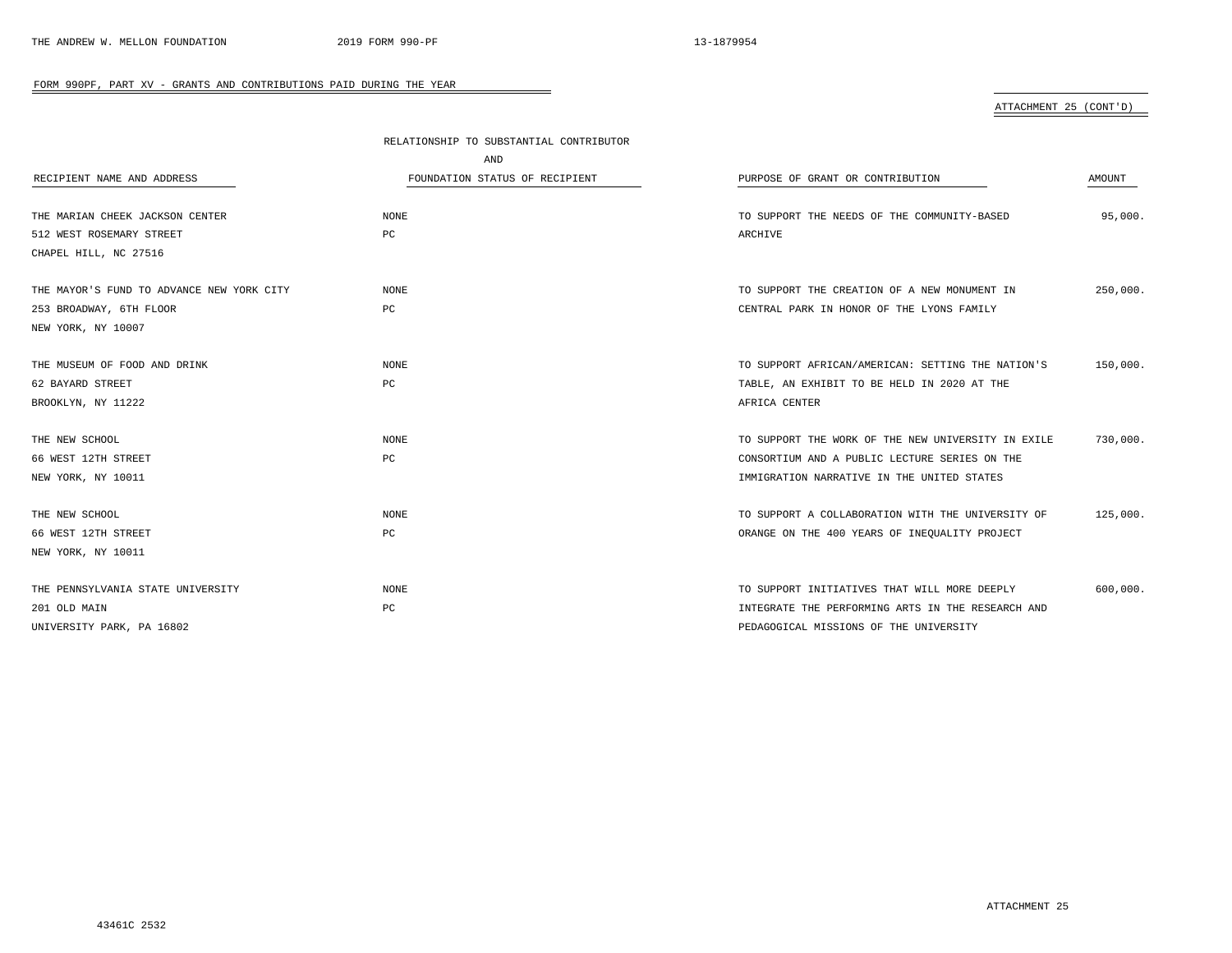# ATTACHMENT 25 (CONT'D)

|                                    | RELATIONSHIP TO SUBSTANTIAL CONTRIBUTOR |                                                    |            |
|------------------------------------|-----------------------------------------|----------------------------------------------------|------------|
|                                    | AND                                     |                                                    |            |
| RECIPIENT NAME AND ADDRESS         | FOUNDATION STATUS OF RECIPIENT          | PURPOSE OF GRANT OR CONTRIBUTION                   | AMOUNT     |
| THE PHILADELPHIA DANCE COMPANY     | <b>NONE</b>                             | TO SUPPORT A LEADERSHIP TRANSITION AND CAPACITY    | 420,000.   |
| 9 NORTH PRESTON STREET             | PC                                      | BUILDING AS PART OF THE COMPREHENSIVE              |            |
| PHILADELPHIA, PA 19104             |                                         | ORGANIZATIONAL HEALTH INITIATIVE                   |            |
|                                    |                                         |                                                    |            |
| THE PHILBROOK MUSEUM OF ART, INC.  | <b>NONE</b>                             | TO SUPPORT CURATORIAL CAPACITY FOR THE NATIVE      | 500,000.   |
| PO 52510                           | PC                                      | AMERICAN COLLECTIONS, AS WELL AS RESEARCH SUPPORT  |            |
| TULSA, OK 74152-0510               |                                         | FOR THE PERMANENT COLLECTION                       |            |
|                                    |                                         |                                                    |            |
| THE PHILLIPS COLLECTION            | <b>NONE</b>                             | TO PROVIDE FINAL SUPPORT FOR THE JOINT POSITION OF | 750,000.   |
| 1600 21ST STREET NW                | PC                                      | CHIEF CURATOR AND DEPUTY DIRECTOR OF ACADEMIC      |            |
| WASHINGTON, DC 20009               |                                         | AFFAIRS                                            |            |
| THE REPERTORY THEATRE OF ST. LOUIS | <b>NONE</b>                             | TO SUPPORT NEW ARTISTIC LEADER INITIATIVES         | 100,000.   |
| 130 EDGAR ROAD                     | PC                                      |                                                    |            |
| ST. LOUIS, MO 63119                |                                         |                                                    |            |
| THE STATE UNIVERSITY OF NEW YORK   | <b>NONE</b>                             | TO SUPPORT COLLABORATIVE ACADEMIC AND              | 750,000.   |
| PO BOX 9                           | PC                                      | INSTITUTIONAL STRUCTURES THAT ENABLE CURRENT AND   |            |
| ALBANY, NY 12246                   |                                         | FORMERLY INCARCERATED STUDENTS TO COMPLETE AA AND  |            |
|                                    |                                         | BA PROGRAMS ACCREDITED BY COLLEGES AND             |            |
|                                    |                                         |                                                    |            |
|                                    |                                         | UNIVERSITIES IN THE STATE OF NEW YORK              |            |
| THE STUDIO MUSEUM IN HARLEM        | <b>NONE</b>                             | TO SUPPORT THE CONSTRUCTION OF THE MUSEUM'S NEW    | 2,500,000. |
| 144 WEST 125TH STREET              | PC                                      | BUILDING, AND CAPACITY ENHANCEMENT AS THE MUSEUM   |            |
| NEW YORK, NY 10027                 |                                         | PREPARES FOR TRANSITION TO ITS EXPANDED HOME       |            |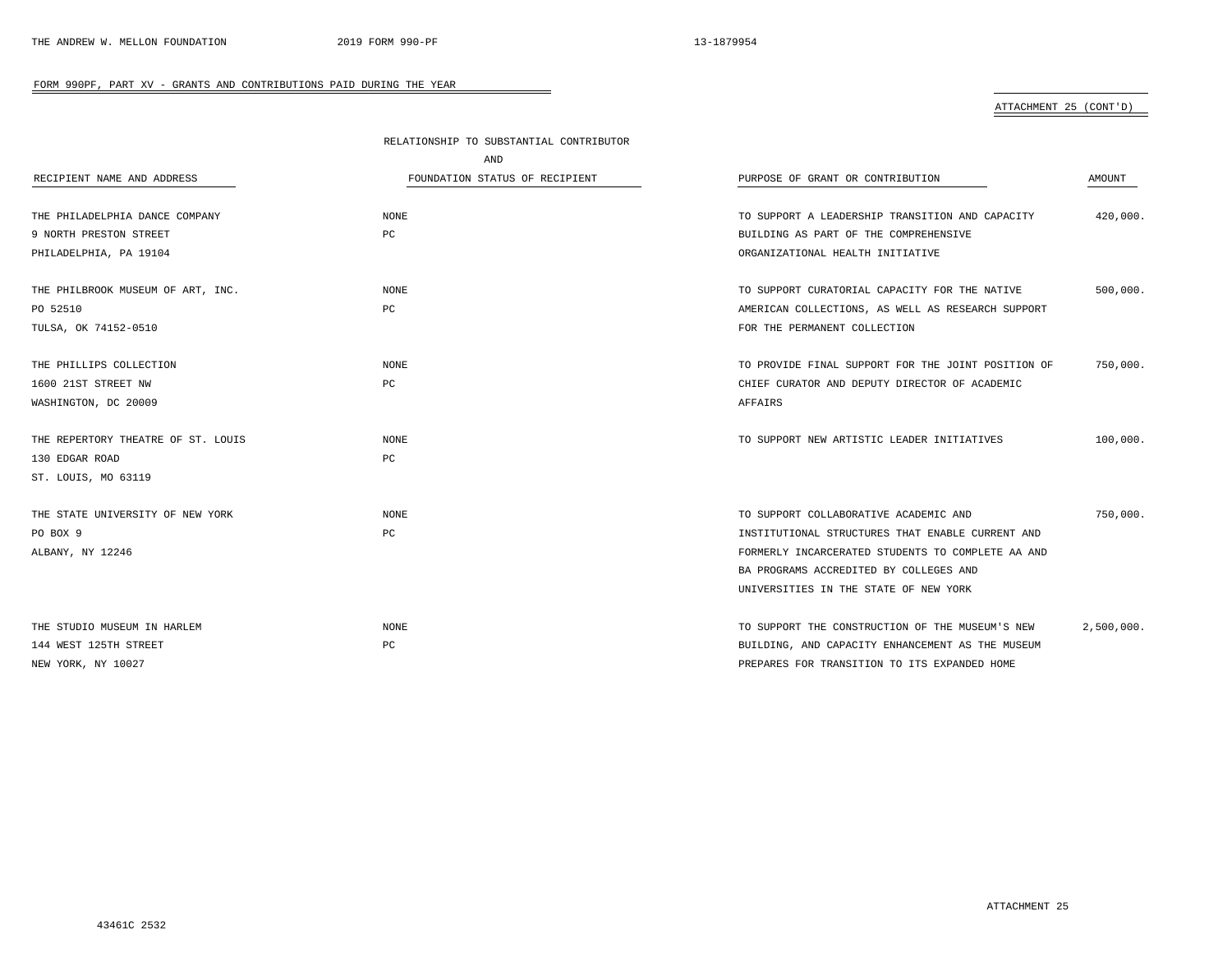# ATTACHMENT 25 (CONT'D)

|                                              | RELATIONSHIP TO SUBSTANTIAL CONTRIBUTOR |                                                    |          |  |
|----------------------------------------------|-----------------------------------------|----------------------------------------------------|----------|--|
|                                              | AND                                     |                                                    |          |  |
| RECIPIENT NAME AND ADDRESS                   | FOUNDATION STATUS OF RECIPIENT          | PURPOSE OF GRANT OR CONTRIBUTION                   | AMOUNT   |  |
| THE THEATER OFFENSIVE, INC                   | NONE                                    | TO SUPPORT CHANGE CAPITAL AS PART OF THE           | 605,000. |  |
| 565 BOYLSTON STREET                          | PC                                      | COMPREHENSIVE ORGANIZATIONAL HEALTH INITIATIVE     |          |  |
| BOSTON, MA 02116                             |                                         |                                                    |          |  |
|                                              |                                         |                                                    |          |  |
| THE UNDERGROUND MUSEUM, INC.                 | NONE                                    | TO SUPPORT CORE OPERATIONS AND CONSULTANTS WHO CAN | 300,000. |  |
| 3508 WEST WASHINGTON BOULEVARD               | PC                                      | ENHANCE PROGRAMMATIC AND OPERATIONAL CAPACITY      |          |  |
| LOS ANGELES, CA 90018                        |                                         | WHILE THE MUSEUM DEVELOPS AN OPTIMAL STAFFING      |          |  |
|                                              |                                         | PLAN                                               |          |  |
| THE UNIVERSITY OF ALABAMA                    | NONE                                    | TO SUPPORT A NETWORK OF SITES COLLECTING MATERIALS | 300,000. |  |
| 203 ROSE ADMINISTRATION BUILDING             | PC                                      | FOR THE INVISIBLE HISTORIES PROJECT                |          |  |
| BOX 870100                                   |                                         |                                                    |          |  |
| TUSCALOOSA, AL 35487-0100                    |                                         |                                                    |          |  |
|                                              |                                         |                                                    |          |  |
| THE UNIVERSITY OF BRITISH COLUMBIA           | NONE                                    | TO SUPPORT THE FURTHER DEVELOPMENT OF A PROTOTYPE  | 490,000. |  |
| DEVELOPMENT AND ALUMNI ENGAGEMENT            | PC                                      | INFRASTRUCTURE FOR THE PUBLICATION OF MULTIMEDIA   |          |  |
| 500 - 5950 UNIVERSITY BOULEVARD              |                                         | BOOKS IN NATIVE AMERICAN AND INDIGENOUS STUDIES    |          |  |
| BRITISH COLUMBIA, VANCOUVER                  |                                         |                                                    |          |  |
| CANADA V6T 1Z3                               |                                         |                                                    |          |  |
| THE UNIVERSITY OF BRITISH COLUMBIA           | NONE                                    | TO SUPPORT A PILOT TRAINING AND INTERNSHIP         | 500,000. |  |
| DEVELOPMENT AND ALUMNI ENGAGEMENT            | PC                                      | PROGRAM FOR NATIVE AND INDIGENOUS STUDENTS IN      |          |  |
| 500 - 5950 UNIVERSITY BOULEVARD              |                                         | MUSEUMS                                            |          |  |
| BRITISH COLUMBIA, VANCOUVER                  |                                         |                                                    |          |  |
| CANADA V6T 1Z3                               |                                         |                                                    |          |  |
| THE UNIVERSITY OF NORTH CAROLINA AT PEMBROKE | NONE                                    | TO SUPPORT THE CREATION OF A PIPELINE TO THE       | 950,000. |  |
| 1 UNIVERSITY DRIVE                           | РC                                      | PROFESSORIATE PROGRAM FOR UNDERREPRESENTED AND     |          |  |
| PEMBROKE, NC 28372                           |                                         | OTHER STUDENTS                                     |          |  |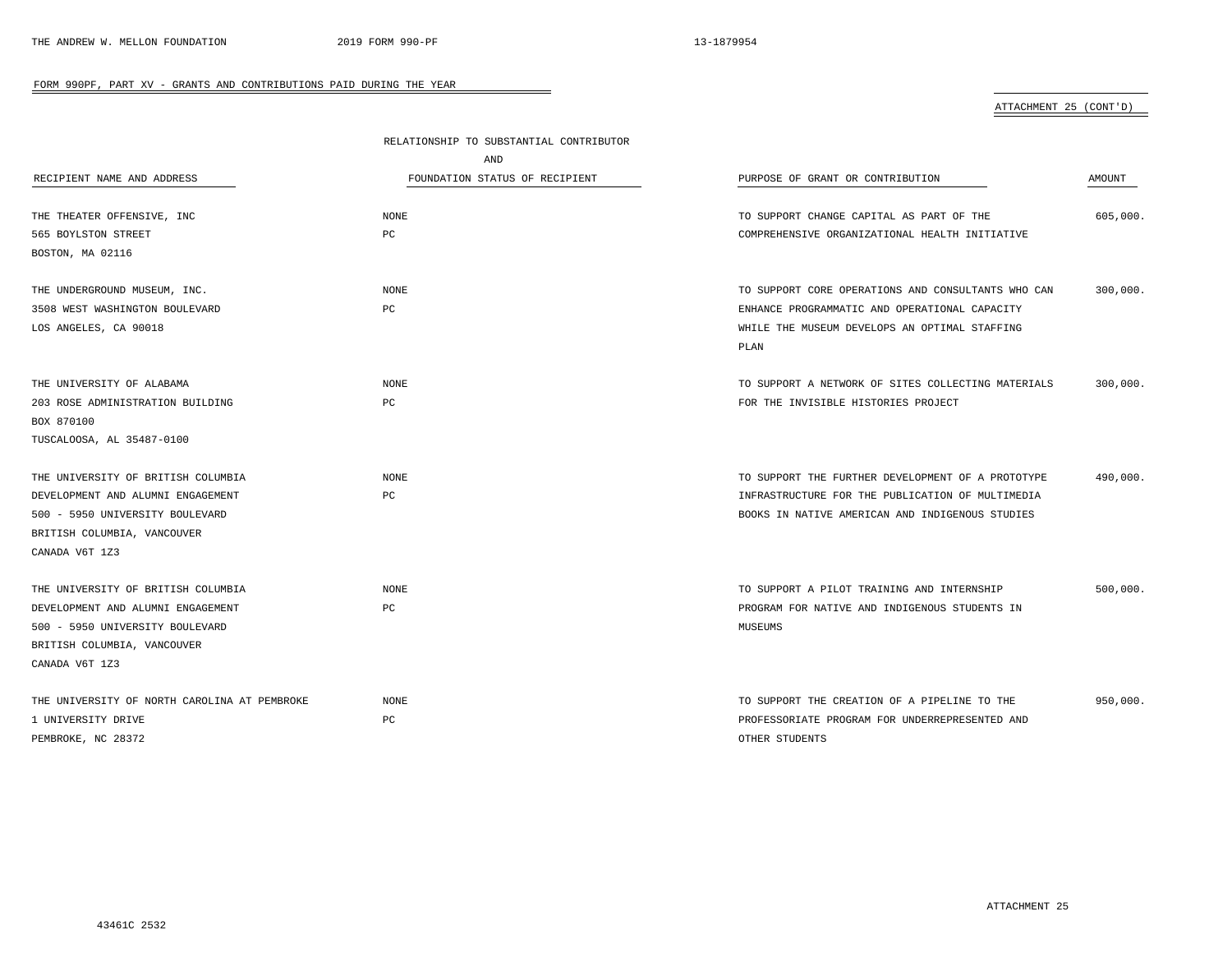# ATTACHMENT 25 (CONT'D)

|                                        | RELATIONSHIP TO SUBSTANTIAL CONTRIBUTOR |                                                   |          |
|----------------------------------------|-----------------------------------------|---------------------------------------------------|----------|
|                                        | AND                                     |                                                   |          |
| RECIPIENT NAME AND ADDRESS             | FOUNDATION STATUS OF RECIPIENT          | PURPOSE OF GRANT OR CONTRIBUTION                  | AMOUNT   |
|                                        |                                         |                                                   |          |
| THE UNIVERSITY OF TEXAS AT SAN ANTONIO | NONE                                    | TO CONTINUE SUPPORT FOR AN UNDERGRADUATE RESEARCH | 500,000. |
| ONE UTSA CIRCLE                        | PC                                      | PROGRAM FOR UNDERREPRESENTED AND OTHER STUDENTS   |          |
| SAN ANTONIO, TX 78249-0603             |                                         | STUDYING THE HUMANITIES AND SELECTED SOCIAL       |          |
|                                        |                                         | SCIENCES                                          |          |
| TOUGALOO COLLEGE                       | <b>NONE</b>                             | TO SUPPORT FACULTY DEVELOPMENT AND UNDERGRADUATE  | 614,000. |
| 500 WEST COUNTY LINE ROAD              | PC                                      | RESEARCH RELATED TO THE INSTITUTE FOR THE STUDY   |          |
| TOUGALOO, MS 39174                     |                                         | OF MODERN DAY SLAVERY                             |          |
| TOUGALOO COLLEGE                       | <b>NONE</b>                             | TO SUPPORT FURTHER CURRICULAR ENGAGEMENT AND ART  | 200,000. |
| 500 WEST COUNTY LINE ROAD              | PC                                      | COLLECTION STEWARDSHIP                            |          |
| TOUGALOO, MS 39174                     |                                         |                                                   |          |
| TRINITY COLLEGE                        | <b>NONE</b>                             | TO SUPPORT A CONVENING FOR WOMEN OF COLOR LEADERS | 114,000. |
| 300 SUMMIT STREET                      | РC                                      |                                                   |          |
| HARTFORD, CT 06106-3100                |                                         |                                                   |          |
| TUFTS UNIVERSITY                       | <b>NONE</b>                             | TO SUPPORT A FACULTY HIRING INITIATIVE FOCUSED ON | 750,000. |
| BALLOU HALL, 2ND FLOOR                 | РC                                      | BUILDING CAPACITY IN THE NEW DEPARTMENT OF        |          |
| MEDFORD, MA 02155                      |                                         | STUDIES IN RACE, COLONIALISM, AND DIASPORA        |          |
| TWO RIVER THEATRE COMPANY, INC.        | <b>NONE</b>                             | TO CONTINUE SUPPORT FOR A MULTIYEAR RESIDENCY     | 279,345. |
| 21 BRIDGE AVENUE                       | PC                                      | WITH PLAYWRIGHT MADELEINE GEORGE, AS PART OF THE  |          |
| RED BANK, NJ 07701-1105                |                                         | NATIONAL PLAYWRIGHT RESIDENCY PROGRAM             |          |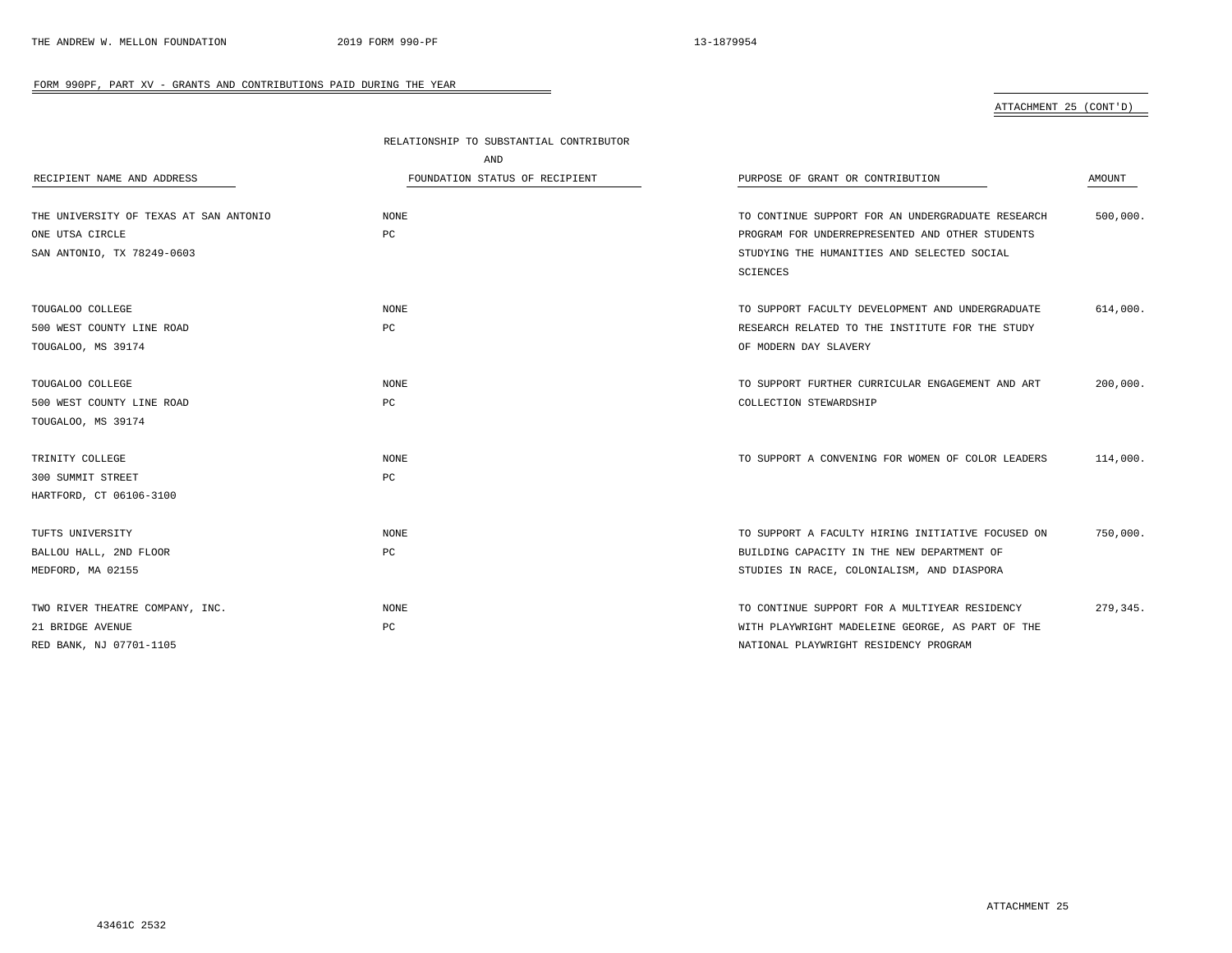# ATTACHMENT 25 (CONT'D)

|                                       | RELATIONSHIP TO SUBSTANTIAL CONTRIBUTOR |                                                   |            |
|---------------------------------------|-----------------------------------------|---------------------------------------------------|------------|
|                                       | AND                                     |                                                   |            |
| RECIPIENT NAME AND ADDRESS            | FOUNDATION STATUS OF RECIPIENT          | PURPOSE OF GRANT OR CONTRIBUTION                  | AMOUNT     |
| UNION COLLEGE                         | NONE                                    | TO SUPPORT DISCRETIONARY INITIATIVES AT THE EARLY | 100,000.   |
| ARMAND V. & DONALD S. FEIGENBAUM HALL | PC                                      | STAGE OF A LIBERAL ARTS COLLEGE PRESIDENT'S       |            |
| 807 UNION STREET                      |                                         | CAREER                                            |            |
| SCHENECTADY, NY 12308                 |                                         |                                                   |            |
| UNITED HOUMA NATION, INC.             | NONE                                    | TO SUPPORT THE NEEDS OF THE COMMUNITY-BASED       | 97,000.    |
| 20986 HIGHWAY 1                       | PC                                      | ARCHIVE                                           |            |
| GOLDEN MEADOW, LA 70357               |                                         |                                                   |            |
| UNITED STATES ARTISTS, INC.           | <b>NONE</b>                             | TO SUPPORT ARTIST FELLOWSHIPS                     | 1,500,000. |
| 200 WEST MADISON STREET, FLOOR 3      | PC                                      |                                                   |            |
| CHICAGO, IL 60606                     |                                         |                                                   |            |
| UNITED STATES ARTISTS, INC.           | NONE                                    | TO SUPPORT THE LAUNCH AND IMPLEMENTATION OF A     | 750,000.   |
| 200 WEST MADISON STREET, FLOOR 3      | PC                                      | FELLOWSHIP PROGRAM FOR DISABLED CULTURAL          |            |
| CHICAGO, IL 60606                     |                                         | PRACTITIONERS LIVING AND WORKING IN THE UNITED    |            |
|                                       |                                         | STATES, IN COLLABORATION WITH THE FORD FOUNDATION |            |
| UNITED WAY OF GREATER NEW HAVEN, INC. | NONE                                    | TO SUPPORT A CURATORIAL FELLOWSHIP PROGRAM AND    | 450,000.   |
| 370 JAMES STREET, SUITE 403           | PC                                      | THE POSITION OF EXECUTIVE DIRECTOR AT NXTHVN, INC |            |
| NEW HAVEN, CT 06513                   |                                         |                                                   |            |
| UNIVERSITY MUSICAL SOCIETY            | <b>NONE</b>                             | TO SUPPORT INITIATIVES THAT WILL MORE DEEPLY      | 600,000.   |
| BURTON MEMORIAL TOWER                 | PC                                      | INTEGRATE THE PERFORMING ARTS IN THE RESEARCH AND |            |
| 881 NORTH UNIVERSITY AVENUE           |                                         | PEDAGOGICAL MISSIONS OF THE UNIVERSITY            |            |
| ANN ARBOR, MI 48109-1011              |                                         |                                                   |            |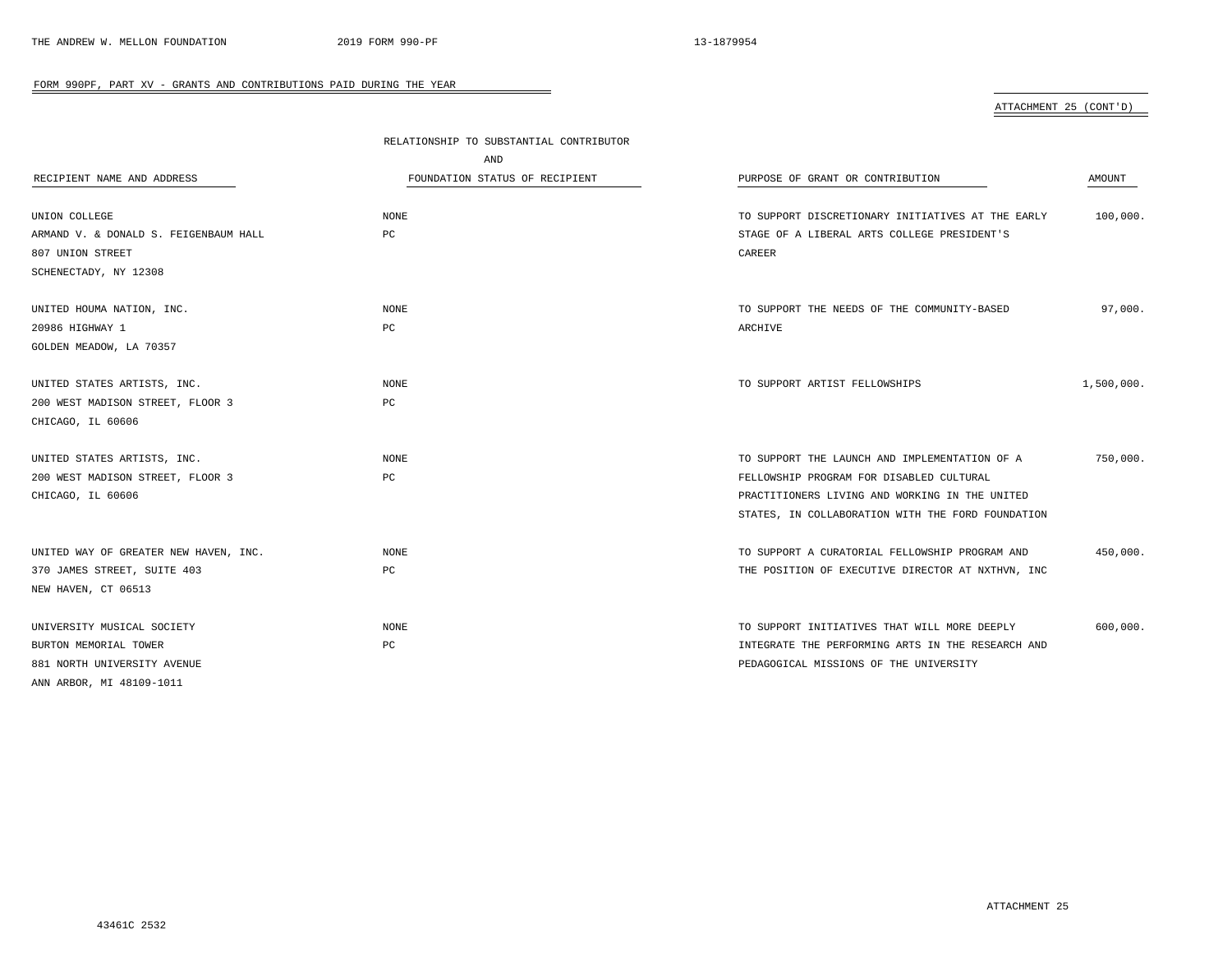## ATTACHMENT 25 (CONT'D)

|                                               | RELATIONSHIP TO SUBSTANTIAL CONTRIBUTOR |                                                   |            |
|-----------------------------------------------|-----------------------------------------|---------------------------------------------------|------------|
|                                               | AND                                     |                                                   |            |
| RECIPIENT NAME AND ADDRESS                    | FOUNDATION STATUS OF RECIPIENT          | PURPOSE OF GRANT OR CONTRIBUTION                  | AMOUNT     |
| UNIVERSITY OF ARIZONA                         | NONE                                    | TO SUPPORT A SAWYER SEMINAR ON THE COMPARATIVE    | 225,000.   |
| OLD MAIN, ROOM 200                            | PC                                      | STUDY OF CULTURES ENTITLED "NEOLIBERALISM AT THE  |            |
| 1200 EAST UNIVERSITY BOULEVARD, PO BOX 210021 |                                         | NEOPOPULIST CROSSROADS"                           |            |
| TUCSON, AZ 85721-0021                         |                                         |                                                   |            |
| UNIVERSITY OF CALGARY                         | <b>NONE</b>                             | TO SUPPORT THE CONTINUED IMPLEMENTATION OF A      | 760,000.   |
| ADMINISTRATION BUILDING, AD100                | PC                                      | PRESERVATION AND DIGITAL ASSET MANAGEMENT SYSTEM  |            |
| 2500 UNIVERSITY DRIVE NW                      |                                         | FOR THE AUDIO ARCHIVES OF A COMMERCIAL RECORDING  |            |
| ALBERTA, CALGARY                              |                                         | COMPANY                                           |            |
| CANADA T2N 1N4                                |                                         |                                                   |            |
| UNIVERSITY OF CALIFORNIA AT BERKELEY          | NONE                                    | TO SUPPORT INTERDISCIPLINARY COLLABORATIVE        | 1,000,000. |
| 200 CALIFORNIA HALL, #1500                    | PC                                      | RESEARCH SEMINARS, A MENTORING PROGRAM,           |            |
| BERKELEY, CA 94720-1500                       |                                         | UNDERGRADUATE CURRICULUM DEVELOPMENT              |            |
| UNIVERSITY OF CALIFORNIA AT BERKELEY          | <b>NONE</b>                             | TO CONTINUE SUPPORT FOR THE INTERNATIONAL         | 900,000.   |
| 200 CALIFORNIA HALL, #1500                    | PC                                      | CONSORTIUM OF CRITICAL THEORY PROGRAMS            |            |
| BERKELEY, CA 94720-1500                       |                                         |                                                   |            |
| UNIVERSITY OF CALIFORNIA AT BERKELEY          | <b>NONE</b>                             | TO SUPPORT THE CREATION OF A PILOT PROGRAM        | 100,000.   |
| 200 CALIFORNIA HALL, #1500                    | PC                                      | DESIGNED TO DEVELOP ADMINISTRATIVE POTENTIAL IN   |            |
| BERKELEY, CA 94720-1500                       |                                         | HUMANITIES AND ARTS FACULTY, WITH A FOCUS ON      |            |
|                                               |                                         | PROVIDING TRAINING IN HIGHER EDUCATION LEADERSHIP |            |
| UNIVERSITY OF CALIFORNIA AT DAVIS             | <b>NONE</b>                             | TO SUPPORT THE IMAGINING AMERICA LEADING AND      | 500,000.   |
| MRAK HALL, FIFTH FLOOR                        | PC                                      | LEARNING INITIATIVE TO DEVELOP A NATIONALLY       |            |
| ONE SHIELDS AVENUE                            |                                         | ADOPTABLE SET OF GUIDELINES FOR THE VALUING OF    |            |
| DAVIS, CA 95616                               |                                         | PUBLICLY ENGAGED SCHOLARSHIP AND PEDAGOGY AT      |            |
|                                               |                                         | UNIVERSITIES AND COLLEGES                         |            |

÷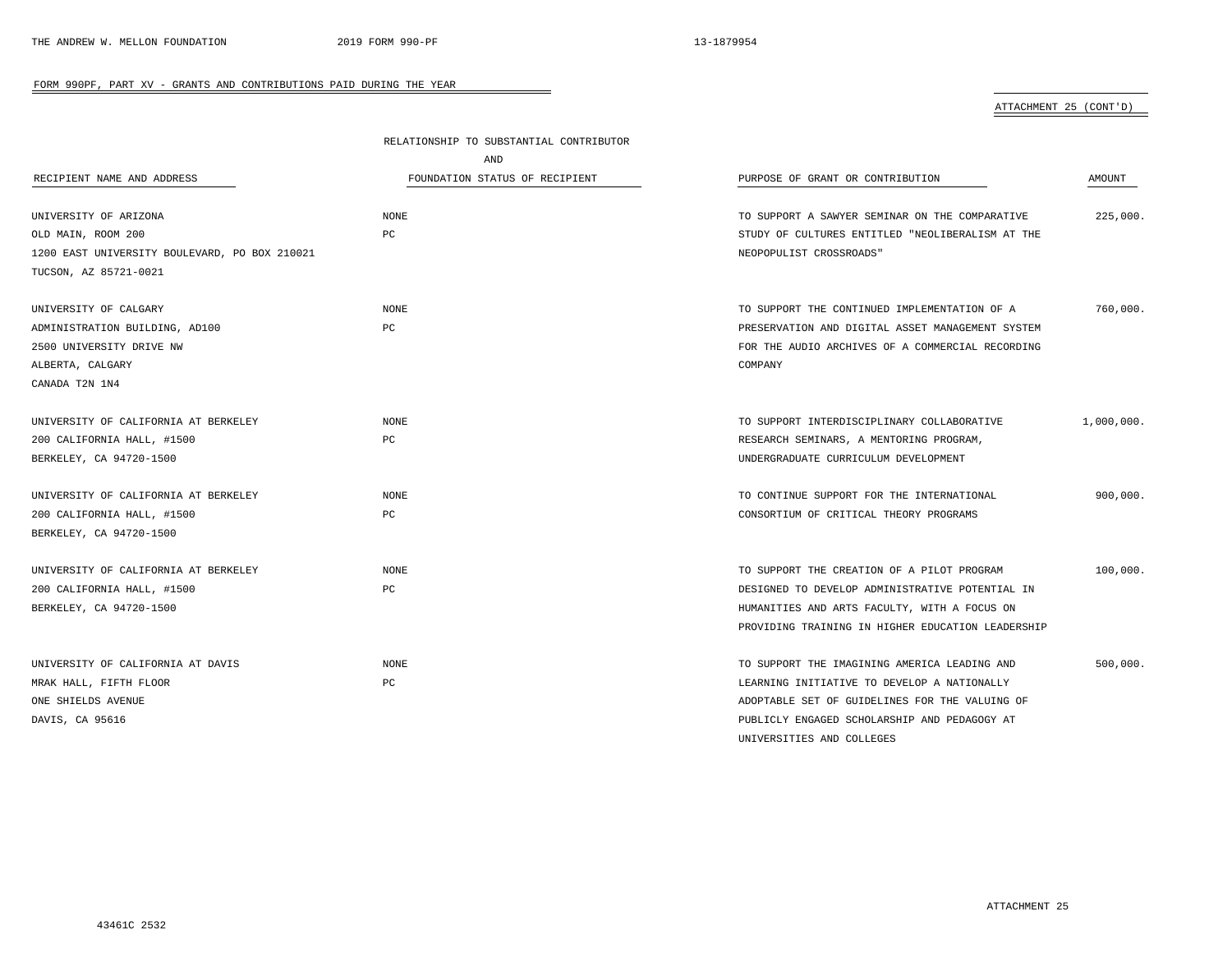# ATTACHMENT 25 (CONT'D)

|                                         | RELATIONSHIP TO SUBSTANTIAL CONTRIBUTOR |                                                    |          |  |  |
|-----------------------------------------|-----------------------------------------|----------------------------------------------------|----------|--|--|
|                                         | AND                                     |                                                    |          |  |  |
| RECIPIENT NAME AND ADDRESS              | FOUNDATION STATUS OF RECIPIENT          | PURPOSE OF GRANT OR CONTRIBUTION                   | AMOUNT   |  |  |
| UNIVERSITY OF CALIFORNIA AT DAVIS       | <b>NONE</b>                             | TO SUPPORT A NEW DIRECTIONS FELLOWSHIP FOR MEAGHAN | 215,000. |  |  |
| MRAK HALL, FIFTH FLOOR                  | PC                                      | O'KEEFE                                            |          |  |  |
| ONE SHIELDS AVENUE                      |                                         |                                                    |          |  |  |
| DAVIS, CA 95616                         |                                         |                                                    |          |  |  |
| UNIVERSITY OF CALIFORNIA AT DAVIS       | <b>NONE</b>                             | TO SUPPORT INITIATIVES THAT WILL MORE DEEPLY       | 600,000. |  |  |
| MRAK HALL, FIFTH FLOOR                  | PC                                      | INTEGRATE THE PERFORMING ARTS IN THE RESEARCH AND  |          |  |  |
| ONE SHIELDS AVENUE                      |                                         | PEDAGOGICAL MISSIONS OF THE UNIVERSITY             |          |  |  |
| DAVIS, CA 95616                         |                                         |                                                    |          |  |  |
| UNIVERSITY OF CALIFORNIA AT IRVINE      | NONE                                    | TO SUPPORT AN INQUIRY INTO HOW SOCIAL MEDIA AND    | 557,500. |  |  |
| 510 ALDRICH HALL                        | PC                                      | OTHER DATA AND CAN BE COMBINED WITH INSTITUTIONAL  |          |  |  |
| IRVINE, CA 92697-1900                   |                                         | RECORDS TO SUPPORT RESEARCH ON THE LIBERAL ARTS    |          |  |  |
| UNIVERSITY OF CALIFORNIA AT LOS ANGELES | <b>NONE</b>                             | TO SUPPORT A SAWYER SEMINAR ON THE COMPARATIVE     | 225,000. |  |  |
| PO BOX 951405                           | PC                                      | STUDY OF CULTURES ENTITLED "SANCTUARY SPACES:      |          |  |  |
| MURPHY HALL 2147                        |                                         | REWORLDING HUMANISM"                               |          |  |  |
| LOS ANGELES, CA 90095-1405              |                                         |                                                    |          |  |  |
| UNIVERSITY OF CALIFORNIA AT LOS ANGELES | <b>NONE</b>                             | TO SUPPORT THE DEVELOPMENT OF CURRICULAR AND       | 350,000. |  |  |
| PO BOX 951405                           | PC                                      | RESEARCH INITIATIVES IN MIDDLE EAST AND NORTH      |          |  |  |
| MURPHY HALL 2147                        |                                         | AFRICAN STUDIES                                    |          |  |  |
| LOS ANGELES, CA 90095-1405              |                                         |                                                    |          |  |  |
| UNIVERSITY OF CALIFORNIA AT LOS ANGELES | <b>NONE</b>                             | TO CONTINUE SUPPORT FOR UNDERGRADUATE INTERNSHIPS  | 900,000. |  |  |
| PO BOX 951405                           | $_{\rm PC}$                             | INTENDED TO DIVERSIFY THE APPLICANT POOL FOR       |          |  |  |
| MURPHY HALL 2147                        |                                         | GRADUATE CONSERVATION PROGRAMS                     |          |  |  |
| LOS ANGELES, CA 90095-1405              |                                         |                                                    |          |  |  |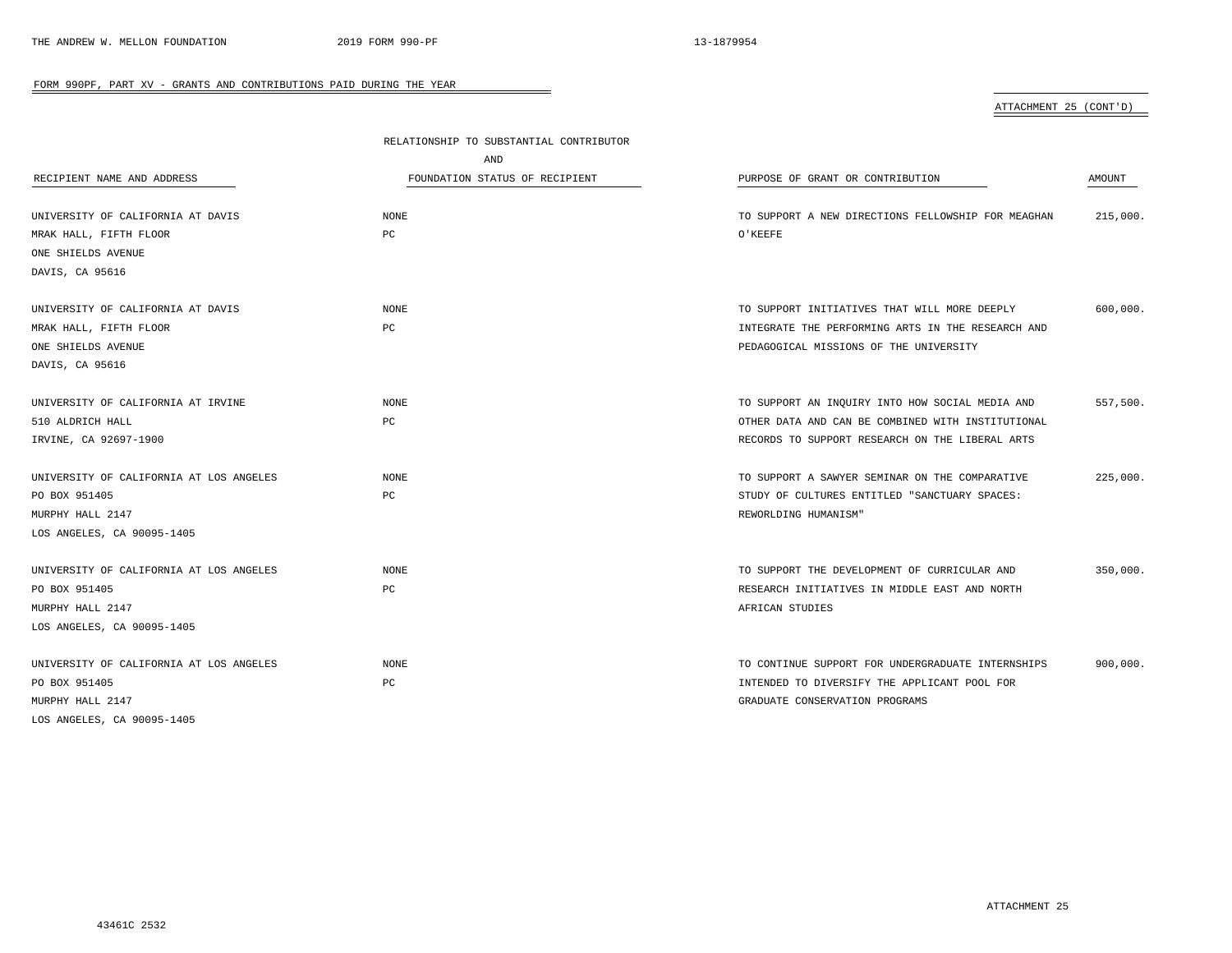ATTACHMENT 25 (CONT'D)

|                                           | RELATIONSHIP TO SUBSTANTIAL CONTRIBUTOR |                                                   |               |
|-------------------------------------------|-----------------------------------------|---------------------------------------------------|---------------|
|                                           | AND                                     |                                                   |               |
| RECIPIENT NAME AND ADDRESS                | FOUNDATION STATUS OF RECIPIENT          | PURPOSE OF GRANT OR CONTRIBUTION                  | <b>AMOUNT</b> |
|                                           |                                         |                                                   |               |
| UNIVERSITY OF CALIFORNIA AT LOS ANGELES   | $\rm{NONE}$                             | TO SUPPORT THE DANCING DISABILITY LAB             | 120,000.      |
| PO BOX 951405                             | PC                                      |                                                   |               |
| MURPHY HALL 2147                          |                                         |                                                   |               |
| LOS ANGELES, CA 90095-1405                |                                         |                                                   |               |
|                                           |                                         |                                                   |               |
| UNIVERSITY OF CALIFORNIA AT MERCED        | NONE                                    | TO SUPPORT AN UNDERGRADUATE RESEARCH PROGRAM IN   | 525,000.      |
| 5200 NORTH LAKE ROAD                      | РC                                      | THE HUMANITIES AND RELATED FIELDS FOR             |               |
| MERCED, CA 95343                          |                                         | UNDERREPRESENTED STUDENTS AND OTHERS INTERESTED   |               |
|                                           |                                         | IN PURSUING SCHOLARLY CAREERS                     |               |
|                                           |                                         |                                                   |               |
| UNIVERSITY OF CALIFORNIA AT RIVERSIDE     | NONE                                    | TO SUPPORT A SERIES OF FELLOWSHIPS, HOUSED AT THE | 500,000.      |
| 4108 HINDERAKER HALL                      | $_{\rm PC}$                             | CENTER FOR IDEAS AND SOCIETY, THAT WILL ENHANCE   |               |
| RIVERSIDE, CA 92521                       |                                         | THE HUMANITIES PROFILE OF THE UNIVERSITY, AID IN  |               |
|                                           |                                         | FACULTY RECRUITMENT AND RETENTION, AND ASSIST     |               |
|                                           |                                         | WITH SECOND PROJECT DEVELOPMENT                   |               |
| UNIVERSITY OF CALIFORNIA AT RIVERSIDE     | NONE                                    | TO SUPPORT EFFORTS TO STRENGTHEN THE FIELDS OF    | 1,000,000.    |
| 4108 HINDERAKER HALL                      | РC                                      | NATIVE AND INDIGENOUS STUDIES THROUGH THE         |               |
| RIVERSIDE, CA 92521                       |                                         | CALIFORNIA CENTER FOR NATIVE NATIONS              |               |
|                                           |                                         |                                                   |               |
| UNIVERSITY OF CALIFORNIA AT SAN DIEGO     | NONE                                    | TO CONTINUE SUPPORT FOR THE TRANSFER OF SAN DIEGO | 750,000.      |
| 9500 GILMAN DRIVE, #0005                  | PC                                      | COMMUNITY COLLEGE DISTRICT STUDENTS IN THE        |               |
| LA JOLLA, CA 92093-0005                   |                                         | HUMANITIES TO THE UNIVERSITY, AND ASSURE THEIR    |               |
|                                           |                                         | SUCCESSFUL COMPLETION OF THE BA DEGREE, AND       |               |
|                                           |                                         | PROVIDE NEW RESOURCES FOR THE EQUAL OPPORTUNITY   |               |
|                                           |                                         | SERVICES INTERNSHIP INITIATIVE                    |               |
|                                           |                                         |                                                   |               |
| UNIVERSITY OF CALIFORNIA AT SANTA BARBARA | NONE                                    | TO INCREASE STUDENT ENGAGEMENT, PERSISTENCE, AND  | 837,000.      |
|                                           |                                         | SUCCESS IN HUMANITIES DISCIPLINES FOR THE         |               |
|                                           |                                         | UNIVERSITY'S DIVERSE STUDENT BODY BY ENHANCING    |               |
|                                           |                                         | THE PEDAGOGICAL PRACTICES OF CURRENT AND FUTURE   |               |
|                                           |                                         | FACULTY, IMPROVING THE PEDAGOGICAL TRAINING OF    |               |

 $\overline{\phantom{a}}$ 

GRADUATE STUDENTS, AND CONVEYING THE CONNECTION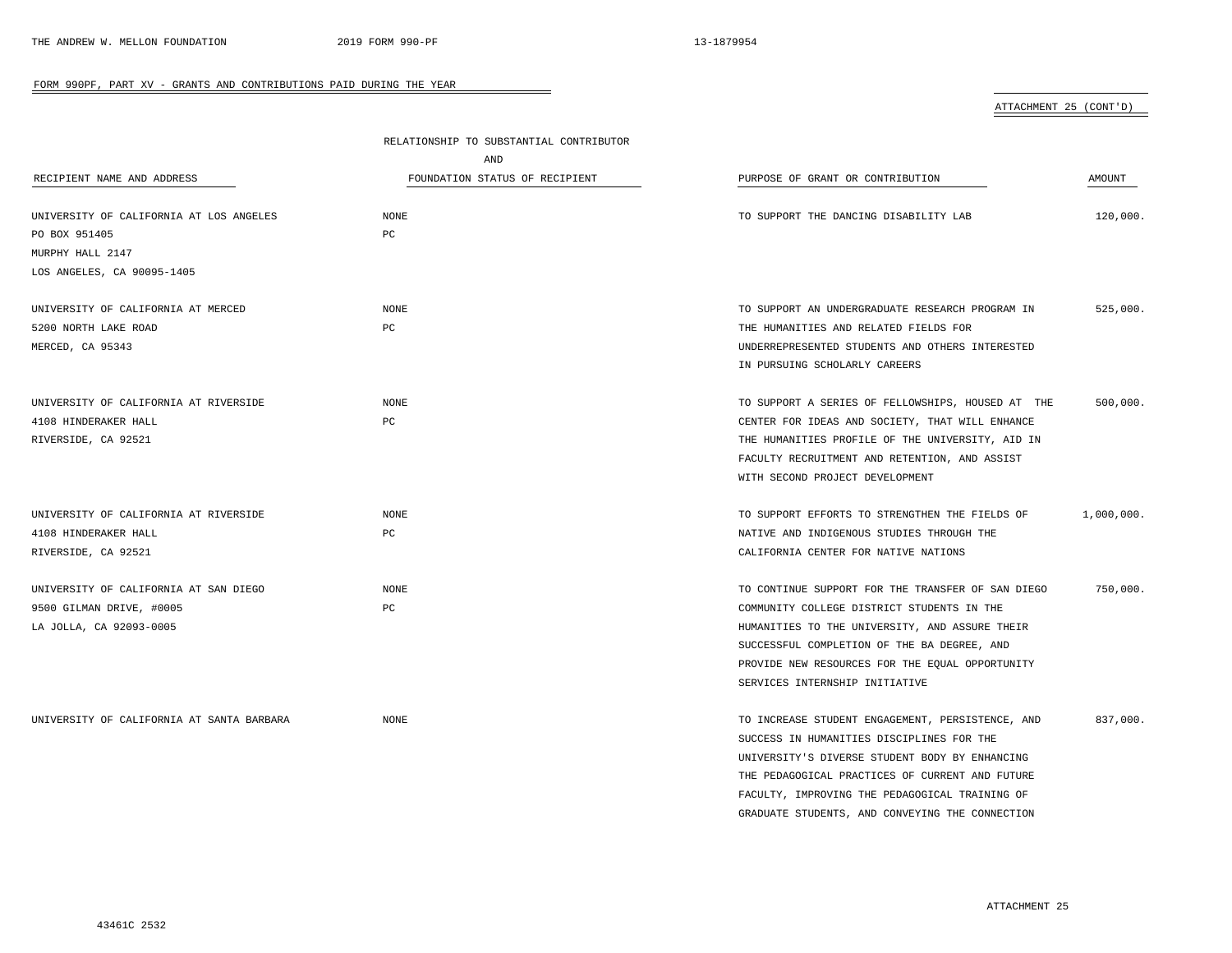ATTACHMENT 25 (CONT'D)

|                                    | RELATIONSHIP TO SUBSTANTIAL CONTRIBUTOR |                                                    |            |
|------------------------------------|-----------------------------------------|----------------------------------------------------|------------|
|                                    | AND                                     |                                                    |            |
| RECIPIENT NAME AND ADDRESS         | FOUNDATION STATUS OF RECIPIENT          | PURPOSE OF GRANT OR CONTRIBUTION                   | AMOUNT     |
|                                    |                                         |                                                    |            |
| 5221 CHEADLE HALL                  | PC                                      | BETWEEN HUMANISTIC STUDY AND A VARIETY OF CAREER   |            |
| SANTA BARBARA, CA 93106-2030       |                                         | PATHWAYS                                           |            |
| UNIVERSITY OF CAMBRIDGE            | NONE                                    | TO SUPPORT A SAWYER SEMINAR ON THE COMPARATIVE     | 225,000.   |
| THE OLD SCHOOLS                    | PC                                      | STUDY OF CULTURES ENTITLED "HISTORIES OF           |            |
| TRINITY LANE                       |                                         | ARTIFICIAL INTELLIGENCE: A GENEALOGY OF POWER"     |            |
| CAMBRIDGE                          |                                         |                                                    |            |
| UNITED KINGDOM CB2 1TN             |                                         |                                                    |            |
| UNIVERSITY OF CAPE TOWN            | NONE                                    | TO SUPPORT COLLABORATIVE AND INDIVIDUAL GRANT      | 773,000.   |
| PRIVATE BAG X3                     | PC                                      | EFFORTS AMONG SEVERAL SOUTH AFRICAN UNIVERSITIES   |            |
| RONDEBOSCH                         |                                         | TO EXPAND THEIR INCLUSIVE PROFESSORIATE            |            |
| CAPE TOWN                          |                                         | INITIATIVES                                        |            |
| SOUTH AFRICA 7701                  |                                         |                                                    |            |
| UNIVERSITY OF CHICAGO              | NONE                                    | TO SUPPORT AN INITIATIVE THAT EXPANDS TRAINING AND | 1,500,000. |
| 5801 SOUTH ELLIS AVENUE, SUITE 501 | PC                                      | CAREER EXPLORATION OPPORTUNITIES FOR DOCTORAL      |            |
| CHICAGO, IL 60637                  |                                         | CANDIDATES                                         |            |
| UNIVERSITY OF CHICAGO              | <b>NONE</b>                             | TO SUPPORT A RENEWAL OF THE RESIDENTIAL            | 572,500.   |
| 5801 SOUTH ELLIS AVENUE, SUITE 501 | PC                                      | FELLOWSHIPS FOR ARTS PRACTICE & SCHOLARSHIP AT     |            |
| CHICAGO, IL 60637                  |                                         | THE GRAY CENTER FOR ARTS AND INQUIRY               |            |
| UNIVERSITY OF CHICAGO              | NONE                                    | TO SUPPORT THE BLACK METROPOLIS RESEARCH           | 250,000.   |
| 5801 SOUTH ELLIS AVENUE, SUITE 501 | PC                                      | CONSORTIUM IN ITS EFFORTS TO ENHANCE THE ONLINE    |            |
| CHICAGO, IL 60637                  |                                         | PORTAL INTO ITS COLLECTIONS DATABASE AND TO GROW   |            |
|                                    |                                         | ITS COMMUNITY OF DONORS OF BLACK HISTORY MATERIAL  |            |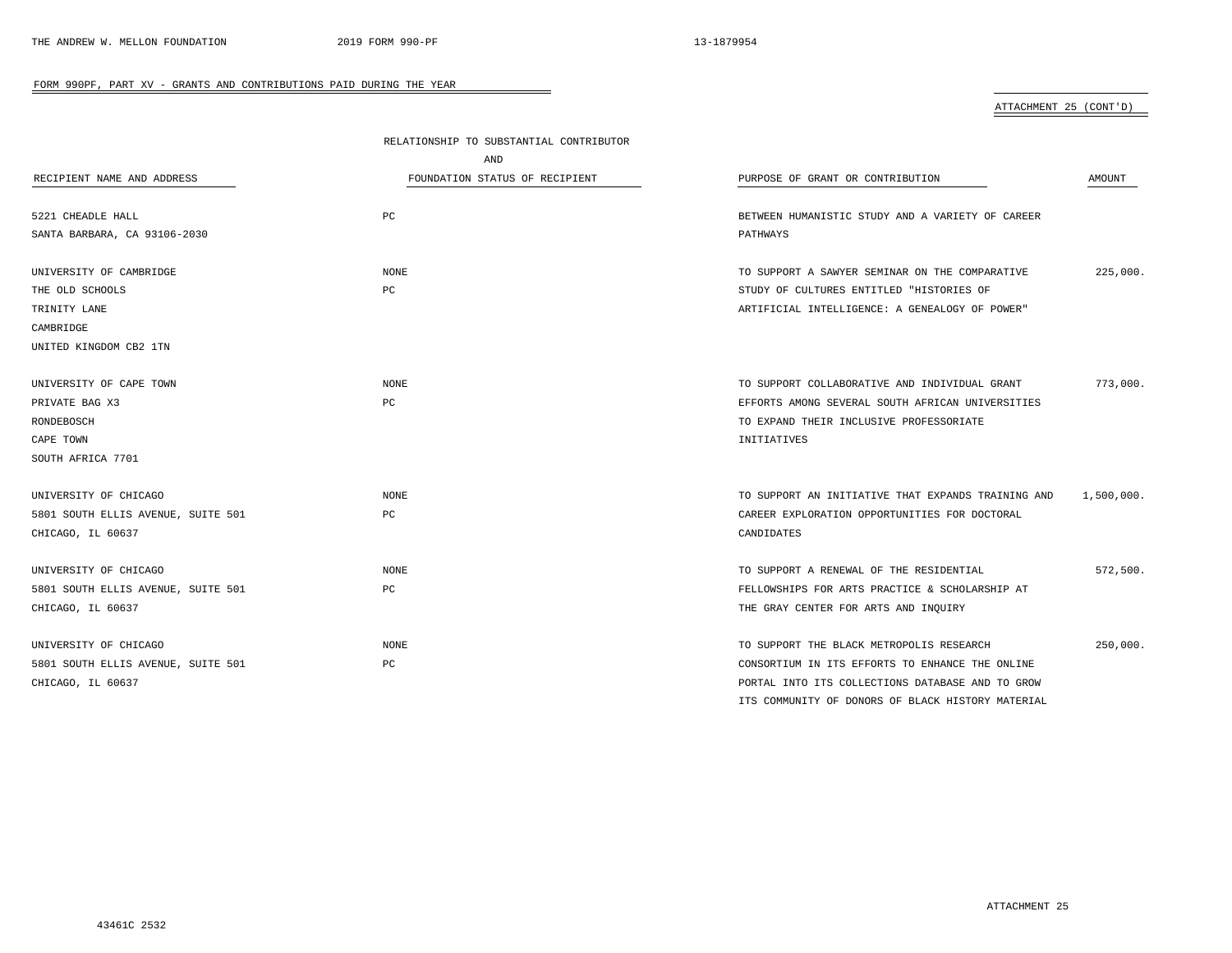ATTACHMENT 25 (CONT'D)

|                                    | RELATIONSHIP TO SUBSTANTIAL CONTRIBUTOR |                                                    |            |
|------------------------------------|-----------------------------------------|----------------------------------------------------|------------|
|                                    | AND                                     |                                                    |            |
| RECIPIENT NAME AND ADDRESS         | FOUNDATION STATUS OF RECIPIENT          | PURPOSE OF GRANT OR CONTRIBUTION                   | AMOUNT     |
|                                    |                                         |                                                    |            |
| UNIVERSITY OF CHICAGO              | NONE                                    | TO SUPPORT AN INITIATIVE HONORING PROFESSOR        | 100,000.   |
| 5801 SOUTH ELLIS AVENUE, SUITE 501 | PC                                      | ALLISON DAVIS                                      |            |
| CHICAGO, IL 60637                  |                                         |                                                    |            |
|                                    |                                         |                                                    |            |
| UNIVERSITY OF COLORADO AT BOULDER  | NONE                                    | TO SUPPORT A SAWYER SEMINAR ON THE COMPARATIVE     | 225,000.   |
| 914 BROADWAY                       | PC                                      | STUDY OF CULTURES ENTITLED "DEEP HORIZONS:         |            |
| 35 SYS                             |                                         | MAKINGVISIBLE AN UNSEEN SPECTRUM OF ECOLOGICAL     |            |
| BOULDER, CO 80309-0035             |                                         | CASUALTIES & PROSPECTS"                            |            |
|                                    |                                         |                                                    |            |
| UNIVERSITY OF CONNECTICUT          | NONE                                    | TO SUPPORT THE FURTHER DEVELOPMENT OF A STUDIO FOR | 500,000.   |
| GULLEY HALL - STORRS CAMPUS        | PC                                      | THE COLLABORATIVE DESIGN, DEVELOPMENT, AND         |            |
| 352 MANSFIELD ROAD, UNIT 1048      |                                         | PUBLICATION OF DIGITAL SCHOLARLY PROJECTS          |            |
| STORRS, CT 06269-1048              |                                         |                                                    |            |
|                                    |                                         |                                                    |            |
| UNIVERSITY OF DUISBURG-ESSEN       | NONE                                    | TO CONTINUE SUPPORT FOR SCHOLARS AT RISK AT THE    | 1,500,000. |
| UNIVERSITATSSTR. 12                | PC                                      | ACADEMY IN EXILE                                   |            |
| <b>ESSEN</b>                       |                                         |                                                    |            |
| GERMANY 45141                      |                                         |                                                    |            |
|                                    |                                         |                                                    |            |
| UNIVERSITY OF GEORGIA              | NONE                                    | TO SUPPORT A PILOT OF THE COASTS, CLIMATES, THE    | 150,000.   |
| THE ADMINISTRATION BUILDING        | PC                                      | HUMANITIES, AND THE ENVIRONMENT CONSORTIUM         |            |
| 220 SOUTH JACKSON STREET           |                                         | PROGRAM                                            |            |
| ATHENS, GA 30602                   |                                         |                                                    |            |
|                                    |                                         |                                                    |            |
| UNIVERSITY OF GHANA                | NONE                                    | TO SUPPORT AND ENHANCE GRADUATE AND FACULTY        | 214,000.   |
| PO BOX LG 55                       | PC                                      | TRAINING                                           |            |
| LEGON                              |                                         |                                                    |            |
| ACCRA                              |                                         |                                                    |            |
| GHANA                              |                                         |                                                    |            |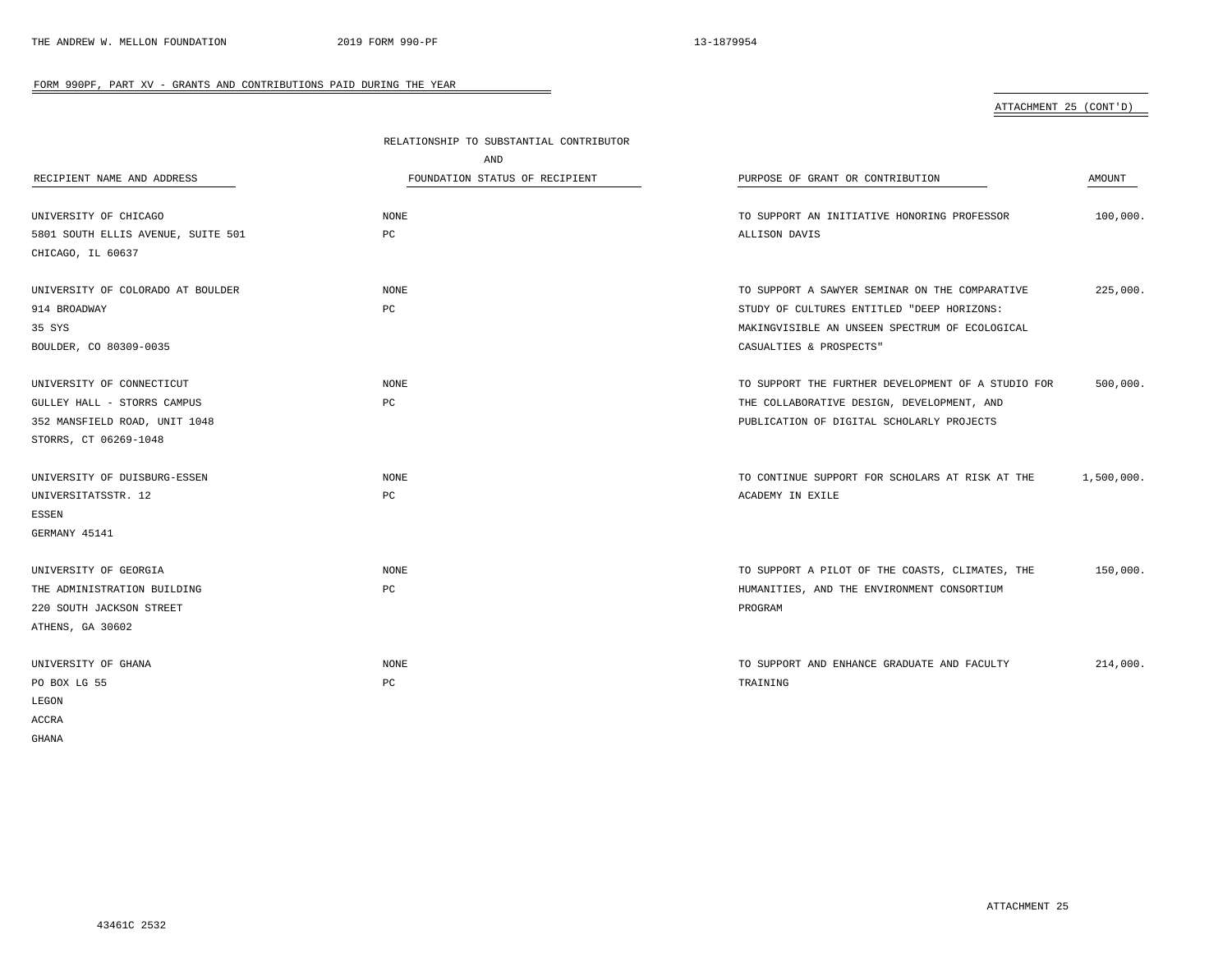| ATTACHMENT 25 (CONT'D) |  |
|------------------------|--|
|                        |  |

| RECIPIENT NAME AND ADDRESS<br>UNIVERSITY OF GHANA<br>PO BOX LG 55<br>LEGON<br><b>ACCRA</b>                                    | RELATIONSHIP TO SUBSTANTIAL CONTRIBUTOR<br>AND<br>FOUNDATION STATUS OF RECIPIENT<br><b>NONE</b><br>$_{\rm PC}$ | PURPOSE OF GRANT OR CONTRIBUTION<br>TO SUPPORT AND ENHANCE HUMANITIES RESEARCH                                                                                                                                                                       | AMOUNT<br>234,000. |
|-------------------------------------------------------------------------------------------------------------------------------|----------------------------------------------------------------------------------------------------------------|------------------------------------------------------------------------------------------------------------------------------------------------------------------------------------------------------------------------------------------------------|--------------------|
| GHANA                                                                                                                         |                                                                                                                |                                                                                                                                                                                                                                                      |                    |
| UNIVERSITY OF GHANA<br>PO BOX LG 55<br>LEGON<br><b>ACCRA</b><br><b>GHANA</b>                                                  | <b>NONE</b><br>PC                                                                                              | TO SUPPORT AND ENHANCE DOCTORAL TRAINING IN THE<br>HUMANITIES                                                                                                                                                                                        | 200,000.           |
| UNIVERSITY OF HOUSTON<br>4302 UNIVERSITY DRIVE<br>212 EAST CULLEN BUILDING<br>HOUSTON, TX 77204-2018                          | <b>NONE</b><br>$_{\rm PC}$                                                                                     | TO SUPPORT THE DEVELOPMENT OF A LATINX STUDIES<br>DIGITAL HUMANITIES CENTER                                                                                                                                                                          | 750,000.           |
| UNIVERSITY OF ILLINOIS AT URBANA-CHAMPAIGN<br>SWANLUND ADMINISTRATION BUILDING<br>601 EAST JOHN STREET<br>CHAMPAIGN, IL 61820 | <b>NONE</b><br>PC                                                                                              | TO SUPPORT AN INITIATIVE THAT ENABLES GRADUATE<br>STUDENTS AT THE EARLY STAGES OF THEIR PROGRAM IN<br>THE HUMANITIES TO DEVELOP METHODOLOGICAL<br>APPROACHES TO THEMATIC QUESTIONS THAT REQUIRE NEW<br>FORMS OF EXPERTISE AND COLLABORATIVE PRACTICE | 1,000,000.         |
| UNIVERSITY OF ILLINOIS AT URBANA-CHAMPAIGN<br>SWANLUND ADMINISTRATION BUILDING<br>601 EAST JOHN STREET<br>CHAMPAIGN, IL 61820 | <b>NONE</b><br>$_{\rm PC}$                                                                                     | TO SUPPORT A RESEARCH AND CAPACITY-DEVELOPMENT<br>PROJECT BETWEEN THE UNIVERSITIES OF KWAZULU-NATAL<br>AND ILLINOIS AT URBANA-CHAMPAIGN                                                                                                              | 380,000.           |
| UNIVERSITY OF ILLINOIS AT URBANA-CHAMPAIGN<br>SWANLUND ADMINISTRATION BUILDING<br>601 EAST JOHN STREET<br>CHAMPAIGN, IL 61820 | <b>NONE</b><br>$_{\rm PC}$                                                                                     | TO SUPPORT A PROJECT TO DEFINE PDF/A AS AN<br>ARCHIVAL CONTAINER FOR EMAIL                                                                                                                                                                           | 45,000.            |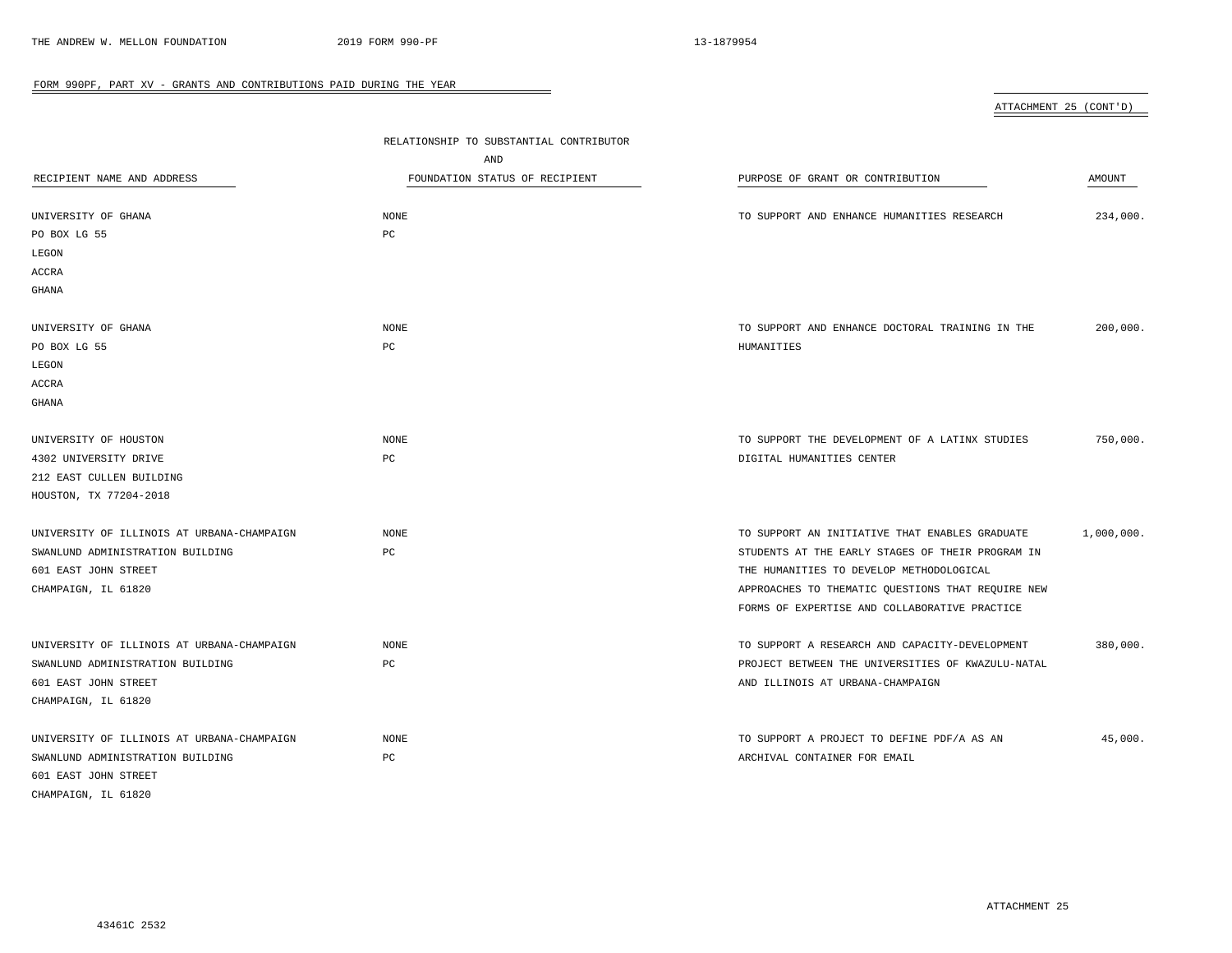# ATTACHMENT 25 (CONT'D)

|                                            | RELATIONSHIP TO SUBSTANTIAL CONTRIBUTOR |                                                   |          |
|--------------------------------------------|-----------------------------------------|---------------------------------------------------|----------|
|                                            | AND                                     |                                                   |          |
| RECIPIENT NAME AND ADDRESS                 | FOUNDATION STATUS OF RECIPIENT          | PURPOSE OF GRANT OR CONTRIBUTION                  | AMOUNT   |
| UNIVERSITY OF ILLINOIS AT URBANA-CHAMPAIGN | <b>NONE</b>                             | TO SUPPORT A REGRANTING PROGRAM THAT WOULD HELP   | 857,000. |
| SWANLUND ADMINISTRATION BUILDING           | PC                                      | LIBRARIES AND ARCHIVES ADDRESS THE CHALLENGES OF  |          |
| 601 EAST JOHN STREET                       |                                         | EMAIL ARCHIVING                                   |          |
| CHAMPAIGN, IL 61820                        |                                         |                                                   |          |
| UNIVERSITY OF ILLINOIS AT URBANA-CHAMPAIGN | NONE                                    | TO SUPPORT THE DEVELOPMENT OF MODEL LANGUAGE THAT | 70,500.  |
| SWANLUND ADMINISTRATION BUILDING           | PC                                      | WOULD ADDRESS PRIVACY CONCERNS IN LIBRARY CONTENT |          |
| 601 EAST JOHN STREET                       |                                         | SUBSCRIPTIONS                                     |          |
| CHAMPAIGN, IL 61820                        |                                         |                                                   |          |
| UNIVERSITY OF IOWA                         | <b>NONE</b>                             | TO SUPPORT DOCTORAL REINVENTION EFFORTS CENTERED  | 670,500. |
| 101 JESSUP HALL                            | PC                                      | ON EXPANDED TRAINING, PUBLIC HUMANITIES           |          |
| IOWA CITY, IA 52242-1316                   |                                         | OPPORTUNITIES, AND THE CREATION OF AN             |          |
|                                            |                                         | INTERDISCIPLINARY PHD                             |          |
| UNIVERSITY OF KANSAS                       | NONE                                    | TO SUPPORT THE DIGITIZATION OF OUT-OF-PRINT       | 129,000. |
| PO BOX 928                                 | PC                                      | HUMANITIES TITLES AND THE DISSEMINATION OF THOSE  |          |
| LAWRENCE, KS 66045                         |                                         | TITLES ON AN OPEN ACCESS BASIS                    |          |
| UNIVERSITY OF KANSAS                       | NONE                                    | TO SUPPORT INITIATIVES THAT WILL MORE DEEPLY      | 466,000. |
| PO BOX 928                                 | PC                                      | INTEGRATE THE PERFORMING ARTS IN THE RESEARCH AND |          |
| LAWRENCE, KS 66045                         |                                         | PEDAGOGICAL MISSIONS OF THE UNIVERSITY            |          |
| UNIVERSITY OF KANSAS                       | NONE                                    | TO CONTINUE SUPPORT FOR THE INTEGRATED ARTS       | 650,000. |
| PO BOX 928                                 | PC                                      | RESEARCH INITIATIVE                               |          |
| LAWRENCE, KS 66045                         |                                         |                                                   |          |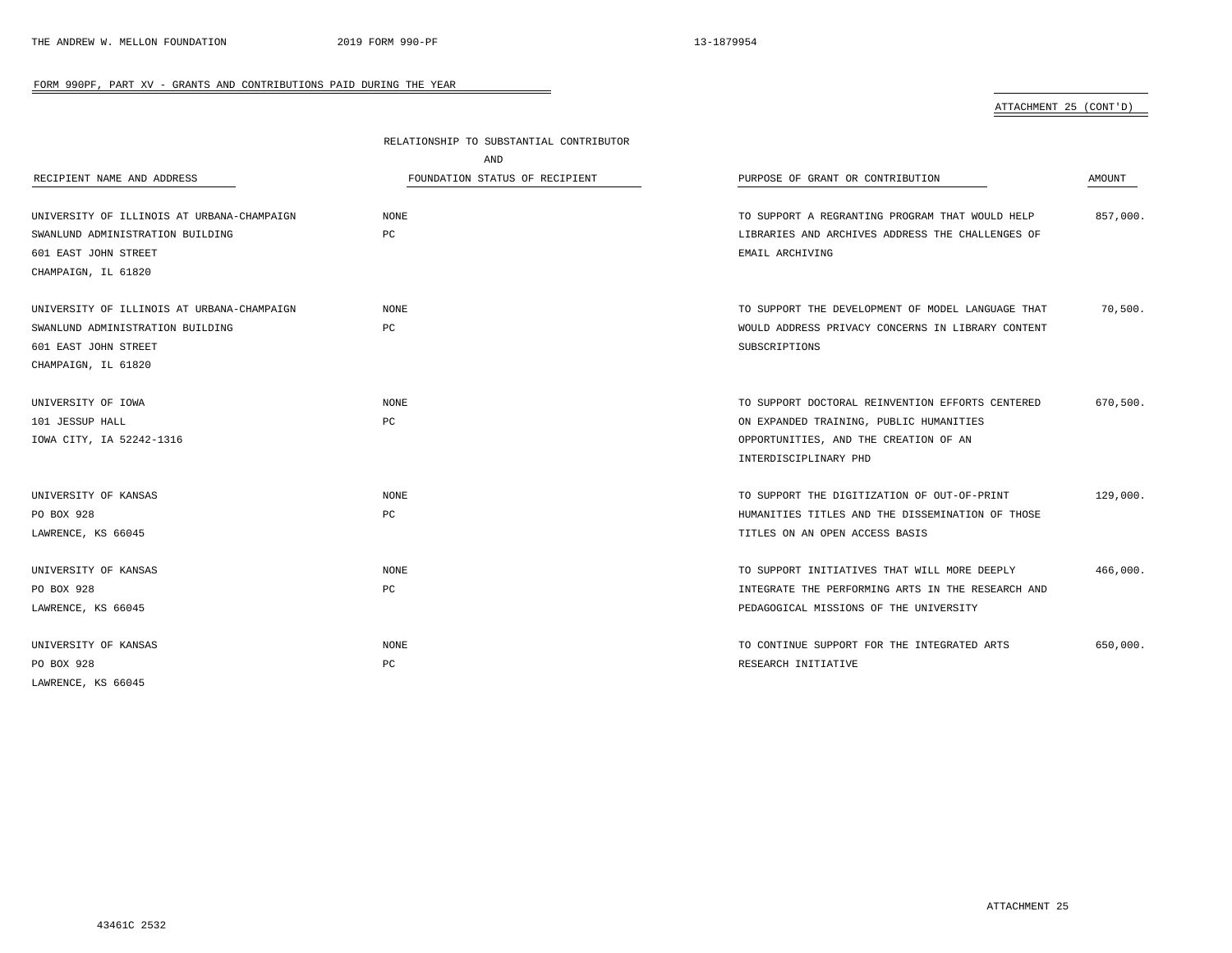# ATTACHMENT 25 (CONT'D)

|                                        | RELATIONSHIP TO SUBSTANTIAL CONTRIBUTOR |                                                    |            |
|----------------------------------------|-----------------------------------------|----------------------------------------------------|------------|
|                                        | AND                                     |                                                    |            |
| RECIPIENT NAME AND ADDRESS             | FOUNDATION STATUS OF RECIPIENT          | PURPOSE OF GRANT OR CONTRIBUTION                   | AMOUNT     |
|                                        |                                         |                                                    |            |
| UNIVERSITY OF KENTUCKY                 | <b>NONE</b>                             | TO SUPPORT THE DIGITAL RESTORATION AND             | 1,500,000. |
| 301 PETERSON SERVICE BUILDING          | PC                                      | REPRESENTATION OF THE HERCULANEUM PAPYRI           |            |
| LEXINGTON, KY 40506                    |                                         |                                                    |            |
| UNIVERSITY OF KWAZULU-NATAL            | $\rm{NONE}$                             | TO SUPPORT A RESEARCH AND CAPACITY-DEVELOPMENT     | 385,000.   |
| UNIVERSITY ROAD                        | PC                                      | PROJECT BETWEEN THE UNIVERSITIES OF KWAZULU-NATAL  |            |
| WESTVILLE                              |                                         | AND ILLINOIS AT URBANA-CHAMPAIGN                   |            |
| SOUTH AFRICA 3630                      |                                         |                                                    |            |
| UNIVERSITY OF KWAZULU-NATAL            | <b>NONE</b>                             | TO SUPPORT COLLABORATIVE AND INDIVIDUAL GRANT      | 681,000.   |
| UNIVERSITY ROAD                        | PC                                      | EFFORTS AMONG SEVERAL SOUTH AFRICAN UNIVERSITIES   |            |
| WESTVILLE                              |                                         | TO EXPAND THEIR INCLUSIVE PROFESSORIATE            |            |
| SOUTH AFRICA 3630                      |                                         | INITIATIVES                                        |            |
| UNIVERSITY OF MARYLAND AT COLLEGE PARK | <b>NONE</b>                             | TO SUPPORT THE PRESERVATION OF WEB-BASED RESOURCES | 600,000    |
| 1101 MAIN ADMINISTRATION BUILDING      | PC                                      | COLLECTED THROUGH SOCIAL MEDIA PLATFORMS           |            |
| COLLEGE PARK, MD 20742-5025            |                                         |                                                    |            |
| UNIVERSITY OF MARYLAND AT COLLEGE PARK | <b>NONE</b>                             | TO SUPPORT THE DEVELOPMENT OF OPTICAL CHARACTER    | 800,000.   |
| 1101 MAIN ADMINISTRATION BUILDING      | PC                                      | RECOGNITION TOOLS AND SERVICES FOR ARABIC SCRIPTS  |            |
| COLLEGE PARK, MD 20742-5025            |                                         |                                                    |            |
| UNIVERSITY OF MARYLAND AT COLLEGE PARK | <b>NONE</b>                             | TO SUPPORT AN INTEGRATED RESEARCH AND PEDAGOGICAL  | 1,000,000. |
| 1101 MAIN ADMINISTRATION BUILDING      | PC                                      | MODEL AT THE INTERSECTION OF DIGITAL HUMANITIES    |            |
| COLLEGE PARK, MD 20742-5025            |                                         | AND AFRICAN AMERICAN STUDIES                       |            |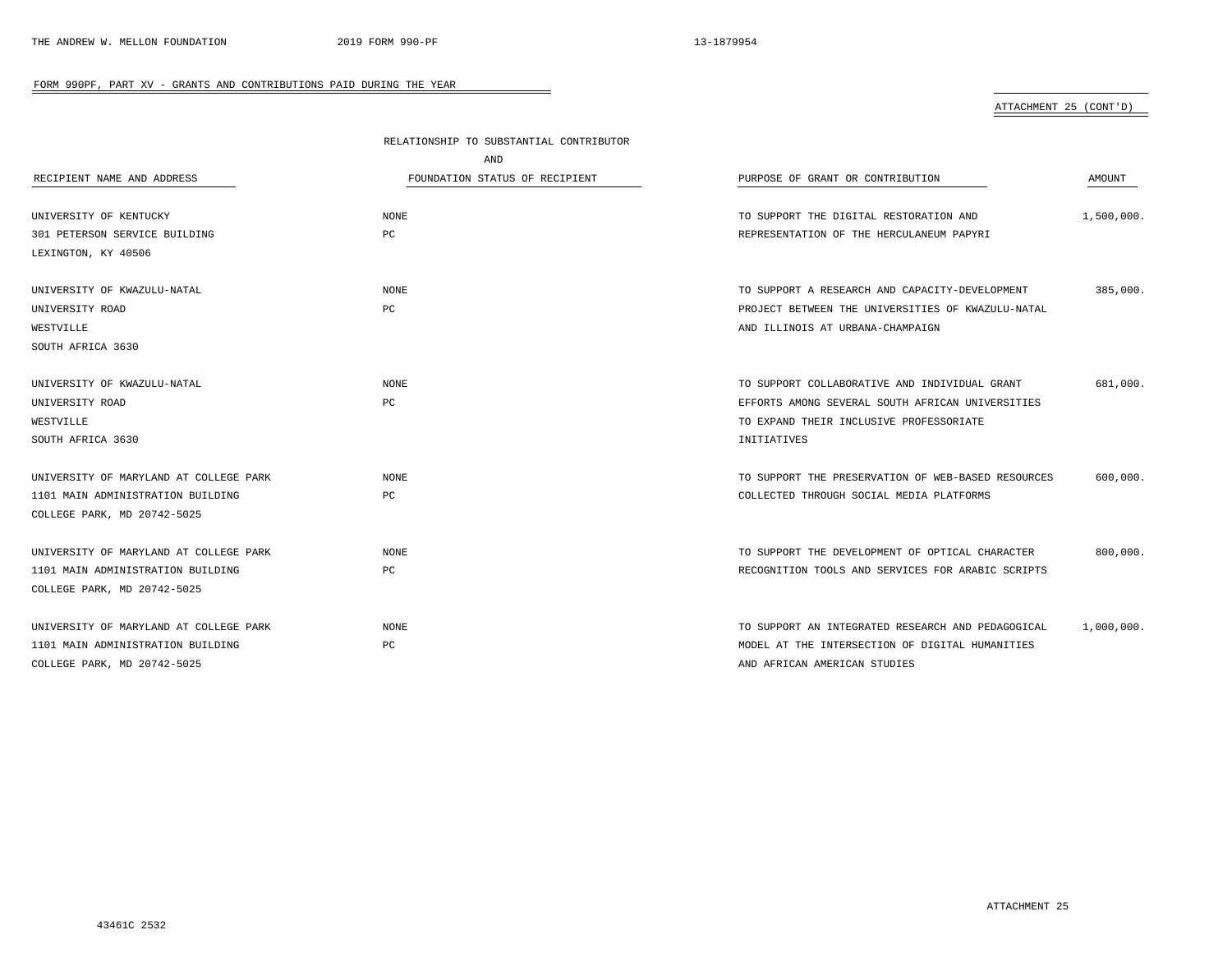# ATTACHMENT 25 (CONT'D)

|                                          | RELATIONSHIP TO SUBSTANTIAL CONTRIBUTOR |                                                   |            |
|------------------------------------------|-----------------------------------------|---------------------------------------------------|------------|
|                                          | AND                                     |                                                   |            |
| RECIPIENT NAME AND ADDRESS               | FOUNDATION STATUS OF RECIPIENT          | PURPOSE OF GRANT OR CONTRIBUTION                  | AMOUNT     |
| UNIVERSITY OF MARYLAND AT COLLEGE PARK   | NONE                                    | TO SUPPORT A RESEARCH SEMINAR ENTITLED            | 500,000.   |
| 1101 MAIN ADMINISTRATION BUILDING        | PC                                      | "RACE/ETHNICITY AND GENDER IDENTITY IN A SHIFTING |            |
| COLLEGE PARK, MD 20742-5025              |                                         | CULTURAL AND RACIAL CLIMATE: AFRICAN/BLACK        |            |
|                                          |                                         | DIASPORA ACADEMIC AND PUBLIC DISCOURSE"           |            |
| UNIVERSITY OF MARYLAND, BALTIMORE COUNTY | <b>NONE</b>                             | TO SUPPORT COLLABORATION WITH COMMUNITY PARTNERS  | 125,000.   |
| 1000 HILLTOP CIRCLE                      | PC                                      | TO DEVELOP A NATIONAL MODEL FOR ENGAGING URBAN    |            |
| BALTIMORE, MD 21250                      |                                         | COMMUNITIES IN PUBLIC HUMANITIES TEACHING AND     |            |
|                                          |                                         | RESEARCH                                          |            |
| UNIVERSITY OF MIAMI                      | NONE                                    | TO SUPPORT THE DEVELOPMENT OF PUBLIC PROGRAMMING  | 150,000    |
| 1252 MEMORIAL DRIVE, SUITE 230           | $_{\rm PC}$                             | IN CONJUNCTION WITH THE PROGRAM IN AFRICANA       |            |
| ASHE ADMINISTRATION BUILDING             |                                         | STUDIES                                           |            |
| CORAL GABLES, FL 33146                   |                                         |                                                   |            |
| UNIVERSITY OF MICHIGAN                   | <b>NONE</b>                             | TO SUPPORT AN EFFORT TO COLLECT DATA WITH         | 1,250,000. |
| 2074 FLEMING ADMINISTRATION BUILDING     | PC                                      | INSTITUTIONS OF HIGHER EDUCATION THAT WOULD SERVE |            |
| 503 THOMPSON STREET                      |                                         | AS A LARGE DATASET FOR STUDYING THE EFFECTS OF    |            |
| ANN ARBOR, MI 48109-1340                 |                                         | LIBERAL ARTS EDUCATION ON A BROAD SET OF STUDENT  |            |
|                                          |                                         | OUTCOMES                                          |            |
| UNIVERSITY OF MICHIGAN                   | <b>NONE</b>                             | TO SUPPORT A NEW DIRECTIONS FELLOWSHIP FOR LEILA  | 201,000.   |
| 2074 FLEMING ADMINISTRATION BUILDING     | PC                                      | KAWAR                                             |            |
| 503 THOMPSON STREET                      |                                         |                                                   |            |
| ANN ARBOR, MI 48109-1340                 |                                         |                                                   |            |
| UNIVERSITY OF MICHIGAN                   | NONE                                    | TO SUPPORT AN URBAN HUMANITIES INITIATIVE THAT    | 500,000.   |
| 2074 FLEMING ADMINISTRATION BUILDING     | $_{\rm PC}$                             | FOCUSES ON DETROIT AND URBAN INEQUALITY           |            |
| 503 THOMPSON STREET                      |                                         |                                                   |            |
| ANN ARBOR, MI 48109-1340                 |                                         |                                                   |            |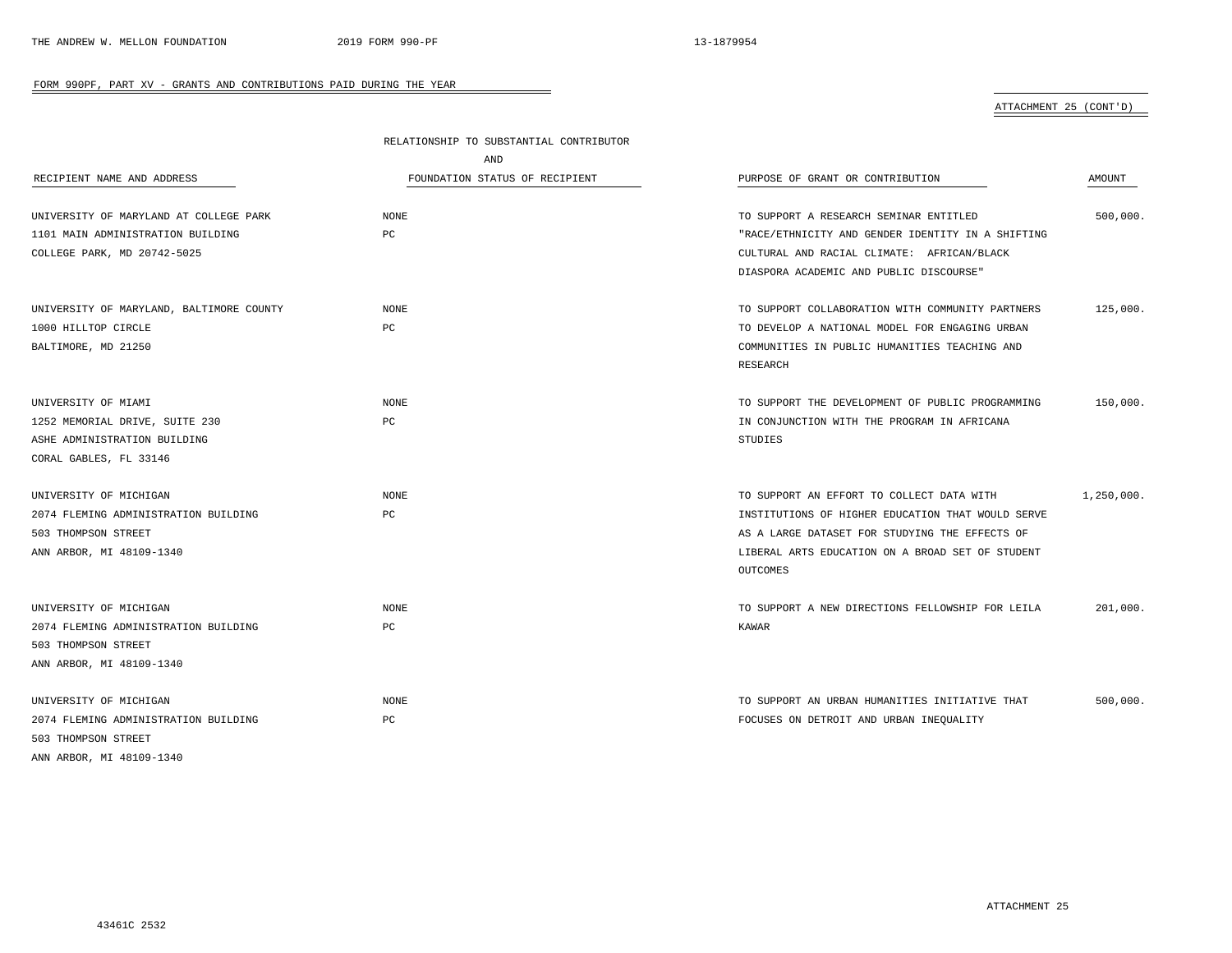# ATTACHMENT 25 (CONT'D)

|                                        | RELATIONSHIP TO SUBSTANTIAL CONTRIBUTOR |                                                    |          |
|----------------------------------------|-----------------------------------------|----------------------------------------------------|----------|
|                                        | AND                                     |                                                    |          |
| RECIPIENT NAME AND ADDRESS             | FOUNDATION STATUS OF RECIPIENT          | PURPOSE OF GRANT OR CONTRIBUTION                   | AMOUNT   |
| UNIVERSITY OF MICHIGAN                 | <b>NONE</b>                             | TO SUPPORT A SAWYER SEMINAR ON THE COMPARATIVE     | 225,000. |
| 2074 FLEMING ADMINISTRATION BUILDING   | $_{\rm PC}$                             | STUDY OF CULTURES ENTITLED "SITES OF TRANSLATION   |          |
| 503 THOMPSON STREET                    |                                         | IN THE MULTILINGUAL MIDWEST"                       |          |
| ANN ARBOR, MI 48109-1340               |                                         |                                                    |          |
| UNIVERSITY OF MICHIGAN                 | NONE                                    | TO SUPPORT THE INSTITUTE FOR THE HUMANITIES        | 571,000. |
| 2074 FLEMING ADMINISTRATION BUILDING   | PC                                      | GALLERY'S HIGH STAKES ART PROGRAMMING              |          |
| 503 THOMPSON STREET                    |                                         |                                                    |          |
| ANN ARBOR, MI 48109-1340               |                                         |                                                    |          |
| UNIVERSITY OF MICHIGAN AT FLINT        | NONE                                    | TO SUPPORT THE DEVELOPMENT OF A SERIES OF NEW      | 600,000. |
| 303 EAST KEARSLEY STREET               | PC                                      | HUMANITIES-ORIENTED FIRST YEAR EXPERIENCE COURSES  |          |
| FLINT, MI 48502-1950                   |                                         |                                                    |          |
| UNIVERSITY OF MINNESOTA AT TWIN CITIES | <b>NONE</b>                             | TO SUPPORT THE ENVIRONMENTAL JUSTICE, PLACE AND    | 538,500. |
| 100 CHURCH STREET SE                   | PC                                      | COMMUNITY PROJECT EXAMINED THROUGH THE LENS OF     |          |
| MINNEAPOLIS, MN 55455                  |                                         | INDIGENOUS STUDIES                                 |          |
| UNIVERSITY OF MISSOURI AT COLUMBIA     | NONE                                    | TO SUPPORT PLANNING FOR THE PRESERVATION OF ONLINE | 250,000. |
| 105 JESSE HALL                         | PC                                      | <b>NEWS</b>                                        |          |
| COLUMBIA, MO 65203                     |                                         |                                                    |          |
| UNIVERSITY OF NEW HAMPSHIRE            | NONE                                    | TO CONTINUE SUPPORT FOR THE NEW HAMPSHIRE          | 525,000. |
| THOMPSON HALL                          | PC                                      | HUMANITIES COLLABORATIVE                           |          |
| 105 MAIN STREET                        |                                         |                                                    |          |
| DURHAM, NH 03824                       |                                         |                                                    |          |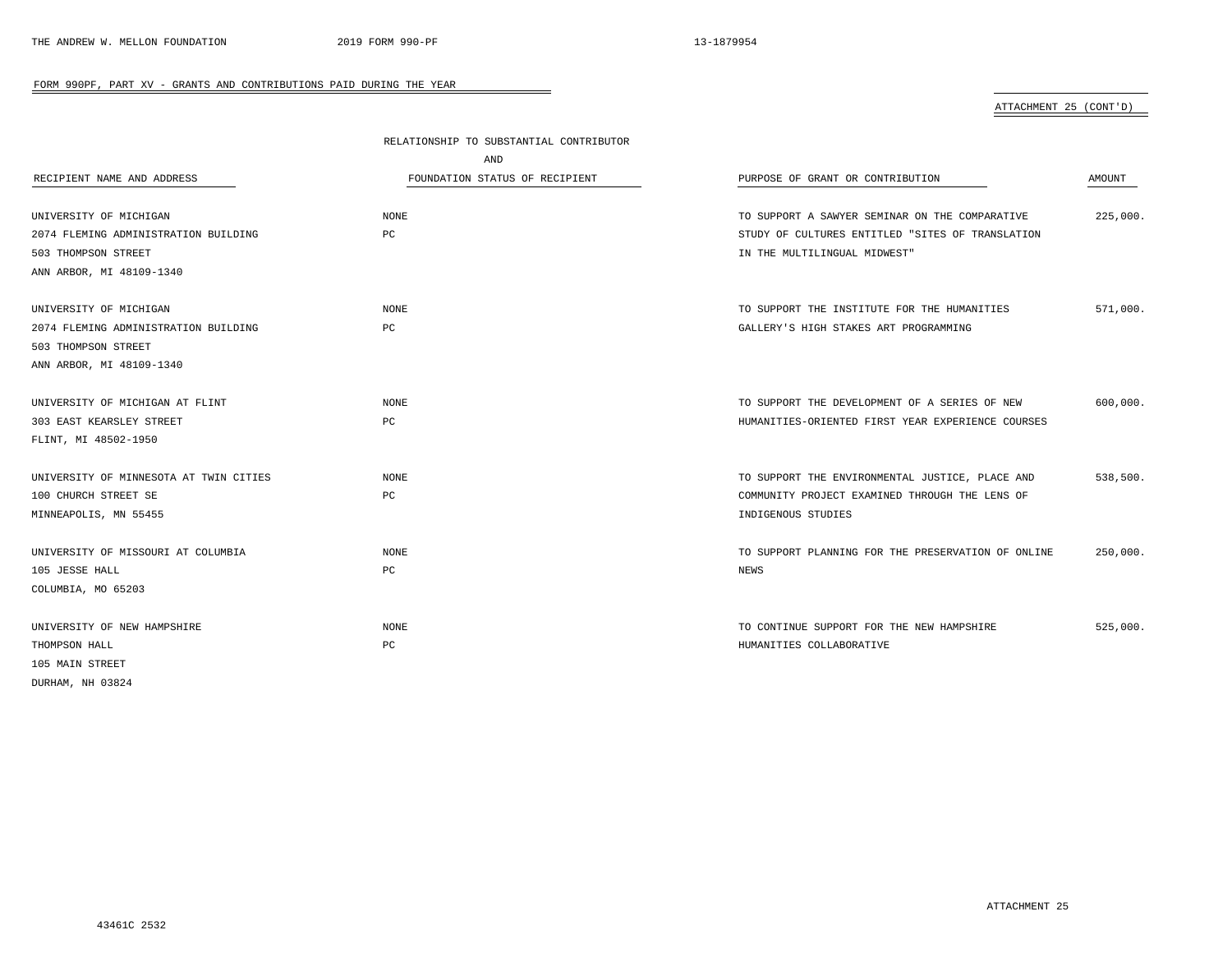# ATTACHMENT 25 (CONT'D)

|                                             | RELATIONSHIP TO SUBSTANTIAL CONTRIBUTOR |                                                   |               |
|---------------------------------------------|-----------------------------------------|---------------------------------------------------|---------------|
|                                             | AND                                     |                                                   |               |
| RECIPIENT NAME AND ADDRESS                  | FOUNDATION STATUS OF RECIPIENT          | PURPOSE OF GRANT OR CONTRIBUTION                  | <b>AMOUNT</b> |
| THE REGENTS OF THE UNIVERSITY OF NEW MEXICO | <b>NONE</b>                             | TO SUPPORT THE TRANSFER OF CENTRAL NEW MEXICO     | 600,000.      |
| MSC05 3300                                  | РC                                      | COMMUNITY COLLEGE STUDENTS IN THE HUMANITIES TO   |               |
| 1 UNIVERSITY OF NEW MEXICO                  |                                         | THE UNIVERSITY OF NEW MEXICO, AND ASSURE THEIR    |               |
| ALBUQUERQUE, NM 87131-0001                  |                                         | SUCCESSFUL COMPLETION OF THE BA DEGREE            |               |
| UNIVERSITY OF NORTH CAROLINA AT ASHEVILLE   | <b>NONE</b>                             | TO SUPPORT DISCRETIONARY INITIATIVES AT THE EARLY | 100,000.      |
| 1 UNIVERSITY HEIGHTS                        | PC                                      | STAGE OF A LIBERAL ARTS COLLEGE PRESIDENT'S       |               |
| ASHEVILLE, NC 28804-8503                    |                                         | CAREER                                            |               |
| UNIVERSITY OF NORTH CAROLINA AT CHAPEL HILL | NONE                                    | TO SUPPORT THE PRESERVATION OF AUDIOVISUAL        | 876,000.      |
| 103 SOUTH BUILDING                          | PC                                      | HOLDINGS IN THE LIBRARY AND A PILOT PROGRAM THAT  |               |
| CAMPUS BOX 9100                             |                                         | WOULD EXTEND SUCH SERVICES TO THE REGION          |               |
| CHAPEL HILL, NC 27599-9100                  |                                         |                                                   |               |
| UNIVERSITY OF NORTH CAROLINA AT CHAPEL HILL | <b>NONE</b>                             | TO SUPPORT COLLABORATIVE MULTIYEAR PROJECTS AT    | 750,000.      |
| 103 SOUTH BUILDING                          | PC                                      | CAROLINA PERFORMING ARTS BETWEEN ARTISTS,         |               |
| CAMPUS BOX 9100                             |                                         | FACULTY, STUDENTS, AND THE LOCAL COMMUNITY        |               |
| CHAPEL HILL, NC 27599-9100                  |                                         |                                                   |               |
| UNIVERSITY OF NORTH CAROLINA AT CHAPEL HILL | <b>NONE</b>                             | TO SUPPORT THE DEVELOPMENT OF TOOLS AND METHODS   | 500,000.      |
| 103 SOUTH BUILDING                          | PC                                      | FOR THE APPRAISAL, SELECTION, AND PRESERVATION OF |               |
| CAMPUS BOX 9100                             |                                         | EMAIL                                             |               |
| CHAPEL HILL, NC 27599-9100                  |                                         |                                                   |               |
| UNIVERSITY OF NORTH CAROLINA AT CHAPEL HILL | NONE.                                   | TO SUPPORT A NEW DIRECTIONS FELLOWSHIP FOR SHAYNE | 267,000.      |
| 103 SOUTH BUILDING                          | PC                                      | LEGASSIE                                          |               |
| CAMPUS BOX 9100                             |                                         |                                                   |               |
| CHAPEL HILL, NC 27599-9100                  |                                         |                                                   |               |

-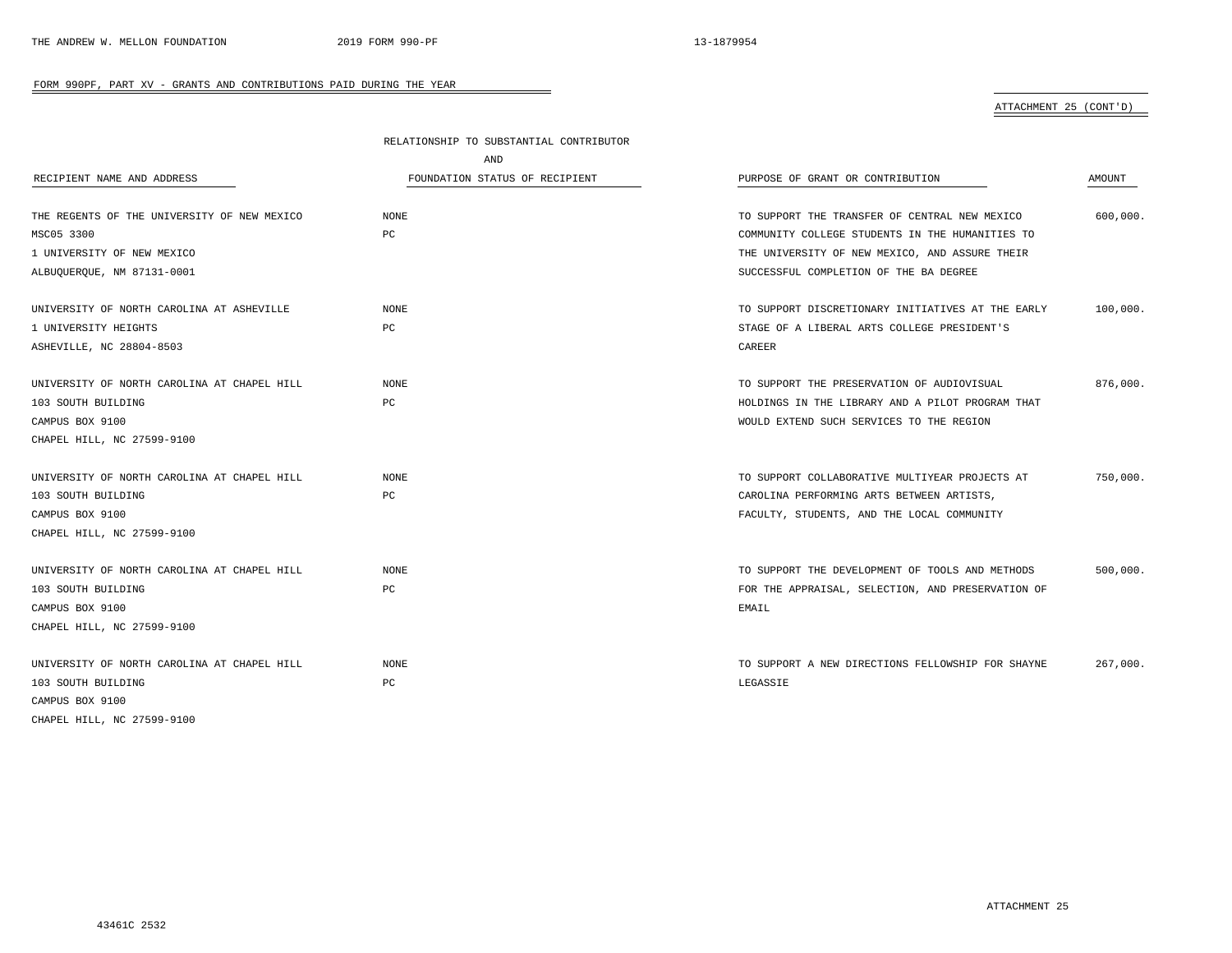## ATTACHMENT 25 (CONT'D)

|                                        | RELATIONSHIP TO SUBSTANTIAL CONTRIBUTOR |                                                                                               |            |
|----------------------------------------|-----------------------------------------|-----------------------------------------------------------------------------------------------|------------|
|                                        | AND                                     |                                                                                               |            |
| RECIPIENT NAME AND ADDRESS             | FOUNDATION STATUS OF RECIPIENT          | PURPOSE OF GRANT OR CONTRIBUTION                                                              | AMOUNT     |
| UNIVERSITY OF NORTH TEXAS              | <b>NONE</b>                             | TO SUPPORT THE DEVELOPMENT OF A TRUST FOR THE                                                 | 600,000.   |
| 1155 UNION CIRCLE, #311425             | PC                                      | STEWARDSHIP OF USAGE DATA ABOUT OPEN-ACCESS                                                   |            |
| DENTON, TX 76203-5017                  |                                         | MONOGRAPHS                                                                                    |            |
|                                        |                                         |                                                                                               |            |
| UNIVERSITY OF NORTHUMBRIA AT NEWCASTLE | <b>NONE</b>                             | TO SUPPORT AN INTERNATIONAL ORGANIZATION OF                                                   | 703,000.   |
| SUTHERLAND BUILDING                    | PC                                      | PROFESSIONAL INFORMATION SCHOOLS                                                              |            |
| 2 ELLISON PLACE                        |                                         |                                                                                               |            |
| NEWCASTLE UPON TYNE                    |                                         |                                                                                               |            |
| UNITED KINGDOM NE1 8ST                 |                                         |                                                                                               |            |
| UNIVERSITY OF OXFORD                   | <b>NONE</b>                             | TO SUPPORT THE IMPLEMENTATION OF STANDARDS AND                                                | 890,000.   |
| WELLINGTON SQUARE                      | PC                                      | PRACTICES TO IMPROVE THE DISCOVERY OF ARCHIVAL                                                |            |
| OXFORD                                 |                                         | COLLECTIONS                                                                                   |            |
| UNITED KINGDOM OX1 2JD                 |                                         |                                                                                               |            |
| UNIVERSITY OF PENNSYLVANIA             | <b>NONE</b>                             | TO CONTINUE TO SUPPORT A PROGRAM OF DIGITAL                                                   | 1,000,000. |
| 3451 WALNUT STREET, SUITE 305          | PC                                      | HUMANITIES TRAINING AND RESEARCH FOR STUDENTS,                                                |            |
| PHILADELPHIA, PA 19104                 |                                         | FACULTY, AND SURROUNDING INSTITUTIONAL PARTNERS                                               |            |
| UNIVERSITY OF PENNSYLVANIA             | <b>NONE</b>                             | TO SUPPORT A PROGRAM AIMING TO INCREASE THE                                                   | 250.000.   |
| 3451 WALNUT STREET, SUITE 305          | PC                                      | NUMBER OF STUDENTS FROM UNDERREPRESENTED                                                      |            |
| PHILADELPHIA, PA 19104                 |                                         | BACKGROUNDS WHO ARE PURSUING GRADUATE EDUCATION                                               |            |
|                                        |                                         | AND INTEGRATING FILM AND VIDEO PRODUCTION INTO                                                |            |
|                                        |                                         | THEIR RESEARCH                                                                                |            |
| UNIVERSITY OF PENNSYLVANIA             | <b>NONE</b>                             |                                                                                               | 100,000.   |
| 3451 WALNUT STREET, SUITE 305          | PC                                      | TO SUPPORT THE CREATION OF A PILOT PROGRAM<br>DESIGNED TO DEVELOP ADMINISTRATIVE POTENTIAL IN |            |
| PHILADELPHIA, PA 19104                 |                                         | HUMANITIES AND ARTS FACULTY, WITH A FOCUS ON                                                  |            |
|                                        |                                         | PROVIDING TRAINING IN HIGHER EDUCATION LEADERSHIP                                             |            |
|                                        |                                         |                                                                                               |            |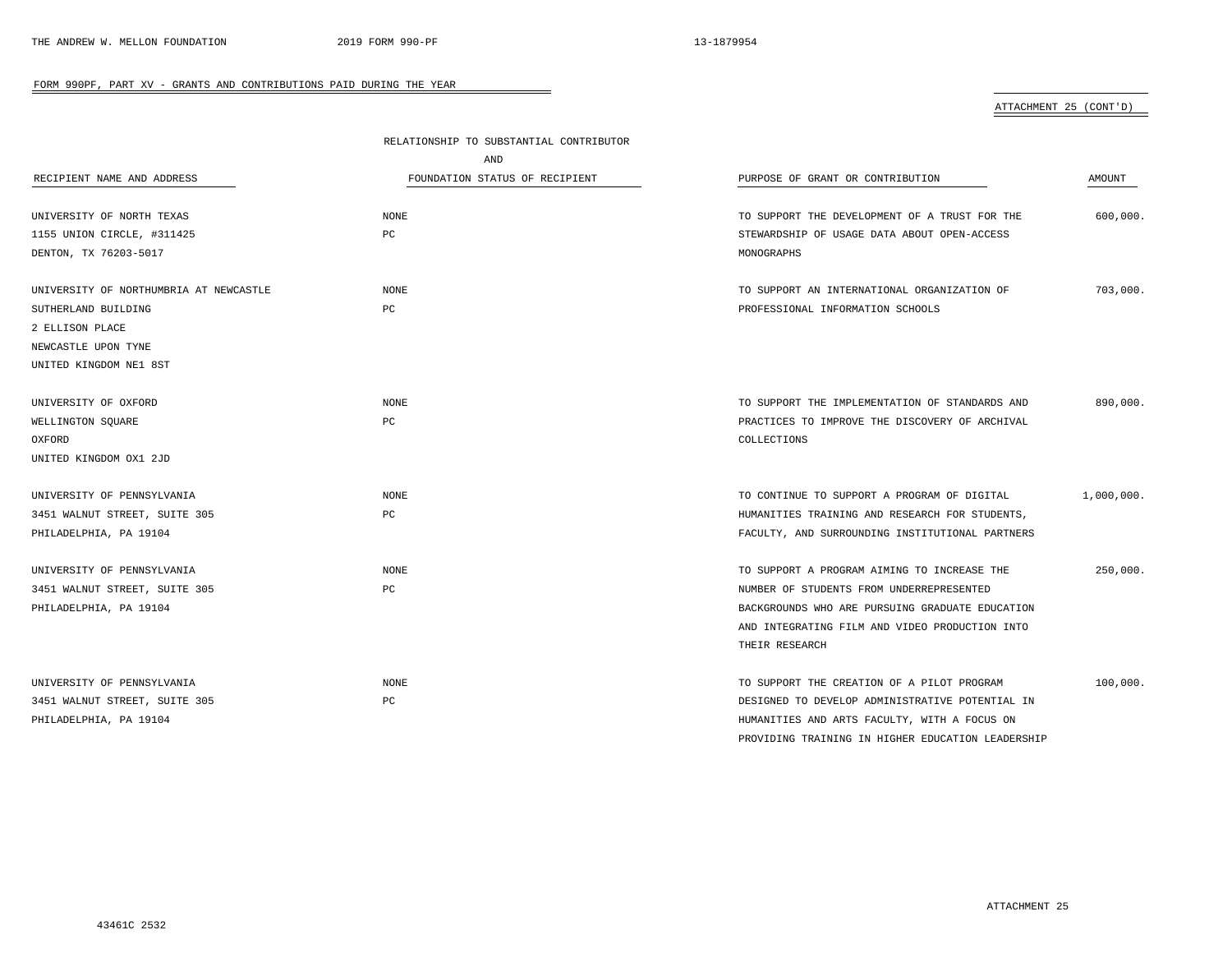# ATTACHMENT 25 (CONT'D)

|                               | RELATIONSHIP TO SUBSTANTIAL CONTRIBUTOR |                                                    |          |
|-------------------------------|-----------------------------------------|----------------------------------------------------|----------|
|                               | AND                                     |                                                    |          |
| RECIPIENT NAME AND ADDRESS    | FOUNDATION STATUS OF RECIPIENT          | PURPOSE OF GRANT OR CONTRIBUTION                   | AMOUNT   |
| UNIVERSITY OF PENNSYLVANIA    | NONE                                    | TO PROVIDE FINAL RENEWAL OF SUPPORT FOR            | 243,500. |
| 3451 WALNUT STREET, SUITE 305 | PC                                      | COLLABORATIVE INITIATIVES IN ART HISTORY GRADUATE  |          |
| PHILADELPHIA, PA 19104        |                                         | EDUCATION                                          |          |
| UNIVERSITY OF PITTSBURGH      | NONE                                    | TO SUPPORT THE CONTINUATION OF A DIVERSITY PROGRAM | 856,000. |
| 107 CATHEDRAL OF LEARNING     | PC                                      | IN INFORMATION SCIENCE                             |          |
| 4200 FIFTH AVENUE             |                                         |                                                    |          |
| PITTSBURGH, PA 15260          |                                         |                                                    |          |
| UNIVERSITY OF PITTSBURGH      | <b>NONE</b>                             | TO SUPPORT A PROGRAM IN PUBLIC HUMANITIES AND      | 750,000. |
| 107 CATHEDRAL OF LEARNING     | $_{\rm PC}$                             | COMMUNITY ENGAGEMENT                               |          |
| 4200 FIFTH AVENUE             |                                         |                                                    |          |
| PITTSBURGH, PA 15260          |                                         |                                                    |          |
| UNIVERSITY OF PITTSBURGH      | <b>NONE</b>                             | TO SUPPORT A NEW DIRECTIONS FELLOWSHIP FOR MARI    | 262,000. |
| 107 CATHEDRAL OF LEARNING     | PC                                      | WEBEL                                              |          |
| 4200 FIFTH AVENUE             |                                         |                                                    |          |
| PITTSBURGH, PA 15260          |                                         |                                                    |          |
| UNIVERSITY OF PRETORIA        | NONE                                    | TO SUPPORT COLLABORATIVE AND INDIVIDUAL GRANT      | 834,000. |
| PRIVATE BAG X20               | PC                                      | EFFORTS AMONG SEVERAL SOUTH AFRICAN UNIVERSITIES   |          |
| HATFIELD                      |                                         | TO EXPAND THEIR INCLUSIVE PROFESSORIATE            |          |
| PRETORIA                      |                                         | INITIATIVES                                        |          |
| SOUTH AFRICA 0028             |                                         |                                                    |          |
| UNIVERSITY OF PUGET SOUND     | NONE                                    | TO SUPPORT A BACHELOR'S DEGREE PROGRAM FOR         | 500,000. |
| 1500 NORTH WARNER STREET      | PC                                      | INCARCERATED WOMEN                                 |          |
| TACOMA, WA 98416-1094         |                                         |                                                    |          |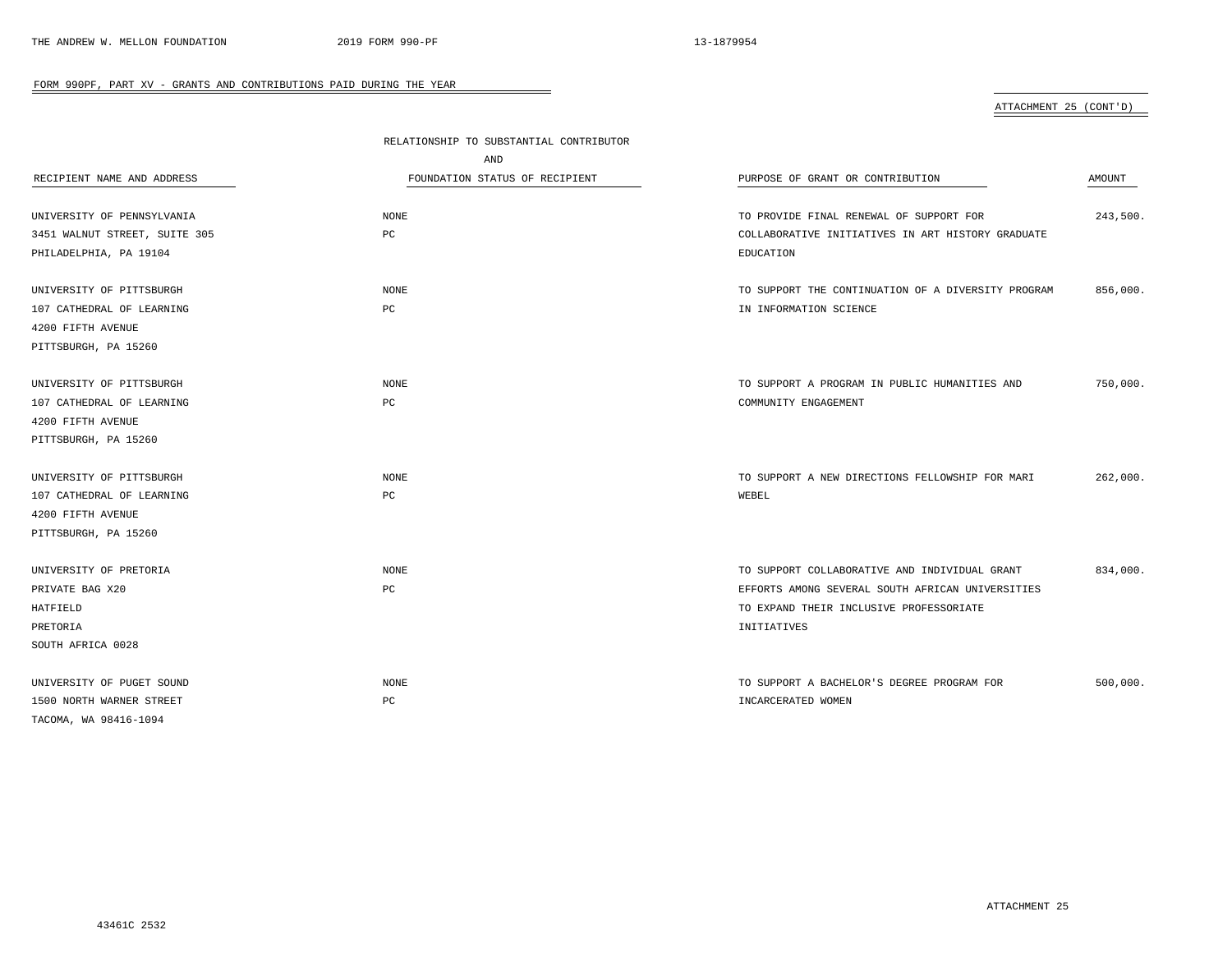ATTACHMENT 25 (CONT'D)

|                                   | RELATIONSHIP TO SUBSTANTIAL CONTRIBUTOR |                                                    |          |
|-----------------------------------|-----------------------------------------|----------------------------------------------------|----------|
|                                   | AND                                     |                                                    |          |
| RECIPIENT NAME AND ADDRESS        | FOUNDATION STATUS OF RECIPIENT          | PURPOSE OF GRANT OR CONTRIBUTION                   | AMOUNT   |
| UNIVERSITY OF ROCHESTER           | NONE                                    | TO CONTINUE TO SUPPORT GRADUATE TRAINING IN THE    | 984,000. |
| 240 WALLIS HALL                   | РC                                      | DIGITAL HUMANITIES                                 |          |
| ROCHESTER, NY 14627               |                                         |                                                    |          |
| UNIVERSITY OF SOUTHERN CALIFORNIA | NONE                                    | TO SUPPORT A SET OF PROGRAMS THAT PROVIDE GRADUATE | 625,000. |
| 3551 TROUSDALE PARKWAY, SUITE 160 | РC                                      | STUDENTS, POSTDOCTORAL FELLOWS, AND FACULTY        |          |
| LOS ANGELES, CA 90089             |                                         | MEMBERS WITH TRAINING AND EXPERIENCE IN ACADEMIC   |          |
|                                   |                                         | ADMINISTRATION                                     |          |
| UNIVERSITY OF TEXAS AT AUSTIN     | NONE                                    | TO CONTINUE SUPPORT FOR THE CURATORIAL FELLOWSHIP  | 500,000. |
| MAIN BUILDING                     | PC                                      | PROGRAM AT THE BLANTON MUSEUM OF ART               |          |
| 110 INNER CAMPUS DRIVE, G3400     |                                         |                                                    |          |
| AUSTIN, TX 78712-3400             |                                         |                                                    |          |
| UNIVERSITY OF TEXAS AT AUSTIN     | NONE                                    | TO SUPPORT CAMPUS LIBRARY AND MUSEUM               | 500,000. |
| MAIN BUILDING                     | PC                                      | COLLABORATION                                      |          |
| 110 INNER CAMPUS DRIVE, G3400     |                                         |                                                    |          |
| AUSTIN, TX 78712-3400             |                                         |                                                    |          |
| UNIVERSITY OF TEXAS AT AUSTIN     | NONE                                    | TO SUPPORT SUSTAINABILITY PLANNING FOR             | 700,000. |
| MAIN BUILDING                     | РC                                      | POST-CUSTODIAL ARCHIVES IN LATIN AMERICA           |          |
| 110 INNER CAMPUS DRIVE, G3400     |                                         |                                                    |          |
| AUSTIN, TX 78712-3400             |                                         |                                                    |          |
| UNIVERSITY OF TEXAS AT EL PASO    | NONE                                    | TO SUPPORT BORDER TUNER/SINTONIZADOR FRONTERIZO    | 150,000. |
| 500 WEST UNIVERSITY AVENUE        | PC                                      |                                                    |          |
| EL PASO, TX 79968-0500            |                                         |                                                    |          |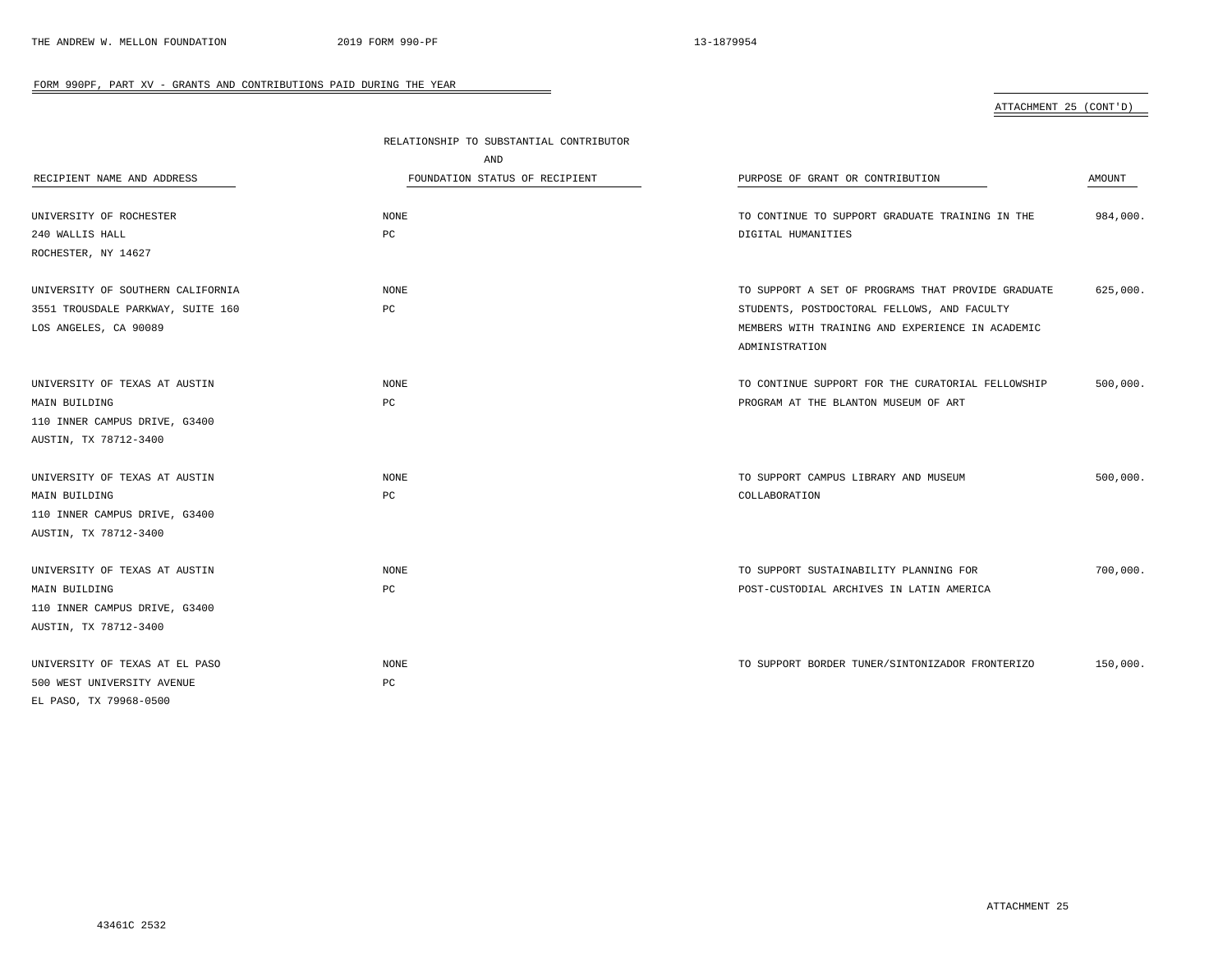ATTACHMENT 25 (CONT'D)

|                                        | RELATIONSHIP TO SUBSTANTIAL CONTRIBUTOR |                                                   |            |
|----------------------------------------|-----------------------------------------|---------------------------------------------------|------------|
|                                        | AND                                     |                                                   |            |
| RECIPIENT NAME AND ADDRESS             | FOUNDATION STATUS OF RECIPIENT          | PURPOSE OF GRANT OR CONTRIBUTION                  | AMOUNT     |
|                                        |                                         |                                                   |            |
| UNIVERSITY OF THE WESTERN CAPE         | <b>NONE</b>                             | TO SUPPORT AN ADVANCED STUDIES PROGRAM AT THE     | 500,000.   |
| ROBERT SOBUKWE ROAD                    | $_{\rm PC}$                             | CENTRE FOR HUMANITIES RESEARCH                    |            |
| PRIVATE BAG X17                        |                                         |                                                   |            |
| <b>BELLVILLE</b>                       |                                         |                                                   |            |
| SOUTH AFRICA 7535                      |                                         |                                                   |            |
| UNIVERSITY OF THE WESTERN CAPE         | <b>NONE</b>                             | TO SUPPORT COLLABORATIVE AND INDIVIDUAL GRANT     | 834,000.   |
| ROBERT SOBUKWE ROAD                    | PC                                      | EFFORTS AMONG SEVERAL SOUTH AFRICAN UNIVERSITIES  |            |
| PRIVATE BAG X17                        |                                         | TO EXPAND THEIR INCLUSIVE PROFESSORIATE           |            |
| <b>BELLVILLE</b>                       |                                         | INITIATIVES                                       |            |
| SOUTH AFRICA 7535                      |                                         |                                                   |            |
|                                        |                                         |                                                   |            |
| UNIVERSITY OF THE WITWATERSRAND        | NONE                                    | TO SUPPORT COLLABORATIVE AND INDIVIDUAL GRANT     | 834,000.   |
| 1 JAN SMUTS AVENUE                     | $_{\rm PC}$                             | EFFORTS AMONG SEVERAL SOUTH AFRICAN UNIVERSITIES  |            |
| BRAAMFONTEIN                           |                                         | TO EXPAND THEIR INCLUSIVE PROFESSORIATE           |            |
| <b>JOHANNESBURG</b>                    |                                         | INITIATIVES                                       |            |
| SOUTH AFRICA 2001                      |                                         |                                                   |            |
|                                        |                                         |                                                   |            |
| UNIVERSITY OF UTAH                     | <b>NONE</b>                             | TO SUPPORT THE CREATION OF A PILOT PROGRAM        | 100,000.   |
| 201 SOUTH PRESIDENT'S CIRCLE, ROOM 203 | PC                                      | DESIGNED TO DEVELOP ADMINISTRATIVE POTENTIAL IN   |            |
| SALT LAKE CITY, UT 84112               |                                         | HUMANITIES AND ARTS FACULTY, WITH A FOCUS ON      |            |
|                                        |                                         | PROVIDING TRAINING IN HIGHER EDUCATION LEADERSHIP |            |
| UNIVERSITY OF VIRGINIA                 | <b>NONE</b>                             | TO SUPPORT EFFORTS TO INCREASE USAGE AND ENHANCE  | 500,000.   |
| 1827 UNIVERSITY AVENUE                 | PC                                      | THE FUNCTIONALITY OF A COLLECTION OF VIDEO ORAL   |            |
| CHARLOTTESVILLE, VA 22904              |                                         | HISTORIES OF BLACK AMERICANS                      |            |
| UNIVERSITY OF VIRGINIA                 | NONE                                    | TO SUPPORT THE DEMOCRACY INITIATIVE, AN EFFORT TO | 1,475,000. |
| 1827 UNIVERSITY AVENUE                 | PC                                      | INTEGRATE RESEARCH, TEACHING, AND PUBLIC          |            |
| CHARLOTTESVILLE, VA 22904              |                                         | ENGAGEMENT TO ADVANCE UNDERSTANDING OF THE        |            |
|                                        |                                         | PHILOSOPHY, HISTORY, AND CHALLENGES OF DEMOCRACY  |            |
|                                        |                                         |                                                   |            |

 $\overline{\phantom{a}}$ 

IN THE UNITED STATES AND ABROAD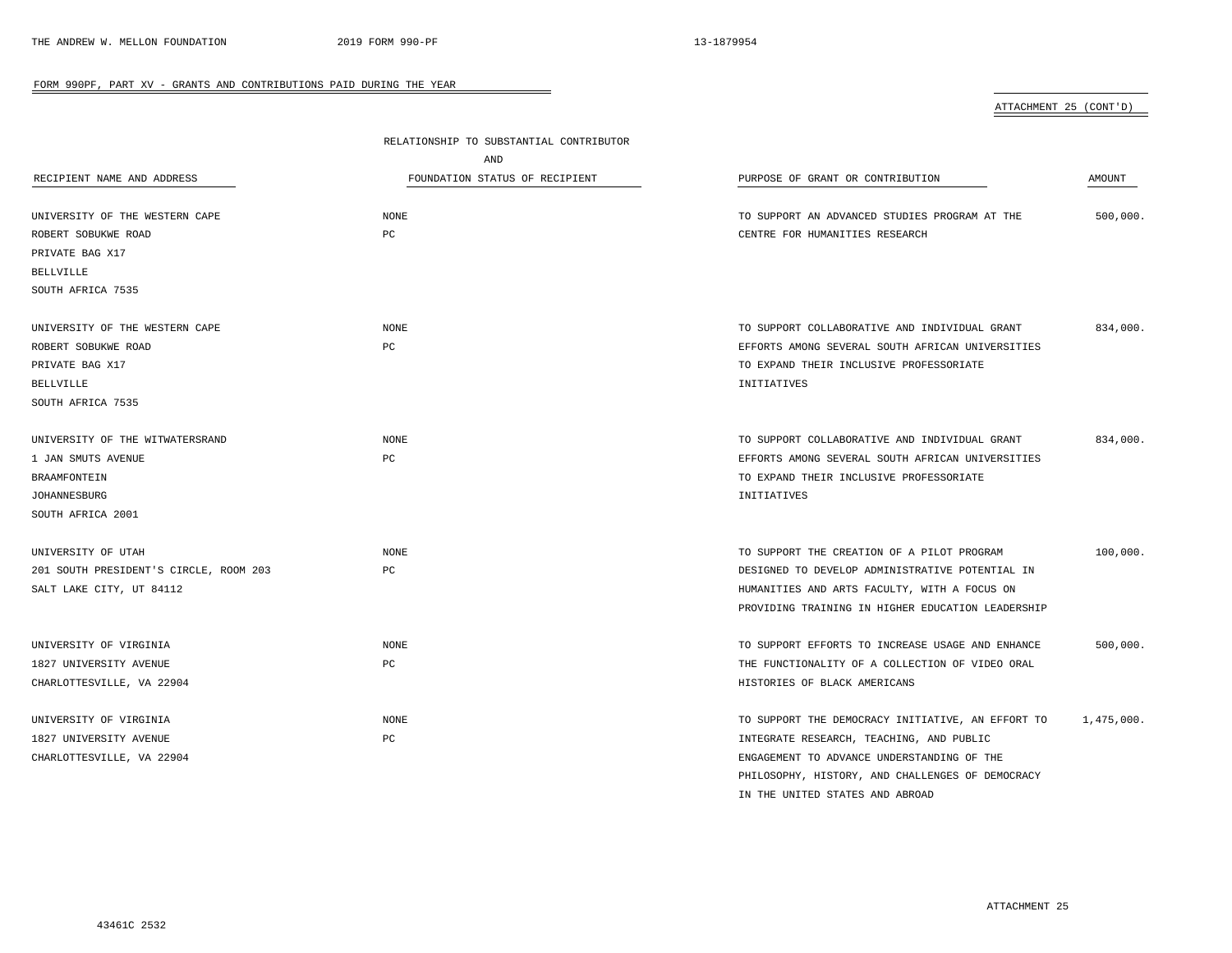# ATTACHMENT 25 (CONT'D)

|                                 | RELATIONSHIP TO SUBSTANTIAL CONTRIBUTOR |                                                   |            |
|---------------------------------|-----------------------------------------|---------------------------------------------------|------------|
|                                 | AND                                     |                                                   |            |
| RECIPIENT NAME AND ADDRESS      | FOUNDATION STATUS OF RECIPIENT          | PURPOSE OF GRANT OR CONTRIBUTION                  | AMOUNT     |
|                                 |                                         |                                                   |            |
| UNIVERSITY OF VIRGINIA          | NONE                                    | TO SUPPORT THE DEVELOPMENT OF STRATEGIES FOR      | 110,000.   |
| 1827 UNIVERSITY AVENUE          | PC                                      | DISCOVERING AND CATALOGUING HISTORICALLY-MARKED   |            |
| CHARLOTTESVILLE, VA 22904       |                                         | COPIES OF PRE-1923 MONOGRAPHS                     |            |
| UNIVERSITY OF VIRGINIA          | NONE                                    | TO SUPPORT THE PILOT IMPLEMENTATION OF PUBLISHING | 1,000,000. |
| 1827 UNIVERSITY AVENUE          | PC                                      | COOPERATIVES FOR DIGITAL SCHOLARLY EDITIONS       |            |
| CHARLOTTESVILLE, VA 22904       |                                         |                                                   |            |
| UNIVERSITY OF WASHINGTON        | NONE                                    | TO SUPPORT A FELLOWSHIP PROGRAM THAT WOULD        | 602,500.   |
| 301 GERBERDING HALL, BOX 351230 | PC                                      | ENCOURAGE DIVERSITY AMONG STAFF IN UNIVERSITY     |            |
| SEATTLE, WA 98195-1230          |                                         | PRESSES                                           |            |
| UNIVERSITY OF WASHINGTON        | NONE                                    | TO SUPPORT A SAWYER SEMINAR ON THE COMPARATIVE    | 225,000.   |
| 301 GERBERDING HALL, BOX 351230 | PC                                      | STUDY OF CULTURES ENTITLED "HUMANITARIANISMS:     |            |
| SEATTLE, WA 98195-1230          |                                         | MIGRATIONS AND CARE THROUGH THE GLOBAL SOUTH"     |            |
| UNIVERSITY OF WASHINGTON        | <b>NONE</b>                             | TO SUPPORT INITIATIVES THAT WILL MORE DEEPLY      | 600,000.   |
| 301 GERBERDING HALL, BOX 351230 | PC                                      | INTEGRATE THE PERFORMING ARTS IN THE RESEARCH AND |            |
| SEATTLE, WA 98195-1230          |                                         | PEDAGOGICAL MISSIONS OF THE UNIVERSITY            |            |
| UNIVERSITY OF WASHINGTON        | <b>NONE</b>                             | TO SUPPORT A PROGRAM OF UNDERGRADUATE RESEARCH,   | 910,000.   |
| 301 GERBERDING HALL, BOX 351230 | PC                                      | GRADUATE TRAINING, AND TEACHING IN AMERICAN       |            |
| SEATTLE, WA 98195-1230          |                                         | INDIAN AND INDIGENOUS STUDIES                     |            |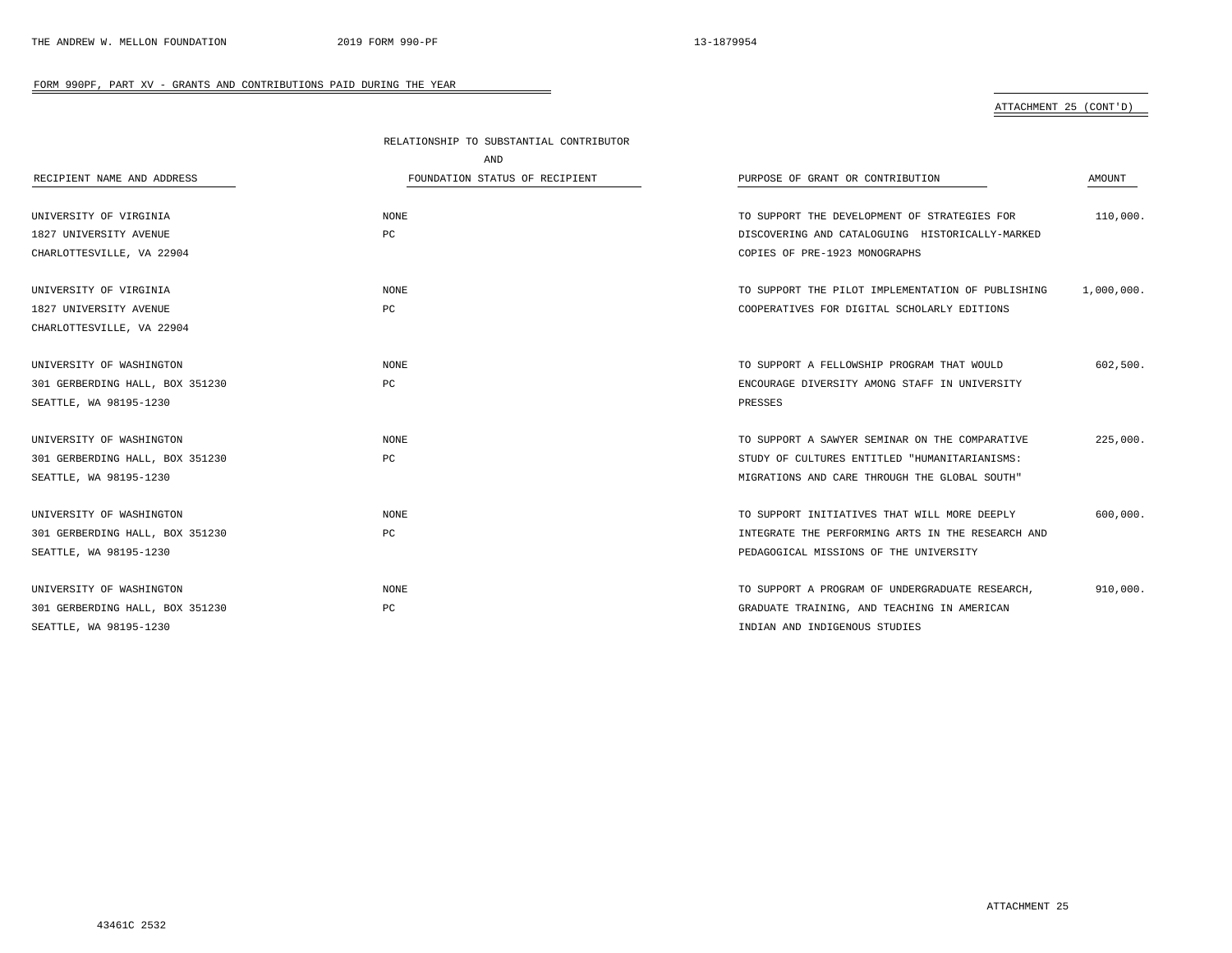# ATTACHMENT 25 (CONT'D)

| RELATIONSHIP TO SUBSTANTIAL CONTRIBUTOR |                                                   |            |
|-----------------------------------------|---------------------------------------------------|------------|
| AND                                     |                                                   |            |
| FOUNDATION STATUS OF RECIPIENT          | PURPOSE OF GRANT OR CONTRIBUTION                  | AMOUNT     |
| <b>NONE</b>                             | TO SUPPORT CONSERVATION CAPACITY BUILDING         | 1,000,000. |
| PC                                      |                                                   |            |
|                                         |                                                   |            |
| <b>NONE</b>                             | TO CONTINUE SUPPORT FOR THE CONSORTIUM OF         | 1,400,000. |
| PC                                      | HUMANITIES CENTERS AND INSTITUTES' GLOBAL         |            |
|                                         | HUMANITIES INSTITUTES AND THE FURTHER             |            |
|                                         | DIVERSIFICATION OF THEIR MEMBERSHIP, NATIONALLY   |            |
|                                         | AND INTERNATIONALLY                               |            |
|                                         |                                                   |            |
| <b>NONE</b>                             | TO SUPPORT COLLABORATIONS AMONG CAMPUS LIBRARIES  | 500,000.   |
| PC                                      | AND MUSEUMS                                       |            |
|                                         |                                                   |            |
|                                         |                                                   |            |
|                                         |                                                   |            |
| NONE                                    | TO CONTINUE TO SUPPORT THE CENTER FOR DIGITAL     | 750,000.   |
| PC                                      | HUMANITIES IN PARTNERSHIP WITH A SELECT GROUP OF  |            |
|                                         | SURROUNDING INSTITUTIONS                          |            |
|                                         |                                                   |            |
| <b>NONE</b>                             | TO SUPPORT A CONSORTIUM ON FORCED MIGRATION,      | 1,250,000. |
| PC                                      | DISPLACEMENT, AND EDUCATION                       |            |
|                                         |                                                   |            |
|                                         |                                                   |            |
| <b>NONE</b>                             | TO SUPPORT COMMUNITY-ENGAGED PROGRAMS IN THE      | 900,000.   |
| PC                                      | HUMANITIES THAT ENCOURAGE EQUITABLE               |            |
|                                         | COLLABORATIONS WITH RESIDENTS AND ORGANIZATIONS   |            |
|                                         | IN THE CITY OF POUGHKEEPSIE, DUTCHESS COUNTY, AND |            |
|                                         |                                                   |            |

 $\overline{\phantom{a}}$ 

THE HUDSON VALLEY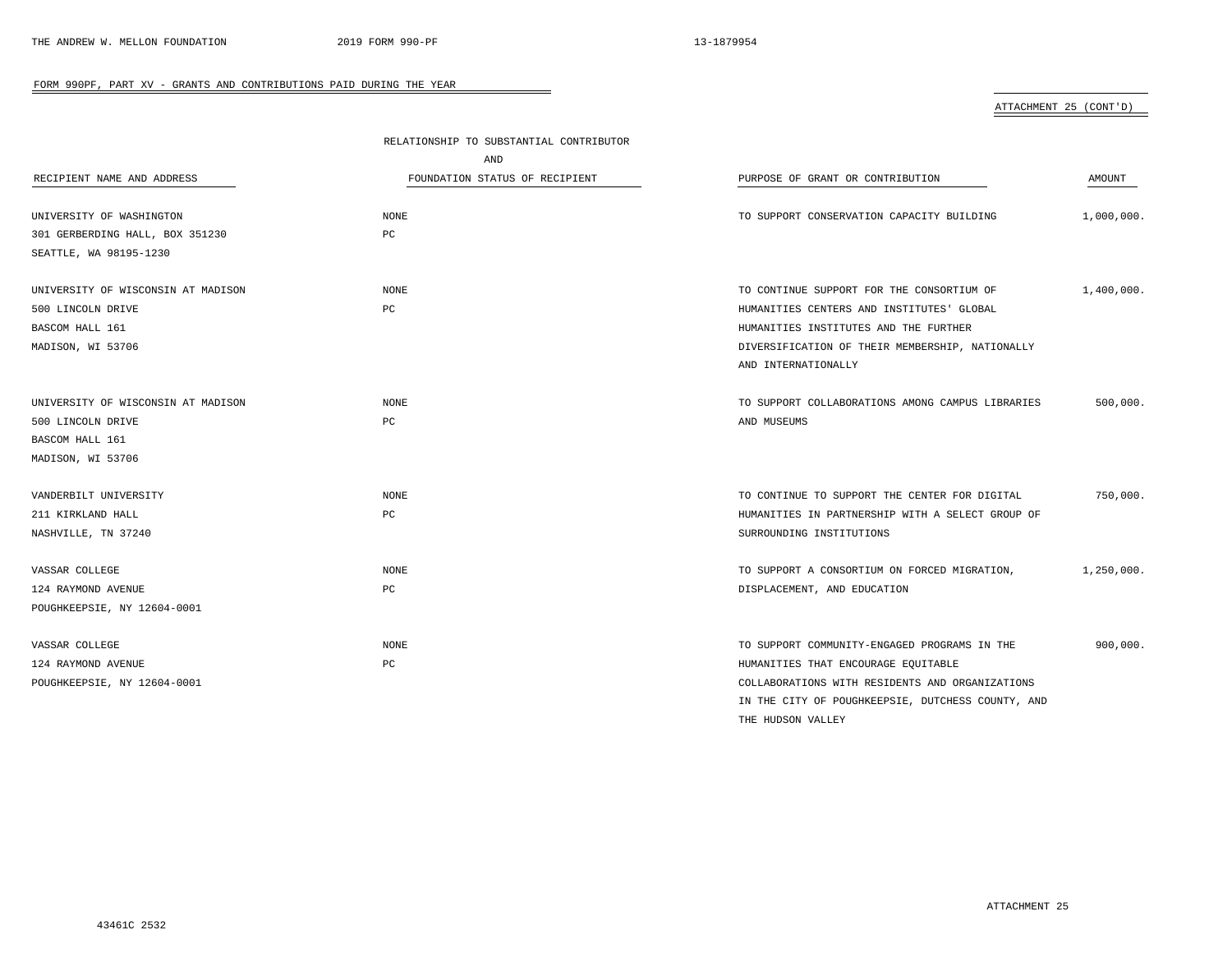ATTACHMENT 25 (CONT'D)

|                                                   | RELATIONSHIP TO SUBSTANTIAL CONTRIBUTOR |                                                |          |
|---------------------------------------------------|-----------------------------------------|------------------------------------------------|----------|
|                                                   | AND                                     |                                                |          |
| RECIPIENT NAME AND ADDRESS                        | FOUNDATION STATUS OF RECIPIENT          | PURPOSE OF GRANT OR CONTRIBUTION               | AMOUNT   |
| VISUAL ARTS RSRCH & RESOURCE CTR TO CARIBBEAN INC | NONE                                    | TO SUPPORT CAPACITY BUILDING                   | 350,000. |
| 120 EAST 125TH STREET                             | РC                                      |                                                |          |
| NEW YORK, NY 10035                                |                                         |                                                |          |
| VISUAL ARTS RSRCH & RESOURCE CTR TO CARIBBEAN INC | <b>NONE</b>                             | TO SUPPORT THE DEVELOPMENT OF CORREDOR AFRO    | 150,000. |
| 120 EAST 125TH STREET                             | PC                                      | (AFRICAN PATHWAY), A SOCIAL JUSTICE CREATIVE   |          |
| NEW YORK, NY 10035                                |                                         | CULTURAL ARTS PROJECT IN LOIZA, PUERTO RICO    |          |
| VOICES IN CONTEMPORARY ART                        | <b>NONE</b>                             | TO SUPPORT A TRAINING PROGRAM TO ADVANCE THE   | 300,000. |
| BOBST LIBRARY AT NEW YORK UNIVERSITY              | PC                                      | STEWARDSHIP OF DIGITAL MEDIA COLLECTIONS       |          |
| 70 WASHINGTON SQUARE SOUTH, SUITE 8SW             |                                         |                                                |          |
| NEW YORK, NY 10012                                |                                         |                                                |          |
| WALKER ART CENTER, INC.                           | NONE                                    | TO CONTINUE SUPPORT FOR THE NEW AMERICAN DANCE | 350,000. |
| 1750 HENNEPIN AVENUE                              | PC                                      | INITIATIVE                                     |          |
| MINNEAPOLIS, MN 55403                             |                                         |                                                |          |
| WASHINGTON COLLEGE                                | <b>NONE</b>                             | TO SUPPORT THE CHESAPEAKE HEARTLAND PROJECT IN | 800,000. |
| 300 WASHINGTON AVENUE                             | PС                                      | PUBLIC HISTORY, A COLLABORATION WITH THE LOCAL |          |
| CHESTERTOWN, MD 21620-1197                        |                                         | AFRICAN AMERICAN COMMUNITY, KENT COUNTY (MD)   |          |
|                                                   |                                         | PUBLIC SCHOOLS, AND THE NATIONAL MUSEUM OF     |          |
|                                                   |                                         | AFRICAN AMERICAN HISTORY AND CULTURE           |          |
| WASHINGTON NATIONAL OPERA                         | NONE                                    | TO CONTINUE SUPPORT FOR THE DEVELOPMENT AND    | 500,000. |
| 2700 F STREET, NW                                 | PC                                      | PRODUCTION OF NEW OPERAS AND RELATED PUBLIC    |          |
| WASHINGTON, DC 20566-0001                         |                                         | PROGRAMMING                                    |          |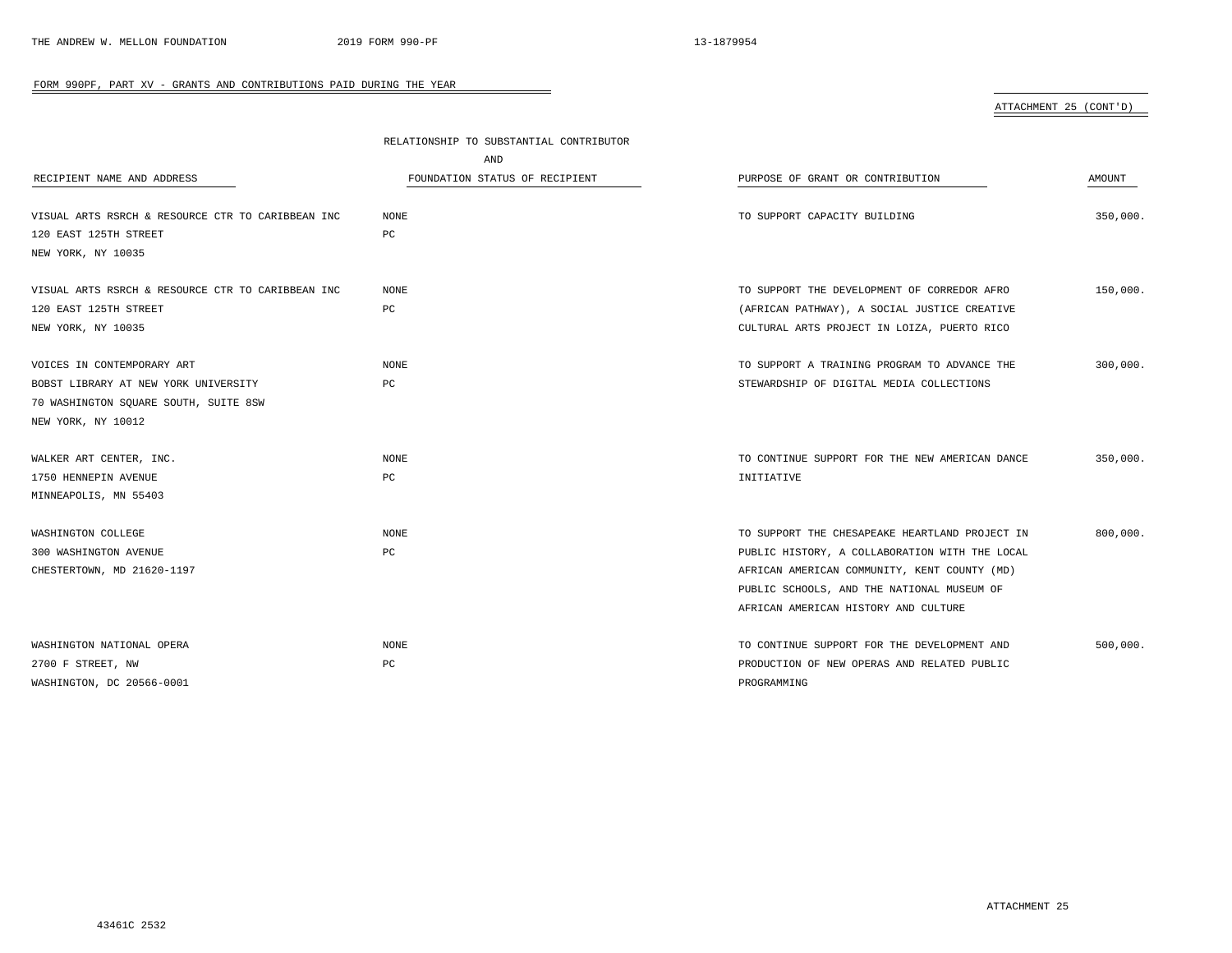# ATTACHMENT 25 (CONT'D)

|                                    | RELATIONSHIP TO SUBSTANTIAL CONTRIBUTOR |                                                    |          |  |
|------------------------------------|-----------------------------------------|----------------------------------------------------|----------|--|
|                                    | AND                                     |                                                    |          |  |
| RECIPIENT NAME AND ADDRESS         | FOUNDATION STATUS OF RECIPIENT          | PURPOSE OF GRANT OR CONTRIBUTION                   | AMOUNT   |  |
| WASHINGTON UNIVERSITY IN ST. LOUIS | <b>NONE</b>                             | TO RENEW SUPPORT FOR AN INTERDISCIPLINARY          | 500,000. |  |
| ONE BROOKINGS DRIVE                | PC                                      | INITIATIVE THAT WOULD STUDY THE PROBLEM OF URBAN   |          |  |
| CAMPUS BOX 1192                    |                                         | SEGREGATION, WITH AN EMPHASIS ON ST. LOUIS         |          |  |
| ST. LOUIS, MO 63130-4899           |                                         |                                                    |          |  |
| WEST SUSSEX COUNTY COUNCIL         | <b>NONE</b>                             | TO SUPPORT TRANSATLANTIC TIES, A PROJECT PROVIDING | 100,000. |  |
| COUNTY HALL                        | PC                                      | ACCESS TO AND EDUCATIONAL PROGRAMS BASED ON THE    |          |  |
| CHICHESTER                         |                                         | SUSSEX DECLARATION AND OTHER AMERICAN ARCHIVES     |          |  |
| UNITED KINGDOM PO19 1RN            |                                         | HOUSED IN THE WEST SUSSEX RECORD OFFICE            |          |  |
| WEST VIRGINIA UNIVERSITY           | NONE                                    | TO SUPPORT THE CURRICULAR INTEGRATION OF 100 DAYS  | 250,000. |  |
| ONE WATERFRONT PLACE, 7TH FLOOR    | PC                                      | IN APPALACHIA, A DIGITAL COMMUNITY-BASED PLATFORM  |          |  |
| PO BOX 1650                        |                                         | THAT USES VISUAL STORYTELLING AND SOCIAL           |          |  |
| MORGANTOWN, WV 26506-0002          |                                         | DOCUMENTARY TO PRESENT THE MISSING DIVERSE VOICES  |          |  |
|                                    |                                         | OF ONE OF RURAL AMERICA'S MOST STEREOTYPED         |          |  |
|                                    |                                         | REGIONS                                            |          |  |
| WGBH EDUCATIONAL FOUNDATION        | NONE                                    | TO SUPPORT THE FURTHER DEVELOPMENT OF AN           | 750,000. |  |
| ONE GUEST STREET                   | PC                                      | INITIATIVE TO PRESERVE CULTURAL HERITAGE IN        |          |  |
| BOSTON, MA 02135                   |                                         | AUDIOVISUAL FORMATS                                |          |  |
| WHITMAN COLLEGE                    | <b>NONE</b>                             | TO SUPPORT AN INITIATIVE OF THE NORTHWEST FIVE     | 900,000. |  |
| 345 BOYER AVENUE                   | PC                                      | CONSORTIUM TO BUILD CAPACITY FOR                   |          |  |
| WALLA WALLA, WA 99362              |                                         | COMMUNITY-ENGAGED LEARNING IN PARTNERSHIP WITH     |          |  |
|                                    |                                         | CIVIC, CULTURAL, EDUCATIONAL, AND GOVERNMENT       |          |  |
|                                    |                                         | AGENCIES AND INSTITUTIONS, IN COLLABORATION WITH   |          |  |
|                                    |                                         | LEWIS & CLARK AND REED COLLEGES, THE UNIVERSITY    |          |  |
|                                    |                                         | OF PUGET SOUND, AND WILLAMETTE UNIVERSITY          |          |  |
| WHITTIER COLLEGE                   | <b>NONE</b>                             | TO SUPPORT DISCRETIONARY INITIATIVES AT THE EARLY  | 100,000. |  |
| 13406 EAST PHILADELPHIA STREET     |                                         | STAGE OF A LIBERAL ARTS COLLEGE PRESIDENT'S        |          |  |
|                                    |                                         | CAREER                                             |          |  |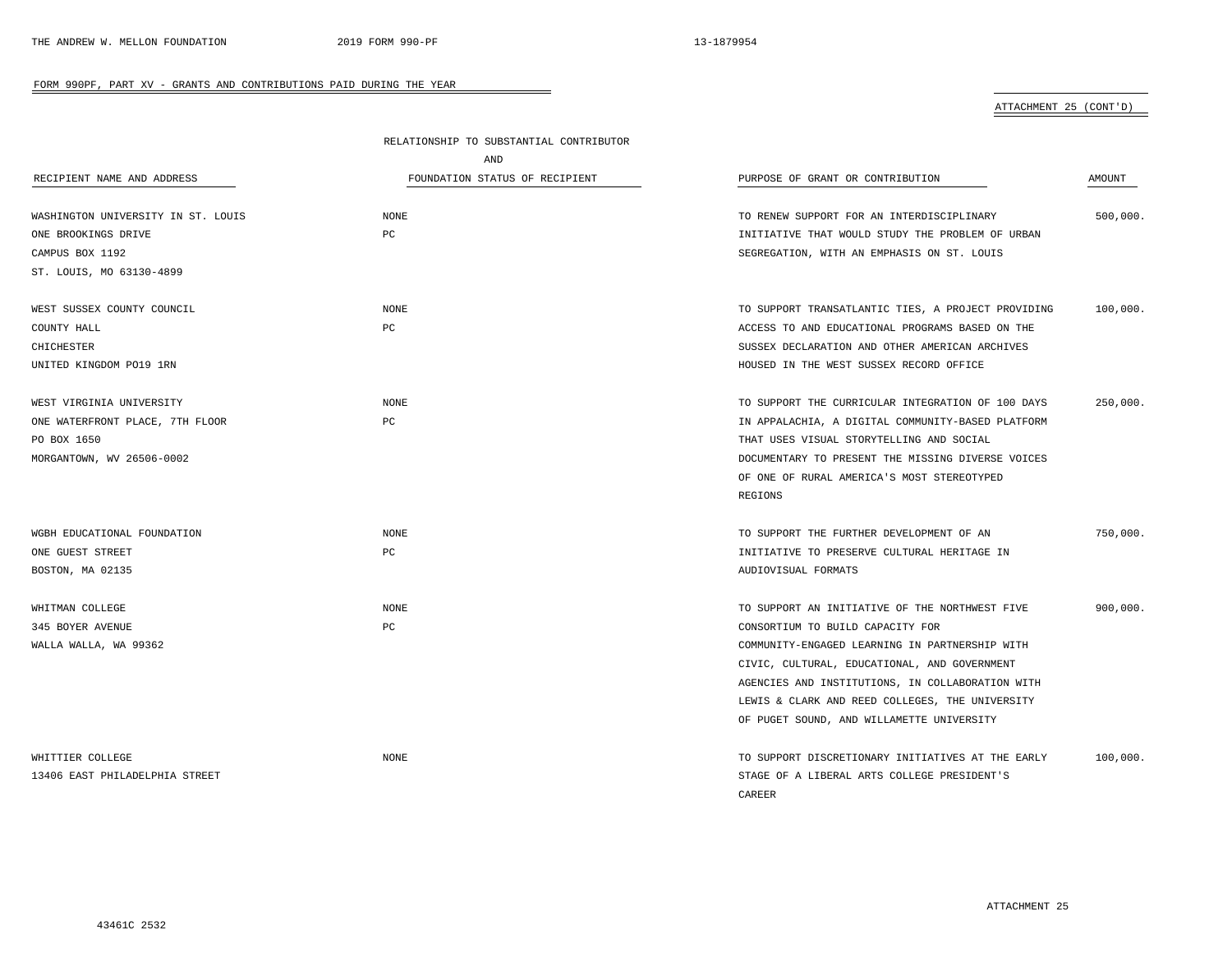|                                               | RELATIONSHIP TO SUBSTANTIAL CONTRIBUTOR |                                                   |            |
|-----------------------------------------------|-----------------------------------------|---------------------------------------------------|------------|
|                                               | AND                                     |                                                   |            |
| RECIPIENT NAME AND ADDRESS                    | FOUNDATION STATUS OF RECIPIENT          | PURPOSE OF GRANT OR CONTRIBUTION                  | AMOUNT     |
|                                               |                                         |                                                   |            |
| PO BOX 634                                    | PC                                      |                                                   |            |
| WHITTIER, CA 90608-0634                       |                                         |                                                   |            |
|                                               |                                         |                                                   |            |
| WILLIAM WAY LGBT COMMUNITY CENTER             | NONE                                    | TO SUPPORT THE NEEDS OF THE COMMUNITY-BASED       | 51,000.    |
| 1315 SPRUCE STREET                            | PC                                      | ARCHIVE                                           |            |
| PHILADELPHIA, PA 19107                        |                                         |                                                   |            |
|                                               |                                         |                                                   |            |
| WILLIAMS COLLEGE                              | <b>NONE</b>                             | TO SUPPORT DISCRETIONARY INITIATIVES AT THE EARLY | 100,000.   |
| PO BOX 687                                    | PC                                      | STAGE OF A LIBERAL ARTS COLLEGE PRESIDENT'S       |            |
| WILLIAMSTOWN, MA 01267                        |                                         | CAREER                                            |            |
|                                               |                                         |                                                   |            |
| WING LUKE MEMORIAL FOUNDATION                 | <b>NONE</b>                             | TO SUPPORT THE ADVANCEMENT AND INTEGRATION OF     | 200,000.   |
| 719 SOUTH KING STREET                         | PC                                      | MUSEUM PROGRAMS AROUND HERITAGE, ARTS, AND CIVIC  |            |
| SEATTLE, WA 98104                             |                                         | RESPONSIBILITY                                    |            |
|                                               |                                         |                                                   |            |
| WOMEN MAKE MOVIES, INC.                       | NONE                                    | TO SUPPORT THE NATIONAL DISTRIBUTION OF TRILOGY   | 125,000.   |
| 115 WEST 29TH STREET, SUITE 1200              | PC                                      | FILMS' DOCUMENTARY ABOUT VERNON JORDAN            |            |
| NEW YORK, NY 10001                            |                                         |                                                   |            |
|                                               |                                         |                                                   |            |
| WOODROW WILSON NATIONAL FELLOWSHIP FOUNDATION | NONE                                    | TO RENEW SUPPORT FOR THE DISSERTATION AND TRAVEL  | 1,996,500. |
| 5 VAUGHN DRIVE, SUITE 300                     | PC                                      | AND RESEARCH PROGRAM AND THE JUNIOR FACULTY       |            |
| PRINCETON, NJ 08540-6313                      |                                         | CAREER ENHANCEMENT FELLOWSHIP                     |            |

÷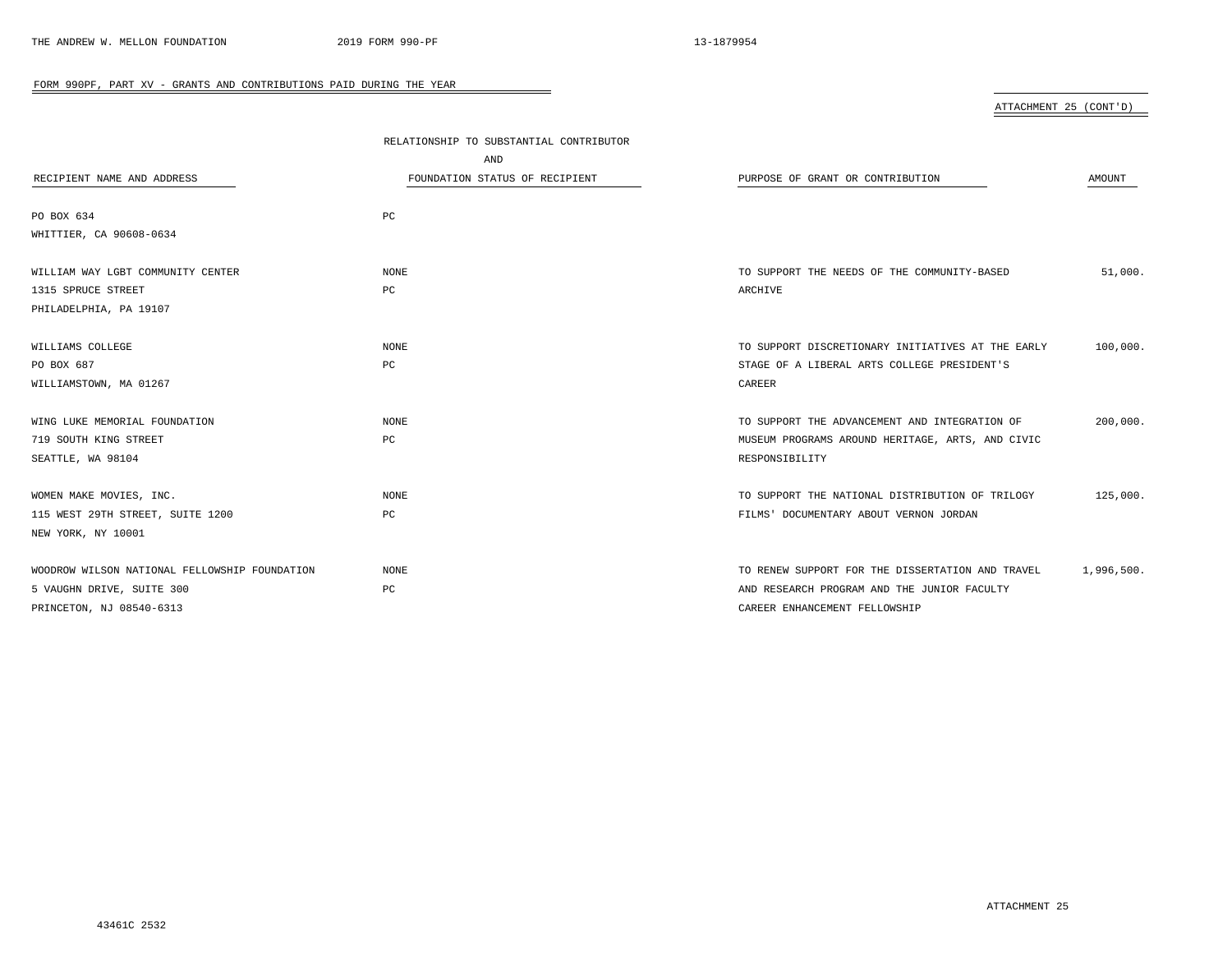# ATTACHMENT 25 (CONT'D)

|                                               | RELATIONSHIP TO SUBSTANTIAL CONTRIBUTOR |                                                  |            |  |
|-----------------------------------------------|-----------------------------------------|--------------------------------------------------|------------|--|
|                                               | AND                                     |                                                  |            |  |
| RECIPIENT NAME AND ADDRESS                    | FOUNDATION STATUS OF RECIPIENT          | PURPOSE OF GRANT OR CONTRIBUTION                 | AMOUNT     |  |
| WOODROW WILSON NATIONAL FELLOWSHIP FOUNDATION | NONE                                    | TO SUPPORT THE AMERICAN HISTORY INITIATIVE       | 50,000.    |  |
| 5 VAUGHN DRIVE, SUITE 300                     | РC                                      |                                                  |            |  |
| PRINCETON, NJ 08540-6313                      |                                         |                                                  |            |  |
| WOODROW WILSON NATIONAL FELLOWSHIP FOUNDATION | <b>NONE</b>                             | TO CONTINUE SUPPORT FOR A PROGRAM OF FELLOWSHIPS | 400,000.   |  |
| 5 VAUGHN DRIVE, SUITE 300                     | PC                                      | THAT FOSTERS PARTNERSHIPS IN HIGHER EDUCATION    |            |  |
| PRINCETON, NJ 08540-6313                      |                                         | POLICY IN DIFFERENT STATES                       |            |  |
| WOOLLY MAMMOTH THEATRE COMPANY                | NONE                                    | TO SUPPORT NEW ARTISTIC LEADER INITIATIVES       | 100,000.   |  |
| 641 D STREET NW                               | PC                                      |                                                  |            |  |
| WASHINGTON, DC 20004                          |                                         |                                                  |            |  |
| XAVIER UNIVERSITY OF LOUISIANA                | NONE                                    | TO SUPPORT THE EXPANSION OF A COMMUNITY COLLEGE  | 500,000.   |  |
| 1 DREXEL DRIVE                                | РC                                      | STUDENT TRANSFER PROGRAM AND A SUMMER BRIDGE     |            |  |
| NEW ORLEANS, LA 70125-1098                    |                                         | PROGRAM                                          |            |  |
| YALE UNIVERSITY                               | NONE                                    | TO ENDOW THE POSITION OF DIRECTOR OF THE ART     | 250,000.   |  |
| PO BOX 208229                                 | PC                                      | CONSERVATION RESEARCH CENTER                     |            |  |
| NEW HAVEN, CT 06520-8229                      |                                         |                                                  |            |  |
| YALE UNIVERSITY                               | NONE                                    | TO ENDOW THE POSITION OF DIRECTOR OF THE ART     | 1,000,751. |  |
| PO BOX 208229                                 | РC                                      | CONSERVATION RESEARCH CENTER                     |            |  |
| NEW HAVEN, CT 06520-8229                      |                                         |                                                  |            |  |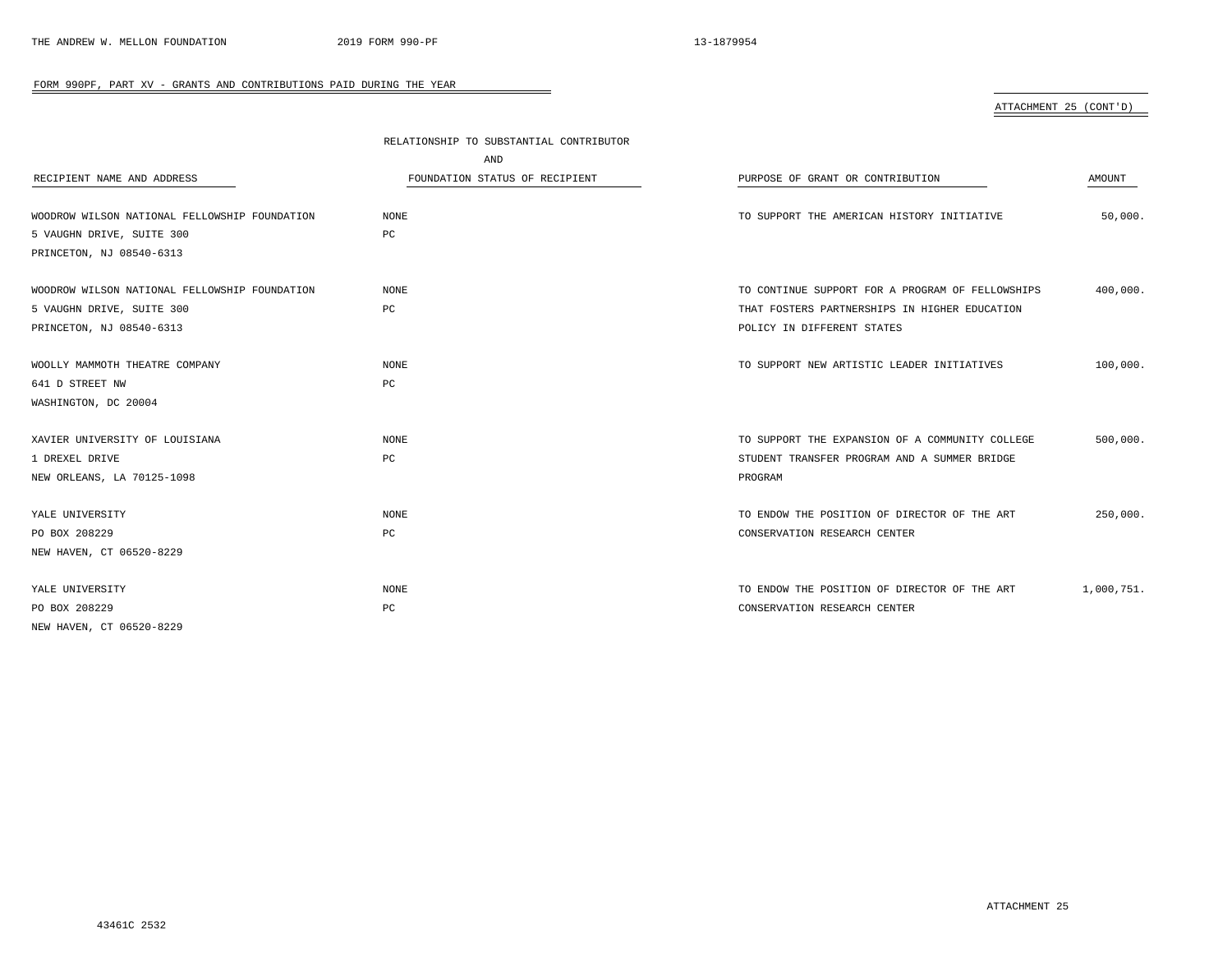ATTACHMENT 25 (CONT'D)

|                              | RELATIONSHIP TO SUBSTANTIAL CONTRIBUTOR |                                                   |            |
|------------------------------|-----------------------------------------|---------------------------------------------------|------------|
|                              | AND                                     |                                                   |            |
| RECIPIENT NAME AND ADDRESS   | FOUNDATION STATUS OF RECIPIENT          | PURPOSE OF GRANT OR CONTRIBUTION                  | AMOUNT     |
|                              |                                         |                                                   |            |
| YALE UNIVERSITY              | NONE                                    | TO SUPPORT THE FURTHER DEVELOPMENT OF THE ART &   | 750,000.   |
| PO BOX 208229                | PC                                      | ARCHITECTURE ELECTRONIC PORTAL                    |            |
| NEW HAVEN, CT 06520-8229     |                                         |                                                   |            |
|                              |                                         |                                                   |            |
| YALE UNIVERSITY              | NONE                                    | TO SUPPORT COLLABORATION AMONG CAMPUS LIBRARIES   | 500,000.   |
| PO BOX 208229                | PC                                      | AND MUSEUMS                                       |            |
| NEW HAVEN, CT 06520-8229     |                                         |                                                   |            |
|                              |                                         |                                                   |            |
| YALE UNIVERSITY              | NONE                                    | TO SUPPORT A COLLABORATION OF CENTERS OF RACE AND | 2,000,000. |
| PO BOX 208229                | PC                                      | ETHNICITY IN PARTNERSHIP WITH BROWN AND STANFORD  |            |
| NEW HAVEN, CT 06520-8229     |                                         | UNIVERSITIES, AND THE UNIVERSITY OF CHICAGO       |            |
|                              |                                         |                                                   |            |
| FIDELITY CHARITABLE          | NONE                                    | MATCHING GIFT                                     | 649.685.   |
| P.O. BOX 770001              | $_{\rm PC}$                             |                                                   |            |
| CINCINNATI, OH 45277         |                                         |                                                   |            |
|                              |                                         |                                                   |            |
| NEW YORK CITY CENTER         | <b>NONE</b>                             | MATCHING GIFT                                     | 75,000.    |
| 130 WEST 56TH STREET         | PC                                      |                                                   |            |
| NEW YORK, NY 10019           |                                         |                                                   |            |
|                              |                                         |                                                   |            |
| JEWISH COMMUNITY FOUNDATION  | NONE                                    | MATCHING GIFT                                     | 75,000.    |
| 6505 WILSHIRE BLVD SUITE 120 | PC                                      |                                                   |            |
| LOS ANGELES, CA 90048        |                                         |                                                   |            |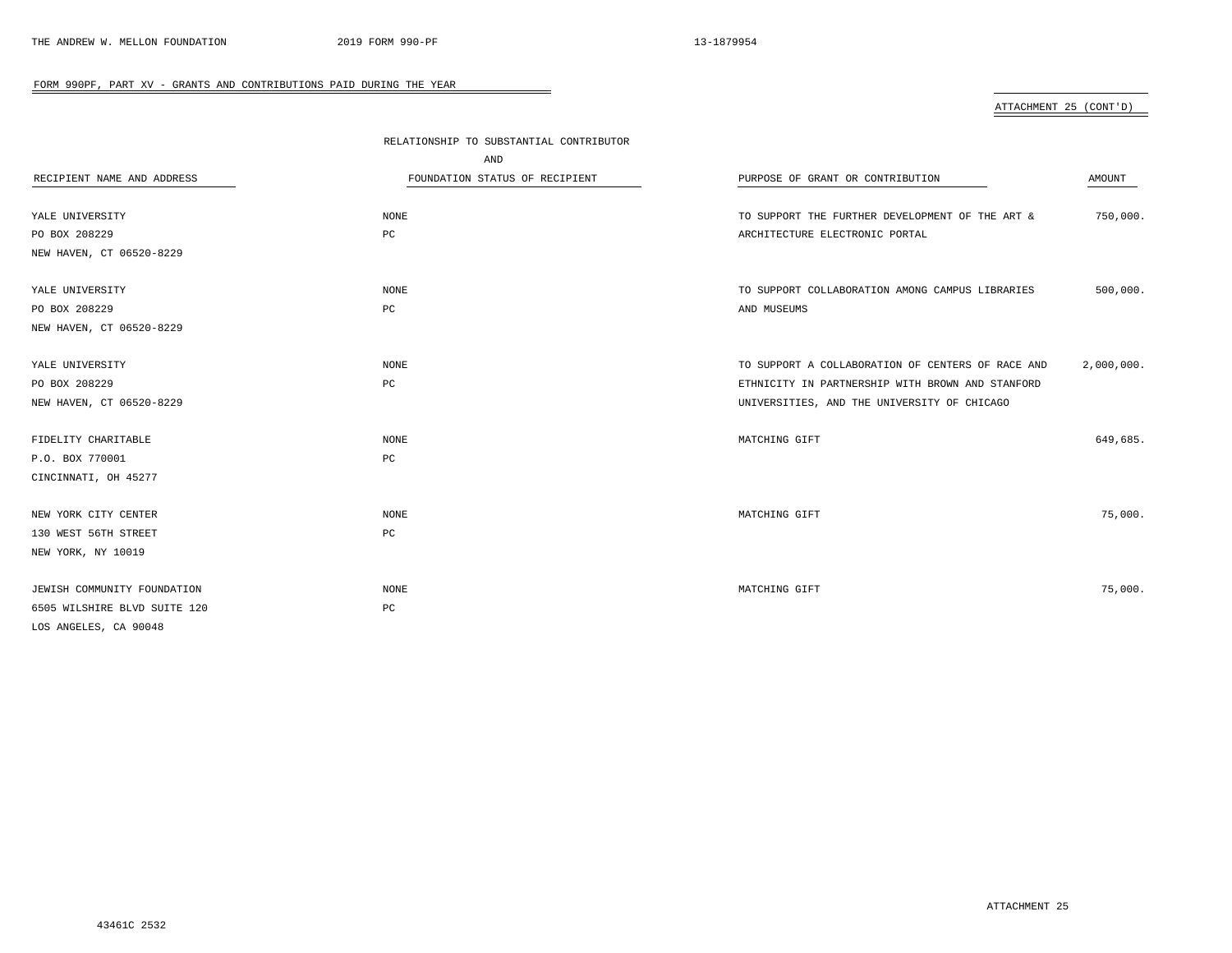# ATTACHMENT 25 (CONT'D)

|                                      | RELATIONSHIP TO SUBSTANTIAL CONTRIBUTOR<br>AND |                                  |         |
|--------------------------------------|------------------------------------------------|----------------------------------|---------|
| RECIPIENT NAME AND ADDRESS           | FOUNDATION STATUS OF RECIPIENT                 | PURPOSE OF GRANT OR CONTRIBUTION | AMOUNT  |
|                                      |                                                |                                  |         |
| KINGDOM LIFE MINISTRIES              | NONE                                           | MATCHING GIFT                    | 52,350. |
| 770 PARK PLACE                       | $_{\rm PC}$                                    |                                  |         |
| BROOKLYN, NY 11216                   |                                                |                                  |         |
| TRINITY SCHOOL                       | $\rm{NONE}$                                    | MATCHING GIFT                    | 34,500. |
| 139 WEST 91ST STREET                 | $_{\rm PC}$                                    |                                  |         |
| NEW YORK, NY 10024                   |                                                |                                  |         |
| COMMUNITY FUNDS                      | $\rm{NONE}$                                    | MATCHING GIFT                    | 30,000. |
| 909 THIRD AVE                        | $_{\rm PC}$                                    |                                  |         |
| NEW YORK, NY 10022                   |                                                |                                  |         |
| NIGHTINGALE- BAMFORD SCHOOL          | NONE                                           | MATCHING GIFT                    | 30,000. |
| 20 EAST 92 STREET                    | $_{\rm PC}$                                    |                                  |         |
| NEW YORK, NY 10128                   |                                                |                                  |         |
| GROTON SCHOOL                        | NONE                                           | MATCHING GIFT                    | 30,000. |
| FARMERS ROW BOX 991                  | $_{\rm PC}$                                    |                                  |         |
| GROTON, MA 01450                     |                                                |                                  |         |
| JEWS FOR RACIAL AND ECONOMIC JUSTICE | $\rm{NONE}$                                    | MATCHING GIFT                    | 18,972. |
| 330 7TH AVENUE                       | $_{\rm PC}$                                    |                                  |         |
| NEW YORK, NY 10001                   |                                                |                                  |         |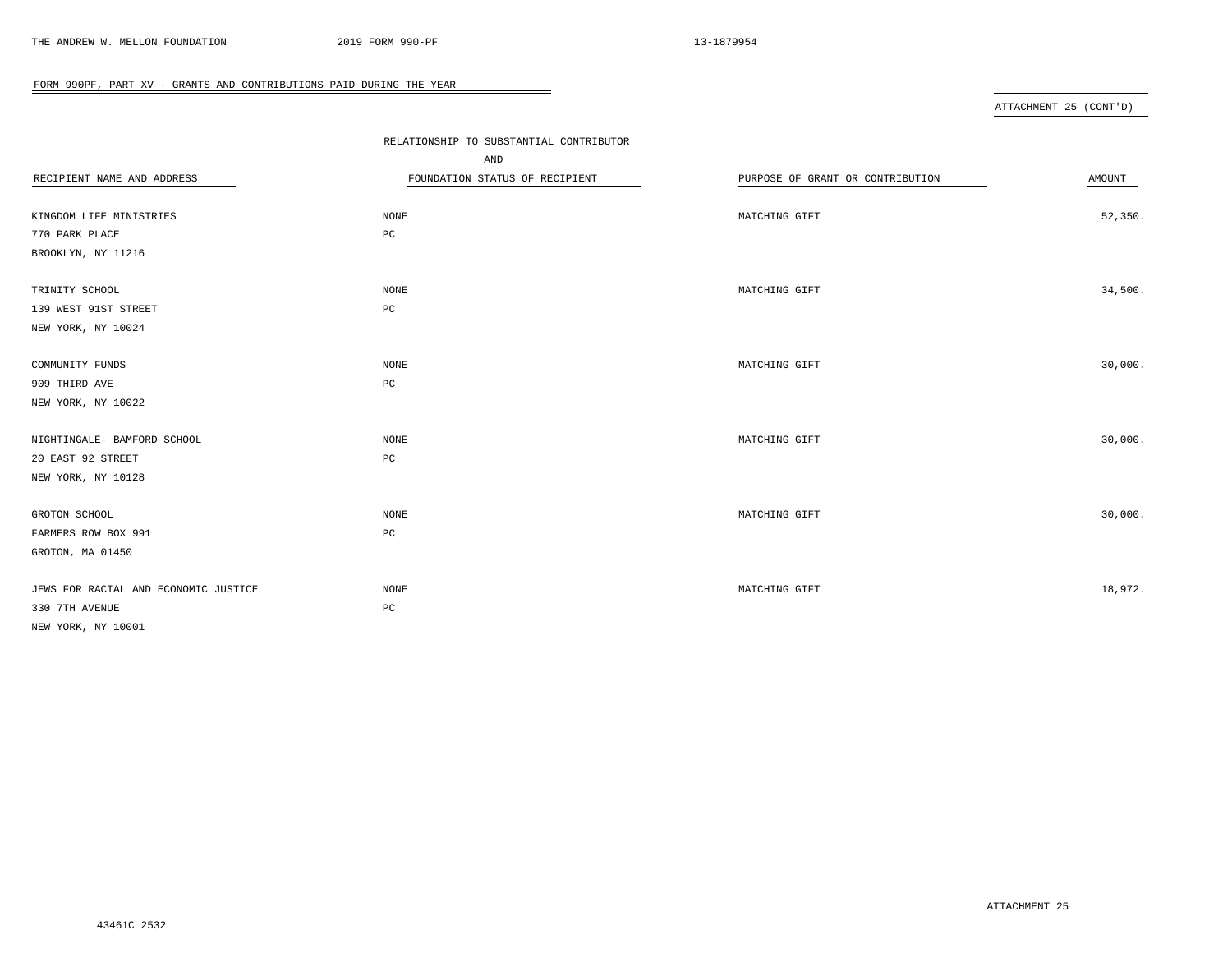# ATTACHMENT 25 (CONT'D)

|                            | RELATIONSHIP TO SUBSTANTIAL CONTRIBUTOR |                                  |         |
|----------------------------|-----------------------------------------|----------------------------------|---------|
|                            | AND                                     |                                  |         |
| RECIPIENT NAME AND ADDRESS | FOUNDATION STATUS OF RECIPIENT          | PURPOSE OF GRANT OR CONTRIBUTION | AMOUNT  |
|                            |                                         |                                  |         |
| DARKHEI NOAM               | NONE                                    | MATCHING GIFT                    | 15,339. |
| 41 WEST 96TH STREET        | $_{\rm PC}$                             |                                  |         |
| NEW YORK, NY 10025         |                                         |                                  |         |
|                            |                                         |                                  |         |
| SCHWAB CHARITABLE          | NONE                                    | MATCHING GIFT                    | 15,000. |
| 1958 SUMMIT PARK DRIVE     | $_{\rm PC}$                             |                                  |         |
| ORLANDO, FL 32810          |                                         |                                  |         |
|                            |                                         |                                  |         |
| HAMILTON COLLEGE           | NONE                                    | MATCHING GIFT                    | 15,000. |
| 198 COLLEGE HILL ROAD      | $_{\rm PC}$                             |                                  |         |
| CLINTON, NY 13323          |                                         |                                  |         |
|                            |                                         |                                  |         |
| THE TAFT SCHOOL            | NONE                                    | MATCHING GIFT                    | 15,000. |
| 110 WOODBURY ROAD          | $_{\rm PC}$                             |                                  |         |
| WATERTOWN, CT 06795        |                                         |                                  |         |
|                            |                                         |                                  |         |
| SARAH LAWRENCE COLLEGE     | $\rm{NONE}$                             | MATCHING GIFT                    | 12,000. |
| 1 MEAD WAY                 | $_{\rm PC}$                             |                                  |         |
| BRONXVILLE, NY 10708       |                                         |                                  |         |
|                            |                                         |                                  |         |
| SGI-USA                    | NONE                                    | MATCHING GIFT                    | 11,100. |
| 606 WILSHIRE BLVD.         | $_{\rm PC}$                             |                                  |         |
| SANTA MONICA, CA 90401     |                                         |                                  |         |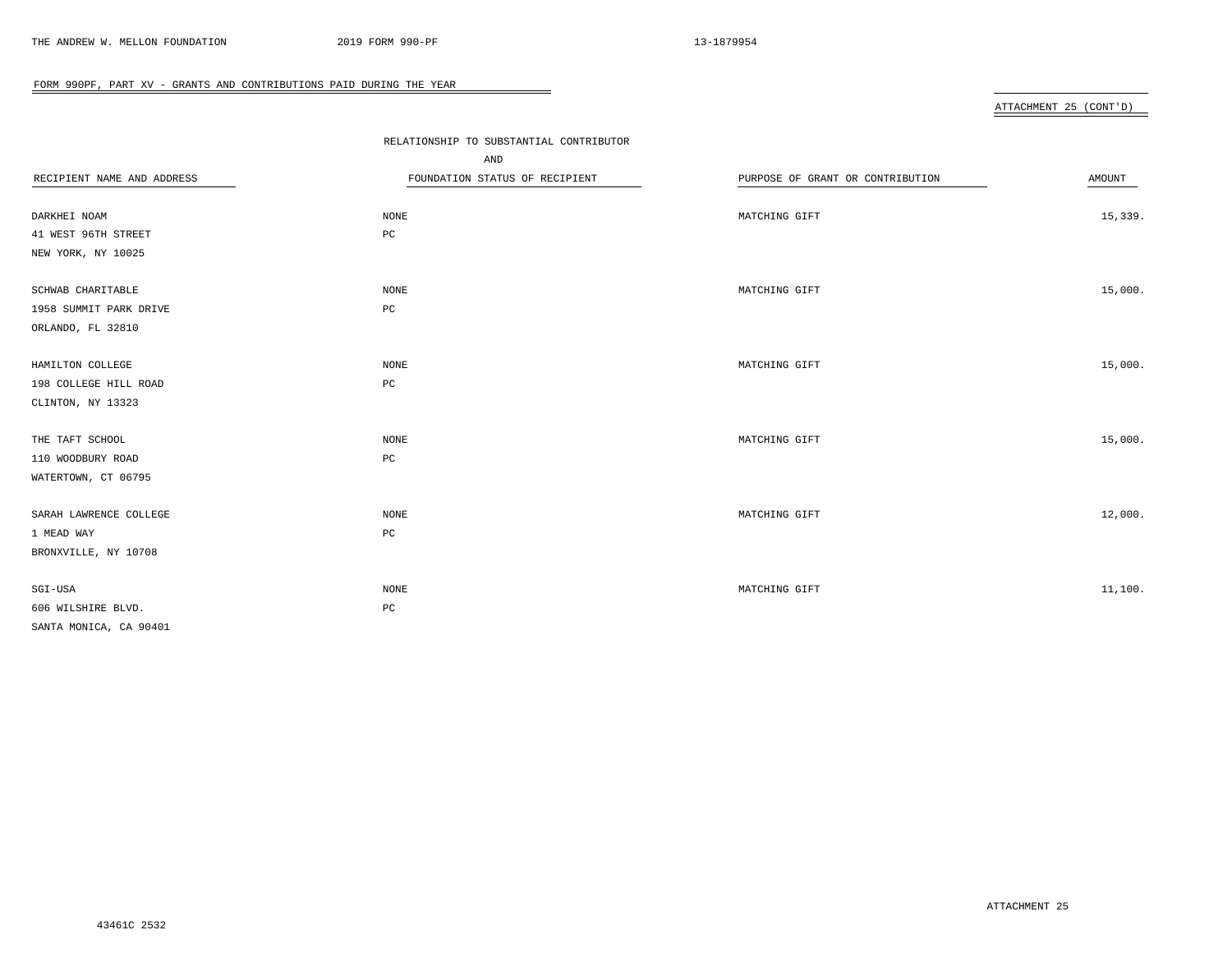# ATTACHMENT 25 (CONT'D)

|                            | RELATIONSHIP TO SUBSTANTIAL CONTRIBUTOR<br>AND |                                  |        |
|----------------------------|------------------------------------------------|----------------------------------|--------|
| RECIPIENT NAME AND ADDRESS | FOUNDATION STATUS OF RECIPIENT                 | PURPOSE OF GRANT OR CONTRIBUTION | AMOUNT |
|                            |                                                |                                  |        |
| ALL SOULS SCHOOL           | NONE                                           | MATCHING GIFT                    | 6,000. |
| 1157 LEXINGTON AVENUE      | $_{\rm PC}$                                    |                                  |        |
| NEW YORK, NY 10075         |                                                |                                  |        |
| PRINCETON UNIVERSITY       | NONE                                           | MATCHING GIFT                    | 6,000. |
| P. O. BOX 5357             | $_{\rm PC}$                                    |                                  |        |
| PRINCETON, NJ 08543        |                                                |                                  |        |
| CONGREGATION KOL AMI       | NONE                                           | MATCHING GIFT                    | 3,750. |
| 252 SOUNDVIEW AVENUE       | $_{\rm PC}$                                    |                                  |        |
| WHITE PLAINS, NY 10606     |                                                |                                  |        |
|                            |                                                |                                  |        |
| 350.0RG                    | NONE                                           | MATCHING GIFT                    | 4,800. |
| 350 JAY STREET SUITE 732   | $_{\rm PC}$                                    |                                  |        |
| BROOKLYN, NY 11201         |                                                |                                  |        |
| FEEDING WESTCHESTER        | NONE                                           | MATCHING GIFT                    | 3,750. |
| 200 CLEARBROOK RD          | $_{\rm PC}$                                    |                                  |        |
| ELMSFORD, NY 10523         |                                                |                                  |        |
|                            |                                                |                                  |        |
| AMERICAN RED CROSS         | NONE                                           | MATCHING GIFT                    | 3,750. |
| 8550 ARLINGTON BLVD        | $_{\rm PC}$                                    |                                  |        |
| FAIRFAX, VA 22031          |                                                |                                  |        |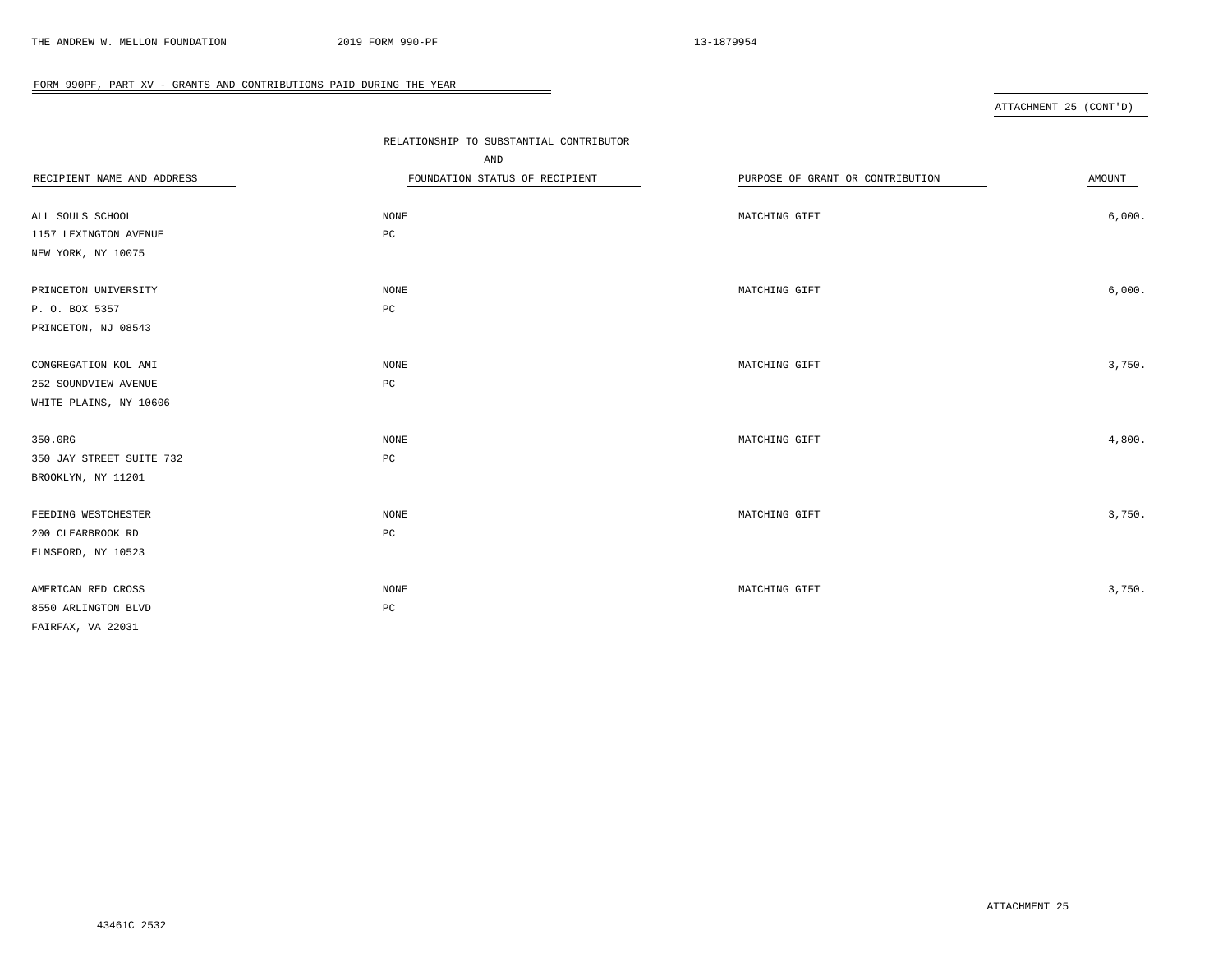# ATTACHMENT 25 (CONT'D)

|                                 | RELATIONSHIP TO SUBSTANTIAL CONTRIBUTOR<br>AND |                                  |        |
|---------------------------------|------------------------------------------------|----------------------------------|--------|
| RECIPIENT NAME AND ADDRESS      | FOUNDATION STATUS OF RECIPIENT                 | PURPOSE OF GRANT OR CONTRIBUTION | AMOUNT |
|                                 |                                                |                                  |        |
| DIG DEEP                        | NONE                                           | MATCHING GIFT                    | 3,600. |
| 3308 DESCANSO DRIVE             | PC                                             |                                  |        |
| LOS ANGELES, CA 90026           |                                                |                                  |        |
|                                 |                                                |                                  |        |
| FRACTURED ATLAS                 | NONE                                           | MATCHING GIFT                    | 3,549. |
| 248 WEST 35TH STREET            | $_{\rm PC}$                                    |                                  |        |
| NEW YORK, NY 10001              |                                                |                                  |        |
|                                 |                                                |                                  |        |
| NEW HAVEN MINISTRIES            | NONE                                           | MATCHING GIFT                    | 3,000. |
| 130-15 101 AVENUE               | $_{\rm PC}$                                    |                                  |        |
| RICHMOND HILL, NY 11419         |                                                |                                  |        |
|                                 |                                                |                                  |        |
| TOIGO FOUNDATION                | NONE                                           | MATCHING GIFT                    | 3,000. |
| 180 GRAND AVE.                  | $_{\rm PC}$                                    |                                  |        |
| OAKLAND, CA 94612               |                                                |                                  |        |
|                                 |                                                |                                  |        |
| THE LAUNDROMAT PROJECT          | <b>NONE</b>                                    | MATCHING GIFT                    | 3,000. |
| 127 WEST 127TH STREET SUITE 434 | $_{\rm PC}$                                    |                                  |        |
| NEW YORK, NY 10027              |                                                |                                  |        |
|                                 |                                                |                                  |        |
| ALLEN-STEVENSON SCHOOL          | <b>NONE</b>                                    | MATCHING GIFT                    | 3,000. |
| 132 EAST 78TH STREET            | PC                                             |                                  |        |
| NEW YORK, NY 10075              |                                                |                                  |        |
|                                 |                                                |                                  |        |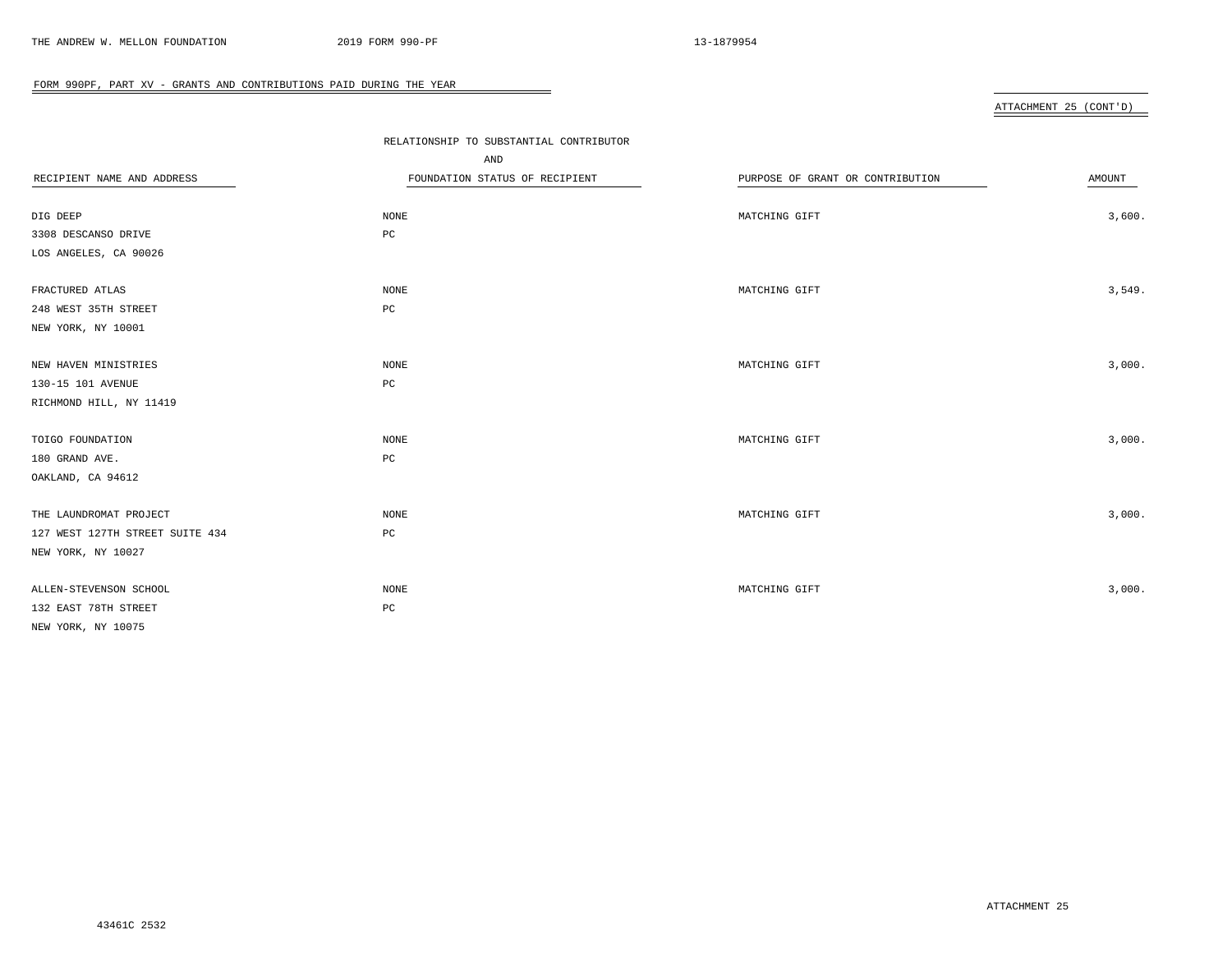# ATTACHMENT 25 (CONT'D)

|                             | RELATIONSHIP TO SUBSTANTIAL CONTRIBUTOR |                                  |        |
|-----------------------------|-----------------------------------------|----------------------------------|--------|
|                             | AND                                     |                                  |        |
| RECIPIENT NAME AND ADDRESS  | FOUNDATION STATUS OF RECIPIENT          | PURPOSE OF GRANT OR CONTRIBUTION | AMOUNT |
|                             |                                         |                                  |        |
| PUBLIC RIGHTS PROJECT       | NONE                                    | MATCHING GIFT                    | 3,000. |
| 1721 BROADWAY #201          | $_{\rm PC}$                             |                                  |        |
| OAKLAND, CA 94612           |                                         |                                  |        |
|                             |                                         |                                  |        |
| NEW YORK HISTORICAL SOCIETY | NONE                                    | MATCHING GIFT                    | 1,950. |
| 2 WEST 77TH STREET          | $_{\rm PC}$                             |                                  |        |
| NEW YORK, NY 10024          |                                         |                                  |        |
|                             |                                         |                                  |        |
| HISTORIC HUGUENOT STREET    | NONE                                    | MATCHING GIFT                    | 1,875. |
| 81 HUGUENOT STREET          | $_{\rm PC}$                             |                                  |        |
| NEW PALTZ, NY 12561         |                                         |                                  |        |
|                             |                                         |                                  |        |
| BROOKLYN PUBLIC LIBRARY     | NONE                                    | MATCHING GIFT                    | 1,875. |
| 10 GRAND ARMY PLAZA         | PC                                      |                                  |        |
| BROOKLYN, NY 11238          |                                         |                                  |        |
| CONNECTICUT BAR FOUNDATION  | $\rm{NONE}$                             | MATCHING GIFT                    | 1,680. |
| 31 PRATT STREET SUITE 420   | $_{\rm PC}$                             |                                  |        |
| HARTFORD, CT 06103          |                                         |                                  |        |
|                             |                                         |                                  |        |
| FIRST FRIENDS OF NJ/NY      | NONE                                    | MATCHING GIFT                    | 1,620. |
| 53 HACKENSACK AVENUE        | $_{\rm PC}$                             |                                  |        |
| KEARNY, NJ 07032            |                                         |                                  |        |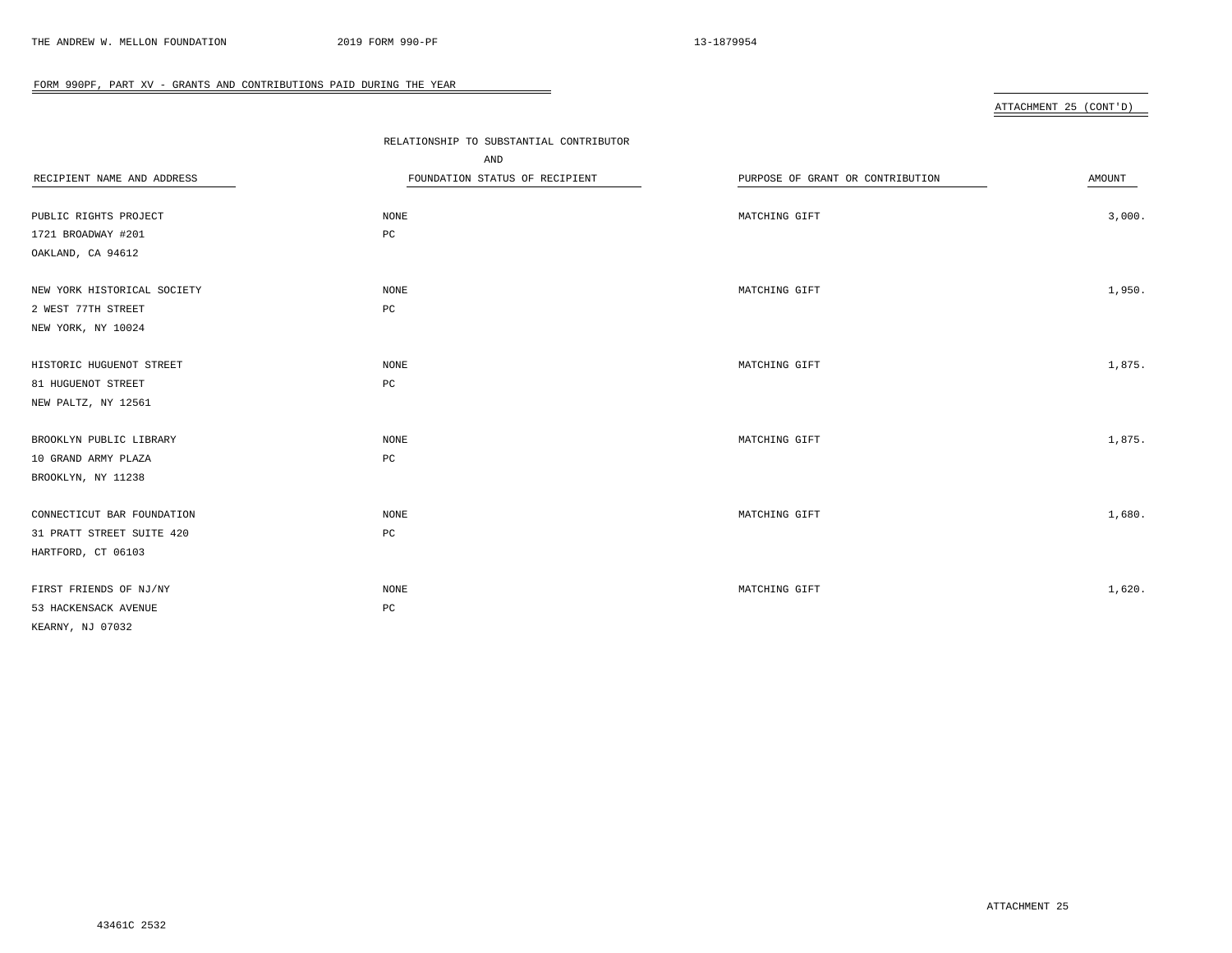# ATTACHMENT 25 (CONT'D)

|                                       | RELATIONSHIP TO SUBSTANTIAL CONTRIBUTOR<br>AND |                                  |        |
|---------------------------------------|------------------------------------------------|----------------------------------|--------|
| RECIPIENT NAME AND ADDRESS            | FOUNDATION STATUS OF RECIPIENT                 | PURPOSE OF GRANT OR CONTRIBUTION | AMOUNT |
|                                       |                                                |                                  |        |
| NYCLU FOUNDATION                      | NONE                                           | MATCHING GIFT                    | 1,620. |
| 125 BROAD STREET                      | PC                                             |                                  |        |
| NEW YORK, NY 10004                    |                                                |                                  |        |
| CAMBRIDGE STREET UPPER SCHOOL         | NONE                                           | MATCHING GIFT                    | 1,500. |
| 158 SPRING STREET                     | PC                                             |                                  |        |
| CAMBRIDGE, MA 02141                   |                                                |                                  |        |
| INSTITUTE FOR INTERNATIONAL EDUCATION | <b>NONE</b>                                    | MATCHING GIFT                    | 1,500. |
| 32 WEST MONROE                        | PC                                             |                                  |        |
| CHICAGO, IL 60603                     |                                                |                                  |        |
|                                       |                                                |                                  |        |
| PRO PUBLICA                           | NONE                                           | MATCHING GIFT                    | 1,500. |
| 155 AVENUE OF THE AMERICAS            | $_{\rm PC}$                                    |                                  |        |
| NEW YORK, NY 10013                    |                                                |                                  |        |
| LUIS ROJAS FOUNDATION                 | NONE                                           | MATCHING GIFT                    | 1,500. |
| 73 EAST 2ND STREET                    | PC                                             |                                  |        |
| NEW YORK, NY 10003                    |                                                |                                  |        |
|                                       |                                                |                                  |        |
| SOCIETY OF ARCHITECTURAL HISTORIANS   | NONE                                           | MATCHING GIFT                    | 1,500. |
| 1365 NORTH ASTOR STREET               | $_{\rm PC}$                                    |                                  |        |
| CHICAGO, IL 60610                     |                                                |                                  |        |
|                                       |                                                |                                  |        |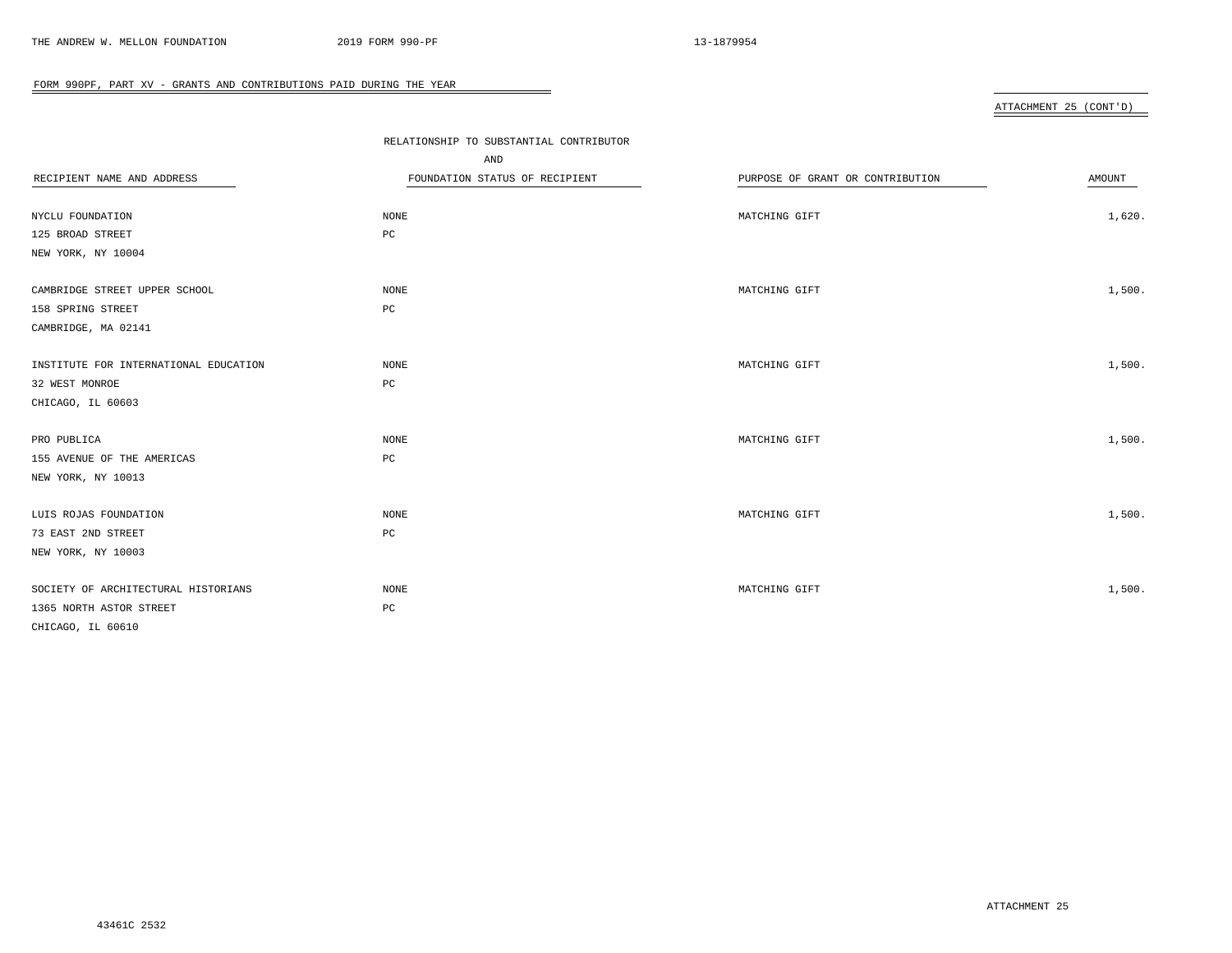# ATTACHMENT 25 (CONT'D)

|                                  | RELATIONSHIP TO SUBSTANTIAL CONTRIBUTOR |                                  |        |
|----------------------------------|-----------------------------------------|----------------------------------|--------|
|                                  | AND                                     |                                  |        |
| RECIPIENT NAME AND ADDRESS       | FOUNDATION STATUS OF RECIPIENT          | PURPOSE OF GRANT OR CONTRIBUTION | AMOUNT |
|                                  |                                         |                                  |        |
| COMMUNITY DEVELOPMENT            | NONE                                    | MATCHING GIFT                    | 1,500. |
| 123 WILLIAM STREET 16TH FLOOR    | PC                                      |                                  |        |
| NEW YORK, NY 10038               |                                         |                                  |        |
|                                  |                                         |                                  |        |
| THE BREARLEY SCHOOL              | NONE                                    | MATCHING GIFT                    | 1,500. |
| 610 EAST 83RD STREET             | PC                                      |                                  |        |
| NEW YORK, NY 10028               |                                         |                                  |        |
|                                  |                                         |                                  |        |
| ASYLUM SEEKER ADVOCACY PROJECT   | NONE                                    | MATCHING GIFT                    | 1,500. |
| 228 PARK AVENUE S. #84810        | PC                                      |                                  |        |
| NEW YORK, NY 10003               |                                         |                                  |        |
|                                  |                                         |                                  |        |
| INTERNATIONAL REFUGEE ASSISTANCE | NONE                                    | MATCHING GIFT                    | 1,500. |
| P.O. BOX 21917                   | PC                                      |                                  |        |
| NEW YORK, NY 10087               |                                         |                                  |        |
|                                  |                                         |                                  |        |

 $\overline{\phantom{a}}$ 

TOTAL CONTRIBUTIONS PAID 312,988,342.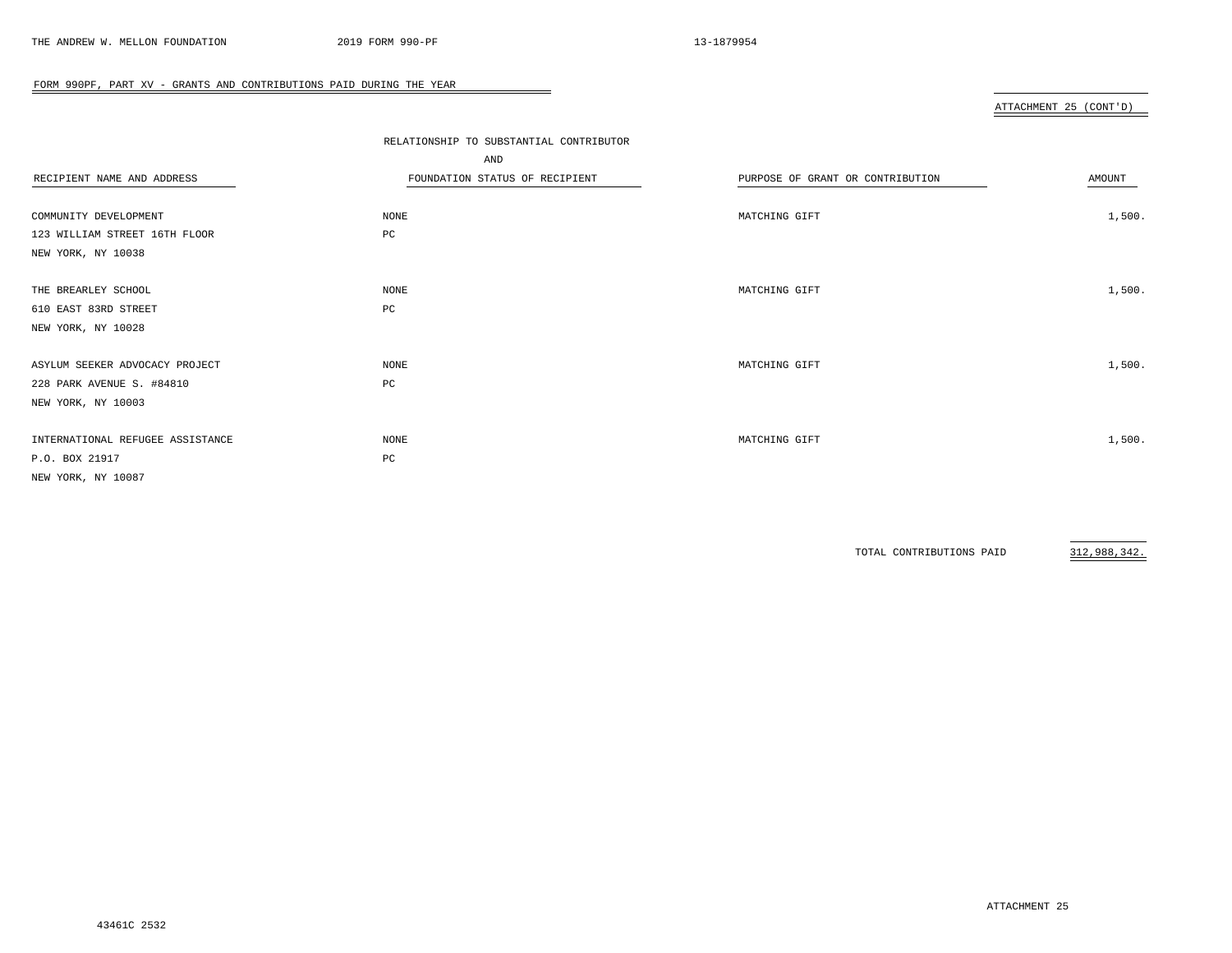|                                                  | RELATIONSHIP TO SUBSTANTIAL CONTRIBUTOR |                                                  |            |
|--------------------------------------------------|-----------------------------------------|--------------------------------------------------|------------|
|                                                  | AND                                     |                                                  |            |
| RECIPIENT NAME AND ADDRESS                       | FOUNDATION STATUS OF RECIPIENT          | PURPOSE OF GRANT OR CONTRIBUTION                 | AMOUNT     |
| ALLIANCE OF RESIDENT THEATRES NEW YORK, INC.     | NONE                                    | TO SUPPORT THE NEW YORK THEATER PROGRAM          | 2,240,000. |
| 520 EIGHTH AVENUE, SUITE 319                     | PC                                      |                                                  |            |
| NEW YORK, NY 10018                               |                                         |                                                  |            |
| AMERICAN ASSOCIATION FOR STATE AND LOCAL HISTORY | NONE                                    | TO SUPPORT AN INITIATIVE THAT STUDIES THE WAYS   | 229,000.   |
| 2021 21ST AVENUE S, SUITE 320                    | PC                                      | AMERICANS UNDERSTAND HISTORY, AND TO GENERATE    |            |
| NASHVILLE, TN 37212                              |                                         | SUCCESSFUL COMMUNICATION STRATEGIES ABOUT THE    |            |
|                                                  |                                         | IMPORTANCE OF HISTORY FOR PUBLIC AUDIENCES       |            |
| AMERICAN COUNCIL OF LEARNED SOCIETIES            | NONE                                    | TO SUPPORT A SERIES OF SUMMER INSTITUTES THAT    | 1,000,000. |
| 633 THIRD AVENUE, 8TH FLOOR                      | PC                                      | WOULD EXPLORE INNOVATIVE PRACTICES OF EQUITY AND |            |
| NEW YORK, NY 10017-6795                          |                                         | INCLUSION IN THE ACADEMY                         |            |
| AMERICAN INDIAN COLLEGE FUND                     | NONE                                    | TO RENEW SUPPORT FOR PROGRAMMING TO SUPPORT HIGH | 1,250,000. |
| 8333 GREENWOOD BOULEVARD                         | PC                                      | SCHOOL-TO-COLLEGE TRANSITIONS, TRANSFERS FROM    |            |
| DENVER, CO 80221                                 |                                         | TWO- TO FOUR-YEAR INSTITUTIONS, AND COLLEGE      |            |
|                                                  |                                         | RETENTION FOR NATIVE AMERICAN STUDENTS           |            |
| AMERICAN OPERA PROJECTS, INC.                    | NONE                                    | TO CONTINUE SUPPORT FOR THE DEVELOPMENT AND      | 116,000.   |
| 138 SOUTH OXFORD STREET                          | PC                                      | CONTINUED LIFE OF NEW OPERAS                     |            |
| BROOKLYN, NY 11217-1695                          |                                         |                                                  |            |
| ARTS FOR INCARCERATED YOUTH NETWORK              | NONE                                    | TO SUPPORT NETWORK BUILDING FOR ARTS ENGAGEMENT  | 500,000.   |
| 830 TRACTION AVENUE, SUITE 3A                    | PC                                      | IN THE JUSTICE SYSTEM                            |            |
| LOS ANGELES, CA 90013                            |                                         |                                                  |            |

 $\overline{\phantom{0}}$ 

ATTACHMENT 26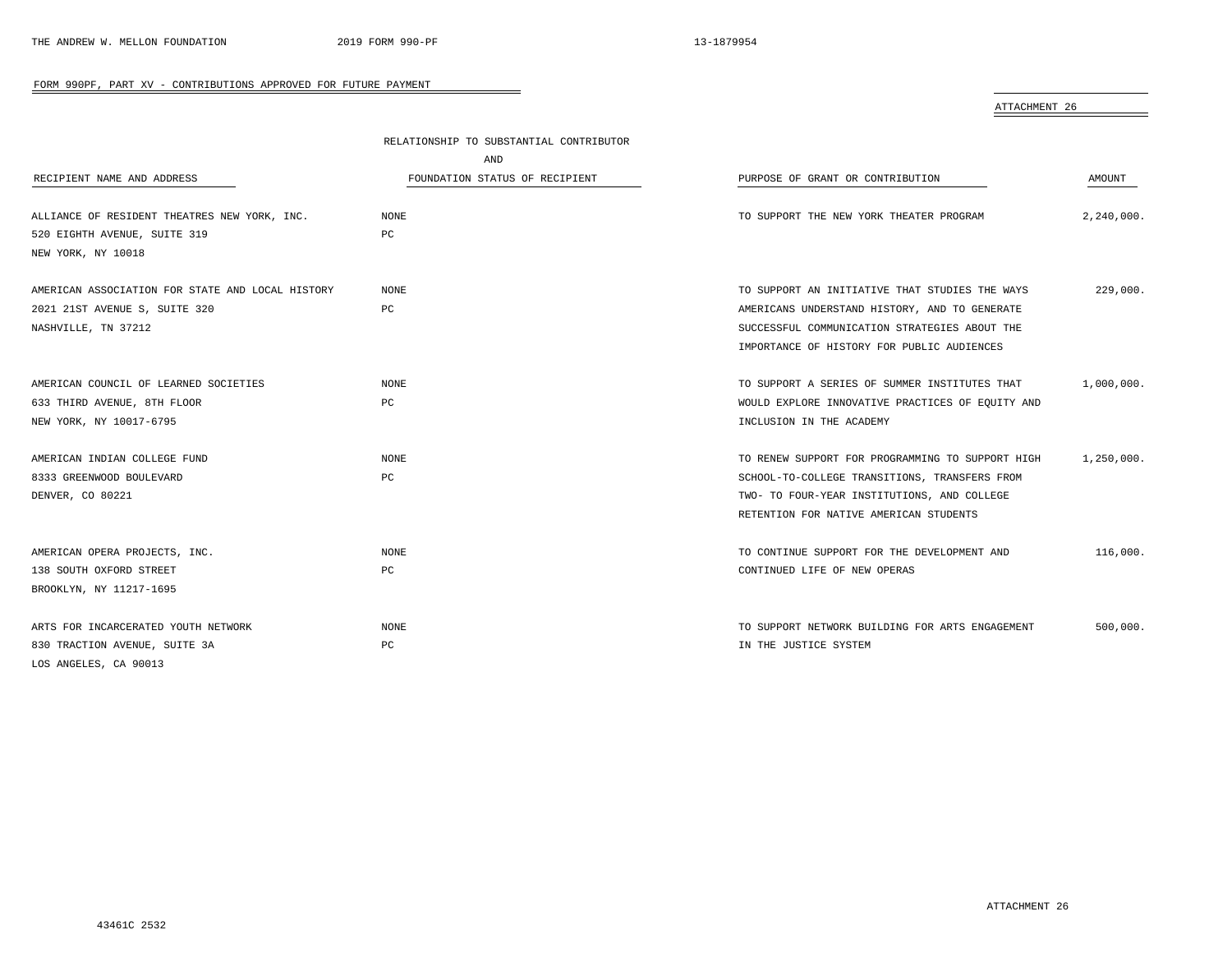|                                  | RELATIONSHIP TO SUBSTANTIAL CONTRIBUTOR |                                                   |          |
|----------------------------------|-----------------------------------------|---------------------------------------------------|----------|
|                                  | <b>AND</b>                              |                                                   |          |
| RECIPIENT NAME AND ADDRESS       | FOUNDATION STATUS OF RECIPIENT          | PURPOSE OF GRANT OR CONTRIBUTION                  | AMOUNT   |
| BARNARD COLLEGE                  | NONE                                    | TO SUPPORT CURRICULAR DEVELOPMENT, RESEARCH, AND  | 500,000. |
| 3009 BROADWAY                    | PC.                                     | COMMUNITY ENGAGEMENT AROUND THE ISSUES OF         |          |
| NEW YORK, NY 10027-6501          |                                         | IMMIGRATION, POVERTY, AND THE RIGHTS OF LABOR IN  |          |
|                                  |                                         | NEW YORK CITY                                     |          |
| BENNINGTON COLLEGE               | <b>NONE</b>                             | TO SUPPORT THE DEVELOPMENT OF BUILDING A          | 500,000. |
| ONE COLLEGE DRIVE                | PC                                      | COMMUNITY CURRICULUM: A COMPLEX SYSTEMS APPROACH  |          |
| BENNINGTON, VT 05201-6003        |                                         | TO FOOD INSECURITY                                |          |
| BIBLIOTHEQUE NATIONALE DE FRANCE | NONE                                    | TO SUPPORT THE DEVELOPMENT OF A DIGITAL LIBRARY   | 996,000. |
| 58, RUE DE RICHELIEU             | PC                                      | PLATFORM THAT WOULD PROTECT AND INCREASE ACCESS   |          |
| PARIS                            |                                         | TO AT-RISK CULTURAL HERITAGE RECORDS FROM THE     |          |
| CEDEX 02                         |                                         | MIDDLE EAST                                       |          |
| FRANCE 75084                     |                                         |                                                   |          |
| BOREALIS PHILANTHROPY            | NONE                                    | TO SUPPORT THE CREATION OF A POOLED FUND TO CARRY | 500,000. |
| PO BOX 3295                      | PC                                      | OUT GRANTMAKING IN CONNECTION WITH THE            |          |
| MINNEAPOLIS, MN 55403            |                                         | PRESIDENTS' COUNCIL ON DISABILITY INCLUSION IN    |          |
|                                  |                                         | PHILANTHROPY                                      |          |
| CANDID                           | NONE                                    | TO SUPPORT THE INTEGRATION OF THE FOUNDATION      | 750,000. |
| 32 OLD SLIP, 24TH FLOOR          | PC                                      | CENTER AND GUIDESTAR USA, INC.                    |          |
| NEW YORK, NY 10005               |                                         |                                                   |          |
| CHICAGO OPERA THEATER            | NONE                                    | TO SUPPORT THE VANGUARD EMERGING OPERA COMPOSER   | 200,000. |
| 70 EAST LAKE STREET, SUITE 815   | РC                                      | RESIDENCY PROGRAM                                 |          |
| CHICAGO, IL 60601                |                                         |                                                   |          |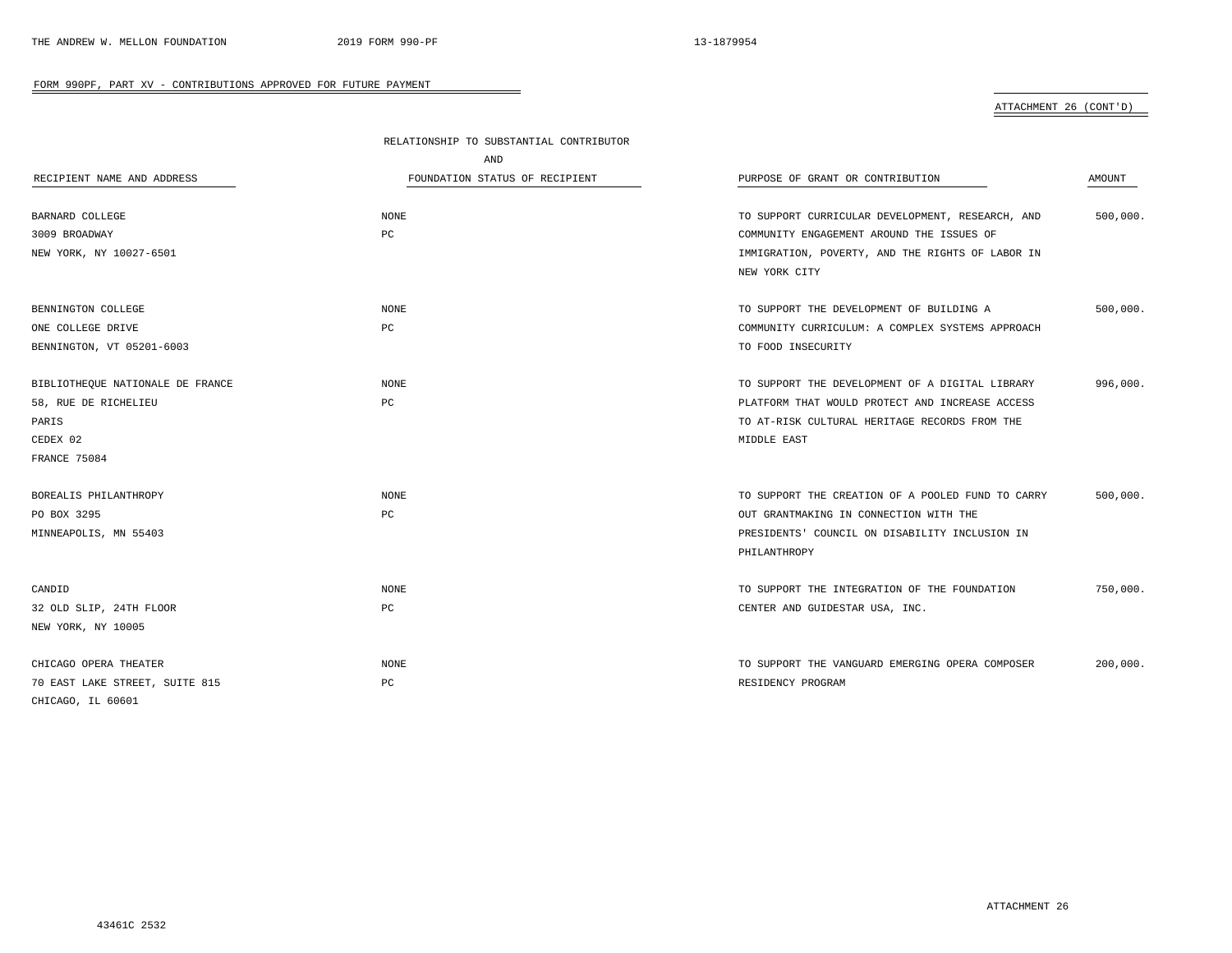|                                               | RELATIONSHIP TO SUBSTANTIAL CONTRIBUTOR |                                                   |            |  |
|-----------------------------------------------|-----------------------------------------|---------------------------------------------------|------------|--|
|                                               | AND                                     |                                                   |            |  |
| RECIPIENT NAME AND ADDRESS                    | FOUNDATION STATUS OF RECIPIENT          | PURPOSE OF GRANT OR CONTRIBUTION                  | AMOUNT     |  |
|                                               |                                         |                                                   |            |  |
| CINCINNATI SYMPHONY ORCHESTRA                 | <b>NONE</b>                             | TO SUPPORT A DIVERSITY FELLOWSHIP PROGRAM IN      | 50,000.    |  |
| 1241 ELM STREET                               | PC                                      | COLLABORATION WITH THE UNIVERSITY OF CINCINNATI   |            |  |
| CINCINNATI, OH 45202                          |                                         | COLLEGE-CONSERVATORY OF MUSIC                     |            |  |
| COLLEGE OF WILLIAM & MARY                     | <b>NONE</b>                             | TO SUPPORT TEACHING, SCHOLARSHIP, AND COMMUNITY   | 500,000.   |  |
| PO BOX 8795                                   | РC                                      | ENGAGEMENT AROUND THE LEGACIES OF SLAVERY,        |            |  |
| WILLIAMSBURG, VA 23187-8795                   |                                         | FREEDOM, SEGREGATION, RACISM, AND RECONCILIATION  |            |  |
|                                               |                                         | IN THE COLLEGE'S HISTORY                          |            |  |
| COLUMBIA UNIVERSITY                           | NONE                                    | TO SUPPORT THE DEVELOPMENT OF GRADUATE DEGREE     | 1,000,000. |  |
| 202 LOW MEMORIAL LIBRARY                      | PC                                      | PROGRAMS IN A NEW AFRICAN AMERICAN AND AFRICAN    |            |  |
| 535 WEST 116TH STREET, MC 4309                |                                         | DIASPORA STUDIES DEPARTMENT                       |            |  |
| NEW YORK, NY 10027                            |                                         |                                                   |            |  |
| COMPANY ONE, INC.                             | NONE                                    | TO CONTINUE SUPPORT FOR A MULTIYEAR RESIDENCY     | 94,750.    |  |
| 539 TREMONT STREET, STUDIO 202                | РC                                      | WITH PLAYWRIGHT KIRSTEN GREENIDGE, AS PART OF THE |            |  |
| BOSTON, MA 02116-6306                         |                                         | NATIONAL PLAYWRIGHT RESIDENCY PROGRAM             |            |  |
| COUNCIL FOR DEVEL OF SOCIAL SCI RES IN AFRICA | <b>NONE</b>                             | TO SUPPORT INNOVATIONS IN THE HUMANITIES IN       | 365,000.   |  |
| AVENUE CHEIKH ANTA DIOP X CANAL IV            | PC                                      | AFRICAN UNIVERSITIES                              |            |  |
| DAKAR                                         |                                         |                                                   |            |  |
| BP 3304                                       |                                         |                                                   |            |  |
| SENEGAL 18524                                 |                                         |                                                   |            |  |
| COUNCIL OF AMERICAN OVERSEAS RESEARCH CENTERS | NONE                                    | TO SUPPORT COLLABORATIVE RESEARCH,                | 500,000.   |  |
| PO BOX 37012                                  | PC                                      | INTERDISCIPLINARY TRAINING, AND PROFESSIONAL      |            |  |
| MRC 178                                       |                                         | DEVELOPMENT OPPORTUNITIES FOR ARTISTS AND         |            |  |
| WASHINGTON, DC 20013-7012                     |                                         | SCHOLARS IN MOROCCO, ALGERIA, AND TUNISIA         |            |  |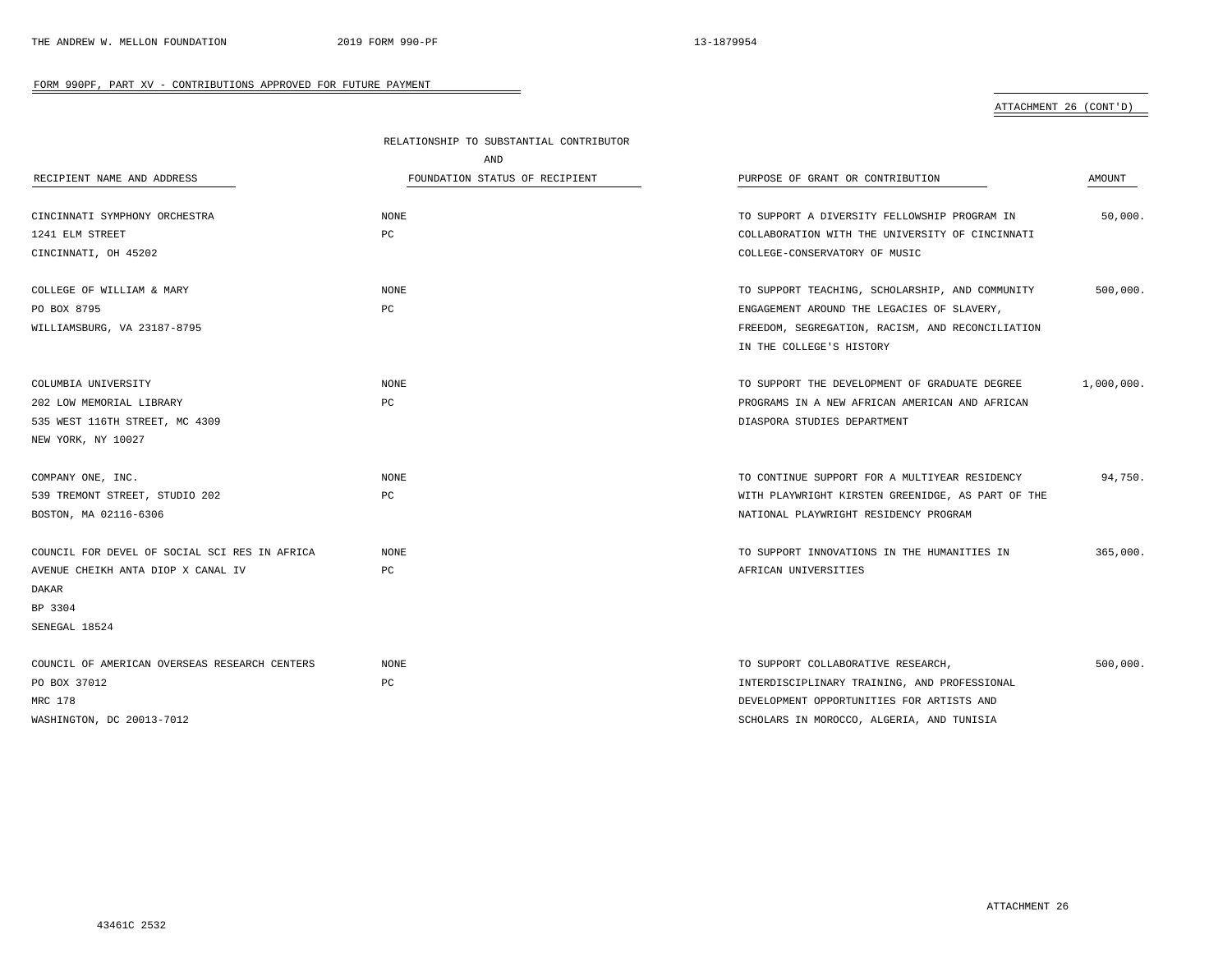|                                              | RELATIONSHIP TO SUBSTANTIAL CONTRIBUTOR |                                                   |            |
|----------------------------------------------|-----------------------------------------|---------------------------------------------------|------------|
|                                              | AND                                     |                                                   |            |
| RECIPIENT NAME AND ADDRESS                   | FOUNDATION STATUS OF RECIPIENT          | PURPOSE OF GRANT OR CONTRIBUTION                  | AMOUNT     |
|                                              |                                         |                                                   |            |
| COUNCIL OF GRADUATE SCHOOLS                  | <b>NONE</b>                             | TO SUPPORT THE THIRD PHASE OF THE PHD CAREER      | 600,000.   |
| ONE DUPONT CIRCLE NW, SUITE 230              | PC                                      | PATHWAYS PROJECT                                  |            |
| WASHINGTON, DC 20036-1173                    |                                         |                                                   |            |
|                                              |                                         |                                                   |            |
| COUNCIL OF INDEPENDENT COLLEGES              | <b>NONE</b>                             | TO SUPPORT TEACHING, LEARNING, AND COMMUNITY      | 1,335,000. |
| ONE DUPONT CIRCLE NW, SUITE 320              | PC                                      | UNDERSTANDING OF THE CONTINUING LEGACIES OF       |            |
| WASHINGTON, DC 20036-1142                    |                                         | SLAVERY IN THE UNITED STATES                      |            |
|                                              |                                         |                                                   |            |
| COUNCIL ON LIBRARY AND INFORMATION RESOURCES | <b>NONE</b>                             | TO SUPPORT GENERAL OPERATIONS                     | 400,000.   |
| 2221 S CLARK STREET                          | PC                                      |                                                   |            |
| ARLINGTON, VA 22202-3745                     |                                         |                                                   |            |
|                                              |                                         |                                                   |            |
| DANCE THEATRE OF HARLEM, INC.                | <b>NONE</b>                             | TO SUPPORT ARTISTIC INITIATIVES AND CAPACITY      | 2,800,000. |
| 466 WEST 152ND STREET                        | PC                                      | <b>BUILDING</b>                                   |            |
| NEW YORK, NY 10031                           |                                         |                                                   |            |
|                                              |                                         |                                                   |            |
| EMORY UNIVERSITY                             | NONE                                    | TO SUPPORT THE INTEGRATION OF THE AFRICAN ORIGINS | 88,500.    |
| 408 ADMINISTRATION BUILDING                  | PC                                      | DATABASE INTO THE SLAVE VOYAGES DATABASE          |            |
| 201 DOWMAN DRIVE                             |                                         |                                                   |            |
| ATLANTA, GA 30322                            |                                         |                                                   |            |
|                                              |                                         |                                                   |            |
| EMORY UNIVERSITY                             | <b>NONE</b>                             | TO SUPPORT UNDERGRADUATE HUMANITIES CURRICULUM    | 625,000.   |
| 408 ADMINISTRATION BUILDING                  | PC                                      | REVISION TO CONNECT UNDERGRADUATE STUDENTS IN THE |            |
| 201 DOWMAN DRIVE                             |                                         | HUMANITIES TO POSTGRADUATE CAREER OPPORTUNITIES   |            |
| ATLANTA, GA 30322                            |                                         |                                                   |            |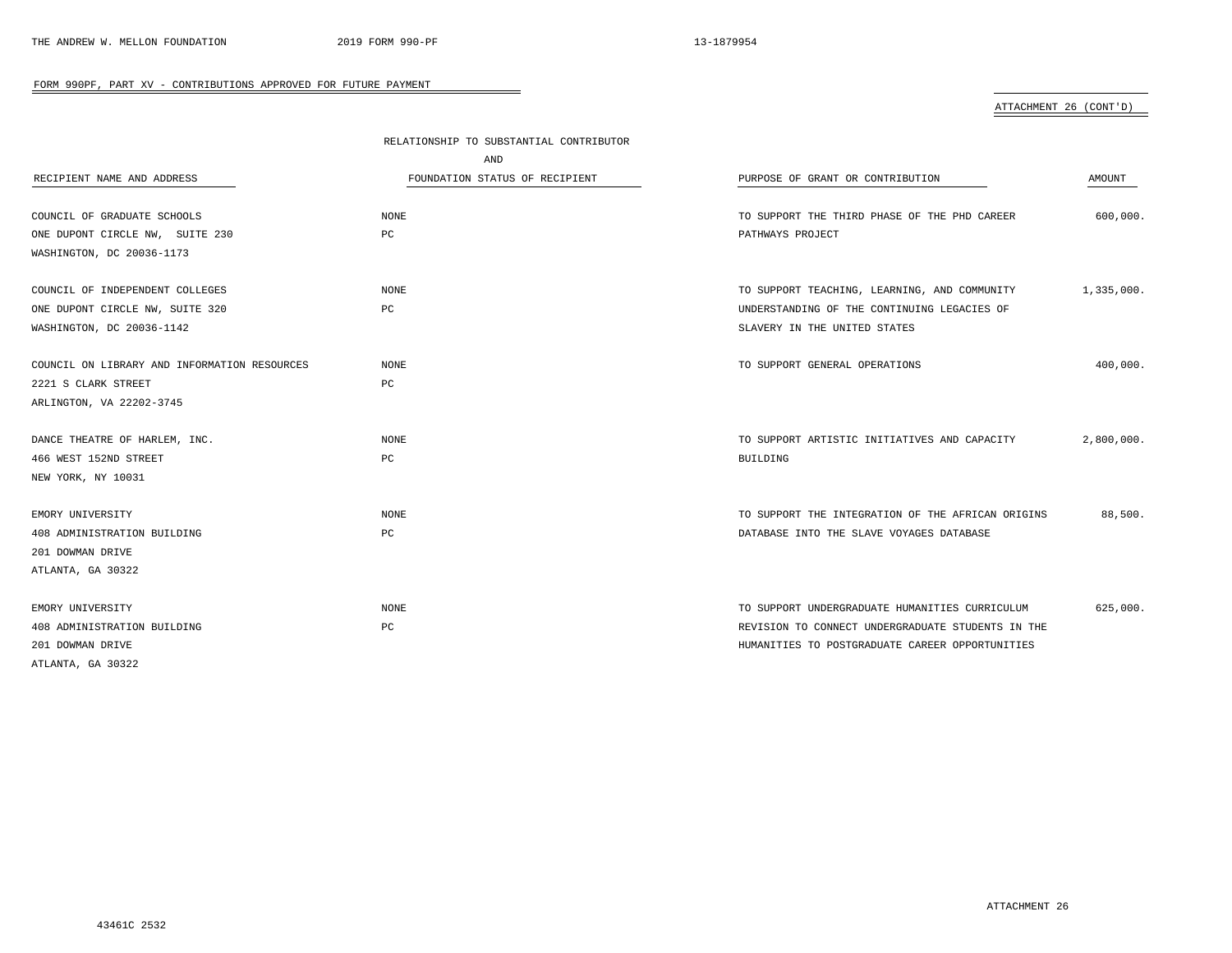|                                 | RELATIONSHIP TO SUBSTANTIAL CONTRIBUTOR |                                                   |            |
|---------------------------------|-----------------------------------------|---------------------------------------------------|------------|
|                                 | AND                                     |                                                   |            |
| RECIPIENT NAME AND ADDRESS      | FOUNDATION STATUS OF RECIPIENT          | PURPOSE OF GRANT OR CONTRIBUTION                  | AMOUNT     |
|                                 |                                         |                                                   |            |
| FIVE COLLEGES, INCORPORATED     | NONE                                    | TO SUPPORT THE DEVELOPMENT OF NATIVE/INDIGENOUS   | 1,250,000. |
| 97 SPRING STREET                | PC                                      | STUDIES                                           |            |
| AMHERST, MA 01002-2324          |                                         |                                                   |            |
| FRACTURED ATLAS, INC.           | <b>NONE</b>                             | TO SUPPORT THE ARTSJOURNAL ARCHIVES               | 75,000.    |
| 228 PARK AVENUE S, #56651       | PC                                      |                                                   |            |
| NEW YORK, NY 10003-1502         |                                         |                                                   |            |
| GEORGIA INSTITUTE OF TECHNOLOGY | <b>NONE</b>                             | TO SUPPORT THE CONTINUATION OF WORK BY THE        | 750,000.   |
| 225 NORTH AVENUE NORTH WEST     | PC                                      | DIGITAL INTEGRATIVE LIBERAL ARTS CENTER           |            |
| CARNEGIE BUILDING               |                                         |                                                   |            |
| ATLANTA, GA 30332-0325          |                                         |                                                   |            |
| GINA GIBNEY DANCE, INC.         | NONE                                    | TO CONTINUE SUPPORT FOR THE DANCE IN PROCESS      | 50,000.    |
| 890 BROADWAY, 5TH FLOOR         | PC                                      | RESIDENCY PROGRAM AND A CASH RESERVE FUND         |            |
| NEW YORK, NY 10003              |                                         |                                                   |            |
| GIVE2ASIA                       | NONE                                    | TO SUPPORT THE PRESERVATION OF, AND ACCESS TO, AN | 70,000.    |
| 2201 BROADWAY, 4TH FLOOR        | $_{\rm PC}$                             | IMPORTANT CULTURAL HERITAGE ARCHIVE IN CAMBODIA   |            |
| OAKLAND, CA 94612               |                                         |                                                   |            |
| GRINNELL COLLEGE                | <b>NONE</b>                             | TO SUPPORT A CURRICULAR, EXPERIENTIAL LEARNING,   | 500,000.   |
| NOLLEN HOUSE                    | $_{\rm PC}$                             | AND COMMUNITY ENGAGEMENT INITIATIVE THAT          |            |
| 1121 PARK STREET                |                                         | HIGHLIGHTS THE ROLE OF THE HUMANITIES IN          |            |
| GRINNELL, IA 50112-1690         |                                         | ADDRESSING SOCIETAL CHALLENGES                    |            |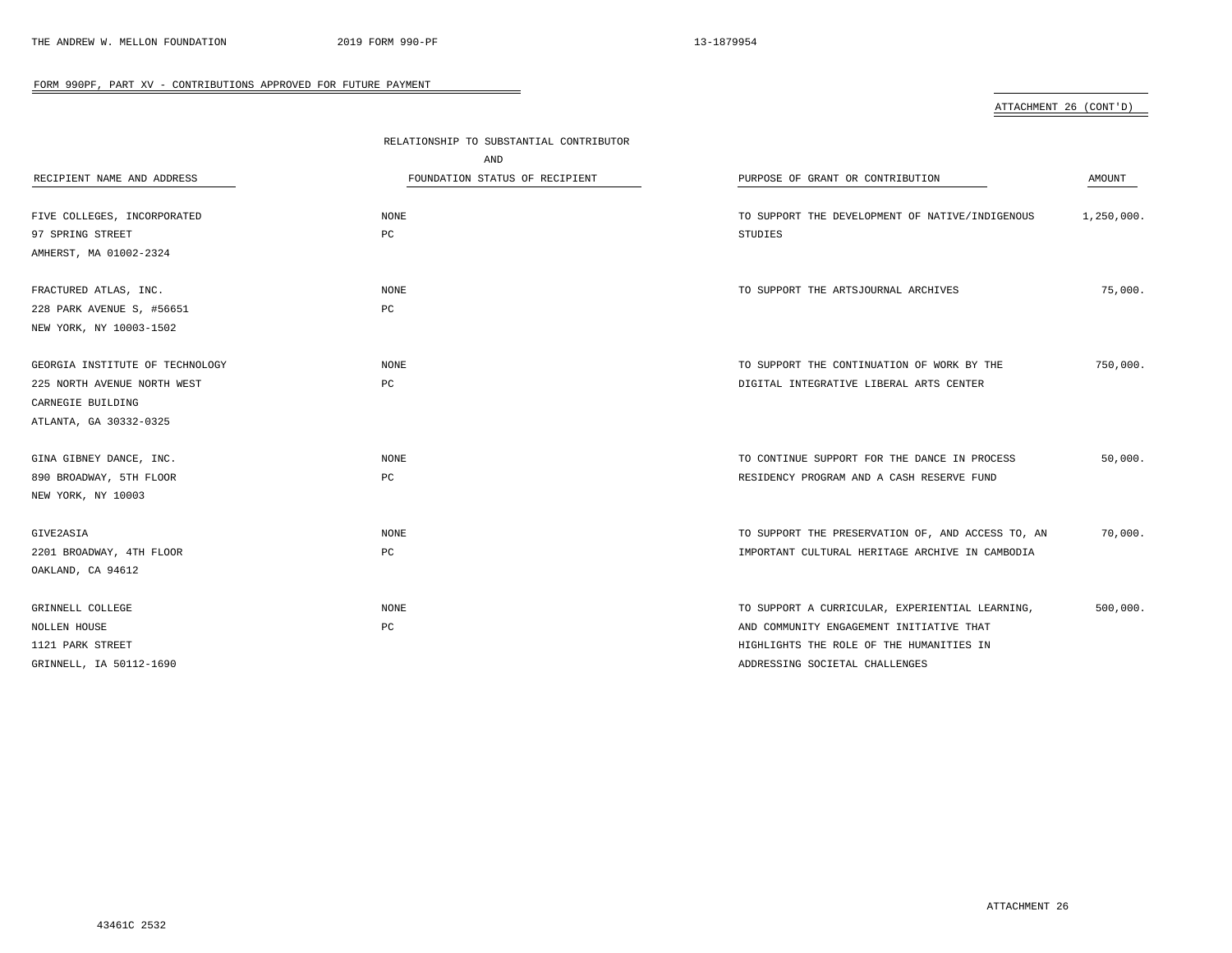|                                                | RELATIONSHIP TO SUBSTANTIAL CONTRIBUTOR |                                                   |            |
|------------------------------------------------|-----------------------------------------|---------------------------------------------------|------------|
|                                                | AND                                     |                                                   |            |
| RECIPIENT NAME AND ADDRESS                     | FOUNDATION STATUS OF RECIPIENT          | PURPOSE OF GRANT OR CONTRIBUTION                  | AMOUNT     |
| HARVARD UNIVERSITY                             | $\rm{NONE}$                             | TO CONTINUE SUPPORT FOR A MULTIDISCIPLINARY       | 500,000.   |
| MASSACHUSETTS HALL                             | PC                                      | PROGRAM THAT INVESTIGATES URBAN GEOGRAPHIES AND   |            |
| CAMBRIDGE, MA 02138                            |                                         | ISSUES BY SUPPORTING SITE-BASED RESEARCH          |            |
|                                                |                                         | PROJECTS, INTERDISCIPLINARY SEMINARS, DIGITAL     |            |
|                                                |                                         | PUBLICATIONS, AND OTHER SCHOLARLY PRODUCTIONS     |            |
| INSTITUTE OF INTERNATIONAL EDUCATION, INC.     | <b>NONE</b>                             | TO CONTINUE SUPPORT FOR THE ARTIST PROTECTION     | 1,000,000. |
| 809 UNITED NATIONS PLAZA                       | PC                                      | FUND                                              |            |
| NEW YORK, NY 10017-3580                        |                                         |                                                   |            |
| JOHN F. KENNEDY CENTER FOR THE PERFORMING ARTS | <b>NONE</b>                             | TO SUPPORT PLANNING AND IMPLEMENTATION OF THE     | 1,000,000. |
| 2700 F STREET NW                               | РC                                      | BALTIMORE-WASHINGTON MUSICAL PATHWAYS INITIATIVE  |            |
| WASHINGTON, DC 20566-0001                      |                                         |                                                   |            |
| JOHN JAY COLLEGE OF CRIMINAL JUSTICE           | <b>NONE</b>                             | TO CONTINUE TO SUPPORT THE EXPANSION OF           | 750,000.   |
| 524 WEST 59TH STREET, ROOM 609B                | РC                                      | EDUCATIONAL AND REENTRY INITIATIVES FOR CURRENT   |            |
| NEW YORK, NY 10019                             |                                         | AND FORMERLY INCARCERATED STUDENTS                |            |
| JOHNS HOPKINS UNIVERSITY                       | <b>NONE</b>                             | TO CONTINUE SUPPORT FOR HUMANITIES FOR ALL, A     | 940,000.   |
| 242 GARLAND HALL                               | РC                                      | PARTNERSHIP PROGRAM WITH THE COMMUNITY COLLEGE OF |            |
| 3400 NORTH CHARLES STREET                      |                                         | BALTIMORE COUNTY THAT PROMOTES THE TRANSFER OF    |            |
| BALTIMORE, MD 21218-2691                       |                                         | COMMUNITY COLLEGE STUDENTS TO FOUR-YEAR           |            |
|                                                |                                         | INSTITUTIONS AND INNOVATIVE TEACHING PRACTICES IN |            |
|                                                |                                         | THE HUMANITIES                                    |            |
| JOHNS HOPKINS UNIVERSITY                       | <b>NONE</b>                             | TO RENEW SUPPORT FOR THE BALTIMORE YOUTH FILM     | 860,000.   |
| 242 GARLAND HALL                               | PC                                      | ARTS PROGRAM                                      |            |
| 3400 NORTH CHARLES STREET                      |                                         |                                                   |            |
| BALTIMORE, MD 21218-2691                       |                                         |                                                   |            |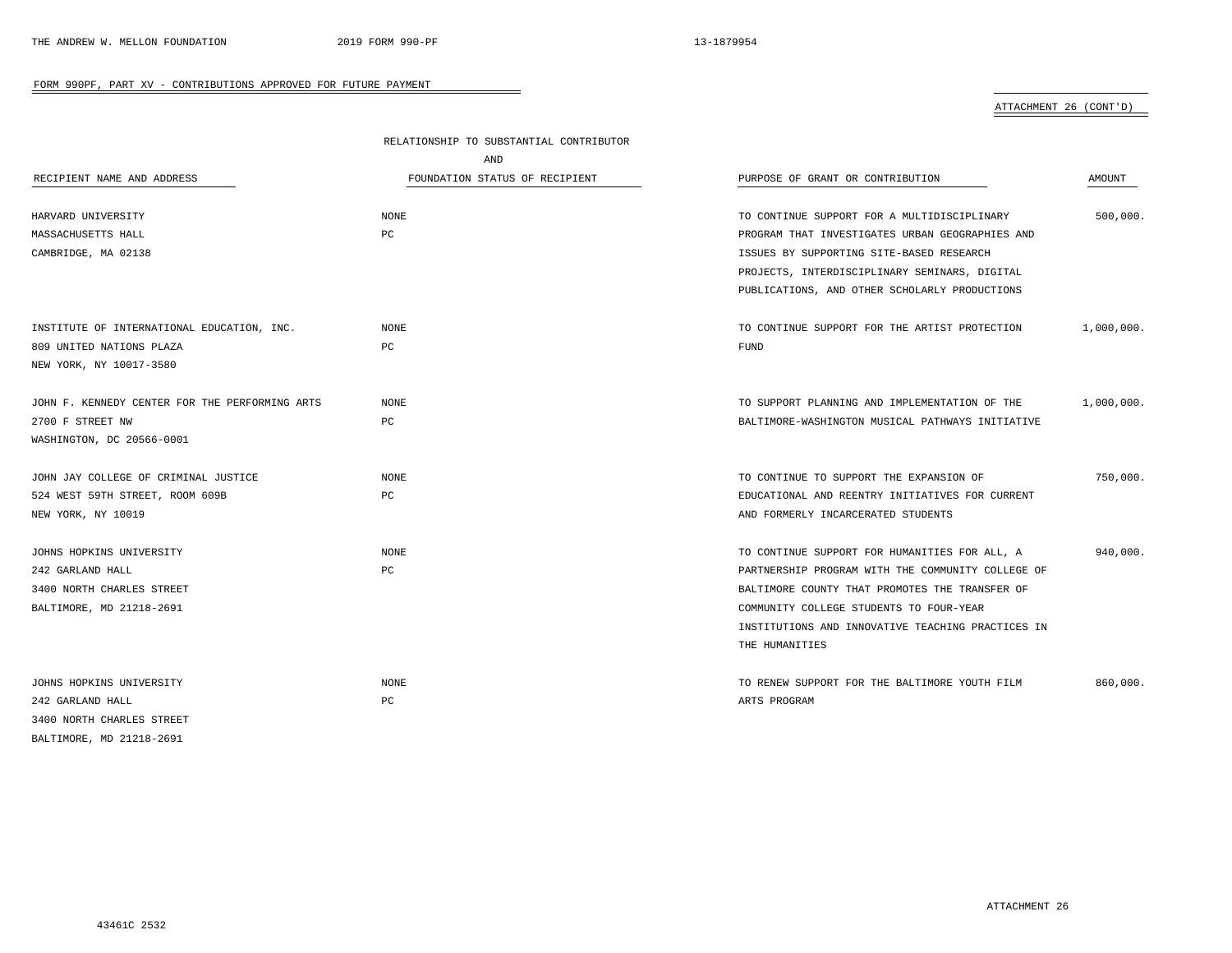|                                                    | RELATIONSHIP TO SUBSTANTIAL CONTRIBUTOR |                                                   |            |
|----------------------------------------------------|-----------------------------------------|---------------------------------------------------|------------|
|                                                    | AND                                     |                                                   |            |
| RECIPIENT NAME AND ADDRESS                         | FOUNDATION STATUS OF RECIPIENT          | PURPOSE OF GRANT OR CONTRIBUTION                  | AMOUNT     |
|                                                    |                                         |                                                   |            |
| JORGE M. PEREZ ART MUSEUM OF MIAMI-DADE COUNTY INC | NONE                                    | TO SUPPORT THE CREATION OF A CARIBBEAN CULTURAL   | 500,000.   |
| 1103 BISCAYNE BOULEVARD                            | $_{\rm PC}$                             | INSTITUTE                                         |            |
| MIAMI, FL 33132                                    |                                         |                                                   |            |
| KESHET DANCE COMPANY                               | <b>NONE</b>                             | TO SUPPORT THE NEW MEXICO ARTS AND JUSTICE        | 500,000.   |
| 4121 CUTLER AVENUE NE                              | PC                                      | NETWORK                                           |            |
| ALBUQUERQUE, NM 87110-3811                         |                                         |                                                   |            |
| LIBRARY OF CONGRESS                                | $\rm{NONE}$                             | TO SUPPORT A PILOT PROJECT FOR MAKING LIBRARY     | 500,000.   |
| 101 INDEPENDENCE AVENUE SE, ROOM LM-608            | GOV                                     | COLLECTIONS AVAILABLE FOR COMPUTATIONAL RESEARCH  |            |
| WASHINGTON, DC 20540                               |                                         |                                                   |            |
|                                                    |                                         |                                                   |            |
| LOS ANGELES COUNTY DEPARTMENT OF ARTS AND CULTURE  | NONE                                    | TO SUPPORT A NEW CIVIC ARTIST DEVELOPMENT         | 875,000.   |
| 1055 WILSHIRE BOULEVARD, SUITE 800                 | РC                                      | INITIATIVE                                        |            |
| LOS ANGELES, CA 90017                              |                                         |                                                   |            |
| LYRASIS                                            | NONE                                    | TO CONTINUE SUPPORT FOR PERFORMING ARTS READINESS | 1,150,000. |
| 1438 WEST PEACHTREE STREET NW, SUITE 150           | PC                                      |                                                   |            |
| ATLANTA, GA 30309-2955                             |                                         |                                                   |            |
|                                                    |                                         |                                                   |            |
| MAKERERE UNIVERSITY                                | NONE                                    | TO SUPPORT A RESEARCH AND PUBLIC ENGAGEMENT       | 450,000.   |
| MAIN CAMPUS                                        | PC                                      | PROJECT ON THE ARTS AND HUMANITIES                |            |
| MAIN ADMINISTRATION BUILDING                       |                                         |                                                   |            |
| KAMPALA                                            |                                         |                                                   |            |
| <b>UGANDA</b>                                      |                                         |                                                   |            |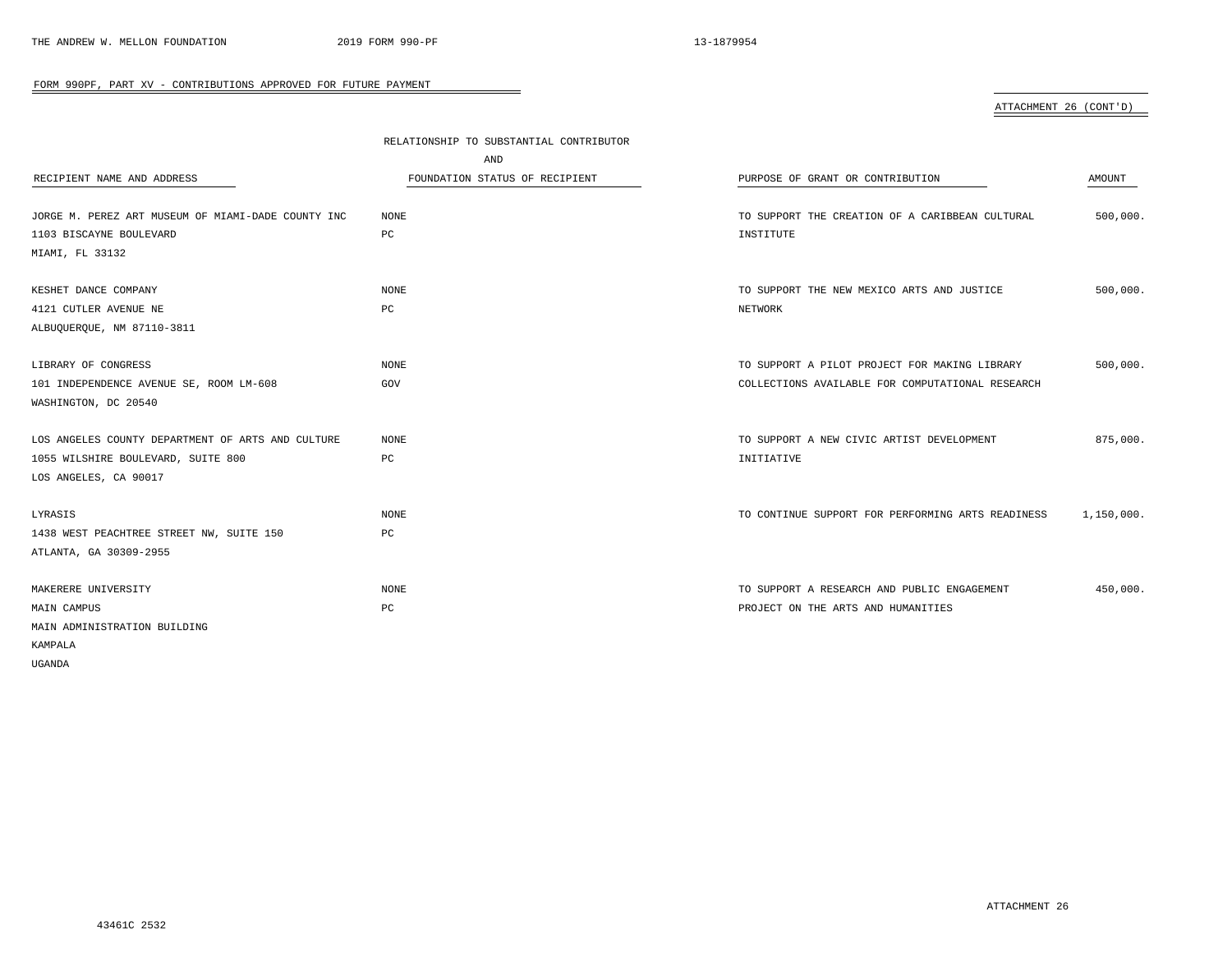|                                                  | RELATIONSHIP TO SUBSTANTIAL CONTRIBUTOR |                                                  |            |
|--------------------------------------------------|-----------------------------------------|--------------------------------------------------|------------|
|                                                  | AND                                     |                                                  |            |
| RECIPIENT NAME AND ADDRESS                       | FOUNDATION STATUS OF RECIPIENT          | PURPOSE OF GRANT OR CONTRIBUTION                 | AMOUNT     |
| MARCH ON WASHINGTON FILM FESTIVAL                | NONE                                    | TO SUPPORT THE FESTIVAL'S CORE OPERATIONS        | 100,000.   |
| 1341 G STREET NW, 5TH FLOOR                      | PC                                      |                                                  |            |
| WASHINGTON, DC 20005                             |                                         |                                                  |            |
| MASSACHUSETTS INSTITUTE OF TECHNOLOGY            | NONE                                    | TO SUPPORT DEVELOPMENT AND SHARING OF MATERIALS  | 500,000.   |
| 77 MASSACHUSETTS AVENUE, ROOM 3-208              | РC                                      | FOR THE TEACHING OF GLOBAL ARCHITECTURAL HISTORY |            |
| CAMBRIDGE, MA 02139-4307                         |                                         |                                                  |            |
| MASSACHUSETTS INSTITUTE OF TECHNOLOGY            | <b>NONE</b>                             | TO SUPPORT THE FURTHER INTEGRATION OF THE CENTER | 500,000.   |
| 77 MASSACHUSETTS AVENUE, ROOM 3-208              | РC                                      | FOR ART, SCIENCE, AND TECHNOLOGY INTO THE        |            |
| CAMBRIDGE, MA 02139-4307                         |                                         | RESEARCH CULTURE OF THE UNIVERSITY               |            |
| MICHIGAN STATE UNIVERSITY                        | <b>NONE</b>                             | TO SUPPORT THE FURTHER DEVELOPMENT OF A LESS     | 1,250,000. |
| 426 AUDITORIUM ROAD                              | PC                                      | COMMONLY TAUGHT LANGUAGES CONSORTIUM ACROSS THE  |            |
| HANNAH ADMINISTRATION BUILDING, ROOM 450         |                                         | BIG TEN ACADEMIC ALLIANCE WITH THE INCLUSION OF  |            |
| EAST LANSING, MI 48824-1046                      |                                         | INDIGENOUS LANGUAGES                             |            |
| MISSISSIPPI MUSEUM OF ART, INC.                  | <b>NONE</b>                             | TO SUPPORT THE MUSEUM'S ROLE AS ACADEMIC HUB     | 350,000.   |
| 380 SOUTH LAMAR STREET                           | РC                                      | AMONG FOUR COLLEGES AND UNIVERSITIES IN JACKSON, |            |
| JACKSON, MS 39201                                |                                         | MISSISSIPPI                                      |            |
| MUSEO DE ARTE CONTEMPORANEO DE PUERTO RICO, INC. | NONE                                    | TO SUPPORT CORE STAFF AND PROGRAM CAPACITY       | 500,000.   |
| AV. JUAN PONCE DE LEON                           | РC                                      | BUILDING                                         |            |
| ESQUINA AVE. ROBERTO H. TODD, PARADA 18          |                                         |                                                  |            |
| SAN JUAN, PR 00910                               |                                         |                                                  |            |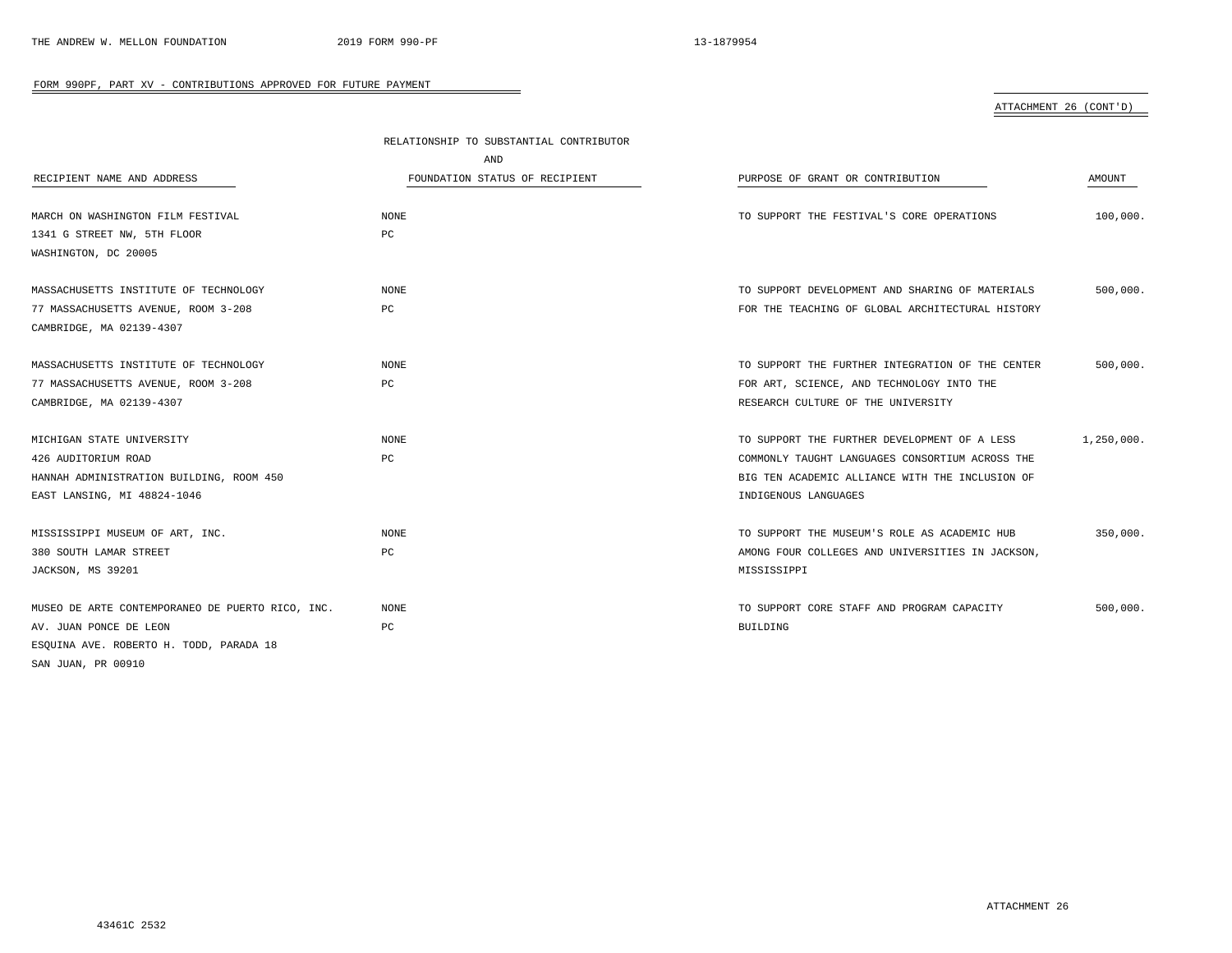|                                                 | RELATIONSHIP TO SUBSTANTIAL CONTRIBUTOR |                                                    |            |
|-------------------------------------------------|-----------------------------------------|----------------------------------------------------|------------|
|                                                 | AND                                     |                                                    |            |
| RECIPIENT NAME AND ADDRESS                      | FOUNDATION STATUS OF RECIPIENT          | PURPOSE OF GRANT OR CONTRIBUTION                   | AMOUNT     |
| MUSEUM OF MODERN ART                            | <b>NONE</b>                             | TO SUPPORT A FINAL RENEWAL FOR THE MUSEUM RESEARCH | 740,000    |
| 11 WEST 53RD STREET                             | PC                                      | CONSORTIUM, AN OBJECT-BASED TRAINING PROGRAM IN    |            |
| NEW YORK, NY 10019                              |                                         | PARTNERSHIP WITH FIVE REGIONAL GRADUATE PROGRAMS   |            |
|                                                 |                                         | IN ART HISTORY                                     |            |
| NATIVE AMERICAN COMMUNITY DEVELOPMENT INSTITUTE | <b>NONE</b>                             | TO SUPPORT CHANGE CAPITAL AS PART OF THE           | 328,000.   |
| 1414 EAST FRANKLIN AVENUE                       | PC                                      | COMPREHENSIVE ORGANIZATIONAL HEALTH INITIATIVE     |            |
| MINNEAPOLIS, MN 55404                           |                                         |                                                    |            |
| NEW ENGLAND FOUNDATION FOR THE ARTS, INC.       | NONE                                    | TO CONTINUE SUPPORT FOR THE NATIONAL THEATER       | 2,206,000. |
| 145 TREMONT STREET, 7TH FLOOR                   | PC                                      | PROJECT                                            |            |
| BOSTON, MA 02111                                |                                         |                                                    |            |
| NEW ORLEANS JAZZ ORCHESTRA, INC.                | NONE                                    | TO SUPPORT CAPACITY BUILDING AND ARTISTIC AND      | 150,000.   |
| 1436 ORETHA CASTLE HALEY BOULEVARD              | PC                                      | ARCHIVAL INITIATIVES                               |            |
| NEW ORLEANS, LA 70113                           |                                         |                                                    |            |
| NEW YORK UNIVERSITY                             | NONE                                    | TO SUPPORT AN INITIATIVE THAT INCORPORATES THE     | 750,000.   |
| 70 WASHINGTON SQUARE SOUTH                      | PC                                      | PUBLIC HUMANITIES INTO DOCTORAL EDUCATION          |            |
| NEW YORK, NY 10012-1091                         |                                         |                                                    |            |
| NEW YORK UNIVERSITY                             | NONE                                    | TO RENEW SUPPORT FOR A CENTER FOR THE STUDY OF     | 1,000,000. |
| 70 WASHINGTON SQUARE SOUTH                      | PC                                      | BALLET AS AN ART FORM AND ITS INTEGRATION INTO A   |            |
| NEW YORK, NY 10012-1091                         |                                         | RESEARCH UNIVERSITY ENVIRONMENT                    |            |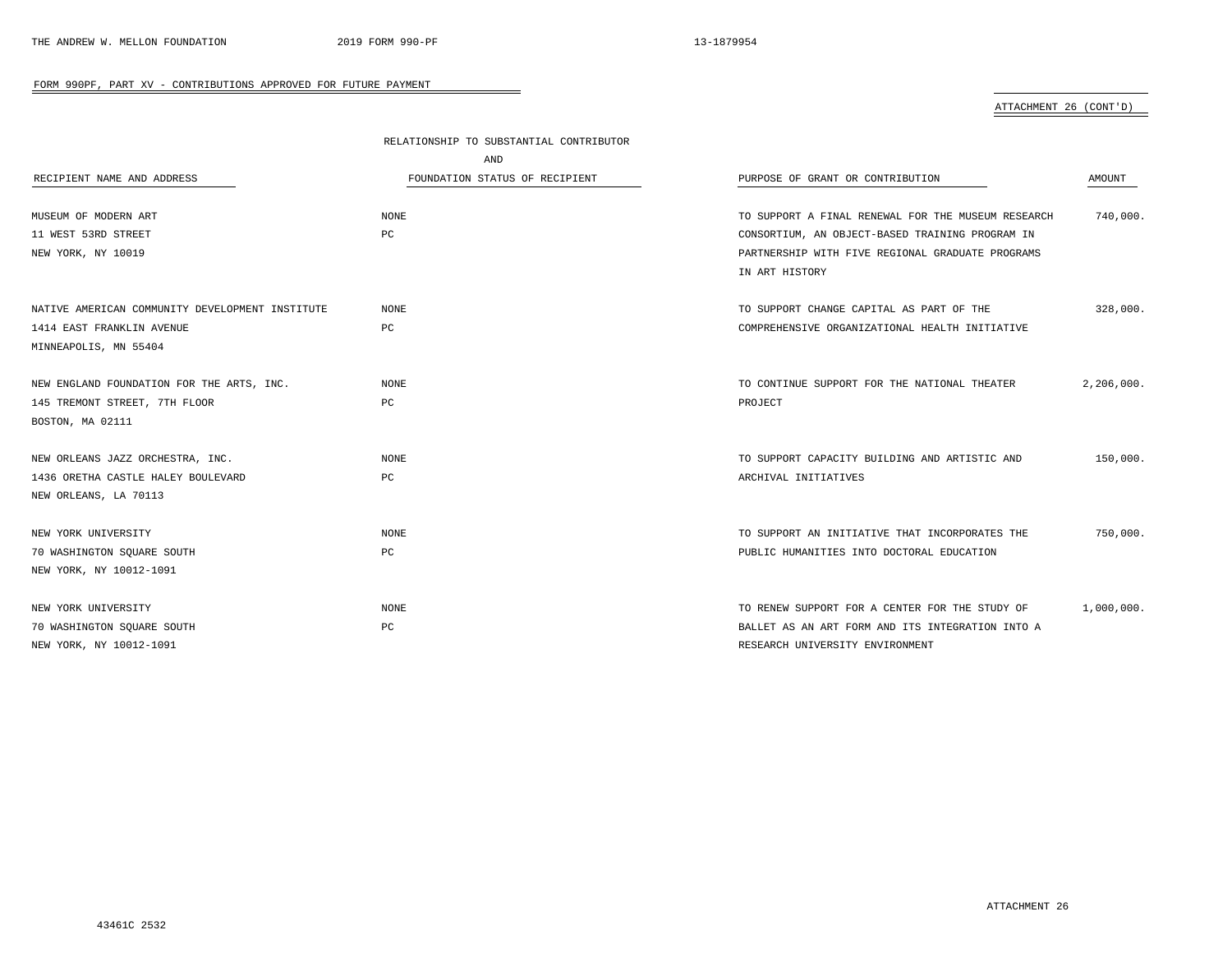|                                                  | RELATIONSHIP TO SUBSTANTIAL CONTRIBUTOR |                                                    |            |
|--------------------------------------------------|-----------------------------------------|----------------------------------------------------|------------|
|                                                  | AND                                     |                                                    |            |
| RECIPIENT NAME AND ADDRESS                       | FOUNDATION STATUS OF RECIPIENT          | PURPOSE OF GRANT OR CONTRIBUTION                   | AMOUNT     |
|                                                  |                                         |                                                    |            |
| NEW-YORK HISTORICAL SOCIETY                      | <b>NONE</b>                             | TO SUPPORT THE CENTER FOR THE STUDY OF WOMEN'S     | 500,000.   |
| 170 CENTRAL PARK WEST                            | PC                                      | HISTORY                                            |            |
| NEW YORK, NY 10024                               |                                         |                                                    |            |
| OCLC, INC.                                       | <b>NONE</b>                             | TO SUPPORT THE DEVELOPMENT OF AN INFRASTRUCTURE TO | 1,218,000. |
| 6565 KILGOUR PLACE                               | PC                                      | RECONCILE ENTITIES, SUCH AS NAMES, FOR LINKED      |            |
| DUBLIN, OH 43017                                 |                                         | OPEN DATA                                          |            |
| OF/BY/FOR ALL, INC.                              | NONE                                    | TO SUPPORT THE CHANGE NETWORK PROGRAM              | 325,000.   |
| 1040 MYSTERY SPOT ROAD                           | PC                                      |                                                    |            |
| SANTA CRUZ, CA 95065                             |                                         |                                                    |            |
|                                                  |                                         |                                                    |            |
| PERSEVERANCE THEATRE INCORPORATED                | <b>NONE</b>                             | TO CONTINUE SUPPORT FOR A MULTIYEAR RESIDENCY      | 110,550.   |
| 914 THIRD STREET                                 | PC                                      | WITH PLAYWRIGHT VERA STARBARD, AS PART OF THE      |            |
| DOUGLAS, AK 99824-5414                           |                                         | NATIONAL PLAYWRIGHT RESIDENCY PROGRAM              |            |
| PHILADELPHIA MURAL ARTS ADVOCATES, INC.          | <b>NONE</b>                             | TO SUPPORT THE LAUNCH AND IMPLEMENTATION OF THE    | 900,000.   |
| LINCOLN FINANCIAL MURAL ARTS CENTER AT THE       | PC                                      | PUBLIC ART & CIVIC ENGAGEMENT CAPACITY BUILDING    |            |
| THOMAS EAKINS HOUSE, 1727-29 MOUNT VERNON STREET |                                         | INITIATIVE IN THREE AMERICAN CITIES                |            |
| PHILADELPHIA, PA 19130                           |                                         |                                                    |            |
| PRAIRIE VIEW A&M UNIVERSITY                      | <b>NONE</b>                             | TO SUPPORT A PROGRAM OF FACULTY DEVELOPMENT,       | 500,000.   |
| 700 UNIVERSITY DRIVE                             | $_{\rm PC}$                             | RECRUITMENT, AND RETENTION IN THE HUMANITIES       |            |
| PRAIRIE VIEW, TX 77446                           |                                         |                                                    |            |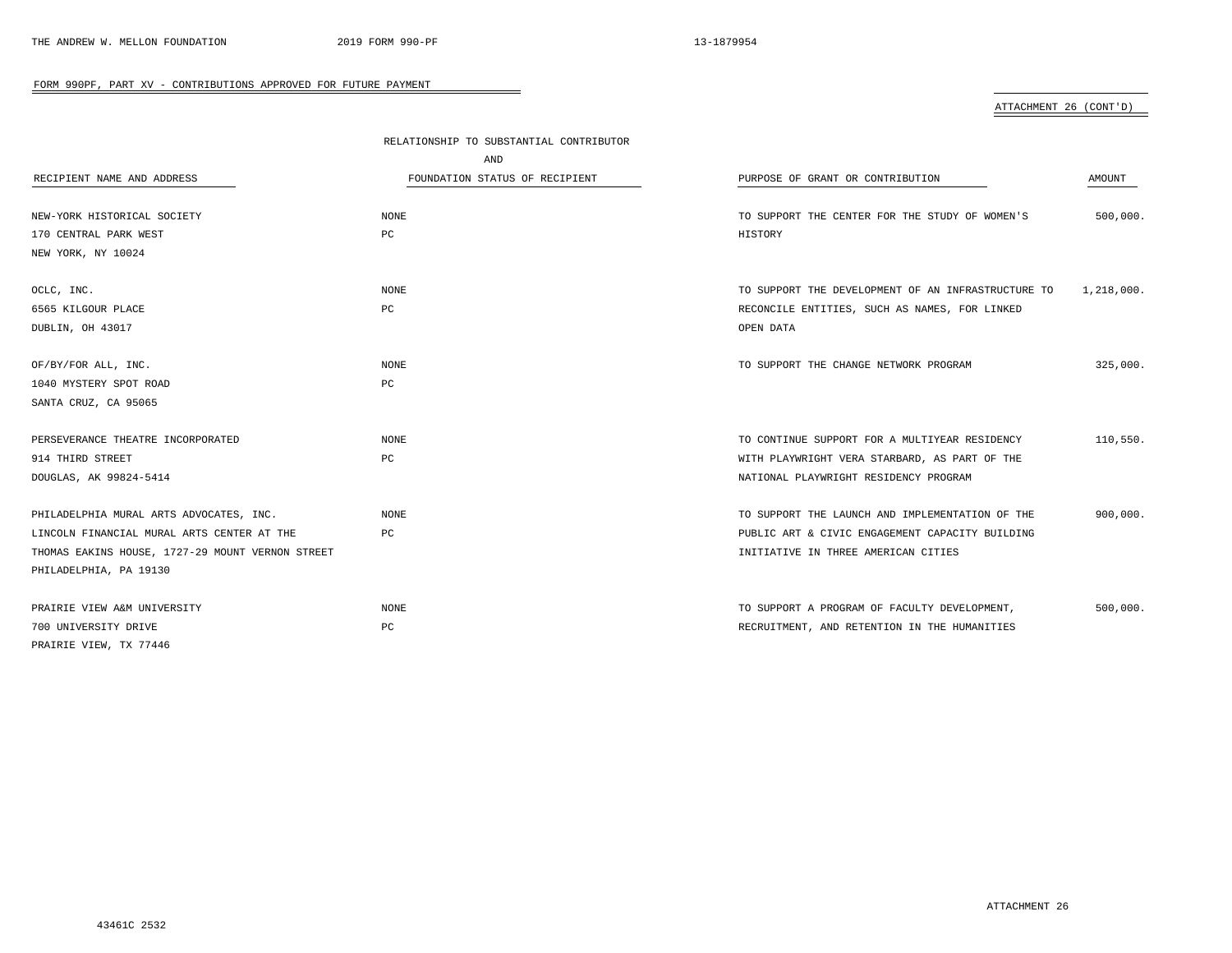|                                               | RELATIONSHIP TO SUBSTANTIAL CONTRIBUTOR |                                                   |          |
|-----------------------------------------------|-----------------------------------------|---------------------------------------------------|----------|
|                                               | AND                                     |                                                   |          |
| RECIPIENT NAME AND ADDRESS                    | FOUNDATION STATUS OF RECIPIENT          | PURPOSE OF GRANT OR CONTRIBUTION                  | AMOUNT   |
| PRINCETON UNIVERSITY                          | <b>NONE</b>                             | TO SUPPORT COURSES, RESEARCH, AND COCURRICULAR    | 500,000. |
| ONE NASSAU HALL                               | PC                                      | PROGRAMS THAT ADVANCE THE URBAN HUMANITIES        |          |
| PRINCETON, NJ 08544-0015                      |                                         |                                                   |          |
| PRODUCTORA ANGELES DEL FIN, INC.              | <b>NONE</b>                             | TO SUPPORT THE DEVELOPMENT OF NIDO CULTURAL, A    | 250,000. |
| HC 20 BOX 26393                               | PC                                      | PLATFORM TO SUPPORT SHARED SERVICES FOR ARTISTIC  |          |
| SAN LORENZO, PR 00754                         |                                         | AND CULTURAL PRODUCTION IN PUERTO RICO, DESIGNED  |          |
|                                               |                                         | AND IMPLEMENTED BY INVERSION CULTURAL             |          |
| RUTGERS, THE STATE UNIVERSITY OF NJ AT NEWARK | NONE                                    | TO SUPPORT JAZZ AND POETRY PROGRAMS DEVELOPED IN  | 750,000. |
| 249 UNIVERSITY AVENUE                         | PC                                      | COLLABORATION WITH THE NEW JERSEY PERFORMING ARTS |          |
| NEWARK, NJ 07102-1897                         |                                         | <b>CENTER</b>                                     |          |
| SAN DIEGO COMMUNITY COLLEGE DISTRICT          | <b>NONE</b>                             | TO CONTINUE SUPPORT FOR THE TRANSFER OF STUDENTS  | 600,000. |
| 3375 CAMINO DEL RIO SOUTH                     | PC                                      | IN THE HUMANITIES TO THE UNIVERSITY OF CALIFORNIA |          |
| SAN DIEGO, CA 92108                           |                                         | AT SAN DIEGO, AND ASSURE THEIR SUCCESSFUL         |          |
|                                               |                                         | COMPLETION OF THE BA DEGREE                       |          |
| SAN DIEGO REPERTORY THEATRE, INC.             | NONE                                    | TO CONTINUE SUPPORT FOR A MULTIYEAR RESIDENCY     | 203,750. |
| 79 HORTON PLAZA                               | PC                                      | WITH PLAYWRIGHT HERBERT SIGUENZA, AS PART OF THE  |          |
| SAN DIEGO, CA 92101-6144                      |                                         | NATIONAL PLAYWRIGHT RESIDENCY PROGRAM             |          |
| SARAH LAWRENCE COLLEGE                        | NONE                                    | TO SUPPORT CIVIC ENGAGEMENT THROUGH THE ARTS      | 600,000. |
| 1 MEAD WAY                                    | PC                                      |                                                   |          |
| BRONXVILLE, NY 10708-5999                     |                                         |                                                   |          |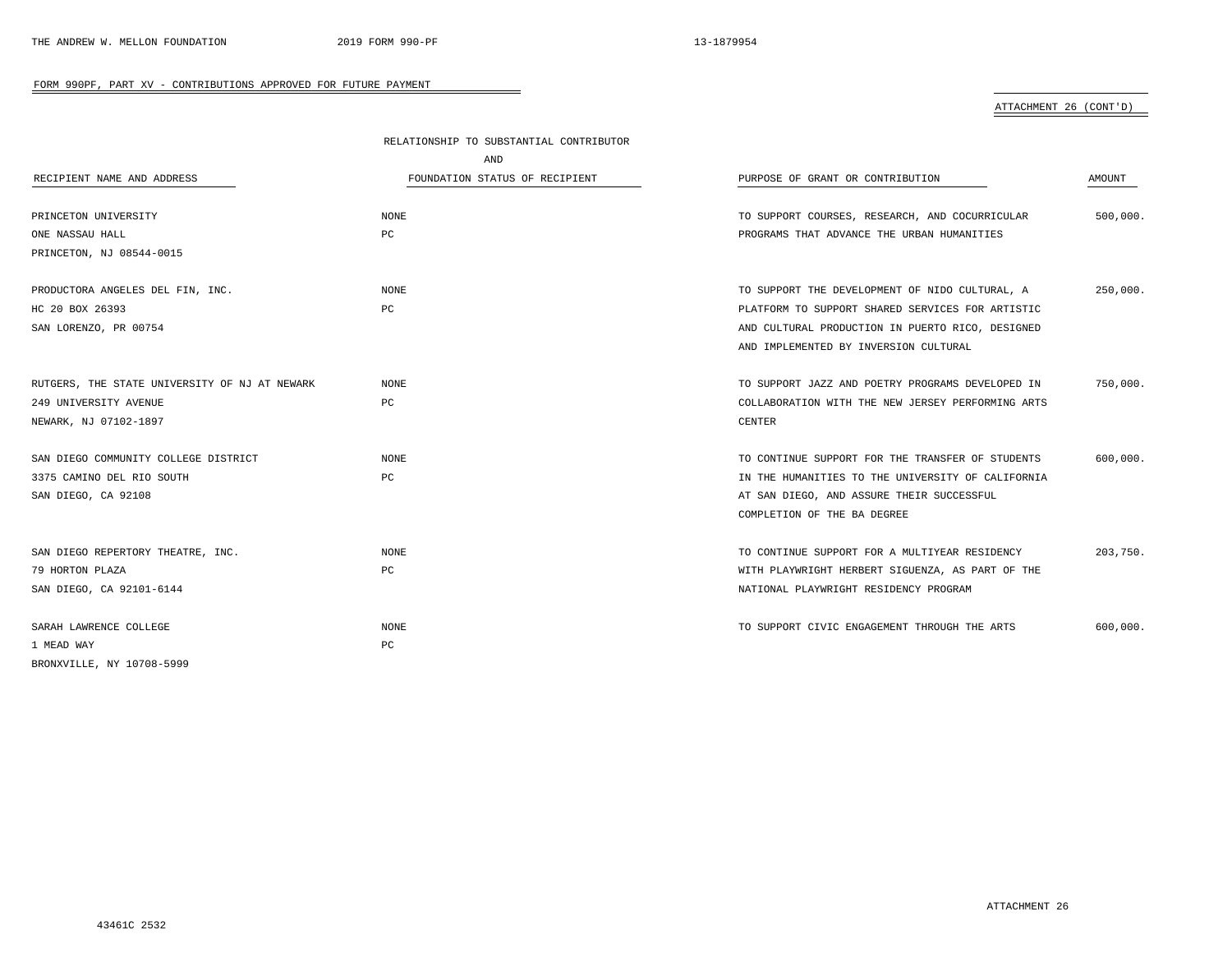| ATTACHMENT 26 (CONT'D) |  |
|------------------------|--|
|                        |  |

| RECIPIENT NAME AND ADDRESS              | RELATIONSHIP TO SUBSTANTIAL CONTRIBUTOR<br>AND<br>FOUNDATION STATUS OF RECIPIENT | PURPOSE OF GRANT OR CONTRIBUTION                   | AMOUNT     |
|-----------------------------------------|----------------------------------------------------------------------------------|----------------------------------------------------|------------|
| SETTLEMENT MUSIC SCHOOL OF PHILADELPHIA | NONE                                                                             | TO CONTINUE SUPPORT FOR THE PHILADELPHIA MUSIC     | 1,250,000. |
| 416 QUEEN STREET                        | PC                                                                               | ALLIANCE FOR YOUTH ARTISTS' INITIATIVE             |            |
| PHILADELPHIA, PA 19147                  |                                                                                  |                                                    |            |
| SIGNATURE THEATRE COMPANY, INC.         | NONE                                                                             | TO SUPPORT THE ACTIVATION OF SIGSPACE              | 625,000.   |
| THE PERSHING SQUARE SIGNATURE CENTER    | PC                                                                               |                                                    |            |
| 480 WEST 42ND STREET                    |                                                                                  |                                                    |            |
| NEW YORK, NY 10036                      |                                                                                  |                                                    |            |
| SOCIAL SCIENCE RESEARCH COUNCIL         | <b>NONE</b>                                                                      | TO SUPPORT THE MELLON MAYS GRADUATE INITIATIVES    | 1,440,500. |
| ONE PIERREPONT PLAZA, 15TH FLOOR        | PC                                                                               | PROGRAM                                            |            |
| BROOKLYN, NY 11201                      |                                                                                  |                                                    |            |
| ST. JOSEPH'S HISTORIC FOUNDATION        | <b>NONE</b>                                                                      | TO SUPPORT CHANGE CAPITAL AS PART OF THE           | 294,000.   |
| 804 OLD FAYETTEVILLE STREET             | PC                                                                               | COMPREHENSIVE ORGANIZATIONAL HEALTH INITIATIVE     |            |
| DURHAM, NC 27701                        |                                                                                  |                                                    |            |
| STANFORD UNIVERSITY                     | NONE                                                                             | TO SUPPORT THE SECOND PHASE OF A RESEARCH STUDY ON | 400,000.   |
| OFFICE OF THE PRESIDENT                 | PC                                                                               | PURPOSE AS A KEY OUTCOME OF STUDENTS' ENGAGEMENT   |            |
| 450 JANE STANFORD WAY, BUILDING 10      |                                                                                  | WITH A LIBERAL ARTS EDUCATION                      |            |
| STANFORD, CA 94305                      |                                                                                  |                                                    |            |
| STANFORD UNIVERSITY                     | NONE                                                                             | TO SUPPORT THE FURTHER DEVELOPMENT OF A PLATFORM   | 575,000.   |
| OFFICE OF THE PRESIDENT                 | РC                                                                               | FOR THE PUBLICATION AND PRESERVATION OF            |            |
| 450 JANE STANFORD WAY, BUILDING 10      |                                                                                  | BORN-DIGITAL INTERACTIVE SCHOLARLY WORKS           |            |
| STANFORD, CA 94305                      |                                                                                  |                                                    |            |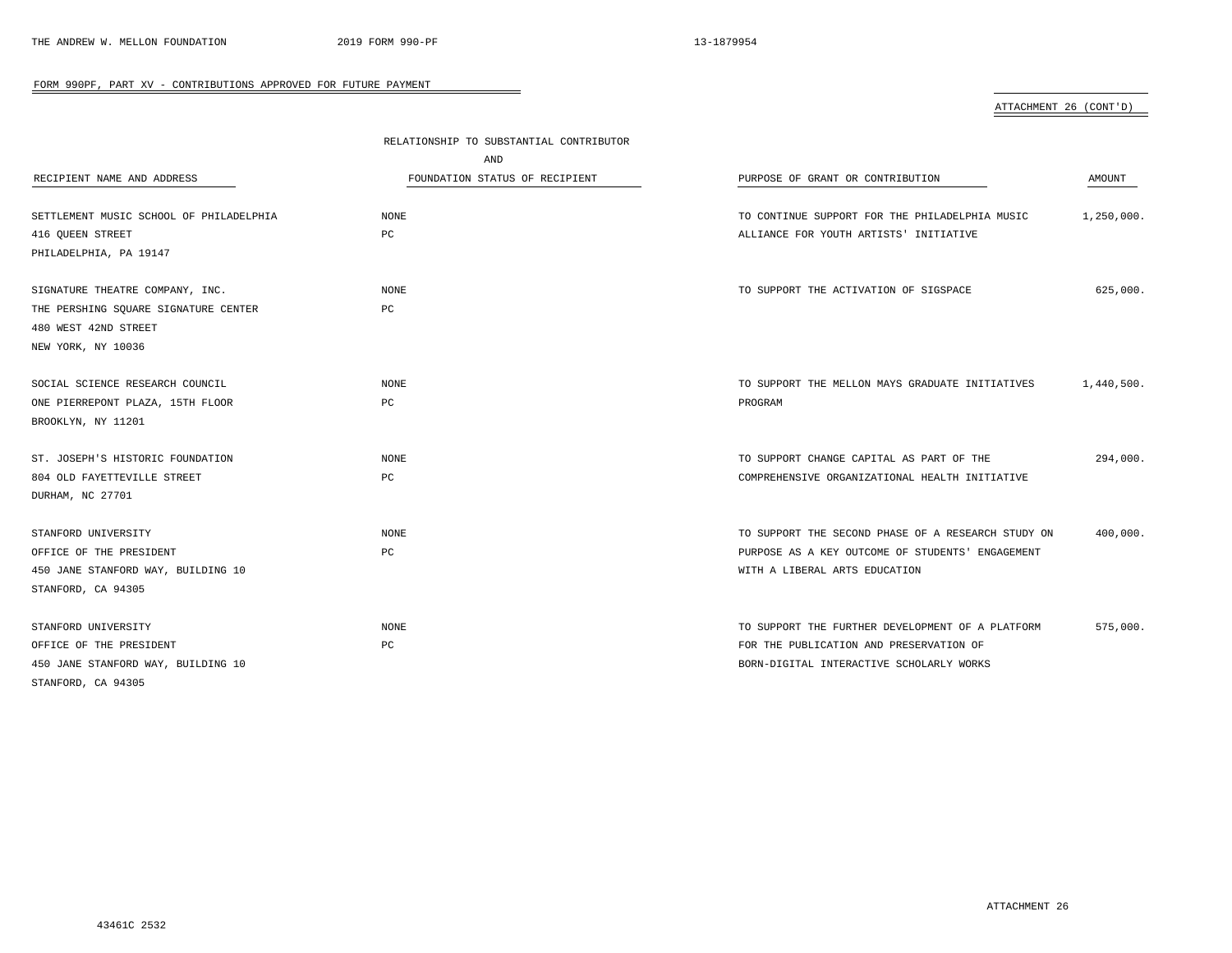|                                          | RELATIONSHIP TO SUBSTANTIAL CONTRIBUTOR |                                                  |            |
|------------------------------------------|-----------------------------------------|--------------------------------------------------|------------|
|                                          | AND                                     |                                                  |            |
| RECIPIENT NAME AND ADDRESS               | FOUNDATION STATUS OF RECIPIENT          | PURPOSE OF GRANT OR CONTRIBUTION                 | AMOUNT     |
|                                          |                                         |                                                  |            |
| STATE UNIVERSITY OF NEW YORK AT BUFFALO  | NONE                                    | TO SUPPORT THE ESTABLISHMENT OF A DEPARTMENT OF  | 1,587,000. |
| 506 CAPEN HALL                           | PC                                      | INDIGENOUS STUDIES                               |            |
| BUFFALO, NY 14260                        |                                         |                                                  |            |
| THE ACADEMY OF AMERICAN POETS, INC.      | NONE                                    | TO SUPPORT THE CONTINUATION OF THE LOCAL POETS   | 2,250,000. |
| 75 MAIDEN LANE, SUITE 901                | PC                                      | LAUREATE INITIATIVE                              |            |
| NEW YORK, NY 10038                       |                                         |                                                  |            |
| THE ARAB COUNCIL FOR THE SOCIAL SCIENCES | <b>NONE</b>                             | TO SUPPORT STRENGTHENING THE ARTS AND HUMANITIES | 500,000.   |
| ALAMUDDIN BLDG JOHN KENNEDY STREET       | PC                                      | IN THE MIDDLE EAST AND NORTH AFRICA              |            |
| RAS BEIRUT                               |                                         |                                                  |            |
| <b>BEIRUT</b>                            |                                         |                                                  |            |
| LEBANON                                  |                                         |                                                  |            |
|                                          |                                         |                                                  |            |
| THE ART COUNCIL, INC.                    | NONE                                    | TO SUPPORT THE FOR FREEDOMS FESTIVAL, A NATIONAL | 50,000.    |
| 45 MAIN STREET, SUITE 515                | $_{\rm PC}$                             | CONFERENCE AND PARTNER CONVENTION                |            |
| BROOKLYN, NY 11201                       |                                         |                                                  |            |
| THE BARACK OBAMA FOUNDATION              | NONE                                    | TO SUPPORT THE DEVELOPMENT OF THE OBAMA          | 1,250,000. |
| 5235 SOUTH HARPER COURT, SUITE 1140      | РC                                      | PRESIDENTIAL CENTER MUSEUM COLLECTION AND PLANS  |            |
| CHICAGO, IL 60615                        |                                         | FOR THE MUSEUM'S INAUGURAL ART INSTALLATIONS     |            |
|                                          |                                         |                                                  |            |
| THE BOOK ARTS PRESS, INC.                | NONE                                    | TO SUPPORT A FELLOWSHIP PROGRAM TO ADVANCE THE   | 750,000.   |
| 114 ALDERMAN LIBRARY                     | РC                                      | DIVERSITY OF STAFFING AND CURATORIAL PRACTICE IN |            |
| UNIVERSITY OF VIRGINIA                   |                                         | SPECIAL COLLECTIONS LIBRARIES                    |            |
| CHARLOTTESVILLE, VA 22904-4103           |                                         |                                                  |            |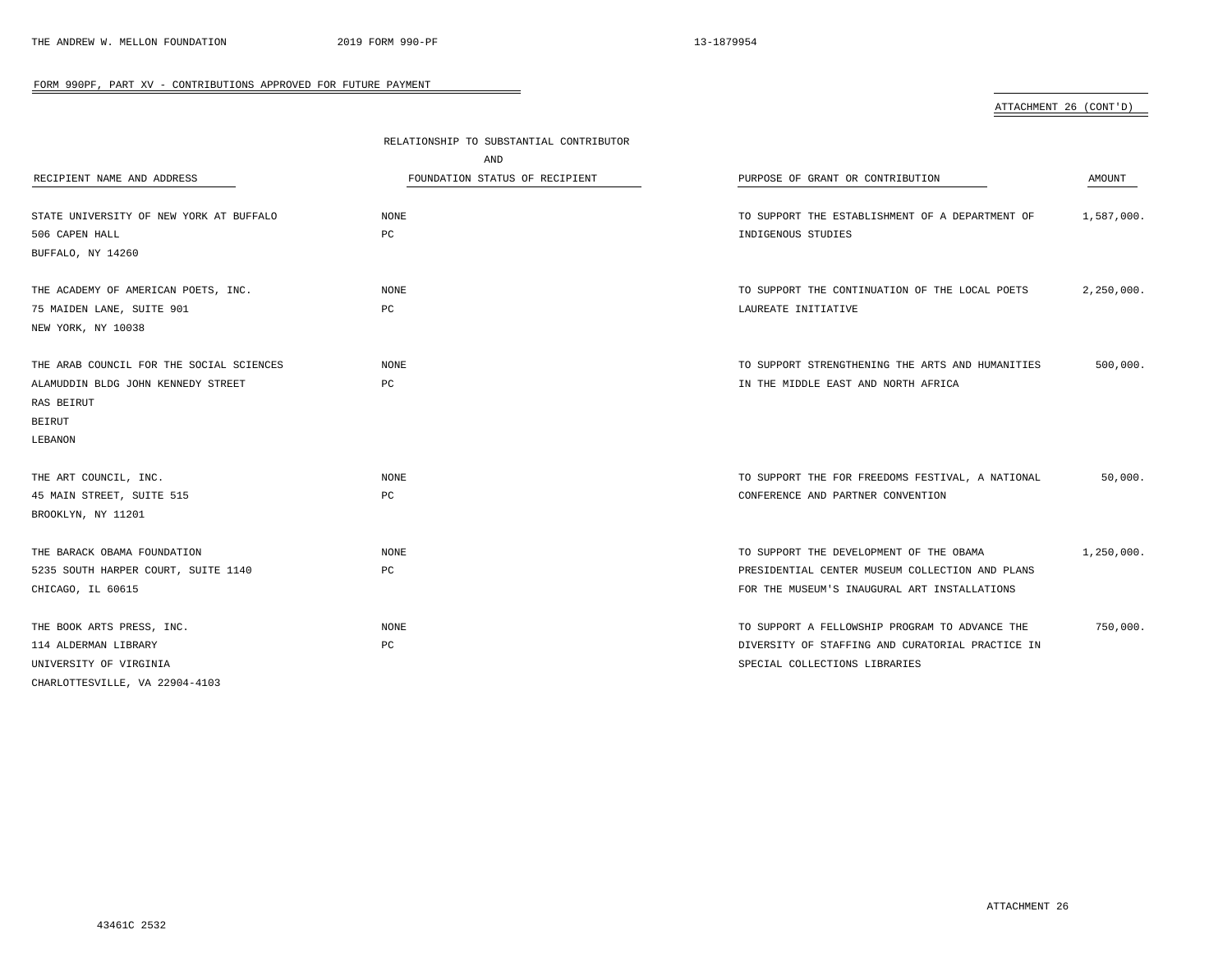|                                                  | RELATIONSHIP TO SUBSTANTIAL CONTRIBUTOR |                                                    |            |
|--------------------------------------------------|-----------------------------------------|----------------------------------------------------|------------|
|                                                  | AND                                     |                                                    |            |
| RECIPIENT NAME AND ADDRESS                       | FOUNDATION STATUS OF RECIPIENT          | PURPOSE OF GRANT OR CONTRIBUTION                   | AMOUNT     |
|                                                  |                                         |                                                    |            |
| THE COMMUNITY COLLEGE OF BALTIMORE COUNTY        | <b>NONE</b>                             | TO CONTINUE SUPPORT FOR HUMANITIES FOR ALL, A      | 1,000,000. |
| 7201 ROSSVILLE BOULEVARD                         | PC                                      | PARTNERSHIP PROGRAM WITH JOHNS HOPKINS UNIVERSITY  |            |
| BALTIMORE, MD 21237-3899                         |                                         | THAT PROMOTES THE TRANSFER OF COMMUNITY COLLEGE    |            |
|                                                  |                                         | STUDENTS TO FOUR-YEAR INSTITUTIONS AND INNOVATIVE  |            |
|                                                  |                                         | TEACHING PRACTICES IN THE HUMANITIES               |            |
| THE GRADUATE CENTER OF THE CITY UNIVERSITY OF NY | NONE                                    | TO CONTINUE SUPPORT FOR A HUMANITIES TEACHER       | 1,575,000. |
| 365 FIFTH AVENUE                                 | РC                                      | TRAINING AND PIPELINE INITIATIVE IN PARTNERSHIP    |            |
| NEW YORK, NY 10016-4309                          |                                         | WITH FOUR NEW YORK CITY COMMUNITY COLLEGES         |            |
|                                                  |                                         |                                                    |            |
| THE MAP FUND, INC.                               | <b>NONE</b>                             | TO CONTINUE SUPPORT FOR A REGRANTING PROGRAM FOR   | 400,000.   |
| 577 GRAND STREET, #1801                          | PC                                      | THE CREATION AND DEVELOPMENT OF NEW WORK           |            |
| NEW YORK, NY 10002                               |                                         |                                                    |            |
| THE THEATER OFFENSIVE, INC                       | NONE                                    | TO SUPPORT CHANGE CAPITAL AS PART OF THE           | 215,000.   |
| 565 BOYLSTON STREET                              | РC                                      | COMPREHENSIVE ORGANIZATIONAL HEALTH INITIATIVE     |            |
|                                                  |                                         |                                                    |            |
| BOSTON, MA 02116                                 |                                         |                                                    |            |
| THE UNDERGROUND MUSEUM, INC.                     | NONE                                    | TO SUPPORT CORE OPERATIONS AND CONSULTANTS WHO CAN | 300,000.   |
| 3508 WEST WASHINGTON BOULEVARD                   | PC                                      | ENHANCE PROGRAMMATIC AND OPERATIONAL CAPACITY      |            |
| LOS ANGELES, CA 90018                            |                                         | WHILE THE MUSEUM DEVELOPS AN OPTIMAL STAFFING      |            |
|                                                  |                                         | PLAN                                               |            |
| TUFTS UNIVERSITY                                 | <b>NONE</b>                             | TO SUPPORT A FACULTY HIRING INITIATIVE FOCUSED ON  |            |
|                                                  |                                         |                                                    | 750,000.   |
| BALLOU HALL, 2ND FLOOR                           | РC                                      | BUILDING CAPACITY IN THE NEW DEPARTMENT OF         |            |
| MEDFORD, MA 02155                                |                                         | STUDIES IN RACE, COLONIALISM, AND DIASPORA         |            |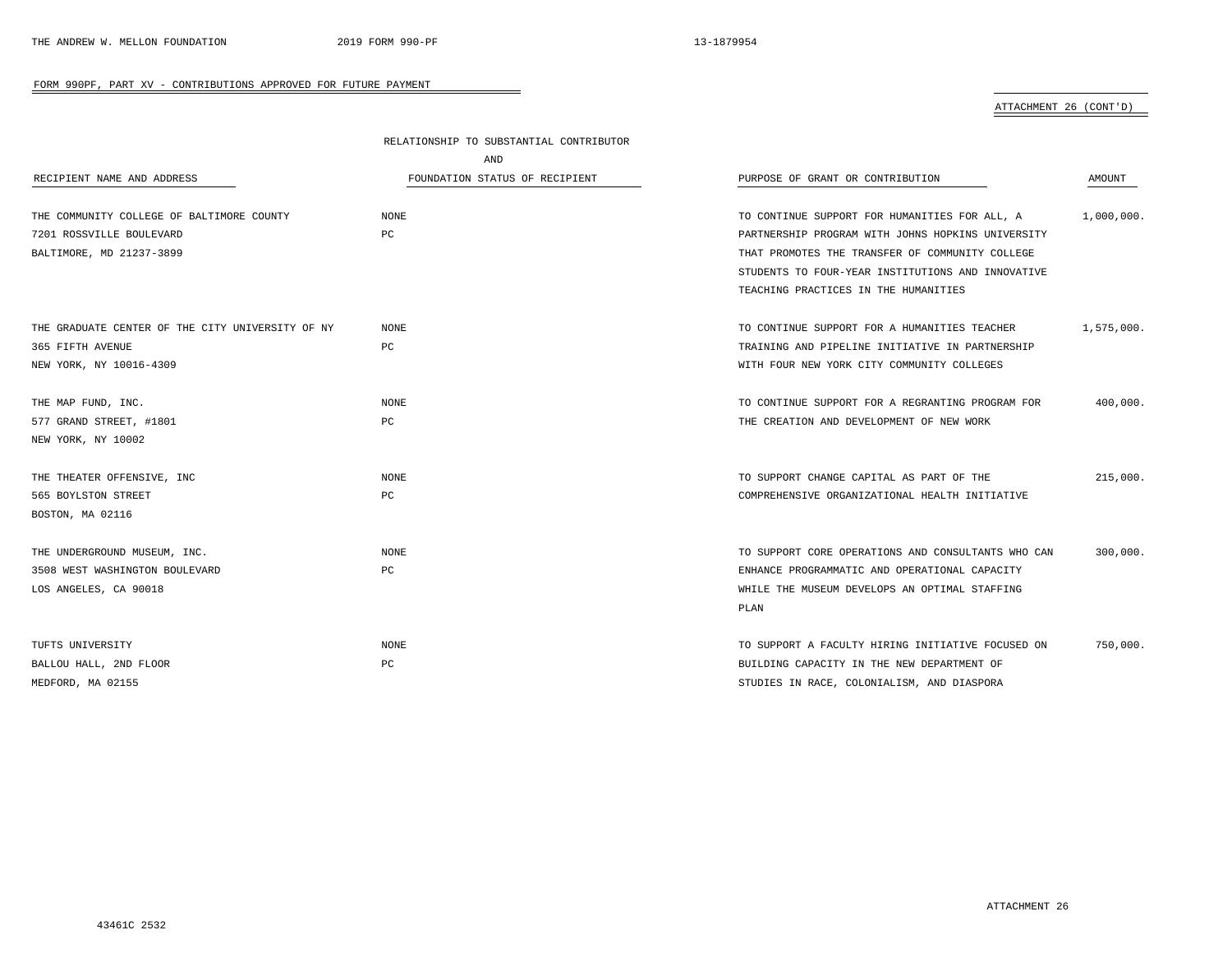| RECIPIENT NAME AND ADDRESS                            | RELATIONSHIP TO SUBSTANTIAL CONTRIBUTOR<br>AND<br>FOUNDATION STATUS OF RECIPIENT | PURPOSE OF GRANT OR CONTRIBUTION                  | AMOUNT     |
|-------------------------------------------------------|----------------------------------------------------------------------------------|---------------------------------------------------|------------|
| UNITED STATES ARTISTS, INC.                           | NONE                                                                             | TO SUPPORT ARTIST FELLOWSHIPS                     | 1,500,000. |
| 200 WEST MADISON STREET, FLOOR 3<br>CHICAGO, IL 60606 | PC                                                                               |                                                   |            |
|                                                       |                                                                                  |                                                   |            |
| UNITED WAY OF GREATER NEW HAVEN, INC.                 | <b>NONE</b>                                                                      | TO SUPPORT A CURATORIAL FELLOWSHIP PROGRAM AND    | 450,000.   |
| 370 JAMES STREET, SUITE 403                           | PC                                                                               | THE POSITION OF EXECUTIVE DIRECTOR AT NXTHVN,     |            |
| NEW HAVEN, CT 06513                                   |                                                                                  | INC.                                              |            |
| UNIVERSITY OF CALIFORNIA AT BERKELEY                  | NONE                                                                             | TO CONTINUE SUPPORT FOR THE INTERNATIONAL         | 900,000.   |
| 200 CALIFORNIA HALL, #1500                            | PC                                                                               | CONSORTIUM OF CRITICAL THEORY PROGRAMS            |            |
| BERKELEY, CA 94720-1500                               |                                                                                  |                                                   |            |
| UNIVERSITY OF CALIFORNIA AT SAN DIEGO                 | <b>NONE</b>                                                                      | TO CONTINUE SUPPORT FOR THE TRANSFER OF SAN DIEGO | 750,000.   |
| 9500 GILMAN DRIVE, #0005                              | PC                                                                               | COMMUNITY COLLEGE DISTRICT STUDENTS IN THE        |            |
| LA JOLLA, CA 92093-0005                               |                                                                                  | HUMANITIES TO THE UNIVERSITY, AND ASSURE THEIR    |            |
|                                                       |                                                                                  | SUCCESSFUL COMPLETION OF THE BA DEGREE, AND       |            |
|                                                       |                                                                                  | PROVIDE NEW RESOURCES FOR THE EQUAL OPPORTUNITY   |            |
|                                                       |                                                                                  | SERVICES INTERNSHIP INITIATIVE                    |            |
| UNIVERSITY OF GHANA                                   | <b>NONE</b>                                                                      | TO SUPPORT AND ENHANCE DOCTORAL TRAINING IN THE   | 600,000.   |
| PO BOX LG 55                                          | PC                                                                               | HUMANITIES                                        |            |
| LEGON                                                 |                                                                                  |                                                   |            |
| ACCRA                                                 |                                                                                  |                                                   |            |
| <b>GHANA</b>                                          |                                                                                  |                                                   |            |
| UNIVERSITY OF ILLINOIS AT URBANA-CHAMPAIGN            | <b>NONE</b>                                                                      | TO SUPPORT AN INITIATIVE THAT ENABLES GRADUATE    | 1,000,000. |
| SWANLUND ADMINISTRATION BUILDING                      | PC                                                                               | STUDENTS AT THE EARLY STAGES OF THEIR PROGRAM IN  |            |
| 601 EAST JOHN STREET                                  |                                                                                  | THE HUMANITIES TO DEVELOP METHODOLOGICAL          |            |
| CHAMPAIGN, IL 61820                                   |                                                                                  | APPROACHES TO THEMATIC QUESTIONS THAT REQUIRE NEW |            |
|                                                       |                                                                                  | FORMS OF EXPERTISE AND COLLABORATIVE PRACTICE     |            |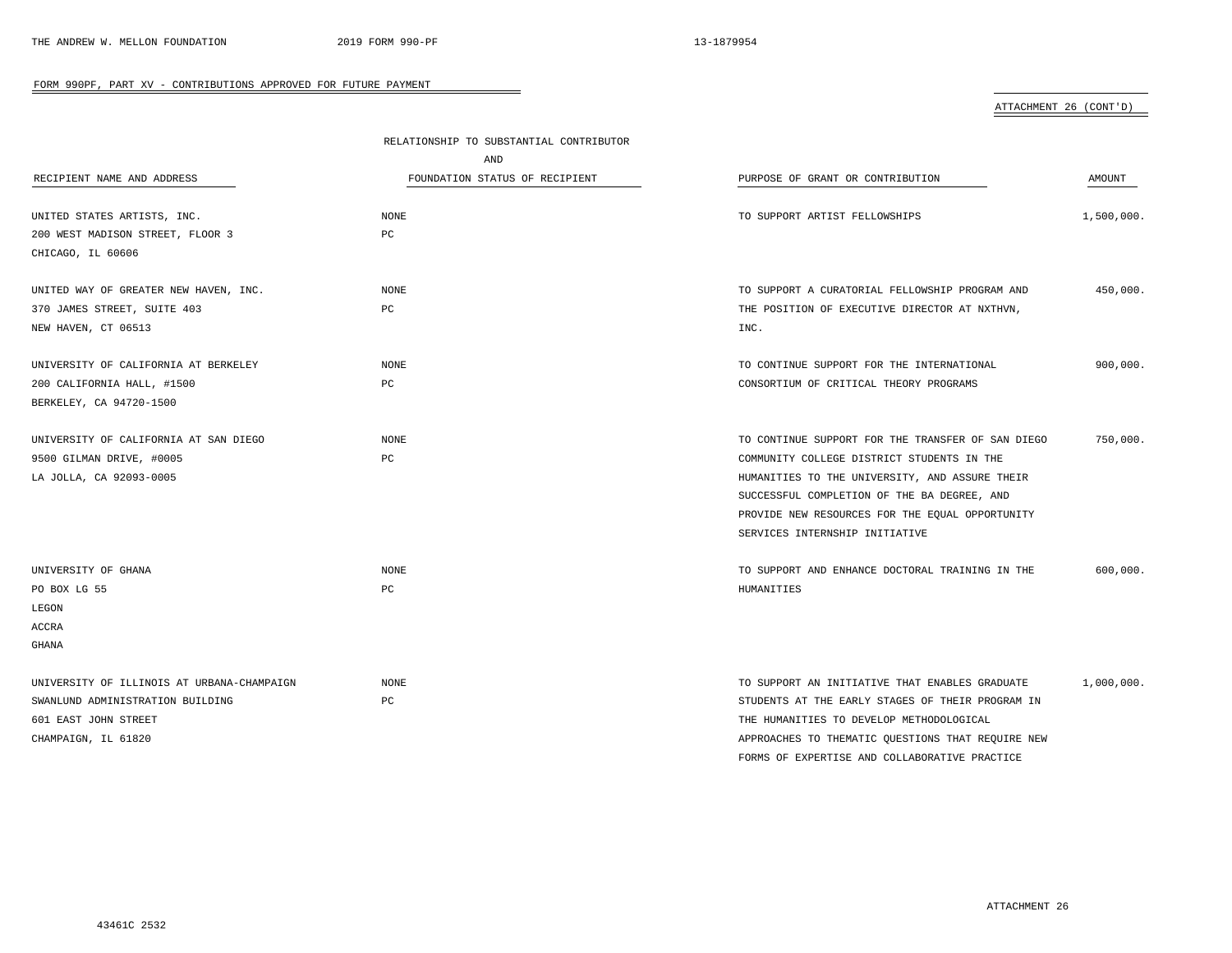|                                        | RELATIONSHIP TO SUBSTANTIAL CONTRIBUTOR |                                                   |            |
|----------------------------------------|-----------------------------------------|---------------------------------------------------|------------|
|                                        | AND                                     |                                                   |            |
| RECIPIENT NAME AND ADDRESS             | FOUNDATION STATUS OF RECIPIENT          | PURPOSE OF GRANT OR CONTRIBUTION                  | AMOUNT     |
|                                        |                                         |                                                   |            |
| UNIVERSITY OF KENTUCKY                 | NONE                                    | TO SUPPORT THE DIGITAL RESTORATION AND            | 502,000.   |
| 101 MAIN BUILDING                      | РC                                      | REPRESENTATION OF THE HERCULANEUM PAPYRI          |            |
| LEXINGTON, KY 40506                    |                                         |                                                   |            |
| UNIVERSITY OF MARYLAND AT COLLEGE PARK | <b>NONE</b>                             | TO SUPPORT AN INTEGRATED RESEARCH AND PEDAGOGICAL | 1,000,000. |
| 1101 MAIN ADMINISTRATION BUILDING      | РC                                      | MODEL AT THE INTERSECTION OF DIGITAL HUMANITIES   |            |
| COLLEGE PARK, MD 20742-5025            |                                         | AND AFRICAN AMERICAN STUDIES                      |            |
|                                        |                                         |                                                   |            |
| UNIVERSITY OF MICHIGAN                 | NONE                                    | TO SUPPORT AN URBAN HUMANITIES INITIATIVE THAT    | 500,000.   |
| 2074 FLEMING ADMINISTRATION BUILDING   | PC                                      | FOCUSES ON DETROIT AND URBAN INEQUALITY           |            |
| 503 THOMPSON STREET                    |                                         |                                                   |            |
| ANN ARBOR, MI 48109-1340               |                                         |                                                   |            |
| UNIVERSITY OF MICHIGAN                 | NONE                                    | TO SUPPORT THE INSTITUTE FOR THE HUMANITIES       | 571,000.   |
| 2074 FLEMING ADMINISTRATION BUILDING   | PC                                      | GALLERY'S HIGH STAKES ART PROGRAMMING             |            |
| 503 THOMPSON STREET                    |                                         |                                                   |            |
| ANN ARBOR, MI 48109-1340               |                                         |                                                   |            |
| UNIVERSITY OF MINNESOTA AT TWIN CITIES | <b>NONE</b>                             | TO SUPPORT THE ENVIRONMENTAL JUSTICE, PLACE AND   | 538,500.   |
| 100 CHURCH STREET SE                   | PC                                      | COMMUNITY PROJECT EXAMINED THROUGH THE LENS OF    |            |
| MINNEAPOLIS, MN 55455                  |                                         | INDIGENOUS STUDIES                                |            |
|                                        |                                         |                                                   |            |
| UNIVERSITY OF NORTH TEXAS              | <b>NONE</b>                             | TO SUPPORT THE DEVELOPMENT OF A TRUST FOR THE     | 600,000.   |
| 1155 UNION CIRCLE, #311425             | РC                                      | STEWARDSHIP OF USAGE DATA ABOUT OPEN-ACCESS       |            |
| DENTON, TX 76203-5017                  |                                         | MONOGRAPHS                                        |            |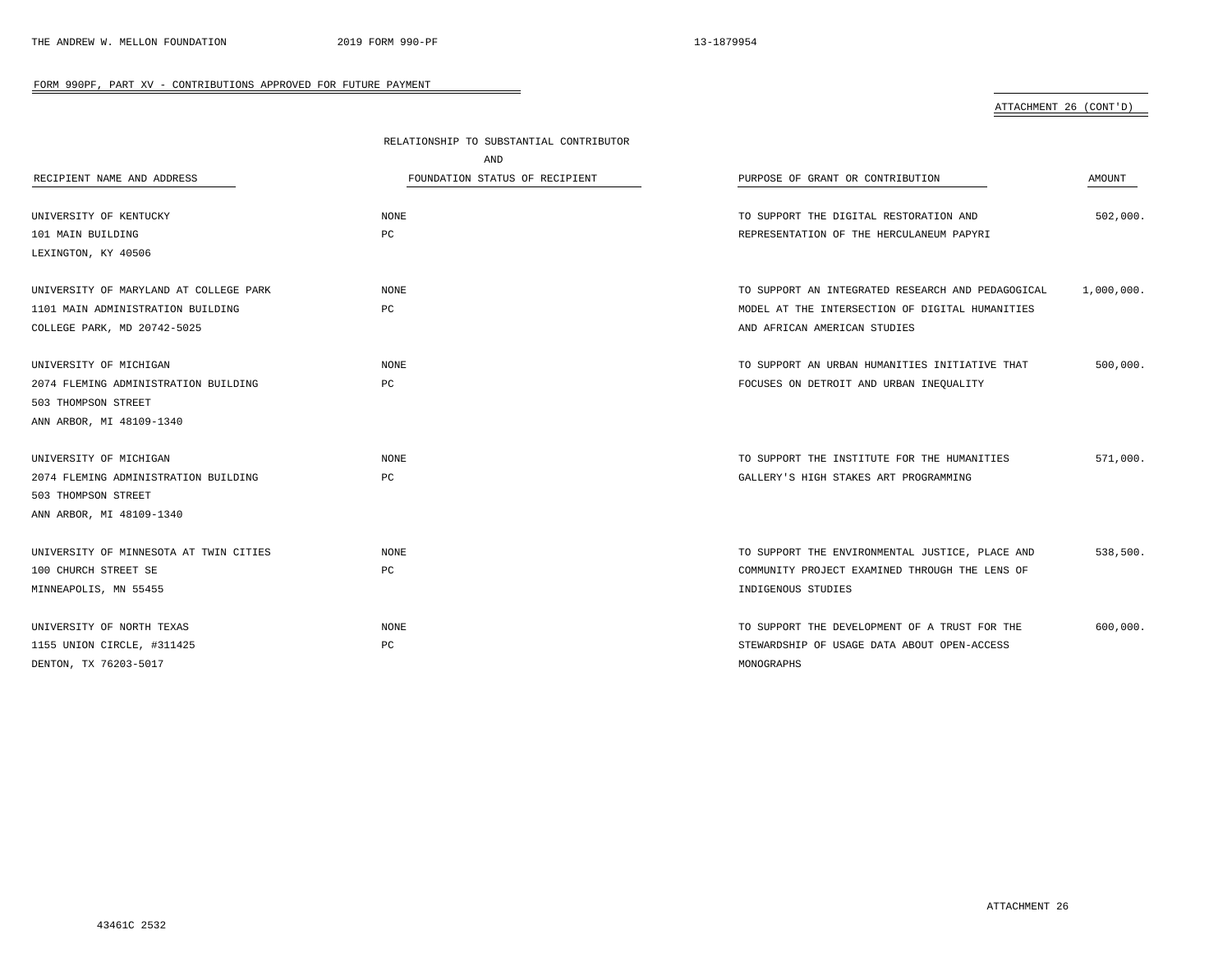|                                    | RELATIONSHIP TO SUBSTANTIAL CONTRIBUTOR |                                                 |            |  |
|------------------------------------|-----------------------------------------|-------------------------------------------------|------------|--|
|                                    | AND                                     |                                                 |            |  |
| RECIPIENT NAME AND ADDRESS         | FOUNDATION STATUS OF RECIPIENT          | PURPOSE OF GRANT OR CONTRIBUTION                | AMOUNT     |  |
| UNIVERSITY OF PENNSYLVANIA         | NONE                                    | TO CONTINUE TO SUPPORT A PROGRAM OF DIGITAL     | 1,000,000. |  |
| 3451 WALNUT STREET, SUITE 305      | PC                                      | HUMANITIES TRAINING AND RESEARCH FOR STUDENTS,  |            |  |
| PHILADELPHIA, PA 19104             |                                         | FACULTY, AND SURROUNDING INSTITUTIONAL PARTNERS |            |  |
| UNIVERSITY OF PITTSBURGH           | NONE                                    | TO SUPPORT A PROGRAM IN PUBLIC HUMANITIES AND   | 750,000.   |  |
| 107 CATHEDRAL OF LEARNING          | PC                                      | COMMUNITY ENGAGEMENT                            |            |  |
| 4200 FIFTH AVENUE                  |                                         |                                                 |            |  |
| PITTSBURGH, PA 15260               |                                         |                                                 |            |  |
| UNIVERSITY OF PUGET SOUND          | NONE                                    | TO SUPPORT A BACHELOR'S DEGREE PROGRAM FOR      | 500,000.   |  |
| 1500 NORTH WARNER STREET           | PC                                      | INCARCERATED WOMEN                              |            |  |
| TACOMA, WA 98416-1094              |                                         |                                                 |            |  |
| UNIVERSITY OF SOUTHERN CALIFORNIA  | <b>NONE</b>                             | TO SUPPORT A SET OF PROGRAMS THAT PROVIDE       | 625,000.   |  |
| 3551 TROUSDALE PARKWAY, SUITE 160  | PC                                      | GRADUATE STUDENTS, POSTDOCTORAL FELLOWS, AND    |            |  |
| LOS ANGELES, CA 90089              |                                         | FACULTY MEMBERS WITH TRAINING AND EXPERIENCE IN |            |  |
|                                    |                                         | ACADEMIC ADMINISTRATION                         |            |  |
| UNIVERSITY OF WASHINGTON           | NONE                                    | TO SUPPORT A PROGRAM OF UNDERGRADUATE RESEARCH, | 910,000.   |  |
| 301 GERBERDING HALL, BOX 351230    | PC                                      | GRADUATE TRAINING, AND TEACHING IN AMERICAN     |            |  |
| SEATTLE, WA 98195-1230             |                                         | INDIAN AND INDIGENOUS STUDIES                   |            |  |
| UNIVERSITY OF WISCONSIN AT MADISON | NONE                                    | TO CONTINUE SUPPORT FOR THE CONSORTIUM OF       | 1,400,000. |  |
| 500 LINCOLN DRIVE                  | PC                                      | HUMANITIES CENTERS AND INSTITUTES' GLOBAL       |            |  |
| BASCOM HALL 161                    |                                         | HUMANITIES INSTITUTES AND THE FURTHER           |            |  |
| MADISON, WI 53706                  |                                         | DIVERSIFICATION OF THEIR MEMBERSHIP, NATIONALLY |            |  |
|                                    |                                         | AND INTERNATIONALLY                             |            |  |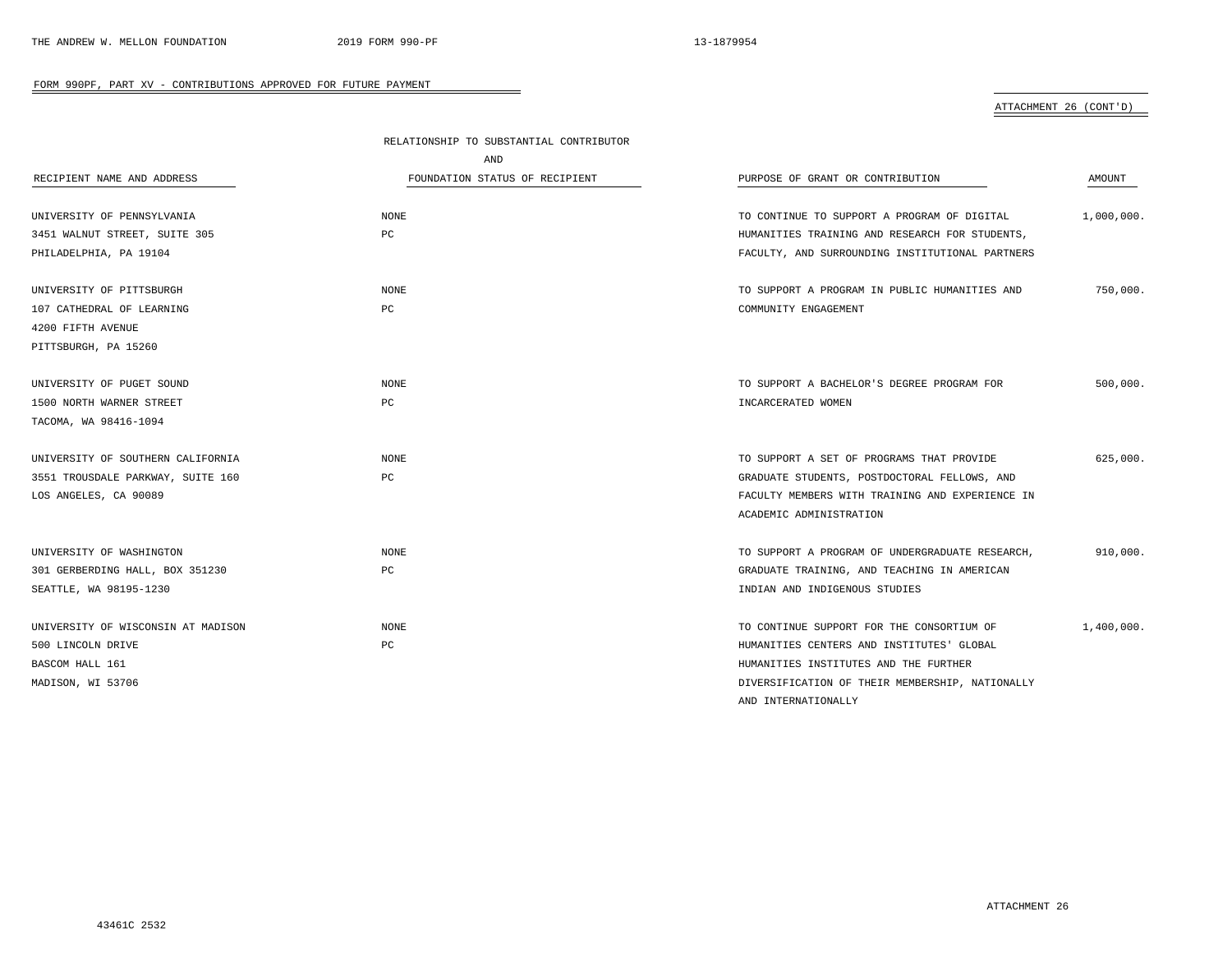### ATTACHMENT 26 (CONT'D)

|                                                   | RELATIONSHIP TO SUBSTANTIAL CONTRIBUTOR |                                                   |            |  |  |  |
|---------------------------------------------------|-----------------------------------------|---------------------------------------------------|------------|--|--|--|
| AND                                               |                                         |                                                   |            |  |  |  |
| RECIPIENT NAME AND ADDRESS                        | FOUNDATION STATUS OF RECIPIENT          | PURPOSE OF GRANT OR CONTRIBUTION                  | AMOUNT     |  |  |  |
|                                                   |                                         |                                                   |            |  |  |  |
| VANDERBILT UNIVERSITY                             | NONE                                    | TO CONTINUE TO SUPPORT THE CENTER FOR DIGITAL     | 750,000.   |  |  |  |
| 211 KIRKLAND HALL                                 | PC                                      | HUMANITIES IN PARTNERSHIP WITH A SELECT GROUP OF  |            |  |  |  |
| NASHVILLE, TN 37240                               |                                         | SURROUNDING INSTITUTIONS                          |            |  |  |  |
|                                                   |                                         |                                                   |            |  |  |  |
| VISUAL ARTS RSRCH & RESOURCE CTR TO CARIBBEAN INC | NONE                                    | TO SUPPORT THE DEVELOPMENT OF CORREDOR AFRO       | 150,000.   |  |  |  |
| 120 EAST 125TH STREET                             | PC                                      | (AFRICAN PATHWAY), A SOCIAL JUSTICE CREATIVE      |            |  |  |  |
| NEW YORK, NY 10035                                |                                         | CULTURAL ARTS PROJECT IN LOÍZA, PUERTO RICO       |            |  |  |  |
|                                                   |                                         |                                                   |            |  |  |  |
| YALE UNIVERSITY                                   | NONE                                    | TO SUPPORT A COLLABORATION OF CENTERS OF RACE AND | 2,000,000. |  |  |  |
| PO BOX 208229                                     | PC                                      | ETHNICITY IN PARTNERSHIP WITH BROWN AND STANFORD  |            |  |  |  |
| NEW HAVEN, CT 06520-8229                          |                                         | UNIVERSITIES, AND THE UNIVERSITY OF CHICAGO       |            |  |  |  |

TOTAL CONTRIBUTIONS APPROVED 75,898,550.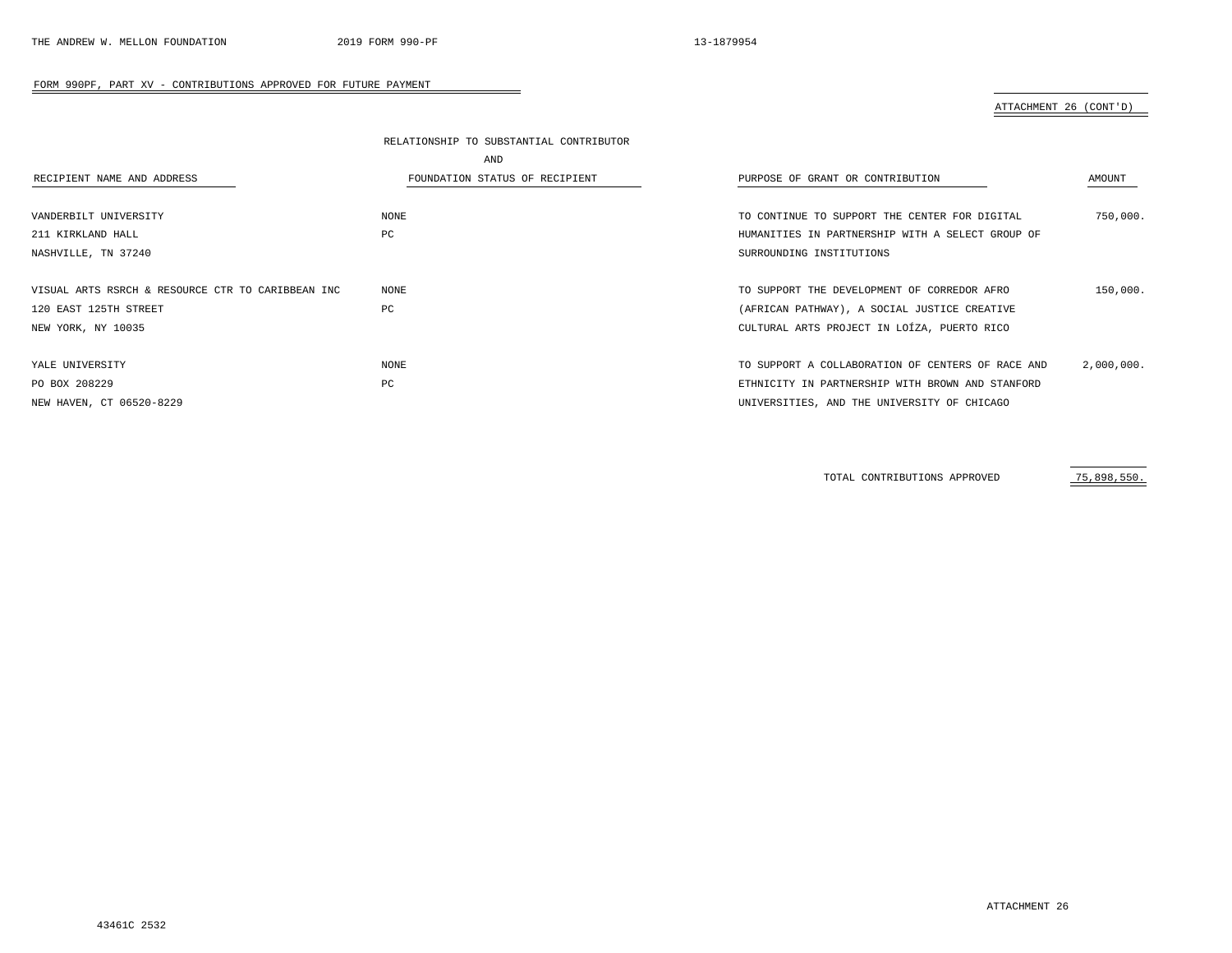| Form 2220 | <b>Underpayment of Estimated Ta</b> |  |
|-----------|-------------------------------------|--|
|-----------|-------------------------------------|--|

**Ax by Corporations** <u>LOMB No. 1545-0123</u>

**Internal Revenue Service Corporation's tax return.**<br>Internal Revenue Service **Department Corporation:** Department of the Corporations and the Internal Revenue Service I **Go to** *www.irs.gov/Form2220* for instructions and the latest information.

**Employer identification number** THE ANDREW W. MELLON FOUNDATION 13-1879954

|         | ING ANDROW W. MGODON POONDAIION                                                                                                                                                                                                                                                                                                                                                                                               |          |                | エコーエロノシンコ    |
|---------|-------------------------------------------------------------------------------------------------------------------------------------------------------------------------------------------------------------------------------------------------------------------------------------------------------------------------------------------------------------------------------------------------------------------------------|----------|----------------|--------------|
|         | <b>Note:</b> Generally, the corporation is not required to file Form 2220 (see Part II below for exceptions) because the IRS will figure any penalty<br>owed and bill the corporation. However, the corporation may still use Form 2220 to figure the penalty. If so, enter the amount from page 2, line<br>38, on the estimated tax penalty line of the corporation's income tax return, but <b>do not</b> attach Form 2220. |          |                |              |
| Part I  | <b>Required Annual Payment</b>                                                                                                                                                                                                                                                                                                                                                                                                |          |                |              |
| 1.      |                                                                                                                                                                                                                                                                                                                                                                                                                               |          | $\overline{1}$ | 3, 247, 587. |
| 2a<br>b | Personal holding company tax (Schedule PH (Form 1120), line 26) included on line 1<br>Look-back interest included on line 1 under section $460(b)(2)$ for completed long-term<br>contracts or section $167(g)$ for depreciation under the income forecast method $\cdots$                                                                                                                                                     | 2a<br>2b |                |              |
| c<br>d  | Credit for federal tax paid on fuels (see instructions) $\ldots$ , $\ldots$ , $\ldots$ , $\ldots$                                                                                                                                                                                                                                                                                                                             |          | 2d             |              |
| 3.      | Subtract line 2d from line 1. If the result is less than \$500, do not complete or file this form. The corporation                                                                                                                                                                                                                                                                                                            |          | 3              | 3, 247, 587. |
| 4       | Enter the tax shown on the corporation's 2018 income tax return. See instructions. Caution: If the tax is zero or<br>the tax year was for less than 12 months, skip this line and enter the amount from line 3 on line $5 \ldots \ldots$                                                                                                                                                                                      |          | 4              | 4,750,864.   |
| 5.      | Required annual payment. Enter the smaller of line 3 or line 4. If the corporation is required to skip line 4, enter                                                                                                                                                                                                                                                                                                          |          | 5              | 3,247,587.   |
| Part II | Reasons for Filing - Check the boxes below that apply. If any boxes are checked, the corporation must file<br>$\Gamma$ -are 0000 -ees if it deep wet componentable Originational in                                                                                                                                                                                                                                           |          |                |              |

Form 2220 even if it does not owe a penalty. See instructions. **Part II** Reasons for Filing - Check the boxes below that apply. If any boxes are checked, the corporation must file

|    | $\mathbf{L}$                                                                                                    |  |  |  |  |  |
|----|-----------------------------------------------------------------------------------------------------------------|--|--|--|--|--|
|    | <b>Part III</b> Figuring the Underpayment                                                                       |  |  |  |  |  |
| ΧI | The corporation is a "large corporation" figuring its first required installment based on the prior year's tax. |  |  |  |  |  |
|    | , $X $ The corporation is using the annualized income installment method.                                       |  |  |  |  |  |
|    | The corporation is using the adjusted seasonal installment method.                                              |  |  |  |  |  |

|          | The corporation is using the annualized income installment method.<br>X                                                                                                                                                                                                                                                                                        |    |            |            |            |                       |
|----------|----------------------------------------------------------------------------------------------------------------------------------------------------------------------------------------------------------------------------------------------------------------------------------------------------------------------------------------------------------------|----|------------|------------|------------|-----------------------|
|          | X<br>The corporation is a "large corporation" figuring its first required installment based on the prior year's tax.                                                                                                                                                                                                                                           |    |            |            |            |                       |
| Part III | <b>Figuring the Underpayment</b>                                                                                                                                                                                                                                                                                                                               |    |            |            |            |                       |
|          |                                                                                                                                                                                                                                                                                                                                                                |    | (a)        | (b)        | (c)        | (d)                   |
| 9        | Installment due dates. Enter in columns (a)<br>through (d) the 15th day of the 4th (Form 990-PF<br>filers: Use 5th month), 6th, 9th, and 12th months<br>of the corporation's tax year                                                                                                                                                                          | q  | 05/15/2019 | 06/17/2019 | 09/16/2019 | 12/16/2019            |
| 10       | Required installments. If the box on line 6<br>and/or line 7 above is checked, enter the<br>amounts from Schedule A, line 38. If the box on<br>line 8 (but not 6 or 7) is checked, see instructions<br>for the amounts to enter. If none of these boxes<br>are checked, enter 25% (0.25) of line 5 above in<br>each column $\cdots$ $\cdots$ $\cdots$ $\cdots$ | 10 | 575,737.   | 575,736.   | 575,737.   | 575,730.              |
| 11       | Estimated tax paid or credited for each period.<br>For column (a) only, enter the amount from<br>line 11 on line 15. See instructions<br>Complete lines 12 through 18 of one column<br>before going to the next column.                                                                                                                                        | 11 | 5,091,838. |            | 2,500,000. |                       |
| 12       | Enter amount, if any, from line 18 of the preceding column                                                                                                                                                                                                                                                                                                     | 12 |            | 4,516,101. | 3,940,365. | 5,864,628.            |
| 13       | Add lines 11 and 12                                                                                                                                                                                                                                                                                                                                            | 13 |            | 4,516,101. | 6,440,365. | 5,864,628.            |
| 14       | Add amounts on lines 16 and 17 of the preceding column                                                                                                                                                                                                                                                                                                         | 14 |            |            |            |                       |
| 15       | Subtract line 14 from line 13. If zero or less, enter -0-                                                                                                                                                                                                                                                                                                      | 15 | 5,091,838. | 4,516,101. | 6,440,365. | 5,864,628.            |
| 16       | If the amount on line 15 is zero, subtract line 13<br>from line 14. Otherwise, enter -0-                                                                                                                                                                                                                                                                       | 16 |            |            |            |                       |
| 17       | Underpayment. If line 15 is less than or equal to<br>line 10, subtract line 15 from line 10. Then go to<br>line 12 of the next column. Otherwise, go to<br>$line 18$                                                                                                                                                                                           | 17 |            |            |            |                       |
| 18       | Overpayment. If line 10 is less than line 15,<br>subtract line 10 from line 15. Then go to line<br>12 of the next column 18                                                                                                                                                                                                                                    |    | 4,516,101. | 3,940,365. | 5,864,628. |                       |
|          | Go to Part IV on page 2 to figure the penalty. Do not go to Part IV if there are no entries on line 17 - no penalty is owed.<br>Esa Benemikal, Bedization Ast Notice, and accounts fundament                                                                                                                                                                   |    |            |            |            | $2220 \text{ s}^{-1}$ |

**For Paperwork Reduction Act Notice, see separate instructions.** The contract of the set of 2220 (2019)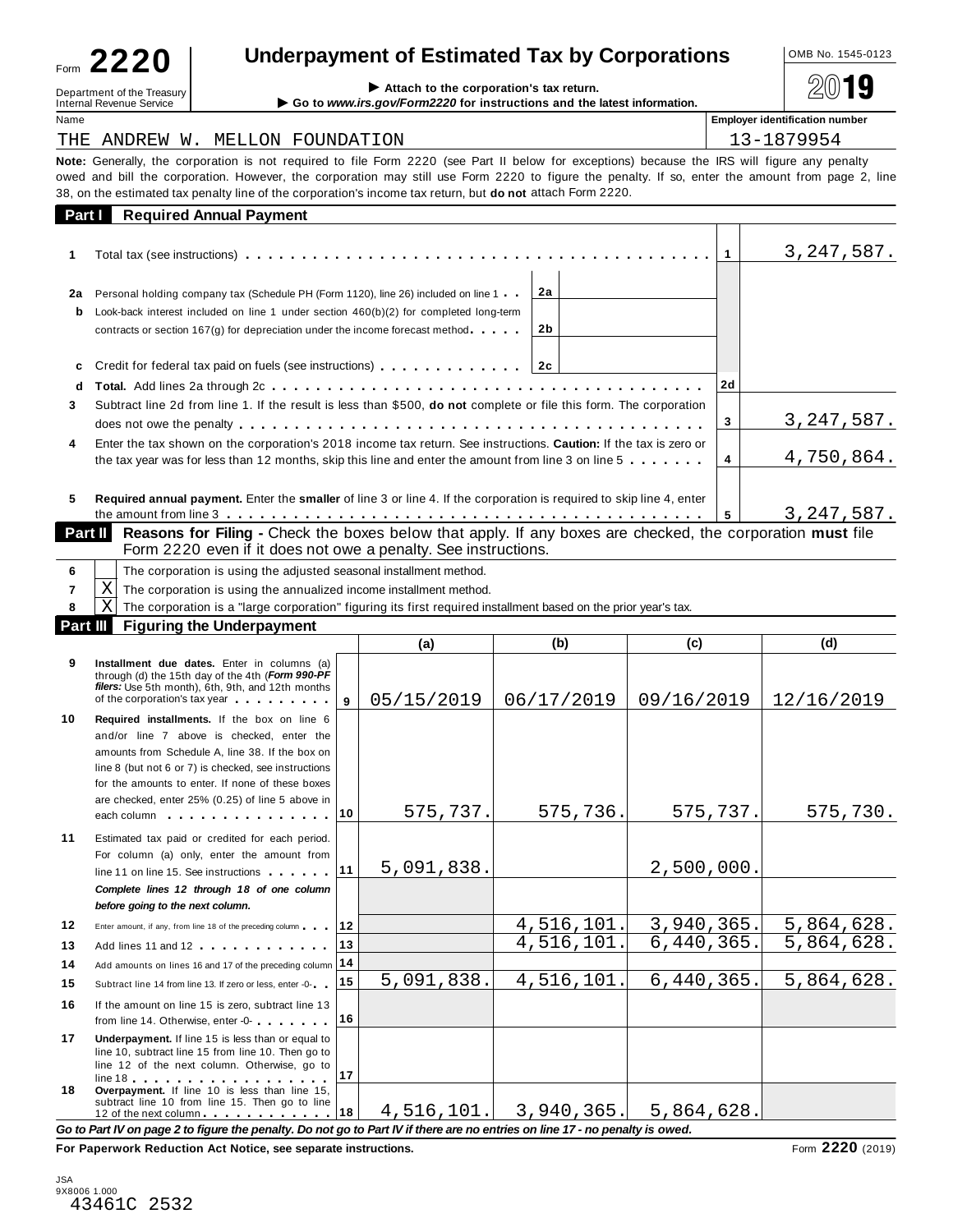### Form 2220 (2019) Page **2**

| <b>Part IV</b> Figuring the Penalty                                                                                                                                                                        |      |     |     |     |     |
|------------------------------------------------------------------------------------------------------------------------------------------------------------------------------------------------------------|------|-----|-----|-----|-----|
| 19 Enter the date of payment or the 15th day of the 4th month after<br>the close of the tax year, whichever is earlier. (C corporations<br>with tax years ending June 30 and S corporations: Use 3rd month |      | (a) | (b) | (c) | (d) |
| instead of 4th month. Form 990-PF and Form 990-T filers: Use<br>5th month instead of 4th month.) See instructions                                                                                          | 19   |     |     |     |     |
| 20 Number of days from due date of installment on line 9 to the<br>date shown on line 19                                                                                                                   | 20   |     |     |     |     |
| 21 Number of days on line 20 after 4/15/2019 and before 7/1/2019                                                                                                                                           | 21   |     |     |     |     |
| 22 Underpayment on line $17 \times \frac{\text{Number of days on line 21}}{365} \times 6\% (0.06)$                                                                                                         | 22   |     | \$  | \$  | \$  |
| 23 Number of days on line 20 after 6/30/2019 and before 10/1/2019                                                                                                                                          | 23   |     |     |     |     |
| 24 Underpayment on line $17 \times \frac{\text{Number of days on line 23}}{365} \times 5\% (0.05)$                                                                                                         | 24   | 1\$ | \$  | \$  | \$  |
| 25 Number of days on line 20 after 9/30/2019 and before 1/1/2020                                                                                                                                           | 25   |     |     |     |     |
| 26 Underpayment on line $17 \times \frac{\text{Number of days on line 25}}{365} \times 5\% (0.05)$                                                                                                         | 26   | 1\$ | \$  | \$  | \$  |
| 27 Number of days on line 20 after 12/31/2019 and before 4/1/2020                                                                                                                                          | 27   |     |     |     |     |
| 28 Underpayment on line $17 \times \frac{\text{Number of days on line } 27}{366} \times 5\% (0.05)$                                                                                                        | 28   | 1\$ | \$  | \$  | \$  |
| 29 Number of days on line 20 after 3/31/2020 and before 7/1/2020                                                                                                                                           | 29   |     |     |     |     |
| 30 Underpayment on line $17 \times \frac{\text{Number of days on line 29}}{366} \times \frac{1}{100}$                                                                                                      | 30   | 1\$ | \$  | \$  | \$  |
| 31 Number of days on line 20 after 6/30/2020 and before 10/1/2020                                                                                                                                          | 31   |     |     |     |     |
| 32 Underpayment on line 17 x $\frac{Number\ of\ days\ on\ line\ 31}{x\ * \%}$<br>366                                                                                                                       | 32 S |     | \$  | \$  | \$  |
| 33 Number of days on line 20 after 9/30/2020 and before 1/1/2021                                                                                                                                           | 33   |     |     |     |     |
| 34 Underpayment on line 17 x Number of days on line 33 $x *$ %<br>366                                                                                                                                      | 34   | 1\$ | \$  | \$  | \$  |
| 35 Number of days on line 20 after 12/31/2020 and before 3/16/2021                                                                                                                                         | 35   |     |     |     |     |
| 36 Underpayment on line 17 x $\frac{Number\ of\ days\ on\ line\ 35}{x \rightarrow 6x}$<br>365                                                                                                              | 36 S |     | \$  | \$  | \$  |
| 37 Add lines 22, 24, 26, 28, 30, 32, 34, and 36 $\vert$ 37 $\vert$ \$                                                                                                                                      |      |     | \$  | \$  | \$  |
| 38 Penalty. Add columns (a) through (d) of line 37. Enter the total here and on Form 1120, line 34; or the comparable                                                                                      |      |     |     |     |     |

These rates are published quarterly in an IRS News Release and in a revenue ruling in the Internal Revenue Bulletin. To obtain this information on the Internet, access the IRS website at *www.irs.gov***.** You can also call 1-800-829-4933 to get interest rate information.

Form **2220** (2019)